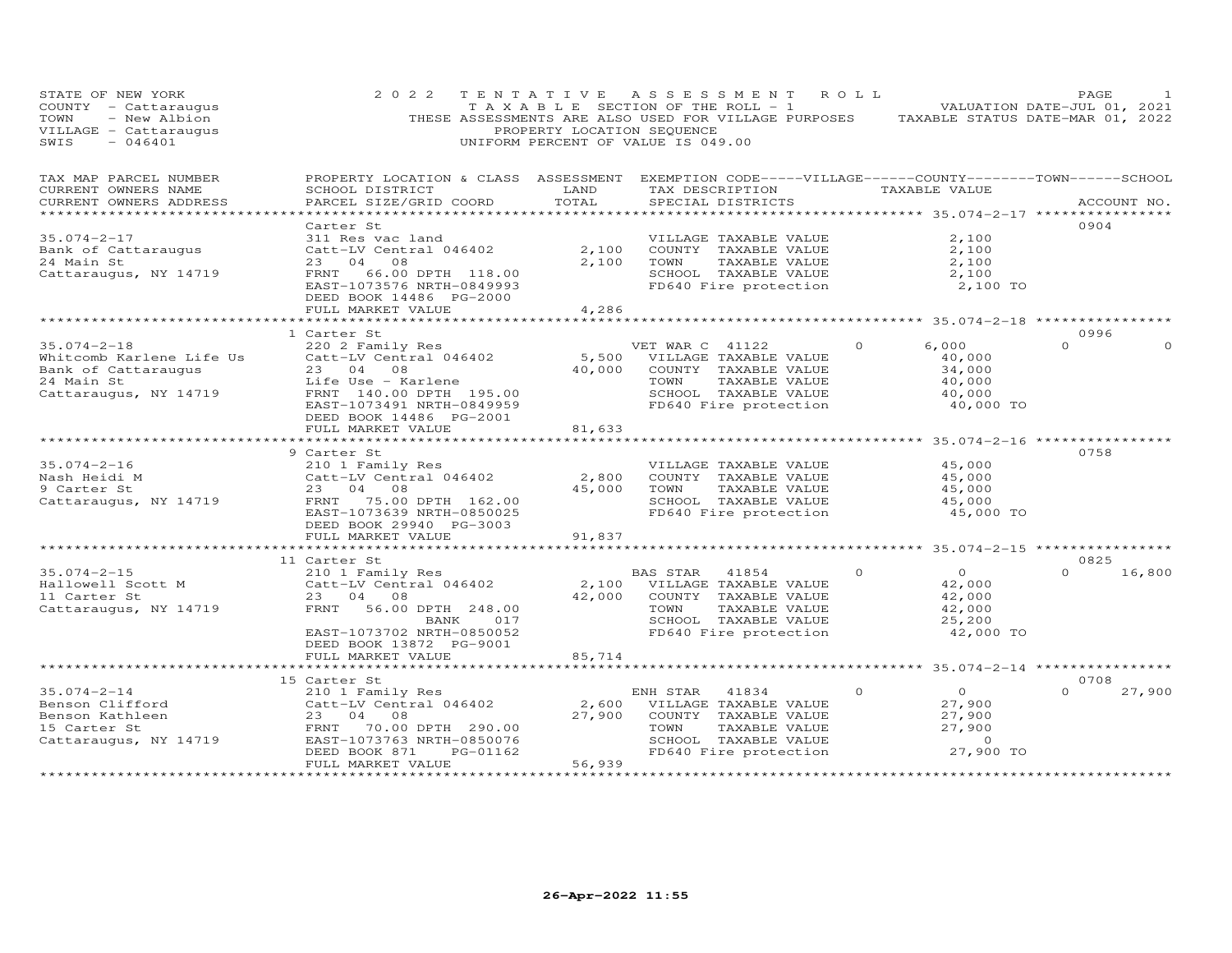| STATE OF NEW YORK<br>COUNTY - Cattaraugus<br>TOWN<br>- New Albion<br>VILLAGE - Cattaraugus<br>SWIS<br>$-046401$ | 2 0 2 2                                                                                                                                         | PROPERTY LOCATION SEQUENCE | TENTATIVE ASSESSMENT ROLL<br>T A X A B L E SECTION OF THE ROLL - 1<br>UNIFORM PERCENT OF VALUE IS 049.00 | THESE ASSESSMENTS ARE ALSO USED FOR VILLAGE PURPOSES TAXABLE STATUS DATE-MAR 01, 2022 | PAGE<br>VALUATION DATE-JUL 01, 2021 |
|-----------------------------------------------------------------------------------------------------------------|-------------------------------------------------------------------------------------------------------------------------------------------------|----------------------------|----------------------------------------------------------------------------------------------------------|---------------------------------------------------------------------------------------|-------------------------------------|
| TAX MAP PARCEL NUMBER<br>CURRENT OWNERS NAME<br>CURRENT OWNERS ADDRESS                                          | PROPERTY LOCATION & CLASS ASSESSMENT EXEMPTION CODE-----VILLAGE------COUNTY-------TOWN------SCHOOL<br>SCHOOL DISTRICT<br>PARCEL SIZE/GRID COORD | LAND<br>TOTAL              | TAX DESCRIPTION<br>SPECIAL DISTRICTS                                                                     | TAXABLE VALUE                                                                         | ACCOUNT NO.                         |
|                                                                                                                 |                                                                                                                                                 |                            |                                                                                                          |                                                                                       |                                     |
|                                                                                                                 | 17 Carter St                                                                                                                                    |                            |                                                                                                          |                                                                                       | 0686                                |
| $35.074 - 2 - 13$                                                                                               | 210 1 Family Res                                                                                                                                |                            | VILLAGE TAXABLE VALUE                                                                                    | 31,500                                                                                |                                     |
| Auman Theodore R                                                                                                | Catt-LV Central 046402                                                                                                                          | 2,700                      | COUNTY TAXABLE VALUE                                                                                     | 31,500                                                                                |                                     |
| 17 Carter St                                                                                                    | 23 04 08                                                                                                                                        | 31,500                     | TOWN<br>TAXABLE VALUE                                                                                    | 31,500                                                                                |                                     |
| Cattaraugus, NY 14719                                                                                           | FRNT<br>66.00 DPTH 250.00                                                                                                                       |                            | SCHOOL TAXABLE VALUE                                                                                     | 31,500                                                                                |                                     |
|                                                                                                                 | 017<br>BANK<br>EAST-1073827 NRTH-0850100<br>DEED BOOK 20210 PG-4761<br>FULL MARKET VALUE                                                        | 64,286                     | FD640 Fire protection                                                                                    | 31,500 TO                                                                             |                                     |
|                                                                                                                 |                                                                                                                                                 |                            |                                                                                                          |                                                                                       |                                     |
|                                                                                                                 | 19 Carter St                                                                                                                                    |                            |                                                                                                          |                                                                                       | 1007                                |
| $35.074 - 2 - 12$                                                                                               | 210 1 Family Res                                                                                                                                |                            | VILLAGE TAXABLE VALUE                                                                                    | 49,600                                                                                |                                     |
| Burdick Lynn R<br>10 September 2t                                                                               | Catt-LV Central 046402                                                                                                                          | 2,700                      | COUNTY TAXABLE VALUE                                                                                     | 49,600                                                                                |                                     |
| 19 Carter St                                                                                                    | 23 04 08                                                                                                                                        | 49,600                     | TOWN<br>TAXABLE VALUE                                                                                    | 49,600                                                                                |                                     |
| Cattaraugus, NY 14719                                                                                           | FRNT 66.00 DPTH 245.00                                                                                                                          |                            | SCHOOL TAXABLE VALUE                                                                                     | 49,600                                                                                |                                     |
|                                                                                                                 | BANK<br>017<br>EAST-1073880 NRTH-0850139<br>DEED BOOK 2020 PG-17621<br>FULL MARKET VALUE                                                        | 101,224                    | FD640 Fire protection                                                                                    | 49,600 TO                                                                             |                                     |
|                                                                                                                 |                                                                                                                                                 |                            |                                                                                                          | ********** 35.074-2-11 ***********                                                    |                                     |
|                                                                                                                 | 23 Carter St                                                                                                                                    |                            |                                                                                                          |                                                                                       | 0718                                |
| $35.074 - 2 - 11$                                                                                               | 210 1 Family Res                                                                                                                                |                            | ENH STAR<br>41834                                                                                        | $\overline{O}$<br>$\circ$                                                             | $\Omega$<br>41,940                  |
| Bradley Anne L                                                                                                  | Catt-LV Central 046402                                                                                                                          | 2,700                      | VILLAGE TAXABLE VALUE                                                                                    | 52,600                                                                                |                                     |
| Bradley Anne L                                                                                                  | 23 04 08                                                                                                                                        | 52,600                     | COUNTY TAXABLE VALUE                                                                                     | 52,600                                                                                |                                     |
| PO Box 203                                                                                                      | FRNT<br>66.00 DPTH 240.00                                                                                                                       |                            | TAXABLE VALUE<br>TOWN                                                                                    | 52,600                                                                                |                                     |
| Cattaraugus, NY 14719                                                                                           | EAST-1073932 NRTH-0850180                                                                                                                       |                            | SCHOOL TAXABLE VALUE                                                                                     | 10,660                                                                                |                                     |
|                                                                                                                 | DEED BOOK 21199 PG-3001                                                                                                                         |                            | FD640 Fire protection                                                                                    | 52,600 TO                                                                             |                                     |
|                                                                                                                 | FULL MARKET VALUE                                                                                                                               | 107,347                    |                                                                                                          |                                                                                       |                                     |
|                                                                                                                 |                                                                                                                                                 |                            |                                                                                                          |                                                                                       |                                     |
|                                                                                                                 | 25 Carter St                                                                                                                                    |                            |                                                                                                          |                                                                                       | 0681                                |
| $35.074 - 2 - 10$                                                                                               | 210 1 Family Res                                                                                                                                |                            | BAS STAR<br>41854                                                                                        | $\overline{O}$<br>$\Omega$                                                            | $\Omega$<br>16,800                  |
| Cooper Dana J                                                                                                   | Catt-LV Central 046402                                                                                                                          | 8,300                      | VILLAGE TAXABLE VALUE                                                                                    | 41,400                                                                                |                                     |
| 25 Carter St                                                                                                    | 23 04<br>08                                                                                                                                     | 41,400                     | COUNTY TAXABLE VALUE                                                                                     | 41,400                                                                                |                                     |
| Cattaraugus, NY 14719                                                                                           | Ff 82.50                                                                                                                                        |                            | TAXABLE VALUE<br>TOWN                                                                                    | 41,400                                                                                |                                     |
|                                                                                                                 | ACRES<br>1.50                                                                                                                                   |                            | SCHOOL TAXABLE VALUE                                                                                     | 24,600                                                                                |                                     |
|                                                                                                                 | EAST-1074033 NRTH-0850275                                                                                                                       |                            | FD640 Fire protection                                                                                    | 41,400 TO                                                                             |                                     |
|                                                                                                                 | DEED BOOK 12492 PG-4001                                                                                                                         |                            |                                                                                                          |                                                                                       |                                     |
|                                                                                                                 | FULL MARKET VALUE                                                                                                                               | 84,490                     |                                                                                                          |                                                                                       |                                     |
|                                                                                                                 |                                                                                                                                                 |                            |                                                                                                          | ********* 35.081-1-24 **********                                                      | 0692                                |
| $35.081 - 1 - 24$                                                                                               | Division St                                                                                                                                     |                            |                                                                                                          | 2,500                                                                                 |                                     |
| Crouse Tricia R                                                                                                 | 311 Res vac land<br>Catt-LV Central 046402                                                                                                      | 2,500                      | VILLAGE TAXABLE VALUE<br>COUNTY TAXABLE VALUE                                                            | 2,500                                                                                 |                                     |
| 25 Mill St                                                                                                      | 31 04 08                                                                                                                                        | 2,500                      | TAXABLE VALUE<br>TOWN                                                                                    | 2,500                                                                                 |                                     |
| Cattaraugus, NY 14719                                                                                           | FRNT<br>66.00 DPTH 177.00                                                                                                                       |                            | SCHOOL TAXABLE VALUE                                                                                     | 2,500                                                                                 |                                     |
|                                                                                                                 | EAST-1070551 NRTH-0848809                                                                                                                       |                            | FD640 Fire protection                                                                                    | 2,500 TO                                                                              |                                     |
|                                                                                                                 | PG-4001<br>DEED BOOK 6877                                                                                                                       |                            |                                                                                                          |                                                                                       |                                     |
|                                                                                                                 | FULL MARKET VALUE                                                                                                                               | 5,102                      |                                                                                                          |                                                                                       |                                     |
|                                                                                                                 |                                                                                                                                                 |                            |                                                                                                          |                                                                                       |                                     |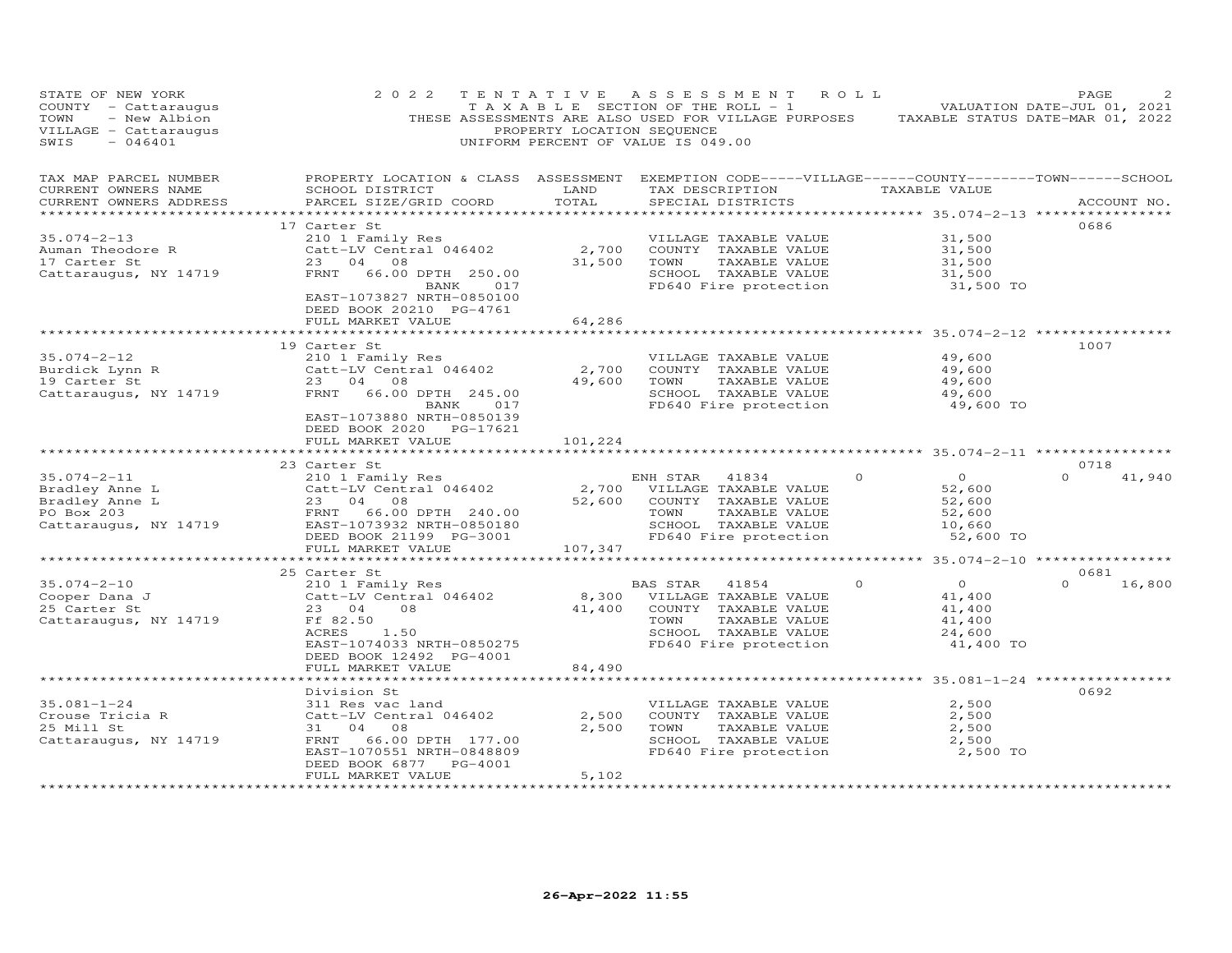| STATE OF NEW YORK<br>COUNTY - Cattaraugus<br>- New Albion<br>TOWN<br>VILLAGE - Cattaraugus<br>SWIS<br>$-046401$ | 2 0 2 2                                                                                                                                                                                   | TENTATIVE<br>PROPERTY LOCATION SEQUENCE | A S S E S S M E N T<br>TAXABLE SECTION OF THE ROLL - 1<br>THESE ASSESSMENTS ARE ALSO USED FOR VILLAGE PURPOSES<br>UNIFORM PERCENT OF VALUE IS 049.00                  | ROLL                                                                                                                   | PAGE<br>VALUATION DATE-JUL 01, 2021<br>TAXABLE STATUS DATE-MAR 01, 2022 |
|-----------------------------------------------------------------------------------------------------------------|-------------------------------------------------------------------------------------------------------------------------------------------------------------------------------------------|-----------------------------------------|-----------------------------------------------------------------------------------------------------------------------------------------------------------------------|------------------------------------------------------------------------------------------------------------------------|-------------------------------------------------------------------------|
| TAX MAP PARCEL NUMBER<br>CURRENT OWNERS NAME<br>CURRENT OWNERS ADDRESS<br>************************              | PROPERTY LOCATION & CLASS ASSESSMENT EXEMPTION CODE-----VILLAGE------COUNTY-------TOWN------SCHOOL<br>SCHOOL DISTRICT<br>PARCEL SIZE/GRID COORD                                           | LAND<br>TOTAL                           | TAX DESCRIPTION<br>SPECIAL DISTRICTS                                                                                                                                  | TAXABLE VALUE                                                                                                          | ACCOUNT NO.                                                             |
| $35.081 - 1 - 28.2$<br>Ellis William<br>Ellis Tammy L<br>11 Division St<br>Cattaraugus, NY 14719                | Division St<br>311 Res vac land<br>Catt-LV Central 046402<br>31 04<br>08<br>Ff 170.00<br>FRNT<br>53.00 DPTH<br>ACRES<br>1.00<br>EAST-1070233 NRTH-0849149<br>DEED BOOK 13035 PG-2000      | 5,600<br>5,600                          | VILLAGE TAXABLE VALUE<br>COUNTY TAXABLE VALUE<br>TOWN<br>TAXABLE VALUE<br>SCHOOL TAXABLE VALUE<br>FD640 Fire protection                                               | 5,600<br>5,600<br>5,600<br>5,600<br>5,600 TO                                                                           | 0634                                                                    |
|                                                                                                                 | FULL MARKET VALUE                                                                                                                                                                         | 11,429                                  |                                                                                                                                                                       |                                                                                                                        |                                                                         |
| $35.081 - 1 - 35.1$<br>Hines Brad M<br>1 Division St<br>Cattaraugus, NY 14719                                   | 1 Division St<br>210 1 Family Res<br>Catt-LV Central 046402<br>31 04<br>08<br>Richard & Elaine Life Lea<br>FRNT 80.00 DPTH 165.00<br>EAST-1069682 NRTH-0849370<br>DEED BOOK 30585 PG-9003 | **********<br>3,900<br>30,000           | VILLAGE TAXABLE VALUE<br>COUNTY TAXABLE VALUE<br>TOWN<br>TAXABLE VALUE<br>SCHOOL TAXABLE VALUE<br>FD640 Fire protection                                               | *********************************** 35.081-1-35.1 ***************<br>30,000<br>30,000<br>30,000<br>30,000<br>30,000 TO | 0940                                                                    |
|                                                                                                                 | FULL MARKET VALUE<br>***********************                                                                                                                                              | 61,224                                  |                                                                                                                                                                       |                                                                                                                        |                                                                         |
| $35.081 - 1 - 31$<br>Preston Sally A<br>Lincoln Lorraine M<br>7 Division St<br>Cattaraugus, NY 14719            | 7 Division St<br>210 1 Family Res<br>Catt-LV Central 046402<br>31 04<br>08<br>FRNT 80.00 DPTH 79.20<br>EAST-1070362 NRTH-0849275<br>DEED BOOK 2021 PG-12438<br>FULL MARKET VALUE          | 2,100<br>30,000<br>61,224               | VILLAGE TAXABLE VALUE<br>COUNTY TAXABLE VALUE<br>TOWN<br>TAXABLE VALUE<br>SCHOOL TAXABLE VALUE<br>FD640 Fire protection                                               | 30,000<br>30,000<br>30,000<br>30,000<br>30,000 TO                                                                      | 0702                                                                    |
|                                                                                                                 | ***********************                                                                                                                                                                   | ************                            |                                                                                                                                                                       | ********************* 35.081-1-28.1 ***************                                                                    |                                                                         |
| $35.081 - 1 - 28.1$<br>Skinner Gary M.<br>9 Division Street<br>Cattaraugus, NY 14719                            | 9 Division St<br>210 1 Family Res<br>Catt-LV Central 046402<br>FRNT 113.00 DPTH 82.00<br>EAST-1070359 NRTH-0849177<br>DEED BOOK 19850 PG-9001<br>FULL MARKET VALUE                        | 27,400<br>55,918                        | VET COM C 41132<br>2,500 ENH STAR<br>41834<br>VILLAGE TAXABLE VALUE<br>COUNTY TAXABLE VALUE<br>TOWN<br>TAXABLE VALUE<br>SCHOOL TAXABLE VALUE<br>FD640 Fire protection | 6,850<br>0<br>$\Omega$<br>$\overline{O}$<br>27,400<br>20,550<br>27,400<br>$\circ$<br>27,400 TO                         | 1553<br>$\Omega$<br>$\circ$<br>$\Omega$<br>27,400                       |
|                                                                                                                 | ********************************                                                                                                                                                          |                                         |                                                                                                                                                                       |                                                                                                                        |                                                                         |
|                                                                                                                 | 11 Division St                                                                                                                                                                            |                                         |                                                                                                                                                                       |                                                                                                                        | 0685                                                                    |
| $35.081 - 1 - 25$<br>Ellis William<br>Ellis Tammy L<br>11 Division St<br>Cattaraugus, NY 14719                  | 210 1 Family Res<br>Catt-LV Central 046402<br>08<br>31 04<br>Ff 297'<br>ACRES<br>2.05<br>EAST-1070248 NRTH-0848918<br>DEED BOOK 13035 PG-2000<br>FULL MARKET VALUE                        | 8,600<br>43,000<br>87,755               | BAS STAR 41854<br>VILLAGE TAXABLE VALUE<br>COUNTY TAXABLE VALUE<br>TAXABLE VALUE<br>TOWN<br>SCHOOL TAXABLE VALUE<br>FD640 Fire protection                             | $\overline{O}$<br>$\Omega$<br>43,000<br>43,000<br>43,000<br>26,200<br>43,000 TO                                        | $\Omega$<br>16,800                                                      |
|                                                                                                                 |                                                                                                                                                                                           | .                                       |                                                                                                                                                                       |                                                                                                                        |                                                                         |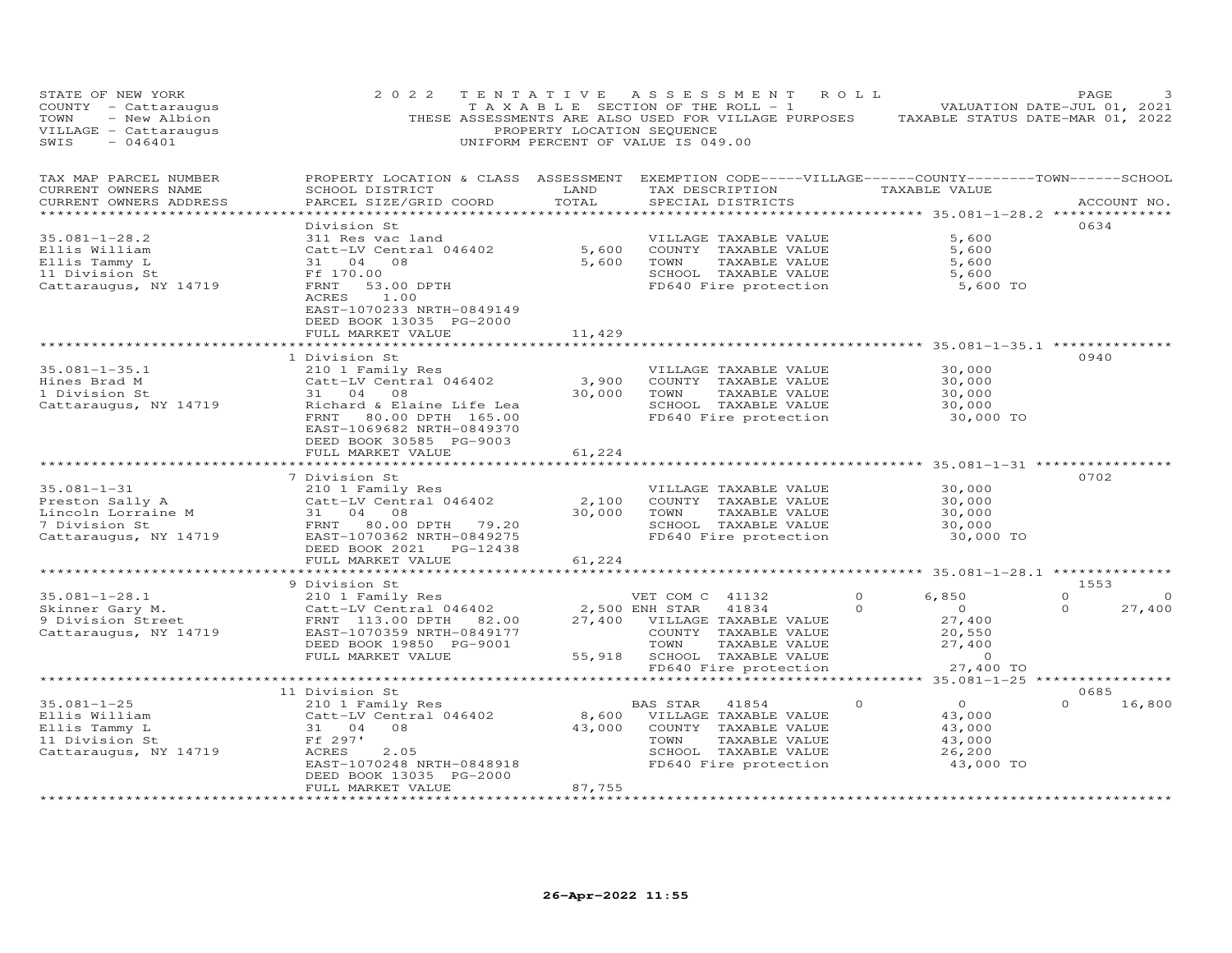| STATE OF NEW YORK<br>COUNTY - Cattaraugus<br>- New Albion<br>TOWN<br>VILLAGE - Cattaraugus<br>SWIS<br>$-046401$ | 2 0 2 2                                                                                                                                                                                           | TENTATIVE<br>PROPERTY LOCATION SEQUENCE | A S S E S S M E N T<br>T A X A B L E SECTION OF THE ROLL - 1<br>THESE ASSESSMENTS ARE ALSO USED FOR VILLAGE PURPOSES<br>UNIFORM PERCENT OF VALUE IS 049.00            | ROLL                 | VALUATION DATE-JUL 01, 2021<br>TAXABLE STATUS DATE-MAR 01, 2022               | PAGE                        |                   |
|-----------------------------------------------------------------------------------------------------------------|---------------------------------------------------------------------------------------------------------------------------------------------------------------------------------------------------|-----------------------------------------|-----------------------------------------------------------------------------------------------------------------------------------------------------------------------|----------------------|-------------------------------------------------------------------------------|-----------------------------|-------------------|
| TAX MAP PARCEL NUMBER<br>CURRENT OWNERS NAME<br>CURRENT OWNERS ADDRESS                                          | PROPERTY LOCATION & CLASS ASSESSMENT EXEMPTION CODE-----VILLAGE------COUNTY-------TOWN------SCHOOL<br>SCHOOL DISTRICT<br>PARCEL SIZE/GRID COORD                                                   | LAND<br>TOTAL                           | TAX DESCRIPTION<br>SPECIAL DISTRICTS                                                                                                                                  |                      | TAXABLE VALUE                                                                 |                             | ACCOUNT NO.       |
| ***********************                                                                                         |                                                                                                                                                                                                   |                                         |                                                                                                                                                                       |                      |                                                                               |                             |                   |
| $35.082 - 1 - 3$<br>Ebert Drecinda<br>Ebert Harold Jr<br>1 Ellicott St<br>Cattaraugus, NY 14719                 | 1 Ellicott St<br>210 1 Family Res<br>Catt-LV Central 046402<br>23<br>04<br>08<br>FRNT<br>92.00 DPTH 85.00<br>EAST-1072413 NRTH-0849963<br>DEED BOOK 00985 PG-00347                                | 54,000                                  | VET WAR C 41122<br>2,500 ENH STAR<br>41834<br>VILLAGE TAXABLE VALUE<br>COUNTY TAXABLE VALUE<br>TOWN<br>TAXABLE VALUE<br>SCHOOL TAXABLE VALUE                          | $\Omega$<br>$\Omega$ | 6,720<br>$\overline{O}$<br>54,000<br>47,280<br>54,000<br>12,060               | 1011<br>$\circ$<br>$\Omega$ | 0<br>41,940       |
|                                                                                                                 | FULL MARKET VALUE<br>******************************                                                                                                                                               |                                         | 110,204 FD640 Fire protection                                                                                                                                         |                      | 54,000 TO                                                                     |                             |                   |
| $35.082 - 1 - 14$<br>Eisensmith Selma<br>5 Ellicott St<br>Cattaraugus, NY 14779                                 | 5 Ellicott St<br>210 1 Family Res<br>Catt-LV Central 046402<br>23 04 08<br>FRNT<br>80.00 DPTH 106.00<br>017<br>BANK<br>EAST-1072411 NRTH-0849885<br>DEED BOOK 29804 PG-6001                       | 2,500<br>47,000                         | VILLAGE TAXABLE VALUE<br>COUNTY TAXABLE VALUE<br>TOWN<br>TAXABLE VALUE<br>SCHOOL TAXABLE VALUE<br>FD640 Fire protection                                               |                      | 47,000<br>47,000<br>47,000<br>47,000<br>47,000 TO                             | 0723                        |                   |
|                                                                                                                 | FULL MARKET VALUE                                                                                                                                                                                 | 95,918                                  |                                                                                                                                                                       |                      |                                                                               |                             |                   |
|                                                                                                                 | *********                                                                                                                                                                                         |                                         |                                                                                                                                                                       |                      | **************************** 35.082-1-15 ****************                     |                             |                   |
| $35.082 - 1 - 15$<br>Baker Dennis<br>Baker Elyse<br>7 Ellicott St<br>Cattaraugus, NY 14719                      | 7 Ellicott St<br>210 1 Family Res<br>Catt-LV Central 046402<br>23 04<br>08<br>FRNT<br>60.00 DPTH 125.00<br>EAST-1072420 NRTH-0849816<br>DEED BOOK 764<br>PG-00890<br>FULL MARKET VALUE            | 2,000<br>55,000<br>112,245              | ENH STAR<br>41834<br>VILLAGE TAXABLE VALUE<br>COUNTY TAXABLE VALUE<br>TAXABLE VALUE<br>TOWN<br>SCHOOL TAXABLE VALUE<br>FD640 Fire protection                          | $\Omega$             | $\overline{O}$<br>55,000<br>55,000<br>55,000<br>13,060<br>55,000 TO           | 0777<br>$\Omega$            | 41,940            |
|                                                                                                                 |                                                                                                                                                                                                   |                                         |                                                                                                                                                                       |                      |                                                                               |                             |                   |
|                                                                                                                 | 11 Ellicott St                                                                                                                                                                                    |                                         |                                                                                                                                                                       |                      |                                                                               | 0568                        |                   |
| $35.082 - 1 - 16$<br>Earle William D<br>Earle Ann L<br>11 Ellicott St<br>Cattaraugus, NY 14719                  | 210 1 Family Res<br>Catt-LV Central 046402<br>23 04<br>08<br>62.00 DPTH 124.00<br>FRNT<br>EAST-1072412 NRTH-0849753<br>DEED BOOK 1003<br>PG-760<br>FULL MARKET VALUE                              | 32,600<br>66,531                        | VET WAR C 41122<br>2,100 ENH STAR<br>41834<br>VILLAGE TAXABLE VALUE<br>COUNTY TAXABLE VALUE<br>TOWN<br>TAXABLE VALUE<br>SCHOOL TAXABLE VALUE<br>FD640 Fire protection | 0<br>$\Omega$        | 4,890<br>$\overline{0}$<br>32,600<br>27,710<br>32,600<br>$\circ$<br>32,600 TO | $\Omega$<br>$\Omega$        | $\circ$<br>32,600 |
|                                                                                                                 | * * * * * * * * * * * *                                                                                                                                                                           |                                         |                                                                                                                                                                       |                      | ** 35.082-1-17 **************                                                 |                             |                   |
| $35.082 - 1 - 17$<br>Burroughs Michael<br>13 Ellicott St<br>Cattaraugus, NY 14719                               | 13 Ellicott St<br>210 1 Family Res<br>Catt-LV Central 046402<br>23 04 08<br>57.60 DPTH 148.00<br>FRNT<br>BANK<br>017<br>EAST-1072393 NRTH-0849696<br>DEED BOOK 20210 PG-4190<br>FULL MARKET VALUE | 2,100<br>48,100<br>98,163               | VILLAGE TAXABLE VALUE<br>COUNTY TAXABLE VALUE<br>TAXABLE VALUE<br>TOWN<br>SCHOOL TAXABLE VALUE<br>FD640 Fire protection                                               |                      | 48,100<br>48,100<br>48,100<br>48,100<br>48,100 TO                             | 0829                        |                   |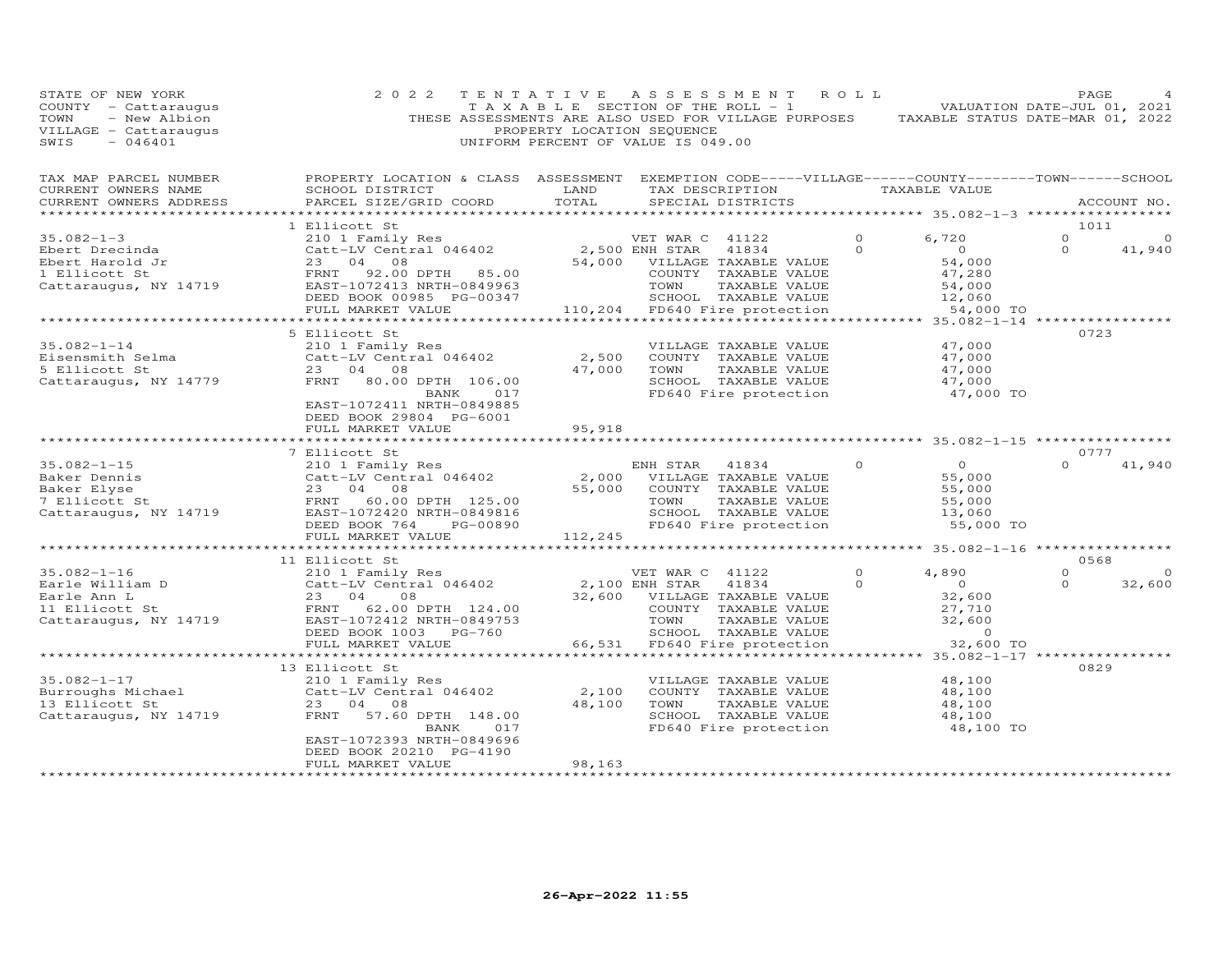| STATE OF NEW YORK<br>COUNTY - Cattaraugus<br>TOWN<br>- New Albion<br>VILLAGE - Cattaraugus<br>SWIS<br>$-046401$ | 2 0 2 2<br>THESE ASSESSMENTS ARE ALSO USED FOR VILLAGE PURPOSES                                                                                 | TENTATIVE<br>TAXABLE SECTION OF THE ROLL - 1<br>PROPERTY LOCATION SEQUENCE<br>UNIFORM PERCENT OF VALUE IS 049.00 | ASSESSMENT            |                                      | ROLL     | TAXABLE STATUS DATE-MAR 01, 2022              | PAGE<br>VALUATION DATE-JUL 01, 2021 |             |
|-----------------------------------------------------------------------------------------------------------------|-------------------------------------------------------------------------------------------------------------------------------------------------|------------------------------------------------------------------------------------------------------------------|-----------------------|--------------------------------------|----------|-----------------------------------------------|-------------------------------------|-------------|
| TAX MAP PARCEL NUMBER<br>CURRENT OWNERS NAME<br>CURRENT OWNERS ADDRESS                                          | PROPERTY LOCATION & CLASS ASSESSMENT EXEMPTION CODE-----VILLAGE------COUNTY-------TOWN------SCHOOL<br>SCHOOL DISTRICT<br>PARCEL SIZE/GRID COORD | LAND<br>TOTAL                                                                                                    |                       | TAX DESCRIPTION<br>SPECIAL DISTRICTS |          | TAXABLE VALUE                                 |                                     | ACCOUNT NO. |
|                                                                                                                 | 16 Ellicott St                                                                                                                                  |                                                                                                                  |                       |                                      |          |                                               | 0995                                |             |
| $35.082 - 1 - 12$                                                                                               | 210 1 Family Res                                                                                                                                |                                                                                                                  |                       | VILLAGE TAXABLE VALUE                |          | 48,300                                        |                                     |             |
| McCoy Jason                                                                                                     | Catt-LV Central 046402                                                                                                                          | 1,300                                                                                                            |                       | COUNTY TAXABLE VALUE                 |          | 48,300                                        |                                     |             |
| 16 Ellicott St                                                                                                  | 23 04<br>08                                                                                                                                     | 48,300                                                                                                           | TOWN                  | TAXABLE VALUE                        |          | 48,300                                        |                                     |             |
| Cattaraugus, NY 14719                                                                                           | FRNT<br>34.00 DPTH 166.00                                                                                                                       |                                                                                                                  |                       | SCHOOL TAXABLE VALUE                 |          | 48,300                                        |                                     |             |
|                                                                                                                 | BANK<br>017<br>EAST-1072548 NRTH-0849638<br>DEED BOOK 20210 PG-9037                                                                             |                                                                                                                  |                       | FD640 Fire protection                |          | 48,300 TO                                     |                                     |             |
|                                                                                                                 | FULL MARKET VALUE                                                                                                                               | 98,571                                                                                                           |                       |                                      |          |                                               |                                     |             |
|                                                                                                                 | 17 Ellicott St                                                                                                                                  |                                                                                                                  |                       |                                      |          |                                               | 0762                                |             |
| $35.082 - 1 - 18$                                                                                               | 210 1 Family Res                                                                                                                                |                                                                                                                  |                       | VILLAGE TAXABLE VALUE                |          | 58,800                                        |                                     |             |
| Beardi Joan M                                                                                                   | Catt-LV Central 046402                                                                                                                          | 4,200                                                                                                            |                       | COUNTY TAXABLE VALUE                 |          | 58,800                                        |                                     |             |
| 17 Ellicott St                                                                                                  | 23 04<br>08                                                                                                                                     | 58,800                                                                                                           | TOWN                  | TAXABLE VALUE                        |          | 58,800                                        |                                     |             |
| Cattaraugus, NY 14719                                                                                           | FRNT 110.00 DPTH 174.00                                                                                                                         |                                                                                                                  |                       | SCHOOL TAXABLE VALUE                 |          | 58,800                                        |                                     |             |
|                                                                                                                 | BANK<br>084<br>EAST-1072391 NRTH-0849611<br>DEED BOOK 31119 PG-9001<br>FULL MARKET VALUE                                                        | 120,000                                                                                                          |                       | FD640 Fire protection                |          | 58,800 TO<br>********* 35.082-4-2 *********** |                                     |             |
|                                                                                                                 | 21 Ellicott St                                                                                                                                  |                                                                                                                  |                       |                                      |          |                                               | 0905                                |             |
| $35.082 - 4 - 2$                                                                                                | 210 1 Family Res                                                                                                                                |                                                                                                                  | BAS STAR              | 41854                                | $\circ$  | $\circ$                                       | $\Omega$                            | 16,800      |
| Woodin Raymond D                                                                                                | Catt-LV Central 046402                                                                                                                          | 4,900                                                                                                            |                       | VILLAGE TAXABLE VALUE                |          | 57,100                                        |                                     |             |
| Schiefer Laura                                                                                                  | 23 04<br>08                                                                                                                                     | 57,100                                                                                                           |                       | COUNTY TAXABLE VALUE                 |          | 57,100                                        |                                     |             |
| 21 Ellicott St                                                                                                  | FRNT 204.50 DPTH<br>66.00                                                                                                                       |                                                                                                                  | TOWN                  | TAXABLE VALUE                        |          | 57,100                                        |                                     |             |
| Cattaraugus, NY 14719                                                                                           | 017<br>BANK                                                                                                                                     |                                                                                                                  |                       | SCHOOL TAXABLE VALUE                 |          | 40,300                                        |                                     |             |
|                                                                                                                 | EAST-1072360 NRTH-0849454                                                                                                                       |                                                                                                                  |                       | FD640 Fire protection                |          | 57,100 TO                                     |                                     |             |
|                                                                                                                 | DEED BOOK 9887 PG-2002<br>FULL MARKET VALUE                                                                                                     |                                                                                                                  |                       |                                      |          |                                               |                                     |             |
|                                                                                                                 | ********************                                                                                                                            | 116,531                                                                                                          |                       |                                      |          |                                               |                                     |             |
|                                                                                                                 | 25 Ellicott St                                                                                                                                  |                                                                                                                  |                       |                                      |          |                                               | 0742                                |             |
| $35.082 - 4 - 18$                                                                                               | 210 1 Family Res                                                                                                                                |                                                                                                                  | VET WAR C 41122       |                                      | $\Omega$ | 5,700                                         | $\Omega$                            | ∩           |
| Jordan D. Miller, as Trustee M Catt-LV Central 046402                                                           |                                                                                                                                                 |                                                                                                                  | 4,300 VET DIS C 41142 |                                      | $\Omega$ | 5,700                                         | $\circ$                             | 0           |
| Irrevocable Asset Protection T 23 04 08                                                                         |                                                                                                                                                 | 38,000                                                                                                           |                       | VILLAGE TAXABLE VALUE                |          | 38,000                                        |                                     |             |
| 25 Ellicott Street                                                                                              | FRNT 104.86 DPTH 254.85                                                                                                                         |                                                                                                                  |                       | COUNTY TAXABLE VALUE                 |          | 26,600                                        |                                     |             |
| Cattaraugus, NY 14719                                                                                           | EAST-1072340 NRTH-0849369                                                                                                                       |                                                                                                                  | TOWN                  | TAXABLE VALUE                        |          | 38,000                                        |                                     |             |
|                                                                                                                 | DEED BOOK 2020 PG-12738                                                                                                                         |                                                                                                                  |                       | SCHOOL TAXABLE VALUE                 |          | 38,000                                        |                                     |             |
|                                                                                                                 | FULL MARKET VALUE<br>***********************                                                                                                    | 77,551                                                                                                           |                       | FD640 Fire protection                |          | 38,000 TO                                     |                                     |             |
|                                                                                                                 | 29 Ellicott St                                                                                                                                  |                                                                                                                  |                       |                                      |          |                                               | 0983                                |             |
| $35.082 - 4 - 19$                                                                                               | 210 1 Family Res                                                                                                                                |                                                                                                                  | <b>BAS STAR</b>       | 41854                                | $\Omega$ | $\Omega$                                      | $\Omega$                            | 16,800      |
| Henderson Brian E Jr                                                                                            | Catt-LV Central 046402                                                                                                                          | 3,900                                                                                                            |                       | VILLAGE TAXABLE VALUE                |          | 40,500                                        |                                     |             |
| Henderson Sabrina                                                                                               | 23<br>04<br>08                                                                                                                                  | 40,500                                                                                                           |                       | COUNTY TAXABLE VALUE                 |          | 40,500                                        |                                     |             |
| 29 Ellicott St                                                                                                  | FRNT<br>95.00 DPTH 246.60                                                                                                                       |                                                                                                                  | TOWN                  | TAXABLE VALUE                        |          | 40,500                                        |                                     |             |
| Cattaraugus, NY 14719                                                                                           | EAST-1072346 NRTH-0849272                                                                                                                       |                                                                                                                  |                       | SCHOOL TAXABLE VALUE                 |          | 23,700                                        |                                     |             |
|                                                                                                                 | DEED BOOK 23244 PG-6001                                                                                                                         |                                                                                                                  |                       | FD640 Fire protection                |          | 40,500 TO                                     |                                     |             |
|                                                                                                                 | FULL MARKET VALUE<br>******************                                                                                                         | 82,653                                                                                                           |                       |                                      |          |                                               |                                     |             |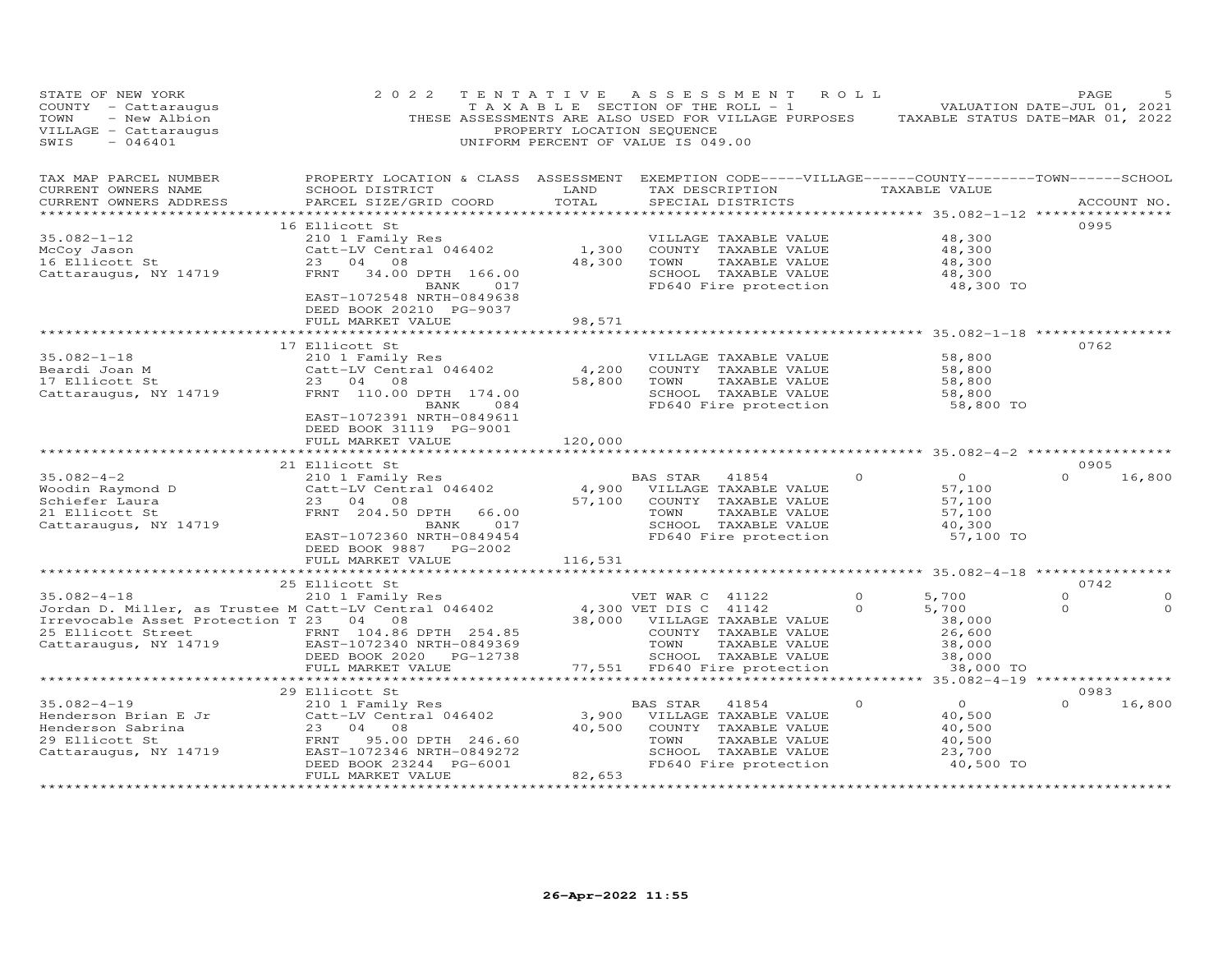| STATE OF NEW YORK<br>COUNTY - Cattaraugus<br>TOWN<br>- New Albion<br>VILLAGE - Cattaraugus<br>$-046401$<br>SWIS          | 2 0 2 2                                                                                                                                                                               | TENTATIVE<br>T A X A B L E SECTION OF THE ROLL - 1<br>PROPERTY LOCATION SEQUENCE<br>UNIFORM PERCENT OF VALUE IS 049.00 | ASSESSMENT ROLL                                        |                                                                                                                          |                | THESE ASSESSMENTS ARE ALSO USED FOR VILLAGE PURPOSES TAXABLE STATUS DATE-MAR 01, 2022 |          | PAGE<br>VALUATION DATE-JUL 01, 2021 |
|--------------------------------------------------------------------------------------------------------------------------|---------------------------------------------------------------------------------------------------------------------------------------------------------------------------------------|------------------------------------------------------------------------------------------------------------------------|--------------------------------------------------------|--------------------------------------------------------------------------------------------------------------------------|----------------|---------------------------------------------------------------------------------------|----------|-------------------------------------|
| TAX MAP PARCEL NUMBER<br>CURRENT OWNERS NAME<br>CURRENT OWNERS ADDRESS                                                   | PROPERTY LOCATION & CLASS ASSESSMENT EXEMPTION CODE-----VILLAGE------COUNTY--------TOWN------SCHOOL<br>SCHOOL DISTRICT<br>PARCEL SIZE/GRID COORD                                      | LAND<br>TOTAL                                                                                                          |                                                        | SPECIAL DISTRICTS                                                                                                        |                | TAX DESCRIPTION TAXABLE VALUE                                                         |          | ACCOUNT NO.                         |
|                                                                                                                          | 30 Ellicott St                                                                                                                                                                        |                                                                                                                        |                                                        |                                                                                                                          |                |                                                                                       |          | 0711                                |
| $35.082 - 4 - 16$                                                                                                        | 210 1 Family Res                                                                                                                                                                      |                                                                                                                        | BAS STAR                                               | 41854                                                                                                                    |                | $\Omega$<br>$\Omega$                                                                  | $\Omega$ | 16,800                              |
| Minner Daniel A<br>Minner Cynthia M<br>30 Ellicott St<br>30 Ellicott St<br>Cattaraugus, NY 14719                         | Catt-LV Central 046402<br>23 04 08<br>FRNT 79.50 DPTH 186.06<br>EAST-1072623 NRTH-0849229<br>DEED BOOK 00942 PG-00919<br>FULL MARKET VALUE                                            | 46,200<br>94,286                                                                                                       | 3,100 VILLAGE TAXABLE VALUE<br>TOWN                    | COUNTY TAXABLE VALUE<br>TAXABLE VALUE<br>SCHOOL TAXABLE VALUE<br>FD640 Fire protection                                   |                | 46,200<br>46,200<br>46,200<br>29,400<br>46,200 TO                                     |          |                                     |
|                                                                                                                          | ************************                                                                                                                                                              |                                                                                                                        | ***********************                                |                                                                                                                          |                | ******************** 35.082-4-9 ******************                                    |          |                                     |
|                                                                                                                          | 32 Ellicott St                                                                                                                                                                        |                                                                                                                        |                                                        |                                                                                                                          |                |                                                                                       |          | 0868                                |
| $35.082 - 4 - 9$                                                                                                         | 210 1 Family Res                                                                                                                                                                      |                                                                                                                        | VET COM C 41132                                        |                                                                                                                          |                | 11,200<br>$\Omega$                                                                    | $\Omega$ | $\circ$                             |
| Lincoln Lorraine Catt-LV C<br>Lincoln Leroy E 23 04<br>32 Ellicott St FRNT 64<br>Cattaraugus, NY 14719                   | Catt-LV Central 046402<br>08<br>FRNT 64.66 DPTH 295.00<br>EAST-1072666 NRTH-0849156<br>DEED BOOK 914<br>PG-00070                                                                      |                                                                                                                        | 2,700 ENH STAR<br>51,400 VILLAGE TAXABLE VALUE<br>TOWN | 41834<br>COUNTY TAXABLE VALUE<br>TAXABLE VALUE<br>SCHOOL TAXABLE VALUE                                                   |                | $\Omega$<br>$\overline{O}$<br>51,400<br>40,200<br>51,400<br>9,460                     | $\Omega$ | 41,940                              |
|                                                                                                                          | FULL MARKET VALUE                                                                                                                                                                     | 104,898 FD640 Fire protection                                                                                          |                                                        |                                                                                                                          |                | 51,400 TO                                                                             |          |                                     |
|                                                                                                                          | *************************                                                                                                                                                             |                                                                                                                        |                                                        |                                                                                                                          |                |                                                                                       |          | 0722                                |
| $35.082 - 4 - 20$<br>Harvey Jerry R<br>33 Ellicott St<br>Cattaraugus, NY 14719                                           | 33 Ellicott St<br>210 1 Family Res<br>Catt-LV Central 046402<br>23 04 08<br>FRNT<br>70.00 DPTH 200.00<br>017<br>BANK<br>EAST-1072374 NRTH-0849191<br>DEED BOOK 1874    PG-7002        | 2,800<br>41,300                                                                                                        | ENH STAR<br>TOWN                                       | 41834<br>VILLAGE TAXABLE VALUE<br>COUNTY TAXABLE VALUE<br>TAXABLE VALUE<br>SCHOOL TAXABLE VALUE<br>FD640 Fire protection |                | $\Omega$<br>$\Omega$<br>41,300<br>41,300<br>41,300<br>$\sim$ 0<br>41,300 TO           | $\Omega$ | 41,300                              |
|                                                                                                                          | FULL MARKET VALUE                                                                                                                                                                     | 84,286                                                                                                                 |                                                        |                                                                                                                          |                |                                                                                       |          |                                     |
|                                                                                                                          |                                                                                                                                                                                       | * * * * * * * * * * * *                                                                                                |                                                        |                                                                                                                          |                | ****************** 35.082-4-15 ************                                           |          |                                     |
| $35.082 - 4 - 15$                                                                                                        | 36 Ellicott St<br>210 1 Family Res                                                                                                                                                    |                                                                                                                        | VET PRO T 41003                                        |                                                                                                                          | 54,400         | $\overline{0}$                                                                        | 54,400   | 0602<br>0                           |
| Wienk Jerith L                                                                                                           | Catt-LV Central 046402                                                                                                                                                                |                                                                                                                        | 2,400 VET WAR C 41122                                  |                                                                                                                          | $\overline{0}$ | 6,720                                                                                 | $\circ$  | $\Omega$                            |
| Jerith Lee Wienk & Bonnie Elle 23 04 08                                                                                  |                                                                                                                                                                                       |                                                                                                                        | 54,400 VET DIS C 41142                                 |                                                                                                                          |                | $\circ$<br>21,760                                                                     | $\circ$  | $\Omega$                            |
| 36 Ellicott St<br>Cattaraugus, NY 14719                                                                                  | 57.50 DPTH 256.00<br>FRNT<br>EAST-1072651 NRTH-0849094<br>DEED BOOK 20210 PG-4061<br>FULL MARKET VALUE                                                                                | 111,020 TOWN                                                                                                           | ENH STAR                                               | 41834<br>VILLAGE TAXABLE VALUE<br>COUNTY TAXABLE VALUE<br>TAXABLE VALUE<br>SCHOOL TAXABLE VALUE<br>FD640 Fire protection | $\Omega$       | $\overline{O}$<br>$\circ$<br>25,920<br>$\circ$<br>12,460<br>54,400 TO                 | $\Omega$ | 41,940                              |
|                                                                                                                          |                                                                                                                                                                                       |                                                                                                                        |                                                        |                                                                                                                          |                |                                                                                       |          |                                     |
| $35.082 - 4 - 21$<br>Freaney James R Sr<br>Freaney Christine L<br>6370 Peth Rd<br>6370 Peth Rd<br>Great Valley, NY 14741 | 37 Ellicott St<br>210 1 Family Res<br>Catt-LV Central 046402<br>23 04<br>08<br>FRNT 144.00 DPTH 200.00<br>EAST-1072346 NRTH-0849086<br>PG-9009<br>DEED BOOK 3319<br>FULL MARKET VALUE | 5,800<br>34,600<br>70,612                                                                                              | TOWN                                                   | VILLAGE TAXABLE VALUE<br>COUNTY TAXABLE VALUE<br>TAXABLE VALUE<br>SCHOOL TAXABLE VALUE<br>FD640 Fire protection          |                | 34,600<br>34,600<br>34,600<br>34,600<br>34,600 TO                                     |          | 0617                                |
|                                                                                                                          |                                                                                                                                                                                       |                                                                                                                        |                                                        |                                                                                                                          |                |                                                                                       |          |                                     |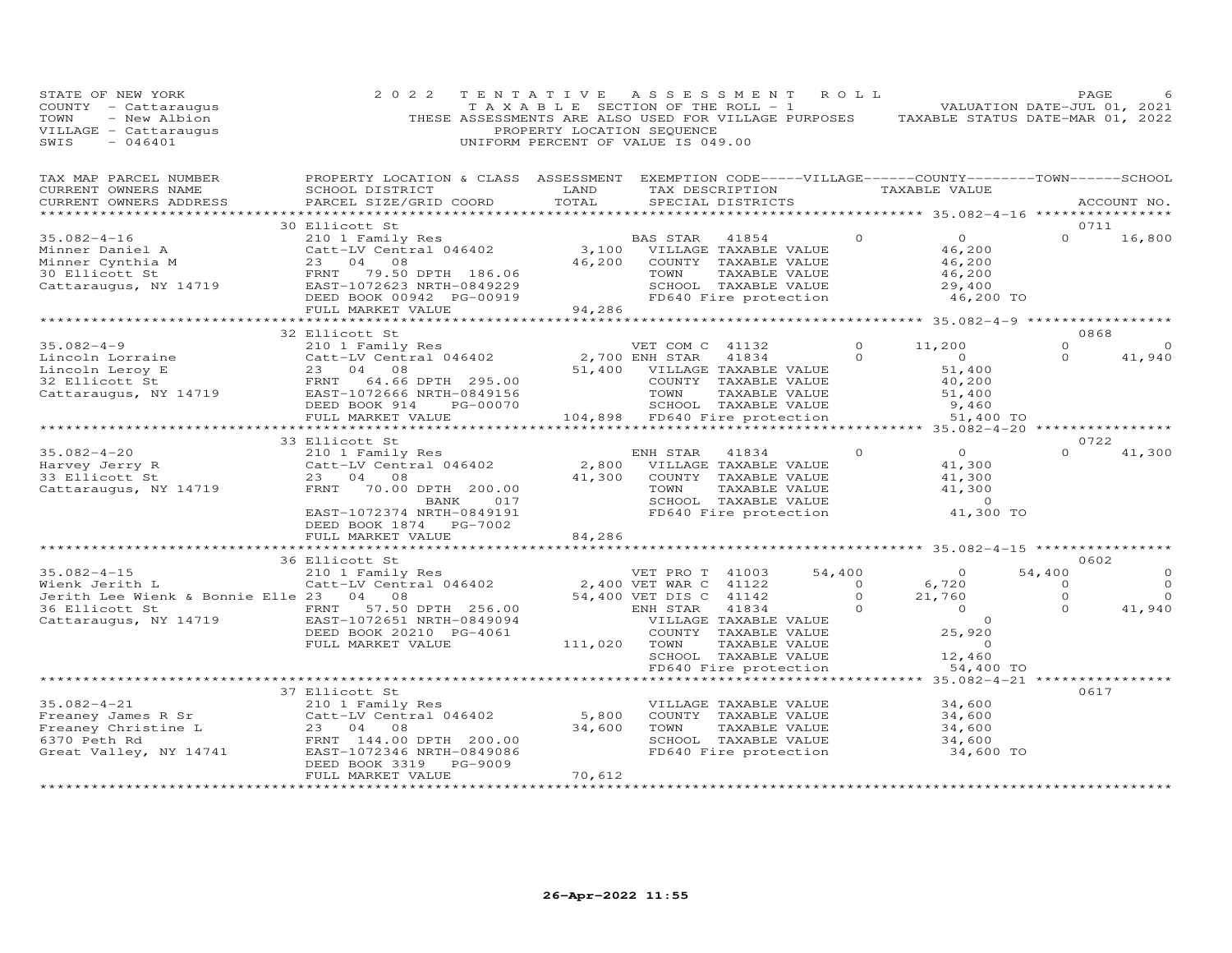| STATE OF NEW YORK<br>COUNTY - Cattaraugus<br>TOWN<br>- New Albion<br>VILLAGE - Cattaraugus<br>$-046401$<br>SWIS                                                                                                                | 2 0 2 2                                                                                                                                                                                                                | PROPERTY LOCATION SEQUENCE                                                                                             | TENTATIVE ASSESSMENT ROLL<br>TAXABLE SECTION OF THE ROLL - 1<br>THESE ASSESSMENTS ARE ALSO USED FOR VILLAGE PURPOSES TAXABLE STATUS DATE-MAR 01, 2022<br>UNIFORM PERCENT OF VALUE IS 049.00 |          | VALUATION DATE-JUL 01, 2021           | PAGE     |             |
|--------------------------------------------------------------------------------------------------------------------------------------------------------------------------------------------------------------------------------|------------------------------------------------------------------------------------------------------------------------------------------------------------------------------------------------------------------------|------------------------------------------------------------------------------------------------------------------------|---------------------------------------------------------------------------------------------------------------------------------------------------------------------------------------------|----------|---------------------------------------|----------|-------------|
| TAX MAP PARCEL NUMBER<br>CURRENT OWNERS NAME                                                                                                                                                                                   | PROPERTY LOCATION & CLASS ASSESSMENT EXEMPTION CODE-----VILLAGE------COUNTY-------TOWN------SCHOOL<br>SCHOOL DISTRICT                                                                                                  | <b>EXAMPLE SERVICE SERVICE SERVICE SERVICE SERVICE SERVICE SERVICE SERVICE SERVICE SERVICE SERVICE SERVICE SERVICE</b> | TAX DESCRIPTION TAXABLE VALUE                                                                                                                                                               |          |                                       |          |             |
| CURRENT OWNERS ADDRESS                                                                                                                                                                                                         | PARCEL SIZE/GRID COORD                                                                                                                                                                                                 | TOTAL                                                                                                                  | SPECIAL DISTRICTS                                                                                                                                                                           |          |                                       |          | ACCOUNT NO. |
|                                                                                                                                                                                                                                | 38 Ellicott St                                                                                                                                                                                                         |                                                                                                                        |                                                                                                                                                                                             |          |                                       | 0596     |             |
| 35.082-4-10<br>Botsford Robert J<br>Botsford Fay P<br>38 Ellicott St<br>Cattaraugus, NY 14719<br>Botsford Fay P<br>23 04 08<br>FRNT 58.37 DPTH 235.00<br>EAST 1072641 NRTH-0849036<br>THE 1072641 NRTH-0849036                 |                                                                                                                                                                                                                        |                                                                                                                        | BAS STAR 41854                                                                                                                                                                              | $\Omega$ | $\overline{O}$                        | $\Omega$ | 16,800      |
|                                                                                                                                                                                                                                |                                                                                                                                                                                                                        |                                                                                                                        | 2,400 VILLAGE TAXABLE VALUE                                                                                                                                                                 |          | 53,000                                |          |             |
|                                                                                                                                                                                                                                |                                                                                                                                                                                                                        |                                                                                                                        | 53,000 COUNTY TAXABLE VALUE                                                                                                                                                                 |          | 53,000                                |          |             |
|                                                                                                                                                                                                                                |                                                                                                                                                                                                                        |                                                                                                                        | TAXABLE VALUE<br>TOWN                                                                                                                                                                       |          | 53,000<br>36,200                      |          |             |
|                                                                                                                                                                                                                                |                                                                                                                                                                                                                        |                                                                                                                        | SCHOOL TAXABLE VALUE                                                                                                                                                                        |          |                                       |          |             |
|                                                                                                                                                                                                                                | FULL MARKET VALUE<br>***********************                                                                                                                                                                           |                                                                                                                        | 108,163 FD640 Fire protection                                                                                                                                                               |          | 53,000 TO                             |          |             |
|                                                                                                                                                                                                                                | 40 Ellicott St                                                                                                                                                                                                         |                                                                                                                        |                                                                                                                                                                                             |          |                                       | 0871     |             |
| 210 1 Family<br>210 1 Family<br>23 04 08<br>Cattaraugus, NY 14719<br>23 04 08<br>FRNT 90 00                                                                                                                                    |                                                                                                                                                                                                                        |                                                                                                                        | VET COM C 41132                                                                                                                                                                             | $\Omega$ | 9,975                                 | $\Omega$ | $\Omega$    |
|                                                                                                                                                                                                                                |                                                                                                                                                                                                                        |                                                                                                                        | $3,000$ BAS STAR<br>41854                                                                                                                                                                   | $\Omega$ | $\overline{0}$                        | $\Omega$ | 16,800      |
|                                                                                                                                                                                                                                | 210 1 Family Res<br>Catt-LV Central 046402<br>23 04 08                                                                                                                                                                 |                                                                                                                        | 39,900 VILLAGE TAXABLE VALUE                                                                                                                                                                |          | 39,900                                |          |             |
|                                                                                                                                                                                                                                | FRNT 90.00 DPTH 121.00                                                                                                                                                                                                 |                                                                                                                        | COUNTY TAXABLE VALUE                                                                                                                                                                        |          | 29,925                                |          |             |
|                                                                                                                                                                                                                                | 017<br>BANK                                                                                                                                                                                                            |                                                                                                                        | TOWN<br>TAXABLE VALUE                                                                                                                                                                       |          | 39,900<br>23,100                      |          |             |
|                                                                                                                                                                                                                                | EAST-1072592 NRTH-0848962                                                                                                                                                                                              |                                                                                                                        | SCHOOL TAXABLE VALUE                                                                                                                                                                        |          | 23,100                                |          |             |
|                                                                                                                                                                                                                                | DEED BOOK 9495 PG-5003<br>FULL MARKET VALUE                                                                                                                                                                            | 81,429                                                                                                                 | FD640 Fire protection                                                                                                                                                                       |          | 39,900 TO                             |          |             |
|                                                                                                                                                                                                                                | ************************                                                                                                                                                                                               |                                                                                                                        |                                                                                                                                                                                             |          |                                       |          |             |
|                                                                                                                                                                                                                                | 1 First St<br>210 1 Family Res<br>Catt-LV Central 046402<br>2,100 BAS STAR 41854<br>23 04 08<br>57,000 VILLAGE TAXABLE VALUE<br>COUNTY TAXABLE VALUE<br>TOWN TAXABLE VALUE<br>TOWN TAXABLE VALUE<br>TOWN TAXABLE VALUE |                                                                                                                        |                                                                                                                                                                                             |          |                                       | 0749     |             |
| 35.081-4-1<br>Bouchard Denis                                                                                                                                                                                                   |                                                                                                                                                                                                                        |                                                                                                                        |                                                                                                                                                                                             | $\Omega$ | 6,720                                 | $\Omega$ | $\Omega$    |
|                                                                                                                                                                                                                                |                                                                                                                                                                                                                        |                                                                                                                        |                                                                                                                                                                                             | $\Omega$ | $\overline{0}$                        | $\Omega$ | 16,800      |
| Bentley-Bouchard Laura                                                                                                                                                                                                         |                                                                                                                                                                                                                        |                                                                                                                        |                                                                                                                                                                                             |          | 57,000                                |          |             |
| 1 First St                                                                                                                                                                                                                     |                                                                                                                                                                                                                        |                                                                                                                        |                                                                                                                                                                                             |          | 50,280                                |          |             |
| Cattaraugus, NY 14719                                                                                                                                                                                                          |                                                                                                                                                                                                                        |                                                                                                                        | COUNTY<br>TOWN<br>SCHOOL                                                                                                                                                                    |          | 57,000                                |          |             |
|                                                                                                                                                                                                                                | DEED BOOK 21759 PG-3001                                                                                                                                                                                                |                                                                                                                        | SCHOOL TAXABLE VALUE<br>116,327 FD640 Fire protection                                                                                                                                       |          | 40,200                                |          |             |
|                                                                                                                                                                                                                                | FULL MARKET VALUE<br>***********************                                                                                                                                                                           |                                                                                                                        |                                                                                                                                                                                             |          | 57,000 TO                             |          |             |
|                                                                                                                                                                                                                                | 5 First St                                                                                                                                                                                                             |                                                                                                                        |                                                                                                                                                                                             |          |                                       | 0658     |             |
| $35.081 - 4 - 2$                                                                                                                                                                                                               | 210 1 Family Res                                                                                                                                                                                                       |                                                                                                                        | VILLAGE TAXABLE VALUE                                                                                                                                                                       |          | 33,000                                |          |             |
| Penrod Travis                                                                                                                                                                                                                  | Catt-LV Central 046402                                                                                                                                                                                                 | 2,100                                                                                                                  | COUNTY TAXABLE VALUE                                                                                                                                                                        |          | 33,000                                |          |             |
| 5 First St                                                                                                                                                                                                                     | 23 04 08                                                                                                                                                                                                               | 33,000                                                                                                                 | TOWN<br>TAXABLE VALUE                                                                                                                                                                       |          | 33,000                                |          |             |
| Cattaraugus, NY 14719                                                                                                                                                                                                          | FRNT 61.00 DPTH 132.00                                                                                                                                                                                                 |                                                                                                                        | SCHOOL TAXABLE VALUE                                                                                                                                                                        |          | 33,000                                |          |             |
|                                                                                                                                                                                                                                | EAST-1071375 NRTH-0848383                                                                                                                                                                                              |                                                                                                                        | FD640 Fire protection                                                                                                                                                                       |          | 33,000 TO                             |          |             |
|                                                                                                                                                                                                                                | DEED BOOK 2021    PG-16242                                                                                                                                                                                             |                                                                                                                        |                                                                                                                                                                                             |          |                                       |          |             |
|                                                                                                                                                                                                                                | FULL MARKET VALUE<br>***********************                                                                                                                                                                           | 67,347                                                                                                                 |                                                                                                                                                                                             |          | ************* 35.081-3-23 *********** |          |             |
|                                                                                                                                                                                                                                |                                                                                                                                                                                                                        |                                                                                                                        |                                                                                                                                                                                             |          |                                       | 0835     |             |
|                                                                                                                                                                                                                                |                                                                                                                                                                                                                        |                                                                                                                        | VILLAGE TAXABLE VALUE                                                                                                                                                                       |          | 27,100                                |          |             |
| CONTROLL OF THE SERVICE SERVICE SERVICE SERVICE SERVICE SERVICE SERVICE SERVICE SERVICE SERVICE SERVICE SERVICE SERVICE SERVICE SERVICE SERVICE SERVICE SERVICE SERVICE SERVICE SERVICE SERVICE SERVICE SERVICE SERVICE SERVIC |                                                                                                                                                                                                                        | 2,200                                                                                                                  | COUNTY TAXABLE VALUE                                                                                                                                                                        |          | 27,100                                |          |             |
|                                                                                                                                                                                                                                |                                                                                                                                                                                                                        | 27,100                                                                                                                 | TOWN<br>TAXABLE VALUE                                                                                                                                                                       |          | 27,100                                |          |             |
|                                                                                                                                                                                                                                |                                                                                                                                                                                                                        |                                                                                                                        | SCHOOL TAXABLE VALUE                                                                                                                                                                        |          | 27,100                                |          |             |
|                                                                                                                                                                                                                                |                                                                                                                                                                                                                        |                                                                                                                        | FD640 Fire protection                                                                                                                                                                       |          | 27,100 TO                             |          |             |
|                                                                                                                                                                                                                                | DEED BOOK 20210 PG-2994                                                                                                                                                                                                |                                                                                                                        |                                                                                                                                                                                             |          |                                       |          |             |
| **********************                                                                                                                                                                                                         | FULL MARKET VALUE<br>************************                                                                                                                                                                          | 55,306<br>******************                                                                                           |                                                                                                                                                                                             |          |                                       |          |             |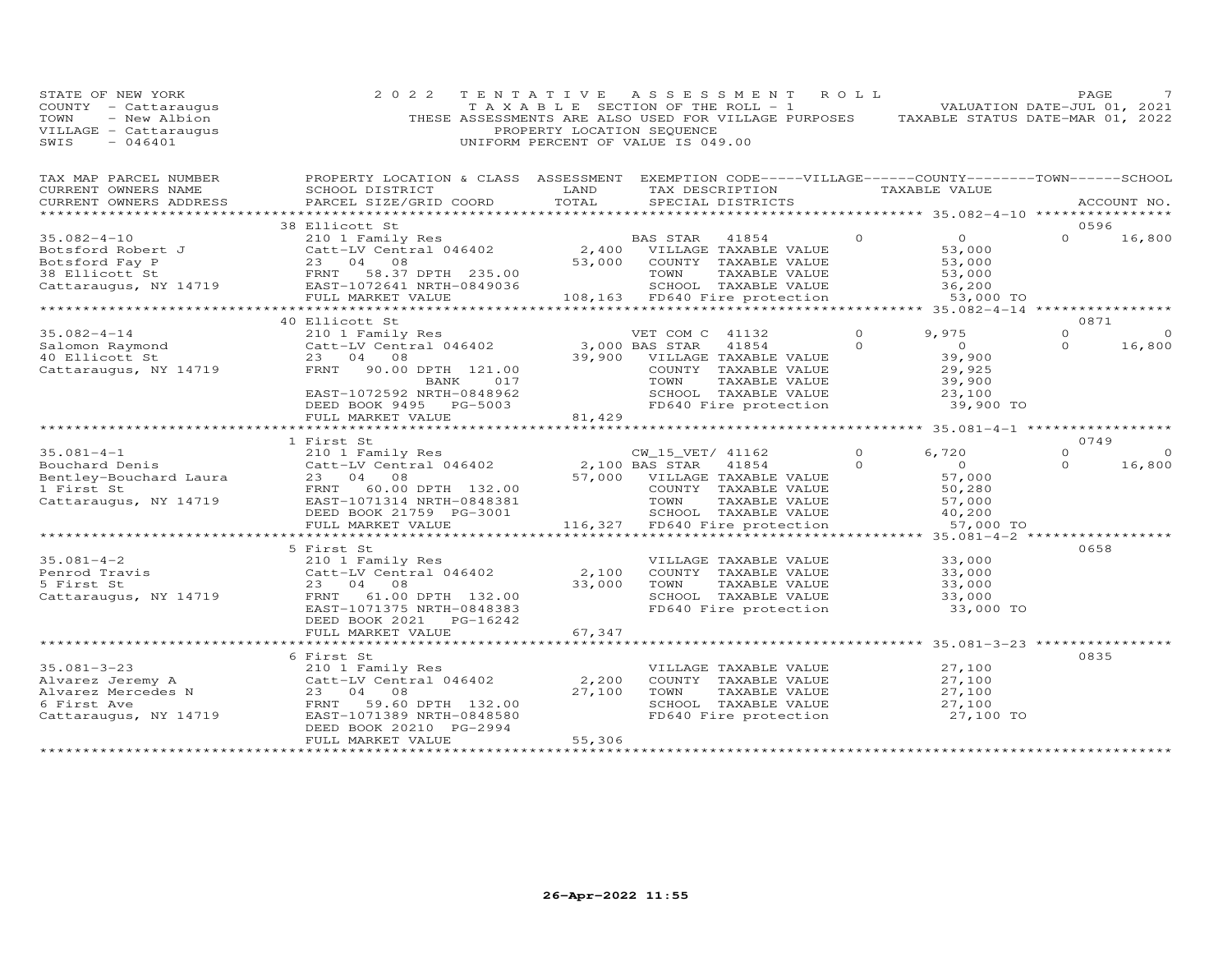| STATE OF NEW YORK<br>COUNTY - Cattaraugus<br>- New Albion<br>TOWN<br>VILLAGE - Cattaraugus<br>SWIS<br>$-046401$ | 2 0 2 2                                                                                                                                         | TENTATIVE<br>T A X A B L E SECTION OF THE ROLL - 1<br>PROPERTY LOCATION SEQUENCE<br>UNIFORM PERCENT OF VALUE IS 049.00 | A S S E S S M E N T         |                                       | ROLL                  | THESE ASSESSMENTS ARE ALSO USED FOR VILLAGE PURPOSES TAXABLE STATUS DATE-MAR 01, 2022 | PAGE<br>VALUATION DATE-JUL 01, 2021 |         |
|-----------------------------------------------------------------------------------------------------------------|-------------------------------------------------------------------------------------------------------------------------------------------------|------------------------------------------------------------------------------------------------------------------------|-----------------------------|---------------------------------------|-----------------------|---------------------------------------------------------------------------------------|-------------------------------------|---------|
| TAX MAP PARCEL NUMBER<br>CURRENT OWNERS NAME<br>CURRENT OWNERS ADDRESS<br>************************              | PROPERTY LOCATION & CLASS ASSESSMENT EXEMPTION CODE-----VILLAGE------COUNTY-------TOWN------SCHOOL<br>SCHOOL DISTRICT<br>PARCEL SIZE/GRID COORD | LAND<br>TOTAL                                                                                                          |                             | SPECIAL DISTRICTS                     |                       | TAX DESCRIPTION TAXABLE VALUE                                                         | ACCOUNT NO.                         |         |
|                                                                                                                 | 7 First St                                                                                                                                      |                                                                                                                        |                             |                                       |                       |                                                                                       | 0673                                |         |
| $35.081 - 4 - 3$                                                                                                | 210 1 Family Res                                                                                                                                |                                                                                                                        |                             | VILLAGE TAXABLE VALUE                 |                       | 42,000                                                                                |                                     |         |
| Duhan Aaron Z                                                                                                   | Catt-LV Central 046402                                                                                                                          | 2,500                                                                                                                  |                             | COUNTY TAXABLE VALUE                  |                       | 42,000                                                                                |                                     |         |
| 7 First St                                                                                                      | 23 04 08                                                                                                                                        | 42,000                                                                                                                 | TOWN                        | TAXABLE VALUE                         |                       | 42,000                                                                                |                                     |         |
| Cattaraugus, NY 14719                                                                                           | FRNT 72.00 DPTH 132.00                                                                                                                          |                                                                                                                        |                             | SCHOOL TAXABLE VALUE                  |                       | 42,000                                                                                |                                     |         |
|                                                                                                                 | EAST-1071443 NRTH-0848383<br>DEED BOOK 25183 PG-2001                                                                                            |                                                                                                                        |                             | FD640 Fire protection                 |                       | 42,000 TO                                                                             |                                     |         |
|                                                                                                                 | FULL MARKET VALUE                                                                                                                               | 85,714                                                                                                                 |                             |                                       |                       |                                                                                       |                                     |         |
|                                                                                                                 |                                                                                                                                                 |                                                                                                                        |                             |                                       |                       | ************************ 35.081-3-21.1 ***************                                |                                     |         |
|                                                                                                                 | 8 First St                                                                                                                                      |                                                                                                                        |                             |                                       |                       |                                                                                       | 0559                                |         |
| $35.081 - 3 - 21.1$                                                                                             | 210 1 Family Res                                                                                                                                |                                                                                                                        |                             | VILLAGE TAXABLE VALUE                 |                       | 16,800                                                                                |                                     |         |
| Ott Mabel A<br>8 First St                                                                                       | Catt-LV Central 046402<br>23 04 08                                                                                                              | 1,200<br>16,800                                                                                                        | TOWN                        | COUNTY TAXABLE VALUE<br>TAXABLE VALUE |                       | 16,800<br>16,800                                                                      |                                     |         |
| Cattaraugus, NY 14719                                                                                           | Life Use                                                                                                                                        |                                                                                                                        |                             | SCHOOL TAXABLE VALUE                  |                       | 16,800                                                                                |                                     |         |
|                                                                                                                 | FRNT<br>35.50 DPTH 132.00                                                                                                                       |                                                                                                                        |                             | FD640 Fire protection                 |                       | 16,800 TO                                                                             |                                     |         |
|                                                                                                                 | EAST-1071465 NRTH-0848573                                                                                                                       |                                                                                                                        |                             |                                       |                       |                                                                                       |                                     |         |
|                                                                                                                 | DEED BOOK 29072 PG-9001                                                                                                                         |                                                                                                                        |                             |                                       |                       |                                                                                       |                                     |         |
|                                                                                                                 | FULL MARKET VALUE                                                                                                                               | 34,286                                                                                                                 |                             |                                       |                       |                                                                                       |                                     |         |
|                                                                                                                 | 9 First St                                                                                                                                      |                                                                                                                        |                             |                                       |                       |                                                                                       | 0923                                |         |
| $35.081 - 4 - 4$                                                                                                | 210 1 Family Res                                                                                                                                |                                                                                                                        | VET PRO T 41003             |                                       | 22,800                | $\circ$                                                                               | 22,800                              | $\circ$ |
| Passet Doris I Life Us                                                                                          | Catt-LV Central 046402                                                                                                                          |                                                                                                                        | 1,600 VET COM C 41132       |                                       | $\overline{0}$        | 5,850                                                                                 | $\circ$                             | $\circ$ |
| Passet Keith A                                                                                                  | 23 04 08                                                                                                                                        |                                                                                                                        | 23,400 BAS STAR             | 41854                                 | $\Omega$              | $\overline{0}$                                                                        | $\Omega$                            | 16,800  |
| 9 First St                                                                                                      |                                                                                                                                                 |                                                                                                                        |                             |                                       |                       |                                                                                       |                                     |         |
|                                                                                                                 | FRNT 49.50 DPTH 114.00                                                                                                                          |                                                                                                                        | VILLAGE TAXABLE VALUE       |                                       |                       | 600                                                                                   |                                     |         |
| Cattaraugus, NY 14719                                                                                           | EAST-1071504 NRTH-0848394                                                                                                                       |                                                                                                                        |                             | COUNTY TAXABLE VALUE                  |                       | 17,550                                                                                |                                     |         |
|                                                                                                                 | DEED BOOK 15587 PG-3001                                                                                                                         |                                                                                                                        | TOWN                        | TAXABLE VALUE                         |                       | 600                                                                                   |                                     |         |
|                                                                                                                 | FULL MARKET VALUE                                                                                                                               |                                                                                                                        | 47,755 SCHOOL TAXABLE VALUE |                                       |                       | 6,600                                                                                 |                                     |         |
|                                                                                                                 |                                                                                                                                                 |                                                                                                                        |                             |                                       | FD640 Fire protection | 23,400 TO                                                                             |                                     |         |
|                                                                                                                 | 10 First St                                                                                                                                     |                                                                                                                        |                             |                                       |                       |                                                                                       | 1055                                |         |
| $35.081 - 3 - 21.2$                                                                                             | 220 2 Family Res                                                                                                                                |                                                                                                                        |                             | VILLAGE TAXABLE VALUE                 |                       | 32,000                                                                                |                                     |         |
| Maloy LLC                                                                                                       | Catt-LV Central 046402                                                                                                                          | 1,200                                                                                                                  |                             | COUNTY TAXABLE VALUE                  |                       | 32,000                                                                                |                                     |         |
| 4089 Marshfield Rd                                                                                              | 23 04 08                                                                                                                                        | 32,000                                                                                                                 | TOWN                        | TAXABLE VALUE                         |                       | 32,000                                                                                |                                     |         |
| Lawtons, NY 14091                                                                                               | FRNT 50.50 DPTH 66.00                                                                                                                           |                                                                                                                        |                             | SCHOOL TAXABLE VALUE                  |                       | 32,000                                                                                |                                     |         |
|                                                                                                                 | EAST-1071511 NRTH-0848549<br>DEED BOOK 20210 PG-3699                                                                                            |                                                                                                                        |                             | FD640 Fire protection                 |                       | 32,000 TO                                                                             |                                     |         |
|                                                                                                                 | FULL MARKET VALUE                                                                                                                               | 65,306                                                                                                                 |                             |                                       |                       |                                                                                       |                                     |         |
|                                                                                                                 | **********************                                                                                                                          | **********                                                                                                             |                             |                                       |                       | ******************** 35.081-3-22 **************                                       |                                     |         |
|                                                                                                                 | 6A First St                                                                                                                                     |                                                                                                                        |                             |                                       |                       |                                                                                       | 0975                                |         |
| $35.081 - 3 - 22$                                                                                               | 312 Vac w/imprv                                                                                                                                 |                                                                                                                        |                             | VILLAGE TAXABLE VALUE                 |                       | 3,400                                                                                 |                                     |         |
| Lauritson David M                                                                                               | Catt-LV Central 046402<br>23 04 08                                                                                                              | 900<br>3,400                                                                                                           | TOWN                        | COUNTY TAXABLE VALUE<br>TAXABLE VALUE |                       | 3,400<br>3,400                                                                        |                                     |         |
| Lauritson Jody M<br>31 South St                                                                                 | 29.00 DPTH 135.00<br>FRNT                                                                                                                       |                                                                                                                        |                             | SCHOOL TAXABLE VALUE                  |                       | 3,400                                                                                 |                                     |         |
| Cattaraugus, NY 14719                                                                                           | EAST-1071434 NRTH-0848581                                                                                                                       |                                                                                                                        |                             | FD640 Fire protection                 |                       | 3,400 TO                                                                              |                                     |         |
|                                                                                                                 | DEED BOOK 30383 PG-5001<br>FULL MARKET VALUE                                                                                                    | 6,939                                                                                                                  |                             |                                       |                       |                                                                                       |                                     |         |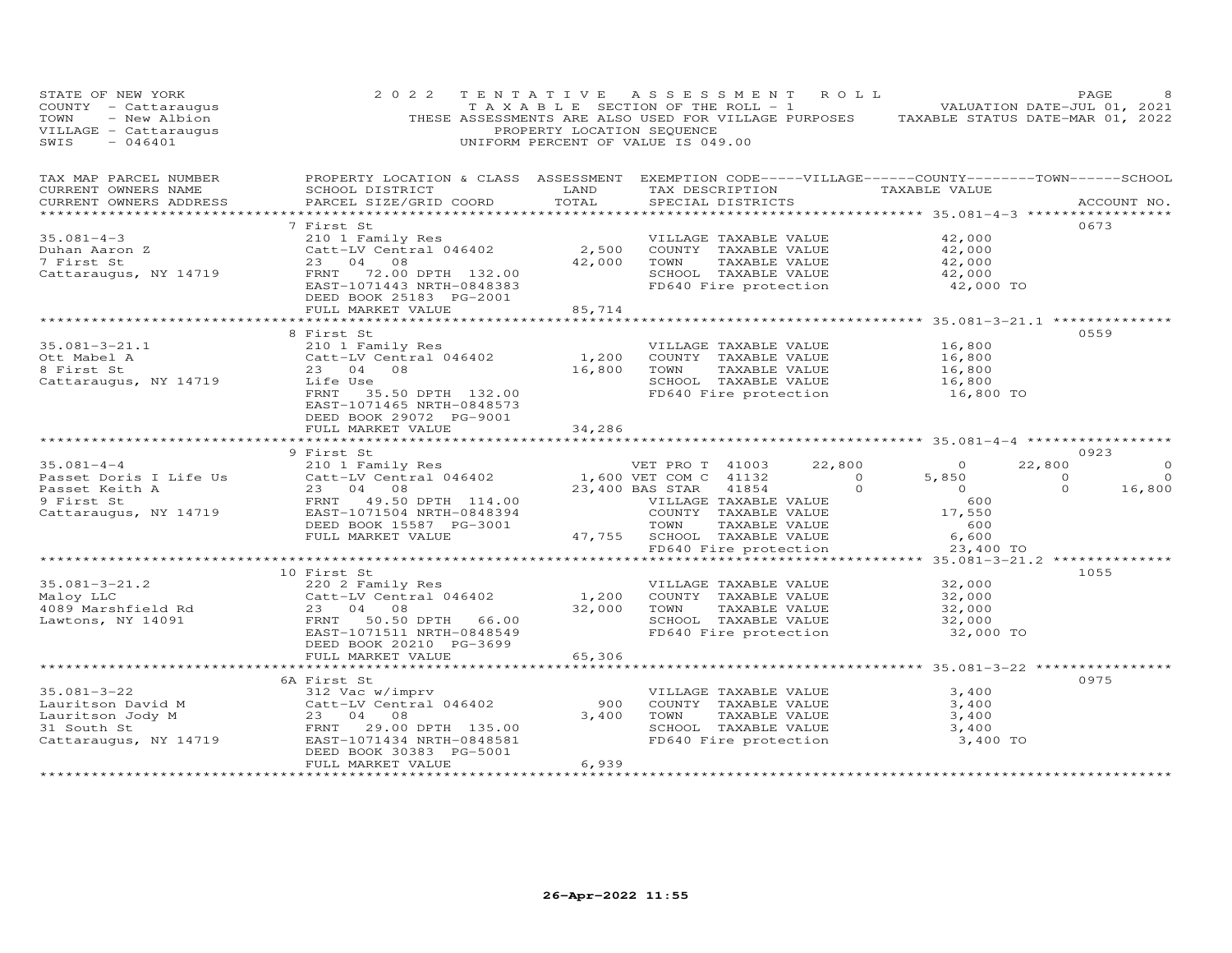| STATE OF NEW YORK<br>COUNTY - Cattaraugus<br>TOWN<br>- New Albion<br>VILLAGE - Cattaraugus<br>SWIS<br>$-046401$ | 2 0 2 2                                                                                                                                                                | PROPERTY LOCATION SEQUENCE  | TENTATIVE ASSESSMENT ROLL<br>T A X A B L E SECTION OF THE ROLL - 1<br>UNIFORM PERCENT OF VALUE IS 049.00                                                              | PAGE<br>VALUATION DATE-JUL 01, 2021<br>THESE ASSESSMENTS ARE ALSO USED FOR VILLAGE PURPOSES TAXABLE STATUS DATE-MAR 01, 2022 |        |
|-----------------------------------------------------------------------------------------------------------------|------------------------------------------------------------------------------------------------------------------------------------------------------------------------|-----------------------------|-----------------------------------------------------------------------------------------------------------------------------------------------------------------------|------------------------------------------------------------------------------------------------------------------------------|--------|
| TAX MAP PARCEL NUMBER<br>CURRENT OWNERS NAME<br>CURRENT OWNERS ADDRESS                                          | SCHOOL DISTRICT<br>PARCEL SIZE/GRID COORD                                                                                                                              | LAND<br>TOTAL               | TAX DESCRIPTION TAXABLE VALUE<br>SPECIAL DISTRICTS                                                                                                                    | PROPERTY LOCATION & CLASS ASSESSMENT EXEMPTION CODE-----VILLAGE------COUNTY-------TOWN------SCHOOL<br>ACCOUNT NO.            |        |
| $44.033 - 2 - 6.2$<br>Bowers Racheal E<br>267 E Main St Upper<br>Springville, NY 14141-1420                     | Gail Dr<br>311 Res vac land<br>Catt-LV Central 046402<br>22 04 08<br>FRNT 65.00 DPTH 121.50<br>EAST-1071509 NRTH-0844852<br>DEED BOOK 1028 PG-783                      | 1,500<br>1,500              | VILLAGE TAXABLE VALUE<br>COUNTY TAXABLE VALUE<br>TOWN<br>TAXABLE VALUE<br>SCHOOL TAXABLE VALUE<br>FD640 Fire protection                                               | 1266<br>1,500<br>1,500<br>1,500<br>1,500<br>1,500 TO                                                                         |        |
|                                                                                                                 | FULL MARKET VALUE                                                                                                                                                      | 3,061                       |                                                                                                                                                                       |                                                                                                                              |        |
| $44.033 - 2 - 15.1$<br>Skingley Earl M<br>47 Norwood Ave<br>Hamburg, NY 14075                                   | Gail Dr<br>311 Res vac land<br>Catt-LV Central 046402<br>22 04 08<br>FRNT 97.73 DPTH 115.50<br>EAST-1071036 NRTH-0844844<br>DEED BOOK 1008 PG-241<br>FULL MARKET VALUE | 3,100<br>3,100<br>6,327     | VILLAGE TAXABLE VALUE<br>COUNTY TAXABLE VALUE<br>TAXABLE VALUE<br>TOWN<br>SCHOOL TAXABLE VALUE<br>FD640 Fire protection                                               | 1003<br>3,100<br>3,100<br>3,100<br>3,100<br>3,100 TO                                                                         |        |
|                                                                                                                 |                                                                                                                                                                        |                             |                                                                                                                                                                       |                                                                                                                              |        |
| $44.033 - 2 - 15.2$<br>Skingley Earl M<br>47 Norwood Ave<br>Hamburg, NY 14075                                   | Gail Dr<br>311 Res vac land<br>Catt-LV Central 046402<br>22 04 08<br>FRNT 148.50 DPTH 97.75<br>EAST-1071168 NRTH-0844843<br>DEED BOOK 1008 PG-241                      | 4,300<br>4,300              | VILLAGE TAXABLE VALUE<br>COUNTY TAXABLE VALUE<br>TOWN<br>TAXABLE VALUE<br>SCHOOL TAXABLE VALUE<br>FD640 Fire protection                                               | 1130<br>4,300<br>4,300<br>4,300<br>4,300<br>4,300 TO                                                                         |        |
|                                                                                                                 | FULL MARKET VALUE                                                                                                                                                      | 8,776                       |                                                                                                                                                                       |                                                                                                                              |        |
|                                                                                                                 |                                                                                                                                                                        |                             |                                                                                                                                                                       |                                                                                                                              |        |
| $44.033 - 2 - 13$<br>Reid Mark A<br>Reid Melissa<br>15 Gail Dr<br>Cattaraugus, NY 14719                         | 15 Gail Dr<br>210 1 Family Res<br>Catt-LV Central 046402<br>22 04 08<br>Land Contract<br>FRNT 95.00 DPTH 230.00<br>BANK 017<br>EAST-1071242 NRTH-0844614               |                             | ENH STAR<br>41834<br>$\Omega$<br>3,900 VILLAGE TAXABLE VALUE<br>79,800 COUNTY TAXABLE VALUE<br>TAXABLE VALUE<br>TOWN<br>SCHOOL TAXABLE VALUE<br>FD640 Fire protection | 0787<br>$\circ$<br>$\Omega$<br>79,800<br>79,800<br>79,800<br>37,860<br>79,800 TO                                             | 41,940 |
|                                                                                                                 | DEED BOOK 1017 PG-1071<br>FULL MARKET VALUE                                                                                                                            | 162,857                     |                                                                                                                                                                       |                                                                                                                              |        |
|                                                                                                                 |                                                                                                                                                                        |                             |                                                                                                                                                                       |                                                                                                                              |        |
| $44.033 - 2 - 11$<br>Cota David<br>Cota Bavia<br>Cota Jacqueline<br>16 Gail Drive<br>Cattaraugus, Ny 14719      | 16 Gail Dr<br>210 1 Family Res<br>Catt-LV Central 046402<br>22 04 08<br>FRNT 120.00 DPTH 244.00<br>EAST-1071307 NRTH-0844913<br>DEED BOOK 23893 PG-5001                | 4,900<br>66,400             | VILLAGE TAXABLE VALUE<br>COUNTY TAXABLE VALUE<br>TOWN<br>TAXABLE VALUE<br>SCHOOL TAXABLE VALUE<br>FD640 Fire protection                                               | 0664<br>66,400<br>66,400<br>66,400<br>66,400<br>66,400 TO                                                                    |        |
| *************************                                                                                       | FULL MARKET VALUE<br>************************                                                                                                                          | 135,510<br>**************** |                                                                                                                                                                       |                                                                                                                              |        |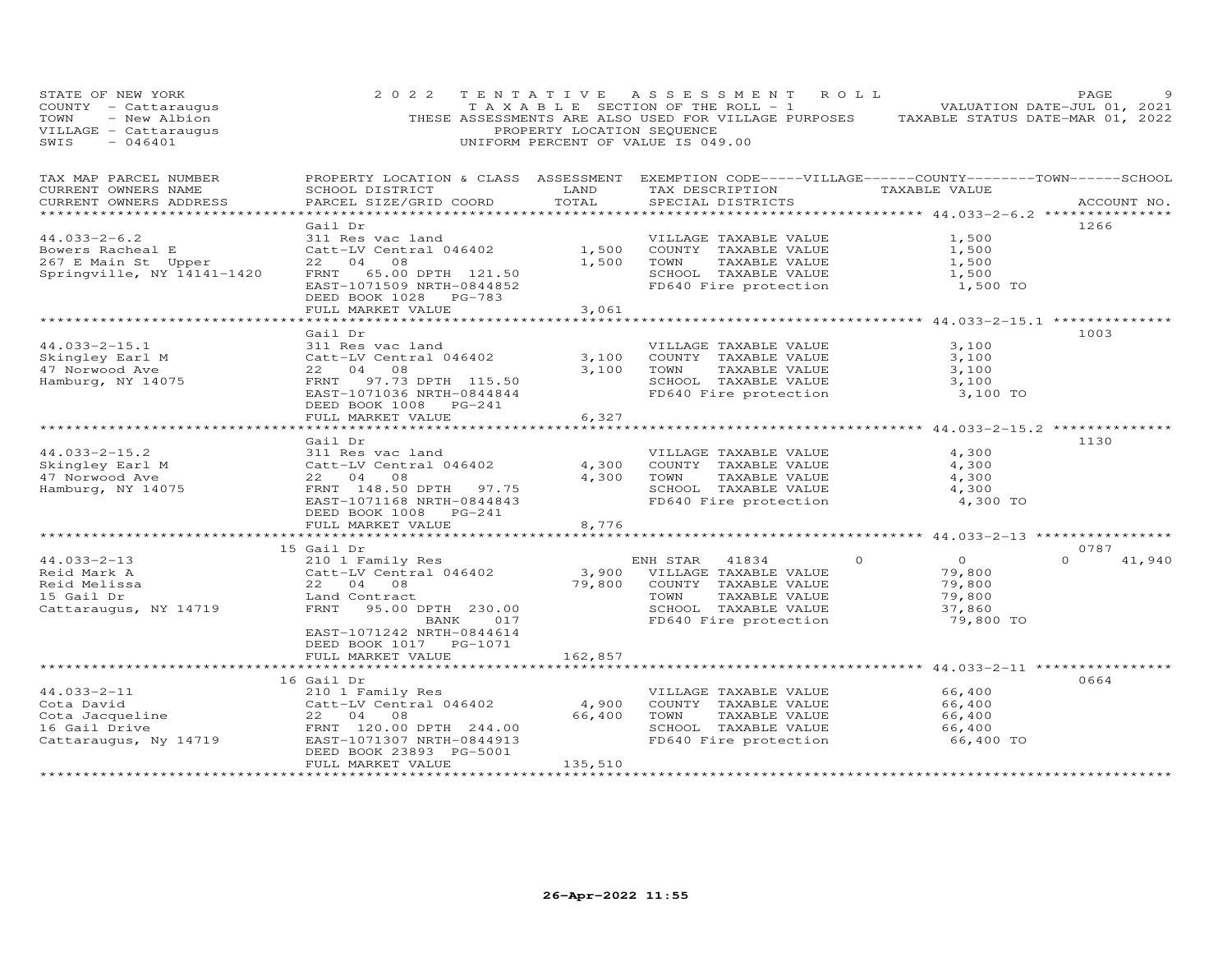|                                                                                                                                                                                                                                        | 2 0 2 2                                                                                                                                                       |         | TENTATIVE ASSESSMENT ROLL<br>T A X A B L E SECTION OF THE ROLL - 1 A V A B VALUATION DATE-JUL 01, 2021<br>THESE ASSESSMENTS ARE ALSO USED FOR VILLAGE PURPOSES TAXABLE STATUS DATE-MAR 01, 2022<br>PROPERTY LOCATION SEQUENCE<br>UNIFORM PERCENT OF VALUE IS 049.00 |          |                                                                     | PAGE                         | 1 O      |
|----------------------------------------------------------------------------------------------------------------------------------------------------------------------------------------------------------------------------------------|---------------------------------------------------------------------------------------------------------------------------------------------------------------|---------|---------------------------------------------------------------------------------------------------------------------------------------------------------------------------------------------------------------------------------------------------------------------|----------|---------------------------------------------------------------------|------------------------------|----------|
| TAX MAP PARCEL NUMBER THE PROPERTY LOCATION & CLASS ASSESSMENT EXEMPTION CODE-----VILLAGE------COUNTY-------TOWN------SCHOOL<br>CURRENT OWNERS NAME<br>CURRENT OWNERS ADDRESS<br>***********************                               | SCHOOL DISTRICT LAND<br>PARCEL SIZE/GRID COORD                                                                                                                | TOTAL   | TAX DESCRIPTION TAXABLE VALUE<br>SPECIAL DISTRICTS                                                                                                                                                                                                                  |          |                                                                     | ACCOUNT NO.                  |          |
|                                                                                                                                                                                                                                        | 17 Gail Dr                                                                                                                                                    |         |                                                                                                                                                                                                                                                                     |          |                                                                     | 0667                         |          |
| $44.033 - 2 - 12$<br>44.035-2-12<br>Feuz Richard M<br>Feuz Teresa B<br>17 Gail Dr<br>Cattaraugus, NY 14719<br>Cattaraugus, NY 14719<br>EAST-1071337 NRTH-0844613                                                                       | 210 1 Family Res<br>Catt-LV Central 046402 3,900 VILLAGE TAXABLE VALUE<br>22 04 08 60,000 COUNTY TAXABLE VALUE<br>DEED BOOK 834 PG-00103<br>FULL MARKET VALUE | 122,449 | 60,000 COUNTY TAXABLE VALUE<br>TOWN TAXABLE VALUE<br>SCHOOL TAXABLE VALUE<br>FD640 Fire protection                                                                                                                                                                  | $\circ$  | $\overline{0}$<br>60,000<br>60,000<br>60,000<br>43,200<br>60,000 TO | $0 \t 16,800$                |          |
|                                                                                                                                                                                                                                        |                                                                                                                                                               |         |                                                                                                                                                                                                                                                                     |          |                                                                     |                              |          |
|                                                                                                                                                                                                                                        | 18 Gail Dr                                                                                                                                                    |         |                                                                                                                                                                                                                                                                     |          |                                                                     | 0818                         |          |
| 44.033-2-10<br>BAS STAR 41854<br>Bowers Racheal E Catt-LV Central 046402 4,900 VILLAGE TAXABLE VALUE<br>268 E Main St Upper 22 04 08 48,000 COUNTY TAXABLE VALUE<br>Springville, NY 14141-1420 FRNT 120.25 DPTH 243.10 TOWN TAXABLE VA | EAST-1071420 NRTH-0844911<br>DEED BOOK 1028 PG-786                                                                                                            |         | 243.10 TOWN TAXABLE VALUE<br>844911 SCHOOL TAXABLE VALUE<br>-786 97,959 TD640 Fire protection                                                                                                                                                                       | $\Omega$ | $\overline{0}$<br>48,000<br>48,000<br>48,000<br>31,200<br>48,000 TO | $0 \t16,800$                 |          |
|                                                                                                                                                                                                                                        | FULL MARKET VALUE                                                                                                                                             |         |                                                                                                                                                                                                                                                                     |          |                                                                     |                              |          |
|                                                                                                                                                                                                                                        |                                                                                                                                                               |         |                                                                                                                                                                                                                                                                     |          | ******************** 44.033-2-9 ******************                  |                              |          |
|                                                                                                                                                                                                                                        | 19 Gail Dr                                                                                                                                                    |         |                                                                                                                                                                                                                                                                     |          |                                                                     | 0943                         |          |
|                                                                                                                                                                                                                                        | EAST-1071433 NRTH-0844613<br>DEED BOOK 1011    PG-1185                                                                                                        |         | BAS STAR 41854<br>56,000 COUNTY TAXABLE VALUE<br>TOWN TAXABLE VALUE<br>SCHOOL TAXABLE VALUE<br>FD640 Fire protection                                                                                                                                                | $\Omega$ | $\overline{0}$<br>56,000<br>56,000<br>56,000<br>39,200<br>56,000 TO | $\Omega$                     | 16,800   |
|                                                                                                                                                                                                                                        | FULL MARKET VALUE                                                                                                                                             | 114,286 |                                                                                                                                                                                                                                                                     |          |                                                                     |                              |          |
|                                                                                                                                                                                                                                        |                                                                                                                                                               |         |                                                                                                                                                                                                                                                                     |          |                                                                     |                              |          |
| 44.034-1-16<br>Connell Daniel R<br>Connell Daniel R<br>Catt-LV Central 046402<br>22 04 08<br>Cattaraugus, NY 14719<br>FRNT 121.50 DPTH 200.00<br>FRNT 121.50 DPTH 200.00<br>COUNTY TAXABLE VALUE<br>COUNTY TAXABLE VALUE               | 32 Gail Dr<br>EAST-1071838 NRTH-0844854<br>DEED BOOK 27964 PG-5004                                                                                            |         | TOWN<br>TAXABLE VALUE<br>SCHOOL TAXABLE VALUE                                                                                                                                                                                                                       |          | 22,400<br>6,720<br>57,200<br>28,080<br>57,200<br>57,200             | 0788<br>$\Omega$<br>$\Omega$ | $\Omega$ |
|                                                                                                                                                                                                                                        | FULL MARKET VALUE                                                                                                                                             |         | 116,735 FD640 Fire protection                                                                                                                                                                                                                                       |          | 57,200 TO                                                           |                              |          |
|                                                                                                                                                                                                                                        | *************************                                                                                                                                     |         |                                                                                                                                                                                                                                                                     |          |                                                                     |                              |          |
|                                                                                                                                                                                                                                        | 41 Gail Dr                                                                                                                                                    |         |                                                                                                                                                                                                                                                                     |          |                                                                     | 0782                         |          |
| 44.034-1-15<br>D & M Rogan Family Trust I Catt-LV Central 046402<br>22 04 08<br>Cattaraugus, NY 14719<br>Cattaraugus, NY 14719<br>ERNT 100.00 DPTH 230.00<br>FRNT 100.00 DPTH 230.00<br>CALLE TAXABLE VALUE                            | EAST-1071793 NRTH-0844611                                                                                                                                     |         | TOWN TAXABLE VILLE<br>SCHOOL TAXABLE VALUE                                                                                                                                                                                                                          | $\Omega$ | 62<br>62,600<br>62,600<br>45,800                                    | $\Omega$                     | 16,800   |
|                                                                                                                                                                                                                                        | DEED BOOK 26628 PG-4001<br>FULL MARKET VALUE                                                                                                                  | 127,755 | ******************************                                                                                                                                                                                                                                      |          | 62,600 TO                                                           |                              |          |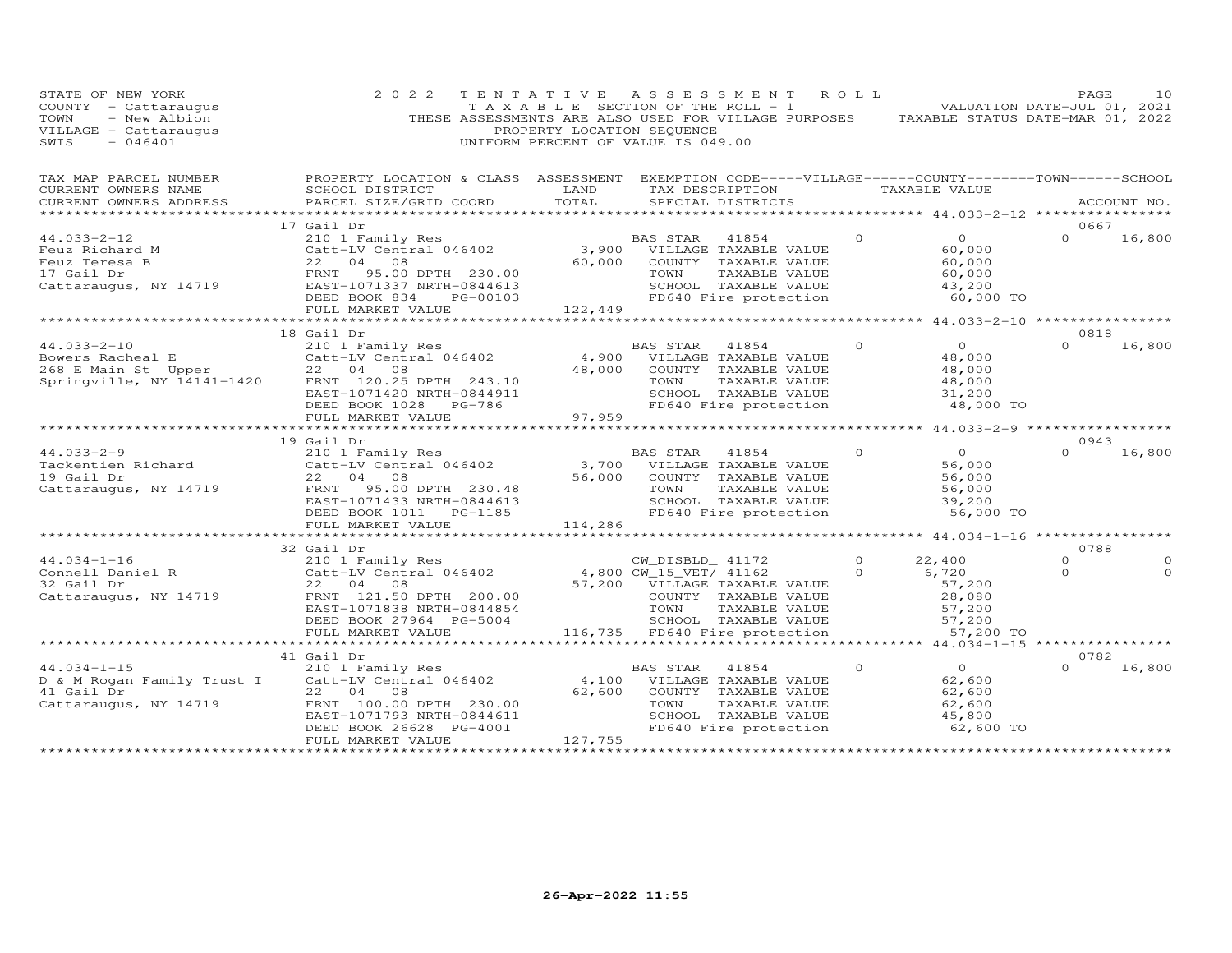| STATE OF NEW YORK<br>SINE OF NEW YORK COUNTY - CALLENDARY OF A SECTION OF A SAMPLE OF NEW ALUATION DATE-JUL 01, 2021<br>TAXABLE SECTION OF THE ROLL - 1 WALUATION DATE-JUL 01, 2021<br>TOWN - New Albion THESE ASSESSMENTS ARE ALSO USED FOR VILLAGE P<br>$-046401$<br>SWIS                                                                                                                                                                              | 2 0 2 2                  |          | TENTATIVE ASSESSMENT ROLL<br>UNIFORM PERCENT OF VALUE IS 049.00 |                                                 | PAGE         | 11 |
|----------------------------------------------------------------------------------------------------------------------------------------------------------------------------------------------------------------------------------------------------------------------------------------------------------------------------------------------------------------------------------------------------------------------------------------------------------|--------------------------|----------|-----------------------------------------------------------------|-------------------------------------------------|--------------|----|
| TAX MAP PARCEL NUMBER<br>SUPPRIMP SINIPS NAMES NOTER THE PROPERTY LOCATION & CLASS ASSESSMENT EXEMPTION CODE-----VILLAGE------COUNTY--------TOWN------SCHOOL                                                                                                                                                                                                                                                                                             |                          |          |                                                                 |                                                 |              |    |
| CURRENT OWNERS NAME<br>CURRENT OWNERS ADDRESS PARCEL SIZE/GRID COORD                                                                                                                                                                                                                                                                                                                                                                                     | SCHOOL DISTRICT LAND     | TOTAL    | TAX DESCRIPTION TAXABLE VALUE<br>SPECIAL DISTRICTS              |                                                 | ACCOUNT NO.  |    |
|                                                                                                                                                                                                                                                                                                                                                                                                                                                          |                          |          |                                                                 |                                                 |              |    |
|                                                                                                                                                                                                                                                                                                                                                                                                                                                          |                          |          |                                                                 |                                                 | 0821         |    |
|                                                                                                                                                                                                                                                                                                                                                                                                                                                          |                          |          |                                                                 | 60,900<br>60,900                                |              |    |
|                                                                                                                                                                                                                                                                                                                                                                                                                                                          |                          |          |                                                                 |                                                 |              |    |
|                                                                                                                                                                                                                                                                                                                                                                                                                                                          |                          |          |                                                                 | 60,900                                          |              |    |
|                                                                                                                                                                                                                                                                                                                                                                                                                                                          |                          |          | CHOOL TAXABLE VALUE<br>FD640 Fire protection 60,900 TO          |                                                 |              |    |
| $\begin{array}{cccccc} 44.034-1-13 & & & & 42\text{ Gail Dr} & & & & & & \\\text{Fisher Jeffrey A} & & & & & & 210\text{ I Family Res} & & & & & & \\\text{Fisher Jeffrey A} & & & & & & & \\\text{210 I Family Res} & & & & & & & \\\text{22 I0 I Family Res} & & & & & & & \\\text{23 I Drive} & & & & & & \\\text{24 I1 Drive} & & & & & & \\\text{25 I2 I1 Drive} & & & & & & \\\text{26 I2 I2 II} & & & & & & \\\text{27 I3 I2 II} & & & & & & \\\$ |                          |          |                                                                 |                                                 |              |    |
|                                                                                                                                                                                                                                                                                                                                                                                                                                                          | FULL MARKET VALUE        | 124,286  |                                                                 |                                                 |              |    |
|                                                                                                                                                                                                                                                                                                                                                                                                                                                          |                          |          |                                                                 |                                                 |              |    |
|                                                                                                                                                                                                                                                                                                                                                                                                                                                          | 43 Gail Dr               |          |                                                                 |                                                 | 0558         |    |
|                                                                                                                                                                                                                                                                                                                                                                                                                                                          |                          |          |                                                                 | $\begin{array}{c} 0 \\ 68,200 \end{array}$      | $0 \t16,800$ |    |
|                                                                                                                                                                                                                                                                                                                                                                                                                                                          |                          |          |                                                                 |                                                 |              |    |
|                                                                                                                                                                                                                                                                                                                                                                                                                                                          |                          |          |                                                                 | 68,200                                          |              |    |
|                                                                                                                                                                                                                                                                                                                                                                                                                                                          |                          |          |                                                                 | $68,200$<br>$51,400$                            |              |    |
|                                                                                                                                                                                                                                                                                                                                                                                                                                                          |                          |          |                                                                 | 68,200 TO                                       |              |    |
| 44.034-1-14<br>$\begin{array}{lllllllllllll} \text{Rogan Matthew R} & & & & \text{BAS STAR} & 41854 & 0 \\ \text{Rogan Matthew R} & & & & \text{Catt-LV Central} & 046402 & & 4,100 & \text{VILLAGE TAXABLE VALUE} \\ & & & & \text{Cattenz} & 04 & 08 & & 68,200 & \text{COUNTY TAXABLE VALUE} \\ & & & & \text{FRNT} & 100.00 \text{ DPH} & 230.00 & & & \text{TOWN} & \text{TAXABLE VALUE} \\ & & & & \text{FRNT} & 100.00 \text{ D$                  |                          |          |                                                                 |                                                 |              |    |
|                                                                                                                                                                                                                                                                                                                                                                                                                                                          |                          |          |                                                                 | ****************** 44.034-1-12 **************** |              |    |
|                                                                                                                                                                                                                                                                                                                                                                                                                                                          | 45 Gail Dr               |          |                                                                 |                                                 | 0639         |    |
|                                                                                                                                                                                                                                                                                                                                                                                                                                                          |                          |          |                                                                 |                                                 |              |    |
|                                                                                                                                                                                                                                                                                                                                                                                                                                                          |                          |          |                                                                 |                                                 |              |    |
|                                                                                                                                                                                                                                                                                                                                                                                                                                                          |                          |          |                                                                 |                                                 |              |    |
|                                                                                                                                                                                                                                                                                                                                                                                                                                                          |                          |          |                                                                 |                                                 |              |    |
|                                                                                                                                                                                                                                                                                                                                                                                                                                                          |                          |          |                                                                 |                                                 |              |    |
|                                                                                                                                                                                                                                                                                                                                                                                                                                                          | ---<br>FULL MARKET VALUE | 120, 204 |                                                                 |                                                 |              |    |
|                                                                                                                                                                                                                                                                                                                                                                                                                                                          |                          |          |                                                                 |                                                 |              |    |
|                                                                                                                                                                                                                                                                                                                                                                                                                                                          | 46 Gail Dr               |          |                                                                 |                                                 | 0926         |    |
|                                                                                                                                                                                                                                                                                                                                                                                                                                                          |                          |          |                                                                 | 6,720                                           | $\Omega$     |    |
|                                                                                                                                                                                                                                                                                                                                                                                                                                                          |                          |          |                                                                 | 54,900                                          |              |    |
|                                                                                                                                                                                                                                                                                                                                                                                                                                                          |                          |          |                                                                 | 48,180                                          |              |    |
|                                                                                                                                                                                                                                                                                                                                                                                                                                                          |                          |          |                                                                 | $54,900$<br>$54,900$                            |              |    |
| $\begin{tabular}{lllllllllllllllllll} \multicolumn{3}{c }{\text{\small 40.634--1--11}} & \multicolumn{3}{c }{\text{\small 40.634--1--11}} & \multicolumn{3}{c }{\text{\small 40.634--1--11}} & \multicolumn{3}{c }{\text{\small 41.634--1--11}} & \multicolumn{3}{c }{\text{\small 45.634--1--11}} & \multicolumn{3}{c }{\text{\small 46.634--1}} & \multicolumn{3}{c }{\text{\small 47.63--107}} & \multicolumn{3}{c }{\text$                           |                          |          |                                                                 | 54,900 TO                                       |              |    |
|                                                                                                                                                                                                                                                                                                                                                                                                                                                          |                          |          |                                                                 |                                                 |              |    |
|                                                                                                                                                                                                                                                                                                                                                                                                                                                          |                          |          |                                                                 |                                                 |              |    |
|                                                                                                                                                                                                                                                                                                                                                                                                                                                          | 48 Gail Dr               |          |                                                                 |                                                 | 0656         |    |
|                                                                                                                                                                                                                                                                                                                                                                                                                                                          |                          |          | VILLAGE TAXABLE VALUE 60,000<br>COUNTY TAXABLE VALUE 60,000     |                                                 |              |    |
|                                                                                                                                                                                                                                                                                                                                                                                                                                                          |                          |          |                                                                 |                                                 |              |    |
|                                                                                                                                                                                                                                                                                                                                                                                                                                                          |                          |          |                                                                 | 60,000                                          |              |    |
|                                                                                                                                                                                                                                                                                                                                                                                                                                                          |                          |          | SCHOOL TAXABLE VALUE<br>FD640 Fire protection                   | 60,000<br>60,000 TO                             |              |    |
| 44.034-1-9<br>WELLAGE TAXABLE VALUE<br>Weaver William E<br>Weaver Linda L<br>Catt -LV Central 046402<br>22 04 09<br>48 Gail Dr<br>EAST-1072189 NRTH-0844912<br>Cattaraugus, NY 14719<br>DEED BOOK 2021<br>PG-12445<br>TEAST-1072189 NRTH-0844912<br>P                                                                                                                                                                                                    |                          |          |                                                                 |                                                 |              |    |
|                                                                                                                                                                                                                                                                                                                                                                                                                                                          | FULL MARKET VALUE        | 122,449  |                                                                 |                                                 |              |    |
|                                                                                                                                                                                                                                                                                                                                                                                                                                                          |                          |          |                                                                 |                                                 |              |    |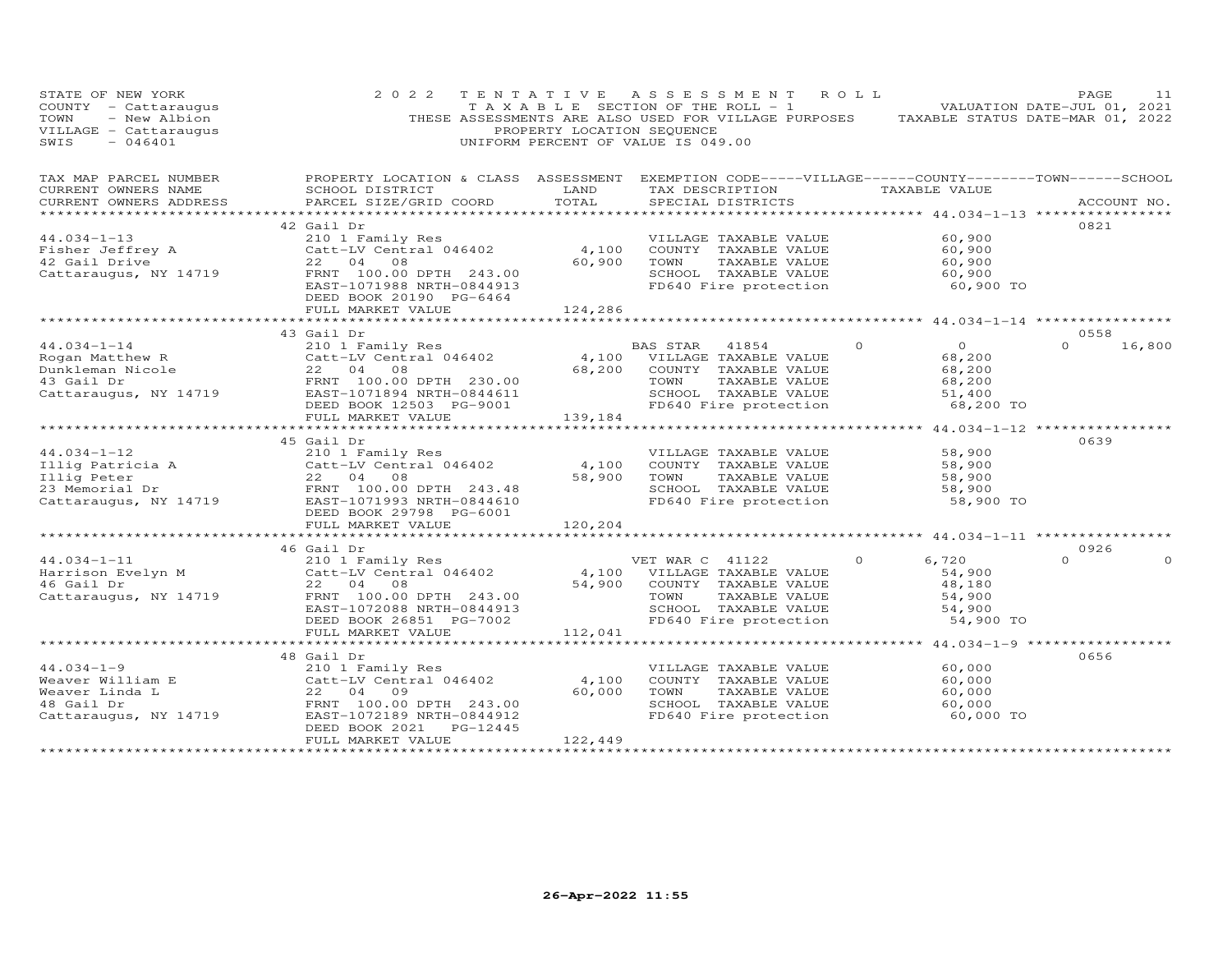| STATE OF NEW YORK | 2 0 2 2                                                                                                                                                                                                                                                                                                                                                                                                                                                       | TENTATIVE ASSESSMENT ROLL |                |  |                                                                                                                                                                                   |                | PAGE<br>12     |
|-------------------|---------------------------------------------------------------------------------------------------------------------------------------------------------------------------------------------------------------------------------------------------------------------------------------------------------------------------------------------------------------------------------------------------------------------------------------------------------------|---------------------------|----------------|--|-----------------------------------------------------------------------------------------------------------------------------------------------------------------------------------|----------------|----------------|
|                   | TAX MAP PARCEL NUMBER BROPERTY LOCATION & CLASS ASSESSMENT EXEMPTION CODE-----VILLAGE------COUNTY--------TOWN------SCHOOL CURRENT OWNERS NAME SCHOOL DISTRICT LAND TAX DESCRIPTION TAXABLE VALUE TAXABLE VALUE ACCOUNT NO.                                                                                                                                                                                                                                    |                           |                |  |                                                                                                                                                                                   |                |                |
|                   |                                                                                                                                                                                                                                                                                                                                                                                                                                                               |                           |                |  |                                                                                                                                                                                   |                |                |
|                   | 49 Gail Dr<br>$\begin{tabular}{lllllllllllll} \multicolumn{3}{c }{\textbf{44.034--1-8}} & \multicolumn{3}{c }{\textbf{49 Gali Dr}} & \multicolumn{3}{c }{\textbf{EM} S1AR} & \multicolumn{3}{c }{\textbf{41834}} & \multicolumn{3}{c }{\textbf{0}} & \multicolumn{3}{c }{\textbf{0}} & \multicolumn{3}{c }{\textbf{0}} & \multicolumn{3}{c }{\textbf{0}} & \multicolumn{3}{c }{\textbf{0}} & \multicolumn{3}{c }{\textbf{0}} & \multicolumn{3}{c }{\textbf{0$ |                           |                |  |                                                                                                                                                                                   |                | 0555<br>41,940 |
|                   |                                                                                                                                                                                                                                                                                                                                                                                                                                                               |                           |                |  |                                                                                                                                                                                   |                | $\overline{0}$ |
|                   |                                                                                                                                                                                                                                                                                                                                                                                                                                                               |                           |                |  |                                                                                                                                                                                   |                | $\overline{0}$ |
|                   |                                                                                                                                                                                                                                                                                                                                                                                                                                                               |                           |                |  |                                                                                                                                                                                   |                |                |
|                   |                                                                                                                                                                                                                                                                                                                                                                                                                                                               |                           |                |  |                                                                                                                                                                                   |                |                |
|                   |                                                                                                                                                                                                                                                                                                                                                                                                                                                               |                           |                |  |                                                                                                                                                                                   |                |                |
|                   |                                                                                                                                                                                                                                                                                                                                                                                                                                                               |                           |                |  |                                                                                                                                                                                   |                |                |
|                   |                                                                                                                                                                                                                                                                                                                                                                                                                                                               |                           |                |  |                                                                                                                                                                                   |                |                |
|                   |                                                                                                                                                                                                                                                                                                                                                                                                                                                               |                           |                |  |                                                                                                                                                                                   |                |                |
|                   | 50 Gail Dr                                                                                                                                                                                                                                                                                                                                                                                                                                                    |                           |                |  |                                                                                                                                                                                   |                | 0916           |
|                   |                                                                                                                                                                                                                                                                                                                                                                                                                                                               |                           |                |  | $\begin{tabular}{lllllllllll} \texttt{BAS STAR} & 41854 & 0 & 0 \\ & \texttt{VILLAGE TAXABLE VALUE} & & & 60,000 \\ \end{tabular}$                                                |                | $0 \t16,800$   |
|                   |                                                                                                                                                                                                                                                                                                                                                                                                                                                               |                           |                |  |                                                                                                                                                                                   |                |                |
|                   |                                                                                                                                                                                                                                                                                                                                                                                                                                                               |                           |                |  |                                                                                                                                                                                   |                |                |
|                   |                                                                                                                                                                                                                                                                                                                                                                                                                                                               |                           |                |  |                                                                                                                                                                                   |                |                |
|                   |                                                                                                                                                                                                                                                                                                                                                                                                                                                               |                           |                |  | 60,000 TO                                                                                                                                                                         |                |                |
|                   |                                                                                                                                                                                                                                                                                                                                                                                                                                                               |                           |                |  |                                                                                                                                                                                   |                |                |
|                   |                                                                                                                                                                                                                                                                                                                                                                                                                                                               |                           |                |  |                                                                                                                                                                                   |                |                |
|                   | 51 Gail Dr                                                                                                                                                                                                                                                                                                                                                                                                                                                    |                           |                |  |                                                                                                                                                                                   |                | 0893           |
|                   |                                                                                                                                                                                                                                                                                                                                                                                                                                                               |                           |                |  |                                                                                                                                                                                   |                | $0 \t16,800$   |
|                   |                                                                                                                                                                                                                                                                                                                                                                                                                                                               |                           |                |  |                                                                                                                                                                                   |                |                |
|                   |                                                                                                                                                                                                                                                                                                                                                                                                                                                               |                           |                |  |                                                                                                                                                                                   |                |                |
|                   |                                                                                                                                                                                                                                                                                                                                                                                                                                                               |                           |                |  |                                                                                                                                                                                   |                |                |
|                   |                                                                                                                                                                                                                                                                                                                                                                                                                                                               |                           |                |  | BAS STAR 41854 0<br>VILLAGE TAXABLE VALUE 57,100<br>COUNTY TAXABLE VALUE 57,100<br>TOWN TAXABLE VALUE 57,100<br>SCHOOL TAXABLE VALUE 40,300<br>FD640 Fire protection<br>57,100 TO |                |                |
|                   |                                                                                                                                                                                                                                                                                                                                                                                                                                                               |                           |                |  |                                                                                                                                                                                   |                |                |
|                   | FULL MARKET VALUE 116,531                                                                                                                                                                                                                                                                                                                                                                                                                                     |                           |                |  |                                                                                                                                                                                   |                |                |
|                   |                                                                                                                                                                                                                                                                                                                                                                                                                                                               |                           |                |  |                                                                                                                                                                                   |                |                |
|                   | 52 Gail Dr                                                                                                                                                                                                                                                                                                                                                                                                                                                    |                           |                |  |                                                                                                                                                                                   |                | 0832           |
|                   |                                                                                                                                                                                                                                                                                                                                                                                                                                                               |                           |                |  |                                                                                                                                                                                   | 4,800          | $\overline{0}$ |
|                   |                                                                                                                                                                                                                                                                                                                                                                                                                                                               |                           |                |  |                                                                                                                                                                                   | $\overline{0}$ | $\circ$        |
|                   |                                                                                                                                                                                                                                                                                                                                                                                                                                                               |                           |                |  |                                                                                                                                                                                   | $\overline{0}$ | 41,940         |
|                   |                                                                                                                                                                                                                                                                                                                                                                                                                                                               |                           |                |  |                                                                                                                                                                                   |                |                |
|                   |                                                                                                                                                                                                                                                                                                                                                                                                                                                               |                           |                |  |                                                                                                                                                                                   |                |                |
|                   |                                                                                                                                                                                                                                                                                                                                                                                                                                                               |                           |                |  |                                                                                                                                                                                   |                |                |
|                   |                                                                                                                                                                                                                                                                                                                                                                                                                                                               |                           |                |  |                                                                                                                                                                                   |                |                |
|                   |                                                                                                                                                                                                                                                                                                                                                                                                                                                               |                           |                |  |                                                                                                                                                                                   |                |                |
|                   | 53 Gail Dr                                                                                                                                                                                                                                                                                                                                                                                                                                                    |                           |                |  |                                                                                                                                                                                   |                | 0677           |
|                   |                                                                                                                                                                                                                                                                                                                                                                                                                                                               |                           | ENH STAR 41834 |  |                                                                                                                                                                                   | $\Omega$       | 41,940         |
|                   |                                                                                                                                                                                                                                                                                                                                                                                                                                                               |                           |                |  |                                                                                                                                                                                   |                |                |
|                   |                                                                                                                                                                                                                                                                                                                                                                                                                                                               |                           |                |  |                                                                                                                                                                                   |                |                |
|                   |                                                                                                                                                                                                                                                                                                                                                                                                                                                               |                           |                |  |                                                                                                                                                                                   |                |                |
|                   | 44.034-1-4<br>Forster Howard<br>Forster Joanne<br>S3 Gail Dr<br>210 1 Family Res<br>Catt-LV Central 046402<br>22 04 08<br>57 Gail Dr<br>230.62<br>57 Gail Dr<br>230.62<br>57 Gail Dr<br>230.62<br>230.62<br>230.62<br>230.62<br>230.62<br>230.62<br>230.62<br>230.6                                                                                                                                                                                           |                           |                |  |                                                                                                                                                                                   |                |                |
|                   |                                                                                                                                                                                                                                                                                                                                                                                                                                                               |                           |                |  |                                                                                                                                                                                   |                |                |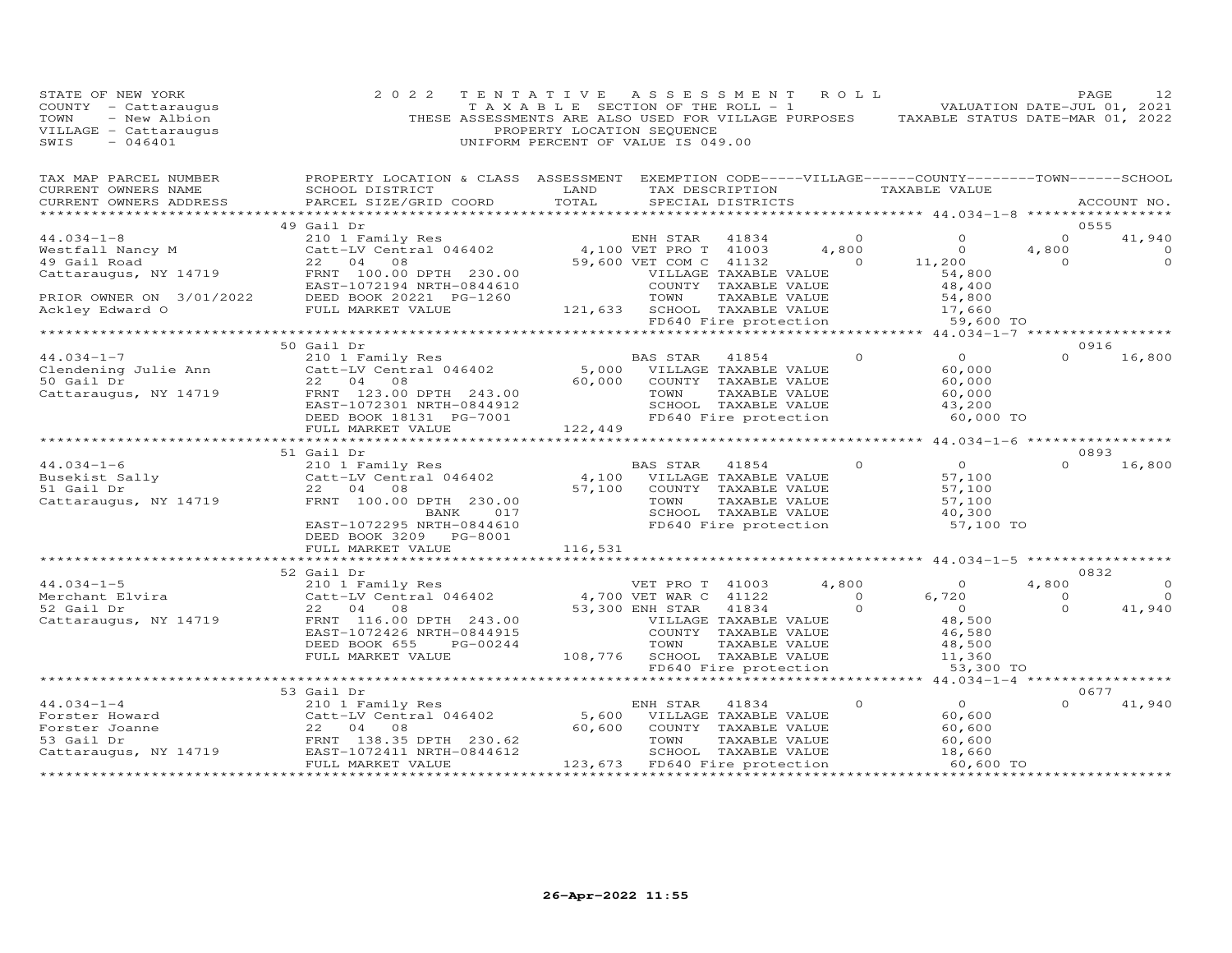| STATE OF NEW YORA<br>COUNTY - Cattaraugus<br>TOWN - New Albion<br>--------- - Cattaraugus<br>$-046401$<br>SWIS                                                                                                                                   | 2 0 2 2                                              | PROPERTY LOCATION SEQUENCE | TENTATIVE ASSESSMENT ROLL<br>TAXABLE SECTION OF THE ROLL - 1<br>THESE ASSESSMENTS ARE ALSO USED FOR VILLAGE PURPOSES TAXABLE STATUS DATE-MAR 01, 2022<br>UNIFORM PERCENT OF VALUE IS 049.00 |                                  | PAGE<br>13  |
|--------------------------------------------------------------------------------------------------------------------------------------------------------------------------------------------------------------------------------------------------|------------------------------------------------------|----------------------------|---------------------------------------------------------------------------------------------------------------------------------------------------------------------------------------------|----------------------------------|-------------|
| TAX MAP PARCEL NUMBER PROPERTY LOCATION & CLASS ASSESSMENT EXEMPTION CODE-----VILLAGE------COUNTY--------TOWN------SCHOOL<br>CURRENT OWNERS NAME<br>CURRENT OWNERS ADDRESS                                                                       | SCHOOL DISTRICT LAND<br>PARCEL SIZE/GRID COORD TOTAL |                            | TAX DESCRIPTION TAXABLE VALUE<br>SPECIAL DISTRICTS                                                                                                                                          |                                  | ACCOUNT NO. |
|                                                                                                                                                                                                                                                  |                                                      |                            |                                                                                                                                                                                             |                                  |             |
|                                                                                                                                                                                                                                                  |                                                      |                            |                                                                                                                                                                                             |                                  | 0867        |
|                                                                                                                                                                                                                                                  |                                                      |                            | VILLAGE TAXABLE VALUE                                                                                                                                                                       | 48,900                           |             |
|                                                                                                                                                                                                                                                  |                                                      |                            |                                                                                                                                                                                             | 48,900                           |             |
|                                                                                                                                                                                                                                                  |                                                      |                            |                                                                                                                                                                                             | 48,900                           |             |
|                                                                                                                                                                                                                                                  |                                                      |                            | FD640 Fire protection                                                                                                                                                                       | 48,900<br>48,900 TO              |             |
|                                                                                                                                                                                                                                                  | FULL MARKET VALUE                                    | 99,796                     |                                                                                                                                                                                             |                                  |             |
|                                                                                                                                                                                                                                                  |                                                      |                            |                                                                                                                                                                                             |                                  |             |
|                                                                                                                                                                                                                                                  | Jefferson St                                         |                            |                                                                                                                                                                                             |                                  | 0594        |
| 35.074-2-3<br>Booth Edna E<br>E Booth Family Trust 23 04 08<br>Catt-LV Central 046402<br>2,000 COUNTY TAXABLE VALUE<br>2,000 COUNTY TAXABLE VALUE<br>2,000 COUNTY TAXABLE VALUE<br>2,000 TOWN TAXABLE VALUE<br>2,000 TOWN TAXABLE VALUE<br>2,00  |                                                      |                            | VILLAGE TAXABLE VALUE                                                                                                                                                                       | 2,000                            |             |
|                                                                                                                                                                                                                                                  |                                                      |                            |                                                                                                                                                                                             | 2,000                            |             |
|                                                                                                                                                                                                                                                  |                                                      |                            |                                                                                                                                                                                             | 2,000                            |             |
|                                                                                                                                                                                                                                                  |                                                      |                            |                                                                                                                                                                                             | 2,000                            |             |
|                                                                                                                                                                                                                                                  |                                                      |                            | FD640 Fire protection                                                                                                                                                                       | 2,000 TO                         |             |
|                                                                                                                                                                                                                                                  | EAST-1074484 NRTH-0850648                            |                            |                                                                                                                                                                                             |                                  |             |
|                                                                                                                                                                                                                                                  | DEED BOOK 14430 PG-7001                              |                            |                                                                                                                                                                                             |                                  |             |
|                                                                                                                                                                                                                                                  | FULL MARKET VALUE                                    | 4,082                      |                                                                                                                                                                                             |                                  |             |
|                                                                                                                                                                                                                                                  |                                                      |                            |                                                                                                                                                                                             |                                  |             |
|                                                                                                                                                                                                                                                  | Jefferson St                                         |                            |                                                                                                                                                                                             |                                  | 1418        |
|                                                                                                                                                                                                                                                  |                                                      |                            | VILLAGE TAXABLE VALUE                                                                                                                                                                       | 500                              |             |
|                                                                                                                                                                                                                                                  |                                                      |                            | COUNTY TAXABLE VALUE<br>TOWN      TAXABLE VALUE                                                                                                                                             | 500                              |             |
|                                                                                                                                                                                                                                                  |                                                      |                            |                                                                                                                                                                                             | 500                              |             |
|                                                                                                                                                                                                                                                  |                                                      |                            | SCHOOL TAXABLE VALUE 500<br>FD640 Fire protection 500 TO                                                                                                                                    |                                  |             |
| 35.074-2-4<br>Chieco Brian J<br>Chieco Brian J<br>Mallaber Melissa (2008)<br>Mallaber Melissa (2008)<br>T689 Otto Rd (2008)<br>New Albion, NY 14719 (2008)<br>EAST-1074745 NRTH-08506614 (2009)<br>EAST-1074745 NRTH-08506614 (2009)<br>EAST-107 |                                                      |                            |                                                                                                                                                                                             |                                  |             |
|                                                                                                                                                                                                                                                  | DEED BOOK 2021    PG-12396                           |                            |                                                                                                                                                                                             |                                  |             |
|                                                                                                                                                                                                                                                  | FULL MARKET VALUE                                    | 1,020                      |                                                                                                                                                                                             |                                  |             |
|                                                                                                                                                                                                                                                  | Jefferson St                                         |                            |                                                                                                                                                                                             |                                  | 5006        |
|                                                                                                                                                                                                                                                  |                                                      |                            | VILLAGE TAXABLE VALUE                                                                                                                                                                       | 6,500                            |             |
|                                                                                                                                                                                                                                                  |                                                      | 6,500                      |                                                                                                                                                                                             | 6,500                            |             |
| 35.082-2-7<br>Village of Cattaraugus and Catt-LV Central 046402<br>14 Main St 23 04 08                                                                                                                                                           |                                                      | 6,500                      | COUNTY TAXABLE VALUE<br>TOWN      TAXABLE VALUE                                                                                                                                             | 6,500                            |             |
|                                                                                                                                                                                                                                                  |                                                      |                            |                                                                                                                                                                                             |                                  |             |
| 14 mail 50<br>Cattaraugus, NY 14719 (ERNT 240.00 DPTH 98.00                                                                                                                                                                                      | EAST-1074078 NRTH-0849895                            |                            | SCHOOL TAXABLE VALUE 6,500<br>FD640 Fire protection 6,500 TO                                                                                                                                |                                  |             |
|                                                                                                                                                                                                                                                  | FULL MARKET VALUE                                    | 13,265                     |                                                                                                                                                                                             |                                  |             |
|                                                                                                                                                                                                                                                  |                                                      |                            |                                                                                                                                                                                             |                                  |             |
|                                                                                                                                                                                                                                                  | 17 Jefferson St                                      |                            |                                                                                                                                                                                             |                                  | 1061        |
|                                                                                                                                                                                                                                                  |                                                      |                            | VILLAGE TAXABLE VALUE 35,000                                                                                                                                                                |                                  |             |
|                                                                                                                                                                                                                                                  |                                                      |                            |                                                                                                                                                                                             | 35,000                           |             |
|                                                                                                                                                                                                                                                  |                                                      |                            |                                                                                                                                                                                             | 35,000                           |             |
|                                                                                                                                                                                                                                                  |                                                      |                            | 35,000 TOWN TAXABLE VALUE<br>SCHOOL TAXABLE VALUE                                                                                                                                           | $35,000$<br>35,000               |             |
|                                                                                                                                                                                                                                                  |                                                      |                            | FD640 Fire protection                                                                                                                                                                       | 35,000 TO                        |             |
|                                                                                                                                                                                                                                                  | DEED BOOK 29702 PG-9002                              |                            |                                                                                                                                                                                             |                                  |             |
|                                                                                                                                                                                                                                                  | FULL MARKET VALUE                                    | 71,429                     |                                                                                                                                                                                             |                                  |             |
|                                                                                                                                                                                                                                                  |                                                      |                            |                                                                                                                                                                                             | ******************************** |             |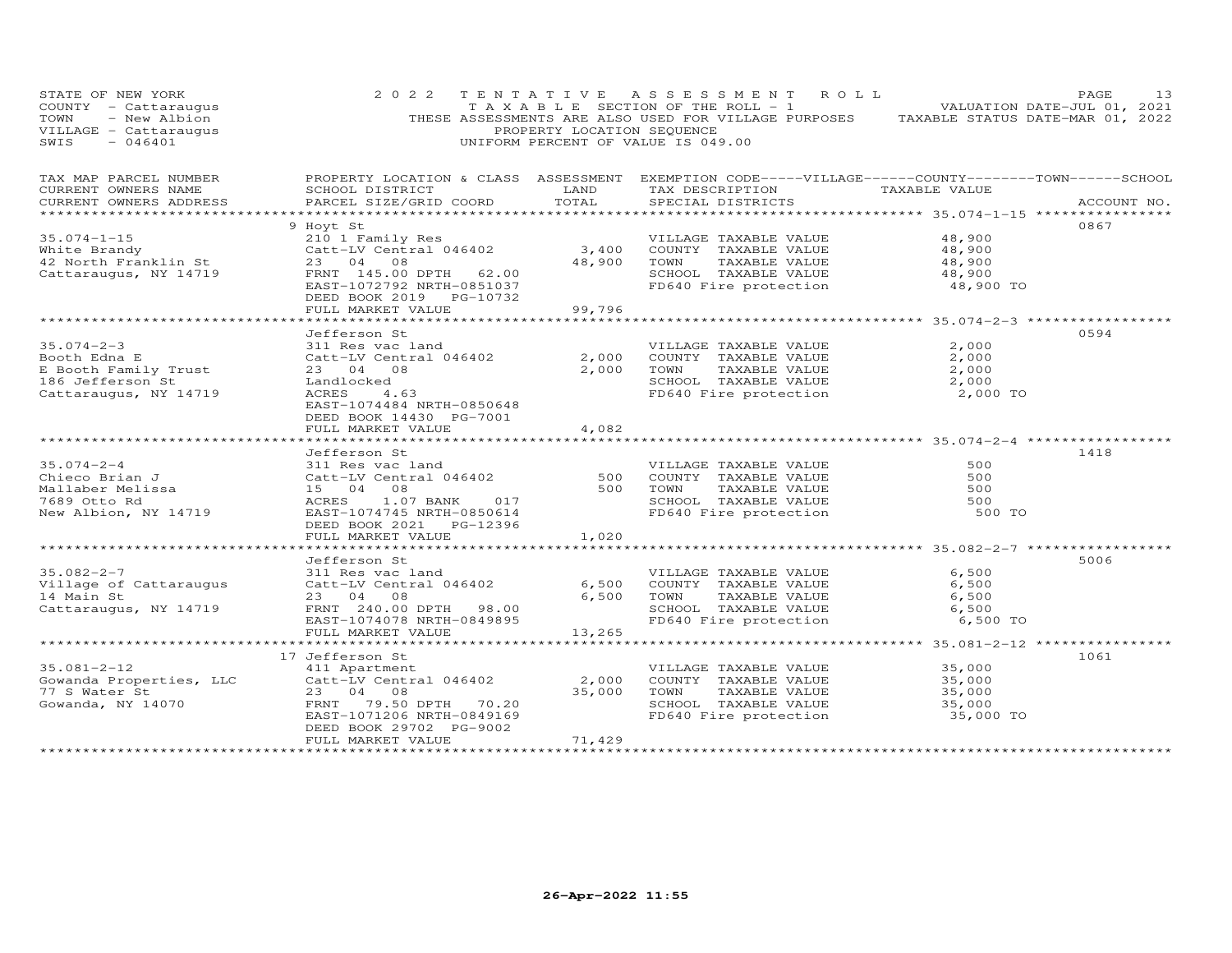| STATE OF NEW YORK<br>COUNTY - Cattaraugus<br>- New Albion<br>TOWN<br>VILLAGE - Cattaraugus<br>SWIS<br>$-046401$                                                                         | 2 0 2 2                                                                                                                                                                                  | PROPERTY LOCATION SEQUENCE | TENTATIVE ASSESSMENT<br>T A X A B L E SECTION OF THE ROLL - 1<br>THESE ASSESSMENTS ARE ALSO USED FOR VILLAGE PURPOSES TAXABLE STATUS DATE-MAR 01, 2022<br>UNIFORM PERCENT OF VALUE IS 049.00 | R O L L  | VALUATION DATE-JUL 01, 2021                                         | PAGE             | 14          |
|-----------------------------------------------------------------------------------------------------------------------------------------------------------------------------------------|------------------------------------------------------------------------------------------------------------------------------------------------------------------------------------------|----------------------------|----------------------------------------------------------------------------------------------------------------------------------------------------------------------------------------------|----------|---------------------------------------------------------------------|------------------|-------------|
| TAX MAP PARCEL NUMBER<br>CURRENT OWNERS NAME<br>CURRENT OWNERS ADDRESS                                                                                                                  | PROPERTY LOCATION & CLASS ASSESSMENT<br>SCHOOL DISTRICT<br>PARCEL SIZE/GRID COORD<br>******************************                                                                      | LAND<br>TOTAL              | EXEMPTION CODE-----VILLAGE------COUNTY--------TOWN------SCHOOL<br>TAX DESCRIPTION TAXABLE VALUE<br>SPECIAL DISTRICTS                                                                         |          | ************ 35.081-2-13 ****************                           |                  | ACCOUNT NO. |
| $35.081 - 2 - 13$<br>PO Box 92<br>Cattaraugus, NY 14719<br>Cattaraugus, NY 14719<br>Cattaraugus, NY 14719<br>Cattaraugus, NY 14719<br>Cattaraugus, NY 14719<br>CAST-1071211 NRTH-004000 | 21 Jefferson St<br>210 1 Family Res<br>FULL MARKET VALUE                                                                                                                                 | 1,100<br>35,000<br>71,429  | VILLAGE TAXABLE VALUE<br>COUNTY TAXABLE VALUE<br>TOWN<br>TAXABLE VALUE<br>SCHOOL TAXABLE VALUE<br>FD640 Fire protection                                                                      |          | 35,000<br>35,000<br>35,000<br>35,000<br>35,000 TO                   | 0895             |             |
|                                                                                                                                                                                         |                                                                                                                                                                                          |                            |                                                                                                                                                                                              |          |                                                                     |                  |             |
| Dash Erin<br>23 04 08<br>Cattaraugus, NY 14719<br>23 04 08<br>Cattaraugus, NY 14719<br>23 04 08<br>EAST-1071263 NRTH-004000                                                             | 23 Jefferson St<br>210 1 Family Res<br>$Catt-LV$ Central $046402$                                                                                                                        | 1,700<br>49,200            | ENH STAR 41834<br>VILLAGE TAXABLE VALUE<br>COUNTY TAXABLE VALUE<br>TOWN<br>TAXABLE VALUE<br>SCHOOL TAXABLE VALUE                                                                             | $\Omega$ | $\overline{O}$<br>49,200<br>49,200<br>49,200<br>7,260               | 0845<br>$\Omega$ | 41,940      |
|                                                                                                                                                                                         | FULL MARKET VALUE                                                                                                                                                                        | 100,408                    | FD640 Fire protection                                                                                                                                                                        |          | 49,200 TO                                                           |                  |             |
| $35.081 - 2 - 2$<br>Wright Lori<br>$26$ Jefferson St<br>Cattaraugus, NY 14719                                                                                                           | 26 Jefferson St<br>210 1 Family Res<br>Catt-LV Central 046402<br>23 04<br>08<br>FRNT 100.00 DPTH 94.00<br>EAST-1071209 NRTH-0849376<br>DEED BOOK 20210 PG-1701                           | 2,900<br>23,000            | VILLAGE TAXABLE VALUE<br>COUNTY TAXABLE VALUE<br>TOWN<br>TAXABLE VALUE<br>SCHOOL TAXABLE VALUE<br>FD640 Fire protection                                                                      |          | 23,000<br>23,000<br>23,000<br>23,000<br>23,000 TO                   | 0800             |             |
|                                                                                                                                                                                         | FULL MARKET VALUE                                                                                                                                                                        | 46,939                     |                                                                                                                                                                                              |          |                                                                     |                  |             |
|                                                                                                                                                                                         | 29 Jefferson St                                                                                                                                                                          |                            |                                                                                                                                                                                              |          | ************************ 35.081-2-15 *****************              | 0683             |             |
| $35.081 - 2 - 15$<br>Gogel David E<br>29 Jefferson St<br>Cattaraugus, NY 14719                                                                                                          | 210 1 Family Res<br>Catt-LV Central 046402<br>23 04 08<br>FRNT<br>79.00 DPTH 132.00<br>017<br>BANK<br>EAST-1071317 NRTH-0849257                                                          | 2,700<br>42,800            | BAS STAR<br>41854<br>VILLAGE TAXABLE VALUE<br>COUNTY TAXABLE VALUE<br>TOWN<br>TAXABLE VALUE<br>SCHOOL TAXABLE VALUE<br>FD640 Fire protection                                                 | $\circ$  | $\overline{O}$<br>42,800<br>42,800<br>42,800<br>26,000<br>42,800 TO | $\Omega$         | 16,800      |
|                                                                                                                                                                                         | DEED BOOK 1007 PG-317<br>FULL MARKET VALUE                                                                                                                                               | 87,347                     |                                                                                                                                                                                              |          |                                                                     |                  |             |
| $35.081 - 2 - 3$<br>Kenyon Sheldon<br>Kenyon Kimberly<br>34 Jefferson St<br>Cattaraugus, NY 14719                                                                                       | 34 Jefferson St<br>210 1 Family Res<br>Catt-LV Central 046402<br>23 04 08<br>FRNT<br>44.00 DPTH<br>87.00<br>EAST-1071258 NRTH-0849424<br>DEED BOOK 2020<br>PG-11972<br>FULL MARKET VALUE | 1,200<br>26,300<br>53,673  | VILLAGE TAXABLE VALUE<br>COUNTY TAXABLE VALUE<br>TOWN<br>TAXABLE VALUE<br>SCHOOL TAXABLE VALUE<br>FD640 Fire protection                                                                      |          | 26,300<br>26,300<br>26,300<br>26,300<br>26,300 TO                   | 0570             |             |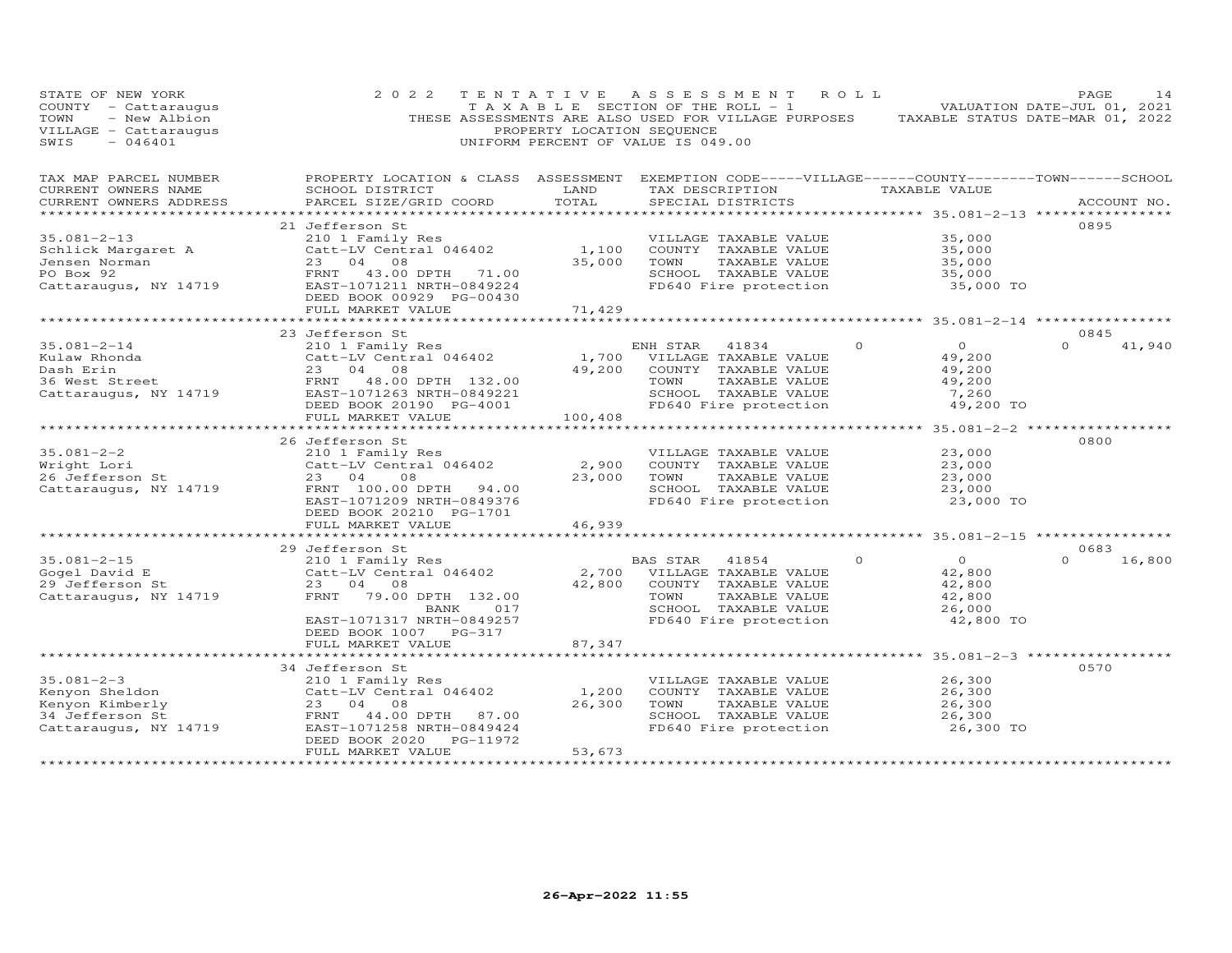| STATE OF NEW YORK<br>COUNTY - Cattaraugus<br>- New Albion<br>TOWN<br>VILLAGE - Cattaraugus<br>SWIS<br>$-046401$ | 2 0 2 2                                                                                                                                                            | TENTATIVE<br>PROPERTY LOCATION SEQUENCE | A S S E S S M E N T<br>T A X A B L E SECTION OF THE ROLL - 1<br>THESE ASSESSMENTS ARE ALSO USED FOR VILLAGE PURPOSES<br>UNIFORM PERCENT OF VALUE IS 049.00 | ROLL               | TAXABLE STATUS DATE-MAR 01, 2022                              |                    | PAGE<br>15<br>VALUATION DATE-JUL 01, 2021 |
|-----------------------------------------------------------------------------------------------------------------|--------------------------------------------------------------------------------------------------------------------------------------------------------------------|-----------------------------------------|------------------------------------------------------------------------------------------------------------------------------------------------------------|--------------------|---------------------------------------------------------------|--------------------|-------------------------------------------|
| TAX MAP PARCEL NUMBER<br>CURRENT OWNERS NAME<br>CURRENT OWNERS ADDRESS                                          | PROPERTY LOCATION & CLASS ASSESSMENT<br>SCHOOL DISTRICT<br>PARCEL SIZE/GRID COORD                                                                                  | LAND<br>TOTAL<br>*********              | EXEMPTION CODE-----VILLAGE------COUNTY-------TOWN------SCHOOL<br>TAX DESCRIPTION<br>SPECIAL DISTRICTS                                                      |                    | TAXABLE VALUE<br>*********** 35.081-2-16 ****************     |                    | ACCOUNT NO.                               |
|                                                                                                                 | 39 Jefferson St                                                                                                                                                    |                                         |                                                                                                                                                            |                    |                                                               |                    | 0606                                      |
| $35.081 - 2 - 16$<br>Pascarella Raymond J                                                                       | 210 1 Family Res<br>Catt-LV Central 046402                                                                                                                         |                                         | AGED C/T/S 41800<br>2,400 ENH STAR<br>41834                                                                                                                | 33,650<br>$\Omega$ | 33,650<br>$\overline{O}$                                      | 33,650<br>$\Omega$ | 33,650<br>33,650                          |
| 39 Jefferson St<br>Cattaraugus, NY 14719                                                                        | 23<br>04 08<br>71.00 DPTH 132.00<br>FRNT<br>EAST-1071379 NRTH-0849298<br>DEED BOOK 1015 PG-436                                                                     | 67,300                                  | VILLAGE TAXABLE VALUE<br>COUNTY TAXABLE VALUE<br>TOWN<br>TAXABLE VALUE<br>SCHOOL TAXABLE VALUE                                                             |                    | 33,650<br>33,650<br>33,650<br>$\Omega$                        |                    |                                           |
|                                                                                                                 | FULL MARKET VALUE                                                                                                                                                  |                                         | 137,347 FD640 Fire protection                                                                                                                              |                    | 67,300 TO                                                     |                    |                                           |
|                                                                                                                 |                                                                                                                                                                    |                                         |                                                                                                                                                            |                    |                                                               |                    |                                           |
|                                                                                                                 | 40 Jefferson St                                                                                                                                                    |                                         |                                                                                                                                                            |                    |                                                               | $\Omega$           | 0786                                      |
| $35.081 - 2 - 4$<br>Heckman Shirley<br>40 Jefferson<br>Cattaraugus, NY 14719                                    | 210 1 Family Res<br>Catt-LV Central 046402<br>23 04 08<br>55.00 DPTH<br>99.00<br>FRNT<br>EAST-1071298 NRTH-0849457                                                 | 1,700<br>43,700                         | BAS STAR<br>41854<br>VILLAGE TAXABLE VALUE<br>COUNTY TAXABLE VALUE<br>TOWN<br>TAXABLE VALUE<br>SCHOOL TAXABLE VALUE                                        | $\Omega$           | $\overline{O}$<br>43,700<br>43,700<br>43,700<br>26,900        |                    | 16,800                                    |
|                                                                                                                 | DEED BOOK 21787 PG-9008                                                                                                                                            |                                         | FD640 Fire protection                                                                                                                                      |                    | 43,700 TO                                                     |                    |                                           |
|                                                                                                                 | FULL MARKET VALUE                                                                                                                                                  | 89,184                                  |                                                                                                                                                            |                    |                                                               |                    |                                           |
|                                                                                                                 |                                                                                                                                                                    |                                         |                                                                                                                                                            |                    |                                                               |                    |                                           |
| $35.081 - 2 - 17$<br>Pascarella Raymond<br>39 Jefferson St                                                      | 43 Jefferson St<br>210 1 Family Res<br>Catt-LV Central 046402<br>23 04 08                                                                                          | 2,000<br>55,200                         | VILLAGE TAXABLE VALUE<br>COUNTY TAXABLE VALUE<br>TOWN<br>TAXABLE VALUE                                                                                     |                    | 55,200<br>55,200<br>55,200                                    |                    | 0859                                      |
| Cattaraugus, NY 14719                                                                                           | FRNT<br>66.00 DPTH 104.00<br>EAST-1071429 NRTH-0849349<br>DEED BOOK 7588<br>PG-2001<br>FULL MARKET VALUE                                                           | 112,653                                 | SCHOOL TAXABLE VALUE<br>FD640 Fire protection                                                                                                              |                    | 55,200<br>55,200 TO                                           |                    |                                           |
|                                                                                                                 |                                                                                                                                                                    |                                         |                                                                                                                                                            |                    |                                                               |                    |                                           |
|                                                                                                                 | 48 Jefferson St                                                                                                                                                    |                                         |                                                                                                                                                            |                    |                                                               |                    | 0794                                      |
| $35.081 - 2 - 5$<br>Lees Brian F<br>Lees Laurel H<br>48 Jefferson St<br>Cattaraugus, NY 14719                   | 210 1 Family Res<br>Catt-LV Central 046402<br>23 04 08<br>FRNT<br>66.00 DPTH 120.00<br>EAST-1071345 NRTH-0849498<br>DEED BOOK 847<br>PG-01039<br>FULL MARKET VALUE | 2,200<br>39,900<br>81,429               | BAS STAR<br>41854<br>VILLAGE TAXABLE VALUE<br>COUNTY TAXABLE VALUE<br>TOWN<br>TAXABLE VALUE<br>SCHOOL TAXABLE VALUE<br>FD640 Fire protection               | $\circ$            | $\Omega$<br>39,900<br>39,900<br>39,900<br>23,100<br>39,900 TO | $\Omega$           | 16,800                                    |
|                                                                                                                 |                                                                                                                                                                    | **********                              |                                                                                                                                                            |                    | ************* 35.081-2-6 ******************                   |                    |                                           |
|                                                                                                                 | 50 Jefferson St                                                                                                                                                    |                                         |                                                                                                                                                            |                    |                                                               |                    | 1014                                      |
| $35.081 - 2 - 6$<br>O'Neil Aaron P<br>50 Jefferson St<br>Cattaraugus, NY 14719                                  | 210 1 Family Res<br>Catt-LV Central 046402<br>23<br>04 08<br>FRNT<br>66.00 DPTH 120.00<br>BANK<br>017<br>EAST-1071397 NRTH-0849541                                 | 2,200<br>35,400                         | BAS STAR<br>41854<br>VILLAGE TAXABLE VALUE<br>COUNTY TAXABLE VALUE<br>TOWN<br>TAXABLE VALUE<br>SCHOOL TAXABLE VALUE<br>FD640 Fire protection               | $\Omega$           | $\Omega$<br>35,400<br>35,400<br>35,400<br>18,600<br>35,400 TO | $\Omega$           | 16,800                                    |
|                                                                                                                 | DEED BOOK 21067 PG-9001<br>FULL MARKET VALUE                                                                                                                       | 72,245                                  |                                                                                                                                                            |                    |                                                               |                    |                                           |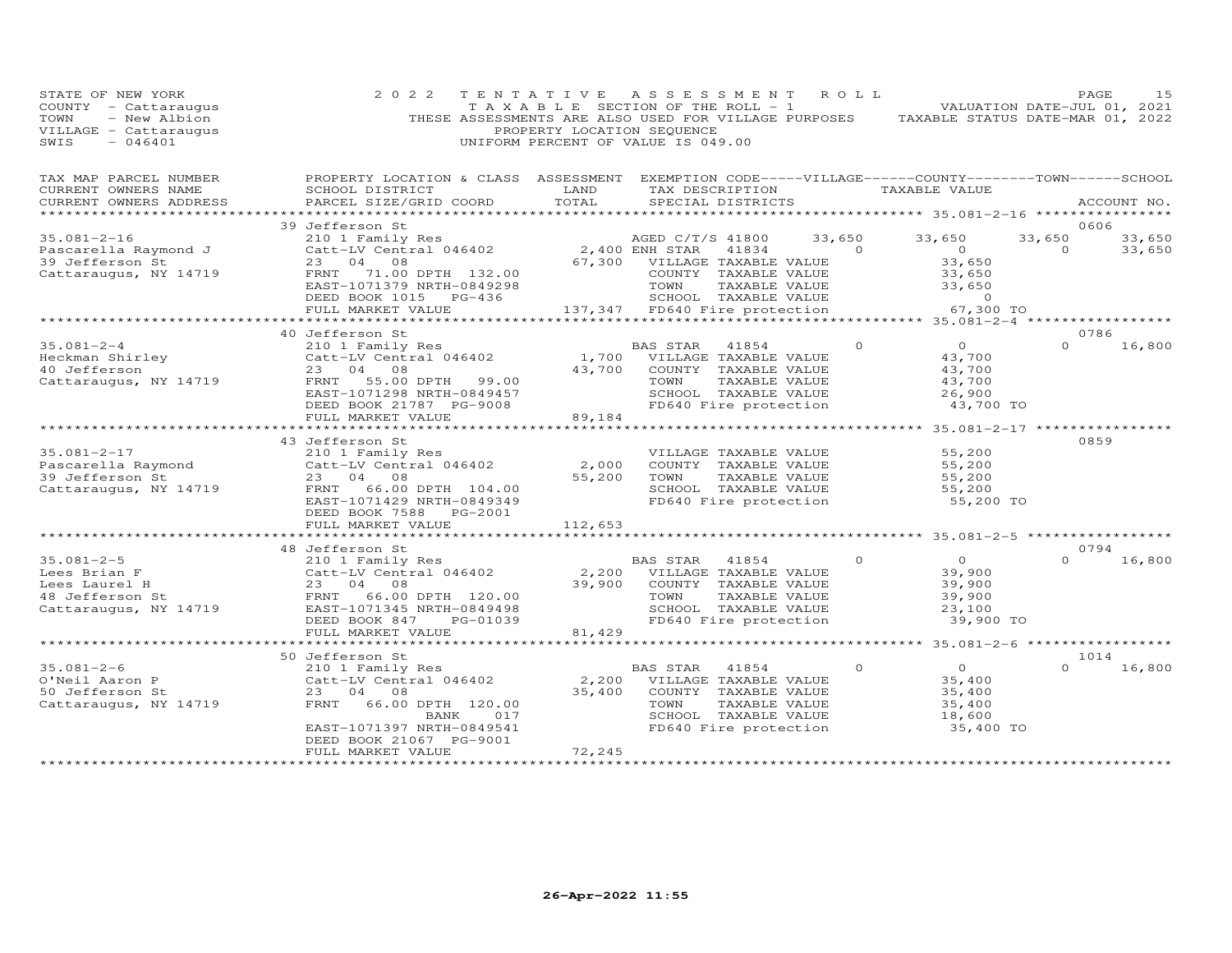| STATE OF NEW YORK<br>COUNTY - Cattaraugus<br>TOWN<br>- New Albion<br>VILLAGE - Cattaraugus<br>SWIS<br>$-046401$ | 2 0 2 2<br>THESE ASSESSMENTS ARE ALSO USED FOR VILLAGE PURPOSES                                                                                                                      | TENTATIVE<br>T A X A B L E SECTION OF THE ROLL - 1<br>PROPERTY LOCATION SEQUENCE<br>UNIFORM PERCENT OF VALUE IS 049.00 |                                           | A S S E S S M E N T                                                                                                             | ROLL                | TAXABLE STATUS DATE-MAR 01, 2022                                            | PAGE<br>VALUATION DATE-JUL 01, 2021 | 16                |
|-----------------------------------------------------------------------------------------------------------------|--------------------------------------------------------------------------------------------------------------------------------------------------------------------------------------|------------------------------------------------------------------------------------------------------------------------|-------------------------------------------|---------------------------------------------------------------------------------------------------------------------------------|---------------------|-----------------------------------------------------------------------------|-------------------------------------|-------------------|
| TAX MAP PARCEL NUMBER<br>CURRENT OWNERS NAME<br>CURRENT OWNERS ADDRESS                                          | PROPERTY LOCATION & CLASS ASSESSMENT EXEMPTION CODE-----VILLAGE------COUNTY--------TOWN------SCHOOL<br>SCHOOL DISTRICT<br>PARCEL SIZE/GRID COORD                                     | LAND<br>TOTAL                                                                                                          |                                           | TAX DESCRIPTION<br>SPECIAL DISTRICTS                                                                                            |                     | TAXABLE VALUE                                                               |                                     | ACCOUNT NO.       |
| $35.081 - 2 - 7$<br>Kollar Linda<br>Milby Karen<br>60 Jefferson St<br>Cattaraugus, NY 14719                     | 60 Jefferson St<br>210 1 Family Res<br>Catt-LV Central 046402<br>23 04 08<br>FRNT 105.00 DPTH 98.00<br>EAST-1071455 NRTH-0849593<br>DEED BOOK 2020 PG-16461                          | 2,700<br>42,000                                                                                                        | TOWN                                      | VILLAGE TAXABLE VALUE<br>COUNTY TAXABLE VALUE<br>TAXABLE VALUE<br>SCHOOL TAXABLE VALUE<br>FD640 Fire protection                 |                     | 42,000<br>42,000<br>42,000<br>42,000<br>42,000 TO                           | 0992                                |                   |
|                                                                                                                 | FULL MARKET VALUE                                                                                                                                                                    | 85,714                                                                                                                 |                                           |                                                                                                                                 |                     |                                                                             |                                     |                   |
| $35.081 - 2 - 8$<br>Frentz Tara<br>62 Jefferson St<br>Cattaraugus, NY 14719                                     | 62 Jefferson St<br>220 2 Family Res<br>Catt-LV Central 046402<br>23 04 08<br>FRNT 100.00 DPTH 82.00<br>EAST-1071508 NRTH-0849661<br>DEED BOOK 29031 PG-8001                          | 3,400<br>35,500                                                                                                        | TOWN                                      | VILLAGE TAXABLE VALUE<br>COUNTY TAXABLE VALUE<br>TAXABLE VALUE<br>SCHOOL TAXABLE VALUE<br>FD640 Fire protection                 |                     | 35,500<br>35,500<br>35,500<br>35,500<br>35,500 TO                           | 0680                                |                   |
|                                                                                                                 | FULL MARKET VALUE                                                                                                                                                                    | 72,449                                                                                                                 |                                           |                                                                                                                                 |                     |                                                                             |                                     |                   |
| $35.081 - 2 - 9$<br>Bradfield Thomas E<br>68 Jefferson St<br>Cattaraugus, NY 14719                              | 68 Jefferson St<br>210 1 Family Res<br>Catt-LV Central 046402<br>23 04 08<br>merged with 35.081-2-30<br>FRNT 101.00 DPTH 72.00<br>EAST-1071540 NRTH-0849685                          | 30,200                                                                                                                 | BAS STAR<br>TOWN                          | 41854<br>1,200 VILLAGE TAXABLE VALUE<br>COUNTY TAXABLE VALUE<br>TAXABLE VALUE<br>SCHOOL TAXABLE VALUE<br>FD640 Fire protection  | $\Omega$            | $\overline{0}$<br>30,200<br>30,200<br>30,200<br>13,400<br>30,200 TO         | 0872<br>$\Omega$                    | 16,800            |
|                                                                                                                 | DEED BOOK 3330 PG-5002<br>FULL MARKET VALUE                                                                                                                                          | 61,633                                                                                                                 |                                           |                                                                                                                                 |                     |                                                                             |                                     |                   |
| $35.081 - 2 - 10$<br>Greene Peter<br>72 Jefferson Street<br>Cattaraugus, NY 14719                               | 72 Jefferson St<br>220 2 Family Res<br>Catt-LV Central 046402<br>23 04 08<br>72.00 DPTH 32.00<br>FRNT<br>EAST-1071614 NRTH-0849789<br>DEED BOOK 2019 PG-13328                        | 1,200<br>33,600                                                                                                        | TOWN                                      | VILLAGE TAXABLE VALUE<br>COUNTY TAXABLE VALUE<br>TAXABLE VALUE<br>SCHOOL TAXABLE VALUE<br>FD640 Fire protection                 |                     | 33,600<br>33,600<br>33,600<br>33,600<br>33,600 TO                           | 0911                                |                   |
|                                                                                                                 | FULL MARKET VALUE                                                                                                                                                                    | 68,571                                                                                                                 |                                           |                                                                                                                                 |                     |                                                                             |                                     |                   |
| $35.082 - 1 - 1$<br>Johnston Sheila M<br>Smith Wirt A<br>78 Jefferson St<br>Cattaraugus, NY 14719               | 78 Jefferson St<br>210 1 Family Res<br>Catt-LV Central 046402<br>23 04<br>08<br>FRNT 178.00 DPTH 138.00<br>EAST-1071727 NRTH-0849892<br>DEED BOOK 19225 PG-5001<br>FULL MARKET VALUE | 26,500                                                                                                                 | VET COM C 41132<br>3,700 BAS STAR<br>TOWN | 41854<br>VILLAGE TAXABLE VALUE<br>COUNTY TAXABLE VALUE<br>TAXABLE VALUE<br>SCHOOL TAXABLE VALUE<br>54,082 FD640 Fire protection | $\circ$<br>$\Omega$ | 6,625<br>$\overline{O}$<br>26,500<br>19,875<br>26,500<br>9,700<br>26,500 TO | 0986<br>$\Omega$<br>$\Omega$        | $\circ$<br>16,800 |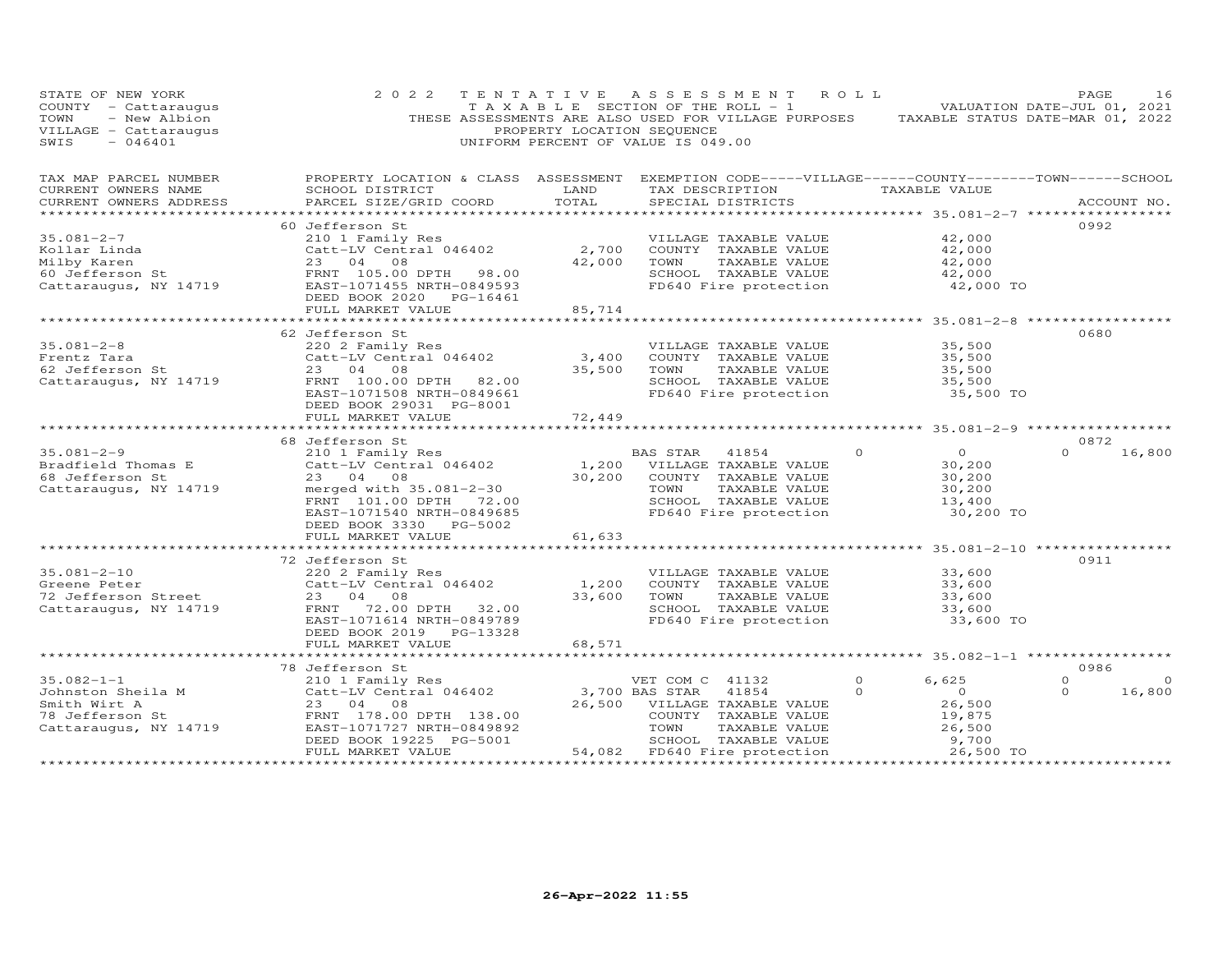| STATE OF NEW YORK<br>COUNTY - Cattaraugus<br>- New Albion<br>TOWN<br>VILLAGE - Cattaraugus<br>SWIS<br>$-046401$                                                                                | 2 0 2 2                                                                                                                                                                        | TENTATIVE<br>PROPERTY LOCATION SEQUENCE | A S S E S S M E N T<br>T A X A B L E SECTION OF THE ROLL - 1<br>THESE ASSESSMENTS ARE ALSO USED FOR VILLAGE PURPOSES TAXABLE STATUS DATE-MAR 01, 2022<br>UNIFORM PERCENT OF VALUE IS 049.00 | ROLL                                                                            | PAGE<br>17<br>VALUATION DATE-JUL 01, 2021 |
|------------------------------------------------------------------------------------------------------------------------------------------------------------------------------------------------|--------------------------------------------------------------------------------------------------------------------------------------------------------------------------------|-----------------------------------------|---------------------------------------------------------------------------------------------------------------------------------------------------------------------------------------------|---------------------------------------------------------------------------------|-------------------------------------------|
| TAX MAP PARCEL NUMBER<br>CURRENT OWNERS NAME<br>CURRENT OWNERS ADDRESS<br>************************                                                                                             | PROPERTY LOCATION & CLASS ASSESSMENT EXEMPTION CODE-----VILLAGE------COUNTY-------TOWN------SCHOOL<br>SCHOOL DISTRICT<br>PARCEL SIZE/GRID COORD                                | LAND<br>TOTAL                           | TAX DESCRIPTION<br>SPECIAL DISTRICTS                                                                                                                                                        | TAXABLE VALUE                                                                   | ACCOUNT NO.                               |
|                                                                                                                                                                                                | 79 Jefferson St                                                                                                                                                                |                                         |                                                                                                                                                                                             |                                                                                 | 0739                                      |
| $35.082 - 1 - 24$<br>Dole Dawn M.<br>79 Jefferson St.<br>Cattaraugus, NY 14719                                                                                                                 | 210 1 Family Res<br>Catt-LV Central 046402<br>23<br>04<br>08<br>94.00 DPTH 115.00<br>FRNT<br>EAST-1072006 NRTH-0849757                                                         | 19,300                                  | 41854<br>BAS STAR<br>3,000 VILLAGE TAXABLE VALUE<br>COUNTY TAXABLE VALUE<br>TOWN<br>TAXABLE VALUE<br>SCHOOL TAXABLE VALUE                                                                   | $\Omega$<br>$\overline{O}$<br>19,300<br>19,300<br>19,300<br>2,500               | $\Omega$<br>16,800                        |
|                                                                                                                                                                                                | DEED BOOK 19450 PG-2002<br>FULL MARKET VALUE                                                                                                                                   | 39,388                                  | FD640 Fire protection                                                                                                                                                                       | 19,300 TO                                                                       |                                           |
|                                                                                                                                                                                                |                                                                                                                                                                                |                                         |                                                                                                                                                                                             |                                                                                 |                                           |
| $35.074 - 3 - 9$<br>Brooks Avion L Trustee<br>Brown Barbara Family Trust I 23 04 08<br>82 Jeffferson St <sup>7</sup> FRNT 99.66 DPTH 140.00<br>Cattaraugus, NY 14719 EAST-1071819 NRTH-0849941 | 82 Jefferson St<br>210 1 Family Res<br>Catt-LV Central 046402<br>DEED BOOK 16528 PG-4003                                                                                       | 3,500<br>42,000                         | VILLAGE TAXABLE VALUE<br>COUNTY TAXABLE VALUE<br>TOWN<br>TAXABLE VALUE<br>SCHOOL TAXABLE VALUE<br>FD640 Fire protection                                                                     | 42,000<br>42,000<br>42,000<br>42,000<br>42,000 TO                               | 0874                                      |
|                                                                                                                                                                                                | FULL MARKET VALUE                                                                                                                                                              | 85,714<br>*********                     |                                                                                                                                                                                             | ********** 35.082-1-23.1 **************                                         |                                           |
|                                                                                                                                                                                                | 83 Jefferson St                                                                                                                                                                |                                         |                                                                                                                                                                                             |                                                                                 | 0734                                      |
| $35.082 - 1 - 23.1$<br>Wulf Beau<br>83 Jefferson St<br>Cattaraugus, NY 14719                                                                                                                   | 210 1 Family Res<br>Catt-LV Central 046402<br>23 04 08<br>FRNT 137.90 DPTH 185.00<br>BANK<br>017<br>EAST-1072116 NRTH-0849729<br>DEED BOOK 19973 PG-7001                       | 4,900<br>66,100                         | BAS STAR<br>41854<br>VILLAGE TAXABLE VALUE<br>COUNTY TAXABLE VALUE<br>TOWN<br>TAXABLE VALUE<br>SCHOOL TAXABLE VALUE<br>FD640 Fire protection                                                | $\overline{0}$<br>$\Omega$<br>66,100<br>66,100<br>66,100<br>49,300<br>66,100 TO | $\Omega$<br>16,800                        |
|                                                                                                                                                                                                | FULL MARKET VALUE                                                                                                                                                              | 134,898                                 |                                                                                                                                                                                             |                                                                                 |                                           |
|                                                                                                                                                                                                |                                                                                                                                                                                |                                         |                                                                                                                                                                                             | ********** 35.074-3-8 **************                                            |                                           |
| $35.074 - 3 - 8$<br>Ruper Pamela G<br>84 Jefferson St<br>Cattaraugus, NY 14719                                                                                                                 | 84 Jefferson St<br>210 1 Family Res<br>Catt-LV Central 046402<br>23 04 08<br>FRNT<br>67.32 DPTH 140.00<br>BANK<br>017<br>EAST-1071900 NRTH-0849939<br>DEED BOOK 00941 PG-00844 | 2,400<br>37,000                         | BAS STAR<br>41854<br>VILLAGE TAXABLE VALUE<br>COUNTY TAXABLE VALUE<br>TOWN<br>TAXABLE VALUE<br>SCHOOL TAXABLE VALUE<br>FD640 Fire protection                                                | $\overline{0}$<br>$\Omega$<br>37,000<br>37,000<br>37,000<br>20,200<br>37,000 TO | 0875<br>$\Omega$<br>16,800                |
|                                                                                                                                                                                                | FULL MARKET VALUE                                                                                                                                                              | 75,510                                  |                                                                                                                                                                                             |                                                                                 |                                           |
|                                                                                                                                                                                                | 88 Jefferson St                                                                                                                                                                |                                         |                                                                                                                                                                                             |                                                                                 | 0902                                      |
| $35.074 - 3 - 7$<br>Clough Martin A<br>88 Jefferson St<br>Cattaraugus, NY 14719                                                                                                                | 210 1 Family Res<br>Catt-LV Central 046402<br>23<br>08<br>04<br>66.00 DPTH 140.00<br>FRNT<br>EAST-1071964 NRTH-0849932<br>DEED BOOK 20210 PG-5971                              | 2,400<br>36,300                         | VILLAGE TAXABLE VALUE<br>COUNTY TAXABLE VALUE<br>TOWN<br>TAXABLE VALUE<br>SCHOOL TAXABLE VALUE<br>FD640 Fire protection                                                                     | 36,300<br>36,300<br>36,300<br>36,300<br>36,300 TO                               |                                           |
|                                                                                                                                                                                                | FULL MARKET VALUE<br>***********************                                                                                                                                   | 74,082<br>*****************             |                                                                                                                                                                                             |                                                                                 |                                           |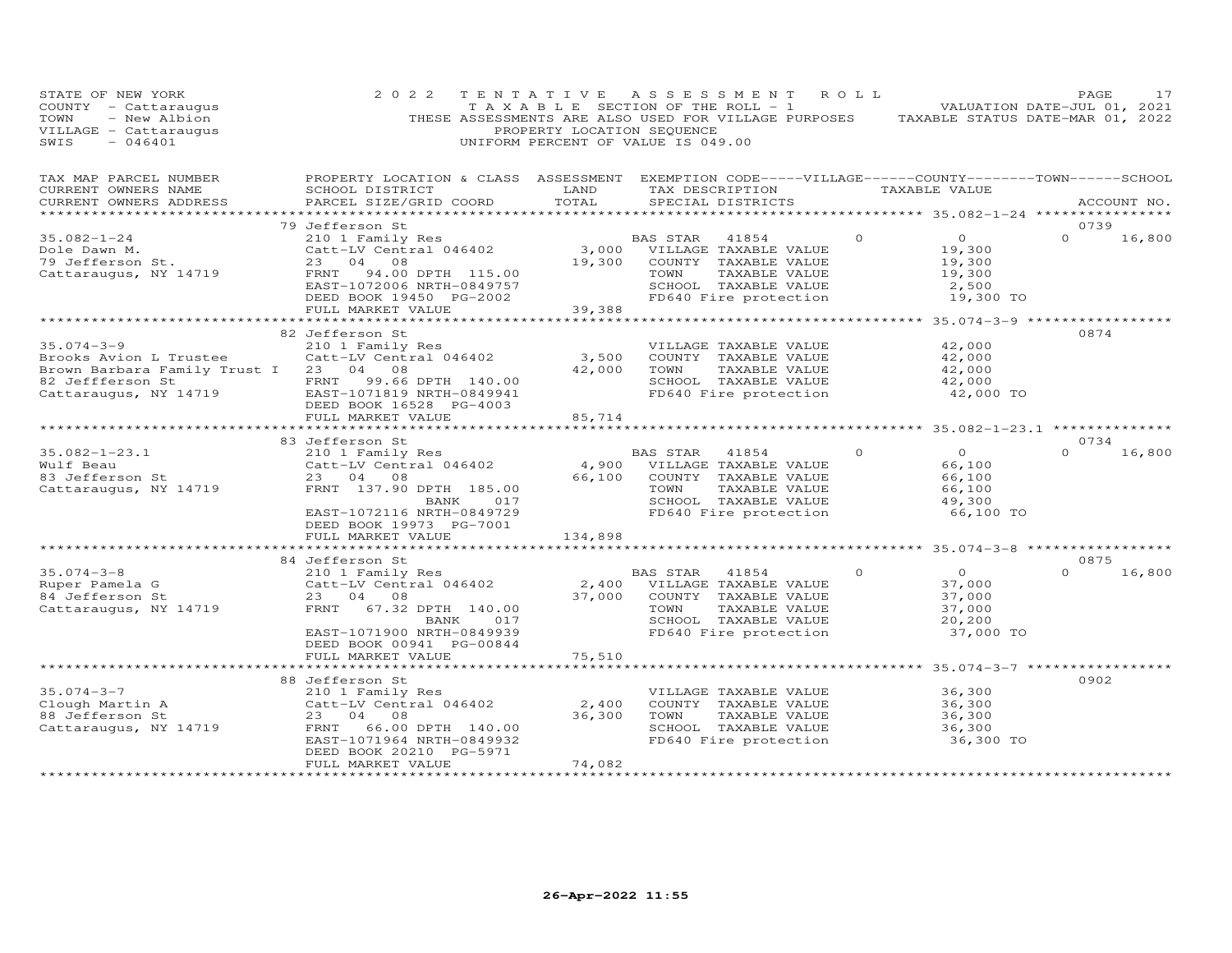| STATE OF NEW YORK<br>COUNTY - Cattaraugus<br>- New Albion<br>TOWN<br>VILLAGE - Cattaraugus<br>SWIS<br>$-046401$ | 2 0 2 2                                                                                                                                                                                  | TENTATIVE<br>PROPERTY LOCATION SEQUENCE | ASSESSMENT ROLL<br>T A X A B L E SECTION OF THE ROLL - 1<br>THESE ASSESSMENTS ARE ALSO USED FOR VILLAGE PURPOSES<br>UNIFORM PERCENT OF VALUE IS 049.00                      |                     | TAXABLE STATUS DATE-MAR 01, 2022                                         | PAGE<br>VALUATION DATE-JUL 01, 2021 | 18                   |
|-----------------------------------------------------------------------------------------------------------------|------------------------------------------------------------------------------------------------------------------------------------------------------------------------------------------|-----------------------------------------|-----------------------------------------------------------------------------------------------------------------------------------------------------------------------------|---------------------|--------------------------------------------------------------------------|-------------------------------------|----------------------|
| TAX MAP PARCEL NUMBER<br>CURRENT OWNERS NAME<br>CURRENT OWNERS ADDRESS                                          | PROPERTY LOCATION & CLASS ASSESSMENT<br>SCHOOL DISTRICT<br>PARCEL SIZE/GRID COORD                                                                                                        | LAND<br>TOTAL<br>*************          | EXEMPTION CODE-----VILLAGE------COUNTY--------TOWN------SCHOOL<br>TAX DESCRIPTION TAXABLE VALUE<br>SPECIAL DISTRICTS                                                        |                     | *********** 35.082-1-20.2 **************                                 |                                     | ACCOUNT NO.          |
| $35.082 - 1 - 20.2$<br>Snow Audrey<br>89 Jefferson St<br>Cattaraugus, NY 14719                                  | 89 Jefferson St<br>210 1 Family Res<br>Catt-LV Central 046402<br>$23 - 04 - 08$<br>FRNT 66.00 DPTH 125.00<br>EAST-1072306 NRTH-0849821<br>DEED BOOK 28994 PG-3002<br>FULL MARKET VALUE   | 1,700<br>53,300<br>108,776              | VILLAGE TAXABLE VALUE<br>COUNTY TAXABLE VALUE<br>TOWN<br>TAXABLE VALUE<br>SCHOOL TAXABLE VALUE<br>FD640 Fire protection                                                     |                     | 53,300<br>53,300<br>53,300<br>53,300<br>53,300 TO                        | 1495                                |                      |
|                                                                                                                 |                                                                                                                                                                                          |                                         |                                                                                                                                                                             |                     |                                                                          |                                     |                      |
| $35.082 - 1 - 21$<br>Schroder Yvonne M<br>^^ Tofferson St<br>Cattaraugus, NY 14719                              | 91 Jefferson St<br>210 1 Family Res<br>Catt-LV Central 046402<br>23 04 08<br>66.00 DPTH 125.00<br>FRNT<br>EAST-1072301 NRTH-0849909<br>DEED BOOK 13617 PG-8001                           | 43,200                                  | BAS STAR<br>41854<br>2,200 VILLAGE TAXABLE VALUE<br>COUNTY TAXABLE VALUE<br>TOWN<br>TAXABLE VALUE<br>SCHOOL TAXABLE VALUE<br>FD640 Fire protection                          | $\Omega$            | $\overline{0}$<br>43,200<br>43,200<br>43,200<br>26,400<br>43,200 TO      | 0753<br>$\Omega$                    | 16,800               |
|                                                                                                                 | FULL MARKET VALUE                                                                                                                                                                        | 88,163                                  |                                                                                                                                                                             |                     |                                                                          |                                     |                      |
|                                                                                                                 |                                                                                                                                                                                          |                                         |                                                                                                                                                                             |                     |                                                                          |                                     |                      |
|                                                                                                                 | 94 Jefferson St                                                                                                                                                                          |                                         |                                                                                                                                                                             |                     |                                                                          | 0733<br>$\circ$                     |                      |
| $35.074 - 3 - 6$<br>Snyder Brandon W<br>Snyder Meghan C<br>94 Jefferson St<br>Cattaraugus, NY 14719             | 210 1 Family Res<br>Catt-LV Central 046402<br>08<br>23 04<br>Ff 404'<br>ACRES<br>1.95 BANK<br>017<br>EAST-1072055 NRTH-0850038<br>DEED BOOK 28179 PG-2003                                |                                         | VET WAR C 41122<br>8,600 VET DIS C 41142<br>106,700 VILLAGE TAXABLE VALUE<br>COUNTY TAXABLE VALUE<br>TAXABLE VALUE<br>TOWN<br>SCHOOL TAXABLE VALUE<br>FD640 Fire protection | $\circ$<br>$\Omega$ | 6,720<br>22,400<br>106,700<br>77,580<br>106,700<br>106,700<br>106,700 TO | $\Omega$                            | $\Omega$<br>$\Omega$ |
|                                                                                                                 | FULL MARKET VALUE                                                                                                                                                                        | 217,755                                 |                                                                                                                                                                             |                     |                                                                          |                                     |                      |
|                                                                                                                 | ****************************                                                                                                                                                             | ****************************            |                                                                                                                                                                             |                     | *********** 35.082-1-2 ******************                                |                                     |                      |
| $35.082 - 1 - 2$<br>Hall Glenn E<br>nail Dienn E<br>Hall Paula J<br>95 Jefferson St<br>Cattaraugus, NY 14719    | 95 Jefferson St<br>210 1 Family Res<br>Catt-LV Central 046402<br>23 04<br>08<br>72.00 DPTH 100.00<br>FRNT<br>EAST-1072315 NRTH-0849978<br>DEED BOOK 891<br>PG-00995<br>FULL MARKET VALUE | 50,300<br>102,653                       | 41854<br>BAS STAR<br>2,200 VILLAGE TAXABLE VALUE<br>COUNTY TAXABLE VALUE<br>TOWN<br>TAXABLE VALUE<br>SCHOOL TAXABLE VALUE<br>FD640 Fire protection                          | $\Omega$            | $\overline{O}$<br>50,300<br>50,300<br>50,300<br>33,500<br>50,300 TO      | 0661<br>$\Omega$                    | 16,800               |
|                                                                                                                 | *************************                                                                                                                                                                |                                         |                                                                                                                                                                             |                     | ************** 35.082-1-4 ***************                                |                                     |                      |
| $35.082 - 1 - 4$<br>Jo. voz<br>Vancuren Christie<br>105 Jefferson<br>Cattaraugus, NY 14719                      | 105 Jefferson St<br>210 1 Family Res<br>Catt-LV Central 046402<br>23 04<br>08<br>FRNT<br>88.00 DPTH 129.00<br>EAST-1072573 NRTH-0849921<br>DEED BOOK 20200 PG-9145                       | 3,000<br>61,000                         | VILLAGE TAXABLE VALUE<br>COUNTY TAXABLE VALUE<br>TOWN<br>TAXABLE VALUE<br>SCHOOL TAXABLE VALUE<br>FD640 Fire protection                                                     |                     | 61,000<br>61,000<br>61,000<br>61,000<br>61,000 TO                        | 0934                                |                      |
|                                                                                                                 | FULL MARKET VALUE                                                                                                                                                                        | 124,490                                 |                                                                                                                                                                             |                     |                                                                          |                                     |                      |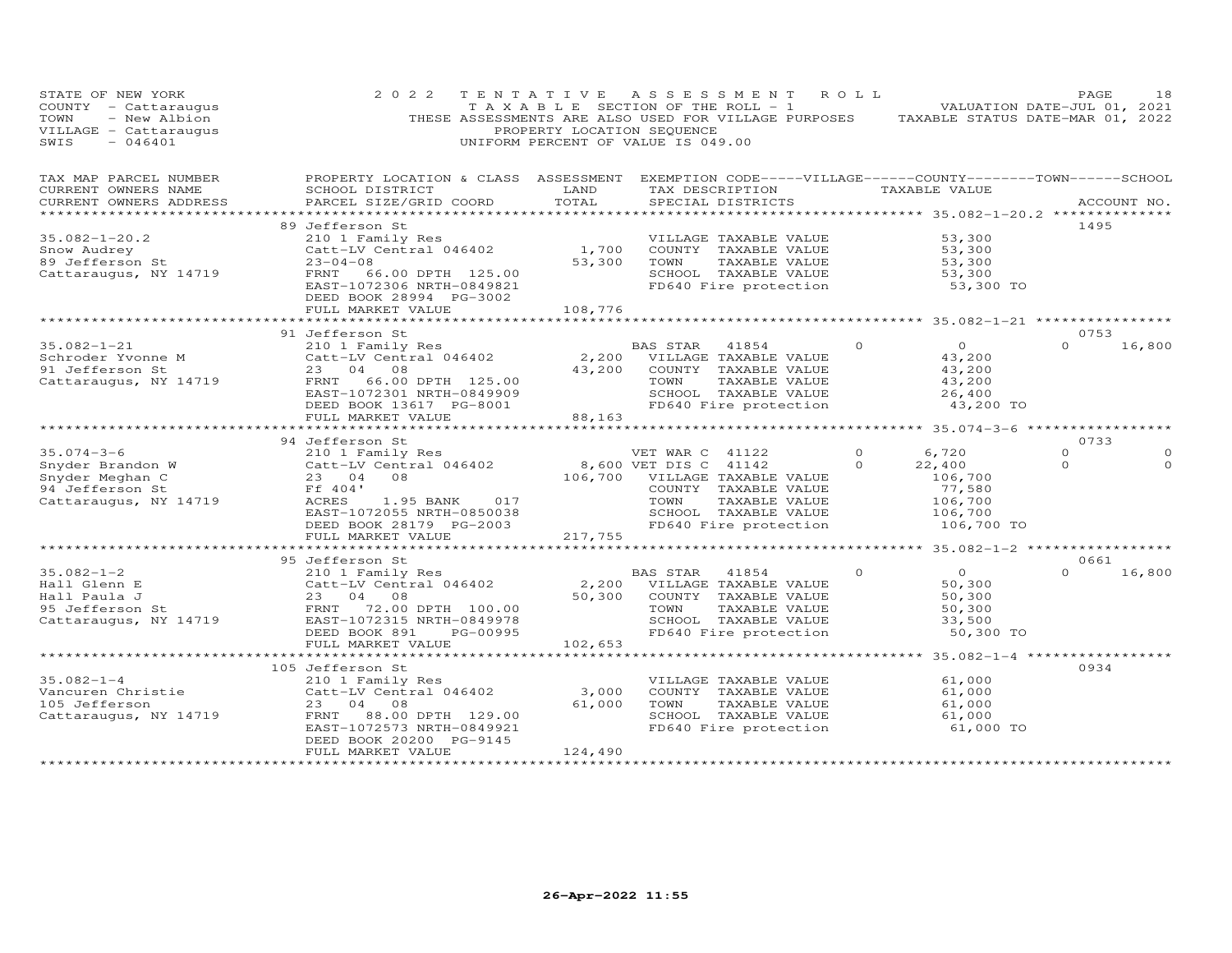| STATE OF NEW YORK<br>COUNTY - Cattaraugus<br>- New Albion<br>TOWN<br>VILLAGE - Cattaraugus<br>SWIS<br>$-046401$ | 2 0 2 2                                                                                                                                                                                              | PROPERTY LOCATION SEQUENCE | TENTATIVE ASSESSMENT ROLL<br>T A X A B L E SECTION OF THE ROLL - 1<br>THESE ASSESSMENTS ARE ALSO USED FOR VILLAGE PURPOSES TAXABLE STATUS DATE-MAR 01, 2022<br>UNIFORM PERCENT OF VALUE IS 049.00 |                                                       | PAGE<br>19<br>VALUATION DATE-JUL 01, 2021 |
|-----------------------------------------------------------------------------------------------------------------|------------------------------------------------------------------------------------------------------------------------------------------------------------------------------------------------------|----------------------------|---------------------------------------------------------------------------------------------------------------------------------------------------------------------------------------------------|-------------------------------------------------------|-------------------------------------------|
| TAX MAP PARCEL NUMBER<br>CURRENT OWNERS NAME<br>CURRENT OWNERS ADDRESS                                          | PROPERTY LOCATION & CLASS ASSESSMENT EXEMPTION CODE-----VILLAGE------COUNTY-------TOWN------SCHOOL<br>SCHOOL DISTRICT<br>PARCEL SIZE/GRID COORD                                                      | LAND<br>TOTAL              | TAX DESCRIPTION<br>SPECIAL DISTRICTS                                                                                                                                                              | TAXABLE VALUE                                         | ACCOUNT NO.                               |
| $35.074 - 1 - 33$<br>Smith Cassandra M<br>106 Jefferson Street<br>Cattaraugus, NY 14719                         | 106 Jefferson St<br>210 1 Family Res<br>Catt-LV Central 046402<br>23 04 08<br>FRNT 162.00 DPTH 244.00<br>BANK 017<br>EAST-1072387 NRTH-0850181<br>DEED BOOK 2020 PG-11629<br>FULL MARKET VALUE       | 6,600<br>54,800<br>111,837 | VILLAGE TAXABLE VALUE<br>COUNTY TAXABLE VALUE<br>TOWN<br>TAXABLE VALUE<br>SCHOOL TAXABLE VALUE<br>FD640 Fire protection                                                                           | 54,800<br>54,800<br>54,800<br>54,800<br>54,800 TO     | 0649                                      |
|                                                                                                                 | ***************************                                                                                                                                                                          |                            | ******************************** 35.082—1—5 ****************                                                                                                                                      |                                                       |                                           |
| $35.082 - 1 - 5$<br>Deiter Troy<br>$109$ Jefferson St<br>Cattaraugus, NY 14719                                  | 109 Jefferson St<br>210 1 Family Res<br>Catt-LV Central 046402<br>23 04 08<br>FRNT 105.10 DPTH 190.00<br>BANK 017<br>EAST-1072669 NRTH-0849879<br>DEED BOOK 29157 PG-4001                            | 4,100<br>67,100            | VILLAGE TAXABLE VALUE<br>COUNTY TAXABLE VALUE<br>TOWN<br>TAXABLE VALUE<br>SCHOOL TAXABLE VALUE<br>FD640 Fire protection                                                                           | 67,100<br>67,100<br>67,100<br>67,100<br>67,100 TO     | 0920                                      |
|                                                                                                                 | FULL MARKET VALUE                                                                                                                                                                                    | 136,939                    |                                                                                                                                                                                                   |                                                       |                                           |
| $35.074 - 1 - 32.1$<br>Luce Aaron R<br>Luce Jennifer O<br>112 Jefferson St<br>Cattaraugus, NY 14719             | 112 Jefferson St<br>210 1 Family Res<br>Catt-LV Central 046402<br>23 04 08<br>$6/12$ -split off $10x213$<br>FRNT 74.00 DPTH 266.00<br>EAST-1072505 NRTH-0850182<br>DEED BOOK 29137 PG-7002           | 3,100<br>38,000            | VILLAGE TAXABLE VALUE<br>COUNTY TAXABLE VALUE<br>TOWN<br>TAXABLE VALUE<br>SCHOOL TAXABLE VALUE<br>FD640 Fire protection                                                                           | 38,000<br>38,000<br>38,000<br>38,000<br>38,000 TO     | 0597                                      |
|                                                                                                                 | FULL MARKET VALUE                                                                                                                                                                                    | 77,551                     |                                                                                                                                                                                                   |                                                       |                                           |
| $35.074 - 1 - 31$<br>Young Keith T<br>Young Colleen                                                             | 116 Jefferson St<br>210 1 Family Res<br>Catt-LV Central 046402<br>23 04 08                                                                                                                           |                            | BAS STAR<br>41854<br>3,400 VILLAGE TAXABLE VALUE<br>70,500 COUNTY TAXABLE VALUE                                                                                                                   | $\circ$<br>$\overline{O}$<br>70,500<br>70,500         | 0562<br>16,800<br>$\Omega$                |
| 116 Jefferson St<br>Cattaraugus, NY 14719                                                                       | $3/13$ -mrgd $1-32.2$ into par<br>FRNT 85.00 DPTH 213.00<br>EAST-1072576 NRTH-0850144<br>DEED BOOK 00983 PG-00445                                                                                    |                            | TAXABLE VALUE<br>TOWN<br>SCHOOL TAXABLE VALUE<br>FD640 Fire protection                                                                                                                            | 70,500<br>53,700<br>70,500 TO                         |                                           |
|                                                                                                                 | FULL MARKET VALUE<br>***************************                                                                                                                                                     | 143,878                    |                                                                                                                                                                                                   | ************************* 35.074-1-30 *************** |                                           |
| $35.074 - 1 - 30$<br>Derk Douglas B<br>120 Jefferson St<br>Cattaraugus, NY 14719                                | 120 Jefferson St<br>210 1 Family Res<br>Catt-LV Central 046402<br>23   04   08<br>23 04 08<br>FRNT<br>96.86 DPTH 213.18<br>EAST-1072666 NRTH-0850135<br>DEED BOOK 20190 PG-5303<br>FULL MARKET VALUE | 3,900<br>62,900<br>128,367 | VILLAGE TAXABLE VALUE<br>COUNTY TAXABLE VALUE<br>TOWN<br>TAXABLE VALUE<br>SCHOOL TAXABLE VALUE<br>FD640 Fire protection                                                                           | 62,900<br>62,900<br>62,900<br>62,900<br>62,900 TO     | 0633                                      |
| ***********************                                                                                         | ****************************                                                                                                                                                                         | ******************         |                                                                                                                                                                                                   |                                                       |                                           |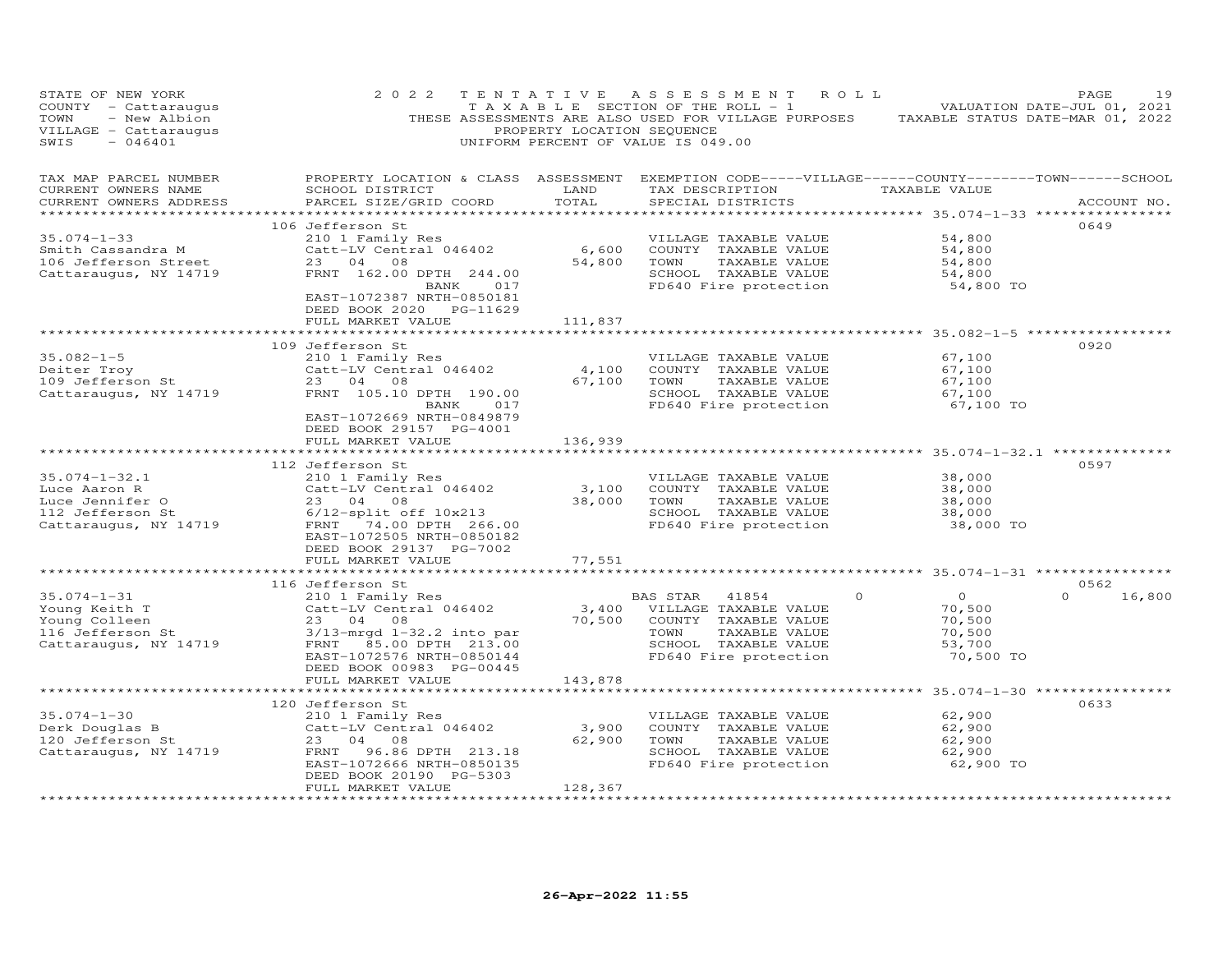| STATE OF NEW YORK<br>COUNTY - Cattaraugus<br>TOWN<br>- New Albion<br>VILLAGE - Cattaraugus<br>$-046401$<br>SWIS | 2022                                                                                                                                                                                                | TENTATIVE<br>PROPERTY LOCATION SEQUENCE | UNIFORM PERCENT OF VALUE IS 049.00                                | ASSESSMENT ROLL<br>T A X A B L E SECTION OF THE ROLL - 1                                                        | THESE ASSESSMENTS ARE ALSO USED FOR VILLAGE PURPOSES TAXABLE STATUS DATE-MAR 01, 2022 | PAGE<br>2.0<br>VALUATION DATE-JUL 01, 2021 |
|-----------------------------------------------------------------------------------------------------------------|-----------------------------------------------------------------------------------------------------------------------------------------------------------------------------------------------------|-----------------------------------------|-------------------------------------------------------------------|-----------------------------------------------------------------------------------------------------------------|---------------------------------------------------------------------------------------|--------------------------------------------|
| TAX MAP PARCEL NUMBER<br>CURRENT OWNERS NAME<br>CURRENT OWNERS ADDRESS<br>******************                    | PROPERTY LOCATION & CLASS ASSESSMENT EXEMPTION CODE-----VILLAGE------COUNTY-------TOWN------SCHOOL<br>SCHOOL DISTRICT<br>PARCEL SIZE/GRID COORD<br>**********************************               | LAND<br>TOTAL                           | SPECIAL DISTRICTS                                                 |                                                                                                                 | TAX DESCRIPTION TAXABLE VALUE<br>*********** 35.074-1-29 ****************             | ACCOUNT NO.                                |
| $35.074 - 1 - 29$<br>Ferris Melanie K<br>124 Jefferson St<br>Cattaraugus, NY 14719                              | 124 Jefferson St<br>210 1 Family Res<br>Catt-LV Central 046402<br>23 04 08<br>FRNT<br>99.00 DPTH 213.15<br>BANK<br>017<br>EAST-1072758 NRTH-0850116<br>DEED BOOK 20210 PG-8757                      | 4,000<br>88,500                         | TOWN                                                              | VILLAGE TAXABLE VALUE<br>COUNTY TAXABLE VALUE<br>TAXABLE VALUE<br>SCHOOL TAXABLE VALUE<br>FD640 Fire protection | 88,500<br>88,500<br>88,500<br>88,500<br>88,500 TO                                     | 0613                                       |
|                                                                                                                 | FULL MARKET VALUE                                                                                                                                                                                   | 180,612                                 |                                                                   |                                                                                                                 |                                                                                       |                                            |
| $35.082 - 2 - 2$<br>Wolf Michael E<br>125 Jefferson St<br>Cattaraugus, NY 14719                                 | 125 Jefferson St<br>210 1 Family Res<br>Catt-LV Central 046402<br>23 04 08<br>FRNT<br>66.00 DPTH 165.00<br>017<br>BANK<br>EAST-1073102 NRTH-0849836<br>DEED BOOK 10007 PG-9001<br>FULL MARKET VALUE | 49,500<br>101,020                       | BAS STAR<br>2,500 VILLAGE TAXABLE VALUE<br>TOWN                   | 41854<br>COUNTY TAXABLE VALUE<br>TAXABLE VALUE<br>SCHOOL TAXABLE VALUE<br>FD640 Fire protection                 | $\Omega$<br>$\Omega$<br>49,500<br>49,500<br>49,500<br>32,700<br>49,500 TO             | 0614<br>$\Omega$<br>16,800                 |
|                                                                                                                 |                                                                                                                                                                                                     |                                         |                                                                   |                                                                                                                 |                                                                                       |                                            |
| $35.082 - 2 - 3$<br>Gunsolus Margaret<br>127 Jefferson St<br>127 Jefferson St<br>Cattaraugus, NY 14719          | 127 Jefferson St<br>210 1 Family Res<br>Catt-LV Central 046402<br>23 04 08<br>FRNT<br>72.00 DPTH 218.00<br>EAST-1073168 NRTH-0849791<br>DEED BOOK 1020 PG-1193<br>FULL MARKET VALUE                 | 2,900<br>59,700<br>121,837              | ENH STAR<br>VILLAGE TAXABLE VALUE<br>TOWN                         | 41834<br>COUNTY TAXABLE VALUE<br>TAXABLE VALUE<br>SCHOOL TAXABLE VALUE<br>FD640 Fire protection                 | $\Omega$<br>$\Omega$<br>59,700<br>59,700<br>59,700<br>17,760<br>59,700 TO             | 0717<br>41,940<br>$\Omega$                 |
|                                                                                                                 |                                                                                                                                                                                                     |                                         |                                                                   |                                                                                                                 |                                                                                       |                                            |
| $35.074 - 1 - 28$<br>Rhinehart Nicholas<br>Rhinehart Ashley<br>67 Waverly St<br>Cattaraugus, NY 14719           | 128 Jefferson St<br>210 1 Family Res<br>Catt-LV Central 046402<br>23 04 08<br>FRNT 90.00 DPTH 174.00<br>EAST-1072853 NRTH-0850090                                                                   | 3,500<br>56,000                         | TOWN                                                              | VILLAGE TAXABLE VALUE<br>COUNTY TAXABLE VALUE<br>TAXABLE VALUE<br>SCHOOL TAXABLE VALUE<br>FD640 Fire protection | 56,000<br>56,000<br>56,000<br>56,000<br>56,000 TO                                     | 0953                                       |
|                                                                                                                 | DEED BOOK 27848 PG-4001<br>FULL MARKET VALUE                                                                                                                                                        | 114,286                                 |                                                                   |                                                                                                                 |                                                                                       |                                            |
|                                                                                                                 | 133 Jefferson St                                                                                                                                                                                    | * * * * * * * * * * * * *               |                                                                   |                                                                                                                 | *********** 35.082-2-4 ******************                                             | 0981                                       |
| $35.082 - 2 - 4$<br>Perry-Kelley Suzanne H<br>133 Jefferson St<br>Cattaraugus, NY 14719                         | 210 1 Family Res<br>Catt-LV Central 046402<br>23 04 08<br>FRNT 126.00 DPTH 138.00<br>EAST-1073269 NRTH-0849824<br>DEED BOOK 830<br>PG-00996<br>FULL MARKET VALUE                                    | 4,400<br>49,700<br>101,429              | BAS STAR<br>VILLAGE TAXABLE VALUE<br>COUNTY TAXABLE VALUE<br>TOWN | 41854<br>TAXABLE VALUE<br>SCHOOL TAXABLE VALUE<br>FD640 Fire protection                                         | $\overline{O}$<br>$\Omega$<br>49,700<br>49,700<br>49,700<br>32,900<br>49,700 TO       | $\Omega$<br>16,800                         |
|                                                                                                                 | *************************                                                                                                                                                                           | * * * * * * * * * * * * * * * * * *     |                                                                   |                                                                                                                 |                                                                                       |                                            |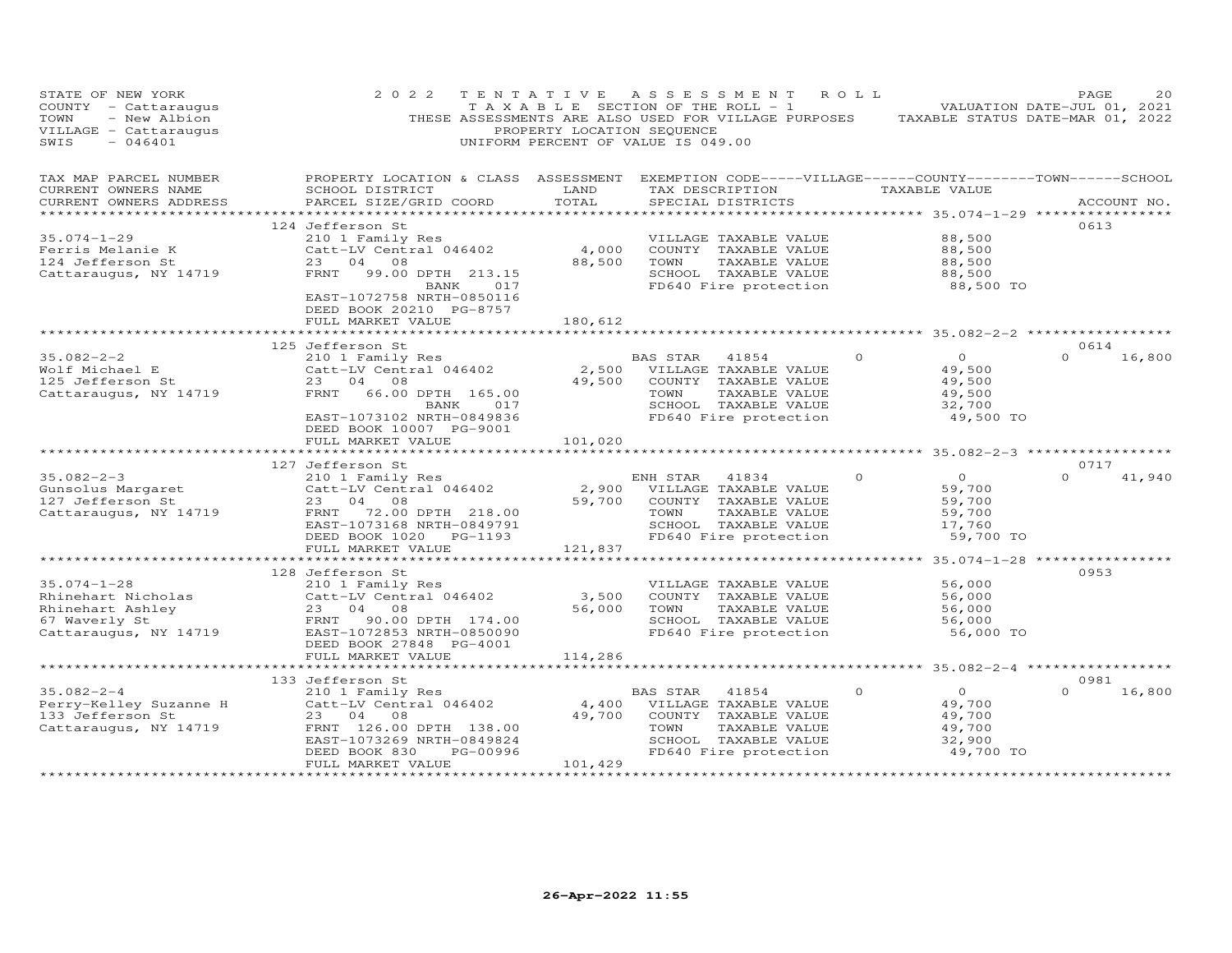| STATE OF NEW YORK<br>COUNTY - Cattaraugus<br>- New Albion<br>TOWN<br>VILLAGE - Cattaraugus<br>SWIS<br>$-046401$                                         | 2 0 2 2                                                                                                                                                                                                                                                           | TENTATIVE<br>PROPERTY LOCATION SEQUENCE                           | A S S E S S M E N T<br>TAXABLE SECTION OF THE ROLL - 1<br>THESE ASSESSMENTS ARE ALSO USED FOR VILLAGE PURPOSES<br>UNIFORM PERCENT OF VALUE IS 049.00 | ROLL                                                                                                                 | PAGE<br>21<br>VALUATION DATE-JUL 01, 2021<br>TAXABLE STATUS DATE-MAR 01, 2022 |
|---------------------------------------------------------------------------------------------------------------------------------------------------------|-------------------------------------------------------------------------------------------------------------------------------------------------------------------------------------------------------------------------------------------------------------------|-------------------------------------------------------------------|------------------------------------------------------------------------------------------------------------------------------------------------------|----------------------------------------------------------------------------------------------------------------------|-------------------------------------------------------------------------------|
| TAX MAP PARCEL NUMBER<br>CURRENT OWNERS NAME<br>CURRENT OWNERS ADDRESS<br>***********************                                                       | PROPERTY LOCATION & CLASS ASSESSMENT EXEMPTION CODE-----VILLAGE------COUNTY-------TOWN------SCHOOL<br>SCHOOL DISTRICT<br>PARCEL SIZE/GRID COORD                                                                                                                   | LAND<br>TOTAL                                                     | TAX DESCRIPTION TAXABLE VALUE<br>SPECIAL DISTRICTS                                                                                                   |                                                                                                                      | ACCOUNT NO.                                                                   |
| $35.082 - 2 - 5$<br>Delgado Dianiris<br>50 Pennsylvania St<br>Buffalo, NY 14201                                                                         | 135 Jefferson St<br>210 1 Family Res<br>Catt-LV Central 046402<br>23 04 08<br>FRNT 132.00 DPTH 136.00<br>EAST-1073398 NRTH-0849807                                                                                                                                | 4,600<br>35,000                                                   | VILLAGE TAXABLE VALUE<br>COUNTY TAXABLE VALUE<br>TAXABLE VALUE<br>TOWN<br>SCHOOL TAXABLE VALUE<br>FD640 Fire protection                              | 35,000<br>35,000<br>35,000<br>35,000<br>35,000 TO                                                                    | 0751                                                                          |
|                                                                                                                                                         | DEED BOOK 23358 PG-3001<br>FULL MARKET VALUE                                                                                                                                                                                                                      | 71,429                                                            |                                                                                                                                                      | ********* 35.074-2-21 ****************                                                                               |                                                                               |
| $35.074 - 2 - 21$<br>Kaminski Leon T<br>Kaminski Kathleen<br>136 Jefferson St<br>136 Jefferson St<br>Cattaraugus, NY 14719<br>EAST-1073118 NRTH-0850040 | 136 Jefferson St<br>210 1 Family Res<br>Catt-LV Central 046402<br>23 04 08<br>DEED BOOK 751<br>PG-00951<br>FULL MARKET VALUE                                                                                                                                      | 5,600<br>86,600<br>176,735                                        | <b>BAS STAR</b><br>41854<br>VILLAGE TAXABLE VALUE<br>COUNTY TAXABLE VALUE<br>TOWN<br>TAXABLE VALUE<br>SCHOOL TAXABLE VALUE<br>FD640 Fire protection  | $\overline{O}$<br>$\circ$<br>86,600<br>86,600<br>86,600<br>69,800<br>86,600 TO                                       | 0997<br>$\Omega$<br>16,800                                                    |
| $35.074 - 2 - 19.1$<br>Jayroe-Cox Cathy J<br>4287 Adventure Ln Lot 6<br>Longs, SC 29568                                                                 | 142 Jefferson St<br>220 2 Family Res<br>Catt-LV Central 046402<br>23 04 08<br>$3/12$ -mergd $2-19.2$ in prcl<br>FRNT 138.30 DPTH 230.00<br>EAST-1073259 NRTH-0850077<br>DEED BOOK 1014 PG-1108<br>FULL MARKET VALUE                                               | ********************<br>5,500<br>67,700<br>138,163                | VILLAGE TAXABLE VALUE<br>COUNTY TAXABLE VALUE<br>TOWN<br>TAXABLE VALUE<br>SCHOOL TAXABLE VALUE<br>FD640 Fire protection                              | ******************* 35.074-2-19.1 ***************<br>67,700<br>67,700<br>67,700<br>67,700<br>67,700 TO               | 0625                                                                          |
| $35.074 - 2 - 9$<br>Bank of Cattaraugus<br>John L Miller-Land Contract<br>24 Main St<br>Cattaraugus, NY 14719                                           | 176 Jefferson St<br>210 1 Family Res<br>Catt-LV Central 046402<br>23 04<br>08<br>4/12-land ctrct-John L Mi<br>FRNT 260.00 DPTH 210.00<br>EAST-1074071 NRTH-0850065<br>DEED BOOK 7023 PG-6001                                                                      | 8,100<br>25,000                                                   | BAS STAR<br>41854<br>VILLAGE TAXABLE VALUE<br>COUNTY TAXABLE VALUE<br>TOWN<br>TAXABLE VALUE<br>SCHOOL TAXABLE VALUE<br>FD640 Fire protection         | *********** 35.074-2-9 ***********<br>$\overline{0}$<br>$\Omega$<br>25,000<br>25,000<br>25,000<br>8,200<br>25,000 TO | 0731<br>$\Omega$<br>16,800                                                    |
| $35.074 - 2 - 8$<br>Lavelle Sean Patrick<br>4995 Morgan Pkwy<br>Hamburg, NY 14075                                                                       | FULL MARKET VALUE<br>*************************<br>180 Jefferson St<br>210 1 Family Res<br>Catt-LV Central 046402<br>23 04<br>08<br>FRNT 197.00 DPTH 210.00<br>EAST-1074236 NRTH-0850121<br>DEED BOOK 27781 PG-3011<br>FULL MARKET VALUE<br>********************** | 51,020<br>**********<br>5,500<br>30,000<br>61,224<br>************ | VILLAGE TAXABLE VALUE<br>COUNTY TAXABLE VALUE<br>TOWN<br>TAXABLE VALUE<br>SCHOOL TAXABLE VALUE<br>FD640 Fire protection                              | ****************** 35.074-2-8 ******************<br>30,000<br>30,000<br>30,000<br>30,000<br>30,000 TO                | 0876                                                                          |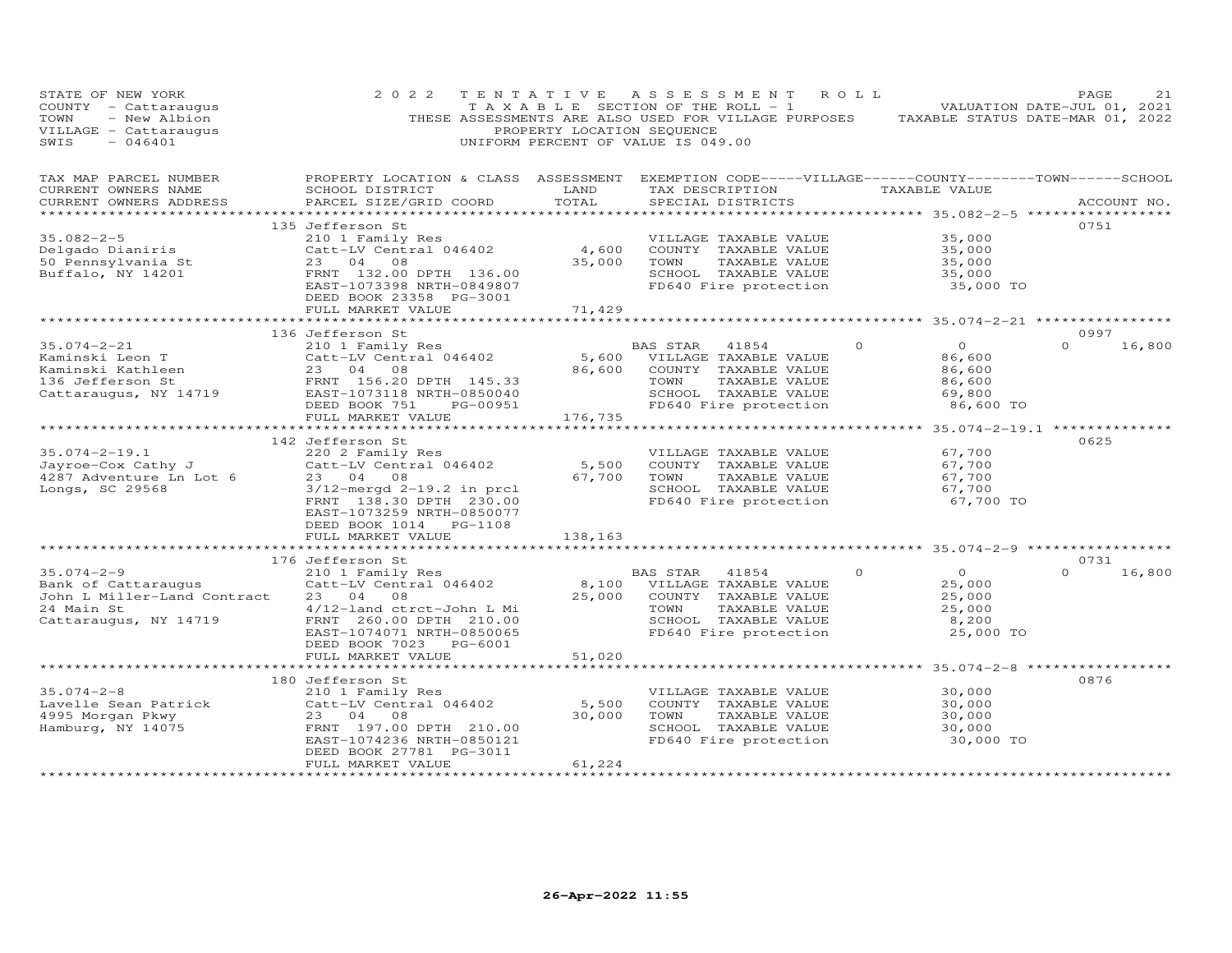| STATE OF NEW YORK<br>COUNTY - Cattaraugus<br>- New Albion<br>TOWN<br>VILLAGE - Cattaraugus<br>SWIS<br>$-046401$                                                                                                                    | 2 0 2 2                                                                                                                                                                       | TENTATIVE<br>PROPERTY LOCATION SEQUENCE | A S S E S S M E N T<br>T A X A B L E SECTION OF THE ROLL - 1<br>THESE ASSESSMENTS ARE ALSO USED FOR VILLAGE PURPOSES TAXABLE STATUS DATE-MAR 01, 2022<br>UNIFORM PERCENT OF VALUE IS 049.00 | R O L L  |                                                                     | PAGE<br>VALUATION DATE-JUL 01, 2021 | 22     |
|------------------------------------------------------------------------------------------------------------------------------------------------------------------------------------------------------------------------------------|-------------------------------------------------------------------------------------------------------------------------------------------------------------------------------|-----------------------------------------|---------------------------------------------------------------------------------------------------------------------------------------------------------------------------------------------|----------|---------------------------------------------------------------------|-------------------------------------|--------|
| TAX MAP PARCEL NUMBER<br>CURRENT OWNERS NAME<br>CURRENT OWNERS ADDRESS                                                                                                                                                             | PROPERTY LOCATION & CLASS ASSESSMENT EXEMPTION CODE-----VILLAGE------COUNTY--------TOWN------SCHOOL<br>SCHOOL DISTRICT<br>PARCEL SIZE/GRID COORD                              | LAND<br>TOTAL                           | TAX DESCRIPTION<br>SPECIAL DISTRICTS                                                                                                                                                        |          | TAXABLE VALUE                                                       | ACCOUNT NO.                         |        |
|                                                                                                                                                                                                                                    | 186 Jefferson St                                                                                                                                                              |                                         |                                                                                                                                                                                             |          |                                                                     | 0593                                |        |
| $35.074 - 2 - 7$<br>Booth Edna E<br>E Booth Family Trust<br>186 Jefferson St<br>Cattaraugus, NY 14719                                                                                                                              | 210 1 Family Res<br>Catt-LV Central 046402<br>23 04 08<br>66.00 DPTH 177.90<br>FRNT<br>EAST-1074333 NRTH-0850176<br>DEED BOOK 14430 PG-7001                                   | 40,000                                  | BAS STAR<br>41854<br>2,400 VILLAGE TAXABLE VALUE<br>COUNTY TAXABLE VALUE<br>TOWN<br>TAXABLE VALUE<br>SCHOOL TAXABLE VALUE<br>FD640 Fire protection                                          | $\Omega$ | $\overline{O}$<br>40,000<br>40,000<br>40,000<br>23,200<br>40,000 TO | $\Omega$                            | 16,800 |
|                                                                                                                                                                                                                                    | FULL MARKET VALUE                                                                                                                                                             | 81,633                                  |                                                                                                                                                                                             |          |                                                                     |                                     |        |
| $35.074 - 2 - 6$                                                                                                                                                                                                                   | 188 Jefferson St<br>210 1 Family Res                                                                                                                                          | 1,700                                   | ENH STAR<br>41834<br>VILLAGE TAXABLE VALUE                                                                                                                                                  | $\circ$  | $\overline{O}$<br>36,800                                            | 0913<br>$\Omega$                    | 36,800 |
| Eogan Gregory J<br>Rogan Hope M<br>188 Jefferson St<br>Cattaraugus, NY 14719<br>23 04 08<br>FRNT 42.00 DPTH 279.20<br>23 04 08<br>279.20<br>279.20<br>279.20<br>279.20<br>279.20<br>279.20<br>279.20<br>279.20<br>279.20<br>279.20 | DEED BOOK 904<br>PG-00266                                                                                                                                                     | 36,800                                  | COUNTY TAXABLE VALUE<br>TOWN<br>TAXABLE VALUE<br>SCHOOL TAXABLE VALUE<br>FD640 Fire protection                                                                                              |          | 36,800<br>36,800<br>$\overline{0}$<br>36,800 TO                     |                                     |        |
|                                                                                                                                                                                                                                    | FULL MARKET VALUE                                                                                                                                                             | 75,102<br>**********                    |                                                                                                                                                                                             |          | ************* 35.082-3-1 *****                                      |                                     |        |
|                                                                                                                                                                                                                                    | 191 Jefferson St                                                                                                                                                              |                                         |                                                                                                                                                                                             |          |                                                                     | 0812                                |        |
| $35.082 - 3 - 1$<br>Willis Andrea L<br>31 Highland Dr<br>Lockport, NY 14094                                                                                                                                                        | 312 Vac w/imprv<br>Catt-LV Central 046402<br>23 04 08<br>Ff 800.00<br>ACRES<br>3.62<br>EAST-1074452 NRTH-0849929<br>DEED BOOK 20200 PG-9857                                   | 3,500<br>5,500                          | VILLAGE TAXABLE VALUE<br>COUNTY TAXABLE VALUE<br>TOWN<br>TAXABLE VALUE<br>SCHOOL TAXABLE VALUE<br>FD640 Fire protection                                                                     |          | 5,500<br>5,500<br>5,500<br>5,500<br>5,500 TO                        |                                     |        |
|                                                                                                                                                                                                                                    | FULL MARKET VALUE                                                                                                                                                             | 11,224                                  |                                                                                                                                                                                             |          |                                                                     |                                     |        |
|                                                                                                                                                                                                                                    |                                                                                                                                                                               |                                         |                                                                                                                                                                                             |          | ********************* 35.074-2-5 **************                     | 0691                                |        |
| $35.074 - 2 - 5$<br>Alvarez Jerry A<br>Alvarez June E<br>192 Jefferson St<br>Cattaraugus, NY 14719                                                                                                                                 | 192 Jefferson St<br>210 1 Family Res<br>Catt-LV Central 046402<br>23 04 08<br>Ff 525.00<br>ACRES<br>2.44 BANK<br>032<br>EAST-1074596 NRTH-0850296<br>DEED BOOK 00951 PG-01196 | 8,900<br>66,800                         | BAS STAR 41854<br>VILLAGE TAXABLE VALUE<br>COUNTY TAXABLE VALUE<br>TOWN<br>TAXABLE VALUE<br>SCHOOL TAXABLE VALUE<br>FD640 Fire protection                                                   | $\Omega$ | $\circ$<br>66,800<br>66,800<br>66,800<br>50,000<br>66,800 TO        | $\Omega$                            | 16,800 |
|                                                                                                                                                                                                                                    | FULL MARKET VALUE                                                                                                                                                             | 136,327                                 |                                                                                                                                                                                             |          |                                                                     |                                     |        |
|                                                                                                                                                                                                                                    |                                                                                                                                                                               |                                         |                                                                                                                                                                                             |          |                                                                     |                                     |        |
| $35.081 - 2 - 1$<br>water St<br>Gowanda, NY 14070                                                                                                                                                                                  | 18-20 Jefferson St<br>230 3 Family Res<br>Catt-LV Central 046402<br>23 04 08<br>FRNT 186.09 DPTH<br>51.90<br>EAST-1071131 NRTH-0849294                                        | 3,900<br>35,000                         | VILLAGE TAXABLE VALUE<br>COUNTY TAXABLE VALUE<br>TOWN<br>TAXABLE VALUE<br>SCHOOL TAXABLE VALUE<br>FD640 Fire protection                                                                     |          | 35,000<br>35,000<br>35,000<br>35,000<br>35,000 TO                   | 0666                                |        |
|                                                                                                                                                                                                                                    | DEED BOOK 29702 PG-9001<br>FULL MARKET VALUE                                                                                                                                  | 71,429<br>******************            |                                                                                                                                                                                             |          |                                                                     |                                     |        |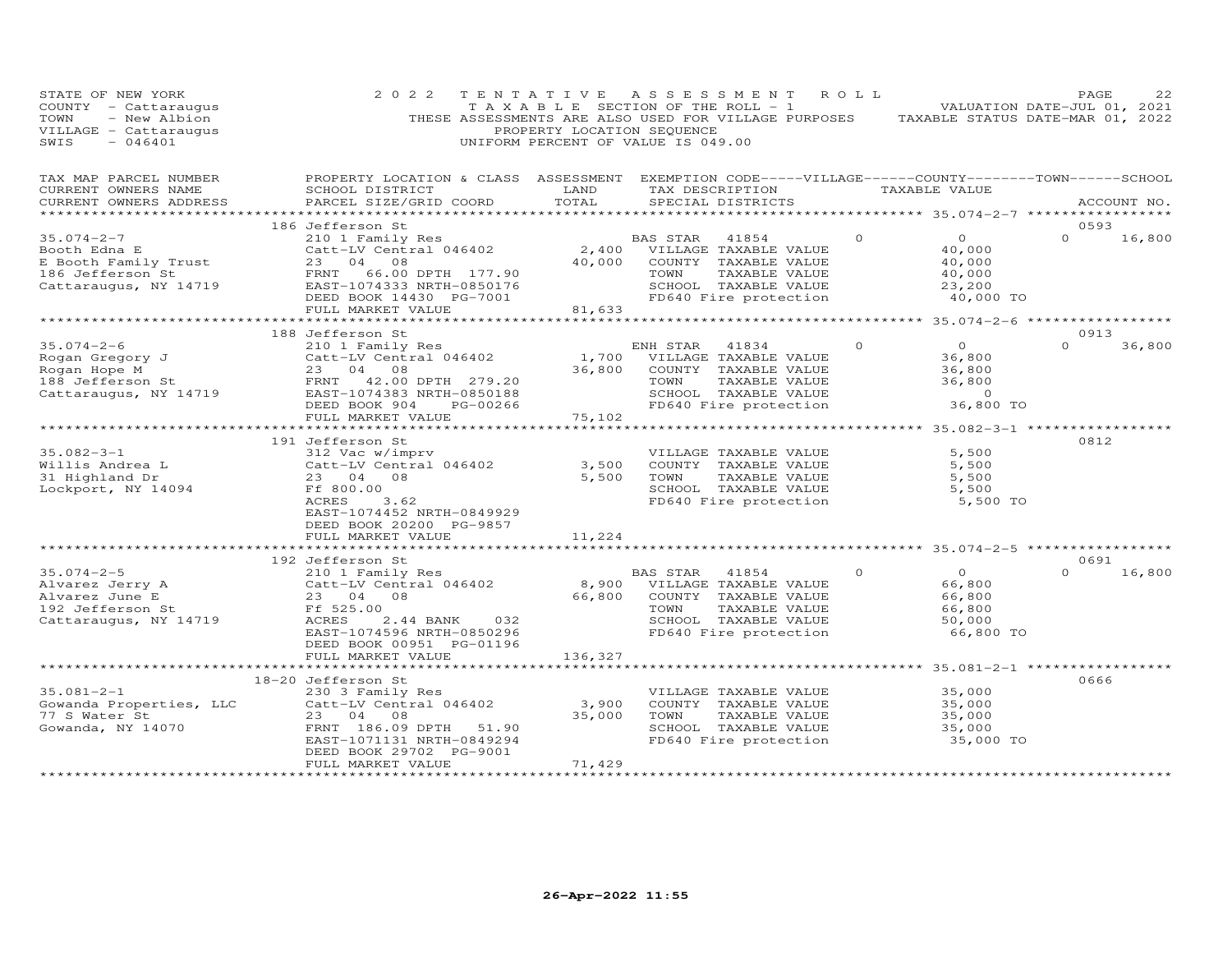| STATE OF NEW YORK<br>COUNTY - Cattaraugus<br>- New Albion<br>TOWN<br>VILLAGE - Cattaraugus<br>SWIS<br>$-046401$ | 2 0 2 2                                                                                                                                                                              | TENTATIVE<br>PROPERTY LOCATION SEQUENCE | A S S E S S M E N T<br>TAXABLE SECTION OF THE ROLL - 1<br>THESE ASSESSMENTS ARE ALSO USED FOR VILLAGE PURPOSES<br>UNIFORM PERCENT OF VALUE IS 049.00                  | R O L L              | TAXABLE STATUS DATE-MAR 01, 2022                                              | PAGE<br>VALUATION DATE-JUL 01, 2021 | 23                 |
|-----------------------------------------------------------------------------------------------------------------|--------------------------------------------------------------------------------------------------------------------------------------------------------------------------------------|-----------------------------------------|-----------------------------------------------------------------------------------------------------------------------------------------------------------------------|----------------------|-------------------------------------------------------------------------------|-------------------------------------|--------------------|
| TAX MAP PARCEL NUMBER<br>CURRENT OWNERS NAME<br>CURRENT OWNERS ADDRESS                                          | PROPERTY LOCATION & CLASS ASSESSMENT<br>SCHOOL DISTRICT<br>PARCEL SIZE/GRID COORD                                                                                                    | LAND<br>TOTAL                           | EXEMPTION CODE-----VILLAGE------COUNTY--------TOWN------SCHOOL<br>TAX DESCRIPTION<br>SPECIAL DISTRICTS                                                                |                      | TAXABLE VALUE<br>********* 35.073-1-5                                         |                                     | ACCOUNT NO.        |
| $35.073 - 1 - 5$<br>Sabella Dennis J.<br>7621 Youngville Road<br>Tidioute, PA 16351                             | Leavenworth St<br>311 Res vac land<br>Catt-LV Central 046402<br>31 04 08<br>Ff 630.00<br>ACRES<br>9.38<br>EAST-1070217 NRTH-0851039<br>DEED BOOK 19438 PG-6002<br>FULL MARKET VALUE  | 12,700<br>12,700<br>25,918              | VILLAGE TAXABLE VALUE<br>COUNTY TAXABLE VALUE<br>TOWN<br>TAXABLE VALUE<br>SCHOOL TAXABLE VALUE<br>FD640 Fire protection                                               |                      | 12,700<br>12,700<br>12,700<br>12,700<br>12,700 TO                             | 0746                                |                    |
|                                                                                                                 |                                                                                                                                                                                      |                                         |                                                                                                                                                                       |                      | ********* 35.074-1-36 ****                                                    |                                     |                    |
| $35.074 - 1 - 36$<br>Sabella Dennis J.<br>7621 Youngville Road<br>Tidioute, PA 16351                            | Leavenworth St<br>311 Res vac land<br>Catt-LV Central 046402<br>24 04 08<br>Landlocked<br>ACRES<br>5.00<br>EAST-1071752 NRTH-0851883<br>DEED BOOK 19438 PG-6002<br>FULL MARKET VALUE | 1,500<br>1,500<br>3,061                 | VILLAGE TAXABLE VALUE<br>COUNTY TAXABLE VALUE<br>TAXABLE VALUE<br>TOWN<br>SCHOOL TAXABLE VALUE<br>FD640 Fire protection                                               |                      | 1,500<br>1,500<br>1,500<br>1,500<br>1,500 TO                                  | 1238                                |                    |
|                                                                                                                 | 2 Leavenworth St                                                                                                                                                                     |                                         |                                                                                                                                                                       |                      | ********* 35.074-3-5 ***********                                              | 0665                                |                    |
| $35.074 - 3 - 5$<br>Erhart Suzanne I<br>Lankow Merry E<br>2 Leavenworth St<br>Cattaraugus, NY 14719             | 210 1 Family Res<br>Catt-LV Central 046402<br>23<br>04<br>08<br>Life Use<br>FRNT<br>50.00 DPTH 140.00<br>EAST-1072176 NRTH-0850123<br>DEED BOOK 9592 PG-7001                         | 41,800                                  | VET WAR C 41122<br>1,800 ENH STAR<br>41834<br>VILLAGE TAXABLE VALUE<br>COUNTY TAXABLE VALUE<br>TOWN<br>TAXABLE VALUE<br>SCHOOL TAXABLE VALUE<br>FD640 Fire protection | $\Omega$<br>$\Omega$ | 6,270<br>$\overline{O}$<br>41,800<br>35,530<br>41,800<br>$\circ$<br>41,800 TO | $\Omega$<br>$\Omega$                | $\Omega$<br>41,800 |
|                                                                                                                 | FULL MARKET VALUE<br>+ + + + + + + + + + + + + + + + + + +                                                                                                                           | 85,306<br>************                  |                                                                                                                                                                       |                      | *********** 35.074-3-3 *****************                                      |                                     |                    |
| $35.074 - 3 - 3$<br>Johnson Linda D<br>4 Leavenworth St<br>Cattaraugus, NY 14719                                | 4 Leavenworth St<br>210 1 Family Res<br>Catt-LV Central 046402<br>23 04<br>08<br>FRNT<br>75.00 DPTH 140.00<br>BANK<br>081<br>EAST-1072151 NRTH-0850212<br>DEED BOOK 9225<br>PG-8001  | 50,700                                  | BAS STAR<br>41854<br>4,000 VILLAGE TAXABLE VALUE<br>COUNTY TAXABLE VALUE<br>TOWN<br>TAXABLE VALUE<br>SCHOOL TAXABLE VALUE<br>FD640 Fire protection                    | $\Omega$             | $\circ$<br>50,700<br>50,700<br>50,700<br>33,900<br>50,700 TO                  | 0834<br>$\Omega$                    | 16,800             |
|                                                                                                                 | FULL MARKET VALUE                                                                                                                                                                    | 103,469                                 |                                                                                                                                                                       |                      |                                                                               |                                     |                    |
|                                                                                                                 | ************************<br>8 Leavenworth St                                                                                                                                         |                                         |                                                                                                                                                                       |                      |                                                                               | 0588                                |                    |
| $35.074 - 3 - 4$<br>Musall James B<br>8 Leavenworth St<br>Cattaraugus, NY 14719                                 | 210 1 Family Res<br>Catt-LV Central 046402<br>23<br>04<br>08<br>FRNT<br>66.00 DPTH 142.00<br>EAST-1072207 NRTH-0850253<br>DEED BOOK 00951 PG-00080<br>FULL MARKET VALUE              | 2,400<br>53,000<br>108,163              | BAS STAR<br>41854<br>VILLAGE TAXABLE VALUE<br>COUNTY TAXABLE VALUE<br>TOWN<br>TAXABLE VALUE<br>SCHOOL TAXABLE VALUE<br>FD640 Fire protection                          | $\circ$              | $\circ$<br>53,000<br>53,000<br>53,000<br>36,200<br>53,000 TO                  | $\Omega$                            | 16,800             |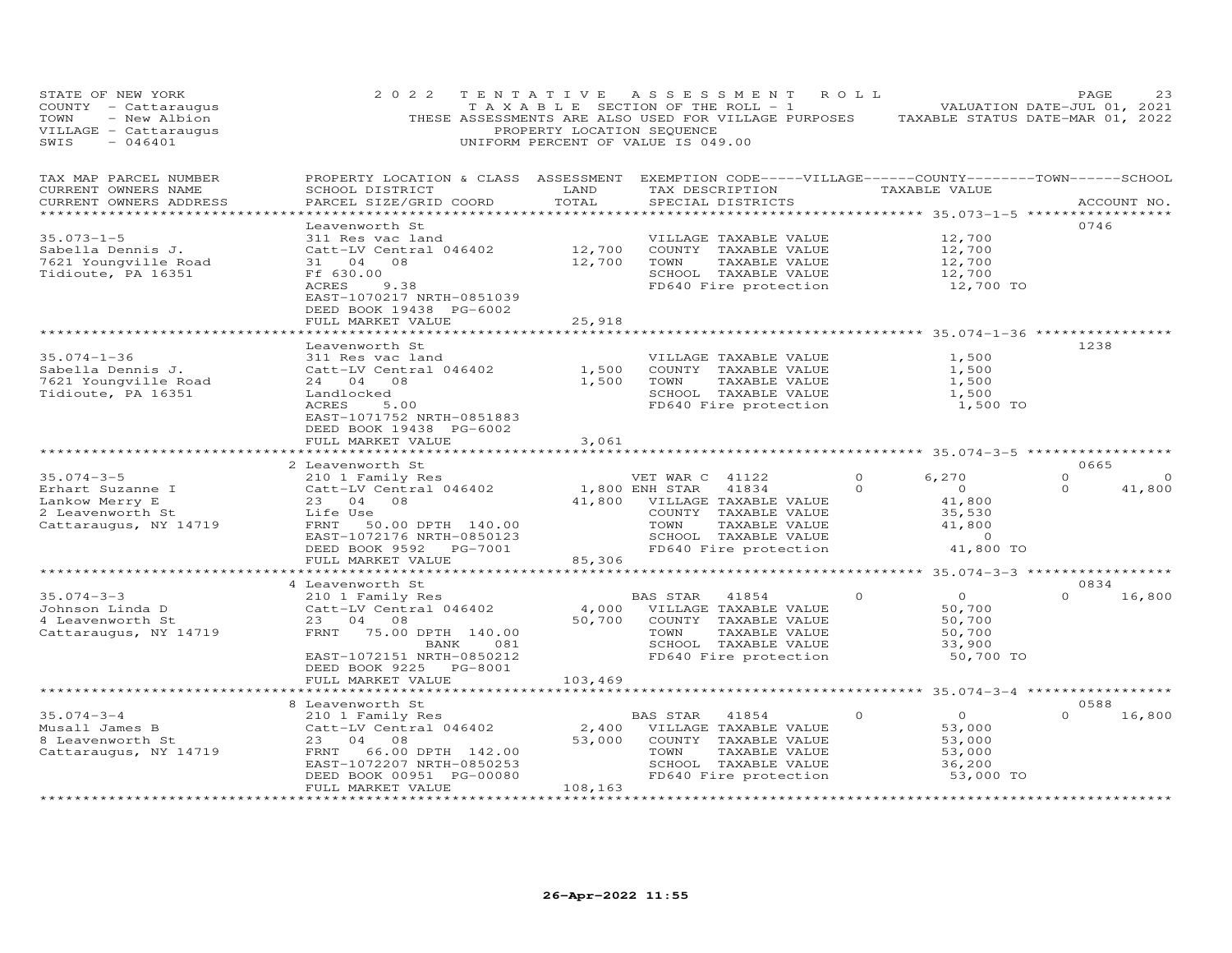| STATE OF NEW YORK<br>COUNTY - Cattaraugus<br>TOWN<br>- New Albion<br>VILLAGE - Cattaraugus<br>SWIS<br>$-046401$   | 2 0 2 2                                                                                                                                                                                                     | PROPERTY LOCATION SEQUENCE                       | TENTATIVE ASSESSMENT<br>T A X A B L E SECTION OF THE ROLL - 1<br>THESE ASSESSMENTS ARE ALSO USED FOR VILLAGE PURPOSES<br>UNIFORM PERCENT OF VALUE IS 049.00                                      | R O L L                         | VALUATION DATE-JUL 01, 2021<br>TAXABLE STATUS DATE-MAR 01, 2022                        | PAGE                                   | 24                             |
|-------------------------------------------------------------------------------------------------------------------|-------------------------------------------------------------------------------------------------------------------------------------------------------------------------------------------------------------|--------------------------------------------------|--------------------------------------------------------------------------------------------------------------------------------------------------------------------------------------------------|---------------------------------|----------------------------------------------------------------------------------------|----------------------------------------|--------------------------------|
| TAX MAP PARCEL NUMBER<br>CURRENT OWNERS NAME<br>CURRENT OWNERS ADDRESS                                            | PROPERTY LOCATION & CLASS ASSESSMENT EXEMPTION CODE-----VILLAGE------COUNTY-------TOWN------SCHOOL<br>SCHOOL DISTRICT<br>PARCEL SIZE/GRID COORD                                                             | LAND<br>TOTAL                                    | TAX DESCRIPTION<br>SPECIAL DISTRICTS                                                                                                                                                             |                                 | TAXABLE VALUE                                                                          |                                        | ACCOUNT NO.                    |
| $35.074 - 3 - 2$<br>Ortego Randolph<br>3840 Pumpkin Hollow Rd<br>Allegany, NY 14706                               | 22 Leavenworth St<br>210 1 Family Res<br>$Catt-LV$ Central 046402 8,400<br>23 04<br>08<br>Ff 344'<br>ACRES<br>1.73<br>EAST-1071585 NRTH-0850202<br>DEED BOOK 21718 PG-5001<br>FULL MARKET VALUE             | 14,600<br>29,796                                 | VILLAGE TAXABLE VALUE<br>COUNTY TAXABLE VALUE<br>TOWN<br>TAXABLE VALUE<br>SCHOOL TAXABLE VALUE<br>FD640 Fire protection                                                                          |                                 | 14,600<br>14,600<br>14,600<br>14,600<br>14,600 TO                                      | 1024                                   |                                |
|                                                                                                                   |                                                                                                                                                                                                             |                                                  |                                                                                                                                                                                                  |                                 | ********************* 35.074-1-4 **************                                        |                                        |                                |
| $35.074 - 1 - 4$<br>Korbar Joseph R Sr<br>25 Leavenworth St<br>Cattaraugus, NY 14719                              | 25 Leavenworth St<br>210 1 Family Res<br>Catt-LV Central 046402<br>23 04 08<br>FRNT 132.00 DPTH<br>ACRES<br>8.80<br>EAST-1071969 NRTH-0851089<br>DEED BOOK 859<br>PG-00226<br>FULL MARKET VALUE             | 49,000<br>100,000                                | ENH STAR 41834<br>12,400 VILLAGE TAXABLE VALUE<br>COUNTY TAXABLE VALUE<br>TOWN<br>TAXABLE VALUE<br>SCHOOL TAXABLE VALUE<br>FD640 Fire protection                                                 | $\circ$                         | $\overline{O}$<br>49,000<br>49,000<br>49,000<br>7,060<br>49,000 TO                     | 0732<br>$\Omega$                       | 41,940                         |
|                                                                                                                   |                                                                                                                                                                                                             |                                                  |                                                                                                                                                                                                  |                                 |                                                                                        |                                        |                                |
| $35.074 - 1 - 3$<br>Johnston Johnny G<br>Fleming-Johnston Cynthia A<br>29 Leavenworth St<br>Cattaraugus, NY 14719 | 29 Leavenworth St<br>210 1 Family Res<br>Catt-LV Central 046402<br>23 04 08<br>$3/2018$ -mrgd $1-2$ in parcel<br>ACRES<br>5.10<br>EAST-1071702 NRTH-0850899<br>DEED BOOK 25910 PG-9001<br>FULL MARKET VALUE | 71,837                                           | VET WAR C 41122<br>13,500 VET DIS C 41142<br>35,200 BAS STAR<br>41854<br>VILLAGE TAXABLE VALUE<br>COUNTY TAXABLE VALUE<br>TOWN<br>TAXABLE VALUE<br>SCHOOL TAXABLE VALUE<br>FD640 Fire protection | $\Omega$<br>$\Omega$<br>$\circ$ | 5,280<br>10,560<br>$\overline{0}$<br>35,200<br>19,360<br>35,200<br>18,400<br>35,200 TO | 0574<br>$\Omega$<br>$\circ$<br>$\circ$ | $\Omega$<br>$\Omega$<br>16,800 |
|                                                                                                                   |                                                                                                                                                                                                             |                                                  |                                                                                                                                                                                                  |                                 |                                                                                        |                                        |                                |
| $35.074 - 3 - 1$<br>---conard Mary<br>43 Leavenworth St<br>Cattaraugus, NY 14719                                  | 40 Leavenworth St<br>311 Res vac land<br>Catt-LV Central 046402<br>23 04<br>08<br>FRNT 78.00 DPTH 365.00<br>EAST-1071424 NRTH-0850176<br>DEED BOOK 20210 PG-7072<br>FULL MARKET VALUE                       | 3,200<br>6,531                                   | VILLAGE TAXABLE VALUE<br>COUNTY TAXABLE VALUE<br>3,200 TOWN<br>TAXABLE VALUE<br>SCHOOL TAXABLE VALUE<br>FD640 Fire protection                                                                    |                                 | 3,200<br>3,200<br>3,200<br>3,200<br>3,200 TO                                           | 0994                                   |                                |
|                                                                                                                   |                                                                                                                                                                                                             |                                                  |                                                                                                                                                                                                  |                                 | ********** 35.073-1-10 *************                                                   |                                        |                                |
| $35.073 - 1 - 10$<br>Pritchard Marc A<br>Pritchard Mary<br>43 Leavenworth St<br>Cattaraugus, NY 14719             | 43 Leavenworth St<br>240 Rural res<br>Catt-LV Central 046402<br>23 04 08<br>Merged with 35.074-1-1<br>ACRES 17.15<br>EAST-1071390 NRTH-0851282<br>DEED BOOK 781<br>PG-00053<br>FULL MARKET VALUE            | 21,100<br>70,100<br>143,061<br>***************** | ENH STAR 41834<br>VILLAGE TAXABLE VALUE<br>COUNTY TAXABLE VALUE<br>TOWN<br>TAXABLE VALUE<br>SCHOOL TAXABLE VALUE<br>FD640 Fire protection                                                        | $\Omega$                        | $\overline{O}$<br>70,100<br>70,100<br>70,100<br>28,160<br>70,100 TO                    | 0647<br>$\Omega$                       | 41,940                         |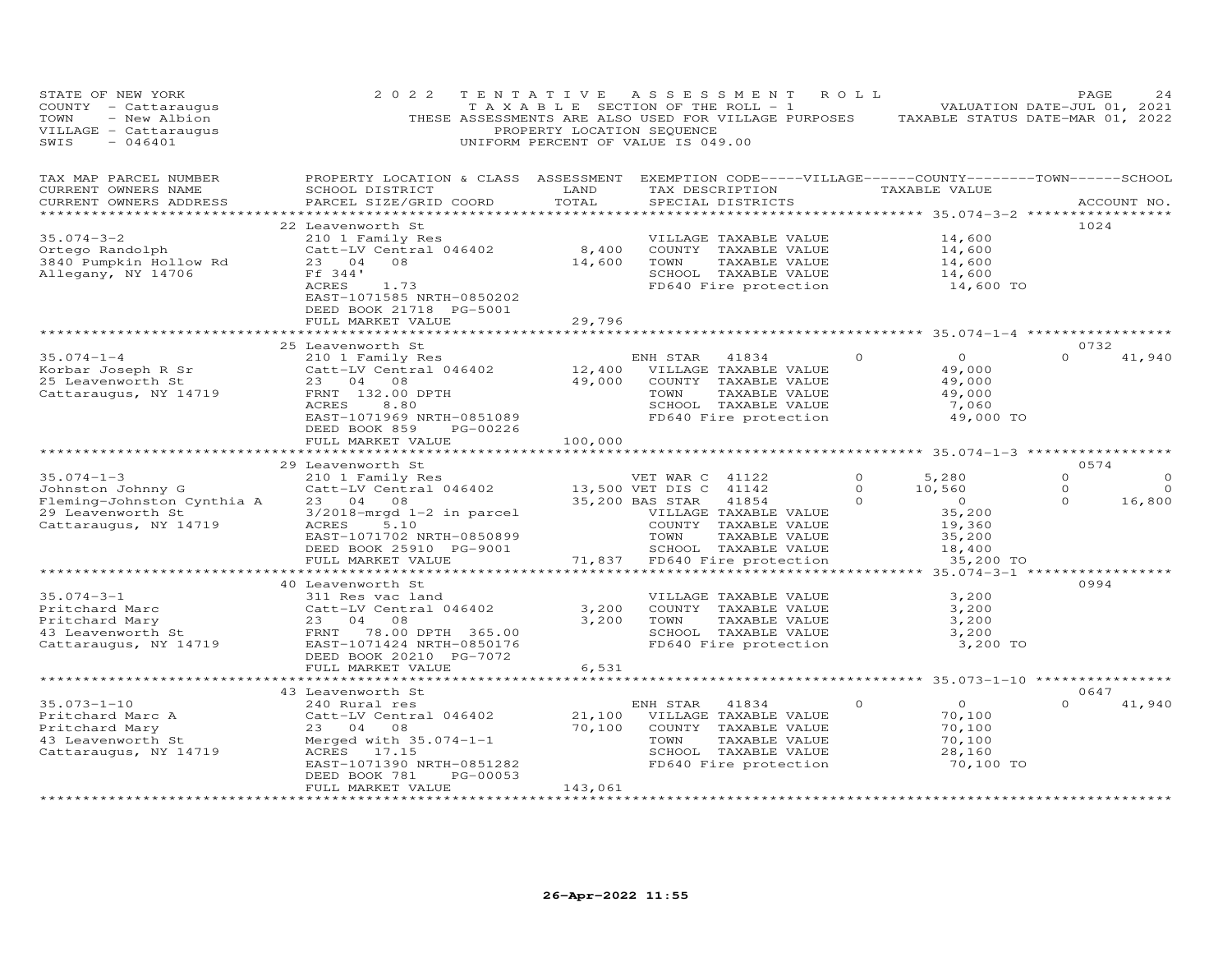| STATE OF NEW YORK<br>COUNTY - Cattaraugus<br>TOWN<br>- New Albion<br>VILLAGE - Cattaraugus<br>SWIS<br>$-046401$ | 2 0 2 2                                                                                                                                                                      | PROPERTY LOCATION SEQUENCE      | TENTATIVE ASSESSMENT ROLL<br>T A X A B L E SECTION OF THE ROLL - 1<br>THESE ASSESSMENTS ARE ALSO USED FOR VILLAGE PURPOSES TAXABLE STATUS DATE-MAR 01, 2022<br>UNIFORM PERCENT OF VALUE IS 049.00 |                                                                                | PAGE<br>25<br>VALUATION DATE-JUL 01, 2021 |
|-----------------------------------------------------------------------------------------------------------------|------------------------------------------------------------------------------------------------------------------------------------------------------------------------------|---------------------------------|---------------------------------------------------------------------------------------------------------------------------------------------------------------------------------------------------|--------------------------------------------------------------------------------|-------------------------------------------|
| TAX MAP PARCEL NUMBER<br>CURRENT OWNERS NAME<br>CURRENT OWNERS ADDRESS                                          | PROPERTY LOCATION & CLASS ASSESSMENT EXEMPTION CODE-----VILLAGE------COUNTY--------TOWN------SCHOOL<br>SCHOOL DISTRICT<br>PARCEL SIZE/GRID COORD                             | LAND<br>TOTAL                   | TAX DESCRIPTION<br>SPECIAL DISTRICTS                                                                                                                                                              | TAXABLE VALUE                                                                  | ACCOUNT NO.                               |
| $35.073 - 1 - 11$<br>Kittle Orlin C<br>44 Leavenworth St<br>Cattaraugus, NY 14719                               | 44 Leavenworth St<br>210 1 Family Res<br>Catt-LV Central 046402<br>23 04 08<br>FRNT 76.00 DPTH 140.00<br>017<br>BANK<br>EAST-1071353 NRTH-0850286<br>DEED BOOK 29898 PG-6002 | 2,700<br>33,400                 | VILLAGE TAXABLE VALUE<br>COUNTY TAXABLE VALUE<br>TOWN<br>TAXABLE VALUE<br>SCHOOL TAXABLE VALUE<br>FD640 Fire protection                                                                           | 33,400<br>33,400<br>33,400<br>33,400<br>33,400 TO                              | 0848                                      |
|                                                                                                                 | FULL MARKET VALUE                                                                                                                                                            | 68,163                          |                                                                                                                                                                                                   |                                                                                |                                           |
| $35.073 - 1 - 12$<br>Lima Paula F<br>8161 S Hill Rd<br>Cattaraugus, NY 14719                                    | 46 Leavenworth St<br>210 1 Family Res<br>Catt-LV Central 046402<br>23 04 08<br>FRNT 49.00 DPTH 240.00<br>EAST-1071295 NRTH-0850168<br>DEED BOOK 00954 PG-00112               | 2,000<br>35,000                 | VILLAGE TAXABLE VALUE<br>COUNTY TAXABLE VALUE<br>TOWN<br>TAXABLE VALUE<br>SCHOOL TAXABLE VALUE<br>FD640 Fire protection                                                                           | 35,000<br>35,000<br>35,000<br>35,000<br>35,000 TO                              | 0654                                      |
|                                                                                                                 | FULL MARKET VALUE<br>*************************                                                                                                                               | 71,429<br>* * * * * * * * * * * |                                                                                                                                                                                                   |                                                                                |                                           |
| $35.073 - 1 - 13$<br>Wienk-Ossant Jennifer<br>6712 Dooley Rd<br>Ellicottville, NY 14731                         | 48 Leavenworth St<br>210 1 Family Res<br>Catt-LV Central 046402<br>23 04 08<br>L/p 972-1067<br>FRNT 95.00 DPTH 310.00<br>EAST-1071204 NRTH-0850235<br>DEED BOOK 4795 PG-4003 | 1,400<br>38,000                 | VILLAGE TAXABLE VALUE<br>COUNTY TAXABLE VALUE<br>TOWN<br>TAXABLE VALUE<br>SCHOOL TAXABLE VALUE<br>FD640 Fire protection                                                                           | 38,000<br>38,000<br>38,000<br>38,000<br>38,000 TO                              | 1002                                      |
|                                                                                                                 | FULL MARKET VALUE                                                                                                                                                            | 77,551                          |                                                                                                                                                                                                   | ********************* 35.073-1-9 ***********                                   |                                           |
|                                                                                                                 | 57 Leavenworth St                                                                                                                                                            |                                 |                                                                                                                                                                                                   |                                                                                | 0847                                      |
| $35.073 - 1 - 9$<br>Sterlace Christopher J<br>Sterlace Charlene L<br>57 Leavenworth St<br>Cattaraugus, NY 14719 | 210 1 Family Res<br>Catt-LV Central 046402<br>23 04 08<br>Ff 250'<br>ACRES<br>9.85<br>EAST-1071032 NRTH-0851282<br>DEED BOOK 1008 PG-184                                     | 57,700                          | BAS STAR<br>41854<br>12,900 VILLAGE TAXABLE VALUE<br>COUNTY TAXABLE VALUE<br>TAXABLE VALUE<br>TOWN<br>SCHOOL TAXABLE VALUE<br>FD640 Fire protection                                               | $\overline{O}$<br>$\circ$<br>57,700<br>57,700<br>57,700<br>40,900<br>57,700 TO | $\Omega$<br>16,800                        |
|                                                                                                                 | FULL MARKET VALUE                                                                                                                                                            | 117,755                         |                                                                                                                                                                                                   | **************** 35.073-1-8 *****                                              |                                           |
| $35.073 - 1 - 8$<br>Moritz Brent<br>63 Leavenworth<br>Cattaraugus, NY 14719                                     | 63 Leavenworth St<br>210 1 Family Res<br>Catt-LV Central 046402<br>23 04 08<br>Ff 171.60<br>ACRES<br>6.66<br>EAST-1070821 NRTH-0851284<br>DEED BOOK 25225 PG-6002            | 11,300<br>61,900                | VILLAGE TAXABLE VALUE<br>COUNTY TAXABLE VALUE<br>TOWN<br>TAXABLE VALUE<br>SCHOOL TAXABLE VALUE<br>FD640 Fire protection                                                                           | 61,900<br>61,900<br>61,900<br>61,900<br>61,900 TO                              | 0735                                      |
|                                                                                                                 | FULL MARKET VALUE                                                                                                                                                            | 126,327                         |                                                                                                                                                                                                   |                                                                                |                                           |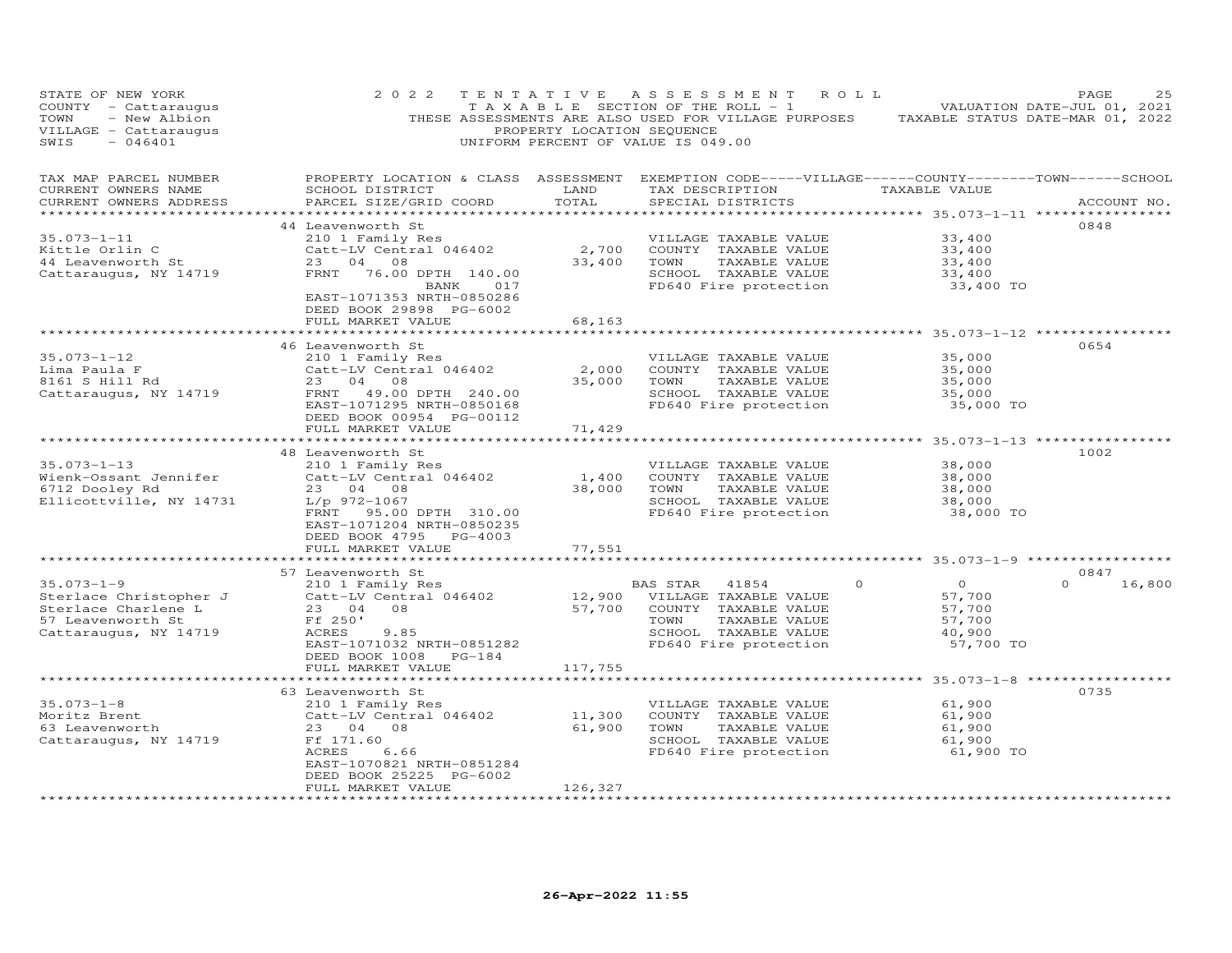| STATE OF NEW YORK<br>COUNTY - Cattaraugus<br>- New Albion<br>TOWN<br>VILLAGE - Cattaraugus<br>SWIS<br>$-046401$ | 2 0 2 2                                                                                                                                                                                 | PROPERTY LOCATION SEQUENCE | TENTATIVE ASSESSMENT<br>TAXABLE SECTION OF THE ROLL - 1<br>THESE ASSESSMENTS ARE ALSO USED FOR VILLAGE PURPOSES<br>UNIFORM PERCENT OF VALUE IS 049.00 | R O L L                                                                   | PAGE<br>26<br>VALUATION DATE-JUL 01, 2021<br>TAXABLE STATUS DATE-MAR 01, 2022 |
|-----------------------------------------------------------------------------------------------------------------|-----------------------------------------------------------------------------------------------------------------------------------------------------------------------------------------|----------------------------|-------------------------------------------------------------------------------------------------------------------------------------------------------|---------------------------------------------------------------------------|-------------------------------------------------------------------------------|
| TAX MAP PARCEL NUMBER<br>CURRENT OWNERS NAME<br>CURRENT OWNERS ADDRESS<br>***********************               | PROPERTY LOCATION & CLASS ASSESSMENT<br>SCHOOL DISTRICT<br>PARCEL SIZE/GRID COORD                                                                                                       | LAND<br>TOTAL              | EXEMPTION CODE-----VILLAGE------COUNTY-------TOWN------SCHOOL<br>TAX DESCRIPTION<br>SPECIAL DISTRICTS                                                 | TAXABLE VALUE                                                             | ACCOUNT NO.                                                                   |
| $35.073 - 1 - 7$<br>Moritz Brent<br>69 Leavenworth St<br>Cattaraugus, NY 14719<br>PRIOR OWNER ON 3/01/2022      | 69 Leavenworth St<br>210 1 Family Res<br>Catt-LV Central 046402<br>31 04 08<br>FRNT 150.00 DPTH 166.00<br>EAST-1070670 NRTH-0850535<br>DEED BOOK 20220 PG-1013                          | 5,600<br>59,900            | VILLAGE TAXABLE VALUE<br>COUNTY TAXABLE VALUE<br>TOWN<br>TAXABLE VALUE<br>SCHOOL TAXABLE VALUE<br>FD640 Fire protection                               | 59,900<br>59,900<br>59,900<br>59,900<br>59,900 TO                         | 0716                                                                          |
| Moritz Brent                                                                                                    | FULL MARKET VALUE<br>***************************                                                                                                                                        | 122,245                    | ************************************ 35.073-1-16 *****************                                                                                    |                                                                           |                                                                               |
| $35.073 - 1 - 16$<br>Shultz Rebecca<br>6991 Route 353<br>Cattaraugus, NY 14719                                  | 70 Leavenworth St<br>210 1 Family Res<br>Catt-LV Central 046402<br>23/31 04 08<br>Ff 500.00<br>7.10<br>ACRES<br>EAST-1070911 NRTH-0850100<br>DEED BOOK 20210 PG-8115                    | 2,900<br>27,600            | VILLAGE TAXABLE VALUE<br>COUNTY TAXABLE VALUE<br>TOWN<br>TAXABLE VALUE<br>SCHOOL TAXABLE VALUE<br>FD640 Fire protection                               | 27,600<br>27,600<br>27,600<br>27,600<br>27,600 TO                         | 0727                                                                          |
|                                                                                                                 | FULL MARKET VALUE                                                                                                                                                                       | 56,327                     |                                                                                                                                                       |                                                                           |                                                                               |
| $35.073 - 1 - 17$<br>Adamic Shayla D<br>74 Leavenworth<br>Cattaraugus, NY 14719                                 | 74 Leavenworth St<br>210 1 Family Res<br>Catt-LV Central 046402<br>31 04 08<br>FRNT 82.50 DPTH 155.00<br>BANK<br>017<br>EAST-1070589 NRTH-0850343<br>DEED BOOK 20200 PG-9227            | 3,000<br>32,300            | VILLAGE TAXABLE VALUE<br>COUNTY TAXABLE VALUE<br>TOWN<br>TAXABLE VALUE<br>SCHOOL TAXABLE VALUE<br>FD640 Fire protection                               | 32,300<br>32,300<br>32,300<br>32,300<br>32,300 TO                         | 0918                                                                          |
|                                                                                                                 | FULL MARKET VALUE                                                                                                                                                                       | 65,918                     |                                                                                                                                                       |                                                                           |                                                                               |
|                                                                                                                 | **********************                                                                                                                                                                  | ************               |                                                                                                                                                       | ********************* 35.073-1-6 ******************                       | 0581                                                                          |
| $35.073 - 1 - 6$<br>Stephens Laura A<br>77 Leavenworth St<br>Cattaraugus, NY 14719                              | 77 Leavenworth St<br>210 1 Family Res<br>Catt-LV Central 046402<br>31 04 08<br>Ff 110.00<br>ACRES<br>4.91<br>EAST-1070604 NRTH-0850994<br>DEED BOOK 00968 PG-00964<br>FULL MARKET VALUE | 10,300<br>41,000<br>83,673 | BAS STAR<br>41854<br>VILLAGE TAXABLE VALUE<br>COUNTY TAXABLE VALUE<br>TOWN<br>TAXABLE VALUE<br>SCHOOL TAXABLE VALUE<br>FD640 Fire protection          | $\Omega$<br>$\Omega$<br>41,000<br>41,000<br>41,000<br>24,200<br>41,000 TO | $\Omega$<br>16,800                                                            |
|                                                                                                                 |                                                                                                                                                                                         |                            | ************************************ 35.073–1–19 *****************                                                                                    |                                                                           |                                                                               |
| $35.073 - 1 - 19$<br>Lightfoot Kenneth<br>1267 Blackdore Ave<br>Pittsburgh, PA 15221                            | 78 Leavenworth St<br>311 Res vac land<br>Catt-LV Central 046402<br>FRNT 125.00 DPTH 165.00<br>EAST-1070493 NRTH-0850379<br>DEED BOOK 21645 PG-7001<br>FULL MARKET VALUE                 | 4,700<br>5,700<br>11,633   | VILLAGE TAXABLE VALUE<br>COUNTY TAXABLE VALUE<br>TOWN<br>TAXABLE VALUE<br>SCHOOL TAXABLE VALUE<br>FD640 Fire protection                               | 5,700<br>5,700<br>5,700<br>5,700<br>5,700 TO                              | 0993                                                                          |
|                                                                                                                 | *********************                                                                                                                                                                   | ************               |                                                                                                                                                       |                                                                           |                                                                               |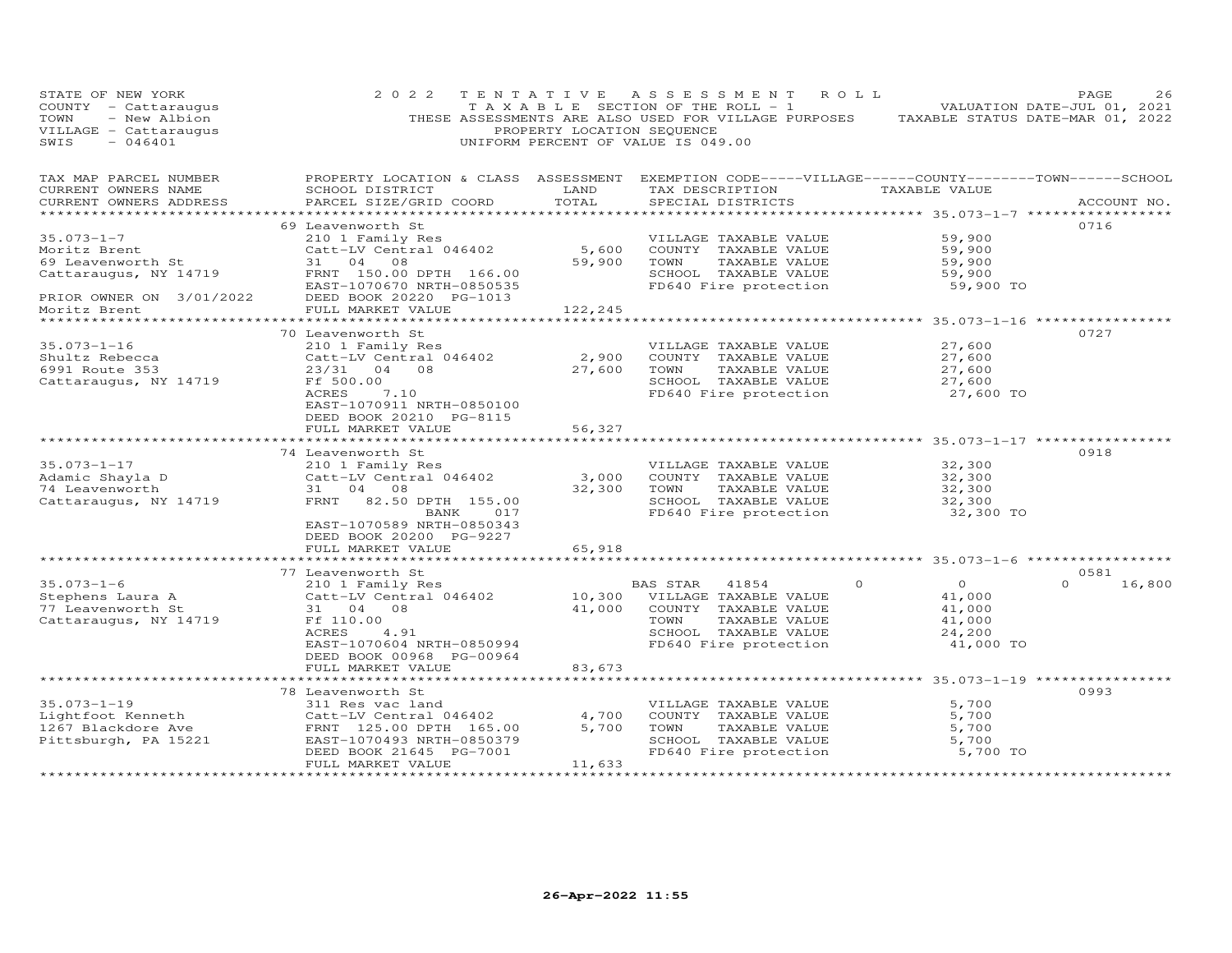| STATE OF NEW YORK<br>COUNTY - Cattaraugus<br>- New Albion<br>TOWN<br>VILLAGE - Cattaraugus<br>SWIS<br>$-046401$ | 2 0 2 2                                                                                                                                                                                        | TENTATIVE<br>PROPERTY LOCATION SEQUENCE | A S S E S S M E N T<br>TAXABLE SECTION OF THE ROLL - 1<br>THESE ASSESSMENTS ARE ALSO USED FOR VILLAGE PURPOSES<br>UNIFORM PERCENT OF VALUE IS 049.00 | R O L L  |                                                               | 27<br>PAGE<br>VALUATION DATE-JUL 01, 2021<br>TAXABLE STATUS DATE-MAR 01, 2022 |
|-----------------------------------------------------------------------------------------------------------------|------------------------------------------------------------------------------------------------------------------------------------------------------------------------------------------------|-----------------------------------------|------------------------------------------------------------------------------------------------------------------------------------------------------|----------|---------------------------------------------------------------|-------------------------------------------------------------------------------|
| TAX MAP PARCEL NUMBER<br>CURRENT OWNERS NAME<br>CURRENT OWNERS ADDRESS                                          | PROPERTY LOCATION & CLASS ASSESSMENT EXEMPTION CODE-----VILLAGE------COUNTY-------TOWN------SCHOOL<br>SCHOOL DISTRICT<br>PARCEL SIZE/GRID COORD                                                | LAND<br>TOTAL                           | TAX DESCRIPTION<br>SPECIAL DISTRICTS                                                                                                                 |          | TAXABLE VALUE                                                 | ACCOUNT NO.                                                                   |
|                                                                                                                 |                                                                                                                                                                                                |                                         |                                                                                                                                                      |          |                                                               |                                                                               |
| $35.073 - 1 - 4.1$<br>Weishan Family Trust II<br>Weishan Michael R<br>99 Leavenworth St                         | 99 Leavenworth St<br>210 1 Family Res<br>Catt-LV Central 046402<br>31 04 08<br>$3/2017$ -mrqd $1-23$ in prcl                                                                                   | 73,300                                  | ENH STAR<br>41834<br>13,300 VILLAGE TAXABLE VALUE<br>COUNTY TAXABLE VALUE<br>TOWN<br>TAXABLE VALUE<br>SCHOOL TAXABLE VALUE                           | $\Omega$ | $\overline{O}$<br>73,300<br>73,300<br>73,300                  | 0977<br>$\Omega$<br>41,940                                                    |
| Cattaraugus, NY 14719                                                                                           | 12/18-splt 363x100 to Wit<br>FRNT 520.00 DPTH<br>ACRES<br>7.70<br>EAST-1069583 NRTH-0850943<br>DEED BOOK 11438 PG-3002<br>FULL MARKET VALUE                                                    | 149,592                                 | FD640 Fire protection                                                                                                                                |          | 31,360<br>73,300 TO                                           |                                                                               |
|                                                                                                                 |                                                                                                                                                                                                |                                         |                                                                                                                                                      |          |                                                               |                                                                               |
|                                                                                                                 | 129 Leavenworth St                                                                                                                                                                             |                                         |                                                                                                                                                      |          |                                                               | 0694                                                                          |
| $35.073 - 1 - 3$<br>Wittrock Kyle A<br>129 Leavenworth St.<br>Cattaraugus, NY 14719                             | 210 1 Family Res<br>Catt-LV Central 046402<br>31 04 08<br>$2/19$ -mrqd $1-4.2$ in parcel<br>1.90<br>ACRES<br>EAST-1069408 NRTH-0851381<br>DEED BOOK 20536 PG-5001                              | 5,900<br>42,800                         | BAS STAR<br>41854<br>VILLAGE TAXABLE VALUE<br>COUNTY TAXABLE VALUE<br>TOWN<br>TAXABLE VALUE<br>SCHOOL TAXABLE VALUE<br>FD640 Fire protection         | $\Omega$ | $\Omega$<br>42,800<br>42,800<br>42,800<br>26,000<br>42,800 TO | $\Omega$<br>16,800                                                            |
|                                                                                                                 | FULL MARKET VALUE                                                                                                                                                                              | 87,347                                  |                                                                                                                                                      |          |                                                               |                                                                               |
|                                                                                                                 | 4 Lincoln St                                                                                                                                                                                   |                                         |                                                                                                                                                      |          |                                                               | 0892                                                                          |
| $35.082 - 5 - 15$<br>Ritter James<br>Ritter Ellwyn<br>4 Lincoln St<br>Cattaraugus, NY 14719                     | 210 1 Family Res<br>Catt-LV Central 046402<br>23 04 08<br>FRNT<br>66.00 DPTH<br>90.75<br>EAST-1071779 NRTH-0847682<br>DEED BOOK 27278 PG-2001                                                  | 1,900<br>42,000                         | VILLAGE TAXABLE VALUE<br>COUNTY TAXABLE VALUE<br>TOWN<br>TAXABLE VALUE<br>SCHOOL TAXABLE VALUE<br>FD640 Fire protection                              |          | 42,000<br>42,000<br>42,000<br>42,000<br>42,000 TO             |                                                                               |
|                                                                                                                 | FULL MARKET VALUE<br>***********************                                                                                                                                                   | 85,714                                  |                                                                                                                                                      |          |                                                               |                                                                               |
|                                                                                                                 | 7 Lincoln St                                                                                                                                                                                   |                                         | ************************ 44.026-1-2 ******                                                                                                           |          |                                                               | 0642                                                                          |
| $44.026 - 1 - 2$<br>Cornwall Seth D<br>Werchowski August<br>7 Lincoln St<br>Cattaraugus, NY 14719               | 210 1 Family Res<br>Catt-LV Central 046402<br>23 04 08<br>$3/13$ -mrgd $1-1$ in parcel<br>FRNT 191.00 DPTH 124.00<br>EAST-1071786 NRTH-0847513<br>DEED BOOK 20200 PG-3835<br>FULL MARKET VALUE | 6,100<br>44,700<br>91,224               | VET WAR C 41122<br>VILLAGE TAXABLE VALUE<br>COUNTY TAXABLE VALUE<br>TOWN<br>TAXABLE VALUE<br>SCHOOL TAXABLE VALUE<br>FD640 Fire protection           | $\Omega$ | 6,705<br>44,700<br>37,995<br>44,700<br>44,700<br>44,700 TO    | $\Omega$                                                                      |
|                                                                                                                 |                                                                                                                                                                                                |                                         |                                                                                                                                                      |          |                                                               |                                                                               |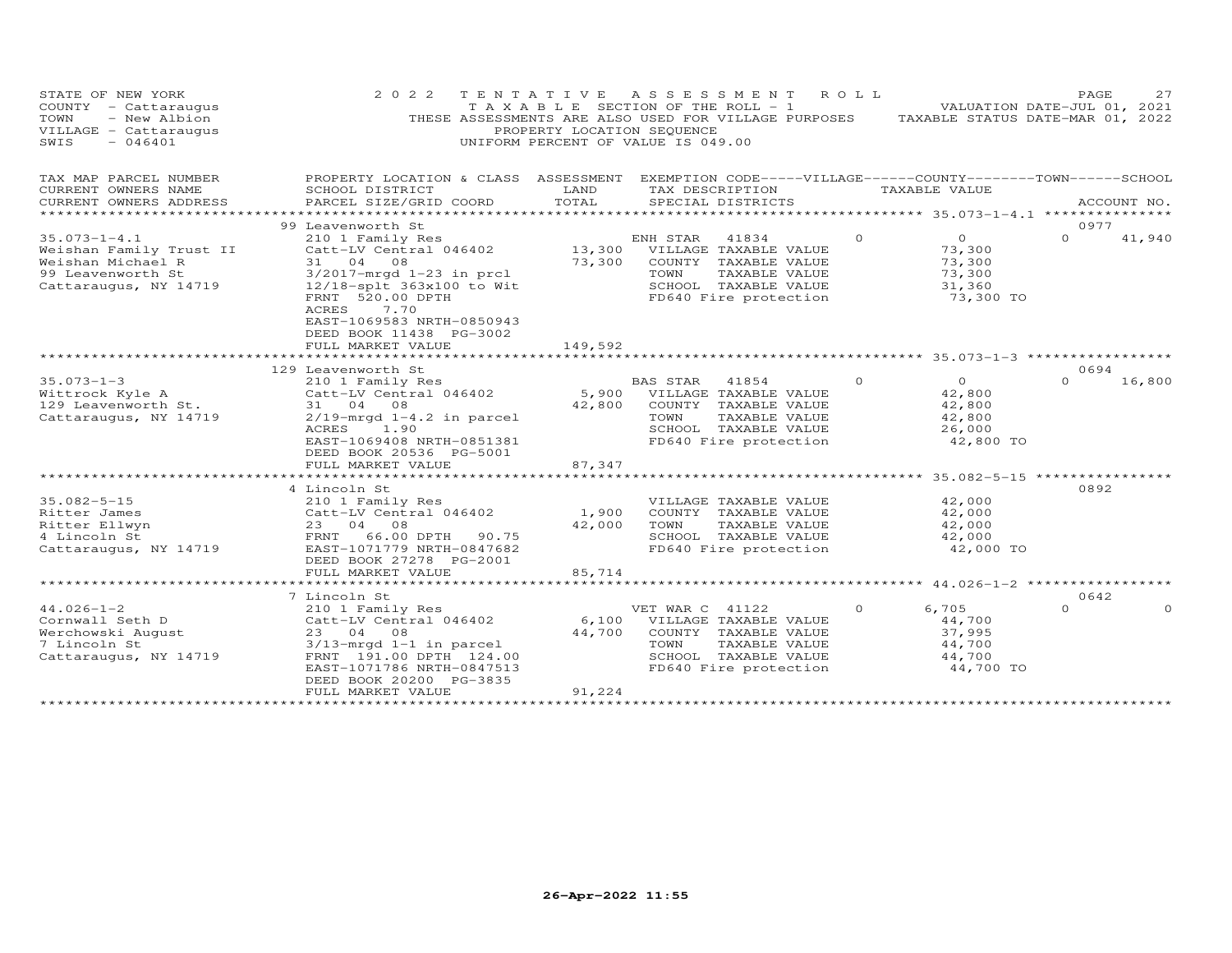| STATE OF NEW YORK<br>COUNTY - Cattaraugus<br>- New Albion<br>TOWN<br>VILLAGE - Cattaraugus<br>SWIS<br>$-046401$ | 2 0 2 2                                                                                                                                                                                       | TENTATIVE<br>PROPERTY LOCATION SEQUENCE | A S S E S S M E N T<br>T A X A B L E SECTION OF THE ROLL - 1<br>THESE ASSESSMENTS ARE ALSO USED FOR VILLAGE PURPOSES TAXABLE STATUS DATE-MAR 01, 2022<br>UNIFORM PERCENT OF VALUE IS 049.00 | ROLL     | VALUATION DATE-JUL 01, 2021                                         | PAGE             | 28          |
|-----------------------------------------------------------------------------------------------------------------|-----------------------------------------------------------------------------------------------------------------------------------------------------------------------------------------------|-----------------------------------------|---------------------------------------------------------------------------------------------------------------------------------------------------------------------------------------------|----------|---------------------------------------------------------------------|------------------|-------------|
| TAX MAP PARCEL NUMBER<br>CURRENT OWNERS NAME<br>CURRENT OWNERS ADDRESS<br>************************              | PROPERTY LOCATION & CLASS ASSESSMENT EXEMPTION CODE-----VILLAGE------COUNTY-------TOWN------SCHOOL<br>SCHOOL DISTRICT<br>PARCEL SIZE/GRID COORD                                               | LAND<br>TOTAL                           | TAX DESCRIPTION TAXABLE VALUE<br>SPECIAL DISTRICTS                                                                                                                                          |          |                                                                     |                  | ACCOUNT NO. |
|                                                                                                                 | 8 Lincoln St                                                                                                                                                                                  |                                         |                                                                                                                                                                                             |          |                                                                     | 0844             |             |
| $35.082 - 5 - 14$<br>Rolfe Michael D<br>Rolfe Tracy A<br>8 Lincoln St<br>Cattaraugus, NY 14719                  | 210 1 Family Res<br>Catt-LV Central 046402<br>23 04 08<br>FRNT 68.00 DPTH 206.25<br>BANK 032<br>EAST-1071844 NRTH-0847741<br>DEED BOOK 10028 PG-7001                                          | 42,300                                  | BAS STAR<br>41854<br>2,700 VILLAGE TAXABLE VALUE<br>COUNTY TAXABLE VALUE<br>TAXABLE VALUE<br>TOWN<br>SCHOOL TAXABLE VALUE<br>FD640 Fire protection                                          | $\circ$  | $\overline{O}$<br>42,300<br>42,300<br>42,300<br>25,500<br>42,300 TO | $\Omega$         | 16,800      |
|                                                                                                                 | FULL MARKET VALUE                                                                                                                                                                             | 86,327                                  |                                                                                                                                                                                             |          |                                                                     |                  |             |
|                                                                                                                 |                                                                                                                                                                                               |                                         |                                                                                                                                                                                             |          |                                                                     |                  |             |
| $44.026 - 1 - 3$<br>Backus Stacy L<br>9 Lincoln St<br>Cattaraugus, NY 14719                                     | 9 Lincoln St<br>210 1 Family Res<br>Catt-LV Central 046402<br>23 04 08<br>FRNT 64.00 DPTH 120.00<br>017<br>BANK<br>EAST-1071918 NRTH-0847514<br>DEED BOOK 2317 PG-9001                        | 43,500                                  | BAS STAR 41854<br>2,100 VILLAGE TAXABLE VALUE<br>COUNTY TAXABLE VALUE<br>TOWN<br>TAXABLE VALUE<br>SCHOOL TAXABLE VALUE<br>FD640 Fire protection                                             | $\Omega$ | $\overline{O}$<br>43,500<br>43,500<br>43,500<br>26,700<br>43,500 TO | 0632<br>$\Omega$ | 16,800      |
|                                                                                                                 | FULL MARKET VALUE                                                                                                                                                                             | 88,776                                  |                                                                                                                                                                                             |          |                                                                     |                  |             |
| $35.082 - 5 - 13$<br>Rolfe Tiffany N<br>10 Lincoln St<br>Cattaraugus, NY 14719                                  | 10 Lincoln St<br>210 1 Family Res<br>Catt-LV Central 046402<br>23 04 08<br>FRNT 55.75 DPTH 206.25<br>BANK<br>017<br>EAST-1071906 NRTH-0847742<br>DEED BOOK 20210 PG-5744                      | 2,300<br>32,400                         | VILLAGE TAXABLE VALUE<br>COUNTY TAXABLE VALUE<br>TOWN<br>TAXABLE VALUE<br>SCHOOL TAXABLE VALUE<br>FD640 Fire protection                                                                     |          | 32,400<br>32,400<br>32,400<br>32,400<br>32,400 TO                   | 0865             |             |
|                                                                                                                 | FULL MARKET VALUE                                                                                                                                                                             | 66,122                                  |                                                                                                                                                                                             |          |                                                                     |                  |             |
|                                                                                                                 | *******************************                                                                                                                                                               | **************                          |                                                                                                                                                                                             |          | ********************* 35.082-5-12 ****************                  |                  |             |
| $35.082 - 5 - 12$<br>Purdy Carol L<br>12 Lincoln St<br>Cattaraugus, NY 14719                                    | 12 Lincoln St<br>210 1 Family Res<br>Catt-LV Central 046402<br>23 04 08<br>57.75 DPTH 206.25<br>FRNT<br>EAST-1071964 NRTH-0847743<br>DEED BOOK 5158 PG-4005<br>FULL MARKET VALUE              | 2,300<br>81,837                         | BAS STAR<br>41854<br>VILLAGE TAXABLE VALUE<br>40,100 COUNTY TAXABLE VALUE<br>TOWN<br>TAXABLE VALUE<br>SCHOOL TAXABLE VALUE<br>FD640 Fire protection                                         | $\Omega$ | $\Omega$<br>40,100<br>40,100<br>40,100<br>23,300<br>40,100 TO       | 0873<br>$\Omega$ | 16,800      |
|                                                                                                                 | ********************                                                                                                                                                                          |                                         |                                                                                                                                                                                             |          | ************* 44.026-1-4 *****************                          |                  |             |
| $44.026 - 1 - 4$<br>Mahon Sarah D<br>176 Arqus Drive<br>Depew, NY 14043                                         | 13 Lincoln St<br>210 1 Family Res<br>Catt-LV Central 046402<br>23 04 08<br>FRNT 66.00 DPTH 156.00<br>BANK<br>017<br>EAST-1071984 NRTH-0847514<br>DEED BOOK 20200 PG-4115<br>FULL MARKET VALUE | 2,400<br>42,000<br>85,714               | VILLAGE TAXABLE VALUE<br>COUNTY TAXABLE VALUE<br>TOWN<br>TAXABLE VALUE<br>SCHOOL TAXABLE VALUE<br>FD640 Fire protection                                                                     |          | 42,000<br>42,000<br>42,000<br>42,000<br>42,000 TO                   | 0567             |             |
| ************************                                                                                        |                                                                                                                                                                                               |                                         |                                                                                                                                                                                             |          |                                                                     |                  |             |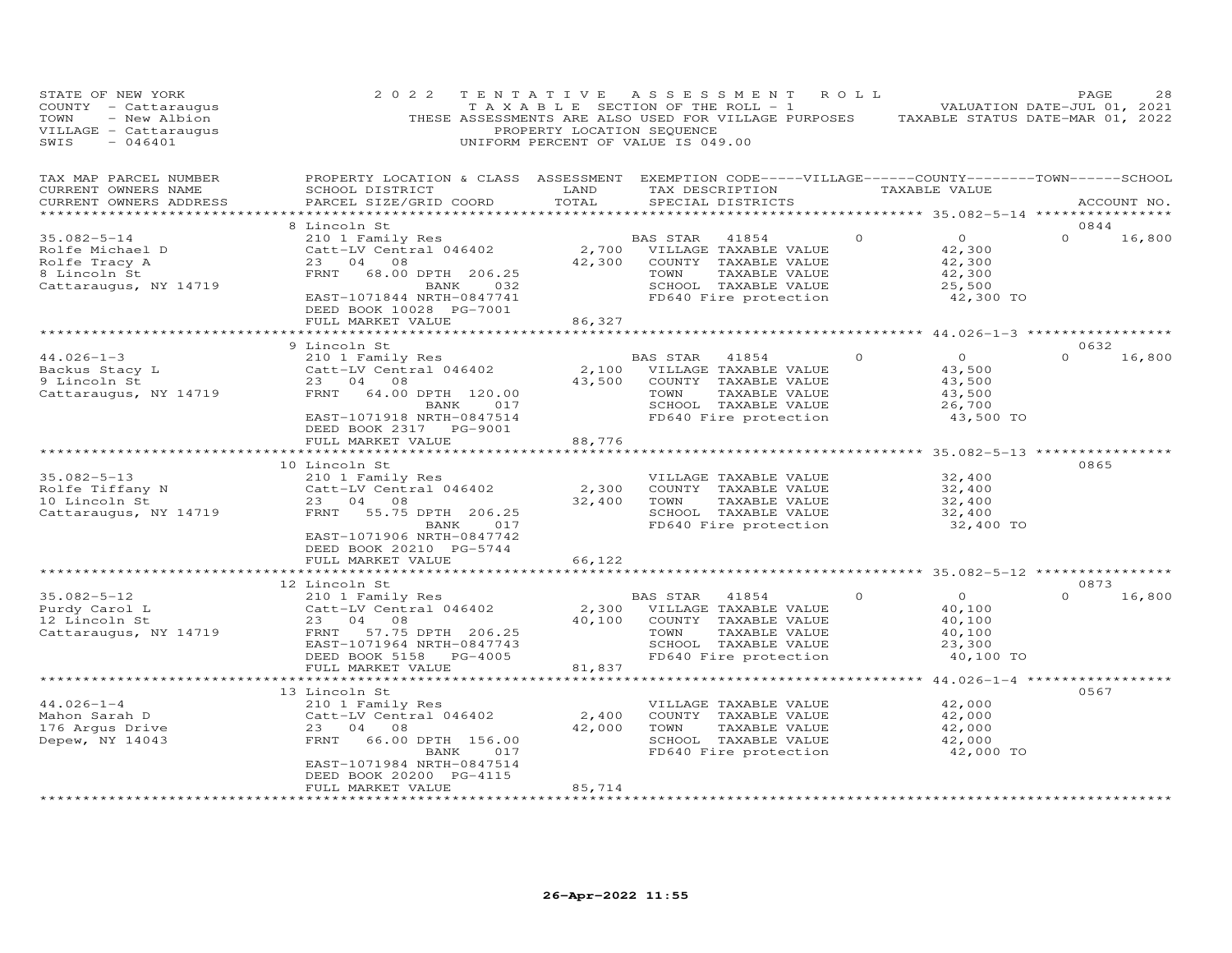| PROPERTY LOCATION & CLASS ASSESSMENT EXEMPTION CODE-----VILLAGE------COUNTY-------TOWN------SCHOOL<br>ACCOUNT NO.<br>0851 |
|---------------------------------------------------------------------------------------------------------------------------|
|                                                                                                                           |
|                                                                                                                           |
|                                                                                                                           |
| 0773<br>16,800                                                                                                            |
|                                                                                                                           |
| 0852                                                                                                                      |
| 16,800                                                                                                                    |
|                                                                                                                           |
| 0932<br>16,800                                                                                                            |
|                                                                                                                           |
| *************** $44.033 - 1 - 8.2$ *************<br>1265                                                                  |
|                                                                                                                           |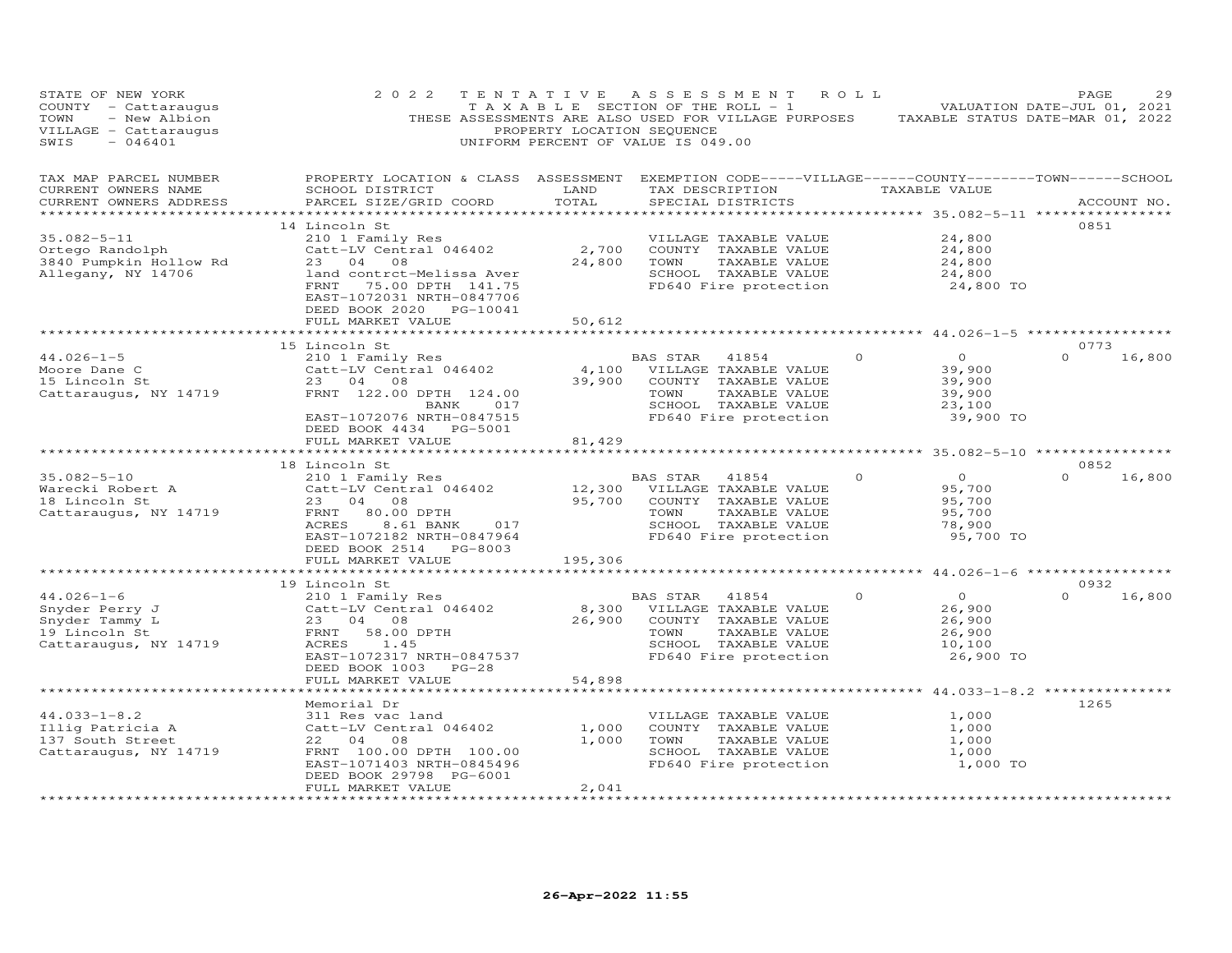| STATE OF NEW YORK<br>COUNTY - Cattaraugus<br>- New Albion<br>TOWN<br>VILLAGE - Cattaraugus<br>SWIS<br>$-046401$                                                                                                           | 2 0 2 2                                                                                                                                                                                                   | PROPERTY LOCATION SEQUENCE | TENTATIVE ASSESSMENT ROLL<br>T A X A B L E SECTION OF THE ROLL - 1<br>THESE ASSESSMENTS ARE ALSO USED FOR VILLAGE PURPOSES TAXABLE STATUS DATE-MAR 01, 2022<br>UNIFORM PERCENT OF VALUE IS 049.00                                                                                                                                                                                                                                                                                                                |                                                                                       | PAGE<br>30<br>VALUATION DATE-JUL 01, 2021    |
|---------------------------------------------------------------------------------------------------------------------------------------------------------------------------------------------------------------------------|-----------------------------------------------------------------------------------------------------------------------------------------------------------------------------------------------------------|----------------------------|------------------------------------------------------------------------------------------------------------------------------------------------------------------------------------------------------------------------------------------------------------------------------------------------------------------------------------------------------------------------------------------------------------------------------------------------------------------------------------------------------------------|---------------------------------------------------------------------------------------|----------------------------------------------|
| TAX MAP PARCEL NUMBER<br>CURRENT OWNERS NAME<br>CURRENT OWNERS ADDRESS                                                                                                                                                    | PROPERTY LOCATION & CLASS ASSESSMENT EXEMPTION CODE-----VILLAGE------COUNTY--------TOWN------SCHOOL<br>SCHOOL DISTRICT<br>PARCEL SIZE/GRID COORD                                                          | LAND<br>TOTAL              | TAX DESCRIPTION TAXABLE VALUE<br>SPECIAL DISTRICTS                                                                                                                                                                                                                                                                                                                                                                                                                                                               |                                                                                       | ACCOUNT NO.                                  |
| $44.034 - 1 - 18.3$<br>Peter K. Illig & Michelle B. I Catt-LV Central 046402<br>Peter K & Michelle B Illig Joi 22 04 08<br>23 Memorial Drive<br>Cattaraugus, NY 14719<br>Cattaraugus, NY 14719<br>DEED BOOK 24468 PG-7003 | Memorial Dr<br>311 Res vac land<br>DEED BOOK 24468 PG-7003<br>FULL MARKET VALUE                                                                                                                           | 6,000<br>6,000<br>12,245   | VILLAGE TAXABLE VALUE<br>COUNTY TAXABLE VALUE<br>TOWN<br>TAXABLE VALUE<br>SCHOOL TAXABLE VALUE<br>FD640 Fire protection                                                                                                                                                                                                                                                                                                                                                                                          | 6,000<br>6,000<br>6,000<br>6,000<br>6,000 TO                                          | 1234                                         |
| $44.034 - 1 - 27$<br>Murray Robert F<br>Fink June Life U<br>2234 Gladwin Ct<br>Walnut Creek, CA 94596                                                                                                                     | Memorial Dr<br>311 Res vac land<br>Catt-LV Central 046402<br>7/15-new parcel disc'd af<br>survey<br>FRNT 105.00 DPTH 130.00<br>EAST-1072654 NRTH-0846226<br>FULL MARKET VALUE<br>************************ | 500<br>500<br>1,020        | VILLAGE TAXABLE VALUE<br>COUNTY TAXABLE VALUE<br>TOWN<br>TAXABLE VALUE<br>SCHOOL TAXABLE VALUE<br>FD640 Fire protection                                                                                                                                                                                                                                                                                                                                                                                          | 500<br>500<br>500<br>500<br>500 TO                                                    | 1575                                         |
|                                                                                                                                                                                                                           | 5 Memorial Dr                                                                                                                                                                                             | ***********                |                                                                                                                                                                                                                                                                                                                                                                                                                                                                                                                  | ************************ 44.033-2-2 *****************                                 | 0580                                         |
| $44.033 - 2 - 2$<br>Nye Nancy L<br>5 Memorial Dr<br>Cattaraugus, NY 14719                                                                                                                                                 | 210 1 Family Res<br>Catt-LV Central 046402<br>22 04 08<br>FRNT 100.00 DPTH 200.00<br>017<br>BANK<br>EAST-1071320 NRTH-0845138<br>DEED BOOK 6745 PG-8001                                                   |                            | AGED C/T/S 41800<br>4,000 ENH STAR<br>$\overline{a}$ and $\overline{a}$ and $\overline{a}$ and $\overline{a}$ and $\overline{a}$ and $\overline{a}$ and $\overline{a}$ and $\overline{a}$ and $\overline{a}$ and $\overline{a}$ and $\overline{a}$ and $\overline{a}$ and $\overline{a}$ and $\overline{a}$ and $\overline{a}$ and $\overline{a}$ and $\overline{a}$ and<br>41834<br>71,500 VILLAGE TAXABLE VALUE<br>COUNTY TAXABLE VALUE<br>TOWN TAXABLE VALUE<br>SCHOOL TAXABLE VALUE<br>FD640 Fire protection | 35,750<br>35,750<br>$\bigcirc$<br>35,750<br>35,750<br>35,750<br>$\sim$ 0<br>71,500 TO | 35,750<br>35,750<br>$\overline{0}$<br>35,750 |
|                                                                                                                                                                                                                           | FULL MARKET VALUE                                                                                                                                                                                         | 145,918                    |                                                                                                                                                                                                                                                                                                                                                                                                                                                                                                                  | ************** 44.033-1-9.2 *************                                             |                                              |
| $44.033 - 1 - 9.2$<br>Zilty LLC<br>aiity mhu<br>12 Sequoia Dr<br>Dayton, NJ 08810                                                                                                                                         | 8 Memorial Dr<br>652 Govt bldgs<br>Catt-LV Central 046402<br>22 04 08<br>Post Office<br>FRNT 130.00 DPTH 242.00<br>EAST-1071294 NRTH-0845423<br>DEED BOOK 20190 PG-6178                                   | 5,300<br>400,000           | VILLAGE TAXABLE VALUE<br>COUNTY TAXABLE VALUE<br>TOWN<br>TAXABLE VALUE<br>SCHOOL TAXABLE VALUE<br>FD640 Fire protection                                                                                                                                                                                                                                                                                                                                                                                          | 400,000<br>400,000<br>400,000<br>400,000<br>400,000 TO                                | 1411                                         |
|                                                                                                                                                                                                                           | FULL MARKET VALUE                                                                                                                                                                                         | 816,327                    |                                                                                                                                                                                                                                                                                                                                                                                                                                                                                                                  |                                                                                       |                                              |
| $44.033 - 1 - 8.1$<br>Shattuck-Bradley Elizabeth<br>10 Uthorne Pl<br>Palm Coast, FL 32164                                                                                                                                 | 11 Memorial Dr<br>311 Res vac land<br>Catt-LV Central 046402<br>22 04 08<br>FRNT 100.00 DPTH 144.07<br>EAST-1071407 NRTH-0845375<br>DEED BOOK 28335 PG-7001<br>FULL MARKET VALUE                          | 3,600<br>3,600<br>7,347    | VILLAGE TAXABLE VALUE<br>COUNTY TAXABLE VALUE<br>TOWN<br>TAXABLE VALUE<br>SCHOOL TAXABLE VALUE<br>FD640 Fire protection                                                                                                                                                                                                                                                                                                                                                                                          | 3,600<br>3,600<br>3,600<br>3,600<br>3,600 TO                                          | 0958                                         |
|                                                                                                                                                                                                                           | **************************                                                                                                                                                                                | ******************         |                                                                                                                                                                                                                                                                                                                                                                                                                                                                                                                  |                                                                                       |                                              |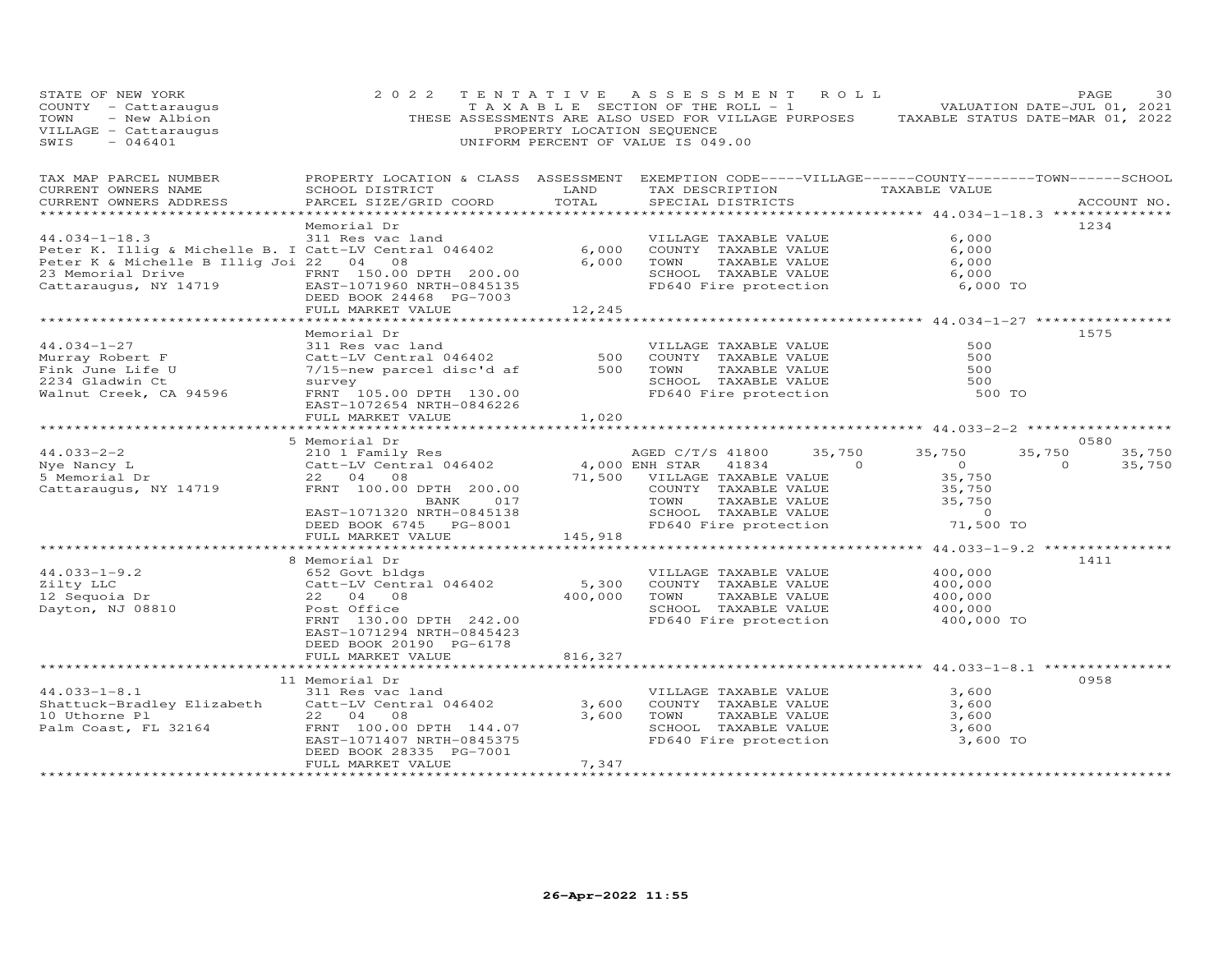| STATE OF NEW YORK<br>COUNTY - Cattaraugus<br>TOWN<br>- New Albion<br>VILLAGE - Cattaraugus<br>$-046401$<br>SWIS                                                                                                                        | 2 0 2 2                                                                                                                                                                                        |                                              | TENTATIVE ASSESSMENT ROLL<br>T A X A B L E SECTION OF THE ROLL - 1<br>THESE ASSESSMENTS ARE ALSO USED FOR VILLAGE PURPOSES TAXABLE STATUS DATE-MAR 01, 2022<br>PROPERTY LOCATION SEQUENCE<br>UNIFORM PERCENT OF VALUE IS 049.00 |                                                                                                  | PAGE<br>31<br>VALUATION DATE-JUL 01, 2021 |
|----------------------------------------------------------------------------------------------------------------------------------------------------------------------------------------------------------------------------------------|------------------------------------------------------------------------------------------------------------------------------------------------------------------------------------------------|----------------------------------------------|---------------------------------------------------------------------------------------------------------------------------------------------------------------------------------------------------------------------------------|--------------------------------------------------------------------------------------------------|-------------------------------------------|
| TAX MAP PARCEL NUMBER<br>CURRENT OWNERS NAME<br>CURRENT OWNERS ADDRESS                                                                                                                                                                 | PROPERTY LOCATION & CLASS ASSESSMENT EXEMPTION CODE-----VILLAGE------COUNTY--------TOWN------SCHOOL<br>SCHOOL DISTRICT<br>PARCEL SIZE/GRID COORD                                               | LAND<br>TOTAL<br>*************               | TAX DESCRIPTION<br>SPECIAL DISTRICTS                                                                                                                                                                                            | TAXABLE VALUE<br>********** 44.033-2-3 ***************                                           | ACCOUNT NO.                               |
| $44.033 - 2 - 3$<br>Schultz Kyle<br>19 Smith Rd #8<br>Mechanicville, NY 12118                                                                                                                                                          | 11 Memorial Dr<br>210 1 Family Res<br>Catt-LV Central 046402<br>22 04 08<br>FRNT 150.00 DPTH 200.00<br>BANK<br>017<br>EAST-1071446 NRTH-0845137                                                | 6,000<br>69,400                              | VILLAGE TAXABLE VALUE<br>COUNTY TAXABLE VALUE<br>TAXABLE VALUE<br>TOWN<br>SCHOOL TAXABLE VALUE<br>FD640 Fire protection                                                                                                         | 69,400<br>69,400<br>69,400<br>69,400<br>69,400 TO                                                | 0577                                      |
|                                                                                                                                                                                                                                        | DEED BOOK 2020 PG-10919<br>FULL MARKET VALUE                                                                                                                                                   | 141,633<br>************                      |                                                                                                                                                                                                                                 | ******************************44.034-1-20 ******************                                     | 0674                                      |
| $44.034 - 1 - 20$<br>Eaton Cynthia L<br>Gunther Heather L<br>19 Memorial Dr<br>19 Memorial Dr<br>Cattaraugus, NY 14719                                                                                                                 | 19 Memorial Dr<br>210 1 Family Res<br>Catt-LV Central 046402<br>22 04 08<br>FRNT 150.00 DPTH 200.00<br>EAST-1071809 NRTH-0845136<br>DEED BOOK 20200 PG-9603<br>FULL MARKET VALUE               | 89,500<br>182,653                            | ENH STAR<br>41834<br>6,000 VILLAGE TAXABLE VALUE<br>COUNTY TAXABLE VALUE<br>TOWN<br>TAXABLE VALUE<br>SCHOOL TAXABLE VALUE<br>FD640 Fire protection                                                                              | $\Omega$<br>$\circ$<br>89,500<br>89,500<br>89,500<br>47,560<br>89,500 TO                         | $\Omega$<br>41,940                        |
| $44.034 - 1 - 18.2$<br>Illig Peter K & Michele B Jt T Catt-LV Central 046402<br>Revocable Trust I and 22 04 08<br>23 Memorial Drive               FRNT 100.00 DPTH 200.00<br>Cattaraugus, NY 14719           EAST-1072087 NRTH-0845134 | ********************<br>23 Memorial Dr<br>210 1 Family Res<br>DEED BOOK 24468 PG-7003                                                                                                          | 6,000<br>127,000                             | VILLAGE TAXABLE VALUE<br>COUNTY TAXABLE VALUE<br>TOWN<br>TAXABLE VALUE<br>SCHOOL TAXABLE VALUE<br>FD640 Fire protection                                                                                                         | ********** 44.034-1-18.2 *************<br>127,000<br>127,000<br>127,000<br>127,000<br>127,000 TO | 1233                                      |
| $44.034 - 1 - 18.4$<br>Stuve Jesse M<br>Stuve Michelle L<br>25 Memorial Dr<br>Cattaraugus, NY 14719                                                                                                                                    | FULL MARKET VALUE<br>**********************<br>25 Memorial Dr<br>210 1 Family Res<br>Catt-LV Central 046402<br>22 04 08<br>FRNT 100.00 DPTH 200.00<br>BANK<br>017<br>EAST-1072289 NRTH-0845133 | 259,184<br>**************<br>4,000<br>76,000 | VILLAGE TAXABLE VALUE<br>COUNTY TAXABLE VALUE<br>TOWN<br>TAXABLE VALUE<br>SCHOOL TAXABLE VALUE<br>FD640 Fire protection                                                                                                         | 76,000<br>76,000<br>76,000<br>76,000<br>76,000 TO                                                | 1242                                      |
|                                                                                                                                                                                                                                        | DEED BOOK 20210 PG-516<br>FULL MARKET VALUE<br>**********************<br>27 Memorial Dr                                                                                                        | 155,102                                      |                                                                                                                                                                                                                                 | *********** 44.034-1-18.1 **************                                                         | 0966                                      |
| $44.034 - 1 - 18.1$<br>Senn Charles M<br>Senn Mary E<br>27 Memorial Dr<br>Cattaraugus, NY 14719                                                                                                                                        | 210 1 Family Res<br>Catt-LV Central 046402<br>22 04 08<br>FRNT 130.00 DPTH 200.00<br>EAST-1072408 NRTH-0845131<br>DEED BOOK 00932 PG-00998<br>FULL MARKET VALUE<br>***********************     | 5,200<br>102,300<br>208,776                  | ENH STAR<br>41834<br>VILLAGE TAXABLE VALUE<br>COUNTY TAXABLE VALUE<br>TOWN<br>TAXABLE VALUE<br>SCHOOL TAXABLE VALUE<br>FD640 Fire protection                                                                                    | $\Omega$<br>$\circ$<br>102,300<br>102,300<br>102,300<br>60,360<br>102,300 TO                     | $\cap$<br>41,940                          |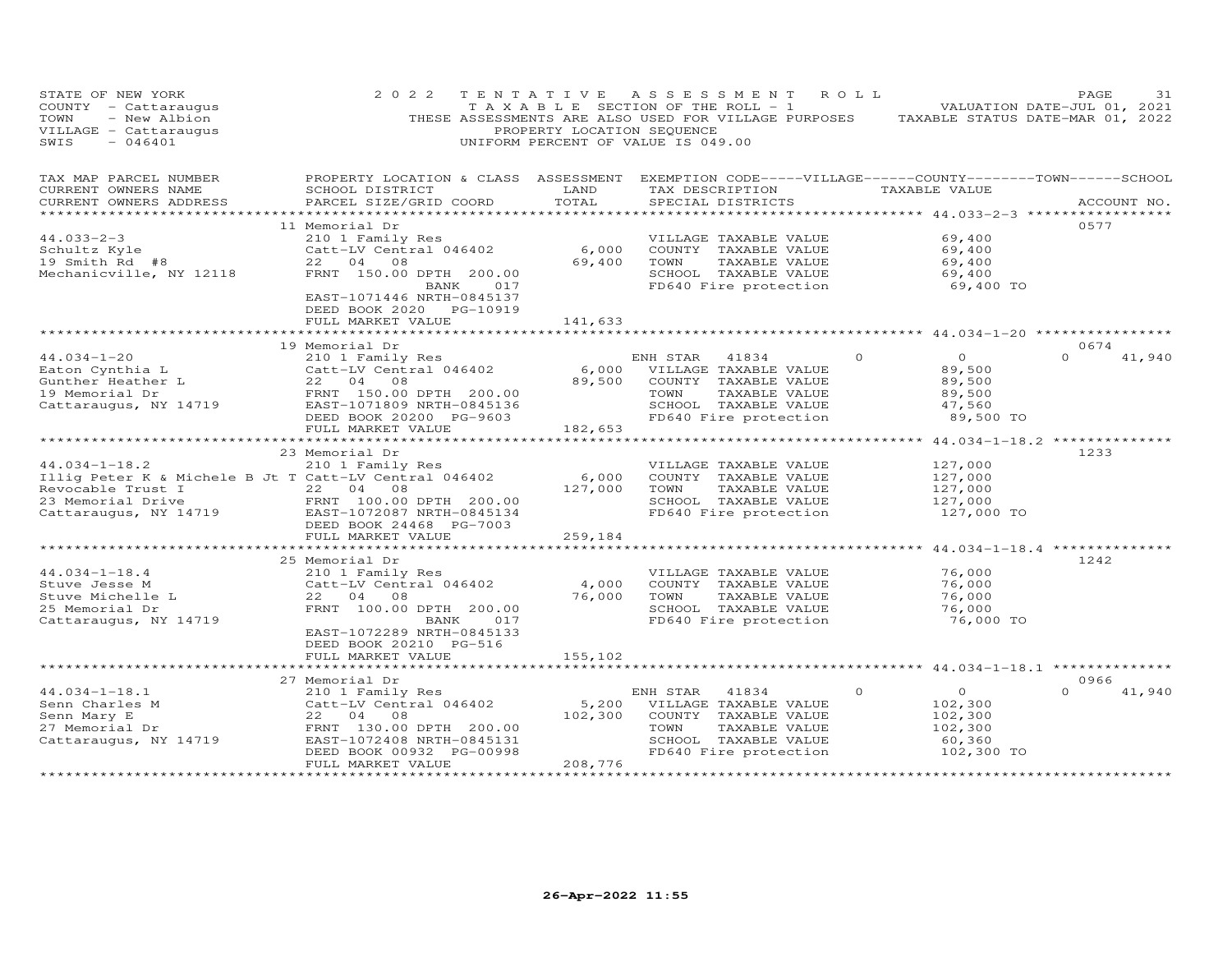| STATE OF NEW YORK<br>COUNTY - Cattaraugus<br>TOWN<br>- New Albion<br>VILLAGE - Cattaraugus<br>SWIS<br>$-046401$ | 2 0 2 2                                                                                                                                                                                                    | TENTATIVE<br>PROPERTY LOCATION SEQUENCE         | A S S E S S M E N T<br>ROLL<br>T A X A B L E SECTION OF THE ROLL - 1<br>THESE ASSESSMENTS ARE ALSO USED FOR VILLAGE PURPOSES TAXABLE STATUS DATE-MAR 01, 2022<br>UNIFORM PERCENT OF VALUE IS 049.00 |                                                                                                   | PAGE<br>32<br>VALUATION DATE-JUL 01, 2021 |
|-----------------------------------------------------------------------------------------------------------------|------------------------------------------------------------------------------------------------------------------------------------------------------------------------------------------------------------|-------------------------------------------------|-----------------------------------------------------------------------------------------------------------------------------------------------------------------------------------------------------|---------------------------------------------------------------------------------------------------|-------------------------------------------|
| TAX MAP PARCEL NUMBER<br>CURRENT OWNERS NAME<br>CURRENT OWNERS ADDRESS                                          | SCHOOL DISTRICT<br>PARCEL SIZE/GRID COORD                                                                                                                                                                  | LAND<br>TOTAL                                   | PROPERTY LOCATION & CLASS ASSESSMENT EXEMPTION CODE-----VILLAGE------COUNTY-------TOWN------SCHOOL<br>TAX DESCRIPTION<br>SPECIAL DISTRICTS                                                          | TAXABLE VALUE                                                                                     | ACCOUNT NO.                               |
| $44.033 - 2 - 4$<br>Wulf Todd A Jr<br>15 Memorial Dr<br>Cattaraugus, NY 14719                                   | 15 Memorial St<br>210 1 Family Res<br>Catt-LV Central 046402<br>22 04 08<br>FRNT 144.00 DPTH 200.00<br>BANK 017<br>EAST-1071593 NRTH-0845138<br>DEED BOOK 27594 PG-6002<br>FULL MARKET VALUE               | 57,000<br>116,327                               | VILLAGE TAXABLE VALUE<br>5,800 COUNTY TAXABLE VALUE<br>TOWN<br>TAXABLE VALUE<br>SCHOOL TAXABLE VALUE<br>FD640 Fire protection                                                                       | 57,000<br>57,000<br>57,000<br>57,000<br>57,000 TO                                                 | 0863                                      |
| $35.081 - 1 - 18.3$<br>McKinley Marcus<br>6312 Arlington Blvd<br>Richmond Ca. 94995<br>Richmond, CA 94805       | *********************************<br>Mill St<br>449 Other Storag<br>Catt-LV Central 046402<br>23 04 08<br>FRNT 245.00 DPTH 95.00<br>EAST-1070836 NRTH-0848944<br>DEED BOOK 12619 PG-3001                   | 7,200<br>30,000                                 | VILLAGE TAXABLE VALUE<br>COUNTY TAXABLE VALUE<br>TOWN<br>TAXABLE VALUE<br>SCHOOL TAXABLE VALUE<br>FD640 Fire protection                                                                             | 30,000<br>30,000<br>30,000<br>30,000<br>30,000 TO                                                 | 1410                                      |
|                                                                                                                 | FULL MARKET VALUE<br>*******************                                                                                                                                                                   | 61,224                                          |                                                                                                                                                                                                     | ********************* 44.025-1-38 ****************                                                |                                           |
| $44.025 - 1 - 38$<br>Skyline Retreat Inc<br>Attn: Ronald Wasmund<br>8441 North Otto Rd<br>Cattaraugus, NY 14719 | Mill St<br>311 Res vac land<br>Catt-LV Central 046402<br>23 04 08<br>33.00 DPTH<br>FRNT<br>ACRES<br>2.76<br>EAST-1070789 NRTH-0846981<br>DEED BOOK 00955 PG-00320<br>FULL MARKET VALUE                     | 1,000<br>1,000<br>2,041                         | VILLAGE TAXABLE VALUE<br>COUNTY TAXABLE VALUE<br>TOWN<br>TAXABLE VALUE<br>SCHOOL TAXABLE VALUE<br>FD640 Fire protection                                                                             | 1,000<br>1,000<br>1,000<br>1,000<br>1,000 TO                                                      | 1005                                      |
|                                                                                                                 | *********************                                                                                                                                                                                      |                                                 | ************************************* 35.081-1-29 *************                                                                                                                                     |                                                                                                   |                                           |
| $35.081 - 1 - 29$<br>Providence WNY Development<br>Fund Company, Inc.<br>1150 Buffalo Rd<br>Rochester, NY 14624 | 9 Mill St<br>411 Apartment<br>Catt-LV Central 046402<br>31 04 08<br>8/2013-court settlement<br>2/17-mrgd 30.2 & 30.3 in<br>FRNT 294.40 DPTH 253.10<br>EAST-1070596 NRTH-0849245<br>DEED BOOK 20190 PG-7400 | 10,200<br>203,200                               | VILLAGE TAXABLE VALUE<br>COUNTY TAXABLE VALUE<br>TOWN<br>TAXABLE VALUE<br>SCHOOL TAXABLE VALUE<br>FD640 Fire protection                                                                             | 203,200<br>203,200<br>203,200<br>203,200<br>203,200 TO                                            | 0793                                      |
|                                                                                                                 | FULL MARKET VALUE<br>**************************                                                                                                                                                            | 414,694                                         |                                                                                                                                                                                                     |                                                                                                   |                                           |
| $35.081 - 1 - 27$<br>Mozino Ted<br>2781 SW 36th<br>Fort Lauderdale, FL 33312<br>**********************          | 11 Mill St<br>220 2 Family Res<br>Catt-LV Central 046402<br>31 04 08<br>FRNT 66.00 DPTH 264.00<br>EAST-1070563 NRTH-0849039<br>DEED BOOK 16328 PG-3001<br>FULL MARKET VALUE<br>***********************     | 2,700<br>20,000<br>40,816<br>****************** | VILLAGE TAXABLE VALUE<br>COUNTY TAXABLE VALUE<br>TOWN<br>TAXABLE VALUE<br>SCHOOL TAXABLE VALUE<br>FD640 Fire protection                                                                             | ***************** 35.081-1-27 **************<br>20,000<br>20,000<br>20,000<br>20,000<br>20,000 TO | 0984                                      |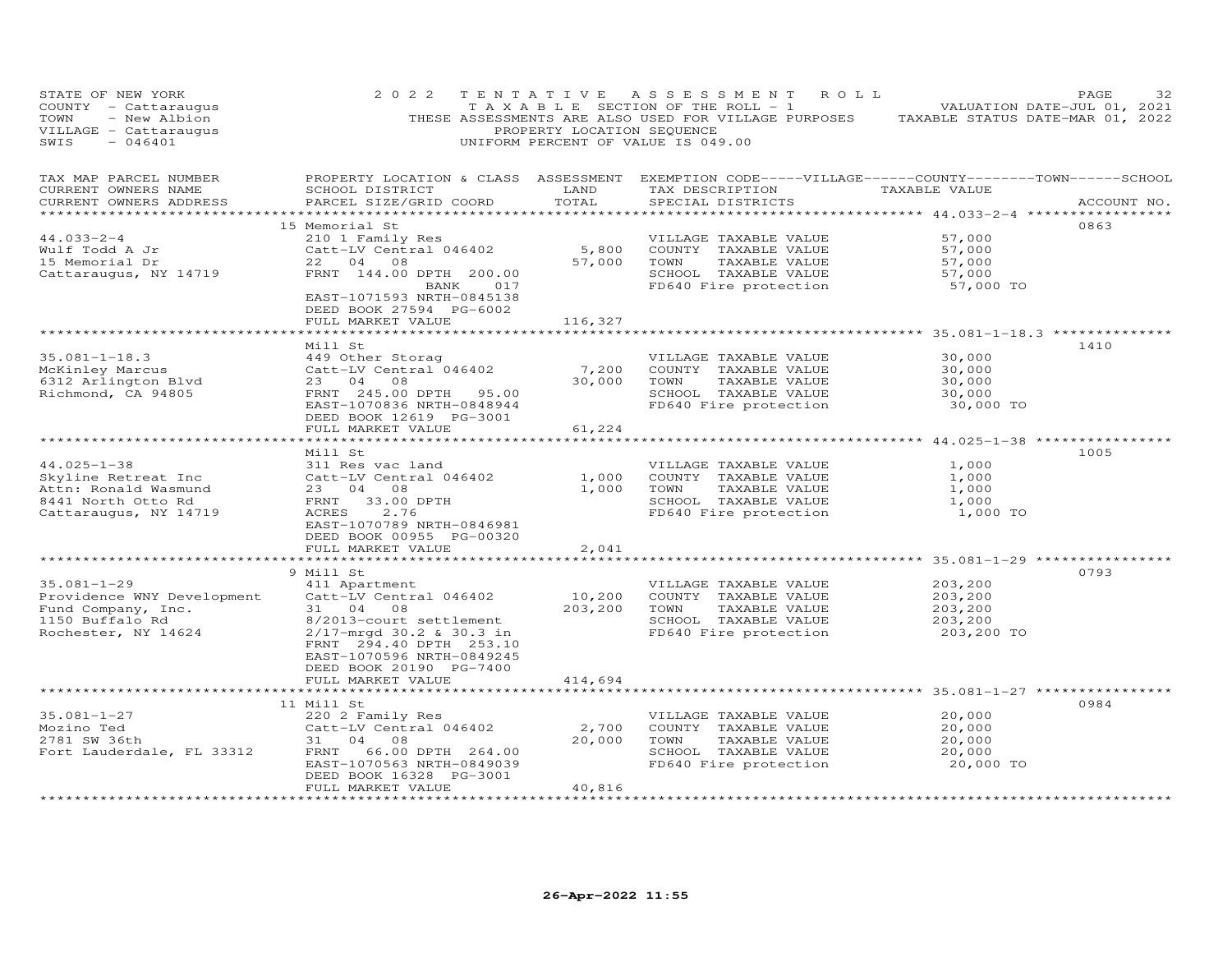| STATE OF NEW YORK<br>COUNTY - Cattaraugus<br>- New Albion<br>TOWN<br>VILLAGE - Cattaraugus<br>SWIS<br>$-046401$ | 2 0 2 2                                                                                                                                          | PROPERTY LOCATION SEQUENCE | TENTATIVE ASSESSMENT<br>T A X A B L E SECTION OF THE ROLL - 1<br>THESE ASSESSMENTS ARE ALSO USED FOR VILLAGE PURPOSES TAXABLE STATUS DATE-MAR 01, 2022<br>UNIFORM PERCENT OF VALUE IS 049.00 | R O L L          | VALUATION DATE-JUL 01, 2021                    | PAGE<br>33  |
|-----------------------------------------------------------------------------------------------------------------|--------------------------------------------------------------------------------------------------------------------------------------------------|----------------------------|----------------------------------------------------------------------------------------------------------------------------------------------------------------------------------------------|------------------|------------------------------------------------|-------------|
| TAX MAP PARCEL NUMBER<br>CURRENT OWNERS NAME<br>CURRENT OWNERS ADDRESS                                          | PROPERTY LOCATION & CLASS ASSESSMENT EXEMPTION CODE-----VILLAGE------COUNTY--------TOWN------SCHOOL<br>SCHOOL DISTRICT<br>PARCEL SIZE/GRID COORD | LAND<br>TOTAL              | TAX DESCRIPTION<br>SPECIAL DISTRICTS                                                                                                                                                         | TAXABLE VALUE    |                                                | ACCOUNT NO. |
|                                                                                                                 | 19 Mill St                                                                                                                                       |                            |                                                                                                                                                                                              |                  |                                                | 0720        |
| $35.081 - 1 - 26$                                                                                               | 230 3 Family Res                                                                                                                                 |                            | VILLAGE TAXABLE VALUE                                                                                                                                                                        |                  | 58,600                                         |             |
| Steger Joseph P                                                                                                 | Catt-LV Central 046402                                                                                                                           | 8,100                      | COUNTY TAXABLE VALUE                                                                                                                                                                         |                  | 58,600                                         |             |
| Pioli Alissa M                                                                                                  | 31 04 08                                                                                                                                         | 58,600                     | TOWN<br>TAXABLE VALUE                                                                                                                                                                        |                  | 58,600                                         |             |
| 6373 Hart Rd<br>Little Valley, NY 14755                                                                         | FRNT 198.00 DPTH 264.00<br>EAST-1070629 NRTH-0848938                                                                                             |                            | SCHOOL TAXABLE VALUE<br>FD640 Fire protection                                                                                                                                                |                  | 58,600<br>58,600 TO                            |             |
|                                                                                                                 | DEED BOOK 30249 PG-7002                                                                                                                          |                            |                                                                                                                                                                                              |                  |                                                |             |
|                                                                                                                 | FULL MARKET VALUE                                                                                                                                | 119,592                    |                                                                                                                                                                                              |                  |                                                |             |
|                                                                                                                 |                                                                                                                                                  |                            |                                                                                                                                                                                              |                  |                                                |             |
|                                                                                                                 | 25 Mill St                                                                                                                                       |                            |                                                                                                                                                                                              |                  |                                                | 0969        |
| $35.081 - 1 - 22$                                                                                               | 210 1 Family Res                                                                                                                                 |                            | BAS STAR<br>41854                                                                                                                                                                            | $\circ$          | $\overline{O}$<br>$\Omega$                     | 16,800      |
| Crouse Tricia R<br>25 Mill St                                                                                   | Catt-LV Central 046402<br>31 04 08                                                                                                               | 2,100<br>52,100            | VILLAGE TAXABLE VALUE<br>COUNTY TAXABLE VALUE                                                                                                                                                |                  | 52,100<br>52,100                               |             |
| Cattaraugus, NY 14719                                                                                           | FRNT 87.00 DPTH 66.00                                                                                                                            |                            | TOWN<br>TAXABLE VALUE                                                                                                                                                                        |                  | 52,100                                         |             |
|                                                                                                                 | EAST-1070655 NRTH-0848722                                                                                                                        |                            | SCHOOL TAXABLE VALUE                                                                                                                                                                         |                  | 35,300                                         |             |
|                                                                                                                 | DEED BOOK 6877 PG-4001                                                                                                                           |                            | FD640 Fire protection                                                                                                                                                                        |                  | 52,100 TO                                      |             |
|                                                                                                                 | FULL MARKET VALUE                                                                                                                                | 106,327                    |                                                                                                                                                                                              |                  |                                                |             |
|                                                                                                                 |                                                                                                                                                  |                            |                                                                                                                                                                                              |                  | ****************** 35.074-1-5.2 ************** |             |
|                                                                                                                 | N Franklin St                                                                                                                                    |                            |                                                                                                                                                                                              |                  |                                                | 1389        |
| $35.074 - 1 - 5.2$<br>Luce Richard E                                                                            | 311 Res vac land<br>Catt-LV Central 046402                                                                                                       | 1,000                      | VILLAGE TAXABLE VALUE<br>COUNTY TAXABLE VALUE                                                                                                                                                |                  | 1,000<br>1,000                                 |             |
| Luce Lynne M                                                                                                    | 23 04<br>08                                                                                                                                      | 1,000                      | TOWN<br>TAXABLE VALUE                                                                                                                                                                        |                  | 1,000                                          |             |
| 104 South St                                                                                                    | FRNT 111.00 DPTH 198.00                                                                                                                          |                            | SCHOOL TAXABLE VALUE                                                                                                                                                                         |                  | 1,000                                          |             |
| Cattaraugus, NY 14719                                                                                           | EAST-1072800 NRTH-0851241                                                                                                                        |                            | FD640 Fire protection                                                                                                                                                                        |                  | 1,000 TO                                       |             |
|                                                                                                                 | DEED BOOK 00929 PG-00589                                                                                                                         |                            |                                                                                                                                                                                              |                  |                                                |             |
|                                                                                                                 | FULL MARKET VALUE                                                                                                                                | 2,041                      |                                                                                                                                                                                              |                  |                                                |             |
|                                                                                                                 |                                                                                                                                                  |                            |                                                                                                                                                                                              |                  |                                                |             |
| $35.074 - 1 - 6$                                                                                                | N Franklin St<br>314 Rural vac<10                                                                                                                |                            | VILLAGE TAXABLE VALUE                                                                                                                                                                        |                  | 4,200                                          | 0706        |
| Goodman Thomas R etal                                                                                           | Catt-LV Central 046402                                                                                                                           | 4,200                      | COUNTY TAXABLE VALUE                                                                                                                                                                         |                  | 4,200                                          |             |
| Goodman Alice M                                                                                                 | 23 04 08                                                                                                                                         | 4,200                      | TOWN<br>TAXABLE VALUE                                                                                                                                                                        |                  | 4,200                                          |             |
| 74 N Franklin St                                                                                                | Landlocked                                                                                                                                       |                            | SCHOOL TAXABLE VALUE                                                                                                                                                                         |                  | 4,200                                          |             |
| Cattaraugus, NY 14719                                                                                           | ACRES<br>8.48                                                                                                                                    |                            | FD640 Fire protection                                                                                                                                                                        |                  | 4,200 TO                                       |             |
|                                                                                                                 | EAST-1072576 NRTH-0851831                                                                                                                        |                            |                                                                                                                                                                                              |                  |                                                |             |
|                                                                                                                 | DEED BOOK 22702 PG-3002                                                                                                                          |                            |                                                                                                                                                                                              |                  |                                                |             |
|                                                                                                                 | FULL MARKET VALUE<br>*********************                                                                                                       | 8,571                      |                                                                                                                                                                                              |                  |                                                |             |
|                                                                                                                 | 3 N Franklin St                                                                                                                                  |                            |                                                                                                                                                                                              |                  |                                                | 0796        |
| $35.074 - 2 - 22$                                                                                               | 210 1 Family Res                                                                                                                                 |                            | AGED C/T/S 41800                                                                                                                                                                             | 23,880<br>23,880 | 23,880                                         | 23,880      |
| Camilloni-Herman Sharon                                                                                         | Catt-LV Central 046402                                                                                                                           |                            | 3,400 ENH STAR<br>41834                                                                                                                                                                      | $\Omega$         | $\overline{O}$<br>$\Omega$                     | 35,820      |
| Herman Mark E                                                                                                   | 23 04 08                                                                                                                                         | 59,700                     | VILLAGE TAXABLE VALUE                                                                                                                                                                        |                  | 35,820                                         |             |
| 3 N Franklin St                                                                                                 | FRNT 106.15 DPTH 112.32                                                                                                                          |                            | COUNTY TAXABLE VALUE                                                                                                                                                                         |                  | 35,820                                         |             |
| Cattaraugus, NY 14719                                                                                           | 017<br>BANK                                                                                                                                      |                            | TOWN<br>TAXABLE VALUE<br>SCHOOL TAXABLE VALUE                                                                                                                                                |                  | 35,820<br>$\Omega$                             |             |
|                                                                                                                 | EAST-1072987 NRTH-0850041<br>DEED BOOK 907<br>PG-00585                                                                                           |                            | FD640 Fire protection                                                                                                                                                                        |                  | 59,700 TO                                      |             |
|                                                                                                                 | FULL MARKET VALUE                                                                                                                                | 121,837                    |                                                                                                                                                                                              |                  |                                                |             |
|                                                                                                                 | *******************                                                                                                                              | *****************          |                                                                                                                                                                                              |                  | ************************                       |             |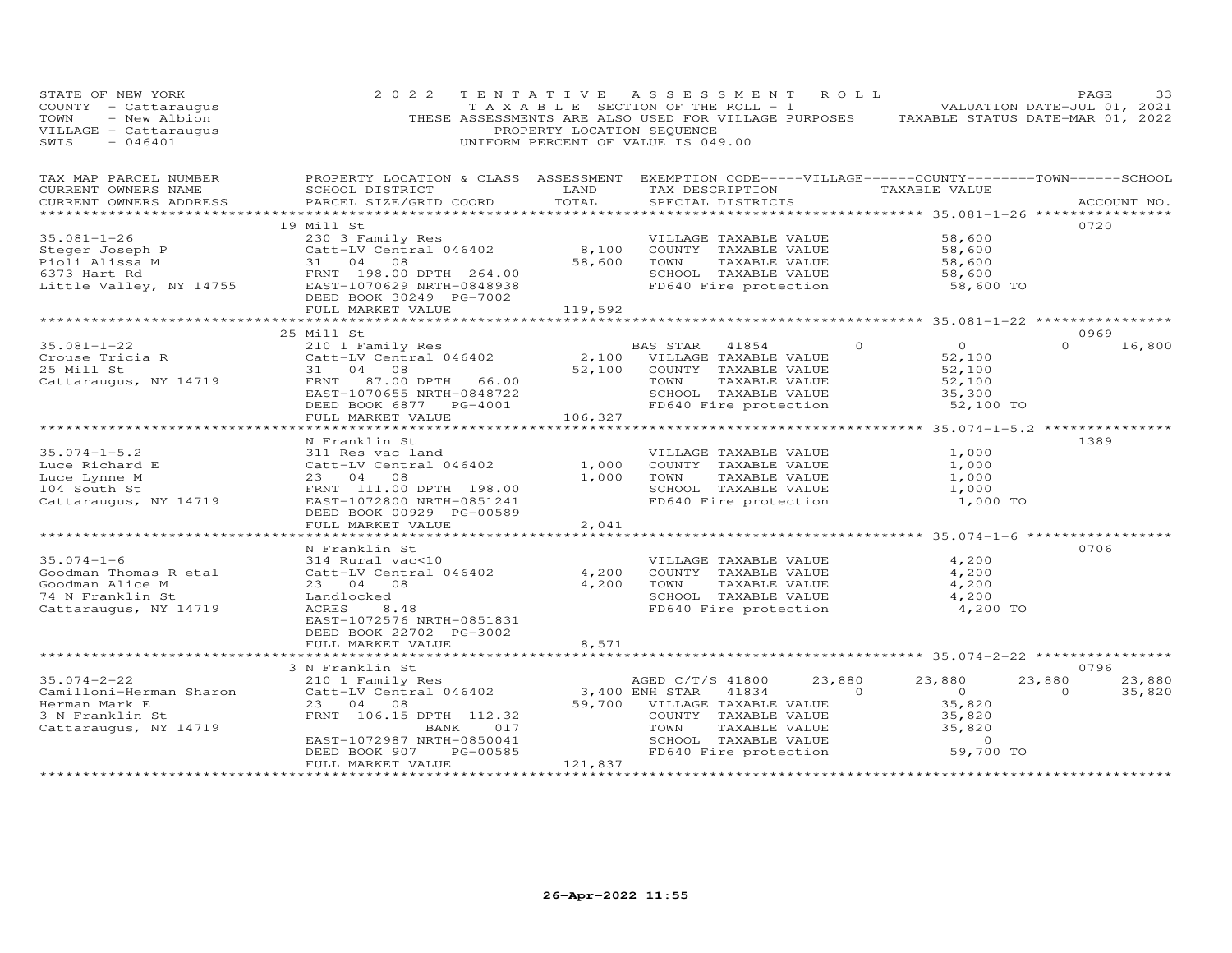| STATE OF NEW YORK<br>COUNTY - Cattaraugus<br>TOWN<br>- New Albion<br>VILLAGE - Cattaraugus<br>SWIS<br>$-046401$ | 2 0 2 2                                                                                                                                                                                                                                              | TENTATIVE ASSESSMENT ROLL<br>T A X A B L E SECTION OF THE ROLL - 1<br>PROPERTY LOCATION SEQUENCE<br>UNIFORM PERCENT OF VALUE IS 049.00 |                                                                         |                       |                                                                | THESE ASSESSMENTS ARE ALSO USED FOR VILLAGE PURPOSES TAXABLE STATUS DATE-MAR 01, 2022 |                    | PAGE<br>34<br>VALUATION DATE-JUL 01, 2021 |
|-----------------------------------------------------------------------------------------------------------------|------------------------------------------------------------------------------------------------------------------------------------------------------------------------------------------------------------------------------------------------------|----------------------------------------------------------------------------------------------------------------------------------------|-------------------------------------------------------------------------|-----------------------|----------------------------------------------------------------|---------------------------------------------------------------------------------------|--------------------|-------------------------------------------|
| TAX MAP PARCEL NUMBER<br>CURRENT OWNERS NAME<br>CURRENT OWNERS ADDRESS                                          | PROPERTY LOCATION & CLASS ASSESSMENT EXEMPTION CODE-----VILLAGE------COUNTY--------TOWN------SCHOOL<br>SCHOOL DISTRICT<br>PARCEL SIZE/GRID COORD                                                                                                     |                                                                                                                                        |                                                                         |                       |                                                                | TAXABLE VALUE                                                                         |                    | ACCOUNT NO.                               |
|                                                                                                                 | 9 N Franklin St                                                                                                                                                                                                                                      |                                                                                                                                        |                                                                         |                       |                                                                |                                                                                       |                    | 0576                                      |
|                                                                                                                 |                                                                                                                                                                                                                                                      |                                                                                                                                        |                                                                         |                       |                                                                |                                                                                       | 80,000             |                                           |
|                                                                                                                 |                                                                                                                                                                                                                                                      |                                                                                                                                        |                                                                         |                       |                                                                |                                                                                       | $\sim$ 0           |                                           |
|                                                                                                                 |                                                                                                                                                                                                                                                      |                                                                                                                                        |                                                                         |                       |                                                                |                                                                                       | $\Omega$           | $\Omega$                                  |
|                                                                                                                 | N Franklin St<br>210 1 Family Res<br>Catt-LV Central 046402 5,400 VET COM C 41132 0 11,200<br>23 04 08 99,200 VET DIS C 41142 0 4,960                                                                                                                |                                                                                                                                        | BAS STAR - 41854<br>- VILLAGE TAXABLE VALUE<br>- COUNTY - TAXABLE VALUE |                       |                                                                |                                                                                       | $\circ$            | 16,800                                    |
|                                                                                                                 |                                                                                                                                                                                                                                                      |                                                                                                                                        |                                                                         |                       |                                                                | 19,200<br>83,040                                                                      |                    |                                           |
|                                                                                                                 |                                                                                                                                                                                                                                                      |                                                                                                                                        | COUNTY TAXABLE VALUE                                                    |                       |                                                                |                                                                                       |                    |                                           |
|                                                                                                                 |                                                                                                                                                                                                                                                      |                                                                                                                                        |                                                                         | TAXABLE VALUE         |                                                                | 19,200                                                                                |                    |                                           |
|                                                                                                                 |                                                                                                                                                                                                                                                      |                                                                                                                                        |                                                                         |                       | SCHOOL TAXABLE VALUE<br>FD640 Fire protection                  | 82,400                                                                                |                    |                                           |
|                                                                                                                 | *********************************                                                                                                                                                                                                                    |                                                                                                                                        |                                                                         |                       |                                                                | 99,200 TO                                                                             |                    |                                           |
|                                                                                                                 | 10 N Franklin St                                                                                                                                                                                                                                     |                                                                                                                                        |                                                                         |                       |                                                                |                                                                                       |                    | 0976                                      |
|                                                                                                                 |                                                                                                                                                                                                                                                      |                                                                                                                                        |                                                                         | VILLAGE TAXABLE VALUE |                                                                | 41,400                                                                                |                    |                                           |
|                                                                                                                 |                                                                                                                                                                                                                                                      | 2,800                                                                                                                                  | COUNTY TAXABLE VALUE                                                    |                       |                                                                | 41,400                                                                                |                    |                                           |
|                                                                                                                 |                                                                                                                                                                                                                                                      | 41,400                                                                                                                                 | TOWN                                                                    | TAXABLE VALUE         |                                                                | 41,400                                                                                |                    |                                           |
|                                                                                                                 |                                                                                                                                                                                                                                                      |                                                                                                                                        |                                                                         |                       | SCHOOL TAXABLE VALUE<br>FD640 Fire protection                  | 41,400                                                                                |                    |                                           |
|                                                                                                                 | Example 1 1 210 1 Family Res<br>Barr Nancy E 23 04 08<br>9 N Franklin St ERNT 82.00 DPTH 132.00<br>Cattaraugus, NY 14719 EAST-1072849 NRTH-0850221<br>DEED BOOK 22355 DOCS                                                                           |                                                                                                                                        |                                                                         |                       |                                                                | 41,400 TO                                                                             |                    |                                           |
|                                                                                                                 | FULL MARKET VALUE<br>**************************                                                                                                                                                                                                      | 84,490<br>*************                                                                                                                |                                                                         |                       |                                                                | ******************** 35.074-2-24 *****************                                    |                    |                                           |
|                                                                                                                 | 11 N Franklin St                                                                                                                                                                                                                                     |                                                                                                                                        |                                                                         |                       |                                                                |                                                                                       |                    | 0998                                      |
| $35.074 - 2 - 24$                                                                                               | 210 1 Family Res                                                                                                                                                                                                                                     |                                                                                                                                        |                                                                         | VILLAGE TAXABLE VALUE |                                                                | 42,000                                                                                |                    |                                           |
| Harvey Robert E                                                                                                 | Catt-LV Central 046402                                                                                                                                                                                                                               |                                                                                                                                        | 3,300 COUNTY TAXABLE VALUE                                              |                       |                                                                | 42,000                                                                                |                    |                                           |
| Harvey Robert E<br>11451 Second Street<br>Dayton, NY 14041                                                      | 23 04 08                                                                                                                                                                                                                                             |                                                                                                                                        | 42,000 TOWN                                                             |                       | TAXABLE VALUE                                                  | 42,000                                                                                |                    |                                           |
|                                                                                                                 | FRNT 82.50 DPTH 212.00                                                                                                                                                                                                                               |                                                                                                                                        |                                                                         |                       | SCHOOL TAXABLE VALUE                                           | 42,000                                                                                |                    |                                           |
|                                                                                                                 | EAST-1073068 NRTH-0850266                                                                                                                                                                                                                            |                                                                                                                                        |                                                                         |                       | FD640 Fire protection                                          | 42,000 TO                                                                             |                    |                                           |
|                                                                                                                 | DEED BOOK 20190 PG-7615                                                                                                                                                                                                                              |                                                                                                                                        |                                                                         |                       |                                                                |                                                                                       |                    |                                           |
|                                                                                                                 | FULL MARKET VALUE                                                                                                                                                                                                                                    | 85,714                                                                                                                                 |                                                                         |                       |                                                                |                                                                                       |                    |                                           |
|                                                                                                                 |                                                                                                                                                                                                                                                      |                                                                                                                                        |                                                                         |                       |                                                                |                                                                                       |                    |                                           |
|                                                                                                                 | 12 N Franklin St                                                                                                                                                                                                                                     |                                                                                                                                        |                                                                         |                       |                                                                |                                                                                       |                    | 0841                                      |
| $35.074 - 1 - 26$                                                                                               | 210 1 Family Res                                                                                                                                                                                                                                     |                                                                                                                                        | VET PRO T 41003<br>2,600 VET WAR C 41122                                |                       | 37,200                                                         | $\overline{0}$<br>5,580                                                               | 37,200<br>$\sim$ 0 | $\Omega$<br>$\overline{0}$                |
|                                                                                                                 | Solutional Catto-LV Central 046402<br>12 N Franklin St 23 04 08<br>Cattaraugus, NY 14719 FRNT 75.00 DPTH 132.00                                                                                                                                      |                                                                                                                                        | 37,200 ENH STAR                                                         | 41834                 | $\overline{0}$<br>$\circ$                                      | $\overline{0}$                                                                        | $\circ$            | 37,200                                    |
|                                                                                                                 |                                                                                                                                                                                                                                                      |                                                                                                                                        |                                                                         |                       |                                                                | $\overline{0}$                                                                        |                    |                                           |
|                                                                                                                 | EAST-1072850 NRTH-0850304                                                                                                                                                                                                                            |                                                                                                                                        |                                                                         |                       | VILLAGE TAXABLE VALUE<br>COUNTY TAXABLE VALUE<br>TAXABLE VALUE | 31,620                                                                                |                    |                                           |
|                                                                                                                 |                                                                                                                                                                                                                                                      |                                                                                                                                        |                                                                         |                       |                                                                | $\Omega$                                                                              |                    |                                           |
|                                                                                                                 | FULL MARKET VALUE                                                                                                                                                                                                                                    |                                                                                                                                        | 75,918 SCHOOL TAXABLE VALUE                                             |                       |                                                                | $\circ$                                                                               |                    |                                           |
|                                                                                                                 |                                                                                                                                                                                                                                                      |                                                                                                                                        |                                                                         | FD640 Fire protection |                                                                | 37,200 TO                                                                             |                    |                                           |
|                                                                                                                 |                                                                                                                                                                                                                                                      |                                                                                                                                        |                                                                         |                       |                                                                | **** 35.074-2-25 **                                                                   |                    |                                           |
|                                                                                                                 | 15 N Franklin St                                                                                                                                                                                                                                     |                                                                                                                                        |                                                                         |                       |                                                                |                                                                                       |                    | 0668                                      |
| $35.074 - 2 - 25$                                                                                               | 220 2 Family Res                                                                                                                                                                                                                                     |                                                                                                                                        |                                                                         | VILLAGE TAXABLE VALUE |                                                                | 45,800                                                                                |                    |                                           |
|                                                                                                                 | Catt-LV Central 046402<br>Experti Frank J Jr Catt-LV Central 046402<br>15 North Franklin Street 23 04 08<br>Cattaraugus, NY 14719 FRNT 78.43 DPTH 212.00<br>FRIOR OWNER ON 3/01/2022 DEED BOOK 20221 PG-2387<br>Ruperti Frank J Jr FULL MARKET VALUE | 3,200                                                                                                                                  | COUNTY TAXABLE VALUE                                                    |                       |                                                                | 45,800                                                                                |                    |                                           |
|                                                                                                                 |                                                                                                                                                                                                                                                      | 45,800                                                                                                                                 | TOWN                                                                    | TAXABLE VALUE         |                                                                | 45,800                                                                                |                    |                                           |
|                                                                                                                 | FRNT 78.43 DPTH 212.00                                                                                                                                                                                                                               |                                                                                                                                        |                                                                         | SCHOOL TAXABLE VALUE  |                                                                | 45,800                                                                                |                    |                                           |
|                                                                                                                 | EAST-1073078 NRTH-0850346                                                                                                                                                                                                                            |                                                                                                                                        |                                                                         |                       | FD640 Fire protection                                          | 45,800 TO                                                                             |                    |                                           |
|                                                                                                                 |                                                                                                                                                                                                                                                      | 93,469                                                                                                                                 |                                                                         |                       |                                                                |                                                                                       |                    |                                           |
|                                                                                                                 |                                                                                                                                                                                                                                                      |                                                                                                                                        |                                                                         |                       |                                                                |                                                                                       |                    |                                           |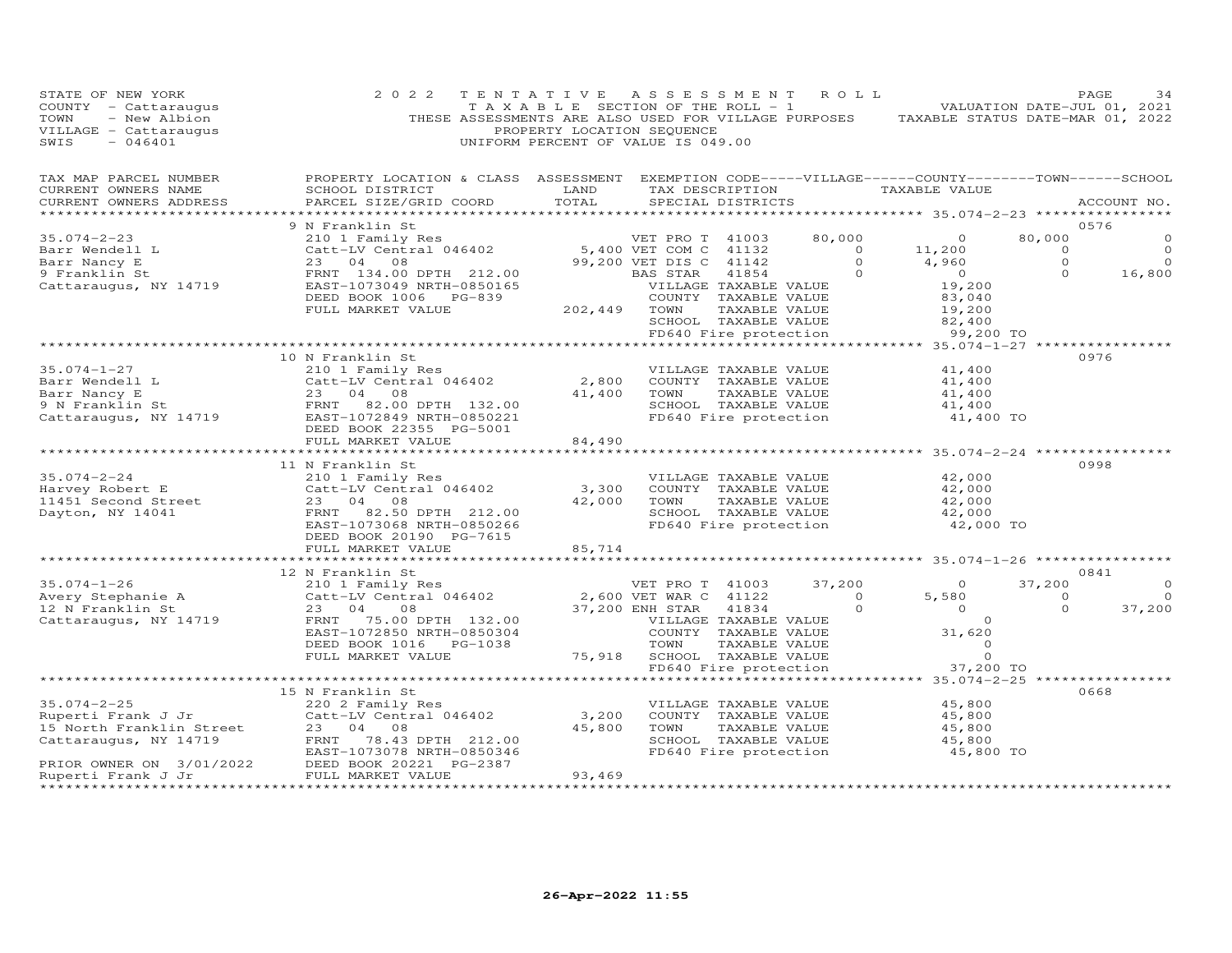| STATE OF NEW YORK<br>COUNTY - Cattaraugus<br>- New Albion<br>TOWN<br>VILLAGE - Cattaraugus<br>SWIS<br>$-046401$ | 2 0 2 2                                                                                                                                                                                                | TENTATIVE<br>PROPERTY LOCATION SEQUENCE | ASSESSMENT ROLL<br>T A X A B L E SECTION OF THE ROLL - 1<br>THESE ASSESSMENTS ARE ALSO USED FOR VILLAGE PURPOSES<br>UNIFORM PERCENT OF VALUE IS 049.00 |          | VALUATION DATE-JUL 01, 2021<br>TAXABLE STATUS DATE-MAR 01, 2022     | PAGE             | 35     |
|-----------------------------------------------------------------------------------------------------------------|--------------------------------------------------------------------------------------------------------------------------------------------------------------------------------------------------------|-----------------------------------------|--------------------------------------------------------------------------------------------------------------------------------------------------------|----------|---------------------------------------------------------------------|------------------|--------|
| TAX MAP PARCEL NUMBER<br>CURRENT OWNERS NAME<br>CURRENT OWNERS ADDRESS<br>************************              | PROPERTY LOCATION & CLASS ASSESSMENT EXEMPTION CODE-----VILLAGE------COUNTY-------TOWN------SCHOOL<br>SCHOOL DISTRICT<br>PARCEL SIZE/GRID COORD                                                        | LAND<br>TOTAL                           | TAX DESCRIPTION<br>SPECIAL DISTRICTS                                                                                                                   |          | TAXABLE VALUE                                                       | ACCOUNT NO.      |        |
| $35.074 - 1 - 25$<br>Avery Paul<br>16 N Franklin St<br>Cattaraugus, NY 14719                                    | 16 N Franklin St<br>210 1 Family Res<br>Catt-LV Central 046402<br>23<br>04 08<br>FRNT 74.00 DPTH 112.00<br>EAST-1072877 NRTH-0850372<br>DEED BOOK 1766 PG-9004<br>FULL MARKET VALUE                    | 2,500<br>48,000<br>97,959               | ENH STAR<br>41834<br>VILLAGE TAXABLE VALUE<br>COUNTY TAXABLE VALUE<br>TOWN<br>TAXABLE VALUE<br>SCHOOL TAXABLE VALUE<br>FD640 Fire protection           | $\circ$  | $\circ$<br>48,000<br>48,000<br>48,000<br>6,060<br>48,000 TO         | 0616<br>$\Omega$ | 41,940 |
|                                                                                                                 |                                                                                                                                                                                                        |                                         |                                                                                                                                                        |          | ************* 35.074-2-26 *****************                         |                  |        |
| $35.074 - 2 - 26$<br>Belscher Andrew<br>19 N Franklin St<br>Cattaraugus, NY 14719                               | 19 N Franklin St<br>210 1 Family Res<br>Catt-LV Central 046402<br>23 04 08<br>FRNT<br>74.00 DPTH 212.00<br>EAST-1073086 NRTH-0850420<br>DEED BOOK 2020 PG-10781<br>FULL MARKET VALUE                   | 3,000<br>33,300<br>67,959               | VILLAGE TAXABLE VALUE<br>COUNTY TAXABLE VALUE<br>TAXABLE VALUE<br>TOWN<br>SCHOOL TAXABLE VALUE<br>FD640 Fire protection                                |          | 33,300<br>33,300<br>33,300<br>33,300<br>33,300 TO                   | 0603             |        |
|                                                                                                                 |                                                                                                                                                                                                        |                                         |                                                                                                                                                        |          |                                                                     |                  |        |
| $35.074 - 1 - 34.1$<br>Bradley Brett<br>Bradley Lacy B<br>20 N Franklin St<br>Cattaraugus, NY 14719             | 20 N Franklin St<br>210 1 Family Res<br>Catt-LV Central 046402<br>23 04 08<br>FRNT<br>74.00 DPTH<br>2.07<br>ACRES<br>EAST-1072674 NRTH-0850392<br>DEED BOOK 18140 PG-7001<br>FULL MARKET VALUE         | 8,400<br>69,500<br>141,837              | BAS STAR<br>41854<br>VILLAGE TAXABLE VALUE<br>COUNTY TAXABLE VALUE<br>TOWN<br>TAXABLE VALUE<br>SCHOOL TAXABLE VALUE<br>FD640 Fire protection           | $\Omega$ | $\overline{O}$<br>69,500<br>69,500<br>69,500<br>52,700<br>69,500 TO | 0748<br>$\Omega$ | 16,800 |
|                                                                                                                 |                                                                                                                                                                                                        |                                         |                                                                                                                                                        |          |                                                                     |                  |        |
|                                                                                                                 | 21 N Franklin St                                                                                                                                                                                       |                                         |                                                                                                                                                        |          |                                                                     | 0655             |        |
| $35.074 - 2 - 27$<br>Griffin Steven C<br>Griffin Jenill M<br>21 N. Franklin<br>Cattaraugus, NY 14719            | 210 1 Family Res<br>Catt-LV Central 046402<br>23 04 08<br>land contract-Griffin Ste<br>Griffin Jenill<br>FRNT<br>60.00 DPTH 212.00<br>EAST-1073094 NRTH-0850487<br>DEED BOOK 20200 PG-9139             | 2,400<br>39,100                         | BAS STAR<br>41854<br>VILLAGE TAXABLE VALUE<br>COUNTY TAXABLE VALUE<br>TOWN<br>TAXABLE VALUE<br>SCHOOL TAXABLE VALUE<br>FD640 Fire protection           | $\Omega$ | $\overline{O}$<br>39,100<br>39,100<br>39,100<br>22,300<br>39,100 TO | $\Omega$         | 16,800 |
|                                                                                                                 | FULL MARKET VALUE                                                                                                                                                                                      | 79,796                                  |                                                                                                                                                        |          |                                                                     |                  |        |
|                                                                                                                 |                                                                                                                                                                                                        |                                         |                                                                                                                                                        |          | $************35.074-1-24***$                                        |                  |        |
| $35.074 - 1 - 24$<br>Perkins Anthony W<br>Perkins Tonya<br>22 N Franklin St<br>Cattaraugus, NY 14719            | 22 N Franklin St<br>210 1 Family Res<br>Catt-LV Central 046402<br>23 04 08<br>FRNT<br>66.00 DPTH 291.00<br>BANK<br>017<br>EAST-1072805 NRTH-0850527<br>DEED BOOK 2021<br>PG-11939<br>FULL MARKET VALUE | 2,700<br>44,000<br>89,796               | VILLAGE TAXABLE VALUE<br>COUNTY TAXABLE VALUE<br>TAXABLE VALUE<br>TOWN<br>SCHOOL TAXABLE VALUE<br>FD640 Fire protection                                |          | 44,000<br>44,000<br>44,000<br>44,000<br>44,000 TO                   | 0772             |        |
|                                                                                                                 | ********************                                                                                                                                                                                   | **********                              |                                                                                                                                                        |          |                                                                     |                  |        |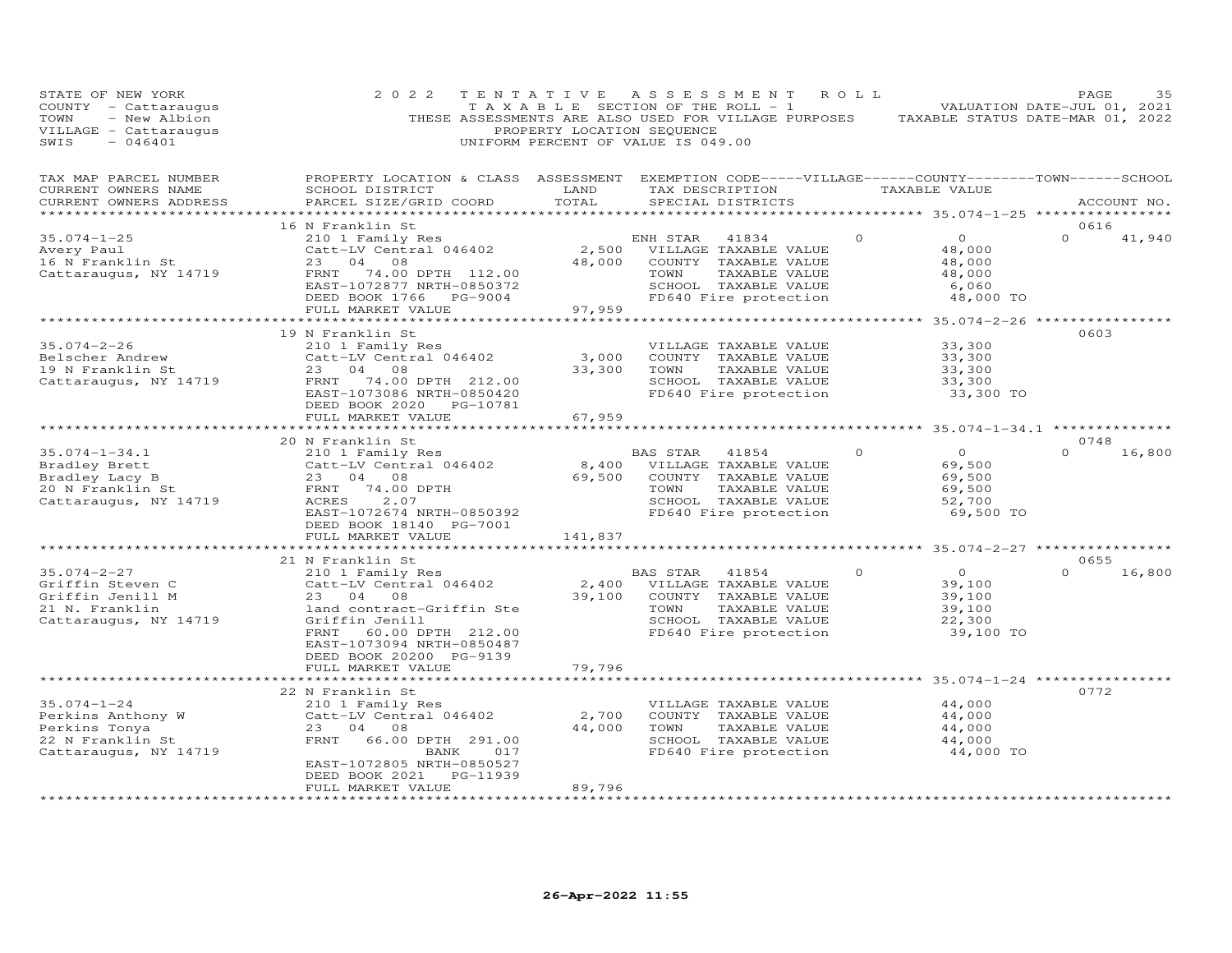| STATE OF NEW YORK<br>COUNTY - Cattaraugus<br>- New Albion<br>TOWN<br>VILLAGE - Cattaraugus<br>SWIS<br>$-046401$ | 2 0 2 2<br>THESE ASSESSMENTS ARE ALSO USED FOR VILLAGE PURPOSES                                                                                                                            | TENTATIVE<br>TAXABLE SECTION OF THE ROLL - 1<br>PROPERTY LOCATION SEQUENCE<br>UNIFORM PERCENT OF VALUE IS 049.00 | A S S E S S M E N T     |                                                                                                                          | ROLL     | TAXABLE STATUS DATE-MAR 01, 2022                                               | PAGE<br>VALUATION DATE-JUL 01, 2021 | 36     |
|-----------------------------------------------------------------------------------------------------------------|--------------------------------------------------------------------------------------------------------------------------------------------------------------------------------------------|------------------------------------------------------------------------------------------------------------------|-------------------------|--------------------------------------------------------------------------------------------------------------------------|----------|--------------------------------------------------------------------------------|-------------------------------------|--------|
| TAX MAP PARCEL NUMBER<br>CURRENT OWNERS NAME<br>CURRENT OWNERS ADDRESS<br>***********************               | PROPERTY LOCATION & CLASS ASSESSMENT<br>SCHOOL DISTRICT<br>PARCEL SIZE/GRID COORD<br>****************************                                                                          | LAND<br>TOTAL                                                                                                    | TAX DESCRIPTION         | SPECIAL DISTRICTS                                                                                                        |          | EXEMPTION CODE-----VILLAGE------COUNTY-------TOWN------SCHOOL<br>TAXABLE VALUE | ACCOUNT NO.                         |        |
| $35.074 - 2 - 28$<br>Meyer Dawn<br>69 Childs St<br>Springville, NY 14141                                        | 23 N Franklin St<br>210 1 Family Res<br>Catt-LV Central 046402<br>23<br>04<br>08<br>FRNT 100.00 DPTH 212.00<br>EAST-1073104 NRTH-0850567<br>DEED BOOK 00979 PG-00609<br>FULL MARKET VALUE  | 4,000<br>39,600<br>80,816                                                                                        | TOWN                    | VILLAGE TAXABLE VALUE<br>COUNTY TAXABLE VALUE<br>TAXABLE VALUE<br>SCHOOL TAXABLE VALUE<br>FD640 Fire protection          |          | 39,600<br>39,600<br>39,600<br>39,600<br>39,600 TO                              | 0621                                |        |
|                                                                                                                 |                                                                                                                                                                                            |                                                                                                                  |                         |                                                                                                                          |          | ********** 35.074-1-23 *****************                                       |                                     |        |
| $35.074 - 1 - 23$<br>Agnew Mark L<br>24 North Franklin St<br>Cattaraugus, NY 14719                              | 24 N Franklin St<br>210 1 Family Res<br>Catt-LV Central 046402<br>04<br>08<br>23<br>66.00 DPTH 291.00<br>FRNT<br>EAST-1072811 NRTH-0850592<br>DEED BOOK 27057 PG-6001<br>FULL MARKET VALUE | 2,700<br>40,600<br>82,857                                                                                        | <b>BAS STAR</b><br>TOWN | 41854<br>VILLAGE TAXABLE VALUE<br>COUNTY TAXABLE VALUE<br>TAXABLE VALUE<br>SCHOOL TAXABLE VALUE<br>FD640 Fire protection | 0        | $\circ$<br>40,600<br>40,600<br>40,600<br>23,800<br>40,600 TO                   | 0946<br>$\Omega$                    | 16,800 |
|                                                                                                                 |                                                                                                                                                                                            |                                                                                                                  |                         |                                                                                                                          |          | *********** 35.074-1-22 **********                                             |                                     |        |
| $35.074 - 1 - 22$<br>Sandstrom Darlene<br>28 N Franklin St<br>Cattaraugus, NY 14719                             | 28 N Franklin St<br>210 1 Family Res<br>Catt-LV Central 046402<br>23<br>04<br>08<br>Parsonage<br>FRNT<br>66.00 DPTH 291.00<br>BANK<br>017<br>EAST-1072821 NRTH-0850656                     | 2,700<br>56,300                                                                                                  | TOWN                    | VILLAGE TAXABLE VALUE<br>COUNTY TAXABLE VALUE<br>TAXABLE VALUE<br>SCHOOL TAXABLE VALUE<br>FD640 Fire protection          |          | 56,300<br>56,300<br>56,300<br>56,300<br>56,300 TO                              | 5033                                |        |
|                                                                                                                 | DEED BOOK 2019<br>PG-10728                                                                                                                                                                 |                                                                                                                  |                         |                                                                                                                          |          |                                                                                |                                     |        |
|                                                                                                                 | FULL MARKET VALUE                                                                                                                                                                          | 114,898<br>**********                                                                                            |                         |                                                                                                                          |          | ********* 35.074-1-21 **************                                           |                                     |        |
| $35.074 - 1 - 21$<br>Walters Tracey<br>30 N Franklin St<br>Cattaraugus, NY 14719                                | 30 N Franklin St<br>210 1 Family Res<br>Catt-LV Central 046402<br>23<br>04<br>08<br>FRNT<br>66.00 DPTH 291.00<br>EAST-1072828 NRTH-0850722<br>DEED BOOK 7846<br>PG-8001                    | 2,700<br>40,000                                                                                                  | <b>BAS STAR</b><br>TOWN | 41854<br>VILLAGE TAXABLE VALUE<br>COUNTY TAXABLE VALUE<br>TAXABLE VALUE<br>SCHOOL TAXABLE VALUE<br>FD640 Fire protection | $\Omega$ | $\Omega$<br>40,000<br>40,000<br>40,000<br>23,200<br>40,000 TO                  | 0769<br>$\Omega$                    | 16,800 |
|                                                                                                                 | FULL MARKET VALUE                                                                                                                                                                          | 81,633                                                                                                           |                         |                                                                                                                          |          |                                                                                |                                     |        |
|                                                                                                                 |                                                                                                                                                                                            | ***********                                                                                                      |                         |                                                                                                                          |          | ******** 35.074-2-30 *****************                                         |                                     |        |
| $35.074 - 2 - 30$<br>Veith Dennis J<br>31 N Franklin St<br>Cattaraugus, NY 14719                                | 31 N Franklin St<br>210 1 Family Res<br>Catt-LV Central 046402<br>23<br>04<br>08<br>FRNT<br>52.80 DPTH 207.50<br>EAST-1073123 NRTH-0850750<br>DEED BOOK 1014<br>$PG-995$                   | 2,100<br>38,800                                                                                                  | BAS STAR<br>TOWN        | 41854<br>VILLAGE TAXABLE VALUE<br>COUNTY TAXABLE VALUE<br>TAXABLE VALUE<br>SCHOOL TAXABLE VALUE<br>FD640 Fire protection | 0        | $\circ$<br>38,800<br>38,800<br>38,800<br>22,000<br>38,800 TO                   | 0675<br>$\cap$                      | 16,800 |
|                                                                                                                 | FULL MARKET VALUE<br>******************                                                                                                                                                    | 79,184                                                                                                           |                         |                                                                                                                          |          |                                                                                |                                     |        |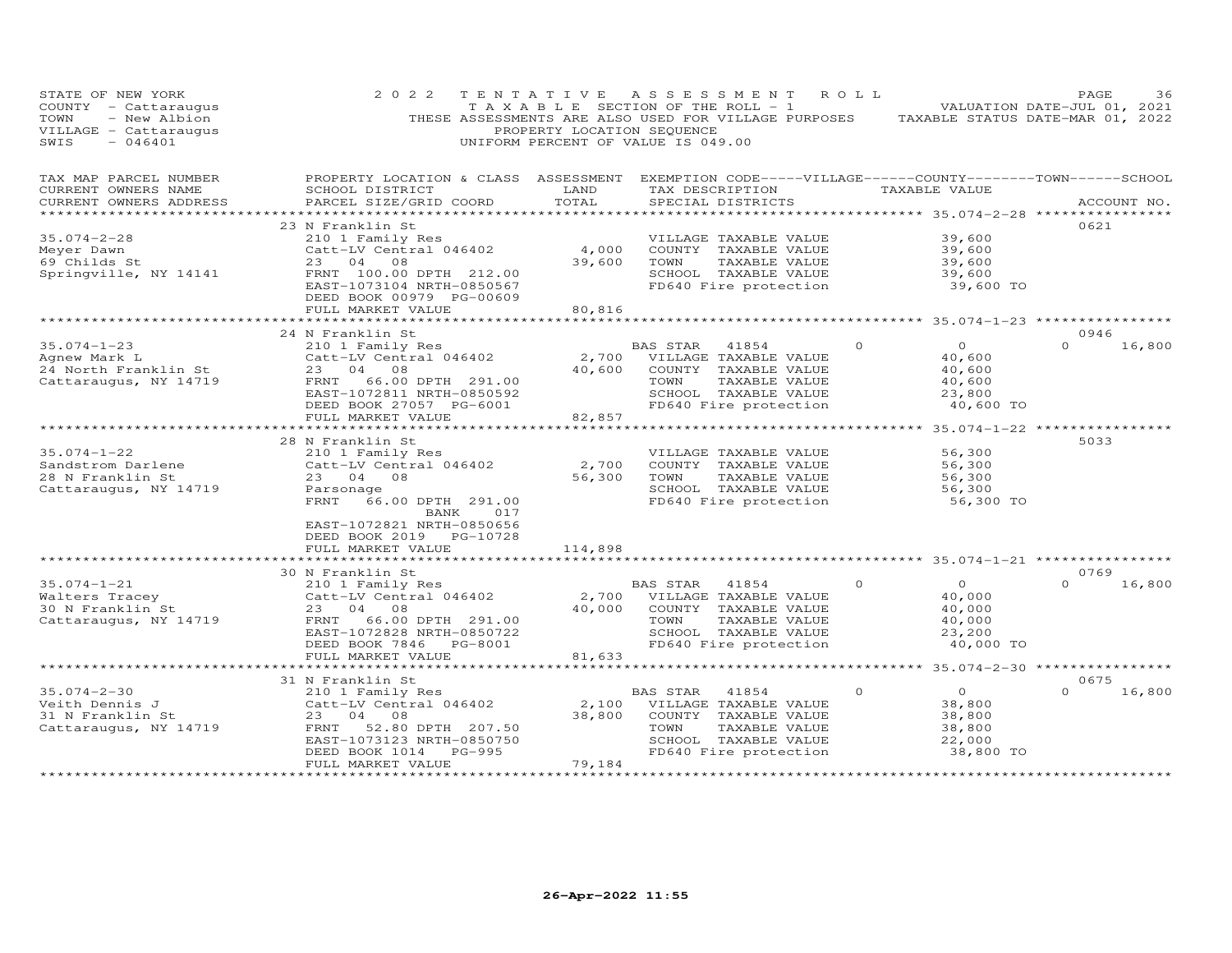| STATE OF NEW YORK<br>$COUNTY - Cattaraugus$<br>- New Albion<br>TOWN<br>VILLAGE - Cattaraugus<br>SWIS<br>$-046401$ | 2 0 2 2                                                                                                                                                                                    | TENTATIVE<br>PROPERTY LOCATION SEQUENCE | A S S E S S M E N T<br>T A X A B L E SECTION OF THE ROLL - 1<br>THESE ASSESSMENTS ARE ALSO USED FOR VILLAGE PURPOSES<br>UNIFORM PERCENT OF VALUE IS 049.00 | ROLL                                                                      | PAGE<br>37<br>VALUATION DATE-JUL 01, 2021<br>TAXABLE STATUS DATE-MAR 01, 2022 |
|-------------------------------------------------------------------------------------------------------------------|--------------------------------------------------------------------------------------------------------------------------------------------------------------------------------------------|-----------------------------------------|------------------------------------------------------------------------------------------------------------------------------------------------------------|---------------------------------------------------------------------------|-------------------------------------------------------------------------------|
| TAX MAP PARCEL NUMBER<br>CURRENT OWNERS NAME<br>CURRENT OWNERS ADDRESS                                            | PROPERTY LOCATION & CLASS ASSESSMENT<br>SCHOOL DISTRICT<br>PARCEL SIZE/GRID COORD                                                                                                          | LAND<br>TOTAL<br>********               | EXEMPTION CODE-----VILLAGE------COUNTY--------TOWN------SCHOOL<br>TAX DESCRIPTION<br>SPECIAL DISTRICTS                                                     | TAXABLE VALUE<br>********** 35.074-1-19 ****                              | ACCOUNT NO.                                                                   |
| $35.074 - 1 - 19$<br>Goodemote Gary J<br>11328 Rittenwood Ct<br>Riverside, CA 92503                               | 32 N Franklin St<br>210 1 Family Res<br>Catt-LV Central 046402<br>23<br>04<br>08<br>FRNT<br>66.00 DPTH 291.00<br>EAST-1072836 NRTH-0850787<br>DEED BOOK 20210 PG-8631<br>FULL MARKET VALUE | 2,700<br>34,500<br>70,408               | VILLAGE TAXABLE VALUE<br>COUNTY TAXABLE VALUE<br>TAXABLE VALUE<br>TOWN<br>SCHOOL TAXABLE VALUE<br>FD640 Fire protection                                    | 34,500<br>34,500<br>34,500<br>34,500<br>34,500 TO                         | 0704                                                                          |
|                                                                                                                   | ***********************                                                                                                                                                                    | <b>***********</b> *                    |                                                                                                                                                            | ****************** 35.074-2-31 ***************                            |                                                                               |
| $35.074 - 2 - 31$<br>Rowicki Mary Jane<br>33 N Franklin St.<br>Cattaraugus, NY 14719                              | 33 N Franklin St<br>210 1 Family Res<br>Catt-LV Central 046402<br>23 04<br>08<br>52.80 DPTH 207.50<br>FRNT<br>EAST-1073130 NRTH-0850802<br>DEED BOOK 28285 PG-7005                         | 2,100<br>42,200<br>86,122               | VILLAGE TAXABLE VALUE<br>COUNTY TAXABLE VALUE<br>TAXABLE VALUE<br>TOWN<br>SCHOOL TAXABLE VALUE<br>FD640 Fire protection                                    | 42,200<br>42,200<br>42,200<br>42,200<br>42,200 TO                         | 0897                                                                          |
|                                                                                                                   | FULL MARKET VALUE                                                                                                                                                                          |                                         |                                                                                                                                                            | ******************* 35.074-2-32 **************                            |                                                                               |
| $35.074 - 2 - 32$<br>Mikowicz Nannette S<br>35 N. Franklin Street<br>Cattaraugus, NY 14719                        | 35 N Franklin St<br>210 1 Family Res<br>Catt-LV Central 046402<br>23 04<br>08<br>52.80 DPTH 207.50<br>FRNT<br>EAST-1073136 NRTH-0850854<br>DEED BOOK 2019<br>PG-13199<br>FULL MARKET VALUE | 2,100<br>48,600<br>99,184               | VILLAGE TAXABLE VALUE<br>COUNTY TAXABLE VALUE<br>TAXABLE VALUE<br>TOWN<br>SCHOOL TAXABLE VALUE<br>FD640 Fire protection                                    | 48,600<br>48,600<br>48,600<br>48,600<br>48,600 TO                         | 0888                                                                          |
|                                                                                                                   |                                                                                                                                                                                            |                                         |                                                                                                                                                            | ********************* 35.074-1-18 *****************                       |                                                                               |
| $35.074 - 1 - 18$<br>Gostomski Scott M<br>Gostomski Tracy<br>36 N Franklin St<br>Cattaraugus, NY 14719            | 36 N Franklin St<br>210 1 Family Res<br>Catt-LV Central 046402<br>23 04 08<br>66.00 DPTH 291.00<br>FRNT<br>EAST-1072843 NRTH-0850852<br>DEED BOOK 1015<br>$PG-95$<br>FULL MARKET VALUE     | 2,700<br>42,100<br>85,918               | <b>BAS STAR</b><br>41854<br>VILLAGE TAXABLE VALUE<br>COUNTY TAXABLE VALUE<br>TOWN<br>TAXABLE VALUE<br>SCHOOL TAXABLE VALUE<br>FD640 Fire protection        | $\circ$<br>$\circ$<br>42,100<br>42,100<br>42,100<br>25,300<br>42,100 TO   | 0954<br>16,800<br>$\Omega$                                                    |
|                                                                                                                   |                                                                                                                                                                                            |                                         |                                                                                                                                                            | ************ 35.074-1-17 *****************                                |                                                                               |
| $35.074 - 1 - 17$<br>Laquay Daniel B<br>Laquay Rose M<br>38 N Franklin St<br>Cattaraugus, NY 14719                | 38 N Franklin St<br>210 1 Family Res<br>Catt-LV Central 046402<br>23<br>04<br>08<br>FRNT<br>76.00 DPTH 291.00<br>BANK<br>017<br>EAST-1072853 NRTH-0850917<br>DEED BOOK 1019<br>PG-876      | 3,100<br>50,000                         | <b>BAS STAR</b><br>41854<br>VILLAGE TAXABLE VALUE<br>COUNTY TAXABLE VALUE<br>TOWN<br>TAXABLE VALUE<br>SCHOOL TAXABLE VALUE<br>FD640 Fire protection        | $\Omega$<br>$\Omega$<br>50,000<br>50,000<br>50,000<br>33,200<br>50,000 TO | 0885<br>$\Omega$<br>16,800                                                    |
|                                                                                                                   | FULL MARKET VALUE                                                                                                                                                                          | 102,041                                 |                                                                                                                                                            |                                                                           |                                                                               |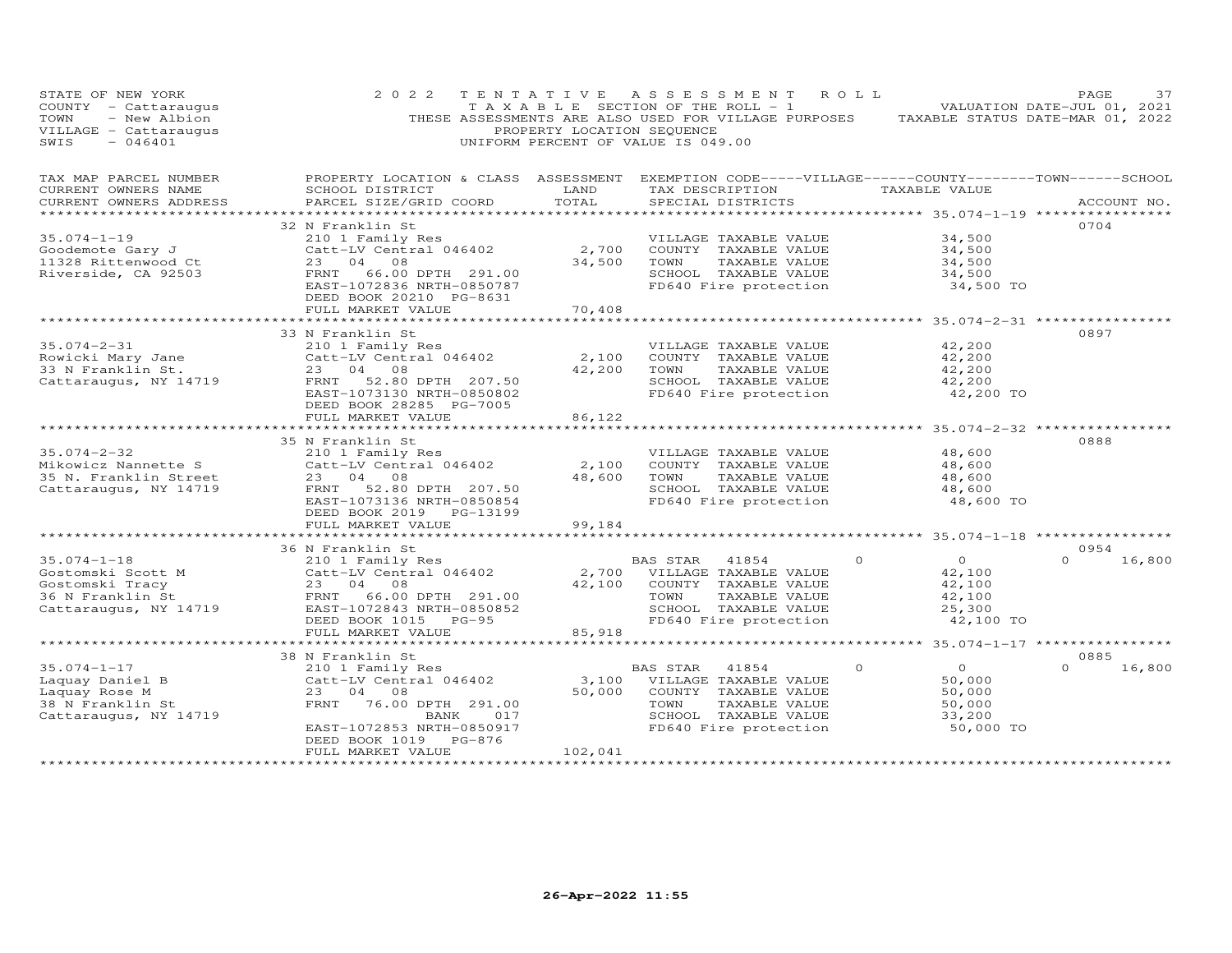| STATE OF NEW YORK<br>COUNTY - Cattaraugus<br>- New Albion<br>TOWN<br>VILLAGE - Cattaraugus<br>SWIS<br>$-046401$ | 2 0 2 2<br>TENTATIVE<br>THESE ASSESSMENTS ARE ALSO USED FOR VILLAGE PURPOSES                                                                    |                 | A S S E S S M E N T<br>PROPERTY LOCATION SEQUENCE<br>UNIFORM PERCENT OF VALUE IS 049.00 | T A X A B L E SECTION OF THE ROLL - 1                                                           | ROLL ROLL | TAXABLE STATUS DATE-MAR 01, 2022                        | PAGE<br>VALUATION DATE-JUL 01, 2021 | 38      |
|-----------------------------------------------------------------------------------------------------------------|-------------------------------------------------------------------------------------------------------------------------------------------------|-----------------|-----------------------------------------------------------------------------------------|-------------------------------------------------------------------------------------------------|-----------|---------------------------------------------------------|-------------------------------------|---------|
| TAX MAP PARCEL NUMBER<br>CURRENT OWNERS NAME<br>CURRENT OWNERS ADDRESS                                          | PROPERTY LOCATION & CLASS ASSESSMENT EXEMPTION CODE-----VILLAGE------COUNTY-------TOWN------SCHOOL<br>SCHOOL DISTRICT<br>PARCEL SIZE/GRID COORD | LAND<br>TOTAL   |                                                                                         | TAX DESCRIPTION TAXABLE VALUE<br>SPECIAL DISTRICTS                                              |           |                                                         | ACCOUNT NO.                         |         |
|                                                                                                                 | 39 N Franklin St                                                                                                                                |                 |                                                                                         |                                                                                                 |           |                                                         | 0771                                |         |
| $35.074 - 2 - 33$<br>Kelley Joy J<br>39 N Franklin St<br>Cattaraugus, NY 14719                                  | 210 1 Family Res<br>Catt-LV Central 046402<br>08<br>23 04<br>0.12<br>ACRES<br>EAST-1073142 NRTH-0850907                                         | 1,600<br>37,800 | ENH STAR<br>TOWN                                                                        | 41834<br>VILLAGE TAXABLE VALUE<br>COUNTY TAXABLE VALUE<br>TAXABLE VALUE<br>SCHOOL TAXABLE VALUE | $\Omega$  | $\circ$<br>37,800<br>37,800<br>37,800<br>$\overline{0}$ | $\Omega$                            | 37,800  |
|                                                                                                                 | DEED BOOK 913<br>PG-00513                                                                                                                       |                 |                                                                                         | FD640 Fire protection                                                                           |           | 37,800 TO                                               |                                     |         |
|                                                                                                                 | FULL MARKET VALUE                                                                                                                               | 77,143          |                                                                                         |                                                                                                 |           |                                                         |                                     |         |
|                                                                                                                 | **********************                                                                                                                          |                 |                                                                                         |                                                                                                 |           |                                                         |                                     |         |
|                                                                                                                 | 41 N Franklin St                                                                                                                                |                 |                                                                                         |                                                                                                 |           |                                                         | 0846                                |         |
| $35.074 - 2 - 34$                                                                                               | 210 1 Family Res                                                                                                                                |                 |                                                                                         | VILLAGE TAXABLE VALUE                                                                           |           | 40,900                                                  |                                     |         |
| Mudgett Jodi L                                                                                                  | Catt-LV Central 046402                                                                                                                          | 2,100           |                                                                                         | COUNTY TAXABLE VALUE                                                                            |           | 40,900                                                  |                                     |         |
| 41 North Franklin Street                                                                                        | 23 04 08                                                                                                                                        | 40,900          | TOWN                                                                                    | TAXABLE VALUE                                                                                   |           | 40,900                                                  |                                     |         |
| Cattaraugus, NY 14719                                                                                           | 52.80 DPTH 207.50<br>FRNT<br>EAST-1073149 NRTH-0850959                                                                                          |                 |                                                                                         | SCHOOL TAXABLE VALUE<br>FD640 Fire protection                                                   |           | 40,900<br>40,900 TO                                     |                                     |         |
|                                                                                                                 | DEED BOOK 20190 PG-7758                                                                                                                         |                 |                                                                                         |                                                                                                 |           |                                                         |                                     |         |
|                                                                                                                 | FULL MARKET VALUE                                                                                                                               | 83,469          |                                                                                         |                                                                                                 |           |                                                         |                                     |         |
|                                                                                                                 |                                                                                                                                                 |                 |                                                                                         |                                                                                                 |           |                                                         |                                     |         |
|                                                                                                                 | 42 N Franklin St                                                                                                                                |                 |                                                                                         |                                                                                                 |           |                                                         | 0578                                |         |
| $35.074 - 1 - 16$                                                                                               | 210 1 Family Res                                                                                                                                |                 | BAS STAR                                                                                | 41854                                                                                           | $\Omega$  | $\circ$                                                 | $\Omega$                            | 16,800  |
| Martinez Brandy L                                                                                               | Catt-LV Central 046402                                                                                                                          | 2,200           |                                                                                         | VILLAGE TAXABLE VALUE                                                                           |           | 39,800                                                  |                                     |         |
| 42 N Franklin St<br>Cattaraugus, NY 14719                                                                       | 23 04 08<br>FRNT<br>62.00 DPTH 146.00                                                                                                           | 39,800          | TOWN                                                                                    | COUNTY TAXABLE VALUE<br>TAXABLE VALUE                                                           |           | 39,800<br>39,800                                        |                                     |         |
|                                                                                                                 | EAST-1072937 NRTH-0851019                                                                                                                       |                 |                                                                                         | SCHOOL TAXABLE VALUE                                                                            |           | 23,000                                                  |                                     |         |
|                                                                                                                 | DEED BOOK 10432 PG-4001                                                                                                                         |                 |                                                                                         | FD640 Fire protection                                                                           |           | 39,800 TO                                               |                                     |         |
|                                                                                                                 | FULL MARKET VALUE                                                                                                                               | 81,224          |                                                                                         |                                                                                                 |           |                                                         |                                     |         |
|                                                                                                                 |                                                                                                                                                 |                 |                                                                                         |                                                                                                 |           | *************** 35.074-2-35 *****************           |                                     |         |
|                                                                                                                 | 43 N Franklin St                                                                                                                                |                 |                                                                                         |                                                                                                 |           |                                                         | 1009                                |         |
| $35.074 - 2 - 35$                                                                                               | 210 1 Family Res                                                                                                                                |                 | BAS STAR                                                                                | 41854                                                                                           | $\Omega$  | $\Omega$                                                | $\Omega$                            | 16,800  |
| Drewiega Angela<br>43 N Franklin St                                                                             | Catt-LV Central 046402<br>23 04 08                                                                                                              | 2,700<br>51,000 |                                                                                         | VILLAGE TAXABLE VALUE<br>COUNTY TAXABLE VALUE                                                   |           | 51,000<br>51,000                                        |                                     |         |
| Cattaraugus, NY                                                                                                 | FRNT<br>66.00 DPTH 212.00                                                                                                                       |                 | TOWN                                                                                    | TAXABLE VALUE                                                                                   |           | 51,000                                                  |                                     |         |
|                                                                                                                 | BANK<br>017                                                                                                                                     |                 |                                                                                         | SCHOOL TAXABLE VALUE                                                                            |           | 34,200                                                  |                                     |         |
|                                                                                                                 | EAST-1073159 NRTH-0851018                                                                                                                       |                 |                                                                                         | FD640 Fire protection                                                                           |           | 51,000 TO                                               |                                     |         |
|                                                                                                                 | DEED BOOK 1031 PG-1034                                                                                                                          |                 |                                                                                         |                                                                                                 |           |                                                         |                                     |         |
|                                                                                                                 | FULL MARKET VALUE                                                                                                                               | 104,082         |                                                                                         |                                                                                                 |           |                                                         |                                     |         |
|                                                                                                                 |                                                                                                                                                 |                 |                                                                                         |                                                                                                 |           |                                                         |                                     |         |
| $35.074 - 2 - 36$                                                                                               | 45 N Franklin St<br>210 1 Family Res                                                                                                            |                 | VET WAR C                                                                               | 41122                                                                                           | $\Omega$  | 6,540                                                   | 1000<br>$\Omega$                    | $\circ$ |
| Wienk Anita M                                                                                                   | Catt-LV Central 046402                                                                                                                          |                 | 2,300 ENH STAR                                                                          | 41834                                                                                           | $\circ$   | $\circ$                                                 | $\Omega$                            | 41,940  |
| Wienk Randy                                                                                                     | 23 04<br>08                                                                                                                                     | 43,600          |                                                                                         | VILLAGE TAXABLE VALUE                                                                           |           | 43,600                                                  |                                     |         |
| 45 N Franklin St                                                                                                | FRNT<br>57.75 DPTH 212.00                                                                                                                       |                 |                                                                                         | COUNTY TAXABLE VALUE                                                                            |           | 37,060                                                  |                                     |         |
| Cattaraugus, NY 14719                                                                                           | EAST-1073166 NRTH-0851080                                                                                                                       |                 | TOWN                                                                                    | TAXABLE VALUE                                                                                   |           | 43,600                                                  |                                     |         |
|                                                                                                                 | DEED BOOK 20190 PG-5864                                                                                                                         |                 |                                                                                         | SCHOOL TAXABLE VALUE                                                                            |           | 1,660                                                   |                                     |         |
|                                                                                                                 | FULL MARKET VALUE<br>**********************                                                                                                     |                 |                                                                                         | 88,980 FD640 Fire protection                                                                    |           | 43,600 TO                                               | * * * * * * * * * * * * * * * * * * |         |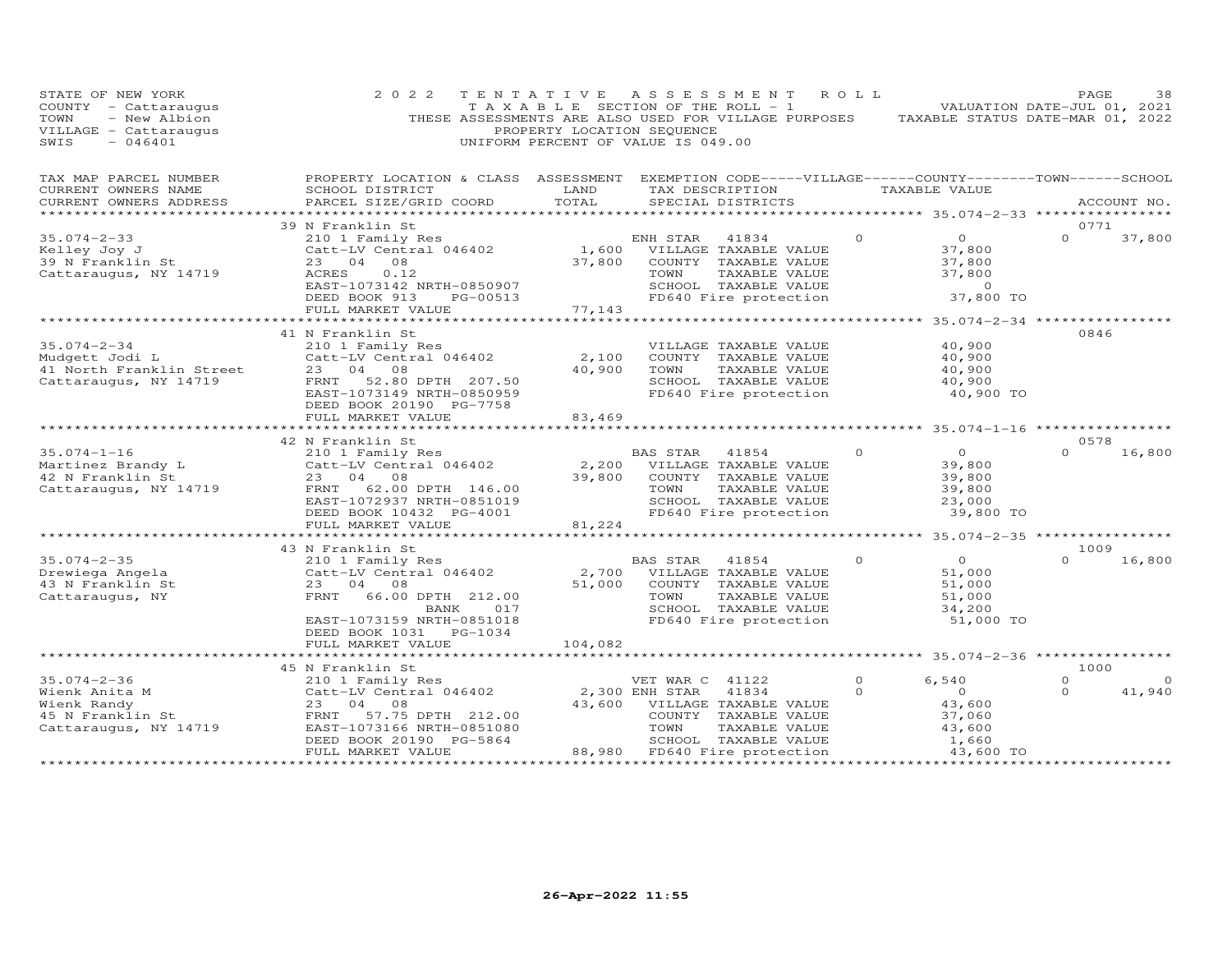| STATE OF NEW YORK<br>COUNTY - Cattaraugus<br>- New Albion<br>TOWN<br>VILLAGE - Cattaraugus<br>SWIS<br>$-046401$ | 2 0 2 2                                                                                                                                                                                                                | TENTATIVE<br>PROPERTY LOCATION SEQUENCE              | ASSESSMENT<br>T A X A B L E SECTION OF THE ROLL - 1<br>THESE ASSESSMENTS ARE ALSO USED FOR VILLAGE PURPOSES<br>UNIFORM PERCENT OF VALUE IS 049.00                      | ROLL                     | VALUATION DATE-JUL 01, 2021<br>TAXABLE STATUS DATE-MAR 01, 2022                       | PAGE               | 39               |
|-----------------------------------------------------------------------------------------------------------------|------------------------------------------------------------------------------------------------------------------------------------------------------------------------------------------------------------------------|------------------------------------------------------|------------------------------------------------------------------------------------------------------------------------------------------------------------------------|--------------------------|---------------------------------------------------------------------------------------|--------------------|------------------|
| TAX MAP PARCEL NUMBER<br>CURRENT OWNERS NAME<br>CURRENT OWNERS ADDRESS<br>******************                    | PROPERTY LOCATION & CLASS ASSESSMENT EXEMPTION CODE-----VILLAGE------COUNTY--------TOWN------SCHOOL<br>SCHOOL DISTRICT<br>PARCEL SIZE/GRID COORD                                                                       | LAND<br>TOTAL                                        | TAX DESCRIPTION<br>SPECIAL DISTRICTS                                                                                                                                   |                          | TAXABLE VALUE                                                                         |                    | ACCOUNT NO.      |
|                                                                                                                 | 46 N Franklin St                                                                                                                                                                                                       |                                                      |                                                                                                                                                                        |                          |                                                                                       | 0864               |                  |
| $35.074 - 1 - 14$<br>Miller Timothy<br>Miller Jodi<br>46 Franklin St<br>Cattaraugus, NY 14719                   | 210 1 Family Res<br>Catt-LV Central 046402<br>23 04 08<br>FRNT 70.00 DPTH 290.00<br>EAST-1072873 NRTH-0851094<br>DEED BOOK 00916 PG-01064<br>FULL MARKET VALUE                                                         | 45,000<br>91,837                                     | BAS STAR<br>41854<br>2,900 VILLAGE TAXABLE VALUE<br>COUNTY TAXABLE VALUE<br>TOWN<br>TAXABLE VALUE<br>SCHOOL TAXABLE VALUE<br>FD640 Fire protection                     | $\Omega$                 | $\overline{0}$<br>45,000<br>45,000<br>45,000<br>28,200<br>45,000 TO                   | $\Omega$           | 16,800           |
|                                                                                                                 | ************************                                                                                                                                                                                               |                                                      |                                                                                                                                                                        |                          |                                                                                       |                    |                  |
| $35.074 - 2 - 37$<br>McVaugh Calvin & Judith<br>McVaugh Timothy C<br>47 N Franklin St<br>Cattaraugus, NY 14719  | 47 N Franklin St<br>210 1 Family Res<br>Catt-LV Central 046402<br>23 04 08<br>FRNT<br>57.00 DPTH 212.00<br>EAST-1073173 NRTH-0851137                                                                                   | 2,300<br>45,000                                      | ENH STAR 41834<br>VILLAGE TAXABLE VALUE<br>COUNTY TAXABLE VALUE<br>TOWN<br>TAXABLE VALUE<br>SCHOOL TAXABLE VALUE                                                       | $\Omega$                 | $\circ$<br>45,000<br>45,000<br>45,000<br>3,060                                        | 0806<br>$\Omega$   | 41,940           |
|                                                                                                                 | DEED BOOK 20190 PG-5506<br>FULL MARKET VALUE                                                                                                                                                                           | 91,837                                               | FD640 Fire protection                                                                                                                                                  |                          | 45,000 TO                                                                             |                    |                  |
| $35.074 - 1 - 13.2$<br>Luce Richard E<br>Luce Lynne M<br>104 South St<br>Cattaraugus, NY 14719                  | 48 N Franklin St<br>312 Vac w/imprv<br>Catt-LV Central 046402<br>23 04<br>08<br>FRNT<br>90.00 DPTH 180.00<br>EAST-1072939 NRTH-0851167<br>DEED BOOK 905<br>PG-01052                                                    | 3,500<br>4,500                                       | VILLAGE TAXABLE VALUE<br>COUNTY TAXABLE VALUE<br>TOWN<br>TAXABLE VALUE<br>SCHOOL TAXABLE VALUE<br>FD640 Fire protection                                                |                          | 4,500<br>4,500<br>4,500<br>4,500<br>4,500 TO                                          | 1346               |                  |
|                                                                                                                 | FULL MARKET VALUE                                                                                                                                                                                                      | 9,184                                                |                                                                                                                                                                        |                          | ************************ 35.074-2-38 ************                                     |                    |                  |
|                                                                                                                 | 49 N Franklin St                                                                                                                                                                                                       |                                                      |                                                                                                                                                                        |                          |                                                                                       | 0928               |                  |
| $35.074 - 2 - 38$<br>Baker Pamela<br>49 N Franklin St<br>Cattaraugus, NY 14719                                  | 210 1 Family Res<br>Catt-LV Central 046402<br>23 04 08<br>57.00 DPTH 212.00<br>FRNT<br>017<br>BANK<br>EAST-1073180 NRTH-0851193<br>DEED BOOK 00960 PG-00326                                                            | 43,200                                               | AGED C/T/S 41800<br>2,300 ENH STAR<br>41834<br>VILLAGE TAXABLE VALUE<br>COUNTY TAXABLE VALUE<br>TOWN<br>TAXABLE VALUE<br>SCHOOL TAXABLE VALUE<br>FD640 Fire protection | 21,600<br>$\overline{0}$ | 21,600<br>$\overline{0}$<br>21,600<br>21,600<br>21,600<br>$\overline{O}$<br>43,200 TO | 21,600<br>$\Omega$ | 21,600<br>21,600 |
|                                                                                                                 | FULL MARKET VALUE<br>******************************                                                                                                                                                                    | 88,163                                               |                                                                                                                                                                        |                          |                                                                                       |                    |                  |
| $35.074 - 2 - 39$<br>Whalen Cameron J<br>53 North Franklin St<br>Cattaraugus, NY 14719<br>*******************   | 53 N Franklin St<br>210 1 Family Res<br>Catt-LV Central 046402<br>23<br>08<br>04<br>FRNT<br>57.75 DPTH 212.00<br>EAST-1073187 NRTH-0851252<br>PG-13094<br>DEED BOOK 2020<br>FULL MARKET VALUE<br>********************* | 2,300<br>30,000<br>61,224<br>* * * * * * * * * * * * | VILLAGE TAXABLE VALUE<br>COUNTY TAXABLE VALUE<br>TOWN<br>TAXABLE VALUE<br>SCHOOL TAXABLE VALUE<br>FD640 Fire protection                                                |                          | 30,000<br>30,000<br>30,000<br>30,000<br>30,000 TO                                     | 0560               |                  |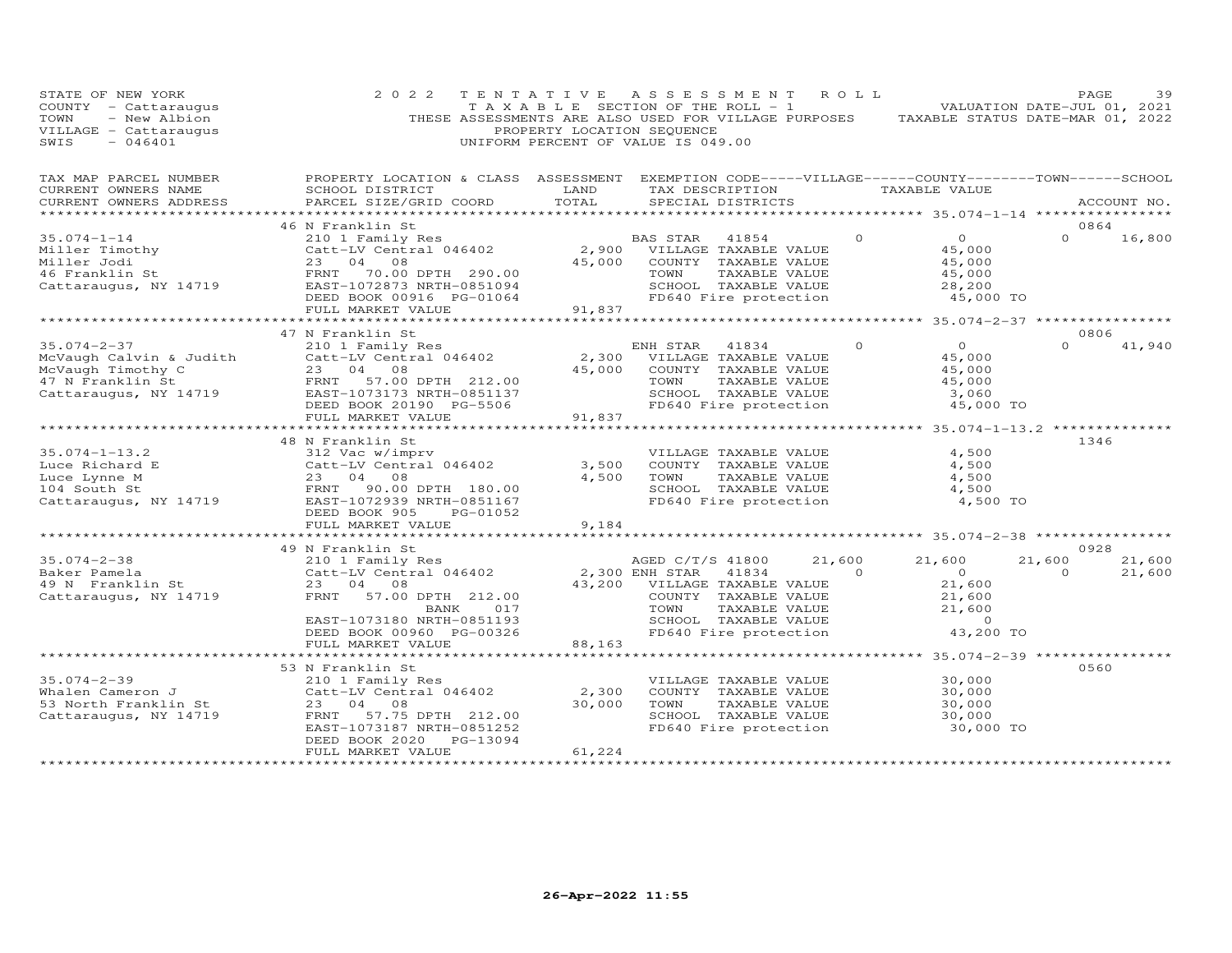| STATE OF NEW YORK<br>COUNTY - Cattaraugus<br>- New Albion<br>TOWN<br>VILLAGE - Cattaraugus<br>$-046401$<br>SWIS  | 2 0 2 2                                                                                                                                                      | PROPERTY LOCATION SEQUENCE  | TENTATIVE ASSESSMENT ROLL<br>T A X A B L E SECTION OF THE ROLL - 1<br>THESE ASSESSMENTS ARE ALSO USED FOR VILLAGE PURPOSES TAXABLE STATUS DATE-MAR 01, 2022<br>UNIFORM PERCENT OF VALUE IS 049.00 |                                                                                                  | PAGE<br>40<br>VALUATION DATE-JUL 01, 2021 |
|------------------------------------------------------------------------------------------------------------------|--------------------------------------------------------------------------------------------------------------------------------------------------------------|-----------------------------|---------------------------------------------------------------------------------------------------------------------------------------------------------------------------------------------------|--------------------------------------------------------------------------------------------------|-------------------------------------------|
| TAX MAP PARCEL NUMBER<br>CURRENT OWNERS NAME<br>CURRENT OWNERS ADDRESS                                           | PROPERTY LOCATION & CLASS ASSESSMENT EXEMPTION CODE-----VILLAGE------COUNTY-------TOWN------SCHOOL<br>SCHOOL DISTRICT<br>PARCEL SIZE/GRID COORD              | LAND<br>TOTAL               | TAX DESCRIPTION TAXABLE VALUE<br>SPECIAL DISTRICTS                                                                                                                                                |                                                                                                  | ACCOUNT NO.                               |
|                                                                                                                  |                                                                                                                                                              |                             |                                                                                                                                                                                                   | ****************** 35.074-1-13.1 **************                                                  |                                           |
| $35.074 - 1 - 13.1$<br>Fox Elizabeth<br>Stang Paul<br>54 N Franklin St<br>Cattaraugus, NY 14719                  | 54 N Franklin St<br>210 1 Family Res<br>Catt-LV Central 046402<br>23 04 08<br>FRNT 108.00 DPTH 180.00<br>EAST-1072951 NRTH-0851268                           | 4,200<br>46,100             | VILLAGE TAXABLE VALUE<br>COUNTY TAXABLE VALUE<br>TOWN<br>TAXABLE VALUE<br>SCHOOL TAXABLE VALUE<br>FD640 Fire protection                                                                           | 46,100<br>46,100<br>46,100<br>46,100<br>46,100 TO                                                | 0592                                      |
|                                                                                                                  | DEED BOOK 20210 PG-2592                                                                                                                                      |                             |                                                                                                                                                                                                   |                                                                                                  |                                           |
|                                                                                                                  | FULL MARKET VALUE                                                                                                                                            | 94,082                      |                                                                                                                                                                                                   |                                                                                                  |                                           |
| $35.074 - 1 - 12$<br>Tanner Javan Paul Luce<br>58 N Franklin St<br>Cattaraugus, NY 14719 FRNT 120.00 DPTH 291.00 | 58 N Franklin St<br>270 Mfg housing<br>$Catt-LV$ Central 046402<br>23 04 08<br>EAST-1072908 NRTH-0851389<br>DEED BOOK 24096 PG-6001                          | 4,900<br>33,300             | VILLAGE TAXABLE VALUE<br>COUNTY TAXABLE VALUE<br>TOWN<br>TAXABLE VALUE<br>SCHOOL TAXABLE VALUE<br>FD640 Fire protection                                                                           | 33,300<br>33,300<br>33,300<br>33,300<br>33,300 TO                                                | 0797                                      |
|                                                                                                                  | FULL MARKET VALUE<br>*************************                                                                                                               | 67,959                      |                                                                                                                                                                                                   |                                                                                                  |                                           |
|                                                                                                                  | 59 N Franklin St                                                                                                                                             |                             |                                                                                                                                                                                                   |                                                                                                  | 0931                                      |
| $35.074 - 2 - 40$<br>Smith Donald L<br>2245 W State St<br>Olean, NY 14760                                        | 210 1 Family Res<br>Catt-LV Central 046402<br>23 04 08<br>FRNT 148.00 DPTH 212.00<br>EAST-1073199 NRTH-0851355<br>DEED BOOK 822<br>PG-00757                  | 30,700                      | ENH STAR 41834<br>6,000 VILLAGE TAXABLE VALUE<br>COUNTY TAXABLE VALUE<br>TOWN<br>TAXABLE VALUE<br>SCHOOL TAXABLE VALUE<br>FD640 Fire protection                                                   | $\overline{O}$<br>$\Omega$<br>30,700<br>30,700<br>30,700<br>$\sim$ 0<br>30,700 TO                | $\Omega$<br>30,700                        |
|                                                                                                                  | FULL MARKET VALUE                                                                                                                                            | 62,653                      |                                                                                                                                                                                                   |                                                                                                  |                                           |
|                                                                                                                  | ******************************                                                                                                                               |                             |                                                                                                                                                                                                   |                                                                                                  |                                           |
| $35.074 - 1 - 11$<br>Wickham Daniel<br>Green Jessica<br>60 N Franklin St<br>Cattaraugus, NY 14719                | 60 N Franklin St<br>210 1 Family Res<br>Catt-LV Central 046402<br>23 04 08<br>FRNT 57.00 DPTH 291.00<br>EAST-1072919 NRTH-0851477<br>DEED BOOK 2020 PG-16468 | 40,900                      | ENH STAR 41834<br>2,300 VILLAGE TAXABLE VALUE<br>COUNTY TAXABLE VALUE<br>TOWN<br>TAXABLE VALUE<br>SCHOOL TAXABLE VALUE<br>FD640 Fire protection                                                   | $\Omega$<br>$\overline{O}$<br>40,900<br>40,900<br>40,900<br>$\overline{0}$<br>40,900 TO          | 0682<br>40,900<br>$\Omega$                |
|                                                                                                                  | FULL MARKET VALUE<br>**********************                                                                                                                  | 83,469                      |                                                                                                                                                                                                   |                                                                                                  |                                           |
| $35.074 - 2 - 41$<br>Gradler Douglas W<br>$61$ North Franklin St<br>Cattaraugus, NY 14719                        | 61 N Franklin St<br>210 1 Family Res<br>Catt-LV Central 046402<br>23 04 08<br>99.00 DPTH 212.00<br>FRNT<br>EAST-1073214 NRTH-0851477                         | 4,000<br>31,300             | VILLAGE TAXABLE VALUE<br>COUNTY TAXABLE VALUE<br>TOWN<br>TAXABLE VALUE<br>SCHOOL TAXABLE VALUE<br>FD640 Fire protection                                                                           | ************* 35.074-2-41 *****************<br>31,300<br>31,300<br>31,300<br>31,300<br>31,300 TO | 0985                                      |
| ***********************                                                                                          | DEED BOOK 29848 PG-8001<br>FULL MARKET VALUE<br>************************                                                                                     | 63,878<br>***************** |                                                                                                                                                                                                   |                                                                                                  |                                           |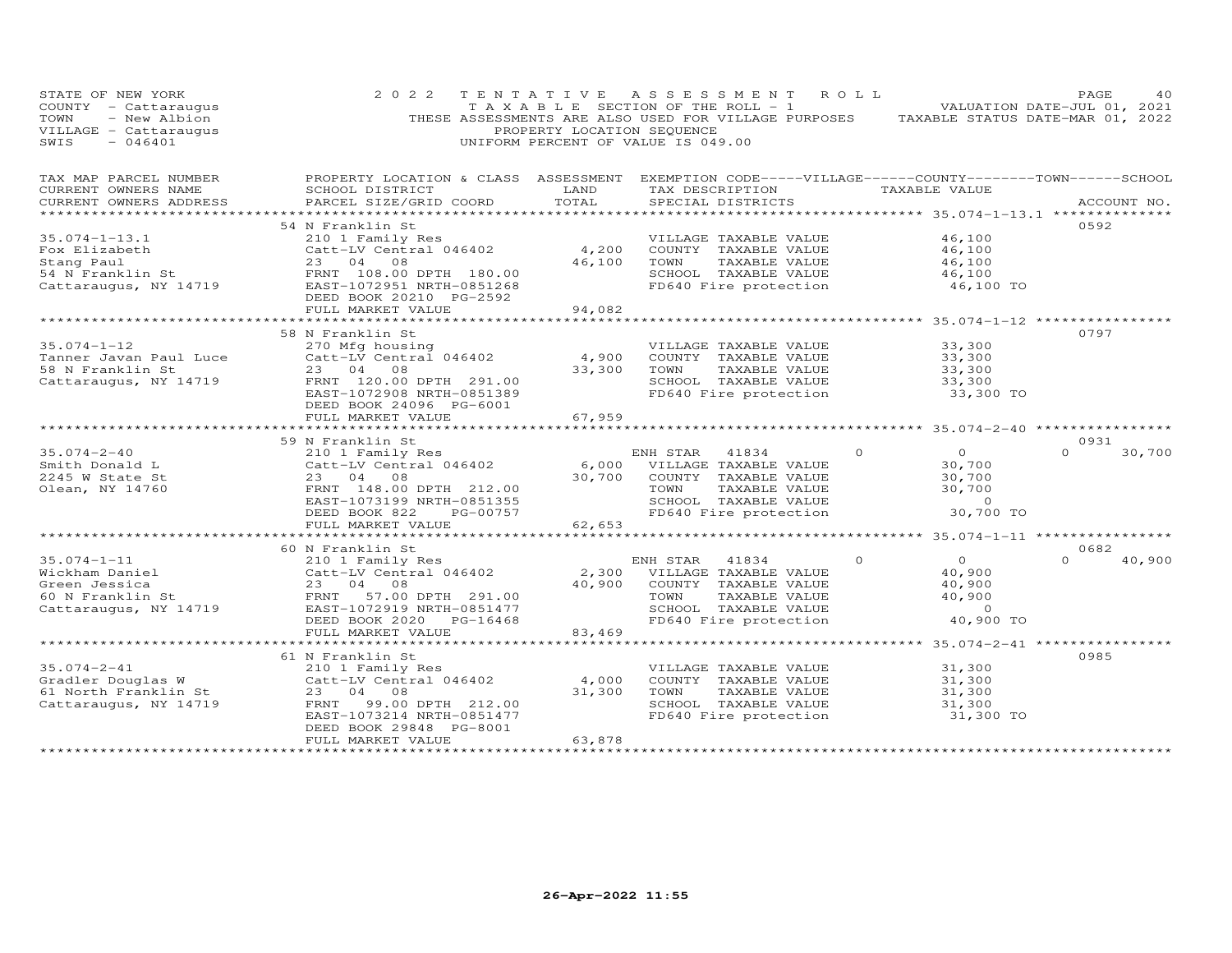| STATE OF NEW YORK<br>COUNTY - Cattaraugus<br>- New Albion<br>TOWN<br>VILLAGE - Cattaraugus<br>SWIS<br>$-046401$   | 2 0 2 2                                                                                                                                                                                | TENTATIVE<br>PROPERTY LOCATION SEQUENCE | A S S E S S M E N T<br>TAXABLE SECTION OF THE ROLL - 1<br>THESE ASSESSMENTS ARE ALSO USED FOR VILLAGE PURPOSES<br>UNIFORM PERCENT OF VALUE IS 049.00      | ROLL <sup></sup> | TAXABLE STATUS DATE-MAR 01, 2022                                    | PAGE<br>VALUATION DATE-JUL 01, 2021 | 41          |
|-------------------------------------------------------------------------------------------------------------------|----------------------------------------------------------------------------------------------------------------------------------------------------------------------------------------|-----------------------------------------|-----------------------------------------------------------------------------------------------------------------------------------------------------------|------------------|---------------------------------------------------------------------|-------------------------------------|-------------|
| TAX MAP PARCEL NUMBER<br>CURRENT OWNERS NAME<br>CURRENT OWNERS ADDRESS<br>****************                        | PROPERTY LOCATION & CLASS ASSESSMENT<br>SCHOOL DISTRICT<br>PARCEL SIZE/GRID COORD                                                                                                      | LAND<br>TOTAL                           | EXEMPTION CODE-----VILLAGE------COUNTY--------TOWN------SCHOOL<br>TAX DESCRIPTION TAXABLE VALUE<br>SPECIAL DISTRICTS<br>***************************       |                  | ******************* 35.074-1-10 *****************                   |                                     | ACCOUNT NO. |
|                                                                                                                   | 62 N Franklin St                                                                                                                                                                       |                                         |                                                                                                                                                           |                  |                                                                     | 0935                                |             |
| $35.074 - 1 - 10$<br>Ellis Wayne G<br>62 N Franklin St<br>Cattaraugus, NY 14719                                   | 210 1 Family Res<br>Catt-LV Central 046402<br>23 04 08<br>57.00 DPTH 291.00<br>FRNT<br>EAST-1072925 NRTH-0851534<br>DEED BOOK 729<br>PG-7003<br>FULL MARKET VALUE                      | 50,800<br>103,673                       | <b>BAS STAR</b><br>41854<br>2,300 VILLAGE TAXABLE VALUE<br>COUNTY TAXABLE VALUE<br>TAXABLE VALUE<br>TOWN<br>SCHOOL TAXABLE VALUE<br>FD640 Fire protection | $\Omega$         | $\overline{O}$<br>50,800<br>50,800<br>50,800<br>34,000<br>50,800 TO | $\Omega$                            | 16,800      |
|                                                                                                                   |                                                                                                                                                                                        |                                         |                                                                                                                                                           |                  |                                                                     |                                     |             |
| $35.074 - 2 - 42$<br>Bronneberg John F<br>Dorm Lauren<br>Barr Lauren<br>65 N Franklin St<br>Cattaraugus, NY 14719 | 65 N Franklin St<br>210 1 Family Res<br>Catt-LV Central 046402<br>23 04 08<br>99.00 DPTH 212.00<br>FRNT<br>EAST-1073226 NRTH-0851576<br>DEED BOOK 00924 PG-00935                       | 4,000<br>51,000                         | BAS STAR<br>41854<br>VILLAGE TAXABLE VALUE<br>COUNTY TAXABLE VALUE<br>TOWN<br>TAXABLE VALUE<br>SCHOOL TAXABLE VALUE<br>FD640 Fire protection              | $\Omega$         | $\circ$<br>51,000<br>51,000<br>51,000<br>34,200<br>51,000 TO        | 0752<br>$\Omega$                    | 16,800      |
|                                                                                                                   | FULL MARKET VALUE                                                                                                                                                                      | 104,082                                 |                                                                                                                                                           |                  |                                                                     | ****************                    |             |
|                                                                                                                   | 66 N Franklin St                                                                                                                                                                       |                                         |                                                                                                                                                           |                  |                                                                     | 0917                                |             |
| $35.074 - 1 - 9$<br>Garrison Gary L<br>Garrison Terry L<br>820 Snagstead Way<br>Port Townsend, WA 98368           | 210 1 Family Res<br>Catt-LV Central 046402<br>23 04 08<br>FRNT 106.00 DPTH 291.00<br>EAST-1072936 NRTH-0851615<br>DEED BOOK 8094<br>PG-5001                                            | 4,400<br>29,700                         | BAS STAR<br>41854<br>VILLAGE TAXABLE VALUE<br>COUNTY TAXABLE VALUE<br>TOWN<br>TAXABLE VALUE<br>SCHOOL TAXABLE VALUE<br>FD640 Fire protection              | $\Omega$         | $\Omega$<br>29,700<br>29,700<br>29,700<br>12,900<br>29,700 TO       | $\Omega$                            | 16,800      |
|                                                                                                                   | FULL MARKET VALUE                                                                                                                                                                      | 60,612                                  |                                                                                                                                                           |                  |                                                                     |                                     |             |
|                                                                                                                   |                                                                                                                                                                                        |                                         |                                                                                                                                                           |                  | *************** 35.074-2-43 ************                            |                                     |             |
| $35.074 - 2 - 43$<br>Parisi Rosario M<br>Parisi Sandra M<br>8378 Dewey Rd<br>Cattaraugus, NY 14719                | 69 N Franklin St<br>210 1 Family Res<br>Catt-LV Central 046402<br>23 04<br>08<br>FRNT 99.00 DPTH 212.00<br>EAST-1073237 NRTH-0851674<br>DEED BOOK 847<br>PG-00566<br>FULL MARKET VALUE | 4,000<br>45,000<br>91,837               | VILLAGE TAXABLE VALUE<br>COUNTY TAXABLE VALUE<br>TOWN<br>TAXABLE VALUE<br>SCHOOL TAXABLE VALUE<br>FD640 Fire protection                                   |                  | 45,000<br>45,000<br>45,000<br>45,000<br>45,000 TO                   | 0730                                |             |
|                                                                                                                   |                                                                                                                                                                                        | **********                              |                                                                                                                                                           |                  | **************** 35.074-1-8 ************                            |                                     |             |
| $35.074 - 1 - 8$<br>Goodman Thomas R Life Us<br>Goodman Alice M<br>72 Franklin St<br>Cattaraugus, NY 14719        | 72 N Franklin St<br>312 Vac w/imprv<br>Catt-LV Central 046402<br>23 04<br>08<br>Ff 263'<br>ACRES<br>2.04<br>EAST-1072949 NRTH-0851821                                                  | 8,600<br>12,100                         | VILLAGE TAXABLE VALUE<br>COUNTY TAXABLE VALUE<br>TOWN<br>TAXABLE VALUE<br>SCHOOL TAXABLE VALUE<br>FD640 Fire protection                                   |                  | 12,100<br>12,100<br>12,100<br>12,100<br>12,100 TO                   | 0705                                |             |
|                                                                                                                   | DEED BOOK 22702 PG-3002<br>FULL MARKET VALUE                                                                                                                                           | 24,694                                  |                                                                                                                                                           |                  |                                                                     |                                     |             |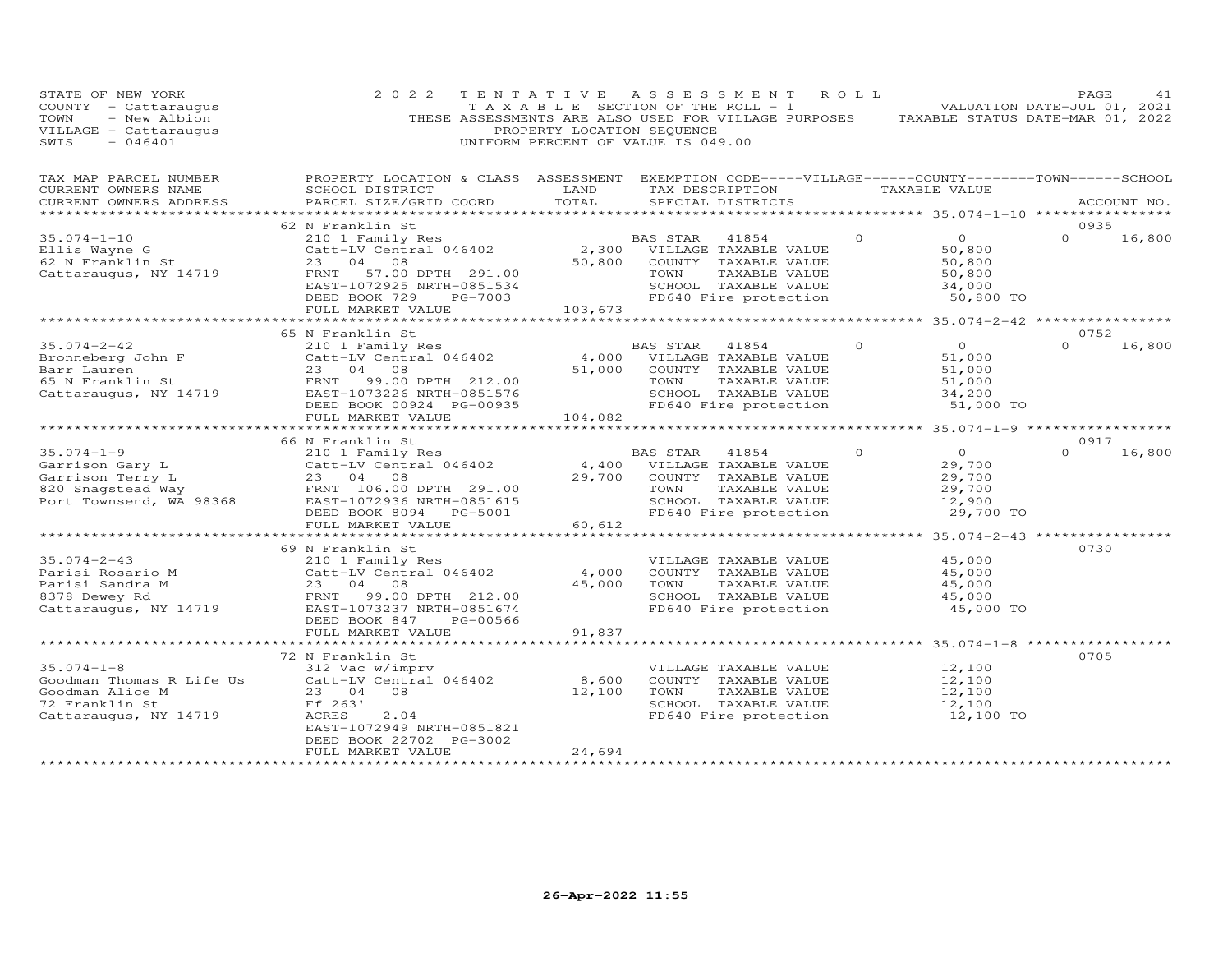| STATE OF NEW YORK<br>COUNTY - Cattaraugus<br>- New Albion<br>TOWN<br>VILLAGE - Cattaraugus<br>SWIS<br>$-046401$ | 2 0 2 2                                                                                                                                                                                     | TENTATIVE<br>PROPERTY LOCATION SEQUENCE              | ASSESSMENT ROLL<br>TAXABLE SECTION OF THE ROLL - 1<br>THESE ASSESSMENTS ARE ALSO USED FOR VILLAGE PURPOSES TAXABLE STATUS DATE-MAR 01, 2022<br>UNIFORM PERCENT OF VALUE IS 049.00 |                      |                                                                                                          | PAGE<br>VALUATION DATE-JUL 01, 2021 | 42                 |
|-----------------------------------------------------------------------------------------------------------------|---------------------------------------------------------------------------------------------------------------------------------------------------------------------------------------------|------------------------------------------------------|-----------------------------------------------------------------------------------------------------------------------------------------------------------------------------------|----------------------|----------------------------------------------------------------------------------------------------------|-------------------------------------|--------------------|
| TAX MAP PARCEL NUMBER<br>CURRENT OWNERS NAME<br>CURRENT OWNERS ADDRESS<br>******************                    | PROPERTY LOCATION & CLASS ASSESSMENT EXEMPTION CODE-----VILLAGE------COUNTY--------TOWN------SCHOOL<br>SCHOOL DISTRICT<br>PARCEL SIZE/GRID COORD                                            | LAND<br>TOTAL                                        | TAX DESCRIPTION TAXABLE VALUE<br>SPECIAL DISTRICTS                                                                                                                                |                      | ********************* 35.074-2-44 *****************                                                      | ACCOUNT NO.                         |                    |
|                                                                                                                 | 73 N Franklin St                                                                                                                                                                            |                                                      |                                                                                                                                                                                   |                      |                                                                                                          | 0955                                |                    |
| $35.074 - 2 - 44$<br>Goodman Matthew J<br>Goodman Shelly J<br>73 N Franklin St<br>Cattaraugus, NY 14719         | 210 1 Family Res<br>Catt-LV Central 046402<br>23 04<br>08<br>FRNT 187.00 DPTH 212.00<br>EAST-1073263 NRTH-0851880<br>DEED BOOK 24010 PG-6001                                                | 70,600                                               | BAS STAR<br>41854<br>7,500 VILLAGE TAXABLE VALUE<br>COUNTY TAXABLE VALUE<br>TOWN<br>TAXABLE VALUE<br>SCHOOL TAXABLE VALUE<br>FD640 Fire protection                                | $\circ$              | $\overline{O}$<br>70,600<br>70,600<br>70,600<br>53,800<br>70,600 TO                                      | $\Omega$                            | 16,800             |
|                                                                                                                 | FULL MARKET VALUE                                                                                                                                                                           | 144,082                                              |                                                                                                                                                                                   |                      |                                                                                                          |                                     |                    |
| $35.074 - 1 - 7$<br>Goodman Thomas R                                                                            | 74 N Franklin St<br>210 1 Family Res<br>$Catt-LV$ Central 046402                                                                                                                            | 2,900 BAS STAR                                       | VET COM C 41132<br>41854                                                                                                                                                          | $\Omega$<br>$\Omega$ | 11,200<br>$\circ$                                                                                        | 0937<br>$\Omega$<br>$\Omega$        | $\Omega$<br>16,800 |
| Goodman Alice M<br>74 Franklin St<br>Cattaraugus, NY 14719                                                      | 08<br>23<br>04<br>FRNT<br>80.00 DPTH 152.00<br>EAST-1073045 NRTH-0851957<br>DEED BOOK 763<br>PG-00821                                                                                       | 84,800                                               | VILLAGE TAXABLE VALUE<br>COUNTY TAXABLE VALUE<br>TOWN<br>TAXABLE VALUE<br>SCHOOL TAXABLE VALUE                                                                                    |                      | 84,800<br>73,600<br>84,800<br>68,000                                                                     |                                     |                    |
|                                                                                                                 | FULL MARKET VALUE                                                                                                                                                                           | 173,061                                              | FD640 Fire protection                                                                                                                                                             |                      | 84,800 TO                                                                                                |                                     |                    |
|                                                                                                                 |                                                                                                                                                                                             |                                                      |                                                                                                                                                                                   |                      | $35.074 - 2 - 46$ **                                                                                     |                                     |                    |
| $35.074 - 2 - 46$<br>Borkowski Steven<br>Wasiela Elizabeth<br>83 North Franklin St<br>Cattaraugus, NY 14719     | 83 N Franklin St<br>210 1 Family Res<br>Catt-LV Central 046402<br>24 04 08<br>FRNT 195.00 DPTH 211.83<br>EAST-1073306 NRTH-0852069<br>DEED BOOK 2021 PG-16240                               | 7,900<br>48,900                                      | VILLAGE TAXABLE VALUE<br>COUNTY TAXABLE VALUE<br>TAXABLE VALUE<br>TOWN<br>SCHOOL TAXABLE VALUE<br>FD640 Fire protection                                                           |                      | 48,900<br>48,900<br>48,900<br>48,900<br>48,900 TO                                                        | 0754                                |                    |
|                                                                                                                 | FULL MARKET VALUE                                                                                                                                                                           | 99,796                                               |                                                                                                                                                                                   |                      |                                                                                                          |                                     |                    |
| $35.074 - 1 - 37$<br>Botticello Ashley<br>84 N Franklin St<br>Cattaraugus, NY 14719                             | 84 N Franklin St<br>210 1 Family Res<br>Catt-LV Central 046402<br>24<br>08<br>04<br>FRNT 180.00 DPTH 165.00<br>EAST-1073035 NRTH-0852082<br>DEED BOOK 2021<br>PG-13394<br>FULL MARKET VALUE | * * * * * * * * * * * *<br>6,800<br>36,000<br>73,469 | VILLAGE TAXABLE VALUE<br>COUNTY TAXABLE VALUE<br>TOWN<br>TAXABLE VALUE<br>SCHOOL TAXABLE VALUE<br>FD640 Fire protection                                                           |                      | ************************ 35.074-1-37 **************<br>36,000<br>36,000<br>36,000<br>36,000<br>36,000 TO | 1459                                |                    |
|                                                                                                                 |                                                                                                                                                                                             |                                                      |                                                                                                                                                                                   |                      | ********** 35.073-1-1 ***                                                                                |                                     |                    |
| $35.073 - 1 - 1$<br>Kavanagh Jennifer L<br>7700 NYS Rte 353<br>Cattaraugus, NY 14719                            | N Main St<br>311 Res vac land<br>Catt-LV Central 046402<br>31 04<br>08<br>FRNT<br>78.00 DPTH<br>85.00<br>017<br>BANK<br>EAST-1068823 NRTH-0851380                                           | 2,200<br>2,200                                       | VILLAGE TAXABLE VALUE<br>COUNTY TAXABLE VALUE<br>TOWN<br>TAXABLE VALUE<br>SCHOOL TAXABLE VALUE<br>FD640 Fire protection                                                           |                      | 2,200<br>2,200<br>2,200<br>2,200<br>2,200 TO                                                             | 1407                                |                    |
|                                                                                                                 | DEED BOOK 8680<br>PG-5002<br>FULL MARKET VALUE                                                                                                                                              | 4,490                                                |                                                                                                                                                                                   |                      |                                                                                                          |                                     |                    |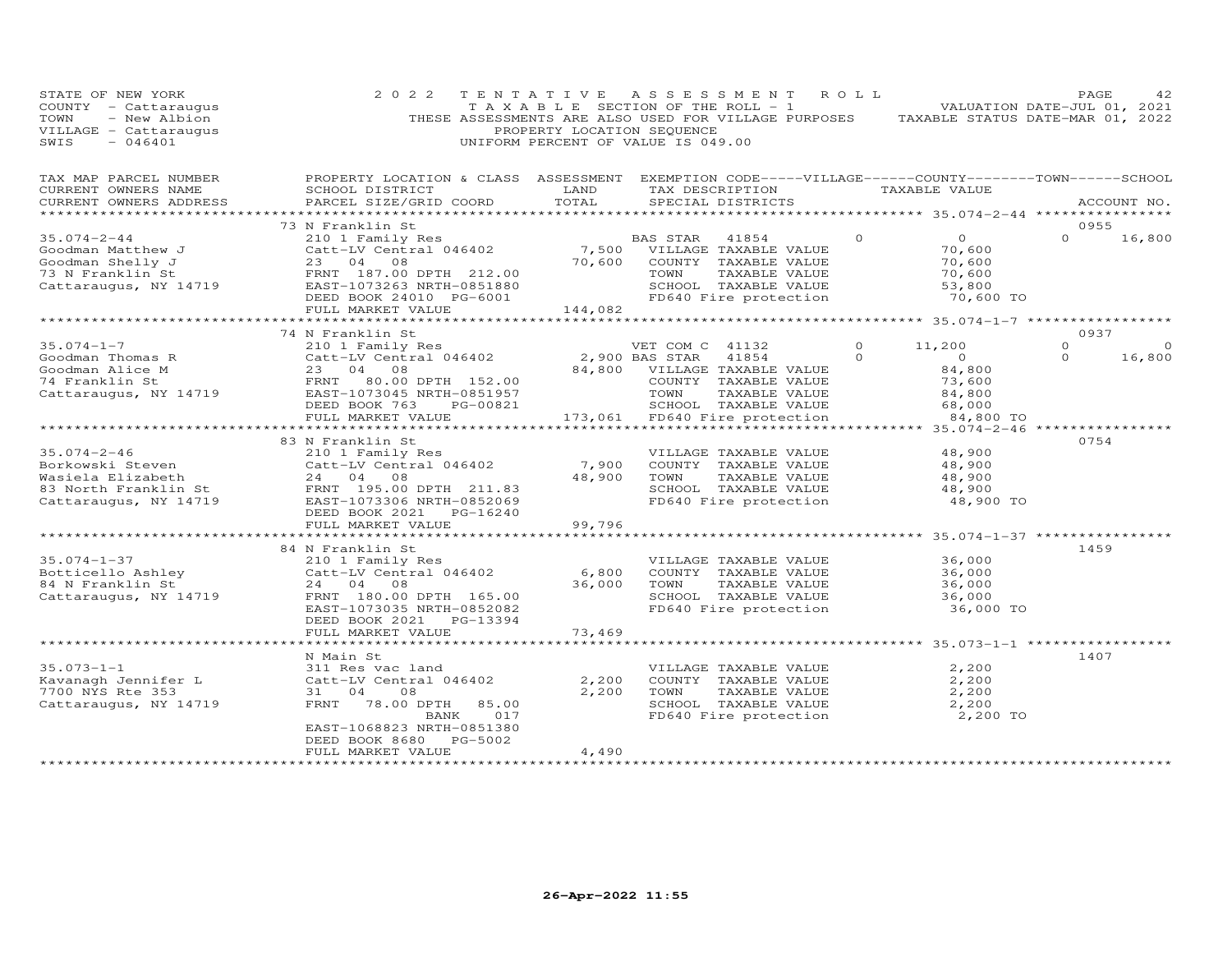| STATE OF NEW YORK<br>COUNTY - Cattaraugus<br>- New Albion<br>TOWN<br>VILLAGE - Cattaraugus<br>SWIS<br>$-046401$ | 2 0 2 2                                                                                                                                                                                        | PROPERTY LOCATION SEQUENCE         | TENTATIVE ASSESSMENT<br>R O L L<br>TAXABLE SECTION OF THE ROLL - 1<br>THESE ASSESSMENTS ARE ALSO USED FOR VILLAGE PURPOSES<br>UNIFORM PERCENT OF VALUE IS 049.00                                               | TAXABLE STATUS DATE-MAR 01, 2022                  | PAGE<br>43<br>VALUATION DATE-JUL 01, 2021 |
|-----------------------------------------------------------------------------------------------------------------|------------------------------------------------------------------------------------------------------------------------------------------------------------------------------------------------|------------------------------------|----------------------------------------------------------------------------------------------------------------------------------------------------------------------------------------------------------------|---------------------------------------------------|-------------------------------------------|
| TAX MAP PARCEL NUMBER<br>CURRENT OWNERS NAME<br>CURRENT OWNERS ADDRESS<br>***********************               | SCHOOL DISTRICT<br>PARCEL SIZE/GRID COORD<br>***************************                                                                                                                       | LAND<br>TOTAL<br>**********        | PROPERTY LOCATION & CLASS ASSESSMENT EXEMPTION CODE-----VILLAGE------COUNTY--------TOWN------SCHOOL<br>TAX DESCRIPTION<br>SPECIAL DISTRICTS<br>********************************** 35.073-1-20 **************** | TAXABLE VALUE                                     | ACCOUNT NO.                               |
| $35.073 - 1 - 20$<br>Lightfoot Kenneth<br>1267 Blackdore Ave<br>Pittsburg, PA 15221                             | N Main St<br>311 Res vac land<br>Catt-LV Central 046402<br>31 04<br>08<br>Ff 152' Leavenworth St<br>Ff 105' N Main St<br>ACRES<br>2.04<br>EAST-1070307 NRTH-0850336<br>DEED BOOK 21645 PG-7001 | 3,000<br>3,000                     | VILLAGE TAXABLE VALUE<br>COUNTY TAXABLE VALUE<br>TOWN<br>TAXABLE VALUE<br>SCHOOL TAXABLE VALUE<br>FD640 Fire protection                                                                                        | 3,000<br>3,000<br>3,000<br>3,000<br>3,000 TO      | 1021                                      |
|                                                                                                                 | FULL MARKET VALUE                                                                                                                                                                              | 6,122                              |                                                                                                                                                                                                                |                                                   |                                           |
| $35.073 - 1 - 22$<br>Lightfoot Kenneth<br>1267 Blackdore Ave<br>Pittsburg, PA 15221                             | *******************<br>N Main St<br>311 Res vac land<br>Catt-LV Central 046402<br>31 04 08<br>Ff 428' Leavenworth                                                                              | ********<br>3,000<br>3,000         | ******************************** 35.073-1-22 ************<br>VILLAGE TAXABLE VALUE<br>COUNTY TAXABLE VALUE<br>TOWN<br>TAXABLE VALUE<br>SCHOOL TAXABLE VALUE                                                    | 3,000<br>3,000<br>3,000<br>3,000                  | 0801                                      |
|                                                                                                                 | 9/13-DOT appr. .46 acre<br>2.78<br>ACRES<br>EAST-1070050 NRTH-0850519<br>DEED BOOK 21645 PG-7001<br>FULL MARKET VALUE                                                                          | 6,122                              | FD640 Fire protection                                                                                                                                                                                          | 3,000 TO                                          |                                           |
|                                                                                                                 |                                                                                                                                                                                                |                                    | ********************************* 35.073-1-27.2 **************                                                                                                                                                 |                                                   |                                           |
| $35.073 - 1 - 27.2$<br>Cullen Patrick J<br>Cullen Joan A<br>82 Washington St<br>Cattaraugus, NY 14719           | N Main St<br>311 Res vac land<br>Catt-LV Central 046402<br>31 04<br>08<br>Ff 240'<br>ACRES<br>5.80<br>EAST-1069289 NRTH-0850269<br>DEED BOOK 823<br>PG-00937<br>FULL MARKET VALUE              | 5,500<br>5,500<br>11,224           | VILLAGE TAXABLE VALUE<br>COUNTY TAXABLE VALUE<br>TOWN<br>TAXABLE VALUE<br>SCHOOL TAXABLE VALUE<br>FD640 Fire protection                                                                                        | 5,500<br>5,500<br>5,500<br>5,500<br>5,500 TO      | 1182                                      |
|                                                                                                                 | **************************                                                                                                                                                                     |                                    |                                                                                                                                                                                                                |                                                   |                                           |
| $35.081 - 1 - 9$<br>Westman Patrick A<br>105 N Main St<br>Cattaraugus, NY 14719                                 | N Main St<br>311 Res vac land<br>Catt-LV Central 046402<br>04<br>31<br>08<br>FRNT<br>99.00 DPTH 157.00<br>EAST-1070469 NRTH-0849987<br>DEED BOOK 00985 PG-00185<br>FULL MARKET VALUE           | 1,900<br>1,900<br>3,878            | VILLAGE TAXABLE VALUE<br>COUNTY TAXABLE VALUE<br>TOWN<br>TAXABLE VALUE<br>SCHOOL TAXABLE VALUE<br>FD640 Fire protection                                                                                        | 1,900<br>1,900<br>1,900<br>1,900<br>1,900 TO      | 1023                                      |
|                                                                                                                 |                                                                                                                                                                                                |                                    |                                                                                                                                                                                                                | **** 35.081-5-1 ************                      |                                           |
| $35.081 - 5 - 1$<br>Cullen Patrick J<br>82 Washington St<br>Cattaraugus, NY 14719                               | 9 N Main St<br>481 Att row bldg<br>Catt-LV Central 046402<br>23 04 08<br>FRNT 41.00 DPTH 43.00<br>EAST-1071024 NRTH-0849043<br>PG-01199<br>DEED BOOK 851                                       | 800<br>55,000                      | VILLAGE TAXABLE VALUE<br>COUNTY TAXABLE VALUE<br>TOWN<br>TAXABLE VALUE<br>SCHOOL TAXABLE VALUE<br>FD640 Fire protection                                                                                        | 55,000<br>55,000<br>55,000<br>55,000<br>55,000 TO | 0690                                      |
| *********************                                                                                           | FULL MARKET VALUE<br>*******************                                                                                                                                                       | 112,245<br>* * * * * * * * * * * * |                                                                                                                                                                                                                |                                                   |                                           |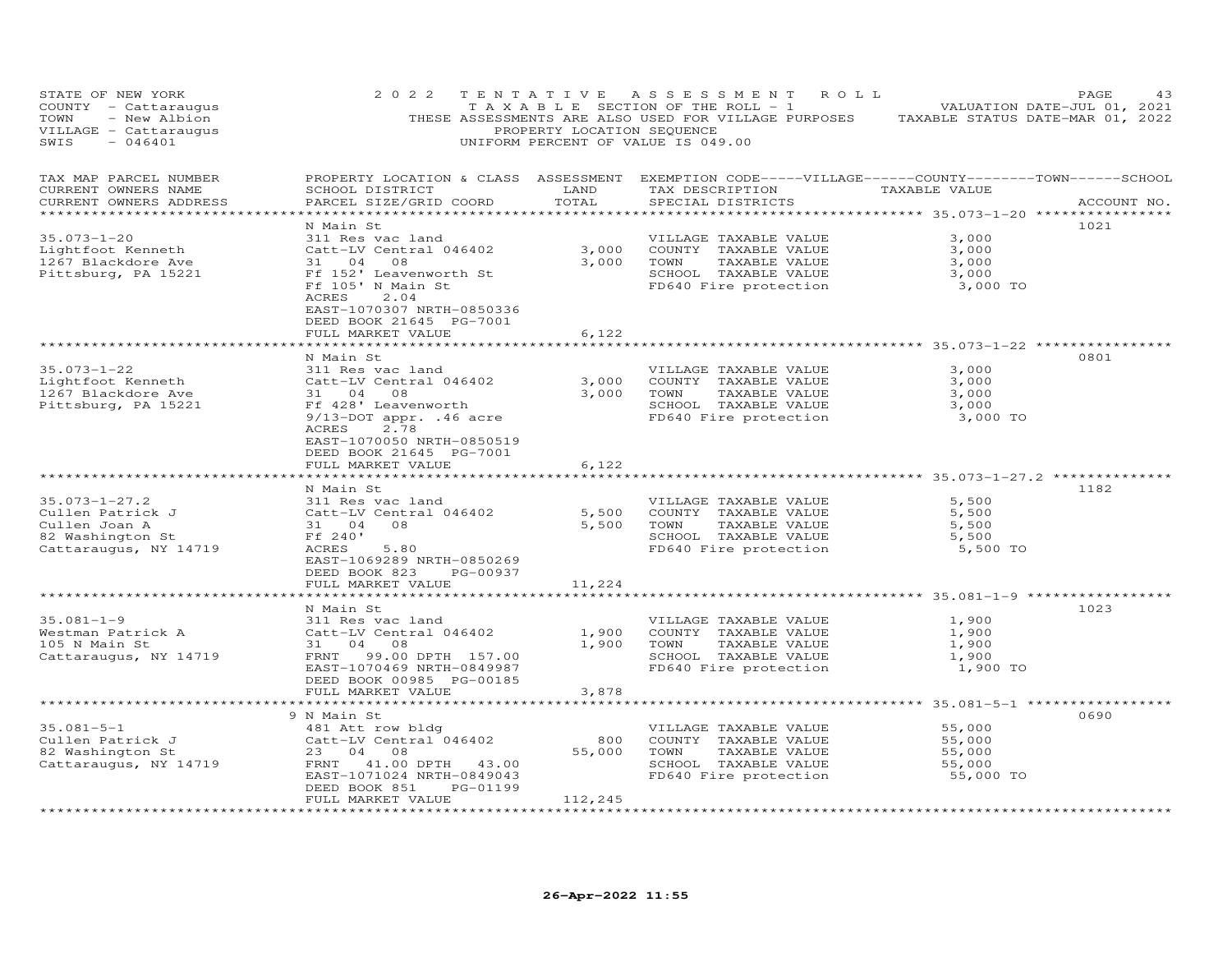| STATE OF NEW YORK<br>COUNTY - Cattaraugus<br>- New Albion<br>TOWN<br>VILLAGE - Cattaraugus<br>SWIS<br>$-046401$ | 2 0 2 2                                                                                                                                                            | TENTATIVE<br>PROPERTY LOCATION SEQUENCE | A S S E S S M E N T<br>R O L L<br>TAXABLE SECTION OF THE ROLL - 1<br>THESE ASSESSMENTS ARE ALSO USED FOR VILLAGE PURPOSES<br>UNIFORM PERCENT OF VALUE IS 049.00 |                                                    | PAGE<br>44<br>VALUATION DATE-JUL 01, 2021<br>TAXABLE STATUS DATE-MAR 01, 2022 |
|-----------------------------------------------------------------------------------------------------------------|--------------------------------------------------------------------------------------------------------------------------------------------------------------------|-----------------------------------------|-----------------------------------------------------------------------------------------------------------------------------------------------------------------|----------------------------------------------------|-------------------------------------------------------------------------------|
| TAX MAP PARCEL NUMBER<br>CURRENT OWNERS NAME<br>CURRENT OWNERS ADDRESS                                          | SCHOOL DISTRICT<br>PARCEL SIZE/GRID COORD                                                                                                                          | LAND<br>TOTAL                           | PROPERTY LOCATION & CLASS ASSESSMENT EXEMPTION CODE-----VILLAGE------COUNTY--------TOWN------SCHOOL<br>TAX DESCRIPTION<br>SPECIAL DISTRICTS                     | TAXABLE VALUE<br>********** 35.081-2-11 ********** | ACCOUNT NO.                                                                   |
|                                                                                                                 | 12 N Main St                                                                                                                                                       |                                         |                                                                                                                                                                 |                                                    | 0589                                                                          |
| $35.081 - 2 - 11$<br>Historic Cattaraugus Corp<br>24 N Main St<br>Cattaraugus, NY 14719                         | 481 Att row bldg<br>Catt-LV Central 046402<br>23 04 08<br>FRNT 31.00 DPTH 66.45<br>EAST-1071164 NRTH-0849108<br>DEED BOOK 6307 PG-4002                             | 700<br>82,200                           | VILLAGE TAXABLE VALUE<br>COUNTY TAXABLE VALUE<br>TAXABLE VALUE<br>TOWN<br>SCHOOL TAXABLE VALUE<br>FD640 Fire protection                                         | 82,200<br>82,200<br>82,200<br>82,200<br>82,200 TO  |                                                                               |
|                                                                                                                 | FULL MARKET VALUE                                                                                                                                                  | 167,755                                 |                                                                                                                                                                 |                                                    |                                                                               |
| $35.081 - 5 - 3$                                                                                                | 17 N Main St<br>481 Att row bldg                                                                                                                                   |                                         | VILLAGE TAXABLE VALUE                                                                                                                                           | 35,000                                             | 0628                                                                          |
| Macakanja Paul<br>Macakanja Linda<br>7438 Lovers Lane Road<br>Cattaraugus, NY 14719                             | Catt-LV Central 046402<br>23 04<br>08<br>FRNT 47.57 DPTH 112.00<br>EAST-1071036 NRTH-0848962<br>DEED BOOK 24990 PG-4002                                            | 1,500<br>35,000                         | COUNTY TAXABLE VALUE<br>TAXABLE VALUE<br>TOWN<br>SCHOOL TAXABLE VALUE<br>FD640 Fire protection                                                                  | 35,000<br>35,000<br>35,000<br>35,000 TO            |                                                                               |
|                                                                                                                 | FULL MARKET VALUE                                                                                                                                                  | 71,429                                  |                                                                                                                                                                 |                                                    |                                                                               |
|                                                                                                                 |                                                                                                                                                                    |                                         |                                                                                                                                                                 | *************** 35.081-2-26 ***********            |                                                                               |
|                                                                                                                 | 18 N Main St                                                                                                                                                       |                                         |                                                                                                                                                                 |                                                    | 0604                                                                          |
| $35.081 - 2 - 26$<br>Bank of Cattaraugus                                                                        | 481 Att row bldg<br>Catt-LV Central 046402                                                                                                                         | 800                                     | VILLAGE TAXABLE VALUE<br>COUNTY TAXABLE VALUE                                                                                                                   | 49,900<br>49,900                                   |                                                                               |
| 24 Main St                                                                                                      | 23 04 08                                                                                                                                                           | 49,900                                  | TAXABLE VALUE<br>TOWN                                                                                                                                           | 49,900                                             |                                                                               |
| Cattaraugus, NY 14719                                                                                           | 26.50 DPTH 100.00<br>FRNT<br>EAST-1071191 NRTH-0849043<br>DEED BOOK 30416 PG-6003                                                                                  |                                         | SCHOOL TAXABLE VALUE<br>FD640 Fire protection                                                                                                                   | 49,900<br>49,900 TO                                |                                                                               |
|                                                                                                                 | FULL MARKET VALUE                                                                                                                                                  | 101,837                                 |                                                                                                                                                                 |                                                    |                                                                               |
|                                                                                                                 | 19 N Main St                                                                                                                                                       |                                         |                                                                                                                                                                 | ******************* 35.081-5-5 ************        | 0573                                                                          |
| $35.081 - 5 - 5$<br>Macakanja Paul<br>Macakanja Linda<br>7438 Lovers Lane<br>Cattaraugus, NY 14719              | 481 Att row bldg<br>Catt-LV Central 046402<br>23 04<br>08<br>FRNT 24.00 DPTH 112.00<br>EAST-1071042 NRTH-0848925<br>DEED BOOK 9122<br>PG-8001<br>FULL MARKET VALUE | 800<br>59,600<br>121,633                | VILLAGE TAXABLE VALUE<br>COUNTY TAXABLE VALUE<br>TOWN<br>TAXABLE VALUE<br>SCHOOL TAXABLE VALUE<br>FD640 Fire protection                                         | 59,600<br>59,600<br>59,600<br>59,600<br>59,600 TO  |                                                                               |
|                                                                                                                 |                                                                                                                                                                    |                                         |                                                                                                                                                                 |                                                    |                                                                               |
|                                                                                                                 | 24 N Main St                                                                                                                                                       |                                         |                                                                                                                                                                 |                                                    | 0973                                                                          |
| $35.081 - 1 - 17.1$<br>Bank of Cattaraugus<br>24 N Main St<br>Cattaraugus, NY 14719                             | 312 Vac w/imprv<br>Catt-LV Central 046402<br>23 04 08<br>Old F Mill<br>FRNT 100.00 DPTH 72.19<br>EAST-1070855 NRTH-0849265<br>DEED BOOK 00977 PG-01157             | 2,500<br>3,000                          | VILLAGE TAXABLE VALUE<br>COUNTY TAXABLE VALUE<br>TOWN<br>TAXABLE VALUE<br>SCHOOL TAXABLE VALUE<br>FD640 Fire protection                                         | 3,000<br>3,000<br>3,000<br>3,000<br>3,000 TO       |                                                                               |
|                                                                                                                 | FULL MARKET VALUE                                                                                                                                                  | 6,122                                   |                                                                                                                                                                 |                                                    |                                                                               |
|                                                                                                                 |                                                                                                                                                                    |                                         |                                                                                                                                                                 |                                                    |                                                                               |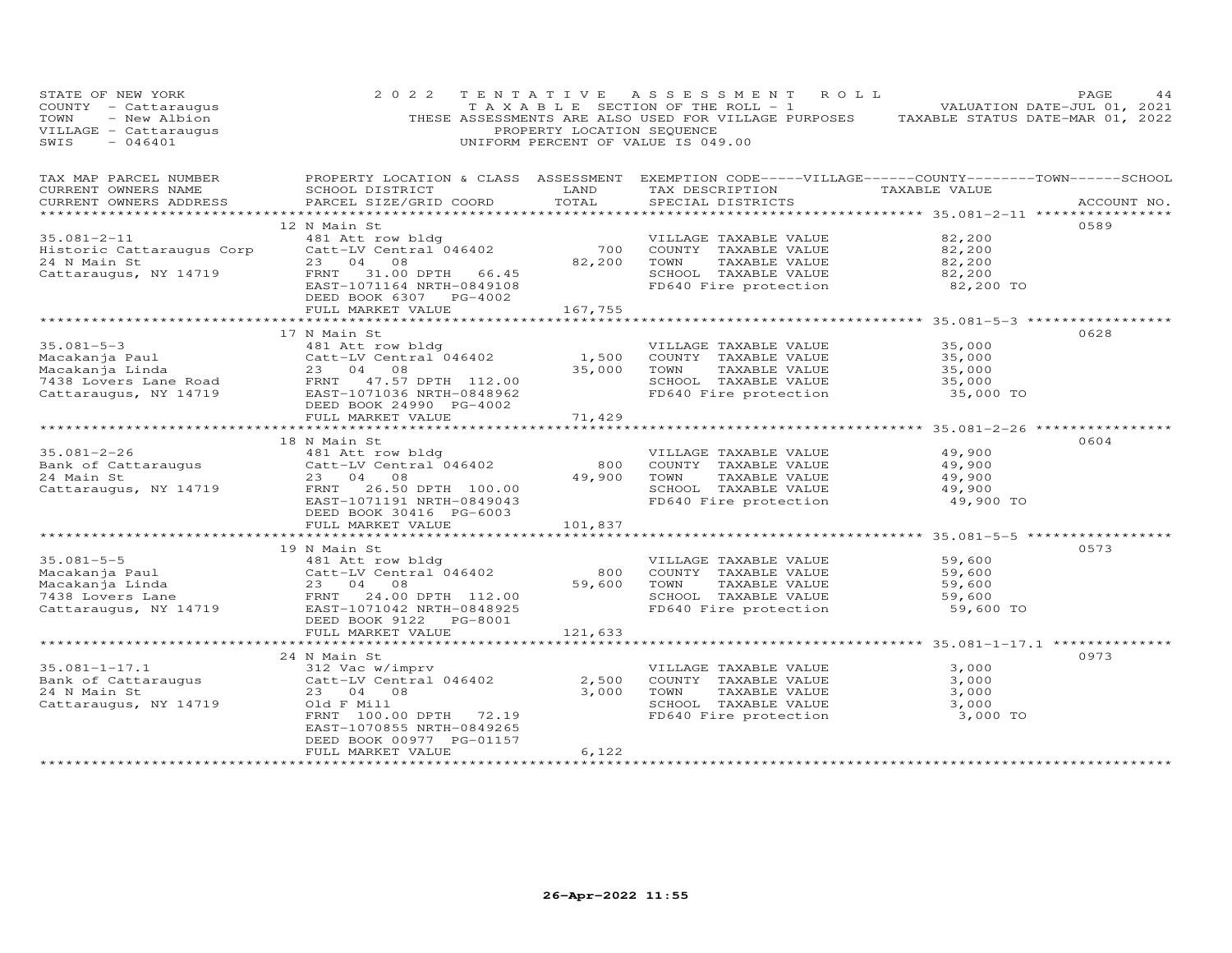| STATE OF NEW YORK<br>COUNTY - Cattaraugus<br>- New Albion<br>TOWN<br>VILLAGE - Cattaraugus<br>SWIS<br>$-046401$ | 2 0 2 2                                                                                                                                                                | PROPERTY LOCATION SEQUENCE  | TENTATIVE ASSESSMENT ROLL<br>TAXABLE SECTION OF THE ROLL - 1 VALUATION DATE-JUL 01, 2021<br>THESE ASSESSMENTS ARE ALSO USED FOR VILLAGE PURPOSES TAXABLE STATUS DATE-MAR 01, 2022<br>UNIFORM PERCENT OF VALUE IS 049.00 |                                                        | PAGE<br>45  |
|-----------------------------------------------------------------------------------------------------------------|------------------------------------------------------------------------------------------------------------------------------------------------------------------------|-----------------------------|-------------------------------------------------------------------------------------------------------------------------------------------------------------------------------------------------------------------------|--------------------------------------------------------|-------------|
| TAX MAP PARCEL NUMBER<br>CURRENT OWNERS NAME<br>CURRENT OWNERS ADDRESS                                          | SCHOOL DISTRICT<br>PARCEL SIZE/GRID COORD                                                                                                                              | LAND<br>TOTAL               | PROPERTY LOCATION & CLASS ASSESSMENT EXEMPTION CODE-----VILLAGE------COUNTY-------TOWN------SCHOOL<br>TAX DESCRIPTION TAXABLE VALUE<br>SPECIAL DISTRICTS                                                                | ****************** 35.081-2-25 ****************        | ACCOUNT NO. |
| $35.081 - 2 - 25$<br>Bank of Cattaraugus<br>24 N Main St<br>Cattaraugus, NY 14719                               | 24 N Main St<br>461 Bank<br>Catt-LV Central 046402<br>23 04 08<br>FRNT 75.00 DPTH 66.00<br>EAST-1071204 NRTH-0848992<br>DEED BOOK 869<br>PG-00870<br>FULL MARKET VALUE | 1,800<br>250,000<br>510,204 | VILLAGE TAXABLE VALUE<br>COUNTY TAXABLE VALUE<br>TOWN<br>TAXABLE VALUE<br>SCHOOL TAXABLE VALUE<br>FD640 Fire protection                                                                                                 | 250,000<br>250,000<br>250,000<br>250,000<br>250,000 TO | 0572        |
|                                                                                                                 |                                                                                                                                                                        |                             |                                                                                                                                                                                                                         |                                                        |             |
| $35.081 - 1 - 15$<br>Bank of Cattaraugus<br>29 N Main St<br>Cattaraugus, NY 14719                               | 29 N Main St<br>210 1 Family Res<br>Catt-LV Central 046402<br>23 04 08<br>FRNT 42.00 DPTH 160.00<br>EAST-1070869 NRTH-0849574<br>DEED BOOK 1025 PG-1039                | 1,600<br>25,300             | VILLAGE TAXABLE VALUE<br>COUNTY TAXABLE VALUE<br>TAXABLE VALUE<br>TOWN<br>SCHOOL TAXABLE VALUE<br>FD640 Fire protection                                                                                                 | 25,300<br>25,300<br>25,300<br>25,300<br>25,300 TO      | 0650        |
|                                                                                                                 | FULL MARKET VALUE                                                                                                                                                      | 51,633                      |                                                                                                                                                                                                                         |                                                        |             |
|                                                                                                                 |                                                                                                                                                                        |                             |                                                                                                                                                                                                                         |                                                        |             |
| $35.081 - 1 - 14$<br>Edgar Vicky L<br>7874 Utley Rd<br>East Otto, NY 14729-9752                                 | 31 N Main St<br>210 1 Family Res<br>Catt-LV Central 046402<br>23 04 08<br>FRNT 48.00 DPTH 54.00<br>EAST-1070844 NRTH-0849614<br>DEED BOOK 00921 PG-00889               | 1,000<br>42,000             | VILLAGE TAXABLE VALUE<br>COUNTY TAXABLE VALUE<br>TAXABLE VALUE<br>TOWN<br>SCHOOL TAXABLE VALUE<br>FD640 Fire protection                                                                                                 | 42,000<br>42,000<br>42,000<br>42,000<br>42,000 TO      | 0608        |
|                                                                                                                 | FULL MARKET VALUE                                                                                                                                                      | 85,714                      |                                                                                                                                                                                                                         | ************************ 35.081-1-13 ***************   |             |
| $35.081 - 1 - 13$<br>LSOP RENTALS PREMIER ASSET MAN Catt-LV Central 046402<br>30 Palmer St<br>Gowanda, NY 14070 | 35 N Main St<br>210 1 Family Res<br>23 04 08<br>Ff 126.00<br>ACRES<br>1.30<br>EAST-1070797 NRTH-0849718<br>DEED BOOK 20210 PG-5298                                     | 8,200<br>25,000             | VILLAGE TAXABLE VALUE<br>COUNTY TAXABLE VALUE<br>TOWN<br>TAXABLE VALUE<br>SCHOOL TAXABLE VALUE<br>FD640 Fire protection                                                                                                 | 25,000<br>25,000<br>25,000<br>25,000<br>25,000 TO      | 0646        |
|                                                                                                                 | FULL MARKET VALUE                                                                                                                                                      | 51,020                      |                                                                                                                                                                                                                         |                                                        |             |
|                                                                                                                 | ************************<br>53 N Main St                                                                                                                               |                             | ************************************ 35.081-1-11 ***********                                                                                                                                                            |                                                        | 1018        |
| $35.081 - 1 - 11$<br>Kurse Michael T<br>53 N Main St<br>Cattaraugus, NY 14719                                   | 210 1 Family Res<br>Catt-LV Central 046402<br>31 04<br>08<br>FRNT<br>66.00 DPTH 64.00<br>EAST-1070665 NRTH-0849715<br>DEED BOOK 10998 PG-4001<br>FULL MARKET VALUE     | 1,600<br>8,700<br>17,755    | VILLAGE TAXABLE VALUE<br>COUNTY TAXABLE VALUE<br>TOWN<br>TAXABLE VALUE<br>SCHOOL TAXABLE VALUE<br>FD640 Fire protection                                                                                                 | 8,700<br>8,700<br>8,700<br>8,700<br>8,700 TO           |             |
|                                                                                                                 |                                                                                                                                                                        |                             |                                                                                                                                                                                                                         |                                                        |             |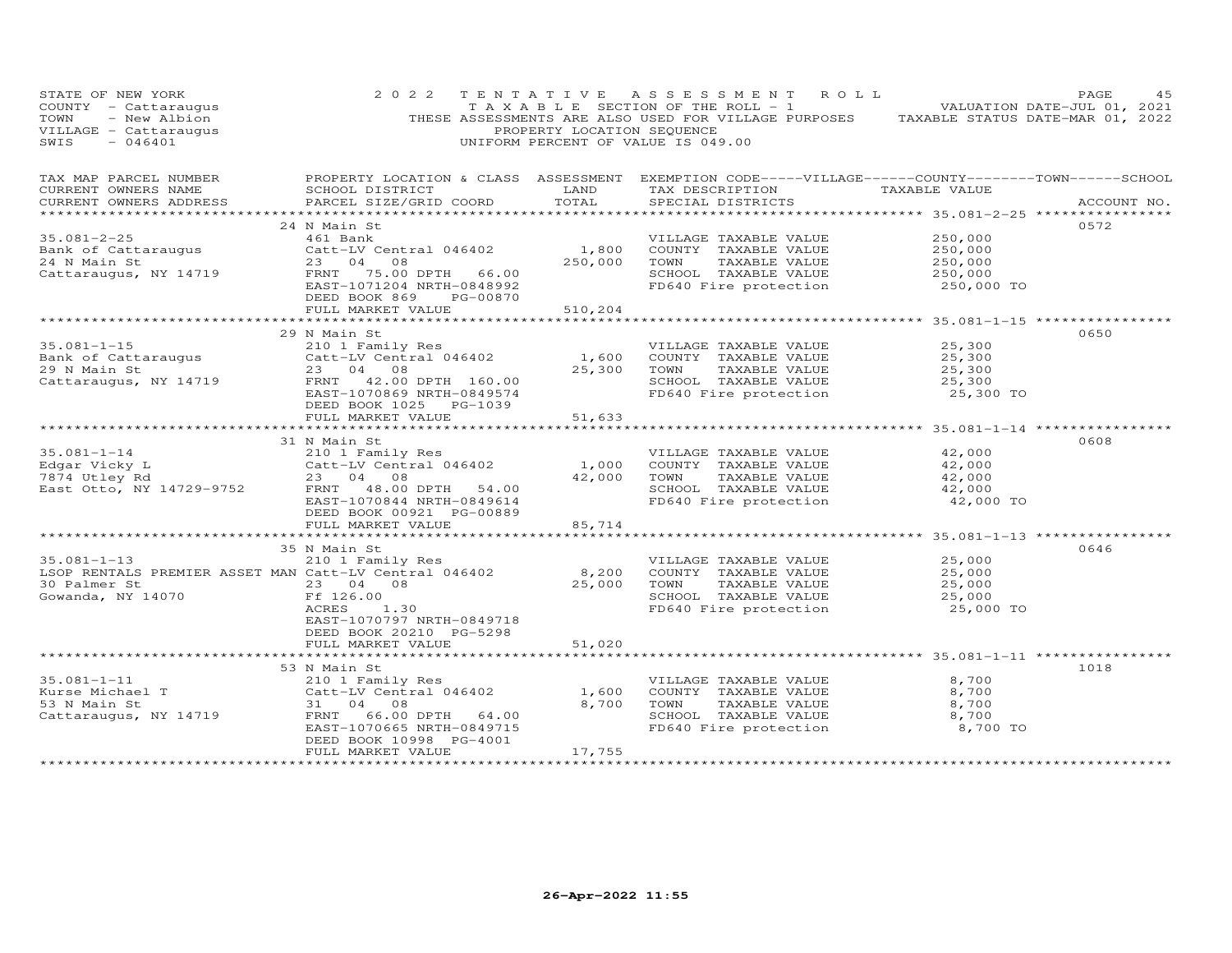| STATE OF NEW YORK<br>COUNTY - Cattaraugus<br>TOWN<br>- New Albion<br>VILLAGE - Cattaraugus<br>$-046401$<br>SWIS | 2 0 2 2                                                                                                                                                                                                     | TENTATIVE<br>PROPERTY LOCATION SEQUENCE | A S S E S S M E N T<br>T A X A B L E SECTION OF THE ROLL - 1<br>THESE ASSESSMENTS ARE ALSO USED FOR VILLAGE PURPOSES<br>UNIFORM PERCENT OF VALUE IS 049.00 | ROLL     |                                                              | PAGE<br>46<br>VALUATION DATE-JUL 01, 2021<br>TAXABLE STATUS DATE-MAR 01, 2022 |
|-----------------------------------------------------------------------------------------------------------------|-------------------------------------------------------------------------------------------------------------------------------------------------------------------------------------------------------------|-----------------------------------------|------------------------------------------------------------------------------------------------------------------------------------------------------------|----------|--------------------------------------------------------------|-------------------------------------------------------------------------------|
| TAX MAP PARCEL NUMBER<br>CURRENT OWNERS NAME<br>CURRENT OWNERS ADDRESS                                          | PROPERTY LOCATION & CLASS ASSESSMENT EXEMPTION CODE-----VILLAGE------COUNTY-------TOWN------SCHOOL<br>SCHOOL DISTRICT<br>PARCEL SIZE/GRID COORD                                                             | LAND<br>TOTAL<br>*********              | TAX DESCRIPTION<br>SPECIAL DISTRICTS                                                                                                                       |          | TAXABLE VALUE<br>*********** 35.081-1-10 **                  | ACCOUNT NO.<br>***********                                                    |
| 35.081-1-10<br>Steffy Wilbert<br>Steffy Kimberly<br>61 N Main St<br>Cattaraugus, NY 14719                       | 61 N Main St<br>210 1 Family Res<br>Catt-LV Central 046402<br>31 04 08<br>9/13 DOT appr .35 acre<br>Ff 253.00<br>ACRES<br>1.46<br>EAST-1070608 NRTH-0849899<br>DEED BOOK 21382 PG-5001<br>FULL MARKET VALUE | 29,600<br>60,408                        | BAS STAR 41854<br>8,200 VILLAGE TAXABLE VALUE<br>COUNTY TAXABLE VALUE<br>TOWN<br>TAXABLE VALUE<br>SCHOOL TAXABLE VALUE<br>FD640 Fire protection            | $\Omega$ | $\circ$<br>29,600<br>29,600<br>29,600<br>12,800<br>29,600 TO | 0595<br>$\Omega$<br>16,800                                                    |
|                                                                                                                 |                                                                                                                                                                                                             | * * * * * * * * * * * *                 |                                                                                                                                                            |          |                                                              |                                                                               |
| $35.081 - 1 - 8.1$<br>Fox Robyn L<br>Concording to the Street<br>Cattaraugus, NY 14719                          | 62 N Main St<br>210 1 Family Res<br>Catt-LV Central 046402<br>31 04 08<br>FRNT 199.00 DPTH 125.00<br>FRNT 1070503 NRTH-0849652<br>DEED BOOK 20200 PG-6008<br>FULL MARKET VALUE                              | 6,700<br>13,700<br>27,959               | VILLAGE TAXABLE VALUE<br>COUNTY TAXABLE VALUE<br>TOWN<br>TAXABLE VALUE<br>SCHOOL TAXABLE VALUE<br>FD640 Fire protection                                    |          | 13,700<br>13,700<br>13,700<br>13,700<br>13,700 TO            | 0579                                                                          |
|                                                                                                                 |                                                                                                                                                                                                             | * * * * * * * *                         |                                                                                                                                                            |          | ************ 35.081-1-7 ***********                          |                                                                               |
| $35.081 - 1 - 7$<br>Forrester Dale<br>7325 John Dallas Rd<br>Franklinville, NY 14737                            | 74 N Main St<br>210 1 Family Res<br>Catt-LV Central 046402<br>31 04 08<br>FRNT 110.00 DPTH 173.00<br>EAST-1070399 NRTH-0849713<br>DEED BOOK 27886 PG-6005<br>FULL MARKET VALUE                              | 3,000<br>7,000<br>14,286                | VILLAGE TAXABLE VALUE<br>COUNTY TAXABLE VALUE<br>TOWN<br>TAXABLE VALUE<br>SCHOOL TAXABLE VALUE<br>FD640 Fire protection                                    |          | 7,000<br>7,000<br>7,000<br>7,000<br>7,000 TO                 | 0815                                                                          |
|                                                                                                                 |                                                                                                                                                                                                             |                                         |                                                                                                                                                            |          |                                                              |                                                                               |
| $35.073 - 1 - 18$<br>Westman Patrick A<br>Westman Crystal<br>105 N Main St<br>Cattaraugus, NY 14719             | 105 N Main St<br>210 1 Family Res<br>Catt-LV Central 046402<br>31 04 08<br>9/13-DOT approp. .07 ac<br>Ff 154.00<br>ACRES<br>1.30<br>EAST-1070444 NRTH-0850136                                               | 8,200<br>20,000                         | BAS STAR<br>41854<br>VILLAGE TAXABLE VALUE<br>COUNTY TAXABLE VALUE<br>TAXABLE VALUE<br>TOWN<br>SCHOOL TAXABLE VALUE<br>FD640 Fire protection               | $\Omega$ | $\Omega$<br>20,000<br>20,000<br>20,000<br>3,200<br>20,000 TO | 0789<br>$\Omega$<br>16,800                                                    |
|                                                                                                                 | DEED BOOK 00972 PG-01175<br>FULL MARKET VALUE                                                                                                                                                               | 40,816                                  |                                                                                                                                                            |          |                                                              | *********** 35.073-1-24 **************                                        |
|                                                                                                                 | 114 N Main St                                                                                                                                                                                               |                                         |                                                                                                                                                            |          |                                                              | 0766                                                                          |
| $35.073 - 1 - 24$<br>Eschborn Michel P<br>114 N Main St<br>Cattaraugus, NY 14719                                | 210 1 Family Res<br>Catt-LV Central 046402<br>08<br>31 04<br>9/13-DOT approp .25 acre<br>Ff 570'<br>ACRES<br>1.35<br>EAST-1070134 NRTH-0849948<br>DEED BOOK 27731 PG-7001                                   | 8,100<br>24,700                         | VILLAGE TAXABLE VALUE<br>COUNTY TAXABLE VALUE<br>TOWN<br>TAXABLE VALUE<br>SCHOOL TAXABLE VALUE<br>FD640 Fire protection                                    |          | 24,700<br>24,700<br>24,700<br>24,700<br>24,700 TO            |                                                                               |
| **********************                                                                                          | FULL MARKET VALUE<br>********************                                                                                                                                                                   | 50,408                                  |                                                                                                                                                            |          |                                                              |                                                                               |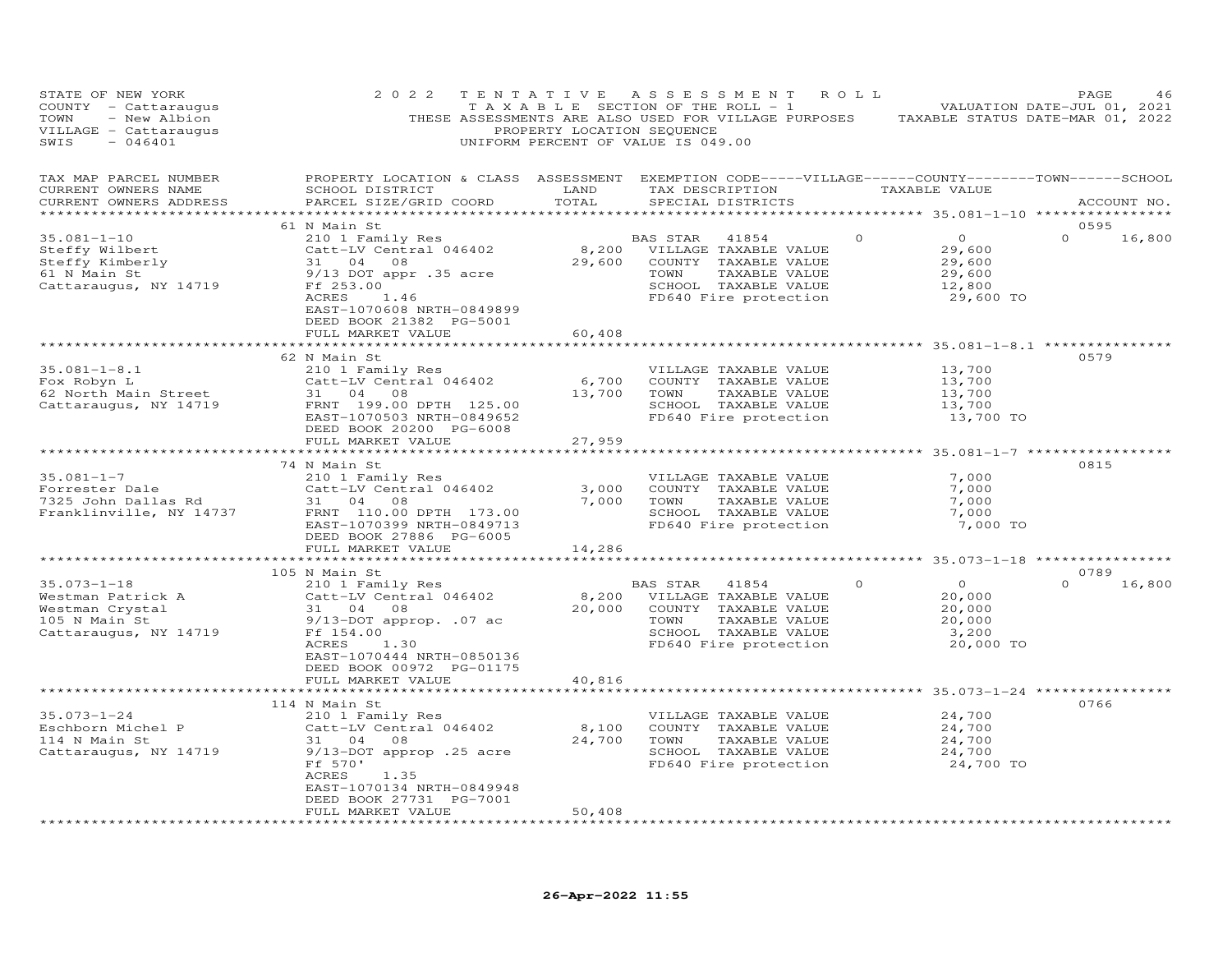| STATE OF NEW YORK<br>COUNTY - Cattaraugus<br>TOWN<br>- New Albion<br>VILLAGE - Cattaraugus<br>SWIS<br>$-046401$ | 2 0 2 2                                                                                                                                                                                                                                                 | PROPERTY LOCATION SEQUENCE<br>UNIFORM PERCENT OF VALUE IS 049.00 | TENTATIVE ASSESSMENT<br>T A X A B L E SECTION OF THE ROLL - 1<br>THESE ASSESSMENTS ARE ALSO USED FOR VILLAGE PURPOSES TAXABLE STATUS DATE-MAR 01, 2022 | R O L L  | VALUATION DATE-JUL 01, 2021                                         | PAGE             | 47     |
|-----------------------------------------------------------------------------------------------------------------|---------------------------------------------------------------------------------------------------------------------------------------------------------------------------------------------------------------------------------------------------------|------------------------------------------------------------------|--------------------------------------------------------------------------------------------------------------------------------------------------------|----------|---------------------------------------------------------------------|------------------|--------|
| TAX MAP PARCEL NUMBER<br>CURRENT OWNERS NAME<br>CURRENT OWNERS ADDRESS<br>**********************                | PROPERTY LOCATION & CLASS ASSESSMENT<br>SCHOOL DISTRICT<br>PARCEL SIZE/GRID COORD                                                                                                                                                                       | LAND<br>TOTAL                                                    | EXEMPTION CODE-----VILLAGE------COUNTY--------TOWN------SCHOOL<br>TAX DESCRIPTION<br>SPECIAL DISTRICTS                                                 |          | TAXABLE VALUE                                                       | ACCOUNT NO.      |        |
| $35.073 - 1 - 21$<br>West Joshua<br>115 N Main St<br>Cattaraugus, NY 14719                                      | 115 N Main St<br>210 1 Family Res<br>Catt-LV Central 046402<br>31 04<br>08<br>9/13 DOT appro09 acre<br>FRNT 104.00 DPTH<br>EAST-1070158 NRTH-0850235<br>DEED BOOK 18761 PG-4002<br>FULL MARKET VALUE                                                    | 22,100<br>99.00<br>45,102                                        | BAS STAR<br>41854<br>5,000 VILLAGE TAXABLE VALUE<br>COUNTY TAXABLE VALUE<br>TAXABLE VALUE<br>TOWN<br>SCHOOL TAXABLE VALUE<br>FD640 Fire protection     | $\circ$  | $\overline{O}$<br>22,100<br>22,100<br>22,100<br>5,300<br>22,100 TO  | 0912<br>$\Omega$ | 16,800 |
|                                                                                                                 |                                                                                                                                                                                                                                                         |                                                                  |                                                                                                                                                        |          |                                                                     |                  |        |
| $35.073 - 1 - 25$<br>Bonin Kevin<br>118 N Main St<br>Cattaraugus, NY 14719                                      | 118 N Main St<br>210 1 Family Res<br>Catt-LV Central 046402<br>31 04 08<br>9/13-DOT easement<br>FRNT 100.00 DPTH 420.00<br>ACRES<br>1.45 BANK<br>EAST-1069833 NRTH-0850106<br>DEED BOOK 1021 PG-1137<br>FULL MARKET VALUE<br>************************** | 4,200<br>30,000<br>017<br>61,224                                 | <b>BAS STAR</b><br>41854<br>VILLAGE TAXABLE VALUE<br>COUNTY TAXABLE VALUE<br>TOWN<br>TAXABLE VALUE<br>SCHOOL TAXABLE VALUE<br>FD640 Fire protection    | $\Omega$ | $\Omega$<br>30,000<br>30,000<br>30,000<br>13,200<br>30,000 TO       | 0767<br>$\Omega$ | 16,800 |
| $35.073 - 1 - 26$<br>Kulczyk Michael T<br>130 North Main Street<br>Cattaraugus, NY 14719                        | 130 N Main St<br>210 1 Family Res<br>Catt-LV Central 046402<br>31 04 08<br>FRNT 315.00 DPTH<br>ACRES<br>3.10<br>EAST-1069637 NRTH-0850198<br>DEED BOOK 20200 PG-8870<br>FULL MARKET VALUE                                                               | 9,600<br>42,000<br>85,714                                        | VILLAGE TAXABLE VALUE<br>COUNTY TAXABLE VALUE<br>TOWN<br>TAXABLE VALUE<br>SCHOOL TAXABLE VALUE<br>FD640 Fire protection                                |          | 42,000<br>42,000<br>42,000<br>42,000<br>42,000 TO                   | 0724             |        |
|                                                                                                                 | 150 N Main St                                                                                                                                                                                                                                           |                                                                  |                                                                                                                                                        |          |                                                                     | 0774             |        |
| $35.073 - 1 - 27.1$<br>Hurst Nancy A<br>150 N Main St<br>Cattaraugus, NY 14719                                  | 210 1 Family Res<br>Catt-LV Central 046402<br>31 04<br>08<br>Ff 350.00<br>ACRES<br>7.70 BANK<br>EAST-1068992 NRTH-0850419<br>DEED BOOK 20210 PG-1787<br>FULL MARKET VALUE                                                                               | 11,900<br>54,300<br>017<br>110,816                               | BAS STAR<br>41854<br>VILLAGE TAXABLE VALUE<br>COUNTY TAXABLE VALUE<br>TOWN<br>TAXABLE VALUE<br>SCHOOL TAXABLE VALUE<br>FD640 Fire protection           | $\circ$  | $\overline{0}$<br>54,300<br>54,300<br>54,300<br>37,500<br>54,300 TO | $\Omega$         | 16,800 |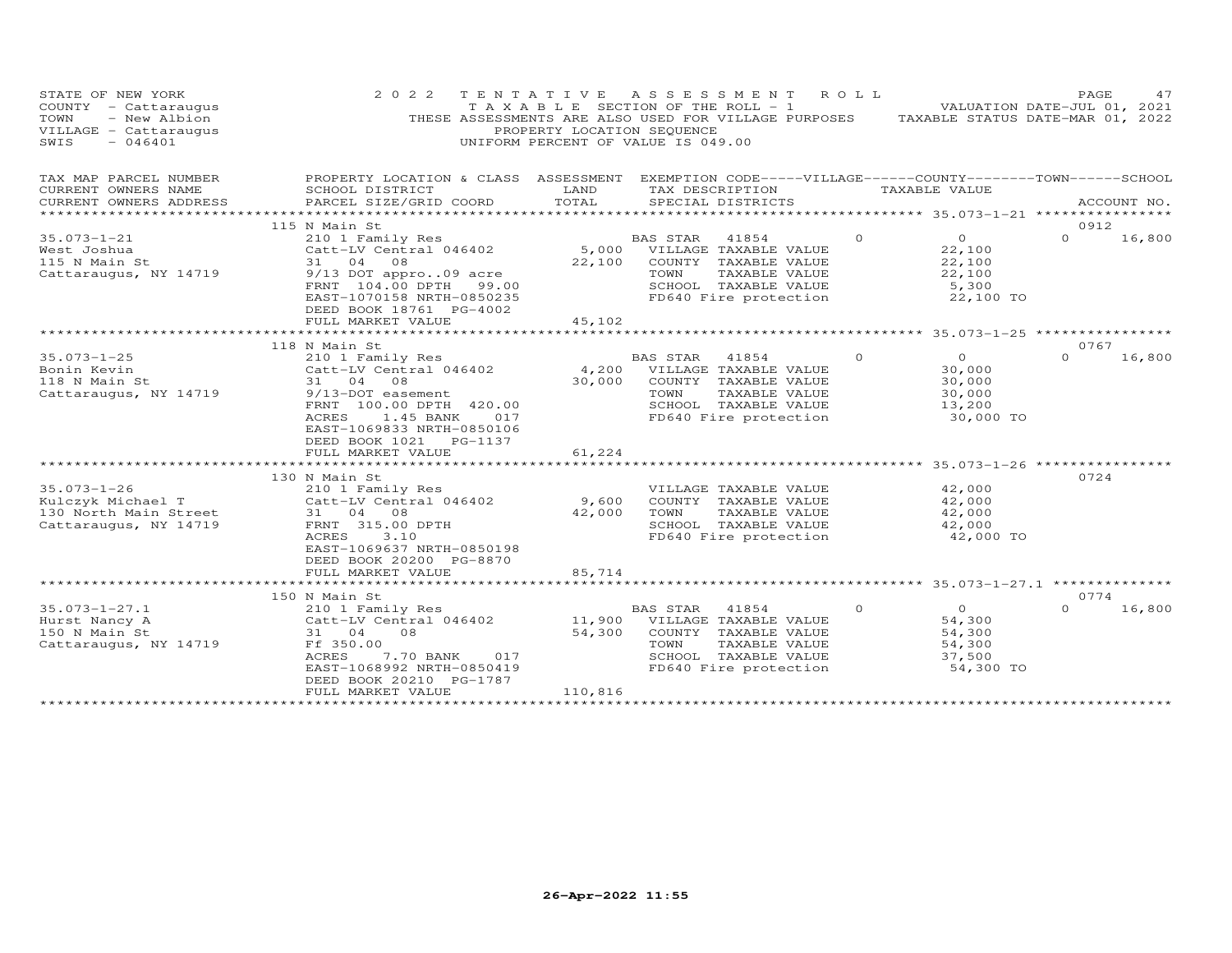| STATE OF NEW YORK<br>COUNTY - Cattaraugus<br>- New Albion<br>TOWN<br>VILLAGE - Cattaraugus<br>$-046401$<br>SWIS | 2 0 2 2                                                                                                                                                                                                       | PROPERTY LOCATION SEQUENCE | TENTATIVE ASSESSMENT ROLL<br>UNIFORM PERCENT OF VALUE IS 049.00                                                                                                                                     |          | PAGE<br>48<br>TAXABLE SECTION OF THE ROLL - 1 VALUATION DATE-JUL 01, 2021<br>THESE ASSESSMENTS ARE ALSO USED FOR VILLAGE PURPOSES TAXABLE STATUS DATE-MAR 01, 2022 |
|-----------------------------------------------------------------------------------------------------------------|---------------------------------------------------------------------------------------------------------------------------------------------------------------------------------------------------------------|----------------------------|-----------------------------------------------------------------------------------------------------------------------------------------------------------------------------------------------------|----------|--------------------------------------------------------------------------------------------------------------------------------------------------------------------|
| TAX MAP PARCEL NUMBER<br>CURRENT OWNERS NAME<br>CURRENT OWNERS ADDRESS                                          | PROPERTY LOCATION & CLASS ASSESSMENT EXEMPTION CODE-----VILLAGE------COUNTY--------TOWN------SCHOOL<br>SCHOOL DISTRICT LAND<br>PARCEL SIZE/GRID COORD                                                         | TOTAL                      | TAX DESCRIPTION TAXABLE VALUE<br>SPECIAL DISTRICTS                                                                                                                                                  |          | ACCOUNT NO.                                                                                                                                                        |
| $35.073 - 1 - 28$<br>Lemk Judy<br>158 N Main St<br>Cattaraugus, NY 14719                                        | 158 N Main St<br>210 1 Family Res<br>Catt-LV Central 046402<br>31 04 08<br>PDJLE 4<br>FRNT 75.00 DPTH 218.00<br>EAST-1069143 NRTH-0850814<br>DEED BOOK 00962 PG-00600                                         |                            | ENH STAR 41834<br>3,000 VILLAGE TAXABLE VALUE<br>28,800 COUNTY TAXABLE VALUE<br>TOWN<br>TAXABLE VALUE<br>SCHOOL TAXABLE VALUE<br>FD640 Fire protection                                              | $\Omega$ | 0877<br>$\overline{0}$<br>$\Omega$<br>28,800<br>28,800<br>28,800<br>28,800<br>$\overline{0}$<br>28,800 TO                                                          |
|                                                                                                                 | FULL MARKET VALUE                                                                                                                                                                                             | 58,776                     |                                                                                                                                                                                                     |          |                                                                                                                                                                    |
| $35.073 - 1 - 29.1$<br>Kosell Robert A<br>34 Waverly St 1<br>Cattaraugus, NY 14719                              | ******************************<br>164 N Main St<br>210 1 Family Res<br>Catt-LV Central 046402<br>31 04 08<br>Land Contract<br>Ff 300.00<br>ACRES 1.75<br>EAST-1068988 NRTH-0850920<br>DEED BOOK 26611 PG-6001 |                            | VILLAGE TAXABLE VALUE<br>8,500 COUNTY TAXABLE VALUE<br>28,200 TOWN TAXABLE VALUE<br>SCHOOL TAXABLE VALUE<br>FD640 Fire protection<br>TAXABLE VALUE<br>SCHOOL TAXABLE VALUE<br>FD640 Fire protection |          | 0884<br>28,200<br>28,200<br>28,200<br>28,200<br>28,200 TO                                                                                                          |
|                                                                                                                 | FULL MARKET VALUE                                                                                                                                                                                             | 57,551                     |                                                                                                                                                                                                     |          |                                                                                                                                                                    |
|                                                                                                                 | 177 N Main St                                                                                                                                                                                                 |                            |                                                                                                                                                                                                     |          | 0757                                                                                                                                                               |
| $35.073 - 1 - 2.1$<br>Colin Daniel R<br>7791 Sky Ranch Rd<br>East Otto, NY 14729                                | 210 1 Family Res<br>Catt-LV Central 046402<br>31 04 08<br>ACRES 2.46<br>EAST-1069122 NRTH-0851257<br>DEED BOOK 30000 PG-6001                                                                                  | 8,900<br>18,900 TOWN       | VILLAGE TAXABLE VALUE<br>COUNTY TAXABLE VALUE<br>TAXABLE VALUE<br>SCHOOL TAXABLE VALUE<br>FD640 Fire protection                                                                                     |          | 18,900<br>18,900<br>18,900<br>18,900<br>18,900 TO                                                                                                                  |
|                                                                                                                 | FULL MARKET VALUE                                                                                                                                                                                             | 38,571                     |                                                                                                                                                                                                     |          |                                                                                                                                                                    |
|                                                                                                                 | 177 N Main St                                                                                                                                                                                                 |                            |                                                                                                                                                                                                     |          |                                                                                                                                                                    |
| $35.073 - 1 - 2.2$<br>$35.073 - 2.$<br>Strasser Allen<br>Cattaraugus, NY 14719                                  | 312 Vac w/imprv<br>Catt-LV Central 046402<br>31 04 08<br>split from 35.073-1-2<br>FRNT 58.00 DPTH 125.00<br>EAST-1068877 NRTH-0851359<br>DEED BOOK 20200 PG-8972                                              | 2,300                      | VILLAGE TAXABLE VALUE<br>COUNTY TAXABLE VALUE<br>3,300 TOWN<br>TAXABLE VALUE<br>SCHOOL TAXABLE VALUE<br>FD640 Fire protection                                                                       |          | 3,300<br>3,300<br>3,300<br>3,300<br>3,300 TO                                                                                                                       |
|                                                                                                                 | FULL MARKET VALUE                                                                                                                                                                                             | 6,735<br>*********         |                                                                                                                                                                                                     |          | *************** 35.073-1-29.2 **********                                                                                                                           |
| $35.073 - 1 - 29.2$<br>Sawyer Brandon D<br>7709 Route 353<br>Cattaraugus, NY 14719                              | NYS Rte 353<br>314 Rural vac<10<br>Catt-LV Central 046402<br>$\frac{1}{2}$<br>31 04 08<br>L/p 846-1055<br>Ff 455.0<br>8.00 BANK<br>017<br>ACRES<br>EAST-1068706 NRTH-0850836                                  | 3,000                      | VILLAGE TAXABLE VALUE<br>COUNTY TAXABLE VALUE<br>3,000 TOWN<br>TAXABLE VALUE<br>SCHOOL TAXABLE VALUE<br>FD640 Fire protection                                                                       |          | 1451<br>3,000<br>3,000<br>3,000<br>3,000<br>3,000 TO                                                                                                               |
|                                                                                                                 | DEED BOOK 28134 PG-4001<br>FULL MARKET VALUE                                                                                                                                                                  | 6,122                      |                                                                                                                                                                                                     |          |                                                                                                                                                                    |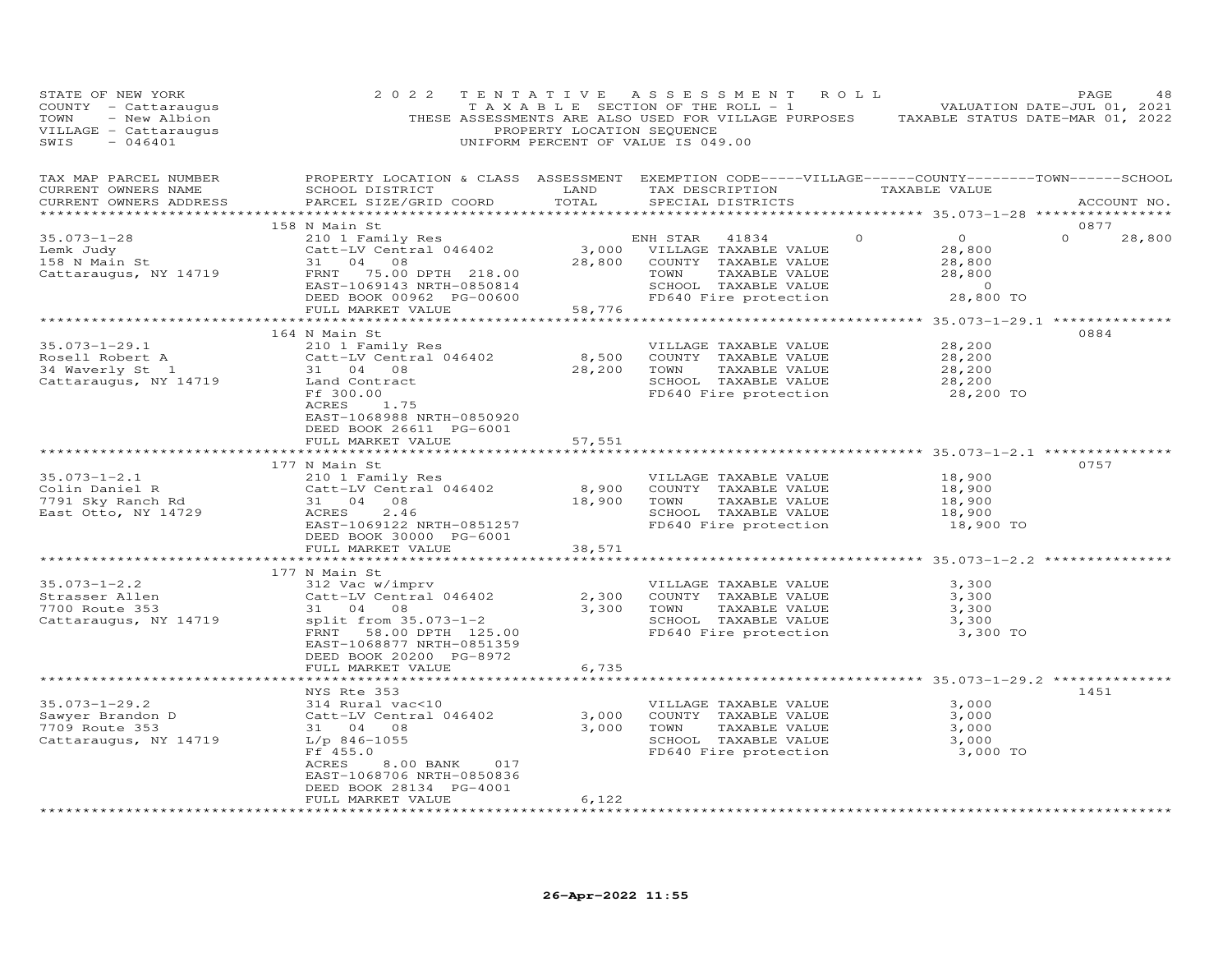| STATE OF NEW YORK<br>COUNTY - Cattaraugus<br>- New Albion<br>TOWN<br>VILLAGE - Cattaraugus<br>SWIS<br>$-046401$ | 2 0 2 2                                                                                                                                                            | TENTATIVE<br>PROPERTY LOCATION SEQUENCE | A S S E S S M E N T<br>TAXABLE SECTION OF THE ROLL - 1<br>THESE ASSESSMENTS ARE ALSO USED FOR VILLAGE PURPOSES<br>UNIFORM PERCENT OF VALUE IS 049.00 | ROLL                | TAXABLE STATUS DATE-MAR 01, 2022                                    | PAGE<br>VALUATION DATE-JUL 01, 2021 | 49                 |
|-----------------------------------------------------------------------------------------------------------------|--------------------------------------------------------------------------------------------------------------------------------------------------------------------|-----------------------------------------|------------------------------------------------------------------------------------------------------------------------------------------------------|---------------------|---------------------------------------------------------------------|-------------------------------------|--------------------|
| TAX MAP PARCEL NUMBER<br>CURRENT OWNERS NAME<br>CURRENT OWNERS ADDRESS                                          | PROPERTY LOCATION & CLASS ASSESSMENT<br>SCHOOL DISTRICT<br>PARCEL SIZE/GRID COORD                                                                                  | LAND<br>TOTAL                           | EXEMPTION CODE-----VILLAGE------COUNTY-------TOWN------SCHOOL<br>TAX DESCRIPTION<br>SPECIAL DISTRICTS                                                |                     | TAXABLE VALUE                                                       |                                     | ACCOUNT NO.        |
|                                                                                                                 |                                                                                                                                                                    |                                         |                                                                                                                                                      |                     |                                                                     | 0745                                |                    |
| $35.082 - 2 - 1$<br>Haynes Milton Y<br>Haynes Cathy<br>2 S Franklin St<br>Cattaraugus, NY 14719                 | 2 S Franklin St<br>210 1 Family Res<br>Catt-LV Central 046402<br>23<br>04<br>08<br>FRNT<br>54.00 DPTH 135.00<br>EAST-1072999 NRTH-0849906                          | 1,900<br>35,300                         | 41854<br>BAS STAR<br>VILLAGE TAXABLE VALUE<br>COUNTY TAXABLE VALUE<br>TOWN<br>TAXABLE VALUE<br>SCHOOL TAXABLE VALUE                                  | $\Omega$            | $\overline{O}$<br>35,300<br>35,300<br>35,300<br>18,500              | $\Omega$                            | 16,800             |
|                                                                                                                 | DEED BOOK 00934 PG-00025<br>FULL MARKET VALUE                                                                                                                      | 72,041                                  | FD640 Fire protection                                                                                                                                |                     | 35,300 TO                                                           |                                     |                    |
|                                                                                                                 |                                                                                                                                                                    |                                         |                                                                                                                                                      |                     |                                                                     |                                     |                    |
| $35.082 - 1 - 6$<br>Mc Glew Patrick J<br>Mc Glew Andrea C<br>3 Franklin St S<br>Cattaraugus, NY 14719           | 3 S Franklin St<br>210 1 Family Res<br>Catt-LV Central 046402<br>23 04<br>08<br>FRNT 198.00 DPTH 150.00<br>EAST-1072794 NRTH-0849849<br>DEED BOOK 1027<br>$PG-555$ | 7,200<br>93,900                         | <b>BAS STAR</b><br>41854<br>VILLAGE TAXABLE VALUE<br>COUNTY TAXABLE VALUE<br>TOWN<br>TAXABLE VALUE<br>SCHOOL TAXABLE VALUE<br>FD640 Fire protection  | $\Omega$            | $\Omega$<br>93,900<br>93,900<br>93,900<br>77,100<br>93,900 TO       | 0866<br>$\Omega$                    | 16,800             |
|                                                                                                                 | FULL MARKET VALUE                                                                                                                                                  | 191,633                                 |                                                                                                                                                      |                     | 35.082-2-21 **************                                          |                                     |                    |
|                                                                                                                 | 6 S Franklin St                                                                                                                                                    |                                         |                                                                                                                                                      |                     |                                                                     | 0709                                |                    |
| $35.082 - 2 - 21$<br>Rogan Chad M<br>6 S Franklin St<br>Cattaraugus, NY 14719                                   | 210 1 Family Res<br>Catt-LV Central 046402<br>23<br>04<br>08<br>FRNT<br>62.00 DPTH 134.00<br>017<br>BANK<br>EAST-1073004 NRTH-0849853                              | 2,200<br>44,000                         | BAS STAR<br>41854<br>VILLAGE TAXABLE VALUE<br>COUNTY TAXABLE VALUE<br>TAXABLE VALUE<br>TOWN<br>SCHOOL TAXABLE VALUE<br>FD640 Fire protection         |                     | $\circ$<br>44,000<br>44,000<br>44,000<br>27,200<br>44,000 TO        | $\Omega$                            | 16,800             |
|                                                                                                                 | DEED BOOK 4173<br>PG-9004<br>FULL MARKET VALUE                                                                                                                     | 89,796                                  |                                                                                                                                                      |                     |                                                                     |                                     |                    |
|                                                                                                                 |                                                                                                                                                                    |                                         |                                                                                                                                                      |                     | ******** 35.082-2-20 ****                                           |                                     |                    |
|                                                                                                                 | 8 S Franklin St                                                                                                                                                    |                                         |                                                                                                                                                      |                     |                                                                     | 0697                                |                    |
| $35.082 - 2 - 20$<br>Brooks James D<br>Brooks Tammy R<br>8 S Franklin St<br>Cattaraugus, NY 14719               | 210 1 Family Res<br>Catt-LV Central 046402<br>08<br>23 04<br>FRNT<br>66.00 DPTH 165.00<br>BANK<br>032<br>EAST-1073004 NRTH-0849790<br>DEED BOOK 17147 PG-2001      | 2,500<br>64,400                         | BAS STAR<br>41854<br>VILLAGE TAXABLE VALUE<br>COUNTY TAXABLE VALUE<br>TOWN<br>TAXABLE VALUE<br>SCHOOL TAXABLE VALUE<br>FD640 Fire protection         | $\Omega$            | $\overline{O}$<br>64,400<br>64,400<br>64,400<br>47,600<br>64,400 TO | $\Omega$                            | 16,800             |
|                                                                                                                 | FULL MARKET VALUE                                                                                                                                                  | 131,429                                 |                                                                                                                                                      |                     |                                                                     |                                     |                    |
|                                                                                                                 |                                                                                                                                                                    |                                         |                                                                                                                                                      |                     |                                                                     |                                     |                    |
| $35.082 - 2 - 19$<br>Matthies Wayne H<br>Matthies Gail<br>10 S Franklin St<br>Cattaraugus, NY 14719             | 10 S Franklin St<br>210 1 Family Res<br>Catt-LV Central 046402<br>23 04<br>08<br>66.00 DPTH 231.00<br>FRNT<br>EAST-1073038 NRTH-0849725<br>FULL MARKET VALUE       | 50,600<br>103,265                       | BAS STAR<br>41854<br>2,700 VET WAR C 41122<br>VILLAGE TAXABLE VALUE<br>COUNTY TAXABLE VALUE<br>TOWN<br>TAXABLE VALUE<br>SCHOOL TAXABLE VALUE         | $\Omega$<br>$\circ$ | $\circ$<br>6,720<br>50,600<br>43,880<br>50,600<br>33,800            | 0707<br>$\Omega$<br>$\Omega$        | 16,800<br>$\Omega$ |
|                                                                                                                 |                                                                                                                                                                    |                                         | FD640 Fire protection                                                                                                                                |                     | 50,600 TO                                                           |                                     |                    |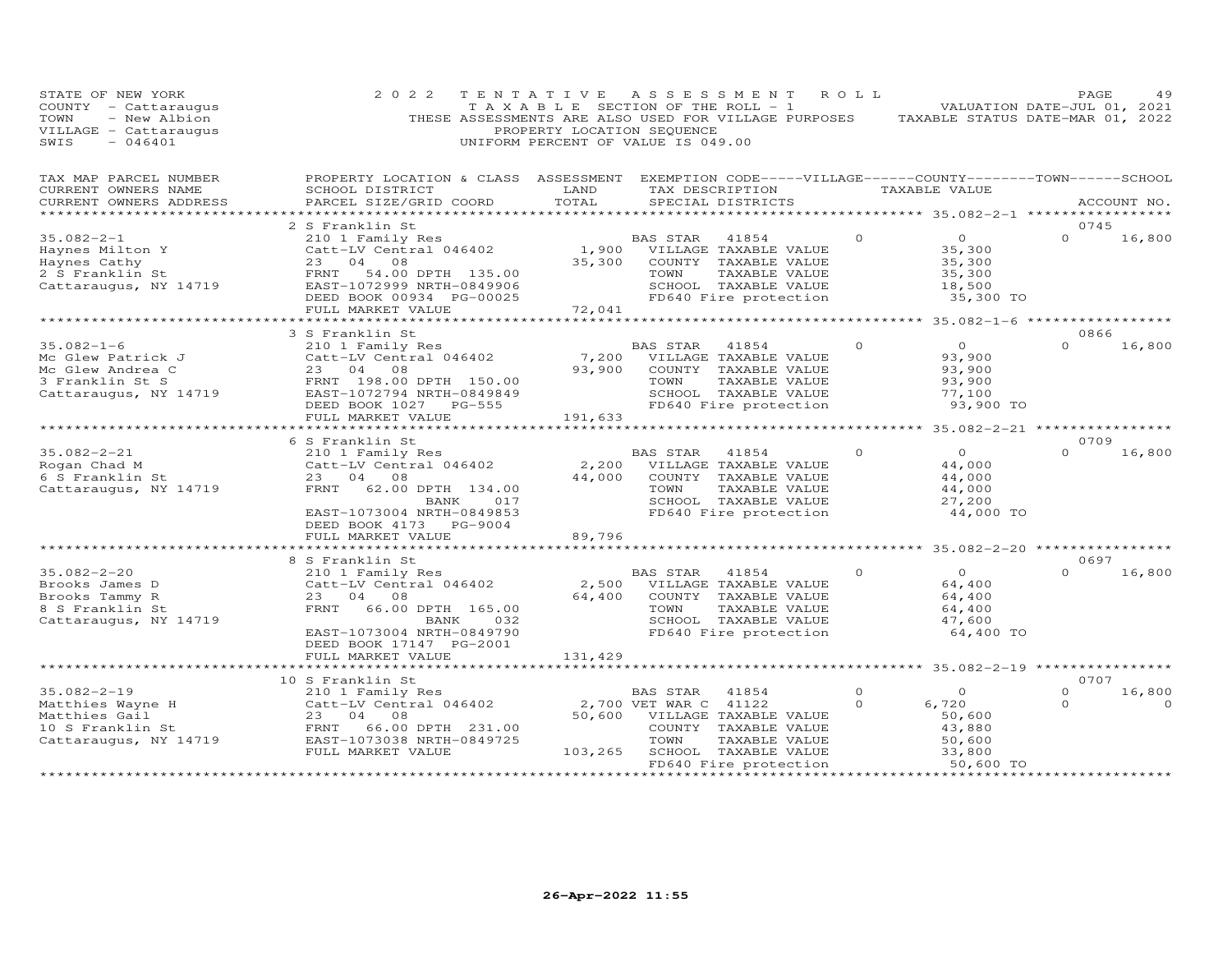| STATE OF NEW YORK<br>COUNTY - Cattaraugus<br>- New Albion<br>TOWN<br>VILLAGE - Cattaraugus<br>SWIS<br>$-046401$ | 2 0 2 2<br>THESE ASSESSMENTS ARE ALSO USED FOR VILLAGE PURPOSES                                                                                 | TENTATIVE<br>T A X A B L E SECTION OF THE ROLL - 1<br>PROPERTY LOCATION SEQUENCE<br>UNIFORM PERCENT OF VALUE IS 049.00 | A S S E S S M E N T |                                       | R O L L  | TAXABLE STATUS DATE-MAR 01, 2022    | PAGE<br>VALUATION DATE-JUL 01, 2021 | 50          |
|-----------------------------------------------------------------------------------------------------------------|-------------------------------------------------------------------------------------------------------------------------------------------------|------------------------------------------------------------------------------------------------------------------------|---------------------|---------------------------------------|----------|-------------------------------------|-------------------------------------|-------------|
| TAX MAP PARCEL NUMBER<br>CURRENT OWNERS NAME<br>CURRENT OWNERS ADDRESS<br>***********************               | PROPERTY LOCATION & CLASS ASSESSMENT EXEMPTION CODE-----VILLAGE------COUNTY-------TOWN------SCHOOL<br>SCHOOL DISTRICT<br>PARCEL SIZE/GRID COORD | LAND<br>TOTAL                                                                                                          |                     | TAX DESCRIPTION<br>SPECIAL DISTRICTS  |          | TAXABLE VALUE                       |                                     | ACCOUNT NO. |
|                                                                                                                 | 11 S Franklin St                                                                                                                                |                                                                                                                        |                     |                                       |          |                                     | 0827                                |             |
| $35.082 - 1 - 8$                                                                                                | 210 1 Family Res                                                                                                                                |                                                                                                                        | VET WAR C 41122     |                                       | $\Omega$ | 6,720                               | $\Omega$                            | $\circ$     |
| Lefeber L B Family Trust                                                                                        | Catt-LV Central 046402                                                                                                                          |                                                                                                                        | 3,300 VET DIS C     | 41142                                 | $\Omega$ | 22,400                              | $\circ$                             | $\Omega$    |
| 11 S Franklin St                                                                                                | 23<br>04<br>08                                                                                                                                  |                                                                                                                        | 69,000 ENH STAR     | 41834                                 | $\Omega$ | $\circ$                             | $\Omega$                            | 41,940      |
| Cattaraugus, NY 14719                                                                                           | 89.00 DPTH 153.60<br>FRNT                                                                                                                       |                                                                                                                        |                     | VILLAGE TAXABLE VALUE                 |          | 69,000                              |                                     |             |
|                                                                                                                 | EAST-1072807 NRTH-0849703<br>DEED BOOK 28266 PG-6001                                                                                            |                                                                                                                        | TOWN                | COUNTY TAXABLE VALUE<br>TAXABLE VALUE |          | 39,880<br>69,000                    |                                     |             |
|                                                                                                                 | FULL MARKET VALUE                                                                                                                               |                                                                                                                        |                     | 140,816 SCHOOL TAXABLE VALUE          |          | 27,060                              |                                     |             |
|                                                                                                                 |                                                                                                                                                 |                                                                                                                        |                     | FD640 Fire protection                 |          | 69,000 TO                           |                                     |             |
|                                                                                                                 |                                                                                                                                                 |                                                                                                                        |                     |                                       |          |                                     |                                     |             |
|                                                                                                                 | 12 S Franklin St                                                                                                                                |                                                                                                                        |                     |                                       |          |                                     | 0894                                |             |
| $35.082 - 2 - 18$                                                                                               | 210 1 Family Res                                                                                                                                |                                                                                                                        |                     | VILLAGE TAXABLE VALUE                 |          | 49,900                              |                                     |             |
| Bianco Janet S                                                                                                  | Catt-LV Central 046402                                                                                                                          | 2,700                                                                                                                  |                     | COUNTY TAXABLE VALUE                  |          | 49,900                              |                                     |             |
| 12 S Franklin St                                                                                                | 23<br>04<br>08                                                                                                                                  | 49,900                                                                                                                 | TOWN                | TAXABLE VALUE                         |          | 49,900                              |                                     |             |
| Cattaraugus, NY 14719                                                                                           | FRNT<br>66.00 DPTH 336.00                                                                                                                       |                                                                                                                        |                     | SCHOOL TAXABLE VALUE                  |          | 49,900                              |                                     |             |
|                                                                                                                 | <b>BANK</b><br>032<br>EAST-1073094 NRTH-0849651<br>DEED BOOK 25614 PG-8001<br>FULL MARKET VALUE                                                 | 101,837                                                                                                                |                     | FD640 Fire protection                 |          | 49,900 TO                           |                                     |             |
|                                                                                                                 |                                                                                                                                                 |                                                                                                                        |                     |                                       |          | ********* 35.082-2-16 **********    |                                     |             |
|                                                                                                                 | 16 S Franklin St                                                                                                                                |                                                                                                                        |                     |                                       |          |                                     | 0557                                |             |
| $35.082 - 2 - 16$                                                                                               | 210 1 Family Res                                                                                                                                |                                                                                                                        | ENH STAR            | 41834                                 | $\circ$  | $\circ$                             | $\Omega$                            | 41,940      |
| Agnew Sandra                                                                                                    | Catt-LV Central 046402                                                                                                                          | 5,400                                                                                                                  |                     | VILLAGE TAXABLE VALUE                 |          | 59,900                              |                                     |             |
| 16 S Franklin St                                                                                                | 23 04<br>08                                                                                                                                     | 59,900                                                                                                                 | TOWN                | COUNTY TAXABLE VALUE<br>TAXABLE VALUE |          | 59,900                              |                                     |             |
| Cattaraugus, NY 14719                                                                                           | FRNT 135.00 DPTH 165.00<br>EAST-1073026 NRTH-0849557                                                                                            |                                                                                                                        |                     | SCHOOL TAXABLE VALUE                  |          | 59,900<br>17,960                    |                                     |             |
|                                                                                                                 | FULL MARKET VALUE                                                                                                                               | 122,245                                                                                                                |                     | FD640 Fire protection                 |          | 59,900 TO                           |                                     |             |
|                                                                                                                 | ***********************                                                                                                                         |                                                                                                                        |                     |                                       |          | $35.082 - 2 - 15$ ***************** |                                     |             |
|                                                                                                                 | 22 S Franklin St                                                                                                                                |                                                                                                                        |                     |                                       |          |                                     | 0842                                |             |
| $35.082 - 2 - 15$                                                                                               | 210 1 Family Res                                                                                                                                |                                                                                                                        | BAS STAR            | 41854                                 | $\Omega$ | $\overline{O}$                      | $\Omega$                            | 16,800      |
| McIntyre Beth                                                                                                   | Catt-LV Central 046402                                                                                                                          | 4,700                                                                                                                  |                     | VILLAGE TAXABLE VALUE                 |          | 57,800                              |                                     |             |
| Frentz Joseph M                                                                                                 | 23<br>04<br>08                                                                                                                                  | 57,800                                                                                                                 |                     | COUNTY TAXABLE VALUE                  |          | 57,800                              |                                     |             |
| 22 S. Franklin<br>Cattaraugus, NY 14719                                                                         | Land Contract Joe Frentz<br>FRNT 116.00 DPTH 247.50                                                                                             |                                                                                                                        | TOWN                | TAXABLE VALUE<br>SCHOOL TAXABLE VALUE |          | 57,800<br>41,000                    |                                     |             |
|                                                                                                                 | EAST-1073039 NRTH-0849392                                                                                                                       |                                                                                                                        |                     | FD640 Fire protection                 |          | 57,800 TO                           |                                     |             |
|                                                                                                                 | DEED BOOK 20200 PG-9149                                                                                                                         |                                                                                                                        |                     |                                       |          |                                     |                                     |             |
|                                                                                                                 | FULL MARKET VALUE                                                                                                                               | 117,959                                                                                                                |                     |                                       |          |                                     |                                     |             |
|                                                                                                                 |                                                                                                                                                 |                                                                                                                        |                     |                                       |          |                                     |                                     |             |
|                                                                                                                 | 23 S Franklin St                                                                                                                                |                                                                                                                        |                     |                                       |          |                                     | 0700                                |             |
| $35.082 - 4 - 7.1$                                                                                              | 210 1 Family Res                                                                                                                                |                                                                                                                        |                     | VILLAGE TAXABLE VALUE                 |          | 49,800                              |                                     |             |
| Mountz-Marple Corey D<br>Mountz-Marple Jayme                                                                    | Catt-LV Central 046402<br>23 04<br>08                                                                                                           | 1,700<br>49,800                                                                                                        | TOWN                | COUNTY TAXABLE VALUE<br>TAXABLE VALUE |          | 49,800<br>49,800                    |                                     |             |
| 23 S Franklin St                                                                                                | FRNT 106.00 DPTH 155.00                                                                                                                         |                                                                                                                        |                     | SCHOOL TAXABLE VALUE                  |          | 49,800                              |                                     |             |
| Cattaraugus, NY 14719                                                                                           | ACRES<br>$0.23$ BANK<br>017                                                                                                                     |                                                                                                                        |                     | FD640 Fire protection                 |          | 49,800 TO                           |                                     |             |
|                                                                                                                 | EAST-1072790 NRTH-0849299                                                                                                                       |                                                                                                                        |                     |                                       |          |                                     |                                     |             |
|                                                                                                                 | DEED BOOK 20210 PG-6863                                                                                                                         |                                                                                                                        |                     |                                       |          |                                     |                                     |             |
|                                                                                                                 | FULL MARKET VALUE<br>*******************                                                                                                        | 101,633<br>*******                                                                                                     |                     |                                       |          |                                     |                                     |             |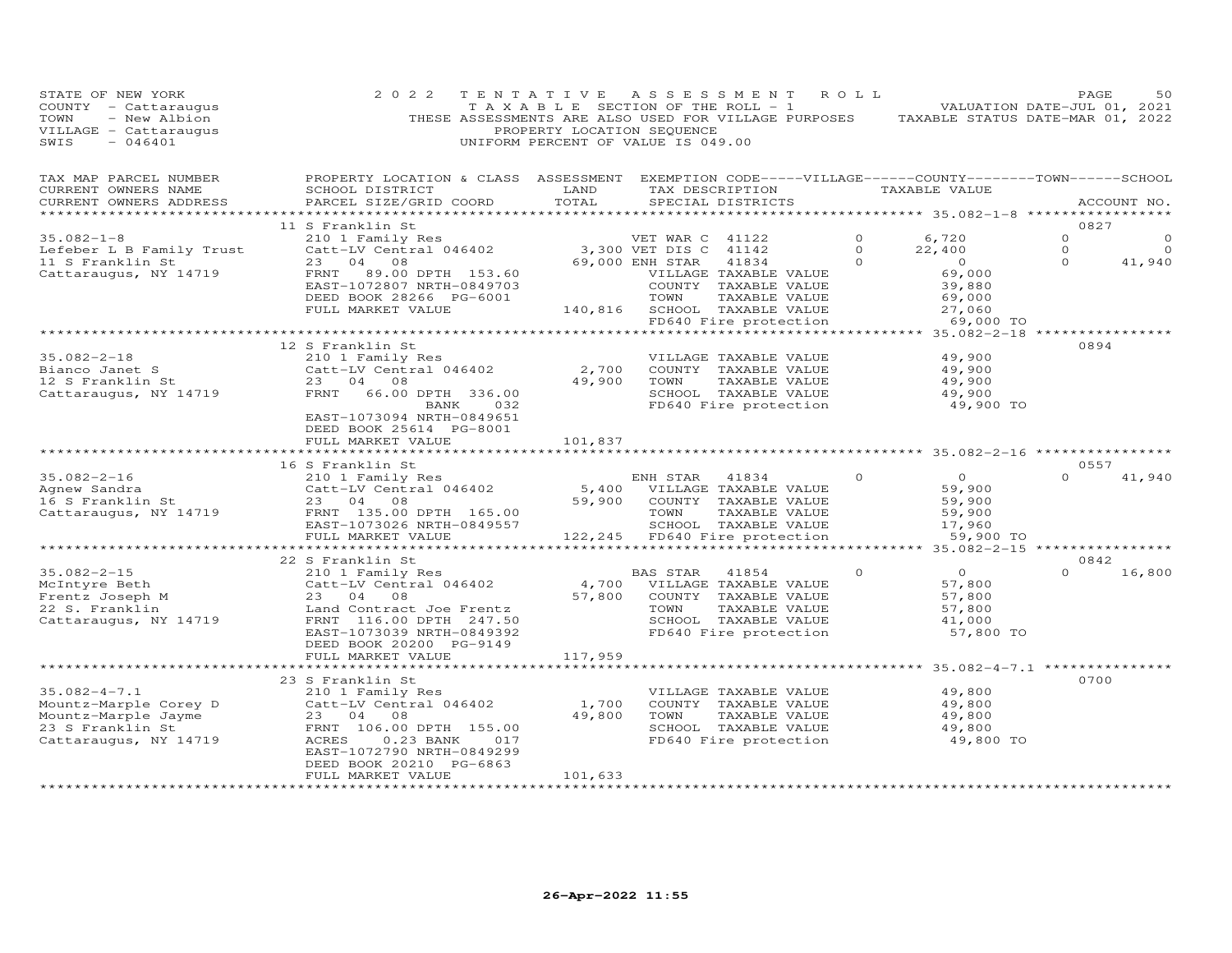| STATE OF NEW YORK<br>COUNTY - Cattaraugus<br>- New Albion<br>TOWN<br>VILLAGE - Cattaraugus<br>SWIS<br>$-046401$ | 2 0 2 2                                                                                                                                                                                            | TENTATIVE<br>PROPERTY LOCATION SEQUENCE | ASSESSMENT<br>TAXABLE SECTION OF THE ROLL - 1<br>THESE ASSESSMENTS ARE ALSO USED FOR VILLAGE PURPOSES<br>UNIFORM PERCENT OF VALUE IS 049.00         | ROLL     | TAXABLE STATUS DATE-MAR 01, 2022                                            | PAGE<br>VALUATION DATE-JUL 01, 2021 | 51     |
|-----------------------------------------------------------------------------------------------------------------|----------------------------------------------------------------------------------------------------------------------------------------------------------------------------------------------------|-----------------------------------------|-----------------------------------------------------------------------------------------------------------------------------------------------------|----------|-----------------------------------------------------------------------------|-------------------------------------|--------|
| TAX MAP PARCEL NUMBER<br>CURRENT OWNERS NAME<br>CURRENT OWNERS ADDRESS                                          | PROPERTY LOCATION & CLASS ASSESSMENT EXEMPTION CODE-----VILLAGE------COUNTY-------TOWN------SCHOOL<br>SCHOOL DISTRICT<br>PARCEL SIZE/GRID COORD                                                    | LAND<br>TOTAL                           | TAX DESCRIPTION<br>SPECIAL DISTRICTS<br>*************************                                                                                   |          | TAXABLE VALUE<br>******************** 35.082-2-14 *****************         | ACCOUNT NO.                         |        |
| $35.082 - 2 - 14$<br>Schmitt Donald P<br>Schmitt Dawn Dee<br>26 Franklin St<br>Cattaraugus, NY 14719            | 26 S Franklin St<br>210 1 Family Res<br>Catt-LV Central 046402<br>23 04 08<br>FRNT 100.00 DPTH 128.00<br>EAST-1072974 NRTH-0849294<br>DEED BOOK 22487 PG-9001<br>FULL MARKET VALUE                 | 32,900<br>67,143                        | ENH STAR<br>41834<br>3,400 VILLAGE TAXABLE VALUE<br>COUNTY TAXABLE VALUE<br>TOWN<br>TAXABLE VALUE<br>SCHOOL TAXABLE VALUE<br>FD640 Fire protection  | $\Omega$ | $\overline{O}$<br>32,900<br>32,900<br>32,900<br>$\overline{0}$<br>32,900 TO | 0982<br>$\Omega$                    | 32,900 |
|                                                                                                                 | ********************                                                                                                                                                                               |                                         |                                                                                                                                                     |          |                                                                             |                                     |        |
| $35.082 - 4 - 7.2$<br>Minner Daniel<br>Minner Cynthia<br>30 Ellicott St<br>Cattaraugus, NY 14719                | 26 S Franklin St<br>312 Vac w/imprv<br>Catt-LV Central 046402<br>Catt-LV Central 046402<br>FRNT - 90.00 DPTH - 110.00<br>EAST-1072777 NRTH-0849230<br>DEED BOOK 28380 PG-6001<br>FULL MARKET VALUE | 2,600<br>3,100<br>6,327                 | VILLAGE TAXABLE VALUE<br>COUNTY TAXABLE VALUE<br>TAXABLE VALUE<br>TOWN<br>SCHOOL TAXABLE VALUE<br>FD640 Fire protection                             |          | 3,100<br>3,100<br>3,100<br>3,100<br>3,100 TO                                | 1520                                |        |
|                                                                                                                 | ***********************                                                                                                                                                                            | **********                              |                                                                                                                                                     |          | *********** 35.082-4-11 *****************                                   |                                     |        |
| $35.082 - 4 - 11$<br>Krager Norma A<br>39 S Franklin St<br>Cattaraugus, NY 14719                                | 39 S Franklin St<br>210 1 Family Res<br>Catt-LV Central 046402<br>23 04 08<br>FRNT 46.00 DPTH 125.00<br>EAST-1072700 NRTH-0848960<br>DEED BOOK 914<br>PG-00274<br>FULL MARKET VALUE                | 1,500<br>42,000<br>85,714               | BAS STAR<br>41854<br>VILLAGE TAXABLE VALUE<br>COUNTY TAXABLE VALUE<br>TOWN<br>TAXABLE VALUE<br>SCHOOL TAXABLE VALUE<br>FD640 Fire protection        | $\Omega$ | $\overline{O}$<br>42,000<br>42,000<br>42,000<br>25,200<br>42,000 TO         | 0778<br>$\Omega$                    | 16,800 |
|                                                                                                                 |                                                                                                                                                                                                    | **********                              |                                                                                                                                                     |          | *********** 35.082-4-12 *****************                                   |                                     |        |
| $35.082 - 4 - 12$<br>Borrowdale George E<br>41 S Franklin St<br>Cattaraugus, NY 14719                           | 41 S Franklin St<br>210 1 Family Res<br>Catt-LV Central 046402<br>23 04<br>08<br>FRNT 124.00 DPTH 158.00<br>EAST-1072698 NRTH-0848843<br>DEED BOOK 1001<br>PG-161<br>FULL MARKET VALUE             | 4,600<br>45,000<br>91,837               | <b>BAS STAR</b><br>41854<br>VILLAGE TAXABLE VALUE<br>COUNTY TAXABLE VALUE<br>TAXABLE VALUE<br>TOWN<br>SCHOOL TAXABLE VALUE<br>FD640 Fire protection | $\Omega$ | $\Omega$<br>45,000<br>45,000<br>45,000<br>28,200<br>45,000 TO               | 0919<br>$\Omega$                    | 16,800 |
|                                                                                                                 |                                                                                                                                                                                                    |                                         |                                                                                                                                                     |          | $44.025 - 1 - 34$ **                                                        |                                     |        |
| $44.025 - 1 - 34$<br>Perkins Christopher<br>Westfall Tara<br>172 S Main St 1<br>Cattaraugus, NY 14719           | S Main St<br>311 Res vac land<br>Catt-LV Central 046402<br>22 04<br>08<br>Ff 405.00<br>ACRES<br>1.61<br>EAST-1071108 NRTH-0847102                                                                  | 2,200<br>2,200                          | VILLAGE TAXABLE VALUE<br>COUNTY TAXABLE VALUE<br>TOWN<br>TAXABLE VALUE<br>SCHOOL TAXABLE VALUE<br>FD640 Fire protection                             |          | 2,200<br>2,200<br>2,200<br>2,200<br>2,200 TO                                | 0817                                |        |
| **********************                                                                                          | DEED BOOK 18047 PG-9001<br>FULL MARKET VALUE                                                                                                                                                       | 4,490                                   |                                                                                                                                                     |          |                                                                             |                                     |        |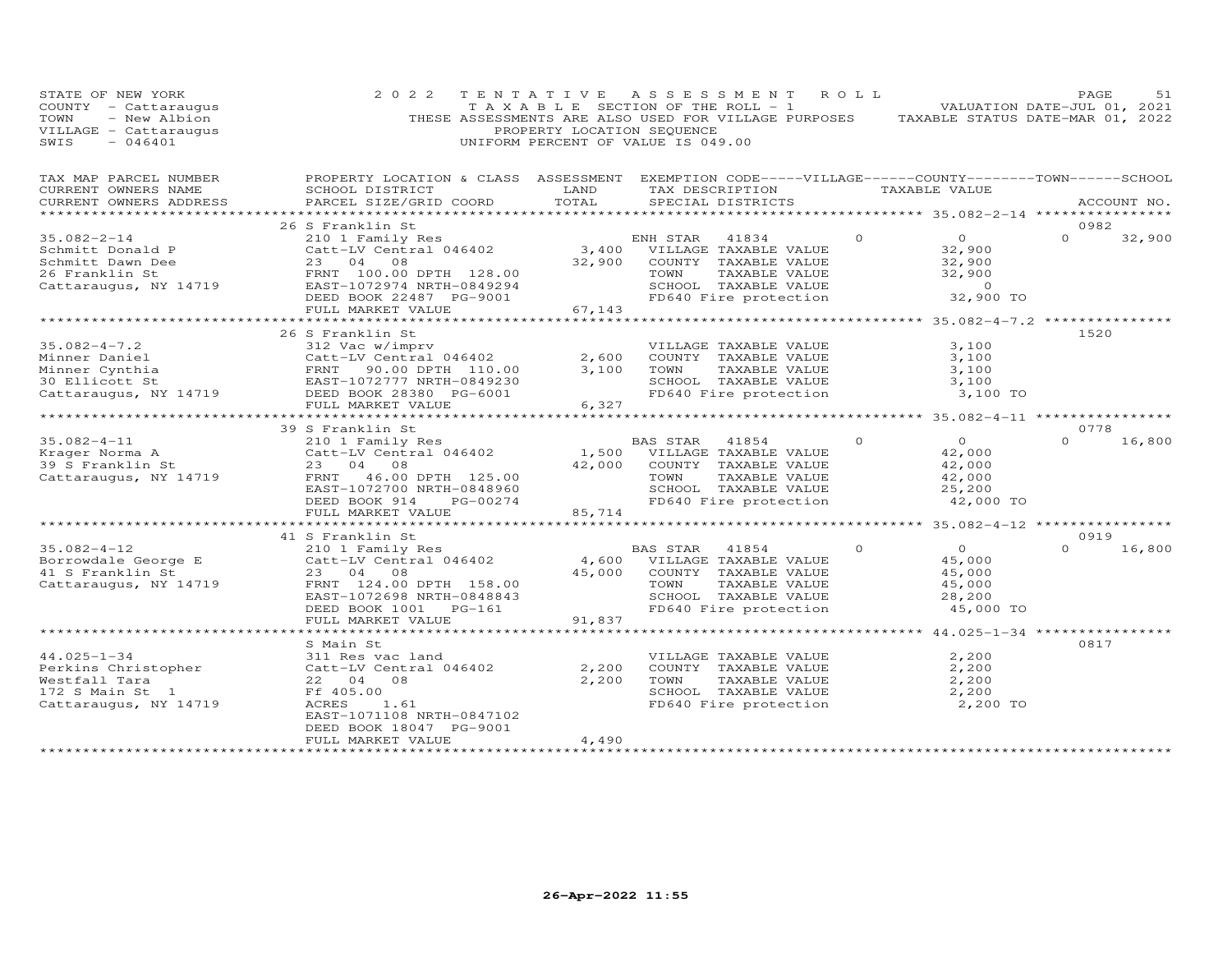| STATE OF NEW YORK<br>COUNTY - Cattaraugus<br>TOWN - New Albion<br>VILLAGE - Cattaraugus<br>$-046401$<br>SWIS                                                                                                                                     | 2 0 2 2                                                                                   | PROPERTY LOCATION SEQUENCE | TENTATIVE ASSESSMENT ROLL<br>TAXABLE SECTION OF THE ROLL - 1 VALUATION DATE-JUL 01, 2021<br>THESE ASSESSMENTS ARE ALSO USED FOR VILLAGE PURPOSES TAXABLE STATUS DATE-MAR 01, 2022<br>UNIFORM PERCENT OF VALUE IS 049.00 |                                                        | PAGE<br>52  |
|--------------------------------------------------------------------------------------------------------------------------------------------------------------------------------------------------------------------------------------------------|-------------------------------------------------------------------------------------------|----------------------------|-------------------------------------------------------------------------------------------------------------------------------------------------------------------------------------------------------------------------|--------------------------------------------------------|-------------|
| TAX MAP PARCEL NUMBER<br>CURRENT OWNERS NAME<br>CURRENT OWNERS ADDRESS                                                                                                                                                                           | SCHOOL DISTRICT LAND<br>PARCEL SIZE/GRID COORD                                            | TOTAL                      | PROPERTY LOCATION & CLASS ASSESSMENT EXEMPTION CODE-----VILLAGE------COUNTY-------TOWN------SCHOOL<br>TAX DESCRIPTION TAXABLE VALUE<br>SPECIAL DISTRICTS                                                                |                                                        | ACCOUNT NO. |
| $44.025 - 1 - 37$<br>Wakefield National Inc Catt-LV Central 046402 1,000<br>Attn: Skyline Pool-R Wasmund 22 04 08<br>8441 N Otto Rd<br>Cattaraugus, NY 14719 EAST-1070736 NRTH-0846147                                                           | S Main St<br>311 Res vac land<br>DEED BOOK 854<br>PG-01013<br>FULL MARKET VALUE           | 1,000<br>2,041             | VILLAGE TAXABLE VALUE<br>COUNTY TAXABLE VALUE<br>TOWN TAXABLE VALUE<br>SCHOOL TAXABLE VALUE<br>FD640 Fire protection                                                                                                    | 1,000<br>1,000<br>1,000<br>1,000<br>1,000 TO           | 1349        |
|                                                                                                                                                                                                                                                  |                                                                                           |                            |                                                                                                                                                                                                                         |                                                        |             |
| $35.081 - 3 - 26$<br>Nagel Anthony<br>Nagel Amy<br>Nagel Amy<br>23 04 08<br>23 04 08<br>23 04 08<br>23 04 08<br>23 04 08<br>23 00 DPTH 90.00<br>23 00 DPTH 90.00<br>23 00 DPTH 90.00<br>23 00 DPTH 90.00<br>23 00 DPTH 90.00<br>23 00 DPTH 90.00 | 42 S Main St<br>482 Det row bldg<br>EAST-1071321 NRTH-0848702<br>DEED BOOK 2019 PG-14344  | $3,800$<br>103,200         | VILLAGE TAXABLE VALUE<br>COUNTY TAXABLE VALUE<br>TOWN<br>TAXABLE VALUE<br>SCHOOL TAXABLE VALUE<br>FD640 Fire protection                                                                                                 | 103,200<br>103,200<br>103,200<br>103,200<br>103,200 TO | 0663        |
|                                                                                                                                                                                                                                                  | FULL MARKET VALUE                                                                         | 210,612                    |                                                                                                                                                                                                                         |                                                        |             |
|                                                                                                                                                                                                                                                  | 50 S Main St                                                                              |                            |                                                                                                                                                                                                                         | *********************** 35.081-3-25 ***********        | 0814        |
| $35.081 - 3 - 25$<br>booter<br>1885 Hardpan Rd<br>Angola, NY 14006                                                                                                                                                                               | 220 2 Family Res<br>EAST-1071318 NRTH-0848599<br>DEED BOOK 13142 PG-2003                  |                            | VILLAGE TAXABLE VALUE<br>1,300 COUNTY TAXABLE VALUE<br>25,000 TOWN TAXABLE VALUE<br>SCHOOL TAXABLE VALUE 25,000<br>FD640 Fire protection 25,000 TO                                                                      | 25,000<br>25,000<br>25,000                             |             |
|                                                                                                                                                                                                                                                  | FULL MARKET VALUE                                                                         | 51,020                     |                                                                                                                                                                                                                         |                                                        |             |
|                                                                                                                                                                                                                                                  | 52 S Main St                                                                              |                            |                                                                                                                                                                                                                         | 34,600                                                 | 1010        |
| 35.081-3-24<br>Passet Keith A. (23 04 08)<br>Cattaraugus, NY 14719 First Street 23 04 08<br>Cattaraugus, NY 14719 FRNT 62.00 DPTH 78.00                                                                                                          | EAST-1071319 NRTH-0848544<br>DEED BOOK 20669 PG-3001                                      |                            | VILLAGE TAXABLE VALUE<br>1,500 COUNTY TAXABLE VALUE<br>34,600 TOWN TAVARIE<br>TAXABLE VALUE<br>SCHOOL TAXABLE VALUE<br>FD640 Fire protection                                                                            | 34,600<br>$34,600$<br>$34,600$<br>34,600 TO            |             |
|                                                                                                                                                                                                                                                  | FULL MARKET VALUE                                                                         | 70,612                     |                                                                                                                                                                                                                         |                                                        |             |
|                                                                                                                                                                                                                                                  |                                                                                           |                            |                                                                                                                                                                                                                         |                                                        |             |
| 35.081-5-9<br>Historic Cattaraugus Corp<br>24 Main St<br>23 04 08<br>Cattaraugus, NY 14719<br>23 04 08<br>23 04 08<br>24.00 DPTH 206.00                                                                                                          | 55 S Main St<br>EAST-1071102 NRTH-0848627<br>DEED BOOK 2021 PG-12279<br>FULL MARKET VALUE | 171,020                    | VILLAGE TAXABLE VALUE<br>3,800 COUNTY TAXABLE VALUE<br>83,800 TOWN<br>TAXABLE VALUE<br>SCHOOL TAXABLE VALUE<br>FD640 Fire protection                                                                                    | 83,800<br>83,800<br>83,800<br>83,800<br>83,800 TO      | 0828        |
|                                                                                                                                                                                                                                                  |                                                                                           |                            |                                                                                                                                                                                                                         |                                                        |             |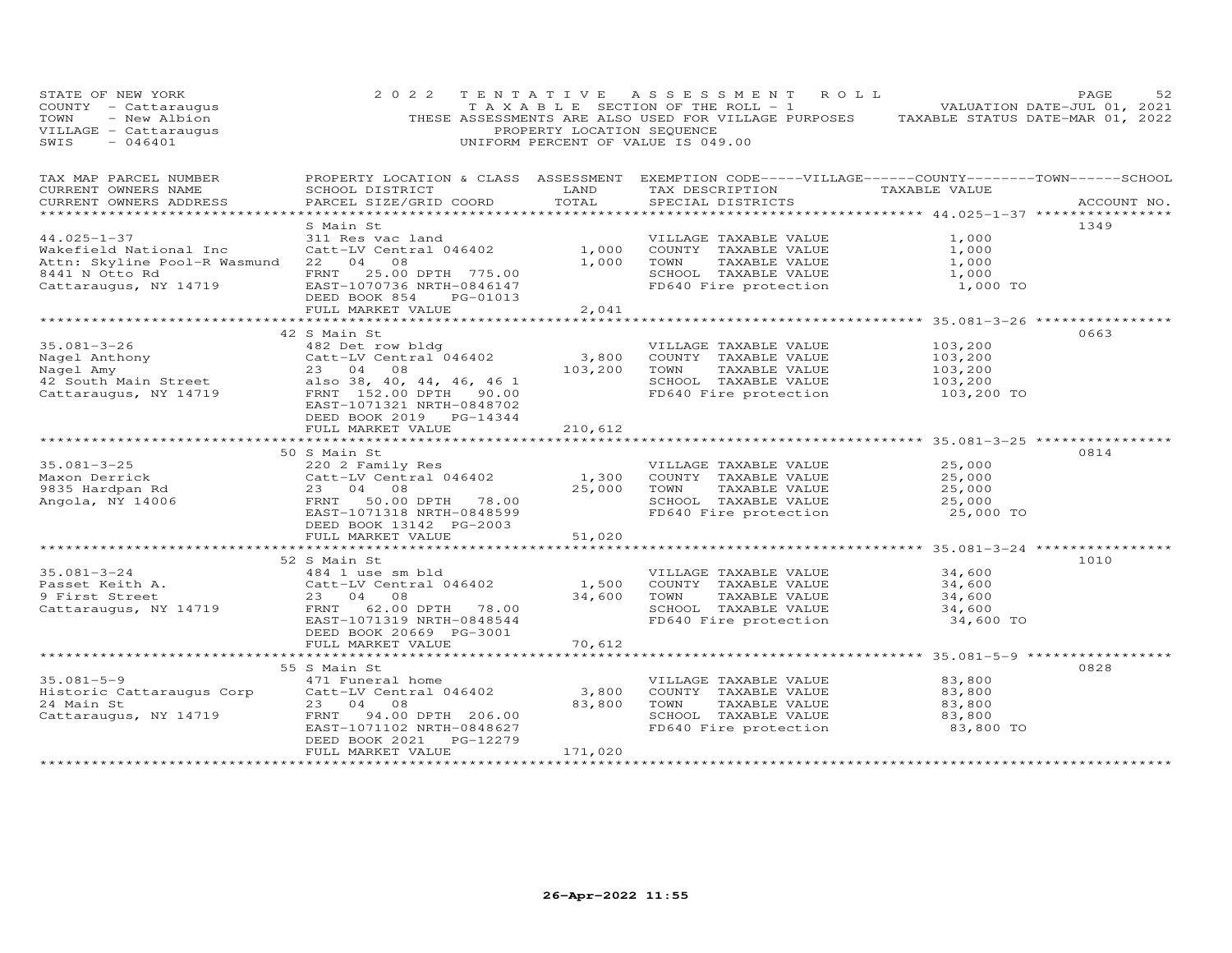| STATE OF NEW YORK<br>COUNTY - Cattaraugus<br>- New Albion<br>TOWN<br>VILLAGE - Cattaraugus<br>SWIS<br>$-046401$ | 2 0 2 2                                                                                                                                         | TENTATIVE<br>PROPERTY LOCATION SEQUENCE | A S S E S S M E N T<br>T A X A B L E SECTION OF THE ROLL - 1<br>THESE ASSESSMENTS ARE ALSO USED FOR VILLAGE PURPOSES<br>UNIFORM PERCENT OF VALUE IS 049.00 | ROLL     | TAXABLE STATUS DATE-MAR 01, 2022                     | PAGE<br>VALUATION DATE-JUL 01, 2021 | 53     |
|-----------------------------------------------------------------------------------------------------------------|-------------------------------------------------------------------------------------------------------------------------------------------------|-----------------------------------------|------------------------------------------------------------------------------------------------------------------------------------------------------------|----------|------------------------------------------------------|-------------------------------------|--------|
| TAX MAP PARCEL NUMBER<br>CURRENT OWNERS NAME<br>CURRENT OWNERS ADDRESS                                          | PROPERTY LOCATION & CLASS ASSESSMENT EXEMPTION CODE-----VILLAGE------COUNTY-------TOWN------SCHOOL<br>SCHOOL DISTRICT<br>PARCEL SIZE/GRID COORD | LAND<br>TOTAL                           | TAX DESCRIPTION TAXABLE VALUE<br>SPECIAL DISTRICTS                                                                                                         |          |                                                      | ACCOUNT NO.                         |        |
| ***********************                                                                                         |                                                                                                                                                 |                                         |                                                                                                                                                            |          |                                                      |                                     |        |
| $35.081 - 5 - 10$                                                                                               | 63 S Main St<br>483 Converted Re                                                                                                                |                                         | VILLAGE TAXABLE VALUE                                                                                                                                      |          | 83,000                                               | 0989                                |        |
| Bridges Cathie J                                                                                                | Catt-LV Central 046402                                                                                                                          | 3,000                                   | COUNTY TAXABLE VALUE                                                                                                                                       |          | 83,000                                               |                                     |        |
| 63 S Main St                                                                                                    | 23<br>04<br>08                                                                                                                                  | 83,000                                  | TOWN<br>TAXABLE VALUE                                                                                                                                      |          | 83,000                                               |                                     |        |
| Cattaraugus, NY 14719                                                                                           | 75.00 DPTH 202.00<br>FRNT                                                                                                                       |                                         | SCHOOL TAXABLE VALUE                                                                                                                                       |          | 83,000                                               |                                     |        |
|                                                                                                                 | EAST-1071103 NRTH-0848545<br>DEED BOOK 20190 PG-7143                                                                                            |                                         | FD640 Fire protection                                                                                                                                      |          | 83,000 TO                                            |                                     |        |
|                                                                                                                 | FULL MARKET VALUE                                                                                                                               | 169,388                                 |                                                                                                                                                            |          |                                                      |                                     |        |
|                                                                                                                 |                                                                                                                                                 |                                         |                                                                                                                                                            |          | ********************** 35.081-4-26 ***************** |                                     |        |
|                                                                                                                 | 80 S Main St                                                                                                                                    |                                         |                                                                                                                                                            |          |                                                      | 0652                                |        |
| $35.081 - 4 - 26$                                                                                               | 210 1 Family Res                                                                                                                                |                                         | <b>BAS STAR</b><br>41854                                                                                                                                   | $\circ$  | $\overline{0}$                                       | $\Omega$                            | 16,800 |
| Doucette Eugene<br>Doucette Deborra                                                                             | Catt-LV Central 046402<br>23 04 08                                                                                                              | 3,400<br>51,400                         | VILLAGE TAXABLE VALUE<br>COUNTY TAXABLE VALUE                                                                                                              |          | 51,400<br>51,400                                     |                                     |        |
| 80 S Main St                                                                                                    | FRNT<br>99.00 DPTH 132.00                                                                                                                       |                                         | TOWN<br>TAXABLE VALUE                                                                                                                                      |          | 51,400                                               |                                     |        |
| Cattaraugus, NY 14719                                                                                           | EAST-1071352 NRTH-0848265                                                                                                                       |                                         | SCHOOL TAXABLE VALUE                                                                                                                                       |          | 34,600                                               |                                     |        |
|                                                                                                                 | DEED BOOK 755<br>PG-00413                                                                                                                       |                                         | FD640 Fire protection                                                                                                                                      |          | 51,400 TO                                            |                                     |        |
|                                                                                                                 | FULL MARKET VALUE                                                                                                                               | 104,898                                 |                                                                                                                                                            |          |                                                      |                                     |        |
|                                                                                                                 | ************************                                                                                                                        |                                         |                                                                                                                                                            |          | *************** 35.081-5-12 *****************        |                                     |        |
|                                                                                                                 | 83 S Main St                                                                                                                                    |                                         |                                                                                                                                                            |          |                                                      | 0564                                |        |
| $35.081 - 5 - 12$                                                                                               | 432 Gas station                                                                                                                                 |                                         | VILLAGE TAXABLE VALUE                                                                                                                                      |          | 39,000                                               |                                     |        |
| Miller John                                                                                                     | Catt-LV Central 046402                                                                                                                          | 5,300                                   | COUNTY TAXABLE VALUE                                                                                                                                       |          | 39,000                                               |                                     |        |
| Miller Henry<br>83 S Main St                                                                                    | 23 04<br>08                                                                                                                                     | 39,000                                  | TOWN<br>TAXABLE VALUE<br>SCHOOL TAXABLE VALUE                                                                                                              |          | 39,000<br>39,000                                     |                                     |        |
| Cattaraugus, NY 14719                                                                                           | 81 S Main (upper) also on<br>FRNT 146.00 DPTH 148.00                                                                                            |                                         | FD640 Fire protection                                                                                                                                      |          | 39,000 TO                                            |                                     |        |
|                                                                                                                 | EAST-1071142 NRTH-0848320                                                                                                                       |                                         |                                                                                                                                                            |          |                                                      |                                     |        |
|                                                                                                                 | DEED BOOK 28987 PG-5001                                                                                                                         |                                         |                                                                                                                                                            |          |                                                      |                                     |        |
|                                                                                                                 | FULL MARKET VALUE                                                                                                                               | 79,592                                  |                                                                                                                                                            |          |                                                      |                                     |        |
|                                                                                                                 |                                                                                                                                                 |                                         |                                                                                                                                                            |          | *********** 35.081-4-25 ***********                  |                                     |        |
|                                                                                                                 | 86 S Main St                                                                                                                                    |                                         |                                                                                                                                                            |          |                                                      | 0915                                |        |
| $35.081 - 4 - 25$                                                                                               | 210 1 Family Res                                                                                                                                |                                         | BAS STAR<br>41854                                                                                                                                          | $\Omega$ | $\Omega$                                             | $\Omega$                            | 16,800 |
| Napolet Dawn M                                                                                                  | Catt-LV Central 046402<br>23 04 08                                                                                                              | 1,700<br>34,000                         | VILLAGE TAXABLE VALUE                                                                                                                                      |          | 34,000                                               |                                     |        |
| 86 S Main St<br>Cattaraugus, NY 14719                                                                           | FRNT<br>49.50 DPTH 132.00                                                                                                                       |                                         | COUNTY TAXABLE VALUE<br>TOWN<br>TAXABLE VALUE                                                                                                              |          | 34,000<br>34,000                                     |                                     |        |
|                                                                                                                 | BANK<br>017                                                                                                                                     |                                         | SCHOOL TAXABLE VALUE                                                                                                                                       |          | 17,200                                               |                                     |        |
|                                                                                                                 | EAST-1071354 NRTH-0848189                                                                                                                       |                                         | FD640 Fire protection                                                                                                                                      |          | 34,000 TO                                            |                                     |        |
|                                                                                                                 | DEED BOOK 5416 PG-3002                                                                                                                          |                                         |                                                                                                                                                            |          |                                                      |                                     |        |
|                                                                                                                 | FULL MARKET VALUE                                                                                                                               | 69,388                                  |                                                                                                                                                            |          |                                                      |                                     |        |
|                                                                                                                 | *************************                                                                                                                       |                                         |                                                                                                                                                            |          |                                                      |                                     |        |
|                                                                                                                 | 92 S Main St                                                                                                                                    |                                         |                                                                                                                                                            |          |                                                      | 1426                                |        |
| $35.081 - 4 - 24.2$                                                                                             | 210 1 Family Res                                                                                                                                |                                         | BAS STAR<br>41854                                                                                                                                          | $\circ$  | $\circ$                                              |                                     | 16,800 |
| Charles Kimberly A<br>92 S Main St                                                                              | Catt-LV Central 046402<br>23 04<br>08                                                                                                           | 2,100<br>28,500                         | VILLAGE TAXABLE VALUE<br>COUNTY TAXABLE VALUE                                                                                                              |          | 28,500<br>28,500                                     |                                     |        |
| Cattaraugus, NY 14719                                                                                           | FRNT<br>61.60 DPTH 132.00                                                                                                                       |                                         | TOWN<br>TAXABLE VALUE                                                                                                                                      |          | 28,500                                               |                                     |        |
|                                                                                                                 | EAST-1071356 NRTH-0848135                                                                                                                       |                                         | SCHOOL TAXABLE VALUE                                                                                                                                       |          | 11,700                                               |                                     |        |
|                                                                                                                 | DEED BOOK 18279 PG-7001                                                                                                                         |                                         | FD640 Fire protection                                                                                                                                      |          | 28,500 TO                                            |                                     |        |
|                                                                                                                 | FULL MARKET VALUE                                                                                                                               | 58,163                                  |                                                                                                                                                            |          |                                                      |                                     |        |
|                                                                                                                 | *********************                                                                                                                           | *************                           |                                                                                                                                                            |          |                                                      |                                     |        |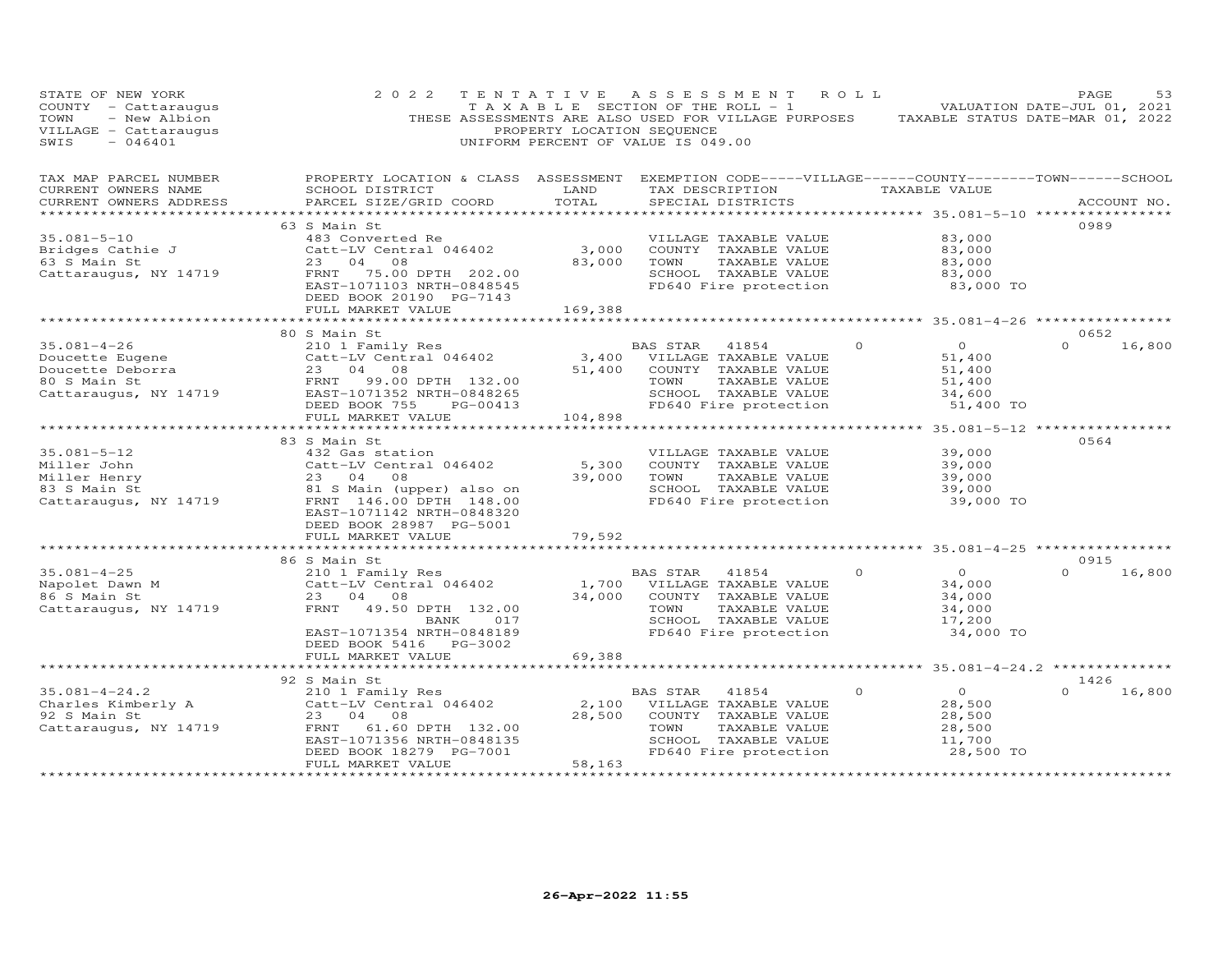| STATE OF NEW IONA<br>COUNTY - Cattaraugus<br>TOWN - New Albion<br>VILLAGE - Cattaraugus<br>0046401                                                                                                                                    | 2 0 2 2                                                                                                                |                | TENTATIVE ASSESSMENT ROLL<br>TAXABLE SECTION OF THE ROLL - 1 VALUATION DATE-JUL 01, 2021<br>THESE ASSESSMENTS ARE ALSO USED FOR VILLAGE PURPOSES TAXABLE STATUS DATE-MAR 01, 2022<br>PROPERTY LOCATION SEQUENCE<br>UNIFORM PERCENT OF VALUE IS 049.00 |                                                                                              | PAGE<br>54                 |
|---------------------------------------------------------------------------------------------------------------------------------------------------------------------------------------------------------------------------------------|------------------------------------------------------------------------------------------------------------------------|----------------|-------------------------------------------------------------------------------------------------------------------------------------------------------------------------------------------------------------------------------------------------------|----------------------------------------------------------------------------------------------|----------------------------|
| TAX MAP PARCEL NUMBER FROPERTY LOCATION & CLASS ASSESSMENT EXEMPTION CODE-----VILLAGE------COUNTY-------TOWN------SCHOOL<br>CURRENT OWNERS NAME<br>CURRENT OWNERS ADDRESS                                                             | SCHOOL DISTRICT LAND<br>PARCEL SIZE/GRID COORD                                                                         | TOTAL          | TAX DESCRIPTION TAXABLE VALUE<br>SPECIAL DISTRICTS                                                                                                                                                                                                    |                                                                                              | ACCOUNT NO.                |
| $35.081 - 4 - 24.1$<br>Chester Jensen Co Inc<br>PO Box 908<br>Chester, PA 19016                                                                                                                                                       | 98 S Main St<br>330 Vacant comm<br>Catt-LV Central 046402<br>23 04 08<br>DEED BOOK 00946 PG-00989<br>FULL MARKET VALUE | 1,700<br>3,469 | VILLAGE TAXABLE VALUE<br>COUNTY TAXABLE VALUE<br>1,700 TOWN<br>TAXABLE VALUE<br>SCHOOL TAXABLE VALUE<br>FD640 Fire protection                                                                                                                         | 1,700<br>1,700<br>1,700<br>1,700<br>1,700 TO                                                 | 0713                       |
|                                                                                                                                                                                                                                       |                                                                                                                        |                |                                                                                                                                                                                                                                                       |                                                                                              |                            |
| $35.081 - 5 - 13$                                                                                                                                                                                                                     | 99 S Main St<br>210 1 Family Res<br>Catt-LV Central 046402<br>23 04 08<br>Life Use                                     |                | BAS STAR 41854<br>2,300 VILLAGE TAXABLE VALUE<br>39,900 COUNTY TAXABLE VALUE                                                                                                                                                                          | $\overline{0}$<br>$\circ$<br>39,900<br>39,900                                                | 0945<br>$\Omega$<br>16,800 |
| Cassman Karen S<br>Cassman Keith<br>99 S Main St<br>Cattaraugus, NY 14719<br>Cattaraugus, NY 14719<br>FRNT 66                                                                                                                         | FRNT 66.00 DPTH 132.00<br>EAST-1071151 NRTH-0848212<br>DEED BOOK 01002 PG-00560<br>FULL MARKET VALUE                   | 81,429         | TAXABLE VALUE<br>TOWN<br>SCHOOL TAXABLE VALUE<br>FD640 Fire protection                                                                                                                                                                                | 39,900<br>23,100<br>39,900 TO                                                                |                            |
|                                                                                                                                                                                                                                       | **************************                                                                                             | ************   |                                                                                                                                                                                                                                                       | *************** 35.081-5-14 ***************                                                  |                            |
| $35.081 - 5 - 14$<br>Catt-LV Central 046402<br>Rickert Jason Catt-LV Central 046402<br>Harman Jessica 23 04 08<br>111 S Main St FRNT 132.00 DPTH 105.00<br>Cattaraugus, NY 14719 EAST-1071159 NRTH-0848115<br>DEED BOOK 30143 PG-4003 | 111 S Main St<br>210 1 Family Res                                                                                      | 4,100          | VILLAGE TAXABLE VALUE<br>COUNTY TAXABLE VALUE<br>39,800 TOWN<br>TAXABLE VALUE                                                                                                                                                                         | 39,800<br>39,800<br>39,800<br>SCHOOL TAXABLE VALUE 39,800<br>FD640 Fire protection 39,800 TO | 0590                       |
|                                                                                                                                                                                                                                       | FULL MARKET VALUE                                                                                                      | 81,224         |                                                                                                                                                                                                                                                       |                                                                                              |                            |
| $35.081 - 4 - 21$                                                                                                                                                                                                                     | 124 S Main St<br>710 Manufacture<br>Catt-LV Central 046402                                                             | 5,100          | VILLAGE TAXABLE VALUE<br>COUNTY TAXABLE VALUE                                                                                                                                                                                                         | 621,000<br>621,000                                                                           | 0630                       |
| Chester Jensen Co Inc<br>PO Box 908<br>Chester, PA 19016<br>Chester, PA 19016<br>FRNT 126.00                                                                                                                                          | FRNT 126.00 DPTH 220.00<br>EAST-1071405 NRTH-0847861<br>DEED BOOK 548<br>PG-00029                                      |                | 621,000 TOWN<br>TAXABLE VALUE<br>SCHOOL TAXABLE VALUE<br>FD640 Fire protection                                                                                                                                                                        | 621,000<br>621,000<br>621,000 TO                                                             |                            |
|                                                                                                                                                                                                                                       | FULL MARKET VALUE                                                                                                      | 1267,347       |                                                                                                                                                                                                                                                       |                                                                                              |                            |
|                                                                                                                                                                                                                                       |                                                                                                                        |                |                                                                                                                                                                                                                                                       |                                                                                              |                            |
| $35.081 - 4 - 22$<br>Chester Jensen Co Inc Catt-LV Central 046402<br>PO Box 908 23 04 08<br>Chester, PA 19016 FRNT 66.00 DPTH 132.00                                                                                                  | 124 S Main St<br>710 Manufacture<br>Catt-LV Central 046402<br>23 04 08                                                 |                | VILLAGE TAXABLE VALUE<br>2,300 COUNTY TAXABLE VALUE<br>2,300 TOWN<br>TAXABLE VALUE<br>SCHOOL TAXABLE VALUE                                                                                                                                            | 2,300<br>2,300<br>2,300<br>2,300                                                             | 0599                       |
|                                                                                                                                                                                                                                       | EAST-1071361 NRTH-0847954<br>DEED BOOK 802<br>PG-00553<br>FULL MARKET VALUE                                            | 4,694          | FD640 Fire protection                                                                                                                                                                                                                                 | 2,300 TO                                                                                     |                            |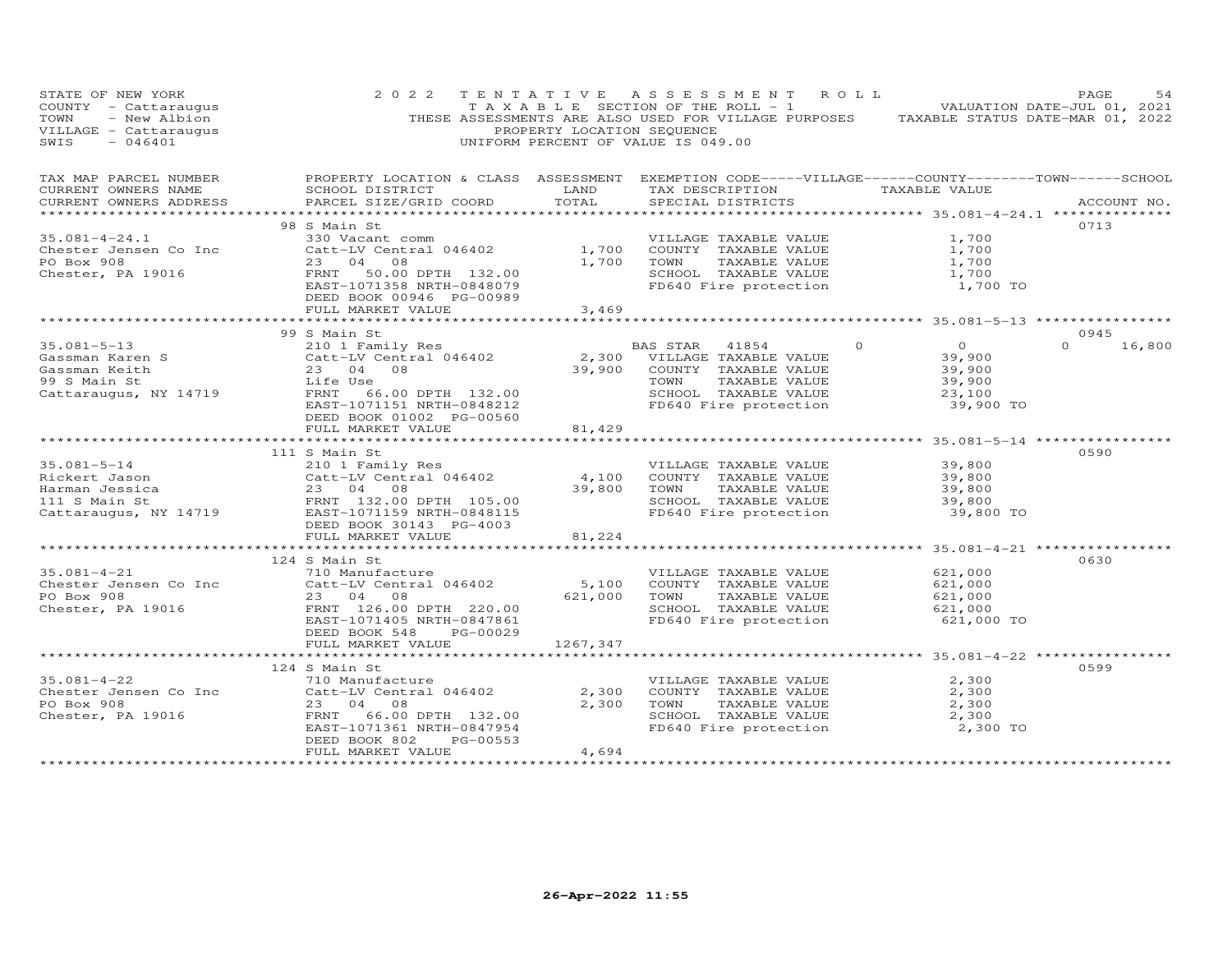| STATE OF NEW YORK<br>COUNTY - Cattaraugus<br>TOWN - New Albion<br>VTLLAGE - Cattaraugus<br>ACAO1                                                                                                                                                     | 2 0 2 2                                                                                                                                                                                                                        | PROPERTY LOCATION SEQUENCE | TENTATIVE ASSESSMENT ROLL<br>UNIFORM PERCENT OF VALUE IS 049.00                                                                                                                   |                                            | TAXABLE SECTION OF THE ROLL - 1 VALUATION DATE-JUL 01, 2021<br>THESE ASSESSMENTS ARE ALSO USED FOR VILLAGE PURPOSES TAXABLE STATUS DATE-MAR 01, 2022 | PAGE                                   | 55                          |
|------------------------------------------------------------------------------------------------------------------------------------------------------------------------------------------------------------------------------------------------------|--------------------------------------------------------------------------------------------------------------------------------------------------------------------------------------------------------------------------------|----------------------------|-----------------------------------------------------------------------------------------------------------------------------------------------------------------------------------|--------------------------------------------|------------------------------------------------------------------------------------------------------------------------------------------------------|----------------------------------------|-----------------------------|
| TAX MAP PARCEL NUMBER<br>CURRENT OWNERS NAME<br>CURRENT OWNERS ADDRESS                                                                                                                                                                               | PROPERTY LOCATION & CLASS ASSESSMENT EXEMPTION CODE-----VILLAGE------COUNTY--------TOWN------SCHOOL<br>SCHOOL DISTRICT<br>PARCEL SIZE/GRID COORD                                                                               | LAND<br>TOTAL              | TAX DESCRIPTION TAXABLE VALUE<br>SPECIAL DISTRICTS                                                                                                                                |                                            |                                                                                                                                                      | ACCOUNT NO.                            |                             |
| $35.081 - 4 - 23$<br>Chester Jensen Co Inc<br>PO Box 908<br>Chester, PA 19016                                                                                                                                                                        | 124 S Main St<br>710 Manufacture<br>Catt-LV Central 046402 2,300<br>23 04 08 2.300<br>FRNT 66.00 DPTH 132.00<br>EAST-1071359 NRTH-0848020<br>DEED BOOK 802<br>PG-00553<br>FULL MARKET VALUE                                    | 4,694                      | VILLAGE TAXABLE VALUE<br>COUNTY TAXABLE VALUE<br>TOWN<br>SCHOOL TAXABLE VALUE<br>FD640 Fire protection                                                                            | TAXABLE VALUE<br>TAXABLE VALUE             | 2,300<br>2,300<br>2,300<br>2,300<br>2,300 TO                                                                                                         | 0600                                   |                             |
| $35.081 - 4 - 20$<br>Gimbrone Albert J<br>7454 East Flats Rd<br>T. Otto, NY 14729                                                                                                                                                                    | 130 S Main St<br>311 Res vac land<br>Catt-LV Central 046402<br>23 04 08<br>FRNT 72.00 DPTH 132.00<br>EAST-1071365 NRTH-0847756<br>DEED BOOK 14642 PG-6002<br>FULL MARKET VALUE                                                 | 2,500<br>2,500<br>5,102    | VILLAGE TAXABLE VALUE<br>COUNTY TAXABLE VALUE<br>TOWN<br>SCHOOL TAXABLE VALUE<br>FD640 Fire protection                                                                            | TAXABLE VALUE                              | 2,500<br>2,500<br>2,500<br>2,500<br>2,500 TO                                                                                                         | 0715                                   |                             |
|                                                                                                                                                                                                                                                      |                                                                                                                                                                                                                                | ************               |                                                                                                                                                                                   |                                            | ************************************ 35.081-5-17 *****************                                                                                   | 0684                                   |                             |
| $35.081 - 5 - 17$<br>Frentz Beverly<br>133 S Main St<br>Cattaraugus, NY 14719                                                                                                                                                                        | 133 S Main St<br>210 1 Family Res<br>Catt-LV Central 046402<br>23 04 00<br>23 04 08<br>$23$ 04 00<br>L/p 786-209<br>FRNT 165.00 DPTH 108.00<br>EAST-1071168 NRTH-0847870<br>DEED BOOK 599<br>PG-247                            |                            | ENH STAR<br>41834<br>3,400 VILLAGE TAXABLE VALUE<br>30,400 COUNTY TAXABLE VALUE<br>COUNTY TAXABLE VALUE<br>TOWN<br>TAXABLE VALUE<br>SCHOOL TAXABLE VALUE<br>FD640 Fire protection | $\circ$                                    | $\overline{O}$<br>30,400<br>$\frac{30}{30}$ , 400<br>30, 400<br>$\sim$ 0<br>30,400 TO                                                                | $\Omega$                               | 30,400                      |
|                                                                                                                                                                                                                                                      |                                                                                                                                                                                                                                |                            |                                                                                                                                                                                   |                                            | ******************* 35.081-4-19 *************                                                                                                        |                                        |                             |
| Waite Robert F<br>Waite Robert F<br>Waite Laurie<br>Main St<br>Catt-LV Central 046402<br>Main St<br>Catt-LV Central 046402<br>2,300 VILLAGE TAXABLE VALUE<br>Main St<br>2,300 VILLAGE TAXABLE VALUE<br>2,300 VILLAGE TAXABLE VALUE<br>2,200 COUNTY T |                                                                                                                                                                                                                                |                            | FD640 Fire protection                                                                                                                                                             | $\Omega$                                   | $\overline{O}$<br>32,200<br>32,200<br>32,200<br>15,400<br>32,200 TO                                                                                  | 0785<br>$\Omega$                       | 16,800                      |
|                                                                                                                                                                                                                                                      | FULL MARKET VALUE<br>*******************************                                                                                                                                                                           | 65,714                     |                                                                                                                                                                                   |                                            |                                                                                                                                                      |                                        |                             |
| $35.081 - 4 - 18$<br>Blood Sandra L<br>144 S Main St<br>Cattaraugus, NY 14719                                                                                                                                                                        | 144 S Main St<br>VET COM C 41132<br>Catt-LV Central 046402 2,300 AGED C/T/S 41800<br>23 04 08 29.900 ENH STAR 41904<br>FRNT<br>66.00 DPTH 132.00<br>EAST-1071368 NRTH-0847622<br>DEED BOOK 00930 PG-00835<br>FULL MARKET VALUE | 61,020                     | VILLAGE TAXABLE VALUE<br>COUNTY TAXABLE VALUE<br>TAXABLE VALUE<br>TOWN<br>SCHOOL TAXABLE VALUE                                                                                    | $\overline{O}$<br>10,465<br>$\overline{0}$ | 7,475<br>7,849<br>$\overline{0}$<br>19,435<br>14,576<br>19,435<br>$\Omega$<br>29,900 TO                                                              | 0809<br>$\Omega$<br>10,465<br>$\Omega$ | $\circ$<br>10,465<br>19,435 |
|                                                                                                                                                                                                                                                      |                                                                                                                                                                                                                                |                            | FD640 Fire protection                                                                                                                                                             |                                            |                                                                                                                                                      |                                        |                             |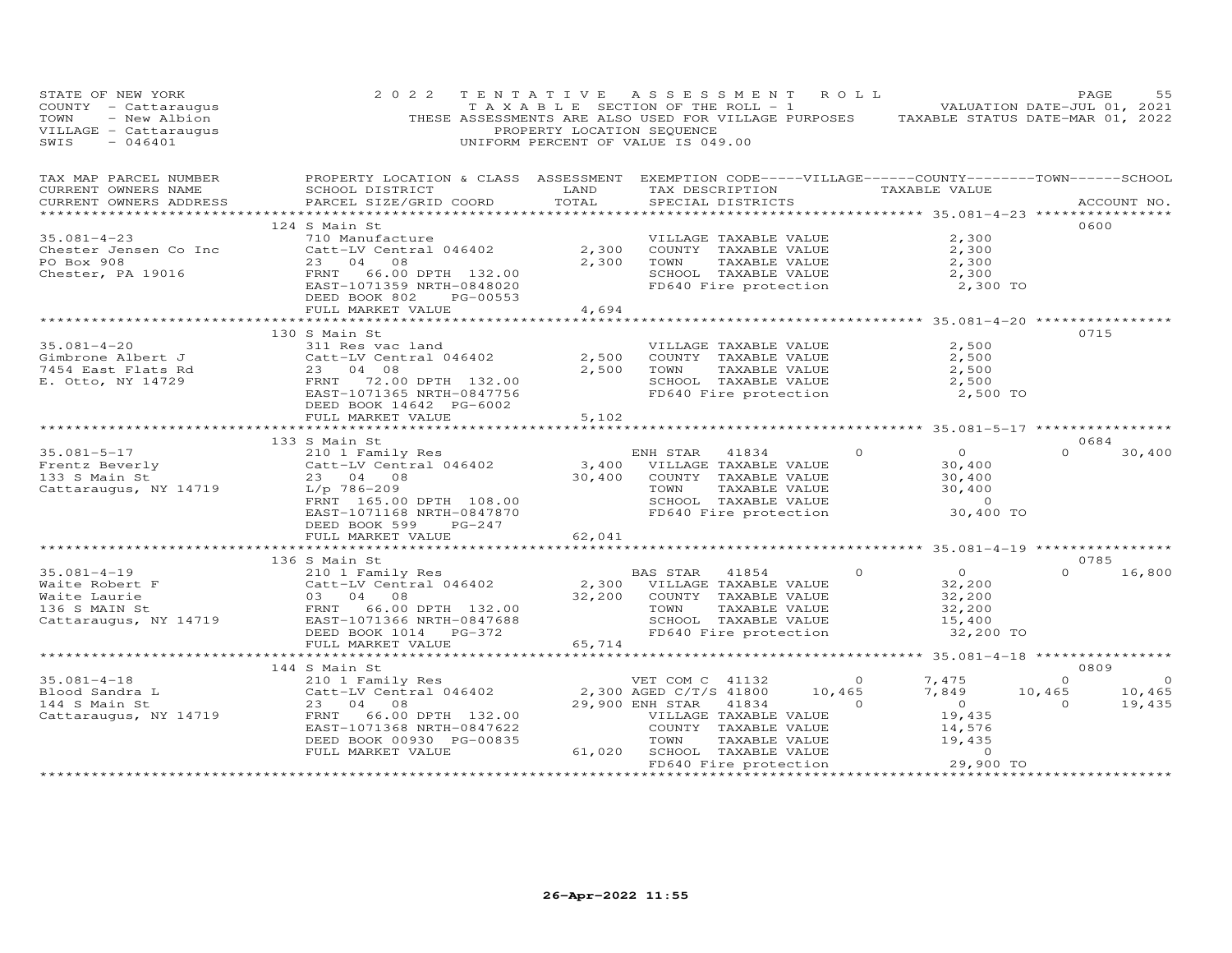| STATE OF NEW YORK<br>COUNTY - Cattaraugus<br>TOWN<br>- New Albion<br>VILLAGE - Cattaraugus<br>SWIS<br>$-046401$                                     | 2 0 2 2                                                                                                                                                                                                        | PROPERTY LOCATION SEQUENCE                                | TENTATIVE ASSESSMENT ROLL<br>TAXABLE SECTION OF THE ROLL - 1 VALUATION DATE-JUL 01, 2021<br>THESE ASSESSMENTS ARE ALSO USED FOR VILLAGE PURPOSES TAXABLE STATUS DATE-MAR 01, 2022<br>UNIFORM PERCENT OF VALUE IS 049.00 |                                                                                | PAGE<br>56                 |
|-----------------------------------------------------------------------------------------------------------------------------------------------------|----------------------------------------------------------------------------------------------------------------------------------------------------------------------------------------------------------------|-----------------------------------------------------------|-------------------------------------------------------------------------------------------------------------------------------------------------------------------------------------------------------------------------|--------------------------------------------------------------------------------|----------------------------|
| TAX MAP PARCEL NUMBER<br>CURRENT OWNERS NAME<br>CURRENT OWNERS ADDRESS<br>***********************                                                   | PROPERTY LOCATION & CLASS ASSESSMENT EXEMPTION CODE-----VILLAGE------COUNTY--------TOWN------SCHOOL<br>SCHOOL DISTRICT<br>PARCEL SIZE/GRID COORD                                                               | LAND<br>TOTAL                                             | TAX DESCRIPTION TAXABLE VALUE<br>SPECIAL DISTRICTS                                                                                                                                                                      |                                                                                | ACCOUNT NO.                |
| $35.081 - 5 - 18$<br>Erckert Joan F<br>145 S Main St<br>Cattaraugus, NY 14719                                                                       | 145 S Main St<br>210 1 Family Res<br>Catt-LV Central 046402<br>23 04 08<br>FRNT 99.00 DPTH 108.00<br>BANK 017<br>EAST-1071171 NRTH-0847735<br>DEED BOOK 1749 PG-8003                                           | 3,100<br>58,500                                           | VILLAGE TAXABLE VALUE<br>COUNTY TAXABLE VALUE<br>TAXABLE VALUE<br>TOWN<br>SCHOOL TAXABLE VALUE<br>FD640 Fire protection                                                                                                 | 58,500<br>58,500<br>58,500<br>58,500<br>58,500 TO                              | 0631                       |
|                                                                                                                                                     | FULL MARKET VALUE<br>153 S Main St                                                                                                                                                                             | 119,388                                                   |                                                                                                                                                                                                                         |                                                                                | 0896                       |
| $35.081 - 5 - 19$<br>سدعات Sylvia J<br>8065 East Otto Rd<br>East Otto, NY 14729                                                                     | 210 1 Family Res<br>Catt-LV Central 046402<br>23 04 08<br>FRNT<br>99.00 DPTH 115.00<br>EAST-1071174 NRTH-0847636<br>DEED BOOK 20210 PG-6406<br>FULL MARKET VALUE                                               | 3,200<br>47,000<br>95,918                                 | VILLAGE TAXABLE VALUE<br>COUNTY TAXABLE VALUE<br>TOWN<br>TAXABLE VALUE<br>SCHOOL TAXABLE VALUE<br>FD640 Fire protection                                                                                                 | 47,000<br>47,000<br>47,000<br>47,000<br>47,000 TO                              |                            |
|                                                                                                                                                     |                                                                                                                                                                                                                |                                                           |                                                                                                                                                                                                                         |                                                                                |                            |
| Westfall Dale S<br>Westfall Dale S<br>155 Main St<br>Catt-LV Central 046402<br>22 04 08<br>Catters<br>Cattaraugus, NY 14719 FRNT 298.00 DPTH 108.00 | 155 S Main St<br>EAST-1071175 NRTH-0847445<br>DEED BOOK 788 PG-93                                                                                                                                              | 9,300<br>48,400                                           | VILLAGE TAXABLE VALUE<br>COUNTY TAXABLE VALUE<br>TAXABLE VALUE<br>TOWN<br>SCHOOL TAXABLE VALUE<br>FD640 Fire protection                                                                                                 | 48,400<br>48,400<br>48,400<br>48,400<br>48,400 TO                              | 0808                       |
|                                                                                                                                                     | FULL MARKET VALUE<br>**************************                                                                                                                                                                | 98,776                                                    |                                                                                                                                                                                                                         |                                                                                |                            |
| $44.025 - 1 - 16$<br>Burgess Marisha<br>O'Neil Paul E Jr<br>158 S Main St<br>158 S Main St<br>New Albion, NY 14719                                  | 158 S Main St<br>210 1 Family Res<br>Catt-LV Central 046402<br>22 04 08<br>$2/14$ -mrgd $1-17$ in parcel<br>FRNT 132.00 DPTH 167.00<br>EAST-1071363 NRTH-0847303<br>DEED BOOK 2021    PG-10674                 | 4,800<br>14,500                                           | VILLAGE TAXABLE VALUE<br>COUNTY TAXABLE VALUE<br>TOWN<br>TAXABLE VALUE<br>SCHOOL TAXABLE VALUE<br>FD640 Fire protection                                                                                                 | 14,500<br>14,500<br>14,500<br>14,500<br>14,500 TO                              | 0941                       |
|                                                                                                                                                     | FULL MARKET VALUE                                                                                                                                                                                              | 29,592<br>*************                                   | ************************************ 44.025-1-18 *****************                                                                                                                                                      |                                                                                |                            |
| $44.025 - 1 - 18$<br>Patterson Steven C<br>Patterson Gayle<br>164 S Main St<br>Cattaraugus, NY 14719<br>***********************                     | 164 S Main St<br>210 1 Family Res<br>Catt-LV Central 046402<br>22 04 08<br>FRNT 65.00 DPTH 222.00<br>EAST-1071390 NRTH-0847205<br>PG-00712<br>DEED BOOK 912<br>FULL MARKET VALUE<br>************************** | 2,600<br>43,700<br>89,184<br>**************************** | BAS STAR<br>41854<br>VILLAGE TAXABLE VALUE<br>COUNTY TAXABLE VALUE<br>TOWN<br>TAXABLE VALUE<br>SCHOOL TAXABLE VALUE<br>FD640 Fire protection                                                                            | $\overline{O}$<br>$\circ$<br>43,700<br>43,700<br>43,700<br>26,900<br>43,700 TO | 0648<br>$\Omega$<br>16,800 |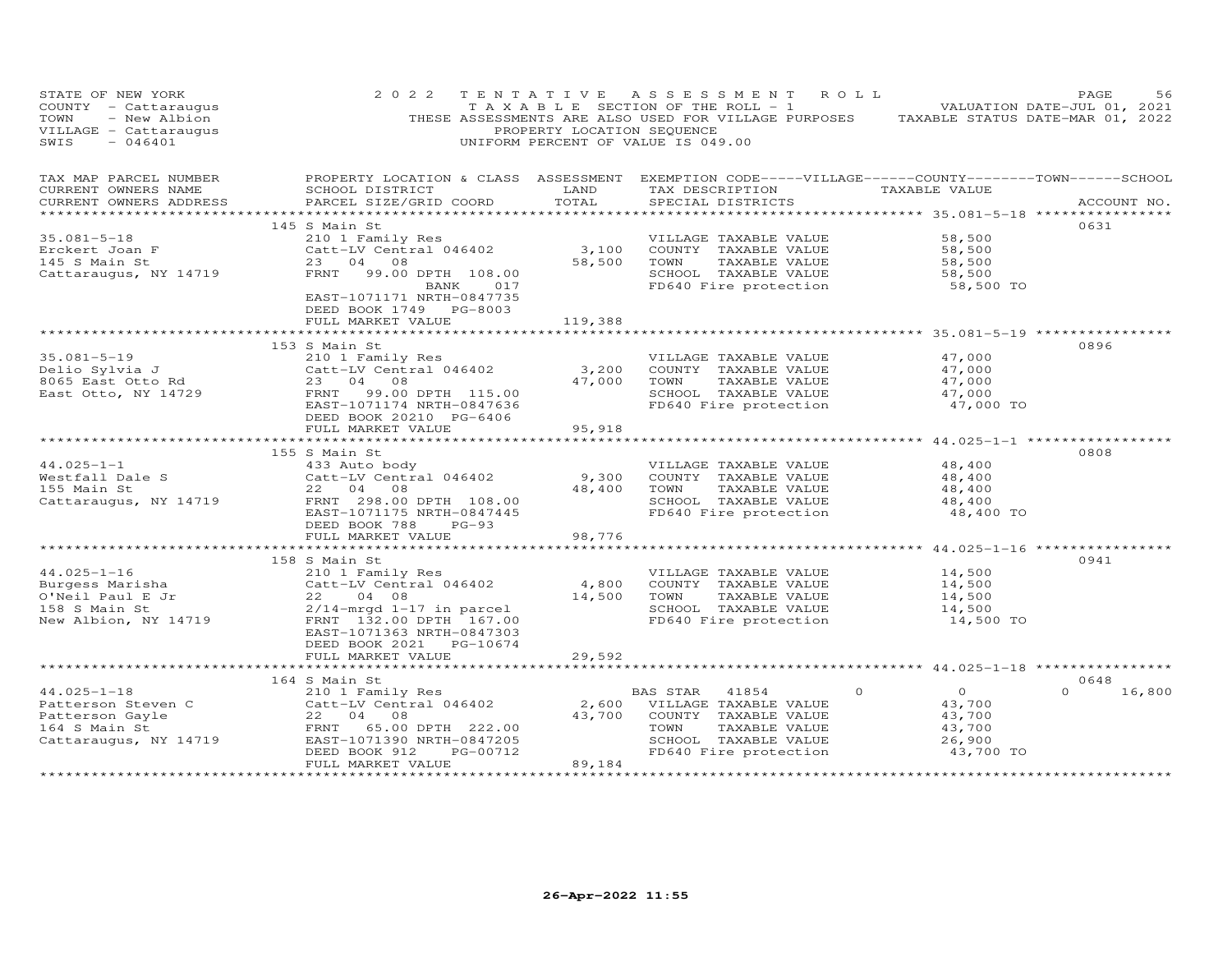| STATE OF NEW YORK<br>COUNTY - Cattaraugus<br>TOWN<br>- New Albion<br>VILLAGE - Cattaraugus<br>$-046401$<br>SWIS      | 2 0 2 2                                                                                                                                                                              | TENTATIVE ASSESSMENT ROLL<br>T A X A B L E SECTION OF THE ROLL - 1<br>PROPERTY LOCATION SEQUENCE<br>UNIFORM PERCENT OF VALUE IS 049.00 |                                                  |                                                                                                                 |                            | THESE ASSESSMENTS ARE ALSO USED FOR VILLAGE PURPOSES TAXABLE STATUS DATE-MAR 01, 2022 | PAGE<br>VALUATION DATE-JUL 01, 2021 | 57                |
|----------------------------------------------------------------------------------------------------------------------|--------------------------------------------------------------------------------------------------------------------------------------------------------------------------------------|----------------------------------------------------------------------------------------------------------------------------------------|--------------------------------------------------|-----------------------------------------------------------------------------------------------------------------|----------------------------|---------------------------------------------------------------------------------------|-------------------------------------|-------------------|
| TAX MAP PARCEL NUMBER<br>CURRENT OWNERS NAME<br>CURRENT OWNERS ADDRESS                                               | PROPERTY LOCATION & CLASS ASSESSMENT EXEMPTION CODE-----VILLAGE------COUNTY--------TOWN------SCHOOL<br>SCHOOL DISTRICT<br>PARCEL SIZE/GRID COORD                                     | LAND<br>TOTAL                                                                                                                          |                                                  | SPECIAL DISTRICTS                                                                                               |                            | TAX DESCRIPTION TAXABLE VALUE<br>******************** 44.025-1-19 *****************   |                                     | ACCOUNT NO.       |
| $44.025 - 1 - 19$<br>Osburn Wayne<br>168 S Main St<br>Cattaraugus, NY 14719                                          | 168 S Main St<br>210 1 Family Res<br>Catt-LV Central 046402<br>22 04<br>08<br>FRNT<br>66.00 DPTH 148.00<br>EAST-1071341 NRTH-0847142<br>DEED BOOK 26178 PG-5001<br>FULL MARKET VALUE | 2,400<br>19,300<br>39,388                                                                                                              | TOWN                                             | VILLAGE TAXABLE VALUE<br>COUNTY TAXABLE VALUE<br>TAXABLE VALUE<br>SCHOOL TAXABLE VALUE                          | FD640 Fire protection      | 19,300<br>19,300<br>19,300<br>19,300<br>19,300 TO                                     | 0929                                |                   |
|                                                                                                                      |                                                                                                                                                                                      |                                                                                                                                        |                                                  |                                                                                                                 |                            | ************************************ 44.025-1-21 *****************                    |                                     |                   |
| $44.025 - 1 - 21$<br>Perkins Christopher<br>sooraal fara<br>172 S Main St - 1<br>Cattarauru<br>Cattaraugus, NY 14719 | 172 S Main St<br>230 3 Family Res<br>Catt-LV Central 046402<br>22 04 08<br>Ff 239.00<br>ACRES 1.37<br>EAST-1071376 NRTH-0847005<br>DEED BOOK 18047 PG-9002<br>FULL MARKET VALUE      | 8,200<br>30,000<br>61,224                                                                                                              | TOWN                                             | VILLAGE TAXABLE VALUE<br>COUNTY TAXABLE VALUE<br>TAXABLE VALUE<br>SCHOOL TAXABLE VALUE<br>FD640 Fire protection |                            | 30,000<br>30,000<br>30,000<br>30,000<br>30,000 TO                                     | 0816                                |                   |
|                                                                                                                      |                                                                                                                                                                                      | * * * * * * * * * *                                                                                                                    |                                                  |                                                                                                                 |                            | $************44.025-1-22$ ***********                                                 |                                     |                   |
| $44.025 - 1 - 22$<br>Nichols Jeanne C<br>180 S Main St<br>Cattaraugus, NY 14719                                      | 180 S Main St<br>210 1 Family Res<br>Catt-LV Central 046402<br>22 04<br>08<br>FRNT 204.00 DPTH 192.00<br>EAST-1071319 NRTH-0846788                                                   | 8,150<br>43,350                                                                                                                        | BAS STAR<br>TOWN                                 | 41854<br>VILLAGE TAXABLE VALUE<br>COUNTY TAXABLE VALUE<br>TAXABLE VALUE<br>SCHOOL TAXABLE VALUE                 | $\Omega$                   | $\circ$<br>43,350<br>43,350<br>43,350<br>26,550                                       | 0925<br>$\Omega$                    | 16,800            |
|                                                                                                                      | DEED BOOK 856<br>PG-00906<br>FULL MARKET VALUE                                                                                                                                       | 88,469                                                                                                                                 |                                                  | FD640 Fire protection                                                                                           |                            | 43,350 TO                                                                             |                                     |                   |
|                                                                                                                      |                                                                                                                                                                                      |                                                                                                                                        |                                                  |                                                                                                                 |                            |                                                                                       |                                     |                   |
| $44.025 - 1 - 33$<br>Herzog Eugene P Jr<br>183 S Main St<br>Cattaraugus, NY 14719                                    | 183 S Main St<br>210 1 Family Res<br>Catt-LV Central 046402<br>22 04<br>08<br>FRNT 200.00 DPTH 203.50<br>EAST-1071066 NRTH-0846797<br>DEED BOOK 20210 PG-4571                        | 8,000 AGED S                                                                                                                           | AGED C/T<br>61,000 VILLAGE TAXABLE VALUE<br>TOWN | 41801<br>41804<br>COUNTY TAXABLE VALUE<br>TAXABLE VALUE<br>SCHOOL TAXABLE VALUE                                 | 12,200<br>$\overline{0}$   | 12,200<br>$\overline{0}$<br>48,800<br>48,800<br>48,800<br>54,900                      | 0610<br>12,200<br>$\Omega$          | $\Omega$<br>6,100 |
|                                                                                                                      | FULL MARKET VALUE                                                                                                                                                                    |                                                                                                                                        | 124,490 FD640 Fire protection                    |                                                                                                                 |                            | 61,000 TO                                                                             |                                     |                   |
|                                                                                                                      | ************************                                                                                                                                                             |                                                                                                                                        |                                                  |                                                                                                                 |                            |                                                                                       |                                     |                   |
| $44.025 - 1 - 32$<br>Willard Bruce E<br>PO Box 244<br>PO Box 244<br>Cattaraugus, NY 14719                            | 208 S Main St<br>210 1 Family Res<br>Catt-LV Central 046402<br>22 04<br>08<br>FRNT 159.00 DPTH 211.00<br>EAST-1071042 NRTH-0846618<br>DEED BOOK 00963 PG-01137<br>FULL MARKET VALUE  | 6,400<br>23,300<br>47,551                                                                                                              | BAS STAR<br>TOWN                                 | 41854<br>VILLAGE TAXABLE VALUE<br>COUNTY TAXABLE VALUE<br>TAXABLE VALUE<br>SCHOOL TAXABLE VALUE                 | 0<br>FD640 Fire protection | $\overline{O}$<br>23,300<br>23,300<br>23,300<br>6,500<br>23,300 TO                    | 0784<br>$\Omega$                    | 16,800            |
|                                                                                                                      |                                                                                                                                                                                      |                                                                                                                                        |                                                  |                                                                                                                 |                            |                                                                                       |                                     |                   |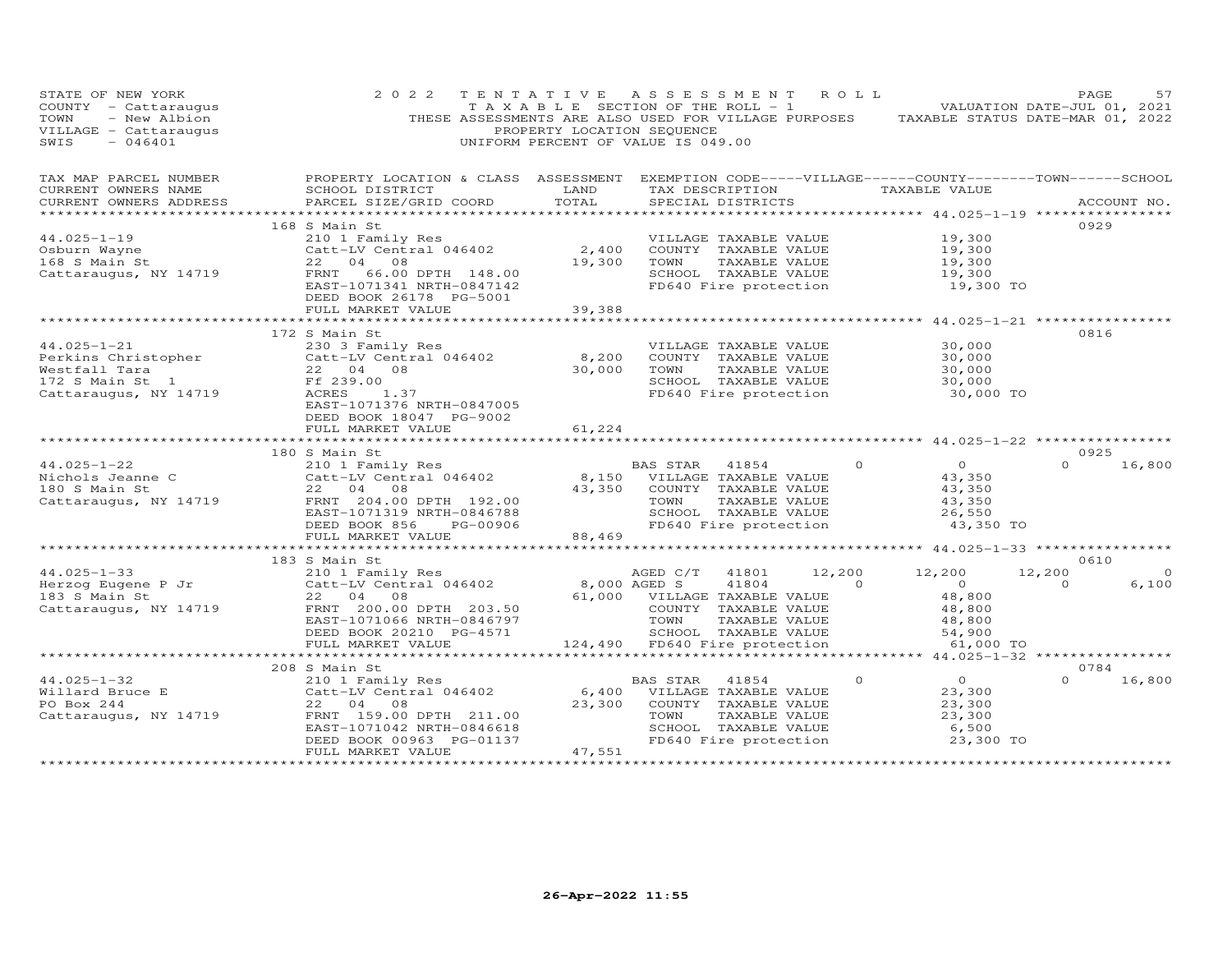| STATE OF NEW YORK<br>COUNTY - Cattaraugus<br>- New Albion<br>TOWN<br>VILLAGE - Cattaraugus<br>SWIS<br>$-046401$                                                   | 2 0 2 2<br>THESE ASSESSMENTS ARE ALSO USED FOR VILLAGE PURPOSES TAXABLE STATUS DATE-MAR 01, 2022                                                                                                                                          | TENTATIVE<br>PROPERTY LOCATION SEQUENCE      | A S S E S S M E N T<br>T A X A B L E SECTION OF THE ROLL - 1<br>UNIFORM PERCENT OF VALUE IS 049.00 |                                                                                                                                                                          | R O L L             | VALUATION DATE-JUL 01, 2021                                                                     | PAGE                        | 58                 |
|-------------------------------------------------------------------------------------------------------------------------------------------------------------------|-------------------------------------------------------------------------------------------------------------------------------------------------------------------------------------------------------------------------------------------|----------------------------------------------|----------------------------------------------------------------------------------------------------|--------------------------------------------------------------------------------------------------------------------------------------------------------------------------|---------------------|-------------------------------------------------------------------------------------------------|-----------------------------|--------------------|
| TAX MAP PARCEL NUMBER<br>CURRENT OWNERS NAME<br>CURRENT OWNERS ADDRESS                                                                                            | PROPERTY LOCATION & CLASS ASSESSMENT EXEMPTION CODE-----VILLAGE------COUNTY-------TOWN------SCHOOL<br>SCHOOL DISTRICT<br>PARCEL SIZE/GRID COORD<br>********************************                                                       | LAND<br>TOTAL                                | SPECIAL DISTRICTS                                                                                  | TAX DESCRIPTION                                                                                                                                                          |                     | TAXABLE VALUE                                                                                   | ACCOUNT NO.                 |                    |
| $44.025 - 1 - 28$<br>Dolgen New York, LLC<br>$414$ Bridge St<br>Franklin, TN 37064                                                                                | 216 S Main St<br>484 1 use sm bld<br>Catt-LV Central 046402<br>22 04 08<br>Ff 268' Third<br>Dollar General Store<br>1.60<br>ACRES<br>EAST-1071262 NRTH-0846167<br>DEED BOOK 20210 PG-1699<br>FULL MARKET VALUE<br>*********************** | 8,400<br>357,900<br>730,408<br>************* | TOWN                                                                                               | VILLAGE TAXABLE VALUE<br>COUNTY TAXABLE VALUE<br>TAXABLE VALUE<br>SCHOOL TAXABLE VALUE<br>FD640 Fire protection<br>*********************** 44.033-1-1 ****************** |                     | 357,900<br>357,900<br>357,900<br>357,900<br>357,900 TO                                          | 1012                        |                    |
|                                                                                                                                                                   |                                                                                                                                                                                                                                           |                                              |                                                                                                    |                                                                                                                                                                          |                     |                                                                                                 | 0855                        |                    |
| $44.033 - 1 - 1$<br>Young Michael A<br>Young Vicki L<br>220 S Main St<br>Cattaraugus, NY 14719                                                                    | 220 S Main St<br>210 1 Family Res<br>Catt-LV Central 046402<br>22 04 08<br>3/12-mrgd 1-18 in parcel<br>ACRES<br>1.20<br>EAST-1071231 NRTH-0845822<br>DEED BOOK 806<br>PG-00621                                                            | $8,000$<br>57,400<br>57,400                  | BAS STAR<br>TOWN                                                                                   | 41854<br>VILLAGE TAXABLE VALUE<br>COUNTY TAXABLE VALUE<br>TAXABLE VALUE<br>SCHOOL TAXABLE VALUE<br>FD640 Fire protection                                                 | $\Omega$            | $\circ$<br>57,400<br>57,400<br>57,400<br>40,600<br>57,400 TO                                    | $\Omega$                    | 16,800             |
|                                                                                                                                                                   | FULL MARKET VALUE                                                                                                                                                                                                                         | 117,143                                      |                                                                                                    |                                                                                                                                                                          |                     |                                                                                                 |                             |                    |
|                                                                                                                                                                   | ***********************                                                                                                                                                                                                                   |                                              |                                                                                                    |                                                                                                                                                                          |                     |                                                                                                 |                             |                    |
| $44.025 - 1 - 29.1$<br>Radwanski Peter (Catt-LV Central 04<br>Radwanski Nancy (22 04 08<br>223 S Main St (FRNT 232.00 DPTH Cattaraugus, NY 14719 (ACRES 1.05 BANK | 223 S Main St<br>S Main St<br>210 1 Family Res<br>Catt-LV Central 046402<br>22 04 08<br>1.05 BANK<br>015<br>EAST-1070959 NRTH-0846037<br>DEED BOOK 899 PG-00940                                                                           | VET WAR C<br>8,000 BAS STAR                  | VET WAR C 41122<br>60,400 VILLAGE TAXABLE VALUE<br>TOWN                                            | 41854<br>COUNTY TAXABLE VALUE<br>TAXABLE VALUE<br>SCHOOL TAXABLE VALUE<br>FD640 Fire protection                                                                          | $\Omega$<br>$\circ$ | 6,720<br>$\overline{0}$<br>60,400<br>53,680<br>60,400<br>43,600<br>60,400 TO                    | 0988<br>$\Omega$<br>$\circ$ | $\Omega$<br>16,800 |
|                                                                                                                                                                   | FULL MARKET VALUE                                                                                                                                                                                                                         | 123,265<br>*************                     |                                                                                                    |                                                                                                                                                                          |                     |                                                                                                 |                             |                    |
| $44.033 - 1 - 16$<br>R & M Stuckey Family Trust I Catt-LV Central 046402<br>228 S Main St<br>Cattaraugus, NY 14719                                                | 226 S Main St<br>210 1 Family Res<br>22 04 08<br>FRNT 104.80 DPTH 295.00<br>EAST-1071227 NRTH-0845674<br>DEED BOOK 27118 PG-3001                                                                                                          | 4,300<br>50,000                              | TOWN                                                                                               | VILLAGE TAXABLE VALUE<br>COUNTY TAXABLE VALUE<br>TAXABLE VALUE<br>SCHOOL TAXABLE VALUE<br>FD640 Fire protection                                                          |                     | ************ 44.033-1-16 *****************<br>50,000<br>50,000<br>50,000<br>50,000<br>50,000 TO | 0565                        |                    |
|                                                                                                                                                                   | FULL MARKET VALUE                                                                                                                                                                                                                         | 102,041                                      |                                                                                                    |                                                                                                                                                                          |                     |                                                                                                 |                             |                    |
|                                                                                                                                                                   |                                                                                                                                                                                                                                           | ********************                         |                                                                                                    | ************************ 44.033-1-15 *****************                                                                                                                   |                     |                                                                                                 |                             |                    |
| $44.033 - 1 - 15$<br>R & M Stuckey Family Trust I Catt-LV Central 046402<br>228 S Main St<br>Cattaraugus, NY 14719                                                | 228 S Main St<br>210 1 Family Res<br>22<br>04<br>08<br>FRNT<br>78.00 DPTH 295.00<br>EAST-1071205 NRTH-0845582<br>DEED BOOK 27118 PG-3001<br>FULL MARKET VALUE                                                                             | 3,300<br>46,000<br>93,878<br>.               | ENH STAR<br>TOWN                                                                                   | 41834<br>VILLAGE TAXABLE VALUE<br>COUNTY TAXABLE VALUE<br>TAXABLE VALUE<br>SCHOOL TAXABLE VALUE<br>FD640 Fire protection                                                 | $\circ$             | $\overline{0}$<br>46,000<br>46,000<br>46,000<br>4,060<br>46,000 TO                              | 0938<br>$\Omega$            | 41,940             |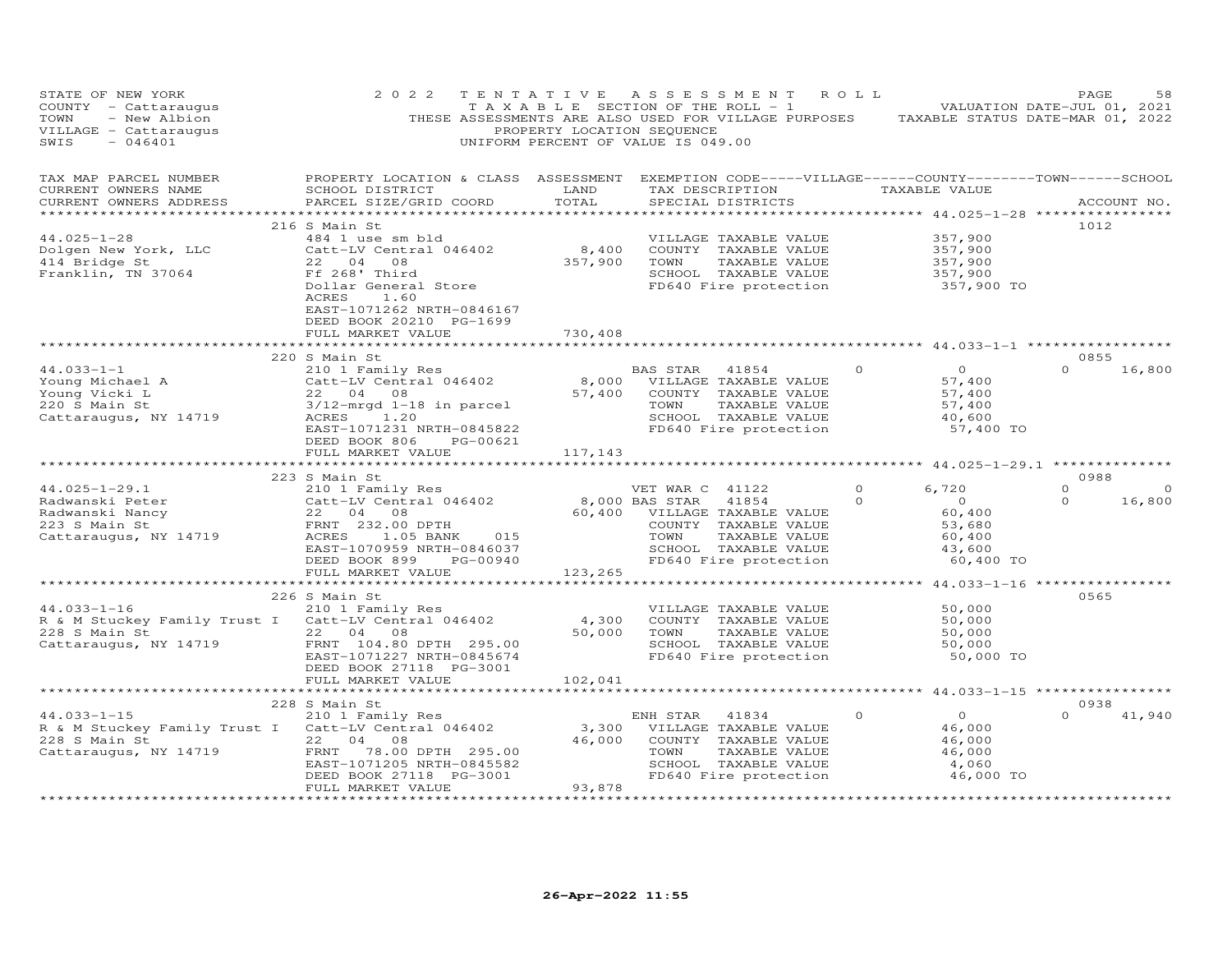| PROPERTY LOCATION & CLASS ASSESSMENT EXEMPTION CODE-----VILLAGE------COUNTY-------TOWN------SCHOOL<br>TAX MAP PARCEL NUMBER<br>SCHOOL DISTRICT                      LAND        TAX DESCRIPTION                   TAXABLE VALUE<br>CURRENT OWNERS NAME<br>TOTAL<br>PARCEL SIZE/GRID COORD<br>CURRENT OWNERS ADDRESS<br>SPECIAL DISTRICTS<br>ACCOUNT NO.<br>0775<br>235 S Main St<br>44.033-1-22<br>48,300<br>210 1 Family Res<br>VILLAGE TAXABLE VALUE<br>3,700 COUNTY TAXABLE VALUE<br>48,300 TOWN TAXABLE VALUE<br>5CHOOL TAXABLE VALUE<br>5CHOOL TAXABLE VALUE<br>Catt-LV Central 046402<br>Knopp David P<br>Knopp Suzanne<br>3522 Darbyshire Dr<br>48,300<br>TAXABLE VALUE<br>a na matangan na kalendar na kalendar na kalendar na kalendar na kalendar na kalendar na kalendar na kalendar<br>Mga kalendar na kalendar na kalendar na kalendar na kalendar na kalendar na kalendar na kalendar na kalendar n<br>$\frac{48}{300}$ , 300<br>22 04 08<br>Life Use - Loretta<br>ACRES 0.34<br>SCHOOL TAXABLE VALUE<br>Hilliard, OH 43026<br>FD640 Fire protection<br>48,300 TO<br>EAST-1070939 NRTH-0845874<br>DEED BOOK 2054 PG-6001<br>98,571<br>FULL MARKET VALUE<br>0615<br>239 S Main St<br>$44.033 - 1 - 19$<br>210 1 Family Res<br>Catt-LV Central 046402<br>22 04 08<br>VILLAGE TAXABLE VALUE<br>44,100<br>44.033-1-19<br>Lemk Rodney D<br>2390 Lakeside Dr. 22 04 08<br>Ashville, NY 14710 FRNT 164.00<br>7,200 COUNTY TAXABLE VALUE<br>44,100<br>44,100 TOWN<br>TAXABLE VALUE<br>44,100<br>SCHOOL TAXABLE VALUE<br>FRNT 164.00 DPTH 194.00<br>44,100<br>FD640 Fire protection<br>EAST-1070920 NRTH-0845747<br>44,100 TO<br>DEED BOOK 805 PG-00404<br>90,000<br>FULL MARKET VALUE<br>*************************<br>* * * * * * * * * * * * * * * * * * *<br>0629<br>245 S Main St<br>$\Omega$<br>BAS STAR 41854<br>$\Omega$<br>$\Omega$<br>16,800<br>Catt-LV Central 046402<br>Catt-LV Central 046402<br>22 04 08 53,000 VILLAGE TAXABLE VALUE<br>FRNT 84.00 DPTH 192.00 53,000 COUNTY TAXABLE VALUE<br>EAST-1070906 NRTH-0845625 SCHOOL TAXABLE VALUE<br>DEED BOOK 4358 PG-9001 FD640 Fire p<br>53,000<br>53,000<br>Cattaraugus, NY 14719<br>53,000<br>SCHOOL TAXABLE VALUE<br>FD640 Fire protection<br>36,200<br>DEED BOOK 4358 PG-9001<br>53,000 TO<br>108,163<br>FULL MARKET VALUE<br>1019<br>$\overline{0}$<br>41,940<br>$\circ$<br>$\Omega$<br>57,500 |
|----------------------------------------------------------------------------------------------------------------------------------------------------------------------------------------------------------------------------------------------------------------------------------------------------------------------------------------------------------------------------------------------------------------------------------------------------------------------------------------------------------------------------------------------------------------------------------------------------------------------------------------------------------------------------------------------------------------------------------------------------------------------------------------------------------------------------------------------------------------------------------------------------------------------------------------------------------------------------------------------------------------------------------------------------------------------------------------------------------------------------------------------------------------------------------------------------------------------------------------------------------------------------------------------------------------------------------------------------------------------------------------------------------------------------------------------------------------------------------------------------------------------------------------------------------------------------------------------------------------------------------------------------------------------------------------------------------------------------------------------------------------------------------------------------------------------------------------------------------------------------------------------------------------------------------------------------------------------------------------------------------------------------------------------------------------------------------------------------------------------------------------------------------------------------------------------------------------------------------------------------------------------------------------------------------------------------------------------------------------------|
|                                                                                                                                                                                                                                                                                                                                                                                                                                                                                                                                                                                                                                                                                                                                                                                                                                                                                                                                                                                                                                                                                                                                                                                                                                                                                                                                                                                                                                                                                                                                                                                                                                                                                                                                                                                                                                                                                                                                                                                                                                                                                                                                                                                                                                                                                                                                                                      |
|                                                                                                                                                                                                                                                                                                                                                                                                                                                                                                                                                                                                                                                                                                                                                                                                                                                                                                                                                                                                                                                                                                                                                                                                                                                                                                                                                                                                                                                                                                                                                                                                                                                                                                                                                                                                                                                                                                                                                                                                                                                                                                                                                                                                                                                                                                                                                                      |
|                                                                                                                                                                                                                                                                                                                                                                                                                                                                                                                                                                                                                                                                                                                                                                                                                                                                                                                                                                                                                                                                                                                                                                                                                                                                                                                                                                                                                                                                                                                                                                                                                                                                                                                                                                                                                                                                                                                                                                                                                                                                                                                                                                                                                                                                                                                                                                      |
|                                                                                                                                                                                                                                                                                                                                                                                                                                                                                                                                                                                                                                                                                                                                                                                                                                                                                                                                                                                                                                                                                                                                                                                                                                                                                                                                                                                                                                                                                                                                                                                                                                                                                                                                                                                                                                                                                                                                                                                                                                                                                                                                                                                                                                                                                                                                                                      |
|                                                                                                                                                                                                                                                                                                                                                                                                                                                                                                                                                                                                                                                                                                                                                                                                                                                                                                                                                                                                                                                                                                                                                                                                                                                                                                                                                                                                                                                                                                                                                                                                                                                                                                                                                                                                                                                                                                                                                                                                                                                                                                                                                                                                                                                                                                                                                                      |
|                                                                                                                                                                                                                                                                                                                                                                                                                                                                                                                                                                                                                                                                                                                                                                                                                                                                                                                                                                                                                                                                                                                                                                                                                                                                                                                                                                                                                                                                                                                                                                                                                                                                                                                                                                                                                                                                                                                                                                                                                                                                                                                                                                                                                                                                                                                                                                      |
|                                                                                                                                                                                                                                                                                                                                                                                                                                                                                                                                                                                                                                                                                                                                                                                                                                                                                                                                                                                                                                                                                                                                                                                                                                                                                                                                                                                                                                                                                                                                                                                                                                                                                                                                                                                                                                                                                                                                                                                                                                                                                                                                                                                                                                                                                                                                                                      |
|                                                                                                                                                                                                                                                                                                                                                                                                                                                                                                                                                                                                                                                                                                                                                                                                                                                                                                                                                                                                                                                                                                                                                                                                                                                                                                                                                                                                                                                                                                                                                                                                                                                                                                                                                                                                                                                                                                                                                                                                                                                                                                                                                                                                                                                                                                                                                                      |
|                                                                                                                                                                                                                                                                                                                                                                                                                                                                                                                                                                                                                                                                                                                                                                                                                                                                                                                                                                                                                                                                                                                                                                                                                                                                                                                                                                                                                                                                                                                                                                                                                                                                                                                                                                                                                                                                                                                                                                                                                                                                                                                                                                                                                                                                                                                                                                      |
|                                                                                                                                                                                                                                                                                                                                                                                                                                                                                                                                                                                                                                                                                                                                                                                                                                                                                                                                                                                                                                                                                                                                                                                                                                                                                                                                                                                                                                                                                                                                                                                                                                                                                                                                                                                                                                                                                                                                                                                                                                                                                                                                                                                                                                                                                                                                                                      |
|                                                                                                                                                                                                                                                                                                                                                                                                                                                                                                                                                                                                                                                                                                                                                                                                                                                                                                                                                                                                                                                                                                                                                                                                                                                                                                                                                                                                                                                                                                                                                                                                                                                                                                                                                                                                                                                                                                                                                                                                                                                                                                                                                                                                                                                                                                                                                                      |
|                                                                                                                                                                                                                                                                                                                                                                                                                                                                                                                                                                                                                                                                                                                                                                                                                                                                                                                                                                                                                                                                                                                                                                                                                                                                                                                                                                                                                                                                                                                                                                                                                                                                                                                                                                                                                                                                                                                                                                                                                                                                                                                                                                                                                                                                                                                                                                      |
|                                                                                                                                                                                                                                                                                                                                                                                                                                                                                                                                                                                                                                                                                                                                                                                                                                                                                                                                                                                                                                                                                                                                                                                                                                                                                                                                                                                                                                                                                                                                                                                                                                                                                                                                                                                                                                                                                                                                                                                                                                                                                                                                                                                                                                                                                                                                                                      |
|                                                                                                                                                                                                                                                                                                                                                                                                                                                                                                                                                                                                                                                                                                                                                                                                                                                                                                                                                                                                                                                                                                                                                                                                                                                                                                                                                                                                                                                                                                                                                                                                                                                                                                                                                                                                                                                                                                                                                                                                                                                                                                                                                                                                                                                                                                                                                                      |
|                                                                                                                                                                                                                                                                                                                                                                                                                                                                                                                                                                                                                                                                                                                                                                                                                                                                                                                                                                                                                                                                                                                                                                                                                                                                                                                                                                                                                                                                                                                                                                                                                                                                                                                                                                                                                                                                                                                                                                                                                                                                                                                                                                                                                                                                                                                                                                      |
|                                                                                                                                                                                                                                                                                                                                                                                                                                                                                                                                                                                                                                                                                                                                                                                                                                                                                                                                                                                                                                                                                                                                                                                                                                                                                                                                                                                                                                                                                                                                                                                                                                                                                                                                                                                                                                                                                                                                                                                                                                                                                                                                                                                                                                                                                                                                                                      |
|                                                                                                                                                                                                                                                                                                                                                                                                                                                                                                                                                                                                                                                                                                                                                                                                                                                                                                                                                                                                                                                                                                                                                                                                                                                                                                                                                                                                                                                                                                                                                                                                                                                                                                                                                                                                                                                                                                                                                                                                                                                                                                                                                                                                                                                                                                                                                                      |
|                                                                                                                                                                                                                                                                                                                                                                                                                                                                                                                                                                                                                                                                                                                                                                                                                                                                                                                                                                                                                                                                                                                                                                                                                                                                                                                                                                                                                                                                                                                                                                                                                                                                                                                                                                                                                                                                                                                                                                                                                                                                                                                                                                                                                                                                                                                                                                      |
|                                                                                                                                                                                                                                                                                                                                                                                                                                                                                                                                                                                                                                                                                                                                                                                                                                                                                                                                                                                                                                                                                                                                                                                                                                                                                                                                                                                                                                                                                                                                                                                                                                                                                                                                                                                                                                                                                                                                                                                                                                                                                                                                                                                                                                                                                                                                                                      |
|                                                                                                                                                                                                                                                                                                                                                                                                                                                                                                                                                                                                                                                                                                                                                                                                                                                                                                                                                                                                                                                                                                                                                                                                                                                                                                                                                                                                                                                                                                                                                                                                                                                                                                                                                                                                                                                                                                                                                                                                                                                                                                                                                                                                                                                                                                                                                                      |
|                                                                                                                                                                                                                                                                                                                                                                                                                                                                                                                                                                                                                                                                                                                                                                                                                                                                                                                                                                                                                                                                                                                                                                                                                                                                                                                                                                                                                                                                                                                                                                                                                                                                                                                                                                                                                                                                                                                                                                                                                                                                                                                                                                                                                                                                                                                                                                      |
|                                                                                                                                                                                                                                                                                                                                                                                                                                                                                                                                                                                                                                                                                                                                                                                                                                                                                                                                                                                                                                                                                                                                                                                                                                                                                                                                                                                                                                                                                                                                                                                                                                                                                                                                                                                                                                                                                                                                                                                                                                                                                                                                                                                                                                                                                                                                                                      |
|                                                                                                                                                                                                                                                                                                                                                                                                                                                                                                                                                                                                                                                                                                                                                                                                                                                                                                                                                                                                                                                                                                                                                                                                                                                                                                                                                                                                                                                                                                                                                                                                                                                                                                                                                                                                                                                                                                                                                                                                                                                                                                                                                                                                                                                                                                                                                                      |
|                                                                                                                                                                                                                                                                                                                                                                                                                                                                                                                                                                                                                                                                                                                                                                                                                                                                                                                                                                                                                                                                                                                                                                                                                                                                                                                                                                                                                                                                                                                                                                                                                                                                                                                                                                                                                                                                                                                                                                                                                                                                                                                                                                                                                                                                                                                                                                      |
|                                                                                                                                                                                                                                                                                                                                                                                                                                                                                                                                                                                                                                                                                                                                                                                                                                                                                                                                                                                                                                                                                                                                                                                                                                                                                                                                                                                                                                                                                                                                                                                                                                                                                                                                                                                                                                                                                                                                                                                                                                                                                                                                                                                                                                                                                                                                                                      |
|                                                                                                                                                                                                                                                                                                                                                                                                                                                                                                                                                                                                                                                                                                                                                                                                                                                                                                                                                                                                                                                                                                                                                                                                                                                                                                                                                                                                                                                                                                                                                                                                                                                                                                                                                                                                                                                                                                                                                                                                                                                                                                                                                                                                                                                                                                                                                                      |
|                                                                                                                                                                                                                                                                                                                                                                                                                                                                                                                                                                                                                                                                                                                                                                                                                                                                                                                                                                                                                                                                                                                                                                                                                                                                                                                                                                                                                                                                                                                                                                                                                                                                                                                                                                                                                                                                                                                                                                                                                                                                                                                                                                                                                                                                                                                                                                      |
|                                                                                                                                                                                                                                                                                                                                                                                                                                                                                                                                                                                                                                                                                                                                                                                                                                                                                                                                                                                                                                                                                                                                                                                                                                                                                                                                                                                                                                                                                                                                                                                                                                                                                                                                                                                                                                                                                                                                                                                                                                                                                                                                                                                                                                                                                                                                                                      |
|                                                                                                                                                                                                                                                                                                                                                                                                                                                                                                                                                                                                                                                                                                                                                                                                                                                                                                                                                                                                                                                                                                                                                                                                                                                                                                                                                                                                                                                                                                                                                                                                                                                                                                                                                                                                                                                                                                                                                                                                                                                                                                                                                                                                                                                                                                                                                                      |
|                                                                                                                                                                                                                                                                                                                                                                                                                                                                                                                                                                                                                                                                                                                                                                                                                                                                                                                                                                                                                                                                                                                                                                                                                                                                                                                                                                                                                                                                                                                                                                                                                                                                                                                                                                                                                                                                                                                                                                                                                                                                                                                                                                                                                                                                                                                                                                      |
| 57,500                                                                                                                                                                                                                                                                                                                                                                                                                                                                                                                                                                                                                                                                                                                                                                                                                                                                                                                                                                                                                                                                                                                                                                                                                                                                                                                                                                                                                                                                                                                                                                                                                                                                                                                                                                                                                                                                                                                                                                                                                                                                                                                                                                                                                                                                                                                                                               |
| 57,500                                                                                                                                                                                                                                                                                                                                                                                                                                                                                                                                                                                                                                                                                                                                                                                                                                                                                                                                                                                                                                                                                                                                                                                                                                                                                                                                                                                                                                                                                                                                                                                                                                                                                                                                                                                                                                                                                                                                                                                                                                                                                                                                                                                                                                                                                                                                                               |
| 15,560                                                                                                                                                                                                                                                                                                                                                                                                                                                                                                                                                                                                                                                                                                                                                                                                                                                                                                                                                                                                                                                                                                                                                                                                                                                                                                                                                                                                                                                                                                                                                                                                                                                                                                                                                                                                                                                                                                                                                                                                                                                                                                                                                                                                                                                                                                                                                               |
| 57,500 TO                                                                                                                                                                                                                                                                                                                                                                                                                                                                                                                                                                                                                                                                                                                                                                                                                                                                                                                                                                                                                                                                                                                                                                                                                                                                                                                                                                                                                                                                                                                                                                                                                                                                                                                                                                                                                                                                                                                                                                                                                                                                                                                                                                                                                                                                                                                                                            |
| ******************<br>************** 44.033-1-10 ****************                                                                                                                                                                                                                                                                                                                                                                                                                                                                                                                                                                                                                                                                                                                                                                                                                                                                                                                                                                                                                                                                                                                                                                                                                                                                                                                                                                                                                                                                                                                                                                                                                                                                                                                                                                                                                                                                                                                                                                                                                                                                                                                                                                                                                                                                                                    |
| 0957<br>261 S Main St                                                                                                                                                                                                                                                                                                                                                                                                                                                                                                                                                                                                                                                                                                                                                                                                                                                                                                                                                                                                                                                                                                                                                                                                                                                                                                                                                                                                                                                                                                                                                                                                                                                                                                                                                                                                                                                                                                                                                                                                                                                                                                                                                                                                                                                                                                                                                |
| $44.033 - 1 - 10$<br>597,300<br>710 Manufacture<br>VILLAGE TAXABLE VALUE                                                                                                                                                                                                                                                                                                                                                                                                                                                                                                                                                                                                                                                                                                                                                                                                                                                                                                                                                                                                                                                                                                                                                                                                                                                                                                                                                                                                                                                                                                                                                                                                                                                                                                                                                                                                                                                                                                                                                                                                                                                                                                                                                                                                                                                                                             |
| 19,300<br>597,300<br>Catt-LV Central 046402<br>COUNTY TAXABLE VALUE<br>Setterstix Inc<br>261 S Main St<br>597,300<br>597,300                                                                                                                                                                                                                                                                                                                                                                                                                                                                                                                                                                                                                                                                                                                                                                                                                                                                                                                                                                                                                                                                                                                                                                                                                                                                                                                                                                                                                                                                                                                                                                                                                                                                                                                                                                                                                                                                                                                                                                                                                                                                                                                                                                                                                                         |
| TAXABLE VALUE<br>22 04 08<br>TOWN                                                                                                                                                                                                                                                                                                                                                                                                                                                                                                                                                                                                                                                                                                                                                                                                                                                                                                                                                                                                                                                                                                                                                                                                                                                                                                                                                                                                                                                                                                                                                                                                                                                                                                                                                                                                                                                                                                                                                                                                                                                                                                                                                                                                                                                                                                                                    |
| $3/2010$ -merged $1-10$ ./1, 1-<br>SCHOOL TAXABLE VALUE<br>Cattaraugus, NY 14719<br>597,300                                                                                                                                                                                                                                                                                                                                                                                                                                                                                                                                                                                                                                                                                                                                                                                                                                                                                                                                                                                                                                                                                                                                                                                                                                                                                                                                                                                                                                                                                                                                                                                                                                                                                                                                                                                                                                                                                                                                                                                                                                                                                                                                                                                                                                                                          |
| FD640 Fire protection<br>$1-13$ & $2-1$ into parcel<br>597,300 TO                                                                                                                                                                                                                                                                                                                                                                                                                                                                                                                                                                                                                                                                                                                                                                                                                                                                                                                                                                                                                                                                                                                                                                                                                                                                                                                                                                                                                                                                                                                                                                                                                                                                                                                                                                                                                                                                                                                                                                                                                                                                                                                                                                                                                                                                                                    |
| ACRES<br>3.50                                                                                                                                                                                                                                                                                                                                                                                                                                                                                                                                                                                                                                                                                                                                                                                                                                                                                                                                                                                                                                                                                                                                                                                                                                                                                                                                                                                                                                                                                                                                                                                                                                                                                                                                                                                                                                                                                                                                                                                                                                                                                                                                                                                                                                                                                                                                                        |
|                                                                                                                                                                                                                                                                                                                                                                                                                                                                                                                                                                                                                                                                                                                                                                                                                                                                                                                                                                                                                                                                                                                                                                                                                                                                                                                                                                                                                                                                                                                                                                                                                                                                                                                                                                                                                                                                                                                                                                                                                                                                                                                                                                                                                                                                                                                                                                      |
| EAST-1070928 NRTH-0845204                                                                                                                                                                                                                                                                                                                                                                                                                                                                                                                                                                                                                                                                                                                                                                                                                                                                                                                                                                                                                                                                                                                                                                                                                                                                                                                                                                                                                                                                                                                                                                                                                                                                                                                                                                                                                                                                                                                                                                                                                                                                                                                                                                                                                                                                                                                                            |
| DEED BOOK 22970 PG-8001<br>1218,980<br>FULL MARKET VALUE                                                                                                                                                                                                                                                                                                                                                                                                                                                                                                                                                                                                                                                                                                                                                                                                                                                                                                                                                                                                                                                                                                                                                                                                                                                                                                                                                                                                                                                                                                                                                                                                                                                                                                                                                                                                                                                                                                                                                                                                                                                                                                                                                                                                                                                                                                             |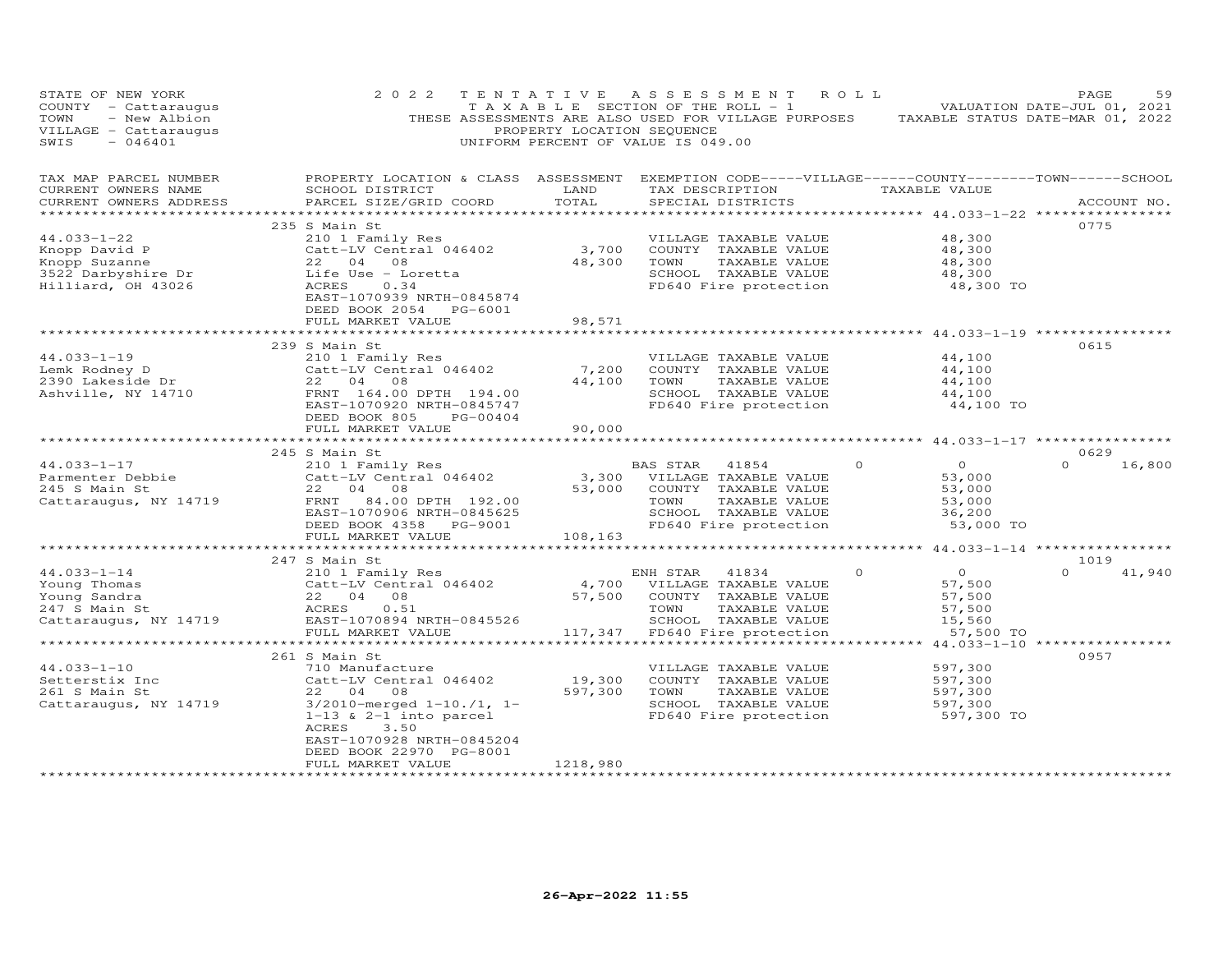| STATE OF NEW YORK<br>COUNTY - Cattaraugus<br>- New Albion<br>TOWN<br>VILLAGE - Cattaraugus<br>SWIS<br>$-046401$ | 2 0 2 2                                                                                                                                                                                      | TENTATIVE<br>PROPERTY LOCATION SEQUENCE                   | ASSESSMENT<br>TAXABLE SECTION OF THE ROLL - 1<br>THESE ASSESSMENTS ARE ALSO USED FOR VILLAGE PURPOSES<br>UNIFORM PERCENT OF VALUE IS 049.00                           | R O L L              | VALUATION DATE-JUL 01, 2021<br>TAXABLE STATUS DATE-MAR 01, 2022               | PAGE             | 60                 |
|-----------------------------------------------------------------------------------------------------------------|----------------------------------------------------------------------------------------------------------------------------------------------------------------------------------------------|-----------------------------------------------------------|-----------------------------------------------------------------------------------------------------------------------------------------------------------------------|----------------------|-------------------------------------------------------------------------------|------------------|--------------------|
| TAX MAP PARCEL NUMBER<br>CURRENT OWNERS NAME<br>CURRENT OWNERS ADDRESS                                          | PROPERTY LOCATION & CLASS ASSESSMENT EXEMPTION CODE-----VILLAGE------COUNTY--------TOWN------SCHOOL<br>SCHOOL DISTRICT<br>PARCEL SIZE/GRID COORD                                             | LAND<br>TOTAL                                             | TAX DESCRIPTION<br>SPECIAL DISTRICTS                                                                                                                                  |                      | TAXABLE VALUE                                                                 |                  | ACCOUNT NO.        |
| ***********************                                                                                         | 270 S Main St                                                                                                                                                                                |                                                           |                                                                                                                                                                       |                      | *********** 44.033-2-17 *****************                                     | 0861             |                    |
| 44.033-2-17<br>Bowers Sharon L<br>270 S Main St<br>Cattaraugus, NY 14719                                        | 210 1 Family Res<br>Catt-LV Central 046402<br>22<br>04<br>08<br>FRNT<br>66.00 DPTH 227.80<br>EAST-1071078 NRTH-0844698<br>DEED BOOK 9320 PG-3001<br>FULL MARKET VALUE                        | 4,000<br>48,900<br>99,796                                 | ENH STAR<br>41834<br>VILLAGE TAXABLE VALUE<br>COUNTY TAXABLE VALUE<br>TOWN<br>TAXABLE VALUE<br>SCHOOL TAXABLE VALUE<br>FD640 Fire protection                          | $\Omega$             | $\Omega$<br>48,900<br>48,900<br>48,900<br>6,960<br>48,900 TO                  | $\Omega$         | 41,940             |
|                                                                                                                 | ************************                                                                                                                                                                     | *********************                                     |                                                                                                                                                                       |                      | *********** 44.033-2-22.1 **************                                      |                  |                    |
| $44.033 - 2 - 22.1$<br>Manning Marjorie Life Us<br>271 S Main St<br>Cattaraugus, NY 14719                       | 271 S Main St<br>210 1 Family Res<br>Catt-LV Central 046402<br>22/30 04<br>08<br>11/14-splt 1Ac to Krotz<br>ACRES<br>1,20<br>EAST-1070724 NRTH-0844732<br>DEED BOOK 1022 PG-1033             | 8,100<br>70,000                                           | ENH STAR<br>41834<br>VILLAGE TAXABLE VALUE<br>COUNTY TAXABLE VALUE<br>TOWN<br>TAXABLE VALUE<br>SCHOOL TAXABLE VALUE<br>FD640 Fire protection                          | $\Omega$             | $\circ$<br>70,000<br>70,000<br>70,000<br>28,060<br>70,000 TO                  | 0781<br>$\Omega$ | 41,940             |
|                                                                                                                 | FULL MARKET VALUE                                                                                                                                                                            | 142,857                                                   |                                                                                                                                                                       |                      | ********* 44.033-2-18.1 ***********                                           |                  |                    |
| $44.033 - 2 - 18.1$<br>Zontek Lisa M<br>9901 North Otto Rd<br>Cattaraugus, NY 14719                             | 272 S Main St<br>210 1 Family Res<br>Catt-LV Central 046402<br>22 04<br>08<br>FRNT<br>66.00 DPTH 235.00<br>BANK<br>017<br>EAST-1071078 NRTH-0844627                                          | 2,600<br>42,700                                           | VILLAGE TAXABLE VALUE<br>COUNTY TAXABLE VALUE<br>TOWN<br>TAXABLE VALUE<br>SCHOOL TAXABLE VALUE<br>FD640 Fire protection                                               |                      | 42,700<br>42,700<br>42,700<br>42,700<br>42,700 TO                             | 0843             |                    |
|                                                                                                                 | DEED BOOK 14578 PG-9003<br>FULL MARKET VALUE                                                                                                                                                 | 87,143                                                    |                                                                                                                                                                       |                      |                                                                               |                  |                    |
|                                                                                                                 | *********************                                                                                                                                                                        |                                                           |                                                                                                                                                                       |                      |                                                                               |                  |                    |
|                                                                                                                 | 273 S Main St                                                                                                                                                                                |                                                           |                                                                                                                                                                       |                      |                                                                               | 0820<br>$\Omega$ |                    |
| $44.033 - 2 - 21$<br>Krotz Robert G<br>273 Main St<br>Cattaraugus, NY 14719                                     | 210 1 Family Res<br>Catt-LV Central 046402<br>22 04 08<br>$2/15$ -merged $2-22.2$ into p<br>FRNT 126.60 DPTH 131.00<br>ACRES<br>1.50<br>EAST-1070670 NRTH-0844615<br>DEED BOOK 10511 PG-3001 | 54,600                                                    | VET COM C 41132<br>41834<br>4,600 ENH STAR<br>VILLAGE TAXABLE VALUE<br>COUNTY TAXABLE VALUE<br>TAXABLE VALUE<br>TOWN<br>SCHOOL TAXABLE VALUE<br>FD640 Fire protection | $\Omega$<br>$\Omega$ | 11,200<br>$\overline{0}$<br>54,600<br>43,400<br>54,600<br>12,660<br>54,600 TO | $\Omega$         | $\Omega$<br>41,940 |
|                                                                                                                 | FULL MARKET VALUE                                                                                                                                                                            | 111,429                                                   |                                                                                                                                                                       |                      |                                                                               |                  |                    |
|                                                                                                                 | *************************<br>274 S Main St                                                                                                                                                   |                                                           |                                                                                                                                                                       |                      |                                                                               | 0780             |                    |
| $44.033 - 2 - 19$<br>Stevens Ruth N<br>274 S Main St<br>Cattaraugus, NY 14719                                   | 210 1 Family Res<br>Catt-LV Central 046402<br>22<br>04<br>08<br>FRNT 100.00 DPTH 244.00<br>EAST-1071033 NRTH-0844551<br>DEED BOOK 00937 PG-00712<br>FULL MARKET VALUE<br>.                   | 5,400<br>61,300<br>125,102<br>+ + + + + + + + + + + + + + | ENH STAR<br>41834<br>VILLAGE TAXABLE VALUE<br>COUNTY TAXABLE VALUE<br>TOWN<br>TAXABLE VALUE<br>SCHOOL TAXABLE VALUE<br>FD640 Fire protection                          | $\circ$              | $\circ$<br>61,300<br>61,300<br>61,300<br>19,360<br>61,300 TO                  | $\Omega$         | 41,940             |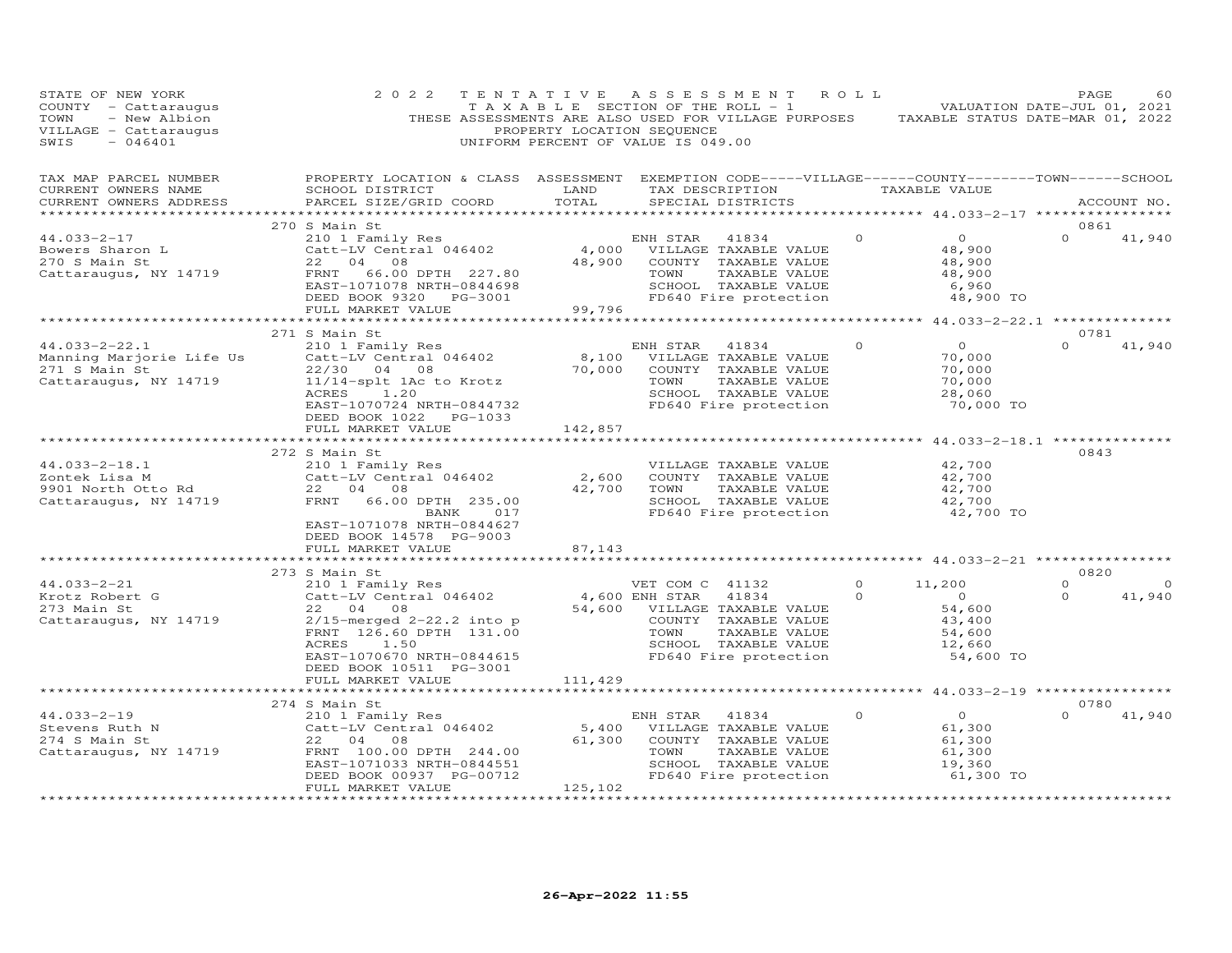| STATE OF NEW YORK<br>COUNTY - Cattaraugus<br>TOWN<br>- New Albion<br>VILLAGE - Cattaraugus<br>SWIS<br>$-046401$     | 2 0 2 2                                                                                                                                                                                                                                         | TENTATIVE<br>PROPERTY LOCATION SEQUENCE | ASSESSMENT ROLL<br>T A X A B L E SECTION OF THE ROLL - 1<br>THESE ASSESSMENTS ARE ALSO USED FOR VILLAGE PURPOSES TAXABLE STATUS DATE-MAR 01, 2022<br>UNIFORM PERCENT OF VALUE IS 049.00                     |                                                   | PAGE<br>61<br>VALUATION DATE-JUL 01, 2021 |
|---------------------------------------------------------------------------------------------------------------------|-------------------------------------------------------------------------------------------------------------------------------------------------------------------------------------------------------------------------------------------------|-----------------------------------------|-------------------------------------------------------------------------------------------------------------------------------------------------------------------------------------------------------------|---------------------------------------------------|-------------------------------------------|
| TAX MAP PARCEL NUMBER<br>CURRENT OWNERS NAME<br>CURRENT OWNERS ADDRESS                                              | SCHOOL DISTRICT<br>PARCEL SIZE/GRID COORD                                                                                                                                                                                                       | LAND<br>TOTAL                           | PROPERTY LOCATION & CLASS ASSESSMENT EXEMPTION CODE-----VILLAGE------COUNTY--------TOWN------SCHOOL<br>TAX DESCRIPTION<br>SPECIAL DISTRICTS                                                                 | TAXABLE VALUE                                     | ACCOUNT NO.                               |
| $44.002 - 2 - 1$<br>Hubbard Danny K<br>Hubbard Zachary<br>Hubbard Zachary<br>278 S Main St<br>Cattaraugus, NY 14719 | 278 S Main St<br>210 1 Family Res<br>2.400<br>Catt-LV Central 046402 2,400<br>22 04 08 32,700<br>Plotted In The Town<br>1 In The Town<br>58.00 DPTH 297.00<br>FRNT<br>EAST-1071081 NRTH-0844472<br>DEED BOOK 20190 PG-4988<br>FULL MARKET VALUE | 66,735                                  | VILLAGE TAXABLE VALUE<br>COUNTY TAXABLE VALUE<br>TOWN<br>TAXABLE VALUE<br>SCHOOL TAXABLE VALUE<br>FD640 Fire protection 32,700 TO                                                                           | 32,700<br>32,700<br>32,700<br>32,700              | 0910                                      |
| $44.033 - 2 - 23.1$                                                                                                 | 353 S Main St<br>311 Res vac land                                                                                                                                                                                                               | 8,200<br>8,200                          | ************************************44.033-2-23.1 ******************************<br>VILLAGE TAXABLE VALUE<br>COUNTY TAXABLE VALUE<br>TOWN<br>TAXABLE VALUE<br>SCHOOL TAXABLE VALUE<br>FD640 Fire protection | 8,200<br>8,200<br>8,200<br>8,200<br>8,200 TO      | 1004                                      |
|                                                                                                                     | FULL MARKET VALUE                                                                                                                                                                                                                               | 16,735<br>*************                 |                                                                                                                                                                                                             |                                                   |                                           |
| $35.081 - 5 - 11$<br>Bridges Cathie J<br>63 South Main Street<br>Cattaraugus, NY 14719                              | 71-73 S Main St<br>331 Com vac w/im<br>Catt-LV Central 046402<br>$\frac{1}{2}$<br>23 04 08<br>Ff 112.5'<br>ACRES<br>1.70<br>EAST-1071090 NRTH-0848044<br>DEED BOOK 20190 PG-7143                                                                | $8,400$<br>$10,000$                     | VILLAGE TAXABLE VALUE<br>COUNTY TAXABLE VALUE<br>TOWN<br>TAXABLE VALUE<br>SCHOOL TAXABLE VALUE<br>FD640 Fire protection                                                                                     | 10,000<br>10,000<br>10,000<br>10,000<br>10,000 TO | 0659                                      |
|                                                                                                                     | FULL MARKET VALUE                                                                                                                                                                                                                               | 20,408                                  |                                                                                                                                                                                                             |                                                   |                                           |
| $35.081 - 5 - 15$<br>Stein Wayne<br>Stein Debra<br>9926 New Albion Rd<br>Cattaraugus, NY 14719                      | 115-119 S Main St<br>230 3 Family Res<br>Catt-LV Central 046402<br>23 04 08<br>66%<br>FRNT 97.00 DPTH 106.00<br>EAST-1071167 NRTH-0848001<br>DEED BOOK 29097 PG-6001                                                                            | 3,000<br>35,000                         | VILLAGE TAXABLE VALUE<br>COUNTY TAXABLE VALUE<br>TAXABLE VALUE<br>TOWN<br>SCHOOL TAXABLE VALUE<br>FD640 Fire protection                                                                                     | 35,000<br>35,000<br>35,000<br>35,000<br>35,000 TO | 0676                                      |
|                                                                                                                     | FULL MARKET VALUE                                                                                                                                                                                                                               | 71,429                                  |                                                                                                                                                                                                             |                                                   |                                           |
| $44.026 - 1 - 8$<br>Jwuale George<br>41 South Franklin<br>Cattaraugus, NY 14719                                     | Scott St<br>314 Rural vac<10<br>Catt-LV Central 046402<br>22/23 04 08<br>Ff 100'/87' Tannery<br>7.70<br>ACRES<br>EAST-1072996 NRTH-0847504<br>DEED BOOK 28872 PG-2003<br>FULL MARKET VALUE                                                      | 11,900<br>11,900<br>24,286              | VILLAGE TAXABLE VALUE<br>COUNTY TAXABLE VALUE<br>TOWN<br>TAXABLE VALUE<br>SCHOOL TAXABLE VALUE<br>FD640 Fire protection                                                                                     | 11,900<br>11,900<br>11,900<br>11,900<br>11,900 TO | 0636                                      |
|                                                                                                                     | ********************                                                                                                                                                                                                                            | .                                       |                                                                                                                                                                                                             |                                                   |                                           |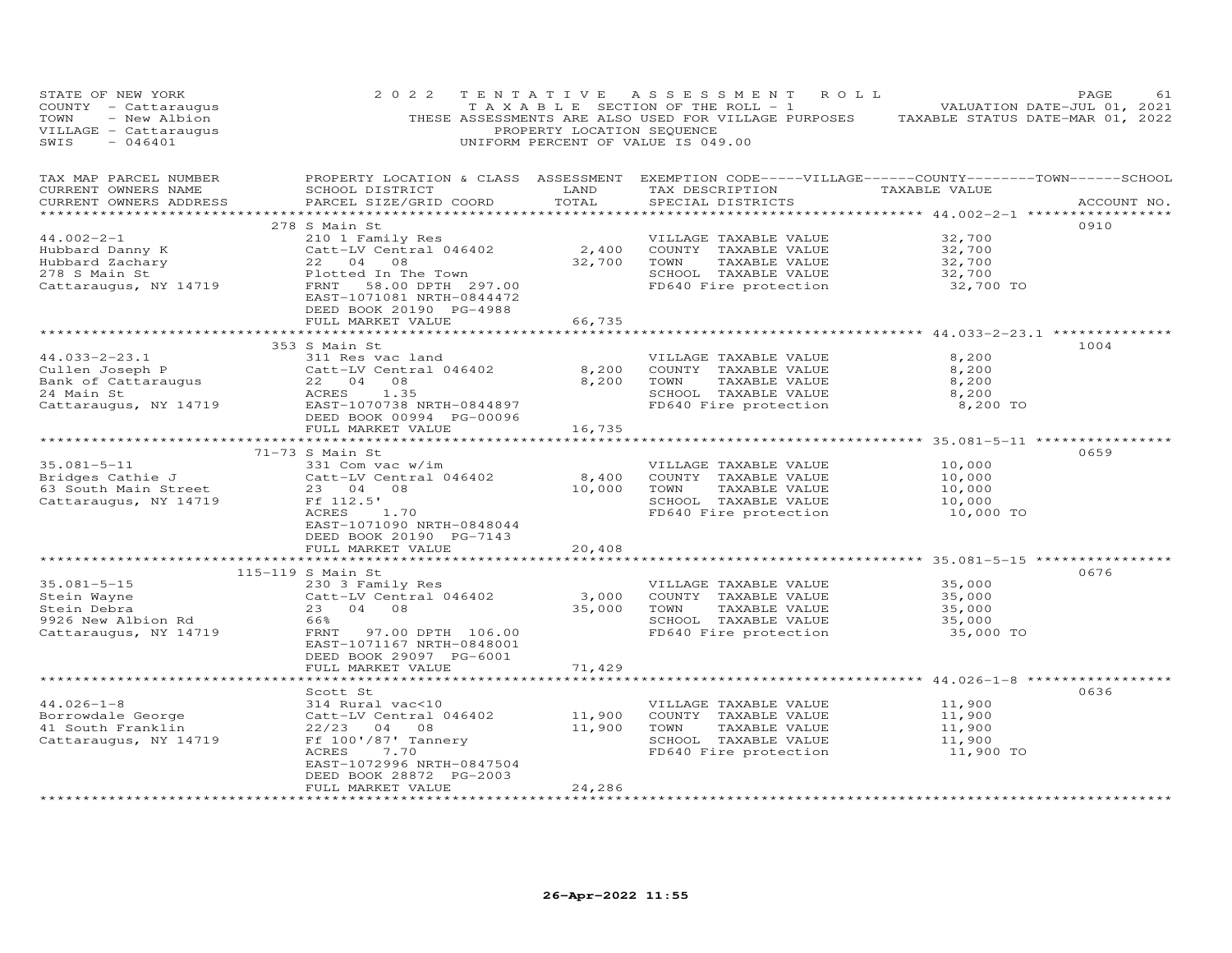| STATE OF NEW YORK<br>COUNTY - Cattaraugus<br>TOWN<br>- New Albion<br>VILLAGE - Cattaraugus<br>$-046401$<br>SWIS                                                 | 2 0 2 2                                                                                                                                                                                       | PROPERTY LOCATION SEQUENCE      | TENTATIVE ASSESSMENT ROLL<br>T A X A B L E SECTION OF THE ROLL - 1 VALUATION DATE-JUL 01, 2021<br>THESE ASSESSMENTS ARE ALSO USED FOR VILLAGE PURPOSES TAXABLE STATUS DATE-MAR 01, 2022<br>UNIFORM PERCENT OF VALUE IS 049.00 |                                                       | PAGE<br>62  |
|-----------------------------------------------------------------------------------------------------------------------------------------------------------------|-----------------------------------------------------------------------------------------------------------------------------------------------------------------------------------------------|---------------------------------|-------------------------------------------------------------------------------------------------------------------------------------------------------------------------------------------------------------------------------|-------------------------------------------------------|-------------|
| TAX MAP PARCEL NUMBER<br>CURRENT OWNERS NAME<br>CURRENT OWNERS ADDRESS<br>***********************                                                               | SCHOOL DISTRICT<br>PARCEL SIZE/GRID COORD                                                                                                                                                     | <b>Example 12</b> LAND<br>TOTAL | PROPERTY LOCATION & CLASS ASSESSMENT EXEMPTION CODE-----VILLAGE------COUNTY-------TOWN------SCHOOL<br>TAX DESCRIPTION TAXABLE VALUE<br>SPECIAL DISTRICTS                                                                      |                                                       | ACCOUNT NO. |
| $44.026 - 1 - 16$<br>Snyder Brian J<br>19 Lincoln Street<br>Cattaraugus, NY 14719                                                                               | 9 Scott St<br>210 1 Family Res<br>Catt-LV Central 046402<br>22 04 08<br>FRNT 114.00 DPTH 202.00<br>BANK 017<br>EAST-1071881 NRTH-0847153<br>DEED BOOK 20190 PG-9966                           | 4,600<br>46,000                 | VILLAGE TAXABLE VALUE<br>COUNTY TAXABLE VALUE<br>TOWN<br>TAXABLE VALUE<br>SCHOOL TAXABLE VALUE<br>FD640 Fire protection                                                                                                       | 46,000<br>46,000<br>46,000<br>46,000<br>46,000 TO     | 0653        |
|                                                                                                                                                                 | FULL MARKET VALUE                                                                                                                                                                             | 93,878                          |                                                                                                                                                                                                                               |                                                       |             |
| $44.026 - 1 - 21$<br>44.026-1-21 210 1 Family Res<br>Wyatt Shirley Catt-LV Central 046402<br>10 Scott St 22 04 08<br>Cattaraugus, NY 14719 (a/k/a Rena M Ellis) | 10 Scott St<br>210 1 Family Res<br>Catt-LV Central 046402<br>FRNT 54.00 DPTH 136.00<br>EAST-1071913 NRTH-0847386<br>DEED BOOK 29964 PG-4001<br>FULL MARKET VALUE                              | 1,900<br>19,200 TOWN<br>39,184  | VILLAGE TAXABLE VALUE<br>COUNTY TAXABLE VALUE<br>TAXABLE VALUE<br>SCHOOL TAXABLE VALUE<br>FD640 Fire protection                                                                                                               | 19,200<br>19,200<br>19,200<br>19,200<br>19,200 TO     | 0657        |
|                                                                                                                                                                 | 11 Scott St                                                                                                                                                                                   |                                 |                                                                                                                                                                                                                               |                                                       | 0857        |
| $44.026 - 1 - 15$<br>Halftown Steven<br>nailtown Steven<br>124 Buffalo Street<br>Gowanda, NY 14070                                                              | 210 1 Family Res<br>Catt-LV Central 046402<br>22 04 08<br>FRNT 66.00 DPTH 202.00<br>EAST-1071970 NRTH-0847153<br>DEED BOOK 2020 PG-10042                                                      | 2,700<br>29,000                 | VILLAGE TAXABLE VALUE<br>COUNTY TAXABLE VALUE<br>TAXABLE VALUE<br>TOWN<br>SCHOOL TAXABLE VALUE<br>FD640 Fire protection                                                                                                       | 29,000<br>29,000<br>29,000<br>29,000<br>29,000 TO     |             |
|                                                                                                                                                                 | FULL MARKET VALUE                                                                                                                                                                             | 59,184                          |                                                                                                                                                                                                                               | ************************* 44.026-1-20 *************** |             |
| $44.026 - 1 - 20$<br>Fartlett Kyle<br>Bartlett Andrea<br>81 South St<br>Cattaraugus, NY 14719<br>Cattaraugus, NY 14719<br>PERSON POOK 25701 PC-9001             | 12 Scott St<br>210 1 Family Res                                                                                                                                                               | 2,100<br>28,000                 | VILLAGE TAXABLE VALUE<br>COUNTY TAXABLE VALUE<br>TOWN<br>TAXABLE VALUE<br>SCHOOL TAXABLE VALUE<br>FD640 Fire protection                                                                                                       | 28,000<br>28,000<br>28,000<br>28,000<br>28,000 TO     | 0759        |
|                                                                                                                                                                 | DEED BOOK 25701 PG-9001<br>FULL MARKET VALUE                                                                                                                                                  | 57,143                          |                                                                                                                                                                                                                               |                                                       |             |
| $44.026 - 1 - 14$<br>Lyons John K Jr<br>13 Scott St<br>13 Scott St<br>Cattaraugus, NY 14719                                                                     | 13 Scott St<br>210 1 Family Res<br>Catt-LV Central 046402<br>22 04 08<br>22 04 08<br>66.00 DPTH 202.00<br>FRNT<br>EAST-1072037 NRTH-0847153<br>PG-5001<br>DEED BOOK 1151<br>FULL MARKET VALUE | 2,600<br>37,000<br>75,510       | VILLAGE TAXABLE VALUE<br>COUNTY TAXABLE VALUE<br>TOWN<br>TAXABLE VALUE<br>SCHOOL TAXABLE VALUE<br>FD640 Fire protection                                                                                                       | 37,000<br>37,000<br>37,000<br>37,000<br>37,000 TO     | 0695        |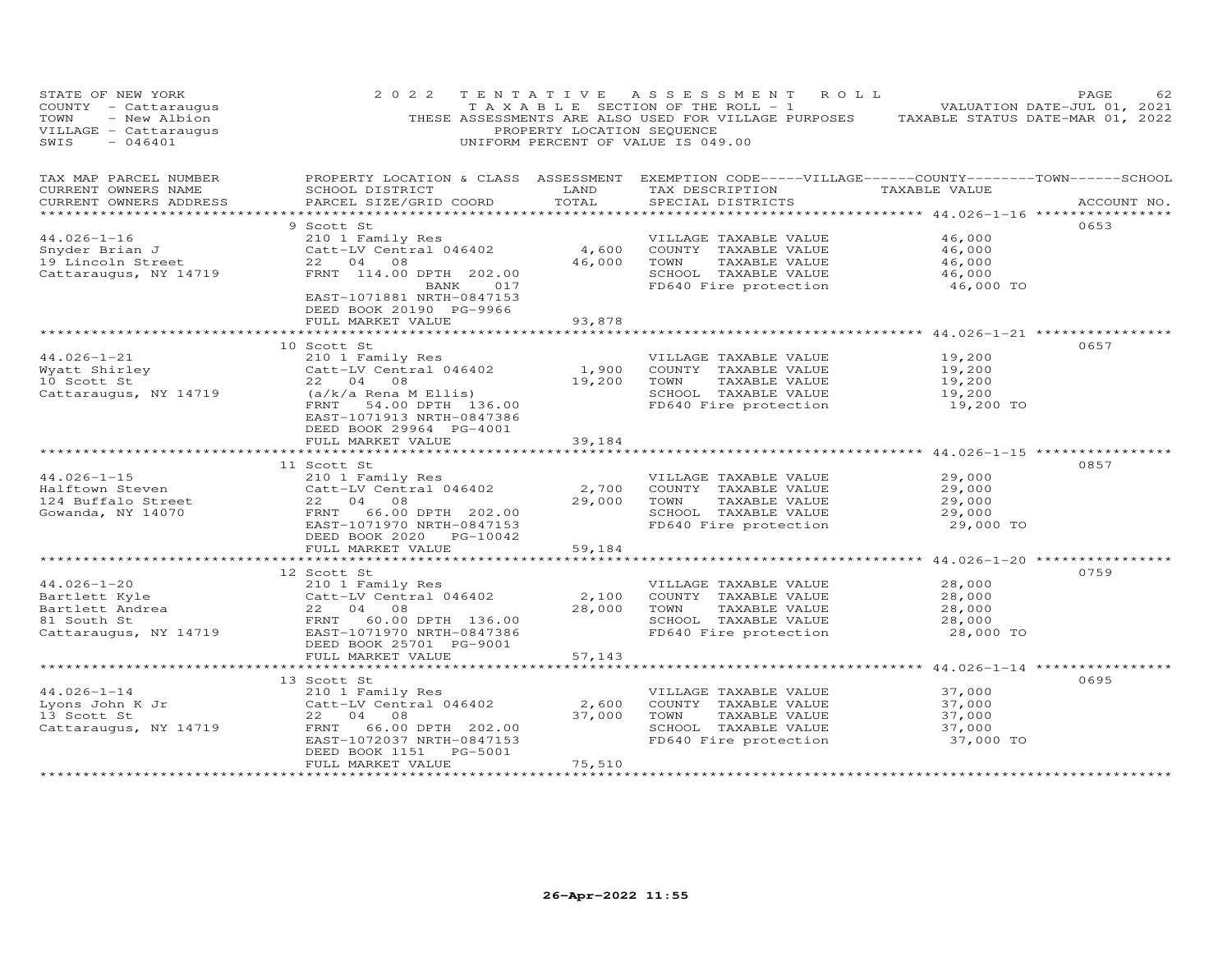| 2 0 2 2                                                                                                                                                                                           |                                                                                                                                                                                                                                             |                                                                                                                                  |                                                                                                                                                                                       |                                                                                                                                      | PAGE             | 63                                                                                                                                                                                                                                                                                             |
|---------------------------------------------------------------------------------------------------------------------------------------------------------------------------------------------------|---------------------------------------------------------------------------------------------------------------------------------------------------------------------------------------------------------------------------------------------|----------------------------------------------------------------------------------------------------------------------------------|---------------------------------------------------------------------------------------------------------------------------------------------------------------------------------------|--------------------------------------------------------------------------------------------------------------------------------------|------------------|------------------------------------------------------------------------------------------------------------------------------------------------------------------------------------------------------------------------------------------------------------------------------------------------|
| SCHOOL DISTRICT<br>PARCEL SIZE/GRID COORD                                                                                                                                                         | LAND<br>TOTAL                                                                                                                                                                                                                               | SPECIAL DISTRICTS                                                                                                                |                                                                                                                                                                                       |                                                                                                                                      |                  | ACCOUNT NO.                                                                                                                                                                                                                                                                                    |
| 331 Com vac w/im<br>Catt-LV Central 046402<br>22<br>04<br>08<br>old village hwgy garage<br>FRNT<br>58.00 DPTH 136.00<br>EAST-1072030 NRTH-0847386<br>DEED BOOK 22281 PG-9001<br>FULL MARKET VALUE | 19,800<br>40,408                                                                                                                                                                                                                            | VILLAGE TAXABLE VALUE<br>COUNTY TAXABLE VALUE<br>TOWN<br>TAXABLE VALUE<br>SCHOOL TAXABLE VALUE                                   |                                                                                                                                                                                       | 19,800<br>19,800<br>19,800<br>19,800<br>19,800 TO                                                                                    | 5009             |                                                                                                                                                                                                                                                                                                |
|                                                                                                                                                                                                   |                                                                                                                                                                                                                                             |                                                                                                                                  |                                                                                                                                                                                       |                                                                                                                                      |                  |                                                                                                                                                                                                                                                                                                |
| 210 1 Family Res<br>Catt-LV Central 046402<br>22 04<br>08<br>FRNT 110.00 DPTH 202.00<br>EAST-1072127 NRTH-0847153<br>DEED BOOK 1018 PG-346                                                        | 4,400<br>33,800                                                                                                                                                                                                                             | 41854<br>VILLAGE TAXABLE VALUE<br>COUNTY TAXABLE VALUE<br>TOWN<br>TAXABLE VALUE<br>SCHOOL TAXABLE VALUE<br>FD640 Fire protection |                                                                                                                                                                                       | $\overline{O}$<br>33,800<br>33,800<br>33,800<br>17,000<br>33,800 TO                                                                  | $\Omega$         | 16,800                                                                                                                                                                                                                                                                                         |
|                                                                                                                                                                                                   |                                                                                                                                                                                                                                             |                                                                                                                                  |                                                                                                                                                                                       |                                                                                                                                      |                  |                                                                                                                                                                                                                                                                                                |
| 210 1 Family Res<br>Catt-LV Central 046402<br>22 04<br>08<br>Ff 155'<br>ACRES<br>EAST-1072352 NRTH-0847385                                                                                        | 8,500<br>36,700                                                                                                                                                                                                                             | 41834<br>VILLAGE TAXABLE VALUE<br>COUNTY TAXABLE VALUE<br>TOWN<br>TAXABLE VALUE<br>SCHOOL TAXABLE VALUE<br>FD640 Fire protection | $\Omega$                                                                                                                                                                              | $\overline{O}$<br>36,700<br>36,700<br>36,700<br>$\overline{0}$<br>36,700 TO                                                          | 0714<br>$\Omega$ | 36,700                                                                                                                                                                                                                                                                                         |
| FULL MARKET VALUE                                                                                                                                                                                 | 74,898                                                                                                                                                                                                                                      |                                                                                                                                  |                                                                                                                                                                                       |                                                                                                                                      |                  |                                                                                                                                                                                                                                                                                                |
| 210 1 Family Res<br>Catt-LV Central 046402<br>22 04<br>08<br>land contract-Gabel/Lomba<br>Ff 98'<br>ACRES<br>4.95 BANK<br>017<br>EAST-1072549 NRTH-0847104<br>DEED BOOK 20190 PG-3923             | 34,800                                                                                                                                                                                                                                      | VILLAGE TAXABLE VALUE<br>COUNTY TAXABLE VALUE<br>TOWN<br>TAXABLE VALUE<br>SCHOOL TAXABLE VALUE                                   |                                                                                                                                                                                       | 34,800<br>34,800<br>34,800<br>34,800<br>34,800 TO                                                                                    | 0566             |                                                                                                                                                                                                                                                                                                |
|                                                                                                                                                                                                   |                                                                                                                                                                                                                                             |                                                                                                                                  |                                                                                                                                                                                       |                                                                                                                                      |                  |                                                                                                                                                                                                                                                                                                |
| 210 1 Family Res<br>Catt-LV Central 046402<br>22<br>04<br>08<br>FRNT<br>66.00 DPTH 132.00<br>EAST-1071369 NRTH-0847408<br>DEED BOOK 23367 PG-9001<br>FULL MARKET VALUE                            | 2,300<br>40,300<br>82,245                                                                                                                                                                                                                   | VILLAGE TAXABLE VALUE<br>COUNTY TAXABLE VALUE<br>TOWN<br>TAXABLE VALUE<br>SCHOOL TAXABLE VALUE<br>FD640 Fire protection          |                                                                                                                                                                                       | 40,300<br>40,300<br>40,300<br>40,300<br>40,300 TO                                                                                    | 0980             |                                                                                                                                                                                                                                                                                                |
|                                                                                                                                                                                                   | 16 Scott St<br>**************************<br>17 Scott St<br>FULL MARKET VALUE<br>18 Scott St<br>DEED BOOK 00945 PG-00168<br>********************************<br>21 Scott St<br>FULL MARKET VALUE<br>************************<br>5 Second St | TENTATIVE<br>68,980<br>1.83 BANK 017<br>71,020<br>+++++++++++++++                                                                | ASSESSMENT<br>TAXABLE SECTION OF THE ROLL - 1<br>PROPERTY LOCATION SEQUENCE<br>UNIFORM PERCENT OF VALUE IS 049.00<br>2,000<br>BAS STAR<br>* * * * * * * * * * *<br>ENH STAR<br>11,500 | R O L L<br>THESE ASSESSMENTS ARE ALSO USED FOR VILLAGE PURPOSES<br>TAX DESCRIPTION<br>FD640 Fire protection<br>FD640 Fire protection | TAXABLE VALUE    | VALUATION DATE-JUL 01, 2021<br>TAXABLE STATUS DATE-MAR 01, 2022<br>PROPERTY LOCATION & CLASS ASSESSMENT EXEMPTION CODE-----VILLAGE------COUNTY-------TOWN------SCHOOL<br>0736<br>*********** 44.026-1-7 ***************<br>************************************* 44.025-1-3 ****************** |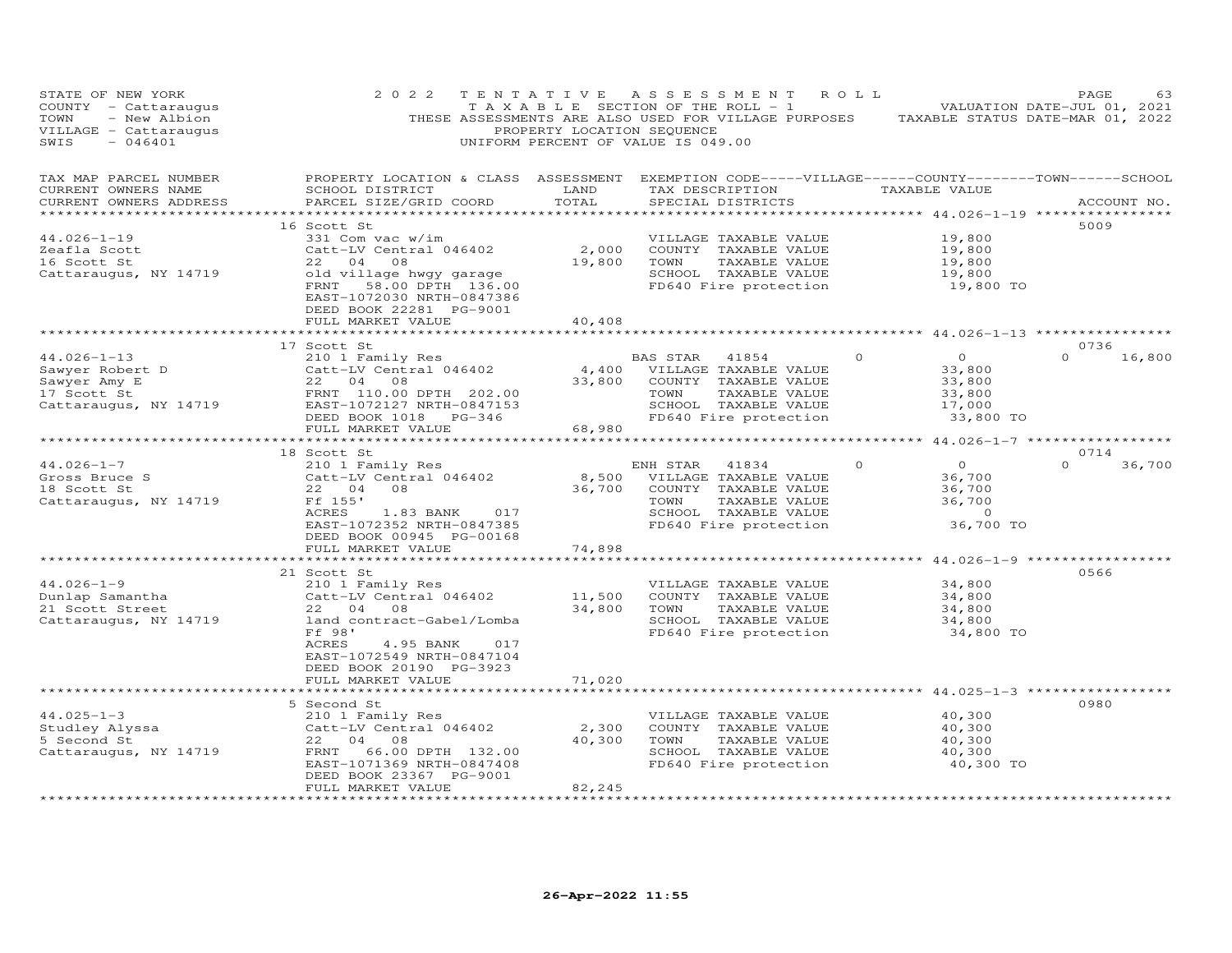| STATE OF NEW YORK<br>COUNTY - Cattaraugus<br>- New Albion<br>TOWN<br>VILLAGE - Cattaraugus<br>$-046401$<br>SWIS | 2022                                                                                                                                             | PROPERTY LOCATION SEQUENCE    | TENTATIVE ASSESSMENT ROLL<br>TAXABLE SECTION OF THE ROLL - 1 VALUATION DATE-JUL 01, 2021<br>THESE ASSESSMENTS ARE ALSO USED FOR VILLAGE PURPOSES TAXABLE STATUS DATE-MAR 01, 2022<br>UNIFORM PERCENT OF VALUE IS 049.00 |                |                                                             |                                     | PAGE<br>64             |
|-----------------------------------------------------------------------------------------------------------------|--------------------------------------------------------------------------------------------------------------------------------------------------|-------------------------------|-------------------------------------------------------------------------------------------------------------------------------------------------------------------------------------------------------------------------|----------------|-------------------------------------------------------------|-------------------------------------|------------------------|
| TAX MAP PARCEL NUMBER<br>CURRENT OWNERS NAME<br>CURRENT OWNERS ADDRESS                                          | PROPERTY LOCATION & CLASS ASSESSMENT EXEMPTION CODE-----VILLAGE------COUNTY--------TOWN------SCHOOL<br>SCHOOL DISTRICT<br>PARCEL SIZE/GRID COORD | TOTAL                         | LAND TAX DESCRIPTION TAXABLE VALUE<br>SPECIAL DISTRICTS                                                                                                                                                                 |                |                                                             |                                     | ACCOUNT NO.            |
|                                                                                                                 |                                                                                                                                                  |                               |                                                                                                                                                                                                                         |                |                                                             |                                     |                        |
| $35.081 - 4 - 17$                                                                                               | 6 Second St                                                                                                                                      |                               |                                                                                                                                                                                                                         | $\overline{0}$ |                                                             | $\Omega$                            | 0819<br>$\overline{0}$ |
| Erhart Edward                                                                                                   |                                                                                                                                                  |                               |                                                                                                                                                                                                                         | 23,900         | 11,200<br>18,300                                            | 23,900                              | 23,900                 |
| 6 Second St                                                                                                     | 210 1 Family Res<br>Catt-LV Central 046402<br>2,800 AGED C/T/S 41800<br>23 04 08 47,800 ENH STAR 41834                                           |                               |                                                                                                                                                                                                                         | 41834 0        |                                                             | $\begin{matrix} 0 \ 0 \end{matrix}$ | 23,900                 |
| Cattaraugus, NY 14719                                                                                           | FRNT 70.37 DPTH 132.00                                                                                                                           |                               | VILLAGE TAXABLE VALUE                                                                                                                                                                                                   |                | $0$<br>23.900<br>23,900                                     |                                     |                        |
|                                                                                                                 | BANK 017                                                                                                                                         |                               | COUNTY TAXABLE VALUE                                                                                                                                                                                                    |                | 18,300                                                      |                                     |                        |
|                                                                                                                 | EAST-1071369 NRTH-0847552                                                                                                                        |                               | TOWN TAXABLE VALUE<br>SCHOOL TAXABLE VALUE<br>97,551 FD640 Fire protection                                                                                                                                              |                | 23,900                                                      |                                     |                        |
|                                                                                                                 | DEED BOOK 19126 PG-7001<br>FULL MARKET VALUE 97,551                                                                                              |                               |                                                                                                                                                                                                                         |                | $\overline{0}$                                              |                                     |                        |
|                                                                                                                 |                                                                                                                                                  |                               |                                                                                                                                                                                                                         |                | 47,800 TO                                                   |                                     |                        |
|                                                                                                                 | 7 Second St                                                                                                                                      |                               |                                                                                                                                                                                                                         |                |                                                             |                                     | 0903                   |
| $44.025 - 1 - 4$                                                                                                | 210 1 Family Res                                                                                                                                 |                               | BAS STAR 41854                                                                                                                                                                                                          | $\Omega$       | $\overline{O}$                                              | $\Omega$                            | 16,800                 |
| Whipple Lisa S<br>7 Second St                                                                                   | Catt-LV Central 046402                                                                                                                           |                               | 2,700 VILLAGE TAXABLE VALUE                                                                                                                                                                                             |                | 45,100                                                      |                                     |                        |
| 7 Second St                                                                                                     | 22 04 08                                                                                                                                         |                               | 45,100 COUNTY TAXABLE VALUE                                                                                                                                                                                             |                | 45,100                                                      |                                     |                        |
| Cattaraugus, NY 14719                                                                                           | FRNT 78.00 DPTH 132.00                                                                                                                           |                               | TAXABLE VALUE<br>TOWN                                                                                                                                                                                                   |                | 45,100                                                      |                                     |                        |
|                                                                                                                 | EAST-1071472 NRTH-0847377                                                                                                                        |                               | SCHOOL TAXABLE VALUE                                                                                                                                                                                                    |                | 28,300                                                      |                                     |                        |
|                                                                                                                 | DEED BOOK 10101 PG-9001<br>FULL MARKET VALUE                                                                                                     | 92,041                        | FD640 Fire protection                                                                                                                                                                                                   |                | 45,100 TO                                                   |                                     |                        |
|                                                                                                                 |                                                                                                                                                  |                               |                                                                                                                                                                                                                         |                |                                                             |                                     |                        |
|                                                                                                                 | 9 Second St                                                                                                                                      |                               |                                                                                                                                                                                                                         |                |                                                             |                                     | 0899                   |
| $44.025 - 1 - 5$                                                                                                | 210 1 Family Res                                                                                                                                 |                               | VILLAGE TAXABLE VALUE                                                                                                                                                                                                   |                | 33,900                                                      |                                     |                        |
| Rignall Althea Rose                                                                                             | Catt-LV Central 046402                                                                                                                           | 1,500                         | COUNTY TAXABLE VALUE                                                                                                                                                                                                    |                | 33,900                                                      |                                     |                        |
| 9 Second St                                                                                                     | 22 04 08                                                                                                                                         | 33,900                        | TOWN                                                                                                                                                                                                                    | TAXABLE VALUE  | 33,900                                                      |                                     |                        |
| Cattaraugus, NY 14719                                                                                           | FRNT 45.00 DPTH 132.00<br>EAST-1071538 NRTH-0847380                                                                                              |                               | SCHOOL TAXABLE VALUE<br>FD640 Fire protection                                                                                                                                                                           |                | 33,900<br>33,900 TO                                         |                                     |                        |
|                                                                                                                 | DEED BOOK 2021    PG-12992                                                                                                                       |                               |                                                                                                                                                                                                                         |                |                                                             |                                     |                        |
|                                                                                                                 | FULL MARKET VALUE                                                                                                                                | 69,184                        |                                                                                                                                                                                                                         |                |                                                             |                                     |                        |
|                                                                                                                 |                                                                                                                                                  |                               |                                                                                                                                                                                                                         |                | ********************************** 44.034-1-2 ************* |                                     |                        |
|                                                                                                                 | South St                                                                                                                                         |                               |                                                                                                                                                                                                                         |                |                                                             |                                     | 1008                   |
| $44.034 - 1 - 2$                                                                                                | 330 Vacant comm                                                                                                                                  |                               | VILLAGE TAXABLE VALUE                                                                                                                                                                                                   |                | 11,900                                                      |                                     |                        |
| Wildwood Recreation Inc                                                                                         | Catt-LV Central 046402<br>22 04 08                                                                                                               | 11,900<br>11,900              | COUNTY TAXABLE VALUE<br>TOWN<br>TAXABLE VALUE                                                                                                                                                                           |                | 11,900<br>11,900                                            |                                     |                        |
| Attn: Terry Feuz<br>Gail Dr                                                                                     | Landlocked                                                                                                                                       |                               | SCHOOL TAXABLE VALUE                                                                                                                                                                                                    |                | 11,900                                                      |                                     |                        |
| Cattaraugus, NY 14719                                                                                           | ACRES 7.70                                                                                                                                       |                               | FD640 Fire protection                                                                                                                                                                                                   |                | 11,900 TO                                                   |                                     |                        |
|                                                                                                                 | EAST-1072515 NRTH-0846007                                                                                                                        |                               |                                                                                                                                                                                                                         |                |                                                             |                                     |                        |
|                                                                                                                 | DEED BOOK 577<br>PG-00429                                                                                                                        |                               |                                                                                                                                                                                                                         |                |                                                             |                                     |                        |
|                                                                                                                 | FULL MARKET VALUE<br>****************************                                                                                                | 24,286                        |                                                                                                                                                                                                                         |                |                                                             |                                     |                        |
|                                                                                                                 |                                                                                                                                                  | ************                  |                                                                                                                                                                                                                         |                |                                                             |                                     |                        |
| $35.081 - 3 - 9.1$                                                                                              | 15 South St<br>439 Sm park gar                                                                                                                   |                               | VILLAGE TAXABLE VALUE                                                                                                                                                                                                   |                | 18,700                                                      |                                     | 1107                   |
| Bank of Cattaraugus                                                                                             | Catt-LV Central 046402                                                                                                                           | 1,100                         | COUNTY TAXABLE VALUE                                                                                                                                                                                                    |                | 18,700                                                      |                                     |                        |
| 24 Main St                                                                                                      | 23 04 08                                                                                                                                         | 18,700                        | TOWN                                                                                                                                                                                                                    | TAXABLE VALUE  | 18,700                                                      |                                     |                        |
| Cattaraugus, NY 14719                                                                                           | FRNT 42.00 DPTH 71.28                                                                                                                            |                               | SCHOOL TAXABLE VALUE                                                                                                                                                                                                    |                | 18,700                                                      |                                     |                        |
|                                                                                                                 | EAST-1071555 NRTH-0848999                                                                                                                        |                               | FD640 Fire protection                                                                                                                                                                                                   |                | 18,700 TO                                                   |                                     |                        |
|                                                                                                                 | DEED BOOK 778<br>PG-00340                                                                                                                        |                               |                                                                                                                                                                                                                         |                |                                                             |                                     |                        |
|                                                                                                                 | FULL MARKET VALUE                                                                                                                                | 38,163<br>******************* |                                                                                                                                                                                                                         |                |                                                             |                                     |                        |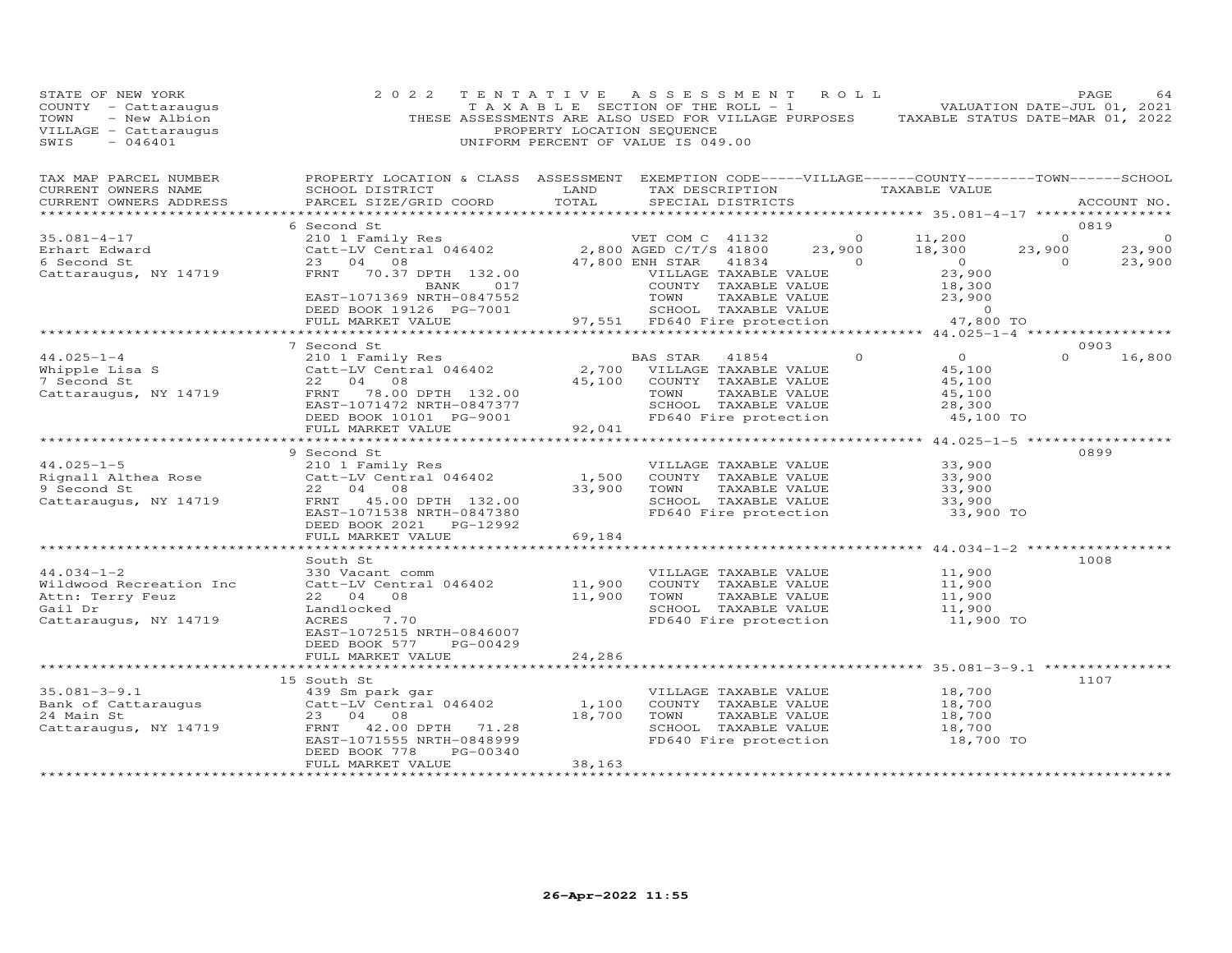| STATE OF NEW YORK<br>COUNTY - Cattaraugus<br>- New Albion<br>TOWN<br>VILLAGE - Cattaraugus<br>SWIS<br>$-046401$ | 2 0 2 2                                                                                                                                                                                                                                                                   | PROPERTY LOCATION SEQUENCE | TENTATIVE ASSESSMENT ROLL<br>T A X A B L E SECTION OF THE ROLL - 1<br>THESE ASSESSMENTS ARE ALSO USED FOR VILLAGE PURPOSES TAXABLE STATUS DATE-MAR 01, 2022<br>UNIFORM PERCENT OF VALUE IS 049.00 |                                                                     | PAGE<br>65<br>VALUATION DATE-JUL 01, 2021 |
|-----------------------------------------------------------------------------------------------------------------|---------------------------------------------------------------------------------------------------------------------------------------------------------------------------------------------------------------------------------------------------------------------------|----------------------------|---------------------------------------------------------------------------------------------------------------------------------------------------------------------------------------------------|---------------------------------------------------------------------|-------------------------------------------|
| TAX MAP PARCEL NUMBER<br>CURRENT OWNERS NAME<br>CURRENT OWNERS ADDRESS                                          | PROPERTY LOCATION & CLASS ASSESSMENT EXEMPTION CODE-----VILLAGE------COUNTY-------TOWN------SCHOOL<br>SCHOOL DISTRICT<br><b>EXAMPLE SERVICE SERVICE SERVICE SERVICE SERVICE SERVICE SERVICE SERVICE SERVICE SERVICE SERVICE SERVICE SERVICE</b><br>PARCEL SIZE/GRID COORD | TOTAL                      | TAX DESCRIPTION TAXABLE VALUE<br>SPECIAL DISTRICTS<br>********************************** 35.081-3-10 ****************                                                                             |                                                                     | ACCOUNT NO.                               |
| $35.081 - 3 - 10$<br>Chandler Thomas<br>61 South St<br>Cattaraugus, NY 14719                                    | 17 South St<br>620 Religious<br>Catt-LV Central 046402<br>23 04 08<br>FRNT 33.00 DPTH 66.00<br>EAST-1071560 NRTH-0848963<br>DEED BOOK 2021 PG-12336<br>FULL MARKET VALUE                                                                                                  | 800<br>16,800<br>34,286    | VILLAGE TAXABLE VALUE<br>COUNTY TAXABLE VALUE<br>TOWN<br>TAXABLE VALUE<br>SCHOOL TAXABLE VALUE<br>FD640 Fire protection                                                                           | 16,800<br>16,800<br>16,800<br>16,800<br>16,800 TO                   | 5003                                      |
|                                                                                                                 |                                                                                                                                                                                                                                                                           |                            |                                                                                                                                                                                                   |                                                                     |                                           |
| $35.082 - 4 - 29$<br>Parker Deborah M<br>Parker Randel D<br>1005 Sherman Ave<br>Rome, NJ 13440                  | 20 South St<br>210 1 Family Res<br>Catt-LV Central 046402<br>23 04 08<br>FRNT 66.00 DPTH 198.00<br>EAST-1071753 NRTH-0849021<br>DEED BOOK 25739 PG-7002<br>FULL MARKET VALUE                                                                                              | 2,600<br>51,200<br>104,490 | VILLAGE TAXABLE VALUE<br>COUNTY TAXABLE VALUE<br>TOWN<br>TAXABLE VALUE<br>SCHOOL TAXABLE VALUE<br>FD640 Fire protection                                                                           | 51,200<br>51,200<br>51,200<br>51,200<br>51,200 TO                   | 0803                                      |
|                                                                                                                 |                                                                                                                                                                                                                                                                           |                            |                                                                                                                                                                                                   |                                                                     |                                           |
| $35.082 - 4 - 28$<br>Ploger Kevin<br>22 South St<br>Cattaraugus, NY 14719                                       | 22 South St<br>210 1 Family Res<br>Catt-LV Central 046402<br>23 04 08<br>FRNT 66.00 DPTH 78.00<br>BANK<br>017<br>EAST-1071695 NRTH-0848952                                                                                                                                | 1,700<br>40,000            | VILLAGE TAXABLE VALUE<br>COUNTY TAXABLE VALUE<br>TAXABLE VALUE<br>TOWN<br>SCHOOL TAXABLE VALUE<br>FD640 Fire protection                                                                           | 40,000<br>40,000<br>40,000<br>40,000<br>40,000 TO                   | 0765                                      |
|                                                                                                                 | DEED BOOK 8976 PG-4001<br>FULL MARKET VALUE                                                                                                                                                                                                                               | 81,633                     |                                                                                                                                                                                                   |                                                                     |                                           |
| $35.082 - 4 - 27$<br>Tanner Javan<br>58 N Franklin St<br>Cattaraugus, NY 14719                                  | 26 South St<br>483 Converted Re<br>Catt-LV Central 046402<br>23 04 08<br>FRNT 78.00 DPTH 66.00<br>EAST-1071697 NRTH-0848884                                                                                                                                               | 1,900<br>33,000            | VILLAGE TAXABLE VALUE<br>COUNTY TAXABLE VALUE<br>TOWN<br>TAXABLE VALUE<br>SCHOOL TAXABLE VALUE<br>FD640 Fire protection                                                                           | 33,000<br>33,000<br>33,000<br>33,000<br>33,000 TO                   | 0822                                      |
|                                                                                                                 | DEED BOOK 21787 PG-9007<br>FULL MARKET VALUE                                                                                                                                                                                                                              | 67,347                     |                                                                                                                                                                                                   |                                                                     |                                           |
| $35.081 - 3 - 18$<br>Wienk Jamie M<br>27 South St<br>Cattaraugus, NY 14719                                      | 27 South St<br>210 1 Family Res<br>Catt-LV Central 046402<br>23 04<br>08<br>FRNT<br>66.00 DPTH 66.00<br>EAST-1071564 NRTH-0848682<br>DEED BOOK 21893 PG-2001<br>FULL MARKET VALUE                                                                                         | 39,400<br>80,408           | $\Omega$<br>BAS STAR<br>41854<br>1,600 VILLAGE TAXABLE VALUE<br>COUNTY TAXABLE VALUE<br>TOWN<br>TAXABLE VALUE<br>SCHOOL TAXABLE VALUE<br>FD640 Fire protection                                    | $\overline{O}$<br>39,400<br>39,400<br>39,400<br>22,600<br>39,400 TO | 0698<br>$\Omega$<br>16,800                |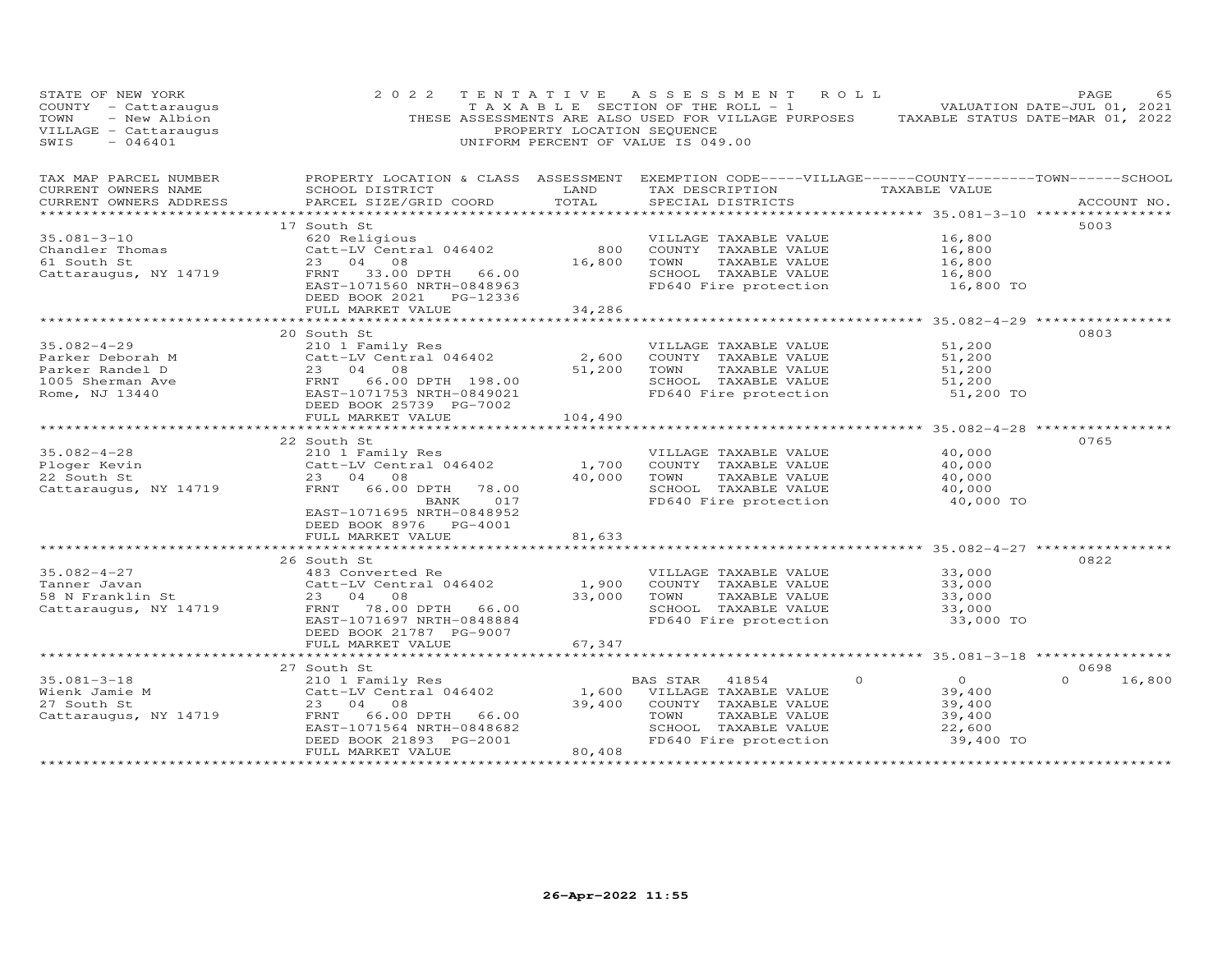| STATE OF NEW YORK<br>COUNTY - Cattaraugus<br>- New Albion<br>TOWN<br>VILLAGE - Cattaraugus<br>SWIS<br>$-046401$                                         | 2 0 2 2                                                                                                                                                                                        | TENTATIVE<br>PROPERTY LOCATION SEQUENCE | A S S E S S M E N T<br>T A X A B L E SECTION OF THE ROLL - 1<br>THESE ASSESSMENTS ARE ALSO USED FOR VILLAGE PURPOSES<br>UNIFORM PERCENT OF VALUE IS 049.00          | ROLL                                                                                                                                                                                                                                                                                                                                         | TAXABLE STATUS DATE-MAR 01, 2022                                                                | PAGE<br>VALUATION DATE-JUL 01, 2021 |                  |
|---------------------------------------------------------------------------------------------------------------------------------------------------------|------------------------------------------------------------------------------------------------------------------------------------------------------------------------------------------------|-----------------------------------------|---------------------------------------------------------------------------------------------------------------------------------------------------------------------|----------------------------------------------------------------------------------------------------------------------------------------------------------------------------------------------------------------------------------------------------------------------------------------------------------------------------------------------|-------------------------------------------------------------------------------------------------|-------------------------------------|------------------|
| TAX MAP PARCEL NUMBER<br>CURRENT OWNERS NAME<br>CURRENT OWNERS ADDRESS                                                                                  | PROPERTY LOCATION & CLASS ASSESSMENT EXEMPTION CODE-----VILLAGE------COUNTY-------TOWN------SCHOOL<br>SCHOOL DISTRICT<br>PARCEL SIZE/GRID COORD                                                | LAND<br>TOTAL                           | TAX DESCRIPTION<br>SPECIAL DISTRICTS                                                                                                                                |                                                                                                                                                                                                                                                                                                                                              | TAXABLE VALUE                                                                                   |                                     | ACCOUNT NO.      |
| $35.081 - 3 - 19$<br>Pacy Roseann<br>29 South St<br>Cattaraugus, NY 14719                                                                               | 29 South St<br>210 1 Family Res<br>Catt-LV Central 046402<br>23 04 08<br>FRNT<br>66.00 DPTH 132.00<br>EAST-1071533 NRTH-0848616<br>DEED BOOK 1018 PG-780<br>FULL MARKET VALUE                  | 2,300 ENH STAR                          | AGED C/T/S 41800<br>41834<br>48,000 VILLAGE TAXABLE VALUE<br>COUNTY TAXABLE VALUE<br>TOWN<br>TAXABLE VALUE<br>SCHOOL TAXABLE VALUE<br>97,959 FD640 Fire protection  | 24,000<br>$\overline{a}$ and $\overline{a}$ and $\overline{a}$ and $\overline{a}$ and $\overline{a}$ and $\overline{a}$ and $\overline{a}$ and $\overline{a}$ and $\overline{a}$ and $\overline{a}$ and $\overline{a}$ and $\overline{a}$ and $\overline{a}$ and $\overline{a}$ and $\overline{a}$ and $\overline{a}$ and $\overline{a}$ and | 24,000<br>$\overline{0}$<br>24,000<br>$24,000$<br>$24,000$<br>$24,000$<br>$\sim$ 0<br>48,000 TO | 1015<br>24,000<br>$\circ$           | 24,000<br>24,000 |
|                                                                                                                                                         | ******************************                                                                                                                                                                 |                                         |                                                                                                                                                                     |                                                                                                                                                                                                                                                                                                                                              |                                                                                                 |                                     |                  |
| $35.081 - 3 - 20$<br>Lauritson David M<br>Lauritson Jody M<br>31 South St<br>Cattaraugus, NY 14719                                                      | 31 South St<br>210 1 Family Res<br>Catt-LV Central 046402<br>23 04 08<br>FRNT<br>66.00 DPTH<br>66.00<br>084<br>BANK<br>EAST-1071567 NRTH-0848550<br>DEED BOOK 30383 PG-5001                    | 52,400                                  | VET WAR C 41122<br>2,400 VET DIS C 41142<br>VILLAGE TAXABLE VALUE<br>COUNTY TAXABLE VALUE<br>TAXABLE VALUE<br>TOWN<br>SCHOOL TAXABLE VALUE<br>FD640 Fire protection | $\circ$<br>$\Omega$                                                                                                                                                                                                                                                                                                                          | 6,720<br>5,240<br>52,400<br>40,440<br>52,400<br>52,400<br>52,400 TO                             | 0974<br>$\circ$<br>$\Omega$         | $\Omega$         |
|                                                                                                                                                         | FULL MARKET VALUE                                                                                                                                                                              | 106,939                                 |                                                                                                                                                                     |                                                                                                                                                                                                                                                                                                                                              |                                                                                                 |                                     |                  |
| $35.082 - 5 - 29$<br>Bank of Cattaraugus<br>24 Main St<br>Cattaraugus, NY 14719                                                                         | *****************<br>32 South St<br>230 3 Family Res<br>Catt-LV Central 046402<br>23 04<br>08<br>FRNT 197.75 DPTH 132.00                                                                       | 6,800<br>59,800                         | VILLAGE TAXABLE VALUE<br>COUNTY TAXABLE VALUE<br>TOWN<br>TAXABLE VALUE<br>SCHOOL TAXABLE VALUE                                                                      |                                                                                                                                                                                                                                                                                                                                              | ***************** 35.082-5-29 *****************<br>59,800<br>59,800<br>59,800<br>59,800         | 1017                                |                  |
|                                                                                                                                                         | EAST-1071709 NRTH-0848668<br>DEED BOOK 00970 PG-00343<br>FULL MARKET VALUE                                                                                                                     | 122,041                                 | FD640 Fire protection                                                                                                                                               |                                                                                                                                                                                                                                                                                                                                              | 59,800 TO                                                                                       |                                     |                  |
|                                                                                                                                                         |                                                                                                                                                                                                |                                         |                                                                                                                                                                     |                                                                                                                                                                                                                                                                                                                                              |                                                                                                 |                                     |                  |
| $35.081 - 4 - 5$<br>Jo.001-4 J<br>Phillips Jacquelyn M<br>Dechane Terra Lee<br>Dechane Terra Lee<br>35 South St<br>35 South St<br>Cattaraugus, NY 14719 | 35 South St<br>210 1 Family Res<br>Catt-LV Central 046402<br>23 04 08<br>FRNT 74.00 DPTH 122.00<br>EAST-1071560 NRTH-0848380<br>DEED BOOK 20190 PG-3608<br>FULL MARKET VALUE                   | 2,500<br>40,300<br>82,245               | BAS STAR 41854<br>VILLAGE TAXABLE VALUE<br>COUNTY TAXABLE VALUE<br>TOWN<br>TAXABLE VALUE<br>SCHOOL TAXABLE VALUE<br>FD640 Fire protection                           | 0                                                                                                                                                                                                                                                                                                                                            | $\overline{O}$<br>40,300<br>40,300<br>40,300<br>23,500<br>40,300 TO                             | 0879<br>$\Omega$                    | 16,800           |
|                                                                                                                                                         |                                                                                                                                                                                                |                                         |                                                                                                                                                                     |                                                                                                                                                                                                                                                                                                                                              | ************************ 35.082-5-28 ****************                                           |                                     |                  |
| 35.082-5-28<br>Dorn Rosemarie<br>6299 Bunker Road<br>Cattaraugus, NY 14719                                                                              | 36 South St<br>210 1 Family Res<br>Catt-LV Central 046402<br>23 04 08<br>57.75 DPTH 174.00<br>FRNT<br>BANK<br>017<br>EAST-1071746 NRTH-0848564<br>DEED BOOK 20200 PG-6599<br>FULL MARKET VALUE | 2,200<br>45,700<br>93,265               | VILLAGE TAXABLE VALUE<br>COUNTY TAXABLE VALUE<br>TOWN<br>TAXABLE VALUE<br>SCHOOL TAXABLE VALUE<br>FD640 Fire protection                                             |                                                                                                                                                                                                                                                                                                                                              | 45,700<br>45,700<br>45,700<br>45,700<br>45,700 TO                                               | 0582                                |                  |
|                                                                                                                                                         |                                                                                                                                                                                                |                                         |                                                                                                                                                                     |                                                                                                                                                                                                                                                                                                                                              |                                                                                                 |                                     |                  |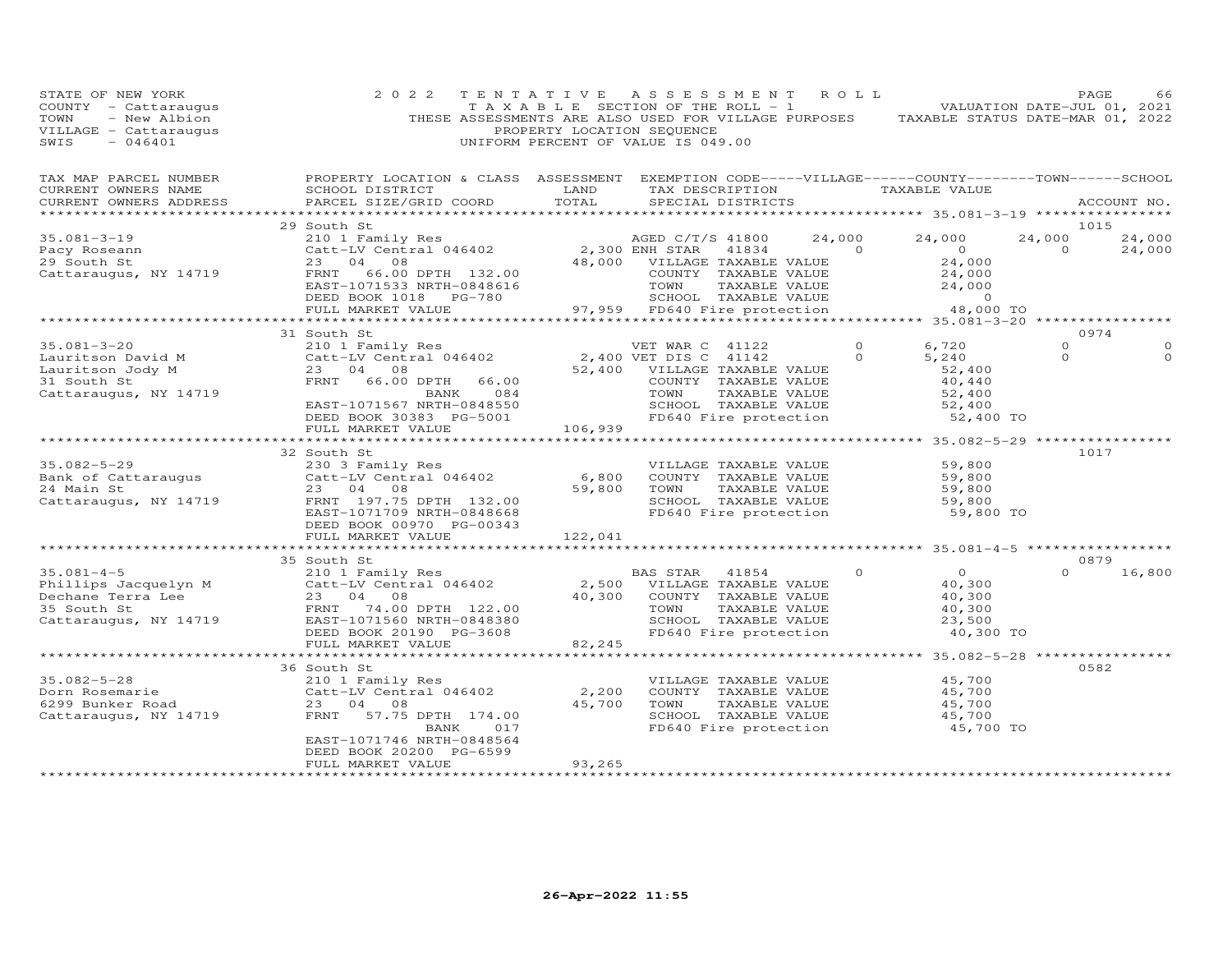| STATE OF NEW YORK<br>COUNTY - Cattaraugus<br>TOWN<br>- New Albion<br>VILLAGE - Cattaraugus<br>$-046401$<br>SWIS                                               | 2 0 2 2                                                                                                                                                                          | PROPERTY LOCATION SEQUENCE | TENTATIVE ASSESSMENT ROLL<br>T A X A B L E SECTION OF THE ROLL - 1<br>THESE ASSESSMENTS ARE ALSO USED FOR VILLAGE PURPOSES<br>UNIFORM PERCENT OF VALUE IS 049.00 | TAXABLE STATUS DATE-MAR 01, 2022                                    | PAGE<br>67<br>VALUATION DATE-JUL 01, 2021 |
|---------------------------------------------------------------------------------------------------------------------------------------------------------------|----------------------------------------------------------------------------------------------------------------------------------------------------------------------------------|----------------------------|------------------------------------------------------------------------------------------------------------------------------------------------------------------|---------------------------------------------------------------------|-------------------------------------------|
| TAX MAP PARCEL NUMBER<br>CURRENT OWNERS NAME<br>CURRENT OWNERS ADDRESS<br>***********************                                                             | SCHOOL DISTRICT<br>PARCEL SIZE/GRID COORD                                                                                                                                        | LAND<br>TOTAL              | PROPERTY LOCATION & CLASS ASSESSMENT EXEMPTION CODE-----VILLAGE------COUNTY-------TOWN------SCHOOL<br>TAX DESCRIPTION TAXABLE VALUE<br>SPECIAL DISTRICTS         |                                                                     | ACCOUNT NO.                               |
|                                                                                                                                                               | 37 South St                                                                                                                                                                      |                            |                                                                                                                                                                  |                                                                     | 1013                                      |
| $35.081 - 4 - 6$<br>Wolfe Jonathan B<br>37 South St<br>Cattaraugus, NY 14719                                                                                  | 210 1 Family Res<br>Catt-LV Central 046402 10,200 VILLAGE TAXABLE VALUE<br>23 04 08<br>$2/19$ -mrgd $4-7$ , $4-8$ in parc<br>1.10 BANK 017<br>ACRES<br>EAST-1071513 NRTH-0848183 |                            | $\Omega$<br>BAS STAR<br>41854<br>61,900 COUNTY TAXABLE VALUE<br>TAXABLE VALUE<br>TOWN<br>SCHOOL TAXABLE VALUE<br>FD640 Fire protection                           | $\overline{O}$<br>61,900<br>61,900<br>61,900<br>45,100<br>61,900 TO | $\Omega$<br>16,800                        |
|                                                                                                                                                               | DEED BOOK 20198 PG-8001                                                                                                                                                          |                            |                                                                                                                                                                  |                                                                     |                                           |
|                                                                                                                                                               | FULL MARKET VALUE<br>************************                                                                                                                                    | 126,327                    |                                                                                                                                                                  |                                                                     |                                           |
|                                                                                                                                                               | 40 South St                                                                                                                                                                      |                            |                                                                                                                                                                  |                                                                     | 0764                                      |
| $35.082 - 5 - 27$<br>Perkins Tiffany D<br>Terhune Christopher<br>40 South St<br>Cattaraugus, NY 14719<br>ERST -1071753 NRTH-0848496<br>FRNT 82.00 DPTH 174.00 | 210 1 Family Res<br>Catt-LV Central 046402<br>DEED BOOK 20190 PG-5948                                                                                                            | 3,100<br>17,400            | VILLAGE TAXABLE VALUE<br>COUNTY TAXABLE VALUE<br>TOWN<br>TAXABLE VALUE<br>SCHOOL TAXABLE VALUE<br>FD640 Fire protection                                          | 17,400<br>17,400<br>17,400<br>17,400<br>17,400 TO                   |                                           |
|                                                                                                                                                               | FULL MARKET VALUE                                                                                                                                                                | 35,510                     |                                                                                                                                                                  |                                                                     |                                           |
|                                                                                                                                                               |                                                                                                                                                                                  |                            |                                                                                                                                                                  | ************* 35.082-5-26 ************                              |                                           |
|                                                                                                                                                               | 42 South St                                                                                                                                                                      |                            |                                                                                                                                                                  |                                                                     | 0598                                      |
| $35.082 - 5 - 26$<br>Tanner Joseph                                                                                                                            | 210 1 Family Res<br>Catt-LV Central 046402                                                                                                                                       |                            | AGED C/T/S 41800<br>12,000<br>3,200 ENH STAR<br>41834<br>$\overline{0}$                                                                                          | 12,000<br>$\overline{O}$                                            | 12,000<br>12,000<br>$\Omega$<br>12,000    |
| 42 South St                                                                                                                                                   | 23 04 08                                                                                                                                                                         | 24,000                     | VILLAGE TAXABLE VALUE                                                                                                                                            | 12,000                                                              |                                           |
| Cattaraugus, NY 14719                                                                                                                                         | FRNT 82.50 DPTH 175.00                                                                                                                                                           |                            | COUNTY TAXABLE VALUE                                                                                                                                             | 12,000                                                              |                                           |
|                                                                                                                                                               | EAST-1071754 NRTH-0848414                                                                                                                                                        |                            | TOWN<br>TAXABLE VALUE                                                                                                                                            | 12,000                                                              |                                           |
|                                                                                                                                                               | DEED BOOK 00996 PG-00865                                                                                                                                                         |                            | SCHOOL TAXABLE VALUE                                                                                                                                             | $\sim$ 0                                                            |                                           |
|                                                                                                                                                               | FULL MARKET VALUE                                                                                                                                                                |                            | 48,980 FD640 Fire protection                                                                                                                                     | 24,000 TO                                                           |                                           |
|                                                                                                                                                               |                                                                                                                                                                                  |                            |                                                                                                                                                                  |                                                                     |                                           |
|                                                                                                                                                               | 46 South St                                                                                                                                                                      |                            |                                                                                                                                                                  |                                                                     | 0799                                      |
| $35.082 - 5 - 25$<br>Pietras Thomas Joseph                                                                                                                    | 220 2 Family Res<br>Catt-LV Central 046402                                                                                                                                       | 4,000                      | VILLAGE TAXABLE VALUE<br>COUNTY TAXABLE VALUE                                                                                                                    | 42,700<br>42,700                                                    |                                           |
| 10698 Leon Rd                                                                                                                                                 | 23 04 08                                                                                                                                                                         | 42,700                     | TOWN<br>TAXABLE VALUE                                                                                                                                            | 42,700                                                              |                                           |
| Cattaraugus, NY 14719                                                                                                                                         | FRNT 104.00 DPTH 175.00                                                                                                                                                          |                            | SCHOOL TAXABLE VALUE                                                                                                                                             | 42,700                                                              |                                           |
|                                                                                                                                                               | EAST-1071756 NRTH-0848321                                                                                                                                                        |                            | FD640 Fire protection                                                                                                                                            | 42,700 TO                                                           |                                           |
|                                                                                                                                                               | DEED BOOK 29970 PG-6003                                                                                                                                                          |                            |                                                                                                                                                                  |                                                                     |                                           |
|                                                                                                                                                               | FULL MARKET VALUE                                                                                                                                                                | 87,143                     |                                                                                                                                                                  |                                                                     |                                           |
|                                                                                                                                                               |                                                                                                                                                                                  |                            |                                                                                                                                                                  |                                                                     |                                           |
|                                                                                                                                                               | 48 South St                                                                                                                                                                      |                            |                                                                                                                                                                  |                                                                     | 0738                                      |
| $35.082 - 5 - 24$                                                                                                                                             | 220 2 Family Res                                                                                                                                                                 |                            | VILLAGE TAXABLE VALUE                                                                                                                                            | 43,900                                                              |                                           |
| Maloy LLC<br>4089 Marshfield Rd                                                                                                                               | Catt-LV Central 046402<br>23 04 08                                                                                                                                               | 2,000<br>43,900            | COUNTY TAXABLE VALUE<br>TOWN<br>TAXABLE VALUE                                                                                                                    | 43,900<br>43,900                                                    |                                           |
| Lawtons, NY 14091                                                                                                                                             | FRNT<br>57.75 DPTH 132.00                                                                                                                                                        |                            | SCHOOL TAXABLE VALUE                                                                                                                                             | 43,900                                                              |                                           |
|                                                                                                                                                               | EAST-1071736 NRTH-0848238                                                                                                                                                        |                            | FD640 Fire protection                                                                                                                                            | 43,900 TO                                                           |                                           |
|                                                                                                                                                               | DEED BOOK 20210 PG-3699                                                                                                                                                          |                            |                                                                                                                                                                  |                                                                     |                                           |
|                                                                                                                                                               | FULL MARKET VALUE                                                                                                                                                                | 89,592                     |                                                                                                                                                                  |                                                                     |                                           |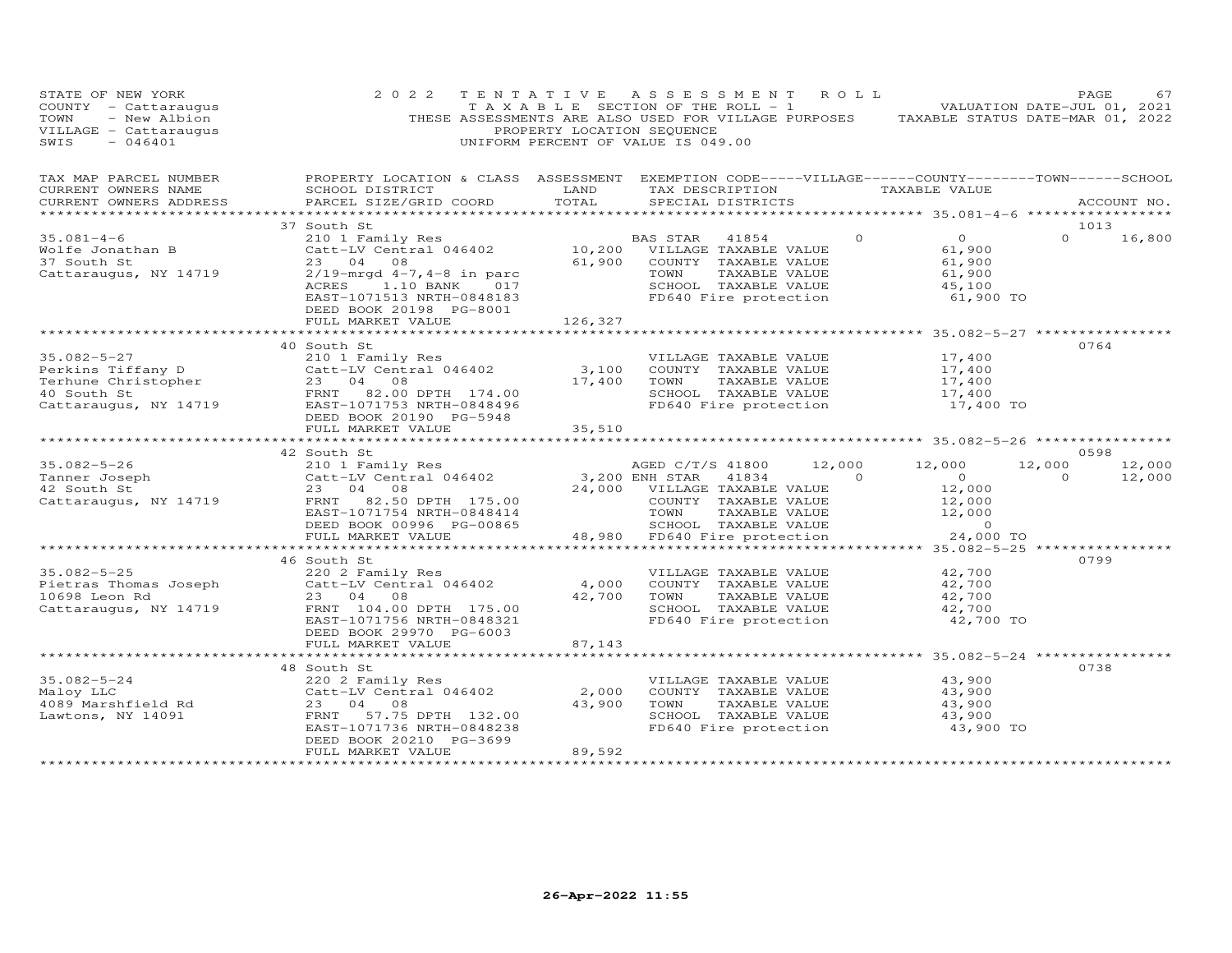| STATE OF NEW YORK<br>COUNTY - Cattaraugus<br>- New Albion<br>TOWN<br>VILLAGE - Cattaraugus<br>$-046401$<br>SWIS                                  | 2 0 2 2                                                                                                                                                 | PROPERTY LOCATION SEQUENCE | TENTATIVE ASSESSMENT ROLL<br>TAXABLE SECTION OF THE ROLL - 1 VALUATION DATE-JUL 01, 2021<br>THESE ASSESSMENTS ARE ALSO USED FOR VILLAGE PURPOSES TAXABLE STATUS DATE-MAR 01, 2022<br>UNIFORM PERCENT OF VALUE IS 049.00 |                                                   | PAGE<br>68  |
|--------------------------------------------------------------------------------------------------------------------------------------------------|---------------------------------------------------------------------------------------------------------------------------------------------------------|----------------------------|-------------------------------------------------------------------------------------------------------------------------------------------------------------------------------------------------------------------------|---------------------------------------------------|-------------|
| TAX MAP PARCEL NUMBER<br>CURRENT OWNERS NAME<br>CURRENT OWNERS ADDRESS                                                                           | SCHOOL DISTRICT<br>PARCEL SIZE/GRID COORD                                                                                                               | LAND<br>TOTAL              | PROPERTY LOCATION & CLASS ASSESSMENT EXEMPTION CODE-----VILLAGE------COUNTY-------TOWN------SCHOOL<br>TAX DESCRIPTION TAXABLE VALUE<br>SPECIAL DISTRICTS                                                                |                                                   | ACCOUNT NO. |
| $35.081 - 4 - 9$<br>J&J Butler Family Trust I Catt-LV Central 046402<br>51 South St<br>Cattaraugus, NY 14719                                     | 51 South St<br>210 1 Family Res<br>23 04 08<br>EAST-1071518 NRTH-0848022<br>DEED BOOK 2020 PG-16469<br>FULL MARKET VALUE                                | 2,600<br>42,000<br>85,714  | VILLAGE TAXABLE VALUE<br>COUNTY TAXABLE VALUE<br>TOWN<br>TAXABLE VALUE<br>SCHOOL TAXABLE VALUE<br>FD640 Fire protection                                                                                                 | 42,000<br>42,000<br>42,000<br>42,000<br>42,000 TO | 0620        |
|                                                                                                                                                  |                                                                                                                                                         |                            |                                                                                                                                                                                                                         |                                                   |             |
| $35.082 - 5 - 23$<br>Taylor Todd L.<br>52 South Street<br>Cattaraugus, NY 14719                                                                  | 52 South St<br>210 1 Family Res<br>Catt-LV Central 046402<br>23 04 08<br>FRNT 66.00 DPTH 132.00<br>BANK<br>017                                          | 2,300<br>42,100            | VILLAGE TAXABLE VALUE<br>COUNTY TAXABLE VALUE<br>TAXABLE VALUE<br>TOWN<br>SCHOOL TAXABLE VALUE<br>FD640 Fire protection                                                                                                 | 42,100<br>42,100<br>42,100<br>42,100<br>42,100 TO | 0737        |
|                                                                                                                                                  | EAST-1071737 NRTH-0848174<br>DEED BOOK 20190 PG-6571<br>FULL MARKET VALUE                                                                               | 85,918<br>**********       |                                                                                                                                                                                                                         | **************** 35.082-5-22 *********            |             |
| $35.082 - 5 - 22$<br>Patterson Thomas N<br>54 South St<br>Cattaraugus, NY 14779                                                                  | 54 South St<br>210 1 Family Res<br>Catt-LV Central 046402<br>23 04 08<br>FRNT 49.00 DPTH 132.00<br>EAST-1071739 NRTH-0848115<br>DEED BOOK 29481 PG-7002 | 1,700<br>27,000            | VILLAGE TAXABLE VALUE<br>COUNTY TAXABLE VALUE<br>TOWN<br>TAXABLE VALUE<br>SCHOOL TAXABLE VALUE<br>FD640 Fire protection 27,000 TO                                                                                       | 27,000<br>27,000<br>27,000<br>27,000              | 0571        |
|                                                                                                                                                  | FULL MARKET VALUE                                                                                                                                       | 55,102                     |                                                                                                                                                                                                                         |                                                   |             |
| $35.082 - 5 - 21$<br>Ehman Trisha<br>56 South St<br>Cattaraugus, NY 14719                                                                        | 56 South St<br>210 1 Family Res<br>Catt-LV Central 046402<br>23 04 08<br>FRNT 49.50 DPTH 132.00<br>EAST-1071740 NRTH-0848066<br>DEED BOOK 28011 PG-8001 | 1,700<br>42,000            | VILLAGE TAXABLE VALUE<br>COUNTY TAXABLE VALUE<br>TOWN<br>TAXABLE VALUE<br>SCHOOL TAXABLE VALUE<br>FD640 Fire protection                                                                                                 | 42,000<br>42,000<br>42,000<br>42,000<br>42,000 TO | 0795        |
|                                                                                                                                                  | FULL MARKET VALUE                                                                                                                                       | 85,714                     |                                                                                                                                                                                                                         |                                                   |             |
| 35.081-4-11 210 1 Family Res<br>Bank of Cattaraugus catt-LV Central 046402<br>24 Main St 23 04 08<br>Cattaraugus, NY 14719 FRNT 48.00 DPTH 92.00 | 57 South St<br>EAST-1071566 NRTH-0847897<br>DEED BOOK 5570 PG-3003<br>FULL MARKET VALUE                                                                 | 1,400<br>35,400<br>72,245  | VILLAGE TAXABLE VALUE<br>COUNTY TAXABLE VALUE<br>TOWN<br>TAXABLE VALUE<br>SCHOOL TAXABLE VALUE<br>FD640 Fire protection                                                                                                 | 35,400<br>35,400<br>35,400<br>35,400<br>35,400 TO | 0679        |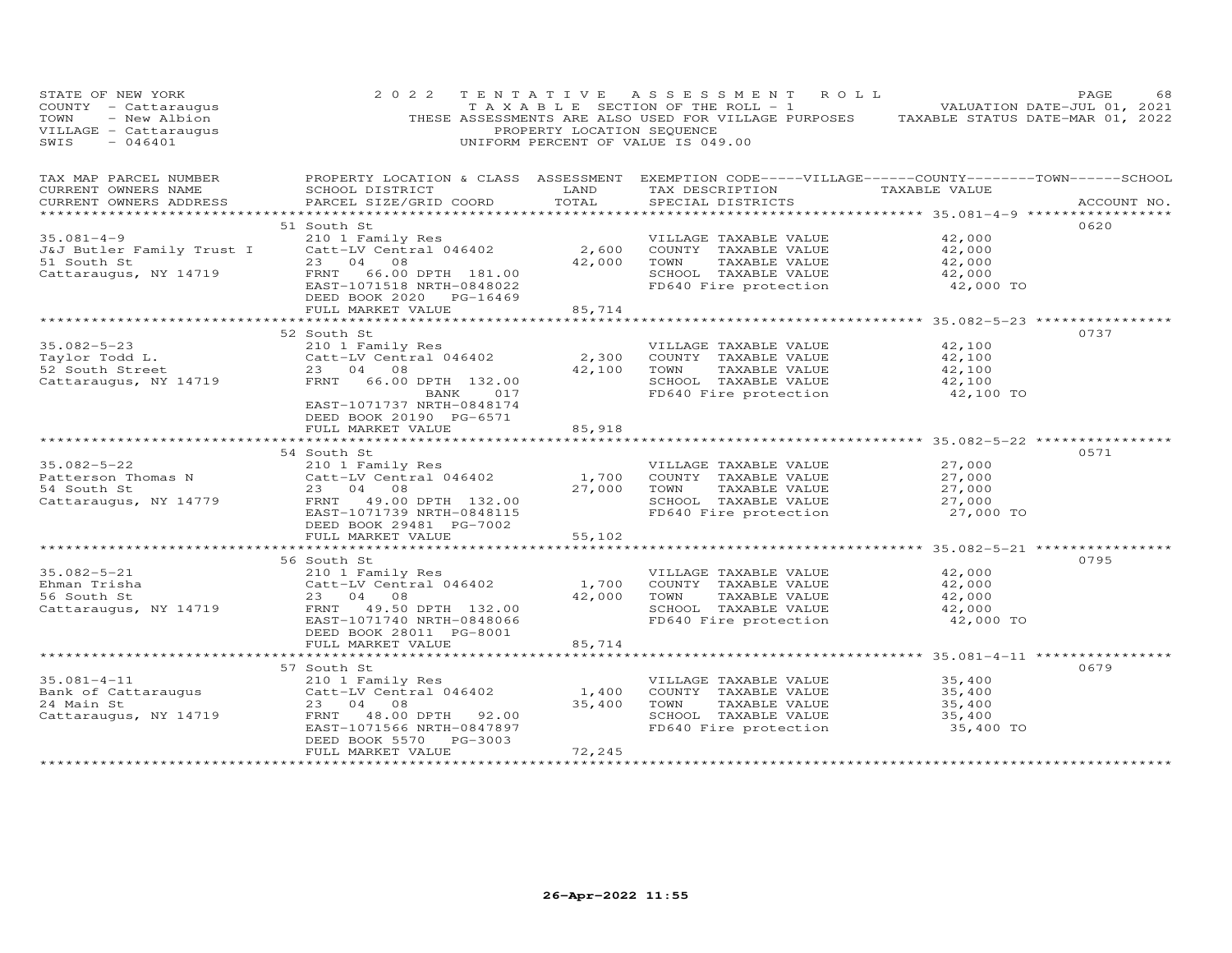| STATE OF NEW YORK<br>COUNTY - Cattaraugus<br>- New Albion<br>TOWN<br>VILLAGE - Cattaraugus<br>SWIS<br>$-046401$         | 2 0 2 2<br>THESE ASSESSMENTS ARE ALSO USED FOR VILLAGE PURPOSES                                                                                                                       | TENTATIVE ASSESSMENT ROLL<br>T A X A B L E SECTION OF THE ROLL - 1<br>PROPERTY LOCATION SEQUENCE<br>UNIFORM PERCENT OF VALUE IS 049.00 |                                                 |                                                                                                                 |                            | TAXABLE STATUS DATE-MAR 01, 2022                                                                                                           | PAGE<br>VALUATION DATE-JUL 01, 2021 | 69               |
|-------------------------------------------------------------------------------------------------------------------------|---------------------------------------------------------------------------------------------------------------------------------------------------------------------------------------|----------------------------------------------------------------------------------------------------------------------------------------|-------------------------------------------------|-----------------------------------------------------------------------------------------------------------------|----------------------------|--------------------------------------------------------------------------------------------------------------------------------------------|-------------------------------------|------------------|
| TAX MAP PARCEL NUMBER<br>CURRENT OWNERS NAME<br>CURRENT OWNERS ADDRESS                                                  | PROPERTY LOCATION & CLASS ASSESSMENT<br>SCHOOL DISTRICT<br>PARCEL SIZE/GRID COORD                                                                                                     | LAND<br>TOTAL<br>*************                                                                                                         |                                                 | SPECIAL DISTRICTS                                                                                               |                            | EXEMPTION CODE-----VILLAGE------COUNTY-------TOWN------SCHOOL<br>TAX DESCRIPTION TAXABLE VALUE<br>*********** 35.082-5-20 **************** |                                     | ACCOUNT NO.      |
| $35.082 - 5 - 20$<br>McKeever Alyssa<br>58 SOUTH STREET<br>CATTARAUGUS, NY 14719                                        | 58 South St<br>210 1 Family Res<br>Catt-LV Central 046402<br>23<br>04<br>08<br>FRNT<br>66.00 DPTH 132.00<br>EAST-1071741 NRTH-0848009<br>DEED BOOK 20200 PG-7736<br>FULL MARKET VALUE | 2,300<br>37,000<br>75,510                                                                                                              | TOWN                                            | VILLAGE TAXABLE VALUE<br>COUNTY TAXABLE VALUE<br>TAXABLE VALUE<br>SCHOOL TAXABLE VALUE<br>FD640 Fire protection |                            | 37,000<br>37,000<br>37,000<br>37,000<br>37,000 TO                                                                                          | 0611                                |                  |
|                                                                                                                         |                                                                                                                                                                                       |                                                                                                                                        |                                                 |                                                                                                                 |                            |                                                                                                                                            |                                     |                  |
| $35.081 - 4 - 12$                                                                                                       | 59 South St<br>411 Apartment<br>Catt-LV Central 046402                                                                                                                                | 2,700<br>44,800                                                                                                                        | TOWN                                            | VILLAGE TAXABLE VALUE<br>COUNTY TAXABLE VALUE<br>TAXABLE VALUE<br>SCHOOL TAXABLE VALUE<br>FD640 Fire protection |                            | 44,800<br>44,800<br>44,800<br>44,800<br>44,800 TO                                                                                          | 0831                                |                  |
|                                                                                                                         | FULL MARKET VALUE                                                                                                                                                                     | 91,429                                                                                                                                 |                                                 |                                                                                                                 |                            |                                                                                                                                            |                                     |                  |
|                                                                                                                         | 61 South St                                                                                                                                                                           |                                                                                                                                        |                                                 |                                                                                                                 |                            |                                                                                                                                            | 0804                                |                  |
| $35.081 - 4 - 13$<br>Chandler Thomas W<br>andre DIX1e L<br>6601 West Windy Bnd<br>McCordewill<br>McCordsville, TN 46055 | 210 1 Family Res<br>Catt-LV Central 046402<br>23 04 08<br>64.00 DPTH 178.00<br>FRNT<br>EAST-1071524 NRTH-0847751<br>DEED BOOK 20220 PG-454                                            | 31,100                                                                                                                                 | BAS STAR<br>2,500 VILLAGE TAXABLE VALUE<br>TOWN | 41854<br>COUNTY TAXABLE VALUE<br>TAXABLE VALUE<br>SCHOOL TAXABLE VALUE<br>FD640 Fire protection                 | $\circ$                    | $\overline{0}$<br>31,100<br>31,100<br>31,100<br>14,300<br>31,100 TO                                                                        | $\Omega$                            | 16,800           |
|                                                                                                                         | FULL MARKET VALUE                                                                                                                                                                     | 63,469                                                                                                                                 |                                                 |                                                                                                                 |                            |                                                                                                                                            |                                     |                  |
|                                                                                                                         | ***********************                                                                                                                                                               |                                                                                                                                        |                                                 |                                                                                                                 |                            |                                                                                                                                            |                                     |                  |
| $35.082 - 5 - 19$<br>Bergheiinck Olivia<br>62 South St<br>Cattaraugus, NY 14719                                         | 62 South St<br>210 1 Family Res<br>Catt-LV Central 046402<br>23<br>04 08<br>66.00 DPTH 132.00<br>FRNT<br>EAST-1071743 NRTH-0847943<br>DEED BOOK 2021<br>PG-11636                      | 2,300<br>30,000                                                                                                                        | TOWN                                            | VILLAGE TAXABLE VALUE<br>COUNTY TAXABLE VALUE<br>TAXABLE VALUE<br>SCHOOL TAXABLE VALUE<br>FD640 Fire protection |                            | 30,000<br>30,000<br>30,000<br>30,000<br>30,000 TO                                                                                          | 0619                                |                  |
|                                                                                                                         | FULL MARKET VALUE<br>**********************                                                                                                                                           | 61,224                                                                                                                                 |                                                 |                                                                                                                 |                            | ************************ 35.082-5-18 **************                                                                                        |                                     |                  |
|                                                                                                                         | 64 South St                                                                                                                                                                           |                                                                                                                                        |                                                 |                                                                                                                 |                            |                                                                                                                                            | 0591                                |                  |
| $35.082 - 5 - 18$                                                                                                       | 210 1 Family Res                                                                                                                                                                      |                                                                                                                                        | AGED C/T                                        | 41801                                                                                                           | 12,500                     | 12,500                                                                                                                                     | 12,500                              | $\circ$          |
| Ellis Rebecca C<br>64 South St<br>Cattaraugus, NY 14719                                                                 | Catt-LV Central 046402<br>23 04 08<br>FRNT<br>66.00 DPTH 132.00                                                                                                                       | 2,300 AGED S                                                                                                                           | 25,000 ENH STAR                                 | 41804<br>41834<br>VILLAGE TAXABLE VALUE                                                                         | $\overline{0}$<br>$\Omega$ | $\circ$<br>$\circ$<br>12,500                                                                                                               | $\circ$<br>$\Omega$                 | 11,250<br>13,750 |
|                                                                                                                         | EAST-1071744 NRTH-0847877<br>DEED BOOK 12270 PG-2001<br>FULL MARKET VALUE                                                                                                             | 51,020                                                                                                                                 | TOWN                                            | COUNTY TAXABLE VALUE<br>TAXABLE VALUE<br>SCHOOL TAXABLE VALUE<br>FD640 Fire protection                          |                            | 12,500<br>12,500<br>$\circ$<br>25,000 TO                                                                                                   | ***************                     |                  |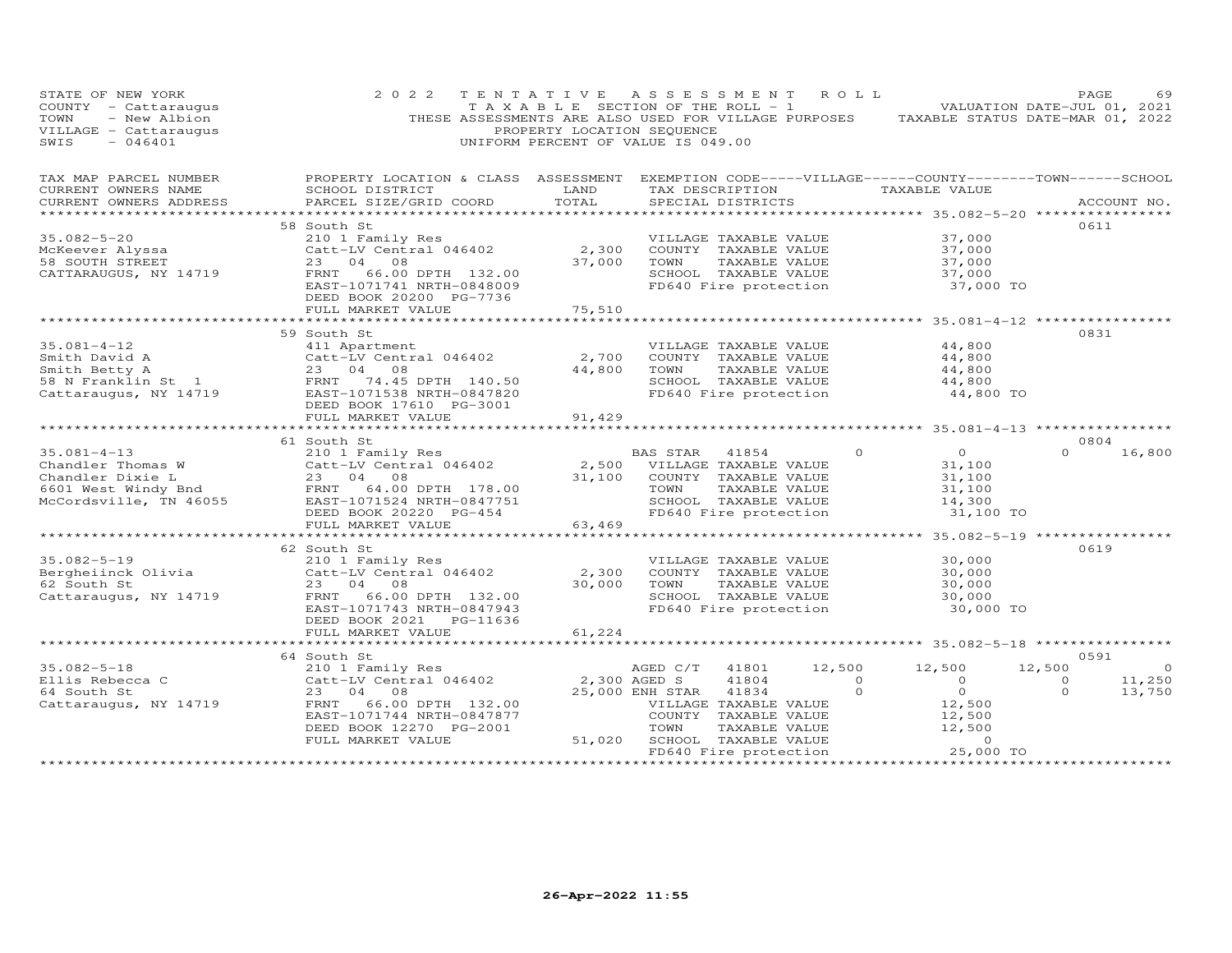| STATE OF NEW YORK<br>COUNTY - Cattaraugus<br>TOWN<br>- New Albion<br>VILLAGE - Cattaraugus<br>$-046401$<br>SWIS | 2 0 2 2                                                                                                                                                                                                                                                                                                                                | PROPERTY LOCATION SEQUENCE | TENTATIVE ASSESSMENT ROLL<br>TAXABLE SECTION OF THE ROLL - 1 VALUATION DATE-JUL 01, 2021<br>THESE ASSESSMENTS ARE ALSO USED FOR VILLAGE PURPOSES TAXABLE STATUS DATE-MAR 01, 2022<br>UNIFORM PERCENT OF VALUE IS 049.00 |                               | PAGE<br>70       |
|-----------------------------------------------------------------------------------------------------------------|----------------------------------------------------------------------------------------------------------------------------------------------------------------------------------------------------------------------------------------------------------------------------------------------------------------------------------------|----------------------------|-------------------------------------------------------------------------------------------------------------------------------------------------------------------------------------------------------------------------|-------------------------------|------------------|
| CURRENT OWNERS NAME                                                                                             | TAX MAP PARCEL NUMBER FROPERTY LOCATION & CLASS ASSESSMENT EXEMPTION CODE-----VILLAGE------COUNTY-------TOWN-----SCHOOL                                                                                                                                                                                                                |                            | SCHOOL DISTRICT                       LAND         TAX DESCRIPTION                   TAXABLE VALUE                                                                                                                      |                               |                  |
| CURRENT OWNERS ADDRESS                                                                                          | PARCEL SIZE/GRID COORD                                                                                                                                                                                                                                                                                                                 | TOTAL                      | SPECIAL DISTRICTS                                                                                                                                                                                                       |                               | ACCOUNT NO.      |
|                                                                                                                 | 65 South St                                                                                                                                                                                                                                                                                                                            |                            |                                                                                                                                                                                                                         |                               | 0948             |
|                                                                                                                 | $\begin{array}{cccccccc} 35.081-4-14 & 65 & 8outh & 55 & 8outh & 55 & 8outh & 55 & 8outh & 55 & 8outh & 55 & 8outh & 55 & 8outh & 55 & 8outh & 55 & 8outh & 55 & 8outh & 55 & 8outh & 55 & 8outh & 55 & 8outh & 55 & 8outh & 55 & 8outh & 55 & 8outh & 55 & 8outh & 55 & 8outh & 55 & 8outh & 55 & 8outh & 55 & 8outh & 55 & 8outh & $ |                            |                                                                                                                                                                                                                         |                               | 19,100<br>19,100 |
|                                                                                                                 |                                                                                                                                                                                                                                                                                                                                        |                            |                                                                                                                                                                                                                         | $\overline{0}$                | 19,100           |
|                                                                                                                 |                                                                                                                                                                                                                                                                                                                                        |                            |                                                                                                                                                                                                                         |                               |                  |
|                                                                                                                 |                                                                                                                                                                                                                                                                                                                                        |                            |                                                                                                                                                                                                                         |                               |                  |
|                                                                                                                 |                                                                                                                                                                                                                                                                                                                                        |                            |                                                                                                                                                                                                                         |                               |                  |
|                                                                                                                 |                                                                                                                                                                                                                                                                                                                                        |                            |                                                                                                                                                                                                                         |                               |                  |
|                                                                                                                 |                                                                                                                                                                                                                                                                                                                                        |                            |                                                                                                                                                                                                                         |                               |                  |
|                                                                                                                 | 68 South St                                                                                                                                                                                                                                                                                                                            |                            |                                                                                                                                                                                                                         |                               | 0741             |
| $35.082 - 5 - 17$                                                                                               | 210 1 Family Res                                                                                                                                                                                                                                                                                                                       |                            | VILLAGE TAXABLE VALUE                                                                                                                                                                                                   | 38,000<br>38,000              |                  |
|                                                                                                                 | 210 1 Family Res<br>Catt-LV Central 046402<br>23   04   08                                                                                                                                                                                                                                                                             |                            | 4,000 COUNTY TAXABLE VALUE                                                                                                                                                                                              |                               |                  |
|                                                                                                                 |                                                                                                                                                                                                                                                                                                                                        |                            | TAXABLE VALUE<br>38,000 TOWN                                                                                                                                                                                            | 38,000                        |                  |
|                                                                                                                 | USING Anthony<br>Wick Anthony<br>66 Waverly St 23 04 08<br>Cattaraugus, NY 14719<br>FRAT 1071746 NPTH-0847786                                                                                                                                                                                                                          |                            | SCHOOL TAXABLE VALUE                                                                                                                                                                                                    | 38,000<br>38,000 TO           |                  |
|                                                                                                                 | EAST-1071746 NRTH-0847786<br>DEED BOOK 21787 PG-9010                                                                                                                                                                                                                                                                                   |                            | FD640 Fire protection                                                                                                                                                                                                   |                               |                  |
|                                                                                                                 | FULL MARKET VALUE                                                                                                                                                                                                                                                                                                                      | 77,551                     |                                                                                                                                                                                                                         |                               |                  |
|                                                                                                                 |                                                                                                                                                                                                                                                                                                                                        |                            |                                                                                                                                                                                                                         |                               |                  |
|                                                                                                                 | 69 South St                                                                                                                                                                                                                                                                                                                            |                            |                                                                                                                                                                                                                         |                               | 0563             |
|                                                                                                                 |                                                                                                                                                                                                                                                                                                                                        |                            | VILLAGE TAXABLE VALUE                                                                                                                                                                                                   | $39,900$<br>$39,900$          |                  |
|                                                                                                                 |                                                                                                                                                                                                                                                                                                                                        |                            | 2,900 COUNTY TAXABLE VALUE                                                                                                                                                                                              |                               |                  |
|                                                                                                                 |                                                                                                                                                                                                                                                                                                                                        |                            | 39,900 TOWN<br>TAXABLE VALUE<br>SCHOOL TAXABLE VALUE                                                                                                                                                                    | 39,900                        |                  |
|                                                                                                                 | 35.081-4-15<br>Edwards Cindy<br>69 South St<br>Cattaraugus, NY 14719<br>Cattaraugus, NY 14719<br>Cattaraugus, NY 14719<br>Cattaraugus, NY 14719<br>Cattaraugus, NY 14719<br>CALLER CONSINUES<br>EAST-1071527 NRTH-0847615                                                                                                              |                            | FD640 Fire protection                                                                                                                                                                                                   | 39,900<br>39,900 TO           |                  |
|                                                                                                                 | DEED BOOK 28541 PG-3001                                                                                                                                                                                                                                                                                                                |                            |                                                                                                                                                                                                                         |                               |                  |
|                                                                                                                 | FULL MARKET VALUE                                                                                                                                                                                                                                                                                                                      | 81,429                     |                                                                                                                                                                                                                         |                               |                  |
|                                                                                                                 |                                                                                                                                                                                                                                                                                                                                        | **************             |                                                                                                                                                                                                                         |                               |                  |
|                                                                                                                 | 71 South St                                                                                                                                                                                                                                                                                                                            |                            |                                                                                                                                                                                                                         | $38,500$<br>$38,500$<br>$500$ | 0810             |
|                                                                                                                 |                                                                                                                                                                                                                                                                                                                                        |                            | VILLAGE TAXABLE VALUE                                                                                                                                                                                                   |                               |                  |
|                                                                                                                 |                                                                                                                                                                                                                                                                                                                                        | 2,600                      | COUNTY TAXABLE VALUE                                                                                                                                                                                                    |                               |                  |
|                                                                                                                 |                                                                                                                                                                                                                                                                                                                                        | 38,500                     | TOWN<br>TAXABLE VALUE<br>SCHOOL TAXABLE VALUE                                                                                                                                                                           | 38,500<br>38,500              |                  |
|                                                                                                                 | 35.081-4-16<br>Lauritson Aaron (210 1 Family Res<br>Calkins Brandi (23 04 08)<br>71 South St (23 04 08)<br>Cattaraugus, NY 14719 (23 04 08)<br>Cattaraugus, NY 14719 (27 NTH-0847546)                                                                                                                                                  |                            | FD640 Fire protection                                                                                                                                                                                                   | 38,500 TO                     |                  |
|                                                                                                                 | DEED BOOK 2021    PG-11041                                                                                                                                                                                                                                                                                                             |                            |                                                                                                                                                                                                                         |                               |                  |
|                                                                                                                 | FULL MARKET VALUE                                                                                                                                                                                                                                                                                                                      | 78,571                     |                                                                                                                                                                                                                         |                               |                  |
|                                                                                                                 | ****************************                                                                                                                                                                                                                                                                                                           |                            |                                                                                                                                                                                                                         |                               |                  |
|                                                                                                                 |                                                                                                                                                                                                                                                                                                                                        |                            |                                                                                                                                                                                                                         |                               | 0585             |
|                                                                                                                 | Wick Anthony<br>Wick Anthony<br>Example 210 1 Family Res<br>Cattaraugus, NY 14719<br>Cattaraugus, NY 14719<br>Cattaraugus, NY 14719<br>Cattaraugus, NY 14719<br>Cattaraugus, NY 14719<br>Cattaraugus, NY 14719                                                                                                                         |                            | VILLAGE TAXABLE VALUE                                                                                                                                                                                                   | 30,000                        |                  |
|                                                                                                                 |                                                                                                                                                                                                                                                                                                                                        |                            | 1,900 COUNTY TAXABLE VALUE                                                                                                                                                                                              | 30,000                        |                  |
|                                                                                                                 |                                                                                                                                                                                                                                                                                                                                        | 30,000                     | TOWN TAXABLE VALUE<br>SCHOOL TAXABLE VALUE                                                                                                                                                                              | 30,000                        |                  |
|                                                                                                                 |                                                                                                                                                                                                                                                                                                                                        |                            | FD640 Fire protection                                                                                                                                                                                                   | 30,000<br>30,000 TO           |                  |
|                                                                                                                 | DEED BOOK 29145 PG-7001                                                                                                                                                                                                                                                                                                                |                            |                                                                                                                                                                                                                         |                               |                  |
|                                                                                                                 | FULL MARKET VALUE                                                                                                                                                                                                                                                                                                                      | 61,224                     |                                                                                                                                                                                                                         |                               |                  |
|                                                                                                                 |                                                                                                                                                                                                                                                                                                                                        |                            |                                                                                                                                                                                                                         |                               |                  |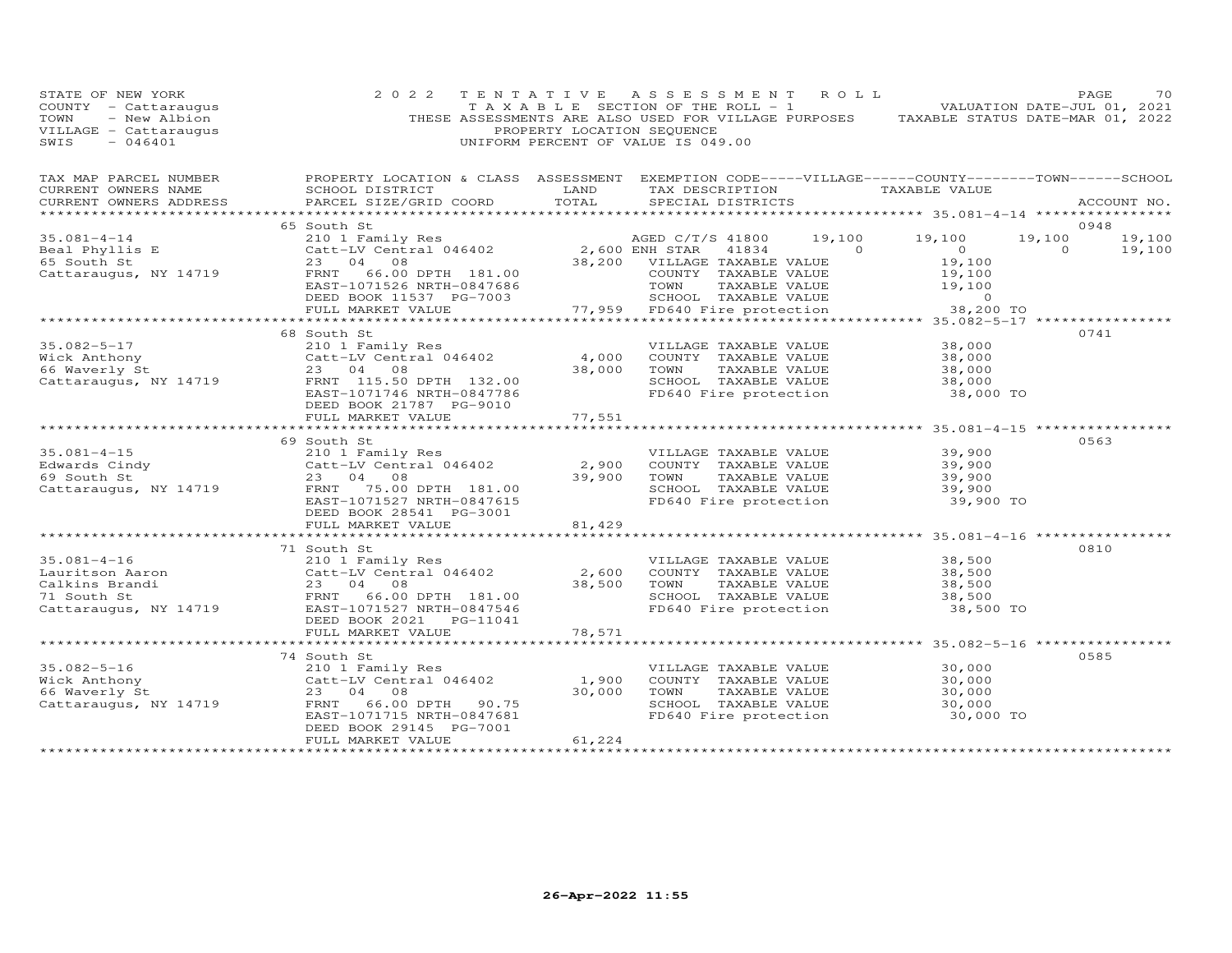| STATE OF NEW YORK<br>$COUNTY - Cattarauqus$<br>- New Albion<br>TOWN<br>VILLAGE - Cattaraugus<br>$-046401$<br>SWIS | 2 0 2 2                                                                                                                                                                                  | TENTATIVE<br>PROPERTY LOCATION SEQUENCE | ASSESSMENT ROLL<br>T A X A B L E SECTION OF THE ROLL - 1<br>THESE ASSESSMENTS ARE ALSO USED FOR VILLAGE PURPOSES TAXABLE STATUS DATE-MAR 01, 2022<br>UNIFORM PERCENT OF VALUE IS 049.00 |                                                                                | PAGE<br>71<br>VALUATION DATE-JUL 01, 2021 |
|-------------------------------------------------------------------------------------------------------------------|------------------------------------------------------------------------------------------------------------------------------------------------------------------------------------------|-----------------------------------------|-----------------------------------------------------------------------------------------------------------------------------------------------------------------------------------------|--------------------------------------------------------------------------------|-------------------------------------------|
| TAX MAP PARCEL NUMBER<br>CURRENT OWNERS NAME<br>CURRENT OWNERS ADDRESS                                            | PROPERTY LOCATION & CLASS ASSESSMENT EXEMPTION CODE-----VILLAGE------COUNTY-------TOWN------SCHOOL<br>SCHOOL DISTRICT<br>PARCEL SIZE/GRID COORD                                          | LAND<br>TOTAL<br>************           | TAX DESCRIPTION<br>SPECIAL DISTRICTS                                                                                                                                                    | TAXABLE VALUE<br>*********** 44.025-1-6 ****                                   | ACCOUNT NO.<br>************               |
| $44.025 - 1 - 6$<br>Lauritson Courtney M<br>75 South Street<br>Cattaraugus, NY 14719                              | 75 South St<br>210 1 Family Res<br>Catt-LV Central 046402<br>22 04 08<br>66.00 DPTH 132.00<br>FRNT<br>EAST-1071592 NRTH-0847379<br>DEED BOOK 2020 PG-10026<br>FULL MARKET VALUE          | 2,300<br>36,500<br>74,490               | VILLAGE TAXABLE VALUE<br>COUNTY TAXABLE VALUE<br>TOWN<br>TAXABLE VALUE<br>SCHOOL TAXABLE VALUE<br>FD640 Fire protection                                                                 | 36,500<br>36,500<br>36,500<br>36,500<br>36,500 TO                              | 0729                                      |
|                                                                                                                   | ******************************                                                                                                                                                           |                                         |                                                                                                                                                                                         |                                                                                |                                           |
| $44.025 - 1 - 7$<br>Cota David E<br>Cota Jacqueline B<br>16 Gail Dr<br>Cattaraugus, NY 14719                      | 79 South St<br>210 1 Family Res<br>Catt-LV Central 046402<br>22 04 08<br>FRNT<br>66.00 DPTH 167.00<br>EAST-1071535 NRTH-0847283<br>DEED BOOK 14867 PG-6001                               | 2,500<br>43,300                         | VILLAGE TAXABLE VALUE<br>COUNTY TAXABLE VALUE<br>TAXABLE VALUE<br>TOWN<br>SCHOOL TAXABLE VALUE<br>FD640 Fire protection                                                                 | 43,300<br>43,300<br>43,300<br>43,300<br>43,300 TO                              | 0776                                      |
|                                                                                                                   | FULL MARKET VALUE                                                                                                                                                                        | 88,367                                  |                                                                                                                                                                                         |                                                                                |                                           |
| $44.026 - 1 - 22$<br>Stern Neil E<br>Stern Crystal B<br>80 South St<br>Cattaraugus, NY 14719                      | 80 South St<br>South St<br>210 1 Family Res<br>Catt-LV Central 046402<br>22 04 08<br>FRNT 194.00 DPTH 134.00<br>EAST-1071789 NRTH-0847386<br>DEED BOOK 4210 PG-7001<br>FULL MARKET VALUE | 5,300<br>59,200<br>120,816              | BAS STAR<br>41854<br>VILLAGE TAXABLE VALUE<br>COUNTY TAXABLE VALUE<br>TOWN<br>TAXABLE VALUE<br>SCHOOL TAXABLE VALUE<br>FD640 Fire protection                                            | $\Omega$<br>$\Omega$<br>59,200<br>59,200<br>59,200<br>42,400<br>59,200 TO      | 0719<br>$\Omega$<br>16,800                |
|                                                                                                                   |                                                                                                                                                                                          |                                         |                                                                                                                                                                                         |                                                                                |                                           |
| $44.025 - 1 - 8$<br>Germain Nichole<br>81 South St<br>Cattaraugus, NY 14719                                       | 81 South St<br>210 1 Family Res<br>Catt-LV Central 046402<br>22 04 08<br>FRNT 66.00 DPTH 132.00<br>EAST-1071559 NRTH-0847216<br>DEED BOOK 10278 PG-6001<br>FULL MARKET VALUE             | 2,300<br>40,700<br>83,061               | BAS STAR<br>41854<br>VILLAGE TAXABLE VALUE<br>COUNTY TAXABLE VALUE<br>TOWN<br>TAXABLE VALUE<br>SCHOOL TAXABLE VALUE<br>FD640 Fire protection                                            | $\circ$<br>$\overline{O}$<br>40,700<br>40,700<br>40,700<br>23,900<br>40,700 TO | 0870<br>$\Omega$<br>16,800                |
|                                                                                                                   |                                                                                                                                                                                          |                                         |                                                                                                                                                                                         | ******************* 44.026-1-18 *****************                              |                                           |
| $44.026 - 1 - 18$<br>Roeske Sandra L<br>84 South St<br>Cattaraugus, NY 14719                                      | 84 South St<br>210 1 Family Res<br>Catt-LV Central 046402<br>22 04 08<br>FRNT 132.00 DPTH 128.00<br>BANK<br>017<br>EAST-1071761 NRTH-0847188<br>DEED BOOK 00988 PG-00631                 | 4,500<br>44,500                         | BAS STAR<br>41854<br>VILLAGE TAXABLE VALUE<br>COUNTY TAXABLE VALUE<br>TOWN<br>TAXABLE VALUE<br>SCHOOL TAXABLE VALUE<br>FD640 Fire protection                                            | $\Omega$<br>$\Omega$<br>44,500<br>44,500<br>44,500<br>27,700<br>44,500 TO      | 0671<br>$\Omega$<br>16,800                |
|                                                                                                                   | FULL MARKET VALUE                                                                                                                                                                        | 90,816                                  |                                                                                                                                                                                         |                                                                                |                                           |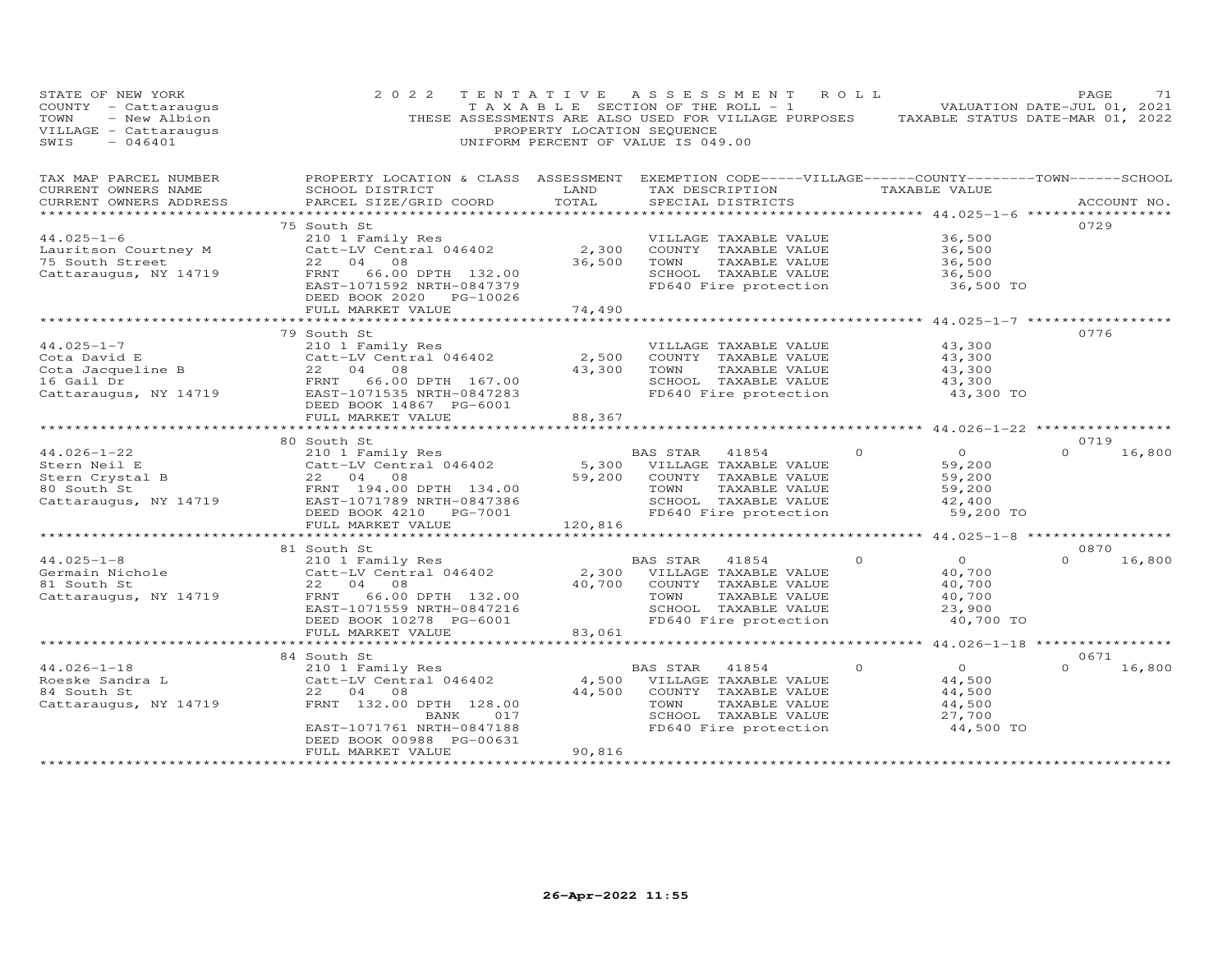| STATE OF NEW YORK<br>COUNTY - Cattaraugus<br>- New Albion<br>TOWN<br>VILLAGE - Cattaraugus<br>SWIS<br>$-046401$                                                       | 2 0 2 2                                                                                                               | PROPERTY LOCATION SEQUENCE | TENTATIVE ASSESSMENT ROLL<br>T A X A B L E SECTION OF THE ROLL - 1<br>THESE ASSESSMENTS ARE ALSO USED FOR VILLAGE PURPOSES TAXABLE STATUS DATE-MAR 01, 2022<br>UNIFORM PERCENT OF VALUE IS 049.00 |                            | PAGE<br>72<br>VALUATION DATE-JUL 01, 2021 |
|-----------------------------------------------------------------------------------------------------------------------------------------------------------------------|-----------------------------------------------------------------------------------------------------------------------|----------------------------|---------------------------------------------------------------------------------------------------------------------------------------------------------------------------------------------------|----------------------------|-------------------------------------------|
| TAX MAP PARCEL NUMBER<br>CURRENT OWNERS NAME                                                                                                                          | PROPERTY LOCATION & CLASS ASSESSMENT EXEMPTION CODE-----VILLAGE------COUNTY-------TOWN------SCHOOL<br>SCHOOL DISTRICT | LAND                       | TAX DESCRIPTION TAXABLE VALUE                                                                                                                                                                     |                            |                                           |
| CURRENT OWNERS ADDRESS                                                                                                                                                | PARCEL SIZE/GRID COORD                                                                                                | TOTAL                      | SPECIAL DISTRICTS                                                                                                                                                                                 |                            | ACCOUNT NO.                               |
|                                                                                                                                                                       |                                                                                                                       |                            |                                                                                                                                                                                                   |                            | 0640                                      |
|                                                                                                                                                                       |                                                                                                                       |                            | VILLAGE TAXABLE VALUE                                                                                                                                                                             | 49,900                     |                                           |
|                                                                                                                                                                       |                                                                                                                       | 2,300                      | COUNTY TAXABLE VALUE                                                                                                                                                                              | 49,900                     |                                           |
|                                                                                                                                                                       |                                                                                                                       | 49,900                     | TOWN<br>TAXABLE VALUE                                                                                                                                                                             | 49,900                     |                                           |
|                                                                                                                                                                       |                                                                                                                       |                            | SCHOOL TAXABLE VALUE                                                                                                                                                                              | 49,900                     |                                           |
| Clendening James<br>Clendening James<br>Clendening James<br>Caley Sara<br>85 South Str<br>Cattaraugus, NY 14719<br>Cattaraugus, NY 14719<br>EAST-1071560 NRTH-0847151 |                                                                                                                       |                            | FD640 Fire protection                                                                                                                                                                             | 49,900 TO                  |                                           |
|                                                                                                                                                                       | FULL MARKET VALUE                                                                                                     | 101,837                    |                                                                                                                                                                                                   |                            |                                           |
|                                                                                                                                                                       |                                                                                                                       |                            |                                                                                                                                                                                                   |                            |                                           |
|                                                                                                                                                                       | 87 South St                                                                                                           |                            |                                                                                                                                                                                                   |                            | 0836<br>$\Omega$                          |
| $44.025 - 1 - 10$<br>44.025-1-10<br>Meyer William E<br>Meyer Shirley<br>87 South St<br>Cattaraugus, NY 14719<br>Cattaraugus, NY 14719<br>FULL MARKET VALUE            | 210 1 Family Res                                                                                                      |                            | ENH STAR 41834                                                                                                                                                                                    | $\overline{O}$<br>$\Omega$ | 41,940                                    |
|                                                                                                                                                                       |                                                                                                                       |                            | 3,400 VILLAGE TAXABLE VALUE                                                                                                                                                                       | 45,500                     |                                           |
|                                                                                                                                                                       |                                                                                                                       |                            | 45,500 COUNTY TAXABLE VALUE                                                                                                                                                                       | 45,500                     |                                           |
|                                                                                                                                                                       |                                                                                                                       |                            | TOWN<br>TAXABLE VALUE<br>SCHOOL TAXABLE VALUE                                                                                                                                                     | 45,500                     |                                           |
|                                                                                                                                                                       |                                                                                                                       |                            |                                                                                                                                                                                                   | 3,560                      |                                           |
|                                                                                                                                                                       | FULL MARKET VALUE                                                                                                     |                            | 92,857 FD640 Fire protection                                                                                                                                                                      | 45,500 TO                  |                                           |
|                                                                                                                                                                       | 89 South St                                                                                                           |                            |                                                                                                                                                                                                   |                            | 0807                                      |
| $44.025 - 1 - 11$                                                                                                                                                     |                                                                                                                       |                            |                                                                                                                                                                                                   | $\circ$<br>10,875          | $\Omega$                                  |
| Westerbeck Jacqueline R                                                                                                                                               | 210 1 Family Res<br>Catt-LV Central 046402 2,300 VILLAGE TAXABLE VALUE<br>22 04 08 43,500 COUNTY TAXABLE VALUE        |                            |                                                                                                                                                                                                   | 43,500                     |                                           |
| 89 South St                                                                                                                                                           | 22 04 08                                                                                                              |                            | 43,500 COUNTY TAXABLE VALUE                                                                                                                                                                       | 32,625                     |                                           |
| Cattaraugus, NY 14719                                                                                                                                                 | FRNT                                                                                                                  |                            | TOWN<br>TAXABLE VALUE                                                                                                                                                                             | 43,500                     |                                           |
|                                                                                                                                                                       | EAST-1071562 NRTH-0846988                                                                                             |                            |                                                                                                                                                                                                   | 43,500                     |                                           |
|                                                                                                                                                                       | DEED BOOK 23819 PG-5001                                                                                               |                            | SCHOOL TAXABLE VALUE<br>FD640 Fire protection                                                                                                                                                     | 43,500 TO                  |                                           |
|                                                                                                                                                                       | 4 00<br>06.00 DPTH 132.00<br>071562 NRTH-0846988<br>OOK 23819 PG-5001 88,776<br>FULL MARKET VALUE                     |                            |                                                                                                                                                                                                   |                            |                                           |
|                                                                                                                                                                       |                                                                                                                       |                            |                                                                                                                                                                                                   |                            |                                           |
|                                                                                                                                                                       | 92 South St                                                                                                           |                            |                                                                                                                                                                                                   |                            | 0643                                      |
| $44.026 - 1 - 17$                                                                                                                                                     | 210 1 Family Res                                                                                                      |                            | VILLAGE TAXABLE VALUE                                                                                                                                                                             | 18,700                     |                                           |
|                                                                                                                                                                       |                                                                                                                       | 2,400                      | COUNTY TAXABLE VALUE                                                                                                                                                                              | 18,700                     |                                           |
|                                                                                                                                                                       |                                                                                                                       | 18,700                     | TOWN<br>TAXABLE VALUE                                                                                                                                                                             | 18,700                     |                                           |
|                                                                                                                                                                       |                                                                                                                       |                            | SCHOOL TAXABLE VALUE                                                                                                                                                                              | 18,700                     |                                           |
| Catt-LV Central 046402<br>Catt-LV Central 046402<br>Griffith Heather S<br>22 04 08<br>92 South St<br>Cattaraugus, NY 14719<br>EAST-1071762 NRTH-0847088               |                                                                                                                       |                            | FD640 Fire protection                                                                                                                                                                             | 18,700 TO                  |                                           |
|                                                                                                                                                                       | DEED BOOK 28683 PG-5001                                                                                               |                            |                                                                                                                                                                                                   |                            |                                           |
|                                                                                                                                                                       | FULL MARKET VALUE                                                                                                     | 38,163                     |                                                                                                                                                                                                   |                            |                                           |
|                                                                                                                                                                       |                                                                                                                       |                            |                                                                                                                                                                                                   |                            |                                           |
|                                                                                                                                                                       | 93 South St                                                                                                           |                            |                                                                                                                                                                                                   |                            | 0583                                      |
| $44.025 - 1 - 12$<br>44.025-1-12<br>Clendening Tom Clendening Marie<br>8623 Maples Rd 22 04 08<br>Cattaraugus, NY 14719 EAST-1071563 NRTH-0846922                     | 210 1 Family Res                                                                                                      |                            | VILLAGE TAXABLE VALUE                                                                                                                                                                             | 38,000                     |                                           |
|                                                                                                                                                                       |                                                                                                                       | 2,300                      | COUNTY TAXABLE VALUE                                                                                                                                                                              | 38,000                     |                                           |
|                                                                                                                                                                       |                                                                                                                       | 38,000                     | TAXABLE VALUE<br>TOWN                                                                                                                                                                             | 38,000                     |                                           |
|                                                                                                                                                                       |                                                                                                                       |                            | SCHOOL TAXABLE VALUE                                                                                                                                                                              | 38,000                     |                                           |
|                                                                                                                                                                       |                                                                                                                       |                            | FD640 Fire protection                                                                                                                                                                             | 38,000 TO                  |                                           |
|                                                                                                                                                                       | DEED BOOK 756<br>PG-00599                                                                                             |                            |                                                                                                                                                                                                   |                            |                                           |
|                                                                                                                                                                       | FULL MARKET VALUE                                                                                                     | 77,551                     |                                                                                                                                                                                                   |                            |                                           |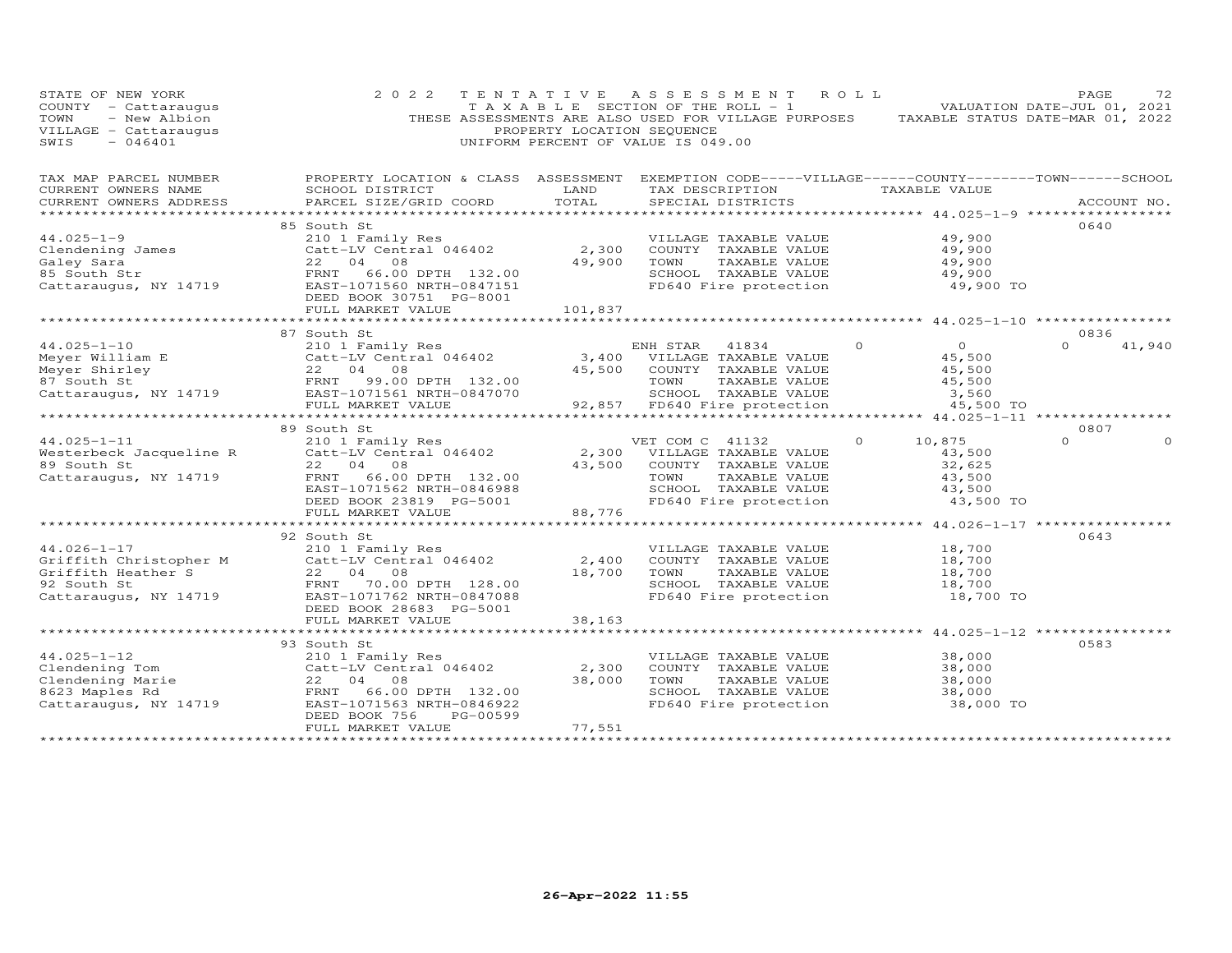| STATE OF NEW YORK<br>COUNTY - Cattaraugus<br>- New Albion<br>TOWN<br>VILLAGE - Cattaraugus<br>SWIS<br>$-046401$ | 2 0 2 2                                                                                                                                          | PROPERTY LOCATION SEQUENCE                     | TENTATIVE ASSESSMENT ROLL<br>T A X A B L E SECTION OF THE ROLL - 1<br>THESE ASSESSMENTS ARE ALSO USED FOR VILLAGE PURPOSES TAXABLE STATUS DATE-MAR 01, 2022<br>UNIFORM PERCENT OF VALUE IS 049.00 |                            | PAGE<br>73<br>VALUATION DATE-JUL 01, 2021  |
|-----------------------------------------------------------------------------------------------------------------|--------------------------------------------------------------------------------------------------------------------------------------------------|------------------------------------------------|---------------------------------------------------------------------------------------------------------------------------------------------------------------------------------------------------|----------------------------|--------------------------------------------|
| TAX MAP PARCEL NUMBER<br>CURRENT OWNERS NAME<br>CURRENT OWNERS ADDRESS                                          | PROPERTY LOCATION & CLASS ASSESSMENT EXEMPTION CODE-----VILLAGE------COUNTY--------TOWN------SCHOOL<br>SCHOOL DISTRICT<br>PARCEL SIZE/GRID COORD | LAND<br>TOTAL                                  | TAX DESCRIPTION TAXABLE VALUE<br>SPECIAL DISTRICTS                                                                                                                                                |                            | ACCOUNT NO.                                |
|                                                                                                                 | 97 South St                                                                                                                                      |                                                |                                                                                                                                                                                                   |                            | 0637                                       |
| $44.025 - 1 - 13$                                                                                               | 210 1 Family Res                                                                                                                                 |                                                | BAS STAR<br>41854                                                                                                                                                                                 | $\Omega$<br>$\overline{O}$ | $\Omega$<br>16,800                         |
| Crawford Jason                                                                                                  | Catt-LV Central 046402                                                                                                                           |                                                | 2,700 VILLAGE TAXABLE VALUE                                                                                                                                                                       | 40,700                     |                                            |
| 97 South St                                                                                                     | 22 04 08                                                                                                                                         | 40,700                                         | COUNTY TAXABLE VALUE                                                                                                                                                                              | 40,700                     |                                            |
| Cattaraugus, NY 14719                                                                                           | FRNT<br>68.00 DPTH 204.00                                                                                                                        |                                                | TOWN<br>TAXABLE VALUE                                                                                                                                                                             | 40,700                     |                                            |
|                                                                                                                 | EAST-1071527 NRTH-0846854<br>DEED BOOK 5312 PG-6001                                                                                              |                                                | SCHOOL TAXABLE VALUE<br>FD640 Fire protection                                                                                                                                                     | 23,900                     | 40,700 TO                                  |
|                                                                                                                 | FULL MARKET VALUE                                                                                                                                | 83,061                                         |                                                                                                                                                                                                   |                            |                                            |
|                                                                                                                 |                                                                                                                                                  |                                                | ************************************* 44.025-1-14 ***************                                                                                                                                 |                            |                                            |
|                                                                                                                 | 99 South St                                                                                                                                      |                                                |                                                                                                                                                                                                   |                            | 0638                                       |
| $44.025 - 1 - 14$                                                                                               | 312 Vac w/imprv                                                                                                                                  |                                                | VILLAGE TAXABLE VALUE                                                                                                                                                                             |                            | 6,600                                      |
| Crawford Jason                                                                                                  | Catt-LV Central 046402                                                                                                                           | 2,600                                          | COUNTY TAXABLE VALUE                                                                                                                                                                              |                            | 6,600                                      |
| 97 South St                                                                                                     | 22 04 08<br>FRNT<br>66.00 DPTH 204.00                                                                                                            | 6,600                                          | TOWN<br>TAXABLE VALUE<br>SCHOOL TAXABLE VALUE                                                                                                                                                     |                            | 6,600<br>6,600                             |
| Cattaraugus, NY 14719                                                                                           | EAST-1071528 NRTH-0846787                                                                                                                        |                                                | FD640 Fire protection                                                                                                                                                                             |                            | 6,600 TO                                   |
|                                                                                                                 | DEED BOOK 5312 PG-6001                                                                                                                           |                                                |                                                                                                                                                                                                   |                            |                                            |
|                                                                                                                 | FULL MARKET VALUE                                                                                                                                | 13,469                                         |                                                                                                                                                                                                   |                            |                                            |
|                                                                                                                 | *******************************                                                                                                                  |                                                |                                                                                                                                                                                                   |                            |                                            |
|                                                                                                                 | 101 South St                                                                                                                                     |                                                |                                                                                                                                                                                                   |                            | 0669                                       |
| $44.025 - 1 - 15$                                                                                               | 210 1 Family Res                                                                                                                                 |                                                | BAS STAR<br>41854                                                                                                                                                                                 | $\Omega$                   | $\overline{O}$<br>$\Omega$<br>16,800       |
| Busekist John E                                                                                                 | Catt-LV Central 046402<br>22 04 08                                                                                                               | 2,700<br>47,000                                | VILLAGE TAXABLE VALUE<br>COUNTY TAXABLE VALUE                                                                                                                                                     | 47,000<br>47,000           |                                            |
| Busekist John E<br>Busekist Kathleen<br>101 South St<br>101 South St                                            | FRNT 66.00 DPTH 228.00                                                                                                                           |                                                | TAXABLE VALUE<br>TOWN                                                                                                                                                                             | 47,000                     |                                            |
| Cattaraugus, NY 14719                                                                                           | EAST-1071517 NRTH-0846722                                                                                                                        |                                                | SCHOOL TAXABLE VALUE                                                                                                                                                                              | 30,200                     |                                            |
|                                                                                                                 | DEED BOOK 865<br>PG-00035                                                                                                                        |                                                | FD640 Fire protection                                                                                                                                                                             |                            | 47,000 TO                                  |
|                                                                                                                 | FULL MARKET VALUE                                                                                                                                | 95,918                                         |                                                                                                                                                                                                   |                            |                                            |
|                                                                                                                 | **************************                                                                                                                       |                                                | **********************                                                                                                                                                                            |                            | ************* 44.025-1-25 **************** |
|                                                                                                                 | 103 South St                                                                                                                                     |                                                |                                                                                                                                                                                                   |                            | 0770                                       |
| $44.025 - 1 - 25$                                                                                               | 210 1 Family Res<br>Catt-LV Central 046402                                                                                                       | 8,200                                          | VILLAGE TAXABLE VALUE<br>COUNTY TAXABLE VALUE                                                                                                                                                     | 52,700<br>52,700           |                                            |
| 44.025-1-25<br>Griffith Angelique<br>103 South St<br>103 South St                                               | 22 04 08                                                                                                                                         | 52,700                                         | TOWN<br>TAXABLE VALUE                                                                                                                                                                             | 52,700                     |                                            |
| New Albion, NY 14719                                                                                            | Ff 128.00 Main St                                                                                                                                |                                                | SCHOOL TAXABLE VALUE                                                                                                                                                                              | 52,700                     |                                            |
|                                                                                                                 | Ff 140.00 South St                                                                                                                               |                                                | FD640 Fire protection                                                                                                                                                                             |                            | 52,700 TO                                  |
|                                                                                                                 | ACRES<br>084<br>1.35 BANK                                                                                                                        |                                                |                                                                                                                                                                                                   |                            |                                            |
|                                                                                                                 | EAST-1071421 NRTH-0846622                                                                                                                        |                                                |                                                                                                                                                                                                   |                            |                                            |
|                                                                                                                 | DEED BOOK 2021 PG-16047                                                                                                                          |                                                |                                                                                                                                                                                                   |                            |                                            |
|                                                                                                                 | FULL MARKET VALUE<br>***************************                                                                                                 | 107,551<br>************                        |                                                                                                                                                                                                   |                            |                                            |
|                                                                                                                 | 104 South St                                                                                                                                     |                                                |                                                                                                                                                                                                   |                            | 0944                                       |
| $44.026 - 1 - 11$                                                                                               | 210 1 Family Res                                                                                                                                 |                                                | ENH STAR<br>41834                                                                                                                                                                                 | $\circ$<br>$\overline{0}$  | $\Omega$<br>41,940                         |
| Luce Richard E                                                                                                  | Catt-LV Central 046402                                                                                                                           | 2,900                                          | VILLAGE TAXABLE VALUE                                                                                                                                                                             | 55,200                     |                                            |
| Luce Lynne M                                                                                                    | 22 04 08                                                                                                                                         | 55,200                                         | COUNTY TAXABLE VALUE                                                                                                                                                                              | 55,200                     |                                            |
| 104 South St                                                                                                    | FRNT<br>74.00 DPTH 180.00                                                                                                                        |                                                | TOWN<br>TAXABLE VALUE                                                                                                                                                                             | 55,200                     |                                            |
| Cattaraugus, NY 14719                                                                                           | EAST-1071793 NRTH-0846796                                                                                                                        |                                                | SCHOOL TAXABLE VALUE                                                                                                                                                                              | 13,260                     |                                            |
|                                                                                                                 | DEED BOOK 846<br>PG-00040<br>FULL MARKET VALUE                                                                                                   |                                                | FD640 Fire protection                                                                                                                                                                             |                            | 55,200 TO                                  |
|                                                                                                                 | ***********************                                                                                                                          | 112,653<br>* * * * * * * * * * * * * * * * * * |                                                                                                                                                                                                   |                            |                                            |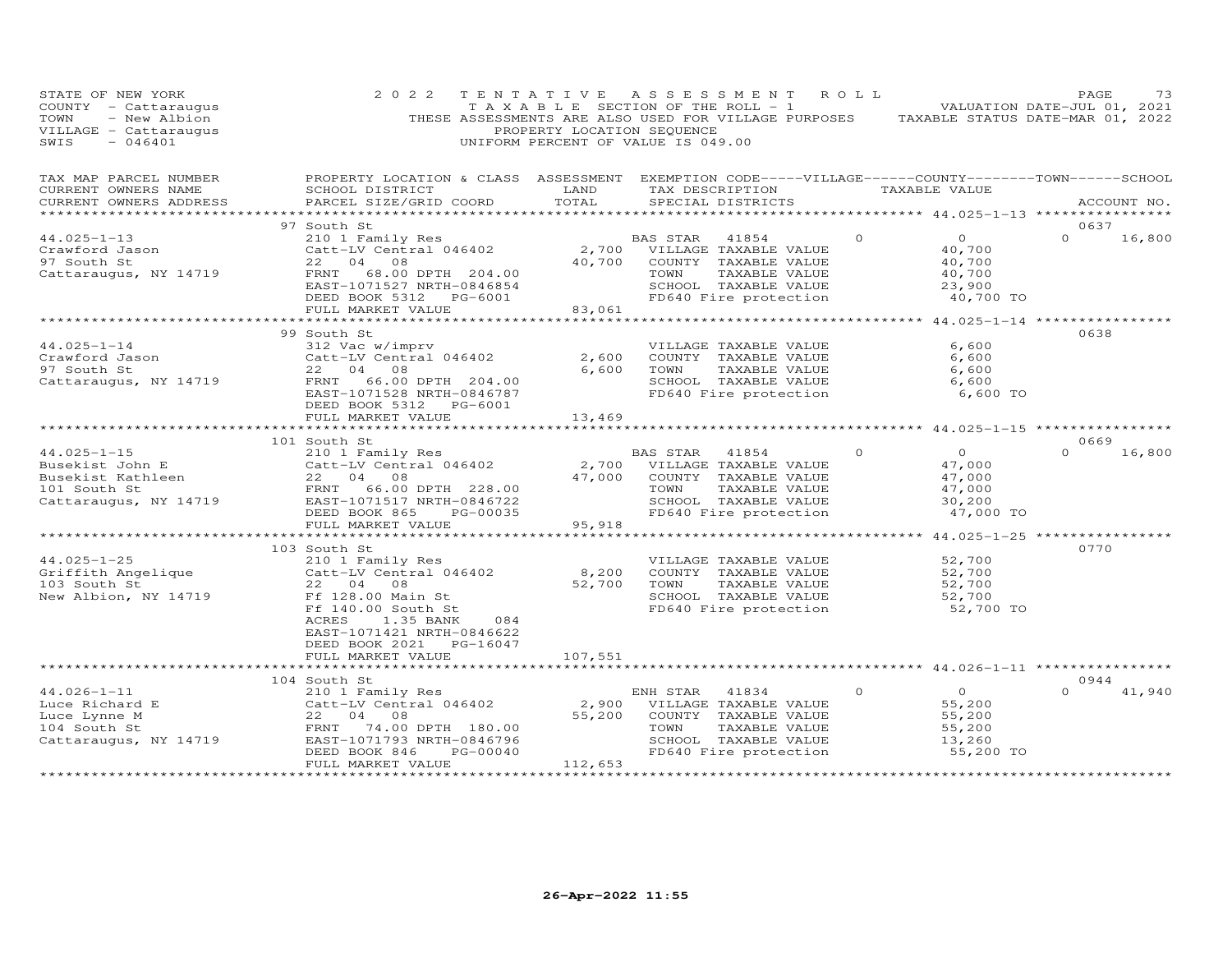| STATE OF NEW YORK<br>COUNTY - Cattaraugus<br>TOWN - New Albion<br>VILLAGE - Cattaraugus<br>----- - 046401                                                                                                                                                       | 2 0 2 2                                                                                                                                                                                                                                                                                                   | PROPERTY LOCATION SEQUENCE | TENTATIVE ASSESSMENT ROLL<br>TAXABLE SECTION OF THE ROLL - 1 VALUATION DATE-JUL 01, 2021<br>THESE ASSESSMENTS ARE ALSO USED FOR VILLAGE PURPOSES TAXABLE STATUS DATE-MAR 01, 2022<br>UNIFORM PERCENT OF VALUE IS 049.00 |                                                                          | PAGE<br>74                                     |
|-----------------------------------------------------------------------------------------------------------------------------------------------------------------------------------------------------------------------------------------------------------------|-----------------------------------------------------------------------------------------------------------------------------------------------------------------------------------------------------------------------------------------------------------------------------------------------------------|----------------------------|-------------------------------------------------------------------------------------------------------------------------------------------------------------------------------------------------------------------------|--------------------------------------------------------------------------|------------------------------------------------|
| TAX MAP PARCEL NUMBER BROPERTY LOCATION & CLASS ASSESSMENT EXEMPTION CODE-----VILLAGE------COUNTY--------TOWN------SCHOOL CURRENT OWNERS NAME SCHOOL DISTRICT LAND TAX DESCRIPTION TAXABLE VALUE<br>CURRENT OWNERS ADDRESS                                      | PARCEL SIZE/GRID COORD TOTAL SPECIAL DISTRICTS                                                                                                                                                                                                                                                            |                            | LAND TAX DESCRIPTION TAXABLE VALUE                                                                                                                                                                                      |                                                                          | ACCOUNT NO.                                    |
|                                                                                                                                                                                                                                                                 | 123 South St                                                                                                                                                                                                                                                                                              |                            |                                                                                                                                                                                                                         |                                                                          | 0906                                           |
| $44.033 - 1 - 6$                                                                                                                                                                                                                                                |                                                                                                                                                                                                                                                                                                           |                            |                                                                                                                                                                                                                         | $\overline{O}$<br>$\overline{0}$                                         | $\Omega$<br>16,800                             |
| Mormile Thomas<br>123 South St<br>Cattaraugus, NY 14719                                                                                                                                                                                                         | CONTRACT AND TRINITY RESULT FOR THE MANUSCRIP OF THE PARABLE OF THE VALUE OF THE VALUE OF THE SEAL OF THE SEAL<br>CALL TRINITY OF THE SEAL OF SEAL OF SEAL OF THE VALUE OF THE SEAL OF THE SEAL OF THE SEAL OF THE SEAL OF THE S<br><br>ACRES 1.15<br>EAST-1071557 NRTH-0845424<br>DEED BOOK 8248 PG-8001 |                            | TAXABLE VALUE<br>SCHOOL TAXABLE VALUE 41,800<br>FD640 Fire protection 58,600 TO                                                                                                                                         | $\begin{array}{r} 0 \\ 58,600 \\ 58,600 \\ 58,600 \\ 41,800 \end{array}$ |                                                |
|                                                                                                                                                                                                                                                                 | DEED BOOK 8248 PG-8001<br>FULL MARKET VALUE                                                                                                                                                                                                                                                               | 119,592                    |                                                                                                                                                                                                                         |                                                                          |                                                |
|                                                                                                                                                                                                                                                                 |                                                                                                                                                                                                                                                                                                           |                            |                                                                                                                                                                                                                         |                                                                          |                                                |
| $35.081 - 4 - 10$<br>Chester Jensen Co Inc<br>PO Box 908<br>Chester Rice<br>Chester, PA 19016                                                                                                                                                                   | 124 South St<br>710 Manufacture<br>710 Manufacture<br>Catt-LV Central 046402<br>23 04 08<br>23 04 08<br>FRNT 66.00 DPTH 181.00<br>EAST-1071520 NRTH-0847955<br>DEED BOOK 807 PG-00797<br>FULL MARKET VALUE                                                                                                | 2,600<br>2,600<br>5,306    | VILLAGE TAXABLE VALUE<br>COUNTY TAXABLE VALUE<br>TOWN TAXABLE VALUE<br>SCHOOL TAXABLE VALUE<br>FD640 Fire protection                                                                                                    | 2,600<br>2,600<br>2,600<br>2,600<br>2,600 TO                             | 0768                                           |
|                                                                                                                                                                                                                                                                 |                                                                                                                                                                                                                                                                                                           |                            |                                                                                                                                                                                                                         |                                                                          |                                                |
|                                                                                                                                                                                                                                                                 | 133 South St                                                                                                                                                                                                                                                                                              |                            |                                                                                                                                                                                                                         |                                                                          | 0699                                           |
| 44.033-1-3<br>Westfall Wayne E 210 1 Family Res<br>Westfall Mayne E 210 1 Family Res<br>Westfall Linda K 22 04 08<br>TAXABLE VALUE 53,600<br>S3,600 CALLAGE TAXABLE VALUE 53,600<br>S3,600 CALLAGE TAXABLE VALUE 53,600<br>S3,600 CALLAGE TA                    | FULL MARKET VALUE                                                                                                                                                                                                                                                                                         | 109,388                    | TOWN TAXABLE VALUE<br>SCHOOL TAXABLE VALUE<br>FD640 Fire protection                                                                                                                                                     | 53,600 TO                                                                | $\Omega$<br>41,940                             |
|                                                                                                                                                                                                                                                                 |                                                                                                                                                                                                                                                                                                           |                            |                                                                                                                                                                                                                         |                                                                          |                                                |
| 134 South St<br>134 South St<br>210 1 Family Res<br>Norris Ronald A<br>22 04 08<br>Cattaraugus, NY 14719<br>2719-mrgd 1-25 in parcel<br>4.85 BANK<br>23 04 08<br>2719-mrgd 1-25 in parcel<br>26 14,300 COUNTY TAXABLE VALUE<br>27100 TOWN TAXABLE VA            | DEED BOOK 29608 PG-7001<br>FULL MARKET VALUE                                                                                                                                                                                                                                                              | 168,776                    | VILLAGE TAXABLE VALUE 82,700<br>SCHOOL TAXABLE VALUE<br>FD640 Fire protection                                                                                                                                           | 82,700<br>82,700<br>82,700<br>82,700 TO                                  | 0891                                           |
|                                                                                                                                                                                                                                                                 |                                                                                                                                                                                                                                                                                                           |                            |                                                                                                                                                                                                                         |                                                                          |                                                |
|                                                                                                                                                                                                                                                                 | 135 South St                                                                                                                                                                                                                                                                                              |                            |                                                                                                                                                                                                                         |                                                                          | 0687                                           |
| 135 South St<br>135 South St<br>210 1 Family Res<br>22 04 08<br>22 04 08<br>22 04 08<br>22 04 08<br>23 South St<br>ERNT 156.00 DPTH<br>Cattaraugus, NY 14719<br>20 ACRES<br>23 DANK 232<br>20 ACRES<br>23 DANK 232<br>20 22 04 08<br>22 04 08<br>22 04 08<br>22 | EAST-1071516 NRTH-0845771<br>DEED BOOK 2020 PG-16301<br>FULL MARKET VALUE                                                                                                                                                                                                                                 | 170,000                    | TOWN TAXABLE VALUE<br>SCHOOL TAXABLE VALUE 83,300 TO                                                                                                                                                                    | 11,200<br>4,165<br>83,300<br>67,935<br>83,300<br>83,300                  | $\Omega$<br>$\mathbf 0$<br>$\circ$<br>$\Omega$ |
|                                                                                                                                                                                                                                                                 |                                                                                                                                                                                                                                                                                                           |                            |                                                                                                                                                                                                                         |                                                                          |                                                |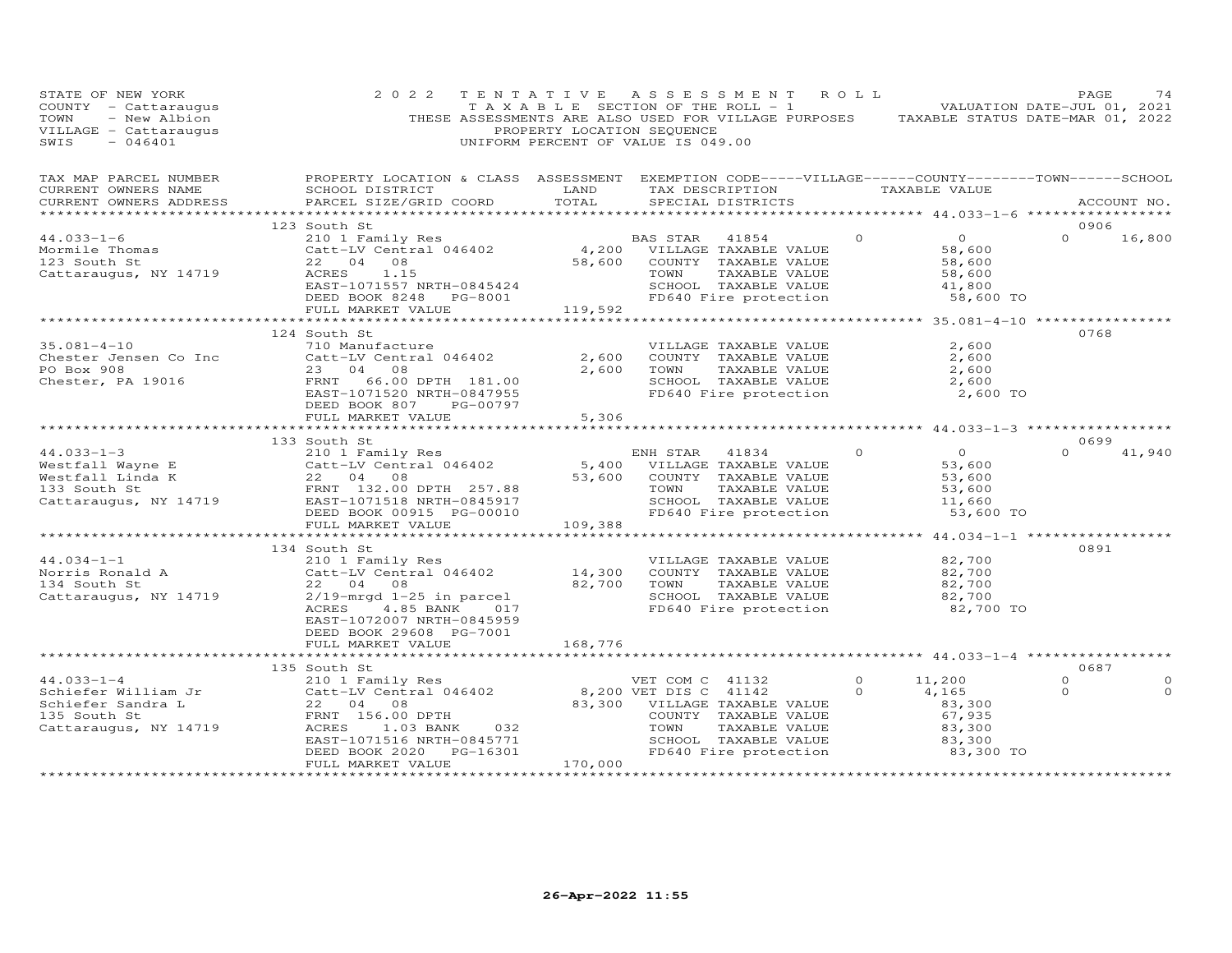| STATE OF NEW YORK<br>COUNTY - Cattaraugus<br>TOWN<br>- New Albion<br>VILLAGE - Cattaraugus<br>SWIS<br>$-046401$                                                                                                                                                                                                                                                                                                                      | 2 0 2 2                                                                                                                                                                  | TENTATIVE<br>PROPERTY LOCATION SEQUENCE | ASSESSMENT ROLL<br>T A X A B L E SECTION OF THE ROLL - 1<br>THESE ASSESSMENTS ARE ALSO USED FOR VILLAGE PURPOSES TAXABLE STATUS DATE-MAR 01, 2022<br>UNIFORM PERCENT OF VALUE IS 049.00 |                                      |                                                                                | PAGE<br>VALUATION DATE-JUL 01, 2021 | 75                   |
|--------------------------------------------------------------------------------------------------------------------------------------------------------------------------------------------------------------------------------------------------------------------------------------------------------------------------------------------------------------------------------------------------------------------------------------|--------------------------------------------------------------------------------------------------------------------------------------------------------------------------|-----------------------------------------|-----------------------------------------------------------------------------------------------------------------------------------------------------------------------------------------|--------------------------------------|--------------------------------------------------------------------------------|-------------------------------------|----------------------|
| TAX MAP PARCEL NUMBER<br>CURRENT OWNERS NAME<br>CURRENT OWNERS ADDRESS                                                                                                                                                                                                                                                                                                                                                               | PROPERTY LOCATION & CLASS ASSESSMENT EXEMPTION CODE-----VILLAGE------COUNTY-------TOWN------SCHOOL<br>SCHOOL DISTRICT<br>PARCEL SIZE/GRID COORD                          | LAND<br>TOTAL                           | TAX DESCRIPTION TAXABLE VALUE<br>SPECIAL DISTRICTS                                                                                                                                      |                                      |                                                                                |                                     | ACCOUNT NO.          |
|                                                                                                                                                                                                                                                                                                                                                                                                                                      |                                                                                                                                                                          |                                         |                                                                                                                                                                                         |                                      |                                                                                |                                     |                      |
| $44.033 - 1 - 5$<br>Illig Patricia A<br>137 South Street<br>Cattaraugus, NY 14719                                                                                                                                                                                                                                                                                                                                                    | 137 South St<br>210 1 Family Res<br>Catt-LV Central 046402 6,000<br>22 04 08 94,700<br>FRNT 145.00 DPTH 302.00<br>EAST-1071508 NRTH-0845617                              |                                         | ENH STAR<br>41834<br>VILLAGE TAXABLE VALUE<br>COUNTY TAXABLE VALUE<br>TOWN<br>TAXABLE VALUE<br>SCHOOL TAXABLE VALUE                                                                     | $\Omega$                             | $\overline{0}$<br>94,700<br>94,700<br>94,700<br>52,760                         | 0756<br>$\Omega$                    | 41,940               |
|                                                                                                                                                                                                                                                                                                                                                                                                                                      | DEED BOOK 29798 PG-6001<br>FULL MARKET VALUE                                                                                                                             | 193,265                                 | FD640 Fire protection                                                                                                                                                                   |                                      | 94,700 TO                                                                      |                                     |                      |
|                                                                                                                                                                                                                                                                                                                                                                                                                                      |                                                                                                                                                                          |                                         |                                                                                                                                                                                         |                                      | ************* 44.034-1-17 ***************                                      |                                     |                      |
| $44.034 - 1 - 17$<br>Roth Robert S<br>Roth Laurie K<br>168 South St<br>Cattaraugus, NY 14719                                                                                                                                                                                                                                                                                                                                         | 168 South St<br>210 1 Family Res<br>Catt-LV Central 046402<br>22 04 08<br>75% Complete<br>FRNT 121.50 DPTH 200.00<br>017<br>BANK                                         | 4,800<br>69,900                         | VILLAGE TAXABLE VALUE<br>COUNTY TAXABLE VALUE<br>TOWN<br>TAXABLE VALUE<br>SCHOOL TAXABLE VALUE<br>FD640 Fire protection                                                                 |                                      | 69,900<br>69,900<br>69,900<br>69,900<br>69,900 TO                              | 0824                                |                      |
|                                                                                                                                                                                                                                                                                                                                                                                                                                      | EAST-1071837 NRTH-0844975<br>DEED BOOK 31054 PG-8001<br>FULL MARKET VALUE                                                                                                | 142,653                                 |                                                                                                                                                                                         |                                      |                                                                                |                                     |                      |
|                                                                                                                                                                                                                                                                                                                                                                                                                                      | 171 South St                                                                                                                                                             |                                         |                                                                                                                                                                                         |                                      |                                                                                | 5035                                |                      |
| $44.033 - 2 - 5$<br>Howard James C<br>$\begin{tabular}{llllll} \multicolumn{3}{l} \textbf{H} \textbf{0} \textbf{0} \textbf{0} \textbf{1} \textbf{1} \textbf{1} \textbf{1} \textbf{1} \textbf{1} \textbf{1} \textbf{1} \textbf{1} \textbf{1} \textbf{1} \textbf{1} \textbf{1} \textbf{1} \textbf{1} \textbf{1} \textbf{1} \textbf{1} \textbf{1} \textbf{1} \textbf{1} \textbf{1} \textbf{1} \textbf{1} \textbf{1} \textbf{1} \textbf$ | 210 1 Family Res<br>Catt-LV Central 046402<br>08<br>FRNT 122.00 DPTH 196.00<br>EAST-1071571 NRTH-0844975<br>DEED BOOK 21526 PG-8001                                      | 61,000                                  | BAS STAR<br>41854<br>4,800 VILLAGE TAXABLE VALUE<br>COUNTY TAXABLE VALUE<br>TOWN<br>TAXABLE VALUE<br>SCHOOL TAXABLE VALUE<br>FD640 Fire protection                                      | $\Omega$                             | $\overline{O}$<br>61,000<br>61,000<br>61,000<br>44,200<br>61,000 TO            | $\Omega$                            | 16,800               |
|                                                                                                                                                                                                                                                                                                                                                                                                                                      | FULL MARKET VALUE                                                                                                                                                        | 124,490                                 |                                                                                                                                                                                         |                                      |                                                                                |                                     |                      |
|                                                                                                                                                                                                                                                                                                                                                                                                                                      |                                                                                                                                                                          |                                         |                                                                                                                                                                                         |                                      | *************** 44.033-2-6.1 ****************                                  | 0901                                |                      |
| $44.033 - 2 - 6.1$<br>Fitzgerald Christopher M<br>173 South St<br>Cattaraugus, NY 14719                                                                                                                                                                                                                                                                                                                                              | 173 South St<br>210 1 Family Res<br>Catt-LV Central 046402<br>22 04 08<br>FRNT 121.50 DPTH 125.00<br>017<br>BANK<br>EAST-1071606 NRTH-0844851<br>DEED BOOK 27451 PG-6001 |                                         | VET WAR C 41122<br>4,100 VET DIS C 41142<br>62,700 VILLAGE TAXABLE VALUE<br>COUNTY TAXABLE VALUE<br>TOWN<br>SCHOOL TAXABLE VALUE<br>FD640 Fire protection                               | $\circ$<br>$\Omega$<br>TAXABLE VALUE | 6,720<br>18,810<br>62,700<br>37,170<br>62,700<br>62,700<br>62,700<br>62,700 TO | $\circ$<br>$\Omega$                 | $\Omega$<br>$\Omega$ |
|                                                                                                                                                                                                                                                                                                                                                                                                                                      | FULL MARKET VALUE                                                                                                                                                        | 127,959                                 |                                                                                                                                                                                         |                                      |                                                                                |                                     |                      |
|                                                                                                                                                                                                                                                                                                                                                                                                                                      |                                                                                                                                                                          |                                         |                                                                                                                                                                                         |                                      |                                                                                |                                     |                      |
|                                                                                                                                                                                                                                                                                                                                                                                                                                      | 175 South St                                                                                                                                                             |                                         |                                                                                                                                                                                         |                                      |                                                                                | 1068                                |                      |
| $44.033 - 2 - 8$<br>Pecoraro Anthony R Life Us<br>Pecoraro Maureen M Life Us<br>175 South St<br>Cattaraugus, NY 14719                                                                                                                                                                                                                                                                                                                | 210 1 Family Res<br>Catt-LV Central 046402<br>22 04 08<br>FRNT 115.24 DPTH 200.00<br>EAST-1071579 NRTH-0844554<br>DEED BOOK 14974 PG-3001<br>FULL MARKET VALUE           | 4,600<br>68,500<br>139,796              | BAS STAR<br>41854<br>VILLAGE TAXABLE VALUE<br>COUNTY TAXABLE VALUE<br>TOWN<br>TAXABLE VALUE<br>SCHOOL TAXABLE VALUE<br>FD640 Fire protection                                            | $\Omega$                             | $\overline{O}$<br>68,500<br>68,500<br>68,500<br>51,700<br>68,500 TO            | $\Omega$                            | 16,800               |
| ***********************                                                                                                                                                                                                                                                                                                                                                                                                              | ************************                                                                                                                                                 | * * * * * * * * * * * * * * * * * *     |                                                                                                                                                                                         |                                      |                                                                                |                                     |                      |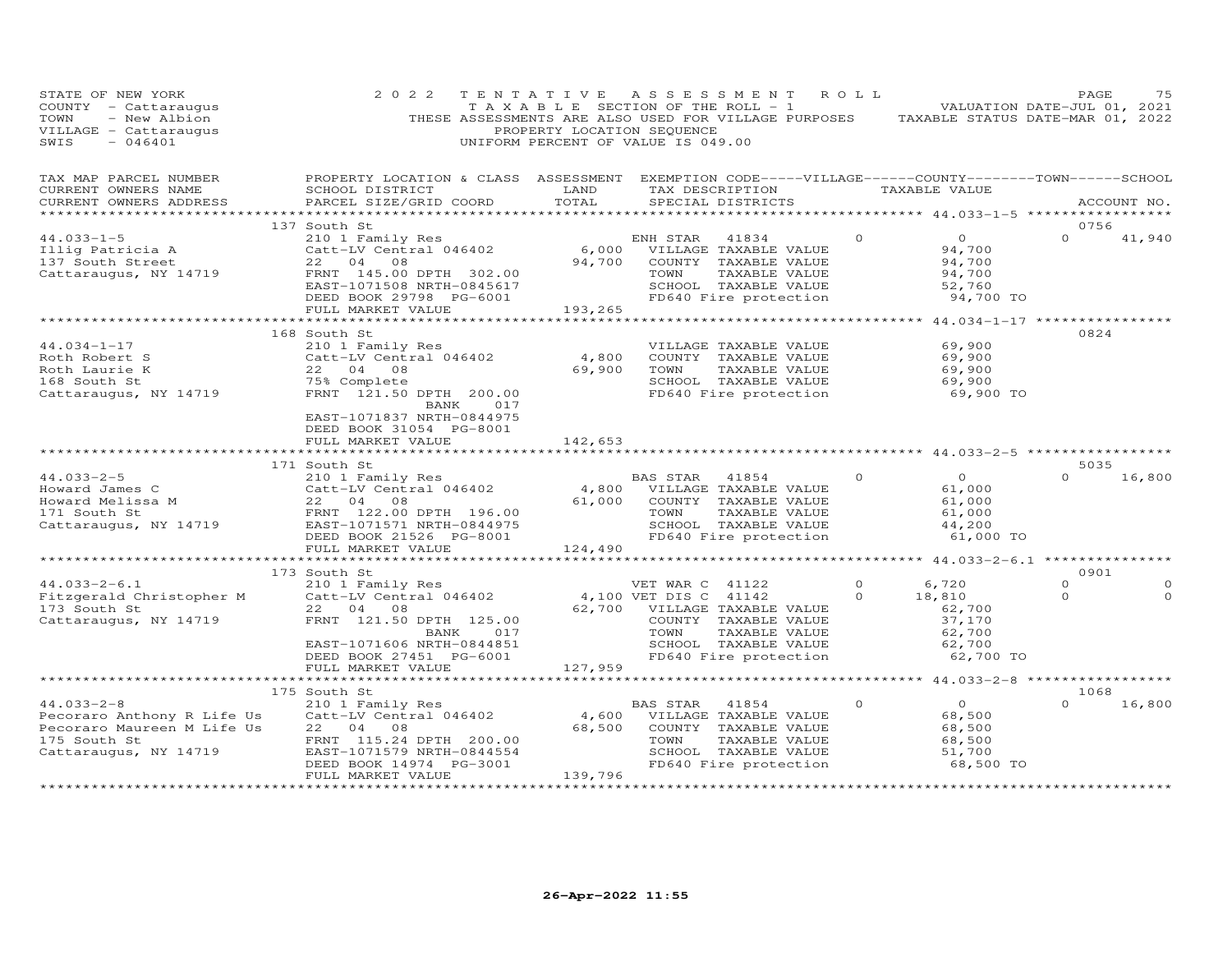| STATE OF NEW YORK<br>COUNTY - Cattaraugus<br>TOWN<br>- New Albion<br>VILLAGE - Cattaraugus<br>SWIS<br>$-046401$ | 2 0 2 2                                                                                                                                                                                                    | PROPERTY LOCATION SEQUENCE | TENTATIVE ASSESSMENT ROLL<br>T A X A B L E SECTION OF THE ROLL - 1<br>THESE ASSESSMENTS ARE ALSO USED FOR VILLAGE PURPOSES TAXABLE STATUS DATE-MAR 01, 2022<br>UNIFORM PERCENT OF VALUE IS 049.00 | VALUATION DATE-JUL 01, 2021                       | 76<br>PAGE  |
|-----------------------------------------------------------------------------------------------------------------|------------------------------------------------------------------------------------------------------------------------------------------------------------------------------------------------------------|----------------------------|---------------------------------------------------------------------------------------------------------------------------------------------------------------------------------------------------|---------------------------------------------------|-------------|
| TAX MAP PARCEL NUMBER<br>CURRENT OWNERS NAME<br>CURRENT OWNERS ADDRESS                                          | PROPERTY LOCATION & CLASS ASSESSMENT EXEMPTION CODE-----VILLAGE------COUNTY--------TOWN------SCHOOL<br>SCHOOL DISTRICT<br>PARCEL SIZE/GRID COORD                                                           | LAND<br>TOTAL              | TAX DESCRIPTION<br>SPECIAL DISTRICTS                                                                                                                                                              | TAXABLE VALUE                                     | ACCOUNT NO. |
| $35.082 - 3 - 3$<br>Warecki Joseph L<br>18 Lincoln Street<br>Cattaraugus, NY 14719                              | Tannery Rd<br>314 Rural vac<10<br>Catt-LV Central 046402<br>23 04<br>08<br>Ff 150'<br>6.76<br>ACRES<br>EAST-1073354 NRTH-0848568<br>DEED BOOK 20334 PG-6002<br>FULL MARKET VALUE                           | 11,300<br>11,300<br>23,061 | VILLAGE TAXABLE VALUE<br>COUNTY TAXABLE VALUE<br>TOWN<br>TAXABLE VALUE<br>SCHOOL TAXABLE VALUE<br>FD640 Fire protection                                                                           | 11,300<br>11,300<br>11,300<br>11,300<br>11,300 TO | 1424        |
|                                                                                                                 |                                                                                                                                                                                                            |                            |                                                                                                                                                                                                   |                                                   |             |
| $35.082 - 5 - 8$<br>Warecki Joseph L<br>18 Lincoln Street<br>Cattaraugus, NY 14719                              | Tannery Rd<br>322 Rural vac>10<br>Catt-LV Central 046402<br>23 04<br>08<br>Ff 434'<br>ACRES<br>9.79<br>EAST-1072816 NRTH-0848010<br>DEED BOOK 20334 PG-6002<br>FULL MARKET VALUE                           | 12,800<br>12,800<br>26,122 | VILLAGE TAXABLE VALUE<br>COUNTY TAXABLE VALUE<br>TOWN<br>TAXABLE VALUE<br>SCHOOL TAXABLE VALUE<br>FD640 Fire protection                                                                           | 12,800<br>12,800<br>12,800<br>12,800<br>12,800 TO | 0740        |
| $44.026 - 1 - 23$<br>Hazer Arthur<br>7371 Lovers Lane Rd<br>Cattaraugus, NY 14719                               | Tannery Rd<br>314 Rural vac<10<br>Catt-LV Central 046402<br>22 04 08<br>Landlocked<br>ACRES<br>4.45<br>EAST-1073170 NRTH-0847000<br>DEED BOOK 9185 PG-9001<br>FULL MARKET VALUE                            | 1,600<br>1,600<br>3,265    | VILLAGE TAXABLE VALUE<br>COUNTY TAXABLE VALUE<br>TOWN<br>TAXABLE VALUE<br>SCHOOL TAXABLE VALUE<br>FD640 Fire protection                                                                           | 1,600<br>1,600<br>1,600<br>1,600<br>1,600 TO      | 1282        |
|                                                                                                                 |                                                                                                                                                                                                            |                            |                                                                                                                                                                                                   |                                                   |             |
| $44.025 - 1 - 27$<br>Stein Wayne M<br>Stein Debra D<br>9926 New Albion Road<br>Cattaraugus, NY 14719            | 1 Third St<br>444 Lumber yd/ml<br>Catt-LV Central 046402<br>22 04<br>08<br>Ff 200' South<br>FRNT 248.00 DPTH<br>ACRES<br>1.14<br>EAST-1071518 NRTH-0846150<br>DEED BOOK 20200 PG-2659<br>FULL MARKET VALUE | 8,100<br>23,100<br>47,143  | VILLAGE TAXABLE VALUE<br>COUNTY TAXABLE VALUE<br>TOWN<br>TAXABLE VALUE<br>SCHOOL TAXABLE VALUE<br>FD640 Fire protection                                                                           | 23,100<br>23,100<br>23,100<br>23,100<br>23,100 TO | 0947        |
|                                                                                                                 |                                                                                                                                                                                                            |                            |                                                                                                                                                                                                   |                                                   |             |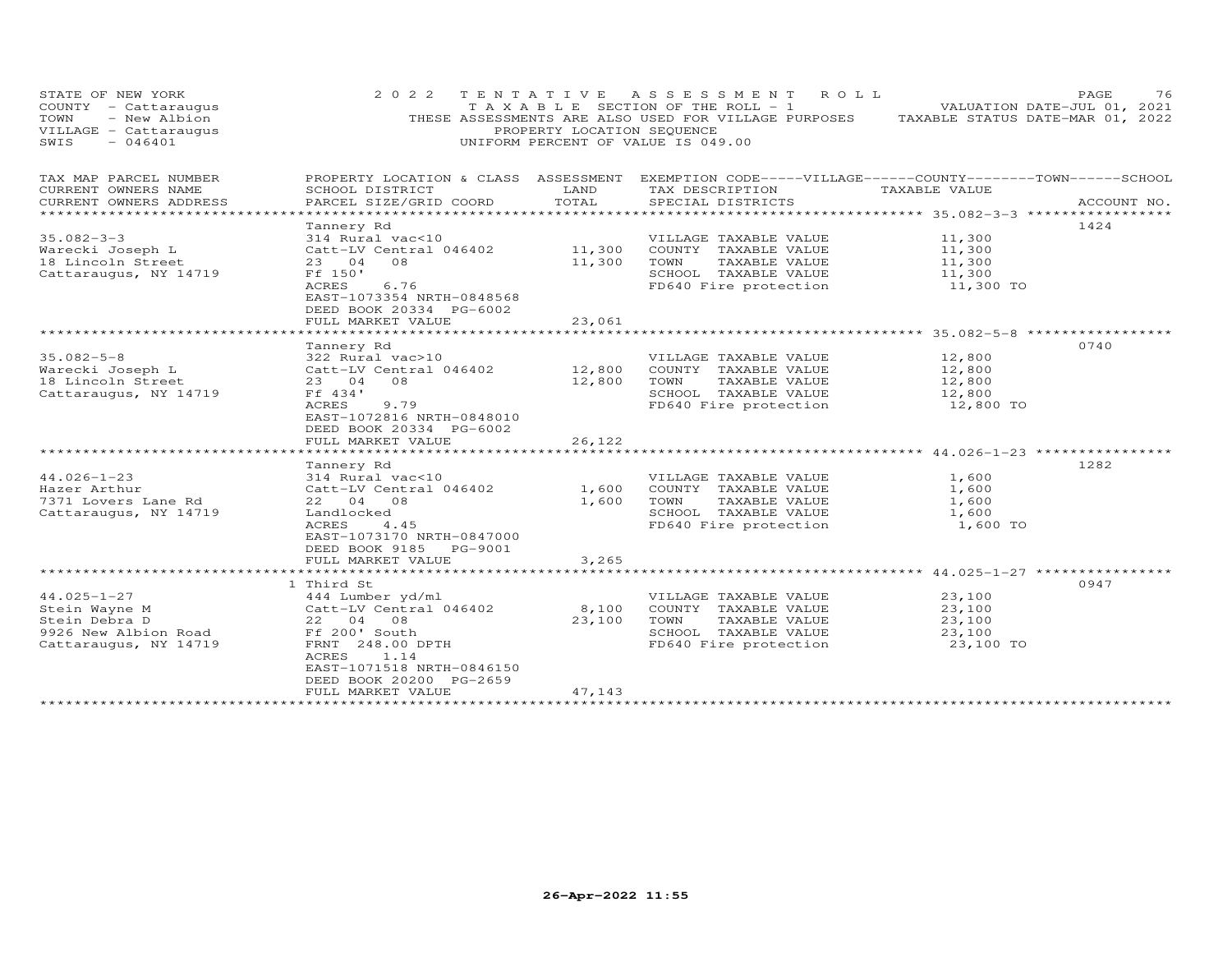| STATE OF NEW YORK<br>COUNTY - Cattaraugus<br>- New Albion<br>TOWN<br>VILLAGE - Cattaraugus<br>SWIS<br>$-046401$ | 2 0 2 2                                                                                                                                                                                                                            | PROPERTY LOCATION SEQUENCE                                  | TENTATIVE ASSESSMENT<br>ROLL<br>T A X A B L E SECTION OF THE ROLL - 1<br>THESE ASSESSMENTS ARE ALSO USED FOR VILLAGE PURPOSES<br>UNIFORM PERCENT OF VALUE IS 049.00 | PAGE<br>77<br>VALUATION DATE-JUL 01, 2021<br>TAXABLE STATUS DATE-MAR 01, 2022                                                |
|-----------------------------------------------------------------------------------------------------------------|------------------------------------------------------------------------------------------------------------------------------------------------------------------------------------------------------------------------------------|-------------------------------------------------------------|---------------------------------------------------------------------------------------------------------------------------------------------------------------------|------------------------------------------------------------------------------------------------------------------------------|
| TAX MAP PARCEL NUMBER<br>CURRENT OWNERS NAME<br>CURRENT OWNERS ADDRESS<br>************************              | SCHOOL DISTRICT<br>PARCEL SIZE/GRID COORD                                                                                                                                                                                          | LAND<br>TOTAL                                               | TAX DESCRIPTION TAXABLE VALUE<br>SPECIAL DISTRICTS                                                                                                                  | PROPERTY LOCATION & CLASS ASSESSMENT EXEMPTION CODE-----VILLAGE------COUNTY--------TOWN------SCHOOL<br>ACCOUNT NO.           |
| $44.033 - 1 - 2$<br>Abramowski Alice A<br>7 Third St<br>Cattaraugus, NY 14719                                   | 7 Third St<br>270 Mfg housing<br>$Catt-LV$ Central 046402<br>22 04 08<br>FRNT 150.00 DPTH 132.00<br>EAST-1071313 NRTH-0845917<br>DEED BOOK 00960 PG-00055                                                                          | 25,300                                                      | $\Omega$<br>BAS STAR<br>41854<br>5,200 VILLAGE TAXABLE VALUE<br>COUNTY TAXABLE VALUE<br>TAXABLE VALUE<br>TOWN<br>SCHOOL TAXABLE VALUE<br>FD640 Fire protection      | 0823<br>$\overline{0}$<br>$\Omega$<br>16,800<br>25,300<br>25,300<br>25,300<br>8,500<br>25,300 TO                             |
| $35.081 - 3 - 1$<br>Ryan Kionke, LLC<br>1 Washington St<br>Cattaraugus, NY 14719                                | FULL MARKET VALUE<br>1 Washington St<br>481 Att row bldg<br>Catt-LV Central 046402<br>23 04 08<br>up apt- 30 Main, down 10 W<br>FRNT 47.00 DPTH 84.00<br>EAST-1071278 NRTH-0848876<br>DEED BOOK 23018 PG-4003<br>FULL MARKET VALUE | 51,633<br>1,300<br>115,000<br>234,694                       | VILLAGE TAXABLE VALUE<br>COUNTY TAXABLE VALUE<br>TAXABLE VALUE<br>TOWN<br>SCHOOL TAXABLE VALUE<br>FD640 Fire protection                                             | ******************************** 35.081-3-1 **************<br>0587<br>115,000<br>115,000<br>115,000<br>115,000<br>115,000 TO |
| $35.081 - 3 - 2$<br>Pritchard Marc A<br>5 Washington St<br>Cattaraugus, NY 14719                                | **********************<br>5 Washington St<br>481 Att row bldg<br>Catt-LV Central 046402<br>23 04 08<br>FRNT<br>56.00 DPTH 116.00<br>EAST-1071326 NRTH-0848889<br>DEED BOOK 00934 PG-00051<br>FULL MARKET VALUE                     | *************<br>1,800<br>75,000<br>153,061                 | VILLAGE TAXABLE VALUE<br>COUNTY TAXABLE VALUE<br>TOWN<br>TAXABLE VALUE<br>SCHOOL TAXABLE VALUE<br>FD640 Fire protection                                             | ******************************** 35.081-3-2 ************<br>0660<br>75,000<br>75,000<br>75,000<br>75,000<br>75,000 TO        |
| $35.081 - 2 - 24$<br>Pascarella Raymond J<br>12 Washington St<br>Cattaraugus, NY 14719                          | ***********************<br>12 Washington St<br>481 Att row bldg<br>Catt-LV Central 046402<br>23 04 08<br>Coffee Shop<br>43.40 DPTH 75.00<br>FRNT<br>EAST-1071250 NRTH-0849021<br>DEED BOOK 883<br>PG-00711<br>FULL MARKET VALUE    | * * * * * * * * * * * * * * *<br>1,100<br>69,600<br>142,041 | VILLAGE TAXABLE VALUE<br>COUNTY TAXABLE VALUE<br>TOWN<br>TAXABLE VALUE<br>SCHOOL TAXABLE VALUE<br>FD640 Fire protection                                             | *********** 35.081-2-24 ***************<br>0990<br>69,600<br>69,600<br>69,600<br>69,600<br>69,600 TO                         |
| $35.081 - 2 - 22$<br>Bank of Cattaraugus<br>24 Main St<br>Cattaraugus, NY 14719                                 | *************************<br>16 Washington St<br>481 Att row bldg<br>Catt-LV Central 046402<br>23 04 08<br>FRNT 31.50 DPTH 132.00<br>EAST-1071293 NRTH-0849082<br>DEED BOOK 1017 PG-1012<br>FULL MARKET VALUE                      | 1,100<br>72,900<br>148,776<br>*****************             | VILLAGE TAXABLE VALUE<br>COUNTY TAXABLE VALUE<br>TOWN<br>TAXABLE VALUE<br>SCHOOL TAXABLE VALUE<br>FD640 Fire protection                                             | ********************** 35.081-2-22 *****************<br>0830<br>72,900<br>72,900<br>72,900<br>72,900<br>72,900 TO            |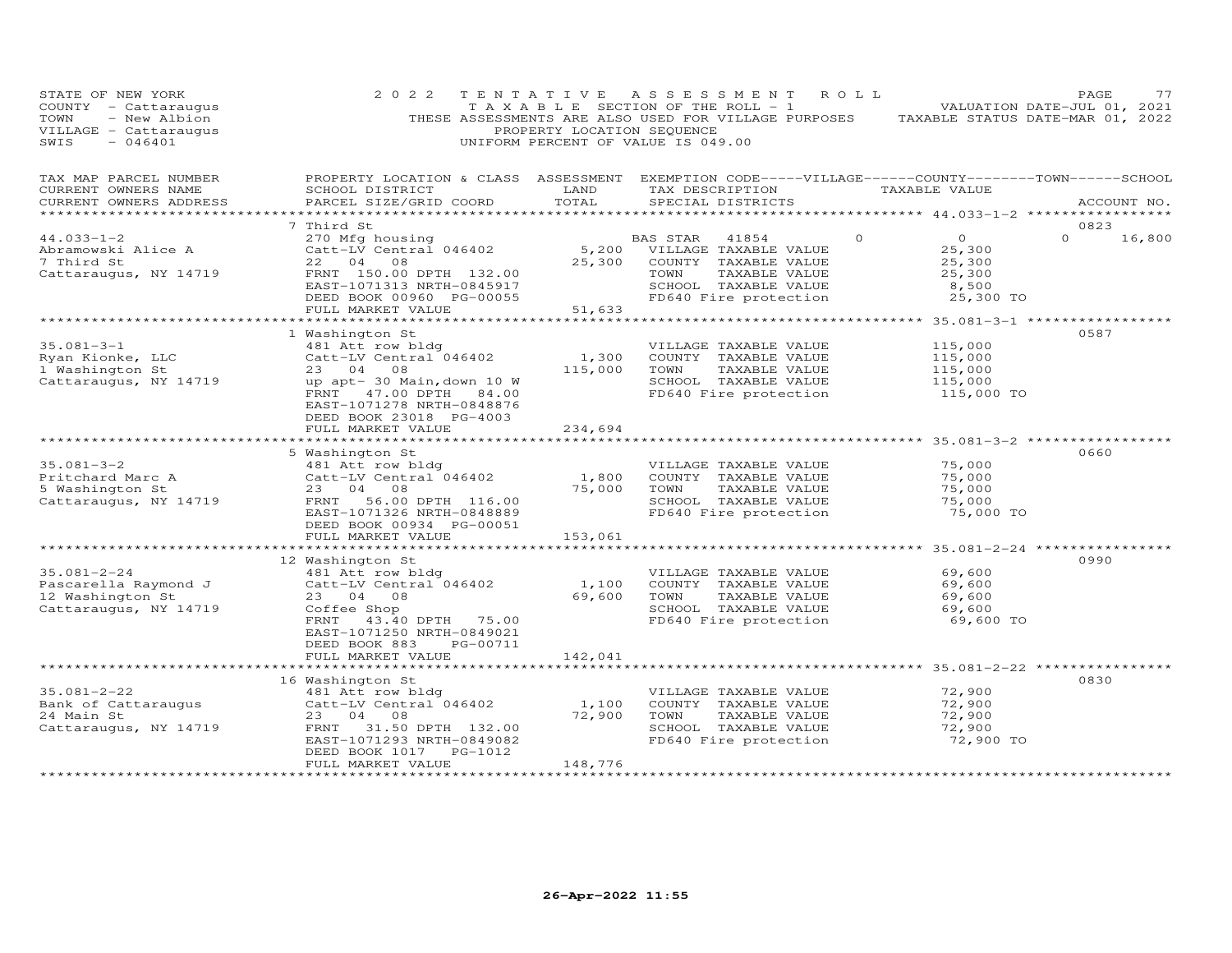| STATE OF NEW YORK<br>COUNTY - Cattaraugus<br>- New Albion<br>TOWN<br>VILLAGE - Cattaraugus<br>SWIS<br>$-046401$ | 2 0 2 2                                                                                                                                                                                                              | TENTATIVE<br>PROPERTY LOCATION SEQUENCE | A S S E S S M E N T<br>TAXABLE SECTION OF THE ROLL - 1<br>THESE ASSESSMENTS ARE ALSO USED FOR VILLAGE PURPOSES<br>UNIFORM PERCENT OF VALUE IS 049.00 | ROLL                                                       | PAGE<br>78<br>VALUATION DATE-JUL 01, 2021<br>TAXABLE STATUS DATE-MAR 01, 2022 |
|-----------------------------------------------------------------------------------------------------------------|----------------------------------------------------------------------------------------------------------------------------------------------------------------------------------------------------------------------|-----------------------------------------|------------------------------------------------------------------------------------------------------------------------------------------------------|------------------------------------------------------------|-------------------------------------------------------------------------------|
| TAX MAP PARCEL NUMBER<br>CURRENT OWNERS NAME<br>CURRENT OWNERS ADDRESS<br>**********************                | PROPERTY LOCATION & CLASS ASSESSMENT<br>SCHOOL DISTRICT<br>PARCEL SIZE/GRID COORD                                                                                                                                    | LAND<br>TOTAL                           | TAX DESCRIPTION<br>SPECIAL DISTRICTS                                                                                                                 | TAXABLE VALUE                                              | EXEMPTION CODE-----VILLAGE------COUNTY--------TOWN------SCHOOL<br>ACCOUNT NO. |
| $35.081 - 3 - 5$<br>Bank of Cattaraugus<br>24 N Main St<br>Cattaraugus, NY 14719                                | 17 Washington St<br>481 Att row bldg<br>Catt-LV Central 046402<br>23<br>04<br>08<br>50.00 DPTH<br>48.00<br>FRNT<br>EAST-1071408 NRTH-0848950<br>DEED BOOK 1012<br>$PG-644$<br>FULL MARKET VALUE                      | 1,000<br>58,000<br>118,367              | VILLAGE TAXABLE VALUE<br>COUNTY TAXABLE VALUE<br>TAXABLE VALUE<br>TOWN<br>SCHOOL TAXABLE VALUE<br>FD640 Fire protection                              | 58,000<br>58,000<br>58,000<br>58,000                       | 0761<br>58,000 TO                                                             |
|                                                                                                                 |                                                                                                                                                                                                                      | *********************                   |                                                                                                                                                      |                                                            | ************************    35.081-2-21    *****************                  |
| $35.081 - 2 - 21$<br>Lewis Rebecca A<br>24 Washington St<br>Cattaraugus, NY 14719                               | 24 Washington St<br>220 2 Family Res<br>Catt-LV Central 046402<br>23<br>04<br>08<br>66.00 DPTH 132.00<br>FRNT<br>EAST-1071343 NRTH-0849114<br>DEED BOOK 00928 PG-00123<br>FULL MARKET VALUE                          | 2,300<br>62,100<br>126,735              | ENH STAR<br>41834<br>VILLAGE TAXABLE VALUE<br>COUNTY TAXABLE VALUE<br>TOWN<br>TAXABLE VALUE<br>SCHOOL TAXABLE VALUE<br>FD640 Fire protection         | $\circ$<br>$\circ$<br>62,100<br>62,100<br>62,100<br>20,160 | 0856<br>$\Omega$<br>41,940<br>62,100 TO                                       |
|                                                                                                                 |                                                                                                                                                                                                                      | *********                               |                                                                                                                                                      |                                                            | ******* 35.081-3-7 *************                                              |
| $35.081 - 3 - 7$<br>Horth Richard J<br>Horth Jeffrey P<br>25 Washington St<br>Cattaraugus, NY 14719             | 25 Washington St<br>210 1 Family Res<br>Catt-LV Central 046402<br>23 04<br>08<br>3/12-merged 3-6 in parcel<br>FRNT<br>69.00 DPTH 106.00<br>EAST-1071461 NRTH-0848980<br>DEED BOOK 20200 PG-5866<br>FULL MARKET VALUE | 2,000<br>36,800<br>75,102               | ENH STAR<br>41834<br>VILLAGE TAXABLE VALUE<br>COUNTY TAXABLE VALUE<br>TOWN<br>TAXABLE VALUE<br>SCHOOL TAXABLE VALUE<br>FD640 Fire protection         | $\circ$<br>0<br>36,800<br>36,800<br>36,800                 | 0878<br>$\Omega$<br>36,800<br>$\Omega$<br>36,800 TO                           |
|                                                                                                                 |                                                                                                                                                                                                                      |                                         |                                                                                                                                                      |                                                            |                                                                               |
| $35.081 - 3 - 8$<br>Perrington Richard L<br>Perrington Valerie N<br>27 Washington St<br>Cattaraugus, NY 14719   | 27 Washington St<br>210 1 Family Res<br>Catt-LV Central 046402<br>23<br>04<br>08<br>68.00 DPTH 106.00<br>FRNT<br>EAST-1071503 NRTH-0849015<br>DEED BOOK 00979 PG-01146                                               | 2,100<br>24,100                         | ENH STAR<br>41834<br>VILLAGE TAXABLE VALUE<br>COUNTY TAXABLE VALUE<br>TAXABLE VALUE<br>TOWN<br>SCHOOL TAXABLE VALUE<br>FD640 Fire protection         | $\circ$<br>$\Omega$<br>24,100<br>24,100<br>24,100          | 0747<br>$\Omega$<br>24,100<br>$\circ$<br>24,100 TO                            |
|                                                                                                                 | FULL MARKET VALUE                                                                                                                                                                                                    | 49,184                                  |                                                                                                                                                      |                                                            |                                                                               |
| $35.081 - 3 - 9.2$<br>Vezina Joseph J<br>37 Washington St<br>Cattaraugus, NY 14179                              | 37 Washington St<br>210 1 Family Res<br>Catt-LV Central 046402<br>23<br>04<br>08<br>FRNT<br>83.70 DPTH<br>89.70<br>080<br>BANK<br>EAST-1071559 NRTH-0849060<br>DEED BOOK 13222 PG-5001<br>FULL MARKET VALUE          | 2,400<br>12,900<br>26,327               | VILLAGE TAXABLE VALUE<br>COUNTY TAXABLE VALUE<br>TAXABLE VALUE<br>TOWN<br>SCHOOL TAXABLE VALUE<br>FD640 Fire protection                              | 12,900<br>12,900<br>12,900<br>12,900                       | ************** 35.081-3-9.2 ************<br>0909<br>12,900 TO                 |
|                                                                                                                 |                                                                                                                                                                                                                      |                                         |                                                                                                                                                      |                                                            |                                                                               |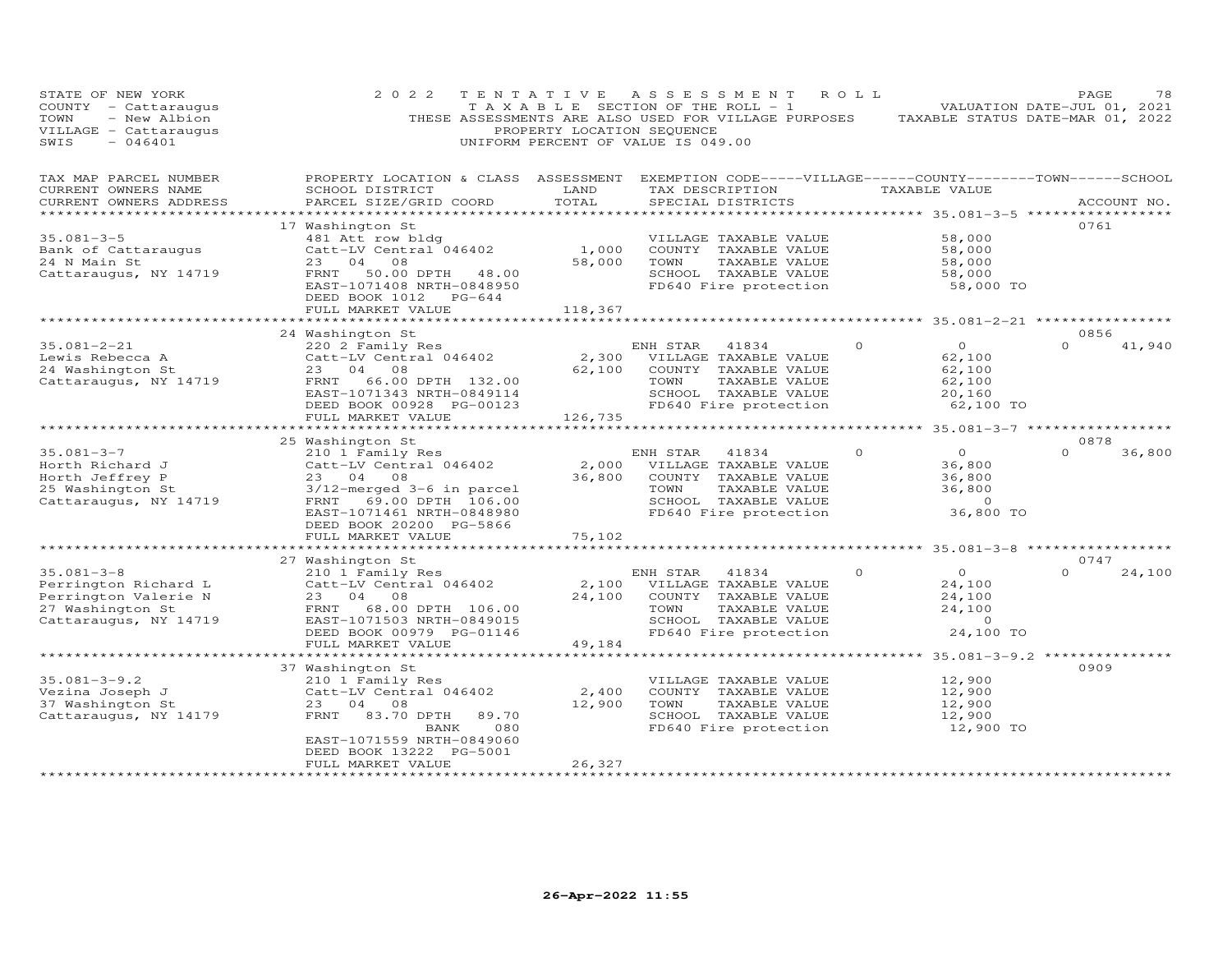| STATE OF NEW YORK<br>STATE OF NEW YORN<br>COUNTY - Cattaraugus<br>TOWN - New Albion<br>VILLAGE - Cattaraugus<br>000001                                                                                                                   | 2 0 2 2                                                                                                                                                                                                                                                                 | TENTATIVE<br>PROPERTY LOCATION SEQUENCE | ASSESSMENT ROLL<br>T A X A B L E SECTION OF THE ROLL - 1<br>THESE ASSESSMENTS ARE ALSO USED FOR VILLAGE PURPOSES TAXABLE STATUS DATE-MAR 01, 2022<br>UNIFORM PERCENT OF VALUE IS 049.00 |          |                                                                               | 79<br>PAGE<br>VALUATION DATE-JUL 01, 2021          |
|------------------------------------------------------------------------------------------------------------------------------------------------------------------------------------------------------------------------------------------|-------------------------------------------------------------------------------------------------------------------------------------------------------------------------------------------------------------------------------------------------------------------------|-----------------------------------------|-----------------------------------------------------------------------------------------------------------------------------------------------------------------------------------------|----------|-------------------------------------------------------------------------------|----------------------------------------------------|
| TAX MAP PARCEL NUMBER<br>CURRENT OWNERS NAME<br>CURRENT OWNERS ADDRESS                                                                                                                                                                   | PROPERTY LOCATION & CLASS ASSESSMENT EXEMPTION CODE-----VILLAGE------COUNTY-------TOWN------SCHOOL<br>SCHOOL DISTRICT<br>PARCEL SIZE/GRID COORD                                                                                                                         | LAND<br>TOTAL                           | TAX DESCRIPTION TAXABLE VALUE<br>SPECIAL DISTRICTS                                                                                                                                      |          |                                                                               | ACCOUNT NO.                                        |
| $35.081 - 2 - 19$<br>Shawl Gregory<br>Shawl Avie 23 04 08 40,000<br>44 Washington St FRNT 66.00 DPTH 86.00<br>Cattaraugus, NY 14719 EAST-1071518 NRTH-0849204<br>DEED BOOK 21247 PG-4001                                                 | 44 Washington St<br>COMPTET SURFALL PRINT VIOLATION AND RESULT AND RESULT A SAN MANUE CALL PARTICLE VALUE VALUE OF A SAN MANUE OF A SAN MANUE OF A SAN MANUE OF A SAN MANUE OF A SAN MANUE OF A SAN MANUE OF A SAN MANUE OF A SAN MANUE OF A SAN M<br>FULL MARKET VALUE | 81,633                                  | TOWN<br>TAXABLE VALUE<br>SCHOOL TAXABLE VALUE<br>FD640 Fire protection                                                                                                                  | $\Omega$ | $\overline{0}$<br>40,000<br>40.000<br>40,000<br>40,000<br>23,200<br>40,000 TO | 0575<br>$\Omega$<br>16,800                         |
| 35.082-4-30<br>Upper NY Conf of UMC Catt-LV Centra<br>7481 Henry Clay Blvd<br>Liverpool, NY 13088 Ff 110' South<br>Ff 304' Washin                                                                                                        | 53 Washington St<br>Catt-LV Central 046402 8,100<br>23 04 08 55,400<br>Ff 110' South<br>Ff 304' Washington<br>Ff 304' Washington<br>CRES 1.14<br>ACRES<br>1.14<br>EAST-1071816 NRTH-0849177<br>DEED BOOK 92<br>PG-00231<br>FULL MARKET VALUE                            | 113,061                                 | VILLAGE TAXABLE VALUE<br>COUNTY TAXABLE VALUE<br>TAXABLE VALUE<br>TOWN<br>SCHOOL TAXABLE VALUE<br>FD640 Fire protection                                                                 |          | 55,400<br>55,400<br>55,400<br>55,400<br>55,400 TO                             | ************** 35.082-4-30 ***************<br>5022 |
|                                                                                                                                                                                                                                          |                                                                                                                                                                                                                                                                         | * * * * * * * * * * *                   |                                                                                                                                                                                         |          | ********************** 35.082-4-1 **********                                  |                                                    |
| $35.082 - 4 - 1$<br>Mazur Mark<br>Montroy Clair<br>4213 N. BUFFALO ST SUT. 3 REAR FRNT 59.50 DPTH 63.00<br>ORCHARD PARK, NY 14127                                                                                                        | 75 Washington St<br>210 1 Family Res<br>Catt-LV Central 046402<br>23 04 08<br>EAST-1072229 NRTH-0849455<br>DEED BOOK 20221 PG-2313                                                                                                                                      | 1,400<br>28,000                         | VILLAGE TAXABLE VALUE<br>COUNTY TAXABLE VALUE<br>TAXABLE VALUE<br>TOWN<br>SCHOOL TAXABLE VALUE<br>FD640 Fire protection                                                                 |          | 28,000<br>28,000<br>28,000<br>28,000<br>28,000 TO                             | 0744                                               |
| PRIOR OWNER ON 3/01/2022 FULL MARKET VALUE<br>Mazur Mark                                                                                                                                                                                 |                                                                                                                                                                                                                                                                         | 57,143                                  |                                                                                                                                                                                         |          |                                                                               |                                                    |
|                                                                                                                                                                                                                                          |                                                                                                                                                                                                                                                                         |                                         |                                                                                                                                                                                         |          |                                                                               |                                                    |
| 82 Washington St<br>35.082-1-22 210 1 Family Res<br>Cullen Patrick J Culten Joan A 23 04 08<br>82 Washington St 3/12-mrged 1-20.1 in prcl<br>Cattaraugus, NY 14719 ACRES 1.00<br>EAST-1072197 NRTH-0849660 227 302 2010 FIFE40 Fire prot |                                                                                                                                                                                                                                                                         |                                         | 41854 0<br>TAXABLE VALUE<br>SCHOOL TAXABLE VALUE                                                                                                                                        |          | $\overline{O}$<br>82,300<br>82,300<br>82,300<br>65,500<br>82,300 TO           | 0641<br>16,800<br>$\Omega$                         |
|                                                                                                                                                                                                                                          | FULL MARKET VALUE                                                                                                                                                                                                                                                       | 167,959                                 |                                                                                                                                                                                         |          |                                                                               | ************** 35.082-1-19 **************          |
| $35.082 - 1 - 19$<br>Cullen Patrick J<br>Cullen Joan A<br>23 04 08<br>82 Washington St<br>Cattaraugus, NY 14719<br>EAST-1072289 NRTH-0849639                                                                                             | 84 Washington St<br>210 1 Family Res<br>Catt-LV Central 046402<br>23 04 08<br>DEED BOOK 898<br>PG-00852<br>FULL MARKET VALUE                                                                                                                                            | 2,600<br>50,000<br>102,041              | VILLAGE TAXABLE VALUE<br>COUNTY TAXABLE VALUE<br>TOWN<br>TAXABLE VALUE<br>SCHOOL TAXABLE VALUE<br>FD640 Fire protection                                                                 |          | 50,000<br>50,000<br>50,000<br>50,000<br>50,000 TO                             | 0783                                               |
| ************************                                                                                                                                                                                                                 | **************************                                                                                                                                                                                                                                              | ******************                      |                                                                                                                                                                                         |          |                                                                               |                                                    |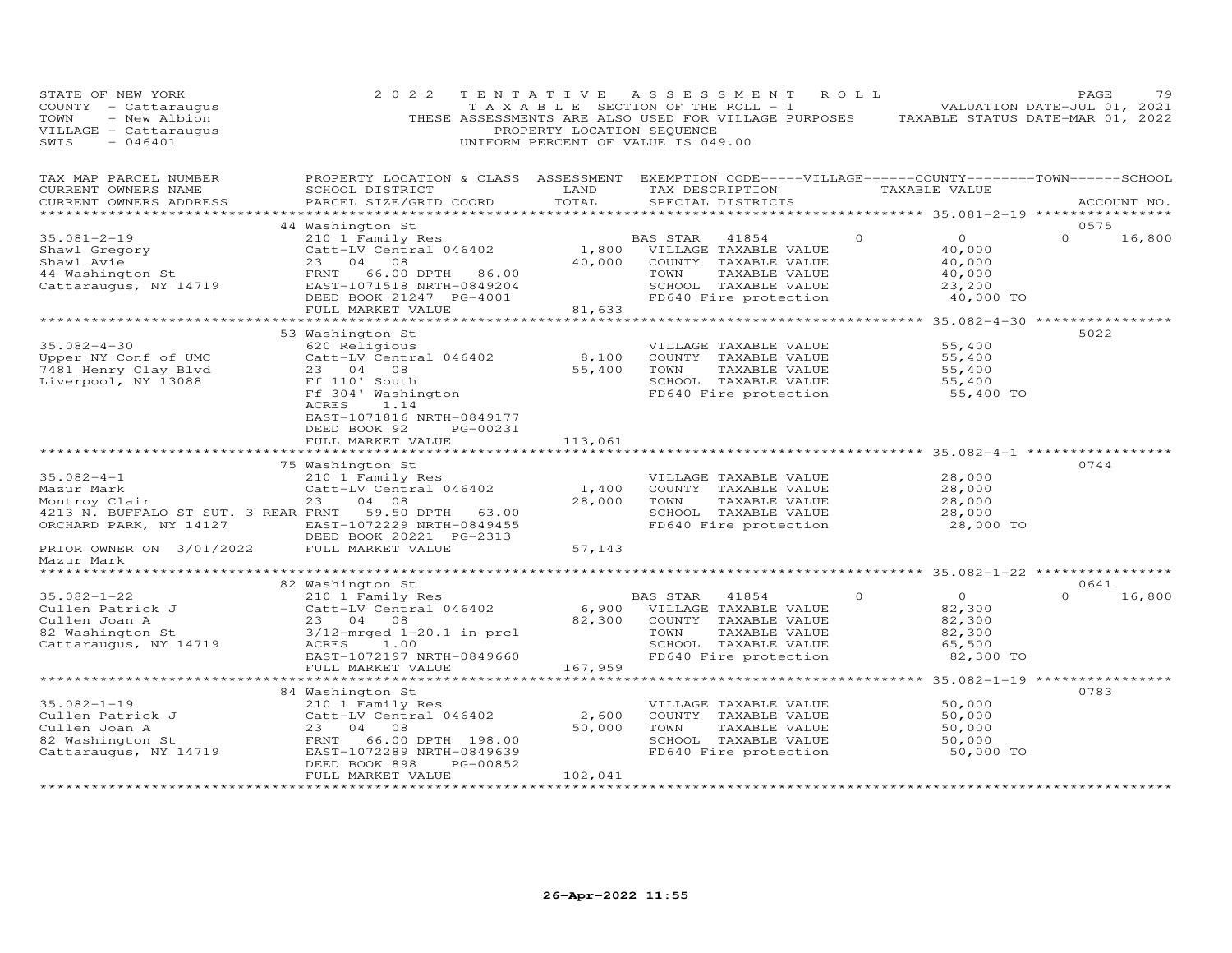| STATE OF NEW YORK<br>COUNTY - Cattaraugus<br>- New Albion<br>TOWN<br>VILLAGE - Cattaraugus<br>SWIS<br>$-046401$ | 2 0 2 2                                                                                                                                                            | TENTATIVE<br>PROPERTY LOCATION SEQUENCE | A S S E S S M E N T<br>R O L L<br>T A X A B L E SECTION OF THE ROLL - 1<br>THESE ASSESSMENTS ARE ALSO USED FOR VILLAGE PURPOSES<br>UNIFORM PERCENT OF VALUE IS 049.00 | TAXABLE STATUS DATE-MAR 01, 2022                  | PAGE<br>80<br>VALUATION DATE-JUL 01, 2021 |
|-----------------------------------------------------------------------------------------------------------------|--------------------------------------------------------------------------------------------------------------------------------------------------------------------|-----------------------------------------|-----------------------------------------------------------------------------------------------------------------------------------------------------------------------|---------------------------------------------------|-------------------------------------------|
| TAX MAP PARCEL NUMBER<br>CURRENT OWNERS NAME<br>CURRENT OWNERS ADDRESS                                          | PROPERTY LOCATION & CLASS ASSESSMENT<br>SCHOOL DISTRICT<br>PARCEL SIZE/GRID COORD                                                                                  | LAND<br>TOTAL<br>**************         | EXEMPTION CODE-----VILLAGE------COUNTY--------TOWN------SCHOOL<br>TAX DESCRIPTION TAXABLE VALUE<br>SPECIAL DISTRICTS                                                  | ************ 35.082-4-3 ******************        | ACCOUNT NO.                               |
| $35.082 - 4 - 3$<br>Dankert Brandon A<br>Dankert Amber<br>87 Washington St<br>Cattaraugus, NY 14719             | 87 Washington St<br>230 3 Family Res<br>Catt-LV Central 046402<br>23<br>04 08<br>FRNT<br>81.18 DPTH 126.40<br>EAST-1072573 NRTH-0849426<br>DEED BOOK 29730 PG-8001 | 2,700<br>80,000                         | VILLAGE TAXABLE VALUE<br>COUNTY TAXABLE VALUE<br>TOWN<br>TAXABLE VALUE<br>SCHOOL TAXABLE VALUE<br>FD640 Fire protection                                               | 80,000<br>80,000<br>80,000<br>80,000<br>80,000 TO | 0890                                      |
|                                                                                                                 | FULL MARKET VALUE                                                                                                                                                  | 163,265                                 |                                                                                                                                                                       | ***************** 35.082-4-4 ****************     |                                           |
| $35.082 - 4 - 4$<br>Perkins Tara B<br>Perkins Christopher J<br>91 Washington Str<br>Cattaraguus, NY 14719       | 91 Washington St<br>210 1 Family Res<br>Catt-LV Central 046402<br>23 04 08<br>FRNT 171.60 DPTH 158.40<br>EAST-1072701 NRTH-0849411<br>DEED BOOK 20221 PG-2336      | 6,400<br>90,000                         | VILLAGE TAXABLE VALUE<br>COUNTY TAXABLE VALUE<br>TOWN<br>TAXABLE VALUE<br>SCHOOL TAXABLE VALUE<br>FD640 Fire protection                                               | 90,000<br>90,000<br>90,000<br>90,000<br>90,000 TO | 0869                                      |
| PRIOR OWNER ON 3/01/2022                                                                                        | FULL MARKET VALUE                                                                                                                                                  | 183,673                                 |                                                                                                                                                                       |                                                   |                                           |
| Perkins Tara B                                                                                                  |                                                                                                                                                                    |                                         |                                                                                                                                                                       |                                                   |                                           |
| $35.082 - 1 - 11$<br>Fisher Anthony R<br>94 Washington Street<br>Cattaraugus, NY 14719                          | 94 Washington St<br>210 1 Family Res<br>Catt-LV Central 046402<br>23 04 08<br>FRNT<br>78.50 DPTH 166.00<br>BANK<br>032<br>EAST-1072604 NRTH-0849638                | 3,000<br>55,000                         | VILLAGE TAXABLE VALUE<br>COUNTY TAXABLE VALUE<br>TOWN<br>TAXABLE VALUE<br>SCHOOL TAXABLE VALUE<br>FD640 Fire protection                                               | 55,000<br>55,000<br>55,000<br>55,000<br>55,000 TO | 0670                                      |
|                                                                                                                 | DEED BOOK 2020 PG-12626<br>FULL MARKET VALUE                                                                                                                       | 112,245                                 |                                                                                                                                                                       |                                                   |                                           |
|                                                                                                                 | 97 Washington St                                                                                                                                                   |                                         |                                                                                                                                                                       |                                                   | 0755                                      |
| $35.082 - 4 - 5$<br>Freaney James R Sr<br>Freaney Christine L<br>6370 Peth Rd<br>Great Valley, NY 14741         | 210 1 Family Res<br>Catt-LV Central 046402<br>23 04 08<br>FRNT<br>92.00 DPTH 158.40<br>017<br>BANK                                                                 | 3,400<br>62,800                         | VILLAGE TAXABLE VALUE<br>COUNTY TAXABLE VALUE<br>TOWN<br>TAXABLE VALUE<br>SCHOOL TAXABLE VALUE<br>FD640 Fire protection                                               | 62,800<br>62,800<br>62,800<br>62,800<br>62,800 TO |                                           |
|                                                                                                                 | EAST-1072832 NRTH-0849411<br>DEED BOOK 4273 PG-7001<br>FULL MARKET VALUE                                                                                           | 128,163                                 |                                                                                                                                                                       |                                                   |                                           |
|                                                                                                                 | 98 Washington St                                                                                                                                                   |                                         |                                                                                                                                                                       |                                                   | 0840                                      |
| $35.082 - 1 - 10$<br>Minner Leo A<br>Minner Barbara A<br>98 Washington St<br>Cattaraugus, NY 14719              | 210 1 Family Res<br>Catt-LV Central 046402<br>23<br>04 08<br>FRNT 81.00 DPTH 198.00<br>EAST-1072684 NRTH-0849637<br>FULL MARKET VALUE                              | 3,200<br>78,600<br>160,408              | VILLAGE TAXABLE VALUE<br>COUNTY TAXABLE VALUE<br>TOWN<br>TAXABLE VALUE<br>SCHOOL TAXABLE VALUE<br>FD640 Fire protection                                               | 78,600<br>78,600<br>78,600<br>78,600<br>78,600 TO |                                           |
| ***********                                                                                                     |                                                                                                                                                                    | *********************                   |                                                                                                                                                                       |                                                   |                                           |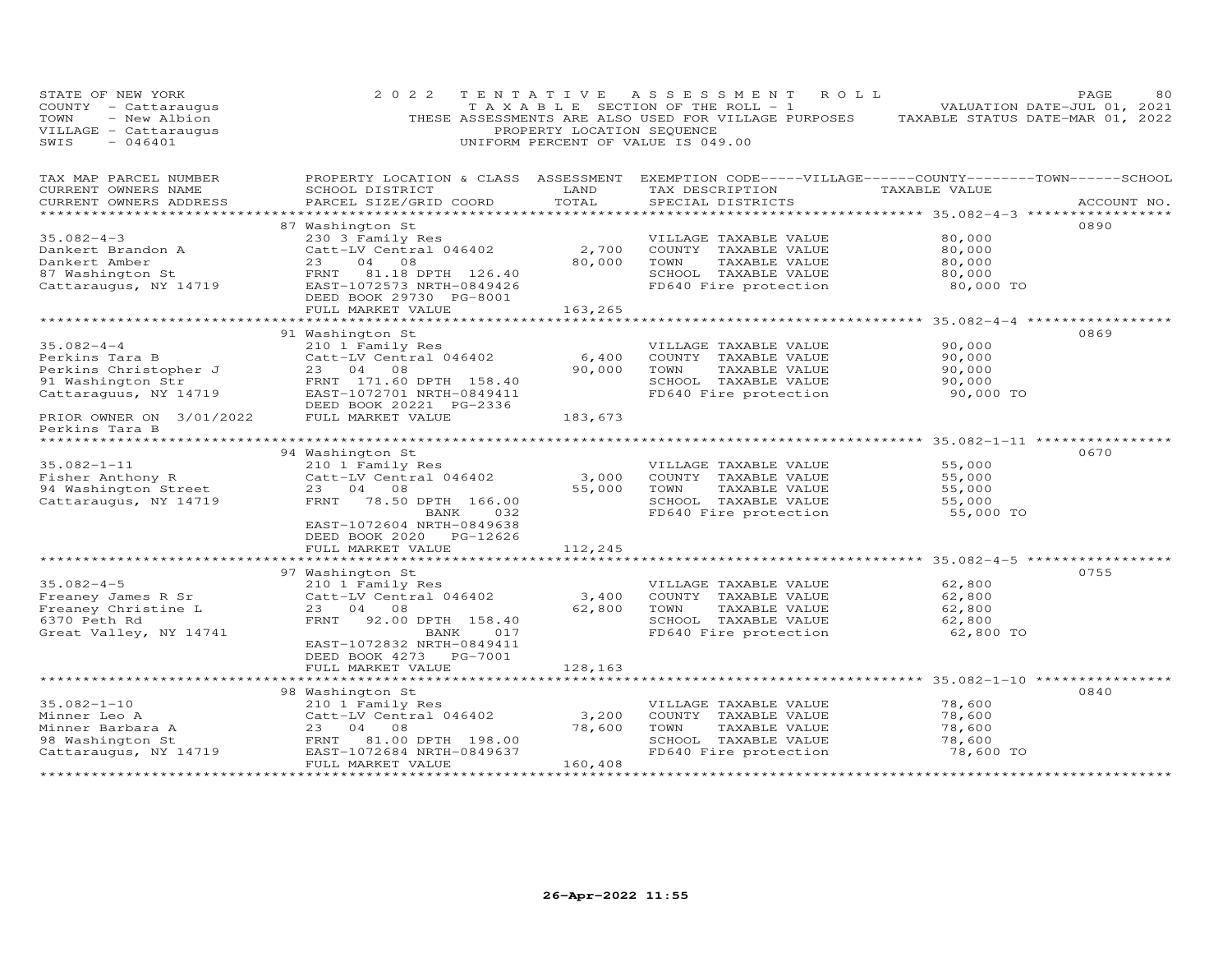| STATE OF NEW YORK<br>COUNTY - Cattaraugus<br>- New Albion<br>TOWN<br>VILLAGE - Cattaraugus<br>SWIS<br>$-046401$ | 2 0 2 2                                                                                                                                                                               | PROPERTY LOCATION SEQUENCE | TENTATIVE ASSESSMENT<br>ROLL<br>TAXABLE SECTION OF THE ROLL - 1<br>THESE ASSESSMENTS ARE ALSO USED FOR VILLAGE PURPOSES<br>UNIFORM PERCENT OF VALUE IS 049.00 |                                                   | PAGE<br>81<br>VALUATION DATE-JUL 01, 2021<br>TAXABLE STATUS DATE-MAR 01, 2022 |
|-----------------------------------------------------------------------------------------------------------------|---------------------------------------------------------------------------------------------------------------------------------------------------------------------------------------|----------------------------|---------------------------------------------------------------------------------------------------------------------------------------------------------------|---------------------------------------------------|-------------------------------------------------------------------------------|
| TAX MAP PARCEL NUMBER<br>CURRENT OWNERS NAME<br>CURRENT OWNERS ADDRESS                                          | SCHOOL DISTRICT<br>PARCEL SIZE/GRID COORD                                                                                                                                             | LAND<br>TOTAL              | PROPERTY LOCATION & CLASS ASSESSMENT EXEMPTION CODE-----VILLAGE------COUNTY-------TOWN------SCHOOL<br>TAX DESCRIPTION<br>SPECIAL DISTRICTS                    | TAXABLE VALUE                                     | ACCOUNT NO.                                                                   |
| $35.082 - 1 - 9$<br>Reid Paul S<br>102 Washington St<br>Cattaraugus, NY 14719                                   | 102 Washington St<br>210 1 Family Res<br>Catt-LV Central 046402<br>23 04 08<br>99.98 DPTH 146.00<br>FRNT<br>EAST-1072796 NRTH-0849614<br>DEED BOOK 20200 PG-7194<br>FULL MARKET VALUE | 3,600<br>97,600<br>199,184 | VILLAGE TAXABLE VALUE<br>COUNTY TAXABLE VALUE<br>TOWN<br>TAXABLE VALUE<br>SCHOOL TAXABLE VALUE<br>FD640 Fire protection                                       | 97,600<br>97,600<br>97,600<br>97,600<br>97,600 TO | 0860                                                                          |
| $35.082 - 2 - 6$<br>Adams Lumber Co Inc<br>6052 Adams Rd<br>Cattaraugus, NY 14719                               | Waverly St<br>311 Res vac land<br>Catt-LV Central 046402<br>23 04 08<br>Ff 660.00<br>3.04<br>ACRES<br>EAST-1073660 NRTH-0849740<br>DEED BOOK 1014 PG-101<br>FULL MARKET VALUE         | 2,700<br>2,700<br>5,510    | VILLAGE TAXABLE VALUE<br>COUNTY TAXABLE VALUE<br>TAXABLE VALUE<br>TOWN<br>SCHOOL TAXABLE VALUE<br>FD640 Fire protection                                       | 2,700<br>2,700<br>2,700<br>2,700<br>2,700 TO      | 0950                                                                          |
| $35.082 - 3 - 2$<br>Potmesil L.A.<br>Potmesil Family Trust I<br>16 Prospect St<br>Forestville, NY 14062         | Waverly St<br>322 Rural vac>10<br>Catt-LV Central 046402<br>23 04 08<br>Landlocked<br>ACRES 10.51<br>EAST-1074159 NRTH-0849342<br>DEED BOOK 19495 PG-6002<br>FULL MARKET VALUE        | 5,300<br>5,300<br>10,816   | VILLAGE TAXABLE VALUE<br>COUNTY TAXABLE VALUE<br>TOWN<br>TAXABLE VALUE<br>SCHOOL TAXABLE VALUE<br>FD640 Fire protection                                       | 5,300<br>5,300<br>5,300<br>5,300<br>5,300 TO      | 0651                                                                          |
|                                                                                                                 |                                                                                                                                                                                       | *************              | ******************************** 35.082-3-8 **************                                                                                                    |                                                   |                                                                               |
| $35.082 - 3 - 8$<br>VanCise Ann<br>121 Waverly St<br>Cattaraugus, NY 14719                                      | Waverly St<br>311 Res vac land<br>Catt-LV Central 046402<br>23 04 08<br>FRNT 82.50 DPTH 153.25<br>EAST-1073518 NRTH-0849325                                                           | 3,000<br>3,000             | VILLAGE TAXABLE VALUE<br>COUNTY TAXABLE VALUE<br>TOWN<br>TAXABLE VALUE<br>SCHOOL TAXABLE VALUE<br>FD640 Fire protection                                       | 3,000<br>3,000<br>3,000<br>3,000<br>3,000 TO      | 0838                                                                          |
|                                                                                                                 | DEED BOOK 27927 PG-2001<br>FULL MARKET VALUE                                                                                                                                          | 6,122                      |                                                                                                                                                               |                                                   |                                                                               |
| $35.081 - 3 - 13$<br>Hoag Justin<br>7211 State Land Road<br>CATTARAUGUS, NY 14719                               | 14 Waverly St<br>411 Apartment<br>Catt-LV Central 046402<br>23 04 08<br>FRNT<br>58.00 DPTH 66.00<br>EAST-1071413 NRTH-0848879<br>DEED BOOK 20200 PG-5424<br>FULL MARKET VALUE         | 1,400<br>30,000<br>61,224  | VILLAGE TAXABLE VALUE<br>COUNTY TAXABLE VALUE<br>TOWN<br>TAXABLE VALUE<br>SCHOOL TAXABLE VALUE<br>FD640 Fire protection                                       | 30,000<br>30,000<br>30,000<br>30,000<br>30,000 TO | 0987                                                                          |
| ***********************                                                                                         | **********************                                                                                                                                                                |                            |                                                                                                                                                               |                                                   |                                                                               |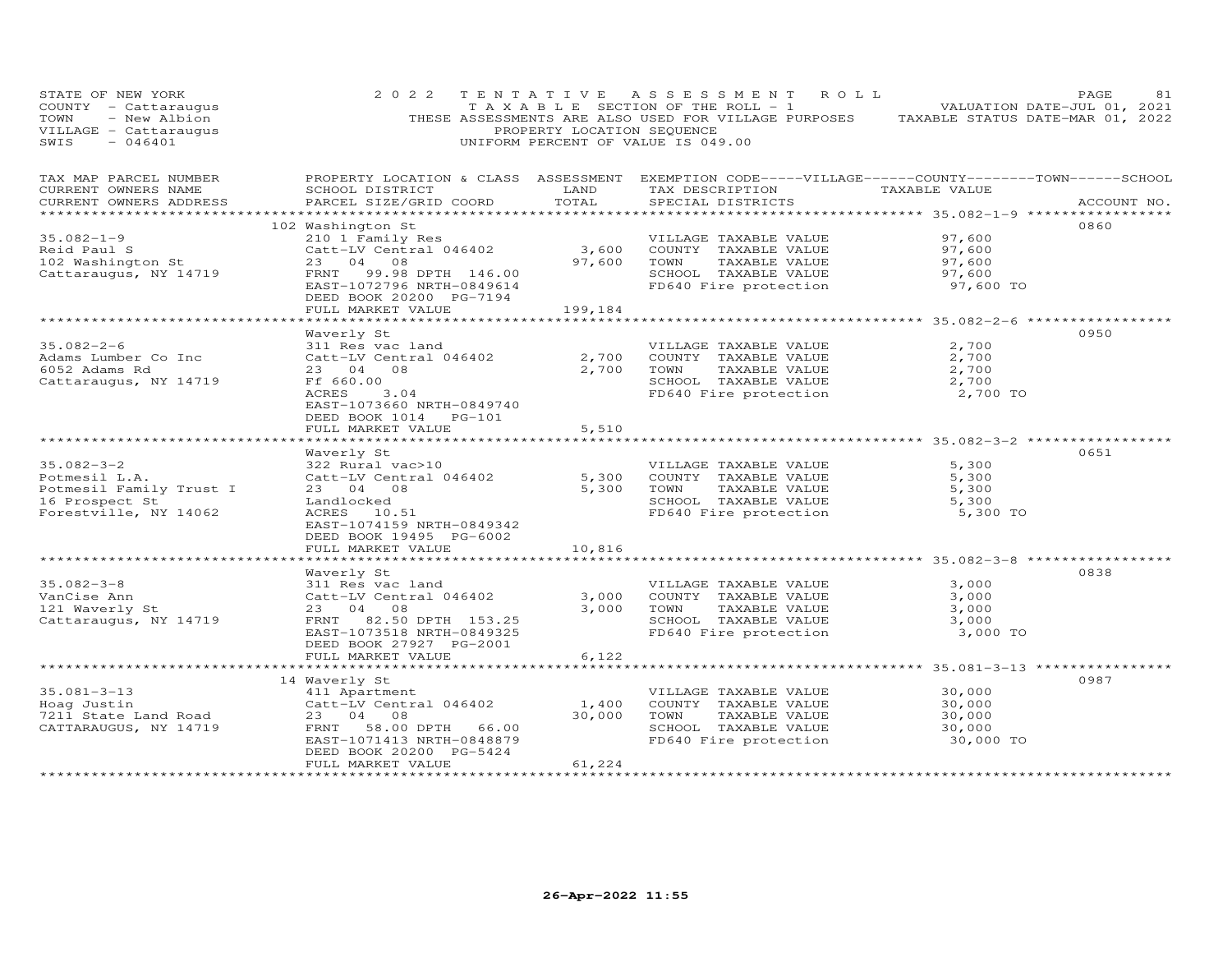| STATE OF NEW YORK<br>COUNTY - Cattaraugus<br>- New Albion<br>TOWN<br>VILLAGE - Cattaraugus<br>SWIS<br>$-046401$ | 2 0 2 2<br>THESE ASSESSMENTS ARE ALSO USED FOR VILLAGE PURPOSES                                                                                                                                     | TENTATIVE<br>TAXABLE SECTION OF THE ROLL - 1<br>PROPERTY LOCATION SEQUENCE<br>UNIFORM PERCENT OF VALUE IS 049.00 | A S S E S S M E N T                                            |                                                                                                                          | R O L L                                               | TAXABLE STATUS DATE-MAR 01, 2022                                                                  |                                          | PAGE<br>82<br>VALUATION DATE-JUL 01, 2021 |
|-----------------------------------------------------------------------------------------------------------------|-----------------------------------------------------------------------------------------------------------------------------------------------------------------------------------------------------|------------------------------------------------------------------------------------------------------------------|----------------------------------------------------------------|--------------------------------------------------------------------------------------------------------------------------|-------------------------------------------------------|---------------------------------------------------------------------------------------------------|------------------------------------------|-------------------------------------------|
| TAX MAP PARCEL NUMBER<br>CURRENT OWNERS NAME<br>CURRENT OWNERS ADDRESS<br>***********************               | PROPERTY LOCATION & CLASS ASSESSMENT EXEMPTION CODE-----VILLAGE------COUNTY-------TOWN------SCHOOL<br>SCHOOL DISTRICT<br>PARCEL SIZE/GRID COORD                                                     | LAND<br>TOTAL                                                                                                    |                                                                | SPECIAL DISTRICTS                                                                                                        | TAX DESCRIPTION                                       | TAXABLE VALUE                                                                                     |                                          | ACCOUNT NO.                               |
|                                                                                                                 | 15 Waverly St                                                                                                                                                                                       |                                                                                                                  |                                                                |                                                                                                                          |                                                       |                                                                                                   |                                          | 0978                                      |
| $35.081 - 3 - 14$<br>Erckert Charles A Sr<br>Erckert Pamela<br>15 Waverly St<br>Cattaraugus, NY 14719           | 210 1 Family Res<br>Catt-LV Central 046402<br>$23$ 04<br>$29$ 08<br>$29$ 08<br>FRNT<br>61.00 DPTH 132.00<br>EAST-1071398 NRTH-0848714                                                               |                                                                                                                  | VET COM C 41132<br>2,100 AGED C/T<br>42,000 AGED S<br>ENH STAR | 41801<br>41804<br>41834<br>VILLAGE TAXABLE VALUE                                                                         | $\overline{O}$<br>21,000<br>$\overline{0}$<br>$\circ$ | 10,500<br>15,750<br>$\Omega$<br>$\overline{O}$<br>21,000                                          | $\Omega$<br>21,000<br>$\circ$<br>$\circ$ | $\circ$<br>$\Omega$<br>16,800<br>25,200   |
|                                                                                                                 | DEED BOOK 00928 PG-00224<br>FULL MARKET VALUE                                                                                                                                                       | 85,714                                                                                                           | TOWN                                                           | COUNTY TAXABLE VALUE<br>TAXABLE VALUE<br>SCHOOL TAXABLE VALUE<br>FD640 Fire protection                                   |                                                       | 15,750<br>21,000<br>$\circ$<br>42,000 TO                                                          |                                          |                                           |
|                                                                                                                 |                                                                                                                                                                                                     |                                                                                                                  |                                                                |                                                                                                                          |                                                       |                                                                                                   |                                          |                                           |
| $35.081 - 3 - 15$<br>Robertson Chance<br>20 Waverly Street<br>Cattaraugs, NY 14719                              | 17 Waverly St<br>210 1 Family Res<br>Catt-LV Central 046402<br>23 04 08<br>FRNT<br>36.00 DPTH 132.00                                                                                                | 1,200<br>14,100                                                                                                  | TOWN                                                           | VILLAGE TAXABLE VALUE<br>COUNTY TAXABLE VALUE<br>TAXABLE VALUE<br>SCHOOL TAXABLE VALUE                                   |                                                       | 14,100<br>14,100<br>14,100<br>14,100                                                              |                                          | 0607                                      |
|                                                                                                                 | EAST-1071447 NRTH-0848715<br>DEED BOOK 20190 PG-8307<br>FULL MARKET VALUE                                                                                                                           | 28,776<br>*********                                                                                              |                                                                | FD640 Fire protection                                                                                                    |                                                       | 14,100 TO<br>******** 35.081-3-12 ***********                                                     |                                          |                                           |
|                                                                                                                 | 20 Waverly St                                                                                                                                                                                       |                                                                                                                  |                                                                |                                                                                                                          |                                                       |                                                                                                   |                                          | 0979                                      |
| $35.081 - 3 - 12$<br>Robertson Chance M<br>20 Waverly St<br>Cattaraugus, NY 14719                               | 210 1 Family Res<br>Catt-LV Central 046402<br>23 04 08<br>FRNT<br>70.00 DPTH<br>99.00<br>EAST-1071459 NRTH-0848893<br>DEED BOOK 5950<br>PG-8001                                                     | 1,000<br>27,700                                                                                                  | BAS STAR<br>TOWN                                               | 41854<br>VILLAGE TAXABLE VALUE<br>COUNTY TAXABLE VALUE<br>TAXABLE VALUE<br>SCHOOL TAXABLE VALUE<br>FD640 Fire protection | $\Omega$                                              | $\overline{O}$<br>27,700<br>27,700<br>27,700<br>10,900<br>27,700 TO                               | $\Omega$                                 | 16,800                                    |
|                                                                                                                 | FULL MARKET VALUE                                                                                                                                                                                   | 56,531                                                                                                           |                                                                |                                                                                                                          |                                                       |                                                                                                   |                                          |                                           |
| $35.081 - 3 - 16$<br>Bognar William P<br>Bognar William J<br>5888 Dublin Rd<br>Salamanca, NY 14779              | ********************************<br>23 Waverly St<br>230 3 Family Res<br>Catt-LV Central 046402<br>23 04<br>08<br>66.00 DPTH 132.00<br>FRNT<br>EAST-1071499 NRTH-0848716<br>DEED BOOK 25857 PG-9002 | **************************<br>2,300<br>25,000                                                                    | TOWN                                                           | VILLAGE TAXABLE VALUE<br>COUNTY TAXABLE VALUE<br>TAXABLE VALUE<br>SCHOOL TAXABLE VALUE<br>FD640 Fire protection          |                                                       | ************** 35.081-3-16 *****************<br>25,000<br>25,000<br>25,000<br>25,000<br>25,000 TO |                                          | 0644                                      |
|                                                                                                                 | FULL MARKET VALUE                                                                                                                                                                                   | 51,020                                                                                                           |                                                                |                                                                                                                          |                                                       |                                                                                                   |                                          |                                           |
|                                                                                                                 | *************************                                                                                                                                                                           | **************                                                                                                   |                                                                |                                                                                                                          |                                                       | ******************* 35.081-3-11 ***************                                                   |                                          |                                           |
| $35.081 - 3 - 11$<br>Robertson Chance<br>20 Waverly St<br>Cattaraugus, NY 14719                                 | 28 Waverly St<br>210 1 Family Res<br>Catt-LV Central 046402<br>23 04<br>08<br>FRNT<br>83.00 DPTH<br>99.00<br>BANK<br>017<br>EAST-1071533 NRTH-0848901<br>DEED BOOK 9998 PG-9001                     | 3,200<br>20,100                                                                                                  | TOWN                                                           | VILLAGE TAXABLE VALUE<br>COUNTY TAXABLE VALUE<br>TAXABLE VALUE<br>SCHOOL TAXABLE VALUE<br>FD640 Fire protection          |                                                       | 20,100<br>20,100<br>20,100<br>20,100<br>20,100 TO                                                 |                                          | 0725                                      |
|                                                                                                                 | FULL MARKET VALUE<br>*******************                                                                                                                                                            | 41,020                                                                                                           |                                                                |                                                                                                                          |                                                       |                                                                                                   |                                          |                                           |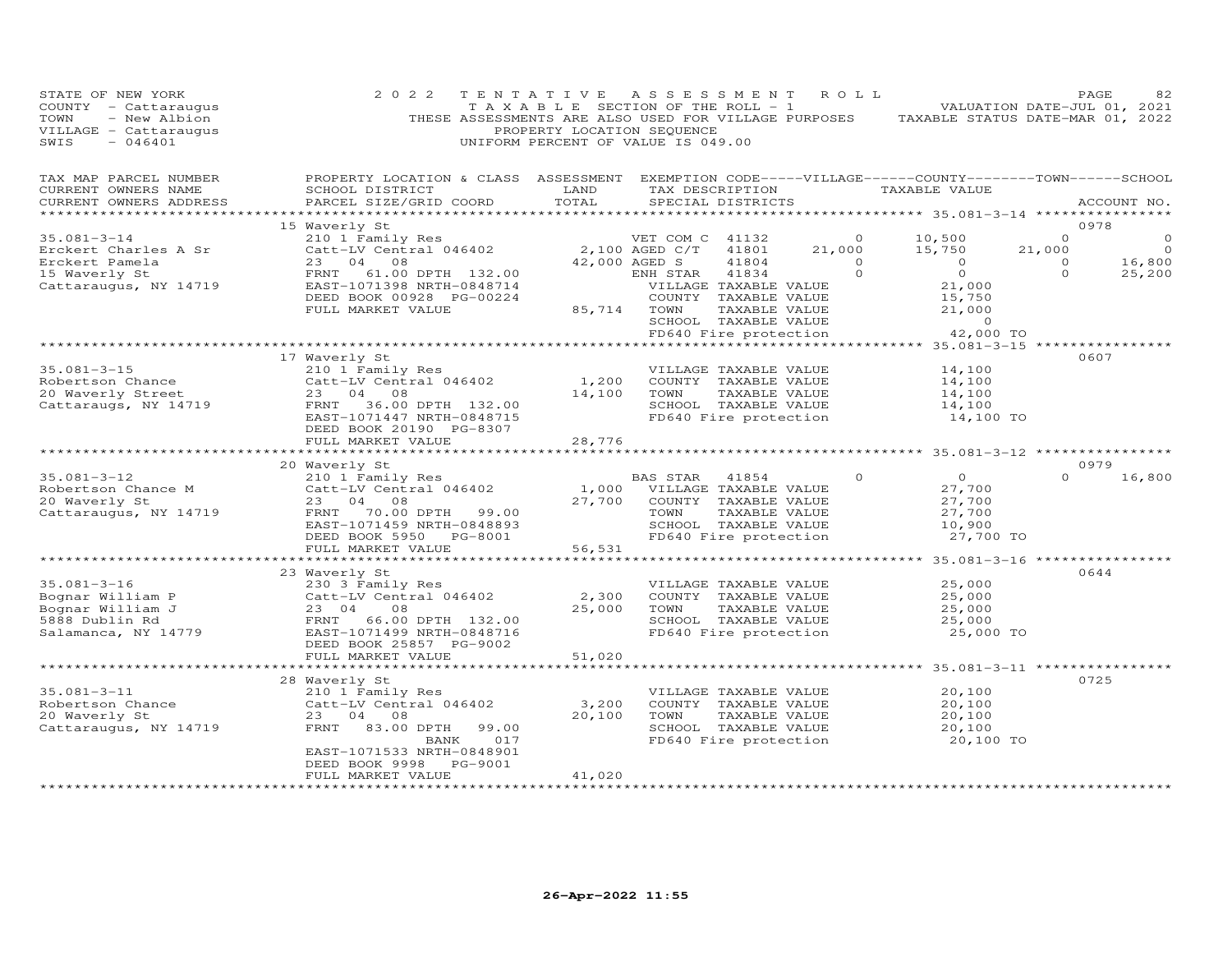| STATE OF NEW IONA<br>COUNTY - Cattaraugus<br>TOWN - New Albion<br>---------- Cattaraugus                                                                                                                                                                       | 2 0 2 2                                                                                    | PROPERTY LOCATION SEQUENCE | TENTATIVE ASSESSMENT ROLL<br>UNIFORM PERCENT OF VALUE IS 049.00                                                                                                              | PAGE<br>83<br>TAXABLE SECTION OF THE ROLL - 1 VALUATION DATE-JUL 01, 2021<br>THESE ASSESSMENTS ARE ALSO USED FOR VILLAGE PURPOSES TAXABLE STATUS DATE-MAR 01, 2022 |
|----------------------------------------------------------------------------------------------------------------------------------------------------------------------------------------------------------------------------------------------------------------|--------------------------------------------------------------------------------------------|----------------------------|------------------------------------------------------------------------------------------------------------------------------------------------------------------------------|--------------------------------------------------------------------------------------------------------------------------------------------------------------------|
| CURRENT OWNERS NAME<br>CURRENT OWNERS ADDRESS                                                                                                                                                                                                                  | PARCEL SIZE/GRID COORD                                                                     | TOTAL                      | SCHOOL DISTRICT                       LAND         TAX DESCRIPTION                  TAXABLE VALUE<br>SPECIAL DISTRICTS                                                       | TAX MAP PARCEL NUMBER FROPERTY LOCATION & CLASS ASSESSMENT EXEMPTION CODE-----VILLAGE------COUNTY-------TOWN------SCHOOL<br>ACCOUNT NO.                            |
| 35.081-3-17<br>29 Waverly School (2010) Family Res<br>29 Waverly St. 23 04 08<br>29 Waverly St. 23 04 08<br>29 Waverly St. 23 04 08<br>29 Waverly St. 23 04 08<br>29 Waverly St. 23 04 08<br>29 Waverly St. 23 04 08<br>29 Waverly St. 23 04 0                 | 29 Waverly St<br>BANK 017<br>EAST-1071562 NRTH-0848750<br>DEED BOOK 30172 PG-5002          |                            | SCHOOL TAXABLE VALUE<br>FD640 Fire protection                                                                                                                                | 0618<br>40,000 TO                                                                                                                                                  |
|                                                                                                                                                                                                                                                                | FULL MARKET VALUE<br>34 Waverly St                                                         | 81,633                     |                                                                                                                                                                              | 0898                                                                                                                                                               |
|                                                                                                                                                                                                                                                                | DEED BOOK 17717 PG-6001<br>FULL MARKET VALUE                                               | 35,102                     |                                                                                                                                                                              |                                                                                                                                                                    |
|                                                                                                                                                                                                                                                                |                                                                                            |                            |                                                                                                                                                                              |                                                                                                                                                                    |
| 35.082-5-1<br>Zimbardi Timothy J<br>Zimbardi Timothy J<br>Zimbardi Pamela and Catt-LV Central 046402<br>2303 Family Res<br>2303 Family Res<br>2304 08<br>2304 08<br>2304 08<br>2304 08<br>2304 08<br>2304 08<br>2304 08<br>2304 08<br>2304 08<br>2304 08<br>23 | 35 Waverly St                                                                              |                            | VILLAGE TAXABLE VALUE<br>COUNTY TAXABLE VALUE<br>TOWN TAXABLE VALUE<br>SCHOOL TAXABLE VALUE<br>FD640 Fire protection                                                         | 0951<br>32,000<br>32,000<br>32,000<br>32,000<br>32,000 TO                                                                                                          |
|                                                                                                                                                                                                                                                                | FULL MARKET VALUE                                                                          | 65,306                     |                                                                                                                                                                              |                                                                                                                                                                    |
| 35.082-5-2<br>Sterling Kirk L<br>39 Waverly St<br>Cattaraugus, NY 14719<br>Cattaraugus, NY 14719<br>Cattaraugus, NY 14719<br>L<br>Torres by OR Tarking Cont<br>L<br>Torres by OR Tarking Cont<br>L<br>Torres by OR Tarking Cont<br>$\frac{1}{4}$               | 39 Waverly St<br>ACRES 1.45<br>EAST-1071889 NRTH-0848528                                   | 4,300<br>29,300            | VILLAGE TAXABLE VALUE<br>COUNTY TAXABLE VALUE<br>TOWN TAXABLE VALUE 29,300<br>SCHOOL TAXABLE VALUE 29,300<br>29,300<br>TOWN<br>SCHOOL TAXABLE VALUE<br>FD640 Fire protection | 0750<br>29,300<br>29,300 TO                                                                                                                                        |
|                                                                                                                                                                                                                                                                | DEED BOOK 9241 PG-2001<br>FULL MARKET VALUE                                                | 59,796                     |                                                                                                                                                                              |                                                                                                                                                                    |
| 35.082-4-25<br>Finnegan Michael J<br>Po Box 100<br>Catt-LV Central 046402<br>Po Box 100<br>Cattaraugus, NY 14719<br>Cattaraugus, NY 14719<br>Po Box 100<br>Cattaraugus, NY 14719<br>Po Box 100<br>FRNT 78.00 DPTH 134.00<br>PO Box 100<br>CATTARABLE V         | 40 Waverly St<br>EAST-1071836 NRTH-0848919<br>PG-7002<br>DEED BOOK 94<br>FULL MARKET VALUE | 101,837                    | VILLAGE TAXABLE VALUE<br>49,900 TOWN TAXABLE VALUE<br>SCHOOL TAXABLE VALUE<br>FD640 Fire protection                                                                          | 0792<br>49,900<br>49,900<br>49,900<br>49,900<br>49,900 TO                                                                                                          |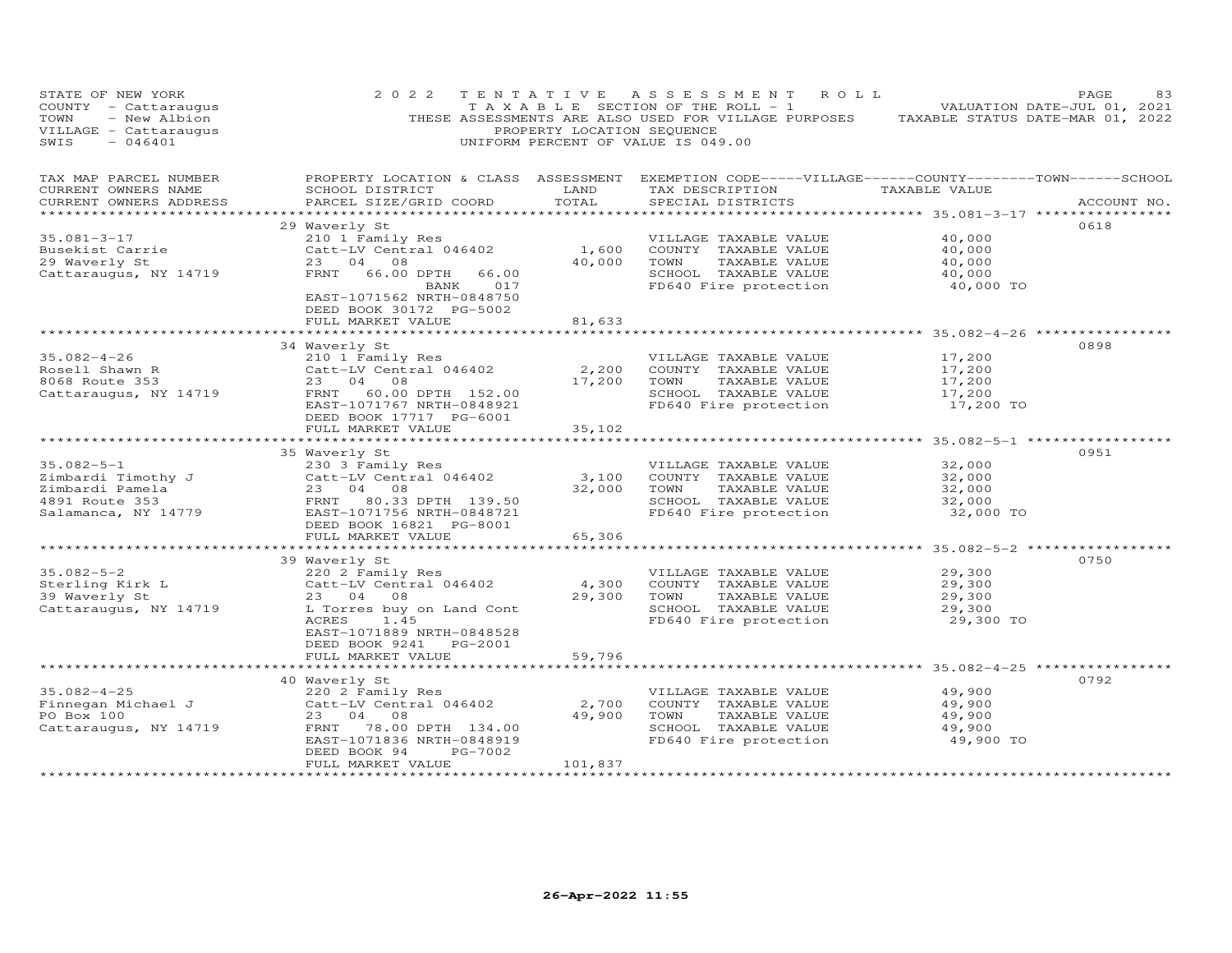| STATE OF NEW YORK<br>COUNTY - Cattaraugus<br>- New Albion<br>TOWN<br>VILLAGE - Cattaraugus<br>SWIS<br>$-046401$               | 2 0 2 2                                                                                                                                                                           | TENTATIVE<br>PROPERTY LOCATION SEQUENCE | ASSESSMENT ROLL<br>T A X A B L E SECTION OF THE ROLL - 1<br>THESE ASSESSMENTS ARE ALSO USED FOR VILLAGE PURPOSES TAXABLE STATUS DATE-MAR 01, 2022<br>UNIFORM PERCENT OF VALUE IS 049.00 |          |                                                               | PAGE<br>VALUATION DATE-JUL 01, 2021 | 84          |
|-------------------------------------------------------------------------------------------------------------------------------|-----------------------------------------------------------------------------------------------------------------------------------------------------------------------------------|-----------------------------------------|-----------------------------------------------------------------------------------------------------------------------------------------------------------------------------------------|----------|---------------------------------------------------------------|-------------------------------------|-------------|
| TAX MAP PARCEL NUMBER<br>CURRENT OWNERS NAME<br>CURRENT OWNERS ADDRESS                                                        | PROPERTY LOCATION & CLASS ASSESSMENT EXEMPTION CODE-----VILLAGE------COUNTY-------TOWN------SCHOOL<br>SCHOOL DISTRICT<br>PARCEL SIZE/GRID COORD                                   | LAND<br>TOTAL                           | TAX DESCRIPTION TAXABLE VALUE<br>SPECIAL DISTRICTS                                                                                                                                      |          |                                                               |                                     | ACCOUNT NO. |
|                                                                                                                               | 42 Waverly St                                                                                                                                                                     |                                         |                                                                                                                                                                                         |          |                                                               | 0881                                |             |
| $35.082 - 4 - 24$<br>Putzke Daniel L<br>42 Waverly St<br>Cattaraugus, NY 14719                                                | 210 1 Family Res<br>Catt-LV Central 046402<br>23 04 08<br>Ff 340' Washington<br>$\text{FRNT}$ 380.00 DPTH<br>ACRES<br>3.39<br>EAST-1072058 NRTH-0849133<br>DEED BOOK 1006 PG-1028 | 9,400<br>50,000                         | 41854<br>BAS STAR<br>VILLAGE TAXABLE VALUE<br>COUNTY TAXABLE VALUE<br>TOWN<br>TAXABLE VALUE<br>SCHOOL TAXABLE VALUE<br>FD640 Fire protection                                            | $\Omega$ | $\Omega$<br>50,000<br>50,000<br>50,000<br>33,200<br>50,000 TO | $\Omega$                            | 16,800      |
|                                                                                                                               | FULL MARKET VALUE                                                                                                                                                                 | 102,041                                 |                                                                                                                                                                                         |          |                                                               |                                     |             |
| $35.082 - 5 - 3$                                                                                                              | 43 Waverly St<br>210 1 Family Res                                                                                                                                                 |                                         | VILLAGE TAXABLE VALUE                                                                                                                                                                   |          | 40,300                                                        | 0914                                |             |
| - Jinius Jarett<br>43 Waverly Stret<br>Catteri<br>Cattaraugus, NY 14719                                                       | Catt-LV Central 046402<br>23 04 08<br>ACRES<br>3.00<br>EAST-1072071 NRTH-0848534<br>DEED BOOK 2020 PG-11897                                                                       | 8,800<br>40,300                         | COUNTY TAXABLE VALUE<br>TAXABLE VALUE<br>TOWN<br>SCHOOL TAXABLE VALUE<br>FD640 Fire protection                                                                                          |          | 40,300<br>40,300<br>40,300<br>40,300 TO                       |                                     |             |
|                                                                                                                               | FULL MARKET VALUE                                                                                                                                                                 | 82,245<br>*********                     |                                                                                                                                                                                         |          | ************ 35.082-5-4 ***********                           |                                     |             |
|                                                                                                                               | 49 Waverly St                                                                                                                                                                     |                                         |                                                                                                                                                                                         |          |                                                               | 0882                                |             |
| $35.082 - 5 - 4$<br>Bradley Timothy A<br>49 Waverly<br>Cattaraugus, NY 14729<br>PRIOR OWNER ON 3/01/2022<br>Bradley Timothy A | 210 1 Family Res<br>Catt-LV Central 046402<br>23 04<br>08<br>FRNT<br>82.50 DPTH 140.00<br>EAST-1072091 NRTH-0848771<br>DEED BOOK 20220 PG-624                                     | 2,300<br>32,400                         | VILLAGE TAXABLE VALUE<br>COUNTY TAXABLE VALUE<br>TOWN<br>TAXABLE VALUE<br>SCHOOL TAXABLE VALUE<br>FD640 Fire protection                                                                 |          | 32,400<br>32,400<br>32,400<br>32,400<br>32,400 TO             |                                     |             |
|                                                                                                                               | FULL MARKET VALUE                                                                                                                                                                 | 66,122                                  |                                                                                                                                                                                         |          |                                                               |                                     |             |
| *********************                                                                                                         |                                                                                                                                                                                   |                                         |                                                                                                                                                                                         |          |                                                               |                                     |             |
| $35.082 - 5 - 5$<br>Wienk Randy<br>Wienk Diane S<br>53 Waverly St<br>Cattaraugus, NY 14719                                    | 53 Waverly St<br>210 1 Family Res<br>Catt-LV Central 046402<br>23 04 08<br>Ff 304.00<br>ACRES<br>4.10<br>EAST-1072323 NRTH-0848534<br>DEED BOOK 00948 PG-00916                    | 10,200<br>38,500                        | 41854<br>BAS STAR<br>VILLAGE TAXABLE VALUE<br>COUNTY TAXABLE VALUE<br>TOWN<br>TAXABLE VALUE<br>SCHOOL TAXABLE VALUE<br>FD640 Fire protection                                            | $\Omega$ | $\Omega$<br>38,500<br>38,500<br>38,500<br>21,700<br>38,500 TO | 0952<br>$\Omega$                    | 16,800      |
|                                                                                                                               | FULL MARKET VALUE                                                                                                                                                                 | 78,571                                  |                                                                                                                                                                                         |          |                                                               |                                     |             |
|                                                                                                                               |                                                                                                                                                                                   | **********                              |                                                                                                                                                                                         |          | ************* 35.082-4-23 ************                        |                                     |             |
| $35.082 - 4 - 23$<br>Harris Kyle<br>Harris Heather<br>22 South St<br>Cattaraugus, NY 14719                                    | 62 Waverly St<br>311 Res vac land<br>Catt-LV Central 046402<br>23 04<br>08<br>FRNT 136.00 DPTH 128.00<br>EAST-1072324 NRTH-0848960<br>DEED BOOK 20210 PG-2987                     | 4,600<br>4,600                          | VILLAGE TAXABLE VALUE<br>COUNTY TAXABLE VALUE<br>TOWN<br>TAXABLE VALUE<br>SCHOOL TAXABLE VALUE<br>FD640 Fire protection                                                                 |          | 4,600<br>4,600<br>4,600<br>4,600<br>4,600 TO                  | 0696                                |             |
|                                                                                                                               | FULL MARKET VALUE<br>************************                                                                                                                                     | 9,388<br>****************               |                                                                                                                                                                                         |          |                                                               |                                     |             |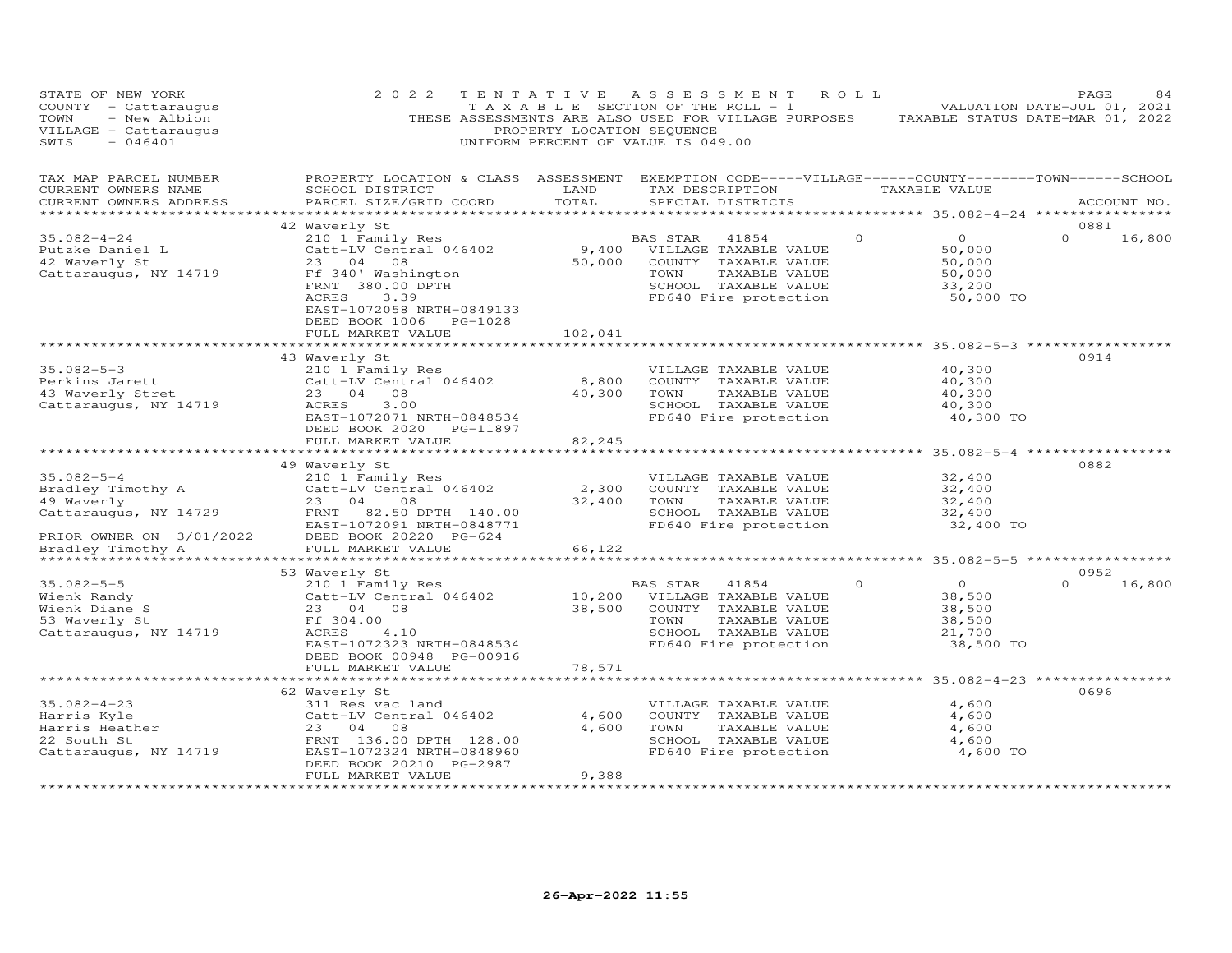| STATE OF NEW YORK<br>COUNTY - Cattaraugus<br>- New Albion<br>TOWN<br>VILLAGE - Cattaraugus<br>SWIS<br>$-046401$                                                                                                                                    | 2 0 2 2                                                                                                                                                                                                                                                                                                                                                                                                        | TENTATIVE<br>PROPERTY LOCATION SEQUENCE | A S S E S S M E N T<br>T A X A B L E SECTION OF THE ROLL - 1<br>THESE ASSESSMENTS ARE ALSO USED FOR VILLAGE PURPOSES TAXABLE STATUS DATE-MAR 01, 2022<br>UNIFORM PERCENT OF VALUE IS 049.00 | ROLL     |                                                                     | PAGE<br>85<br>VALUATION DATE-JUL 01, 2021 |
|----------------------------------------------------------------------------------------------------------------------------------------------------------------------------------------------------------------------------------------------------|----------------------------------------------------------------------------------------------------------------------------------------------------------------------------------------------------------------------------------------------------------------------------------------------------------------------------------------------------------------------------------------------------------------|-----------------------------------------|---------------------------------------------------------------------------------------------------------------------------------------------------------------------------------------------|----------|---------------------------------------------------------------------|-------------------------------------------|
| TAX MAP PARCEL NUMBER<br>CURRENT OWNERS NAME<br>CURRENT OWNERS ADDRESS                                                                                                                                                                             | PROPERTY LOCATION & CLASS ASSESSMENT EXEMPTION CODE-----VILLAGE------COUNTY-------TOWN------SCHOOL<br>SCHOOL DISTRICT<br>PARCEL SIZE/GRID COORD                                                                                                                                                                                                                                                                | LAND<br>TOTAL                           | TAX DESCRIPTION TAXABLE VALUE<br>SPECIAL DISTRICTS                                                                                                                                          |          |                                                                     | ACCOUNT NO.                               |
|                                                                                                                                                                                                                                                    | 66 Waverly St                                                                                                                                                                                                                                                                                                                                                                                                  |                                         |                                                                                                                                                                                             |          |                                                                     | 0763                                      |
| $35.082 - 4 - 22$<br>Wick Anthony M<br>66 Waverly St<br>Cattaraugus, NY 14719                                                                                                                                                                      | $\begin{array}{cccc} \texttt{210 1} & \texttt{Family Res} \\ \texttt{Catt-LV Central 046402} & & & \texttt{BAS STAR} & 41854 \\ \texttt{Catt-LV Central 046402} & & & \texttt{1,700} & \texttt{VILLAGE TAXABLE VALUE} \\ \texttt{23 04 08} & & & \texttt{33,000} & \texttt{COUNTY TAXABLE VALUE} \end{array}$<br>23 04 08<br>FRNT<br>50.00 DPTH 126.00<br>EAST-1072437 NRTH-0848935<br>DEED BOOK 12309 PG-3005 | 33,000                                  | COUNTY TAXABLE VALUE<br>TOWN<br>TAXABLE VALUE<br>SCHOOL TAXABLE VALUE<br>FD640 Fire protection                                                                                              | $\Omega$ | $\overline{O}$<br>33,000<br>33,000<br>33,000<br>16,200<br>33,000 TO | $\Omega$<br>16,800                        |
|                                                                                                                                                                                                                                                    | FULL MARKET VALUE                                                                                                                                                                                                                                                                                                                                                                                              | 67,347<br>***********                   |                                                                                                                                                                                             |          |                                                                     | ************ 35.082-5-6 **************    |
|                                                                                                                                                                                                                                                    |                                                                                                                                                                                                                                                                                                                                                                                                                |                                         |                                                                                                                                                                                             |          |                                                                     | 0672                                      |
| $35.082 - 5 - 6$<br>Rhinehart Nicholas G<br>Rhinehart Ashley<br>67 Waverly St<br>Cattaraugus, NY 14719                                                                                                                                             | 67 Waverly St<br>210 1 Family Res<br>Catt-LV Central 046402<br>23 04 08<br>FRNT 302.00 DPTH<br>$3.65$ BANK 017<br>ACRES<br>EAST-1072568 NRTH-0848496<br>DEED BOOK 20399 PG-3001                                                                                                                                                                                                                                | 9,600<br>28,700                         | BAS STAR<br>41854<br>VILLAGE TAXABLE VALUE<br>COUNTY TAXABLE VALUE<br>TOWN<br>TAXABLE VALUE<br>SCHOOL TAXABLE VALUE<br>FD640 Fire protection                                                | $\circ$  | $\overline{O}$<br>28,700<br>28,700<br>28,700<br>11,900<br>28,700 TO | $\Omega$<br>16,800                        |
|                                                                                                                                                                                                                                                    | FULL MARKET VALUE                                                                                                                                                                                                                                                                                                                                                                                              | 58,571                                  |                                                                                                                                                                                             |          |                                                                     |                                           |
|                                                                                                                                                                                                                                                    |                                                                                                                                                                                                                                                                                                                                                                                                                |                                         |                                                                                                                                                                                             |          |                                                                     |                                           |
|                                                                                                                                                                                                                                                    | 68 Waverly St                                                                                                                                                                                                                                                                                                                                                                                                  |                                         |                                                                                                                                                                                             |          |                                                                     | 0880                                      |
| $35.082 - 4 - 13$                                                                                                                                                                                                                                  |                                                                                                                                                                                                                                                                                                                                                                                                                |                                         | BAS STAR<br>41854                                                                                                                                                                           | $\Omega$ | $\Omega$                                                            | $\Omega$<br>16,800                        |
| Rhinehart John A<br>Rhinehart Amy S<br>68 Waverly St<br>Cattaraugus, NY 14719<br>Cattaraugus, NY 14719<br>Cattaraugus, NY 14719<br>Cattaraugus, NY 14719<br>Cattaraugus, NY 14719<br>Cattaraugus, NY 14719<br>Cattaraugus, NY 14719<br>Cattaraugus | Waverly St<br>210 1 Family Res<br>Catt-LV Central 046402                                                                                                                                                                                                                                                                                                                                                       | 3,700<br>36,600                         | VILLAGE TAXABLE VALUE<br>COUNTY TAXABLE VALUE<br>TOWN<br>TAXABLE VALUE<br>SCHOOL TAXABLE VALUE                                                                                              |          | 36,600<br>36,600<br>36,600<br>19,800                                |                                           |
|                                                                                                                                                                                                                                                    | DEED BOOK 4547 PG-6002                                                                                                                                                                                                                                                                                                                                                                                         |                                         | FD640 Fire protection                                                                                                                                                                       |          | 36,600 TO                                                           |                                           |
|                                                                                                                                                                                                                                                    | FULL MARKET VALUE                                                                                                                                                                                                                                                                                                                                                                                              | 74,694                                  |                                                                                                                                                                                             |          |                                                                     |                                           |
|                                                                                                                                                                                                                                                    |                                                                                                                                                                                                                                                                                                                                                                                                                | * * * * * * * * * * * * * *             | ******************************* 35.082-5-7 *****************                                                                                                                                |          |                                                                     | 0908                                      |
| $35.082 - 5 - 7$<br>Smith Samantha<br>Smith David<br>58 North Franklin St<br>Cattaraugus, NY 14719                                                                                                                                                 | 79 Waverly St<br>314 Rural vac<10<br>Catt-LV Central 046402<br>23 04<br>08<br>Ff 252.00 Waverly<br>Ff 264.00 Tannery<br>ACRES<br>1.70<br>EAST-1072855 NRTH-0848573<br>DEED BOOK 2021    PG-10787                                                                                                                                                                                                               | 5,500<br>5,500                          | VILLAGE TAXABLE VALUE<br>COUNTY TAXABLE VALUE<br>TOWN<br>TAXABLE VALUE<br>SCHOOL TAXABLE VALUE<br>FD640 Fire protection                                                                     |          | 5,500<br>5,500<br>5,500<br>5,500<br>5,500 TO                        |                                           |
|                                                                                                                                                                                                                                                    | FULL MARKET VALUE                                                                                                                                                                                                                                                                                                                                                                                              | 11,224                                  |                                                                                                                                                                                             |          |                                                                     |                                           |
|                                                                                                                                                                                                                                                    |                                                                                                                                                                                                                                                                                                                                                                                                                | *********                               |                                                                                                                                                                                             |          | *************** 35.082-2-13 **********                              |                                           |
| $35.082 - 2 - 13$<br>Gernatt Mark<br>112 Waverly St<br>Cattaraugus, NY 14719                                                                                                                                                                       | 92 Waverly St<br>220 2 Family Res<br>Catt-LV Central 046402<br>23 04 08<br>1.50<br>ACRES<br>EAST-1072955 NRTH-0849030<br>DEED BOOK 19060 PG-6003                                                                                                                                                                                                                                                               | 8,300<br>54,700                         | VILLAGE TAXABLE VALUE<br>COUNTY TAXABLE VALUE<br>TOWN<br>TAXABLE VALUE<br>SCHOOL TAXABLE VALUE<br>FD640 Fire protection                                                                     |          | 54,700<br>54,700<br>54,700<br>54,700<br>54,700 TO                   | 0813                                      |
|                                                                                                                                                                                                                                                    | FULL MARKET VALUE<br>**************************                                                                                                                                                                                                                                                                                                                                                                | 111,633<br>*****************            |                                                                                                                                                                                             |          |                                                                     |                                           |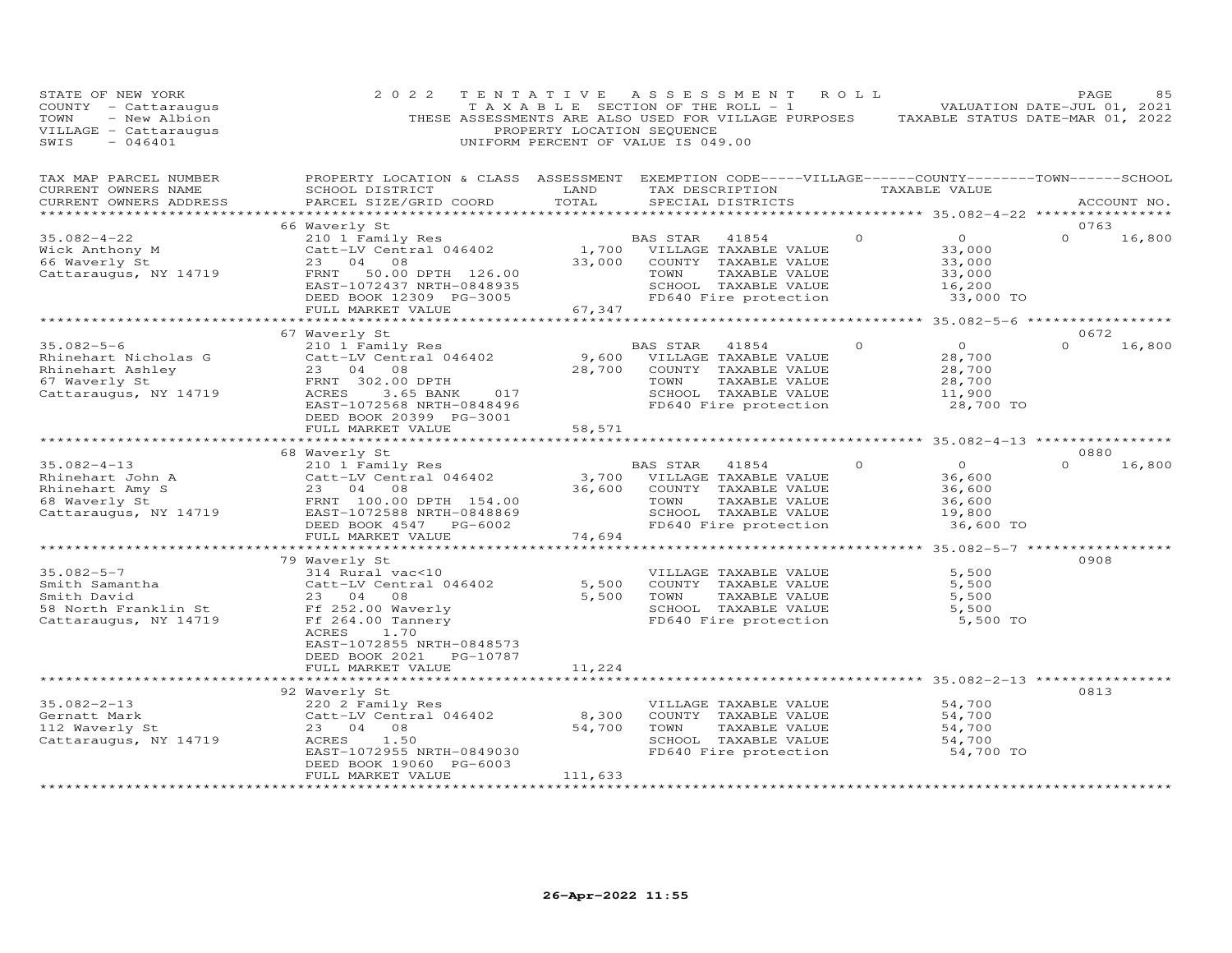| STATE OF NEW YORK<br>COUNTY - Cattaraugus<br>- New Albion<br>TOWN<br>VILLAGE - Cattaraugus<br>SWIS<br>$-046401$                           | 2 0 2 2                                                                                                                                                                                                  | TENTATIVE<br>PROPERTY LOCATION SEQUENCE        | ASSESSMENT ROLL<br>T A X A B L E SECTION OF THE ROLL - 1<br>THESE ASSESSMENTS ARE ALSO USED FOR VILLAGE PURPOSES TAXABLE STATUS DATE-MAR 01, 2022<br>UNIFORM PERCENT OF VALUE IS 049.00 |                     |                                                                     | PAGE<br>VALUATION DATE-JUL 01, 2021 | 86                |
|-------------------------------------------------------------------------------------------------------------------------------------------|----------------------------------------------------------------------------------------------------------------------------------------------------------------------------------------------------------|------------------------------------------------|-----------------------------------------------------------------------------------------------------------------------------------------------------------------------------------------|---------------------|---------------------------------------------------------------------|-------------------------------------|-------------------|
| TAX MAP PARCEL NUMBER<br>CURRENT OWNERS NAME<br>CURRENT OWNERS ADDRESS                                                                    | PROPERTY LOCATION & CLASS ASSESSMENT EXEMPTION CODE-----VILLAGE------COUNTY-------TOWN------SCHOOL<br>SCHOOL DISTRICT<br>PARCEL SIZE/GRID COORD                                                          | LAND<br>TOTAL                                  | TAX DESCRIPTION<br>SPECIAL DISTRICTS                                                                                                                                                    |                     | TAXABLE VALUE                                                       |                                     | ACCOUNT NO.       |
| $35.082 - 2 - 12$<br>Leonard Jacqueline E<br>Leonard Jacqueline E<br>6804 Toad Hollow Rd<br>Little Valley, NY 14755                       | 102 Waverly St<br>210 1 $\bar{F}$ amily Res<br>Catt-LV Central 046402<br>23 04 08<br>23 04 08<br>FRNT 81.00 DPTH 122.00<br>EAST-1073132 NRTH-0849170<br>DEED BOOK 873<br>PG-00414                        | 2,700<br>30,000                                | VILLAGE TAXABLE VALUE<br>COUNTY TAXABLE VALUE<br>TOWN<br>TAXABLE VALUE<br>SCHOOL TAXABLE VALUE<br>FD640 Fire protection                                                                 |                     | 30,000<br>30,000<br>30,000<br>30,000<br>30,000 TO                   | 0601                                |                   |
|                                                                                                                                           | FULL MARKET VALUE                                                                                                                                                                                        | 61,224<br>***********                          |                                                                                                                                                                                         |                     |                                                                     |                                     |                   |
|                                                                                                                                           |                                                                                                                                                                                                          |                                                |                                                                                                                                                                                         |                     | ***************** 35.082-3-5 ***************                        | 0609                                |                   |
| $35.082 - 3 - 5$<br>Cattle TV<br>Daniels Linda M<br>105 Waverly St<br>Cattaraugus, NY 14719<br>23 D4<br>Cattaraugus, NY 14719<br>EAST-107 | 105 Waverly St<br>210 1 Family Res<br>Catt-LV Central 046402<br>23 04 08<br>ACRES 3.75<br>EAST-1073347 NRTH-0848977<br>DEED BOOK 913<br>PG-00403                                                         |                                                | VET COM C 41132<br>5,700 BAS STAR 41854<br>54,900 VILLAGE TAXABLE VALUE<br>COUNTY TAXABLE VALUE<br>TOWN<br>TAXABLE VALUE<br>SCHOOL TAXABLE VALUE                                        | $\circ$<br>$\Omega$ | 11,200<br>$\overline{O}$<br>54,900<br>43,700<br>54,900<br>38,100    | $\circ$<br>$\Omega$                 | $\circ$<br>16,800 |
|                                                                                                                                           | FULL MARKET VALUE                                                                                                                                                                                        |                                                | 112,041 FD640 Fire protection                                                                                                                                                           |                     | 54,900 TO                                                           |                                     |                   |
|                                                                                                                                           | ***********************                                                                                                                                                                                  |                                                |                                                                                                                                                                                         |                     |                                                                     | *****                               |                   |
|                                                                                                                                           | 108 Waverly St                                                                                                                                                                                           |                                                |                                                                                                                                                                                         |                     |                                                                     | 1006                                |                   |
| $35.082 - 2 - 11$<br>Kelwaski Herman E<br>Kelwaski Jessica D<br>108 Waverly St<br>Cattaraugus, NY 14719                                   | 210 1 Family Res<br>Catt-LV Central 046402<br>23 04 08<br>FRNT 139.00 DPTH 222.00<br>BANK<br>017<br>EAST-1073183 NRTH-0849277<br>DEED BOOK 15574 PG-3001<br>FULL MARKET VALUE                            | 5,600<br>27,200<br>55,510                      | BAS STAR<br>41854<br>VILLAGE TAXABLE VALUE<br>COUNTY TAXABLE VALUE<br>TAXABLE VALUE<br>TOWN<br>SCHOOL TAXABLE VALUE<br>FD640 Fire protection                                            | $\circ$             | $\overline{O}$<br>27,200<br>27,200<br>27,200<br>10,400<br>27,200 TO | $\Omega$                            | 16,800            |
|                                                                                                                                           | ************************                                                                                                                                                                                 | **************                                 |                                                                                                                                                                                         |                     | ************************* 35.082-2-10 ***************               |                                     |                   |
| $35.082 - 2 - 10$<br>Whited Rebecca<br>110 Waverly St<br>Cattaraugus, NY 14719                                                            | 110 Waverly St<br>210 1 Family Res<br>Catt-LV Central 046402<br>23 04 08<br>FRNT<br>66.00 DPTH 222.00<br>BANK<br>084<br>EAST-1073216 NRTH-0849373<br>DEED BOOK 31055 PG-6003<br>FULL MARKET VALUE        | 2,700<br>49,900<br>101,837                     | VILLAGE TAXABLE VALUE<br>COUNTY TAXABLE VALUE<br>TOWN<br>TAXABLE VALUE<br>SCHOOL TAXABLE VALUE<br>FD640 Fire protection                                                                 |                     | 49,900<br>49,900<br>49,900<br>49,900<br>49,900 TO                   | 0622                                |                   |
|                                                                                                                                           |                                                                                                                                                                                                          |                                                |                                                                                                                                                                                         |                     |                                                                     |                                     |                   |
|                                                                                                                                           | 112 Waverly St                                                                                                                                                                                           |                                                |                                                                                                                                                                                         |                     |                                                                     | 0999                                |                   |
| $35.082 - 2 - 9$<br>Gernatt Mark A<br>112 Waverly St<br>Cattaraugus, NY 14719                                                             | 210 1 Family Res<br>Catt-LV Central 046402<br>23 04<br>08<br>67.00 DPTH 170.00<br>FRNT<br>BANK 017<br>EAST-1073300 NRTH-0849390<br>DEED BOOK 00981 PG-01056<br>FULL MARKET VALUE<br>******************** | 2,500<br>28,300<br>57,755<br>***************** | BAS STAR<br>41854<br>VILLAGE TAXABLE VALUE<br>COUNTY TAXABLE VALUE<br>TOWN<br>TAXABLE VALUE<br>SCHOOL TAXABLE VALUE<br>FD640 Fire protection                                            | $\circ$             | $\overline{0}$<br>28,300<br>28,300<br>28,300<br>11,500<br>28,300 TO | $\Omega$                            | 16,800            |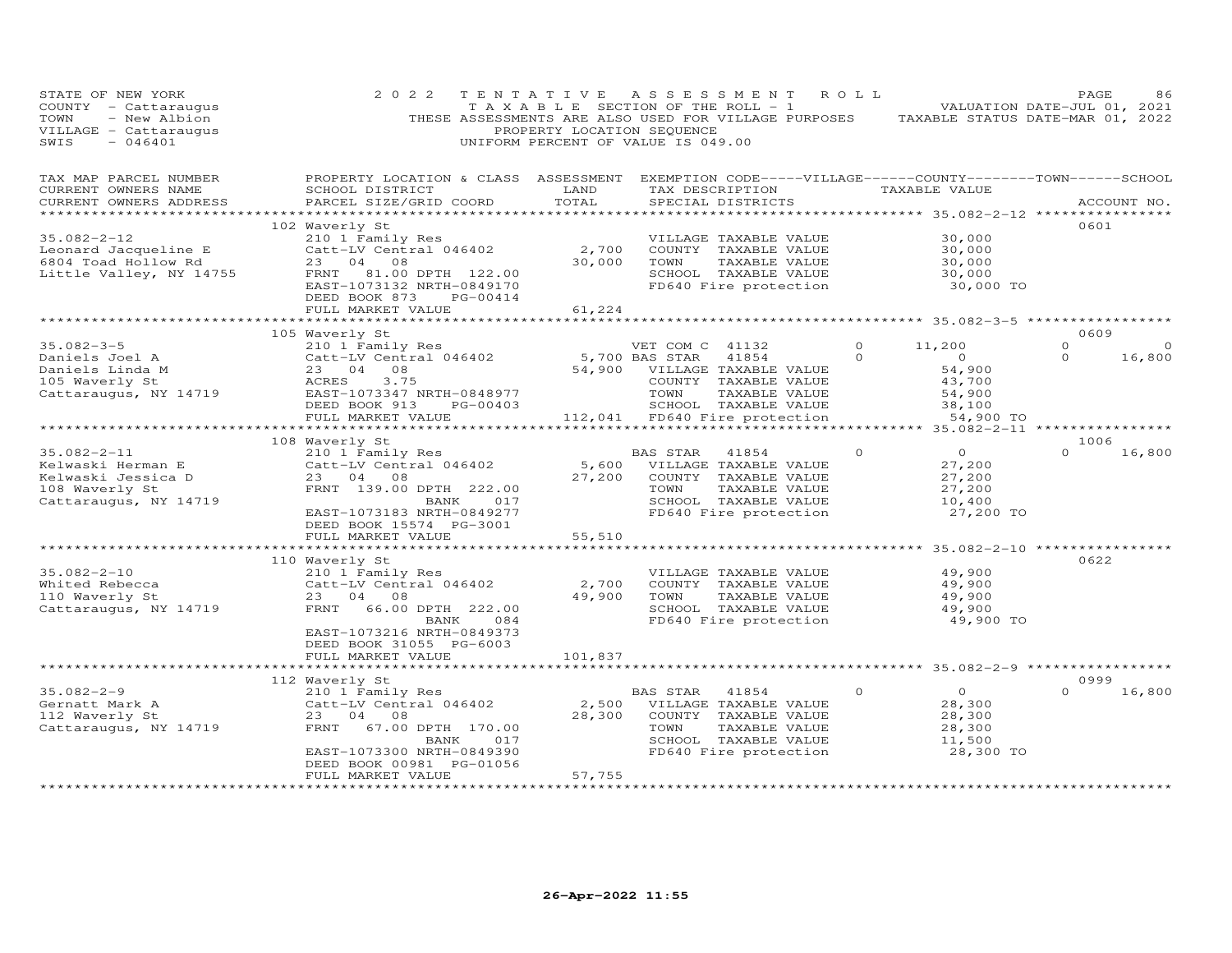| PROPERTY LOCATION & CLASS ASSESSMENT EXEMPTION CODE-----VILLAGE------COUNTY-------TOWN------SCHOOL<br>TAX MAP PARCEL NUMBER<br>LAND<br>CURRENT OWNERS NAME<br>SCHOOL DISTRICT<br>TAX DESCRIPTION TAXABLE VALUE<br>TOTAL<br>CURRENT OWNERS ADDRESS<br>PARCEL SIZE/GRID COORD<br>SPECIAL DISTRICTS<br>ACCOUNT NO.<br>114 Waverly St<br>0693<br>$35.082 - 2 - 8$<br>$\Omega$<br>$\overline{O}$<br>$\Omega$<br>210 1 Family Res<br>BAS STAR 41854<br>16,800<br>Catt-LV Central 046402<br>8,600<br>Lee Stephen L<br>VILLAGE TAXABLE VALUE<br>29,800<br>29,800<br>Lee Jennifer<br>23 04 08<br>COUNTY TAXABLE VALUE<br>29,800<br>29,800<br>114 Waverly<br>Buying on Land Contract<br>TOWN<br>TAXABLE VALUE<br>Cattaraugus, NY 14719<br>ACRES<br>2.00<br>SCHOOL TAXABLE VALUE<br>13,000<br>FD640 Fire protection<br>29,800 TO<br>EAST-1073310 NRTH-0849588<br>DEED BOOK 20200 PG-9148<br>60,816<br>FULL MARKET VALUE<br>0900<br>115 Waverly St<br>35.082-3-7<br>311 Res vac land<br>3,500<br>VILLAGE TAXABLE VALUE<br>3,500<br>Nuwer Donald<br>Catt-LV Central 046402<br>COUNTY TAXABLE VALUE<br>3,500<br>3,500<br>7178 Vermont Hill<br>23 04 08<br>3,500<br>TOWN<br>TAXABLE VALUE<br>Holland, NY 14080<br>FRNT 150.78 DPTH 189.50<br>SCHOOL TAXABLE VALUE<br>3,500<br>EAST-1073446 NRTH-0849219<br>FD640 Fire protection<br>3,500 TO<br>DEED BOOK 3454 PG-4007<br>7,143<br>FULL MARKET VALUE<br>0790<br>121 Waverly St<br>$35.082 - 3 - 9$<br>36,300<br>210 1 Family Res<br>VILLAGE TAXABLE VALUE<br>4,900<br>VanCise Ann<br>Catt-LV Central 046402<br>COUNTY TAXABLE VALUE<br>36,300<br>121 Waverly St<br>23 04 08<br>36,300<br>TOWN<br>TAXABLE VALUE<br>36,300<br>SCHOOL TAXABLE VALUE<br>Cattaraugus, NY 14719<br>FRNT 145.50 DPTH 110.48<br>36,300<br>EAST-1073608 NRTH-0849413<br>FD640 Fire protection<br>36,300 TO<br>DEED BOOK 27927 PG-2001<br>74,082<br>FULL MARKET VALUE<br>************************************** 35.082-3-10 *****************<br>0678<br>125 Waverly St<br>$35.082 - 3 - 10$<br>26,900<br>210 1 Family Res<br>VILLAGE TAXABLE VALUE<br>Wilcox Terry<br>Catt-LV Central 046402<br>2,200<br>COUNTY TAXABLE VALUE<br>26,900<br>Wilcox Pamela<br>26,900<br>TAXABLE VALUE<br>26,900<br>23 04 08<br>TOWN<br>SCHOOL TAXABLE VALUE<br>104 Center St<br>FRNT 57.80 DPTH 177.60<br>26,900<br>Little Valley, NY 14755<br>EAST-1073718 NRTH-0849464<br>FD640 Fire protection<br>26,900 TO<br>DEED BOOK 785<br>PG-00846<br>54,898<br>FULL MARKET VALUE<br>***************************<br>0689<br>127 Waverly St<br>$\overline{O}$<br>$35.082 - 3 - 11$<br>$\Omega$<br>29,000<br>210 1 Family Res<br>ENH STAR 41834<br>$\Omega$<br>Catt-LV Central 046402<br>2,300<br>29,000<br>Johnson Douglas<br>VILLAGE TAXABLE VALUE<br>Johnson Betty<br>23 04<br>29,000<br>COUNTY TAXABLE VALUE<br>29,000<br>08<br>FRNT 59.40 DPTH 186.50<br>TOWN<br>29,000<br>127 Waverly St<br>TAXABLE VALUE<br>Cattaraugus, NY 14719<br>EAST-1073758 NRTH-0849504<br>SCHOOL TAXABLE VALUE<br>$\Omega$<br>FULL MARKET VALUE<br>59,184 FD640 Fire protection<br>29,000 TO | STATE OF NEW YORK<br>COUNTY - Cattaraugus<br>- New Albion<br>TOWN<br>VILLAGE - Cattaraugus<br>$-046401$<br>SWIS | 2 0 2 2<br>TENTATIVE | PROPERTY LOCATION SEQUENCE | A S S E S S M E N T<br>T A X A B L E SECTION OF THE ROLL - 1<br>THESE ASSESSMENTS ARE ALSO USED FOR VILLAGE PURPOSES<br>UNIFORM PERCENT OF VALUE IS 049.00 | R O L L | TAXABLE STATUS DATE-MAR 01, 2022 | PAGE<br>VALUATION DATE-JUL 01, 2021 | 87 |
|----------------------------------------------------------------------------------------------------------------------------------------------------------------------------------------------------------------------------------------------------------------------------------------------------------------------------------------------------------------------------------------------------------------------------------------------------------------------------------------------------------------------------------------------------------------------------------------------------------------------------------------------------------------------------------------------------------------------------------------------------------------------------------------------------------------------------------------------------------------------------------------------------------------------------------------------------------------------------------------------------------------------------------------------------------------------------------------------------------------------------------------------------------------------------------------------------------------------------------------------------------------------------------------------------------------------------------------------------------------------------------------------------------------------------------------------------------------------------------------------------------------------------------------------------------------------------------------------------------------------------------------------------------------------------------------------------------------------------------------------------------------------------------------------------------------------------------------------------------------------------------------------------------------------------------------------------------------------------------------------------------------------------------------------------------------------------------------------------------------------------------------------------------------------------------------------------------------------------------------------------------------------------------------------------------------------------------------------------------------------------------------------------------------------------------------------------------------------------------------------------------------------------------------------------------------------------------------------------------------------------------------------------------------------------------------------------------------------------------------------------------------------------------------------------------------------------------------------------------------------------------------------------------------------------------------------------------------------------------------------------------------------------------------------------------|-----------------------------------------------------------------------------------------------------------------|----------------------|----------------------------|------------------------------------------------------------------------------------------------------------------------------------------------------------|---------|----------------------------------|-------------------------------------|----|
|                                                                                                                                                                                                                                                                                                                                                                                                                                                                                                                                                                                                                                                                                                                                                                                                                                                                                                                                                                                                                                                                                                                                                                                                                                                                                                                                                                                                                                                                                                                                                                                                                                                                                                                                                                                                                                                                                                                                                                                                                                                                                                                                                                                                                                                                                                                                                                                                                                                                                                                                                                                                                                                                                                                                                                                                                                                                                                                                                                                                                                                          |                                                                                                                 |                      |                            |                                                                                                                                                            |         |                                  |                                     |    |
|                                                                                                                                                                                                                                                                                                                                                                                                                                                                                                                                                                                                                                                                                                                                                                                                                                                                                                                                                                                                                                                                                                                                                                                                                                                                                                                                                                                                                                                                                                                                                                                                                                                                                                                                                                                                                                                                                                                                                                                                                                                                                                                                                                                                                                                                                                                                                                                                                                                                                                                                                                                                                                                                                                                                                                                                                                                                                                                                                                                                                                                          |                                                                                                                 |                      |                            |                                                                                                                                                            |         |                                  |                                     |    |
|                                                                                                                                                                                                                                                                                                                                                                                                                                                                                                                                                                                                                                                                                                                                                                                                                                                                                                                                                                                                                                                                                                                                                                                                                                                                                                                                                                                                                                                                                                                                                                                                                                                                                                                                                                                                                                                                                                                                                                                                                                                                                                                                                                                                                                                                                                                                                                                                                                                                                                                                                                                                                                                                                                                                                                                                                                                                                                                                                                                                                                                          |                                                                                                                 |                      |                            |                                                                                                                                                            |         |                                  |                                     |    |
|                                                                                                                                                                                                                                                                                                                                                                                                                                                                                                                                                                                                                                                                                                                                                                                                                                                                                                                                                                                                                                                                                                                                                                                                                                                                                                                                                                                                                                                                                                                                                                                                                                                                                                                                                                                                                                                                                                                                                                                                                                                                                                                                                                                                                                                                                                                                                                                                                                                                                                                                                                                                                                                                                                                                                                                                                                                                                                                                                                                                                                                          |                                                                                                                 |                      |                            |                                                                                                                                                            |         |                                  |                                     |    |
|                                                                                                                                                                                                                                                                                                                                                                                                                                                                                                                                                                                                                                                                                                                                                                                                                                                                                                                                                                                                                                                                                                                                                                                                                                                                                                                                                                                                                                                                                                                                                                                                                                                                                                                                                                                                                                                                                                                                                                                                                                                                                                                                                                                                                                                                                                                                                                                                                                                                                                                                                                                                                                                                                                                                                                                                                                                                                                                                                                                                                                                          |                                                                                                                 |                      |                            |                                                                                                                                                            |         |                                  |                                     |    |
|                                                                                                                                                                                                                                                                                                                                                                                                                                                                                                                                                                                                                                                                                                                                                                                                                                                                                                                                                                                                                                                                                                                                                                                                                                                                                                                                                                                                                                                                                                                                                                                                                                                                                                                                                                                                                                                                                                                                                                                                                                                                                                                                                                                                                                                                                                                                                                                                                                                                                                                                                                                                                                                                                                                                                                                                                                                                                                                                                                                                                                                          |                                                                                                                 |                      |                            |                                                                                                                                                            |         |                                  |                                     |    |
|                                                                                                                                                                                                                                                                                                                                                                                                                                                                                                                                                                                                                                                                                                                                                                                                                                                                                                                                                                                                                                                                                                                                                                                                                                                                                                                                                                                                                                                                                                                                                                                                                                                                                                                                                                                                                                                                                                                                                                                                                                                                                                                                                                                                                                                                                                                                                                                                                                                                                                                                                                                                                                                                                                                                                                                                                                                                                                                                                                                                                                                          |                                                                                                                 |                      |                            |                                                                                                                                                            |         |                                  |                                     |    |
|                                                                                                                                                                                                                                                                                                                                                                                                                                                                                                                                                                                                                                                                                                                                                                                                                                                                                                                                                                                                                                                                                                                                                                                                                                                                                                                                                                                                                                                                                                                                                                                                                                                                                                                                                                                                                                                                                                                                                                                                                                                                                                                                                                                                                                                                                                                                                                                                                                                                                                                                                                                                                                                                                                                                                                                                                                                                                                                                                                                                                                                          |                                                                                                                 |                      |                            |                                                                                                                                                            |         |                                  |                                     |    |
|                                                                                                                                                                                                                                                                                                                                                                                                                                                                                                                                                                                                                                                                                                                                                                                                                                                                                                                                                                                                                                                                                                                                                                                                                                                                                                                                                                                                                                                                                                                                                                                                                                                                                                                                                                                                                                                                                                                                                                                                                                                                                                                                                                                                                                                                                                                                                                                                                                                                                                                                                                                                                                                                                                                                                                                                                                                                                                                                                                                                                                                          |                                                                                                                 |                      |                            |                                                                                                                                                            |         |                                  |                                     |    |
|                                                                                                                                                                                                                                                                                                                                                                                                                                                                                                                                                                                                                                                                                                                                                                                                                                                                                                                                                                                                                                                                                                                                                                                                                                                                                                                                                                                                                                                                                                                                                                                                                                                                                                                                                                                                                                                                                                                                                                                                                                                                                                                                                                                                                                                                                                                                                                                                                                                                                                                                                                                                                                                                                                                                                                                                                                                                                                                                                                                                                                                          |                                                                                                                 |                      |                            |                                                                                                                                                            |         |                                  |                                     |    |
|                                                                                                                                                                                                                                                                                                                                                                                                                                                                                                                                                                                                                                                                                                                                                                                                                                                                                                                                                                                                                                                                                                                                                                                                                                                                                                                                                                                                                                                                                                                                                                                                                                                                                                                                                                                                                                                                                                                                                                                                                                                                                                                                                                                                                                                                                                                                                                                                                                                                                                                                                                                                                                                                                                                                                                                                                                                                                                                                                                                                                                                          |                                                                                                                 |                      |                            |                                                                                                                                                            |         |                                  |                                     |    |
|                                                                                                                                                                                                                                                                                                                                                                                                                                                                                                                                                                                                                                                                                                                                                                                                                                                                                                                                                                                                                                                                                                                                                                                                                                                                                                                                                                                                                                                                                                                                                                                                                                                                                                                                                                                                                                                                                                                                                                                                                                                                                                                                                                                                                                                                                                                                                                                                                                                                                                                                                                                                                                                                                                                                                                                                                                                                                                                                                                                                                                                          |                                                                                                                 |                      |                            |                                                                                                                                                            |         |                                  |                                     |    |
|                                                                                                                                                                                                                                                                                                                                                                                                                                                                                                                                                                                                                                                                                                                                                                                                                                                                                                                                                                                                                                                                                                                                                                                                                                                                                                                                                                                                                                                                                                                                                                                                                                                                                                                                                                                                                                                                                                                                                                                                                                                                                                                                                                                                                                                                                                                                                                                                                                                                                                                                                                                                                                                                                                                                                                                                                                                                                                                                                                                                                                                          |                                                                                                                 |                      |                            |                                                                                                                                                            |         |                                  |                                     |    |
|                                                                                                                                                                                                                                                                                                                                                                                                                                                                                                                                                                                                                                                                                                                                                                                                                                                                                                                                                                                                                                                                                                                                                                                                                                                                                                                                                                                                                                                                                                                                                                                                                                                                                                                                                                                                                                                                                                                                                                                                                                                                                                                                                                                                                                                                                                                                                                                                                                                                                                                                                                                                                                                                                                                                                                                                                                                                                                                                                                                                                                                          |                                                                                                                 |                      |                            |                                                                                                                                                            |         |                                  |                                     |    |
|                                                                                                                                                                                                                                                                                                                                                                                                                                                                                                                                                                                                                                                                                                                                                                                                                                                                                                                                                                                                                                                                                                                                                                                                                                                                                                                                                                                                                                                                                                                                                                                                                                                                                                                                                                                                                                                                                                                                                                                                                                                                                                                                                                                                                                                                                                                                                                                                                                                                                                                                                                                                                                                                                                                                                                                                                                                                                                                                                                                                                                                          |                                                                                                                 |                      |                            |                                                                                                                                                            |         |                                  |                                     |    |
|                                                                                                                                                                                                                                                                                                                                                                                                                                                                                                                                                                                                                                                                                                                                                                                                                                                                                                                                                                                                                                                                                                                                                                                                                                                                                                                                                                                                                                                                                                                                                                                                                                                                                                                                                                                                                                                                                                                                                                                                                                                                                                                                                                                                                                                                                                                                                                                                                                                                                                                                                                                                                                                                                                                                                                                                                                                                                                                                                                                                                                                          |                                                                                                                 |                      |                            |                                                                                                                                                            |         |                                  |                                     |    |
|                                                                                                                                                                                                                                                                                                                                                                                                                                                                                                                                                                                                                                                                                                                                                                                                                                                                                                                                                                                                                                                                                                                                                                                                                                                                                                                                                                                                                                                                                                                                                                                                                                                                                                                                                                                                                                                                                                                                                                                                                                                                                                                                                                                                                                                                                                                                                                                                                                                                                                                                                                                                                                                                                                                                                                                                                                                                                                                                                                                                                                                          |                                                                                                                 |                      |                            |                                                                                                                                                            |         |                                  |                                     |    |
|                                                                                                                                                                                                                                                                                                                                                                                                                                                                                                                                                                                                                                                                                                                                                                                                                                                                                                                                                                                                                                                                                                                                                                                                                                                                                                                                                                                                                                                                                                                                                                                                                                                                                                                                                                                                                                                                                                                                                                                                                                                                                                                                                                                                                                                                                                                                                                                                                                                                                                                                                                                                                                                                                                                                                                                                                                                                                                                                                                                                                                                          |                                                                                                                 |                      |                            |                                                                                                                                                            |         |                                  |                                     |    |
|                                                                                                                                                                                                                                                                                                                                                                                                                                                                                                                                                                                                                                                                                                                                                                                                                                                                                                                                                                                                                                                                                                                                                                                                                                                                                                                                                                                                                                                                                                                                                                                                                                                                                                                                                                                                                                                                                                                                                                                                                                                                                                                                                                                                                                                                                                                                                                                                                                                                                                                                                                                                                                                                                                                                                                                                                                                                                                                                                                                                                                                          |                                                                                                                 |                      |                            |                                                                                                                                                            |         |                                  |                                     |    |
|                                                                                                                                                                                                                                                                                                                                                                                                                                                                                                                                                                                                                                                                                                                                                                                                                                                                                                                                                                                                                                                                                                                                                                                                                                                                                                                                                                                                                                                                                                                                                                                                                                                                                                                                                                                                                                                                                                                                                                                                                                                                                                                                                                                                                                                                                                                                                                                                                                                                                                                                                                                                                                                                                                                                                                                                                                                                                                                                                                                                                                                          |                                                                                                                 |                      |                            |                                                                                                                                                            |         |                                  |                                     |    |
|                                                                                                                                                                                                                                                                                                                                                                                                                                                                                                                                                                                                                                                                                                                                                                                                                                                                                                                                                                                                                                                                                                                                                                                                                                                                                                                                                                                                                                                                                                                                                                                                                                                                                                                                                                                                                                                                                                                                                                                                                                                                                                                                                                                                                                                                                                                                                                                                                                                                                                                                                                                                                                                                                                                                                                                                                                                                                                                                                                                                                                                          |                                                                                                                 |                      |                            |                                                                                                                                                            |         |                                  |                                     |    |
|                                                                                                                                                                                                                                                                                                                                                                                                                                                                                                                                                                                                                                                                                                                                                                                                                                                                                                                                                                                                                                                                                                                                                                                                                                                                                                                                                                                                                                                                                                                                                                                                                                                                                                                                                                                                                                                                                                                                                                                                                                                                                                                                                                                                                                                                                                                                                                                                                                                                                                                                                                                                                                                                                                                                                                                                                                                                                                                                                                                                                                                          |                                                                                                                 |                      |                            |                                                                                                                                                            |         |                                  |                                     |    |
|                                                                                                                                                                                                                                                                                                                                                                                                                                                                                                                                                                                                                                                                                                                                                                                                                                                                                                                                                                                                                                                                                                                                                                                                                                                                                                                                                                                                                                                                                                                                                                                                                                                                                                                                                                                                                                                                                                                                                                                                                                                                                                                                                                                                                                                                                                                                                                                                                                                                                                                                                                                                                                                                                                                                                                                                                                                                                                                                                                                                                                                          |                                                                                                                 |                      |                            |                                                                                                                                                            |         |                                  |                                     |    |
|                                                                                                                                                                                                                                                                                                                                                                                                                                                                                                                                                                                                                                                                                                                                                                                                                                                                                                                                                                                                                                                                                                                                                                                                                                                                                                                                                                                                                                                                                                                                                                                                                                                                                                                                                                                                                                                                                                                                                                                                                                                                                                                                                                                                                                                                                                                                                                                                                                                                                                                                                                                                                                                                                                                                                                                                                                                                                                                                                                                                                                                          |                                                                                                                 |                      |                            |                                                                                                                                                            |         |                                  |                                     |    |
|                                                                                                                                                                                                                                                                                                                                                                                                                                                                                                                                                                                                                                                                                                                                                                                                                                                                                                                                                                                                                                                                                                                                                                                                                                                                                                                                                                                                                                                                                                                                                                                                                                                                                                                                                                                                                                                                                                                                                                                                                                                                                                                                                                                                                                                                                                                                                                                                                                                                                                                                                                                                                                                                                                                                                                                                                                                                                                                                                                                                                                                          |                                                                                                                 |                      |                            |                                                                                                                                                            |         |                                  |                                     |    |
|                                                                                                                                                                                                                                                                                                                                                                                                                                                                                                                                                                                                                                                                                                                                                                                                                                                                                                                                                                                                                                                                                                                                                                                                                                                                                                                                                                                                                                                                                                                                                                                                                                                                                                                                                                                                                                                                                                                                                                                                                                                                                                                                                                                                                                                                                                                                                                                                                                                                                                                                                                                                                                                                                                                                                                                                                                                                                                                                                                                                                                                          |                                                                                                                 |                      |                            |                                                                                                                                                            |         |                                  |                                     |    |
|                                                                                                                                                                                                                                                                                                                                                                                                                                                                                                                                                                                                                                                                                                                                                                                                                                                                                                                                                                                                                                                                                                                                                                                                                                                                                                                                                                                                                                                                                                                                                                                                                                                                                                                                                                                                                                                                                                                                                                                                                                                                                                                                                                                                                                                                                                                                                                                                                                                                                                                                                                                                                                                                                                                                                                                                                                                                                                                                                                                                                                                          |                                                                                                                 |                      |                            |                                                                                                                                                            |         |                                  |                                     |    |
|                                                                                                                                                                                                                                                                                                                                                                                                                                                                                                                                                                                                                                                                                                                                                                                                                                                                                                                                                                                                                                                                                                                                                                                                                                                                                                                                                                                                                                                                                                                                                                                                                                                                                                                                                                                                                                                                                                                                                                                                                                                                                                                                                                                                                                                                                                                                                                                                                                                                                                                                                                                                                                                                                                                                                                                                                                                                                                                                                                                                                                                          |                                                                                                                 |                      |                            |                                                                                                                                                            |         |                                  |                                     |    |
|                                                                                                                                                                                                                                                                                                                                                                                                                                                                                                                                                                                                                                                                                                                                                                                                                                                                                                                                                                                                                                                                                                                                                                                                                                                                                                                                                                                                                                                                                                                                                                                                                                                                                                                                                                                                                                                                                                                                                                                                                                                                                                                                                                                                                                                                                                                                                                                                                                                                                                                                                                                                                                                                                                                                                                                                                                                                                                                                                                                                                                                          |                                                                                                                 |                      |                            |                                                                                                                                                            |         |                                  |                                     |    |
|                                                                                                                                                                                                                                                                                                                                                                                                                                                                                                                                                                                                                                                                                                                                                                                                                                                                                                                                                                                                                                                                                                                                                                                                                                                                                                                                                                                                                                                                                                                                                                                                                                                                                                                                                                                                                                                                                                                                                                                                                                                                                                                                                                                                                                                                                                                                                                                                                                                                                                                                                                                                                                                                                                                                                                                                                                                                                                                                                                                                                                                          |                                                                                                                 |                      |                            |                                                                                                                                                            |         |                                  |                                     |    |
|                                                                                                                                                                                                                                                                                                                                                                                                                                                                                                                                                                                                                                                                                                                                                                                                                                                                                                                                                                                                                                                                                                                                                                                                                                                                                                                                                                                                                                                                                                                                                                                                                                                                                                                                                                                                                                                                                                                                                                                                                                                                                                                                                                                                                                                                                                                                                                                                                                                                                                                                                                                                                                                                                                                                                                                                                                                                                                                                                                                                                                                          |                                                                                                                 |                      |                            |                                                                                                                                                            |         |                                  |                                     |    |
|                                                                                                                                                                                                                                                                                                                                                                                                                                                                                                                                                                                                                                                                                                                                                                                                                                                                                                                                                                                                                                                                                                                                                                                                                                                                                                                                                                                                                                                                                                                                                                                                                                                                                                                                                                                                                                                                                                                                                                                                                                                                                                                                                                                                                                                                                                                                                                                                                                                                                                                                                                                                                                                                                                                                                                                                                                                                                                                                                                                                                                                          |                                                                                                                 |                      |                            |                                                                                                                                                            |         |                                  |                                     |    |
|                                                                                                                                                                                                                                                                                                                                                                                                                                                                                                                                                                                                                                                                                                                                                                                                                                                                                                                                                                                                                                                                                                                                                                                                                                                                                                                                                                                                                                                                                                                                                                                                                                                                                                                                                                                                                                                                                                                                                                                                                                                                                                                                                                                                                                                                                                                                                                                                                                                                                                                                                                                                                                                                                                                                                                                                                                                                                                                                                                                                                                                          |                                                                                                                 |                      |                            |                                                                                                                                                            |         |                                  |                                     |    |
|                                                                                                                                                                                                                                                                                                                                                                                                                                                                                                                                                                                                                                                                                                                                                                                                                                                                                                                                                                                                                                                                                                                                                                                                                                                                                                                                                                                                                                                                                                                                                                                                                                                                                                                                                                                                                                                                                                                                                                                                                                                                                                                                                                                                                                                                                                                                                                                                                                                                                                                                                                                                                                                                                                                                                                                                                                                                                                                                                                                                                                                          |                                                                                                                 |                      |                            |                                                                                                                                                            |         |                                  |                                     |    |
|                                                                                                                                                                                                                                                                                                                                                                                                                                                                                                                                                                                                                                                                                                                                                                                                                                                                                                                                                                                                                                                                                                                                                                                                                                                                                                                                                                                                                                                                                                                                                                                                                                                                                                                                                                                                                                                                                                                                                                                                                                                                                                                                                                                                                                                                                                                                                                                                                                                                                                                                                                                                                                                                                                                                                                                                                                                                                                                                                                                                                                                          |                                                                                                                 |                      |                            |                                                                                                                                                            |         |                                  |                                     |    |
|                                                                                                                                                                                                                                                                                                                                                                                                                                                                                                                                                                                                                                                                                                                                                                                                                                                                                                                                                                                                                                                                                                                                                                                                                                                                                                                                                                                                                                                                                                                                                                                                                                                                                                                                                                                                                                                                                                                                                                                                                                                                                                                                                                                                                                                                                                                                                                                                                                                                                                                                                                                                                                                                                                                                                                                                                                                                                                                                                                                                                                                          |                                                                                                                 |                      |                            |                                                                                                                                                            |         |                                  |                                     |    |
|                                                                                                                                                                                                                                                                                                                                                                                                                                                                                                                                                                                                                                                                                                                                                                                                                                                                                                                                                                                                                                                                                                                                                                                                                                                                                                                                                                                                                                                                                                                                                                                                                                                                                                                                                                                                                                                                                                                                                                                                                                                                                                                                                                                                                                                                                                                                                                                                                                                                                                                                                                                                                                                                                                                                                                                                                                                                                                                                                                                                                                                          |                                                                                                                 |                      |                            |                                                                                                                                                            |         |                                  |                                     |    |
|                                                                                                                                                                                                                                                                                                                                                                                                                                                                                                                                                                                                                                                                                                                                                                                                                                                                                                                                                                                                                                                                                                                                                                                                                                                                                                                                                                                                                                                                                                                                                                                                                                                                                                                                                                                                                                                                                                                                                                                                                                                                                                                                                                                                                                                                                                                                                                                                                                                                                                                                                                                                                                                                                                                                                                                                                                                                                                                                                                                                                                                          |                                                                                                                 |                      |                            |                                                                                                                                                            |         |                                  |                                     |    |
|                                                                                                                                                                                                                                                                                                                                                                                                                                                                                                                                                                                                                                                                                                                                                                                                                                                                                                                                                                                                                                                                                                                                                                                                                                                                                                                                                                                                                                                                                                                                                                                                                                                                                                                                                                                                                                                                                                                                                                                                                                                                                                                                                                                                                                                                                                                                                                                                                                                                                                                                                                                                                                                                                                                                                                                                                                                                                                                                                                                                                                                          |                                                                                                                 |                      |                            |                                                                                                                                                            |         |                                  |                                     |    |
|                                                                                                                                                                                                                                                                                                                                                                                                                                                                                                                                                                                                                                                                                                                                                                                                                                                                                                                                                                                                                                                                                                                                                                                                                                                                                                                                                                                                                                                                                                                                                                                                                                                                                                                                                                                                                                                                                                                                                                                                                                                                                                                                                                                                                                                                                                                                                                                                                                                                                                                                                                                                                                                                                                                                                                                                                                                                                                                                                                                                                                                          |                                                                                                                 |                      |                            |                                                                                                                                                            |         |                                  |                                     |    |
|                                                                                                                                                                                                                                                                                                                                                                                                                                                                                                                                                                                                                                                                                                                                                                                                                                                                                                                                                                                                                                                                                                                                                                                                                                                                                                                                                                                                                                                                                                                                                                                                                                                                                                                                                                                                                                                                                                                                                                                                                                                                                                                                                                                                                                                                                                                                                                                                                                                                                                                                                                                                                                                                                                                                                                                                                                                                                                                                                                                                                                                          |                                                                                                                 |                      |                            |                                                                                                                                                            |         |                                  |                                     |    |
|                                                                                                                                                                                                                                                                                                                                                                                                                                                                                                                                                                                                                                                                                                                                                                                                                                                                                                                                                                                                                                                                                                                                                                                                                                                                                                                                                                                                                                                                                                                                                                                                                                                                                                                                                                                                                                                                                                                                                                                                                                                                                                                                                                                                                                                                                                                                                                                                                                                                                                                                                                                                                                                                                                                                                                                                                                                                                                                                                                                                                                                          |                                                                                                                 |                      |                            |                                                                                                                                                            |         |                                  |                                     |    |
| **********<br>***********************************<br>****************                                                                                                                                                                                                                                                                                                                                                                                                                                                                                                                                                                                                                                                                                                                                                                                                                                                                                                                                                                                                                                                                                                                                                                                                                                                                                                                                                                                                                                                                                                                                                                                                                                                                                                                                                                                                                                                                                                                                                                                                                                                                                                                                                                                                                                                                                                                                                                                                                                                                                                                                                                                                                                                                                                                                                                                                                                                                                                                                                                                    |                                                                                                                 |                      |                            |                                                                                                                                                            |         |                                  |                                     |    |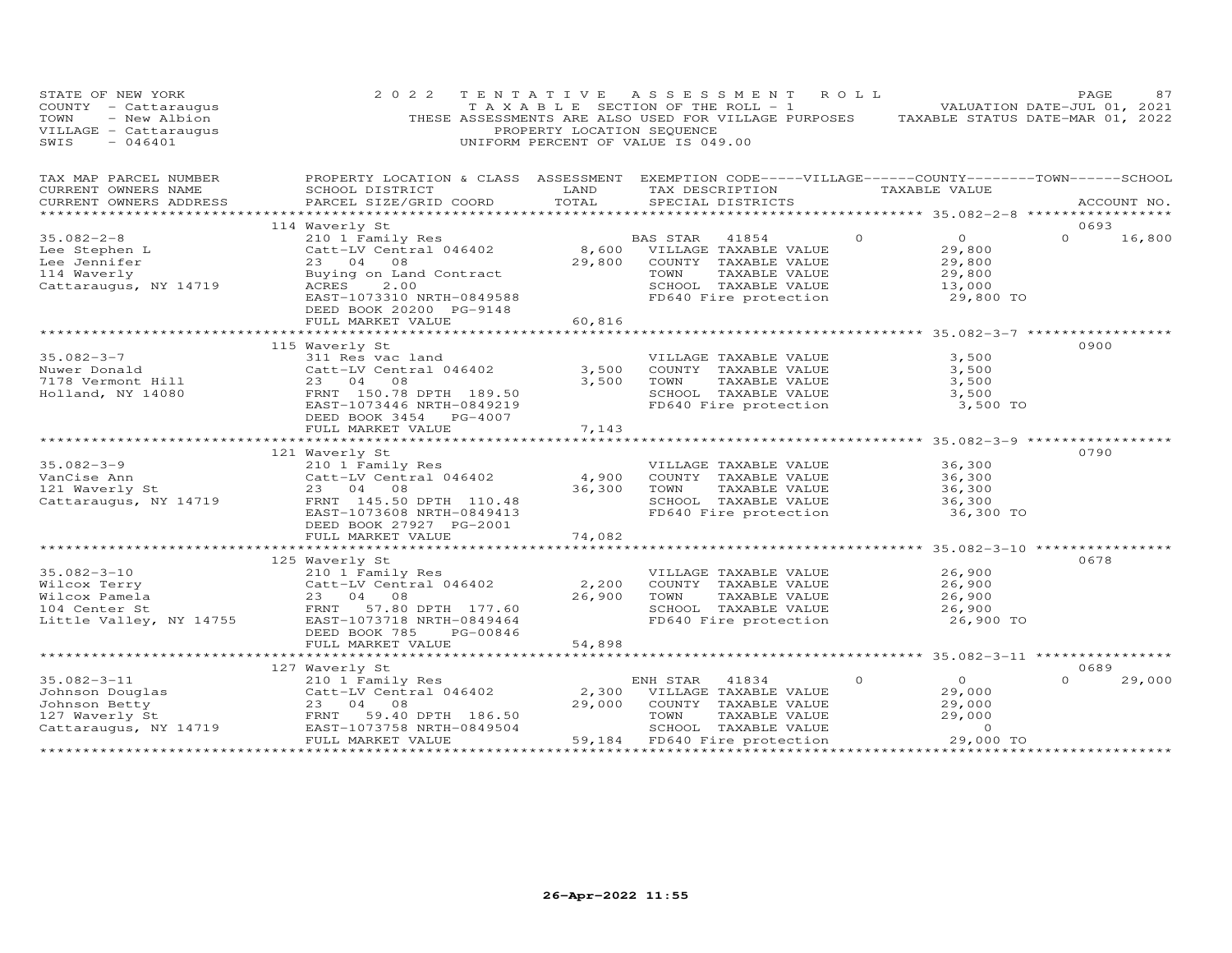| STATE OF NEW YORK<br>COUNTY - Cattaraugus<br>TOWN<br>- New Albion<br>VILLAGE - Cattaraugus<br>SWIS<br>$-046401$ | 2 0 2 2                                                                                                                                         | PROPERTY LOCATION SEQUENCE | TENTATIVE ASSESSMENT ROLL<br>T A X A B L E SECTION OF THE ROLL - 1<br>THESE ASSESSMENTS ARE ALSO USED FOR VILLAGE PURPOSES TAXABLE STATUS DATE-MAR 01, 2022<br>UNIFORM PERCENT OF VALUE IS 049.00 |                                            | PAGE<br>88<br>VALUATION DATE-JUL 01, 2021 |
|-----------------------------------------------------------------------------------------------------------------|-------------------------------------------------------------------------------------------------------------------------------------------------|----------------------------|---------------------------------------------------------------------------------------------------------------------------------------------------------------------------------------------------|--------------------------------------------|-------------------------------------------|
| TAX MAP PARCEL NUMBER<br>CURRENT OWNERS NAME<br>CURRENT OWNERS ADDRESS                                          | PROPERTY LOCATION & CLASS ASSESSMENT EXEMPTION CODE-----VILLAGE------COUNTY-------TOWN------SCHOOL<br>SCHOOL DISTRICT<br>PARCEL SIZE/GRID COORD | TOTAL                      | LAND TAX DESCRIPTION TAXABLE VALUE<br>SPECIAL DISTRICTS                                                                                                                                           |                                            | ACCOUNT NO.                               |
|                                                                                                                 | 129 Waverly St                                                                                                                                  |                            |                                                                                                                                                                                                   |                                            | 0586                                      |
| $35.082 - 3 - 12$                                                                                               |                                                                                                                                                 |                            | BAS STAR 41854<br>$\circ$                                                                                                                                                                         | $\overline{0}$                             | 16,800<br>$\Omega$                        |
| Mansfield Holly M<br>129 Waverly St                                                                             | 210 1 Family Res<br>Catt-LV Central 046402<br>23 04 08                                                                                          |                            | 4,300 VILLAGE TAXABLE VALUE                                                                                                                                                                       | 27,900                                     |                                           |
| 129 Waverly St                                                                                                  | 23 04 08                                                                                                                                        | 27,900                     | COUNTY TAXABLE VALUE                                                                                                                                                                              | 27,900                                     |                                           |
| Cattaraugus, NY 14719                                                                                           | FRNT 110.60 DPTH 180.30                                                                                                                         |                            | TOWN<br>TAXABLE VALUE                                                                                                                                                                             | 27,900                                     |                                           |
|                                                                                                                 | EAST-1073816 NRTH-0849566                                                                                                                       |                            | SCHOOL TAXABLE VALUE<br>FD640 Fire protection                                                                                                                                                     | 11,100<br>27,900 TO                        |                                           |
|                                                                                                                 | DEED BOOK 1029 PG-333<br>FULL MARKET VALUE                                                                                                      | 56,939                     |                                                                                                                                                                                                   |                                            |                                           |
|                                                                                                                 |                                                                                                                                                 |                            |                                                                                                                                                                                                   |                                            |                                           |
|                                                                                                                 | 135 Waverly St                                                                                                                                  |                            |                                                                                                                                                                                                   |                                            | 0858                                      |
| $35.082 - 3 - 13$                                                                                               | 311 Res vac land                                                                                                                                |                            | VILLAGE TAXABLE VALUE                                                                                                                                                                             | 2,200                                      |                                           |
| Steffenhagen William D                                                                                          | Catt-LV Central 046402                                                                                                                          | 2,200                      | COUNTY TAXABLE VALUE                                                                                                                                                                              | 2,200                                      |                                           |
| 6211 Shady Ln                                                                                                   | 23 04 08                                                                                                                                        | 2,200                      | TOWN<br>TAXABLE VALUE                                                                                                                                                                             | 2,200                                      |                                           |
| Franklinville, NY 14737                                                                                         | FRNT 57.00 DPTH 180.30<br>EAST-1073859 NRTH-0849629                                                                                             |                            | SCHOOL TAXABLE VALUE<br>FD640 Fire protection                                                                                                                                                     | 2,200<br>2,200 TO                          |                                           |
|                                                                                                                 | DEED BOOK 20190 PG-7550                                                                                                                         |                            |                                                                                                                                                                                                   |                                            |                                           |
|                                                                                                                 | FULL MARKET VALUE                                                                                                                               | 4,490                      |                                                                                                                                                                                                   |                                            |                                           |
|                                                                                                                 |                                                                                                                                                 | *********                  |                                                                                                                                                                                                   | **************** 35.082-3-14 ************* |                                           |
|                                                                                                                 | 137 Waverly St                                                                                                                                  |                            |                                                                                                                                                                                                   |                                            | 0936                                      |
| $35.082 - 3 - 14$<br>Westfall Logan                                                                             |                                                                                                                                                 | 8,700                      | VILLAGE TAXABLE VALUE<br>COUNTY TAXABLE VALUE                                                                                                                                                     | 30,500<br>30,500                           |                                           |
| 137 Waverly St                                                                                                  | 210 1 Family Res<br>Catt-LV Central 046402<br>23   04   08                                                                                      | 30,500                     | TOWN<br>TAXABLE VALUE                                                                                                                                                                             | 30,500                                     |                                           |
| Cattaraugus, NY 14719                                                                                           | Ff 125'                                                                                                                                         |                            | SCHOOL TAXABLE VALUE                                                                                                                                                                              | 30,500                                     |                                           |
|                                                                                                                 | 2, 20<br>ACRES                                                                                                                                  |                            | FD640 Fire protection                                                                                                                                                                             | 30,500 TO                                  |                                           |
|                                                                                                                 | EAST-1073839 NRTH-0849425                                                                                                                       |                            |                                                                                                                                                                                                   |                                            |                                           |
|                                                                                                                 | DEED BOOK 21787 PG-9009                                                                                                                         |                            |                                                                                                                                                                                                   |                                            |                                           |
|                                                                                                                 | FULL MARKET VALUE<br>**********************************                                                                                         | 62,245                     | *********************************** 35.082-3-15 ************                                                                                                                                      |                                            |                                           |
|                                                                                                                 | 141 Waverly St                                                                                                                                  |                            |                                                                                                                                                                                                   |                                            | 0949                                      |
| $35.082 - 3 - 15$                                                                                               | 210 1 Family Res                                                                                                                                |                            | VILLAGE TAXABLE VALUE                                                                                                                                                                             | 24,000                                     |                                           |
| Carroll John                                                                                                    | Catt-LV Central 046402                                                                                                                          | 8,000                      | COUNTY TAXABLE VALUE                                                                                                                                                                              | 24,000                                     |                                           |
| 209 Sixth St                                                                                                    | 23 04 08                                                                                                                                        | 24,000                     | TAXABLE VALUE<br>TOWN                                                                                                                                                                             | 24,000                                     |                                           |
| Little Valley, NY 14755                                                                                         | ACRES<br>1.06                                                                                                                                   |                            | SCHOOL TAXABLE VALUE                                                                                                                                                                              | 24,000                                     |                                           |
|                                                                                                                 | EAST-1074049 NRTH-0849695<br>DEED BOOK 8095 PG-4005                                                                                             |                            | FD640 Fire protection                                                                                                                                                                             | 24,000 TO                                  |                                           |
|                                                                                                                 | FULL MARKET VALUE                                                                                                                               | 48,980                     |                                                                                                                                                                                                   |                                            |                                           |
|                                                                                                                 |                                                                                                                                                 |                            |                                                                                                                                                                                                   | *********** 35.081-1-1.2 **********        |                                           |
|                                                                                                                 | West St                                                                                                                                         |                            |                                                                                                                                                                                                   |                                            | 1115                                      |
| $35.081 - 1 - 1.2$                                                                                              | 322 Rural vac>10                                                                                                                                |                            | VILLAGE TAXABLE VALUE                                                                                                                                                                             | 10,200                                     |                                           |
| Cullen Patrick J                                                                                                | Catt-LV Central 046402<br>31 04 08                                                                                                              | 10,200                     | COUNTY TAXABLE VALUE<br>TAXABLE VALUE<br>TOWN                                                                                                                                                     | 10,200                                     |                                           |
| 82 Washington St<br>Cattaraugus, NY 14719                                                                       | Ff 33'                                                                                                                                          | 10,200                     |                                                                                                                                                                                                   | 10,200<br>10,200                           |                                           |
|                                                                                                                 | ACRES 17.73                                                                                                                                     |                            | SCHOOL TAXABLE VALUE<br>FD640 Fire protection                                                                                                                                                     | 10,200 TO                                  |                                           |
|                                                                                                                 | EAST-1069000 NRTH-0849626                                                                                                                       |                            |                                                                                                                                                                                                   |                                            |                                           |
|                                                                                                                 | PG-00536<br>DEED BOOK 786                                                                                                                       |                            |                                                                                                                                                                                                   |                                            |                                           |
|                                                                                                                 | FULL MARKET VALUE                                                                                                                               | 20,816                     |                                                                                                                                                                                                   |                                            |                                           |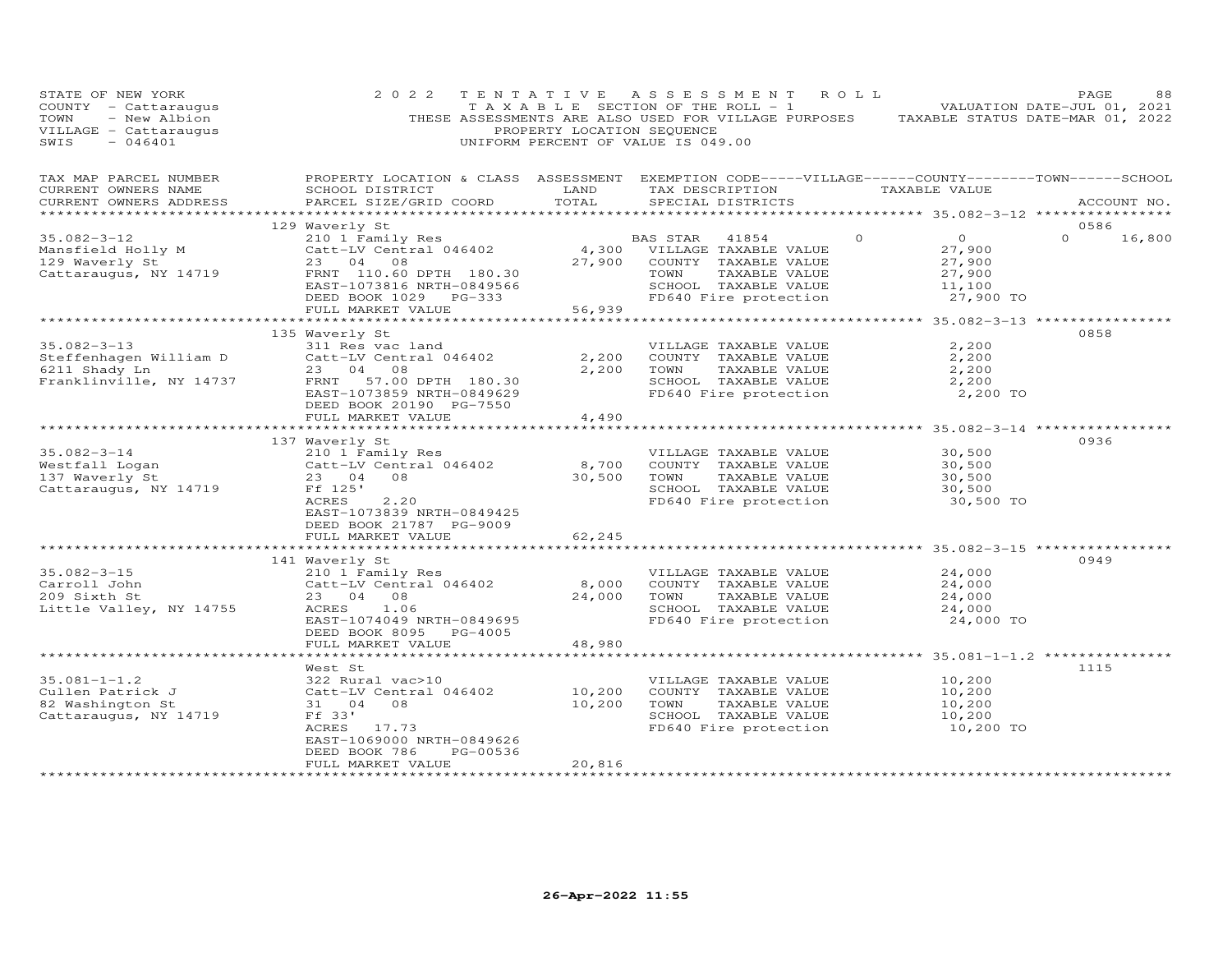| STATE OF NEW YORK<br>COUNTY - Cattaraugus<br>- New Albion<br>TOWN<br>VILLAGE - Cattaraugus<br>$-046401$<br>SWIS | 2 0 2 2<br>TENTATIVE                                                                                                                            | PROPERTY LOCATION SEQUENCE | A S S E S S M E N T<br>T A X A B L E SECTION OF THE ROLL - 1<br>THESE ASSESSMENTS ARE ALSO USED FOR VILLAGE PURPOSES<br>UNIFORM PERCENT OF VALUE IS 049.00 | ROLL                                                          | 89<br>PAGE<br>VALUATION DATE-JUL 01, 2021<br>TAXABLE STATUS DATE-MAR 01, 2022 |
|-----------------------------------------------------------------------------------------------------------------|-------------------------------------------------------------------------------------------------------------------------------------------------|----------------------------|------------------------------------------------------------------------------------------------------------------------------------------------------------|---------------------------------------------------------------|-------------------------------------------------------------------------------|
| TAX MAP PARCEL NUMBER<br>CURRENT OWNERS NAME<br>CURRENT OWNERS ADDRESS                                          | PROPERTY LOCATION & CLASS ASSESSMENT EXEMPTION CODE-----VILLAGE------COUNTY-------TOWN------SCHOOL<br>SCHOOL DISTRICT<br>PARCEL SIZE/GRID COORD | LAND<br>TOTAL              | TAX DESCRIPTION<br>SPECIAL DISTRICTS                                                                                                                       | TAXABLE VALUE                                                 | ACCOUNT NO.                                                                   |
| ***********************                                                                                         |                                                                                                                                                 |                            |                                                                                                                                                            |                                                               |                                                                               |
|                                                                                                                 | 1 West St                                                                                                                                       |                            |                                                                                                                                                            |                                                               | 0927                                                                          |
| $35.081 - 1 - 12$                                                                                               | 210 1 Family Res                                                                                                                                |                            | BAS STAR<br>41854                                                                                                                                          | 0<br>$\circ$                                                  | $\Omega$<br>16,800                                                            |
| Harris Michael D                                                                                                | Catt-LV Central 046402                                                                                                                          | 8,500                      | VILLAGE TAXABLE VALUE                                                                                                                                      | 75,000                                                        |                                                                               |
| 1 West St                                                                                                       | 31<br>04<br>08                                                                                                                                  | 75,000                     | COUNTY TAXABLE VALUE                                                                                                                                       | 75,000                                                        |                                                                               |
| Cattaraugus, NY 14719                                                                                           | Inc $35.081 - 1 - 17.2$ &                                                                                                                       |                            | TAXABLE VALUE<br>TOWN                                                                                                                                      | 75,000                                                        |                                                                               |
|                                                                                                                 | $35.081 - 1 - 30.1$                                                                                                                             |                            | SCHOOL TAXABLE VALUE                                                                                                                                       | 58,200                                                        |                                                                               |
|                                                                                                                 | 1.25 BANK<br><b>ACRES</b><br>017                                                                                                                |                            | FD640 Fire protection                                                                                                                                      | 75,000 TO                                                     |                                                                               |
|                                                                                                                 | EAST-1070678 NRTH-0849450                                                                                                                       |                            |                                                                                                                                                            |                                                               |                                                                               |
|                                                                                                                 | DEED BOOK 23129 PG-9001                                                                                                                         |                            |                                                                                                                                                            |                                                               |                                                                               |
|                                                                                                                 | FULL MARKET VALUE<br>**********************                                                                                                     | 153,061                    |                                                                                                                                                            |                                                               |                                                                               |
|                                                                                                                 |                                                                                                                                                 |                            |                                                                                                                                                            |                                                               |                                                                               |
|                                                                                                                 | 7 West St                                                                                                                                       |                            |                                                                                                                                                            |                                                               | 0939<br>$\Omega$                                                              |
| $35.081 - 1 - 2$                                                                                                | 220 2 Family Res                                                                                                                                |                            | ENH STAR<br>41834                                                                                                                                          | $\Omega$<br>$\circ$                                           | 41,940                                                                        |
| Opferbeck Duane N                                                                                               | Catt-LV Central 046402<br>31 04 08                                                                                                              | 10,200                     | VILLAGE TAXABLE VALUE                                                                                                                                      | 47,900                                                        |                                                                               |
| Opferbeck Barbara M<br>7 West St                                                                                | 9/13-easement-DOT                                                                                                                               | 47,900                     | COUNTY TAXABLE VALUE<br>TAXABLE VALUE<br>TOWN                                                                                                              | 47,900<br>47,900                                              |                                                                               |
| Cattaraugus, NY 14719                                                                                           | Ff 259.75                                                                                                                                       |                            | SCHOOL TAXABLE VALUE                                                                                                                                       | 5,960                                                         |                                                                               |
|                                                                                                                 | <b>ACRES</b><br>4.73                                                                                                                            |                            | FD640 Fire protection                                                                                                                                      | 47,900 TO                                                     |                                                                               |
|                                                                                                                 | EAST-1070082 NRTH-0849714                                                                                                                       |                            |                                                                                                                                                            |                                                               |                                                                               |
|                                                                                                                 | DEED BOOK 21020 PG-8001                                                                                                                         |                            |                                                                                                                                                            |                                                               |                                                                               |
|                                                                                                                 | FULL MARKET VALUE                                                                                                                               | 97,755                     |                                                                                                                                                            |                                                               |                                                                               |
|                                                                                                                 | ********************                                                                                                                            |                            | ********************************* 35.081-1-5 ****************                                                                                              |                                                               |                                                                               |
|                                                                                                                 | 19 West St                                                                                                                                      |                            |                                                                                                                                                            |                                                               | 0802                                                                          |
| $35.081 - 1 - 5$                                                                                                | 210 1 Family Res                                                                                                                                |                            | VILLAGE TAXABLE VALUE                                                                                                                                      | 38,000                                                        |                                                                               |
| Musall Kim Li J                                                                                                 | Catt-LV Central 046402                                                                                                                          | 2,600                      | COUNTY TAXABLE VALUE                                                                                                                                       | 38,000                                                        |                                                                               |
| 19 West St.                                                                                                     | 31<br>04<br>08                                                                                                                                  | 38,000                     | TOWN<br>TAXABLE VALUE                                                                                                                                      | 38,000                                                        |                                                                               |
| Cattaraugus, NY 14719                                                                                           | FRNT<br>99.00 DPTH<br>78.00                                                                                                                     |                            | SCHOOL TAXABLE VALUE                                                                                                                                       | 38,000                                                        |                                                                               |
|                                                                                                                 | 017<br>BANK                                                                                                                                     |                            | FD640 Fire protection                                                                                                                                      | 38,000 TO                                                     |                                                                               |
|                                                                                                                 | EAST-1070267 NRTH-0849500                                                                                                                       |                            |                                                                                                                                                            |                                                               |                                                                               |
|                                                                                                                 | DEED BOOK 26333 PG-8001                                                                                                                         |                            |                                                                                                                                                            |                                                               |                                                                               |
|                                                                                                                 | FULL MARKET VALUE                                                                                                                               | 77,551                     |                                                                                                                                                            |                                                               |                                                                               |
|                                                                                                                 |                                                                                                                                                 |                            |                                                                                                                                                            | ******************************** 35.081-1-32 **************** |                                                                               |
|                                                                                                                 | 22 West St                                                                                                                                      |                            |                                                                                                                                                            |                                                               | 0933                                                                          |
| $35.081 - 1 - 32$                                                                                               | 210 1 Family Res                                                                                                                                |                            | VILLAGE TAXABLE VALUE                                                                                                                                      | 41,900                                                        |                                                                               |
| Bates Tess                                                                                                      | Catt-LV Central 046402                                                                                                                          | 5,000                      | COUNTY TAXABLE VALUE                                                                                                                                       | 41,900                                                        |                                                                               |
| 22 West St                                                                                                      | 31 04<br>08                                                                                                                                     | 41,900                     | TOWN<br>TAXABLE VALUE                                                                                                                                      | 41,900                                                        |                                                                               |
| Cattaraugus, NY 14719                                                                                           | FRNT 140.00 DPTH 143.20<br>BANK<br>017                                                                                                          |                            | SCHOOL TAXABLE VALUE                                                                                                                                       | 41,900                                                        |                                                                               |
|                                                                                                                 | EAST-1070169 NRTH-0849328                                                                                                                       |                            | FD640 Fire protection                                                                                                                                      | 41,900 TO                                                     |                                                                               |
|                                                                                                                 | DEED BOOK 2021<br>PG-10821                                                                                                                      |                            |                                                                                                                                                            |                                                               |                                                                               |
|                                                                                                                 | FULL MARKET VALUE                                                                                                                               | 85,510                     |                                                                                                                                                            |                                                               |                                                                               |
|                                                                                                                 |                                                                                                                                                 |                            |                                                                                                                                                            |                                                               |                                                                               |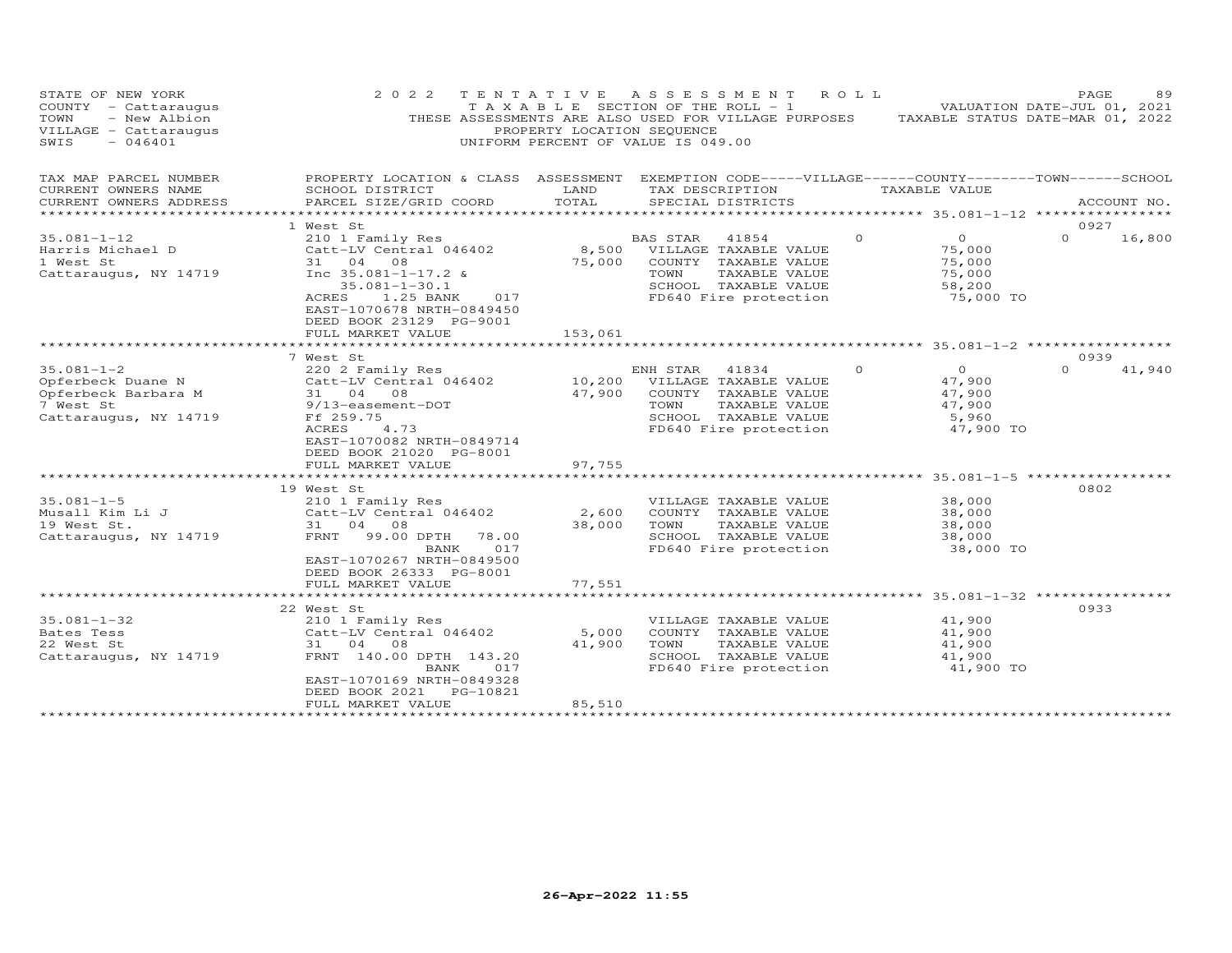| STATE OF NEW YORK<br>COUNTY - Cattaraugus<br>- New Albion<br>TOWN<br>VILLAGE - Cattaraugus<br>SWIS<br>$-046401$                                     | 2 0 2 2                                                                                                                                                                        | TENTATIVE<br>PROPERTY LOCATION SEQUENCE | A S S E S S M E N T<br>ROLL<br>T A X A B L E SECTION OF THE ROLL - 1<br>UNIFORM PERCENT OF VALUE IS 049.00                                                         | PAGE<br>90<br>VALUATION DATE-JUL 01, 2021<br>THESE ASSESSMENTS ARE ALSO USED FOR VILLAGE PURPOSES TAXABLE STATUS DATE-MAR 01, 2022                                               |
|-----------------------------------------------------------------------------------------------------------------------------------------------------|--------------------------------------------------------------------------------------------------------------------------------------------------------------------------------|-----------------------------------------|--------------------------------------------------------------------------------------------------------------------------------------------------------------------|----------------------------------------------------------------------------------------------------------------------------------------------------------------------------------|
| TAX MAP PARCEL NUMBER<br>CURRENT OWNERS NAME<br>CURRENT OWNERS ADDRESS                                                                              | SCHOOL DISTRICT<br>PARCEL SIZE/GRID COORD                                                                                                                                      | LAND<br>TOTAL                           | TAX DESCRIPTION<br>SPECIAL DISTRICTS                                                                                                                               | PROPERTY LOCATION & CLASS ASSESSMENT EXEMPTION CODE-----VILLAGE------COUNTY-------TOWN------SCHOOL<br>TAXABLE VALUE<br>ACCOUNT NO.<br>************ 35.081-1-4 ****************** |
| $35.081 - 1 - 4$<br>Connors Patrick<br>Chinchen Michelle<br>23 West St<br>Cattaraugus, NY 14719                                                     | 23 West St<br>west St<br>210 1 Family Res<br>Catt-LV Central 046402<br>31 04<br>08<br>FRNT<br>99.00 DPTH 79.00<br>EAST-1070167 NRTH-0849504<br>DEED BOOK 00984 PG-01138        |                                         | $\Omega$<br>BAS STAR 41854<br>2,700 VILLAGE TAXABLE VALUE<br>37,900 COUNTY TAXABLE VALUE<br>TOWN<br>TAXABLE VALUE<br>SCHOOL TAXABLE VALUE<br>FD640 Fire protection | 0922<br>$\overline{O}$<br>$\Omega$<br>16,800<br>37,900<br>37,900<br>37,900<br>21,100<br>37,900 TO                                                                                |
|                                                                                                                                                     | FULL MARKET VALUE                                                                                                                                                              | 77,347                                  |                                                                                                                                                                    |                                                                                                                                                                                  |
| $35.081 - 1 - 3$<br>Sterlace Christopher Catt-LV<br>Sterlace Charlene L 31 04<br>57 Leavenworth St FRNT<br>Cattaraugus, NY 14719 BAST-10<br>PEED BC | 27 West St<br>210 1 Family Res<br>Catt-LV Central 046402<br>31 04 08<br>64.00 DPTH 156.00<br>EAST-1070060 NRTH-0849514<br>DEED BOOK 00960 PG-00483<br>FULL MARKET VALUE        | 2,400<br>18,300<br>37,347               | VILLAGE TAXABLE VALUE<br>COUNTY TAXABLE VALUE<br>TOWN<br>TAXABLE VALUE<br>SCHOOL TAXABLE VALUE<br>FD640 Fire protection                                            | 0921<br>18,300<br>18,300<br>18,300<br>18,300<br>18,300 TO                                                                                                                        |
| $35.081 - 1 - 33.1$<br>Kumpf Lloyd<br>Curto Dawn M<br>30 West St<br>Cattaraugus, NY 14719                                                           | 30 West St<br>210 1 Family Res<br>Catt-LV Central 046402<br>31 04 08<br>FRNT 275.00 DPTH 152.60<br>EAST-1069060 ----<br>EAST-1069960 NRTH-0849335<br>DEED BOOK 20210 PG-8253   | 10,000<br>50,500                        | VILLAGE TAXABLE VALUE<br>COUNTY TAXABLE VALUE<br>TOWN<br>TAXABLE VALUE<br>SCHOOL TAXABLE VALUE<br>FD640 Fire protection                                            | 0569<br>50,500<br>50,500<br>50,500<br>50,500<br>50,500 TO                                                                                                                        |
|                                                                                                                                                     | FULL MARKET VALUE                                                                                                                                                              | 103,061                                 |                                                                                                                                                                    |                                                                                                                                                                                  |
| $35.081 - 1 - 1.1$<br>Aguilar Joseph A Jr<br>Aquilar Carrie<br>33 West Street<br>New Albion, NY 14719                                               | 33 West St<br>210 1 Family Res<br>Catt-LV Central 046402<br>31 04 08<br>FRNT 323.00 DPTH<br>1.03 BANK<br>ACRES<br>017<br>EAST-1069847 NRTH-0849569<br>DEED BOOK 2020 PG-10509  | 8,000<br>65,800                         | VILLAGE TAXABLE VALUE<br>COUNTY TAXABLE VALUE<br>TOWN<br>TAXABLE VALUE<br>SCHOOL TAXABLE VALUE<br>FD640 Fire protection                                            | 0728<br>65,800<br>65,800<br>65,800<br>65,800<br>65,800 TO                                                                                                                        |
|                                                                                                                                                     | FULL MARKET VALUE<br>************************                                                                                                                                  | 134,286                                 |                                                                                                                                                                    | ********************************* 35.081-1-33.2 *********                                                                                                                        |
| $35.081 - 1 - 33.2$<br>Dash Erin<br>36 West St<br>Cattaraugus, NY 14719                                                                             | 36 West St<br>270 Mfg housing<br>Catt-LV Central 046402<br>31 04<br>08<br>FRNT 167.00 DPTH 152.60<br>EAST-1069740 NRTH-0849345<br>DEED BOOK 28852 PG-7001<br>FULL MARKET VALUE | 6,100<br>22,500<br>45,918               | VILLAGE TAXABLE VALUE<br>COUNTY TAXABLE VALUE<br>TOWN<br>TAXABLE VALUE<br>SCHOOL TAXABLE VALUE<br>FD640 Fire protection                                            | 1429<br>22,500<br>22,500<br>22,500<br>22,500<br>22,500 TO                                                                                                                        |
|                                                                                                                                                     |                                                                                                                                                                                |                                         |                                                                                                                                                                    |                                                                                                                                                                                  |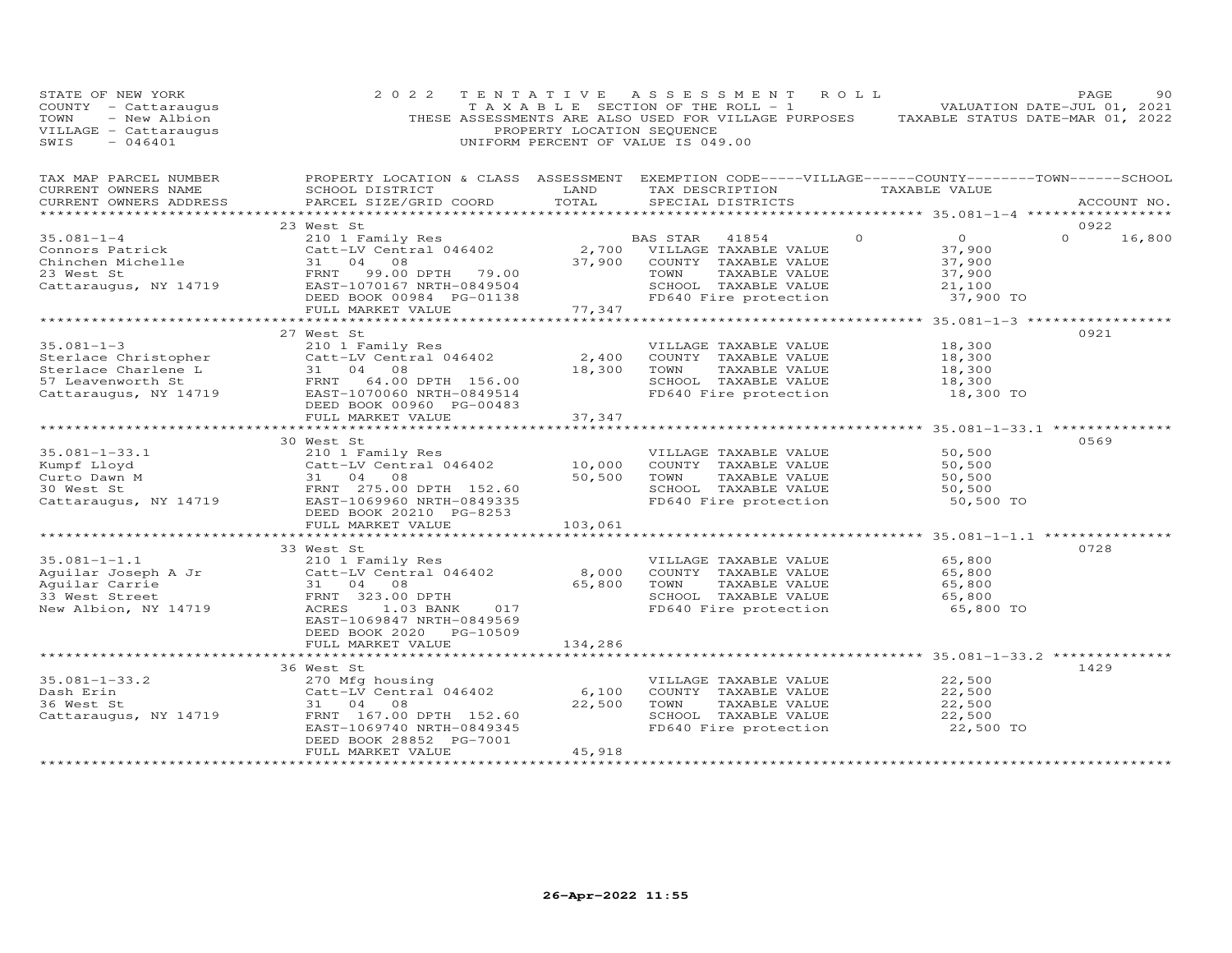| STATE OF NEW YORK<br>COUNTY<br>- Cattaraugus<br>TOWN<br>- New Albion<br>VILLAGE - Cattaraugus<br>$-046401$<br>SWIS | 2 0 2 2<br>TAXABLE<br>THESE ASSESSMENTS ARE ALSO USED FOR VILLAGE PURPOSES | TENTATIVE<br>PROPERTY LOCATION SEOUENCE<br>UNIFORM PERCENT OF VALUE IS 049.00 |                 | A S S E S S M E N T<br>SECTION OF THE ROLL $-1$ | R O L L              | PAGE<br>VALUATION DATE-JUL 01, 2021<br>TAXABLE STATUS DATE-MAR 01, 2022 | 91     |
|--------------------------------------------------------------------------------------------------------------------|----------------------------------------------------------------------------|-------------------------------------------------------------------------------|-----------------|-------------------------------------------------|----------------------|-------------------------------------------------------------------------|--------|
| TAX MAP PARCEL NUMBER                                                                                              | PROPERTY LOCATION & CLASS                                                  | ASSESSMENT                                                                    |                 |                                                 |                      | EXEMPTION CODE-----VILLAGE------COUNTY--------TOWN------SCHOOL          |        |
| CURRENT OWNERS NAME                                                                                                | SCHOOL DISTRICT                                                            | LAND                                                                          | TAX DESCRIPTION |                                                 | TAXABLE VALUE        |                                                                         |        |
| CURRENT OWNERS ADDRESS                                                                                             | PARCEL SIZE/GRID COORD                                                     | TOTAL                                                                         |                 | SPECIAL DISTRICTS                               |                      | ACCOUNT NO.                                                             |        |
| *********************                                                                                              |                                                                            |                                                                               |                 |                                                 |                      |                                                                         |        |
|                                                                                                                    | 40 West St                                                                 |                                                                               |                 |                                                 |                      | 0853                                                                    |        |
| $35.081 - 1 - 34$                                                                                                  | 210 1 Family Res                                                           |                                                                               |                 | VILLAGE TAXABLE VALUE                           | 38,000               |                                                                         |        |
| Dudkowski Eric                                                                                                     | Catt-LV Central 046402                                                     | 6,500                                                                         | COUNTY          | TAXABLE VALUE                                   | 38,000               |                                                                         |        |
| 40 West S St                                                                                                       | 31 04<br>08                                                                | 38,000                                                                        | TOWN            | TAXABLE VALUE                                   | 38,000               |                                                                         |        |
| Cattaraugus, NY 14719                                                                                              | FRNT 173.00 DPTH 166.00                                                    |                                                                               | SCHOOL          | TAXABLE VALUE                                   | 38,000               |                                                                         |        |
|                                                                                                                    | EAST-1069573 NRTH-0849347                                                  | FD640 Fire protection<br>38,000 TO                                            |                 |                                                 |                      |                                                                         |        |
|                                                                                                                    | DEED BOOK 30198 PG-7001                                                    |                                                                               |                 |                                                 |                      |                                                                         |        |
|                                                                                                                    | FULL MARKET VALUE                                                          | 77,551                                                                        |                 |                                                 |                      |                                                                         |        |
|                                                                                                                    |                                                                            |                                                                               |                 |                                                 |                      |                                                                         |        |
|                                                                                                                    | 42 West St                                                                 |                                                                               |                 |                                                 |                      | 1491                                                                    |        |
| $35.081 - 1 - 35.3$                                                                                                | 240 Rural res                                                              |                                                                               | BAS STAR        | 41854                                           | $\Omega$<br>$\Omega$ | $\Omega$                                                                | 16,800 |
| Hill Rodney                                                                                                        | Catt-LV Central 046402                                                     | 26,900                                                                        |                 | VILLAGE TAXABLE VALUE                           | 108,100              |                                                                         |        |
| Hill Cindy                                                                                                         | $31 - 04 - 08$                                                             | 108,100                                                                       | COUNTY          | TAXABLE VALUE                                   | 108,100              |                                                                         |        |
| 42 West Street                                                                                                     | 83.05 BANK<br>005<br>ACRES                                                 |                                                                               | TOWN            | TAXABLE VALUE                                   | 108,100              |                                                                         |        |
| Cattaraugus, NY 14719                                                                                              | EAST-1069610 NRTH-0848262                                                  |                                                                               | SCHOOL          | TAXABLE VALUE                                   | 91,300               |                                                                         |        |
|                                                                                                                    | DEED BOOK 2019<br>PG-10800                                                 |                                                                               |                 | FD640 Fire protection                           |                      | 108,100 TO                                                              |        |
|                                                                                                                    | FULL MARKET VALUE                                                          | 220,612                                                                       |                 |                                                 |                      |                                                                         |        |
|                                                                                                                    |                                                                            |                                                                               |                 |                                                 |                      |                                                                         |        |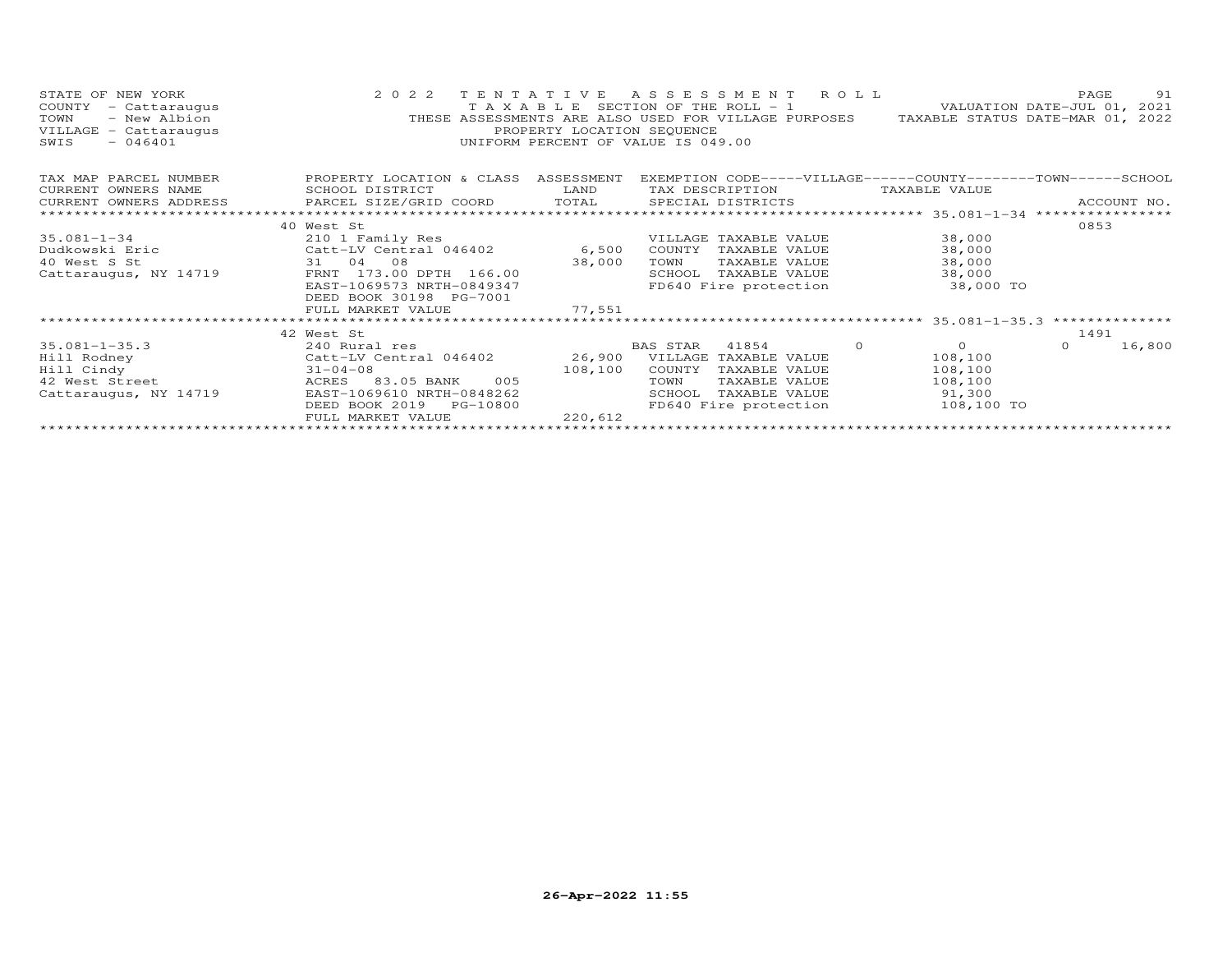| STATE OF<br>NEW YORK<br>COUNTY<br>- Cattaraugus<br>TOWN<br>- New Albion<br>VILLAGE<br>- Cattaraugus<br>$-046401$<br>SWIS |                         |                          | 2022<br>T E<br>TAXABLE<br>S U B<br>R O L L | Е<br>S<br>- S<br>THESE ASSESSMENTS ARE ALSO USED FOR VILLAGE PURPOSES<br>UNIFORM PERCENT OF VALUE IS 049.00<br>$S$ E C T I O N $-$ | Е<br>- S<br>S M E<br>SECTION OF THE ROLL -<br>$-TOTALS$ | R O L L          |                       | PAGE<br>-92<br>VALUATION DATE-JUL 01, 2021<br>TAXABLE STATUS DATE-MAR 01, 2022<br>RPS150/V04/L015<br>CURRENT DATE<br>4/26/2022 |
|--------------------------------------------------------------------------------------------------------------------------|-------------------------|--------------------------|--------------------------------------------|------------------------------------------------------------------------------------------------------------------------------------|---------------------------------------------------------|------------------|-----------------------|--------------------------------------------------------------------------------------------------------------------------------|
|                                                                                                                          |                         | ***                      | SPECIAL                                    | DISTRICT                                                                                                                           | SUMMARY ***                                             |                  |                       |                                                                                                                                |
| DISTRICT NAME<br>CODE                                                                                                    | TOTAL<br>PARCELS        | <b>EXTENSION</b><br>TYPE | <b>EXTENSION</b><br>VALUE                  | AD VALOREM<br>VALUE                                                                                                                | <b>EXEMPT</b><br><b>AMOUNT</b>                          | TAXABLE<br>VALUE |                       |                                                                                                                                |
| FD640 Fire protectio                                                                                                     |                         | 448 TOTAL                |                                            | 20364,050                                                                                                                          |                                                         | 20364,050        |                       |                                                                                                                                |
|                                                                                                                          |                         | $***$                    | S C H O O L                                | DISTRICT                                                                                                                           | SUMMARY                                                 | ***              |                       |                                                                                                                                |
| DISTRICT NAME<br>CODE                                                                                                    |                         | TOTAL<br>PARCELS         | ASSESSED<br>LAND                           | ASSESSED<br>TOTAL                                                                                                                  | <b>EXEMPT</b><br><b>AMOUNT</b>                          | TOTAL<br>TAXABLE | STAR<br><b>AMOUNT</b> | STAR<br>TAXABLE                                                                                                                |
| 046402<br>Catt-LV Central                                                                                                |                         | 448                      | 1859,050                                   | 20364,050                                                                                                                          | 238,495                                                 | 20125,555        | 4220,525              | 15905,030                                                                                                                      |
|                                                                                                                          | $S \cup B - T \cup T A$ | 448                      | 1859,050                                   | 20364,050                                                                                                                          | 238,495                                                 | 20125,555        | 4220,525              | 15905,030                                                                                                                      |
| TOTAL                                                                                                                    |                         | 448                      | 1859,050                                   | 20364,050                                                                                                                          | 238,495                                                 | 20125,555        | 4220,525              | 15905,030                                                                                                                      |

\*\*\* S Y S T E M C O D E S S U M M A R Y \*\*\*

NO SYSTEM EXEMPTIONS AT THIS LEVEL

## \*\*\* E X E M P T I O N S U M M A R Y \*\*\*

| CODE  | DESCRIPTION     | TOTAL<br>PARCELS | VILLAGE | COUNTY  | TOWN    | SCHOOL   |
|-------|-----------------|------------------|---------|---------|---------|----------|
| 41003 | VET PRO T       | 6                | 204,000 |         | 204,000 |          |
| 41122 | VET WAR C       | 18               |         | 114,165 |         |          |
| 41132 | VET COM C       | 15               |         | 147,750 |         |          |
| 41142 | VET DIS C       | 9                |         | 115,995 |         |          |
| 41162 | $CW_15_VET/$    | 2                |         | 13,440  |         |          |
| 41172 | CW DISBLD       |                  |         | 22,400  |         |          |
| 41800 | AGED $C/T/S$    | 9                | 204,345 | 196,129 | 204,345 | 204,345  |
| 41801 | AGED C/T        |                  | 45,700  | 40,450  | 45,700  |          |
| 41804 | AGED S          |                  |         |         |         | 34,150   |
| 41834 | ENH STAR        | 61               |         |         |         | 2221,325 |
| 41854 | <b>BAS STAR</b> | 119              |         |         |         | 1999,200 |
|       | TOTAL           | 246              | 454,045 | 650,329 | 454,045 | 4459,020 |
|       |                 |                  |         |         |         |          |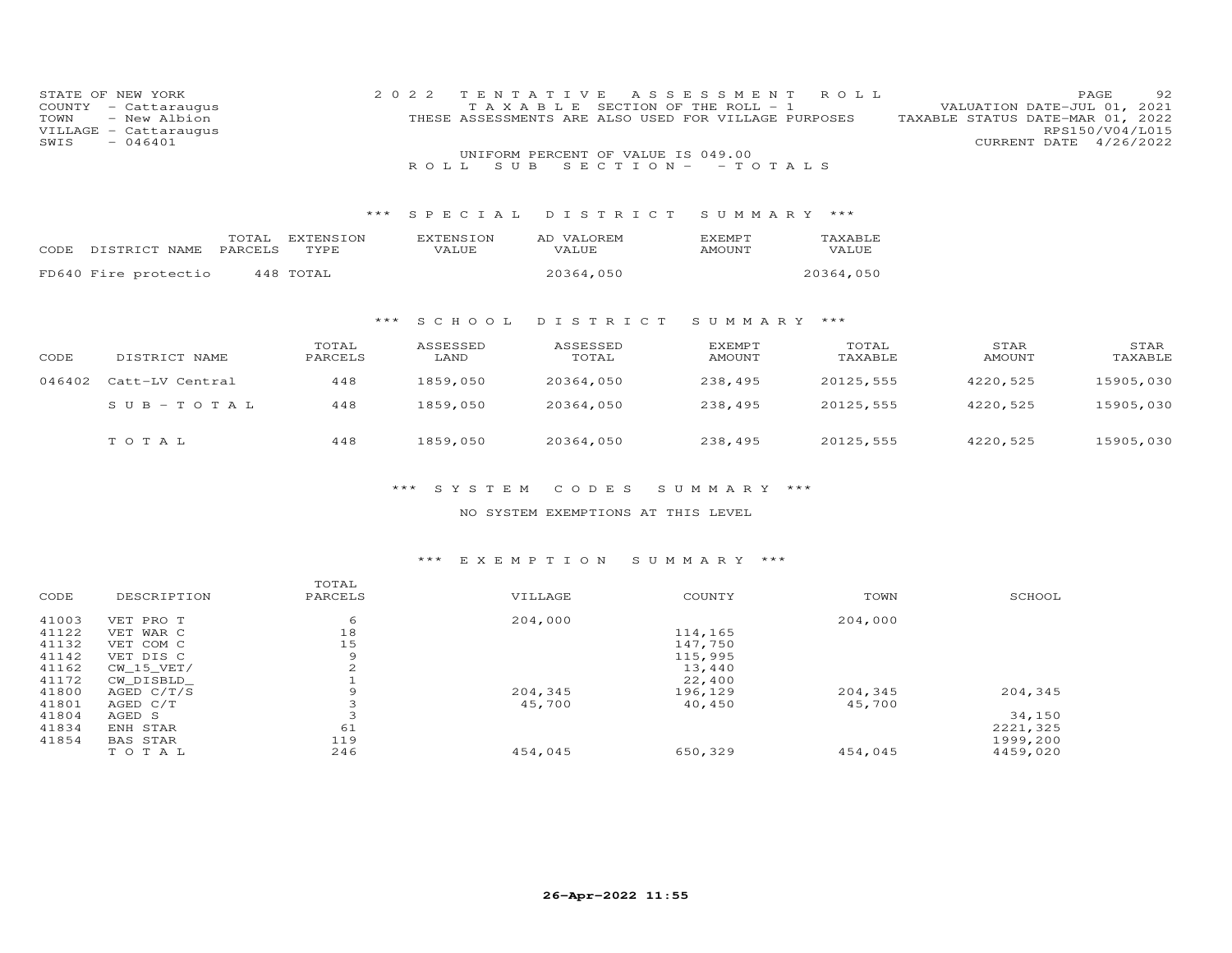| STATE OF NEW YORK     | 2022 TENTATIVE ASSESSMENT ROLL                       | 93<br><b>PAGE</b>                |
|-----------------------|------------------------------------------------------|----------------------------------|
| COUNTY - Cattaraugus  | T A X A B L E SECTION OF THE ROLL - 1                | VALUATION DATE-JUL 01, 2021      |
| TOWN - New Albion     | THESE ASSESSMENTS ARE ALSO USED FOR VILLAGE PURPOSES | TAXABLE STATUS DATE-MAR 01, 2022 |
| VILLAGE - Cattaraugus |                                                      | RPS150/V04/L015                  |
| $-046401$<br>SWIS     |                                                      | CURRENT DATE 4/26/2022           |
|                       | UNIFORM PERCENT OF VALUE IS 049.00                   |                                  |
|                       | ROLL SUB SECTION - - TOTALS                          |                                  |

| ROLL<br><b>SEC</b> | DESCRIPTION | TOTAL<br>PARCELS | <i><b>\SSESSED</b></i><br>LAND | <b>\SSESSED</b><br>TOTAL | TAXABLE<br>VTIJAGE | TAXABLE<br>COUNTY | TAXABLE<br>TOWN | TAXABLE<br>SCHOOT | STAR<br><b>TAXABLE</b> |
|--------------------|-------------|------------------|--------------------------------|--------------------------|--------------------|-------------------|-----------------|-------------------|------------------------|
|                    | 'AXABLE     | 448              | 1859.050                       | 20364,050                | 19910,005          | 19713.721         | 19910,005       | 20125,555         | 15905,030              |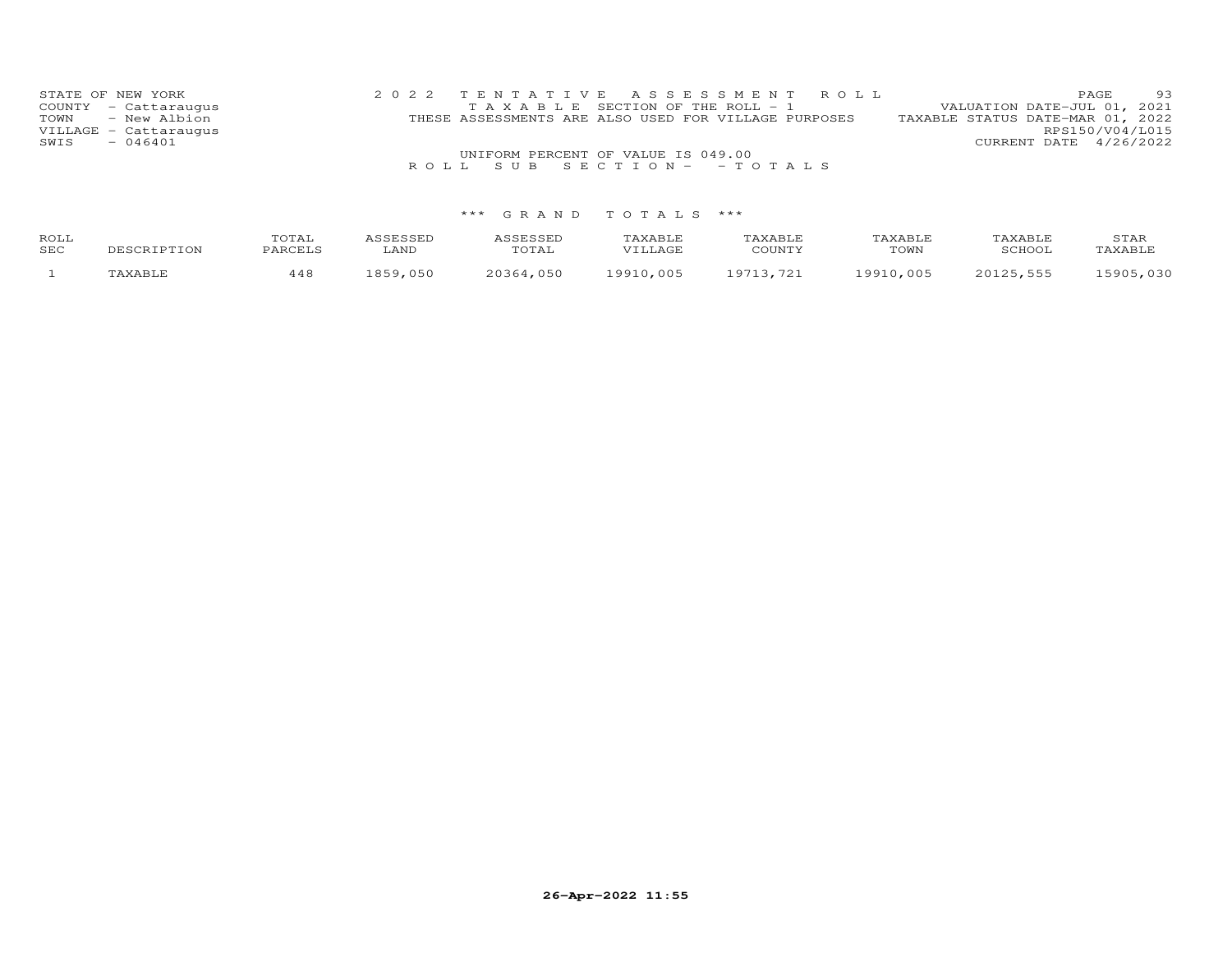|      | STATE OF NEW YORK     | 2022 TENTATIVE ASSESSMENT ROLL                                                           | <b>PAGE</b>            | 94 |
|------|-----------------------|------------------------------------------------------------------------------------------|------------------------|----|
|      | COUNTY - Cattaraugus  | VALUATION DATE-JUL 01, 2021<br>TAXABLE SECTION OF THE ROLL - 1                           |                        |    |
|      | TOWN - New Albion     | TAXABLE STATUS DATE-MAR 01, 2022<br>THESE ASSESSMENTS ARE ALSO USED FOR VILLAGE PURPOSES |                        |    |
|      | VILLAGE - Cattaraugus |                                                                                          | RPS150/V04/L015        |    |
| SWIS | $-046401$             | UNIFORM PERCENT OF VALUE IS 049.00                                                       | CURRENT DATE 4/26/2022 |    |
|      |                       |                                                                                          |                        |    |
|      |                       | ROLL SECTION TOTALS                                                                      |                        |    |

### \*\*\* S P E C I A L D I S T R I C T S U M M A R Y \*\*\*

| CODE DISTRICT NAME PARCELS | TOTAL EXTENSION<br>TYPE | <b>EXTENSION</b><br>VALUE. | AD VALOREM<br>VALUE | <b>FXFMPT</b><br>AMOUNT | <b>TAXABLE</b><br>VALUE |
|----------------------------|-------------------------|----------------------------|---------------------|-------------------------|-------------------------|
| FD640 Fire protectio       | 448 TOTAL               |                            | 20364,050           |                         | 20364,050               |

## \*\*\* S C H O O L D I S T R I C T S U M M A R Y \*\*\*

| CODE   | DISTRICT NAME   | TOTAL<br>PARCELS | ASSESSED<br>LAND | ASSESSED<br>TOTAL | EXEMPT<br>AMOUNT | TOTAL<br>TAXABLE | STAR<br><b>AMOUNT</b> | STAR<br>TAXABLE |
|--------|-----------------|------------------|------------------|-------------------|------------------|------------------|-----------------------|-----------------|
| 046402 | Catt-LV Central | 448              | 1859,050         | 20364,050         | 238,495          | 20125,555        | 4220,525              | 15905,030       |
|        | $SUB - TO T AL$ | 448              | 1859,050         | 20364,050         | 238,495          | 20125,555        | 4220,525              | 15905,030       |
|        | тотаь           | 448              | 1859,050         | 20364,050         | 238,495          | 20125,555        | 4220,525              | 15905,030       |

### \*\*\* S Y S T E M C O D E S S U M M A R Y \*\*\*

### NO SYSTEM EXEMPTIONS AT THIS LEVEL

#### \*\*\* E X E M P T I O N S U M M A R Y \*\*\*

| CODE  | DESCRIPTION  | TOTAL<br>PARCELS   | VILLAGE | COUNTY  | TOWN    | SCHOOL   |
|-------|--------------|--------------------|---------|---------|---------|----------|
| 41003 | VET PRO T    | 6                  | 204,000 |         | 204,000 |          |
| 41122 | VET WAR C    | 18                 |         | 114,165 |         |          |
| 41132 | VET COM C    | 15                 |         | 147,750 |         |          |
| 41142 | VET DIS C    | 9                  |         | 115,995 |         |          |
| 41162 | CW 15 VET/   | $\mathcal{D}$<br>∠ |         | 13,440  |         |          |
| 41172 | CW DISBLD    |                    |         | 22,400  |         |          |
| 41800 | AGED $C/T/S$ | 9                  | 204,345 | 196,129 | 204,345 | 204,345  |
| 41801 | AGED C/T     |                    | 45,700  | 40,450  | 45,700  |          |
| 41804 | AGED S       |                    |         |         |         | 34,150   |
| 41834 | ENH STAR     | 61                 |         |         |         | 2221,325 |
| 41854 | BAS STAR     | 119                |         |         |         | 1999,200 |
|       | TOTAL        | 246                | 454,045 | 650,329 | 454,045 | 4459,020 |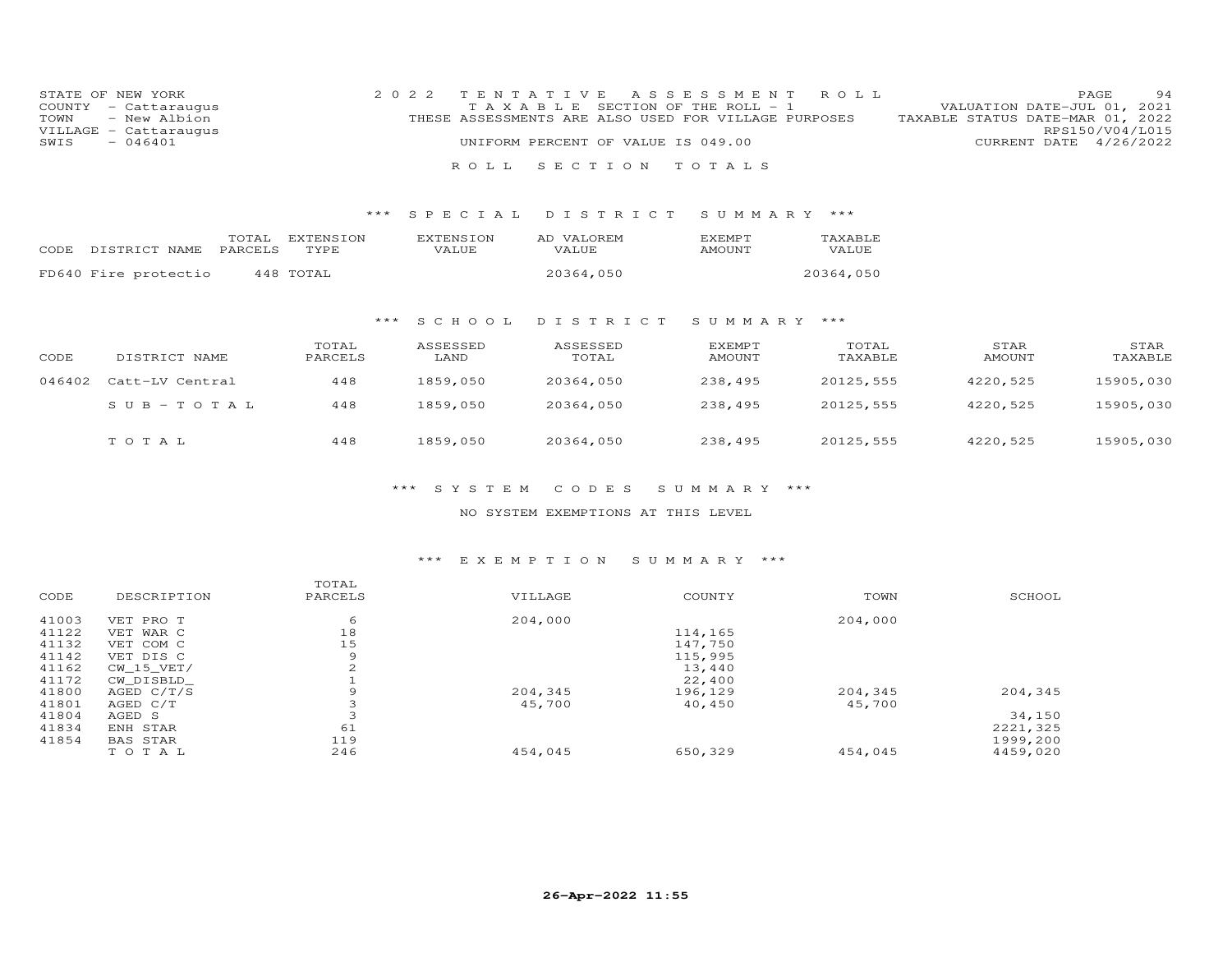| STATE OF NEW YORK                         | 2022 TENTATIVE ASSESSMENT ROLL                                                                | 95<br>PAGE                                                      |
|-------------------------------------------|-----------------------------------------------------------------------------------------------|-----------------------------------------------------------------|
| COUNTY - Cattaraugus<br>TOWN - New Albion | T A X A B L E SECTION OF THE ROLL - 1<br>THESE ASSESSMENTS ARE ALSO USED FOR VILLAGE PURPOSES | VALUATION DATE-JUL 01, 2021<br>TAXABLE STATUS DATE-MAR 01, 2022 |
| VILLAGE - Cattaraugus                     |                                                                                               | RPS150/V04/L015                                                 |
| $-046401$<br>SWIS                         | UNIFORM PERCENT OF VALUE IS 049.00                                                            | CURRENT DATE 4/26/2022                                          |
|                                           |                                                                                               |                                                                 |
|                                           | ROLL SECTION TOTALS                                                                           |                                                                 |

| ROLL | DESCRIPTION | TOTAL   | ASSESSED | ASSESSED  | TAXABLE   | TAXABLE   | TAXABLE   | TAXABLE   | STAR      |
|------|-------------|---------|----------|-----------|-----------|-----------|-----------|-----------|-----------|
| SEC  |             | PARCELS | LAND     | TOTAL     | VILLAGE   | COUNTY    | TOWN      | SCHOOL    | TAXABLE   |
|      | TAXABLE     | 448     | 1859.050 | 20364,050 | 19910.005 | 19713,721 | 19910,005 | 20125,555 | 15905,030 |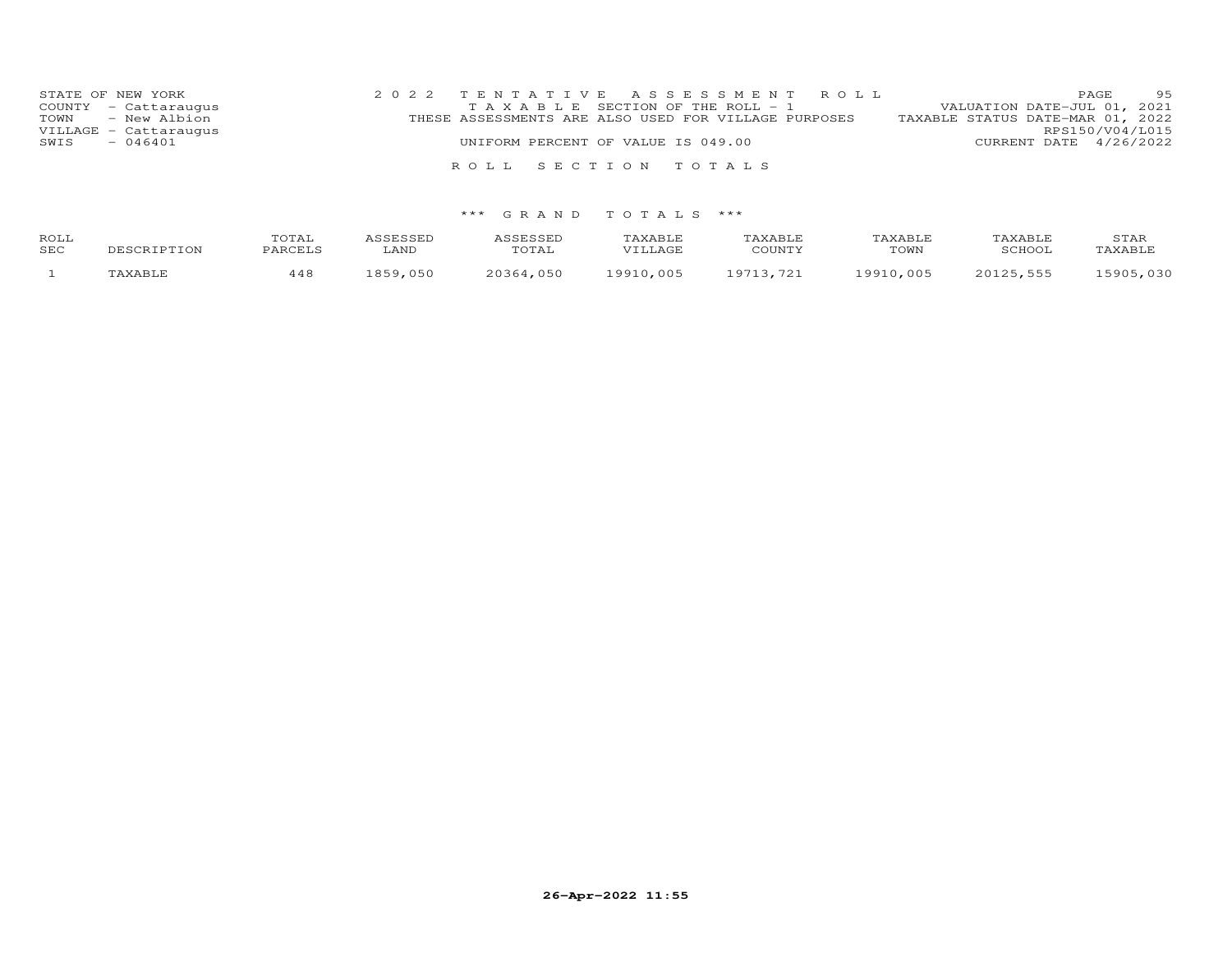| STATE OF NEW YORK<br>COUNTY - Cattaraugus<br>TOWN<br>- New Albion<br>VILLAGE - Cattaraugus<br>SWIS<br>$-046401$ | 2 0 2 2                                             | TENTATIVE<br>PROPERTY LOCATION SEQUENCE | A S S E S S M E N T<br>R O L L<br>SPECIAL FRANCHISE SECTION OF THE ROLL - 5<br>THESE ASSESSMENTS ARE ALSO USED FOR VILLAGE PURPOSES<br>UNIFORM PERCENT OF VALUE IS 049.00 |                                             | PAGE<br>96<br>VALUATION DATE-JUL 01, 2021<br>TAXABLE STATUS DATE-MAR 01, 2022 |
|-----------------------------------------------------------------------------------------------------------------|-----------------------------------------------------|-----------------------------------------|---------------------------------------------------------------------------------------------------------------------------------------------------------------------------|---------------------------------------------|-------------------------------------------------------------------------------|
| TAX MAP PARCEL NUMBER                                                                                           | PROPERTY LOCATION & CLASS ASSESSMENT                |                                         | EXEMPTION CODE-----VILLAGE------COUNTY-------TOWN------SCHOOL                                                                                                             |                                             |                                                                               |
| CURRENT OWNERS NAME                                                                                             | SCHOOL DISTRICT                                     | LAND                                    | TAX DESCRIPTION                                                                                                                                                           | TAXABLE VALUE                               |                                                                               |
| CURRENT OWNERS ADDRESS<br>***********************                                                               | PARCEL SIZE/GRID COORD                              | TOTAL                                   | SPECIAL DISTRICTS                                                                                                                                                         |                                             | ACCOUNT NO.                                                                   |
|                                                                                                                 | Special Franchise                                   |                                         |                                                                                                                                                                           |                                             | 1124                                                                          |
| 564.001-9910-123.700/288                                                                                        | 861 Elec & gas                                      |                                         | VILLAGE TAXABLE VALUE                                                                                                                                                     | 328,166                                     |                                                                               |
| National Fuel Gas Dist Corp                                                                                     | Catt-LV Central 046402                              | $\Omega$                                | COUNTY TAXABLE VALUE                                                                                                                                                      | 328,166                                     |                                                                               |
| Attn: Real Property Tax Dept                                                                                    | Village Of Cattaraugus                              | 328,166                                 | TOWN<br>TAXABLE VALUE                                                                                                                                                     | 328,166                                     |                                                                               |
| 6363 Main St                                                                                                    | CATT-LITTLE VALLEY<br>100%                          |                                         | SCHOOL TAXABLE VALUE                                                                                                                                                      | 328,166                                     |                                                                               |
| Williamsville, NY 14221                                                                                         | 0.01<br><b>ACRES</b>                                |                                         | FD640 Fire protection                                                                                                                                                     | 328,166 TO                                  |                                                                               |
|                                                                                                                 | FULL MARKET VALUE                                   | 669,727                                 |                                                                                                                                                                           |                                             |                                                                               |
|                                                                                                                 | Special Franchise                                   |                                         |                                                                                                                                                                           |                                             | 564.001-9910-131.600/188 ***<br>1128                                          |
| 564.001-9910-131.600/188                                                                                        | 861 Elec & gas                                      |                                         | VILLAGE TAXABLE VALUE                                                                                                                                                     | 22,306                                      |                                                                               |
| NYS Electric & Gas Corp                                                                                         | Catt-LV Central 046402                              | $\circ$                                 | COUNTY TAXABLE VALUE                                                                                                                                                      | 22,306                                      |                                                                               |
| Avangrid Managmt Co Local Tax Village Of Cattaraugus                                                            |                                                     | 22,306                                  | TOWN<br>TAXABLE VALUE                                                                                                                                                     | 22,306                                      |                                                                               |
| 1 City Center 5thfloor                                                                                          | 100% Cattaraugus-Little V                           |                                         | SCHOOL TAXABLE VALUE                                                                                                                                                      | 22,306                                      |                                                                               |
| Portland, ME 04101                                                                                              | 0.01<br><b>ACRES</b>                                |                                         | FD640 Fire protection                                                                                                                                                     | 22,306 TO                                   |                                                                               |
|                                                                                                                 | FULL MARKET VALUE                                   | 45,522                                  |                                                                                                                                                                           |                                             |                                                                               |
| ******************                                                                                              | *****************                                   |                                         |                                                                                                                                                                           |                                             | 564.001-9910-132.350/188 ***                                                  |
|                                                                                                                 | Special Franchise<br>861 Elec & gas                 |                                         |                                                                                                                                                                           |                                             | 1181                                                                          |
| 564.001-9910-132.350/188<br>Niagara Mohawk Power Corp                                                           | Catt-LV Central 046402                              | $\circ$                                 | VILLAGE TAXABLE VALUE<br>COUNTY TAXABLE VALUE                                                                                                                             | 403,131<br>403,131                          |                                                                               |
| 300 Erie Blyd W                                                                                                 | Village Of Cattaraugus                              | 403,131                                 | TOWN<br>TAXABLE VALUE                                                                                                                                                     | 403,131                                     |                                                                               |
| Syracuse, NY 13202                                                                                              | 100% Cattaraugus-Little V                           |                                         | SCHOOL TAXABLE VALUE                                                                                                                                                      | 403,131                                     |                                                                               |
|                                                                                                                 | <b>ACRES</b><br>0.01                                |                                         | FD640 Fire protection                                                                                                                                                     | 403,131 TO                                  |                                                                               |
|                                                                                                                 | FULL MARKET VALUE                                   | 822,716                                 |                                                                                                                                                                           |                                             |                                                                               |
|                                                                                                                 |                                                     |                                         |                                                                                                                                                                           |                                             | 564.001-9910-631.900/188 ***                                                  |
|                                                                                                                 | Special Franchise                                   |                                         |                                                                                                                                                                           |                                             | 1125                                                                          |
| 564.001-9910-631.900/188                                                                                        | 866 Telephone                                       |                                         | VILLAGE TAXABLE VALUE                                                                                                                                                     | 42,552                                      |                                                                               |
| Verizon                                                                                                         | Catt-LV Central 046402                              | $\Omega$<br>42,552                      | COUNTY TAXABLE VALUE<br>TOWN<br>TAXABLE VALUE                                                                                                                             | 42,552<br>42,552                            |                                                                               |
| c/o Duff & Phelps<br>PO Box 2749                                                                                | Village Of Cattaraugus<br>100% Cattaraugus Little V |                                         | SCHOOL TAXABLE VALUE                                                                                                                                                      | 42,552                                      |                                                                               |
| Addison, TX 75001                                                                                               | ACRES<br>0.01                                       |                                         | FD640 Fire protection                                                                                                                                                     | 42,552 TO                                   |                                                                               |
|                                                                                                                 | FULL MARKET VALUE                                   | 86,841                                  |                                                                                                                                                                           |                                             |                                                                               |
|                                                                                                                 | ****************                                    |                                         |                                                                                                                                                                           | ************** 564.001-9910-945.280/188 *** |                                                                               |
|                                                                                                                 | Special Franchise                                   |                                         |                                                                                                                                                                           |                                             | 1231                                                                          |
| 564.001-9910-945.280/188                                                                                        | 869 Television                                      |                                         | VILLAGE TAXABLE VALUE                                                                                                                                                     | 48,605                                      |                                                                               |
| Time Warner-Buffalo                                                                                             | Catt-LV Central 046402                              | $\Omega$                                | COUNTY TAXABLE VALUE                                                                                                                                                      | 48,605                                      |                                                                               |
| PO Box 7467                                                                                                     | Village Of Cattaraugus                              | 48,605                                  | TOWN<br>TAXABLE VALUE<br>SCHOOL TAXABLE VALUE                                                                                                                             | 48,605                                      |                                                                               |
| Charlotte, NC 28241                                                                                             | 100% Cattaraugus-Little V<br>ACRES<br>0.01          |                                         | FD640 Fire protection                                                                                                                                                     | 48,605<br>48,605 TO                         |                                                                               |
|                                                                                                                 | FULL MARKET VALUE                                   | 99,194                                  |                                                                                                                                                                           |                                             |                                                                               |
|                                                                                                                 | * * * * * * * * * * * * * * * * * * * *             |                                         |                                                                                                                                                                           |                                             |                                                                               |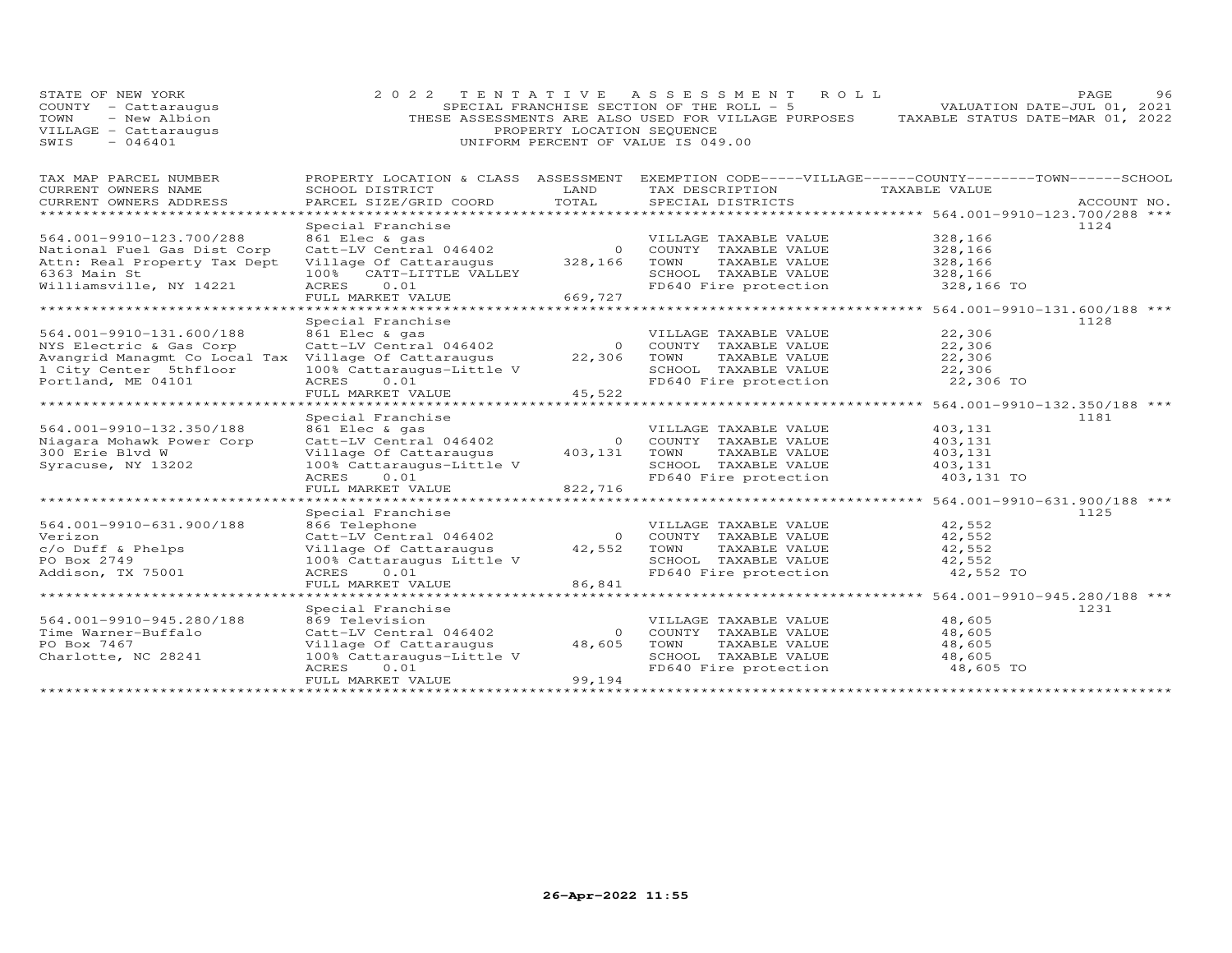| TOWN<br>SWIS | STATE OF NEW YORK<br>COUNTY - Cattaraugus<br>- New Albion<br>VILLAGE - Cattaraugus<br>$-046401$ | 2 0 2 2                           | TENTATIVE<br>ROLL.<br>S U B                                                                                         | SPECIAL FRANCHISE SECTION OF THE ROLL - 5<br>THESE ASSESSMENTS ARE ALSO USED FOR VILLAGE PURPOSES<br>UNIFORM PERCENT OF VALUE IS 049.00 | ASSESSMENT<br>$SECTION - - TO TALS$ | ROLL             | VALUATION DATE-JUL 01, 2021<br>TAXABLE STATUS DATE-MAR 01, 2022<br>CURRENT DATE 4/26/2022 | 97<br>PAGE<br>RPS150/V04/L015 |
|--------------|-------------------------------------------------------------------------------------------------|-----------------------------------|---------------------------------------------------------------------------------------------------------------------|-----------------------------------------------------------------------------------------------------------------------------------------|-------------------------------------|------------------|-------------------------------------------------------------------------------------------|-------------------------------|
|              |                                                                                                 |                                   | *** SPECIAL                                                                                                         | DISTRICT                                                                                                                                | SUMMARY ***                         |                  |                                                                                           |                               |
|              | CODE DISTRICT NAME PARCELS                                                                      | TOTAL EXTENSION<br>TYPE           | <b>EXTENSION</b><br>VALUE                                                                                           | AD VALOREM<br>VALUE                                                                                                                     | EXEMPT<br><b>AMOUNT</b>             | TAXABLE<br>VALUE |                                                                                           |                               |
|              | FD640 Fire protectio                                                                            | 5 TOTAL                           |                                                                                                                     | 844,760                                                                                                                                 |                                     | 844,760          |                                                                                           |                               |
|              |                                                                                                 | $***$                             | S C H O O L                                                                                                         | DISTRICT                                                                                                                                | SUMMARY ***                         |                  |                                                                                           |                               |
| CODE         | DISTRICT NAME                                                                                   | TOTAL<br>PARCELS                  | ASSESSED<br>LAND                                                                                                    | ASSESSED<br>TOTAL                                                                                                                       | <b>EXEMPT</b><br>AMOUNT             | TOTAL<br>TAXABLE | STAR<br><b>AMOUNT</b>                                                                     | STAR<br>TAXABLE               |
| 046402       | Catt-LV Central                                                                                 | 5                                 |                                                                                                                     | 844,760                                                                                                                                 |                                     | 844,760          |                                                                                           | 844,760                       |
|              | $SUB - TO T AL$                                                                                 | 5                                 |                                                                                                                     | 844,760                                                                                                                                 |                                     | 844,760          |                                                                                           | 844,760                       |
|              | TOTAL                                                                                           | 5                                 |                                                                                                                     | 844,760                                                                                                                                 |                                     | 844,760          |                                                                                           | 844,760                       |
|              |                                                                                                 |                                   | *** SYSTEM                                                                                                          | CODES                                                                                                                                   | SUMMARY ***                         |                  |                                                                                           |                               |
|              |                                                                                                 |                                   |                                                                                                                     | NO SYSTEM EXEMPTIONS AT THIS LEVEL                                                                                                      |                                     |                  |                                                                                           |                               |
|              |                                                                                                 |                                   | *** EXEMPTION                                                                                                       | NO EXEMPTIONS AT THIS LEVEL                                                                                                             | SUMMARY ***                         |                  |                                                                                           |                               |
|              |                                                                                                 |                                   | *** GRAND                                                                                                           | TOTALS ***                                                                                                                              |                                     |                  |                                                                                           |                               |
| $R = 1$      |                                                                                                 | $m \wedge m \wedge r$<br>$\ldots$ | $\mathcal{L} \cap \mathcal{L} \cap \mathcal{L} \cap \mathcal{L} \cap \mathcal{L} \cap \mathcal{L} \cap \mathcal{L}$ | $m \times m \times m$                                                                                                                   |                                     |                  | $m \times r \times r \times r$<br>$\cdots \cdots$                                         | $\sim$ $\sim$ $\sim$ $\sim$   |

| ROLL       |                   | TOTAL   | ASSESSED | <b>ASSESSED</b> | TAXABLE | TAXABLE | <b>TAXABLE</b> | TAXABLE | STAR    |
|------------|-------------------|---------|----------|-----------------|---------|---------|----------------|---------|---------|
| <b>SEC</b> | DESCRIPTION       | PARCELS | LAND     | TOTAL           | VILLAGE | COUNTY  | TOWN           | SCHOOL  | TAXABLE |
|            | SPECIAL FRANCHISE |         |          | 844,760         | 844,760 | 844,760 | 844,760        | 844,760 | 844,760 |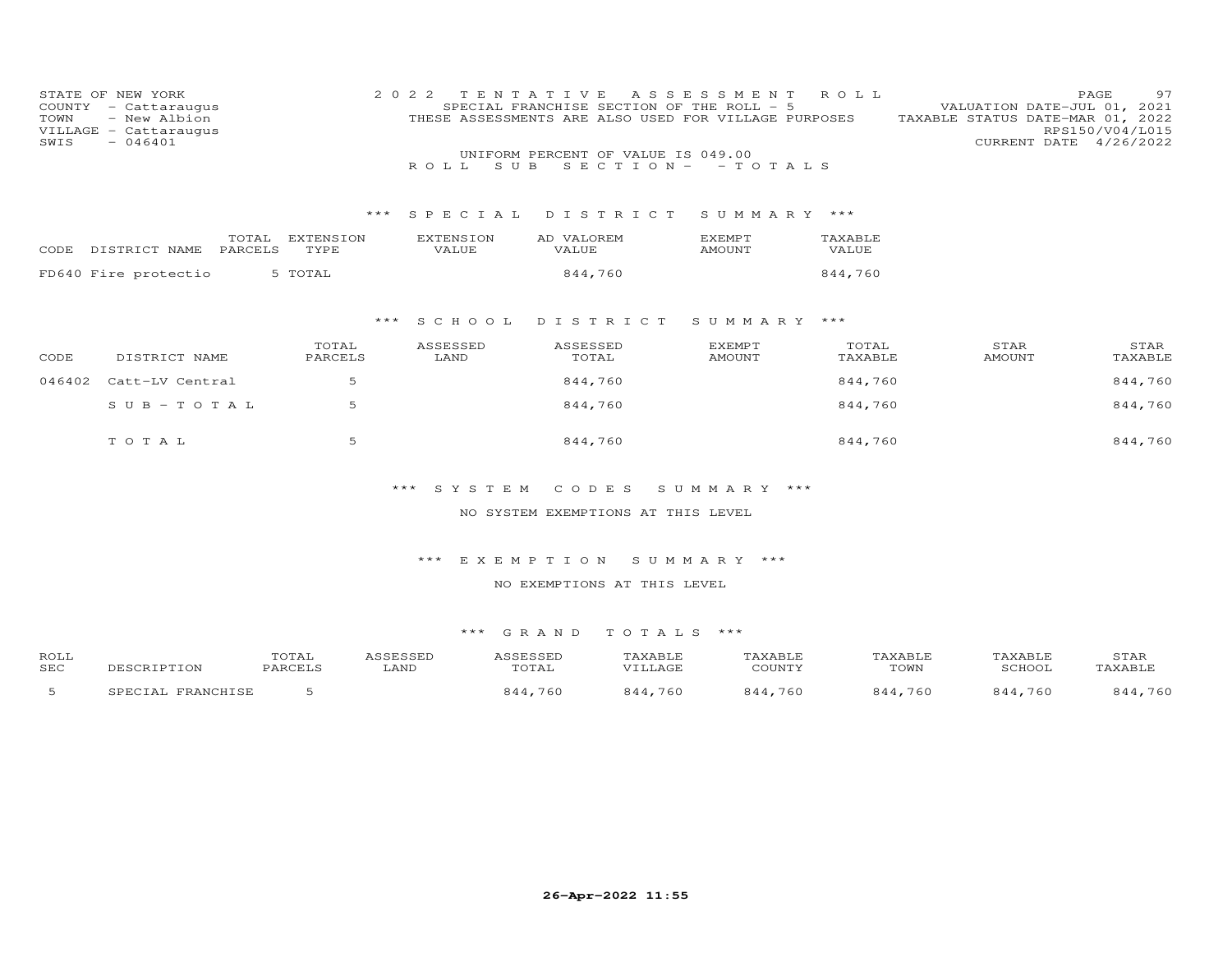| TOWN<br>SWIS | STATE OF NEW YORK<br>COUNTY - Cattaraugus<br>- New Albion<br>VILLAGE - Cattaraugus<br>$-046401$ | 2 0 2 2           | ROLL                      | TENTATIVE<br>SPECIAL FRANCHISE SECTION OF THE ROLL - 5<br>THESE ASSESSMENTS ARE ALSO USED FOR VILLAGE PURPOSES<br>UNIFORM PERCENT OF VALUE IS 049.00<br>SECTION | A S S E S S M E N T<br>TOTALS  | ROLL             | VALUATION DATE-JUL 01, 2021<br>TAXABLE STATUS DATE-MAR 01, 2022 | 98<br>PAGE<br>RPS150/V04/L015<br>CURRENT DATE 4/26/2022 |
|--------------|-------------------------------------------------------------------------------------------------|-------------------|---------------------------|-----------------------------------------------------------------------------------------------------------------------------------------------------------------|--------------------------------|------------------|-----------------------------------------------------------------|---------------------------------------------------------|
|              |                                                                                                 | ***               | SPECIAL                   | DISTRICT                                                                                                                                                        | SUMMARY ***                    |                  |                                                                 |                                                         |
| CODE         | TOTAL<br>DISTRICT NAME<br>PARCELS                                                               | EXTENSION<br>TYPE | <b>EXTENSION</b><br>VALUE | AD VALOREM<br>VALUE                                                                                                                                             | EXEMPT<br>AMOUNT               | TAXABLE<br>VALUE |                                                                 |                                                         |
|              | FD640 Fire protectio                                                                            | 5 TOTAL           |                           | 844,760                                                                                                                                                         |                                | 844,760          |                                                                 |                                                         |
|              |                                                                                                 | ***               | S C H O O L               | DISTRICT                                                                                                                                                        | SUMMARY ***                    |                  |                                                                 |                                                         |
| CODE         | DISTRICT NAME                                                                                   | TOTAL<br>PARCELS  | ASSESSED<br>LAND          | ASSESSED<br>TOTAL                                                                                                                                               | <b>EXEMPT</b><br><b>AMOUNT</b> | TOTAL<br>TAXABLE | STAR<br><b>AMOUNT</b>                                           | STAR<br>TAXABLE                                         |
| 046402       | Catt-LV Central                                                                                 | 5                 |                           | 844,760                                                                                                                                                         |                                | 844,760          |                                                                 | 844,760                                                 |
|              | $SUB - TO T AL$                                                                                 | 5                 |                           | 844,760                                                                                                                                                         |                                | 844,760          |                                                                 | 844,760                                                 |
|              | TOTAL                                                                                           | 5                 |                           | 844,760                                                                                                                                                         |                                | 844,760          |                                                                 | 844,760                                                 |
|              |                                                                                                 | ***               | SYSTEM                    | CODES<br>NO SYSTEM EXEMPTIONS AT THIS LEVEL                                                                                                                     | SUMMARY ***                    |                  |                                                                 |                                                         |
|              |                                                                                                 |                   |                           |                                                                                                                                                                 |                                |                  |                                                                 |                                                         |
|              |                                                                                                 |                   | $***$                     | EXEMPTION                                                                                                                                                       | SUMMARY ***                    |                  |                                                                 |                                                         |
|              |                                                                                                 |                   |                           | NO EXEMPTIONS AT THIS LEVEL                                                                                                                                     |                                |                  |                                                                 |                                                         |

| ROLL<br><b>SEC</b> |                      | TOTAL<br><b>PARCEL:</b> | LAND | <b>SSESSED</b><br>.<br>TOTAL | TAXABLE | TAXABLE<br>COUNTY | TAXABLE<br>TOWN | TAXABLE<br>SCHOOL | STAR<br>TAXABLE |
|--------------------|----------------------|-------------------------|------|------------------------------|---------|-------------------|-----------------|-------------------|-----------------|
|                    | FRANCHISE<br>SPECIAL |                         |      | 760<br>9.44                  | 760     | 760<br>844        | .760<br>844     | 760<br>9.44       | . 760<br>844,   |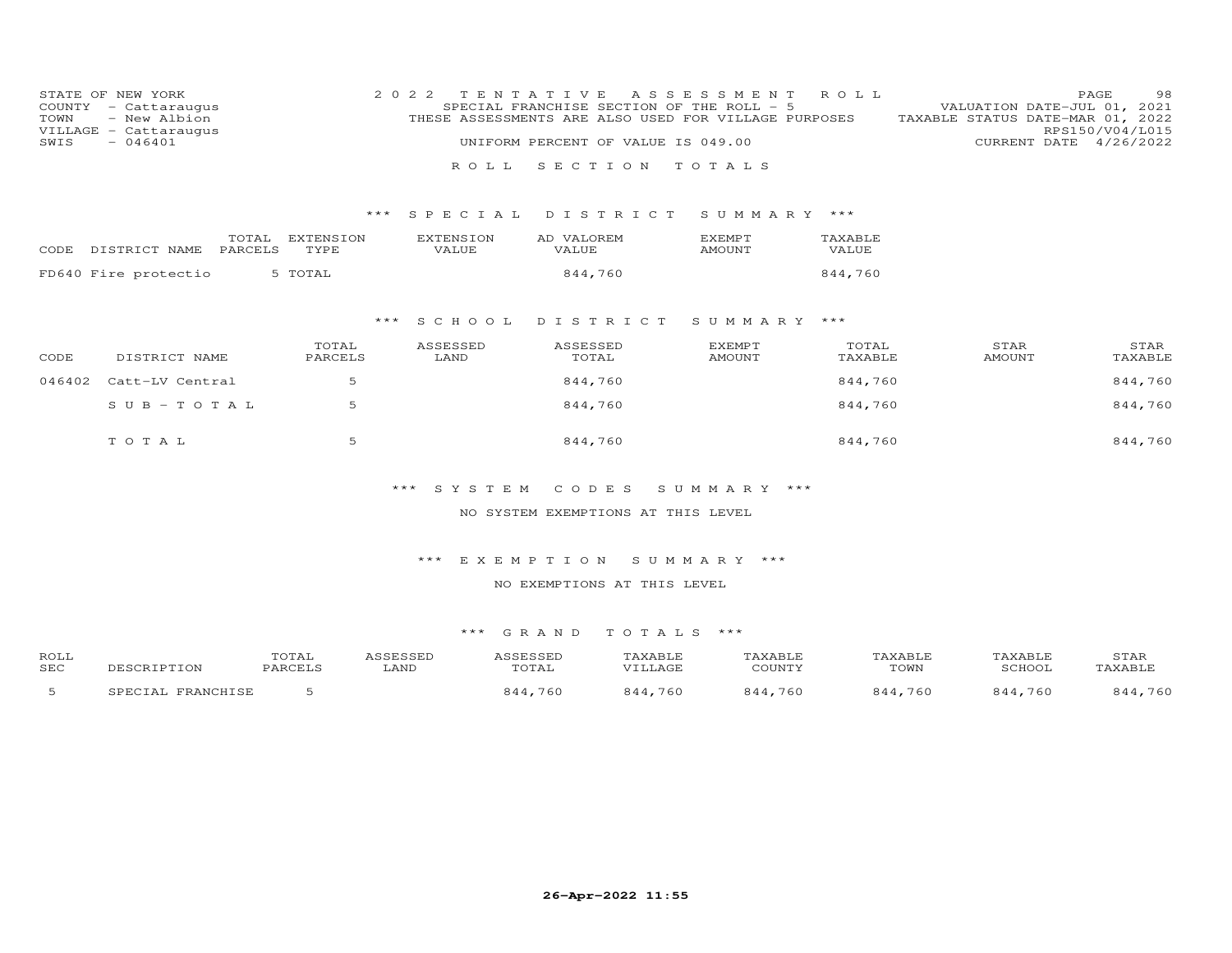| STATE OF NEW YORK<br>COUNTY - Cattaraugus<br>- New Albion<br>TOWN<br>VILLAGE - Cattaraugus<br>SWIS<br>$-046401$                                  | 2 0 2 2                                                                                                                                                                                                                  | PROPERTY LOCATION SEQUENCE           | TENTATIVE ASSESSMENT ROLL<br>UTILITY & R.R. SECTION OF THE ROLL - 6<br>THESE ASSESSMENTS ARE ALSO USED FOR VILLAGE PURPOSES<br>UNIFORM PERCENT OF VALUE IS 049.00                     | TAXABLE STATUS DATE-MAR 01, 2022                           | PAGE<br>VALUATION DATE-JUL 01, 2021 | 99 |
|--------------------------------------------------------------------------------------------------------------------------------------------------|--------------------------------------------------------------------------------------------------------------------------------------------------------------------------------------------------------------------------|--------------------------------------|---------------------------------------------------------------------------------------------------------------------------------------------------------------------------------------|------------------------------------------------------------|-------------------------------------|----|
| TAX MAP PARCEL NUMBER<br>CURRENT OWNERS NAME<br>CURRENT OWNERS ADDRESS                                                                           | SCHOOL DISTRICT<br>PARCEL SIZE/GRID COORD                                                                                                                                                                                | LAND<br>TOTAL                        | PROPERTY LOCATION & CLASS ASSESSMENT EXEMPTION CODE-----VILLAGE------COUNTY-------TOWN------SCHOOL<br>TAX DESCRIPTION<br>SPECIAL DISTRICTS                                            | TAXABLE VALUE<br>************ 664.001-9910-132.350/100 *** | ACCOUNT NO.                         |    |
| 664.001-9910-132.350/100<br>Niagara Mohawk Power Corp<br>300 Erie Blvd W<br>Syracuse, NY 13202                                                   | Elec Trans Line<br>882 Elec Trans Imp<br>Catt-LV Central 046402<br>Loc #712389<br>$1.0000 - \text{Catt/l Value}$<br>Dake Hill-W Sal #816<br>0.01<br>ACRES<br>FULL MARKET VALUE                                           | $\overline{O}$<br>8,497<br>17,341    | VILLAGE TAXABLE VALUE<br>COUNTY TAXABLE VALUE<br>TAXABLE VALUE<br>TOWN<br>SCHOOL TAXABLE VALUE<br>FD640 Fire protection                                                               | 8,497<br>8,497<br>8,497<br>8,497<br>8,497 TO               | 1471                                |    |
|                                                                                                                                                  |                                                                                                                                                                                                                          |                                      | ******************************* 664.001-9910-123.700/288 ***                                                                                                                          |                                                            |                                     |    |
| 664.001-9910-123.700/288<br>National Fuel Gas Dist Corp<br>Attn: Real Property Tax Dept<br>6363 Main St<br>Williamsville, NY 14221               | Outside Plant<br>885 Gas Outside Pla<br>Catt-LV Central 046402<br>Catt-LV Central 046402<br>Loc #140116,141030,888888<br>$1.0000 - \text{Cat}/1 \text{ Valley}$<br>Gas Dist<br><b>ACRES</b><br>0.01<br>FULL MARKET VALUE | $\overline{O}$<br>67,700<br>138,163  | VILLAGE TAXABLE VALUE<br>COUNTY TAXABLE VALUE<br>TOWN<br>TAXABLE VALUE<br>SCHOOL TAXABLE VALUE<br>FD640 Fire protection                                                               | 67,700<br>67,700<br>67,700<br>67,700<br>67,700 TO          | 1119                                |    |
|                                                                                                                                                  | ********************                                                                                                                                                                                                     |                                      | ******************************* 664.001-9910-131.600/188 ***                                                                                                                          |                                                            |                                     |    |
| 664.001-9910-131.600/188<br>NYS Electric & Gas Corp<br>Avangrid Managmt Co Local Tax Loc #888888<br>1 City Center 5thfloor<br>Portland, ME 04101 | Outside Plant<br>884 Elec Dist Out<br>Catt-LV Central 046402<br>$1.0000 - \text{Catt/l Value}$<br>Elec Dist<br>ACRES<br>0.01                                                                                             | $\bigcirc$<br>9,500                  | VILLAGE TAXABLE VALUE<br>COUNTY TAXABLE VALUE<br>TOWN<br>TAXABLE VALUE<br>SCHOOL TAXABLE VALUE<br>FD640 Fire protection                                                               | 9,500<br>9,500<br>9,500<br>9,500<br>9,500 TO               | 1123                                |    |
|                                                                                                                                                  | FULL MARKET VALUE                                                                                                                                                                                                        | 19,388                               |                                                                                                                                                                                       |                                                            |                                     |    |
| 664.001-9910-132.350/188<br>Niagara Mohawk Power Corp<br>300 Erie Blvd W<br>Syracuse, NY 13202                                                   | *********************<br>Outside Plant<br>884 Elec Dist Out<br>Catt-LV Central 046402<br>Loc #888888<br>$1.0000 - \text{Catt/l Value}$<br>Elec Dist<br><b>ACRES</b><br>0.01<br>FULL MARKET VALUE                         | $\overline{O}$<br>127,242<br>259,678 | ***************************** 664.001-9910-132.350/188 ***<br>VILLAGE TAXABLE VALUE<br>COUNTY TAXABLE VALUE<br>TOWN<br>TAXABLE VALUE<br>SCHOOL TAXABLE VALUE<br>FD640 Fire protection | 127,242<br>127,242<br>127,242<br>127,242<br>127,242 TO     | 1122                                |    |
|                                                                                                                                                  |                                                                                                                                                                                                                          |                                      |                                                                                                                                                                                       | **************** 35.081-2-18 ************                  |                                     |    |
| $35.081 - 2 - 18$<br>Verizon<br>Duff & Phelps<br>PO Box 2749<br>Addison, TX 75001                                                                | 7 South St<br>831 Tele Comm<br>Catt-LV Central 046402<br>LOC #Unknown<br>$1.0000 - \text{Cat} / 1$ Valley<br>Land & Building<br>FRNT<br>74.00 DPTH 86.00<br>EAST-1071476 NRTH-0849273                                    | 3,700<br>71,900                      | VILLAGE TAXABLE VALUE<br>COUNTY TAXABLE VALUE<br>TOWN<br>TAXABLE VALUE<br>SCHOOL TAXABLE VALUE<br>FD640 Fire protection                                                               | 71,900<br>71,900<br>71,900<br>71,900<br>71,900 TO          | 1036                                |    |
|                                                                                                                                                  | FULL MARKET VALUE                                                                                                                                                                                                        | 146,735                              |                                                                                                                                                                                       |                                                            |                                     |    |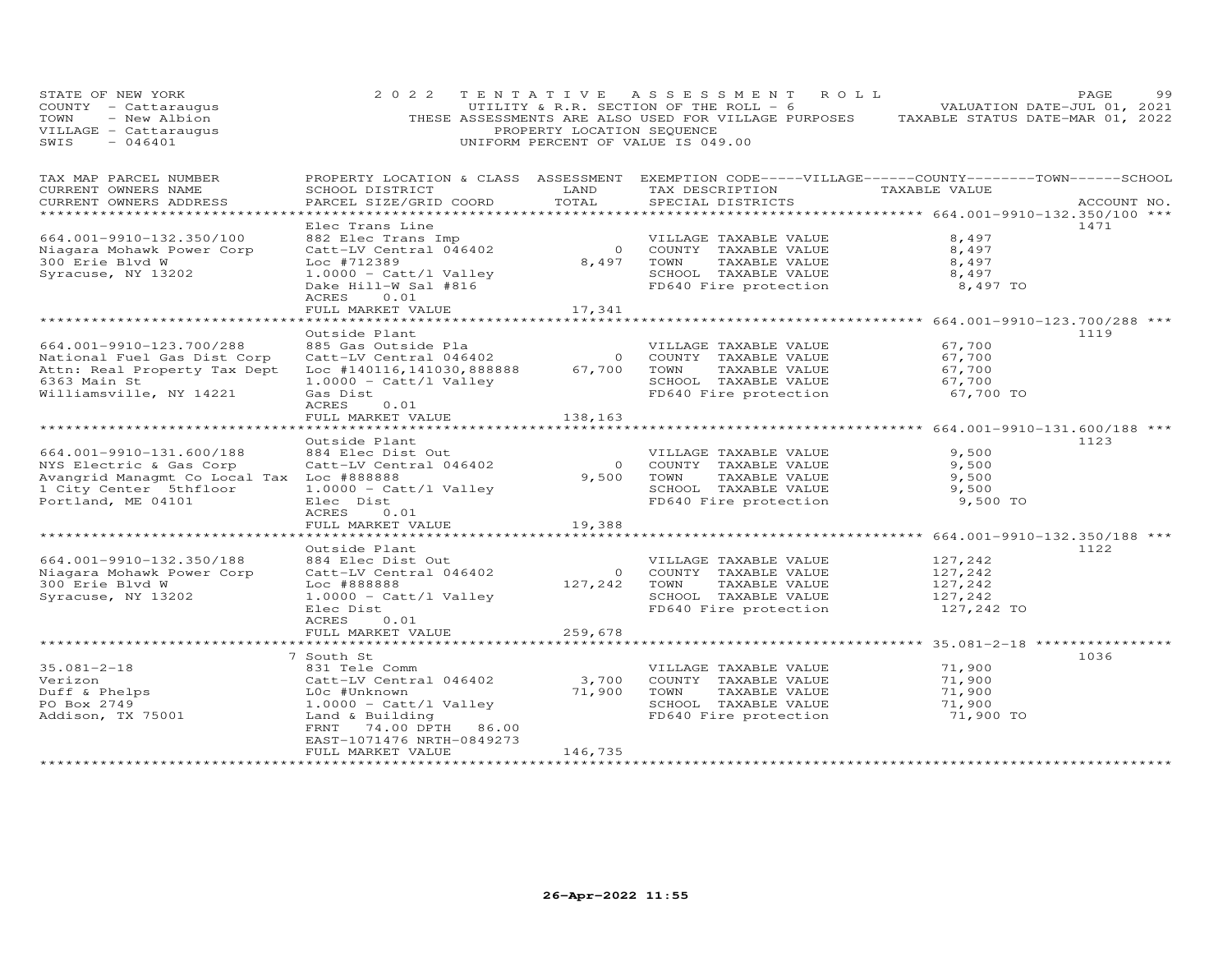| STATE OF NEW YORK                                   | 2 0 2 2                        |                            | TENTATIVE ASSESSMENT ROLL                                     |               | 100<br>PAGE                      |
|-----------------------------------------------------|--------------------------------|----------------------------|---------------------------------------------------------------|---------------|----------------------------------|
| COUNTY<br>- Cattaraugus                             |                                |                            | UTILITY & R.R. SECTION OF THE ROLL - 6                        |               | VALUATION DATE-JUL 01,<br>2021   |
| - New Albion<br>TOWN                                |                                |                            | THESE ASSESSMENTS ARE ALSO USED FOR VILLAGE PURPOSES          |               | TAXABLE STATUS DATE-MAR 01, 2022 |
| VILLAGE - Cattaraugus                               |                                | PROPERTY LOCATION SEQUENCE |                                                               |               |                                  |
| $-046401$<br>SWIS                                   |                                |                            | UNIFORM PERCENT OF VALUE IS 049.00                            |               |                                  |
|                                                     |                                |                            |                                                               |               |                                  |
| TAX MAP PARCEL NUMBER                               | PROPERTY LOCATION & CLASS      | ASSESSMENT                 | EXEMPTION CODE-----VILLAGE------COUNTY-------TOWN------SCHOOL |               |                                  |
| CURRENT OWNERS NAME                                 | SCHOOL DISTRICT                | LAND                       | TAX DESCRIPTION                                               | TAXABLE VALUE |                                  |
|                                                     |                                |                            |                                                               |               |                                  |
| CURRENT OWNERS ADDRESS FARCEL SIZE/GRID COORD TOTAL |                                |                            | SPECIAL DISTRICTS                                             |               | ACCOUNT NO.                      |
|                                                     |                                |                            |                                                               |               |                                  |
|                                                     | Telecommunications equip       |                            |                                                               |               | 1121                             |
| 664.001-0000-631.900/1881                           | 836 Telecom. eq.               |                            | 1,686<br>Mass Telec 47100                                     | 1,686         | 1,686<br>1,686                   |
| Verizon                                             | Catt-LV Central 046402         | $\circ$                    | VILLAGE TAXABLE VALUE                                         | 9,478         |                                  |
| $c/o$ Duff & Phelps $\qquad \qquad$ Loc #888888     |                                | 11,164                     | COUNTY<br>TAXABLE VALUE                                       | 9,478         |                                  |
| PO Box 2749                                         | $1.0000 - \text{Catt/l Value}$ |                            | TOWN<br>TAXABLE VALUE                                         | 9,478         |                                  |
| Addison, TX 75001                                   | Poles, Wire Cable, Etc         |                            | TAXABLE VALUE<br>SCHOOL                                       | 9,478         |                                  |
|                                                     | 0.01<br>ACRES                  |                            | FD640 Fire protection                                         | 11,164 TO     |                                  |
|                                                     | FULL MARKET VALUE              | 22.784                     |                                                               |               |                                  |
|                                                     |                                |                            |                                                               |               |                                  |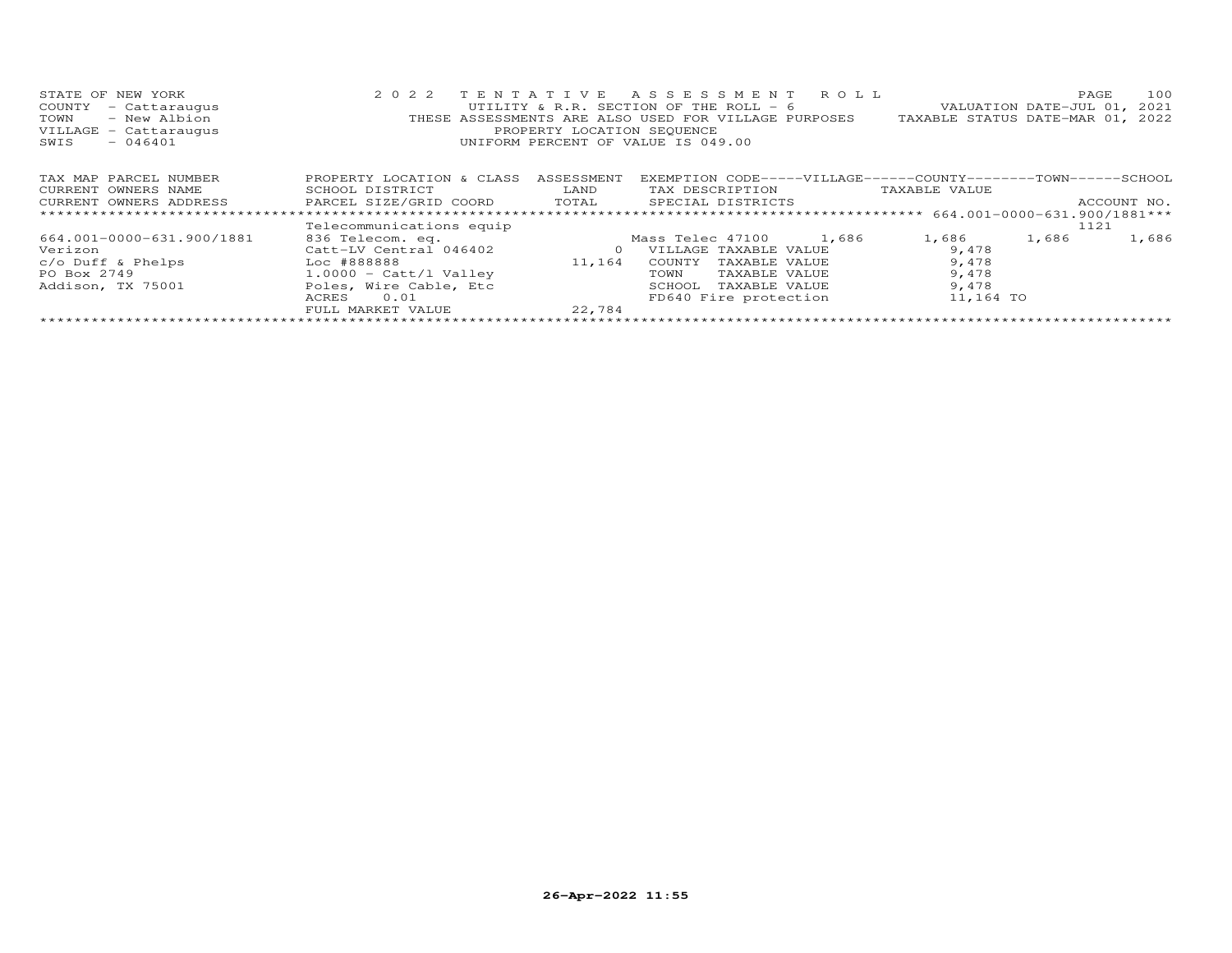| COUNTY<br>TOWN<br>SWIS | STATE OF NEW YORK<br>- Cattaraugus<br>- New Albion<br>VILLAGE - Cattaraugus<br>$-046401$ |                   | 2 0 2 2<br>S U B<br>R O L L | TENTATIVE<br>UTILITY & R.R. SECTION OF THE ROLL - 6<br>THESE ASSESSMENTS ARE ALSO USED FOR VILLAGE PURPOSES<br>UNIFORM PERCENT OF VALUE IS 049.00<br>SECTION $-$ -TOTALS | A S S E S S M E N T            | ROLL             | VALUATION DATE-JUL 01, 2021<br>TAXABLE STATUS DATE-MAR 01, 2022<br>CURRENT DATE 4/26/2022 | PAGE<br>101<br>RPS150/V04/L015 |
|------------------------|------------------------------------------------------------------------------------------|-------------------|-----------------------------|--------------------------------------------------------------------------------------------------------------------------------------------------------------------------|--------------------------------|------------------|-------------------------------------------------------------------------------------------|--------------------------------|
|                        |                                                                                          | ***               | SPECIAL                     | DISTRICT                                                                                                                                                                 | SUMMARY ***                    |                  |                                                                                           |                                |
|                        | TOTAL<br>PARCELS<br>CODE DISTRICT NAME                                                   | EXTENSION<br>TYPE | <b>EXTENSION</b><br>VALUE   | AD VALOREM<br>VALUE                                                                                                                                                      | <b>EXEMPT</b><br>AMOUNT        | TAXABLE<br>VALUE |                                                                                           |                                |
|                        | FD640 Fire protectio                                                                     | 6 TOTAL           |                             | 296,003                                                                                                                                                                  |                                | 296,003          |                                                                                           |                                |
|                        |                                                                                          | ***               | S C H O O L                 | DISTRICT                                                                                                                                                                 | SUMMARY ***                    |                  |                                                                                           |                                |
| CODE                   | DISTRICT NAME                                                                            | TOTAL<br>PARCELS  | ASSESSED<br>LAND            | ASSESSED<br>TOTAL                                                                                                                                                        | <b>EXEMPT</b><br><b>AMOUNT</b> | TOTAL<br>TAXABLE | STAR<br>AMOUNT                                                                            | STAR<br>TAXABLE                |
| 046402                 | Catt-LV Central                                                                          | 6                 | 3,700                       | 296,003                                                                                                                                                                  | 1,686                          | 294,317          |                                                                                           | 294,317                        |
|                        | $S \cup B - T \cup T A L$                                                                | 6                 | 3,700                       | 296,003                                                                                                                                                                  | 1,686                          | 294,317          |                                                                                           | 294,317                        |
|                        | TOTAL                                                                                    | 6                 | 3,700                       | 296,003                                                                                                                                                                  | 1,686                          | 294,317          |                                                                                           | 294,317                        |

\*\*\* S Y S T E M C O D E S S U M M A R Y \*\*\*

## NO SYSTEM EXEMPTIONS AT THIS LEVEL

## \*\*\* E X E M P T I O N S U M M A R Y \*\*\*

| CODE  | DESCRIPTION         | TOTAL<br><b>PARCELS</b> | VILLAGE      | COUNTY       | TOWN         | SCHOOL       |
|-------|---------------------|-------------------------|--------------|--------------|--------------|--------------|
| 47100 | Mass Telec<br>TOTAL |                         | ,686<br>,686 | ,686<br>,686 | ,686<br>,686 | ,686<br>,686 |

| ROLL<br>SEC | DESCRIPTION      | <b>OTAL</b><br>PARCELS | ASSESSED<br>LAND | ASSESSED<br>TOTAL | TAXABLE<br>VTLLAGE | TAXABLE<br>COUNTY | TAXABLE<br>TOWN | TAXABLE<br>SCHOOL | STAR<br>TAXABLE   |
|-------------|------------------|------------------------|------------------|-------------------|--------------------|-------------------|-----------------|-------------------|-------------------|
|             | UTILITIES & N.C. |                        | 700              | 296,003           | 294,317            | 294,317           | 294.317         | 294.317           | $-217$<br>294,317 |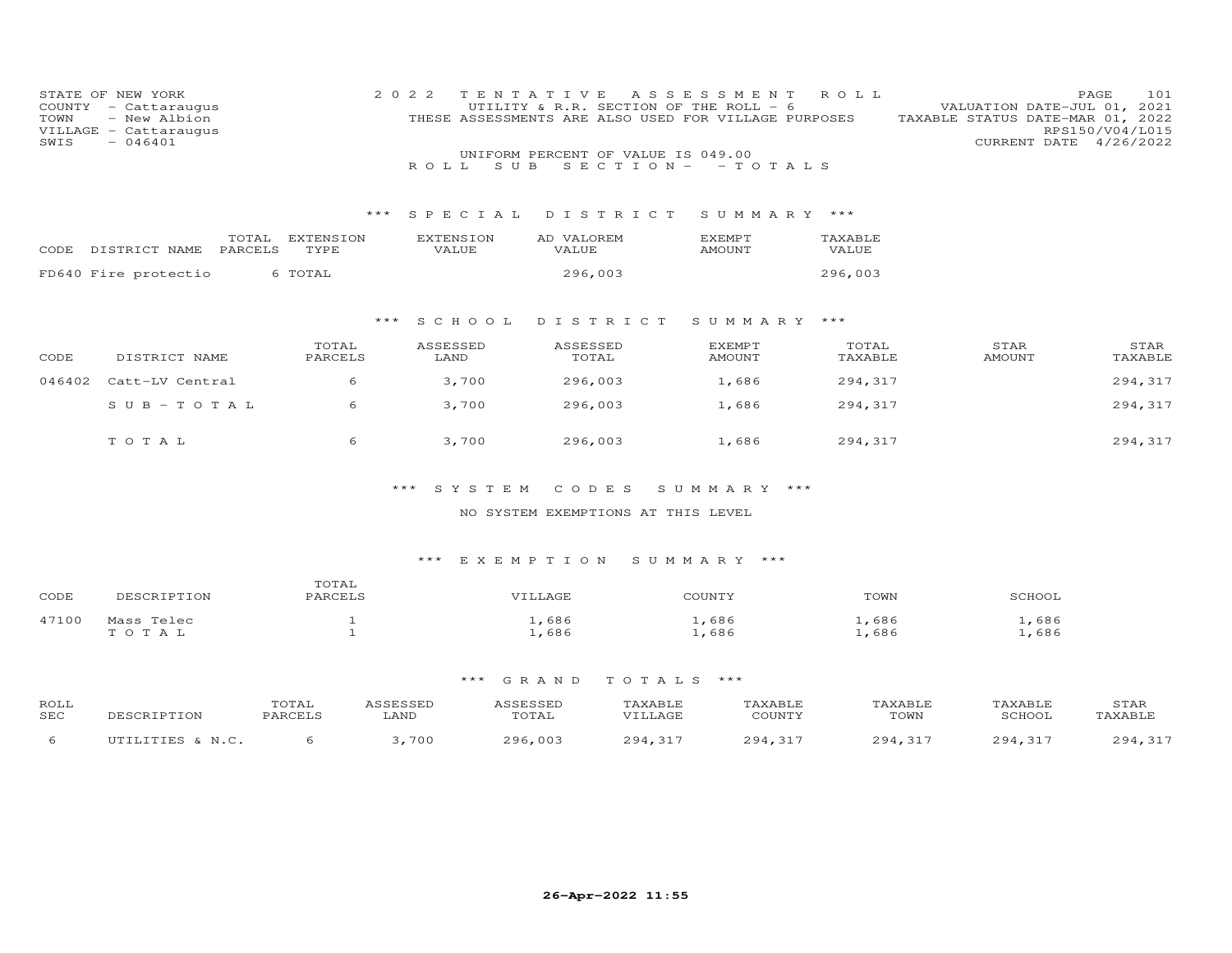| STATE OF NEW YORK<br>COUNTY - Cattaraugus | 2022 TENTATIVE ASSESSMENT ROLL<br>UTILITY & R.R. SECTION OF THE ROLL $-6$ | 102<br>PAGE<br>VALUATION DATE-JUL 01, 2021 |
|-------------------------------------------|---------------------------------------------------------------------------|--------------------------------------------|
| TOWN - New Albion                         | THESE ASSESSMENTS ARE ALSO USED FOR VILLAGE PURPOSES                      | TAXABLE STATUS DATE-MAR 01, 2022           |
| VILLAGE - Cattaraugus                     |                                                                           | RPS150/V04/L015                            |
| SWIS<br>- 046401                          | UNIFORM PERCENT OF VALUE IS 049.00                                        | CURRENT DATE 4/26/2022                     |
|                                           | ROLL SECTION TOTALS                                                       |                                            |
|                                           |                                                                           |                                            |
|                                           |                                                                           |                                            |
|                                           |                                                                           |                                            |

### \*\*\* S P E C I A L D I S T R I C T S U M M A R Y \*\*\*

| CODE | DISTRICT NAME PARCELS | TOTAL | EXTENSION<br>TYPE | EXTENSION<br>VALUE. | AD VALOREM<br><b>VALUE</b> | EXEMPT<br>AMOUNT | TAXABLE<br>VALUE |
|------|-----------------------|-------|-------------------|---------------------|----------------------------|------------------|------------------|
|      | FD640 Fire protectio  |       | 6 TOTAL           |                     | 296,003                    |                  | 296,003          |

# \*\*\* S C H O O L D I S T R I C T S U M M A R Y \*\*\*

| CODE   | DISTRICT NAME   | TOTAL<br>PARCELS | ASSESSED<br>LAND | ASSESSED<br>TOTAL | EXEMPT<br>AMOUNT | TOTAL<br>TAXABLE | STAR<br>AMOUNT | STAR<br>TAXABLE |
|--------|-----------------|------------------|------------------|-------------------|------------------|------------------|----------------|-----------------|
| 046402 | Catt-LV Central |                  | 3,700            | 296,003           | 1,686            | 294,317          |                | 294,317         |
|        | $SUB - TO T AL$ |                  | 3,700            | 296,003           | 1,686            | 294,317          |                | 294,317         |
|        | TOTAL           |                  | 3,700            | 296,003           | 1,686            | 294,317          |                | 294,317         |

#### \*\*\* S Y S T E M C O D E S S U M M A R Y \*\*\*

#### NO SYSTEM EXEMPTIONS AT THIS LEVEL

#### \*\*\* E X E M P T I O N S U M M A R Y \*\*\*

| CODE  | DESCRIPTION | TOTAL<br>PARCELS | VILLAGE | COUNTY | TOWN  | SCHOOL |
|-------|-------------|------------------|---------|--------|-------|--------|
| 47100 | Mass Telec  |                  | ⊥,686   | .,686  | L,686 | ,686   |
|       | TOTAL       |                  | ⊥,686   | ⊥,686  | ⊥,686 | ,686   |

| ROLL<br>SEC | DESCRIPTION      | TOTAL<br>PARCELS | ASSESSED<br>LAND | ASSESSED<br>TOTAL | TAXABLE<br>VILLAGE | TAXABLE<br>COUNTY | TAXABLE<br>TOWN | TAXABLE<br>SCHOOL | STAR<br>TAXABLE |
|-------------|------------------|------------------|------------------|-------------------|--------------------|-------------------|-----------------|-------------------|-----------------|
|             | UTILITIES & N.C. |                  | 700              | 296,003           | 294,317            | 294,317           | 294.317         | 294.317           | 294.317         |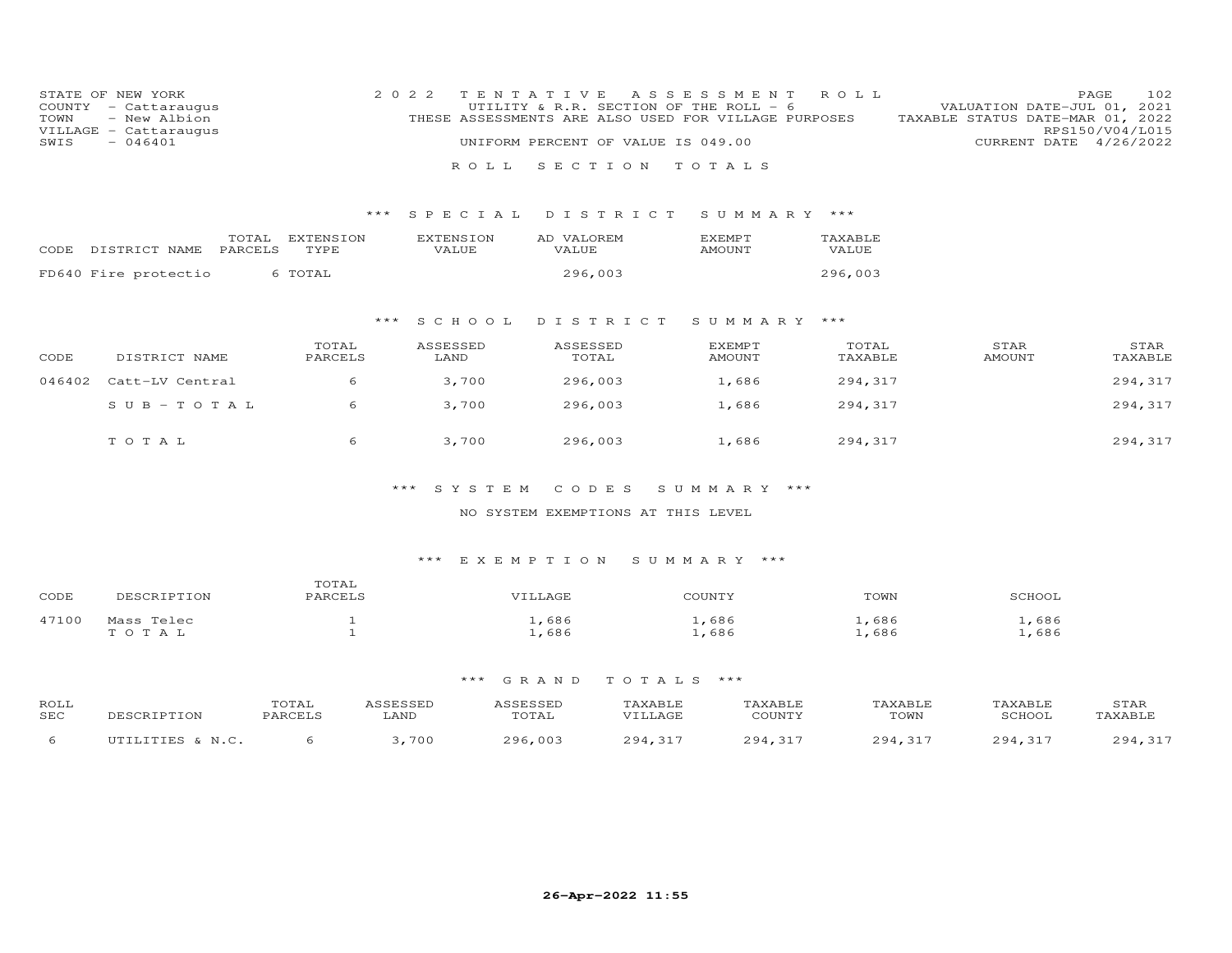| STATE OF NEW YORK<br>COUNTY - Cattaraugus<br>- New Albion<br>TOWN<br>VILLAGE - Cattaraugus<br>SWIS<br>$-046401$                                           | 2 0 2 2                                                                                                                                                                                                                   | PROPERTY LOCATION SEQUENCE | TENTATIVE ASSESSMENT<br>ROLL<br>WHOLLY EXEMPT SECTION OF THE ROLL - 8<br>THESE ASSESSMENTS ARE ALSO USED FOR VILLAGE PURPOSES TAXABLE STATUS DATE-MAR 01, 2022<br>UNIFORM PERCENT OF VALUE IS 049.00 | VALUATION DATE-JUL 01, 2021                                                      | PAGE<br>103 |
|-----------------------------------------------------------------------------------------------------------------------------------------------------------|---------------------------------------------------------------------------------------------------------------------------------------------------------------------------------------------------------------------------|----------------------------|------------------------------------------------------------------------------------------------------------------------------------------------------------------------------------------------------|----------------------------------------------------------------------------------|-------------|
| TAX MAP PARCEL NUMBER<br>CURRENT OWNERS NAME                                                                                                              | SCHOOL DISTRICT                                                                                                                                                                                                           | LAND                       | PROPERTY LOCATION & CLASS ASSESSMENT EXEMPTION CODE-----VILLAGE------COUNTY--------TOWN------SCHOOL<br>TAX DESCRIPTION                                                                               | TAXABLE VALUE                                                                    |             |
| CURRENT OWNERS ADDRESS<br>**********************                                                                                                          | PARCEL SIZE/GRID COORD                                                                                                                                                                                                    | TOTAL                      | SPECIAL DISTRICTS                                                                                                                                                                                    |                                                                                  | ACCOUNT NO. |
|                                                                                                                                                           | 41 Carter St                                                                                                                                                                                                              |                            |                                                                                                                                                                                                      |                                                                                  | 0837        |
| $35.074 - 2 - 2$<br>Cattaraugus-Little Valley Scho Catt-LV Central 046402<br>25 North Franklin St<br>Cattaraugus, NY 14719                                | 210 1 Family Res<br>23 04 08<br>$3/12$ -mrgd $2-1.2$ in parcel<br>50.00 DPTH<br>FRNT<br>3.30<br>ACRES<br>EAST-1074169 NRTH-0850577<br>DEED BOOK 20210 PG-5732                                                             | 41,000                     | SCH-DIST<br>41,000<br>13800<br>9,200 VILLAGE TAXABLE VALUE<br>COUNTY TAXABLE VALUE<br>TAXABLE VALUE<br>TOWN<br>SCHOOL TAXABLE VALUE<br>FD640 Fire protection<br>41,000 EX                            | 41,000<br>41,000<br>$\circ$<br>$\circ$<br>$\Omega$<br>$\Omega$<br>0 <sub>T</sub> | 41,000      |
|                                                                                                                                                           | FULL MARKET VALUE                                                                                                                                                                                                         | 83,673                     |                                                                                                                                                                                                      |                                                                                  |             |
|                                                                                                                                                           | 8 Ellicott St                                                                                                                                                                                                             |                            | *********************************** 35.082-1-13 ***********                                                                                                                                          |                                                                                  | 5030        |
| $35.082 - 1 - 13$<br>Roberts Memorial FMC<br>Parsonage<br>111 South St<br>Cattaraugus, NY 14719                                                           | 210 1 Family Res<br>Catt-LV Central 046402<br>23 04 08<br>Parsonage<br>FRNT 128.00 DPTH 184.00                                                                                                                            | 58,600                     | PARSONAGE 21600<br>58,600<br>5,000 VILLAGE TAXABLE VALUE<br>COUNTY TAXABLE VALUE<br>TOWN<br>TAXABLE VALUE<br>SCHOOL TAXABLE VALUE                                                                    | 58,600<br>58,600<br>$\Omega$<br>$\circ$<br>$\Omega$<br>$\Omega$                  | 58,600      |
|                                                                                                                                                           | EAST-1072607 NRTH-0849777<br>FULL MARKET VALUE                                                                                                                                                                            | 119,592                    | FD640 Fire protection                                                                                                                                                                                | 58,600 TO                                                                        |             |
|                                                                                                                                                           |                                                                                                                                                                                                                           |                            |                                                                                                                                                                                                      |                                                                                  |             |
|                                                                                                                                                           | 26 Ellicott St                                                                                                                                                                                                            |                            |                                                                                                                                                                                                      |                                                                                  | 1373        |
| $35.082 - 4 - 17$<br>St. John's Church<br>26 Ellicott St<br>Cattaraugus, NY 14719                                                                         | 620 Religious<br>Catt-LV Central 046402<br>23 04 08<br>FRNT 98.00 DPTH 186.00<br>EAST-1072615 NRTH-0849310<br>DEED BOOK 00187 PG-00585<br>FULL MARKET VALUE                                                               | 464,082                    | RELIGIOUS 25110<br>227,400<br>3,800 VILLAGE TAXABLE VALUE<br>227,400 COUNTY TAXABLE VALUE<br>TAXABLE VALUE<br>TOWN<br>SCHOOL TAXABLE VALUE<br>FD640 Fire protection<br>227,400 EX                    | 227,400<br>227,400<br>$\Omega$<br>$\Omega$<br>$\Omega$<br>$\Omega$<br>0 TO       | 227,400     |
|                                                                                                                                                           |                                                                                                                                                                                                                           |                            |                                                                                                                                                                                                      |                                                                                  |             |
|                                                                                                                                                           | Gail Dr                                                                                                                                                                                                                   |                            |                                                                                                                                                                                                      |                                                                                  | 0635        |
| $44.034 - 1 - 10$<br>State of New York WNYDDSO<br>NYS OGS BSC Accts Payable<br>Bldg 5 Fifth floor<br>1220 Washington Ave 3660242<br>Albany, NY 12226-1900 | 210 1 Family Res<br>Catt-LV Central 046402<br>22 04 08<br>Ofs/of Mental Retardation<br>&developmental Disability<br>FRNT 100.00 DPTH 230.00<br>EAST-1072094 NRTH-0844611<br>DEED BOOK 00928 PG-00598<br>FULL MARKET VALUE | 4,100<br>69,100<br>141,020 | NYS OWNED 12100<br>69,100<br>VILLAGE TAXABLE VALUE<br>COUNTY TAXABLE VALUE<br>TOWN<br>TAXABLE VALUE<br>SCHOOL TAXABLE VALUE<br>FD640 Fire protection<br>69,100 EX                                    | 69,100<br>69,100<br>$\circ$<br>$\circ$<br>$\Omega$<br>$\Omega$<br>0 TO           | 69,100      |
|                                                                                                                                                           |                                                                                                                                                                                                                           |                            |                                                                                                                                                                                                      |                                                                                  |             |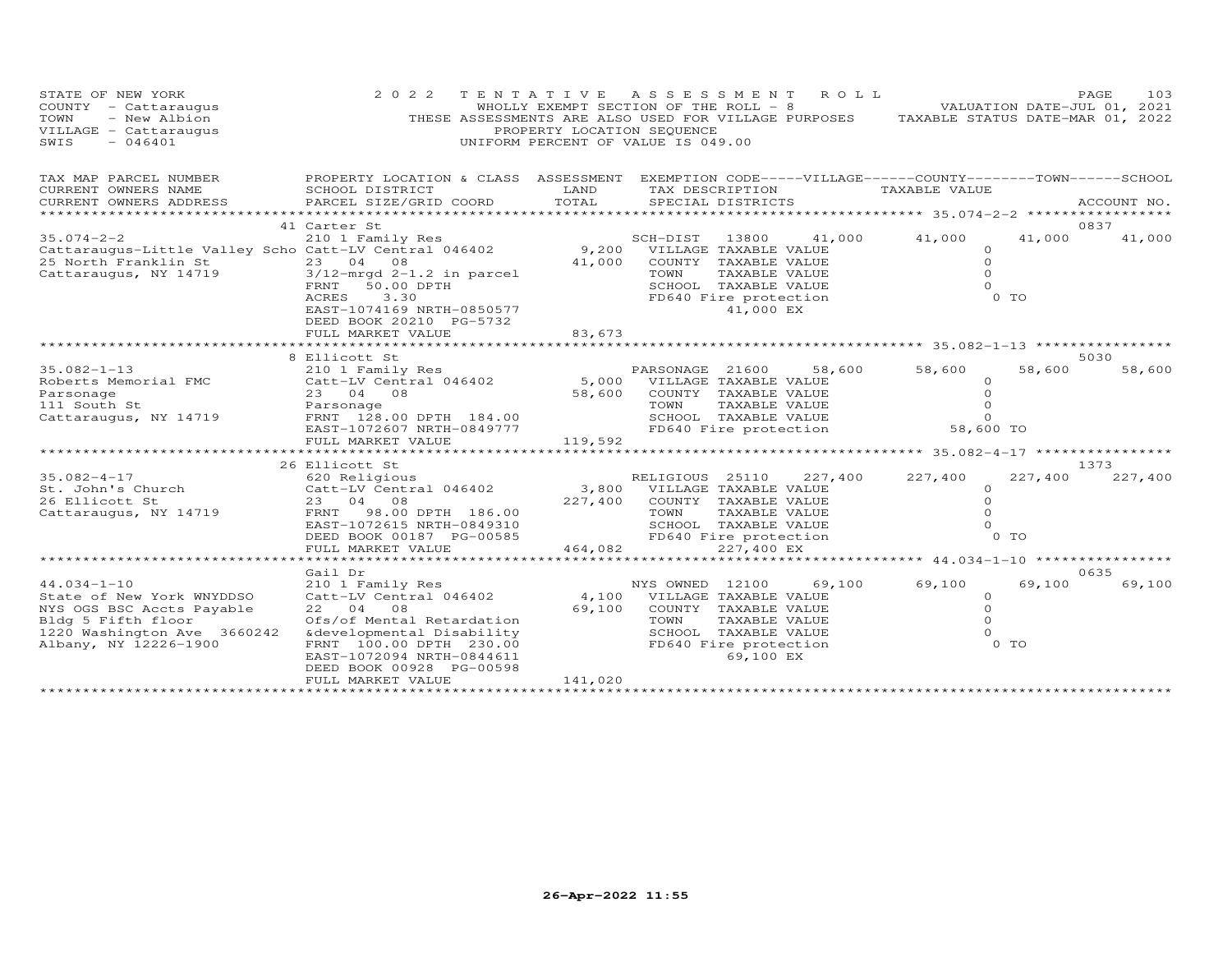| STATE OF NEW YORK<br>COUNTY - Cattaraugus<br>- New Albion<br>TOWN<br>VILLAGE - Cattaraugus<br>SWIS<br>$-046401$ | 2 0 2 2<br>THESE ASSESSMENTS ARE ALSO USED FOR VILLAGE PURPOSES TAXABLE STATUS DATE-MAR 01, 2022                                                                | TENTATIVE ASSESSMENT<br>PROPERTY LOCATION SEQUENCE<br>UNIFORM PERCENT OF VALUE IS 049.00 |                                                           |               | R O L L                                                                                                          | WHOLLY EXEMPT SECTION OF THE ROLL - 8 (1) - 8 VALUATION DATE-JUL 01, 2021                       |                                | PAGE<br>104    |
|-----------------------------------------------------------------------------------------------------------------|-----------------------------------------------------------------------------------------------------------------------------------------------------------------|------------------------------------------------------------------------------------------|-----------------------------------------------------------|---------------|------------------------------------------------------------------------------------------------------------------|-------------------------------------------------------------------------------------------------|--------------------------------|----------------|
| TAX MAP PARCEL NUMBER<br>CURRENT OWNERS NAME<br>CURRENT OWNERS ADDRESS                                          | PROPERTY LOCATION & CLASS ASSESSMENT EXEMPTION CODE-----VILLAGE------COUNTY--------TOWN------SCHOOL<br>SCHOOL DISTRICT<br>PARCEL SIZE/GRID COORD                | LAND<br>TOTAL                                                                            | SPECIAL DISTRICTS                                         |               | TAX DESCRIPTION                                                                                                  | TAXABLE VALUE                                                                                   |                                | ACCOUNT NO.    |
|                                                                                                                 |                                                                                                                                                                 |                                                                                          |                                                           |               |                                                                                                                  |                                                                                                 |                                |                |
| $44.033 - 2 - 7$                                                                                                | 23 Gail Dr                                                                                                                                                      |                                                                                          |                                                           |               | 65,000                                                                                                           | 65,000                                                                                          | 65,000                         | 5025<br>65,000 |
| Bright Way Baptist Church<br>Faith Bible Baptist Church<br>8688 S Main St<br>Eden, NY 14057                     | 620 Religious<br>Catt-LV Central 046402 (att-LV Central 046402)<br>22 04 08 (5,000 COUNTY TAXABLE VALUE<br>FRNT 200.00 DPTH 115.00<br>EAST-1071579 NRTH-0844669 |                                                                                          |                                                           |               | COUNIT TAXABLE VALUE<br>TOWN TAXABLE VALUE<br>SCHOOL TAXABLE VALUE<br>FD640 Fire protection<br>132,653 65.000 FV | $\Omega$                                                                                        | $\circ$<br>$\circ$<br>$\Omega$ |                |
|                                                                                                                 | DEED BOOK 24238 PG-8001                                                                                                                                         |                                                                                          |                                                           |               |                                                                                                                  |                                                                                                 | $0$ TO                         |                |
|                                                                                                                 | FULL MARKET VALUE                                                                                                                                               | *************                                                                            |                                                           |               |                                                                                                                  |                                                                                                 |                                |                |
|                                                                                                                 |                                                                                                                                                                 |                                                                                          |                                                           |               |                                                                                                                  | **************************** 35.074-1-5.1 ****************                                      |                                | 1279           |
| $35.074 - 1 - 5.1$<br>Cattaraugus Little Valley Cent Catt-LV Central 046402                                     | Hoyt St<br>653 Govt pk lot                                                                                                                                      |                                                                                          | VG-INSIDE 13650                                           |               | 9,900                                                                                                            | 9,900                                                                                           | 9,900<br>$\Omega$              | 9,900          |
|                                                                                                                 | 23 04 08                                                                                                                                                        |                                                                                          | 9,900 VILLAGE TAXABLE VALUE<br>9,900 COUNTY TAXABLE VALUE |               |                                                                                                                  | $\Omega$                                                                                        |                                |                |
| 25 N Franklin St<br>Cattaraugus, NY 14719                                                                       | Ff 25'<br>ACRES<br>4.10                                                                                                                                         |                                                                                          |                                                           |               |                                                                                                                  | TOWN TAXABLE VALUE 0<br>SCHOOL TAXABLE VALUE 0<br>FD640 Fire protection 0 TO<br>$\alpha$ and rv |                                |                |
|                                                                                                                 |                                                                                                                                                                 |                                                                                          |                                                           |               |                                                                                                                  |                                                                                                 |                                |                |
|                                                                                                                 | ACKES<br>EAST-1072569 NRTH-0851202<br>DEED BOOK 11137 PG-6001<br>FULL MARKET VALUE 20,204                                                                       |                                                                                          |                                                           | 9,900 EX      |                                                                                                                  |                                                                                                 |                                |                |
|                                                                                                                 |                                                                                                                                                                 |                                                                                          |                                                           |               |                                                                                                                  |                                                                                                 |                                |                |
|                                                                                                                 |                                                                                                                                                                 |                                                                                          |                                                           |               |                                                                                                                  |                                                                                                 |                                |                |
| $35.074 - 1 - 34.2$                                                                                             | Hoyt St<br>311 Res vac land                                                                                                                                     |                                                                                          | SCH-DIST 13800                                            |               | 1,900                                                                                                            | 1,900                                                                                           | 1,900                          | 1413<br>1,900  |
| Cattaraugus Little Valley Cent Catt-LV Central 046402                                                           |                                                                                                                                                                 |                                                                                          | 1,900 VILLAGE TAXABLE VALUE                               |               |                                                                                                                  |                                                                                                 | $\circ$                        |                |
|                                                                                                                 | 23 04 08                                                                                                                                                        | 1,900                                                                                    | COUNTY TAXABLE VALUE                                      |               |                                                                                                                  | $\Omega$                                                                                        |                                |                |
| 207 Rock City St<br>Little Valley, NY 14755                                                                     | FRNT 25.00 DPTH                                                                                                                                                 |                                                                                          | TOWN                                                      | TAXABLE VALUE |                                                                                                                  | $\Omega$                                                                                        |                                |                |
|                                                                                                                 | ACRES 1.90                                                                                                                                                      |                                                                                          | SCHOOL TAXABLE VALUE                                      |               |                                                                                                                  | $\bigcirc$                                                                                      |                                |                |
|                                                                                                                 | EAST-1072598 NRTH-0850774<br>DEED BOOK 9341 PG-9001                                                                                                             |                                                                                          | FD640 Fire protection                                     | 1,900 EX      |                                                                                                                  |                                                                                                 | $0$ TO                         |                |
|                                                                                                                 | FULL MARKET VALUE                                                                                                                                               | 3,878                                                                                    |                                                           |               |                                                                                                                  |                                                                                                 |                                |                |
|                                                                                                                 |                                                                                                                                                                 |                                                                                          |                                                           |               |                                                                                                                  |                                                                                                 |                                | 1550           |
| $35.074 - 1 - 35.2$                                                                                             | Hoyt St<br>330 Vacant comm                                                                                                                                      |                                                                                          | SCH-DIST 13800                                            |               | 3,300                                                                                                            | 3,300                                                                                           | 3,300                          | 3,300          |
| Cattaraugus Little Valley Cent Catt-LV Central 046402                                                           |                                                                                                                                                                 |                                                                                          | 3,300 VILLAGE TAXABLE VALUE                               |               |                                                                                                                  |                                                                                                 | $\Omega$                       |                |
| 25 N Franklin St                                                                                                | FRNT 165.00 DPTH 220.00                                                                                                                                         |                                                                                          | 3,300 COUNTY TAXABLE VALUE                                |               |                                                                                                                  | $\circ$                                                                                         |                                |                |
| Cattaraugus, NY 14719                                                                                           | EAST-1072440 NRTH-0850782                                                                                                                                       |                                                                                          | TOWN                                                      | TAXABLE VALUE |                                                                                                                  | $\Omega$                                                                                        |                                |                |
|                                                                                                                 | DEED BOOK 11137 PG-6001                                                                                                                                         |                                                                                          | SCHOOL TAXABLE VALUE                                      |               |                                                                                                                  | $\Omega$                                                                                        |                                |                |
|                                                                                                                 | FULL MARKET VALUE                                                                                                                                               |                                                                                          | 6,735 FD640 Fire protection                               |               |                                                                                                                  |                                                                                                 | 0 <sub>T</sub>                 |                |
|                                                                                                                 |                                                                                                                                                                 |                                                                                          |                                                           | 3,300 EX      |                                                                                                                  |                                                                                                 |                                |                |
|                                                                                                                 | 9 Leavenworth St                                                                                                                                                |                                                                                          |                                                           |               |                                                                                                                  |                                                                                                 |                                | 0561           |
| $35.074 - 1 - 35.1$                                                                                             | eavenworth St<br>651 Highway gar                                                                                                                                |                                                                                          |                                                           |               | VG-INSIDE 13650 104,300                                                                                          | 104,300                                                                                         | 104,300                        | 104,300        |
| Village of Cattaraugus                                                                                          | Catt-LV Central 046402                                                                                                                                          | VG-INSIDE 13650 104,<br>4,800 VILLAGE TAXABLE VALUE                                      |                                                           |               |                                                                                                                  | $\circ$                                                                                         |                                |                |
| 14 Main St                                                                                                      | 23 04 08                                                                                                                                                        | 104,300                                                                                  | COUNTY TAXABLE VALUE                                      |               |                                                                                                                  | $\circ$                                                                                         |                                |                |
| Cattaraugus, NY 14719                                                                                           | Ff 215'                                                                                                                                                         |                                                                                          | TOWN                                                      | TAXABLE VALUE |                                                                                                                  |                                                                                                 | $\Omega$                       |                |
|                                                                                                                 | ACRES<br>2.35                                                                                                                                                   |                                                                                          | SCHOOL TAXABLE VALUE                                      |               |                                                                                                                  |                                                                                                 | $\circ$                        |                |
|                                                                                                                 | EAST-1072368 NRTH-0850491                                                                                                                                       |                                                                                          | FD640 Fire protection                                     |               |                                                                                                                  |                                                                                                 | 0 TO                           |                |
|                                                                                                                 | DEED BOOK 843<br>PG-00683                                                                                                                                       | 212,857                                                                                  |                                                           | 104,300 EX    |                                                                                                                  |                                                                                                 |                                |                |
|                                                                                                                 | FULL MARKET VALUE<br>*******************                                                                                                                        | ****************                                                                         |                                                           |               |                                                                                                                  |                                                                                                 |                                |                |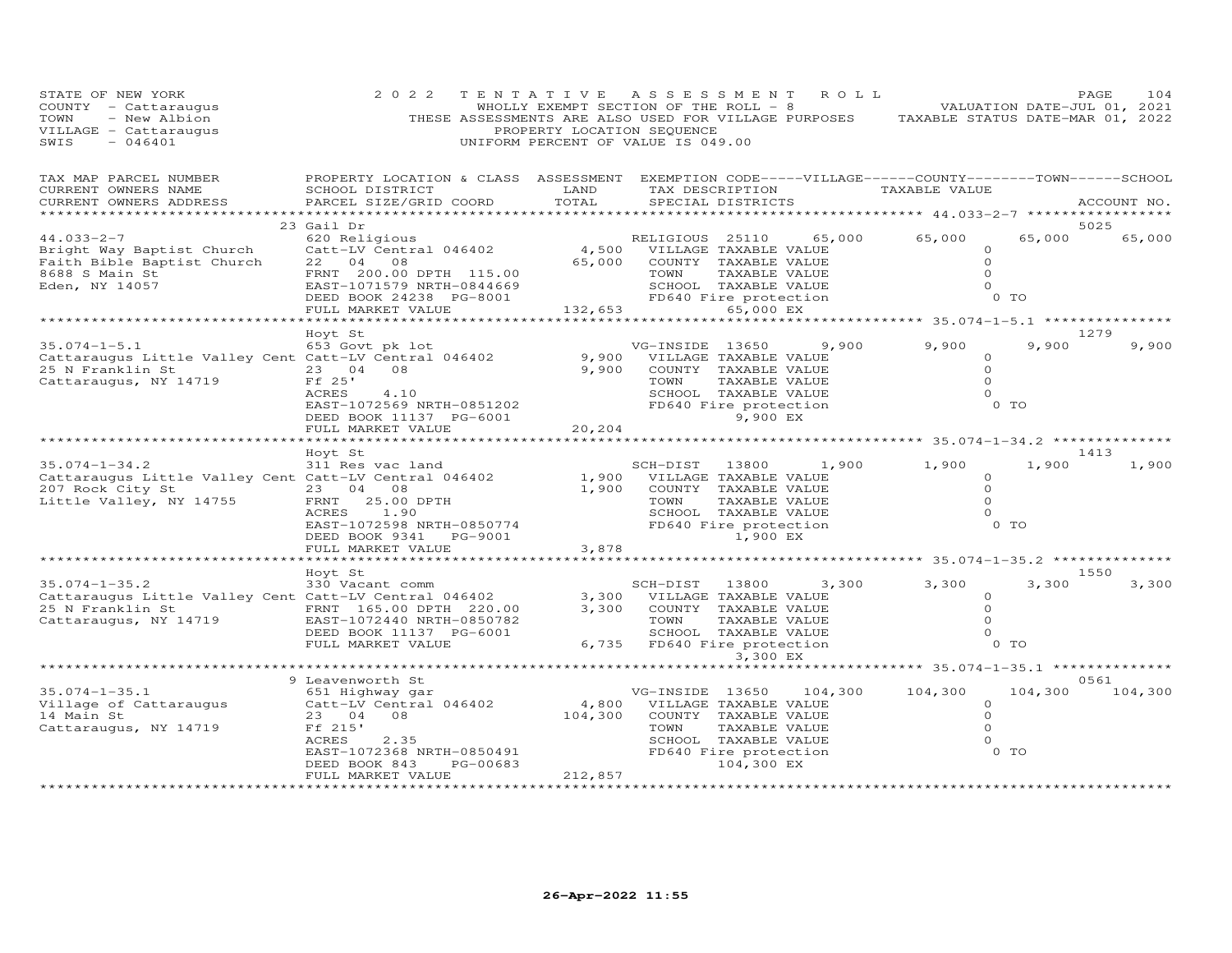| STATE OF NEW YORK<br>COUNTY - Cattaraugus<br>- New Albion<br>TOWN<br>VILLAGE - Cattaraugus<br>SWIS<br>$-046401$ | 2 0 2 2                                                                                                                                                                                                                   | TENTATIVE<br>PROPERTY LOCATION SEQUENCE<br>UNIFORM PERCENT OF VALUE IS 049.00 | A S S E S S M E N T<br>WHOLLY EXEMPT SECTION OF THE ROLL - 8<br>THESE ASSESSMENTS ARE ALSO USED FOR VILLAGE PURPOSES TAXABLE STATUS DATE-MAR 01, 2022                                  | ROLL ROLL<br>VALUATION DATE-JUL 01, 2021 |                                                                         | PAGE<br>105     |
|-----------------------------------------------------------------------------------------------------------------|---------------------------------------------------------------------------------------------------------------------------------------------------------------------------------------------------------------------------|-------------------------------------------------------------------------------|----------------------------------------------------------------------------------------------------------------------------------------------------------------------------------------|------------------------------------------|-------------------------------------------------------------------------|-----------------|
| TAX MAP PARCEL NUMBER<br>CURRENT OWNERS NAME<br>CURRENT OWNERS ADDRESS                                          | SCHOOL DISTRICT<br>PARCEL SIZE/GRID COORD                                                                                                                                                                                 | LAND<br>TOTAL                                                                 | PROPERTY LOCATION & CLASS ASSESSMENT EXEMPTION CODE-----VILLAGE------COUNTY-------TOWN------SCHOOL<br>TAX DESCRIPTION<br>SPECIAL DISTRICTS                                             | TAXABLE VALUE                            |                                                                         | ACCOUNT NO.     |
| $44.033 - 1 - 9.1$<br>Cattaraugus Fire Co Inc<br>PO Box 81<br>Cattaraugus, NY 14719                             | 2 Memorial Dr<br>662 Police/fire<br>Catt-LV Central 046402<br>22 04 08<br>Fire Station<br>FRNT 244.00 DPTH 200.00<br>EAST-1071139 NRTH-0845424<br>DEED BOOK 999<br>PG-683<br>FULL MARKET VALUE                            | 300,000<br>612,245                                                            | FIRE-DEPT 26400<br>9,800 VILLAGE TAXABLE VALUE<br>COUNTY TAXABLE VALUE<br>TAXABLE VALUE<br>TOWN<br>SCHOOL TAXABLE VALUE<br>FD640 Fire protection<br>300,000 EX                         | 300,000<br>300,000                       | 300,000<br>$\circ$<br>$\Omega$<br>$\Omega$<br>$\Omega$<br>$0$ TO        | 5008<br>300,000 |
|                                                                                                                 |                                                                                                                                                                                                                           |                                                                               |                                                                                                                                                                                        |                                          |                                                                         |                 |
| $44.034 - 1 - 26$<br>Cattaraugus Fire Co Inc<br>PO Box 8<br>Cattaraugus, NY 14719                               | 24 Memorial Dr<br>662 Police/fire<br>Catt-LV Central 046402<br>22 04 08<br>Ff 440' South<br>FRNT 730.00 DPTH<br>ACRES 10.90<br>EAST-1072221 NRTH-0845492<br>DEED BOOK 851<br>PG-00960<br>FULL MARKET VALUE                | 191,300<br>390,408                                                            | FIRE-DEPT 26400 191,300<br>13,500 VILLAGE TAXABLE VALUE<br>COUNTY TAXABLE VALUE<br>TOWN<br>TAXABLE VALUE<br>SCHOOL TAXABLE VALUE<br>FD640 Fire protection<br>191,300 EX                | 191,300                                  | 191,300<br>$\circ$<br>$\Omega$<br>$\circ$<br>$\Omega$<br>$0$ TO         | 5021<br>191,300 |
|                                                                                                                 |                                                                                                                                                                                                                           |                                                                               |                                                                                                                                                                                        |                                          |                                                                         |                 |
| $35.081 - 1 - 37.2$<br>Village of Cattaraugus<br>14 Main St<br>Cattaraugs, NY 14719                             | 4 Mill St<br>311 Res vac land<br>Catt-LV Central 046402<br>10/2018-split off 1-37 (I<br>FRNT 91.20 DPTH 435.20<br>EAST-1070887 NRTH-0848928<br>DEED BOOK 30470 PG-3001<br>FULL MARKET VALUE                               | 1,000<br>2,041                                                                | VG-INSIDE 13650<br>1,000 $\frac{1}{1000}$ $\frac{1}{1000}$ TAXABLE VALUE<br>COUNTY TAXABLE VALUE<br>TAXABLE VALUE<br>TOWN<br>SCHOOL TAXABLE VALUE<br>FD640 Fire protection<br>1,000 EX | 1,000<br>1,000                           | 1,000<br>$\circ$<br>$\Omega$<br>$\circ$<br>$\Omega$<br>0 TO             | 1577<br>1,000   |
|                                                                                                                 | ***********************                                                                                                                                                                                                   | *************                                                                 |                                                                                                                                                                                        |                                          |                                                                         |                 |
| $35.081 - 1 - 18.1$<br>Saving Grace Outreach<br>11 Washington St<br>Cattaraugus, NY 14719                       | 26 Mill St<br>440 Warehouse<br>Catt-LV Central 046402<br>23 04<br>08<br>3/2018-mrgd 1-18.2 in par<br>FRNT 258.00 DPTH 35.00<br>ACRES<br>3.25<br>EAST-1070804 NRTH-0848700<br>DEED BOOK 29138 PG-5001<br>FULL MARKET VALUE | 9,200<br>59,200<br>120,816                                                    | RELIGIOUS 25110<br>VILLAGE TAXABLE VALUE<br>COUNTY TAXABLE VALUE<br>TOWN<br>TAXABLE VALUE<br>SCHOOL TAXABLE VALUE<br>FD640 Fire protection<br>59,200 EX                                | 59,200<br>59,200                         | 59,200<br>$\circ$<br>$\Omega$<br>$\Omega$<br>$\Omega$<br>0 <sub>T</sub> | 0972<br>59,200  |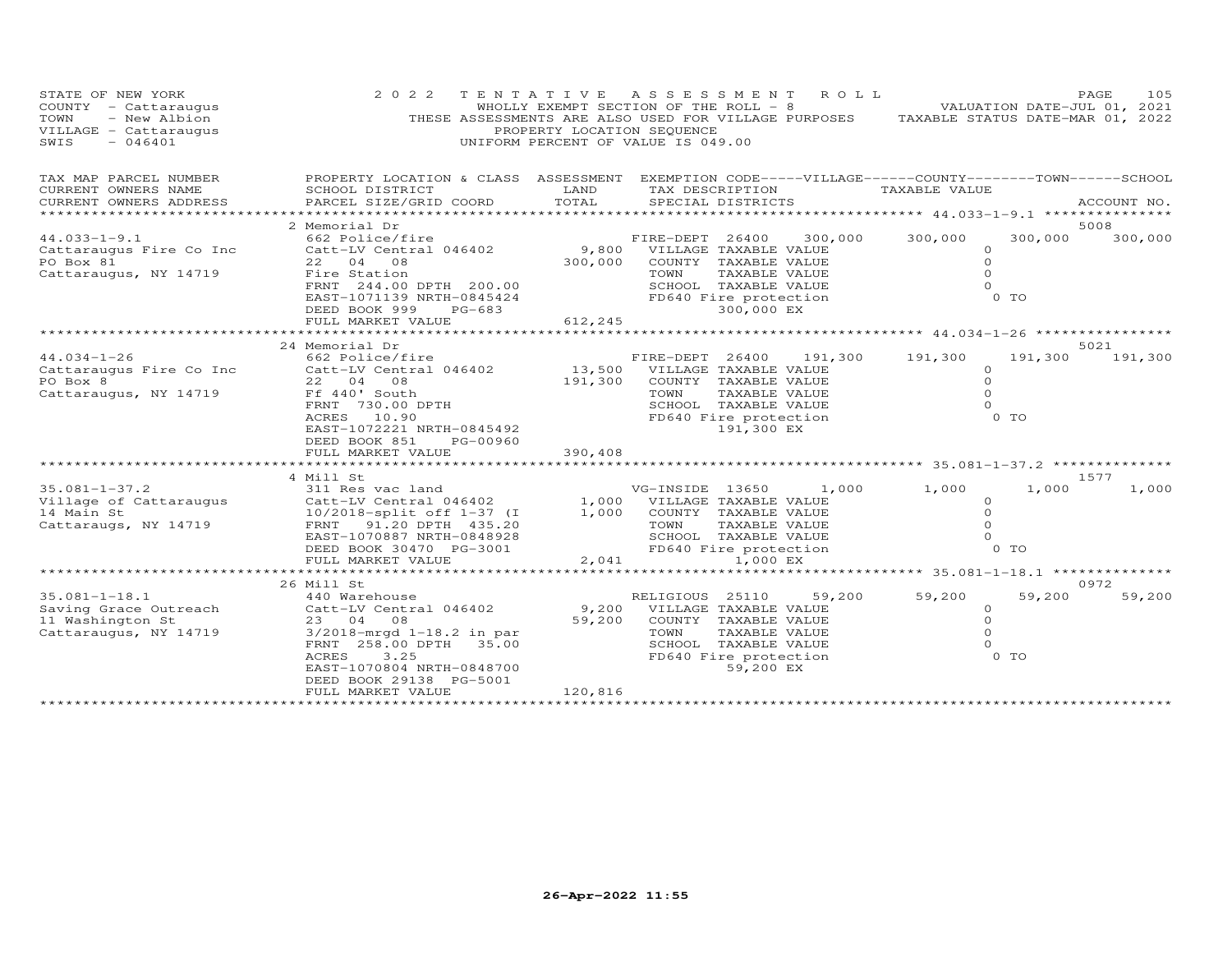| STATE OF NEW YORK<br>COUNTY - Cattaraugus<br>- New Albion<br>TOWN<br>VILLAGE - Cattaraugus<br>$-046401$<br>SWIS                 | 2 0 2 2                                                                                                                                                                                                  | PROPERTY LOCATION SEQUENCE | TENTATIVE ASSESSMENT<br>WHOLLY EXEMPT SECTION OF THE ROLL - 8<br>THESE ASSESSMENTS ARE ALSO USED FOR VILLAGE PURPOSES<br>UNIFORM PERCENT OF VALUE IS 049.00      | ROLL     | VALUATION DATE-JUL 01, 2021<br>TAXABLE STATUS DATE-MAR 01, 2022                                                         |                          | PAGE<br>106      |
|---------------------------------------------------------------------------------------------------------------------------------|----------------------------------------------------------------------------------------------------------------------------------------------------------------------------------------------------------|----------------------------|------------------------------------------------------------------------------------------------------------------------------------------------------------------|----------|-------------------------------------------------------------------------------------------------------------------------|--------------------------|------------------|
| TAX MAP PARCEL NUMBER<br>CURRENT OWNERS NAME<br>CURRENT OWNERS ADDRESS                                                          | PROPERTY LOCATION & CLASS ASSESSMENT<br>SCHOOL DISTRICT<br>PARCEL SIZE/GRID COORD                                                                                                                        | LAND<br>TOTAL              | EXEMPTION CODE-----VILLAGE------COUNTY-------TOWN------SCHOOL<br>TAX DESCRIPTION<br>SPECIAL DISTRICTS                                                            |          | TAXABLE VALUE                                                                                                           |                          | ACCOUNT NO.      |
| ********************                                                                                                            |                                                                                                                                                                                                          |                            |                                                                                                                                                                  |          |                                                                                                                         |                          |                  |
| $35.074 - 2 - 1.1$<br>Cattaraugus Central School<br>25 N Franklin St<br>Cattaraugus, NY 14719                                   | 25 N Franklin St<br>612 School<br>Catt-LV Central 046402<br>23 04 08-<br>Jr-Sr High School<br>11/11-splt 25x324 off<br>35.10<br>ACRES<br>EAST-1073812 NRTH-0851054<br>DEED BOOK 481<br>PG-00467          | 25,000<br>7919,700         | SCH-DIST<br>13800<br>VILLAGE TAXABLE VALUE<br>COUNTY TAXABLE VALUE<br>TOWN<br>TAXABLE VALUE<br>SCHOOL TAXABLE VALUE<br>FD640 Fire protection<br>7919,700 EX      | 7919,700 | 7919,700<br>$\circ$<br>$\circ$<br>$\Omega$<br>$\Omega$                                                                  | 7919,700<br>$0$ TO       | 5016<br>7919,700 |
|                                                                                                                                 | FULL MARKET VALUE                                                                                                                                                                                        | 16162,653                  |                                                                                                                                                                  |          |                                                                                                                         |                          |                  |
|                                                                                                                                 | *************************                                                                                                                                                                                |                            |                                                                                                                                                                  |          |                                                                                                                         |                          | 0930             |
| $35.074 - 2 - 29$<br>Cattaraugus-Little Valley Cent Catt-LV Central 046402<br>25 Franklin Street North<br>Cattaraugus, NY 14719 | 29 N Franklin St<br>210 1 Family Res<br>23 04 08<br>2017-house demo'd<br>50.00 DPTH 212.00<br>FRNT<br>EAST-1073119 NRTH-0850697<br>DEED BOOK 22852 PG-8001<br>FULL MARKET VALUE<br>********************* | 2,000<br>2,000<br>4,082    | SCH-DIST 13800<br>VILLAGE TAXABLE VALUE<br>COUNTY TAXABLE VALUE<br>TAXABLE VALUE<br>TOWN<br>SCHOOL TAXABLE VALUE<br>FD640 Fire protection<br>******************* | $\Omega$ | 2,000<br>$\circ$<br>$\circ$<br>$\circ$<br>$\Omega$<br>2,000 TO<br>************************ 35.081-1-37.1 ************** | 2,000                    | 2,000            |
|                                                                                                                                 | N Main St                                                                                                                                                                                                |                            |                                                                                                                                                                  |          |                                                                                                                         |                          | 1045             |
| $35.081 - 1 - 37.1$<br>Cattaraugus County IDA<br>PO Box 1749<br>Ellicottville, NY 14731                                         | 843 Non-ceil. rr<br>Catt-LV Central 046402<br>00 00<br>00<br>10/18-splt 91x435 to Catt<br>Ff 140'/145'<br>ACRES 28.95<br>EAST-1070947 NRTH-0848543<br>DEED BOOK 801<br>PG-290                            | 21,500<br>21,500           | IND DEV<br>18020<br>VILLAGE TAXABLE VALUE<br>COUNTY TAXABLE VALUE<br>TOWN<br>TAXABLE VALUE<br>SCHOOL TAXABLE VALUE<br>FD640 Fire protection                      | 21,500   | 21,500<br>$\circ$<br>$\circ$<br>$\circ$<br>$\Omega$<br>21,500 TO                                                        | 21,500                   | 21,500           |
|                                                                                                                                 | FULL MARKET VALUE                                                                                                                                                                                        | 43,878                     |                                                                                                                                                                  |          |                                                                                                                         |                          |                  |
|                                                                                                                                 | 1 N Main St                                                                                                                                                                                              |                            |                                                                                                                                                                  |          |                                                                                                                         |                          | 0967             |
| $35.081 - 1 - 16$<br>Historic Cattaraugus Corp<br>24 Main St.<br>Cattaraugus, NY 14719                                          | 330 Vacant comm<br>Catt-LV Central 046402<br>23 04 08<br>future museum Hist. Catt<br>ACRES<br>4.43<br>EAST-1071138 NRTH-0849709<br>DEED BOOK 24940 PG-3002<br>FULL MARKET VALUE                          | 10,100<br>10,100<br>20,612 | NON-PROFIT 25300<br>VILLAGE TAXABLE VALUE<br>COUNTY TAXABLE VALUE<br>TOWN<br>TAXABLE VALUE<br>SCHOOL TAXABLE VALUE<br>FD640 Fire protection<br>10,100 EX         | 10,100   | 10,100<br>$\circ$<br>$\circ$<br>$\Omega$<br>$\Omega$                                                                    | 10,100<br>0 <sub>T</sub> | 10,100           |
|                                                                                                                                 | * * * * * * * * * * * * * * * * * * * *                                                                                                                                                                  |                            |                                                                                                                                                                  |          |                                                                                                                         |                          |                  |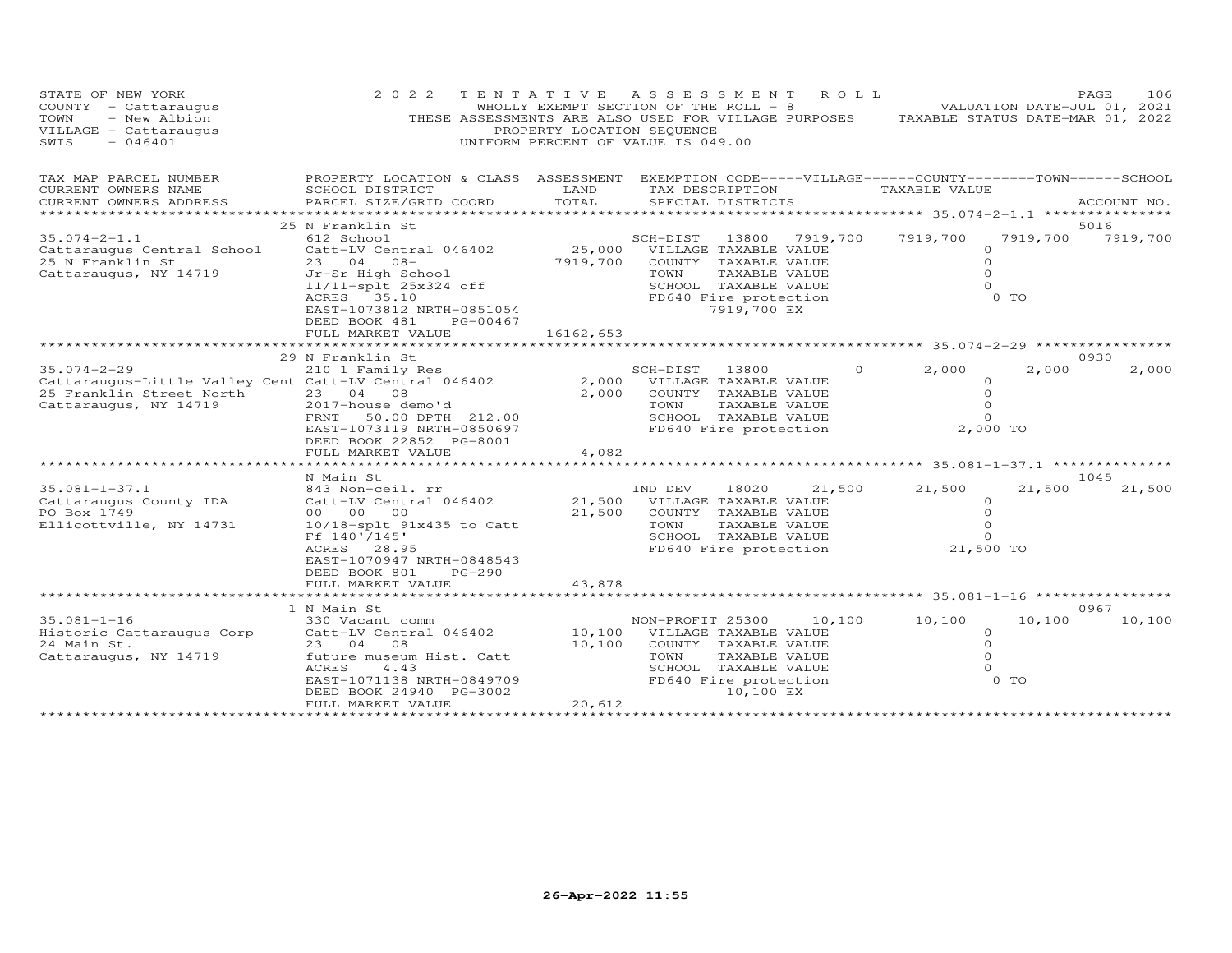| STATE OF NEW YORK<br>COUNTY - Cattaraugus<br>TOWN - New Albion<br>VILLAGE - Cattaraugus<br>SWIS - 046401 | 2 0 2 2                                                                                                                                                                                                                                                       | PROPERTY LOCATION SEQUENCE | TENTATIVE ASSESSMENT ROLL<br>WHOLLY EXEMPT SECTION OF THE ROLL - 8 VALUATION DATE-JUL 01, 2021<br>THESE ASSESSMENTS ARE ALSO USED FOR VILLAGE PURPOSES TAXABLE STATUS DATE-MAR 01, 2022<br>UNIFORM PERCENT OF VALUE IS 049.00                                                             |                                                                                 | PAGE<br>107    |
|----------------------------------------------------------------------------------------------------------|---------------------------------------------------------------------------------------------------------------------------------------------------------------------------------------------------------------------------------------------------------------|----------------------------|-------------------------------------------------------------------------------------------------------------------------------------------------------------------------------------------------------------------------------------------------------------------------------------------|---------------------------------------------------------------------------------|----------------|
| TAX MAP PARCEL NUMBER<br>CURRENT OWNERS NAME<br>CURRENT OWNERS ADDRESS                                   | SCHOOL DISTRICT LAND<br>PARCEL SIZE/GRID COORD<br>**********************************                                                                                                                                                                          | TOTAL                      | PROPERTY LOCATION & CLASS ASSESSMENT EXEMPTION CODE-----VILLAGE------COUNTY--------TOWN------SCHOOL<br>TAX DESCRIPTION TAXABLE VALUE<br>SPECIAL DISTRICTS                                                                                                                                 | *********** 35.081-2-28 **************                                          | ACCOUNT NO.    |
| $35.081 - 2 - 28$<br>Historic Cattaraugus Corp<br>24 Main St<br>Cattaraugus, NY 14719                    | 10 N Main St<br>3/16-Historic Catt-Office<br>FRNT 23.90 DPTH 46.00<br>EAST-1071126 NRTH-0849107<br>DEED BOOK 24940 PG-3001<br>FULL MARKET VALUE<br>FULL MARKET VALUE<br>FULL MARKET VALUE<br>FULL MARKET VALUE<br>TAXABLE VALUE<br>14,286<br>TAXABLE 7,000 EX |                            | 484 1 use sm bld<br>Catt-LV Central 046402 (500 VILLAGE TAXABLE VALUE)<br>23 04 08 (7,000 COUNTY TAXABLE VALUE)<br>TAXABLE VALUE<br>TOWN TAXABLE VALUE<br>SCHOOL TAXABLE VALUE<br>FD640 Fire protection                                                                                   | 7,000<br>$\Omega$<br>$\Omega$<br>$\Omega$<br>$0$ TO                             | 0798<br>7,000  |
|                                                                                                          |                                                                                                                                                                                                                                                               |                            |                                                                                                                                                                                                                                                                                           |                                                                                 |                |
|                                                                                                          | 11 N Main St<br>35.081-5-2<br>Historic Cattaraugus Corp<br>24 Main St. 23 04 08<br>Cattaraugus, NY 14719 FRNT 31.00 DPTH 73.00<br>EAST-1071029 NRTH-0849008<br>DEED BOOK 24742 PG-8001<br>FULL MARKET VALUE                                                   |                            | NON-PROFIT 25300<br>38,000<br>800 VILLAGE TAXABLE VALUE<br>38,000 COUNTY TAXABLE VALUE<br>TOWN<br>TAXABLE VALUE<br>TAXABLE VALUE<br>SCHOOL TAXABLE VALUE<br>FD640 Fire protection<br>77,551                                                                                               | 38,000<br>38,000<br>$\Omega$<br>$\circ$<br>$\Omega$<br>$\Omega$<br>0 TO         | 0839<br>38,000 |
|                                                                                                          | *******************<br>14 N Main St                                                                                                                                                                                                                           |                            |                                                                                                                                                                                                                                                                                           | ********************* 35.081-2-27 ************                                  | 5001           |
| 35.081-2-27<br>Village of Cattaraugus<br>14 N Main St<br>Cattaraugus, NY 14719                           | .<br>652 Govt bldgs<br>Catt-LV Central 046402<br>23 04 08<br>Town Hall<br>DEED BOOK 151 PG-00406<br>FULL MARKET VALUE                                                                                                                                         | 105,102                    | VG-INSIDE 13650 51,<br>800 VILLAGE TAXABLE VALUE<br>51,500 COUNTY TAXABLE VALUE<br>TOWN<br>TAXABLE VALUE<br>TOWN       TAXABLE  VALUE<br>SCHOOL    TAXABLE  VALUE<br>FRNT 26.00 DPTH 110.00<br>FRNT 26.00 DPTH 110.00<br>EAST-1071181 NRTH-0849069<br>DEED ROOK 151 PG-00406<br>51,500 EX | 51,500 51,500<br>51,500<br>$\circ$<br>$\circ$<br>$\Omega$<br>$\Omega$<br>$0$ TO | 51,500         |
|                                                                                                          | ************************                                                                                                                                                                                                                                      |                            |                                                                                                                                                                                                                                                                                           |                                                                                 |                |
| $35.081 - 5 - 6.1$<br>Cattaraugus Free Library<br>Main St<br>Cattaraugus, NY 14719                       | 21 N Main St<br>611 Library<br>Catt-LV Central 046402<br>23 04 08<br>FRNT 23.25 DPTH 85.00<br>EAST-1071063 NRTH-0848911<br>DEED BOOK 640<br>PG-00133                                                                                                          |                            | VG-INSIDE 13650 61,300<br>600 VILLAGE TAXABLE VALUE<br>61,300 COUNTY TAXABLE VALUE<br>01, SUU COUNTT TAXABLE VALUE<br>TOWN TAXABLE VALUE<br>SCHOOL TAXABLE VALUE<br>FD640 Fire protection                                                                                                 | 61,300<br>61,300<br>$\circ$<br>$\circ$<br>$\Omega$<br>$\Omega$<br>$0$ TO        | 5004<br>61,300 |
|                                                                                                          | FULL MARKET VALUE                                                                                                                                                                                                                                             |                            | 125,102<br>61,300 EX                                                                                                                                                                                                                                                                      |                                                                                 |                |
|                                                                                                          | *************                                                                                                                                                                                                                                                 | ************               |                                                                                                                                                                                                                                                                                           | ********** 35.081-5-6.2 ****************                                        |                |
| $35.081 - 5 - 6.2$<br>Main St<br>Cattaraugus, NY 14719                                                   | 23 N Main St<br>681 Culture bldg<br>Cattaraugus Historical Catt-LV Central 046402<br>23 04 08<br>FRNT 22.00 DPTH 70.60<br>EAST-1071089 NRTH-0848901<br>FULL MARKET VALUE                                                                                      |                            | VG-INSIDE 13650 28,300<br>600 VILLAGE TAXABLE VALUE<br>28,300 COUNTY TAXABLE VALUE<br>TOWN<br>TAXABLE VALUE<br>SCHOOL TAXABLE VALUE<br>57,755 FD640 Fire protection<br>28,300 EX                                                                                                          | 28,300<br>28,300<br>$\Omega$<br>$\circ$<br>$\Omega$<br>$\Omega$<br>$0$ TO       | 5005<br>28,300 |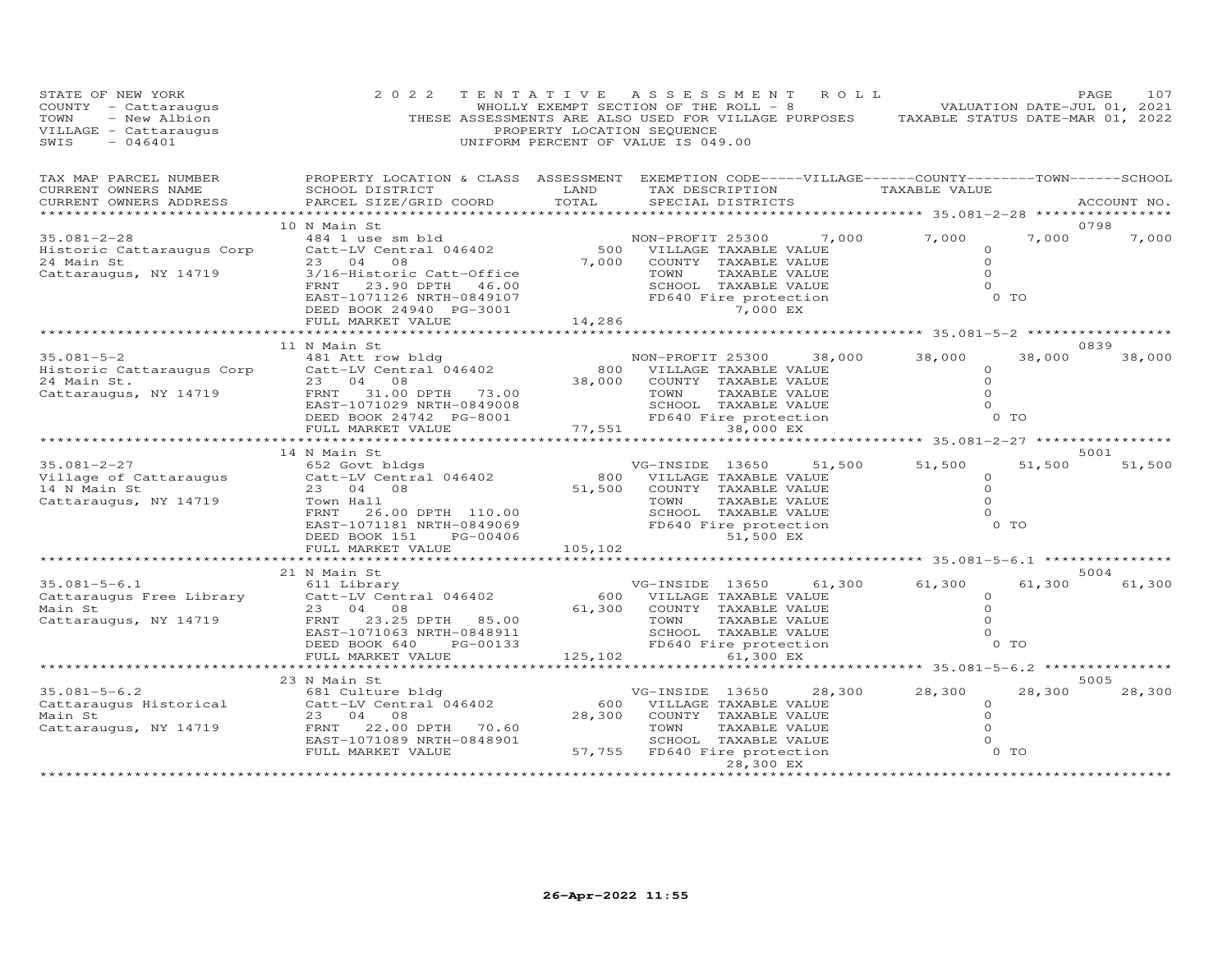| STATE OF NEW YORK<br>COUNTY - Cattaraugus<br>TOWN<br>- New Albion<br>VILLAGE - Cattaraugus<br>$-046401$<br>SWIS  | 2 0 2 2                                                                                                                                                                    | PROPERTY LOCATION SEQUENCE | TENTATIVE ASSESSMENT ROLL<br>WHOLLY EXEMPT SECTION OF THE ROLL - 8 VOLUMENTION DATE-JUL 01, 2021<br>THESE ASSESSMENTS ARE ALSO USED FOR VILLAGE PURPOSES TAXABLE STATUS DATE-MAR 01, 2022<br>UNIFORM PERCENT OF VALUE IS 049.00 |       |                                                   |                      | PAGE<br>108     |
|------------------------------------------------------------------------------------------------------------------|----------------------------------------------------------------------------------------------------------------------------------------------------------------------------|----------------------------|---------------------------------------------------------------------------------------------------------------------------------------------------------------------------------------------------------------------------------|-------|---------------------------------------------------|----------------------|-----------------|
| TAX MAP PARCEL NUMBER<br>CURRENT OWNERS NAME<br>CURRENT OWNERS ADDRESS                                           | PROPERTY LOCATION & CLASS ASSESSMENT EXEMPTION CODE-----VILLAGE------COUNTY--------TOWN------SCHOOL<br>SCHOOL DISTRICT<br><b>Example 12</b> LAND<br>PARCEL SIZE/GRID COORD | TOTAL                      | TAX DESCRIPTION TAXABLE VALUE<br>SPECIAL DISTRICTS                                                                                                                                                                              |       | ****************** 35.081-5-7 ***************     |                      | ACCOUNT NO.     |
|                                                                                                                  | 25 N Main St                                                                                                                                                               |                            |                                                                                                                                                                                                                                 |       |                                                   |                      | 0624            |
| $35.081 - 5 - 7$                                                                                                 | 414 Hotel                                                                                                                                                                  |                            | NON-PROFIT 25300 11,400 11,400                                                                                                                                                                                                  |       |                                                   | 11,400               | 11,400          |
| Historic Cattaraugus Corp                                                                                        | Catt-LV Central 046402                                                                                                                                                     |                            | 8,300 VILLAGE TAXABLE VALUE                                                                                                                                                                                                     |       |                                                   | $\circ$              |                 |
| 25 N Main St                                                                                                     | 23 04 08                                                                                                                                                                   | 11,400                     | COUNTY TAXABLE VALUE                                                                                                                                                                                                            |       |                                                   | $\Omega$<br>$\Omega$ |                 |
| Cattaraugus, NY 14719                                                                                            | ck 2009 for improvements<br>FRNT 244.00 DPTH 206.00                                                                                                                        |                            | TOWN<br>TAXABLE VALUE<br>SCHOOL TAXABLE VALUE                                                                                                                                                                                   |       |                                                   | $\Omega$             |                 |
|                                                                                                                  | EAST-1071091 NRTH-0848782                                                                                                                                                  |                            | FD640 Fire protection                                                                                                                                                                                                           |       |                                                   | $0$ TO               |                 |
|                                                                                                                  | DEED BOOK 234<br>PG-6001                                                                                                                                                   |                            | 11,400 EX                                                                                                                                                                                                                       |       |                                                   |                      |                 |
|                                                                                                                  | FULL MARKET VALUE                                                                                                                                                          | 23,265                     |                                                                                                                                                                                                                                 |       |                                                   |                      |                 |
|                                                                                                                  |                                                                                                                                                                            |                            |                                                                                                                                                                                                                                 |       |                                                   |                      |                 |
|                                                                                                                  | Rumsey St                                                                                                                                                                  |                            |                                                                                                                                                                                                                                 |       |                                                   |                      | 5038            |
| $44.033 - 1 - 12$                                                                                                | 695 Cemetery                                                                                                                                                               |                            | CEMETERY<br>27350                                                                                                                                                                                                               | 3,600 | 3,600                                             | 3,600                | 3,600           |
| Rumsey Cemetery                                                                                                  | Catt-LV Central 046402                                                                                                                                                     |                            | 3,600 VILLAGE TAXABLE VALUE                                                                                                                                                                                                     |       |                                                   | $\Omega$             |                 |
| Cattaraugus, NY 14719                                                                                            | 22 04 08                                                                                                                                                                   |                            | 3,600 COUNTY TAXABLE VALUE                                                                                                                                                                                                      |       |                                                   | $\circ$              |                 |
|                                                                                                                  | FRNT 100.00 DPTH 145.00                                                                                                                                                    |                            | TAXABLE VALUE<br>TOWN                                                                                                                                                                                                           |       |                                                   | $\Omega$             |                 |
|                                                                                                                  | EAST-1070638 NRTH-0845108                                                                                                                                                  |                            | SCHOOL TAXABLE VALUE                                                                                                                                                                                                            |       |                                                   |                      |                 |
|                                                                                                                  | FULL MARKET VALUE                                                                                                                                                          |                            | 7,347 FD640 Fire protection                                                                                                                                                                                                     |       | $\overline{\phantom{a}}$ 0 TO                     |                      |                 |
|                                                                                                                  |                                                                                                                                                                            |                            | 3,600 EX                                                                                                                                                                                                                        |       | ******************** 44.025-1-29.2 ************** |                      |                 |
|                                                                                                                  | S Main St                                                                                                                                                                  |                            |                                                                                                                                                                                                                                 |       |                                                   |                      | 1056            |
|                                                                                                                  |                                                                                                                                                                            |                            | NON-PROFIT 25300 1,700 1,700                                                                                                                                                                                                    |       |                                                   |                      | 1,700 1,700     |
| 44.025-1-29.2 311 Res vac land<br>Cattaraugus Area Ambulance Catt-LV Central 046402                              |                                                                                                                                                                            |                            | 1,700 VILLAGE TAXABLE VALUE                                                                                                                                                                                                     |       |                                                   | $\circ$              |                 |
|                                                                                                                  |                                                                                                                                                                            |                            | 1,700 COUNTY TAXABLE VALUE                                                                                                                                                                                                      |       |                                                   | $\circ$              |                 |
|                                                                                                                  |                                                                                                                                                                            |                            | TOWN<br>TAXABLE VALUE                                                                                                                                                                                                           |       |                                                   | $\circ$              |                 |
|                                                                                                                  | EAST-1070980 NRTH-0846175                                                                                                                                                  |                            |                                                                                                                                                                                                                                 |       |                                                   | $\Omega$             |                 |
|                                                                                                                  | DEED BOOK 17864 PG-7001                                                                                                                                                    |                            | SCHOOL TAXABLE VALUE<br>FD640 Fire protection<br>T200 EX                                                                                                                                                                        |       |                                                   | $0$ TO               |                 |
|                                                                                                                  | FULL MARKET VALUE                                                                                                                                                          |                            | 3,469<br>1,700 EX                                                                                                                                                                                                               |       |                                                   |                      |                 |
|                                                                                                                  | ************************                                                                                                                                                   | ************               | ************************************* 44.025-1-30 *****************                                                                                                                                                             |       |                                                   |                      |                 |
|                                                                                                                  | 211 S Main St                                                                                                                                                              |                            |                                                                                                                                                                                                                                 |       |                                                   |                      | 0623            |
| $44.025 - 1 - 30$                                                                                                | 800 Public Servi                                                                                                                                                           |                            | NON-PROFIT 25300 125,000                                                                                                                                                                                                        |       | 125,000                                           |                      | 125,000 125,000 |
| Cattaraugus Area Ambulance Catt-LV Central 046402                                                                |                                                                                                                                                                            | 8,100                      | VILLAGE TAXABLE VALUE                                                                                                                                                                                                           |       |                                                   | $\circ$              |                 |
| PO Box 44                                                                                                        | 22 04 08                                                                                                                                                                   | 125,000                    | COUNTY TAXABLE VALUE                                                                                                                                                                                                            |       |                                                   | $\circ$              |                 |
| Cattaraugus, NY 14719                                                                                            | Ff 256'                                                                                                                                                                    |                            | TOWN<br>TAXABLE VALUE                                                                                                                                                                                                           |       |                                                   | $\Omega$             |                 |
|                                                                                                                  | ACRES<br>1.15                                                                                                                                                              |                            | SCHOOL TAXABLE VALUE                                                                                                                                                                                                            |       |                                                   | $\Omega$<br>$0$ TO   |                 |
|                                                                                                                  | EAST-1071000 NRTH-0846331<br>DEED BOOK 17864 PG-7001                                                                                                                       |                            | FD640 Fire protection<br>125,000 EX                                                                                                                                                                                             |       |                                                   |                      |                 |
|                                                                                                                  | FULL MARKET VALUE                                                                                                                                                          | 255,102                    |                                                                                                                                                                                                                                 |       |                                                   |                      |                 |
|                                                                                                                  |                                                                                                                                                                            |                            |                                                                                                                                                                                                                                 |       |                                                   |                      |                 |
|                                                                                                                  |                                                                                                                                                                            |                            |                                                                                                                                                                                                                                 |       |                                                   |                      |                 |
|                                                                                                                  |                                                                                                                                                                            |                            |                                                                                                                                                                                                                                 |       |                                                   |                      |                 |
| $44.033 - 2 - 16$                                                                                                | 254 S Main St                                                                                                                                                              |                            | RELIGIOUS 25110 310,200                                                                                                                                                                                                         |       | 310,200                                           |                      | 0883            |
|                                                                                                                  | 620 Religious                                                                                                                                                              |                            | 6,000 VILLAGE TAXABLE VALUE                                                                                                                                                                                                     |       |                                                   | $\Omega$             | 310,200 310,200 |
|                                                                                                                  |                                                                                                                                                                            | 310,200                    | COUNTY TAXABLE VALUE                                                                                                                                                                                                            |       |                                                   | $\circ$              |                 |
|                                                                                                                  |                                                                                                                                                                            |                            | TOWN<br>TAXABLE VALUE                                                                                                                                                                                                           |       |                                                   | $\Omega$             |                 |
| Victory Tabernacle Catt-LV Central 046402<br>PO Box 46 22 04 08<br>Cattaraugus, NY 14719 FRNT 147.00 DPTH 268.00 | EAST-1071123 NRTH-0844965                                                                                                                                                  |                            | SCHOOL TAXABLE VALUE                                                                                                                                                                                                            |       |                                                   | $\Omega$             |                 |
|                                                                                                                  | DEED BOOK 5834 PG-8001<br>FULL MARKET VALUE                                                                                                                                | 633,061                    | FD640 Fire protection<br>310,200 EX                                                                                                                                                                                             |       |                                                   | 0 <sub>T</sub>       |                 |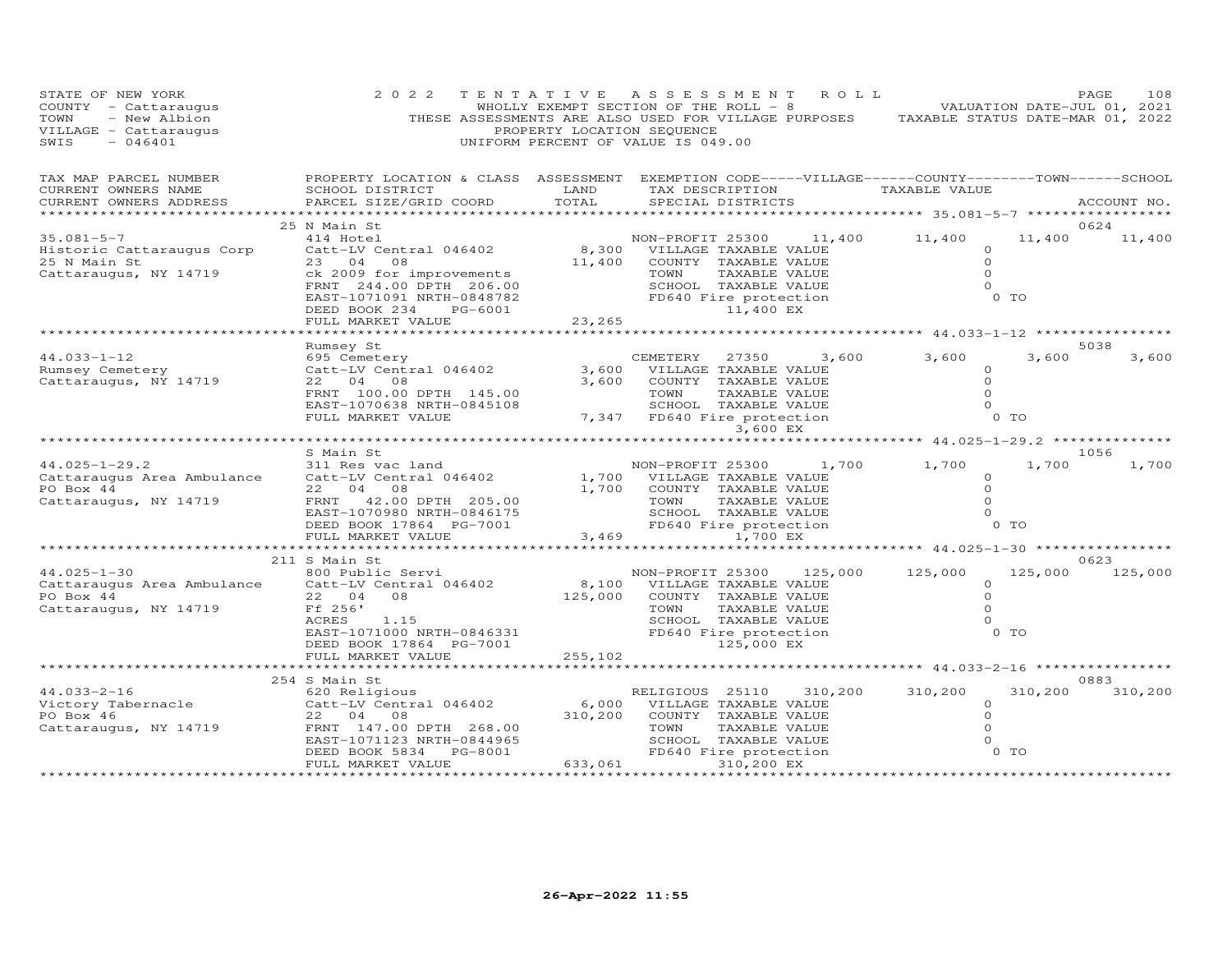| STATE OF NEW YORK<br>COUNTY - Cattaraugus<br>- New Albion<br>TOWN<br>VILLAGE - Cattaraugus<br>$-046401$<br>SWIS       | 2 0 2 2<br>THESE ASSESSMENTS ARE ALSO USED FOR VILLAGE PURPOSES TAXABLE STATUS DATE-MAR 01, 2022                                                                               | TENTATIVE ASSESSMENT<br>PROPERTY LOCATION SEQUENCE<br>UNIFORM PERCENT OF VALUE IS 049.00 |                                                         |                                                                                                              | R O L L         | WHOLLY EXEMPT SECTION OF THE ROLL - 8 VALUATION DATE-JUL 01, 2021 |                                                                    | PAGE<br>109    |
|-----------------------------------------------------------------------------------------------------------------------|--------------------------------------------------------------------------------------------------------------------------------------------------------------------------------|------------------------------------------------------------------------------------------|---------------------------------------------------------|--------------------------------------------------------------------------------------------------------------|-----------------|-------------------------------------------------------------------|--------------------------------------------------------------------|----------------|
| TAX MAP PARCEL NUMBER<br>CURRENT OWNERS NAME<br>CURRENT OWNERS ADDRESS<br>*****************                           | PROPERTY LOCATION & CLASS ASSESSMENT EXEMPTION CODE-----VILLAGE------COUNTY-------TOWN------SCHOOL<br>SCHOOL DISTRICT<br>PARCEL SIZE/GRID COORD                                | LAND<br>TOTAL                                                                            |                                                         | SPECIAL DISTRICTS                                                                                            | TAX DESCRIPTION | TAXABLE VALUE                                                     |                                                                    | ACCOUNT NO.    |
| $44.026 - 1 - 10$<br>Liberty Park Cemetery<br>South St<br>Cattaraugus, NY 14719                                       | South St<br>695 Cemetery<br>Catt-LV Central 046402<br>22 04<br>08<br>Ff 798'<br>ACRES 17.65<br>EAST-1072311 NRTH-0846614<br>DEED BOOK 188<br>PG-00067<br>FULL MARKET VALUE     | 25,200<br>51,429                                                                         | CEMETERY<br>15,800 VILLAGE TAXABLE VALUE<br>TOWN        | 27350<br>COUNTY TAXABLE VALUE<br>TAXABLE VALUE<br>SCHOOL TAXABLE VALUE<br>FD640 Fire protection<br>25,200 EX | 25,200          | 25,200                                                            | 25,200<br>$\circ$<br>$\circ$<br>$\Omega$<br>$\circ$<br>$0$ TO      | 5042<br>25,200 |
|                                                                                                                       |                                                                                                                                                                                | * * * * * * * * * * * *                                                                  |                                                         |                                                                                                              |                 | ************************************* 44.034-1-3 **************** |                                                                    |                |
| $44.034 - 1 - 3$<br>Cattaraugus Fire Co Inc<br>24 Memorial Dr<br>Cattaraugus, NY 14719                                | South St<br>311 Res vac land<br>Catt-LV Central 046402<br>2.58<br>ACRES<br>EAST-1072585 NRTH-0844759<br>DEED BOOK 2719 PG-8001<br>FULL MARKET VALUE                            | 4,000<br>4,000                                                                           | FIRE-DEPT 26400<br>TOWN<br>8,163 FD640 Fire protection  | VILLAGE TAXABLE VALUE<br>COUNTY TAXABLE VALUE<br>TAXABLE VALUE<br>SCHOOL TAXABLE VALUE                       | 4,000           | 4,000                                                             | 4,000<br>$\Omega$<br>$\circ$<br>$\Omega$<br>$\Omega$<br>$0$ TO     | 1466<br>4,000  |
|                                                                                                                       |                                                                                                                                                                                |                                                                                          |                                                         | 4,000 EX                                                                                                     |                 | ******** 44.025-1-26.1 ************                               |                                                                    |                |
|                                                                                                                       | 111 South St                                                                                                                                                                   |                                                                                          |                                                         |                                                                                                              |                 |                                                                   |                                                                    | 5026           |
| $44.025 - 1 - 26.1$<br>Roberts Memorial Free Methodis Catt-LV Central 046402<br>111 South St<br>Cattaraugus, NY 14719 | 620 Religious<br>22 04<br>08<br>$2/12$ -splt $25x230$ to Cocca<br>ACRES<br>3.10<br>EAST-1071400 NRTH-0846402<br>FULL MARKET VALUE                                              | 9,200<br>367,800<br>750,612                                                              | RELIGIOUS 25110<br>TOWN<br>FD640 Fire protection        | VILLAGE TAXABLE VALUE<br>COUNTY TAXABLE VALUE<br>TAXABLE VALUE<br>SCHOOL TAXABLE VALUE<br>367,800 EX         | 367,800         | 367,800                                                           | 367,800<br>$\circ$<br>$\circ$<br>$\circ$<br>$\Omega$<br>0 TO       | 367,800        |
|                                                                                                                       | *****************                                                                                                                                                              | ************                                                                             |                                                         |                                                                                                              |                 | ***************************** 35.082-3-16 ****************        |                                                                    |                |
| $35.082 - 3 - 16$<br>Village of Cattaraugus<br>14 Main St<br>Cattaraugus, NY 14719                                    | Tannery Rd<br>853 Sewage<br>Catt-LV Central 046402<br>FRNT 87.00 DPTH 688.00<br>EAST-1073514 NRTH-0848316<br>FULL MARKET VALUE                                                 | 6,000<br>12,245                                                                          | VG-OUTSIDE 13740<br>1,000 VILLAGE TAXABLE VALUE<br>TOWN | COUNTY TAXABLE VALUE<br>TAXABLE VALUE<br>SCHOOL TAXABLE VALUE<br>FD640 Fire protection<br>6,000 EX           | 6,000           | 6,000                                                             | 6,000<br>0<br>$\circ$<br>$\Omega$<br>$\Omega$<br>0 <sub>T</sub>    | 1558<br>6,000  |
|                                                                                                                       |                                                                                                                                                                                |                                                                                          |                                                         |                                                                                                              |                 | *********************** 35.081–2–29 *****************             |                                                                    |                |
| $35.081 - 2 - 29$<br>Village of Cattaraugus<br>14 Main St<br>Cattaraugus, NY 14719                                    | Washington St<br>653 Govt pk lot<br>Catt-LV Central 046402<br>23 04 08<br>FRNT 10.00 DPTH 132.00<br>EAST-1071311 NRTH-0849093<br>PG-00303<br>DEED BOOK 28<br>FULL MARKET VALUE | 300<br>612                                                                               | VG-INSIDE 13650<br>300 VILLAGE TAXABLE VALUE<br>TOWN    | COUNTY TAXABLE VALUE<br>TAXABLE VALUE<br>SCHOOL TAXABLE VALUE<br>FD640 Fire protection<br>300 EX             | 300             | 300                                                               | 300<br>$\circ$<br>$\circ$<br>$\Omega$<br>$\circ$<br>0 <sub>T</sub> | 1185<br>300    |
| ************************                                                                                              | *************************                                                                                                                                                      | *************************************                                                    |                                                         |                                                                                                              |                 |                                                                   |                                                                    |                |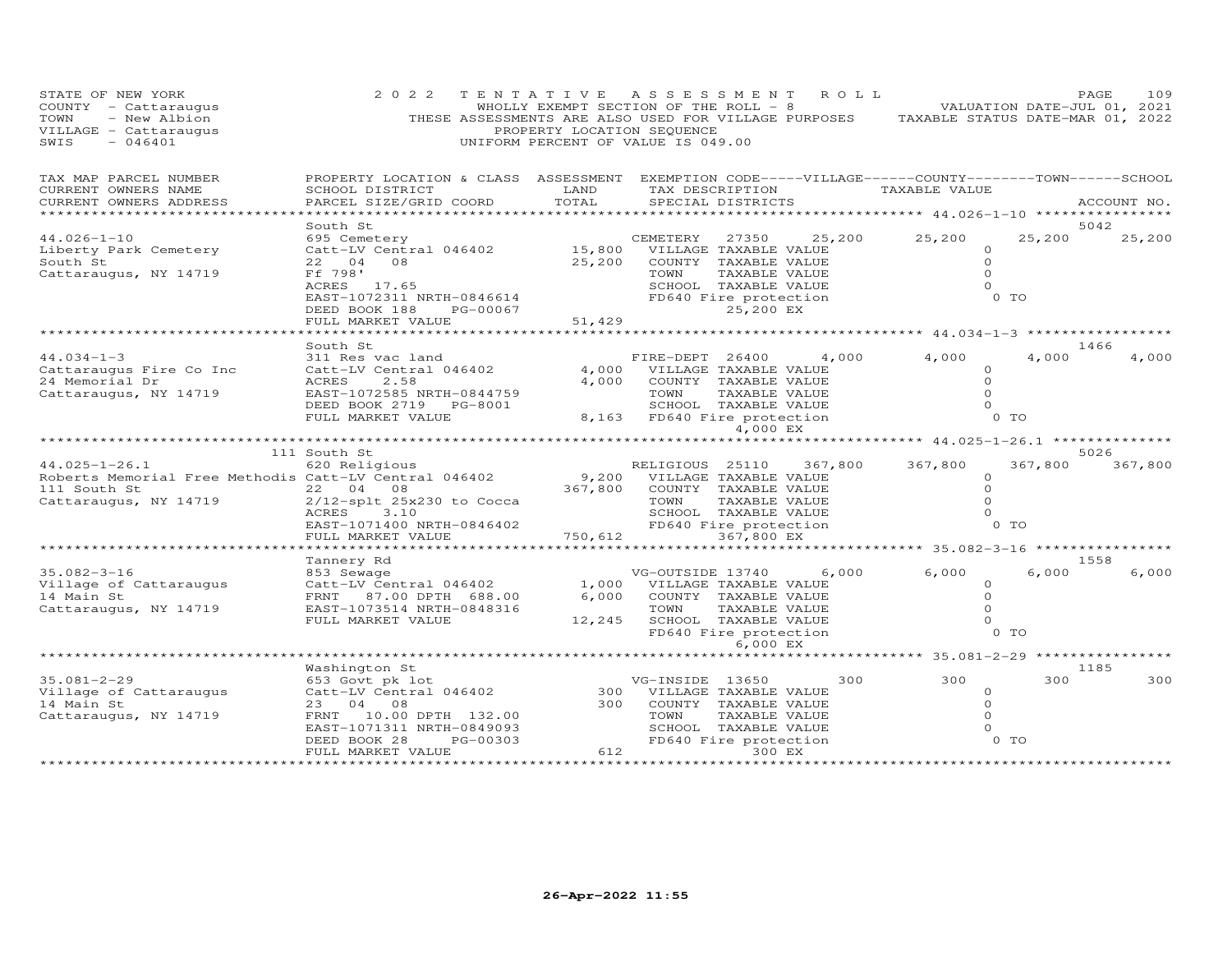| STATE OF NEW YORK<br>COUNTY - Cattaraugus<br>- New Albion<br>TOWN<br>VILLAGE - Cattaraugus<br>SWIS<br>$-046401$         | 2 0 2 2<br>THESE ASSESSMENTS ARE ALSO USED FOR VILLAGE PURPOSES TAXABLE STATUS DATE-MAR 01, 2022                                                                  | PROPERTY LOCATION SEQUENCE | TENTATIVE ASSESSMENT<br>WHOLLY EXEMPT SECTION OF THE ROLL $-8$<br>UNIFORM PERCENT OF VALUE IS 049.00                                   |                            | ROLL   |                                                                                  | VALUATION DATE-JUL 01, 2021 | PAGE<br>110    |
|-------------------------------------------------------------------------------------------------------------------------|-------------------------------------------------------------------------------------------------------------------------------------------------------------------|----------------------------|----------------------------------------------------------------------------------------------------------------------------------------|----------------------------|--------|----------------------------------------------------------------------------------|-----------------------------|----------------|
| TAX MAP PARCEL NUMBER<br>CURRENT OWNERS NAME<br>CURRENT OWNERS ADDRESS                                                  | PROPERTY LOCATION & CLASS ASSESSMENT EXEMPTION CODE-----VILLAGE------COUNTY--------TOWN------SCHOOL<br>SCHOOL DISTRICT<br>PARCEL SIZE/GRID COORD                  | LAND<br>TOTAL              | SPECIAL DISTRICTS                                                                                                                      |                            |        | TAX DESCRIPTION TAXABLE VALUE<br>****************** 35.082-1-25.2 ************** |                             | ACCOUNT NO.    |
| $35.082 - 1 - 25.2$<br>Town of New Albion<br>Village of Cattaraugus<br>14 Main St<br>Cattaraugus, NY 14719              | Washington St<br>314 Rural vac<10<br>Catt-LV Central 046402<br>ACRES<br>1.80<br>EAST-1071954 NRTH-0849649<br>DEED BOOK 25623 PG-3001<br>FULL MARKET VALUE         | 4,500                      | TOWN-PROP 13500<br>4,500 VILLAGE TAXABLE VALUE<br>COUNTY TAXABLE VALUE<br>TOWN<br>SCHOOL TAXABLE VALUE<br>9,184 FD640 Fire protection  | TAXABLE VALUE<br>4,500 EX  | 4,500  | 4,500<br>$\circ$<br>$\Omega$<br>$\Omega$<br>$\circ$                              | 4,500<br>$0$ TO             | 1530<br>4,500  |
|                                                                                                                         |                                                                                                                                                                   |                            |                                                                                                                                        |                            |        | ****************** 35.082-1-26 *****************                                 |                             |                |
| $35.082 - 1 - 26$<br>Village of Cattaraugus<br>14 N Main St<br>Cattaraugus, NY 14719                                    | Washington St<br>314 Rural vac<10<br>Catt-LV Central 046402<br>FRNT 231.00 DPTH 250.00<br>EAST-1071660 NRTH-0849346<br>FULL MARKET VALUE                          | 6,200<br>6,200             | VG-INSIDE 13650<br>VILLAGE TAXABLE VALUE<br>COUNTY TAXABLE VALUE<br>TOWN<br>12,653 SCHOOL TAXABLE VALUE<br>FD640 Fire protection       | TAXABLE VALUE              | 6,200  | 6,200<br>$\Omega$<br>$\Omega$<br>$\Omega$<br>$\circ$                             | 6,200<br>$0$ TO             | 1531<br>6,200  |
|                                                                                                                         |                                                                                                                                                                   |                            |                                                                                                                                        | 6,200 EX                   |        |                                                                                  |                             |                |
|                                                                                                                         | 13 Washington St                                                                                                                                                  |                            |                                                                                                                                        |                            |        |                                                                                  |                             | 0760           |
| $35.081 - 3 - 3$<br>Saving Grace Outreach Inc<br>11 Washington Street<br>Cattaraugus, NY 14719                          | 481 Att row bldg<br>Catt-LV Central 046402<br>23 04 08<br>FRNT 60.00 DPTH 116.00<br>EAST-1071364 NRTH-0848924<br>DEED BOOK 22451 PG-4002<br>FULL MARKET VALUE     | 91,837                     | RELIGIOUS 25110<br>1,500 VILLAGE TAXABLE VALUE<br>45,000 COUNTY TAXABLE VALUE<br>TOWN<br>SCHOOL TAXABLE VALUE<br>FD640 Fire protection | TAXABLE VALUE<br>45,000 EX | 45,000 | 45,000<br>$\Omega$<br>$\circ$<br>$\Omega$<br>$\Omega$                            | 45,000<br>$0$ TO            | 45,000         |
|                                                                                                                         |                                                                                                                                                                   |                            |                                                                                                                                        |                            |        |                                                                                  |                             |                |
|                                                                                                                         | 14 Washington St                                                                                                                                                  |                            |                                                                                                                                        |                            |        |                                                                                  |                             | 0991           |
| $35.081 - 2 - 23$<br>Historic Cattaraugus Corp<br>14 Washington St<br>Cattaraugus, NY 14719                             | 512 Movie theatr<br>Catt-LV Central 046402<br>13 04 08<br>ck 2009 for improvement<br>FRNT 32.00 DPTH 132.00<br>EAST-1071264 NRTH-0849065<br>DEED BOOK 1024 PG-554 | 1,100<br>24,700            | NON-PROFIT 25300<br>VILLAGE TAXABLE VALUE<br>COUNTY TAXABLE VALUE<br>TOWN<br>SCHOOL TAXABLE VALUE<br>FD640 Fire protection             | TAXABLE VALUE<br>24,700 EX | 24,700 | 24,700<br>$\circ$<br>$\circ$<br>$\Omega$<br>$\circ$                              | 24,700<br>$0$ TO            | 24,700         |
|                                                                                                                         | FULL MARKET VALUE                                                                                                                                                 | 50,408                     |                                                                                                                                        |                            |        |                                                                                  |                             |                |
| $35.081 - 2 - 20$<br>St Marys Roman Catholic Church Catt-LV Central 046402<br>36 Washington St<br>Cattaraugus, NY 14719 | 26 Washington St<br>620 Religious<br>23 04 08<br>Parsonage<br>ACRES<br>0.20                                                                                       | 2,300<br>75,000            | RELIGIOUS 25110<br>VILLAGE TAXABLE VALUE<br>COUNTY TAXABLE VALUE<br>TOWN<br>SCHOOL TAXABLE VALUE                                       | TAXABLE VALUE              | 75,000 | 75,000<br>$\circ$<br>$\circ$<br>$\circ$<br>$\Omega$                              | 75,000                      | 5032<br>75,000 |
|                                                                                                                         | EAST-1071426 NRTH-0849168<br>FULL MARKET VALUE                                                                                                                    | 153,061                    | FD640 Fire protection                                                                                                                  | 75,000 EX                  |        |                                                                                  | 0 <sub>T</sub>              |                |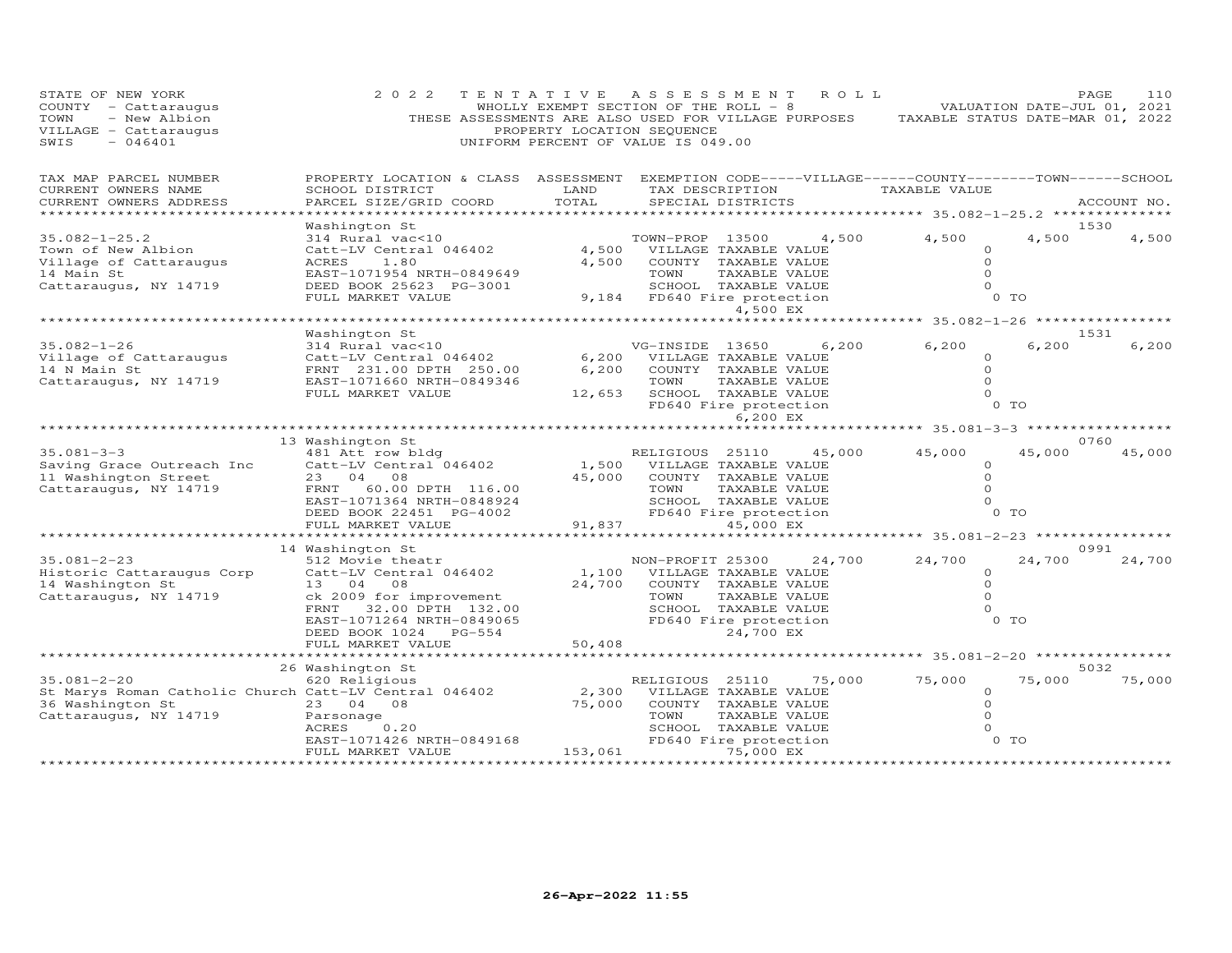| STATE OF NEW YORK<br>COUNTY - Cattaraugus<br>- New Albion<br>TOWN<br>VILLAGE - Cattaraugus<br>SWIS<br>$-046401$                                                                                   | 2 0 2 2                                                                                                                                                                                                                                                                                  | PROPERTY LOCATION SEQUENCE  | TENTATIVE ASSESSMENT<br>R O L L<br>WHOLLY EXEMPT SECTION OF THE ROLL - 8<br>THESE ASSESSMENTS ARE ALSO USED FOR VILLAGE PURPOSES TAXABLE STATUS DATE-MAR 01, 2022<br>UNIFORM PERCENT OF VALUE IS 049.00                                                                                                             | VALUATION DATE-JUL 01, 2021                                                                                                      | PAGE<br>111                      |
|---------------------------------------------------------------------------------------------------------------------------------------------------------------------------------------------------|------------------------------------------------------------------------------------------------------------------------------------------------------------------------------------------------------------------------------------------------------------------------------------------|-----------------------------|---------------------------------------------------------------------------------------------------------------------------------------------------------------------------------------------------------------------------------------------------------------------------------------------------------------------|----------------------------------------------------------------------------------------------------------------------------------|----------------------------------|
| TAX MAP PARCEL NUMBER<br>CURRENT OWNERS NAME<br>CURRENT OWNERS ADDRESS                                                                                                                            | PROPERTY LOCATION & CLASS ASSESSMENT EXEMPTION CODE-----VILLAGE------COUNTY--------TOWN------SCHOOL<br>SCHOOL DISTRICT<br>PARCEL SIZE/GRID COORD                                                                                                                                         | LAND<br>TOTAL               | TAX DESCRIPTION<br>SPECIAL DISTRICTS                                                                                                                                                                                                                                                                                | TAXABLE VALUE                                                                                                                    | ACCOUNT NO.                      |
| 26 Washington St<br>Cattaraugus, NY 14719                                                                                                                                                         | 28 Washington St<br>23 04 08<br>0.19<br>ACRES<br>EAST-1071420 NRTH-0849166<br>FULL MARKET VALUE<br>782,449 FD640 Fire protection<br>782,449 FD640 Fire protection                                                                                                                        | 383,400                     | COUNTY TAXABLE VALUE<br>TAXABLE VALUE<br>TOWN<br>383,400 EX                                                                                                                                                                                                                                                         | 383,400<br>383,400<br>$\circ$<br>$\Omega$<br>$\Omega$<br>$\Omega$<br>O TO                                                        | 5029<br>383,400                  |
|                                                                                                                                                                                                   |                                                                                                                                                                                                                                                                                          |                             |                                                                                                                                                                                                                                                                                                                     | ************************** 35.082-1-25.1 ***************                                                                         |                                  |
| $35.082 - 1 - 25.1$<br>Blakely Lorna<br>Dollinger Randy<br>y/30 Forty Rd<br>Cattaraugus, NY 14719 Ff 510'<br>$35.081 - 1 - 35.2$<br>Village of Cattaraugus<br>14 Main St<br>Cattaraugus, NY 14719 | 51 Washington St<br>612 School<br>612 SCNOO1<br>Catt-LV Centr<br>23 04 08<br>Catt-LV Central 046402<br>ACRES<br>1.95<br>EAST-1071778 NRTH-0849536<br>DEED BOOK 2233 PG-9001<br>FULL MARKET VALUE<br>West St<br>311 Res vac land<br>Catt-LV Central 046402<br>31 04 08<br>Well<br>Ff 330' | 169,400<br>345,714<br>8,100 | Withdrawal 29700 169,400 169,400<br>4,600 VILLAGE TAXABLE VALUE<br>COUNTY TAXABLE VALUE<br>TAXABLE VALUE<br>TOWN<br>SCHOOL TAXABLE VALUE<br>FD640 Fire protection<br>169,400 EX<br>VG-INSIDE 13650<br>8,100<br>8,100 VILLAGE TAXABLE VALUE<br>COUNTY TAXABLE VALUE<br>TOWN<br>TAXABLE VALUE<br>SCHOOL TAXABLE VALUE | 169,400<br>$\circ$<br>$\Omega$<br>$\Omega$<br>$\Omega$<br>0 TO<br>8,100<br>8,100<br>$\Omega$<br>$\Omega$<br>$\Omega$<br>$\Omega$ | 5015<br>169,400<br>1382<br>8,100 |
|                                                                                                                                                                                                   | 1.15<br>ACRES<br>EAST-1069297 NRTH-0849496<br>DEED BOOK 00924 PG-00153                                                                                                                                                                                                                   |                             | FD640 Fire protection<br>8,100 EX                                                                                                                                                                                                                                                                                   | O TO                                                                                                                             |                                  |
|                                                                                                                                                                                                   | West St                                                                                                                                                                                                                                                                                  |                             |                                                                                                                                                                                                                                                                                                                     |                                                                                                                                  | 5007                             |
| $35.081 - 1 - 36$<br>Village of Cattaraugus<br>14 Main St<br>Cattaraugus, NY 14719                                                                                                                | 820 Water-public<br>Catt-LV Central 046402<br>31 04 08<br>Water Works<br>FRNT 201.00 DPTH 250.00<br>EAST-1069520 NRTH-0849581<br>DEED BOOK 162<br>PG-00246<br>FULL MARKET VALUE                                                                                                          | 8,200<br>8,200<br>16,735    | VG-INSIDE 13650<br>8,200<br>VILLAGE TAXABLE VALUE<br>COUNTY TAXABLE VALUE<br>TAXABLE VALUE<br>TOWN<br>SCHOOL TAXABLE VALUE<br>FD640 Fire protection<br>8,200 EX                                                                                                                                                     | 8,200<br>8,200<br>$\circ$<br>$\circ$<br>$\Omega$<br>$\Omega$<br>$0$ TO                                                           | 8,200                            |
|                                                                                                                                                                                                   |                                                                                                                                                                                                                                                                                          |                             |                                                                                                                                                                                                                                                                                                                     |                                                                                                                                  |                                  |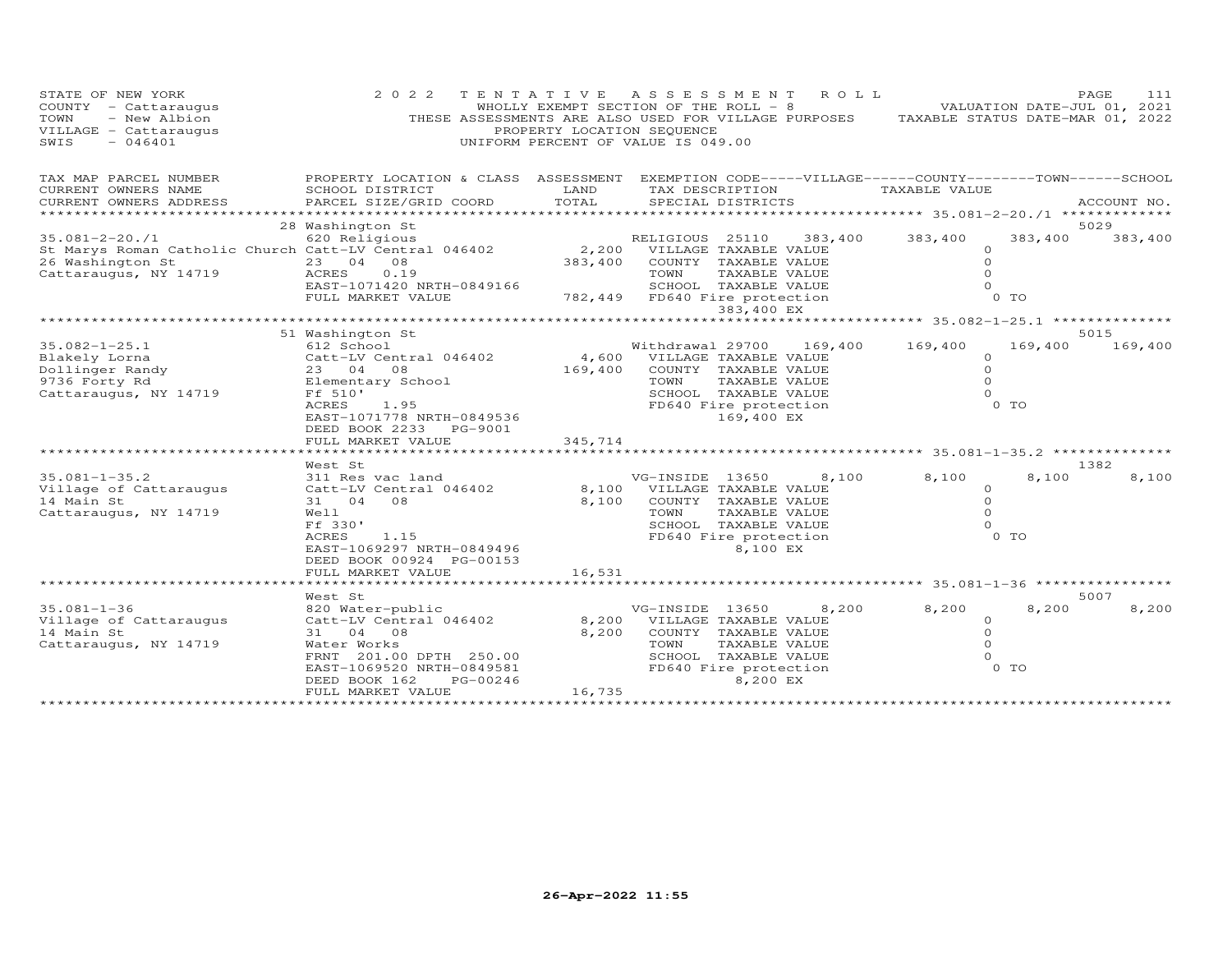| STATE OF NEW YORK     | 2022 TENTATIVE ASSESSMENT ROLL                       | 112<br>PAGE                      |
|-----------------------|------------------------------------------------------|----------------------------------|
| COUNTY - Cattaraugus  | WHOLLY EXEMPT SECTION OF THE ROLL - 8                | VALUATION DATE-JUL 01, 2021      |
| TOWN - New Albion     | THESE ASSESSMENTS ARE ALSO USED FOR VILLAGE PURPOSES | TAXABLE STATUS DATE-MAR 01, 2022 |
| VILLAGE - Cattaraugus |                                                      | RPS150/V04/L015                  |
| $SWIS - 046401$       |                                                      | CURRENT DATE 4/26/2022           |
|                       | UNIFORM PERCENT OF VALUE IS 049.00                   |                                  |
|                       | ROLL SUB SECTION - - TOTALS                          |                                  |

#### \*\*\* S P E C I A L D I S T R I C T S U M M A R Y \*\*\*

| CODE DISTRICT NAME PARCELS TYPE | TOTAL EXTENSION | <b>FXTENSION</b><br><b>VALUE</b> | AD VALOREM<br>VALUE. | <b>EXEMPT</b><br>AMOUNT | TAXABLE<br><b>VALUE</b> |
|---------------------------------|-----------------|----------------------------------|----------------------|-------------------------|-------------------------|
|                                 |                 |                                  |                      |                         |                         |
| FD640 Fire protectio            | 41 TOTAL        |                                  | 10851,100            | 10769,000               | 82.100                  |

#### \*\*\* S C H O O L D I S T R I C T S U M M A R Y \*\*\*

| CODE | DISTRICT NAME          | TOTAL<br>PARCELS | ASSESSED<br>LAND | ASSESSED<br>TOTAL | <b>EXEMPT</b><br>AMOUNT | TOTAL<br>TAXABLE | STAR<br>AMOUNT | STAR<br>TAXABLE |
|------|------------------------|------------------|------------------|-------------------|-------------------------|------------------|----------------|-----------------|
|      | 046402 Catt-LV Central | 41               | 238,600          | 10851,100         | 10851,100               |                  |                |                 |
|      | SUB-TOTAL              | 41               | 238,600          | 10851,100         | 10851,100               |                  |                |                 |
|      | TOTAL                  | 41               | 238,600          | 10851,100         | 10851,100               |                  |                |                 |

#### \*\*\* S Y S T E M C O D E S S U M M A R Y \*\*\*

#### NO SYSTEM EXEMPTIONS AT THIS LEVEL

#### \*\*\* E X E M P T I O N S U M M A R Y \*\*\*

|       |             | TOTAL   |           |           |           |           |
|-------|-------------|---------|-----------|-----------|-----------|-----------|
| CODE  | DESCRIPTION | PARCELS | VILLAGE   | COUNTY    | TOWN      | SCHOOL    |
| 12100 | NYS OWNED   |         | 69,100    | 69,100    | 69,100    | 69,100    |
| 13500 | TOWN-PROP   |         | 4,500     | 4,500     | 4,500     | 4,500     |
| 13650 | VG-INSIDE   | 10      | 279,100   | 279,100   | 279,100   | 279,100   |
| 13740 | VG-OUTSIDE  |         | 6,000     | 6,000     | 6,000     | 6,000     |
| 13800 | SCH-DIST    |         | 7965,900  | 7967,900  | 7967,900  | 7967,900  |
| 18020 | IND DEV     |         | 21,500    | 21,500    | 21,500    | 21,500    |
| 21600 | PARSONAGE   |         | 58,600    | 58,600    | 58,600    | 58,600    |
| 25110 | RELIGIOUS   |         | 1533,000  | 1533,000  | 1533,000  | 1533,000  |
| 25300 | NON-PROFIT  |         | 217,900   | 217,900   | 217,900   | 217,900   |
| 26400 | FIRE-DEPT   |         | 495,300   | 495,300   | 495,300   | 495,300   |
| 27350 | CEMETERY    |         | 28,800    | 28,800    | 28,800    | 28,800    |
| 29700 | Withdrawal  |         | 169,400   | 169,400   | 169,400   | 169,400   |
|       | TOTAL       | 41      | 10849,100 | 10851,100 | 10851,100 | 10851,100 |
|       |             |         |           |           |           |           |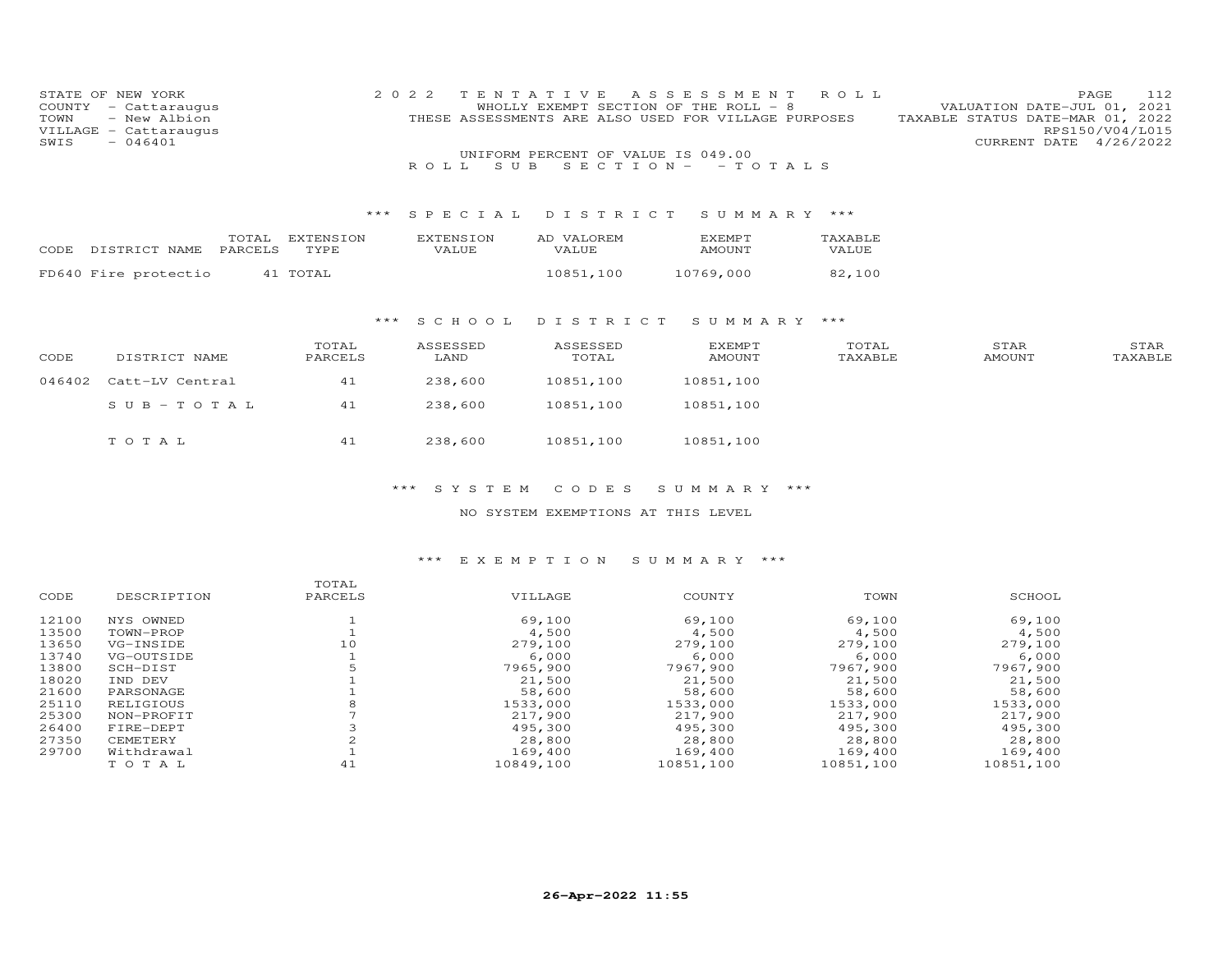| STATE OF NEW YORK     |  | 2022 TENTATIVE ASSESSMENT ROLL                       |  |  |                                  |                        | PAGE            | 113 |
|-----------------------|--|------------------------------------------------------|--|--|----------------------------------|------------------------|-----------------|-----|
| COUNTY - Cattaraugus  |  | WHOLLY EXEMPT SECTION OF THE ROLL $-8$               |  |  | VALUATION DATE-JUL 01, 2021      |                        |                 |     |
| TOWN - New Albion     |  | THESE ASSESSMENTS ARE ALSO USED FOR VILLAGE PURPOSES |  |  | TAXABLE STATUS DATE-MAR 01, 2022 |                        |                 |     |
| VILLAGE - Cattaraugus |  |                                                      |  |  |                                  |                        | RPS150/V04/L015 |     |
| $-046401$<br>SWIS     |  |                                                      |  |  |                                  | CURRENT DATE 4/26/2022 |                 |     |
|                       |  | UNIFORM PERCENT OF VALUE IS 049.00                   |  |  |                                  |                        |                 |     |
|                       |  | ROLL SUB SECTION--TOTALS                             |  |  |                                  |                        |                 |     |

| ROLL<br>SEC |  | ANT. | T T T T | T <sub>0</sub> T T T<br>⊥∪ທນ | ᆠᅎᅶ |
|-------------|--|------|---------|------------------------------|-----|
|             |  |      |         |                              |     |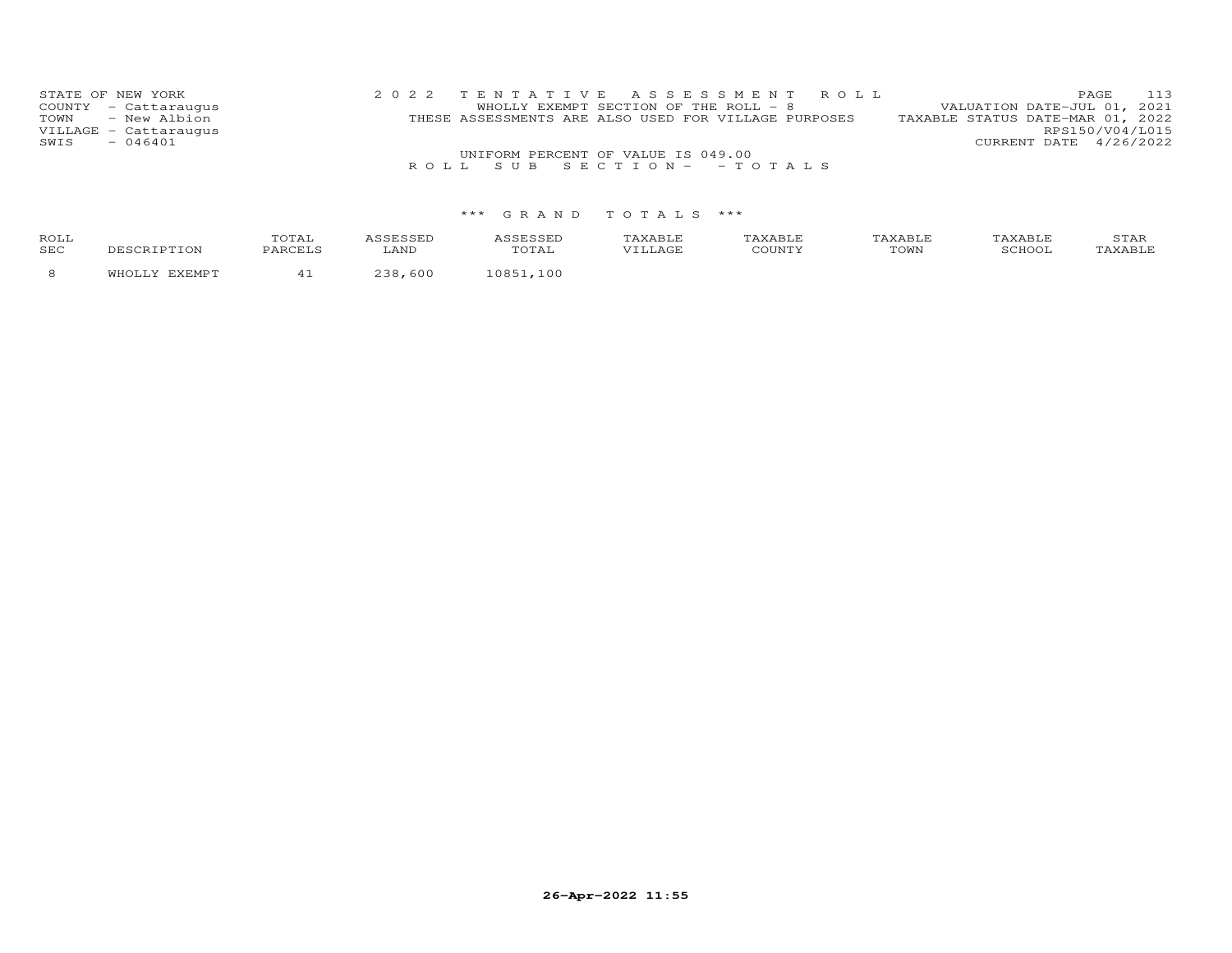| STATE OF NEW YORK<br>COUNTY<br>- Cattaraugus<br>- New Albion<br>TOWN<br>VILLAGE - Cattaraugus<br>$-046401$<br>SWIS | 2 0 2 2                                     | PROPERTY LOCATION SEQUENCE | TENTATIVE ASSESSMENT ROLL<br>WHOLLY EXEMPT SECTION OF THE ROLL - 8 SUB-SECT - 2 VALUATION DATE-JUL 01, 2021<br>THESE ASSESSMENTS ARE ALSO USED FOR VILLAGE PURPOSES<br>UNIFORM PERCENT OF VALUE IS 049.00<br>UNIFORM PERCENT OF VALUE IS 049.00 |        | 114<br>PAGE<br>TAXABLE STATUS DATE-MAR 01, 2022                |
|--------------------------------------------------------------------------------------------------------------------|---------------------------------------------|----------------------------|-------------------------------------------------------------------------------------------------------------------------------------------------------------------------------------------------------------------------------------------------|--------|----------------------------------------------------------------|
| TAX MAP PARCEL NUMBER                                                                                              | PROPERTY LOCATION & CLASS                   | ASSESSMENT                 |                                                                                                                                                                                                                                                 |        | EXEMPTION CODE-----VILLAGE------COUNTY--------TOWN------SCHOOL |
| CURRENT OWNERS NAME                                                                                                | SCHOOL DISTRICT<br><b>EXAMPLE TO A LAND</b> |                            | TAX DESCRIPTION TAXABLE VALUE                                                                                                                                                                                                                   |        |                                                                |
| CURRENT OWNERS ADDRESS 6 PARCEL SIZE/GRID COORD 6 TOTAL 6 SPECIAL DISTRICTS                                        |                                             |                            |                                                                                                                                                                                                                                                 |        | ACCOUNT NO.                                                    |
|                                                                                                                    | 209 S Main St                               |                            |                                                                                                                                                                                                                                                 |        | 0850                                                           |
| 44.025-1-31 210 1 Family Res                                                                                       |                                             |                            | Land Banks 25900 16,600                                                                                                                                                                                                                         | 16,600 | 16,600<br>16,600                                               |
| Cattaraugus County Land Bank C Catt-LV Central 046402 1,100                                                        |                                             |                            | VILLAGE TAXABLE VALUE                                                                                                                                                                                                                           |        |                                                                |
| 303 Court Street                                                                                                   | 22 04 08                                    | 16,600                     | COUNTY<br>TAXABLE VALUE                                                                                                                                                                                                                         |        |                                                                |
| Little Valley, NY 14755 FRNT                                                                                       | 35.00 DPTH 106.00                           |                            | TOWN<br>TAXABLE VALUE                                                                                                                                                                                                                           |        |                                                                |
|                                                                                                                    | EAST-1071035 NRTH-0846500                   |                            | SCHOOL<br>TAXABLE VALUE                                                                                                                                                                                                                         |        |                                                                |
|                                                                                                                    | DEED BOOK 20200 PG-9436                     |                            | FD640 Fire protection                                                                                                                                                                                                                           | 0 TO   |                                                                |
|                                                                                                                    | FULL MARKET VALUE                           | 33,878                     | 16,600 EX                                                                                                                                                                                                                                       |        |                                                                |
|                                                                                                                    |                                             |                            |                                                                                                                                                                                                                                                 |        |                                                                |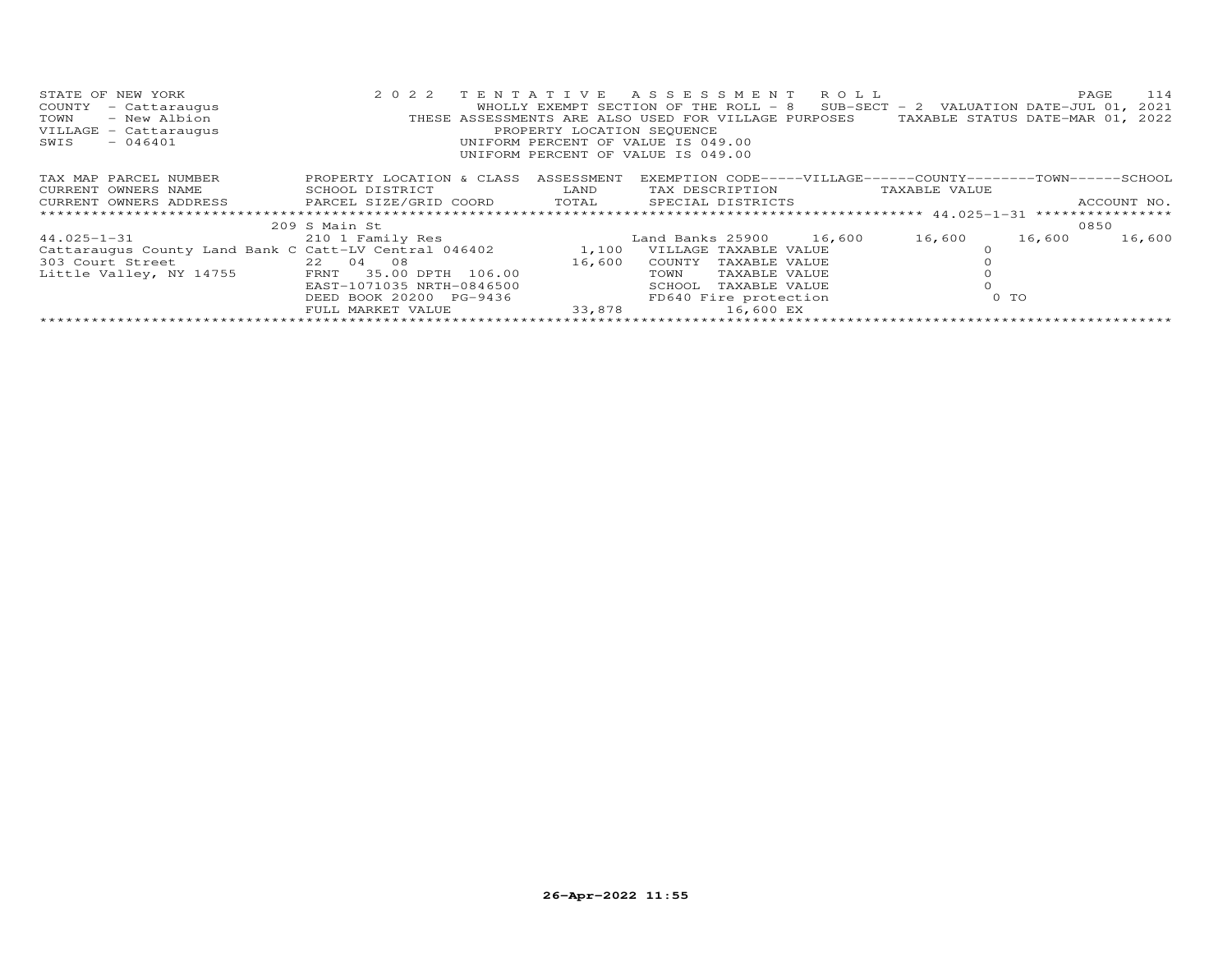| COUNTY<br>TOWN<br>SWIS | STATE OF NEW YORK<br>- Cattaraugus<br>- New Albion<br>VILLAGE - Cattaraugus<br>$-046401$ |                   | 2 0 2 2<br>ROLL<br>S U B  | TENTATIVE<br>WHOLLY EXEMPT SECTION OF THE ROLL - 8<br>THESE ASSESSMENTS ARE ALSO USED FOR VILLAGE PURPOSES<br>UNIFORM PERCENT OF VALUE IS 049.00<br>SECTION - $2$ - TOTALS | A S S E S S M E N T            | ROLL             | 115<br>PAGE<br>SUB-SECT - 2 VALUATION DATE-JUL 01, 2021<br>TAXABLE STATUS DATE-MAR 01, 2022<br>RPS150/V04/L015<br>CURRENT DATE 4/26/2022 |
|------------------------|------------------------------------------------------------------------------------------|-------------------|---------------------------|----------------------------------------------------------------------------------------------------------------------------------------------------------------------------|--------------------------------|------------------|------------------------------------------------------------------------------------------------------------------------------------------|
|                        |                                                                                          |                   | *** SPECIAL               | DISTRICT                                                                                                                                                                   | SUMMARY ***                    |                  |                                                                                                                                          |
|                        | TOTAL<br>PARCELS<br>CODE DISTRICT NAME                                                   | EXTENSION<br>TYPE | <b>EXTENSION</b><br>VALUE | AD VALOREM<br>VALUE                                                                                                                                                        | <b>EXEMPT</b><br><b>AMOUNT</b> | TAXABLE<br>VALUE |                                                                                                                                          |
|                        | FD640 Fire protectio                                                                     | 1 TOTAL           |                           | 16,600                                                                                                                                                                     | 16,600                         |                  |                                                                                                                                          |
|                        |                                                                                          | ***               | S C H O O L               | DISTRICT                                                                                                                                                                   | SUMMARY ***                    |                  |                                                                                                                                          |
| CODE                   | DISTRICT NAME                                                                            | TOTAL<br>PARCELS  | ASSESSED<br>LAND          | ASSESSED<br>TOTAL                                                                                                                                                          | <b>EXEMPT</b><br>AMOUNT        | TOTAL<br>TAXABLE | STAR<br>STAR<br>TAXABLE<br><b>AMOUNT</b>                                                                                                 |
| 046402                 | Catt-LV Central                                                                          | $\mathbf{1}$      | 1,100                     | 16,600                                                                                                                                                                     | 16,600                         |                  |                                                                                                                                          |
|                        | $SUB - TO TAL$                                                                           | $\mathbf{1}$      | 1,100                     | 16,600                                                                                                                                                                     | 16,600                         |                  |                                                                                                                                          |
|                        | TOTAL                                                                                    | $\mathbf{1}$      | 1,100                     | 16,600                                                                                                                                                                     | 16,600                         |                  |                                                                                                                                          |
|                        |                                                                                          |                   | $***$<br>SYSTEM           | CODES                                                                                                                                                                      | SUMMARY ***                    |                  |                                                                                                                                          |

#### NO SYSTEM EXEMPTIONS AT THIS LEVEL

#### \*\*\* E X E M P T I O N S U M M A R Y \*\*\*

| CODE  | DESCRIPTION | TOTAL<br>PARCELS | VILLAGE | COUNTY | TOWN   | SCHOOL |
|-------|-------------|------------------|---------|--------|--------|--------|
| 25900 | Land Banks  |                  | 16,600  | 16,600 | 16,600 | 16,600 |
|       | TOTAL       |                  | 16,600  | 16,600 | 16,600 | 16,600 |

| ROLI<br><b>SEC</b> | SCRIPTION            | TOTAL<br>PARCELS | LAND       | TOTAT<br>∸∪ ⊥ ∠ ⊥ | 'A Y A R T.F<br>VILLAGE | <b>AXABLF</b><br>COUNT'' | AXABI.F<br>TOWN | <b>VADTE</b><br>SCHOOL | 3TAR<br>TAXABLE |
|--------------------|----------------------|------------------|------------|-------------------|-------------------------|--------------------------|-----------------|------------------------|-----------------|
|                    | <b>EVEMD'</b><br>ᄭᅜᇧ |                  | $. \, 100$ | 600               |                         |                          |                 |                        |                 |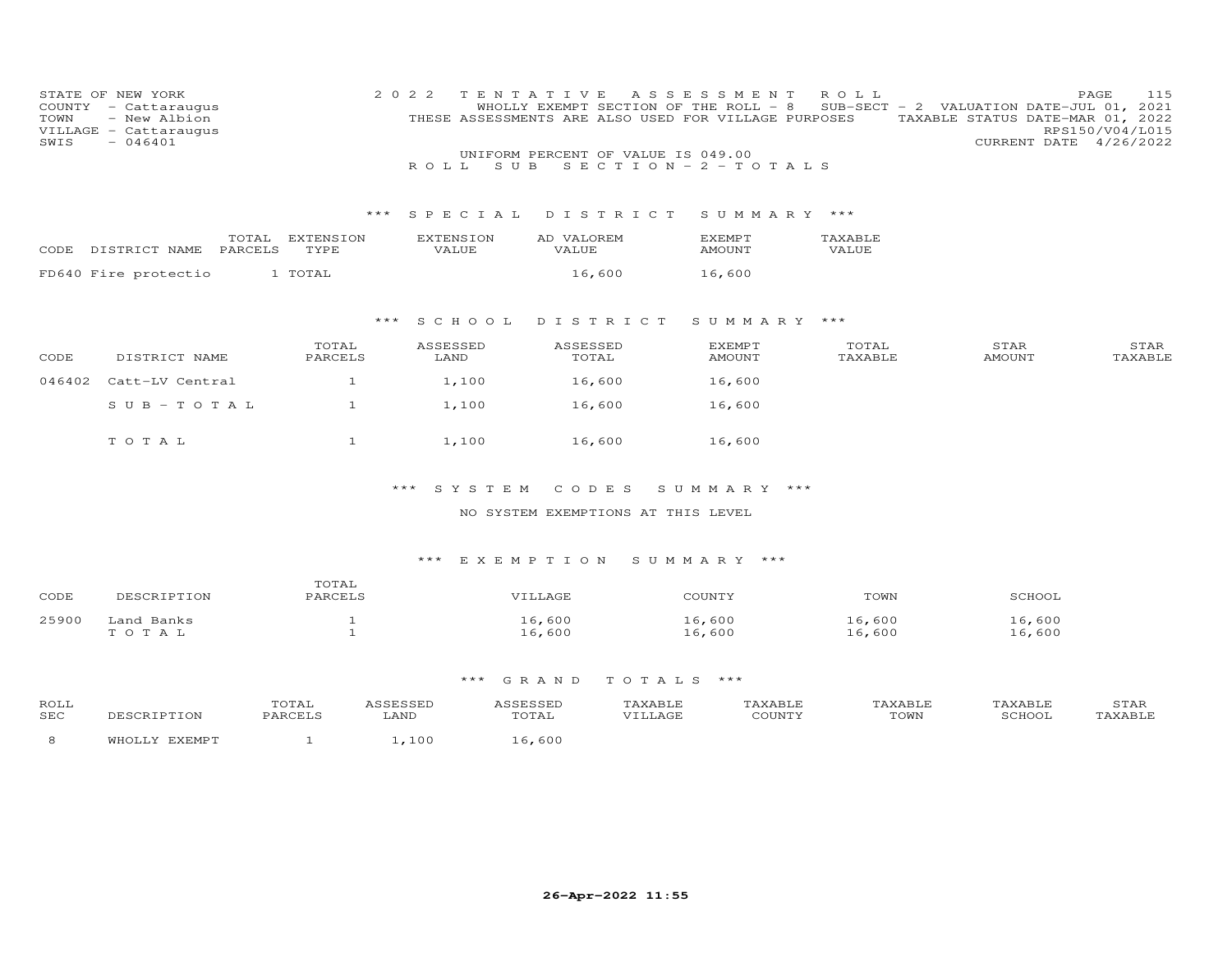|      | STATE OF NEW YORK     |  |                                                      |  | 2022 TENTATIVE ASSESSMENT ROLL |                                  |                        | PAGE 116 |
|------|-----------------------|--|------------------------------------------------------|--|--------------------------------|----------------------------------|------------------------|----------|
|      | COUNTY - Cattaraugus  |  | WHOLLY EXEMPT SECTION OF THE ROLL - 8                |  |                                | VALUATION DATE-JUL 01, 2021      |                        |          |
|      | TOWN - New Albion     |  | THESE ASSESSMENTS ARE ALSO USED FOR VILLAGE PURPOSES |  |                                | TAXABLE STATUS DATE-MAR 01, 2022 |                        |          |
|      | VILLAGE - Cattaraugus |  |                                                      |  |                                |                                  | RPS150/V04/L015        |          |
| SWIS | $-046401$             |  | UNIFORM PERCENT OF VALUE IS 049.00                   |  |                                |                                  | CURRENT DATE 4/26/2022 |          |
|      |                       |  |                                                      |  |                                |                                  |                        |          |
|      |                       |  | ROLL SECTION TOTALS                                  |  |                                |                                  |                        |          |

#### \*\*\* S P E C I A L D I S T R I C T S U M M A R Y \*\*\*

| CODE | DISTRICT NAME PARCELS | TOTAL EXTENSION<br>TYPE. | <b>EXTENSION</b><br>VALUE. | AD VALOREM<br>VALUE. | <b>FXEMPT</b><br>AMOUNT | TAXABLE<br>VALUE |
|------|-----------------------|--------------------------|----------------------------|----------------------|-------------------------|------------------|
|      | FD640 Fire protectio  | 42 TOTAL                 |                            | 10867,700            | 10785,600               | 82,100           |

#### \*\*\* S C H O O L D I S T R I C T S U M M A R Y \*\*\*

| CODE | DISTRICT NAME          | TOTAL<br>PARCELS | ASSESSED<br>LAND | ASSESSED<br>TOTAL | <b>EXEMPT</b><br>AMOUNT | TOTAL<br>TAXABLE | STAR<br>AMOUNT | STAR<br>TAXABLE |
|------|------------------------|------------------|------------------|-------------------|-------------------------|------------------|----------------|-----------------|
|      | 046402 Catt-LV Central | 42               | 239,700          | 10867,700         | 10867,700               |                  |                |                 |
|      | SUB-TOTAL              | 42               | 239,700          | 10867,700         | 10867,700               |                  |                |                 |
|      | TOTAL                  | 42               | 239,700          | 10867,700         | 10867,700               |                  |                |                 |

#### \*\*\* S Y S T E M C O D E S S U M M A R Y \*\*\*

#### NO SYSTEM EXEMPTIONS AT THIS LEVEL

#### \*\*\* E X E M P T I O N S U M M A R Y \*\*\*

|       |             | TOTAL   |           |           |           |           |
|-------|-------------|---------|-----------|-----------|-----------|-----------|
| CODE  | DESCRIPTION | PARCELS | VILLAGE   | COUNTY    | TOWN      | SCHOOL    |
| 12100 | NYS OWNED   |         | 69,100    | 69,100    | 69,100    | 69,100    |
| 13500 | TOWN-PROP   |         | 4,500     | 4,500     | 4,500     | 4,500     |
| 13650 | VG-INSIDE   | 10      | 279,100   | 279,100   | 279,100   | 279,100   |
| 13740 | VG-OUTSIDE  |         | 6,000     | 6,000     | 6,000     | 6,000     |
| 13800 | SCH-DIST    |         | 7965,900  | 7967,900  | 7967,900  | 7967,900  |
| 18020 | IND DEV     |         | 21,500    | 21,500    | 21,500    | 21,500    |
| 21600 | PARSONAGE   |         | 58,600    | 58,600    | 58,600    | 58,600    |
| 25110 | RELIGIOUS   |         | 1533,000  | 1533,000  | 1533,000  | 1533,000  |
| 25300 | NON-PROFIT  |         | 217,900   | 217,900   | 217,900   | 217,900   |
| 25900 | Land Banks  |         | 16,600    | 16,600    | 16,600    | 16,600    |
| 26400 | FIRE-DEPT   |         | 495,300   | 495,300   | 495,300   | 495,300   |
| 27350 | CEMETERY    |         | 28,800    | 28,800    | 28,800    | 28,800    |
| 29700 | Withdrawal  |         | 169,400   | 169,400   | 169,400   | 169,400   |
|       | TOTAL       | 42      | 10865,700 | 10867,700 | 10867,700 | 10867,700 |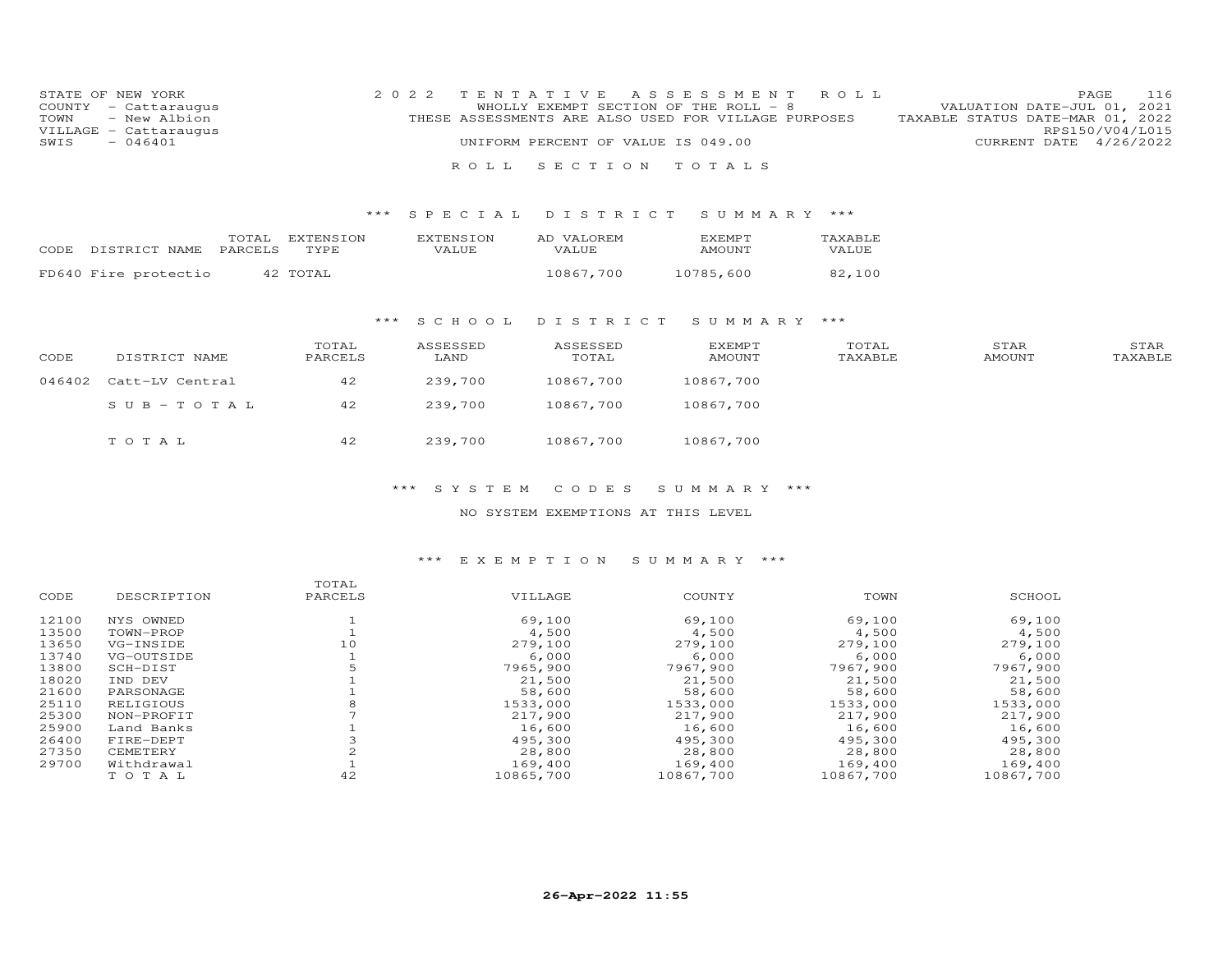| STATE OF NEW YORK     | 2022 TENTATIVE ASSESSMENT ROLL                       | 117<br>PAGE                      |
|-----------------------|------------------------------------------------------|----------------------------------|
| COUNTY - Cattaraugus  | WHOLLY EXEMPT SECTION OF THE ROLL - 8                | VALUATION DATE-JUL 01, 2021      |
| TOWN - New Albion     | THESE ASSESSMENTS ARE ALSO USED FOR VILLAGE PURPOSES | TAXABLE STATUS DATE-MAR 01, 2022 |
| VILLAGE - Cattaraugus |                                                      | RPS150/V04/L015                  |
| SWIS<br>$-046401$     | UNIFORM PERCENT OF VALUE IS 049.00                   | CURRENT DATE 4/26/2022           |
|                       |                                                      |                                  |
|                       | ROLL SECTION TOTALS                                  |                                  |

| ROL.<br>SEC |  |  |  | $m \wedge r$ . $n$<br>ົ∪∨∨⊥ |  |
|-------------|--|--|--|-----------------------------|--|
|             |  |  |  |                             |  |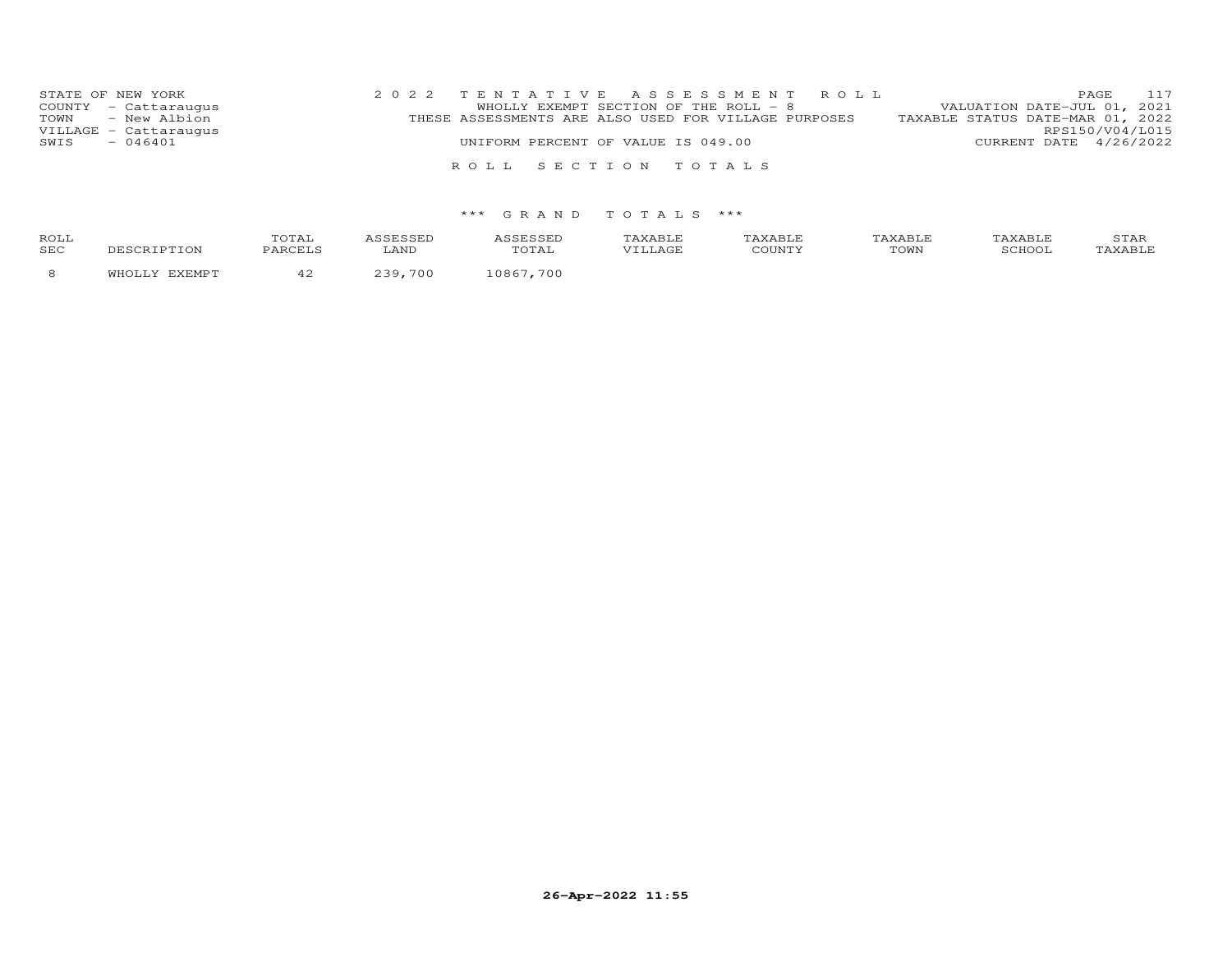|      | STATE OF NEW YORK     |                                                      |             | 2022 TENTATIVE ASSESSMENT ROLL |                                  | PAGE                        | 118 |
|------|-----------------------|------------------------------------------------------|-------------|--------------------------------|----------------------------------|-----------------------------|-----|
|      | COUNTY - Cattaraugus  |                                                      |             |                                |                                  | VALUATION DATE-JUL 01, 2021 |     |
| TOWN | - New Albion          | THESE ASSESSMENTS ARE ALSO USED FOR VILLAGE PURPOSES |             |                                | TAXABLE STATUS DATE-MAR 01, 2022 |                             |     |
|      | VILLAGE - Cattaraugus |                                                      | SWIS TOTALS |                                |                                  | RPS150/V04/L015             |     |
| SWIS | $-046401$             | UNIFORM PERCENT OF VALUE IS 049.00                   |             |                                |                                  | CURRENT DATE 4/26/2022      |     |

#### \*\*\* S P E C I A L D I S T R I C T S U M M A R Y \*\*\*

|       |                      | TOTAL   | EXTENSION | <b>EXTENSION</b> | AD VALOREM | <b>EXEMPT</b> | TAXABLE      |
|-------|----------------------|---------|-----------|------------------|------------|---------------|--------------|
| CODE. | DISTRICT NAME        | PARCELS | TYPE      | VALUE            | VALUE      | AMOUNT        | <b>VALUE</b> |
|       |                      |         |           |                  |            |               |              |
|       | FD640 Fire protectio |         | 501 TOTAL |                  | 32372.513  | 10785,600     | 21586,913    |

#### \*\*\* S C H O O L D I S T R I C T S U M M A R Y \*\*\*

| CODE   | DISTRICT NAME   | TOTAL<br>PARCELS | ASSESSED<br>LAND | ASSESSED<br>TOTAL | EXEMPT<br>AMOUNT | TOTAL<br>TAXABLE | STAR<br>AMOUNT | STAR<br>TAXABLE |
|--------|-----------------|------------------|------------------|-------------------|------------------|------------------|----------------|-----------------|
| 046402 | Catt-LV Central | 501              | 2102,450         | 32372,513         | 11107,881        | 21264,632        | 4220,525       | 17044,107       |
|        | $SUB - TO TAL$  | 501              | 2102,450         | 32372,513         | 11107,881        | 21264,632        | 4220,525       | 17044,107       |
|        | TOTAL           | 501              | 2102,450         | 32372,513         | 11107,881        | 21264,632        | 4220,525       | 17044,107       |

#### \*\*\* S Y S T E M C O D E S S U M M A R Y \*\*\*

#### NO SYSTEM EXEMPTIONS AT THIS LEVEL

#### \*\*\* E X E M P T I O N S U M M A R Y \*\*\*

|       |             | TOTAL   |          |          |          |          |
|-------|-------------|---------|----------|----------|----------|----------|
| CODE  | DESCRIPTION | PARCELS | VILLAGE  | COUNTY   | TOWN     | SCHOOL   |
| 12100 | NYS OWNED   |         | 69,100   | 69,100   | 69,100   | 69,100   |
| 13500 | TOWN-PROP   |         | 4,500    | 4,500    | 4,500    | 4,500    |
| 13650 | VG-INSIDE   | 10      | 279,100  | 279,100  | 279,100  | 279,100  |
| 13740 | VG-OUTSIDE  |         | 6,000    | 6,000    | 6,000    | 6,000    |
| 13800 | SCH-DIST    |         | 7965,900 | 7967,900 | 7967,900 | 7967,900 |
| 18020 | IND DEV     |         | 21,500   | 21,500   | 21,500   | 21,500   |
| 21600 | PARSONAGE   |         | 58,600   | 58,600   | 58,600   | 58,600   |
| 25110 | RELIGIOUS   |         | 1533,000 | 1533,000 | 1533,000 | 1533,000 |
| 25300 | NON-PROFIT  |         | 217,900  | 217,900  | 217,900  | 217,900  |
| 25900 | Land Banks  |         | 16,600   | 16,600   | 16,600   | 16,600   |
| 26400 | FIRE-DEPT   |         | 495,300  | 495,300  | 495,300  | 495,300  |
| 27350 | CEMETERY    |         | 28,800   | 28,800   | 28,800   | 28,800   |
| 29700 | Withdrawal  |         | 169,400  | 169,400  | 169,400  | 169,400  |
| 41003 | VET PRO T   |         | 204,000  |          | 204,000  |          |
|       |             |         |          |          |          |          |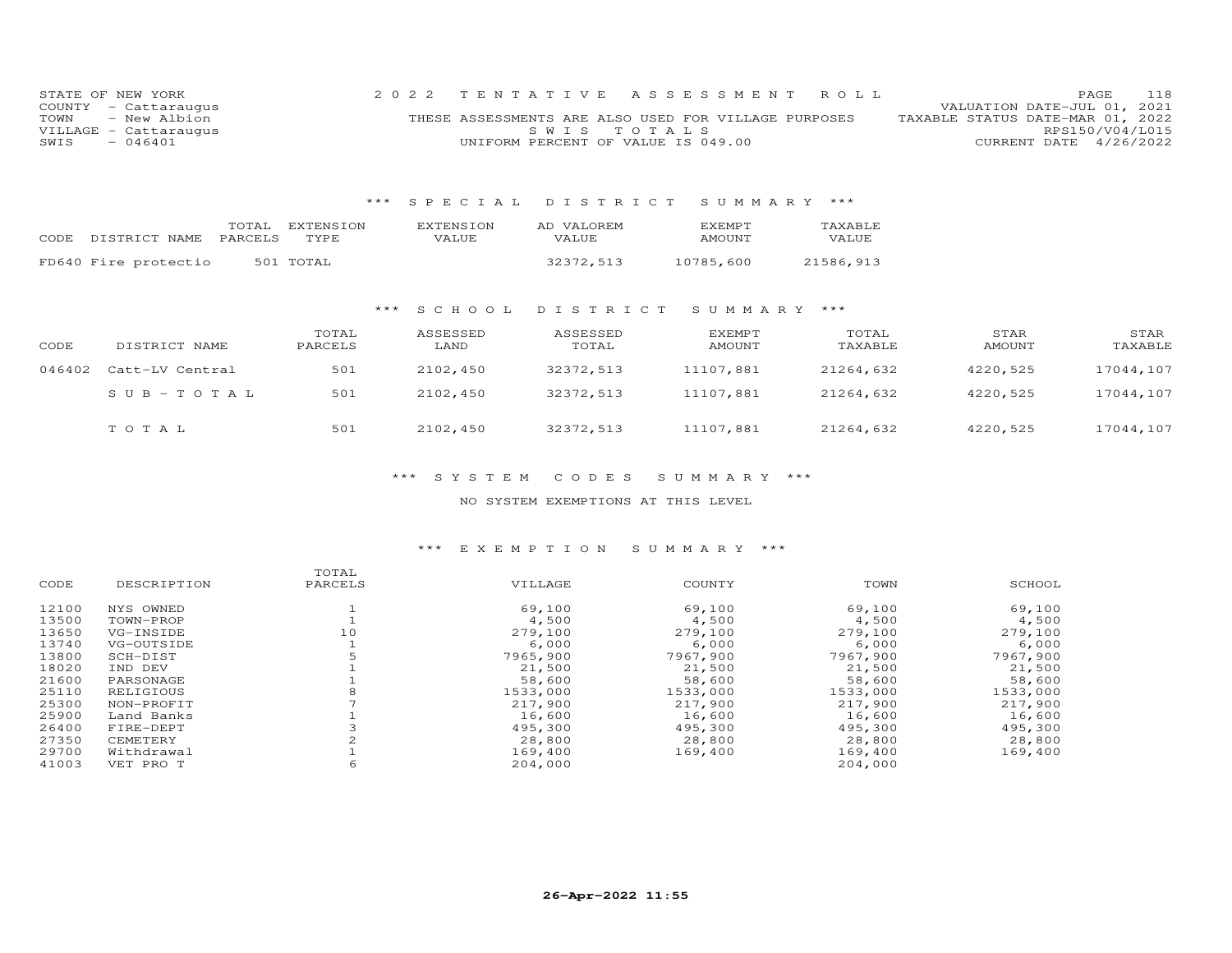| STATE OF NEW YORK     | 2022 TENTATIVE ASSESSMENT ROLL                       | PAGE 119                         |
|-----------------------|------------------------------------------------------|----------------------------------|
| COUNTY - Cattaraugus  |                                                      | VALUATION DATE-JUL 01, 2021      |
| TOWN - New Albion     | THESE ASSESSMENTS ARE ALSO USED FOR VILLAGE PURPOSES | TAXABLE STATUS DATE-MAR 01, 2022 |
| VILLAGE - Cattaraugus | SWIS TOTALS                                          | RPS150/V04/L015                  |
| SWIS<br>$-046401$     | UNIFORM PERCENT OF VALUE IS 049.00                   | CURRENT DATE 4/26/2022           |

#### \*\*\* E X E M P T I O N S U M M A R Y \*\*\*

|       |                 | TOTAL   |            |           |            |           |
|-------|-----------------|---------|------------|-----------|------------|-----------|
| CODE  | DESCRIPTION     | PARCELS | VILLAGE    | COUNTY    | TOWN       | SCHOOL    |
| 41122 | VET WAR C       | 18      |            | 114,165   |            |           |
| 41132 | VET COM C       | 15      |            | 147,750   |            |           |
| 41142 | VET DIS C       | 9       |            | 115,995   |            |           |
| 41162 | CW 15 VET/      | $\sim$  |            | 13,440    |            |           |
| 41172 | CW DISBLD       |         |            | 22,400    |            |           |
| 41800 | AGED C/T/S      | 9       | 204,345    | 196,129   | 204,345    | 204,345   |
| 41801 | AGED C/T        |         | 45,700     | 40,450    | 45,700     |           |
| 41804 | AGED S          |         |            |           |            | 34,150    |
| 41834 | ENH STAR        | 61      |            |           |            | 2221,325  |
| 41854 | <b>BAS STAR</b> | 119     |            |           |            | 1999,200  |
| 47100 | Mass Telec      |         | 1,686      | 1,686     | 1,686      | 1,686     |
|       | TOTAL           | 289     | 11321, 431 | 11519,715 | 11323, 431 | 15328,406 |

| ROLL<br>SEC  | DESCRIPTION       | TOTAL<br>PARCELS | ASSESSED<br>LAND | ASSESSED<br>TOTAL | TAXABLE<br>VILLAGE | TAXABLE<br>COUNTY | TAXABLE<br>TOWN | TAXABLE<br>SCHOOL | STAR<br>TAXABLE |
|--------------|-------------------|------------------|------------------|-------------------|--------------------|-------------------|-----------------|-------------------|-----------------|
| $\mathbf{1}$ | TAXABLE           | 448              | 1859,050         | 20364,050         | 19910,005          | 19713,721         | 19910,005       | 20125,555         | 15905,030       |
| 5            | SPECIAL FRANCHISE | 5                |                  | 844,760           | 844,760            | 844,760           | 844,760         | 844,760           | 844,760         |
| 6            | UTILITIES & N.C.  | 6                | 3,700            | 296,003           | 294,317            | 294,317           | 294,317         | 294,317           | 294,317         |
| 8            | WHOLLY EXEMPT     | 42               | 239,700          | 10867,700         |                    |                   |                 |                   |                 |
| $\star$      | TOTAL<br>SUB      | 501              | 2102,450         | 32372,513         | 21049,082          | 20852,798         | 21049,082       | 21264,632         | 17044,107       |
| $***$        | GRAND TOTAL       | 501              | 2102,450         | 32372,513         | 21049.082          | 20852,798         | 21049,082       | 21264,632         | 17044,107       |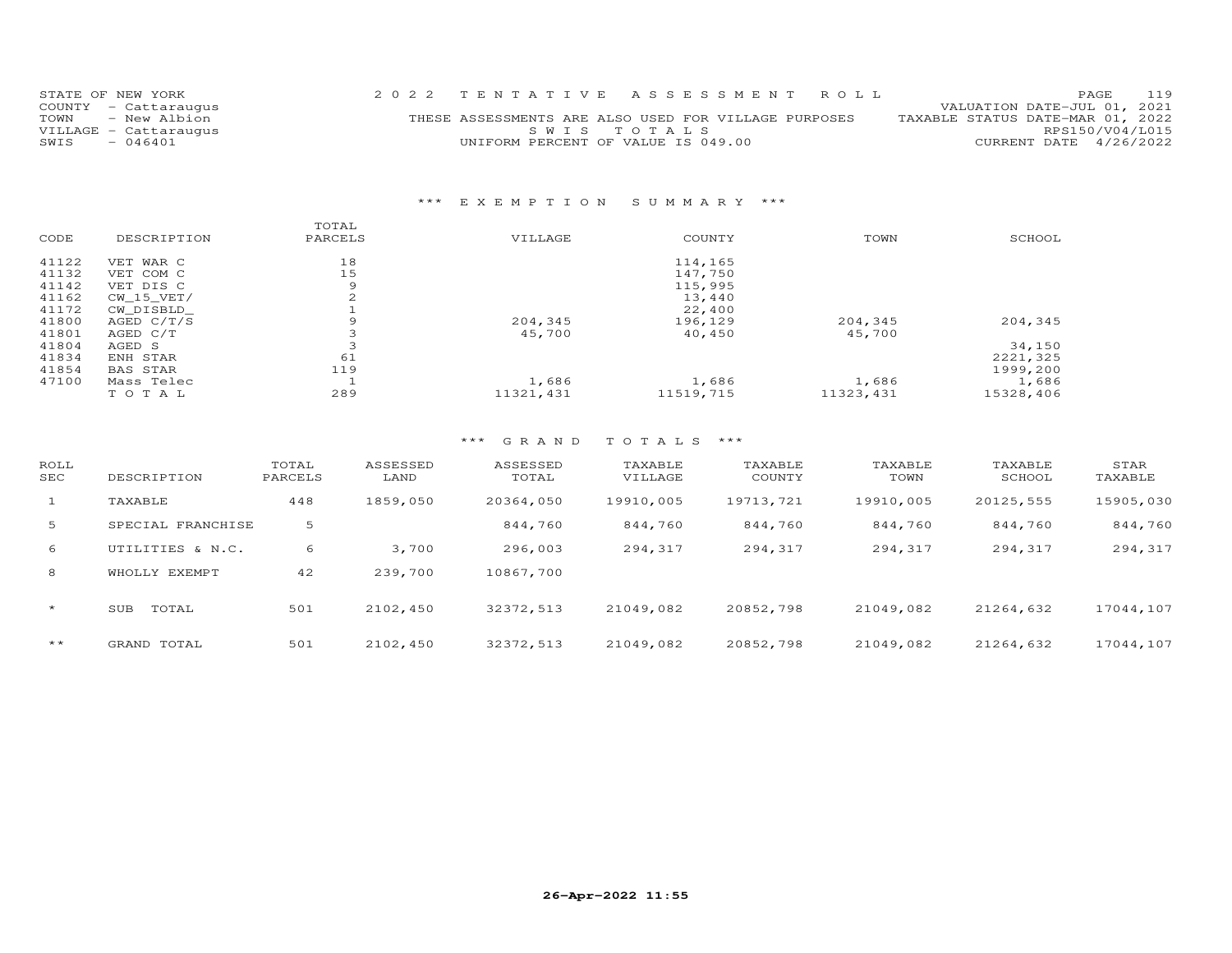| STATE OF NEW YORK    | 2022 TENTATIVE ASSESSMENT ROLL        |  | PAGE.                            | 120 |
|----------------------|---------------------------------------|--|----------------------------------|-----|
| COUNTY - Cattaraugus | T A X A B L E SECTION OF THE ROLL - 1 |  | VALUATION DATE-JUL 01, 2021      |     |
| TOWN<br>- New Albion |                                       |  | TAXABLE STATUS DATE-MAR 01, 2022 |     |
| SWIS<br>- 046489     | PROPERTY LOCATION SEQUENCE            |  |                                  |     |
|                      | UNIFORM PERCENT OF VALUE IS 049.00    |  |                                  |     |

| TAX MAP PARCEL NUMBER    | PROPERTY LOCATION & CLASS ASSESSMENT |              | EXEMPTION CODE-----------------COUNTY-------TOWN------SCHOOL |                                                                |             |
|--------------------------|--------------------------------------|--------------|--------------------------------------------------------------|----------------------------------------------------------------|-------------|
| CURRENT OWNERS NAME      | SCHOOL DISTRICT                      | LAND         | TAX DESCRIPTION                                              | TAXABLE VALUE                                                  |             |
| CURRENT OWNERS ADDRESS   | PARCEL SIZE/GRID COORD               | TOTAL        | SPECIAL DISTRICTS                                            |                                                                | ACCOUNT NO. |
| ***********************  |                                      |              |                                                              |                                                                |             |
|                          | Farm to Market Rd                    |              |                                                              |                                                                | 1558        |
| $53.001 - 2 - 10.6$      | 322 Rural vac>10                     |              | COUNTY TAXABLE VALUE                                         | 9,400                                                          |             |
| Earle Vaughn R           | Catt-LV Central 046402               | 9,400        | TOWN<br>TAXABLE VALUE                                        | 9,400                                                          |             |
| PO Box 33                | $7/10$ -split from $2-10.2$          | 9,400        | SCHOOL TAXABLE VALUE                                         | 9,400                                                          |             |
| Cattaraugus, NY 14719    | ACRES 14.50                          |              | FD640 Fire protection                                        | 9,400 TO                                                       |             |
|                          | EAST-1064953 NRTH-0824150            |              |                                                              |                                                                |             |
|                          | DEED BOOK 14363 PG-7002              |              |                                                              |                                                                |             |
|                          | FULL MARKET VALUE                    | 19,184       |                                                              |                                                                |             |
|                          |                                      |              |                                                              |                                                                |             |
|                          | 42nd St                              |              |                                                              |                                                                | 0386        |
| $34.004 - 2 - 1.1$       | 322 Rural vac>10                     |              | COUNTY TAXABLE VALUE                                         | 51,900                                                         |             |
| Pritchard Terrence L     | Catt-LV Central 046402               | 51,900       | TAXABLE VALUE<br>TOWN                                        | 51,900                                                         |             |
| 3841 Walden Ave          | 64 04 08                             | 51,900       | SCHOOL TAXABLE VALUE                                         | 51,900                                                         |             |
|                          |                                      |              |                                                              |                                                                |             |
| Lancaster, NY 14086-1407 | ACRES 134.60                         |              | FD640 Fire protection                                        | 51,900 TO                                                      |             |
|                          | EAST-1051828 NRTH-0853405            |              |                                                              |                                                                |             |
|                          | DEED BOOK 862<br>PG-00343            |              |                                                              |                                                                |             |
|                          | FULL MARKET VALUE                    | 105,918      |                                                              |                                                                |             |
|                          |                                      |              |                                                              |                                                                |             |
|                          | 42nd St                              |              |                                                              |                                                                | 0376        |
| $34.004 - 2 - 3$         | 312 Vac w/imprv                      |              | COUNTY TAXABLE VALUE                                         | 31,500                                                         |             |
| Pacillo Gerald J         | Catt-LV Central 046402               | 26,900       | TOWN<br>TAXABLE VALUE                                        | 31,500                                                         |             |
| Yoo Soon                 | 64 04 08                             | 31,500       | SCHOOL TAXABLE VALUE                                         | 31,500                                                         |             |
| 50 Lincoln Blvd          | Life Use                             |              | FD640 Fire protection                                        | 31,500 TO                                                      |             |
| Kenmore, NY 14217        | ACRES 49.49                          |              |                                                              |                                                                |             |
|                          | EAST-1054519 NRTH-0854524            |              |                                                              |                                                                |             |
|                          | DEED BOOK 00937 PG-00933             |              |                                                              |                                                                |             |
|                          | FULL MARKET VALUE                    | 64,286       |                                                              |                                                                |             |
|                          | ***********************              | ************ |                                                              | ******************************** 35.003-1-1 ****************** |             |
|                          | 42nd St                              |              |                                                              |                                                                | 0378        |
| $35.003 - 1 - 1$         | 322 Rural vac>10                     |              | COUNTY TAXABLE VALUE                                         | 26,400                                                         |             |
| Pacillo Gerald J         | Catt-LV Central 046402               | 26,400       | TOWN<br>TAXABLE VALUE                                        | 26,400                                                         |             |
| Yoo Soon                 | $-04$<br>$-08$<br>56 —               | 26,400       | SCHOOL TAXABLE VALUE                                         | 26,400                                                         |             |
| 50 Lincoln Blvd          | ACRES 48.13                          |              | FD640 Fire protection                                        | 26,400 TO                                                      |             |
| Kenmore, NY 14217        | EAST-1055811 NRTH-0854358            |              |                                                              |                                                                |             |
|                          | DEED BOOK 877<br>PG-00403            |              |                                                              |                                                                |             |
|                          | FULL MARKET VALUE                    | 53,878       |                                                              |                                                                |             |
|                          |                                      |              |                                                              |                                                                |             |
|                          | 42nd St                              |              |                                                              |                                                                | 0549        |
| $35.003 - 1 - 2.1$       | 312 Vac w/imprv                      |              | COUNTY TAXABLE VALUE                                         | 56,000                                                         |             |
| Yochum Darrell S         | Catt-LV Central 046402               | 43,500       | TOWN<br>TAXABLE VALUE                                        | 56,000                                                         |             |
| Orzel Denise M           | 56 04 08                             | 56,000       | SCHOOL TAXABLE VALUE                                         | 56,000                                                         |             |
| 7876 Rte 353             | ACRES 100.85                         |              | FD640 Fire protection                                        | 56,000 TO                                                      |             |
| Cattaraugus, NY 14719    | EAST-1057586 NRTH-0854380            |              |                                                              |                                                                |             |
|                          | DEED BOOK 00920 PG-00653             |              |                                                              |                                                                |             |
|                          | FULL MARKET VALUE                    | 114,286      |                                                              |                                                                |             |
|                          |                                      |              |                                                              |                                                                |             |
|                          |                                      |              |                                                              |                                                                |             |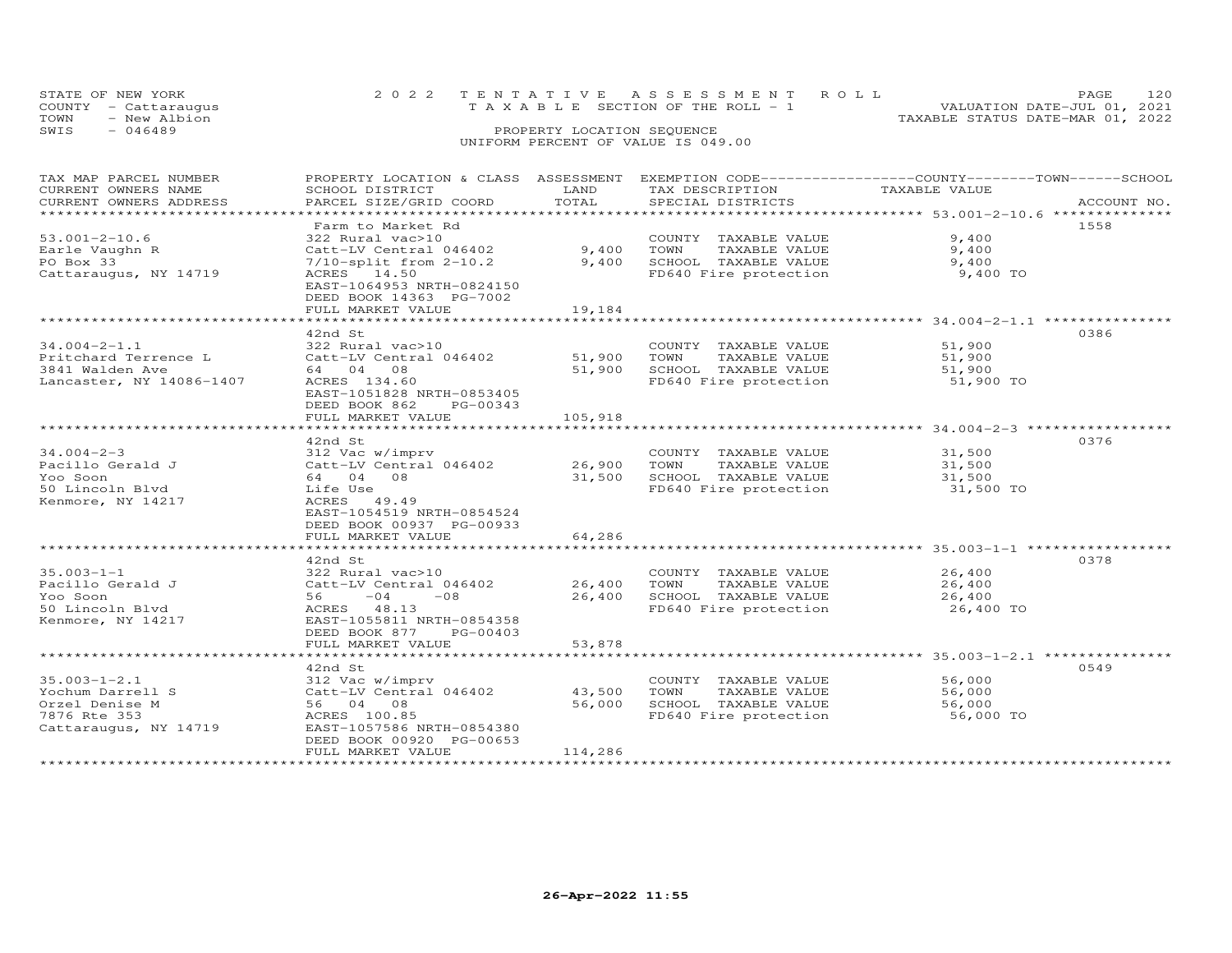|      | STATE OF NEW YORK    | 2022 TENTATIVE ASSESSMENT ROLL        |                            |  |                                  | PAGE.                       |  |
|------|----------------------|---------------------------------------|----------------------------|--|----------------------------------|-----------------------------|--|
|      | COUNTY - Cattaraugus | T A X A B L E SECTION OF THE ROLL - 1 |                            |  |                                  | VALUATION DATE-JUL 01, 2021 |  |
| TOWN | - New Albion         |                                       |                            |  | TAXABLE STATUS DATE-MAR 01, 2022 |                             |  |
| SWIS | $-046489$            |                                       | PROPERTY LOCATION SEQUENCE |  |                                  |                             |  |
|      |                      | UNIFORM PERCENT OF VALUE IS 049.00    |                            |  |                                  |                             |  |

## TAX MAP PARCEL NUMBER PROPERTY LOCATION & CLASS ASSESSMENT EXEMPTION CODE------------------COUNTY--------TOWN------SCHOOL CURRENT OWNERS NAME SCHOOL DISTRICT LAND TAX DESCRIPTION TAXABLE VALUE CURRENT OWNERS ADDRESS PARCEL SIZE/GRID COORD TOTAL SPECIAL DISTRICTS ACCOUNT NO. \*\*\*\*\*\*\*\*\*\*\*\*\*\*\*\*\*\*\*\*\*\*\*\*\*\*\*\*\*\*\*\*\*\*\*\*\*\*\*\*\*\*\*\*\*\*\*\*\*\*\*\*\*\*\*\*\*\*\*\*\*\*\*\*\*\*\*\*\*\*\*\*\*\*\*\*\*\*\*\*\*\*\*\*\*\*\*\*\*\*\*\*\*\*\*\*\*\*\*\*\*\*\* 35.003-1-4.9 \*\*\*\*\*\*\*\*\*\*\*\*\*\*\* 42nd St 132435.003-1-4.9 314 Rural vac<10 COUNTY TAXABLE VALUE 4,700Cotter Mary Ann Catt-LV Central 046402 4,700 TOWN TAXABLE VALUE 4,700Pratt Vanessa 48-04-08 4,700 SCHOOL TAXABLE VALUE 4,70010352 42nd St ACRES 2.10 FD640 Fire protection 4,700 TOCattaraugus, NY 14719 EAST-1061890 NRTH-0854283 DEED BOOK 29191 PG-4001 FULL MARKET VALUE 9,5924,700 4,700 4,700 TO \*\*\*\*\*\*\*\*\*\*\*\*\*\*\*\*\*\*\*\*\*\*\*\*\*\*\*\*\*\*\*\*\*\*\*\*\*\*\*\*\*\*\*\*\*\*\*\*\*\*\*\*\*\*\*\*\*\*\*\*\*\*\*\*\*\*\*\*\*\*\*\*\*\*\*\*\*\*\*\*\*\*\*\*\*\*\*\*\*\*\*\*\*\*\*\*\*\*\*\*\*\*\* 35.003-1-4.10 \*\*\*\*\*\*\*\*\*\*\*\*\*\* 42nd St 132535.003-1-4.10 314 Rural vac<10 COUNTY TAXABLE VALUE 8,600 Robertson Colleen A Catt-LV Central 046402 8,600 TOWN TAXABLE VALUE 8,600 9085 Main St 48-04-08 8,600 SCHOOL TAXABLE VALUE 8,600 Otto, NY 14766 ACRES 9.20 FD640 Fire protection 8,600 TO EAST-1061863 NRTH-0854739 DEED BOOK 887 PG-00005 FULL MARKET VALUE 17,551 \*\*\*\*\*\*\*\*\*\*\*\*\*\*\*\*\*\*\*\*\*\*\*\*\*\*\*\*\*\*\*\*\*\*\*\*\*\*\*\*\*\*\*\*\*\*\*\*\*\*\*\*\*\*\*\*\*\*\*\*\*\*\*\*\*\*\*\*\*\*\*\*\*\*\*\*\*\*\*\*\*\*\*\*\*\*\*\*\*\*\*\*\*\*\*\*\*\*\*\*\*\*\* 35.003-1-4.3 \*\*\*\*\*\*\*\*\*\*\*\*\*\*\* 10313 42nd St 113235.003-1-4.3 240 Rural res COUNTY TAXABLE VALUE 18,800 Marcus Mark S Catt-LV Central 046402 6,400 TOWN TAXABLE VALUE 18,800 Marcus Sherri 40 04 08 18,800 SCHOOL TAXABLE VALUE 18,800 7933 Nys Rte 353 ACRES 4.95 FD640 Fire protection 18,800 TOCattaraugus, NY 14719 EAST-1063369 NRTH-0853800 DEED BOOK 00995 PG-00588 FULL MARKET VALUE 38,367 \*\*\*\*\*\*\*\*\*\*\*\*\*\*\*\*\*\*\*\*\*\*\*\*\*\*\*\*\*\*\*\*\*\*\*\*\*\*\*\*\*\*\*\*\*\*\*\*\*\*\*\*\*\*\*\*\*\*\*\*\*\*\*\*\*\*\*\*\*\*\*\*\*\*\*\*\*\*\*\*\*\*\*\*\*\*\*\*\*\*\*\*\*\*\*\*\*\*\*\*\*\*\* 35.003-1-4.4 \*\*\*\*\*\*\*\*\*\*\*\*\*\*\* 10325 42nd St 1133 35.003-1-4.4 210 1 Family Res AGED C/T/S 41800 0 19,150 19,150 19,150 Cotter Sandra F Catt-LV Central 046402 8,200 ENH STAR 41834 0 0 0 19,150 Pratt Vanessa M 40/48 04 08 38,300 COUNTY TAXABLE VALUE 19,150 10325 42nd St 1989/75% TOWN TAXABLE VALUE 19,150 Cattaraugus, NY 14719 ACRES 8.45 SCHOOL TAXABLE VALUE 0 EAST-1062975 NRTH-0853601 FD640 Fire protection 38,300 TO DEED BOOK 2019 PG-12599 FULL MARKET VALUE 78,163 \*\*\*\*\*\*\*\*\*\*\*\*\*\*\*\*\*\*\*\*\*\*\*\*\*\*\*\*\*\*\*\*\*\*\*\*\*\*\*\*\*\*\*\*\*\*\*\*\*\*\*\*\*\*\*\*\*\*\*\*\*\*\*\*\*\*\*\*\*\*\*\*\*\*\*\*\*\*\*\*\*\*\*\*\*\*\*\*\*\*\*\*\*\*\*\*\*\*\*\*\*\*\* 35.003-1-4.8 \*\*\*\*\*\*\*\*\*\*\*\*\*\*\* 10345 42nd St 118935.003-1-4.8 210 1 Family Res COUNTY TAXABLE VALUE 100,000 Miller Robert Jr Catt-LV Central 046402 5,500 TOWN TAXABLE VALUE 100,000 Miller Danielle 48 04 08 100,000 SCHOOL TAXABLE VALUE 100,000 10345 42nd Street ACRES 3.50 BANK 017 FD640 Fire protection 100,000 TO Cattaraugus, NY 14719 EAST-1062545 NRTH-0853880 DEED BOOK 2019 PG-15252FULL MARKET VALUE 204,082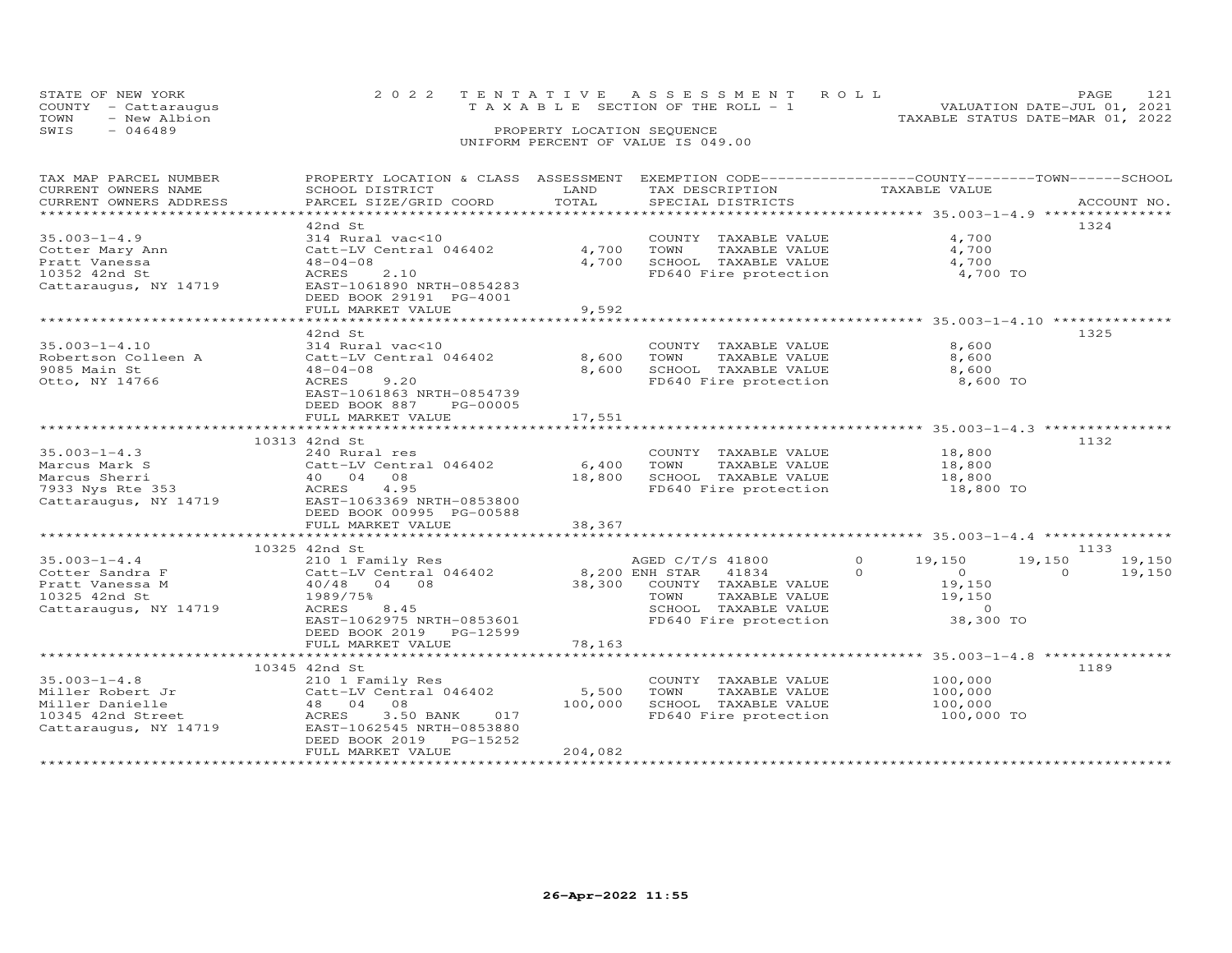| STATE OF NEW YORK    |              | 2022 TENTATIVE ASSESSMENT ROLL           |                            |  |                                  | PAGE.                       |  |
|----------------------|--------------|------------------------------------------|----------------------------|--|----------------------------------|-----------------------------|--|
| COUNTY - Cattaraugus |              | $T A X A B L E$ SECTION OF THE ROLL $-1$ |                            |  |                                  | VALUATION DATE-JUL 01, 2021 |  |
| TOWN                 | - New Albion |                                          |                            |  | TAXABLE STATUS DATE-MAR 01, 2022 |                             |  |
| SWIS<br>- 046489     |              |                                          | PROPERTY LOCATION SEQUENCE |  |                                  |                             |  |
|                      |              | UNIFORM PERCENT OF VALUE IS 049.00       |                            |  |                                  |                             |  |

| TAX MAP PARCEL NUMBER                         | PROPERTY LOCATION & CLASS ASSESSMENT      |                       |                  | EXEMPTION CODE-----------------COUNTY-------TOWN-----SCHOOL |          | TAXABLE VALUE                                   |          |             |
|-----------------------------------------------|-------------------------------------------|-----------------------|------------------|-------------------------------------------------------------|----------|-------------------------------------------------|----------|-------------|
| CURRENT OWNERS NAME<br>CURRENT OWNERS ADDRESS | SCHOOL DISTRICT<br>PARCEL SIZE/GRID COORD | LAND<br>TOTAL         |                  | TAX DESCRIPTION<br>SPECIAL DISTRICTS                        |          |                                                 |          | ACCOUNT NO. |
|                                               |                                           | ********************* |                  | ********************** 35.003-1-4.5 ****************        |          |                                                 |          |             |
|                                               | 10352 42nd St                             |                       |                  |                                                             |          |                                                 | 1134     |             |
| $35.003 - 1 - 4.5$                            | 210 1 Family Res                          |                       | BAS STAR         | 41854                                                       | $\Omega$ | $\Omega$                                        | $\Omega$ | 16,800      |
| Pratt Christopher W                           | Catt-LV Central 046402                    | 5,800                 |                  | COUNTY TAXABLE VALUE                                        |          | 62,000                                          |          |             |
| Pratt Vanessa M                               | 48 04<br>08                               | 62,000                | TOWN             | TAXABLE VALUE                                               |          | 62,000                                          |          |             |
| 10352 42nd St                                 | ACRES<br>4.08                             |                       |                  | SCHOOL TAXABLE VALUE                                        |          | 45,200                                          |          |             |
| Cattaraugus, NY 14719                         | EAST-1062283 NRTH-0854304                 |                       |                  | FD640 Fire protection                                       |          | 62,000 TO                                       |          |             |
|                                               | DEED BOOK 515<br>PG-4001                  |                       |                  |                                                             |          |                                                 |          |             |
|                                               | FULL MARKET VALUE                         | 126,531               |                  |                                                             |          |                                                 |          |             |
|                                               | ***********************                   |                       |                  |                                                             |          |                                                 |          |             |
|                                               | 10379 42nd St                             |                       |                  |                                                             |          |                                                 | 1580     |             |
| $35.003 - 1 - 4.14$                           | 240 Rural res                             |                       | AG DIST          | 41720                                                       | $\Omega$ | 4,464                                           | 4,464    | 4,464       |
| Cotter Mary Ann                               | Catt-LV Central 046402                    |                       | 27,000 ENH STAR  | 41834                                                       | $\Omega$ | $\Omega$                                        | $\Omega$ | 41,940      |
| Pratt Vanessa                                 | $6/16$ -splt off $1-4.6$                  | 72,600                | COUNTY           | TAXABLE VALUE                                               |          | 68,136                                          |          |             |
| 10379 42nd St                                 | $3/2018 - mrgd 1 - 4.6$ in prcl           |                       | TOWN             | TAXABLE VALUE                                               |          | 68,136                                          |          |             |
| Cattaraugus, NY 14719                         | 37.90<br>ACRES                            |                       |                  | SCHOOL TAXABLE VALUE                                        |          | 26,196                                          |          |             |
|                                               | EAST-1062054 NRTH-0852754                 |                       |                  | FD640 Fire protection                                       |          | 72,600 TO                                       |          |             |
| MAY BE SUBJECT TO PAYMENT                     | DEED BOOK 29191 PG-4001                   |                       |                  |                                                             |          |                                                 |          |             |
| UNDER AGDIST LAW TIL 2026                     | FULL MARKET VALUE                         | 148,163               |                  |                                                             |          |                                                 |          |             |
|                                               |                                           |                       |                  |                                                             |          |                                                 |          |             |
|                                               | 10527 42nd St                             |                       |                  |                                                             |          |                                                 | 0063     |             |
| $35.003 - 1 - 3.2$                            | 112 Dairy farm                            |                       | AG BLDG          | 41700                                                       | $\Omega$ | 25,200                                          | 25,200   | 25,200      |
| Bobseine Gary L                               | Catt-LV Central 046402                    |                       | 132,900 ENH STAR | 41834                                                       | $\Omega$ | $\overline{O}$                                  | $\Omega$ | 41,940      |
| Bobseine Jan C                                | 48 04 08                                  | 271,000               |                  | COUNTY TAXABLE VALUE                                        |          | 245,800                                         |          |             |
| 10527 42nd St                                 | ACRES 369.25                              |                       | TOWN             | TAXABLE VALUE                                               |          | 245,800                                         |          |             |
| Cattaraugus, NY 14719                         | EAST-1060568 NRTH-0852345                 |                       |                  | SCHOOL TAXABLE VALUE                                        |          | 203,860                                         |          |             |
|                                               | DEED BOOK 1021<br>PG-690                  |                       |                  | FD640 Fire protection                                       |          | 271,000 TO                                      |          |             |
| MAY BE SUBJECT TO PAYMENT                     | FULL MARKET VALUE                         | 553,061               |                  |                                                             |          |                                                 |          |             |
| UNDER RPTL483 UNTIL 2023                      |                                           |                       |                  |                                                             |          |                                                 |          |             |
|                                               |                                           |                       |                  |                                                             |          |                                                 |          |             |
|                                               | 10697 42nd St                             |                       |                  |                                                             |          |                                                 | 1066     |             |
| $35.003 - 1 - 20.4$                           | 240 Rural res                             |                       | ENH STAR         | 41834                                                       | $\Omega$ | $\Omega$                                        | $\Omega$ | 41,940      |
| Johnston Dwayne                               | Catt-LV Central 046402                    | 34,500                |                  | COUNTY TAXABLE VALUE                                        |          | 71,000                                          |          |             |
| Johnston Samuel D                             | 56 04<br>08                               | 71,000                | TOWN             | TAXABLE VALUE                                               |          | 71,000                                          |          |             |
| 10697 42nd St                                 | ACRES<br>89.40                            |                       |                  | SCHOOL TAXABLE VALUE                                        |          | 29,060                                          |          |             |
| Cattaraugus, NY 14719                         | EAST-1056839 NRTH-0852469                 |                       |                  | FD640 Fire protection                                       |          | 71,000 TO                                       |          |             |
|                                               | DEED BOOK 23063 PG-2001                   |                       |                  |                                                             |          |                                                 |          |             |
|                                               | FULL MARKET VALUE                         | 144,898               |                  |                                                             |          |                                                 |          |             |
|                                               | **********************                    | * * * * * * * * * * * |                  |                                                             |          | ****************** 35.003-1-20.2 ************** |          |             |
|                                               | 10802 42nd St                             |                       |                  |                                                             |          |                                                 | 1419     |             |
| $35.003 - 1 - 20.2$                           | 240 Rural res                             |                       | ENH STAR         | 41834                                                       | $\Omega$ | $\Omega$                                        | $\Omega$ | 41,940      |
| Johnston Dwight H Sr                          | Catt-LV Central 046402                    | 42,800                |                  | COUNTY TAXABLE VALUE                                        |          | 105,000                                         |          |             |
| Johnston Myra L                               | 56 04<br>08                               | 105,000               | TOWN             | TAXABLE VALUE                                               |          | 105,000                                         |          |             |
| 10802 42nd St                                 | ACRES<br>98.80                            |                       |                  | SCHOOL TAXABLE VALUE                                        |          | 63,060                                          |          |             |
| Cattaraugus, NY 14719                         | EAST-1054750 NRTH-0852588                 |                       |                  | FD640 Fire protection                                       |          | 105,000 TO                                      |          |             |
|                                               | DEED BOOK 13242 PG-4001                   |                       |                  |                                                             |          |                                                 |          |             |
|                                               | FULL MARKET VALUE                         | 214,286               |                  |                                                             |          |                                                 |          |             |
|                                               |                                           |                       |                  |                                                             |          |                                                 |          |             |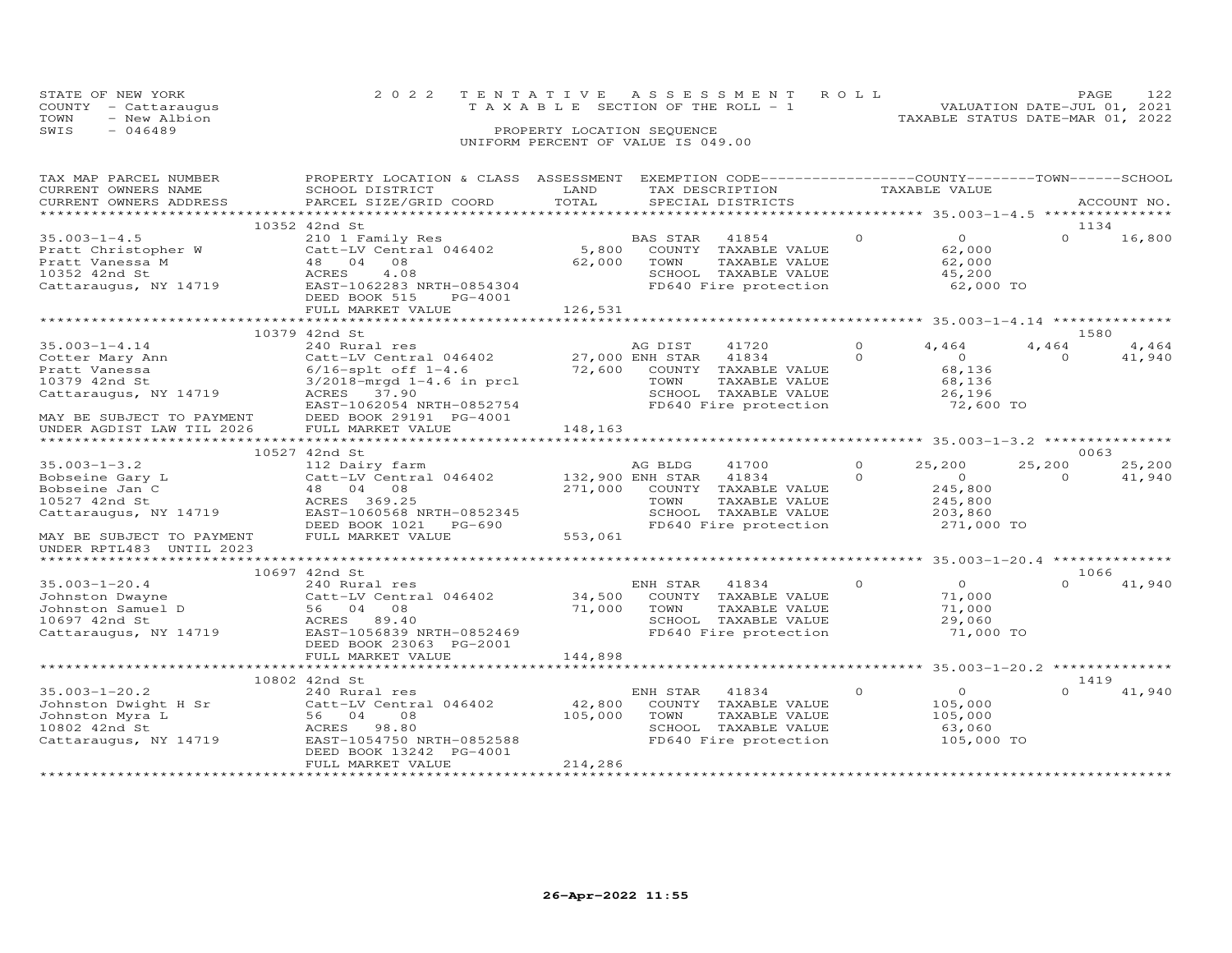| STATE OF NEW YORK    | 2022 TENTATIVE ASSESSMENT ROLL        | <b>PAGE</b>                      |
|----------------------|---------------------------------------|----------------------------------|
| COUNTY - Cattaraugus | T A X A B L E SECTION OF THE ROLL - 1 | VALUATION DATE-JUL 01, 2021      |
| TOWN<br>- New Albion |                                       | TAXABLE STATUS DATE-MAR 01, 2022 |
| SWIS<br>$-046489$    | PROPERTY LOCATION SEQUENCE            |                                  |
|                      | UNIFORM PERCENT OF VALUE IS 049.00    |                                  |

| TAX MAP PARCEL NUMBER   | PROPERTY LOCATION & CLASS ASSESSMENT |                           | EXEMPTION CODE-----------------COUNTY-------TOWN-----SCHOOL |          |                                                       |          |             |
|-------------------------|--------------------------------------|---------------------------|-------------------------------------------------------------|----------|-------------------------------------------------------|----------|-------------|
| CURRENT OWNERS NAME     | SCHOOL DISTRICT                      | LAND                      | TAX DESCRIPTION                                             |          | TAXABLE VALUE                                         |          |             |
| CURRENT OWNERS ADDRESS  | PARCEL SIZE/GRID COORD               | TOTAL                     | SPECIAL DISTRICTS                                           |          |                                                       |          | ACCOUNT NO. |
| *********************** |                                      | ************************* |                                                             |          | ************************ 34.004-2-2.2 *************** |          |             |
|                         | 10855 42nd St                        |                           |                                                             |          |                                                       | 1299     |             |
| $34.004 - 2 - 2.2$      | 270 Mfg housing                      |                           | VET DIS C 41142                                             | $\Omega$ | 22,400                                                | $\Omega$ | $\Omega$    |
| Fiorella Suzan L        | Catt-LV Central 046402               | 29,600 BAS STAR           | 41854                                                       | $\Omega$ | $\overline{0}$                                        | $\Omega$ | 16,800      |
| 10855 42nd St           | 64 04<br>08                          | 106,600                   | COUNTY TAXABLE VALUE                                        |          | 84,200                                                |          |             |
| Cattaraugus, NY 14719   | 65.90<br>ACRES                       |                           | TOWN<br>TAXABLE VALUE                                       |          | 106,600                                               |          |             |
|                         | EAST-1053181 NRTH-0852824            |                           | SCHOOL TAXABLE VALUE                                        |          | 89,800                                                |          |             |
|                         | DEED BOOK 00986 PG-00782             |                           | FD640 Fire protection                                       |          | 106,600 TO                                            |          |             |
|                         | FULL MARKET VALUE                    | 217,551                   |                                                             |          |                                                       |          |             |
|                         |                                      | ******************        |                                                             |          | ***************** 34.004-2-2.1 ****************       |          |             |
|                         | 10888 42nd St                        |                           |                                                             |          |                                                       | 0377     |             |
| $34.004 - 2 - 2.1$      | 312 Vac w/imprv                      |                           | COUNTY TAXABLE VALUE                                        |          | 28,400                                                |          |             |
| Di Orio Kimberly M      | Catt-LV Central 046402               | 18,900                    | TAXABLE VALUE<br>TOWN                                       |          | 28,400                                                |          |             |
| Di Orio Paul D          | 64 04 08                             | 28,400                    | SCHOOL TAXABLE VALUE                                        |          | 28,400                                                |          |             |
| 6384 Center St          | ACRES<br>29.80                       |                           | FD640 Fire protection                                       |          | 28,400 TO                                             |          |             |
|                         | EAST-1053250 NRTH-0854711            |                           |                                                             |          |                                                       |          |             |
| Lake View, NY 14085     |                                      |                           |                                                             |          |                                                       |          |             |
|                         | DEED BOOK 27309 PG-2001              |                           |                                                             |          |                                                       |          |             |
|                         | FULL MARKET VALUE                    | 57,959                    |                                                             |          |                                                       |          |             |
|                         |                                      |                           |                                                             |          |                                                       |          |             |
|                         | 10944 42nd St                        |                           |                                                             |          |                                                       | 1250     |             |
| $34.004 - 2 - 1.2$      | 210 1 Family Res                     |                           | VET COM C 41132                                             | $\Omega$ | 11,200                                                | $\Omega$ |             |
| Smith Joseph I          | Catt-LV Central 046402               | 4,200                     | COUNTY TAXABLE VALUE                                        |          | 82,800                                                |          |             |
| Vantino Kaelen          | 64 04<br>08                          | 94,000                    | TAXABLE VALUE<br>TOWN                                       |          | 94,000                                                |          |             |
| 10944 42nd St           | ACRES<br>1.40 BANK<br>017            |                           | SCHOOL TAXABLE VALUE                                        |          | 94,000                                                |          |             |
| Cattaraugus, NY 14719   | EAST-1052147 NRTH-0854635            |                           | FD640 Fire protection                                       |          | 94,000 TO                                             |          |             |
|                         | DEED BOOK 30884 PG-7001              |                           |                                                             |          |                                                       |          |             |
|                         | FULL MARKET VALUE                    | 191,837                   |                                                             |          |                                                       |          |             |
|                         | ***************************          |                           |                                                             |          |                                                       |          |             |
|                         | Barker Rd                            |                           |                                                             |          |                                                       | 0224     |             |
| $53.001 - 1 - 5.1$      | 322 Rural vac>10                     |                           | COUNTY TAXABLE VALUE                                        |          | 4,900                                                 |          |             |
| Adams Robert A          | Catt-LV Central 046402               | 4,900                     | TOWN<br>TAXABLE VALUE                                       |          | 4,900                                                 |          |             |
| 11176 Old Chautauqua Rd | 50 04<br>08                          | 4,900                     | SCHOOL TAXABLE VALUE                                        |          | 4,900                                                 |          |             |
| Cattaraugus, NY 14719   | Lot <sub>49</sub>                    |                           | FD640 Fire protection                                       |          | 4,900 TO                                              |          |             |
|                         | ACRES<br>16.20                       |                           |                                                             |          |                                                       |          |             |
|                         | EAST-1056858 NRTH-0828113            |                           |                                                             |          |                                                       |          |             |
|                         |                                      |                           |                                                             |          |                                                       |          |             |
|                         | DEED BOOK 804<br>PG-00714            |                           |                                                             |          |                                                       |          |             |
|                         | FULL MARKET VALUE                    | 10,000                    |                                                             |          |                                                       |          |             |
|                         |                                      |                           |                                                             |          |                                                       |          |             |
|                         | 6251 Barker Rd                       |                           |                                                             |          |                                                       | 1275     |             |
| $53.001 - 2 - 1.2$      | 240 Rural res                        |                           | BAS STAR<br>41854                                           | $\Omega$ | $\overline{0}$                                        | $\Omega$ | 16,800      |
| Meyers Susan J          | Catt-LV Central 046402               | 19,300                    | COUNTY TAXABLE VALUE                                        |          | 65,000                                                |          |             |
| 6251 Barker Rd          | 50 04<br>08                          | 65,000                    | TOWN<br>TAXABLE VALUE                                       |          | 65,000                                                |          |             |
| Cattaraugus, NY 14719   | ACRES 30.65                          |                           | SCHOOL TAXABLE VALUE                                        |          | 48,200                                                |          |             |
|                         | EAST-1055394 NRTH-0828650            |                           | FD640 Fire protection                                       |          | 65,000 TO                                             |          |             |
|                         | DEED BOOK 29868 PG-2001              |                           |                                                             |          |                                                       |          |             |
|                         | FULL MARKET VALUE                    | 132,653                   |                                                             |          |                                                       |          |             |
|                         |                                      |                           |                                                             |          |                                                       |          |             |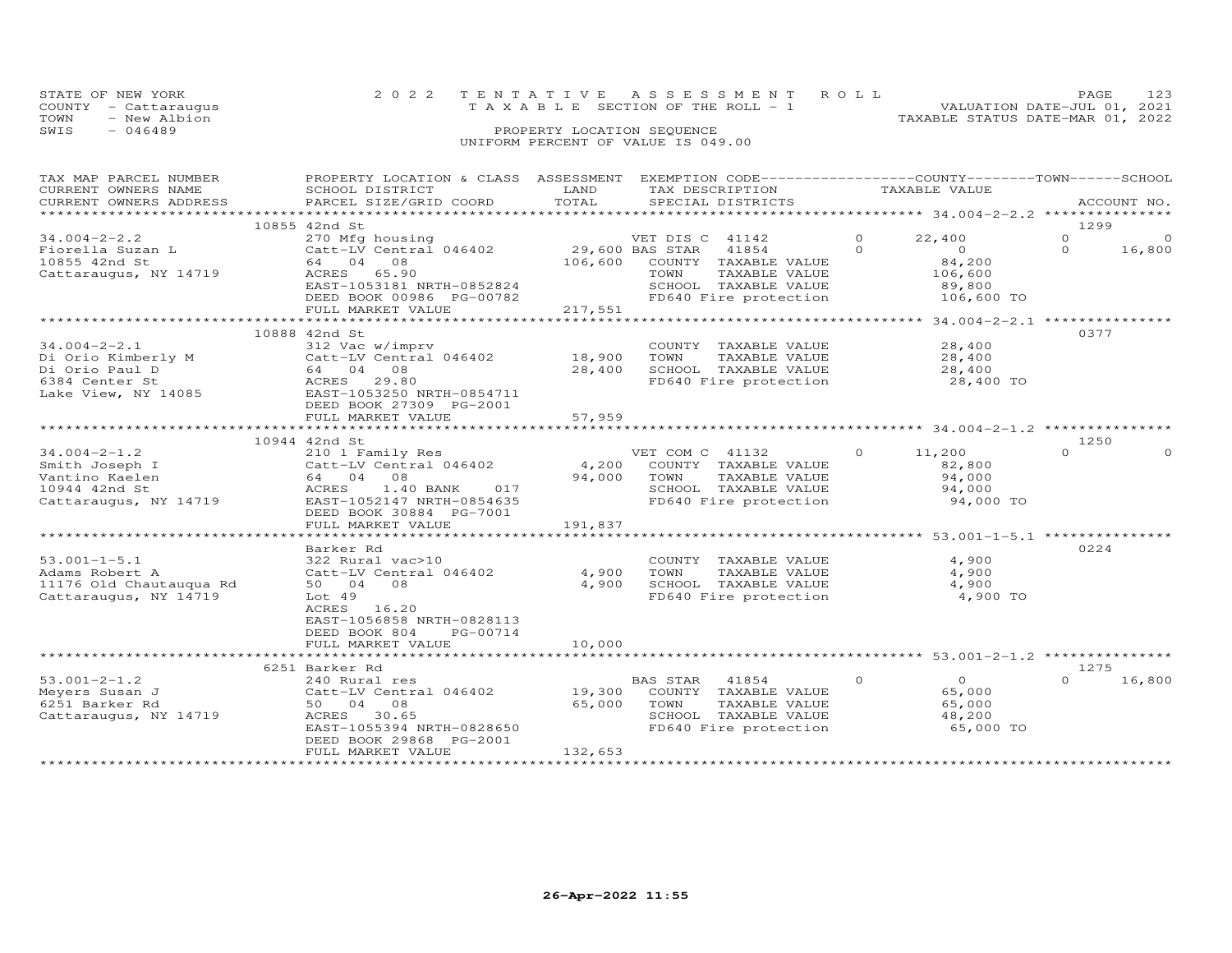|      | STATE OF NEW YORK    |  | 2022 TENTATIVE ASSESSMENT ROLL        |  |                                  | PAGE                        |  |
|------|----------------------|--|---------------------------------------|--|----------------------------------|-----------------------------|--|
|      | COUNTY - Cattaraugus |  | T A X A B L E SECTION OF THE ROLL - 1 |  |                                  | VALUATION DATE-JUL 01, 2021 |  |
| TOWN | - New Albion         |  |                                       |  | TAXABLE STATUS DATE-MAR 01, 2022 |                             |  |
| SWIS | $-046489$            |  | PROPERTY LOCATION SEQUENCE            |  |                                  |                             |  |
|      |                      |  | UNIFORM PERCENT OF VALUE IS 049.00    |  |                                  |                             |  |

| TAX MAP PARCEL NUMBER      | PROPERTY LOCATION & CLASS ASSESSMENT EXEMPTION CODE----------------COUNTY-------TOWN------SCHOOL |              |                                               |          |                   |                |                          |
|----------------------------|--------------------------------------------------------------------------------------------------|--------------|-----------------------------------------------|----------|-------------------|----------------|--------------------------|
| CURRENT OWNERS NAME        | SCHOOL DISTRICT                                                                                  | LAND         | TAX DESCRIPTION                               |          | TAXABLE VALUE     |                |                          |
| CURRENT OWNERS ADDRESS     | PARCEL SIZE/GRID COORD                                                                           | TOTAL        | SPECIAL DISTRICTS                             |          |                   |                | ACCOUNT NO.              |
|                            |                                                                                                  |              |                                               |          |                   |                |                          |
|                            | 6268 Barker Rd                                                                                   |              |                                               |          |                   |                | 1237                     |
| $53.001 - 2 - 1.3$         | 270 Mfg housing                                                                                  |              | VET WAR C 41122                               | $\circ$  | 3,705             | $\Omega$       | $\overline{\phantom{0}}$ |
| Piscopo Edward F           | 270 Mig nousing<br>Catt-LV Central 046402 4,600 AGED C/T/S 41800                                 |              |                                               | $\Omega$ | 10,498            | 12,350         | 12,350                   |
| Piscopo Mary Jo            | 50 04 08                                                                                         |              | 24,700 ENH STAR<br>41834                      | $\Omega$ | $\overline{O}$    | $\overline{0}$ | 12,350                   |
| 6268 Barker Rd             | ACRES 1.95                                                                                       |              | COUNTY TAXABLE VALUE                          |          | 10,497            |                |                          |
|                            |                                                                                                  |              | TOWN                                          |          |                   |                |                          |
| Cattaraugus, NY 14719      | EAST-1056215 NRTH-0828497<br>DEED BOOK 00949 PG-00374                                            |              | TAXABLE VALUE<br>SCHOOL TAXABLE VALUE         |          | 12,350<br>$\circ$ |                |                          |
|                            |                                                                                                  | in a shekara |                                               |          |                   |                |                          |
|                            | FULL MARKET VALUE                                                                                |              | 50,408 FD640 Fire protection                  |          | 24,700 TO         |                |                          |
|                            |                                                                                                  |              |                                               |          |                   |                |                          |
|                            | 6299 Barker Rd                                                                                   |              |                                               |          |                   |                | 1437                     |
| $53.001 - 1 - 1.4$         | 270 Mfg housing                                                                                  |              | VET WAR CT 41121                              | $\Omega$ | 6,720             | $\Omega$       | $\Omega$                 |
| Dorn Jeanette              | Catt-LV Central 046402                                                                           | 7,500        | COUNTY TAXABLE VALUE                          |          | 62,280            |                |                          |
| Dorn Patrick               | 50 04 08                                                                                         | 69,000       | TAXABLE VALUE<br>TOWN                         |          | 69,000            |                |                          |
| 6299 Barker Rd             | ACRES 7.00                                                                                       |              | IOWN IAXABLE VALUE<br>SCHOOL TAXABLE VALUE    |          | 69,000            |                |                          |
| Cattaraugus, NY 14719      | EAST-1056494 NRTH-0829205                                                                        |              | FD640 Fire protection 69,000 TO               |          |                   |                |                          |
|                            | DEED BOOK 20104 PG-5001                                                                          |              |                                               |          |                   |                |                          |
|                            | FULL MARKET VALUE                                                                                | 140,816      |                                               |          |                   |                |                          |
|                            |                                                                                                  |              |                                               |          |                   |                |                          |
|                            | Beuhlow Hill Rd                                                                                  |              |                                               |          |                   |                | 1555                     |
| $44.002 - 2 - 22.8$        | 322 Rural vac>10                                                                                 |              | COUNTY TAXABLE VALUE                          |          | 10,600            |                |                          |
| Gabbey Tara L              | Catt-LV Central 046402 10,600                                                                    |              | TOWN<br>TAXABLE VALUE                         |          | 10,600            |                |                          |
| Bartosik James J Jr        | 1/2010-splt off 2-22.1(Ri                                                                        | 10,600       |                                               |          | 10,600            |                |                          |
| 12277 South Blossom Lee Dr | ACRES 12.00                                                                                      |              | SCHOOL TAXABLE VALUE<br>FD640 Fire protection |          | 10,600 TO         |                |                          |
|                            |                                                                                                  |              |                                               |          |                   |                |                          |
| Alden, NY 14004            | EAST-1075473 NRTH-0842841                                                                        |              |                                               |          |                   |                |                          |
|                            | DEED BOOK 20210 PG-3200                                                                          |              |                                               |          |                   |                |                          |
|                            | FULL MARKET VALUE                                                                                | 21,633       |                                               |          |                   |                |                          |
|                            |                                                                                                  |              |                                               |          |                   |                |                          |
|                            | 1 Blendinger Rd                                                                                  |              |                                               |          |                   |                | 0505                     |
| $54.001 - 1 - 3$           | 270 Mfg housing                                                                                  |              | COUNTY TAXABLE VALUE                          |          | 4,800             |                |                          |
| Wagner Alfred H            | Catt-LV Central 046402                                                                           | 3,800        | TOWN<br>TAXABLE VALUE                         |          | 4,800             |                |                          |
| 87 McKenzie Ct             | 02 04 08                                                                                         | 4,800        | SCHOOL TAXABLE VALUE<br>FD640 Fire protection |          | 4,800             |                |                          |
| Buffalo, NY 14227-3236     | FRNT 208.70 DPTH 183.70                                                                          |              |                                               |          | 4,800 TO          |                |                          |
|                            | EAST-1081561 NRTH-0830375                                                                        |              |                                               |          |                   |                |                          |
|                            | DEED BOOK 786<br>PG-00180                                                                        |              |                                               |          |                   |                |                          |
|                            | FULL MARKET VALUE                                                                                | 9,796        |                                               |          |                   |                |                          |
|                            |                                                                                                  |              |                                               |          |                   |                |                          |
|                            | Buehlow Hill Rd                                                                                  |              |                                               |          |                   |                | 0544                     |
| $44.002 - 2 - 7$           | 210 1 Family Res                                                                                 |              | COUNTY TAXABLE VALUE                          |          | 23,600            |                |                          |
| Gabbey Tara L              | Catt-LV Central 046402                                                                           | 3,600        | TOWN<br>TAXABLE VALUE                         |          | 23,600            |                |                          |
| Bartosik James J Jr        | 13 04 08                                                                                         | 23,600       | SCHOOL TAXABLE VALUE                          |          | 23,600            |                |                          |
| 12277 South Blossom Lee Dr | FRNT 184.00 DPTH 211.00                                                                          |              | FD640 Fire protection 23,600 TO               |          |                   |                |                          |
| Alden, NY 14004            | EAST-1075372 NRTH-0842297                                                                        |              |                                               |          |                   |                |                          |
|                            | DEED BOOK 20210 PG-3200                                                                          |              |                                               |          |                   |                |                          |
|                            | FULL MARKET VALUE                                                                                | 48,163       |                                               |          |                   |                |                          |
|                            |                                                                                                  |              |                                               |          |                   |                |                          |
|                            |                                                                                                  |              |                                               |          |                   |                |                          |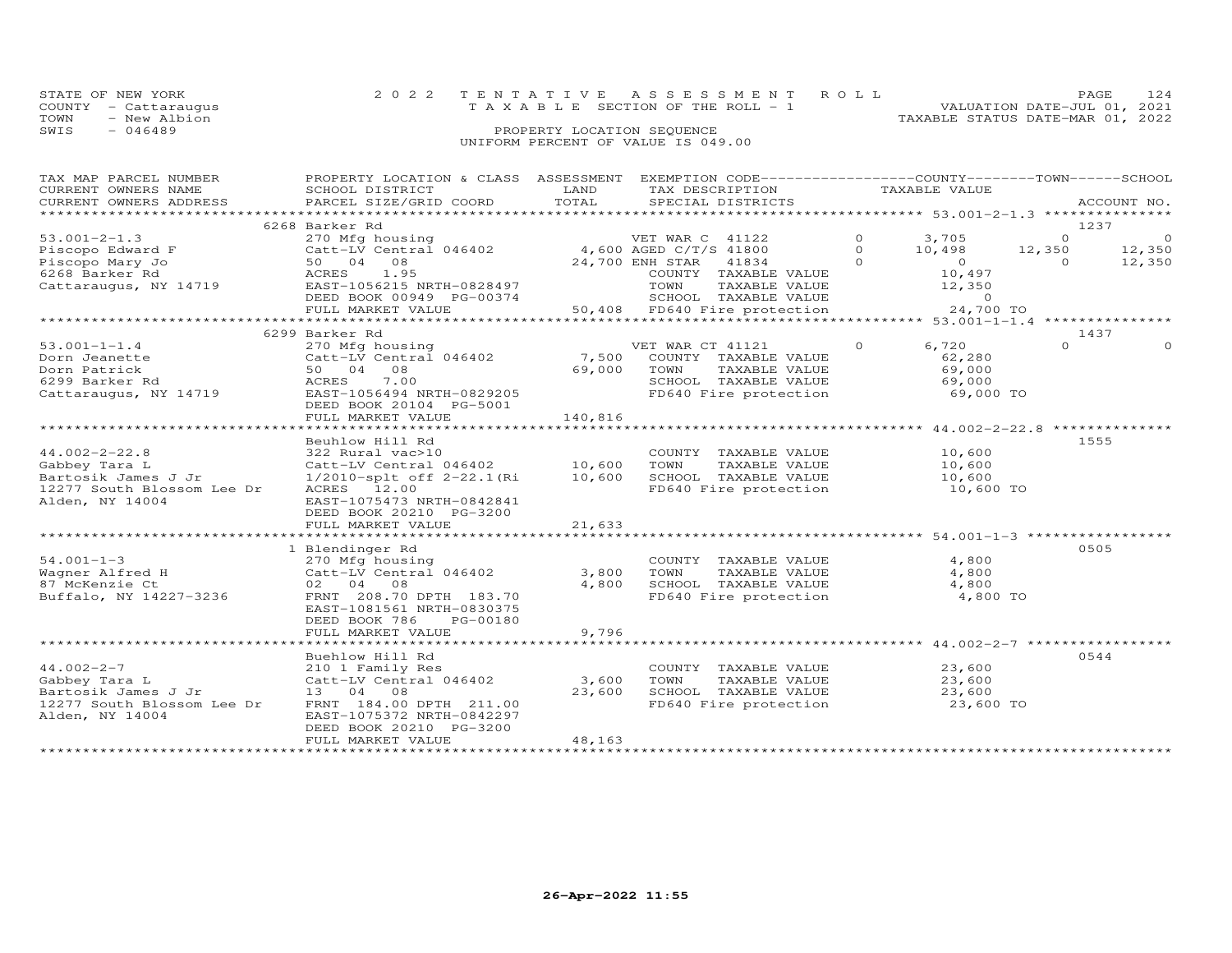| STATE OF NEW YORK<br>COUNTY - Cattaraugus | 2022 TENTATIVE ASSESSMENT ROLL<br>T A X A B L E SECTION OF THE ROLL - 1 | <b>PAGE</b><br>VALUATION DATE-JUL 01, 2021 | 125 |
|-------------------------------------------|-------------------------------------------------------------------------|--------------------------------------------|-----|
| - New Albion<br>TOWN                      |                                                                         | TAXABLE STATUS DATE-MAR 01, 2022           |     |
| $-046489$<br>SWIS                         | PROPERTY LOCATION SEOUENCE                                              |                                            |     |
|                                           | UNIFORM PERCENT OF VALUE IS 049.00                                      |                                            |     |

| TAX MAP PARCEL NUMBER                                  | PROPERTY LOCATION & CLASS ASSESSMENT EXEMPTION CODE----------------COUNTY-------TOWN-----SCHOOL |         |                                                              |                   |                |
|--------------------------------------------------------|-------------------------------------------------------------------------------------------------|---------|--------------------------------------------------------------|-------------------|----------------|
| CURRENT OWNERS NAME                                    | SCHOOL DISTRICT                                                                                 | LAND    | TAX DESCRIPTION                                              | TAXABLE VALUE     |                |
| CURRENT OWNERS ADDRESS                                 | PARCEL SIZE/GRID COORD                                                                          | TOTAL   | SPECIAL DISTRICTS                                            |                   | ACCOUNT NO.    |
|                                                        |                                                                                                 |         |                                                              |                   |                |
|                                                        | Buehlow Hill Rd                                                                                 |         |                                                              |                   | 0346           |
| $44.002 - 2 - 9.1$                                     | 322 Rural vac>10                                                                                |         | AG DIST<br>41720                                             | $\Omega$<br>6,186 | 6,186<br>6,186 |
| Sinn Judith C                                          | Catt-LV Central 046402                                                                          | 72,100  | COUNTY TAXABLE VALUE                                         | 65,914            |                |
| Kirkland Merrie F                                      | 15 04 08                                                                                        | 72,100  | TOWN<br>TAXABLE VALUE                                        | 65,914            |                |
| 9197 Smith Hill Rd                                     | ACRES 215.37                                                                                    |         | SCHOOL TAXABLE VALUE                                         | 65,914            |                |
| Cattaraugus, NY 14719                                  | EAST-1077228 NRTH-0841484                                                                       |         | FD640 Fire protection                                        | 72,100 TO         |                |
|                                                        | DEED BOOK 8840 PG-8002                                                                          |         |                                                              |                   |                |
| MAY BE SUBJECT TO PAYMENT<br>UNDER AGDIST LAW TIL 2026 | FULL MARKET VALUE                                                                               | 147,143 |                                                              |                   |                |
|                                                        |                                                                                                 |         |                                                              |                   |                |
|                                                        | Buehlow Hill Rd                                                                                 |         |                                                              |                   | 0449           |
| $44.002 - 2 - 12$                                      | 314 Rural vac<10                                                                                |         | COUNTY TAXABLE VALUE                                         | 7,500             |                |
| Slawiak Thomas A                                       | Catt-LV Central 046402                                                                          | 7,500   | TOWN<br>TAXABLE VALUE                                        | 7,500             |                |
| Slawiak Carol A                                        | 21 04 08                                                                                        | 7,500   |                                                              |                   |                |
| 4951 SW Eleventh Cir                                   | ACRES<br>7.07                                                                                   |         | SCHOOL TAXABLE VALUE 7,500<br>FD640 Fire protection 7,500 TO |                   |                |
| Margate, FL 33068                                      | EAST-1074421 NRTH-0841889                                                                       |         |                                                              |                   |                |
|                                                        | DEED BOOK 5071 PG-2001                                                                          |         |                                                              |                   |                |
|                                                        | FULL MARKET VALUE                                                                               | 15,306  |                                                              |                   |                |
|                                                        |                                                                                                 |         |                                                              |                   |                |
|                                                        | Buehlow Hill Rd                                                                                 |         |                                                              |                   | 0526           |
| $44.002 - 2 - 15$                                      | 322 Rural vac>10                                                                                |         | AG DIST 41720                                                | $\circ$<br>6,641  | 6,641<br>6,641 |
| Botsford Robert P                                      | Catt-LV Central 046402                                                                          | 27,900  | COUNTY TAXABLE VALUE                                         | 21,259            |                |
| Botsford Cindy L                                       | 21 04 08                                                                                        | 27,900  | TOWN<br>TAXABLE VALUE                                        | 21,259            |                |
| 9777 Leon Rd                                           | ACRES 52.10                                                                                     |         | SCHOOL TAXABLE VALUE                                         | 21,259            |                |
| Cattaraugus, NY 14719                                  | EAST-1073606 NRTH-0841069                                                                       |         | FD640 Fire protection                                        | 27,900 TO         |                |
|                                                        | DEED BOOK 21640 PG-4001                                                                         |         |                                                              |                   |                |
| MAY BE SUBJECT TO PAYMENT                              | FULL MARKET VALUE                                                                               | 56,939  |                                                              |                   |                |
| UNDER AGDIST LAW TIL 2026                              |                                                                                                 |         |                                                              |                   |                |
|                                                        |                                                                                                 |         |                                                              |                   |                |
|                                                        | 9364 Buehlow Hill Rd                                                                            |         |                                                              |                   | 1403           |
| $44.002 - 2 - 22.5$                                    | 270 Mfg housing                                                                                 |         | COUNTY TAXABLE VALUE                                         | 8,500             |                |
|                                                        | Belz William J Life Us Catt-LV Central 046402                                                   | 8,000   | TOWN<br>TAXABLE VALUE                                        | 8,500             |                |
| Jones Arthur T                                         | 13 04 08                                                                                        | 8,500   | SCHOOL TAXABLE VALUE                                         | 8,500             |                |
| 327 Knowlton Ave                                       | ACRES<br>8.05                                                                                   |         | FD640 Fire protection                                        | 8,500 TO          |                |
| Kenmore, NY 14217-2907                                 | EAST-1075859 NRTH-0842766                                                                       |         |                                                              |                   |                |
|                                                        | DEED BOOK 30586 PG-8001                                                                         |         |                                                              |                   |                |
|                                                        | FULL MARKET VALUE                                                                               | 17,347  |                                                              |                   |                |
|                                                        |                                                                                                 |         |                                                              |                   |                |
|                                                        | 9502 Buehlow Hill Rd                                                                            |         |                                                              |                   | 0527           |
| $44.002 - 2 - 13$                                      | 210 1 Family Res                                                                                |         | COUNTY TAXABLE VALUE                                         | 70,000            |                |
| Aldrich Kristin                                        | Catt-LV Central 046402                                                                          | 5,700   | TOWN<br>TAXABLE VALUE                                        | 70,000            |                |
| 9502 Buehlow Hill Rd                                   | $21/29$ 04 08                                                                                   | 70,000  |                                                              | 70,000            |                |
| Cattaraugus, NY 14719                                  | 3.89<br>ACRES                                                                                   |         | SCHOOL TAXABLE VALUE<br>FD640 Fire protection                | 70,000 TO         |                |
|                                                        | EAST-1073848 NRTH-0841847                                                                       |         |                                                              |                   |                |
|                                                        | DEED BOOK 29770 PG-5002                                                                         |         |                                                              |                   |                |
|                                                        | FULL MARKET VALUE                                                                               | 142,857 |                                                              |                   |                |
|                                                        |                                                                                                 |         |                                                              |                   |                |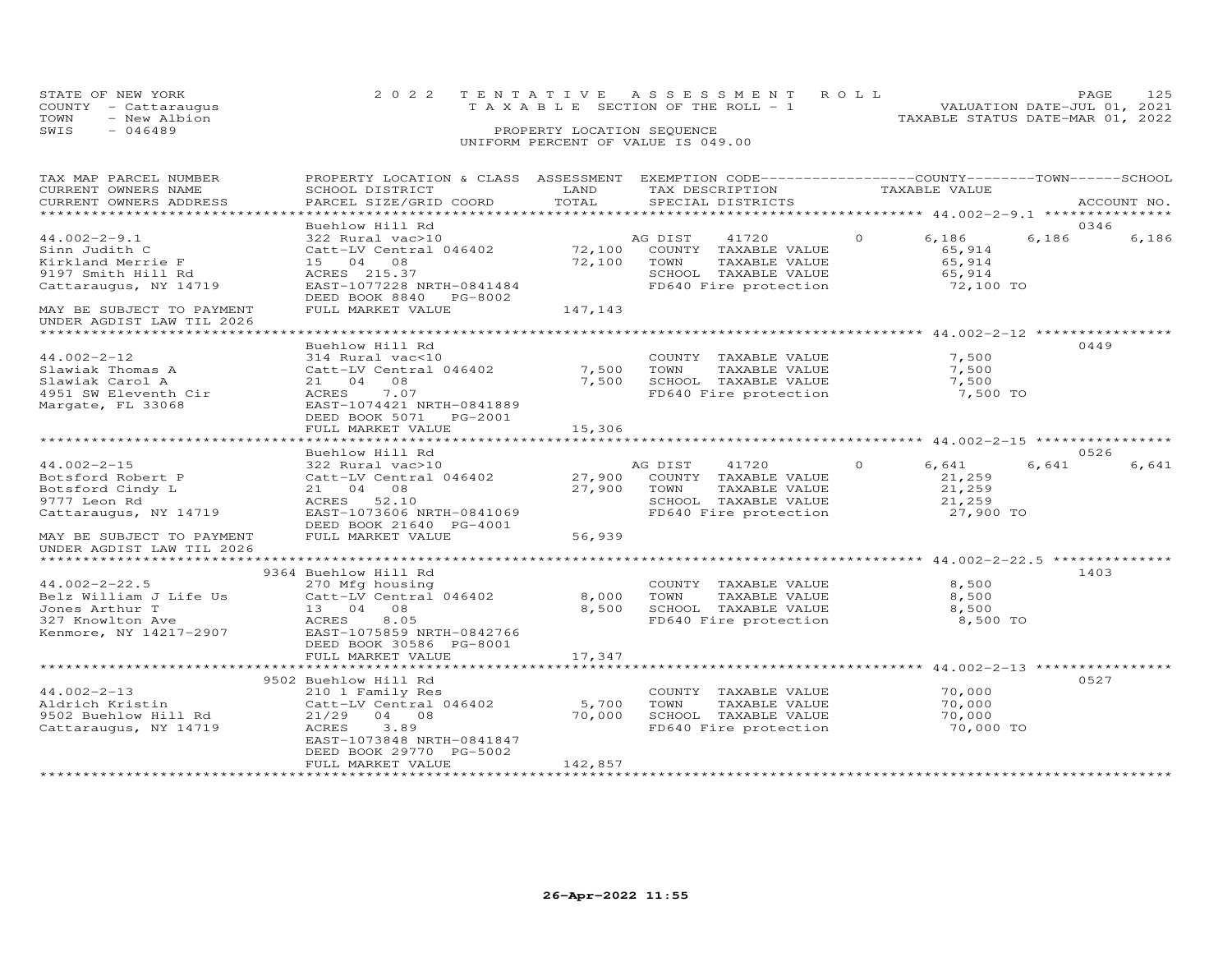| STATE OF NEW YORK    | 2022 TENTATIVE ASSESSMENT ROLL     | 126<br>PAGE.                     |
|----------------------|------------------------------------|----------------------------------|
| COUNTY - Cattaraugus | TAXABLE SECTION OF THE ROLL - 1    | VALUATION DATE-JUL 01, 2021      |
| TOWN - New Albion    |                                    | TAXABLE STATUS DATE-MAR 01, 2022 |
| SWIS<br>$-046489$    | PROPERTY LOCATION SEOUENCE         |                                  |
|                      | UNIFORM PERCENT OF VALUE IS 049.00 |                                  |
|                      |                                    |                                  |

| TAX MAP PARCEL NUMBER<br>CURRENT OWNERS NAME<br>CURRENT OWNERS ADDRESS                                                                                          | PROPERTY LOCATION & CLASS ASSESSMENT<br>SCHOOL DISTRICT<br>PARCEL SIZE/GRID COORD                                                                                                             | LAND<br>TOTAL                                 | EXEMPTION CODE-----------------COUNTY-------TOWN------SCHOOL<br>TAX DESCRIPTION<br>SPECIAL DISTRICTS               | TAXABLE VALUE                                                                                         | ACCOUNT NO.            |
|-----------------------------------------------------------------------------------------------------------------------------------------------------------------|-----------------------------------------------------------------------------------------------------------------------------------------------------------------------------------------------|-----------------------------------------------|--------------------------------------------------------------------------------------------------------------------|-------------------------------------------------------------------------------------------------------|------------------------|
| $44.002 - 2 - 16$<br>King David J<br>9545 Buehlow Hill Road<br>Cattaraugus, NY 14719                                                                            | 9545 Buehlow Hill Rd<br>210 1 Family Res<br>Catt-LV Central 046402<br>21 04 08<br>2.08<br><b>ACRES</b><br>EAST-1072798 NRTH-0841187<br>DEED BOOK 20200 PG-5377<br>FULL MARKET VALUE           | 8,000<br>98,000<br>200,000<br>*************** | COUNTY TAXABLE VALUE<br>TOWN<br>TAXABLE VALUE<br>SCHOOL TAXABLE VALUE<br>FD640 Fire protection                     | 98,000<br>98,000<br>98,000<br>98,000 TO                                                               | 0138                   |
| $53.001 - 2 - 4.3$<br>Morrison Jerry E<br>Morrison Joyce A<br>10583 Chautaqua Rd<br>Cattaraugus, NY 14719                                                       | Chautaqua Rd<br>314 Rural vac<10<br>Catt-LV Central 046402<br>22.00 DPTH 503.00<br>FRNT<br>EAST-1057418 NRTH-0825569<br>DEED BOOK 8171 PG-3002<br>FULL MARKET VALUE                           | 1,100<br>1,100<br>2,245                       | COUNTY TAXABLE VALUE<br>TOWN<br>TAXABLE VALUE<br>SCHOOL TAXABLE VALUE<br>FD640 Fire protection                     | ******************************** 53.001-2-4.3 ****************<br>1,100<br>1,100<br>1,100<br>1,100 TO | 1545                   |
| $53.001 - 2 - 1.6$<br>Miller John E<br>Miller Susan A<br>10550 Chautauqua Rd<br>Cattaraugus, NY 14719<br>MAY BE SUBJECT TO PAYMENT<br>UNDER AGDIST LAW TIL 2026 | Chautauqua Rd<br>322 Rural vac>10<br>Catt-LV Central 046402<br>49 04 08<br>ACRES 14.50<br>EAST-1056140 NRTH-0825424<br>DEED BOOK 00991 PG-00023<br>FULL MARKET VALUE                          | 11,300<br>11,300<br>23,061                    | 41720<br>AG DIST<br>COUNTY TAXABLE VALUE<br>TOWN<br>TAXABLE VALUE<br>SCHOOL TAXABLE VALUE<br>FD640 Fire protection | $\Omega$<br>7,618<br>3,682<br>3,682<br>3,682<br>11,300 TO                                             | 1296<br>7,618<br>7,618 |
| ******************************<br>$53.001 - 2 - 2.3$<br>New Albion Maple Lodge<br>Bryan Brawdy<br>53 College St<br>Gowanda, NY 14070                            | Chautauqua Rd<br>314 Rural vac<10<br>Catt-LV Central 046402<br>49 04 08<br>75.00 DPTH 190.00<br>FRNT<br>EAST-1057078 NRTH-0826040<br>DEED BOOK 00931 PG-00586<br>FULL MARKET VALUE            | 1,800<br>1,800<br>3,673                       | COUNTY TAXABLE VALUE<br>TOWN<br>TAXABLE VALUE<br>SCHOOL TAXABLE VALUE<br>FD640 Fire protection                     | 1,800<br>1,800<br>1,800<br>1,800 TO                                                                   | 1391                   |
| $53.001 - 2 - 3$<br>New Albion Maple Lodge<br>Bryan Brawdy<br>53 College St<br>Gowanda, NY 14070                                                                | Chautauqua Rd<br>260 Seasonal res<br>Catt-LV Central 046402<br>$-04$<br>$-08$<br>49<br>FRNT 132.00 DPTH 140.00<br>EAST-1057031 NRTH-0826000<br>PG-00897<br>DEED BOOK 705<br>FULL MARKET VALUE | 2,900<br>19,300<br>39,388                     | COUNTY TAXABLE VALUE<br>TOWN<br>TAXABLE VALUE<br>SCHOOL TAXABLE VALUE<br>FD640 Fire protection                     | 19,300<br>19,300<br>19,300<br>19,300 TO                                                               | 0350                   |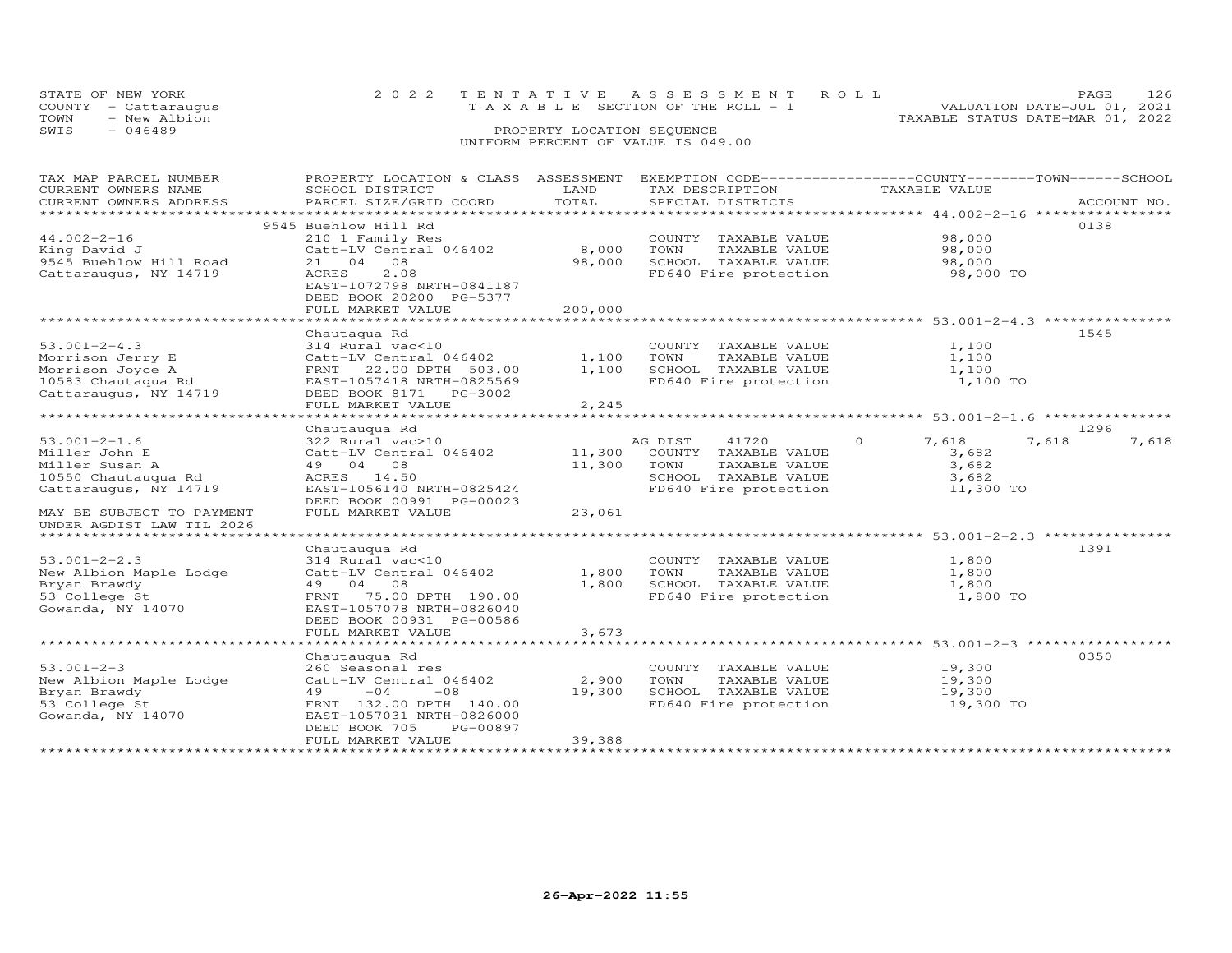|      | STATE OF NEW YORK    | 2022 TENTATIVE ASSESSMENT ROLL            |  | PAGE.                            |  |
|------|----------------------|-------------------------------------------|--|----------------------------------|--|
|      | COUNTY - Cattaraugus | $T A X A B I. E$ SECTION OF THE ROLL $-1$ |  | VALUATION DATE-JUL 01, 2021      |  |
| TOWN | - New Albion         |                                           |  | TAXABLE STATUS DATE-MAR 01, 2022 |  |
| SWIS | $-046489$            | PROPERTY LOCATION SEQUENCE                |  |                                  |  |

### UNIFORM PERCENT OF VALUE IS 049.00

| TAX MAP PARCEL NUMBER     | PROPERTY LOCATION & CLASS ASSESSMENT EXEMPTION CODE----------------COUNTY-------TOWN-----SCHOOL |               |                                                              |                   |                |
|---------------------------|-------------------------------------------------------------------------------------------------|---------------|--------------------------------------------------------------|-------------------|----------------|
| CURRENT OWNERS NAME       | SCHOOL DISTRICT                                                                                 | LAND          | TAX DESCRIPTION                                              | TAXABLE VALUE     |                |
| CURRENT OWNERS ADDRESS    | PARCEL SIZE/GRID COORD                                                                          | TOTAL         | SPECIAL DISTRICTS                                            |                   | ACCOUNT NO.    |
|                           |                                                                                                 |               |                                                              |                   |                |
|                           | Chautauqua Rd                                                                                   |               |                                                              |                   | 0006           |
| $53.001 - 2 - 5.1$        | 322 Rural vac>10                                                                                |               | AG DIST<br>41720                                             | 5,308<br>$\Omega$ | 5,308<br>5,308 |
| Adams Lumber Co Inc       | Catt-LV Central 046402                                                                          | 27,400        | COUNTY TAXABLE VALUE                                         | 22,092            |                |
| 6052 Adams Rd             | 49<br>$-04$<br>$-08$                                                                            | 27,400        | TOWN<br>TAXABLE VALUE                                        | 22,092            |                |
| Cattaraugus, NY 14719     | ACRES 50.67                                                                                     |               | SCHOOL TAXABLE VALUE                                         | 22,092            |                |
|                           | EAST-1058593 NRTH-0826920                                                                       |               | FD640 Fire protection                                        | 27,400 TO         |                |
| MAY BE SUBJECT TO PAYMENT | DEED BOOK 327<br>PG-6002                                                                        |               |                                                              |                   |                |
| UNDER AGDIST LAW TIL 2026 | FULL MARKET VALUE                                                                               | 55,918        |                                                              |                   |                |
|                           |                                                                                                 |               |                                                              |                   |                |
|                           | Chautauqua Rd                                                                                   |               |                                                              |                   | 1361           |
| $53.001 - 2 - 10.3$       | 322 Rural vac>10                                                                                |               | COUNTY TAXABLE VALUE                                         | 39,500            |                |
| Picus Silva, Inc.         | Catt-LV Central 046402                                                                          | 39,500        | TAXABLE VALUE<br>TOWN                                        | 39,500            |                |
| PO Box 1288               | 33 04 08                                                                                        | 39,500        | SCHOOL TAXABLE VALUE                                         | 39,500            |                |
|                           |                                                                                                 |               |                                                              |                   |                |
| Mobile, AL 36633          | ACRES 87.60                                                                                     |               | FD640 Fire protection                                        | 39,500 TO         |                |
|                           | EAST-1066105 NRTH-0824614                                                                       |               |                                                              |                   |                |
|                           | DEED BOOK 8710<br>PG-2003                                                                       |               |                                                              |                   |                |
|                           | FULL MARKET VALUE                                                                               | 80,612        |                                                              |                   |                |
|                           |                                                                                                 |               |                                                              |                   |                |
|                           | Chautauqua Rd                                                                                   |               |                                                              |                   | 1377           |
| $53.001 - 2 - 10.4$       | 105 Vac farmland                                                                                |               | COUNTY TAXABLE VALUE                                         | 32,600            |                |
| Wright Wayne E            | Catt-LV Central 046402                                                                          | 32,600        | TOWN<br>TAXABLE VALUE                                        | 32,600            |                |
| 6268 Farm to Market Road  | 25/33<br>04 08                                                                                  | 32,600        | SCHOOL TAXABLE VALUE                                         | 32,600            |                |
| Cattaraugus, NY 14719     | ACRES 85.00                                                                                     |               | FD640 Fire protection                                        | 32,600 TO         |                |
|                           | EAST-1066498 NRTH-0826435                                                                       |               |                                                              |                   |                |
|                           | DEED BOOK 20200 PG-5532                                                                         |               |                                                              |                   |                |
|                           | FULL MARKET VALUE                                                                               | 66,531        |                                                              |                   |                |
|                           | ************************                                                                        | ************* | ***********************************53.001-2-10.7 *********** |                   |                |
|                           | Chautauqua Rd                                                                                   |               |                                                              |                   |                |
| $53.001 - 2 - 10.7$       | 322 Rural vac>10                                                                                |               | COUNTY TAXABLE VALUE                                         | 16,900            |                |
| Raber Adam                | Catt-LV Central 046402                                                                          | 16,900        | TOWN<br>TAXABLE VALUE                                        | 16,900            |                |
| Raber Katie               | 25/33 04<br>08                                                                                  | 16,900        | SCHOOL TAXABLE VALUE                                         | 16,900            |                |
| 10775 Pigeon Valley Rd    | split from 53.001-2-10.2                                                                        |               | FD640 Fire protection                                        | 16,900 TO         |                |
| Randolph, NY 14772        | ACRES 47.03                                                                                     |               |                                                              |                   |                |
|                           | EAST-1064841 NRTH-0827008                                                                       |               |                                                              |                   |                |
|                           |                                                                                                 |               |                                                              |                   |                |
| MAY BE SUBJECT TO PAYMENT | DEED BOOK 2019<br>PG-16764                                                                      |               |                                                              |                   |                |
| UNDER AGDIST LAW TIL 2024 | FULL MARKET VALUE                                                                               | 34,490        |                                                              |                   |                |
|                           |                                                                                                 |               |                                                              |                   |                |
|                           | Chautauqua Rd                                                                                   |               |                                                              |                   |                |
| $53.001 - 2 - 10.8$       | 314 Rural vac<10                                                                                |               | COUNTY TAXABLE VALUE                                         | 600               |                |
| Wright Wayne E            | Catt-LV Central 046402                                                                          | 600           | TOWN<br>TAXABLE VALUE                                        | 600               |                |
| 6268 Farm to Market Road  | 25/33 04 08                                                                                     | 600           | SCHOOL TAXABLE VALUE                                         | 600               |                |
| Cattaraugus, NY 14719     | Split from 53.001-2-10.2                                                                        |               | FD640 Fire protection                                        | 600 TO            |                |
|                           | ACRES<br>3.30                                                                                   |               |                                                              |                   |                |
| MAY BE SUBJECT TO PAYMENT | EAST-1065640 NRTH-0826777                                                                       |               |                                                              |                   |                |
| UNDER AGDIST LAW TIL 2024 | DEED BOOK 20200 PG-5533                                                                         |               |                                                              |                   |                |
|                           | FULL MARKET VALUE                                                                               | 1,224         |                                                              |                   |                |
|                           |                                                                                                 |               |                                                              |                   |                |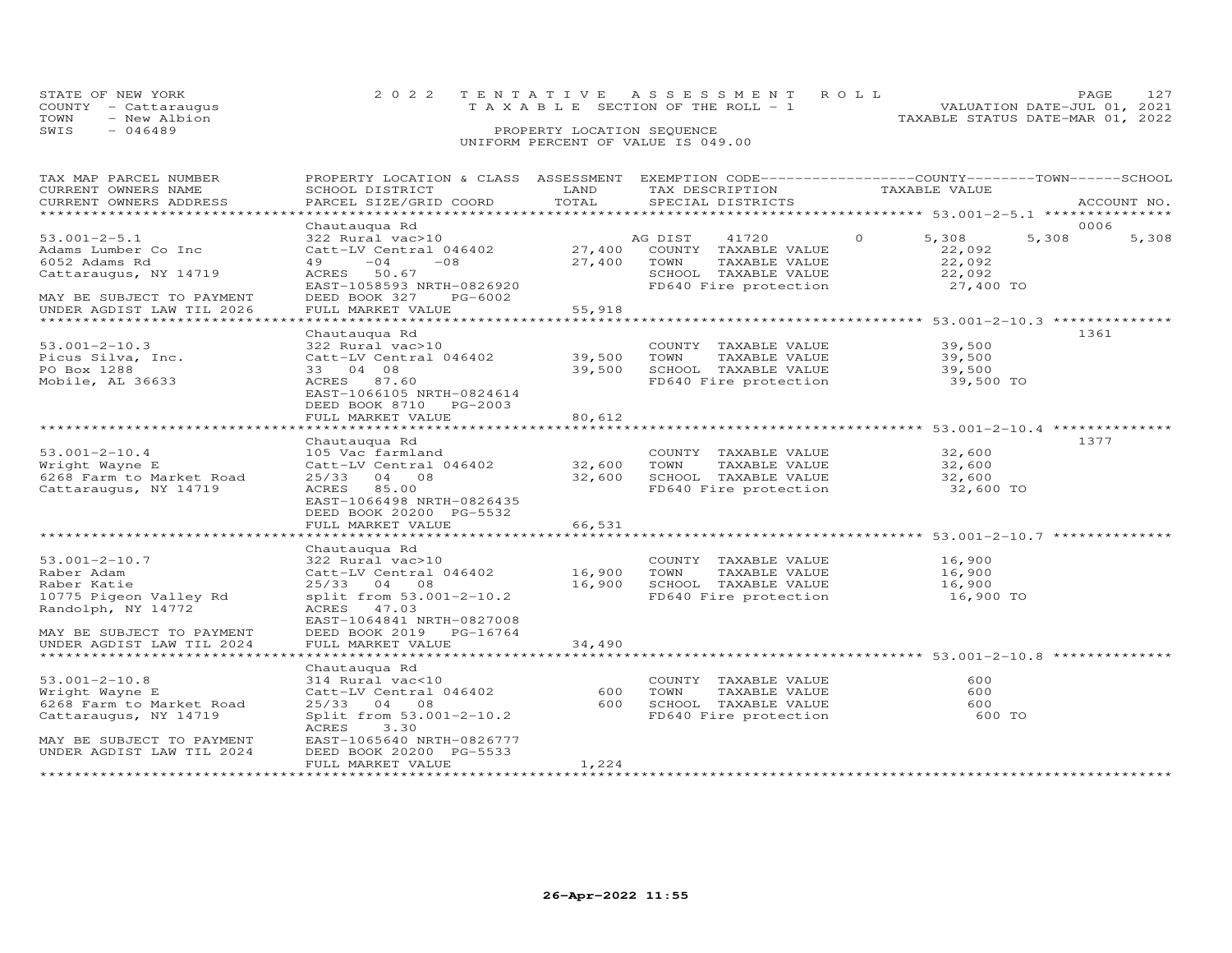| STATE OF NEW YORK    |  | 2022 TENTATIVE ASSESSMENT ROLL        |  | PAGE.                            |  |
|----------------------|--|---------------------------------------|--|----------------------------------|--|
| COUNTY - Cattaraugus |  | T A X A B L E SECTION OF THE ROLL - 1 |  | VALUATION DATE-JUL 01, 2021      |  |
| TOWN<br>- New Albion |  |                                       |  | TAXABLE STATUS DATE-MAR 01, 2022 |  |
| SWIS<br>- 046489     |  | PROPERTY LOCATION SEQUENCE            |  |                                  |  |
|                      |  | UNIFORM PERCENT OF VALUE IS 049.00    |  |                                  |  |

| TAX MAP PARCEL NUMBER          | PROPERTY LOCATION & CLASS ASSESSMENT EXEMPTION CODE----------------COUNTY-------TOWN------SCHOOL |               |                             |                  |                |
|--------------------------------|--------------------------------------------------------------------------------------------------|---------------|-----------------------------|------------------|----------------|
| CURRENT OWNERS NAME            | SCHOOL DISTRICT                                                                                  | LAND          | TAX DESCRIPTION             | TAXABLE VALUE    |                |
| CURRENT OWNERS ADDRESS         | PARCEL SIZE/GRID COORD                                                                           | TOTAL         | SPECIAL DISTRICTS           |                  | ACCOUNT NO.    |
| **********************         |                                                                                                  |               |                             |                  |                |
|                                | Chautauqua Rd                                                                                    |               |                             |                  | 1394           |
| $53.001 - 2 - 11.2$            | 314 Rural vac<10                                                                                 |               | COUNTY TAXABLE VALUE        | 6,500            |                |
| Frentz James J                 | Catt-LV Central 046402                                                                           | 6,500         | TOWN<br>TAXABLE VALUE       | 6,500            |                |
| Frentz Amanda L                | 33 04 08                                                                                         | 6,500         | SCHOOL TAXABLE VALUE        | 6,500            |                |
| 10193 Chautauqua Rd            | ACRES<br>4.75                                                                                    |               | FD640 Fire protection       | 6,500 TO         |                |
| Cattaraugus, NY 14719          | EAST-1064070 NRTH-0825925                                                                        |               |                             |                  |                |
|                                | DEED BOOK 10345 PG-6001                                                                          |               |                             |                  |                |
|                                | FULL MARKET VALUE                                                                                | 13,265        |                             |                  |                |
|                                |                                                                                                  |               |                             |                  |                |
|                                | Chautauqua Rd                                                                                    |               |                             |                  | 0052           |
| $53.001 - 2 - 13$              | 312 Vac w/imprv                                                                                  |               | COUNTY TAXABLE VALUE        | 11,200           |                |
| Berg David                     | Catt-LV Central 046402                                                                           | $11,200$ TOWN | TAXABLE VALUE               | 11,200           |                |
| Berg Deborah                   | $33 - 04 - 08$                                                                                   | 11,200        | SCHOOL TAXABLE VALUE        | 11,200           |                |
| 30 Hill St                     | ACRES 14.43                                                                                      |               | FD640 Fire protection       | 11,200 TO        |                |
| Little Valley, NY 14755        | EAST-1063556 NRTH-0825299                                                                        |               |                             |                  |                |
|                                | DEED BOOK 746<br>PG-00084                                                                        |               |                             |                  |                |
|                                | FULL MARKET VALUE                                                                                | 22,857        |                             |                  |                |
|                                |                                                                                                  |               |                             |                  |                |
|                                | Chautauqua Rd                                                                                    |               |                             |                  | 0005           |
| $53.001 - 2 - 16$              | 322 Rural vac>10                                                                                 |               | 41720<br>AG DIST            | 6,151<br>$\circ$ | 6,151<br>6,151 |
| Adams Lumber Co Inc            | Catt-LV Central 046402                                                                           |               | 48,800 COUNTY TAXABLE VALUE | 42,649           |                |
| 6052 Adams Rd                  | $41/49 - 04 - 08$                                                                                | 48,800        | TOWN<br>TAXABLE VALUE       | 42,649           |                |
| Cattaraugus, NY 14719          | ACRES 122.20                                                                                     |               | SCHOOL TAXABLE VALUE        | 42,649           |                |
|                                | EAST-1057832 NRTH-0824632                                                                        |               | FD640 Fire protection       | 48,800 TO        |                |
| MAY BE SUBJECT TO PAYMENT      | DEED BOOK 711<br>PG-01152                                                                        |               |                             |                  |                |
| UNDER AGDIST LAW TIL 2026      | FULL MARKET VALUE                                                                                | 99,592        |                             |                  |                |
| ****************************** |                                                                                                  |               |                             |                  |                |
|                                | Chautauqua Rd                                                                                    |               |                             |                  | 0427           |
| $53.002 - 1 - 6$               | 270 Mfg housing                                                                                  |               | COUNTY TAXABLE VALUE        | 18,300           |                |
| Santonocito Richard L          | Catt-LV Central 046402                                                                           | 15,300        | TOWN<br>TAXABLE VALUE       | 18,300           |                |
| Santonocito John J             | $17 - 04$<br>$-08$                                                                               | 18,300        | SCHOOL TAXABLE VALUE        | 18,300           |                |
| 10400 Trevett Rd               | ACRES 21.62                                                                                      |               | FD640 Fire protection       | 18,300 TO        |                |
| Springville, NY 14141          | EAST-1070375 NRTH-0826940                                                                        |               |                             |                  |                |
|                                | DEED BOOK 15007 PG-1                                                                             |               |                             |                  |                |
|                                | FULL MARKET VALUE                                                                                | 37,347        |                             |                  |                |
|                                |                                                                                                  |               |                             |                  |                |
|                                | Chautauqua Rd                                                                                    |               |                             |                  | 0442           |
| $53.002 - 1 - 7$               | 314 Rural vac<10                                                                                 |               | COUNTY TAXABLE VALUE        | 8,200            |                |
| Zimmerman James C              | Catt-LV Central 046402                                                                           | 8,200         | TOWN<br>TAXABLE VALUE       | 8,200            |                |
| 94 Porter Ave                  | 17 04 08                                                                                         | 8,200         | SCHOOL TAXABLE VALUE        | 8,200            |                |
| North Tonawanda, NY 14120      | ACRES<br>8.36                                                                                    |               | FD640 Fire protection       | 8,200 TO         |                |
|                                | EAST-1070960 NRTH-0826447                                                                        |               |                             |                  |                |
|                                | DEED BOOK 5174 PG-2001                                                                           |               |                             |                  |                |
|                                | FULL MARKET VALUE                                                                                | 16,735        |                             |                  |                |
|                                |                                                                                                  |               |                             |                  |                |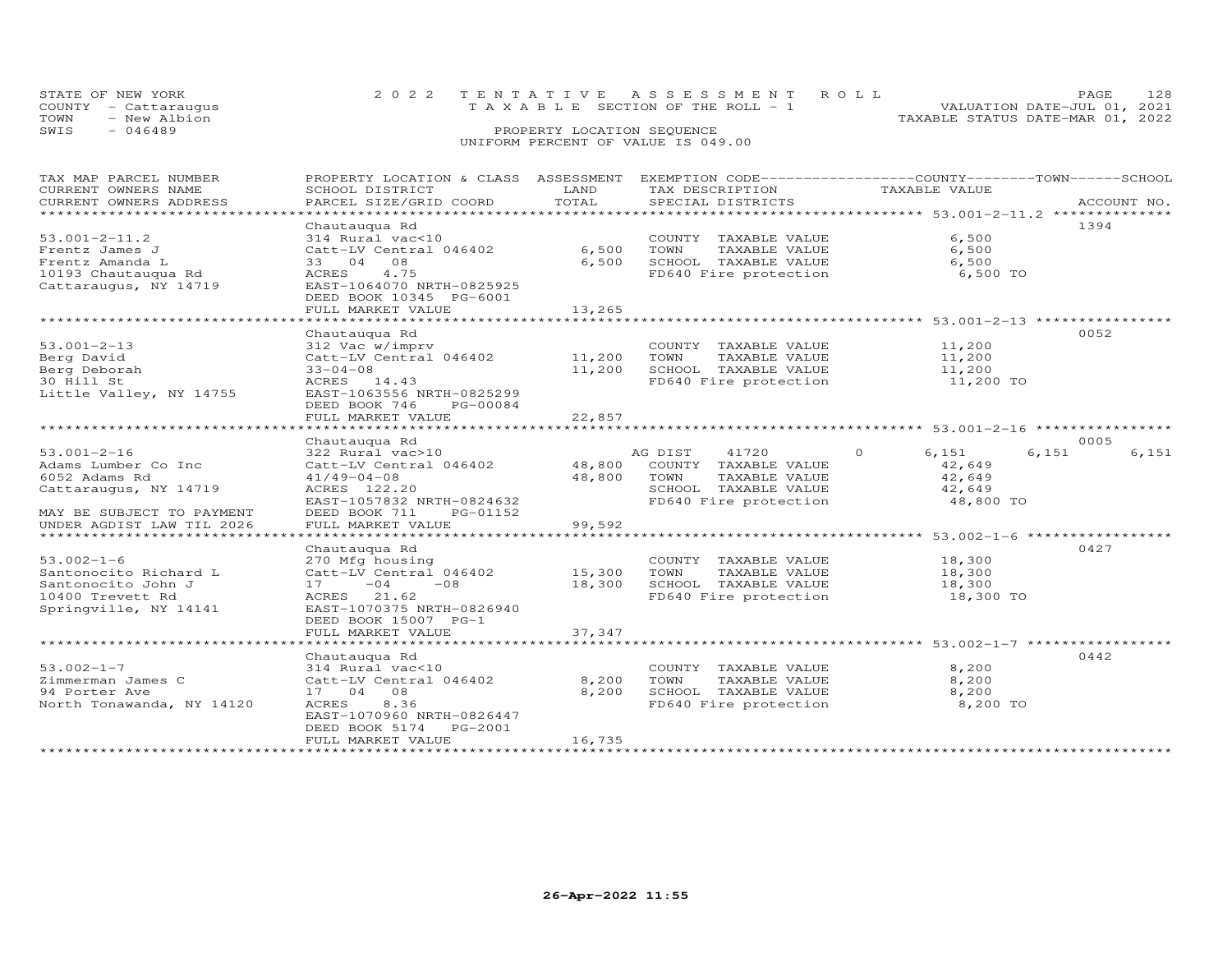| STATE OF NEW YORK    | 2022 TENTATIVE ASSESSMENT ROLL        | PAGE.                            |  |
|----------------------|---------------------------------------|----------------------------------|--|
| COUNTY - Cattarauqus | T A X A B L E SECTION OF THE ROLL - 1 | VALUATION DATE-JUL 01, 2021      |  |
| TOWN<br>- New Albion |                                       | TAXABLE STATUS DATE-MAR 01, 2022 |  |
| SWIS<br>- 046489     | PROPERTY LOCATION SEQUENCE            |                                  |  |
|                      | UNIFORM PERCENT OF VALUE IS 049.00    |                                  |  |

| TAX MAP PARCEL NUMBER<br>CURRENT OWNERS NAME<br>CURRENT OWNERS ADDRESS                     | PROPERTY LOCATION & CLASS ASSESSMENT EXEMPTION CODE-----------------COUNTY-------TOWN------SCHOOL<br>SCHOOL DISTRICT<br>PARCEL SIZE/GRID COORD               | LAND<br>TOTAL              | TAX DESCRIPTION<br>SPECIAL DISTRICTS                                                           | TAXABLE VALUE                                                      | ACCOUNT NO. |
|--------------------------------------------------------------------------------------------|--------------------------------------------------------------------------------------------------------------------------------------------------------------|----------------------------|------------------------------------------------------------------------------------------------|--------------------------------------------------------------------|-------------|
| *********************                                                                      | **************************************                                                                                                                       |                            |                                                                                                |                                                                    |             |
| $53.002 - 1 - 8$                                                                           | Chautauqua Rd<br>260 Seasonal res                                                                                                                            |                            | COUNTY TAXABLE VALUE                                                                           | 39,700                                                             | 0551        |
| Zimmerman Ann M<br>Zimmerman James C<br>94 Porter Ave<br>N. Tonawanda, NY 14120            | Catt-LV Central 046402<br>17 04 08<br>ACRES 17.42<br>EAST-1071646 NRTH-0826360                                                                               | 12,700<br>39,700           | TOWN<br>TAXABLE VALUE<br>SCHOOL TAXABLE VALUE<br>FD640 Fire protection                         | 39,700<br>39,700<br>39,700 TO                                      |             |
|                                                                                            | DEED BOOK 14709 PG-3002<br>FULL MARKET VALUE                                                                                                                 | 81,020                     |                                                                                                |                                                                    |             |
|                                                                                            | **************************                                                                                                                                   |                            |                                                                                                |                                                                    |             |
| $53.002 - 1 - 9$<br>Benevento Daniel N<br>9606 Chautauqua Rd<br>Little Valley, NY 14755    | Chautauqua Rd<br>322 Rural vac>10<br>Catt-LV Central 046402<br>$-04$<br>$-08$<br>17<br>ACRES 20.00<br>EAST-1072508 NRTH-0826352<br>DEED BOOK 860<br>PG-00412 | 14,000<br>14,000           | COUNTY TAXABLE VALUE<br>TOWN<br>TAXABLE VALUE<br>SCHOOL TAXABLE VALUE<br>FD640 Fire protection | 14,000<br>14,000<br>14,000<br>14,000 TO                            | 0154        |
|                                                                                            | FULL MARKET VALUE                                                                                                                                            | 28,571                     |                                                                                                |                                                                    |             |
|                                                                                            |                                                                                                                                                              |                            |                                                                                                | **************** 53.002-1-11 **                                    |             |
| $53.002 - 1 - 11$<br>Foit Martin A<br>5694 Sterling Road<br>Hamburg, NY 14075              | Chautauqua Rd<br>270 Mfg housing<br>Catt-LV Central 046402<br>17 04 08<br>20.00<br>ACRES<br>EAST-1072883 NRTH-0824681<br>DEED BOOK 20200 PG-3402             | 14,000<br>24,000           | COUNTY TAXABLE VALUE<br>TOWN<br>TAXABLE VALUE<br>SCHOOL TAXABLE VALUE<br>FD640 Fire protection | 24,000<br>24,000<br>24,000<br>24,000 TO                            | 0309        |
|                                                                                            | FULL MARKET VALUE                                                                                                                                            | 48,980                     |                                                                                                |                                                                    |             |
|                                                                                            | *********************<br>Chautauqua Rd                                                                                                                       |                            |                                                                                                | ******************* 53.002-1-12 *********                          | 0506        |
| $53.002 - 1 - 12$<br>Benevento Cristopher<br>9606 Chautauqua Rd<br>Little Valley, NY 14755 | 260 Seasonal res<br>Catt-LV Central 046402<br>17 04 08<br>ACRES 17.00<br>EAST-1072525 NRTH-0824707<br>DEED BOOK 24923 PG-7001<br>FULL MARKET VALUE           | 12,500<br>23,100<br>47,143 | COUNTY TAXABLE VALUE<br>TOWN<br>TAXABLE VALUE<br>SCHOOL TAXABLE VALUE<br>FD640 Fire protection | 23,100<br>23,100<br>23,100<br>23,100 TO                            |             |
|                                                                                            | **********************                                                                                                                                       | **************             |                                                                                                | **************************************53.002-1-13 **************** |             |
|                                                                                            | Chautauqua Rd                                                                                                                                                |                            |                                                                                                |                                                                    | 0369        |
| $53.002 - 1 - 13$<br>Buffalo Audubon Society, Inc<br>1610 Welch Rd<br>North Java, NY 14113 | 322 Rural vac>10<br>Catt-LV Central 046402<br>17 04 08<br>ACRES 27.69<br>EAST-1072082 NRTH-0824687<br>DEED BOOK 2021<br>PG-16200                             | 17,800<br>17,800           | COUNTY TAXABLE VALUE<br>TOWN<br>TAXABLE VALUE<br>SCHOOL TAXABLE VALUE<br>FD640 Fire protection | 17,800<br>17,800<br>17,800<br>17,800 TO                            |             |
| **********************                                                                     | FULL MARKET VALUE                                                                                                                                            | 36,327                     |                                                                                                |                                                                    |             |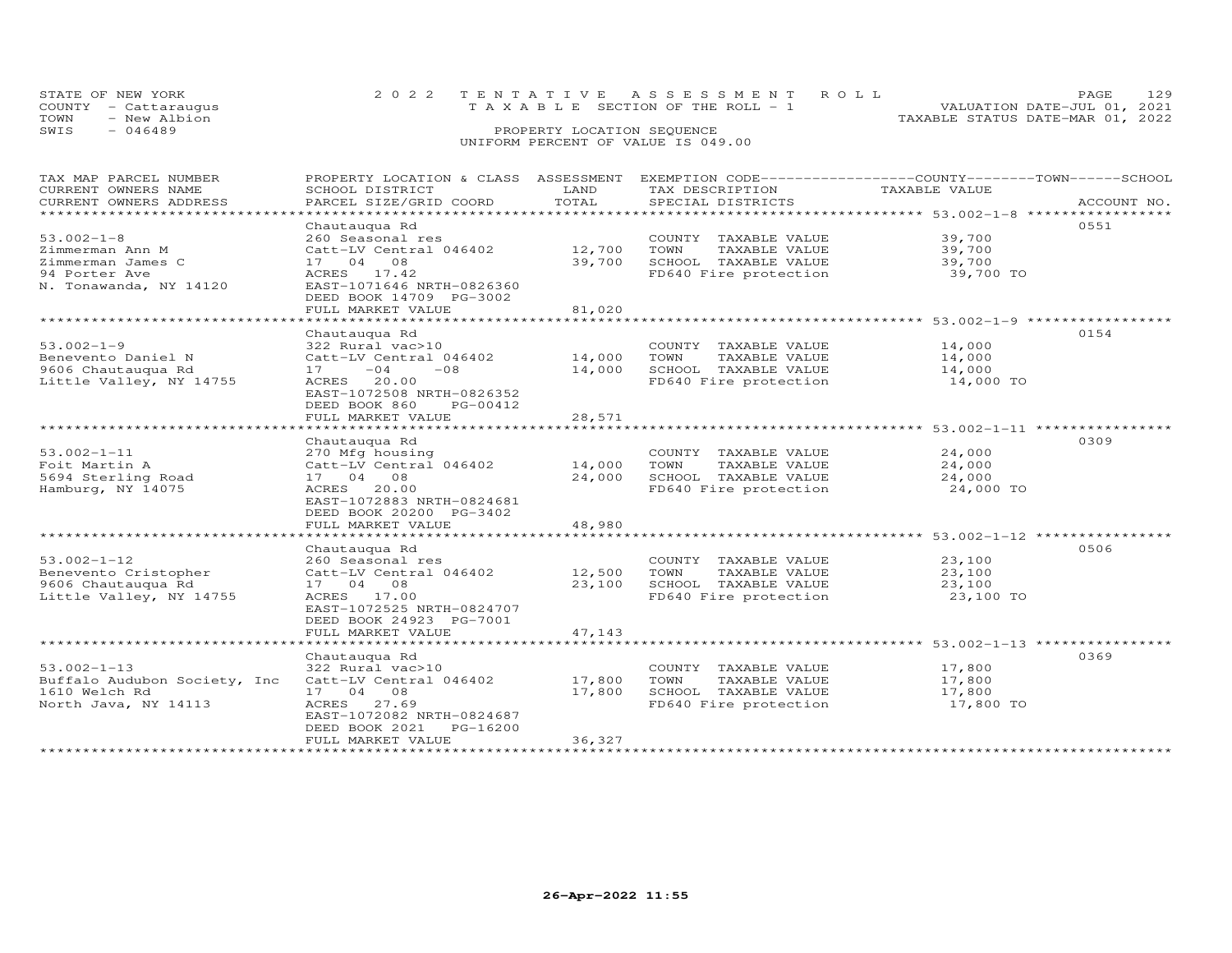| STATE OF NEW YORK    | 2022 TENTATIVE ASSESSMENT ROLL        | <b>PAGE 130</b>                  |
|----------------------|---------------------------------------|----------------------------------|
| COUNTY - Cattaraugus | T A X A B L E SECTION OF THE ROLL - 1 | VALUATION DATE-JUL 01, 2021      |
| TOWN<br>- New Albion |                                       | TAXABLE STATUS DATE-MAR 01, 2022 |
| SWIS<br>- 046489     | PROPERTY LOCATION SEQUENCE            |                                  |
|                      | UNIFORM PERCENT OF VALUE IS 049.00    |                                  |

| TAX MAP PARCEL NUMBER<br>CURRENT OWNERS NAME<br>CURRENT OWNERS ADDRESS                                                    | PROPERTY LOCATION & CLASS ASSESSMENT<br>SCHOOL DISTRICT<br>PARCEL SIZE/GRID COORD                                                                                                                       | LAND<br>TOTAL                | TAX DESCRIPTION<br>SPECIAL DISTRICTS                                                                                       | EXEMPTION CODE-----------------COUNTY-------TOWN------SCHOOL<br>TAXABLE VALUE | ACCOUNT NO.                |
|---------------------------------------------------------------------------------------------------------------------------|---------------------------------------------------------------------------------------------------------------------------------------------------------------------------------------------------------|------------------------------|----------------------------------------------------------------------------------------------------------------------------|-------------------------------------------------------------------------------|----------------------------|
| *************************<br>$53.002 - 2 - 7$<br>Penn-York Resources Inc<br>1716 Honeoye Rd<br>Shinglehouse, PA 16748     | Chautauqua Rd<br>322 Rural vac>10<br>Catt-LV Central 046402<br>10/11 04 08<br>85.70<br>ACRES<br>EAST-1077783 NRTH-0831629<br>DEED BOOK 439<br>PG-8004<br>FULL MARKET VALUE                              | 38,900<br>38,900<br>79,388   | COUNTY TAXABLE VALUE<br>TOWN<br>TAXABLE VALUE<br>SCHOOL TAXABLE VALUE<br>FD640 Fire protection                             | 38,900<br>38,900<br>38,900<br>38,900 TO                                       | 0053                       |
| $53.002 - 2 - 27.3$<br>Reynolds David<br>Reynolds Mary<br>9470 Chautauqua Rd<br>Little Valley, NY 14755                   | Chautauqua Rd<br>210 1 Family Res<br>Catt-LV Central 046402<br>09 04 08<br>ACRES 13.35<br>EAST-1075211 NRTH-0824637<br>DEED BOOK 875<br>PG-00440<br>FULL MARKET VALUE                                   | 10,700<br>100,100<br>204,286 | <b>BAS STAR</b><br>41854<br>COUNTY TAXABLE VALUE<br>TOWN<br>TAXABLE VALUE<br>SCHOOL TAXABLE VALUE<br>FD640 Fire protection | $\circ$<br>$\overline{0}$<br>100,100<br>100,100<br>83,300<br>100,100 TO       | 1306<br>$\Omega$<br>16,800 |
| $53.002 - 2 - 28$<br>VanRennsselaer Howard V<br>VanRensselaer Howard T<br>161 Cemetery Hill (ER) Rd<br>Randolph, NY 14772 | Chautauqua Rd<br>322 Rural vac>10<br>Catt-LV Central 046402<br>17 04 08<br>40.00<br>ACRES<br>EAST-1074267 NRTH-0825161<br>DEED BOOK 7451<br>PG-7002<br>FULL MARKET VALUE                                | 23,100<br>23,100<br>47,143   | COUNTY TAXABLE VALUE<br>TOWN<br>TAXABLE VALUE<br>SCHOOL TAXABLE VALUE<br>FD640 Fire protection                             | 23,100<br>23,100<br>23,100<br>23,100 TO                                       | 0492                       |
| $53.001 - 2 - 7.1$<br>Kilby Herbert A<br>Kilby Donna L<br>6467 Mayo Rd<br>Cattaraugus, NY 14719                           | *******************************<br>6222 Chautauqua Rd<br>314 Rural vac<10<br>Catt-LV Central 046402<br>$4/11$ -splt off house, 120 a<br>ACRES<br>7.30<br>EAST-1063038 NRTH-0825421<br>FULL MARKET VALUE | 7,700<br>7,700<br>15,714     | COUNTY TAXABLE VALUE<br>TAXABLE VALUE<br>TOWN<br>SCHOOL TAXABLE VALUE<br>FD640 Fire protection                             | 7,700<br>7,700<br>7,700<br>7,700 TO                                           | 264                        |
| $53.002 - 2 - 26$<br>Peterson Ruth C<br>Peterson Richard O<br>9459 Chautauqua Rd<br>Little Valley, NY 14755               | 9459 Chautauqua Rd<br>210 1 Family Res<br>Catt-LV Central 046402<br>09 04 08<br>ACRES 11.00 BANK<br>015<br>EAST-1074893 NRTH-0823887<br>DEED BOOK 751<br>PG-00650<br>FULL MARKET VALUE                  | 9,500<br>69,600<br>142,041   | BAS STAR<br>41854<br>COUNTY TAXABLE VALUE<br>TOWN<br>TAXABLE VALUE<br>SCHOOL TAXABLE VALUE<br>FD640 Fire protection        | $\Omega$<br>$\Omega$<br>69,600<br>69,600<br>52,800<br>69,600 TO               | 1067<br>$\Omega$<br>16,800 |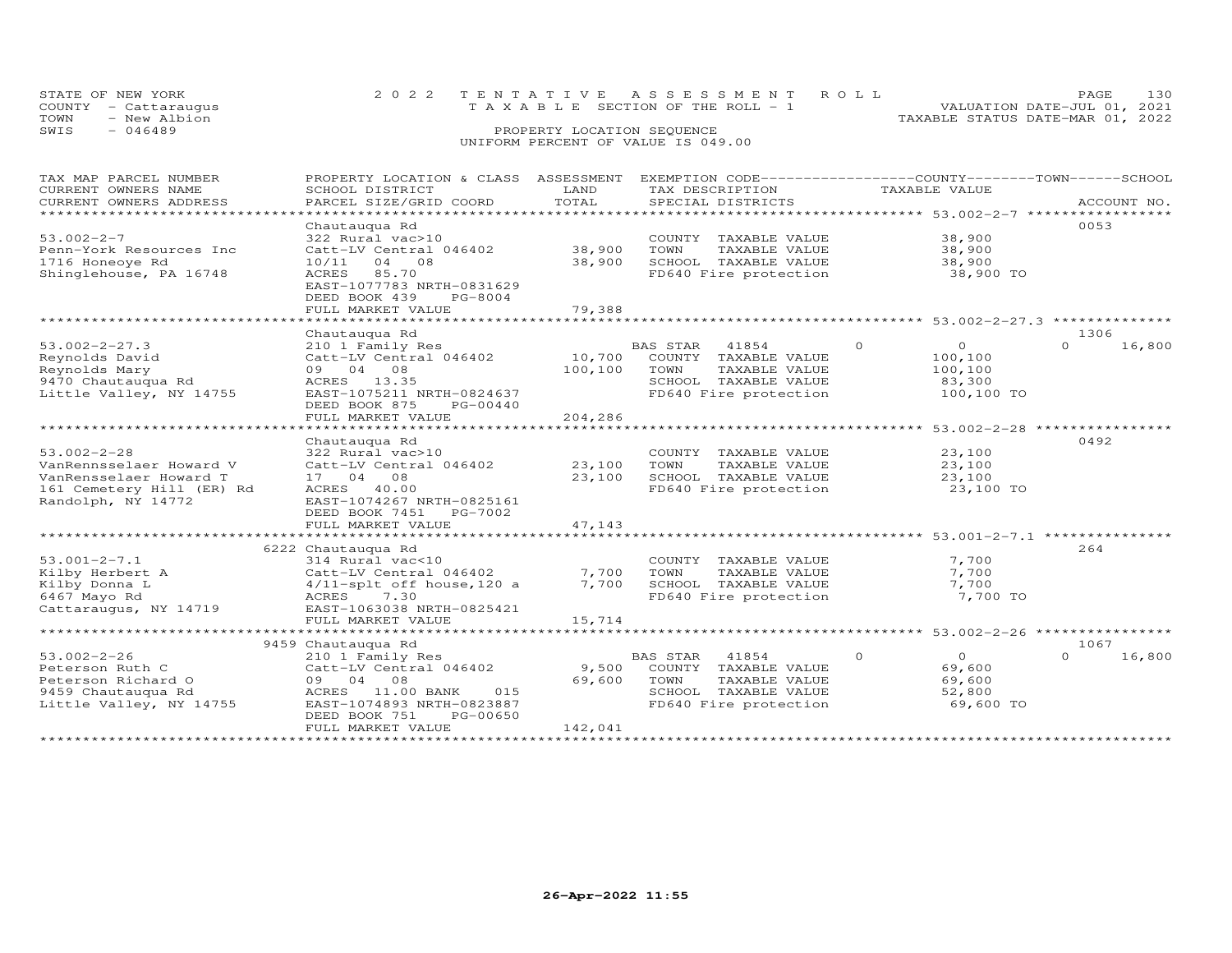|      | STATE OF NEW YORK    |  | 2022 TENTATIVE ASSESSMENT ROLL        |  |                                  | PAGE                        |  |
|------|----------------------|--|---------------------------------------|--|----------------------------------|-----------------------------|--|
|      | COUNTY - Cattaraugus |  | T A X A B L E SECTION OF THE ROLL - 1 |  |                                  | VALUATION DATE-JUL 01, 2021 |  |
| TOWN | - New Albion         |  |                                       |  | TAXABLE STATUS DATE-MAR 01, 2022 |                             |  |
| SWIS | - 046489             |  | PROPERTY LOCATION SEQUENCE            |  |                                  |                             |  |
|      |                      |  | UNIFORM PERCENT OF VALUE IS 049.00    |  |                                  |                             |  |

| PROPERTY LOCATION & CLASS ASSESSMENT EXEMPTION CODE----------------COUNTY-------TOWN------SCHOOL<br>TAX MAP PARCEL NUMBER<br>CURRENT OWNERS NAME<br>SCHOOL DISTRICT |                                                                                                       | LAND    | TAX DESCRIPTION                                                               | TAXABLE VALUE  |                                         |                  |             |
|---------------------------------------------------------------------------------------------------------------------------------------------------------------------|-------------------------------------------------------------------------------------------------------|---------|-------------------------------------------------------------------------------|----------------|-----------------------------------------|------------------|-------------|
| CURRENT OWNERS ADDRESS                                                                                                                                              | PARCEL SIZE/GRID COORD                                                                                | TOTAL   | SPECIAL DISTRICTS                                                             |                |                                         |                  | ACCOUNT NO. |
|                                                                                                                                                                     |                                                                                                       |         |                                                                               |                |                                         |                  |             |
| $53.002 - 2 - 27.2$<br>Baker Keith A                                                                                                                                | 9496 Chautauqua Rd<br>210 1 Family Res<br>Catt-LV Central 046402                                      | 5,100   | BAS STAR<br>41854<br>COUNTY TAXABLE VALUE                                     | $\overline{O}$ | $\overline{0}$<br>81,000                | 1184<br>$\Omega$ | 16,800      |
| Baker Laura A<br>9496 Chautauqua Rd<br>Little Valley, NY 14755                                                                                                      | 09 04<br>08<br>ACRES<br>2.90<br>EAST-1074634 NRTH-0824611<br>DEED BOOK 999<br>$PG-13$                 | 81,000  | TOWN<br>TAXABLE VALUE<br>SCHOOL TAXABLE VALUE<br>FD640 Fire protection        |                | 81,000<br>64,200<br>81,000 TO           |                  |             |
|                                                                                                                                                                     | FULL MARKET VALUE                                                                                     | 165,306 |                                                                               |                |                                         |                  |             |
| $53.002 - 1 - 10$                                                                                                                                                   | 9539 Chautauqua Rd                                                                                    |         |                                                                               |                |                                         | 0301             |             |
| Trover John E                                                                                                                                                       | 260 Seasonal res<br>Catt-LV Central 046402                                                            | 21,100  | COUNTY TAXABLE VALUE<br>TOWN<br>TAXABLE VALUE                                 |                | 31,200<br>31,200                        |                  |             |
| Troyer Lydia N                                                                                                                                                      | $17 - 04$<br>$-08$                                                                                    | 31,200  |                                                                               |                |                                         |                  |             |
| 5311 Elm Creek Road<br>Randolph, NY 14772                                                                                                                           | ACRES 35.00<br>EAST-1073495 NRTH-0824417<br>DEED BOOK 30474 PG-7002                                   |         | SCHOOL TAXABLE VALUE 31,200<br>FD640 Fire protection 31,200 TO                |                |                                         |                  |             |
|                                                                                                                                                                     | FULL MARKET VALUE                                                                                     | 63,673  |                                                                               |                |                                         |                  |             |
|                                                                                                                                                                     |                                                                                                       |         |                                                                               |                |                                         |                  |             |
|                                                                                                                                                                     | 9582 Chautauqua Rd                                                                                    |         |                                                                               |                |                                         | 0536             |             |
| $53.002 - 2 - 29$<br>Suski Edward J                                                                                                                                 | 210 1 Family Res<br>Catt-LV Central 046402                                                            | 4,700   | COUNTY TAXABLE VALUE<br>TOWN<br>TAXABLE VALUE                                 |                | 74,700<br>74,700                        |                  |             |
| Suski Mary                                                                                                                                                          | $-08$<br>17<br>$-04$                                                                                  | 74,700  |                                                                               |                | 74,700                                  |                  |             |
| 300 Sommerville Ave<br>Tonawanda, NY 14150                                                                                                                          | 2.18<br>ACRES<br>EAST-1073340 NRTH-0825653<br>DEED BOOK 27369 PG-9003                                 |         | SCHOOL TAXABLE VALUE<br>FD640 Fire protection                                 |                | 74,700 TO                               |                  |             |
|                                                                                                                                                                     | FULL MARKET VALUE                                                                                     | 152,449 |                                                                               |                |                                         |                  |             |
|                                                                                                                                                                     | 9606 Chautauqua Rd                                                                                    |         |                                                                               |                |                                         | 0184             |             |
| $53.002 - 2 - 30$                                                                                                                                                   | 240 Rural res                                                                                         |         | ENH STAR 41834                                                                | $\overline{0}$ | $\circ$                                 | $\Omega$         | 41,940      |
| Benevento Daniel N<br>9606 Chautauqua Rd<br>Little Valley, NY 14719                                                                                                 | Catt-LV Central 046402 20,000 VET COM C 41132<br>17 04 08<br>ACRES 32.15<br>EAST-1073552 NRTH-0826035 |         | 142,700 COUNTY TAXABLE VALUE<br>TOWN<br>TAXABLE VALUE<br>SCHOOL TAXABLE VALUE | $\Omega$       | 11,200<br>131,500<br>142,700<br>100,760 | $\Omega$         | $\Omega$    |
|                                                                                                                                                                     | FULL MARKET VALUE                                                                                     | 291,224 | FD640 Fire protection                                                         |                | 142,700 TO                              |                  |             |
|                                                                                                                                                                     |                                                                                                       |         |                                                                               |                |                                         | ***************  |             |
|                                                                                                                                                                     | 9851 Chautauqua Rd                                                                                    |         |                                                                               |                |                                         | 1053             |             |
| $53.002 - 1 - 14.1$                                                                                                                                                 | 112 Dairy farm                                                                                        |         | COUNTY TAXABLE VALUE                                                          |                | 110,700                                 |                  |             |
| Baker David P                                                                                                                                                       | Catt-LV Central 046402                                                                                | 9,100   | TOWN<br>TAXABLE VALUE                                                         |                | 110,700                                 |                  |             |
| 9851 Chautauqua Rd<br>Cattaraugus, NY 14719                                                                                                                         | 08<br>25 04<br>ACRES<br>3.70<br>EAST-1068517 NRTH-0826251                                             | 110,700 | SCHOOL TAXABLE VALUE<br>FD640 Fire protection                                 |                | 110,700<br>110,700 TO                   |                  |             |
| MAY BE SUBJECT TO PAYMENT<br>UNDER AGDIST LAW TIL 2024                                                                                                              | DEED BOOK 20190 PG-4653<br>FULL MARKET VALUE                                                          | 225,918 |                                                                               |                |                                         |                  |             |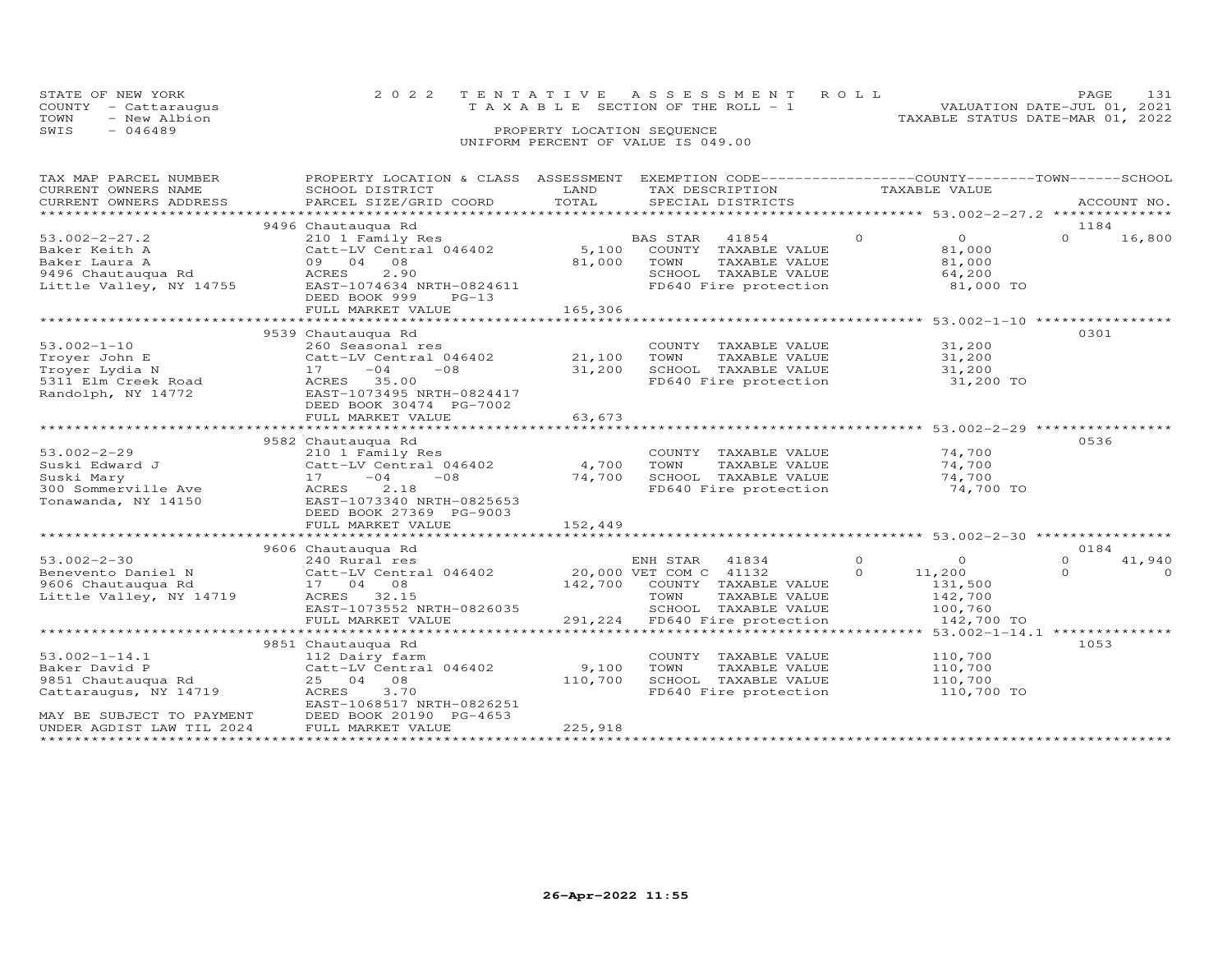| STATE OF NEW YORK    |  | 2022 TENTATIVE ASSESSMENT ROLL        | PAGE.                            |
|----------------------|--|---------------------------------------|----------------------------------|
| COUNTY - Cattaraugus |  | T A X A B L E SECTION OF THE ROLL - 1 | VALUATION DATE-JUL 01, 2021      |
| TOWN<br>- New Albion |  |                                       | TAXABLE STATUS DATE-MAR 01, 2022 |
| SWIS<br>$-046489$    |  |                                       |                                  |
|                      |  | UNIFORM PERCENT OF VALUE IS 049.00    |                                  |

| TAX MAP PARCEL NUMBER<br>CURRENT OWNERS NAME<br>CURRENT OWNERS ADDRESS                                                  | PROPERTY LOCATION & CLASS ASSESSMENT<br>SCHOOL DISTRICT<br>PARCEL SIZE/GRID COORD                                                                                                    | LAND<br>TOTAL                               | EXEMPTION CODE------------------COUNTY-------TOWN------SCHOOL<br>TAX DESCRIPTION<br>SPECIAL DISTRICTS               | TAXABLE VALUE                                                                 |               | ACCOUNT NO. |
|-------------------------------------------------------------------------------------------------------------------------|--------------------------------------------------------------------------------------------------------------------------------------------------------------------------------------|---------------------------------------------|---------------------------------------------------------------------------------------------------------------------|-------------------------------------------------------------------------------|---------------|-------------|
| *************************                                                                                               |                                                                                                                                                                                      |                                             |                                                                                                                     |                                                                               |               |             |
| $53.002 - 1 - 14.4$<br>Legacy Acres, LLC<br>8568 Silver Creek Rd<br>South Dayton, NY 14138<br>MAY BE SUBJECT TO PAYMENT | 9851 Chautauqua Rd<br>112 Dairy farm<br>Catt-LV Central 046402<br>25<br>04 08<br>ACRES<br>96.30<br>EAST-1068422 NRTH-0825691<br>DEED BOOK 20190 PG-4653                              | 32,900<br>32,900                            | AG DIST<br>41720<br>COUNTY TAXABLE VALUE<br>TAXABLE VALUE<br>TOWN<br>SCHOOL TAXABLE VALUE<br>FD640 Fire protection  | $\circ$<br>6,140<br>26,760<br>26,760<br>26,760<br>32,900 TO                   | 1053<br>6,140 | 6,140       |
| UNDER AGDIST LAW TIL 2026                                                                                               | FULL MARKET VALUE                                                                                                                                                                    | 67,143                                      |                                                                                                                     |                                                                               |               |             |
| $53.002 - 1 - 18$<br>McInerney Kelly<br>McInerney Kerry<br>5131 Pine Needle Dr<br>Mascotte, FL 34753                    | 9938 Chautauqua Rd<br>240 Rural res<br>Catt-LV Central 046402<br>25 04 08<br>ACRES 47.04<br>EAST-1067541 NRTH-0825682<br>DEED BOOK 5949<br>PG-5003                                   | * * * * * * * * * * * *<br>25,900<br>42,000 | COUNTY TAXABLE VALUE<br>TAXABLE VALUE<br>TOWN<br>SCHOOL TAXABLE VALUE<br>FD640 Fire protection                      | ********** 53.002-1-18 ***********<br>42,000<br>42,000<br>42,000<br>42,000 TO | 0461          |             |
|                                                                                                                         | FULL MARKET VALUE                                                                                                                                                                    | 85,714                                      |                                                                                                                     |                                                                               |               |             |
|                                                                                                                         |                                                                                                                                                                                      |                                             |                                                                                                                     |                                                                               | 1432          |             |
| $53.001 - 2 - 10.5$<br>Frentz James J<br>10193 Chautauqua Rd<br>Cattaraugus, NY 14719                                   | 10193 Chautauqua Rd<br>270 Mfg housing<br>Catt-LV Central 046402<br>25/33 04 08<br>Frentz Lot<br>ACRES<br>4.55<br>EAST-1064553 NRTH-0826086<br>DEED BOOK 30058 PG-8008               | 6,100<br>26,800                             | BAS STAR<br>41854<br>COUNTY TAXABLE VALUE<br>TAXABLE VALUE<br>TOWN<br>SCHOOL TAXABLE VALUE<br>FD640 Fire protection | $\Omega$<br>$\Omega$<br>26,800<br>26,800<br>10,000<br>26,800 TO               | $\Omega$      | 16,800      |
|                                                                                                                         | FULL MARKET VALUE                                                                                                                                                                    | 54,694                                      |                                                                                                                     |                                                                               |               |             |
|                                                                                                                         | 10194 Chautauqua Rd                                                                                                                                                                  |                                             |                                                                                                                     |                                                                               | 1360          |             |
| $53.001 - 2 - 10.2$<br>J.A. Frentz Family TrustI<br>10194 Chautauqua Rd<br>Cattaraugus, NY 14719                        | 112 Dairy farm<br>Catt-LV Central 046402<br>25/33 04 08<br>ACRES<br>24.72<br>EAST-1064636 NRTH-0825730                                                                               | 13,500<br>72,800                            | ENH STAR<br>41834<br>COUNTY TAXABLE VALUE<br>TOWN<br>TAXABLE VALUE<br>SCHOOL TAXABLE VALUE<br>FD640 Fire protection | $\circ$<br>$\Omega$<br>72,800<br>72,800<br>30,860<br>72,800 TO                | $\cap$        | 41,940      |
| MAY BE SUBJECT TO PAYMENT<br>UNDER AGDIST LAW TIL 2024                                                                  | DEED BOOK 2021<br>PG-16195<br>FULL MARKET VALUE                                                                                                                                      | 148,571                                     |                                                                                                                     |                                                                               |               |             |
|                                                                                                                         | 10228 Chautauqua Rd                                                                                                                                                                  |                                             |                                                                                                                     |                                                                               | 1559          |             |
| $53.001 - 2 - 8.2$<br>Keuther Bradley<br>Keuther Karen<br>10228 Chautauqua Rd<br>Cattaraugus, NY 14779                  | 210 1 Family Res<br>Catt-LV Central 046402<br>33 04 08<br>$12/8/10$ - split off 2-8 (S<br>ACRES<br>4.75<br>EAST-1063751 NRTH-0826347<br>DEED BOOK 15082 PG-5001<br>FULL MARKET VALUE | 6,300<br>109,900<br>224,286                 | ENH STAR<br>41834<br>COUNTY TAXABLE VALUE<br>TOWN<br>TAXABLE VALUE<br>SCHOOL TAXABLE VALUE<br>FD640 Fire protection | $\Omega$<br>$\Omega$<br>109,900<br>109,900<br>67,960<br>109,900 TO            | $\Omega$      | 41,940      |
|                                                                                                                         |                                                                                                                                                                                      |                                             |                                                                                                                     |                                                                               |               |             |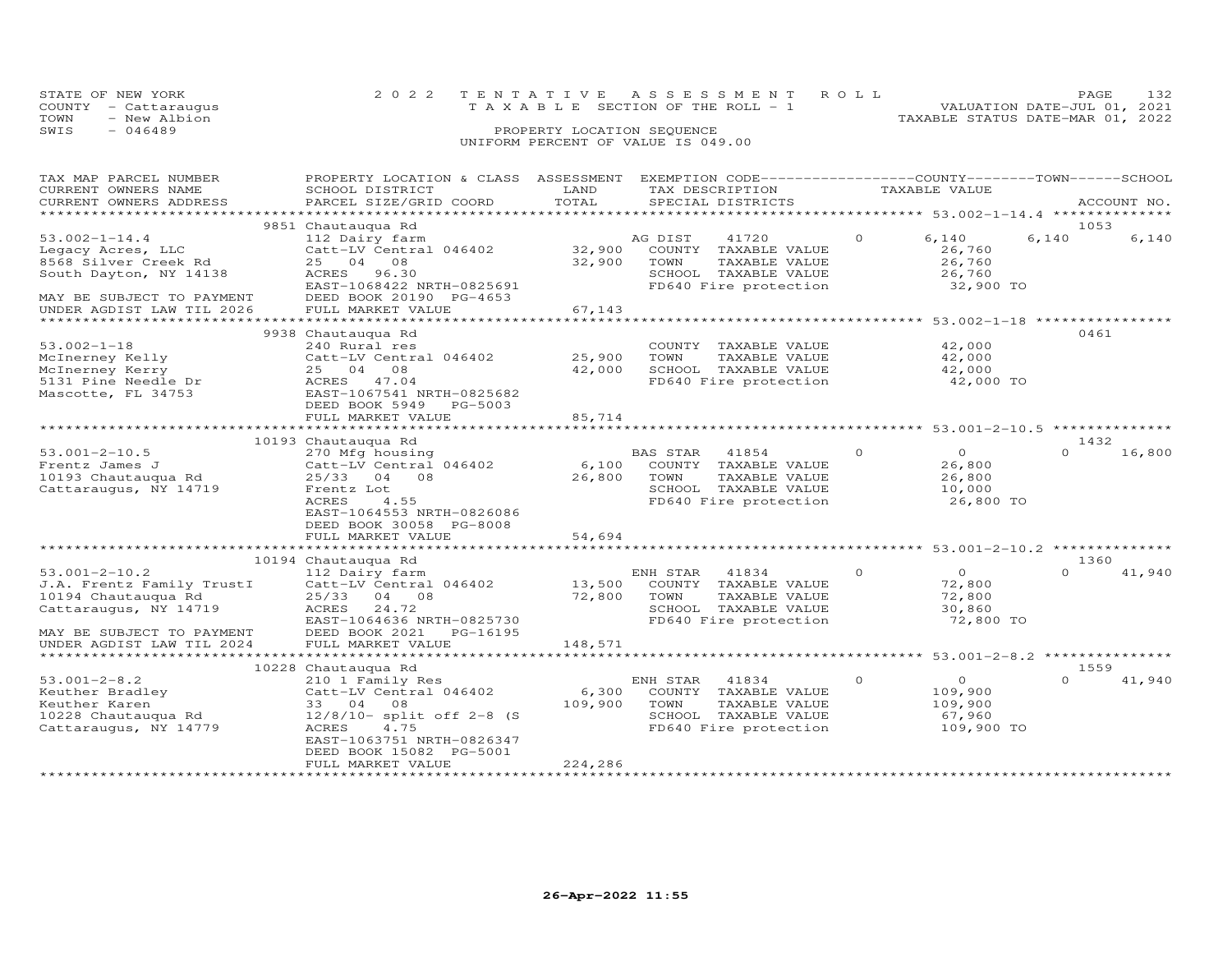| STATE OF NEW YORK    | 2022 TENTATIVE ASSESSMENT ROLL        | PAGE.                            |  |
|----------------------|---------------------------------------|----------------------------------|--|
| COUNTY - Cattarauqus | T A X A B L E SECTION OF THE ROLL - 1 | VALUATION DATE-JUL 01, 2021      |  |
| TOWN<br>- New Albion |                                       | TAXABLE STATUS DATE-MAR 01, 2022 |  |
| SWIS<br>- 046489     | PROPERTY LOCATION SEQUENCE            |                                  |  |
|                      | UNIFORM PERCENT OF VALUE IS 049.00    |                                  |  |

 $0 \t 16,800$ 

# TAX MAP PARCEL NUMBER PROPERTY LOCATION & CLASS ASSESSMENT EXEMPTION CODE------------------COUNTY--------TOWN------SCHOOL CURRENT OWNERS NAME SCHOOL DISTRICT LAND TAX DESCRIPTION TAXABLE VALUE CURRENT OWNERS ADDRESS PARCEL SIZE/GRID COORD TOTAL SPECIAL DISTRICTS ACCOUNT NO. \*\*\*\*\*\*\*\*\*\*\*\*\*\*\*\*\*\*\*\*\*\*\*\*\*\*\*\*\*\*\*\*\*\*\*\*\*\*\*\*\*\*\*\*\*\*\*\*\*\*\*\*\*\*\*\*\*\*\*\*\*\*\*\*\*\*\*\*\*\*\*\*\*\*\*\*\*\*\*\*\*\*\*\*\*\*\*\*\*\*\*\*\*\*\*\*\*\*\*\*\*\*\* 53.001-2-8.1 \*\*\*\*\*\*\*\*\*\*\*\*\*\*\*10240 Chautauqua Rd 10240 Chautauqua Rd 10240 Chautauqua Rd 10046<br>
322 Rural vac>10 1000 COUNTY TAXABLE VALUE 14,900 53.001-2-8.1 322 Rural vac>10 COUNTY TAXABLE VALUE 14,900 Stoll Thomas A Catt-LV Central 046402 14,900 TOWN TAXABLE VALUE 14,900 Stoll Mary K 12/8/10-split off house,4 14,900 SCHOOL TAXABLE VALUE 14,900 PO Box 248 ACRES 21.72 FD640 Fire protection 14,900 TO Little Valley, NY 14755 EAST-1063234 NRTH-0826344 FULL MARKET VALUE 30,408 \*\*\*\*\*\*\*\*\*\*\*\*\*\*\*\*\*\*\*\*\*\*\*\*\*\*\*\*\*\*\*\*\*\*\*\*\*\*\*\*\*\*\*\*\*\*\*\*\*\*\*\*\*\*\*\*\*\*\*\*\*\*\*\*\*\*\*\*\*\*\*\*\*\*\*\*\*\*\*\*\*\*\*\*\*\*\*\*\*\*\*\*\*\*\*\*\*\*\*\*\*\*\* 53.001-2-14.2 \*\*\*\*\*\*\*\*\*\*\*\*\*\*10305 Chautauqua Rd<br>
Miller Joe E 112 Dairy farm BAS STAR 41854 0 0 0 0 16,800<br>
Miller Clara D 33/41 04 08 94,100 TOWN TAXABLE VALUE 94,100<br>
10305 Chautauqua Rd ACRES 95.84 SCHOOL TAXABLE VALUE 94,100<br>
Cattaraugus, NY 1471

|                           | DEED BOOK IOOO<br>EU 121  |         |                     |                       |          |                                                    |                                    |                |
|---------------------------|---------------------------|---------|---------------------|-----------------------|----------|----------------------------------------------------|------------------------------------|----------------|
|                           | FULL MARKET VALUE         | 192,041 |                     |                       |          | ********************* 53.001-2-7.2 *************** |                                    |                |
|                           |                           |         |                     |                       |          |                                                    | 1563                               |                |
| $53.001 - 2 - 7.2$        | 10312 Chautauqua Rd       |         | AG DISTOUT 41730    |                       |          |                                                    |                                    |                |
|                           | 240 Rural res             |         |                     |                       |          | 12,487                                             | 12,487                             | 12,487         |
| Stoll Scott D             | Catt-LV Central 046402    |         | 48,400 BAS STAR     | 41854                 | $\cap$   | $\Omega$                                           | $\Omega$                           | 16,800         |
| 10312 Chautauqua Rd       | 41 04 08                  | 78,700  |                     | COUNTY TAXABLE VALUE  |          | 66,213                                             |                                    |                |
| Cattaraugus, NY 14719     | Inc. Trailer              |         | TOWN                | TAXABLE VALUE         |          | 66,213                                             |                                    |                |
|                           | ACRES 120.65 BANK<br>017  |         | SCHOOL              | TAXABLE VALUE         |          | 49,413                                             |                                    |                |
| MAY BE SUBJECT TO PAYMENT | EAST-1061996 NRTH-0826797 |         |                     | FD640 Fire protection |          | 78,700 TO                                          |                                    |                |
| UNDER AGDIST LAW TIL 2029 | DEED BOOK 15793 PG-2      |         |                     |                       |          |                                                    |                                    |                |
|                           | FULL MARKET VALUE         | 160,612 |                     |                       |          |                                                    |                                    |                |
|                           |                           |         | ******************* |                       |          |                                                    | $53.001 - 2 - 15.4$ ************** |                |
|                           | 10410 Chautauqua Rd       |         |                     |                       |          |                                                    | 1442                               |                |
| $53.001 - 2 - 15.4$       | 210 1 Family Res          |         | BAS STAR            | 41854                 | $\Omega$ | $\Omega$                                           | $\Omega$                           | 16,800         |
| Frentz Shirley J          | Catt-LV Central 046402    | 17,800  | COUNTY              | TAXABLE VALUE         |          | 76,900                                             |                                    |                |
| Frentz Vanessa E          | 41 04 08                  | 76,900  | TOWN                | TAXABLE VALUE         |          | 76,900                                             |                                    |                |
| 10410 Chautauqua Rd       | ACRES 26.50               |         | SCHOOL              | TAXABLE VALUE         |          | 60,100                                             |                                    |                |
| Cattaraugus, NY 14719     | EAST-1060568 NRTH-0826215 |         |                     | FD640 Fire protection |          | 76,900 TO                                          |                                    |                |
|                           | DEED BOOK 6551<br>PG-8001 |         |                     |                       |          |                                                    |                                    |                |
|                           | FULL MARKET VALUE         | 156,939 |                     |                       |          |                                                    |                                    |                |
|                           | *******************       |         |                     |                       |          | $53.001 - 2 - 15.3$                                |                                    | ************** |
|                           | 10420 Chautauqua Rd       |         |                     |                       |          |                                                    | 1352                               |                |
| $53.001 - 2 - 15.3$       | 312 Vac w/imprv           |         | COUNTY              | TAXABLE VALUE         |          | 16,500                                             |                                    |                |
| Dorn Laura J              | Catt-LV Central 046402    | 10,000  | TOWN                | TAXABLE VALUE         |          | 16,500                                             |                                    |                |
| 40 Waverly St             | 41 04 08                  | 16,500  | SCHOOL              | TAXABLE VALUE         |          | 16,500                                             |                                    |                |
| Cattaraugus, NY 14719     | 12.00<br>ACRES            |         |                     | FD640 Fire protection |          | 16,500 TO                                          |                                    |                |
|                           | EAST-1060257 NRTH-0826657 |         |                     |                       |          |                                                    |                                    |                |
|                           | DEED BOOK 7824<br>PG-2001 |         |                     |                       |          |                                                    |                                    |                |
|                           | FULL MARKET VALUE         | 33,673  |                     |                       |          |                                                    |                                    |                |
|                           |                           |         |                     |                       |          |                                                    |                                    |                |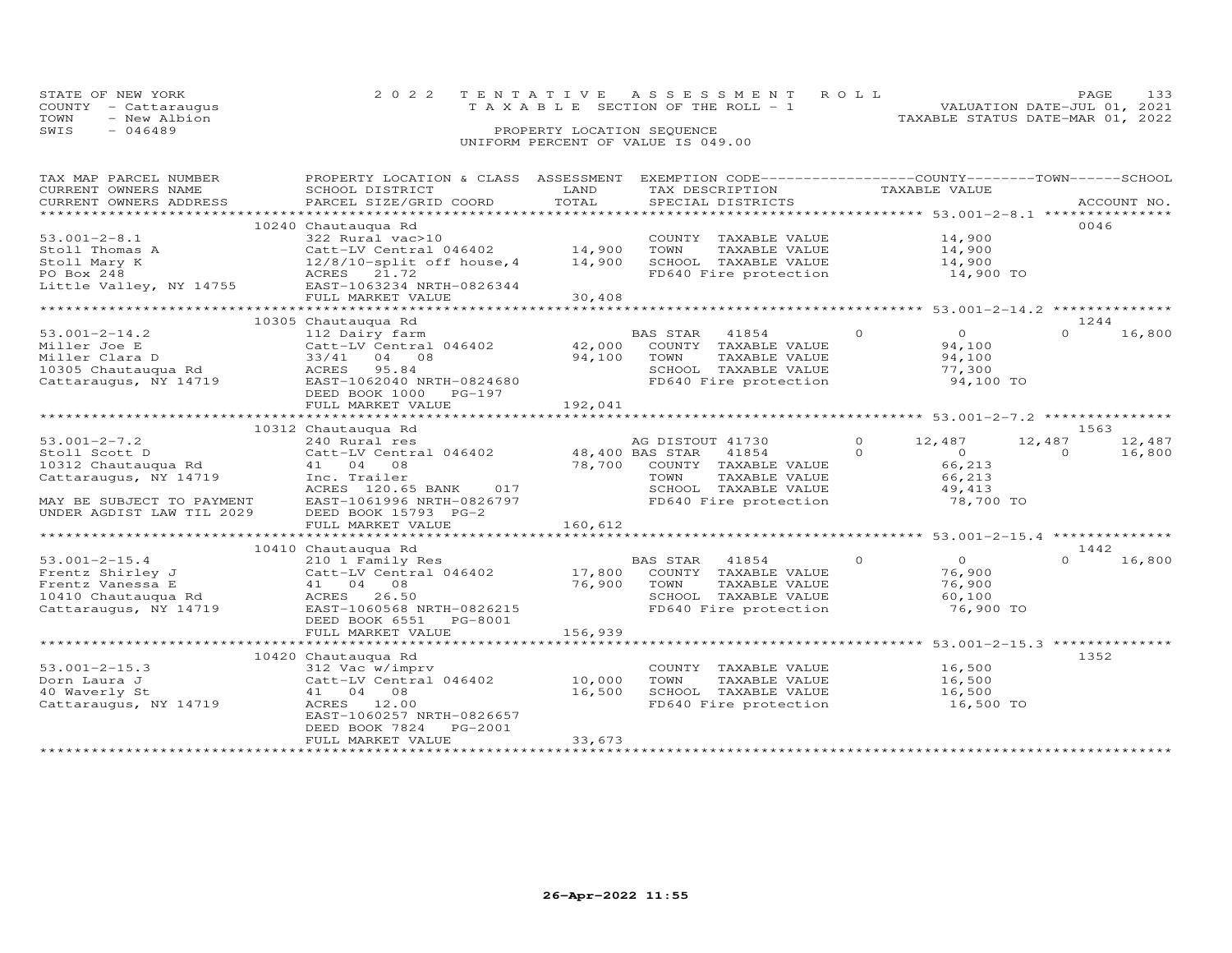| STATE OF NEW YORK    | 2022 TENTATIVE ASSESSMENT ROLL        | PAGE                             | 134 |
|----------------------|---------------------------------------|----------------------------------|-----|
| COUNTY - Cattaraugus | T A X A B L E SECTION OF THE ROLL - 1 | VALUATION DATE-JUL 01, 2021      |     |
| TOWN<br>- New Albion |                                       | TAXABLE STATUS DATE-MAR 01, 2022 |     |
| SWIS<br>$-046489$    | PROPERTY LOCATION SEQUENCE            |                                  |     |
|                      | UNIFORM PERCENT OF VALUE IS 049.00    |                                  |     |

| TAX MAP PARCEL NUMBER  | PROPERTY LOCATION & CLASS                                                    | ASSESSMENT | EXEMPTION CODE-----------------COUNTY-------TOWN------SCHOOL |                            |                      |
|------------------------|------------------------------------------------------------------------------|------------|--------------------------------------------------------------|----------------------------|----------------------|
| CURRENT OWNERS NAME    | SCHOOL DISTRICT                                                              | LAND       | TAX DESCRIPTION                                              | TAXABLE VALUE              |                      |
| CURRENT OWNERS ADDRESS | PARCEL SIZE/GRID COORD                                                       | TOTAL      | SPECIAL DISTRICTS                                            |                            | ACCOUNT NO.          |
|                        |                                                                              |            |                                                              |                            |                      |
|                        | 10433 Chautauqua Rd                                                          |            |                                                              |                            | 1479                 |
| $53.001 - 2 - 15.5$    | 312 Vac w/imprv                                                              |            | COUNTY TAXABLE VALUE                                         | 36,100                     |                      |
| Wingenbach Philip S    | Catt-LV Central 046402                                                       | 18,500     | TOWN<br>TAXABLE VALUE                                        | 36,100                     |                      |
| Wingenbach Liana       | 41 04 08                                                                     | 36,100     | SCHOOL TAXABLE VALUE                                         | 36,100                     |                      |
| 109 Hawley St upper    | ACRES<br>30.95                                                               |            | FD640 Fire protection                                        | 36,100 TO                  |                      |
| Buffalo, NY 14213      | EAST-1059578 NRTH-0825024                                                    |            |                                                              |                            |                      |
|                        | DEED BOOK 10574 PG-8001                                                      |            |                                                              |                            |                      |
|                        | FULL MARKET VALUE                                                            | 73,673     |                                                              |                            |                      |
|                        |                                                                              |            |                                                              |                            |                      |
|                        | 10458 Chautauqua Rd                                                          |            |                                                              |                            | 0273                 |
| $53.001 - 2 - 6$       | 210 1 Family Res                                                             |            | COUNTY TAXABLE VALUE                                         | 90,000                     |                      |
|                        |                                                                              |            |                                                              |                            |                      |
| Kresge Matthew P       | Catt-LV Central 046402                                                       | 9,000      | TOWN<br>TAXABLE VALUE                                        | 90,000                     |                      |
| Kresge Darren E        | 41/49 04 08                                                                  | 90,000     | SCHOOL TAXABLE VALUE                                         | 90,000                     |                      |
| 287 Wardman Rd         | ACRES<br>9.92                                                                |            | FD640 Fire protection                                        | 90,000 TO                  |                      |
| Kenmore, NY 14217      | EAST-1059768 NRTH-0825930                                                    |            |                                                              |                            |                      |
|                        | DEED BOOK 25790 PG-3001                                                      |            |                                                              |                            |                      |
|                        | FULL MARKET VALUE                                                            | 183,673    |                                                              |                            |                      |
|                        |                                                                              |            |                                                              |                            |                      |
|                        | 10480 Chautauqua Rd                                                          |            |                                                              |                            | 1101                 |
| $53.001 - 2 - 5.2$     | 210 1 Family Res                                                             |            | COUNTY TAXABLE VALUE                                         | 33,000                     |                      |
| Peters Harry A         | Catt-LV Central 046402                                                       | 22,900     | TAXABLE VALUE<br>TOWN                                        | 33,000                     |                      |
| 40 Fremont St          | 41/49 04 08                                                                  | 33,000     |                                                              | 33,000                     |                      |
| Tonawanda, NY 14150    | ACRES<br>39.56                                                               |            | SCHOOL TAXABLE VALUE<br>FD640 Fire protection                | 33,000 TO                  |                      |
|                        | EAST-1059291 NRTH-0826542                                                    |            |                                                              |                            |                      |
|                        | DEED BOOK 16716 PG-7001                                                      |            |                                                              |                            |                      |
|                        | FULL MARKET VALUE                                                            | 67,347     |                                                              |                            |                      |
|                        |                                                                              |            |                                                              |                            |                      |
|                        | 10583 Chautauqua Rd                                                          |            |                                                              |                            | 0254                 |
| $53.001 - 2 - 4.2$     | 210 1 Family Res                                                             |            | VET COM C 41132                                              | $\Omega$<br>11,200         | $\Omega$<br>$\Omega$ |
| Morrison Jerry         | Catt-LV Central $046402$ 2,200 ENH STAR 41834                                |            |                                                              | $\Omega$<br>$\overline{0}$ | $\Omega$<br>41,940   |
| Morrison Joyce         | 49 04 08                                                                     | 55,100     | COUNTY TAXABLE VALUE                                         | 43,900                     |                      |
|                        | 10583 Chautauqua Rd                             FRNT     82.50 DPTH   503.00 |            | TOWN<br>TAXABLE VALUE                                        | 55,100                     |                      |
| Cattaraugus, NY 14719  | EAST-1057469 NRTH-0825556                                                    |            |                                                              |                            |                      |
|                        | PG-00609                                                                     |            | SCHOOL TAXABLE VALUE<br>FD640 Fire protection                | 13,160                     |                      |
|                        | DEED BOOK 795                                                                |            |                                                              | 55,100 TO                  |                      |
|                        | FULL MARKET VALUE                                                            | 112,449    |                                                              |                            |                      |
|                        |                                                                              |            |                                                              |                            |                      |
|                        | 10589 Chautauqua Rd                                                          |            |                                                              |                            | 0253                 |
| $53.001 - 2 - 4.1$     | 210 1 Family Res                                                             |            | VET COM C 41132                                              | $\circ$<br>11,200          | $\circ$<br>$\Omega$  |
| Kennison Eugene R      | Catt-LV Central 046402                                                       |            | 5,000 VET PRO T 41003                                        | $\Omega$<br>$\Omega$       | $\Omega$<br>16,000   |
| 10589 Chautauqua Rd    | 49 04 08                                                                     |            | 46,300 ENH STAR 41834                                        | $\overline{O}$<br>$\Omega$ | $\Omega$<br>41,940   |
| Cattaraugus, NY 14719  | ACRES<br>2.60                                                                |            | COUNTY TAXABLE VALUE                                         | 35,100                     |                      |
|                        | EAST-1057290 NRTH-0825588                                                    |            | TOWN<br>TAXABLE VALUE                                        | 30,300                     |                      |
|                        | DEED BOOK 534<br>PG-00273                                                    |            | SCHOOL TAXABLE VALUE                                         | 4,360                      |                      |
|                        | FULL MARKET VALUE                                                            |            | 94,490 FD640 Fire protection                                 | 46,300 TO                  |                      |
|                        |                                                                              |            |                                                              |                            |                      |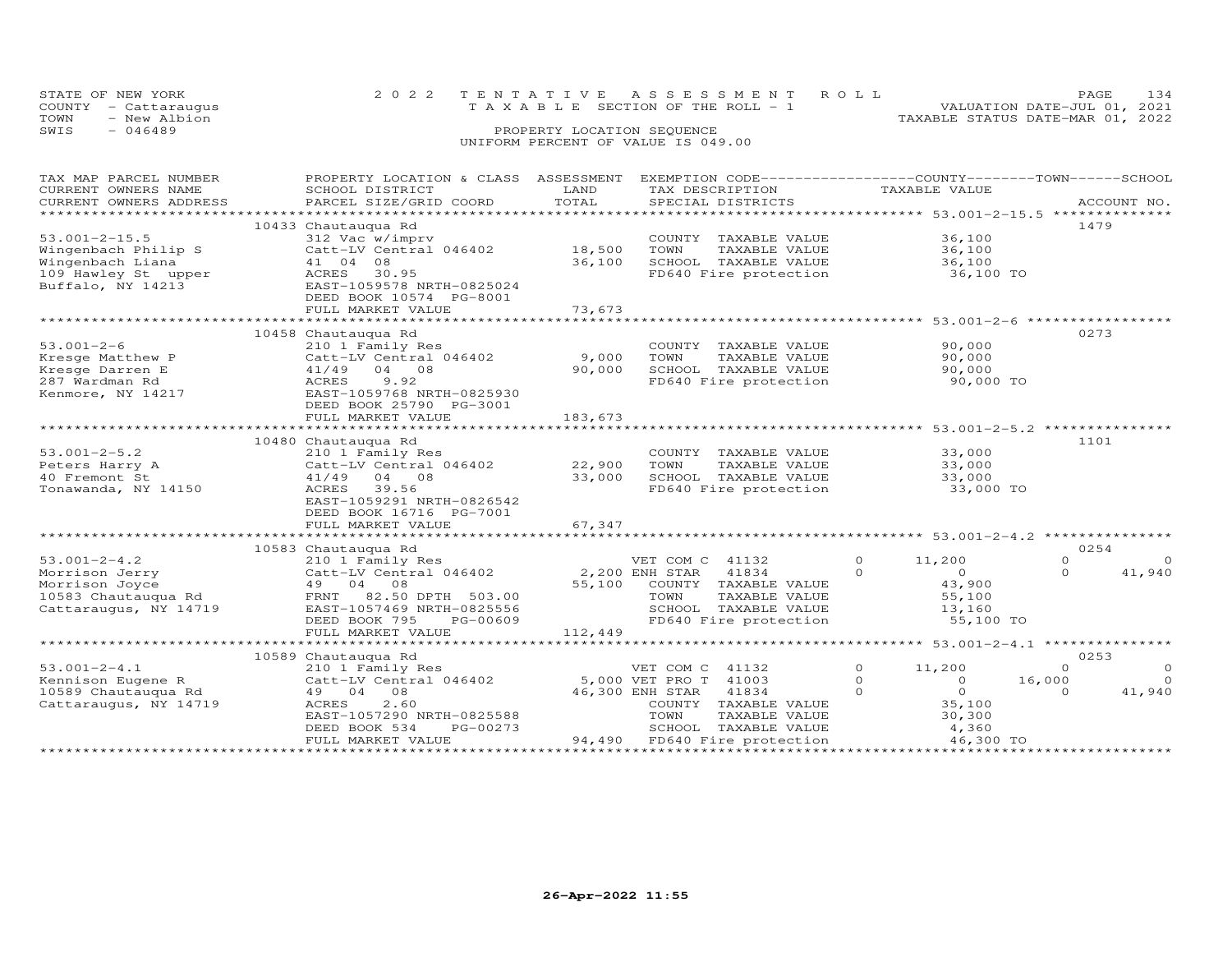| STATE OF NEW YORK    |  | 2022 TENTATIVE ASSESSMENT ROLL        |  | PAGE.                            | 135 |
|----------------------|--|---------------------------------------|--|----------------------------------|-----|
| COUNTY - Cattaraugus |  | T A X A B L E SECTION OF THE ROLL - 1 |  | VALUATION DATE-JUL 01, 2021      |     |
| TOWN<br>- New Albion |  |                                       |  | TAXABLE STATUS DATE-MAR 01, 2022 |     |
| SWIS<br>- 046489     |  |                                       |  |                                  |     |
|                      |  | UNIFORM PERCENT OF VALUE IS 049.00    |  |                                  |     |

| TAX MAP PARCEL NUMBER                                  | PROPERTY LOCATION & CLASS ASSESSMENT EXEMPTION CODE---------------COUNTY-------TOWN------SCHOOL |                          |                  |                               |          |                  |                |             |
|--------------------------------------------------------|-------------------------------------------------------------------------------------------------|--------------------------|------------------|-------------------------------|----------|------------------|----------------|-------------|
| CURRENT OWNERS NAME                                    | SCHOOL DISTRICT                                                                                 | LAND                     |                  | TAX DESCRIPTION               |          | TAXABLE VALUE    |                |             |
| CURRENT OWNERS ADDRESS                                 | PARCEL SIZE/GRID COORD                                                                          | TOTAL                    |                  | SPECIAL DISTRICTS             |          |                  |                | ACCOUNT NO. |
|                                                        |                                                                                                 |                          |                  |                               |          |                  |                |             |
|                                                        | 10650 Chautauqua Rd                                                                             |                          |                  |                               |          |                  |                | 0160        |
| $53.001 - 2 - 2.1$                                     | 112 Dairy farm                                                                                  |                          | AG BLDG          | 41700                         | $\circ$  | 6,700            | 6,700          | 6,700       |
| Miller John E                                          | Catt-LV Central 046402                                                                          | 33,300 AG BLDG           |                  | 41700                         | $\circ$  | 8,400            | 8,400          | 8,400       |
| Miller Susan A                                         | 49 04 08                                                                                        |                          | 101,700 AG DIST  | 41720                         | $\Omega$ | 9,536            | 9,536          | 9,536       |
|                                                        | ACRES 77.40                                                                                     |                          | BAS STAR         | 41854                         | $\Omega$ | $\overline{0}$   | $\overline{0}$ | 16,800      |
| 10650 Chautauqua Rd<br>Cattaraugus, NY 14719           | EAST-1056886 NRTH-0826817                                                                       |                          |                  | COUNTY TAXABLE VALUE          |          | 77,064           |                |             |
|                                                        | DEED BOOK 00991 PG-00023                                                                        |                          | TOWN             | TAXABLE VALUE                 |          | 77,064           |                |             |
| MAY BE SUBJECT TO PAYMENT                              | FULL MARKET VALUE                                                                               |                          |                  | 207,551 SCHOOL TAXABLE VALUE  |          | 60,264           |                |             |
| UNDER AGDIST LAW TIL 2029                              |                                                                                                 |                          |                  | FD640 Fire protection         |          | 101,700 TO       |                |             |
|                                                        |                                                                                                 |                          |                  |                               |          |                  |                |             |
|                                                        |                                                                                                 |                          |                  |                               |          |                  |                | 1298        |
|                                                        | 10746 Chautauqua Rd                                                                             |                          |                  |                               |          |                  |                |             |
| $53.001 - 2 - 1.4$                                     | 240 Rural res<br>240 Rural res<br>Catt-LV Central 046402 29,300                                 |                          | AG DIST          | 41720                         | $\circ$  | 11,095           | 11,095         | 11,095      |
| Miller John E                                          |                                                                                                 |                          |                  | COUNTY TAXABLE VALUE          |          | 82,905           |                |             |
| Miller Susan A                                         | 49/50<br>04<br>08                                                                               | 94,000                   | TOWN             | TAXABLE VALUE                 |          | 82,905           |                |             |
| 10650 Chautauqua Rd                                    | 55.40<br>ACRES                                                                                  |                          |                  | SCHOOL TAXABLE VALUE          |          | 82,905           |                |             |
| Cattaraugus, NY 14719                                  | EAST-1055483 NRTH-0827207                                                                       |                          |                  | FD640 Fire protection         |          | 94,000 TO        |                |             |
|                                                        | DEED BOOK 26282 PG-5001                                                                         |                          |                  |                               |          |                  |                |             |
| MAY BE SUBJECT TO PAYMENT                              | FULL MARKET VALUE                                                                               | 191,837                  |                  |                               |          |                  |                |             |
| UNDER AGDIST LAW TIL 2026                              |                                                                                                 |                          |                  |                               |          |                  |                |             |
|                                                        |                                                                                                 |                          |                  |                               |          |                  |                |             |
|                                                        | 10771 Chautauqua Rd                                                                             |                          |                  |                               |          |                  |                | 0043        |
| $53.001 - 2 - 18$                                      | 210 1 Family Res                                                                                |                          | AG DIST          | 41720                         | $\Omega$ | 6,392            | 6,392          | 6,392       |
| Nelson Carol A                                         | Catt-LV Central 046402 35,500 ENH STAR                                                          |                          |                  | 41834                         | $\Omega$ | $\overline{0}$   | $\Omega$       | 41,940      |
| 10771 Chautauqua Rd                                    | 49/57 04 08                                                                                     |                          |                  | 97,800 COUNTY TAXABLE VALUE   |          | 91,408           |                |             |
| Cattaraugus, NY 14719                                  |                                                                                                 |                          |                  |                               |          |                  |                |             |
|                                                        | ACRES 74.23                                                                                     |                          | TOWN             | TAXABLE VALUE                 |          | 91,408<br>49,468 |                |             |
|                                                        | EAST-1054109 NRTH-0825863                                                                       |                          |                  | SCHOOL TAXABLE VALUE          |          |                  |                |             |
| MAY BE SUBJECT TO PAYMENT<br>UNDER AGDIST LAW TIL 2026 | DEED BOOK 11217 PG-5001                                                                         |                          |                  | FD640 Fire protection         |          | 97,800 TO        |                |             |
|                                                        | FULL MARKET VALUE                                                                               | 199,592                  |                  |                               |          |                  |                |             |
|                                                        |                                                                                                 |                          |                  |                               |          |                  |                |             |
|                                                        | 10886 Chautauqua Rd                                                                             |                          |                  |                               |          |                  |                | 0331        |
| $52.002 - 2 - 6$                                       | 112 Dairy farm                                                                                  |                          | AG DISTOUT 41730 |                               | $\Omega$ | 9,302            | 9,302          | 9,302       |
| Miller Atlee                                           | Catt-LV Central 046402 43,400 BAS STAR                                                          |                          |                  | 41854                         | $\Omega$ | $\overline{0}$   | $\circ$        | 16,800      |
| Miller Fannie                                          | 57 04 08                                                                                        | 143,700 SILO T/C/S 42100 |                  |                               | $\Omega$ | 8,100            | 8,100          | 8,100       |
| 10886 Chautauqua Rd                                    | ACRES 121.73                                                                                    |                          |                  | COUNTY TAXABLE VALUE          |          | 126,298          |                |             |
| Cattaraugus, NY 14719                                  | EAST-1053403 NRTH-0824747                                                                       |                          | TOWN             | TAXABLE VALUE                 |          | 126,298          |                |             |
|                                                        | DEED BOOK 19011 PG-3001                                                                         |                          |                  | SCHOOL TAXABLE VALUE          |          | 109,498          |                |             |
| MAY BE SUBJECT TO PAYMENT                              | FULL MARKET VALUE                                                                               |                          |                  | 293,265 FD640 Fire protection |          | 143,700 TO       |                |             |
| UNDER AGDIST LAW TIL 2029                              |                                                                                                 |                          |                  |                               |          |                  |                |             |
|                                                        |                                                                                                 |                          |                  |                               |          |                  |                |             |
|                                                        | 6173 Farm to Marker Rd                                                                          |                          |                  |                               |          |                  |                | 0308        |
| $53.001 - 2 - 9$                                       |                                                                                                 |                          |                  | COUNTY TAXABLE VALUE          |          |                  |                |             |
|                                                        | 270 Mfg housing<br>Catt-LV Central 046402                                                       | 5,000                    |                  |                               |          | 23,700           |                |             |
| Green Stanley<br>6173 Farm Market Rd                   |                                                                                                 |                          | TOWN             | TAXABLE VALUE                 |          | 23,700           |                |             |
|                                                        | 08<br>33 04                                                                                     | 23,700                   |                  | SCHOOL TAXABLE VALUE          |          | 23,700           |                |             |
| Cattaraugus, NY 14719                                  | 2.65<br>ACRES                                                                                   |                          |                  | FD640 Fire protection         |          | 23,700 TO        |                |             |
|                                                        | EAST-1063921 NRTH-0826720                                                                       |                          |                  |                               |          |                  |                |             |
|                                                        | DEED BOOK 855<br>PG-00328                                                                       |                          |                  |                               |          |                  |                |             |
|                                                        | FULL MARKET VALUE                                                                               | 48,367                   |                  |                               |          |                  |                |             |
|                                                        |                                                                                                 |                          |                  |                               |          |                  |                |             |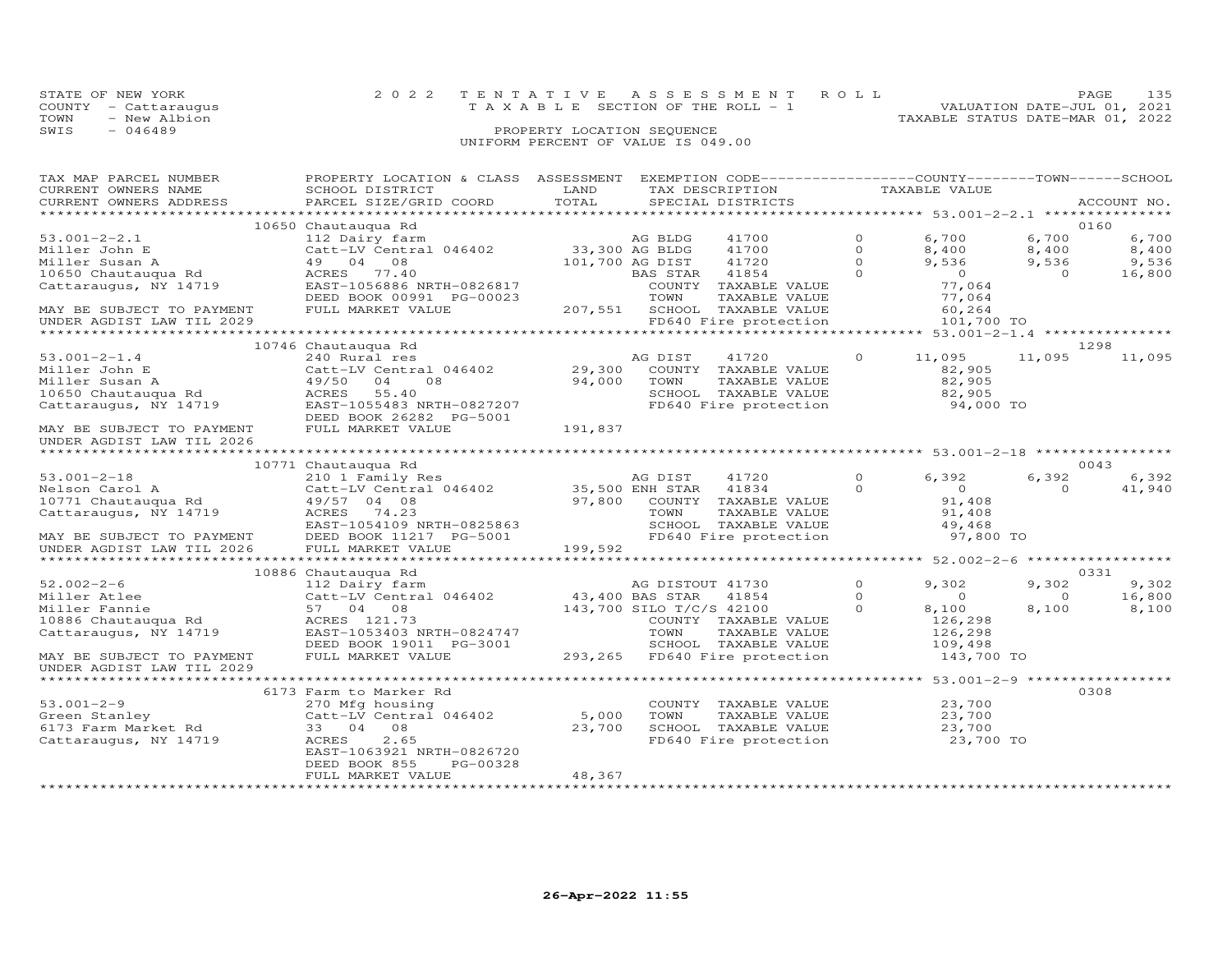| STATE OF NEW YORK                  |  | 2022 TENTATIVE ASSESSMENT ROLL  |  | PAGE.                            |  |  |  |
|------------------------------------|--|---------------------------------|--|----------------------------------|--|--|--|
| COUNTY - Cattaraugus               |  | TAXABLE SECTION OF THE ROLL - 1 |  | VALUATION DATE-JUL 01, 2021      |  |  |  |
| TOWN<br>- New Albion               |  |                                 |  | TAXABLE STATUS DATE-MAR 01, 2022 |  |  |  |
| SWIS<br>- 046489                   |  | PROPERTY LOCATION SEQUENCE      |  |                                  |  |  |  |
| UNIFORM PERCENT OF VALUE IS 049.00 |  |                                 |  |                                  |  |  |  |

| TAX MAP PARCEL NUMBER    | PROPERTY LOCATION & CLASS ASSESSMENT EXEMPTION CODE----------------COUNTY-------TOWN------SCHOOL |                |                                                                |               |             |
|--------------------------|--------------------------------------------------------------------------------------------------|----------------|----------------------------------------------------------------|---------------|-------------|
| CURRENT OWNERS NAME      | SCHOOL DISTRICT                                                                                  | LAND           | TAX DESCRIPTION                                                | TAXABLE VALUE |             |
| CURRENT OWNERS ADDRESS   | PARCEL SIZE/GRID COORD                                                                           | TOTAL          | SPECIAL DISTRICTS                                              |               | ACCOUNT NO. |
|                          |                                                                                                  |                |                                                                |               |             |
|                          | Farm to Market Rd                                                                                |                |                                                                |               | 0011        |
| $53.001 - 1 - 18$        | 323 Vacant rural                                                                                 |                | COUNTY TAXABLE VALUE                                           | 19,900        |             |
| Adams Lumber Co Inc      | Catt-LV Central 046402                                                                           | 19,900         | TOWN<br>TAXABLE VALUE                                          | 19,900        |             |
| 6052 Adams Rd            | 44 04 08                                                                                         | 19,900         | SCHOOL TAXABLE VALUE                                           | 19,900        |             |
| Cattaraugus, NY 14719    | ACRES 66.28                                                                                      |                | FD640 Fire protection                                          | 19,900 TO     |             |
|                          | EAST-1064980 NRTH-0830287                                                                        |                |                                                                |               |             |
|                          | FULL MARKET VALUE                                                                                | 40,612         |                                                                |               |             |
|                          |                                                                                                  |                |                                                                |               |             |
|                          | Farm to Market Rd                                                                                |                |                                                                |               | 0012        |
| $53.001 - 1 - 19$        | 323 Vacant rural                                                                                 |                | COUNTY TAXABLE VALUE                                           | 15,000        |             |
| Adams Lumber Co Inc      | Catt-LV Central 046402                                                                           | 15,000         | TOWN<br>TAXABLE VALUE                                          | 15,000        |             |
| 6052 Adams Rd            | $34 - 04 - 08$                                                                                   | 15,000         | SCHOOL TAXABLE VALUE                                           | 15,000        |             |
| Cattaraugus, NY 14719    | ACRES 50.00                                                                                      |                | FD640 Fire protection                                          | 15,000 TO     |             |
|                          | EAST-1066174 NRTH-0830501                                                                        |                |                                                                |               |             |
|                          | DEED BOOK 737<br>PG-00733                                                                        |                |                                                                |               |             |
|                          | FULL MARKET VALUE                                                                                | 30,612         |                                                                |               |             |
|                          | ***************************                                                                      |                | ******************************** 53.001-1-20 ***************** |               |             |
|                          | Farm to Market Rd                                                                                |                |                                                                |               | 0041        |
| $53.001 - 1 - 20$        | 322 Rural vac>10                                                                                 |                | COUNTY TAXABLE VALUE                                           | 12,300        |             |
| Adams Donald D           | Catt-LV Central 046402                                                                           | 12,300         | TAXABLE VALUE<br>TOWN                                          | 12,300        |             |
| Adams Ella Mae           | 34 04 08                                                                                         | 12,300         | SCHOOL TAXABLE VALUE                                           | 12,300        |             |
| 5786 Frank Rd            | ACRES 41.00                                                                                      |                | FD640 Fire protection                                          | 12,300 TO     |             |
| Cattaraugus, NY 14719    | EAST-1066244 NRTH-0828560                                                                        |                |                                                                |               |             |
|                          | DEED BOOK 13850 PG-3005                                                                          |                |                                                                |               |             |
|                          | FULL MARKET VALUE                                                                                | 25,102         |                                                                |               |             |
|                          |                                                                                                  |                |                                                                |               |             |
|                          | Farm to Market Rd                                                                                |                |                                                                |               | 0169        |
| $53.001 - 1 - 21$        | 105 Vac farmland                                                                                 |                | COUNTY TAXABLE VALUE                                           | 17,300        |             |
| Wright Wayne E           | Catt-LV Central 046402                                                                           | 17,300         | TOWN<br>TAXABLE VALUE                                          | 17,300        |             |
| 6268 Farm to Market Road | 34 04 08                                                                                         | 17,300         | SCHOOL TAXABLE VALUE                                           | 17,300        |             |
| Cattaraugus, NY 14719    | ACRES 57.82                                                                                      |                | FD640 Fire protection                                          | 17,300 TO     |             |
|                          | EAST-1064957 NRTH-0828523                                                                        |                |                                                                |               |             |
|                          | DEED BOOK 20200 PG-5532                                                                          |                |                                                                |               |             |
|                          | FULL MARKET VALUE                                                                                | 35,306         |                                                                |               |             |
|                          | *************************                                                                        | ************** | ******************************** 53.001-2-11.1 *************** |               |             |
|                          | Farm to Market Rd                                                                                |                |                                                                |               | 0167        |
| $53.001 - 2 - 11.1$      | 270 Mfg housing                                                                                  |                | COUNTY TAXABLE VALUE                                           | 8,500         |             |
| Frentz James A           | Catt-LV Central 046402                                                                           | 3,500          | TOWN<br>TAXABLE VALUE                                          | 8,500         |             |
| 10194 Chautauqua Rd      | 33 04 08                                                                                         | 8,500          | SCHOOL TAXABLE VALUE                                           | 8,500         |             |
| Cattaraugus, NY 14719    | 10/11-rem'd land contr fr                                                                        |                | FD640 Fire protection                                          | 8,500 TO      |             |
|                          | 11.71                                                                                            |                |                                                                |               |             |
|                          | FRNT 175.00 DPTH 175.00                                                                          |                |                                                                |               |             |
|                          | EAST-1064115 NRTH-0826323                                                                        |                |                                                                |               |             |
|                          | DEED BOOK 23339 PG-7001                                                                          |                |                                                                |               |             |
|                          | FULL MARKET VALUE                                                                                | 17,347         |                                                                |               |             |
|                          |                                                                                                  |                |                                                                |               |             |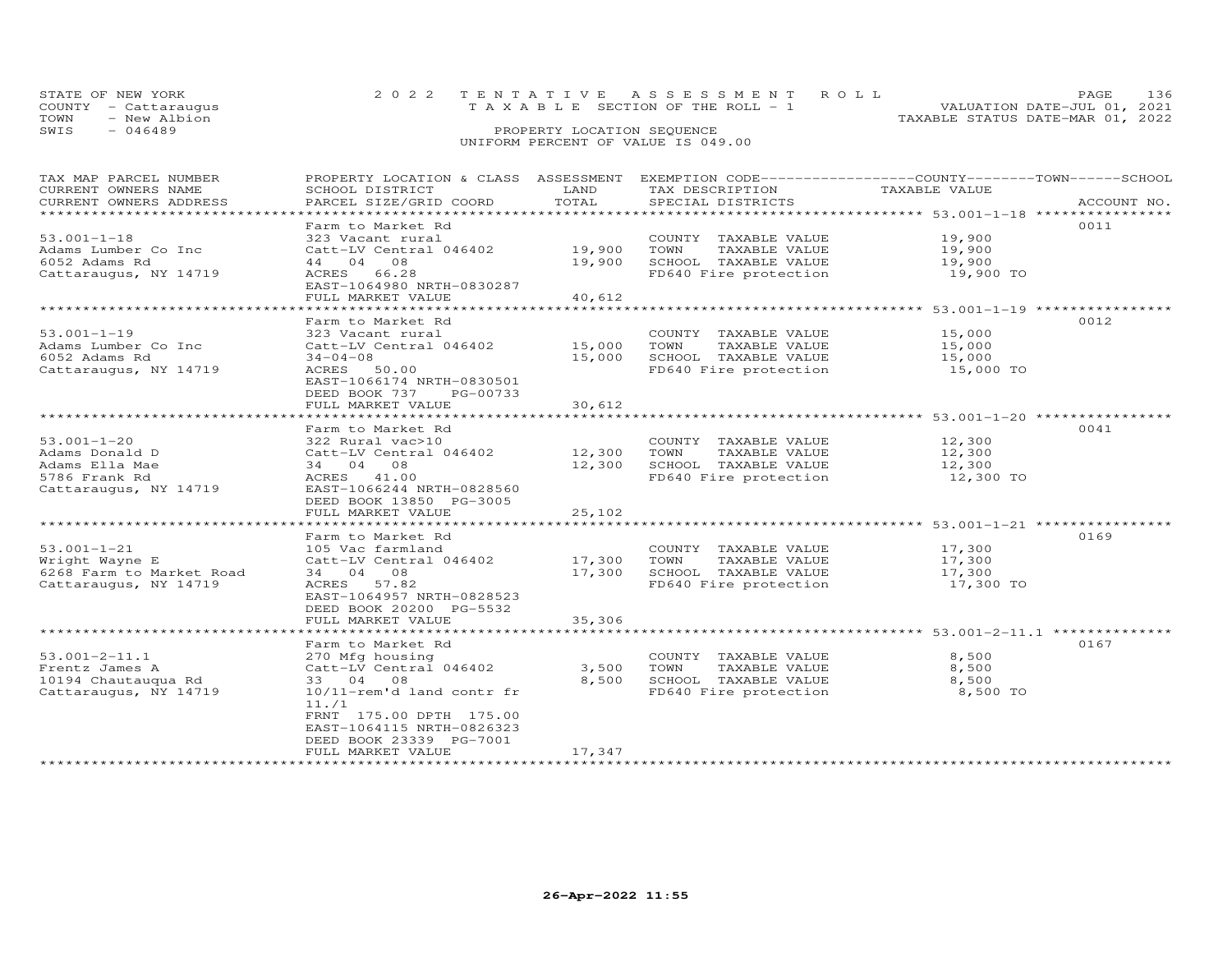|      | STATE OF NEW YORK    | 2022 TENTATIVE ASSESSMENT ROLL        |  |  |  |                                  | PAGE.                       |  |
|------|----------------------|---------------------------------------|--|--|--|----------------------------------|-----------------------------|--|
|      | COUNTY - Cattaraugus | T A X A B L E SECTION OF THE ROLL - 1 |  |  |  |                                  | VALUATION DATE-JUL 01, 2021 |  |
| TOWN | - New Albion         |                                       |  |  |  | TAXABLE STATUS DATE-MAR 01, 2022 |                             |  |
| SWIS | $-046489$            | PROPERTY LOCATION SEQUENCE            |  |  |  |                                  |                             |  |
|      |                      | UNIFORM PERCENT OF VALUE IS 049.00    |  |  |  |                                  |                             |  |

### TAX MAP PARCEL NUMBER PROPERTY LOCATION & CLASS ASSESSMENT EXEMPTION CODE------------------COUNTY--------TOWN------SCHOOL CURRENT OWNERS NAME SCHOOL DISTRICT LAND TAX DESCRIPTION TAXABLE VALUE CURRENT OWNERS ADDRESS PARCEL SIZE/GRID COORD TOTAL SPECIAL DISTRICTS ACCOUNT NO. \*\*\*\*\*\*\*\*\*\*\*\*\*\*\*\*\*\*\*\*\*\*\*\*\*\*\*\*\*\*\*\*\*\*\*\*\*\*\*\*\*\*\*\*\*\*\*\*\*\*\*\*\*\*\*\*\*\*\*\*\*\*\*\*\*\*\*\*\*\*\*\*\*\*\*\*\*\*\*\*\*\*\*\*\*\*\*\*\*\*\*\*\*\*\*\*\*\*\*\*\*\*\* 53.001-2-12.1 \*\*\*\*\*\*\*\*\*\*\*\*\*\* Farm to Market Rd 016553.001-2-12.1 105 Vac farmland COUNTY TAXABLE VALUE 11,900<br>Stein Iilleigh Catt-LV Central 046402 11,900 TOWN TAXABLE VALUE 11,900<br>Stein Lilleigh 33 04 07 11,900 SCHOOL TAXABLE VALUE 11,900<br>6461 Mayo Rd ACRES 29.35 FD640 Fi FULL MARKET VALUE 24,286 \*\*\*\*\*\*\*\*\*\*\*\*\*\*\*\*\*\*\*\*\*\*\*\*\*\*\*\*\*\*\*\*\*\*\*\*\*\*\*\*\*\*\*\*\*\*\*\*\*\*\*\*\*\*\*\*\*\*\*\*\*\*\*\*\*\*\*\*\*\*\*\*\*\*\*\*\*\*\*\*\*\*\*\*\*\*\*\*\*\*\*\*\*\*\*\*\*\*\*\*\*\*\* 53.001-2-12.3 \*\*\*\*\*\*\*\*\*\*\*\*\*\* 6001 Farm to Market Rd 140553.001-2-12.3 240 Rural res COUNTY TAXABLE VALUE 89,500 Stein Tyler Catt-LV Central 046402 10,500 TOWN TAXABLE VALUE 89,500 Stein Lilleigh 33 04 08 89,500 SCHOOL TAXABLE VALUE 89,500 6461 Mayo Rd ACRES 12.90 FD640 Fire protection 89,500 TOCattaraugus, NY 14719 EAST-1063744 NRTH-0824038 DEED BOOK 20210 PG-8368 FULL MARKET VALUE 182,653 \*\*\*\*\*\*\*\*\*\*\*\*\*\*\*\*\*\*\*\*\*\*\*\*\*\*\*\*\*\*\*\*\*\*\*\*\*\*\*\*\*\*\*\*\*\*\*\*\*\*\*\*\*\*\*\*\*\*\*\*\*\*\*\*\*\*\*\*\*\*\*\*\*\*\*\*\*\*\*\*\*\*\*\*\*\*\*\*\*\*\*\*\*\*\*\*\*\*\*\*\*\*\* 53.001-1-22 \*\*\*\*\*\*\*\*\*\*\*\*\*\*\*\*6268 Farm to Market Rd<br>
240 Rural res = 240 COUNTY TAXABLE VALUE 79,800<br>
241 Rural 046402 14,600 TOWN TAXABLE VALUE 79,800<br>
6268 Farm to Market Rd 34 04 08 79,800 SCHOOL TAXABLE VALUE 79,800<br>
24 Cattaraugus, NY 14719 ACRES FULL MARKET VALUE 162,857 \*\*\*\*\*\*\*\*\*\*\*\*\*\*\*\*\*\*\*\*\*\*\*\*\*\*\*\*\*\*\*\*\*\*\*\*\*\*\*\*\*\*\*\*\*\*\*\*\*\*\*\*\*\*\*\*\*\*\*\*\*\*\*\*\*\*\*\*\*\*\*\*\*\*\*\*\*\*\*\*\*\*\*\*\*\*\*\*\*\*\*\*\*\*\*\*\*\*\*\*\*\*\* 53.001-1-25.2 \*\*\*\*\*\*\*\*\*\*\*\*\*\* 6271 Farm to Market Rd 1099 $0 \t 16,800$ 53.001-1-25.2 280 Res Multiple bas STAR 41854 0<br>
Howard Joyce E Catt-LV Central 046402 14,600 COUNTY TAXABLE VALUE 65,500 0 16,800<br>
6271 Farm to Market Rd 34 04 08 65,500 TOWN TAXABLE VALUE 65,500<br>
Cattaraugus, NY 14719 AC FULL MARKET VALUE 133,673 \*\*\*\*\*\*\*\*\*\*\*\*\*\*\*\*\*\*\*\*\*\*\*\*\*\*\*\*\*\*\*\*\*\*\*\*\*\*\*\*\*\*\*\*\*\*\*\*\*\*\*\*\*\*\*\*\*\*\*\*\*\*\*\*\*\*\*\*\*\*\*\*\*\*\*\*\*\*\*\*\*\*\*\*\*\*\*\*\*\*\*\*\*\*\*\*\*\*\*\*\*\*\* 53.001-1-25.1 \*\*\*\*\*\*\*\*\*\*\*\*\*\*6284 Farm to Market Rd<br>
Family Res (2000) 210 1 Family Res (2000) For COUNTY TAXABLE VALUE 53,400<br>
6284 Farm To Market Rd 34 04 08<br>
Cattaraugus, NY 14719 ACRES 3.61 53,400 53,400 FD640 Fire protection 53,400<br>
EAST-1063384 DEED BOOK 744 PG-144 FULL MARKET VALUE 108,980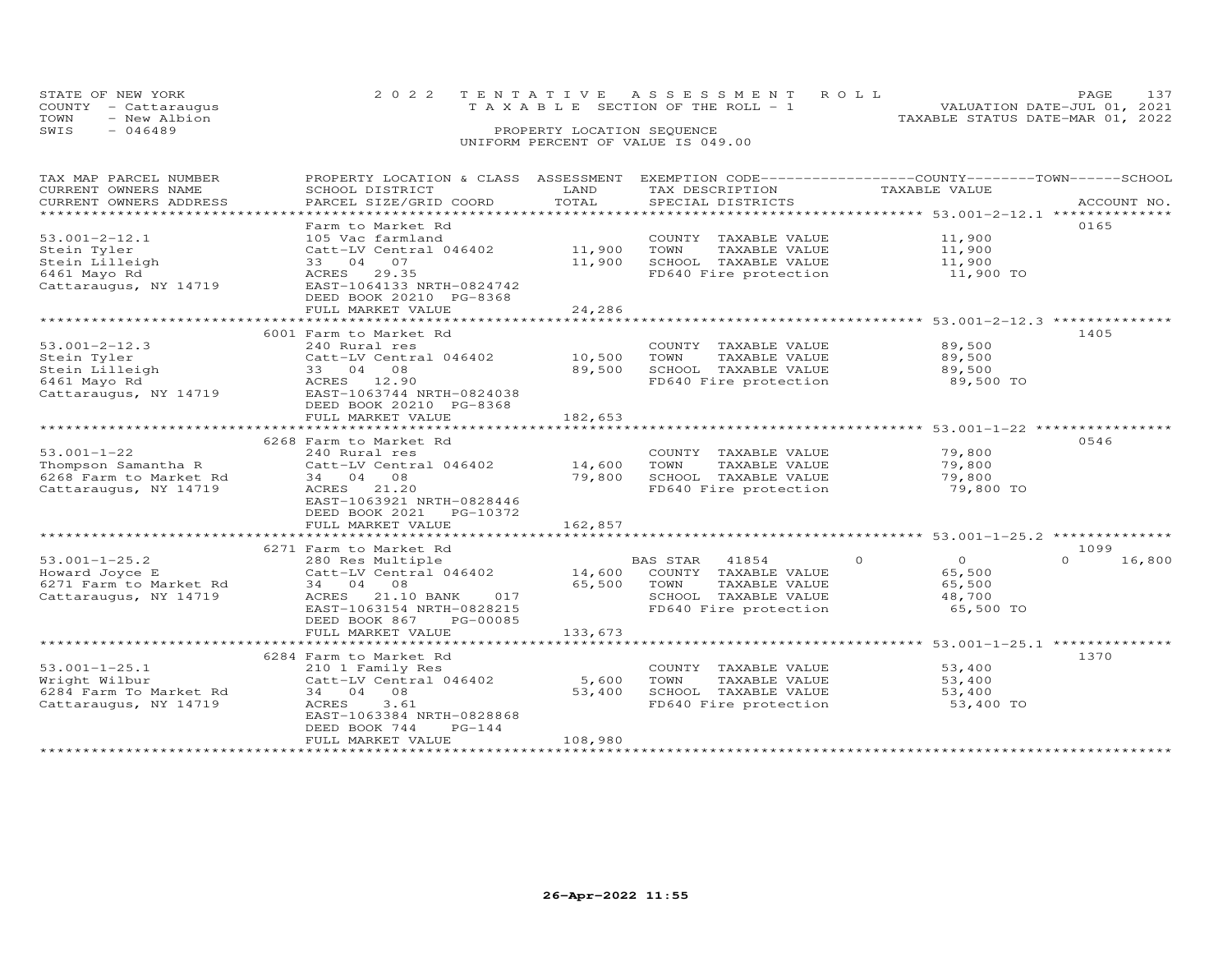| STATE OF NEW YORK    | 2022 TENTATIVE ASSESSMENT ROLL        | 138<br>PAGE.                     |
|----------------------|---------------------------------------|----------------------------------|
| COUNTY - Cattaraugus | T A X A B L E SECTION OF THE ROLL - 1 | VALUATION DATE-JUL 01, 2021      |
| - New Albion<br>TOWN |                                       | TAXABLE STATUS DATE-MAR 01, 2022 |
| SWIS<br>$-046489$    | PROPERTY LOCATION SEQUENCE            |                                  |
|                      | UNIFORM PERCENT OF VALUE IS 049.00    |                                  |

| TAX MAP PARCEL NUMBER                              | PROPERTY LOCATION & CLASS ASSESSMENT         |               | TAX DESCRIPTION |                       | EXEMPTION CODE-----------------COUNTY-------TOWN------SCHOOL<br>TAXABLE VALUE |                                     |                    |
|----------------------------------------------------|----------------------------------------------|---------------|-----------------|-----------------------|-------------------------------------------------------------------------------|-------------------------------------|--------------------|
| CURRENT OWNERS NAME                                | SCHOOL DISTRICT                              | LAND<br>TOTAL |                 |                       |                                                                               |                                     |                    |
| CURRENT OWNERS ADDRESS<br>************************ | PARCEL SIZE/GRID COORD                       |               |                 | SPECIAL DISTRICTS     |                                                                               |                                     | ACCOUNT NO.        |
|                                                    | 6300 Farm to Market Rd                       |               |                 |                       |                                                                               |                                     | 1549               |
| $53.001 - 1 - 23.2$                                | 270 Mfg housing                              |               |                 |                       |                                                                               | 75,600                              |                    |
|                                                    |                                              |               | TOWN            | COUNTY TAXABLE VALUE  |                                                                               |                                     |                    |
| Genberg Kala                                       | Catt-LV Central 046402                       | 10,500        |                 | TAXABLE VALUE         |                                                                               | 75,600                              |                    |
| 6300 Farm to Market Rd                             | ACRES<br>14.00 BANK<br>017                   | 75,600        |                 | SCHOOL TAXABLE VALUE  |                                                                               | 75,600                              |                    |
| Cattaraugus, NY 14719                              | EAST-1063810 NRTH-0829719                    |               |                 | FD640 Fire protection |                                                                               | 75,600 TO                           |                    |
|                                                    | DEED BOOK 29036 PG-4001<br>FULL MARKET VALUE | 154,286       |                 |                       |                                                                               |                                     |                    |
|                                                    |                                              |               |                 |                       |                                                                               |                                     |                    |
|                                                    | 6302 Farm to Market Rd                       |               |                 |                       |                                                                               |                                     | 0172               |
| $53.001 - 1 - 23.1$                                | 210 1 Family Res                             |               | ENH STAR        | 41834                 | $\circ$                                                                       | $\overline{O}$                      | $\Omega$           |
|                                                    | Catt-LV Central 046402                       | 4,800         |                 |                       |                                                                               |                                     | 31,500             |
| Frentz Phillip                                     |                                              |               |                 | COUNTY TAXABLE VALUE  |                                                                               | 31,500                              |                    |
| Frentz Lena                                        | 34 04 08<br>2.40                             | 31,500        | TOWN            | TAXABLE VALUE         |                                                                               | 31,500                              |                    |
| 6302 Farm To Market Rd                             | ACRES                                        |               |                 | SCHOOL TAXABLE VALUE  |                                                                               | $\Omega$                            |                    |
| Cattaraugus, NY 14719                              | EAST-1062999 NRTH-0829507                    |               |                 | FD640 Fire protection |                                                                               | 31,500 TO                           |                    |
|                                                    | DEED BOOK 691<br>PG-00083                    |               |                 |                       |                                                                               |                                     |                    |
|                                                    | FULL MARKET VALUE                            | 64,286<br>.   |                 |                       |                                                                               | ****************** 53.001-2-15.2 ** |                    |
|                                                    |                                              |               |                 |                       |                                                                               |                                     |                    |
|                                                    | Frank Rd                                     |               |                 |                       |                                                                               |                                     | 1337               |
| $53.001 - 2 - 15.2$                                | 322 Rural vac>10                             |               |                 | COUNTY TAXABLE VALUE  |                                                                               | 10,600                              |                    |
| Hornberger Paul J                                  | Catt-LV Central 046402                       | 10,600        | TOWN            | TAXABLE VALUE         |                                                                               | 10,600                              |                    |
| Hornberger William J                               | $41 - 04 - 08$                               | 10,600        |                 | SCHOOL TAXABLE VALUE  |                                                                               | 10,600                              |                    |
| 6629 Taylor Rd                                     | ACRES 13.20                                  |               |                 | FD640 Fire protection |                                                                               | 10,600 TO                           |                    |
| Hamburg, NY 14075                                  | EAST-1059795 NRTH-0824354                    |               |                 |                       |                                                                               |                                     |                    |
|                                                    | DEED BOOK 20200 PG-5159                      |               |                 |                       |                                                                               |                                     |                    |
|                                                    | FULL MARKET VALUE                            | 21,633        |                 |                       |                                                                               |                                     |                    |
|                                                    |                                              |               |                 |                       |                                                                               |                                     |                    |
|                                                    | Frank Rd                                     |               |                 |                       |                                                                               |                                     | 0233               |
| $53.001 - 2 - 19$                                  | 322 Rural vac>10                             |               |                 | COUNTY TAXABLE VALUE  |                                                                               | 6,400                               |                    |
| Ploetz Ronald D.                                   | Catt-LV Central 046402                       | 6,400         | TOWN            | TAXABLE VALUE         |                                                                               | 6,400                               |                    |
| Hornberger Paul J.                                 | 44 04 08                                     | 6,400         |                 | SCHOOL TAXABLE VALUE  |                                                                               | 6,400                               |                    |
| 11188 Snow Hill Rd                                 | 5.00<br>ACRES                                |               |                 | FD640 Fire protection |                                                                               | 6,400 TO                            |                    |
| Randolph, NY 14772                                 | EAST-1060357 NRTH-0823960                    |               |                 |                       |                                                                               |                                     |                    |
|                                                    | DEED BOOK 19218 PG-5001                      |               |                 |                       |                                                                               |                                     |                    |
|                                                    | FULL MARKET VALUE                            | 13,061        |                 |                       |                                                                               |                                     |                    |
|                                                    |                                              |               |                 |                       |                                                                               |                                     |                    |
|                                                    | 6006 Frank Rd                                |               |                 |                       |                                                                               |                                     | 0480               |
| $53.001 - 2 - 14.1$                                | 240 Rural res                                |               | BAS STAR        | 41854                 | $\Omega$                                                                      | $\overline{0}$                      | $\Omega$<br>16,800 |
| Stevens Patrick B                                  | Catt-LV Central 046402                       | 9,800         |                 | COUNTY TAXABLE VALUE  |                                                                               | 91,800                              |                    |
| Stevens Kristin                                    | 41 04 08                                     | 91,800        | TOWN            | TAXABLE VALUE         |                                                                               | 91,800                              |                    |
| 6006 Frank Rd                                      | ACRES 11.50                                  |               |                 | SCHOOL TAXABLE VALUE  |                                                                               | 75,000                              |                    |
| Cattaraugus, NY 14719                              | EAST-1061168 NRTH-0823992                    |               |                 | FD640 Fire protection |                                                                               | 91,800 TO                           |                    |
|                                                    | DEED BOOK 914<br>PG-00964                    |               |                 |                       |                                                                               |                                     |                    |
|                                                    | FULL MARKET VALUE                            | 187,347       |                 |                       |                                                                               |                                     |                    |
|                                                    |                                              |               |                 |                       |                                                                               |                                     |                    |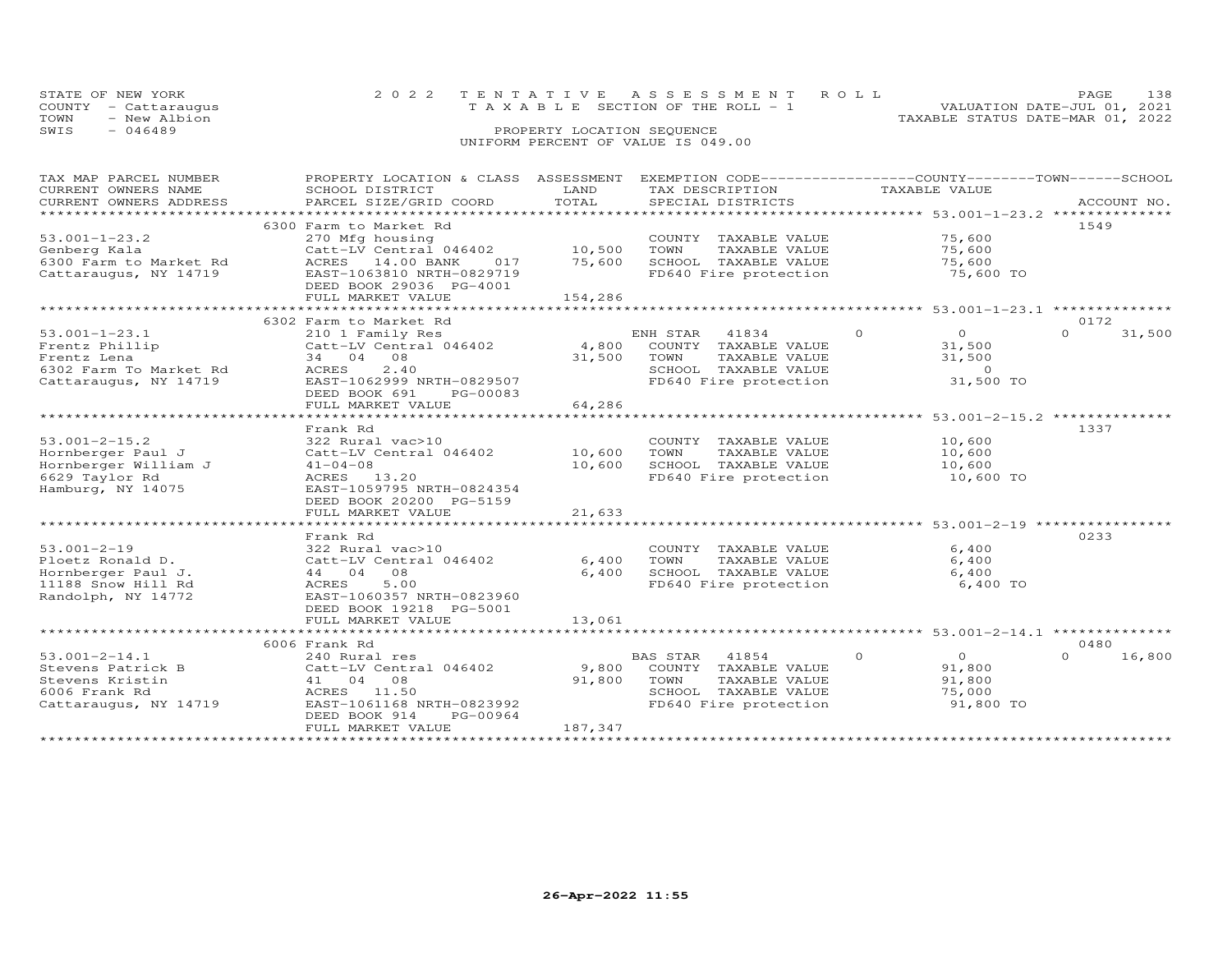| STATE OF NEW YORK    | 2022 TENTATIVE ASSESSMENT ROLL        | 139<br>PAGE.                     |
|----------------------|---------------------------------------|----------------------------------|
| COUNTY - Cattaraugus | T A X A B L E SECTION OF THE ROLL - 1 | VALUATION DATE-JUL 01, 2021      |
| TOWN<br>- New Albion |                                       | TAXABLE STATUS DATE-MAR 01, 2022 |
| SWIS<br>- 046489     | PROPERTY LOCATION SEQUENCE            |                                  |
|                      | UNIFORM PERCENT OF VALUE IS 049.00    |                                  |

| TAX MAP PARCEL NUMBER                             | PROPERTY LOCATION & CLASS ASSESSMENT EXEMPTION CODE----------------COUNTY-------TOWN------SCHOOL |             |                                               |                   |             |       |
|---------------------------------------------------|--------------------------------------------------------------------------------------------------|-------------|-----------------------------------------------|-------------------|-------------|-------|
| CURRENT OWNERS NAME                               | SCHOOL DISTRICT                                                                                  | LAND        | TAX DESCRIPTION                               | TAXABLE VALUE     |             |       |
| CURRENT OWNERS ADDRESS<br>*********************** | PARCEL SIZE/GRID COORD                                                                           | TOTAL       | SPECIAL DISTRICTS                             |                   | ACCOUNT NO. |       |
|                                                   |                                                                                                  |             |                                               |                   |             |       |
|                                                   | Glover Hill Rd                                                                                   |             |                                               |                   | 0357        |       |
| $53.001 - 2 - 1.1$                                | 322 Rural vac>10                                                                                 |             | COUNTY TAXABLE VALUE                          | 19,600            |             |       |
| Frick Thomas                                      | Catt-LV Central 046402                                                                           | 19,600      | TOWN<br>TAXABLE VALUE                         | 19,600            |             |       |
| Frick Erika                                       | 49/04/08                                                                                         | 19,600      | SCHOOL TAXABLE VALUE                          | 19,600            |             |       |
| 754 Warrenton Rd 113                              | ACRES 31.35                                                                                      |             | FD640 Fire protection                         | 19,600 TO         |             |       |
| Fredericksburg, VA 22406                          | EAST-1055588 NRTH-0824439                                                                        |             |                                               |                   |             |       |
|                                                   | DEED BOOK 15183 PG-2001                                                                          |             |                                               |                   |             |       |
|                                                   | FULL MARKET VALUE                                                                                | 40,000      |                                               |                   |             |       |
|                                                   |                                                                                                  |             |                                               |                   |             |       |
|                                                   | Glover Hill Rd                                                                                   |             |                                               |                   | 0161        |       |
| $53.001 - 2 - 17$                                 | 322 Rural vac>10                                                                                 |             | AG DIST<br>41720                              | $\Omega$<br>1,015 | 1,015       | 1,015 |
| Adams Lumber Co Inc                               | Catt-LV Central 046402                                                                           |             | 9,200 COUNTY TAXABLE VALUE                    | 8,185             |             |       |
| 6052 Adams Rd                                     | 49<br>$-04$<br>$-08$                                                                             |             | 9,200 TOWN<br>TAXABLE VALUE                   | 8,185             |             |       |
| Cattaraugus, NY 14719                             | ACRES 10.37                                                                                      |             | SCHOOL TAXABLE VALUE<br>FD640 Fire protection | 8,185             |             |       |
|                                                   | EAST-1055588 NRTH-0823894                                                                        |             |                                               | 9,200 TO          |             |       |
| MAY BE SUBJECT TO PAYMENT                         | DEED BOOK 327<br>PG-6002                                                                         |             |                                               |                   |             |       |
| UNDER AGDIST LAW TIL 2026                         | FULL MARKET VALUE                                                                                | 18,776      |                                               |                   |             |       |
|                                                   |                                                                                                  |             |                                               |                   |             |       |
|                                                   | Ingersoll Rd                                                                                     |             |                                               |                   | 1094        |       |
| $44.004 - 1 - 5.2$                                | 105 Vac farmland                                                                                 |             | AG DISTOUT 41730                              | $\Omega$<br>4,399 | 4,399       | 4,399 |
| Michnik Henry                                     | Catt-LV Central 046402                                                                           |             | 27,700 COUNTY TAXABLE VALUE                   | 23,301            |             |       |
| 6183 Smith Rd                                     | $28 - 04 - 06$                                                                                   | 27,700 TOWN | TAXABLE VALUE                                 | 23,301            |             |       |
| Hamburg, NY 14075                                 | ACRES 51.40                                                                                      |             | SCHOOL TAXABLE VALUE<br>FD640 Fire protection | 23,301            |             |       |
|                                                   | EAST-1069510 NRTH-0837908                                                                        |             |                                               | 27,700 TO         |             |       |
| MAY BE SUBJECT TO PAYMENT                         | DEED BOOK 867 PG-00815                                                                           |             |                                               |                   |             |       |
| UNDER AGDIST LAW TIL 2029                         | FULL MARKET VALUE                                                                                | 56,531      |                                               |                   |             |       |
|                                                   |                                                                                                  |             |                                               |                   |             |       |
|                                                   | Ingersoll Rd                                                                                     |             |                                               |                   | 0515        |       |
| $44.004 - 1 - 6$                                  | 270 Mfg housing                                                                                  |             | COUNTY TAXABLE VALUE                          | 43,000            |             |       |
| Madsen Jerry                                      | $Cat$ -LV Central 046402 15,600                                                                  |             | TOWN<br>TAXABLE VALUE                         | 43,000            |             |       |
| Madsen Sherry                                     | 28 04 08                                                                                         | 43,000      | SCHOOL TAXABLE VALUE                          | 43,000            |             |       |
| 3706 Hibbard St                                   | ACRES 23.21                                                                                      |             | FD640 Fire protection                         | 43,000 TO         |             |       |
| Ridgeway, Ontario, Canada                         | EAST-1070084 NRTH-0836621                                                                        |             |                                               |                   |             |       |
| LOS1NO                                            | DEED BOOK 25882 PG-6002                                                                          |             |                                               |                   |             |       |
|                                                   | FULL MARKET VALUE                                                                                | 87,755      |                                               |                   |             |       |
|                                                   |                                                                                                  |             |                                               |                   |             |       |
|                                                   | Ingersoll Rd                                                                                     |             |                                               |                   | 0240        |       |
| $44.004 - 1 - 8$                                  | 312 Vac w/imprv                                                                                  |             | COUNTY TAXABLE VALUE                          | 93,000            |             |       |
| Woodwise Land Co LLC                              | Catt-LV Central 046402                                                                           | 91,000      | TOWN<br>TAXABLE VALUE                         | 93,000            |             |       |
| PO Box 466                                        | 19/20/27 04 08                                                                                   | 93,000      | SCHOOL TAXABLE VALUE<br>FD640 Fire protection | 93,000            |             |       |
| Honeoye Falls, NY 14472                           | ACRES 309.94                                                                                     |             |                                               | 93,000 TO         |             |       |
|                                                   | EAST-1072070 NRTH-0835523                                                                        |             |                                               |                   |             |       |
|                                                   | DEED BOOK 9694 PG-5004                                                                           |             |                                               |                   |             |       |
|                                                   | FULL MARKET VALUE                                                                                | 189,796     |                                               |                   |             |       |
|                                                   |                                                                                                  |             |                                               |                   |             |       |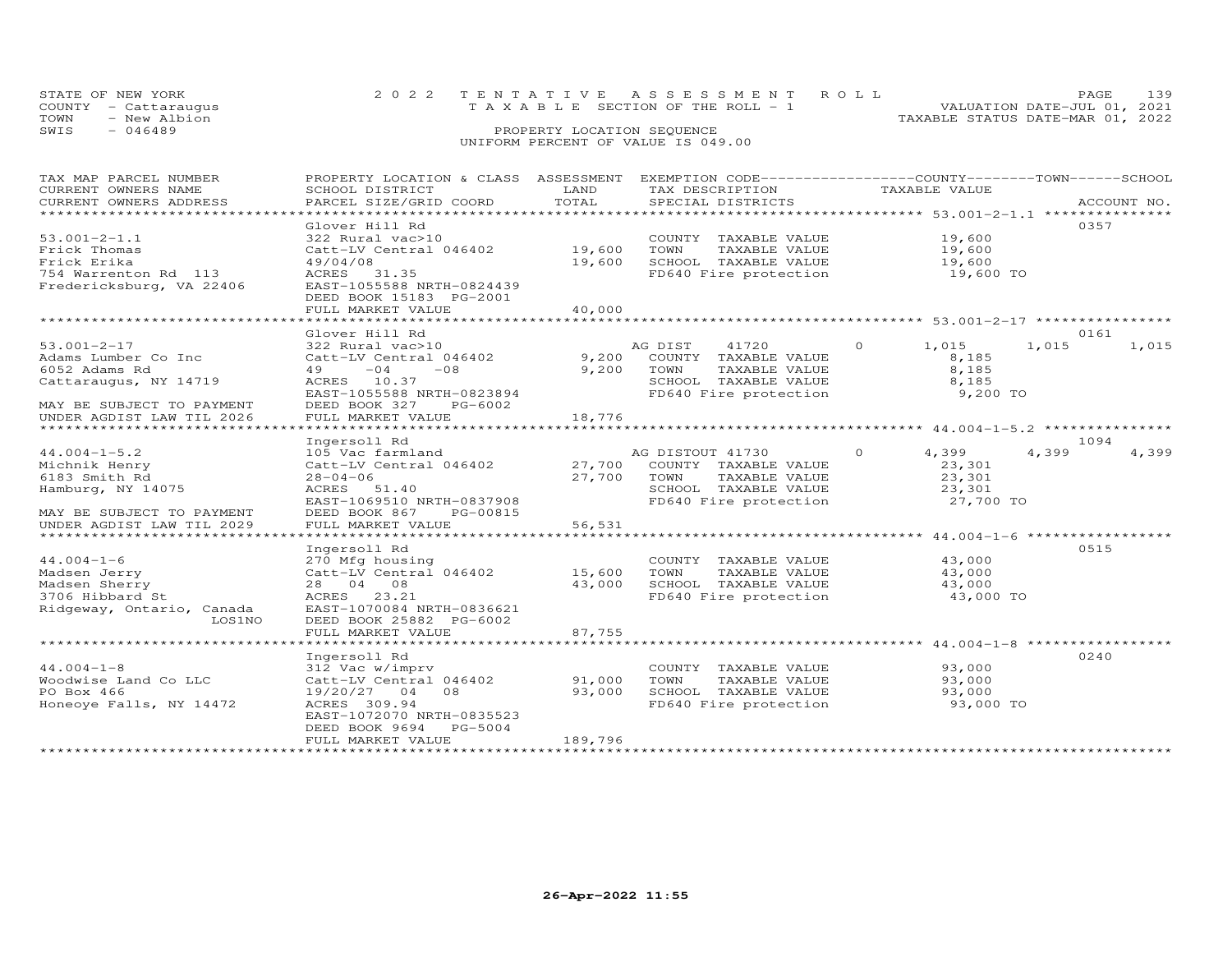|      | STATE OF NEW YORK    | 2022 TENTATIVE ASSESSMENT ROLL        |                            |  | PAGE.                            | 140 |
|------|----------------------|---------------------------------------|----------------------------|--|----------------------------------|-----|
|      | COUNTY - Cattaraugus | T A X A B L E SECTION OF THE ROLL - 1 |                            |  | VALUATION DATE-JUL 01, 2021      |     |
| TOWN | - New Albion         |                                       |                            |  | TAXABLE STATUS DATE-MAR 01, 2022 |     |
| SWIS | $-046489$            |                                       | PROPERTY LOCATION SEQUENCE |  |                                  |     |
|      |                      | UNIFORM PERCENT OF VALUE IS 049.00    |                            |  |                                  |     |

### TAX MAP PARCEL NUMBER PROPERTY LOCATION & CLASS ASSESSMENT EXEMPTION CODE------------------COUNTY--------TOWN------SCHOOL CURRENT OWNERS NAME SCHOOL DISTRICT LAND TAX DESCRIPTION TAXABLE VALUE CURRENT OWNERS ADDRESS PARCEL SIZE/GRID COORD TOTAL SPECIAL DISTRICTS ACCOUNT NO. \*\*\*\*\*\*\*\*\*\*\*\*\*\*\*\*\*\*\*\*\*\*\*\*\*\*\*\*\*\*\*\*\*\*\*\*\*\*\*\*\*\*\*\*\*\*\*\*\*\*\*\*\*\*\*\*\*\*\*\*\*\*\*\*\*\*\*\*\*\*\*\*\*\*\*\*\*\*\*\*\*\*\*\*\*\*\*\*\*\*\*\*\*\*\*\*\*\*\*\*\*\*\* 44.004-1-21.1 \*\*\*\*\*\*\*\*\*\*\*\*\*\*19395 (1,986)<br>Reed Michael J (21,986) 21,986 (21,986) 21,986 (21,986 (21,986 (21,986 (21,986 (21,986 (21,986 (21,986 (21,986<br>Reed Wayne E (27 04 08 (27 04 08 (2000) 2000) 2000 (2000) 21,986 (21,986 (21,986 (21,986 (21,986 21,986 21,986 DEED BOOK 4383 PG-2001 MAY BE SUBJECT TO PAYMENT DEED BOOK 4383 PG-2001 UNDER AGDIST LAW TIL 2026 FULL MARKET VALUE 142,857 \*\*\*\*\*\*\*\*\*\*\*\*\*\*\*\*\*\*\*\*\*\*\*\*\*\*\*\*\*\*\*\*\*\*\*\*\*\*\*\*\*\*\*\*\*\*\*\*\*\*\*\*\*\*\*\*\*\*\*\*\*\*\*\*\*\*\*\*\*\*\*\*\*\*\*\*\*\*\*\*\*\*\*\*\*\*\*\*\*\*\*\*\*\*\*\*\*\*\*\*\*\*\* 44.004-1-21.3 \*\*\*\*\*\*\*\*\*\*\*\*\*\* 9605 Ingersoll Rd 1461 44.004-1-21.3 210 1 Family Res BAS STAR 41854 0 0 0 16,800 Reed Dale R Catt-LV Central 046402 12,300 COUNTY TAXABLE VALUE 43,700 9605 Ingersoll Rd 27 04 08 43,700 TOWN TAXABLE VALUE 43,700 Cattaraugus, NY 14719 Ff 1190.00 SCHOOL TAXABLE VALUE 26,900 ACRES 16.55 FD640 Fire protection 43,700 TO EAST-1070192 NRTH-0834568 DEED BOOK 00983 PG-00373 FULL MARKET VALUE 89,184 \*\*\*\*\*\*\*\*\*\*\*\*\*\*\*\*\*\*\*\*\*\*\*\*\*\*\*\*\*\*\*\*\*\*\*\*\*\*\*\*\*\*\*\*\*\*\*\*\*\*\*\*\*\*\*\*\*\*\*\*\*\*\*\*\*\*\*\*\*\*\*\*\*\*\*\*\*\*\*\*\*\*\*\*\*\*\*\*\*\*\*\*\*\*\*\*\*\*\*\*\*\*\* 44.004-1-7 \*\*\*\*\*\*\*\*\*\*\*\*\*\*\*\*\* 9730 Ingersoll Rd 026844.004-1-7 314 Rural vac<10 COUNTY TAXABLE VALUE 13,100 Ingersoll Road LLC Catt-LV Central 046402 13,100 TOWN TAXABLE VALUE 13,100 PO Box 208956 28 04 08 13,100 SCHOOL TAXABLE VALUE 13,100 New Haven, CT 06520 ACRES 18.28 FD640 Fire protection 13,100 TO EAST-1070254 NRTH-0835867 DEED BOOK 18075 PG-2002FULL MARKET VALUE 26,735 3731 Ingersoll Rd 28 04 08<br>Cattaraugus, NY 14719 BEED BOOK 18184 PG-4001<br>DEED BOOK 18184 PG-4001<br>DEED BOOK 18184 PG-4001<br>DEED BOOK 18184 PG-4001<br>DEED BOOK 18184 PG-4001<br>DEED BOOK 18184 PG-4001<br>Cattaraugus, NY 14719 DEED BO \*\*\*\*\*\*\*\*\*\*\*\*\*\*\*\*\*\*\*\*\*\*\*\*\*\*\*\*\*\*\*\*\*\*\*\*\*\*\*\*\*\*\*\*\*\*\*\*\*\*\*\*\*\*\*\*\*\*\*\*\*\*\*\*\*\*\*\*\*\*\*\*\*\*\*\*\*\*\*\*\*\*\*\*\*\*\*\*\*\*\*\*\*\*\*\*\*\*\*\*\*\*\* 44.004-1-22 \*\*\*\*\*\*\*\*\*\*\*\*\*\*\*\* $0$   $0$   $0$   $0$   $16,800$ FULL MARKET VALUE 129,796 \*\*\*\*\*\*\*\*\*\*\*\*\*\*\*\*\*\*\*\*\*\*\*\*\*\*\*\*\*\*\*\*\*\*\*\*\*\*\*\*\*\*\*\*\*\*\*\*\*\*\*\*\*\*\*\*\*\*\*\*\*\*\*\*\*\*\*\*\*\*\*\*\*\*\*\*\*\*\*\*\*\*\*\*\*\*\*\*\*\*\*\*\*\*\*\*\*\*\*\*\*\*\* 44.004-1-5.4 \*\*\*\*\*\*\*\*\*\*\*\*\*\*\* 9782 Ingersoll Rd 129444.004-1-5.4 240 Rural res COUNTY TAXABLE VALUE 116,100 Widrig Adam Catt-LV Central 046402 14,100 TOWN TAXABLE VALUE 116,100 9782 Ingersoll Rd 28 04 06 116,100 SCHOOL TAXABLE VALUE 116,100 Cattaraugus, NY 14719 ACRES 29.55 BANK 017 FD640 Fire protection 116,100 TO EAST-1069794 NRTH-0837157 DEED BOOK 24963 PG-3001FULL MARKET VALUE 236,939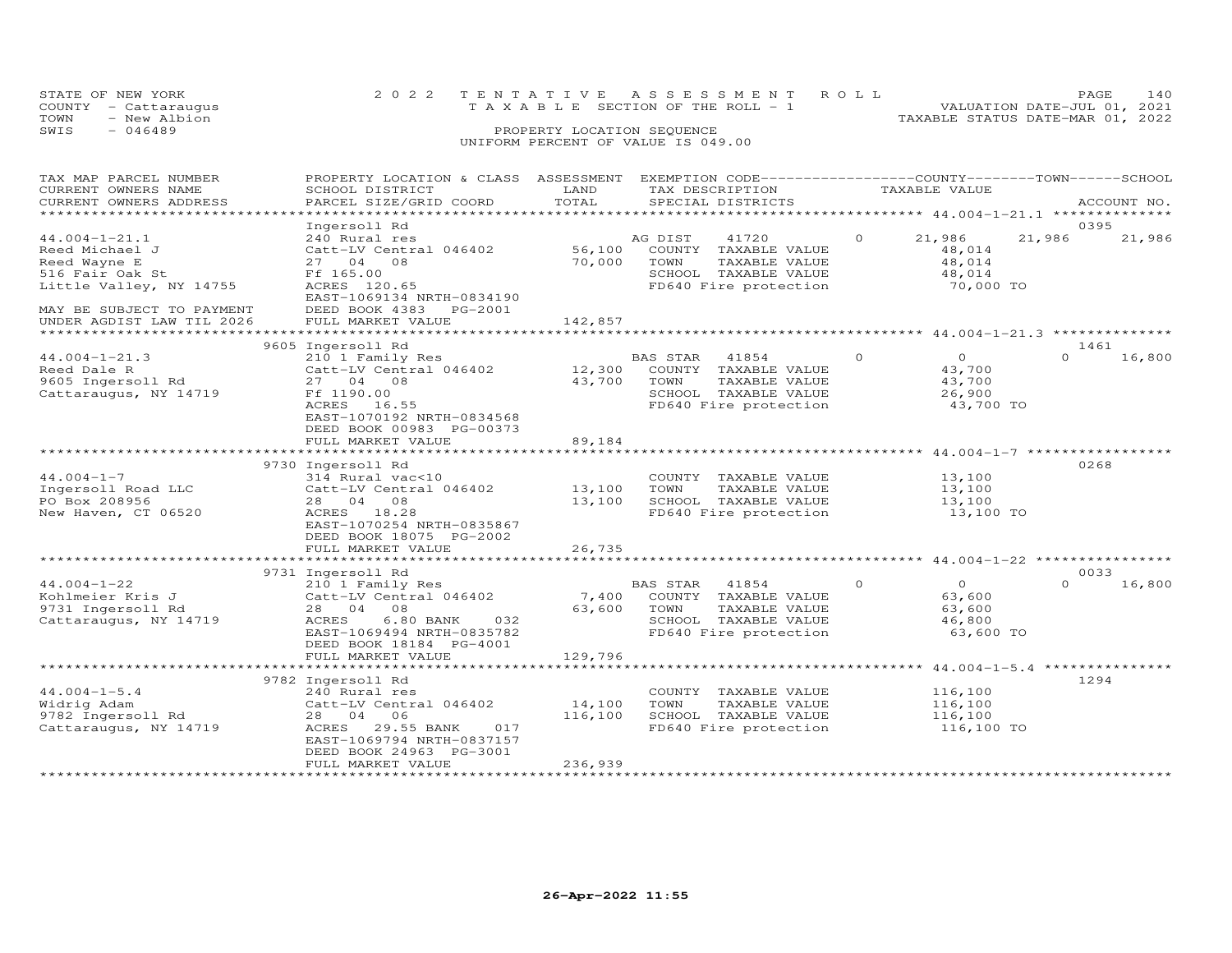| STATE OF NEW YORK    | 2022 TENTATIVE ASSESSMENT ROLL        | 147<br>PAGE.                     |
|----------------------|---------------------------------------|----------------------------------|
| COUNTY - Cattarauqus | T A X A B L E SECTION OF THE ROLL - 1 | VALUATION DATE-JUL 01, 2021      |
| TOWN<br>- New Albion |                                       | TAXABLE STATUS DATE-MAR 01, 2022 |
| SWIS<br>- 046489     | PROPERTY LOCATION SEQUENCE            |                                  |
|                      | UNIFORM PERCENT OF VALUE IS 049.00    |                                  |

## TAX MAP PARCEL NUMBER PROPERTY LOCATION & CLASS ASSESSMENT EXEMPTION CODE------------------COUNTY--------TOWN------SCHOOL CURRENT OWNERS NAME SCHOOL DISTRICT LAND TAX DESCRIPTION TAXABLE VALUE CURRENT OWNERS ADDRESS PARCEL SIZE/GRID COORD TOTAL SPECIAL DISTRICTS ACCOUNT NO. \*\*\*\*\*\*\*\*\*\*\*\*\*\*\*\*\*\*\*\*\*\*\*\*\*\*\*\*\*\*\*\*\*\*\*\*\*\*\*\*\*\*\*\*\*\*\*\*\*\*\*\*\*\*\*\*\*\*\*\*\*\*\*\*\*\*\*\*\*\*\*\*\*\*\*\*\*\*\*\*\*\*\*\*\*\*\*\*\*\*\*\*\*\*\*\*\*\*\*\*\*\*\* 35.074-4-1 \*\*\*\*\*\*\*\*\*\*\*\*\*\*\*\*\* Jefferson 156735.074-4-1 311 Res vac land COUNTY TAXABLE VALUE 300Booth Edna E Life Us Catt-LV Central 046402 300 TOWN TAXABLE VALUE 300186 Jefferson FRNT 160.00 DPTH 60.00 300 SCHOOL TAXABLE VALUE 300Cattaraugus, NY 14719 EAST-1074651 NRTH-0850960 FD640 Fire protection 300 TO FULL MARKET VALUE 612  $300$ 300 300 TO \*\*\*\*\*\*\*\*\*\*\*\*\*\*\*\*\*\*\*\*\*\*\*\*\*\*\*\*\*\*\*\*\*\*\*\*\*\*\*\*\*\*\*\*\*\*\*\*\*\*\*\*\*\*\*\*\*\*\*\*\*\*\*\*\*\*\*\*\*\*\*\*\*\*\*\*\*\*\*\*\*\*\*\*\*\*\*\*\*\*\*\*\*\*\*\*\*\*\*\*\*\*\* 44.003-1-4.3 \*\*\*\*\*\*\*\*\*\*\*\*\*\*\* Kickbush Hill Rd 155144.003-1-4.3 311 Res vac land COUNTY TAXABLE VALUE 4,000 Oakes Daryl S Catt-LV Central 046402 4,000 TOWN TAXABLE VALUE 4,000 Oakes Jodi L ACRES 1.05 4,000 SCHOOL TAXABLE VALUE 4,000 6570 Kickbush Hill Rd EAST-1054931 NRTH-0832568 FD640 Fire protection 4,000 TOCattaraugus, NY 14719 DEED BOOK 556 PG-6001 FULL MARKET VALUE 8,163 \*\*\*\*\*\*\*\*\*\*\*\*\*\*\*\*\*\*\*\*\*\*\*\*\*\*\*\*\*\*\*\*\*\*\*\*\*\*\*\*\*\*\*\*\*\*\*\*\*\*\*\*\*\*\*\*\*\*\*\*\*\*\*\*\*\*\*\*\*\*\*\*\*\*\*\*\*\*\*\*\*\*\*\*\*\*\*\*\*\*\*\*\*\*\*\*\*\*\*\*\*\*\* 43.004-2-8.2 \*\*\*\*\*\*\*\*\*\*\*\*\*\*\*6519 Kickbush Hill Rd<br>Carey & Marie Colvin Irr.Trust Pine Valley Cen 063001<br>Colvin Charles Maurice 59 04 08<br>Colvin Charles Maurice 59 04 08<br>Colvin Charles Maurice 59 04 08<br>Cattaraugus, NY 14719 EQEED BOOK 20210 PG-8889<br>Cat 6519 Kickbush Hill Rd<br>Colvin Charles Maurice and Rine Valley Cen 063001 (Colvin Charles Maurice 1991 Kickbush Hill Rd<br>10991 Kickbush Hill Rd 59 04 08 (Sen 063001 8,600 SCHOOL TAXABLE VALUE 10991 Kickbush Hill Rd 59 04 08<br>C DEED BOOK 20210 PG-8889FULL MARKET VALUE 17,551 \*\*\*\*\*\*\*\*\*\*\*\*\*\*\*\*\*\*\*\*\*\*\*\*\*\*\*\*\*\*\*\*\*\*\*\*\*\*\*\*\*\*\*\*\*\*\*\*\*\*\*\*\*\*\*\*\*\*\*\*\*\*\*\*\*\*\*\*\*\*\*\*\*\*\*\*\*\*\*\*\*\*\*\*\*\*\*\*\*\*\*\*\*\*\*\*\*\*\*\*\*\*\* 44.003-1-4.4 \*\*\*\*\*\*\*\*\*\*\*\*\*\*\* 6570 Kickbush Hill Rd 142844.003-1-4.4 210 1 Family Res BAS STAR 41854 0 0 0 16,800Oakes Daryl S Catt-LV Central 046402 28,700 COUNTY TAXABLE VALUE 70,100 Oakes Jodi L ACRES 54.00 70,100 TOWN TAXABLE VALUE 70,100 6570 Kickbush Rd EAST-1055977 NRTH-0834140 SCHOOL TAXABLE VALUE 53,300 Cattaraugus, NY 14719 DEED BOOK 11439 PG-2001 FD640 Fire protection 70,100 TO FULL MARKET VALUE 143,061  $0 \t 16,800$ MAY BE SUBJECT TO PAYMENTUNDER AGDIST LAW TIL 2022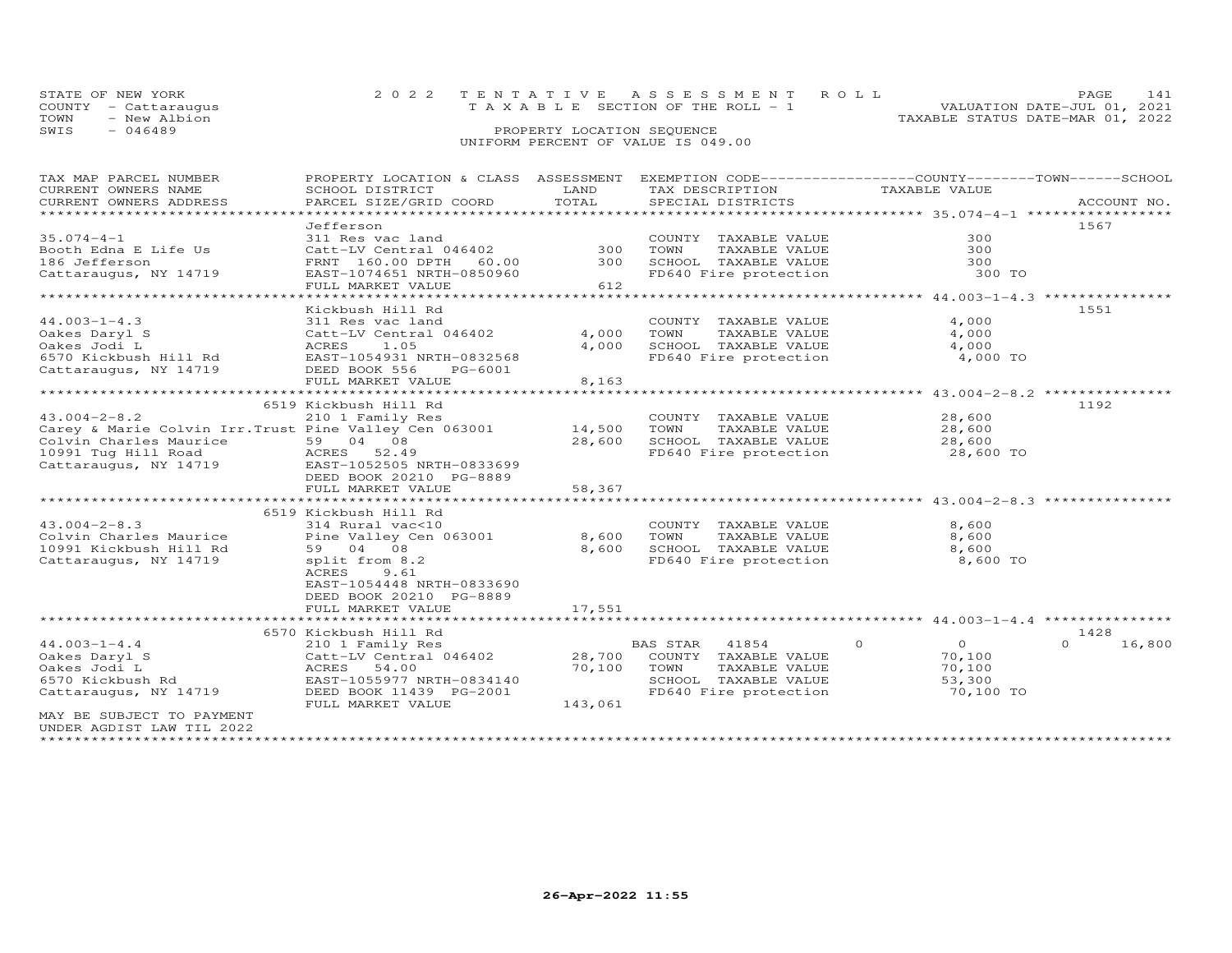|      | STATE OF NEW YORK<br>COUNTY - Cattaraugus | 2022 TENTATIVE ASSESSMENT ROLL<br>PAGE<br>VALUATION DATE-JUL 01, 2021<br>T A X A B L E SECTION OF THE ROLL - 1 | 142 |
|------|-------------------------------------------|----------------------------------------------------------------------------------------------------------------|-----|
| TOWN | - New Albion                              | TAXABLE STATUS DATE-MAR 01, 2022                                                                               |     |
| SWIS | $-046489$                                 | PROPERTY LOCATION SEQUENCE                                                                                     |     |
|      |                                           | UNIFORM PERCENT OF VALUE IS 049.00                                                                             |     |

| TAX MAP PARCEL NUMBER                                | PROPERTY LOCATION & CLASS ASSESSMENT |         | EXEMPTION CODE-----------------COUNTY-------TOWN------SCHOOL |                                                 |             |
|------------------------------------------------------|--------------------------------------|---------|--------------------------------------------------------------|-------------------------------------------------|-------------|
| CURRENT OWNERS NAME                                  | SCHOOL DISTRICT                      | LAND    | TAX DESCRIPTION                                              | TAXABLE VALUE                                   |             |
| CURRENT OWNERS ADDRESS                               | PARCEL SIZE/GRID COORD               | TOTAL   | SPECIAL DISTRICTS                                            |                                                 | ACCOUNT NO. |
|                                                      |                                      |         |                                                              |                                                 |             |
|                                                      | 6655 Kickbush Hill Rd                |         |                                                              |                                                 | 0246        |
| $43.004 - 2 - 7$                                     | 210 1 Family Res                     |         | COUNTY TAXABLE VALUE                                         | 68,700                                          |             |
| Kalata Mark A                                        | Catt-LV Central 046402               | 17,900  | TOWN<br>TAXABLE VALUE                                        | 68,700                                          |             |
| O'Neill Connie M                                     | 59 04 08                             | 68,700  | SCHOOL TAXABLE VALUE                                         | 68,700                                          |             |
| 117 Russell Rd                                       | 876-1036 (716)                       |         | FD640 Fire protection                                        | 68,700 TO                                       |             |
| Woodland, ME 04736                                   | ACRES<br>27.81                       |         |                                                              |                                                 |             |
|                                                      | EAST-1053770 NRTH-0834341            |         |                                                              |                                                 |             |
|                                                      | DEED BOOK 22671 PG-8001              |         |                                                              |                                                 |             |
|                                                      |                                      |         |                                                              |                                                 |             |
|                                                      | FULL MARKET VALUE                    | 140,204 |                                                              |                                                 |             |
|                                                      |                                      |         |                                                              |                                                 |             |
|                                                      | Kysor Hill Rd                        |         |                                                              |                                                 | 1402        |
| $43.002 - 2 - 8.3$                                   | 314 Rural vac<10                     |         | COUNTY TAXABLE VALUE                                         | 2,200                                           |             |
| Nadler Charles B                                     | Pine Valley Cen 063001               | 2,200   | TOWN<br>TAXABLE VALUE                                        | 2,200                                           |             |
| 12364 Main Rd                                        | 61 04 08                             | 2,200   | SCHOOL TAXABLE VALUE                                         | 2,200                                           |             |
| Akron, NY 14001                                      | ACRES<br>7.25                        |         | FD640 Fire protection                                        | 2,200 TO                                        |             |
|                                                      | EAST-1051330 NRTH-0840221            |         |                                                              |                                                 |             |
|                                                      | DEED BOOK 00936 PG-00036             |         |                                                              |                                                 |             |
|                                                      | FULL MARKET VALUE                    | 4,490   |                                                              |                                                 |             |
|                                                      | ************************             |         |                                                              | ****************** 43.002-2-2 ***************** |             |
|                                                      | Leon Rd                              |         |                                                              |                                                 | 0322        |
| $43.002 - 2 - 2$                                     | 105 Vac farmland                     |         | COUNTY TAXABLE VALUE                                         | 60,900                                          |             |
| Mecca Revocable Trust Leonard Catt-LV Central 046402 |                                      | 60,900  | TAXABLE VALUE<br>TOWN                                        | 60,900                                          |             |
| 8571 Wendy Lane                                      | 62 04 08                             | 60,900  | SCHOOL TAXABLE VALUE                                         | 60,900                                          |             |
| W. Palm Beach, FL 33411                              | ACRES 143.75                         |         | FD640 Fire protection                                        | 60,900 TO                                       |             |
|                                                      | EAST-1052042 NRTH-0845012            |         |                                                              |                                                 |             |
| MAY BE SUBJECT TO PAYMENT                            | DEED BOOK 11910 PG-3002              |         |                                                              |                                                 |             |
| UNDER AGDIST LAW TIL 2024                            | FULL MARKET VALUE                    | 124,286 |                                                              |                                                 |             |
|                                                      |                                      |         |                                                              |                                                 |             |
|                                                      | Leon Rd                              |         |                                                              |                                                 | 0351        |
| $43.004 - 2 - 8.1$                                   | 240 Rural res                        |         | COUNTY TAXABLE VALUE                                         | 69,700                                          |             |
| Schoonmaker Larry J                                  | Pine Valley Cen 063001               | 48,700  | TOWN<br>TAXABLE VALUE                                        | 69,700                                          |             |
| Schoonmaker James D                                  | 59 04 08                             | 69,700  | SCHOOL TAXABLE VALUE                                         | 69,700                                          |             |
| 14 Pleasant Ave                                      | ACRES 121.60                         |         | FD640 Fire protection                                        | 69,700 TO                                       |             |
| Orchard Park, NY 14127                               | EAST-1053130 NRTH-0832551            |         |                                                              |                                                 |             |
|                                                      |                                      |         |                                                              |                                                 |             |
|                                                      | DEED BOOK 22479 PG-2001              |         |                                                              |                                                 |             |
|                                                      | FULL MARKET VALUE                    | 142,245 |                                                              |                                                 |             |
|                                                      |                                      |         |                                                              |                                                 |             |
|                                                      | Leon Rd                              |         |                                                              |                                                 | 1069        |
| $44.002 - 1 - 8$                                     | 682 Rec facility                     |         | COUNTY TAXABLE VALUE                                         | 89,400                                          |             |
| Chautauqua Olean Camp                                | Catt-LV Central 046402               | 11,600  | TAXABLE VALUE<br>TOWN                                        | 89,400                                          |             |
| Attn: Elisabeth Baker Johnson 29 04 08               |                                      | 89,400  | SCHOOL TAXABLE VALUE                                         | 89,400                                          |             |
| 179 Sugar Hill Rd                                    | ACRES 15.24                          |         | FD640 Fire protection                                        | 89,400 TO                                       |             |
| Rexford, NY 12148                                    | EAST-1070072 NRTH-0841990            |         |                                                              |                                                 |             |
|                                                      | FULL MARKET VALUE                    | 182,449 |                                                              |                                                 |             |
|                                                      |                                      |         |                                                              |                                                 |             |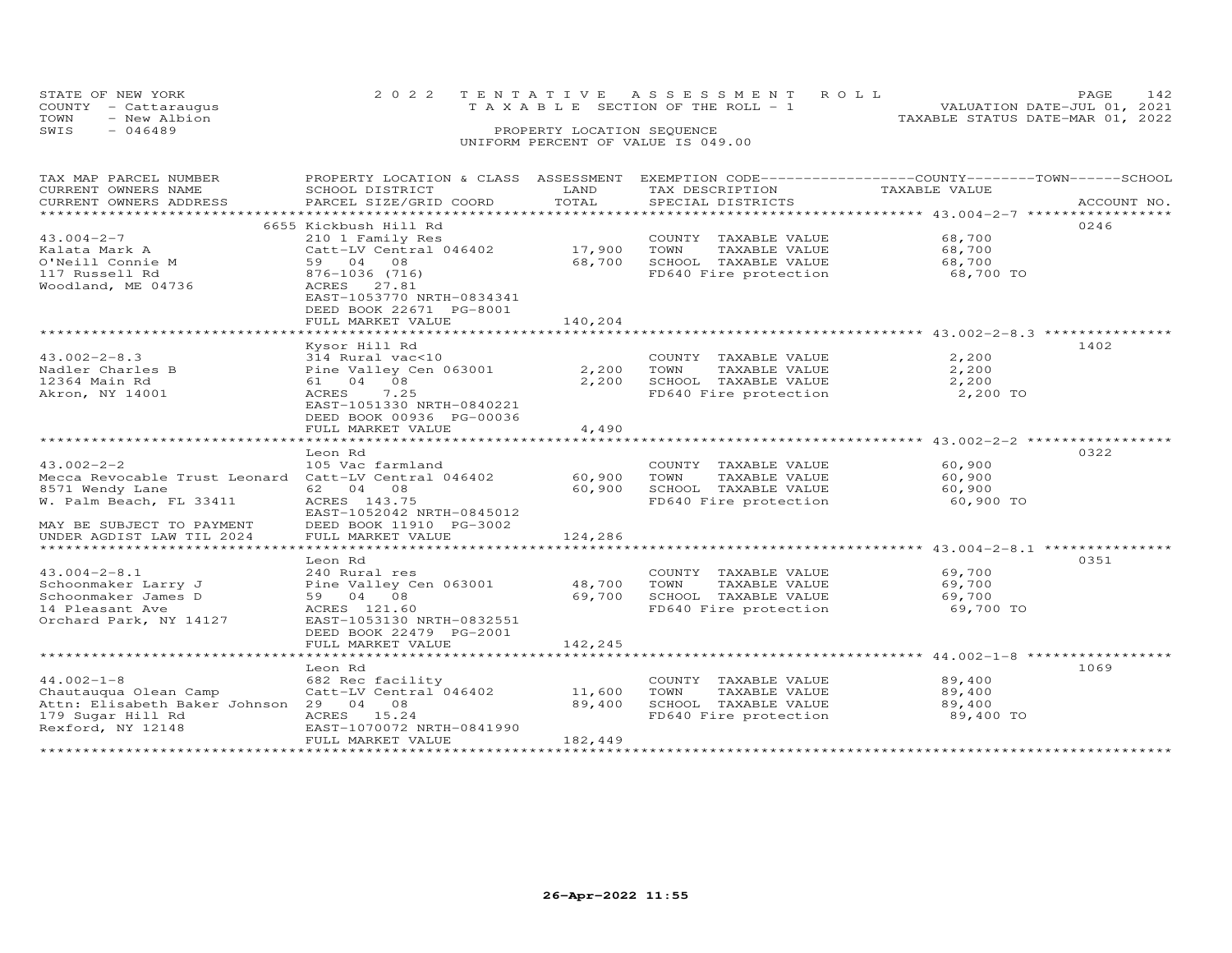|      | STATE OF NEW YORK    | 2022 TENTATIVE ASSESSMENT ROLL                 | PAGE.                            |
|------|----------------------|------------------------------------------------|----------------------------------|
|      | COUNTY - Cattarauqus | $T A X A B I E S E C T I ON OF THE R O I. - 1$ | VALUATION DATE-JUL 01, 2021      |
| TOWN | - New Albion         |                                                | TAXABLE STATUS DATE-MAR 01, 2022 |
| SWIS | - 046489             | PROPERTY LOCATION SEQUENCE                     |                                  |
|      |                      | UNIFORM PERCENT OF VALUE IS 049.00             |                                  |

| TAX MAP PARCEL NUMBER<br>CURRENT OWNERS NAME | PROPERTY LOCATION & CLASS ASSESSMENT<br>SCHOOL DISTRICT | LAND            | EXEMPTION CODE-----------------COUNTY-------TOWN------SCHOOL<br>TAX DESCRIPTION | TAXABLE VALUE                                                  |             |
|----------------------------------------------|---------------------------------------------------------|-----------------|---------------------------------------------------------------------------------|----------------------------------------------------------------|-------------|
| CURRENT OWNERS ADDRESS                       | PARCEL SIZE/GRID COORD                                  | TOTAL           | SPECIAL DISTRICTS                                                               |                                                                | ACCOUNT NO. |
|                                              |                                                         | * * * * * * * * |                                                                                 | ********** 44.002-1-9 ****                                     |             |
|                                              | Leon Rd                                                 |                 |                                                                                 |                                                                | 1355        |
| $44.002 - 1 - 9$                             | 322 Rural vac>10                                        |                 | COUNTY TAXABLE VALUE                                                            | 21,200                                                         |             |
| Botsford Robert P                            | Catt-LV Central 046402                                  | 21,200          | TOWN<br>TAXABLE VALUE                                                           | 21,200                                                         |             |
| Botsford Cindy L                             | 29 04<br>08                                             | 21,200          | SCHOOL TAXABLE VALUE                                                            | 21,200                                                         |             |
| 9777 Leon Rd                                 | ACRES<br>35.20 BANK<br>017                              |                 | FD640 Fire protection                                                           | 21,200 TO                                                      |             |
| Cattaraugus, NY 14719                        | EAST-1068833 NRTH-0841330                               |                 |                                                                                 |                                                                |             |
|                                              | DEED BOOK 21640 PG-4001                                 |                 |                                                                                 |                                                                |             |
|                                              | FULL MARKET VALUE                                       | 43,265          |                                                                                 |                                                                |             |
|                                              |                                                         |                 |                                                                                 | **************************** 44.003-1-22 ***********           |             |
|                                              | Leon Rd                                                 |                 |                                                                                 |                                                                | 0248        |
| $44.003 - 1 - 22$                            | 312 Vac w/imprv                                         |                 | COUNTY TAXABLE VALUE                                                            | 6,500                                                          |             |
| Bogardus Michael                             | Catt-LV Central 046402                                  | 1,500           | TOWN<br>TAXABLE VALUE                                                           | 6,500                                                          |             |
| 10004 Leon Rd                                | 35 04<br>08                                             | 6,500           | SCHOOL TAXABLE VALUE                                                            | 6,500                                                          |             |
| Cattaraugus, NY 14719                        | 72.00 DPTH 132.00<br>FRNT                               |                 | FD640 Fire protection                                                           | 6,500 TO                                                       |             |
|                                              | EAST-1065298 NRTH-0834244                               |                 |                                                                                 |                                                                |             |
|                                              | DEED BOOK 00946 PG-00911                                |                 |                                                                                 |                                                                |             |
|                                              | FULL MARKET VALUE                                       | 13,265          |                                                                                 |                                                                |             |
|                                              | *****************************                           |                 |                                                                                 |                                                                |             |
|                                              | Leon Rd                                                 |                 |                                                                                 |                                                                | 1088        |
| $44.003 - 2 - 14.2$                          | 314 Rural vac<10                                        |                 | COUNTY TAXABLE VALUE                                                            | 4,500                                                          |             |
| Pascarella Anthony                           | Catt-LV Central 046402                                  | 4,500           | TOWN<br>TAXABLE VALUE                                                           | 4,500                                                          |             |
| Pascarella Jolien                            | 36 04 08                                                | 4,500           | SCHOOL TAXABLE VALUE                                                            | 4,500                                                          |             |
| 9940 Leon Rd                                 | 1.88 BANK<br>017<br>ACRES                               |                 | FD640 Fire protection                                                           | 4,500 TO                                                       |             |
| Cattaraugus, NY 14719                        | EAST-1066593 NRTH-0836141                               |                 |                                                                                 |                                                                |             |
|                                              | DEED BOOK 30245 PG-4004                                 |                 |                                                                                 |                                                                |             |
|                                              | FULL MARKET VALUE                                       | 9,184           |                                                                                 |                                                                |             |
|                                              |                                                         |                 |                                                                                 |                                                                |             |
|                                              | Leon Rd                                                 |                 |                                                                                 |                                                                | 0429        |
| $44.004 - 1 - 25$                            | 312 Vac w/imprv                                         |                 | COUNTY TAXABLE VALUE                                                            | 16,400                                                         |             |
| Pilarski Ronald J                            | Catt-LV Central 046402                                  | 13,000          | TOWN<br>TAXABLE VALUE                                                           | 16,400                                                         |             |
| 339 Rowley Rd                                | 28 04 08                                                | 16,400          | SCHOOL TAXABLE VALUE                                                            | 16,400                                                         |             |
| Depew, NY 14043                              | ACRES 18.00                                             |                 | FD640 Fire protection                                                           | 16,400 TO                                                      |             |
|                                              | EAST-1067094 NRTH-0837011                               |                 |                                                                                 |                                                                |             |
|                                              | DEED BOOK 5353<br>PG-5001                               |                 |                                                                                 |                                                                |             |
|                                              | FULL MARKET VALUE                                       | 33,469          |                                                                                 |                                                                |             |
|                                              | ***********************                                 | ************    |                                                                                 | .******************************* 52.002-2-3.1 **************** |             |
|                                              | Leon Rd                                                 |                 |                                                                                 |                                                                | 0058        |
| $52.002 - 2 - 3.1$                           | 322 Rural vac>10                                        |                 | COUNTY TAXABLE VALUE                                                            | 20,000                                                         |             |
| Exford Brian                                 | Pine Valley Cen 063001                                  | 20,000          | TOWN<br>TAXABLE VALUE                                                           | 20,000                                                         |             |
| 10813 Leon Road                              | 58 04 08                                                | 20,000          | SCHOOL TAXABLE VALUE                                                            | 20,000                                                         |             |
| Cattaraugus, NY 14719                        | $L/p$ 657-401                                           |                 | FD640 Fire protection                                                           | 20,000 TO                                                      |             |
|                                              | ACRES 32.70                                             |                 |                                                                                 |                                                                |             |
|                                              | EAST-1054147 NRTH-0830341                               |                 |                                                                                 |                                                                |             |
|                                              | DEED BOOK 2019<br>PG-14335                              |                 |                                                                                 |                                                                |             |
|                                              | FULL MARKET VALUE                                       | 40,816          |                                                                                 |                                                                |             |
|                                              |                                                         |                 |                                                                                 |                                                                |             |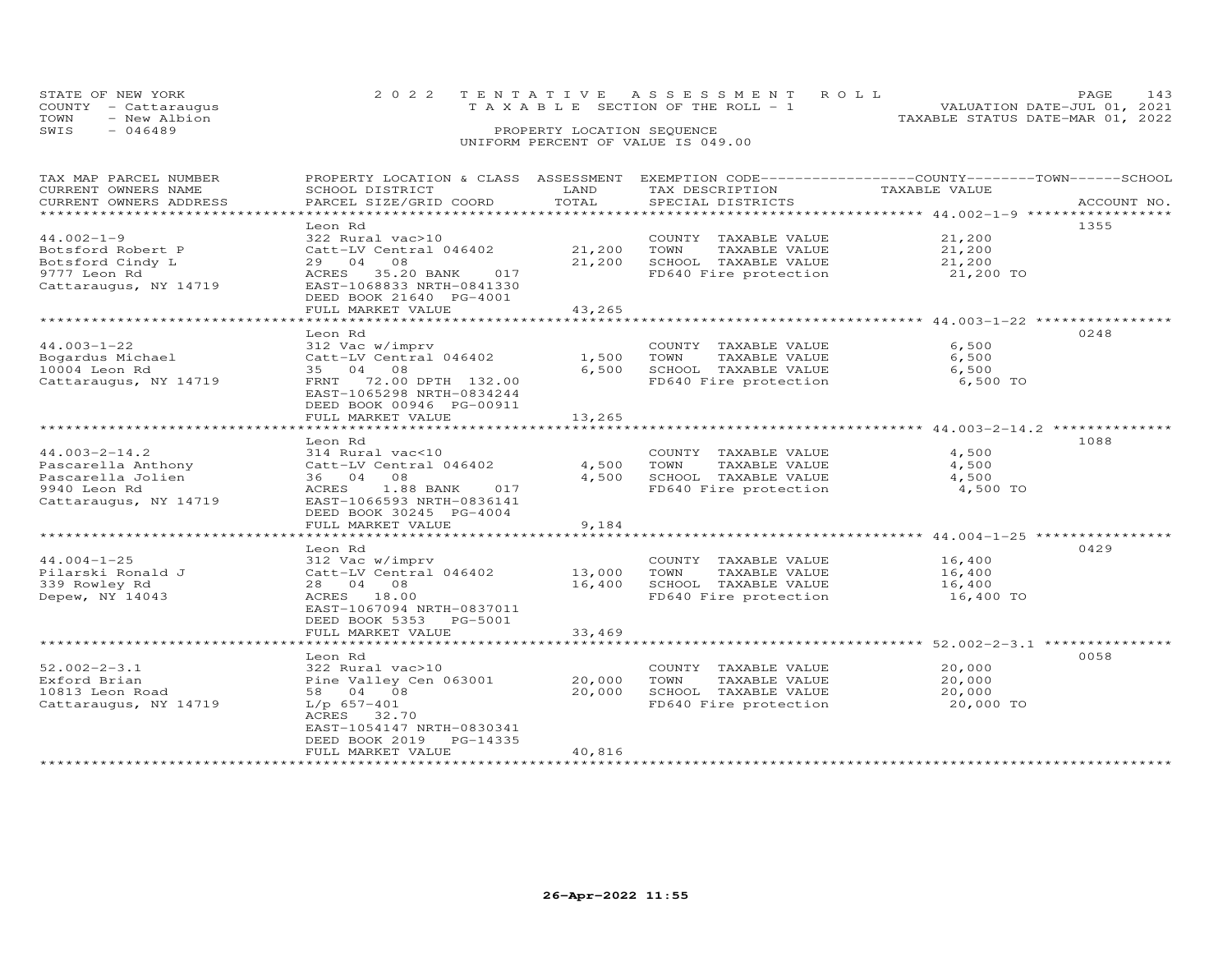| STATE OF NEW YORK    |  | 2022 TENTATIVE ASSESSMENT ROLL                                 | PAGE | 144 |
|----------------------|--|----------------------------------------------------------------|------|-----|
| COUNTY - Cattaraugus |  | VALUATION DATE-JUL 01, 2021<br>TAXABLE SECTION OF THE ROLL - 1 |      |     |
| TOWN - New Albion    |  | TAXABLE STATUS DATE-MAR 01, 2022                               |      |     |
| SWIS<br>- 046489     |  | PROPERTY LOCATION SEQUENCE                                     |      |     |
|                      |  | UNIFORM PERCENT OF VALUE IS 049.00                             |      |     |

| TAX MAP PARCEL NUMBER   | PROPERTY LOCATION & CLASS ASSESSMENT EXEMPTION CODE----------------COUNTY-------TOWN------SCHOOL |             |                             |                             |             |
|-------------------------|--------------------------------------------------------------------------------------------------|-------------|-----------------------------|-----------------------------|-------------|
| CURRENT OWNERS NAME     | SCHOOL DISTRICT                                                                                  | LAND        | TAX DESCRIPTION             | -COUNTY---<br>TAXABLE VALUE |             |
| CURRENT OWNERS ADDRESS  | PARCEL SIZE/GRID COORD                                                                           | TOTAL       | SPECIAL DISTRICTS           |                             | ACCOUNT NO. |
|                         |                                                                                                  |             |                             |                             |             |
|                         | Leon Rd                                                                                          |             |                             |                             | 1416        |
| $53.001 - 1 - 1.2$      | 270 Mfg housing                                                                                  |             | COUNTY TAXABLE VALUE        | 17,100                      |             |
| Oakes Daryl S           | Catt-LV Central 046402                                                                           | 5,100       | TOWN<br>TAXABLE VALUE       | 17,100                      |             |
| Oakes Jodi L            | 50 04<br>08                                                                                      |             | 17,100 SCHOOL TAXABLE VALUE | 17,100                      |             |
| 6570 Kickbush Rd        | ACRES<br>2.80                                                                                    |             | FD640 Fire protection       | 17,100 TO                   |             |
| Cattaraugus, NY 14719   | EAST-1056269 NRTH-0829606                                                                        |             |                             |                             |             |
|                         | DEED BOOK 5835 PG-5001                                                                           |             |                             |                             |             |
|                         | FULL MARKET VALUE                                                                                | 34,898      |                             |                             |             |
|                         |                                                                                                  |             |                             |                             |             |
|                         | Leon Rd                                                                                          |             |                             |                             | 1073        |
| $53.001 - 1 - 9.2$      | 314 Rural vac<10                                                                                 |             | COUNTY TAXABLE VALUE        | 8,300                       |             |
| Mihalik Daniel A        | Catt-LV Central 046402                                                                           | 8,300       | TOWN<br>TAXABLE VALUE       | 8,300                       |             |
| Lake Sandra             | 50 04 08                                                                                         | 8,300       | SCHOOL TAXABLE VALUE        | 8,300                       |             |
| 6501 Ridgewood Lakes Dr | ACRES<br>9.11                                                                                    |             | FD640 Fire protection       | 8,300 TO                    |             |
| Parma, OH 44129         | EAST-1057549 NRTH-0828304                                                                        |             |                             |                             |             |
|                         | DEED BOOK 997<br>PG-1032                                                                         |             |                             |                             |             |
|                         | FULL MARKET VALUE                                                                                | 16,939      |                             |                             |             |
|                         |                                                                                                  |             |                             |                             |             |
|                         | Leon Rd                                                                                          |             |                             |                             |             |
| $53.001 - 1 - 9.9$      | 322 Rural vac>10                                                                                 |             | COUNTY TAXABLE VALUE        | 22,000                      |             |
| Smith Duane R           | Catt-LV Central 046402 22,000 TOWN                                                               |             | TAXABLE VALUE               | 22,000                      |             |
| Smith Julie S           | 42 04 08                                                                                         |             |                             | 22,000                      |             |
| 10496 Leon Rd           | Split from 9.5                                                                                   |             |                             | 22,000 TO                   |             |
| Cattaraugus, NY 14719   | ACRES 37.35                                                                                      |             |                             |                             |             |
|                         | EAST-1060715 NRTH-0828255                                                                        |             |                             |                             |             |
|                         | DEED BOOK 2021 PG-15749                                                                          |             |                             |                             |             |
|                         | FULL MARKET VALUE                                                                                | 44,898      |                             |                             |             |
|                         |                                                                                                  |             |                             |                             |             |
|                         | Leon Rd                                                                                          |             |                             |                             | 0454        |
| $53.001 - 1 - 12$       | 322 Rural vac>10                                                                                 |             | COUNTY TAXABLE VALUE        | 17,300                      |             |
| Nichols Tiffany L       | Catt-LV Central 046402                                                                           | 17,300 TOWN | TAXABLE VALUE               | 17,300                      |             |
| 7869 Mosher Hollow Rd   | 43/44 04 08                                                                                      |             | 17,300 SCHOOL TAXABLE VALUE | 17,300                      |             |
| Cattaraugus, NY 14719   | 26.65<br>ACRES                                                                                   |             | FD640 Fire protection       | 17,300 TO                   |             |
|                         | EAST-1062626 NRTH-0831220                                                                        |             |                             |                             |             |
|                         | DEED BOOK 28199 PG-9002                                                                          |             |                             |                             |             |
|                         | FULL MARKET VALUE                                                                                | 35,306      |                             |                             |             |
|                         |                                                                                                  |             |                             |                             |             |
|                         | Leon Rd                                                                                          |             |                             |                             | 0366        |
| $53.001 - 1 - 13.1$     | 322 Rural vac>10                                                                                 |             | COUNTY TAXABLE VALUE        | 16,500                      |             |
| Stein Kayl              | Catt-LV Central 046402                                                                           | 16,500      | TOWN<br>TAXABLE VALUE       | 16,500                      |             |
| Stein Tyler             | 42 04<br>08                                                                                      |             | 16,500 SCHOOL TAXABLE VALUE | 16,500                      |             |
| 6461 Mayo Rd            | Lot <sub>35</sub>                                                                                |             | FD640 Fire protection       | 16,500 TO                   |             |
| Cattaraugus, NY 14719   | $6/15$ -split house 3.65ac o                                                                     |             |                             |                             |             |
|                         | ACRES 21.25                                                                                      |             |                             |                             |             |
|                         | EAST-1062719 NRTH-0830387                                                                        |             |                             |                             |             |
|                         | DEED BOOK 21043 PG-7002                                                                          |             |                             |                             |             |
|                         |                                                                                                  |             |                             |                             |             |
|                         | FULL MARKET VALUE                                                                                | 33,673      |                             |                             |             |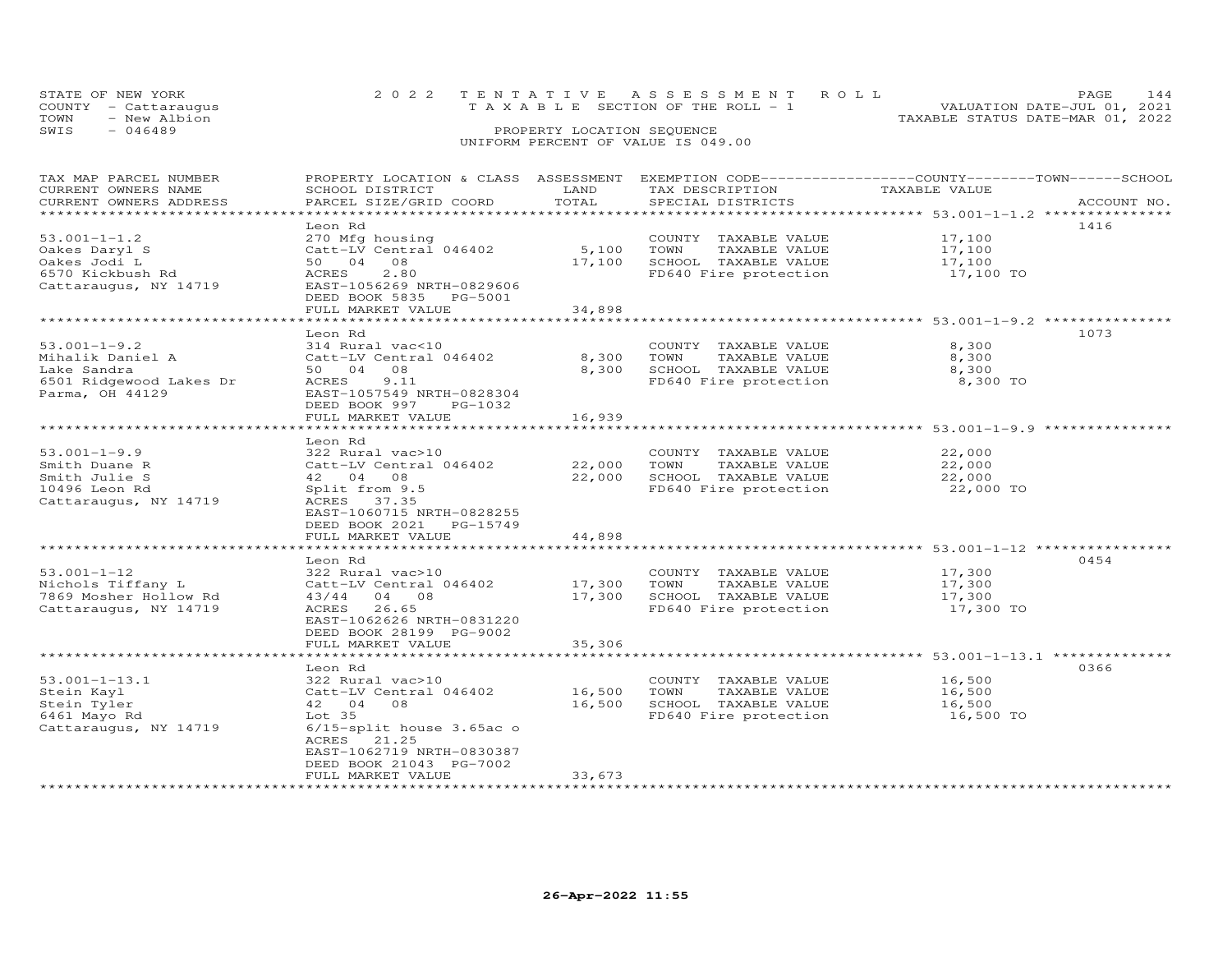| STATE OF NEW YORK    | 2022 TENTATIVE ASSESSMENT ROLL        | <b>PAGE</b>                      | 145 |
|----------------------|---------------------------------------|----------------------------------|-----|
| COUNTY - Cattaraugus | T A X A B L E SECTION OF THE ROLL - 1 | VALUATION DATE-JUL 01, 2021      |     |
| - New Albion<br>TOWN |                                       | TAXABLE STATUS DATE-MAR 01, 2022 |     |
| $-046489$<br>SWIS    | PROPERTY LOCATION SEQUENCE            |                                  |     |
|                      | $\frac{1}{2}$                         |                                  |     |

### UNIFORM PERCENT OF VALUE IS 049.00

| CURRENT OWNERS NAME<br>SCHOOL DISTRICT<br>LAND<br>TAX DESCRIPTION<br>TAXABLE VALUE<br>TOTAL<br>CURRENT OWNERS ADDRESS<br>PARCEL SIZE/GRID COORD<br>SPECIAL DISTRICTS<br>ACCOUNT NO.<br>0111<br>Leon Rd |          |
|--------------------------------------------------------------------------------------------------------------------------------------------------------------------------------------------------------|----------|
|                                                                                                                                                                                                        |          |
|                                                                                                                                                                                                        |          |
|                                                                                                                                                                                                        |          |
|                                                                                                                                                                                                        |          |
| $53.001 - 1 - 15$<br>60,340<br>260 Seasonal res<br>COUNTY TAXABLE VALUE                                                                                                                                |          |
| 22,240<br>Dach Charles<br>Catt-LV Central 046402<br>TOWN<br>TAXABLE VALUE<br>60,340                                                                                                                    |          |
| 60,340<br>Attn: Charles Dach<br>$34/35$ 04<br>SCHOOL TAXABLE VALUE<br>60,340<br>08                                                                                                                     |          |
| Index $#4759-001-Hwy App.$<br>FD640 Fire protection<br>Drawer H<br>60,340 TO                                                                                                                           |          |
| Custer City, PA 16725<br>37.85<br>ACRES                                                                                                                                                                |          |
| EAST-1064047 NRTH-0831132                                                                                                                                                                              |          |
| DEED BOOK 660<br>PG-00183                                                                                                                                                                              |          |
| FULL MARKET VALUE<br>123,143                                                                                                                                                                           |          |
| ************************ 53.001-1-16.2 ***************<br>1535                                                                                                                                         |          |
| Leon Rd<br>3.400                                                                                                                                                                                       |          |
| $53.001 - 1 - 16.2$<br>314 Rural vac<10<br>COUNTY TAXABLE VALUE                                                                                                                                        |          |
| 3,400<br>Cruz Addie Jr<br>Catt-LV Central 046402<br>TOWN<br>TAXABLE VALUE<br>3,400                                                                                                                     |          |
| 48 Lilac St<br>3,400<br>SCHOOL TAXABLE VALUE<br>3,400<br>$34 - 04 - 08$                                                                                                                                |          |
| Buffalo, NY 14220<br>FRNT 134.00 DPTH 350.00<br>FD640 Fire protection<br>3,400 TO<br>EAST-1063433 NRTH-0830357                                                                                         |          |
| DEED BOOK 2020 PG-12345                                                                                                                                                                                |          |
| FULL MARKET VALUE<br>6,939                                                                                                                                                                             |          |
| ******************************** 53.001-1-27 **********                                                                                                                                                |          |
| 0500<br>Leon Rd                                                                                                                                                                                        |          |
| $53.001 - 1 - 27$<br>260 Seasonal res<br>20,600<br>COUNTY TAXABLE VALUE                                                                                                                                |          |
| TAXABLE VALUE<br>20,600<br>Wachter Family Trust<br>Catt-LV Central 046402<br>17,000<br>TOWN                                                                                                            |          |
| Wachter Rolf N<br>42 04 08<br>20,600<br>SCHOOL TAXABLE VALUE<br>20,600                                                                                                                                 |          |
| FD640 Fire protection<br>3011 Via Donito<br>ACRES<br>26.02<br>20,600 TO                                                                                                                                |          |
| EAST-1061808 NRTH-0828445<br>Alpine, CA 91901                                                                                                                                                          |          |
| DEED BOOK 12908 PG-4001                                                                                                                                                                                |          |
| 42,041<br>FULL MARKET VALUE                                                                                                                                                                            |          |
| ************************<br>**************** 44.002-2-22.6 ***********                                                                                                                                 |          |
| 1415<br>9759 Leon Rd                                                                                                                                                                                   |          |
| $44.002 - 2 - 22.6$<br>$\Omega$<br>5,600<br>210 1 Family Res<br>VET PRO T 41003<br>$\Omega$                                                                                                            | $\Omega$ |
| Bailey Richard E<br>Catt-LV Central 046402<br>5,100 VET WAR C 41122<br>$\Omega$<br>6,720<br>$\Omega$                                                                                                   | $\Omega$ |
| Bailey Mary L<br>08<br>73,800 AGED C/T<br>41801<br>26,832<br>27,280<br>29 04<br>$\Omega$                                                                                                               | $\Omega$ |
| 2.80<br>$\Omega$<br>$\overline{O}$<br>9759 Leon Rd<br>ACRES<br>AGED S<br>41804<br>$\Omega$                                                                                                             | 22,140   |
| Cattaraugus, NY 14719-9755<br>$\Omega$<br>EAST-1069955 NRTH-0841078<br>ENH STAR<br>41834<br>$\Omega$<br>$\Omega$                                                                                       | 41,940   |
| 40,248<br>DEED BOOK 00943 PG-00852<br>COUNTY TAXABLE VALUE                                                                                                                                             |          |
| FULL MARKET VALUE<br>150,612<br>TOWN<br>TAXABLE VALUE<br>40,920                                                                                                                                        |          |
| SCHOOL TAXABLE VALUE<br>9,720                                                                                                                                                                          |          |
| FD640 Fire protection<br>73,800 TO                                                                                                                                                                     |          |
| 44.002-1-10.2 *************                                                                                                                                                                            |          |
| 9777 Leon Rd<br>1693                                                                                                                                                                                   |          |
| $44.002 - 1 - 10.2$<br>$\overline{O}$<br>$\Omega$<br>240 Rural res<br>BAS STAR<br>41854<br>$\circ$                                                                                                     | 16,800   |
| 21,500<br>101,500<br>Botsford Robert P<br>Catt-LV Central 046402<br>COUNTY TAXABLE VALUE                                                                                                               |          |
| Botsford Cindy L<br>101,500<br>TOWN<br>TAXABLE VALUE<br>101,500<br>$8/2018$ -splt off $1-10$                                                                                                           |          |
| 9777 Leon Rd<br>35.91<br>SCHOOL TAXABLE VALUE<br>ACRES<br>84,700                                                                                                                                       |          |
| Cattaraugus, NY 14719<br>EAST-1069930 NRTH-0840059<br>FD640 Fire protection<br>101,500 TO                                                                                                              |          |
| DEED BOOK 30101 PG-3001                                                                                                                                                                                |          |
| 207,143<br>FULL MARKET VALUE                                                                                                                                                                           |          |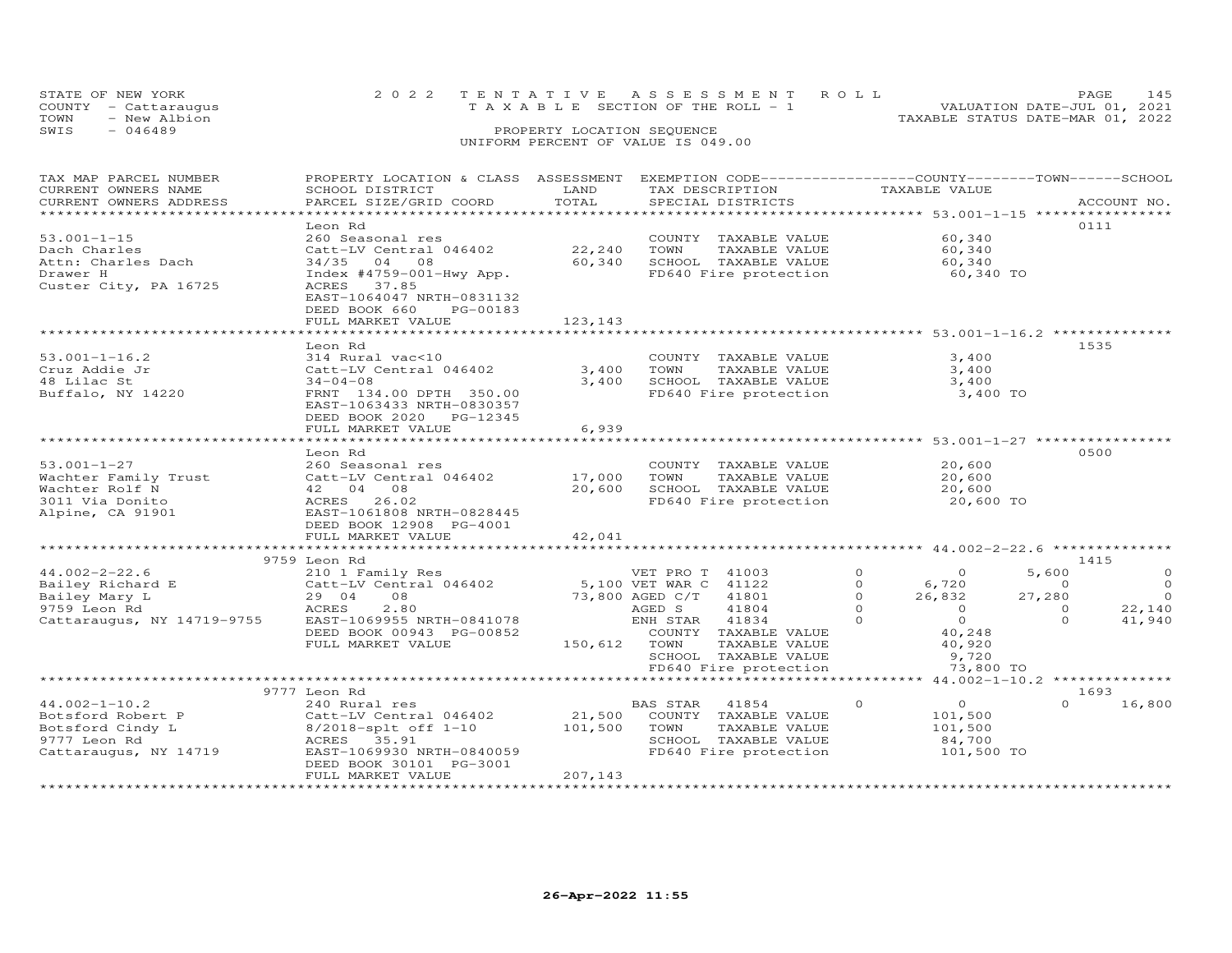|      | STATE OF NEW YORK    |  | 2022 TENTATIVE ASSESSMENT ROLL        |  |  | <b>PAGE</b>                      | 146 |
|------|----------------------|--|---------------------------------------|--|--|----------------------------------|-----|
|      | COUNTY - Cattaraugus |  | T A X A B L E SECTION OF THE ROLL - 1 |  |  | VALUATION DATE-JUL 01, 2021      |     |
| TOWN | - New Albion         |  |                                       |  |  | TAXABLE STATUS DATE-MAR 01, 2022 |     |
| SWIS | - 046489             |  | PROPERTY LOCATION SEQUENCE            |  |  |                                  |     |
|      |                      |  | UNIFORM PERCENT OF VALUE IS 049.00    |  |  |                                  |     |

| TAX MAP PARCEL NUMBER      | PROPERTY LOCATION & CLASS ASSESSMENT |                        | EXEMPTION CODE-----------------COUNTY-------TOWN------SCHOOL |                                                       |                    |
|----------------------------|--------------------------------------|------------------------|--------------------------------------------------------------|-------------------------------------------------------|--------------------|
| CURRENT OWNERS NAME        | SCHOOL DISTRICT                      | LAND                   | TAX DESCRIPTION                                              | TAXABLE VALUE                                         |                    |
| CURRENT OWNERS ADDRESS     | PARCEL SIZE/GRID COORD               | TOTAL                  | SPECIAL DISTRICTS                                            |                                                       | ACCOUNT NO.        |
|                            |                                      |                        |                                                              |                                                       |                    |
|                            | 9782 Leon Rd                         |                        |                                                              |                                                       | 0528               |
| $44.002 - 1 - 10.1$        | 240 Rural res                        |                        | COUNTY TAXABLE VALUE                                         | 99,500                                                |                    |
| Wakefield Bradley S        | Catt-LV Central 046402               | 27,900                 | TAXABLE VALUE<br>TOWN                                        | 99,500                                                |                    |
|                            | 29 04 08                             | 99,500                 | SCHOOL TAXABLE VALUE                                         |                                                       |                    |
| 9782 Leon Rd               |                                      |                        |                                                              | 99,500                                                |                    |
| Cattaraugus, NY 14719      | 2018-new home, #9777                 |                        | FD640 Fire protection                                        | 99,500 TO                                             |                    |
|                            | 8/18-splt off 35.91 ac               |                        |                                                              |                                                       |                    |
| MAY BE SUBJECT TO PAYMENT  | ACRES 52.00 BANK<br>017              |                        |                                                              |                                                       |                    |
| UNDER AGDIST LAW TIL 2024  | EAST-1067986 NRTH-0839929            |                        |                                                              |                                                       |                    |
|                            | DEED BOOK 2019 PG-17333              |                        |                                                              |                                                       |                    |
|                            | FULL MARKET VALUE                    | 203,061                |                                                              |                                                       |                    |
|                            |                                      |                        |                                                              |                                                       |                    |
|                            | 9797 Leon Rd                         |                        |                                                              |                                                       | 0415               |
| $44.004 - 1 - 4$           | 240 Rural res                        |                        | ENH STAR 41834                                               | $\circ$<br>$\overline{O}$                             | $\Omega$<br>41,940 |
| Westfall Dale S            | Catt-LV Central 046402               | 19,700                 | COUNTY TAXABLE VALUE                                         | 141,000                                               |                    |
| Westfall Nancy             | Catt-LV Centi<br>28     04     08    | 141,000                | TOWN<br>TAXABLE VALUE                                        | 141,000                                               |                    |
| 9797 Leon Rd               | SCAR decision                        |                        | SCHOOL TAXABLE VALUE                                         | 99,060                                                |                    |
| Cattaraugus, NY 14719      | ACRES 37.41                          |                        | FD640 Fire protection                                        | 141,000 TO                                            |                    |
|                            | EAST-1069877 NRTH-0838959            |                        |                                                              |                                                       |                    |
|                            | DEED BOOK 1033 PG-282                |                        |                                                              |                                                       |                    |
|                            |                                      |                        |                                                              |                                                       |                    |
|                            | FULL MARKET VALUE                    | 287,755<br>*********** |                                                              | *********************** 44.004-1-2 ****************** |                    |
|                            |                                      |                        |                                                              |                                                       |                    |
|                            | 9808 Leon Rd                         |                        |                                                              |                                                       | 0261               |
| $44.004 - 1 - 2$           | 240 Rural res                        |                        | COUNTY TAXABLE VALUE                                         | 47,800                                                |                    |
| Skeels Adam                | Catt-LV Central 046402               | 15,900                 | TOWN<br>TAXABLE VALUE                                        | 47,800                                                |                    |
| 9808 Leon Rd               | 28  04  08                           | 47,800                 | SCHOOL TAXABLE VALUE                                         | 47,800                                                |                    |
| Cattaraugus, NY 14719      | ACRES 23.79 BANK 032                 |                        | FD640 Fire protection                                        | 47,800 TO                                             |                    |
|                            | EAST-1068431 NRTH-0838992            |                        |                                                              |                                                       |                    |
|                            | DEED BOOK 13622 PG-6002              |                        |                                                              |                                                       |                    |
|                            | FULL MARKET VALUE                    | 97,551                 |                                                              |                                                       |                    |
|                            |                                      |                        |                                                              |                                                       |                    |
|                            | 9846 Leon Rd                         |                        |                                                              |                                                       | 1059               |
| $44.004 - 1 - 3$           | 270 Mfg housing                      |                        | COUNTY TAXABLE VALUE                                         | 18,400                                                |                    |
| Brown Curtis               | Catt-LV Central 046402               | 5,300                  | TOWN<br>TAXABLE VALUE                                        | 18,400                                                |                    |
| 9846 Leon Rd               | 28 04 08                             | 18,400                 | SCHOOL TAXABLE VALUE                                         | 18,400                                                |                    |
|                            | 3.21                                 |                        | FD640 Fire protection                                        | 18,400 TO                                             |                    |
| Cattaraugus, NY 14719      | ACRES                                |                        |                                                              |                                                       |                    |
|                            | EAST-1068501 NRTH-0838370            |                        |                                                              |                                                       |                    |
|                            | DEED BOOK 19636 PG-8001              |                        |                                                              |                                                       |                    |
|                            | FULL MARKET VALUE                    | 37,551                 |                                                              |                                                       |                    |
|                            |                                      |                        |                                                              |                                                       |                    |
|                            | 9856 Leon Rd                         |                        |                                                              |                                                       | 0520               |
| $44.004 - 1 - 5.1$         | 270 Mfg housing                      |                        | 41834<br>ENH STAR                                            | $\circ$<br>$\overline{O}$                             | $\Omega$<br>23,300 |
| Woodring Richard W Life Us | Catt-LV Central 046402               | 7,000                  | COUNTY TAXABLE VALUE                                         | 23,300                                                |                    |
| Woodring Penny R           | 28 04 08                             | 23,300                 | TAXABLE VALUE<br>TOWN                                        | 23,300                                                |                    |
| 9856 Leon Rd               | ACRES<br>6.04                        |                        | SCHOOL TAXABLE VALUE                                         | $\Omega$                                              |                    |
| Cattaraugus, NY 14719      | EAST-1068133 NRTH-0838160            |                        | FD640 Fire protection                                        | 23,300 TO                                             |                    |
|                            | DEED BOOK 28713 PG-6002              |                        |                                                              |                                                       |                    |
|                            | FULL MARKET VALUE                    | 47,551                 |                                                              |                                                       |                    |
|                            |                                      |                        |                                                              |                                                       |                    |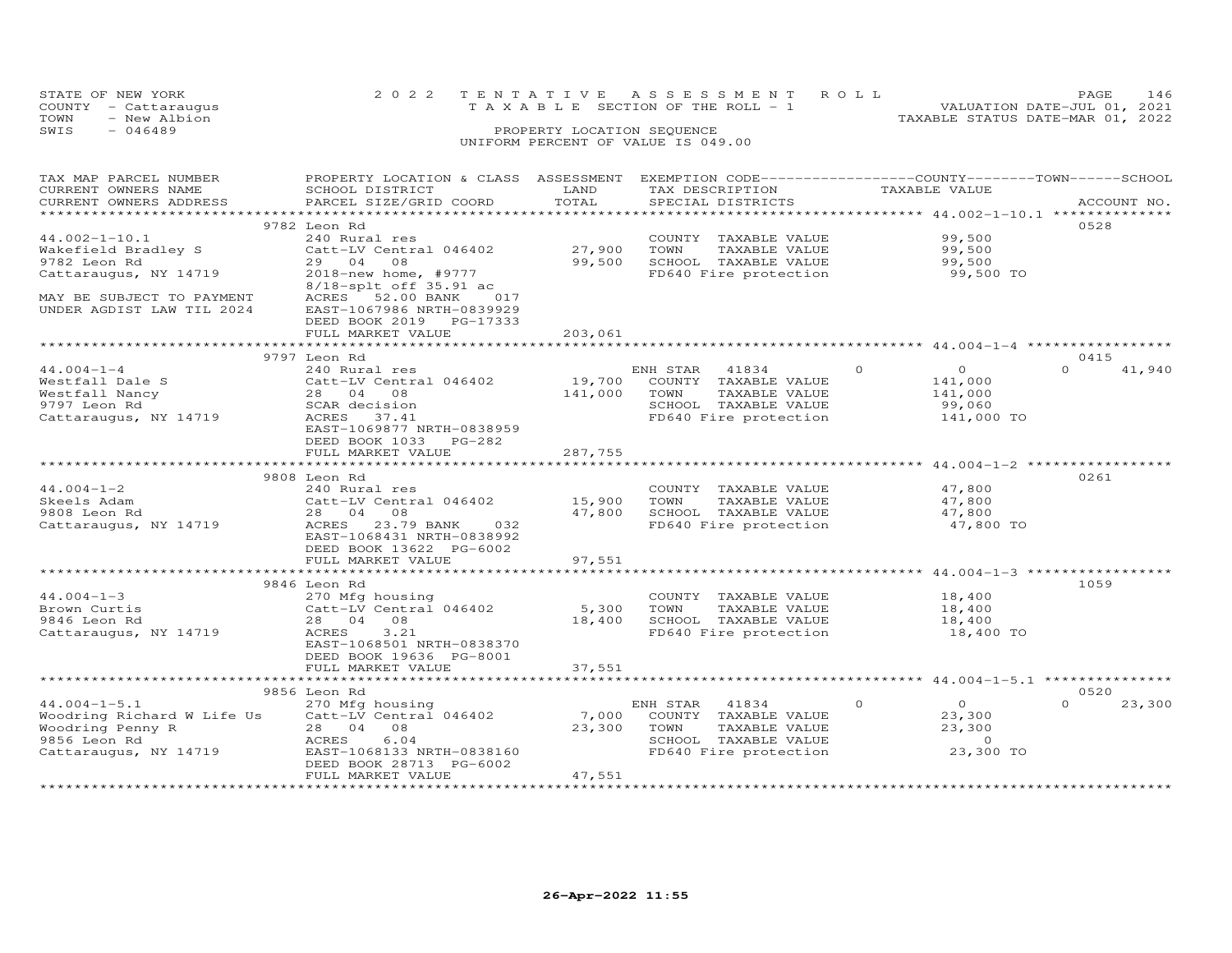|      | STATE OF NEW YORK    | 2022 TENTATIVE ASSESSMENT ROLL        |                            |  | PAGE.                            | 147 |
|------|----------------------|---------------------------------------|----------------------------|--|----------------------------------|-----|
|      | COUNTY - Cattaraugus | T A X A B L E SECTION OF THE ROLL - 1 |                            |  | VALUATION DATE-JUL 01, 2021      |     |
| TOWN | - New Albion         |                                       |                            |  | TAXABLE STATUS DATE-MAR 01, 2022 |     |
| SWIS | $-046489$            |                                       | PROPERTY LOCATION SEQUENCE |  |                                  |     |
|      |                      | UNIFORM PERCENT OF VALUE IS 049.00    |                            |  |                                  |     |

### TAX MAP PARCEL NUMBER PROPERTY LOCATION & CLASS ASSESSMENT EXEMPTION CODE------------------COUNTY--------TOWN------SCHOOL CURRENT OWNERS NAME SCHOOL DISTRICT LAND TAX DESCRIPTION TAXABLE VALUE CURRENT OWNERS ADDRESS PARCEL SIZE/GRID COORD TOTAL SPECIAL DISTRICTS ACCOUNT NO. \*\*\*\*\*\*\*\*\*\*\*\*\*\*\*\*\*\*\*\*\*\*\*\*\*\*\*\*\*\*\*\*\*\*\*\*\*\*\*\*\*\*\*\*\*\*\*\*\*\*\*\*\*\*\*\*\*\*\*\*\*\*\*\*\*\*\*\*\*\*\*\*\*\*\*\*\*\*\*\*\*\*\*\*\*\*\*\*\*\*\*\*\*\*\*\*\*\*\*\*\*\*\* 44.004-1-5.3 \*\*\*\*\*\*\*\*\*\*\*\*\*\*\*9868 Leon Rd<br>
9868 Leon Rd<br>
28 O4 O6 28 O4 O6 51,500 5 28 O4 O6 50 500 61,500 5 28 O4 O6 51,500 5<br>
28 O4 O6 51,500 500 500 61,500 5000 5000 61,500 5000 61,500 61,500 61,500<br>
28 O4 O6 51,500 5000 5000 5000 5000 5000 61,500  $0 \t 16,800$  DEED BOOK 00972 PG-01040FULL MARKET VALUE 125,510 \*\*\*\*\*\*\*\*\*\*\*\*\*\*\*\*\*\*\*\*\*\*\*\*\*\*\*\*\*\*\*\*\*\*\*\*\*\*\*\*\*\*\*\*\*\*\*\*\*\*\*\*\*\*\*\*\*\*\*\*\*\*\*\*\*\*\*\*\*\*\*\*\*\*\*\*\*\*\*\*\*\*\*\*\*\*\*\*\*\*\*\*\*\*\*\*\*\*\*\*\*\*\* 44.004-1-1.3 \*\*\*\*\*\*\*\*\*\*\*\*\*\*\* 9870 Leon Rd 113744.004-1-1.3 312 Vac w/imprv COUNTY TAXABLE VALUE 14,100Bryant Paul Catt-LV Central 046402 10,500 TOWN TAXABLE VALUE 14,100Bryant Lori 28 04 08 14,100 SCHOOL TAXABLE VALUE 14,1009868 Leon Rd ACRES 12.96 FD640 Fire protection 14,100 TOCattaraugus, NY 14719 EAST-1067319 NRTH-083778614,100 14,100 14,100 TO DEED BOOK 16258 PG-3002FULL MARKET VALUE FULL MARKET VALUE 28,776 \*\*\*\*\*\*\*\*\*\*\*\*\*\*\*\*\*\*\*\*\*\*\*\*\*\*\*\*\*\*\*\*\*\*\*\*\*\*\*\*\*\*\*\*\*\*\*\*\*\*\*\*\*\*\*\*\*\*\*\*\*\*\*\*\*\*\*\*\*\*\*\*\*\*\*\*\*\*\*\*\*\*\*\*\*\*\*\*\*\*\*\*\*\*\*\*\*\*\*\*\*\*\* 44.004-1-1.1 \*\*\*\*\*\*\*\*\*\*\*\*\*\*\* 9875 Leon Rd 0510 44.004-1-1.1 112 Dairy farm AG BLDG 41700 0 9,000 9,000 9,000 Reed David D Catt-LV Central 046402 34,600 AG BLDG 41700 0 1,000 1,000 1,000 9875 Leon Rd 20 04 08 91,800 AG DIST 41720 0 4,821 4,821 4,821 Cattaraugus, NY 14719 L/p 892-469;910-1144; BAS STAR 41854 0 0 0 16,800 911-1029 COUNTY TAXABLE VALUE 76,979 MAY BE SUBJECT TO PAYMENT FRNT 2460.00 DPTH TOWN TAXABLE VALUE 76,979 UNDER AGDIST LAW TIL 2026 ACRES 89.90 SCHOOL TAXABLE VALUE 60,179 EAST-1068092 NRTH-0836331 FD640 Fire protection 91,800 TO DEED BOOK 911 PG-01031FULL MARKET VALUE 187,347 \*\*\*\*\*\*\*\*\*\*\*\*\*\*\*\*\*\*\*\*\*\*\*\*\*\*\*\*\*\*\*\*\*\*\*\*\*\*\*\*\*\*\*\*\*\*\*\*\*\*\*\*\*\*\*\*\*\*\*\*\*\*\*\*\*\*\*\*\*\*\*\*\*\*\*\*\*\*\*\*\*\*\*\*\*\*\*\*\*\*\*\*\*\*\*\*\*\*\*\*\*\*\* 44.003-2-14.3 \*\*\*\*\*\*\*\*\*\*\*\*\*\*9940 Leon Rd<br>
9958 0358 COUNTY TAXABLE VALUE 40,500 41.003-2-14.3 210 1 Family Res COUNTY TAXABLE VALUE<br>
Pascarella Anthony Catt-LV Central 046402 6,700 TOWN TAXABLE VALUE 40,500<br>
Pascarella Jolien 28/36 04 08 40,500 SCHOOL TAXABLE VALUE 40,500<br>
9940 Leon Rd 40,500 40,500 40,500 TO FULL MARKET VALUE 82,653 \*\*\*\*\*\*\*\*\*\*\*\*\*\*\*\*\*\*\*\*\*\*\*\*\*\*\*\*\*\*\*\*\*\*\*\*\*\*\*\*\*\*\*\*\*\*\*\*\*\*\*\*\*\*\*\*\*\*\*\*\*\*\*\*\*\*\*\*\*\*\*\*\*\*\*\*\*\*\*\*\*\*\*\*\*\*\*\*\*\*\*\*\*\*\*\*\*\*\*\*\*\*\* 44.003-2-21 \*\*\*\*\*\*\*\*\*\*\*\*\*\*\*\*9985 Leon Rd<br>
210 1 Family Res<br>
210 1 Family Res<br>
210 1 Family Res<br>
210 1 Family Res<br>
210 1 Family Res<br>
210 1 Family Res<br>
210 1 Family Res<br>
210 1 Family Res<br>
210 2016 2020 2020 2036,800<br>
36,800 500 2021 2021 2021 2023<br>
36, DEED BOOK 25419 PG-7001FULL MARKET VALUE 75,102

\*\*\*\*\*\*\*\*\*\*\*\*\*\*\*\*\*\*\*\*\*\*\*\*\*\*\*\*\*\*\*\*\*\*\*\*\*\*\*\*\*\*\*\*\*\*\*\*\*\*\*\*\*\*\*\*\*\*\*\*\*\*\*\*\*\*\*\*\*\*\*\*\*\*\*\*\*\*\*\*\*\*\*\*\*\*\*\*\*\*\*\*\*\*\*\*\*\*\*\*\*\*\*\*\*\*\*\*\*\*\*\*\*\*\*\*\*\*\*\*\*\*\*\*\*\*\*\*\*\*\*\*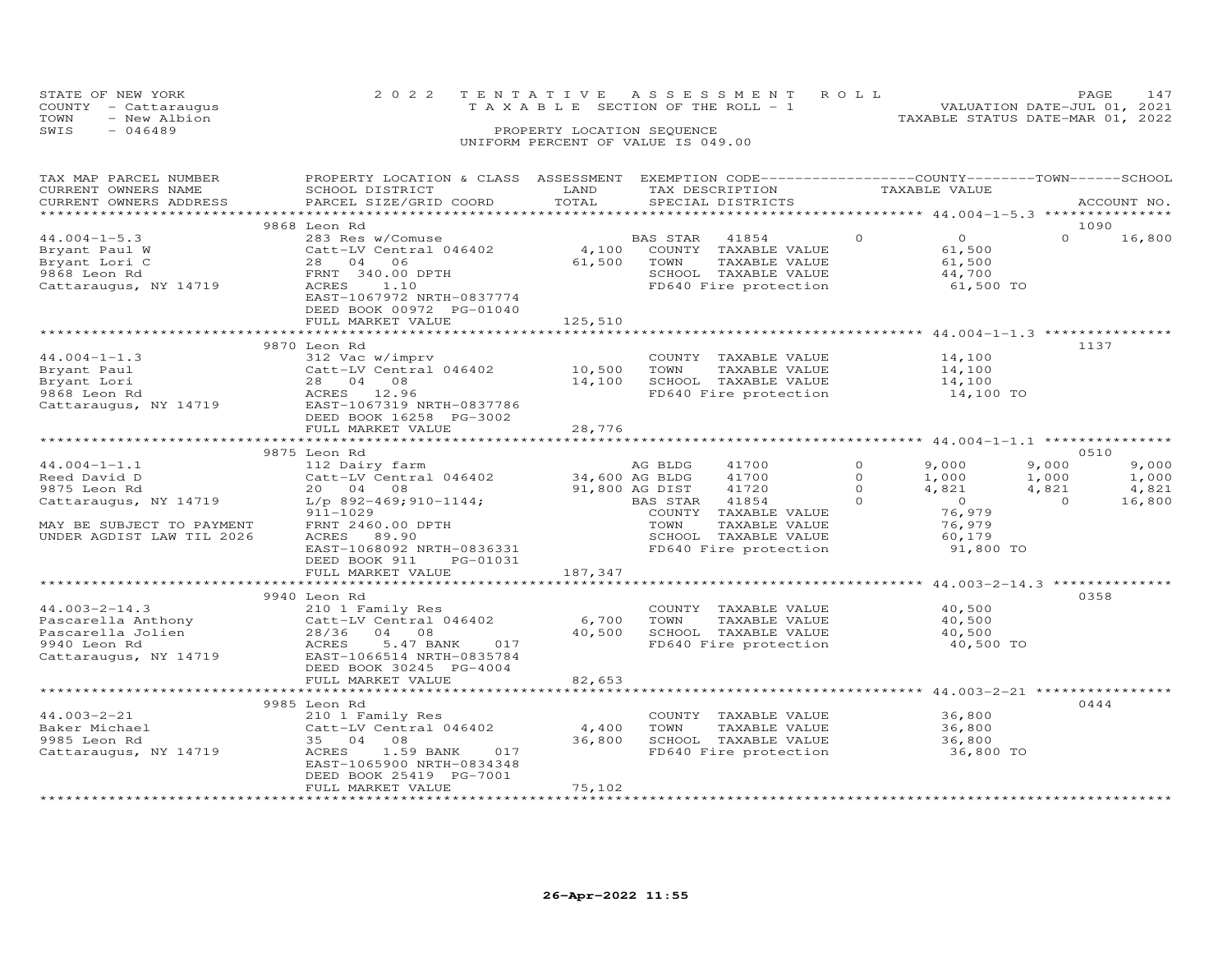| STATE OF NEW YORK<br>COUNTY - Cattaraugus |              | 2022 TENTATIVE ASSESSMENT ROLL<br>T A X A B L E SECTION OF THE ROLL - 1 |  |                                  | PAGE.<br>VALUATION DATE-JUL 01, 2021 | 148 |
|-------------------------------------------|--------------|-------------------------------------------------------------------------|--|----------------------------------|--------------------------------------|-----|
| TOWN                                      | - New Albion |                                                                         |  | TAXABLE STATUS DATE-MAR 01, 2022 |                                      |     |
| SWIS                                      | $-046489$    | PROPERTY LOCATION SEQUENCE                                              |  |                                  |                                      |     |
|                                           |              | UNIFORM PERCENT OF VALUE IS 049.00                                      |  |                                  |                                      |     |

| TAX MAP PARCEL NUMBER                                                       | PROPERTY LOCATION & CLASS ASSESSMENT                      |                |                   | EXEMPTION CODE-----------------COUNTY-------TOWN------SCHOOL          |          |                                            |          |                |
|-----------------------------------------------------------------------------|-----------------------------------------------------------|----------------|-------------------|-----------------------------------------------------------------------|----------|--------------------------------------------|----------|----------------|
| CURRENT OWNERS NAME                                                         | SCHOOL DISTRICT                                           | LAND           | TAX DESCRIPTION   |                                                                       |          | TAXABLE VALUE                              |          |                |
| CURRENT OWNERS ADDRESS                                                      | PARCEL SIZE/GRID COORD                                    | TOTAL          | SPECIAL DISTRICTS |                                                                       |          |                                            |          | ACCOUNT NO.    |
|                                                                             |                                                           |                |                   |                                                                       |          |                                            |          |                |
|                                                                             | 10004 Leon Rd                                             |                |                   |                                                                       |          |                                            | 0098     |                |
| $44.003 - 1 - 23$                                                           | 210 1 Family Res<br>Catt-LV Central 046402 2,000 BAS STAR |                | CW_15_VET/ 41162  |                                                                       | $\Omega$ | 4,800                                      | $\Omega$ | $\Omega$       |
| Bogardus Michael                                                            |                                                           |                |                   | 41854                                                                 | $\Omega$ | $\overline{0}$                             | $\Omega$ | 16,800         |
| 10004 Leon Rd                                                               | 35 04 08                                                  | 32,000         |                   | COUNTY TAXABLE VALUE                                                  |          | 27,200                                     |          |                |
| Cattaraugus, NY 14719                                                       | FRNT 95.00 DPTH 132.00                                    |                | TOWN              | TAXABLE VALUE                                                         |          | 32,000                                     |          |                |
|                                                                             | EAST-1065375 NRTH-0834283                                 |                |                   |                                                                       |          |                                            |          |                |
|                                                                             | DEED BOOK 904<br>PG-00223                                 |                |                   | SCHOOL TAXABLE VALUE 15,200<br>FD640 Fire protection 32,000 TO        |          |                                            |          |                |
|                                                                             | FULL MARKET VALUE                                         | 65,306         |                   |                                                                       |          |                                            |          |                |
|                                                                             |                                                           |                |                   |                                                                       |          |                                            |          |                |
|                                                                             | 10007 Leon Rd                                             |                |                   |                                                                       |          |                                            | 0344     |                |
| $44.003 - 1 - 26$                                                           | 314 Rural vac<10                                          |                | BAS STAR          | 41854                                                                 | $\Omega$ | $\overline{O}$                             | $\Omega$ | 4,200          |
| Luce Jamey                                                                  | Catt-LV Central 046402                                    | 4,200          |                   | COUNTY TAXABLE VALUE                                                  |          | 4,200                                      |          |                |
| Luce Christie                                                               | 35 04 08                                                  | 4,200          | TOWN              | TAXABLE VALUE                                                         |          | 4,200                                      |          |                |
| 10007 Leon Rd                                                               | FRNT 170.00 DPTH 196.00                                   |                |                   | SCHOOL TAXABLE VALUE<br>SCHOOL TAXABLE VALUE<br>FD640 Fire protection |          | $\overline{0}$                             |          |                |
| Cattaraugus, NY 14719                                                       | BANK<br>032                                               |                |                   |                                                                       |          | 4,200 TO                                   |          |                |
|                                                                             | EAST-1065477 NRTH-0834096                                 |                |                   |                                                                       |          |                                            |          |                |
|                                                                             | DEED BOOK 4299 PG-9001                                    |                |                   |                                                                       |          |                                            |          |                |
|                                                                             | FULL MARKET VALUE                                         | 8,571          |                   |                                                                       |          |                                            |          |                |
|                                                                             | *********************************                         | ************** |                   |                                                                       |          |                                            |          |                |
|                                                                             | 10012 Leon Rd                                             |                |                   |                                                                       |          |                                            | 0483     |                |
| $44.003 - 1 - 20$                                                           | 210 1 Family Res                                          |                |                   | COUNTY TAXABLE VALUE                                                  |          | $36,800$<br>$36,800$                       |          |                |
|                                                                             | Catt-LV Central 046402                                    | 2,300          | TOWN              | TAXABLE VALUE                                                         |          |                                            |          |                |
|                                                                             | 35 04 08                                                  | 36,800         |                   | SCHOOL TAXABLE VALUE                                                  |          | 36,800                                     |          |                |
|                                                                             |                                                           |                |                   | FD640 Fire protection                                                 |          | 36,800 TO                                  |          |                |
|                                                                             | FRNT 90.00 DPTH 198.00                                    |                |                   |                                                                       |          |                                            |          |                |
|                                                                             | EAST-1065209 NRTH-0834234                                 |                |                   |                                                                       |          |                                            |          |                |
|                                                                             | DEED BOOK 24710 PG-4001                                   |                |                   |                                                                       |          |                                            |          |                |
| Uatt-LV<br>35 04<br>20 Box 596<br>Collins, NY 14034<br>EAST-100<br>EAST-100 | FULL MARKET VALUE                                         | 75,102         |                   |                                                                       |          |                                            |          |                |
|                                                                             |                                                           |                |                   |                                                                       |          |                                            |          |                |
|                                                                             | 10015 Leon Rd                                             |                |                   |                                                                       |          |                                            | 0118     |                |
| $44.003 - 1 - 25$                                                           | 210 1 Family Res                                          |                |                   | COUNTY TAXABLE VALUE                                                  |          | 45,100                                     |          |                |
| Cappola Peter                                                               | $210$ $1$ $200$ $11$ $200$ $11$ $200$ $100$               | 2,700          | TOWN              | TAXABLE VALUE                                                         |          | 45,100                                     |          |                |
| 10015 Leon Rd.                                                              | 35 04 08                                                  | 45,100         |                   | SCHOOL TAXABLE VALUE<br>FD640 Fire protection                         |          | 45,100                                     |          |                |
| Cattaraugus, NY 14719                                                       | FRNT 107.00 DPTH 198.00                                   |                |                   |                                                                       |          | 45,100 TO                                  |          |                |
|                                                                             | EAST-1065340 NRTH-0834020                                 |                |                   |                                                                       |          |                                            |          |                |
|                                                                             | DEED BOOK 24940 PG-3003                                   |                |                   |                                                                       |          |                                            |          |                |
|                                                                             | FULL MARKET VALUE                                         | 92,041         |                   |                                                                       |          |                                            |          |                |
|                                                                             | ****************************                              | ************   |                   | *********************************** 44.003-1-19 ******************    |          |                                            |          |                |
|                                                                             | 10016 Leon Rd                                             |                |                   |                                                                       |          |                                            | 0084     |                |
| $44.003 - 1 - 19$                                                           |                                                           |                | CW_15_VET/ 41162  |                                                                       | $\circ$  | 3,915                                      | $\Omega$ | $\overline{a}$ |
| Blood Patricia                                                              |                                                           |                |                   |                                                                       | $\Omega$ | 11,093                                     | 13,050   | 13,050         |
| Blood Howard                                                                | 35 04 08                                                  |                | 26,100 ENH STAR   | $\overline{0}$<br>41834                                               |          | $\begin{array}{c} 0 \\ 11,092 \end{array}$ | $\Omega$ | 13,050         |
| 10016 Leon Rd                                                               | FRNT 88.00 DPTH 264.00                                    |                |                   | COUNTY TAXABLE VALUE                                                  |          |                                            |          |                |
| Cattaraugus, NY 14719                                                       | EAST-1065115 NRTH-0834220                                 |                | TOWN              | TAXABLE VALUE                                                         |          | 13,050                                     |          |                |
|                                                                             | PG-00656<br>DEED BOOK 772                                 |                |                   | SCHOOL TAXABLE VALUE                                                  |          | $\Omega$                                   |          |                |
|                                                                             | FULL MARKET VALUE                                         |                |                   | 53,265 FD640 Fire protection                                          |          | $26,100$ TO                                |          |                |
|                                                                             |                                                           |                |                   |                                                                       |          |                                            |          |                |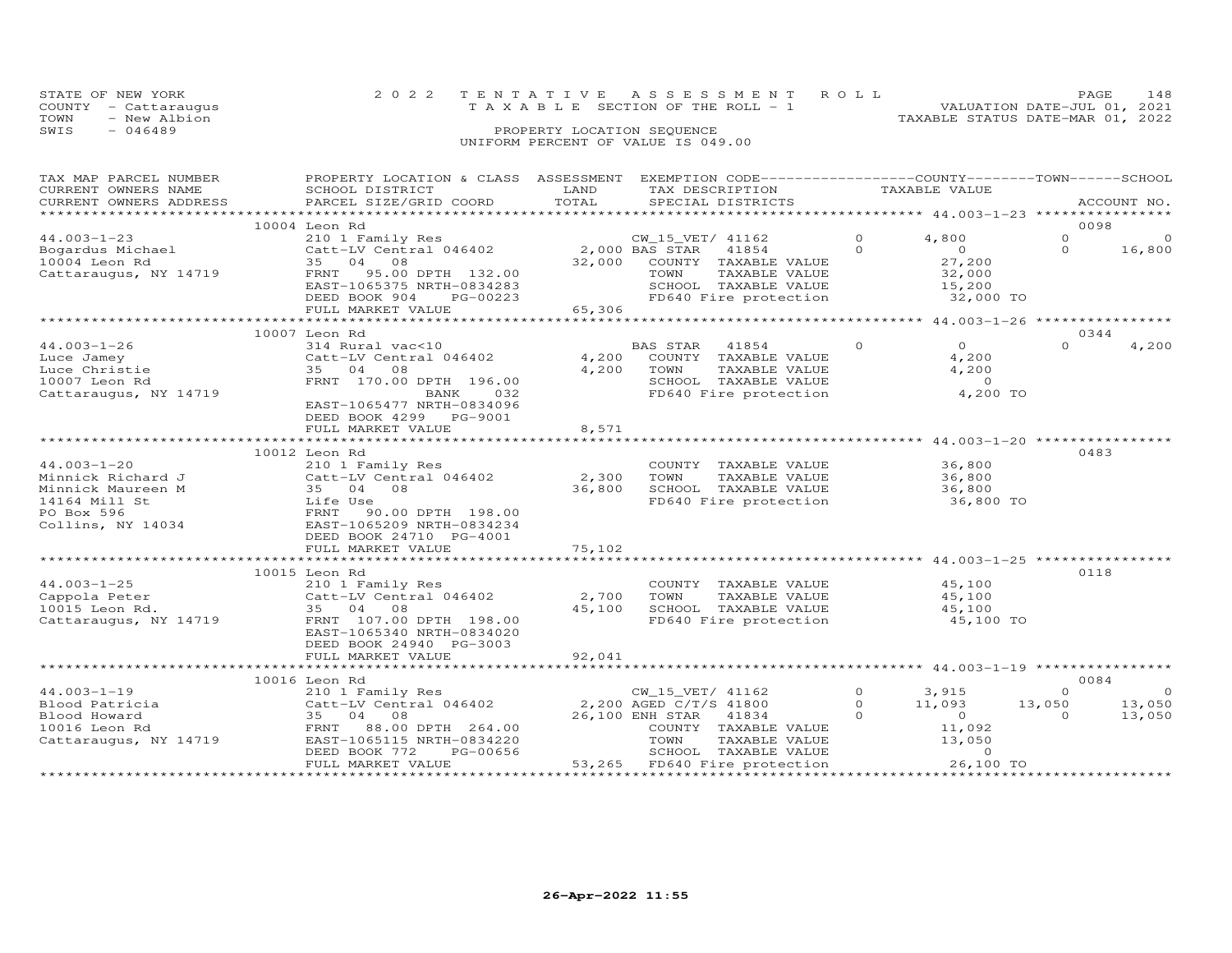|      | STATE OF NEW YORK<br>COUNTY - Cattaraugus | 2022 TENTATIVE ASSESSMENT ROLL<br>T A X A B L E SECTION OF THE ROLL - 1 |                            |  |                                  | PAGE.<br>VALUATION DATE-JUL 01, 2021 | 149 |
|------|-------------------------------------------|-------------------------------------------------------------------------|----------------------------|--|----------------------------------|--------------------------------------|-----|
| TOWN | - New Albion                              |                                                                         |                            |  | TAXABLE STATUS DATE-MAR 01, 2022 |                                      |     |
| SWIS | $-046489$                                 |                                                                         | PROPERTY LOCATION SEQUENCE |  |                                  |                                      |     |
|      |                                           | UNIFORM PERCENT OF VALUE IS 049.00                                      |                            |  |                                  |                                      |     |

# TAX MAP PARCEL NUMBER PROPERTY LOCATION & CLASS ASSESSMENT EXEMPTION CODE------------------COUNTY--------TOWN------SCHOOL CURRENT OWNERS NAME SCHOOL DISTRICT LAND TAX DESCRIPTION TAXABLE VALUE CURRENT OWNERS ADDRESS PARCEL SIZE/GRID COORD TOTAL SPECIAL DISTRICTS ACCOUNT NO. \*\*\*\*\*\*\*\*\*\*\*\*\*\*\*\*\*\*\*\*\*\*\*\*\*\*\*\*\*\*\*\*\*\*\*\*\*\*\*\*\*\*\*\*\*\*\*\*\*\*\*\*\*\*\*\*\*\*\*\*\*\*\*\*\*\*\*\*\*\*\*\*\*\*\*\*\*\*\*\*\*\*\*\*\*\*\*\*\*\*\*\*\*\*\*\*\*\*\*\*\*\*\* 44.003-1-24 \*\*\*\*\*\*\*\*\*\*\*\*\*\*\*\* 10019 Leon Rd 038944.003-1-24 210 1 Family Res ENH STAR 41834 0 0 0 26,000Kelley Duane R Catt-LV Central 046402 2,900 COUNTY TAXABLE VALUE 26,000 Kelley Catherine E 35 04 08 26,000 TOWN TAXABLE VALUE 26,000 10019 Leon Rd FRNT 116.00 DPTH 198.00 SCHOOL TAXABLE VALUE 0 Cattaraugus, NY 14719 EAST-1065238 NRTH-0833971 FD640 Fire protection 26,000 TO DEED BOOK 2021 PG-10652 FULL MARKET VALUE 53,061 $0 \t 26,000$  \*\*\*\*\*\*\*\*\*\*\*\*\*\*\*\*\*\*\*\*\*\*\*\*\*\*\*\*\*\*\*\*\*\*\*\*\*\*\*\*\*\*\*\*\*\*\*\*\*\*\*\*\*\*\*\*\*\*\*\*\*\*\*\*\*\*\*\*\*\*\*\*\*\*\*\*\*\*\*\*\*\*\*\*\*\*\*\*\*\*\*\*\*\*\*\*\*\*\*\*\*\*\* 44.003-1-18 \*\*\*\*\*\*\*\*\*\*\*\*\*\*\*\*10020 Leon Rd<br>
27,200 Many 10020 Leon Rd<br>
Edwards Ronn J (27,200 Catt-LV Central 046402 1,400 TOWN TAXABLE VALUE 27,200<br>
27,200 SCHOOL TAXABLE VALUE 27,200<br>
27,200 SCHOOL TAXABLE VALUE 27,200<br>
Rochester, NY 14617 EAST-1065 FULL MARKET VALUE 55,510 10025 Leon Rd 156944.003-1-31.4 210 1 Family Res COUNTY TAXABLE VALUE 41,000 Gilman Jennifer Catt-LV Central 046402 5,000 TOWN TAXABLE VALUE 41,000 10025 Leon Rd 10/13-splt off 75.25 ac 41,000 SCHOOL TAXABLE VALUE 41,000 Cattaraugus, NY 14719 Land contract FD640 Fire protection 41,000 TO ACRES 3.20\*\*\*\*\*\*\*\*\*\*\*\*\*\*\*\*\*\*\*\*\*\*\*\*\*\*\*\*\*\*\*\*\*\*\*\*\*\*\*\*\*\*\*\*\*\*\*\*\*\*\*\*\*\*\*\*\*\*\*\*\*\*\*\*\*\*\*\*\*\*\*\*\*\*\*\*\*\*\*\*\*\*\*\*\*\*\*\*\*\*\*\*\*\*\*\*\*\*\*\*\*\*\* 44.003-1-31.4 \*\*\*\*\*\*\*\*\*\*\*\*\*\* EAST-0106538 NRTH-0833845 DEED BOOK 29009 PG-4001FULL MARKET VALUE 83,673 \*\*\*\*\*\*\*\*\*\*\*\*\*\*\*\*\*\*\*\*\*\*\*\*\*\*\*\*\*\*\*\*\*\*\*\*\*\*\*\*\*\*\*\*\*\*\*\*\*\*\*\*\*\*\*\*\*\*\*\*\*\*\*\*\*\*\*\*\*\*\*\*\*\*\*\*\*\*\*\*\*\*\*\*\*\*\*\*\*\*\*\*\*\*\*\*\*\*\*\*\*\*\* 44.003-1-17 \*\*\*\*\*\*\*\*\*\*\*\*\*\*\*\* 10026 Leon Rd 0463 44.003-1-17 210 1 Family Res BAS STAR 41854 0 0 0 16,800Barnes David A Catt-LV Central 046402 4,300 COUNTY TAXABLE VALUE 36,800 Barnes Melissa M 35 04 08 36,800 TOWN TAXABLE VALUE 36,800 10026 Leon-New Albion Rd ACRES 1.50 SCHOOL TAXABLE VALUE 20,000 Cattaraugus, NY 14719 EAST-1064957 NRTH-0834165 FD640 Fire protection 36,800 TO DEED BOOK 10857 PG-4001 FULL MARKET VALUE 75,102 \*\*\*\*\*\*\*\*\*\*\*\*\*\*\*\*\*\*\*\*\*\*\*\*\*\*\*\*\*\*\*\*\*\*\*\*\*\*\*\*\*\*\*\*\*\*\*\*\*\*\*\*\*\*\*\*\*\*\*\*\*\*\*\*\*\*\*\*\*\*\*\*\*\*\*\*\*\*\*\*\*\*\*\*\*\*\*\*\*\*\*\*\*\*\*\*\*\*\*\*\*\*\* 44.003-1-16 \*\*\*\*\*\*\*\*\*\*\*\*\*\*\*\*10030 Leon Rd<br>
210030 Leon Ranning Joshua (2011 Family Res (210 1 Family Res (210 1 Family Res (210 1 Family Res (210 1 Family Res (210 1 Family Res (210 1 Family Res (210 1 Family Res (210 1 Family Res (210 1 Family Res ( FULL MARKET VALUE 67,347

\*\*\*\*\*\*\*\*\*\*\*\*\*\*\*\*\*\*\*\*\*\*\*\*\*\*\*\*\*\*\*\*\*\*\*\*\*\*\*\*\*\*\*\*\*\*\*\*\*\*\*\*\*\*\*\*\*\*\*\*\*\*\*\*\*\*\*\*\*\*\*\*\*\*\*\*\*\*\*\*\*\*\*\*\*\*\*\*\*\*\*\*\*\*\*\*\*\*\*\*\*\*\*\*\*\*\*\*\*\*\*\*\*\*\*\*\*\*\*\*\*\*\*\*\*\*\*\*\*\*\*\*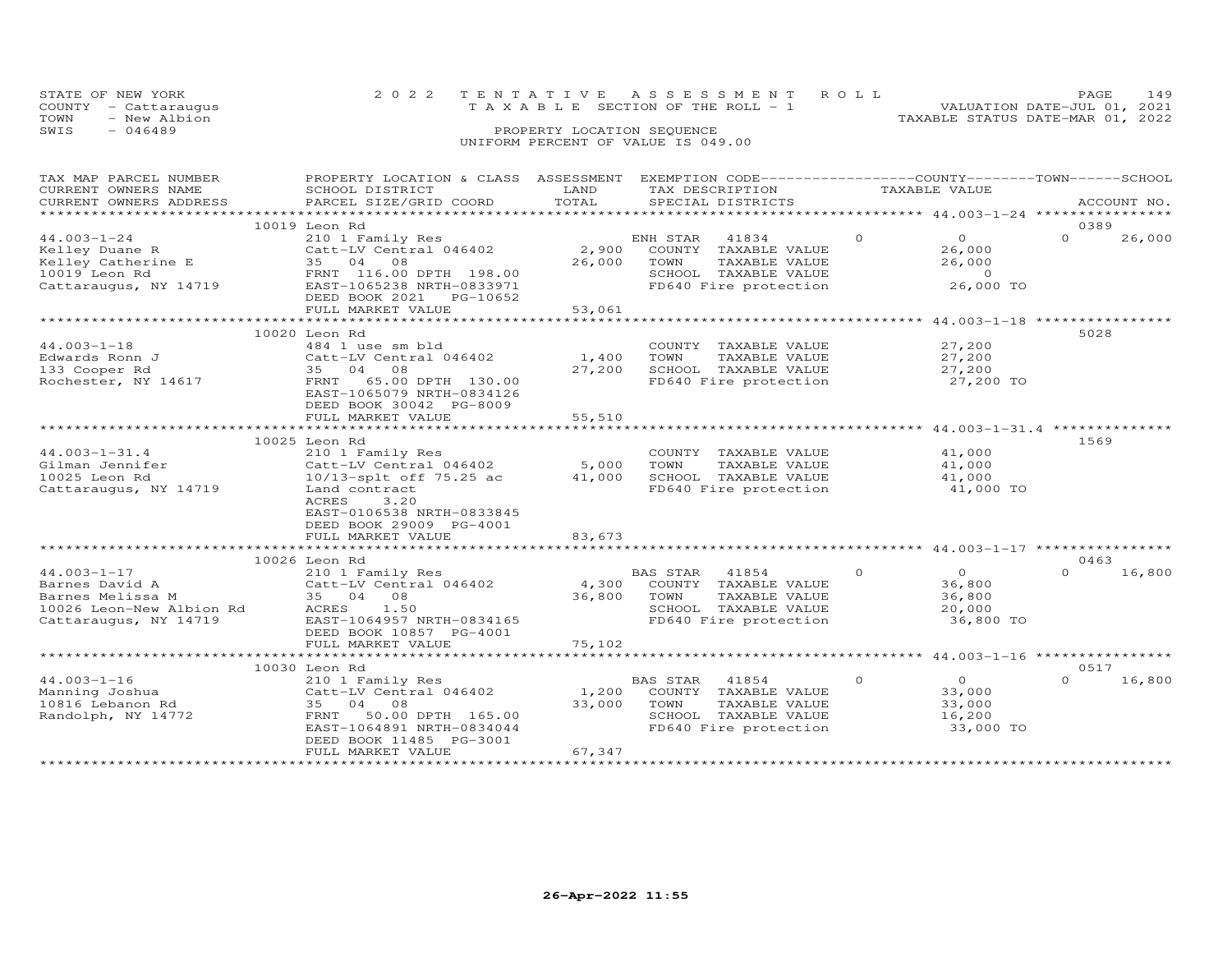|      | STATE OF NEW YORK    | 2022 TENTATIVE ASSESSMENT ROLL        | <b>PAGE</b>                      | 150 |
|------|----------------------|---------------------------------------|----------------------------------|-----|
|      | COUNTY - Cattaraugus | T A X A B L E SECTION OF THE ROLL - 1 | VALUATION DATE-JUL 01, 2021      |     |
| TOWN | - New Albion         |                                       | TAXABLE STATUS DATE-MAR 01, 2022 |     |
| SWIS | $-046489$            | PROPERTY LOCATION SEQUENCE            |                                  |     |
|      |                      | UNIFORM PERCENT OF VALUE IS 049.00    |                                  |     |

| TAX MAP PARCEL NUMBER<br>CURRENT OWNERS NAME      | PROPERTY LOCATION & CLASS ASSESSMENT<br>SCHOOL DISTRICT | LAND                            | EXEMPTION CODE------------------COUNTY-------TOWN------SCHOOL<br>TAX DESCRIPTION |          | TAXABLE VALUE               |                                                                  |
|---------------------------------------------------|---------------------------------------------------------|---------------------------------|----------------------------------------------------------------------------------|----------|-----------------------------|------------------------------------------------------------------|
| CURRENT OWNERS ADDRESS<br>*********************** | PARCEL SIZE/GRID COORD                                  | TOTAL<br>********************** | SPECIAL DISTRICTS                                                                |          |                             | ACCOUNT NO.<br>******************* 44.003-1-15 ***************** |
|                                                   |                                                         |                                 |                                                                                  |          |                             |                                                                  |
| $44.003 - 1 - 15$                                 | 10034 Leon Rd                                           |                                 |                                                                                  |          | 58,000                      | 0327                                                             |
|                                                   | 210 1 Family Res                                        | 8,200                           | COUNTY TAXABLE VALUE<br>TOWN                                                     |          |                             |                                                                  |
| Ludwig Matthew R<br>Ludwig Christina H            | Catt-LV Central 046402<br>35 04<br>08                   | 58,000                          | TAXABLE VALUE<br>SCHOOL TAXABLE VALUE                                            |          | 58,000<br>58,000            |                                                                  |
| 10034 Leon Rd                                     | ACRES<br>8.30                                           |                                 | FD640 Fire protection                                                            |          | 58,000 TO                   |                                                                  |
| New Albion, NY 14719                              | EAST-1064405 NRTH-0834096                               |                                 |                                                                                  |          |                             |                                                                  |
|                                                   | DEED BOOK 20221 PG-1449                                 |                                 |                                                                                  |          |                             |                                                                  |
| PRIOR OWNER ON 3/01/2022                          | FULL MARKET VALUE                                       | 118,367                         |                                                                                  |          |                             |                                                                  |
| Ludwig Matthew R<br>******************            |                                                         |                                 |                                                                                  |          |                             |                                                                  |
|                                                   | 10035 Leon Rd                                           |                                 |                                                                                  |          |                             | 0175                                                             |
| $44.003 - 1 - 31.1$                               | 240 Rural res                                           |                                 | BAS STAR<br>41854                                                                | $\circ$  | $\overline{O}$              | $\Omega$<br>16,800                                               |
| Gilman Dale L                                     | Catt-LV Central 046402                                  | 27,800                          | COUNTY TAXABLE VALUE                                                             |          | 157,000                     |                                                                  |
| Gilman Susan L                                    | 35 04 08                                                | 157,000                         | TOWN<br>TAXABLE VALUE                                                            |          | 157,000                     |                                                                  |
| 10035 Leon Rd                                     | $10/13$ -splt off house, $4.10$                         |                                 | SCHOOL TAXABLE VALUE                                                             |          | 140,200                     |                                                                  |
| Cattaraugus, NY 14719                             | ACRES 76.15                                             |                                 | FD640 Fire protection                                                            |          | 157,000 TO                  |                                                                  |
|                                                   | EAST-1065158 NRTH-0832773                               |                                 |                                                                                  |          |                             |                                                                  |
|                                                   | DEED BOOK 00975 PG-00088                                |                                 |                                                                                  |          |                             |                                                                  |
|                                                   | FULL MARKET VALUE                                       | 320,408                         |                                                                                  |          |                             |                                                                  |
|                                                   |                                                         |                                 |                                                                                  |          |                             |                                                                  |
|                                                   | 10044 Leon Rd                                           |                                 |                                                                                  |          |                             | 0036                                                             |
| $44.003 - 1 - 14.1$                               | 210 1 Family Res                                        |                                 | BAS STAR<br>41854                                                                | $\Omega$ | $\overline{0}$              | $\Omega$<br>16,800                                               |
| Goodenow Christopher M                            | Catt-LV Central 046402                                  | 3,400                           | COUNTY TAXABLE VALUE                                                             |          | 36,400                      |                                                                  |
| 10044 Leon Rd                                     | 35<br>04 08                                             | 36,400                          | TOWN<br>TAXABLE VALUE                                                            |          | 36,400                      |                                                                  |
| Cattaraugus, NY 14719                             | FRNT 138.20 DPTH 189.70                                 |                                 | SCHOOL TAXABLE VALUE                                                             |          | 19,600                      |                                                                  |
|                                                   | BANK<br>017                                             |                                 | FD640 Fire protection                                                            |          | 36,400 TO                   |                                                                  |
|                                                   | EAST-1064661 NRTH-0833928                               |                                 |                                                                                  |          |                             |                                                                  |
|                                                   | DEED BOOK 30131 PG-4001                                 |                                 |                                                                                  |          |                             |                                                                  |
|                                                   | FULL MARKET VALUE<br>**********************             | 74,286                          |                                                                                  |          |                             |                                                                  |
|                                                   |                                                         |                                 |                                                                                  |          | ********** 44.003-1-13 **** |                                                                  |
| $44.003 - 1 - 13$                                 | 10050 Leon Rd                                           |                                 |                                                                                  | $\Omega$ | $\Omega$                    | 0319<br>$\Omega$                                                 |
|                                                   | 210 1 Family Res<br>Catt-LV Central 046402              |                                 | 41854<br>BAS STAR                                                                |          |                             | 16,800                                                           |
| Calnen Alvin G Jr<br>Mazenkas Robbin              | 35 04 08                                                | 3,300<br>33,000                 | COUNTY TAXABLE VALUE<br>TOWN<br>TAXABLE VALUE                                    |          | 33,000<br>33,000            |                                                                  |
| 10050 Leon Rd                                     | FRNT 155.10 DPTH 134.00                                 |                                 | SCHOOL TAXABLE VALUE                                                             |          | 16,200                      |                                                                  |
| Cattaraugus, NY 14719                             | EAST-1064543 NRTH-0833838                               |                                 | FD640 Fire protection                                                            |          | 33,000 TO                   |                                                                  |
|                                                   | DEED BOOK 00996 PG-00033                                |                                 |                                                                                  |          |                             |                                                                  |
|                                                   | FULL MARKET VALUE                                       | 67,347                          |                                                                                  |          |                             |                                                                  |
|                                                   | **********************                                  |                                 |                                                                                  |          |                             | *********** 44.003-1-12 ****************                         |
|                                                   | 10058 Leon Rd                                           |                                 |                                                                                  |          |                             | 0166                                                             |
| $44.003 - 1 - 12$                                 | 210 1 Family Res                                        |                                 | COUNTY TAXABLE VALUE                                                             |          | 33,000                      |                                                                  |
| Paine Frank                                       | Catt-LV Central 046402                                  | 5,800                           | TOWN<br>TAXABLE VALUE                                                            |          | 33,000                      |                                                                  |
| 12532 Rte 62                                      | 35 04 08                                                | 33,000                          | SCHOOL TAXABLE VALUE                                                             |          | 33,000                      |                                                                  |
| Conewango Valley, NY 14726                        | FRNT 225.00 DPTH 295.00                                 |                                 | FD640 Fire protection                                                            |          | 33,000 TO                   |                                                                  |
|                                                   | EAST-1064367 NRTH-0833749                               |                                 |                                                                                  |          |                             |                                                                  |
|                                                   | DEED BOOK 24939 PG-9002                                 |                                 |                                                                                  |          |                             |                                                                  |
|                                                   | FULL MARKET VALUE                                       | 67,347                          |                                                                                  |          |                             |                                                                  |
|                                                   |                                                         |                                 |                                                                                  |          |                             |                                                                  |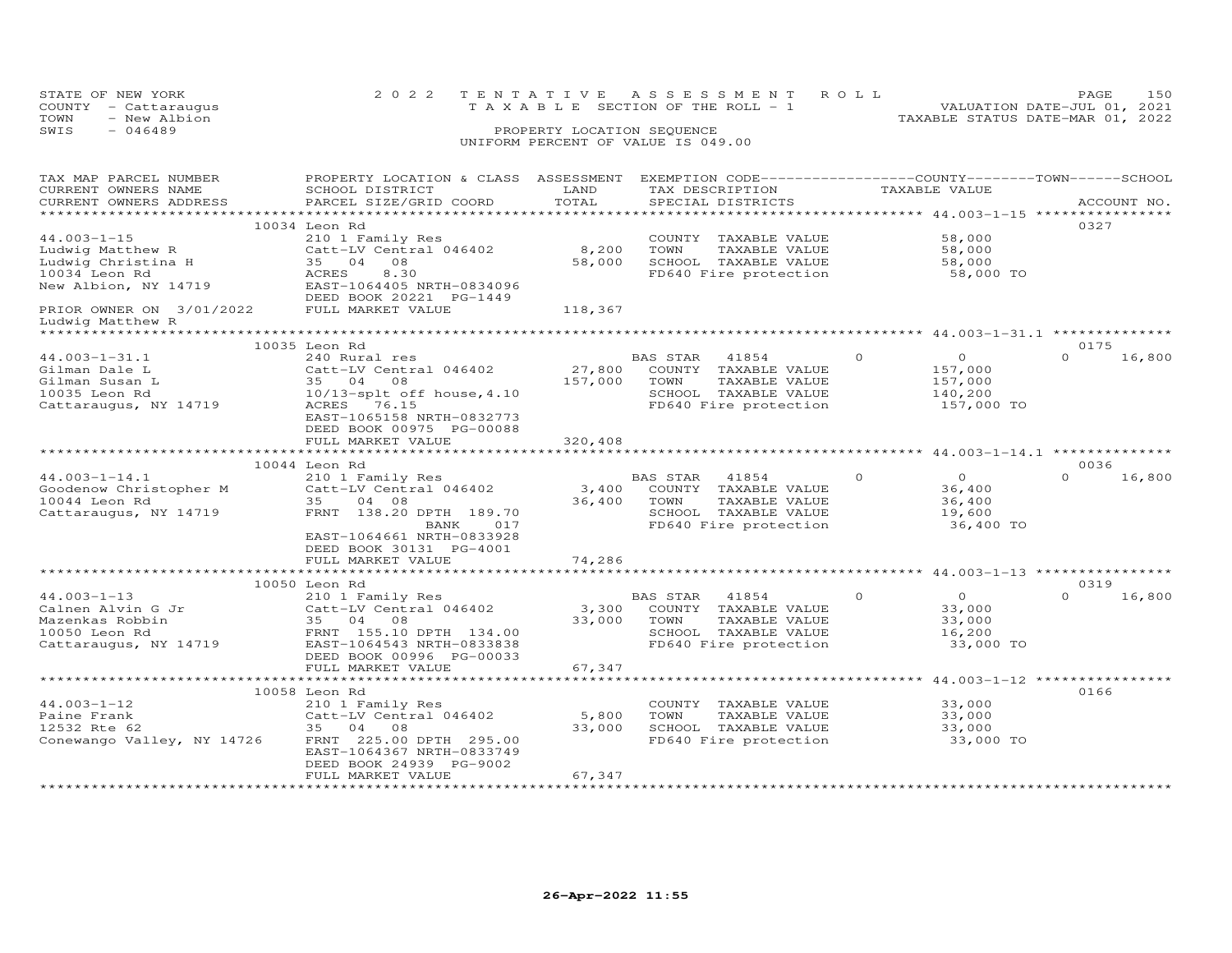| STATE OF NEW YORK    | 2022 TENTATIVE ASSESSMENT ROLL     | 151<br>PAGE.                     |
|----------------------|------------------------------------|----------------------------------|
| COUNTY - Cattaraugus | TAXABLE SECTION OF THE ROLL - 1    | VALUATION DATE-JUL 01, 2021      |
| TOWN<br>- New Albion |                                    | TAXABLE STATUS DATE-MAR 01, 2022 |
| SWIS<br>$-046489$    | PROPERTY LOCATION SEQUENCE         |                                  |
|                      | UNIFORM PERCENT OF VALUE IS 049.00 |                                  |

| TAX MAP PARCEL NUMBER  | PROPERTY LOCATION & CLASS ASSESSMENT |                | EXEMPTION CODE-----------------COUNTY-------TOWN------SCHOOL |          |                                                      |          |             |
|------------------------|--------------------------------------|----------------|--------------------------------------------------------------|----------|------------------------------------------------------|----------|-------------|
| CURRENT OWNERS NAME    | SCHOOL DISTRICT                      | LAND           | TAX DESCRIPTION                                              |          | TAXABLE VALUE                                        |          |             |
| CURRENT OWNERS ADDRESS | PARCEL SIZE/GRID COORD               | TOTAL          | SPECIAL DISTRICTS                                            |          |                                                      |          | ACCOUNT NO. |
| ********************** |                                      |                |                                                              |          | ********************** 44.003-1-32 ***************** |          |             |
|                        | 10063 Leon Rd                        |                |                                                              |          |                                                      |          | 0049        |
| $44.003 - 1 - 32$      | 210 1 Family Res                     |                | VET COM C 41132                                              | $\Omega$ | 11,200                                               | $\Omega$ | $\Omega$    |
| Benson Allen J         | Catt-LV Central 046402               | 5,800 ENH STAR | 41834                                                        | $\Omega$ | $\overline{O}$                                       | $\Omega$ | 41,940      |
| 10063 Leon Rd          | 35 04<br>08                          | 65,000         | COUNTY TAXABLE VALUE                                         |          | 53,800                                               |          |             |
| Cattaraugus, NY 14719  | FRNT 227.70 DPTH 239.00              |                | TOWN<br>TAXABLE VALUE                                        |          | 65,000                                               |          |             |
|                        | EAST-1064444 NRTH-0833510            |                | SCHOOL TAXABLE VALUE                                         |          | 23,060                                               |          |             |
|                        | DEED BOOK 705<br>PG-00935            |                | FD640 Fire protection                                        |          | 65,000 TO                                            |          |             |
|                        | FULL MARKET VALUE                    | 132,653        |                                                              |          |                                                      |          |             |
|                        | **************************           |                |                                                              |          |                                                      |          |             |
|                        | 10071 Leon Rd                        |                |                                                              |          |                                                      |          | 0102        |
| $44.003 - 1 - 33$      | 240 Rural res                        |                | ENH STAR<br>41834                                            | $\Omega$ | $\Omega$                                             | $\Omega$ | 27,800      |
| Rupp Barry             | Catt-LV Central 046402               | 9,700          | COUNTY TAXABLE VALUE                                         |          | 27,800                                               |          |             |
| Rupp Ruth              | 35 04 08                             | 27,800         | TOWN<br>TAXABLE VALUE                                        |          | 27,800                                               |          |             |
| 10071 Leon Rd          | ACRES 11.35                          |                | SCHOOL TAXABLE VALUE                                         |          | $\overline{0}$                                       |          |             |
| Cattaraugus, NY 14719  | EAST-1064126 NRTH-0832981            |                | FD640 Fire protection                                        |          | 27,800 TO                                            |          |             |
|                        | DEED BOOK 869<br>PG-00015            |                |                                                              |          |                                                      |          |             |
|                        |                                      |                |                                                              |          |                                                      |          |             |
|                        | FULL MARKET VALUE                    | 56,735         |                                                              |          |                                                      |          |             |
|                        |                                      |                |                                                              |          |                                                      |          |             |
|                        | 10200 Leon Rd                        |                |                                                              |          |                                                      |          | 0418        |
| $53.001 - 1 - 14$      | 210 1 Family Res                     |                | COUNTY TAXABLE VALUE                                         |          | 38,800                                               |          |             |
| Gassman Brandon M      | Catt-LV Central 046402               | 6,000          | TOWN<br>TAXABLE VALUE                                        |          | 38,800                                               |          |             |
| 10200 Leon Rd          | 38 04 08                             | 38,800         | SCHOOL TAXABLE VALUE                                         |          | 38,800                                               |          |             |
| Cattaraugus, NY 14719  | land contract 2014-Gassma            |                | FD640 Fire protection                                        |          | 38,800 TO                                            |          |             |
|                        | <b>ACRES</b><br>4.33 BANK<br>017     |                |                                                              |          |                                                      |          |             |
|                        | EAST-1063466 NRTH-0831384            |                |                                                              |          |                                                      |          |             |
|                        | DEED BOOK 27593 PG-4001              |                |                                                              |          |                                                      |          |             |
|                        | FULL MARKET VALUE                    | 79,184         |                                                              |          |                                                      |          |             |
|                        |                                      |                |                                                              |          |                                                      |          |             |
|                        | 10218 Leon Rd                        |                |                                                              |          |                                                      |          | 0129        |
| $53.001 - 1 - 26$      | 240 Rural res                        |                | COUNTY TAXABLE VALUE                                         |          | 59,300                                               |          |             |
| Evans, Jr. Alan T      | Catt-LV Central 046402               | 16,100         | TOWN<br>TAXABLE VALUE                                        |          | 59,300                                               |          |             |
| 10218 Leon Rd          | 34/42<br>04 08                       | 59,300         | SCHOOL TAXABLE VALUE                                         |          | 59,300                                               |          |             |
| Cattaraugus, NY 14719  | 24.15<br>ACRES                       |                | FD640 Fire protection                                        |          | 59,300 TO                                            |          |             |
|                        | EAST-1062514 NRTH-0828699            |                |                                                              |          |                                                      |          |             |
|                        | DEED BOOK 24206 PG-8001              |                |                                                              |          |                                                      |          |             |
|                        | FULL MARKET VALUE                    | 121,020        |                                                              |          |                                                      |          |             |
|                        |                                      |                |                                                              |          |                                                      |          |             |
|                        | 10263 Leon Rd                        |                |                                                              |          |                                                      |          | 0073        |
| $53.001 - 1 - 17$      | 240 Rural res                        |                | ENH STAR<br>41834                                            | $\Omega$ | $\Omega$                                             | $\cap$   | 30,900      |
| Bruehl Craig H         | Catt-LV Central 046402               | 14,900         | COUNTY TAXABLE VALUE                                         |          | 30,900                                               |          |             |
| Bruehl Patricia L      | 34 04<br>08                          | 30,900         | TOWN<br>TAXABLE VALUE                                        |          | 30,900                                               |          |             |
| 10263 Leon Rd          | ACRES 21.70                          |                | SCHOOL TAXABLE VALUE                                         |          | $\sim$ 0                                             |          |             |
| Cattaraugus, NY 14719  | EAST-1063924 NRTH-0830144            |                | FD640 Fire protection                                        |          | 30,900 TO                                            |          |             |
|                        |                                      |                |                                                              |          |                                                      |          |             |
|                        | DEED BOOK 00953 PG-01076             |                |                                                              |          |                                                      |          |             |
|                        | FULL MARKET VALUE                    | 63,061         |                                                              |          |                                                      |          |             |
|                        |                                      |                |                                                              |          |                                                      |          |             |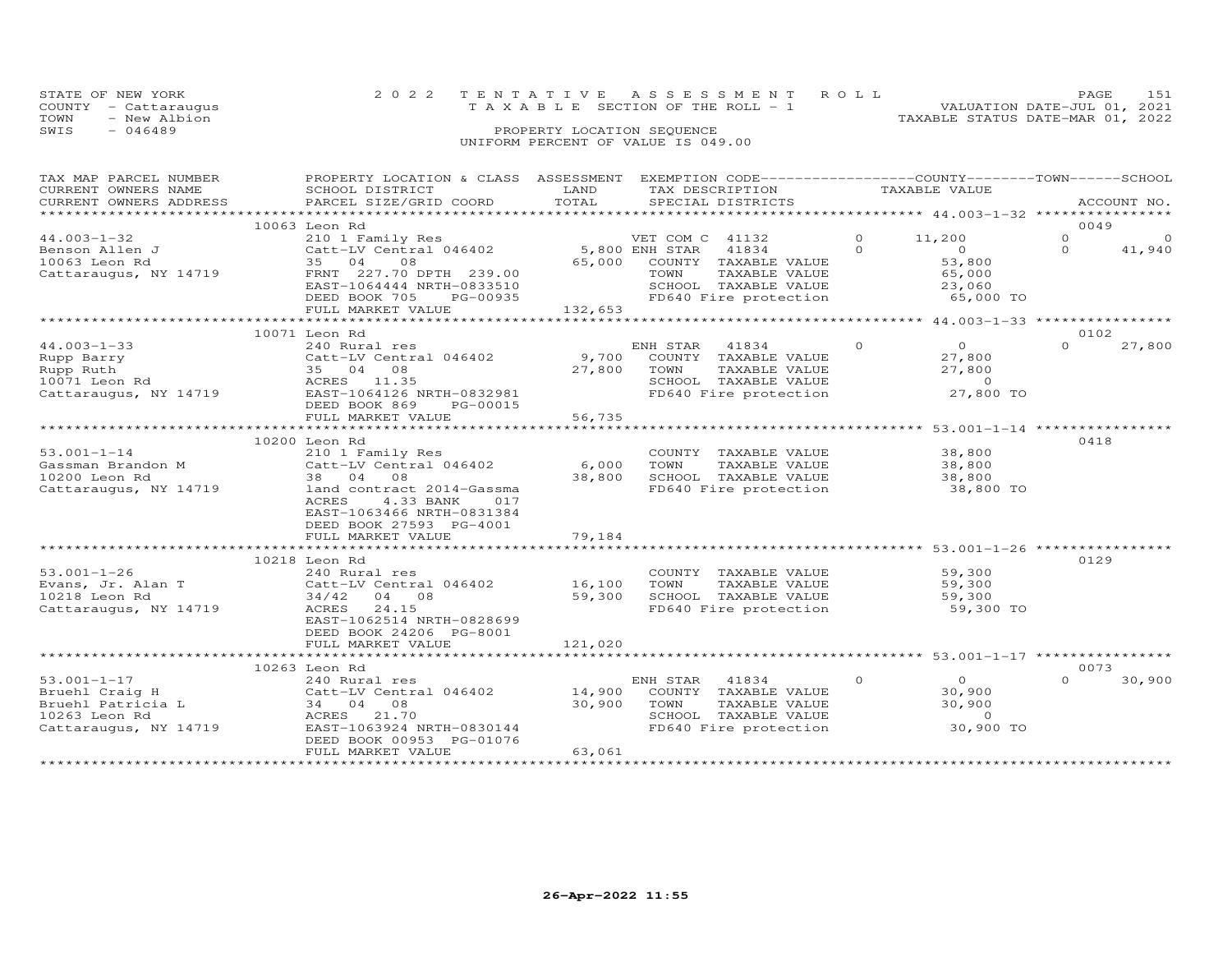| STATE OF NEW YORK    | 2022 TENTATIVE ASSESSMENT ROLL        | PAGE.                            | 152 |
|----------------------|---------------------------------------|----------------------------------|-----|
| COUNTY - Cattaraugus | T A X A B L E SECTION OF THE ROLL - 1 | VALUATION DATE-JUL 01, 2021      |     |
| TOWN<br>- New Albion |                                       | TAXABLE STATUS DATE-MAR 01, 2022 |     |
| SWIS<br>$-046489$    | PROPERTY LOCATION SEQUENCE            |                                  |     |
|                      | UNIFORM PERCENT OF VALUE IS 049.00    |                                  |     |

| TAX MAP PARCEL NUMBER  | PROPERTY LOCATION & CLASS ASSESSMENT |              |                |                                               |               |                | EXEMPTION CODE-----------------COUNTY-------TOWN------SCHOOL |
|------------------------|--------------------------------------|--------------|----------------|-----------------------------------------------|---------------|----------------|--------------------------------------------------------------|
| CURRENT OWNERS NAME    | SCHOOL DISTRICT                      | LAND         |                | TAX DESCRIPTION                               | TAXABLE VALUE |                |                                                              |
| CURRENT OWNERS ADDRESS | PARCEL SIZE/GRID COORD               | TOTAL        |                | SPECIAL DISTRICTS                             |               |                | ACCOUNT NO.                                                  |
|                        |                                      |              |                |                                               |               |                |                                                              |
|                        | 10294 Leon Rd                        |              |                |                                               |               |                | 1576                                                         |
|                        |                                      |              |                |                                               |               | 66,100         |                                                              |
| $53.001 - 1 - 13.2$    | 210 1 Family Res                     |              |                | COUNTY TAXABLE VALUE                          |               |                |                                                              |
| Dankert Randal D       | $Catt-LV$ Central 046402 5,600       |              | TOWN           | TAXABLE VALUE                                 |               | 66,100         |                                                              |
| 10294 Leon Rd          | 6/16-split from 1-13 Stei            | 66,100       |                | SCHOOL TAXABLE VALUE                          |               | 66,100         |                                                              |
| Cattaraugus, NY 14719  | ACRES<br>3.65                        |              |                | FD640 Fire protection                         |               | 66,100 TO      |                                                              |
|                        | EAST-6243882                         |              |                |                                               |               |                |                                                              |
|                        | DEED BOOK 2020 PG-13089              |              |                |                                               |               |                |                                                              |
|                        | FULL MARKET VALUE                    | 134,898      |                |                                               |               |                |                                                              |
|                        |                                      |              |                |                                               |               |                |                                                              |
|                        | 10316 Leon Rd                        |              |                |                                               |               |                | 0348                                                         |
| $53.001 - 1 - 11$      |                                      |              |                |                                               | $\circ$       | $\overline{O}$ | $\Omega$                                                     |
|                        | 240 Rural res                        |              | BAS STAR 41854 |                                               |               |                | 16,800                                                       |
| Stein Kayl M           | Catt-LV Central 046402               |              |                | 11,900 COUNTY TAXABLE VALUE                   |               | 124,900        |                                                              |
| Stein Sierrah B        | $42$ 04 08<br>3/10-partial           | 124,900 TOWN |                | TAXABLE VALUE                                 |               | 124,900        |                                                              |
| 10316 Leon Road        | 3/10-partial on new build            |              |                | SCHOOL TAXABLE VALUE                          |               | 108, 100       |                                                              |
| Cattaraugus, NY 14719  | ACRES 15.81                          |              |                | FD640 Fire protection                         |               | 124,900 TO     |                                                              |
|                        | EAST-1061954 NRTH-0830164            |              |                |                                               |               |                |                                                              |
|                        | DEED BOOK 20200 PG-8792              |              |                |                                               |               |                |                                                              |
|                        | FULL MARKET VALUE                    | 254,898      |                |                                               |               |                |                                                              |
|                        |                                      |              |                |                                               |               |                |                                                              |
|                        |                                      |              |                |                                               |               |                | 1290                                                         |
|                        | 10346 Leon Rd                        |              |                |                                               |               |                |                                                              |
| $53.001 - 1 - 9.5$     | 240 Rural res                        |              |                | COUNTY TAXABLE VALUE                          |               | 34,400         |                                                              |
| Glass Taylor A         | Catt-LV Central 046402               | 9,300 TOWN   |                | TAXABLE VALUE                                 |               | 34,400         |                                                              |
| 11115 Scotch Rd        | 42 04 08                             | 34,400       |                | SCHOOL TAXABLE VALUE<br>FD640 Fire protection |               | 34,400         |                                                              |
| Freedom, NY 14065      | ACRES 10.55 BANK<br>081              |              |                |                                               |               | 34,400 TO      |                                                              |
|                        | EAST-1061425 NRTH-0830488            |              |                |                                               |               |                |                                                              |
|                        | DEED BOOK 2021 PG-16999              |              |                |                                               |               |                |                                                              |
|                        | FULL MARKET VALUE                    | 70,204       |                |                                               |               |                |                                                              |
|                        |                                      |              |                |                                               |               |                |                                                              |
|                        | 10346 Leon Rd                        |              |                |                                               |               |                |                                                              |
| $53.001 - 1 - 9.10$    | 322 Rural vac>10                     |              |                | COUNTY TAXABLE VALUE                          |               | 16,600         |                                                              |
|                        |                                      |              |                |                                               |               |                |                                                              |
| Stein Kayl L           | Catt-LV Central 046402               | 16,600 TOWN  |                | TAXABLE VALUE                                 |               | 16,600         |                                                              |
| Stein Sierrah B        | 42 04 08                             |              |                | 16,600 SCHOOL TAXABLE VALUE                   |               | 16,600         |                                                              |
| 10316 Leon Rd          | Split from 9.5                       |              |                | FD640 Fire protection                         |               | 16,600 TO      |                                                              |
| Cattaraugus, NY 14719  | ACRES 25.17                          |              |                |                                               |               |                |                                                              |
|                        | EAST-1061425 NRTH-0830488            |              |                |                                               |               |                |                                                              |
|                        | DEED BOOK 2021 PG-16943              |              |                |                                               |               |                |                                                              |
|                        | FULL MARKET VALUE                    | 33,878       |                |                                               |               |                |                                                              |
|                        |                                      |              |                |                                               |               |                |                                                              |
|                        | 10426 Leon Rd                        |              |                |                                               |               |                | 0456                                                         |
|                        |                                      |              |                |                                               |               |                |                                                              |
| $53.001 - 1 - 9.1$     | 210 1 Family Res                     |              |                | COUNTY TAXABLE VALUE                          |               | 61,500         |                                                              |
| Smith Duane R          | Catt-LV Central 046402               | 4,700        | TOWN           | TAXABLE VALUE                                 |               | 61,500         |                                                              |
| Smith Julie S          | 50 04 08                             | 61,500       |                | SCHOOL TAXABLE VALUE<br>FD640 Fire protection |               | 61,500         |                                                              |
| 10496 Leon Road        | 2.15<br>ACRES                        |              |                |                                               |               | 61,500 TO      |                                                              |
| Cattaraugus, NY 14719  | EAST-1059698 NRTH-0829190            |              |                |                                               |               |                |                                                              |
|                        | DEED BOOK 20255 PG-8001              |              |                |                                               |               |                |                                                              |
|                        | FULL MARKET VALUE                    | 125,510      |                |                                               |               |                |                                                              |
|                        |                                      |              |                |                                               |               |                |                                                              |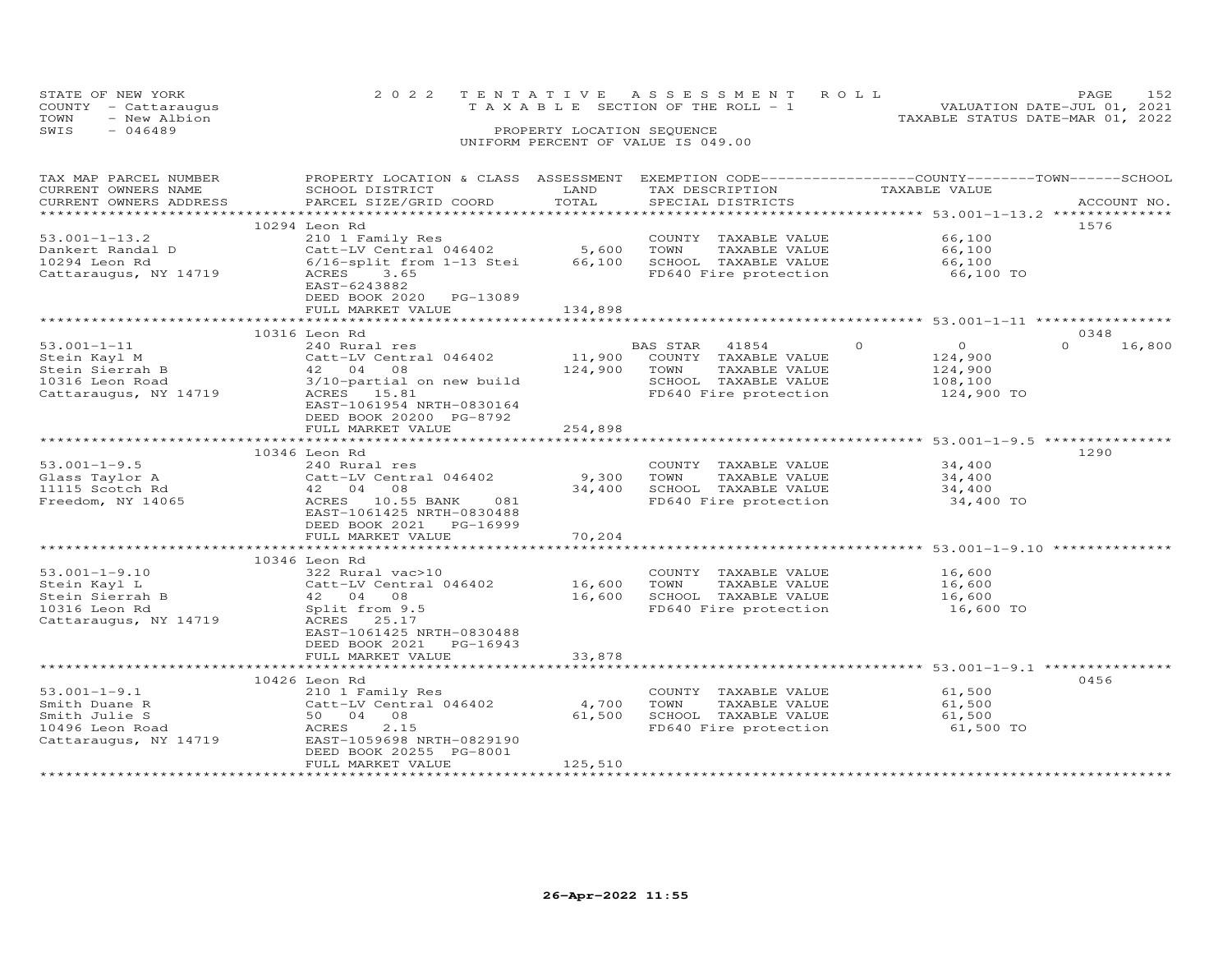| STATE OF NEW YORK<br>COUNTY - Cattaraugus | 2022 TENTATIVE ASSESSMENT ROLL<br>T A X A B L E SECTION OF THE ROLL - 1 | 153<br>PAGE.<br>VALUATION DATE-JUL 01, 2021 |  |
|-------------------------------------------|-------------------------------------------------------------------------|---------------------------------------------|--|
| TOWN<br>- New Albion                      |                                                                         | TAXABLE STATUS DATE-MAR 01, 2022            |  |
| SWIS<br>- 046489                          | PROPERTY LOCATION SEQUENCE                                              |                                             |  |
|                                           | UNIFORM PERCENT OF VALUE IS 049.00                                      |                                             |  |

| TAX MAP PARCEL NUMBER<br>CURRENT OWNERS NAME | PROPERTY LOCATION & CLASS ASSESSMENT<br>SCHOOL DISTRICT | LAND    | EXEMPTION CODE-----------------COUNTY-------TOWN------SCHOOL<br>TAX DESCRIPTION |          | TAXABLE VALUE               |                  |             |
|----------------------------------------------|---------------------------------------------------------|---------|---------------------------------------------------------------------------------|----------|-----------------------------|------------------|-------------|
| CURRENT OWNERS ADDRESS                       | PARCEL SIZE/GRID COORD                                  | TOTAL   | SPECIAL DISTRICTS                                                               |          |                             |                  | ACCOUNT NO. |
|                                              |                                                         |         |                                                                                 |          |                             |                  |             |
|                                              | 10463 Leon Rd                                           |         |                                                                                 | $\Omega$ | $\Omega$                    | 0115<br>$\Omega$ |             |
| $53.001 - 1 - 8$                             | 210 1 Family Res                                        | 5,300   | BAS STAR 41854<br>COUNTY TAXABLE VALUE                                          |          | 31,700                      |                  | 16,800      |
| Oakes Danny L<br>10463 Leon Rd               | Catt-LV Central 046402<br>50 04 08                      | 31,700  | TOWN<br>TAXABLE VALUE                                                           |          | 31,700                      |                  |             |
| Cattaraugus, NY 14719                        | ACRES<br>3.11                                           |         | SCHOOL TAXABLE VALUE                                                            |          | 14,900                      |                  |             |
|                                              | EAST-1058771 NRTH-0828953                               |         | FD640 Fire protection                                                           |          | 31,700 TO                   |                  |             |
|                                              | DEED BOOK 00935 PG-00715                                |         |                                                                                 |          |                             |                  |             |
|                                              | FULL MARKET VALUE                                       | 64,694  |                                                                                 |          |                             |                  |             |
|                                              |                                                         |         | ************************************53.001-1-9.3 ****************               |          |                             |                  |             |
|                                              | 10496 Leon Rd                                           |         |                                                                                 |          |                             | 1105             |             |
| $53.001 - 1 - 9.3$                           | 240 Rural res                                           |         | BAS STAR<br>41854                                                               | $\Omega$ | $\Omega$                    | $\Omega$         | 16,800      |
| Smith Duane R                                | Catt-LV Central 046402                                  | 77,200  | COUNTY TAXABLE VALUE                                                            |          | 177,500                     |                  |             |
| Smith Julie                                  | 42 04 08                                                | 177,500 | TAXABLE VALUE<br>TOWN                                                           |          | 177,500                     |                  |             |
| 10496 Leon Rd                                | $2/15$ -merged $1-7.5$ into pr                          |         | SCHOOL TAXABLE VALUE                                                            |          | 160,700                     |                  |             |
| Cattaruagus, NY 14719                        | ACRES 267.90                                            |         | FD640 Fire protection                                                           |          | 177,500 TO                  |                  |             |
|                                              | EAST-1058777 NRTH-0830039                               |         |                                                                                 |          |                             |                  |             |
|                                              | DEED BOOK 20309 PG-4001<br>FULL MARKET VALUE            | 362,245 |                                                                                 |          |                             |                  |             |
|                                              |                                                         |         |                                                                                 |          |                             |                  |             |
|                                              | 10554 Leon Rd                                           |         |                                                                                 |          |                             | 0223             |             |
| $53.001 - 1 - 7.1$                           | 270 Mfg housing                                         |         | COUNTY TAXABLE VALUE                                                            |          | 59,000                      |                  |             |
| Halla James                                  | Catt-LV Central 046402                                  | 5,300   | TOWN<br>TAXABLE VALUE                                                           |          | 59,000                      |                  |             |
| Waild-Halla Breanna                          | 50 04 08                                                | 59,000  | SCHOOL TAXABLE VALUE                                                            |          | 59,000                      |                  |             |
| 10554 Leon Rd                                | 9/14-splt 1.6ac to Smith                                |         | FD640 Fire protection                                                           |          | 59,000 TO                   |                  |             |
| Cattaraugus, NY 14719                        | ACRES<br>3.10 BANK<br>032                               |         |                                                                                 |          |                             |                  |             |
|                                              | EAST-1057234 NRTH-0829349                               |         |                                                                                 |          |                             |                  |             |
|                                              | DEED BOOK 30531 PG-9002                                 |         |                                                                                 |          |                             |                  |             |
|                                              | FULL MARKET VALUE                                       | 120,408 |                                                                                 |          |                             |                  |             |
|                                              |                                                         |         |                                                                                 |          | ********** 53.001-1-4 ***** |                  |             |
|                                              | 10636 Leon Rd                                           |         |                                                                                 |          |                             | 0019             |             |
| $53.001 - 1 - 4$                             | 210 1 Family Res<br>Catt-LV Central 046402              | 4,800   | COUNTY TAXABLE VALUE<br>TOWN<br>TAXABLE VALUE                                   |          | 36,000<br>36,000            |                  |             |
| Goff Amy Lenore<br>19500 Ponderosa Dr        | 50 04 08                                                | 36,000  | SCHOOL TAXABLE VALUE                                                            |          | 36,000                      |                  |             |
| Eustace, TX 75124                            | ACRES<br>2.35                                           |         | FD640 Fire protection                                                           |          | 36,000 TO                   |                  |             |
|                                              | EAST-1056887 NRTH-0829470                               |         |                                                                                 |          |                             |                  |             |
|                                              | DEED BOOK 19299 PG-6002                                 |         |                                                                                 |          |                             |                  |             |
|                                              | FULL MARKET VALUE                                       | 73,469  |                                                                                 |          |                             |                  |             |
|                                              | ***************************                             |         |                                                                                 |          |                             |                  |             |
|                                              | 10648 Leon Rd                                           |         |                                                                                 |          |                             | 1274             |             |
| $53.001 - 1 - 7.4$                           | 270 Mfg housing                                         |         | BAS STAR<br>41854                                                               | $\circ$  | $\overline{O}$              | $\Omega$         | 16,800      |
| Frentz David P                               | Catt-LV Central 046402                                  | 13,800  | COUNTY TAXABLE VALUE                                                            |          | 37,600                      |                  |             |
| Frentz Pamela G                              | 50 04 08                                                | 37,600  | TAXABLE VALUE<br>TOWN                                                           |          | 37,600                      |                  |             |
| 10648 Leon-N Albion Rd                       | ACRES 19.50                                             |         | SCHOOL TAXABLE VALUE                                                            |          | 20,800                      |                  |             |
| Cattaraugus, NY 14719                        | EAST-1056748 NRTH-0829901                               |         | FD640 Fire protection                                                           |          | 37,600 TO                   |                  |             |
|                                              | DEED BOOK 00934 PG-00210                                |         |                                                                                 |          |                             |                  |             |
|                                              | FULL MARKET VALUE                                       | 76,735  |                                                                                 |          |                             |                  |             |
|                                              |                                                         |         |                                                                                 |          |                             |                  |             |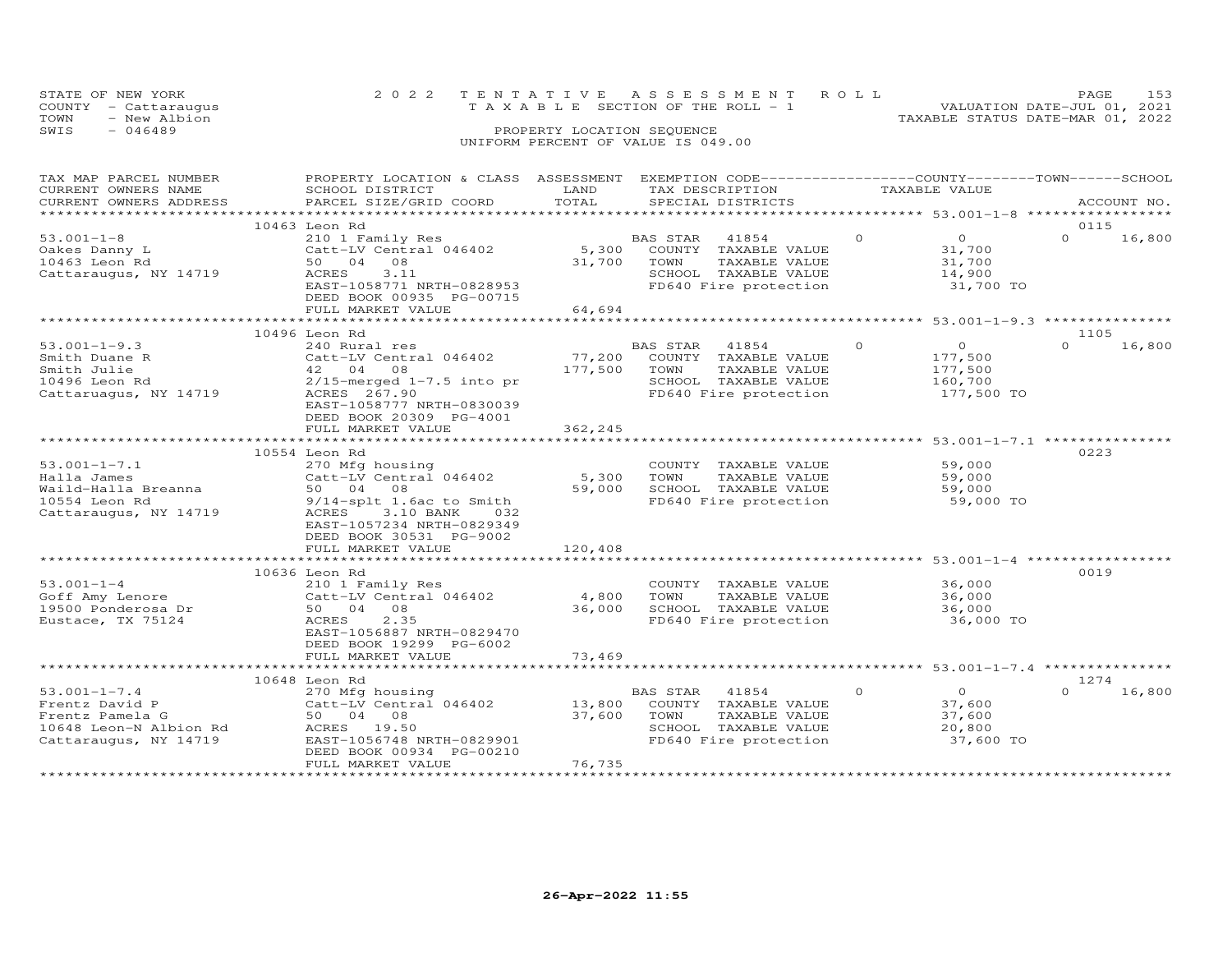| STATE OF NEW YORK<br>- Cattaraugus<br>COUNTY<br>- New Albion<br>TOWN<br>$-046489$<br>SWIS |                           | PROPERTY LOCATION SEQUENCE<br>UNIFORM PERCENT OF VALUE IS 049.00 | 2022 TENTATIVE ASSESSMENT ROLL<br>T A X A B L E SECTION OF THE ROLL - 1 | TAXABLE STATUS DATE-MAR 01, 2022 | PAGE<br>VALUATION DATE-JUL 01, 2021 | 154 |
|-------------------------------------------------------------------------------------------|---------------------------|------------------------------------------------------------------|-------------------------------------------------------------------------|----------------------------------|-------------------------------------|-----|
| TAX MAP PARCEL NUMBER                                                                     | PROPERTY LOCATION & CLASS | ASSESSMENT                                                       | EXEMPTION CODE-----------------COUNTY--------TOWN------SCHOOL           |                                  |                                     |     |

| CURRENT OWNERS NAME    | SCHOOL DISTRICT              | LAND         | TAX DESCRIPTION                                                | TAXABLE VALUE |           |                      |
|------------------------|------------------------------|--------------|----------------------------------------------------------------|---------------|-----------|----------------------|
| CURRENT OWNERS ADDRESS | PARCEL SIZE/GRID COORD       | TOTAL        | SPECIAL DISTRICTS                                              |               |           | ACCOUNT NO.          |
|                        |                              | ************ | ************************************ 53.001-1-3 **********     |               |           |                      |
|                        | 10692 Leon Rd                |              |                                                                |               |           | 0229                 |
| $53.001 - 1 - 3$       | 260 Seasonal res             |              | COUNTY TAXABLE VALUE                                           |               | 31,500    |                      |
| York Martha G          | Catt-LV Central 046402       | 5,200        | TOWN<br>TAXABLE VALUE                                          |               | 31,500    |                      |
| Wright Adelbert W      | 0 <sub>4</sub><br>08<br>50   | 31,500       | SCHOOL TAXABLE VALUE                                           |               | 31,500    |                      |
| 3640 Ireland Rd        | Life Use                     |              | FD640 Fire protection                                          |               | 31,500 TO |                      |
| Randolph, NY 14772     | 3.06<br>ACRES                |              |                                                                |               |           |                      |
|                        | EAST-1056219 NRTH-0830447    |              |                                                                |               |           |                      |
|                        | DEED BOOK 908<br>PG-00759    |              |                                                                |               |           |                      |
|                        | FULL MARKET VALUE            | 64,286       |                                                                |               |           |                      |
|                        | ******************           |              | ********************************* 53.001-1-2 ***************** |               |           |                      |
|                        | 10698 Leon Rd                |              |                                                                |               |           | 0099                 |
| $53.001 - 1 - 2$       | 240 Rural res                |              | CW_15_VET/ 41162                                               | $\Omega$      | 6,720     | $\Omega$<br>$\Omega$ |
| Pietras Thomas J       | Catt-LV Central 046402       |              | 15,900 BAS STAR<br>41854                                       | $\Omega$      | $\circ$   | $\Omega$<br>16,800   |
| Roberts Rachel L       | 08<br>50 04                  | 51,100       | COUNTY TAXABLE VALUE                                           |               | 44,380    |                      |
| 10698 Leon Rd          | $2/17$ -mrqd $1-7.3$ in prcl |              | TOWN<br>TAXABLE VALUE                                          |               | 51,100    |                      |
| Cattaraugus, NY 14719  | ACRES<br>31.68               |              | SCHOOL TAXABLE VALUE                                           |               | 34,300    |                      |
|                        | EAST-1056114 NRTH-0831023    |              | FD640 Fire protection                                          |               | 51,100 TO |                      |
|                        | DEED BOOK 13062 PG-2001      |              |                                                                |               |           |                      |
|                        | FULL MARKET VALUE            | 104,286      |                                                                |               |           |                      |
|                        | ************************     |              |                                                                |               |           |                      |
|                        | 10709 Leon Rd                |              |                                                                |               |           | 1436                 |
| $53.001 - 1 - 1.3$     | 270 Mfg housing              |              | BAS STAR<br>41854                                              | $\Omega$      | $\Omega$  | $\Omega$<br>16,800   |
| Dorn Patrick C         | Catt-LV Central 046402       | 20,500       | COUNTY TAXABLE VALUE                                           |               | 46,600    |                      |
| 10709 Leon Rd          | 50 04 08                     | 46,600       | TAXABLE VALUE<br>TOWN                                          |               | 46,600    |                      |
| Cattaraugus, NY 14719  | Ff 2050.00                   |              | SCHOOL TAXABLE VALUE                                           |               | 29,800    |                      |
|                        | ACRES<br>33.50               |              | FD640 Fire protection                                          |               | 46,600 TO |                      |
|                        | EAST-1055682 NRTH-0830178    |              |                                                                |               |           |                      |
|                        | DEED BOOK 1016<br>$PG-972$   |              |                                                                |               |           |                      |
|                        | FULL MARKET VALUE            | 95,102       |                                                                |               |           |                      |
|                        |                              |              | **************************** 44.003-1-4.1 ***                  |               |           |                      |
|                        | 10766 Leon Rd                |              |                                                                |               |           | 0355                 |
| $44.003 - 1 - 4.1$     | 120 Field crops              |              | COUNTY TAXABLE VALUE                                           |               | 69,000    |                      |
| Wengerd Noah           | Catt-LV Central 046402       | 44,600       | TOWN<br>TAXABLE VALUE                                          |               | 69,000    |                      |
| Wengerd Tena L         | 51 04<br>08                  | 69,000       | SCHOOL TAXABLE VALUE                                           |               | 69,000    |                      |
| 10766 Leon Rd          | 995/493 679/440,442          |              | FD640 Fire protection                                          |               | 69,000 TO |                      |
| Cattaraugus, NY 14719  | ACRES 106.45                 |              |                                                                |               |           |                      |
|                        | EAST-1055767 NRTH-0832243    |              |                                                                |               |           |                      |
|                        | DEED BOOK 28911 PG-3003      |              |                                                                |               |           |                      |
|                        | FULL MARKET VALUE            | 140,816      |                                                                |               |           |                      |
|                        |                              |              | ****************************** 52.002-2-3.2 **********         |               |           |                      |
|                        | 10813 Leon Rd                |              |                                                                |               |           | 1469                 |
| $52.002 - 2 - 3.2$     | 270 Mfg housing              |              | 41854<br>BAS STAR                                              | $\Omega$      | $\Omega$  | $\Omega$<br>16,800   |
| Exford Brian           | Pine Valley Cen 063001       | 28,100       | COUNTY<br>TAXABLE VALUE                                        |               | 68,100    |                      |
| 10813 Leon Rd          | 52.60<br>ACRES               | 68,100       | TAXABLE VALUE<br>TOWN                                          |               | 68,100    |                      |
| Cattaraugus, NY 14719  | EAST-1053367 NRTH-0831256    |              | SCHOOL TAXABLE VALUE                                           |               | 51,300    |                      |
|                        | DEED BOOK 998<br>$PG-197$    |              | FD640 Fire protection                                          |               | 68,100 TO |                      |
|                        | FULL MARKET VALUE            | 138,980      |                                                                |               |           |                      |
|                        |                              |              |                                                                |               |           |                      |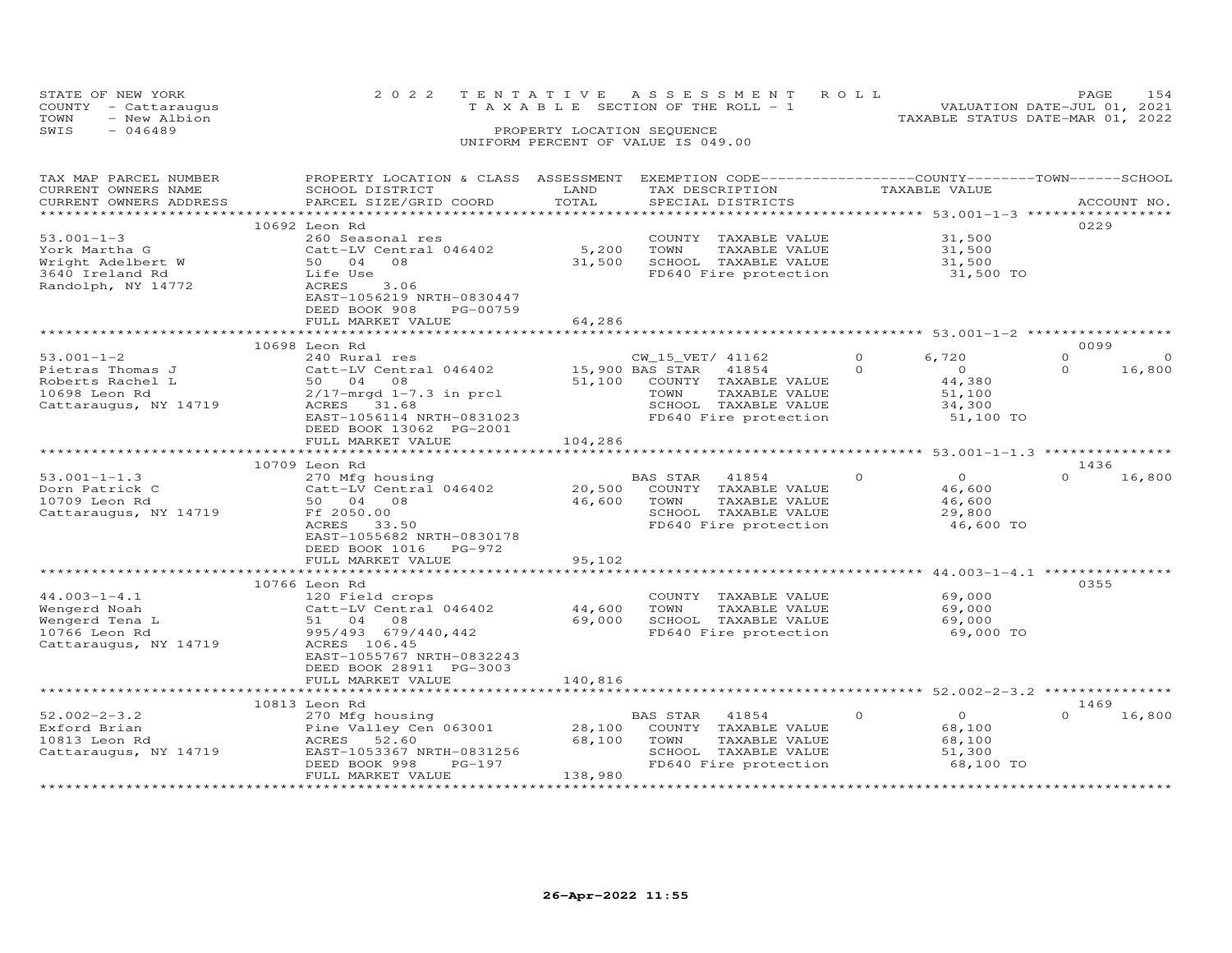| STATE OF NEW YORK    |  |                                    | 2022 TENTATIVE ASSESSMENT ROLL  |                                  | <b>PAGE</b> | 155 |
|----------------------|--|------------------------------------|---------------------------------|----------------------------------|-------------|-----|
| COUNTY - Cattaraugus |  |                                    | TAXABLE SECTION OF THE ROLL - 1 | VALUATION DATE-JUL 01, 2021      |             |     |
| - New Albion<br>TOWN |  |                                    |                                 | TAXABLE STATUS DATE-MAR 01, 2022 |             |     |
| SWIS<br>- 046489     |  | PROPERTY LOCATION SEQUENCE         |                                 |                                  |             |     |
|                      |  | UNIFORM PERCENT OF VALUE IS 049.00 |                                 |                                  |             |     |

| TAX MAP PARCEL NUMBER                                 | PROPERTY LOCATION & CLASS ASSESSMENT EXEMPTION CODE-----------------COUNTY-------TOWN------SCHOOL |             |                                               |                                                           |                    |
|-------------------------------------------------------|---------------------------------------------------------------------------------------------------|-------------|-----------------------------------------------|-----------------------------------------------------------|--------------------|
| CURRENT OWNERS NAME                                   | SCHOOL DISTRICT                                                                                   | LAND        | TAX DESCRIPTION                               | TAXABLE VALUE                                             |                    |
| CURRENT OWNERS ADDRESS                                | PARCEL SIZE/GRID COORD                                                                            | TOTAL       | SPECIAL DISTRICTS                             |                                                           | ACCOUNT NO.        |
| ******************************                        |                                                                                                   |             | ********************************              | **************** 52.002-2-1 **********                    |                    |
|                                                       | 10953 Leon Rd                                                                                     |             |                                               |                                                           | 0170               |
| $52.002 - 2 - 1$                                      | 270 Mfg housing                                                                                   |             | COUNTY TAXABLE VALUE                          | 56,200                                                    |                    |
|                                                       |                                                                                                   |             |                                               |                                                           |                    |
| Frentz Kyle                                           | Pine Valley Cen 063001                                                                            | 33,800      | TAXABLE VALUE<br>TOWN                         | 56,200                                                    |                    |
| 10953 Leon Road                                       | 58 04 08                                                                                          | 56,200      | SCHOOL TAXABLE VALUE                          | 56,200                                                    |                    |
| Cattaraugus, NY 14719                                 | ACRES 68.50                                                                                       |             | FD640 Fire protection                         | 56,200 TO                                                 |                    |
|                                                       | EAST-1051642 NRTH-0830579                                                                         |             |                                               |                                                           |                    |
|                                                       | DEED BOOK 20190 PG-7830                                                                           |             |                                               |                                                           |                    |
|                                                       | FULL MARKET VALUE                                                                                 | 114,694     |                                               |                                                           |                    |
|                                                       |                                                                                                   |             |                                               | ********************************** 43.004-2-9 *********** |                    |
|                                                       | 10970 Leon Rd                                                                                     |             |                                               |                                                           | 0262               |
| $43.004 - 2 - 9$                                      | 210 1 Family Res                                                                                  |             | COUNTY TAXABLE VALUE                          | 9,400                                                     |                    |
| Kilburn Thomas M                                      | Pine Valley Cen 063001                                                                            | 5,900       | TOWN<br>TAXABLE VALUE                         | 9,400                                                     |                    |
| 63 Hastings Rd                                        | 59 04 08                                                                                          | 9,400       | SCHOOL TAXABLE VALUE                          | 9,400                                                     |                    |
|                                                       |                                                                                                   |             |                                               |                                                           |                    |
| Fredericktown, PA 15333                               | $3/09$ -merged $2-10.2$ into p                                                                    |             | FD640 Fire protection                         | 9,400 TO                                                  |                    |
|                                                       | ACRES<br>1.35                                                                                     |             |                                               |                                                           |                    |
|                                                       | EAST-1051390 NRTH-0831859                                                                         |             |                                               |                                                           |                    |
|                                                       | DEED BOOK 24440 PG-6001                                                                           |             |                                               |                                                           |                    |
|                                                       | FULL MARKET VALUE                                                                                 | 19,184      |                                               |                                                           |                    |
|                                                       |                                                                                                   | *********** |                                               |                                                           |                    |
|                                                       | 11027 Leon Rd                                                                                     |             |                                               |                                                           | 0116               |
| $43.004 - 2 - 10.1$                                   | 240 Rural res                                                                                     |             | BAS STAR<br>41854                             | $\Omega$<br>$\overline{O}$                                | $\Omega$<br>16,800 |
| Sterling Joan E                                       | Pine Valley Cen 063001<br>59 04 08                                                                | 16,100      | COUNTY TAXABLE VALUE                          | 88,400                                                    |                    |
| Sterling Misty L                                      | 59 04 08                                                                                          | 88,400      | TOWN<br>TAXABLE VALUE                         | 88,400                                                    |                    |
| 11027 Leon-New Albion Rd                              | ACRES 24.15                                                                                       |             | SCHOOL TAXABLE VALUE                          | 71,600                                                    |                    |
| Cattaraugus, NY 14719                                 | EAST-1051181 NRTH-0832620                                                                         |             | FD640 Fire protection                         | 88,400 TO                                                 |                    |
|                                                       | DEED BOOK 1765 PG-6003                                                                            |             |                                               |                                                           |                    |
|                                                       |                                                                                                   |             |                                               |                                                           |                    |
|                                                       | FULL MARKET VALUE                                                                                 | 180,408     |                                               |                                                           |                    |
|                                                       |                                                                                                   |             |                                               |                                                           |                    |
|                                                       | Linlyco Lake Rd                                                                                   |             |                                               |                                                           | 1369               |
| $54.001 - 1 - 1.5$                                    | 314 Rural vac<10                                                                                  |             | COUNTY TAXABLE VALUE                          | 2,000                                                     |                    |
| Carter Family Living Trust 11/ Catt-LV Central 046402 |                                                                                                   | 2,000       | TOWN<br>TAXABLE VALUE                         | 2,000                                                     |                    |
| Kaiser Thomas & Donna L                               | 03 04 08                                                                                          | 2,000       |                                               | 2,000                                                     |                    |
| 441 Grand Ave                                         | FRNT 280.00 DPTH 128.18                                                                           |             | SCHOOL TAXABLE VALUE<br>FD640 Fire protection | 2,000 TO                                                  |                    |
| Suwanee, GA 30024                                     | EAST-1080187 NRTH-0831764                                                                         |             |                                               |                                                           |                    |
|                                                       | DEED BOOK 2019 PG-15129                                                                           |             |                                               |                                                           |                    |
|                                                       | FULL MARKET VALUE                                                                                 | 4,082       |                                               |                                                           |                    |
|                                                       |                                                                                                   |             |                                               |                                                           |                    |
|                                                       | Linlyco Lake Rd                                                                                   |             |                                               |                                                           | 1448               |
| $54.001 - 1 - 10.2$                                   | 314 Rural vac<10                                                                                  |             | COUNTY TAXABLE VALUE                          | 1,000                                                     |                    |
|                                                       |                                                                                                   | 1,000       | TOWN<br>TAXABLE VALUE                         | 1,000                                                     |                    |
| Mentley Timothy W                                     | Catt-LV Central 046402                                                                            |             |                                               |                                                           |                    |
| 37 Linlyco Lake Rd                                    | 01 04 08                                                                                          | 1,000       | SCHOOL TAXABLE VALUE                          | 1,000                                                     |                    |
| Cattaraugus, NY 14719                                 | ACRES<br>2.00                                                                                     |             | FD640 Fire protection                         | 1,000 TO                                                  |                    |
|                                                       | EAST-1081300 NRTH-0827378                                                                         |             |                                               |                                                           |                    |
|                                                       | DEED BOOK 00971 PG-00339                                                                          |             |                                               |                                                           |                    |
|                                                       | FULL MARKET VALUE                                                                                 | 2,041       |                                               |                                                           |                    |
|                                                       |                                                                                                   |             |                                               |                                                           |                    |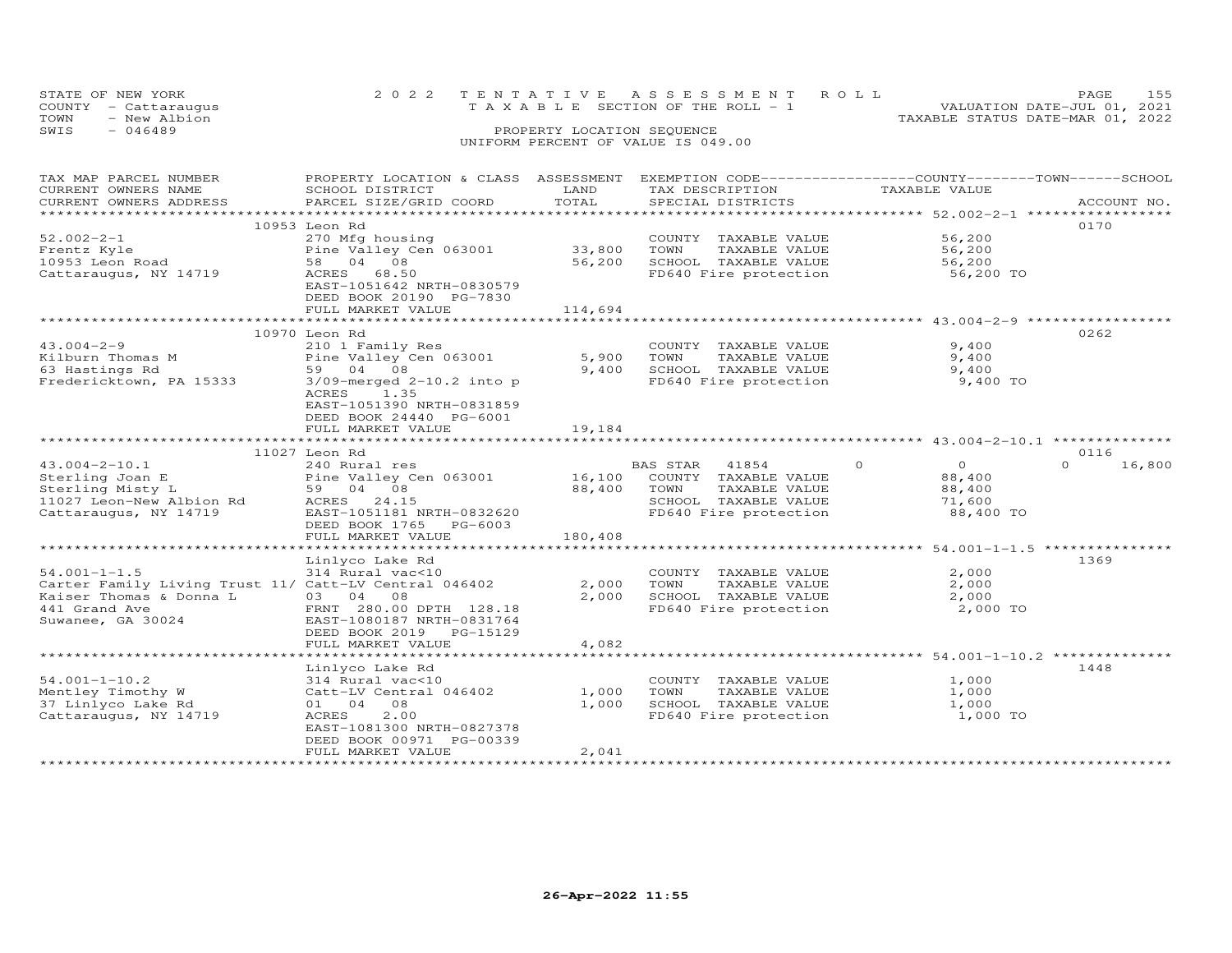| STATE OF NEW YORK    | 2022 TENTATIVE ASSESSMENT ROLL        | PAGE.                            |
|----------------------|---------------------------------------|----------------------------------|
| COUNTY - Cattaraugus | T A X A B L E SECTION OF THE ROLL - 1 | VALUATION DATE-JUL 01, 2021      |
| TOWN<br>- New Albion |                                       | TAXABLE STATUS DATE-MAR 01, 2022 |
| SWIS<br>- 046489     | PROPERTY LOCATION SEQUENCE            |                                  |
|                      | UNIFORM PERCENT OF VALUE IS 049.00    |                                  |

| TAX MAP PARCEL NUMBER                   | PROPERTY LOCATION & CLASS |        | ASSESSMENT EXEMPTION CODE------------------COUNTY-------TOWN------SCHOOL |                           |                    |
|-----------------------------------------|---------------------------|--------|--------------------------------------------------------------------------|---------------------------|--------------------|
| CURRENT OWNERS NAME                     | SCHOOL DISTRICT           | LAND   | TAX DESCRIPTION                                                          | TAXABLE VALUE             |                    |
| CURRENT OWNERS ADDRESS                  | PARCEL SIZE/GRID COORD    | TOTAL  | SPECIAL DISTRICTS                                                        |                           | ACCOUNT NO.        |
| * * * * * * * * * * * * * * * * * * * * | *****************         |        |                                                                          |                           |                    |
|                                         | Linlyco Lake Rd           |        |                                                                          |                           | 1065               |
| $54.029 - 1 - 1.2$                      | 270 Mfg housing           |        | BAS STAR<br>41854                                                        | $\overline{0}$<br>$\circ$ | $\Omega$<br>16,800 |
| Falk Douglas                            | Catt-LV Central 046402    | 4,000  | COUNTY TAXABLE VALUE                                                     | 45,000                    |                    |
| Falk Diane E                            | 02 04<br>08               | 45,000 | TAXABLE VALUE<br>TOWN                                                    | 45,000                    |                    |
| Box 66 Linlyco Lake Rd                  | FRNT 200.00 DPTH 190.00   |        | SCHOOL TAXABLE VALUE                                                     | 28,200                    |                    |
| Cattaraugus, NY 14719                   | EAST-1081122 NRTH-0829316 |        | FD640 Fire protection                                                    | 45,000 TO                 |                    |
|                                         | DEED BOOK 875<br>PG-00822 |        |                                                                          |                           |                    |
|                                         | FULL MARKET VALUE         | 91,837 |                                                                          |                           |                    |
|                                         |                           |        |                                                                          |                           |                    |
|                                         | Linlyco Lake Rd           |        |                                                                          |                           | 0205               |
| $54.029 - 1 - 4$                        | 314 Rural vac<10          |        | COUNTY TAXABLE VALUE                                                     | 4,500                     |                    |
| Harris Michael D                        | Catt-LV Central 046402    | 4,500  | TOWN<br>TAXABLE VALUE                                                    | 4,500                     |                    |
| 1 West St                               | 02 04 08                  | 4,500  | SCHOOL TAXABLE VALUE                                                     | 4,500                     |                    |
| Cattaraugus, NY 14719                   | Life Use                  |        | FD640 Fire protection                                                    | 4,500 TO                  |                    |
|                                         | FRNT<br>51.76 DPTH 137.41 |        |                                                                          |                           |                    |
|                                         | EAST-1081332 NRTH-0828962 |        |                                                                          |                           |                    |
|                                         | DEED BOOK 28143 PG-3002   |        |                                                                          |                           |                    |
|                                         | FULL MARKET VALUE         | 9,184  |                                                                          |                           |                    |
|                                         |                           |        |                                                                          |                           |                    |
|                                         | Linlyco Lake Rd           |        |                                                                          |                           | 0117               |
| $54.029 - 1 - 18.1$                     | 270 Mfg housing           |        | COUNTY TAXABLE VALUE                                                     | 19,500                    |                    |
| Horning Richard                         | Catt-LV Central 046402    | 7,200  | TOWN<br>TAXABLE VALUE                                                    | 19,500                    |                    |
| Horning Melanie                         | 2.95<br>ACRES             | 19,500 | SCHOOL TAXABLE VALUE                                                     | 19,500                    |                    |
| 89 Linlyco Lake Rd                      | EAST-1080759 NRTH-0828805 |        | FD640 Fire protection                                                    | 19,500 TO                 |                    |
| Cattaraugus, NY 14719                   | DEED BOOK 5881 PG-4001    |        |                                                                          |                           |                    |
|                                         | FULL MARKET VALUE         | 39,796 |                                                                          |                           |                    |
|                                         |                           |        |                                                                          |                           |                    |
|                                         | Linlyco Lake Rd           |        |                                                                          |                           | 0426               |
| $54.029 - 1 - 19.1$                     | 314 Rural vac<10          |        | COUNTY TAXABLE VALUE                                                     | 4,200                     |                    |
| Falk Douglas                            | Catt-LV Central 046402    | 4,200  | TAXABLE VALUE<br>TOWN                                                    | 4,200                     |                    |
| Falk Diane                              | 02 04 08                  | 4,200  | SCHOOL TAXABLE VALUE                                                     | 4,200                     |                    |
| 124 Linlyco Lake Road                   | FRNT 130.00 DPTH 193.50   |        | FD640 Fire protection                                                    | 4,200 TO                  |                    |
| Cattaraugus, NY 14719                   | EAST-1081050 NRTH-0829435 |        |                                                                          |                           |                    |
|                                         | DEED BOOK 20210 PG-2338   |        |                                                                          |                           |                    |
|                                         | FULL MARKET VALUE         | 8,571  |                                                                          |                           |                    |
|                                         |                           |        |                                                                          |                           |                    |
|                                         | Linlyco Lake Rd           |        |                                                                          |                           | 1392               |
| $54.029 - 1 - 19.3$                     | 311 Res vac land          |        | COUNTY TAXABLE VALUE                                                     | 6,200                     |                    |
| Taleb Maan                              | Catt-LV Central 046402    | 6,200  | TOWN<br>TAXABLE VALUE                                                    | 6,200                     |                    |
| 89 Dovercliffe Rd                       | 02 04 08                  | 6,200  | SCHOOL TAXABLE VALUE                                                     | 6,200                     |                    |
| Guelph, Ontario, Canada                 | 1.27<br>ACRES             |        | FD640 Fire protection                                                    | 6,200 TO                  |                    |
| N1G3A5                                  | EAST-1080680 NRTH-0829375 |        |                                                                          |                           |                    |
|                                         | DEED BOOK 00994 PG-01178  |        |                                                                          |                           |                    |
|                                         | FULL MARKET VALUE         | 12,653 |                                                                          |                           |                    |
| ************************                |                           |        |                                                                          |                           |                    |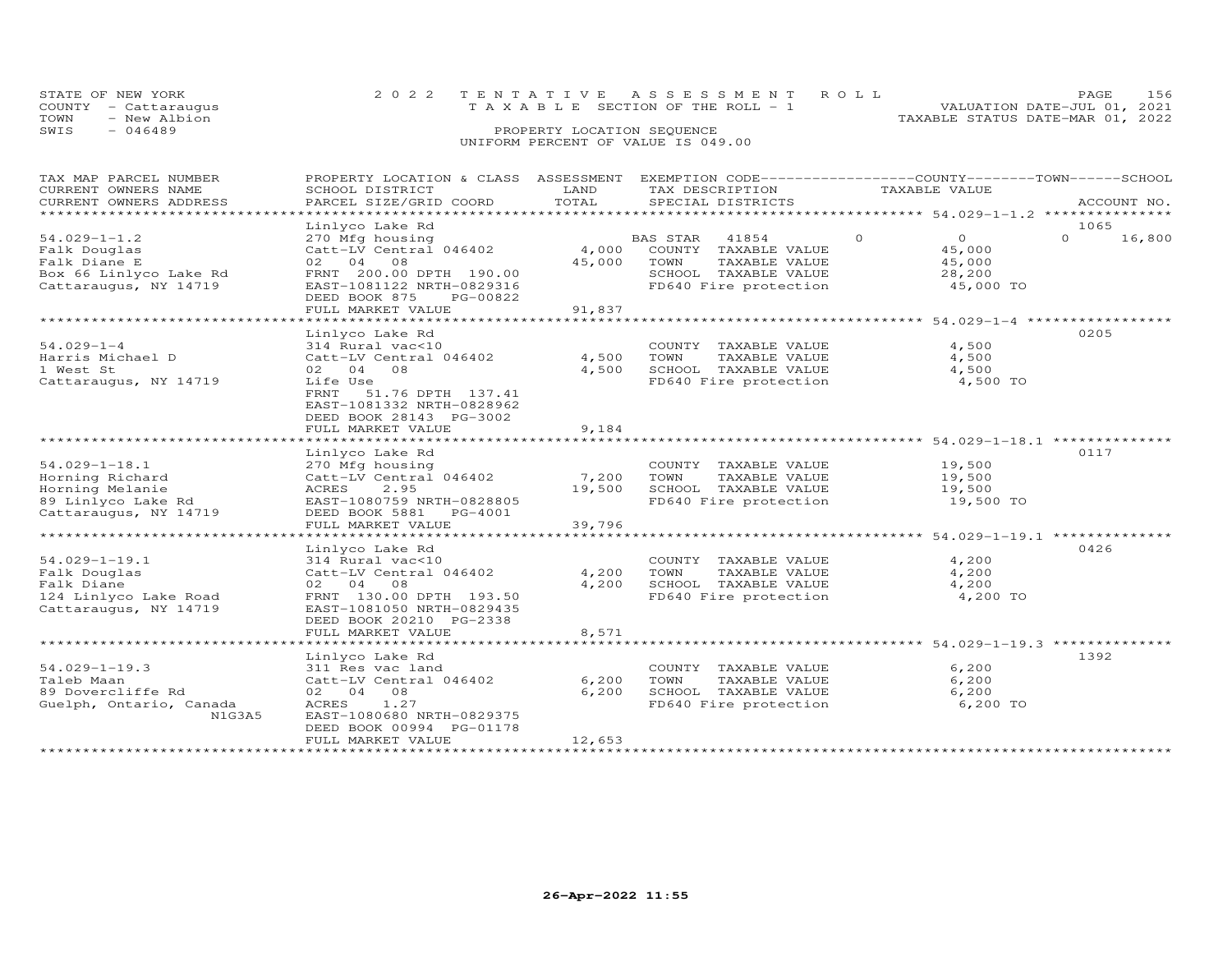| STATE OF NEW YORK<br>COUNTY - Cattaraugus<br>TOWN<br>- New Albion | 2022 TENTATIVE ASSESSMENT ROLL<br>T A X A B L E SECTION OF THE ROLL - 1 | PAGE<br>VALUATION DATE-JUL 01, 2021<br>TAXABLE STATUS DATE-MAR 01, 2022 | 157 |
|-------------------------------------------------------------------|-------------------------------------------------------------------------|-------------------------------------------------------------------------|-----|
| SWIS<br>$-046489$                                                 | PROPERTY LOCATION SEQUENCE<br>UNIFORM PERCENT OF VALUE IS 049.00        |                                                                         |     |

| TAX MAP PARCEL NUMBER     | PROPERTY LOCATION & CLASS ASSESSMENT |        | EXEMPTION CODE-----------------COUNTY-------TOWN------SCHOOL |                                                     |             |
|---------------------------|--------------------------------------|--------|--------------------------------------------------------------|-----------------------------------------------------|-------------|
| CURRENT OWNERS NAME       | SCHOOL DISTRICT                      | LAND   | TAX DESCRIPTION                                              | TAXABLE VALUE                                       |             |
| CURRENT OWNERS ADDRESS    | PARCEL SIZE/GRID COORD               | TOTAL  | SPECIAL DISTRICTS                                            |                                                     | ACCOUNT NO. |
| ***********************   |                                      |        |                                                              |                                                     |             |
|                           | Linlyco Lake Rd                      |        |                                                              |                                                     | 1393        |
| $54.029 - 1 - 19.4$       | 314 Rural vac<10                     |        | COUNTY TAXABLE VALUE                                         | 6,400                                               |             |
| Damon Paul M              | Catt-LV Central 046402               | 6,400  | TOWN<br>TAXABLE VALUE                                        | 6,400                                               |             |
| 123 Linlyco Lake          | 02 04 08                             | 6,400  | SCHOOL TAXABLE VALUE                                         | 6,400                                               |             |
| Cattaraugus, NY 14719     | 1.62<br>ACRES                        |        | FD640 Fire protection                                        | 6,400 TO                                            |             |
|                           | EAST-1080688 NRTH-0829116            |        |                                                              |                                                     |             |
|                           | DEED BOOK 21723 PG-8001              |        |                                                              |                                                     |             |
|                           | FULL MARKET VALUE                    | 13,061 |                                                              |                                                     |             |
|                           |                                      |        |                                                              |                                                     |             |
|                           | Linlyco Lake Rd                      |        |                                                              |                                                     | 0290        |
| $54.029 - 2 - 1.1$        | 322 Rural vac>10                     |        |                                                              | 5,000                                               |             |
|                           |                                      |        | COUNTY TAXABLE VALUE                                         |                                                     |             |
| Raber John                | Catt-LV Central 046402               | 5,000  | TAXABLE VALUE<br>TOWN                                        | 5,000                                               |             |
| Raber Dan                 | 02 04 08                             | 5,000  | SCHOOL TAXABLE VALUE                                         | 5,000                                               |             |
| 5269 Harris Rd            | ACRES 12.77                          |        | FD640 Fire protection                                        | 5,000 TO                                            |             |
| Randolph, NY 14772        | EAST-1081374 NRTH-0828260            |        |                                                              |                                                     |             |
|                           | DEED BOOK 2021<br>PG-10441           |        |                                                              |                                                     |             |
|                           | FULL MARKET VALUE                    | 10,204 |                                                              |                                                     |             |
|                           | ********************************     |        |                                                              |                                                     |             |
|                           | Linlyco Lake Rd                      |        |                                                              |                                                     | 0159        |
| $54.029 - 2 - 3$          | 314 Rural vac<10                     |        | COUNTY TAXABLE VALUE                                         | 5,600                                               |             |
| Johnston Judy             | Catt-LV Central 046402               | 5,600  | TOWN<br>TAXABLE VALUE                                        | 5,600                                               |             |
| Linlyco Lake Rd           | 02 04 08                             | 5,600  | SCHOOL TAXABLE VALUE                                         | 5,600                                               |             |
| Cattaraugus, NY 14719     | FRNT 50.00 DPTH 135.00               |        | FD640 Fire protection                                        | 5,600 TO                                            |             |
|                           | EAST-1081197 NRTH-0827881            |        |                                                              |                                                     |             |
|                           | DEED BOOK 19488 PG-4002              |        |                                                              |                                                     |             |
|                           | FULL MARKET VALUE                    | 11,429 |                                                              |                                                     |             |
|                           |                                      |        |                                                              | ********************* 54.029-2-21.1 *************** |             |
|                           | Linlyco Lake Rd                      |        |                                                              |                                                     | 0068        |
| $54.029 - 2 - 21.1$       | 314 Rural vac<10                     |        | COUNTY TAXABLE VALUE                                         | 4,300                                               |             |
| Bosz David P              | Catt-LV Central 046402               | 4,300  | TOWN<br>TAXABLE VALUE                                        | 4,300                                               |             |
| 6071 Webster Rd           | 02 04 08                             | 4,300  | SCHOOL TAXABLE VALUE                                         | 4,300                                               |             |
| Orchard Park, NY 14127    | ACRES<br>1.45                        |        | FD640 Fire protection                                        | 4,300 TO                                            |             |
|                           | EAST-1080767 NRTH-0828406            |        |                                                              |                                                     |             |
|                           |                                      |        |                                                              |                                                     |             |
|                           | DEED BOOK 1017 PG-117                |        |                                                              |                                                     |             |
| ************************* | FULL MARKET VALUE                    | 8,776  |                                                              |                                                     |             |
|                           |                                      |        |                                                              |                                                     |             |
|                           | Linlyco Lake Rd                      |        |                                                              |                                                     | 0484        |
| $54.029 - 2 - 23$         | 314 Rural vac<10                     |        | COUNTY TAXABLE VALUE                                         | 5,300                                               |             |
| Cubos Anastacio A         | Catt-LV Central 046402               | 5,300  | TOWN<br>TAXABLE VALUE                                        | 5,300                                               |             |
| Cubos Christopher J       | 02 04 08                             | 5,300  | SCHOOL TAXABLE VALUE                                         | 5,300                                               |             |
| 2491 Purdue Avenue 217    | 50.50 DPTH 412.41<br>FRNT            |        | FD640 Fire protection                                        | 5,300 TO                                            |             |
| Los Angeles, CA 90064     | ACRES<br>0.48                        |        |                                                              |                                                     |             |
|                           | EAST-1080757 NRTH-0828507            |        |                                                              |                                                     |             |
|                           | DEED BOOK 29431 PG-3001              |        |                                                              |                                                     |             |
|                           | FULL MARKET VALUE                    | 10,816 |                                                              |                                                     |             |
|                           |                                      |        |                                                              |                                                     |             |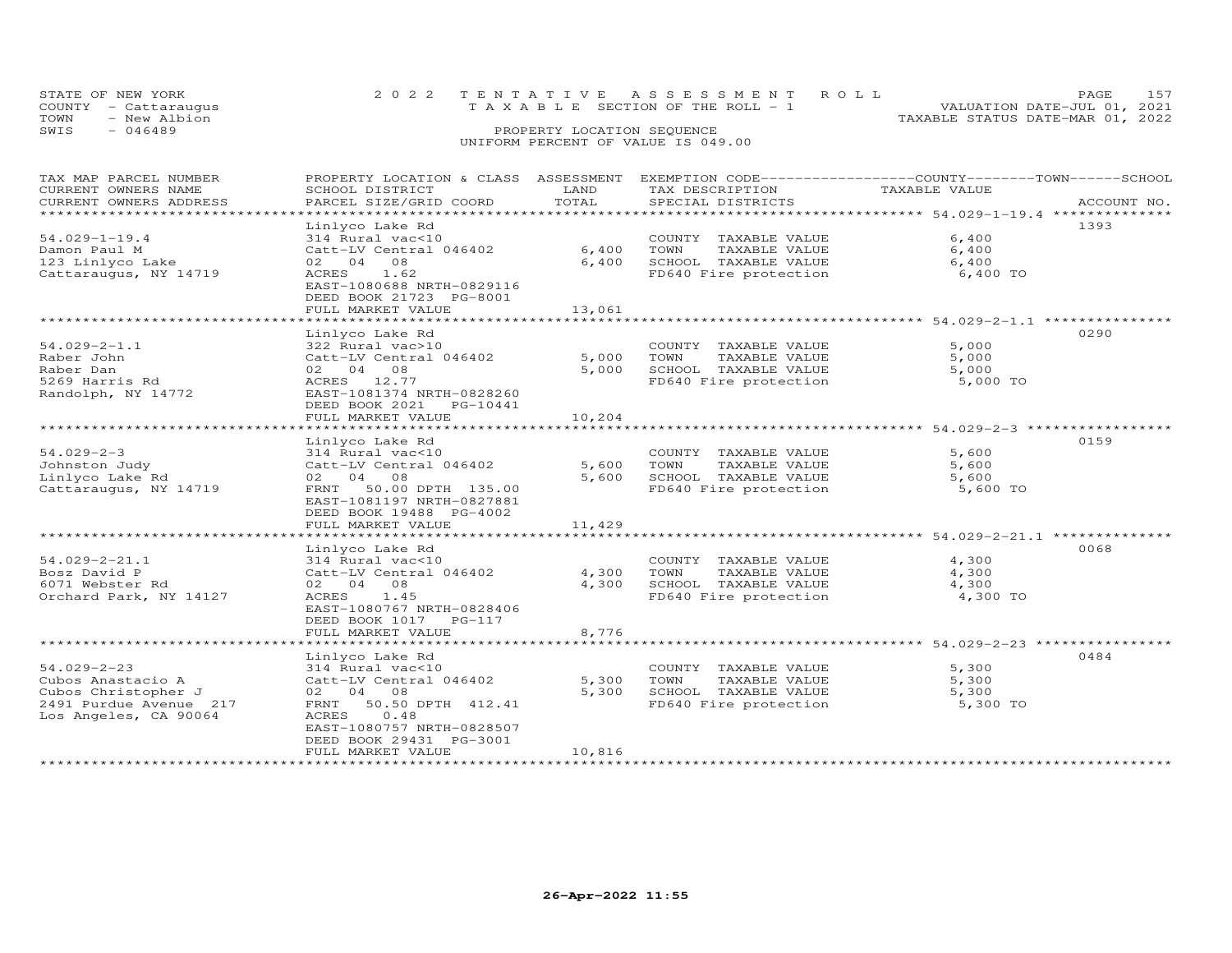|                                    | STATE OF NEW YORK    |  | 2022 TENTATIVE ASSESSMENT ROLL                                          | <b>PAGE</b> | 158 |  |
|------------------------------------|----------------------|--|-------------------------------------------------------------------------|-------------|-----|--|
|                                    | COUNTY - Cattaraugus |  | VALUATION DATE-JUL 01, 2021<br>$T A X A B L E$ SECTION OF THE ROLL $-1$ |             |     |  |
| TOWN                               | - New Albion         |  | TAXABLE STATUS DATE-MAR 01, 2022                                        |             |     |  |
| SWIS                               | - 046489             |  | PROPERTY LOCATION SEQUENCE                                              |             |     |  |
| UNIFORM PERCENT OF VALUE IS 049.00 |                      |  |                                                                         |             |     |  |

| TAX MAP PARCEL NUMBER  | PROPERTY LOCATION & CLASS ASSESSMENT |         | EXEMPTION CODE-----------------COUNTY-------TOWN------SCHOOL |               |             |
|------------------------|--------------------------------------|---------|--------------------------------------------------------------|---------------|-------------|
| CURRENT OWNERS NAME    | SCHOOL DISTRICT                      | LAND    | TAX DESCRIPTION                                              | TAXABLE VALUE |             |
| CURRENT OWNERS ADDRESS | PARCEL SIZE/GRID COORD               | TOTAL   | SPECIAL DISTRICTS                                            |               | ACCOUNT NO. |
|                        |                                      |         |                                                              |               |             |
|                        | Linlyco Lake Rd                      |         |                                                              |               | 0472        |
| $54.029 - 3 - 4$       | 314 Rural vac<10                     |         | COUNTY TAXABLE VALUE                                         | 5,100         |             |
| Moskal Michael D       | Catt-LV Central 046402               | 5,100   | TOWN<br>TAXABLE VALUE                                        | 5,100         |             |
| Moskal Jane M          | 02<br>$-04$<br>$-08$                 | 5,100   | SCHOOL TAXABLE VALUE                                         | 5,100         |             |
| 38 Rumford St          | FRNT 50.00 DPTH 238.00               |         | FD640 Fire protection                                        | 5,100 TO      |             |
| Depew, NY 14043        | EAST-1081770 NRTH-0828010            |         |                                                              |               |             |
|                        | DEED BOOK 1014 PG-392                |         |                                                              |               |             |
|                        | FULL MARKET VALUE                    | 10,408  |                                                              |               |             |
|                        |                                      |         |                                                              |               |             |
|                        | Linlyco Lake Rd                      |         |                                                              |               | 0219        |
| $54.029 - 3 - 6$       |                                      |         |                                                              |               |             |
|                        | 314 Rural vac<10                     |         | COUNTY TAXABLE VALUE                                         | 4,100         |             |
| Barrus Kelsey E        | Catt-LV Central 046402               | 4,100   | TOWN<br>TAXABLE VALUE                                        | 4,100         |             |
| Wares Caleb J          | 02 04 08                             | 4,100   | SCHOOL TAXABLE VALUE                                         | 4,100         |             |
| 68 Linlyco Lake Rd     | FRNT 40.00 DPTH 229.15               |         | FD640 Fire protection                                        | 4,100 TO      |             |
| Cattaraugus, NY 14719  | EAST-1081942 NRTH-0827984            |         |                                                              |               |             |
|                        | DEED BOOK 2020 PG-13243              |         |                                                              |               |             |
|                        | FULL MARKET VALUE                    | 8,367   |                                                              |               |             |
|                        |                                      |         |                                                              |               |             |
|                        | Linlyco Lake Rd                      |         |                                                              |               | 0333        |
| 54.029-3-17            | 314 Rural vac<10                     |         | COUNTY TAXABLE VALUE                                         | 6,000         |             |
| Glose Janice E         | Catt-LV Central 046402               | 6,000   | TOWN<br>TAXABLE VALUE                                        | 6,000         |             |
| Glose Timothy R        | $-04$<br>$-08$<br>02                 | 6,000   | SCHOOL TAXABLE VALUE                                         | 6,000         |             |
| 90 Jen Ct              | ACRES 1.07                           |         | FD640 Fire protection                                        | 6,000 TO      |             |
| Grand Island, NY 14072 | EAST-1081600 NRTH-0827668            |         |                                                              |               |             |
|                        | DEED BOOK 18901 PG-5001              |         |                                                              |               |             |
|                        | FULL MARKET VALUE                    | 12,245  |                                                              |               |             |
|                        |                                      |         |                                                              |               |             |
|                        | Linlyco Lake Rd                      |         |                                                              |               | 0332        |
| $54.029 - 3 - 18$      | 210 1 Family Res                     |         | COUNTY TAXABLE VALUE                                         | 65,200        |             |
| Glose Janice E         | Catt-LV Central 046402               | 5,200   | TOWN<br>TAXABLE VALUE                                        | 65,200        |             |
| Glose Timotny R        | 02 04 08                             | 65,200  | SCHOOL TAXABLE VALUE                                         | 65,200        |             |
| 90 Jen Ct              | FRNT 50.00 DPTH 292.69               |         | FD640 Fire protection                                        | 65,200 TO     |             |
| Grand Island, NY 14072 | EAST-1081493 NRTH-0827651            |         |                                                              |               |             |
|                        | DEED BOOK 18901 PG-5001              |         |                                                              |               |             |
|                        |                                      |         |                                                              |               |             |
|                        | FULL MARKET VALUE                    | 133,061 |                                                              |               |             |
|                        |                                      |         |                                                              |               |             |
|                        | Linlyco Lake Rd                      |         |                                                              |               | 0311        |
| $54.029 - 3 - 20.1$    | 314 Rural vac<10                     |         | COUNTY TAXABLE VALUE                                         | 5,100         |             |
| Jerge Oneita S         | Catt-LV Central 046402               | 5,100   | TOWN<br>TAXABLE VALUE                                        | 5,100         |             |
| 45 Linlyco Lake Rd     | 02 04 08                             | 5,100   | SCHOOL TAXABLE VALUE<br>FD640 Fire protection                | 5,100         |             |
| Cattaraugus, NY 14719  | FRNT 50.00 DPTH 243.07               |         |                                                              | 5,100 TO      |             |
|                        | EAST-1081297 NRTH-0827636            |         |                                                              |               |             |
|                        | DEED BOOK 8866 PG-8001               |         |                                                              |               |             |
|                        | FULL MARKET VALUE                    | 10,408  |                                                              |               |             |
|                        |                                      |         |                                                              |               |             |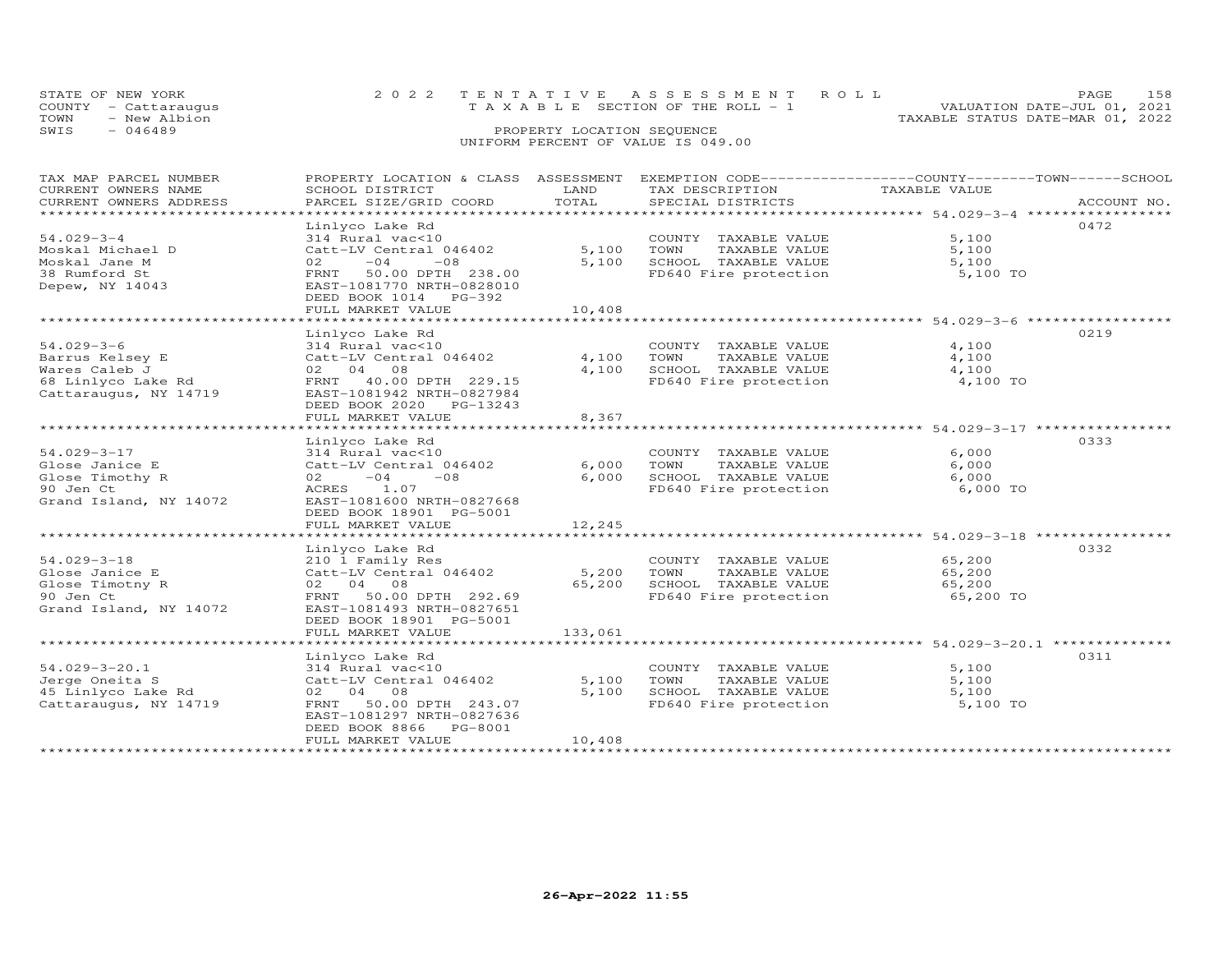|      | STATE OF NEW YORK                    |                            | 2022 TENTATIVE ASSESSMENT ROLL  |  |  |  |                                  | PAGE.                       | 159 |
|------|--------------------------------------|----------------------------|---------------------------------|--|--|--|----------------------------------|-----------------------------|-----|
| TOWN | COUNTY - Cattaraugus<br>- New Albion |                            | TAXABLE SECTION OF THE ROLL - 1 |  |  |  | TAXABLE STATUS DATE-MAR 01, 2022 | VALUATION DATE-JUL 01, 2021 |     |
| SWIS | - 046489                             | PROPERTY LOCATION SEQUENCE |                                 |  |  |  |                                  |                             |     |
|      | UNIFORM PERCENT OF VALUE IS 049.00   |                            |                                 |  |  |  |                                  |                             |     |

| TAX MAP PARCEL NUMBER  | PROPERTY LOCATION & CLASS ASSESSMENT                                                      |         | EXEMPTION CODE-----------------COUNTY-------TOWN------SCHOOL |               |             |
|------------------------|-------------------------------------------------------------------------------------------|---------|--------------------------------------------------------------|---------------|-------------|
| CURRENT OWNERS NAME    | SCHOOL DISTRICT                                                                           | LAND    | TAX DESCRIPTION                                              | TAXABLE VALUE |             |
| CURRENT OWNERS ADDRESS | PARCEL SIZE/GRID COORD                                                                    | TOTAL   | SPECIAL DISTRICTS                                            |               | ACCOUNT NO. |
|                        |                                                                                           |         |                                                              |               |             |
|                        | 18 Linlyco Lake Rd                                                                        |         |                                                              |               | 0255        |
| $54.029 - 3 - 3$       |                                                                                           |         |                                                              | 25,100        |             |
|                        | 210 1 Family Res                                                                          |         | COUNTY TAXABLE VALUE                                         |               |             |
| Moskal Michael D       | Catt-LV Central 046402                                                                    | 5,100   | TAXABLE VALUE<br>TOWN                                        | 25,100        |             |
| Moskal Jane M          | 02 04 08                                                                                  | 25,100  | SCHOOL TAXABLE VALUE                                         | 25,100        |             |
| 38 Rumford St          | FRNT 50.00 DPTH 238.00                                                                    |         | FD640 Fire protection                                        | 25,100 TO     |             |
| Depew, NY 14043        | EAST-1081780 NRTH-0828062                                                                 |         |                                                              |               |             |
|                        | DEED BOOK 19488 PG-4001                                                                   |         |                                                              |               |             |
|                        | FULL MARKET VALUE                                                                         | 51,224  |                                                              |               |             |
|                        |                                                                                           |         |                                                              |               |             |
|                        | 19 Linlyco Lake Rd                                                                        |         |                                                              |               | 0218        |
| $54.029 - 3 - 13$      | 210 1 Family Res                                                                          |         | COUNTY TAXABLE VALUE                                         | 85,900        |             |
|                        |                                                                                           |         |                                                              |               |             |
| Adams Catherine L      |                                                                                           |         | TOWN<br>TAXABLE VALUE                                        | 85,900        |             |
| 19 Linlyco Lake Rd     |                                                                                           | 85,900  | SCHOOL TAXABLE VALUE                                         | 85,900        |             |
| Cattaraugus, NY 14719  | ACRES 1.77                                                                                |         | FD640 Fire protection                                        | 85,900 TO     |             |
|                        | EAST-1081884 NRTH-0827679                                                                 |         |                                                              |               |             |
|                        | DEED BOOK 00951 PG-00560                                                                  |         |                                                              |               |             |
|                        | FULL MARKET VALUE                                                                         | 175,306 |                                                              |               |             |
|                        |                                                                                           |         |                                                              |               |             |
|                        | 27 Linlyco Lake Rd                                                                        |         |                                                              |               | 0001        |
| $54.029 - 2 - 19$      | 314 Rural vac<10                                                                          |         | COUNTY TAXABLE VALUE                                         | 5,500         |             |
| Bloom Albert           | 314 Rural vac<10<br>Catt-LV Central 046402                                                | 5,500   | TAXABLE VALUE<br>TOWN                                        | 5,500         |             |
|                        |                                                                                           | 5,500   |                                                              |               |             |
|                        | Bloom Dorothy<br>4862 Southwestern Blvd<br>Hamburg, NY 14075<br>EAST-1080767 NRTH-0828306 |         | SCHOOL TAXABLE VALUE<br>FD640 Fire protection                | 5,500         |             |
|                        |                                                                                           |         |                                                              | 5,500 TO      |             |
|                        |                                                                                           |         |                                                              |               |             |
|                        | DEED BOOK 748<br>PG-01160                                                                 |         |                                                              |               |             |
|                        | FULL MARKET VALUE                                                                         | 11,224  |                                                              |               |             |
|                        |                                                                                           |         |                                                              |               |             |
|                        | 28 Linlyco Lake Rd                                                                        |         |                                                              |               | 0288        |
| $54.029 - 2 - 18$      | 314 Rural vac<10                                                                          |         | COUNTY TAXABLE VALUE                                         | 5,500         |             |
|                        | Elmwood Bird Associates LLC Catt-LV Central 046402                                        | 5,500   | TAXABLE VALUE<br>TOWN                                        | 5,500         |             |
| 43 Court St Ste 910    | 02 04 08                                                                                  | 5,500   |                                                              | 5,500         |             |
| Buffalo, NY 14202      | FRNT 51.75 DPTH 420.30                                                                    |         | SCHOOL TAXABLE VALUE<br>FD640 Fire protection                | 5,500 TO      |             |
|                        | EAST-1080759 NRTH-0828255                                                                 |         |                                                              |               |             |
|                        |                                                                                           |         |                                                              |               |             |
|                        | DEED BOOK 14285 PG-6025                                                                   |         |                                                              |               |             |
|                        | FULL MARKET VALUE                                                                         | 11,224  |                                                              |               |             |
|                        |                                                                                           |         |                                                              |               |             |
|                        | 32 Linlyco Lake Rd                                                                        |         |                                                              |               | 0291        |
| $54.029 - 2 - 14$      | 314 Rural vac<10                                                                          |         | COUNTY TAXABLE VALUE                                         | 5,200         |             |
| Dziedzic Kathleen      | Catt-LV Central 046402                                                                    | 5,200   | TAXABLE VALUE<br>TOWN                                        | 5,200         |             |
| Converso Diane         | $-04$<br>$-08$<br>02                                                                      | 5,200   |                                                              | 5,200         |             |
| 86 Camelot Dr          | FRNT<br>50.00 DPTH 367.10                                                                 |         | SCHOOL TAXABLE VALUE<br>FD640 Fire protection                | 5,200 TO      |             |
| West Seneca, NY 14224  | EAST-1080736 NRTH-0828056                                                                 |         |                                                              |               |             |
|                        | PG-7001<br>DEED BOOK 441                                                                  |         |                                                              |               |             |
|                        | FULL MARKET VALUE                                                                         | 10,612  |                                                              |               |             |
|                        |                                                                                           |         |                                                              |               |             |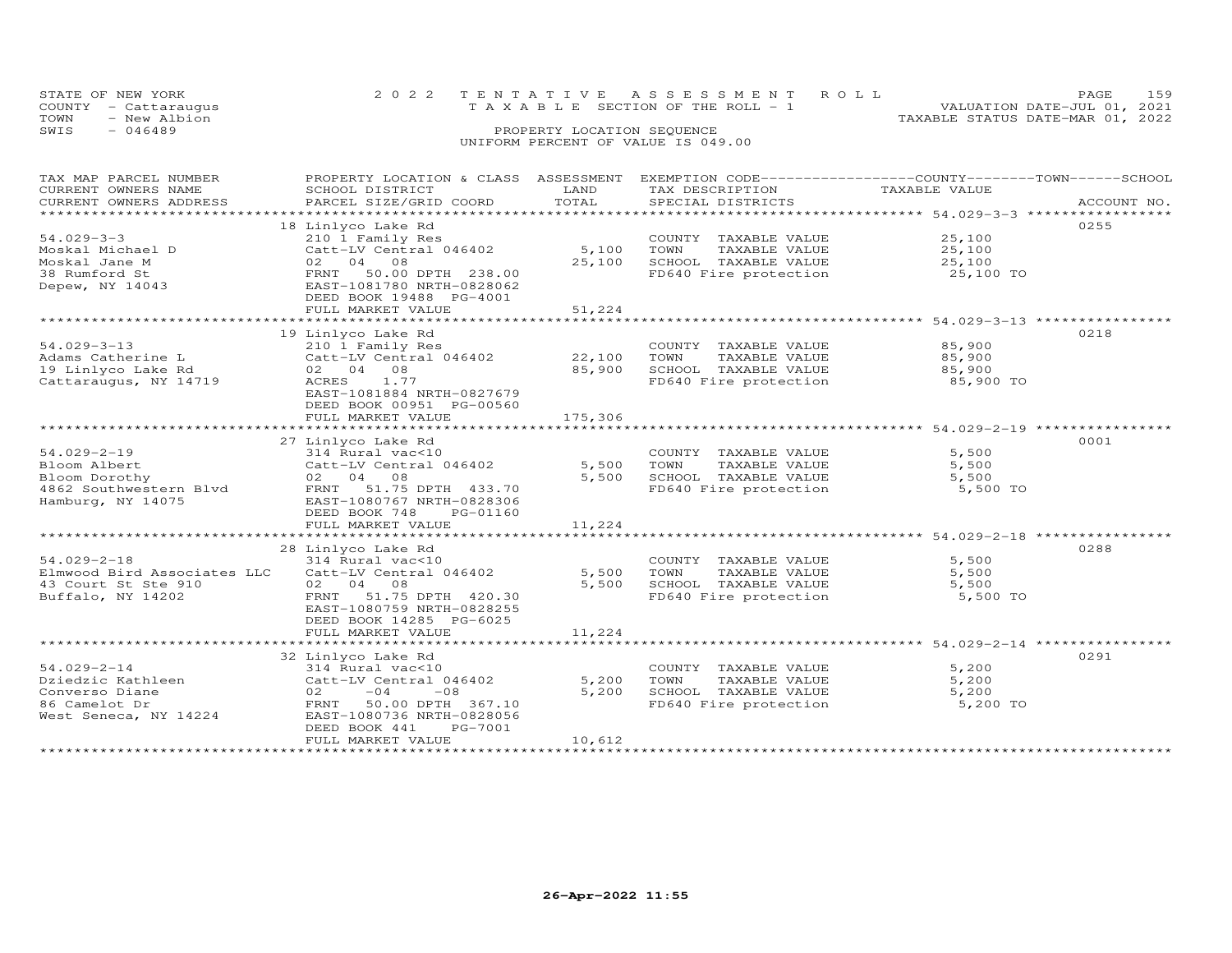| STATE OF NEW YORK<br>COUNTY - Cattaraugus<br>- New Albion<br>TOWN<br>SWIS<br>$-046489$           | 2 0 2 2                                                                                                                                                                                                                                      | TENTATIVE<br>PROPERTY LOCATION SEQUENCE | A S S E S S M E N T<br>T A X A B L E SECTION OF THE ROLL - 1                                                                                                                                                         | ROLL                                                  | TAXABLE STATUS DATE-MAR 01, 2022                                                                   | PAGE<br>VALUATION DATE-JUL 01, 2021                         | 160                                                |
|--------------------------------------------------------------------------------------------------|----------------------------------------------------------------------------------------------------------------------------------------------------------------------------------------------------------------------------------------------|-----------------------------------------|----------------------------------------------------------------------------------------------------------------------------------------------------------------------------------------------------------------------|-------------------------------------------------------|----------------------------------------------------------------------------------------------------|-------------------------------------------------------------|----------------------------------------------------|
|                                                                                                  |                                                                                                                                                                                                                                              |                                         | UNIFORM PERCENT OF VALUE IS 049.00                                                                                                                                                                                   |                                                       |                                                                                                    |                                                             |                                                    |
| TAX MAP PARCEL NUMBER<br>CURRENT OWNERS NAME<br>CURRENT OWNERS ADDRESS<br>********************** | PROPERTY LOCATION & CLASS ASSESSMENT<br>SCHOOL DISTRICT<br>PARCEL SIZE/GRID COORD                                                                                                                                                            | LAND<br>TOTAL                           | EXEMPTION CODE-----------------COUNTY-------TOWN------SCHOOL<br>TAX DESCRIPTION<br>SPECIAL DISTRICTS                                                                                                                 |                                                       | TAXABLE VALUE                                                                                      |                                                             | ACCOUNT NO.                                        |
|                                                                                                  | 37 Linlyco Lake Rd                                                                                                                                                                                                                           |                                         |                                                                                                                                                                                                                      |                                                       |                                                                                                    | 0318                                                        |                                                    |
| $54.029 - 3 - 19$<br>Mentley Timothy W<br>37 Linlyco Lake Rd<br>Cattaraugus, NY 14719            | 210 1 Family Res<br>Catt-LV Central 046402<br>02<br>04<br>08<br>FRNT 150.00 DPTH 275.77<br>EAST-1081392 NRTH-0827650<br>DEED BOOK 00977 PG-00916<br>FULL MARKET VALUE                                                                        | 15,300<br>80,800<br>164,898             | BAS STAR<br>41854<br>COUNTY TAXABLE VALUE<br>TOWN<br>TAXABLE VALUE<br>SCHOOL TAXABLE VALUE<br>FD640 Fire protection                                                                                                  | $\circ$                                               | $\circ$<br>80,800<br>80,800<br>64,000<br>80,800 TO                                                 | $\Omega$                                                    | 16,800                                             |
|                                                                                                  |                                                                                                                                                                                                                                              | *********                               |                                                                                                                                                                                                                      |                                                       | ******** 54.029-2-4 ******************                                                             |                                                             |                                                    |
| $54.029 - 2 - 4$<br>Johnston Judy D<br>42 Linlyco Lake Rd<br>Cattaraugus, NY 14719               | 42 Linlyco Lake Rd<br>210 1 Family Res<br>Catt-LV Central 046402<br>02<br>04<br>08<br>50.00 DPTH 190.00<br>FRNT<br>EAST-1081158 NRTH-0827834<br>DEED BOOK 00985 PG-00375                                                                     | 4,900<br>36,000                         | ENH STAR<br>41834<br>COUNTY<br>TAXABLE VALUE<br>TOWN<br>TAXABLE VALUE<br>SCHOOL TAXABLE VALUE<br>FD640 Fire protection                                                                                               | $\Omega$                                              | $\Omega$<br>36,000<br>36,000<br>$\circ$<br>36,000 TO                                               | 0158<br>$\Omega$                                            | 36,000                                             |
|                                                                                                  | FULL MARKET VALUE                                                                                                                                                                                                                            | 73,469                                  |                                                                                                                                                                                                                      |                                                       |                                                                                                    |                                                             |                                                    |
| $54.029 - 2 - 2$<br>Peron Richard<br>Peron Kathleen<br>4362 Richwood Dr<br>Hamburg, NY 14075     | 43 Linlyco Lake Rd<br>260 Seasonal res<br>Catt-LV Central 046402<br>02<br>$-04$<br>$-08$<br>FRNT<br>50.00 DPTH 190.00<br>EAST-1081240 NRTH-0827921<br>DEED BOOK 1278<br>PG-6001<br>FULL MARKET VALUE                                         | 4,900<br>24,300                         | COUNTY TAXABLE VALUE<br>TOWN<br>TAXABLE VALUE<br>SCHOOL TAXABLE VALUE<br>FD640 Fire protection                                                                                                                       |                                                       | ********** 54.029-2-2 ***************<br>24,300<br>24,300<br>24,300<br>24,300 TO                   | 0092                                                        |                                                    |
|                                                                                                  |                                                                                                                                                                                                                                              | 49,592                                  |                                                                                                                                                                                                                      |                                                       | ********* 54.029-3-20.2 **                                                                         |                                                             |                                                    |
| $54.029 - 3 - 20.2$<br>Jerge Oneita S<br>45 Linlyco Lake Rd<br>Cattaraugus, NY 14719             | 45 Linlyco Lake Rd<br>270 Mfg housing<br>Catt-LV Central 046402<br>02<br>04<br>08<br>50.00 DPTH 240.00<br>FRNT<br>EAST-1081234 NRTH-0827617<br>DEED BOOK 8866<br>PG-8001<br>FULL MARKET VALUE                                                | 65,714                                  | VET COM C<br>41132<br>5,100 VET DIS C<br>41142<br>41801<br>32,200 AGED C/T<br>41804<br>AGED S<br>41834<br>ENH STAR<br>COUNTY TAXABLE VALUE<br>TOWN<br>TAXABLE VALUE<br>SCHOOL TAXABLE VALUE<br>FD640 Fire protection | $\circ$<br>$\circ$<br>$\circ$<br>$\Omega$<br>$\Omega$ | 8,050<br>1,610<br>11,270<br>$\overline{0}$<br>$\circ$<br>11,270<br>16,100<br>$\Omega$<br>32,200 TO | 1131<br>$\circ$<br>$\circ$<br>16,100<br>$\circ$<br>$\Omega$ | $\circ$<br>$\circ$<br>$\Omega$<br>12,880<br>19,320 |
|                                                                                                  |                                                                                                                                                                                                                                              |                                         |                                                                                                                                                                                                                      |                                                       | $54.029 - 3 - 21.2$ **************                                                                 |                                                             |                                                    |
| $54.029 - 3 - 21.2$<br>Marshall James S<br>47 Lynlyco Lake Rd<br>Cattaraugus, NY 14719           | 47 Linlyco Lake Rd<br>210 1 Family Res<br>Catt-LV Central 046402<br>04<br>02<br>08<br>3/10-merged 21.1 into par<br>FRNT 120.00 DPTH 225.38<br>EAST-1081151 NRTH-0827633<br>DEED BOOK 20280 PG-7001<br>FULL MARKET VALUE<br>***************** | 12,000<br>45,100<br>92,041              | <b>BAS STAR</b><br>41854<br>COUNTY<br>TAXABLE VALUE<br>TOWN<br>TAXABLE VALUE<br>SCHOOL TAXABLE VALUE<br>FD640 Fire protection                                                                                        | $\circ$                                               | $\circ$<br>45,100<br>45,100<br>28,300<br>45,100 TO                                                 | 0216<br>$\Omega$                                            | 16,800                                             |

PAGE 160<br>VALUATION DATE-JUL 01, 2021

#### **26-Apr-2022 11:55**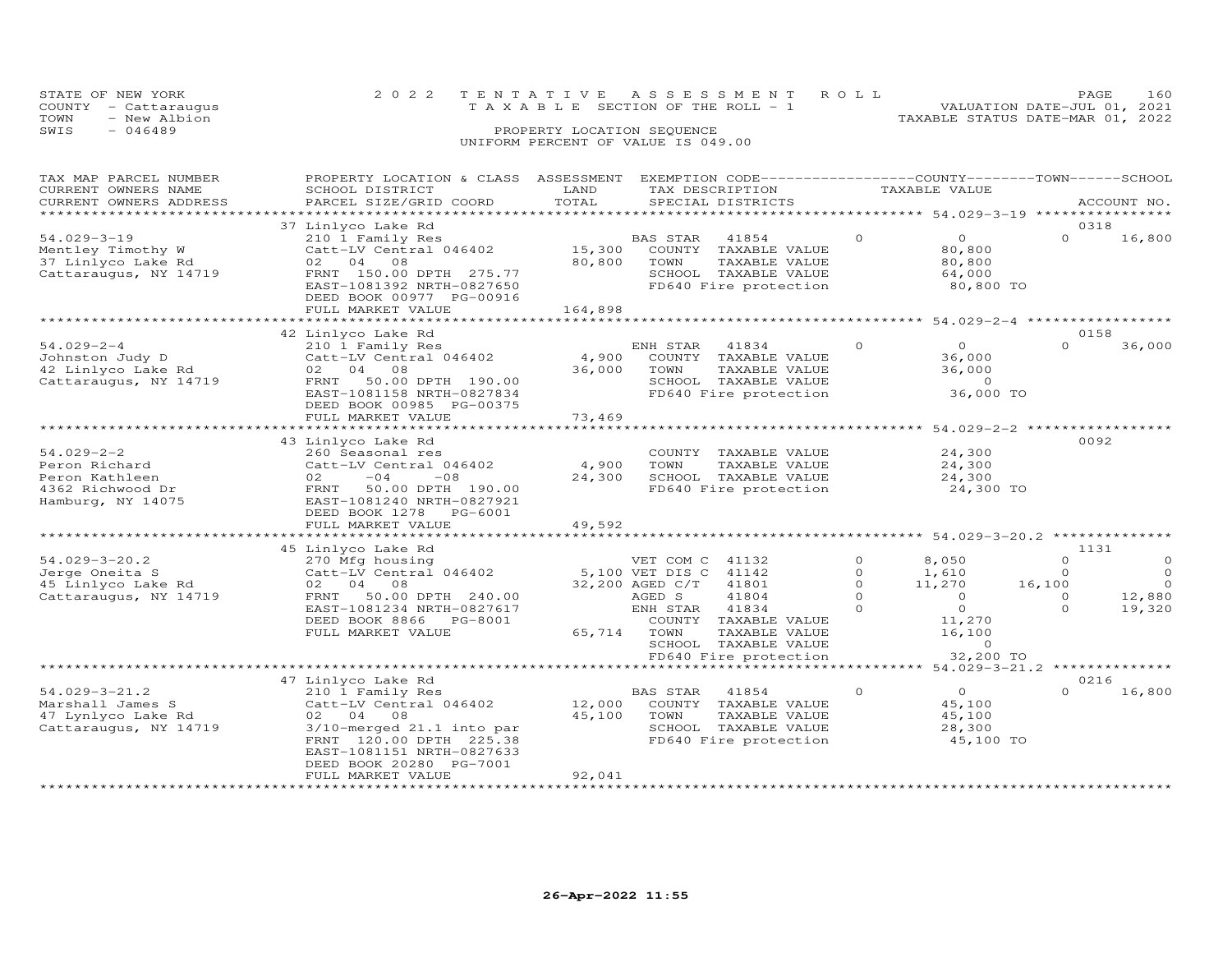|                                    | STATE OF NEW YORK    | 2022 TENTATIVE ASSESSMENT ROLL |                                 |  |                                  | PAGE.                       | 161 |
|------------------------------------|----------------------|--------------------------------|---------------------------------|--|----------------------------------|-----------------------------|-----|
|                                    | COUNTY - Cattaraugus |                                | TAXABLE SECTION OF THE ROLL - 1 |  |                                  | VALUATION DATE-JUL 01, 2021 |     |
| TOWN                               | - New Albion         |                                |                                 |  | TAXABLE STATUS DATE-MAR 01, 2022 |                             |     |
| SWIS                               | - 046489             |                                | PROPERTY LOCATION SEQUENCE      |  |                                  |                             |     |
| UNIFORM PERCENT OF VALUE IS 049.00 |                      |                                |                                 |  |                                  |                             |     |

| TAX MAP PARCEL NUMBER  | PROPERTY LOCATION & CLASS ASSESSMENT EXEMPTION CODE----------------COUNTY-------TOWN-----SCHOOL | LAND             |                                   |          |                |          |             |
|------------------------|-------------------------------------------------------------------------------------------------|------------------|-----------------------------------|----------|----------------|----------|-------------|
| CURRENT OWNERS NAME    | SCHOOL DISTRICT                                                                                 | TOTAL            | TAX DESCRIPTION                   |          | TAXABLE VALUE  |          |             |
| CURRENT OWNERS ADDRESS | PARCEL SIZE/GRID COORD                                                                          |                  | SPECIAL DISTRICTS                 |          |                |          | ACCOUNT NO. |
|                        | 53 Linlyco Lake Rd                                                                              |                  |                                   |          |                | 1401     |             |
| $54.029 - 3 - 15$      | 210 1 Family Res                                                                                |                  | VET COM C 41132                   | $\Omega$ | 11,200         | $\Omega$ | $\Omega$    |
| Grabowski Mark         | Catt-LV Central 046402                                                                          | 10,400 VET WAR C | 41122                             | $\Omega$ | 6,720          | $\circ$  | $\Omega$    |
| Grabowski Amelia       | 02 04 08                                                                                        | 67,000 VET DIS C | 41142                             | $\Omega$ | 22,400         | $\circ$  | $\Omega$    |
| 53 Linlyco Lake Rd     | L/p 936-379 Sub Lot 53                                                                          |                  | VET DIS C 41142                   | $\Omega$ | 22,400         | $\Omega$ | $\Omega$    |
| Cattaraugus, NY 14719  | FRNT 100.00 DPTH 329.90                                                                         |                  | COUNTY TAXABLE VALUE              |          | 4,280          |          |             |
|                        | 017<br>BANK                                                                                     |                  | TOWN<br>TAXABLE VALUE             |          | 67,000         |          |             |
|                        | EAST-1081719 NRTH-0827693                                                                       |                  | SCHOOL TAXABLE VALUE              |          | 67,000         |          |             |
|                        | DEED BOOK 24569 PG-5001                                                                         |                  | FD640 Fire protection             |          | 67,000 TO      |          |             |
|                        | FULL MARKET VALUE                                                                               | 136,735          |                                   |          |                |          |             |
|                        |                                                                                                 |                  |                                   |          |                |          |             |
|                        | 55 Linlyco Lake Rd                                                                              |                  |                                   |          |                | 0303     |             |
| $54.029 - 2 - 6$       | 210 1 Family Res                                                                                |                  | ENH STAR<br>41834                 | $\Omega$ | $\overline{O}$ | $\Omega$ | 39,300      |
| Covell Helen A         | Catt-LV Central 046402                                                                          | 9,500            | COUNTY TAXABLE VALUE              |          | 39,300         |          |             |
| 55 Linlyco Lake Rd     | 02 04 08                                                                                        | 39,300           | TOWN<br>TAXABLE VALUE             |          | 39,300         |          |             |
| Cattaraugus, NY 14719  | ACRES<br>1.65                                                                                   |                  | SCHOOL TAXABLE VALUE              |          | $\overline{0}$ |          |             |
|                        | EAST-1080948 NRTH-0827615                                                                       |                  | FD640 Fire protection             |          | 39,300 TO      |          |             |
|                        | DEED BOOK 857<br>PG-00791                                                                       |                  |                                   |          |                |          |             |
|                        | FULL MARKET VALUE                                                                               | 80,204           |                                   |          |                |          |             |
|                        | 61 Linlyco Lake Rd                                                                              |                  |                                   |          |                | 1057     |             |
| $54.029 - 3 - 10$      | 270 Mfg housing                                                                                 |                  | AGED C/T/S 41800                  |          | 4,940          | 4,940    | 4,940       |
| Emerson Corliss        | Catt-LV Central 046402                                                                          |                  | 7,200 ENH STAR<br>41834           | $\Omega$ | $\overline{O}$ | $\Omega$ | 19,760      |
| 7 Linlyco Lake 61      | 02 04 08                                                                                        | 24,700           | COUNTY TAXABLE VALUE              |          | 19,760         |          |             |
| Cattaraugus, NY 14755  | $L/u$ - Charles Gould                                                                           |                  | TOWN<br>TAXABLE VALUE             |          | 19,760         |          |             |
|                        | FRNT<br>71.15 DPTH 219.57                                                                       |                  | SCHOOL TAXABLE VALUE              |          | $\Omega$       |          |             |
|                        | 017<br>BANK                                                                                     |                  | FD640 Fire protection             |          | 24,700 TO      |          |             |
|                        | EAST-1082084 NRTH-0827590                                                                       |                  |                                   |          |                |          |             |
|                        | DEED BOOK 995<br>PG-1170                                                                        |                  |                                   |          |                |          |             |
|                        | FULL MARKET VALUE                                                                               | 50,408           |                                   |          |                |          |             |
|                        | ****************************                                                                    |                  |                                   |          |                |          |             |
|                        | 62 Linlyco Lake Rd                                                                              |                  |                                   |          |                | 0434     |             |
| $54.029 - 3 - 5$       | 210 1 Family Res                                                                                |                  | COUNTY TAXABLE VALUE              |          | 49,800         |          |             |
| Moskal Michael D       | Catt-LV Central 046402                                                                          | 5,100            | TOWN<br>TAXABLE VALUE             |          | 49,800         |          |             |
| Moskal Jane M          | 02 04 08                                                                                        | 49,800           | SCHOOL TAXABLE VALUE              |          | 49,800         |          |             |
| 38 Rumford St          | FRNT 50.00 DPTH 238.00                                                                          |                  | FD640 Fire protection             |          | 49,800 TO      |          |             |
| Depew, NY 14043        | EAST-1081757 NRTH-0827962<br>DEED BOOK 1014 PG-392                                              |                  |                                   |          |                |          |             |
|                        | FULL MARKET VALUE                                                                               | 101,633          |                                   |          |                |          |             |
|                        |                                                                                                 |                  |                                   |          |                |          |             |
|                        | 63 Linlyco Lake Rd                                                                              |                  |                                   |          |                | 0304     |             |
| $54.029 - 2 - 8$       | 270 Mfg housing                                                                                 |                  | COUNTY TAXABLE VALUE              |          | 10,000         |          |             |
| McLaughlin Mary E      | Catt-LV Central 046402                                                                          | 5,300            | TOWN<br>TAXABLE VALUE             |          | 10,000         |          |             |
| 712 Auburn St          | 02 04 08                                                                                        | 10,000           | SCHOOL TAXABLE VALUE              |          | 10,000         |          |             |
| Middletown, OH 45042   | FRNT 305.30 DPTH                                                                                |                  | FD640 Fire protection             |          | 10,000 TO      |          |             |
|                        | ACRES<br>3.30                                                                                   |                  |                                   |          |                |          |             |
|                        | EAST-1080714 NRTH-0827826                                                                       |                  |                                   |          |                |          |             |
|                        | DEED BOOK 18985 PG-9001                                                                         |                  |                                   |          |                |          |             |
|                        | FULL MARKET VALUE                                                                               | 20,408           |                                   |          |                |          |             |
|                        |                                                                                                 |                  | ********************************* |          |                |          |             |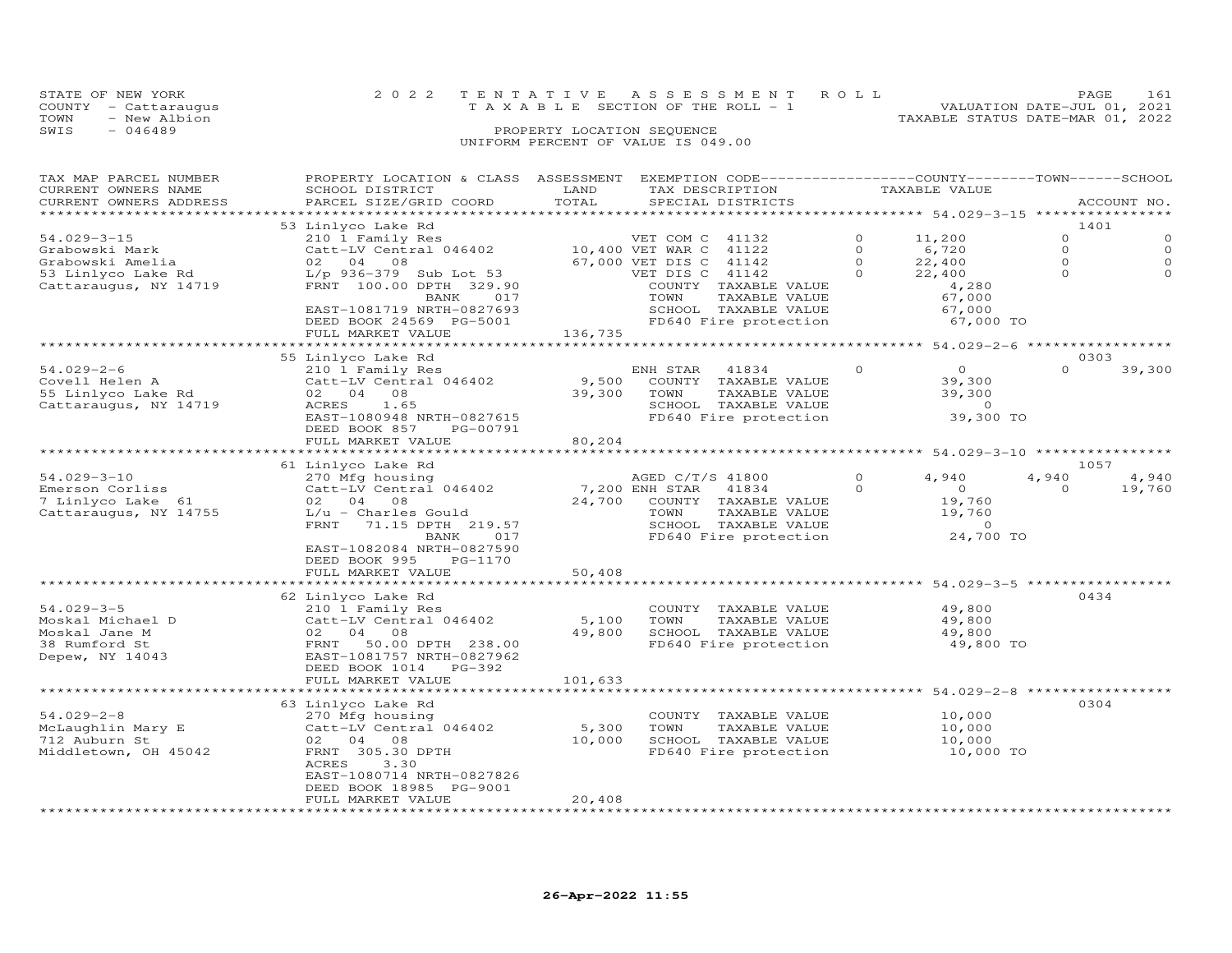| STATE OF NEW YORK<br>COUNTY - Cattaraugus<br>TOWN<br>- New Albion |  | 2022 TENTATIVE ASSESSMENT ROLL<br>TAXABLE SECTION OF THE ROLL - 1 |  |  | TAXABLE STATUS DATE-MAR 01, 2022 | PAGE.<br>VALUATION DATE-JUL 01, 2021 | 162 |
|-------------------------------------------------------------------|--|-------------------------------------------------------------------|--|--|----------------------------------|--------------------------------------|-----|
| SWTS<br>- 046489                                                  |  | PROPERTY LOCATION SEQUENCE<br>UNIFORM PERCENT OF VALUE IS 049.00  |  |  |                                  |                                      |     |

| TAX MAP PARCEL NUMBER<br>CURRENT OWNERS NAME<br>CURRENT OWNERS ADDRESS                                    | PROPERTY LOCATION & CLASS ASSESSMENT<br>SCHOOL DISTRICT<br>PARCEL SIZE/GRID COORD                                                                                                   | LAND<br>TOTAL              | EXEMPTION CODE-----------------COUNTY-------TOWN------SCHOOL<br>TAX DESCRIPTION<br>SPECIAL DISTRICTS | TAXABLE VALUE                                          | ACCOUNT NO. |
|-----------------------------------------------------------------------------------------------------------|-------------------------------------------------------------------------------------------------------------------------------------------------------------------------------------|----------------------------|------------------------------------------------------------------------------------------------------|--------------------------------------------------------|-------------|
| ***************************<br>$54.029 - 3 - 1$<br>Klein Karen<br>115 Hiler Ave<br>Kenmore, NY 14217      | 66 Linlyco Lake Rd<br>260 Seasonal res<br>Catt-LV Central 046402<br>$02 - 04 - 08$<br>FRNT 43.62 DPTH 218.10<br>EAST-1081827 NRTH-0828211<br>DEED BOOK 30990 PG-7002                | 4,400<br>23,400            | COUNTY TAXABLE VALUE<br>TOWN<br>TAXABLE VALUE<br>SCHOOL TAXABLE VALUE<br>FD640 Fire protection       | 23,400<br>23,400<br>23,400<br>23,400 TO                | 0113        |
|                                                                                                           | FULL MARKET VALUE                                                                                                                                                                   | 47,755                     |                                                                                                      | ******************************* 54.029-2-15 ********** |             |
| $54.029 - 2 - 15$<br>Bird Thelma Life Us<br>Bird Janice Mae<br>817 Shaw St.<br>Toronto, ON, Canada L6L5L5 | 67 Linlyco Lake Rd<br>210 1 Family Res<br>Catt-LV Central 046402<br>02 04 08<br>Sub Lots 29,30<br>Ff 155.25<br>ACRES<br>1.30                                                        | 5,500<br>48,600            | COUNTY TAXABLE VALUE<br>TAXABLE VALUE<br>TOWN<br>SCHOOL TAXABLE VALUE<br>FD640 Fire protection       | 48,600<br>48,600<br>48,600<br>48,600 TO                | 0105        |
|                                                                                                           | EAST-1080747 NRTH-0828157<br>DEED BOOK 22722 PG-3001<br>FULL MARKET VALUE                                                                                                           | 99,184                     |                                                                                                      |                                                        |             |
|                                                                                                           | 68 Linlyco Lake Rd                                                                                                                                                                  |                            |                                                                                                      |                                                        | 0222        |
| $54.029 - 3 - 7$<br>Barrus Kelsey E<br>Wares Caleb J<br>68 Linlyco Lake Rd<br>Cattaraugus, NY 14719       | 210 1 Family Res<br>Catt-LV Central 046402<br>02 04 08<br>50.00 DPTH 144.40<br>FRNT<br>EAST-1081977 NRTH-0827908<br>DEED BOOK 2020 PG-13243<br>FULL MARKET VALUE                    | 4,500<br>51,500<br>105,102 | COUNTY TAXABLE VALUE<br>TOWN<br>TAXABLE VALUE<br>SCHOOL TAXABLE VALUE<br>FD640 Fire protection       | 51,500<br>51,500<br>51,500<br>51,500 TO                |             |
|                                                                                                           |                                                                                                                                                                                     |                            |                                                                                                      |                                                        |             |
| $54.029 - 3 - 8$<br>Barrus Kelsey E<br>Wares Caleb J<br>68 Linlyco Lake Rd<br>Cattaraugus, NY 14719       | 69 Linlyco Lake Rd<br>314 Rural vac<10<br>Catt-LV Central 046402<br>02 04 08<br>FRNT 50.00 DPTH 116.00<br>EAST-1082009 NRTH-0827867<br>DEED BOOK 2020 PG-13243<br>FULL MARKET VALUE | 4,100<br>4,100<br>8,367    | COUNTY TAXABLE VALUE<br>TOWN<br>TAXABLE VALUE<br>SCHOOL TAXABLE VALUE<br>FD640 Fire protection       | 4,100<br>4,100<br>4,100<br>4,100 TO                    | 0220        |
|                                                                                                           | *************************                                                                                                                                                           |                            |                                                                                                      | ********************* 54.029-3-9 ************          |             |
| $54.029 - 3 - 9$<br>Barrus Kelsey E<br>Wares Caleb J<br>68 Linlyco Lake Rd<br>Cattaraugus, NY 14719       | 70 Linlyco Lake Rd<br>314 Rural vac<10<br>Catt-LV Central 046402<br>02 04 08<br>FRNT 121.46 DPTH 68.30<br>EAST-1082054 NRTH-0827807<br>DEED BOOK 2020 PG-13243<br>FULL MARKET VALUE | 7,400<br>7,400<br>15,102   | COUNTY TAXABLE VALUE<br>TOWN<br>TAXABLE VALUE<br>SCHOOL TAXABLE VALUE<br>FD640 Fire protection       | 7,400<br>7,400<br>7,400<br>7,400 TO                    | 0221        |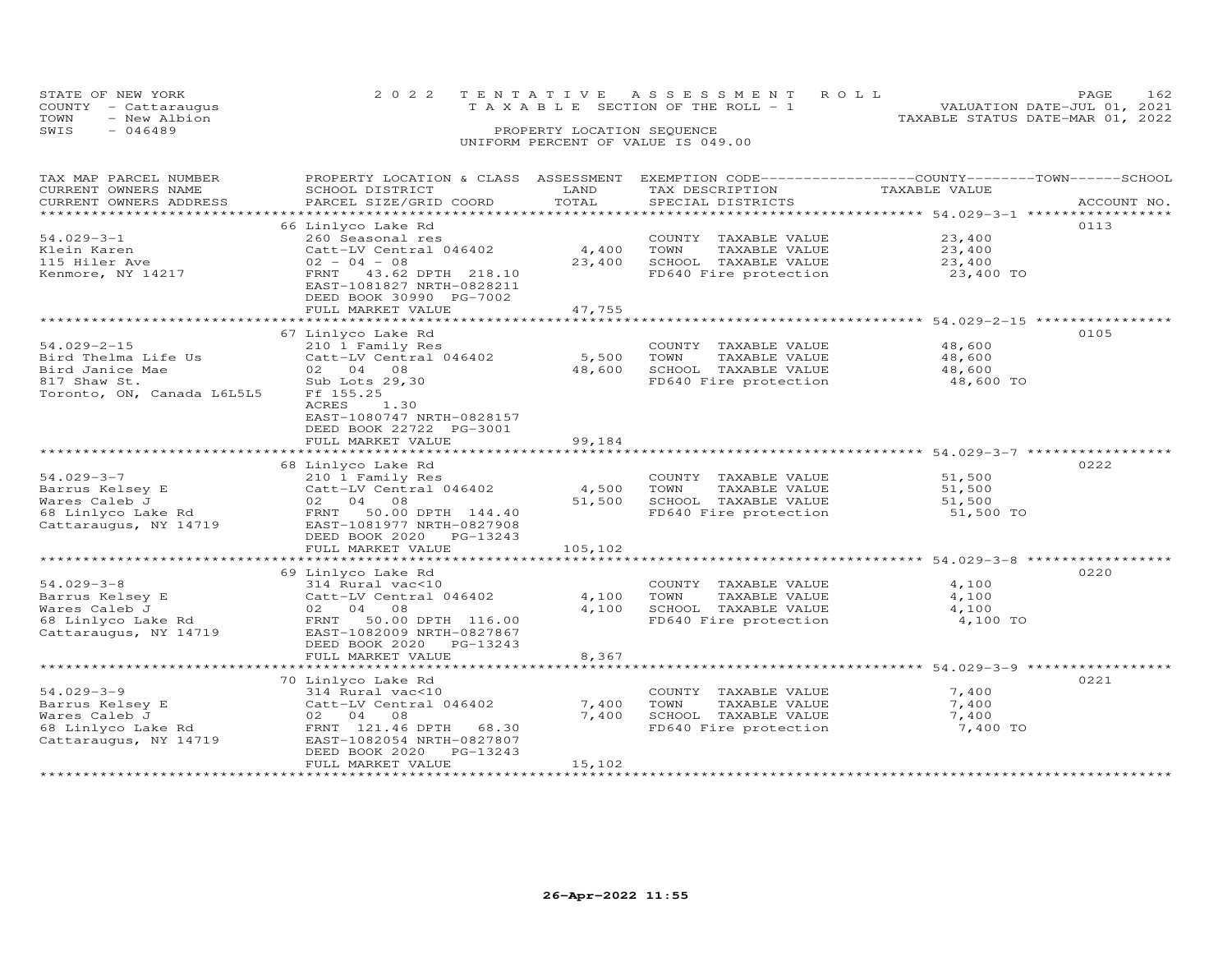| STATE OF NEW YORK    | 2022 TENTATIVE ASSESSMENT ROLL        | 163<br><b>PAGE</b>               |
|----------------------|---------------------------------------|----------------------------------|
| COUNTY - Cattaraugus | T A X A B L E SECTION OF THE ROLL - 1 | VALUATION DATE-JUL 01, 2021      |
| - New Albion<br>TOWN |                                       | TAXABLE STATUS DATE-MAR 01, 2022 |
| SWIS<br>- 046489     | PROPERTY LOCATION SEQUENCE            |                                  |
|                      | UNIFORM PERCENT OF VALUE IS 049.00    |                                  |

| 0163<br>41,940                                                   |
|------------------------------------------------------------------|
|                                                                  |
| 0047                                                             |
|                                                                  |
| 1304                                                             |
|                                                                  |
| ******************************** 54.029-1-8 ****************     |
| 0085                                                             |
| ********************************** 54.029-1-10 ***************** |
| 0048                                                             |
|                                                                  |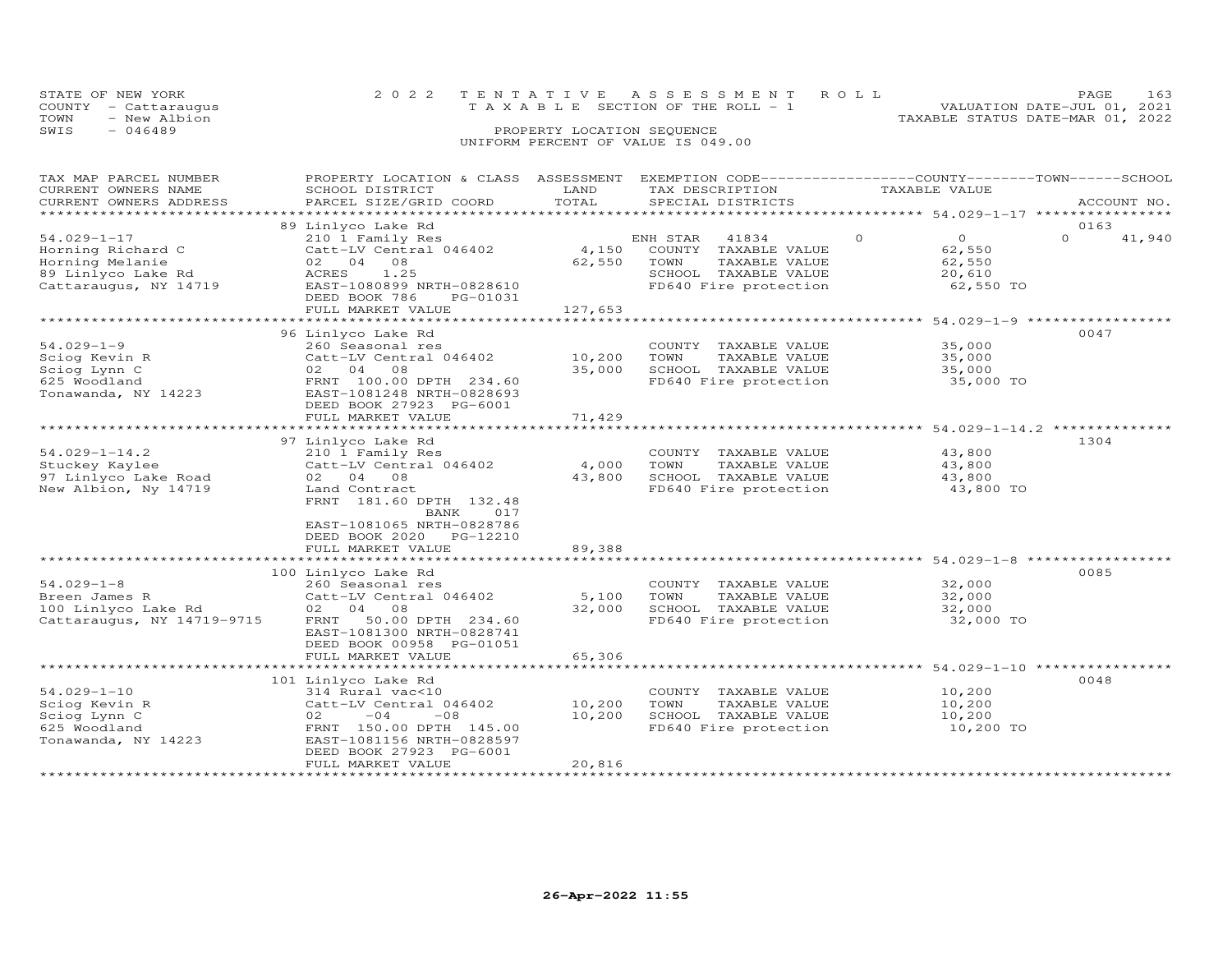| STATE OF NEW YORK    |              | 2022 TENTATIVE ASSESSMENT ROLL     |                                       |                                  | <b>PAGE</b>                 | 164 |
|----------------------|--------------|------------------------------------|---------------------------------------|----------------------------------|-----------------------------|-----|
| COUNTY - Cattaraugus |              |                                    | T A X A B L E SECTION OF THE ROLL - 1 |                                  | VALUATION DATE-JUL 01, 2021 |     |
| TOWN                 | - New Albion |                                    |                                       | TAXABLE STATUS DATE-MAR 01, 2022 |                             |     |
| SWIS<br>$-046489$    |              | PROPERTY LOCATION SEQUENCE         |                                       |                                  |                             |     |
|                      |              | UNIFORM PERCENT OF VALUE IS 049.00 |                                       |                                  |                             |     |

| TAX MAP PARCEL NUMBER  | PROPERTY LOCATION & CLASS | ASSESSMENT | EXEMPTION CODE-----------------COUNTY-------TOWN------SCHOOL    |                                                         |             |
|------------------------|---------------------------|------------|-----------------------------------------------------------------|---------------------------------------------------------|-------------|
| CURRENT OWNERS NAME    | SCHOOL DISTRICT           | LAND       | TAX DESCRIPTION                                                 | TAXABLE VALUE                                           |             |
| CURRENT OWNERS ADDRESS | PARCEL SIZE/GRID COORD    | TOTAL      | SPECIAL DISTRICTS                                               |                                                         | ACCOUNT NO. |
| ********************   |                           |            |                                                                 |                                                         |             |
|                        | 102 Linlyco Lake Rd       |            |                                                                 |                                                         | 0210        |
| $54.029 - 1 - 7$       | 210 1 Family Res          |            | COUNTY TAXABLE VALUE                                            | 25,200                                                  |             |
| Bergeron Leann M       | Catt-LV Central 046402    | 5,200      | TAXABLE VALUE<br>TOWN                                           | 25,200                                                  |             |
| 47 Spring St           | 02 04 08                  | 25,200     | SCHOOL TAXABLE VALUE                                            | 25,200                                                  |             |
| Avon, NY 14414         | FRNT 51.76 DPTH 205.70    |            | FD640 Fire protection                                           | 25,200 TO                                               |             |
|                        | 017<br>BANK               |            |                                                                 |                                                         |             |
|                        | EAST-1081311 NRTH-0828795 |            |                                                                 |                                                         |             |
|                        | DEED BOOK 9488 PG-3001    |            |                                                                 |                                                         |             |
|                        | FULL MARKET VALUE         | 51,429     |                                                                 |                                                         |             |
|                        |                           |            |                                                                 |                                                         |             |
|                        | 102 Linlyco Lake Rd       |            |                                                                 |                                                         | 1110        |
| $54.029 - 2 - 1.2$     | 314 Rural vac<10          |            | COUNTY TAXABLE VALUE                                            | 5,000                                                   |             |
| Vaughn Faye C          | Catt-LV Central 046402    | 5,000      | TOWN<br>TAXABLE VALUE                                           | 5,000                                                   |             |
| 18 Troupe St           | 02 04<br>08               | 5,000      | SCHOOL TAXABLE VALUE                                            | 5,000                                                   |             |
| Buffalo, NY 14210      | FRNT<br>80.00 DPTH 140.30 |            | FD640 Fire protection                                           | 5,000 TO                                                |             |
|                        | BANK<br>017               |            |                                                                 |                                                         |             |
|                        | EAST-1081078 NRTH-0828470 |            |                                                                 |                                                         |             |
|                        | DEED BOOK 00956 PG-00278  |            |                                                                 |                                                         |             |
|                        | FULL MARKET VALUE         | 10,204     |                                                                 |                                                         |             |
|                        |                           |            |                                                                 | ******************************** 54.029-1-6 *********** |             |
|                        | 104 Linlyco Lake Rd       |            |                                                                 |                                                         | 0155        |
| $54.029 - 1 - 6$       | 312 Vac w/imprv           |            | COUNTY TAXABLE VALUE                                            | 6,000                                                   |             |
| Thompson Ernest P      | Catt-LV Central 046402    | 5,000      | TOWN<br>TAXABLE VALUE                                           | 6,000                                                   |             |
| Thompson Wendy         | 02 04 08                  | 6,000      | SCHOOL TAXABLE VALUE                                            | 6,000                                                   |             |
| 9240 Walden Rd         | FRNT 51.76 DPTH 182.90    |            | FD640 Fire protection                                           | 6,000 TO                                                |             |
| Brocton, NY 14716      | EAST-1081318 NRTH-0828851 |            |                                                                 |                                                         |             |
|                        | DEED BOOK 14034 PG-4001   |            |                                                                 |                                                         |             |
|                        | FULL MARKET VALUE         | 12,245     |                                                                 |                                                         |             |
|                        |                           |            |                                                                 |                                                         |             |
|                        | 106 Linlyco Lake Rd       |            |                                                                 |                                                         | 0204        |
| $54.029 - 1 - 5$       |                           |            | COUNTY TAXABLE VALUE                                            | 9,800                                                   |             |
| Harris Michael D       | 210 1 Family Res          |            | TOWN<br>TAXABLE VALUE                                           |                                                         |             |
|                        | Catt-LV Central 046402    | 4,800      | SCHOOL TAXABLE VALUE                                            | 9,800                                                   |             |
| 1 West St              | 02 04 08<br>FRNT          | 9,800      |                                                                 | 9,800                                                   |             |
| Cattaraugus, NY 14719  | 51.76 DPTH 160.00         |            | FD640 Fire protection                                           | 9,800 TO                                                |             |
|                        | EAST-1081325 NRTH-0828906 |            |                                                                 |                                                         |             |
|                        | DEED BOOK 28143 PG-3002   |            |                                                                 |                                                         |             |
|                        | FULL MARKET VALUE         | 20,000     | ********************************* 54.029-1-3 ****************** |                                                         |             |
|                        |                           |            |                                                                 |                                                         |             |
|                        | 108 Linlyco Lake Rd       |            |                                                                 |                                                         | 0315        |
| $54.029 - 1 - 3$       | 312 Vac w/imprv           |            | COUNTY TAXABLE VALUE                                            | 14,000                                                  |             |
| Zacholski Michael      | Catt-LV Central 046402    | 4,000      | TOWN<br>TAXABLE VALUE                                           | 14,000                                                  |             |
| 65 Cantwell Dr         | 02 04 08                  | 14,000     | SCHOOL TAXABLE VALUE                                            | 14,000                                                  |             |
| Buffalo, NY 14220      | FRNT 131.50 DPTH 244.00   |            | FD640 Fire protection                                           | 14,000 TO                                               |             |
|                        | EAST-1081360 NRTH-0829023 |            |                                                                 |                                                         |             |
|                        | DEED BOOK 1026<br>PG-335  |            |                                                                 |                                                         |             |
|                        | FULL MARKET VALUE         | 28,571     |                                                                 |                                                         |             |
|                        |                           |            |                                                                 |                                                         |             |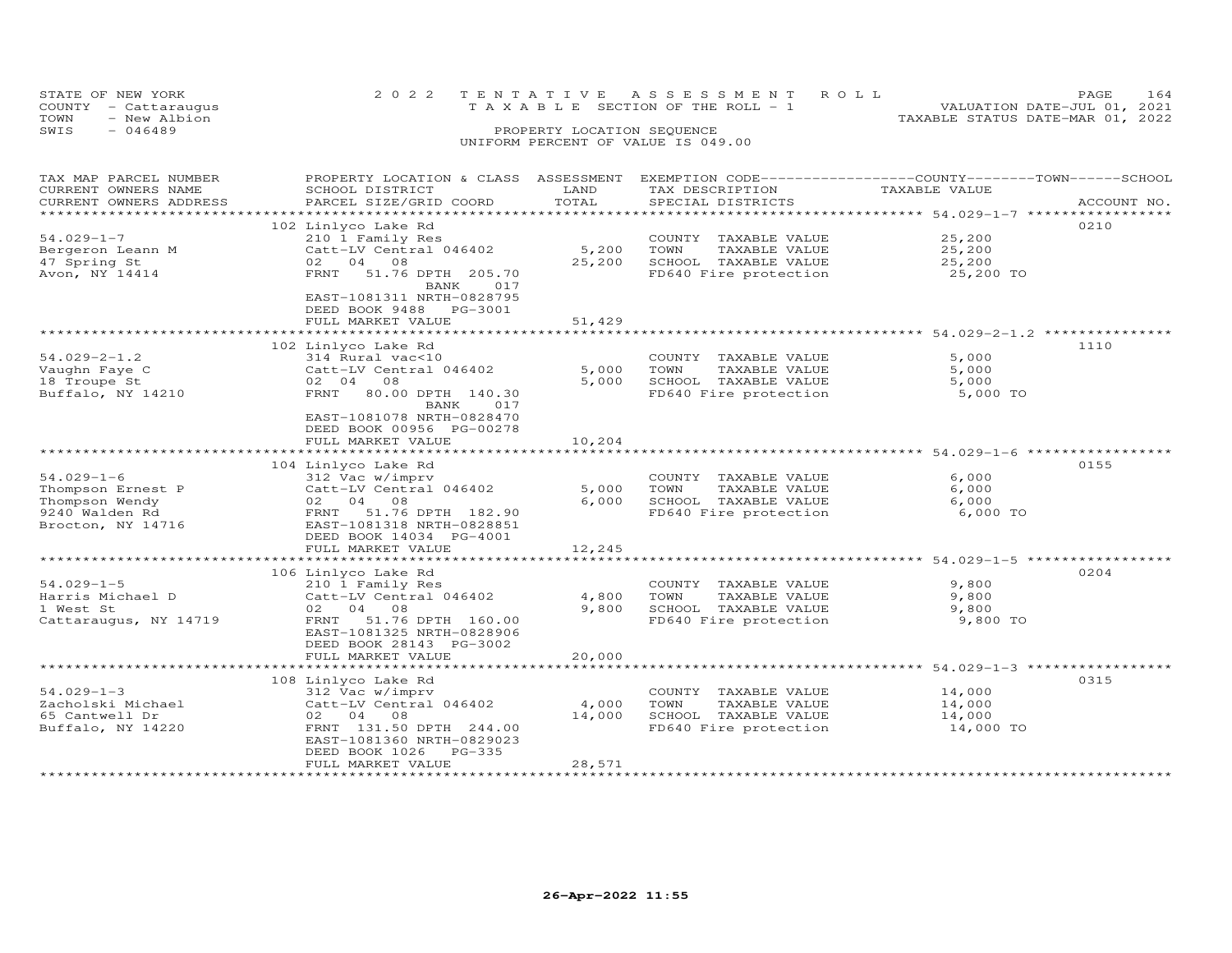|      | STATE OF NEW YORK                       |  | 2022 TENTATIVE ASSESSMENT ROLL        |  |  |  |                                  | <b>PAGE</b>                 | 165 |
|------|-----------------------------------------|--|---------------------------------------|--|--|--|----------------------------------|-----------------------------|-----|
| TOWN | COUNTY - Cattaraugus<br>- New Albion    |  | T A X A B L E SECTION OF THE ROLL - 1 |  |  |  | TAXABLE STATUS DATE-MAR 01, 2022 | VALUATION DATE-JUL 01, 2021 |     |
| SWIS | $-046489$<br>PROPERTY LOCATION SEQUENCE |  |                                       |  |  |  |                                  |                             |     |
|      |                                         |  | UNIFORM PERCENT OF VALUE IS 049.00    |  |  |  |                                  |                             |     |

| TAX MAP PARCEL NUMBER       | PROPERTY LOCATION & CLASS                                                       | ASSESSMENT | EXEMPTION CODE-----------------COUNTY-------TOWN------SCHOOL |                                                        |                    |
|-----------------------------|---------------------------------------------------------------------------------|------------|--------------------------------------------------------------|--------------------------------------------------------|--------------------|
| CURRENT OWNERS NAME         | SCHOOL DISTRICT                                                                 | LAND       | TAX DESCRIPTION                                              | TAXABLE VALUE                                          |                    |
| CURRENT OWNERS ADDRESS      | PARCEL SIZE/GRID COORD                                                          | TOTAL      | SPECIAL DISTRICTS                                            |                                                        | ACCOUNT NO.        |
|                             |                                                                                 |            |                                                              | ***************** 54.029-1-12 **********               |                    |
|                             | 109 Linlyco Lake Rd                                                             |            |                                                              |                                                        | 0296               |
| $54.029 - 1 - 12$           | 210 1 Family Res                                                                |            | COUNTY TAXABLE VALUE                                         | 30,000                                                 |                    |
|                             | Catt-LV Central 046402                                                          | 3,000      | TOWN<br>TAXABLE VALUE                                        | 30,000                                                 |                    |
| Vaughn Faye C               |                                                                                 |            |                                                              |                                                        |                    |
| 109 Linlyco Lake Rd         | 02 04<br>08                                                                     | 30,000     | SCHOOL TAXABLE VALUE                                         | 30,000                                                 |                    |
| Cattaraugus, NY 14719       | land contract<br>FRNT 105.00 DPTH 125.00<br>BANK<br>017                         |            | FD640 Fire protection                                        | 30,000 TO                                              |                    |
|                             | EAST-1081128 NRTH-0828913<br>DEED BOOK 00956 PG-00286                           |            |                                                              |                                                        |                    |
|                             | FULL MARKET VALUE                                                               | 61,224     |                                                              |                                                        |                    |
|                             |                                                                                 |            |                                                              | ******************************* 54.029-1-11 ********** |                    |
|                             | 111 Linlyco Lake Rd                                                             |            |                                                              |                                                        | 0236               |
| $54.029 - 1 - 11$           | 270 Mfg housing                                                                 |            | COUNTY TAXABLE VALUE                                         | 27,900                                                 |                    |
| Vaughn Faye                 | Catt-LV Central 046402                                                          | 4,000      | TOWN<br>TAXABLE VALUE                                        | 27,900                                                 |                    |
| 18 Troupe St                | 02 04 08                                                                        | 27,900     | SCHOOL TAXABLE VALUE                                         | 27,900                                                 |                    |
| Buffalo, NY 14210           | land contract - Kifner                                                          |            | FD640 Fire protection                                        | 27,900 TO                                              |                    |
|                             | FRNT 130.00 DPTH 178.00<br>EAST-1081103 NRTH-0828997<br>DEED BOOK 29230 PG-5001 |            |                                                              |                                                        |                    |
|                             | FULL MARKET VALUE                                                               | 56,939     |                                                              |                                                        |                    |
|                             | ************************                                                        |            |                                                              |                                                        |                    |
|                             | 116 Linlyco Lake Rd                                                             |            |                                                              |                                                        | 0538               |
| $54.029 - 1 - 2$            | 210 1 Family Res                                                                |            | BAS STAR<br>41854                                            | $\Omega$<br>$\Omega$                                   | $\Omega$<br>16,800 |
| Morrison Bruce              | Catt-LV Central 046402                                                          | 6,100      | COUNTY TAXABLE VALUE                                         | 34,600                                                 |                    |
| Morrison Cheryl             | 02 04 08                                                                        | 34,600     | TOWN<br>TAXABLE VALUE                                        | 34,600                                                 |                    |
| 116 Linlyco Lake            | Land Contract                                                                   |            | SCHOOL TAXABLE VALUE                                         | 17,800                                                 |                    |
| Cattaraugus, NY 14719       | FRNT 250.00 DPTH 194.30                                                         |            | FD640 Fire protection                                        | 34,600 TO                                              |                    |
|                             | EAST-1081210 NRTH-0829160                                                       |            |                                                              |                                                        |                    |
|                             | DEED BOOK 18495 PG-7001                                                         |            |                                                              |                                                        |                    |
|                             | FULL MARKET VALUE                                                               | 70,612     |                                                              |                                                        |                    |
|                             | **********************                                                          |            |                                                              | ************************ 54.029-1-19.5 *********       |                    |
|                             | 123 Linlyco Lake Rd                                                             |            |                                                              |                                                        | 1412               |
|                             |                                                                                 |            |                                                              |                                                        | $\Omega$           |
| $54.029 - 1 - 19.5$         | 270 Mfg housing                                                                 |            | BAS STAR<br>41854                                            | $\overline{O}$<br>$\Omega$                             | 16,800             |
| Damon Paul M                | Catt-LV Central 046402                                                          | 6,500      | COUNTY TAXABLE VALUE                                         | 65,000                                                 |                    |
| Damon Lori A                | 08<br>02 04                                                                     | 65,000     | TAXABLE VALUE<br>TOWN                                        | 65,000                                                 |                    |
| 123 Linlyco Lake Rd         | <b>ACRES</b><br>1.83                                                            |            | SCHOOL TAXABLE VALUE                                         | 48,200                                                 |                    |
| Cattaraugus, NY 14741       | EAST-1080933 NRTH-0829147                                                       |            | FD640 Fire protection                                        | 65,000 TO                                              |                    |
|                             | DEED BOOK 2021<br>PG-15979                                                      |            |                                                              |                                                        |                    |
|                             | FULL MARKET VALUE                                                               | 132,653    |                                                              |                                                        |                    |
|                             |                                                                                 |            |                                                              | **************** 54.029-1-19.2 **************          |                    |
|                             | 131 Linlyco Lake Rd                                                             |            |                                                              |                                                        | 1248               |
| $54.029 - 1 - 19.2$         | 210 1 Family Res                                                                |            | COUNTY TAXABLE VALUE                                         | 25,000                                                 |                    |
| Beauty View Properties, LLC | Catt-LV Central 046402                                                          | 3,200      | TOWN<br>TAXABLE VALUE                                        | 25,000                                                 |                    |
| 30 Center St                | 02 04<br>08                                                                     | 25,000     | SCHOOL TAXABLE VALUE                                         | 25,000                                                 |                    |
| Batavia, NY 14020           | FRNT 104.00 DPTH 160.00                                                         |            | FD640 Fire protection                                        | 25,000 TO                                              |                    |
|                             | EAST-1080837 NRTH-0829433                                                       |            |                                                              |                                                        |                    |
|                             | DEED BOOK 2021<br>PG-16811                                                      |            |                                                              |                                                        |                    |
|                             | FULL MARKET VALUE                                                               | 51,020     |                                                              |                                                        |                    |
|                             |                                                                                 |            |                                                              |                                                        |                    |
|                             |                                                                                 |            |                                                              |                                                        |                    |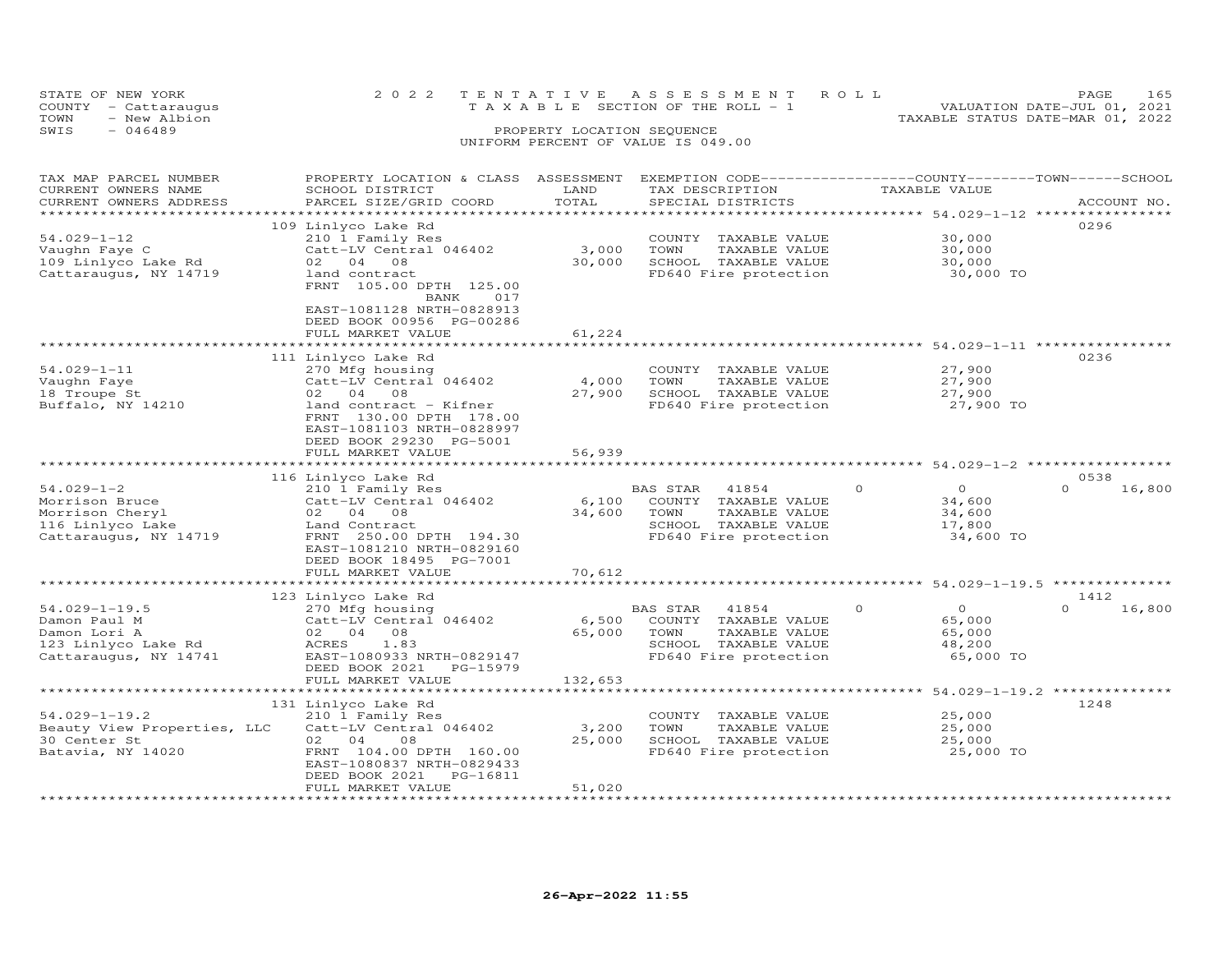|      | STATE OF NEW YORK    | 2022 TENTATIVE ASSESSMENT ROLL        | PAGE                             | L 6 6 |
|------|----------------------|---------------------------------------|----------------------------------|-------|
|      | COUNTY - Cattaraugus | T A X A B L E SECTION OF THE ROLL - 1 | VALUATION DATE-JUL 01, 2021      |       |
| TOWN | - New Albion         |                                       | TAXABLE STATUS DATE-MAR 01, 2022 |       |
| SWIS | $-046489$            | PROPERTY LOCATION SEQUENCE            |                                  |       |
|      |                      | UNIFORM PERCENT OF VALUE IS 049.00    |                                  |       |

## TAX MAP PARCEL NUMBER PROPERTY LOCATION & CLASS ASSESSMENT EXEMPTION CODE------------------COUNTY--------TOWN------SCHOOL CURRENT OWNERS NAME SCHOOL DISTRICT LAND TAX DESCRIPTION TAXABLE VALUE CURRENT OWNERS ADDRESS PARCEL SIZE/GRID COORD TOTAL SPECIAL DISTRICTS ACCOUNT NO. \*\*\*\*\*\*\*\*\*\*\*\*\*\*\*\*\*\*\*\*\*\*\*\*\*\*\*\*\*\*\*\*\*\*\*\*\*\*\*\*\*\*\*\*\*\*\*\*\*\*\*\*\*\*\*\*\*\*\*\*\*\*\*\*\*\*\*\*\*\*\*\*\*\*\*\*\*\*\*\*\*\*\*\*\*\*\*\*\*\*\*\*\*\*\*\*\*\*\*\*\*\*\* 54.001-1-1.2 \*\*\*\*\*\*\*\*\*\*\*\*\*\*\*135 Linlyco Lake Rd 135 Linlyco Lake Rd 1174<br>312 Vac w/imprv COUNTY TAXABLE VALUE 41,000 41,000 54.001-1-1.2 312 Vac w/imprv (COUNTY TAXABLE VALUE 41,000<br>
Radominski Michelle M (2 catt-LV Central 046402 34,200 TOWN TAXABLE VALUE 41,000<br>
Radominski Michelle M (2 04 08 41,000 SCHOOL TAXABLE VALUE 41,000<br>
6525 Hillside \*\*\*\*\*\*\*\*\*\*\*\*\*\*\*\*\*\*\*\*\*\*\*\*\*\*\*\*\*\*\*\*\*\*\*\*\*\*\*\*\*\*\*\*\*\*\*\*\*\*\*\*\*\*\*\*\*\*\*\*\*\*\*\*\*\*\*\*\*\*\*\*\*\*\*\*\*\*\*\*\*\*\*\*\*\*\*\*\*\*\*\*\*\*\*\*\*\*\*\*\*\*\* 54.001-1-1.3 \*\*\*\*\*\*\*\*\*\*\*\*\*\*\*136 Linlyco Lake Rd<br>
312 Vac w/imprv<br>
312 Vac w/imprv<br>
5,900 TOWN TAXABLE VALUE 5,900<br>
5,900 SCHOOL TAXABLE VALUE 5,900<br>
5,900 SCHOOL TAXABLE VALUE 5,900<br>
1254<br>
5,900 SCHOOL TAXABLE VALUE 5,900<br>
5,900 SCHOOL TAXABLE VALUE

|                            | EAST-1081013 NRTH-0829617   |                             |                 |                                         |          |                    |          |                   |
|----------------------------|-----------------------------|-----------------------------|-----------------|-----------------------------------------|----------|--------------------|----------|-------------------|
|                            | DEED BOOK 00964 PG-00756    |                             |                 |                                         |          |                    |          |                   |
|                            | FULL MARKET VALUE           | 12,041                      |                 |                                         |          |                    |          |                   |
|                            | ***********************     | * * * * * * * * * * * * * * |                 |                                         |          | $54.001 - 1 - 1.6$ |          | ***************   |
|                            | 189 Linlyco Lake Rd         |                             |                 |                                         |          |                    | 1386     |                   |
| $54.001 - 1 - 1.6$         | 240 Rural res               |                             | COUNTY          | TAXABLE VALUE                           |          | 146,000            |          |                   |
| Carter Family Living Trust | Catt-LV Central 046402      | 32,300                      | TOWN            | TAXABLE VALUE                           |          | 146,000            |          |                   |
| Kaiser Thomas & Donna      | 02 04 08                    | 146,000                     | SCHOOL          | TAXABLE VALUE                           |          | 146,000            |          |                   |
| 441 Grand Ave              | 62.90<br>ACRES              |                             |                 | FD640 Fire protection                   |          | 146,000 TO         |          |                   |
| Suwanee, GA 30024          | EAST-1079506 NRTH-0830748   |                             |                 |                                         |          |                    |          |                   |
|                            | DEED BOOK 2019<br>PG-15129  |                             |                 |                                         |          |                    |          |                   |
|                            | FULL MARKET VALUE           | 297,959                     |                 |                                         |          |                    |          |                   |
|                            | *************************** |                             |                 | $***************************54.029-3-2$ |          |                    |          | ***************** |
|                            | 18D Linlyco Lake Rd         |                             |                 |                                         |          |                    | 0022     |                   |
| $54.029 - 3 - 2$           | 210 1 Family Res            |                             | COUNTY          | TAXABLE VALUE                           |          | 25,700             |          |                   |
| Moskal Jane M              | Catt-LV Central 046402      | 5,100                       | TOWN            | TAXABLE VALUE                           |          | 25,700             |          |                   |
| Moskal Michael D           | 04 08<br>02                 | 25,700                      | SCHOOL          | TAXABLE VALUE                           |          | 25,700             |          |                   |
| 38 Rumford St              | 50.00 DPTH 238.00<br>FRNT   |                             |                 | FD640 Fire protection                   |          | 25,700 TO          |          |                   |
| Depew, NY 14043            | EAST-1081795 NRTH-0828123   |                             |                 |                                         |          |                    |          |                   |
|                            | DEED BOOK 19488 PG-4002     |                             |                 |                                         |          |                    |          |                   |
|                            | FULL MARKET VALUE           | 52,449                      |                 |                                         |          |                    |          |                   |
|                            |                             |                             |                 |                                         |          | $54.001 - 1 - 1.4$ |          | ***************   |
|                            | 220 Linlyco Lake Rd         |                             |                 |                                         |          |                    | 1368     |                   |
| $54.001 - 1 - 1.4$         | 260 Seasonal res            |                             | <b>BAS STAR</b> | 41854                                   | $\Omega$ | $\Omega$           | $\Omega$ | 16,500            |
| Payne James A              | Catt-LV Central 046402      | 3,500                       | COUNTY          | TAXABLE VALUE                           |          | 16,500             |          |                   |
| Payne Sandra M             | 02/03 04<br>08              | 16,500                      | TOWN            | TAXABLE VALUE                           |          | 16,500             |          |                   |
| 220 Linlyco Rd             | FRNT 147.00 DPTH 167.27     |                             | SCHOOL          | TAXABLE VALUE                           |          | $\Omega$           |          |                   |
| Cattaraugus, NY 14719      | EAST-1080323 NRTH-0831609   |                             |                 | FD640 Fire protection                   |          | 16,500 TO          |          |                   |
|                            | DEED BOOK 00915 PG-00881    |                             |                 |                                         |          |                    |          |                   |
|                            | FULL MARKET VALUE           | 33,673                      |                 |                                         |          |                    |          |                   |
|                            |                             |                             |                 |                                         |          |                    |          |                   |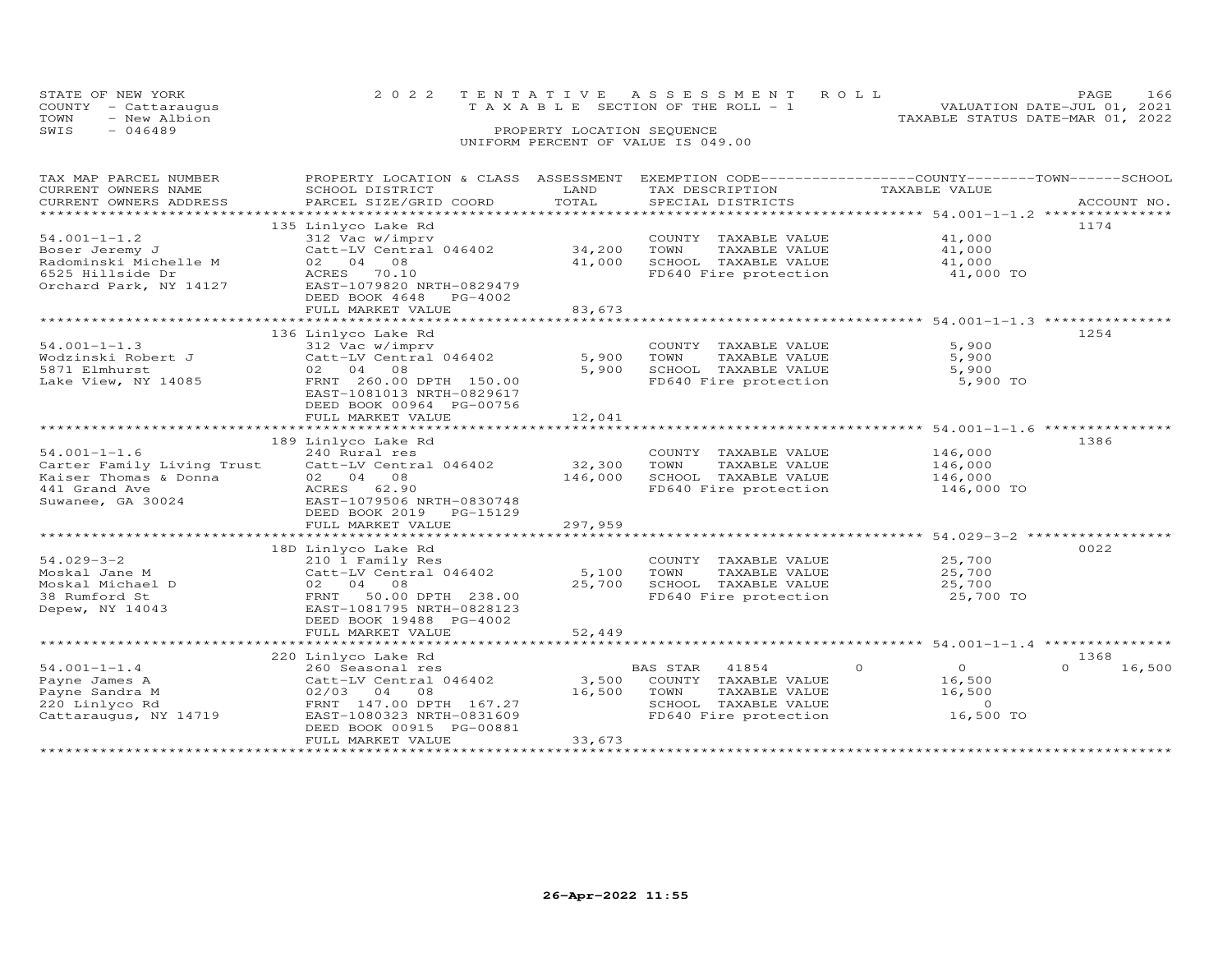|      | STATE OF NEW YORK                    | 2022 TENTATIVE ASSESSMENT ROLL        |                            |  |                                  | PAGE.                       |  |
|------|--------------------------------------|---------------------------------------|----------------------------|--|----------------------------------|-----------------------------|--|
| TOWN | COUNTY - Cattaraugus<br>- New Albion | T A X A B L E SECTION OF THE ROLL - 1 |                            |  | TAXABLE STATUS DATE-MAR 01, 2022 | VALUATION DATE-JUL 01, 2021 |  |
| SWIS | $-046489$                            |                                       | PROPERTY LOCATION SEQUENCE |  |                                  |                             |  |
|      |                                      | UNIFORM PERCENT OF VALUE IS 049.00    |                            |  |                                  |                             |  |

| TAX MAP PARCEL NUMBER    | PROPERTY LOCATION & CLASS ASSESSMENT   |            | EXEMPTION CODE-----------------COUNTY-------TOWN------SCHOOL |                            |                  |
|--------------------------|----------------------------------------|------------|--------------------------------------------------------------|----------------------------|------------------|
| CURRENT OWNERS NAME      | SCHOOL DISTRICT                        | LAND       | TAX DESCRIPTION                                              | TAXABLE VALUE              |                  |
| CURRENT OWNERS ADDRESS   | PARCEL SIZE/GRID COORD                 | TOTAL      | SPECIAL DISTRICTS                                            |                            | ACCOUNT NO.      |
| ***********************  |                                        |            |                                                              |                            |                  |
|                          | Lovers Lane Rd                         |            |                                                              |                            | 1338             |
| $35.004 - 3 - 4.3$       | 314 Rural vac<10                       |            | COUNTY TAXABLE VALUE                                         | 6,400                      |                  |
| Williams Lloyd W         | Catt-LV Central 046402                 | 6,400 TOWN | TAXABLE VALUE                                                | 6,400                      |                  |
| Williams Tammy K         | 15 04 08                               | 6,400      | SCHOOL TAXABLE VALUE                                         | 6,400                      |                  |
| 7688 Lovers Lane Rd      | ACRES<br>4.95                          |            | FD640 Fire protection                                        | 6,400 TO                   |                  |
| Cattaraugus, NY 14719    | EAST-1075743 NRTH-0849903              |            |                                                              |                            |                  |
|                          | DEED BOOK 2020 PG-10228                |            |                                                              |                            |                  |
|                          | FULL MARKET VALUE                      | 13,061     |                                                              |                            |                  |
|                          |                                        |            |                                                              |                            |                  |
|                          | Lovers Lane Rd                         |            |                                                              |                            | 0474             |
| $44.002 - 3 - 9.1$       | 260 Seasonal res                       |            | COUNTY TAXABLE VALUE                                         | 16,000                     |                  |
| Tedesco Ronald T         |                                        |            | TAXABLE VALUE                                                | 16,000                     |                  |
| 5566 Armor Duells Cor Rd | 22 04 08                               |            | 16,000 SCHOOL TAXABLE VALUE                                  | 16,000                     |                  |
| Orchard Park, NY 14127   | ACRES 17.71                            |            | FD640 Fire protection                                        | 16,000 TO                  |                  |
|                          | EAST-1074063 NRTH-0844788              |            |                                                              |                            |                  |
|                          | DEED BOOK 862<br>PG-00822              |            |                                                              |                            |                  |
|                          | FULL MARKET VALUE                      | 32,653     |                                                              |                            |                  |
|                          |                                        |            |                                                              |                            |                  |
|                          | Lovers Lane Rd                         |            |                                                              |                            | 1258             |
| 44.002-3-20.3            | 312 Vac w/imprv                        |            |                                                              | 75,800                     |                  |
| Gunsolus James           | Catt-LV Central 046402 7,900 TOWN      |            | COUNTY TAXABLE VALUE<br>TOWN     TAXABLE VALUE               | 75,800                     |                  |
| RD 1 Lovers Lane Rd      | $22 - 04 - 08$                         | 75,800     | SCHOOL TAXABLE VALUE                                         | 75,800                     |                  |
| Cattaraugus, NY 14719    | ACRES 7.85                             |            | FD640 Fire protection                                        | $75,800$ TO                |                  |
|                          | EAST-1074263 NRTH-0846591              |            |                                                              |                            |                  |
|                          | DEED BOOK 1020 PG-1190                 |            |                                                              |                            |                  |
|                          | FULL MARKET VALUE                      | 154,694    |                                                              |                            |                  |
|                          |                                        |            |                                                              |                            |                  |
|                          | Lovers Lane Rd                         |            |                                                              |                            | 0534             |
| $44.002 - 3 - 21$        | 260 Seasonal res                       |            | COUNTY TAXABLE VALUE                                         | 14,800                     |                  |
| Veith Donald C           | Catt-LV Central 046402 6,500           |            | TAXABLE VALUE<br>TOWN                                        | 14,800                     |                  |
| Veith Dennis J           | 22 04 08                               | 14,800     |                                                              | 14,800                     |                  |
| 9058 Potter Hill Rd      | ACRES<br>5.13                          |            | SCHOOL TAXABLE VALUE<br>FD640 Fire protection                | 14,800 TO                  |                  |
| Cattaraugus, NY 14719    | EAST-1074381 NRTH-0847007              |            |                                                              |                            |                  |
|                          | DEED BOOK 3237 PG-3001                 |            |                                                              |                            |                  |
|                          | FULL MARKET VALUE                      | 30,204     |                                                              |                            |                  |
|                          |                                        |            |                                                              |                            |                  |
|                          |                                        |            |                                                              |                            | 0249             |
| $44.002 - 2 - 19.1$      | 7063 Lovers Lane Rd<br>270 Mfg housing |            | BAS STAR 41854                                               | $\Omega$<br>$\overline{0}$ | $\cap$<br>16,800 |
|                          |                                        |            |                                                              |                            |                  |
| Wabik Elizabeth          | Catt-LV Central $046402$ 5,200         |            | COUNTY TAXABLE VALUE                                         | 17,600                     |                  |
| 7063 Lovers Lane Rd      | 21 04 08                               | 17,600     | TOWN<br>TOWN     TAXABLE VALUE<br>SCHOOL   TAXABLE VALUE     | 17,600                     |                  |
| Cattaraugus, NY 14719    | 2.96<br>ACRES                          |            |                                                              | 800                        |                  |
|                          | EAST-1072352 NRTH-0840781              |            | FD640 Fire protection                                        | 17,600 TO                  |                  |
|                          | DEED BOOK 00952 PG-00288               |            |                                                              |                            |                  |
|                          | FULL MARKET VALUE                      | 35,918     |                                                              |                            |                  |
|                          |                                        |            |                                                              |                            |                  |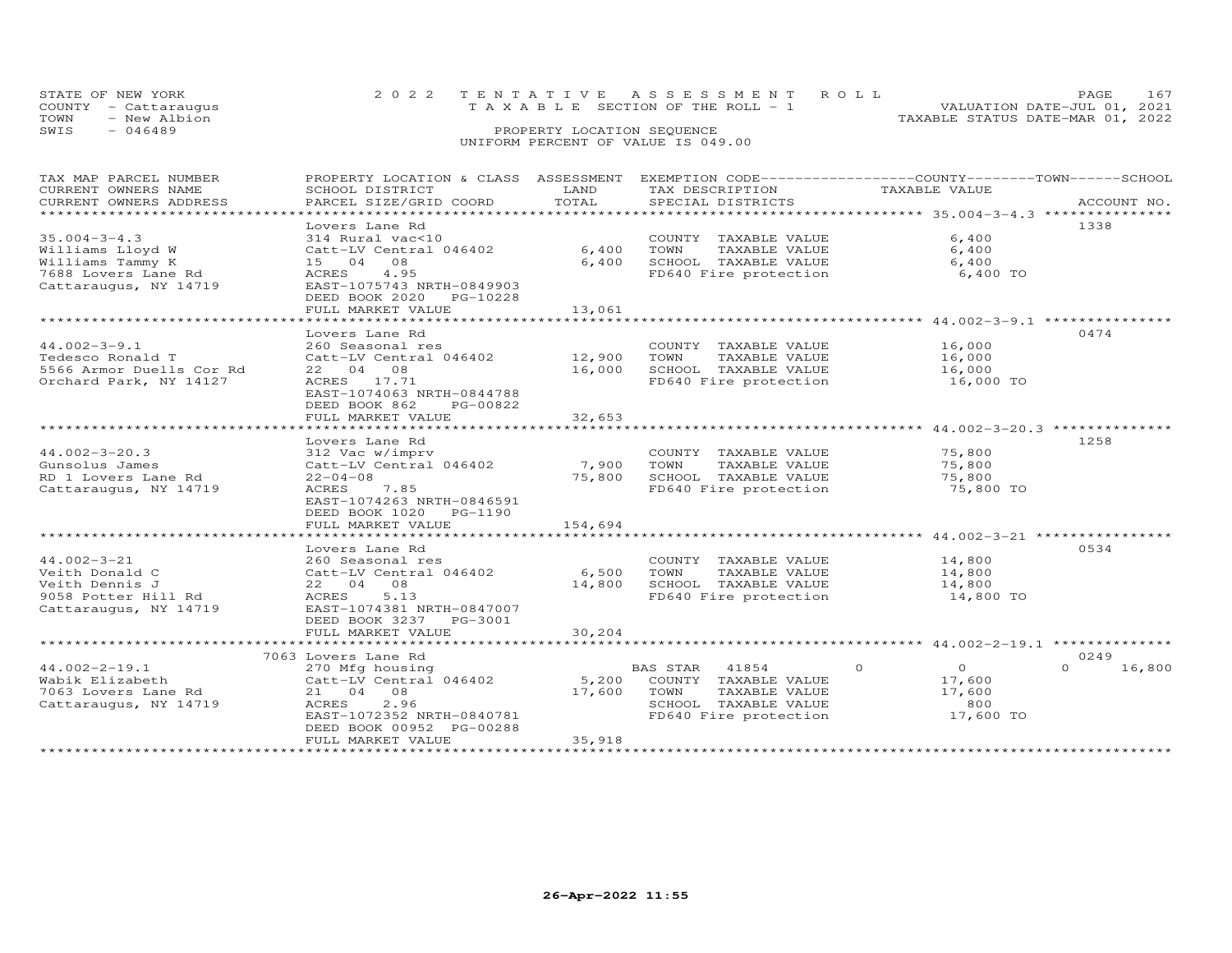| STATE OF NEW YORK<br>COUNTY - Cattaraugus | 2022 TENTATIVE ASSESSMENT ROLL<br>T A X A B L E SECTION OF THE ROLL - 1 | PAGE.<br>VALUATION DATE-JUL 01, 2021 | 168 |
|-------------------------------------------|-------------------------------------------------------------------------|--------------------------------------|-----|
| TOWN<br>- New Albion                      |                                                                         | TAXABLE STATUS DATE-MAR 01, 2022     |     |
| SWIS<br>- 046489                          | PROPERTY LOCATION SEQUENCE                                              |                                      |     |
|                                           | UNIFORM PERCENT OF VALUE IS 049.00                                      |                                      |     |

| TAX MAP PARCEL NUMBER<br>CURRENT OWNERS NAME | PROPERTY LOCATION & CLASS ASSESSMENT<br>SCHOOL DISTRICT | LAND    | EXEMPTION CODE-----------------COUNTY-------TOWN------SCHOOL<br>TAX DESCRIPTION |          | TAXABLE VALUE                                |          |             |
|----------------------------------------------|---------------------------------------------------------|---------|---------------------------------------------------------------------------------|----------|----------------------------------------------|----------|-------------|
| CURRENT OWNERS ADDRESS                       | PARCEL SIZE/GRID COORD                                  | TOTAL   | SPECIAL DISTRICTS                                                               |          |                                              |          | ACCOUNT NO. |
| *******************                          |                                                         |         |                                                                                 |          |                                              |          |             |
|                                              | 7075 Lovers Lane Rd                                     |         |                                                                                 |          |                                              | 1136     |             |
| $44.002 - 2 - 19.2$                          | 270 Mfg housing                                         |         | 41854<br>BAS STAR                                                               | $\Omega$ | $\overline{0}$                               | $\Omega$ | 16,800      |
| Poitras Kimberly S                           | Catt-LV Central 046402                                  | 6,100   | COUNTY TAXABLE VALUE                                                            |          | 47,500                                       |          |             |
| 7075 Lovers Lane Rd                          | 21 04 08                                                | 47,500  | TOWN<br>TAXABLE VALUE                                                           |          | 47,500                                       |          |             |
| Cattaraugus, NY 14719                        | FRNT 294.00 DPTH 123.00                                 |         | SCHOOL TAXABLE VALUE                                                            |          | 30,700                                       |          |             |
|                                              | EAST-1072251 NRTH-0841164                               |         | FD640 Fire protection                                                           |          | 47,500 TO                                    |          |             |
|                                              | DEED BOOK 20200 PG-9879                                 |         |                                                                                 |          |                                              |          |             |
|                                              | FULL MARKET VALUE                                       | 96,939  |                                                                                 |          |                                              |          |             |
|                                              |                                                         |         |                                                                                 |          |                                              |          |             |
|                                              | 7076 Lovers Lane Rd                                     |         |                                                                                 |          |                                              | 0182     |             |
| $44.002 - 2 - 17$                            | 270 Mfg housing                                         |         | COUNTY TAXABLE VALUE                                                            |          | 28,500                                       |          |             |
| Irish Rachele L                              | Catt-LV Central 046402                                  | 4,400   | TOWN<br>TAXABLE VALUE                                                           |          | 28,500                                       |          |             |
| 7076 Lovers Lane Road                        | 21 04 08                                                | 28,500  | SCHOOL TAXABLE VALUE                                                            |          | 28,500                                       |          |             |
| Cattaraugus, NY 14719                        | ACRES<br>1.70                                           |         | FD640 Fire protection                                                           |          | 28,500 TO                                    |          |             |
|                                              | EAST-1072507 NRTH-0841125                               |         |                                                                                 |          |                                              |          |             |
|                                              | DEED BOOK 2019<br>PG-13494                              |         |                                                                                 |          |                                              |          |             |
|                                              | FULL MARKET VALUE                                       | 58,163  |                                                                                 |          |                                              |          |             |
|                                              |                                                         |         |                                                                                 |          |                                              |          |             |
|                                              | 7126 Lovers Lane Rd                                     |         |                                                                                 |          |                                              | 0120     |             |
| $44.002 - 2 - 14$                            | 270 Mfg housing                                         |         | COUNTY TAXABLE VALUE                                                            |          | 40,000                                       |          |             |
| Miller Gail M                                | Catt-LV Central 046402                                  | 5,500   | TOWN<br>TAXABLE VALUE                                                           |          | 40,000                                       |          |             |
| 7126 Lovers Lane                             | 21 04 08                                                | 40,000  | SCHOOL TAXABLE VALUE                                                            |          | 40,000                                       |          |             |
| Cattaraugus, NY 14719                        | 3.42<br>ACRES                                           |         | FD640 Fire protection                                                           |          | 40,000 TO                                    |          |             |
|                                              | EAST-1072804 NRTH-0841773                               |         |                                                                                 |          |                                              |          |             |
|                                              | DEED BOOK 23603 PG-3002                                 |         |                                                                                 |          |                                              |          |             |
|                                              | FULL MARKET VALUE                                       | 81,633  |                                                                                 |          |                                              |          |             |
|                                              |                                                         |         |                                                                                 |          | ******************** 44.002-2-22.4 ********* |          |             |
|                                              | 7178 Lovers Lane Rd                                     |         |                                                                                 |          |                                              | 1397     |             |
| $44.002 - 2 - 22.4$                          | 270 Mfg housing                                         |         | BAS STAR 41854                                                                  | $\circ$  | $\overline{O}$                               | $\Omega$ | 16,800      |
| Klar David E                                 | Catt-LV Central 046402                                  | 12,300  | COUNTY TAXABLE VALUE                                                            |          | 72,300                                       |          |             |
| 7178 Lovers Lane Rd                          | 21 04 08                                                | 72,300  | TOWN<br>TAXABLE VALUE                                                           |          | 72,300                                       |          |             |
| Cattaraugus, NY 14719                        | Land Contract                                           |         | SCHOOL TAXABLE VALUE                                                            |          | 55,500                                       |          |             |
|                                              | ACRES 16.55                                             |         | FD640 Fire protection                                                           |          | 72,300 TO                                    |          |             |
|                                              | EAST-1073398 NRTH-0842592                               |         |                                                                                 |          |                                              |          |             |
|                                              | DEED BOOK 9371 PG-4001                                  |         |                                                                                 |          |                                              |          |             |
|                                              | FULL MARKET VALUE                                       | 147,551 |                                                                                 |          |                                              |          |             |
|                                              |                                                         |         |                                                                                 |          |                                              |          |             |
|                                              | 7230 Lovers Lane Rd                                     |         |                                                                                 |          |                                              | 0270     |             |
| $44.002 - 2 - 6$                             | 210 1 Family Res                                        |         | VET COM C 41132                                                                 | $\circ$  | 11,200                                       | $\Omega$ | $\Omega$    |
| Bortel William                               | Catt-LV Central 046402                                  | 22,800  | COUNTY TAXABLE VALUE                                                            |          | 80,500                                       |          |             |
| 7230 Lovers Lane St                          | 22 04 08                                                | 91,700  | TOWN<br>TAXABLE VALUE                                                           |          | 91,700                                       |          |             |
| Cattaruagus, NY 14719                        | ACRES 39.15                                             |         | SCHOOL TAXABLE VALUE                                                            |          | 91,700                                       |          |             |
|                                              | EAST-1073908 NRTH-0843921                               |         | FD640 Fire protection                                                           |          | 91,700 TO                                    |          |             |
|                                              | DEED BOOK 26972 PG-8004                                 |         |                                                                                 |          |                                              |          |             |
|                                              | FULL MARKET VALUE                                       | 187,143 |                                                                                 |          |                                              |          |             |
|                                              |                                                         |         |                                                                                 |          |                                              |          |             |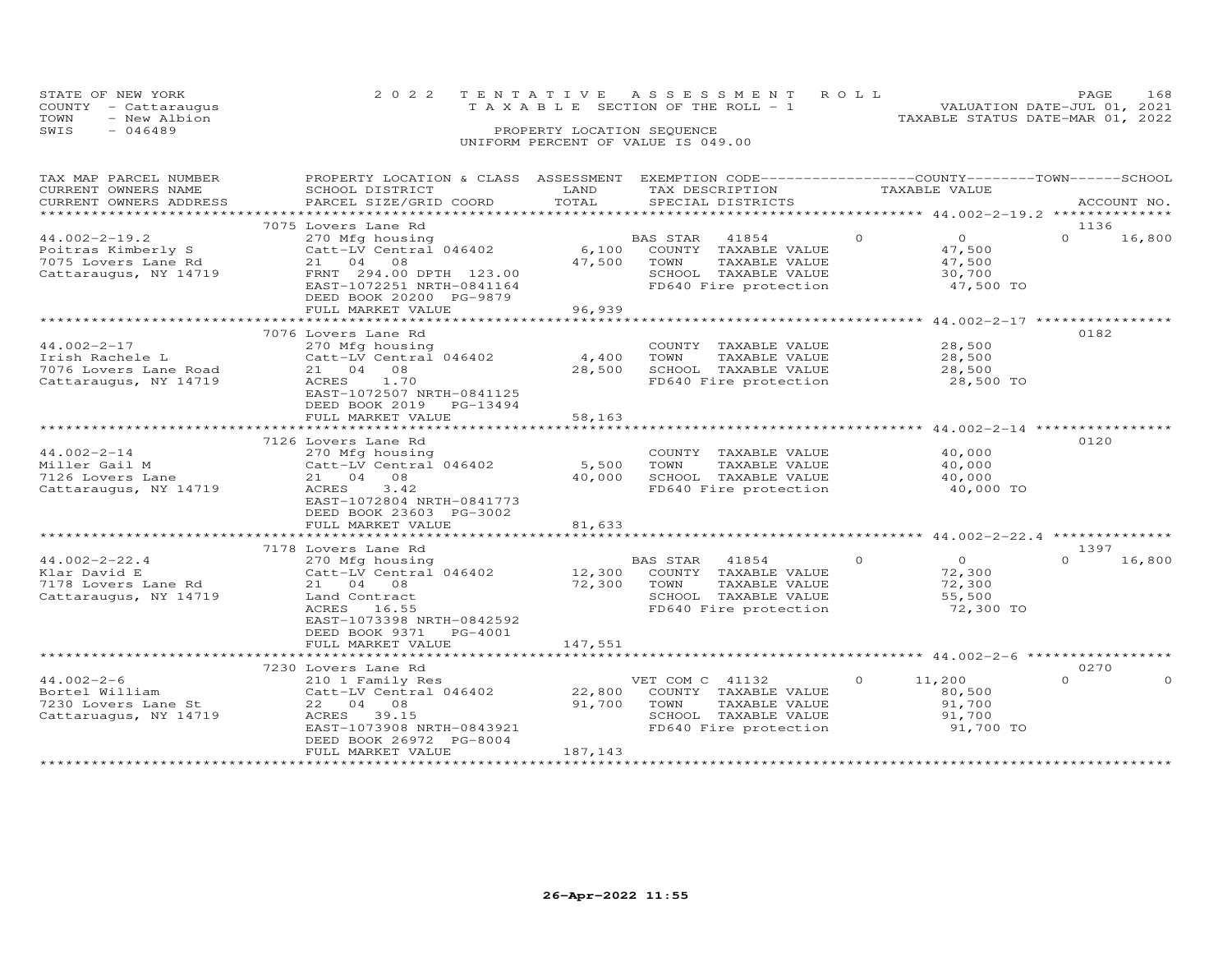| STATE OF NEW YORK<br>COUNTY - Cattaraugus |  | 2022 TENTATIVE ASSESSMENT ROLL<br>TAXABLE SECTION OF THE ROLL - 1 | PAGE.<br>VALUATION DATE-JUL 01, 2021 | 169 |
|-------------------------------------------|--|-------------------------------------------------------------------|--------------------------------------|-----|
| - New Albion<br>TOWN                      |  |                                                                   | TAXABLE STATUS DATE-MAR 01, 2022     |     |
| - 046489<br>SWIS                          |  | PROPERTY LOCATION SEQUENCE                                        |                                      |     |
|                                           |  | UNIFORM PERCENT OF VALUE IS 049.00                                |                                      |     |

| TAX MAP PARCEL NUMBER   | PROPERTY LOCATION & CLASS ASSESSMENT |                       | EXEMPTION CODE------------------COUNTY-------TOWN-----SCHOOL |                                                             |          |             |
|-------------------------|--------------------------------------|-----------------------|--------------------------------------------------------------|-------------------------------------------------------------|----------|-------------|
| CURRENT OWNERS NAME     | SCHOOL DISTRICT                      | LAND                  | TAX DESCRIPTION                                              | TAXABLE VALUE                                               |          |             |
| CURRENT OWNERS ADDRESS  | PARCEL SIZE/GRID COORD               | TOTAL                 | SPECIAL DISTRICTS                                            |                                                             |          | ACCOUNT NO. |
| *********************** | *****************************        |                       |                                                              |                                                             |          |             |
|                         | 7264 Lovers Lane Rd                  |                       |                                                              |                                                             |          | 0072        |
| $44.002 - 3 - 10$       | 210 1 Family Res                     |                       | CW_15_VET/ 41162                                             | 4,665<br>$\Omega$                                           | $\Omega$ | $\Omega$    |
| Kruse Mark              | Catt-LV Central 046402               | 4,600 BAS STAR        | 41854                                                        | $\overline{0}$<br>$\Omega$                                  | $\Omega$ | 16,800      |
| 7264 Lovers Lane Rd     | 22 04 08                             | 31,100                | COUNTY TAXABLE VALUE                                         | 26,435                                                      |          |             |
| Cattaraugus, NY 14719   | ACRES<br>1.92                        |                       | TAXABLE VALUE<br>TOWN                                        | 31,100                                                      |          |             |
|                         | EAST-1073274 NRTH-0844568            |                       | SCHOOL TAXABLE VALUE                                         | 14,300                                                      |          |             |
|                         | DEED BOOK 1018 PG-482                |                       | FD640 Fire protection                                        | 31,100 TO                                                   |          |             |
|                         | FULL MARKET VALUE                    | 63,469                |                                                              |                                                             |          |             |
|                         |                                      |                       |                                                              |                                                             |          |             |
|                         | 7282 Lovers Lane Rd                  |                       |                                                              |                                                             |          | 1288        |
| $44.002 - 3 - 9.3$      | 210 1 Family Res                     |                       | COUNTY TAXABLE VALUE                                         | 36,100                                                      |          |             |
| Furl Michael V          | Catt-LV Central 046402               | 4,500                 | TAXABLE VALUE<br>TOWN                                        | 36,100                                                      |          |             |
| Manning Holly A         | 22 04 08                             | 36,100                | SCHOOL TAXABLE VALUE                                         | 36,100                                                      |          |             |
| 7282 Lovers Lane Road   | FRNT 185.29 DPTH 180.00              |                       | FD640 Fire protection                                        | 36,100 TO                                                   |          |             |
| Cattaraugus, NY 14719   | EAST-1073511 NRTH-0845004            |                       |                                                              |                                                             |          |             |
|                         | DEED BOOK 31182 PG-3002              |                       |                                                              |                                                             |          |             |
|                         | FULL MARKET VALUE                    | 73,673                |                                                              |                                                             |          |             |
|                         |                                      |                       |                                                              |                                                             |          |             |
|                         | 7311 Lovers Lane Rd                  |                       |                                                              |                                                             |          | 0226        |
| $44.002 - 3 - 13$       | 240 Rural res                        |                       | BAS STAR<br>41854                                            | $\Omega$<br>$\Omega$                                        | $\Omega$ | 16,800      |
| Smith Brenda            | Catt-LV Central 046402               | 18,000                | COUNTY TAXABLE VALUE                                         | 36,600                                                      |          |             |
| 7311 Lovers Lane Rd     | 22 04 08                             | 36,600                | TOWN<br>TAXABLE VALUE                                        | 36,600                                                      |          |             |
|                         |                                      |                       |                                                              |                                                             |          |             |
| Cattaraugus, NY 14719   | Land Contract                        |                       | SCHOOL TAXABLE VALUE                                         | 19,800                                                      |          |             |
|                         | ACRES<br>27.94                       |                       | FD640 Fire protection                                        | 36,600 TO                                                   |          |             |
|                         | EAST-1073784 NRTH-0845533            |                       |                                                              |                                                             |          |             |
|                         | DEED BOOK 29734 PG-7002              |                       |                                                              |                                                             |          |             |
|                         | FULL MARKET VALUE                    | 74,694<br>*********** |                                                              | ******************************44.002-3-15 ***************** |          |             |
|                         |                                      |                       |                                                              |                                                             |          |             |
|                         | 7348 Lovers Lane Rd                  |                       |                                                              |                                                             |          | 0475        |
| $44.002 - 3 - 15$       | 210 1 Family Res                     |                       | BAS STAR<br>41854                                            | $\circ$<br>$\Omega$                                         | $\Omega$ | 16,800      |
| Perkins Duane           | Catt-LV Central 046402               | 5,000                 | COUNTY TAXABLE VALUE                                         | 39,000                                                      |          |             |
| Perkins Margaret R      | 22 04 08                             | 39,000                | TOWN<br>TAXABLE VALUE                                        | 39,000                                                      |          |             |
| 7348 Lovers Ln          | 2.65<br>ACRES                        |                       | SCHOOL TAXABLE VALUE                                         | 22,200                                                      |          |             |
| Cattaraugus, NY 14719   | EAST-1074237 NRTH-0846087            |                       | FD640 Fire protection                                        | 39,000 TO                                                   |          |             |
|                         | DEED BOOK 00952 PG-00347             |                       |                                                              |                                                             |          |             |
|                         | FULL MARKET VALUE                    | 79,592                |                                                              |                                                             |          |             |
|                         |                                      |                       |                                                              |                                                             |          |             |
|                         | 7356 Lovers Lane Rd                  |                       |                                                              |                                                             |          | 0037        |
| $44.002 - 3 - 17$       | 210 1 Family Res                     |                       | BAS STAR<br>41854                                            | $\circ$<br>$\overline{O}$                                   | $\cap$   | 16,800      |
| Nappo Samuel N          | Catt-LV Central 046402               | 5,800                 | COUNTY TAXABLE VALUE                                         | 30,000                                                      |          |             |
| Nappo Leslie A          | 22 04 08                             | 30,000                | TOWN<br>TAXABLE VALUE                                        | 30,000                                                      |          |             |
| 7356 Lovers Lane Rd     | 3.99<br>ACRES                        |                       | SCHOOL TAXABLE VALUE                                         | 13,200                                                      |          |             |
| Cattaraugus, NY 14719   | EAST-1074263 NRTH-0846264            |                       | FD640 Fire protection                                        | 30,000 TO                                                   |          |             |
|                         | DEED BOOK 00990 PG-00081             |                       |                                                              |                                                             |          |             |
|                         | FULL MARKET VALUE                    | 61,224                |                                                              |                                                             |          |             |
|                         |                                      |                       |                                                              |                                                             |          |             |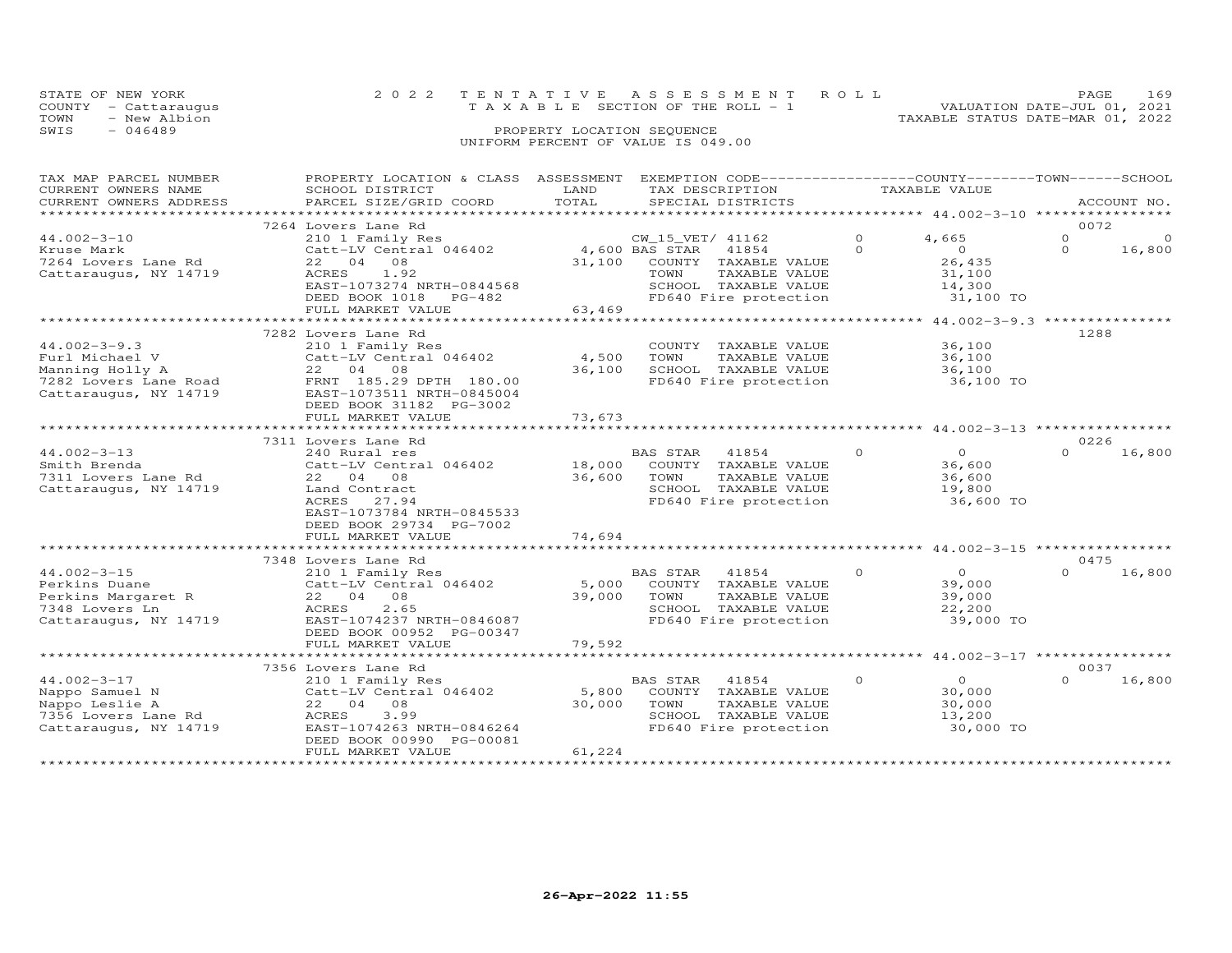|      | STATE OF NEW YORK    | 2022 TENTATIVE ASSESSMENT ROLL     |  |                                  | <b>PAGE</b>                 | 170 |
|------|----------------------|------------------------------------|--|----------------------------------|-----------------------------|-----|
|      | COUNTY - Cattaraugus | TAXABLE SECTION OF THE ROLL - 1    |  |                                  | VALUATION DATE-JUL 01, 2021 |     |
| TOWN | - New Albion         |                                    |  | TAXABLE STATUS DATE-MAR 01, 2022 |                             |     |
| SWTS | $-046489$            | PROPERTY LOCATION SEQUENCE         |  |                                  |                             |     |
|      |                      | UNIFORM PERCENT OF VALUE IS 049.00 |  |                                  |                             |     |

| TAX MAP PARCEL NUMBER  | PROPERTY LOCATION & CLASS ASSESSMENT |         |                | EXEMPTION CODE-----------------COUNTY-------TOWN-----SCHOOL   |          |                                                   |          |             |
|------------------------|--------------------------------------|---------|----------------|---------------------------------------------------------------|----------|---------------------------------------------------|----------|-------------|
| CURRENT OWNERS NAME    | SCHOOL DISTRICT                      | LAND    |                | TAX DESCRIPTION                                               |          | TAXABLE VALUE                                     |          |             |
| CURRENT OWNERS ADDRESS | PARCEL SIZE/GRID COORD               | TOTAL   |                | SPECIAL DISTRICTS                                             |          |                                                   |          | ACCOUNT NO. |
| ******************     | ***************************          |         |                |                                                               |          |                                                   |          |             |
|                        | 7361 Lovers Lane Rd                  |         |                |                                                               |          |                                                   | 0342     |             |
| $44.002 - 3 - 18$      | 210 1 Family Res                     |         |                | COUNTY TAXABLE VALUE                                          |          | 30,500                                            |          |             |
| Kushner Eve M          | Catt-LV Central 046402               | 7,300   | TOWN           | TAXABLE VALUE                                                 |          | 30,500                                            |          |             |
| 7371 Lovers Lane Rd    | 08<br>22 04                          | 30,500  |                | SCHOOL TAXABLE VALUE                                          |          | 30,500                                            |          |             |
| Cattaraugus, NY 14719  | ACRES<br>7.65 BANK<br>017            |         |                | FD640 Fire protection                                         |          | 30,500 TO                                         |          |             |
|                        | EAST-1073273 NRTH-0846318            |         |                |                                                               |          |                                                   |          |             |
|                        | DEED BOOK 20210 PG-2460              |         |                |                                                               |          |                                                   |          |             |
|                        | FULL MARKET VALUE                    | 62,245  |                |                                                               |          |                                                   |          |             |
|                        |                                      |         |                | ************************************ 44.002-3-19 ************ |          |                                                   |          |             |
|                        | 7371 Lovers Lane Rd                  |         |                |                                                               |          |                                                   | 0143     |             |
| $44.002 - 3 - 19$      | 210 1 Family Res                     |         | BAS STAR       | 41854                                                         | $\circ$  | $\overline{O}$                                    | $\circ$  | 16,800      |
| Hazer Arthur A         | Catt-LV Central 046402               | 11,500  |                | COUNTY TAXABLE VALUE                                          |          | 85,000                                            |          |             |
| 7371 Lovers Lane Rd    | 22 04 08                             | 85,000  | TOWN           | TAXABLE VALUE                                                 |          | 85,000                                            |          |             |
| Cattaraugus, NY 14719  | $2/19$ -mrgd $3-20.1$ in parce       |         |                | SCHOOL TAXABLE VALUE                                          |          | 68,200                                            |          |             |
|                        | ACRES 14.90                          |         |                | FD640 Fire protection                                         |          | 85,000 TO                                         |          |             |
|                        | EAST-1073501 NRTH-0847029            |         |                |                                                               |          |                                                   |          |             |
|                        | DEED BOOK 9001<br>PG-5001            |         |                |                                                               |          |                                                   |          |             |
|                        | FULL MARKET VALUE                    | 173,469 |                |                                                               |          |                                                   |          |             |
|                        |                                      |         |                |                                                               |          |                                                   |          |             |
|                        | 7394 Lovers Lane Rd                  |         |                |                                                               |          |                                                   | 0494     |             |
| $44.002 - 3 - 22$      | 270 Mfg housing                      |         | ENH STAR       | 41834                                                         | $\circ$  | $\overline{0}$                                    | $\Omega$ | 41,940      |
| Erhart Roger           | Catt-LV Central 046402               | 4,800   |                | COUNTY TAXABLE VALUE                                          |          | 48,000                                            |          |             |
| 7394 Lovers Lane Rd    | 22 04 08                             | 48,000  | TOWN           | TAXABLE VALUE                                                 |          | 48,000                                            |          |             |
| Cattaraugus, NY 14719  | FRNT 193.00 DPTH 209.00              |         |                | SCHOOL TAXABLE VALUE                                          |          | 6,060                                             |          |             |
|                        | BANK<br>089                          |         |                | FD640 Fire protection                                         |          | 48,000 TO                                         |          |             |
|                        | EAST-1074070 NRTH-0846945            |         |                |                                                               |          |                                                   |          |             |
|                        | DEED BOOK 1033 PG-413                |         |                |                                                               |          |                                                   |          |             |
|                        | FULL MARKET VALUE                    | 97,959  |                |                                                               |          |                                                   |          |             |
|                        |                                      |         |                |                                                               |          |                                                   |          |             |
|                        | 7415 Lovers Lane Rd                  |         |                |                                                               |          |                                                   | 1270     |             |
| $44.002 - 3 - 20.5$    | 240 Rural res                        |         | BAS STAR 41854 |                                                               | $\Omega$ | $\overline{O}$                                    | $\Omega$ | 16,800      |
| Land James H           | Catt-LV Central 046402               | 13,400  |                | COUNTY TAXABLE VALUE                                          |          | 83,000                                            |          |             |
| Land Laura J           | $22/23$ 04 08                        | 83,000  | TOWN           | TAXABLE VALUE                                                 |          | 83,000                                            |          |             |
| 7415 Lovers Lane Rd    | ACRES<br>18.85                       |         |                | SCHOOL TAXABLE VALUE                                          |          | 66,200                                            |          |             |
| Cattaraugus, NY 14719  | EAST-1074236 NRTH-0848132            |         |                | FD640 Fire protection                                         |          | 83,000 TO                                         |          |             |
|                        | DEED BOOK 854<br>PG-00347            |         |                |                                                               |          |                                                   |          |             |
|                        | FULL MARKET VALUE                    | 169,388 |                |                                                               |          |                                                   |          |             |
|                        |                                      |         |                |                                                               |          | ******************* 35.004-3-12 ***************** |          |             |
|                        | 7438 Lovers Lane Rd                  |         |                |                                                               |          |                                                   | 0498     |             |
| $35.004 - 3 - 12$      | 210 1 Family Res                     |         | BAS STAR       | 41854                                                         | $\circ$  | $\overline{O}$                                    | $\Omega$ | 16,800      |
| Macakanja Paul         | Catt-LV Central 046402               | 4,000   |                | COUNTY TAXABLE VALUE                                          |          | 48,700                                            |          |             |
| Macakanja Linda        | 23 04 08                             | 48,700  | TOWN           | TAXABLE VALUE                                                 |          | 48,700                                            |          |             |
| 7438 Lovers Lane Rd.   | ACRES<br>1.06                        |         |                | SCHOOL TAXABLE VALUE                                          |          | 31,900                                            |          |             |
| Cattaraugus, NY 14719  | EAST-1074581 NRTH-0847685            |         |                | FD640 Fire protection                                         |          | 48,700 TO                                         |          |             |
|                        | DEED BOOK 21172 PG-9001              |         |                |                                                               |          |                                                   |          |             |
|                        | FULL MARKET VALUE                    | 99,388  |                |                                                               |          |                                                   |          |             |
|                        | **********************               |         |                |                                                               |          |                                                   |          |             |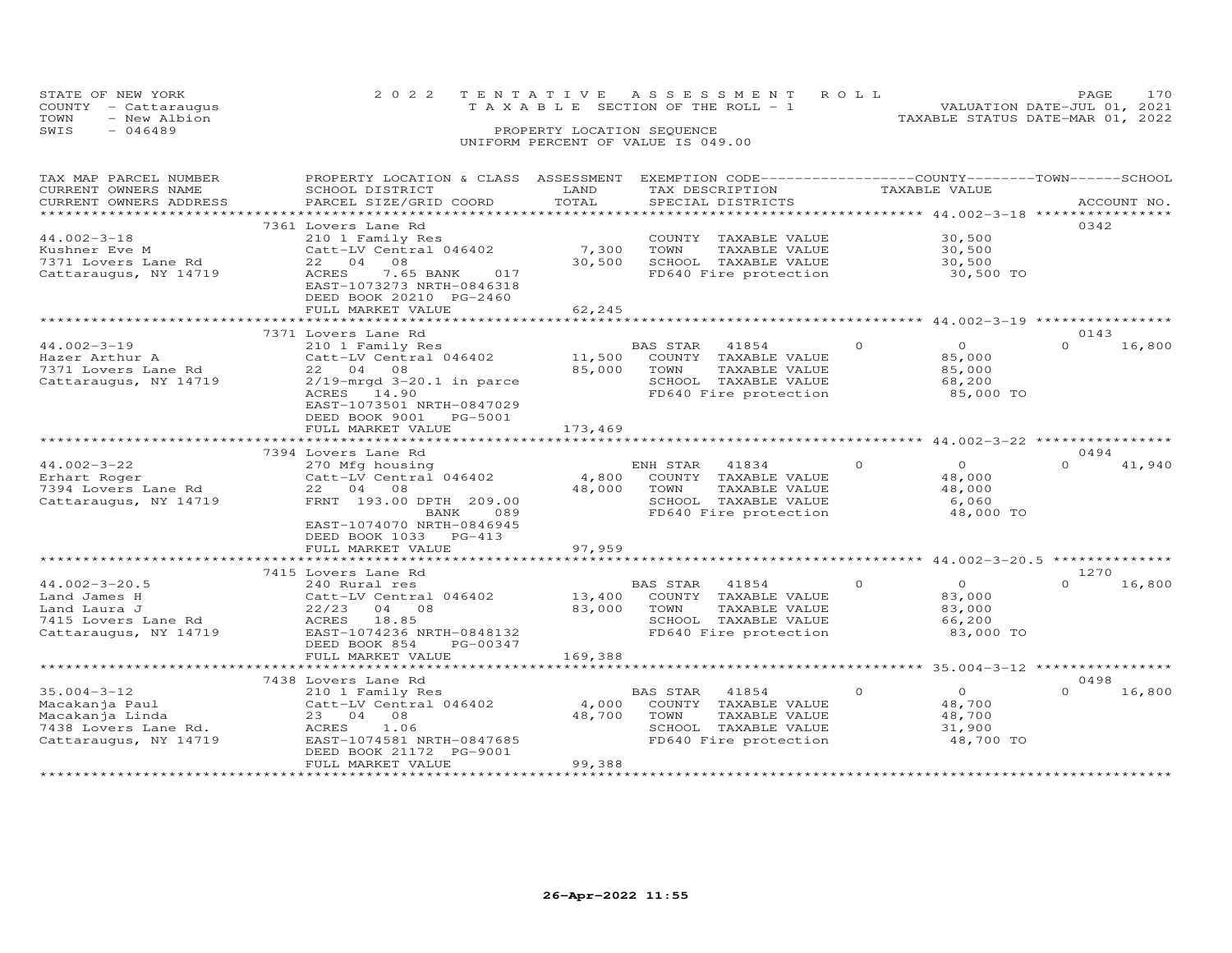|      | STATE OF NEW YORK    | 2022 TENTATIVE ASSESSMENT ROLL                                          | <b>PAGE</b> |  |
|------|----------------------|-------------------------------------------------------------------------|-------------|--|
|      | COUNTY - Cattaraugus | VALUATION DATE-JUL 01, 2021<br>$T A X A B I F$ SECTION OF THE ROLL $-1$ |             |  |
| TOWN | - New Albion         | TAXABLE STATUS DATE-MAR 01, 2022                                        |             |  |
| SWIS | - 046489             | PROPERTY LOCATION SEQUENCE                                              |             |  |
|      |                      | UNIFORM PERCENT OF VALUE IS 049.00                                      |             |  |

| TAX MAP PARCEL NUMBER<br>CURRENT OWNERS NAME<br>CURRENT OWNERS ADDRESS                                     | PROPERTY LOCATION & CLASS ASSESSMENT<br>SCHOOL DISTRICT<br>PARCEL SIZE/GRID COORD                                                                                                                                 | LAND<br>TOTAL               | EXEMPTION CODE------------------COUNTY-------TOWN------SCHOOL<br>TAX DESCRIPTION<br>SPECIAL DISTRICTS                    | TAXABLE VALUE                                                                             | ACCOUNT NO.                                              |
|------------------------------------------------------------------------------------------------------------|-------------------------------------------------------------------------------------------------------------------------------------------------------------------------------------------------------------------|-----------------------------|--------------------------------------------------------------------------------------------------------------------------|-------------------------------------------------------------------------------------------|----------------------------------------------------------|
|                                                                                                            |                                                                                                                                                                                                                   |                             |                                                                                                                          |                                                                                           |                                                          |
|                                                                                                            | 7450 Lovers Lane Rd                                                                                                                                                                                               |                             |                                                                                                                          |                                                                                           | 1257                                                     |
| $44.002 - 3 - 20.2$<br>nacker Diane M<br>7450 Lovers Lane Rd<br>Cattaraugus, NY 14719                      | 283 Res w/Comuse<br>Catt-LV Central 046402<br>$22/23$ 04 08<br>ACRES<br>24.00<br>EAST-1074990 NRTH-0847622<br>DEED BOOK 997<br>PG-399<br>FULL MARKET VALUE                                                        | 16,000<br>95,400<br>194,694 | BAS STAR 41854<br>COUNTY TAXABLE VALUE<br>TOWN<br>TAXABLE VALUE<br>SCHOOL TAXABLE VALUE<br>FD640 Fire protection         | $\Omega$<br>$\overline{0}$<br>95,400<br>95,400<br>78,600<br>95,400 TO                     | 16,800<br>$\Omega$                                       |
|                                                                                                            |                                                                                                                                                                                                                   |                             |                                                                                                                          |                                                                                           |                                                          |
| $35.004 - 3 - 14$<br>Milewski Edward C Sr<br>Milewski Patricia M<br>14 Haley Ln Apt 4                      | 7453 Lovers Lane Rd<br>210 1 Family Res<br>Catt-LV Central 046402<br>22 04 08<br>ACRES<br>1.15<br>14 Haley Ln Apt 4 (ACRES 1.15 )<br>Cheektowaga, NY 14227 (EAST-1074664 NRTH-0848201<br>DEED BOOK 00993 PG-01168 | 4,300<br>63,800             | COUNTY TAXABLE VALUE<br>TOWN<br>TAXABLE VALUE<br>SCHOOL TAXABLE VALUE<br>FD640 Fire protection                           | 63,800<br>63,800<br>63,800<br>63,800 TO                                                   | 0284                                                     |
|                                                                                                            | FULL MARKET VALUE                                                                                                                                                                                                 | 130,204                     |                                                                                                                          |                                                                                           |                                                          |
|                                                                                                            | **************************                                                                                                                                                                                        | *************               |                                                                                                                          |                                                                                           |                                                          |
| $35.004 - 3 - 10$<br>Bradley Laura J<br>7461 Lovers Lane Rd<br>Cattaraugus, NY 14710                       | 7461 Lovers Lane Rd<br>270 Mfg housing<br>Catt-LV Central 046402<br>15 04 08<br>FRNT 145.00 DPTH 176.00<br>EAST-1074811 NRTH-0848354<br>DEED BOOK 15348 PG-3001                                                   | 3,200<br>55,500             | COUNTY TAXABLE VALUE<br>TOWN<br>TAXABLE VALUE<br>SCHOOL TAXABLE VALUE<br>FD640 Fire protection                           | 55,500<br>55,500<br>55,500<br>55,500 TO                                                   | 0535                                                     |
|                                                                                                            | FULL MARKET VALUE                                                                                                                                                                                                 | 113,265                     |                                                                                                                          |                                                                                           |                                                          |
|                                                                                                            |                                                                                                                                                                                                                   |                             |                                                                                                                          |                                                                                           |                                                          |
| $35.004 - 3 - 9$<br>Alianello Jacob A<br>Alianello Laura E<br>7474 Lovers Lane Rd<br>Cattaraugus, NY 14719 | 7474 Lovers Lane Rd<br>210 1 Family Res<br>Catt-LV Central 046402<br>15 04 08<br>4.25 BANK<br>017<br>ACRES<br>EAST-1075273 NRTH-0848405<br>DEED BOOK 14039 PG-9004                                                | 69,400 TOWN                 | BAS STAR<br>41854<br>6,200 COUNTY TAXABLE VALUE<br>TAXABLE VALUE<br>SCHOOL TAXABLE VALUE<br>FD640 Fire protection        | $\circ$<br>$\overline{O}$<br>69,400<br>69,400<br>52,600<br>69,400 TO                      | 0137<br>16,800<br>$\Omega$                               |
|                                                                                                            | FULL MARKET VALUE                                                                                                                                                                                                 | 141,633                     |                                                                                                                          |                                                                                           |                                                          |
|                                                                                                            |                                                                                                                                                                                                                   |                             |                                                                                                                          |                                                                                           |                                                          |
| $35.004 - 3 - 15$<br>Burroughs Mark A<br>Burroughs Cindy L<br>7475 Lovers Lane Rd<br>Cattaraugus, NY 14719 | 7475 Lovers Lane Rd<br>210 1 Family Res<br>Catt-LV Central 046402 6,300 BAS STAR 41854<br>15 04 08<br>ACRES<br>4.88<br>EAST-1074834 NRTH-0848664<br>DEED BOOK 00800 PG-00217<br>FULL MARKET VALUE                 | 171,429                     | VET WAR C 41122<br>84,000 COUNTY TAXABLE VALUE<br>TOWN<br>TAXABLE VALUE<br>SCHOOL TAXABLE VALUE<br>FD640 Fire protection | $\circ$<br>6,720<br>$\overline{0}$<br>$\Omega$<br>77,280<br>84,000<br>67,200<br>84,000 TO | 1175<br>$\overline{0}$<br>$\Omega$<br>$\Omega$<br>16,800 |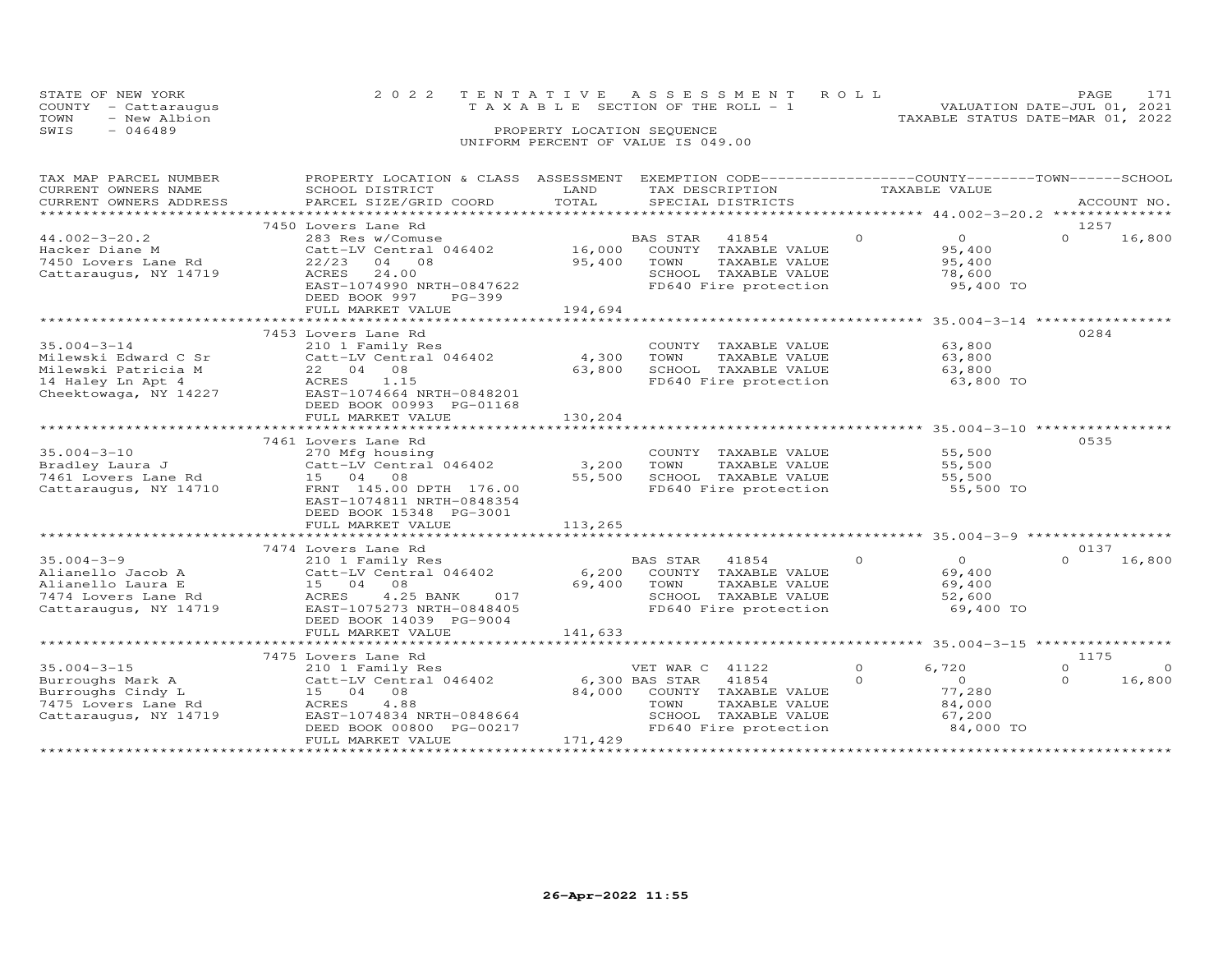| STATE OF NEW YORK |                      | 2022 TENTATIVE ASSESSMENT ROLL                                 | PAGE. |  |
|-------------------|----------------------|----------------------------------------------------------------|-------|--|
|                   | COUNTY - Cattaraugus | VALUATION DATE-JUL 01, 2021<br>TAXABLE SECTION OF THE ROLL - 1 |       |  |
| TOWN              | - New Albion         | TAXABLE STATUS DATE-MAR 01, 2022                               |       |  |
| SWIS              | - 046489             | PROPERTY LOCATION SEQUENCE                                     |       |  |
|                   |                      | UNIFORM PERCENT OF VALUE IS 049.00                             |       |  |

| TAX MAP PARCEL NUMBER   | PROPERTY LOCATION & CLASS ASSESSMENT            |         | EXEMPTION CODE-----------------COUNTY-------TOWN------SCHOOL |          |                |          |             |
|-------------------------|-------------------------------------------------|---------|--------------------------------------------------------------|----------|----------------|----------|-------------|
| CURRENT OWNERS NAME     | SCHOOL DISTRICT                                 | LAND    | TAX DESCRIPTION                                              |          | TAXABLE VALUE  |          |             |
| CURRENT OWNERS ADDRESS  | PARCEL SIZE/GRID COORD                          | TOTAL   | SPECIAL DISTRICTS                                            |          |                |          | ACCOUNT NO. |
| *********************** |                                                 |         |                                                              |          |                |          |             |
|                         | 7491 Lovers Lane Rd                             |         |                                                              |          |                | 0542     |             |
| $35.004 - 3 - 16$       | 210 1 Family Res                                |         | 41854<br>BAS STAR                                            | $\Omega$ | $\Omega$       | $\Omega$ | 16,800      |
| Murphy Patrick J        | Catt-LV Central 046402                          |         | 5,900 COUNTY TAXABLE VALUE                                   |          | 49,500         |          |             |
| Murphy Julie            | 15 04<br>08                                     | 49,500  | TOWN<br>TAXABLE VALUE                                        |          | 49,500         |          |             |
| 7491 Lovers Lane Rd     | ACRES<br>4.10 BANK 012                          |         | SCHOOL TAXABLE VALUE                                         |          | 32,700         |          |             |
| Cattaraugus, NY 14719   | EAST-1074959 NRTH-0849000                       |         | SCHOOL TAXABLE VALUE<br>FD640 Fire protection                |          | 49,500 TO      |          |             |
|                         | DEED BOOK 13464 PG-4003                         |         |                                                              |          |                |          |             |
|                         | FULL MARKET VALUE                               | 101,020 |                                                              |          |                |          |             |
|                         | *****************************                   |         |                                                              |          |                |          |             |
|                         | 7516 Lovers Lane Rd                             |         |                                                              |          |                | 0147     |             |
| $35.004 - 3 - 7$        | 710 Manufacture                                 |         | BAS STAR 41854<br>10,900 COUNTY TAXABLE VALUE                | $\Omega$ | $\overline{O}$ | $\Omega$ | 16,800      |
| Chupa Anthony           | Catt-LV Central 046402                          |         |                                                              |          | 113,500        |          |             |
| Chupa Joyce             | 15 04<br>08                                     | 113,500 | TOWN<br>TAXABLE VALUE                                        |          | 113,500        |          |             |
| 7516 Lovers Lane Rd     | ACRES 10.88                                     |         | SCHOOL TAXABLE VALUE<br>FD640 Fire protection                |          | 96,700         |          |             |
|                         | Cattaraugus, NY 14719 EAST-1075505 NRTH-0849130 |         |                                                              |          | 113,500 TO     |          |             |
|                         | DEED BOOK 00978 PG-01118                        |         |                                                              |          |                |          |             |
|                         | FULL MARKET VALUE                               | 231,633 |                                                              |          |                |          |             |
|                         |                                                 |         |                                                              |          |                |          |             |
|                         | 7549 Lovers Lane Rd                             |         |                                                              |          |                | 0126     |             |
| $35.004 - 3 - 17$       | 240 Rural res                                   |         | COUNTY TAXABLE VALUE                                         |          | 64,100         |          |             |
| Potmesil L.A.           | 240 Kurai res<br>Catt-LV Central 046402 19,100  |         | TOWN<br>TAXABLE VALUE                                        |          | 64,100         |          |             |
| Potmesil Family Trust I | 15 04 08                                        | 64,100  | SCHOOL TAXABLE VALUE                                         |          | 64,100         |          |             |
| 16 Prospect St          | ACRES 30.10                                     |         | FD640 Fire protection                                        |          | 64,100 TO      |          |             |
| Forestville, NY 14062   | EAST-1074765 NRTH-0849428                       |         |                                                              |          |                |          |             |
|                         | DEED BOOK 19495 PG-6002                         |         |                                                              |          |                |          |             |
|                         | FULL MARKET VALUE                               | 130,816 |                                                              |          |                |          |             |
|                         |                                                 |         |                                                              |          |                |          |             |
|                         | 7580 Lovers Lane Rd                             |         |                                                              |          |                | 1339     |             |
| $35.004 - 3 - 4.4$      | 270 Mfg housing                                 |         | COUNTY TAXABLE VALUE                                         |          | 40,000         |          |             |
| Bolya Andrew            | Catt-LV Central 046402                          | 4,100   | TOWN<br>TAXABLE VALUE                                        |          | 40,000         |          |             |
| 7211 Hawkins Hill Rd    | 15 04 08                                        | 40,000  | SCHOOL TAXABLE VALUE                                         |          | 40,000         |          |             |
| East Otto, NY 14729     | 1.15<br>ACRES                                   |         | FD640 Fire protection                                        |          | 40,000 TO      |          |             |
|                         | EAST-1075525 NRTH-0849661                       |         |                                                              |          |                |          |             |
|                         | DEED BOOK 17928 PG-7003                         |         |                                                              |          |                |          |             |
|                         | FULL MARKET VALUE                               | 81,633  |                                                              |          |                |          |             |
|                         |                                                 |         |                                                              |          |                |          |             |
|                         | 7628 Lovers Lane Rd                             |         |                                                              |          |                | 1280     |             |
| $35.004 - 3 - 4.2$      | 270 Mfg housing                                 |         | BAS STAR 41854                                               | $\Omega$ | $\Omega$       | $\Omega$ | 16,800      |
| Webster Kenneth R       | Catt-LV Central 046402                          | 4,100   | COUNTY TAXABLE VALUE                                         |          | 39,800         |          |             |
| 7628 Lovers Lane Road   | 15 04 08                                        | 39,800  |                                                              |          | 39,800         |          |             |
| Cattaraugus, NY 14719   | ACRES<br>1.20                                   |         | TOWN       TAXABLE  VALUE<br>SCHOOL    TAXABLE  VALUE        |          | 23,000         |          |             |
|                         | EAST-1075570 NRTH-0849897                       |         | FD640 Fire protection                                        |          | 39,800 TO      |          |             |
|                         | DEED BOOK 22436 PG-2001                         |         |                                                              |          |                |          |             |
|                         | FULL MARKET VALUE                               | 81,224  |                                                              |          |                |          |             |
|                         |                                                 |         |                                                              |          |                |          |             |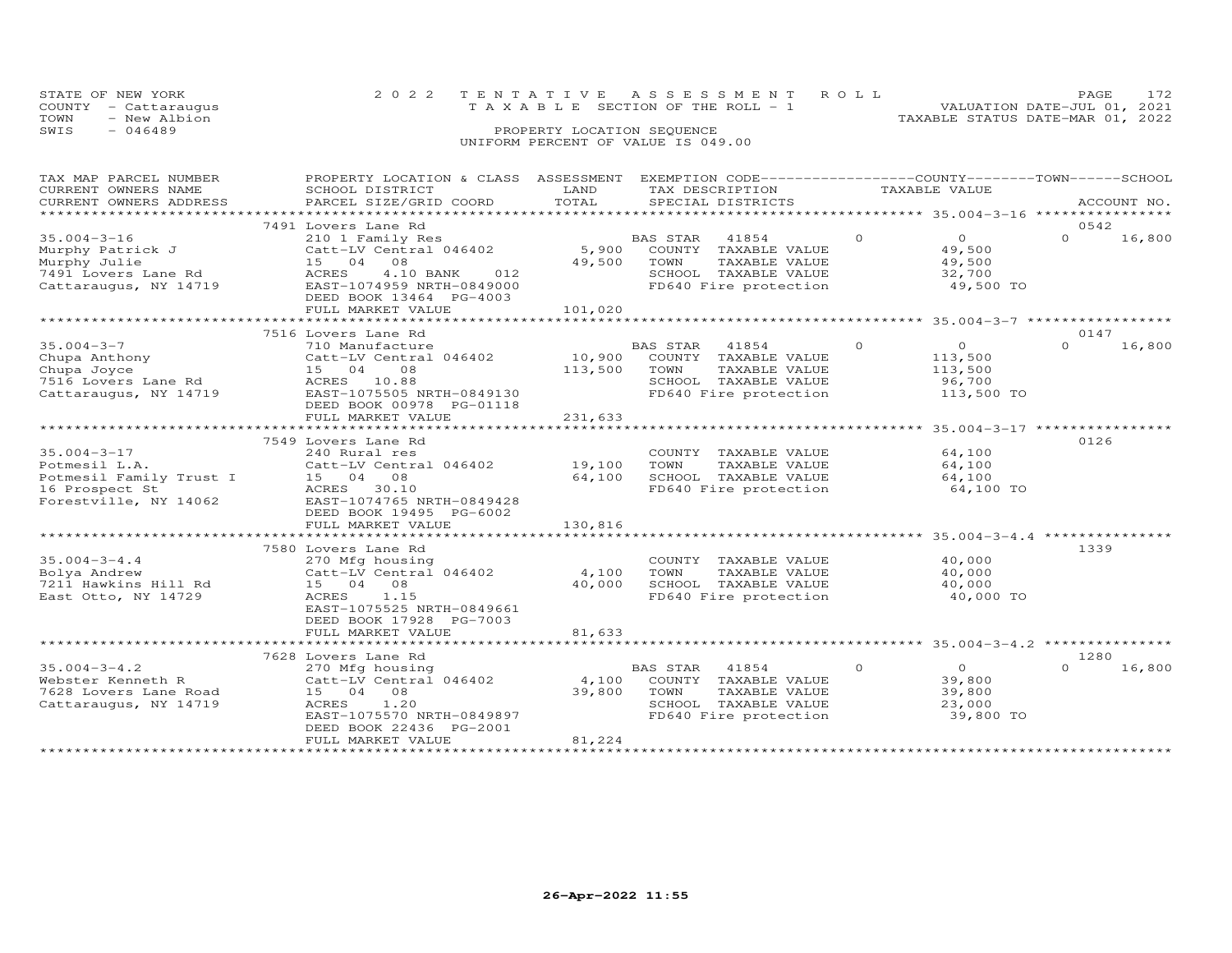|      | STATE OF NEW YORK    | 2022 TENTATIVE ASSESSMENT ROLL     |                            |  |                                  | PAGE.                       |  |
|------|----------------------|------------------------------------|----------------------------|--|----------------------------------|-----------------------------|--|
|      | COUNTY - Cattaraugus | TAXABLE SECTION OF THE ROLL - 1    |                            |  |                                  | VALUATION DATE-JUL 01, 2021 |  |
| TOWN | - New Albion         |                                    |                            |  | TAXABLE STATUS DATE-MAR 01, 2022 |                             |  |
| SWIS | - 046489             |                                    | PROPERTY LOCATION SEQUENCE |  |                                  |                             |  |
|      |                      | UNIFORM PERCENT OF VALUE IS 049.00 |                            |  |                                  |                             |  |

## TAX MAP PARCEL NUMBER PROPERTY LOCATION & CLASS ASSESSMENT EXEMPTION CODE------------------COUNTY--------TOWN------SCHOOL CURRENT OWNERS NAME SCHOOL DISTRICT LAND TAX DESCRIPTION TAXABLE VALUE CURRENT OWNERS ADDRESS PARCEL SIZE/GRID COORD TOTAL SPECIAL DISTRICTS ACCOUNT NO. \*\*\*\*\*\*\*\*\*\*\*\*\*\*\*\*\*\*\*\*\*\*\*\*\*\*\*\*\*\*\*\*\*\*\*\*\*\*\*\*\*\*\*\*\*\*\*\*\*\*\*\*\*\*\*\*\*\*\*\*\*\*\*\*\*\*\*\*\*\*\*\*\*\*\*\*\*\*\*\*\*\*\*\*\*\*\*\*\*\*\*\*\*\*\*\*\*\*\*\*\*\*\* 35.004-3-4.1 \*\*\*\*\*\*\*\*\*\*\*\*\*\*\* 7688 Lovers Lane Rd 012535.004-3-4.1 240 Rural res BAS STAR 41854 0 0 0 16,800Williams Lloyd Catt-LV Central 046402 9,900 COUNTY TAXABLE VALUE 46,300 Williams Tammy 15/23 04 08 46,300 TOWN TAXABLE VALUE 46,300 7688 Lovers Lane Rd ACRES 11.85 SCHOOL TAXABLE VALUE 29,500 Cattaraugus, NY 14719 EAST-1076063 NRTH-0849954 FD640 Fire protection 46,300 TO DEED BOOK 1019 PG-420 FULL MARKET VALUE 94,490 \*\*\*\*\*\*\*\*\*\*\*\*\*\*\*\*\*\*\*\*\*\*\*\*\*\*\*\*\*\*\*\*\*\*\*\*\*\*\*\*\*\*\*\*\*\*\*\*\*\*\*\*\*\*\*\*\*\*\*\*\*\*\*\*\*\*\*\*\*\*\*\*\*\*\*\*\*\*\*\*\*\*\*\*\*\*\*\*\*\*\*\*\*\*\*\*\*\*\*\*\*\*\* 35.004-3-19.1 \*\*\*\*\*\*\*\*\*\*\*\*\*\* $0 \t 16,800$ 35.004-3-19.1 7689 Lovers Lane Rd<br>
Johnson Larry 210 1 Family Res<br>
Johnson Phyllis 15 04 08 FRNT 17,000 509<br>
Johnson Phyllis 15 04 08 FRNT 17,000 5CHOOL TAXABLE VALUE 17,000<br>
17,000 5CHOOL TAXABLE VALUE 17,000 17,000<br>
17,0 \*\*\*\*\*\*\*\*\*\*\*\*\*\*\*\*\*\*\*\*\*\*\*\*\*\*\*\*\*\*\*\*\*\*\*\*\*\*\*\*\*\*\*\*\*\*\*\*\*\*\*\*\*\*\*\*\*\*\*\*\*\*\*\*\*\*\*\*\*\*\*\*\*\*\*\*\*\*\*\*\*\*\*\*\*\*\*\*\*\*\*\*\*\*\*\*\*\*\*\*\*\*\* 35.004-1-30 \*\*\*\*\*\*\*\*\*\*\*\*\*\*\*\* Maple Hill Rd 0341 35.004-1-30 312 Vac w/imprv AG DIST 41720 0 4,251 4,251 4,251Tussing Kyle W Catt-LV Central 046402 6,100 COUNTY TAXABLE VALUE 22,249 7802 Maple Hill Rd 32 04 08 26,500 TOWN TAXABLE VALUE 22,249 Cattaraugus, NY 14719 ACRES 4.58 SCHOOL TAXABLE VALUE 22,249 EAST-1067040 NRTH-0852925 FD640 Fire protection 26,500 TO MAY BE SUBJECT TO PAYMENT DEED BOOK 13205 PG-5001 UNDER AGDIST LAW TIL 2026 FULL MARKET VALUE 54,082 \*\*\*\*\*\*\*\*\*\*\*\*\*\*\*\*\*\*\*\*\*\*\*\*\*\*\*\*\*\*\*\*\*\*\*\*\*\*\*\*\*\*\*\*\*\*\*\*\*\*\*\*\*\*\*\*\*\*\*\*\*\*\*\*\*\*\*\*\*\*\*\*\*\*\*\*\*\*\*\*\*\*\*\*\*\*\*\*\*\*\*\*\*\*\*\*\*\*\*\*\*\*\* 35.004-1-32 \*\*\*\*\*\*\*\*\*\*\*\*\*\*\*\* Maple Hill Rd 034035.004-1-32 260 Seasonal res COUNTY TAXABLE VALUE 16,900Smith Brenda A Catt-LV Central 046402 6,000 TOWN TAXABLE VALUE 16,9007311 Lovers Lane 32 04 08 16,900 SCHOOL TAXABLE VALUE 16,900Cattataugus, NY 14719 ACRES 8.45 FD640 Fire protection 16,900 TO EAST-1067318 NRTH-085345616,900 16,900 16,900 TO DEED BOOK 29871 PG-2002FULL MARKET VALUE 34,490 \*\*\*\*\*\*\*\*\*\*\*\*\*\*\*\*\*\*\*\*\*\*\*\*\*\*\*\*\*\*\*\*\*\*\*\*\*\*\*\*\*\*\*\*\*\*\*\*\*\*\*\*\*\*\*\*\*\*\*\*\*\*\*\*\*\*\*\*\*\*\*\*\*\*\*\*\*\*\*\*\*\*\*\*\*\*\*\*\*\*\*\*\*\*\*\*\*\*\*\*\*\*\* 35.004-1-1 \*\*\*\*\*\*\*\*\*\*\*\*\*\*\*\*\* 7802 Maple Hill Rd 0489 35.004-1-1 240 Rural res AG DIST 41720 0 8,849 8,849 8,849 Tussing Kyle W Catt-LV Central 046402 30,100 BAS STAR 41854 0 0 0 16,800 7802 Maple Hill Rd 32 04 08 102,800 COUNTY TAXABLE VALUE 93,951 Cattaraugus, NY 14719 L888 P464 TOWN TAXABLE VALUE 93,951 ACRES 57.55 SCHOOL TAXABLE VALUE 77,151 MAY BE SUBJECT TO PAYMENT EAST-1066762 NRTH-0854256 FD640 Fire protection 102,800 TO UNDER AGDIST LAW TIL 2026 DEED BOOK 13205 PG-5001 FULL MARKET VALUE 209,796

\*\*\*\*\*\*\*\*\*\*\*\*\*\*\*\*\*\*\*\*\*\*\*\*\*\*\*\*\*\*\*\*\*\*\*\*\*\*\*\*\*\*\*\*\*\*\*\*\*\*\*\*\*\*\*\*\*\*\*\*\*\*\*\*\*\*\*\*\*\*\*\*\*\*\*\*\*\*\*\*\*\*\*\*\*\*\*\*\*\*\*\*\*\*\*\*\*\*\*\*\*\*\*\*\*\*\*\*\*\*\*\*\*\*\*\*\*\*\*\*\*\*\*\*\*\*\*\*\*\*\*\*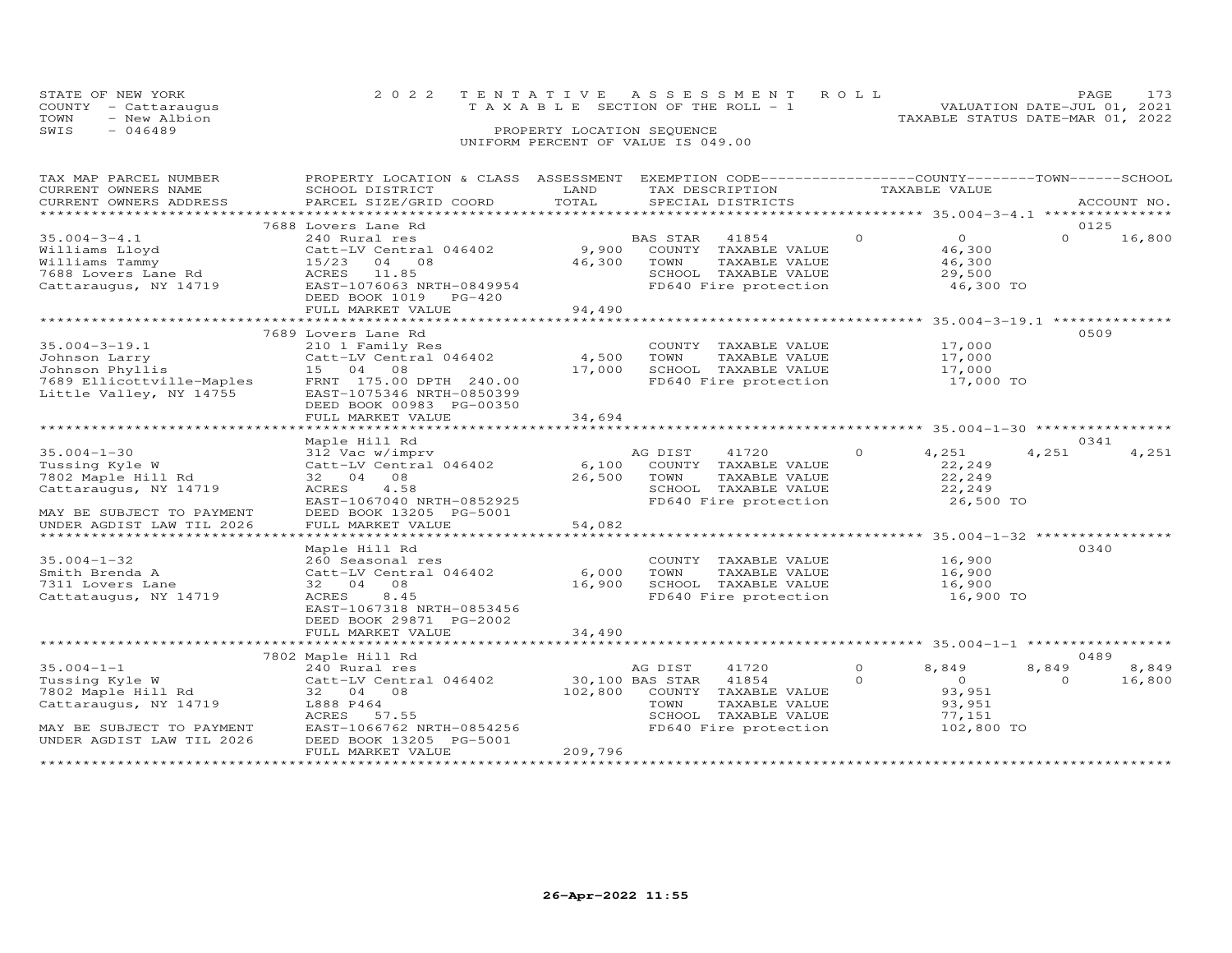| STATE OF NEW YORK<br>COUNTY - Cattaraugus | 2022 TENTATIVE ASSESSMENT ROLL<br>T A X A B L E SECTION OF THE ROLL - 1 | PAGE.<br>VALUATION DATE-JUL 01, 2021 |  |
|-------------------------------------------|-------------------------------------------------------------------------|--------------------------------------|--|
| - New Albion<br>TOWN<br>SWIS<br>$-046489$ | PROPERTY LOCATION SEQUENCE                                              | TAXABLE STATUS DATE-MAR 01, 2022     |  |
|                                           | UNIFORM PERCENT OF VALUE IS 049.00                                      |                                      |  |

| TAX MAP PARCEL NUMBER<br>CURRENT OWNERS NAME<br>CURRENT OWNERS ADDRESS                                                  | PROPERTY LOCATION & CLASS ASSESSMENT<br>SCHOOL DISTRICT<br>PARCEL SIZE/GRID COORD                                                                                                         | LAND<br>TOTAL              | TAX DESCRIPTION<br>SPECIAL DISTRICTS                                                                               | EXEMPTION CODE------------------COUNTY-------TOWN------SCHOOL<br>TAXABLE VALUE | ACCOUNT NO.      |
|-------------------------------------------------------------------------------------------------------------------------|-------------------------------------------------------------------------------------------------------------------------------------------------------------------------------------------|----------------------------|--------------------------------------------------------------------------------------------------------------------|--------------------------------------------------------------------------------|------------------|
| $53.002 - 1 - 2.3$<br>Minnick Richard J<br>Minnick Maureen M<br>14164 Mill St<br>Collins, NY 14034                      | Mayo Rd<br>312 Vac w/imprv<br>Catt-LV Central 046402<br>26 04 08<br>FRNT 200.00 DPTH 220.00<br>1.67<br>ACRES<br>EAST-1069169 NRTH-0831263<br>DEED BOOK 24849 PG-2001<br>FULL MARKET VALUE | 5,100<br>11,800<br>24,082  | COUNTY TAXABLE VALUE<br>TOWN<br>TAXABLE VALUE<br>SCHOOL TAXABLE VALUE<br>FD640 Fire protection                     | 11,800<br>11,800<br>11,800<br>11,800 TO                                        | 1113             |
|                                                                                                                         | Mayo Rd                                                                                                                                                                                   |                            |                                                                                                                    |                                                                                | 0277             |
| $53.002 - 1 - 19.1$<br>Legacy Acres, LLC<br>8568 Silver Creek Rd<br>South Dayton, NY 14138<br>MAY BE SUBJECT TO PAYMENT | 105 Vac farmland<br>Catt-LV Central 046402<br>26 04 08<br>ACRES 71.80<br>EAST-1068081 NRTH-0828029<br>DEED BOOK 20190 PG-4651                                                             | 31,500<br>31,500           | AG DIST<br>41720<br>COUNTY TAXABLE VALUE<br>TOWN<br>TAXABLE VALUE<br>SCHOOL TAXABLE VALUE<br>FD640 Fire protection | 14,047<br>$\circ$<br>17,453<br>17,453<br>17,453<br>31,500 TO                   | 14,047<br>14,047 |
| UNDER AGDIST LAW TIL 2026                                                                                               | FULL MARKET VALUE                                                                                                                                                                         | 64,286                     |                                                                                                                    |                                                                                |                  |
| *************************                                                                                               | *******************                                                                                                                                                                       | ********************       |                                                                                                                    |                                                                                |                  |
| $53.002 - 1 - 19.2$<br>Perez Peter C<br>Perez Peter C Fam Trust I<br>6290 Mayo Rd<br>Cattaraugus, NY 14719              | Mayo Rd<br>312 Vac w/imprv<br>Catt-LV Central 046402<br>$26 - 4 - 8$<br>ACRES 41.40<br>EAST-1070010 NRTH-0828308<br>DEED BOOK 18947 PG-5003                                               | 24,100<br>50,400           | COUNTY TAXABLE VALUE<br>TOWN<br>TAXABLE VALUE<br>SCHOOL TAXABLE VALUE<br>FD640 Fire protection                     | 50,400<br>50,400<br>50,400<br>50,400 TO                                        | 1179             |
|                                                                                                                         | FULL MARKET VALUE                                                                                                                                                                         | 102,857                    |                                                                                                                    |                                                                                |                  |
| $53.002 - 1 - 20$<br>Susz Joseph J<br>7475 Boston State Rd<br>Hamburg, NY 14075                                         | Mayo Rd<br>270 Mfg housing<br>Catt-LV Central 046402<br>$-08$<br>35<br>$-04$<br>ACRES 10.26<br>EAST-1068656 NRTH-0828849                                                                  | 9,100<br>9,600             | COUNTY TAXABLE VALUE<br>TOWN<br>TAXABLE VALUE<br>SCHOOL TAXABLE VALUE<br>FD640 Fire protection                     | 9,600<br>9,600<br>9,600<br>9,600 TO                                            | 0349             |
|                                                                                                                         | FULL MARKET VALUE<br>***********************                                                                                                                                              | 19,592                     |                                                                                                                    |                                                                                |                  |
| $53.002 - 1 - 21$<br>Adams Lumber Co Inc<br>6052 Adams Rd<br>Cattaraugus, NY 14719                                      | Mayo Rd<br>322 Rural vac>10<br>Catt-LV Central 046402<br>26 04 08<br>ACRES 36.00<br>EAST-1067243 NRTH-0829793<br>DEED BOOK 750<br>PG-00445<br>FULL MARKET VALUE                           | 10,800<br>10,800<br>22,041 | COUNTY TAXABLE VALUE<br>TOWN<br>TAXABLE VALUE<br>SCHOOL TAXABLE VALUE<br>FD640 Fire protection                     | 10,800<br>10,800<br>10,800<br>10,800 TO                                        | 0007             |
|                                                                                                                         |                                                                                                                                                                                           |                            |                                                                                                                    |                                                                                |                  |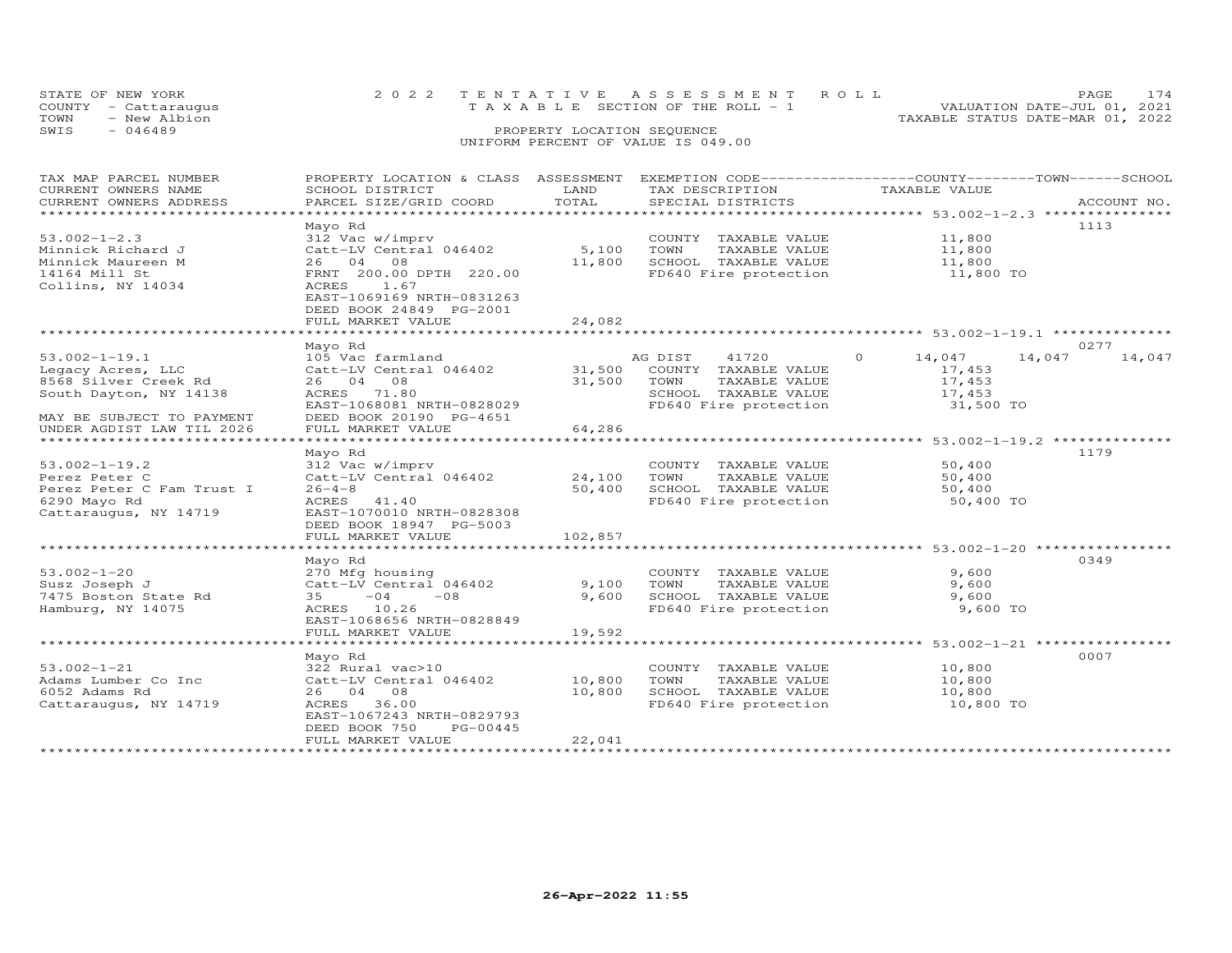| STATE OF NEW YORK<br>COUNTY - Cattaraugus | 2022 TENTATIVE ASSESSMENT ROLL<br>TAXABLE SECTION OF THE ROLL - 1 | PAGE<br>VALUATION DATE-JUL 01, 2021 |
|-------------------------------------------|-------------------------------------------------------------------|-------------------------------------|
| TOWN<br>- New Albion                      |                                                                   | TAXABLE STATUS DATE-MAR 01, 2022    |
| SWIS<br>$-046489$                         | PROPERTY LOCATION SEQUENCE                                        |                                     |
|                                           | UNIFORM PERCENT OF VALUE IS 049.00                                |                                     |

### TAX MAP PARCEL NUMBER PROPERTY LOCATION & CLASS ASSESSMENT EXEMPTION CODE------------------COUNTY--------TOWN------SCHOOL CURRENT OWNERS NAME SCHOOL DISTRICT LAND TAX DESCRIPTION TAXABLE VALUE CURRENT OWNERS ADDRESS PARCEL SIZE/GRID COORD TOTAL SPECIAL DISTRICTS ACCOUNT NO. \*\*\*\*\*\*\*\*\*\*\*\*\*\*\*\*\*\*\*\*\*\*\*\*\*\*\*\*\*\*\*\*\*\*\*\*\*\*\*\*\*\*\*\*\*\*\*\*\*\*\*\*\*\*\*\*\*\*\*\*\*\*\*\*\*\*\*\*\*\*\*\*\*\*\*\*\*\*\*\*\*\*\*\*\*\*\*\*\*\*\*\*\*\*\*\*\*\*\*\*\*\*\* 53.002-1-22 \*\*\*\*\*\*\*\*\*\*\*\*\*\*\*\* Mayo Rd 000453.002-1-22 314 Rural vac<10 COUNTY TAXABLE VALUE 2,600Adams Lumber Co Inc Catt-LV Central 046402 2,600 TOWN TAXABLE VALUE 2,6006052 Adams Rd 26 04 08 2,600 SCHOOL TAXABLE VALUE 2,600Cattaraugus, NY 14719 ACRES 8.74 FD640 Fire protection 2,600 TO2,600  $2,600$ 2,600 TO EAST-1067408 NRTH-0828867 DEED BOOK 702 PG-00166FULL MARKET VALUE 5,306 \*\*\*\*\*\*\*\*\*\*\*\*\*\*\*\*\*\*\*\*\*\*\*\*\*\*\*\*\*\*\*\*\*\*\*\*\*\*\*\*\*\*\*\*\*\*\*\*\*\*\*\*\*\*\*\*\*\*\*\*\*\*\*\*\*\*\*\*\*\*\*\*\*\*\*\*\*\*\*\*\*\*\*\*\*\*\*\*\*\*\*\*\*\*\*\*\*\*\*\*\*\*\* 53.002-1-14.3 \*\*\*\*\*\*\*\*\*\*\*\*\*\* 6199 Mayo Rd 125353.002-1-14.3 210 1 Family Res COUNTY TAXABLE VALUE 49,500 Mc Vaugh Timothy C Catt-LV Central 046402 5,400 TOWN TAXABLE VALUE 49,500 6199 Mayo Rd 25 04 08 49,500 SCHOOL TAXABLE VALUE 49,500 Cattaraugus, NY 14719-9721 ACRES 3.30 FD640 Fire protection 49,500 TOEAST-1069121 NRTH-0827018<br>DEED BOOK 851 PG-00373<br>FULL MARKET VALUE 101,020 \*\*\*\*\*\*\*\*\*\*\*\*\*\*\*\*\*\*\*\*\*\*\*\*\*\*\*\*\*\*\*\*\*\*\*\*\*\*\*\*\*\*\*\*\*\*\*\*\*\*\*\*\*\*\*\*\*\*\*\*\*\*\*\*\*\*\*\*\*\*\*\*\*\*\*\*\*\*\*\*\*\*\*\*\*\*\*\*\*\*\*\*\*\*\*\*\*\*\*\*\*\*\* 53.002-1-17 \*\*\*\*\*\*\*\*\*\*\*\*\*\*\*\* 6290 Mayo Rd 0321 53.002-1-17 240 Rural res BAS STAR 41854 0 0 0 16,800 Perez Peter C Catt-LV Central 046402 11,100 COUNTY TAXABLE VALUE 108,000 Perez Peter C Fam Trust I 26 04 08 108,000 TOWN TAXABLE VALUE 108,000 6290 Mayo Rd ACRES 14.15 SCHOOL TAXABLE VALUE 91,200 Cattaraugus, NY 14719 EAST-1069726 NRTH-0827157 FD640 Fire protection 108,000 TO DEED BOOK 18947 PG-5003 FULL MARKET VALUE 220,408 \*\*\*\*\*\*\*\*\*\*\*\*\*\*\*\*\*\*\*\*\*\*\*\*\*\*\*\*\*\*\*\*\*\*\*\*\*\*\*\*\*\*\*\*\*\*\*\*\*\*\*\*\*\*\*\*\*\*\*\*\*\*\*\*\*\*\*\*\*\*\*\*\*\*\*\*\*\*\*\*\*\*\*\*\*\*\*\*\*\*\*\*\*\*\*\*\*\*\*\*\*\*\* 53.002-1-1 \*\*\*\*\*\*\*\*\*\*\*\*\*\*\*\*\*53.002-1-1 6371 Mayo Rd<br>
Baker Kenneth W 240 Catt-LV Central 046402 22,600 COUNTY TAXABLE VALUE<br>
Baker Patricia L 26 04 08 53,300 TOWN TAXABLE VALUE 53,300<br>
6371 Mayo Rd ACRES 38.80 SCHOOL TAXABLE VALUE 53,300<br>
Cattaraugus  $0 \t 16,800$  \*\*\*\*\*\*\*\*\*\*\*\*\*\*\*\*\*\*\*\*\*\*\*\*\*\*\*\*\*\*\*\*\*\*\*\*\*\*\*\*\*\*\*\*\*\*\*\*\*\*\*\*\*\*\*\*\*\*\*\*\*\*\*\*\*\*\*\*\*\*\*\*\*\*\*\*\*\*\*\*\*\*\*\*\*\*\*\*\*\*\*\*\*\*\*\*\*\*\*\*\*\*\* 53.002-1-2.4 \*\*\*\*\*\*\*\*\*\*\*\*\*\*\*53.002-1-2.4 6418 Mayo Rd 210 1 Family Res country TAXABLE VALUE 48,000<br>
Murr Sally L Catt-LV Central 046402 5,500 TOWN TAXABLE VALUE 48,000<br>
Murr Ralph R 26 04 08 48,000 SCHOOL TAXABLE VALUE 48,000<br>
6418 Mayo Rd 85% Compl

\*\*\*\*\*\*\*\*\*\*\*\*\*\*\*\*\*\*\*\*\*\*\*\*\*\*\*\*\*\*\*\*\*\*\*\*\*\*\*\*\*\*\*\*\*\*\*\*\*\*\*\*\*\*\*\*\*\*\*\*\*\*\*\*\*\*\*\*\*\*\*\*\*\*\*\*\*\*\*\*\*\*\*\*\*\*\*\*\*\*\*\*\*\*\*\*\*\*\*\*\*\*\*\*\*\*\*\*\*\*\*\*\*\*\*\*\*\*\*\*\*\*\*\*\*\*\*\*\*\*\*\*

FULL MARKET VALUE 37,959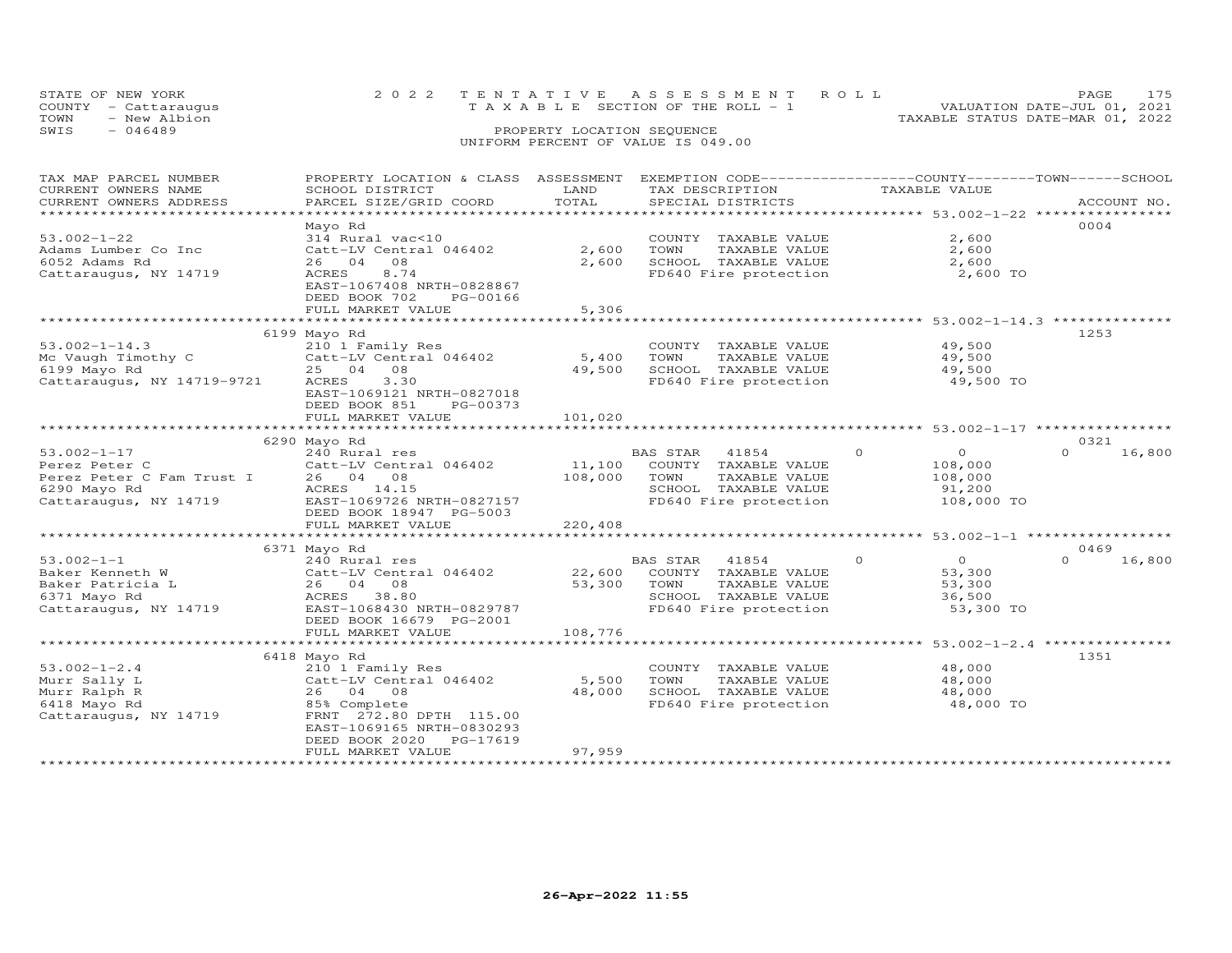| STATE OF NEW YORK    | 2022 TENTATIVE ASSESSMENT ROLL        | PAGE.                            |
|----------------------|---------------------------------------|----------------------------------|
| COUNTY - Cattaraugus | T A X A B L E SECTION OF THE ROLL - 1 | VALUATION DATE-JUL 01, 2021      |
| TOWN<br>- New Albion |                                       | TAXABLE STATUS DATE-MAR 01, 2022 |
| SWIS<br>- 046489     | PROPERTY LOCATION SEQUENCE            |                                  |
|                      | UNIFORM PERCENT OF VALUE IS 049.00    |                                  |

| TAX MAP PARCEL NUMBER<br>CURRENT OWNERS NAME<br>CURRENT OWNERS ADDRESS<br>***********************    | PROPERTY LOCATION & CLASS ASSESSMENT<br>SCHOOL DISTRICT<br>PARCEL SIZE/GRID COORD                                                                                         | LAND<br>TOTAL              | EXEMPTION CODE------------------COUNTY-------TOWN-----SCHOOL<br>TAX DESCRIPTION<br>SPECIAL DISTRICTS                       | TAXABLE VALUE |                                                               | ACCOUNT NO.                                           |
|------------------------------------------------------------------------------------------------------|---------------------------------------------------------------------------------------------------------------------------------------------------------------------------|----------------------------|----------------------------------------------------------------------------------------------------------------------------|---------------|---------------------------------------------------------------|-------------------------------------------------------|
|                                                                                                      |                                                                                                                                                                           |                            |                                                                                                                            |               |                                                               | 0028                                                  |
| $53.002 - 1 - 2.1$<br>Navarre Scott<br>Navarre Teresa<br>6460 Mayo Rd<br>Cattaraugus, NY 14719       | 6460 Mayo Rd<br>210 1 Family Res<br>Catt-LV Central 046402<br>26 04<br>08<br>ACRES<br>2.17<br>EAST-1069240 NRTH-0830688<br>DEED BOOK 3659<br>PG-9001<br>FULL MARKET VALUE | 4,700<br>85,800<br>175,102 | <b>BAS STAR</b><br>41854<br>COUNTY TAXABLE VALUE<br>TOWN<br>TAXABLE VALUE<br>SCHOOL TAXABLE VALUE<br>FD640 Fire protection | $\Omega$      | $\overline{O}$<br>85,800<br>85,800<br>69,000<br>85,800 TO     | 16,800<br>$\Omega$                                    |
|                                                                                                      | *************************                                                                                                                                                 |                            | ***********************                                                                                                    |               |                                                               | *********************** 53.002-1-24 ***************** |
| $53.002 - 1 - 24$<br>Stein Tyler<br>Stein Lilleigh<br>6461 Mayo Road<br>Cattaraugus, NY 14719        | 6461 Mayo Rd<br>240 Rural res<br>Catt-LV Central 046402<br>$4/10$ -split from $44.004 - 1 -$<br>ACRES 13.30<br>EAST-1068375 NRTH-0830839<br>DEED BOOK 2021 PG-10035       | 10,400<br>145,900          | BAS STAR<br>41854<br>COUNTY TAXABLE VALUE<br>TOWN<br>TAXABLE VALUE<br>SCHOOL TAXABLE VALUE<br>FD640 Fire protection        | $\circ$       | $\overline{O}$<br>145,900<br>145,900<br>129,100<br>145,900 TO | 1556<br>16,800<br>$\Omega$                            |
|                                                                                                      | FULL MARKET VALUE                                                                                                                                                         | 297,755                    |                                                                                                                            |               |                                                               |                                                       |
|                                                                                                      |                                                                                                                                                                           |                            |                                                                                                                            |               |                                                               |                                                       |
|                                                                                                      | 6467 Mayo Rd                                                                                                                                                              |                            |                                                                                                                            |               |                                                               | 1303                                                  |
| $53.002 - 1 - 23$<br>Kilby Herbert A<br>Kilby Donna L<br>6467 Mayo Rd<br>Cattaraugus, NY 14719       | 210 1 Family Res<br>Catt-LV Central 046402<br>26 04<br>08<br>2.90<br>ACRES<br>EAST-1068936 NRTH-0830784<br>DEED BOOK 15793 PG-6001<br>FULL MARKET VALUE                   | 5,100<br>60,300<br>123,061 | ENH STAR<br>41834<br>COUNTY TAXABLE VALUE<br>TOWN<br>TAXABLE VALUE<br>SCHOOL TAXABLE VALUE<br>FD640 Fire protection        | $\circ$       | $\Omega$<br>60,300<br>60,300<br>18,360<br>60,300 TO           | $\cap$<br>41,940                                      |
|                                                                                                      |                                                                                                                                                                           |                            |                                                                                                                            |               |                                                               | ******************* 44.002-3-12 ****************      |
| $44.002 - 3 - 12$<br>Wildwood Recreation Inc<br>Attn: Terry Feuz<br>Gail Dr<br>Cattaraugus, NY 14719 | Memorial Dr<br>554 Outdr swim<br>Catt-LV Central 046402<br>22 04<br>08<br>ACRES<br>4.00<br>EAST-1072914 NRTH-0845822<br>DEED BOOK 577<br>PG-00429                         | 5,800<br>40,000            | COUNTY TAXABLE VALUE<br>TOWN<br>TAXABLE VALUE<br>SCHOOL TAXABLE VALUE<br>FD640 Fire protection                             |               | 40,000<br>40,000<br>40,000<br>40,000 TO                       | 0524                                                  |
|                                                                                                      | FULL MARKET VALUE                                                                                                                                                         | 81,633                     |                                                                                                                            |               |                                                               |                                                       |
|                                                                                                      |                                                                                                                                                                           |                            |                                                                                                                            |               |                                                               |                                                       |
| $44.001 - 1 - 31.1$<br>Moody Bruce R Jr<br>Moody Bart A<br>10 Dutch Brandy Rd<br>Stafford, VA 22556  | Moody Rd<br>314 Rural vac<10<br>Catt-LV Central 046402<br>54 04 08<br>FRNT 150.00 DPTH<br>ACRES<br>1.70<br>EAST-1057780 NRTH-0843721<br>PG-3002<br>DEED BOOK 2952         | 4,400<br>4,400             | COUNTY TAXABLE VALUE<br>TOWN<br>TAXABLE VALUE<br>SCHOOL TAXABLE VALUE<br>FD640 Fire protection                             |               | 4,400<br>4,400<br>4,400<br>4,400 TO                           | 0339                                                  |
| *************************                                                                            | FULL MARKET VALUE<br>***************************                                                                                                                          | 8,980                      |                                                                                                                            |               |                                                               |                                                       |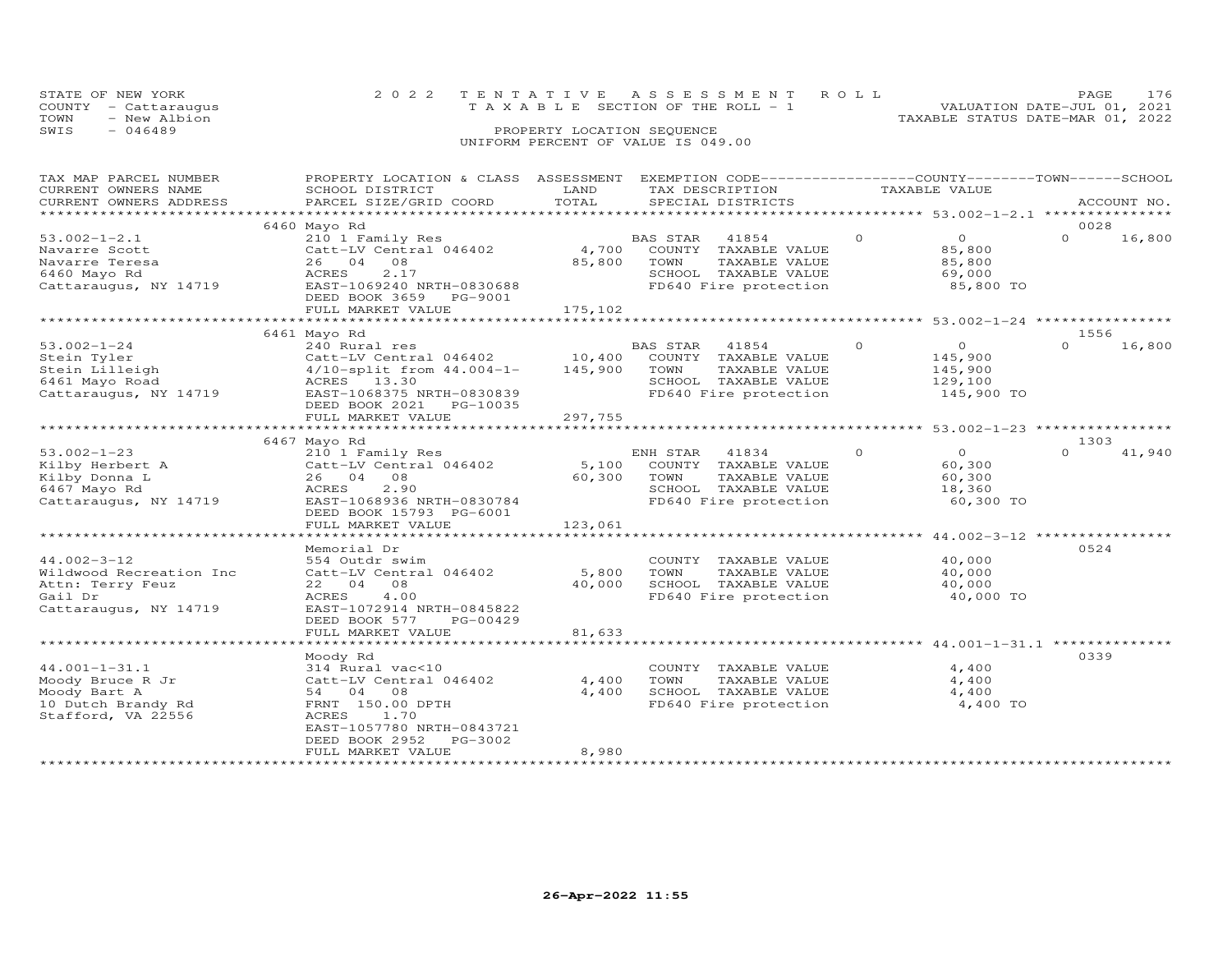| STATE OF NEW YORK    |              |  |                                    |  | 2022 TENTATIVE ASSESSMENT ROLL        |  |                                  | <b>PAGE</b>                 | 177 |
|----------------------|--------------|--|------------------------------------|--|---------------------------------------|--|----------------------------------|-----------------------------|-----|
| COUNTY - Cattaraugus |              |  |                                    |  | T A X A B L E SECTION OF THE ROLL - 1 |  |                                  | VALUATION DATE-JUL 01, 2021 |     |
| TOWN                 | - New Albion |  |                                    |  |                                       |  | TAXABLE STATUS DATE-MAR 01, 2022 |                             |     |
| SWIS<br>- 046489     |              |  | PROPERTY LOCATION SEQUENCE         |  |                                       |  |                                  |                             |     |
|                      |              |  | UNIFORM PERCENT OF VALUE IS 049.00 |  |                                       |  |                                  |                             |     |

| TAX MAP PARCEL NUMBER                              | PROPERTY LOCATION & CLASS ASSESSMENT EXEMPTION CODE-----------------COUNTY-------TOWN------SCHOOL |                 |                                                   |                            |                     |
|----------------------------------------------------|---------------------------------------------------------------------------------------------------|-----------------|---------------------------------------------------|----------------------------|---------------------|
| CURRENT OWNERS NAME                                | SCHOOL DISTRICT                                                                                   | LAND            | TAX DESCRIPTION                                   | TAXABLE VALUE              |                     |
| CURRENT OWNERS ADDRESS                             | PARCEL SIZE/GRID COORD                                                                            | TOTAL           | SPECIAL DISTRICTS                                 |                            | ACCOUNT NO.         |
|                                                    |                                                                                                   |                 |                                                   |                            |                     |
|                                                    | 10573 Moody Rd                                                                                    |                 |                                                   |                            | 1452                |
| $44.001 - 1 - 31.2$                                | 210 1 Family Res                                                                                  |                 | BAS STAR<br>41854                                 | $\overline{O}$<br>$\Omega$ | $\Omega$<br>16,800  |
| Johnson Samuel D                                   | 210 1 Family Res<br>Catt-LV Central 046402<br>54   04   08                                        | 4,900           | COUNTY TAXABLE VALUE                              | 74,000                     |                     |
| Jonnson Samuel D<br>Johnson Kathleen M             |                                                                                                   | 74,000          | TOWN<br>TAXABLE VALUE                             | 74,000                     |                     |
| 10578 Moody Rd                                     | Ff 500.00                                                                                         |                 |                                                   | 57,200                     |                     |
| Cattaraugus, NY 14719                              | 2.55 BANK<br>017<br>ACRES                                                                         |                 | SCHOOL TAXABLE VALUE<br>FD640 Fire protection     | 74,000 TO                  |                     |
|                                                    | EAST-1058030 NRTH-0843630                                                                         |                 |                                                   |                            |                     |
|                                                    | DEED BOOK 4748 PG-7004                                                                            |                 |                                                   |                            |                     |
|                                                    | FULL MARKET VALUE                                                                                 | 151,020         |                                                   |                            |                     |
|                                                    | ************************                                                                          | ************    |                                                   |                            |                     |
|                                                    | 10620 Moody Rd                                                                                    |                 |                                                   |                            | 0338                |
| $44.001 - 1 - 29$                                  | 240 Rural res                                                                                     |                 | VET PRO T 41003                                   | $\circ$<br>$\Omega$        | 76,000<br>$\Omega$  |
|                                                    | Catt-LV Central 046402 71,200 VET COM C 41132                                                     |                 |                                                   | $\circ$<br>11,200          | $\circ$<br>$\circ$  |
|                                                    | 52/53 04 08                                                                                       | 129,100 AG DIST | 41720                                             | $\circ$<br>$\overline{0}$  | $\Omega$<br>$\circ$ |
| noody Bruce R Jr<br>Moody Bart A<br>10620 Moody Rd | L/u - Bruce Sr-Mechtilde                                                                          |                 | ENH STAR 41834                                    | $\circ$<br>$\overline{0}$  | 41,940<br>$\Omega$  |
| Cattaraugus, NY 14719                              | ACRES 238.81                                                                                      |                 | COUNTY TAXABLE VALUE                              | 117,900                    |                     |
|                                                    | EAST-1056744 NRTH-0842865                                                                         |                 | TAXABLE VALUE<br>TOWN                             | 53,100                     |                     |
|                                                    |                                                                                                   |                 | SCHOOL TAXABLE VALUE                              |                            |                     |
| MAY BE SUBJECT TO PAYMENT                          | DEED BOOK 2952 PG-3002<br>FULL MARKET VALUE                                                       |                 | 263,469 FD640 Fire protection                     | 87,160                     |                     |
| UNDER AGDIST LAW TIL 2026                          |                                                                                                   |                 |                                                   | 129,100 TO                 |                     |
|                                                    |                                                                                                   |                 |                                                   |                            |                     |
|                                                    | Mosher Hollow Rd                                                                                  |                 |                                                   |                            | 0323                |
| $43.002 - 2 - 3$                                   | 240 Rural res                                                                                     |                 | COUNTY TAXABLE VALUE                              | 265,400                    |                     |
| Mecca Geraldine Rev Tru                            | Catt-LV Central 046402                                                                            | 89,900          | TOWN<br>TAXABLE VALUE                             | 265,400                    |                     |
| 8571 Wendy Ln E                                    | 62 04 08                                                                                          | 265,400         | SCHOOL TAXABLE VALUE                              | 265,400                    |                     |
| West Palm Beach, FL 33411                          | Lot 61                                                                                            |                 | FD640 Fire protection 265,400 TO                  |                            |                     |
|                                                    | ACRES 285.50                                                                                      |                 |                                                   |                            |                     |
|                                                    | EAST-1053295 NRTH-0843496                                                                         |                 |                                                   |                            |                     |
|                                                    | DEED BOOK 28450 PG-3001                                                                           |                 |                                                   |                            |                     |
|                                                    | FULL MARKET VALUE                                                                                 | 541,633         |                                                   |                            |                     |
|                                                    |                                                                                                   |                 |                                                   |                            |                     |
|                                                    | Mosher Hollow Rd                                                                                  |                 |                                                   |                            | 0173                |
| $43.002 - 2 - 8.1$                                 | 322 Rural vac>10                                                                                  |                 | COUNTY TAXABLE VALUE                              | 7,000                      |                     |
| Nicholas John E                                    | Pine Valley Cen 063001                                                                            | 7,000           | TOWN<br>TAXABLE VALUE                             | 7,000                      |                     |
| 6940 Bailey Hill Rd                                | 61 04 08                                                                                          | 7,000           | SCHOOL TAXABLE VALUE                              | 7,000                      |                     |
| Cattaraugus, NY 14719                              | ACRES 23.25                                                                                       |                 | FD640 Fire protection                             | 7,000 TO                   |                     |
|                                                    | EAST-1051374 NRTH-0839570                                                                         |                 |                                                   |                            |                     |
|                                                    | DEED BOOK 00921 PG-01135                                                                          |                 |                                                   |                            |                     |
|                                                    | FULL MARKET VALUE                                                                                 | 14,286          |                                                   |                            |                     |
|                                                    |                                                                                                   |                 |                                                   |                            |                     |
|                                                    | Mosher Hollow Rd                                                                                  |                 |                                                   |                            | 1380                |
| $43.002 - 2 - 8.2$                                 | 314 Rural vac<10                                                                                  |                 | COUNTY TAXABLE VALUE                              | 4,400                      |                     |
| Marquardt James R                                  | Pine Valley Cen 063001                                                                            | 4,400           | TOWN      TAXABLE VALUE<br>SCHOOL   TAXABLE VALUE | 4,400                      |                     |
| Robert Marquardt                                   | 61 04 08                                                                                          | 4,400           |                                                   | 4,400                      |                     |
| PO Box 291                                         | ACRES 14.65                                                                                       |                 | FD640 Fire protection                             | 4,400 TO                   |                     |
| Clarence, NY 14031                                 | EAST-1051194 NRTH-0840882                                                                         |                 |                                                   |                            |                     |
|                                                    | PG-7001<br>DEED BOOK 4175                                                                         |                 |                                                   |                            |                     |
|                                                    | FULL MARKET VALUE                                                                                 | 8,980           |                                                   |                            |                     |
|                                                    |                                                                                                   |                 |                                                   |                            |                     |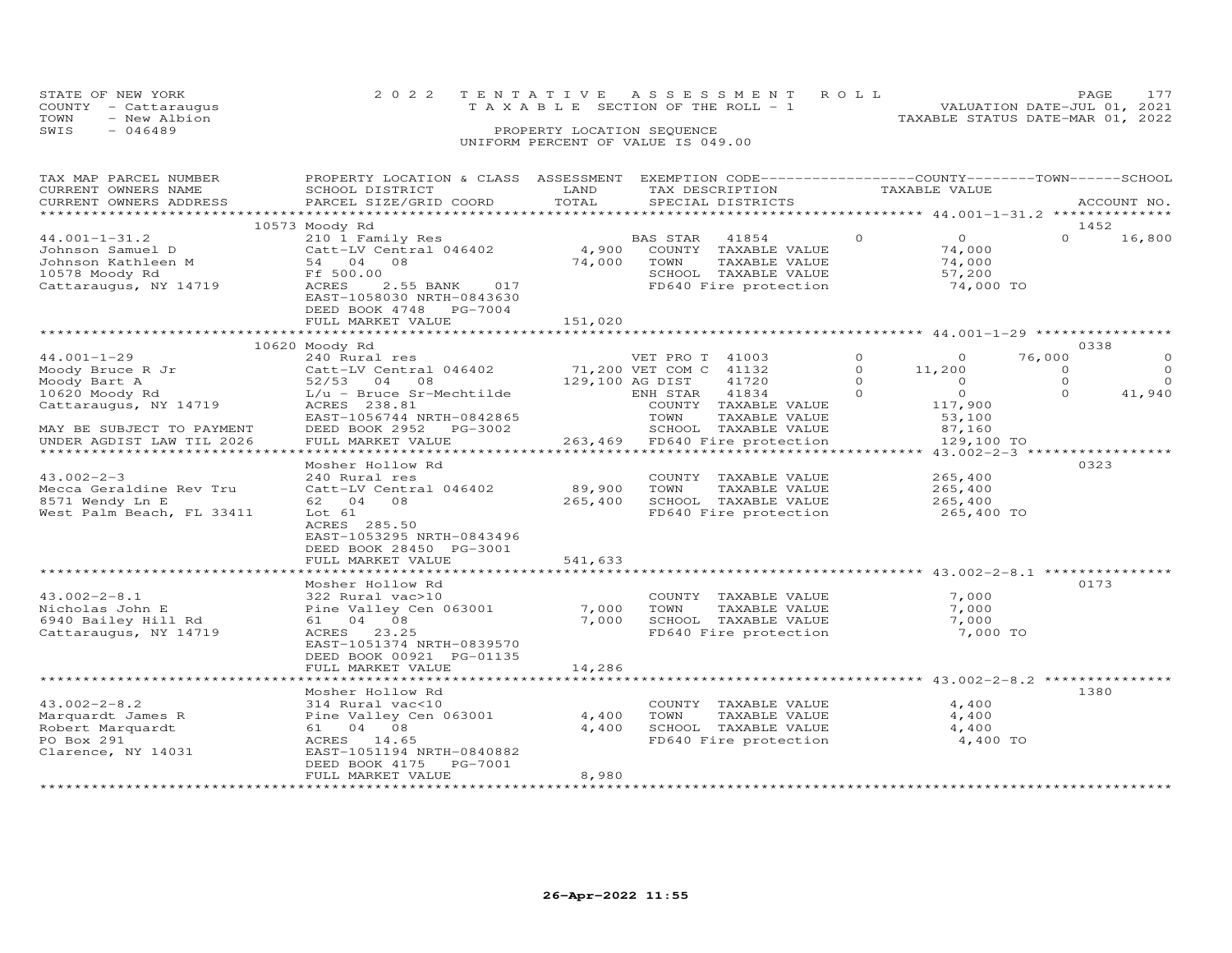|      | STATE OF NEW YORK    | 2022 TENTATIVE ASSESSMENT ROLL |                                          |  |                                  | PAGE.                       | 178 |
|------|----------------------|--------------------------------|------------------------------------------|--|----------------------------------|-----------------------------|-----|
|      | COUNTY - Cattaraugus |                                | $T A X A B I F$ SECTION OF THE ROLL $-1$ |  |                                  | VALUATION DATE-JUL 01, 2021 |     |
| TOWN | - New Albion         |                                |                                          |  | TAXABLE STATUS DATE-MAR 01, 2022 |                             |     |
| SWIS | - 046489             |                                | PROPERTY LOCATION SEQUENCE               |  |                                  |                             |     |
|      |                      |                                | UNIFORM PERCENT OF VALUE IS 049.00       |  |                                  |                             |     |

| TAX MAP PARCEL NUMBER<br>CURRENT OWNERS NAME                                                         | PROPERTY LOCATION & CLASS<br>SCHOOL DISTRICT                                                                                                                                               | ASSESSMENT<br>LAND              | EXEMPTION CODE------------------COUNTY-------TOWN------SCHOOL<br>TAX DESCRIPTION                                                                                | TAXABLE VALUE                                                                                                 |                                                                      |
|------------------------------------------------------------------------------------------------------|--------------------------------------------------------------------------------------------------------------------------------------------------------------------------------------------|---------------------------------|-----------------------------------------------------------------------------------------------------------------------------------------------------------------|---------------------------------------------------------------------------------------------------------------|----------------------------------------------------------------------|
| CURRENT OWNERS ADDRESS<br>*************************                                                  | PARCEL SIZE/GRID COORD                                                                                                                                                                     | TOTAL                           | SPECIAL DISTRICTS                                                                                                                                               |                                                                                                               | ACCOUNT NO.                                                          |
| $44.001 - 1 - 28$<br>Mecca Geraldine Rev Trs<br>8571 Wendy Ln E<br>West Palm Beach, FL 33411         | Mosher Hollow Rd<br>260 Seasonal res<br>Catt-LV Central 046402<br>52 04 08<br>ACRES 19.69<br>EAST-1055624 NRTH-0841412<br>DEED BOOK 28450 PG-3002<br>FULL MARKET VALUE                     | 9,500<br>10,000<br>20,408       | COUNTY TAXABLE VALUE<br>TOWN<br>TAXABLE VALUE<br>SCHOOL TAXABLE VALUE<br>FD640 Fire protection                                                                  | 10,000<br>10,000<br>10,000<br>10,000 TO                                                                       | 0107                                                                 |
|                                                                                                      |                                                                                                                                                                                            |                                 |                                                                                                                                                                 | ********************* 44.003-1-1.3 ***************                                                            |                                                                      |
| $44.003 - 1 - 1.3$<br>Sporyz Ronald W Jr<br>6970 Heltz Rd<br>Lakeview, NY 14085                      | Mosher Hollow Rd<br>322 Rural vac>10<br>Catt-LV Central 046402<br>52/53/60/61 04<br>- 08<br>ACRES 110.80<br>EAST-1055442 NRTH-0838610<br>DEED BOOK 18834 PG-6002<br>FULL MARKET VALUE<br>. | 28,200<br>28,200<br>57,551<br>. | COUNTY TAXABLE VALUE<br>TOWN<br>TAXABLE VALUE<br>SCHOOL TAXABLE VALUE<br>FD640 Fire protection                                                                  | 28,200<br>28,200<br>28,200<br>28,200 TO<br>********************* 44.003-2-3 *************                     | 1420                                                                 |
|                                                                                                      | Mosher Hollow Rd                                                                                                                                                                           |                                 |                                                                                                                                                                 |                                                                                                               | 0537                                                                 |
| $44.003 - 2 - 3$<br>Winney Richard<br>Winney Catherine<br>3228 Steig Rd<br>North Tonawanda, NY 14120 | 312 Vac w/imprv<br>Catt-LV Central 046402<br>44 04 08<br>ACRES 32.66<br>EAST-1062081 NRTH-0837739<br>DEED BOOK 1007<br>PG-529                                                              | 20,200<br>30,200                | COUNTY TAXABLE VALUE<br>TOWN<br>TAXABLE VALUE<br>SCHOOL TAXABLE VALUE<br>FD640 Fire protection                                                                  | 30,200<br>30,200<br>30,200<br>30,200 TO                                                                       |                                                                      |
|                                                                                                      | FULL MARKET VALUE                                                                                                                                                                          | 61,633                          |                                                                                                                                                                 |                                                                                                               |                                                                      |
| $44.003 - 2 - 27.2$<br>White Thornton C<br>10185 Mosher Hollow Rd<br>Cattaraugus, NY 14719           | Mosher Hollow Rd<br>312 Vac w/imprv<br>Catt-LV Central 046402<br>36 04 08<br>FRNT 100.00 DPTH 75.00<br>EAST-1063194 NRTH-0836272<br>DEED BOOK 00974 PG-01169                               | 1,600<br>7,100                  | COUNTY TAXABLE VALUE<br>TOWN<br>TAXABLE VALUE<br>SCHOOL TAXABLE VALUE<br>FD640 Fire protection                                                                  | 7,100<br>7,100<br>7,100<br>7,100 TO                                                                           | 1450                                                                 |
|                                                                                                      | FULL MARKET VALUE<br>*******************************                                                                                                                                       | 14,490                          |                                                                                                                                                                 |                                                                                                               |                                                                      |
|                                                                                                      | 10011 Mosher Hollow Rd                                                                                                                                                                     |                                 |                                                                                                                                                                 |                                                                                                               | 0362                                                                 |
| $44.003 - 1 - 21$<br>Campbell Howard P<br>10011 Mosher Hollow Rd<br>Cattaraugus, NY 14719            | 210 1 Family Res<br>Catt-LV Central 046402<br>35 04 08<br>66.00 DPTH 165.00<br>FRNT<br>EAST-1065291 NRTH-0834354<br>DEED BOOK 00986 PG-00181<br>FULL MARKET VALUE                          | 1,600 AGED S                    | AGED C/T<br>41801<br>41804<br>47,000 ENH STAR<br>41834<br>COUNTY TAXABLE VALUE<br>TOWN<br>TAXABLE VALUE<br>SCHOOL TAXABLE VALUE<br>95,918 FD640 Fire protection | $\circ$<br>21,150<br>$\Omega$<br>$\Omega$<br>$\Omega$<br>$\Omega$<br>25,850<br>25,850<br>$\circ$<br>47,000 TO | $\overline{O}$<br>21,150<br>16,450<br>$\Omega$<br>30,550<br>$\Omega$ |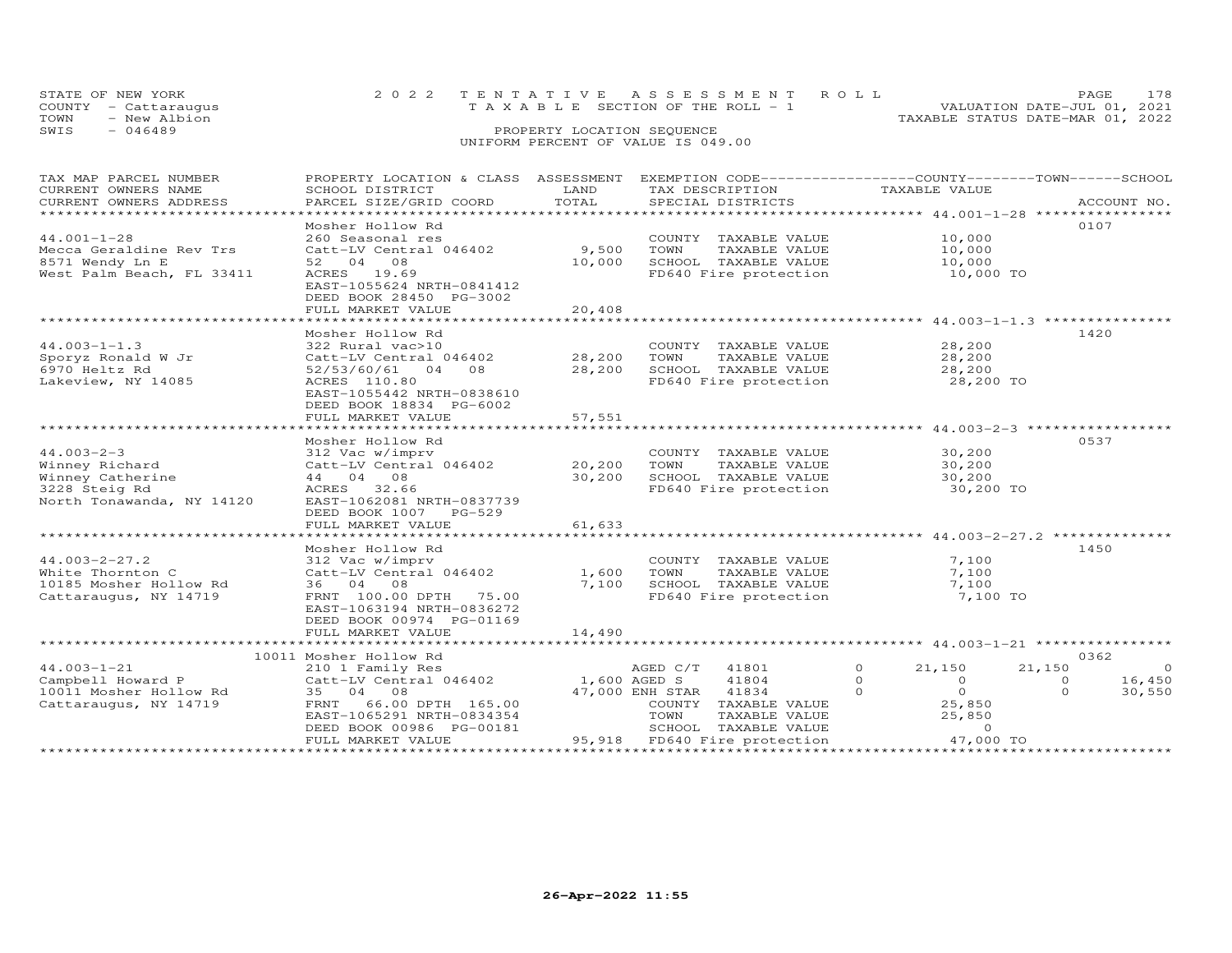| STATE OF NEW YORK<br>COUNTY - Cattaraugus<br>TOWN<br>- New Albion | 2022 TENTATIVE ASSESSMENT ROLL<br>TAXABLE SECTION OF THE ROLL - 1 | 179<br>PAGE.<br>VALUATION DATE-JUL 01, 2021<br>TAXABLE STATUS DATE-MAR 01, 2022 |
|-------------------------------------------------------------------|-------------------------------------------------------------------|---------------------------------------------------------------------------------|
| SWIS<br>- 046489                                                  | PROPERTY LOCATION SEOUENCE<br>UNIFORM PERCENT OF VALUE IS 049.00  |                                                                                 |

| TAX MAP PARCEL NUMBER<br>CURRENT OWNERS NAME<br>CURRENT OWNERS ADDRESS                                                     | PROPERTY LOCATION & CLASS ASSESSMENT<br>SCHOOL DISTRICT<br>PARCEL SIZE/GRID COORD                                                                                                                      | LAND<br>TOTAL             | EXEMPTION CODE-----------------COUNTY-------TOWN------SCHOOL<br>TAX DESCRIPTION<br>SPECIAL DISTRICTS                        | TAXABLE VALUE                                                                              | ACCOUNT NO.                                |
|----------------------------------------------------------------------------------------------------------------------------|--------------------------------------------------------------------------------------------------------------------------------------------------------------------------------------------------------|---------------------------|-----------------------------------------------------------------------------------------------------------------------------|--------------------------------------------------------------------------------------------|--------------------------------------------|
| $44.003 - 2 - 22.1$<br>Jablonowski Blaise A<br>10016 Mosher Hollow Rd<br>New Albion, NY 14719                              | 10016 Mosher Hollow Rd<br>210 1 Family Res<br>Catt-LV Central 046402<br>$-08$<br>35<br>$-04$<br>ACRES<br>1.80 BANK<br>017<br>EAST-1065483 NRTH-0834502<br>DEED BOOK 20210 PG-9553<br>FULL MARKET VALUE | 4,500<br>42,900<br>87,551 | COUNTY TAXABLE VALUE<br>TOWN<br>TAXABLE VALUE<br>SCHOOL TAXABLE VALUE<br>SCHOOL TAXABLE VALUE<br>FD640 Fire protection      | 42,900<br>42,900<br>42,900<br>42,900 TO                                                    | 0452                                       |
| $44.003 - 1 - 11$<br>Pierce Todd A<br>10017 Mosher Hollow Rd<br>New Albion, NY 14719                                       | 10017 Mosher Hollow Rd<br>270 Mfg housing<br>Catt-LV Central 046402<br>35 04 08<br>ACRES<br>2,30<br>EAST-1065083 NRTH-0834430<br>DEED BOOK 12823 PG-2001<br>FULL MARKET VALUE                          | 4,800<br>37,400<br>76,327 | BAS STAR 41854<br>COUNTY TAXABLE VALUE<br>TOWN<br>TAXABLE VALUE<br>SCHOOL TAXABLE VALUE<br>FD640 Fire protection            | $\overline{O}$<br>$\overline{0}$<br>37,400<br>37,400<br>20,600<br>37,400 TO                | 0416<br>$\Omega$<br>16,800                 |
|                                                                                                                            | 10025 Mosher Hollow Rd                                                                                                                                                                                 |                           |                                                                                                                             |                                                                                            | 0206                                       |
| $44.003 - 1 - 10$<br>Daly Vickie<br>Daly Danny<br>10025 Mosher Hollow Rd<br>Cattaraugus, NY 14719<br>Cattaraugus, NY 14719 | 210 1 Family Res<br>Catt-LV Central 046402 2,500 BAS STAR 41854<br>35 04 08<br>FRNT 99.00 DPTH 206.00<br>EAST-1065140 NRTH-0834574<br>DEED BOOK 1010 PG-402                                            |                           | 31,300 COUNTY TAXABLE VALUE<br>TOWN TAXABLE VALUE<br>TOWN<br>TAXABLE VALUE<br>SCHOOL TAXABLE VALUE<br>FD640 Fire protection | $\Omega$<br>4,695<br>$\Omega$<br>$\overline{O}$<br>26,605<br>31,300<br>14,500<br>31,300 TO | $\Omega$<br>$\Omega$<br>$\Omega$<br>16,800 |
|                                                                                                                            | FULL MARKET VALUE                                                                                                                                                                                      | 63,878                    |                                                                                                                             | **************** 44.003-2-23 *****************                                             |                                            |
|                                                                                                                            | 10026 Mosher Hollow Rd                                                                                                                                                                                 |                           |                                                                                                                             |                                                                                            | 0453                                       |
| $44.003 - 2 - 23$<br>Hoffman Juanita Life Us<br>Hoffman Denis<br>Cattaraugus, NY 14719                                     | 210 1 Family Res<br>Catt-LV Central 046402<br>35 04 08<br>10026 Mosher Hollow Rd FRNT 165.00 DPTH 270.00<br>EAST-1065356 NRTH-0834763<br>DEED BOOK 21996 PG-8001                                       | 4,100<br>26,000           | <b>BAS STAR</b><br>41854<br>COUNTY TAXABLE VALUE<br>TOWN<br>TAXABLE VALUE<br>SCHOOL TAXABLE VALUE<br>FD640 Fire protection  | $\circ$<br>$\overline{O}$<br>26,000<br>26,000<br>9,200<br>26,000 TO                        | $\Omega$<br>16,800                         |
|                                                                                                                            | FULL MARKET VALUE                                                                                                                                                                                      | 53,061                    |                                                                                                                             |                                                                                            |                                            |
|                                                                                                                            | 10036 Mosher Hollow Rd                                                                                                                                                                                 |                           |                                                                                                                             |                                                                                            | 0149                                       |
| $44.003 - 2 - 25$<br>Robbins Marie H<br>10036 Mosher Hollow Rd<br>Cattaraugus, NY 14719                                    | 210 1 Family Res<br>Catt-LV Central 046402<br>35 04 08<br>ACRES<br>1.33<br>EAST-1065308 NRTH-0834937<br>DEED BOOK 907<br>PG-01200<br>FULL MARKET VALUE                                                 | 4,200<br>36,400<br>74,286 | BAS STAR 41854<br>COUNTY TAXABLE VALUE<br>TOWN<br>TAXABLE VALUE<br>SCHOOL TAXABLE VALUE<br>FD640 Fire protection            | $\Omega$<br>$\overline{O}$<br>36,400<br>36,400<br>19,600<br>36,400 TO                      | $\Omega$<br>16,800                         |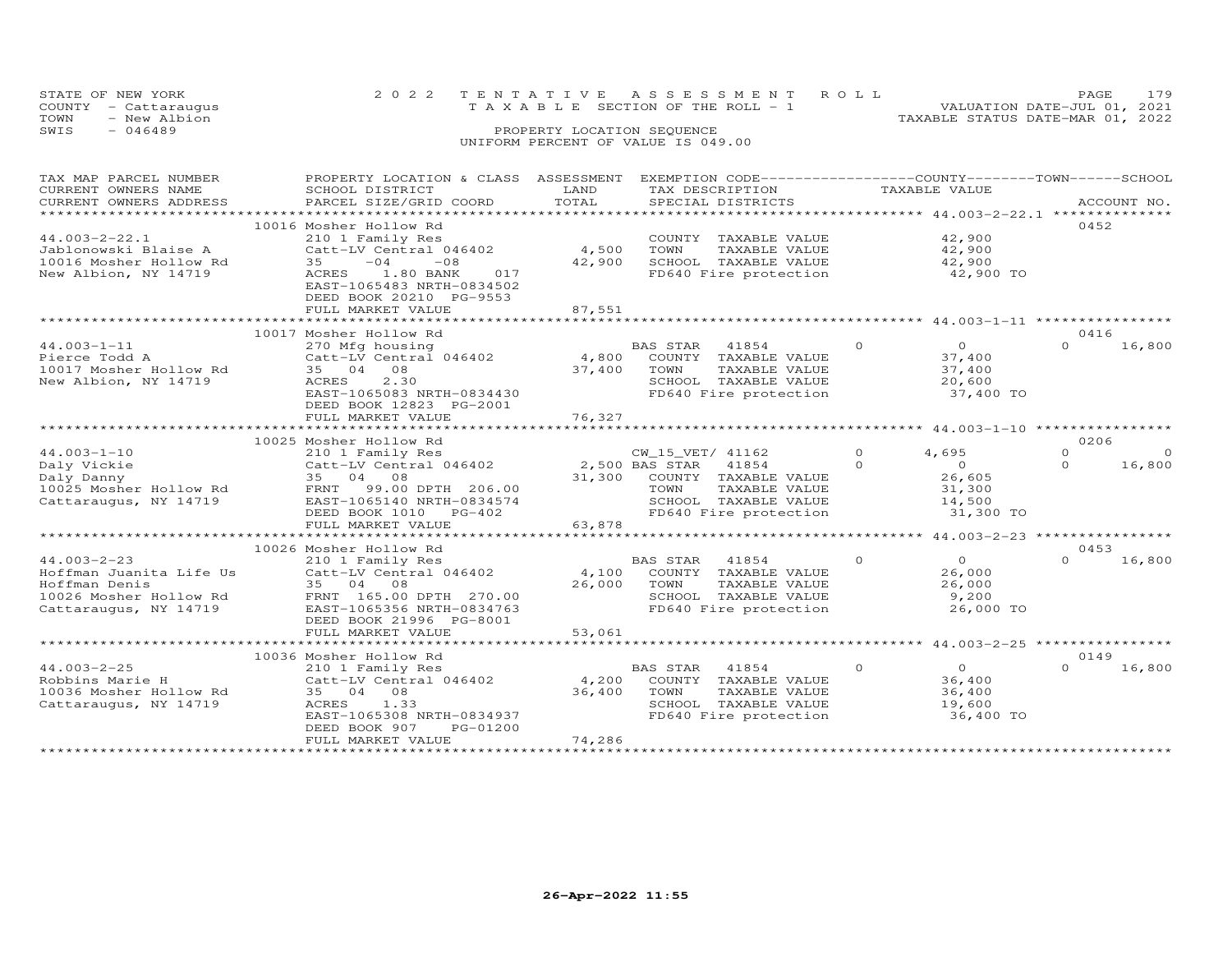| STATE OF NEW YORK    | 2022 TENTATIVE ASSESSMENT ROLL        |  | PAGE.                            | 180 |
|----------------------|---------------------------------------|--|----------------------------------|-----|
| COUNTY - Cattaraugus | T A X A B L E SECTION OF THE ROLL - 1 |  | VALUATION DATE-JUL 01, 2021      |     |
| TOWN<br>- New Albion |                                       |  | TAXABLE STATUS DATE-MAR 01, 2022 |     |
| SWIS<br>- 046489     | PROPERTY LOCATION SEQUENCE            |  |                                  |     |
|                      | UNIFORM PERCENT OF VALUE IS 049.00    |  |                                  |     |

| TAX MAP PARCEL NUMBER   | PROPERTY LOCATION & CLASS ASSESSMENT |         | EXEMPTION CODE-----------------COUNTY-------TOWN------SCHOOL |                            |                      |
|-------------------------|--------------------------------------|---------|--------------------------------------------------------------|----------------------------|----------------------|
| CURRENT OWNERS NAME     | SCHOOL DISTRICT                      | LAND    | TAX DESCRIPTION                                              | TAXABLE VALUE              |                      |
| CURRENT OWNERS ADDRESS  | PARCEL SIZE/GRID COORD               | TOTAL   | SPECIAL DISTRICTS                                            |                            | ACCOUNT NO.          |
|                         |                                      |         |                                                              |                            |                      |
|                         | 10044 Mosher Hollow Rd               |         |                                                              |                            | 0446                 |
| $44.003 - 2 - 24$       | 210 1 Family Res                     |         | COUNTY TAXABLE VALUE                                         | 7,100                      |                      |
| Ruper Tammy J           | Catt-LV Central 046402               | 4,100   | TOWN<br>TAXABLE VALUE                                        | 7,100                      |                      |
| 209 Fourth St           | 35<br>$-04$<br>$-08$                 | 7,100   | SCHOOL TAXABLE VALUE                                         | 7,100                      |                      |
| Little Valley, NY 14755 | FRNT 150.00 DPTH 295.00              |         | FD640 Fire protection                                        | 7,100 TO                   |                      |
|                         | EAST-1065189 NRTH-0835044            |         |                                                              |                            |                      |
|                         | DEED BOOK 30043 PG-5001              |         |                                                              |                            |                      |
|                         | FULL MARKET VALUE                    | 14,490  |                                                              |                            |                      |
|                         |                                      |         |                                                              |                            |                      |
|                         | 10064 Mosher Hollow Rd               |         |                                                              |                            | 0353                 |
| $44.003 - 1 - 39$       | 210 1 Family Res                     |         | ENH STAR<br>41834                                            | $\Omega$<br>$\Omega$       | 41,940<br>$\Omega$   |
| Tippin Tree Trust       | Catt-LV Central 046402               | 13,900  | COUNTY TAXABLE VALUE                                         | 69,400                     |                      |
| Minnick Henry J         | 35 04 08                             | 69,400  | TOWN<br>TAXABLE VALUE                                        | 69,400                     |                      |
| 10064 Mosher Hollow Rd  | ACRES 20.05                          |         | SCHOOL TAXABLE VALUE                                         | 27,460                     |                      |
| Cattaraugus, NY 14719   | EAST-1064692 NRTH-0834940            |         | FD640 Fire protection                                        | 69,400 TO                  |                      |
|                         | DEED BOOK 30716 PG-7002              |         |                                                              |                            |                      |
|                         | FULL MARKET VALUE                    | 141,633 |                                                              |                            |                      |
|                         |                                      |         |                                                              |                            |                      |
|                         | 10115 Mosher Hollow Rd               |         |                                                              |                            | 0481                 |
|                         |                                      |         |                                                              | $\Omega$                   | $\Omega$<br>$\Omega$ |
| $44.003 - 1 - 8$        | 240 Rural res                        |         | CW_15_VET/ 41162                                             | 6,720<br>$\Omega$          | $\Omega$             |
| Rupp David B            | Catt-LV Central 046402               |         | 29,200 BAS STAR 41854                                        | $\overline{0}$             | 16,800               |
| 10115 Mosher Hollow Rd  | 35 04 08                             |         | 59,000 COUNTY TAXABLE VALUE                                  | 52,280                     |                      |
| Cattaraugus, NY 14719   | ACRES 55.25                          |         | TOWN<br>TAXABLE VALUE                                        | 59,000                     |                      |
|                         | EAST-1063478 NRTH-0834686            |         | SCHOOL TAXABLE VALUE                                         | 42,200                     |                      |
|                         | DEED BOOK 913<br>PG-00318            |         | FD640 Fire protection                                        | 59,000 TO                  |                      |
|                         | FULL MARKET VALUE                    | 120,408 |                                                              |                            |                      |
|                         |                                      |         |                                                              |                            |                      |
|                         | 10185 Mosher Hollow Rd               |         |                                                              |                            | 0531                 |
| $44.003 - 2 - 28.1$     | 240 Rural res                        |         | ENH STAR 41834                                               | $\overline{0}$<br>$\Omega$ | $\cap$<br>41,940     |
| White Thornton C        | Catt-LV Central 046402               | 20,500  | COUNTY TAXABLE VALUE                                         | 48,500                     |                      |
| 10185 Mosher Hollow Rd  | 36/44 04 08                          | 48,500  | TOWN<br>TAXABLE VALUE                                        | 48,500                     |                      |
| Cattaraugus, NY 14719   | ACRES 46.27                          |         | SCHOOL TAXABLE VALUE                                         | 6,560                      |                      |
|                         | EAST-1062453 NRTH-0836006            |         | FD640 Fire protection                                        | 48,500 TO                  |                      |
|                         | DEED BOOK 882<br>PG-00181            |         |                                                              |                            |                      |
|                         | FULL MARKET VALUE                    | 98,980  |                                                              |                            |                      |
|                         |                                      |         |                                                              |                            |                      |
|                         | 10388 Mosher Hollow Rd               |         |                                                              |                            | 1112                 |
| $44.003 - 2 - 2.3$      | 210 1 Family Res                     |         | COUNTY TAXABLE VALUE                                         | 42,900                     |                      |
| Cartalano Terri J       | Catt-LV Central 046402               | 5,000   | TOWN<br>TAXABLE VALUE                                        | 42,900                     |                      |
| Henderson Brent J       | 44 04 08                             | 42,900  | SCHOOL TAXABLE VALUE                                         | 42,900                     |                      |
| 10388 Mosher Hollow Rd  | 2.72 BANK<br>ACRES<br>017            |         | FD640 Fire protection                                        | 42,900 TO                  |                      |
| Cattaraugus, NY 14719   | EAST-1060465 NRTH-0838742            |         |                                                              |                            |                      |
|                         | DEED BOOK 20190 PG-2881              |         |                                                              |                            |                      |
|                         | FULL MARKET VALUE                    | 87,551  |                                                              |                            |                      |
|                         |                                      |         |                                                              |                            |                      |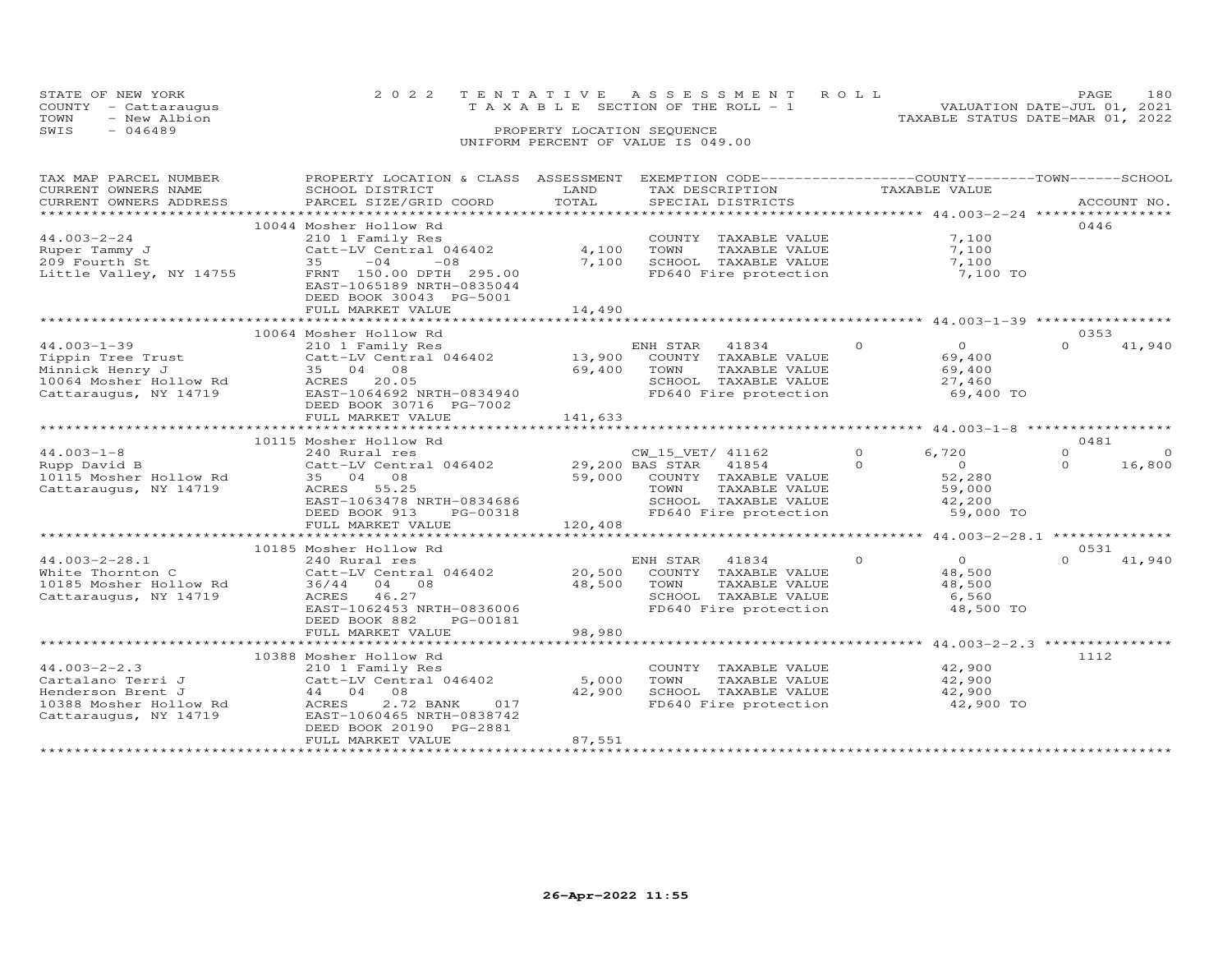| STATE OF NEW YORK    | 2022 TENTATIVE ASSESSMENT ROLL        | 181<br><b>PAGE</b>               |
|----------------------|---------------------------------------|----------------------------------|
| COUNTY - Cattaraugus | T A X A B L E SECTION OF THE ROLL - 1 | VALUATION DATE-JUL 01, 2021      |
| - New Albion<br>TOWN |                                       | TAXABLE STATUS DATE-MAR 01, 2022 |
| SWIS<br>- 046489     | PROPERTY LOCATION SEQUENCE            |                                  |
|                      | UNIFORM PERCENT OF VALUE IS 049.00    |                                  |

| TAX MAP PARCEL NUMBER<br>CURRENT OWNERS NAME<br>CURRENT OWNERS ADDRESS<br>************************              | PROPERTY LOCATION & CLASS ASSESSMENT<br>SCHOOL DISTRICT<br>PARCEL SIZE/GRID COORD                                                                                                               | LAND<br>TOTAL                | TAX DESCRIPTION<br>SPECIAL DISTRICTS                                                                                | EXEMPTION CODE-----------------COUNTY-------TOWN------SCHOOL<br>TAXABLE VALUE | ACCOUNT NO.                |
|-----------------------------------------------------------------------------------------------------------------|-------------------------------------------------------------------------------------------------------------------------------------------------------------------------------------------------|------------------------------|---------------------------------------------------------------------------------------------------------------------|-------------------------------------------------------------------------------|----------------------------|
| $44.003 - 2 - 2.2$<br>Parmenter Kirk J<br>10412 Mosher Hollow Road<br>Cattaraugus, Ny 14719                     | 10412 Mosher Hollow Rd<br>240 Rural res<br>Catt-LV Central 046402<br>44 04 08<br>ACRES 14.70 BANK<br>017<br>EAST-1060444 NRTH-0839222<br>DEED BOOK 22459 PG-8001<br>FULL MARKET VALUE           | 11,400<br>105,200<br>214,694 | BAS STAR<br>41854<br>COUNTY TAXABLE VALUE<br>TOWN<br>TAXABLE VALUE<br>SCHOOL TAXABLE VALUE<br>FD640 Fire protection | $\circ$<br>$\overline{O}$<br>105,200<br>105,200<br>88,400<br>105,200 TO       | 1106<br>$\Omega$<br>16,800 |
|                                                                                                                 |                                                                                                                                                                                                 |                              |                                                                                                                     |                                                                               |                            |
| $44.001 - 1 - 23.4$<br>Ellis Matthew A<br>Ellis Rebecca J<br>10446 Mosher Hollow Rd<br>Cattaraugus, NY 14719    | 10446 Mosher Hollow Rd<br>210 1 Family Res<br>Catt-LV Central 046402<br>$44/45$ 04 08<br>ACRES<br>7.50 BANK<br>032<br>EAST-1059945 NRTH-0839925<br>DEED BOOK 13617 PG-6001<br>FULL MARKET VALUE | 7,800<br>100,000<br>204,082  | BAS STAR 41854<br>COUNTY TAXABLE VALUE<br>TOWN<br>TAXABLE VALUE<br>SCHOOL TAXABLE VALUE<br>FD640 Fire protection    | $\circ$<br>$\overline{O}$<br>100,000<br>100,000<br>83,200<br>100,000 TO       | 1256<br>$\Omega$<br>16,800 |
|                                                                                                                 | 10462 Mosher Hollow Rd                                                                                                                                                                          |                              |                                                                                                                     | ******************** 44.001-1-23.5 **************                             | 1268                       |
| $44.001 - 1 - 23.5$<br>Smith Craig A<br>10462 Mosher Hollow Rd<br>Cattaraugus, NY 14719                         | 270 Mfg housing<br>Catt-LV Central 046402<br>$44/45$ 04<br>08<br>ACRES 10.85<br>EAST-1059834 NRTH-0840191<br>DEED BOOK 23980 PG-7001<br>FULL MARKET VALUE                                       | 9,400<br>50,000<br>102,041   | COUNTY TAXABLE VALUE<br>TOWN<br>TAXABLE VALUE<br>SCHOOL TAXABLE VALUE<br>FD640 Fire protection                      | 50,000<br>50,000<br>50,000<br>50,000 TO                                       |                            |
|                                                                                                                 | ************************                                                                                                                                                                        | ***********                  |                                                                                                                     | ***************************** 44.001-1-23.1 **************                    |                            |
| $44.001 - 1 - 23.1$<br>Wright Wendi<br>Locicero Timothy<br>10474 Mosher Hollow Rd<br>Cattaraugus, NY 14719      | 10476 Mosher Hollow Rd<br>270 Mfg housing<br>Catt-LV Central 046402<br>$44/45/53$ 04<br>08<br>ACRES 13.00<br>EAST-1059809 NRTH-0840709<br>DEED BOOK 2328 PG-3001                                | 10,500<br>42,300             | COUNTY TAXABLE VALUE<br>TAXABLE VALUE<br>TOWN<br>SCHOOL TAXABLE VALUE<br>FD640 Fire protection                      | 42,300<br>42,300<br>42,300<br>42,300 TO                                       | 0.314                      |
| ***********************                                                                                         | FULL MARKET VALUE<br>********************************                                                                                                                                           | 86,327                       |                                                                                                                     |                                                                               |                            |
|                                                                                                                 | 10490 Mosher Hollow Rd                                                                                                                                                                          |                              |                                                                                                                     |                                                                               | 1285                       |
| $44.001 - 1 - 23.6$<br>Nephew Elizabeth J<br>Rice Marvin Joe<br>10490 Mosher Hollow Rd<br>Cattaraugus, NY 14719 | 270 Mfg housing<br>Catt-LV Central 046402<br>45/53 04 08<br>13.00<br>ACRES<br>EAST-1059440 NRTH-0840764<br>DEED BOOK 2019<br>PG-10820<br>FULL MARKET VALUE                                      | 10,500<br>41,300<br>84,286   | ENH STAR<br>41834<br>COUNTY TAXABLE VALUE<br>TOWN<br>TAXABLE VALUE<br>SCHOOL TAXABLE VALUE<br>FD640 Fire protection | $\circ$<br>$\overline{O}$<br>41,300<br>41,300<br>$\circ$<br>41,300 TO         | $\Omega$<br>41,300         |
|                                                                                                                 |                                                                                                                                                                                                 |                              |                                                                                                                     |                                                                               |                            |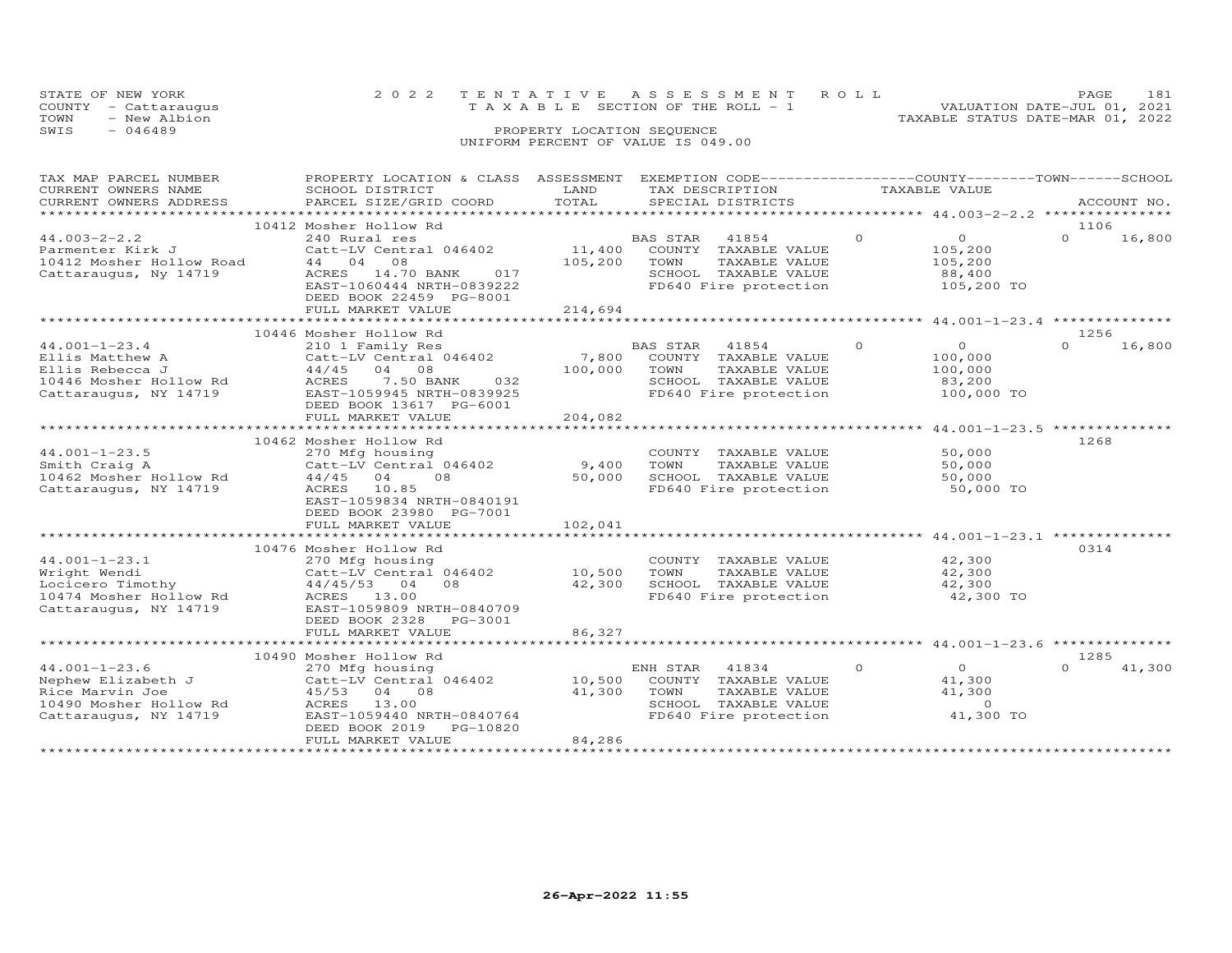| STATE OF NEW YORK    |              | 2022 TENTATIVE ASSESSMENT ROLL     |  |  |                                  | PAGE. | 182 |
|----------------------|--------------|------------------------------------|--|--|----------------------------------|-------|-----|
| COUNTY - Cattaraugus |              | TAXABLE SECTION OF THE ROLL - 1    |  |  | VALUATION DATE-JUL 01, 2021      |       |     |
| TOWN                 | - New Albion |                                    |  |  | TAXABLE STATUS DATE-MAR 01, 2022 |       |     |
| SWIS<br>$-046489$    |              | PROPERTY LOCATION SEQUENCE         |  |  |                                  |       |     |
|                      |              | UNIFORM PERCENT OF VALUE IS 049.00 |  |  |                                  |       |     |

| TAX MAP PARCEL NUMBER             | PROPERTY LOCATION & CLASS ASSESSMENT EXEMPTION CODE----------------COUNTY-------TOWN------SCHOOL |                      |                             |                                                     |             |
|-----------------------------------|--------------------------------------------------------------------------------------------------|----------------------|-----------------------------|-----------------------------------------------------|-------------|
| CURRENT OWNERS NAME               | SCHOOL DISTRICT                                                                                  | LAND                 | TAX DESCRIPTION             | TAXABLE VALUE                                       |             |
| CURRENT OWNERS ADDRESS            | PARCEL SIZE/GRID COORD                                                                           | TOTAL                | SPECIAL DISTRICTS           |                                                     | ACCOUNT NO. |
|                                   |                                                                                                  |                      |                             |                                                     |             |
|                                   | 10506 Mosher Hollow Rd                                                                           |                      |                             |                                                     | 0521        |
| $44.001 - 1 - 24$                 | 280 Res Multiple                                                                                 |                      | COUNTY TAXABLE VALUE        | 91,200                                              |             |
| Kowalik Jeffrey R                 | Catt-LV Central 046402                                                                           | 16,200 TOWN          | TAXABLE VALUE               | 91,200                                              |             |
| Kapuscinski Lori L                | 45/53 04 08                                                                                      |                      | 91,200 SCHOOL TAXABLE VALUE | 91,200                                              |             |
| 10506 Mosher Hollow Rd            | mergd 1-23 in prcl                                                                               |                      | FD640 Fire protection       | 91,200 TO                                           |             |
| Cattaraugus, NY 14719             | ACRES 24.44                                                                                      |                      |                             |                                                     |             |
|                                   | EAST-1058915 NRTH-0840695                                                                        |                      |                             |                                                     |             |
|                                   | DEED BOOK 25477 PG-8002                                                                          |                      |                             |                                                     |             |
|                                   | FULL MARKET VALUE                                                                                | 186,122              |                             |                                                     |             |
|                                   |                                                                                                  |                      |                             |                                                     |             |
|                                   |                                                                                                  |                      |                             |                                                     | 0180        |
|                                   | 10525 Mosher Hollow Rd                                                                           |                      |                             |                                                     |             |
| $44.001 - 1 - 25$                 | 210 1 Family Res                                                                                 |                      | COUNTY TAXABLE VALUE        | 30,700                                              |             |
| Gasper Jodie                      | Catt-LV Central 046402                                                                           |                      | 4,600 TOWN<br>TAXABLE VALUE | 30,700                                              |             |
| 10525 Mosher Hollow Road 53 04 08 |                                                                                                  |                      | 30,700 SCHOOL TAXABLE VALUE | 30,700                                              |             |
| Cattaraugus, NY 14719             | FRNT 205.00 DPTH 140.00                                                                          |                      | FD640 Fire protection       | 30,700 TO                                           |             |
|                                   | BANK<br>017                                                                                      |                      |                             |                                                     |             |
|                                   | EAST-1058372 NRTH-0840187                                                                        |                      |                             |                                                     |             |
|                                   | DEED BOOK 20200 PG-2520                                                                          |                      |                             |                                                     |             |
|                                   | FULL MARKET VALUE                                                                                | 62,653               |                             |                                                     |             |
|                                   |                                                                                                  | ******************** |                             |                                                     |             |
|                                   | 10526 Mosher Hollow Rd                                                                           |                      |                             |                                                     | 0464        |
| $44.001 - 1 - 26$                 | 260 Seasonal res                                                                                 |                      | COUNTY TAXABLE VALUE        | 21,500                                              |             |
| Wilson Lynn H                     | Catt-LV Central 046402                                                                           | 3,300 TOWN           | TAXABLE VALUE               | 21,500                                              |             |
| 101 Grandview Ave                 |                                                                                                  |                      | 21,500 SCHOOL TAXABLE VALUE | 21,500                                              |             |
| Tonawanda, NY 14223               | 53 04 08<br>FRNT 175.00 DPTH 100.00                                                              |                      | FD640 Fire protection       | 21,500 TO                                           |             |
|                                   | EAST-1058426 NRTH-0840334                                                                        |                      |                             |                                                     |             |
|                                   | DEED BOOK 9652 PG-4002                                                                           |                      |                             |                                                     |             |
|                                   | FULL MARKET VALUE                                                                                | 43,878               |                             |                                                     |             |
|                                   |                                                                                                  |                      |                             | ********************* 44.001-1-27.2 *************** |             |
|                                   | 10566 Mosher Hollow Rd                                                                           |                      |                             |                                                     | 1236        |
| $44.001 - 1 - 27.2$               | 210 1 Family Res                                                                                 |                      | COUNTY TAXABLE VALUE        | 77,400                                              |             |
| Kuntz Kathleen                    | Catt-LV Central 046402                                                                           | 17,600               | TOWN<br>TAXABLE VALUE       | 77,400                                              |             |
| Kuntz Jamie                       | 53 04 08                                                                                         | 77,400               | SCHOOL TAXABLE VALUE        | 77,400                                              |             |
| 10566 Mosher Hollow Rd            | $3/11$ -mrqd 27.6 into prcl                                                                      |                      | FD640 Fire protection       | 77,400 TO                                           |             |
|                                   |                                                                                                  |                      |                             |                                                     |             |
| Cattaraugus, NY 14719-9238        | FRNT 760.00 DPTH                                                                                 |                      |                             |                                                     |             |
|                                   | ACRES 31.60 BANK<br>017                                                                          |                      |                             |                                                     |             |
|                                   | EAST-1057401 NRTH-0841264                                                                        |                      |                             |                                                     |             |
|                                   | DEED BOOK 27949 PG-4002                                                                          |                      |                             |                                                     |             |
|                                   | FULL MARKET VALUE                                                                                | 157,959              |                             |                                                     |             |
|                                   |                                                                                                  |                      |                             |                                                     |             |
|                                   | 10584 Mosher Hollow Rd                                                                           |                      |                             |                                                     | 0516        |
| $44.001 - 1 - 27.1$               | 210 1 Family Res                                                                                 |                      | COUNTY TAXABLE VALUE        | 4,900                                               |             |
| Vail-Pelz Elizabeth M             | Catt-LV Central 046402                                                                           | 4,900                | TOWN<br>TAXABLE VALUE       | 4,900                                               |             |
| 10584 Mosher Hollow Rd            | 52/53 04 08                                                                                      |                      | 4,900 SCHOOL TAXABLE VALUE  | 4,900                                               |             |
| Cattaraugus, NY 14719             | $11/09$ -split house, $2.45$ ac                                                                  |                      | FD640 Fire protection       | 4,900 TO                                            |             |
|                                   | 2.45<br>ACRES                                                                                    |                      |                             |                                                     |             |
|                                   | EAST-1057135 NRTH-0841248                                                                        |                      |                             |                                                     |             |
|                                   | DEED BOOK 20200 PG-4007                                                                          |                      |                             |                                                     |             |
|                                   | FULL MARKET VALUE                                                                                | 10,000               |                             |                                                     |             |
|                                   |                                                                                                  |                      |                             |                                                     |             |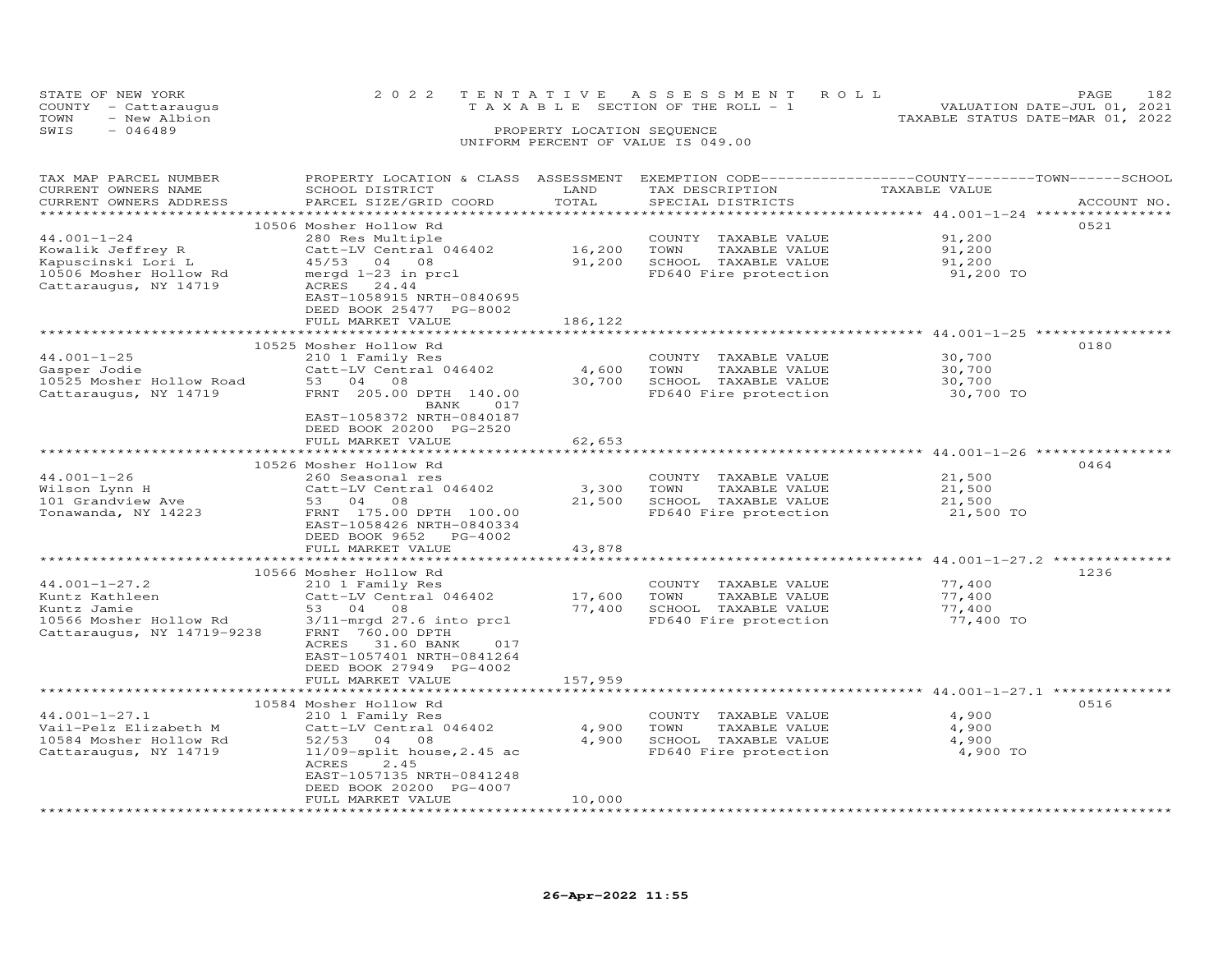| STATE OF NEW YORK    | 2022 TENTATIVE ASSESSMENT ROLL     | <b>PAGE</b>                 | 183 |
|----------------------|------------------------------------|-----------------------------|-----|
| COUNTY - Cattaraugus | TAXABLE SECTION OF THE ROLL - 1    | VALUATION DATE-JUL 01, 2021 |     |
| TOWN<br>- New Albion | TAXABLE STATUS DATE-MAR 01, 2022   |                             |     |
| $-046489$<br>SWIS    | PROPERTY LOCATION SEQUENCE         |                             |     |
|                      | UNIFORM PERCENT OF VALUE IS 049.00 |                             |     |

| TAX MAP PARCEL NUMBER      | PROPERTY LOCATION & CLASS ASSESSMENT |         | EXEMPTION CODE-----------------COUNTY-------TOWN------SCHOOL |                      |                    |
|----------------------------|--------------------------------------|---------|--------------------------------------------------------------|----------------------|--------------------|
| CURRENT OWNERS NAME        | SCHOOL DISTRICT                      | LAND    | TAX DESCRIPTION                                              | TAXABLE VALUE        |                    |
| CURRENT OWNERS ADDRESS     | PARCEL SIZE/GRID COORD               | TOTAL   | SPECIAL DISTRICTS                                            |                      | ACCOUNT NO.        |
|                            |                                      |         |                                                              |                      |                    |
|                            | 10594 Mosher Hollow Rd               |         |                                                              |                      | 1464               |
| $44.001 - 1 - 27.4$        | 270 Mfg housing                      |         | COUNTY TAXABLE VALUE                                         | 83,900               |                    |
| Dunlap Daniel W            | Catt-LV Central 046402               | 32,800  | TOWN<br>TAXABLE VALUE                                        | 83,900               |                    |
| Dunlap Kathleen D          | 53 04 08                             | 83,900  | SCHOOL TAXABLE VALUE                                         | 83,900               |                    |
| 134 Parkedge Ave           | Ff 1400.00                           |         | FD640 Fire protection                                        | 83,900 TO            |                    |
| Tonawanda, NY 14150        | ACRES<br>67.55                       |         |                                                              |                      |                    |
|                            | EAST-1057783 NRTH-0840517            |         |                                                              |                      |                    |
|                            |                                      |         |                                                              |                      |                    |
|                            | DEED BOOK 28641 PG-7002              |         |                                                              |                      |                    |
|                            | FULL MARKET VALUE                    | 171,224 |                                                              |                      |                    |
|                            |                                      |         |                                                              |                      |                    |
|                            | 10693 Mosher Hollow Rd               |         |                                                              |                      | 0488               |
| $43.002 - 2 - 7.1$         | 260 Seasonal res                     |         | COUNTY TAXABLE VALUE                                         | 90,900               |                    |
| Sporyz Ronald W Jr         | Catt-LV Central 046402               | 43,700  | TAXABLE VALUE<br>TOWN                                        | 90,900               |                    |
| 6970 Heltz Rd              | 61 04 08                             | 90,900  | SCHOOL TAXABLE VALUE                                         | 90,900               |                    |
| Lakeview, NY 14085         | 2nd driveway-10751 Mosher            |         | FD640 Fire protection                                        | 90,900 TO            |                    |
|                            | ACRES 101.70                         |         |                                                              |                      |                    |
| MAY BE SUBJECT TO PAYMENT  | EAST-1054793 NRTH-0840622            |         |                                                              |                      |                    |
| UNDER AGDIST LAW TIL 2024  | DEED BOOK 18834 PG-6001              |         |                                                              |                      |                    |
|                            | FULL MARKET VALUE                    | 185,510 |                                                              |                      |                    |
|                            |                                      |         |                                                              |                      |                    |
|                            | 10751 Mosher Hollow Rd               |         |                                                              |                      | 1408               |
| $43.002 - 2 - 7.2$         | 322 Rural vac>10                     |         | COUNTY TAXABLE VALUE                                         | 25,500               |                    |
| Sporyz Ronald W Jr         | Catt-LV Central 046402               | 25,500  | TOWN<br>TAXABLE VALUE                                        | 25,500               |                    |
| Shaw John                  | 60/61 04 08                          | 25,500  | SCHOOL TAXABLE VALUE                                         | 25,500               |                    |
| 100 Corporate Pkwy Ste 118 | ACRES 83.30                          |         | FD640 Fire protection                                        | 25,500 TO            |                    |
| Amherst, NY 14226          | EAST-1052918 NRTH-0840279            |         |                                                              |                      |                    |
|                            |                                      |         |                                                              |                      |                    |
|                            | DEED BOOK 4160 PG-3001               |         |                                                              |                      |                    |
|                            | FULL MARKET VALUE                    | 52,041  |                                                              |                      |                    |
|                            |                                      |         |                                                              |                      |                    |
|                            | 10888 Mosher Hollow Rd               |         |                                                              |                      | 1322               |
| $43.002 - 2 - 6.2$         | 210 1 Family Res                     |         | COUNTY TAXABLE VALUE                                         | 49,200               |                    |
| Roselle Traci L            | Catt-LV Central 046402               | 4,100   | TOWN<br>TAXABLE VALUE                                        | 49,200               |                    |
| Roselle Nicole L           | 61 04 08                             | 49,200  | SCHOOL TAXABLE VALUE                                         | 49,200               |                    |
| 10888 Mosher Hollow Road   | Based On 70% Comp 1992               |         | FD640 Fire protection                                        | 49,200 TO            |                    |
| New Albion, NY 14719       | FRNT 117.00 DPTH 386.00              |         |                                                              |                      |                    |
|                            | EAST-1052927 NRTH-0843355            |         |                                                              |                      |                    |
|                            | DEED BOOK 20190 PG-6197              |         |                                                              |                      |                    |
|                            | FULL MARKET VALUE                    | 100,408 |                                                              |                      |                    |
|                            |                                      |         |                                                              |                      |                    |
|                            | 10920 Mosher Hollow Rd               |         |                                                              |                      | 0124               |
| $43.002 - 2 - 6.1$         | 210 1 Family Res                     |         | BAS STAR<br>41854                                            | $\Omega$<br>$\Omega$ | $\Omega$<br>16,800 |
| Dole Toby A                | Catt-LV Central 046402               | 4,900   | COUNTY TAXABLE VALUE                                         | 48,200               |                    |
| Dole Shirley J             | 61 04 08                             | 48,200  | TOWN<br>TAXABLE VALUE                                        | 48,200               |                    |
| 10920 Mosher Hollow Rd     | ACRES<br>2.45                        |         | SCHOOL TAXABLE VALUE                                         | 31,400               |                    |
| Cattaraugus, NY 14719      | EAST-1052687 NRTH-0843406            |         | FD640 Fire protection                                        | 48,200 TO            |                    |
|                            | DEED BOOK 829<br>PG-9002             |         |                                                              |                      |                    |
|                            | FULL MARKET VALUE                    | 98,367  |                                                              |                      |                    |
|                            |                                      |         |                                                              |                      |                    |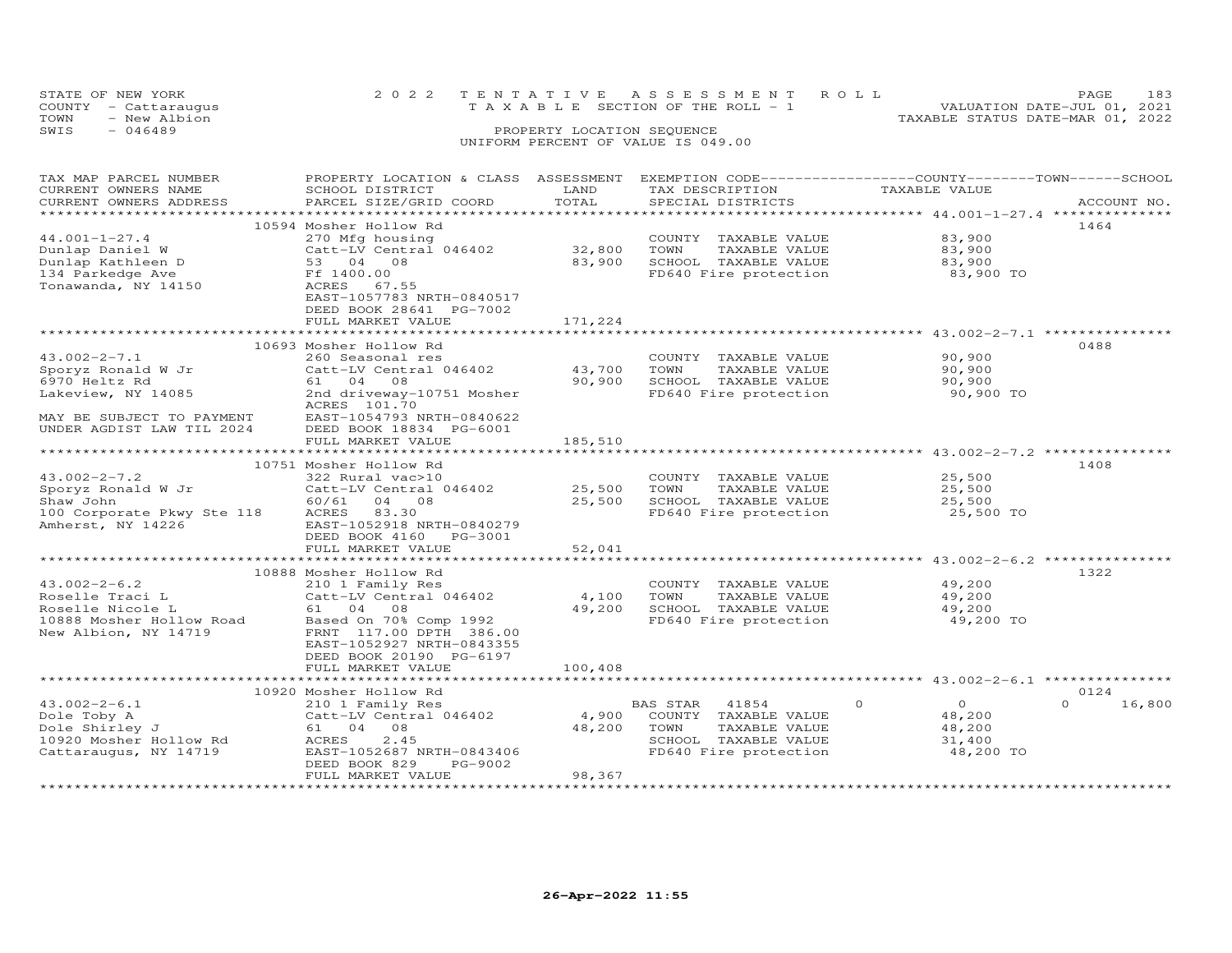|      | STATE OF NEW YORK    | 2022 TENTATIVE ASSESSMENT ROLL     |                                  | PAGE.                       | 184 |
|------|----------------------|------------------------------------|----------------------------------|-----------------------------|-----|
|      | COUNTY - Cattaraugus | TAXABLE SECTION OF THE ROLL - 1    |                                  | VALUATION DATE-JUL 01, 2021 |     |
| TOWN | - New Albion         |                                    | TAXABLE STATUS DATE-MAR 01, 2022 |                             |     |
| SWIS | $-046489$            | PROPERTY LOCATION SEQUENCE         |                                  |                             |     |
|      |                      | UNIFORM PERCENT OF VALUE IS 049.00 |                                  |                             |     |

| TAX MAP PARCEL NUMBER                                                | PROPERTY LOCATION & CLASS ASSESSMENT         |         | EXEMPTION CODE-----------------COUNTY-------TOWN------SCHOOL |          |                                                      |          |             |
|----------------------------------------------------------------------|----------------------------------------------|---------|--------------------------------------------------------------|----------|------------------------------------------------------|----------|-------------|
| CURRENT OWNERS NAME                                                  | SCHOOL DISTRICT                              | LAND    | TAX DESCRIPTION                                              |          | TAXABLE VALUE                                        |          |             |
| CURRENT OWNERS ADDRESS                                               | PARCEL SIZE/GRID COORD                       | TOTAL   | SPECIAL DISTRICTS                                            |          |                                                      |          | ACCOUNT NO. |
|                                                                      |                                              |         |                                                              |          |                                                      |          |             |
|                                                                      | 10982 Mosher Hollow Rd                       |         |                                                              |          |                                                      | 0145     |             |
| $43.002 - 2 - 4$                                                     | 210 1 Family Res                             |         | BAS STAR 41854                                               | $\Omega$ | $\overline{O}$                                       | $\Omega$ | 16,800      |
| Hill Darin R                                                         | Catt-LV Central 046402                       | 3,900   | COUNTY TAXABLE VALUE                                         |          | 52,900                                               |          |             |
| Hill Katie E                                                         | 62 04 08                                     | 52,900  | TOWN<br>TAXABLE VALUE                                        |          | 52,900                                               |          |             |
| 10982 Mosher Hollow Rd                                               | FRNT 146.00 DPTH 275.00                      |         | SCHOOL TAXABLE VALUE                                         |          | 36,100                                               |          |             |
| Cattaraugus, NY 14719                                                | EAST-1051502 NRTH-0843945                    |         | FD640 Fire protection 52,900 TO                              |          |                                                      |          |             |
|                                                                      | DEED BOOK 19465 PG-5003                      |         |                                                              |          |                                                      |          |             |
|                                                                      | FULL MARKET VALUE                            | 107,959 |                                                              |          |                                                      |          |             |
|                                                                      |                                              |         |                                                              |          |                                                      |          |             |
|                                                                      | 10983 Mosher Hollow Rd                       |         |                                                              |          |                                                      | 0146     |             |
| $43.002 - 2 - 5$                                                     | 210 1 Family Res                             |         | ENH STAR 41834                                               | $\Omega$ | $\overline{O}$                                       | $\Omega$ | 31,900      |
|                                                                      |                                              |         |                                                              |          |                                                      |          |             |
| Stephens Kevin                                                       | Catt-LV Central 046402                       | 2,500   | COUNTY TAXABLE VALUE                                         |          | 31,900                                               |          |             |
| Wing-Stephens Sandy<br>Wing-Stephens Sandy<br>10983 Mosher Hollow Rd | 62 04 08                                     | 31,900  | TOWN<br>TAXABLE VALUE                                        |          | 31,900                                               |          |             |
|                                                                      | FRNT 145.00 DPTH 130.00                      |         | SCHOOL TAXABLE VALUE                                         |          | $\overline{a}$ and $\overline{a}$ and $\overline{a}$ |          |             |
| Cattaraugus, NY 14719                                                | EAST-1051395 NRTH-0843717                    |         | FD640 Fire protection                                        |          | 31,900 TO                                            |          |             |
|                                                                      | DEED BOOK 30969 PG-4001                      |         |                                                              |          |                                                      |          |             |
|                                                                      | FULL MARKET VALUE                            | 65,102  |                                                              |          |                                                      |          |             |
|                                                                      |                                              |         |                                                              |          |                                                      |          |             |
|                                                                      | N Franklin St                                |         |                                                              |          |                                                      | 0451     |             |
| $35.004 - 1 - 13$                                                    | 311 Res vac land                             |         | COUNTY TAXABLE VALUE                                         |          | 3,100                                                |          |             |
|                                                                      |                                              | 3,100   | TAXABLE VALUE<br>TOWN                                        |          | 3,100                                                |          |             |
| 84 N Franklin St                                                     | 24 04 08                                     | 3,100   |                                                              |          | 3,100                                                |          |             |
| Cattaraugus, NY 14719                                                | FRNT 90.00 DPTH 280.00                       |         | SCHOOL TAXABLE VALUE<br>FD640 Fire protection                |          | 3,100 TO                                             |          |             |
|                                                                      | EAST-1073073 NRTH-0852198                    |         |                                                              |          |                                                      |          |             |
|                                                                      |                                              |         |                                                              |          |                                                      |          |             |
|                                                                      | DEED BOOK 2021 PG-13394                      |         |                                                              |          |                                                      |          |             |
|                                                                      | FULL MARKET VALUE                            | 6,327   |                                                              |          |                                                      |          |             |
|                                                                      |                                              |         |                                                              |          |                                                      |          |             |
|                                                                      | 83 N Franklin St                             |         |                                                              |          |                                                      | 1458     |             |
| $35.004 - 1 - 34$                                                    | 314 Rural vac<10                             |         | COUNTY TAXABLE VALUE                                         |          | 2,300                                                |          |             |
| Borkowski Steven                                                     | Catt-LV Central 046402                       | 2,300   | TOWN<br>TAXABLE VALUE                                        |          | 2,300                                                |          |             |
| Wasiela Elizabeth                                                    | 24 04 08                                     | 2,300   |                                                              |          | 2,300                                                |          |             |
|                                                                      | 83 North Franklin St FRNT 100.00 DPTH 160.00 |         | SCHOOL TAXABLE VALUE<br>FD640 Fire protection                |          | 2,300 TO                                             |          |             |
| Cattaraugus, NY 14719                                                | EAST-1073384 NRTH-0852187                    |         |                                                              |          |                                                      |          |             |
|                                                                      | DEED BOOK 2021 PG-16240                      |         |                                                              |          |                                                      |          |             |
|                                                                      | FULL MARKET VALUE                            | 4,694   |                                                              |          |                                                      |          |             |
|                                                                      |                                              |         |                                                              |          |                                                      |          |             |
|                                                                      | 88 N Franklin St                             |         |                                                              |          |                                                      | 0153     |             |
| $35.004 - 1 - 12$                                                    | 210 1 Family Res                             |         | COUNTY TAXABLE VALUE                                         |          | 20,000                                               |          |             |
|                                                                      |                                              |         |                                                              |          |                                                      |          |             |
| Patterson Thomas N                                                   | Catt-LV Central 046402                       | 1,200   | TOWN<br>TAXABLE VALUE                                        |          | 20,000                                               |          |             |
| 88 N Franklin St                                                     | 24 04 08                                     | 20,000  | SCHOOL TAXABLE VALUE                                         |          | 20,000                                               |          |             |
| Cattaraugus, NY 14719                                                | FRNT 40.00 DPTH 200.00                       |         | FD640 Fire protection                                        |          | 20,000 TO                                            |          |             |
|                                                                      | EAST-1073147 NRTH-0852372                    |         |                                                              |          |                                                      |          |             |
|                                                                      | DEED BOOK 26913 PG-6001                      |         |                                                              |          |                                                      |          |             |
|                                                                      | FULL MARKET VALUE                            | 40,816  |                                                              |          |                                                      |          |             |
|                                                                      |                                              |         |                                                              |          |                                                      |          |             |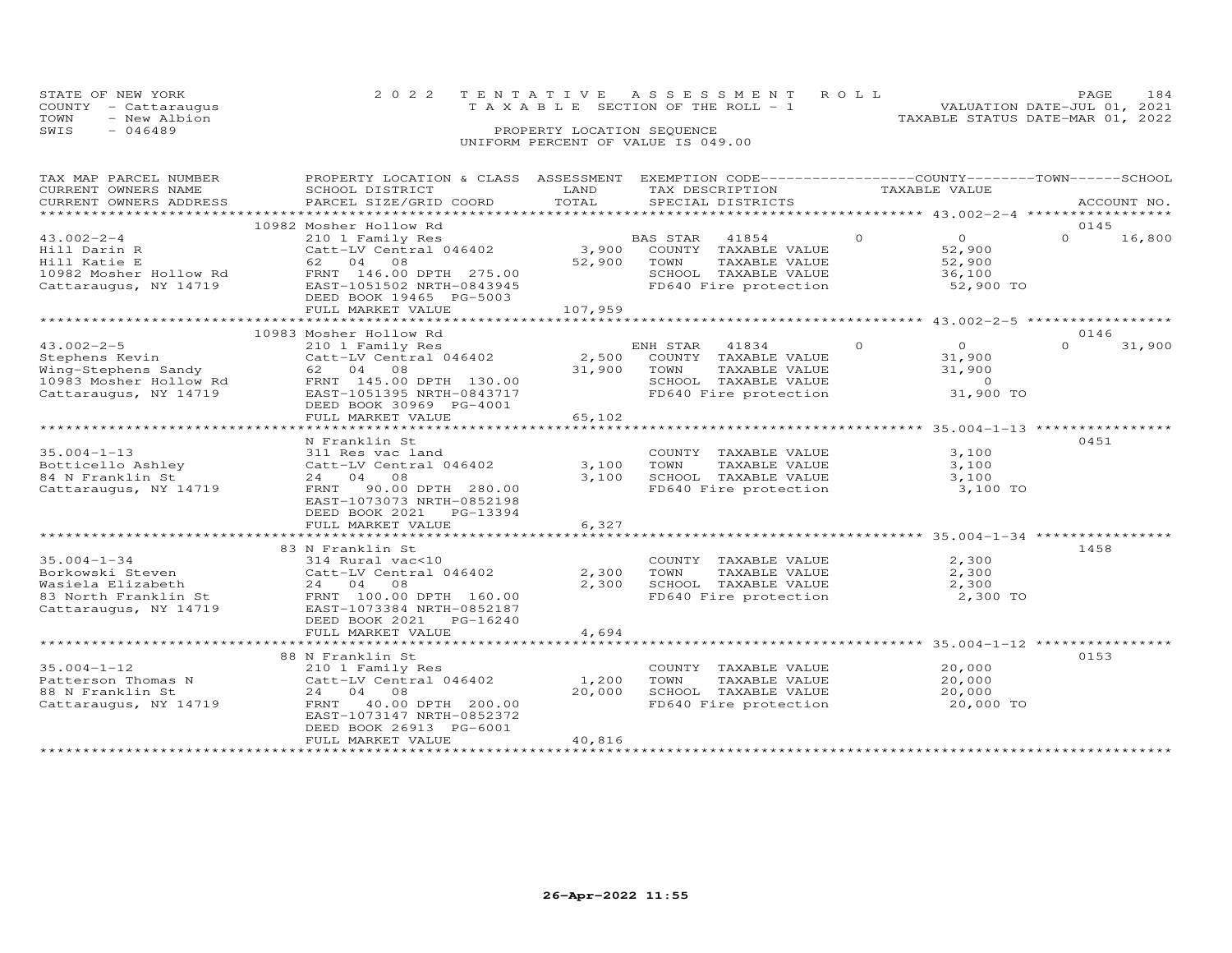| STATE OF NEW YORK                            |  | 2022 TENTATIVE ASSESSMENT ROLL        | 185<br>PAGE                                                     |
|----------------------------------------------|--|---------------------------------------|-----------------------------------------------------------------|
| COUNTY - Cattaraugus<br>TOWN<br>- New Albion |  | T A X A B L E SECTION OF THE ROLL - 1 | VALUATION DATE-JUL 01, 2021<br>TAXABLE STATUS DATE-MAR 01, 2022 |
| SWIS<br>- 046489                             |  | PROPERTY LOCATION SEQUENCE            |                                                                 |
|                                              |  | UNIFORM PERCENT OF VALUE IS 049.00    |                                                                 |

| TAX MAP PARCEL NUMBER  | PROPERTY LOCATION & CLASS ASSESSMENT EXEMPTION CODE----------------COUNTY-------TOWN------SCHOOL |               |                                                                     |               |             |
|------------------------|--------------------------------------------------------------------------------------------------|---------------|---------------------------------------------------------------------|---------------|-------------|
| CURRENT OWNERS NAME    | SCHOOL DISTRICT                                                                                  | LAND          | TAX DESCRIPTION                                                     | TAXABLE VALUE |             |
| CURRENT OWNERS ADDRESS | PARCEL SIZE/GRID COORD                                                                           | TOTAL         | SPECIAL DISTRICTS                                                   |               | ACCOUNT NO. |
|                        |                                                                                                  |               |                                                                     |               |             |
|                        | 99 N Franklin St                                                                                 |               |                                                                     |               | 0460        |
| $35.004 - 2 - 12$      | 314 Rural vac<10                                                                                 |               | COUNTY TAXABLE VALUE                                                | 5,800         |             |
| Bradley Brett          | Catt-LV Central 046402                                                                           | 5,800         | TOWN<br>TAXABLE VALUE                                               | 5,800         |             |
| Bradley Ryan           | 24 04 08                                                                                         | 5,800         | SCHOOL TAXABLE VALUE                                                | 5,800         |             |
| 20 N Franklin St       | 6/15-see 237738-002 easem                                                                        |               | FD640 Fire protection                                               | 5,800 TO      |             |
| Cattaraugus, NY 14719  | ACRES<br>7.31                                                                                    |               |                                                                     |               |             |
|                        | EAST-1073694 NRTH-0852766                                                                        |               |                                                                     |               |             |
|                        | DEED BOOK 27311 PG-8001                                                                          |               |                                                                     |               |             |
|                        | FULL MARKET VALUE                                                                                | 11,837        |                                                                     |               |             |
|                        |                                                                                                  |               |                                                                     |               |             |
|                        | 150 N Main St                                                                                    |               |                                                                     |               | 1524        |
| $35.004 - 1 - 35$      | 311 Res vac land                                                                                 |               | COUNTY TAXABLE VALUE                                                | 200           |             |
| Hurst Nancy A          | Catt-LV Central 046402                                                                           | 200           | TOWN<br>TAXABLE VALUE                                               | 200           |             |
| 150 N Main St          | 31 04 08                                                                                         | 200           | SCHOOL TAXABLE VALUE                                                | 200           |             |
| Cattaraugus, NY 14719  | FRNT 205.00 DPTH 136.00                                                                          |               | FD640 Fire protection                                               | 200 TO        |             |
|                        | EAST-1068486 NRTH-0850052                                                                        |               |                                                                     |               |             |
|                        | DEED BOOK 20210 PG-1787                                                                          |               |                                                                     |               |             |
|                        | FULL MARKET VALUE                                                                                | 408           |                                                                     |               |             |
|                        | ****************************                                                                     | ************* |                                                                     |               |             |
|                        | 7804 NYS Route 353                                                                               |               |                                                                     |               | 0297        |
| $35.003 - 1 - 10$      | 210 1 Family Res                                                                                 |               | COUNTY TAXABLE VALUE                                                | 58,500        |             |
| Lubkowski Stanley      | Catt-LV Central 046402                                                                           | 3,800         | TOWN<br>TAXABLE VALUE                                               | 58,500        |             |
| 6704 Derby Rd          | 40 04 08                                                                                         | 58,500        | SCHOOL TAXABLE VALUE                                                | 58,500        |             |
| Derby, NY 14047        | $11/14$ -DOT appro.01 ac                                                                         |               | FD640 Fire protection                                               | 58,500 TO     |             |
|                        | FRNT 136.00 DPTH 148.00                                                                          |               |                                                                     |               |             |
|                        | EAST-1066689 NRTH-0852875                                                                        |               |                                                                     |               |             |
|                        | DEED BOOK 20200 PG-245                                                                           |               |                                                                     |               |             |
|                        | FULL MARKET VALUE                                                                                | 119,388       |                                                                     |               |             |
|                        |                                                                                                  |               |                                                                     |               |             |
|                        | NYS Rte 353                                                                                      |               |                                                                     |               | 0317        |
| $35.003 - 1 - 4.1$     | 322 Rural vac>10                                                                                 |               | COUNTY TAXABLE VALUE                                                | 16,980        |             |
| Marcus Mark S          | Catt-LV Central 046402                                                                           | 16,980        | TOWN<br>TAXABLE VALUE                                               | 16,980        |             |
| Robertson Colleen A    | 40/48 04 08                                                                                      | 16,980        | SCHOOL TAXABLE VALUE                                                | 16,980        |             |
| 7933 NYS Rte 353       | ACRES<br>56.60                                                                                   |               | FD640 Fire protection                                               | 16,980 TO     |             |
| Cattaraugus, NY 14719  | EAST-1063269 NRTH-0852282                                                                        |               |                                                                     |               |             |
|                        | DEED BOOK 901<br>PG-00389                                                                        |               |                                                                     |               |             |
|                        | FULL MARKET VALUE                                                                                | 34,653        |                                                                     |               |             |
|                        | * * * * * * * * * * * * * * * * * * *                                                            |               | *************************************35.003-1-5.2 ***************** |               |             |
|                        | NYS Rte 353                                                                                      |               |                                                                     |               | 1170        |
| $35.003 - 1 - 5.2$     | 314 Rural vac<10                                                                                 |               | COUNTY TAXABLE VALUE                                                | 6,300         |             |
| Robertson Colleen A    | Catt-LV Central 046402                                                                           | 6,300         | TOWN<br>TAXABLE VALUE                                               | 6,300         |             |
| Cotter Mary Ann        | 40  04  08                                                                                       | 6,300         | SCHOOL TAXABLE VALUE                                                | 6,300         |             |
| Marcus Mark            | 4.87<br>ACRES                                                                                    |               | FD640 Fire protection                                               | 6,300 TO      |             |
| 9085 Main St           | EAST-1064289 NRTH-0853296                                                                        |               |                                                                     |               |             |
| Otto, NY 14766         | DEED BOOK 901<br>PG-01002                                                                        |               |                                                                     |               |             |
|                        | FULL MARKET VALUE                                                                                | 12,857        |                                                                     |               |             |
|                        |                                                                                                  |               |                                                                     |               |             |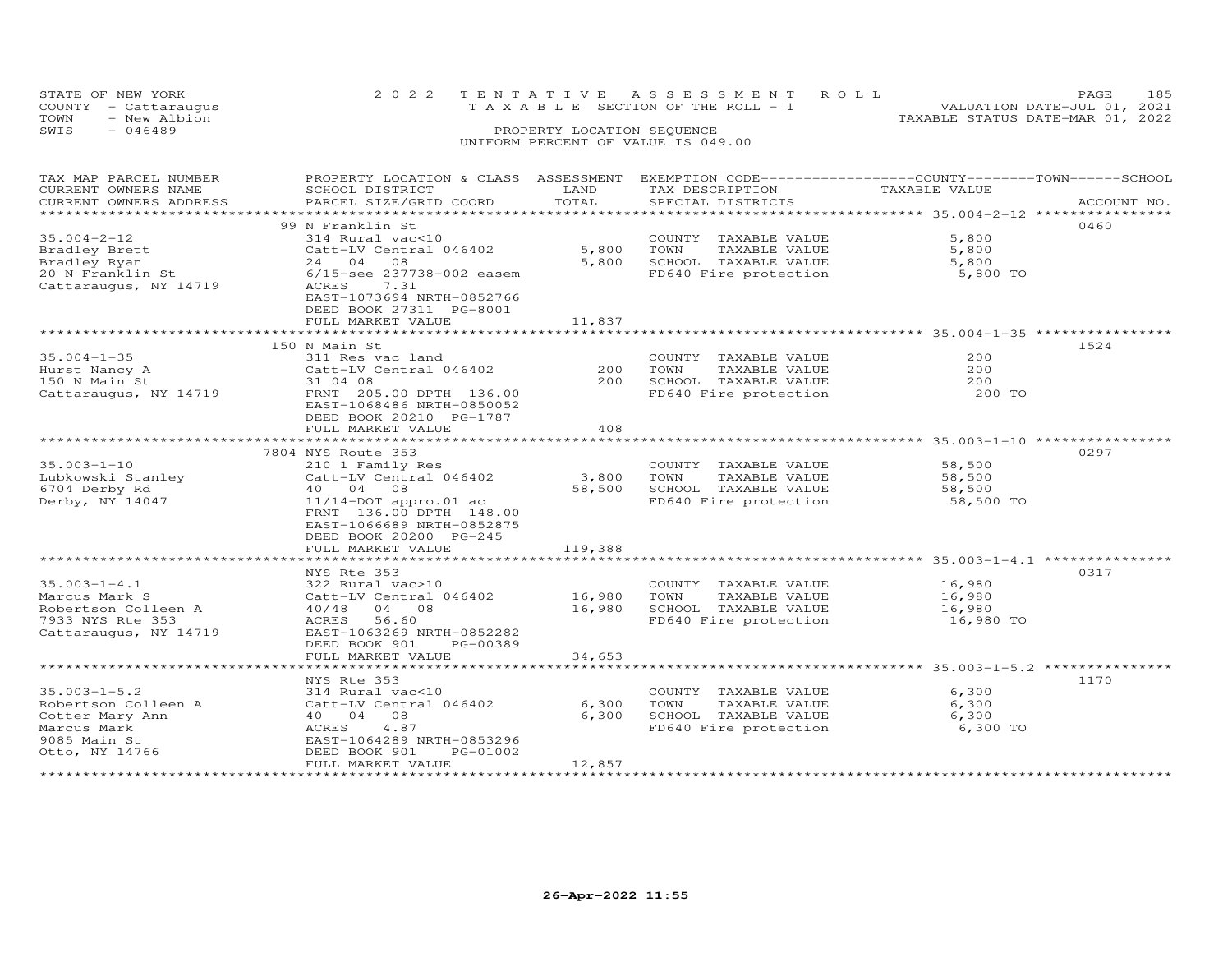| STATE OF NEW YORK |                      | 2022 TENTATIVE ASSESSMENT ROLL |                                       |  |                                  | <b>PAGE</b>                 | - 186 |
|-------------------|----------------------|--------------------------------|---------------------------------------|--|----------------------------------|-----------------------------|-------|
|                   | COUNTY - Cattarauqus |                                | T A X A B L E SECTION OF THE ROLL - 1 |  |                                  | VALUATION DATE-JUL 01, 2021 |       |
| TOWN              | - New Albion         |                                |                                       |  | TAXABLE STATUS DATE-MAR 01, 2022 |                             |       |
| SWIS              | - 046489             |                                | PROPERTY LOCATION SEQUENCE            |  |                                  |                             |       |
|                   |                      |                                | UNIFORM PERCENT OF VALUE IS 049.00    |  |                                  |                             |       |

| TAX MAP PARCEL NUMBER   | PROPERTY LOCATION & CLASS ASSESSMENT |               | EXEMPTION CODE-----------------COUNTY-------TOWN------SCHOOL |               |             |
|-------------------------|--------------------------------------|---------------|--------------------------------------------------------------|---------------|-------------|
| CURRENT OWNERS NAME     | SCHOOL DISTRICT                      | LAND          | TAX DESCRIPTION                                              | TAXABLE VALUE |             |
| CURRENT OWNERS ADDRESS  | PARCEL SIZE/GRID COORD               | TOTAL         | SPECIAL DISTRICTS                                            |               | ACCOUNT NO. |
| *********************   |                                      |               |                                                              |               |             |
|                         | NYS Rte 353                          |               |                                                              |               | 0114        |
| $35.003 - 1 - 8.1$      | 312 Vac w/imprv                      |               | COUNTY TAXABLE VALUE                                         | 16,800        |             |
| Leo Louis               | Catt-LV Central 046402               | 10,300        | TOWN<br>TAXABLE VALUE                                        | 16,800        |             |
| Leo Anita               | $40 -04$<br>$-08$                    | 16,800        | SCHOOL TAXABLE VALUE                                         | 16,800        |             |
| 556 Fifteenth St        | ACRES 16.52                          |               | FD640 Fire protection                                        | 16,800 TO     |             |
| Niagara Falls, NY 14301 | EAST-1066052 NRTH-0854188            |               |                                                              |               |             |
|                         | DEED BOOK 769<br>PG-00975            |               |                                                              |               |             |
|                         | FULL MARKET VALUE                    | 34,286        |                                                              |               |             |
|                         |                                      |               |                                                              |               |             |
|                         |                                      |               |                                                              |               | 0241        |
| $35.004 - 1 - 5$        | NYS Rte 353                          |               |                                                              |               |             |
|                         | 105 Vac farmland                     |               | COUNTY TAXABLE VALUE                                         | 14,400        |             |
| Kavanagh Jennifer       | Catt-LV Central 046402               | 14,400        | TAXABLE VALUE<br>TOWN                                        | 14,400        |             |
| 7700 Rte 353            | 32 04 08                             | 14,400        | SCHOOL TAXABLE VALUE                                         | 14,400        |             |
| Cattaraugus, NY 14719   | ACRES 47.90                          |               | FD640 Fire protection                                        | 14,400 TO     |             |
|                         | EAST-1069045 NRTH-0853379            |               |                                                              |               |             |
|                         | DEED BOOK 19767 PG-7001              |               |                                                              |               |             |
|                         | FULL MARKET VALUE                    | 29,388        |                                                              |               |             |
|                         |                                      |               |                                                              |               |             |
|                         | NYS Rte 353                          |               |                                                              |               | 0493        |
| $35.004 - 1 - 6$        | 322 Rural vac>10                     |               | COUNTY TAXABLE VALUE                                         | 5,400         |             |
| Wittrock Kyle A         | Catt-LV Central 046402               | 5,400         | TAXABLE VALUE<br>TOWN                                        | 5,400         |             |
| 129 Leavenworth St      | 31 04 08                             | 5,400         | SCHOOL TAXABLE VALUE                                         | 5,400         |             |
| Cattaraugus, NY 14719   | ACRES 11.34                          |               | FD640 Fire protection                                        | 5,400 TO      |             |
|                         | EAST-1069625 NRTH-0851825            |               |                                                              |               |             |
|                         | DEED BOOK 30884 PG-6001              |               |                                                              |               |             |
|                         | FULL MARKET VALUE                    | 11,020        |                                                              |               |             |
|                         | ******************************       | ************* |                                                              |               |             |
|                         | NYS Rte 353                          |               |                                                              |               | 0235        |
| $35.004 - 1 - 7$        | 322 Rural vac>10                     |               | COUNTY TAXABLE VALUE                                         | 13,000        |             |
| Sabella Dennis J.       | Catt-LV Central 046402               | 13,000        | TOWN<br>TAXABLE VALUE                                        | 13,000        |             |
| 7621 Youngville Road    | 32 04 08                             | 13,000        | SCHOOL TAXABLE VALUE                                         | 13,000        |             |
|                         | ACRES 43.34                          |               | FD640 Fire protection                                        | 13,000 TO     |             |
| Tidioute, PA 16351      |                                      |               |                                                              |               |             |
|                         | EAST-1069616 NRTH-0853775            |               |                                                              |               |             |
|                         | DEED BOOK 19438 PG-6002              |               |                                                              |               |             |
|                         | FULL MARKET VALUE                    | 26,531        |                                                              |               |             |
|                         |                                      |               |                                                              |               |             |
|                         | NYS Rte 353                          |               |                                                              |               | 0234        |
| $35.004 - 1 - 8$        | 322 Rural vac>10                     |               | COUNTY TAXABLE VALUE                                         | 18,000        |             |
| Sabella Dennis J.       | Catt-LV Central 046402               | 18,000        | TOWN<br>TAXABLE VALUE                                        | 18,000        |             |
| 7621 Youngville Road    | 32 04 08                             | 18,000        | SCHOOL TAXABLE VALUE                                         | 18,000        |             |
| Tidioute, PA 16351      | $35.004 -1$<br>$-7$                  |               | FD640 Fire protection                                        | 18,000 TO     |             |
|                         | ACRES 60.00                          |               |                                                              |               |             |
|                         | EAST-1070299 NRTH-0853409            |               |                                                              |               |             |
|                         | DEED BOOK 19438 PG-6002              |               |                                                              |               |             |
|                         | FULL MARKET VALUE                    | 36,735        |                                                              |               |             |
|                         |                                      |               |                                                              |               |             |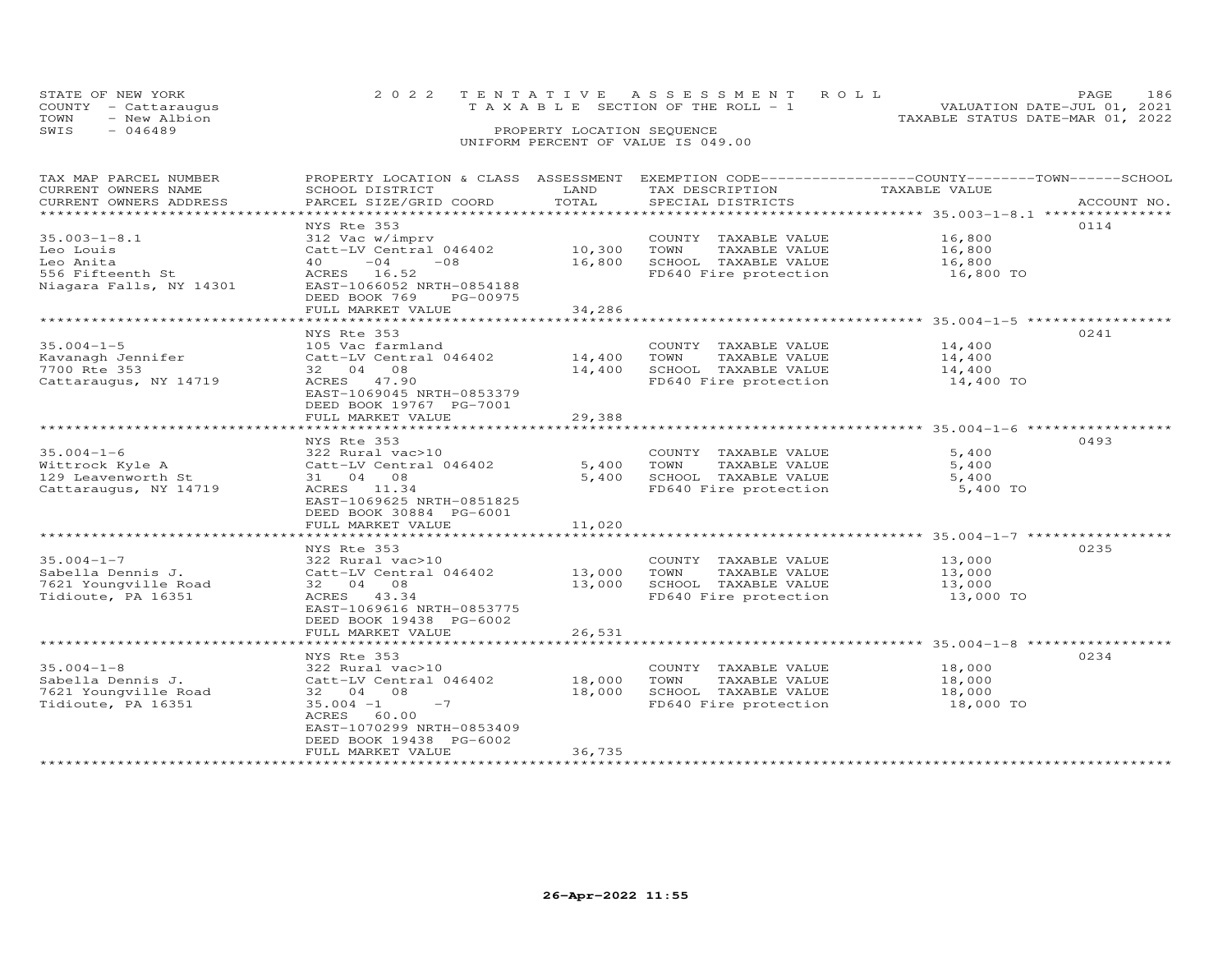| STATE OF NEW YORK<br>COUNTY - Cattaraugus | 2022 TENTATIVE ASSESSMENT ROLL | TAXABLE SECTION OF THE ROLL - 1    |  |                                  | PAGE.<br>VALUATION DATE-JUL 01, 2021 |  |
|-------------------------------------------|--------------------------------|------------------------------------|--|----------------------------------|--------------------------------------|--|
| TOWN<br>- New Albion                      |                                |                                    |  | TAXABLE STATUS DATE-MAR 01, 2022 |                                      |  |
| SWIS<br>$-046489$                         |                                | PROPERTY LOCATION SEQUENCE         |  |                                  |                                      |  |
|                                           |                                | UNIFORM PERCENT OF VALUE IS 049.00 |  |                                  |                                      |  |

| TAX MAP PARCEL NUMBER<br>CURRENT OWNERS NAME | PROPERTY LOCATION & CLASS ASSESSMENT EXEMPTION CODE-----------------COUNTY-------TOWN------SCHOOL<br>SCHOOL DISTRICT | LAND             | TAX DESCRIPTION                               | TAXABLE VALUE                                   |             |
|----------------------------------------------|----------------------------------------------------------------------------------------------------------------------|------------------|-----------------------------------------------|-------------------------------------------------|-------------|
| CURRENT OWNERS ADDRESS                       | PARCEL SIZE/GRID COORD                                                                                               | TOTAL            | SPECIAL DISTRICTS                             |                                                 | ACCOUNT NO. |
| ******************************               |                                                                                                                      |                  |                                               |                                                 |             |
|                                              | NYS Rte 353                                                                                                          |                  |                                               |                                                 | 0070        |
| $35.004 - 1 - 15$                            | 322 Rural vac>10                                                                                                     |                  | COUNTY TAXABLE VALUE                          | 8,400                                           |             |
| Sabella Dennis J.                            | Catt-LV Central 046402                                                                                               | 8,400            | TAXABLE VALUE<br>TOWN                         | 8,400                                           |             |
| 7621 Youngville Road                         | $-04$<br>$-0.8$<br>24                                                                                                | 8,400            | SCHOOL TAXABLE VALUE                          | 8,400                                           |             |
| Tidioute, PA 16351                           | ACRES 27.87                                                                                                          |                  | FD640 Fire protection                         | 8,400 TO                                        |             |
|                                              | EAST-1071140 NRTH-0852802                                                                                            |                  |                                               |                                                 |             |
|                                              | DEED BOOK 19438 PG-6002                                                                                              |                  |                                               |                                                 |             |
|                                              | FULL MARKET VALUE                                                                                                    | 17,143           |                                               |                                                 |             |
|                                              | NYS Rte 353                                                                                                          |                  |                                               |                                                 | 0042        |
| $35.004 - 1 - 16$                            | 322 Rural vac>10                                                                                                     |                  | COUNTY TAXABLE VALUE                          | 1,400                                           |             |
| Stephens Laura A                             | Catt-LV Central 046402                                                                                               | 1,400            | TOWN<br>TAXABLE VALUE                         | 1,400                                           |             |
| 77 Leavenworth St                            | 24 04 08                                                                                                             | 1,400            | SCHOOL TAXABLE VALUE                          | 1,400                                           |             |
| Cattaraugus, NY 14719                        | ACRES<br>4.71                                                                                                        |                  | FD640 Fire protection                         | 1,400 TO                                        |             |
|                                              | EAST-1070606 NRTH-0851803                                                                                            |                  |                                               |                                                 |             |
|                                              | DEED BOOK 00968 PG-00964                                                                                             |                  |                                               |                                                 |             |
|                                              | FULL MARKET VALUE                                                                                                    | 2,857            |                                               |                                                 |             |
|                                              |                                                                                                                      |                  |                                               |                                                 |             |
|                                              | NYS Rte 353                                                                                                          |                  |                                               |                                                 | 0280        |
| $35.004 - 1 - 19$                            | 322 Rural vac>10                                                                                                     |                  | COUNTY TAXABLE VALUE                          | 3,100                                           |             |
| Cullen Patrick J                             | Catt-LV Central 046402                                                                                               | 3,100            | TOWN<br>TAXABLE VALUE                         | 3,100                                           |             |
| Cullen Joan A                                | $-04$<br>$-08$<br>31 —                                                                                               | 3,100            | SCHOOL TAXABLE VALUE                          | 3,100                                           |             |
| 24 Main St                                   | ACRES 10.46                                                                                                          |                  | FD640 Fire protection                         | 3,100 TO                                        |             |
| Cattaraugus, NY 14719                        | EAST-1067813 NRTH-0847716                                                                                            |                  |                                               |                                                 |             |
|                                              | DEED BOOK 16<br>PG-7001                                                                                              |                  |                                               |                                                 |             |
|                                              | FULL MARKET VALUE                                                                                                    | 6,327            |                                               |                                                 |             |
|                                              |                                                                                                                      |                  |                                               |                                                 |             |
|                                              | NYS Rte 353                                                                                                          |                  |                                               |                                                 | 0207        |
| $35.004 - 1 - 20$                            | 322 Rural vac>10                                                                                                     |                  | COUNTY TAXABLE VALUE                          | 21,000                                          |             |
| Cullen Patrick J<br>82 Washington St         | Catt-LV Central 046402<br>31 04 08                                                                                   | 21,000<br>21,000 | TAXABLE VALUE<br>TOWN<br>SCHOOL TAXABLE VALUE | 21,000<br>21,000                                |             |
| Cattaraugus, NY 14719                        | ACRES 69.90                                                                                                          |                  | FD640 Fire protection                         | 21,000 TO                                       |             |
|                                              | EAST-1067548 NRTH-0849827                                                                                            |                  |                                               |                                                 |             |
|                                              | DEED BOOK 786<br>PG-00536                                                                                            |                  |                                               |                                                 |             |
|                                              | FULL MARKET VALUE                                                                                                    | 42,857           |                                               |                                                 |             |
|                                              |                                                                                                                      |                  |                                               | ************************ 35.004-1-23.1 ******** |             |
|                                              | NYS Rte 353                                                                                                          |                  |                                               |                                                 | 0347        |
| $35.004 - 1 - 23.1$                          | 322 Rural vac>10                                                                                                     |                  | COUNTY TAXABLE VALUE                          | 9,400                                           |             |
| Sawyer Brandon D                             | Catt-LV Central 046402                                                                                               | 9,400            | TOWN<br>TAXABLE VALUE                         | 9,400                                           |             |
| 7709 Route 353                               | 32 04 08                                                                                                             | 9,400            | SCHOOL TAXABLE VALUE                          | 9,400                                           |             |
| Cattaraugus, NY 14719                        | Ff 870.00                                                                                                            |                  | FD640 Fire protection                         | 9,400 TO                                        |             |
|                                              | 10.73 BANK<br>ACRES<br>017                                                                                           |                  |                                               |                                                 |             |
|                                              | EAST-1067771 NRTH-0851752                                                                                            |                  |                                               |                                                 |             |
|                                              | DEED BOOK 28134 PG-4001                                                                                              |                  |                                               |                                                 |             |
|                                              | FULL MARKET VALUE                                                                                                    | 19,184           |                                               |                                                 |             |
|                                              |                                                                                                                      |                  |                                               |                                                 |             |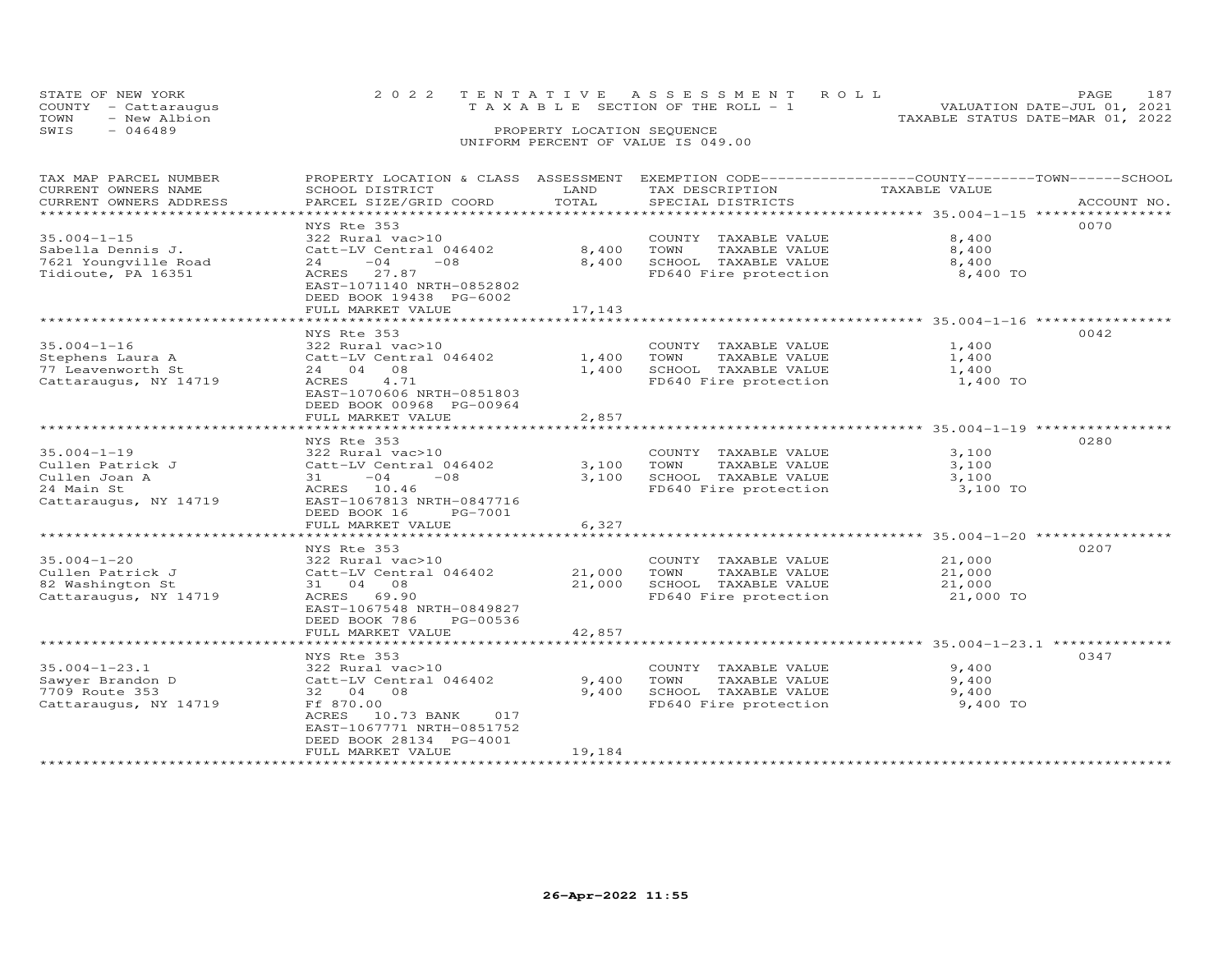| STATE OF NEW YORK<br>COUNTY - Cattaraugus | 2022 TENTATIVE ASSESSMENT ROLL<br>TAXABLE SECTION OF THE ROLL - 1 | 188<br><b>PAGE</b><br>VALUATION DATE-JUL 01, 2021 |
|-------------------------------------------|-------------------------------------------------------------------|---------------------------------------------------|
| TOWN<br>- New Albion                      |                                                                   | TAXABLE STATUS DATE-MAR 01, 2022                  |
| SWIS<br>$-046489$                         | PROPERTY LOCATION SEQUENCE                                        |                                                   |
|                                           | UNIFORM PERCENT OF VALUE IS 049.00                                |                                                   |

| TOTAL<br>PARCEL SIZE/GRID COORD<br>SPECIAL DISTRICTS<br>ACCOUNT NO.<br>*******************<br>NYS Rte 353<br>1314<br>4,000<br>314 Rural vac<10<br>COUNTY TAXABLE VALUE<br>4,000<br>4,000<br>Harvey Donald R Jr<br>Catt-LV Central 046402<br>TOWN<br>TAXABLE VALUE<br>4,000<br>PO Box 2<br>SCHOOL TAXABLE VALUE<br>4,000<br>32 04<br>08<br>Cattaraugus, NY 14719<br>Ff 59.00<br>FD640 Fire protection<br>4,000 TO<br>1.00<br>ACRES<br>EAST-1068201 NRTH-0851584<br>DEED BOOK 907<br>PG-00788<br>8,163<br>FULL MARKET VALUE<br>0508<br>NYS Rte 353<br>314 Rural vac<10<br>3,600<br>COUNTY TAXABLE VALUE<br>3,600<br>TAXABLE VALUE<br>3,600<br>Catt-LV Central 046402<br>TOWN<br>32 04 08<br>3,600<br>SCHOOL TAXABLE VALUE<br>3,600<br>FD640 Fire protection<br>3,600 TO<br>FRNT 140.00 DPTH 270.00<br>EAST-1067192 NRTH-0852711<br>DEED BOOK 30583 PG-7001<br>FULL MARKET VALUE<br>7,347<br>*******************************44.002-2-22.1 ****************<br>***********************<br>********<br>0414<br>NYS Rte 353<br>$44.002 - 2 - 22.1$<br>77,300<br>105 Vac farmland<br>COUNTY TAXABLE VALUE<br>77,300<br>77,300<br>Gibbs John A<br>Catt-LV Central 046402<br>TOWN<br>TAXABLE VALUE<br>77,300<br>8483 Route 353<br>$21/29$ 04<br>SCHOOL TAXABLE VALUE<br>77,300<br>08<br>Gowanda, NY 14070<br>1/2010-splt 12 acres-Bart<br>FD640 Fire protection<br>77,300 TO<br>ACRES 204.29 BANK<br>017<br>MAY BE SUBJECT TO PAYMENT<br>EAST-1072385 NRTH-0842373<br>DEED BOOK 24368 PG-5002<br>157,755<br>FULL MARKET VALUE<br>NYS Rte 353<br>0382<br>AG DIST<br>41720<br>$\circ$<br>1,960<br>1,960<br>1,960<br>105 Vac farmland<br>Preston Family Asset ProtTrust Catt-LV Central 046402<br>27,100<br>42,840<br>COUNTY TAXABLE VALUE<br>44,800<br>9282 Bowen Road<br>11/12<br>04 08<br>TOWN<br>TAXABLE VALUE<br>42,840<br>East Otto, NY 14729<br>ACRES<br>83.15<br>SCHOOL TAXABLE VALUE<br>42,840<br>EAST-1076936 NRTH-0836473<br>FD640 Fire protection<br>44,800 TO<br>DEED BOOK 22217 PG-9001<br>MAY BE SUBJECT TO PAYMENT<br>FULL MARKET VALUE<br>91,429<br>UNDER AGDIST LAW TIL 2026<br>*********************** 44.004-2-7 ******************<br>0272<br>NYS Rte 353<br>$44.004 - 2 - 7$<br>COUNTY TAXABLE VALUE<br>20,600<br>322 Rural vac>10<br>20,600<br>Krager Richard B<br>Catt-LV Central 046402<br>TOWN<br>TAXABLE VALUE<br>20,600<br>20,600<br>SCHOOL TAXABLE VALUE<br>20,600<br>12<br>$-04$<br>$-08$<br>33.85<br>FD640 Fire protection<br>20,600 TO<br>ACRES<br>EAST-1078004 NRTH-0834759 | TAX MAP PARCEL NUMBER<br>CURRENT OWNERS NAME | PROPERTY LOCATION & CLASS ASSESSMENT<br>SCHOOL DISTRICT | LAND | EXEMPTION CODE-----------------COUNTY-------TOWN-----SCHOOL<br>TAX DESCRIPTION | TAXABLE VALUE |  |
|--------------------------------------------------------------------------------------------------------------------------------------------------------------------------------------------------------------------------------------------------------------------------------------------------------------------------------------------------------------------------------------------------------------------------------------------------------------------------------------------------------------------------------------------------------------------------------------------------------------------------------------------------------------------------------------------------------------------------------------------------------------------------------------------------------------------------------------------------------------------------------------------------------------------------------------------------------------------------------------------------------------------------------------------------------------------------------------------------------------------------------------------------------------------------------------------------------------------------------------------------------------------------------------------------------------------------------------------------------------------------------------------------------------------------------------------------------------------------------------------------------------------------------------------------------------------------------------------------------------------------------------------------------------------------------------------------------------------------------------------------------------------------------------------------------------------------------------------------------------------------------------------------------------------------------------------------------------------------------------------------------------------------------------------------------------------------------------------------------------------------------------------------------------------------------------------------------------------------------------------------------------------------------------------------------------------------------------------------------------------------------------------------------------------------------------------------------------------------------------------------|----------------------------------------------|---------------------------------------------------------|------|--------------------------------------------------------------------------------|---------------|--|
|                                                                                                                                                                                                                                                                                                                                                                                                                                                                                                                                                                                                                                                                                                                                                                                                                                                                                                                                                                                                                                                                                                                                                                                                                                                                                                                                                                                                                                                                                                                                                                                                                                                                                                                                                                                                                                                                                                                                                                                                                                                                                                                                                                                                                                                                                                                                                                                                                                                                                                  | CURRENT OWNERS ADDRESS                       |                                                         |      |                                                                                |               |  |
|                                                                                                                                                                                                                                                                                                                                                                                                                                                                                                                                                                                                                                                                                                                                                                                                                                                                                                                                                                                                                                                                                                                                                                                                                                                                                                                                                                                                                                                                                                                                                                                                                                                                                                                                                                                                                                                                                                                                                                                                                                                                                                                                                                                                                                                                                                                                                                                                                                                                                                  |                                              |                                                         |      |                                                                                |               |  |
|                                                                                                                                                                                                                                                                                                                                                                                                                                                                                                                                                                                                                                                                                                                                                                                                                                                                                                                                                                                                                                                                                                                                                                                                                                                                                                                                                                                                                                                                                                                                                                                                                                                                                                                                                                                                                                                                                                                                                                                                                                                                                                                                                                                                                                                                                                                                                                                                                                                                                                  |                                              |                                                         |      |                                                                                |               |  |
|                                                                                                                                                                                                                                                                                                                                                                                                                                                                                                                                                                                                                                                                                                                                                                                                                                                                                                                                                                                                                                                                                                                                                                                                                                                                                                                                                                                                                                                                                                                                                                                                                                                                                                                                                                                                                                                                                                                                                                                                                                                                                                                                                                                                                                                                                                                                                                                                                                                                                                  | $35.004 - 1 - 23.2$                          |                                                         |      |                                                                                |               |  |
|                                                                                                                                                                                                                                                                                                                                                                                                                                                                                                                                                                                                                                                                                                                                                                                                                                                                                                                                                                                                                                                                                                                                                                                                                                                                                                                                                                                                                                                                                                                                                                                                                                                                                                                                                                                                                                                                                                                                                                                                                                                                                                                                                                                                                                                                                                                                                                                                                                                                                                  |                                              |                                                         |      |                                                                                |               |  |
|                                                                                                                                                                                                                                                                                                                                                                                                                                                                                                                                                                                                                                                                                                                                                                                                                                                                                                                                                                                                                                                                                                                                                                                                                                                                                                                                                                                                                                                                                                                                                                                                                                                                                                                                                                                                                                                                                                                                                                                                                                                                                                                                                                                                                                                                                                                                                                                                                                                                                                  |                                              |                                                         |      |                                                                                |               |  |
|                                                                                                                                                                                                                                                                                                                                                                                                                                                                                                                                                                                                                                                                                                                                                                                                                                                                                                                                                                                                                                                                                                                                                                                                                                                                                                                                                                                                                                                                                                                                                                                                                                                                                                                                                                                                                                                                                                                                                                                                                                                                                                                                                                                                                                                                                                                                                                                                                                                                                                  |                                              |                                                         |      |                                                                                |               |  |
|                                                                                                                                                                                                                                                                                                                                                                                                                                                                                                                                                                                                                                                                                                                                                                                                                                                                                                                                                                                                                                                                                                                                                                                                                                                                                                                                                                                                                                                                                                                                                                                                                                                                                                                                                                                                                                                                                                                                                                                                                                                                                                                                                                                                                                                                                                                                                                                                                                                                                                  |                                              |                                                         |      |                                                                                |               |  |
|                                                                                                                                                                                                                                                                                                                                                                                                                                                                                                                                                                                                                                                                                                                                                                                                                                                                                                                                                                                                                                                                                                                                                                                                                                                                                                                                                                                                                                                                                                                                                                                                                                                                                                                                                                                                                                                                                                                                                                                                                                                                                                                                                                                                                                                                                                                                                                                                                                                                                                  |                                              |                                                         |      |                                                                                |               |  |
|                                                                                                                                                                                                                                                                                                                                                                                                                                                                                                                                                                                                                                                                                                                                                                                                                                                                                                                                                                                                                                                                                                                                                                                                                                                                                                                                                                                                                                                                                                                                                                                                                                                                                                                                                                                                                                                                                                                                                                                                                                                                                                                                                                                                                                                                                                                                                                                                                                                                                                  |                                              |                                                         |      |                                                                                |               |  |
|                                                                                                                                                                                                                                                                                                                                                                                                                                                                                                                                                                                                                                                                                                                                                                                                                                                                                                                                                                                                                                                                                                                                                                                                                                                                                                                                                                                                                                                                                                                                                                                                                                                                                                                                                                                                                                                                                                                                                                                                                                                                                                                                                                                                                                                                                                                                                                                                                                                                                                  |                                              |                                                         |      |                                                                                |               |  |
|                                                                                                                                                                                                                                                                                                                                                                                                                                                                                                                                                                                                                                                                                                                                                                                                                                                                                                                                                                                                                                                                                                                                                                                                                                                                                                                                                                                                                                                                                                                                                                                                                                                                                                                                                                                                                                                                                                                                                                                                                                                                                                                                                                                                                                                                                                                                                                                                                                                                                                  |                                              |                                                         |      |                                                                                |               |  |
|                                                                                                                                                                                                                                                                                                                                                                                                                                                                                                                                                                                                                                                                                                                                                                                                                                                                                                                                                                                                                                                                                                                                                                                                                                                                                                                                                                                                                                                                                                                                                                                                                                                                                                                                                                                                                                                                                                                                                                                                                                                                                                                                                                                                                                                                                                                                                                                                                                                                                                  | $35.004 - 1 - 29$                            |                                                         |      |                                                                                |               |  |
|                                                                                                                                                                                                                                                                                                                                                                                                                                                                                                                                                                                                                                                                                                                                                                                                                                                                                                                                                                                                                                                                                                                                                                                                                                                                                                                                                                                                                                                                                                                                                                                                                                                                                                                                                                                                                                                                                                                                                                                                                                                                                                                                                                                                                                                                                                                                                                                                                                                                                                  | Dusza Alan J                                 |                                                         |      |                                                                                |               |  |
|                                                                                                                                                                                                                                                                                                                                                                                                                                                                                                                                                                                                                                                                                                                                                                                                                                                                                                                                                                                                                                                                                                                                                                                                                                                                                                                                                                                                                                                                                                                                                                                                                                                                                                                                                                                                                                                                                                                                                                                                                                                                                                                                                                                                                                                                                                                                                                                                                                                                                                  | 42 Commercial St                             |                                                         |      |                                                                                |               |  |
|                                                                                                                                                                                                                                                                                                                                                                                                                                                                                                                                                                                                                                                                                                                                                                                                                                                                                                                                                                                                                                                                                                                                                                                                                                                                                                                                                                                                                                                                                                                                                                                                                                                                                                                                                                                                                                                                                                                                                                                                                                                                                                                                                                                                                                                                                                                                                                                                                                                                                                  | Gowanda, NY 14070                            |                                                         |      |                                                                                |               |  |
|                                                                                                                                                                                                                                                                                                                                                                                                                                                                                                                                                                                                                                                                                                                                                                                                                                                                                                                                                                                                                                                                                                                                                                                                                                                                                                                                                                                                                                                                                                                                                                                                                                                                                                                                                                                                                                                                                                                                                                                                                                                                                                                                                                                                                                                                                                                                                                                                                                                                                                  |                                              |                                                         |      |                                                                                |               |  |
|                                                                                                                                                                                                                                                                                                                                                                                                                                                                                                                                                                                                                                                                                                                                                                                                                                                                                                                                                                                                                                                                                                                                                                                                                                                                                                                                                                                                                                                                                                                                                                                                                                                                                                                                                                                                                                                                                                                                                                                                                                                                                                                                                                                                                                                                                                                                                                                                                                                                                                  |                                              |                                                         |      |                                                                                |               |  |
|                                                                                                                                                                                                                                                                                                                                                                                                                                                                                                                                                                                                                                                                                                                                                                                                                                                                                                                                                                                                                                                                                                                                                                                                                                                                                                                                                                                                                                                                                                                                                                                                                                                                                                                                                                                                                                                                                                                                                                                                                                                                                                                                                                                                                                                                                                                                                                                                                                                                                                  |                                              |                                                         |      |                                                                                |               |  |
|                                                                                                                                                                                                                                                                                                                                                                                                                                                                                                                                                                                                                                                                                                                                                                                                                                                                                                                                                                                                                                                                                                                                                                                                                                                                                                                                                                                                                                                                                                                                                                                                                                                                                                                                                                                                                                                                                                                                                                                                                                                                                                                                                                                                                                                                                                                                                                                                                                                                                                  |                                              |                                                         |      |                                                                                |               |  |
|                                                                                                                                                                                                                                                                                                                                                                                                                                                                                                                                                                                                                                                                                                                                                                                                                                                                                                                                                                                                                                                                                                                                                                                                                                                                                                                                                                                                                                                                                                                                                                                                                                                                                                                                                                                                                                                                                                                                                                                                                                                                                                                                                                                                                                                                                                                                                                                                                                                                                                  |                                              |                                                         |      |                                                                                |               |  |
|                                                                                                                                                                                                                                                                                                                                                                                                                                                                                                                                                                                                                                                                                                                                                                                                                                                                                                                                                                                                                                                                                                                                                                                                                                                                                                                                                                                                                                                                                                                                                                                                                                                                                                                                                                                                                                                                                                                                                                                                                                                                                                                                                                                                                                                                                                                                                                                                                                                                                                  |                                              |                                                         |      |                                                                                |               |  |
|                                                                                                                                                                                                                                                                                                                                                                                                                                                                                                                                                                                                                                                                                                                                                                                                                                                                                                                                                                                                                                                                                                                                                                                                                                                                                                                                                                                                                                                                                                                                                                                                                                                                                                                                                                                                                                                                                                                                                                                                                                                                                                                                                                                                                                                                                                                                                                                                                                                                                                  |                                              |                                                         |      |                                                                                |               |  |
|                                                                                                                                                                                                                                                                                                                                                                                                                                                                                                                                                                                                                                                                                                                                                                                                                                                                                                                                                                                                                                                                                                                                                                                                                                                                                                                                                                                                                                                                                                                                                                                                                                                                                                                                                                                                                                                                                                                                                                                                                                                                                                                                                                                                                                                                                                                                                                                                                                                                                                  |                                              |                                                         |      |                                                                                |               |  |
|                                                                                                                                                                                                                                                                                                                                                                                                                                                                                                                                                                                                                                                                                                                                                                                                                                                                                                                                                                                                                                                                                                                                                                                                                                                                                                                                                                                                                                                                                                                                                                                                                                                                                                                                                                                                                                                                                                                                                                                                                                                                                                                                                                                                                                                                                                                                                                                                                                                                                                  |                                              |                                                         |      |                                                                                |               |  |
|                                                                                                                                                                                                                                                                                                                                                                                                                                                                                                                                                                                                                                                                                                                                                                                                                                                                                                                                                                                                                                                                                                                                                                                                                                                                                                                                                                                                                                                                                                                                                                                                                                                                                                                                                                                                                                                                                                                                                                                                                                                                                                                                                                                                                                                                                                                                                                                                                                                                                                  |                                              |                                                         |      |                                                                                |               |  |
|                                                                                                                                                                                                                                                                                                                                                                                                                                                                                                                                                                                                                                                                                                                                                                                                                                                                                                                                                                                                                                                                                                                                                                                                                                                                                                                                                                                                                                                                                                                                                                                                                                                                                                                                                                                                                                                                                                                                                                                                                                                                                                                                                                                                                                                                                                                                                                                                                                                                                                  | UNDER AGDIST LAW TIL 2026                    |                                                         |      |                                                                                |               |  |
|                                                                                                                                                                                                                                                                                                                                                                                                                                                                                                                                                                                                                                                                                                                                                                                                                                                                                                                                                                                                                                                                                                                                                                                                                                                                                                                                                                                                                                                                                                                                                                                                                                                                                                                                                                                                                                                                                                                                                                                                                                                                                                                                                                                                                                                                                                                                                                                                                                                                                                  |                                              |                                                         |      |                                                                                |               |  |
|                                                                                                                                                                                                                                                                                                                                                                                                                                                                                                                                                                                                                                                                                                                                                                                                                                                                                                                                                                                                                                                                                                                                                                                                                                                                                                                                                                                                                                                                                                                                                                                                                                                                                                                                                                                                                                                                                                                                                                                                                                                                                                                                                                                                                                                                                                                                                                                                                                                                                                  |                                              |                                                         |      |                                                                                |               |  |
|                                                                                                                                                                                                                                                                                                                                                                                                                                                                                                                                                                                                                                                                                                                                                                                                                                                                                                                                                                                                                                                                                                                                                                                                                                                                                                                                                                                                                                                                                                                                                                                                                                                                                                                                                                                                                                                                                                                                                                                                                                                                                                                                                                                                                                                                                                                                                                                                                                                                                                  |                                              |                                                         |      |                                                                                |               |  |
|                                                                                                                                                                                                                                                                                                                                                                                                                                                                                                                                                                                                                                                                                                                                                                                                                                                                                                                                                                                                                                                                                                                                                                                                                                                                                                                                                                                                                                                                                                                                                                                                                                                                                                                                                                                                                                                                                                                                                                                                                                                                                                                                                                                                                                                                                                                                                                                                                                                                                                  | $44.004 - 2 - 6.1$                           |                                                         |      |                                                                                |               |  |
|                                                                                                                                                                                                                                                                                                                                                                                                                                                                                                                                                                                                                                                                                                                                                                                                                                                                                                                                                                                                                                                                                                                                                                                                                                                                                                                                                                                                                                                                                                                                                                                                                                                                                                                                                                                                                                                                                                                                                                                                                                                                                                                                                                                                                                                                                                                                                                                                                                                                                                  |                                              |                                                         |      |                                                                                |               |  |
|                                                                                                                                                                                                                                                                                                                                                                                                                                                                                                                                                                                                                                                                                                                                                                                                                                                                                                                                                                                                                                                                                                                                                                                                                                                                                                                                                                                                                                                                                                                                                                                                                                                                                                                                                                                                                                                                                                                                                                                                                                                                                                                                                                                                                                                                                                                                                                                                                                                                                                  |                                              |                                                         |      |                                                                                |               |  |
|                                                                                                                                                                                                                                                                                                                                                                                                                                                                                                                                                                                                                                                                                                                                                                                                                                                                                                                                                                                                                                                                                                                                                                                                                                                                                                                                                                                                                                                                                                                                                                                                                                                                                                                                                                                                                                                                                                                                                                                                                                                                                                                                                                                                                                                                                                                                                                                                                                                                                                  |                                              |                                                         |      |                                                                                |               |  |
|                                                                                                                                                                                                                                                                                                                                                                                                                                                                                                                                                                                                                                                                                                                                                                                                                                                                                                                                                                                                                                                                                                                                                                                                                                                                                                                                                                                                                                                                                                                                                                                                                                                                                                                                                                                                                                                                                                                                                                                                                                                                                                                                                                                                                                                                                                                                                                                                                                                                                                  |                                              |                                                         |      |                                                                                |               |  |
|                                                                                                                                                                                                                                                                                                                                                                                                                                                                                                                                                                                                                                                                                                                                                                                                                                                                                                                                                                                                                                                                                                                                                                                                                                                                                                                                                                                                                                                                                                                                                                                                                                                                                                                                                                                                                                                                                                                                                                                                                                                                                                                                                                                                                                                                                                                                                                                                                                                                                                  |                                              |                                                         |      |                                                                                |               |  |
|                                                                                                                                                                                                                                                                                                                                                                                                                                                                                                                                                                                                                                                                                                                                                                                                                                                                                                                                                                                                                                                                                                                                                                                                                                                                                                                                                                                                                                                                                                                                                                                                                                                                                                                                                                                                                                                                                                                                                                                                                                                                                                                                                                                                                                                                                                                                                                                                                                                                                                  |                                              |                                                         |      |                                                                                |               |  |
|                                                                                                                                                                                                                                                                                                                                                                                                                                                                                                                                                                                                                                                                                                                                                                                                                                                                                                                                                                                                                                                                                                                                                                                                                                                                                                                                                                                                                                                                                                                                                                                                                                                                                                                                                                                                                                                                                                                                                                                                                                                                                                                                                                                                                                                                                                                                                                                                                                                                                                  |                                              |                                                         |      |                                                                                |               |  |
|                                                                                                                                                                                                                                                                                                                                                                                                                                                                                                                                                                                                                                                                                                                                                                                                                                                                                                                                                                                                                                                                                                                                                                                                                                                                                                                                                                                                                                                                                                                                                                                                                                                                                                                                                                                                                                                                                                                                                                                                                                                                                                                                                                                                                                                                                                                                                                                                                                                                                                  |                                              |                                                         |      |                                                                                |               |  |
|                                                                                                                                                                                                                                                                                                                                                                                                                                                                                                                                                                                                                                                                                                                                                                                                                                                                                                                                                                                                                                                                                                                                                                                                                                                                                                                                                                                                                                                                                                                                                                                                                                                                                                                                                                                                                                                                                                                                                                                                                                                                                                                                                                                                                                                                                                                                                                                                                                                                                                  |                                              |                                                         |      |                                                                                |               |  |
|                                                                                                                                                                                                                                                                                                                                                                                                                                                                                                                                                                                                                                                                                                                                                                                                                                                                                                                                                                                                                                                                                                                                                                                                                                                                                                                                                                                                                                                                                                                                                                                                                                                                                                                                                                                                                                                                                                                                                                                                                                                                                                                                                                                                                                                                                                                                                                                                                                                                                                  | Krager Norma                                 |                                                         |      |                                                                                |               |  |
|                                                                                                                                                                                                                                                                                                                                                                                                                                                                                                                                                                                                                                                                                                                                                                                                                                                                                                                                                                                                                                                                                                                                                                                                                                                                                                                                                                                                                                                                                                                                                                                                                                                                                                                                                                                                                                                                                                                                                                                                                                                                                                                                                                                                                                                                                                                                                                                                                                                                                                  | 11 Downing Dr                                |                                                         |      |                                                                                |               |  |
|                                                                                                                                                                                                                                                                                                                                                                                                                                                                                                                                                                                                                                                                                                                                                                                                                                                                                                                                                                                                                                                                                                                                                                                                                                                                                                                                                                                                                                                                                                                                                                                                                                                                                                                                                                                                                                                                                                                                                                                                                                                                                                                                                                                                                                                                                                                                                                                                                                                                                                  | Pittsford, NY 14070                          |                                                         |      |                                                                                |               |  |
|                                                                                                                                                                                                                                                                                                                                                                                                                                                                                                                                                                                                                                                                                                                                                                                                                                                                                                                                                                                                                                                                                                                                                                                                                                                                                                                                                                                                                                                                                                                                                                                                                                                                                                                                                                                                                                                                                                                                                                                                                                                                                                                                                                                                                                                                                                                                                                                                                                                                                                  |                                              | DEED BOOK 13106 PG-8001                                 |      |                                                                                |               |  |
| 42,041<br>FULL MARKET VALUE                                                                                                                                                                                                                                                                                                                                                                                                                                                                                                                                                                                                                                                                                                                                                                                                                                                                                                                                                                                                                                                                                                                                                                                                                                                                                                                                                                                                                                                                                                                                                                                                                                                                                                                                                                                                                                                                                                                                                                                                                                                                                                                                                                                                                                                                                                                                                                                                                                                                      |                                              |                                                         |      |                                                                                |               |  |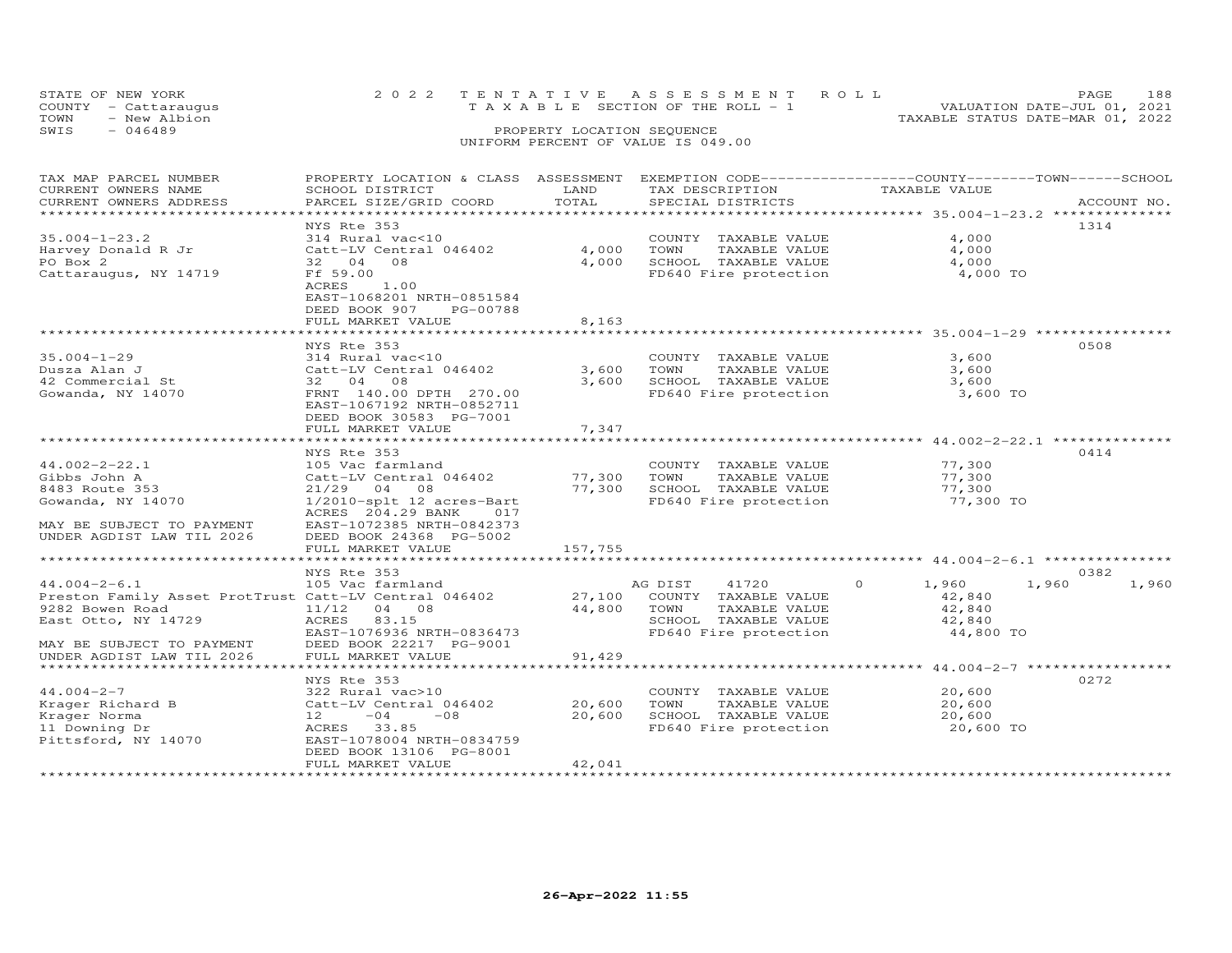| STATE OF NEW YORK<br>COUNTY - Cattaraugus |              | 2022 TENTATIVE ASSESSMENT ROLL<br>T A X A B L E SECTION OF THE ROLL - 1 |                            |  |                                  | PAGE.<br>VALUATION DATE-JUL 01, 2021 | 189 |
|-------------------------------------------|--------------|-------------------------------------------------------------------------|----------------------------|--|----------------------------------|--------------------------------------|-----|
| TOWN                                      | - New Albion |                                                                         |                            |  | TAXABLE STATUS DATE-MAR 01, 2022 |                                      |     |
| SWIS                                      | $-046489$    |                                                                         | PROPERTY LOCATION SEQUENCE |  |                                  |                                      |     |
|                                           |              | UNIFORM PERCENT OF VALUE IS 049.00                                      |                            |  |                                  |                                      |     |

| TAX MAP PARCEL NUMBER<br>CURRENT OWNERS NAME<br>CURRENT OWNERS ADDRESS | PROPERTY LOCATION & CLASS ASSESSMENT<br>SCHOOL DISTRICT<br>PARCEL SIZE/GRID COORD | LAND<br>TOTAL | EXEMPTION CODE-----------------COUNTY-------TOWN------SCHOOL<br>TAX DESCRIPTION<br>SPECIAL DISTRICTS | TAXABLE VALUE                                                 | ACCOUNT NO. |
|------------------------------------------------------------------------|-----------------------------------------------------------------------------------|---------------|------------------------------------------------------------------------------------------------------|---------------------------------------------------------------|-------------|
| *************************                                              |                                                                                   |               |                                                                                                      |                                                               |             |
|                                                                        | NYS Rte 353                                                                       |               |                                                                                                      |                                                               | 0056        |
| $44.004 - 2 - 8$                                                       | 314 Rural vac<10                                                                  |               | COUNTY TAXABLE VALUE                                                                                 | 4,100                                                         |             |
| Penn-York Resources Inc                                                | Catt-LV Central 046402                                                            | 4,100         | TOWN<br>TAXABLE VALUE                                                                                | 4,100                                                         |             |
| 1716 Honeoye Rd                                                        | 11 04<br>08                                                                       | 4,100         | SCHOOL TAXABLE VALUE                                                                                 | 4,100                                                         |             |
| Shinglehouse, PA 16748                                                 | ACRES<br>1.17<br>EAST-1078658 NRTH-0834531<br>DEED BOOK 439<br>PG-8004            |               | FD640 Fire protection                                                                                | 4,100 TO                                                      |             |
|                                                                        | FULL MARKET VALUE                                                                 | 8,367         |                                                                                                      |                                                               |             |
|                                                                        | *******************                                                               | ************  |                                                                                                      | ************************************94-2-9 *************      |             |
|                                                                        | NYS Rte 353                                                                       |               |                                                                                                      |                                                               | 0055        |
| $44.004 - 2 - 9$                                                       | 314 Rural vac<10                                                                  |               | COUNTY TAXABLE VALUE                                                                                 | 4,100                                                         |             |
| Penn-York Resources Inc                                                | Catt-LV Central 046402                                                            | 4,100         | TOWN<br>TAXABLE VALUE                                                                                | 4,100                                                         |             |
| 1716 Honeove Rd                                                        | 11 04 08                                                                          | 4,100         | SCHOOL TAXABLE VALUE                                                                                 | 4,100                                                         |             |
| Shinglehouse, PA 16748                                                 | ACRES<br>1.15<br>EAST-1078650 NRTH-0833958<br>DEED BOOK 439<br>PG-8004            |               | FD640 Fire protection                                                                                | 4,100 TO                                                      |             |
|                                                                        | FULL MARKET VALUE                                                                 | 8,367         |                                                                                                      |                                                               |             |
|                                                                        | ***************************                                                       |               |                                                                                                      | **************************************44.004-2-15.1 ********* |             |
|                                                                        | NYS Rte 353                                                                       |               |                                                                                                      |                                                               | 0337        |
| $44.004 - 2 - 15.1$                                                    | 314 Rural vac<10                                                                  |               | COUNTY TAXABLE VALUE                                                                                 | 6,000                                                         |             |
| R&J Briggs Family Trust I                                              | Catt-LV Central 046402                                                            | 6,000         | TAXABLE VALUE<br>TOWN                                                                                | 6,000                                                         |             |
| 6685 Route 353                                                         | 11 04 08                                                                          | 6,000         | SCHOOL TAXABLE VALUE                                                                                 | 6,000                                                         |             |
| Cattaraugus, NY 14719                                                  | Ff 190.00<br><b>ACRES</b><br>4.30                                                 |               | FD640 Fire protection                                                                                | 6,000 TO                                                      |             |
|                                                                        | EAST-1076809 NRTH-0834441<br>DEED BOOK 20210 PG-7593                              |               |                                                                                                      |                                                               |             |
|                                                                        | FULL MARKET VALUE                                                                 | 12,245        |                                                                                                      |                                                               |             |
|                                                                        | *********************                                                             | ***********   |                                                                                                      | ************************************ 45.003-2-4 ************  |             |
|                                                                        | NYS Rte 353                                                                       |               |                                                                                                      |                                                               | 0069        |
| $45.003 - 2 - 4$                                                       | 322 Rural vac>10                                                                  |               | COUNTY TAXABLE VALUE                                                                                 | 4,200                                                         |             |
| Kaczmarek Stanley                                                      | Catt-LV Central 046402                                                            | 4,200         | TOWN<br>TAXABLE VALUE                                                                                | 4,200                                                         |             |
| Kaczmarek Stephen Stanley                                              | 03 04 08                                                                          | 4,200         | SCHOOL TAXABLE VALUE                                                                                 | 4,200                                                         |             |
| 528 Huth Rd.                                                           | ACRES 13.38                                                                       |               | FD640 Fire protection                                                                                | 4,200 TO                                                      |             |
| Cheektowaga, NY 14225                                                  | EAST-1082466 NRTH-0834233                                                         |               |                                                                                                      |                                                               |             |
|                                                                        | DEED BOOK 20210 PG-2061                                                           |               |                                                                                                      |                                                               |             |
|                                                                        | FULL MARKET VALUE                                                                 | 8,571         |                                                                                                      |                                                               |             |
|                                                                        | **************************                                                        |               |                                                                                                      |                                                               |             |
|                                                                        | NYS Rte 353                                                                       |               |                                                                                                      |                                                               | 0281        |
| $45.003 - 2 - 5.1$                                                     | 312 Vac w/imprv                                                                   |               | COUNTY TAXABLE VALUE                                                                                 | 11,400                                                        |             |
| Kuczkowski Jason                                                       | Catt-LV Central 046402                                                            | 6,400         | TOWN<br>TAXABLE VALUE                                                                                | 11,400                                                        |             |
| 1592 South Bend Ln                                                     | 03 04 08                                                                          | 11,400        | SCHOOL TAXABLE VALUE                                                                                 | 11,400                                                        |             |
| Lake View, NY 14085                                                    | 5.00<br>ACRES                                                                     |               | FD640 Fire protection                                                                                | 11,400 TO                                                     |             |
|                                                                        | EAST-1082539 NRTH-0831074<br>DEED BOOK 26720 PG-5002                              |               |                                                                                                      |                                                               |             |
|                                                                        | FULL MARKET VALUE                                                                 | 23,265        |                                                                                                      |                                                               |             |
|                                                                        | * * * * * * * * * * * * * * * * *                                                 |               |                                                                                                      |                                                               |             |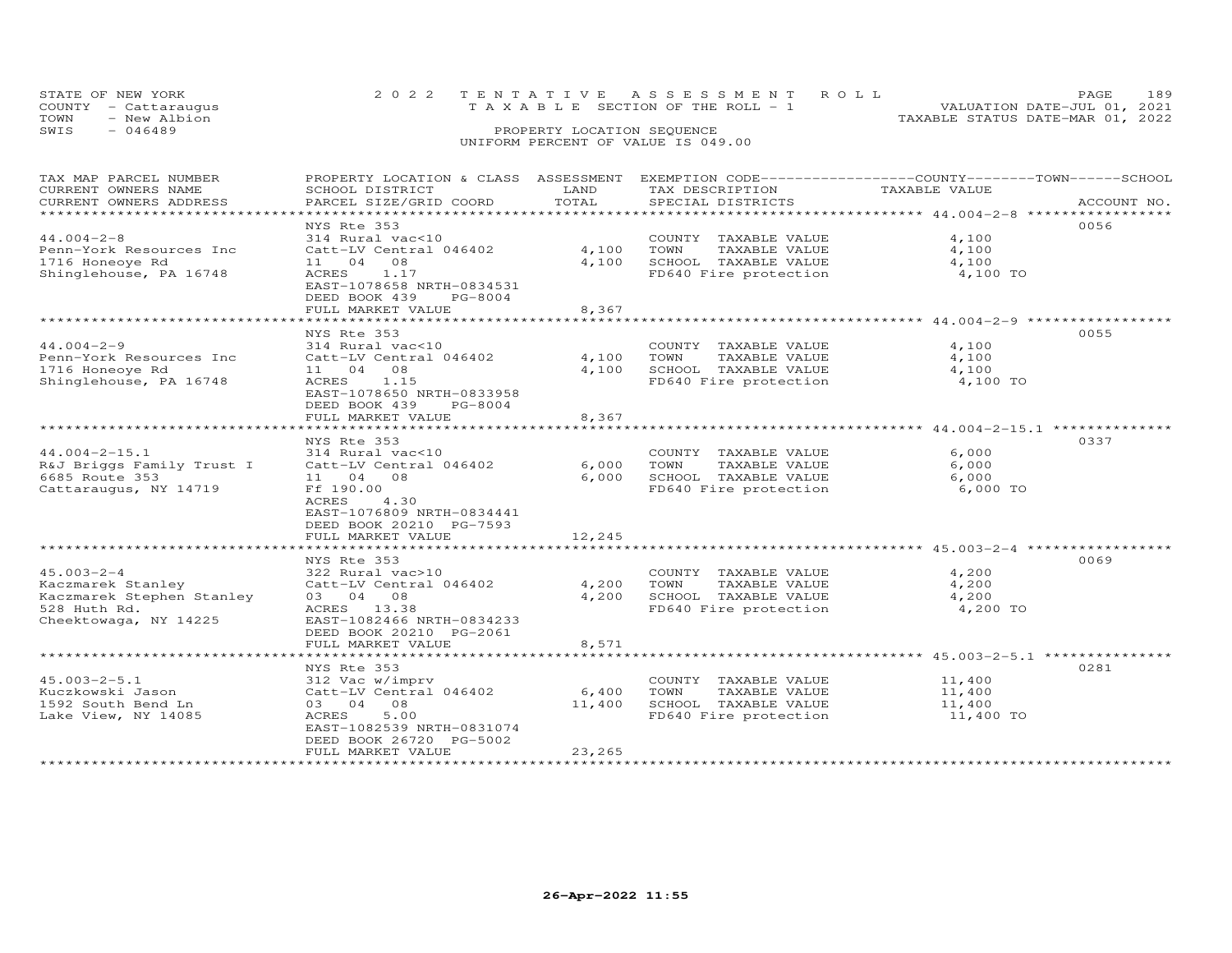| STATE OF NEW YORK<br>COUNTY - Cattaraugus | 2022 TENTATIVE ASSESSMENT ROLL<br>T A X A B L E SECTION OF THE ROLL - 1 | PAGE<br>VALUATION DATE-JUL 01, 2021 | 190 |
|-------------------------------------------|-------------------------------------------------------------------------|-------------------------------------|-----|
| TOWN<br>- New Albion                      |                                                                         | TAXABLE STATUS DATE-MAR 01, 2022    |     |
| SWIS<br>$-046489$                         | PROPERTY LOCATION SEQUENCE                                              |                                     |     |
|                                           | UNIFORM PERCENT OF VALUE IS 049.00                                      |                                     |     |

| TAX MAP PARCEL NUMBER        | PROPERTY LOCATION & CLASS ASSESSMENT EXEMPTION CODE----------------COUNTY-------TOWN-----SCHOOL |             |                                                |               |             |
|------------------------------|-------------------------------------------------------------------------------------------------|-------------|------------------------------------------------|---------------|-------------|
| CURRENT OWNERS NAME          | SCHOOL DISTRICT                                                                                 | LAND        | TAX DESCRIPTION                                | TAXABLE VALUE |             |
| CURRENT OWNERS ADDRESS       | PARCEL SIZE/GRID COORD                                                                          | TOTAL       | SPECIAL DISTRICTS                              |               | ACCOUNT NO. |
| **************************** |                                                                                                 |             |                                                |               |             |
|                              | NYS Rte 353                                                                                     |             |                                                |               | 1372        |
| $45.003 - 2 - 5.2$           | 260 Seasonal res                                                                                |             | COUNTY TAXABLE VALUE                           | 19,000        |             |
| Jaskier Paul D               | Catt-LV Central 046402                                                                          | 7,300 TOWN  | TAXABLE VALUE                                  | 19,000        |             |
| Jaskier Patricia A           | 02/03<br>04 08                                                                                  | 19,000      | SCHOOL TAXABLE VALUE                           | 19,000        |             |
| 4 Croydon Dr                 | ACRES 24.45                                                                                     |             | FD640 Fire protection                          | 19,000 TO     |             |
| Depew, NY 14043              | EAST-1082503 NRTH-0832251                                                                       |             |                                                |               |             |
|                              | DEED BOOK 00916 PG-01066                                                                        |             |                                                |               |             |
|                              | FULL MARKET VALUE                                                                               | 38,776      |                                                |               |             |
|                              |                                                                                                 |             |                                                |               |             |
|                              | NYS Rte 353                                                                                     |             |                                                |               | 1439        |
| $45.003 - 2 - 5.3$           | 312 Vac w/imprv                                                                                 |             | COUNTY TAXABLE VALUE                           | 5,400         |             |
| Kaczmarek Stanley            | Catt-LV Central 046402                                                                          |             | 2,900 TOWN<br>TAXABLE VALUE                    | 5,400         |             |
| Kaczmarek Stephen Stanley    | 03 04 08                                                                                        | 5,400       | SCHOOL TAXABLE VALUE                           | 5,400         |             |
| 528 Huth Rd                  | 9.55<br>ACRES                                                                                   |             | FD640 Fire protection                          | 5,400 TO      |             |
| Cheektowaga, NY 14225        | EAST-1082455 NRTH-0833439                                                                       |             |                                                |               |             |
|                              | DEED BOOK 20210 PG-2061                                                                         |             |                                                |               |             |
|                              | FULL MARKET VALUE                                                                               | 11,020      |                                                |               |             |
|                              |                                                                                                 |             |                                                |               |             |
|                              | NYS Rte 353                                                                                     |             |                                                |               | 0479        |
| $45.003 - 2 - 9.1$           | 260 Seasonal res                                                                                |             | COUNTY TAXABLE VALUE                           | 30,800        |             |
| Thomas Raymond C             | Catt-LV Central 046402                                                                          | 25,700 TOWN | TAXABLE VALUE                                  | 30,800        |             |
| 4764 South Park Ave          | 03 04 08                                                                                        | 30,800      | SCHOOL TAXABLE VALUE                           | 30,800        |             |
| Hamburg, NY 14075            | ACRES 85.70                                                                                     |             | FD640 Fire protection                          | 30,800 TO     |             |
|                              | EAST-1080566 NRTH-0834042                                                                       |             |                                                |               |             |
|                              | DEED BOOK 00949 PG-00161                                                                        |             |                                                |               |             |
|                              | FULL MARKET VALUE                                                                               | 62,857      |                                                |               |             |
|                              |                                                                                                 |             |                                                |               |             |
|                              | NYS Rte 353                                                                                     |             |                                                |               | 0054        |
| $45.003 - 2 - 10$            | 322 Rural vac>10                                                                                |             | COUNTY TAXABLE VALUE                           | 19,600        |             |
| Penn-York Resources Inc      | Catt-LV Central 046402                                                                          | 19,600      | TAXABLE VALUE<br>TOWN                          | 19,600        |             |
| 1716 Honeoye Rd              | 03/04 04 08                                                                                     | 19,600      | SCHOOL TAXABLE VALUE<br>FD640 Fire protection  | 19,600        |             |
| Shinglehouse, PA 16748       | ACRES 65.19                                                                                     |             |                                                | 19,600 TO     |             |
|                              | EAST-1079656 NRTH-0835406                                                                       |             |                                                |               |             |
|                              | DEED BOOK 439 PG-8004                                                                           |             |                                                |               |             |
|                              | FULL MARKET VALUE                                                                               | 40,000      |                                                |               |             |
|                              |                                                                                                 |             |                                                |               |             |
|                              | NYS Rte 353                                                                                     |             |                                                |               | 0122        |
| $54.001 - 1 - 6.1$           | 322 Rural vac>10                                                                                |             | COUNTY TAXABLE VALUE                           | 24,100        |             |
| Haig Peter K                 | Catt-LV Central 046402                                                                          | 24,100      | TOWN<br>TAXABLE VALUE                          | 24,100        |             |
| Haig Jeanne E                | 02 04 08                                                                                        | 24,100      | USINOUL IAXABLE VALUE<br>FD640 Fire protection | 24,100        |             |
| 6384 Route 353               | ACRES 42.60                                                                                     |             |                                                | 24,100 TO     |             |
| Cattaraugus, NY 14719        | EAST-1082231 NRTH-0829906                                                                       |             |                                                |               |             |
|                              | DEED BOOK 8427 PG-9002                                                                          |             |                                                |               |             |
|                              | FULL MARKET VALUE                                                                               | 49,184      |                                                |               |             |
|                              |                                                                                                 |             |                                                |               |             |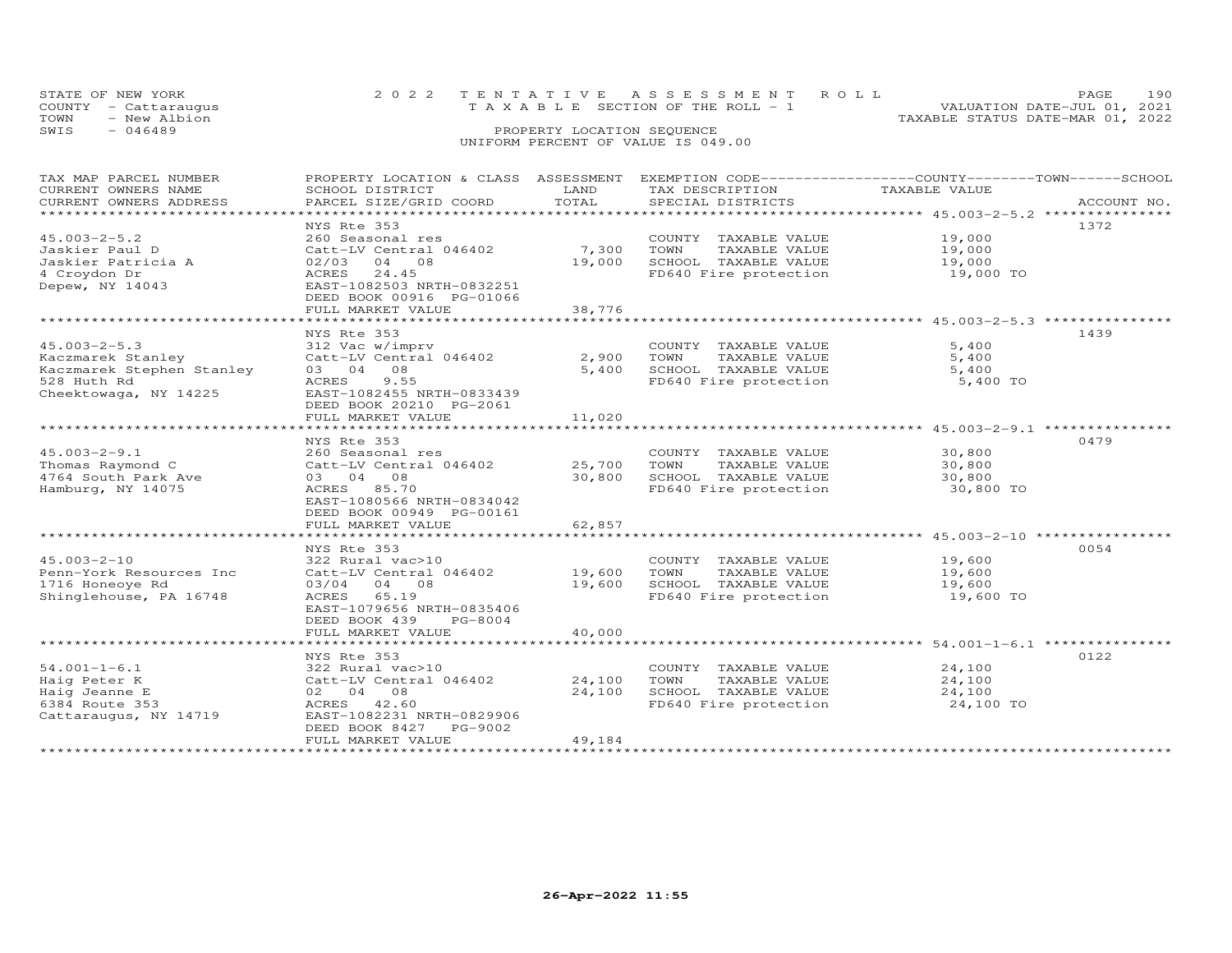|      | STATE OF NEW YORK    | 2022 TENTATIVE ASSESSMENT ROLL     |                                       |  | PAGE.                            | 191 |
|------|----------------------|------------------------------------|---------------------------------------|--|----------------------------------|-----|
|      | COUNTY - Cattaraugus |                                    | T A X A B L E SECTION OF THE ROLL - 1 |  | VALUATION DATE-JUL 01, 2021      |     |
| TOWN | - New Albion         |                                    |                                       |  | TAXABLE STATUS DATE-MAR 01, 2022 |     |
| SWIS | $-046489$            |                                    | PROPERTY LOCATION SEQUENCE            |  |                                  |     |
|      |                      | UNIFORM PERCENT OF VALUE IS 049.00 |                                       |  |                                  |     |

| TAX MAP PARCEL NUMBER<br>CURRENT OWNERS NAME<br>CURRENT OWNERS ADDRESS                                               | PROPERTY LOCATION & CLASS ASSESSMENT<br>SCHOOL DISTRICT<br>PARCEL SIZE/GRID COORD                                                                                                                         | LAND<br>TOTAL                          | EXEMPTION CODE-----------------COUNTY-------TOWN-----SCHOOL<br>TAX DESCRIPTION<br>SPECIAL DISTRICTS                 | TAXABLE VALUE                                                                                   | ACCOUNT NO.        |
|----------------------------------------------------------------------------------------------------------------------|-----------------------------------------------------------------------------------------------------------------------------------------------------------------------------------------------------------|----------------------------------------|---------------------------------------------------------------------------------------------------------------------|-------------------------------------------------------------------------------------------------|--------------------|
|                                                                                                                      |                                                                                                                                                                                                           | *********                              | *********************************** 54.001-1-9.1 ***************                                                    |                                                                                                 |                    |
| $54.001 - 1 - 9.1$<br>Charlesworth Family Farms, LLC Catt-LV Central 046402<br>PO Box 164<br>Little Valley, NY 14755 | NYS Rte 353<br>314 Rural vac<10<br>02 04<br>08<br>ACRES<br>5.17<br>EAST-1082686 NRTH-0827045                                                                                                              | 6,500<br>6,500                         | COUNTY TAXABLE VALUE<br>TOWN<br>TAXABLE VALUE<br>SCHOOL TAXABLE VALUE<br>FD640 Fire protection                      | 6,500<br>6,500<br>6,500<br>6,500 TO                                                             | 0075               |
|                                                                                                                      | DEED BOOK 20200 PG-5274<br>FULL MARKET VALUE                                                                                                                                                              | 13,265                                 |                                                                                                                     |                                                                                                 |                    |
|                                                                                                                      |                                                                                                                                                                                                           |                                        |                                                                                                                     | ******************** 54.001-1-10.1 **************                                               |                    |
| $54.001 - 1 - 10.1$<br>Mentley Timothy W<br>37 Linlyco Lake Rd<br>Cattaraugus, NY 14719                              | NYS Rte 353<br>322 Rural vac>10<br>Catt-LV Central 046402<br>01 04 08<br>L/p 701-669<br>ACRES 30.00<br>EAST-1081968 NRTH-0826819<br>DEED BOOK 1027 PG-1194                                                | 19,000<br>19,000                       | COUNTY TAXABLE VALUE<br>TOWN<br>TAXABLE VALUE<br>SCHOOL TAXABLE VALUE<br>FD640 Fire protection                      | 19,000<br>19,000<br>19,000<br>19,000 TO                                                         | 1447               |
|                                                                                                                      | FULL MARKET VALUE                                                                                                                                                                                         | 38,776                                 |                                                                                                                     |                                                                                                 |                    |
|                                                                                                                      |                                                                                                                                                                                                           |                                        |                                                                                                                     | **************** 44.002-2-28                                                                    |                    |
| $44.002 - 2 - 28$<br>Rogan Kimberly<br>282 NYS Route 353<br>New Albion, NY 14719                                     | 282 NYS Rte 353<br>210 1 Family Res<br>Catt-LV Central 046402<br>22 04 08<br>FRNT<br>58.00 DPTH 297.00<br><b>BANK</b><br>017<br>EAST-1071071 NRTH-0844411<br>DEED BOOK 20190 PG-7593<br>FULL MARKET VALUE | 1,500<br>45,000<br>91,837<br>********* | COUNTY TAXABLE VALUE<br>TOWN<br>TAXABLE VALUE<br>SCHOOL TAXABLE VALUE<br>FD640 Fire protection                      | 45,000<br>45,000<br>45,000<br>45,000 TO<br>********************** 54.001-1-8 ****************** | 0423               |
|                                                                                                                      |                                                                                                                                                                                                           |                                        |                                                                                                                     |                                                                                                 | 0237               |
| $54.001 - 1 - 8$<br>Sinn Edward G<br>6278 Nys Rte 353<br>Cattaraugus, NY 14719                                       | 6278 NYS Rte 353<br>283 Res w/Comuse<br>Catt-LV Central 046402<br>02 04 08<br>$2/15$ -merged $1-9.2$ in prcl<br>5.62<br>ACRES<br>EAST-1082526 NRTH-0827543<br>DEED BOOK 1022 PG-232                       | 8,800<br>52,200                        | ENH STAR<br>41834<br>COUNTY TAXABLE VALUE<br>TOWN<br>TAXABLE VALUE<br>SCHOOL TAXABLE VALUE<br>FD640 Fire protection | $\overline{O}$<br>$\circ$<br>52,200<br>52,200<br>10,260<br>52,200 TO                            | $\Omega$<br>41,940 |
|                                                                                                                      | FULL MARKET VALUE                                                                                                                                                                                         | 106,531                                |                                                                                                                     |                                                                                                 |                    |
|                                                                                                                      | 6318 NYS Rte 353                                                                                                                                                                                          |                                        |                                                                                                                     |                                                                                                 | 0439               |
| $54.001 - 1 - 7$<br>Phillips Bradley A<br>Phillips Evonne M<br>6318 NYS Rte 353<br>Cattaraugus, NY 14719             | 240 Rural res<br>Catt-LV Central 046402<br>02 04 08<br>ACRES 19.39<br>EAST-1082490 NRTH-0828489<br>DEED BOOK 22894 PG-5002<br>FULL MARKET VALUE                                                           | 13,700<br>78,500<br>160,204            | 41854<br>BAS STAR<br>COUNTY TAXABLE VALUE<br>TOWN<br>TAXABLE VALUE<br>SCHOOL TAXABLE VALUE<br>FD640 Fire protection | $\circ$<br>$\circ$<br>78,500<br>78,500<br>61,700<br>78,500 TO                                   | $\Omega$<br>16,800 |
| *********************                                                                                                |                                                                                                                                                                                                           |                                        |                                                                                                                     |                                                                                                 |                    |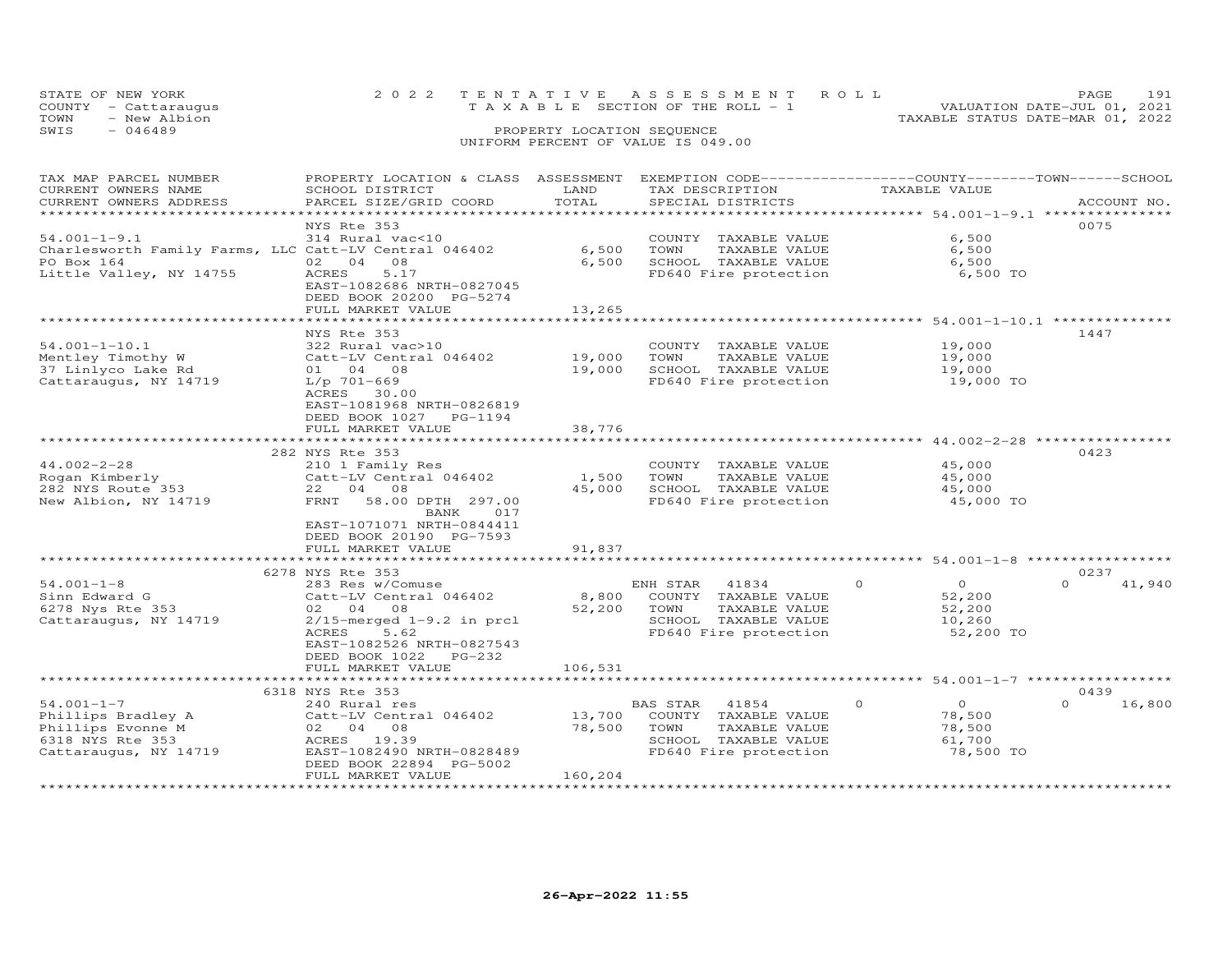| STATE OF NEW YORK    | 2022 TENTATIVE ASSESSMENT ROLL        | PAGE.                            | 192 |
|----------------------|---------------------------------------|----------------------------------|-----|
| COUNTY - Cattaraugus | T A X A B L E SECTION OF THE ROLL - 1 | VALUATION DATE-JUL 01, 2021      |     |
| TOWN<br>- New Albion |                                       | TAXABLE STATUS DATE-MAR 01, 2022 |     |
| SWIS<br>$-046489$    | PROPERTY LOCATION SEQUENCE            |                                  |     |
|                      | UNIFORM PERCENT OF VALUE IS 049.00    |                                  |     |

| TAX MAP PARCEL NUMBER   | PROPERTY LOCATION & CLASS ASSESSMENT |                       | EXEMPTION CODE-----------------COUNTY-------TOWN------SCHOOL |                                                       |                    |
|-------------------------|--------------------------------------|-----------------------|--------------------------------------------------------------|-------------------------------------------------------|--------------------|
| CURRENT OWNERS NAME     | SCHOOL DISTRICT                      | LAND                  | TAX DESCRIPTION                                              | TAXABLE VALUE                                         |                    |
| CURRENT OWNERS ADDRESS  | PARCEL SIZE/GRID COORD               | TOTAL                 | SPECIAL DISTRICTS                                            |                                                       | ACCOUNT NO.        |
|                         |                                      |                       |                                                              |                                                       |                    |
|                         | 6365 NYS Rte 353                     |                       |                                                              |                                                       | 0150               |
| $54.001 - 1 - 4$        | 210 1 Family Res                     |                       | COUNTY TAXABLE VALUE                                         | 29,600                                                |                    |
| Boser Jeremy            | Catt-LV Central 046402               | 7,800                 | TOWN<br>TAXABLE VALUE                                        | 29,600                                                |                    |
| 6525 Hillside Dr        | 02 04 08                             | 29,600                | SCHOOL TAXABLE VALUE                                         | 29,600                                                |                    |
| Orchard Park, NY 14127  | Land Contract                        |                       | FD640 Fire protection                                        | 29,600 TO                                             |                    |
|                         | ACRES<br>7.50                        |                       |                                                              |                                                       |                    |
|                         | EAST-1081431 NRTH-0829383            |                       |                                                              |                                                       |                    |
|                         |                                      |                       |                                                              |                                                       |                    |
|                         | DEED BOOK 20627 PG-3001              |                       |                                                              |                                                       |                    |
|                         | FULL MARKET VALUE                    | 60,408                |                                                              |                                                       |                    |
|                         |                                      |                       |                                                              |                                                       |                    |
|                         | 6384 NYS Rte 353                     |                       |                                                              |                                                       | 1278               |
| $54.001 - 1 - 6.2$      | 210 1 Family Res                     |                       | ENH STAR 41834                                               | $\circ$<br>$\overline{0}$                             | $\Omega$<br>41,940 |
| Haig Peter K            | Catt-LV Central 046402               | 6,200                 | COUNTY TAXABLE VALUE                                         | 165,300                                               |                    |
| Haig Jeanne E           | 02 04 08                             | 165,300               | TOWN<br>TAXABLE VALUE                                        | 165,300                                               |                    |
| 6384 Route 353          | ACRES<br>4.60                        |                       | SCHOOL TAXABLE VALUE                                         | 123,360                                               |                    |
| Cattaraugus, NY 14719   | EAST-1081847 NRTH-0829363            |                       | FD640 Fire protection                                        | 165,300 TO                                            |                    |
|                         | DEED BOOK 8427 PG-9002               |                       |                                                              |                                                       |                    |
|                         | FULL MARKET VALUE                    | 337,347               |                                                              |                                                       |                    |
|                         |                                      |                       |                                                              |                                                       |                    |
|                         |                                      |                       |                                                              |                                                       |                    |
|                         | 6438 NYS Rte 353                     |                       |                                                              |                                                       | 0214               |
| $54.001 - 1 - 5$        | 210 1 Family Res                     |                       | COUNTY TAXABLE VALUE                                         | 28,200                                                |                    |
| Battaglia James         | Catt-LV Central 046402               | 1,900                 | TOWN<br>TAXABLE VALUE                                        | 28,200                                                |                    |
| Battaglia Doreen        | 02<br>$-04$<br>$-08$                 | 28,200                | SCHOOL TAXABLE VALUE                                         | 28,200                                                |                    |
| 6438 NYS Rte 353        | FRNT 75.00 DPTH 310.00               |                       | FD640 Fire protection                                        | 28,200 TO                                             |                    |
| Cattaraugus, NY 14719   | EAST-1081470 NRTH-0830098            |                       |                                                              |                                                       |                    |
|                         | DEED BOOK 3990 PG-4001               |                       |                                                              |                                                       |                    |
|                         | FULL MARKET VALUE                    | 57,551                |                                                              |                                                       |                    |
|                         | ************************             |                       |                                                              | *********************************** 45.003-2-7 ****** |                    |
|                         | 6568 NYS Rte 353                     |                       |                                                              |                                                       | 0364               |
| $45.003 - 2 - 7$        | 314 Rural vac<10                     |                       | COUNTY TAXABLE VALUE                                         | 4,100                                                 |                    |
| Wagner Alfred H         |                                      |                       |                                                              |                                                       |                    |
|                         | Catt-LV Central 046402               | 4,100                 | TAXABLE VALUE<br>TOWN                                        | 4,100                                                 |                    |
| 10338 Main St 25        | 03 04 08                             | 4,100                 | SCHOOL TAXABLE VALUE                                         | 4,100                                                 |                    |
| Clarence, NY 14031-1649 | ACRES<br>1.14                        |                       | FD640 Fire protection                                        | 4,100 TO                                              |                    |
|                         | EAST-1079778 NRTH-0832643            |                       |                                                              |                                                       |                    |
|                         | DEED BOOK 893<br>PG-00344            |                       |                                                              |                                                       |                    |
|                         | FULL MARKET VALUE                    | 8,367                 |                                                              |                                                       |                    |
|                         | ***************************          | * * * * * * * * * * * |                                                              | ************************ 45.003-2-8.2 *************** |                    |
|                         | 6577 NYS Rte 353                     |                       |                                                              |                                                       | 1433               |
| $45.003 - 2 - 8.2$      | 210 1 Family Res                     |                       | COUNTY TAXABLE VALUE                                         | 82,300                                                |                    |
| Smith Crey              | Catt-LV Central 046402               | 4,200                 | TOWN<br>TAXABLE VALUE                                        | 82,300                                                |                    |
| PO Box 142              | 03 04<br>08                          | 82,300                | SCHOOL TAXABLE VALUE                                         | 82,300                                                |                    |
| Little Valley, NY 14755 | FRNT 250.00 DPTH 240.00              |                       | FD640 Fire protection                                        | 82,300 TO                                             |                    |
|                         | 017                                  |                       |                                                              |                                                       |                    |
|                         | BANK                                 |                       |                                                              |                                                       |                    |
|                         | EAST-1079306 NRTH-0832805            |                       |                                                              |                                                       |                    |
|                         | DEED BOOK 9947 PG-2001               |                       |                                                              |                                                       |                    |
|                         | FULL MARKET VALUE                    | 167,959               |                                                              |                                                       |                    |
|                         |                                      |                       |                                                              |                                                       |                    |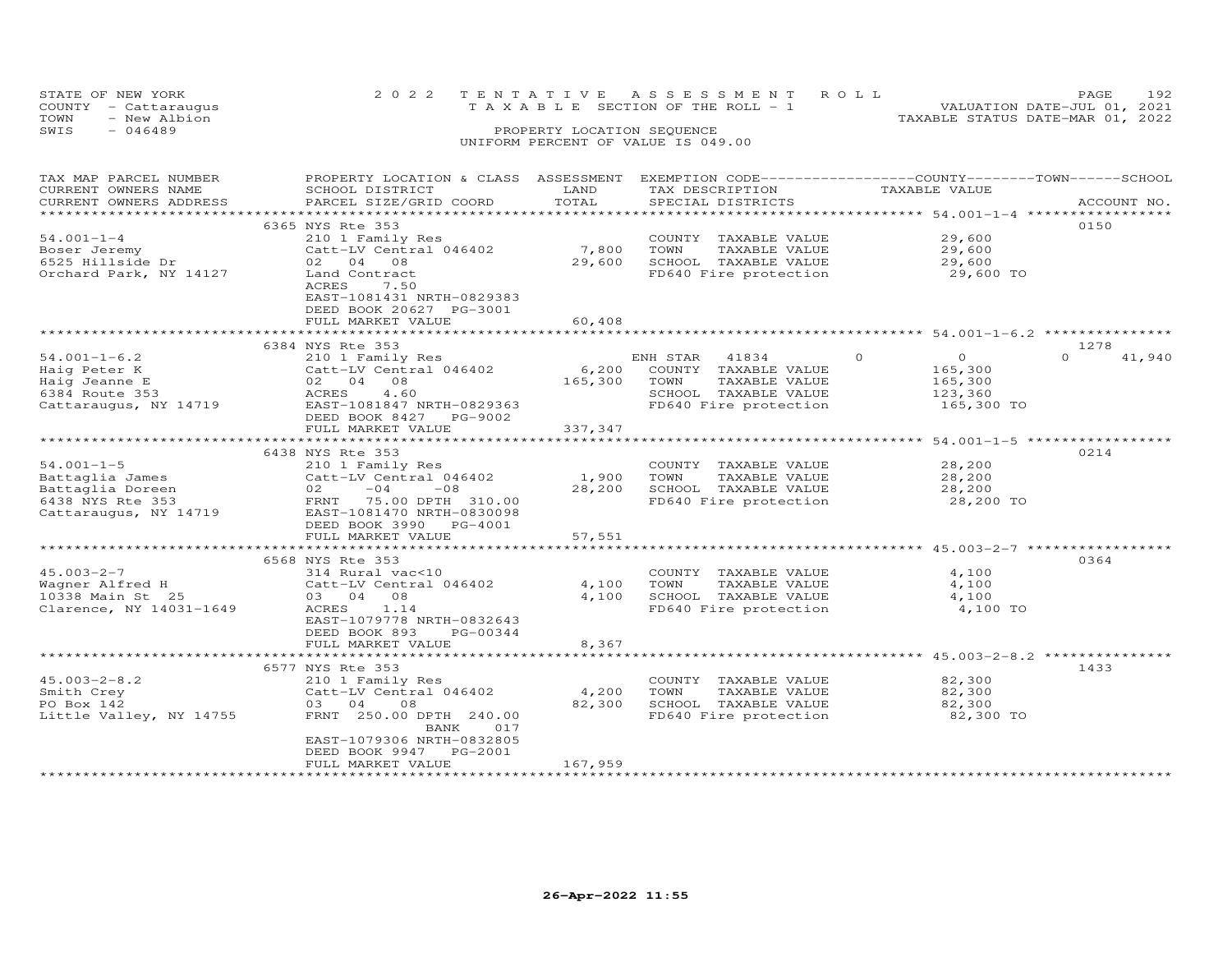|      | STATE OF NEW YORK    |  | 2022 TENTATIVE ASSESSMENT ROLL        |  |  | PAGE.                            | 193 |
|------|----------------------|--|---------------------------------------|--|--|----------------------------------|-----|
|      | COUNTY - Cattaraugus |  | T A X A B L E SECTION OF THE ROLL - 1 |  |  | VALUATION DATE-JUL 01, 2021      |     |
| TOWN | - New Albion         |  |                                       |  |  | TAXABLE STATUS DATE-MAR 01, 2022 |     |
| SWIS | $-046489$            |  | PROPERTY LOCATION SEQUENCE            |  |  |                                  |     |
|      |                      |  | UNIFORM PERCENT OF VALUE IS 049.00    |  |  |                                  |     |

| TAX MAP PARCEL NUMBER   | PROPERTY LOCATION & CLASS ASSESSMENT EXEMPTION CODE-----------------COUNTY--------TOWN------SCHOOL |             |                          |                                     |                    |
|-------------------------|----------------------------------------------------------------------------------------------------|-------------|--------------------------|-------------------------------------|--------------------|
| CURRENT OWNERS NAME     | SCHOOL DISTRICT                                                                                    | LAND        | TAX DESCRIPTION          | TAXABLE VALUE                       |                    |
| CURRENT OWNERS ADDRESS  | PARCEL SIZE/GRID COORD                                                                             | TOTAL       | SPECIAL DISTRICTS        |                                     | ACCOUNT NO.        |
| **********************  |                                                                                                    |             |                          |                                     |                    |
|                         | 6608 NYS Rte 353                                                                                   |             |                          |                                     | 1423               |
| $45.003 - 2 - 9.3$      | 240 Rural res                                                                                      |             | COUNTY TAXABLE VALUE     | 57,200                              |                    |
| Guadagno Peter          | Catt-LV Central 046402                                                                             | 18,600      | TOWN<br>TAXABLE VALUE    | 57,200                              |                    |
| Guadagno Natalie        | 03 04<br>08                                                                                        | 57,200      | SCHOOL TAXABLE VALUE     | 57,200                              |                    |
| PO Box 183              | 29.10<br>ACRES                                                                                     |             | FD640 Fire protection    | 57,200 TO                           |                    |
| Little Valley, NY 14755 | EAST-1079328 NRTH-0833600                                                                          |             |                          |                                     |                    |
|                         | DEED BOOK 28176 PG-5001                                                                            |             |                          |                                     |                    |
|                         | FULL MARKET VALUE                                                                                  | 116,735     |                          |                                     |                    |
|                         |                                                                                                    |             |                          |                                     |                    |
|                         | 6609 NYS Rte 353                                                                                   |             |                          |                                     | 0419               |
| $45.003 - 2 - 8.1$      | 283 Res w/Comuse                                                                                   |             | BAS STAR<br>41854        | $\circ$<br>$\overline{0}$           | 16,800<br>$\Omega$ |
| Brumagin Kirk L         | Catt-LV Central 046402                                                                             | 7,400       | COUNTY TAXABLE VALUE     | 96,100                              |                    |
| Moehring Christina      | 03 04<br>08                                                                                        | 96,100      | TOWN<br>TAXABLE VALUE    | 96,100                              |                    |
| 6609 Nys Rte 353        | FRNT 900.00 DPTH                                                                                   |             | SCHOOL TAXABLE VALUE     | 79,300                              |                    |
| Cattaraugus, NY 14719   | ACRES<br>6.75                                                                                      |             | FD640 Fire protection    | 96,100 TO                           |                    |
|                         | EAST-1078941 NRTH-0833085                                                                          |             |                          |                                     |                    |
|                         | DEED BOOK 00928 PG-01149                                                                           |             |                          |                                     |                    |
|                         | FULL MARKET VALUE                                                                                  | 196,122     |                          |                                     |                    |
|                         | **************************                                                                         |             |                          |                                     |                    |
|                         | 6619 NYS Rte 353                                                                                   |             |                          |                                     | 0295               |
| $44.004 - 2 - 10$       | 270 Mfg housing                                                                                    |             | BAS STAR<br>41854        | $\Omega$<br>$\circ$                 | $\Omega$<br>16,800 |
| King Robert             | Catt-LV Central 046402                                                                             | 5,000       | COUNTY TAXABLE VALUE     | 40,000                              |                    |
| 6619 Nys Rte 353        | 11 04<br>08                                                                                        | 40,000      | TOWN<br>TAXABLE VALUE    | 40,000                              |                    |
| Cattaraugus, NY 14719   | ACRES<br>2.59                                                                                      |             | SCHOOL TAXABLE VALUE     | 23,200                              |                    |
|                         | EAST-1078569 NRTH-0833381                                                                          |             | FD640 Fire protection    | 40,000 TO                           |                    |
|                         | DEED BOOK 00993 PG-00187                                                                           |             |                          |                                     |                    |
|                         | FULL MARKET VALUE                                                                                  | 81,633      |                          |                                     |                    |
|                         |                                                                                                    |             |                          |                                     |                    |
|                         | 6631 NYS Rte 353                                                                                   |             |                          |                                     | 0121               |
| $44.004 - 2 - 11$       | 210 1 Family Res                                                                                   |             | <b>BAS STAR</b><br>41854 | $\Omega$<br>$\overline{O}$          | 16,800<br>$\Omega$ |
| Trenchard Walter        | Catt-LV Central 046402                                                                             | 6,500       | COUNTY TAXABLE VALUE     | 68,300                              |                    |
| Trenchard Mary Beth     | 11 04<br>08                                                                                        | 68,300      | TOWN<br>TAXABLE VALUE    | 68,300                              |                    |
| 6631 Nys Rte 353        | ACRES<br>5.11                                                                                      |             | SCHOOL TAXABLE VALUE     | 51,500                              |                    |
| Cattaraugus, NY 14719   | EAST-1078232 NRTH-0833615                                                                          |             | FD640 Fire protection    | 68,300 TO                           |                    |
|                         | DEED BOOK 827<br>PG-01098                                                                          |             |                          |                                     |                    |
|                         | FULL MARKET VALUE                                                                                  | 139,388     |                          |                                     |                    |
|                         | ********************                                                                               | *********** |                          | ********* 44.004-2-12 ************* |                    |
|                         | 6651 NYS Rte 353                                                                                   |             |                          |                                     | 0230               |
| $44.004 - 2 - 12$       | 270 Mfg housing                                                                                    |             | BAS STAR<br>41854        | $\circ$<br>$\overline{O}$           | 16,800<br>$\Omega$ |
| Emerson Scott           | Catt-LV Central 046402                                                                             | 4,700       | COUNTY TAXABLE VALUE     | 26,900                              |                    |
| 6651 Nys Rte 353        | 11 04 08                                                                                           | 26,900      | TOWN<br>TAXABLE VALUE    | 26,900                              |                    |
| Cattaraugus, NY 14719   | ACRES<br>2.19                                                                                      |             | SCHOOL TAXABLE VALUE     | 10,100                              |                    |
|                         | EAST-1077950 NRTH-0833837                                                                          |             | FD640 Fire protection    | 26,900 TO                           |                    |
|                         | DEED BOOK 1031<br>PG-129                                                                           |             |                          |                                     |                    |
|                         | FULL MARKET VALUE                                                                                  | 54,898      |                          |                                     |                    |
| **********************  |                                                                                                    |             |                          |                                     |                    |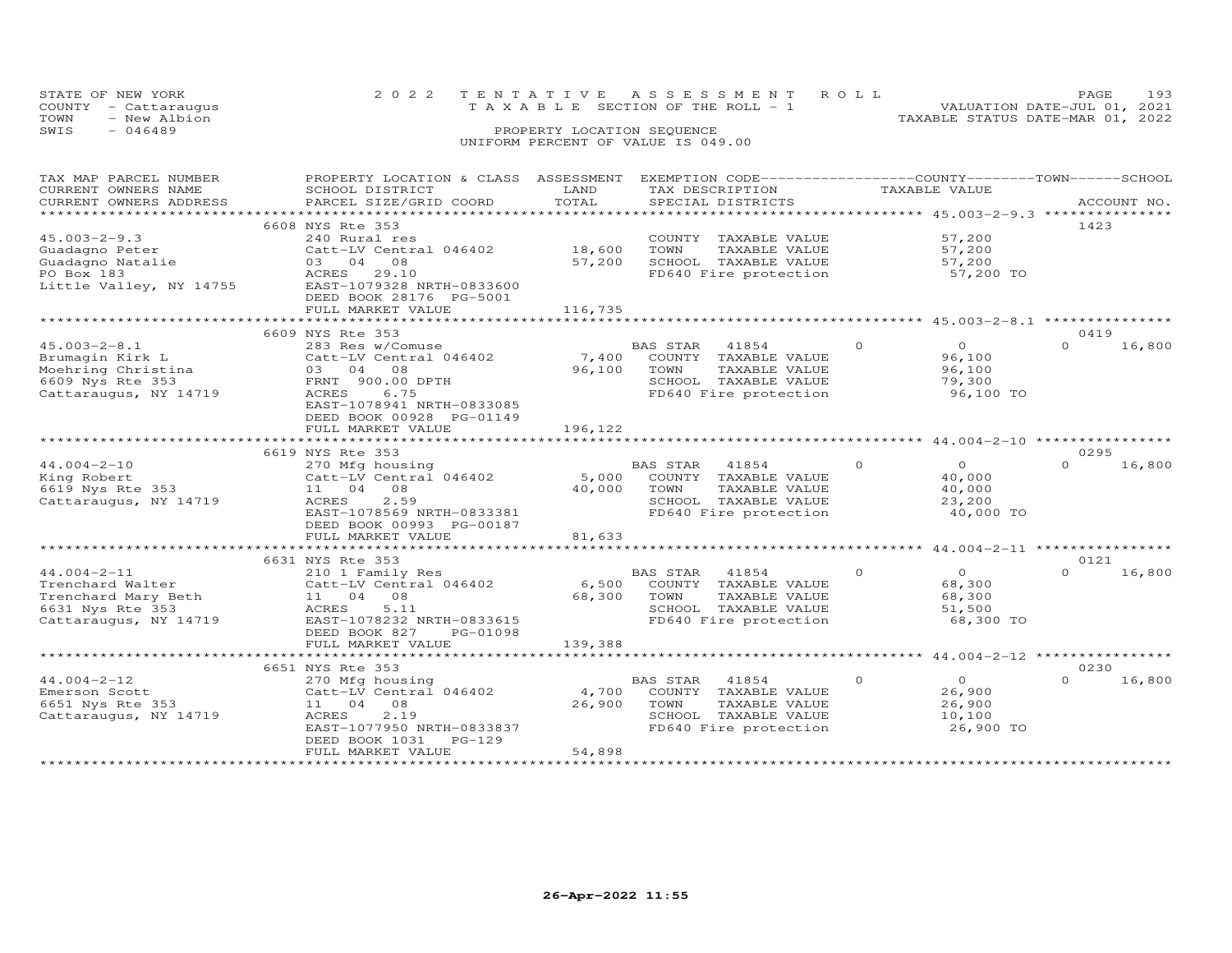|      | STATE OF NEW YORK    | 2022 TENTATIVE ASSESSMENT ROLL     |  |                                  | PAGE.                       | 194 |
|------|----------------------|------------------------------------|--|----------------------------------|-----------------------------|-----|
|      | COUNTY - Cattaraugus | TAXABLE SECTION OF THE ROLL - 1    |  |                                  | VALUATION DATE-JUL 01, 2021 |     |
| TOWN | - New Albion         |                                    |  | TAXABLE STATUS DATE-MAR 01, 2022 |                             |     |
| SWIS | - 046489             | PROPERTY LOCATION SEQUENCE         |  |                                  |                             |     |
|      |                      | UNIFORM PERCENT OF VALUE IS 049.00 |  |                                  |                             |     |

| TAX MAP PARCEL NUMBER<br>CURRENT OWNERS NAME<br>CURRENT OWNERS ADDRESS                                                | PROPERTY LOCATION & CLASS ASSESSMENT<br>SCHOOL DISTRICT<br>PARCEL SIZE/GRID COORD                                                                                              | LAND<br>TOTAL                       | TAX DESCRIPTION<br>SPECIAL DISTRICTS                                                                                                         |                      | EXEMPTION CODE-----------------COUNTY-------TOWN-----SCHOOL<br>TAXABLE VALUE |                      | ACCOUNT NO.                |
|-----------------------------------------------------------------------------------------------------------------------|--------------------------------------------------------------------------------------------------------------------------------------------------------------------------------|-------------------------------------|----------------------------------------------------------------------------------------------------------------------------------------------|----------------------|------------------------------------------------------------------------------|----------------------|----------------------------|
|                                                                                                                       | 6671 NYS Rte 353                                                                                                                                                               |                                     |                                                                                                                                              |                      |                                                                              |                      | 0186                       |
| $44.004 - 2 - 13$<br>Smith Cheryl L<br>6671 NYS Rte 353<br>Cattaraugus, NY 14719                                      | 210 1 Family Res<br>Catt-LV Central 046402<br>08<br>11 04<br>ACRES<br>8.66<br>EAST-1077502 NRTH-0834001<br>DEED BOOK 00987 PG-00617                                            | 8,300<br>26,500                     | 41854<br>BAS STAR<br>COUNTY TAXABLE VALUE<br>TAXABLE VALUE<br>TOWN<br>SCHOOL TAXABLE VALUE<br>FD640 Fire protection                          | $\circ$              | $\overline{0}$<br>26,500<br>26,500<br>9,700<br>26,500 TO                     | $\Omega$             | 16,800                     |
|                                                                                                                       | FULL MARKET VALUE<br>************************                                                                                                                                  | 54,082                              |                                                                                                                                              |                      |                                                                              |                      |                            |
|                                                                                                                       |                                                                                                                                                                                |                                     |                                                                                                                                              |                      |                                                                              |                      |                            |
| $44.004 - 2 - 14$<br>R&J Briggs Family Trust I<br>Briggs Eric<br>6685 Route 353<br>New Albion, NY 14719               | 6685 NYS Rte 353<br>210 1 Family Res<br>Catt-LV Central 046402<br>11 04<br>08<br>Ff 350.00<br>4.70<br>ACRES<br>EAST-1077070 NRTH-0834300<br>DEED BOOK 20210 PG-1491            | 120,400                             | VET COM C 41132<br>6,200 ENH STAR<br>41834<br>COUNTY TAXABLE VALUE<br>TOWN<br>TAXABLE VALUE<br>SCHOOL TAXABLE VALUE<br>FD640 Fire protection | $\Omega$<br>$\Omega$ | 11,200<br>$\circ$<br>109,200<br>120,400<br>78,460<br>120,400 TO              | $\Omega$<br>$\Omega$ | 0093<br>$\circ$<br>41,940  |
|                                                                                                                       | FULL MARKET VALUE                                                                                                                                                              | 245,714                             |                                                                                                                                              |                      |                                                                              |                      |                            |
|                                                                                                                       | ****************************                                                                                                                                                   |                                     |                                                                                                                                              |                      |                                                                              |                      |                            |
|                                                                                                                       | 6718 NYS Rte 353                                                                                                                                                               |                                     |                                                                                                                                              |                      |                                                                              | 1395                 |                            |
| $44.004 - 2 - 6.2$<br>Deliman John M<br>Deliman Heather<br>6718 Nys Rte 353<br>Cattaraugus, NY 14719                  | 283 Res w/Comuse<br>Catt-LV Central 046402<br>$11/12$ 04<br>08<br>2010-pizza shop in house<br>3.20<br>ACRES<br>EAST-1076932 NRTH-0835271<br>DEED BOOK 00994 PG-00078           | 5,300<br>65,000                     | BAS STAR<br>41854<br>COUNTY TAXABLE VALUE<br>TOWN<br>TAXABLE VALUE<br>SCHOOL TAXABLE VALUE<br>FD640 Fire protection                          | $\Omega$             | $\overline{O}$<br>65,000<br>65,000<br>48,200<br>65,000 TO                    | $\Omega$             | 16,800                     |
|                                                                                                                       | FULL MARKET VALUE                                                                                                                                                              | 132,653                             |                                                                                                                                              |                      |                                                                              |                      |                            |
|                                                                                                                       | ************************                                                                                                                                                       |                                     |                                                                                                                                              |                      |                                                                              |                      |                            |
| $44.004 - 2 - 6.3$<br>Preston Family Asset ProtTrust Catt-LV Central 046402<br>9282 Bowen Road<br>East Otto, NY 14729 | 6736 NYS Rte 353<br>210 1 Family Res<br>12 04<br>08<br>2,20<br>ACRES<br>EAST-1076752 NRTH-0835798<br>DEED BOOK 22217 PG-9001<br>FULL MARKET VALUE                              | 4,700 ENH STAR<br>63,500<br>129,592 | VET WAR C 41122<br>41834<br>COUNTY TAXABLE VALUE<br>TAXABLE VALUE<br>TOWN<br>SCHOOL TAXABLE VALUE<br>FD640 Fire protection                   | $\circ$<br>$\Omega$  | 6,720<br>$\overline{0}$<br>56,780<br>63,500<br>21,560<br>63,500 TO           | $\circ$<br>$\Omega$  | 1414<br>$\Omega$<br>41,940 |
|                                                                                                                       | *****************************                                                                                                                                                  |                                     |                                                                                                                                              |                      |                                                                              |                      |                            |
| $44.004 - 2 - 17$<br>Nichols Tiffany Lynn<br>Nichols, Theodore A Jr<br>6737 NYS Route 353<br>Cattaraugus, NY 14719    | 6737 NYS Rte 353<br>210 1 Family Res<br>Catt-LV Central 046402<br>11/12<br>04 08<br>ACRES<br>9.63<br>EAST-1076146 NRTH-0835172<br>DEED BOOK 30616 PG-7001<br>FULL MARKET VALUE | 8,800<br>64,100<br>130,816          | COUNTY TAXABLE VALUE<br>TOWN<br>TAXABLE VALUE<br>SCHOOL TAXABLE VALUE<br>FD640 Fire protection                                               |                      | 64,100<br>64,100<br>64,100<br>64,100 TO                                      | 0128                 |                            |
|                                                                                                                       |                                                                                                                                                                                |                                     |                                                                                                                                              |                      |                                                                              |                      |                            |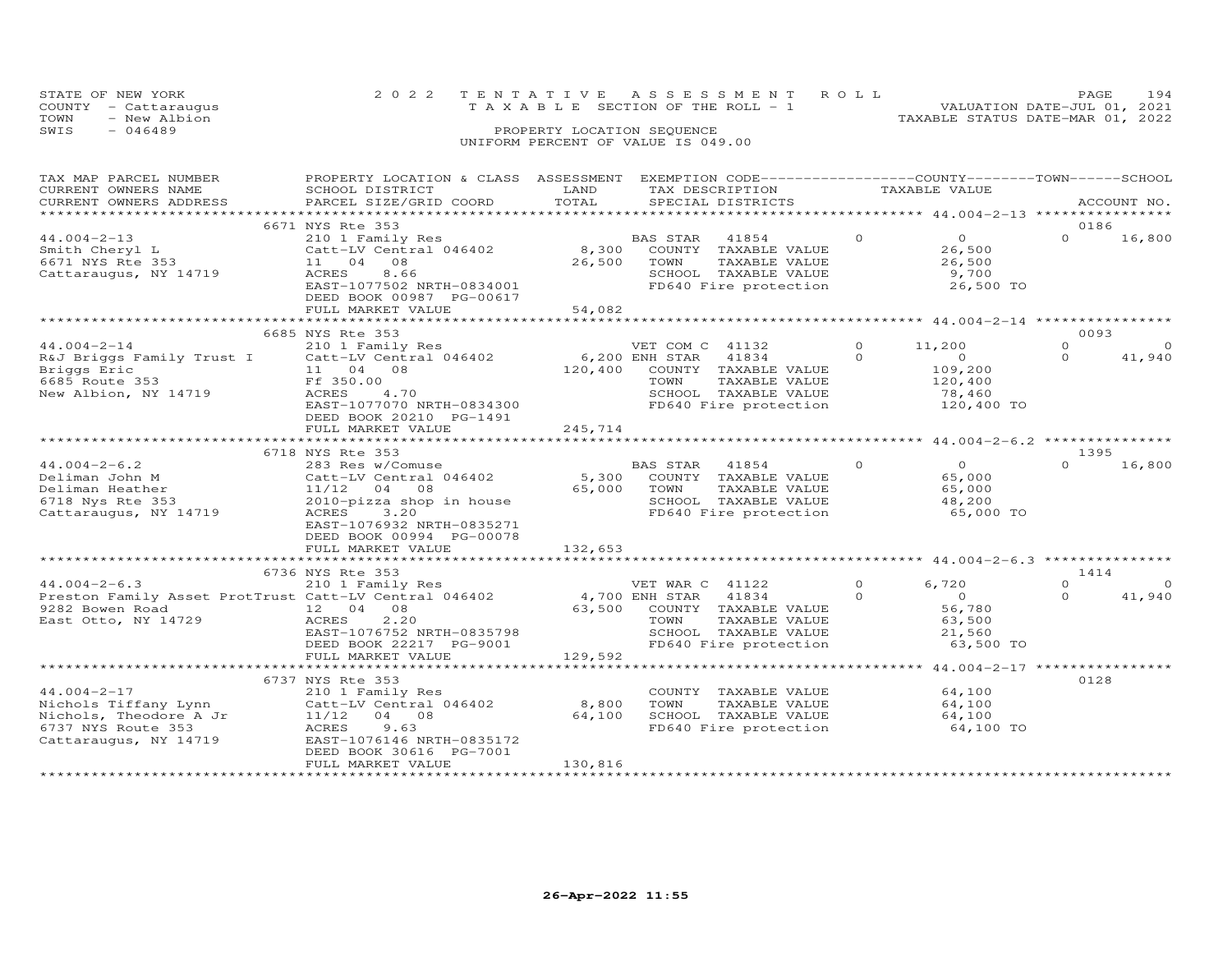|      | STATE OF NEW YORK    | 2022 TENTATIVE ASSESSMENT ROLL        |  |                                  | PAGE.                       | 195 |
|------|----------------------|---------------------------------------|--|----------------------------------|-----------------------------|-----|
|      | COUNTY - Cattaraugus | T A X A B L E SECTION OF THE ROLL - 1 |  |                                  | VALUATION DATE-JUL 01, 2021 |     |
| TOWN | - New Albion         |                                       |  | TAXABLE STATUS DATE-MAR 01, 2022 |                             |     |
| SWIS | - 046489             | PROPERTY LOCATION SEQUENCE            |  |                                  |                             |     |
|      |                      | UNIFORM PERCENT OF VALUE IS 049.00    |  |                                  |                             |     |

| TAX MAP PARCEL NUMBER                                 | PROPERTY LOCATION & CLASS ASSESSMENT EXEMPTION CODE---------------COUNTY-------TOWN-----SCHOOL |         |                       |               |                |          |             |
|-------------------------------------------------------|------------------------------------------------------------------------------------------------|---------|-----------------------|---------------|----------------|----------|-------------|
| CURRENT OWNERS NAME                                   | SCHOOL DISTRICT                                                                                | LAND    | TAX DESCRIPTION       | TAXABLE VALUE |                |          |             |
| CURRENT OWNERS ADDRESS                                | PARCEL SIZE/GRID COORD                                                                         | TOTAL   | SPECIAL DISTRICTS     |               |                |          | ACCOUNT NO. |
|                                                       |                                                                                                |         |                       |               |                |          |             |
|                                                       | 6747 NYS Rte 353                                                                               |         |                       |               |                | 1435     |             |
| $44.004 - 2 - 15.2$                                   | 240 Rural res                                                                                  |         | BAS STAR<br>41854     | $\circ$       | $\overline{0}$ | $\Omega$ | 16,800      |
| Chapman Timothy J                                     | Catt-LV Central 046402                                                                         | 9,800   | COUNTY TAXABLE VALUE  |               | 72,700         |          |             |
| Milks Stacey                                          | 11 04 08                                                                                       | 72,700  | TOWN<br>TAXABLE VALUE |               | 72,700         |          |             |
| 6747 Nys Rte 353                                      | ACRES 11.55                                                                                    |         | SCHOOL TAXABLE VALUE  |               | 55,900         |          |             |
| Cattaraugus, NY 14719                                 | EAST-1076501 NRTH-0834783                                                                      |         | FD640 Fire protection |               | 72,700 TO      |          |             |
|                                                       | DEED BOOK 00957 PG-00233                                                                       |         |                       |               |                |          |             |
|                                                       | FULL MARKET VALUE                                                                              | 148,367 |                       |               |                |          |             |
|                                                       |                                                                                                |         |                       |               |                |          |             |
|                                                       | 6753 NYS Rte 353                                                                               |         |                       |               |                | 1092     |             |
|                                                       |                                                                                                |         |                       | $\circ$       | $\overline{O}$ | $\Omega$ | 16,800      |
| $44.004 - 2 - 18$                                     | 210 1 Family Res                                                                               |         | BAS STAR<br>41854     |               |                |          |             |
| Hannahs David M                                       | Catt-LV Central 046402                                                                         | 6,500   | COUNTY TAXABLE VALUE  |               | 97,600         |          |             |
| Hannahs Tina M                                        | 11/12 04 08                                                                                    | 97,600  | TOWN<br>TAXABLE VALUE |               | 97,600         |          |             |
| 6753 Nys Rte 353                                      | 5.20<br>ACRES                                                                                  |         | SCHOOL TAXABLE VALUE  |               | 80,800         |          |             |
| Cattaraugus, NY 14719                                 | EAST-1076051 NRTH-0835667                                                                      |         | FD640 Fire protection |               | 97,600 TO      |          |             |
|                                                       | DEED BOOK 00968 PG-01071                                                                       |         |                       |               |                |          |             |
|                                                       | FULL MARKET VALUE                                                                              | 199,184 |                       |               |                |          |             |
|                                                       |                                                                                                |         |                       |               |                |          |             |
|                                                       | 6779 NYS Rte 353                                                                               |         |                       |               |                | 1081     |             |
| $44.004 - 2 - 19.2$                                   | 270 Mfg housing                                                                                |         | COUNTY TAXABLE VALUE  |               | 56,500         |          |             |
| Hannahs David M                                       | Catt-LV Central 046402                                                                         | 8,800   | TAXABLE VALUE<br>TOWN |               | 56,500         |          |             |
| Hannahs Tina M                                        | 12 04 08                                                                                       | 56,500  | SCHOOL TAXABLE VALUE  |               | 56,500         |          |             |
| 6753 Rte 353                                          | ACRES<br>6.70                                                                                  |         | FD640 Fire protection |               | 56,500 TO      |          |             |
| Cattaraugus, NY 14719                                 | EAST-1075740 NRTH-0835646                                                                      |         |                       |               |                |          |             |
|                                                       | DEED BOOK 25835 PG-8006                                                                        |         |                       |               |                |          |             |
|                                                       | FULL MARKET VALUE                                                                              | 115,306 |                       |               |                |          |             |
|                                                       |                                                                                                |         |                       |               |                |          |             |
|                                                       | 6809 NYS Rte 353                                                                               |         |                       |               |                | 0066     |             |
| $44.004 - 2 - 20$                                     | 240 Rural res                                                                                  |         | BAS STAR 41854        | $\Omega$      | $\overline{O}$ | $\cap$   | 16,800      |
| Borrowdale Robert G                                   | Catt-LV Central 046402                                                                         | 19,800  | COUNTY TAXABLE VALUE  |               | 52,800         |          |             |
| Borrowdale George E                                   | 12 04 08                                                                                       | 52,800  | TOWN<br>TAXABLE VALUE |               | 52,800         |          |             |
| 6809 Nys Rte 353                                      | ACRES 31.66                                                                                    |         | SCHOOL TAXABLE VALUE  |               | 36,000         |          |             |
| Cattaraugus, NY 14719                                 | EAST-1075478 NRTH-0836733                                                                      |         | FD640 Fire protection |               | 52,800 TO      |          |             |
|                                                       | DEED BOOK 00962 PG-01036                                                                       |         |                       |               |                |          |             |
|                                                       | FULL MARKET VALUE                                                                              | 107,755 |                       |               |                |          |             |
|                                                       |                                                                                                |         |                       |               |                |          |             |
|                                                       |                                                                                                |         |                       |               |                |          |             |
|                                                       | 6849 NYS Rte 353                                                                               |         |                       |               |                | 0381     |             |
| $44.004 - 2 - 23.1$                                   | 312 Vac w/imprv                                                                                |         | AG DIST<br>41720      | $\circ$       | 8,211          | 8,211    | 8,211       |
| Preston Family Asset ProtTrust Catt-LV Central 046402 |                                                                                                | 30,400  | COUNTY TAXABLE VALUE  |               | 22,689         |          |             |
| 9282 Bowen Road                                       | 20/21 04 08                                                                                    | 30,900  | TOWN<br>TAXABLE VALUE |               | 22,689         |          |             |
| East Otto, NY 14729                                   | 58.27<br>ACRES                                                                                 |         | SCHOOL TAXABLE VALUE  |               | 22,689         |          |             |
|                                                       | EAST-1074182 NRTH-0837669                                                                      |         | FD640 Fire protection |               | 30,900 TO      |          |             |
| MAY BE SUBJECT TO PAYMENT DEED BOOK 22217 PG-9001     |                                                                                                |         |                       |               |                |          |             |
| UNDER AGDIST LAW TIL 2026                             | FULL MARKET VALUE                                                                              | 63,061  |                       |               |                |          |             |
|                                                       |                                                                                                |         |                       |               |                |          |             |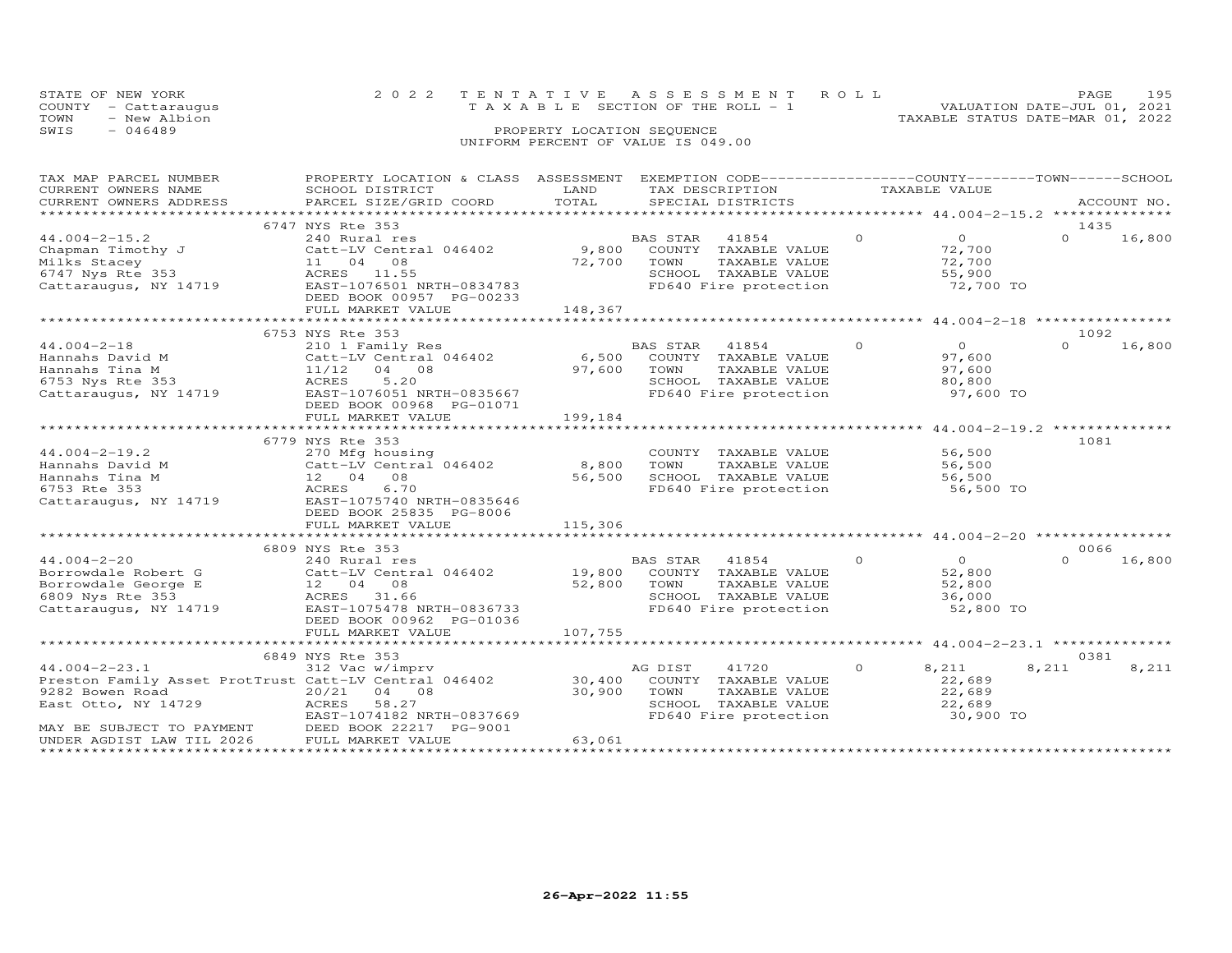| STATE OF NEW YORK<br>COUNTY - Cattaraugus | 2022 TENTATIVE ASSESSMENT ROLL<br>T A X A B L E SECTION OF THE ROLL - 1 | PAGE.<br>VALUATION DATE-JUL 01, 2021 | 196 |
|-------------------------------------------|-------------------------------------------------------------------------|--------------------------------------|-----|
| TOWN<br>- New Albion                      |                                                                         | TAXABLE STATUS DATE-MAR 01, 2022     |     |
| SWIS<br>$-046489$                         | PROPERTY LOCATION SEQUENCE                                              |                                      |     |
|                                           | UNIFORM PERCENT OF VALUE IS 049.00                                      |                                      |     |

| TAX MAP PARCEL NUMBER                              | PROPERTY LOCATION & CLASS ASSESSMENT |              | EXEMPTION CODE-----------------COUNTY-------TOWN------SCHOOL |                |                                                    |          |             |
|----------------------------------------------------|--------------------------------------|--------------|--------------------------------------------------------------|----------------|----------------------------------------------------|----------|-------------|
| CURRENT OWNERS NAME                                | SCHOOL DISTRICT                      | LAND         | TAX DESCRIPTION                                              |                | TAXABLE VALUE                                      |          |             |
| CURRENT OWNERS ADDRESS                             | PARCEL SIZE/GRID COORD               | TOTAL        | SPECIAL DISTRICTS                                            |                |                                                    |          | ACCOUNT NO. |
|                                                    |                                      |              |                                                              |                |                                                    |          |             |
|                                                    | 6930 NYS Rte 353                     |              |                                                              |                |                                                    | 0394     |             |
| $44.004 - 2 - 2$                                   | 210 1 Family Res                     |              | BAS STAR 41854                                               | $\Omega$       | $\overline{O}$                                     | $\Omega$ | 16,800      |
| Stokes Matthew P                                   | Catt-LV Central 046402               | 4,600        | COUNTY TAXABLE VALUE                                         |                | 52,200                                             |          |             |
| Stokes Karen A                                     | 20 04 08                             | 52,200       | TOWN<br>TAXABLE VALUE                                        |                | 52,200                                             |          |             |
| 6930 Nys Rte 353                                   |                                      |              | SCHOOL TAXABLE VALUE                                         |                | 35,400                                             |          |             |
| Cattaraugus, NY 14719                              | EAST-1074226 NRTH-0838810            |              | FD640 Fire protection                                        |                | 52,200 TO                                          |          |             |
|                                                    | DEED BOOK 00948 PG-00397             |              |                                                              |                |                                                    |          |             |
|                                                    | FULL MARKET VALUE                    | 106,531      |                                                              |                |                                                    |          |             |
|                                                    |                                      |              |                                                              |                |                                                    |          |             |
|                                                    | 6991 NYS Rte 353                     |              |                                                              |                |                                                    | 0541     |             |
| $44.002 - 2 - 20$                                  | 210 1 Family Res                     |              | BAS STAR<br>41854                                            | $\Omega$       | $\overline{O}$                                     | $\Omega$ | 16,800      |
| Shultz Patrick L                                   | Catt-LV Central 046402               | 4,900        | COUNTY TAXABLE VALUE                                         |                | 56,165                                             |          |             |
| Shultz Rebecca                                     | 21 04 08                             | 56,165       | TOWN<br>TAXABLE VALUE                                        |                | 56,165                                             |          |             |
| 6991 Nys Rte 353                                   | ACRES<br>2.50                        |              |                                                              |                | 39,365                                             |          |             |
| Cattaraugus, NY 14719                              | EAST-1071075 NRTH-0841013            |              | SCHOOL TAXABLE VALUE<br>FD640 Fire protection                |                | 56,165 TO                                          |          |             |
|                                                    | DEED BOOK 00984 PG-00029             |              |                                                              |                |                                                    |          |             |
|                                                    | FULL MARKET VALUE                    | 114,622      |                                                              |                |                                                    |          |             |
|                                                    |                                      |              |                                                              |                |                                                    |          |             |
|                                                    |                                      |              |                                                              |                |                                                    | 0095     |             |
|                                                    | 6996 NYS Rte 353                     |              |                                                              |                |                                                    |          |             |
| $44.004 - 2 - 1.1$                                 | 120 Field crops                      |              | ENH STAR 41834                                               | $\overline{a}$ | $\Omega$                                           | $\Omega$ | 41,940      |
| Cobo Gerald                                        | Catt-LV Central 046402               | 69,200       | COUNTY TAXABLE VALUE                                         |                | 175,600                                            |          |             |
| 6996 NYS Rte 353                                   | 20/21 04 08                          | 175,600      | TOWN<br>TAXABLE VALUE                                        |                | 175,600                                            |          |             |
| Cattaraugus, NY 14719                              | ACRES 229.65                         |              | SCHOOL TAXABLE VALUE                                         |                | 133,660                                            |          |             |
|                                                    | EAST-1072604 NRTH-0838987            |              | FD640 Fire protection                                        |                | 175,600 TO                                         |          |             |
|                                                    | DEED BOOK 00962 PG-01037             |              |                                                              |                |                                                    |          |             |
|                                                    | FULL MARKET VALUE                    | 358,367      |                                                              |                |                                                    |          |             |
|                                                    | **************************           | ************ |                                                              |                | ******************** 44.002-2-18 ***************** |          |             |
|                                                    | 7024 NYS Rte 353                     |              |                                                              |                |                                                    | 0023     |             |
| $44.002 - 2 - 18$                                  | 240 Rural res                        |              | $\overline{0}$<br>41854<br>BAS STAR                          |                | $\overline{0}$                                     | $\Omega$ | 16,800      |
| 44.002-2-18<br>Krug Donald J<br>7024 NYS Route 353 | Catt-LV Central 046402               |              | 18,500 COUNTY TAXABLE VALUE                                  |                | 97,700                                             |          |             |
|                                                    | 21 04 08                             | 97,700       | TOWN<br>TAXABLE VALUE                                        |                | 97,700                                             |          |             |
| Cattaraugus, NY 14719                              | ACRES 28.90                          |              | SCHOOL TAXABLE VALUE                                         |                | 80,900                                             |          |             |
|                                                    | EAST-1073498 NRTH-0840230            |              | FD640 Fire protection                                        |                | 97,700 TO                                          |          |             |
|                                                    | DEED BOOK 15073 PG-6001              |              |                                                              |                |                                                    |          |             |
|                                                    | FULL MARKET VALUE                    | 199,388      |                                                              |                |                                                    |          |             |
|                                                    |                                      |              |                                                              |                |                                                    |          |             |
|                                                    | 7094 NYS Rte 353                     |              |                                                              |                |                                                    |          |             |
| 44.002-2-22.9                                      | 210 1 Family Res                     |              | COUNTY TAXABLE VALUE                                         |                | 69,400                                             |          |             |
| Putnam Adam                                        | Catt-LV Central 046402               | 6,300        | TOWN<br>TAXABLE VALUE                                        |                | 69,400                                             |          |             |
| Giambra Katie                                      | 21, 29/4/8                           | 69,400       | SCHOOL TAXABLE VALUE                                         |                | 69,400                                             |          |             |
| 7094 NYS Route 353                                 | split from 22.1                      |              | SCHOOL TAXABLE VALUE<br>FD640 Fire protection                |                | 69,400 TO                                          |          |             |
| Cattaraugus, NY 14719                              | 4.81<br>ACRES                        |              |                                                              |                |                                                    |          |             |
|                                                    | EAST-1071961 NRTH-0841018            |              |                                                              |                |                                                    |          |             |
| MAY BE SUBJECT TO PAYMENT                          | DEED BOOK 2021 PG-12883              |              |                                                              |                |                                                    |          |             |
| UNDER AGDIST LAW TIL 2026                          | FULL MARKET VALUE                    | 141,633      |                                                              |                |                                                    |          |             |
|                                                    |                                      |              |                                                              |                |                                                    |          |             |
|                                                    |                                      |              |                                                              |                |                                                    |          |             |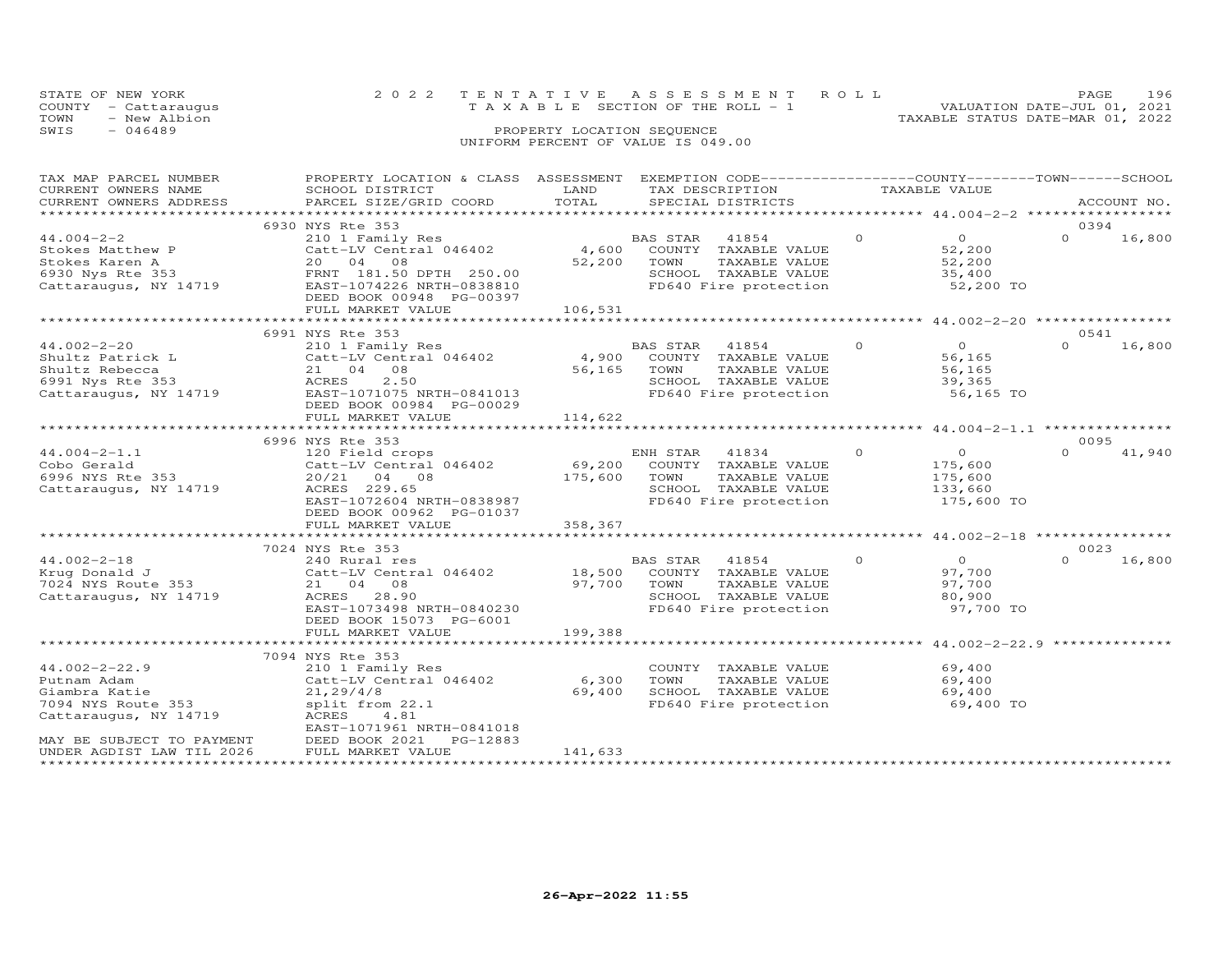| STATE OF NEW YORK    |  | 2022 TENTATIVE ASSESSMENT ROLL     |                            |  | PAGE.                            | 197 |
|----------------------|--|------------------------------------|----------------------------|--|----------------------------------|-----|
| COUNTY - Cattaraugus |  | TAXABLE SECTION OF THE ROLL - 1    |                            |  | VALUATION DATE-JUL 01, 2021      |     |
| TOWN<br>- New Albion |  |                                    |                            |  | TAXABLE STATUS DATE-MAR 01, 2022 |     |
| SWIS<br>- 046489     |  |                                    | PROPERTY LOCATION SEQUENCE |  |                                  |     |
|                      |  | UNIFORM PERCENT OF VALUE IS 049.00 |                            |  |                                  |     |

| TAX MAP PARCEL NUMBER                     | PROPERTY LOCATION & CLASS ASSESSMENT EXEMPTION CODE----------------COUNTY-------TOWN------SCHOOL            |         |                                                                |          |                                            |          |                |
|-------------------------------------------|-------------------------------------------------------------------------------------------------------------|---------|----------------------------------------------------------------|----------|--------------------------------------------|----------|----------------|
| CURRENT OWNERS NAME                       | SCHOOL DISTRICT                                                                                             | LAND    | TAX DESCRIPTION                                                |          | TAXABLE VALUE                              |          |                |
|                                           | CURRENT OWNERS ADDRESS PARCEL SIZE/GRID COORD                                                               | TOTAL   | SPECIAL DISTRICTS                                              |          |                                            |          | ACCOUNT NO.    |
|                                           |                                                                                                             |         |                                                                |          |                                            |          |                |
|                                           | 7166 NYS Rte 353                                                                                            |         |                                                                |          |                                            |          | 0465           |
| $44.002 - 2 - 24$                         |                                                                                                             |         |                                                                | $\circ$  | 27,045                                     | 27,045   | $\overline{0}$ |
| Stephens Emma Jean<br>Case Jeanne M       |                                                                                                             |         |                                                                | $\Omega$ | $\overline{0}$                             | $\Omega$ | 21,035         |
|                                           |                                                                                                             |         |                                                                | $\Omega$ | $\begin{array}{c} 0 \\ 33,055 \end{array}$ | $\Omega$ | 39,065         |
|                                           |                                                                                                             |         |                                                                |          |                                            |          |                |
|                                           | Case Jeanne M<br>7166 NYS Rte 353<br>7166 NYS Rte 353<br>Cattaraugus, NY 14719<br>EAST-1070933 NRTH-0842628 |         |                                                                |          | 33,055                                     |          |                |
|                                           | DEED BOOK 4860 PG-8001                                                                                      |         |                                                                |          | $\sim$ 0                                   |          |                |
|                                           | FULL MARKET VALUE                                                                                           |         | 122,653 FD640 Fire protection                                  |          | 60,100 TO                                  |          |                |
|                                           |                                                                                                             |         |                                                                |          |                                            |          |                |
|                                           | 7186 NYS Rte 353                                                                                            |         |                                                                |          |                                            |          | 0374           |
| 44.002-2-25                               | 210 1 Family Res                                                                                            |         | COUNTY TAXABLE VALUE<br>TOWN     TAXABLE VALUE                 |          | 56,900                                     |          |                |
| Lenahan Thomas J Jr                       |                                                                                                             |         |                                                                |          | 56,900                                     |          |                |
| 7186 NYS Rte 353<br>Cattaraugus, NY 14719 | 21 04 08<br>ACRES 1.25                                                                                      | 56,900  |                                                                |          |                                            |          |                |
|                                           |                                                                                                             |         |                                                                |          |                                            |          |                |
|                                           | EAST-1070852 NRTH-0842969                                                                                   |         |                                                                |          |                                            |          |                |
|                                           | DEED BOOK 8993 PG-7002                                                                                      |         |                                                                |          |                                            |          |                |
|                                           | FULL MARKET VALUE                                                                                           | 116,122 |                                                                |          |                                            |          |                |
|                                           |                                                                                                             |         |                                                                |          |                                            |          |                |
|                                           | 7196 NYS Rte 353                                                                                            |         |                                                                |          |                                            |          | 0074           |
| $44.002 - 2 - 26$                         | 210 1 Family Res                                                                                            |         |                                                                |          |                                            |          |                |
|                                           |                                                                                                             |         | COUNTY TAXABLE VALUE 58,600<br>TOWN TAXABLE VALUE 58,600       |          |                                            |          |                |
|                                           |                                                                                                             |         |                                                                |          |                                            |          |                |
|                                           |                                                                                                             |         |                                                                |          |                                            |          |                |
|                                           | EAST-1070917 NRTH-0843181                                                                                   |         |                                                                |          |                                            |          |                |
|                                           | DEED BOOK 2020 PG-13165                                                                                     |         |                                                                |          |                                            |          |                |
|                                           |                                                                                                             |         |                                                                |          |                                            |          |                |
|                                           |                                                                                                             |         |                                                                |          |                                            |          |                |
|                                           | 7200 NYS Rte 353                                                                                            |         |                                                                |          |                                            |          | 0227           |
|                                           |                                                                                                             |         | COUNTY TAXABLE VALUE                                           |          | 57,800                                     |          |                |
|                                           |                                                                                                             |         | TAXABLE VALUE 57,800<br>TOWN                                   |          |                                            |          |                |
|                                           |                                                                                                             |         |                                                                |          |                                            |          |                |
|                                           |                                                                                                             |         |                                                                |          |                                            |          |                |
|                                           | EAST-1070914 NRTH-0843304                                                                                   |         |                                                                |          |                                            |          |                |
|                                           | DEED BOOK 20200 PG-5128                                                                                     |         |                                                                |          |                                            |          |                |
|                                           | FULL MARKET VALUE                                                                                           | 117,959 |                                                                |          |                                            |          |                |
|                                           |                                                                                                             |         |                                                                |          |                                            |          |                |
|                                           | 7210 NYS Rte 353                                                                                            |         |                                                                |          |                                            |          |                |
| $44.002 - 2 - 5.3$                        | 240 Rural res                                                                                               |         | COUNTY TAXABLE VALUE                                           |          | 38,800                                     |          |                |
| Krick Michael Patrick                     | Catt-LV Central 046402 8,900                                                                                |         | TOWN<br>TAXABLE VALUE 38,800                                   |          |                                            |          |                |
| 7210 NYS Route 353                        | 22 04 08                                                                                                    | 38,800  |                                                                |          |                                            |          |                |
| Cattaraugus, NY 14719                     | ACRES<br>9.85                                                                                               |         | SCHOOL TAXABLE VALUE 38,800<br>FD640 Fire protection 38,800 TO |          |                                            |          |                |
|                                           | EAST-1071308 NRTH-0843606                                                                                   |         |                                                                |          |                                            |          |                |
|                                           | DEED BOOK 20190 PG-5382                                                                                     |         |                                                                |          |                                            |          |                |
|                                           | FULL MARKET VALUE                                                                                           | 79,184  |                                                                |          |                                            |          |                |
|                                           |                                                                                                             |         |                                                                |          |                                            |          |                |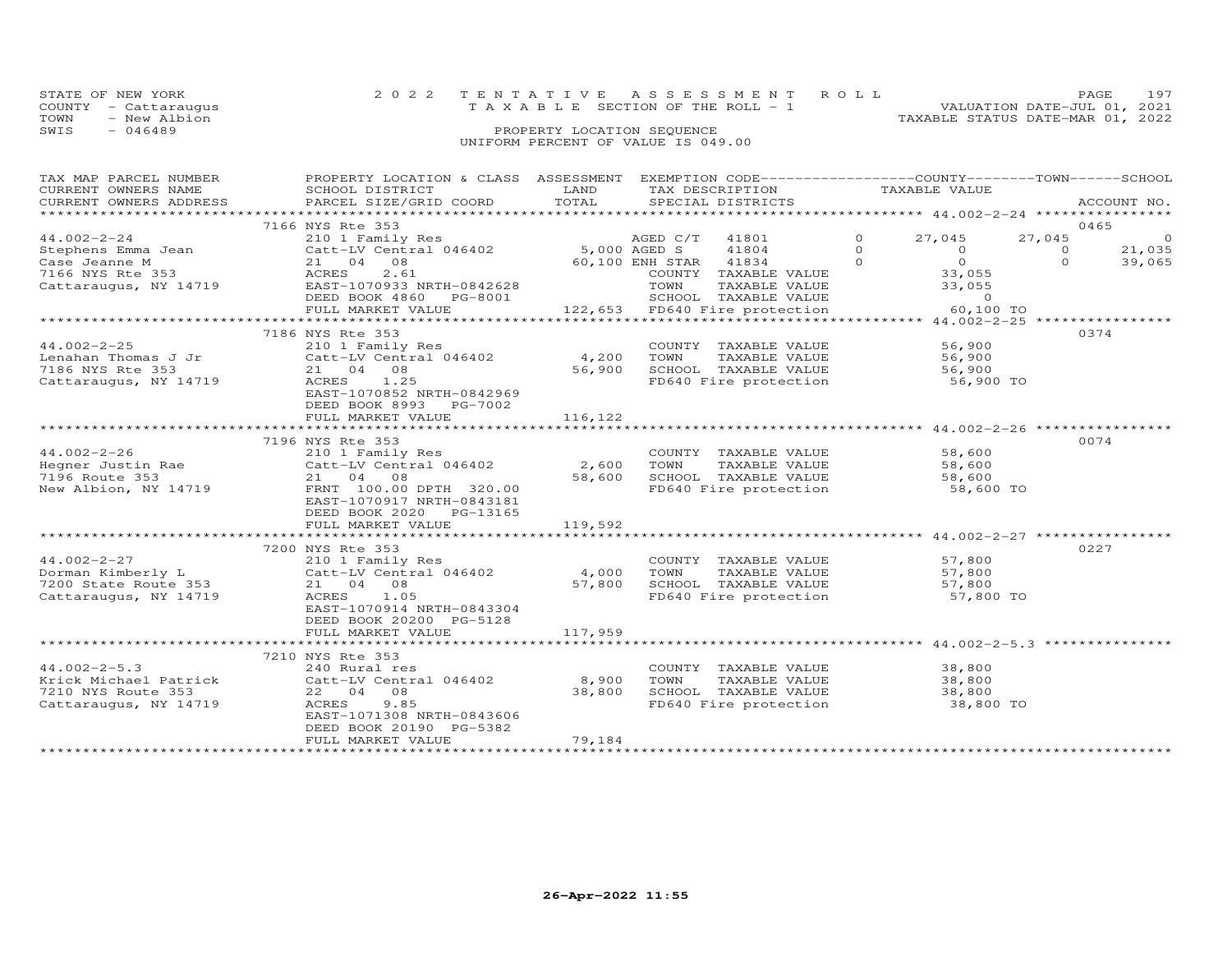| STATE OF NEW YORK    | 2022 TENTATIVE ASSESSMENT ROLL        | 198<br>PAGE.                     |
|----------------------|---------------------------------------|----------------------------------|
| COUNTY - Cattaraugus | T A X A B L E SECTION OF THE ROLL - 1 | VALUATION DATE-JUL 01, 2021      |
| TOWN<br>- New Albion |                                       | TAXABLE STATUS DATE-MAR 01, 2022 |
| SWIS<br>- 046489     | PROPERTY LOCATION SEQUENCE            |                                  |
|                      | UNIFORM PERCENT OF VALUE IS 049.00    |                                  |

| TAX MAP PARCEL NUMBER<br>CURRENT OWNERS NAME | PROPERTY LOCATION & CLASS ASSESSMENT EXEMPTION CODE-----------------COUNTY-------TOWN------SCHOOL<br>SCHOOL DISTRICT | LAND                | TAX DESCRIPTION                               | TAXABLE VALUE                               |                    |
|----------------------------------------------|----------------------------------------------------------------------------------------------------------------------|---------------------|-----------------------------------------------|---------------------------------------------|--------------------|
| CURRENT OWNERS ADDRESS                       | PARCEL SIZE/GRID COORD                                                                                               | TOTAL               | SPECIAL DISTRICTS                             |                                             | ACCOUNT NO.        |
| **********************                       |                                                                                                                      |                     |                                               |                                             |                    |
|                                              | 7220 NYS Rte 353                                                                                                     |                     |                                               |                                             | 0282               |
| $44.002 - 2 - 5.1$                           | 312 Vac w/imprv                                                                                                      |                     | COUNTY TAXABLE VALUE                          | 24,500                                      |                    |
| Stevens Kristin L                            | Catt-LV Central 046402                                                                                               | 22,600              | TOWN<br>TAXABLE VALUE                         | 24,500                                      |                    |
| Williams Eileen S                            | 22 04<br>08                                                                                                          | 24,500              | SCHOOL TAXABLE VALUE                          | 24,500                                      |                    |
| 6006 Frank Rd                                | ACRES<br>42.35                                                                                                       |                     | FD640 Fire protection                         | 24,500 TO                                   |                    |
| Cattaraugus, NY 14719                        | EAST-1072046 NRTH-0843909                                                                                            |                     |                                               |                                             |                    |
|                                              | DEED BOOK 20190 PG-5382                                                                                              |                     |                                               |                                             |                    |
|                                              | FULL MARKET VALUE                                                                                                    | 50,000              |                                               |                                             |                    |
|                                              | ************************                                                                                             |                     |                                               |                                             |                    |
|                                              | 7224 NYS Rte 353                                                                                                     |                     |                                               |                                             | 0466               |
| $44.002 - 2 - 4$                             | 270 Mfg housing                                                                                                      |                     | BAS STAR<br>41854                             | $\Omega$<br>$\circ$                         | 16,800             |
| Kaye Eileen S                                | Catt-LV Central 046402                                                                                               | 2,900               | COUNTY TAXABLE VALUE                          | 41,200                                      |                    |
| 7224 Nys Rte 353                             | 22 04<br>- 08                                                                                                        | 41,200              | TOWN<br>TAXABLE VALUE                         | 41,200                                      |                    |
| Cattaraugus, NY 14719                        | FRNT 134.00 DPTH 136.00                                                                                              |                     | SCHOOL TAXABLE VALUE                          | 24,400                                      |                    |
|                                              | BANK<br>005                                                                                                          |                     | FD640 Fire protection                         | 41,200 TO                                   |                    |
|                                              | EAST-1070883 NRTH-0843816                                                                                            |                     |                                               |                                             |                    |
|                                              | DEED BOOK 1004    PG-1111                                                                                            |                     |                                               |                                             |                    |
|                                              | FULL MARKET VALUE                                                                                                    | 84,082              |                                               | ********* 44.002-2-3 ***************        |                    |
|                                              |                                                                                                                      |                     |                                               |                                             |                    |
| $44.002 - 2 - 3$                             | 7232 NYS Rte 353                                                                                                     |                     |                                               | $\circ$<br>$\circ$                          | 0263<br>$\Omega$   |
|                                              | 210 1 Family Res                                                                                                     |                     | 41834<br>ENH STAR                             |                                             | 41,940             |
| Gross Larry E<br>Gross Anita                 | Catt-LV Central 046402<br>22 04<br>08                                                                                | 3,800<br>47,500     | COUNTY TAXABLE VALUE<br>TOWN<br>TAXABLE VALUE | 47,500<br>47,500                            |                    |
|                                              |                                                                                                                      |                     |                                               |                                             |                    |
| 7232 Rte. 353<br>Cattaraugus, NY 14719       | 2014-land ctrc-Larry&Anit                                                                                            |                     | SCHOOL TAXABLE VALUE<br>FD640 Fire protection | 5,560<br>47,500 TO                          |                    |
|                                              | FRNT 329.00 DPTH 122.00                                                                                              |                     |                                               |                                             |                    |
|                                              | EAST-1070914 NRTH-0844041<br>DEED BOOK 20200 PG-9147                                                                 |                     |                                               |                                             |                    |
|                                              |                                                                                                                      | 96,939              |                                               |                                             |                    |
|                                              | FULL MARKET VALUE<br>***************************                                                                     |                     |                                               |                                             |                    |
|                                              | 7239 NYS Rte 353                                                                                                     |                     |                                               |                                             | 1091               |
| $44.002 - 1 - 6.2$                           | 210 1 Family Res                                                                                                     |                     | ENH STAR<br>41834                             | $\circ$<br>$\circ$                          | 41,940<br>$\Omega$ |
| Harvey Frank D                               | Catt-LV Central 046402                                                                                               | 8,200               | COUNTY TAXABLE VALUE                          | 50,300                                      |                    |
| Harvey Pamalla J                             | 30  04  08                                                                                                           | 50,300              | TOWN<br>TAXABLE VALUE                         | 50,300                                      |                    |
| 7239 Nys Rte 353                             | ACRES 10.20                                                                                                          |                     | SCHOOL TAXABLE VALUE                          | 8,360                                       |                    |
| Cattaraugus, NY 14719                        | EAST-1070553 NRTH-0844055                                                                                            |                     | FD640 Fire protection                         | 50,300 TO                                   |                    |
|                                              | DEED BOOK 00869 PG-00995                                                                                             |                     |                                               |                                             |                    |
|                                              | FULL MARKET VALUE                                                                                                    | 102,653             |                                               |                                             |                    |
|                                              |                                                                                                                      | **************      |                                               | ******************** 35.004-1-4 *********** |                    |
|                                              | 7700 NYS Rte 353                                                                                                     |                     |                                               |                                             | 0431               |
| $35.004 - 1 - 4$                             | 210 1 Family Res                                                                                                     |                     | COUNTY TAXABLE VALUE                          | 38,000                                      |                    |
| Kavanagh Jennifer L                          | Catt-LV Central 046402                                                                                               | 4,300               | TOWN<br>TAXABLE VALUE                         | 38,000                                      |                    |
| 7700 NYS Rte 353                             | 32 04<br>08                                                                                                          | 38,000              | SCHOOL TAXABLE VALUE                          | 38,000                                      |                    |
| Cattaraugus, NY 14719                        | Ff 62.00                                                                                                             |                     | FD640 Fire protection                         | 38,000 TO                                   |                    |
|                                              | ACRES<br>1.50 BANK<br>017                                                                                            |                     |                                               |                                             |                    |
|                                              | EAST-1068821 NRTH-0851668                                                                                            |                     |                                               |                                             |                    |
|                                              | DEED BOOK 8680<br>PG-5002                                                                                            |                     |                                               |                                             |                    |
|                                              | FULL MARKET VALUE                                                                                                    | 77,551              |                                               |                                             |                    |
| *********************                        | ************************                                                                                             | ******************* |                                               |                                             |                    |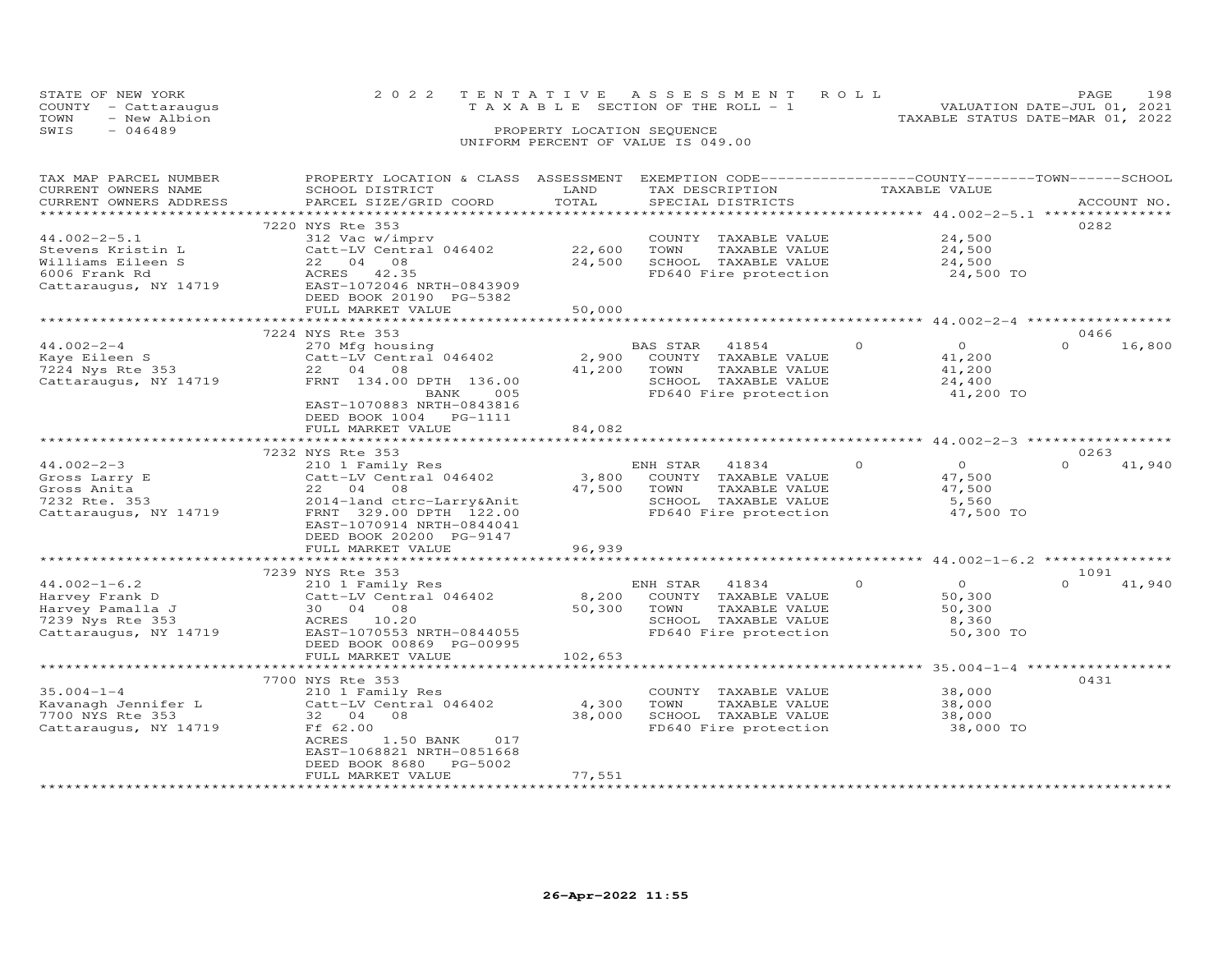| STATE OF NEW YORK    | 2022 TENTATIVE ASSESSMENT ROLL     | 199<br>PAGE.                     |
|----------------------|------------------------------------|----------------------------------|
| COUNTY - Cattaraugus | TAXABLE SECTION OF THE ROLL - 1    | VALUATION DATE-JUL 01, 2021      |
| TOWN<br>- New Albion |                                    | TAXABLE STATUS DATE-MAR 01, 2022 |
| SWIS<br>- 046489     | PROPERTY LOCATION SEQUENCE         |                                  |
|                      | UNIFORM PERCENT OF VALUE IS 049.00 |                                  |

| TAX MAP PARCEL NUMBER<br>CURRENT OWNERS NAME | PROPERTY LOCATION & CLASS ASSESSMENT<br>SCHOOL DISTRICT                                      | LAND                | EXEMPTION CODE-----------------COUNTY-------TOWN-----SCHOOL<br>TAX DESCRIPTION | TAXABLE VALUE                                      |                    |
|----------------------------------------------|----------------------------------------------------------------------------------------------|---------------------|--------------------------------------------------------------------------------|----------------------------------------------------|--------------------|
| CURRENT OWNERS ADDRESS                       | PARCEL SIZE/GRID COORD                                                                       | TOTAL               | SPECIAL DISTRICTS                                                              |                                                    | ACCOUNT NO.        |
|                                              | 7706 NYS Rte 353                                                                             |                     |                                                                                |                                                    | 0514               |
| $35.004 - 1 - 3$                             | 210 1 Family Res                                                                             |                     | COUNTY TAXABLE VALUE                                                           | 56,200                                             |                    |
| Bauer David P Jr                             | Catt-LV Central 046402                                                                       | 9,000               | TOWN<br>TAXABLE VALUE                                                          | 56,200                                             |                    |
| 1072 Old Eden Evans Center Rd 32 04          | 08                                                                                           | 56,200              | SCHOOL TAXABLE VALUE                                                           | 56,200                                             |                    |
| Angola, NY 14006-9737                        | 10.00<br>ACRES<br>EAST-1068645 NRTH-0852394<br>DEED BOOK 1031<br>PG-531<br>FULL MARKET VALUE | 114,694             | FD640 Fire protection                                                          | 56,200 TO                                          |                    |
|                                              |                                                                                              |                     |                                                                                |                                                    |                    |
|                                              | 7709 NYS Rte 353                                                                             |                     |                                                                                |                                                    | 0213               |
| $35.004 - 1 - 21$                            | 240 Rural res                                                                                |                     | COUNTY TAXABLE VALUE                                                           | 32,000                                             |                    |
| Sawyer Brandon D                             | Catt-LV Central 046402                                                                       | 10,100              | TAXABLE VALUE<br>TOWN                                                          | 32,000                                             |                    |
| 7709 Route 353                               | 31 04 08                                                                                     | 32,000              | SCHOOL TAXABLE VALUE                                                           | 32,000                                             |                    |
| Cattaraugus, NY 14719                        | $L/p$ 975-1030                                                                               |                     | FD640 Fire protection                                                          | 32,000 TO                                          |                    |
|                                              | Ff 195.00<br>ACRES<br>30.00 BANK<br>017                                                      |                     |                                                                                |                                                    |                    |
|                                              | EAST-1067828 NRTH-0851002                                                                    |                     |                                                                                |                                                    |                    |
|                                              | DEED BOOK 28134 PG-4001<br>FULL MARKET VALUE                                                 | 65,306              |                                                                                |                                                    |                    |
|                                              |                                                                                              |                     |                                                                                |                                                    |                    |
|                                              | 7719 NYS Rte 353                                                                             |                     |                                                                                |                                                    | 0199               |
| $35.004 - 1 - 22$                            | 210 1 Family Res                                                                             |                     | BAS STAR<br>41854                                                              | $\circ$<br>$\overline{O}$                          | $\Omega$<br>16,500 |
| Harvey Donald R Jr                           | Catt-LV Central 046402                                                                       | 4,100               | COUNTY TAXABLE VALUE                                                           | 16,500                                             |                    |
| 7719 N Main St                               | 32 04<br>08                                                                                  | 16,500              | TOWN<br>TAXABLE VALUE                                                          | 16,500                                             |                    |
| Cattaraugus, NY 14719                        | Ff 282.00                                                                                    |                     | SCHOOL TAXABLE VALUE                                                           | $\circ$                                            |                    |
|                                              | ACRES<br>1.10                                                                                |                     | FD640 Fire protection                                                          | 16,500 TO                                          |                    |
|                                              | EAST-1068331 NRTH-0851551                                                                    |                     |                                                                                |                                                    |                    |
|                                              | DEED BOOK 00955 PG-01111                                                                     |                     |                                                                                |                                                    |                    |
|                                              | FULL MARKET VALUE                                                                            | 33,673              |                                                                                |                                                    |                    |
|                                              | ***********************                                                                      | ******************* | ********************************** 35.004-1-2 ***********                      |                                                    |                    |
|                                              | 7732 NYS Rte 353                                                                             |                     |                                                                                |                                                    | 0087               |
| $35.004 - 1 - 2$                             | 557 Outdr sport                                                                              |                     | COUNTY TAXABLE VALUE                                                           | 117,600                                            |                    |
| Cattaraugus Rod & Gun Club                   | Catt-LV Central 046402                                                                       | 39,600              | TOWN<br>TAXABLE VALUE                                                          | 117,600                                            |                    |
| PO Box 123                                   | 32 04<br>08                                                                                  | 117,600             | SCHOOL TAXABLE VALUE                                                           | 117,600                                            |                    |
| Cattaraugus, NY 14719                        | ACRES<br>88.01                                                                               |                     | FD640 Fire protection                                                          | 117,600 TO                                         |                    |
|                                              | EAST-1068096 NRTH-0853703                                                                    |                     |                                                                                |                                                    |                    |
|                                              | DEED BOOK 401<br>PG-00326                                                                    |                     |                                                                                |                                                    |                    |
|                                              | FULL MARKET VALUE                                                                            | 240,000             |                                                                                |                                                    |                    |
|                                              | ************                                                                                 |                     |                                                                                | *********************** 35.004-1-28 ************** |                    |
|                                              | 7778 NYS Rte 353                                                                             |                     |                                                                                |                                                    | 0130               |
| $35.004 - 1 - 28$                            | 210 1 Family Res                                                                             |                     | COUNTY<br>TAXABLE VALUE                                                        | 35,000                                             |                    |
| Schosek Larry J                              | Catt-LV Central 046402                                                                       | 4,300               | TOWN<br>TAXABLE VALUE                                                          | 35,000                                             |                    |
| Schosek Rebecca                              | 32 04<br>08                                                                                  | 35,000              | SCHOOL TAXABLE VALUE                                                           | 35,000                                             |                    |
| 14146 Route 438                              | ACRES<br>1.55                                                                                |                     | FD640 Fire protection                                                          | 35,000 TO                                          |                    |
| Gowanda, NY 14070                            | EAST-1067352 NRTH-0852596                                                                    |                     |                                                                                |                                                    |                    |
|                                              | DEED BOOK 836<br>PG-00181                                                                    |                     |                                                                                |                                                    |                    |
|                                              | FULL MARKET VALUE                                                                            | 71,429              |                                                                                |                                                    |                    |
|                                              |                                                                                              |                     |                                                                                |                                                    |                    |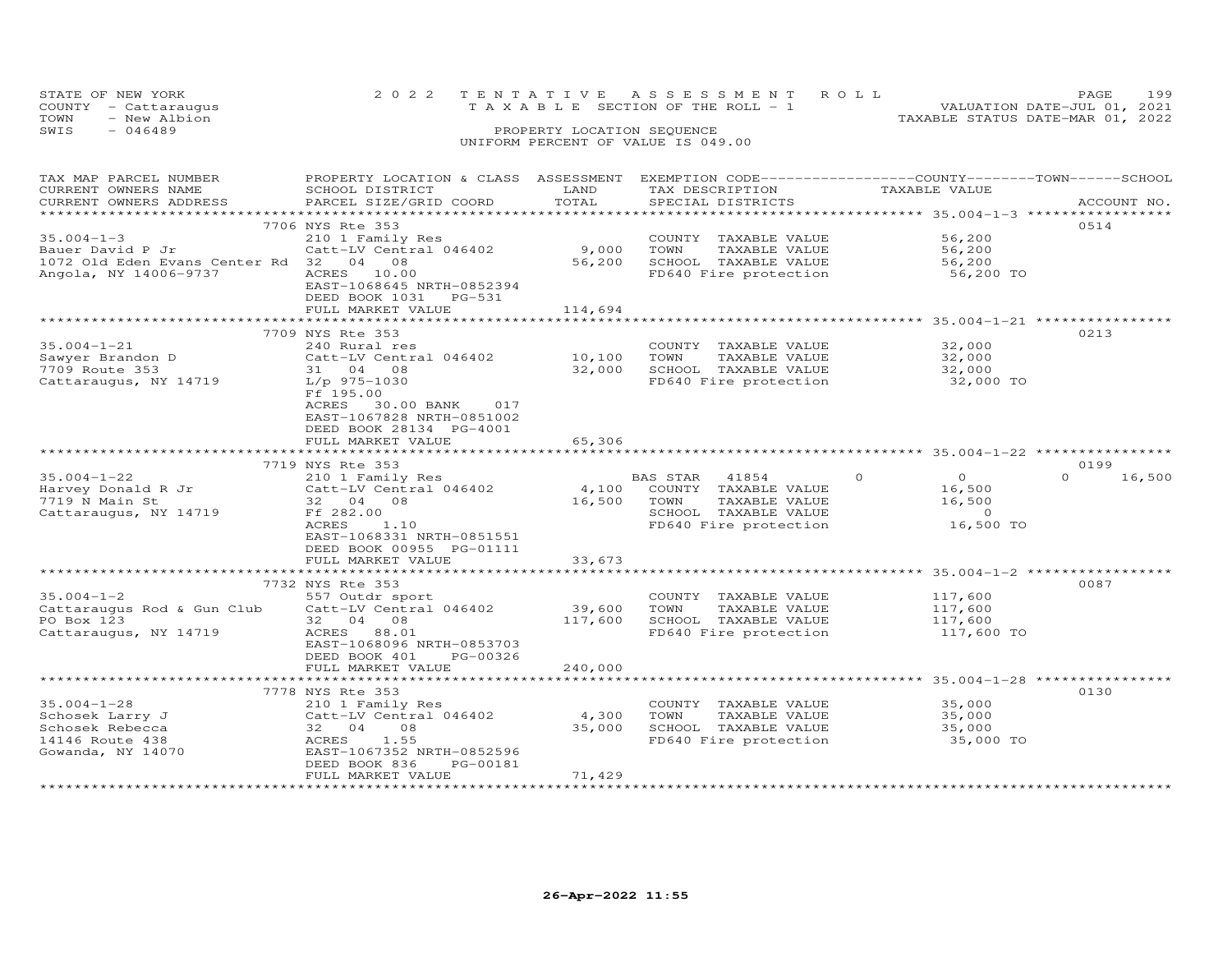|      | STATE OF NEW YORK    |  |  |                                    |  |  |                                 | 2022 TENTATIVE ASSESSMENT ROLL |                                  | PAGE.                       | 200 |
|------|----------------------|--|--|------------------------------------|--|--|---------------------------------|--------------------------------|----------------------------------|-----------------------------|-----|
|      | COUNTY - Cattaraugus |  |  |                                    |  |  | TAXABLE SECTION OF THE ROLL - 1 |                                |                                  | VALUATION DATE-JUL 01, 2021 |     |
| TOWN | - New Albion         |  |  |                                    |  |  |                                 |                                | TAXABLE STATUS DATE-MAR 01, 2022 |                             |     |
| SWIS | - 046489             |  |  | PROPERTY LOCATION SEQUENCE         |  |  |                                 |                                |                                  |                             |     |
|      |                      |  |  | UNIFORM PERCENT OF VALUE IS 049.00 |  |  |                                 |                                |                                  |                             |     |

| TAX MAP PARCEL NUMBER  | PROPERTY LOCATION & CLASS ASSESSMENT EXEMPTION CODE----------------COUNTY-------TOWN------SCHOOL |                               |                                                                 |                                                   |                      |
|------------------------|--------------------------------------------------------------------------------------------------|-------------------------------|-----------------------------------------------------------------|---------------------------------------------------|----------------------|
| CURRENT OWNERS NAME    | SCHOOL DISTRICT                                                                                  | LAND                          | TAX DESCRIPTION                                                 | TAXABLE VALUE                                     |                      |
| CURRENT OWNERS ADDRESS | PARCEL SIZE/GRID COORD                                                                           | TOTAL                         | SPECIAL DISTRICTS                                               |                                                   | ACCOUNT NO.          |
|                        | 7779 NYS Rte 353                                                                                 |                               |                                                                 |                                                   | 0029                 |
| $35.004 - 1 - 24.1$    |                                                                                                  |                               | 79 PCT OF VALUE USED FOR EXEMPTION PURPOSES<br>AGED C/T/S 41800 | 16,590<br>$\Omega$                                | 16,590               |
|                        | 280 Res Multiple<br>Catt-LV Central 046402 4,200 ENH STAR                                        |                               | 41834                                                           | $\Omega$<br>$\overline{O}$                        | 16,590<br>$\Omega$   |
| Mercer Beverly J       |                                                                                                  |                               |                                                                 |                                                   | 41,940               |
| 7779 Rte 353           | 32 04<br>08                                                                                      | 70,000                        | COUNTY TAXABLE VALUE                                            | 53,410                                            |                      |
| Cattaraugus, NY 14719  | Ff 420.00<br>1.40                                                                                |                               | TOWN<br>TAXABLE VALUE<br>SCHOOL TAXABLE VALUE                   | 53,410                                            |                      |
|                        | ACRES<br>EAST-1067222 NRTH-0852360                                                               |                               |                                                                 | 11,470                                            |                      |
|                        | DEED BOOK 00925 PG-00497                                                                         |                               | FD640 Fire protection                                           | 70,000 TO                                         |                      |
|                        | FULL MARKET VALUE                                                                                | 142,857                       |                                                                 |                                                   |                      |
|                        |                                                                                                  |                               |                                                                 |                                                   |                      |
|                        | 7785 NYS Rte 353                                                                                 |                               |                                                                 |                                                   | 0031                 |
| $35.004 - 1 - 25$      |                                                                                                  |                               | COUNTY TAXABLE VALUE                                            | 36,200                                            |                      |
| Ellis Larry W          | 270 Mfg housing<br>Catt-LV Central 046402                                                        | 3,200                         | TOWN<br>TAXABLE VALUE                                           | 36,200                                            |                      |
| 7785 NYS Rte 353       | 32 04<br>08                                                                                      | 36,200                        | SCHOOL TAXABLE VALUE                                            |                                                   |                      |
| Cattaraugus, NY 14779  | FRNT 125.00 DPTH 221.00                                                                          |                               | FD640 Fire protection                                           | 36,200<br>36,200 TO                               |                      |
|                        | EAST-1067013 NRTH-0852460                                                                        |                               |                                                                 |                                                   |                      |
|                        |                                                                                                  |                               |                                                                 |                                                   |                      |
|                        | DEED BOOK 30447 PG-3002<br>FULL MARKET VALUE                                                     |                               |                                                                 |                                                   |                      |
|                        |                                                                                                  | 73,878<br>* * * * * * * * * * |                                                                 | ************************ 35.004-1-26 ************ |                      |
|                        | 7793 NYS Rte 353                                                                                 |                               |                                                                 |                                                   | 0135                 |
| $35.004 - 1 - 26$      | 210 1 Family Res                                                                                 |                               | COUNTY TAXABLE VALUE                                            | 83,700                                            |                      |
| Bradley Nicki          | Catt-LV Central 046402                                                                           | 1,400                         | TOWN<br>TAXABLE VALUE                                           | 83,700                                            |                      |
| 7793 NYS Rte 353       | 32 04 08                                                                                         | 83,700                        | SCHOOL TAXABLE VALUE                                            | 83,700                                            |                      |
| Cattaraugus, NY 14719  | $L/p$ 829-19                                                                                     |                               | FD640 Fire protection                                           | 83,700 TO                                         |                      |
|                        | Ff 270.00                                                                                        |                               |                                                                 |                                                   |                      |
|                        | ACRES<br>1.70                                                                                    |                               |                                                                 |                                                   |                      |
|                        | EAST-1066859 NRTH-0852495                                                                        |                               |                                                                 |                                                   |                      |
|                        | DEED BOOK 31050 PG-6002                                                                          |                               |                                                                 |                                                   |                      |
|                        | FULL MARKET VALUE                                                                                | 170,816                       |                                                                 |                                                   |                      |
|                        |                                                                                                  |                               |                                                                 |                                                   |                      |
|                        | 7836 NYS Rte 353                                                                                 |                               |                                                                 |                                                   | 0109                 |
| $35.003 - 1 - 12$      | 260 Seasonal res                                                                                 |                               | COUNTY TAXABLE VALUE                                            | 51,200                                            |                      |
| Cullen Patrick J       | Catt-LV Central 046402                                                                           | 45,800                        | TOWN<br>TAXABLE VALUE                                           | 51,200                                            |                      |
| Cullen Joan A          | 40  04  08                                                                                       | 51,200                        | SCHOOL TAXABLE VALUE                                            | 51,200                                            |                      |
| 82 Washington St       | ACRES 111.75                                                                                     |                               | FD640 Fire protection                                           | 51,200 TO                                         |                      |
| Cattaraugus, NY 14719  | EAST-1065945 NRTH-0851948                                                                        |                               |                                                                 |                                                   |                      |
|                        | FULL MARKET VALUE                                                                                | 104,490                       |                                                                 |                                                   |                      |
|                        |                                                                                                  |                               |                                                                 | *********** 35.003-1-8.2 **************           |                      |
|                        | 7850 NYS Rte 353                                                                                 |                               |                                                                 |                                                   | 1080                 |
| $35.003 - 1 - 8.2$     | 240 Rural res                                                                                    |                               | VET WAR C 41122                                                 | 6,720<br>$\circ$                                  | $\Omega$<br>$\Omega$ |
| Daly Dennis            | Catt-LV Central 046402                                                                           |                               | 12,300 BAS STAR<br>41854                                        | $\Omega$<br>$\Omega$                              | $\Omega$<br>16,800   |
| Daly Carol             | 40 04 08                                                                                         | 75,200                        | COUNTY TAXABLE VALUE                                            | 68,480                                            |                      |
| 7850 Rte 353           | ACRES 16.52                                                                                      |                               | TOWN<br>TAXABLE VALUE                                           | 75,200                                            |                      |
| Cattaraugus, NY 14719  | EAST-1065719 NRTH-0854218                                                                        |                               | SCHOOL TAXABLE VALUE                                            | 58,400                                            |                      |
|                        | PG-00888<br>DEED BOOK 764                                                                        |                               | FD640 Fire protection                                           | 75,200 TO                                         |                      |
|                        | FULL MARKET VALUE                                                                                | 153,469                       |                                                                 |                                                   |                      |
|                        |                                                                                                  |                               |                                                                 |                                                   |                      |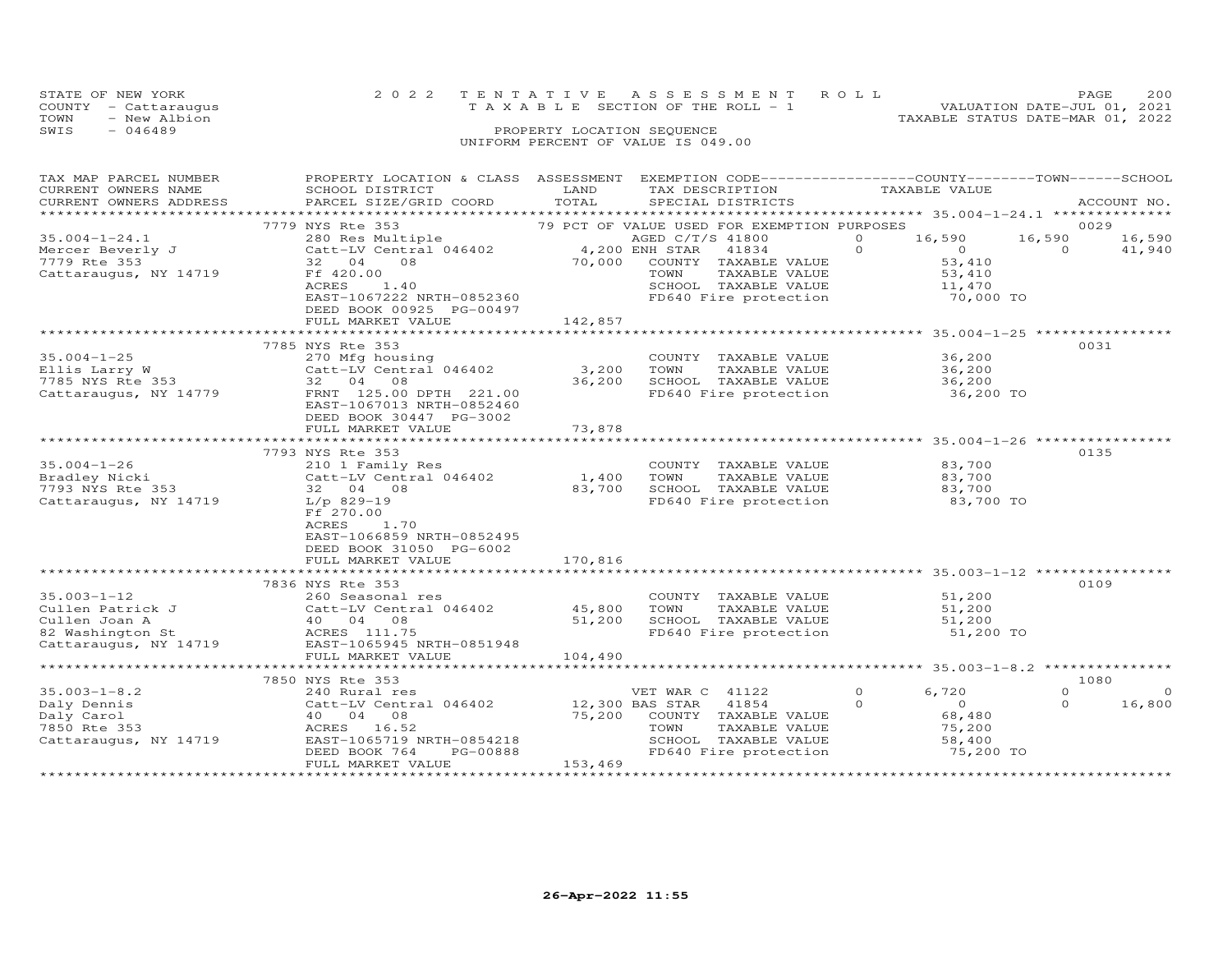|      | STATE OF NEW YORK    | 2022 TENTATIVE ASSESSMENT ROLL                                       | PAGE. | 201 |
|------|----------------------|----------------------------------------------------------------------|-------|-----|
|      | COUNTY - Cattaraugus | VALUATION DATE-JUL 01, 2021<br>T A X A B L E SECTION OF THE ROLL - 1 |       |     |
| TOWN | - New Albion         | TAXABLE STATUS DATE-MAR 01, 2022                                     |       |     |
| SWIS | - 046489             | PROPERTY LOCATION SEQUENCE                                           |       |     |
|      |                      | UNIFORM PERCENT OF VALUE IS 049.00                                   |       |     |

| CURRENT OWNERS NAME<br>SCHOOL DISTRICT<br>LAND<br>TAX DESCRIPTION<br>TOTAL<br>CURRENT OWNERS ADDRESS<br>PARCEL SIZE/GRID COORD<br>SPECIAL DISTRICTS<br>ACCOUNT NO.<br>7876 NYS Rte 353<br>0390<br>$35.003 - 1 - 7$<br>58,000<br>240 Rural res<br>COUNTY TAXABLE VALUE<br>19,800<br>58,000<br>Rupp Daric<br>Catt-LV Central 046402<br>TOWN<br>TAXABLE VALUE<br>7876 Rte 353<br>40  04  08<br>58,000<br>SCHOOL TAXABLE VALUE<br>58,000<br>ACRES 31.79<br>FD640 Fire protection<br>Cattaraugus, NY 14719<br>58,000 TO<br>EAST-1065192 NRTH-0854297<br>DEED BOOK 26005 PG-7001<br>FULL MARKET VALUE<br>118,367<br>7877 NYS Rte 353<br>0209<br>$35.003 - 1 - 6$<br>$\circ$<br>$\overline{O}$<br>$\Omega$<br>16,800<br>210 1 Family Res<br>BAS STAR<br>41854<br>4,900<br>Kramer Michael J<br>Catt-LV Central 046402<br>COUNTY TAXABLE VALUE<br>42,700<br>Kramer Richard<br>40 04 08<br>42,700<br>42,700<br>TOWN<br>TAXABLE VALUE<br>7877 Rte 353<br>2.54<br>SCHOOL TAXABLE VALUE<br>ACRES<br>25,900<br>FD640 Fire protection<br>Cattaraugus, NY 14719<br>EAST-1064895 NRTH-0853009<br>42,700 TO<br>DEED BOOK 22674 PG-2001<br>87,143<br>FULL MARKET VALUE<br>1283<br>7880 NYS Rte 353<br>$35.003 - 1 - 5.3$<br>312 Vac w/imprv<br>COUNTY TAXABLE VALUE<br>15,800<br>$Catt-LV$ Central 046402 10,500<br>TOWN<br>TAXABLE VALUE<br>Germain Nicole L<br>15,800<br>SCHOOL TAXABLE VALUE<br>40 04 08<br>15,800<br>15,800<br>ACRES 13.00<br>FD640 Fire protection<br>15,800 TO<br>EAST-1064501 NRTH-0854057<br>DEED BOOK 2021    PG-11371<br>FULL MARKET VALUE<br>32,245<br>0059<br>7889 NYS Rte 353<br>$\Omega$<br>$\Omega$<br>$35.003 - 1 - 5.1$<br>$\Omega$<br>16,800<br>240 Rural res<br>BAS STAR 41854<br>Cavanaugh Sherry M $\frac{230 \text{ Nucleus}}{2889 \text{ Nvs}}$ Pass 253<br>18,400<br>COUNTY TAXABLE VALUE<br>55,000<br>7889 Nys Rte 353<br>40 04 08<br>55,000<br>TAXABLE VALUE<br>55,000<br>TOWN<br>IOWN IAXABLE VALUE<br>SCHOOL TAXABLE VALUE<br>Cattaraugus, NY 14719<br>ACRES 28.84<br>38,200<br>EAST-1064505 NRTH-0852354<br>FD640 Fire protection<br>55,000 TO<br>DEED BOOK 1018<br>PG-1055<br>FULL MARKET VALUE<br>112,245<br>7933 NYS Rte 353<br>1468<br>$\overline{O}$<br>16,800<br>$35.003 - 1 - 4.13$<br>BAS STAR 41854<br>$\Omega$<br>$\cap$<br>240 Rural res<br>20,000<br>Catt-LV Central 046402<br>COUNTY TAXABLE VALUE<br>67,800<br>67,800<br>Marcus Sherri<br>40 & 48 04 08<br>TOWN<br>TAXABLE VALUE<br>67,800<br>7933 NYS Rte 353<br>ACRES 31.00<br>SCHOOL TAXABLE VALUE<br>51,000<br>Cattaraugus, NY 14719<br>FD640 Fire protection<br>EAST-1063570 NRTH-0853347<br>67,800 TO<br>DEED BOOK 997<br>$PG-4$<br>138,367<br>FULL MARKET VALUE | TAX MAP PARCEL NUMBER | PROPERTY LOCATION & CLASS ASSESSMENT EXEMPTION CODE---------------COUNTY-------TOWN-----SCHOOL |  |               |  |
|----------------------------------------------------------------------------------------------------------------------------------------------------------------------------------------------------------------------------------------------------------------------------------------------------------------------------------------------------------------------------------------------------------------------------------------------------------------------------------------------------------------------------------------------------------------------------------------------------------------------------------------------------------------------------------------------------------------------------------------------------------------------------------------------------------------------------------------------------------------------------------------------------------------------------------------------------------------------------------------------------------------------------------------------------------------------------------------------------------------------------------------------------------------------------------------------------------------------------------------------------------------------------------------------------------------------------------------------------------------------------------------------------------------------------------------------------------------------------------------------------------------------------------------------------------------------------------------------------------------------------------------------------------------------------------------------------------------------------------------------------------------------------------------------------------------------------------------------------------------------------------------------------------------------------------------------------------------------------------------------------------------------------------------------------------------------------------------------------------------------------------------------------------------------------------------------------------------------------------------------------------------------------------------------------------------------------------------------------------------------------------------------------------------------------------------------------------------------------------------------------------------------------------------------------------------------------------------------------------------------------------------------------------------|-----------------------|------------------------------------------------------------------------------------------------|--|---------------|--|
|                                                                                                                                                                                                                                                                                                                                                                                                                                                                                                                                                                                                                                                                                                                                                                                                                                                                                                                                                                                                                                                                                                                                                                                                                                                                                                                                                                                                                                                                                                                                                                                                                                                                                                                                                                                                                                                                                                                                                                                                                                                                                                                                                                                                                                                                                                                                                                                                                                                                                                                                                                                                                                                                |                       |                                                                                                |  | TAXABLE VALUE |  |
|                                                                                                                                                                                                                                                                                                                                                                                                                                                                                                                                                                                                                                                                                                                                                                                                                                                                                                                                                                                                                                                                                                                                                                                                                                                                                                                                                                                                                                                                                                                                                                                                                                                                                                                                                                                                                                                                                                                                                                                                                                                                                                                                                                                                                                                                                                                                                                                                                                                                                                                                                                                                                                                                |                       |                                                                                                |  |               |  |
|                                                                                                                                                                                                                                                                                                                                                                                                                                                                                                                                                                                                                                                                                                                                                                                                                                                                                                                                                                                                                                                                                                                                                                                                                                                                                                                                                                                                                                                                                                                                                                                                                                                                                                                                                                                                                                                                                                                                                                                                                                                                                                                                                                                                                                                                                                                                                                                                                                                                                                                                                                                                                                                                |                       |                                                                                                |  |               |  |
|                                                                                                                                                                                                                                                                                                                                                                                                                                                                                                                                                                                                                                                                                                                                                                                                                                                                                                                                                                                                                                                                                                                                                                                                                                                                                                                                                                                                                                                                                                                                                                                                                                                                                                                                                                                                                                                                                                                                                                                                                                                                                                                                                                                                                                                                                                                                                                                                                                                                                                                                                                                                                                                                |                       |                                                                                                |  |               |  |
|                                                                                                                                                                                                                                                                                                                                                                                                                                                                                                                                                                                                                                                                                                                                                                                                                                                                                                                                                                                                                                                                                                                                                                                                                                                                                                                                                                                                                                                                                                                                                                                                                                                                                                                                                                                                                                                                                                                                                                                                                                                                                                                                                                                                                                                                                                                                                                                                                                                                                                                                                                                                                                                                |                       |                                                                                                |  |               |  |
|                                                                                                                                                                                                                                                                                                                                                                                                                                                                                                                                                                                                                                                                                                                                                                                                                                                                                                                                                                                                                                                                                                                                                                                                                                                                                                                                                                                                                                                                                                                                                                                                                                                                                                                                                                                                                                                                                                                                                                                                                                                                                                                                                                                                                                                                                                                                                                                                                                                                                                                                                                                                                                                                |                       |                                                                                                |  |               |  |
|                                                                                                                                                                                                                                                                                                                                                                                                                                                                                                                                                                                                                                                                                                                                                                                                                                                                                                                                                                                                                                                                                                                                                                                                                                                                                                                                                                                                                                                                                                                                                                                                                                                                                                                                                                                                                                                                                                                                                                                                                                                                                                                                                                                                                                                                                                                                                                                                                                                                                                                                                                                                                                                                |                       |                                                                                                |  |               |  |
|                                                                                                                                                                                                                                                                                                                                                                                                                                                                                                                                                                                                                                                                                                                                                                                                                                                                                                                                                                                                                                                                                                                                                                                                                                                                                                                                                                                                                                                                                                                                                                                                                                                                                                                                                                                                                                                                                                                                                                                                                                                                                                                                                                                                                                                                                                                                                                                                                                                                                                                                                                                                                                                                |                       |                                                                                                |  |               |  |
|                                                                                                                                                                                                                                                                                                                                                                                                                                                                                                                                                                                                                                                                                                                                                                                                                                                                                                                                                                                                                                                                                                                                                                                                                                                                                                                                                                                                                                                                                                                                                                                                                                                                                                                                                                                                                                                                                                                                                                                                                                                                                                                                                                                                                                                                                                                                                                                                                                                                                                                                                                                                                                                                |                       |                                                                                                |  |               |  |
|                                                                                                                                                                                                                                                                                                                                                                                                                                                                                                                                                                                                                                                                                                                                                                                                                                                                                                                                                                                                                                                                                                                                                                                                                                                                                                                                                                                                                                                                                                                                                                                                                                                                                                                                                                                                                                                                                                                                                                                                                                                                                                                                                                                                                                                                                                                                                                                                                                                                                                                                                                                                                                                                |                       |                                                                                                |  |               |  |
|                                                                                                                                                                                                                                                                                                                                                                                                                                                                                                                                                                                                                                                                                                                                                                                                                                                                                                                                                                                                                                                                                                                                                                                                                                                                                                                                                                                                                                                                                                                                                                                                                                                                                                                                                                                                                                                                                                                                                                                                                                                                                                                                                                                                                                                                                                                                                                                                                                                                                                                                                                                                                                                                |                       |                                                                                                |  |               |  |
|                                                                                                                                                                                                                                                                                                                                                                                                                                                                                                                                                                                                                                                                                                                                                                                                                                                                                                                                                                                                                                                                                                                                                                                                                                                                                                                                                                                                                                                                                                                                                                                                                                                                                                                                                                                                                                                                                                                                                                                                                                                                                                                                                                                                                                                                                                                                                                                                                                                                                                                                                                                                                                                                |                       |                                                                                                |  |               |  |
|                                                                                                                                                                                                                                                                                                                                                                                                                                                                                                                                                                                                                                                                                                                                                                                                                                                                                                                                                                                                                                                                                                                                                                                                                                                                                                                                                                                                                                                                                                                                                                                                                                                                                                                                                                                                                                                                                                                                                                                                                                                                                                                                                                                                                                                                                                                                                                                                                                                                                                                                                                                                                                                                |                       |                                                                                                |  |               |  |
|                                                                                                                                                                                                                                                                                                                                                                                                                                                                                                                                                                                                                                                                                                                                                                                                                                                                                                                                                                                                                                                                                                                                                                                                                                                                                                                                                                                                                                                                                                                                                                                                                                                                                                                                                                                                                                                                                                                                                                                                                                                                                                                                                                                                                                                                                                                                                                                                                                                                                                                                                                                                                                                                |                       |                                                                                                |  |               |  |
|                                                                                                                                                                                                                                                                                                                                                                                                                                                                                                                                                                                                                                                                                                                                                                                                                                                                                                                                                                                                                                                                                                                                                                                                                                                                                                                                                                                                                                                                                                                                                                                                                                                                                                                                                                                                                                                                                                                                                                                                                                                                                                                                                                                                                                                                                                                                                                                                                                                                                                                                                                                                                                                                |                       |                                                                                                |  |               |  |
|                                                                                                                                                                                                                                                                                                                                                                                                                                                                                                                                                                                                                                                                                                                                                                                                                                                                                                                                                                                                                                                                                                                                                                                                                                                                                                                                                                                                                                                                                                                                                                                                                                                                                                                                                                                                                                                                                                                                                                                                                                                                                                                                                                                                                                                                                                                                                                                                                                                                                                                                                                                                                                                                |                       |                                                                                                |  |               |  |
|                                                                                                                                                                                                                                                                                                                                                                                                                                                                                                                                                                                                                                                                                                                                                                                                                                                                                                                                                                                                                                                                                                                                                                                                                                                                                                                                                                                                                                                                                                                                                                                                                                                                                                                                                                                                                                                                                                                                                                                                                                                                                                                                                                                                                                                                                                                                                                                                                                                                                                                                                                                                                                                                |                       |                                                                                                |  |               |  |
|                                                                                                                                                                                                                                                                                                                                                                                                                                                                                                                                                                                                                                                                                                                                                                                                                                                                                                                                                                                                                                                                                                                                                                                                                                                                                                                                                                                                                                                                                                                                                                                                                                                                                                                                                                                                                                                                                                                                                                                                                                                                                                                                                                                                                                                                                                                                                                                                                                                                                                                                                                                                                                                                |                       |                                                                                                |  |               |  |
|                                                                                                                                                                                                                                                                                                                                                                                                                                                                                                                                                                                                                                                                                                                                                                                                                                                                                                                                                                                                                                                                                                                                                                                                                                                                                                                                                                                                                                                                                                                                                                                                                                                                                                                                                                                                                                                                                                                                                                                                                                                                                                                                                                                                                                                                                                                                                                                                                                                                                                                                                                                                                                                                |                       |                                                                                                |  |               |  |
|                                                                                                                                                                                                                                                                                                                                                                                                                                                                                                                                                                                                                                                                                                                                                                                                                                                                                                                                                                                                                                                                                                                                                                                                                                                                                                                                                                                                                                                                                                                                                                                                                                                                                                                                                                                                                                                                                                                                                                                                                                                                                                                                                                                                                                                                                                                                                                                                                                                                                                                                                                                                                                                                |                       |                                                                                                |  |               |  |
|                                                                                                                                                                                                                                                                                                                                                                                                                                                                                                                                                                                                                                                                                                                                                                                                                                                                                                                                                                                                                                                                                                                                                                                                                                                                                                                                                                                                                                                                                                                                                                                                                                                                                                                                                                                                                                                                                                                                                                                                                                                                                                                                                                                                                                                                                                                                                                                                                                                                                                                                                                                                                                                                |                       |                                                                                                |  |               |  |
|                                                                                                                                                                                                                                                                                                                                                                                                                                                                                                                                                                                                                                                                                                                                                                                                                                                                                                                                                                                                                                                                                                                                                                                                                                                                                                                                                                                                                                                                                                                                                                                                                                                                                                                                                                                                                                                                                                                                                                                                                                                                                                                                                                                                                                                                                                                                                                                                                                                                                                                                                                                                                                                                |                       |                                                                                                |  |               |  |
|                                                                                                                                                                                                                                                                                                                                                                                                                                                                                                                                                                                                                                                                                                                                                                                                                                                                                                                                                                                                                                                                                                                                                                                                                                                                                                                                                                                                                                                                                                                                                                                                                                                                                                                                                                                                                                                                                                                                                                                                                                                                                                                                                                                                                                                                                                                                                                                                                                                                                                                                                                                                                                                                |                       |                                                                                                |  |               |  |
|                                                                                                                                                                                                                                                                                                                                                                                                                                                                                                                                                                                                                                                                                                                                                                                                                                                                                                                                                                                                                                                                                                                                                                                                                                                                                                                                                                                                                                                                                                                                                                                                                                                                                                                                                                                                                                                                                                                                                                                                                                                                                                                                                                                                                                                                                                                                                                                                                                                                                                                                                                                                                                                                |                       |                                                                                                |  |               |  |
|                                                                                                                                                                                                                                                                                                                                                                                                                                                                                                                                                                                                                                                                                                                                                                                                                                                                                                                                                                                                                                                                                                                                                                                                                                                                                                                                                                                                                                                                                                                                                                                                                                                                                                                                                                                                                                                                                                                                                                                                                                                                                                                                                                                                                                                                                                                                                                                                                                                                                                                                                                                                                                                                |                       |                                                                                                |  |               |  |
|                                                                                                                                                                                                                                                                                                                                                                                                                                                                                                                                                                                                                                                                                                                                                                                                                                                                                                                                                                                                                                                                                                                                                                                                                                                                                                                                                                                                                                                                                                                                                                                                                                                                                                                                                                                                                                                                                                                                                                                                                                                                                                                                                                                                                                                                                                                                                                                                                                                                                                                                                                                                                                                                |                       |                                                                                                |  |               |  |
|                                                                                                                                                                                                                                                                                                                                                                                                                                                                                                                                                                                                                                                                                                                                                                                                                                                                                                                                                                                                                                                                                                                                                                                                                                                                                                                                                                                                                                                                                                                                                                                                                                                                                                                                                                                                                                                                                                                                                                                                                                                                                                                                                                                                                                                                                                                                                                                                                                                                                                                                                                                                                                                                | 7880 Route 353        |                                                                                                |  |               |  |
|                                                                                                                                                                                                                                                                                                                                                                                                                                                                                                                                                                                                                                                                                                                                                                                                                                                                                                                                                                                                                                                                                                                                                                                                                                                                                                                                                                                                                                                                                                                                                                                                                                                                                                                                                                                                                                                                                                                                                                                                                                                                                                                                                                                                                                                                                                                                                                                                                                                                                                                                                                                                                                                                | Cattaraugus, NY 14719 |                                                                                                |  |               |  |
|                                                                                                                                                                                                                                                                                                                                                                                                                                                                                                                                                                                                                                                                                                                                                                                                                                                                                                                                                                                                                                                                                                                                                                                                                                                                                                                                                                                                                                                                                                                                                                                                                                                                                                                                                                                                                                                                                                                                                                                                                                                                                                                                                                                                                                                                                                                                                                                                                                                                                                                                                                                                                                                                |                       |                                                                                                |  |               |  |
|                                                                                                                                                                                                                                                                                                                                                                                                                                                                                                                                                                                                                                                                                                                                                                                                                                                                                                                                                                                                                                                                                                                                                                                                                                                                                                                                                                                                                                                                                                                                                                                                                                                                                                                                                                                                                                                                                                                                                                                                                                                                                                                                                                                                                                                                                                                                                                                                                                                                                                                                                                                                                                                                |                       |                                                                                                |  |               |  |
|                                                                                                                                                                                                                                                                                                                                                                                                                                                                                                                                                                                                                                                                                                                                                                                                                                                                                                                                                                                                                                                                                                                                                                                                                                                                                                                                                                                                                                                                                                                                                                                                                                                                                                                                                                                                                                                                                                                                                                                                                                                                                                                                                                                                                                                                                                                                                                                                                                                                                                                                                                                                                                                                |                       |                                                                                                |  |               |  |
|                                                                                                                                                                                                                                                                                                                                                                                                                                                                                                                                                                                                                                                                                                                                                                                                                                                                                                                                                                                                                                                                                                                                                                                                                                                                                                                                                                                                                                                                                                                                                                                                                                                                                                                                                                                                                                                                                                                                                                                                                                                                                                                                                                                                                                                                                                                                                                                                                                                                                                                                                                                                                                                                |                       |                                                                                                |  |               |  |
|                                                                                                                                                                                                                                                                                                                                                                                                                                                                                                                                                                                                                                                                                                                                                                                                                                                                                                                                                                                                                                                                                                                                                                                                                                                                                                                                                                                                                                                                                                                                                                                                                                                                                                                                                                                                                                                                                                                                                                                                                                                                                                                                                                                                                                                                                                                                                                                                                                                                                                                                                                                                                                                                |                       |                                                                                                |  |               |  |
|                                                                                                                                                                                                                                                                                                                                                                                                                                                                                                                                                                                                                                                                                                                                                                                                                                                                                                                                                                                                                                                                                                                                                                                                                                                                                                                                                                                                                                                                                                                                                                                                                                                                                                                                                                                                                                                                                                                                                                                                                                                                                                                                                                                                                                                                                                                                                                                                                                                                                                                                                                                                                                                                |                       |                                                                                                |  |               |  |
|                                                                                                                                                                                                                                                                                                                                                                                                                                                                                                                                                                                                                                                                                                                                                                                                                                                                                                                                                                                                                                                                                                                                                                                                                                                                                                                                                                                                                                                                                                                                                                                                                                                                                                                                                                                                                                                                                                                                                                                                                                                                                                                                                                                                                                                                                                                                                                                                                                                                                                                                                                                                                                                                |                       |                                                                                                |  |               |  |
|                                                                                                                                                                                                                                                                                                                                                                                                                                                                                                                                                                                                                                                                                                                                                                                                                                                                                                                                                                                                                                                                                                                                                                                                                                                                                                                                                                                                                                                                                                                                                                                                                                                                                                                                                                                                                                                                                                                                                                                                                                                                                                                                                                                                                                                                                                                                                                                                                                                                                                                                                                                                                                                                |                       |                                                                                                |  |               |  |
|                                                                                                                                                                                                                                                                                                                                                                                                                                                                                                                                                                                                                                                                                                                                                                                                                                                                                                                                                                                                                                                                                                                                                                                                                                                                                                                                                                                                                                                                                                                                                                                                                                                                                                                                                                                                                                                                                                                                                                                                                                                                                                                                                                                                                                                                                                                                                                                                                                                                                                                                                                                                                                                                |                       |                                                                                                |  |               |  |
|                                                                                                                                                                                                                                                                                                                                                                                                                                                                                                                                                                                                                                                                                                                                                                                                                                                                                                                                                                                                                                                                                                                                                                                                                                                                                                                                                                                                                                                                                                                                                                                                                                                                                                                                                                                                                                                                                                                                                                                                                                                                                                                                                                                                                                                                                                                                                                                                                                                                                                                                                                                                                                                                |                       |                                                                                                |  |               |  |
|                                                                                                                                                                                                                                                                                                                                                                                                                                                                                                                                                                                                                                                                                                                                                                                                                                                                                                                                                                                                                                                                                                                                                                                                                                                                                                                                                                                                                                                                                                                                                                                                                                                                                                                                                                                                                                                                                                                                                                                                                                                                                                                                                                                                                                                                                                                                                                                                                                                                                                                                                                                                                                                                |                       |                                                                                                |  |               |  |
|                                                                                                                                                                                                                                                                                                                                                                                                                                                                                                                                                                                                                                                                                                                                                                                                                                                                                                                                                                                                                                                                                                                                                                                                                                                                                                                                                                                                                                                                                                                                                                                                                                                                                                                                                                                                                                                                                                                                                                                                                                                                                                                                                                                                                                                                                                                                                                                                                                                                                                                                                                                                                                                                |                       |                                                                                                |  |               |  |
|                                                                                                                                                                                                                                                                                                                                                                                                                                                                                                                                                                                                                                                                                                                                                                                                                                                                                                                                                                                                                                                                                                                                                                                                                                                                                                                                                                                                                                                                                                                                                                                                                                                                                                                                                                                                                                                                                                                                                                                                                                                                                                                                                                                                                                                                                                                                                                                                                                                                                                                                                                                                                                                                |                       |                                                                                                |  |               |  |
|                                                                                                                                                                                                                                                                                                                                                                                                                                                                                                                                                                                                                                                                                                                                                                                                                                                                                                                                                                                                                                                                                                                                                                                                                                                                                                                                                                                                                                                                                                                                                                                                                                                                                                                                                                                                                                                                                                                                                                                                                                                                                                                                                                                                                                                                                                                                                                                                                                                                                                                                                                                                                                                                |                       |                                                                                                |  |               |  |
|                                                                                                                                                                                                                                                                                                                                                                                                                                                                                                                                                                                                                                                                                                                                                                                                                                                                                                                                                                                                                                                                                                                                                                                                                                                                                                                                                                                                                                                                                                                                                                                                                                                                                                                                                                                                                                                                                                                                                                                                                                                                                                                                                                                                                                                                                                                                                                                                                                                                                                                                                                                                                                                                |                       |                                                                                                |  |               |  |
|                                                                                                                                                                                                                                                                                                                                                                                                                                                                                                                                                                                                                                                                                                                                                                                                                                                                                                                                                                                                                                                                                                                                                                                                                                                                                                                                                                                                                                                                                                                                                                                                                                                                                                                                                                                                                                                                                                                                                                                                                                                                                                                                                                                                                                                                                                                                                                                                                                                                                                                                                                                                                                                                |                       |                                                                                                |  |               |  |
|                                                                                                                                                                                                                                                                                                                                                                                                                                                                                                                                                                                                                                                                                                                                                                                                                                                                                                                                                                                                                                                                                                                                                                                                                                                                                                                                                                                                                                                                                                                                                                                                                                                                                                                                                                                                                                                                                                                                                                                                                                                                                                                                                                                                                                                                                                                                                                                                                                                                                                                                                                                                                                                                | Marcus Mark S         |                                                                                                |  |               |  |
|                                                                                                                                                                                                                                                                                                                                                                                                                                                                                                                                                                                                                                                                                                                                                                                                                                                                                                                                                                                                                                                                                                                                                                                                                                                                                                                                                                                                                                                                                                                                                                                                                                                                                                                                                                                                                                                                                                                                                                                                                                                                                                                                                                                                                                                                                                                                                                                                                                                                                                                                                                                                                                                                |                       |                                                                                                |  |               |  |
|                                                                                                                                                                                                                                                                                                                                                                                                                                                                                                                                                                                                                                                                                                                                                                                                                                                                                                                                                                                                                                                                                                                                                                                                                                                                                                                                                                                                                                                                                                                                                                                                                                                                                                                                                                                                                                                                                                                                                                                                                                                                                                                                                                                                                                                                                                                                                                                                                                                                                                                                                                                                                                                                |                       |                                                                                                |  |               |  |
|                                                                                                                                                                                                                                                                                                                                                                                                                                                                                                                                                                                                                                                                                                                                                                                                                                                                                                                                                                                                                                                                                                                                                                                                                                                                                                                                                                                                                                                                                                                                                                                                                                                                                                                                                                                                                                                                                                                                                                                                                                                                                                                                                                                                                                                                                                                                                                                                                                                                                                                                                                                                                                                                |                       |                                                                                                |  |               |  |
|                                                                                                                                                                                                                                                                                                                                                                                                                                                                                                                                                                                                                                                                                                                                                                                                                                                                                                                                                                                                                                                                                                                                                                                                                                                                                                                                                                                                                                                                                                                                                                                                                                                                                                                                                                                                                                                                                                                                                                                                                                                                                                                                                                                                                                                                                                                                                                                                                                                                                                                                                                                                                                                                |                       |                                                                                                |  |               |  |
|                                                                                                                                                                                                                                                                                                                                                                                                                                                                                                                                                                                                                                                                                                                                                                                                                                                                                                                                                                                                                                                                                                                                                                                                                                                                                                                                                                                                                                                                                                                                                                                                                                                                                                                                                                                                                                                                                                                                                                                                                                                                                                                                                                                                                                                                                                                                                                                                                                                                                                                                                                                                                                                                |                       |                                                                                                |  |               |  |
|                                                                                                                                                                                                                                                                                                                                                                                                                                                                                                                                                                                                                                                                                                                                                                                                                                                                                                                                                                                                                                                                                                                                                                                                                                                                                                                                                                                                                                                                                                                                                                                                                                                                                                                                                                                                                                                                                                                                                                                                                                                                                                                                                                                                                                                                                                                                                                                                                                                                                                                                                                                                                                                                |                       |                                                                                                |  |               |  |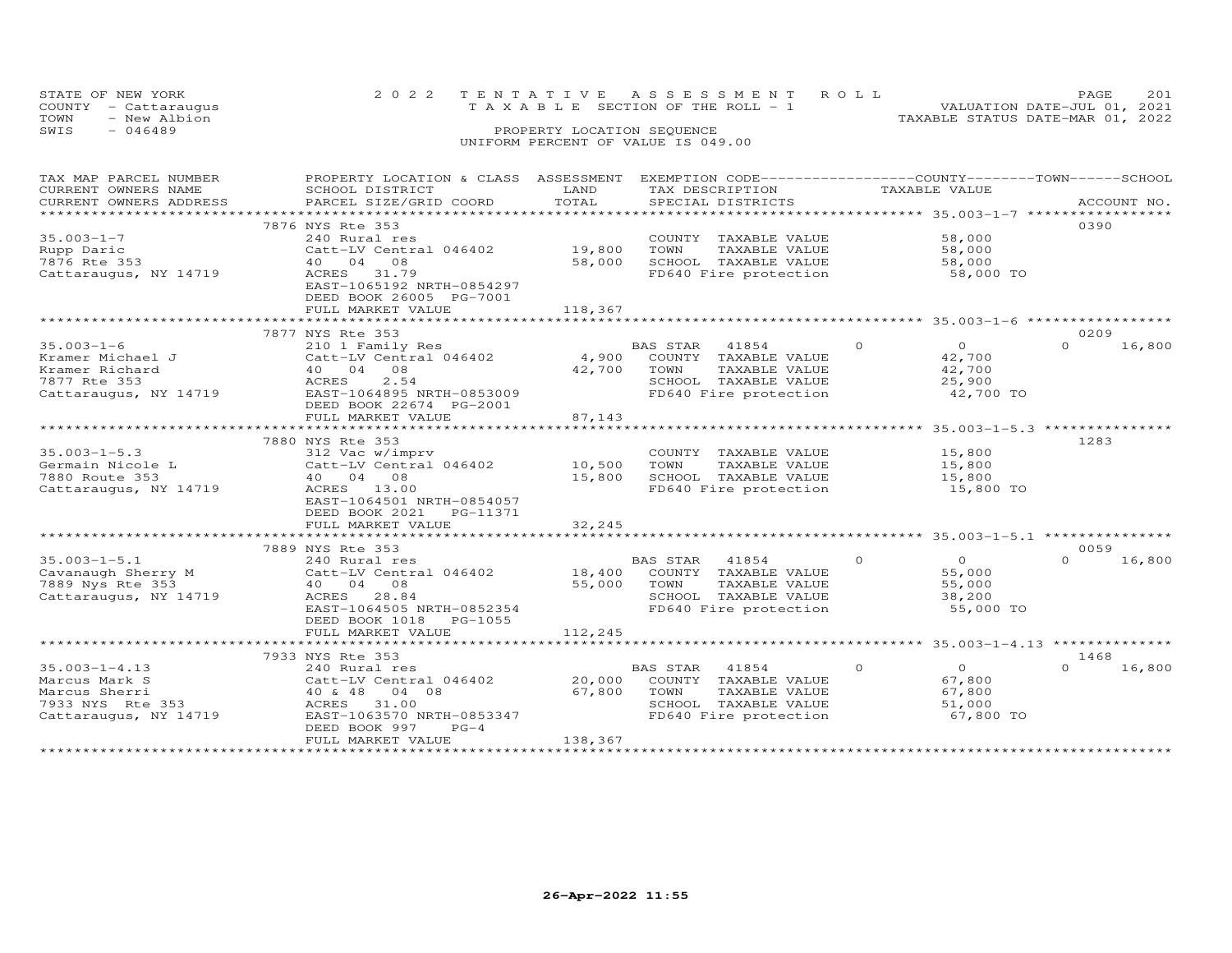|      | STATE OF NEW YORK    |  | 2022 TENTATIVE ASSESSMENT ROLL     |  |  |                                  | PAGE.                       | 202 |
|------|----------------------|--|------------------------------------|--|--|----------------------------------|-----------------------------|-----|
|      | COUNTY - Cattaraugus |  | TAXABLE SECTION OF THE ROLL - 1    |  |  |                                  | VALUATION DATE-JUL 01, 2021 |     |
| TOWN | - New Albion         |  |                                    |  |  | TAXABLE STATUS DATE-MAR 01, 2022 |                             |     |
| SWIS | - 046489             |  | PROPERTY LOCATION SEQUENCE         |  |  |                                  |                             |     |
|      |                      |  | UNIFORM PERCENT OF VALUE IS 049.00 |  |  |                                  |                             |     |

| TAX MAP PARCEL NUMBER                                 | PROPERTY LOCATION & CLASS ASSESSMENT EXEMPTION CODE----------------COUNTY-------TOWN------SCHOOL |             |                       |                                  |          |                                                 |          |             |
|-------------------------------------------------------|--------------------------------------------------------------------------------------------------|-------------|-----------------------|----------------------------------|----------|-------------------------------------------------|----------|-------------|
| CURRENT OWNERS NAME                                   | SCHOOL DISTRICT                                                                                  | LAND        |                       | TAX DESCRIPTION                  |          | TAXABLE VALUE                                   |          |             |
| CURRENT OWNERS ADDRESS                                | PARCEL SIZE/GRID COORD                                                                           | TOTAL       |                       | SPECIAL DISTRICTS                |          |                                                 |          | ACCOUNT NO. |
|                                                       |                                                                                                  |             |                       |                                  |          |                                                 |          |             |
|                                                       | 7966 NYS Rte 353                                                                                 |             |                       |                                  |          |                                                 |          | 1334        |
| $35.003 - 1 - 4.12$                                   | 283 Res w/Comuse                                                                                 |             |                       | BAS STAR 41854                   | $\Omega$ | $\overline{0}$                                  | $\Omega$ | 16,800      |
| Mowry Jon W Life Us                                   | Catt-LV Central 046402                                                                           | 16,300      |                       | COUNTY TAXABLE VALUE             |          | 134,300                                         |          |             |
| Mowry Melody A Life Us                                | 40/48<br>04 08                                                                                   | 134,300     | TOWN                  | TAXABLE VALUE                    |          | 134,300                                         |          |             |
| 7966 Route 353                                        | ACRES<br>30.85                                                                                   |             |                       | SCHOOL TAXABLE VALUE             |          | 117,500                                         |          |             |
| Cattaraugus, NY 14719                                 | EAST-1062902 NRTH-0854654                                                                        |             |                       | FD640 Fire protection 134,300 TO |          |                                                 |          |             |
|                                                       | DEED BOOK 18595 PG-8003                                                                          |             |                       |                                  |          |                                                 |          |             |
|                                                       | FULL MARKET VALUE                                                                                | 274,082     |                       |                                  |          |                                                 |          |             |
|                                                       |                                                                                                  |             |                       |                                  |          | ***************** 53.002-2-12 ***************** |          |             |
|                                                       |                                                                                                  |             |                       |                                  |          |                                                 |          | 1062        |
| $53.002 - 2 - 12$                                     | 9400 New Abion Rd                                                                                |             |                       |                                  | $\circ$  |                                                 | $\Omega$ |             |
|                                                       | 210 1 Family Res<br>Catt-LV Central 046402                                                       |             | VET DIS C 41142       |                                  |          | 7,845                                           |          |             |
| Schenk Gary R                                         |                                                                                                  |             | 5,410 VET WAR C 41122 |                                  | $\Omega$ | 6,720                                           | $\Omega$ |             |
| 9400 New Albion Rd                                    | 10 04 08                                                                                         | 52,300      |                       | COUNTY TAXABLE VALUE             |          | 37,735                                          |          |             |
| Cattaraugus, NY 14719                                 | $3/10$ -merged 2-13 into par                                                                     |             | TOWN                  | TAXABLE VALUE                    |          | 52,300<br>52,300                                |          |             |
|                                                       | FRNT 115.00 DPTH 410.00                                                                          |             |                       | SCHOOL TAXABLE VALUE             |          |                                                 |          |             |
|                                                       | ACRES<br>3.35 BANK<br>017                                                                        |             |                       | FD640 Fire protection 52,300 TO  |          |                                                 |          |             |
|                                                       | EAST-1076168 NRTH-0827911                                                                        |             |                       |                                  |          |                                                 |          |             |
|                                                       | DEED BOOK 27391 PG-7002                                                                          |             |                       |                                  |          |                                                 |          |             |
|                                                       | FULL MARKET VALUE                                                                                | 106,735     |                       |                                  |          |                                                 |          |             |
|                                                       |                                                                                                  |             |                       |                                  |          |                                                 |          |             |
|                                                       | New Ablion Rd                                                                                    |             |                       |                                  |          |                                                 |          | 0202        |
| $53.002 - 2 - 11.1$                                   | 322 Rural vac>10                                                                                 |             |                       | COUNTY TAXABLE VALUE             |          | 19,500                                          |          |             |
| Hammond Denise                                        | 322 Rural vac>10<br>Catt-LV Central 046402                                                       | 19,500 TOWN |                       | TAXABLE VALUE                    |          | 19,500                                          |          |             |
| 9384 New Albion Rd                                    | 10 04 08                                                                                         |             |                       | 19,500 SCHOOL TAXABLE VALUE      |          | 19,500                                          |          |             |
| Cattaraugus, NY 14719                                 | 160 Ff                                                                                           |             |                       | FD640 Fire protection            |          | 19,500 TO                                       |          |             |
|                                                       | ACRES 44.10                                                                                      |             |                       |                                  |          |                                                 |          |             |
|                                                       | EAST-1076959 NRTH-0828213                                                                        |             |                       |                                  |          |                                                 |          |             |
|                                                       | DEED BOOK 20200 PG-4064                                                                          |             |                       |                                  |          |                                                 |          |             |
|                                                       |                                                                                                  | 39,796      |                       |                                  |          |                                                 |          |             |
|                                                       | FULL MARKET VALUE                                                                                |             |                       |                                  |          |                                                 |          |             |
|                                                       |                                                                                                  |             |                       |                                  |          |                                                 |          |             |
|                                                       | New Ablion Rd                                                                                    |             |                       |                                  |          |                                                 |          |             |
| $53.002 - 2 - 11.4$                                   | 322 Rural vac>10                                                                                 |             |                       | COUNTY TAXABLE VALUE             |          | 32,800                                          |          |             |
| Debra S Hensel Revocable Trust Catt-LV Central 046402 |                                                                                                  | 32,800 TOWN |                       | TAXABLE VALUE                    |          | 32,800                                          |          |             |
| Hensel, Trustee Debra S. 10 04 08                     |                                                                                                  |             |                       | 32,800 SCHOOL TAXABLE VALUE      |          | 32,800                                          |          |             |
| 7012 Toad Hollow Rd                                   | Split from 53.002-2-11.1                                                                         |             |                       | FD640 Fire protection            |          | 32,800 TO                                       |          |             |
| Little Valley, NY 14755                               | 160 Ff                                                                                           |             |                       |                                  |          |                                                 |          |             |
|                                                       | ACRES 81.00                                                                                      |             |                       |                                  |          |                                                 |          |             |
|                                                       | EAST-1077508 NRTH-0829468                                                                        |             |                       |                                  |          |                                                 |          |             |
|                                                       | DEED BOOK 2021 PG-16910                                                                          |             |                       |                                  |          |                                                 |          |             |
|                                                       | FULL MARKET VALUE                                                                                | 66,939      |                       |                                  |          |                                                 |          |             |
|                                                       |                                                                                                  |             |                       |                                  |          |                                                 |          |             |
|                                                       | New Albion Rd                                                                                    |             |                       |                                  |          |                                                 |          | 1577        |
| $44.004 - 1 - 26$                                     | 322 Rural vac>10                                                                                 |             |                       | COUNTY TAXABLE VALUE             |          | 16,800                                          |          |             |
| MIKOWICZ PAUL                                         |                                                                                                  |             | TOWN                  | TAXABLE VALUE                    |          | 16,800                                          |          |             |
| 9947 NEW ALBION ROAD                                  | Catt-LV Central 046402 16,800<br>10/15-split from 53.002-1 16,800                                |             |                       | SCHOOL TAXABLE VALUE             |          | 16,800                                          |          |             |
| NEW ALBION, NY 14719                                  | ACRES 25.85                                                                                      |             |                       | FD640 Fire protection            |          | 16,800 TO                                       |          |             |
|                                                       | EAST-1068722 NRTH-0832315                                                                        |             |                       |                                  |          |                                                 |          |             |
|                                                       | DEED BOOK 2019 PG-13215                                                                          |             |                       |                                  |          |                                                 |          |             |
|                                                       |                                                                                                  |             |                       |                                  |          |                                                 |          |             |
|                                                       | FULL MARKET VALUE                                                                                | 34,286      |                       |                                  |          |                                                 |          |             |
|                                                       |                                                                                                  |             |                       |                                  |          |                                                 |          |             |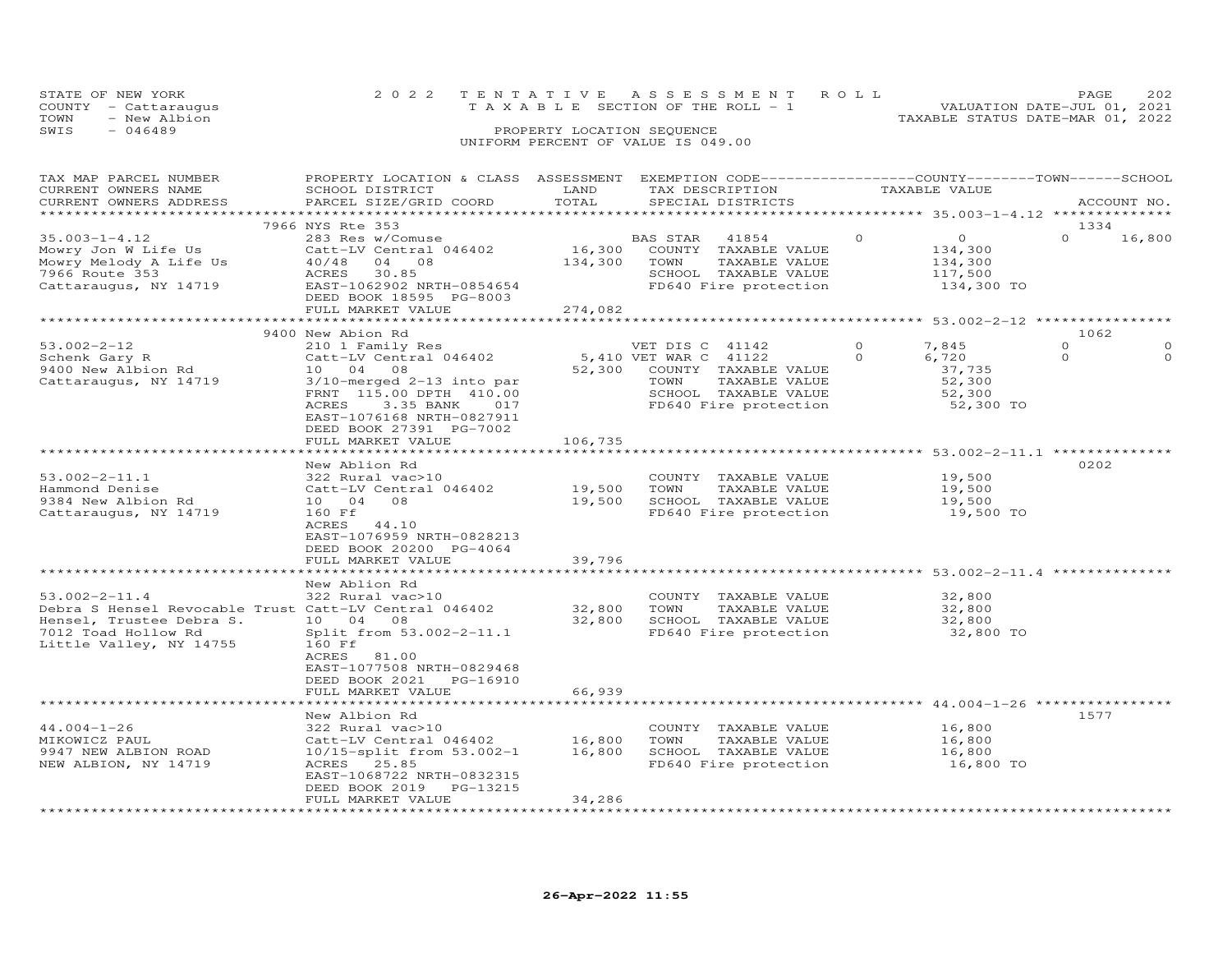| STATE OF NEW YORK    | 2022 TENTATIVE ASSESSMENT ROLL        | -205<br>PAGE.                    |
|----------------------|---------------------------------------|----------------------------------|
| COUNTY - Cattarauqus | T A X A B L E SECTION OF THE ROLL - 1 | VALUATION DATE-JUL 01, 2021      |
| TOWN<br>- New Albion |                                       | TAXABLE STATUS DATE-MAR 01, 2022 |
| SWIS<br>$-046489$    | PROPERTY LOCATION SEQUENCE            |                                  |

## UNIFORM PERCENT OF VALUE IS 049.00

| TAX MAP PARCEL NUMBER<br>CURRENT OWNERS NAME | PROPERTY LOCATION & CLASS ASSESSMENT<br>SCHOOL DISTRICT | LAND       | TAX DESCRIPTION | EXEMPTION CODE-----------------COUNTY-------TOWN------SCHOOL |          | TAXABLE VALUE       |       |             |
|----------------------------------------------|---------------------------------------------------------|------------|-----------------|--------------------------------------------------------------|----------|---------------------|-------|-------------|
| CURRENT OWNERS ADDRESS                       | PARCEL SIZE/GRID COORD                                  | TOTAL      |                 | SPECIAL DISTRICTS                                            |          |                     |       | ACCOUNT NO. |
|                                              |                                                         |            |                 |                                                              |          |                     |       |             |
|                                              | New Albion Rd                                           |            |                 |                                                              | $\Omega$ |                     | 8,556 | 1108        |
| $53.002 - 1 - 2.2$<br>Legacy Acres LLC       | 105 Vac farmland<br>Catt-LV Central 046402              | 29,000     | AG DIST         | 41720<br>COUNTY TAXABLE VALUE                                |          | 8,556<br>20,444     |       | 8,556       |
| 8568 Silver Creek Rd                         | 18  04  08                                              | 29,000     | TOWN            | TAXABLE VALUE                                                |          | 20,444              |       |             |
| South Dayton, NY 14138                       | ACRES 65.25                                             |            |                 | SCHOOL TAXABLE VALUE                                         |          | 20,444              |       |             |
|                                              | EAST-1069886 NRTH-0829893                               |            |                 | FD640 Fire protection                                        |          | 29,000 TO           |       |             |
| MAY BE SUBJECT TO PAYMENT                    | DEED BOOK 20190 PG-4653                                 |            |                 |                                                              |          |                     |       |             |
| UNDER AGDIST LAW TIL 2026                    | FULL MARKET VALUE                                       | 59,184     |                 |                                                              |          |                     |       |             |
|                                              |                                                         |            |                 |                                                              |          |                     |       |             |
|                                              | New Albion Rd                                           |            |                 |                                                              |          |                     |       | 0030        |
| $53.002 - 1 - 5.1$                           | 105 Vac farmland                                        |            | AG DIST         | 41720                                                        | $\Omega$ | 9,672               | 9,672 | 9,672       |
| Legacy Acres, LLC                            | Catt-LV Central 046402                                  | 30,000     |                 | COUNTY TAXABLE VALUE                                         |          | 20,328              |       |             |
| 8568 Silver Creek Rd                         | 17/18 04 08                                             | 30,000     | TOWN            | TAXABLE VALUE                                                |          | 20,328              |       |             |
| South Dayton, NY 14138                       | ACRES 68.50                                             |            |                 | SCHOOL TAXABLE VALUE                                         |          | 20,328              |       |             |
|                                              | EAST-1071397 NRTH-0829272                               |            |                 | FD640 Fire protection                                        |          | 30,000 TO           |       |             |
| MAY BE SUBJECT TO PAYMENT                    | DEED BOOK 20190 PG-4653                                 |            |                 |                                                              |          |                     |       |             |
| UNDER AGDIST LAW TIL 2026                    | FULL MARKET VALUE                                       | 61,224     |                 |                                                              |          |                     |       |             |
|                                              |                                                         |            |                 |                                                              |          |                     |       |             |
|                                              | New Albion Rd                                           |            |                 |                                                              |          |                     |       | 1095        |
| $53.002 - 1 - 5.2$                           | 323 Vacant rural                                        |            |                 | COUNTY TAXABLE VALUE                                         |          | 15,000              |       |             |
| Adams Lumber Co Inc                          | Catt-LV Central 046402                                  | 15,000     | TOWN            | TAXABLE VALUE                                                |          | 15,000              |       |             |
| 6052 Adams Rd                                | $17/18 - 04 - 08$<br>ACRES 50.00                        | 15,000     |                 | SCHOOL TAXABLE VALUE<br>FD640 Fire protection                |          | 15,000<br>15,000 TO |       |             |
| Cattaraugus, NY 14719                        | EAST-1071444 NRTH-0827545                               |            |                 |                                                              |          |                     |       |             |
|                                              | DEED BOOK 777<br>PG-00014                               |            |                 |                                                              |          |                     |       |             |
|                                              | FULL MARKET VALUE                                       | 30,612     |                 |                                                              |          |                     |       |             |
|                                              |                                                         |            |                 |                                                              |          |                     |       |             |
|                                              | New Albion Rd                                           |            |                 |                                                              |          |                     |       |             |
| $53.002 - 2 - 8.1$                           | 311 Res vac land                                        |            |                 | COUNTY TAXABLE VALUE                                         |          | 200                 |       |             |
| Sheridan Carl W                              | Catt-LV Central 046402                                  | 200        | TOWN            | TAXABLE VALUE                                                |          | 200                 |       |             |
| 9428 New Albion Rd                           | 10 04 08                                                | 200        |                 | SCHOOL TAXABLE VALUE                                         |          | 200                 |       |             |
| Cattaraugus, NY 14719                        | ACRES<br>0.28                                           |            |                 | FD640 Fire protection                                        |          | 200 TO              |       |             |
|                                              | EAST-1075728 NRTH-0828525                               |            |                 |                                                              |          |                     |       |             |
|                                              | DEED BOOK 868<br>PG-01187                               |            |                 |                                                              |          |                     |       |             |
|                                              | FULL MARKET VALUE                                       | 408        |                 |                                                              |          |                     |       |             |
|                                              |                                                         |            |                 |                                                              |          |                     |       |             |
|                                              | New Albion Rd                                           |            |                 |                                                              |          |                     |       |             |
| $53.002 - 2 - 9.4$                           | 311 Res vac land                                        |            |                 | COUNTY TAXABLE VALUE                                         |          | 800                 |       |             |
| Zoyhofski Joseph<br>Aquino Kathleen          | Catt-LV Central 046402<br>10 04 08                      | 800<br>800 | TOWN            | TAXABLE VALUE<br>SCHOOL TAXABLE VALUE                        |          | 800<br>800          |       |             |
| 9428 New Albion Rd                           | split from 9.3                                          |            |                 | FD640 Fire protection                                        |          | 800 TO              |       |             |
| Cattaraugus, NY 14719                        | ACRES 1.30                                              |            |                 |                                                              |          |                     |       |             |
|                                              | EAST-1075642 NRTH-0828729                               |            |                 |                                                              |          |                     |       |             |
| PRIOR OWNER ON 3/01/2022                     | DEED BOOK 20221 PG-1879                                 |            |                 |                                                              |          |                     |       |             |
| Zoyhofski Joseph                             | FULL MARKET VALUE                                       | 1,633      |                 |                                                              |          |                     |       |             |
| *******************                          |                                                         |            |                 |                                                              |          |                     |       |             |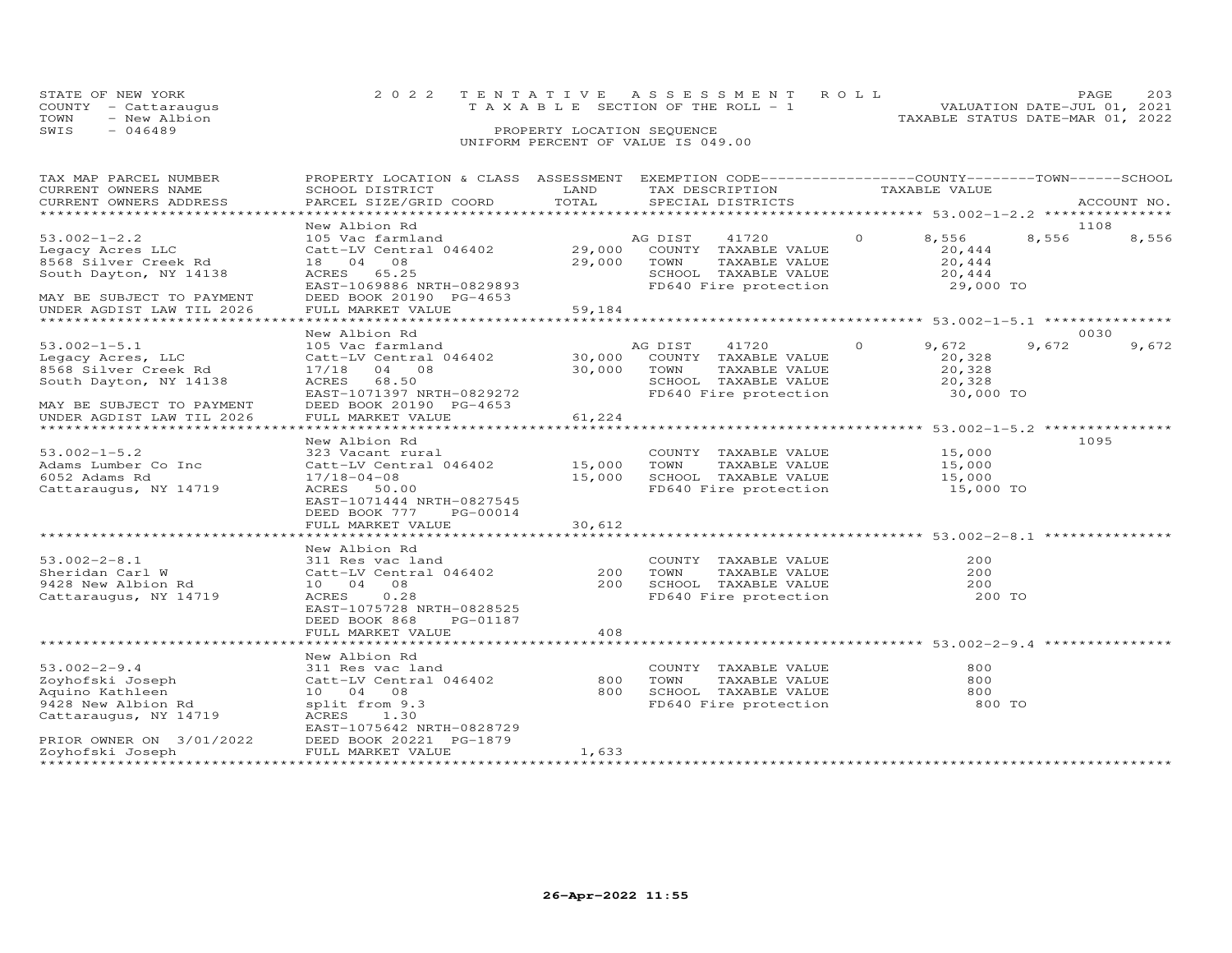| TOWN | STATE OF NEW YORK<br>COUNTY - Cattaraugus<br>- New Albion |                                      |                            | 2022 TENTATIVE ASSESSMENT ROLL<br>T A X A B L E SECTION OF THE ROLL - 1 | TAXABLE STATUS DATE-MAR 01, 2022 | <b>PAGE</b><br>VALUATION DATE-JUL 01, 2021 | 204 |
|------|-----------------------------------------------------------|--------------------------------------|----------------------------|-------------------------------------------------------------------------|----------------------------------|--------------------------------------------|-----|
| SWIS | $-046489$                                                 |                                      | PROPERTY LOCATION SEQUENCE | UNIFORM PERCENT OF VALUE IS 049.00                                      |                                  |                                            |     |
|      |                                                           |                                      |                            |                                                                         |                                  |                                            |     |
|      | TAX MAP PARCEL NUMBER                                     | PROPERTY LOCATION & CLASS ASSESSMENT |                            | EXEMPTION CODE-----------------COUNTY-------TOWN-----SCHOOL             |                                  |                                            |     |
|      | CURRENT OWNERS NAME                                       | SCHOOL DISTRICT                      | LAND                       | TAX DESCRIPTION                                                         | TAXABLE VALUE                    |                                            |     |

| CURRENT OWNERS ADDRESS<br>**********************                                                                 | PARCEL SIZE/GRID COORD                                                                                                                                                                              | TOTAL                      | SPECIAL DISTRICTS<br>***************** 53.002-2-11.3 **************                                                                                      |                                         | ACCOUNT NO. |
|------------------------------------------------------------------------------------------------------------------|-----------------------------------------------------------------------------------------------------------------------------------------------------------------------------------------------------|----------------------------|----------------------------------------------------------------------------------------------------------------------------------------------------------|-----------------------------------------|-------------|
| $53.002 - 2 - 11.3$<br>Charlesworth John E<br>Charlesworth Sherry<br>9338 New Albion Rd<br>Cattaraugus, NY 14719 | New Albion Rd<br>322 Rural vac>10<br>Catt-LV Central 046402<br>10  04  08<br>160 Ff<br>ACRES 47.00<br>EAST-1078645 NRTH-0828077<br>DEED BOOK 20190 PG-5789<br>FULL MARKET VALUE                     | 25,900<br>25,900<br>52,857 | COUNTY TAXABLE VALUE<br>TOWN<br>TAXABLE VALUE<br>SCHOOL TAXABLE VALUE<br>FD640 Fire protection                                                           | 25,900<br>25,900<br>25,900<br>25,900 TO |             |
|                                                                                                                  |                                                                                                                                                                                                     |                            |                                                                                                                                                          |                                         |             |
| $53.002 - 2 - 16.1$<br>Hemenway Stephen J<br>34 Catching Cove Rd<br>Northport, ME 04849                          | New Albion Rd<br>314 Rural vac<10<br>Catt-LV Central 046402<br>$-08$<br>09<br>$-04$<br>4.50<br>ACRES<br>EAST-1077595 NRTH-0825667<br>DEED BOOK 20210 PG-6828<br>FULL MARKET VALUE                   | 6,100<br>6,100<br>12,449   | COUNTY TAXABLE VALUE<br>TOWN<br>TAXABLE VALUE<br>SCHOOL TAXABLE VALUE<br>FD640 Fire protection                                                           | 6,100<br>6,100<br>6,100<br>6,100 TO     | 0211        |
|                                                                                                                  | New Albion Rd                                                                                                                                                                                       |                            |                                                                                                                                                          |                                         | 1315        |
| $53.002 - 2 - 16.3$<br>Tripodi Andrew F<br>Tripodi Deborah G<br>9301 SW 147 St<br>Miami, FL 33176                | 314 Rural vac<10<br>Catt-LV Central 046402<br>$09 - 04 - 08$<br>FRNT 310.00 DPTH 200.00<br>EAST-1077047 NRTH-0825769<br>DEED BOOK 5543 PG-3001<br>FULL MARKET VALUE<br>**************************** | 4,300<br>4,300<br>8,776    | COUNTY TAXABLE VALUE<br>TOWN<br>TAXABLE VALUE<br>SCHOOL TAXABLE VALUE<br>FD640 Fire protection<br>************************ 53.002-2-21 ***************** | 4,300<br>4,300<br>4,300<br>4,300 TO     |             |
|                                                                                                                  | New Albion Rd                                                                                                                                                                                       |                            |                                                                                                                                                          |                                         | 0336        |
| $53.002 - 2 - 21$<br>Reese Dane A<br>703 Erie St<br>Little Valley, NY 14755                                      | 322 Rural vac>10<br>Catt-LV Central 046402<br>09 04 08<br>Lot 1<br>53.87<br>ACRES<br>EAST-1078569 NRTH-0824241<br>DEED BOOK 14125 PG-9003                                                           | 28,600<br>28,600           | COUNTY TAXABLE VALUE<br>TOWN<br>TAXABLE VALUE<br>SCHOOL TAXABLE VALUE<br>FD640 Fire protection                                                           | 28,600<br>28,600<br>28,600<br>28,600 TO |             |
|                                                                                                                  | FULL MARKET VALUE                                                                                                                                                                                   | 58,367                     |                                                                                                                                                          |                                         |             |
| $53.002 - 2 - 31$<br>Allwood James L<br>948 Rt 394<br>Kennedy, NY 14747-9704                                     | New Albion Rd<br>270 Mfg housing<br>Catt-LV Central 046402<br>09 04 08<br>8/19/15see242406-001cty a<br>ACRES<br>1.50<br>EAST-1076565 NRTH-0826454<br>FULL MARKET VALUE                              | 4,300<br>11,500<br>23,469  | COUNTY TAXABLE VALUE<br>TOWN<br>TAXABLE VALUE<br>SCHOOL TAXABLE VALUE<br>FD640 Fire protection                                                           | 11,500<br>11,500<br>11,500<br>11,500 TO | 1052        |
|                                                                                                                  | *****************************                                                                                                                                                                       |                            |                                                                                                                                                          |                                         |             |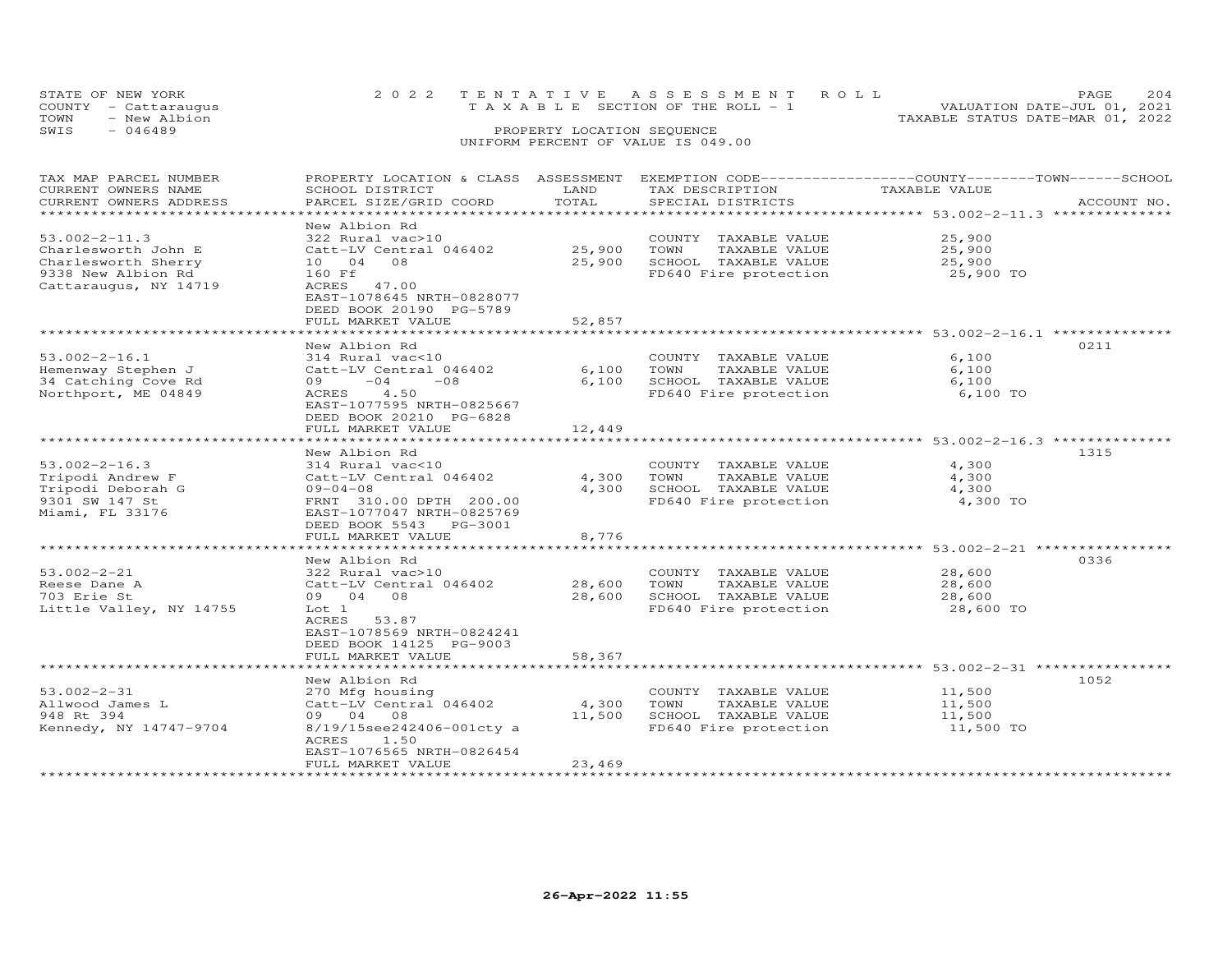| STATE OF NEW YORK    | 2022 TENTATIVE ASSESSMENT ROLL        |  |                                  | PAGE.                       | 205 |
|----------------------|---------------------------------------|--|----------------------------------|-----------------------------|-----|
| COUNTY - Cattaraugus | T A X A B L E SECTION OF THE ROLL - 1 |  |                                  | VALUATION DATE-JUL 01, 2021 |     |
| TOWN<br>- New Albion |                                       |  | TAXABLE STATUS DATE-MAR 01, 2022 |                             |     |
| SWIS<br>$-046489$    | PROPERTY LOCATION SEQUENCE            |  |                                  |                             |     |
|                      | UNIFORM PERCENT OF VALUE IS 049.00    |  |                                  |                             |     |

| TAX MAP PARCEL NUMBER<br>CURRENT OWNERS NAME<br>CURRENT OWNERS ADDRESS<br>***********************                                                                              | PROPERTY LOCATION & CLASS ASSESSMENT<br>SCHOOL DISTRICT<br>PARCEL SIZE/GRID COORD                                                                                                         | LAND<br>TOTAL              | EXEMPTION CODE------------------COUNTY-------TOWN-----SCHOOL<br>TAX DESCRIPTION<br>SPECIAL DISTRICTS               | TAXABLE VALUE                                                | ACCOUNT NO.            |
|--------------------------------------------------------------------------------------------------------------------------------------------------------------------------------|-------------------------------------------------------------------------------------------------------------------------------------------------------------------------------------------|----------------------------|--------------------------------------------------------------------------------------------------------------------|--------------------------------------------------------------|------------------------|
|                                                                                                                                                                                |                                                                                                                                                                                           |                            |                                                                                                                    |                                                              |                        |
| $53.002 - 2 - 32.1$<br>Charlesworth John R<br>Charlesworth Mary Lou<br>8984 New Albion Rd<br>Little Valley, NY 14755<br>MAY BE SUBJECT TO PAYMENT<br>UNDER AGDIST LAW TIL 2026 | New Albion Rd<br>322 Rural vac>10<br>Catt-LV Central 046402<br>09 04 08<br>FRNT 1250.00 DPTH<br>ACRES 71.70<br>EAST-1075839 NRTH-0827249<br>DEED BOOK 20210 PG-3825<br>FULL MARKET VALUE  | 34,700<br>34,700<br>70,816 | AG DIST<br>41720<br>COUNTY TAXABLE VALUE<br>TOWN<br>TAXABLE VALUE<br>SCHOOL TAXABLE VALUE<br>FD640 Fire protection | $\Omega$<br>9,094<br>25,606<br>25,606<br>25,606<br>34,700 TO | 0168<br>9,094<br>9,094 |
| ******************************                                                                                                                                                 |                                                                                                                                                                                           |                            |                                                                                                                    |                                                              |                        |
| $53.002 - 2 - 34.4$<br>Chase Austin M<br>9421 New Albion Rd<br>Cattaraugus, NY 14719                                                                                           | New Albion Rd<br>314 Rural vac<10<br>Catt-LV Central 046402<br>FRNT 226.90 DPTH<br>89.00<br>BANK<br>017<br>EAST-1074734 NRTH-0829239<br>DEED BOOK 20210 PG-7020<br>FULL MARKET VALUE      | 2,000<br>2,000<br>4,082    | COUNTY TAXABLE VALUE<br>TOWN<br>TAXABLE VALUE<br>SCHOOL TAXABLE VALUE<br>FD640 Fire protection                     | 2,000<br>2,000<br>2,000<br>2,000 TO                          | 1540                   |
|                                                                                                                                                                                | ********************                                                                                                                                                                      |                            |                                                                                                                    | ******************** 53.002-2-35.3 **************            |                        |
| $53.002 - 2 - 35.3$<br>Scharf Linda D<br>Scharf Ronald W<br>9962 New Albion Rd<br>Cattaraugus, NY 14719                                                                        | New Albion Rd<br>322 Rural vac>10<br>Catt-LV Central 046402<br>$3/11$ -splt from $2-35.1-P10$<br>ACRES 30.25<br>EAST-1074296 NRTH-0828125<br>DEED BOOK 18932 PG-6001<br>FULL MARKET VALUE | 19,100<br>19,100<br>38,980 | COUNTY TAXABLE VALUE<br>TOWN<br>TAXABLE VALUE<br>SCHOOL TAXABLE VALUE<br>FD640 Fire protection                     | 19,100<br>19,100<br>19,100<br>19,100 TO                      | 1562                   |
|                                                                                                                                                                                |                                                                                                                                                                                           |                            |                                                                                                                    |                                                              |                        |
| $54.001 - 1 - 11.1$<br>Charlesworth Family Farms, LLC Catt-LV Central 046402<br>PO Box 164<br>Little Valley, NY 14755                                                          | New Albion Rd<br>322 Rural vac>10<br>01 04 08<br>7 acres gravel pit, 69.92<br>farmland<br>ACRES 76.92<br>EAST-1081731 NRTH-0825801                                                        | 53,000<br>54,000           | COUNTY TAXABLE VALUE<br>TOWN<br>TAXABLE VALUE<br>SCHOOL TAXABLE VALUE<br>FD640 Fire protection                     | 54,000<br>54,000<br>54,000<br>54,000 TO                      | 0090                   |
|                                                                                                                                                                                | DEED BOOK 20200 PG-5274                                                                                                                                                                   |                            |                                                                                                                    |                                                              |                        |
|                                                                                                                                                                                | FULL MARKET VALUE                                                                                                                                                                         | 110,204                    |                                                                                                                    |                                                              |                        |
| $54.001 - 1 - 14.1$<br>Gassman James G<br>Gassman Roxanne E<br>9017 New Albion Road<br>Little Valley, NY 14755                                                                 | New Albion Rd<br>314 Rural vac<10<br>Catt-LV Central 046402<br>$-04$<br>01<br>$-08$<br>ACRES<br>4.41<br>EAST-1082439 NRTH-0823689<br>DEED BOOK 20190 PG-4353                              | 5,000<br>5,000             | COUNTY TAXABLE VALUE<br>TOWN<br>TAXABLE VALUE<br>SCHOOL TAXABLE VALUE<br>FD640 Fire protection                     | 5,000<br>5,000<br>5,000<br>5,000 TO                          | 0201                   |
| *******************                                                                                                                                                            | FULL MARKET VALUE                                                                                                                                                                         | 10,204                     |                                                                                                                    |                                                              |                        |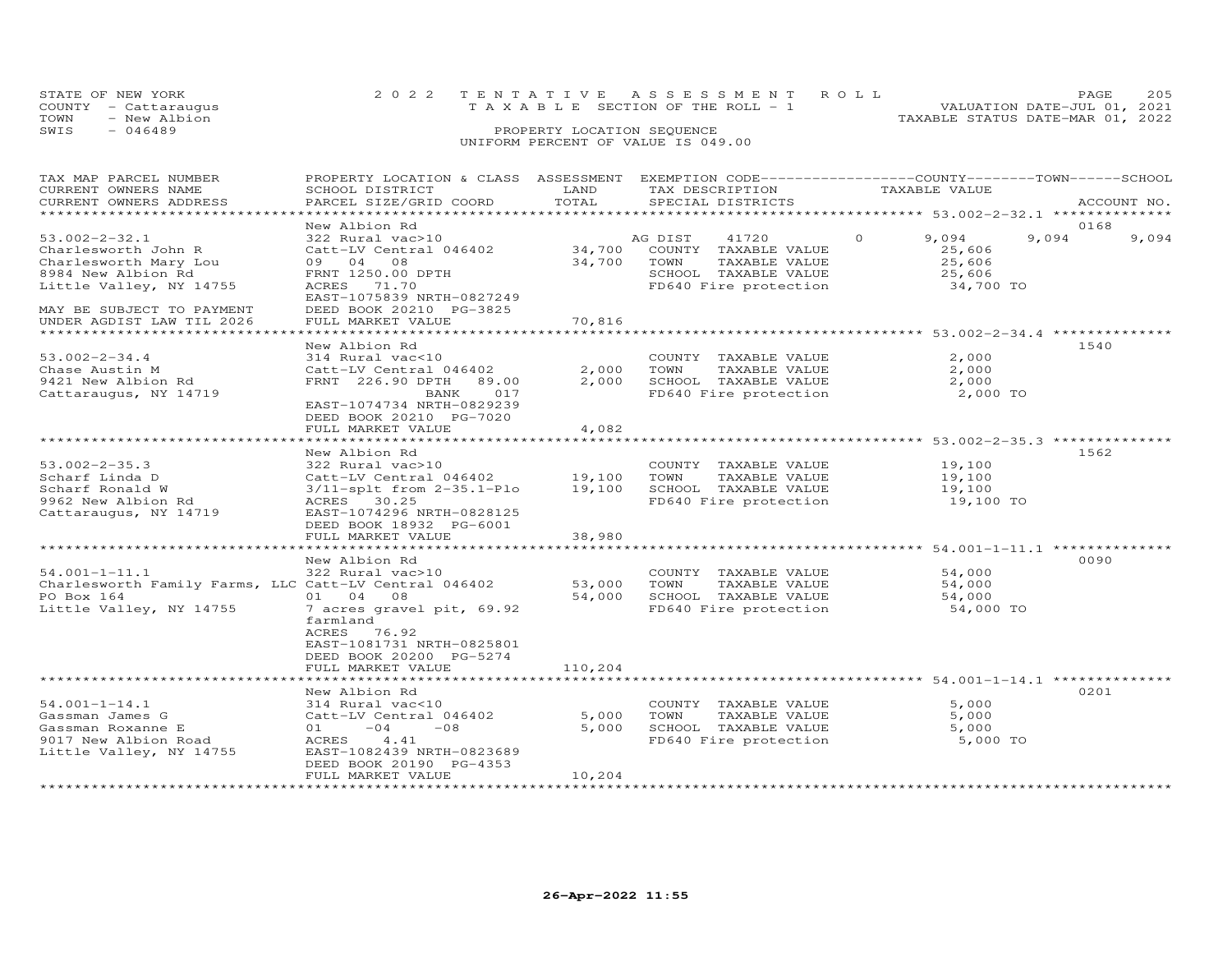| STATE OF NEW YORK    | 2022 TENTATIVE ASSESSMENT ROLL     | - 206<br>PAGE.                   |
|----------------------|------------------------------------|----------------------------------|
| COUNTY - Cattarauqus | TAXABLE SECTION OF THE ROLL - 1    | VALUATION DATE-JUL 01, 2021      |
| TOWN<br>- New Albion |                                    | TAXABLE STATUS DATE-MAR 01, 2022 |
| SWIS<br>- 046489     | PROPERTY LOCATION SEQUENCE         |                                  |
|                      | UNIFORM PERCENT OF VALUE IS 049.00 |                                  |

| TAX MAP PARCEL NUMBER<br>CURRENT OWNERS NAME          | PROPERTY LOCATION & CLASS ASSESSMENT EXEMPTION CODE----------------COUNTY-------TOWN------SCHOOL<br>SCHOOL DISTRICT | LAND                | TAX DESCRIPTION            | TAXABLE VALUE                                                |                    |
|-------------------------------------------------------|---------------------------------------------------------------------------------------------------------------------|---------------------|----------------------------|--------------------------------------------------------------|--------------------|
| CURRENT OWNERS ADDRESS                                | PARCEL SIZE/GRID COORD                                                                                              | TOTAL               | SPECIAL DISTRICTS          |                                                              | ACCOUNT NO.        |
| ********************                                  |                                                                                                                     |                     |                            |                                                              |                    |
|                                                       | New Albion Rd                                                                                                       |                     |                            |                                                              | 1519               |
| $54.001 - 1 - 16.5$                                   | 105 Vac farmland                                                                                                    |                     | COUNTY TAXABLE VALUE       | 15,100                                                       |                    |
| Stoll Thomas                                          | Catt-LV Central 046402                                                                                              | 15,100              | TOWN<br>TAXABLE VALUE      | 15,100                                                       |                    |
| Stoll Mary                                            | 08<br>01 04                                                                                                         | 15,100              | SCHOOL TAXABLE VALUE       | 15,100                                                       |                    |
| PO Box 248                                            | ACRES 22.50                                                                                                         |                     | FD640 Fire protection      | 15,100 TO                                                    |                    |
| Little Valley, NY 14755                               | EAST-1081355 NRTH-0824968                                                                                           |                     |                            |                                                              |                    |
|                                                       | DEED BOOK 1030 PG-760                                                                                               |                     |                            |                                                              |                    |
|                                                       | FULL MARKET VALUE                                                                                                   | 30,816              |                            |                                                              |                    |
|                                                       | **********************                                                                                              | **************      |                            |                                                              |                    |
|                                                       | New Albion Rd                                                                                                       |                     |                            |                                                              | 0088               |
| $54.001 - 1 - 23$                                     | 105 Vac farmland                                                                                                    |                     | COUNTY TAXABLE VALUE       | 42,900                                                       |                    |
| Charlesworth Family Farms, LLC Catt-LV Central 046402 |                                                                                                                     | 42,900              | TOWN<br>TAXABLE VALUE      | 42,900                                                       |                    |
| PO Box 164                                            | 01 04 08                                                                                                            | 42,900              | SCHOOL TAXABLE VALUE       | 42,900                                                       |                    |
| Little Valley, NY 14755                               | ACRES<br>99.00                                                                                                      |                     | FD640 Fire protection      | 42,900 TO                                                    |                    |
|                                                       | EAST-1080165 NRTH-0826631                                                                                           |                     |                            |                                                              |                    |
|                                                       | DEED BOOK 20200 PG-5274                                                                                             |                     |                            |                                                              |                    |
|                                                       | FULL MARKET VALUE                                                                                                   | 87,551              |                            |                                                              |                    |
|                                                       | ******************************                                                                                      |                     |                            | ************************************54.001-1-13 ************ |                    |
|                                                       | 9013 New Albion Rd                                                                                                  |                     |                            |                                                              | 0071               |
| $54.001 - 1 - 13$                                     | 270 Mfg housing                                                                                                     |                     | COUNTY TAXABLE VALUE       | 44,500                                                       |                    |
| Morrison Erin                                         | Catt-LV Central 046402                                                                                              | 5,500               | TOWN<br>TAXABLE VALUE      | 44,500                                                       |                    |
| 9013 New Albion Rd                                    | 01 04 08                                                                                                            | 44,500              | SCHOOL TAXABLE VALUE       | 44,500                                                       |                    |
| New Albion, NY 14755                                  | FRNT 260.00 DPTH 125.00                                                                                             |                     | FD640 Fire protection      | 44,500 TO                                                    |                    |
|                                                       | BANK<br>032                                                                                                         |                     |                            |                                                              |                    |
|                                                       | EAST-1082660 NRTH-0823860                                                                                           |                     |                            |                                                              |                    |
|                                                       | DEED BOOK 20190 PG-3233                                                                                             |                     |                            |                                                              |                    |
|                                                       | FULL MARKET VALUE                                                                                                   | 90,816              |                            |                                                              |                    |
|                                                       | **********************                                                                                              | * * * * * * * * * * |                            |                                                              |                    |
|                                                       | 9017 New Albion Rd                                                                                                  |                     |                            |                                                              | 1292               |
| $54.001 - 1 - 14.2$                                   | 210 1 Family Res                                                                                                    |                     | BAS STAR<br>41854          | $\circ$<br>$\overline{O}$                                    | $\Omega$<br>16,800 |
| Gassman James G                                       | Catt-LV Central 046402                                                                                              |                     | 4,500 COUNTY TAXABLE VALUE | 59,300                                                       |                    |
| Gassman Roxanne E                                     | 01 04 08                                                                                                            | 59,300              | TOWN<br>TAXABLE VALUE      | 59,300                                                       |                    |
| 9017 New Albion Rd                                    | ACRES 1.89                                                                                                          |                     | SCHOOL TAXABLE VALUE       | 42,500                                                       |                    |
| Little Valley, NY 14755                               | EAST-1082582 NRTH-0823750                                                                                           |                     | FD640 Fire protection      | 59,300 TO                                                    |                    |
|                                                       | DEED BOOK 862<br>PG-00186                                                                                           |                     |                            |                                                              |                    |
|                                                       | FULL MARKET VALUE                                                                                                   | 121,020             |                            |                                                              |                    |
|                                                       |                                                                                                                     |                     |                            |                                                              |                    |
|                                                       | 9026 New Albion Rd                                                                                                  |                     |                            |                                                              | 0278               |
| $54.001 - 1 - 12$                                     | 210 1 Family Res                                                                                                    |                     | COUNTY TAXABLE VALUE       | 47,600                                                       |                    |
| Krug Family Trust I P.C.                              | Catt-LV Central 046402                                                                                              | 4,000               | TOWN<br>TAXABLE VALUE      | 47,600                                                       |                    |
| Krug Phyllis C                                        | 01 04 08                                                                                                            | 47,600              | SCHOOL TAXABLE VALUE       | 47,600                                                       |                    |
| 8995 New Albion Rd                                    | ACRES 1.85                                                                                                          |                     | FD640 Fire protection      | 47,600 TO                                                    |                    |
| Little Valley, NY 14755                               | EAST-1082428 NRTH-0824224                                                                                           |                     |                            |                                                              |                    |
|                                                       | DEED BOOK 54724 PG-3                                                                                                |                     |                            |                                                              |                    |
|                                                       | FULL MARKET VALUE                                                                                                   | 97,143              |                            |                                                              |                    |
|                                                       |                                                                                                                     |                     |                            |                                                              |                    |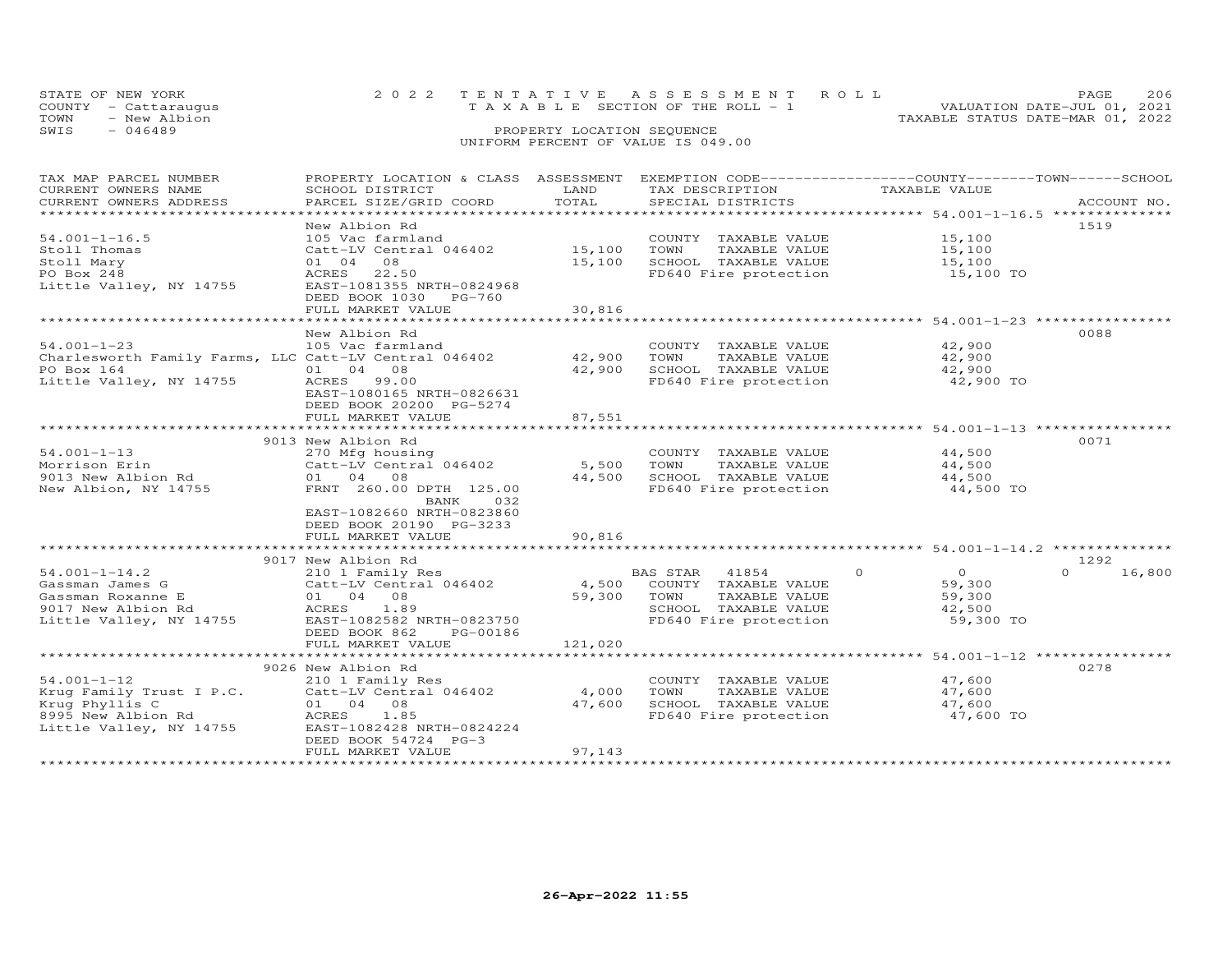| STATE OF NEW YORK    | 2022 TENTATIVE ASSESSMENT ROLL        | PAGE.                            | 207 |
|----------------------|---------------------------------------|----------------------------------|-----|
| COUNTY - Cattaraugus | T A X A B L E SECTION OF THE ROLL - 1 | VALUATION DATE-JUL 01, 2021      |     |
| - New Albion<br>TOWN |                                       | TAXABLE STATUS DATE-MAR 01, 2022 |     |
| SWIS<br>$-046489$    | PROPERTY LOCATION SEQUENCE            |                                  |     |
|                      | UNIFORM PERCENT OF VALUE IS 049.00    |                                  |     |

| TAX MAP PARCEL NUMBER<br>CURRENT OWNERS NAME                                               | PROPERTY LOCATION & CLASS ASSESSMENT<br>SCHOOL DISTRICT                                                                                     | LAND        | EXEMPTION CODE-----------------COUNTY-------TOWN------SCHOOL<br>TAX DESCRIPTION |          | TAXABLE VALUE         |          |             |
|--------------------------------------------------------------------------------------------|---------------------------------------------------------------------------------------------------------------------------------------------|-------------|---------------------------------------------------------------------------------|----------|-----------------------|----------|-------------|
| CURRENT OWNERS ADDRESS                                                                     | PARCEL SIZE/GRID COORD                                                                                                                      | TOTAL       | SPECIAL DISTRICTS                                                               |          |                       |          | ACCOUNT NO. |
|                                                                                            |                                                                                                                                             |             |                                                                                 |          |                       |          |             |
|                                                                                            | 9035 New Albion Rd                                                                                                                          |             |                                                                                 |          |                       | 0328     |             |
| $54.001 - 1 - 15$                                                                          | 210 1 Family Res                                                                                                                            |             | VET DIS C 41142                                                                 | $\Omega$ | 22,000                | $\Omega$ |             |
| Frary Thomas Robert Sr                                                                     | $\begin{array}{ccc}\n\text{Catt-LV Central} & \text{046402} \\ \text{Catt-LV Central} & \text{046402} \\ \end{array}$ 4,100 VET COM C 41132 |             |                                                                                 | $\Omega$ | 11,000                | $\Omega$ | $\Omega$    |
| Frary Ethel M.                                                                             | 01 04 08                                                                                                                                    | 44,000      | COUNTY TAXABLE VALUE                                                            |          | 11,000                |          |             |
| 9035 New Albion Road                                                                       | $-$ 1.21 BANK 017<br>EAST-1082209 NRTH-0823791<br>DEED BOOK 26024 PC 221                                                                    |             | TAXABLE VALUE<br>TOWN                                                           |          | 44,000                |          |             |
| Little Valley, NY 14755                                                                    |                                                                                                                                             |             | SCHOOL TAXABLE VALUE<br>FD640 Fire protection                                   |          | 44,000                |          |             |
|                                                                                            | DEED BOOK 26024 PG-9001<br>FULL MARKET VALUE                                                                                                |             |                                                                                 |          | 44,000 TO             |          |             |
|                                                                                            |                                                                                                                                             | 89,796      |                                                                                 |          |                       |          |             |
|                                                                                            | 9039 New Albion Rd                                                                                                                          |             |                                                                                 |          |                       | 1072     |             |
| $54.001 - 1 - 16.2$                                                                        | 210 1 Family Res                                                                                                                            |             | COUNTY TAXABLE VALUE                                                            |          | 37,000                |          |             |
| Doner Charles                                                                              | Catt-LV Central 046402                                                                                                                      | 2,500       | TAXABLE VALUE<br>TOWN                                                           |          | 37,000                |          |             |
| Doner Shana                                                                                | 01 04 08                                                                                                                                    | 37,000      | SCHOOL TAXABLE VALUE                                                            |          | 37,000                |          |             |
| 9039 New Albion Road                                                                       | FRNT 98.00 DPTH 298.49                                                                                                                      |             | FD640 Fire protection                                                           |          | 37,000 TO             |          |             |
| Little Valley, NY 14755                                                                    | BANK<br>017                                                                                                                                 |             |                                                                                 |          |                       |          |             |
|                                                                                            | EAST-1082126 NRTH-0824047                                                                                                                   |             |                                                                                 |          |                       |          |             |
| PRIOR OWNER ON 3/01/2022                                                                   | DEED BOOK 20220 PG-769                                                                                                                      |             |                                                                                 |          |                       |          |             |
| Doner Charles                                                                              | FULL MARKET VALUE                                                                                                                           | 75,510      |                                                                                 |          |                       |          |             |
| *******************                                                                        |                                                                                                                                             |             |                                                                                 |          |                       |          |             |
|                                                                                            | 9052 New Albion Rd                                                                                                                          |             |                                                                                 |          |                       | 0140     |             |
| $54.001 - 1 - 16.1$                                                                        | 210 1 Family Res                                                                                                                            |             | BAS STAR<br>41854                                                               | $\circ$  | $\overline{O}$        | $\Omega$ | 16,800      |
| Reynolds Gregory A<br>Reynolds Patricia A<br>9052 New Albion Rd<br>Little Valley, NY 14755 | Catt-LV Central 046402                                                                                                                      |             | 6,700 COUNTY TAXABLE VALUE                                                      |          | 42,500                |          |             |
|                                                                                            | 01 04 08                                                                                                                                    | 42,500 TOWN | TAXABLE VALUE                                                                   |          | 42,500                |          |             |
|                                                                                            | 4.60<br>ACRES                                                                                                                               |             | SCHOOL TAXABLE VALUE<br>FD640 Fire protection                                   |          | 25,700<br>$42,500$ TO |          |             |
|                                                                                            | EAST-1082065 NRTH-0824553<br>DEED BOOK 1031<br>$PG-85$                                                                                      |             |                                                                                 |          |                       |          |             |
|                                                                                            | FULL MARKET VALUE                                                                                                                           | 86,735      |                                                                                 |          |                       |          |             |
|                                                                                            |                                                                                                                                             |             |                                                                                 |          |                       |          |             |
|                                                                                            | 9059 New Albion Rd                                                                                                                          |             |                                                                                 |          |                       | 1518     |             |
| $54.001 - 1 - 16.4$                                                                        |                                                                                                                                             |             | VET COM C 41132                                                                 | $\circ$  | 11,200                | $\Omega$ |             |
|                                                                                            | 270 Mfg housing [17,100 Mg NE Catt-LV Central 046402 [17,100 Mg                                                                             |             | COUNTY TAXABLE VALUE                                                            |          | 80,900                |          |             |
|                                                                                            | 01 04 08                                                                                                                                    | 92,100      | TOWN                                                                            |          | 92,100                |          |             |
| 54.001-1-16.4<br>O'Brien Jill<br>O'Brien Jeffrey<br>9059 New Albion Rd                     | ACRES 26.82                                                                                                                                 |             | TOWN     TAXABLE VALUE<br>SCHOOL   TAXABLE VALUE                                |          | 92,100                |          |             |
| Little Valley, NY 14755                                                                    | EAST-1081519 NRTH-0823971                                                                                                                   |             | FD640 Fire protection                                                           |          | 92,100 TO             |          |             |
|                                                                                            | DEED BOOK 24148 PG-9001                                                                                                                     |             |                                                                                 |          |                       |          |             |
|                                                                                            | FULL MARKET VALUE                                                                                                                           | 187,959     |                                                                                 |          |                       |          |             |
|                                                                                            |                                                                                                                                             |             |                                                                                 |          |                       |          |             |
|                                                                                            | 9109 New Albion Rd                                                                                                                          |             |                                                                                 |          |                       | 0407     |             |
| $54.001 - 1 - 17$                                                                          |                                                                                                                                             |             | 41854<br>BAS STAR                                                               | $\Omega$ | $\overline{0}$        | $\Omega$ | 16,800      |
|                                                                                            |                                                                                                                                             | 6,600       | COUNTY TAXABLE VALUE                                                            |          | 68,300                |          |             |
| 9109 New Albion Rd                                                                         | 01 04 08                                                                                                                                    | 68,300      | TOWN<br>TAXABLE VALUE                                                           |          | 68,300                |          |             |
| Little Valley, NY 14755                                                                    | ACRES<br>5.25<br>EAST-1080818 NRTH-0824012                                                                                                  |             | SCHOOL TAXABLE VALUE<br>FD640 Fire protection                                   |          | 51,500<br>68,300 TO   |          |             |
|                                                                                            | DEED BOOK 30879 PG-5002                                                                                                                     |             |                                                                                 |          |                       |          |             |
|                                                                                            | FULL MARKET VALUE                                                                                                                           | 139,388     |                                                                                 |          |                       |          |             |
|                                                                                            |                                                                                                                                             |             |                                                                                 |          |                       |          |             |
|                                                                                            |                                                                                                                                             |             |                                                                                 |          |                       |          |             |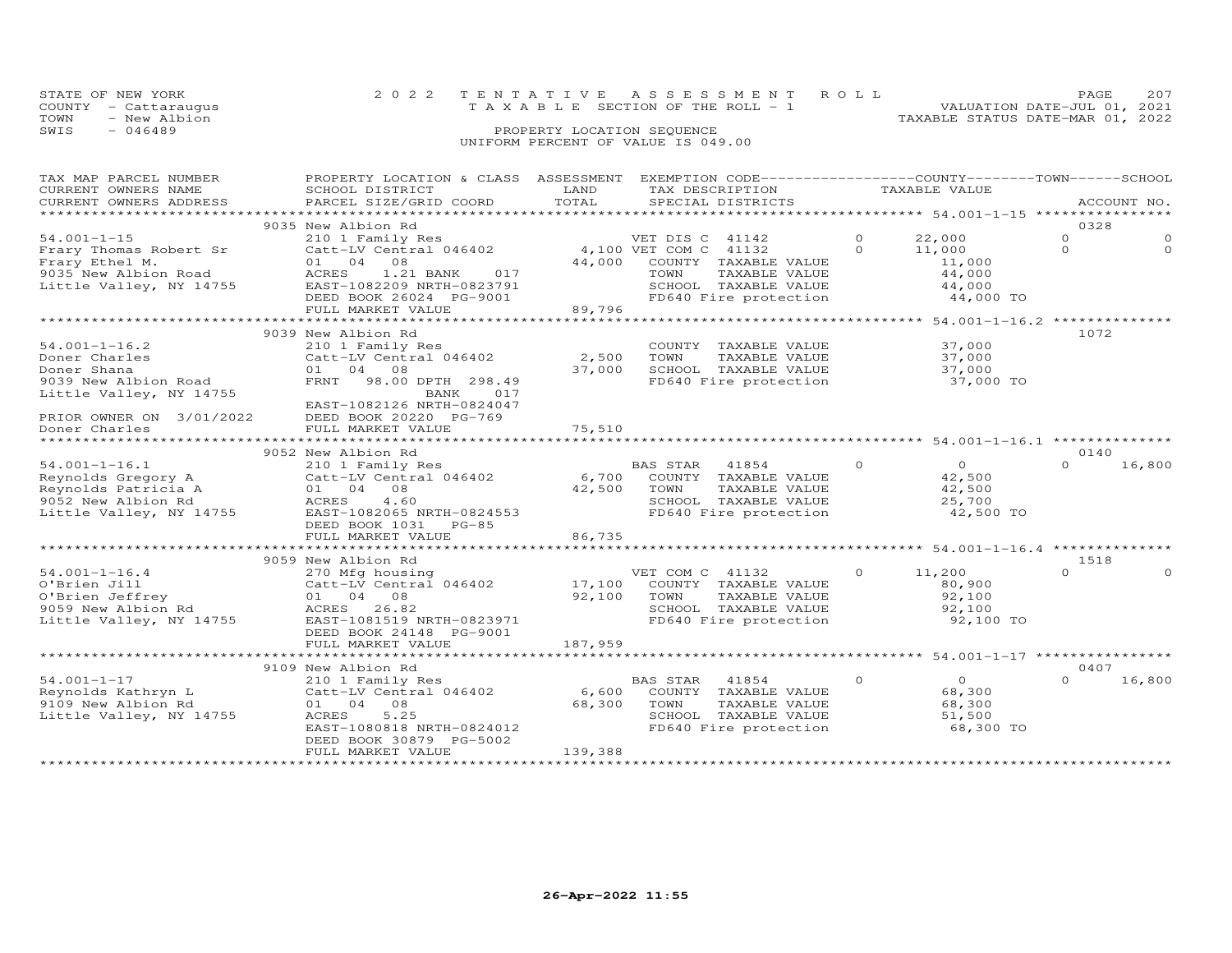|      | STATE OF NEW YORK    | 2022 TENTATIVE ASSESSMENT ROLL        |  |                                  | PAGE                        | 208 |
|------|----------------------|---------------------------------------|--|----------------------------------|-----------------------------|-----|
|      | COUNTY - Cattaraugus | T A X A B L E SECTION OF THE ROLL - 1 |  |                                  | VALUATION DATE-JUL 01, 2021 |     |
| TOWN | - New Albion         |                                       |  | TAXABLE STATUS DATE-MAR 01, 2022 |                             |     |
| SWIS | $-046489$            | PROPERTY LOCATION SEQUENCE            |  |                                  |                             |     |
|      |                      | UNIFORM PERCENT OF VALUE IS 049.00    |  |                                  |                             |     |

| TAX MAP PARCEL NUMBER<br>CURRENT OWNERS NAME<br>CURRENT OWNERS ADDRESS                                 | PROPERTY LOCATION & CLASS ASSESSMENT EXEMPTION CODE----------------COUNTY-------TOWN------SCHOOL<br>SCHOOL DISTRICT<br>PARCEL SIZE/GRID COORD                                      | LAND<br>TOTAL              | TAX DESCRIPTION TAXABLE VALUE<br>SPECIAL DISTRICTS                                                          |                                                                         | ACCOUNT NO.                                            |
|--------------------------------------------------------------------------------------------------------|------------------------------------------------------------------------------------------------------------------------------------------------------------------------------------|----------------------------|-------------------------------------------------------------------------------------------------------------|-------------------------------------------------------------------------|--------------------------------------------------------|
|                                                                                                        |                                                                                                                                                                                    |                            |                                                                                                             |                                                                         |                                                        |
| $54.001 - 1 - 19$<br>Burdick Raymond<br>Burdick Shirley<br>9121 New Albion Rd<br>Cattaraugus, NY 14719 | 9121 New Albion Rd<br>270 Mfg housing<br>Catt-LV Central 046402<br>01 04 08<br>ACRES<br>1.36<br>EAST-1080598 NRTH-0824454<br>PG-00592<br>DEED BOOK 704                             | 4,200<br>33,000 TOWN       | BAS STAR<br>41854<br>COUNTY TAXABLE VALUE<br>TAXABLE VALUE<br>SCHOOL TAXABLE VALUE<br>FD640 Fire protection | $\Omega$<br>$\overline{O}$<br>33,000<br>33,000<br>16,200<br>33,000 TO   | 0080<br>$\Omega$<br>16,800                             |
|                                                                                                        | FULL MARKET VALUE                                                                                                                                                                  | 67,347                     |                                                                                                             |                                                                         |                                                        |
| $54.001 - 1 - 18$<br>Frederick Jr. Donald R<br>9122 New Albion Rd<br>Little Valley, NY 14755           | 9122 New Albion Rd<br>210 1 Family Res<br>Catt-LV Central 046402<br>01 04 08<br>FRNT 235.00 DPTH 180.00<br>EAST-1080624 NRTH-0824711<br>DEED BOOK 28070 PG-8003                    | 5,700<br>81,600            | COUNTY TAXABLE VALUE<br>TOWN<br>TAXABLE VALUE<br>SCHOOL TAXABLE VALUE<br>FD640 Fire protection              | 81,600<br>81,600<br>81,600<br>81,600 TO                                 | 0491                                                   |
|                                                                                                        | FULL MARKET VALUE                                                                                                                                                                  | 166,531                    |                                                                                                             |                                                                         |                                                        |
|                                                                                                        | *************************                                                                                                                                                          |                            |                                                                                                             |                                                                         | 0079                                                   |
| $54.001 - 1 - 20$<br>Brown Randy<br>9133 Lv-New Albion Rd<br>Little Valley, NY 14755                   | 9133 New Albion Rd<br>270 Mfg housing<br>$Catt-LV$ Central 046402 4,100<br>01 04 08<br>ACRES<br>1.20<br>EAST-1080357 NRTH-0824504<br>DEED BOOK 00975 PG-00830<br>FULL MARKET VALUE | 22,900 TOWN<br>46,735      | BAS STAR 41854<br>COUNTY TAXABLE VALUE<br>TAXABLE VALUE<br>SCHOOL TAXABLE VALUE<br>FD640 Fire protection    | $\Omega$<br>$\overline{0}$<br>22,900<br>22,900<br>6,100<br>22,900 TO    | $\Omega$<br>16,800                                     |
|                                                                                                        | **************************                                                                                                                                                         | **************             |                                                                                                             |                                                                         | ************************ 54.001-1-21 ***************** |
| $54.001 - 1 - 21$<br>Parmenter Earl L<br>9157 New Albion Rd<br>Little Valley, NY 14755                 | 9157 New Albion Rd<br>240 Rural res<br>Catt-LV Central 046402<br>01 04 08<br>ACRES 27.27<br>EAST-1080123 NRTH-0824048<br>DEED BOOK 852<br>PG-00275                                 | $17,600$ E<br>121,500 TOWN | ENH STAR<br>41834<br>COUNTY TAXABLE VALUE<br>TAXABLE VALUE<br>SCHOOL TAXABLE VALUE<br>FD640 Fire protection | $\circ$<br>$\overline{O}$<br>121,500<br>121,500<br>79,560<br>121,500 TO | 0361<br>$\cap$<br>41,940                               |
|                                                                                                        | FULL MARKET VALUE                                                                                                                                                                  | 247,959                    |                                                                                                             |                                                                         |                                                        |
| $54.001 - 1 - 22$<br>Wendell Lois<br>5162 Windmill Rd<br>Randolph, NY 14772                            | 9187 New Albion Rd<br>240 Rural res<br>Catt-LV Central 046402<br>01 04<br>08<br>6/18-deed doesn't describ<br>this parcel<br>ACRES 11.27<br>EAST-1079370 NRTH-0824541               | 9,600<br>45,800            | COUNTY TAXABLE VALUE<br>TOWN<br>TAXABLE VALUE<br>SCHOOL TAXABLE VALUE<br>FD640 Fire protection              | 45,800<br>45,800<br>45,800<br>45,800 TO                                 | 0335                                                   |
| *********************                                                                                  | DEED BOOK 24403 PG-3001<br>FULL MARKET VALUE                                                                                                                                       | 93,469                     |                                                                                                             |                                                                         |                                                        |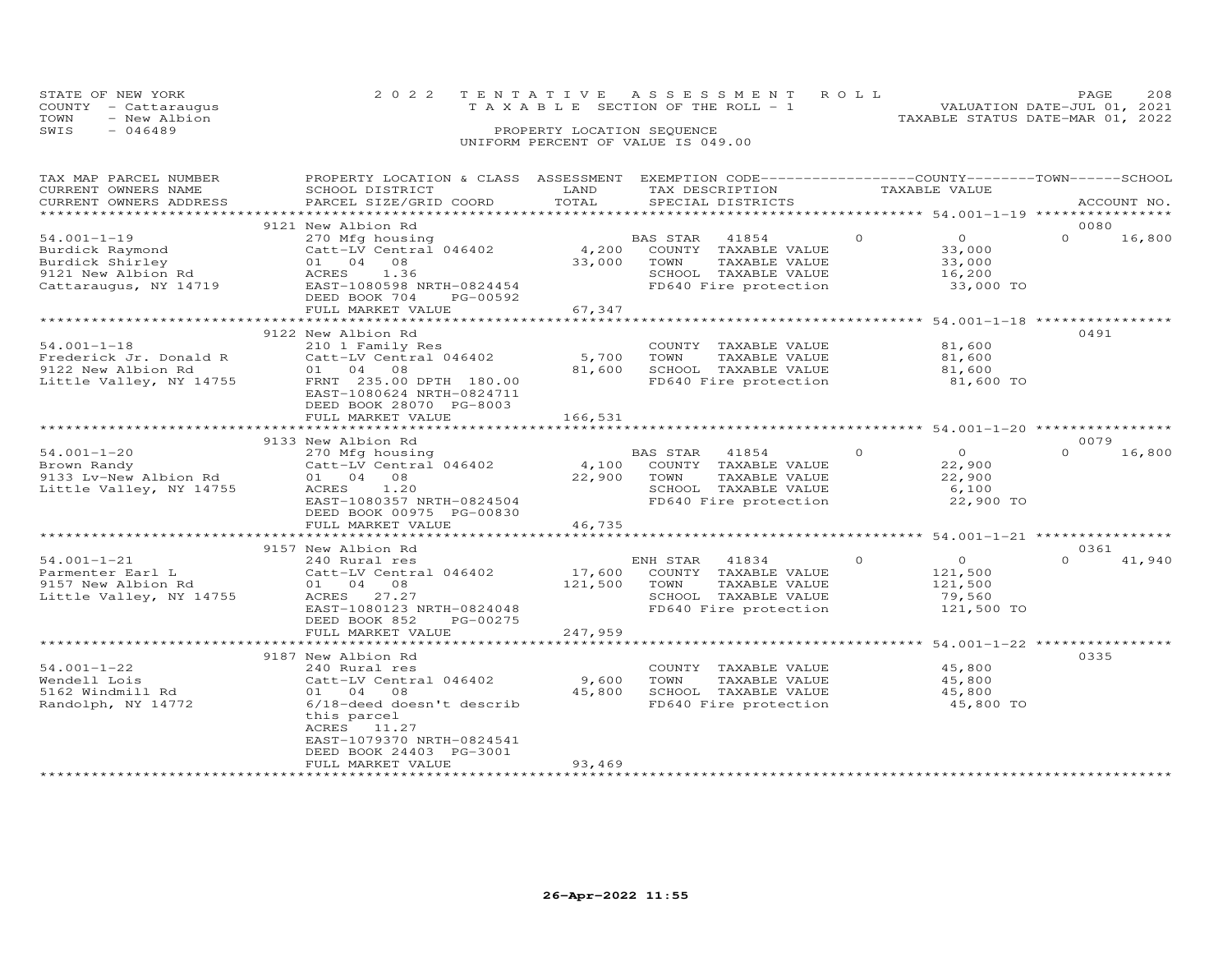| STATE OF NEW YORK    |              | 2022 TENTATIVE ASSESSMENT ROLL        |                            |  |                                  | PAGE                        | 209 |
|----------------------|--------------|---------------------------------------|----------------------------|--|----------------------------------|-----------------------------|-----|
| COUNTY - Cattaraugus |              | T A X A B L E SECTION OF THE ROLL - 1 |                            |  |                                  | VALUATION DATE-JUL 01, 2021 |     |
| TOWN                 | - New Albion |                                       |                            |  | TAXABLE STATUS DATE-MAR 01, 2022 |                             |     |
| SWIS<br>$-046489$    |              |                                       | PROPERTY LOCATION SEQUENCE |  |                                  |                             |     |
|                      |              | UNIFORM PERCENT OF VALUE IS 049.00    |                            |  |                                  |                             |     |

| TAX MAP PARCEL NUMBER | PROPERTY LOCATION & CLASS ASSESSMENT EXEMPTION CODE----------------COUNTY-------TOWN------SCHOOL                                                                                                                                                   |        |                                                                                                                                                                                                                                                                                                                                                                                                                                                                                    |       |                     |
|-----------------------|----------------------------------------------------------------------------------------------------------------------------------------------------------------------------------------------------------------------------------------------------|--------|------------------------------------------------------------------------------------------------------------------------------------------------------------------------------------------------------------------------------------------------------------------------------------------------------------------------------------------------------------------------------------------------------------------------------------------------------------------------------------|-------|---------------------|
|                       |                                                                                                                                                                                                                                                    |        |                                                                                                                                                                                                                                                                                                                                                                                                                                                                                    |       |                     |
|                       | 9214 New Albion Rd<br>240 Rural res<br>240 Rural res<br>25,000 AGED Catt-LV Central 046402<br>25,000 AGED CTT/S 41800                                                                                                                              |        | VET COM C 41132<br>25,000 AGED C/T/S 41800 0 9,440 0 0<br>59,000 ENH STAR 41834 0 0 0 14,160 18,880 18,880<br>COUNTY TAXABLE VALUE<br>TOWN TAXABLE VALUE<br>TOWN TAXABLE VALUE                                                                                                                                                                                                                                                                                                     |       |                     |
| $54.001 - 1 - 24$     |                                                                                                                                                                                                                                                    |        |                                                                                                                                                                                                                                                                                                                                                                                                                                                                                    |       |                     |
|                       |                                                                                                                                                                                                                                                    |        |                                                                                                                                                                                                                                                                                                                                                                                                                                                                                    |       |                     |
|                       |                                                                                                                                                                                                                                                    |        |                                                                                                                                                                                                                                                                                                                                                                                                                                                                                    |       |                     |
|                       |                                                                                                                                                                                                                                                    |        |                                                                                                                                                                                                                                                                                                                                                                                                                                                                                    |       |                     |
|                       |                                                                                                                                                                                                                                                    |        |                                                                                                                                                                                                                                                                                                                                                                                                                                                                                    |       |                     |
|                       |                                                                                                                                                                                                                                                    |        |                                                                                                                                                                                                                                                                                                                                                                                                                                                                                    |       |                     |
|                       |                                                                                                                                                                                                                                                    |        |                                                                                                                                                                                                                                                                                                                                                                                                                                                                                    |       |                     |
|                       | 3-1.01-1-24<br>Schwartz David<br>Helfrich Patricia (16402)<br>Helfrich Patricia (16402)<br>Schwartz David<br>Centre COUNTY TAXABLE VALUE<br>SP,000 ENH STAR 41834<br>COUNTY TAXABLE VALUE<br>COUNTY TAXABLE VALUE<br>COUNTY TAXABLE VALUE<br>COUNT |        |                                                                                                                                                                                                                                                                                                                                                                                                                                                                                    |       |                     |
|                       | 9226 New Albion Rd                                                                                                                                                                                                                                 |        |                                                                                                                                                                                                                                                                                                                                                                                                                                                                                    |       | 0462                |
| $53.002 - 2 - 19$     | New Albion Ra<br>270 Mfg housing<br>Catt-LV Central 046402 800 TOWN<br>09 04 08 17,400 SCHOC<br>09 04 22 17,400 FD64                                                                                                                               |        |                                                                                                                                                                                                                                                                                                                                                                                                                                                                                    |       |                     |
|                       |                                                                                                                                                                                                                                                    |        | $\begin{tabular}{llllll} \multicolumn{2}{l}{{\small\texttt{COUNTY}}} & \multicolumn{2}{l}{\small\texttt{TAXABLE VALUE}} & & & 17,400\\ \multicolumn{2}{l}{\small\texttt{TOWN}} & \multicolumn{2}{l}{\small\texttt{TAXABLE VALUE}} & & & 17,400\\ \multicolumn{2}{l}{\small\texttt{TOWN}} & \multicolumn{2}{l}{\small\texttt{TAXABLE VALUE}} & & & 17,400\\ \multicolumn{2}{l}{\small\texttt{TOMN}} & \multicolumn{2}{l}{\small\texttt{TOMN}} & \multicolumn{2}{l}{\small\texttt{T$ |       |                     |
|                       |                                                                                                                                                                                                                                                    |        |                                                                                                                                                                                                                                                                                                                                                                                                                                                                                    |       |                     |
|                       |                                                                                                                                                                                                                                                    |        | SCHOOL TAXABLE VALUE 17,400<br>FD640 Fire protection 17,400 TO                                                                                                                                                                                                                                                                                                                                                                                                                     |       |                     |
|                       | 53.002-2-19<br>Wright Ray<br>Wright Cathleen<br>5639 Allegany Road<br>Cattaraugus, NY 14719<br>Cattaraugus, NY 14719<br>Cattaraugus, NY 14719<br>CALLEGAN PREST-1078523 NRTH-0825234                                                               |        |                                                                                                                                                                                                                                                                                                                                                                                                                                                                                    |       |                     |
|                       | DEED BOOK 20200 PG-2294                                                                                                                                                                                                                            |        |                                                                                                                                                                                                                                                                                                                                                                                                                                                                                    |       |                     |
|                       |                                                                                                                                                                                                                                                    |        |                                                                                                                                                                                                                                                                                                                                                                                                                                                                                    |       |                     |
|                       |                                                                                                                                                                                                                                                    |        |                                                                                                                                                                                                                                                                                                                                                                                                                                                                                    |       |                     |
|                       | 9246 New Albion Rd                                                                                                                                                                                                                                 |        |                                                                                                                                                                                                                                                                                                                                                                                                                                                                                    |       | 0473                |
|                       |                                                                                                                                                                                                                                                    |        |                                                                                                                                                                                                                                                                                                                                                                                                                                                                                    |       | $\Omega$<br>$\circ$ |
|                       |                                                                                                                                                                                                                                                    |        |                                                                                                                                                                                                                                                                                                                                                                                                                                                                                    |       | $\Omega$<br>16,800  |
|                       |                                                                                                                                                                                                                                                    |        |                                                                                                                                                                                                                                                                                                                                                                                                                                                                                    |       |                     |
|                       |                                                                                                                                                                                                                                                    |        |                                                                                                                                                                                                                                                                                                                                                                                                                                                                                    |       |                     |
|                       |                                                                                                                                                                                                                                                    |        |                                                                                                                                                                                                                                                                                                                                                                                                                                                                                    |       |                     |
|                       |                                                                                                                                                                                                                                                    |        |                                                                                                                                                                                                                                                                                                                                                                                                                                                                                    |       |                     |
|                       |                                                                                                                                                                                                                                                    |        |                                                                                                                                                                                                                                                                                                                                                                                                                                                                                    |       |                     |
|                       |                                                                                                                                                                                                                                                    |        |                                                                                                                                                                                                                                                                                                                                                                                                                                                                                    |       |                     |
|                       | 9316 New Albion Rd                                                                                                                                                                                                                                 |        |                                                                                                                                                                                                                                                                                                                                                                                                                                                                                    |       | 1516                |
| $53.002 - 2 - 15.2$   | 270 Mfg housing                                                                                                                                                                                                                                    |        | COUNTY TAXABLE VALUE 80,000                                                                                                                                                                                                                                                                                                                                                                                                                                                        |       |                     |
|                       |                                                                                                                                                                                                                                                    |        |                                                                                                                                                                                                                                                                                                                                                                                                                                                                                    |       |                     |
|                       |                                                                                                                                                                                                                                                    |        | TOWN TAXABLE VALUE<br>SCHOOL TAXABLE VALUE<br>FD640 Fire protection 80,000 TO                                                                                                                                                                                                                                                                                                                                                                                                      |       |                     |
|                       |                                                                                                                                                                                                                                                    |        |                                                                                                                                                                                                                                                                                                                                                                                                                                                                                    |       |                     |
|                       |                                                                                                                                                                                                                                                    |        |                                                                                                                                                                                                                                                                                                                                                                                                                                                                                    |       |                     |
|                       |                                                                                                                                                                                                                                                    |        |                                                                                                                                                                                                                                                                                                                                                                                                                                                                                    |       |                     |
|                       |                                                                                                                                                                                                                                                    |        |                                                                                                                                                                                                                                                                                                                                                                                                                                                                                    |       | 1537                |
| $53.002 - 2 - 15.3$   | 9334 New Albion Rd                                                                                                                                                                                                                                 |        | COUNTY TAXABLE VALUE                                                                                                                                                                                                                                                                                                                                                                                                                                                               | 5,800 |                     |
|                       | 53.002-2-15.3<br>Mowry Matthew Catt-LV Central 046402 5,800<br>8200 Maple Hill Rd 9-4-8<br>Cattaraugus, NY 14719 ACRES 5.40<br>ACRES 5.40                                                                                                          |        | TAXABLE VALUE<br>TOWN                                                                                                                                                                                                                                                                                                                                                                                                                                                              | 5,800 |                     |
|                       |                                                                                                                                                                                                                                                    |        |                                                                                                                                                                                                                                                                                                                                                                                                                                                                                    |       |                     |
|                       |                                                                                                                                                                                                                                                    |        | SCHOOL TAXABLE VALUE 5,800<br>FD640 Fire protection 5,800 TO                                                                                                                                                                                                                                                                                                                                                                                                                       |       |                     |
|                       | EAST-1077457 NRTH-0825926                                                                                                                                                                                                                          |        |                                                                                                                                                                                                                                                                                                                                                                                                                                                                                    |       |                     |
|                       | DEED BOOK 30637 PG-9001                                                                                                                                                                                                                            |        |                                                                                                                                                                                                                                                                                                                                                                                                                                                                                    |       |                     |
|                       | FULL MARKET VALUE                                                                                                                                                                                                                                  | 11,837 |                                                                                                                                                                                                                                                                                                                                                                                                                                                                                    |       |                     |
|                       |                                                                                                                                                                                                                                                    |        |                                                                                                                                                                                                                                                                                                                                                                                                                                                                                    |       |                     |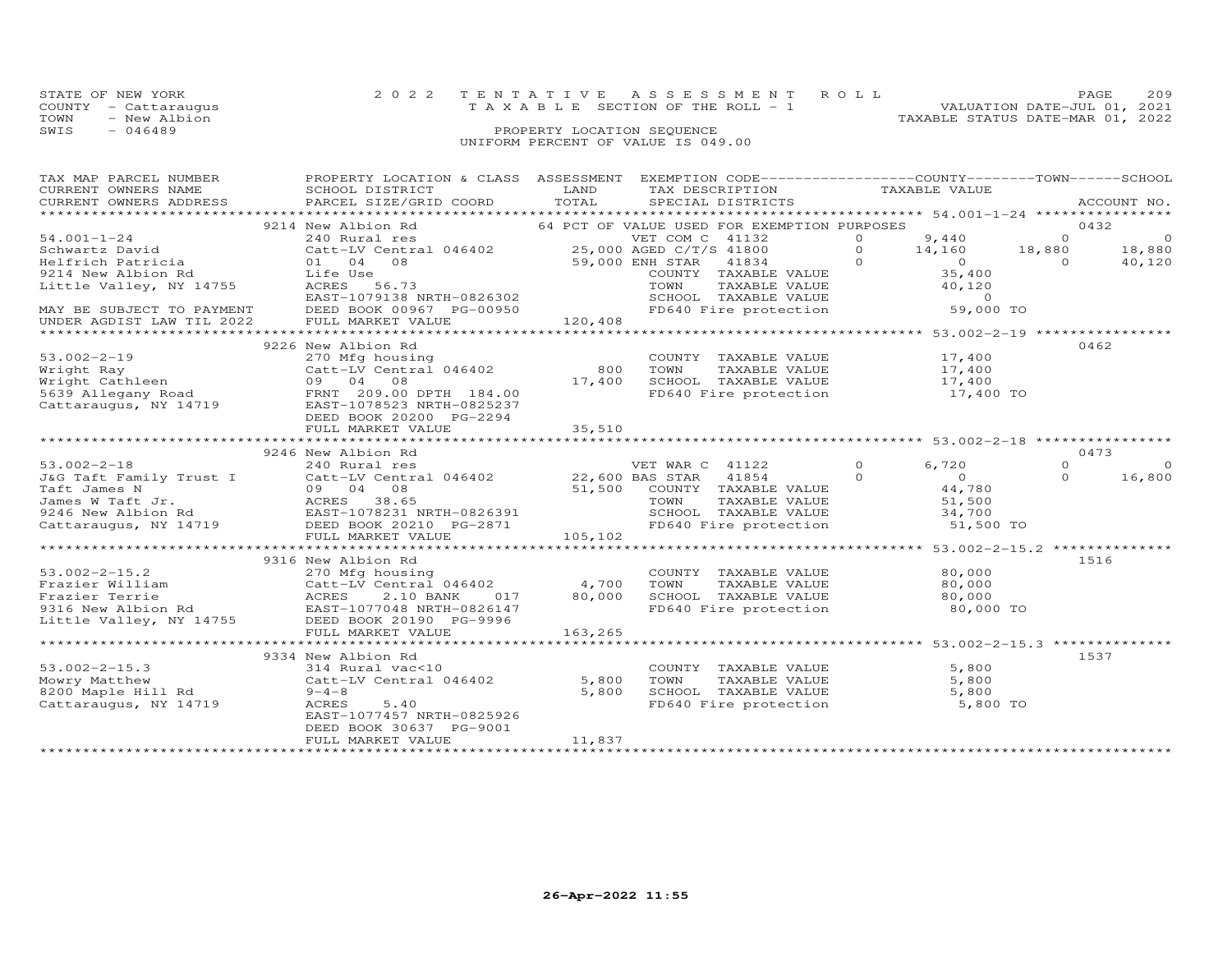|      | STATE OF NEW YORK    | 2022 TENTATIVE ASSESSMENT ROLL        |                            |  |                                  | PAGE                        | 2.1.0 |
|------|----------------------|---------------------------------------|----------------------------|--|----------------------------------|-----------------------------|-------|
|      | COUNTY - Cattaraugus | T A X A B L E SECTION OF THE ROLL - 1 |                            |  |                                  | VALUATION DATE-JUL 01, 2021 |       |
| TOWN | - New Albion         |                                       |                            |  | TAXABLE STATUS DATE-MAR 01, 2022 |                             |       |
| SWIS | - 046489             |                                       | PROPERTY LOCATION SEQUENCE |  |                                  |                             |       |
|      |                      | UNIFORM PERCENT OF VALUE IS 049.00    |                            |  |                                  |                             |       |

| TAX MAP PARCEL NUMBER<br>CURRENT OWNERS NAME<br>CURRENT OWNERS ADDRESS                                    | PROPERTY LOCATION & CLASS ASSESSMENT<br>SCHOOL DISTRICT<br>PARCEL SIZE/GRID COORD                                                                                                               | LAND<br>TOTAL              | TAX DESCRIPTION<br>SPECIAL DISTRICTS                                                                                | EXEMPTION CODE-----------------COUNTY-------TOWN-----SCHOOL<br>TAXABLE VALUE | ACCOUNT NO.                |
|-----------------------------------------------------------------------------------------------------------|-------------------------------------------------------------------------------------------------------------------------------------------------------------------------------------------------|----------------------------|---------------------------------------------------------------------------------------------------------------------|------------------------------------------------------------------------------|----------------------------|
| $53.002 - 2 - 15.1$<br>Mowry Matthew<br>8200 Maple Hill Rd<br>Cattaraugus, NY 14719                       | 9336 New Albion Rd<br>280 Res Multiple<br>Catt-LV Central 046402<br>$-04$<br>$-08$<br>09<br>ACRES<br>9.60<br>EAST-1077266 NRTH-0826407<br>DEED BOOK 2020<br>PG-13102<br>FULL MARKET VALUE       | 8,800<br>62,500<br>127,551 | COUNTY TAXABLE VALUE<br>TOWN<br>TAXABLE VALUE<br>SCHOOL TAXABLE VALUE<br>FD640 Fire protection                      | 62,500<br>62,500<br>62,500<br>62,500 TO                                      | 0212                       |
|                                                                                                           |                                                                                                                                                                                                 |                            |                                                                                                                     | ********************************* 53.002-2-32.2 ***************              |                            |
| $53.002 - 2 - 32.2$<br>Charlesworth John E<br>9338 New Albion Rd<br>Cattaraugus, NY 14719                 | 9338 New Albion Rd<br>210 1 Family Res<br>Catt-LV Central 046402<br>09 04<br>08<br>ACRES<br>7.88<br>EAST-1077417 NRTH-0827317<br>DEED BOOK 00937 PG-00237<br>FULL MARKET VALUE                  | 7,900<br>93,300<br>190,408 | BAS STAR 41854<br>COUNTY TAXABLE VALUE<br>TOWN<br>TAXABLE VALUE<br>SCHOOL TAXABLE VALUE<br>FD640 Fire protection    | $\circ$<br>$\Omega$<br>93,300<br>93,300<br>76,500<br>93,300 TO               | 1406<br>$\Omega$<br>16,800 |
|                                                                                                           |                                                                                                                                                                                                 |                            |                                                                                                                     |                                                                              | 1460                       |
| $53.002 - 2 - 32.3$<br>Charlesworth Jay A<br>9339 New Albion Rd<br>Cattaraugus, NY 14719                  | 9339 New Albion Rd<br>210 1 Family Res<br>Catt-LV Central 046402<br>09 04 08<br>FRNT 410.00 DPTH<br>ACRES<br>3.30<br>EAST-1076269 NRTH-0826753<br>DEED BOOK 00981 PG-00328<br>FULL MARKET VALUE | 5,400<br>99,400<br>202,857 | 41854<br>BAS STAR<br>COUNTY TAXABLE VALUE<br>TOWN<br>TAXABLE VALUE<br>SCHOOL TAXABLE VALUE<br>FD640 Fire protection | $\Omega$<br>$\Omega$<br>99,400<br>99,400<br>82,600<br>99,400 TO              | $\Omega$<br>16,800         |
|                                                                                                           |                                                                                                                                                                                                 |                            |                                                                                                                     |                                                                              |                            |
| $53.002 - 2 - 14$<br>Reinhardt Michael<br>Reinhardt Louise<br>9368 New Albion Rd<br>Cattaraugus, NY 14719 | 9368 New Albion Rd<br>210 1 Family Res<br>Catt-LV Central 046402<br>19 04 08<br>ACRES<br>2.50<br>EAST-1076402 NRTH-0827380<br>DEED BOOK 673<br>PG-00188                                         | 4,900<br>58,500            | ENH STAR<br>41834<br>COUNTY TAXABLE VALUE<br>TOWN<br>TAXABLE VALUE<br>SCHOOL TAXABLE VALUE<br>FD640 Fire protection | $\Omega$<br>$\circ$<br>58,500<br>58,500<br>16,560<br>58,500 TO               | 0400<br>$\Omega$<br>41,940 |
|                                                                                                           | FULL MARKET VALUE                                                                                                                                                                               | 119,388                    |                                                                                                                     |                                                                              |                            |
|                                                                                                           | 9384 New Albion Rd                                                                                                                                                                              |                            |                                                                                                                     | ********* 53.002-2-11.2 ************                                         | 1353                       |
| $53.002 - 2 - 11.2$<br>Hammond Denise<br>9384 New Albion Rd<br>Cattaraugus, NY 14719                      | 270 Mfg housing<br>Catt-LV Central 046402<br>10 4<br>8<br>75 Ff<br>2.60<br>ACRES<br>EAST-1076395 NRTH-0827752<br>DEED BOOK 908<br>PG-00005<br>FULL MARKET VALUE                                 | 5,000<br>29,400<br>60,000  | BAS STAR<br>41854<br>COUNTY TAXABLE VALUE<br>TOWN<br>TAXABLE VALUE<br>SCHOOL TAXABLE VALUE<br>FD640 Fire protection | $\circ$<br>$\circ$<br>29,400<br>29,400<br>12,600<br>29,400 TO                | $\Omega$<br>16,800         |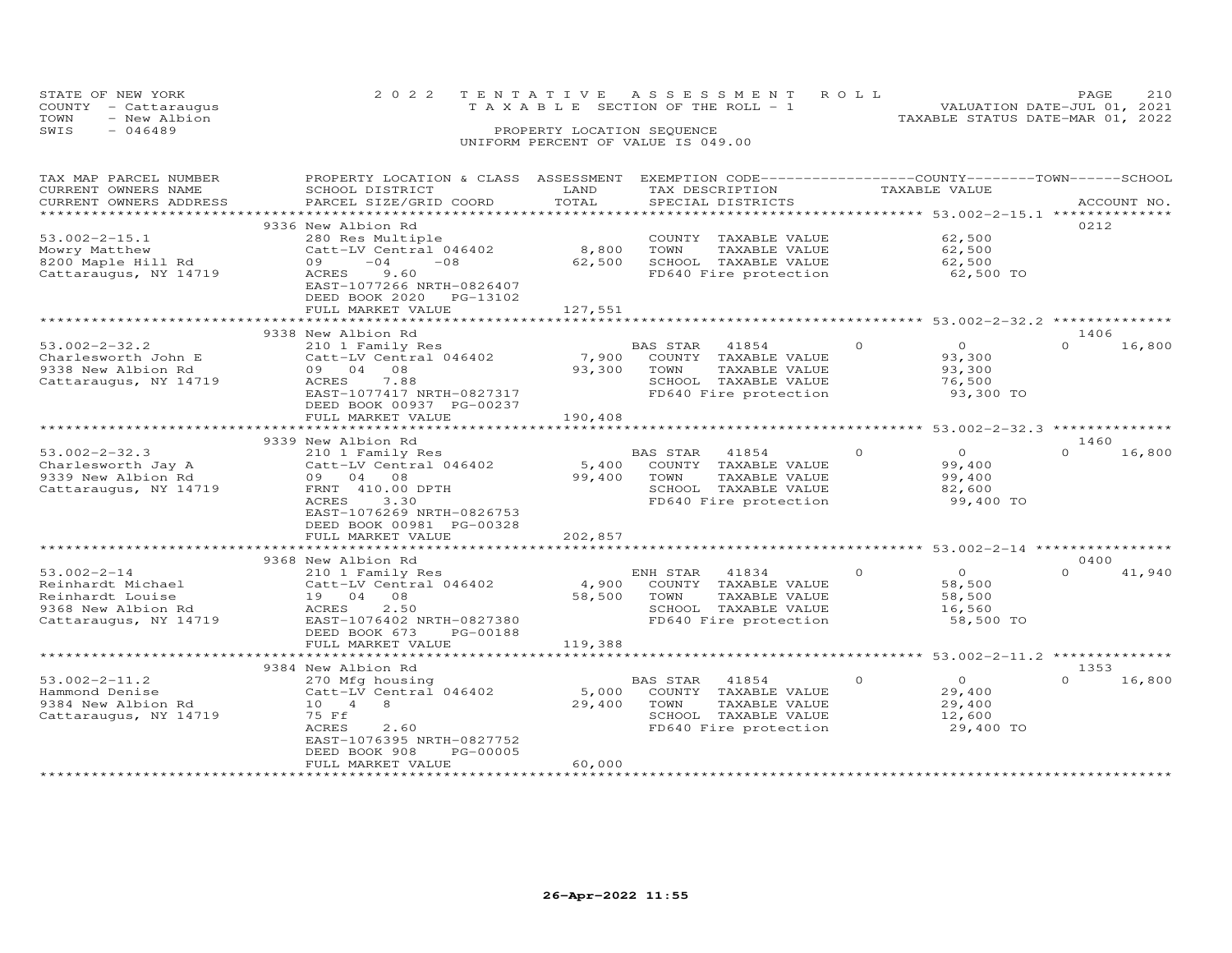| STATE OF NEW YORK    | 2022 TENTATIVE ASSESSMENT ROLL        | PAGE.                            |
|----------------------|---------------------------------------|----------------------------------|
| COUNTY - Cattaraugus | T A X A B L E SECTION OF THE ROLL - 1 | VALUATION DATE-JUL 01, 2021      |
| TOWN<br>- New Albion |                                       | TAXABLE STATUS DATE-MAR 01, 2022 |
| SWIS<br>$-046489$    | PROPERTY LOCATION SEQUENCE            |                                  |
|                      | UNIFORM PERCENT OF VALUE IS 049.00    |                                  |

| TAX MAP PARCEL NUMBER                           | PROPERTY LOCATION & CLASS ASSESSMENT EXEMPTION CODE----------------COUNTY-------TOWN-----SCHOOL |                       |                 |                                                                |         |                                                    |          |             |
|-------------------------------------------------|-------------------------------------------------------------------------------------------------|-----------------------|-----------------|----------------------------------------------------------------|---------|----------------------------------------------------|----------|-------------|
| CURRENT OWNERS NAME                             | SCHOOL DISTRICT                                                                                 | LAND                  | TAX DESCRIPTION |                                                                |         | TAXABLE VALUE                                      |          |             |
| CURRENT OWNERS ADDRESS                          | PARCEL SIZE/GRID COORD                                                                          | TOTAL                 |                 | SPECIAL DISTRICTS                                              |         |                                                    |          | ACCOUNT NO. |
|                                                 |                                                                                                 |                       |                 |                                                                |         |                                                    |          |             |
|                                                 | 9412 New Albion Rd                                                                              |                       |                 |                                                                |         |                                                    | 1054     |             |
| $53.002 - 2 - 10$                               | 210 1 Family Res                                                                                |                       | BAS STAR        | 41854                                                          | $\circ$ | $\overline{O}$                                     | $\Omega$ | 16,800      |
| Jones Dana                                      | Catt-LV Central 046402                                                                          | 5,300                 |                 | COUNTY TAXABLE VALUE                                           |         | 77,100                                             |          |             |
| Jones Sara                                      | 10 04 08                                                                                        | 77,100                | TOWN            | TAXABLE VALUE                                                  |         | 77,100                                             |          |             |
| RD 1 Box 94 New Albion Rd                       | ACRES<br>3.11                                                                                   |                       |                 | SCHOOL TAXABLE VALUE                                           |         | 60,300                                             |          |             |
| Cattaraugus, NY 14719 EAST-1075990 NRTH-0828539 |                                                                                                 |                       |                 | FD640 Fire protection                                          |         | 77,100 TO                                          |          |             |
|                                                 | FULL MARKET VALUE                                                                               | 157,347               |                 |                                                                |         |                                                    |          |             |
|                                                 |                                                                                                 |                       |                 |                                                                |         |                                                    |          |             |
|                                                 | 9413 New Albion Rd                                                                              |                       |                 |                                                                |         |                                                    | 1300     |             |
| $53.002 - 2 - 34.3$                             | 270 Mfg housing                                                                                 |                       | <b>BAS STAR</b> | 41854                                                          | $\circ$ | $\overline{O}$                                     | $\Omega$ | 16,800      |
| Gassman Mark S                                  | Catt-LV Central 046402                                                                          | 4,100                 |                 | COUNTY TAXABLE VALUE                                           |         | 48,000                                             |          |             |
| Gassman Ruth A                                  | 10 04 08                                                                                        | 48,000                | TOWN            | TAXABLE VALUE                                                  |         | 48,000                                             |          |             |
| 9413 New Albion Rd                              | ACRES<br>1.10                                                                                   |                       |                 | SCHOOL TAXABLE VALUE                                           |         | 31,200                                             |          |             |
| Cattaraugus, NY 14719                           | EAST-1075629 NRTH-0828141                                                                       |                       |                 | FD640 Fire protection                                          |         | 48,000 TO                                          |          |             |
|                                                 | DEED BOOK 00943 PG-00933                                                                        |                       |                 |                                                                |         |                                                    |          |             |
|                                                 | FULL MARKET VALUE                                                                               | 97,959                |                 |                                                                |         |                                                    |          |             |
|                                                 |                                                                                                 |                       |                 | ********************************* 53.002-2-9.2 *************** |         |                                                    |          |             |
|                                                 | 9420 New Albion Rd                                                                              |                       |                 |                                                                |         |                                                    | 1281     |             |
| $53.002 - 2 - 9.2$                              | 260 Seasonal res                                                                                |                       |                 | COUNTY TAXABLE VALUE                                           |         | 23,000                                             |          |             |
| Gardner Vernon R Jr                             | Catt-LV Central 046402                                                                          | 8,200                 | TOWN            | TAXABLE VALUE                                                  |         | 23,000                                             |          |             |
| Gardner Renee M                                 | 10 04 08                                                                                        | 23,000                |                 | SCHOOL TAXABLE VALUE                                           |         | 23,000                                             |          |             |
|                                                 | ACRES 28.35                                                                                     |                       |                 | FD640 Fire protection                                          |         | 23,000 TO                                          |          |             |
| Cattaraugus, NY 14719                           | EAST-1075774 NRTH-0829547                                                                       |                       |                 |                                                                |         |                                                    |          |             |
|                                                 |                                                                                                 |                       |                 |                                                                |         |                                                    |          |             |
|                                                 | DEED BOOK 4870<br>PG-3001                                                                       |                       |                 |                                                                |         |                                                    |          |             |
|                                                 | FULL MARKET VALUE<br>*************************                                                  | 46,939<br>*********** |                 |                                                                |         | ********************* 53.002-2-34.1 ************** |          |             |
|                                                 |                                                                                                 |                       |                 |                                                                |         |                                                    |          |             |
|                                                 | 9421 New Albion Rd                                                                              |                       |                 |                                                                |         |                                                    | 0550     |             |
| $53.002 - 2 - 34.1$                             | 210 1 Family Res                                                                                |                       |                 | COUNTY TAXABLE VALUE                                           |         | 81,300                                             |          |             |
| Chase Austin M                                  | Catt-LV Central 046402                                                                          | 13,900                | TOWN            | TAXABLE VALUE                                                  |         | 81,300                                             |          |             |
| 9421 New Albion Rd                              | 10 04 08                                                                                        | 81,300                |                 | SCHOOL TAXABLE VALUE                                           |         | 81,300                                             |          |             |
| Cattaraugus, NY 14719                           | ACRES 19.85 BANK<br>017                                                                         |                       |                 | FD640 Fire protection                                          |         | 81,300 TO                                          |          |             |
|                                                 | EAST-1074858 NRTH-0828589                                                                       |                       |                 |                                                                |         |                                                    |          |             |
|                                                 | DEED BOOK 20210 PG-7020                                                                         |                       |                 |                                                                |         |                                                    |          |             |
|                                                 | FULL MARKET VALUE                                                                               | 165,918               |                 |                                                                |         |                                                    |          |             |
|                                                 |                                                                                                 |                       |                 |                                                                |         |                                                    |          |             |
|                                                 | 9428 New Albion Rd                                                                              |                       |                 |                                                                |         |                                                    |          |             |
| $53.002 - 2 - 8.2$                              | 210 1 Family Res                                                                                |                       |                 | COUNTY TAXABLE VALUE                                           |         | 86,900                                             |          |             |
| Zoyhofski Joseph                                | Catt-LV Central 046402                                                                          | 2,700                 | TOWN            | TAXABLE VALUE                                                  |         | 86,900                                             |          |             |
| Aquino Kathleen                                 | 10 04 08                                                                                        | 86,900                |                 | SCHOOL TAXABLE VALUE                                           |         | 86,900                                             |          |             |
| 9428 New Albion Rd                              | FRNT 131.00 DPTH 250.00                                                                         |                       |                 | FD640 Fire protection                                          |         | 86,900 TO                                          |          |             |
| Cattaraugus, NY 14719                           | ACRES<br>0.63                                                                                   |                       |                 |                                                                |         |                                                    |          |             |
|                                                 | EAST-1075656 NRTH-0828570                                                                       |                       |                 |                                                                |         |                                                    |          |             |
| PRIOR OWNER ON 3/01/2022                        | DEED BOOK 20221 PG-1879                                                                         |                       |                 |                                                                |         |                                                    |          |             |
| Zoyhofski Joseph                                | FULL MARKET VALUE                                                                               | 177,347               |                 |                                                                |         |                                                    |          |             |
|                                                 |                                                                                                 |                       |                 |                                                                |         |                                                    |          |             |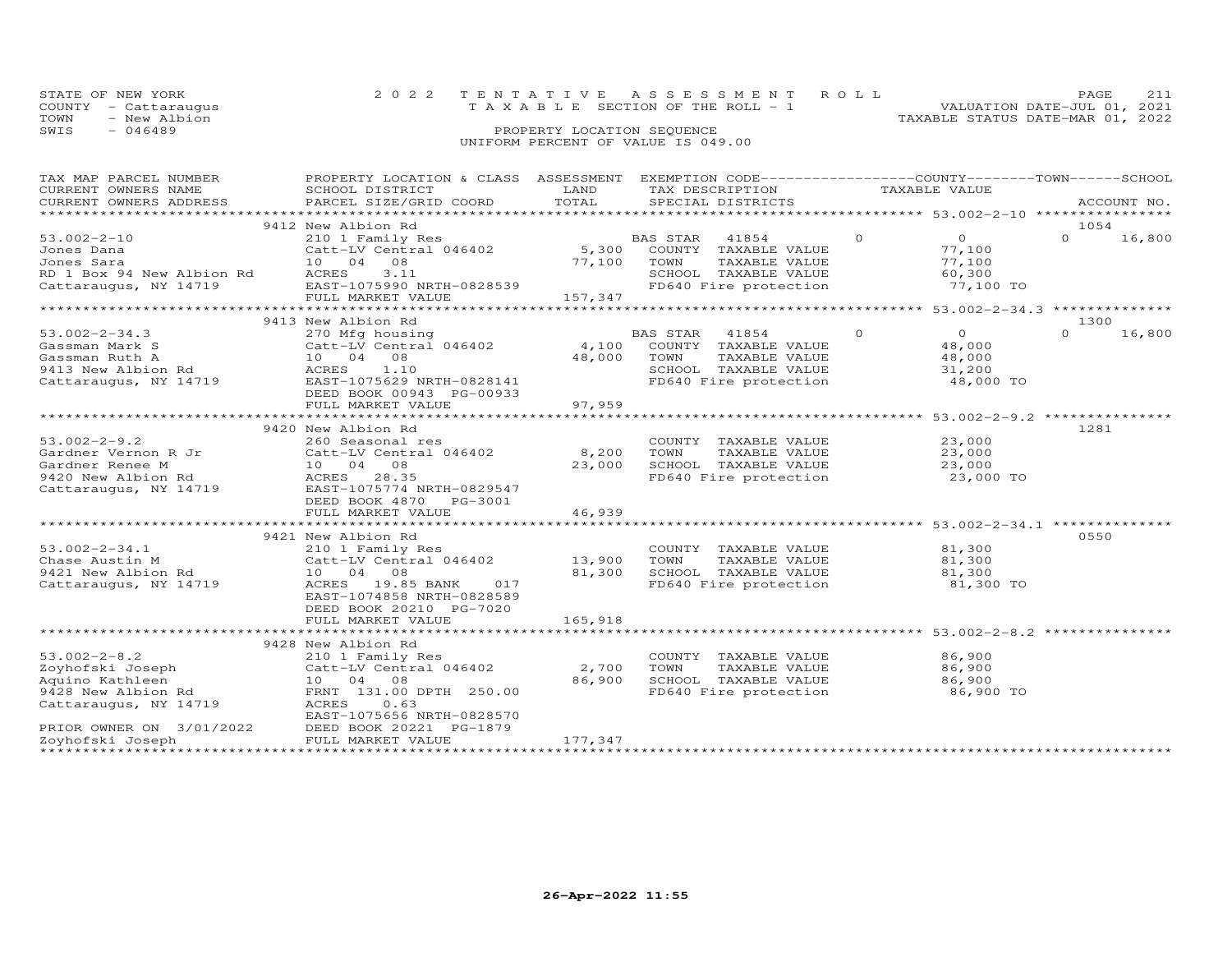| STATE OF NEW YORK<br>COUNTY - Cattaraugus<br>TOWN<br>- New Albion<br>SWIS<br>- 046489 | 2022 TENTATIVE ASSESSMENT ROLL<br>T A X A B L E SECTION OF THE ROLL - 1<br>PROPERTY LOCATION SEQUENCE<br>UNIFORM PERCENT OF VALUE IS 049.00 | 212<br><b>PAGE</b><br>VALUATION DATE-JUL 01, 2021<br>TAXABLE STATUS DATE-MAR 01, 2022 |
|---------------------------------------------------------------------------------------|---------------------------------------------------------------------------------------------------------------------------------------------|---------------------------------------------------------------------------------------|
|                                                                                       |                                                                                                                                             |                                                                                       |

| TAX MAP PARCEL NUMBER<br>CURRENT OWNERS NAME<br>CURRENT OWNERS ADDRESS                                            | PROPERTY LOCATION & CLASS ASSESSMENT<br>SCHOOL DISTRICT<br>PARCEL SIZE/GRID COORD                                                                                                                                      | LAND<br>TOTAL                                 | EXEMPTION CODE-----------------COUNTY-------TOWN------SCHOOL<br>TAX DESCRIPTION<br>SPECIAL DISTRICTS                                                                                      | TAXABLE VALUE                                                                                                                          | ACCOUNT NO.                                                                                     |
|-------------------------------------------------------------------------------------------------------------------|------------------------------------------------------------------------------------------------------------------------------------------------------------------------------------------------------------------------|-----------------------------------------------|-------------------------------------------------------------------------------------------------------------------------------------------------------------------------------------------|----------------------------------------------------------------------------------------------------------------------------------------|-------------------------------------------------------------------------------------------------|
| ***********************<br>$53.002 - 2 - 33$<br>5G US Property Inc<br>9429 New Albion Rd<br>Cattaraugus, NY 14719 | 9429 New Albion Rd<br>270 Mfg housing<br>Catt-LV Central 046402<br>10 04 08<br>FRNT 75.00 DPTH 75.00<br>EAST-1075440 NRTH-0828511<br>DEED BOOK 21375 PG-9002<br>FULL MARKET VALUE                                      | 1,200<br>33,800<br>68,980                     | COUNTY TAXABLE VALUE<br>TAXABLE VALUE<br>TOWN<br>SCHOOL TAXABLE VALUE<br>FD640 Fire protection                                                                                            | 33,800<br>33,800<br>33,800<br>33,800 TO                                                                                                | 0083                                                                                            |
| $53.002 - 2 - 9.3$<br>Sheridan Carl W<br>9428 New Albion Rd<br>Cattaraugus, NY 14719                              | ************************<br>9430 New Albion Rd<br>210 1 Family Res<br>Catt-LV Central 046402<br>10 04<br>08<br>0.95<br>ACRES<br>EAST-1075696 NRTH-0828615<br>DEED BOOK 999<br>$PG-664$<br>FULL MARKET VALUE            | ****************<br>3,800<br>26,100<br>53,265 | ******************************** 53.002-2-9.3 ***<br>COUNTY TAXABLE VALUE<br>TAXABLE VALUE<br>TOWN<br>SCHOOL TAXABLE VALUE<br>FD640 Fire protection                                       | 26,100<br>26,100<br>26,100<br>26,100 TO                                                                                                | 1311                                                                                            |
| $53.002 - 2 - 9.1$<br>Mohr David E<br>9464 New Albion Rd<br>Cattaraugus, NY 14719                                 | 9464 New Albion Rd<br>210 1 Family Res<br>Catt-LV Central 046402<br>10 04 08<br>ACRES<br>7.00<br>EAST-1075237 NRTH-0829174<br>DEED BOOK 2083<br>PG-2001<br>FULL MARKET VALUE                                           | 7,500<br>33,700<br>68,776                     | BAS STAR 41854<br>COUNTY TAXABLE VALUE<br>TOWN<br>TAXABLE VALUE<br>SCHOOL TAXABLE VALUE<br>FD640 Fire protection                                                                          | $\Omega$<br>$\overline{O}$<br>33,700<br>33,700<br>16,900<br>33,700 TO                                                                  | 0044<br>$\Omega$<br>16,800                                                                      |
| $53.002 - 2 - 3$<br>West Franklin<br>9476 New Albion Rd<br>Cattaraugus, NY 14719                                  | 9476 New Albion Rd<br>240 Rural res<br>Catt-LV Central 046402<br>10 04 08<br>ACRES 10.00<br>EAST-1074930 NRTH-0829933<br>FULL MARKET VALUE                                                                             | 97,347                                        | VET PRO T 41003<br>9,000 VET COM C 41132<br>47,700 VET DIS C 41142<br>BAS STAR<br>41854<br>COUNTY TAXABLE VALUE<br>TOWN<br>TAXABLE VALUE<br>SCHOOL TAXABLE VALUE<br>FD640 Fire protection | $\circ$<br>$\circ$<br>$\circ$<br>11,200<br>$\Omega$<br>11,925<br>$\Omega$<br>$\overline{0}$<br>24,575<br>11,700<br>30,900<br>47,700 TO | 0519<br>36,000<br>$\circ$<br>$\Omega$<br>$\Omega$<br>$\Omega$<br>$\Omega$<br>$\Omega$<br>16,800 |
| $53.002 - 2 - 2.1$<br>Rembold Mary J<br>9496 New Albion Rd<br>Cattaraugus, NY 14719                               | 9482 New Albion Rd<br>210 1 Family Res<br>Catt-LV Central 046402<br>18  04  08<br>$9/13$ -split 1.25 ac to Max<br>FRNT 215.00 DPTH 110.00<br>EAST-1074533 NRTH-0829651<br>DEED BOOK 25566 PG-7001<br>FULL MARKET VALUE | 2,400<br>37,100<br>75,714                     | *******************<br>COUNTY TAXABLE VALUE<br>TOWN<br>TAXABLE VALUE<br>SCHOOL TAXABLE VALUE<br>FD640 Fire protection                                                                     | $53.002 - 2 - 2.1$ ***<br>37,100<br>37,100<br>37,100<br>37,100 TO                                                                      | 0139                                                                                            |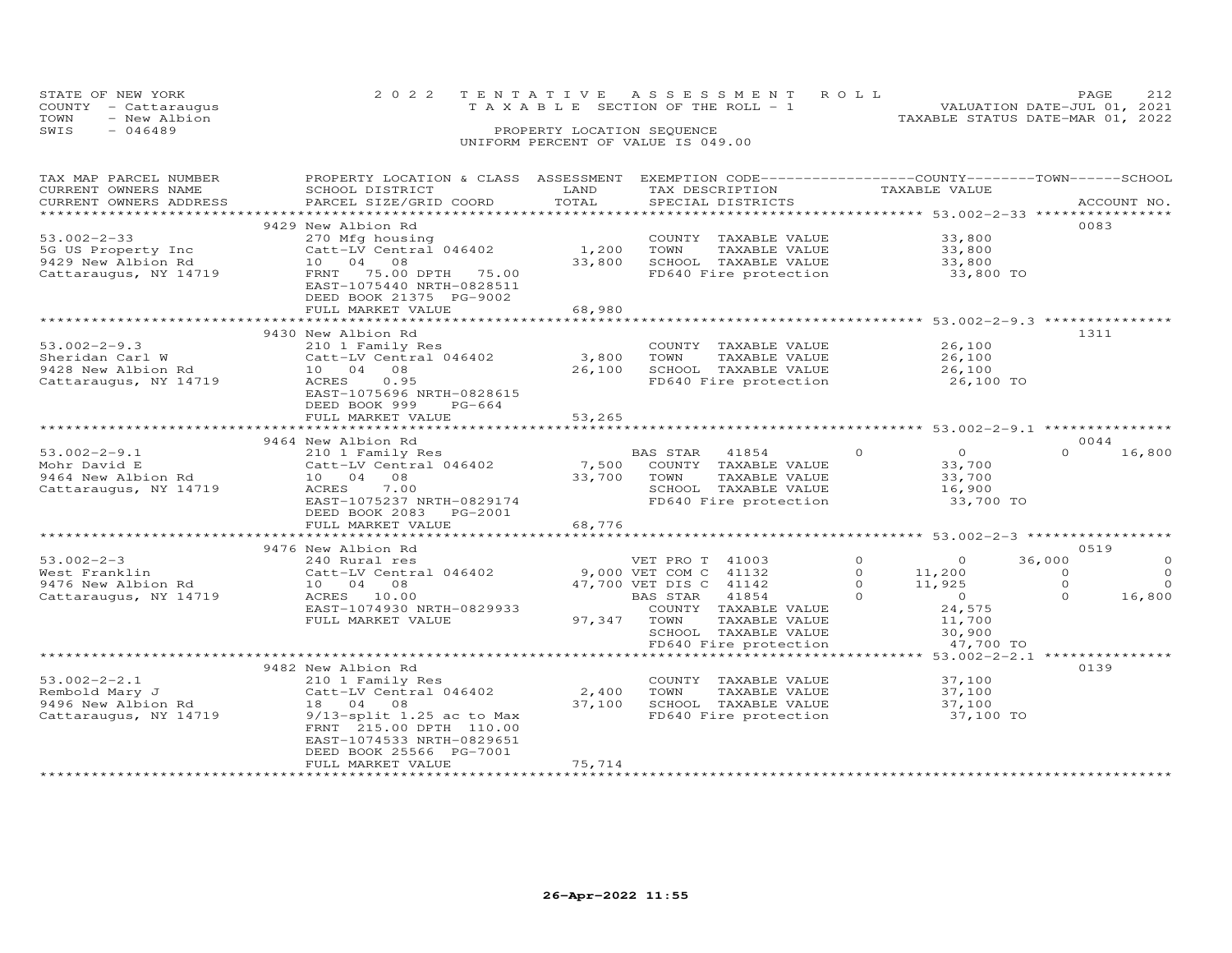| STATE OF NEW YORK    | 2022 TENTATIVE ASSESSMENT ROLL        | 213<br><b>PAGE</b>               |
|----------------------|---------------------------------------|----------------------------------|
| COUNTY - Cattaraugus | T A X A B L E SECTION OF THE ROLL - 1 | VALUATION DATE-JUL 01, 2021      |
| - New Albion<br>TOWN |                                       | TAXABLE STATUS DATE-MAR 01, 2022 |
| SWIS<br>$-046489$    | PROPERTY LOCATION SEQUENCE            |                                  |
|                      | UNIFORM PERCENT OF VALUE IS 049.00    |                                  |
|                      |                                       |                                  |

| TAX MAP PARCEL NUMBER<br>CURRENT OWNERS NAME<br>CURRENT OWNERS ADDRESS               | PROPERTY LOCATION & CLASS ASSESSMENT EXEMPTION CODE----------------COUNTY-------TOWN-----SCHOOL<br>SCHOOL DISTRICT<br>PARCEL SIZE/GRID COORD      | LAND<br>TOTAL       | TAX DESCRIPTION<br>SPECIAL DISTRICTS                                                                                |          | TAXABLE VALUE                                             |          | ACCOUNT NO. |
|--------------------------------------------------------------------------------------|---------------------------------------------------------------------------------------------------------------------------------------------------|---------------------|---------------------------------------------------------------------------------------------------------------------|----------|-----------------------------------------------------------|----------|-------------|
|                                                                                      |                                                                                                                                                   |                     |                                                                                                                     |          |                                                           |          |             |
|                                                                                      | 9496 New Albion Rd                                                                                                                                |                     |                                                                                                                     |          |                                                           | 1573     |             |
| $53.002 - 2 - 2.11$<br>Rembold Mary J<br>9496 New Albion Rd<br>Cattaraugus, NY 14719 | 270 Mfg housing<br>Catt-LV Central 046402<br>$10/14$ -split from $2-2.3$ Gr<br>ACRES 1.00<br>EAST-1074361 NRTH-0829656<br>DEED BOOK 22637 PG-3001 | 4,000<br>29,000     | BAS STAR<br>41854<br>COUNTY TAXABLE VALUE<br>TOWN<br>TAXABLE VALUE<br>SCHOOL TAXABLE VALUE<br>FD640 Fire protection | $\Omega$ | $\overline{O}$<br>29,000<br>29,000<br>12,200<br>29,000 TO | $\Omega$ | 16,800      |
|                                                                                      | FULL MARKET VALUE                                                                                                                                 | 59,184              |                                                                                                                     |          |                                                           |          |             |
|                                                                                      | **************************                                                                                                                        | ******************* | ********************************* 53.002-1-4.1 ****************                                                     |          |                                                           |          |             |
|                                                                                      | 9510 New Albion Rd                                                                                                                                |                     |                                                                                                                     |          |                                                           | 0192     |             |
| $53.002 - 1 - 4.1$                                                                   | 113 Cattle farm                                                                                                                                   |                     | AG BLDG<br>41700                                                                                                    | $\circ$  | 4,900                                                     | 4,900    | 4,900       |
| Gross Max                                                                            | Catt-LV Central 046402<br>18/19 04 08                                                                                                             | 81,600              | 70,700 AG DISTOUT 41730                                                                                             | $\Omega$ | 3,188<br>73,512                                           | 3,188    | 3,188       |
| Gross Carrie                                                                         |                                                                                                                                                   |                     | COUNTY TAXABLE VALUE                                                                                                |          | 73,512                                                    |          |             |
| 6505 Sweeney Hill Rd<br>Cattaraugus, NY 14719                                        | $3/18$ -mrgd $2-1.3$ & $1-18.6$<br>ACRES 266.95                                                                                                   |                     | TOWN TAXABLE VALUE<br>SCHOOL TAXABLE VALUE                                                                          |          | 73,512                                                    |          |             |
|                                                                                      | EAST-1071863 NRTH-0832396                                                                                                                         |                     |                                                                                                                     |          | 81,600 TO                                                 |          |             |
| MAY BE SUBJECT TO PAYMENT                                                            | DEED BOOK 24768 PG-9002                                                                                                                           |                     | FD640 Fire protection                                                                                               |          |                                                           |          |             |
| UNDER AGDIST LAW TIL 2031                                                            | FULL MARKET VALUE                                                                                                                                 | 166,531             |                                                                                                                     |          |                                                           |          |             |
|                                                                                      |                                                                                                                                                   |                     |                                                                                                                     |          |                                                           |          |             |
|                                                                                      | 9510 New Albion Rd                                                                                                                                |                     |                                                                                                                     |          |                                                           | 1527     |             |
| $53.002 - 2 - 1.2$                                                                   | 270 Mfg housing                                                                                                                                   |                     | COUNTY TAXABLE VALUE                                                                                                |          | 87,500                                                    |          |             |
| Gross Carlisle                                                                       | Catt-LV Central 046402                                                                                                                            | 4,500               | TOWN<br>TAXABLE VALUE                                                                                               |          | 87,500                                                    |          |             |
|                                                                                      |                                                                                                                                                   | 87,500              | SCHOOL TAXABLE VALUE                                                                                                |          | 87,500                                                    |          |             |
| Gross Belen R<br>9510 New Albion Rd                                                  | 19 04 08<br>ACRES 1.85 BANK<br>017                                                                                                                |                     | FD640 Fire protection                                                                                               |          | 87,500 TO                                                 |          |             |
| New Albion, NY 14719 EAST-1074138 NRTH-0829737                                       |                                                                                                                                                   |                     |                                                                                                                     |          |                                                           |          |             |
|                                                                                      | FULL MARKET VALUE                                                                                                                                 | 178,571             |                                                                                                                     |          |                                                           |          |             |
|                                                                                      |                                                                                                                                                   |                     |                                                                                                                     |          |                                                           |          |             |
|                                                                                      | 9516 New Albion Rd                                                                                                                                |                     |                                                                                                                     |          |                                                           | 0191     |             |
| $53.002 - 2 - 1.1$                                                                   | 112 Dairy farm                                                                                                                                    |                     | BAS STAR<br>41854                                                                                                   | $\circ$  | $\overline{O}$                                            | $\Omega$ | 16,800      |
| Gross Doris H Life Us                                                                | Catt-LV Central 046402                                                                                                                            | 38,400              | COUNTY TAXABLE VALUE                                                                                                |          | 90,840                                                    |          |             |
| Gross Carlisle                                                                       | 19 04 08                                                                                                                                          | 90,840              | TOWN      TAXABLE VALUE<br>SCHOOL   TAXABLE VALUE                                                                   |          | 90,840                                                    |          |             |
| 9510 New Albion Rd                                                                   | 10/15-splt 17.6 ac to Max                                                                                                                         |                     |                                                                                                                     |          | 74,040                                                    |          |             |
| Cattaraugus, NY 14719                                                                | ACRES 89.85                                                                                                                                       |                     | FD640 Fire protection                                                                                               |          | 90,840 TO                                                 |          |             |
|                                                                                      | EAST-1073310 NRTH-0830835                                                                                                                         |                     |                                                                                                                     |          |                                                           |          |             |
| MAY BE SUBJECT TO PAYMENT                                                            | DEED BOOK 1014 PG-449                                                                                                                             |                     |                                                                                                                     |          |                                                           |          |             |
| UNDER AGDIST LAW TIL 2022                                                            | FULL MARKET VALUE                                                                                                                                 | 185,388             |                                                                                                                     |          |                                                           |          |             |
|                                                                                      |                                                                                                                                                   |                     |                                                                                                                     |          |                                                           |          |             |
|                                                                                      | 9527 New Albion Rd                                                                                                                                |                     |                                                                                                                     |          |                                                           | 0379     |             |
| $53.002 - 2 - 35.1$                                                                  | 112 Dairy farm                                                                                                                                    |                     | AG BLDG<br>41700                                                                                                    | $\circ$  | 15,200                                                    | 15,200   | 15,200      |
| New Generations Farms, Inc                                                           | Catt-LV Central 046402                                                                                                                            | 53,900<br>106, 200  | COUNTY TAXABLE VALUE                                                                                                |          | 91,000                                                    |          |             |
| 801 US Highway 1                                                                     | 17/18 04 08                                                                                                                                       |                     | TOWN<br>TAXABLE VALUE                                                                                               |          | 91,000                                                    |          |             |
| North Palm Beach, FL 33408                                                           | $3/11$ -splt $30.25$ ac to Sch<br>ACRES 122.79                                                                                                    |                     | SCHOOL TAXABLE VALUE<br>FD640 Fire protection                                                                       |          | 91,000<br>$106, 200$ TO                                   |          |             |
| MAY BE SUBJECT TO PAYMENT                                                            | EAST-1073168 NRTH-0828189                                                                                                                         |                     |                                                                                                                     |          |                                                           |          |             |
| UNDER RPTL483 UNTIL 2028                                                             | DEED BOOK 2020<br>PG-13075                                                                                                                        |                     |                                                                                                                     |          |                                                           |          |             |
|                                                                                      | FULL MARKET VALUE                                                                                                                                 | 216,735             |                                                                                                                     |          |                                                           |          |             |
|                                                                                      | *************************************                                                                                                             |                     |                                                                                                                     |          |                                                           |          |             |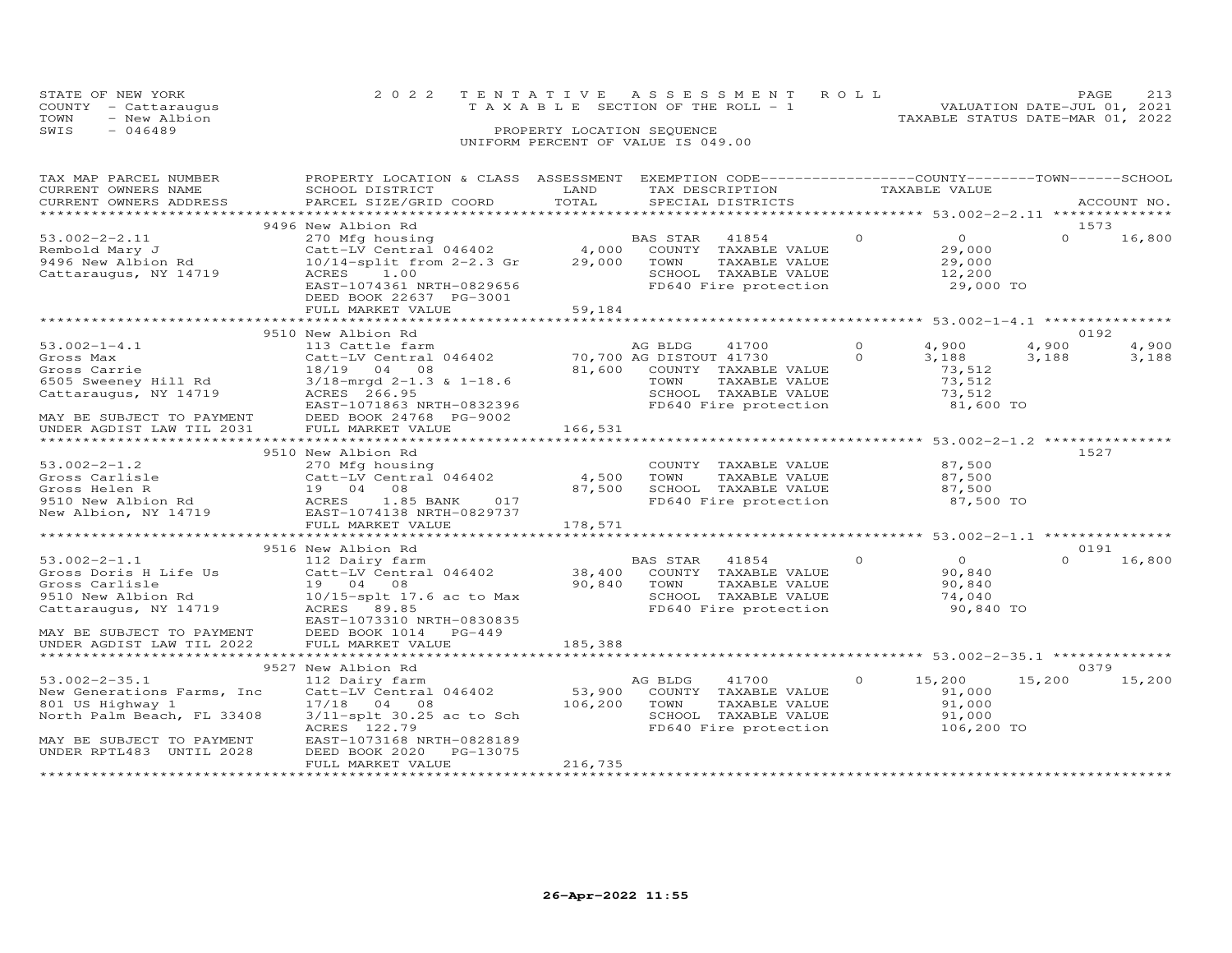| STATE OF NEW YORK    |              | 2022 TENTATIVE ASSESSMENT ROLL        |  |  |                                  | <b>PAGE</b>                 | 214 |
|----------------------|--------------|---------------------------------------|--|--|----------------------------------|-----------------------------|-----|
| COUNTY - Cattaraugus |              | T A X A B L E SECTION OF THE ROLL - 1 |  |  |                                  | VALUATION DATE-JUL 01, 2021 |     |
| TOWN                 | - New Albion |                                       |  |  | TAXABLE STATUS DATE-MAR 01, 2022 |                             |     |
| SWIS<br>- 046489     |              | PROPERTY LOCATION SEQUENCE            |  |  |                                  |                             |     |
|                      |              | UNIFORM PERCENT OF VALUE IS 049.00    |  |  |                                  |                             |     |

| TAX MAP PARCEL NUMBER                           | PROPERTY LOCATION & CLASS ASSESSMENT                                                                                                                                                                                          |         | EXEMPTION CODE-----------------COUNTY-------TOWN------SCHOOL        |                            |                            |
|-------------------------------------------------|-------------------------------------------------------------------------------------------------------------------------------------------------------------------------------------------------------------------------------|---------|---------------------------------------------------------------------|----------------------------|----------------------------|
| CURRENT OWNERS NAME                             | SCHOOL DISTRICT                                                                                                                                                                                                               | LAND    | TAX DESCRIPTION                                                     | TAXABLE VALUE              |                            |
| CURRENT OWNERS ADDRESS                          | PARCEL SIZE/GRID COORD                                                                                                                                                                                                        | TOTAL   | SPECIAL DISTRICTS                                                   |                            | ACCOUNT NO.                |
|                                                 |                                                                                                                                                                                                                               |         |                                                                     |                            |                            |
|                                                 | 9541 New Albion Rd                                                                                                                                                                                                            |         |                                                                     |                            | 1485                       |
| $53.002 - 2 - 35.2$                             |                                                                                                                                                                                                                               |         |                                                                     | $\Omega$<br>$\overline{O}$ | $\Omega$<br>16,800         |
| Westfall Abel J                                 | 210 1 Family Res<br>Catt-LV Central 046402 7,200 COUNTY TAXABLE VALUE                                                                                                                                                         |         |                                                                     | 91,700                     |                            |
| 9541 New Albion Rd                              | 18  04  08                                                                                                                                                                                                                    |         | 91,700 TOWN<br>TAXABLE VALUE                                        | 91,700                     |                            |
| Cattaraugus, NY 14719                           | 6.35<br>ACRES                                                                                                                                                                                                                 |         |                                                                     | 74,900                     |                            |
|                                                 | EAST-1072459 NRTH-0829493                                                                                                                                                                                                     |         | SCHOOL TAXABLE VALUE<br>FD640 Fire protection                       | 91,700 TO                  |                            |
|                                                 | DEED BOOK 1005 PG-1072                                                                                                                                                                                                        |         |                                                                     |                            |                            |
|                                                 | FULL MARKET VALUE                                                                                                                                                                                                             | 187,143 |                                                                     |                            |                            |
|                                                 |                                                                                                                                                                                                                               |         |                                                                     |                            |                            |
|                                                 |                                                                                                                                                                                                                               |         |                                                                     |                            |                            |
|                                                 | 9660 New Albion Rd                                                                                                                                                                                                            |         |                                                                     |                            | 1276                       |
| $53.002 - 1 - 4.2$                              | 270 Mfg housing<br>270 mig nousing<br>Catt-LV Central 046402 5,000 TOWN                                                                                                                                                       |         | COUNTY TAXABLE VALUE                                                | 20,000                     |                            |
| Gross Charles D Jr<br>522 N 9th St              |                                                                                                                                                                                                                               |         | TAXABLE VALUE                                                       | 20,000                     |                            |
|                                                 | 18  04  08                                                                                                                                                                                                                    | 20,000  | SCHOOL TAXABLE VALUE                                                | 20,000                     |                            |
| Philipsburg, PA 16866                           | FRNT 207.00 DPTH 182.00                                                                                                                                                                                                       |         | FD640 Fire protection                                               | 20,000 TO                  |                            |
|                                                 | EAST-1071641 NRTH-0830311                                                                                                                                                                                                     |         |                                                                     |                            |                            |
|                                                 | DEED BOOK 851<br>PG-01019                                                                                                                                                                                                     |         |                                                                     |                            |                            |
|                                                 | FULL MARKET VALUE                                                                                                                                                                                                             | 40,816  |                                                                     |                            |                            |
|                                                 |                                                                                                                                                                                                                               |         |                                                                     |                            |                            |
|                                                 | 9708 New Albion Rd                                                                                                                                                                                                            |         |                                                                     |                            | 1272                       |
|                                                 |                                                                                                                                                                                                                               |         |                                                                     | $\circ$<br>6,720           | $\overline{0}$<br>$\Omega$ |
|                                                 | 44.004-1-20.2<br>WET WAR C 41122<br>Wetherby Eloise K Life Us Catt-LV Central 046402 4,100 ENH STAR 41834<br>Patz Wayne 26 04 08 60,200 COUNTY TAXABLE VA<br>9708 New Albion Rd ACRES 1.15<br>Packets 1.15<br>TOWN TAXABLE VA |         |                                                                     | $\Omega$<br>$\overline{0}$ | $\Omega$<br>41,940         |
|                                                 |                                                                                                                                                                                                                               |         | 60,200 COUNTY TAXABLE VALUE                                         | 53,480                     |                            |
|                                                 |                                                                                                                                                                                                                               |         | TAXABLE VALUE                                                       | 60,200                     |                            |
|                                                 | Cattaraugus, NY 14719 EAST-1070650 NRTH-0830837                                                                                                                                                                               |         | SCHOOL TAXABLE VALUE                                                | 18,260                     |                            |
|                                                 | DEED BOOK 2281 PG-9001                                                                                                                                                                                                        |         | FD640 Fire protection                                               | 60,200 TO                  |                            |
|                                                 | FULL MARKET VALUE                                                                                                                                                                                                             | 122,857 |                                                                     |                            |                            |
|                                                 |                                                                                                                                                                                                                               |         |                                                                     |                            |                            |
|                                                 | 9739 New Albion Rd                                                                                                                                                                                                            |         |                                                                     |                            | 0081                       |
| $53.002 - 1 - 3$                                |                                                                                                                                                                                                                               |         |                                                                     |                            |                            |
|                                                 | 280 Res Multiple                                                                                                                                                                                                              |         | COUNTY TAXABLE VALUE<br>TAXABLE VALUE                               | 37,800                     |                            |
| Jackson Jennifer D                              | 280 Res Multiple<br>Catt-LV Central 046402 5,300 TOWN<br>27 800 SCHOO                                                                                                                                                         |         |                                                                     | 37,800                     |                            |
| 9739 New Albion Rd                              | 26 04 08                                                                                                                                                                                                                      | 37,800  | SCHOOL TAXABLE VALUE                                                | 37,800                     |                            |
| Cattaraugus, NY 14719                           | ACRES 3.23                                                                                                                                                                                                                    |         | FD640 Fire protection                                               | 37,800 TO                  |                            |
|                                                 | EAST-1070026 NRTH-0830682                                                                                                                                                                                                     |         |                                                                     |                            |                            |
|                                                 | DEED BOOK 24021 PG-5001                                                                                                                                                                                                       |         |                                                                     |                            |                            |
|                                                 | FULL MARKET VALUE                                                                                                                                                                                                             | 77,143  |                                                                     |                            |                            |
|                                                 |                                                                                                                                                                                                                               |         |                                                                     |                            |                            |
|                                                 | 9794 New Albion Rd                                                                                                                                                                                                            |         |                                                                     |                            | 0329                       |
| $44.004 - 1 - 19$                               | 210 1 Family Res                                                                                                                                                                                                              |         | BAS STAR 41854                                                      | $\Omega$<br>$\overline{O}$ | $\Omega$<br>16,800         |
| Pierce Todd A Jr                                | Catt-LV Central 046402                                                                                                                                                                                                        | 5,900   | COUNTY TAXABLE VALUE                                                | 49,900                     |                            |
|                                                 | 27 04 08                                                                                                                                                                                                                      | 49,900  | TOWN                                                                | 49,900                     |                            |
| 10017 Mosher Hollow Rd<br>Cattaraugus, NY 14719 | 4.15 BANK<br>ACRES<br>017                                                                                                                                                                                                     |         |                                                                     | 33,100                     |                            |
|                                                 | EAST-1069427 NRTH-0831441                                                                                                                                                                                                     |         | TOWN TAXABLE VALUE<br>SCHOOL TAXABLE VALUE<br>FD640 Fire protection | 49,900 TO                  |                            |
|                                                 | DEED BOOK 18309 PG-4001                                                                                                                                                                                                       |         |                                                                     |                            |                            |
|                                                 | FULL MARKET VALUE                                                                                                                                                                                                             | 101,837 |                                                                     |                            |                            |
|                                                 |                                                                                                                                                                                                                               |         |                                                                     |                            |                            |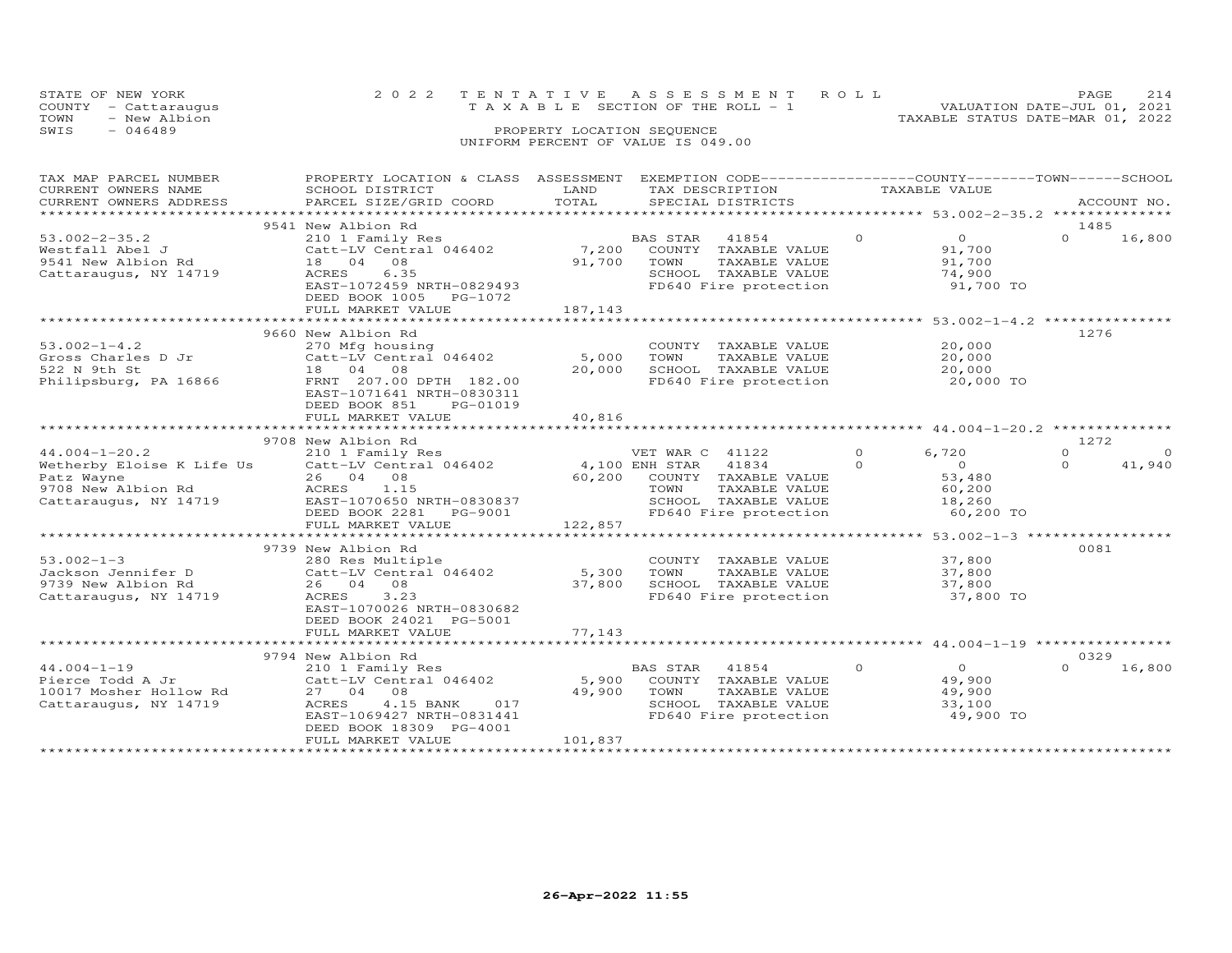|      | STATE OF NEW YORK    | 2022 TENTATIVE ASSESSMENT ROLL        |                            |  | PAGE                             |  |
|------|----------------------|---------------------------------------|----------------------------|--|----------------------------------|--|
|      | COUNTY - Cattaraugus | T A X A B L E SECTION OF THE ROLL - 1 |                            |  | VALUATION DATE-JUL 01, 2021      |  |
| TOWN | - New Albion         |                                       |                            |  | TAXABLE STATUS DATE-MAR 01, 2022 |  |
| SWIS | $-046489$            |                                       | PROPERTY LOCATION SEQUENCE |  |                                  |  |
|      |                      | UNIFORM PERCENT OF VALUE IS 049.00    |                            |  |                                  |  |

| TAX MAP PARCEL NUMBER  | PROPERTY LOCATION & CLASS     | ASSESSMENT      | EXEMPTION CODE-----------------COUNTY-------TOWN-----SCHOOL |               |                  |          |             |
|------------------------|-------------------------------|-----------------|-------------------------------------------------------------|---------------|------------------|----------|-------------|
| CURRENT OWNERS NAME    | SCHOOL DISTRICT               | LAND            | TAX DESCRIPTION                                             | TAXABLE VALUE |                  |          |             |
| CURRENT OWNERS ADDRESS | PARCEL SIZE/GRID COORD        | TOTAL           | SPECIAL DISTRICTS                                           |               |                  |          | ACCOUNT NO. |
|                        |                               |                 |                                                             |               |                  |          |             |
|                        | 9926 New Albion Rd            |                 |                                                             |               |                  | 1310     |             |
| $44.004 - 1 - 21.2$    | 112 Dairy farm                |                 | BAS STAR<br>41854                                           | $\Omega$      | $\circ$          | $\Omega$ | 16,800      |
| Stein Wayne M          | Catt-LV Central 046402        | 57,000          | COUNTY<br>TAXABLE VALUE                                     |               | 160,300          |          |             |
| Stein Debra D          | 26/27 04 08                   | 160,300         | TOWN<br>TAXABLE VALUE                                       |               | 160,300          |          |             |
| 9926 New Albion Rd     | $4/10$ -split 13.3 acres to   |                 | SCHOOL TAXABLE VALUE                                        |               | 143,500          |          |             |
| Cattaraugus, NY 14719  | ACRES 158.05                  |                 | FD640 Fire protection                                       |               | 160,300 TO       |          |             |
|                        | EAST-1067575 NRTH-0832818     |                 |                                                             |               |                  |          |             |
|                        | DEED BOOK 870<br>PG-00591     |                 |                                                             |               |                  |          |             |
|                        | FULL MARKET VALUE             | 327,143         |                                                             |               |                  |          |             |
|                        |                               |                 |                                                             |               |                  |          |             |
|                        | 9947 New Albion Rd            |                 |                                                             |               |                  | 1183     |             |
| $44.003 - 1 - 30.2$    | 210 1 Family Res              |                 | COUNTY TAXABLE VALUE                                        |               | 66,700           |          |             |
| MIKOWICZ PAUL          | Catt-LV Central 046402 21,800 |                 | TOWN<br>TAXABLE VALUE                                       |               | 66,700           |          |             |
| 9947 NEW ALBION ROAD   | 35 04 08                      | 66,700          | SCHOOL TAXABLE VALUE                                        |               | 66,700           |          |             |
| NEW ALBION, NY 14719   | ACRES 36.35                   |                 | FD640 Fire protection                                       |               | 66,700 TO        |          |             |
|                        | EAST-1066287 NRTH-0832587     |                 |                                                             |               |                  |          |             |
|                        | DEED BOOK 2019 PG-13216       |                 |                                                             |               |                  |          |             |
|                        | FULL MARKET VALUE             | 136,122         |                                                             |               |                  |          |             |
|                        |                               |                 |                                                             |               |                  |          |             |
|                        | 9956 New Albion Rd            |                 |                                                             |               |                  | 0156     |             |
| $44.003 - 2 - 16$      | 240 Rural res                 |                 | VET WAR C 41122                                             | $\Omega$      | 6,720            | $\Omega$ | $\circ$     |
| Mikowicz Michael       | Catt-LV Central 046402        | 13,300 BAS STAR | 41854                                                       | $\Omega$      | $\overline{0}$   | $\Omega$ | 16,800      |
| Mikowicz Nancy         | 35 04 08                      | 67,700          | COUNTY TAXABLE VALUE                                        |               | 60,980           |          |             |
| 9956 New Albion Rd     | Sherb-O-Reed<br>$-$ Reed      |                 | TOWN<br>TAXABLE VALUE                                       |               | 67,700<br>50,900 |          |             |
| Cattaraugus, NY 14719  | ACRES 18.50                   |                 | SCHOOL TAXABLE VALUE                                        |               |                  |          |             |
|                        | EAST-1066505 NRTH-0834387     |                 | FD640 Fire protection                                       |               | 67,700 TO        |          |             |
|                        | FULL MARKET VALUE             | 138,163         |                                                             |               |                  |          |             |
|                        | **************************    |                 |                                                             |               |                  |          |             |
|                        | 9962 New Albion Rd            |                 |                                                             |               |                  | 0026     |             |
| $44.003 - 2 - 17$      | 210 1 Family Res              |                 | VET COM C 41132                                             | $\circ$       | 11,200           | $\circ$  | $\circ$     |
| Scharf Linda D         | Catt-LV Central 046402        |                 | 4,600 VET DIS C 41142                                       | $\Omega$      | 22,400           | $\Omega$ | $\circ$     |
| Scharf Ronald W        | 35 04 08                      | 71,800 BAS STAR | 41854                                                       | $\Omega$      | $\overline{0}$   | $\Omega$ | 16,800      |
| 9962 New Albion Rd     | 2.00<br>ACRES                 |                 | COUNTY TAXABLE VALUE                                        |               | 38,200           |          |             |
| Cattaraugus, NY 14719  | EAST-1066293 NRTH-0833916     |                 | TOWN<br>TAXABLE VALUE                                       |               | 71,800           |          |             |
|                        | DEED BOOK 18932 PG-6001       |                 | SCHOOL TAXABLE VALUE                                        |               | 55,000           |          |             |
|                        | FULL MARKET VALUE             |                 | 146,531 FD640 Fire protection                               |               | 71,800 TO        |          |             |
|                        |                               |                 |                                                             |               |                  |          |             |
|                        | 9969 New Albion Rd            |                 |                                                             |               |                  | 0157     |             |
| $44.003 - 1 - 29$      | 312 Vac w/imprv               |                 | <b>BAS STAR</b><br>41854                                    | $\Omega$      | $\overline{O}$   | $\Omega$ | 16,800      |
| Hallet Gregory         | Catt-LV Central 046402        | 3,400           | COUNTY TAXABLE VALUE                                        |               | 54,900           |          |             |
| Hallet Barbara         | 35 04 08                      | 54,900          | TOWN<br>TAXABLE VALUE                                       |               | 54,900           |          |             |
| 9969 New Albion Rd     | 70%                           |                 | SCHOOL TAXABLE VALUE                                        |               | 38,100           |          |             |
| Cattaraugus, NY 14719  | FRNT 150.00 DPTH 185.00       |                 | FD640 Fire protection                                       |               | 54,900 TO        |          |             |
|                        | EAST-1065927 NRTH-0833688     |                 |                                                             |               |                  |          |             |
|                        | DEED BOOK 8938<br>PG-8001     |                 |                                                             |               |                  |          |             |
|                        | FULL MARKET VALUE             | 112,041         |                                                             |               |                  |          |             |
|                        |                               |                 |                                                             |               |                  |          |             |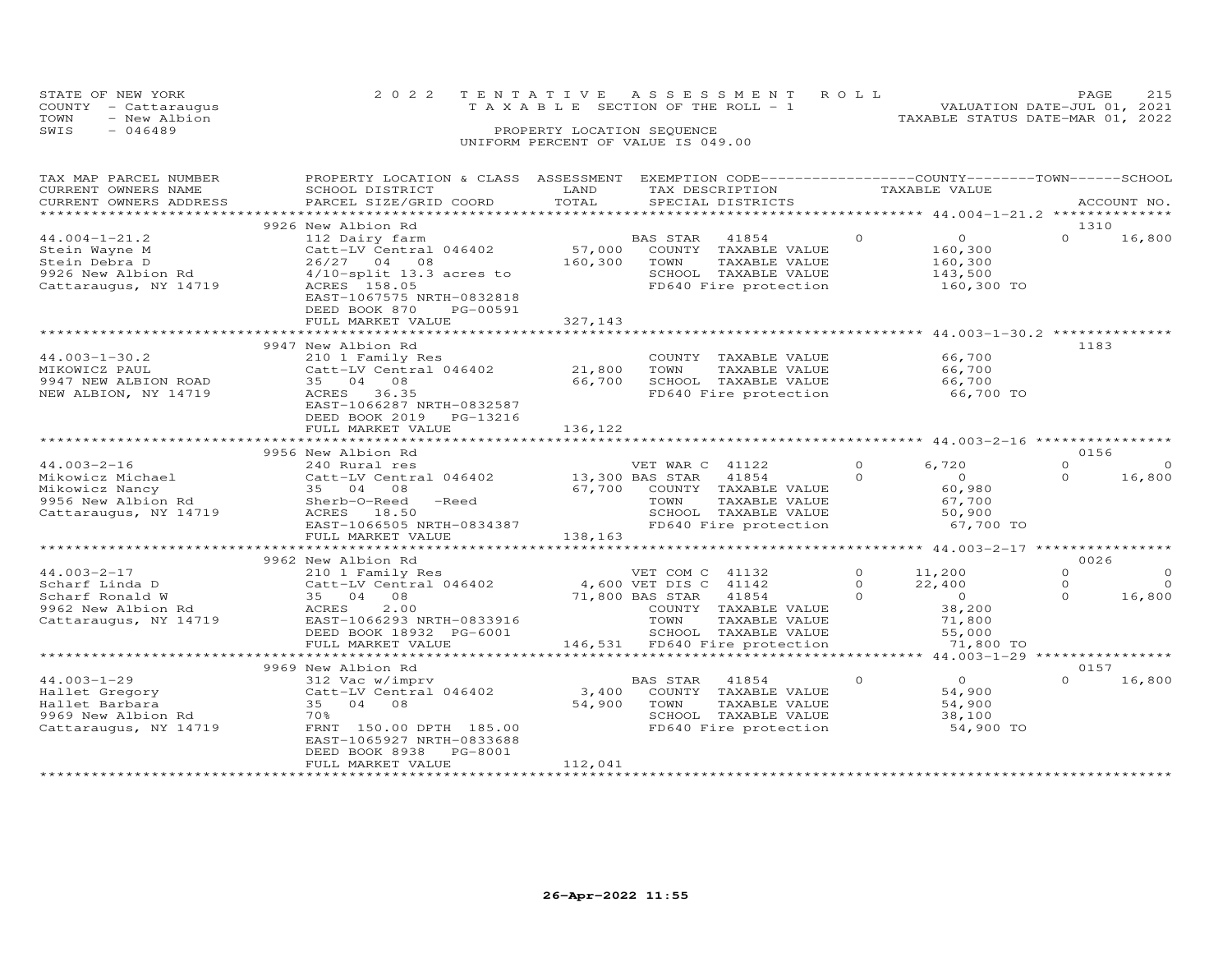| STATE OF NEW YORK<br>COUNTY - Cattaraugus<br>TOWN<br>- New Albion |                                              |                            | 2022 TENTATIVE ASSESSMENT ROLL<br>T A X A B L E SECTION OF THE ROLL - 1                    | TAXABLE STATUS DATE-MAR 01, 2022 | PAGE<br>VALUATION DATE-JUL 01, 2021 | 216 |
|-------------------------------------------------------------------|----------------------------------------------|----------------------------|--------------------------------------------------------------------------------------------|----------------------------------|-------------------------------------|-----|
| SWIS<br>$-046489$                                                 |                                              | PROPERTY LOCATION SEQUENCE | UNIFORM PERCENT OF VALUE IS 049.00                                                         |                                  |                                     |     |
| TAX MAP PARCEL NUMBER<br>CURRENT OWNERS NAME                      | PROPERTY LOCATION & CLASS<br>SCHOOL DISTRICT | LAND                       | ASSESSMENT EXEMPTION CODE-----------------COUNTY-------TOWN------SCHOOL<br>TAX DESCRIPTION | TAXABLE VALUE                    |                                     |     |

| CURRENT OWNERS NAME     | SCHOOT DISTRICT             | LAND                 | TAX DESCRIPTION          | TAXABLE VALUE        |                    |
|-------------------------|-----------------------------|----------------------|--------------------------|----------------------|--------------------|
| CURRENT OWNERS ADDRESS  | PARCEL SIZE/GRID COORD      | TOTAL                | SPECIAL DISTRICTS        |                      | ACCOUNT NO.        |
| *********************** |                             |                      |                          |                      |                    |
|                         | 9970 New Albion Rd          |                      |                          |                      | 0375               |
|                         |                             |                      |                          | $\Omega$             | $\Omega$           |
| $44.003 - 2 - 18.1$     | 210 1 Family Res            |                      | 41854<br>BAS STAR        | $\circ$              | 16,800             |
| Burkhard Mark G         | Catt-LV Central 046402      | 5,700                | COUNTY TAXABLE VALUE     | 40,800               |                    |
| Burkhard Kim M          | 35 04 08                    | 40,800               | TAXABLE VALUE<br>TOWN    | 40,800               |                    |
| 9970 New Albion Rd      | <b>ACRES</b><br>3.75        |                      | SCHOOL TAXABLE VALUE     | 24,000               |                    |
|                         | EAST-1066059 NRTH-0834068   |                      | FD640 Fire protection    |                      |                    |
| Cattaraugus, NY 14719   |                             |                      |                          | 40,800 TO            |                    |
|                         | DEED BOOK 903<br>PG-00560   |                      |                          |                      |                    |
|                         | FULL MARKET VALUE           | 83,265               |                          |                      |                    |
|                         |                             |                      |                          |                      |                    |
|                         | 9979 New Albion Rd          |                      |                          |                      | 0132               |
|                         |                             |                      |                          | $\Omega$             | $\Omega$           |
| $44.003 - 1 - 28.1$     | 210 1 Family Res            |                      | VET PRO T 41003          | $\Omega$             | 4,800              |
| Ellis Elliott J Life Us | Catt-LV Central 046402      |                      | 1,400 VET COM C 41132    | $\Omega$<br>11,200   | $\circ$<br>$\circ$ |
| Ellis Mary Ann Life Us  | 35 04 08                    |                      | 51,600 BAS STAR<br>41854 | $\Omega$<br>$\Omega$ | $\Omega$<br>16,800 |
| 9979 New Albion Rd      | $L/p$ 878-824               |                      | COUNTY TAXABLE VALUE     | 40,400               |                    |
| Cattaraugus, NY 14719   | FRNT 174.00 DPTH            |                      | TOWN<br>TAXABLE VALUE    | 46,800               |                    |
|                         |                             |                      |                          |                      |                    |
|                         | ACRES<br>1.20               |                      | SCHOOL TAXABLE VALUE     | 34,800               |                    |
|                         | EAST-1065804 NRTH-0833761   |                      | FD640 Fire protection    | 51,600 TO            |                    |
|                         | DEED BOOK 29050 PG-3003     |                      |                          |                      |                    |
|                         | FULL MARKET VALUE           | 105,306              |                          |                      |                    |
|                         | *************************** | ******************** |                          |                      |                    |
|                         |                             |                      |                          |                      |                    |
|                         | 9983 New Albion Rd          |                      |                          |                      | 0133               |
| $44.003 - 1 - 27$       | 210 1 Family Res            |                      | COUNTY TAXABLE VALUE     | 38,000               |                    |
| Dreaver Dustin J        | Catt-LV Central 046402      | 4,100                | TOWN<br>TAXABLE VALUE    | 38,000               |                    |
| Weaver Dorothy D        |                             | 38,000               | SCHOOL TAXABLE VALUE     |                      |                    |
|                         | 35 04 08                    |                      |                          | 38,000               |                    |
| 9983 New Albion Road    | Iindex#307625-001 land co   |                      | FD640 Fire protection    | 38,000 TO            |                    |
| Cattaraugus, NY 14719   | ACRES<br>1.20               |                      |                          |                      |                    |
|                         | EAST-1065666 NRTH-0833816   |                      |                          |                      |                    |
|                         | DEED BOOK 20200 PG-9197     |                      |                          |                      |                    |
|                         | FULL MARKET VALUE           | 77,551               |                          |                      |                    |
|                         |                             |                      |                          |                      |                    |
|                         |                             |                      |                          |                      |                    |
|                         | 9986 New Albion Rd          |                      |                          |                      | 0050               |
| $44.003 - 2 - 19$       | 210 1 Family Res            |                      | COUNTY TAXABLE VALUE     | 9,100                |                    |
| Bogardus Michael L      | Catt-LV Central 046402      | 4,100                | TOWN<br>TAXABLE VALUE    | 9,100                |                    |
|                         |                             |                      |                          |                      |                    |
| 10004 Leon Rd           | 35<br>$-04$<br>$-08$        | 9,100                | SCHOOL TAXABLE VALUE     | 9,100                |                    |
| Cattaraugus, NY 14719   | ACRES<br>1.10               |                      | FD640 Fire protection    | 9,100 TO             |                    |
|                         | EAST-1065778 NRTH-0834159   |                      |                          |                      |                    |
|                         | DEED BOOK 27197 PG-3002     |                      |                          |                      |                    |
|                         | FULL MARKET VALUE           | 18,571               |                          |                      |                    |
|                         |                             |                      |                          |                      |                    |
|                         |                             |                      |                          |                      |                    |
|                         | 9996 New Albion Rd          |                      |                          |                      | 0051               |
| $44.003 - 2 - 20$       | 210 1 Family Res            |                      | BAS STAR<br>41854        | $\circ$<br>$\Omega$  | $\Omega$<br>16,800 |
| Riggs Donald            | Catt-LV Central 046402      | 1,800                | COUNTY TAXABLE VALUE     | 30,000               |                    |
|                         | 35 04                       |                      |                          |                      |                    |
| 9996 New Albion Rd      | 08                          | 30,000               | TAXABLE VALUE<br>TOWN    | 30,000               |                    |
| Cattaraugus, NY 14719   | 76.60 DPTH 153.20<br>FRNT   |                      | SCHOOL TAXABLE VALUE     | 13,200               |                    |
|                         | EAST-1065635 NRTH-0834244   |                      | FD640 Fire protection    | 30,000 TO            |                    |
|                         | DEED BOOK 17127 PG-6001     |                      |                          |                      |                    |
|                         | FULL MARKET VALUE           | 61,224               |                          |                      |                    |
|                         |                             |                      |                          |                      |                    |
|                         |                             |                      |                          |                      |                    |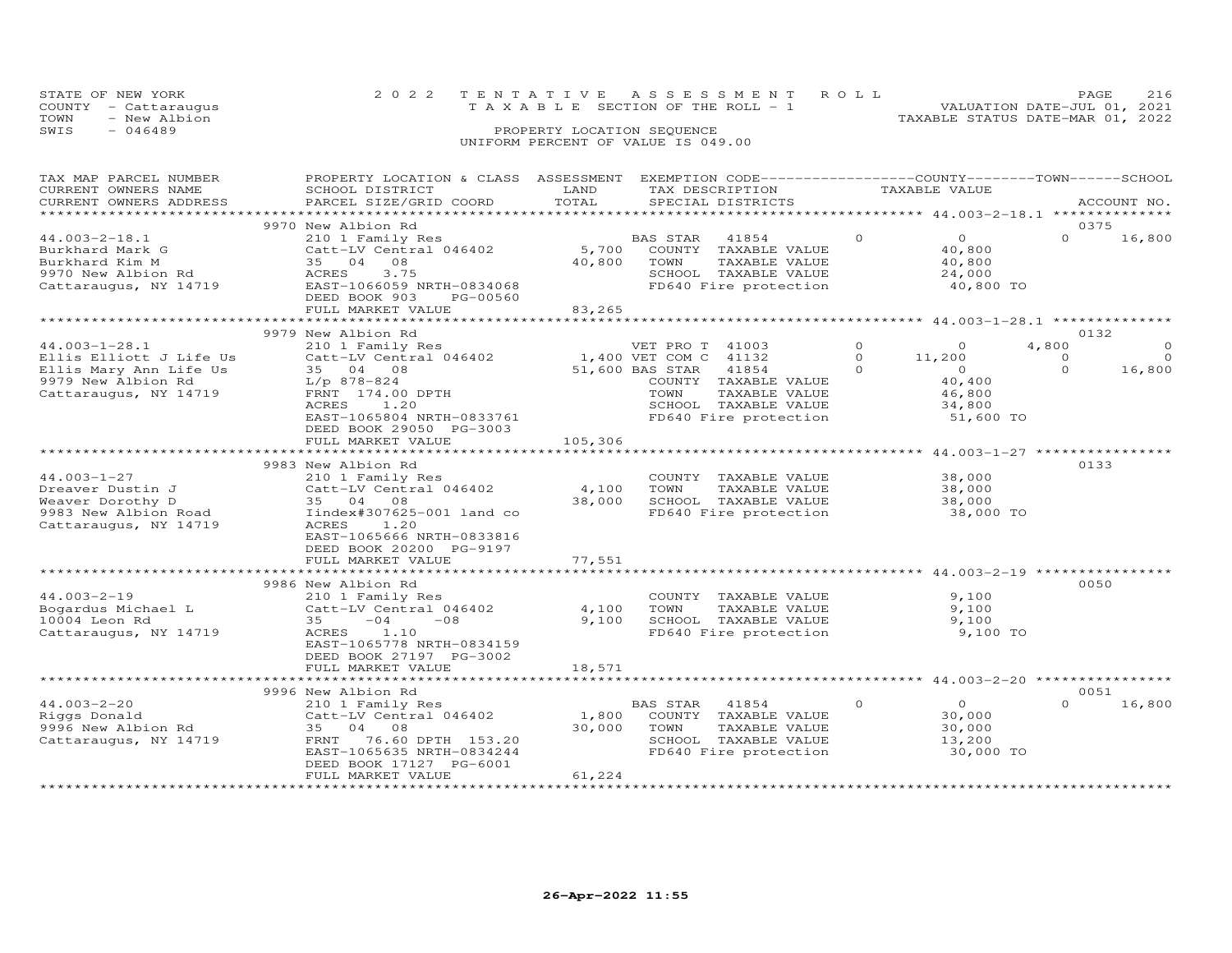|      | STATE OF NEW YORK    | 2022 TENTATIVE ASSESSMENT ROLL                                          | <b>PAGE</b> |  |
|------|----------------------|-------------------------------------------------------------------------|-------------|--|
|      | COUNTY - Cattaraugus | VALUATION DATE-JUL 01, 2021<br>$T A X A B L E$ SECTION OF THE ROLL $-1$ |             |  |
| TOWN | - New Albion         | TAXABLE STATUS DATE-MAR 01, 2022                                        |             |  |
| SWIS | - 046489             | PROPERTY LOCATION SEQUENCE                                              |             |  |
|      |                      | UNIFORM PERCENT OF VALUE IS 049.00                                      |             |  |

## TAX MAP PARCEL NUMBER PROPERTY LOCATION & CLASS ASSESSMENT EXEMPTION CODE------------------COUNTY--------TOWN------SCHOOL CURRENT OWNERS NAME SCHOOL DISTRICT LAND TAX DESCRIPTION TAXABLE VALUE CURRENT OWNERS ADDRESS PARCEL SIZE/GRID COORD TOTAL SPECIAL DISTRICTS ACCOUNT NO. \*\*\*\*\*\*\*\*\*\*\*\*\*\*\*\*\*\*\*\*\*\*\*\*\*\*\*\*\*\*\*\*\*\*\*\*\*\*\*\*\*\*\*\*\*\*\*\*\*\*\*\*\*\*\*\*\*\*\*\*\*\*\*\*\*\*\*\*\*\*\*\*\*\*\*\*\*\*\*\*\*\*\*\*\*\*\*\*\*\*\*\*\*\*\*\*\*\*\*\*\*\*\* 53.001-1-6 \*\*\*\*\*\*\*\*\*\*\*\*\*\*\*\*\* New Rd 017953.001-1-6 260 Seasonal res COUNTY TAXABLE VALUE 45,200Mihalik Daniel A Catt-LV Central 046402 5,600 TOWN TAXABLE VALUE 45,200Lake Sandra 50 04 08 45,200 SCHOOL TAXABLE VALUE 45,2006501 Ridgewood Lakes Dr ACRES 3.67 FD640 Fire protection 45,200 TOParma, OH 44129 EAST-1057549 NRTH-0827844 DEED BOOK 997 PG-103245,200 ֖֖֚֚֚֚֚֚֚֚֚֚֚֚֚֚֚֚֚֚֚֚֡֡֡֡֡֡֡֡֡֡֡֞ FULL MARKET VALUE 92,245 \*\*\*\*\*\*\*\*\*\*\*\*\*\*\*\*\*\*\*\*\*\*\*\*\*\*\*\*\*\*\*\*\*\*\*\*\*\*\*\*\*\*\*\*\*\*\*\*\*\*\*\*\*\*\*\*\*\*\*\*\*\*\*\*\*\*\*\*\*\*\*\*\*\*\*\*\*\*\*\*\*\*\*\*\*\*\*\*\*\*\*\*\*\*\*\*\*\*\*\*\*\*\* 53.001-2-2.2 \*\*\*\*\*\*\*\*\*\*\*\*\*\*\* 6225 New Rd 136553.001-2-2.2 270 Mfg housing COUNTY TAXABLE VALUE 27,400 King David J Catt-LV Central 046402 4,200 TOWN TAXABLE VALUE 27,400 6225 New Rd 49 04 08 27,400 SCHOOL TAXABLE VALUE 27,400 Cattaraugus, NY 14719 92' 90% Completion FD640 Fire protection 27,400 TO ACRES 1.40 EAST-1057735 NRTH-0827576 DEED BOOK 23029 PG-9001FULL MARKET VALUE FULL MARKET VALUE 55,918 \*\*\*\*\*\*\*\*\*\*\*\*\*\*\*\*\*\*\*\*\*\*\*\*\*\*\*\*\*\*\*\*\*\*\*\*\*\*\*\*\*\*\*\*\*\*\*\*\*\*\*\*\*\*\*\*\*\*\*\*\*\*\*\*\*\*\*\*\*\*\*\*\*\*\*\*\*\*\*\*\*\*\*\*\*\*\*\*\*\*\*\*\*\*\*\*\*\*\*\*\*\*\* 53.001-1-9.4 \*\*\*\*\*\*\*\*\*\*\*\*\*\*\* 6272 New Rd 1289 53.001-1-9.4 112 Dairy farm BAS STAR 41854 0 0 0 16,800Hostetler Christ J Catt-LV Central 046402 23,000 COUNTY TAXABLE VALUE 71,600 Hostetler Anna C 42/50 04 08 71,600 TOWN TAXABLE VALUE 71,600 1116 Sterrett Rd ACRES 30.00 SCHOOL TAXABLE VALUE 54,800 Reynoldsville, PA 15851 EAST-1058305 NRTH-0828720 FD640 Fire protection 71,600 TO DEED BOOK 864 PG-01142 FULL MARKET VALUE 146,122 \*\*\*\*\*\*\*\*\*\*\*\*\*\*\*\*\*\*\*\*\*\*\*\*\*\*\*\*\*\*\*\*\*\*\*\*\*\*\*\*\*\*\*\*\*\*\*\*\*\*\*\*\*\*\*\*\*\*\*\*\*\*\*\*\*\*\*\*\*\*\*\*\*\*\*\*\*\*\*\*\*\*\*\*\*\*\*\*\*\*\*\*\*\*\*\*\*\*\*\*\*\*\* 53.001-1-9.8 \*\*\*\*\*\*\*\*\*\*\*\*\*\*\* 6272 New Rd53.001-1-9.8 (25,500 COUNTY TAXABLE VALUE 25,500 25,500 COUNTY TAXABLE VALUE 25,500 25,500 25,500 FORM TAXABLE VALUE 25,500 25,500 25,500 FORM TAXABLE VALUE 25,500 25,500 EAST-1058990 NRTH-0827975 (25,500 FORM TAXABLE VALU \*\*\*\*\*\*\*\*\*\*\*\*\*\*\*\*\*\*\*\*\*\*\*\*\*\*\*\*\*\*\*\*\*\*\*\*\*\*\*\*\*\*\*\*\*\*\*\*\*\*\*\*\*\*\*\*\*\*\*\*\*\*\*\*\*\*\*\*\*\*\*\*\*\*\*\*\*\*\*\*\*\*\*\*\*\*\*\*\*\*\*\*\*\*\*\*\*\*\*\*\*\*\* 44.002-2-22.2 \*\*\*\*\*\*\*\*\*\*\*\*\*\*7121 Nys Rte 353 023944.002-2-22.2 314 Rural vac<10 COUNTY TAXABLE VALUE 5,200 Brumagin Kirk L Catt-LV Central 046402 5,200 TOWN TAXABLE VALUE 5,200 Brumagin Christina K 21/29-04-08 5,200 SCHOOL TAXABLE VALUE 5,200 6609 Route 353 ACRES 3.05 FD640 Fire protection 5,200 TO Cattaraugus, NY 14719 EAST-1070731 NRTH-0841638 DEED BOOK 18342 PG-7001 FULL MARKET VALUE 10,612

\*\*\*\*\*\*\*\*\*\*\*\*\*\*\*\*\*\*\*\*\*\*\*\*\*\*\*\*\*\*\*\*\*\*\*\*\*\*\*\*\*\*\*\*\*\*\*\*\*\*\*\*\*\*\*\*\*\*\*\*\*\*\*\*\*\*\*\*\*\*\*\*\*\*\*\*\*\*\*\*\*\*\*\*\*\*\*\*\*\*\*\*\*\*\*\*\*\*\*\*\*\*\*\*\*\*\*\*\*\*\*\*\*\*\*\*\*\*\*\*\*\*\*\*\*\*\*\*\*\*\*\*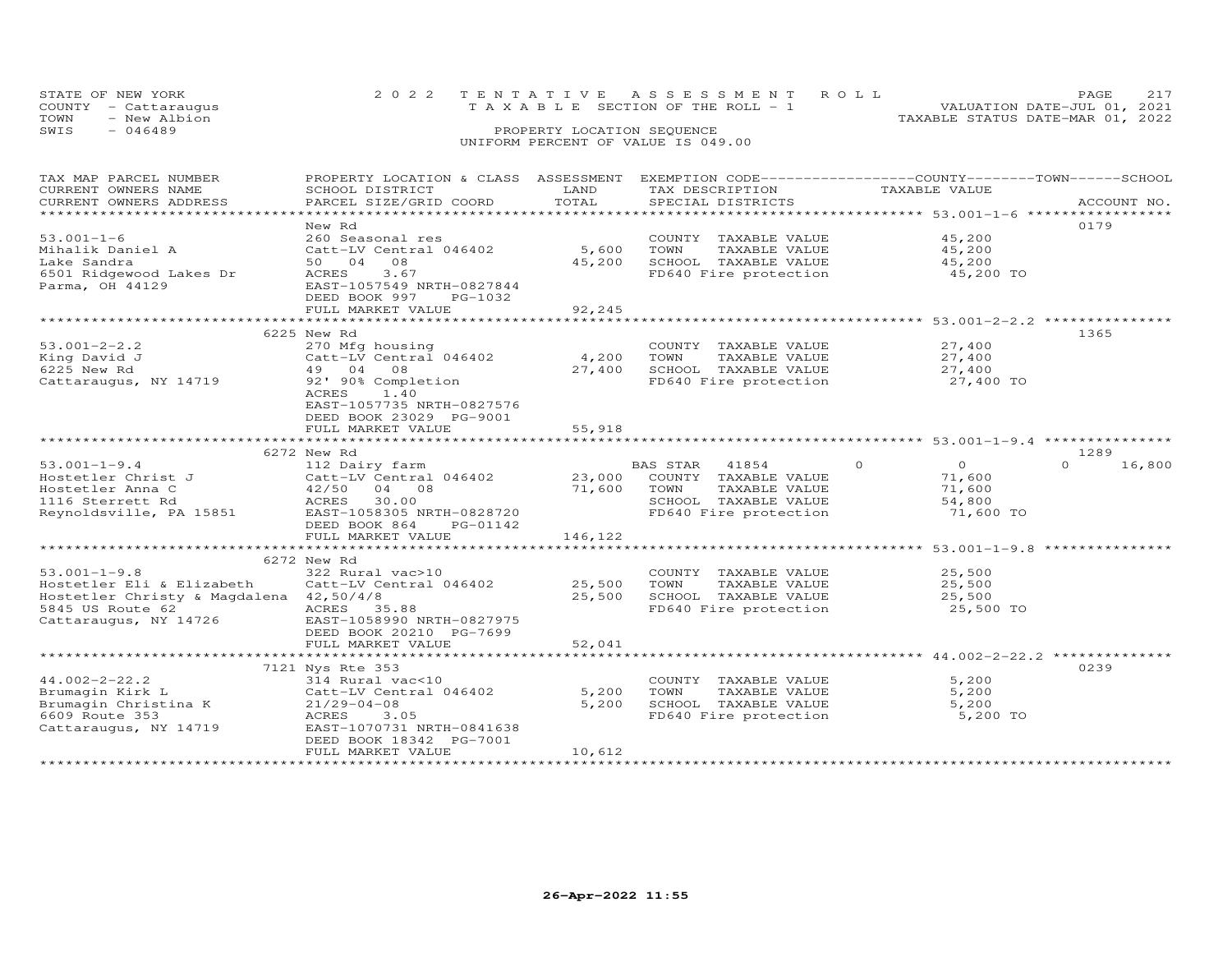| STATE OF NEW YORK<br>COUNTY - Cattaraugus | 2022 TENTATIVE ASSESSMENT ROLL<br>VALUATION DATE-JUL 01, 2021<br>T A X A B L E SECTION OF THE ROLL - 1 | PAGE. |  |
|-------------------------------------------|--------------------------------------------------------------------------------------------------------|-------|--|
| TOWN<br>- New Albion                      | TAXABLE STATUS DATE-MAR 01, 2022                                                                       |       |  |
| SWIS<br>$-046489$                         | PROPERTY LOCATION SEQUENCE                                                                             |       |  |
|                                           | UNIFORM PERCENT OF VALUE IS 049.00                                                                     |       |  |

| TAX MAP PARCEL NUMBER    | PROPERTY LOCATION & CLASS ASSESSMENT EXEMPTION CODE---------------COUNTY-------TOWN------SCHOOL |        |                       |                                                           |             |
|--------------------------|-------------------------------------------------------------------------------------------------|--------|-----------------------|-----------------------------------------------------------|-------------|
| CURRENT OWNERS NAME      | SCHOOL DISTRICT                                                                                 | LAND   | TAX DESCRIPTION       | TAXABLE VALUE                                             |             |
| CURRENT OWNERS ADDRESS   | PARCEL SIZE/GRID COORD                                                                          | TOTAL  | SPECIAL DISTRICTS     |                                                           | ACCOUNT NO. |
|                          |                                                                                                 |        |                       |                                                           |             |
|                          | Otto Rd                                                                                         |        |                       |                                                           | 0190        |
|                          |                                                                                                 |        |                       |                                                           |             |
| $35.004 - 2 - 3.1$       | 322 Rural vac>10                                                                                |        | COUNTY TAXABLE VALUE  | 33,400                                                    |             |
| Gregory Kip              | Catt-LV Central 046402                                                                          | 33,400 | TOWN<br>TAXABLE VALUE | 33,400                                                    |             |
| 8000 Cattaraugus-Otto Rd | 16 04 08                                                                                        | 33,400 | SCHOOL TAXABLE VALUE  | 33,400                                                    |             |
| Cattaraugus, NY 14719    | ACRES 102.60                                                                                    |        | FD640 Fire protection | 33,400 TO                                                 |             |
|                          | EAST-1077933 NRTH-0853954                                                                       |        |                       |                                                           |             |
|                          | DEED BOOK 10863 PG-3001                                                                         |        |                       |                                                           |             |
|                          | FULL MARKET VALUE                                                                               | 68,163 |                       |                                                           |             |
|                          |                                                                                                 |        |                       |                                                           |             |
|                          |                                                                                                 |        |                       |                                                           |             |
|                          | Otto Rd                                                                                         |        |                       |                                                           | 0503        |
| $35.004 - 2 - 6$         | 314 Rural vac<10                                                                                |        | COUNTY TAXABLE VALUE  | 5,000                                                     |             |
| Mentley Thomas A         | Catt-LV Central 046402                                                                          | 5,000  | TOWN<br>TAXABLE VALUE | 5,000                                                     |             |
| Mentley Sheila M         | 16 04 08                                                                                        | 5,000  | SCHOOL TAXABLE VALUE  | 5,000                                                     |             |
| 7778 Otto Road           | 8.81<br>ACRES                                                                                   |        | FD640 Fire protection | 5,000 TO                                                  |             |
| Cattaraugus, NY 14719    | EAST-1077434 NRTH-0851549                                                                       |        |                       |                                                           |             |
|                          | DEED BOOK 20190 PG-4097                                                                         |        |                       |                                                           |             |
|                          |                                                                                                 |        |                       |                                                           |             |
|                          | FULL MARKET VALUE                                                                               | 10,204 |                       |                                                           |             |
|                          |                                                                                                 |        |                       |                                                           |             |
|                          | Otto Rd                                                                                         |        |                       |                                                           | 1251        |
| $35.004 - 2 - 7.2$       | 314 Rural vac<10                                                                                |        | COUNTY TAXABLE VALUE  | 4,500                                                     |             |
| Mentley Thomas A         | Catt-LV Central 046402                                                                          | 4,500  | TAXABLE VALUE<br>TOWN | 4,500                                                     |             |
| Mentley Sheila M         | 16 04 08                                                                                        | 4,500  | SCHOOL TAXABLE VALUE  | 4,500                                                     |             |
| 7778 Otto Road           | ACRES<br>1.90                                                                                   |        | FD640 Fire protection | 4,500 TO                                                  |             |
| Cattaraugus, NY 14719    | EAST-1076323 NRTH-0851614                                                                       |        |                       |                                                           |             |
|                          |                                                                                                 |        |                       |                                                           |             |
|                          | DEED BOOK 20190 PG-4097                                                                         |        |                       |                                                           |             |
|                          | FULL MARKET VALUE<br>********************                                                       | 9,184  |                       |                                                           |             |
|                          |                                                                                                 |        |                       | ********************************* 35.004-3-1.2 ********** |             |
|                          | Otto Rd                                                                                         |        |                       |                                                           | 1561        |
| $35.004 - 3 - 1.2$       | 314 Rural vac<10                                                                                |        | COUNTY TAXABLE VALUE  | 6,200                                                     |             |
| Barber Hanna             | Catt-LV Central 046402                                                                          | 6,200  | TOWN<br>TAXABLE VALUE | 6,200                                                     |             |
| 9350 Dunkleman Hill Rd   | 2/11-splt from 3-1-Weisha                                                                       | 6,200  | SCHOOL TAXABLE VALUE  | 6,200                                                     |             |
| Cattaraugus, NY 14719    | ACRES<br>4.60                                                                                   |        | FD640 Fire protection | 6,200 TO                                                  |             |
|                          | EAST-1075480 NRTH-0851307                                                                       |        |                       |                                                           |             |
|                          | DEED BOOK 15398 PG-2                                                                            |        |                       |                                                           |             |
|                          |                                                                                                 |        |                       |                                                           |             |
|                          | FULL MARKET VALUE                                                                               | 12,653 |                       |                                                           |             |
|                          |                                                                                                 |        |                       |                                                           |             |
|                          | Otto Rd                                                                                         |        |                       |                                                           | 1341        |
| $35.004 - 3 - 3.2$       | 314 Rural vac<10                                                                                |        | COUNTY TAXABLE VALUE  | 6,900                                                     |             |
| Mentley Thomas A         | Catt-LV Central 046402                                                                          | 6,900  | TOWN<br>TAXABLE VALUE | 6,900                                                     |             |
| Mentley Sheila M         | $15 - 4 - 8$                                                                                    | 6,900  | SCHOOL TAXABLE VALUE  | 6,900                                                     |             |
| 7778 Otto Road           | 5.90<br>ACRES                                                                                   |        | FD640 Fire protection | 6,900 TO                                                  |             |
| Cattaraugus, NY 14719    | EAST-1076675 NRTH-0851293                                                                       |        |                       |                                                           |             |
|                          |                                                                                                 |        |                       |                                                           |             |
|                          | DEED BOOK 20190 PG-4097                                                                         |        |                       |                                                           |             |
|                          | FULL MARKET VALUE                                                                               | 14,082 |                       |                                                           |             |
|                          |                                                                                                 |        |                       |                                                           |             |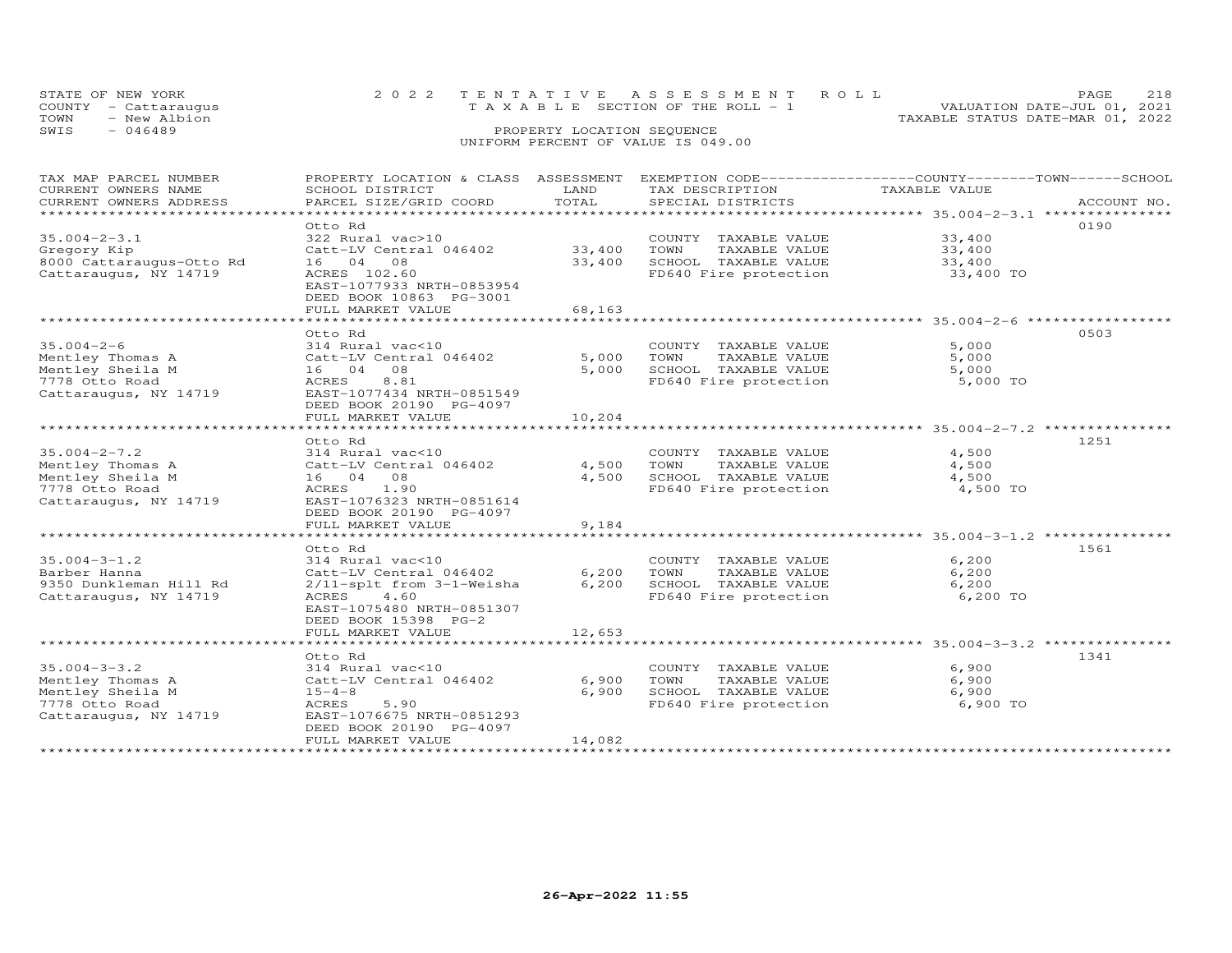| STATE OF NEW YORK    |                                    | 2022 TENTATIVE ASSESSMENT ROLL        |                                  | PAGE.                       |  |
|----------------------|------------------------------------|---------------------------------------|----------------------------------|-----------------------------|--|
| COUNTY - Cattaraugus |                                    | T A X A B L E SECTION OF THE ROLL - 1 |                                  | VALUATION DATE-JUL 01, 2021 |  |
| TOWN<br>- New Albion |                                    |                                       | TAXABLE STATUS DATE-MAR 01, 2022 |                             |  |
| SWIS<br>$-046489$    | PROPERTY LOCATION SEQUENCE         |                                       |                                  |                             |  |
|                      | UNIFORM PERCENT OF VALUE IS 049.00 |                                       |                                  |                             |  |

| TAX MAP PARCEL NUMBER<br>CURRENT OWNERS NAME | PROPERTY LOCATION & CLASS ASSESSMENT<br>SCHOOL DISTRICT | LAND         | EXEMPTION CODE-----------------COUNTY-------TOWN-----SCHOOL<br>TAX DESCRIPTION | TAXABLE VALUE                                                      |                                   |
|----------------------------------------------|---------------------------------------------------------|--------------|--------------------------------------------------------------------------------|--------------------------------------------------------------------|-----------------------------------|
| CURRENT OWNERS ADDRESS                       | PARCEL SIZE/GRID COORD                                  | TOTAL        | SPECIAL DISTRICTS                                                              |                                                                    | ACCOUNT NO.                       |
|                                              |                                                         | ***********  |                                                                                | *********** 35.004-3-2.1 ****************                          |                                   |
|                                              | 7689 Otto Rd                                            |              |                                                                                |                                                                    | 0119                              |
| $35.004 - 3 - 2.1$                           | 210 1 Family Res                                        |              | COUNTY TAXABLE VALUE                                                           | 51,400                                                             |                                   |
| Chieco Brian J                               | Catt-LV Central 046402                                  | 6,800        | TOWN<br>TAXABLE VALUE                                                          | 51,400                                                             |                                   |
| Mallaber Melissa                             | 15/23<br>04<br>08                                       | 51,400       | SCHOOL TAXABLE VALUE                                                           | 51,400                                                             |                                   |
| 7689 Otto Rd                                 | 5.59 BANK<br>ACRES<br>017                               |              | FD640 Fire protection                                                          | 51,400 TO                                                          |                                   |
| New Albion, NY 14719                         | EAST-1074990 NRTH-0850676<br>DEED BOOK 2021<br>PG-12396 |              |                                                                                |                                                                    |                                   |
|                                              | FULL MARKET VALUE                                       | 104,898      |                                                                                |                                                                    |                                   |
|                                              |                                                         |              |                                                                                | ****************************** 35.004-3-19.2 **************        |                                   |
|                                              | 7696 Otto Rd                                            |              |                                                                                |                                                                    | 1176                              |
| $35.004 - 3 - 19.2$                          | 270 Mfg housing                                         |              | VET COM C 41132                                                                | $\Omega$<br>7,000                                                  | $\Omega$<br>$\Omega$              |
| Drain Robert B                               | Catt-LV Central 046402                                  |              | 5,200 AGED C/T/S 41800                                                         | $\Omega$<br>4,200                                                  | 5,600<br>5,600                    |
| 7696 Otto Rd                                 | 15 04<br>08                                             |              | 28,000 ENH STAR<br>41834                                                       | $\Omega$<br>$\overline{0}$                                         | 22,400<br>$\Omega$                |
| Cattaraugus, NY 14719                        | FRNT 200.00 DPTH 320.00                                 |              | COUNTY TAXABLE VALUE                                                           | 16,800                                                             |                                   |
|                                              | EAST-1075151 NRTH-0850338                               |              | TOWN<br>TAXABLE VALUE                                                          | 22,400                                                             |                                   |
|                                              | DEED BOOK 1368<br>PG-6001                               |              | SCHOOL TAXABLE VALUE                                                           | $\Omega$                                                           |                                   |
|                                              | FULL MARKET VALUE                                       |              | 57,143 FD640 Fire protection                                                   | 28,000 TO                                                          |                                   |
|                                              |                                                         |              |                                                                                |                                                                    | $35.004 - 3 - 1.1$ ************** |
|                                              | 7735 Otto Rd                                            |              |                                                                                |                                                                    | 0518                              |
| $35.004 - 3 - 1.1$                           | 210 1 Family Res                                        |              | <b>BAS STAR</b><br>41854                                                       | $\overline{O}$<br>$\circ$                                          | $\Omega$<br>16,800                |
| Opferbeck Daleen M                           | Catt-LV Central 046402                                  | 9,500        | COUNTY TAXABLE VALUE                                                           | 62,400                                                             |                                   |
| 7735 Otto Rd                                 | 15 04<br>08                                             | 62,400       | TAXABLE VALUE<br>TOWN                                                          | 62,400                                                             |                                   |
| Cattaraugus, NY 14719                        | $2/11$ -splt 4.6 acres to Ba                            |              | SCHOOL TAXABLE VALUE                                                           | 45,600                                                             |                                   |
|                                              | Merged with 35.004-3-2.2                                |              | FD640 Fire protection                                                          | 62,400 TO                                                          |                                   |
|                                              | ACRES<br>11.70                                          |              |                                                                                |                                                                    |                                   |
|                                              | EAST-1075207 NRTH-0851029                               |              |                                                                                |                                                                    |                                   |
|                                              | DEED BOOK 22963 PG-2002                                 |              |                                                                                |                                                                    |                                   |
|                                              | FULL MARKET VALUE                                       | 127,347      |                                                                                |                                                                    |                                   |
|                                              | ************************                                | ************ |                                                                                | ************************************ 35.004–3–3.1 **************** |                                   |
|                                              | 7736 Otto Rd                                            |              |                                                                                |                                                                    | 0502                              |
| $35.004 - 3 - 3.1$                           | 322 Rural vac>10                                        |              | COUNTY TAXABLE VALUE                                                           | 32,300                                                             |                                   |
| Colley Lynn                                  | Catt-LV Central 046402                                  | 32,300       | TOWN<br>TAXABLE VALUE                                                          | 32,300                                                             |                                   |
| Wagner Bertha                                | 15 04<br>08                                             | 32,300       | SCHOOL TAXABLE VALUE                                                           | 32,300                                                             |                                   |
| 4115 S Nine Mile Rd #14                      | L/u - Bertha Wagner                                     |              | FD640 Fire protection                                                          | 32,300 TO                                                          |                                   |
| Allegany, NY 14706                           | ACRES<br>63.50                                          |              |                                                                                |                                                                    |                                   |
|                                              | EAST-1077063 NRTH-0850664<br>DEED BOOK 00997 PG-00028   |              |                                                                                |                                                                    |                                   |
|                                              | FULL MARKET VALUE                                       | 65,918       |                                                                                |                                                                    |                                   |
|                                              |                                                         |              |                                                                                |                                                                    |                                   |
|                                              | 7763 Otto Rd                                            |              |                                                                                |                                                                    | 0269                              |
| $35.004 - 2 - 8$                             | 210 1 Family Res                                        |              | ENH STAR<br>41834                                                              | $\Omega$<br>$\circ$                                                | $\Omega$<br>41,940                |
| Bradley Raymond R                            | Catt-LV Central 046402                                  | 6,500        | COUNTY TAXABLE VALUE                                                           | 61,600                                                             |                                   |
| Bradley Fay M                                | 08<br>16 04                                             | 61,600       | TOWN<br>TAXABLE VALUE                                                          | 61,600                                                             |                                   |
| 7763 Otto Rd                                 | ACRES<br>5.13                                           |              | SCHOOL TAXABLE VALUE                                                           | 19,660                                                             |                                   |
| Cattaraugus, NY 14719                        | EAST-1075565 NRTH-0851525                               |              | FD640 Fire protection                                                          | 61,600 TO                                                          |                                   |
|                                              | DEED BOOK 827<br>PG-01074                               |              |                                                                                |                                                                    |                                   |
|                                              | FULL MARKET VALUE                                       | 125,714      |                                                                                |                                                                    |                                   |
|                                              |                                                         |              |                                                                                |                                                                    |                                   |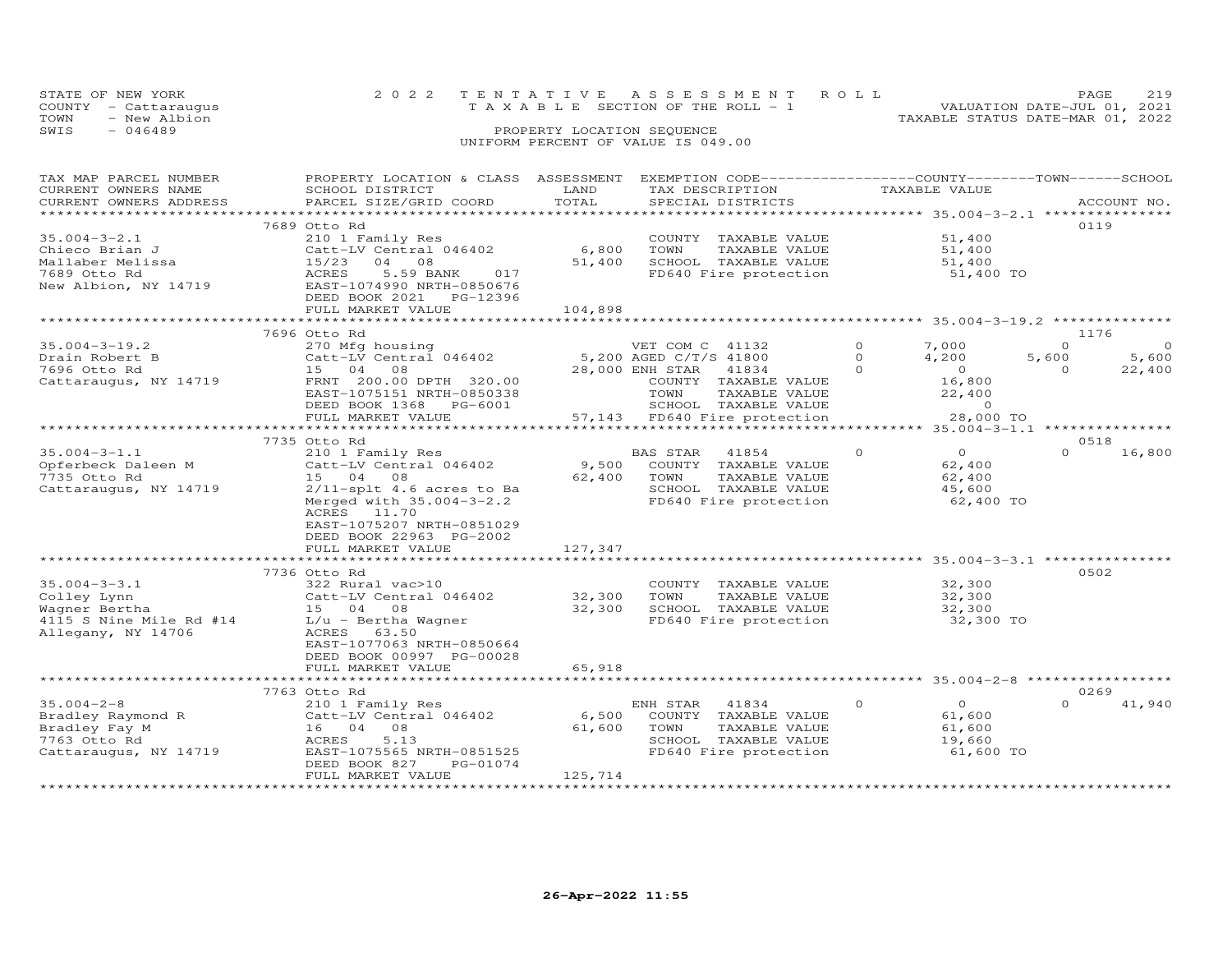| STATE OF NEW YORK    | 2022 TENTATIVE ASSESSMENT ROLL        | 220<br><b>PAGE</b>               |  |
|----------------------|---------------------------------------|----------------------------------|--|
| COUNTY - Cattaraugus | T A X A B L E SECTION OF THE ROLL - 1 | VALUATION DATE-JUL 01, 2021      |  |
| TOWN<br>- New Albion |                                       | TAXABLE STATUS DATE-MAR 01, 2022 |  |
| SWIS<br>- 046489     | PROPERTY LOCATION SEQUENCE            |                                  |  |
|                      | UNIFORM PERCENT OF VALUE IS 049.00    |                                  |  |

| TAX MAP PARCEL NUMBER                | PROPERTY LOCATION & CLASS ASSESSMENT EXEMPTION CODE----------------COUNTY-------TOWN------SCHOOL |                           |                                                                                |          |                                                    |                |             |
|--------------------------------------|--------------------------------------------------------------------------------------------------|---------------------------|--------------------------------------------------------------------------------|----------|----------------------------------------------------|----------------|-------------|
| CURRENT OWNERS NAME                  | SCHOOL DISTRICT                                                                                  | LAND                      | TAX DESCRIPTION                                                                |          | TAXABLE VALUE                                      |                |             |
| CURRENT OWNERS ADDRESS               | PARCEL SIZE/GRID COORD                                                                           | TOTAL                     | SPECIAL DISTRICTS                                                              |          |                                                    |                | ACCOUNT NO. |
|                                      |                                                                                                  |                           |                                                                                |          |                                                    |                |             |
|                                      | 7778 Otto Rd                                                                                     |                           |                                                                                |          |                                                    |                | 0324        |
| $35.004 - 2 - 7.1$                   |                                                                                                  |                           |                                                                                | $\Omega$ | 6,720                                              | $\Omega$       | $\Omega$    |
|                                      | 210 1 Family Res                                                                                 |                           | VET WAR C 41122                                                                |          |                                                    |                |             |
| Mentley Thomas A                     | Catt-LV Central 046402                                                                           | 6,000 ENH STAR            | 41834                                                                          | $\Omega$ | $\overline{0}$                                     | $\Omega$       | 41,940      |
| Mentley Sheila M                     | 16 04 08<br>16 04 08<br>ACRES 4.30                                                               |                           | 85,000 COUNTY TAXABLE VALUE                                                    |          | 78,280                                             |                |             |
| 7778 Otto Road                       | 4.30                                                                                             |                           | TOWN<br>TAXABLE VALUE                                                          |          | 85,000                                             |                |             |
|                                      | Cattaraugus, NY 14719 EAST-1076595 NRTH-0851542                                                  |                           |                                                                                |          | 43,060<br>85,000 TO                                |                |             |
|                                      |                                                                                                  |                           |                                                                                |          |                                                    |                |             |
|                                      | FULL MARKET VALUE                                                                                | 173,469                   |                                                                                |          |                                                    |                |             |
|                                      | ***************************                                                                      |                           | ***********************                                                        |          | ********************* 35.004-2-9.1 *************** |                |             |
|                                      | 7787 Otto Rd                                                                                     |                           |                                                                                |          |                                                    |                | 0310        |
| $35.004 - 2 - 9.1$                   | 281 Multiple res                                                                                 |                           | VET PRO T 41003                                                                | $\circ$  | $\Omega$                                           | 9,600          |             |
|                                      |                                                                                                  |                           |                                                                                |          |                                                    |                |             |
| Mallaber Anna C Life Us              | Catt-LV Central 046402                                                                           |                           | 8,800 VET WAR C 41122                                                          | $\Omega$ | 6,720                                              | $\Omega$       | $\Omega$    |
| Mallaber Peggy L                     | 16 04 08                                                                                         |                           | 41834                                                                          | $\Omega$ | $\overline{0}$                                     | $\Omega$       | 41,940      |
| 7787 Otto Rd                         | 2 (1BR), 1 (2BR) each                                                                            | 65,000 ENH STAR<br>COUNTY | COUNTY TAXABLE VALUE                                                           |          | 58,280                                             |                |             |
| Cattaraugus, NY 14719                | 7783 Otto Rd-Apts 4,5,6                                                                          |                           | TAXABLE VALUE<br>TOWN                                                          |          | 55,400                                             |                |             |
|                                      | 9.50<br>ACRES                                                                                    |                           | SCHOOL TAXABLE VALUE                                                           |          | 23,060                                             |                |             |
|                                      | EAST-1075910 NRTH-0851902                                                                        |                           | FD640 Fire protection                                                          |          | 65,000 TO                                          |                |             |
|                                      | DEED BOOK 14996 PG-2001                                                                          |                           |                                                                                |          |                                                    |                |             |
|                                      | FULL MARKET VALUE                                                                                | 132,653                   |                                                                                |          |                                                    |                |             |
|                                      |                                                                                                  |                           |                                                                                |          |                                                    |                |             |
|                                      |                                                                                                  |                           |                                                                                |          |                                                    |                |             |
|                                      | 7788 Otto Rd                                                                                     |                           |                                                                                |          |                                                    |                | 1255        |
| $35.004 - 2 - 9.2$                   | 230 3 Family Res                                                                                 |                           | COUNTY TAXABLE VALUE                                                           |          | 70,500                                             |                |             |
| Mallaber Anna Life Us                | Catt-LV Central 046402                                                                           | 7,400                     | TOWN<br>TAXABLE VALUE                                                          |          | 70,500                                             |                |             |
| Mallaber Peggy L                     | 16 04 08                                                                                         | 70,500                    | SCHOOL TAXABLE VALUE                                                           |          | 70,500                                             |                |             |
| 7787 Otto Rd                         | 2 (1BR) 1 (2BR)                                                                                  |                           | FD640 Fire protection                                                          |          | 70,500 TO                                          |                |             |
| Cattaraugus, NY 14719                | Apts 1, 2, 3                                                                                     |                           |                                                                                |          |                                                    |                |             |
|                                      | ACRES<br>6.70                                                                                    |                           |                                                                                |          |                                                    |                |             |
|                                      | EAST-1077003 NRTH-0851835                                                                        |                           |                                                                                |          |                                                    |                |             |
|                                      |                                                                                                  |                           |                                                                                |          |                                                    |                |             |
|                                      | DEED BOOK 14996 PG-2001                                                                          |                           |                                                                                |          |                                                    |                |             |
|                                      | FULL MARKET VALUE                                                                                | 143,878                   |                                                                                |          |                                                    |                |             |
|                                      | **************************                                                                       |                           |                                                                                |          |                                                    |                |             |
|                                      | 7798 Otto Rd                                                                                     |                           |                                                                                |          |                                                    |                | 0385        |
| $35.004 - 2 - 5$                     | 210 1 Family Res                                                                                 |                           | VET PRO T 41003<br>VET PRO T 41003<br>8,800 VET WAR C 41122<br>87,500 ENP CTAL | $\Omega$ | $\overline{O}$                                     | 4,800          | $\circ$     |
| Pritchard Arvilla R                  | Catt-LV Central 046402<br>Catt-LV<br>16 04<br>ACBES                                              |                           |                                                                                | $\circ$  | 6,720                                              | $\overline{0}$ | $\Omega$    |
| Pritchard Marc A                     | 08                                                                                               |                           |                                                                                | $\Omega$ | $\overline{0}$                                     | $\Omega$       | 41,940      |
| 7798 Otto Rd                         | ACRES<br>9.69                                                                                    |                           | COUNTY TAXABLE VALUE                                                           |          | 80,780                                             |                |             |
|                                      | Cattaraugus, NY 14719 EAST-1076982 NRTH-0852086                                                  |                           | TOWN<br>TAXABLE VALUE                                                          |          |                                                    |                |             |
|                                      |                                                                                                  |                           |                                                                                |          | 82,700<br>45.560                                   |                |             |
|                                      | DEED BOOK 20210 PG-4536                                                                          |                           | SCHOOL TAXABLE VALUE                                                           |          | 45,560                                             |                |             |
|                                      | FULL MARKET VALUE                                                                                |                           | 178,571 FD640 Fire protection                                                  |          | 87,500 TO                                          |                |             |
|                                      |                                                                                                  |                           |                                                                                |          |                                                    |                |             |
|                                      | 7819 Otto Rd                                                                                     |                           |                                                                                |          |                                                    |                | 0430        |
| $35.004 - 2 - 4$                     | 210 1 Family Res                                                                                 |                           | COUNTY TAXABLE VALUE                                                           |          | 18,700                                             |                |             |
| Kramer Kevin                         | Catt-LV Central 046402                                                                           | 8,700                     | TOWN<br>TAXABLE VALUE                                                          |          | 18,700                                             |                |             |
| Kramer Annette                       | 08<br>16 04                                                                                      | 18,700                    | SCHOOL TAXABLE VALUE                                                           |          | 18,700                                             |                |             |
| 120 N Chapel St                      | 9.30<br>ACRES                                                                                    |                           | FD640 Fire protection                                                          |          | 18,700 TO                                          |                |             |
| 120 N Chapel St<br>Gowanda, NY 14070 | EAST-1076285 NRTH-0852672                                                                        |                           |                                                                                |          |                                                    |                |             |
|                                      |                                                                                                  |                           |                                                                                |          |                                                    |                |             |
|                                      | DEED BOOK 22434 PG-2001                                                                          |                           |                                                                                |          |                                                    |                |             |
|                                      | FULL MARKET VALUE                                                                                | 38,163                    |                                                                                |          |                                                    |                |             |
|                                      |                                                                                                  |                           |                                                                                |          |                                                    |                |             |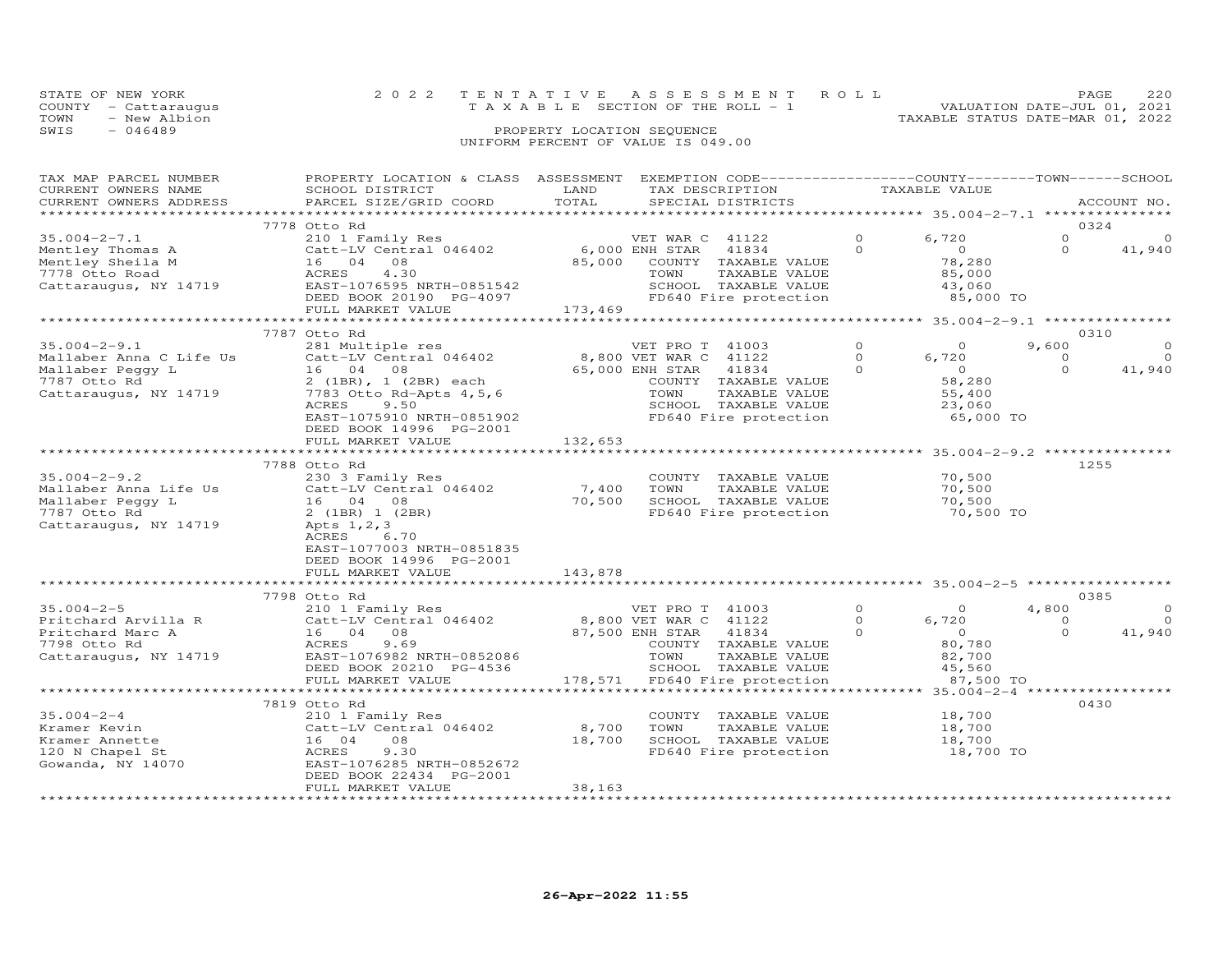| STATE OF NEW YORK |                      | 2022 TENTATIVE ASSESSMENT ROLL                                       | PAGE. |  |
|-------------------|----------------------|----------------------------------------------------------------------|-------|--|
|                   | COUNTY - Cattaraugus | VALUATION DATE-JUL 01, 2021<br>T A X A B L E SECTION OF THE ROLL - 1 |       |  |
| TOWN              | - New Albion         | TAXABLE STATUS DATE-MAR 01, 2022                                     |       |  |
| SWIS              | - 046489             | PROPERTY LOCATION SEQUENCE                                           |       |  |
|                   |                      | UNIFORM PERCENT OF VALUE IS 049.00                                   |       |  |

# TAX MAP PARCEL NUMBER PROPERTY LOCATION & CLASS ASSESSMENT EXEMPTION CODE------------------COUNTY--------TOWN------SCHOOL CURRENT OWNERS NAME SCHOOL DISTRICT LAND TAX DESCRIPTION TAXABLE VALUE CURRENT OWNERS ADDRESS PARCEL SIZE/GRID COORD TOTAL SPECIAL DISTRICTS ACCOUNT NO. \*\*\*\*\*\*\*\*\*\*\*\*\*\*\*\*\*\*\*\*\*\*\*\*\*\*\*\*\*\*\*\*\*\*\*\*\*\*\*\*\*\*\*\*\*\*\*\*\*\*\*\*\*\*\*\*\*\*\*\*\*\*\*\*\*\*\*\*\*\*\*\*\*\*\*\*\*\*\*\*\*\*\*\*\*\*\*\*\*\*\*\*\*\*\*\*\*\*\*\*\*\*\* 35.004-2-2 \*\*\*\*\*\*\*\*\*\*\*\*\*\*\*\*\* 7972 Otto Rd 0203 35.004-2-2 210 1 Family Res BAS STAR 41854 0 0 0 16,800 Widrig Nathaniel G Catt-LV Central 046402 4,600 COUNTY TAXABLE VALUE 60,300 Higginbotham Marianne 08 02 08 60,300 TOWN TAXABLE VALUE 60,300 7972 Otto Rd ACRES 2.08 SCHOOL TAXABLE VALUE 43,500 Cattaraugus, NY 14719 EAST-1078096 NRTH-0854812 FD640 Fire protection 60,300 TO DEED BOOK 20210 PG-8762 FULL MARKET VALUE 123,061 \*\*\*\*\*\*\*\*\*\*\*\*\*\*\*\*\*\*\*\*\*\*\*\*\*\*\*\*\*\*\*\*\*\*\*\*\*\*\*\*\*\*\*\*\*\*\*\*\*\*\*\*\*\*\*\*\*\*\*\*\*\*\*\*\*\*\*\*\*\*\*\*\*\*\*\*\*\*\*\*\*\*\*\*\*\*\*\*\*\*\*\*\*\*\*\*\*\*\*\*\*\*\* 44.002-3-3.2 \*\*\*\*\*\*\*\*\*\*\*\*\*\*\* Pepperdine Hill Rd 117144.002-3-3.2 270 Mfg housing BAS STAR 41854 0 0 0 16,800Dechow Elaine Catt-LV Central 046402 5,100 COUNTY TAXABLE VALUE 17,200 Pepperdine Hill Rd 14 04 08 17,200 TOWN TAXABLE VALUE 17,200 Cattaraugus, NY 14719 ACRES 2.90 SCHOOL TAXABLE VALUE 400 EAST-1075721 NRTH-0845659 FD640 Fire protection 17,200 TO DEED BOOK 806 PG-00523 FULL MARKET VALUE 35,102  $0 \t 16,800$ \*\*\*\*\*\*\*\*\*\*\*\*\*\*\*\*\*\*\*\*\*\*\*\*\*\*\*\*\*\*\*\*\*\*\*\*\*\*\*\*\*\*\*\*\*\*\*\*\*\*\*\*\*\*\*\*\*\*\*\*\*\*\*\*\*\*\*\*\*\*\*\*\*\*\*\*\*\*\*\*\*\*\*\*\*\*\*\*\*\*\*\*\*\*\*\*\*\*\*\*\*\*\* 44.002-3-5 \*\*\*\*\*\*\*\*\*\*\*\*\*\*\*\*\*44.002-3-5<br>
Baronich John R 260 Seasonal res 2000NTY TAXABLE VALUE 104,900<br>
Baronich John R Catt-LV Central 046402 31,500 TOWN TAXABLE VALUE 104,900<br>
Baronich Dale R 21 -04 -08 104,900 SCHOOL TAXABLE VALUE 104,900<br>
386 Mi \*\*\*\*\*\*\*\*\*\*\*\*\*\*\*\*\*\*\*\*\*\*\*\*\*\*\*\*\*\*\*\*\*\*\*\*\*\*\*\*\*\*\*\*\*\*\*\*\*\*\*\*\*\*\*\*\*\*\*\*\*\*\*\*\*\*\*\*\*\*\*\*\*\*\*\*\*\*\*\*\*\*\*\*\*\*\*\*\*\*\*\*\*\*\*\*\*\*\*\*\*\*\* 44.002-3-6 \*\*\*\*\*\*\*\*\*\*\*\*\*\*\*\*\* Pepperdine Hill Rd 019444.002-3-6 260 Seasonal res COUNTY TAXABLE VALUE 40,200Lash Douglas M Catt-LV Central 046402 13,800 TOWN TAXABLE VALUE 40,200Lash Kim M 14 04 08 40,200 SCHOOL TAXABLE VALUE 40,20010575 Westerwald Ln ACRES 19.53 FD640 Fire protection 40,200 TOClarence, NY 14031 EAST-1077796 NRTH-0844008 DEED BOOK 24505 PG-8001 FULL MARKET VALUE 82,041֖֧֧֧֧֧֧֧֧֧֚֚֚֚֚֚֚֚֚֚֚֚֚֚֚֚֡֝֝֝֝֝֝֝֝֓֕֝֬֝֓֝֬֝֓֝֬֝֓֝֬֝֓֝֬֝֓֝֬֝֓֝֬֝֓֝֬֝֬֝֓֝֬֝֬֝֓֝֬֝֓֝֬֝֬֝֬֝<br>֧֧֧֧֪֪֪֪֪֪֪֪֪֪֪֪֪֪֪֪֪֪֪֪֪֪֪֪֪֪֪ׅ֧֚֝֝֝֝֝֝֝<br>֧֪֝ \*\*\*\*\*\*\*\*\*\*\*\*\*\*\*\*\*\*\*\*\*\*\*\*\*\*\*\*\*\*\*\*\*\*\*\*\*\*\*\*\*\*\*\*\*\*\*\*\*\*\*\*\*\*\*\*\*\*\*\*\*\*\*\*\*\*\*\*\*\*\*\*\*\*\*\*\*\*\*\*\*\*\*\*\*\*\*\*\*\*\*\*\*\*\*\*\*\*\*\*\*\*\* 44.002-3-7 \*\*\*\*\*\*\*\*\*\*\*\*\*\*\*\*\* $\begin{tabular}{lllllllllllll} \multicolumn{3}{c}{\textbf{12,100}} & \multicolumn{3}{c}{\textbf{13,100}} & \multicolumn{3}{c}{\textbf{14.002-3-7}} & \multicolumn{3}{c}{\textbf{15,100}} & \multicolumn{3}{c}{\textbf{16,100}} & \multicolumn{3}{c}{\textbf{17,100}} & \multicolumn{3}{c}{\textbf{18,100}} & \multicolumn{3}{c}{\textbf{195}} & \multicolumn{3}{c}{\textbf{100}} & \multicolumn{3}{c}{\textbf{12,100$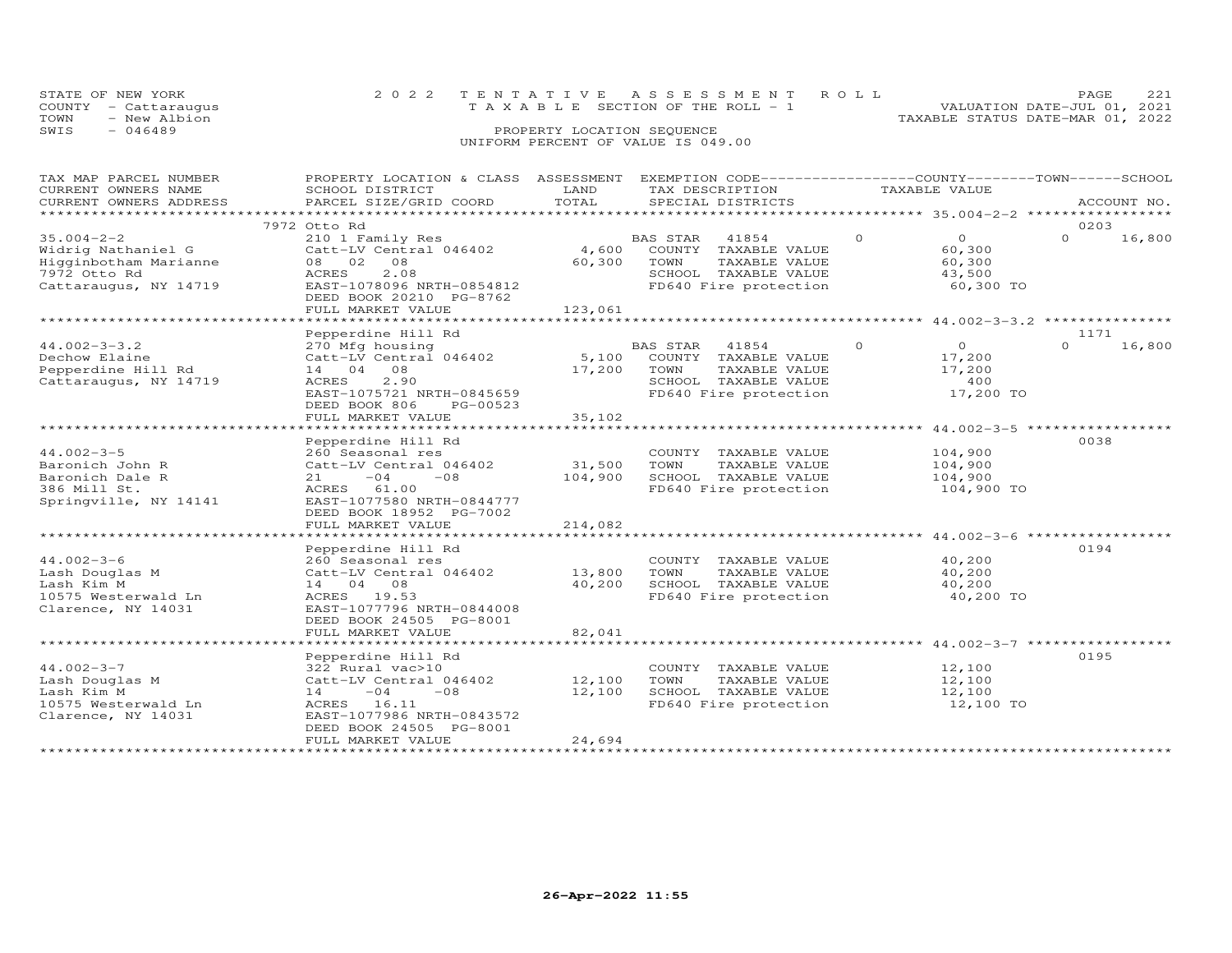| STATE OF NEW YORK |                      | 2022 TENTATIVE ASSESSMENT ROLL     |                                 |                                  | <b>PAGE</b>                 | 222 |
|-------------------|----------------------|------------------------------------|---------------------------------|----------------------------------|-----------------------------|-----|
|                   | COUNTY - Cattaraugus |                                    | TAXABLE SECTION OF THE ROLL - 1 |                                  | VALUATION DATE-JUL 01, 2021 |     |
| TOWN              | - New Albion         |                                    |                                 | TAXABLE STATUS DATE-MAR 01, 2022 |                             |     |
| SWIS              | - 046489             | PROPERTY LOCATION SEOUENCE         |                                 |                                  |                             |     |
|                   |                      | UNIFORM PERCENT OF VALUE IS 049.00 |                                 |                                  |                             |     |
|                   |                      |                                    |                                 |                                  |                             |     |

| TAX MAP PARCEL NUMBER<br>CURRENT OWNERS NAME<br>CURRENT OWNERS ADDRESS<br>*************************                              | PROPERTY LOCATION & CLASS ASSESSMENT<br>SCHOOL DISTRICT<br>PARCEL SIZE/GRID COORD                                                                                                  | LAND<br>TOTAL                                  | EXEMPTION CODE------------------COUNTY--------TOWN------SCHOOL<br>TAX DESCRIPTION<br>SPECIAL DISTRICTS              | TAXABLE VALUE                                                                                         | ACCOUNT NO.                |
|----------------------------------------------------------------------------------------------------------------------------------|------------------------------------------------------------------------------------------------------------------------------------------------------------------------------------|------------------------------------------------|---------------------------------------------------------------------------------------------------------------------|-------------------------------------------------------------------------------------------------------|----------------------------|
| $44.002 - 3 - 8$<br>Hewitt Barbara A<br>7143 Pepperdine Hill Rd<br>Cattaraugus, NY 14719                                         | 7143 Pepperdine Hill Rd<br>240 Rural res<br>Catt-LV Central 046402<br>14 04<br>08<br>85.47<br>ACRES<br>EAST-1075661 NRTH-0844233<br>DEED BOOK 4427<br>PG-4001<br>FULL MARKET VALUE | 38,800<br>197,900<br>403,878<br>************** | COUNTY TAXABLE VALUE<br>TOWN<br>TAXABLE VALUE<br>SCHOOL TAXABLE VALUE<br>FD640 Fire protection                      | 197,900<br>197,900<br>197,900<br>197,900 TO<br>************************ 44.002-3-4 ****************** | 0174                       |
| $44.002 - 3 - 4$                                                                                                                 | 7320 Pepperdine Hill Rd<br>240 Rural res                                                                                                                                           |                                                | ENH STAR<br>41834                                                                                                   | $\circ$<br>$\circ$                                                                                    | 0365<br>$\Omega$<br>41,940 |
| Alianello Mark D<br>Alianello Deborah A<br>7320 Pepperdine Hill Rd<br>Cattaraugus, NY 04719                                      | Catt-LV Central 046402<br>08<br>14 04<br>73.39 BANK<br>ACRES<br>017<br>EAST-1077307 NRTH-0845840<br>DEED BOOK 10199 PG-4001<br>FULL MARKET VALUE                                   | 35,200<br>87,300<br>178,163                    | COUNTY TAXABLE VALUE<br>TOWN<br>TAXABLE VALUE<br>SCHOOL TAXABLE VALUE<br>FD640 Fire protection                      | 87,300<br>87,300<br>45,360<br>87,300 TO                                                               |                            |
|                                                                                                                                  | 7356 Pepperdine Hill Rd                                                                                                                                                            |                                                |                                                                                                                     |                                                                                                       | 1443                       |
| $44.002 - 3 - 2.4$<br>Barrett Patrick J<br>Barrett Cheryl<br>450 Pleasant Ave<br>Hamburg, NY 14075                               | 312 Vac w/imprv<br>Catt-LV Central 046402<br>14/15<br>04 08<br>ACRES<br>67.35<br>EAST-1076695 NRTH-0846857<br>DEED BOOK 00970 PG-00130                                             | 33,400<br>37,500                               | COUNTY TAXABLE VALUE<br>TOWN<br>TAXABLE VALUE<br>SCHOOL TAXABLE VALUE<br>FD640 Fire protection                      | 37,500<br>37,500<br>37,500<br>37,500 TO                                                               |                            |
|                                                                                                                                  | FULL MARKET VALUE<br>*************************                                                                                                                                     | 76,531                                         |                                                                                                                     |                                                                                                       |                            |
|                                                                                                                                  | 7376 Pepperdine Hill Rd                                                                                                                                                            |                                                |                                                                                                                     |                                                                                                       | 0265                       |
| $44.002 - 3 - 1$<br>King Alice S<br>Schiller Debbie Sue<br>7376 Pepperdine Hill<br>Cattaraugus, NY 14719                         | 210 1 Family Res<br>Catt-LV Central 046402<br>23 04 08<br>FRNT 208.00 DPTH 102.00<br>EAST-1074864 NRTH-0847143<br>DEED BOOK 25872 PG-7001                                          | 4,000<br>18,000                                | BAS STAR<br>41854<br>COUNTY TAXABLE VALUE<br>TOWN<br>TAXABLE VALUE<br>SCHOOL TAXABLE VALUE<br>FD640 Fire protection | $\circ$<br>$\circ$<br>18,000<br>18,000<br>1,200<br>18,000 TO                                          | 16,800<br>$\Omega$         |
|                                                                                                                                  | FULL MARKET VALUE                                                                                                                                                                  | 36,735                                         |                                                                                                                     |                                                                                                       |                            |
|                                                                                                                                  | 7377 Pepperdine Hill Rd                                                                                                                                                            |                                                |                                                                                                                     |                                                                                                       | 0443                       |
| $44.002 - 3 - 3.1$<br>King Timothy B<br>King Mary L<br>7377 Pepperdine Hill Rd<br>Cattaraugus, NY 14719<br>********************* | 240 Rural res<br>Catt-LV Central 046402<br>15 04 08<br>30.65<br>ACRES<br>EAST-1075086 NRTH-0846048<br>DEED BOOK 392<br>PG-4002<br>FULL MARKET VALUE                                | 19,300<br>59,100<br>120,612                    | BAS STAR<br>41854<br>COUNTY TAXABLE VALUE<br>TOWN<br>TAXABLE VALUE<br>SCHOOL TAXABLE VALUE<br>FD640 Fire protection | $\Omega$<br>$\overline{0}$<br>59,100<br>59,100<br>42,300<br>59,100 TO                                 | $\Omega$<br>16,800         |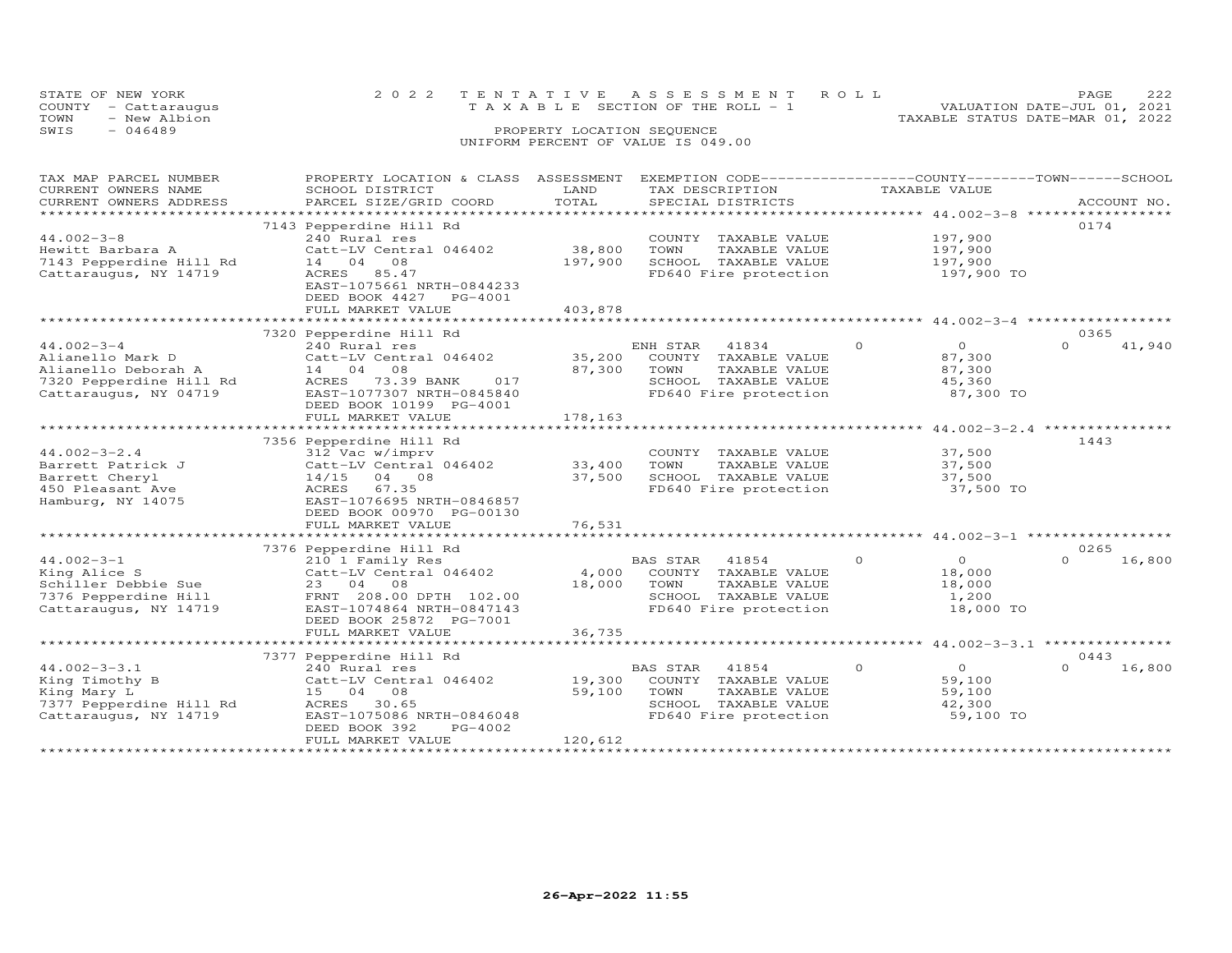| STATE OF NEW YORK    | 2022 TENTATIVE ASSESSMENT ROLL        | PAGE.                            |
|----------------------|---------------------------------------|----------------------------------|
| COUNTY - Cattaraugus | T A X A B L E SECTION OF THE ROLL - 1 | VALUATION DATE-JUL 01, 2021      |
| TOWN<br>- New Albion |                                       | TAXABLE STATUS DATE-MAR 01, 2022 |
| SWIS<br>- 046489     | PROPERTY LOCATION SEQUENCE            |                                  |
|                      | UNIFORM PERCENT OF VALUE IS 049.00    |                                  |

| TAX MAP PARCEL NUMBER          | PROPERTY LOCATION & CLASS ASSESSMENT      |              | EXEMPTION CODE-----------------COUNTY-------TOWN------SCHOOL |                                                              |                      |
|--------------------------------|-------------------------------------------|--------------|--------------------------------------------------------------|--------------------------------------------------------------|----------------------|
| CURRENT OWNERS NAME            | SCHOOL DISTRICT                           | LAND         | TAX DESCRIPTION                                              | TAXABLE VALUE                                                |                      |
| CURRENT OWNERS ADDRESS         | PARCEL SIZE/GRID COORD                    | TOTAL        | SPECIAL DISTRICTS                                            |                                                              | ACCOUNT NO.          |
| ****************************** |                                           |              |                                                              |                                                              |                      |
|                                | Peters Rd                                 |              |                                                              |                                                              | 0010                 |
| $52.002 - 2 - 7$               | 322 Rural vac>10                          |              | COUNTY TAXABLE VALUE                                         | 30,300                                                       |                      |
| Adams Lumber Co Inc            | Catt-LV Central 046402                    | 30,300       | TOWN<br>TAXABLE VALUE                                        | 30,300                                                       |                      |
| 6052 Adams Rd                  | 57<br>$-04$<br>$-08$                      | 30,300       | SCHOOL TAXABLE VALUE                                         | 30,300                                                       |                      |
| Cattaraugus, NY 14719          | ACRES 58.00                               |              | FD640 Fire protection                                        | 30,300 TO                                                    |                      |
|                                | EAST-1051399 NRTH-0824800                 |              |                                                              |                                                              |                      |
|                                | FULL MARKET VALUE                         | 61,837       |                                                              |                                                              |                      |
|                                | ****************************              | ***********  |                                                              | ****************** 52.002-2-8                                |                      |
|                                | Peters Rd                                 |              |                                                              |                                                              | 0215                 |
| $52.002 - 2 - 8$               |                                           |              | COUNTY TAXABLE VALUE                                         | 10,500                                                       |                      |
|                                | 270 Mfg housing<br>Catt-LV Central 046402 | 4,500        | TOWN                                                         |                                                              |                      |
| Haynoski Timothy D             |                                           |              | TAXABLE VALUE                                                | 10,500                                                       |                      |
| 264 Central Ave                | 57 04<br>08                               | 10,500       | SCHOOL TAXABLE VALUE                                         | 10,500                                                       |                      |
| Salamanca, NY 14779            | ACRES<br>1.91                             |              | FD640 Fire protection                                        | 10,500 TO                                                    |                      |
|                                | EAST-1051886 NRTH-0825726                 |              |                                                              |                                                              |                      |
|                                | DEED BOOK 12760 PG-9001                   |              |                                                              |                                                              |                      |
|                                | FULL MARKET VALUE                         | 21,429       |                                                              |                                                              |                      |
|                                | *******************************           | ************ |                                                              | ******************************* 52.002-2-9 ***************** |                      |
|                                | 10956 Peters Rd                           |              |                                                              |                                                              | 0100                 |
| $52.002 - 2 - 9$               | 240 Rural res                             |              | VET WAR C 41122                                              | $\Omega$<br>6,720                                            | $\Omega$<br>$\Omega$ |
| Connolly William D Life Us     | Catt-LV Central 046402                    |              | 26,900 ENH STAR<br>41834                                     | $\Omega$<br>$\Omega$                                         | 41,940<br>$\Omega$   |
| Connolly Brendan B             | 57 —<br>$-04$<br>$-08$                    | 52,400       | COUNTY TAXABLE VALUE                                         | 45,680                                                       |                      |
| 10956 Peters Rd                | Hamilto-Fendler-Road                      |              | TAXABLE VALUE<br>TOWN                                        | 52,400                                                       |                      |
| Cattaraugus, NY 14719          | ACRES 49.48                               |              | SCHOOL TAXABLE VALUE                                         | 10,460                                                       |                      |
|                                | EAST-1051438 NRTH-0826849                 |              | FD640 Fire protection                                        | 52,400 TO                                                    |                      |
|                                | DEED BOOK 7368 PG-8001                    |              |                                                              |                                                              |                      |
|                                | FULL MARKET VALUE                         | 106,939      |                                                              |                                                              |                      |
|                                |                                           |              |                                                              |                                                              |                      |
|                                | Pigeon Valley Rd                          |              |                                                              |                                                              | 1307                 |
| $53.002 - 2 - 27.4$            | 240 Rural res                             |              | BAS STAR<br>41854                                            | $\Omega$<br>$\Omega$                                         | 16,800<br>$\Omega$   |
| Winship Perry                  | Catt-LV Central 046402                    | 16,000       | COUNTY TAXABLE VALUE                                         | 51,900                                                       |                      |
| Winship Sally A                | $09 - 04 - 08$                            | 51,900       | TAXABLE VALUE<br>TOWN                                        | 51,900                                                       |                      |
| Pigeon Valley Rd               | ACRES 24.05                               |              | SCHOOL TAXABLE VALUE                                         | 35,100                                                       |                      |
| Little Valley, NY 14755        | EAST-1076346 NRTH-0825974                 |              | FD640 Fire protection                                        | 51,900 TO                                                    |                      |
|                                | DEED BOOK 881<br>PG-00622                 |              |                                                              |                                                              |                      |
|                                | FULL MARKET VALUE                         | 105,918      |                                                              |                                                              |                      |
|                                |                                           |              |                                                              |                                                              |                      |
|                                |                                           |              |                                                              |                                                              |                      |
|                                | Pigeon Valley Rd                          |              |                                                              |                                                              | 1526                 |
| $53.002 - 2 - 27.7$            | 314 Rural vac<10                          |              | COUNTY TAXABLE VALUE                                         | 3,000                                                        |                      |
| Koller Elliot S                | Catt-LV Central 046402                    | 3,000        | TOWN<br>TAXABLE VALUE                                        | 3,000                                                        |                      |
| 9339 Pigeon Valled Rd          | 9/4/8                                     | 3,000        | SCHOOL TAXABLE VALUE                                         | 3,000                                                        |                      |
| Little Valley, NY 14755        | FRNT 140.00 DPTH 216.00                   |              | FD640 Fire protection                                        | 3,000 TO                                                     |                      |
|                                | EAST-1076658 NRTH-0825208                 |              |                                                              |                                                              |                      |
|                                | DEED BOOK 25764 PG-4009                   |              |                                                              |                                                              |                      |
|                                | FULL MARKET VALUE                         | 6,122        |                                                              |                                                              |                      |
|                                |                                           |              |                                                              |                                                              |                      |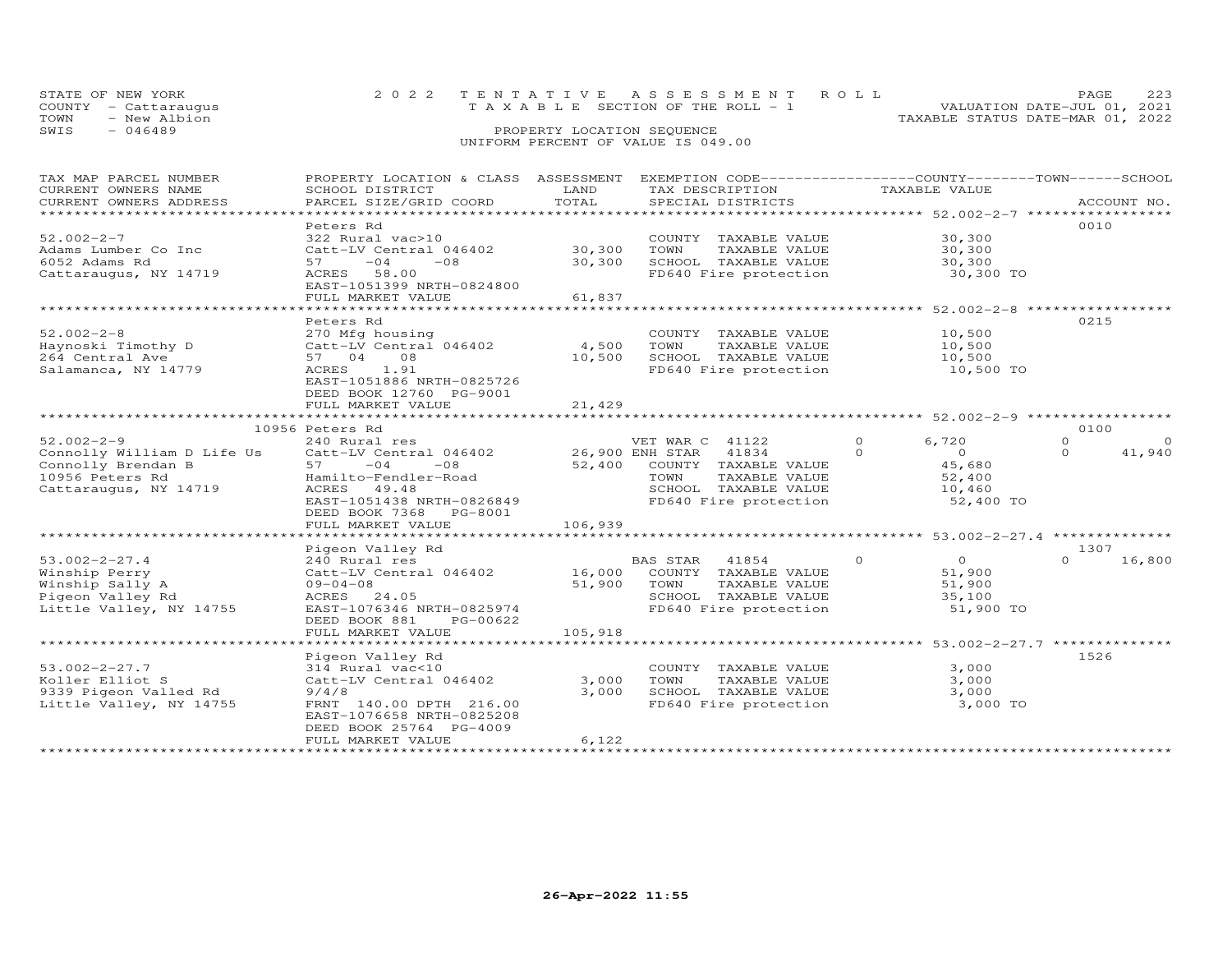|      | STATE OF NEW YORK    | 2022 TENTATIVE ASSESSMENT ROLL        |  |                                  | PAGE                        |  |
|------|----------------------|---------------------------------------|--|----------------------------------|-----------------------------|--|
|      | COUNTY - Cattaraugus | T A X A B L E SECTION OF THE ROLL - 1 |  |                                  | VALUATION DATE-JUL 01, 2021 |  |
| TOWN | - New Albion         |                                       |  | TAXABLE STATUS DATE-MAR 01, 2022 |                             |  |
| SWIS | $-046489$            | PROPERTY LOCATION SEQUENCE            |  |                                  |                             |  |
|      |                      | UNIFORM PERCENT OF VALUE IS 049.00    |  |                                  |                             |  |

## TAX MAP PARCEL NUMBER PROPERTY LOCATION & CLASS ASSESSMENT EXEMPTION CODE------------------COUNTY--------TOWN------SCHOOL CURRENT OWNERS NAME SCHOOL DISTRICT LAND TAX DESCRIPTION TAXABLE VALUE CURRENT OWNERS ADDRESS PARCEL SIZE/GRID COORD TOTAL SPECIAL DISTRICTS ACCOUNT NO. \*\*\*\*\*\*\*\*\*\*\*\*\*\*\*\*\*\*\*\*\*\*\*\*\*\*\*\*\*\*\*\*\*\*\*\*\*\*\*\*\*\*\*\*\*\*\*\*\*\*\*\*\*\*\*\*\*\*\*\*\*\*\*\*\*\*\*\*\*\*\*\*\*\*\*\*\*\*\*\*\*\*\*\*\*\*\*\*\*\*\*\*\*\*\*\*\*\*\*\*\*\*\* 53.002-2-24.1 \*\*\*\*\*\*\*\*\*\*\*\*\*\*9327 Pigeon Valley Rd (1932) 9327 Pigeon Valley Rd (19372) 9327 Pigeon Valley Rd (19372) 9372<br>
270 Mfg housing (1938) 827 Pigeon Maring (19372) 83.002-2-24.1 53.002-2-24.1 270 Mfg housing COUNTY TAXABLE VALUE 20,000 Terhune Adam Catt-LV Central 046402 2,900 TOWN TAXABLE VALUE 20,000 Terhune Brandy 09 04 08 20,000 SCHOOL TAXABLE VALUE 20,000 115 Thompson St FRNT 115.00 DPTH 275.00 FD640 Fire protection 20,000 TO Little Valley, NY 14755 EAST-1076949 NRTH-0825328 DEED BOOK 25550 PG-3001FULL MARKET VALUE 40,816 \*\*\*\*\*\*\*\*\*\*\*\*\*\*\*\*\*\*\*\*\*\*\*\*\*\*\*\*\*\*\*\*\*\*\*\*\*\*\*\*\*\*\*\*\*\*\*\*\*\*\*\*\*\*\*\*\*\*\*\*\*\*\*\*\*\*\*\*\*\*\*\*\*\*\*\*\*\*\*\*\*\*\*\*\*\*\*\*\*\*\*\*\*\*\*\*\*\*\*\*\*\*\* 53.002-2-24.2 \*\*\*\*\*\*\*\*\*\*\*\*\*\*9339 Pigeon Valley Rd 108253.002-2-24.2 270 Mfg housing COUNTY TAXABLE VALUE 23,900 Koller Elliot S Catt-LV Central 046402 4,600 TOWN TAXABLE VALUE 23,900 9339 Pigeon Valley Rd 09 04 08 23,900 SCHOOL TAXABLE VALUE 23,900 Little Valley, NY 14755 FRNT 180.00 DPTH 254.00 FD640 Fire protection 23,900 TO EAST-1076823 NRTH-0825292 DEED BOOK 25764 PG-4008 FULL MARKET VALUE 48,776

|                         | FULL MARNEI VALUE         | 40.770  |          |                       |          |                     |      |                |
|-------------------------|---------------------------|---------|----------|-----------------------|----------|---------------------|------|----------------|
|                         |                           |         |          |                       |          | $53.002 - 2 - 27.5$ |      | ************** |
|                         | 9348 Pigeon Valley Rd     |         |          |                       |          |                     | 1320 |                |
| $53.002 - 2 - 27.5$     | 240 Rural res             |         | COUNTY   | TAXABLE VALUE         |          | 80,000              |      |                |
| Klahn Jesse             | Catt-LV Central 046402    | 30,600  | TOWN     | TAXABLE VALUE         |          | 80,000              |      |                |
| Klahn Morgan            | 09 04<br>08               | 80,000  | SCHOOL   | TAXABLE VALUE         |          | 80,000              |      |                |
| Rd                      | ACRES<br>58.70            |         |          | FD640 Fire protection |          | 80,000 TO           |      |                |
| PO Box 11               | EAST-1075273 NRTH-0825753 |         |          |                       |          |                     |      |                |
| Little Valley, NY 14755 | DEED BOOK 25150 PG-3003   |         |          |                       |          |                     |      |                |
|                         | FULL MARKET VALUE         | 163,265 |          |                       |          |                     |      |                |
|                         |                           |         |          |                       |          | $53.002 - 2 - 25$   |      |                |
|                         | 9400 Pigeon Valley Rd     |         |          |                       |          |                     | 1077 |                |
| $53.002 - 2 - 25$       | 270 Mfg housing           |         | BAS STAR | 41854                 | $\Omega$ | $\circ$             | 0    | 16,800         |
| Yeager Richard A        | Catt-LV Central 046402    | 5,400   | COUNTY   | TAXABLE VALUE         |          | 76,600              |      |                |
| PO Box 145              | $09 - 04 - 08$            | 76,600  | TOWN     | TAXABLE VALUE         |          | 76,600              |      |                |
| Little Valley, NY 14755 | 3.75<br>ACRES             |         | SCHOOL   | TAXABLE VALUE         |          | 59,800              |      |                |
|                         | EAST-1076392 NRTH-0824977 |         |          | FD640 Fire protection |          | 76,600 TO           |      |                |
|                         | DEED BOOK 1884<br>PG-3001 |         |          |                       |          |                     |      |                |
|                         | FULL MARKET VALUE         | 156,327 |          |                       |          |                     |      |                |
|                         |                           |         |          |                       |          | $53.002 - 2 - 27.1$ |      |                |
|                         | 9462 Pigeon Valley Rd     |         |          |                       |          |                     | 0016 |                |
| $53.002 - 2 - 27.1$     | 210 1 Family Res          |         | COUNTY   | TAXABLE VALUE         |          | 111,900             |      |                |
| Gordon Charles L        | Catt-LV Central 046402    | 22,000  | TOWN     | TAXABLE VALUE         |          | 111,900             |      |                |
| PO Box 134              | 09 04<br>08               | 111,900 | SCHOOL   | TAXABLE VALUE         |          | 111,900             |      |                |
| Little Valley, NY 14755 | 37.20<br>ACRES            |         |          | FD640 Fire protection |          | 111,900 TO          |      |                |
|                         | EAST-1076172 NRTH-0824280 |         |          |                       |          |                     |      |                |
|                         | DEED BOOK 1884<br>PG-3001 |         |          |                       |          |                     |      |                |
|                         | FULL MARKET VALUE         | 228,367 |          |                       |          |                     |      |                |
|                         |                           |         |          |                       |          |                     |      |                |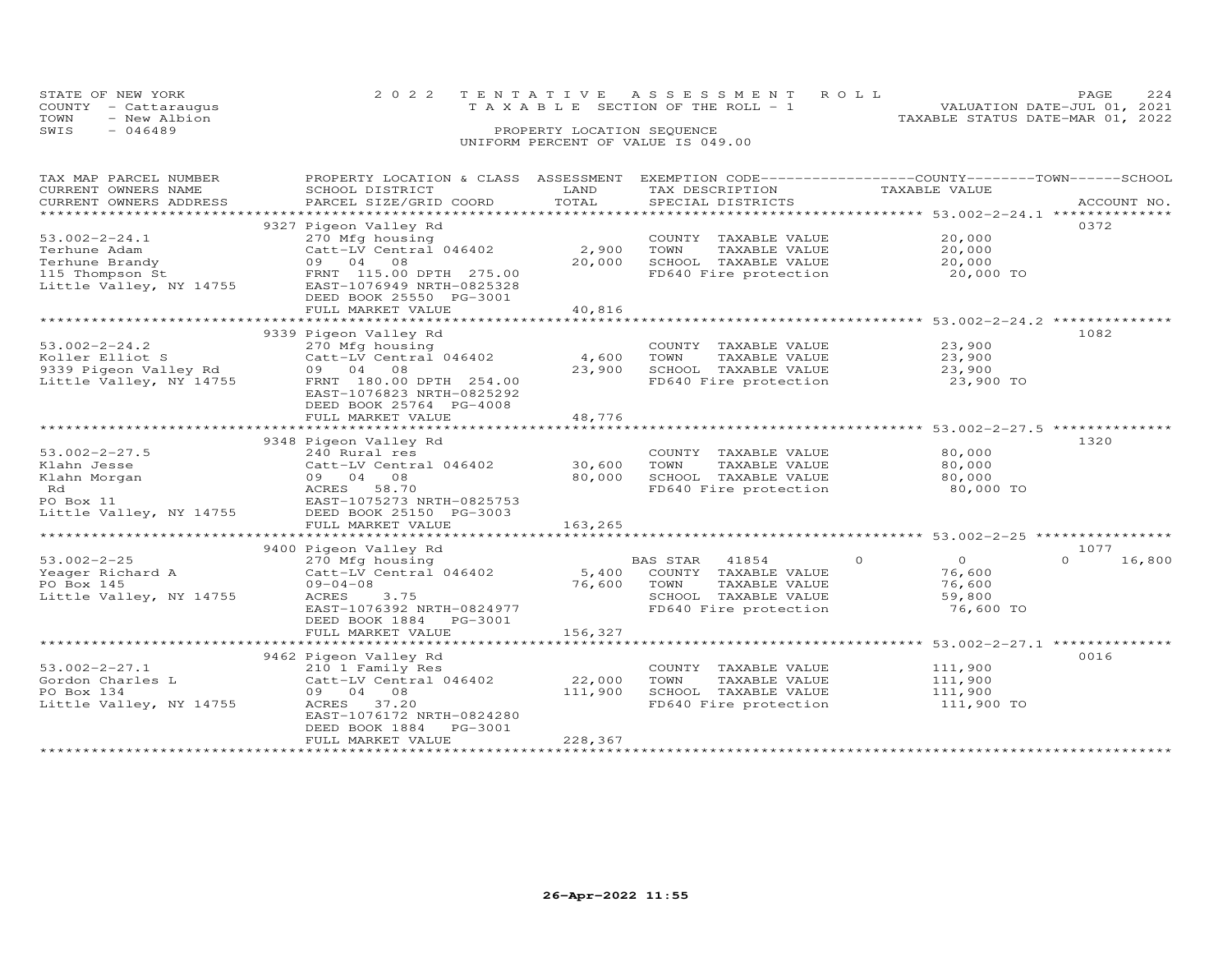| STATE OF NEW YORK<br>COUNTY - Cattaraugus<br>TOWN<br>- New Albion | 2022 TENTATIVE ASSESSMENT ROLL<br>T A X A B L E SECTION OF THE ROLL - 1 | PAGE<br>VALUATION DATE-JUL 01, 2021 |
|-------------------------------------------------------------------|-------------------------------------------------------------------------|-------------------------------------|
| SWIS<br>$-046489$                                                 | PROPERTY LOCATION SEQUENCE                                              | TAXABLE STATUS DATE-MAR 01, 2022    |
|                                                                   | UNIFORM PERCENT OF VALUE IS 049.00                                      |                                     |

| TAX MAP PARCEL NUMBER   | PROPERTY LOCATION & CLASS ASSESSMENT |         | EXEMPTION CODE-----------------COUNTY-------TOWN------SCHOOL |                                                                                  |             |
|-------------------------|--------------------------------------|---------|--------------------------------------------------------------|----------------------------------------------------------------------------------|-------------|
| CURRENT OWNERS NAME     | SCHOOL DISTRICT                      | LAND    | TAX DESCRIPTION                                              | TAXABLE VALUE                                                                    |             |
| CURRENT OWNERS ADDRESS  | PARCEL SIZE/GRID COORD               | TOTAL   | SPECIAL DISTRICTS                                            |                                                                                  | ACCOUNT NO. |
| *********************   |                                      |         |                                                              |                                                                                  |             |
|                         | Pleasant Valley Rd                   |         |                                                              |                                                                                  | 0266        |
| $44.004 - 2 - 5.1$      | 910 Priv forest                      |         | COUNTY TAXABLE VALUE                                         | 42,900                                                                           |             |
| Kirkland David A        | Catt-LV Central 046402               | 42,900  | TAXABLE VALUE<br>TOWN                                        | 42,900                                                                           |             |
| Johnson Janice C        | 12 04 08                             | 42,900  | SCHOOL TAXABLE VALUE                                         | 42,900                                                                           |             |
| 9283 Pleasant Valley Rd | ACRES 98.90                          |         | FD640 Fire protection                                        | 42,900 TO                                                                        |             |
| Cattaraugus, NY 14719   | EAST-1078168 NRTH-0837565            |         |                                                              |                                                                                  |             |
|                         | DEED BOOK 1019 PG-601                |         |                                                              |                                                                                  |             |
|                         | FULL MARKET VALUE                    | 87,551  |                                                              |                                                                                  |             |
|                         |                                      |         |                                                              | ***********************************44.004-2-5.2 ******************************** |             |
|                         | Pleasant Valley Rd                   |         |                                                              |                                                                                  | 1509        |
| $44.004 - 2 - 5.2$      | 312 Vac w/imprv                      |         | COUNTY TAXABLE VALUE                                         | 10,600                                                                           |             |
| Kirkland David A        | Catt-LV Central 046402               | 2,000   | TOWN<br>TAXABLE VALUE                                        | 10,600                                                                           |             |
| 9283 Pleasant Valley Rd | 12 04 08                             | 10,600  | SCHOOL TAXABLE VALUE                                         | 10,600                                                                           |             |
| Cattaraugus, NY 14719   | FRNT 160.00 DPTH 150.00              |         | FD640 Fire protection                                        | 10,600 TO                                                                        |             |
|                         | EAST-1078541 NRTH-0839268            |         |                                                              |                                                                                  |             |
|                         | DEED BOOK 1019 PG-601                |         |                                                              |                                                                                  |             |
|                         |                                      |         |                                                              |                                                                                  |             |
|                         | FULL MARKET VALUE                    | 21,633  |                                                              |                                                                                  |             |
|                         |                                      |         |                                                              |                                                                                  |             |
|                         | Pleasant Valley Rd                   |         |                                                              |                                                                                  | 0428        |
| $45.003 - 2 - 3$        | 322 Rural vac>10                     |         | COUNTY TAXABLE VALUE                                         | 3,800                                                                            |             |
| Schaub Gary F           | Catt-LV Central 046402               | 3,800   | TOWN<br>TAXABLE VALUE                                        | 3,800                                                                            |             |
| Schaub Francis R        | 03 04 08                             | 3,800   | SCHOOL TAXABLE VALUE                                         | 3,800                                                                            |             |
| 8 Colonial Manor Ct     | ACRES 12.52                          |         | FD640 Fire protection                                        | 3,800 TO                                                                         |             |
| West Seneca, NY 14224   | EAST-1082394 NRTH-0835051            |         |                                                              |                                                                                  |             |
|                         | DEED BOOK 18231 PG-7001              |         |                                                              |                                                                                  |             |
|                         | FULL MARKET VALUE                    | 7,755   |                                                              |                                                                                  |             |
|                         |                                      |         |                                                              |                                                                                  |             |
|                         | 9100 Pleasant Valley Rd              |         |                                                              |                                                                                  | 0177        |
| $45.003 - 2 - 2.1$      | 312 Vac w/imprv                      |         | SILO T/C/S 42100                                             | $\Omega$<br>775                                                                  | 775<br>775  |
| Fink Gary A             | Catt-LV Central 046402               | 75,100  | COUNTY TAXABLE VALUE                                         | 90,225                                                                           |             |
| 3119 State Rte 44 S     | 03/04 04 08                          | 91,000  | TAXABLE VALUE<br>TOWN                                        | 90,225                                                                           |             |
| Shinglehouse, PA 16748  | 7/10-house burned                    |         | SCHOOL TAXABLE VALUE                                         | 90,225                                                                           |             |
|                         | ACRES 259.30                         |         | FD640 Fire protection                                        | 91,000 TO                                                                        |             |
|                         | EAST-1080906 NRTH-0836853            |         |                                                              |                                                                                  |             |
|                         | DEED BOOK 13699 PG-3001              |         |                                                              |                                                                                  |             |
|                         | FULL MARKET VALUE                    | 185,714 |                                                              |                                                                                  |             |
|                         |                                      |         |                                                              |                                                                                  |             |
|                         | 9131 Pleasant Valley Rd              |         |                                                              |                                                                                  | 1547        |
| $45.003 - 2 - 2.3$      | 312 Vac w/imprv                      |         | COUNTY TAXABLE VALUE                                         | 29,200                                                                           |             |
| Mateer Dwight           | Catt-LV Central 046402               | 23,400  | TOWN<br>TAXABLE VALUE                                        | 29,200                                                                           |             |
| Mateer Hong Lin         | $3, 4$ 4 8                           | 29,200  | SCHOOL TAXABLE VALUE                                         | 29,200                                                                           |             |
| 36 Hobby Ln             | ACRES 62.25                          |         | FD640 Fire protection                                        | 29,200 TO                                                                        |             |
| Orchard Park, NY 14127  | EAST-1079911 NRTH-0838716            |         |                                                              |                                                                                  |             |
|                         | DEED BOOK 9110 PG-5004               |         |                                                              |                                                                                  |             |
|                         | FULL MARKET VALUE                    | 59,592  |                                                              |                                                                                  |             |
|                         |                                      |         |                                                              |                                                                                  |             |
|                         |                                      |         |                                                              |                                                                                  |             |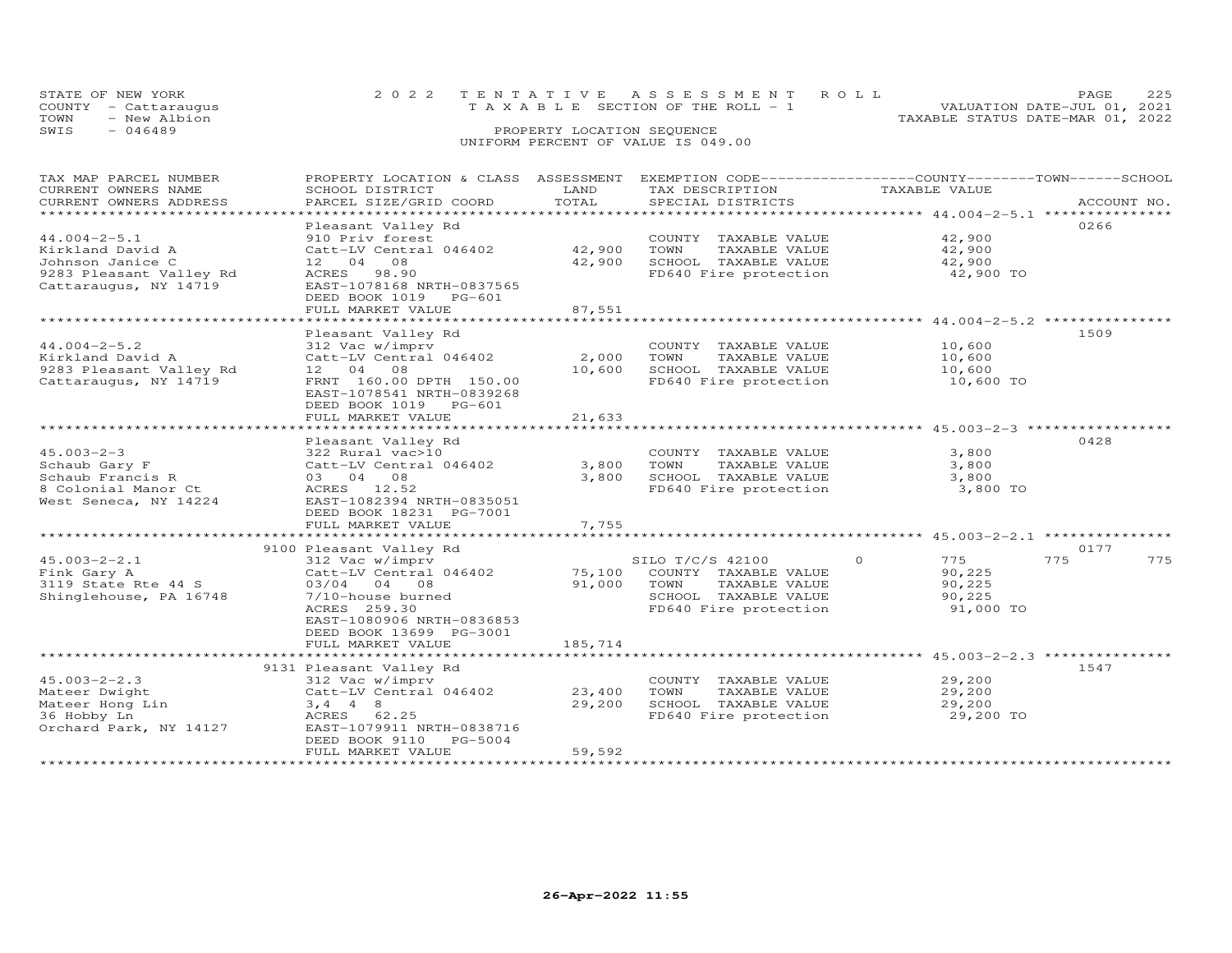| STATE OF NEW YORK    | 2022 TENTATIVE ASSESSMENT ROLL        | PAGE.                            |  |
|----------------------|---------------------------------------|----------------------------------|--|
| COUNTY - Cattaraugus | T A X A B L E SECTION OF THE ROLL - 1 | VALUATION DATE-JUL 01, 2021      |  |
| TOWN<br>- New Albion |                                       | TAXABLE STATUS DATE-MAR 01, 2022 |  |
| SWIS<br>- 046489     | PROPERTY LOCATION SEQUENCE            |                                  |  |
|                      | UNIFORM PERCENT OF VALUE IS 049.00    |                                  |  |

| TAX MAP PARCEL NUMBER<br>CURRENT OWNERS NAME<br>CURRENT OWNERS ADDRESS<br>*************************                                  | PROPERTY LOCATION & CLASS ASSESSMENT EXEMPTION CODE----------------COUNTY-------TOWN------SCHOOL<br>SCHOOL DISTRICT<br>PARCEL SIZE/GRID COORD                                           | LAND<br>TOTAL              | TAX DESCRIPTION<br>SPECIAL DISTRICTS                                                                                                                  | TAXABLE VALUE                                                                              | ACCOUNT NO.                                    |
|--------------------------------------------------------------------------------------------------------------------------------------|-----------------------------------------------------------------------------------------------------------------------------------------------------------------------------------------|----------------------------|-------------------------------------------------------------------------------------------------------------------------------------------------------|--------------------------------------------------------------------------------------------|------------------------------------------------|
| $45.003 - 2 - 2.2$<br>Matlock Kerry<br>Matlock Rebecca<br>9142 Pleasant Valley Rd<br>Cattaraugus, NY 14719<br>********************** | 9142 Pleasant Valley Rd<br>270 Mfg housing<br>Catt-LV Central 046402<br>ACRES<br>3.80<br>EAST-1081331 NRTH-0838540<br>DEED BOOK 10260 PG-4003<br>FULL MARKET VALUE                      | 69.800                     | AGED C/T/S 41800<br>5,700 ENH STAR<br>41834<br>COUNTY TAXABLE VALUE<br>TOWN<br>TAXABLE VALUE<br>SCHOOL TAXABLE VALUE<br>142,449 FD640 Fire protection | $\Omega$<br>20,940<br>$\Omega$<br>$\overline{O}$<br>48,860<br>48,860<br>6,920<br>69,800 TO | 1522<br>20,940<br>20,940<br>$\Omega$<br>41,940 |
|                                                                                                                                      | 9196 Pleasant Valley Rd                                                                                                                                                                 |                            |                                                                                                                                                       |                                                                                            | 1465                                           |
| $45.003 - 2 - 1.3$<br>Blood Darrell A<br>9196 Pleasant Valley Rd<br>Cattaraugus, NY 14719                                            | 240 Rural res<br>Catt-LV Central 046402<br>04 04 08<br>Ff 785.00<br>ACRES<br>26.05<br>EAST-1081809 NRTH-0839046<br>DEED BOOK 00989 PG-00660<br>FULL MARKET VALUE                        | 17,000<br>36,000<br>73,469 | 41854<br>BAS STAR<br>COUNTY TAXABLE VALUE<br>TAXABLE VALUE<br>TOWN<br>SCHOOL TAXABLE VALUE<br>FD640 Fire protection                                   | $\Omega$<br>$\Omega$<br>36,000<br>36,000<br>19,200<br>36,000 TO                            | $\Omega$<br>16,800                             |
|                                                                                                                                      |                                                                                                                                                                                         |                            |                                                                                                                                                       |                                                                                            |                                                |
| $44.004 - 2 - 5.3$<br>Johnson Janice C<br>9283 Pleasant Valley Rd<br>Cattaraugus, NY 14719                                           | 9283 Pleasant Valley Rd<br>210 1 Family Res<br>Catt-LV Central 046402<br>12 04 08<br>FRNT 138.00 DPTH 150.00<br>EAST-1078695 NRTH-0839257<br>DEED BOOK 1019 PG-601<br>FULL MARKET VALUE | 2,000<br>40,400<br>82,449  | ENH STAR 41834<br>COUNTY TAXABLE VALUE<br>TOWN<br>TAXABLE VALUE<br>SCHOOL TAXABLE VALUE<br>FD640 Fire protection                                      | $\Omega$<br>$\overline{O}$<br>40,400<br>40,400<br>$\overline{a}$<br>40,400 TO              | 1510<br>$\Omega$<br>40,400                     |
|                                                                                                                                      | *********************************                                                                                                                                                       |                            |                                                                                                                                                       |                                                                                            |                                                |
| $44.002 - 2 - 10.2$<br>Zilbauer Jason J<br>Eichelkraut Erica L<br>878 West Ferry Street<br>Buffalo, NY 14209                         | 9412 Pleasant Valley Rd<br>260 Seasonal res<br>Catt-LV Central 046402<br>08<br>13 04<br>ACRES<br>3.36 BANK<br>032<br>EAST-1075694 NRTH-0839782<br>DEED BOOK 20200 PG-3110               | 5,400<br>41,000            | COUNTY TAXABLE VALUE<br>TOWN<br>TAXABLE VALUE<br>SCHOOL TAXABLE VALUE<br>FD640 Fire protection                                                        | 41,000<br>41,000<br>41,000<br>41,000 TO                                                    | 0040                                           |
|                                                                                                                                      | FULL MARKET VALUE                                                                                                                                                                       | 83,673                     |                                                                                                                                                       |                                                                                            |                                                |
|                                                                                                                                      | 9441 Pleasant Valley Rd                                                                                                                                                                 |                            |                                                                                                                                                       |                                                                                            | 0325                                           |
| $44.004 - 2 - 3$<br>Kickbush Charlene R<br>1440 Odom Rd<br>Bishop, GA 30621                                                          | 260 Seasonal res<br>Catt-LV Central 046402<br>12 04 08<br>75.00 DPTH 132.00<br>FRNT<br>EAST-1075323 NRTH-0839296<br>DEED BOOK 12994 PG-4001                                             | 1,900<br>19,100            | COUNTY TAXABLE VALUE<br>TOWN<br>TAXABLE VALUE<br>SCHOOL TAXABLE VALUE<br>FD640 Fire protection                                                        | 19,100<br>19,100<br>19,100<br>19,100 TO                                                    |                                                |
|                                                                                                                                      | FULL MARKET VALUE                                                                                                                                                                       | 38,980                     |                                                                                                                                                       |                                                                                            |                                                |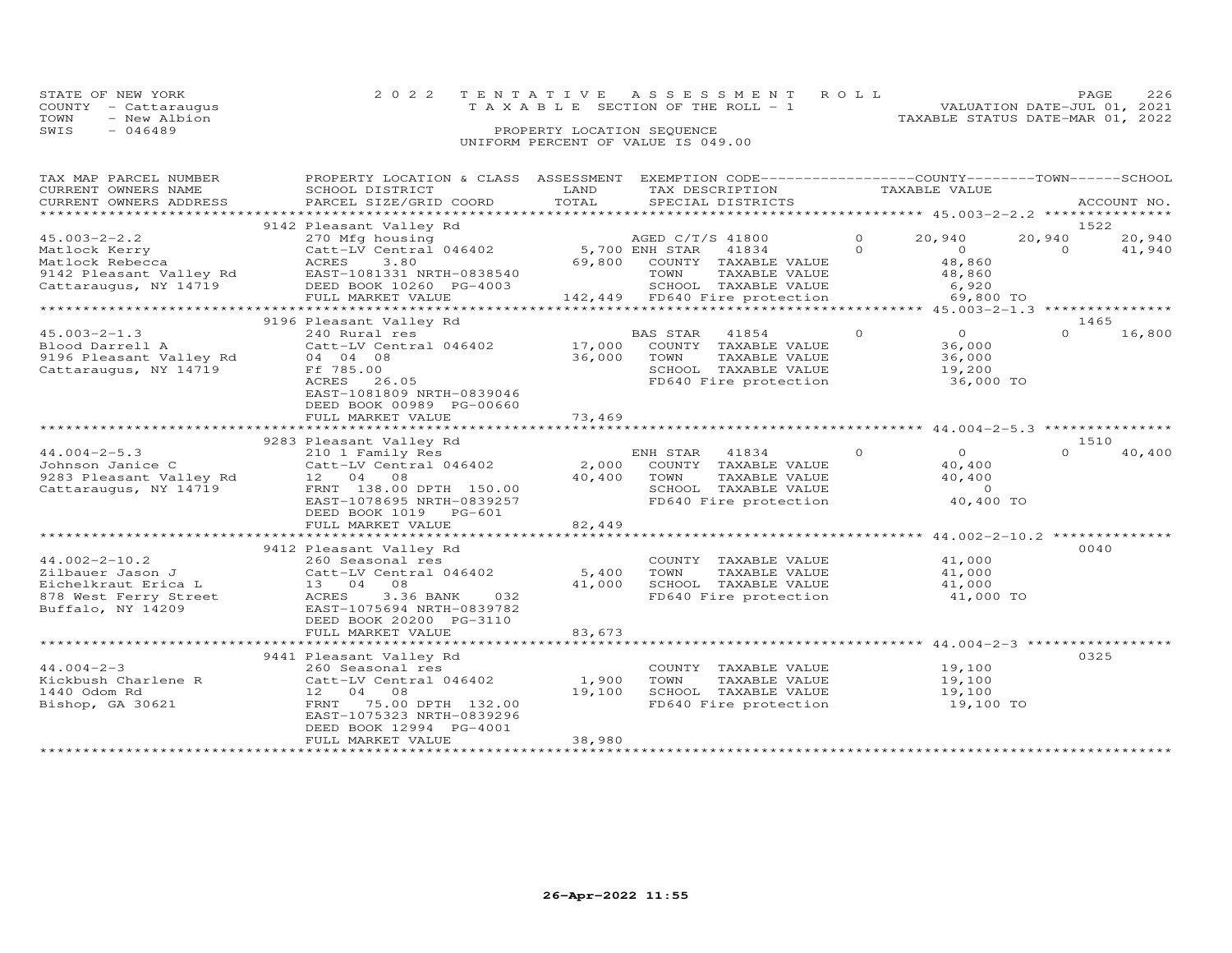|      | STATE OF NEW YORK<br>COUNTY - Cattaraugus | 2022 TENTATIVE ASSESSMENT ROLL<br>T A X A B L E SECTION OF THE ROLL - 1 |  | <b>PAGE</b><br>VALUATION DATE-JUL 01, 2021 |
|------|-------------------------------------------|-------------------------------------------------------------------------|--|--------------------------------------------|
| TOWN | - New Albion                              |                                                                         |  | TAXABLE STATUS DATE-MAR 01, 2022           |
| SWIS | - 046489                                  | PROPERTY LOCATION SEQUENCE                                              |  |                                            |
|      |                                           | UNIFORM PERCENT OF VALUE IS 049.00                                      |  |                                            |

| TOTAL<br>CURRENT OWNERS ADDRESS<br>PARCEL SIZE/GRID COORD<br>SPECIAL DISTRICTS<br>ACCOUNT NO.<br>***********************<br>0258<br>9441 Pleasant Valley Rd<br>$44.004 - 2 - 4$<br>322 Rural vac>10<br>42,000<br>COUNTY TAXABLE VALUE<br>Catt-LV Central 046402<br>42,000<br>TOWN<br>TAXABLE VALUE<br>42,000<br>Draegert Nathan A<br>10921 Route 240<br>42,000<br>SCHOOL TAXABLE VALUE<br>42,000<br>12 04 08<br>FD640 Fire protection<br>West Valley, NY 14171<br>ACRES 96.15<br>42,000 TO<br>EAST-1076385 NRTH-0838468<br>DEED BOOK 29077 PG-7001<br>FULL MARKET VALUE<br>85,714<br>********************* 36.003-1-22 ***********<br>**********************<br>1207<br>Potter Hill Rd<br>$36.003 - 1 - 22$<br>8,700<br>270 Mfg housing<br>COUNTY TAXABLE VALUE<br>8,700<br>Persons George P<br>Catt-LV Central 046402<br>5,100<br>TOWN<br>TAXABLE VALUE<br>8,700<br>5546 Scranton Rd Apt A9<br>07 04 08<br>8,700<br>SCHOOL TAXABLE VALUE<br>Hamburg, NY 14075<br>8,700 TO<br>2.77<br>FD640 Fire protection<br>ACRES<br>EAST-1079831 NRTH-0848119<br>DEED BOOK 20200 PG-8639<br>17,755<br>FULL MARKET VALUE<br>1209<br>Potter Hill Rd<br>$36.003 - 1 - 24$<br>5,300<br>314 Rural vac<10<br>COUNTY TAXABLE VALUE<br>5,300<br>Somerville Peter<br>Catt-LV Central 046402<br>TOWN<br>TAXABLE VALUE<br>5,300<br>Somerville Linda<br>5,300<br>SCHOOL TAXABLE VALUE<br>07 04 08<br>5,300<br>3.12<br>3617 Terri Trail<br>ACRES<br>FD640 Fire protection<br>5,300 TO<br>EAST-1079823 NRTH-0847903<br>Blasdell, NY 14219<br>DEED BOOK 20220 PG-8<br>FULL MARKET VALUE<br>10,816<br>1212<br>Potter Hill Rd<br>$36.003 - 1 - 27$<br>4,700<br>314 Rural vac<10<br>COUNTY TAXABLE VALUE<br>4,700<br>4,700<br>Ciresi Karen L<br>Catt-LV Central 046402<br>TOWN<br>TAXABLE VALUE<br>1407 D'Angelo Dr<br>4,700<br>SCHOOL TAXABLE VALUE<br>4,700<br>$07 - 04 - 08$<br>2.10<br>FD640 Fire protection<br>4,700 TO<br>North Tonawanda, NY 14120<br>ACRES<br>EAST-1080010 NRTH-0847622<br>DEED BOOK 1013 PG-500<br>9,592<br>FULL MARKET VALUE<br>1217<br>Potter Hill Rd<br>$36.003 - 1 - 32$<br>4,800<br>314 Rural vac<10<br>COUNTY TAXABLE VALUE<br>4,800<br>4,800<br>Blair Robert L<br>Catt-LV Central 046402<br>TOWN<br>TAXABLE VALUE<br>4,800<br>9194 Potter Hill Rd<br>07 04 08<br>SCHOOL TAXABLE VALUE<br>4,800<br>Cattaraugus, NY 14719<br>ACRES<br>2.28<br>FD640 Fire protection<br>4,800 TO<br>EAST-1079137 NRTH-0848100<br>DEED BOOK 00975 PG-00372<br>9,796<br>FULL MARKET VALUE | TAX MAP PARCEL NUMBER | PROPERTY LOCATION & CLASS ASSESSMENT |      | EXEMPTION CODE------------------COUNTY-------TOWN-----SCHOOL |               |  |
|------------------------------------------------------------------------------------------------------------------------------------------------------------------------------------------------------------------------------------------------------------------------------------------------------------------------------------------------------------------------------------------------------------------------------------------------------------------------------------------------------------------------------------------------------------------------------------------------------------------------------------------------------------------------------------------------------------------------------------------------------------------------------------------------------------------------------------------------------------------------------------------------------------------------------------------------------------------------------------------------------------------------------------------------------------------------------------------------------------------------------------------------------------------------------------------------------------------------------------------------------------------------------------------------------------------------------------------------------------------------------------------------------------------------------------------------------------------------------------------------------------------------------------------------------------------------------------------------------------------------------------------------------------------------------------------------------------------------------------------------------------------------------------------------------------------------------------------------------------------------------------------------------------------------------------------------------------------------------------------------------------------------------------------------------------------------------------------------------------------------------------------------------------------------------------------------------------------------------------------------------------------------------------------------------------------------------------------------------------------------------------------------------------------------------------------------------------------------|-----------------------|--------------------------------------|------|--------------------------------------------------------------|---------------|--|
|                                                                                                                                                                                                                                                                                                                                                                                                                                                                                                                                                                                                                                                                                                                                                                                                                                                                                                                                                                                                                                                                                                                                                                                                                                                                                                                                                                                                                                                                                                                                                                                                                                                                                                                                                                                                                                                                                                                                                                                                                                                                                                                                                                                                                                                                                                                                                                                                                                                                        | CURRENT OWNERS NAME   | SCHOOL DISTRICT                      | LAND | TAX DESCRIPTION                                              | TAXABLE VALUE |  |
|                                                                                                                                                                                                                                                                                                                                                                                                                                                                                                                                                                                                                                                                                                                                                                                                                                                                                                                                                                                                                                                                                                                                                                                                                                                                                                                                                                                                                                                                                                                                                                                                                                                                                                                                                                                                                                                                                                                                                                                                                                                                                                                                                                                                                                                                                                                                                                                                                                                                        |                       |                                      |      |                                                              |               |  |
|                                                                                                                                                                                                                                                                                                                                                                                                                                                                                                                                                                                                                                                                                                                                                                                                                                                                                                                                                                                                                                                                                                                                                                                                                                                                                                                                                                                                                                                                                                                                                                                                                                                                                                                                                                                                                                                                                                                                                                                                                                                                                                                                                                                                                                                                                                                                                                                                                                                                        |                       |                                      |      |                                                              |               |  |
|                                                                                                                                                                                                                                                                                                                                                                                                                                                                                                                                                                                                                                                                                                                                                                                                                                                                                                                                                                                                                                                                                                                                                                                                                                                                                                                                                                                                                                                                                                                                                                                                                                                                                                                                                                                                                                                                                                                                                                                                                                                                                                                                                                                                                                                                                                                                                                                                                                                                        |                       |                                      |      |                                                              |               |  |
|                                                                                                                                                                                                                                                                                                                                                                                                                                                                                                                                                                                                                                                                                                                                                                                                                                                                                                                                                                                                                                                                                                                                                                                                                                                                                                                                                                                                                                                                                                                                                                                                                                                                                                                                                                                                                                                                                                                                                                                                                                                                                                                                                                                                                                                                                                                                                                                                                                                                        |                       |                                      |      |                                                              |               |  |
|                                                                                                                                                                                                                                                                                                                                                                                                                                                                                                                                                                                                                                                                                                                                                                                                                                                                                                                                                                                                                                                                                                                                                                                                                                                                                                                                                                                                                                                                                                                                                                                                                                                                                                                                                                                                                                                                                                                                                                                                                                                                                                                                                                                                                                                                                                                                                                                                                                                                        |                       |                                      |      |                                                              |               |  |
|                                                                                                                                                                                                                                                                                                                                                                                                                                                                                                                                                                                                                                                                                                                                                                                                                                                                                                                                                                                                                                                                                                                                                                                                                                                                                                                                                                                                                                                                                                                                                                                                                                                                                                                                                                                                                                                                                                                                                                                                                                                                                                                                                                                                                                                                                                                                                                                                                                                                        |                       |                                      |      |                                                              |               |  |
|                                                                                                                                                                                                                                                                                                                                                                                                                                                                                                                                                                                                                                                                                                                                                                                                                                                                                                                                                                                                                                                                                                                                                                                                                                                                                                                                                                                                                                                                                                                                                                                                                                                                                                                                                                                                                                                                                                                                                                                                                                                                                                                                                                                                                                                                                                                                                                                                                                                                        |                       |                                      |      |                                                              |               |  |
|                                                                                                                                                                                                                                                                                                                                                                                                                                                                                                                                                                                                                                                                                                                                                                                                                                                                                                                                                                                                                                                                                                                                                                                                                                                                                                                                                                                                                                                                                                                                                                                                                                                                                                                                                                                                                                                                                                                                                                                                                                                                                                                                                                                                                                                                                                                                                                                                                                                                        |                       |                                      |      |                                                              |               |  |
|                                                                                                                                                                                                                                                                                                                                                                                                                                                                                                                                                                                                                                                                                                                                                                                                                                                                                                                                                                                                                                                                                                                                                                                                                                                                                                                                                                                                                                                                                                                                                                                                                                                                                                                                                                                                                                                                                                                                                                                                                                                                                                                                                                                                                                                                                                                                                                                                                                                                        |                       |                                      |      |                                                              |               |  |
|                                                                                                                                                                                                                                                                                                                                                                                                                                                                                                                                                                                                                                                                                                                                                                                                                                                                                                                                                                                                                                                                                                                                                                                                                                                                                                                                                                                                                                                                                                                                                                                                                                                                                                                                                                                                                                                                                                                                                                                                                                                                                                                                                                                                                                                                                                                                                                                                                                                                        |                       |                                      |      |                                                              |               |  |
|                                                                                                                                                                                                                                                                                                                                                                                                                                                                                                                                                                                                                                                                                                                                                                                                                                                                                                                                                                                                                                                                                                                                                                                                                                                                                                                                                                                                                                                                                                                                                                                                                                                                                                                                                                                                                                                                                                                                                                                                                                                                                                                                                                                                                                                                                                                                                                                                                                                                        |                       |                                      |      |                                                              |               |  |
|                                                                                                                                                                                                                                                                                                                                                                                                                                                                                                                                                                                                                                                                                                                                                                                                                                                                                                                                                                                                                                                                                                                                                                                                                                                                                                                                                                                                                                                                                                                                                                                                                                                                                                                                                                                                                                                                                                                                                                                                                                                                                                                                                                                                                                                                                                                                                                                                                                                                        |                       |                                      |      |                                                              |               |  |
|                                                                                                                                                                                                                                                                                                                                                                                                                                                                                                                                                                                                                                                                                                                                                                                                                                                                                                                                                                                                                                                                                                                                                                                                                                                                                                                                                                                                                                                                                                                                                                                                                                                                                                                                                                                                                                                                                                                                                                                                                                                                                                                                                                                                                                                                                                                                                                                                                                                                        |                       |                                      |      |                                                              |               |  |
|                                                                                                                                                                                                                                                                                                                                                                                                                                                                                                                                                                                                                                                                                                                                                                                                                                                                                                                                                                                                                                                                                                                                                                                                                                                                                                                                                                                                                                                                                                                                                                                                                                                                                                                                                                                                                                                                                                                                                                                                                                                                                                                                                                                                                                                                                                                                                                                                                                                                        |                       |                                      |      |                                                              |               |  |
|                                                                                                                                                                                                                                                                                                                                                                                                                                                                                                                                                                                                                                                                                                                                                                                                                                                                                                                                                                                                                                                                                                                                                                                                                                                                                                                                                                                                                                                                                                                                                                                                                                                                                                                                                                                                                                                                                                                                                                                                                                                                                                                                                                                                                                                                                                                                                                                                                                                                        |                       |                                      |      |                                                              |               |  |
|                                                                                                                                                                                                                                                                                                                                                                                                                                                                                                                                                                                                                                                                                                                                                                                                                                                                                                                                                                                                                                                                                                                                                                                                                                                                                                                                                                                                                                                                                                                                                                                                                                                                                                                                                                                                                                                                                                                                                                                                                                                                                                                                                                                                                                                                                                                                                                                                                                                                        |                       |                                      |      |                                                              |               |  |
|                                                                                                                                                                                                                                                                                                                                                                                                                                                                                                                                                                                                                                                                                                                                                                                                                                                                                                                                                                                                                                                                                                                                                                                                                                                                                                                                                                                                                                                                                                                                                                                                                                                                                                                                                                                                                                                                                                                                                                                                                                                                                                                                                                                                                                                                                                                                                                                                                                                                        |                       |                                      |      |                                                              |               |  |
|                                                                                                                                                                                                                                                                                                                                                                                                                                                                                                                                                                                                                                                                                                                                                                                                                                                                                                                                                                                                                                                                                                                                                                                                                                                                                                                                                                                                                                                                                                                                                                                                                                                                                                                                                                                                                                                                                                                                                                                                                                                                                                                                                                                                                                                                                                                                                                                                                                                                        |                       |                                      |      |                                                              |               |  |
|                                                                                                                                                                                                                                                                                                                                                                                                                                                                                                                                                                                                                                                                                                                                                                                                                                                                                                                                                                                                                                                                                                                                                                                                                                                                                                                                                                                                                                                                                                                                                                                                                                                                                                                                                                                                                                                                                                                                                                                                                                                                                                                                                                                                                                                                                                                                                                                                                                                                        |                       |                                      |      |                                                              |               |  |
|                                                                                                                                                                                                                                                                                                                                                                                                                                                                                                                                                                                                                                                                                                                                                                                                                                                                                                                                                                                                                                                                                                                                                                                                                                                                                                                                                                                                                                                                                                                                                                                                                                                                                                                                                                                                                                                                                                                                                                                                                                                                                                                                                                                                                                                                                                                                                                                                                                                                        |                       |                                      |      |                                                              |               |  |
|                                                                                                                                                                                                                                                                                                                                                                                                                                                                                                                                                                                                                                                                                                                                                                                                                                                                                                                                                                                                                                                                                                                                                                                                                                                                                                                                                                                                                                                                                                                                                                                                                                                                                                                                                                                                                                                                                                                                                                                                                                                                                                                                                                                                                                                                                                                                                                                                                                                                        |                       |                                      |      |                                                              |               |  |
|                                                                                                                                                                                                                                                                                                                                                                                                                                                                                                                                                                                                                                                                                                                                                                                                                                                                                                                                                                                                                                                                                                                                                                                                                                                                                                                                                                                                                                                                                                                                                                                                                                                                                                                                                                                                                                                                                                                                                                                                                                                                                                                                                                                                                                                                                                                                                                                                                                                                        |                       |                                      |      |                                                              |               |  |
|                                                                                                                                                                                                                                                                                                                                                                                                                                                                                                                                                                                                                                                                                                                                                                                                                                                                                                                                                                                                                                                                                                                                                                                                                                                                                                                                                                                                                                                                                                                                                                                                                                                                                                                                                                                                                                                                                                                                                                                                                                                                                                                                                                                                                                                                                                                                                                                                                                                                        |                       |                                      |      |                                                              |               |  |
|                                                                                                                                                                                                                                                                                                                                                                                                                                                                                                                                                                                                                                                                                                                                                                                                                                                                                                                                                                                                                                                                                                                                                                                                                                                                                                                                                                                                                                                                                                                                                                                                                                                                                                                                                                                                                                                                                                                                                                                                                                                                                                                                                                                                                                                                                                                                                                                                                                                                        |                       |                                      |      |                                                              |               |  |
|                                                                                                                                                                                                                                                                                                                                                                                                                                                                                                                                                                                                                                                                                                                                                                                                                                                                                                                                                                                                                                                                                                                                                                                                                                                                                                                                                                                                                                                                                                                                                                                                                                                                                                                                                                                                                                                                                                                                                                                                                                                                                                                                                                                                                                                                                                                                                                                                                                                                        |                       |                                      |      |                                                              |               |  |
|                                                                                                                                                                                                                                                                                                                                                                                                                                                                                                                                                                                                                                                                                                                                                                                                                                                                                                                                                                                                                                                                                                                                                                                                                                                                                                                                                                                                                                                                                                                                                                                                                                                                                                                                                                                                                                                                                                                                                                                                                                                                                                                                                                                                                                                                                                                                                                                                                                                                        |                       |                                      |      |                                                              |               |  |
|                                                                                                                                                                                                                                                                                                                                                                                                                                                                                                                                                                                                                                                                                                                                                                                                                                                                                                                                                                                                                                                                                                                                                                                                                                                                                                                                                                                                                                                                                                                                                                                                                                                                                                                                                                                                                                                                                                                                                                                                                                                                                                                                                                                                                                                                                                                                                                                                                                                                        |                       |                                      |      |                                                              |               |  |
|                                                                                                                                                                                                                                                                                                                                                                                                                                                                                                                                                                                                                                                                                                                                                                                                                                                                                                                                                                                                                                                                                                                                                                                                                                                                                                                                                                                                                                                                                                                                                                                                                                                                                                                                                                                                                                                                                                                                                                                                                                                                                                                                                                                                                                                                                                                                                                                                                                                                        |                       |                                      |      |                                                              |               |  |
|                                                                                                                                                                                                                                                                                                                                                                                                                                                                                                                                                                                                                                                                                                                                                                                                                                                                                                                                                                                                                                                                                                                                                                                                                                                                                                                                                                                                                                                                                                                                                                                                                                                                                                                                                                                                                                                                                                                                                                                                                                                                                                                                                                                                                                                                                                                                                                                                                                                                        |                       |                                      |      |                                                              |               |  |
|                                                                                                                                                                                                                                                                                                                                                                                                                                                                                                                                                                                                                                                                                                                                                                                                                                                                                                                                                                                                                                                                                                                                                                                                                                                                                                                                                                                                                                                                                                                                                                                                                                                                                                                                                                                                                                                                                                                                                                                                                                                                                                                                                                                                                                                                                                                                                                                                                                                                        |                       |                                      |      |                                                              |               |  |
|                                                                                                                                                                                                                                                                                                                                                                                                                                                                                                                                                                                                                                                                                                                                                                                                                                                                                                                                                                                                                                                                                                                                                                                                                                                                                                                                                                                                                                                                                                                                                                                                                                                                                                                                                                                                                                                                                                                                                                                                                                                                                                                                                                                                                                                                                                                                                                                                                                                                        |                       |                                      |      |                                                              |               |  |
|                                                                                                                                                                                                                                                                                                                                                                                                                                                                                                                                                                                                                                                                                                                                                                                                                                                                                                                                                                                                                                                                                                                                                                                                                                                                                                                                                                                                                                                                                                                                                                                                                                                                                                                                                                                                                                                                                                                                                                                                                                                                                                                                                                                                                                                                                                                                                                                                                                                                        |                       |                                      |      |                                                              |               |  |
|                                                                                                                                                                                                                                                                                                                                                                                                                                                                                                                                                                                                                                                                                                                                                                                                                                                                                                                                                                                                                                                                                                                                                                                                                                                                                                                                                                                                                                                                                                                                                                                                                                                                                                                                                                                                                                                                                                                                                                                                                                                                                                                                                                                                                                                                                                                                                                                                                                                                        |                       |                                      |      |                                                              |               |  |
|                                                                                                                                                                                                                                                                                                                                                                                                                                                                                                                                                                                                                                                                                                                                                                                                                                                                                                                                                                                                                                                                                                                                                                                                                                                                                                                                                                                                                                                                                                                                                                                                                                                                                                                                                                                                                                                                                                                                                                                                                                                                                                                                                                                                                                                                                                                                                                                                                                                                        |                       |                                      |      |                                                              |               |  |
|                                                                                                                                                                                                                                                                                                                                                                                                                                                                                                                                                                                                                                                                                                                                                                                                                                                                                                                                                                                                                                                                                                                                                                                                                                                                                                                                                                                                                                                                                                                                                                                                                                                                                                                                                                                                                                                                                                                                                                                                                                                                                                                                                                                                                                                                                                                                                                                                                                                                        |                       |                                      |      |                                                              |               |  |
|                                                                                                                                                                                                                                                                                                                                                                                                                                                                                                                                                                                                                                                                                                                                                                                                                                                                                                                                                                                                                                                                                                                                                                                                                                                                                                                                                                                                                                                                                                                                                                                                                                                                                                                                                                                                                                                                                                                                                                                                                                                                                                                                                                                                                                                                                                                                                                                                                                                                        |                       |                                      |      |                                                              |               |  |
|                                                                                                                                                                                                                                                                                                                                                                                                                                                                                                                                                                                                                                                                                                                                                                                                                                                                                                                                                                                                                                                                                                                                                                                                                                                                                                                                                                                                                                                                                                                                                                                                                                                                                                                                                                                                                                                                                                                                                                                                                                                                                                                                                                                                                                                                                                                                                                                                                                                                        |                       |                                      |      |                                                              |               |  |
|                                                                                                                                                                                                                                                                                                                                                                                                                                                                                                                                                                                                                                                                                                                                                                                                                                                                                                                                                                                                                                                                                                                                                                                                                                                                                                                                                                                                                                                                                                                                                                                                                                                                                                                                                                                                                                                                                                                                                                                                                                                                                                                                                                                                                                                                                                                                                                                                                                                                        |                       |                                      |      |                                                              |               |  |
|                                                                                                                                                                                                                                                                                                                                                                                                                                                                                                                                                                                                                                                                                                                                                                                                                                                                                                                                                                                                                                                                                                                                                                                                                                                                                                                                                                                                                                                                                                                                                                                                                                                                                                                                                                                                                                                                                                                                                                                                                                                                                                                                                                                                                                                                                                                                                                                                                                                                        |                       |                                      |      |                                                              |               |  |
|                                                                                                                                                                                                                                                                                                                                                                                                                                                                                                                                                                                                                                                                                                                                                                                                                                                                                                                                                                                                                                                                                                                                                                                                                                                                                                                                                                                                                                                                                                                                                                                                                                                                                                                                                                                                                                                                                                                                                                                                                                                                                                                                                                                                                                                                                                                                                                                                                                                                        |                       |                                      |      |                                                              |               |  |
|                                                                                                                                                                                                                                                                                                                                                                                                                                                                                                                                                                                                                                                                                                                                                                                                                                                                                                                                                                                                                                                                                                                                                                                                                                                                                                                                                                                                                                                                                                                                                                                                                                                                                                                                                                                                                                                                                                                                                                                                                                                                                                                                                                                                                                                                                                                                                                                                                                                                        |                       |                                      |      |                                                              |               |  |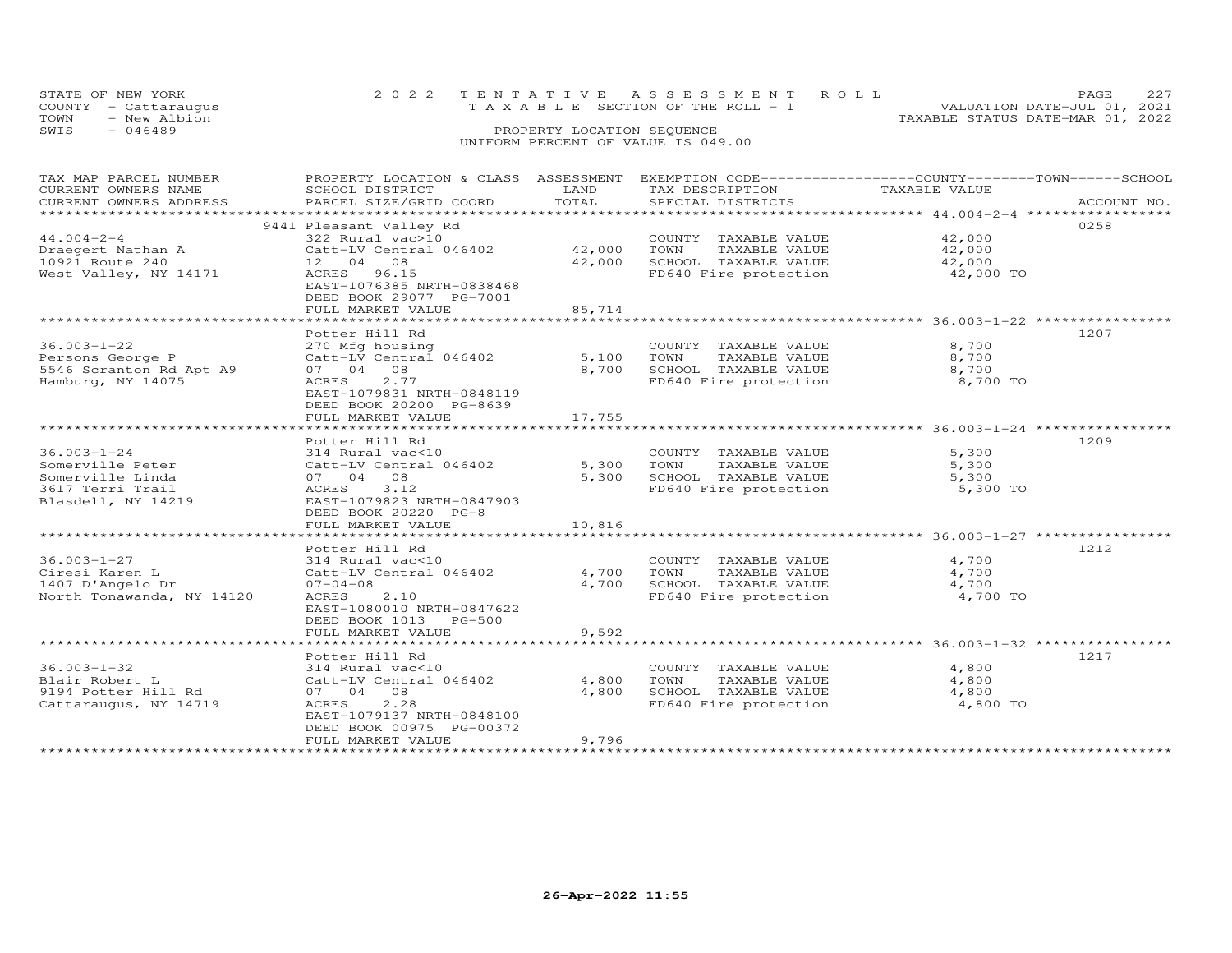| STATE OF NEW YORK<br>COUNTY - Cattaraugus<br>TOWN<br>- New Albion | 2022 TENTATIVE ASSESSMENT ROLL<br>T A X A B L E SECTION OF THE ROLL - 1 | PAGE<br>VALUATION DATE-JUL 01, 2021<br>TAXABLE STATUS DATE-MAR 01, 2022 | 228 |
|-------------------------------------------------------------------|-------------------------------------------------------------------------|-------------------------------------------------------------------------|-----|
| SWIS<br>$-046489$                                                 | PROPERTY LOCATION SEQUENCE<br>UNIFORM PERCENT OF VALUE IS 049.00        |                                                                         |     |

| TAX MAP PARCEL NUMBER                                    | PROPERTY LOCATION & CLASS ASSESSMENT EXEMPTION CODE-----------------COUNTY-------TOWN------SCHOOL |            |                                               |               |             |
|----------------------------------------------------------|---------------------------------------------------------------------------------------------------|------------|-----------------------------------------------|---------------|-------------|
| CURRENT OWNERS NAME                                      | SCHOOL DISTRICT                                                                                   | LAND       | TAX DESCRIPTION                               | TAXABLE VALUE |             |
| CURRENT OWNERS ADDRESS<br>****************************** | PARCEL SIZE/GRID COORD                                                                            | TOTAL      | SPECIAL DISTRICTS                             |               | ACCOUNT NO. |
|                                                          |                                                                                                   |            |                                               |               |             |
|                                                          | Potter Hill Rd                                                                                    |            |                                               |               | 1218        |
| $36.003 - 1 - 33$                                        | 312 Vac w/imprv                                                                                   |            | COUNTY TAXABLE VALUE                          | 4,700         |             |
| Persons George P                                         | Catt-LV Central 046402                                                                            | 4,700      | TOWN<br>TAXABLE VALUE                         | 4,700         |             |
| 5546 Scranton Rd Apt A9                                  | 07 04 08                                                                                          | 4,700      | SCHOOL TAXABLE VALUE                          | 4,700         |             |
| Hamburg, NY 14719                                        | 2.23<br>ACRES                                                                                     |            | FD640 Fire protection                         | 4,700 TO      |             |
|                                                          | EAST-1079406 NRTH-0848122                                                                         |            |                                               |               |             |
|                                                          | DEED BOOK 20200 PG-8640                                                                           |            |                                               |               |             |
|                                                          | FULL MARKET VALUE                                                                                 | 9,592      |                                               |               |             |
|                                                          |                                                                                                   |            |                                               |               |             |
|                                                          | Potter Hill Rd                                                                                    |            |                                               |               | 1219        |
| $36.003 - 1 - 34$                                        | 270 Mfg housing                                                                                   |            | COUNTY TAXABLE VALUE                          | 16,400        |             |
| Morris William D                                         | Catt-LV Central 046402                                                                            | 4,900 TOWN | TAXABLE VALUE                                 | 16,400        |             |
| 2077 Richardson Rd                                       | 07 04 08                                                                                          |            | 16,400 SCHOOL TAXABLE VALUE                   | 16,400        |             |
| Collins, NY 14034                                        | ACRES 2.47                                                                                        |            | FD640 Fire protection                         | 16,400 TO     |             |
|                                                          | EAST-1078947 NRTH-0848330                                                                         |            |                                               |               |             |
|                                                          | DEED BOOK 00991 PG-00996                                                                          |            |                                               |               |             |
|                                                          | FULL MARKET VALUE                                                                                 | 33,469     |                                               |               |             |
|                                                          |                                                                                                   |            |                                               |               |             |
|                                                          | Potter Hill Rd                                                                                    |            |                                               |               | 1220        |
| $36.003 - 1 - 35$                                        | 260 Seasonal res                                                                                  |            | COUNTY TAXABLE VALUE                          | 10,500        |             |
| Persons George P                                         | Catt-LV Central 046402                                                                            | 4,900 TOWN | TAXABLE VALUE                                 | 10,500        |             |
| 5546 Scranton Rd Apt A9                                  | 07 04 08                                                                                          | 10,500     | SCHOOL TAXABLE VALUE                          | 10,500        |             |
| Hamburg, NY 14075                                        | ACRES<br>2.47                                                                                     |            | FD640 Fire protection                         | 10,500 TO     |             |
|                                                          | EAST-1079372 NRTH-0848428                                                                         |            |                                               |               |             |
|                                                          | DEED BOOK 13057 PG-9001                                                                           |            |                                               |               |             |
|                                                          | FULL MARKET VALUE                                                                                 | 21,429     |                                               |               |             |
|                                                          |                                                                                                   |            |                                               |               |             |
|                                                          | Potter Hill Rd                                                                                    |            |                                               |               | 1221        |
| $36.003 - 1 - 36$                                        | 312 Vac w/imprv                                                                                   |            | COUNTY TAXABLE VALUE                          | 9,700         |             |
| Persons George Paul                                      | Catt-LV Central 046402                                                                            | 5,200      | TAXABLE VALUE<br>TOWN                         | 9,700         |             |
| 5546 Scranton Rd Apt A9                                  | 07 04 08                                                                                          | 9,700      |                                               | 9,700         |             |
| Hamburg, NY 14075                                        | ACRES 2.92                                                                                        |            | SCHOOL TAXABLE VALUE<br>FD640 Fire protection | 9,700 TO      |             |
|                                                          | EAST-1079497 NRTH-0848650                                                                         |            |                                               |               |             |
|                                                          | DEED BOOK 17240 PG-5001                                                                           |            |                                               |               |             |
|                                                          | FULL MARKET VALUE                                                                                 | 19,796     |                                               |               |             |
|                                                          |                                                                                                   |            |                                               |               |             |
|                                                          | Potter Hill Rd                                                                                    |            |                                               |               | 1222        |
| $36.003 - 1 - 37$                                        | 271 Mfg housings                                                                                  |            | COUNTY TAXABLE VALUE                          | 5,700         |             |
| Visniesky Paul A                                         | Catt-LV Central 046402                                                                            | 4,800      | TOWN<br>TAXABLE VALUE                         | 5,700         |             |
| 59 Tuxedo Pl                                             | $07 - 04 - 08$                                                                                    | 5,700      |                                               | 5,700         |             |
| Buffalo, NY 14207                                        | ACRES<br>2.32                                                                                     |            | SCHOOL TAXABLE VALUE<br>FD640 Fire protection | 5,700 TO      |             |
|                                                          | EAST-1079667 NRTH-0848843                                                                         |            |                                               |               |             |
|                                                          | DEED BOOK 12227 PG-7007                                                                           |            |                                               |               |             |
|                                                          | FULL MARKET VALUE                                                                                 | 11,633     |                                               |               |             |
|                                                          |                                                                                                   |            |                                               |               |             |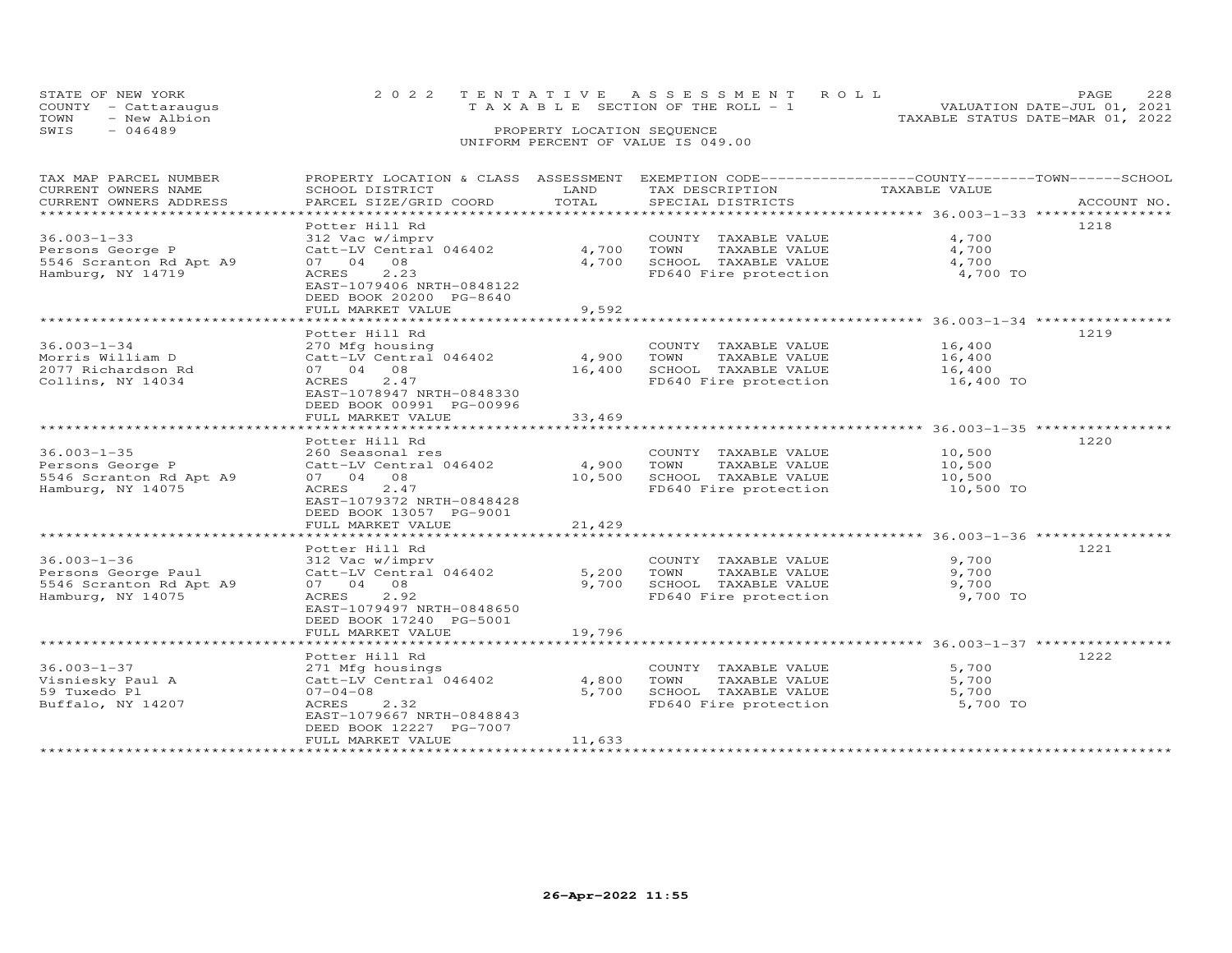|      | STATE OF NEW YORK    | 2022 TENTATIVE ASSESSMENT ROLL           | PAGE.                            |  |
|------|----------------------|------------------------------------------|----------------------------------|--|
|      | COUNTY - Cattaraugus | $T A X A B I F$ SECTION OF THE ROLL $-1$ | VALUATION DATE-JUL 01, 2021      |  |
| TOWN | - New Albion         |                                          | TAXABLE STATUS DATE-MAR 01, 2022 |  |
| SWIS | - 046489             | PROPERTY LOCATION SEQUENCE               |                                  |  |
|      |                      | UNIFORM PERCENT OF VALUE IS 049.00       |                                  |  |

| TAX MAP PARCEL NUMBER<br>CURRENT OWNERS NAME<br>CURRENT OWNERS ADDRESS | PROPERTY LOCATION & CLASS ASSESSMENT<br>SCHOOL DISTRICT<br>PARCEL SIZE/GRID COORD | LAND<br>TOTAL                 | EXEMPTION CODE------------------COUNTY-------TOWN------SCHOOL<br>TAX DESCRIPTION<br>SPECIAL DISTRICTS | TAXABLE VALUE             |                    |
|------------------------------------------------------------------------|-----------------------------------------------------------------------------------|-------------------------------|-------------------------------------------------------------------------------------------------------|---------------------------|--------------------|
| *****************************                                          |                                                                                   |                               |                                                                                                       |                           | ACCOUNT NO.        |
| $36.003 - 1 - 38$                                                      | Potter Hill Rd<br>260 Seasonal res                                                |                               | COUNTY TAXABLE VALUE                                                                                  | 10,100                    | 1223               |
| Donovan Angel M.<br>15 Lydia Lane                                      | Catt-LV Central 046402<br>07 04 08                                                | 5,000<br>10,100               | TOWN<br>TAXABLE VALUE<br>SCHOOL TAXABLE VALUE                                                         | 10,100<br>10,100          |                    |
| Cheektowaga, NY 14225                                                  | 2.68<br>ACRES<br>EAST-1078997 NRTH-0848663<br>DEED BOOK 20190 PG-9105             |                               | FD640 Fire protection                                                                                 | 10,100 TO                 |                    |
|                                                                        | FULL MARKET VALUE                                                                 | 20,612                        |                                                                                                       |                           |                    |
|                                                                        | Potter Hill Rd                                                                    |                               |                                                                                                       |                           | 1224               |
| $36.003 - 1 - 39$                                                      | 314 Rural vac<10                                                                  |                               | COUNTY TAXABLE VALUE                                                                                  | 5,000                     |                    |
| Cicatello Joseph                                                       | Catt-LV Central 046402                                                            | 5,000                         | TOWN<br>TAXABLE VALUE                                                                                 | 5,000                     |                    |
| 362 Skillen St                                                         | $07 - 04 - 08$                                                                    | 5,000                         | SCHOOL TAXABLE VALUE                                                                                  | 5,000                     |                    |
| Buffalo, NY 14207                                                      | 2.62<br>ACRES<br>EAST-1079233 NRTH-0848957<br>DEED BOOK 489<br>PG-4001            |                               | FD640 Fire protection                                                                                 | 5,000 TO                  |                    |
|                                                                        | FULL MARKET VALUE                                                                 | 10,204<br>* * * * * * * * * * |                                                                                                       |                           |                    |
|                                                                        |                                                                                   |                               |                                                                                                       |                           |                    |
| $36.003 - 1 - 40$                                                      | Potter Hill Rd<br>314 Rural vac<10                                                |                               | COUNTY TAXABLE VALUE                                                                                  | 4,700                     | 1225               |
| Visniesky Paul                                                         | Catt-LV Central 046402                                                            | 4,700                         | TOWN<br>TAXABLE VALUE                                                                                 | 4,700                     |                    |
| 59 Tuxedo Pl                                                           | 07 04 08                                                                          | 4,700                         | SCHOOL TAXABLE VALUE                                                                                  | 4,700                     |                    |
| Buffalo, NY 14207                                                      | 2.11<br>ACRES<br>EAST-1078921 NRTH-0848985<br>DEED BOOK 29770 PG-7001             |                               | FD640 Fire protection                                                                                 | 4,700 TO                  |                    |
|                                                                        | FULL MARKET VALUE                                                                 | 9,592                         |                                                                                                       |                           |                    |
|                                                                        |                                                                                   |                               |                                                                                                       |                           |                    |
|                                                                        | 9058 Potter Hill Rd                                                               |                               |                                                                                                       |                           | 1241               |
| $36.003 - 1 - 6.3$                                                     | 210 1 Family Res                                                                  |                               | BAS STAR 41854                                                                                        | $\overline{O}$<br>$\circ$ | 16,800<br>$\Omega$ |
| Veith Donald C                                                         | Catt-LV Central 046402                                                            | 4,650                         | COUNTY TAXABLE VALUE                                                                                  | 75,000                    |                    |
| Veith Linda L<br>9058 Potter Hill Rd                                   | 07 04 08<br>1.90<br>ACRES                                                         | 75,000                        | TOWN<br>TAXABLE VALUE<br>SCHOOL TAXABLE VALUE                                                         | 75,000<br>58,200          |                    |
| Cattaraugus, NY 14719                                                  | EAST-1081552 NRTH-0847566<br>DEED BOOK 1010 PG-232                                |                               | FD640 Fire protection                                                                                 | 75,000 TO                 |                    |
|                                                                        | FULL MARKET VALUE                                                                 | 153,061                       |                                                                                                       |                           |                    |
|                                                                        |                                                                                   |                               |                                                                                                       |                           |                    |
| $36.003 - 1 - 28$                                                      | 9118 Potter Hill Rd<br>210 1 Family Res                                           |                               | COUNTY TAXABLE VALUE                                                                                  | 70,800                    | 1213               |
| Stetler Cody M                                                         | Catt-LV Central 046402                                                            | 5,000                         | TOWN<br>TAXABLE VALUE                                                                                 | 70,800                    |                    |
| Stetler Mary L                                                         | $07 - 04 - 08$                                                                    | 70,800                        | SCHOOL TAXABLE VALUE                                                                                  | 70,800                    |                    |
| 9118 Potter Hill Rd                                                    | 2.70<br>ACRES                                                                     |                               | FD640 Fire protection                                                                                 | 70,800 TO                 |                    |
| Cattaraugus, NY 14719                                                  | EAST-1079695 NRTH-0847624<br>DEED BOOK 31065 PG-9001<br>FULL MARKET VALUE         | 144,490                       |                                                                                                       |                           |                    |
|                                                                        |                                                                                   |                               |                                                                                                       |                           |                    |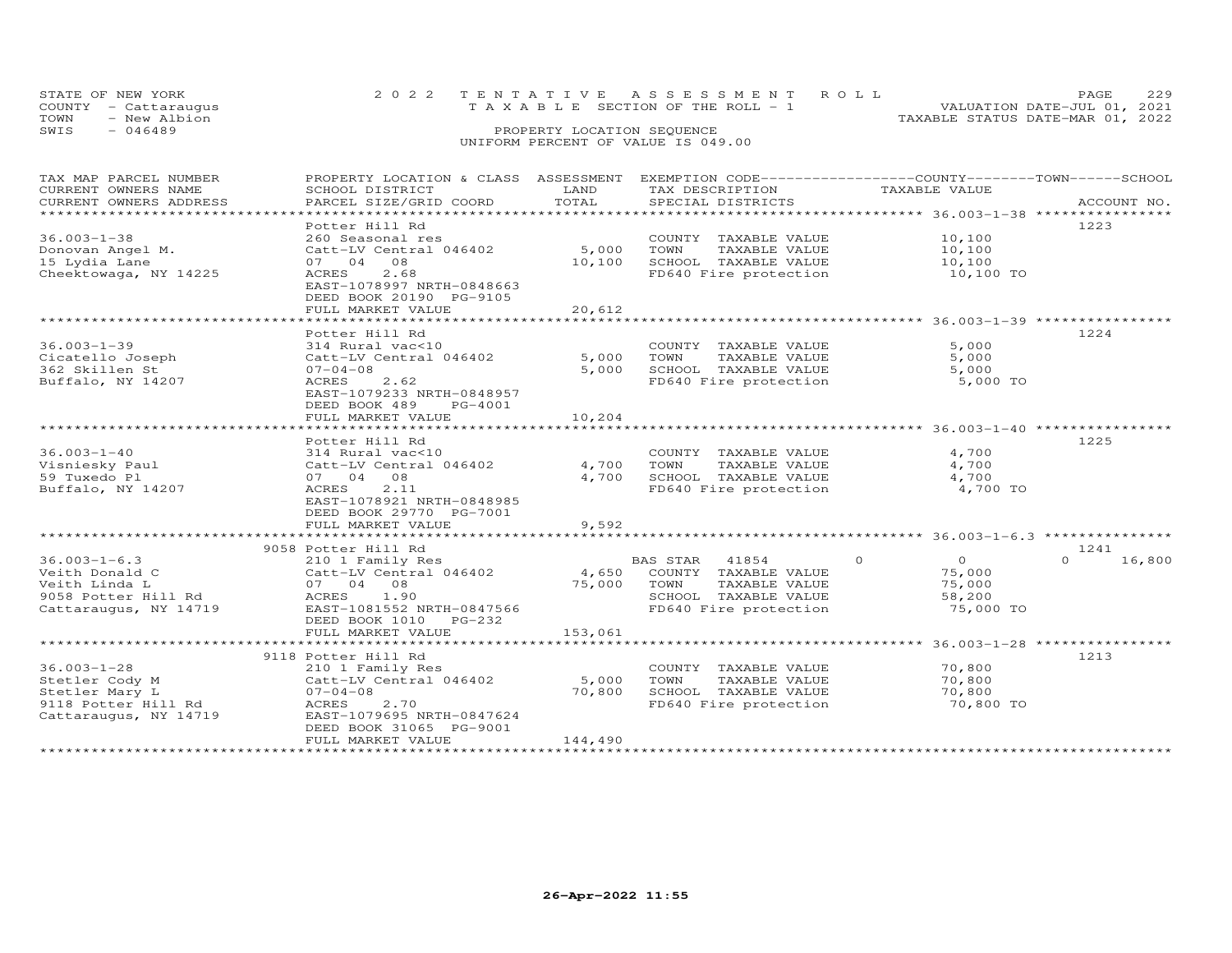|      | STATE OF NEW YORK    | 2022 TENTATIVE ASSESSMENT ROLL        | <b>PAGE</b>                      | 230 |
|------|----------------------|---------------------------------------|----------------------------------|-----|
|      | COUNTY - Cattaraugus | T A X A B L E SECTION OF THE ROLL - 1 | VALUATION DATE-JUL 01, 2021      |     |
| TOWN | - New Albion         |                                       | TAXABLE STATUS DATE-MAR 01, 2022 |     |
| SWIS | $-046489$            | PROPERTY LOCATION SEQUENCE            |                                  |     |
|      |                      | UNIFORM PERCENT OF VALUE IS 049.00    |                                  |     |

| TAX MAP PARCEL NUMBER   | PROPERTY LOCATION & CLASS ASSESSMENT                |         | EXEMPTION CODE-----------------COUNTY-------TOWN------SCHOOL |                                        |                    |
|-------------------------|-----------------------------------------------------|---------|--------------------------------------------------------------|----------------------------------------|--------------------|
| CURRENT OWNERS NAME     | SCHOOL DISTRICT                                     | LAND    | TAX DESCRIPTION                                              | TAXABLE VALUE                          |                    |
| CURRENT OWNERS ADDRESS  | PARCEL SIZE/GRID COORD                              | TOTAL   | SPECIAL DISTRICTS                                            |                                        | ACCOUNT NO.        |
| *********************** |                                                     |         |                                                              |                                        |                    |
|                         | 9152 Potter Hill Rd                                 |         |                                                              |                                        | 1214               |
| $36.003 - 1 - 29.1$     | 311 Res vac land                                    |         | COUNTY TAXABLE VALUE                                         | 700                                    |                    |
| Frary Thomas R Sr       | Catt-LV Central 046402                              | 700     | TOWN<br>TAXABLE VALUE                                        | 700                                    |                    |
| Frary Ethel M           | 07 04<br>08                                         | 700     | SCHOOL TAXABLE VALUE                                         | 700                                    |                    |
| 9035 New Albion Rd      | 4/17-split off house, 1.8                           |         | FD640 Fire protection                                        | 700 TO                                 |                    |
| Little Valley, NY 14755 | FRNT 26.00 DPTH 457.00<br>EAST-1079325 NRTH-0847685 |         |                                                              |                                        |                    |
|                         | DEED BOOK 00982 PG-00500<br>FULL MARKET VALUE       | 1,429   |                                                              |                                        |                    |
|                         |                                                     |         |                                                              |                                        |                    |
|                         | 9152 Potter Hill Rd                                 |         |                                                              |                                        | 1583               |
| $36.003 - 1 - 29.2$     | 210 1 Family Res                                    |         | COUNTY TAXABLE VALUE                                         | 43,500                                 |                    |
|                         |                                                     |         |                                                              |                                        |                    |
| Costa Landon T          | Catt-LV Central 046402                              | 4,000   | TOWN<br>TAXABLE VALUE                                        | 43,500                                 |                    |
| Costa Jessica M T       | 4/17-split from 1-19 Frar                           | 43,500  | SCHOOL TAXABLE VALUE                                         | 43,500                                 |                    |
| 101 Nagel Rd            | ACRES 1.88                                          |         | FD640 Fire protection                                        | 43,500 TO                              |                    |
| Fombell, PA 16123       | EAST-1079433 NRTH-0847683                           |         |                                                              |                                        |                    |
|                         | DEED BOOK 27481 PG-6001                             |         |                                                              |                                        |                    |
|                         | FULL MARKET VALUE                                   | 88,776  |                                                              |                                        |                    |
|                         |                                                     |         |                                                              | ********************* 36.003-1-30 **** |                    |
|                         | 9174 Potter Hill Rd                                 |         |                                                              |                                        | 1215               |
| $36.003 - 1 - 30$       | 210 1 Family Res                                    |         | BAS STAR 41854                                               | $\circ$<br>$\overline{O}$              | $\Omega$<br>16,800 |
| Sandy Jon               | Catt-LV Central 046402                              | 5,300   | COUNTY TAXABLE VALUE                                         | 53,000                                 |                    |
| Sandy Kimberly          | 07 04 08                                            | 53,000  | TOWN<br>TAXABLE VALUE                                        | 53,000                                 |                    |
| 9174 Potter Hill Rd     | 3.20 BANK<br>ACRES<br>084                           |         | SCHOOL TAXABLE VALUE                                         | 36,200                                 |                    |
| Cattaraugus, NY 14719   | EAST-1079158 NRTH-0847683                           |         | FD640 Fire protection                                        | 53,000 TO                              |                    |
|                         | DEED BOOK 00964 PG-00768                            |         |                                                              |                                        |                    |
|                         | FULL MARKET VALUE                                   | 108,163 |                                                              |                                        |                    |
|                         |                                                     |         |                                                              |                                        |                    |
|                         | 9194 Potter Hill Rd                                 |         |                                                              |                                        | 1216               |
| $36.003 - 1 - 31$       | 210 1 Family Res                                    |         | BAS STAR<br>41854                                            | $\Omega$<br>$\Omega$                   | $\Omega$<br>16,800 |
| Blair Robert L          | Catt-LV Central 046402                              | 5,100   | COUNTY TAXABLE VALUE                                         | 43,200                                 |                    |
| 9194 Potter Hill Rd     | 07 04 08                                            | 43,200  | TAXABLE VALUE<br>TOWN                                        | 43,200                                 |                    |
|                         | ACRES<br>2.85                                       |         | SCHOOL TAXABLE VALUE                                         | 26,400                                 |                    |
| Cattaraugus, NY 14719   |                                                     |         |                                                              |                                        |                    |
|                         | EAST-1078893 NRTH-0847774                           |         | FD640 Fire protection                                        | 43,200 TO                              |                    |
|                         | DEED BOOK 00957 PG-00130                            |         |                                                              |                                        |                    |
|                         | FULL MARKET VALUE                                   | 88,163  |                                                              |                                        |                    |
|                         |                                                     |         |                                                              |                                        |                    |
|                         | 9257 Potter Hill Rd                                 |         |                                                              |                                        | 1350               |
| $44.002 - 3 - 2.3$      | 240 Rural res                                       |         | BAS STAR<br>41854                                            | $\Omega$<br>$\overline{O}$             | $\cap$<br>16,800   |
| Agnew James R           | Catt-LV Central 046402                              | 14,600  | COUNTY TAXABLE VALUE                                         | 123,400                                |                    |
| Agnew Susan M           | 14 04 08                                            | 123,400 | TOWN<br>TAXABLE VALUE                                        | 123,400                                |                    |
| 9257 Potter Hill Rd     | ACRES<br>21.10                                      |         | SCHOOL TAXABLE VALUE                                         | 106,600                                |                    |
| Cattaraugus, NY 14719   | EAST-1077783 NRTH-0847172                           |         | FD640 Fire protection                                        | 123,400 TO                             |                    |
|                         | DEED BOOK 907<br>PG-01113                           |         |                                                              |                                        |                    |
|                         | FULL MARKET VALUE                                   | 251,837 |                                                              |                                        |                    |
|                         |                                                     |         |                                                              |                                        |                    |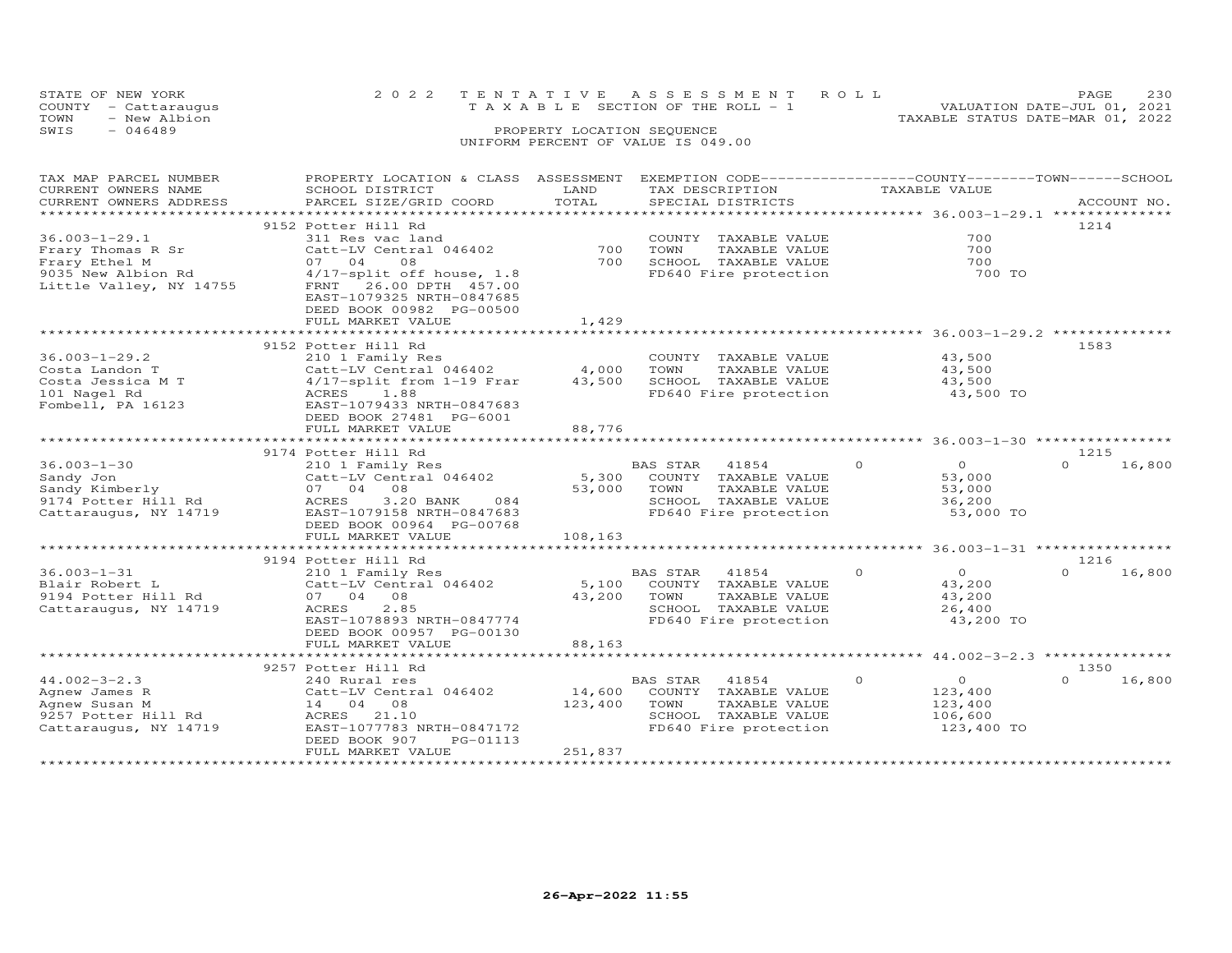| STATE OF NEW YORK    | 2022 TENTATIVE ASSESSMENT ROLL        | PAGE                             |
|----------------------|---------------------------------------|----------------------------------|
| COUNTY - Cattarauqus | T A X A B L E SECTION OF THE ROLL - 1 | VALUATION DATE-JUL 01, 2021      |
| TOWN<br>- New Albion |                                       | TAXABLE STATUS DATE-MAR 01, 2022 |
| SWIS<br>- 046489     | PROPERTY LOCATION SEQUENCE            |                                  |
|                      |                                       |                                  |

### UNIFORM PERCENT OF VALUE IS 049.00

| TAX MAP PARCEL NUMBER                                                    | PROPERTY LOCATION & CLASS ASSESSMENT EXEMPTION CODE----------------COUNTY-------TOWN-----SCHOOL |             |      |                                                                                                                               |          |                                                                                                                                                                                                                                                                                                                                    |          |             |
|--------------------------------------------------------------------------|-------------------------------------------------------------------------------------------------|-------------|------|-------------------------------------------------------------------------------------------------------------------------------|----------|------------------------------------------------------------------------------------------------------------------------------------------------------------------------------------------------------------------------------------------------------------------------------------------------------------------------------------|----------|-------------|
| CURRENT OWNERS NAME                                                      | SCHOOL DISTRICT                                                                                 | LAND        |      | TAX DESCRIPTION                                                                                                               |          | TAXABLE VALUE                                                                                                                                                                                                                                                                                                                      |          |             |
| CURRENT OWNERS ADDRESS                                                   | PARCEL SIZE/GRID COORD                                                                          | TOTAL       |      | SPECIAL DISTRICTS                                                                                                             |          |                                                                                                                                                                                                                                                                                                                                    |          | ACCOUNT NO. |
|                                                                          |                                                                                                 |             |      |                                                                                                                               |          |                                                                                                                                                                                                                                                                                                                                    |          |             |
|                                                                          | 9310 Potter Hill Rd                                                                             |             |      |                                                                                                                               |          |                                                                                                                                                                                                                                                                                                                                    |          | 0198        |
| $35.004 - 3 - 5$                                                         | 112 Dairy farm<br>Catt-LV Central 046402 47,900 ENH STAR 41834                                  |             |      | AGED C/T/S 41800                                                                                                              | $\circ$  | 37,900                                                                                                                                                                                                                                                                                                                             | 37,900   | 37,900      |
| Hagen Norbert C                                                          |                                                                                                 |             |      |                                                                                                                               | $\Omega$ | $\overline{0}$                                                                                                                                                                                                                                                                                                                     | $\Omega$ | 37,900      |
| 9310 Potter Hill Rd                                                      | 15 04 08                                                                                        |             |      |                                                                                                                               |          | 37,900                                                                                                                                                                                                                                                                                                                             |          |             |
| Cattaraugus, NY 14719                                                    | ACRES 149.90                                                                                    |             |      | 75,800 COUNTY TAXABLE VALUE<br>TOWN TAXABLE VALUE<br>SCHOOL TAXABLE VALUE<br>TOWN     TAXABLE VALUE<br>SCHOOL   TAXABLE VALUE |          | 37,900                                                                                                                                                                                                                                                                                                                             |          |             |
|                                                                          | EAST-1077783 NRTH-0849001                                                                       |             |      |                                                                                                                               |          | $\overline{a}$ and $\overline{a}$ and $\overline{a}$ and $\overline{a}$ and $\overline{a}$ and $\overline{a}$ and $\overline{a}$ and $\overline{a}$ and $\overline{a}$ and $\overline{a}$ and $\overline{a}$ and $\overline{a}$ and $\overline{a}$ and $\overline{a}$ and $\overline{a}$ and $\overline{a}$ and $\overline{a}$ and |          |             |
| MAY BE SUBJECT TO PAYMENT<br>UNDER AGDIST LAW TIL 2024 FULL MARKET VALUE | PG-00265                                                                                        |             |      | FD640 Fire protection                                                                                                         |          | 75,800 TO                                                                                                                                                                                                                                                                                                                          |          |             |
|                                                                          |                                                                                                 | 154,694     |      |                                                                                                                               |          |                                                                                                                                                                                                                                                                                                                                    |          |             |
|                                                                          |                                                                                                 |             |      |                                                                                                                               |          |                                                                                                                                                                                                                                                                                                                                    |          |             |
|                                                                          | 9344 Potter Hill Rd                                                                             |             |      |                                                                                                                               |          |                                                                                                                                                                                                                                                                                                                                    |          | 1235        |
| $35.004 - 3 - 6.2$                                                       | 210 1 Family Res<br>Catt-LV Central 046402 1,100 COUNTY TAXABLE VALUE                           |             |      |                                                                                                                               | $\circ$  | $\overline{O}$                                                                                                                                                                                                                                                                                                                     | $\Omega$ | 16,800      |
| Green Jason                                                              |                                                                                                 |             |      |                                                                                                                               |          | 89,500                                                                                                                                                                                                                                                                                                                             |          |             |
| 9344 POTTER HILL ROAD                                                    | 15 04 08                                                                                        | 89,500 TOWN |      | TAXABLE VALUE                                                                                                                 |          | 89,500                                                                                                                                                                                                                                                                                                                             |          |             |
| CATTARAUGUS, NY 14719                                                    | ACRES 1.20 BANK 017                                                                             |             |      | SCHOOL TAXABLE VALUE 72,700<br>FD640 Fire protection 89,500 TO                                                                |          |                                                                                                                                                                                                                                                                                                                                    |          |             |
|                                                                          | EAST-1076437 NRTH-0848459                                                                       |             |      |                                                                                                                               |          |                                                                                                                                                                                                                                                                                                                                    |          |             |
|                                                                          | DEED BOOK 20190 PG-3717                                                                         |             |      |                                                                                                                               |          |                                                                                                                                                                                                                                                                                                                                    |          |             |
|                                                                          | FULL MARKET VALUE                                                                               | 182,653     |      |                                                                                                                               |          |                                                                                                                                                                                                                                                                                                                                    |          |             |
|                                                                          |                                                                                                 |             |      |                                                                                                                               |          |                                                                                                                                                                                                                                                                                                                                    |          |             |
|                                                                          | 9347 Potter Hill Rd                                                                             |             |      |                                                                                                                               |          |                                                                                                                                                                                                                                                                                                                                    |          | 1293        |
| $44.002 - 3 - 2.2$                                                       | 270 Mfg housing                                                                                 |             |      | COUNTY TAXABLE VALUE<br>TOWN     TAXABLE VALUE                                                                                |          | 91,100                                                                                                                                                                                                                                                                                                                             |          |             |
|                                                                          |                                                                                                 |             |      |                                                                                                                               |          | 91,100                                                                                                                                                                                                                                                                                                                             |          |             |
|                                                                          |                                                                                                 |             |      | SCHOOL TAXABLE VALUE<br>FD640 Fire protection                                                                                 |          | $91,100$ TO<br>$91,100$ TO                                                                                                                                                                                                                                                                                                         |          |             |
|                                                                          |                                                                                                 |             |      |                                                                                                                               |          |                                                                                                                                                                                                                                                                                                                                    |          |             |
|                                                                          | Cattaraugus, NY 14719 EAST-1076267 NRTH-0848014                                                 |             |      |                                                                                                                               |          |                                                                                                                                                                                                                                                                                                                                    |          |             |
|                                                                          | DEED BOOK 11046 PG-8001                                                                         |             |      |                                                                                                                               |          |                                                                                                                                                                                                                                                                                                                                    |          |             |
|                                                                          | FULL MARKET VALUE                                                                               | 185,918     |      |                                                                                                                               |          |                                                                                                                                                                                                                                                                                                                                    |          |             |
|                                                                          |                                                                                                 |             |      |                                                                                                                               |          |                                                                                                                                                                                                                                                                                                                                    |          |             |
|                                                                          | 9354 Potter Hill Rd                                                                             |             |      |                                                                                                                               |          |                                                                                                                                                                                                                                                                                                                                    |          | 0287        |
| $35.004 - 3 - 6.1$                                                       | 240 Rural res                                                                                   |             |      | COUNTY TAXABLE VALUE                                                                                                          |          | 116,100                                                                                                                                                                                                                                                                                                                            |          |             |
|                                                                          |                                                                                                 |             | TOWN | TAXABLE VALUE                                                                                                                 |          | 116,100                                                                                                                                                                                                                                                                                                                            |          |             |
|                                                                          |                                                                                                 |             |      | SCHOOL TAXABLE VALUE<br>FD640 Fire protection                                                                                 |          | 116,100<br>116,100 TO                                                                                                                                                                                                                                                                                                              |          |             |
|                                                                          |                                                                                                 |             |      |                                                                                                                               |          |                                                                                                                                                                                                                                                                                                                                    |          |             |
|                                                                          | New Albion, NY 14719 EAST-1076194 NRTH-0849036                                                  |             |      |                                                                                                                               |          |                                                                                                                                                                                                                                                                                                                                    |          |             |
|                                                                          | DEED BOOK 30957 PG-5002                                                                         |             |      |                                                                                                                               |          |                                                                                                                                                                                                                                                                                                                                    |          |             |
|                                                                          | FULL MARKET VALUE                                                                               | 236,939     |      |                                                                                                                               |          |                                                                                                                                                                                                                                                                                                                                    |          |             |
|                                                                          |                                                                                                 |             |      |                                                                                                                               |          |                                                                                                                                                                                                                                                                                                                                    |          |             |
|                                                                          | 9391 Potter Hill Rd                                                                             |             |      |                                                                                                                               |          |                                                                                                                                                                                                                                                                                                                                    |          | 1071        |
| $35.004 - 3 - 8$                                                         | 210 1 Family Res                                                                                |             |      | COUNTY TAXABLE VALUE                                                                                                          |          | 68,000                                                                                                                                                                                                                                                                                                                             |          |             |
|                                                                          | Plummer Peter James Catt-LV Central 046402 5,100                                                |             | TOWN | TAXABLE VALUE                                                                                                                 |          | 68,000                                                                                                                                                                                                                                                                                                                             |          |             |
| 9391 Potter Hill Road<br>Cattaraugus, NY 14710<br>Cattaraugus, NY 14710  |                                                                                                 | 68,000      |      |                                                                                                                               |          |                                                                                                                                                                                                                                                                                                                                    |          |             |
|                                                                          | 2.87                                                                                            |             |      | SCHOOL TAXABLE VALUE 68,000<br>FD640 Fire protection 68,000 TO                                                                |          |                                                                                                                                                                                                                                                                                                                                    |          |             |
|                                                                          | EAST-1075374 NRTH-0848695                                                                       |             |      |                                                                                                                               |          |                                                                                                                                                                                                                                                                                                                                    |          |             |
|                                                                          | DEED BOOK 2020 PG-12715                                                                         |             |      |                                                                                                                               |          |                                                                                                                                                                                                                                                                                                                                    |          |             |
|                                                                          | FULL MARKET VALUE                                                                               | 138,776     |      |                                                                                                                               |          |                                                                                                                                                                                                                                                                                                                                    |          |             |
|                                                                          |                                                                                                 |             |      |                                                                                                                               |          |                                                                                                                                                                                                                                                                                                                                    |          |             |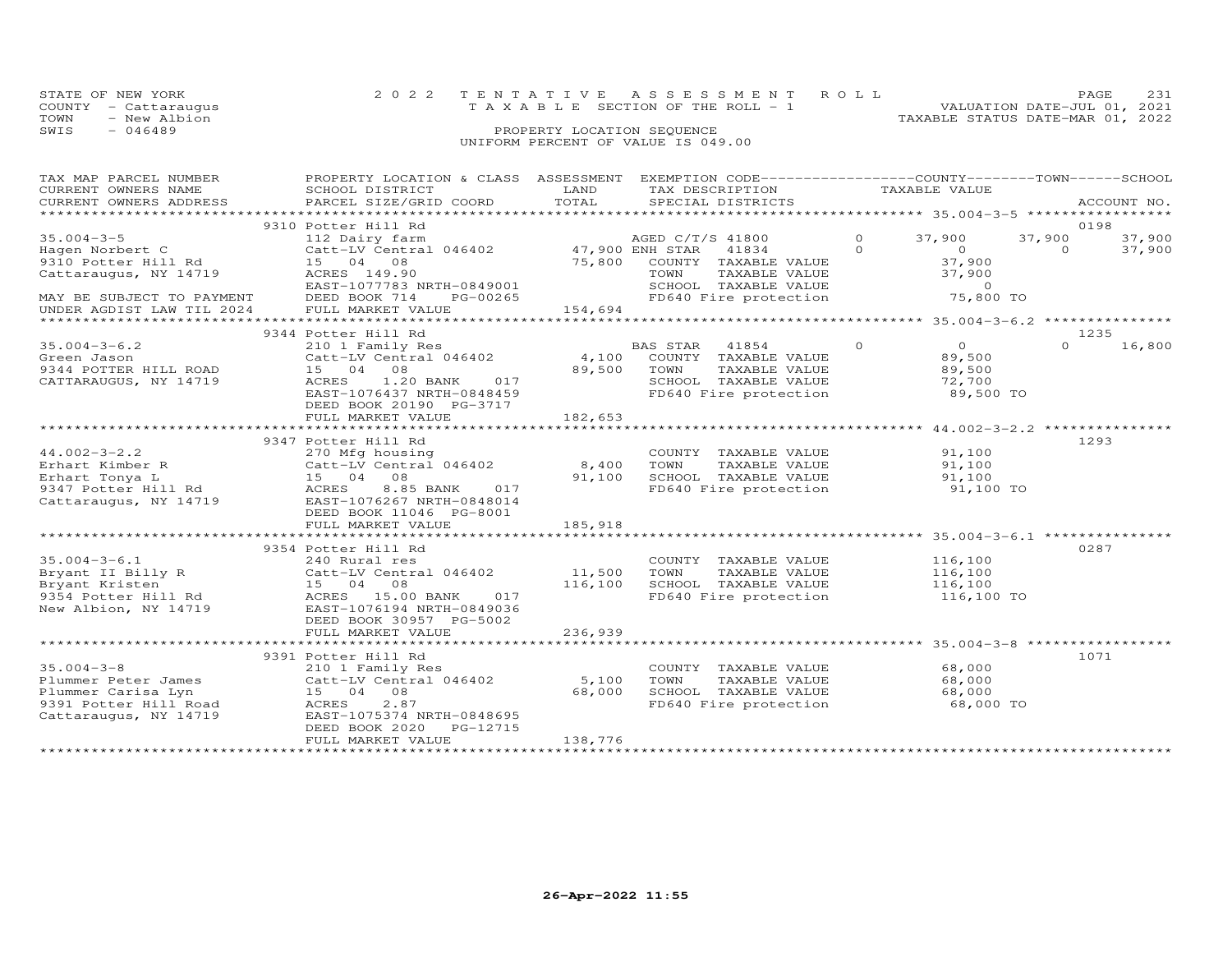| STATE OF NEW YORK    | 2022 TENTATIVE ASSESSMENT ROLL        | PAGE.                            |
|----------------------|---------------------------------------|----------------------------------|
| COUNTY - Cattarauqus | T A X A B L E SECTION OF THE ROLL - 1 | VALUATION DATE-JUL 01, 2021      |
| TOWN<br>- New Albion |                                       | TAXABLE STATUS DATE-MAR 01, 2022 |
| SWIS<br>- 046489     | PROPERTY LOCATION SEQUENCE            |                                  |
|                      | UNIFORM PERCENT OF VALUE IS 049.00    |                                  |

| TAX MAP PARCEL NUMBER<br>CURRENT OWNERS NAME<br>CURRENT OWNERS ADDRESS                                                                                                                                     | PROPERTY LOCATION & CLASS ASSESSMENT EXEMPTION CODE-----------------COUNTY--------TOWN------SCHOOL<br>SCHOOL DISTRICT<br>PARCEL SIZE/GRID COORD                                    | LAND<br>TOTAL            | TAX DESCRIPTION<br>SPECIAL DISTRICTS                                                                               | TAXABLE VALUE                                                     | ACCOUNT NO.            |
|------------------------------------------------------------------------------------------------------------------------------------------------------------------------------------------------------------|------------------------------------------------------------------------------------------------------------------------------------------------------------------------------------|--------------------------|--------------------------------------------------------------------------------------------------------------------|-------------------------------------------------------------------|------------------------|
| ***********************<br>$44.002 - 3 - 2.1$<br>Preston Family Asset ProtTrust Catt-LV Central 046402<br>9282 Bowen Road<br>East Otto, NY 14729<br>MAY BE SUBJECT TO PAYMENT<br>UNDER AGDIST LAW TIL 2026 | Potter Rd<br>322 Rural vac>10<br>14/15<br>04 08<br>ACRES<br>12.10<br>EAST-1075834 NRTH-0848129<br>DEED BOOK 22217 PG-9001<br>FULL MARKET VALUE                                     | 8,100<br>8,100<br>16,531 | AG DIST<br>41720<br>COUNTY TAXABLE VALUE<br>TOWN<br>TAXABLE VALUE<br>SCHOOL TAXABLE VALUE<br>FD640 Fire protection | $\Omega$<br>5,179<br>2,921<br>2,921<br>2,921<br>8,100 TO          | 0424<br>5,179<br>5,179 |
|                                                                                                                                                                                                            |                                                                                                                                                                                    |                          |                                                                                                                    |                                                                   |                        |
| $44.001 - 1 - 12.1$<br>Priest Randal D<br>Priest Janet K<br>10045 Waite Hollow Rd<br>Cattaraugus, NY 14719                                                                                                 | Ritter Rd<br>314 Rural vac<10<br>Catt-LV Central 046402<br>38 04 08<br>ACRES<br>4.65<br>EAST-1066225 NRTH-0843508<br>DEED BOOK 2450 PG-9002<br>FULL MARKET VALUE                   | 6,200<br>6,200<br>12,653 | COUNTY TAXABLE VALUE<br>TOWN<br>TAXABLE VALUE<br>SCHOOL TAXABLE VALUE<br>FD640 Fire protection                     | 6,200<br>6,200<br>6,200<br>6,200 TO                               | 0384                   |
|                                                                                                                                                                                                            |                                                                                                                                                                                    |                          |                                                                                                                    |                                                                   |                        |
| $44.001 - 1 - 14.2$<br>10023 Ritter Road LLC<br>43 Court St 910<br>Buffalo, NY 14202                                                                                                                       | Ritter Rd<br>314 Rural vac<10<br>Catt-LV Central 046402<br>37 04 08<br>Ff 653.30<br>ACRES<br>4.65<br>EAST-1066432 NRTH-0843206<br>DEED BOOK 28937 PG-5001<br>FULL MARKET VALUE     | 6,200<br>6,200<br>12,653 | COUNTY TAXABLE VALUE<br>TOWN<br>TAXABLE VALUE<br>SCHOOL TAXABLE VALUE<br>FD640 Fire protection                     | 6,200<br>6,200<br>6,200<br>6,200 TO                               | 1438                   |
|                                                                                                                                                                                                            |                                                                                                                                                                                    |                          |                                                                                                                    |                                                                   | 0251                   |
| $44.001 - 1 - 17$<br>Priest-Hines Victoria<br>10045 Waite Hollow Rd<br>Cattaraugus, NY 14719                                                                                                               | Ritter Rd<br>322 Rural vac>10<br>Catt-LV Central 046402<br>38 04 08<br>ACRES 30.56<br>EAST-1064129 NRTH-0842194<br>DEED BOOK 20190 PG-2491                                         | 19,300 TOWN<br>19,300    | COUNTY TAXABLE VALUE<br>TAXABLE VALUE<br>SCHOOL TAXABLE VALUE<br>FD640 Fire protection                             | 19,300<br>19,300<br>19,300<br>19,300 TO                           |                        |
|                                                                                                                                                                                                            | FULL MARKET VALUE<br>*************************                                                                                                                                     | 39,388<br>************   |                                                                                                                    | ************************************* 44.001-1-18.2 ************* |                        |
| $44.001 - 1 - 18.2$<br>Fisher Jayson H<br>4774 Hawfinch Ct<br>Woodbridge, VA 22193                                                                                                                         | Ritter Rd<br>314 Rural vac<10<br>Catt-LV Central 046402<br>$38 - 04 - 08$<br>FRNT<br>90.00 DPTH 165.00<br>EAST-1063017 NRTH-0843293<br>DEED BOOK 5224 PG-9004<br>FULL MARKET VALUE | 2,100<br>2,100<br>4,286  | COUNTY TAXABLE VALUE<br>TOWN<br>TAXABLE VALUE<br>SCHOOL TAXABLE VALUE<br>FD640 Fire protection                     | 2,100<br>2,100<br>2,100<br>2,100 TO                               | 1178                   |
| **********************                                                                                                                                                                                     |                                                                                                                                                                                    |                          |                                                                                                                    |                                                                   |                        |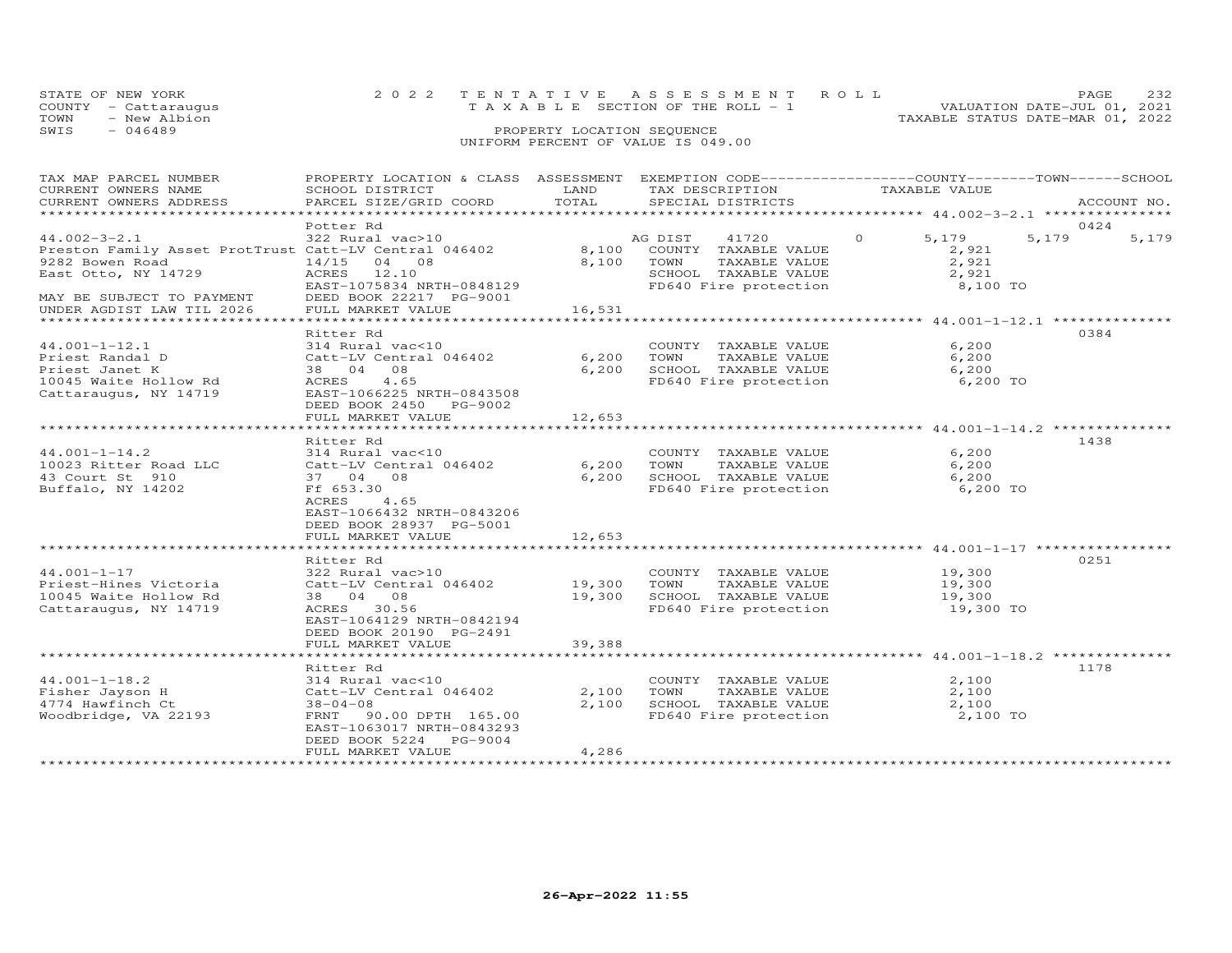| STATE OF NEW YORK<br>COUNTY - Cattaraugus |  | 2022 TENTATIVE ASSESSMENT ROLL<br>T A X A B L E SECTION OF THE ROLL - 1 |  |                                  | PAGE<br>VALUATION DATE-JUL 01, 2021 |  |
|-------------------------------------------|--|-------------------------------------------------------------------------|--|----------------------------------|-------------------------------------|--|
| TOWN<br>- New Albion                      |  |                                                                         |  | TAXABLE STATUS DATE-MAR 01, 2022 |                                     |  |
| SWIS<br>- 046489                          |  | PROPERTY LOCATION SEQUENCE                                              |  |                                  |                                     |  |
|                                           |  | UNIFORM PERCENT OF VALUE IS 049.00                                      |  |                                  |                                     |  |

| TAX MAP PARCEL NUMBER       | PROPERTY LOCATION & CLASS ASSESSMENT EXEMPTION CODE----------------COUNTY-------TOWN------SCHOOL |              |                                               |               |             |
|-----------------------------|--------------------------------------------------------------------------------------------------|--------------|-----------------------------------------------|---------------|-------------|
| CURRENT OWNERS NAME         | SCHOOL DISTRICT                                                                                  | LAND         | TAX DESCRIPTION                               | TAXABLE VALUE |             |
| CURRENT OWNERS ADDRESS      | PARCEL SIZE/GRID COORD                                                                           | TOTAL        | SPECIAL DISTRICTS                             |               | ACCOUNT NO. |
|                             |                                                                                                  |              |                                               |               |             |
|                             | Ritter Rd                                                                                        |              |                                               |               | 0354        |
| $44.001 - 1 - 19$           | 312 Vac w/imprv                                                                                  |              | COUNTY TAXABLE VALUE                          | 2,400         |             |
| Fisher Jayson H             | Catt-LV Central 046402                                                                           | $1,400$ TOWN | TAXABLE VALUE                                 | 2,400         |             |
| 4774 Hawfinch Ct            | 37 04 08                                                                                         | 2,400        | SCHOOL TAXABLE VALUE                          | 2,400         |             |
| Woodbridge, VA 22193        | FRNT 60.00 DPTH 165.00                                                                           |              | FD640 Fire protection                         | 2,400 TO      |             |
|                             | EAST-1063092 NRTH-0843293                                                                        |              |                                               |               |             |
|                             | DEED BOOK 5224 PG-9004                                                                           |              |                                               |               |             |
|                             | FULL MARKET VALUE                                                                                | 4,898        |                                               |               |             |
|                             |                                                                                                  |              |                                               |               |             |
|                             | Ritter Rd                                                                                        |              |                                               |               | 1087        |
|                             |                                                                                                  |              |                                               |               |             |
| $44.001 - 1 - 22.3$         | 105 Vac farmland                                                                                 |              | COUNTY TAXABLE VALUE                          | 39,700        |             |
| Adams Robert A              | Catt-LV Central 046402                                                                           | 39,700       | TOWN<br>TAXABLE VALUE                         | 39,700        |             |
| Adams Rene A                | $45 -04 -08$                                                                                     | 39,700       | SCHOOL TAXABLE VALUE                          | 39,700        |             |
| 11176 Chautauqua Rd         | ACRES 88.43                                                                                      |              | FD640 Fire protection                         | 39,700 TO     |             |
| Cattaraugus, NY 14719       | EAST-1062903 NRTH-0842379                                                                        |              |                                               |               |             |
|                             | DEED BOOK 13850 PG-3001                                                                          |              |                                               |               |             |
|                             | FULL MARKET VALUE                                                                                | 81,020       |                                               |               |             |
|                             |                                                                                                  |              |                                               |               |             |
|                             | Ritter Rd                                                                                        |              |                                               |               | 1129        |
| $44.002 - 1 - 12.2$         | 270 Mfg housing                                                                                  |              | COUNTY TAXABLE VALUE                          | 8,000         |             |
| Senf Robert A               | Catt-LV Central 046402                                                                           | 7,500        | TAXABLE VALUE<br>TOWN                         | 8,000         |             |
| Senf Concetta               | 29 04 08                                                                                         | 8,000        | SCHOOL TAXABLE VALUE<br>FD640 Fire protection | 8,000         |             |
| 2694 E River Rd             | 7.07<br>ACRES                                                                                    |              |                                               | 8,000 TO      |             |
| Grand Island, NY 14072-2155 | EAST-1066877 NRTH-0842614                                                                        |              |                                               |               |             |
|                             | DEED BOOK 800 PG-01054                                                                           |              |                                               |               |             |
|                             | FULL MARKET VALUE                                                                                | 16,327       |                                               |               |             |
|                             |                                                                                                  |              |                                               |               |             |
|                             | Ritter Rd                                                                                        |              |                                               |               | 1430        |
| $44.002 - 1 - 12.3$         | 314 Rural vac<10                                                                                 |              | COUNTY TAXABLE VALUE                          | 3,200         |             |
| Miller Arthur F IV          | Catt-LV Central 046402                                                                           | 3,200        | TOWN<br>TAXABLE VALUE                         | 3,200         |             |
| Miller Lisa M               | 29 04 08                                                                                         | 3,200        |                                               | 3,200         |             |
| 9853 Ritter Rd              | FRNT 125.00 DPTH 309.00                                                                          |              | SCHOOL TAXABLE VALUE<br>FD640 Fire protection | 3,200 TO      |             |
| Cattaraugus, NY 14719       | EAST-1068606 NRTH-0843212                                                                        |              |                                               |               |             |
|                             | DEED BOOK 15822 PG-8001                                                                          |              |                                               |               |             |
|                             | FULL MARKET VALUE                                                                                | 6,531        |                                               |               |             |
|                             |                                                                                                  |              |                                               |               |             |
|                             | Ritter Rd                                                                                        |              |                                               |               | 1051        |
| $44.002 - 1 - 14.1$         |                                                                                                  |              |                                               | 15,900        |             |
|                             | 322 Rural vac>10                                                                                 |              | COUNTY TAXABLE VALUE                          |               |             |
| Adams Lumber Co Inc         | Catt-LV Central 046402                                                                           | 15,900       | TOWN<br>TAXABLE VALUE                         | 15,900        |             |
| 6052 Adams Rd               | $30 - 04 - 08$                                                                                   | 15,900       | SCHOOL TAXABLE VALUE                          | 15,900        |             |
| Cattaraugus, NY 14719       | ACRES 23.78                                                                                      |              | FD640 Fire protection                         | 15,900 TO     |             |
|                             | EAST-1067434 NRTH-0843895                                                                        |              |                                               |               |             |
|                             | DEED BOOK 791<br>PG-00005                                                                        |              |                                               |               |             |
|                             | FULL MARKET VALUE                                                                                | 32,449       |                                               |               |             |
|                             |                                                                                                  |              |                                               |               |             |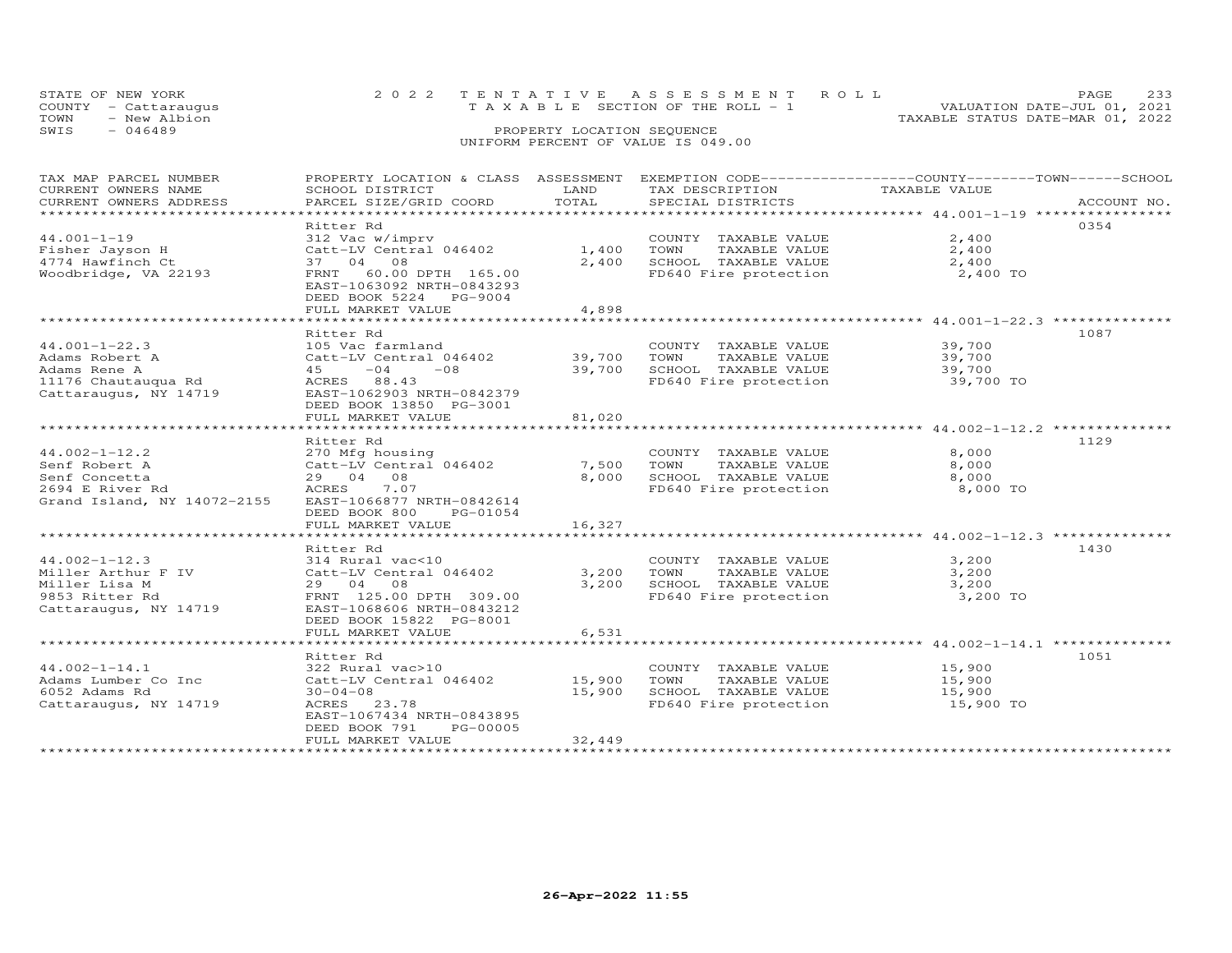| STATE OF NEW YORK<br>COUNTY - Cattaraugus | 2022 TENTATIVE ASSESSMENT ROLL<br>T A X A B L E SECTION OF THE ROLL - 1 | PAGE.<br>VALUATION DATE-JUL 01, 2021 | 234 |
|-------------------------------------------|-------------------------------------------------------------------------|--------------------------------------|-----|
| - New Albion<br>TOWN<br>SWIS<br>$-046489$ | PROPERTY LOCATION SEQUENCE                                              | TAXABLE STATUS DATE-MAR 01, 2022     |     |
|                                           | UNIFORM PERCENT OF VALUE IS 049.00                                      |                                      |     |

| TAX MAP PARCEL NUMBER<br>CURRENT OWNERS NAME<br>CURRENT OWNERS ADDRESS | PROPERTY LOCATION & CLASS ASSESSMENT<br>SCHOOL DISTRICT<br>PARCEL SIZE/GRID COORD | LAND<br>TOTAL | TAX DESCRIPTION<br>SPECIAL DISTRICTS | EXEMPTION CODE-----------------COUNTY-------TOWN------SCHOOL<br>TAXABLE VALUE | ACCOUNT NO. |
|------------------------------------------------------------------------|-----------------------------------------------------------------------------------|---------------|--------------------------------------|-------------------------------------------------------------------------------|-------------|
| **********************                                                 |                                                                                   |               |                                      |                                                                               |             |
|                                                                        | Ritter Rd                                                                         |               |                                      |                                                                               | 0470        |
| $44.002 - 1 - 14.4$                                                    | 210 1 Family Res                                                                  |               | COUNTY TAXABLE VALUE                 | 58,200                                                                        |             |
| Swiech David                                                           | Catt-LV Central 046402                                                            | 8,800         | TOWN<br>TAXABLE VALUE                | 58,200                                                                        |             |
| Swiech Sandra S                                                        | 30 04<br>08                                                                       | 58,200        | SCHOOL TAXABLE VALUE                 | 58,200                                                                        |             |
| 5036 Pittsburg St                                                      | 9.62<br>ACRES                                                                     |               | FD640 Fire protection                | 58,200 TO                                                                     |             |
| Hamburg, NY 14075                                                      | EAST-1068440 NRTH-0843727                                                         |               |                                      |                                                                               |             |
|                                                                        | DEED BOOK 00961 PG-00932                                                          |               |                                      |                                                                               |             |
|                                                                        | FULL MARKET VALUE                                                                 | 118,776       |                                      |                                                                               |             |
|                                                                        |                                                                                   |               |                                      |                                                                               |             |
|                                                                        | 9765 Ritter Rd                                                                    |               |                                      |                                                                               | 0189        |
| $44.002 - 1 - 7$                                                       | 270 Mfg housing                                                                   |               | COUNTY TAXABLE VALUE                 | 23,400                                                                        |             |
| Frentz Larry                                                           | Catt-LV Central 046402                                                            | 4,000         | TOWN<br>TAXABLE VALUE                | 23,400                                                                        |             |
| 9765 Ritter Rd                                                         | 30 04<br>08                                                                       | 23,400        | SCHOOL TAXABLE VALUE                 | 23,400                                                                        |             |
| Cattaraugus, NY 14719                                                  | ACRES<br>1.00                                                                     |               | FD640 Fire protection                | 23,400 TO                                                                     |             |
|                                                                        | EAST-1069881 NRTH-0843446                                                         |               |                                      |                                                                               |             |
|                                                                        | DEED BOOK 795<br>PG-01004                                                         |               |                                      |                                                                               |             |
|                                                                        | FULL MARKET VALUE                                                                 | 47,755        |                                      |                                                                               |             |
|                                                                        |                                                                                   |               |                                      |                                                                               |             |
|                                                                        | 9777 Ritter Rd                                                                    |               |                                      |                                                                               |             |
| $44.002 - 1 - 12.5$                                                    | 314 Rural vac<10                                                                  |               | COUNTY TAXABLE VALUE                 | 6,700                                                                         |             |
| Denardo Joseph L                                                       | Catt-LV Central 046402                                                            | 6,700         | TOWN<br>TAXABLE VALUE                | 6,700                                                                         |             |
| Ellerman Ann M                                                         | $23 - 4 - 8$                                                                      | 6,700         | SCHOOL TAXABLE VALUE                 | 6,700                                                                         |             |
| 5360 E Highway 160                                                     | Split from 12.4                                                                   |               | FD640 Fire protection                | 6,700 TO                                                                      |             |
| Pagosa Springs, CO 81147                                               | 5.42<br>ACRES                                                                     |               |                                      |                                                                               |             |
|                                                                        | EAST-1068304 NRTH-0843090                                                         |               |                                      |                                                                               |             |
| PRIOR OWNER ON 3/01/2022                                               | DEED BOOK 20221 PG-2053                                                           |               |                                      |                                                                               |             |
| Denardo Joseph L                                                       | FULL MARKET VALUE                                                                 | 13,673        |                                      |                                                                               |             |
| *****************                                                      |                                                                                   |               |                                      |                                                                               |             |
|                                                                        | 9802 Ritter Rd                                                                    |               |                                      |                                                                               | 1286        |
| $44.002 - 1 - 5.2$                                                     | 260 Seasonal res                                                                  |               | COUNTY TAXABLE VALUE                 | 33,400                                                                        |             |
| Wilcox Tracey                                                          | Catt-LV Central 046402                                                            | 11,500        | TAXABLE VALUE<br>TOWN                | 33,400                                                                        |             |
| Wilcox Kelley                                                          | 30 04 08                                                                          | 33,400        | SCHOOL TAXABLE VALUE                 | 33,400                                                                        |             |
| 72 Lyceum St                                                           | ACRES 15.00                                                                       |               | FD640 Fire protection                | 33,400 TO                                                                     |             |
| Geneva, NY 14456                                                       | EAST-1069654 NRTH-0844351                                                         |               |                                      |                                                                               |             |
|                                                                        | DEED BOOK 13853 PG-6002                                                           |               |                                      |                                                                               |             |
|                                                                        | FULL MARKET VALUE                                                                 | 68,163        |                                      |                                                                               |             |
|                                                                        |                                                                                   |               |                                      |                                                                               |             |
|                                                                        | 9832 Ritter Rd                                                                    |               |                                      |                                                                               | 1449        |
| $44.002 - 1 - 5.5$                                                     | 240 Rural res                                                                     |               | COUNTY TAXABLE VALUE                 | 127,600                                                                       |             |
| Harvey Justin L                                                        | Catt-LV Central 046402                                                            | 14,700        | TOWN<br>TAXABLE VALUE                | 127,600                                                                       |             |
| Harvey Jewel Lee                                                       | 30 04 08                                                                          | 127,600       | SCHOOL TAXABLE VALUE                 | 127,600                                                                       |             |
| 9832 Ritter Rd                                                         | $3/13$ -mrqd $1-5.1$ into parc                                                    |               | FD640 Fire protection                | 127,600 TO                                                                    |             |
| New Albion, NY 14719                                                   | ACRES 19.90                                                                       |               |                                      |                                                                               |             |
|                                                                        | EAST-1069125 NRTH-0944067                                                         |               |                                      |                                                                               |             |
|                                                                        | DEED BOOK 20200 PG-2750                                                           |               |                                      |                                                                               |             |
|                                                                        | FULL MARKET VALUE                                                                 | 260,408       |                                      |                                                                               |             |
|                                                                        | ***********************                                                           |               |                                      |                                                                               |             |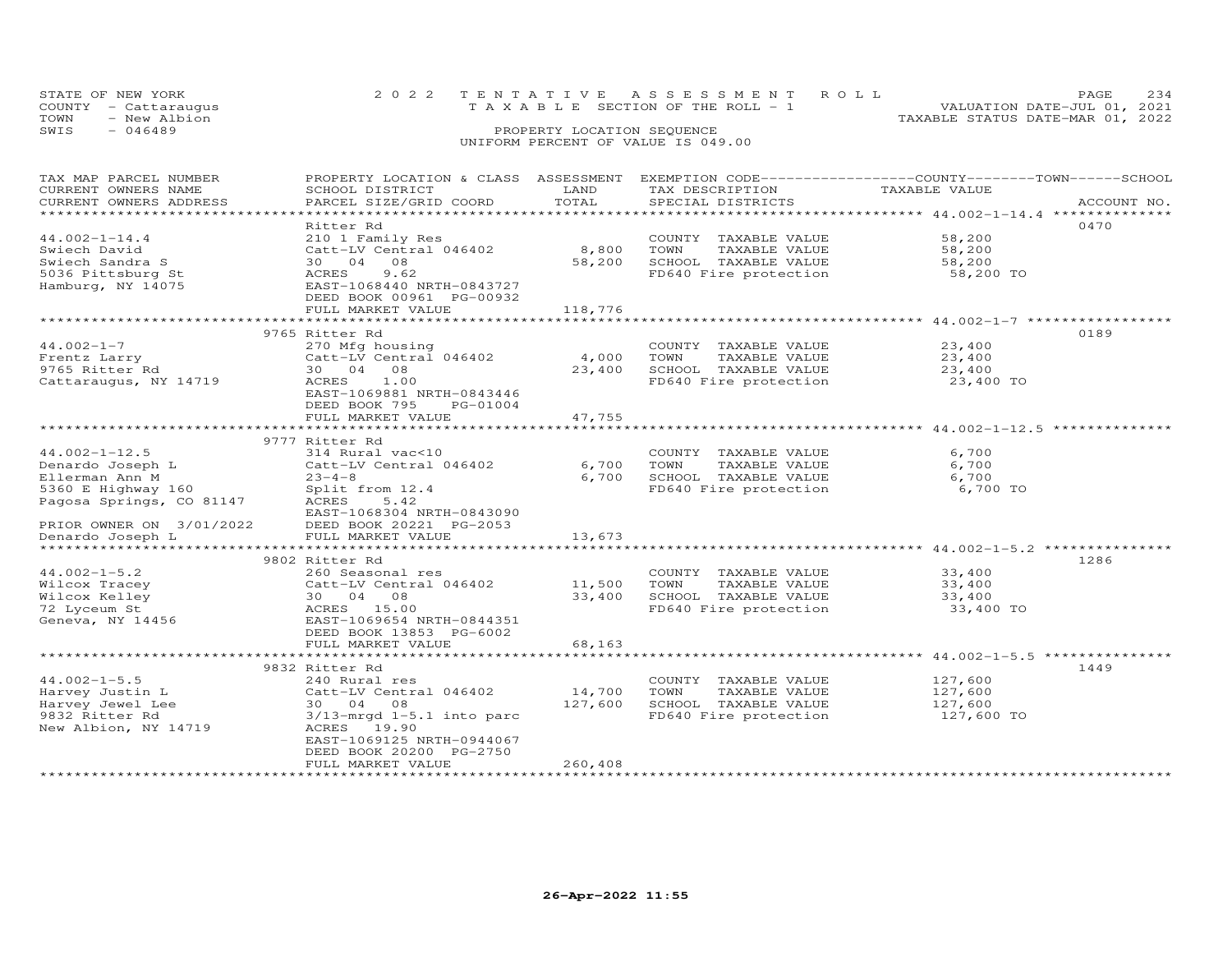| STATE OF NEW YORK<br>COUNTY - Cattaraugus |              |  |                                    |  | 2022 TENTATIVE ASSESSMENT ROLL<br>T A X A B L E SECTION OF THE ROLL - 1 |                                  | PAGE<br>VALUATION DATE-JUL 01, 2021 | 235 |
|-------------------------------------------|--------------|--|------------------------------------|--|-------------------------------------------------------------------------|----------------------------------|-------------------------------------|-----|
| TOWN                                      | - New Albion |  |                                    |  |                                                                         | TAXABLE STATUS DATE-MAR 01, 2022 |                                     |     |
| SWIS<br>- 046489                          |              |  | PROPERTY LOCATION SEQUENCE         |  |                                                                         |                                  |                                     |     |
|                                           |              |  | UNIFORM PERCENT OF VALUE IS 049.00 |  |                                                                         |                                  |                                     |     |

| TAX MAP PARCEL NUMBER<br>CURRENT OWNERS NAME<br>CURRENT OWNERS ADDRESS                              | PROPERTY LOCATION & CLASS ASSESSMENT<br>SCHOOL DISTRICT<br>PARCEL SIZE/GRID COORD                                                                                       | LAND<br>TOTAL                     | TAX DESCRIPTION                                 | EXEMPTION CODE------------------COUNTY-------TOWN-----SCHOOL<br>SPECIAL DISTRICTS                       |                                  | TAXABLE VALUE                                                             |                                | ACCOUNT NO.                        |
|-----------------------------------------------------------------------------------------------------|-------------------------------------------------------------------------------------------------------------------------------------------------------------------------|-----------------------------------|-------------------------------------------------|---------------------------------------------------------------------------------------------------------|----------------------------------|---------------------------------------------------------------------------|--------------------------------|------------------------------------|
|                                                                                                     |                                                                                                                                                                         |                                   |                                                 |                                                                                                         |                                  |                                                                           |                                |                                    |
| $44.002 - 1 - 13$<br>Miller Arthur F IV<br>Miller Lisa M<br>9853 Ritter Rd<br>Cattaraugus, NY 14719 | 9853 Ritter Rd<br>210 1 Family Res<br>Catt-LV Central 046402<br>29 04 08<br>Land Contract<br>ACRES<br>2.30<br>EAST-1068842 NRTH-0843211<br>DEED BOOK 15822 PG-8001      | 42,800 TOWN                       | BAS STAR                                        | 41854<br>4,800 COUNTY TAXABLE VALUE<br>TAXABLE VALUE<br>SCHOOL TAXABLE VALUE<br>FD640 Fire protection   | $\Omega$                         | $\overline{O}$<br>42,800<br>42,800<br>26,000<br>42,800 TO                 | 0330<br>$\Omega$               | 16,800                             |
|                                                                                                     | FULL MARKET VALUE<br>************************                                                                                                                           | 87,347                            |                                                 | *********************** 44.002-1-12.4 **                                                                |                                  |                                                                           |                                |                                    |
| $44.002 - 1 - 12.4$<br>Durni Devin<br>PO Box 12<br>Cattaraugus, NY 14719                            | 9889 Ritter Rd<br>322 Rural vac>10<br>Catt-LV Central 046402<br>$9/11$ -splt from $1-12.1$<br>$23 - 4 - 8$<br>ACRES<br>89.38<br>EAST-1068513 NRTH-0842351               | 36,400<br>36,400                  | TOWN                                            | COUNTY TAXABLE VALUE<br>TAXABLE VALUE<br>SCHOOL TAXABLE VALUE<br>FD640 Fire protection                  |                                  | 36,400<br>36,400<br>36,400<br>36,400 TO                                   | 1564                           |                                    |
|                                                                                                     | DEED BOOK 20924 PG-4001<br>FULL MARKET VALUE                                                                                                                            | 74,286                            |                                                 |                                                                                                         |                                  |                                                                           |                                |                                    |
|                                                                                                     | *************************                                                                                                                                               |                                   |                                                 |                                                                                                         |                                  |                                                                           |                                |                                    |
|                                                                                                     | 9985 Ritter Rd                                                                                                                                                          |                                   |                                                 |                                                                                                         |                                  |                                                                           | 0307                           |                                    |
| $44.002 - 1 - 14.2$<br>King Thomas J Life Us<br>9985 Ritter Rd<br>Cattaraugus, NY 14719             | 270 Mfg housing<br>Catt-LV Central 046402<br>30 04 08<br>2.88<br>ACRES<br>EAST-1066942 NRTH-0843595<br>DEED BOOK 26196 PG-4001<br>FULL MARKET VALUE                     | 5,100 AGED S                      | AGED C/T 41801<br>72,700 ENH STAR 41834<br>TOWN | 41804<br>COUNTY TAXABLE VALUE<br>TAXABLE VALUE<br>SCHOOL TAXABLE VALUE<br>148,367 FD640 Fire protection | $\Omega$<br>$\Omega$<br>$\Omega$ | 36,350<br>$\Omega$<br>$\Omega$<br>36,350<br>36,350<br>12,585<br>72,700 TO | 36,350<br>$\Omega$<br>$\Omega$ | $\overline{0}$<br>18,175<br>41,940 |
|                                                                                                     | **********************<br>10023 Ritter Rd                                                                                                                               |                                   |                                                 |                                                                                                         |                                  | **** 44.001-1-14.1 **                                                     | 1261                           |                                    |
| $44.001 - 1 - 14.1$<br>10023 Ritter Road LLC<br>43 Court St 910<br>Buffalo, NY 14202                | 260 Seasonal res<br>Catt-LV Central 046402<br>38 04 08<br>ACRES 54.65<br>EAST-1066420 NRTH-0841265<br>DEED BOOK 28937 PG-5001<br>FULL MARKET VALUE                      | 29,000 TOWN<br>131,700<br>268,776 |                                                 | COUNTY TAXABLE VALUE<br>TAXABLE VALUE<br>SCHOOL TAXABLE VALUE<br>FD640 Fire protection                  |                                  | 131,700<br>131,700<br>131,700<br>131,700 TO                               |                                |                                    |
|                                                                                                     | *************************                                                                                                                                               |                                   |                                                 | *********************** 44.001-1-16 ****************                                                    |                                  |                                                                           |                                |                                    |
| $44.001 - 1 - 16$<br>Povhe Charles D<br>224 Miller St<br>Gowanda, NY 14070                          | 10097 Ritter Rd<br>260 Seasonal res<br>Catt-LV Central 046402<br>21 04 08<br>ACRES 30.84<br>EAST-1064689 NRTH-0842196<br>DEED BOOK 854<br>PG-01115<br>FULL MARKET VALUE | 19,400<br>36,700<br>74,898        | TOWN                                            | COUNTY TAXABLE VALUE<br>TAXABLE VALUE<br>SCHOOL TAXABLE VALUE<br>FD640 Fire protection                  |                                  | 36,700<br>36,700<br>36,700<br>36,700 TO                                   | 0196                           |                                    |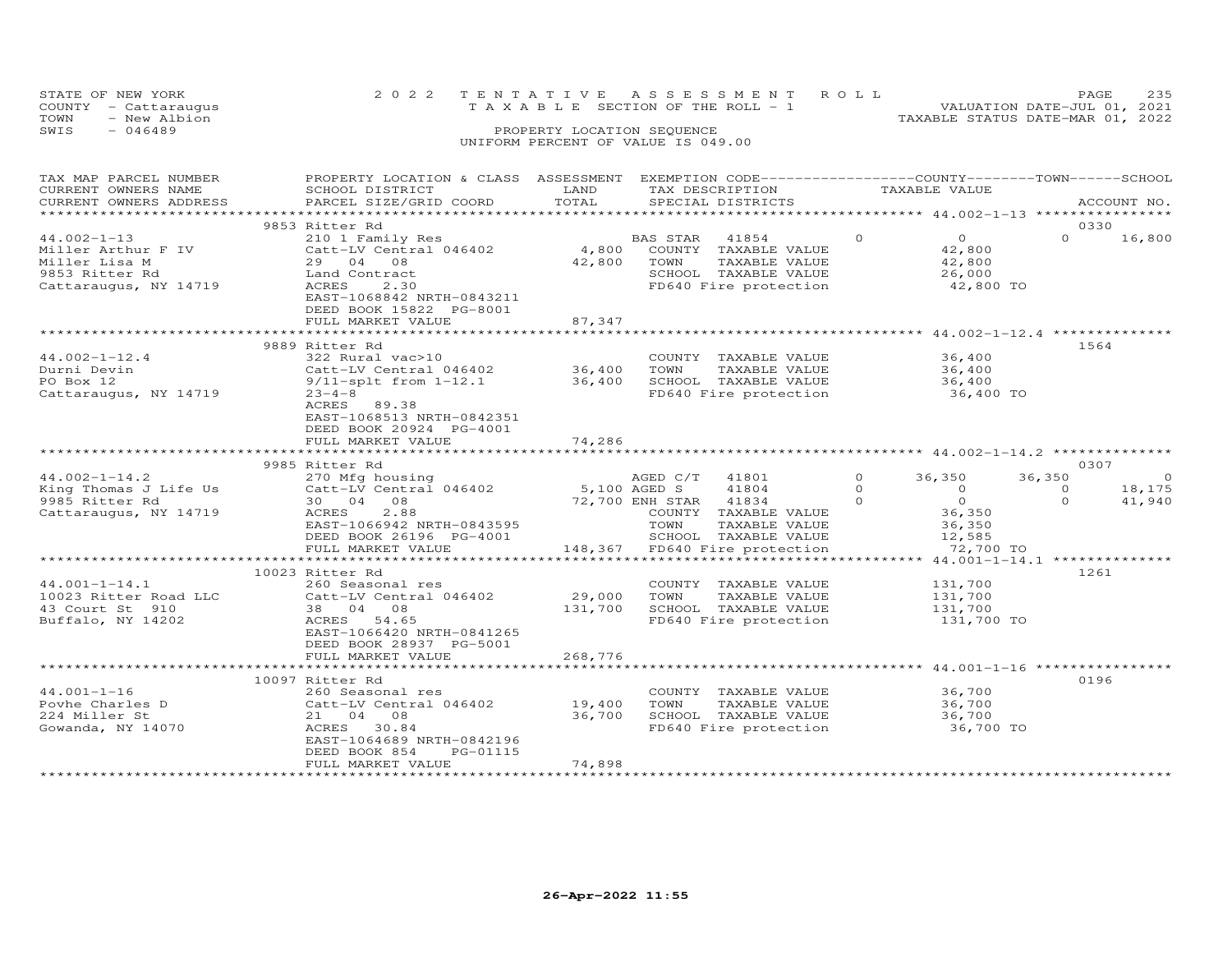| STATE OF NEW YORK    | 2022 TENTATIVE ASSESSMENT ROLL                                                              | 236<br><b>PAGE</b>               |
|----------------------|---------------------------------------------------------------------------------------------|----------------------------------|
| COUNTY - Cattaraugus | TAXABLE SECTION OF THE ROLL - 1                                                             | VALUATION DATE-JUL 01, 2021      |
| TOWN<br>- New Albion |                                                                                             | TAXABLE STATUS DATE-MAR 01, 2022 |
| $-046489$<br>SWIS    | PROPERTY LOCATION SEQUENCE                                                                  |                                  |
|                      | $\ldots$ , $\ldots$ $\ldots$ $\ldots$ $\ldots$ $\ldots$ $\ldots$ $\ldots$ $\ldots$ $\ldots$ |                                  |

### UNIFORM PERCENT OF VALUE IS 049.00

| TAX MAP PARCEL NUMBER                                 | PROPERTY LOCATION & CLASS ASSESSMENT EXEMPTION CODE-----------------COUNTY-------TOWN------SCHOOL               |                  |                                       |          |                   |                  |             |
|-------------------------------------------------------|-----------------------------------------------------------------------------------------------------------------|------------------|---------------------------------------|----------|-------------------|------------------|-------------|
| CURRENT OWNERS NAME                                   | SCHOOL DISTRICT                                                                                                 | LAND             | TAX DESCRIPTION                       |          | TAXABLE VALUE     |                  |             |
| CURRENT OWNERS ADDRESS                                | PARCEL SIZE/GRID COORD                                                                                          | TOTAL            | SPECIAL DISTRICTS                     |          |                   |                  | ACCOUNT NO. |
|                                                       |                                                                                                                 |                  |                                       |          |                   |                  |             |
|                                                       | 10098 Ritter Rd                                                                                                 |                  |                                       | $\Omega$ | $\Omega$          | 0232<br>$\Omega$ |             |
| $44.001 - 1 - 13$                                     | 210 1 Family Res                                                                                                |                  | BAS STAR<br>41854                     |          |                   |                  | 16,800      |
| Douglas J. Moberg                                     | Catt-LV Central 046402                                                                                          | 6,300<br>100,000 | COUNTY TAXABLE VALUE<br>TOWN          |          | 100,000           |                  |             |
| Arnold E & Susan F Moberg Fami 38 04 08               |                                                                                                                 |                  | TAXABLE VALUE<br>SCHOOL TAXABLE VALUE |          | 100,000<br>83,200 |                  |             |
|                                                       | 10098 Ritter Rd                     ACRES     4.90<br>Cattaraugus, NY 14719           EAST-1065123 NRTH-0843522 |                  | FD640 Fire protection                 |          | 100,000 TO        |                  |             |
|                                                       | DEED BOOK 17257 PG-6002                                                                                         |                  |                                       |          |                   |                  |             |
|                                                       | FULL MARKET VALUE                                                                                               | 204,082          |                                       |          |                   |                  |             |
|                                                       |                                                                                                                 |                  |                                       |          |                   |                  |             |
|                                                       | 10125 Ritter Rd                                                                                                 |                  |                                       |          |                   | 0231             |             |
| $44.001 - 1 - 15$                                     | 240 Rural res                                                                                                   |                  | COUNTY TAXABLE VALUE                  |          | 96,100            |                  |             |
| Gugino John J                                         | Catt-LV Central 046402                                                                                          | 30,600           | TOWN<br>TAXABLE VALUE                 |          | 96,100            |                  |             |
| Gugino Katherine                                      | 21 04 08                                                                                                        | 96,100           | SCHOOL TAXABLE VALUE                  |          | 96,100            |                  |             |
| 41 Kirkwood Dr                                        | ACRES<br>58.71                                                                                                  |                  | FD640 Fire protection 56,100 TO       |          |                   |                  |             |
| Elma, NY 14059                                        | EAST-1065511 NRTH-0842238                                                                                       |                  |                                       |          |                   |                  |             |
|                                                       | DEED BOOK 00942 PG-00101                                                                                        |                  |                                       |          |                   |                  |             |
|                                                       | FULL MARKET VALUE                                                                                               | 196,122          |                                       |          |                   |                  |             |
|                                                       |                                                                                                                 |                  |                                       |          |                   |                  |             |
|                                                       | 10283 Ritter Rd                                                                                                 |                  |                                       |          |                   | 1342             |             |
| $44.001 - 1 - 12.3$                                   | 240 Rural res                                                                                                   |                  | VET COM C 41132                       | $\Omega$ | 11,200            | $\Omega$         | $\Omega$    |
| Neverland Airport LLC                                 | Catt-LV Central 046402                                                                                          |                  | 29,000 VET COM C 41132                | $\Omega$ | 11,200            | $\circ$          |             |
| Henry Fisher                                          | 38 04 08                                                                                                        |                  | 119,600 VET DIS C 41142               | $\Omega$ | 5,980             | $\Omega$         |             |
| 10238 Ritter Rd                                       | $2/2018$ -mrgd $1-20$ in parce                                                                                  |                  | VET DIS C 41142                       | $\Omega$ | 22,400            | $\Omega$         |             |
| Cattaraugus, NY 14719                                 | ACRES 48.00                                                                                                     |                  | COUNTY TAXABLE VALUE                  |          | 68,820            |                  |             |
|                                                       | EAST-1062544 NRTH-0843962                                                                                       |                  | TOWN<br>TAXABLE VALUE                 |          | 119,600           |                  |             |
|                                                       | DEED BOOK 28346 PG-5002                                                                                         |                  | SCHOOL TAXABLE VALUE                  |          | 119,600           |                  |             |
|                                                       | FULL MARKET VALUE                                                                                               |                  | 244,082 FD640 Fire protection         |          | 119,600 TO        |                  |             |
|                                                       | 10374 Ritter Rd                                                                                                 |                  |                                       |          |                   | 0437             |             |
| $44.001 - 1 - 21$                                     | 210 1 Family Res                                                                                                |                  | COUNTY TAXABLE VALUE                  |          | 63,000            |                  |             |
| The Neverland Trust                                   | Catt-LV Central 046402                                                                                          | 4,400            | TOWN<br>TAXABLE VALUE                 |          | 63,000            |                  |             |
| 10238 Ritter Rd                                       | 46 04 08                                                                                                        | 63,000           | SCHOOL TAXABLE VALUE                  |          | 63,000            |                  |             |
| Cattaraugus, NY 14719                                 | ACRES<br>1.73                                                                                                   |                  | FD640 Fire protection                 |          | 63,000 TO         |                  |             |
|                                                       | EAST-1061555 NRTH-0843532                                                                                       |                  |                                       |          |                   |                  |             |
|                                                       | DEED BOOK 22967 PG-8002                                                                                         |                  |                                       |          |                   |                  |             |
|                                                       | FULL MARKET VALUE                                                                                               | 128,571          |                                       |          |                   |                  |             |
|                                                       |                                                                                                                 |                  |                                       |          |                   |                  |             |
|                                                       | 7167 Route 353                                                                                                  |                  |                                       |          |                   | 0490             |             |
| $44.002 - 1 - 12.1$                                   | 710 Manufacture                                                                                                 |                  | COUNTY TAXABLE VALUE                  |          | 206,500           |                  |             |
| Composite Panel Solutions Inc. Catt-LV Central 046402 |                                                                                                                 | 10,900           | TOWN<br>TAXABLE VALUE                 |          | 206,500           |                  |             |
| 7167 Rte 353                                          | $22/29$ 04 08                                                                                                   | 206,500          | SCHOOL TAXABLE VALUE                  |          | 206,500           |                  |             |
| Cattaraugus, NY 14719                                 | 23/4/8                                                                                                          |                  | FD640 Fire protection                 |          | 206,500 TO        |                  |             |
|                                                       | 9/11-splt 94.8 ac-Mancuso                                                                                       |                  |                                       |          |                   |                  |             |
|                                                       | 18.20<br>ACRES                                                                                                  |                  |                                       |          |                   |                  |             |
|                                                       | EAST-1070354 NRTH-0842958                                                                                       |                  |                                       |          |                   |                  |             |
|                                                       | DEED BOOK 1013<br>PG-513                                                                                        |                  |                                       |          |                   |                  |             |
|                                                       | FULL MARKET VALUE                                                                                               | 421,429          |                                       |          |                   |                  |             |
|                                                       |                                                                                                                 |                  |                                       |          |                   |                  |             |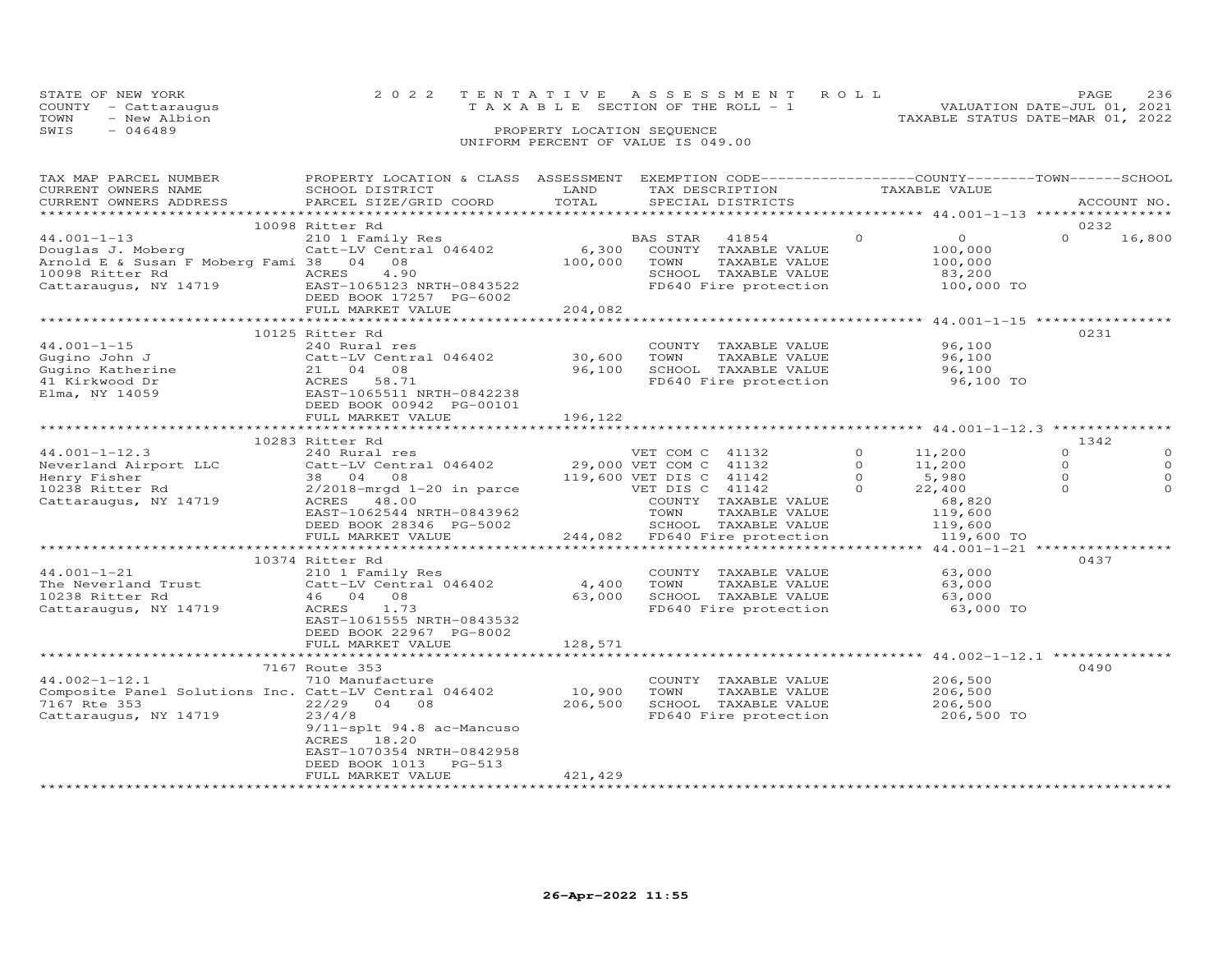| STATE OF NEW YORK    | 2022 TENTATIVE ASSESSMENT ROLL            |  |                                  | PAGE.                       | つっつ |
|----------------------|-------------------------------------------|--|----------------------------------|-----------------------------|-----|
| COUNTY - Cattaraugus | $T A X A B I. E$ SECTION OF THE ROLL $-1$ |  |                                  | VALUATION DATE-JUL 01, 2021 |     |
| TOWN<br>- New Albion |                                           |  | TAXABLE STATUS DATE-MAR 01, 2022 |                             |     |
| SWIS<br>- 046489     | PROPERTY LOCATION SEQUENCE                |  |                                  |                             |     |
|                      | UNIFORM PERCENT OF VALUE IS 049.00        |  |                                  |                             |     |

| TAX MAP PARCEL NUMBER<br>CURRENT OWNERS NAME<br>CURRENT OWNERS ADDRESS                                                                                             | PROPERTY LOCATION & CLASS ASSESSMENT<br>SCHOOL DISTRICT<br>PARCEL SIZE/GRID COORD                                                                                                                                                                                                                                                                                                                              | LAND<br>TOTAL                                        | EXEMPTION CODE-----------------COUNTY-------TOWN------SCHOOL<br>TAX DESCRIPTION<br>SPECIAL DISTRICTS                                                                                             | TAXABLE VALUE                                                                  | ACCOUNT NO.  |
|--------------------------------------------------------------------------------------------------------------------------------------------------------------------|----------------------------------------------------------------------------------------------------------------------------------------------------------------------------------------------------------------------------------------------------------------------------------------------------------------------------------------------------------------------------------------------------------------|------------------------------------------------------|--------------------------------------------------------------------------------------------------------------------------------------------------------------------------------------------------|--------------------------------------------------------------------------------|--------------|
|                                                                                                                                                                    |                                                                                                                                                                                                                                                                                                                                                                                                                |                                                      |                                                                                                                                                                                                  |                                                                                |              |
| $44.002 - 2 - 2$<br>Reid Mark A<br>Reid Melissa J<br>15 Gail Drive<br>Cattaraugus, NY 14719                                                                        | 284 S Main St<br>210 1 Family Res<br>Catt-LV Central 046402<br>22 04<br>08<br>FRNT<br>66.00 DPTH 297.00<br>EAST-1071060 NRTH-0844347<br>DEED BOOK 20190 PG-2644                                                                                                                                                                                                                                                | 1,700<br>34,200                                      | COUNTY TAXABLE VALUE<br>TOWN<br>TAXABLE VALUE<br>SCHOOL TAXABLE VALUE<br>FD640 Fire protection                                                                                                   | 34,200<br>34,200<br>34,200<br>34,200 TO                                        | 0433         |
|                                                                                                                                                                    | FULL MARKET VALUE                                                                                                                                                                                                                                                                                                                                                                                              | 69,796                                               |                                                                                                                                                                                                  |                                                                                |              |
| $34.004 - 2 - 4.2$<br>Prout Wilson<br>Rosemary Prout<br>2418 Kensington Ave<br>Snyder, NY 14226                                                                    | Scott Hollow Rd<br>314 Rural vac<10<br>Catt-LV Central 046402<br>$-04$<br>$-08$<br>63 — 1<br>ACRES 1.29<br>EAST-1053026 NRTH-0849327<br>DEED BOOK 506<br>PG-00430<br>FULL MARKET VALUE                                                                                                                                                                                                                         | 4,200<br>4,200<br>8,571                              | COUNTY TAXABLE VALUE<br>TAXABLE VALUE<br>TOWN<br>SCHOOL TAXABLE VALUE<br>FD640 Fire protection                                                                                                   | 4,200<br>4,200<br>4,200<br>4,200 TO                                            | 0388         |
|                                                                                                                                                                    | ******************************                                                                                                                                                                                                                                                                                                                                                                                 | *************                                        |                                                                                                                                                                                                  |                                                                                |              |
| $34.004 - 2 - 5$<br>McGee Patricia A<br>2971 Hopkins Rd<br>Amherst, NY 14228<br>$34.004 - 2 - 8$<br>Rogala Michael C<br>617 Lake Shore Blvd<br>Rochester, NY 14617 | Scott Hollow Rd<br>260 Seasonal res<br>Catt-LV Central 046402<br>63 04 08<br>FRNT 185.00 DPTH 180.00<br>EAST-1054727 NRTH-0847612<br>DEED BOOK 5958 PG-8001<br>FULL MARKET VALUE<br>Scott Hollow Rd<br>314 Rural vac<10<br>Catt-LV Central 046402<br>63 —<br>$-04$<br>$-08$<br>James 1/3 Int<br>Patricia 2/3 Int<br>ACRES<br>1.95<br>EAST-1051665 NRTH-0851033<br>DEED BOOK 20210 PG-1681<br>FULL MARKET VALUE | 4,500<br>21,000<br>42,857<br>4,600<br>4,600<br>9,388 | COUNTY TAXABLE VALUE<br>TOWN<br>TAXABLE VALUE<br>SCHOOL TAXABLE VALUE<br>FD640 Fire protection<br>COUNTY TAXABLE VALUE<br>TOWN<br>TAXABLE VALUE<br>SCHOOL TAXABLE VALUE<br>FD640 Fire protection | 21,000<br>21,000<br>21,000<br>21,000 TO<br>4,600<br>4,600<br>4,600<br>4,600 TO | 0302<br>0417 |
| $35.003 - 1 - 18.1$<br>Bobseine Ike G<br>10527 42nd St<br>Cattaraugus, NY 14719<br>MAY BE SUBJECT TO PAYMENT<br>UNDER RPTL480A UNTIL 2031                          | Scott Hollow Rd<br>322 Rural vac>10<br>Catt-LV Central 046402<br>55 04 08<br>9/09-splt 25.15 acres-Con<br>ACRES 85.12<br>EAST-1057755 NRTH-0848347<br>DEED BOOK 15648 PG-6001<br>FULL MARKET VALUE                                                                                                                                                                                                             | 45,800<br>45,800<br>93,469                           | COUNTY TAXABLE VALUE<br>TOWN<br>TAXABLE VALUE<br>SCHOOL TAXABLE VALUE<br>FD640 Fire protection                                                                                                   | 45,800<br>45,800<br>45,800<br>45,800 TO                                        | 0244         |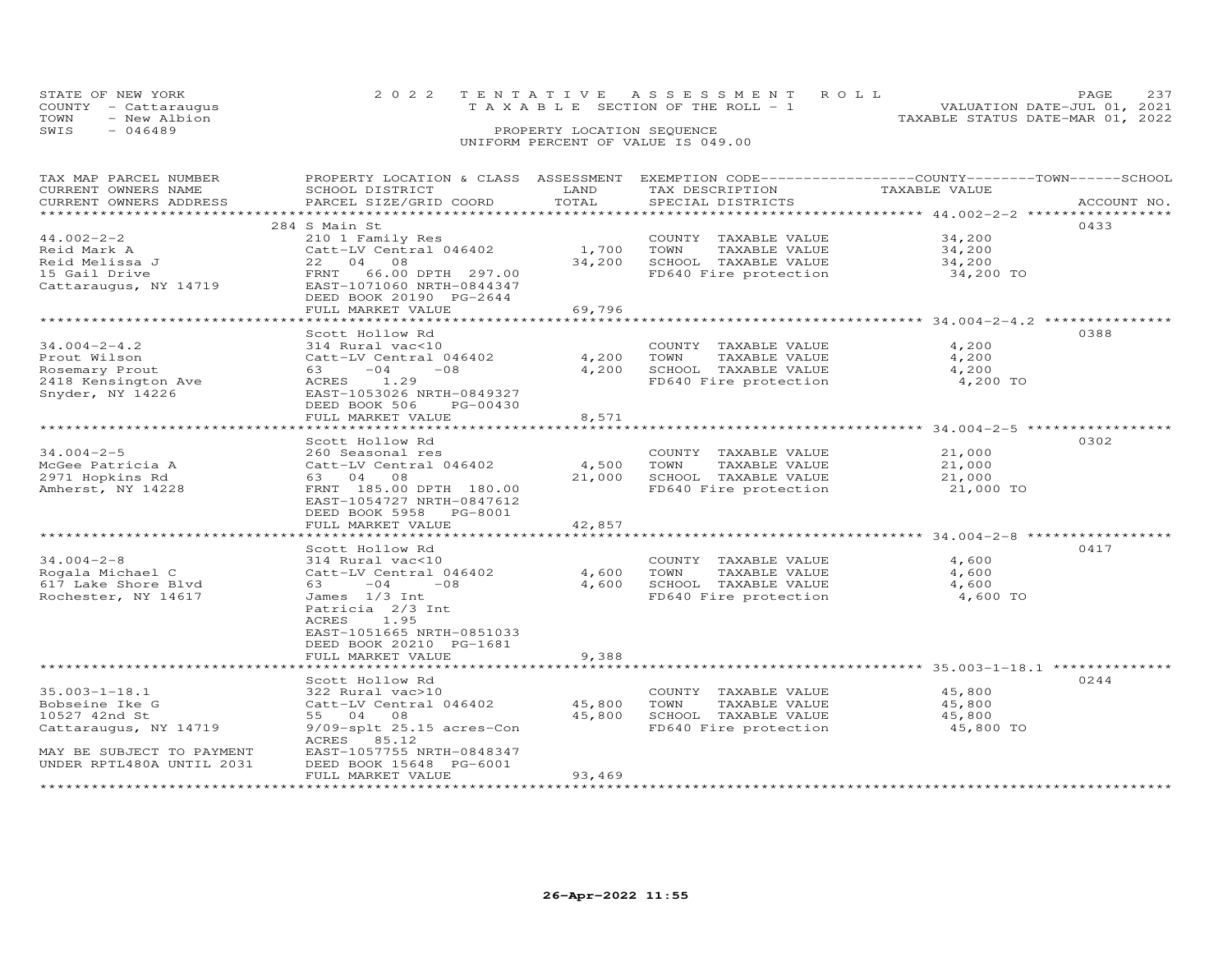|      | STATE OF NEW YORK    | 2022 TENTATIVE ASSESSMENT ROLL        |                            |  | PAGE                             | 238 |
|------|----------------------|---------------------------------------|----------------------------|--|----------------------------------|-----|
|      | COUNTY - Cattaraugus | T A X A B L E SECTION OF THE ROLL - 1 |                            |  | VALUATION DATE-JUL 01, 2021      |     |
| TOWN | - New Albion         |                                       |                            |  | TAXABLE STATUS DATE-MAR 01, 2022 |     |
| SWIS | $-046489$            |                                       | PROPERTY LOCATION SEQUENCE |  |                                  |     |
|      |                      | UNIFORM PERCENT OF VALUE IS 049.00    |                            |  |                                  |     |

| TAX MAP PARCEL NUMBER                                                                                                                                                                     |                                                                                                                                               |                |                                                            | PROPERTY LOCATION & CLASS ASSESSMENT EXEMPTION CODE----------------COUNTY-------TOWN-----SCHOOL                                                                                                                                |  |
|-------------------------------------------------------------------------------------------------------------------------------------------------------------------------------------------|-----------------------------------------------------------------------------------------------------------------------------------------------|----------------|------------------------------------------------------------|--------------------------------------------------------------------------------------------------------------------------------------------------------------------------------------------------------------------------------|--|
| CURRENT OWNERS NAME                                                                                                                                                                       | SCHOOL DISTRICT                                                                                                                               | LAND           | TAX DESCRIPTION                                            | TAXABLE VALUE                                                                                                                                                                                                                  |  |
|                                                                                                                                                                                           |                                                                                                                                               |                |                                                            | .CURRENT OWNERS ADDRESS PARCEL SIZE/GRID COORD TOTAL SPECIAL DISTRICTS ACCOUNT NO ACCOUNT NO ACCOUNT NO ARE THE SERVER AND RESERVE THE SERVER SERVER AND HER ASSESS THAT A LOCOUNT NO A THE SERVER SERVER AND THE SERVER SERVE |  |
|                                                                                                                                                                                           |                                                                                                                                               |                |                                                            |                                                                                                                                                                                                                                |  |
|                                                                                                                                                                                           | Scott Hollow Rd                                                                                                                               |                |                                                            | 1532                                                                                                                                                                                                                           |  |
| $35.003 - 1 - 18.2$                                                                                                                                                                       | $\begin{array}{ccc}\n & -22 & \sqrt{10} \\ \text{Catt-LV Central} & 046402 & 20,400 \\ \text{ACRES} & 33.25\n\end{array}$                     |                | COUNTY TAXABLE VALUE 20,400                                |                                                                                                                                                                                                                                |  |
| Wolf Christopher D                                                                                                                                                                        |                                                                                                                                               | 20,400         |                                                            |                                                                                                                                                                                                                                |  |
| 3220 Woodland Ct N                                                                                                                                                                        | ACRES<br>33.25                                                                                                                                | 20,400         |                                                            |                                                                                                                                                                                                                                |  |
| North Tonawanda, NY 14120                                                                                                                                                                 | EAST-1055294 NRTH-0848347                                                                                                                     |                | FD640 Fire protection 20,400 TO                            |                                                                                                                                                                                                                                |  |
|                                                                                                                                                                                           | DEED BOOK 24251 PG-9001                                                                                                                       |                |                                                            |                                                                                                                                                                                                                                |  |
|                                                                                                                                                                                           | FULL MARKET VALUE                                                                                                                             | 41,633         |                                                            |                                                                                                                                                                                                                                |  |
|                                                                                                                                                                                           |                                                                                                                                               |                |                                                            |                                                                                                                                                                                                                                |  |
|                                                                                                                                                                                           | Scott Hollow Rd                                                                                                                               |                |                                                            | 0540                                                                                                                                                                                                                           |  |
| $43.002 - 2 - 1$                                                                                                                                                                          | 260 Seasonal res                                                                                                                              |                | COUNTY TAXABLE VALUE 77,000                                |                                                                                                                                                                                                                                |  |
| Wolf Peter                                                                                                                                                                                | Catt-LV Central 046402 62,900<br>62/63 04 08 77,000                                                                                           |                | TOWN                                                       |                                                                                                                                                                                                                                |  |
| Wolf Charles                                                                                                                                                                              |                                                                                                                                               |                |                                                            | TAXABLE VALUE 77,000<br>L TAXABLE VALUE 77,000                                                                                                                                                                                 |  |
| 495 Morgan St                                                                                                                                                                             | Lot 62                                                                                                                                        |                |                                                            |                                                                                                                                                                                                                                |  |
| Tonawanda, NY 14120                                                                                                                                                                       | ACRES 178.73                                                                                                                                  |                |                                                            |                                                                                                                                                                                                                                |  |
|                                                                                                                                                                                           | EAST-1052702 NRTH-0847454                                                                                                                     |                |                                                            |                                                                                                                                                                                                                                |  |
|                                                                                                                                                                                           | DEED BOOK 29259 PG-7002                                                                                                                       |                |                                                            |                                                                                                                                                                                                                                |  |
|                                                                                                                                                                                           | FULL MARKET VALUE                                                                                                                             | 157,143        |                                                            |                                                                                                                                                                                                                                |  |
|                                                                                                                                                                                           |                                                                                                                                               |                |                                                            |                                                                                                                                                                                                                                |  |
|                                                                                                                                                                                           | 10688 Scott Hollow Rd                                                                                                                         |                |                                                            | 1552                                                                                                                                                                                                                           |  |
| $35.003 - 1 - 18.3$                                                                                                                                                                       |                                                                                                                                               |                |                                                            |                                                                                                                                                                                                                                |  |
| Bobseine Ike                                                                                                                                                                              |                                                                                                                                               |                | COUNTY TAXABLE VALUE 20,700<br>TOWN TAXABLE VALUE 20,700   |                                                                                                                                                                                                                                |  |
| 10527 42nd St                                                                                                                                                                             | 312 Vac w/imprv<br>Catt-LV Central 046402<br>9/09-split from 1-18.1 Ba<br>ACRES 25.15<br>20,700 SCHOOL TAXABLE VALUE<br>FD640 Fire protection |                |                                                            |                                                                                                                                                                                                                                |  |
| Cattaraugus, NY 14719                                                                                                                                                                     |                                                                                                                                               |                |                                                            | 20,700<br>20,700 TO                                                                                                                                                                                                            |  |
|                                                                                                                                                                                           | EAST-1056134 NRTH-0848319                                                                                                                     |                |                                                            |                                                                                                                                                                                                                                |  |
|                                                                                                                                                                                           | DEED BOOK 20190 PG-5661                                                                                                                       |                |                                                            |                                                                                                                                                                                                                                |  |
|                                                                                                                                                                                           | FULL MARKET VALUE                                                                                                                             |                |                                                            |                                                                                                                                                                                                                                |  |
|                                                                                                                                                                                           |                                                                                                                                               | 42,245         |                                                            |                                                                                                                                                                                                                                |  |
|                                                                                                                                                                                           |                                                                                                                                               |                |                                                            | 0435                                                                                                                                                                                                                           |  |
| $34.004 - 2 - 4.1$                                                                                                                                                                        | 10866 Scott Hollow Rd 32 PCT OF VALUE USED FOR EXEMPTION PURPOSES                                                                             |                |                                                            | AGED C/T/S 41800 0 23, 264 23, 264<br>23,264                                                                                                                                                                                   |  |
|                                                                                                                                                                                           |                                                                                                                                               |                |                                                            |                                                                                                                                                                                                                                |  |
| Scott Oscar                                                                                                                                                                               |                                                                                                                                               |                |                                                            |                                                                                                                                                                                                                                |  |
| Diate Adam                                                                                                                                                                                |                                                                                                                                               | $145,400$ TOWN | TOWN TAXABLE VALUE 122,136<br>SCHOOL TAXABLE VALUE 122,136 |                                                                                                                                                                                                                                |  |
| 145,400<br>10866 Scott Hollow Rd<br>Cattaraugus, NY 14719 EAST-1053100 NRTH-0849932                                                                                                       |                                                                                                                                               |                |                                                            |                                                                                                                                                                                                                                |  |
|                                                                                                                                                                                           |                                                                                                                                               |                | FD640 Fire protection 145,400 TO                           |                                                                                                                                                                                                                                |  |
|                                                                                                                                                                                           | DEED BOOK 23008 PG-6001                                                                                                                       |                |                                                            |                                                                                                                                                                                                                                |  |
|                                                                                                                                                                                           | FULL MARKET VALUE                                                                                                                             | 296,735        |                                                            |                                                                                                                                                                                                                                |  |
|                                                                                                                                                                                           |                                                                                                                                               |                |                                                            |                                                                                                                                                                                                                                |  |
|                                                                                                                                                                                           | 10889 Scott Hollow Rd                                                                                                                         |                |                                                            | 1384                                                                                                                                                                                                                           |  |
| $34.004 - 2 - 4.3$                                                                                                                                                                        | 270 Mfg housing                                                                                                                               |                | COUNTY TAXABLE VALUE 17,200                                |                                                                                                                                                                                                                                |  |
| External Richard E<br>Catt-LV Central 046402 2,500<br>Ackerman Michele L 63 04 08 17,200<br>1561 Master St FRNT 100.00 DPTH 215.00<br>North Tonawanda, NY 14120 EAST-1052637 NRTH-0849402 |                                                                                                                                               |                | TOWN                                                       | TAXABLE VALUE 17,200                                                                                                                                                                                                           |  |
|                                                                                                                                                                                           |                                                                                                                                               |                | SCHOOL TAXABLE VALUE                                       | 17,200                                                                                                                                                                                                                         |  |
|                                                                                                                                                                                           |                                                                                                                                               |                | FD640 Fire protection 17,200 TO                            |                                                                                                                                                                                                                                |  |
|                                                                                                                                                                                           |                                                                                                                                               |                |                                                            |                                                                                                                                                                                                                                |  |
|                                                                                                                                                                                           | DEED BOOK 11440 PG-7001                                                                                                                       |                |                                                            |                                                                                                                                                                                                                                |  |
|                                                                                                                                                                                           | FULL MARKET VALUE                                                                                                                             | 35,102         |                                                            |                                                                                                                                                                                                                                |  |
|                                                                                                                                                                                           |                                                                                                                                               |                |                                                            |                                                                                                                                                                                                                                |  |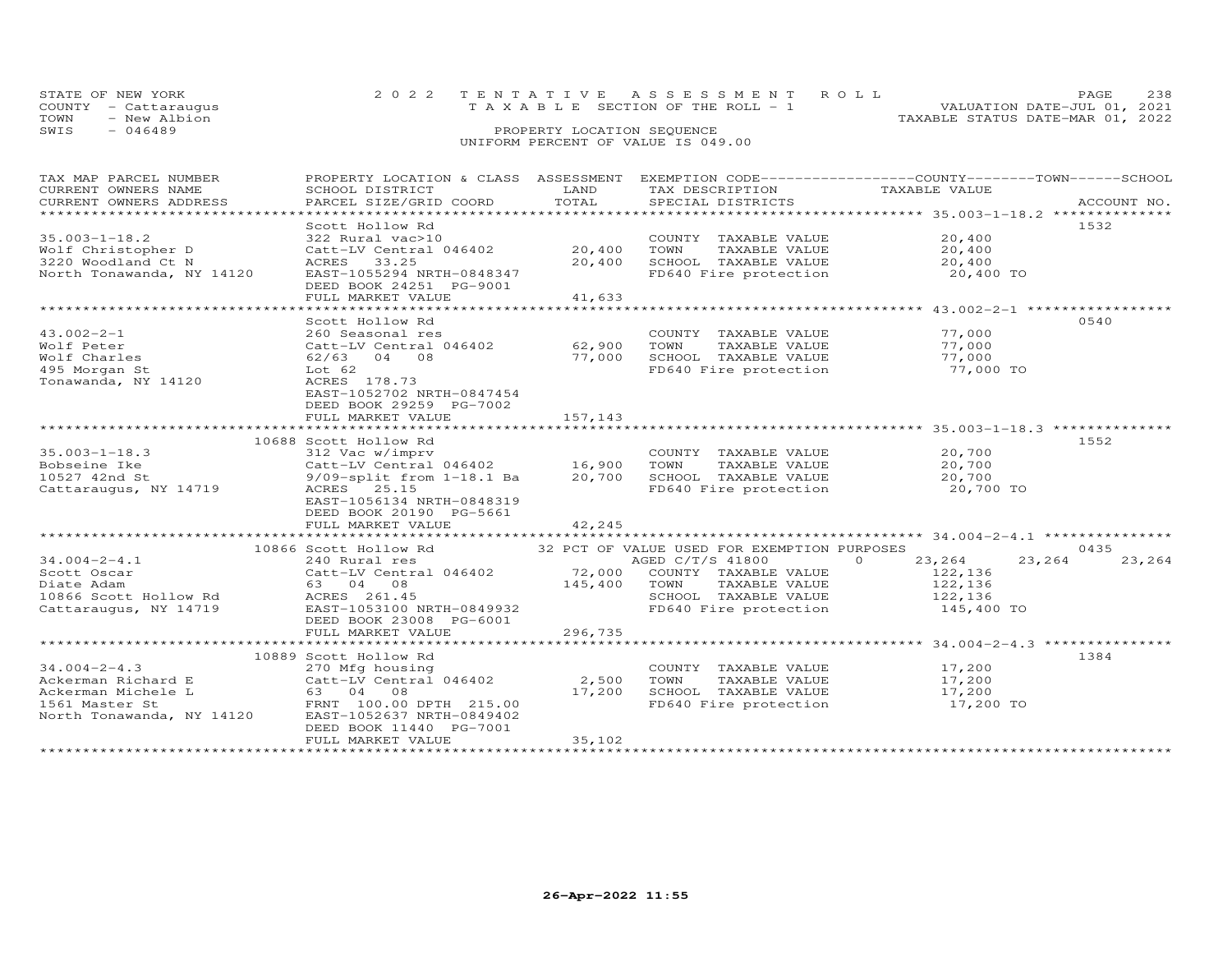|      | STATE OF NEW YORK    |  | 2022 TENTATIVE ASSESSMENT ROLL     | PAGE.                            | 239 |
|------|----------------------|--|------------------------------------|----------------------------------|-----|
|      | COUNTY - Cattaraugus |  | TAXABLE SECTION OF THE ROLL - 1    | VALUATION DATE-JUL 01, 2021      |     |
| TOWN | - New Albion         |  |                                    | TAXABLE STATUS DATE-MAR 01, 2022 |     |
| SWIS | - 046489             |  | PROPERTY LOCATION SEQUENCE         |                                  |     |
|      |                      |  | UNIFORM PERCENT OF VALUE IS 049.00 |                                  |     |

| TAX MAP PARCEL NUMBER  | PROPERTY LOCATION & CLASS ASSESSMENT EXEMPTION CODE---------------COUNTY-------TOWN------SCHOOL                                                                                                                                                                |        |                                                                |                      |             |
|------------------------|----------------------------------------------------------------------------------------------------------------------------------------------------------------------------------------------------------------------------------------------------------------|--------|----------------------------------------------------------------|----------------------|-------------|
| CURRENT OWNERS NAME    | SCHOOL DISTRICT                                                                                                                                                                                                                                                | LAND   | TAX DESCRIPTION                                                | TAXABLE VALUE        |             |
| CURRENT OWNERS ADDRESS | PARCEL SIZE/GRID COORD                                                                                                                                                                                                                                         | TOTAL  | SPECIAL DISTRICTS                                              |                      | ACCOUNT NO. |
|                        |                                                                                                                                                                                                                                                                |        |                                                                |                      |             |
|                        | 10891 Scott Hollow Rd                                                                                                                                                                                                                                          |        |                                                                |                      | 0421        |
| $34.004 - 2 - 6$       | 260 Seasonal res                                                                                                                                                                                                                                               |        | COUNTY TAXABLE VALUE                                           | 20,000               |             |
| Bragg Nathaniel J      | 260 Seasonal res<br>Catt-LV Central 046402              4,200                                                                                                                                                                                                  |        | TOWN<br>TAXABLE VALUE                                          | 20,000               |             |
|                        |                                                                                                                                                                                                                                                                | 20,000 | SCHOOL TAXABLE VALUE                                           | 20,000               |             |
|                        |                                                                                                                                                                                                                                                                |        | FD640 Fire protection                                          | 20,000 TO            |             |
|                        | Bragg Machaniel 5<br>63 04 08<br>6314 Dorchester Rd<br>Lockport, NY 14094<br>ERAT 175.00 DPTH 175.00<br>ERAT 176.00 DPTH 175.00<br>ERAT 176.0001<br>ERAT 105.0001<br>PRODUCED 2001                                                                             |        |                                                                |                      |             |
|                        | DEED BOOK 28021 PG-3001                                                                                                                                                                                                                                        |        |                                                                |                      |             |
|                        | FULL MARKET VALUE                                                                                                                                                                                                                                              | 40,816 |                                                                |                      |             |
|                        |                                                                                                                                                                                                                                                                |        |                                                                |                      |             |
|                        | 10937 Scott Hollow Rd                                                                                                                                                                                                                                          |        |                                                                |                      | 0086        |
| 34.004-2-7             | 260 Seasonal res                                                                                                                                                                                                                                               |        |                                                                | 23,100               |             |
| Luce Marc              | Catt-LV Central 046402 3,400                                                                                                                                                                                                                                   |        | COUNTY TAXABLE VALUE<br>TOWN     TAXABLE VALUE                 | 23,100               |             |
|                        |                                                                                                                                                                                                                                                                | 23,100 | SCHOOL TAXABLE VALUE                                           | 23,100               |             |
|                        |                                                                                                                                                                                                                                                                |        | FD640 Fire protection                                          |                      |             |
|                        |                                                                                                                                                                                                                                                                |        |                                                                | 23,100 TO            |             |
|                        |                                                                                                                                                                                                                                                                |        |                                                                |                      |             |
|                        | DEED BOOK 14155 PG-6005                                                                                                                                                                                                                                        |        |                                                                |                      |             |
|                        | FULL MARKET VALUE                                                                                                                                                                                                                                              | 47,143 |                                                                |                      |             |
|                        |                                                                                                                                                                                                                                                                |        |                                                                |                      |             |
|                        | 10962 Scott Hollow Rd                                                                                                                                                                                                                                          |        |                                                                |                      | 0018        |
| $34.004 - 2 - 11$      | 210 1 Family Res                                                                                                                                                                                                                                               |        | COUNTY TAXABLE VALUE<br>TOWN      TAXABLE VALUE                | 32,100               |             |
| Arnold Irene           | $\begin{array}{r} \text{210} \text{ } 1 \text{ } 1 \text{ } \text{matrix} \end{array}$ $\begin{array}{r} \text{100} \\ \text{104} \end{array}$ $\begin{array}{r} \text{211} \\ \text{212} \end{array}$ $\begin{array}{r} \text{213} \\ \text{214} \end{array}$ |        |                                                                | 32,100               |             |
|                        | 63 04 08                                                                                                                                                                                                                                                       | 32,100 | SCHOOL TAXABLE VALUE 32,100<br>FD640 Fire protection 32,100 TO |                      |             |
| Cattaraugus, NY 14719  | ACRES 1.91                                                                                                                                                                                                                                                     |        |                                                                |                      |             |
|                        | EAST-1051806 NRTH-0850890                                                                                                                                                                                                                                      |        |                                                                |                      |             |
|                        | DEED BOOK 2081 PG-7003                                                                                                                                                                                                                                         |        |                                                                |                      |             |
|                        | FULL MARKET VALUE                                                                                                                                                                                                                                              | 65,510 |                                                                |                      |             |
|                        |                                                                                                                                                                                                                                                                |        |                                                                |                      |             |
|                        | 10986 Scott Hollow Rd                                                                                                                                                                                                                                          |        |                                                                |                      | 0294        |
| $34.004 - 2 - 9$       | 260 Seasonal res                                                                                                                                                                                                                                               |        | COUNTY TAXABLE VALUE                                           | 35,000               |             |
|                        | LoBue Family Trust James F. & Catt-LV Central 046402 5,000                                                                                                                                                                                                     |        | TAXABLE VALUE<br>TOWN                                          | 35,000               |             |
|                        |                                                                                                                                                                                                                                                                | 35,000 |                                                                |                      |             |
|                        | 1999<br>LoBue James F<br>7 Deerpath Road<br>Lancaster, NY 14086<br>Lancaster, NY 14086<br>Premierons 20190 PG-3408                                                                                                                                             |        | SCHOOL TAXABLE VALUE<br>FD640 Fire protection                  | $35,000$ TO          |             |
|                        |                                                                                                                                                                                                                                                                |        |                                                                |                      |             |
|                        | DEED BOOK 20190 PG-3408                                                                                                                                                                                                                                        |        |                                                                |                      |             |
|                        | FULL MARKET VALUE                                                                                                                                                                                                                                              | 71,429 |                                                                |                      |             |
|                        |                                                                                                                                                                                                                                                                |        |                                                                |                      |             |
|                        | 10998 Scott Hollow Rd                                                                                                                                                                                                                                          |        |                                                                |                      | 0387        |
| $34.004 - 2 - 10$      | 260 Seasonal res                                                                                                                                                                                                                                               |        | COUNTY TAXABLE VALUE                                           | 18,000               |             |
| Chinchen Donald J      | Catt-LV Central 046402                                                                                                                                                                                                                                         | 5,900  | TOWN                                                           | TAXABLE VALUE 18,000 |             |
| Chinchen Diana L       | $63 -04 -08$                                                                                                                                                                                                                                                   | 18,000 |                                                                | 18,000               |             |
| PO Box 43              | ACRES 4.11                                                                                                                                                                                                                                                     |        | SCHOOL TAXABLE VALUE<br>FD640 Fire protection                  | $18,000$ TO          |             |
| East Otto, NY 14729    | EAST-1051224 NRTH-0851391                                                                                                                                                                                                                                      |        |                                                                |                      |             |
|                        | DEED BOOK 14281 PG-5001                                                                                                                                                                                                                                        |        |                                                                |                      |             |
|                        | FULL MARKET VALUE                                                                                                                                                                                                                                              | 36,735 |                                                                |                      |             |
|                        |                                                                                                                                                                                                                                                                |        |                                                                |                      |             |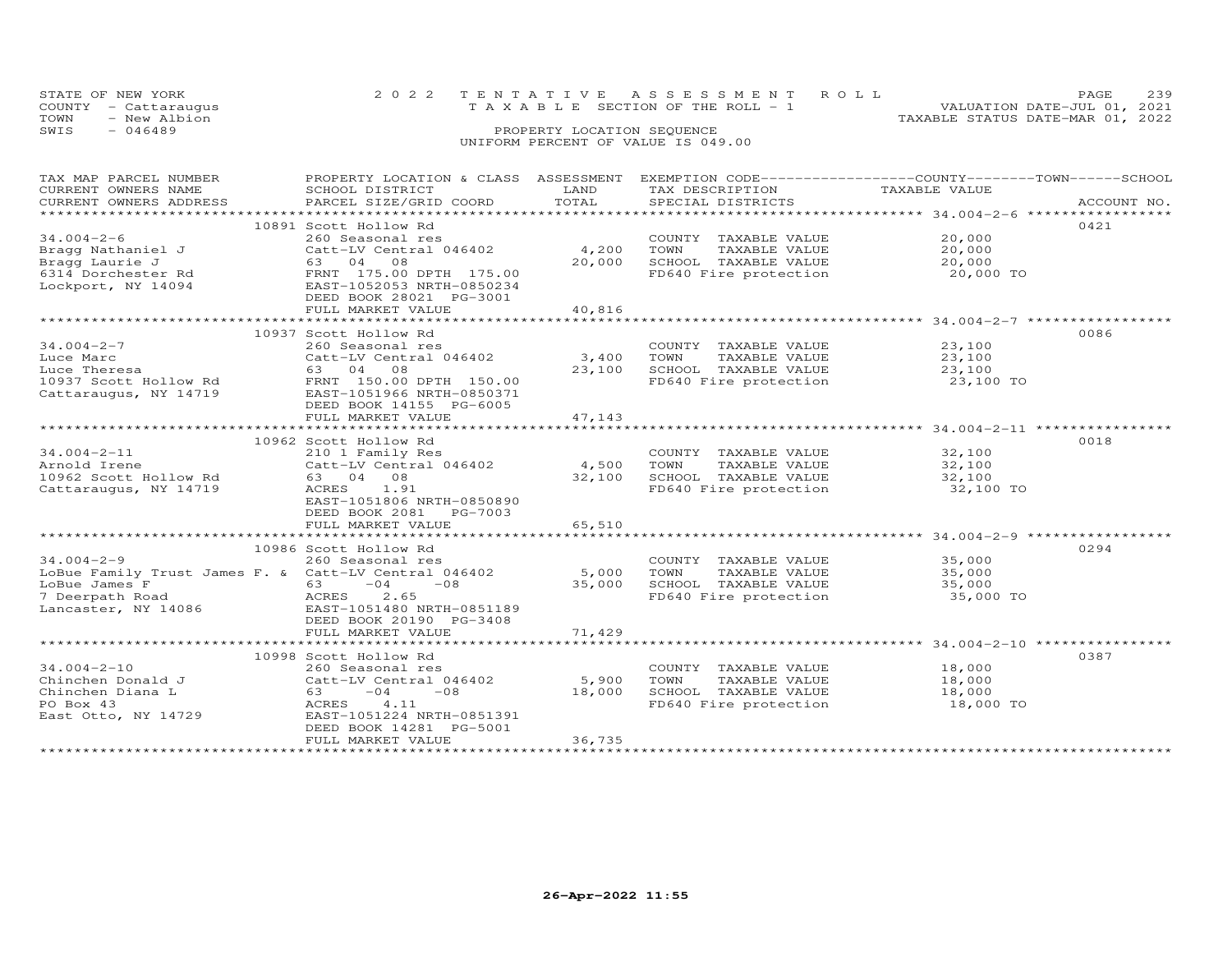|      | STATE OF NEW YORK<br>COUNTY - Cattaraugus | 2022 TENTATIVE ASSESSMENT ROLL<br>TAXABLE SECTION OF THE ROLL - 1 | PAGE<br>VALUATION DATE-JUL 01, 2021 | 2.40 |
|------|-------------------------------------------|-------------------------------------------------------------------|-------------------------------------|------|
| TOWN | - New Albion                              | TAXABLE STATUS DATE-MAR 01, 2022                                  |                                     |      |
| SWIS | $-046489$                                 | PROPERTY LOCATION SEQUENCE                                        |                                     |      |
|      |                                           | UNIFORM PERCENT OF VALUE IS 049.00                                |                                     |      |

| TAX MAP PARCEL NUMBER                                                                                                                      | PROPERTY LOCATION & CLASS ASSESSMENT EXEMPTION CODE----------------COUNTY-------TOWN------SCHOOL |                            |                                                                  |                           |                    |
|--------------------------------------------------------------------------------------------------------------------------------------------|--------------------------------------------------------------------------------------------------|----------------------------|------------------------------------------------------------------|---------------------------|--------------------|
| CURRENT OWNERS NAME                                                                                                                        | SCHOOL DISTRICT                                                                                  | LAND                       | TAX DESCRIPTION                                                  | TAXABLE VALUE             |                    |
| CURRENT OWNERS ADDRESS                                                                                                                     | PARCEL SIZE/GRID COORD                                                                           | TOTAL                      | SPECIAL DISTRICTS                                                |                           | ACCOUNT NO.        |
|                                                                                                                                            |                                                                                                  |                            |                                                                  |                           |                    |
|                                                                                                                                            | Scott Peddler Rd                                                                                 |                            |                                                                  |                           | 1335               |
| $52.002 - 2 - 5.2$                                                                                                                         | 105 Vac farmland                                                                                 |                            | AG DIST<br>41720                                                 | $\circ$<br>12,757         | 12,757 12,757      |
| Miller John E                                                                                                                              | Catt-LV Central 046402                                                                           | 22,400                     | COUNTY TAXABLE VALUE                                             | 9,643                     |                    |
| Miller Susan A                                                                                                                             | 57 04 08                                                                                         | 22,400                     | TOWN<br>TAXABLE VALUE                                            | 9,643                     |                    |
| 10650 Chautauqua Road                                                                                                                      | ACRES 38.96                                                                                      |                            | SCHOOL TAXABLE VALUE                                             | 9,643                     |                    |
| Cattaraugus, NY 14719                                                                                                                      | EAST-1052717 NRTH-0827133                                                                        |                            | FD640 Fire protection                                            | 22,400 TO                 |                    |
|                                                                                                                                            | DEED BOOK 20157 PG-7001                                                                          |                            |                                                                  |                           |                    |
| MAY BE SUBJECT TO PAYMENT<br>UNDER AGDIST LAW TIL 2026                                                                                     | FULL MARKET VALUE                                                                                | 45,714                     |                                                                  |                           |                    |
|                                                                                                                                            |                                                                                                  |                            |                                                                  |                           |                    |
|                                                                                                                                            | 10798 Scott Peddler Rd                                                                           |                            |                                                                  |                           | 0141               |
| $52.002 - 2 - 5.1$                                                                                                                         | 260 Seasonal res                                                                                 |                            | COUNTY TAXABLE VALUE                                             | 39,400                    |                    |
| Wilde Gregory D                                                                                                                            | Catt-LV Central 046402                                                                           | 22,600                     | TOWN<br>TAXABLE VALUE                                            | 39,400                    |                    |
| Wilde Colleen S                                                                                                                            | 57 04 08                                                                                         | 39,400                     | SCHOOL TAXABLE VALUE                                             | 39,400                    |                    |
| 2262 Oakley Pl                                                                                                                             | ACRES 38.65                                                                                      |                            | FD640 Fire protection                                            | 39,400 TO                 |                    |
| Lakeview, NY 14085                                                                                                                         | EAST-1054088 NRTH-0827117                                                                        |                            |                                                                  |                           |                    |
|                                                                                                                                            | DEED BOOK 00933 PG-00227                                                                         |                            |                                                                  |                           |                    |
|                                                                                                                                            | FULL MARKET VALUE                                                                                | 80,408                     |                                                                  |                           |                    |
|                                                                                                                                            |                                                                                                  |                            |                                                                  |                           |                    |
|                                                                                                                                            | 10807 Scott Peddler Rd                                                                           |                            |                                                                  |                           | 0057               |
| $52.002 - 2 - 4$                                                                                                                           | 240 Rural res                                                                                    |                            | ENH STAR 41834                                                   | $\Omega$<br>$\bigcirc$    | 41,940<br>$\Omega$ |
|                                                                                                                                            |                                                                                                  |                            |                                                                  | 52,500                    |                    |
| Huber D & B Family Trust I Pine Valley Cen 063001 32,800 COUNTY TAXABLE VALUE<br>10807 Scott Peddler Rd 58 04 08 52,500 TOWN TAXABLE VALUE |                                                                                                  |                            | TAXABLE VALUE                                                    | 52,500                    |                    |
| Cattaraugus, NY 14719 ACRES 65.43                                                                                                          |                                                                                                  |                            |                                                                  | 10,560                    |                    |
|                                                                                                                                            | EAST-1054099 NRTH-0828790                                                                        |                            | SCHOOL TAXABLE VALUE<br>FD640 Fire protection                    | 52,500 TO                 |                    |
|                                                                                                                                            |                                                                                                  |                            |                                                                  |                           |                    |
|                                                                                                                                            | DEED BOOK 31062 PG-3001                                                                          |                            |                                                                  |                           |                    |
|                                                                                                                                            | FULL MARKET VALUE                                                                                | 107,143<br>*************** | ***********************************52.002-2-10 ***************** |                           |                    |
|                                                                                                                                            |                                                                                                  |                            |                                                                  |                           |                    |
|                                                                                                                                            | 10925 Scott Peddler Rd                                                                           |                            |                                                                  |                           | 0200               |
| $52.002 - 2 - 10$                                                                                                                          | 240 Rural res                                                                                    |                            | ENH STAR<br>41834                                                | $\circ$<br>$\overline{0}$ | 41,940<br>$\Omega$ |
| White Robert H                                                                                                                             | 240 Rural I <del>co</del><br>Catt-LV Central 046402<br>58 04 08<br>- --                          | 11,800                     | COUNTY TAXABLE VALUE                                             | 115,800                   |                    |
| White Robert H (Calc-Ly Centre<br>Krzemien Wendy S 58 04 08<br>10925 Scott Peddler Rd (ACRES 15.57                                         |                                                                                                  | 115,800                    | TOWN<br>TAXABLE VALUE                                            | 115,800                   |                    |
|                                                                                                                                            |                                                                                                  |                            | SCHOOL TAXABLE VALUE                                             | 73,860                    |                    |
| Cattaraugus, NY 14719                                                                                                                      | EAST-1051950 NRTH-0828190                                                                        |                            | FD640 Fire protection                                            | 115,800 TO                |                    |
|                                                                                                                                            | DEED BOOK 913<br>PG-00744                                                                        |                            |                                                                  |                           |                    |
|                                                                                                                                            | FULL MARKET VALUE                                                                                | 236,327                    |                                                                  |                           |                    |
|                                                                                                                                            |                                                                                                  |                            |                                                                  |                           |                    |
|                                                                                                                                            | 10955 Scott Peddler Rd                                                                           |                            |                                                                  |                           | 0228               |
| $52.002 - 2 - 2$                                                                                                                           | 240 Rural res                                                                                    |                            | COUNTY TAXABLE VALUE                                             | 77,000                    |                    |
| Holevinski Richard A                                                                                                                       | Catt-LV Central 046402                                                                           | 47,400                     | TOWN<br>TAXABLE VALUE                                            | 77,000                    |                    |
| Holevinski Steven                                                                                                                          | 58 04 08                                                                                         | 77,000                     | SCHOOL TAXABLE VALUE                                             | 77,000                    |                    |
| 174 Delaware St                                                                                                                            | ACRES 118.67                                                                                     |                            | FD640 Fire protection                                            | 77,000 TO                 |                    |
| Tonawanda, NY 14150                                                                                                                        | EAST-1052325 NRTH-0829081                                                                        |                            |                                                                  |                           |                    |
|                                                                                                                                            | DEED BOOK 00990 PG-00362                                                                         |                            |                                                                  |                           |                    |
|                                                                                                                                            | FULL MARKET VALUE                                                                                | 157,143                    |                                                                  |                           |                    |
|                                                                                                                                            |                                                                                                  |                            |                                                                  |                           |                    |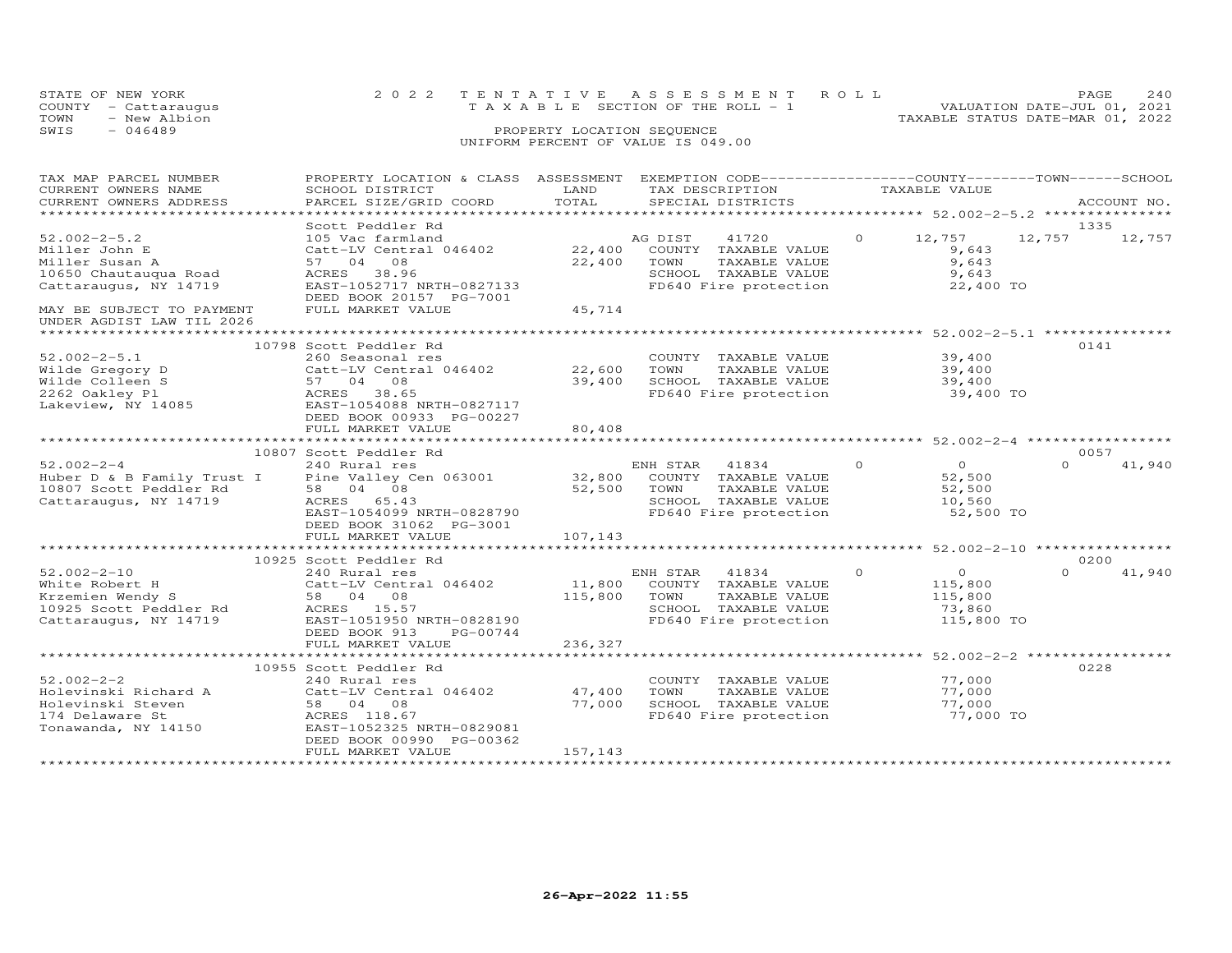|      | STATE OF NEW YORK    | 2022 TENTATIVE ASSESSMENT ROLL        |                            |  |                                  | PAGE.                       |  |
|------|----------------------|---------------------------------------|----------------------------|--|----------------------------------|-----------------------------|--|
|      | COUNTY - Cattaraugus | T A X A B L E SECTION OF THE ROLL - 1 |                            |  |                                  | VALUATION DATE-JUL 01, 2021 |  |
| TOWN | - New Albion         |                                       |                            |  | TAXABLE STATUS DATE-MAR 01, 2022 |                             |  |
| SWIS | $-046489$            |                                       | PROPERTY LOCATION SEQUENCE |  |                                  |                             |  |
|      |                      | UNIFORM PERCENT OF VALUE IS 049.00    |                            |  |                                  |                             |  |

| TAX MAP PARCEL NUMBER<br>CURRENT OWNERS NAME<br>CURRENT OWNERS ADDRESS | PROPERTY LOCATION & CLASS ASSESSMENT<br>SCHOOL DISTRICT<br>PARCEL SIZE/GRID COORD                                                                           | LAND<br>TOTAL       | EXEMPTION CODE-----------------COUNTY-------TOWN------SCHOOL<br>TAX DESCRIPTION<br>SPECIAL DISTRICTS | TAXABLE VALUE                                  | ACCOUNT NO. |
|------------------------------------------------------------------------|-------------------------------------------------------------------------------------------------------------------------------------------------------------|---------------------|------------------------------------------------------------------------------------------------------|------------------------------------------------|-------------|
|                                                                        |                                                                                                                                                             | * * * * * * * * * * |                                                                                                      | ************ 35.004-1-9 *****                  |             |
|                                                                        | Skinner Hollow Rd                                                                                                                                           |                     |                                                                                                      |                                                | 0238        |
| $35.004 - 1 - 9$                                                       | 322 Rural vac>10                                                                                                                                            |                     | COUNTY<br>TAXABLE VALUE                                                                              | 9,000                                          |             |
| Kaye Joseph                                                            | Catt-LV Central 046402                                                                                                                                      | 9,000               | TOWN<br>TAXABLE VALUE                                                                                | 9,000                                          |             |
| Kaye Eileen                                                            | 08<br>04<br>24                                                                                                                                              | 9,000               | SCHOOL TAXABLE VALUE                                                                                 | 9,000                                          |             |
| PO Box 71                                                              | ACRES<br>29.90                                                                                                                                              |                     | FD640 Fire protection                                                                                | 9,000 TO                                       |             |
| Cattaraugus, NY 14719                                                  | EAST-1071242 NRTH-0854739<br>DEED BOOK 00945 PG-00679<br>FULL MARKET VALUE                                                                                  | 18,367              |                                                                                                      |                                                |             |
|                                                                        |                                                                                                                                                             |                     |                                                                                                      | ***************** 35.004-1-11.2 ************** |             |
|                                                                        | Skinner Hollow Rd                                                                                                                                           |                     |                                                                                                      |                                                |             |
| $35.004 - 1 - 11.2$                                                    | 314 Rural vac<10                                                                                                                                            |                     | COUNTY TAXABLE VALUE                                                                                 | 1,300                                          |             |
| Bradley Brett                                                          | Catt-LV Central 046402                                                                                                                                      | 1,300               | TOWN<br>TAXABLE VALUE                                                                                | 1,300                                          |             |
| 20 N Franklin St                                                       | 24 04<br>- 08                                                                                                                                               | 1,300               | SCHOOL TAXABLE VALUE                                                                                 | 1,300                                          |             |
|                                                                        |                                                                                                                                                             |                     |                                                                                                      |                                                |             |
| Cattaraugus, NY 14719                                                  | 6/1/15-see 237738-002 eas<br>split from 35.004-1-11<br>FRNT 242.00 DPTH 185.00<br>EAST-1073442 NRTH-0852528<br>DEED BOOK 20200 PG-4030<br>FULL MARKET VALUE | 2,653               | FD640 Fire protection                                                                                | 1,300 TO                                       |             |
|                                                                        | *******************                                                                                                                                         |                     |                                                                                                      | ********************* 35.004-1-14 ***********  |             |
|                                                                        | Skinner Hollow Rd                                                                                                                                           |                     |                                                                                                      |                                                | 0183        |
| $35.004 - 1 - 14$                                                      | 322 Rural vac>10                                                                                                                                            |                     | COUNTY TAXABLE VALUE                                                                                 | 19,000                                         |             |
| Goodman Thomas R Life Us                                               | Catt-LV Central 046402                                                                                                                                      | 19,000              | TAXABLE VALUE<br>TOWN                                                                                | 19,000                                         |             |
| Goodman Carol Life Us                                                  | $24 - 04 - 08$                                                                                                                                              | 19,000              | SCHOOL TAXABLE VALUE                                                                                 | 19,000                                         |             |
| 74 N Franklin St                                                       | 63.47<br>ACRES                                                                                                                                              |                     | FD640 Fire protection                                                                                | 19,000 TO                                      |             |
| Cattaraugus, NY 14719                                                  | EAST-1072077 NRTH-0853319<br>DEED BOOK 25860 PG-8001                                                                                                        |                     |                                                                                                      |                                                |             |
|                                                                        | FULL MARKET VALUE                                                                                                                                           | 38,776              |                                                                                                      |                                                |             |
|                                                                        |                                                                                                                                                             |                     |                                                                                                      | ************* 35.004-2-1.5                     |             |
|                                                                        | Skinner Hollow Rd                                                                                                                                           |                     |                                                                                                      |                                                |             |
| $35.004 - 2 - 1.5$                                                     | 314 Rural vac<10                                                                                                                                            |                     | COUNTY<br>TAXABLE VALUE                                                                              | 7,500                                          |             |
| Reynolds Cynthia J                                                     | Catt-LV Central 046402                                                                                                                                      | 7,500               | TOWN<br>TAXABLE VALUE                                                                                | 7,500                                          |             |
| 120 Cabrini Blvd #52                                                   | 16 04 08                                                                                                                                                    | 7,500               | SCHOOL TAXABLE VALUE                                                                                 | 7,500                                          |             |
| New York, NY 10033                                                     | split from 1.1<br>ACRES<br>6.80<br>EAST-1074040 NRTH-0852828<br>DEED BOOK 20200 PG-7339                                                                     |                     | FD640 Fire protection                                                                                | 7,500 TO                                       |             |
|                                                                        | FULL MARKET VALUE                                                                                                                                           | 15,306              |                                                                                                      |                                                |             |
|                                                                        |                                                                                                                                                             |                     |                                                                                                      | ******************** 35.004-2-1.6              |             |
|                                                                        | Skinner Hollow Rd                                                                                                                                           |                     |                                                                                                      |                                                |             |
| $35.004 - 2 - 1.6$                                                     | 314 Rural vac<10                                                                                                                                            |                     | COUNTY<br>TAXABLE VALUE                                                                              | 400                                            |             |
| Reynolds Cynthia J                                                     | Catt-LV Central 046402                                                                                                                                      | 400                 | TAXABLE VALUE<br>TOWN                                                                                | 400                                            |             |
| 120 Cabrini Blvd #52                                                   | 16 04 08                                                                                                                                                    | 400                 | SCHOOL TAXABLE VALUE                                                                                 | 400                                            |             |
| New York, NY 10033                                                     | split from 1.1<br>FRNT 350.00 DPTH<br>55.00<br>0.60<br>ACRES<br>EAST-1076164 NRTH-0852988<br>DEED BOOK 20200 PG-7339                                        |                     | FD640 Fire protection                                                                                | 400 TO                                         |             |
|                                                                        | FULL MARKET VALUE                                                                                                                                           | 816                 |                                                                                                      |                                                |             |
| *********************                                                  | ************************                                                                                                                                    |                     |                                                                                                      |                                                |             |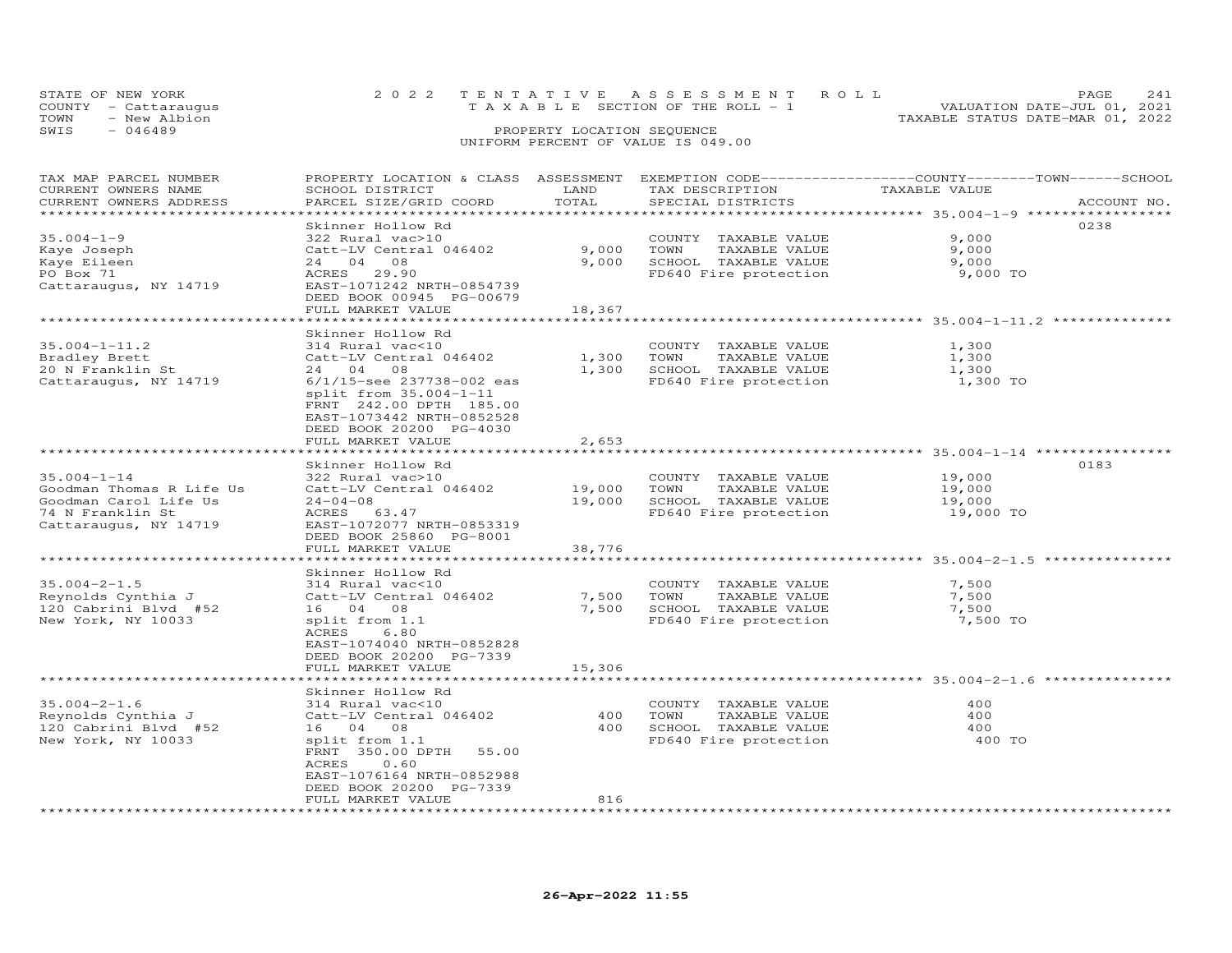|      | STATE OF NEW YORK    | 2022 TENTATIVE ASSESSMENT ROLL |                                       |  |                                  | PAGE.                       |  |
|------|----------------------|--------------------------------|---------------------------------------|--|----------------------------------|-----------------------------|--|
|      | COUNTY - Cattaraugus |                                | T A X A B L E SECTION OF THE ROLL - 1 |  |                                  | VALUATION DATE-JUL 01, 2021 |  |
| TOWN | - New Albion         |                                |                                       |  | TAXABLE STATUS DATE-MAR 01, 2022 |                             |  |
| SWIS | $-046489$            |                                | PROPERTY LOCATION SEQUENCE            |  |                                  |                             |  |
|      |                      |                                | UNIFORM PERCENT OF VALUE IS 049.00    |  |                                  |                             |  |

| TAX MAP PARCEL NUMBER<br>CURRENT OWNERS NAME<br>CURRENT OWNERS ADDRESS<br>******************************                               | PROPERTY LOCATION & CLASS ASSESSMENT EXEMPTION CODE-----------------COUNTY-------TOWN------SCHOOL<br>SCHOOL DISTRICT<br>PARCEL SIZE/GRID COORD                                        | LAND<br>TOTAL               | TAX DESCRIPTION<br>SPECIAL DISTRICTS                                                                                | TAXABLE VALUE                                                  | ACCOUNT NO.              |
|----------------------------------------------------------------------------------------------------------------------------------------|---------------------------------------------------------------------------------------------------------------------------------------------------------------------------------------|-----------------------------|---------------------------------------------------------------------------------------------------------------------|----------------------------------------------------------------|--------------------------|
| $35.004 - 2 - 11$<br>Lapi Jane<br>Lapi Michael<br>1608 Abbott Rd<br>Lackawanna, NY 14218                                               | Skinner Hollow Rd<br>314 Rural vac<10<br>Catt-LV Central 046402<br>24 04<br>08<br><b>ACRES</b><br>4.12<br>EAST-1073875 NRTH-0852264<br>DEED BOOK 785<br>PG-00474<br>FULL MARKET VALUE | 1,200<br>1,200<br>2,449     | COUNTY TAXABLE VALUE<br>TOWN<br>TAXABLE VALUE<br>SCHOOL TAXABLE VALUE<br>FD640 Fire protection                      | 1,200<br>1,200<br>1,200<br>1,200 TO                            | 0530                     |
|                                                                                                                                        |                                                                                                                                                                                       |                             |                                                                                                                     |                                                                |                          |
| $35.004 - 2 - 3.2$<br>Taylor Heather L<br>Larkin Raychel L<br>FKA Heather L. Larkin<br>9304 Skinner Hollow Rd<br>Cattaraugus, NY 14719 | 9304 Skinner Hollow Rd<br>240 Rural res<br>Catt-LV Central 046402<br>16 04 08<br>ACRES 26.65<br>EAST-1076764 NRTH-0853993<br>DEED BOOK 2021<br>PG-10272<br>FULL MARKET VALUE          | 17,300<br>67,000<br>136,735 | BAS STAR<br>41854<br>COUNTY TAXABLE VALUE<br>TOWN<br>TAXABLE VALUE<br>SCHOOL TAXABLE VALUE<br>FD640 Fire protection | $\Omega$<br>$\circ$<br>67,000<br>67,000<br>50,200<br>67,000 TO | 1467<br>16,800<br>$\cap$ |
|                                                                                                                                        | 9350 Skinner Hollow Rd                                                                                                                                                                |                             |                                                                                                                     |                                                                | 1078                     |
| $35.004 - 2 - 1.2$<br>Brumagin Kirk<br>Brumagin Christina<br>6609 Rte 353<br>Cattaraugus, NY 14719                                     | 210 1 Family Res<br>Catt-LV Central 046402<br>16 04 08<br>Ff 790.00<br>ACRES<br>8.57<br>EAST-1075493 NRTH-0853152<br>DEED BOOK 21702 PG-6001                                          | 8,300<br>68,300             | COUNTY TAXABLE VALUE<br>TOWN<br>TAXABLE VALUE<br>SCHOOL TAXABLE VALUE<br>FD640 Fire protection                      | 68,300<br>68,300<br>68,300<br>68,300 TO                        |                          |
|                                                                                                                                        | FULL MARKET VALUE                                                                                                                                                                     | 139,388                     |                                                                                                                     |                                                                |                          |
| $35.004 - 2 - 1.1$<br>Quaker Estates II, L.P.<br>PO Box 204<br>Boston, NY 14025                                                        | ***************************<br>9387 Skinner Hollow Rd<br>322 Rural vac>10<br>Catt-LV Central 046402<br>16 04 08<br>Ff 2450.00<br>ACRES 150.80                                         | 56,700<br>56,700            | COUNTY TAXABLE VALUE<br>TOWN<br>TAXABLE VALUE<br>SCHOOL TAXABLE VALUE<br>FD640 Fire protection                      | 56,700<br>56,700<br>56,700<br>56,700 TO                        | 0017                     |
|                                                                                                                                        | EAST-1075288 NRTH-0854290<br>DEED BOOK 21103 PG-9001<br>FULL MARKET VALUE<br>**************************                                                                               | 115,714                     |                                                                                                                     |                                                                |                          |
|                                                                                                                                        | 9405 Skinner Hollow Rd                                                                                                                                                                |                             |                                                                                                                     |                                                                | 0408                     |
| $35.004 - 2 - 13$<br>Reynolds Cynthia J<br>120 Cabrini Blvd #52<br>New York, NY 10033                                                  | 210 1 Family Res<br>Catt-LV Central 046402<br>16/24<br>04 08<br>ACRES<br>7.90<br>EAST-1075234 NRTH-0852667<br>DEED BOOK 21985 PG-7001                                                 | 8,000<br>34,000             | COUNTY TAXABLE VALUE<br>TOWN<br>TAXABLE VALUE<br>SCHOOL TAXABLE VALUE<br>FD640 Fire protection                      | 34,000<br>34,000<br>34,000<br>34,000 TO                        |                          |
|                                                                                                                                        | FULL MARKET VALUE                                                                                                                                                                     | 69,388                      |                                                                                                                     |                                                                |                          |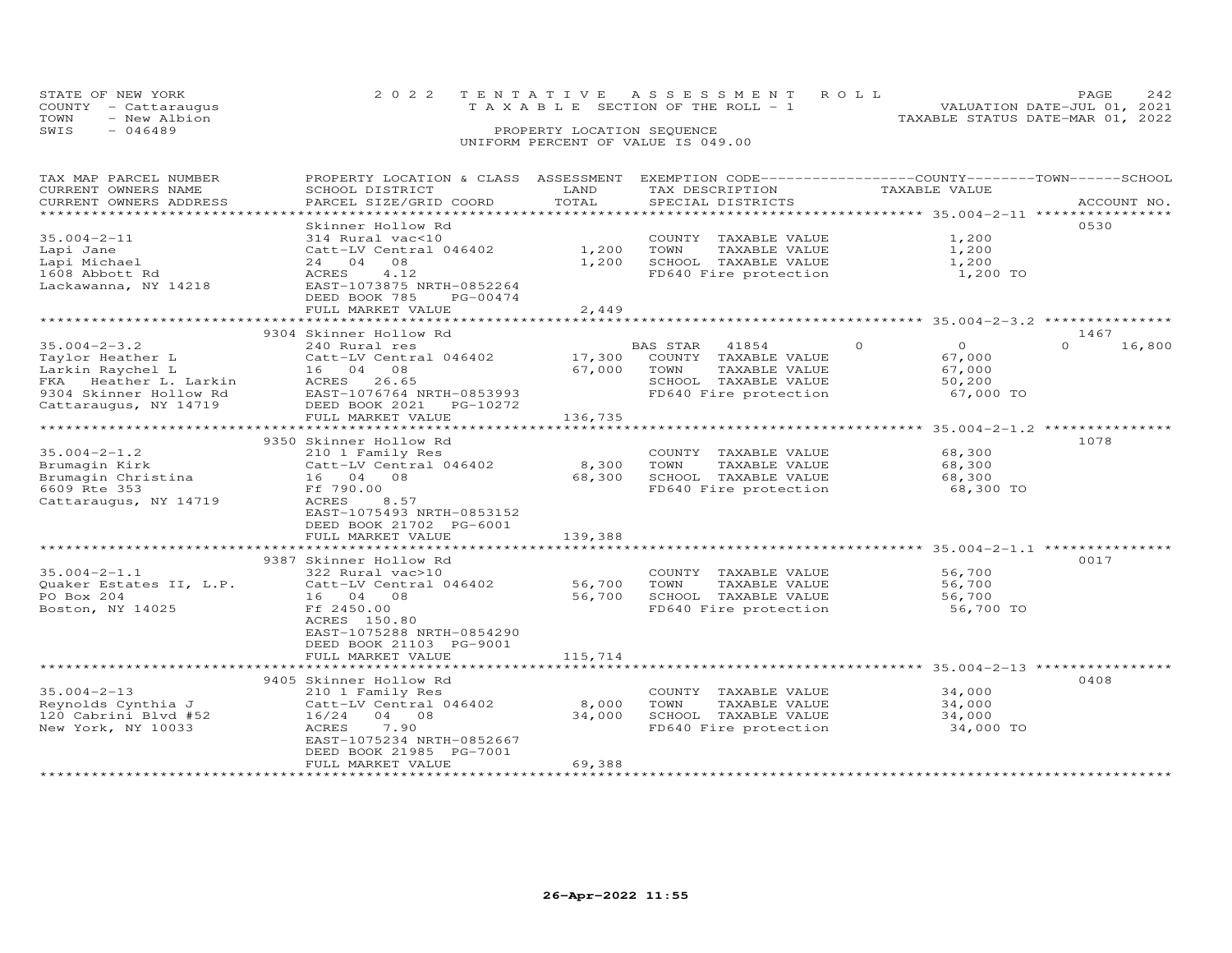|      | STATE OF NEW YORK                    | 2022 TENTATIVE ASSESSMENT ROLL<br>T A X A B L E SECTION OF THE ROLL - 1 |                            |  |                                  | <b>PAGE</b>                 | 2.43 |
|------|--------------------------------------|-------------------------------------------------------------------------|----------------------------|--|----------------------------------|-----------------------------|------|
| TOWN | COUNTY - Cattaraugus<br>- New Albion |                                                                         |                            |  | TAXABLE STATUS DATE-MAR 01, 2022 | VALUATION DATE-JUL 01, 2021 |      |
| SWIS | $-046489$                            |                                                                         | PROPERTY LOCATION SEQUENCE |  |                                  |                             |      |
|      |                                      | UNIFORM PERCENT OF VALUE IS 049.00                                      |                            |  |                                  |                             |      |

| TAX MAP PARCEL NUMBER<br>CURRENT OWNERS NAME          | PROPERTY LOCATION & CLASS ASSESSMENT EXEMPTION CODE----------------COUNTY-------TOWN------SCHOOL<br>SCHOOL DISTRICT | LAND   | TAX DESCRIPTION       | TAXABLE VALUE                                  |                    |
|-------------------------------------------------------|---------------------------------------------------------------------------------------------------------------------|--------|-----------------------|------------------------------------------------|--------------------|
| CURRENT OWNERS ADDRESS                                | PARCEL SIZE/GRID COORD                                                                                              | TOTAL  | SPECIAL DISTRICTS     |                                                | ACCOUNT NO.        |
|                                                       |                                                                                                                     |        |                       |                                                |                    |
|                                                       | 9461 Skinner Hollow Rd                                                                                              |        |                       |                                                | 1505               |
| $35.004 - 2 - 1.4$                                    | 322 Rural vac>10                                                                                                    |        | COUNTY TAXABLE VALUE  | 12,100                                         |                    |
| Brumagin Kirk L                                       | Catt-LV Central 046402                                                                                              | 12,100 | TOWN<br>TAXABLE VALUE | 12,100                                         |                    |
| Brumagin Christina K                                  | 16 04 08                                                                                                            | 12,100 | SCHOOL TAXABLE VALUE  | 12,100                                         |                    |
| 9350 Skinner Hollow Rd                                | ACRES 16.25                                                                                                         |        | FD640 Fire protection | 12,100 TO                                      |                    |
| Cattaraugus, NY 14719                                 | EAST-1075286 NRTH-0852160                                                                                           |        |                       |                                                |                    |
|                                                       | DEED BOOK 27932 PG-3001                                                                                             |        |                       |                                                |                    |
|                                                       | FULL MARKET VALUE                                                                                                   | 24,694 |                       |                                                |                    |
|                                                       |                                                                                                                     |        |                       |                                                |                    |
|                                                       | 9573 Skinner Hollow Rd                                                                                              |        |                       |                                                | 1506               |
| $35.004 - 2 - 1.3$                                    | 322 Rural vac>10                                                                                                    |        | COUNTY TAXABLE VALUE  | 10,700                                         |                    |
| Shelters Donald                                       | Catt-LV Central 046402                                                                                              | 10,700 | TOWN<br>TAXABLE VALUE | 10,700                                         |                    |
| 9457 Harvey Rd                                        | 16 04 08                                                                                                            | 10,700 | SCHOOL TAXABLE VALUE  | 10,700                                         |                    |
| Cattaraugus, NY 14719                                 | ACRES 13.50                                                                                                         |        | FD640 Fire protection | 10,700 TO                                      |                    |
|                                                       | EAST-1074740 NRTH-0851743                                                                                           |        |                       |                                                |                    |
|                                                       | DEED BOOK 1016 PG-187                                                                                               |        |                       |                                                |                    |
|                                                       | FULL MARKET VALUE                                                                                                   | 21,837 |                       |                                                |                    |
|                                                       |                                                                                                                     |        |                       | ***************** 44.002-2-11.2 ************** |                    |
|                                                       | Smith Hill Rd                                                                                                       |        |                       |                                                | 1390               |
| $44.002 - 2 - 11.2$                                   | 270 Mfg housing                                                                                                     |        | COUNTY TAXABLE VALUE  | 5,900                                          |                    |
| Williams Eileen                                       | Catt-LV Central 046402                                                                                              | 4,500  | TOWN<br>TAXABLE VALUE | 5,900                                          |                    |
| 7224 Rte 353                                          | 13 04 08                                                                                                            | 5,900  | SCHOOL TAXABLE VALUE  | 5,900                                          |                    |
| Cattaraugus, NY 14719                                 | FRNT 180.00 DPTH 214.00                                                                                             |        | FD640 Fire protection | 5,900 TO                                       |                    |
|                                                       | EAST-1074843 NRTH-0842105                                                                                           |        |                       |                                                |                    |
|                                                       | DEED BOOK 25760 PG-9002                                                                                             |        |                       |                                                |                    |
|                                                       | FULL MARKET VALUE                                                                                                   | 12,041 |                       |                                                |                    |
|                                                       |                                                                                                                     |        |                       |                                                |                    |
|                                                       | Smith Hill Rd                                                                                                       |        |                       |                                                | 0267               |
| $45.001 - 1 - 6$                                      | 240 Rural res                                                                                                       |        | BAS STAR<br>41854     | $\circ$<br>$\Omega$                            | $\Omega$<br>16,800 |
| Klein Dennis E Life Us                                | Catt-LV Central 046402                                                                                              | 14,700 | COUNTY TAXABLE VALUE  | 33,300                                         |                    |
| Kindred Bobby J                                       | 05 04 08                                                                                                            | 33,300 | TOWN<br>TAXABLE VALUE | 33,300                                         |                    |
| 20 Patton Lake                                        | $2/14$ -mrgd $1-5$ in prcl                                                                                          |        | SCHOOL TAXABLE VALUE  | 16,500                                         |                    |
| Cheektowaga, NY 14225                                 | ACRES 20.45<br>EAST-1082055 NRTH-0841862                                                                            |        | FD640 Fire protection | 33,300 TO                                      |                    |
|                                                       |                                                                                                                     |        |                       |                                                |                    |
|                                                       | DEED BOOK 26238 PG-4001<br>FULL MARKET VALUE                                                                        | 67,959 |                       |                                                |                    |
|                                                       |                                                                                                                     |        |                       | **************** 45.001-1-8.3 **************** |                    |
|                                                       | Smith Hill Rd                                                                                                       |        |                       |                                                | 1103               |
| $45.001 - 1 - 8.3$                                    | 120 Field crops                                                                                                     |        | 41720<br>AG DIST      | $\circ$<br>5,365                               | 5,365<br>5,365     |
| Preston Family Asst Prot Trust Catt-LV Central 046402 |                                                                                                                     | 10,600 | COUNTY TAXABLE VALUE  | 5,235                                          |                    |
| Preston Jamie D                                       | 05 04 08                                                                                                            | 10,600 | TOWN<br>TAXABLE VALUE | 5,235                                          |                    |
| 9282 Bowen Rd                                         | ACRES 21.15                                                                                                         |        | SCHOOL TAXABLE VALUE  | 5,235                                          |                    |
| East Otto, NY 14729                                   | EAST-1080391 NRTH-0842841                                                                                           |        | FD640 Fire protection | 10,600 TO                                      |                    |
|                                                       | DEED BOOK 22217 PG-9001                                                                                             |        |                       |                                                |                    |
| MAY BE SUBJECT TO PAYMENT                             | FULL MARKET VALUE                                                                                                   | 21,633 |                       |                                                |                    |
| UNDER AGDIST LAW TIL 2026                             |                                                                                                                     |        |                       |                                                |                    |
| ********************                                  |                                                                                                                     |        |                       |                                                |                    |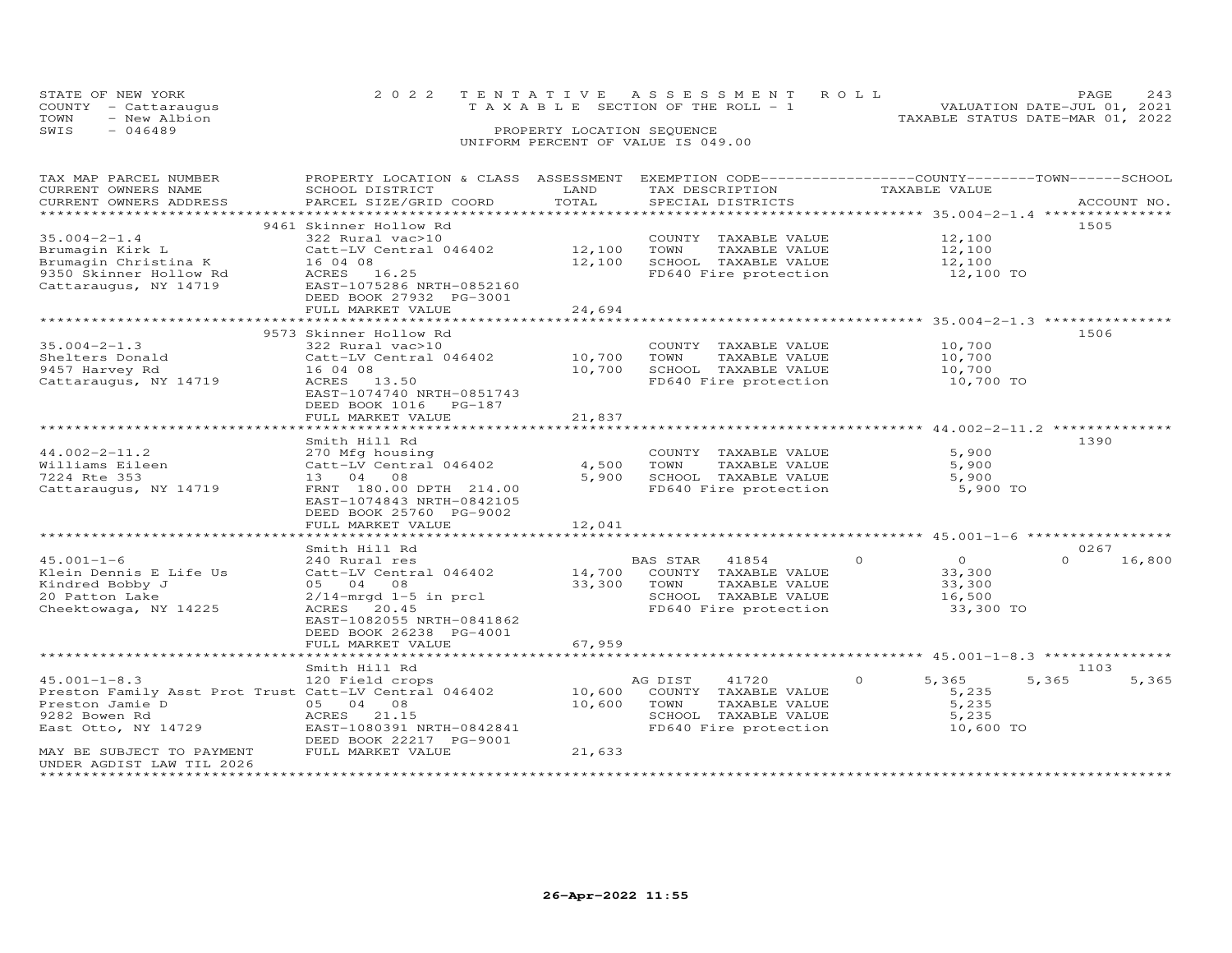|      | STATE OF NEW YORK    | 2022 TENTATIVE ASSESSMENT ROLL           |                            |  |                                  | PAGE.                       | 2.44 |
|------|----------------------|------------------------------------------|----------------------------|--|----------------------------------|-----------------------------|------|
|      | COUNTY - Cattaraugus | $T A X A B L E$ SECTION OF THE ROLL $-1$ |                            |  |                                  | VALUATION DATE-JUL 01, 2021 |      |
| TOWN | - New Albion         |                                          |                            |  | TAXABLE STATUS DATE-MAR 01, 2022 |                             |      |
| SWIS | - 046489             |                                          | PROPERTY LOCATION SEQUENCE |  |                                  |                             |      |
|      |                      | UNIFORM PERCENT OF VALUE IS 049.00       |                            |  |                                  |                             |      |

| TAX MAP PARCEL NUMBER<br>CURRENT OWNERS NAME<br>CURRENT OWNERS ADDRESS                                                                       | PROPERTY LOCATION & CLASS ASSESSMENT<br>SCHOOL DISTRICT<br>PARCEL SIZE/GRID COORD                                                                                                                                           | LAND<br>TOTAL                    | EXEMPTION CODE-----------------COUNTY-------TOWN------SCHOOL<br>TAX DESCRIPTION<br>SPECIAL DISTRICTS                                                                 | TAXABLE VALUE                                                                                                                      | ACCOUNT NO.                                                                           |
|----------------------------------------------------------------------------------------------------------------------------------------------|-----------------------------------------------------------------------------------------------------------------------------------------------------------------------------------------------------------------------------|----------------------------------|----------------------------------------------------------------------------------------------------------------------------------------------------------------------|------------------------------------------------------------------------------------------------------------------------------------|---------------------------------------------------------------------------------------|
| $45.001 - 1 - 8.7$<br>Lefeber L B Family Trust I<br>11 S Franklin St<br>Cattaraugus, NY 14719                                                | Smith Hill Rd<br>322 Rural vac>10<br>Catt-LV Central 046402<br>05 04<br>08<br>ACRES<br>23.76<br>EAST-1080435 NRTH-0841695<br>DEED BOOK 28266 PG-6001<br>FULL MARKET VALUE                                                   | 15,900<br>15,900<br>32,449       | COUNTY TAXABLE VALUE<br>TOWN<br>TAXABLE VALUE<br>SCHOOL TAXABLE VALUE<br>FD640 Fire protection                                                                       | 15,900<br>15,900<br>15,900<br>15,900 TO                                                                                            | 1097                                                                                  |
|                                                                                                                                              | ****************************                                                                                                                                                                                                |                                  |                                                                                                                                                                      |                                                                                                                                    |                                                                                       |
| $45.001 - 1 - 8.10$<br>Rupp Andrew V<br>7498 Stateland Road<br>Cattaraugus, NY 14719                                                         | 9081 Smith Hill Rd<br>270 Mfg housing<br>Catt-LV Central 046402<br>05 04<br>08<br>ACRES<br>4.00<br>EAST-1081190 NRTH-0841809<br>DEED BOOK 20190 PG-4751<br>FULL MARKET VALUE                                                | 5,800<br>20,000<br>40,816        | COUNTY TAXABLE VALUE<br>TOWN<br>TAXABLE VALUE<br>SCHOOL TAXABLE VALUE<br>FD640 Fire protection                                                                       | 20,000<br>20,000<br>20,000<br>20,000 TO                                                                                            | 1431                                                                                  |
|                                                                                                                                              |                                                                                                                                                                                                                             |                                  |                                                                                                                                                                      |                                                                                                                                    |                                                                                       |
| $45.001 - 1 - 8.4$<br>Peffer William A<br>Peffer Jacqueline K<br>8320 Zimmerman Rd<br>Hamburg, NY 14075                                      | 9112 Smith Hill Rd<br>210 1 Family Res<br>Catt-LV Central 046402<br>05 04<br>08<br>ACRES<br>4.59 BANK<br>081<br>EAST-1080478 NRTH-0842332<br>DEED BOOK 9136 PG-7001<br>FULL MARKET VALUE<br>******************************* | 6,200<br>41,300<br>84,286        | COUNTY TAXABLE VALUE<br>TOWN<br>TAXABLE VALUE<br>SCHOOL TAXABLE VALUE<br>FD640 Fire protection                                                                       | 41,300<br>41,300<br>41,300<br>41,300 TO                                                                                            | 1100                                                                                  |
|                                                                                                                                              |                                                                                                                                                                                                                             |                                  |                                                                                                                                                                      |                                                                                                                                    | 0445                                                                                  |
| $44.002 - 2 - 8.1$<br>Sinn Judith C<br>9197 Smith Hill Rd<br>Cattaraugus, NY 14719<br>MAY BE SUBJECT TO PAYMENT<br>UNDER AGDIST LAW TIL 2026 | 9197 Smith Hill Rd<br>240 Rural res<br>Catt-LV Central 046402<br>13 04 08<br>97.36<br>ACRES<br>EAST-1079121 NRTH-0841285<br>DEED BOOK 8840<br>PG-8001<br>FULL MARKET VALUE                                                  | 42,400 AGED C/T<br>80,600 AGED S | AG DIST<br>41720<br>41801<br>41804<br>41834<br>ENH STAR<br>COUNTY<br>TAXABLE VALUE<br>TOWN<br>TAXABLE VALUE<br>164,490 SCHOOL TAXABLE VALUE<br>FD640 Fire protection | $\Omega$<br>6,223<br>$\Omega$<br>29,751<br>$\Omega$<br>$\Omega$<br>$\Omega$<br>$\Omega$<br>44,626<br>44,626<br>10,124<br>80,600 TO | 6,223<br>6,223<br>29,751<br>$\overline{0}$<br>22,313<br>$\circ$<br>$\Omega$<br>41,940 |
|                                                                                                                                              |                                                                                                                                                                                                                             |                                  |                                                                                                                                                                      |                                                                                                                                    |                                                                                       |
| $44.002 - 2 - 9.2$<br>Kirkland David<br>Kirkland Merrie<br>9243 Smith Hill Rd<br>Cattaraugus, NY 14719                                       | 9243 Smith Hill Rd<br>210 1 Family Res<br>Catt-LV Central 046402<br>08<br>13 04<br>ACRES<br>1.93<br>EAST-1078416 NRTH-0842027<br>DEED BOOK 801<br>PG-00634<br>FULL MARKET VALUE                                             | 4,600 AGED S                     | AGED C/T<br>41801<br>41804<br>55,600 ENH STAR<br>41834<br>COUNTY TAXABLE VALUE<br>TOWN<br>TAXABLE VALUE<br>SCHOOL TAXABLE VALUE<br>113,469 FD640 Fire protection     | $\circ$<br>27,800<br>$\Omega$<br>$\Omega$<br>$\circ$<br>$\Omega$<br>27,800<br>27,800<br>$\circ$<br>55,600 TO                       | 1138<br>$\overline{0}$<br>27,800<br>19,460<br>$\Omega$<br>$\Omega$<br>36,140          |
|                                                                                                                                              |                                                                                                                                                                                                                             |                                  |                                                                                                                                                                      |                                                                                                                                    |                                                                                       |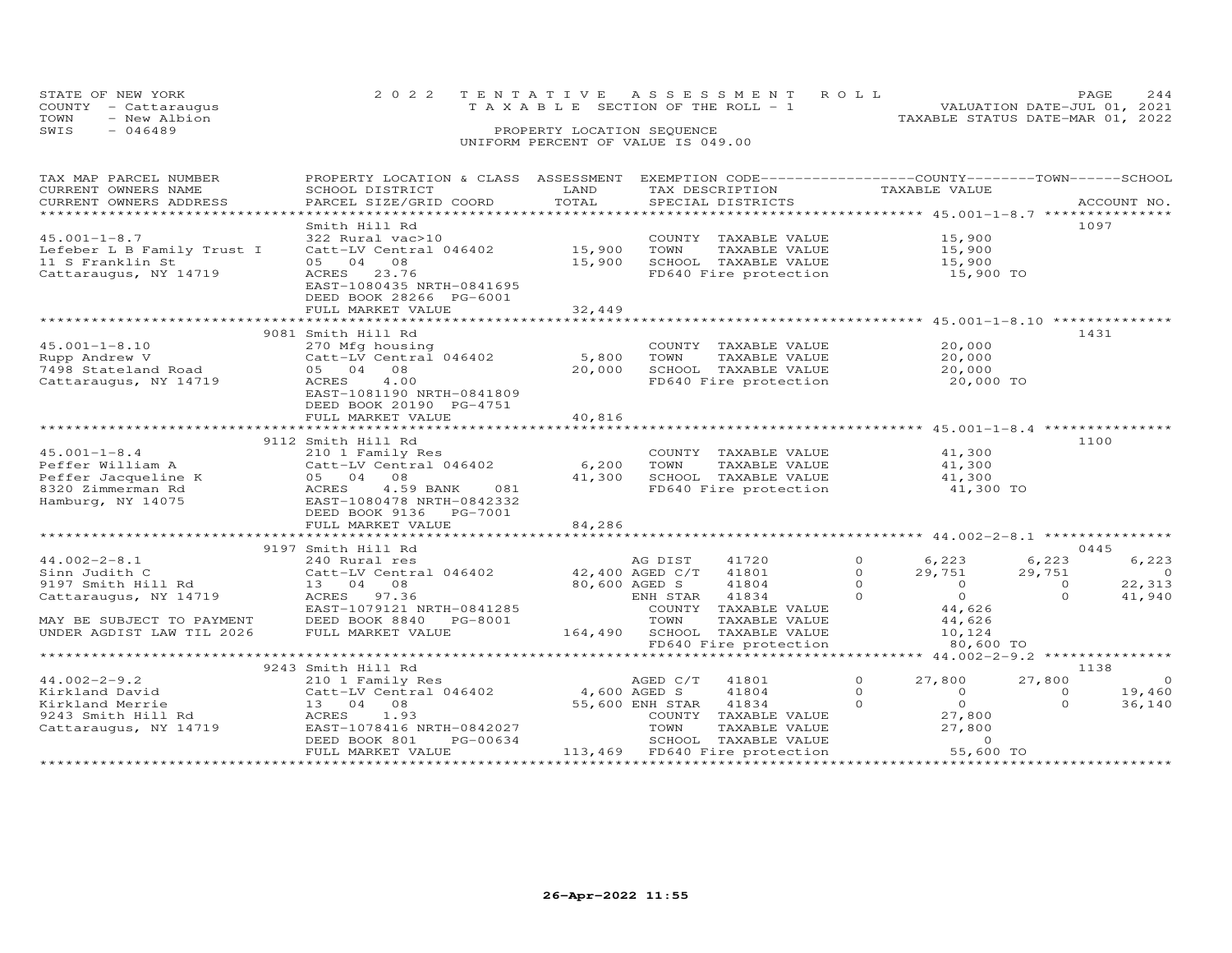|      | STATE OF NEW YORK<br>COUNTY - Cattaraugus | 2022 TENTATIVE ASSESSMENT ROLL<br>$T A X A B L E$ SECTION OF THE ROLL $-1$ |                            |  |                                  | PAGE 245<br>VALUATION DATE-JUL 01, 2021 |  |
|------|-------------------------------------------|----------------------------------------------------------------------------|----------------------------|--|----------------------------------|-----------------------------------------|--|
| TOWN | - New Albion                              |                                                                            |                            |  | TAXABLE STATUS DATE-MAR 01, 2022 |                                         |  |
| SWIS | $-046489$                                 |                                                                            | PROPERTY LOCATION SEQUENCE |  |                                  |                                         |  |
|      |                                           | UNIFORM PERCENT OF VALUE IS 049.00                                         |                            |  |                                  |                                         |  |

| TOTAL<br>CURRENT OWNERS ADDRESS<br>PARCEL SIZE/GRID COORD<br>SPECIAL DISTRICTS<br>ACCOUNT NO.<br>**************************<br>1692<br>Snyder Hill Rd<br>$35.003 - 1 - 20.5$<br>44,600<br>322 Rural vac>10<br>COUNTY TAXABLE VALUE<br>44,600<br>44,600<br>Bobseine Liza-Jan<br>Catt-LV Central 046402<br>TOWN<br>TAXABLE VALUE<br>PO Box 115<br>6/2018-splt from Johnston<br>44,600<br>SCHOOL TAXABLE VALUE<br>44,600<br>Randolph, NY 14772<br>ACRES 116.30<br>FD640 Fire protection<br>44,600 TO<br>EAST-1056880 NRTH-0850863<br>DEED BOOK 29856 PG-8001<br>FULL MARKET VALUE<br>91,020<br>Snyder Hill Rd<br>0398<br>$44.001 - 1 - 1$<br>2,183<br>105 Vac farmland<br>AG DIST<br>41720<br>$\Omega$<br>2,183<br>2,183<br>64,517<br>The Beauty View Farm Trust<br>Catt-LV Central 046402<br>65,000<br>COUNTY TAXABLE VALUE<br>Cecelia R. Lullo<br>54 04 08<br>66,700<br>64,517<br>TOWN<br>TAXABLE VALUE<br>30 Center St<br>ACRES 201.08<br>SCHOOL TAXABLE VALUE<br>64,517<br>FD640 Fire protection<br>Batavia, NY 14020<br>EAST-1056873 NRTH-0846418<br>66,700 TO<br>DEED BOOK 24096 PG-4001<br>136,122<br>MAY BE SUBJECT TO PAYMENT<br>FULL MARKET VALUE<br>UNDER AGDIST LAW TIL 2026<br>******************************<br>1582<br>Snyder Hill Rd<br>$44.001 - 1 - 22.4$<br>312 Vac w/imprv<br>COUNTY TAXABLE VALUE<br>4,600<br>Rogan Gregory J<br>4,600<br>TOWN<br>TAXABLE VALUE<br>4,600<br>Catt-LV Central 046402<br>4,600<br>SCHOOL TAXABLE VALUE<br>Rogan Matthew<br>$2/17$ -splt off $1-22.2$<br>4,600<br>188 Jefferson St<br>FD640 Fire protection<br>4,600 TO<br>ACRES<br>2.00<br>Cattaraugus, NY 14719<br>EAST-1062878 NRTH-0839325<br>DEED BOOK 20200 PG-7295<br>9,388<br>FULL MARKET VALUE<br>1487<br>Snyder Hill Rd<br>2,400<br>$44.001 - 1 - 32.3$<br>322 Rural vac>10<br>COUNTY TAXABLE VALUE<br>Catt-LV Central 046402<br>2,400<br>TOWN<br>TAXABLE VALUE<br>2,400<br>Moody Bruce R Jr<br>SCHOOL TAXABLE VALUE<br>Moody Bart A<br>54 04 08<br>2,400<br>2,400<br>2,400 TO<br>10620 Moody Rd<br>ACRES 11.90<br>FD640 Fire protection<br>Cattaraugus, NY 14719<br>EAST-1055225 NRTH-0844785<br>DEED BOOK 01009 PG-00081<br>4,898<br>FULL MARKET VALUE<br>******** 44.003-2-9 *****<br>0360<br>Snyder Hill Rd<br>$44.003 - 2 - 9$<br>322 Rural vac>10<br>COUNTY TAXABLE VALUE<br>12,200<br>Pinnick Jeanne S<br>Catt-LV Central 046402<br>12,200<br>TOWN<br>TAXABLE VALUE<br>12,200<br>601 Copley Rd<br>12,200<br>12,200<br>36 04 08<br>SCHOOL TAXABLE VALUE<br>Akron, OH 44320<br>FRNT 800.00 DPTH<br>FD640 Fire protection<br>12,200 TO<br>16.45<br>ACRES<br>EAST-1064702 NRTH-0838127<br>DEED BOOK 00980 PG-00774<br>24,898<br>FULL MARKET VALUE | TAX MAP PARCEL NUMBER<br>CURRENT OWNERS NAME | PROPERTY LOCATION & CLASS ASSESSMENT EXEMPTION CODE----------------COUNTY-------TOWN------SCHOOL<br>SCHOOL DISTRICT | LAND | TAX DESCRIPTION | TAXABLE VALUE |  |
|--------------------------------------------------------------------------------------------------------------------------------------------------------------------------------------------------------------------------------------------------------------------------------------------------------------------------------------------------------------------------------------------------------------------------------------------------------------------------------------------------------------------------------------------------------------------------------------------------------------------------------------------------------------------------------------------------------------------------------------------------------------------------------------------------------------------------------------------------------------------------------------------------------------------------------------------------------------------------------------------------------------------------------------------------------------------------------------------------------------------------------------------------------------------------------------------------------------------------------------------------------------------------------------------------------------------------------------------------------------------------------------------------------------------------------------------------------------------------------------------------------------------------------------------------------------------------------------------------------------------------------------------------------------------------------------------------------------------------------------------------------------------------------------------------------------------------------------------------------------------------------------------------------------------------------------------------------------------------------------------------------------------------------------------------------------------------------------------------------------------------------------------------------------------------------------------------------------------------------------------------------------------------------------------------------------------------------------------------------------------------------------------------------------------------------------------------------------------------------------------------------------------------------------------------------------------------------------------------------------------------------------------------------------|----------------------------------------------|---------------------------------------------------------------------------------------------------------------------|------|-----------------|---------------|--|
|                                                                                                                                                                                                                                                                                                                                                                                                                                                                                                                                                                                                                                                                                                                                                                                                                                                                                                                                                                                                                                                                                                                                                                                                                                                                                                                                                                                                                                                                                                                                                                                                                                                                                                                                                                                                                                                                                                                                                                                                                                                                                                                                                                                                                                                                                                                                                                                                                                                                                                                                                                                                                                                              |                                              |                                                                                                                     |      |                 |               |  |
|                                                                                                                                                                                                                                                                                                                                                                                                                                                                                                                                                                                                                                                                                                                                                                                                                                                                                                                                                                                                                                                                                                                                                                                                                                                                                                                                                                                                                                                                                                                                                                                                                                                                                                                                                                                                                                                                                                                                                                                                                                                                                                                                                                                                                                                                                                                                                                                                                                                                                                                                                                                                                                                              |                                              |                                                                                                                     |      |                 |               |  |
|                                                                                                                                                                                                                                                                                                                                                                                                                                                                                                                                                                                                                                                                                                                                                                                                                                                                                                                                                                                                                                                                                                                                                                                                                                                                                                                                                                                                                                                                                                                                                                                                                                                                                                                                                                                                                                                                                                                                                                                                                                                                                                                                                                                                                                                                                                                                                                                                                                                                                                                                                                                                                                                              |                                              |                                                                                                                     |      |                 |               |  |
|                                                                                                                                                                                                                                                                                                                                                                                                                                                                                                                                                                                                                                                                                                                                                                                                                                                                                                                                                                                                                                                                                                                                                                                                                                                                                                                                                                                                                                                                                                                                                                                                                                                                                                                                                                                                                                                                                                                                                                                                                                                                                                                                                                                                                                                                                                                                                                                                                                                                                                                                                                                                                                                              |                                              |                                                                                                                     |      |                 |               |  |
|                                                                                                                                                                                                                                                                                                                                                                                                                                                                                                                                                                                                                                                                                                                                                                                                                                                                                                                                                                                                                                                                                                                                                                                                                                                                                                                                                                                                                                                                                                                                                                                                                                                                                                                                                                                                                                                                                                                                                                                                                                                                                                                                                                                                                                                                                                                                                                                                                                                                                                                                                                                                                                                              |                                              |                                                                                                                     |      |                 |               |  |
|                                                                                                                                                                                                                                                                                                                                                                                                                                                                                                                                                                                                                                                                                                                                                                                                                                                                                                                                                                                                                                                                                                                                                                                                                                                                                                                                                                                                                                                                                                                                                                                                                                                                                                                                                                                                                                                                                                                                                                                                                                                                                                                                                                                                                                                                                                                                                                                                                                                                                                                                                                                                                                                              |                                              |                                                                                                                     |      |                 |               |  |
|                                                                                                                                                                                                                                                                                                                                                                                                                                                                                                                                                                                                                                                                                                                                                                                                                                                                                                                                                                                                                                                                                                                                                                                                                                                                                                                                                                                                                                                                                                                                                                                                                                                                                                                                                                                                                                                                                                                                                                                                                                                                                                                                                                                                                                                                                                                                                                                                                                                                                                                                                                                                                                                              |                                              |                                                                                                                     |      |                 |               |  |
|                                                                                                                                                                                                                                                                                                                                                                                                                                                                                                                                                                                                                                                                                                                                                                                                                                                                                                                                                                                                                                                                                                                                                                                                                                                                                                                                                                                                                                                                                                                                                                                                                                                                                                                                                                                                                                                                                                                                                                                                                                                                                                                                                                                                                                                                                                                                                                                                                                                                                                                                                                                                                                                              |                                              |                                                                                                                     |      |                 |               |  |
|                                                                                                                                                                                                                                                                                                                                                                                                                                                                                                                                                                                                                                                                                                                                                                                                                                                                                                                                                                                                                                                                                                                                                                                                                                                                                                                                                                                                                                                                                                                                                                                                                                                                                                                                                                                                                                                                                                                                                                                                                                                                                                                                                                                                                                                                                                                                                                                                                                                                                                                                                                                                                                                              |                                              |                                                                                                                     |      |                 |               |  |
|                                                                                                                                                                                                                                                                                                                                                                                                                                                                                                                                                                                                                                                                                                                                                                                                                                                                                                                                                                                                                                                                                                                                                                                                                                                                                                                                                                                                                                                                                                                                                                                                                                                                                                                                                                                                                                                                                                                                                                                                                                                                                                                                                                                                                                                                                                                                                                                                                                                                                                                                                                                                                                                              |                                              |                                                                                                                     |      |                 |               |  |
|                                                                                                                                                                                                                                                                                                                                                                                                                                                                                                                                                                                                                                                                                                                                                                                                                                                                                                                                                                                                                                                                                                                                                                                                                                                                                                                                                                                                                                                                                                                                                                                                                                                                                                                                                                                                                                                                                                                                                                                                                                                                                                                                                                                                                                                                                                                                                                                                                                                                                                                                                                                                                                                              |                                              |                                                                                                                     |      |                 |               |  |
|                                                                                                                                                                                                                                                                                                                                                                                                                                                                                                                                                                                                                                                                                                                                                                                                                                                                                                                                                                                                                                                                                                                                                                                                                                                                                                                                                                                                                                                                                                                                                                                                                                                                                                                                                                                                                                                                                                                                                                                                                                                                                                                                                                                                                                                                                                                                                                                                                                                                                                                                                                                                                                                              |                                              |                                                                                                                     |      |                 |               |  |
|                                                                                                                                                                                                                                                                                                                                                                                                                                                                                                                                                                                                                                                                                                                                                                                                                                                                                                                                                                                                                                                                                                                                                                                                                                                                                                                                                                                                                                                                                                                                                                                                                                                                                                                                                                                                                                                                                                                                                                                                                                                                                                                                                                                                                                                                                                                                                                                                                                                                                                                                                                                                                                                              |                                              |                                                                                                                     |      |                 |               |  |
|                                                                                                                                                                                                                                                                                                                                                                                                                                                                                                                                                                                                                                                                                                                                                                                                                                                                                                                                                                                                                                                                                                                                                                                                                                                                                                                                                                                                                                                                                                                                                                                                                                                                                                                                                                                                                                                                                                                                                                                                                                                                                                                                                                                                                                                                                                                                                                                                                                                                                                                                                                                                                                                              |                                              |                                                                                                                     |      |                 |               |  |
|                                                                                                                                                                                                                                                                                                                                                                                                                                                                                                                                                                                                                                                                                                                                                                                                                                                                                                                                                                                                                                                                                                                                                                                                                                                                                                                                                                                                                                                                                                                                                                                                                                                                                                                                                                                                                                                                                                                                                                                                                                                                                                                                                                                                                                                                                                                                                                                                                                                                                                                                                                                                                                                              |                                              |                                                                                                                     |      |                 |               |  |
|                                                                                                                                                                                                                                                                                                                                                                                                                                                                                                                                                                                                                                                                                                                                                                                                                                                                                                                                                                                                                                                                                                                                                                                                                                                                                                                                                                                                                                                                                                                                                                                                                                                                                                                                                                                                                                                                                                                                                                                                                                                                                                                                                                                                                                                                                                                                                                                                                                                                                                                                                                                                                                                              |                                              |                                                                                                                     |      |                 |               |  |
|                                                                                                                                                                                                                                                                                                                                                                                                                                                                                                                                                                                                                                                                                                                                                                                                                                                                                                                                                                                                                                                                                                                                                                                                                                                                                                                                                                                                                                                                                                                                                                                                                                                                                                                                                                                                                                                                                                                                                                                                                                                                                                                                                                                                                                                                                                                                                                                                                                                                                                                                                                                                                                                              |                                              |                                                                                                                     |      |                 |               |  |
|                                                                                                                                                                                                                                                                                                                                                                                                                                                                                                                                                                                                                                                                                                                                                                                                                                                                                                                                                                                                                                                                                                                                                                                                                                                                                                                                                                                                                                                                                                                                                                                                                                                                                                                                                                                                                                                                                                                                                                                                                                                                                                                                                                                                                                                                                                                                                                                                                                                                                                                                                                                                                                                              |                                              |                                                                                                                     |      |                 |               |  |
|                                                                                                                                                                                                                                                                                                                                                                                                                                                                                                                                                                                                                                                                                                                                                                                                                                                                                                                                                                                                                                                                                                                                                                                                                                                                                                                                                                                                                                                                                                                                                                                                                                                                                                                                                                                                                                                                                                                                                                                                                                                                                                                                                                                                                                                                                                                                                                                                                                                                                                                                                                                                                                                              |                                              |                                                                                                                     |      |                 |               |  |
|                                                                                                                                                                                                                                                                                                                                                                                                                                                                                                                                                                                                                                                                                                                                                                                                                                                                                                                                                                                                                                                                                                                                                                                                                                                                                                                                                                                                                                                                                                                                                                                                                                                                                                                                                                                                                                                                                                                                                                                                                                                                                                                                                                                                                                                                                                                                                                                                                                                                                                                                                                                                                                                              |                                              |                                                                                                                     |      |                 |               |  |
|                                                                                                                                                                                                                                                                                                                                                                                                                                                                                                                                                                                                                                                                                                                                                                                                                                                                                                                                                                                                                                                                                                                                                                                                                                                                                                                                                                                                                                                                                                                                                                                                                                                                                                                                                                                                                                                                                                                                                                                                                                                                                                                                                                                                                                                                                                                                                                                                                                                                                                                                                                                                                                                              |                                              |                                                                                                                     |      |                 |               |  |
|                                                                                                                                                                                                                                                                                                                                                                                                                                                                                                                                                                                                                                                                                                                                                                                                                                                                                                                                                                                                                                                                                                                                                                                                                                                                                                                                                                                                                                                                                                                                                                                                                                                                                                                                                                                                                                                                                                                                                                                                                                                                                                                                                                                                                                                                                                                                                                                                                                                                                                                                                                                                                                                              |                                              |                                                                                                                     |      |                 |               |  |
|                                                                                                                                                                                                                                                                                                                                                                                                                                                                                                                                                                                                                                                                                                                                                                                                                                                                                                                                                                                                                                                                                                                                                                                                                                                                                                                                                                                                                                                                                                                                                                                                                                                                                                                                                                                                                                                                                                                                                                                                                                                                                                                                                                                                                                                                                                                                                                                                                                                                                                                                                                                                                                                              |                                              |                                                                                                                     |      |                 |               |  |
|                                                                                                                                                                                                                                                                                                                                                                                                                                                                                                                                                                                                                                                                                                                                                                                                                                                                                                                                                                                                                                                                                                                                                                                                                                                                                                                                                                                                                                                                                                                                                                                                                                                                                                                                                                                                                                                                                                                                                                                                                                                                                                                                                                                                                                                                                                                                                                                                                                                                                                                                                                                                                                                              |                                              |                                                                                                                     |      |                 |               |  |
|                                                                                                                                                                                                                                                                                                                                                                                                                                                                                                                                                                                                                                                                                                                                                                                                                                                                                                                                                                                                                                                                                                                                                                                                                                                                                                                                                                                                                                                                                                                                                                                                                                                                                                                                                                                                                                                                                                                                                                                                                                                                                                                                                                                                                                                                                                                                                                                                                                                                                                                                                                                                                                                              |                                              |                                                                                                                     |      |                 |               |  |
|                                                                                                                                                                                                                                                                                                                                                                                                                                                                                                                                                                                                                                                                                                                                                                                                                                                                                                                                                                                                                                                                                                                                                                                                                                                                                                                                                                                                                                                                                                                                                                                                                                                                                                                                                                                                                                                                                                                                                                                                                                                                                                                                                                                                                                                                                                                                                                                                                                                                                                                                                                                                                                                              |                                              |                                                                                                                     |      |                 |               |  |
|                                                                                                                                                                                                                                                                                                                                                                                                                                                                                                                                                                                                                                                                                                                                                                                                                                                                                                                                                                                                                                                                                                                                                                                                                                                                                                                                                                                                                                                                                                                                                                                                                                                                                                                                                                                                                                                                                                                                                                                                                                                                                                                                                                                                                                                                                                                                                                                                                                                                                                                                                                                                                                                              |                                              |                                                                                                                     |      |                 |               |  |
|                                                                                                                                                                                                                                                                                                                                                                                                                                                                                                                                                                                                                                                                                                                                                                                                                                                                                                                                                                                                                                                                                                                                                                                                                                                                                                                                                                                                                                                                                                                                                                                                                                                                                                                                                                                                                                                                                                                                                                                                                                                                                                                                                                                                                                                                                                                                                                                                                                                                                                                                                                                                                                                              |                                              |                                                                                                                     |      |                 |               |  |
|                                                                                                                                                                                                                                                                                                                                                                                                                                                                                                                                                                                                                                                                                                                                                                                                                                                                                                                                                                                                                                                                                                                                                                                                                                                                                                                                                                                                                                                                                                                                                                                                                                                                                                                                                                                                                                                                                                                                                                                                                                                                                                                                                                                                                                                                                                                                                                                                                                                                                                                                                                                                                                                              |                                              |                                                                                                                     |      |                 |               |  |
|                                                                                                                                                                                                                                                                                                                                                                                                                                                                                                                                                                                                                                                                                                                                                                                                                                                                                                                                                                                                                                                                                                                                                                                                                                                                                                                                                                                                                                                                                                                                                                                                                                                                                                                                                                                                                                                                                                                                                                                                                                                                                                                                                                                                                                                                                                                                                                                                                                                                                                                                                                                                                                                              |                                              |                                                                                                                     |      |                 |               |  |
|                                                                                                                                                                                                                                                                                                                                                                                                                                                                                                                                                                                                                                                                                                                                                                                                                                                                                                                                                                                                                                                                                                                                                                                                                                                                                                                                                                                                                                                                                                                                                                                                                                                                                                                                                                                                                                                                                                                                                                                                                                                                                                                                                                                                                                                                                                                                                                                                                                                                                                                                                                                                                                                              |                                              |                                                                                                                     |      |                 |               |  |
|                                                                                                                                                                                                                                                                                                                                                                                                                                                                                                                                                                                                                                                                                                                                                                                                                                                                                                                                                                                                                                                                                                                                                                                                                                                                                                                                                                                                                                                                                                                                                                                                                                                                                                                                                                                                                                                                                                                                                                                                                                                                                                                                                                                                                                                                                                                                                                                                                                                                                                                                                                                                                                                              |                                              |                                                                                                                     |      |                 |               |  |
|                                                                                                                                                                                                                                                                                                                                                                                                                                                                                                                                                                                                                                                                                                                                                                                                                                                                                                                                                                                                                                                                                                                                                                                                                                                                                                                                                                                                                                                                                                                                                                                                                                                                                                                                                                                                                                                                                                                                                                                                                                                                                                                                                                                                                                                                                                                                                                                                                                                                                                                                                                                                                                                              |                                              |                                                                                                                     |      |                 |               |  |
|                                                                                                                                                                                                                                                                                                                                                                                                                                                                                                                                                                                                                                                                                                                                                                                                                                                                                                                                                                                                                                                                                                                                                                                                                                                                                                                                                                                                                                                                                                                                                                                                                                                                                                                                                                                                                                                                                                                                                                                                                                                                                                                                                                                                                                                                                                                                                                                                                                                                                                                                                                                                                                                              |                                              |                                                                                                                     |      |                 |               |  |
|                                                                                                                                                                                                                                                                                                                                                                                                                                                                                                                                                                                                                                                                                                                                                                                                                                                                                                                                                                                                                                                                                                                                                                                                                                                                                                                                                                                                                                                                                                                                                                                                                                                                                                                                                                                                                                                                                                                                                                                                                                                                                                                                                                                                                                                                                                                                                                                                                                                                                                                                                                                                                                                              |                                              |                                                                                                                     |      |                 |               |  |
|                                                                                                                                                                                                                                                                                                                                                                                                                                                                                                                                                                                                                                                                                                                                                                                                                                                                                                                                                                                                                                                                                                                                                                                                                                                                                                                                                                                                                                                                                                                                                                                                                                                                                                                                                                                                                                                                                                                                                                                                                                                                                                                                                                                                                                                                                                                                                                                                                                                                                                                                                                                                                                                              |                                              |                                                                                                                     |      |                 |               |  |
|                                                                                                                                                                                                                                                                                                                                                                                                                                                                                                                                                                                                                                                                                                                                                                                                                                                                                                                                                                                                                                                                                                                                                                                                                                                                                                                                                                                                                                                                                                                                                                                                                                                                                                                                                                                                                                                                                                                                                                                                                                                                                                                                                                                                                                                                                                                                                                                                                                                                                                                                                                                                                                                              |                                              |                                                                                                                     |      |                 |               |  |
|                                                                                                                                                                                                                                                                                                                                                                                                                                                                                                                                                                                                                                                                                                                                                                                                                                                                                                                                                                                                                                                                                                                                                                                                                                                                                                                                                                                                                                                                                                                                                                                                                                                                                                                                                                                                                                                                                                                                                                                                                                                                                                                                                                                                                                                                                                                                                                                                                                                                                                                                                                                                                                                              |                                              |                                                                                                                     |      |                 |               |  |
|                                                                                                                                                                                                                                                                                                                                                                                                                                                                                                                                                                                                                                                                                                                                                                                                                                                                                                                                                                                                                                                                                                                                                                                                                                                                                                                                                                                                                                                                                                                                                                                                                                                                                                                                                                                                                                                                                                                                                                                                                                                                                                                                                                                                                                                                                                                                                                                                                                                                                                                                                                                                                                                              |                                              |                                                                                                                     |      |                 |               |  |
|                                                                                                                                                                                                                                                                                                                                                                                                                                                                                                                                                                                                                                                                                                                                                                                                                                                                                                                                                                                                                                                                                                                                                                                                                                                                                                                                                                                                                                                                                                                                                                                                                                                                                                                                                                                                                                                                                                                                                                                                                                                                                                                                                                                                                                                                                                                                                                                                                                                                                                                                                                                                                                                              |                                              |                                                                                                                     |      |                 |               |  |
|                                                                                                                                                                                                                                                                                                                                                                                                                                                                                                                                                                                                                                                                                                                                                                                                                                                                                                                                                                                                                                                                                                                                                                                                                                                                                                                                                                                                                                                                                                                                                                                                                                                                                                                                                                                                                                                                                                                                                                                                                                                                                                                                                                                                                                                                                                                                                                                                                                                                                                                                                                                                                                                              |                                              |                                                                                                                     |      |                 |               |  |
|                                                                                                                                                                                                                                                                                                                                                                                                                                                                                                                                                                                                                                                                                                                                                                                                                                                                                                                                                                                                                                                                                                                                                                                                                                                                                                                                                                                                                                                                                                                                                                                                                                                                                                                                                                                                                                                                                                                                                                                                                                                                                                                                                                                                                                                                                                                                                                                                                                                                                                                                                                                                                                                              |                                              |                                                                                                                     |      |                 |               |  |
|                                                                                                                                                                                                                                                                                                                                                                                                                                                                                                                                                                                                                                                                                                                                                                                                                                                                                                                                                                                                                                                                                                                                                                                                                                                                                                                                                                                                                                                                                                                                                                                                                                                                                                                                                                                                                                                                                                                                                                                                                                                                                                                                                                                                                                                                                                                                                                                                                                                                                                                                                                                                                                                              |                                              |                                                                                                                     |      |                 |               |  |
|                                                                                                                                                                                                                                                                                                                                                                                                                                                                                                                                                                                                                                                                                                                                                                                                                                                                                                                                                                                                                                                                                                                                                                                                                                                                                                                                                                                                                                                                                                                                                                                                                                                                                                                                                                                                                                                                                                                                                                                                                                                                                                                                                                                                                                                                                                                                                                                                                                                                                                                                                                                                                                                              |                                              |                                                                                                                     |      |                 |               |  |
|                                                                                                                                                                                                                                                                                                                                                                                                                                                                                                                                                                                                                                                                                                                                                                                                                                                                                                                                                                                                                                                                                                                                                                                                                                                                                                                                                                                                                                                                                                                                                                                                                                                                                                                                                                                                                                                                                                                                                                                                                                                                                                                                                                                                                                                                                                                                                                                                                                                                                                                                                                                                                                                              |                                              |                                                                                                                     |      |                 |               |  |
|                                                                                                                                                                                                                                                                                                                                                                                                                                                                                                                                                                                                                                                                                                                                                                                                                                                                                                                                                                                                                                                                                                                                                                                                                                                                                                                                                                                                                                                                                                                                                                                                                                                                                                                                                                                                                                                                                                                                                                                                                                                                                                                                                                                                                                                                                                                                                                                                                                                                                                                                                                                                                                                              |                                              |                                                                                                                     |      |                 |               |  |
|                                                                                                                                                                                                                                                                                                                                                                                                                                                                                                                                                                                                                                                                                                                                                                                                                                                                                                                                                                                                                                                                                                                                                                                                                                                                                                                                                                                                                                                                                                                                                                                                                                                                                                                                                                                                                                                                                                                                                                                                                                                                                                                                                                                                                                                                                                                                                                                                                                                                                                                                                                                                                                                              |                                              |                                                                                                                     |      |                 |               |  |
|                                                                                                                                                                                                                                                                                                                                                                                                                                                                                                                                                                                                                                                                                                                                                                                                                                                                                                                                                                                                                                                                                                                                                                                                                                                                                                                                                                                                                                                                                                                                                                                                                                                                                                                                                                                                                                                                                                                                                                                                                                                                                                                                                                                                                                                                                                                                                                                                                                                                                                                                                                                                                                                              |                                              |                                                                                                                     |      |                 |               |  |
|                                                                                                                                                                                                                                                                                                                                                                                                                                                                                                                                                                                                                                                                                                                                                                                                                                                                                                                                                                                                                                                                                                                                                                                                                                                                                                                                                                                                                                                                                                                                                                                                                                                                                                                                                                                                                                                                                                                                                                                                                                                                                                                                                                                                                                                                                                                                                                                                                                                                                                                                                                                                                                                              |                                              |                                                                                                                     |      |                 |               |  |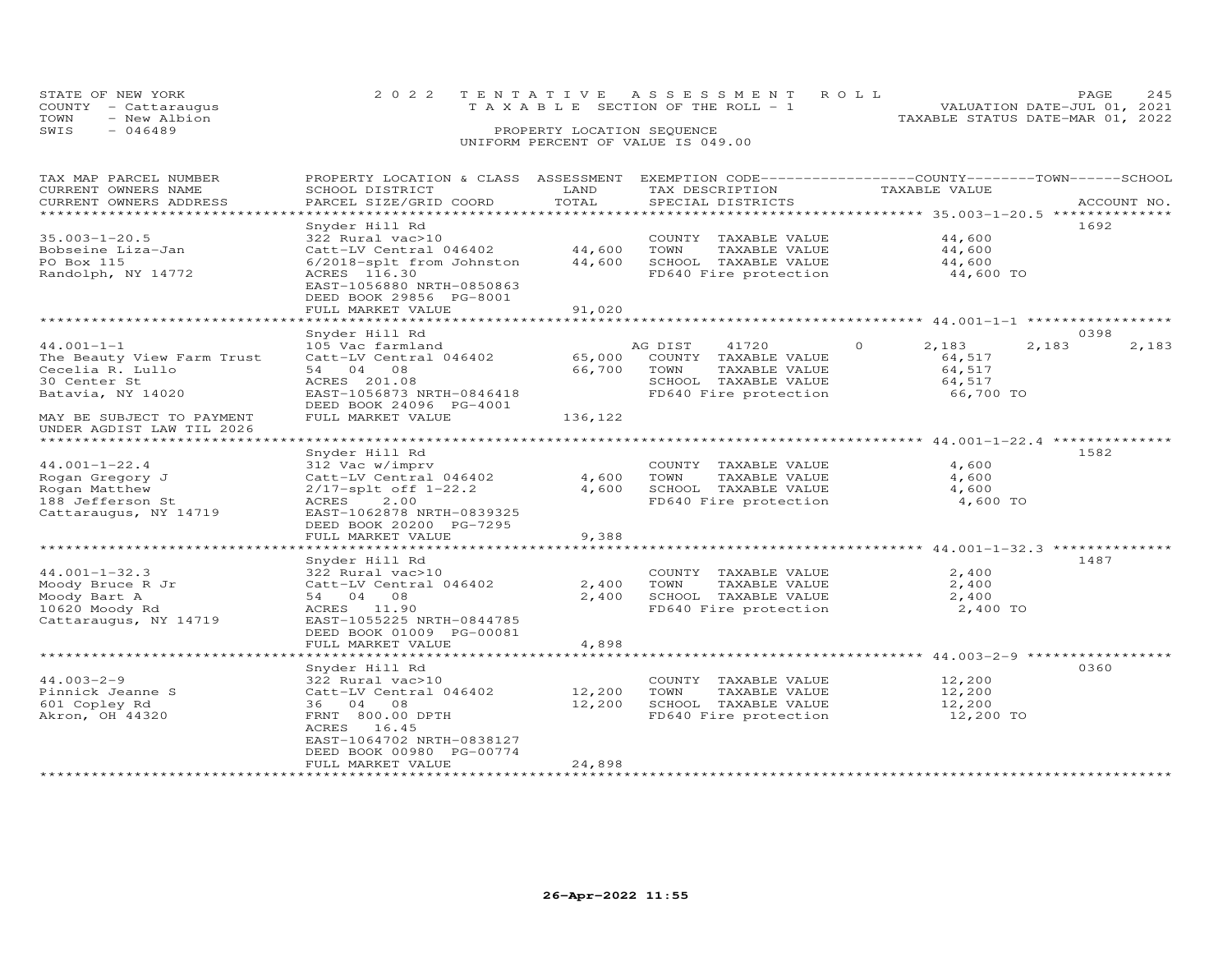|      | STATE OF NEW YORK    |  |  |  |                                    |  |  |  | 2022 TENTATIVE ASSESSMENT ROLL |                                  | PAGE.                       | 246 |
|------|----------------------|--|--|--|------------------------------------|--|--|--|--------------------------------|----------------------------------|-----------------------------|-----|
|      | COUNTY - Cattaraugus |  |  |  | TAXABLE SECTION OF THE ROLL - 1    |  |  |  |                                |                                  | VALUATION DATE-JUL 01, 2021 |     |
| TOWN | - New Albion         |  |  |  |                                    |  |  |  |                                | TAXABLE STATUS DATE-MAR 01, 2022 |                             |     |
| SWIS | - 046489             |  |  |  | PROPERTY LOCATION SEQUENCE         |  |  |  |                                |                                  |                             |     |
|      |                      |  |  |  | UNIFORM PERCENT OF VALUE IS 049.00 |  |  |  |                                |                                  |                             |     |

| TAX MAP PARCEL NUMBER                         | PROPERTY LOCATION & CLASS                            | ASSESSMENT            | EXEMPTION CODE------------------COUNTY-------TOWN------SCHOOL |                                           |                    |
|-----------------------------------------------|------------------------------------------------------|-----------------------|---------------------------------------------------------------|-------------------------------------------|--------------------|
| CURRENT OWNERS NAME<br>CURRENT OWNERS ADDRESS | SCHOOL DISTRICT<br>PARCEL SIZE/GRID COORD            | LAND<br>TOTAL         | TAX DESCRIPTION<br>SPECIAL DISTRICTS                          | TAXABLE VALUE                             | ACCOUNT NO.        |
| *************************                     |                                                      |                       |                                                               |                                           |                    |
|                                               | Snyder Hill Rd                                       |                       |                                                               |                                           | 1489               |
| $44.003 - 2 - 22.2$                           | 314 Rural vac<10                                     |                       | COUNTY TAXABLE VALUE                                          | 12,400                                    |                    |
| Adams Kenneth L                               | Catt-LV Central 046402                               | 12,400                | TOWN<br>TAXABLE VALUE                                         | 12,400                                    |                    |
| Adams Steven L                                | 35 04<br>08                                          | 12,400                | SCHOOL TAXABLE VALUE                                          | 12,400                                    |                    |
| 11292 Youngs Rd                               | ACRES 16.85                                          |                       | FD640 Fire protection                                         | 12,400 TO                                 |                    |
| Cattaraugus, NY 14719                         | EAST-0417237 NRTH-0835214                            |                       |                                                               |                                           |                    |
|                                               | DEED BOOK 2917 PG-2003                               |                       |                                                               |                                           |                    |
|                                               | FULL MARKET VALUE                                    | 25,306<br>*********** |                                                               |                                           |                    |
|                                               | *************************                            |                       |                                                               | ******************* 44.003-2-12 ********* |                    |
|                                               | 6791 Snyder Hill Rd                                  |                       |                                                               |                                           | 0545               |
| $44.003 - 2 - 12$                             | 312 Vac w/imprv                                      |                       | COUNTY TAXABLE VALUE                                          | 4,500                                     |                    |
| Wright Ronald W                               | Catt-LV Central 046402                               | 4,400                 | TOWN<br>TAXABLE VALUE                                         | 4,500                                     |                    |
| 107 Main St                                   | 36 04 08                                             | 4,500                 | SCHOOL TAXABLE VALUE                                          | 4,500                                     |                    |
| Salamanca, NY 14779                           | FRNT 445.00 DPTH 165.00<br>EAST-1065339 NRTH-0836780 |                       | FD640 Fire protection                                         | 4,500 TO                                  |                    |
|                                               | DEED BOOK 723<br>PG-00525                            |                       |                                                               |                                           |                    |
|                                               | FULL MARKET VALUE                                    | 9,184                 |                                                               |                                           |                    |
|                                               | **************************                           | **********            |                                                               |                                           |                    |
|                                               | 6793 Snyder Hill Rd                                  |                       |                                                               |                                           | 0320               |
| $44.003 - 2 - 13$                             | 270 Mfg housing                                      |                       | COUNTY TAXABLE VALUE                                          | 39,700                                    |                    |
| Kish Mark H                                   | Catt-LV Central 046402                               | 4,600                 | TOWN<br>TAXABLE VALUE                                         | 39,700                                    |                    |
| Kish S. Anneli                                | 36 04 08                                             | 39,700                | SCHOOL TAXABLE VALUE                                          | 39,700                                    |                    |
| 6793 Snyder Hill Rd                           | ACRES<br>1.96                                        |                       | FD640 Fire protection                                         | 39,700 TO                                 |                    |
| New Albion, NY 14719                          | EAST-1065230 NRTH-0836647                            |                       |                                                               |                                           |                    |
|                                               | DEED BOOK 26860 PG-6001                              |                       |                                                               |                                           |                    |
|                                               | FULL MARKET VALUE                                    | 81,020                |                                                               |                                           |                    |
|                                               | *********************************                    |                       |                                                               |                                           |                    |
|                                               | 6834 Snyder Hill Rd                                  |                       |                                                               |                                           | 0459               |
| $44.003 - 2 - 10.1$                           | 210 1 Family Res                                     |                       | AGED C/T/S 41800                                              | $\circ$<br>14,000                         | 14,000<br>14,000   |
| Stephens Willis                               | Catt-LV Central 046402                               |                       | 8,200 ENH STAR<br>41834                                       | $\Omega$<br>$\Omega$                      | $\Omega$<br>14,000 |
| Stephens Laura A                              | 36 04 08                                             | 28,000                | COUNTY TAXABLE VALUE                                          | 14,000                                    |                    |
| 6834 Snyder Hill Rd                           | 8,40<br>ACRES                                        |                       | TOWN<br>TAXABLE VALUE                                         | 14,000                                    |                    |
| New Albion, NY 14719                          | EAST-1064993 NRTH-0837594                            |                       | SCHOOL TAXABLE VALUE                                          | $\Omega$                                  |                    |
|                                               | DEED BOOK 20200 PG-9810                              |                       | FD640 Fire protection                                         | 28,000 TO                                 |                    |
|                                               | FULL MARKET VALUE                                    | 57,143                |                                                               |                                           |                    |
|                                               |                                                      |                       |                                                               |                                           |                    |
|                                               | 6908 Snyder Hill Rd                                  |                       |                                                               |                                           | 0410               |
| $44.003 - 2 - 5$                              | 112 Dairy farm                                       |                       | BAS STAR<br>41854                                             | $\overline{O}$<br>$\circ$                 | $\Omega$<br>16,800 |
| Conklin Steven D                              | Catt-LV Central 046402                               | 70,300                | COUNTY TAXABLE VALUE                                          | 154,500                                   |                    |
| Conklin Jonica L                              | 36/37 04 08                                          | 154,500               | TOWN<br>TAXABLE VALUE                                         | 154,500                                   |                    |
| 6908 Snyder Hill Rd                           | ACRES 182.68<br>EAST-1064885 NRTH-0839537            |                       | SCHOOL TAXABLE VALUE<br>FD640 Fire protection                 | 137,700<br>154,500 TO                     |                    |
| Cattaraugus, NY 14719                         | DEED BOOK 2590<br>PG-9002                            |                       |                                                               |                                           |                    |
|                                               | FULL MARKET VALUE                                    | 315,306               |                                                               |                                           |                    |
|                                               |                                                      |                       |                                                               |                                           |                    |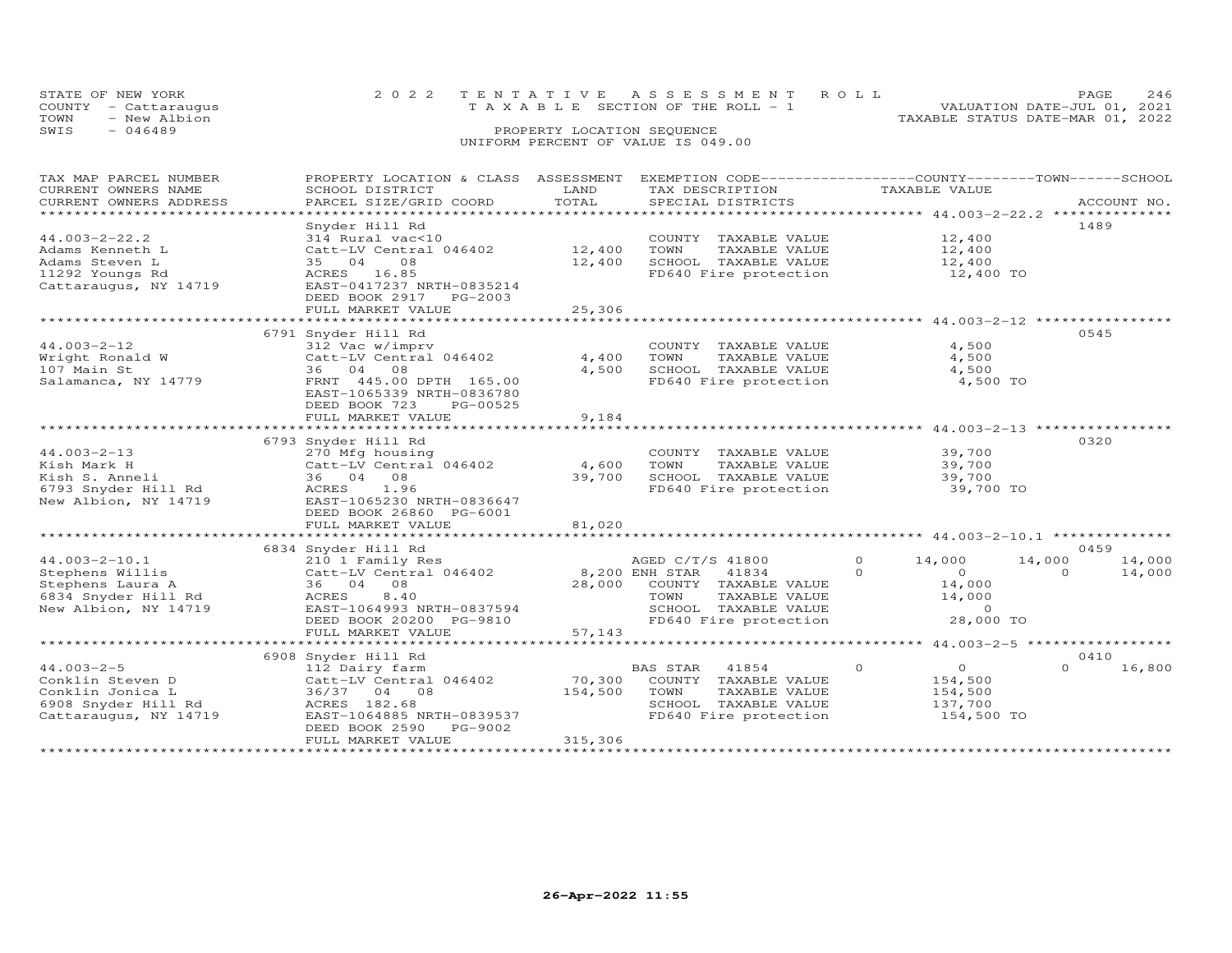| STATE OF NEW YORK                 |                                                                                                 |                            | 2022 TENTATIVE ASSESSMENT ROLL                                                                                                                                                                                                                                                                                                                                                                                               |                                  | <b>PAGE</b>                 | 247 |
|-----------------------------------|-------------------------------------------------------------------------------------------------|----------------------------|------------------------------------------------------------------------------------------------------------------------------------------------------------------------------------------------------------------------------------------------------------------------------------------------------------------------------------------------------------------------------------------------------------------------------|----------------------------------|-----------------------------|-----|
| COUNTY - Cattaraugus              |                                                                                                 |                            | T A X A B L E SECTION OF THE ROLL - 1                                                                                                                                                                                                                                                                                                                                                                                        |                                  | VALUATION DATE-JUL 01, 2021 |     |
| - New Albion<br>TOWN              |                                                                                                 |                            |                                                                                                                                                                                                                                                                                                                                                                                                                              | TAXABLE STATUS DATE-MAR 01, 2022 |                             |     |
| $-046489$<br>SWIS                 |                                                                                                 | PROPERTY LOCATION SEQUENCE |                                                                                                                                                                                                                                                                                                                                                                                                                              |                                  |                             |     |
|                                   |                                                                                                 |                            | UNIFORM PERCENT OF VALUE IS 049.00                                                                                                                                                                                                                                                                                                                                                                                           |                                  |                             |     |
|                                   |                                                                                                 |                            |                                                                                                                                                                                                                                                                                                                                                                                                                              |                                  |                             |     |
|                                   |                                                                                                 |                            |                                                                                                                                                                                                                                                                                                                                                                                                                              |                                  |                             |     |
| TAX MAP PARCEL NUMBER<br>$\alpha$ | PROPERTY LOCATION & CLASS ASSESSMENT EXEMPTION CODE----------------COUNTY-------TOWN-----SCHOOL | $   -$                     | $\overline{m}$ $\overline{m}$ $\overline{n}$ $\overline{n}$ $\overline{n}$ $\overline{n}$ $\overline{n}$ $\overline{n}$ $\overline{n}$ $\overline{n}$ $\overline{n}$ $\overline{n}$ $\overline{n}$ $\overline{n}$ $\overline{n}$ $\overline{n}$ $\overline{n}$ $\overline{n}$ $\overline{n}$ $\overline{n}$ $\overline{n}$ $\overline{n}$ $\overline{n}$ $\overline{n}$ $\overline{n}$ $\overline{n}$ $\overline{n}$ $\over$ |                                  |                             |     |

| CURRENT OWNERS NAME         | SCHOOL DISTRICT            | LAND    | TAX DESCRIPTION       |          | TAXABLE VALUE                            |          |             |
|-----------------------------|----------------------------|---------|-----------------------|----------|------------------------------------------|----------|-------------|
| CURRENT OWNERS ADDRESS      | PARCEL SIZE/GRID COORD     | TOTAL   | SPECIAL DISTRICTS     |          |                                          |          | ACCOUNT NO. |
|                             |                            | ******* |                       |          | ********** 44.003-2-11 ***************** |          |             |
|                             | 6959 Snyder Hill Rd        |         |                       |          |                                          | 0458     |             |
| $44.003 - 2 - 11$           | 240 Rural res              |         | COUNTY TAXABLE VALUE  |          | 151,000                                  |          |             |
| Adams Robert A              | Catt-LV Central 046402     | 136,700 | TOWN<br>TAXABLE VALUE |          | 151,000                                  |          |             |
|                             |                            |         |                       |          |                                          |          |             |
| Adams Renee A               | 36 04 08                   | 151,000 | SCHOOL TAXABLE VALUE  |          | 151,000                                  |          |             |
| 11176 Chautauqua Rd         | ACRES 411.62               |         | FD640 Fire protection |          | 151,000 TO                               |          |             |
| Cattaraugus, NY 14719       | EAST-1063332 NRTH-0838008  |         |                       |          |                                          |          |             |
|                             | DEED BOOK 1003 PG-1015     |         |                       |          |                                          |          |             |
|                             | FULL MARKET VALUE          | 308,163 |                       |          |                                          |          |             |
|                             |                            |         |                       |          |                                          |          |             |
|                             | 7120 Snyder Hill Rd        |         |                       |          |                                          | 1089     |             |
| $44.001 - 1 - 22.2$         | 112 Dairy farm             |         | AG DIST<br>41720      | $\Omega$ | 20,422                                   | 20,422   | 20,422      |
|                             | Catt-LV Central 046402     | 68,200  | COUNTY TAXABLE VALUE  |          | 162,678                                  |          |             |
| Legacy Acres, LLC           |                            |         |                       |          |                                          |          |             |
| 8568 Silver Creek Rd        | 45 04 08                   | 183,100 | TOWN<br>TAXABLE VALUE |          | 162,678                                  |          |             |
| South Dayton, NY 14138      | $2/14/17$ -splt 2.0 ac off |         | SCHOOL TAXABLE VALUE  |          | 162,678                                  |          |             |
|                             | ACRES 182.65               |         | FD640 Fire protection |          | 183,100 TO                               |          |             |
| MAY BE SUBJECT TO PAYMENT   | EAST-1061416 NRTH-0841443  |         |                       |          |                                          |          |             |
| UNDER AGDIST LAW TIL 2026   | DEED BOOK 28966 PG-6002    |         |                       |          |                                          |          |             |
|                             | FULL MARKET VALUE          | 373,673 |                       |          |                                          |          |             |
| **********************      |                            |         |                       |          |                                          |          |             |
|                             | 7211 Snyder Hill Rd        |         |                       |          |                                          | 0476     |             |
|                             |                            |         |                       | $\Omega$ | $\Omega$                                 | $\Omega$ |             |
| $44.001 - 1 - 30$           | 210 1 Family Res           |         | BAS STAR 41854        |          |                                          |          | 16,800      |
| Benson Charlene E           | Catt-LV Central 046402     | 4,500   | COUNTY TAXABLE VALUE  |          | 48,900                                   |          |             |
| Roblee Shawn A              | 54 04 08                   | 48,900  | TOWN<br>TAXABLE VALUE |          | 48,900                                   |          |             |
| 7211 Snyder Hill Rd         | FRNT 180.00 DPTH 210.00    |         | SCHOOL TAXABLE VALUE  |          | 32,100                                   |          |             |
| Cattaraugus, NY 14719       | EAST-1058856 NRTH-0843561  |         | FD640 Fire protection |          | 48,900 TO                                |          |             |
|                             | DEED BOOK 22270 PG-2003    |         |                       |          |                                          |          |             |
|                             | FULL MARKET VALUE          | 99,796  |                       |          |                                          |          |             |
|                             |                            |         |                       |          |                                          |          |             |
|                             | 7217 Snyder Hill Rd        |         |                       |          |                                          | 1135     |             |
|                             |                            |         |                       | $\Omega$ |                                          | $\Omega$ |             |
| $44.001 - 1 - 32.2$         | 240 Rural res              |         | ENH STAR<br>41834     |          | $\overline{O}$                           |          | 41,940      |
| Thalheimer Jeanette         | Catt-LV Central 046402     | 47,700  | COUNTY TAXABLE VALUE  |          | 138,500                                  |          |             |
| 7217 Snyder Hill Rd         | 54 04 08                   | 138,500 | TOWN<br>TAXABLE VALUE |          | 138,500                                  |          |             |
| Cattaraugus, NY 14719       | ACRES 122.20               |         | SCHOOL TAXABLE VALUE  |          | 96,560                                   |          |             |
|                             | EAST-1057848 NRTH-0844532  |         | FD640 Fire protection |          | 138,500 TO                               |          |             |
| MAY BE SUBJECT TO PAYMENT   | DEED BOOK 01009 PG-00029   |         |                       |          |                                          |          |             |
| UNDER AGDIST LAW TIL 2022   | FULL MARKET VALUE          | 282,653 |                       |          |                                          |          |             |
|                             |                            |         |                       |          |                                          |          |             |
|                             | 7356 Snyder Hill Rd        |         |                       |          |                                          | 0399     |             |
|                             |                            |         |                       | $\Omega$ |                                          |          |             |
| $44.001 - 1 - 2$            | 112 Dairy farm             |         | AG DIST<br>41720      |          | 12,440                                   | 12,440   | 12,440      |
| The Beauty View Farm Trust  | Catt-LV Central 046402     | 86,300  | COUNTY TAXABLE VALUE  |          | 161,360                                  |          |             |
| Cecelia R. Lullo            | 54 04 08                   | 173,800 | TOWN<br>TAXABLE VALUE |          | 161,360                                  |          |             |
| 30 Center St                | Lot 46                     |         | SCHOOL TAXABLE VALUE  |          | 161,360                                  |          |             |
| Batavia, NY 14020           | ACRES 227.02               |         | FD640 Fire protection |          | 173,800 TO                               |          |             |
|                             | EAST-1060546 NRTH-0845405  |         |                       |          |                                          |          |             |
| MAY BE SUBJECT TO PAYMENT   | DEED BOOK 24096 PG-4001    |         |                       |          |                                          |          |             |
| UNDER AGDIST LAW TIL 2026   | FULL MARKET VALUE          | 354,694 |                       |          |                                          |          |             |
| *************************** | **********************     |         |                       |          |                                          |          |             |
|                             |                            |         |                       |          |                                          |          |             |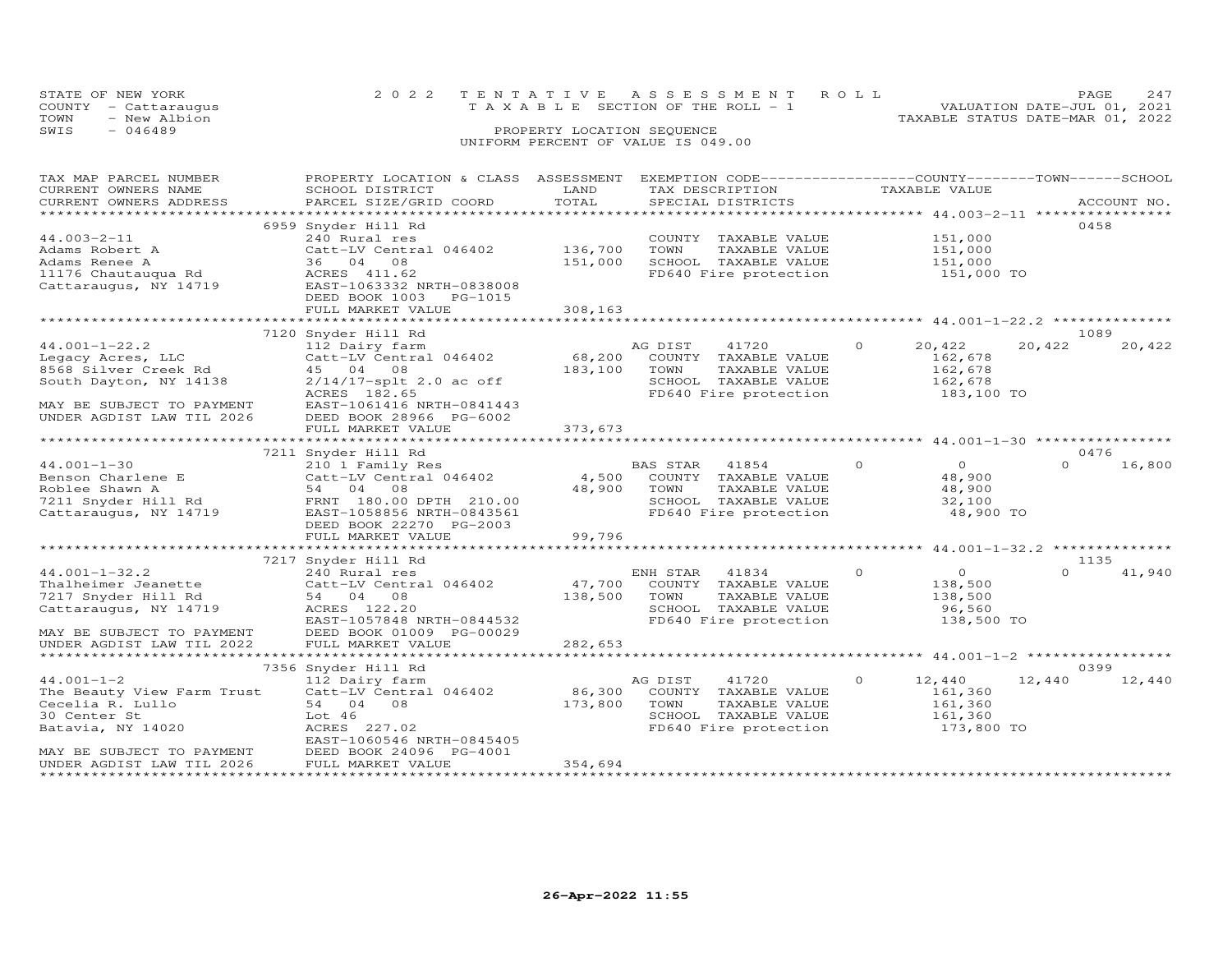| STATE OF NEW YORK |                      | 2022 TENTATIVE ASSESSMENT ROLL                                          | PAGE | 248 |
|-------------------|----------------------|-------------------------------------------------------------------------|------|-----|
|                   | COUNTY - Cattaraugus | VALUATION DATE-JUL 01, 2021<br>$T A X A B L E$ SECTION OF THE ROLL $-1$ |      |     |
| TOWN              | - New Albion         | TAXABLE STATUS DATE-MAR 01, 2022                                        |      |     |
| SWIS              | - 046489             | PROPERTY LOCATION SEQUENCE                                              |      |     |
|                   |                      | UNIFORM PERCENT OF VALUE IS 049.00                                      |      |     |

| TAX MAP PARCEL NUMBER<br>CURRENT OWNERS NAME<br>CURRENT OWNERS ADDRESS                                         | PROPERTY LOCATION & CLASS ASSESSMENT<br>SCHOOL DISTRICT<br>PARCEL SIZE/GRID COORD                                                                                                                          | LAND<br>TOTAL                | EXEMPTION CODE------------------COUNTY-------TOWN-----SCHOOL<br>TAX DESCRIPTION<br>SPECIAL DISTRICTS                                           |                      | TAXABLE VALUE                                                                             |                              | ACCOUNT NO.        |
|----------------------------------------------------------------------------------------------------------------|------------------------------------------------------------------------------------------------------------------------------------------------------------------------------------------------------------|------------------------------|------------------------------------------------------------------------------------------------------------------------------------------------|----------------------|-------------------------------------------------------------------------------------------|------------------------------|--------------------|
|                                                                                                                |                                                                                                                                                                                                            |                              |                                                                                                                                                |                      |                                                                                           |                              |                    |
| $35.003 - 1 - 15.3$<br>Kazmark Family Trust<br>7464 Snyder Hill Rd<br>Cattaraugus, NY 14719                    | 7464 Snyder Hill Rd<br>240 Rural res<br>Catt-LV Central 046402<br>47 04<br>08<br>ACRES 155.30<br>EAST-1060897 NRTH-0848945<br>DEED BOOK 16999 PG-4001                                                      | 134,010                      | CW_15_VET/ 41162<br>57,100 ENH STAR<br>41834<br>COUNTY TAXABLE VALUE<br>TOWN<br>TAXABLE VALUE<br>SCHOOL TAXABLE VALUE<br>FD640 Fire protection | $\Omega$<br>$\Omega$ | 6,720<br>$\circ$<br>127,290<br>134,010<br>92,070<br>134,010 TO                            | 1313<br>$\Omega$<br>$\Omega$ | $\Omega$<br>41,940 |
|                                                                                                                | FULL MARKET VALUE                                                                                                                                                                                          | 273,490                      |                                                                                                                                                |                      | ***** 35.003-1-17 **************                                                          |                              |                    |
| $35.003 - 1 - 17$<br>Goode Shannon L<br>Goode Bobbie Jo L<br>7563 Snyder Hill Rd<br>Cattaraugus, NY 14719      | 7563 Snyder Hill Rd<br>210 1 Family Res<br>Catt-LV Central 046402<br>55 04<br>08<br>ACRES<br>5.73<br>EAST-1058334 NRTH-0849137<br>DEED BOOK 7023 PG-5001                                                   | 6,800<br>78,500              | BAS STAR<br>41854<br>COUNTY TAXABLE VALUE<br>TOWN<br>TAXABLE VALUE<br>SCHOOL TAXABLE VALUE<br>FD640 Fire protection                            | $\circ$              | $\circ$<br>78,500<br>78,500<br>61,700<br>78,500 TO                                        | 0136<br>$\Omega$             | 16,800             |
|                                                                                                                | FULL MARKET VALUE                                                                                                                                                                                          | 160,204                      |                                                                                                                                                |                      |                                                                                           |                              |                    |
|                                                                                                                |                                                                                                                                                                                                            |                              |                                                                                                                                                |                      |                                                                                           |                              |                    |
| $35.003 - 1 - 19$<br>Ridall Rose M<br>7591 Snyder Hill Rd<br>Cattaraugus, NY 14719                             | 7591 Snyder Hill Rd<br>240 Rural res<br>Catt-LV Central 046402<br>55 04 08<br>ACRES 102.24<br>EAST-1056803 NRTH-0849617<br>DEED BOOK 30752 PG-8001<br>FULL MARKET VALUE                                    | 34,400<br>103,300<br>210,816 | 41834<br>ENH STAR<br>COUNTY TAXABLE VALUE<br>TOWN<br>TAXABLE VALUE<br>SCHOOL TAXABLE VALUE<br>FD640 Fire protection                            | $\Omega$             | $\Omega$<br>103,300<br>103,300<br>61,360<br>103,300 TO                                    | 0409<br>$\Omega$             | 41,940             |
|                                                                                                                |                                                                                                                                                                                                            |                              |                                                                                                                                                |                      |                                                                                           |                              |                    |
| $35.003 - 1 - 20.3$<br>Johnston Donald E<br>Johnston Beverly L<br>7675 Snyder Hill Rd<br>Cattaraugus, NY 14719 | 7675 Snyder Hill Rd<br>210 1 Family Res<br>Catt-LV Central 046402<br>55 04 08<br>6/18-splt 116.3 ac to Bob<br>ACRES<br>7.70<br>EAST-1058665 NRTH-0850571<br>DEED BOOK 30135 PG-2001                        | 10,900<br>32,700             | ENH STAR<br>41834<br>COUNTY TAXABLE VALUE<br>TOWN<br>TAXABLE VALUE<br>SCHOOL TAXABLE VALUE<br>FD640 Fire protection                            | $\Omega$             | $\Omega$<br>32,700<br>32,700<br>$\circ$<br>32,700 TO                                      | 1455<br>$\Omega$             | 32,700             |
|                                                                                                                | FULL MARKET VALUE                                                                                                                                                                                          | 66,735                       |                                                                                                                                                |                      |                                                                                           |                              |                    |
| $35.003 - 1 - 3.1$<br>Bobseine Gary L<br>Bobseine Jan C<br>10527 42nd St<br>Cattaraugus, NY 14719              | ***********************<br>7847 Snyder Hill Rd<br>322 Rural vac>10<br>Catt-LV Central 046402<br>56 04<br>08<br>ACRES<br>50.50<br>EAST-1058395 NRTH-0852480<br>DEED BOOK 28505 PG-9001<br>FULL MARKET VALUE | 27,300<br>27,300<br>55,714   | COUNTY TAXABLE VALUE<br>TOWN<br>TAXABLE VALUE<br>SCHOOL TAXABLE VALUE<br>FD640 Fire protection                                                 |                      | ********************* 35.003-1-3.1 ***********<br>27,300<br>27,300<br>27,300<br>27,300 TO | 0062                         |                    |
|                                                                                                                |                                                                                                                                                                                                            |                              |                                                                                                                                                |                      |                                                                                           |                              |                    |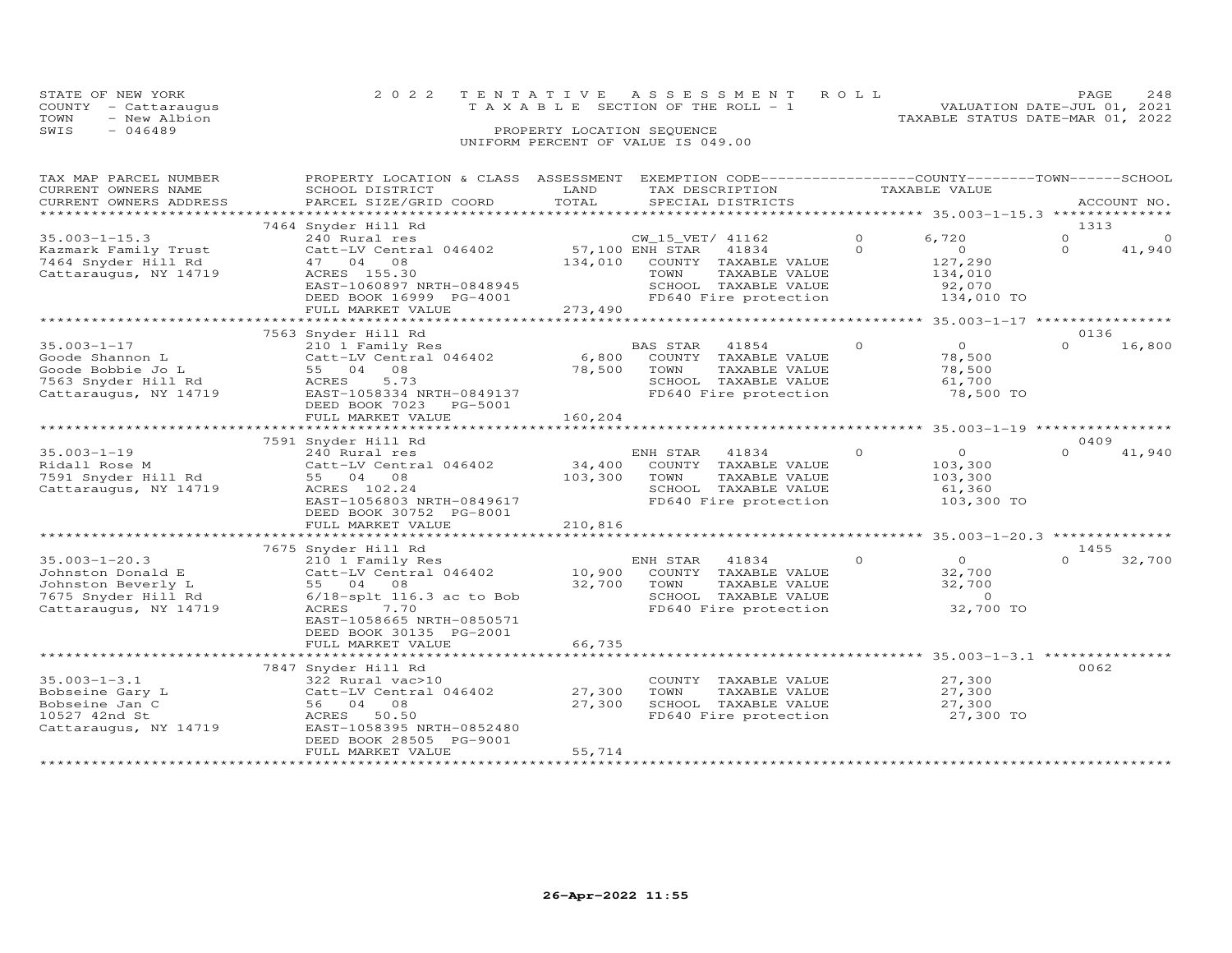| STATE OF NEW YORK |                      | 2022 TENTATIVE ASSESSMENT ROLL                                 | PAGE 249 |  |
|-------------------|----------------------|----------------------------------------------------------------|----------|--|
|                   | COUNTY - Cattaraugus | VALUATION DATE-JUL 01, 2021<br>TAXABLE SECTION OF THE ROLL - 1 |          |  |
| TOWN              | - New Albion         | TAXABLE STATUS DATE-MAR 01, 2022                               |          |  |
| SWIS              | $-046489$            | PROPERTY LOCATION SEQUENCE                                     |          |  |
|                   |                      | UNIFORM PERCENT OF VALUE IS 049.00                             |          |  |

| TAX MAP PARCEL NUMBER     | PROPERTY LOCATION & CLASS ASSESSMENT |         | EXEMPTION CODE-----------------COUNTY-------TOWN------SCHOOL |                            |                    |
|---------------------------|--------------------------------------|---------|--------------------------------------------------------------|----------------------------|--------------------|
| CURRENT OWNERS NAME       | SCHOOL DISTRICT                      | LAND    | TAX DESCRIPTION                                              | TAXABLE VALUE              |                    |
| CURRENT OWNERS ADDRESS    | PARCEL SIZE/GRID COORD               | TOTAL   | SPECIAL DISTRICTS                                            |                            | ACCOUNT NO.        |
|                           |                                      |         |                                                              |                            |                    |
|                           | 7973 Snyder Hill Rd                  |         |                                                              |                            | 1336               |
| $35.003 - 1 - 2.2$        | 210 1 Family Res                     |         | BAS STAR<br>41854                                            | $\overline{O}$<br>$\Omega$ | 16,800<br>$\Omega$ |
| Yochum Darrell S          | Catt-LV Central 046402               |         | 5,300 COUNTY TAXABLE VALUE                                   | 76,200                     |                    |
| Douglas I Yochum          | 56 04 08                             | 76,200  | TOWN<br>TAXABLE VALUE                                        | 76,200                     |                    |
| 7973 Snyder Hill Rd       | 3.10<br>ACRES                        |         | SCHOOL TAXABLE VALUE                                         | 59,400                     |                    |
| Cattaraugus, NY 14719     | EAST-1058590 NRTH-0854773            |         | FD640 Fire protection                                        | 76,200 TO                  |                    |
|                           | DEED BOOK 5182 PG-2001               |         |                                                              |                            |                    |
|                           | FULL MARKET VALUE                    | 155,510 |                                                              |                            |                    |
|                           | ******************************       |         |                                                              |                            |                    |
|                           |                                      |         |                                                              |                            |                    |
|                           | State Land Rd                        |         |                                                              |                            | 0064               |
| $36.003 - 1 - 1$          | 322 Rural vac>10                     |         | COUNTY TAXABLE VALUE                                         | 45,900                     |                    |
| Story Troy L              | Catt-LV Central 046402               | 45,900  | TOWN<br>TAXABLE VALUE                                        | 45,900                     |                    |
| Anderson Jill S           | 08 04 08                             | 45,900  | SCHOOL TAXABLE VALUE                                         | 45,900                     |                    |
| 9960 Warner Gulf Rd       | ACRES 110.41                         |         | FD640 Fire protection                                        | 45,900 TO                  |                    |
| Holland, NY 14080         | EAST-1080181 NRTH-0854417            |         |                                                              |                            |                    |
|                           | DEED BOOK 2021    PG-11938           |         |                                                              |                            |                    |
|                           | FULL MARKET VALUE                    | 93,673  |                                                              |                            |                    |
|                           |                                      |         |                                                              |                            |                    |
|                           | State Land Rd                        |         |                                                              |                            | 0359               |
| $36.003 - 1 - 2$          | 822 Water supply                     |         | COUNTY TAXABLE VALUE                                         | 3,700                      |                    |
| Town of Otto              | Catt-LV Central 046402               | 1,900   | TOWN<br>TAXABLE VALUE                                        | 3,700                      |                    |
| Otto Town Clerk           | $07 - 04 - 08$                       | 3,700   | SCHOOL TAXABLE VALUE                                         | 3,700                      |                    |
| 8842 Otto-East Otto Rd    | FRNT 100.00 DPTH 100.00              |         | FD640 Fire protection                                        | 3,700 TO                   |                    |
| Cattaraugus, NY 14719     | EAST-1081353 NRTH-0853402            |         |                                                              |                            |                    |
|                           | DEED BOOK 00536 PG-00592             |         |                                                              |                            |                    |
|                           | FULL MARKET VALUE                    | 7,551   |                                                              |                            |                    |
|                           |                                      |         |                                                              |                            |                    |
|                           | State Land Rd                        |         |                                                              |                            | 0020               |
| $36.003 - 1 - 4.1$        | 105 Vac farmland                     |         | AG DIST<br>41720                                             | $\Omega$<br>8,312          | 8,312<br>8,312     |
|                           | Catt-LV Central 046402               | 48,300  |                                                              |                            |                    |
| Arnold Paul A             |                                      |         | COUNTY TAXABLE VALUE                                         | 44,988                     |                    |
| PO Box 12                 | 08 04 08                             | 53,300  | TOWN<br>TAXABLE VALUE                                        | 44,988                     |                    |
| Otto, NY 14766            | ACRES 144.25                         |         | SCHOOL TAXABLE VALUE                                         | 44,988                     |                    |
|                           | EAST-1081978 NRTH-0853104            |         | FD640 Fire protection                                        | 53,300 TO                  |                    |
| MAY BE SUBJECT TO PAYMENT | DEED BOOK 00972 PG-00448             |         |                                                              |                            |                    |
| UNDER AGDIST LAW TIL 2026 | FULL MARKET VALUE                    | 108,776 |                                                              |                            |                    |
|                           |                                      |         |                                                              |                            |                    |
|                           | State Land Rd                        |         |                                                              |                            | 1507               |
| $36.003 - 1 - 4.2$        | 314 Rural vac<10                     |         | COUNTY TAXABLE VALUE                                         | 8,500                      |                    |
| Arnold David P            | Catt-LV Central 046402               | 8,500   | TOWN<br>TAXABLE VALUE                                        | 8,500                      |                    |
| PO Box 12                 | 08 04 08                             | 8,500   | SCHOOL TAXABLE VALUE                                         | 8,500                      |                    |
| Otto, NY 14766            | 9.75<br>ACRES                        |         | FD640 Fire protection                                        | 8,500 TO                   |                    |
|                           | EAST-1080981 NRTH-0851546            |         |                                                              |                            |                    |
|                           | DEED BOOK 17699 PG-9001              |         |                                                              |                            |                    |
|                           | FULL MARKET VALUE                    | 17,347  |                                                              |                            |                    |
|                           |                                      |         |                                                              |                            |                    |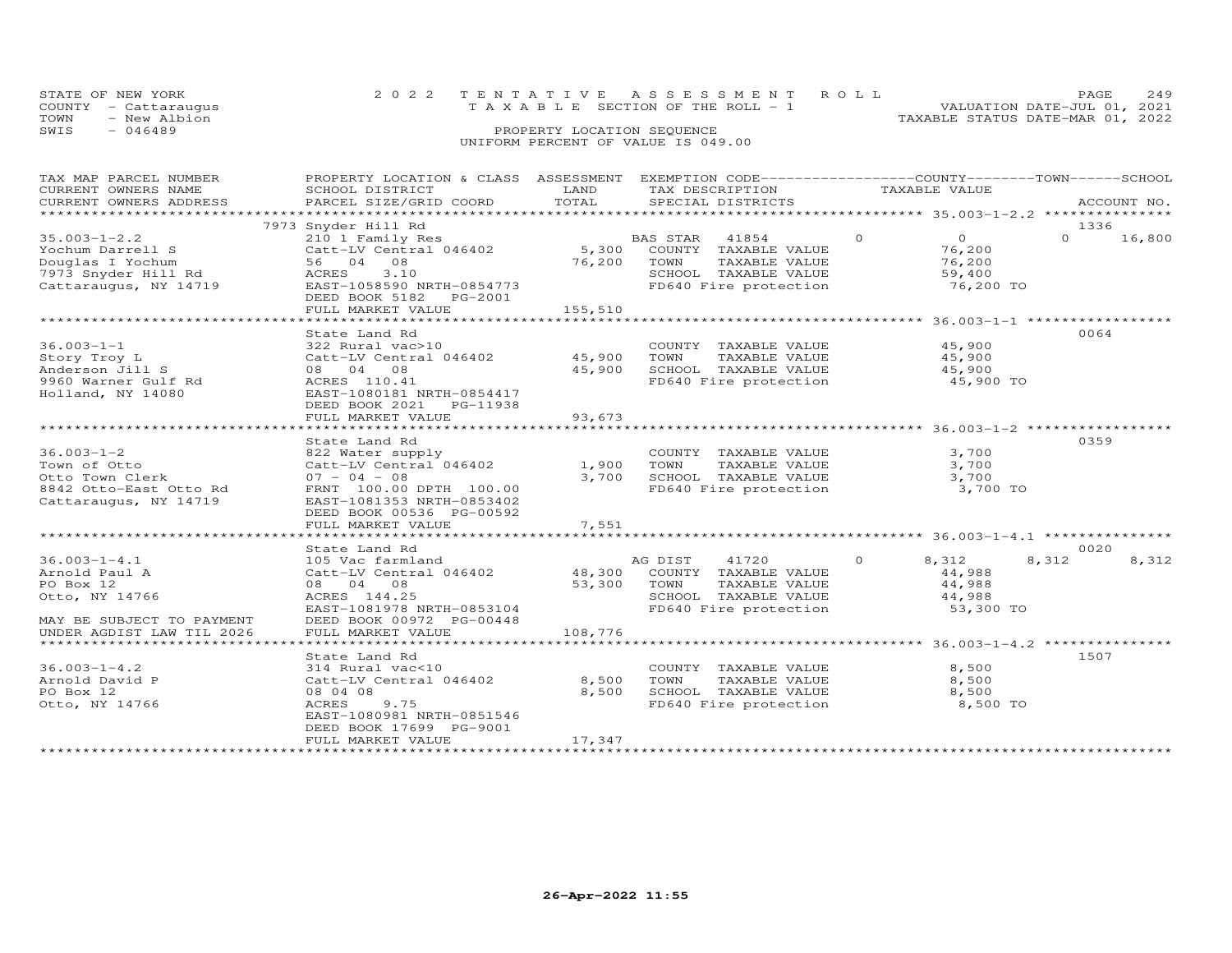|      | STATE OF NEW YORK<br>COUNTY - Cattaraugus | 2022 TENTATIVE ASSESSMENT ROLL | TAXABLE SECTION OF THE ROLL - 1 |  |  |  |  |                                  | PAGE.<br>VALUATION DATE-JUL 01, 2021 | 250 |
|------|-------------------------------------------|--------------------------------|---------------------------------|--|--|--|--|----------------------------------|--------------------------------------|-----|
| TOWN | - New Albion                              |                                |                                 |  |  |  |  | TAXABLE STATUS DATE-MAR 01, 2022 |                                      |     |
| SWIS | $-046489$                                 |                                | PROPERTY LOCATION SEOUENCE      |  |  |  |  |                                  |                                      |     |
|      | UNIFORM PERCENT OF VALUE IS 049.00        |                                |                                 |  |  |  |  |                                  |                                      |     |

| TAX MAP PARCEL NUMBER          | PROPERTY LOCATION & CLASS ASSESSMENT EXEMPTION CODE----------------COUNTY-------TOWN-----SCHOOL |                       |                       |               |             |
|--------------------------------|-------------------------------------------------------------------------------------------------|-----------------------|-----------------------|---------------|-------------|
| CURRENT OWNERS NAME            | SCHOOL DISTRICT                                                                                 | LAND                  | TAX DESCRIPTION       | TAXABLE VALUE |             |
| CURRENT OWNERS ADDRESS         | PARCEL SIZE/GRID COORD                                                                          | TOTAL                 | SPECIAL DISTRICTS     |               | ACCOUNT NO. |
| ****************************** |                                                                                                 |                       |                       |               |             |
|                                | State Land Rd                                                                                   |                       |                       |               | 1267        |
| $36.003 - 1 - 5.2$             | 260 Seasonal res                                                                                |                       | COUNTY TAXABLE VALUE  | 25,200        |             |
| Brown Mark P                   | Catt-LV Central 046402                                                                          | 6,400                 | TOWN<br>TAXABLE VALUE | 25,200        |             |
| Brown Joanne H                 | 07 04<br>$\overline{08}$                                                                        | 25,200                | SCHOOL TAXABLE VALUE  | 25,200        |             |
| 3544 Fuller Rd                 | Ff 300.00                                                                                       |                       | FD640 Fire protection | 25,200 TO     |             |
| Blasdell, NY 14219             | 6.40<br>ACRES                                                                                   |                       |                       |               |             |
|                                | EAST-1080877 NRTH-0851212                                                                       |                       |                       |               |             |
|                                | DEED BOOK 1010 PG-958                                                                           |                       |                       |               |             |
|                                | FULL MARKET VALUE                                                                               | 51,429                |                       |               |             |
|                                |                                                                                                 |                       |                       |               |             |
|                                | State Land Rd                                                                                   |                       |                       |               | 1463        |
| $36.003 - 1 - 5.5$             | 314 Rural vac<10                                                                                |                       | COUNTY TAXABLE VALUE  | 8,900         |             |
| Metzger Joseph Life Us         | Catt-LV Central 046402                                                                          | 8,900                 | TOWN<br>TAXABLE VALUE | 8,900         |             |
| Metzger Barbara Life Us        | 07 04 08                                                                                        | 8,900                 | SCHOOL TAXABLE VALUE  | 8,900         |             |
| 3540 Old Lakeview Rd           | Ff 415.00                                                                                       |                       | FD640 Fire protection | 8,900 TO      |             |
| Hamburg, NY 14075              | <b>ACRES</b><br>9.75                                                                            |                       |                       |               |             |
|                                | EAST-1080784 NRTH-0850872                                                                       |                       |                       |               |             |
|                                | DEED BOOK 27436 PG-2001                                                                         |                       |                       |               |             |
|                                | FULL MARKET VALUE                                                                               | 18,163                |                       |               |             |
|                                | *********************************                                                               | ********************* |                       |               |             |
|                                | State Land Rd                                                                                   |                       |                       |               | 1195        |
| $36.003 - 1 - 10$              | 314 Rural vac<10                                                                                |                       | COUNTY TAXABLE VALUE  | 5,500         |             |
| Hissin Mark                    | Catt-LV Central 046402                                                                          | 5,500                 | TAXABLE VALUE<br>TOWN | 5,500         |             |
| 77 Linden St                   | 07 04 08                                                                                        | 5,500                 | SCHOOL TAXABLE VALUE  | 5,500         |             |
| Buffalo, NY 14206              | ACRES<br>3.50                                                                                   |                       | FD640 Fire protection | 5,500 TO      |             |
|                                | EAST-1078990 NRTH-0849369                                                                       |                       |                       |               |             |
|                                | DEED BOOK 20190 PG-7274                                                                         |                       |                       |               |             |
|                                | FULL MARKET VALUE                                                                               | 11,224                |                       |               |             |
|                                |                                                                                                 |                       |                       |               |             |
|                                | State Land Rd                                                                                   |                       |                       |               | 1196        |
| $36.003 - 1 - 11$              | 314 Rural vac<10                                                                                |                       | COUNTY TAXABLE VALUE  | 5,600         |             |
| Hissin Mark                    | Catt-LV Central 046402                                                                          | 5,600                 | TAXABLE VALUE<br>TOWN | 5,600         |             |
| 77 Linden Street               | 07 04 08                                                                                        | 5,600                 | SCHOOL TAXABLE VALUE  | 5,600         |             |
| Buffalo, NY 14206              | 3.65<br>ACRES                                                                                   |                       | FD640 Fire protection | 5,600 TO      |             |
|                                | EAST-1079321 NRTH-0849369                                                                       |                       |                       |               |             |
|                                | DEED BOOK 25935 PG-5001                                                                         |                       |                       |               |             |
|                                | FULL MARKET VALUE                                                                               | 11,429                |                       |               |             |
|                                |                                                                                                 |                       |                       |               |             |
|                                |                                                                                                 |                       |                       |               | 1197        |
| $36.003 - 1 - 12$              | State Land Rd                                                                                   |                       | COUNTY TAXABLE VALUE  | 6,600         |             |
|                                | 312 Vac w/imprv<br>Catt-LV Central 046402                                                       | 5,600                 | TOWN<br>TAXABLE VALUE |               |             |
| Hissin Mark                    |                                                                                                 |                       | SCHOOL TAXABLE VALUE  | 6,600         |             |
| 77 Linden Street               | 07 04 08                                                                                        | 6,600                 |                       | 6,600         |             |
| Buffalo, NY 14206              | ACRES<br>3.73                                                                                   |                       | FD640 Fire protection | 6,600 TO      |             |
|                                | EAST-1079625 NRTH-0849294                                                                       |                       |                       |               |             |
|                                | DEED BOOK 25935 PG-5001                                                                         |                       |                       |               |             |
|                                | FULL MARKET VALUE                                                                               | 13,469                |                       |               |             |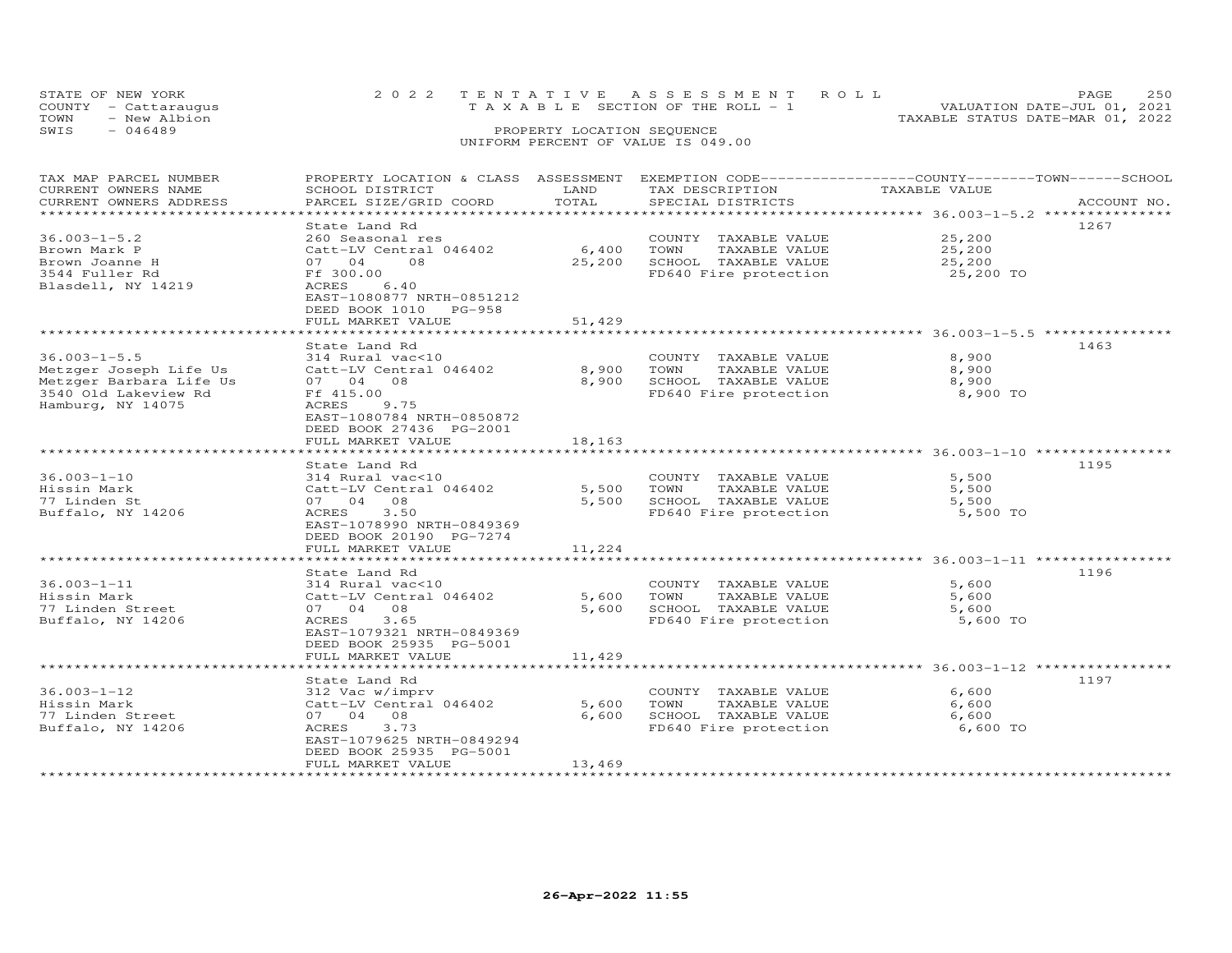|      | STATE OF NEW YORK<br>COUNTY - Cattaraugus |  |                            | 2022 TENTATIVE ASSESSMENT ROLL<br>T A X A B L E SECTION OF THE ROLL - 1 |  |                                  | PAGE.<br>VALUATION DATE-JUL 01, 2021 |  |
|------|-------------------------------------------|--|----------------------------|-------------------------------------------------------------------------|--|----------------------------------|--------------------------------------|--|
| TOWN | - New Albion                              |  |                            |                                                                         |  | TAXABLE STATUS DATE-MAR 01, 2022 |                                      |  |
| SWIS | $-046489$                                 |  | PROPERTY LOCATION SEQUENCE |                                                                         |  |                                  |                                      |  |
|      | UNIFORM PERCENT OF VALUE IS 049.00        |  |                            |                                                                         |  |                                  |                                      |  |

| TAX MAP PARCEL NUMBER<br>CURRENT OWNERS NAME<br>CURRENT OWNERS ADDRESS                              | PROPERTY LOCATION & CLASS ASSESSMENT EXEMPTION CODE----------------COUNTY-------TOWN-----SCHOOL<br>SCHOOL DISTRICT<br>PARCEL SIZE/GRID COORD                                                            | LAND<br>TOTAL             | TAX DESCRIPTION<br>SPECIAL DISTRICTS                                                                                                                           | TAXABLE VALUE                           | ACCOUNT NO. |
|-----------------------------------------------------------------------------------------------------|---------------------------------------------------------------------------------------------------------------------------------------------------------------------------------------------------------|---------------------------|----------------------------------------------------------------------------------------------------------------------------------------------------------------|-----------------------------------------|-------------|
| *********************<br>$36.003 - 1 - 14$<br>Langer Jason D<br>4811 Creek Rd<br>Lewiston, NY 14092 | State Land Rd<br>314 Rural vac<10<br>Catt-LV Central 046402<br>07 04<br>08<br>2.45<br>ACRES<br>EAST-1080298 NRTH-0849228<br>DEED BOOK 668<br>PG-4001<br>FULL MARKET VALUE<br>************************** | 4,900<br>4,900<br>10,000  | COUNTY TAXABLE VALUE<br>TOWN<br>TAXABLE VALUE<br>SCHOOL TAXABLE VALUE<br>FD640 Fire protection                                                                 | 4,900<br>4,900<br>4,900<br>4,900 TO     | 1199        |
| $36.003 - 1 - 15$<br>Langer Jason D<br>PO Box 3<br>Lewiston, NY 14092                               | State Land Rd<br>270 Mfg housing<br>Catt-LV Central 046402<br>07 04 08<br>2.85<br>ACRES<br>EAST-1079915 NRTH-0849173<br>DEED BOOK 668<br>PG-4001<br>FULL MARKET VALUE                                   | 5,100<br>10,100<br>20,612 | COUNTY TAXABLE VALUE<br>TOWN<br>TAXABLE VALUE<br>SCHOOL TAXABLE VALUE<br>FD640 Fire protection                                                                 | 10,100<br>10,100<br>10,100<br>10,100 TO | 1200        |
| $36.003 - 1 - 17$<br>Weber Thomas Jr<br>1100 Loveland Ln<br>Virginia Beach, VA 23454                | State Land Rd<br>314 Rural vac<10<br>Catt-LV Central 046402<br>07 04 08<br>2.16<br>ACRES<br>EAST-1080092 NRTH-0848837<br>DEED BOOK 8278<br>PG-8001<br>FULL MARKET VALUE                                 | 4,700<br>4,700<br>9,592   | COUNTY TAXABLE VALUE<br>TOWN<br>TAXABLE VALUE<br>SCHOOL TAXABLE VALUE<br>FD640 Fire protection                                                                 | 4,700<br>4,700<br>4,700<br>4,700 TO     | 1202        |
| $36.003 - 1 - 19$<br>Visniesky Paul<br>59 Tuxedo Place<br>Buffalo, NY 14207                         | State Land Rd<br>314 Rural vac<10<br>Catt-LV Central 046402<br>07 04<br>08<br>ACRES<br>2.12<br>EAST-1080003 NRTH-0848597<br>DEED BOOK 19448 PG-9001<br>FULL MARKET VALUE                                | 4,700<br>4,700<br>9,592   | ******************************** 36.003-1-19 ***************<br>COUNTY TAXABLE VALUE<br>TOWN<br>TAXABLE VALUE<br>SCHOOL TAXABLE VALUE<br>FD640 Fire protection | 4,700<br>4,700<br>4,700<br>4,700 TO     | 1204        |
| $36.003 - 1 - 21$<br>Persons George<br>5546 Scranton Rd Apt A9<br>Hamburg, NY 14075                 | State Land Rd<br>260 Seasonal res<br>Catt-LV Central 046402<br>07 04 08<br>3.11<br>ACRES<br>EAST-1079822 NRTH-0848355<br>DEED BOOK 2020<br>PG-16352<br>FULL MARKET VALUE                                | 5,300<br>12,100<br>24,694 | COUNTY TAXABLE VALUE<br>TOWN<br>TAXABLE VALUE<br>SCHOOL TAXABLE VALUE<br>FD640 Fire protection                                                                 | 12,100<br>12,100<br>12,100<br>12,100 TO | 1206        |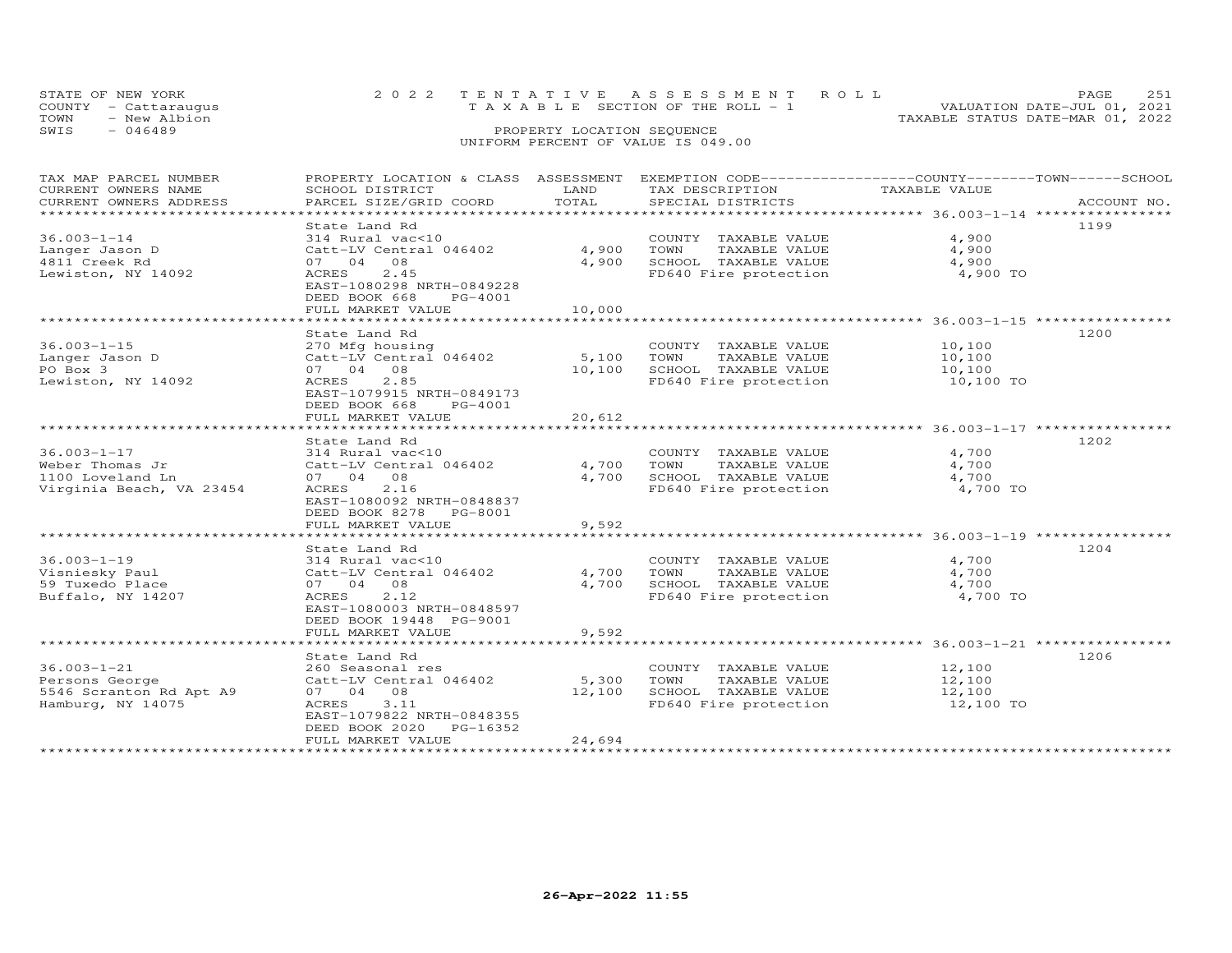| STATE OF NEW YORK    | 2022 TENTATIVE ASSESSMENT ROLL        | 252<br>PAGE.                     |
|----------------------|---------------------------------------|----------------------------------|
| COUNTY - Cattaraugus | T A X A B L E SECTION OF THE ROLL - 1 | VALUATION DATE-JUL 01, 2021      |
| TOWN<br>- New Albion |                                       | TAXABLE STATUS DATE-MAR 01, 2022 |
| SWIS<br>$-046489$    | PROPERTY LOCATION SEQUENCE            |                                  |
|                      | UNIFORM PERCENT OF VALUE IS 049.00    |                                  |

| TAX MAP PARCEL NUMBER<br>CURRENT OWNERS NAME<br>CURRENT OWNERS ADDRESS                                                                        | PROPERTY LOCATION & CLASS ASSESSMENT<br>SCHOOL DISTRICT<br>PARCEL SIZE/GRID COORD                                                                                                                                                             | LAND<br>TOTAL                              | EXEMPTION CODE-----------------COUNTY-------TOWN------SCHOOL<br>TAX DESCRIPTION<br>SPECIAL DISTRICTS               | TAXABLE VALUE                                                                                     | ACCOUNT NO.                |
|-----------------------------------------------------------------------------------------------------------------------------------------------|-----------------------------------------------------------------------------------------------------------------------------------------------------------------------------------------------------------------------------------------------|--------------------------------------------|--------------------------------------------------------------------------------------------------------------------|---------------------------------------------------------------------------------------------------|----------------------------|
| $36.003 - 1 - 23$<br>Smith Howard M<br>6327 Milleville Cir<br>Sanborn, NY 14132                                                               | State Land Rd<br>260 Seasonal res<br>Catt-LV Central 046402<br>07 04 08<br>3.15<br>ACRES<br>EAST-1080335 NRTH-0848170<br>DEED BOOK 00933 PG-00617<br>FULL MARKET VALUE                                                                        | 5,300<br>15,000<br>30,612                  | COUNTY TAXABLE VALUE<br>TOWN<br>TAXABLE VALUE<br>SCHOOL TAXABLE VALUE<br>FD640 Fire protection                     | 15,000<br>15,000<br>15,000<br>15,000 TO                                                           | 1208                       |
|                                                                                                                                               | State Land Rd                                                                                                                                                                                                                                 |                                            |                                                                                                                    |                                                                                                   | 0197                       |
| $45.001 - 1 - 1$<br>Hagen Norbert C<br>9310 Potter Hill Rd<br>Cattaraugus, NY 14719<br>MAY BE SUBJECT TO PAYMENT<br>UNDER AGDIST LAW TIL 2026 | 120 Field crops<br>Catt-LV Central 046402<br>15 04 08<br>ACRES 120.00<br>EAST-1080813 NRTH-0846786<br>FULL MARKET VALUE                                                                                                                       | 49,600<br>49,600<br>101,224                | AG DIST<br>41720<br>COUNTY TAXABLE VALUE<br>TAXABLE VALUE<br>TOWN<br>SCHOOL TAXABLE VALUE<br>FD640 Fire protection | $\Omega$<br>8,291<br>41,309<br>41,309<br>41,309<br>49,600 TO                                      | 8,291<br>8,291             |
| *******************************                                                                                                               |                                                                                                                                                                                                                                               |                                            |                                                                                                                    |                                                                                                   |                            |
| $45.001 - 1 - 8.12$<br>Rupp Family Forest LLC<br>7004 State Land Rd<br>Cattaraugus, NY 14779                                                  | State Land Rd<br>910 Priv forest<br>Catt-LV Central 046402<br>$6/10$ -split off $1-8.5$<br>ACRES 147.60<br>EAST-1080789 NRTH-0840138<br>DEED BOOK 14250 PG-9001                                                                               | 52,800<br>52,800                           | COUNTY TAXABLE VALUE<br>TOWN<br>TAXABLE VALUE<br>SCHOOL TAXABLE VALUE<br>FD640 Fire protection                     | 52,800<br>52,800<br>52,800<br>52,800 TO                                                           | 1557                       |
|                                                                                                                                               | FULL MARKET VALUE                                                                                                                                                                                                                             | 107,755                                    |                                                                                                                    |                                                                                                   |                            |
| $45.001 - 1 - 8.5$<br>Rupp Family Forest, LLC<br>Rupp Jeffrey A<br>7004 State Land Rd<br>Cattaraugus, NY 14719                                | 7004 State Land Rd<br>240 Rural res<br>Catt-LV Central 046402<br>08<br>04/05 04<br>$6/10$ -split off 147.6 acre<br>5.03<br>ACRES<br>EAST-1081023 NRTH-0840134<br>DEED BOOK 20210 PG-1020                                                      | 6,200<br>117,500                           | ENH STAR 41834<br>COUNTY TAXABLE VALUE<br>TOWN<br>TAXABLE VALUE<br>SCHOOL TAXABLE VALUE<br>FD640 Fire protection   | $\Omega$<br>$\circ$<br>117,500<br>117,500<br>75,560<br>117,500 TO                                 | 1102<br>$\Omega$<br>41,940 |
|                                                                                                                                               | FULL MARKET VALUE                                                                                                                                                                                                                             | 239,796                                    |                                                                                                                    |                                                                                                   |                            |
| $45.001 - 1 - 8.13$<br>Rupp Vicki<br>7009 State Land Rd<br>Cattaraugus, NY 14719                                                              | ******************************<br>7009 State Land Rd<br>210 1 Family Res<br>Catt-LV Central 046402<br>04/05<br>04 08<br>Split from 45.001-1-8.5<br>ACRES<br>5.22<br>EAST-1080456 NRTH-0840177<br>DEED BOOK 20200 PG-2408<br>FULL MARKET VALUE | ************<br>6,300<br>90,000<br>183,673 | COUNTY TAXABLE VALUE<br>TOWN<br>TAXABLE VALUE<br>SCHOOL TAXABLE VALUE<br>FD640 Fire protection                     | ************************ 45.001-1-8.13 ***************<br>90,000<br>90,000<br>90,000<br>90,000 TO |                            |
|                                                                                                                                               | **********************                                                                                                                                                                                                                        |                                            |                                                                                                                    |                                                                                                   |                            |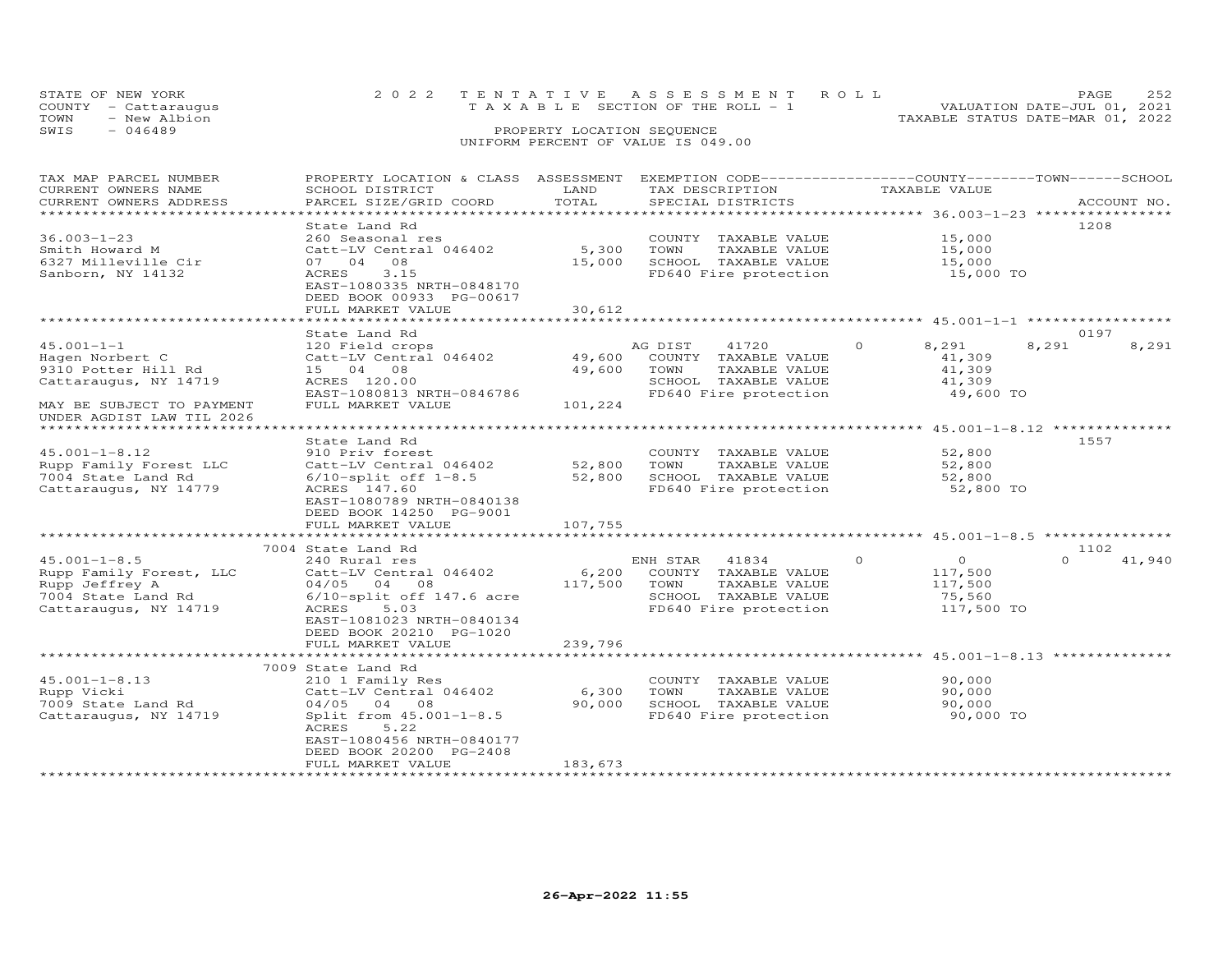| STATE OF NEW YORK    | 2022 TENTATIVE ASSESSMENT ROLL     | PAGE.                            |  |
|----------------------|------------------------------------|----------------------------------|--|
| COUNTY - Cattaraugus | TAXABLE SECTION OF THE ROLL - 1    | VALUATION DATE-JUL 01, 2021      |  |
| TOWN<br>- New Albion |                                    | TAXABLE STATUS DATE-MAR 01, 2022 |  |
| $-046489$<br>SWIS    | PROPERTY LOCATION SEQUENCE         |                                  |  |
|                      | UNIFORM PERCENT OF VALUE IS 049.00 |                                  |  |

| TAX MAP PARCEL NUMBER<br>CURRENT OWNERS NAME | PROPERTY LOCATION & CLASS ASSESSMENT<br>SCHOOL DISTRICT       | LAND    | EXEMPTION CODE-----------------COUNTY-------TOWN------SCHOOL<br>TAX DESCRIPTION |          | TAXABLE VALUE                    |                      |                  |
|----------------------------------------------|---------------------------------------------------------------|---------|---------------------------------------------------------------------------------|----------|----------------------------------|----------------------|------------------|
|                                              | PARCEL SIZE/GRID COORD                                        | TOTAL   |                                                                                 |          |                                  |                      |                  |
| CURRENT OWNERS ADDRESS                       |                                                               |         | SPECIAL DISTRICTS                                                               |          |                                  |                      | ACCOUNT NO.      |
|                                              | 7046 State Land Rd                                            |         |                                                                                 |          |                                  |                      | 1098             |
| $45.001 - 1 - 8.6$                           | 240 Rural res                                                 |         | AGED C/T 41801                                                                  | $\Omega$ | 23,450                           | 23,450               | $\overline{0}$   |
|                                              |                                                               |         |                                                                                 | $\Omega$ |                                  |                      |                  |
| Uzar Barbara                                 |                                                               |         | 41804                                                                           | $\Omega$ | $\overline{O}$<br>$\overline{O}$ | $\Omega$<br>$\Omega$ | 16,750<br>41,940 |
| 7046 Stateland Rd                            | 05 04 08                                                      |         | 67,000 ENH STAR 41834                                                           |          |                                  |                      |                  |
| Cattaraugus, NY 14719                        | ACRES 15.00                                                   |         | COUNTY TAXABLE VALUE                                                            |          | 43,550                           |                      |                  |
|                                              | EAST-1081469 NRTH-0841176                                     |         | TOWN<br>TAXABLE VALUE                                                           |          | 43,550                           |                      |                  |
|                                              | DEED BOOK 00917 PG-00608                                      |         | SCHOOL TAXABLE VALUE                                                            |          | 8,310                            |                      |                  |
|                                              | FULL MARKET VALUE                                             |         | 136,735 FD640 Fire protection                                                   |          | 67,000 TO                        |                      |                  |
|                                              |                                                               |         |                                                                                 |          |                                  |                      |                  |
|                                              | 7211 State Land Rd                                            |         |                                                                                 |          |                                  |                      | 0326             |
| $45.001 - 1 - 8.1$                           | 240 Rural res                                                 |         | BAS STAR<br>41854                                                               | $\circ$  | $\overline{O}$                   | $\cap$               | 16,800           |
| King Alichia L                               | Catt-LV Central 046402 22,900                                 |         | COUNTY TAXABLE VALUE                                                            |          | 145,900                          |                      |                  |
| 7211 State Land Rd                           | 05 04 08                                                      | 145,900 | TAXABLE VALUE<br>TOWN                                                           |          | 145,900<br>129,100               |                      |                  |
| Cattaraugus, NY 14719                        | 39.60 BANK 017<br>ACRES                                       |         | SCHOOL TAXABLE VALUE                                                            |          |                                  |                      |                  |
|                                              | EAST-1079802 NRTH-0843752                                     |         | FD640 Fire protection                                                           |          | 145,900 TO                       |                      |                  |
|                                              | DEED BOOK 21194 PG-9001                                       |         |                                                                                 |          |                                  |                      |                  |
|                                              | FULL MARKET VALUE                                             | 297,755 |                                                                                 |          |                                  |                      |                  |
|                                              |                                                               |         |                                                                                 |          |                                  |                      |                  |
|                                              | 7231 State Land Rd                                            |         |                                                                                 |          |                                  |                      | 1302             |
| $45.001 - 1 - 8.8$                           | 270 Mfg housing                                               |         | BAS STAR<br>41854                                                               | $\circ$  | $\overline{O}$                   | $\Omega$             | 16,800           |
| King Ricky L                                 | Catt-LV Central 046402 4,500<br>05 04 08 72,300<br>ACRES 1.85 |         | COUNTY TAXABLE VALUE                                                            |          | 72,300                           |                      |                  |
| King Cynthia L                               |                                                               |         | TOWN<br>TOWN     TAXABLE VALUE<br>SCHOOL   TAXABLE VALUE                        |          | 72,300                           |                      |                  |
| 7231 State Land Rd                           |                                                               |         |                                                                                 |          | 55,500                           |                      |                  |
| Cattaraugus, NY 14719                        | EAST-1080716 NRTH-0844069                                     |         | FD640 Fire protection                                                           |          | 72,300 TO                        |                      |                  |
|                                              | DEED BOOK 873<br>PG-00168                                     |         |                                                                                 |          |                                  |                      |                  |
|                                              | FULL MARKET VALUE                                             | 147,551 |                                                                                 |          |                                  |                      |                  |
|                                              |                                                               |         |                                                                                 |          |                                  |                      |                  |
|                                              | 7241 State Land Rd                                            |         |                                                                                 |          |                                  |                      | 0247             |
| $45.001 - 1 - 9$                             | 240 Rural res                                                 |         | BAS STAR 41854                                                                  | $\circ$  | $\overline{O}$                   | $\Omega$             | 16,800           |
| Brumagin Larry L                             | Catt-LV Central 046402                                        | 12,100  | COUNTY TAXABLE VALUE                                                            |          | 110,900                          |                      |                  |
| Brumagin Kathleen A                          | 06 04 08                                                      | 110,900 | TOWN                                                                            |          | 110,900                          |                      |                  |
| 7241 State Land Rd                           | ACRES 16.23                                                   |         | TOWN      TAXABLE VALUE<br>SCHOOL   TAXABLE VALUE                               |          | 94,100                           |                      |                  |
| Cattaraugus, NY 14719                        | EAST-1079823 NRTH-0844369                                     |         | FD640 Fire protection                                                           |          | 110,900 TO                       |                      |                  |
|                                              | DEED BOOK 1025 PG-955                                         |         |                                                                                 |          |                                  |                      |                  |
|                                              | FULL MARKET VALUE                                             | 226,327 |                                                                                 |          |                                  |                      |                  |
|                                              |                                                               |         |                                                                                 |          |                                  |                      |                  |
|                                              | 7261 State Land Rd                                            |         |                                                                                 |          |                                  |                      | 0256             |
| $45.001 - 1 - 10$                            | 270 Mfg housing                                               |         | ENH STAR 41834                                                                  | $\Omega$ | $\overline{O}$                   | $\cap$               | 41,940           |
| Gross Dorothy Life Us                        | Catt-LV Central 046402                                        | 7,500   | COUNTY TAXABLE VALUE                                                            |          | 51,100                           |                      |                  |
| Wittrock John A                              | 06 04 08                                                      | 51,100  |                                                                                 |          | 51,100                           |                      |                  |
| 7261 Stateland Rd                            | 7.05<br>ACRES                                                 |         | TOWN TAXABLE VALUE<br>SCHOOL TAXABLE VALUE                                      |          | 9,160                            |                      |                  |
| Cattaraugus, NY 14719                        | EAST-1080393 NRTH-0844702                                     |         | FD640 Fire protection                                                           |          | 51,100 TO                        |                      |                  |
|                                              | DEED BOOK 14316 PG-3002                                       |         |                                                                                 |          |                                  |                      |                  |
|                                              | FULL MARKET VALUE                                             | 104,286 |                                                                                 |          |                                  |                      |                  |
|                                              |                                                               |         |                                                                                 |          |                                  |                      |                  |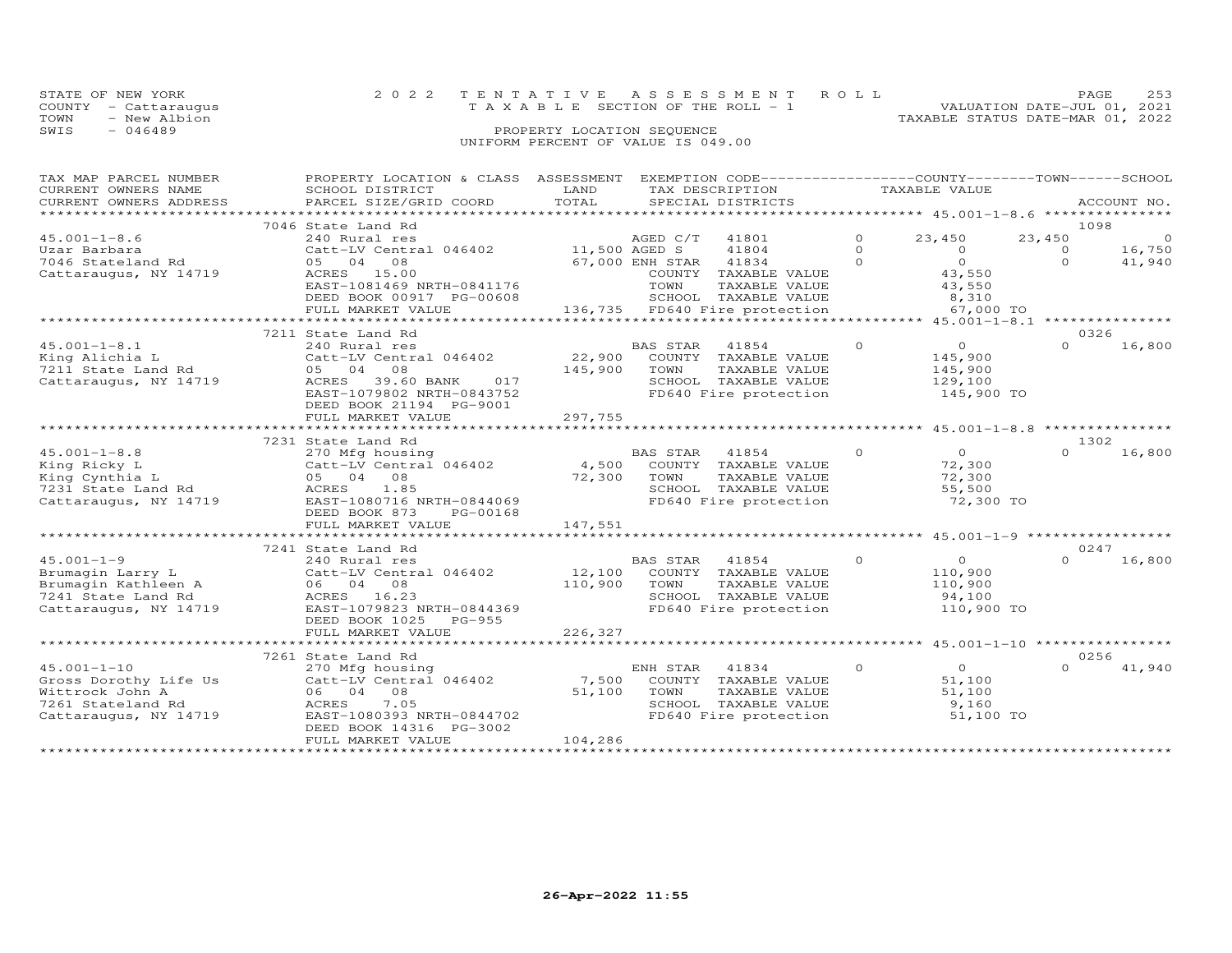|      | STATE OF NEW YORK    | 2022 TENTATIVE ASSESSMENT ROLL           |                            |  |                                  | <b>PAGE</b>                 | 2.54 |
|------|----------------------|------------------------------------------|----------------------------|--|----------------------------------|-----------------------------|------|
|      | COUNTY - Cattaraugus | $T A X A B L E$ SECTION OF THE ROLL $-1$ |                            |  |                                  | VALUATION DATE-JUL 01, 2021 |      |
| TOWN | - New Albion         |                                          |                            |  | TAXABLE STATUS DATE-MAR 01, 2022 |                             |      |
| SWIS | - 046489             |                                          | PROPERTY LOCATION SEQUENCE |  |                                  |                             |      |
|      |                      | UNIFORM PERCENT OF VALUE IS 049.00       |                            |  |                                  |                             |      |

| TAX MAP PARCEL NUMBER                                                                                                                                                                                                                                                                                                                                                                                                                                      | PROPERTY LOCATION & CLASS ASSESSMENT                                                                                                                                                                                           |        | EXEMPTION CODE------------------COUNTY-------TOWN------SCHOOL                                                                                                                                                                                                                                                                                               |                             |                          |
|------------------------------------------------------------------------------------------------------------------------------------------------------------------------------------------------------------------------------------------------------------------------------------------------------------------------------------------------------------------------------------------------------------------------------------------------------------|--------------------------------------------------------------------------------------------------------------------------------------------------------------------------------------------------------------------------------|--------|-------------------------------------------------------------------------------------------------------------------------------------------------------------------------------------------------------------------------------------------------------------------------------------------------------------------------------------------------------------|-----------------------------|--------------------------|
| CURRENT OWNERS NAME                                                                                                                                                                                                                                                                                                                                                                                                                                        | SCHOOL DISTRICT                                                                                                                                                                                                                | LAND   | TAX DESCRIPTION                                                                                                                                                                                                                                                                                                                                             | TAXABLE VALUE               |                          |
| .CURRENT OWNERS ADDRESS PARCEL SIZE/GRID COORD TOTAL SPECIAL DISTRICTS ACCOUNT NO ACCOUNT NO ACCOUNT NO ARE A LATA AND MALL THAT A LATA A LATA A LATA A LATA A LATA A LATA A LATA A LATA A LATA A LATA A LATA A LATA A LATA A                                                                                                                                                                                                                              |                                                                                                                                                                                                                                |        |                                                                                                                                                                                                                                                                                                                                                             |                             | ACCOUNT NO.              |
|                                                                                                                                                                                                                                                                                                                                                                                                                                                            |                                                                                                                                                                                                                                |        |                                                                                                                                                                                                                                                                                                                                                             |                             |                          |
|                                                                                                                                                                                                                                                                                                                                                                                                                                                            | 7277 State Land Rd                                                                                                                                                                                                             |        |                                                                                                                                                                                                                                                                                                                                                             |                             | 0014                     |
| $45.001 - 1 - 11$                                                                                                                                                                                                                                                                                                                                                                                                                                          | 270 Mfg housing                                                                                                                                                                                                                |        | COUNTY TAXABLE VALUE                                                                                                                                                                                                                                                                                                                                        | 23,300                      |                          |
| Wittrock John A                                                                                                                                                                                                                                                                                                                                                                                                                                            | z/u mrg nousing<br>Catt-LV Central 046402 16,500 TOWN                                                                                                                                                                          |        |                                                                                                                                                                                                                                                                                                                                                             |                             |                          |
|                                                                                                                                                                                                                                                                                                                                                                                                                                                            |                                                                                                                                                                                                                                | 23,300 | TOWN TAXABLE VALUE 23,300<br>SCHOOL TAXABLE VALUE 23,300                                                                                                                                                                                                                                                                                                    |                             |                          |
| Wittrock Ruth A<br>Vittrock Ruth A<br>7327 Stateland Rd 18 (1998)<br>Cattaraugus, NY 14719 EAST-1079649 NRTH-0844932                                                                                                                                                                                                                                                                                                                                       |                                                                                                                                                                                                                                |        | FD640 Fire protection 23,300 TO                                                                                                                                                                                                                                                                                                                             |                             |                          |
|                                                                                                                                                                                                                                                                                                                                                                                                                                                            |                                                                                                                                                                                                                                |        |                                                                                                                                                                                                                                                                                                                                                             |                             |                          |
|                                                                                                                                                                                                                                                                                                                                                                                                                                                            | DEED BOOK 1033 PG-222                                                                                                                                                                                                          |        |                                                                                                                                                                                                                                                                                                                                                             |                             |                          |
|                                                                                                                                                                                                                                                                                                                                                                                                                                                            | FULL MARKET VALUE                                                                                                                                                                                                              | 47,551 |                                                                                                                                                                                                                                                                                                                                                             |                             |                          |
|                                                                                                                                                                                                                                                                                                                                                                                                                                                            |                                                                                                                                                                                                                                |        |                                                                                                                                                                                                                                                                                                                                                             |                             |                          |
|                                                                                                                                                                                                                                                                                                                                                                                                                                                            | 7297 State Land Rd                                                                                                                                                                                                             |        |                                                                                                                                                                                                                                                                                                                                                             |                             | 1529                     |
|                                                                                                                                                                                                                                                                                                                                                                                                                                                            |                                                                                                                                                                                                                                |        |                                                                                                                                                                                                                                                                                                                                                             |                             |                          |
| $45.001 - 1 - 12.3$                                                                                                                                                                                                                                                                                                                                                                                                                                        | 260 Seasonal res<br>200 Seasonal Les<br>Catt-LV Central 046402 22,900 TOWN                                                                                                                                                     |        | COUNTY TAXABLE VALUE                                                                                                                                                                                                                                                                                                                                        | 36,900                      |                          |
|                                                                                                                                                                                                                                                                                                                                                                                                                                                            |                                                                                                                                                                                                                                |        | TAXABLE VALUE                                                                                                                                                                                                                                                                                                                                               | 36,900                      |                          |
|                                                                                                                                                                                                                                                                                                                                                                                                                                                            |                                                                                                                                                                                                                                | 36,900 | 10ww Indiana<br>SCHOOL TAXABLE VALUE 36,900<br>FD640 Fire protection 36,900 TO                                                                                                                                                                                                                                                                              |                             |                          |
| Losel Daniel M<br>Losel Tia M<br>2152 Buttermilk Ln<br>2152 Buttermilk Ln<br>2152 Buttermilk Ln<br>2152 Buttermilk Ln<br>2152 Buttermilk Ln<br>2252 Buttermilk Ln<br>2252 Buttermilk Ln<br>2252 Buttermilk Ln<br>2252 Buttermilk Ln<br>2252 Buttermi                                                                                                                                                                                                       | Collect - LV Centre - Catt - LV Centre - Collect - Collect - Collect - Collect - Collect - Collect - Collect - Collect - Collect - Collect - Collect - Collect - Collect - Collect - Collect - Collect - Collect - Collect - C |        |                                                                                                                                                                                                                                                                                                                                                             |                             |                          |
|                                                                                                                                                                                                                                                                                                                                                                                                                                                            |                                                                                                                                                                                                                                |        |                                                                                                                                                                                                                                                                                                                                                             |                             |                          |
|                                                                                                                                                                                                                                                                                                                                                                                                                                                            |                                                                                                                                                                                                                                |        |                                                                                                                                                                                                                                                                                                                                                             |                             |                          |
|                                                                                                                                                                                                                                                                                                                                                                                                                                                            | FULL MARKET VALUE                                                                                                                                                                                                              | 75,306 |                                                                                                                                                                                                                                                                                                                                                             |                             |                          |
|                                                                                                                                                                                                                                                                                                                                                                                                                                                            |                                                                                                                                                                                                                                |        |                                                                                                                                                                                                                                                                                                                                                             |                             |                          |
|                                                                                                                                                                                                                                                                                                                                                                                                                                                            | 7327 State Land Rd                                                                                                                                                                                                             |        |                                                                                                                                                                                                                                                                                                                                                             |                             | 1340                     |
|                                                                                                                                                                                                                                                                                                                                                                                                                                                            |                                                                                                                                                                                                                                |        |                                                                                                                                                                                                                                                                                                                                                             | $\overline{0}$              | $\Omega$<br>16,800       |
|                                                                                                                                                                                                                                                                                                                                                                                                                                                            |                                                                                                                                                                                                                                |        |                                                                                                                                                                                                                                                                                                                                                             | 44,000                      |                          |
| $\begin{array}{cccccc} \texttt{45.001--1-12.2} & \texttt{2101 Family Res} & \texttt{BAS STAR} & \texttt{41854} & \texttt{0} \\ \texttt{Wittrock John A} & \texttt{Catt-LV Central 046402} & \texttt{4,300 COUNTY TAXABLE VALUE} & \texttt{0} & \texttt{0} & \texttt{0} \\ \texttt{Wittrock Ruth} & \texttt{06} & \texttt{04} & \texttt{08} & \texttt{44,000 TOWN} & \texttt{TAXABLE VALUE} & \texttt{0} \\ \texttt{7327 State Land Rd} & \texttt{ACRES} &$ |                                                                                                                                                                                                                                |        | TAXABLE VALUE                                                                                                                                                                                                                                                                                                                                               | $44,000$<br>27.200          |                          |
|                                                                                                                                                                                                                                                                                                                                                                                                                                                            |                                                                                                                                                                                                                                |        |                                                                                                                                                                                                                                                                                                                                                             | 27,200                      |                          |
| Cattaraugus, NY 14719 EAST-1080609 NRTH-0845767                                                                                                                                                                                                                                                                                                                                                                                                            |                                                                                                                                                                                                                                |        | FD640 Fire protection 44,000 TO                                                                                                                                                                                                                                                                                                                             |                             |                          |
|                                                                                                                                                                                                                                                                                                                                                                                                                                                            | DEED BOOK 904<br>PG-00220                                                                                                                                                                                                      |        |                                                                                                                                                                                                                                                                                                                                                             |                             |                          |
|                                                                                                                                                                                                                                                                                                                                                                                                                                                            | FULL MARKET VALUE                                                                                                                                                                                                              | 89,796 |                                                                                                                                                                                                                                                                                                                                                             |                             |                          |
|                                                                                                                                                                                                                                                                                                                                                                                                                                                            |                                                                                                                                                                                                                                |        |                                                                                                                                                                                                                                                                                                                                                             |                             |                          |
|                                                                                                                                                                                                                                                                                                                                                                                                                                                            |                                                                                                                                                                                                                                |        |                                                                                                                                                                                                                                                                                                                                                             |                             | 0363                     |
|                                                                                                                                                                                                                                                                                                                                                                                                                                                            | 7337 State Land Rd                                                                                                                                                                                                             |        |                                                                                                                                                                                                                                                                                                                                                             |                             |                          |
|                                                                                                                                                                                                                                                                                                                                                                                                                                                            |                                                                                                                                                                                                                                |        | COUNTY TAXABLE VALUE<br>TOWN      TAXABLE VALUE                                                                                                                                                                                                                                                                                                             | 4,500                       |                          |
|                                                                                                                                                                                                                                                                                                                                                                                                                                                            |                                                                                                                                                                                                                                |        |                                                                                                                                                                                                                                                                                                                                                             | 4,500                       |                          |
| 45.001-1-12.1 314 Rural vac<10<br>Sciortino John Catt-LV Central 046402 4,500<br>Sciortino Grace 66 04 08<br>c/o Joseph Sciortino Jr ACRES 1.90 4,500<br>11275 Springville Boston Rd EAST-1080580 NRTH-0846028                                                                                                                                                                                                                                             |                                                                                                                                                                                                                                |        | SCHOOL TAXABLE VALUE<br>FD640 Fire protection                                                                                                                                                                                                                                                                                                               | 4,500                       |                          |
|                                                                                                                                                                                                                                                                                                                                                                                                                                                            |                                                                                                                                                                                                                                |        |                                                                                                                                                                                                                                                                                                                                                             | 4,500 TO                    |                          |
|                                                                                                                                                                                                                                                                                                                                                                                                                                                            |                                                                                                                                                                                                                                |        |                                                                                                                                                                                                                                                                                                                                                             |                             |                          |
| East Concord, NY 14055                                                                                                                                                                                                                                                                                                                                                                                                                                     | DEED BOOK 823<br>PG-00999                                                                                                                                                                                                      |        |                                                                                                                                                                                                                                                                                                                                                             |                             |                          |
|                                                                                                                                                                                                                                                                                                                                                                                                                                                            | FULL MARKET VALUE                                                                                                                                                                                                              | 9,184  |                                                                                                                                                                                                                                                                                                                                                             |                             |                          |
|                                                                                                                                                                                                                                                                                                                                                                                                                                                            |                                                                                                                                                                                                                                |        |                                                                                                                                                                                                                                                                                                                                                             |                             |                          |
|                                                                                                                                                                                                                                                                                                                                                                                                                                                            | 7340 State Land Rd                                                                                                                                                                                                             |        |                                                                                                                                                                                                                                                                                                                                                             |                             | 0250                     |
| $45.001 - 1 - 3$                                                                                                                                                                                                                                                                                                                                                                                                                                           | 240 Rural res                                                                                                                                                                                                                  |        | AGED C/T 41801                                                                                                                                                                                                                                                                                                                                              | $0 \qquad \qquad$<br>29,120 | $\overline{0}$<br>29,120 |
|                                                                                                                                                                                                                                                                                                                                                                                                                                                            | Catt-LV Central 046402 14,100 AGED S                                                                                                                                                                                           |        | 41804                                                                                                                                                                                                                                                                                                                                                       | $\Omega$<br>$\overline{0}$  | 18,200<br>$\Omega$       |
| Warner Roseaun<br>Edenhofer Jason T<br>ACRES 20.05<br>ACRES 20.05<br>Trem_1081818 1                                                                                                                                                                                                                                                                                                                                                                        |                                                                                                                                                                                                                                |        | 72,800 ENH STAR 41834<br>$\overline{a}$ and $\overline{a}$ and $\overline{a}$ and $\overline{a}$ and $\overline{a}$ and $\overline{a}$ and $\overline{a}$ and $\overline{a}$ and $\overline{a}$ and $\overline{a}$ and $\overline{a}$ and $\overline{a}$ and $\overline{a}$ and $\overline{a}$ and $\overline{a}$ and $\overline{a}$ and $\overline{a}$ and | $\overline{0}$              | $\Omega$<br>41,940       |
|                                                                                                                                                                                                                                                                                                                                                                                                                                                            |                                                                                                                                                                                                                                |        | COUNTY TAXABLE VALUE                                                                                                                                                                                                                                                                                                                                        | $0$<br>43,680               |                          |
| Cattaraugus, NY 14719                                                                                                                                                                                                                                                                                                                                                                                                                                      | EAST-1081818 NRTH-0845440                                                                                                                                                                                                      |        |                                                                                                                                                                                                                                                                                                                                                             |                             |                          |
|                                                                                                                                                                                                                                                                                                                                                                                                                                                            | DEED BOOK 30821 PG-7001                                                                                                                                                                                                        |        | TOWN TAXABLE VALUE<br>SCHOOL TAXABLE VALUE                                                                                                                                                                                                                                                                                                                  | 43,680<br>12,660            |                          |
|                                                                                                                                                                                                                                                                                                                                                                                                                                                            | FULL MARKET VALUE                                                                                                                                                                                                              |        | 148,571 FD640 Fire protection                                                                                                                                                                                                                                                                                                                               | 72,800 TO                   |                          |
|                                                                                                                                                                                                                                                                                                                                                                                                                                                            |                                                                                                                                                                                                                                |        |                                                                                                                                                                                                                                                                                                                                                             |                             |                          |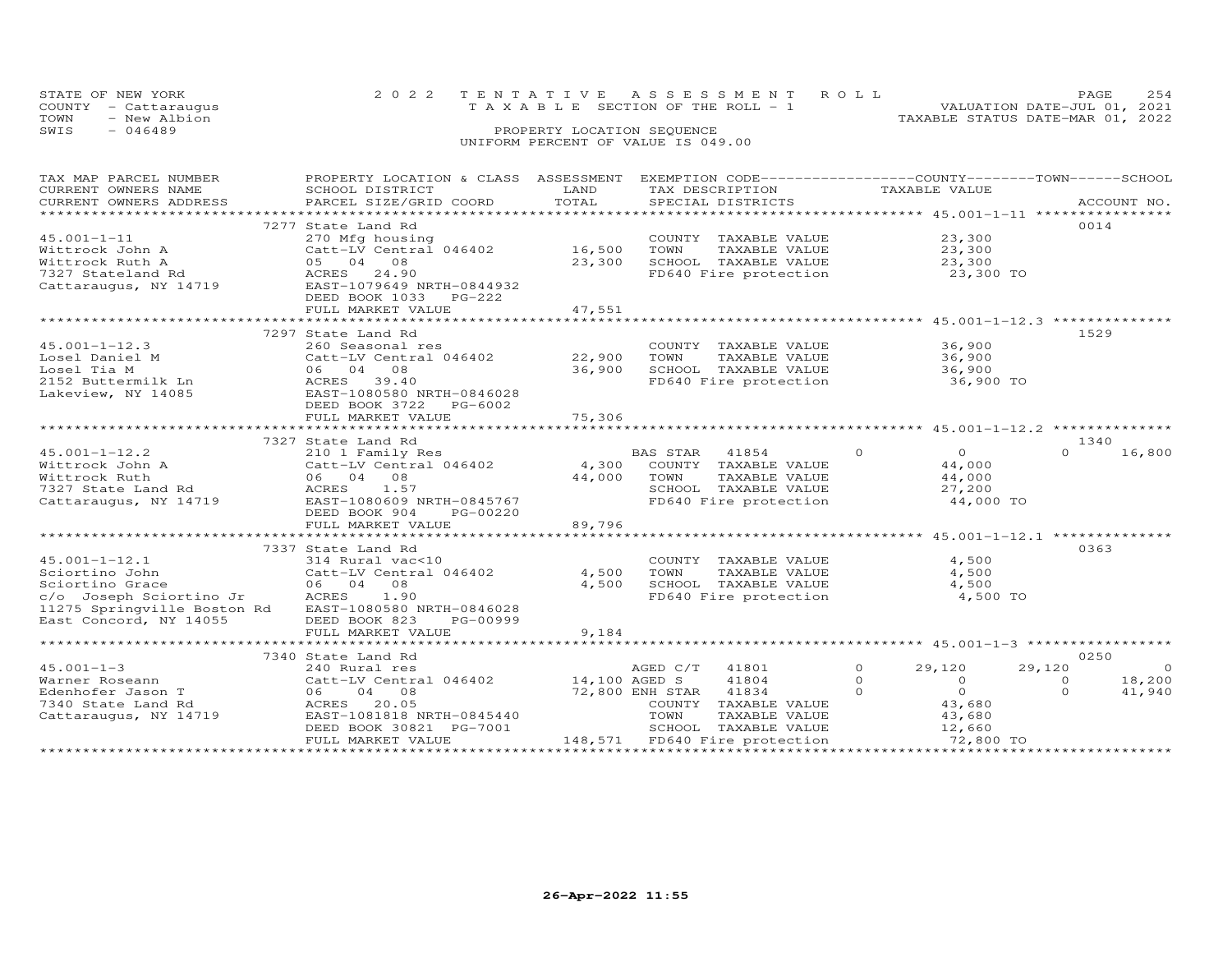| STATE OF NEW YORK<br>COUNTY<br>- Cattaraugus<br>- New Albion<br>TOWN<br>$-046489$<br>SWIS | 2 0 2 2<br>TAXABLE                           | TENTATIVE<br>PROPERTY LOCATION SEQUENCE | A S S E S S M E N T<br>SECTION OF THE ROLL - 1<br>UNIFORM PERCENT OF VALUE IS 049.00 | ROLL | VALUATION DATE-JUL 01,<br>TAXABLE STATUS DATE-MAR 01, 2022 | PAGE    | 255<br>2021 |
|-------------------------------------------------------------------------------------------|----------------------------------------------|-----------------------------------------|--------------------------------------------------------------------------------------|------|------------------------------------------------------------|---------|-------------|
| TAX MAP PARCEL NUMBER<br>CURRENT OWNERS NAME                                              | PROPERTY LOCATION & CLASS<br>SCHOOL DISTRICT | ASSESSMENT<br>LAND                      | EXEMPTION CODE-----------------COUNTY-------TOWN------SCHOOL<br>TAX DESCRIPTION      |      | TAXABLE VALUE                                              |         |             |
|                                                                                           |                                              |                                         |                                                                                      |      |                                                            |         |             |
| CURRENT OWNERS ADDRESS<br>*************************                                       | PARCEL SIZE/GRID COORD                       | TOTAL                                   | SPECIAL DISTRICTS                                                                    |      |                                                            |         | ACCOUNT NO. |
|                                                                                           |                                              |                                         |                                                                                      |      |                                                            |         |             |
|                                                                                           | 7342 State Land Rd                           |                                         |                                                                                      |      |                                                            | 0392    |             |
| $45.001 - 1 - 2$                                                                          | 210 1 Family Res                             |                                         | 41854<br>BAS STAR                                                                    |      | $\circ$                                                    | $\circ$ | 16,800      |
| Emborsky James P                                                                          | Catt-LV Central 046402                       | 15,400                                  | COUNTY<br>TAXABLE VALUE                                                              |      | 76,000                                                     |         |             |
| 7342 State Land Rd                                                                        | 06 04<br>08                                  | 76,000                                  | TOWN<br>TAXABLE VALUE                                                                |      | 76,000                                                     |         |             |
| Cattaraugus, NY 14719                                                                     | 22.70 BANK<br>032<br>ACRES                   |                                         | TAXABLE VALUE<br>SCHOOL                                                              |      | 59,200                                                     |         |             |
|                                                                                           | EAST-1081805 NRTH-0845915                    |                                         | FD640 Fire protection                                                                |      | 76,000 TO                                                  |         |             |
|                                                                                           | DEED BOOK 6217<br>PG-3001                    |                                         |                                                                                      |      |                                                            |         |             |
|                                                                                           | FULL MARKET VALUE                            | 155,102                                 |                                                                                      |      |                                                            |         |             |
|                                                                                           |                                              |                                         |                                                                                      |      |                                                            |         |             |

|                       | 7434 State Land Rd                                                                                                                                                                                                                   |         |                                 |               |                      | 1371     |                |
|-----------------------|--------------------------------------------------------------------------------------------------------------------------------------------------------------------------------------------------------------------------------------|---------|---------------------------------|---------------|----------------------|----------|----------------|
| $36.003 - 1 - 6.4$    | 240 Rural res                                                                                                                                                                                                                        |         |                                 |               |                      | $\Omega$ | $\overline{O}$ |
|                       | Vells Christopher L (2011-102) 2012 13,100 BAS STAR 41854 (1854)<br>Wells Ariana A (1970-1980) 2012 13,100 BAS STAR 41854 (1854) 0<br>7434 State Land Rd (1871) 2012 2012 2012 2013 (1872) 2013<br>2020 2020 2020 2020 2021 2013 201 |         |                                 |               |                      | $\Omega$ | 16,800         |
|                       |                                                                                                                                                                                                                                      |         |                                 |               |                      |          |                |
|                       |                                                                                                                                                                                                                                      |         |                                 | TAXABLE VALUE | 48,100               |          |                |
|                       | Cattaraugus, NY 14719 EAST-1081366 NRTH-0847799                                                                                                                                                                                      |         | SCHOOL TAXABLE VALUE            |               | 31,300               |          |                |
|                       | DEED BOOK 12932 PG-5002<br>FULL MARKET VALUE 98,163                                                                                                                                                                                  |         | FD640 Fire protection 48,100 TO |               |                      |          |                |
|                       |                                                                                                                                                                                                                                      |         |                                 |               |                      |          |                |
|                       |                                                                                                                                                                                                                                      |         |                                 |               |                      |          |                |
|                       | 7464 State Land Rd                                                                                                                                                                                                                   |         |                                 |               |                      | 1536     |                |
| $36.003 - 1 - 5.6$    | 270 Mfg housing and the manufacturer                                                                                                                                                                                                 |         | COUNTY TAXABLE VALUE            |               | 28,800               |          |                |
|                       | Walker David M $Cat-tV$ Central 046402 3,600                                                                                                                                                                                         |         | TOWN TAXABLE VALUE              |               | 28,800               |          |                |
|                       |                                                                                                                                                                                                                                      |         | SCHOOL TAXABLE VALUE            |               | 28,800               |          |                |
|                       |                                                                                                                                                                                                                                      |         | FD640 Fire protection           |               | 28,800 TO            |          |                |
|                       | 58,776                                                                                                                                                                                                                               |         |                                 |               |                      |          |                |
|                       | FULL MARKET VALUE                                                                                                                                                                                                                    |         |                                 |               |                      |          |                |
|                       | 7469 State Land Rd                                                                                                                                                                                                                   |         |                                 |               |                      | 1205     |                |
| 36.003-1-20           | 260 Seasonal res                                                                                                                                                                                                                     |         | COUNTY TAXABLE VALUE 15,300     |               |                      |          |                |
|                       |                                                                                                                                                                                                                                      |         |                                 |               | TAXABLE VALUE 15,300 |          |                |
|                       |                                                                                                                                                                                                                                      |         | SCHOOL TAXABLE VALUE 15,300     |               |                      |          |                |
|                       |                                                                                                                                                                                                                                      |         | FD640 Fire protection 15,300 TO |               |                      |          |                |
| Cheektowaga, NY 14225 | EAST-1080358 NRTH-0848435                                                                                                                                                                                                            |         |                                 |               |                      |          |                |
|                       | DEED BOOK 22022 PG-6002                                                                                                                                                                                                              |         |                                 |               |                      |          |                |
|                       | FULL MARKET VALUE                                                                                                                                                                                                                    | 31,224  |                                 |               |                      |          |                |
|                       |                                                                                                                                                                                                                                      |         |                                 |               |                      |          |                |
|                       | 7475 State Land Rd                                                                                                                                                                                                                   |         |                                 |               |                      | 1210     |                |
| $36.003 - 1 - 25$     | 210 1 Family Res                                                                                                                                                                                                                     |         | COUNTY TAXABLE VALUE            |               | 52,000               |          |                |
| Somerville Peter      | Catt-LV Central 046402                                                                                                                                                                                                               |         | 7,200 TOWN TAXABLE VALUE        |               | 52,000               |          |                |
| Somerville Linda      | 07 04 08                                                                                                                                                                                                                             | 52,000  | SCHOOL TAXABLE VALUE            |               | 52,000               |          |                |
| 3617 Terri Trail      | 6.35<br>ACRES                                                                                                                                                                                                                        |         | FD640 Fire protection 52,000 TO |               |                      |          |                |
| Blasdell, NY 14219    | EAST-1080369 NRTH-0847750                                                                                                                                                                                                            |         |                                 |               |                      |          |                |
|                       | DEED BOOK 20220 PG-8                                                                                                                                                                                                                 |         |                                 |               |                      |          |                |
|                       | FULL MARKET VALUE                                                                                                                                                                                                                    | 106,122 |                                 |               |                      |          |                |
|                       |                                                                                                                                                                                                                                      |         |                                 |               |                      |          |                |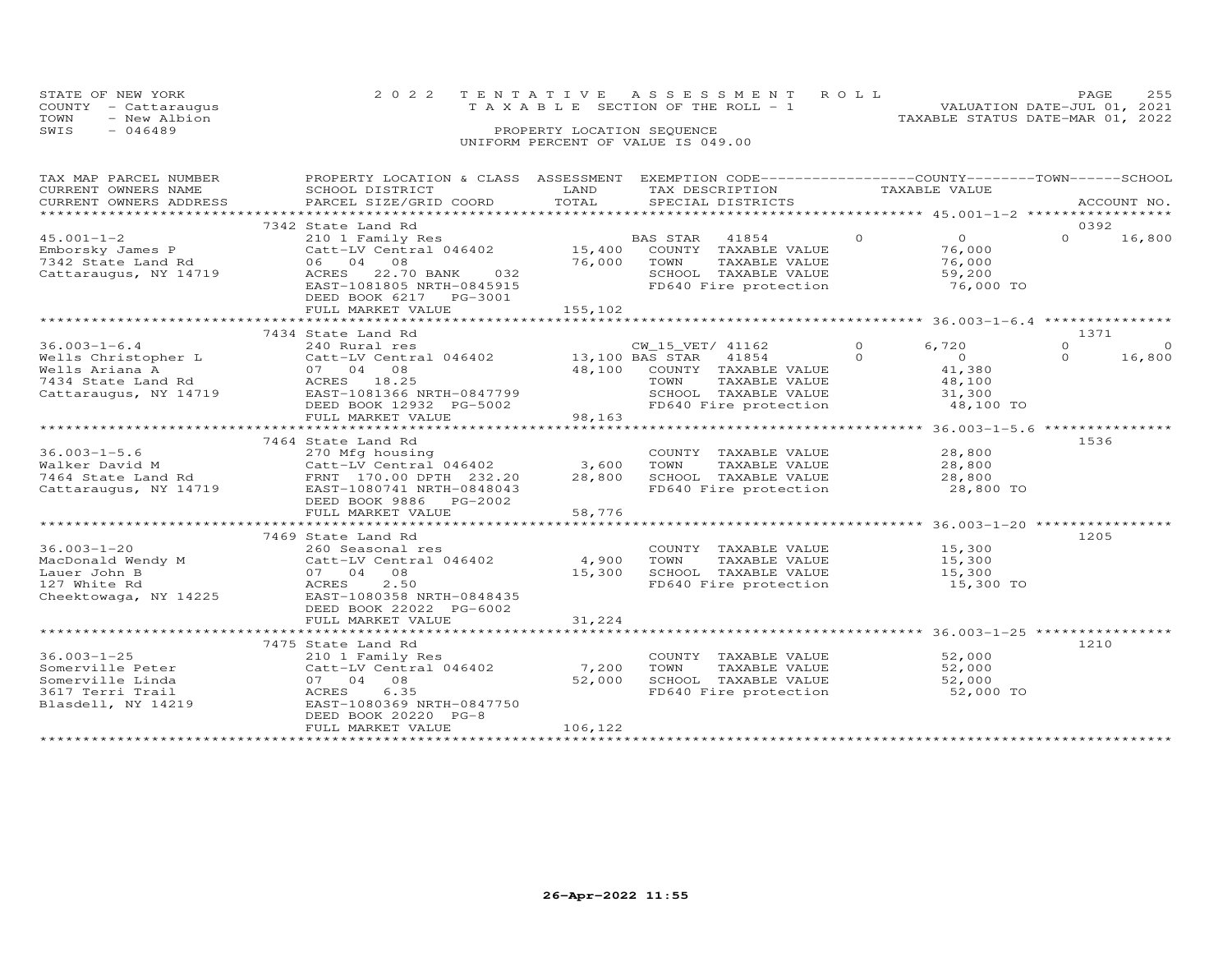|      | STATE OF NEW YORK    | 2022 TENTATIVE ASSESSMENT ROLL        | PAGE                        | 256 |
|------|----------------------|---------------------------------------|-----------------------------|-----|
|      | COUNTY - Cattaraugus | T A X A B L E SECTION OF THE ROLL - 1 | VALUATION DATE-JUL 01, 2021 |     |
| TOWN | - New Albion         | TAXABLE STATUS DATE-MAR 01, 2022      |                             |     |
| SWIS | $-046489$            | PROPERTY LOCATION SEQUENCE            |                             |     |
|      |                      | UNIFORM PERCENT OF VALUE IS 049.00    |                             |     |

| TAX MAP PARCEL NUMBER                          | PROPERTY LOCATION & CLASS ASSESSMENT EXEMPTION CODE----------------COUNTY-------TOWN------SCHOOL |             |                            |                                                            |          |                |          |             |
|------------------------------------------------|--------------------------------------------------------------------------------------------------|-------------|----------------------------|------------------------------------------------------------|----------|----------------|----------|-------------|
| CURRENT OWNERS NAME                            | SCHOOL DISTRICT                                                                                  | LAND        | TAX DESCRIPTION            |                                                            |          | TAXABLE VALUE  |          |             |
| CURRENT OWNERS ADDRESS                         | PARCEL SIZE/GRID COORD                                                                           | TOTAL       | SPECIAL DISTRICTS          |                                                            |          |                |          | ACCOUNT NO. |
|                                                |                                                                                                  |             |                            |                                                            |          |                |          |             |
|                                                | 7489 State Land Rd                                                                               |             |                            |                                                            |          |                | 1203     |             |
| $36.003 - 1 - 18$                              | 314 Rural vac<10                                                                                 |             |                            | COUNTY TAXABLE VALUE                                       |          | 4,600          |          |             |
| Lauer Melanie E                                | Catt-LV Central 046402                                                                           | 4,600       | TOWN                       | TAXABLE VALUE                                              |          | 4,600          |          |             |
| MacDonald Wendy M                              | 07 04 08                                                                                         | 4,600       |                            | SCHOOL TAXABLE VALUE                                       |          | 4,600          |          |             |
| 127 White Rd                                   | ACRES<br>1.96                                                                                    |             |                            | FD640 Fire protection                                      |          | 4,600 TO       |          |             |
| Cheektowaga, NY 14225                          | EAST-1080397 NRTH-0848680                                                                        |             |                            |                                                            |          |                |          |             |
|                                                | DEED BOOK 22022 PG-6001                                                                          |             |                            |                                                            |          |                |          |             |
|                                                | FULL MARKET VALUE                                                                                | 9,388       |                            |                                                            |          |                |          |             |
|                                                | ********************************                                                                 |             |                            |                                                            |          |                |          |             |
|                                                | 7498 State Land Rd                                                                               |             |                            |                                                            |          |                | 1398     |             |
| $36.003 - 1 - 5.3$                             | 240 Rural res                                                                                    |             | BAS STAR                   | 41854                                                      | $\Omega$ | $\overline{O}$ | $\Omega$ | 16,800      |
| Rupp Andrew V                                  | Catt-LV Central 046402                                                                           | 39,800      |                            | COUNTY TAXABLE VALUE                                       |          | 132,600        |          |             |
| Rupp Ellen N                                   | 07 04 08                                                                                         | 132,600     | TOWN                       | TAXABLE VALUE                                              |          | 132,600        |          |             |
| 7498 State Land Rd                             | ACRES 88.80                                                                                      |             |                            | SCHOOL TAXABLE VALUE                                       |          | 115,800        |          |             |
| Cattaraugus, NY 14719                          | EAST-1081699 NRTH-0849027                                                                        |             |                            | FD640 Fire protection                                      |          | 132,600 TO     |          |             |
|                                                |                                                                                                  |             |                            |                                                            |          |                |          |             |
|                                                | DEED BOOK 00979 PG-00556                                                                         |             |                            |                                                            |          |                |          |             |
|                                                | FULL MARKET VALUE                                                                                | 270,612     |                            |                                                            |          |                |          |             |
|                                                |                                                                                                  |             |                            |                                                            |          |                |          |             |
|                                                | 7503 State Land Rd                                                                               |             |                            |                                                            |          |                | 1201     |             |
| $36.003 - 1 - 16$                              | 312 Vac w/imprv                                                                                  |             |                            | COUNTY TAXABLE VALUE                                       |          | 12,500         |          |             |
| Wittmeyer Herbert R                            | $Catt-LV$ Central $046402$ 5,000                                                                 |             | TOWN                       | TAXABLE VALUE                                              |          | 12,500         |          |             |
| Kehr Thomas W                                  | 07 04 08                                                                                         | 12,500      |                            | SCHOOL TAXABLE VALUE<br>FD640 Fire protection              |          | 12,500         |          |             |
| 12015 New Oregon Road<br>Springville, NY 14141 | 2.60<br>ACRES                                                                                    |             |                            |                                                            |          | 12,500 TO      |          |             |
|                                                | EAST-1080305 NRTH-0848988                                                                        |             |                            |                                                            |          |                |          |             |
|                                                | DEED BOOK 2020 PG-11971                                                                          |             |                            |                                                            |          |                |          |             |
|                                                | FULL MARKET VALUE                                                                                | 25,510      |                            |                                                            |          |                |          |             |
|                                                | *************************                                                                        |             |                            | **************************** 36.003-1-13 ***************** |          |                |          |             |
|                                                | 7561 State Land Rd                                                                               |             |                            |                                                            |          |                | 1198     |             |
| $36.003 - 1 - 13$                              | 270 Mfg housing                                                                                  |             | BAS STAR                   | 41854                                                      | $\circ$  | $\overline{0}$ | $\Omega$ | 16,800      |
| Charles Kennith R                              | Catt-LV Central 046402                                                                           |             | 6,000 COUNTY TAXABLE VALUE |                                                            |          | 77,600         |          |             |
| Charles Sandra                                 | 07 04 08                                                                                         | 77,600 TOWN |                            | TAXABLE VALUE                                              |          | 77,600         |          |             |
| 7561 State Land Rd                             | ACRES<br>4.25                                                                                    |             |                            | SCHOOL TAXABLE VALUE                                       |          | 60,800         |          |             |
| Cattaraugus, NY 14719                          | EAST-1080132 NRTH-0849480                                                                        |             |                            | FD640 Fire protection                                      |          | 77,600 TO      |          |             |
|                                                | DEED BOOK 1000 PG-479                                                                            |             |                            |                                                            |          |                |          |             |
|                                                | FULL MARKET VALUE                                                                                | 158,367     |                            |                                                            |          |                |          |             |
|                                                |                                                                                                  |             |                            |                                                            |          |                |          |             |
|                                                | 7607 State Land Rd                                                                               |             |                            |                                                            |          |                | 0065     |             |
| $36.003 - 1 - 8$                               | 260 Seasonal res                                                                                 |             |                            | COUNTY TAXABLE VALUE                                       |          | 64,500         |          |             |
| Bordonaro Richard J                            | Catt-LV Central 046402                                                                           | 29,100      | TOWN                       | TAXABLE VALUE                                              |          | 64,500         |          |             |
| Bordonaro Wayne J                              | 07 04 08                                                                                         | 64,500      |                            | SCHOOL TAXABLE VALUE                                       |          | 64,500         |          |             |
| 307 Summit Blvd                                | Kysor -Road -Wulf                                                                                |             |                            | FD640 Fire protection                                      |          | 64,500 TO      |          |             |
| North Tonawanda, NY 14120                      | ACRES 55.00                                                                                      |             |                            |                                                            |          |                |          |             |
|                                                | EAST-1079586 NRTH-0850462                                                                        |             |                            |                                                            |          |                |          |             |
|                                                | DEED BOOK 10707 PG-3001                                                                          |             |                            |                                                            |          |                |          |             |
|                                                |                                                                                                  | 131,633     |                            |                                                            |          |                |          |             |
|                                                | FULL MARKET VALUE                                                                                |             |                            |                                                            |          |                |          |             |
|                                                |                                                                                                  |             |                            |                                                            |          |                |          |             |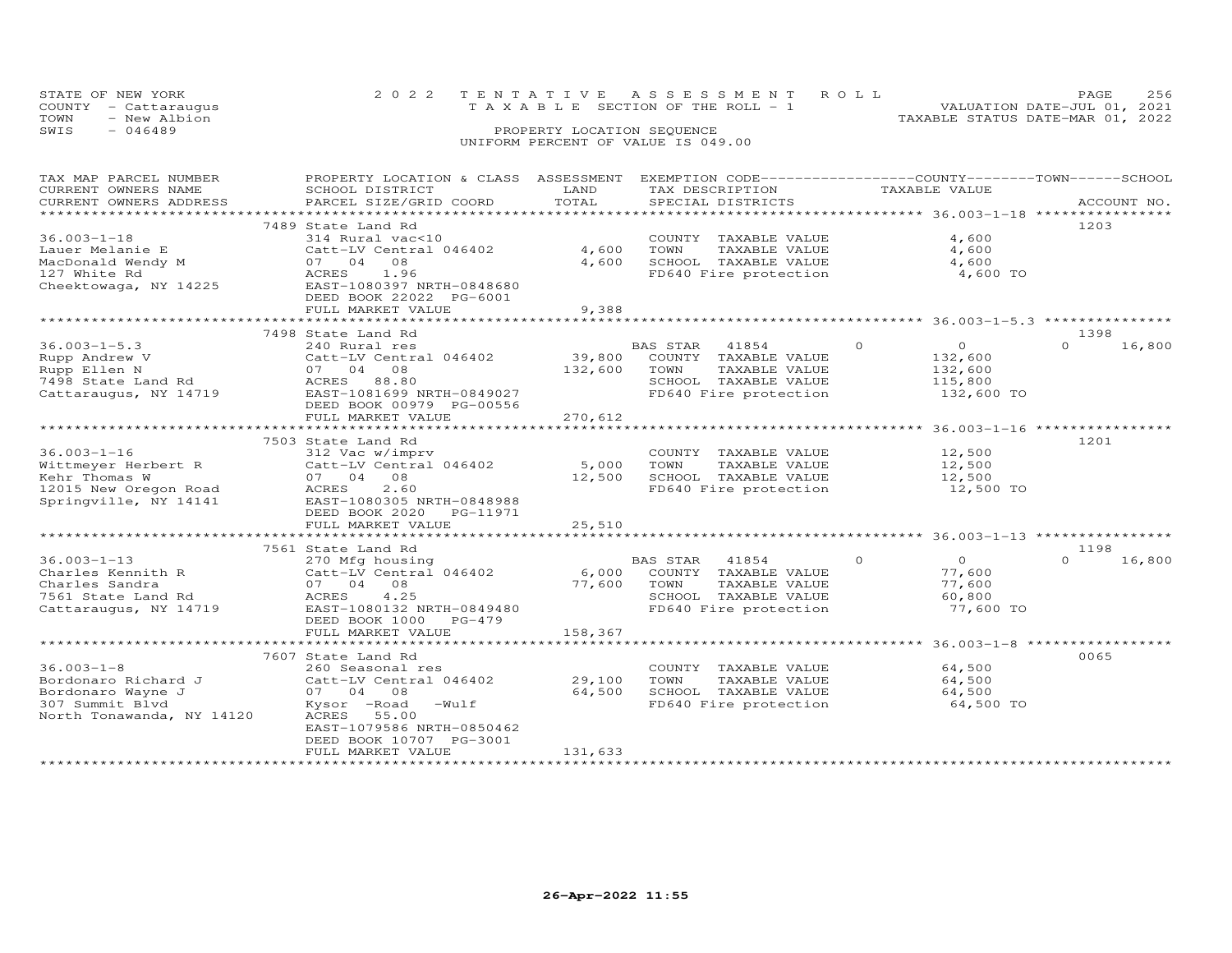| STATE OF NEW YORK       |                           |                            | 2022 TENTATIVE ASSESSMENT ROLL        |               | PAGE                                                        | 257 |
|-------------------------|---------------------------|----------------------------|---------------------------------------|---------------|-------------------------------------------------------------|-----|
| COUNTY<br>- Cattaraugus |                           |                            | T A X A B L E SECTION OF THE ROLL - 1 |               | VALUATION DATE-JUL 01, 2021                                 |     |
| TOWN<br>- New Albion    |                           |                            |                                       |               | TAXABLE STATUS DATE-MAR 01, 2022                            |     |
| SWIS<br>$-046489$       |                           | PROPERTY LOCATION SEQUENCE |                                       |               |                                                             |     |
|                         |                           |                            | UNIFORM PERCENT OF VALUE IS 049.00    |               |                                                             |     |
|                         |                           |                            |                                       |               |                                                             |     |
|                         |                           |                            |                                       |               |                                                             |     |
| TAX MAP PARCEL NUMBER   | PROPERTY LOCATION & CLASS | ASSESSMENT                 |                                       |               | EXEMPTION CODE-----------------COUNTY-------TOWN-----SCHOOL |     |
| CURRENT OWNERS NAME     | SCHOOL DISTRICT           | LAND                       | TAX DESCRIPTION                       | TAXABLE VALUE |                                                             |     |
| CURRENT OWNERS ADDRESS  | PARCEL SIZE/GRID COORD    | TOTAL                      | SPECIAL DISTRICTS                     |               | ACCOUNT NO.                                                 |     |
|                         |                           |                            |                                       |               |                                                             |     |
|                         | 7612 State Land Rd        |                            |                                       |               | 0286                                                        |     |

|                       | 1012 State Land Rd        |         |                         |                                         | ∪∠○○ |
|-----------------------|---------------------------|---------|-------------------------|-----------------------------------------|------|
| $36.003 - 1 - 5.1$    | 240 Rural res             |         | COUNTY TAXABLE VALUE    | 51,100                                  |      |
| Walker Michael V Jr   | Catt-LV Central 046402    | 37,800  | TOWN<br>TAXABLE VALUE   | 51,100                                  |      |
| 7612 Stateland Rd     | 04<br>08<br>07            | 51,100  | SCHOOL TAXABLE VALUE    | 51,100                                  |      |
| Cattaraugus, NY 14719 | 81.90<br>ACRES            |         | FD640 Fire protection   | 51,100 TO                               |      |
|                       | EAST-1081774 NRTH-0850383 |         |                         |                                         |      |
|                       | DEED BOOK 00936 PG-00776  |         |                         |                                         |      |
|                       |                           |         |                         |                                         |      |
|                       | FULL MARKET VALUE         | 104,286 |                         |                                         |      |
|                       |                           |         |                         | $************36.003-1-9$                |      |
|                       | 7800 State Land Rd        |         |                         |                                         | 0283 |
| $36.003 - 1 - 9$      | 322 Rural vac>10          |         | COUNTY TAXABLE VALUE    | 51,300                                  |      |
| McCarthy Stephen      | Catt-LV Central 046402    | 51,300  | TOWN<br>TAXABLE VALUE   | 51,300                                  |      |
| 8353 Creek End Rd     | 08/16 04<br>08            | 51,300  | SCHOOL TAXABLE VALUE    | 51,300                                  |      |
| Colden, NY 14033      | ACRES 132.00              |         | FD640 Fire protection   | 51,300 TO                               |      |
|                       | EAST-1079165 NRTH-0852438 |         |                         |                                         |      |
|                       | DEED BOOK 18994 PG-7001   |         |                         |                                         |      |
|                       | FULL MARKET VALUE         | 104,694 |                         |                                         |      |
|                       | ************************* |         |                         |                                         |      |
|                       | Sweeney Hill Rd           |         |                         |                                         | 0299 |
|                       |                           |         |                         |                                         |      |
| $44.004 - 1 - 9$      | 260 Seasonal res          |         | COUNTY<br>TAXABLE VALUE | 9,700                                   |      |
| Hamm Michael W        | Catt-LV Central 046402    | 5,400   | TOWN<br>TAXABLE VALUE   | 9,700                                   |      |
| 12002 Mc Kinstry Rd   | 08<br>20 04               | 9,700   | SCHOOL TAXABLE VALUE    | 9,700                                   |      |
| Yorkshire, NY 14173   | <b>ACRES</b><br>5.85      |         | FD640 Fire protection   | 9,700 TO                                |      |
|                       | EAST-1074405 NRTH-0835740 |         |                         |                                         |      |
|                       | DEED BOOK 00979 PG-00080  |         |                         |                                         |      |
|                       | FULL MARKET VALUE         | 19,796  |                         |                                         |      |
|                       | *******************       |         |                         | **************** 44.004-1-11.2 ******** |      |
|                       | Sweeney Hill Rd           |         |                         |                                         | 1462 |
| $44.004 - 1 - 11.2$   | 260 Seasonal res          |         | COUNTY TAXABLE VALUE    | 30,300                                  |      |
| Harrington Daniel J   | Catt-LV Central 046402    | 22,100  | TOWN<br>TAXABLE VALUE   | 30,300                                  |      |
| Harrington Margaret E | 11 04 08                  | 30,300  | SCHOOL TAXABLE VALUE    | 30,300                                  |      |
| 186 Pleasant Ave      | Ff 1347.00                |         | FD640 Fire protection   | 30,300 TO                               |      |
|                       | ACRES<br>37.50            |         |                         |                                         |      |
| Hamburg, NY 14075     |                           |         |                         |                                         |      |
|                       | EAST-1074001 NRTH-0834588 |         |                         |                                         |      |
|                       | DEED BOOK 00991 PG-00111  |         |                         |                                         |      |
|                       | FULL MARKET VALUE         | 61,837  |                         |                                         |      |
|                       |                           |         |                         | ************* 44.004-1-13 **********    |      |
|                       | Sweeney Hill Rd           |         |                         |                                         | 0271 |
| $44.004 - 1 - 13$     | 322 Rural vac>10          |         | COUNTY TAXABLE VALUE    | 13,332                                  |      |
| Krager Richard B      | Catt-LV Central 046402    | 13,332  | TOWN<br>TAXABLE VALUE   | 13,332                                  |      |
| Krager Norma          | 11 04 08                  | 13,332  | SCHOOL TAXABLE VALUE    | 13,332                                  |      |
| 11 Downing Dr         | ACRES 44.44               |         | FD640 Fire protection   | 13,332 TO                               |      |
| Pittsford, NY 14534   | EAST-1077418 NRTH-0833149 |         |                         |                                         |      |
|                       | DEED BOOK 13106 PG-8001   |         |                         |                                         |      |
|                       | FULL MARKET VALUE         | 27,208  |                         |                                         |      |
|                       |                           |         |                         |                                         |      |
|                       |                           |         |                         |                                         |      |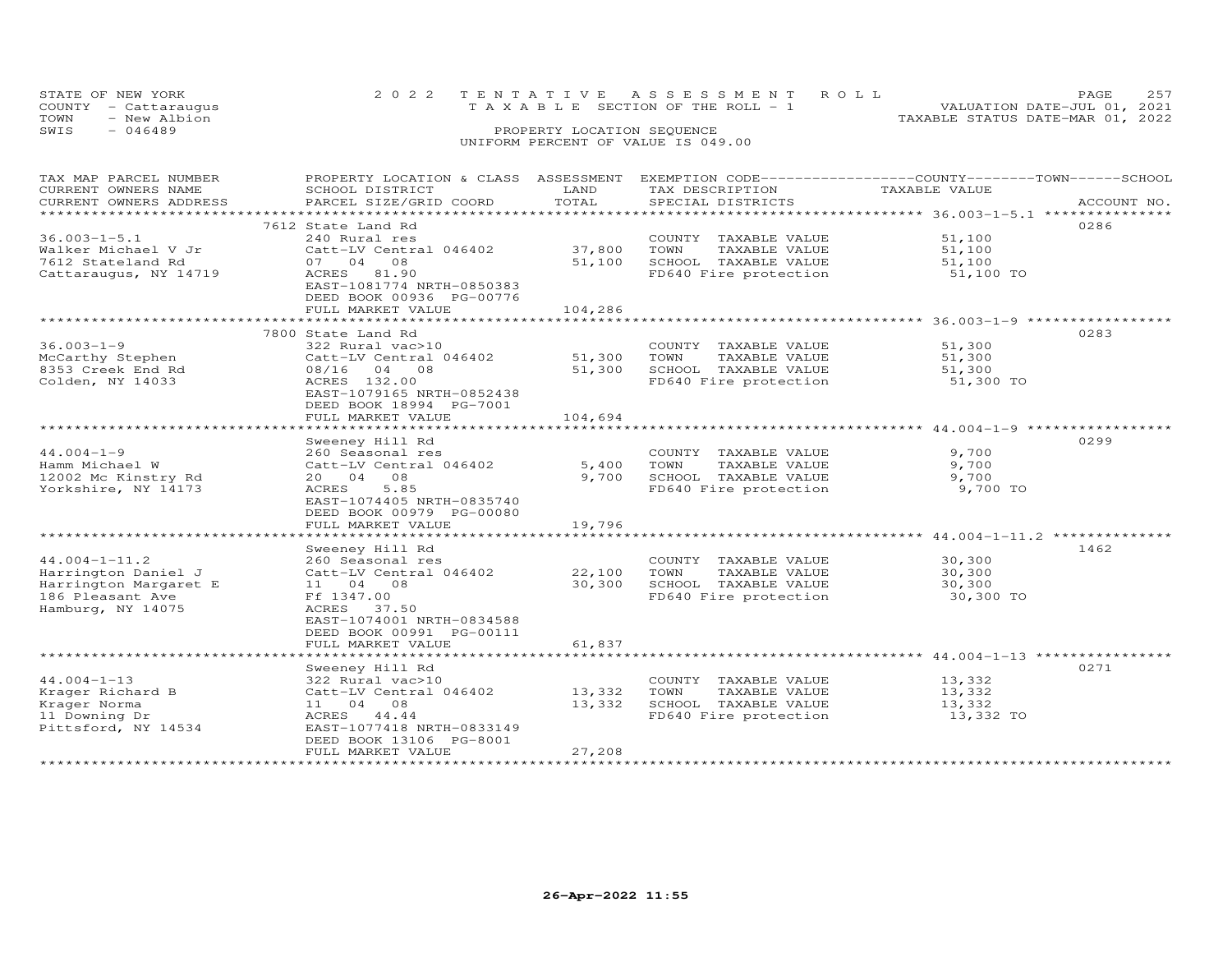| TOWN<br>- New Albion<br>$-046489$<br>SWIS                                                                                                    |                                                                                                                                                                                                                                                                                                                                                                                                                                                                                                                                                                                   | PROPERTY LOCATION SEQUENCE | UNIFORM PERCENT OF VALUE IS 049.00                                                                                                                |                      | TAXABLE STATUS DATE-MAR 01, 2022                             |                   |                         |
|----------------------------------------------------------------------------------------------------------------------------------------------|-----------------------------------------------------------------------------------------------------------------------------------------------------------------------------------------------------------------------------------------------------------------------------------------------------------------------------------------------------------------------------------------------------------------------------------------------------------------------------------------------------------------------------------------------------------------------------------|----------------------------|---------------------------------------------------------------------------------------------------------------------------------------------------|----------------------|--------------------------------------------------------------|-------------------|-------------------------|
| TAX MAP PARCEL NUMBER<br>CURRENT OWNERS NAME<br>CURRENT OWNERS ADDRESS<br>******************************                                     | PROPERTY LOCATION & CLASS ASSESSMENT<br>SCHOOL DISTRICT<br>$\begin{minipage}{.45\textwidth} \begin{minipage}{.45\textwidth} \begin{minipage}{.45\textwidth} \begin{minipage}{.45\textwidth} \begin{minipage}{.45\textwidth} \begin{minipage}{.45\textwidth} \begin{minipage}{.45\textwidth} \begin{minipage}{.45\textwidth} \begin{minipage}{.45\textwidth} \begin{minipage}{.45\textwidth} \begin{minipage}{.45\textwidth} \begin{minipage}{.45\textwidth} \begin{minipage}{.45\textwidth} \begin{minipage}{.45\textwidth} \begin{minipage}{.45\textwidth} \begin{minipage}{.45$ | LAND                       | EXEMPTION CODE-----------------COUNTY-------TOWN------SCHOOL<br>TAX DESCRIPTION                                                                   |                      | TAXABLE VALUE                                                |                   |                         |
| $44.004 - 1 - 18.5$<br>Faso Charles<br>910 Creekside Dr<br>Tonawanda, NY 14150                                                               | Sweeney Hill Rd<br>322 Rural vac>10<br>Catt-LV Central 046402<br>$19 - 04 - 08$<br>3.95<br>ACRES<br>EAST-1073980 NRTH-0832223<br>DEED BOOK 854<br>PG-01031<br>FULL MARKET VALUE                                                                                                                                                                                                                                                                                                                                                                                                   | 5,800<br>5,800<br>11,837   | COUNTY TAXABLE VALUE<br>TAXABLE VALUE<br>TOWN<br>SCHOOL TAXABLE VALUE<br>FD640 Fire protection                                                    |                      | 5,800<br>5,800<br>5,800<br>5,800 TO                          | 1271              |                         |
|                                                                                                                                              | ***************************                                                                                                                                                                                                                                                                                                                                                                                                                                                                                                                                                       |                            |                                                                                                                                                   |                      |                                                              |                   |                         |
| $53.002 - 2 - 4$<br>Krotz Clifton D Life Us<br>Baker David P                                                                                 | 6468 Sweeney Hill Rd<br>112 Dairy farm<br>Catt-LV Central 046402 45,000 COUNTY TAXABLE VALUE<br>10 04 08<br>EAST-1076012 NRTH-0831070<br>DEED BOOK 22082 PG-6002<br>FULL MARKET VALUE                                                                                                                                                                                                                                                                                                                                                                                             | 89,300<br>182,245          | <b>BAS STAR</b><br>41854<br>TOWN<br>TAXABLE VALUE<br>SCHOOL TAXABLE VALUE<br>FD640 Fire protection                                                | $\Omega$             | $\Omega$<br>89,300<br>89,300<br>72,500<br>89,300 TO          | $\Omega$          | 0276<br>16,800          |
|                                                                                                                                              |                                                                                                                                                                                                                                                                                                                                                                                                                                                                                                                                                                                   |                            |                                                                                                                                                   |                      |                                                              |                   |                         |
| $53.002 - 2 - 2.3$<br>Gross Max L<br>6505 Sweeney Hill Rd<br>Cattaraugus, NY 14719<br>MAY BE SUBJECT TO PAYMENT<br>UNDER AGDIST LAW TIL 2029 | 6505 Sweeney Hill Rd<br>240 Rural res<br>Catt-LV Central 046402<br>18  04  08<br>$2/14$ -mrgd 2-2.10 & 2-2.6<br>12/14-splt 1AC, struc-Remb<br>ACRES 11.50<br>EAST-1074422 NRTH-0830646                                                                                                                                                                                                                                                                                                                                                                                            |                            | AG DISTOUT 41730<br>9,800 BAS STAR 41854<br>39,300 COUNTY TAXABLE VALUE<br>TAXABLE VALUE<br>TOWN<br>SCHOOL TAXABLE VALUE<br>FD640 Fire protection | $\Omega$<br>$\Omega$ | 2,677<br>$\Omega$<br>36,623<br>36,623<br>19,823<br>39,300 TO | 2,677<br>$\Omega$ | 1344<br>2,677<br>16,800 |

STATE OF NEW YORK 2 0 2 2 T E N T A T I V E A S S E S S M E N T R O L L PAGE 258COUNTY - Cattaraugus T A X A B L E SECTION OF THE ROLL - 1 VALUATION DATE-JUL 01, 2021

PAGE 258<br>VALUATION DATE-JUL 01, 2021

|                     | DEED BOOK 904<br>PG-01124 |        |                         |                     |                  |
|---------------------|---------------------------|--------|-------------------------|---------------------|------------------|
|                     | FULL MARKET VALUE         | 80,204 |                         |                     |                  |
|                     |                           |        |                         | $44.004 - 1 - 18.3$ | **************   |
|                     | 6573 Sweeney Hill Rd      |        |                         |                     | 1111             |
| $44.004 - 1 - 18.3$ | 270 Mfg housing           |        | TAXABLE VALUE<br>COUNTY | 14,500              |                  |
| Faso Charles        | Catt-LV Central 046402    | 2,600  | TAXABLE VALUE<br>TOWN   | 14,500              |                  |
| 910 Creekside       | 19 04 08                  | 14,500 | SCHOOL<br>TAXABLE VALUE | 14,500              |                  |
| Tonawanda, NY 14150 | FRNT 100.00 DPTH 410.25   |        | FD640 Fire protection   | 14,500 TO           |                  |
|                     | EAST-1074384 NRTH-0832155 |        |                         |                     |                  |
|                     | DEED BOOK 790<br>PG-01086 |        |                         |                     |                  |
|                     | FULL MARKET VALUE         | 29,592 |                         |                     |                  |
|                     |                           |        |                         |                     | **************** |
|                     | 6580 Sweeney Hill Rd      |        |                         |                     | 0404             |
| $44.004 - 1 - 14$   | 270 Mfg housing           |        | TAXABLE VALUE<br>COUNTY | 17,750              |                  |
| Rumschik Daniel J   | Catt-LV Central 046402    | 8,400  | TAXABLE VALUE<br>TOWN   | 17,750              |                  |
| 51 Twyla Pl         | $-04$<br>11<br>$-08$      | 17,750 | SCHOOL<br>TAXABLE VALUE | 17,750              |                  |
| Buffalo, NY 14223   | ACRES<br>8.88             |        | FD640 Fire protection   | 17,750 TO           |                  |
|                     | EAST-1075582 NRTH-0832148 |        |                         |                     |                  |
|                     | DEED BOOK 29479 PG-6001   |        |                         |                     |                  |
|                     |                           |        |                         |                     |                  |
|                     | FULL MARKET VALUE         | 36,224 |                         |                     |                  |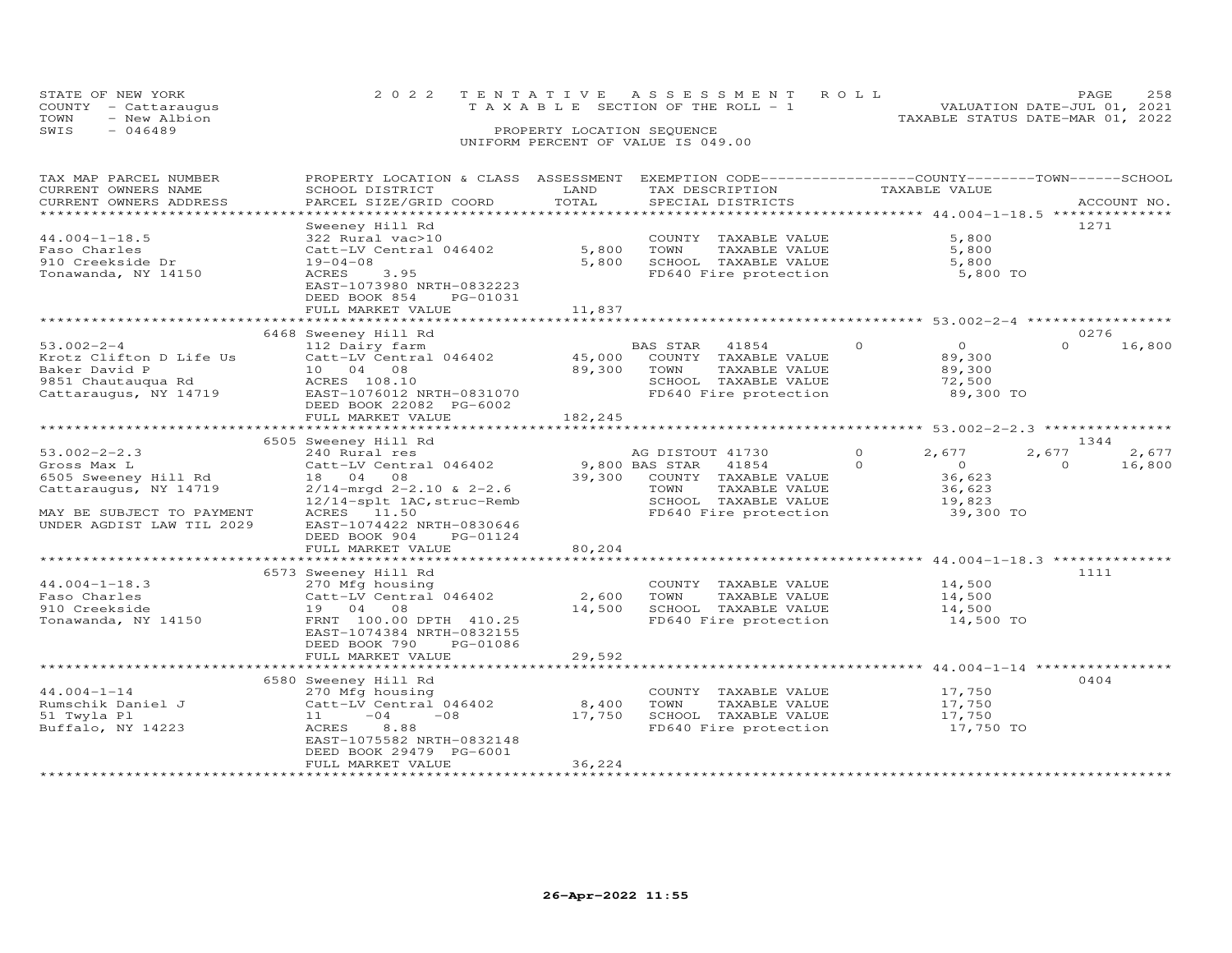| STATE OF NEW YORK |                      | 2022 TENTATIVE ASSESSMENT ROLL        | PAGE                             | 259 |
|-------------------|----------------------|---------------------------------------|----------------------------------|-----|
|                   | COUNTY - Cattaraugus | T A X A B L E SECTION OF THE ROLL - 1 | VALUATION DATE-JUL 01, 2021      |     |
| TOWN              | - New Albion         |                                       | TAXABLE STATUS DATE-MAR 01, 2022 |     |
| SWIS              | $-046489$            | PROPERTY LOCATION SEQUENCE            |                                  |     |
|                   |                      | UNIFORM PERCENT OF VALUE IS 049.00    |                                  |     |

| ACCOUNT NO.<br>**********************<br>0334<br>6587 Sweeney Hill Rd<br>$\circ$<br>$44.004 - 1 - 18.1$<br>210 1 Family Res<br>VET PRO T<br>41003<br>$\circ$<br>37,100<br>5,100 VET WAR C<br>41122<br>$\Omega$<br>5,565<br>$\circ$<br>Hoxie Raymond<br>Catt-LV Central 046402<br>$\circ$<br>$\Omega$<br>Hoxie Edith<br>19 04 08<br>37,100 VET WAR C<br>41122<br>$\circ$<br>5,565<br>$\circ$<br>$\overline{O}$<br>37,100<br>6587 Sweeney Hill Rd<br>$6/15$ -split 72.6 ac to Gro<br>ENH STAR<br>41834<br>$\Omega$<br>$\Omega$<br>2.75<br>ACRES<br>25,970<br>Cattaraugus, NY 14719<br>COUNTY TAXABLE VALUE<br>EAST-1074279 NRTH-0832436<br>TOWN<br>$\circ$<br>TAXABLE VALUE<br>$\Omega$<br>DEED BOOK 854<br>SCHOOL TAXABLE VALUE<br>PG-01060<br>75,714 FD640 Fire protection<br>FULL MARKET VALUE<br>37,100 TO<br>*******************<br>***************<br>**** 44.004-1-15 *<br>6590 Sweeney Hill Rd<br>0401<br>$44.004 - 1 - 15$<br>270 Mfg housing<br>COUNTY TAXABLE VALUE<br>23,500<br>16,500<br>Rembold Mary J<br>Catt-LV Central 046402<br>TOWN<br>TAXABLE VALUE<br>23,500<br>11 04 08<br>23,500<br>SCHOOL TAXABLE VALUE<br>9496 New Albion Rd<br>23,500<br>$2/15$ -mrged $1-16.2$ into pr<br>Cattaraugus, NY 14719<br>FD640 Fire protection<br>23,500 TO<br>ACRES 24.95<br>EAST-1075590 NRTH-0832525<br>DEED BOOK 00942 PG-00219<br>FULL MARKET VALUE<br>47,959<br>* * * * * * * * * * *<br>******************* 44.004-1-18.2 *******<br>**********************<br>1084<br>6625 Sweeney Hill Rd<br>$44.004 - 1 - 18.2$<br>4,600<br>314 Rural vac<10<br>COUNTY TAXABLE VALUE<br>Pascarella Raymond J<br>Catt-LV Central 046402<br>4,600<br>TOWN<br>TAXABLE VALUE<br>4,600<br>4,600<br>12 Washington St<br>19<br>$-04$<br>$-08$<br>SCHOOL TAXABLE VALUE<br>4,600<br>Cattaraugus, NY 14719<br>4,600 TO<br>FRNT 200.00 DPTH 155.00<br>FD640 Fire protection<br>EAST-1074511 NRTH-0832915<br>PG-00902<br>DEED BOOK 761<br>FULL MARKET VALUE<br>9,388<br>*************** 44.004-1-16.1 ********<br>6634 Sweeney Hill Rd<br>0405<br>$44.004 - 1 - 16.1$<br>COUNTY TAXABLE VALUE<br>24,600<br>260 Seasonal res<br>11,000<br>Rembold Robert E<br>Catt-LV Central 046402<br>TOWN<br>TAXABLE VALUE<br>24,600<br>24,600<br>SCHOOL TAXABLE VALUE<br>1075 Woodstock Ave<br>11<br>$-04$<br>$-08$<br>24,600<br>Tonawanda, NY 14150<br>ACRES 13.15<br>FD640 Fire protection<br>24,600 TO<br>EAST-1075593 NRTH-0832958<br>DEED BOOK 00918 PG-00864<br>50,204<br>FULL MARKET VALUE<br>******** 44.004-1-18.4 ********<br>1173<br>6635 Sweeney Hill Rd<br>$44.004 - 1 - 18.4$<br>COUNTY TAXABLE VALUE<br>270 Mfg housing<br>34,100<br>Murphy Lorraine<br>Catt-LV Central 046402<br>11,300<br>TOWN<br>TAXABLE VALUE<br>34,100<br>8755 Libertyvale Dr<br>34,100<br>SCHOOL TAXABLE VALUE<br>34,100<br>$19 - 04 - 08$<br>Las Vegas, NV 89123<br>ACRES 14.60<br>FD640 Fire protection<br>34,100 TO<br>EAST-1074167 NRTH-0833396<br>DEED BOOK 8620<br>$PG-4001$<br>69,592<br>FULL MARKET VALUE | TAX MAP PARCEL NUMBER<br>CURRENT OWNERS NAME | PROPERTY LOCATION & CLASS ASSESSMENT EXEMPTION CODE----------------COUNTY-------TOWN-----SCHOOL<br>SCHOOL DISTRICT | LAND  | TAX DESCRIPTION   | TAXABLE VALUE |  |
|----------------------------------------------------------------------------------------------------------------------------------------------------------------------------------------------------------------------------------------------------------------------------------------------------------------------------------------------------------------------------------------------------------------------------------------------------------------------------------------------------------------------------------------------------------------------------------------------------------------------------------------------------------------------------------------------------------------------------------------------------------------------------------------------------------------------------------------------------------------------------------------------------------------------------------------------------------------------------------------------------------------------------------------------------------------------------------------------------------------------------------------------------------------------------------------------------------------------------------------------------------------------------------------------------------------------------------------------------------------------------------------------------------------------------------------------------------------------------------------------------------------------------------------------------------------------------------------------------------------------------------------------------------------------------------------------------------------------------------------------------------------------------------------------------------------------------------------------------------------------------------------------------------------------------------------------------------------------------------------------------------------------------------------------------------------------------------------------------------------------------------------------------------------------------------------------------------------------------------------------------------------------------------------------------------------------------------------------------------------------------------------------------------------------------------------------------------------------------------------------------------------------------------------------------------------------------------------------------------------------------------------------------------------------------------------------------------------------------------------------------------------------------------------------------------------------------------------------------------------------------------------------------------------------------------------------------------------------------|----------------------------------------------|--------------------------------------------------------------------------------------------------------------------|-------|-------------------|---------------|--|
|                                                                                                                                                                                                                                                                                                                                                                                                                                                                                                                                                                                                                                                                                                                                                                                                                                                                                                                                                                                                                                                                                                                                                                                                                                                                                                                                                                                                                                                                                                                                                                                                                                                                                                                                                                                                                                                                                                                                                                                                                                                                                                                                                                                                                                                                                                                                                                                                                                                                                                                                                                                                                                                                                                                                                                                                                                                                                                                                                                            | CURRENT OWNERS ADDRESS                       | PARCEL SIZE/GRID COORD                                                                                             | TOTAL | SPECIAL DISTRICTS |               |  |
|                                                                                                                                                                                                                                                                                                                                                                                                                                                                                                                                                                                                                                                                                                                                                                                                                                                                                                                                                                                                                                                                                                                                                                                                                                                                                                                                                                                                                                                                                                                                                                                                                                                                                                                                                                                                                                                                                                                                                                                                                                                                                                                                                                                                                                                                                                                                                                                                                                                                                                                                                                                                                                                                                                                                                                                                                                                                                                                                                                            |                                              |                                                                                                                    |       |                   |               |  |
|                                                                                                                                                                                                                                                                                                                                                                                                                                                                                                                                                                                                                                                                                                                                                                                                                                                                                                                                                                                                                                                                                                                                                                                                                                                                                                                                                                                                                                                                                                                                                                                                                                                                                                                                                                                                                                                                                                                                                                                                                                                                                                                                                                                                                                                                                                                                                                                                                                                                                                                                                                                                                                                                                                                                                                                                                                                                                                                                                                            |                                              |                                                                                                                    |       |                   |               |  |
|                                                                                                                                                                                                                                                                                                                                                                                                                                                                                                                                                                                                                                                                                                                                                                                                                                                                                                                                                                                                                                                                                                                                                                                                                                                                                                                                                                                                                                                                                                                                                                                                                                                                                                                                                                                                                                                                                                                                                                                                                                                                                                                                                                                                                                                                                                                                                                                                                                                                                                                                                                                                                                                                                                                                                                                                                                                                                                                                                                            |                                              |                                                                                                                    |       |                   |               |  |
|                                                                                                                                                                                                                                                                                                                                                                                                                                                                                                                                                                                                                                                                                                                                                                                                                                                                                                                                                                                                                                                                                                                                                                                                                                                                                                                                                                                                                                                                                                                                                                                                                                                                                                                                                                                                                                                                                                                                                                                                                                                                                                                                                                                                                                                                                                                                                                                                                                                                                                                                                                                                                                                                                                                                                                                                                                                                                                                                                                            |                                              |                                                                                                                    |       |                   |               |  |
|                                                                                                                                                                                                                                                                                                                                                                                                                                                                                                                                                                                                                                                                                                                                                                                                                                                                                                                                                                                                                                                                                                                                                                                                                                                                                                                                                                                                                                                                                                                                                                                                                                                                                                                                                                                                                                                                                                                                                                                                                                                                                                                                                                                                                                                                                                                                                                                                                                                                                                                                                                                                                                                                                                                                                                                                                                                                                                                                                                            |                                              |                                                                                                                    |       |                   |               |  |
|                                                                                                                                                                                                                                                                                                                                                                                                                                                                                                                                                                                                                                                                                                                                                                                                                                                                                                                                                                                                                                                                                                                                                                                                                                                                                                                                                                                                                                                                                                                                                                                                                                                                                                                                                                                                                                                                                                                                                                                                                                                                                                                                                                                                                                                                                                                                                                                                                                                                                                                                                                                                                                                                                                                                                                                                                                                                                                                                                                            |                                              |                                                                                                                    |       |                   |               |  |
|                                                                                                                                                                                                                                                                                                                                                                                                                                                                                                                                                                                                                                                                                                                                                                                                                                                                                                                                                                                                                                                                                                                                                                                                                                                                                                                                                                                                                                                                                                                                                                                                                                                                                                                                                                                                                                                                                                                                                                                                                                                                                                                                                                                                                                                                                                                                                                                                                                                                                                                                                                                                                                                                                                                                                                                                                                                                                                                                                                            |                                              |                                                                                                                    |       |                   |               |  |
|                                                                                                                                                                                                                                                                                                                                                                                                                                                                                                                                                                                                                                                                                                                                                                                                                                                                                                                                                                                                                                                                                                                                                                                                                                                                                                                                                                                                                                                                                                                                                                                                                                                                                                                                                                                                                                                                                                                                                                                                                                                                                                                                                                                                                                                                                                                                                                                                                                                                                                                                                                                                                                                                                                                                                                                                                                                                                                                                                                            |                                              |                                                                                                                    |       |                   |               |  |
|                                                                                                                                                                                                                                                                                                                                                                                                                                                                                                                                                                                                                                                                                                                                                                                                                                                                                                                                                                                                                                                                                                                                                                                                                                                                                                                                                                                                                                                                                                                                                                                                                                                                                                                                                                                                                                                                                                                                                                                                                                                                                                                                                                                                                                                                                                                                                                                                                                                                                                                                                                                                                                                                                                                                                                                                                                                                                                                                                                            |                                              |                                                                                                                    |       |                   |               |  |
|                                                                                                                                                                                                                                                                                                                                                                                                                                                                                                                                                                                                                                                                                                                                                                                                                                                                                                                                                                                                                                                                                                                                                                                                                                                                                                                                                                                                                                                                                                                                                                                                                                                                                                                                                                                                                                                                                                                                                                                                                                                                                                                                                                                                                                                                                                                                                                                                                                                                                                                                                                                                                                                                                                                                                                                                                                                                                                                                                                            |                                              |                                                                                                                    |       |                   |               |  |
|                                                                                                                                                                                                                                                                                                                                                                                                                                                                                                                                                                                                                                                                                                                                                                                                                                                                                                                                                                                                                                                                                                                                                                                                                                                                                                                                                                                                                                                                                                                                                                                                                                                                                                                                                                                                                                                                                                                                                                                                                                                                                                                                                                                                                                                                                                                                                                                                                                                                                                                                                                                                                                                                                                                                                                                                                                                                                                                                                                            |                                              |                                                                                                                    |       |                   |               |  |
|                                                                                                                                                                                                                                                                                                                                                                                                                                                                                                                                                                                                                                                                                                                                                                                                                                                                                                                                                                                                                                                                                                                                                                                                                                                                                                                                                                                                                                                                                                                                                                                                                                                                                                                                                                                                                                                                                                                                                                                                                                                                                                                                                                                                                                                                                                                                                                                                                                                                                                                                                                                                                                                                                                                                                                                                                                                                                                                                                                            |                                              |                                                                                                                    |       |                   |               |  |
|                                                                                                                                                                                                                                                                                                                                                                                                                                                                                                                                                                                                                                                                                                                                                                                                                                                                                                                                                                                                                                                                                                                                                                                                                                                                                                                                                                                                                                                                                                                                                                                                                                                                                                                                                                                                                                                                                                                                                                                                                                                                                                                                                                                                                                                                                                                                                                                                                                                                                                                                                                                                                                                                                                                                                                                                                                                                                                                                                                            |                                              |                                                                                                                    |       |                   |               |  |
|                                                                                                                                                                                                                                                                                                                                                                                                                                                                                                                                                                                                                                                                                                                                                                                                                                                                                                                                                                                                                                                                                                                                                                                                                                                                                                                                                                                                                                                                                                                                                                                                                                                                                                                                                                                                                                                                                                                                                                                                                                                                                                                                                                                                                                                                                                                                                                                                                                                                                                                                                                                                                                                                                                                                                                                                                                                                                                                                                                            |                                              |                                                                                                                    |       |                   |               |  |
|                                                                                                                                                                                                                                                                                                                                                                                                                                                                                                                                                                                                                                                                                                                                                                                                                                                                                                                                                                                                                                                                                                                                                                                                                                                                                                                                                                                                                                                                                                                                                                                                                                                                                                                                                                                                                                                                                                                                                                                                                                                                                                                                                                                                                                                                                                                                                                                                                                                                                                                                                                                                                                                                                                                                                                                                                                                                                                                                                                            |                                              |                                                                                                                    |       |                   |               |  |
|                                                                                                                                                                                                                                                                                                                                                                                                                                                                                                                                                                                                                                                                                                                                                                                                                                                                                                                                                                                                                                                                                                                                                                                                                                                                                                                                                                                                                                                                                                                                                                                                                                                                                                                                                                                                                                                                                                                                                                                                                                                                                                                                                                                                                                                                                                                                                                                                                                                                                                                                                                                                                                                                                                                                                                                                                                                                                                                                                                            |                                              |                                                                                                                    |       |                   |               |  |
|                                                                                                                                                                                                                                                                                                                                                                                                                                                                                                                                                                                                                                                                                                                                                                                                                                                                                                                                                                                                                                                                                                                                                                                                                                                                                                                                                                                                                                                                                                                                                                                                                                                                                                                                                                                                                                                                                                                                                                                                                                                                                                                                                                                                                                                                                                                                                                                                                                                                                                                                                                                                                                                                                                                                                                                                                                                                                                                                                                            |                                              |                                                                                                                    |       |                   |               |  |
|                                                                                                                                                                                                                                                                                                                                                                                                                                                                                                                                                                                                                                                                                                                                                                                                                                                                                                                                                                                                                                                                                                                                                                                                                                                                                                                                                                                                                                                                                                                                                                                                                                                                                                                                                                                                                                                                                                                                                                                                                                                                                                                                                                                                                                                                                                                                                                                                                                                                                                                                                                                                                                                                                                                                                                                                                                                                                                                                                                            |                                              |                                                                                                                    |       |                   |               |  |
|                                                                                                                                                                                                                                                                                                                                                                                                                                                                                                                                                                                                                                                                                                                                                                                                                                                                                                                                                                                                                                                                                                                                                                                                                                                                                                                                                                                                                                                                                                                                                                                                                                                                                                                                                                                                                                                                                                                                                                                                                                                                                                                                                                                                                                                                                                                                                                                                                                                                                                                                                                                                                                                                                                                                                                                                                                                                                                                                                                            |                                              |                                                                                                                    |       |                   |               |  |
|                                                                                                                                                                                                                                                                                                                                                                                                                                                                                                                                                                                                                                                                                                                                                                                                                                                                                                                                                                                                                                                                                                                                                                                                                                                                                                                                                                                                                                                                                                                                                                                                                                                                                                                                                                                                                                                                                                                                                                                                                                                                                                                                                                                                                                                                                                                                                                                                                                                                                                                                                                                                                                                                                                                                                                                                                                                                                                                                                                            |                                              |                                                                                                                    |       |                   |               |  |
|                                                                                                                                                                                                                                                                                                                                                                                                                                                                                                                                                                                                                                                                                                                                                                                                                                                                                                                                                                                                                                                                                                                                                                                                                                                                                                                                                                                                                                                                                                                                                                                                                                                                                                                                                                                                                                                                                                                                                                                                                                                                                                                                                                                                                                                                                                                                                                                                                                                                                                                                                                                                                                                                                                                                                                                                                                                                                                                                                                            |                                              |                                                                                                                    |       |                   |               |  |
|                                                                                                                                                                                                                                                                                                                                                                                                                                                                                                                                                                                                                                                                                                                                                                                                                                                                                                                                                                                                                                                                                                                                                                                                                                                                                                                                                                                                                                                                                                                                                                                                                                                                                                                                                                                                                                                                                                                                                                                                                                                                                                                                                                                                                                                                                                                                                                                                                                                                                                                                                                                                                                                                                                                                                                                                                                                                                                                                                                            |                                              |                                                                                                                    |       |                   |               |  |
|                                                                                                                                                                                                                                                                                                                                                                                                                                                                                                                                                                                                                                                                                                                                                                                                                                                                                                                                                                                                                                                                                                                                                                                                                                                                                                                                                                                                                                                                                                                                                                                                                                                                                                                                                                                                                                                                                                                                                                                                                                                                                                                                                                                                                                                                                                                                                                                                                                                                                                                                                                                                                                                                                                                                                                                                                                                                                                                                                                            |                                              |                                                                                                                    |       |                   |               |  |
|                                                                                                                                                                                                                                                                                                                                                                                                                                                                                                                                                                                                                                                                                                                                                                                                                                                                                                                                                                                                                                                                                                                                                                                                                                                                                                                                                                                                                                                                                                                                                                                                                                                                                                                                                                                                                                                                                                                                                                                                                                                                                                                                                                                                                                                                                                                                                                                                                                                                                                                                                                                                                                                                                                                                                                                                                                                                                                                                                                            |                                              |                                                                                                                    |       |                   |               |  |
|                                                                                                                                                                                                                                                                                                                                                                                                                                                                                                                                                                                                                                                                                                                                                                                                                                                                                                                                                                                                                                                                                                                                                                                                                                                                                                                                                                                                                                                                                                                                                                                                                                                                                                                                                                                                                                                                                                                                                                                                                                                                                                                                                                                                                                                                                                                                                                                                                                                                                                                                                                                                                                                                                                                                                                                                                                                                                                                                                                            |                                              |                                                                                                                    |       |                   |               |  |
|                                                                                                                                                                                                                                                                                                                                                                                                                                                                                                                                                                                                                                                                                                                                                                                                                                                                                                                                                                                                                                                                                                                                                                                                                                                                                                                                                                                                                                                                                                                                                                                                                                                                                                                                                                                                                                                                                                                                                                                                                                                                                                                                                                                                                                                                                                                                                                                                                                                                                                                                                                                                                                                                                                                                                                                                                                                                                                                                                                            |                                              |                                                                                                                    |       |                   |               |  |
|                                                                                                                                                                                                                                                                                                                                                                                                                                                                                                                                                                                                                                                                                                                                                                                                                                                                                                                                                                                                                                                                                                                                                                                                                                                                                                                                                                                                                                                                                                                                                                                                                                                                                                                                                                                                                                                                                                                                                                                                                                                                                                                                                                                                                                                                                                                                                                                                                                                                                                                                                                                                                                                                                                                                                                                                                                                                                                                                                                            |                                              |                                                                                                                    |       |                   |               |  |
|                                                                                                                                                                                                                                                                                                                                                                                                                                                                                                                                                                                                                                                                                                                                                                                                                                                                                                                                                                                                                                                                                                                                                                                                                                                                                                                                                                                                                                                                                                                                                                                                                                                                                                                                                                                                                                                                                                                                                                                                                                                                                                                                                                                                                                                                                                                                                                                                                                                                                                                                                                                                                                                                                                                                                                                                                                                                                                                                                                            |                                              |                                                                                                                    |       |                   |               |  |
|                                                                                                                                                                                                                                                                                                                                                                                                                                                                                                                                                                                                                                                                                                                                                                                                                                                                                                                                                                                                                                                                                                                                                                                                                                                                                                                                                                                                                                                                                                                                                                                                                                                                                                                                                                                                                                                                                                                                                                                                                                                                                                                                                                                                                                                                                                                                                                                                                                                                                                                                                                                                                                                                                                                                                                                                                                                                                                                                                                            |                                              |                                                                                                                    |       |                   |               |  |
|                                                                                                                                                                                                                                                                                                                                                                                                                                                                                                                                                                                                                                                                                                                                                                                                                                                                                                                                                                                                                                                                                                                                                                                                                                                                                                                                                                                                                                                                                                                                                                                                                                                                                                                                                                                                                                                                                                                                                                                                                                                                                                                                                                                                                                                                                                                                                                                                                                                                                                                                                                                                                                                                                                                                                                                                                                                                                                                                                                            |                                              |                                                                                                                    |       |                   |               |  |
|                                                                                                                                                                                                                                                                                                                                                                                                                                                                                                                                                                                                                                                                                                                                                                                                                                                                                                                                                                                                                                                                                                                                                                                                                                                                                                                                                                                                                                                                                                                                                                                                                                                                                                                                                                                                                                                                                                                                                                                                                                                                                                                                                                                                                                                                                                                                                                                                                                                                                                                                                                                                                                                                                                                                                                                                                                                                                                                                                                            |                                              |                                                                                                                    |       |                   |               |  |
|                                                                                                                                                                                                                                                                                                                                                                                                                                                                                                                                                                                                                                                                                                                                                                                                                                                                                                                                                                                                                                                                                                                                                                                                                                                                                                                                                                                                                                                                                                                                                                                                                                                                                                                                                                                                                                                                                                                                                                                                                                                                                                                                                                                                                                                                                                                                                                                                                                                                                                                                                                                                                                                                                                                                                                                                                                                                                                                                                                            |                                              |                                                                                                                    |       |                   |               |  |
|                                                                                                                                                                                                                                                                                                                                                                                                                                                                                                                                                                                                                                                                                                                                                                                                                                                                                                                                                                                                                                                                                                                                                                                                                                                                                                                                                                                                                                                                                                                                                                                                                                                                                                                                                                                                                                                                                                                                                                                                                                                                                                                                                                                                                                                                                                                                                                                                                                                                                                                                                                                                                                                                                                                                                                                                                                                                                                                                                                            |                                              |                                                                                                                    |       |                   |               |  |
|                                                                                                                                                                                                                                                                                                                                                                                                                                                                                                                                                                                                                                                                                                                                                                                                                                                                                                                                                                                                                                                                                                                                                                                                                                                                                                                                                                                                                                                                                                                                                                                                                                                                                                                                                                                                                                                                                                                                                                                                                                                                                                                                                                                                                                                                                                                                                                                                                                                                                                                                                                                                                                                                                                                                                                                                                                                                                                                                                                            |                                              |                                                                                                                    |       |                   |               |  |
|                                                                                                                                                                                                                                                                                                                                                                                                                                                                                                                                                                                                                                                                                                                                                                                                                                                                                                                                                                                                                                                                                                                                                                                                                                                                                                                                                                                                                                                                                                                                                                                                                                                                                                                                                                                                                                                                                                                                                                                                                                                                                                                                                                                                                                                                                                                                                                                                                                                                                                                                                                                                                                                                                                                                                                                                                                                                                                                                                                            |                                              |                                                                                                                    |       |                   |               |  |
|                                                                                                                                                                                                                                                                                                                                                                                                                                                                                                                                                                                                                                                                                                                                                                                                                                                                                                                                                                                                                                                                                                                                                                                                                                                                                                                                                                                                                                                                                                                                                                                                                                                                                                                                                                                                                                                                                                                                                                                                                                                                                                                                                                                                                                                                                                                                                                                                                                                                                                                                                                                                                                                                                                                                                                                                                                                                                                                                                                            |                                              |                                                                                                                    |       |                   |               |  |
|                                                                                                                                                                                                                                                                                                                                                                                                                                                                                                                                                                                                                                                                                                                                                                                                                                                                                                                                                                                                                                                                                                                                                                                                                                                                                                                                                                                                                                                                                                                                                                                                                                                                                                                                                                                                                                                                                                                                                                                                                                                                                                                                                                                                                                                                                                                                                                                                                                                                                                                                                                                                                                                                                                                                                                                                                                                                                                                                                                            |                                              |                                                                                                                    |       |                   |               |  |
|                                                                                                                                                                                                                                                                                                                                                                                                                                                                                                                                                                                                                                                                                                                                                                                                                                                                                                                                                                                                                                                                                                                                                                                                                                                                                                                                                                                                                                                                                                                                                                                                                                                                                                                                                                                                                                                                                                                                                                                                                                                                                                                                                                                                                                                                                                                                                                                                                                                                                                                                                                                                                                                                                                                                                                                                                                                                                                                                                                            |                                              |                                                                                                                    |       |                   |               |  |
|                                                                                                                                                                                                                                                                                                                                                                                                                                                                                                                                                                                                                                                                                                                                                                                                                                                                                                                                                                                                                                                                                                                                                                                                                                                                                                                                                                                                                                                                                                                                                                                                                                                                                                                                                                                                                                                                                                                                                                                                                                                                                                                                                                                                                                                                                                                                                                                                                                                                                                                                                                                                                                                                                                                                                                                                                                                                                                                                                                            |                                              |                                                                                                                    |       |                   |               |  |
|                                                                                                                                                                                                                                                                                                                                                                                                                                                                                                                                                                                                                                                                                                                                                                                                                                                                                                                                                                                                                                                                                                                                                                                                                                                                                                                                                                                                                                                                                                                                                                                                                                                                                                                                                                                                                                                                                                                                                                                                                                                                                                                                                                                                                                                                                                                                                                                                                                                                                                                                                                                                                                                                                                                                                                                                                                                                                                                                                                            |                                              |                                                                                                                    |       |                   |               |  |
|                                                                                                                                                                                                                                                                                                                                                                                                                                                                                                                                                                                                                                                                                                                                                                                                                                                                                                                                                                                                                                                                                                                                                                                                                                                                                                                                                                                                                                                                                                                                                                                                                                                                                                                                                                                                                                                                                                                                                                                                                                                                                                                                                                                                                                                                                                                                                                                                                                                                                                                                                                                                                                                                                                                                                                                                                                                                                                                                                                            |                                              |                                                                                                                    |       |                   |               |  |
|                                                                                                                                                                                                                                                                                                                                                                                                                                                                                                                                                                                                                                                                                                                                                                                                                                                                                                                                                                                                                                                                                                                                                                                                                                                                                                                                                                                                                                                                                                                                                                                                                                                                                                                                                                                                                                                                                                                                                                                                                                                                                                                                                                                                                                                                                                                                                                                                                                                                                                                                                                                                                                                                                                                                                                                                                                                                                                                                                                            |                                              |                                                                                                                    |       |                   |               |  |
|                                                                                                                                                                                                                                                                                                                                                                                                                                                                                                                                                                                                                                                                                                                                                                                                                                                                                                                                                                                                                                                                                                                                                                                                                                                                                                                                                                                                                                                                                                                                                                                                                                                                                                                                                                                                                                                                                                                                                                                                                                                                                                                                                                                                                                                                                                                                                                                                                                                                                                                                                                                                                                                                                                                                                                                                                                                                                                                                                                            |                                              |                                                                                                                    |       |                   |               |  |
|                                                                                                                                                                                                                                                                                                                                                                                                                                                                                                                                                                                                                                                                                                                                                                                                                                                                                                                                                                                                                                                                                                                                                                                                                                                                                                                                                                                                                                                                                                                                                                                                                                                                                                                                                                                                                                                                                                                                                                                                                                                                                                                                                                                                                                                                                                                                                                                                                                                                                                                                                                                                                                                                                                                                                                                                                                                                                                                                                                            |                                              |                                                                                                                    |       |                   |               |  |
|                                                                                                                                                                                                                                                                                                                                                                                                                                                                                                                                                                                                                                                                                                                                                                                                                                                                                                                                                                                                                                                                                                                                                                                                                                                                                                                                                                                                                                                                                                                                                                                                                                                                                                                                                                                                                                                                                                                                                                                                                                                                                                                                                                                                                                                                                                                                                                                                                                                                                                                                                                                                                                                                                                                                                                                                                                                                                                                                                                            |                                              |                                                                                                                    |       |                   |               |  |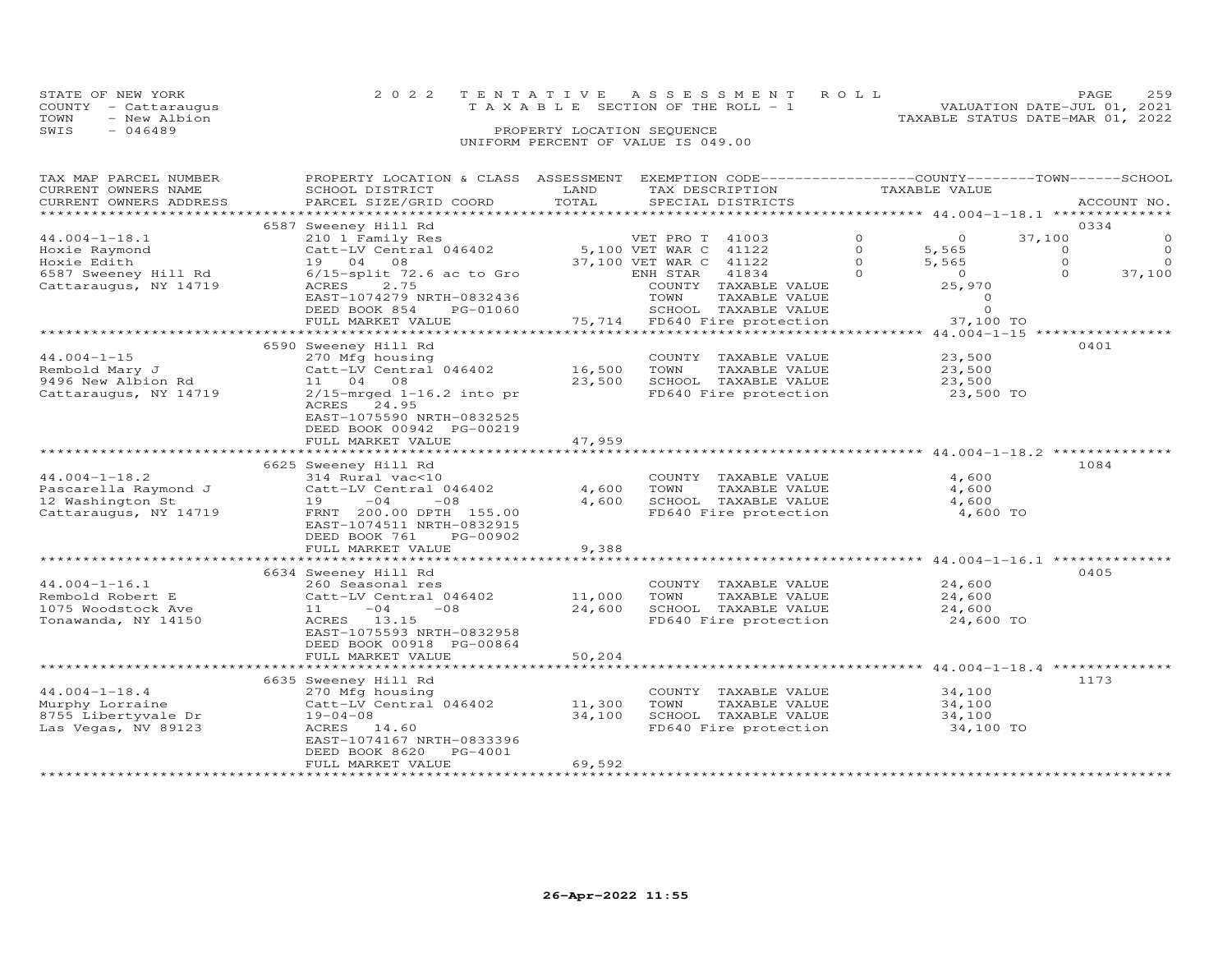| STATE OF NEW YORK    | 2022 TENTATIVE ASSESSMENT ROLL                                       | <b>PAGE</b> | 260 |
|----------------------|----------------------------------------------------------------------|-------------|-----|
| COUNTY - Cattaraugus | VALUATION DATE-JUL 01, 2021<br>T A X A B L E SECTION OF THE ROLL - 1 |             |     |
| - New Albion<br>TOWN | TAXABLE STATUS DATE-MAR 01, 2022                                     |             |     |
| $-046489$<br>SWIS    | PROPERTY LOCATION SEQUENCE                                           |             |     |
|                      | UNIFORM PERCENT OF VALUE IS 049.00                                   |             |     |
|                      |                                                                      |             |     |

| TAX MAP PARCEL NUMBER<br>CURRENT OWNERS NAME<br>CURRENT OWNERS ADDRESS                                  | PROPERTY LOCATION & CLASS<br>SCHOOL DISTRICT<br>PARCEL SIZE/GRID COORD                                                                                                                                     | ASSESSMENT<br>LAND<br>TOTAL  | EXEMPTION CODE-----------------COUNTY-------TOWN-----SCHOOL<br>TAX DESCRIPTION<br>SPECIAL DISTRICTS                 |          | TAXABLE VALUE                                                | ACCOUNT NO.                                                |
|---------------------------------------------------------------------------------------------------------|------------------------------------------------------------------------------------------------------------------------------------------------------------------------------------------------------------|------------------------------|---------------------------------------------------------------------------------------------------------------------|----------|--------------------------------------------------------------|------------------------------------------------------------|
| ***********************                                                                                 |                                                                                                                                                                                                            |                              |                                                                                                                     |          |                                                              |                                                            |
| $44.004 - 1 - 12$<br>Rembold John M<br>Rembold Gayle P<br>6666 Sweeny Hill Rd<br>Cattaraugus, NY 14719  | 6666 Sweeney Hill Rd<br>240 Rural res<br>Catt-LV Central 046402<br>11 04 08<br>ACRES 36.62<br>EAST-1075609 NRTH-0833561<br>DEED BOOK 00920 PG-00719                                                        | 22,100<br>80,600             | 41834<br>ENH STAR<br>COUNTY TAXABLE VALUE<br>TOWN<br>TAXABLE VALUE<br>SCHOOL TAXABLE VALUE<br>FD640 Fire protection | $\Omega$ | $\circ$<br>80,600<br>80,600<br>38,660<br>80,600 TO           | 0402<br>$\Omega$<br>41,940                                 |
|                                                                                                         | FULL MARKET VALUE                                                                                                                                                                                          | 164,490                      |                                                                                                                     |          |                                                              |                                                            |
| $44.004 - 1 - 10$<br>Farner Alecia S<br>Wulf Thomas A<br>6711 Sweeney Hill Rd<br>Cattaraugus, NY 14719  | 6711 Sweeney Hill Rd<br>210 1 Family Res<br>Catt-LV Central 046402<br>$-00$<br>$-00$<br>00 <sup>o</sup><br>$44.004 -1$<br>$-10$<br>ACRES<br>5.00<br>EAST-1074242 NRTH-0834268<br>DEED BOOK 30402 PG-3002   | 6,400<br>61,400              | COUNTY TAXABLE VALUE<br>TOWN<br>TAXABLE VALUE<br>SCHOOL TAXABLE VALUE<br>FD640 Fire protection                      |          | 61,400<br>61,400<br>61,400<br>61,400 TO                      | 0060                                                       |
|                                                                                                         | FULL MARKET VALUE<br>************************                                                                                                                                                              | 125,306<br>**********        |                                                                                                                     |          |                                                              |                                                            |
|                                                                                                         |                                                                                                                                                                                                            |                              |                                                                                                                     |          |                                                              | ******************** 44.004-1-11.1 ***************<br>0343 |
| $44.004 - 1 - 11.1$<br>Schabloski Anthony P<br>6724 Sweeney Hill Rd<br>Cattaraugus, NY 14719            | 6724 Sweeney Hill Rd<br>240 Rural res<br>Catt-LV Central 046402<br>16/18 04<br>08<br>Ff 1425.00<br>ACRES<br>37.00 BANK<br>017<br>EAST-1075326 NRTH-0834570<br>DEED BOOK 15452 PG-4001<br>FULL MARKET VALUE | 21,900<br>110,600<br>225,714 | BAS STAR<br>41854<br>COUNTY TAXABLE VALUE<br>TOWN<br>TAXABLE VALUE<br>SCHOOL TAXABLE VALUE<br>FD640 Fire protection | $\circ$  | $\overline{O}$<br>110,600<br>110,600<br>93,800<br>110,600 TO | $\Omega$<br>16,800                                         |
|                                                                                                         | *********************                                                                                                                                                                                      |                              |                                                                                                                     |          |                                                              |                                                            |
| $44.004 - 2 - 21$<br>Schosek Rebecca<br>14146 Route 438<br>Gowanda, NY 14070                            | 6786 Sweeney Hill Rd<br>210 1 Family Res<br>Catt-LV Central 046402<br>08<br>12 04<br>1.67<br>ACRES<br>EAST-1074772 NRTH-0836995<br>DEED BOOK 6858<br>PG-5002<br>FULL MARKET VALUE                          | 4,400<br>8,600<br>17,551     | COUNTY TAXABLE VALUE<br>TOWN<br>TAXABLE VALUE<br>SCHOOL TAXABLE VALUE<br>FD640 Fire protection                      |          | 8,600<br>8,600<br>8,600<br>8,600 TO                          | 0208                                                       |
|                                                                                                         |                                                                                                                                                                                                            | ************                 | ************************************44.004-2-22 *****************                                                   |          |                                                              |                                                            |
|                                                                                                         | 6860 Sweeney Hill Rd                                                                                                                                                                                       |                              |                                                                                                                     |          |                                                              | 0103                                                       |
| $44.004 - 2 - 22$<br>Rockwell Sharon<br>Roszyk William<br>6860 Sweeney Hill Rd<br>Cattaraugus, NY 14719 | 280 Res Multiple<br>Catt-LV Central 046402<br>$12 - 04 - 08$<br>ACRES<br>3.94<br>EAST-1074861 NRTH-0837419<br>DEED BOOK 22285 PG-9001<br>FULL MARKET VALUE                                                 | 6,200<br>72,000<br>146,939   | BAS STAR<br>41854<br>COUNTY TAXABLE VALUE<br>TOWN<br>TAXABLE VALUE<br>SCHOOL TAXABLE VALUE<br>FD640 Fire protection | $\circ$  | $\overline{0}$<br>72,000<br>72,000<br>55,200<br>72,000 TO    | $\Omega$<br>16,800                                         |
|                                                                                                         |                                                                                                                                                                                                            |                              |                                                                                                                     |          |                                                              |                                                            |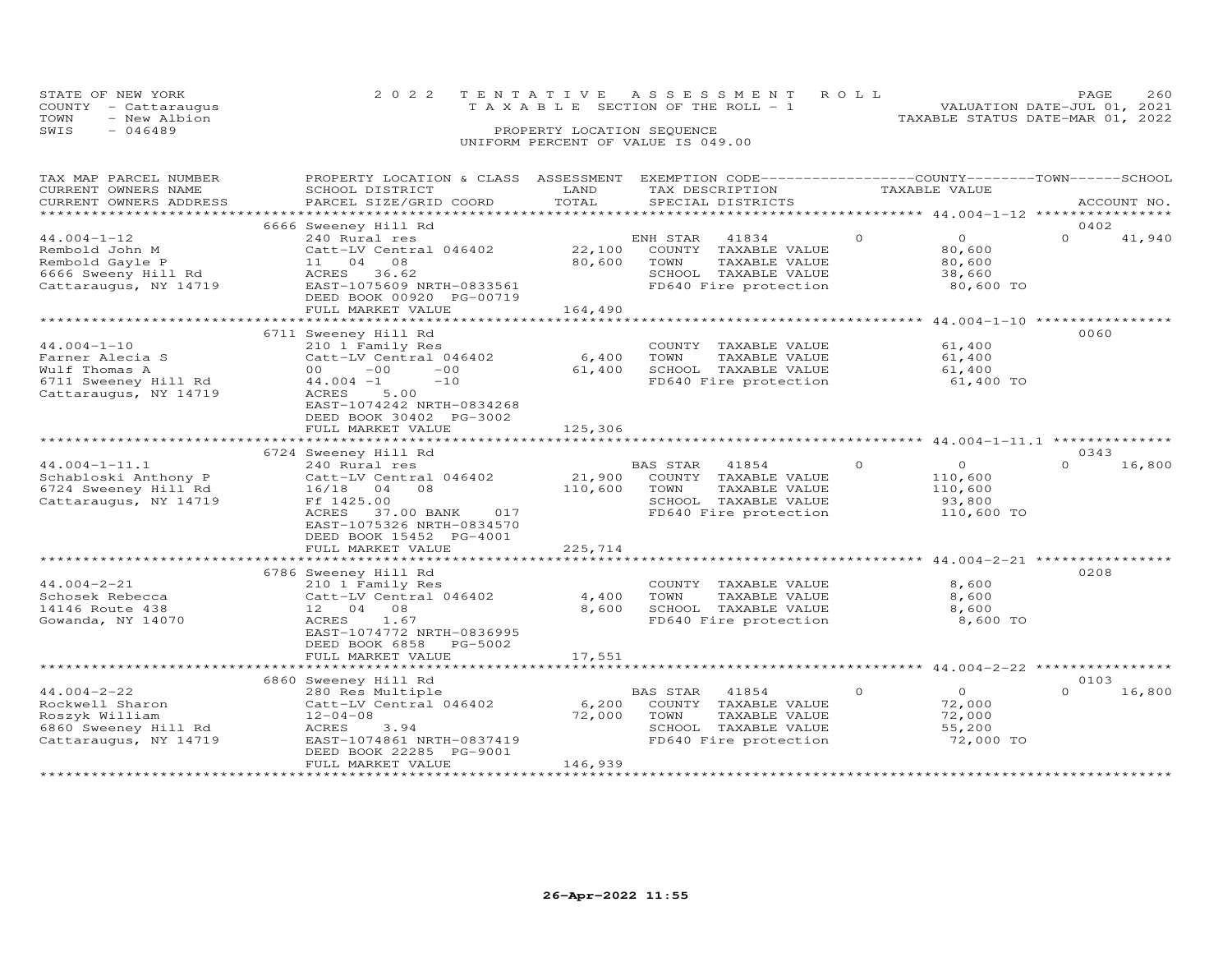|      | STATE OF NEW YORK<br>COUNTY - Cattaraugus | 2022 TENTATIVE ASSESSMENT ROLL<br>T A X A B L E SECTION OF THE ROLL - 1 |                            |  |                                  | PAGE.<br>VALUATION DATE-JUL 01, 2021 | 2.61 |
|------|-------------------------------------------|-------------------------------------------------------------------------|----------------------------|--|----------------------------------|--------------------------------------|------|
| TOWN | - New Albion                              |                                                                         |                            |  | TAXABLE STATUS DATE-MAR 01, 2022 |                                      |      |
| SWIS | $-046489$                                 |                                                                         | PROPERTY LOCATION SEQUENCE |  |                                  |                                      |      |
|      |                                           | UNIFORM PERCENT OF VALUE IS 049.00                                      |                            |  |                                  |                                      |      |

| TAX MAP PARCEL NUMBER     |                           |         |                       | PROPERTY LOCATION & CLASS ASSESSMENT EXEMPTION CODE----------------COUNTY-------TOWN-----SCHOOL |  |
|---------------------------|---------------------------|---------|-----------------------|-------------------------------------------------------------------------------------------------|--|
| CURRENT OWNERS NAME       | SCHOOL DISTRICT           | LAND    | TAX DESCRIPTION       | TAXABLE VALUE                                                                                   |  |
| CURRENT OWNERS ADDRESS    | PARCEL SIZE/GRID COORD    | TOTAL   | SPECIAL DISTRICTS     | ACCOUNT NO.                                                                                     |  |
|                           |                           |         |                       |                                                                                                 |  |
|                           | Tannery Rd                |         |                       | 0368                                                                                            |  |
| $44.002 - 3 - 23.1$       | 314 Rural vac<10          |         | COUNTY TAXABLE VALUE  | 2,000                                                                                           |  |
| Borrowdale George         | Catt-LV Central 046402    | 2,000   | TOWN<br>TAXABLE VALUE | 2,000                                                                                           |  |
| 41 South Franklin         | 23 04 08                  | 2,000   | SCHOOL TAXABLE VALUE  | 2,000                                                                                           |  |
|                           |                           |         |                       |                                                                                                 |  |
| Cattaraugus, NY 14719     | FRNT 93.00 DPTH 125.00    |         | FD640 Fire protection | 2,000 TO                                                                                        |  |
|                           | EAST-1073688 NRTH-0847559 |         |                       |                                                                                                 |  |
|                           | DEED BOOK 28872 PG-2003   |         |                       |                                                                                                 |  |
|                           | FULL MARKET VALUE         | 4,082   |                       |                                                                                                 |  |
|                           |                           |         |                       |                                                                                                 |  |
|                           | Tannery Rd                |         |                       | 1364                                                                                            |  |
| $44.002 - 3 - 23.2$       | 449 Other Storag          |         | COUNTY TAXABLE VALUE  | 54,780                                                                                          |  |
| Borrowdale George         | Catt-LV Central 046402    | 5,100   | TOWN<br>TAXABLE VALUE | 54,780                                                                                          |  |
| 41 South Franklin         | $22/23$ 04 08             | 54,780  | SCHOOL TAXABLE VALUE  | 54,780                                                                                          |  |
| Cattaraugus, NY 14719     | 2017-BAR decision         |         | FD640 Fire protection | 54,780 TO                                                                                       |  |
|                           | ACRES<br>2.75             |         |                       |                                                                                                 |  |
|                           | EAST-1073362 NRTH-0847726 |         |                       |                                                                                                 |  |
|                           | DEED BOOK 28872 PG-2003   |         |                       |                                                                                                 |  |
|                           | FULL MARKET VALUE         | 111,796 |                       |                                                                                                 |  |
|                           |                           |         |                       |                                                                                                 |  |
|                           |                           |         |                       |                                                                                                 |  |
|                           | Tug Hill                  |         |                       | 1566                                                                                            |  |
| $44.003 - 1 - 2.5$        | 322 Rural vac>10          |         | COUNTY TAXABLE VALUE  | 16,000                                                                                          |  |
| Donohue Lisa M            | Catt-LV Central 046402    | 16,000  | TAXABLE VALUE<br>TOWN | 16,000                                                                                          |  |
| PO Box 539                | ACRES 24.05               | 16,000  | SCHOOL TAXABLE VALUE  | 16,000                                                                                          |  |
| Wallingford, VT 05773     | EAST-1058056 NRTH-0836278 |         | FD640 Fire protection | 16,000 TO                                                                                       |  |
|                           | DEED BOOK 18031 PG-3001   |         |                       |                                                                                                 |  |
|                           | FULL MARKET VALUE         | 32,653  |                       |                                                                                                 |  |
|                           |                           |         |                       |                                                                                                 |  |
|                           | Tug Hill Rd               |         |                       | 0025                                                                                            |  |
| $43.004 - 2 - 1$          | 105 Vac farmland          |         | 41720<br>AG DIST      | $\circ$<br>11,061<br>11,061<br>11,061                                                           |  |
| Josh Bailey LLC           | Pine Valley Cen 063001    | 54,600  | COUNTY TAXABLE VALUE  | 43,539                                                                                          |  |
| 6896 Bailey Hill Rd       | 61 04 08                  | 54,600  | TAXABLE VALUE<br>TOWN | 43,539                                                                                          |  |
| Cattaraugus, NY 14719     | ACRES 156.53              |         | SCHOOL TAXABLE VALUE  | 43,539                                                                                          |  |
|                           | EAST-1052476 NRTH-0838316 |         | FD640 Fire protection | 54,600 TO                                                                                       |  |
|                           |                           |         |                       |                                                                                                 |  |
| MAY BE SUBJECT TO PAYMENT | DEED BOOK 27018 PG-7003   |         |                       |                                                                                                 |  |
| UNDER AGDIST LAW TIL 2026 | FULL MARKET VALUE         | 111,429 |                       |                                                                                                 |  |
|                           |                           |         |                       |                                                                                                 |  |
|                           | Tug Hill Rd               |         |                       | 0393                                                                                            |  |
| $43.004 - 2 - 3$          | 240 Rural res             |         | COUNTY TAXABLE VALUE  | 89,500                                                                                          |  |
| Mc Dermid Edward J III    | Catt-LV Central 046402    | 46,700  | TOWN<br>TAXABLE VALUE | 89,500                                                                                          |  |
| Mc Dermid Brendan         | 60 04 08                  | 89,500  | SCHOOL TAXABLE VALUE  | 89,500                                                                                          |  |
| 167 Woodbury Dr           | ACRES 113.68              |         | FD640 Fire protection | 89,500 TO                                                                                       |  |
| Amherst, NY 14226         | EAST-1052325 NRTH-0836384 |         |                       |                                                                                                 |  |
|                           | DEED BOOK 00960 PG-01084  |         |                       |                                                                                                 |  |
|                           | FULL MARKET VALUE         | 182,653 |                       |                                                                                                 |  |
|                           |                           |         |                       |                                                                                                 |  |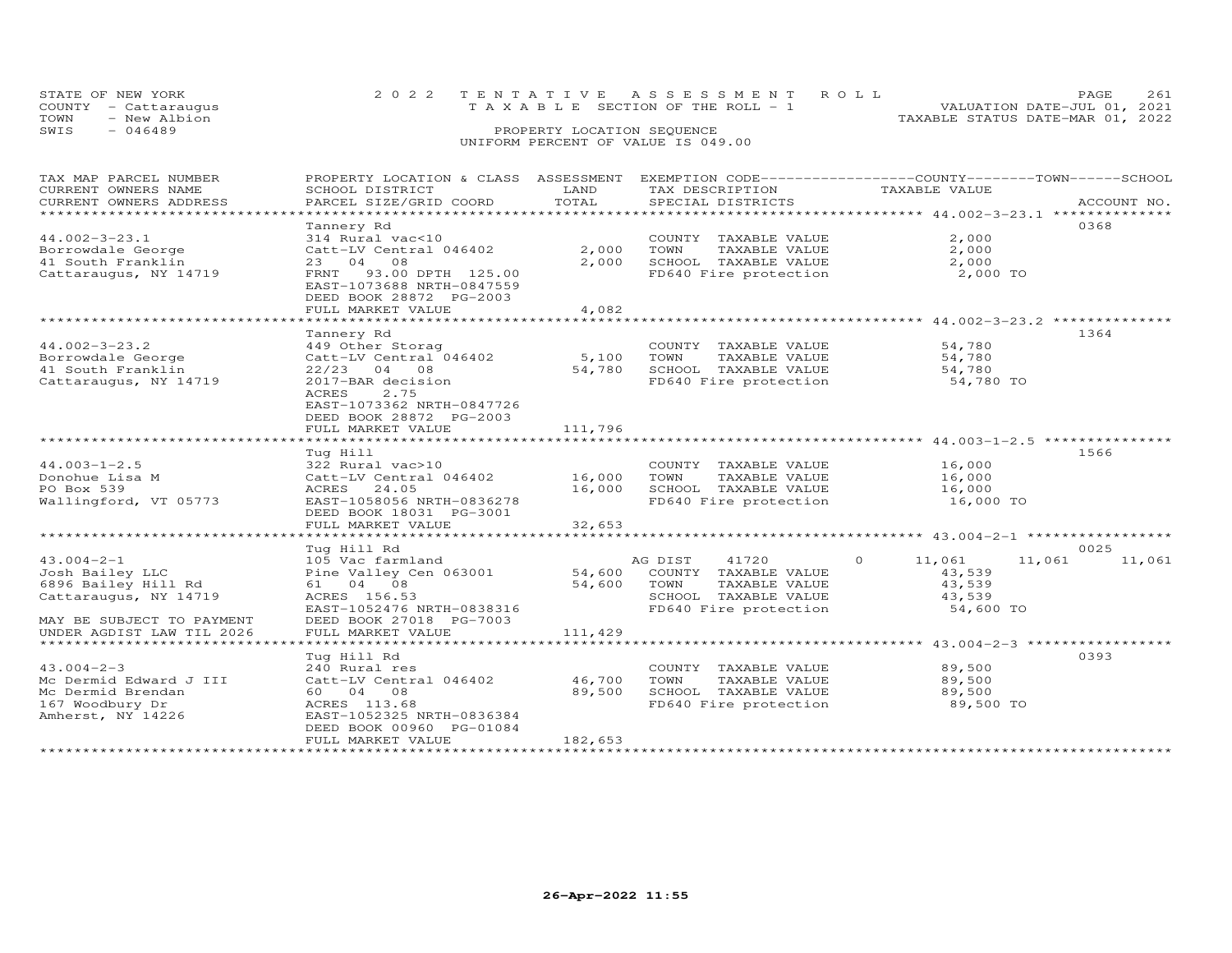| PROPERTY LOCATION & CLASS ASSESSMENT EXEMPTION CODE----------------COUNTY-------TOWN------SCHOOL<br>TAX MAP PARCEL NUMBER<br>LAND<br>CURRENT OWNERS NAME<br>SCHOOL DISTRICT<br>TAX DESCRIPTION<br>TAXABLE VALUE<br>TOTAL<br>CURRENT OWNERS ADDRESS<br>PARCEL SIZE/GRID COORD<br>SPECIAL DISTRICTS<br>ACCOUNT NO.<br>***************************** 43.004-2-4.1 *************<br>******************<br>Tug Hill Rd<br>0485<br>$43.004 - 2 - 4.1$<br>312 Vac w/imprv<br>50,200<br>COUNTY TAXABLE VALUE<br>17,200 TOWN<br>Stensland Osmund<br>Catt-LV Central 046402<br>TAXABLE VALUE<br>50,200<br>50,200<br>SCHOOL TAXABLE VALUE<br>83 Larchwood Dr<br>60 04 08<br>50,200<br>Ff 600.00<br>Painesville, OH 44077<br>FD640 Fire protection<br>50,200 TO<br>ACRES 26.45<br>EAST-1054108 NRTH-0836535<br>DEED BOOK 00952 PG-00510<br>FULL MARKET VALUE<br>102,449<br>**************** 43.004-2-4.2 *************<br>* * * * * * * * * * * * * * * * * *<br>Tug Hill Rd<br>1425<br>$43.004 - 2 - 4.2$<br>COUNTY TAXABLE VALUE<br>17,200<br>322 Rural vac>10<br>Catt-LV Central 046402<br>17,200<br>TAXABLE VALUE<br>17,200<br>Fenar Lewis<br>TOWN<br>60 04 08<br>17,200<br>SCHOOL TAXABLE VALUE<br>17,200<br>Fenar Eric<br>ACRES 38.70<br>FD640 Fire protection<br>17,200 TO<br>73 Center Drive<br>Depew, NY 14043<br>EAST-1054909 NRTH-0836838<br>DEED BOOK 2020 PG-13749<br>FULL MARKET VALUE<br>35,102<br>*********************<br>0552<br>Tug Hill Rd<br>$43.004 - 2 - 6$<br>COUNTY TAXABLE VALUE<br>61,500<br>260 Seasonal res<br>20,300<br>Catt-LV Central 046402<br>TOWN<br>TAXABLE VALUE<br>61,500<br>Matthew Kevin L<br>61,500 SCHOOL TAXABLE VALUE<br>Matthew Maureen A<br>59 04 08<br>61,500<br>332 Windermere Blvd<br>ACRES 32.88<br>FD640 Fire protection<br>61,500 TO<br>EAST-1053045 NRTH-0835015<br>Amherst, NY 14226<br>DEED BOOK 13183 PG-5003<br>FULL MARKET VALUE<br>125,510<br>0123<br>Tug Hill Rd<br>$43.004 - 2 - 12$<br>8,300<br>314 Rural vac<10<br>COUNTY TAXABLE VALUE<br>8,300<br>Dickerson Patricia L<br>8,300<br>Catt-LV Central 046402<br>TOWN<br>TAXABLE VALUE<br>8,300<br>SCHOOL TAXABLE VALUE<br>8,300<br>6438 Tonawanda Creek Rd<br>59<br>$-04$<br>$-08$<br>8,300 TO<br>Lockport, NY 14094<br>ACRES<br>8.68<br>FD640 Fire protection<br>EAST-1052212 NRTH-0834788<br>DEED BOOK 667<br>PG-00593<br>16,939<br>FULL MARKET VALUE<br>******** 43.004-2-13 **********<br>0436<br>Tug Hill Rd<br>$43.004 - 2 - 13$<br>270 Mfg housing<br>COUNTY TAXABLE VALUE<br>43,100<br>11,500<br>Kozlowski Chester J Jr<br>Catt-LV Central 046402<br>TOWN<br>TAXABLE VALUE<br>43,100<br>59 04 08<br>Jovial Sports Men Club<br>43,100<br>SCHOOL TAXABLE VALUE<br>43,100<br>43,100 TO<br>10099 Allegany Rd<br>ACRES 14.91<br>FD640 Fire protection<br>S. Dayton, NY 14138-9601<br>EAST-1051868 NRTH-0834795 | TOWN<br>- New Albion<br>TAXABLE STATUS DATE-MAR 01, 2022<br>$-046489$<br>SWIS<br>PROPERTY LOCATION SEQUENCE<br>UNIFORM PERCENT OF VALUE IS 049.00 |  |  |  |  |  |  |  |  |  |  |  |  |
|---------------------------------------------------------------------------------------------------------------------------------------------------------------------------------------------------------------------------------------------------------------------------------------------------------------------------------------------------------------------------------------------------------------------------------------------------------------------------------------------------------------------------------------------------------------------------------------------------------------------------------------------------------------------------------------------------------------------------------------------------------------------------------------------------------------------------------------------------------------------------------------------------------------------------------------------------------------------------------------------------------------------------------------------------------------------------------------------------------------------------------------------------------------------------------------------------------------------------------------------------------------------------------------------------------------------------------------------------------------------------------------------------------------------------------------------------------------------------------------------------------------------------------------------------------------------------------------------------------------------------------------------------------------------------------------------------------------------------------------------------------------------------------------------------------------------------------------------------------------------------------------------------------------------------------------------------------------------------------------------------------------------------------------------------------------------------------------------------------------------------------------------------------------------------------------------------------------------------------------------------------------------------------------------------------------------------------------------------------------------------------------------------------------------------------------------------------------------------------------------------------------------------------------------------------------------------------------------------------------------------------------------------------------------------------------------------------------------------------------------------------------------------------------------------------------------|---------------------------------------------------------------------------------------------------------------------------------------------------|--|--|--|--|--|--|--|--|--|--|--|--|
|                                                                                                                                                                                                                                                                                                                                                                                                                                                                                                                                                                                                                                                                                                                                                                                                                                                                                                                                                                                                                                                                                                                                                                                                                                                                                                                                                                                                                                                                                                                                                                                                                                                                                                                                                                                                                                                                                                                                                                                                                                                                                                                                                                                                                                                                                                                                                                                                                                                                                                                                                                                                                                                                                                                                                                                                                     |                                                                                                                                                   |  |  |  |  |  |  |  |  |  |  |  |  |
|                                                                                                                                                                                                                                                                                                                                                                                                                                                                                                                                                                                                                                                                                                                                                                                                                                                                                                                                                                                                                                                                                                                                                                                                                                                                                                                                                                                                                                                                                                                                                                                                                                                                                                                                                                                                                                                                                                                                                                                                                                                                                                                                                                                                                                                                                                                                                                                                                                                                                                                                                                                                                                                                                                                                                                                                                     |                                                                                                                                                   |  |  |  |  |  |  |  |  |  |  |  |  |
|                                                                                                                                                                                                                                                                                                                                                                                                                                                                                                                                                                                                                                                                                                                                                                                                                                                                                                                                                                                                                                                                                                                                                                                                                                                                                                                                                                                                                                                                                                                                                                                                                                                                                                                                                                                                                                                                                                                                                                                                                                                                                                                                                                                                                                                                                                                                                                                                                                                                                                                                                                                                                                                                                                                                                                                                                     |                                                                                                                                                   |  |  |  |  |  |  |  |  |  |  |  |  |
|                                                                                                                                                                                                                                                                                                                                                                                                                                                                                                                                                                                                                                                                                                                                                                                                                                                                                                                                                                                                                                                                                                                                                                                                                                                                                                                                                                                                                                                                                                                                                                                                                                                                                                                                                                                                                                                                                                                                                                                                                                                                                                                                                                                                                                                                                                                                                                                                                                                                                                                                                                                                                                                                                                                                                                                                                     |                                                                                                                                                   |  |  |  |  |  |  |  |  |  |  |  |  |
|                                                                                                                                                                                                                                                                                                                                                                                                                                                                                                                                                                                                                                                                                                                                                                                                                                                                                                                                                                                                                                                                                                                                                                                                                                                                                                                                                                                                                                                                                                                                                                                                                                                                                                                                                                                                                                                                                                                                                                                                                                                                                                                                                                                                                                                                                                                                                                                                                                                                                                                                                                                                                                                                                                                                                                                                                     |                                                                                                                                                   |  |  |  |  |  |  |  |  |  |  |  |  |
|                                                                                                                                                                                                                                                                                                                                                                                                                                                                                                                                                                                                                                                                                                                                                                                                                                                                                                                                                                                                                                                                                                                                                                                                                                                                                                                                                                                                                                                                                                                                                                                                                                                                                                                                                                                                                                                                                                                                                                                                                                                                                                                                                                                                                                                                                                                                                                                                                                                                                                                                                                                                                                                                                                                                                                                                                     |                                                                                                                                                   |  |  |  |  |  |  |  |  |  |  |  |  |
|                                                                                                                                                                                                                                                                                                                                                                                                                                                                                                                                                                                                                                                                                                                                                                                                                                                                                                                                                                                                                                                                                                                                                                                                                                                                                                                                                                                                                                                                                                                                                                                                                                                                                                                                                                                                                                                                                                                                                                                                                                                                                                                                                                                                                                                                                                                                                                                                                                                                                                                                                                                                                                                                                                                                                                                                                     |                                                                                                                                                   |  |  |  |  |  |  |  |  |  |  |  |  |
|                                                                                                                                                                                                                                                                                                                                                                                                                                                                                                                                                                                                                                                                                                                                                                                                                                                                                                                                                                                                                                                                                                                                                                                                                                                                                                                                                                                                                                                                                                                                                                                                                                                                                                                                                                                                                                                                                                                                                                                                                                                                                                                                                                                                                                                                                                                                                                                                                                                                                                                                                                                                                                                                                                                                                                                                                     |                                                                                                                                                   |  |  |  |  |  |  |  |  |  |  |  |  |
|                                                                                                                                                                                                                                                                                                                                                                                                                                                                                                                                                                                                                                                                                                                                                                                                                                                                                                                                                                                                                                                                                                                                                                                                                                                                                                                                                                                                                                                                                                                                                                                                                                                                                                                                                                                                                                                                                                                                                                                                                                                                                                                                                                                                                                                                                                                                                                                                                                                                                                                                                                                                                                                                                                                                                                                                                     |                                                                                                                                                   |  |  |  |  |  |  |  |  |  |  |  |  |
|                                                                                                                                                                                                                                                                                                                                                                                                                                                                                                                                                                                                                                                                                                                                                                                                                                                                                                                                                                                                                                                                                                                                                                                                                                                                                                                                                                                                                                                                                                                                                                                                                                                                                                                                                                                                                                                                                                                                                                                                                                                                                                                                                                                                                                                                                                                                                                                                                                                                                                                                                                                                                                                                                                                                                                                                                     |                                                                                                                                                   |  |  |  |  |  |  |  |  |  |  |  |  |
|                                                                                                                                                                                                                                                                                                                                                                                                                                                                                                                                                                                                                                                                                                                                                                                                                                                                                                                                                                                                                                                                                                                                                                                                                                                                                                                                                                                                                                                                                                                                                                                                                                                                                                                                                                                                                                                                                                                                                                                                                                                                                                                                                                                                                                                                                                                                                                                                                                                                                                                                                                                                                                                                                                                                                                                                                     |                                                                                                                                                   |  |  |  |  |  |  |  |  |  |  |  |  |
|                                                                                                                                                                                                                                                                                                                                                                                                                                                                                                                                                                                                                                                                                                                                                                                                                                                                                                                                                                                                                                                                                                                                                                                                                                                                                                                                                                                                                                                                                                                                                                                                                                                                                                                                                                                                                                                                                                                                                                                                                                                                                                                                                                                                                                                                                                                                                                                                                                                                                                                                                                                                                                                                                                                                                                                                                     |                                                                                                                                                   |  |  |  |  |  |  |  |  |  |  |  |  |
|                                                                                                                                                                                                                                                                                                                                                                                                                                                                                                                                                                                                                                                                                                                                                                                                                                                                                                                                                                                                                                                                                                                                                                                                                                                                                                                                                                                                                                                                                                                                                                                                                                                                                                                                                                                                                                                                                                                                                                                                                                                                                                                                                                                                                                                                                                                                                                                                                                                                                                                                                                                                                                                                                                                                                                                                                     |                                                                                                                                                   |  |  |  |  |  |  |  |  |  |  |  |  |
|                                                                                                                                                                                                                                                                                                                                                                                                                                                                                                                                                                                                                                                                                                                                                                                                                                                                                                                                                                                                                                                                                                                                                                                                                                                                                                                                                                                                                                                                                                                                                                                                                                                                                                                                                                                                                                                                                                                                                                                                                                                                                                                                                                                                                                                                                                                                                                                                                                                                                                                                                                                                                                                                                                                                                                                                                     |                                                                                                                                                   |  |  |  |  |  |  |  |  |  |  |  |  |
|                                                                                                                                                                                                                                                                                                                                                                                                                                                                                                                                                                                                                                                                                                                                                                                                                                                                                                                                                                                                                                                                                                                                                                                                                                                                                                                                                                                                                                                                                                                                                                                                                                                                                                                                                                                                                                                                                                                                                                                                                                                                                                                                                                                                                                                                                                                                                                                                                                                                                                                                                                                                                                                                                                                                                                                                                     |                                                                                                                                                   |  |  |  |  |  |  |  |  |  |  |  |  |
|                                                                                                                                                                                                                                                                                                                                                                                                                                                                                                                                                                                                                                                                                                                                                                                                                                                                                                                                                                                                                                                                                                                                                                                                                                                                                                                                                                                                                                                                                                                                                                                                                                                                                                                                                                                                                                                                                                                                                                                                                                                                                                                                                                                                                                                                                                                                                                                                                                                                                                                                                                                                                                                                                                                                                                                                                     |                                                                                                                                                   |  |  |  |  |  |  |  |  |  |  |  |  |
|                                                                                                                                                                                                                                                                                                                                                                                                                                                                                                                                                                                                                                                                                                                                                                                                                                                                                                                                                                                                                                                                                                                                                                                                                                                                                                                                                                                                                                                                                                                                                                                                                                                                                                                                                                                                                                                                                                                                                                                                                                                                                                                                                                                                                                                                                                                                                                                                                                                                                                                                                                                                                                                                                                                                                                                                                     |                                                                                                                                                   |  |  |  |  |  |  |  |  |  |  |  |  |
|                                                                                                                                                                                                                                                                                                                                                                                                                                                                                                                                                                                                                                                                                                                                                                                                                                                                                                                                                                                                                                                                                                                                                                                                                                                                                                                                                                                                                                                                                                                                                                                                                                                                                                                                                                                                                                                                                                                                                                                                                                                                                                                                                                                                                                                                                                                                                                                                                                                                                                                                                                                                                                                                                                                                                                                                                     |                                                                                                                                                   |  |  |  |  |  |  |  |  |  |  |  |  |
|                                                                                                                                                                                                                                                                                                                                                                                                                                                                                                                                                                                                                                                                                                                                                                                                                                                                                                                                                                                                                                                                                                                                                                                                                                                                                                                                                                                                                                                                                                                                                                                                                                                                                                                                                                                                                                                                                                                                                                                                                                                                                                                                                                                                                                                                                                                                                                                                                                                                                                                                                                                                                                                                                                                                                                                                                     |                                                                                                                                                   |  |  |  |  |  |  |  |  |  |  |  |  |
|                                                                                                                                                                                                                                                                                                                                                                                                                                                                                                                                                                                                                                                                                                                                                                                                                                                                                                                                                                                                                                                                                                                                                                                                                                                                                                                                                                                                                                                                                                                                                                                                                                                                                                                                                                                                                                                                                                                                                                                                                                                                                                                                                                                                                                                                                                                                                                                                                                                                                                                                                                                                                                                                                                                                                                                                                     |                                                                                                                                                   |  |  |  |  |  |  |  |  |  |  |  |  |
|                                                                                                                                                                                                                                                                                                                                                                                                                                                                                                                                                                                                                                                                                                                                                                                                                                                                                                                                                                                                                                                                                                                                                                                                                                                                                                                                                                                                                                                                                                                                                                                                                                                                                                                                                                                                                                                                                                                                                                                                                                                                                                                                                                                                                                                                                                                                                                                                                                                                                                                                                                                                                                                                                                                                                                                                                     |                                                                                                                                                   |  |  |  |  |  |  |  |  |  |  |  |  |
|                                                                                                                                                                                                                                                                                                                                                                                                                                                                                                                                                                                                                                                                                                                                                                                                                                                                                                                                                                                                                                                                                                                                                                                                                                                                                                                                                                                                                                                                                                                                                                                                                                                                                                                                                                                                                                                                                                                                                                                                                                                                                                                                                                                                                                                                                                                                                                                                                                                                                                                                                                                                                                                                                                                                                                                                                     |                                                                                                                                                   |  |  |  |  |  |  |  |  |  |  |  |  |
|                                                                                                                                                                                                                                                                                                                                                                                                                                                                                                                                                                                                                                                                                                                                                                                                                                                                                                                                                                                                                                                                                                                                                                                                                                                                                                                                                                                                                                                                                                                                                                                                                                                                                                                                                                                                                                                                                                                                                                                                                                                                                                                                                                                                                                                                                                                                                                                                                                                                                                                                                                                                                                                                                                                                                                                                                     |                                                                                                                                                   |  |  |  |  |  |  |  |  |  |  |  |  |
|                                                                                                                                                                                                                                                                                                                                                                                                                                                                                                                                                                                                                                                                                                                                                                                                                                                                                                                                                                                                                                                                                                                                                                                                                                                                                                                                                                                                                                                                                                                                                                                                                                                                                                                                                                                                                                                                                                                                                                                                                                                                                                                                                                                                                                                                                                                                                                                                                                                                                                                                                                                                                                                                                                                                                                                                                     |                                                                                                                                                   |  |  |  |  |  |  |  |  |  |  |  |  |
|                                                                                                                                                                                                                                                                                                                                                                                                                                                                                                                                                                                                                                                                                                                                                                                                                                                                                                                                                                                                                                                                                                                                                                                                                                                                                                                                                                                                                                                                                                                                                                                                                                                                                                                                                                                                                                                                                                                                                                                                                                                                                                                                                                                                                                                                                                                                                                                                                                                                                                                                                                                                                                                                                                                                                                                                                     |                                                                                                                                                   |  |  |  |  |  |  |  |  |  |  |  |  |
|                                                                                                                                                                                                                                                                                                                                                                                                                                                                                                                                                                                                                                                                                                                                                                                                                                                                                                                                                                                                                                                                                                                                                                                                                                                                                                                                                                                                                                                                                                                                                                                                                                                                                                                                                                                                                                                                                                                                                                                                                                                                                                                                                                                                                                                                                                                                                                                                                                                                                                                                                                                                                                                                                                                                                                                                                     |                                                                                                                                                   |  |  |  |  |  |  |  |  |  |  |  |  |
|                                                                                                                                                                                                                                                                                                                                                                                                                                                                                                                                                                                                                                                                                                                                                                                                                                                                                                                                                                                                                                                                                                                                                                                                                                                                                                                                                                                                                                                                                                                                                                                                                                                                                                                                                                                                                                                                                                                                                                                                                                                                                                                                                                                                                                                                                                                                                                                                                                                                                                                                                                                                                                                                                                                                                                                                                     |                                                                                                                                                   |  |  |  |  |  |  |  |  |  |  |  |  |
|                                                                                                                                                                                                                                                                                                                                                                                                                                                                                                                                                                                                                                                                                                                                                                                                                                                                                                                                                                                                                                                                                                                                                                                                                                                                                                                                                                                                                                                                                                                                                                                                                                                                                                                                                                                                                                                                                                                                                                                                                                                                                                                                                                                                                                                                                                                                                                                                                                                                                                                                                                                                                                                                                                                                                                                                                     |                                                                                                                                                   |  |  |  |  |  |  |  |  |  |  |  |  |
|                                                                                                                                                                                                                                                                                                                                                                                                                                                                                                                                                                                                                                                                                                                                                                                                                                                                                                                                                                                                                                                                                                                                                                                                                                                                                                                                                                                                                                                                                                                                                                                                                                                                                                                                                                                                                                                                                                                                                                                                                                                                                                                                                                                                                                                                                                                                                                                                                                                                                                                                                                                                                                                                                                                                                                                                                     |                                                                                                                                                   |  |  |  |  |  |  |  |  |  |  |  |  |
|                                                                                                                                                                                                                                                                                                                                                                                                                                                                                                                                                                                                                                                                                                                                                                                                                                                                                                                                                                                                                                                                                                                                                                                                                                                                                                                                                                                                                                                                                                                                                                                                                                                                                                                                                                                                                                                                                                                                                                                                                                                                                                                                                                                                                                                                                                                                                                                                                                                                                                                                                                                                                                                                                                                                                                                                                     |                                                                                                                                                   |  |  |  |  |  |  |  |  |  |  |  |  |
|                                                                                                                                                                                                                                                                                                                                                                                                                                                                                                                                                                                                                                                                                                                                                                                                                                                                                                                                                                                                                                                                                                                                                                                                                                                                                                                                                                                                                                                                                                                                                                                                                                                                                                                                                                                                                                                                                                                                                                                                                                                                                                                                                                                                                                                                                                                                                                                                                                                                                                                                                                                                                                                                                                                                                                                                                     |                                                                                                                                                   |  |  |  |  |  |  |  |  |  |  |  |  |
|                                                                                                                                                                                                                                                                                                                                                                                                                                                                                                                                                                                                                                                                                                                                                                                                                                                                                                                                                                                                                                                                                                                                                                                                                                                                                                                                                                                                                                                                                                                                                                                                                                                                                                                                                                                                                                                                                                                                                                                                                                                                                                                                                                                                                                                                                                                                                                                                                                                                                                                                                                                                                                                                                                                                                                                                                     |                                                                                                                                                   |  |  |  |  |  |  |  |  |  |  |  |  |
|                                                                                                                                                                                                                                                                                                                                                                                                                                                                                                                                                                                                                                                                                                                                                                                                                                                                                                                                                                                                                                                                                                                                                                                                                                                                                                                                                                                                                                                                                                                                                                                                                                                                                                                                                                                                                                                                                                                                                                                                                                                                                                                                                                                                                                                                                                                                                                                                                                                                                                                                                                                                                                                                                                                                                                                                                     |                                                                                                                                                   |  |  |  |  |  |  |  |  |  |  |  |  |
|                                                                                                                                                                                                                                                                                                                                                                                                                                                                                                                                                                                                                                                                                                                                                                                                                                                                                                                                                                                                                                                                                                                                                                                                                                                                                                                                                                                                                                                                                                                                                                                                                                                                                                                                                                                                                                                                                                                                                                                                                                                                                                                                                                                                                                                                                                                                                                                                                                                                                                                                                                                                                                                                                                                                                                                                                     |                                                                                                                                                   |  |  |  |  |  |  |  |  |  |  |  |  |
|                                                                                                                                                                                                                                                                                                                                                                                                                                                                                                                                                                                                                                                                                                                                                                                                                                                                                                                                                                                                                                                                                                                                                                                                                                                                                                                                                                                                                                                                                                                                                                                                                                                                                                                                                                                                                                                                                                                                                                                                                                                                                                                                                                                                                                                                                                                                                                                                                                                                                                                                                                                                                                                                                                                                                                                                                     |                                                                                                                                                   |  |  |  |  |  |  |  |  |  |  |  |  |
|                                                                                                                                                                                                                                                                                                                                                                                                                                                                                                                                                                                                                                                                                                                                                                                                                                                                                                                                                                                                                                                                                                                                                                                                                                                                                                                                                                                                                                                                                                                                                                                                                                                                                                                                                                                                                                                                                                                                                                                                                                                                                                                                                                                                                                                                                                                                                                                                                                                                                                                                                                                                                                                                                                                                                                                                                     |                                                                                                                                                   |  |  |  |  |  |  |  |  |  |  |  |  |
|                                                                                                                                                                                                                                                                                                                                                                                                                                                                                                                                                                                                                                                                                                                                                                                                                                                                                                                                                                                                                                                                                                                                                                                                                                                                                                                                                                                                                                                                                                                                                                                                                                                                                                                                                                                                                                                                                                                                                                                                                                                                                                                                                                                                                                                                                                                                                                                                                                                                                                                                                                                                                                                                                                                                                                                                                     |                                                                                                                                                   |  |  |  |  |  |  |  |  |  |  |  |  |

STATE OF NEW YORK 2 0 2 2 T E N T A T I V E A S S E S S M E N T R O L L PAGE 262 COUNTY - Cattaraugus T A X A B L E SECTION OF THE ROLL - 1 VALUATION DATE-JUL 01, 2021 TOWN - New Albion TAXABLE STATUS DATE-MAR 01, 2022

\*\*\*\*\*\*\*\*\*\*\*\*\*\*\*\*\*\*\*\*\*\*\*\*\*\*\*\*\*\*\*\*\*\*\*\*\*\*\*\*\*\*\*\*\*\*\*\*\*\*\*\*\*\*\*\*\*\*\*\*\*\*\*\*\*\*\*\*\*\*\*\*\*\*\*\*\*\*\*\*\*\*\*\*\*\*\*\*\*\*\*\*\*\*\*\*\*\*\*\*\*\*\*\*\*\*\*\*\*\*\*\*\*\*\*\*\*\*\*\*\*\*\*\*\*\*\*\*\*\*\*\*

DEED BOOK 870 PG-00248 FULL MARKET VALUE 87,959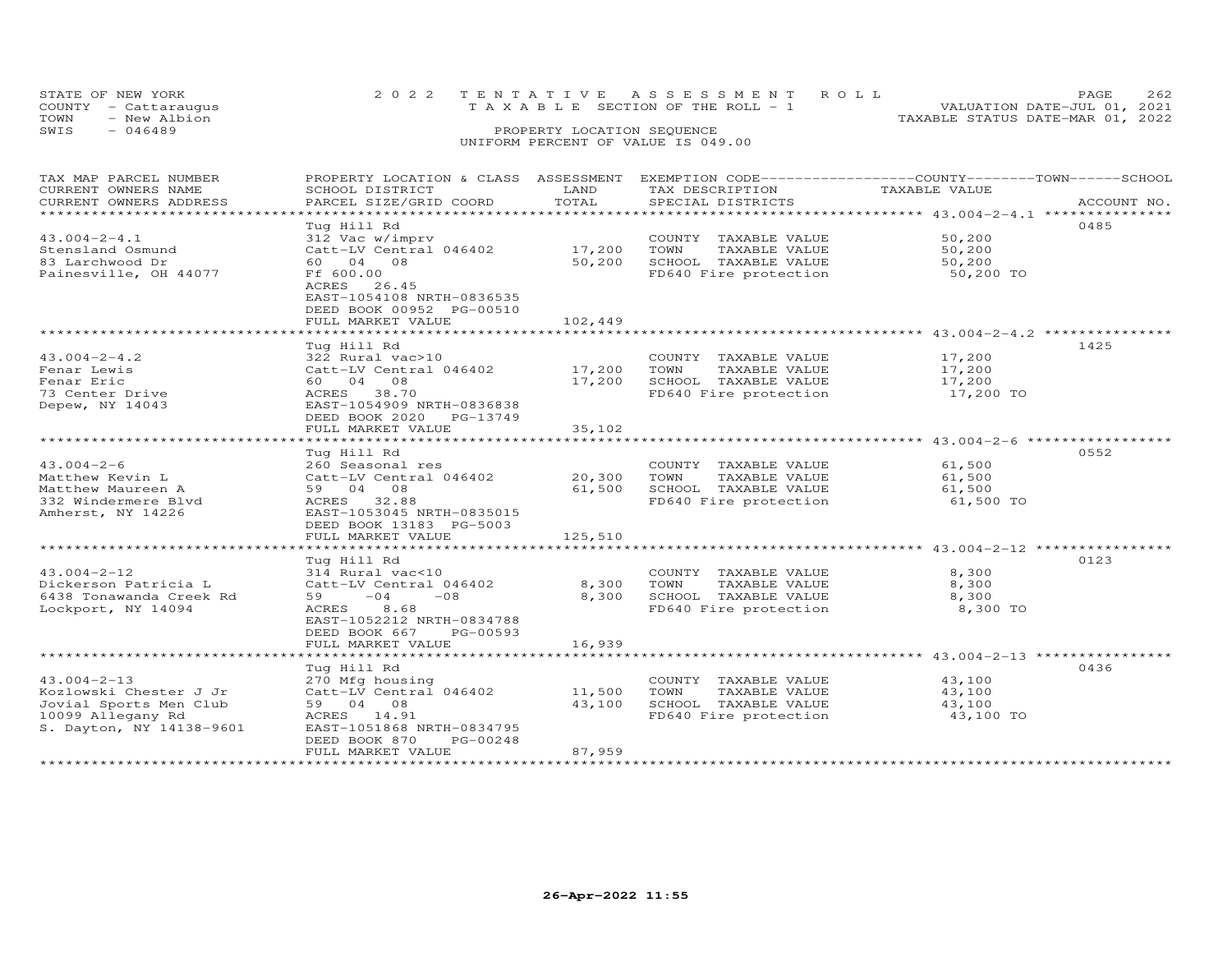| STATE OF NEW YORK                  |                            | 2022 TENTATIVE ASSESSMENT ROLL        | PAGE 263                         |  |  |  |  |  |  |
|------------------------------------|----------------------------|---------------------------------------|----------------------------------|--|--|--|--|--|--|
| COUNTY - Cattaraugus               |                            | T A X A B L E SECTION OF THE ROLL - 1 | VALUATION DATE-JUL 01, 2021      |  |  |  |  |  |  |
| TOWN<br>- New Albion               |                            |                                       | TAXABLE STATUS DATE-MAR 01, 2022 |  |  |  |  |  |  |
| SWIS<br>- 046489                   | PROPERTY LOCATION SEQUENCE |                                       |                                  |  |  |  |  |  |  |
| UNIFORM PERCENT OF VALUE IS 049.00 |                            |                                       |                                  |  |  |  |  |  |  |

| TAXABLE VALUE<br>CURRENT OWNERS NAME<br>SCHOOL DISTRICT<br>LAND<br>TAX DESCRIPTION<br>TOTAL<br>CURRENT OWNERS ADDRESS<br>PARCEL SIZE/GRID COORD<br>SPECIAL DISTRICTS<br>ACCOUNT NO.<br>*************<br>Tug Hill Rd<br>0097<br>$43.004 - 2 - 14$<br>260 Seasonal res<br>31,500<br>COUNTY TAXABLE VALUE<br>Colvin Marie D<br>Catt-LV Central 046402<br>13,500<br>TOWN<br>TAXABLE VALUE<br>31,500<br>59 04 08<br>31,500<br>SCHOOL TAXABLE VALUE<br>1270 Youngs Rd H<br>31,500<br>Williamsville, NY 14221<br>ACRES 27.54<br>FD640 Fire protection<br>31,500 TO<br>EAST-1051259 NRTH-0834800<br>DEED BOOK 18930 PG-7001<br>64,286<br>FULL MARKET VALUE<br>1542<br>Tug Hill Rd<br>$44.003 - 1 - 2.3$<br>322 Rural vac>10<br>COUNTY TAXABLE VALUE<br>25,900<br>TAXABLE VALUE<br>Catt-LV Central 046402<br>25,900<br>TOWN<br>25,900<br>DMLL, LLC<br>25,900<br>SCHOOL TAXABLE VALUE<br>Debbie Goslin, VP<br>ACRES 47.00<br>25,900<br>FD640 Fire protection<br>3695 E River Rd<br>EAST-1056768 NRTH-0836859<br>25,900 TO<br>DEED BOOK 19290 PG-9002<br>Grand Island, NY 14072<br>FULL MARKET VALUE<br>52,857<br>Tug Hill Rd<br>1543<br>$44.003 - 1 - 2.4$<br>322 Rural vac>10<br>COUNTY TAXABLE VALUE<br>31,900<br>Dickerson Patricia L<br>Catt-LV Central 046402<br>31,900<br>TOWN<br>TAXABLE VALUE<br>31,900<br>31,900<br>SCHOOL TAXABLE VALUE<br>6438 Tonawanda Creek Rd<br>$6/16$ -splt off $16.10$ acres<br>31,900<br>Lockport, NY 14094<br>ACRES 46.30<br>FD640 Fire protection<br>31,900 TO<br>EAST-1056139 NRTH-0836752<br>DEED BOOK 7126 PG-4003<br>FULL MARKET VALUE<br>65,102<br>1444<br>Tug Hill Rd<br>$44.003 - 1 - 4.2$<br>322 Rural vac>10<br>15,800<br>COUNTY TAXABLE VALUE<br>Catt-LV Central 046402<br>15,800<br>Beckman Michael<br>TOWN<br>TAXABLE VALUE<br>15,800<br>Beckman Nancy<br>51 04 08<br>15,800<br>SCHOOL TAXABLE VALUE<br>15,800<br>4409 Ann Arbor Dr<br>Split from 44.003-1-4<br>FD640 Fire protection<br>15,800 TO<br>Tampa, FL 33610<br>ACRES 23.37<br>EAST-1055425 NRTH-0835110<br>DEED BOOK 18222 PG-3001<br>FULL MARKET VALUE<br>32,245<br>Tug Hill Rd<br>0411<br>$44.003 - 1 - 6.1$<br>COUNTY TAXABLE VALUE<br>25,100<br>270 Mfg housing<br>Catt-LV Central 046402<br>Benevento John III<br>15,100<br>TOWN<br>TAXABLE VALUE<br>25,100<br>20 Sylvan Cir<br>25,100<br>SCHOOL TAXABLE VALUE<br>43 04 08<br>25,100<br>FD640 Fire protection<br>Orchard Park, NY 14127<br>Ff 486.70<br>25,100 TO<br>ACRES 22.10<br>EAST-1060434 NRTH-0834421<br>DEED BOOK 15138 PG-6001<br>51,224<br>FULL MARKET VALUE | TAX MAP PARCEL NUMBER | PROPERTY LOCATION & CLASS ASSESSMENT | EXEMPTION CODE-----------------COUNTY-------TOWN------SCHOOL |  |
|-------------------------------------------------------------------------------------------------------------------------------------------------------------------------------------------------------------------------------------------------------------------------------------------------------------------------------------------------------------------------------------------------------------------------------------------------------------------------------------------------------------------------------------------------------------------------------------------------------------------------------------------------------------------------------------------------------------------------------------------------------------------------------------------------------------------------------------------------------------------------------------------------------------------------------------------------------------------------------------------------------------------------------------------------------------------------------------------------------------------------------------------------------------------------------------------------------------------------------------------------------------------------------------------------------------------------------------------------------------------------------------------------------------------------------------------------------------------------------------------------------------------------------------------------------------------------------------------------------------------------------------------------------------------------------------------------------------------------------------------------------------------------------------------------------------------------------------------------------------------------------------------------------------------------------------------------------------------------------------------------------------------------------------------------------------------------------------------------------------------------------------------------------------------------------------------------------------------------------------------------------------------------------------------------------------------------------------------------------------------------------------------------------------------------------------------------------------------------------------------------------------------------------|-----------------------|--------------------------------------|--------------------------------------------------------------|--|
|                                                                                                                                                                                                                                                                                                                                                                                                                                                                                                                                                                                                                                                                                                                                                                                                                                                                                                                                                                                                                                                                                                                                                                                                                                                                                                                                                                                                                                                                                                                                                                                                                                                                                                                                                                                                                                                                                                                                                                                                                                                                                                                                                                                                                                                                                                                                                                                                                                                                                                                               |                       |                                      |                                                              |  |
|                                                                                                                                                                                                                                                                                                                                                                                                                                                                                                                                                                                                                                                                                                                                                                                                                                                                                                                                                                                                                                                                                                                                                                                                                                                                                                                                                                                                                                                                                                                                                                                                                                                                                                                                                                                                                                                                                                                                                                                                                                                                                                                                                                                                                                                                                                                                                                                                                                                                                                                               |                       |                                      |                                                              |  |
|                                                                                                                                                                                                                                                                                                                                                                                                                                                                                                                                                                                                                                                                                                                                                                                                                                                                                                                                                                                                                                                                                                                                                                                                                                                                                                                                                                                                                                                                                                                                                                                                                                                                                                                                                                                                                                                                                                                                                                                                                                                                                                                                                                                                                                                                                                                                                                                                                                                                                                                               |                       |                                      |                                                              |  |
|                                                                                                                                                                                                                                                                                                                                                                                                                                                                                                                                                                                                                                                                                                                                                                                                                                                                                                                                                                                                                                                                                                                                                                                                                                                                                                                                                                                                                                                                                                                                                                                                                                                                                                                                                                                                                                                                                                                                                                                                                                                                                                                                                                                                                                                                                                                                                                                                                                                                                                                               |                       |                                      |                                                              |  |
|                                                                                                                                                                                                                                                                                                                                                                                                                                                                                                                                                                                                                                                                                                                                                                                                                                                                                                                                                                                                                                                                                                                                                                                                                                                                                                                                                                                                                                                                                                                                                                                                                                                                                                                                                                                                                                                                                                                                                                                                                                                                                                                                                                                                                                                                                                                                                                                                                                                                                                                               |                       |                                      |                                                              |  |
|                                                                                                                                                                                                                                                                                                                                                                                                                                                                                                                                                                                                                                                                                                                                                                                                                                                                                                                                                                                                                                                                                                                                                                                                                                                                                                                                                                                                                                                                                                                                                                                                                                                                                                                                                                                                                                                                                                                                                                                                                                                                                                                                                                                                                                                                                                                                                                                                                                                                                                                               |                       |                                      |                                                              |  |
|                                                                                                                                                                                                                                                                                                                                                                                                                                                                                                                                                                                                                                                                                                                                                                                                                                                                                                                                                                                                                                                                                                                                                                                                                                                                                                                                                                                                                                                                                                                                                                                                                                                                                                                                                                                                                                                                                                                                                                                                                                                                                                                                                                                                                                                                                                                                                                                                                                                                                                                               |                       |                                      |                                                              |  |
|                                                                                                                                                                                                                                                                                                                                                                                                                                                                                                                                                                                                                                                                                                                                                                                                                                                                                                                                                                                                                                                                                                                                                                                                                                                                                                                                                                                                                                                                                                                                                                                                                                                                                                                                                                                                                                                                                                                                                                                                                                                                                                                                                                                                                                                                                                                                                                                                                                                                                                                               |                       |                                      |                                                              |  |
|                                                                                                                                                                                                                                                                                                                                                                                                                                                                                                                                                                                                                                                                                                                                                                                                                                                                                                                                                                                                                                                                                                                                                                                                                                                                                                                                                                                                                                                                                                                                                                                                                                                                                                                                                                                                                                                                                                                                                                                                                                                                                                                                                                                                                                                                                                                                                                                                                                                                                                                               |                       |                                      |                                                              |  |
|                                                                                                                                                                                                                                                                                                                                                                                                                                                                                                                                                                                                                                                                                                                                                                                                                                                                                                                                                                                                                                                                                                                                                                                                                                                                                                                                                                                                                                                                                                                                                                                                                                                                                                                                                                                                                                                                                                                                                                                                                                                                                                                                                                                                                                                                                                                                                                                                                                                                                                                               |                       |                                      |                                                              |  |
|                                                                                                                                                                                                                                                                                                                                                                                                                                                                                                                                                                                                                                                                                                                                                                                                                                                                                                                                                                                                                                                                                                                                                                                                                                                                                                                                                                                                                                                                                                                                                                                                                                                                                                                                                                                                                                                                                                                                                                                                                                                                                                                                                                                                                                                                                                                                                                                                                                                                                                                               |                       |                                      |                                                              |  |
|                                                                                                                                                                                                                                                                                                                                                                                                                                                                                                                                                                                                                                                                                                                                                                                                                                                                                                                                                                                                                                                                                                                                                                                                                                                                                                                                                                                                                                                                                                                                                                                                                                                                                                                                                                                                                                                                                                                                                                                                                                                                                                                                                                                                                                                                                                                                                                                                                                                                                                                               |                       |                                      |                                                              |  |
|                                                                                                                                                                                                                                                                                                                                                                                                                                                                                                                                                                                                                                                                                                                                                                                                                                                                                                                                                                                                                                                                                                                                                                                                                                                                                                                                                                                                                                                                                                                                                                                                                                                                                                                                                                                                                                                                                                                                                                                                                                                                                                                                                                                                                                                                                                                                                                                                                                                                                                                               |                       |                                      |                                                              |  |
|                                                                                                                                                                                                                                                                                                                                                                                                                                                                                                                                                                                                                                                                                                                                                                                                                                                                                                                                                                                                                                                                                                                                                                                                                                                                                                                                                                                                                                                                                                                                                                                                                                                                                                                                                                                                                                                                                                                                                                                                                                                                                                                                                                                                                                                                                                                                                                                                                                                                                                                               |                       |                                      |                                                              |  |
|                                                                                                                                                                                                                                                                                                                                                                                                                                                                                                                                                                                                                                                                                                                                                                                                                                                                                                                                                                                                                                                                                                                                                                                                                                                                                                                                                                                                                                                                                                                                                                                                                                                                                                                                                                                                                                                                                                                                                                                                                                                                                                                                                                                                                                                                                                                                                                                                                                                                                                                               |                       |                                      |                                                              |  |
|                                                                                                                                                                                                                                                                                                                                                                                                                                                                                                                                                                                                                                                                                                                                                                                                                                                                                                                                                                                                                                                                                                                                                                                                                                                                                                                                                                                                                                                                                                                                                                                                                                                                                                                                                                                                                                                                                                                                                                                                                                                                                                                                                                                                                                                                                                                                                                                                                                                                                                                               |                       |                                      |                                                              |  |
|                                                                                                                                                                                                                                                                                                                                                                                                                                                                                                                                                                                                                                                                                                                                                                                                                                                                                                                                                                                                                                                                                                                                                                                                                                                                                                                                                                                                                                                                                                                                                                                                                                                                                                                                                                                                                                                                                                                                                                                                                                                                                                                                                                                                                                                                                                                                                                                                                                                                                                                               |                       |                                      |                                                              |  |
|                                                                                                                                                                                                                                                                                                                                                                                                                                                                                                                                                                                                                                                                                                                                                                                                                                                                                                                                                                                                                                                                                                                                                                                                                                                                                                                                                                                                                                                                                                                                                                                                                                                                                                                                                                                                                                                                                                                                                                                                                                                                                                                                                                                                                                                                                                                                                                                                                                                                                                                               |                       |                                      |                                                              |  |
|                                                                                                                                                                                                                                                                                                                                                                                                                                                                                                                                                                                                                                                                                                                                                                                                                                                                                                                                                                                                                                                                                                                                                                                                                                                                                                                                                                                                                                                                                                                                                                                                                                                                                                                                                                                                                                                                                                                                                                                                                                                                                                                                                                                                                                                                                                                                                                                                                                                                                                                               |                       |                                      |                                                              |  |
|                                                                                                                                                                                                                                                                                                                                                                                                                                                                                                                                                                                                                                                                                                                                                                                                                                                                                                                                                                                                                                                                                                                                                                                                                                                                                                                                                                                                                                                                                                                                                                                                                                                                                                                                                                                                                                                                                                                                                                                                                                                                                                                                                                                                                                                                                                                                                                                                                                                                                                                               |                       |                                      |                                                              |  |
|                                                                                                                                                                                                                                                                                                                                                                                                                                                                                                                                                                                                                                                                                                                                                                                                                                                                                                                                                                                                                                                                                                                                                                                                                                                                                                                                                                                                                                                                                                                                                                                                                                                                                                                                                                                                                                                                                                                                                                                                                                                                                                                                                                                                                                                                                                                                                                                                                                                                                                                               |                       |                                      |                                                              |  |
|                                                                                                                                                                                                                                                                                                                                                                                                                                                                                                                                                                                                                                                                                                                                                                                                                                                                                                                                                                                                                                                                                                                                                                                                                                                                                                                                                                                                                                                                                                                                                                                                                                                                                                                                                                                                                                                                                                                                                                                                                                                                                                                                                                                                                                                                                                                                                                                                                                                                                                                               |                       |                                      |                                                              |  |
|                                                                                                                                                                                                                                                                                                                                                                                                                                                                                                                                                                                                                                                                                                                                                                                                                                                                                                                                                                                                                                                                                                                                                                                                                                                                                                                                                                                                                                                                                                                                                                                                                                                                                                                                                                                                                                                                                                                                                                                                                                                                                                                                                                                                                                                                                                                                                                                                                                                                                                                               |                       |                                      |                                                              |  |
|                                                                                                                                                                                                                                                                                                                                                                                                                                                                                                                                                                                                                                                                                                                                                                                                                                                                                                                                                                                                                                                                                                                                                                                                                                                                                                                                                                                                                                                                                                                                                                                                                                                                                                                                                                                                                                                                                                                                                                                                                                                                                                                                                                                                                                                                                                                                                                                                                                                                                                                               |                       |                                      |                                                              |  |
|                                                                                                                                                                                                                                                                                                                                                                                                                                                                                                                                                                                                                                                                                                                                                                                                                                                                                                                                                                                                                                                                                                                                                                                                                                                                                                                                                                                                                                                                                                                                                                                                                                                                                                                                                                                                                                                                                                                                                                                                                                                                                                                                                                                                                                                                                                                                                                                                                                                                                                                               |                       |                                      |                                                              |  |
|                                                                                                                                                                                                                                                                                                                                                                                                                                                                                                                                                                                                                                                                                                                                                                                                                                                                                                                                                                                                                                                                                                                                                                                                                                                                                                                                                                                                                                                                                                                                                                                                                                                                                                                                                                                                                                                                                                                                                                                                                                                                                                                                                                                                                                                                                                                                                                                                                                                                                                                               |                       |                                      |                                                              |  |
|                                                                                                                                                                                                                                                                                                                                                                                                                                                                                                                                                                                                                                                                                                                                                                                                                                                                                                                                                                                                                                                                                                                                                                                                                                                                                                                                                                                                                                                                                                                                                                                                                                                                                                                                                                                                                                                                                                                                                                                                                                                                                                                                                                                                                                                                                                                                                                                                                                                                                                                               |                       |                                      |                                                              |  |
|                                                                                                                                                                                                                                                                                                                                                                                                                                                                                                                                                                                                                                                                                                                                                                                                                                                                                                                                                                                                                                                                                                                                                                                                                                                                                                                                                                                                                                                                                                                                                                                                                                                                                                                                                                                                                                                                                                                                                                                                                                                                                                                                                                                                                                                                                                                                                                                                                                                                                                                               |                       |                                      |                                                              |  |
|                                                                                                                                                                                                                                                                                                                                                                                                                                                                                                                                                                                                                                                                                                                                                                                                                                                                                                                                                                                                                                                                                                                                                                                                                                                                                                                                                                                                                                                                                                                                                                                                                                                                                                                                                                                                                                                                                                                                                                                                                                                                                                                                                                                                                                                                                                                                                                                                                                                                                                                               |                       |                                      |                                                              |  |
|                                                                                                                                                                                                                                                                                                                                                                                                                                                                                                                                                                                                                                                                                                                                                                                                                                                                                                                                                                                                                                                                                                                                                                                                                                                                                                                                                                                                                                                                                                                                                                                                                                                                                                                                                                                                                                                                                                                                                                                                                                                                                                                                                                                                                                                                                                                                                                                                                                                                                                                               |                       |                                      |                                                              |  |
|                                                                                                                                                                                                                                                                                                                                                                                                                                                                                                                                                                                                                                                                                                                                                                                                                                                                                                                                                                                                                                                                                                                                                                                                                                                                                                                                                                                                                                                                                                                                                                                                                                                                                                                                                                                                                                                                                                                                                                                                                                                                                                                                                                                                                                                                                                                                                                                                                                                                                                                               |                       |                                      |                                                              |  |
|                                                                                                                                                                                                                                                                                                                                                                                                                                                                                                                                                                                                                                                                                                                                                                                                                                                                                                                                                                                                                                                                                                                                                                                                                                                                                                                                                                                                                                                                                                                                                                                                                                                                                                                                                                                                                                                                                                                                                                                                                                                                                                                                                                                                                                                                                                                                                                                                                                                                                                                               |                       |                                      |                                                              |  |
|                                                                                                                                                                                                                                                                                                                                                                                                                                                                                                                                                                                                                                                                                                                                                                                                                                                                                                                                                                                                                                                                                                                                                                                                                                                                                                                                                                                                                                                                                                                                                                                                                                                                                                                                                                                                                                                                                                                                                                                                                                                                                                                                                                                                                                                                                                                                                                                                                                                                                                                               |                       |                                      |                                                              |  |
|                                                                                                                                                                                                                                                                                                                                                                                                                                                                                                                                                                                                                                                                                                                                                                                                                                                                                                                                                                                                                                                                                                                                                                                                                                                                                                                                                                                                                                                                                                                                                                                                                                                                                                                                                                                                                                                                                                                                                                                                                                                                                                                                                                                                                                                                                                                                                                                                                                                                                                                               |                       |                                      |                                                              |  |
|                                                                                                                                                                                                                                                                                                                                                                                                                                                                                                                                                                                                                                                                                                                                                                                                                                                                                                                                                                                                                                                                                                                                                                                                                                                                                                                                                                                                                                                                                                                                                                                                                                                                                                                                                                                                                                                                                                                                                                                                                                                                                                                                                                                                                                                                                                                                                                                                                                                                                                                               |                       |                                      |                                                              |  |
|                                                                                                                                                                                                                                                                                                                                                                                                                                                                                                                                                                                                                                                                                                                                                                                                                                                                                                                                                                                                                                                                                                                                                                                                                                                                                                                                                                                                                                                                                                                                                                                                                                                                                                                                                                                                                                                                                                                                                                                                                                                                                                                                                                                                                                                                                                                                                                                                                                                                                                                               |                       |                                      |                                                              |  |
|                                                                                                                                                                                                                                                                                                                                                                                                                                                                                                                                                                                                                                                                                                                                                                                                                                                                                                                                                                                                                                                                                                                                                                                                                                                                                                                                                                                                                                                                                                                                                                                                                                                                                                                                                                                                                                                                                                                                                                                                                                                                                                                                                                                                                                                                                                                                                                                                                                                                                                                               |                       |                                      |                                                              |  |
|                                                                                                                                                                                                                                                                                                                                                                                                                                                                                                                                                                                                                                                                                                                                                                                                                                                                                                                                                                                                                                                                                                                                                                                                                                                                                                                                                                                                                                                                                                                                                                                                                                                                                                                                                                                                                                                                                                                                                                                                                                                                                                                                                                                                                                                                                                                                                                                                                                                                                                                               |                       |                                      |                                                              |  |
|                                                                                                                                                                                                                                                                                                                                                                                                                                                                                                                                                                                                                                                                                                                                                                                                                                                                                                                                                                                                                                                                                                                                                                                                                                                                                                                                                                                                                                                                                                                                                                                                                                                                                                                                                                                                                                                                                                                                                                                                                                                                                                                                                                                                                                                                                                                                                                                                                                                                                                                               |                       |                                      |                                                              |  |
|                                                                                                                                                                                                                                                                                                                                                                                                                                                                                                                                                                                                                                                                                                                                                                                                                                                                                                                                                                                                                                                                                                                                                                                                                                                                                                                                                                                                                                                                                                                                                                                                                                                                                                                                                                                                                                                                                                                                                                                                                                                                                                                                                                                                                                                                                                                                                                                                                                                                                                                               |                       |                                      |                                                              |  |
|                                                                                                                                                                                                                                                                                                                                                                                                                                                                                                                                                                                                                                                                                                                                                                                                                                                                                                                                                                                                                                                                                                                                                                                                                                                                                                                                                                                                                                                                                                                                                                                                                                                                                                                                                                                                                                                                                                                                                                                                                                                                                                                                                                                                                                                                                                                                                                                                                                                                                                                               |                       |                                      |                                                              |  |
|                                                                                                                                                                                                                                                                                                                                                                                                                                                                                                                                                                                                                                                                                                                                                                                                                                                                                                                                                                                                                                                                                                                                                                                                                                                                                                                                                                                                                                                                                                                                                                                                                                                                                                                                                                                                                                                                                                                                                                                                                                                                                                                                                                                                                                                                                                                                                                                                                                                                                                                               |                       |                                      |                                                              |  |
|                                                                                                                                                                                                                                                                                                                                                                                                                                                                                                                                                                                                                                                                                                                                                                                                                                                                                                                                                                                                                                                                                                                                                                                                                                                                                                                                                                                                                                                                                                                                                                                                                                                                                                                                                                                                                                                                                                                                                                                                                                                                                                                                                                                                                                                                                                                                                                                                                                                                                                                               |                       |                                      |                                                              |  |
|                                                                                                                                                                                                                                                                                                                                                                                                                                                                                                                                                                                                                                                                                                                                                                                                                                                                                                                                                                                                                                                                                                                                                                                                                                                                                                                                                                                                                                                                                                                                                                                                                                                                                                                                                                                                                                                                                                                                                                                                                                                                                                                                                                                                                                                                                                                                                                                                                                                                                                                               |                       |                                      |                                                              |  |
|                                                                                                                                                                                                                                                                                                                                                                                                                                                                                                                                                                                                                                                                                                                                                                                                                                                                                                                                                                                                                                                                                                                                                                                                                                                                                                                                                                                                                                                                                                                                                                                                                                                                                                                                                                                                                                                                                                                                                                                                                                                                                                                                                                                                                                                                                                                                                                                                                                                                                                                               |                       |                                      |                                                              |  |
|                                                                                                                                                                                                                                                                                                                                                                                                                                                                                                                                                                                                                                                                                                                                                                                                                                                                                                                                                                                                                                                                                                                                                                                                                                                                                                                                                                                                                                                                                                                                                                                                                                                                                                                                                                                                                                                                                                                                                                                                                                                                                                                                                                                                                                                                                                                                                                                                                                                                                                                               |                       |                                      |                                                              |  |
|                                                                                                                                                                                                                                                                                                                                                                                                                                                                                                                                                                                                                                                                                                                                                                                                                                                                                                                                                                                                                                                                                                                                                                                                                                                                                                                                                                                                                                                                                                                                                                                                                                                                                                                                                                                                                                                                                                                                                                                                                                                                                                                                                                                                                                                                                                                                                                                                                                                                                                                               |                       |                                      |                                                              |  |
|                                                                                                                                                                                                                                                                                                                                                                                                                                                                                                                                                                                                                                                                                                                                                                                                                                                                                                                                                                                                                                                                                                                                                                                                                                                                                                                                                                                                                                                                                                                                                                                                                                                                                                                                                                                                                                                                                                                                                                                                                                                                                                                                                                                                                                                                                                                                                                                                                                                                                                                               |                       |                                      |                                                              |  |
|                                                                                                                                                                                                                                                                                                                                                                                                                                                                                                                                                                                                                                                                                                                                                                                                                                                                                                                                                                                                                                                                                                                                                                                                                                                                                                                                                                                                                                                                                                                                                                                                                                                                                                                                                                                                                                                                                                                                                                                                                                                                                                                                                                                                                                                                                                                                                                                                                                                                                                                               |                       |                                      |                                                              |  |
|                                                                                                                                                                                                                                                                                                                                                                                                                                                                                                                                                                                                                                                                                                                                                                                                                                                                                                                                                                                                                                                                                                                                                                                                                                                                                                                                                                                                                                                                                                                                                                                                                                                                                                                                                                                                                                                                                                                                                                                                                                                                                                                                                                                                                                                                                                                                                                                                                                                                                                                               |                       |                                      |                                                              |  |
|                                                                                                                                                                                                                                                                                                                                                                                                                                                                                                                                                                                                                                                                                                                                                                                                                                                                                                                                                                                                                                                                                                                                                                                                                                                                                                                                                                                                                                                                                                                                                                                                                                                                                                                                                                                                                                                                                                                                                                                                                                                                                                                                                                                                                                                                                                                                                                                                                                                                                                                               |                       |                                      |                                                              |  |
|                                                                                                                                                                                                                                                                                                                                                                                                                                                                                                                                                                                                                                                                                                                                                                                                                                                                                                                                                                                                                                                                                                                                                                                                                                                                                                                                                                                                                                                                                                                                                                                                                                                                                                                                                                                                                                                                                                                                                                                                                                                                                                                                                                                                                                                                                                                                                                                                                                                                                                                               |                       |                                      |                                                              |  |
|                                                                                                                                                                                                                                                                                                                                                                                                                                                                                                                                                                                                                                                                                                                                                                                                                                                                                                                                                                                                                                                                                                                                                                                                                                                                                                                                                                                                                                                                                                                                                                                                                                                                                                                                                                                                                                                                                                                                                                                                                                                                                                                                                                                                                                                                                                                                                                                                                                                                                                                               |                       |                                      |                                                              |  |
|                                                                                                                                                                                                                                                                                                                                                                                                                                                                                                                                                                                                                                                                                                                                                                                                                                                                                                                                                                                                                                                                                                                                                                                                                                                                                                                                                                                                                                                                                                                                                                                                                                                                                                                                                                                                                                                                                                                                                                                                                                                                                                                                                                                                                                                                                                                                                                                                                                                                                                                               |                       |                                      |                                                              |  |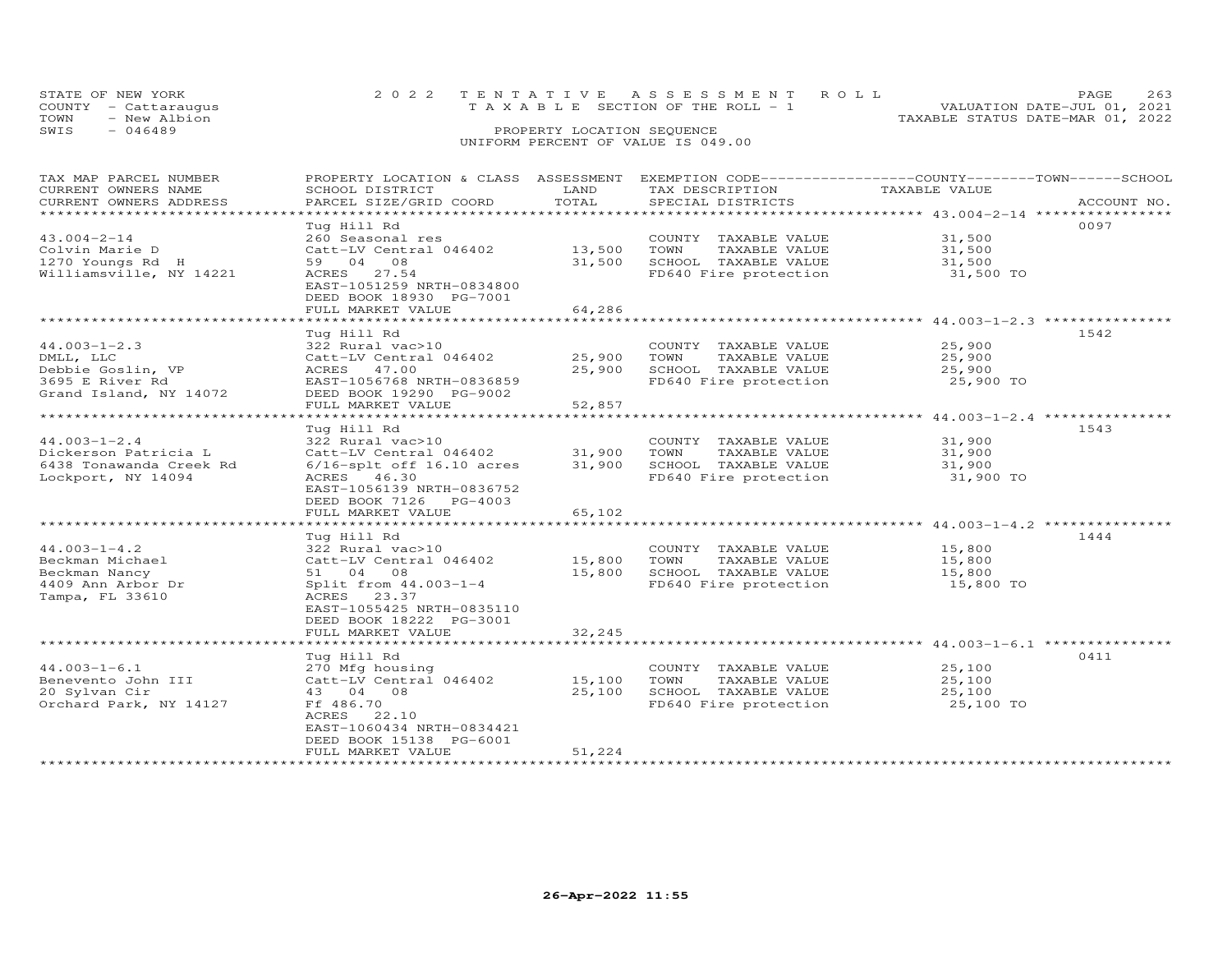| STATE OF NEW YORK<br>COUNTY - Cattaraugus |                            | 2022 TENTATIVE ASSESSMENT ROLL<br>T A X A B L E SECTION OF THE ROLL - 1 |  | PAGE.<br>VALUATION DATE-JUL 01, 2021 |  |  |  |  |
|-------------------------------------------|----------------------------|-------------------------------------------------------------------------|--|--------------------------------------|--|--|--|--|
| TOWN<br>- New Albion                      |                            |                                                                         |  | TAXABLE STATUS DATE-MAR 01, 2022     |  |  |  |  |
| SWIS<br>$-046489$                         | PROPERTY LOCATION SEQUENCE |                                                                         |  |                                      |  |  |  |  |
|                                           |                            | UNIFORM PERCENT OF VALUE IS 049.00                                      |  |                                      |  |  |  |  |

| TAX MAP PARCEL NUMBER<br>CURRENT OWNERS NAME | PROPERTY LOCATION & CLASS ASSESSMENT<br>SCHOOL DISTRICT | LAND              | EXEMPTION CODE-----------------COUNTY-------TOWN-----SCHOOL<br>TAX DESCRIPTION | TAXABLE VALUE                                                   |             |
|----------------------------------------------|---------------------------------------------------------|-------------------|--------------------------------------------------------------------------------|-----------------------------------------------------------------|-------------|
| CURRENT OWNERS ADDRESS                       | PARCEL SIZE/GRID COORD                                  | TOTAL<br>******** | SPECIAL DISTRICTS                                                              | ********************************* 44.003-1-6.2 **************** | ACCOUNT NO. |
|                                              | Tug Hill Rd                                             |                   |                                                                                |                                                                 | 1343        |
| $44.003 - 1 - 6.2$                           | 322 Rural vac>10                                        |                   | COUNTY TAXABLE VALUE                                                           | 25,500                                                          |             |
| Benevento Daniel N                           | Catt-LV Central 046402                                  | 25,500            | TOWN<br>TAXABLE VALUE                                                          | 25,500                                                          |             |
| 9606 Chautauqua Rd                           | 43 04 08                                                | 25,500            | SCHOOL TAXABLE VALUE                                                           | 25,500                                                          |             |
| Little Valley, NY 14755                      | ACRES<br>45.90                                          |                   | FD640 Fire protection                                                          | 25,500 TO                                                       |             |
|                                              | EAST-1060096 NRTH-0832512                               |                   |                                                                                |                                                                 |             |
|                                              | DEED BOOK 905<br>PG-00627                               |                   |                                                                                |                                                                 |             |
|                                              | FULL MARKET VALUE                                       | 52,041            |                                                                                |                                                                 |             |
|                                              |                                                         |                   |                                                                                | **************************** 44.003-1-6.3 ***************       |             |
|                                              | Tug Hill Rd                                             |                   |                                                                                |                                                                 | 1427        |
| $44.003 - 1 - 6.3$                           | 240 Rural res                                           |                   | COUNTY TAXABLE VALUE                                                           | 70,000                                                          |             |
| Scime Salvatore J                            | Catt-LV Central 046402                                  | 18,900            | TOWN<br>TAXABLE VALUE                                                          | 70,000                                                          |             |
| Scime Maria A                                | 43 04 08                                                | 70,000            | SCHOOL TAXABLE VALUE                                                           | 70,000                                                          |             |
| 579 Parkside Ave                             | ACRES<br>29.70                                          |                   | FD640 Fire protection                                                          | 70,000 TO                                                       |             |
| Buffalo, NY 14216-2801                       | EAST-1059872 NRTH-0834476                               |                   |                                                                                |                                                                 |             |
|                                              | DEED BOOK 00952 PG-00206                                |                   |                                                                                |                                                                 |             |
|                                              | FULL MARKET VALUE                                       | 142,857           |                                                                                |                                                                 |             |
|                                              | * * * * * * * * * * * * * * * * * *                     | **********        |                                                                                |                                                                 |             |
|                                              | Tug Hill Rd                                             |                   |                                                                                |                                                                 | 1538        |
| $44.003 - 1 - 36.3$                          | 314 Rural vac<10                                        |                   | COUNTY TAXABLE VALUE                                                           | 7,200                                                           |             |
| Benevento Robert                             | Catt-LV Central 046402                                  | 7,200             | TOWN<br>TAXABLE VALUE                                                          | 7,200                                                           |             |
| Benevento John                               | $35 - 4 - 8$                                            | 7,200             | SCHOOL TAXABLE VALUE                                                           | 7,200                                                           |             |
| 191 Stratford Rd                             | 2/15-merged 36.4 into prc                               |                   | FD640 Fire protection                                                          | 7,200 TO                                                        |             |
| Buffalo, NY 14216                            | ACRES 11.00                                             |                   |                                                                                |                                                                 |             |
|                                              | EAST-1063068 NRTH-0832306                               |                   |                                                                                |                                                                 |             |
|                                              | DEED BOOK 2020 PG-12117                                 |                   |                                                                                |                                                                 |             |
|                                              | FULL MARKET VALUE                                       | 14,694            |                                                                                | ************************ 44.003-1-37 **********                 |             |
|                                              | Tug Hill Rd                                             |                   |                                                                                |                                                                 | 0406        |
| $44.003 - 1 - 37$                            | 322 Rural vac>10                                        |                   | COUNTY TAXABLE VALUE                                                           | 21,600                                                          |             |
| Amodeo Thomas P                              | Catt-LV Central 046402                                  | 21,600            | TOWN<br>TAXABLE VALUE                                                          | 21,600                                                          |             |
| Amodeo Richard A                             | $-08$<br>44<br>$-04$                                    | 21,600            | SCHOOL TAXABLE VALUE                                                           | 21,600                                                          |             |
| 174 Tremaine Ave                             | Road -Rd-Etal-Brock-R                                   |                   | FD640 Fire protection                                                          | 21,600 TO                                                       |             |
| Kenmore, NY 14217                            | ACRES 36.22                                             |                   |                                                                                |                                                                 |             |
|                                              | EAST-1062249 NRTH-0832412                               |                   |                                                                                |                                                                 |             |
|                                              | DEED BOOK 804<br>PG-00327                               |                   |                                                                                |                                                                 |             |
|                                              | FULL MARKET VALUE                                       | 44,082            |                                                                                |                                                                 |             |
|                                              |                                                         |                   |                                                                                | ************************* 44.003-1-38 *****                     |             |
|                                              | Tug Hill Rd                                             |                   |                                                                                |                                                                 | 0045        |
| $44.003 - 1 - 38$                            | 280 Res Multiple                                        |                   | COUNTY TAXABLE VALUE                                                           | 76,800                                                          |             |
| Benevento Michael A                          | Catt-LV Central 046402                                  | 26,000            | TOWN<br>TAXABLE VALUE                                                          | 76,800                                                          |             |
| 281 Cindy Dr                                 | 43<br>$-04$<br>$-08$                                    | 76,800            | SCHOOL TAXABLE VALUE                                                           | 76,800                                                          |             |
| Amherst, NY 14221                            | Road -Rettig -Chilson                                   |                   | FD640 Fire protection                                                          | 76,800 TO                                                       |             |
|                                              | ACRES<br>48.16                                          |                   |                                                                                |                                                                 |             |
|                                              | EAST-1061232 NRTH-0832296                               |                   |                                                                                |                                                                 |             |
|                                              | DEED BOOK 801<br>PG-01084                               |                   |                                                                                |                                                                 |             |
|                                              | FULL MARKET VALUE                                       | 156,735           |                                                                                |                                                                 |             |
|                                              |                                                         |                   |                                                                                |                                                                 |             |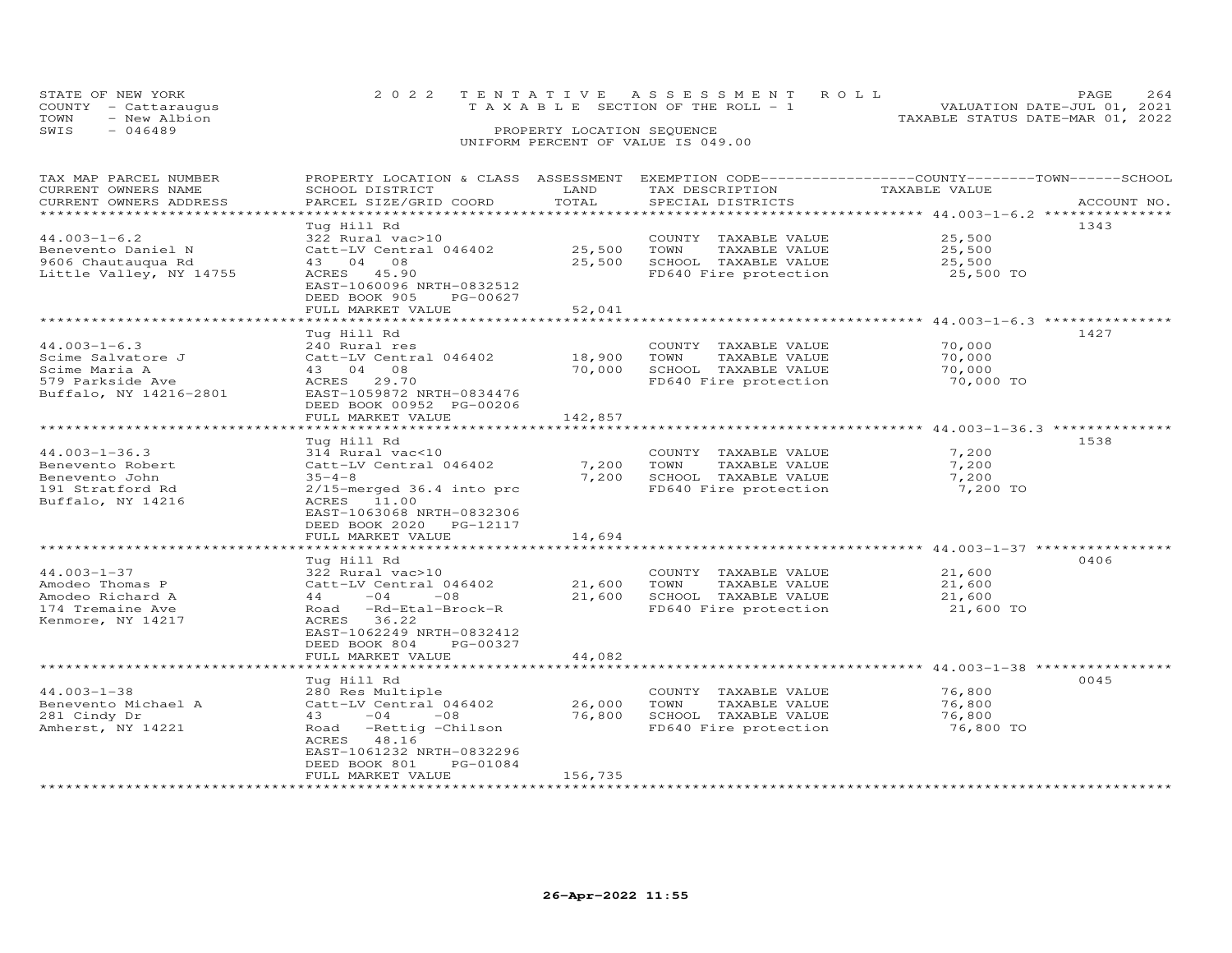| STATE OF NEW YORK |                      |  |  |  |                                    |  |  | 2022 TENTATIVE ASSESSMENT ROLL |                                  | <b>PAGE</b>                 | 265 |
|-------------------|----------------------|--|--|--|------------------------------------|--|--|--------------------------------|----------------------------------|-----------------------------|-----|
|                   | COUNTY - Cattaraugus |  |  |  | TAXABLE SECTION OF THE ROLL - 1    |  |  |                                |                                  | VALUATION DATE-JUL 01, 2021 |     |
| TOWN              | - New Albion         |  |  |  |                                    |  |  |                                | TAXABLE STATUS DATE-MAR 01, 2022 |                             |     |
| SWIS              | - 046489             |  |  |  | PROPERTY LOCATION SEQUENCE         |  |  |                                |                                  |                             |     |
|                   |                      |  |  |  | UNIFORM PERCENT OF VALUE IS 049.00 |  |  |                                |                                  |                             |     |

# TAX MAP PARCEL NUMBER PROPERTY LOCATION & CLASS ASSESSMENT EXEMPTION CODE------------------COUNTY--------TOWN------SCHOOL CURRENT OWNERS NAME SCHOOL DISTRICT LAND TAX DESCRIPTION TAXABLE VALUE CURRENT OWNERS ADDRESS PARCEL SIZE/GRID COORD TOTAL SPECIAL DISTRICTS ACCOUNT NO. \*\*\*\*\*\*\*\*\*\*\*\*\*\*\*\*\*\*\*\*\*\*\*\*\*\*\*\*\*\*\*\*\*\*\*\*\*\*\*\*\*\*\*\*\*\*\*\*\*\*\*\*\*\*\*\*\*\*\*\*\*\*\*\*\*\*\*\*\*\*\*\*\*\*\*\*\*\*\*\*\*\*\*\*\*\*\*\*\*\*\*\*\*\*\*\*\*\*\*\*\*\*\* 44.003-1-34 \*\*\*\*\*\*\*\*\*\*\*\*\*\*\*\* 10191 Tug Hill Rd 055444.003-1-34 281 Multiple res COUNTY TAXABLE VALUE 31,500<br>Zuba David J Catt-LV Central 046402 15,600 TOWN TAXABLE VALUE 31,500<br>10191 Tug Hill Rd 35 04 08 31,500 ֖֚֚֚֚֚֚֚֚֚֬ ACRES 24.15 EAST-1063453 NRTH-0832563 DEED BOOK 9053 PG-7002FULL MARKET VALUE 64,286 \*\*\*\*\*\*\*\*\*\*\*\*\*\*\*\*\*\*\*\*\*\*\*\*\*\*\*\*\*\*\*\*\*\*\*\*\*\*\*\*\*\*\*\*\*\*\*\*\*\*\*\*\*\*\*\*\*\*\*\*\*\*\*\*\*\*\*\*\*\*\*\*\*\*\*\*\*\*\*\*\*\*\*\*\*\*\*\*\*\*\*\*\*\*\*\*\*\*\*\*\*\*\* 44.003-1-36.2 \*\*\*\*\*\*\*\*\*\*\*\*\*\* $\frac{4}{16}$  80. 10215 Tug Hill Rd<br>
2703-1-36.2 2016 16,800<br>
Bain Larry J Jr Catt-LV Central 046402 5,600 COUNTY TAXABLE VALUE<br>
10215 Tug Hill Rd Cattar<br>
24,400 24,400 24,400 24,400 TOWN TAXABLE VALUE 24,400<br>
Cattaraugus, NY 14719 EAST-106 \*\*\*\*\*\*\*\*\*\*\*\*\*\*\*\*\*\*\*\*\*\*\*\*\*\*\*\*\*\*\*\*\*\*\*\*\*\*\*\*\*\*\*\*\*\*\*\*\*\*\*\*\*\*\*\*\*\*\*\*\*\*\*\*\*\*\*\*\*\*\*\*\*\*\*\*\*\*\*\*\*\*\*\*\*\*\*\*\*\*\*\*\*\*\*\*\*\*\*\*\*\*\* 44.003-1-7 \*\*\*\*\*\*\*\*\*\*\*\*\*\*\*\*\*10244 Tug Hill Rd<br>
322 Rural vac>10<br>
22 Rural vac>10<br>
232 Rural 046402<br>
232 Rural 046402<br>
232 Rural 046402<br>
232 Rural 046402<br>
232 Rural 046402<br>
241 Tug Hill 235<br>
241 Tug Hill 235<br>
232 Rural 046402<br>
241 Tug Hill 2010<br>
2027  $51,300$ l EAST-1061895 NRTH-0834287 DEED BOOK 23401 PG-2001FULL MARKET VALUE 104,694 \*\*\*\*\*\*\*\*\*\*\*\*\*\*\*\*\*\*\*\*\*\*\*\*\*\*\*\*\*\*\*\*\*\*\*\*\*\*\*\*\*\*\*\*\*\*\*\*\*\*\*\*\*\*\*\*\*\*\*\*\*\*\*\*\*\*\*\*\*\*\*\*\*\*\*\*\*\*\*\*\*\*\*\*\*\*\*\*\*\*\*\*\*\*\*\*\*\*\*\*\*\*\* 44.003-1-5 \*\*\*\*\*\*\*\*\*\*\*\*\*\*\*\*\* 10451 Tug Hill Rd 0034 44.003-1-5 112 Dairy farm VET WAR C 41122 0 6,720 0 0 Calnen Alvin G Jr Catt-LV Central 046402 98,300 AG DIST 41720 0 19,507 19,507 19,507 10451 Tug Hill Rd 43/51/52-04-08 192,000 BAS STAR 41854 0 0 0 16,800 Cattaraugus, NY 14719 ACRES 233.65 COUNTY TAXABLE VALUE 165,773 EAST-1058344 NRTH-0833799 TOWN TAXABLE VALUE 172,493 MAY BE SUBJECT TO PAYMENT DEED BOOK 1007 PG-1130 SCHOOL TAXABLE VALUE 155,693 UNDER AGDIST LAW TIL 2026 FULL MARKET VALUE 391,837 FD640 Fire protection 192,000 TO \*\*\*\*\*\*\*\*\*\*\*\*\*\*\*\*\*\*\*\*\*\*\*\*\*\*\*\*\*\*\*\*\*\*\*\*\*\*\*\*\*\*\*\*\*\*\*\*\*\*\*\*\*\*\*\*\*\*\*\*\*\*\*\*\*\*\*\*\*\*\*\*\*\*\*\*\*\*\*\*\*\*\*\*\*\*\*\*\*\*\*\*\*\*\*\*\*\*\*\*\*\*\* 44.003-1-2.1 \*\*\*\*\*\*\*\*\*\*\*\*\*\*\*10568 Tug Hill Rd (1998)<br>
27,100 10568 Tug Hill Rd (2000)<br>
21,100 TOWN TAXABLE VALUE 27,100 27,100 27,100 51/52 04 08<br>
306 DuPont Ave 51/52 04 08 27,100 SCHOOL TAXABLE VALUE 27,100<br>
27,100 51/52 04 08 27,100 SCHOOL TAXABLE merged w/ 44.003-1-2.2 ACRES 34.90 EAST-1057765 NRTH-0836470 DEED BOOK 18031 PG-3002FULL MARKET VALUE 55,306

\*\*\*\*\*\*\*\*\*\*\*\*\*\*\*\*\*\*\*\*\*\*\*\*\*\*\*\*\*\*\*\*\*\*\*\*\*\*\*\*\*\*\*\*\*\*\*\*\*\*\*\*\*\*\*\*\*\*\*\*\*\*\*\*\*\*\*\*\*\*\*\*\*\*\*\*\*\*\*\*\*\*\*\*\*\*\*\*\*\*\*\*\*\*\*\*\*\*\*\*\*\*\*\*\*\*\*\*\*\*\*\*\*\*\*\*\*\*\*\*\*\*\*\*\*\*\*\*\*\*\*\*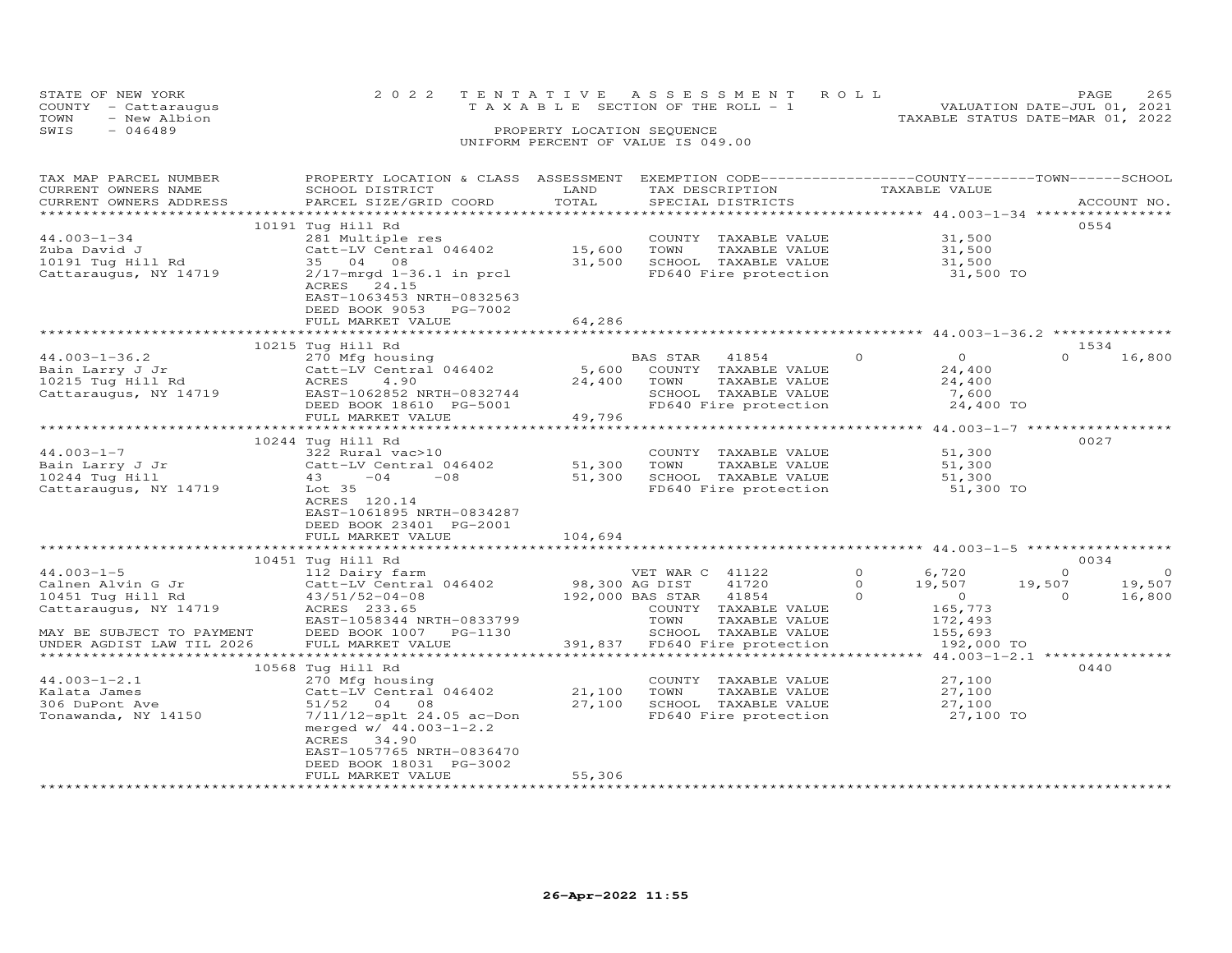|                                    | STATE OF NEW YORK    |                            | 2022 TENTATIVE ASSESSMENT ROLL        | PAGE                             | 266 |  |  |  |
|------------------------------------|----------------------|----------------------------|---------------------------------------|----------------------------------|-----|--|--|--|
|                                    | COUNTY - Cattaraugus |                            | T A X A B L E SECTION OF THE ROLL - 1 | VALUATION DATE-JUL 01, 2021      |     |  |  |  |
| TOWN                               | - New Albion         |                            |                                       | TAXABLE STATUS DATE-MAR 01, 2022 |     |  |  |  |
| SWIS                               | $-046489$            | PROPERTY LOCATION SEQUENCE |                                       |                                  |     |  |  |  |
| UNIFORM PERCENT OF VALUE IS 049.00 |                      |                            |                                       |                                  |     |  |  |  |

# TAX MAP PARCEL NUMBER PROPERTY LOCATION & CLASS ASSESSMENT EXEMPTION CODE------------------COUNTY--------TOWN------SCHOOL CURRENT OWNERS NAME SCHOOL DISTRICT LAND TAX DESCRIPTION TAXABLE VALUE CURRENT OWNERS ADDRESS PARCEL SIZE/GRID COORD TOTAL SPECIAL DISTRICTS ACCOUNT NO. \*\*\*\*\*\*\*\*\*\*\*\*\*\*\*\*\*\*\*\*\*\*\*\*\*\*\*\*\*\*\*\*\*\*\*\*\*\*\*\*\*\*\*\*\*\*\*\*\*\*\*\*\*\*\*\*\*\*\*\*\*\*\*\*\*\*\*\*\*\*\*\*\*\*\*\*\*\*\*\*\*\*\*\*\*\*\*\*\*\*\*\*\*\*\*\*\*\*\*\*\*\*\* 44.003-1-2.7 \*\*\*\*\*\*\*\*\*\*\*\*\*\*\* 10576 Tug Hill Rd 169144.003-1-2.7 322 Rural vac>10 COUNTY TAXABLE VALUE 20,900 Ertel Roxanne Catt-LV Central 046402 20,900 TOWN TAXABLE VALUE 20,900 Sanders Cory 3/2018-splt from 1-2.2 20,900 SCHOOL TAXABLE VALUE 20,900 3346 Dundee Loop ACRES 34.55 FD640 Fire protection 20,900 TO North Pole, AK 99705 EAST-1057298 NRTH-0836545 DEED BOOK 29374 PG-7001 FULL MARKET VALUE 42,653 \*\*\*\*\*\*\*\*\*\*\*\*\*\*\*\*\*\*\*\*\*\*\*\*\*\*\*\*\*\*\*\*\*\*\*\*\*\*\*\*\*\*\*\*\*\*\*\*\*\*\*\*\*\*\*\*\*\*\*\*\*\*\*\*\*\*\*\*\*\*\*\*\*\*\*\*\*\*\*\*\*\*\*\*\*\*\*\*\*\*\*\*\*\*\*\*\*\*\*\*\*\*\* 44.003-1-2.6 \*\*\*\*\*\*\*\*\*\*\*\*\*\*\*10581 Tug Hill Rd<br>
Dickerson Patricia L Life Us 22 Rural vac>10<br>
Dickerson Thomas G 6/16-splt off 1-2.4 12,100 SCHOOL TAXABLE VALUE 12,100<br>
Dickerson Thomas G 6/16-splt off 1-2.4 12,100 SCHOOL TAXABLE VALUE 12,100<br>
6438 To \*\*\*\*\*\*\*\*\*\*\*\*\*\*\*\*\*\*\*\*\*\*\*\*\*\*\*\*\*\*\*\*\*\*\*\*\*\*\*\*\*\*\*\*\*\*\*\*\*\*\*\*\*\*\*\*\*\*\*\*\*\*\*\*\*\*\*\*\*\*\*\*\*\*\*\*\*\*\*\*\*\*\*\*\*\*\*\*\*\*\*\*\*\*\*\*\*\*\*\*\*\*\* 44.003-1-4.5 \*\*\*\*\*\*\*\*\*\*\*\*\*\*\* 10675 Tug Hill Rd44.003-1-4.5 240 Rural res COUNTY TAXABLE VALUE 112,000 Janora John Catt-LV Central 046402 13,900 TOWN TAXABLE VALUE 112,000 Janora Valerie 51 04 08 112,000 SCHOOL TAXABLE VALUE 112,000 10675 Tug Hill Rd Split from 4.2 FD640 Fire protection 112,000 TO Cattaraugus, NY 14719 FRNT 850.00 DPTH ACRES 19.64 $10675$  Tug Hill Rd<br> $240$  Rural res<br> $240$  Rural res EAST-1055913 NRTH-0834500 DEED BOOK 20210 PG-4892FULL MARKET VALUE 228,571 \*\*\*\*\*\*\*\*\*\*\*\*\*\*\*\*\*\*\*\*\*\*\*\*\*\*\*\*\*\*\*\*\*\*\*\*\*\*\*\*\*\*\*\*\*\*\*\*\*\*\*\*\*\*\*\*\*\*\*\*\*\*\*\*\*\*\*\*\*\*\*\*\*\*\*\*\*\*\*\*\*\*\*\*\*\*\*\*\*\*\*\*\*\*\*\*\*\*\*\*\*\*\* 44.003-1-3 \*\*\*\*\*\*\*\*\*\*\*\*\*\*\*\*\* $\begin{array}{cccccccc} 44.003-1-3 & 10746\; \mathrm{Tug\; Hil}\; \mathrm{Rd} & 10746\; \mathrm{Fug\; Hil}\; \mathrm{Rd} & 240\; \mathrm{Rurl} \; \mathrm{res} & \mathrm{COUNTY} & \mathrm{TXABLE\; VALUE} & 128,200 & 0471\; \mathrm{Notaro\; Thomas}\; \mathrm{C}\; \mathrm{I} & 240\; \mathrm{Rurl} \; \mathrm{res} & \mathrm{COur\; Teb\;ALUE} & 15,600\; \mathrm{TON}\; \mathrm{TXABLE\; VALUE} & 128,200\; \mathrm$ \*\*\*\*\*\*\*\*\*\*\*\*\*\*\*\*\*\*\*\*\*\*\*\*\*\*\*\*\*\*\*\*\*\*\*\*\*\*\*\*\*\*\*\*\*\*\*\*\*\*\*\*\*\*\*\*\*\*\*\*\*\*\*\*\*\*\*\*\*\*\*\*\*\*\*\*\*\*\*\*\*\*\*\*\*\*\*\*\*\*\*\*\*\*\*\*\*\*\*\*\*\*\* 43.004-2-5 \*\*\*\*\*\*\*\*\*\*\*\*\*\*\*\*\*43.004-2-5 210 1 Family Res COUNTY TAXABLE VALUE 47,800 DMLL, LLC Catt-LV Central 046402 13,800 TOWN TAXABLE VALUE 47,800 Debbie Goslin, VP 59 -04 -08 47,800 SCHOOL TAXABLE VALUE 47,800 3695 E River Rd ACRES 18.45 FD640 Fire protection 47,800 TO Grand Island, NY 14072 EAST-1054264 NRTH-0835075 DEED BOOK 19290 PG-9001 FULL MARKET VALUE 97,551

\*\*\*\*\*\*\*\*\*\*\*\*\*\*\*\*\*\*\*\*\*\*\*\*\*\*\*\*\*\*\*\*\*\*\*\*\*\*\*\*\*\*\*\*\*\*\*\*\*\*\*\*\*\*\*\*\*\*\*\*\*\*\*\*\*\*\*\*\*\*\*\*\*\*\*\*\*\*\*\*\*\*\*\*\*\*\*\*\*\*\*\*\*\*\*\*\*\*\*\*\*\*\*\*\*\*\*\*\*\*\*\*\*\*\*\*\*\*\*\*\*\*\*\*\*\*\*\*\*\*\*\*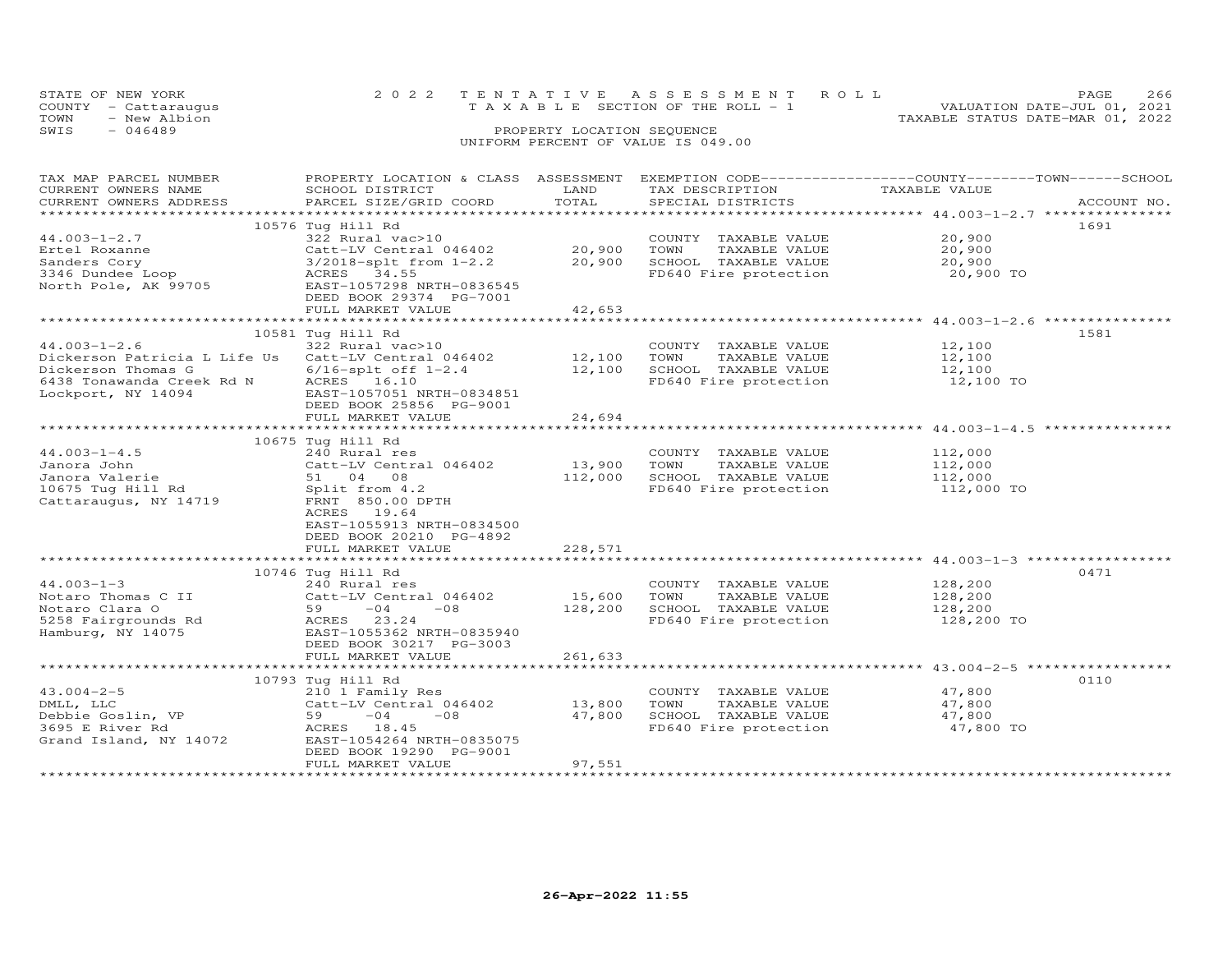| STATE OF NEW YORK<br>COUNTY - Cattaraugus | 2022 TENTATIVE ASSESSMENT ROLL<br>T A X A B L E SECTION OF THE ROLL - 1 | 2.67<br><b>PAGE</b><br>VALUATION DATE-JUL 01, 2021 |
|-------------------------------------------|-------------------------------------------------------------------------|----------------------------------------------------|
| TOWN<br>- New Albion                      |                                                                         | TAXABLE STATUS DATE-MAR 01, 2022                   |
| SWIS<br>- 046489                          | PROPERTY LOCATION SEQUENCE                                              |                                                    |
|                                           | UNIFORM PERCENT OF VALUE IS 049.00                                      |                                                    |

| TAX MAP PARCEL NUMBER<br>CURRENT OWNERS NAME | PROPERTY LOCATION & CLASS ASSESSMENT<br>SCHOOL DISTRICT                  | LAND                  | EXEMPTION CODE-----------------COUNTY-------TOWN-----SCHOOL<br>TAX DESCRIPTION | TAXABLE VALUE                                                                    |             |
|----------------------------------------------|--------------------------------------------------------------------------|-----------------------|--------------------------------------------------------------------------------|----------------------------------------------------------------------------------|-------------|
| CURRENT OWNERS ADDRESS                       | PARCEL SIZE/GRID COORD                                                   | TOTAL                 | SPECIAL DISTRICTS                                                              |                                                                                  | ACCOUNT NO. |
| *************************                    |                                                                          |                       |                                                                                |                                                                                  |             |
|                                              | Waite Hollow Rd                                                          |                       |                                                                                |                                                                                  | 0021        |
| $35.003 - 1 - 15.1$                          | 322 Rural vac>10                                                         |                       | COUNTY TAXABLE VALUE                                                           | 21,500                                                                           |             |
| Bobseine Gary L                              | Catt-LV Central 046402                                                   | 21,500                | TOWN<br>TAXABLE VALUE                                                          | 21,500                                                                           |             |
| Bobseine Jan C                               | 47 04 08                                                                 | 21,500                | SCHOOL TAXABLE VALUE                                                           | 21,500                                                                           |             |
| 10527 Forty Second St<br>Cattaraugus, NY     | ACRES 45.70<br>EAST-1060889 NRTH-0847767<br>DEED BOOK 2711<br>PG-5001    |                       | FD640 Fire protection                                                          | 21,500 TO                                                                        |             |
|                                              | FULL MARKET VALUE<br>************************                            | 43,878<br>*********** |                                                                                | ********************************** 44.001-1-6.1 ******************************** |             |
|                                              |                                                                          |                       |                                                                                |                                                                                  |             |
| $44.001 - 1 - 6.1$                           | Waite Hollow Rd                                                          |                       |                                                                                | 6,600                                                                            | 0257        |
|                                              | 314 Rural vac<10                                                         |                       | COUNTY TAXABLE VALUE                                                           | 6,600                                                                            |             |
| Kester Timothy N<br>97 Harlem Rd             | Catt-LV Central 046402<br>46 04 08                                       | 6,600<br>6,600        | TOWN<br>TAXABLE VALUE<br>SCHOOL TAXABLE VALUE                                  | 6,600                                                                            |             |
|                                              | 5.39                                                                     |                       | FD640 Fire protection                                                          | 6,600 TO                                                                         |             |
| West Seneca, NY 14224                        | ACRES<br>EAST-1061268 NRTH-0847034<br>DEED BOOK 1029 PG-305              |                       |                                                                                |                                                                                  |             |
|                                              | FULL MARKET VALUE                                                        | 13,469                |                                                                                |                                                                                  |             |
|                                              | Waite Hollow Rd                                                          |                       |                                                                                |                                                                                  | 0499        |
| $44.001 - 1 - 7$                             | 240 Rural res                                                            |                       | COUNTY TAXABLE VALUE                                                           | 39,400                                                                           |             |
| Mc Carthy Charles W                          | Catt-LV Central 046402                                                   | 9,600                 | TOWN<br>TAXABLE VALUE                                                          | 39,400                                                                           |             |
| Mc Carthy Sally                              | 46 04 08                                                                 | 39,400                | SCHOOL TAXABLE VALUE                                                           | 39,400                                                                           |             |
| 180 Wardman Rd                               | ACRES 11.20                                                              |                       | FD640 Fire protection                                                          | 39,400 TO                                                                        |             |
| Kenmore, NY 14217                            | EAST-1061975 NRTH-0847034                                                |                       |                                                                                |                                                                                  |             |
|                                              | DEED BOOK 882<br>PG-01190                                                |                       |                                                                                |                                                                                  |             |
|                                              | FULL MARKET VALUE                                                        | 80,408                |                                                                                |                                                                                  |             |
|                                              | Waite Hollow Rd                                                          |                       |                                                                                |                                                                                  | 0511        |
| $44.002 - 1 - 1$                             | 322 Rural vac>10                                                         |                       | COUNTY TAXABLE VALUE                                                           | 25,400                                                                           |             |
| Cullen Patrick J                             | Catt-LV Central 046402                                                   | 25,400                | TAXABLE VALUE<br>TOWN                                                          | 25,400                                                                           |             |
| 82 Washington St                             | $30 -04$<br>$-08$                                                        | 25,400                | SCHOOL TAXABLE VALUE                                                           | 25,400                                                                           |             |
| Cattaraugus, NY 14719                        | ACRES 45.63                                                              |                       | FD640 Fire protection                                                          | 25,400 TO                                                                        |             |
|                                              | EAST-1068410 NRTH-0846870<br>PG-00820<br>DEED BOOK 893                   |                       |                                                                                |                                                                                  |             |
|                                              | FULL MARKET VALUE                                                        | 51,837                |                                                                                |                                                                                  |             |
|                                              |                                                                          |                       |                                                                                |                                                                                  |             |
|                                              | Waite Hollow Rd                                                          |                       |                                                                                |                                                                                  | 0420        |
| $44.002 - 1 - 3.1$                           | 322 Rural vac>10                                                         |                       | COUNTY TAXABLE VALUE                                                           | 20,900                                                                           |             |
| Cullen Patrick J                             | Catt-LV Central 046402                                                   | 20,900                | TOWN<br>TAXABLE VALUE                                                          | 20,900                                                                           |             |
| 82 Washington St                             | 30 04 08                                                                 | 20,900                | SCHOOL TAXABLE VALUE                                                           | 20,900                                                                           |             |
| Cattaraugus, NY 14719                        | 34.61<br>ACRES<br>EAST-1069278 NRTH-0846352<br>DEED BOOK 8325<br>PG-7001 |                       | FD640 Fire protection                                                          | 20,900 TO                                                                        |             |
|                                              | FULL MARKET VALUE                                                        | 42,653                |                                                                                |                                                                                  |             |
|                                              |                                                                          |                       |                                                                                |                                                                                  |             |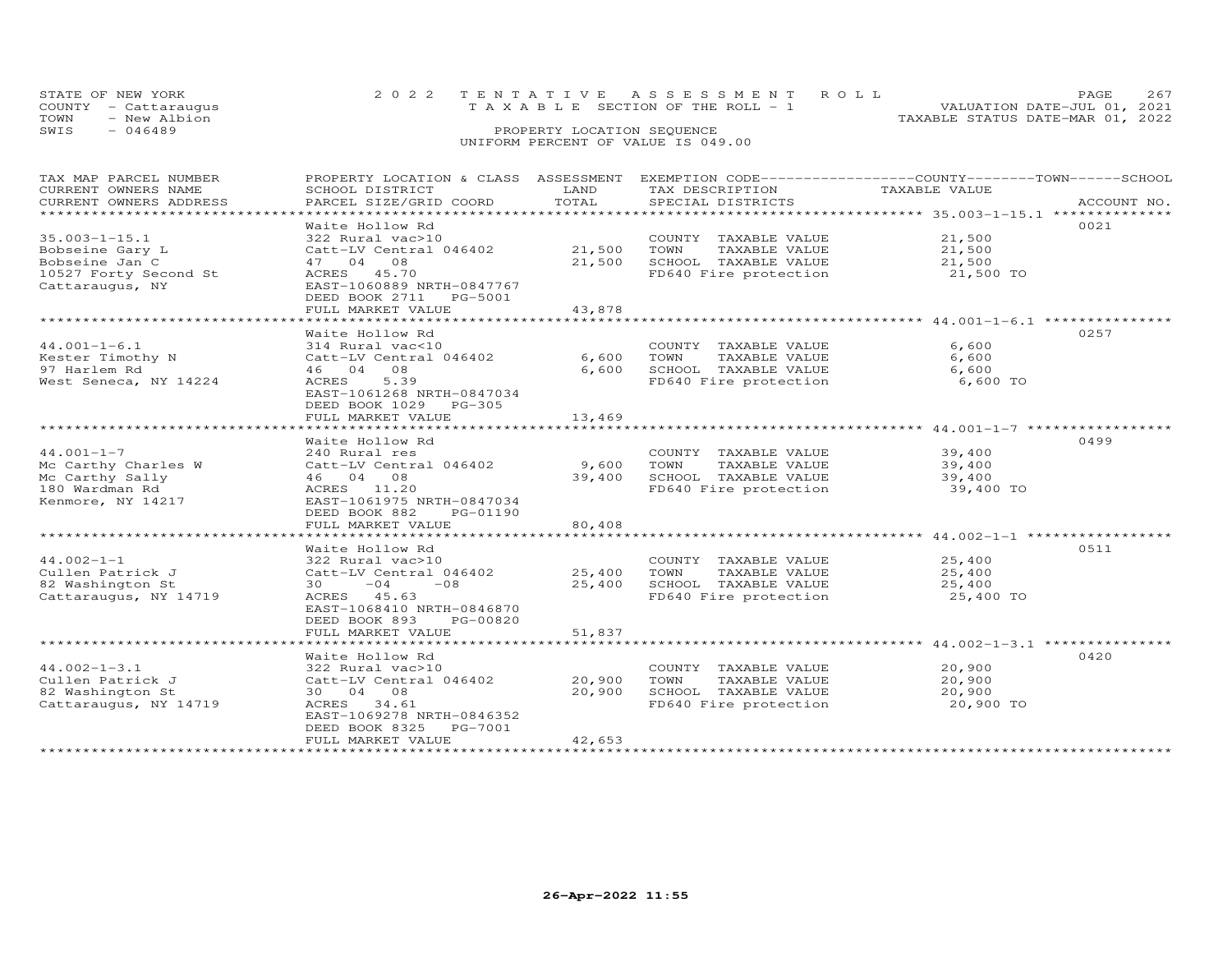| STATE OF NEW YORK    | 2022 TENTATIVE ASSESSMENT ROLL     |                                  | PAGE.                       | 2.68 |
|----------------------|------------------------------------|----------------------------------|-----------------------------|------|
| COUNTY - Cattarauqus | TAXABLE SECTION OF THE ROLL - 1    |                                  | VALUATION DATE-JUL 01, 2021 |      |
| TOWN<br>- New Albion |                                    | TAXABLE STATUS DATE-MAR 01, 2022 |                             |      |
| SWIS<br>- 046489     | PROPERTY LOCATION SEQUENCE         |                                  |                             |      |
|                      | UNIFORM PERCENT OF VALUE IS 049.00 |                                  |                             |      |

| TAX MAP PARCEL NUMBER  | PROPERTY LOCATION & CLASS ASSESSMENT                |         |                       | EXEMPTION CODE-----------------COUNTY-------TOWN------SCHOOL |             |
|------------------------|-----------------------------------------------------|---------|-----------------------|--------------------------------------------------------------|-------------|
| CURRENT OWNERS NAME    | SCHOOL DISTRICT                                     | LAND    | TAX DESCRIPTION       | TAXABLE VALUE                                                |             |
| CURRENT OWNERS ADDRESS | PARCEL SIZE/GRID COORD                              | TOTAL   | SPECIAL DISTRICTS     |                                                              | ACCOUNT NO. |
| *********************  |                                                     |         |                       |                                                              |             |
|                        | Waite Hollow Rd                                     |         |                       |                                                              | 1544        |
| $44.002 - 1 - 3.2$     | 550 Outdr sports                                    |         | COUNTY TAXABLE VALUE  | 40,000                                                       |             |
| Merritt John D         | Catt-LV Central 046402                              | 6,500   | TOWN<br>TAXABLE VALUE | 40,000                                                       |             |
| 24 Main St             | 5.20<br>ACRES                                       | 40,000  | SCHOOL TAXABLE VALUE  | 40,000                                                       |             |
| Cattaraugus, NY 14719  | EAST-1069317 NRTH-0845535<br>DEED BOOK 8325 PG-7002 |         | FD640 Fire protection | 40,000 TO                                                    |             |
|                        | FULL MARKET VALUE                                   | 81,633  |                       |                                                              |             |
|                        |                                                     |         |                       |                                                              |             |
|                        | Waite Hollow Rd                                     |         |                       |                                                              | 0447        |
| $44.002 - 1 - 4.1$     | 554 Outdr swim                                      |         | COUNTY TAXABLE VALUE  | 64,500                                                       |             |
| Skyline Retreat Inc    | Catt-LV Central 046402                              | 24,500  | TOWN<br>TAXABLE VALUE | 64,500                                                       |             |
| Attn: Ronald Wasmund   | 29 04 08                                            | 64,500  | SCHOOL TAXABLE VALUE  | 64,500                                                       |             |
| 8441 N Otto Rd         | ACRES 43.45                                         |         | FD640 Fire protection | 64,500 TO                                                    |             |
| Cattaraugus, NY 14719  | EAST-1070255 NRTH-0846472                           |         |                       |                                                              |             |
|                        | DEED BOOK 00955 PG-00320                            |         |                       |                                                              |             |
|                        |                                                     | 131,633 |                       |                                                              |             |
|                        | FULL MARKET VALUE                                   |         |                       |                                                              |             |
|                        |                                                     |         |                       |                                                              | 1287        |
|                        | Waite Hollow Rd                                     |         |                       |                                                              |             |
| $44.002 - 1 - 5.3$     | 322 Rural vac>10                                    |         | COUNTY TAXABLE VALUE  | 11,500                                                       |             |
| Wilcox Jeffery L       | Catt-LV Central 046402                              | 11,500  | TOWN<br>TAXABLE VALUE | 11,500                                                       |             |
| Wilcox Duane H         | 30  04  08                                          | 11,500  | SCHOOL TAXABLE VALUE  | 11,500                                                       |             |
| 10109 Waite Hollow Rd  | ACRES 14.90                                         |         | FD640 Fire protection | 11,500 TO                                                    |             |
| Cattaraugus, NY 14719  | EAST-1070079 NRTH-0844386                           |         |                       |                                                              |             |
|                        | DEED BOOK 25541 PG-8001                             |         |                       |                                                              |             |
|                        | FULL MARKET VALUE                                   | 23,469  |                       |                                                              |             |
|                        |                                                     |         |                       |                                                              |             |
|                        | Waite Hollow Rd                                     |         |                       |                                                              | 1374        |
| $44.002 - 1 - 5.4$     | 322 Rural vac>10                                    |         | COUNTY TAXABLE VALUE  | 9,100                                                        |             |
| Cullen Patrick J       | Catt-LV Central 046402                              | 9,100   | TOWN<br>TAXABLE VALUE | 9,100                                                        |             |
| 82 Washington St       | 30 04 08                                            | 9,100   | SCHOOL TAXABLE VALUE  | 9,100                                                        |             |
| Cattaraugus, NY 14719  | ACRES 10.10                                         |         | FD640 Fire protection | 9,100 TO                                                     |             |
|                        | EAST-1069108 NRTH-0845060                           |         |                       |                                                              |             |
|                        | DEED BOOK 00917 PG-00508                            |         |                       |                                                              |             |
|                        | FULL MARKET VALUE                                   | 18,571  |                       |                                                              |             |
|                        |                                                     |         |                       |                                                              |             |
|                        | Waite Hollow Rd                                     |         |                       |                                                              | 1074        |
| $44.002 - 1 - 15$      | 314 Rural vac<10                                    |         | COUNTY TAXABLE VALUE  | 4,900                                                        |             |
| Gibbs John             | Catt-LV Central 046402                              | 4,900   | TOWN<br>TAXABLE VALUE | 4,900                                                        |             |
| 8483 Rte 353           | 30 04 08                                            | 4,900   | SCHOOL TAXABLE VALUE  | 4,900                                                        |             |
| Gowanda, NY 14070      | 2.56<br>ACRES                                       |         | FD640 Fire protection | 4,900 TO                                                     |             |
|                        | EAST-1067563 NRTH-0846292                           |         |                       |                                                              |             |
|                        | DEED BOOK 11029 PG-9002                             |         |                       |                                                              |             |
|                        | FULL MARKET VALUE                                   | 10,000  |                       |                                                              |             |
|                        | **********************                              |         |                       |                                                              |             |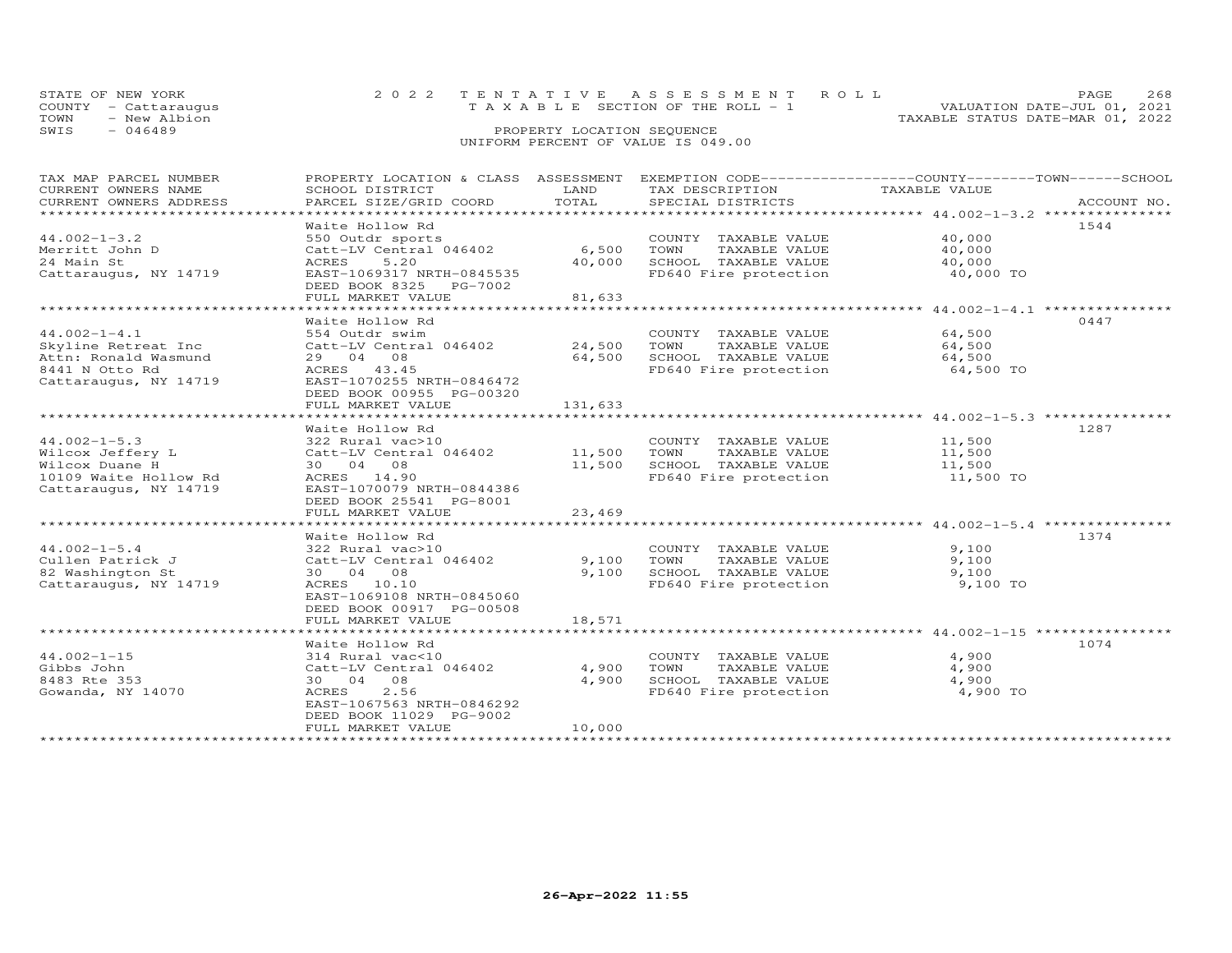| STATE OF NEW YORK |                                    |                            |  | 2022 TENTATIVE ASSESSMENT ROLL        |  |                                  | PAGE.                       | 269 |
|-------------------|------------------------------------|----------------------------|--|---------------------------------------|--|----------------------------------|-----------------------------|-----|
|                   | COUNTY - Cattaraugus               |                            |  | T A X A B L E SECTION OF THE ROLL - 1 |  |                                  | VALUATION DATE-JUL 01, 2021 |     |
| TOWN              | - New Albion                       |                            |  |                                       |  | TAXABLE STATUS DATE-MAR 01, 2022 |                             |     |
| SWIS              | $-046489$                          | PROPERTY LOCATION SEQUENCE |  |                                       |  |                                  |                             |     |
|                   | UNIFORM PERCENT OF VALUE IS 049.00 |                            |  |                                       |  |                                  |                             |     |

| TAX MAP PARCEL NUMBER<br>CURRENT OWNERS NAME                                                                          | PROPERTY LOCATION & CLASS ASSESSMENT EXEMPTION CODE---------------COUNTY-------TOWN------SCHOOL<br>SCHOOL DISTRICT                                                                   | LAND                                                  | TAX DESCRIPTION                                                                                                     | TAXABLE VALUE |                                                                   |                                                               |
|-----------------------------------------------------------------------------------------------------------------------|--------------------------------------------------------------------------------------------------------------------------------------------------------------------------------------|-------------------------------------------------------|---------------------------------------------------------------------------------------------------------------------|---------------|-------------------------------------------------------------------|---------------------------------------------------------------|
| CURRENT OWNERS ADDRESS                                                                                                | PARCEL SIZE/GRID COORD                                                                                                                                                               | TOTAL                                                 | SPECIAL DISTRICTS                                                                                                   |               |                                                                   | ACCOUNT NO.                                                   |
|                                                                                                                       |                                                                                                                                                                                      | **********************                                |                                                                                                                     |               |                                                                   | ********************* 44.002-1-14.5 ***************           |
|                                                                                                                       | 9916 Waite Hollow Rd                                                                                                                                                                 |                                                       |                                                                                                                     |               |                                                                   | 1359                                                          |
| $44.002 - 1 - 14.5$<br>Peters Arthur H<br>Peters Matthew F<br>9916 Waite Hollow Rd<br>Cattaraugus, NY 14719           | 240 Rural res<br>Catt-LV Central 046402<br>08<br>30 04<br>ACRES 79.80<br>EAST-1067943 NRTH-0845133<br>DEED BOOK 00911 PG-00292<br>FULL MARKET VALUE                                  | 39,000<br>70,600<br>144,082                           | BAS STAR<br>41854<br>COUNTY TAXABLE VALUE<br>TOWN<br>TAXABLE VALUE<br>SCHOOL TAXABLE VALUE<br>FD640 Fire protection | $\Omega$      | $\Omega$<br>70,600<br>70,600<br>53,800<br>70,600 TO               | $\Omega$<br>16,800                                            |
|                                                                                                                       |                                                                                                                                                                                      |                                                       |                                                                                                                     |               |                                                                   | 1331                                                          |
| $44.001 - 1 - 12.2$<br>Priest Randal D<br>Priest Janet K<br>10110 Waite Hollow Rd<br>Cattaraugus, NY 14719            | 10045 Waite Hollow Rd<br>112 Dairy farm<br>Catt-LV Central 046402<br>30/38 04 08<br>ACRES 211.30<br>EAST-1065624 NRTH-0845170<br>DEED BOOK 00890 PG-00102<br>FULL MARKET VALUE       | 64,300<br>118,500<br>241,837<br>********************* | ENH STAR<br>41834<br>COUNTY TAXABLE VALUE<br>TOWN<br>TAXABLE VALUE<br>SCHOOL TAXABLE VALUE<br>FD640 Fire protection | $\circ$       | $\overline{0}$<br>118,500<br>118,500<br>76,560<br>118,500 TO      | 41,940<br>$\cap$                                              |
|                                                                                                                       | 10109 Waite Hollow Rd                                                                                                                                                                |                                                       |                                                                                                                     |               |                                                                   | *********************** 44.001-1-10.1 ***************<br>0523 |
| $44.001 - 1 - 10.1$<br>Wilcox Esther Life Us<br>Wilcox Catheriine A<br>10109 Waite Hollow Rd<br>Cattaraugus, NY 14719 | 210 1 Family Res<br>Catt-LV Central $046402$ 5,500<br>38 04 08<br>3.45<br>ACRES<br>EAST-1065283 NRTH-0846992<br>DEED BOOK 28406 PG-9001<br>FULL MARKET VALUE                         | 35,000<br>71,429                                      | ENH STAR 41834<br>COUNTY TAXABLE VALUE<br>TOWN<br>TAXABLE VALUE<br>SCHOOL TAXABLE VALUE<br>FD640 Fire protection    | $\Omega$      | $\overline{0}$<br>35,000<br>35,000<br>$\overline{0}$<br>35,000 TO | $\Omega$<br>35,000                                            |
|                                                                                                                       | *****************************                                                                                                                                                        |                                                       |                                                                                                                     |               |                                                                   | ****************** 44.001-1-11.1 ***************              |
| $44.001 - 1 - 11.1$<br>Priest Randal D<br>Priest Janet K<br>10110 Waite Hollow Road<br>Cattaraugus, NY 14719          | 10110 Waite Hollow Rd<br>240 Rural res<br>Catt-LV Central 046402<br>30/31/38/39 04 08<br>ACRES<br>71.15<br>EAST-1066666 NRTH-0847650<br>DEED BOOK 25173 PG-5001<br>FULL MARKET VALUE | 23,000<br>69,200<br>141,224                           | COUNTY TAXABLE VALUE<br>TOWN<br>TAXABLE VALUE<br>SCHOOL TAXABLE VALUE<br>FD640 Fire protection                      |               | 69,200<br>69,200<br>69,200<br>69,200 TO                           | 0383                                                          |
|                                                                                                                       |                                                                                                                                                                                      |                                                       |                                                                                                                     |               |                                                                   |                                                               |
| $35.003 - 1 - 13.2$<br>Irish Daniel D<br>10130 Waite Hollow Road<br>Cattaraugus, NY 14719                             | 10130 Waite Hollow Rd<br>210 1 Family Res<br>Catt-LV Central 046402<br>ACRES<br>4.90<br>EAST-1065333 NRTH-0847425<br>DEED BOOK 20190 PG-6313<br>FULL MARKET VALUE                    | 5,200<br>107,500<br>219,388                           | BAS STAR<br>41854<br>COUNTY TAXABLE VALUE<br>TOWN<br>TAXABLE VALUE<br>SCHOOL TAXABLE VALUE<br>FD640 Fire protection | $\circ$       | $\overline{O}$<br>107,500<br>107,500<br>90,700<br>107,500 TO      | 1521<br>16,800<br>$\Omega$                                    |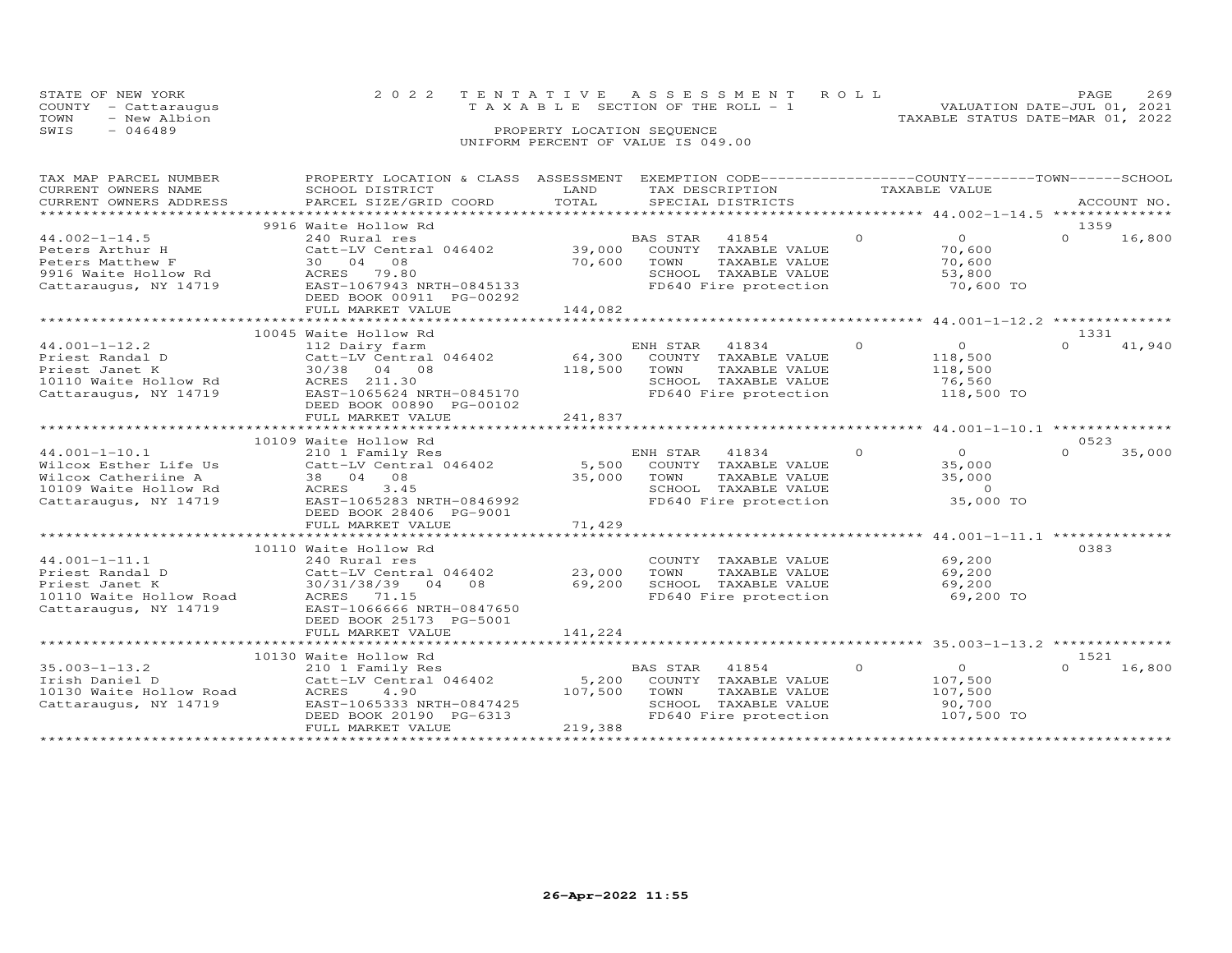|      | STATE OF NEW YORK    | 2022 TENTATIVE ASSESSMENT ROLL     |                            |  |                                  | <b>PAGE</b>                 | 2.70 |
|------|----------------------|------------------------------------|----------------------------|--|----------------------------------|-----------------------------|------|
|      | COUNTY - Cattaraugus | TAXABLE SECTION OF THE ROLL - 1    |                            |  |                                  | VALUATION DATE-JUL 01, 2021 |      |
| TOWN | - New Albion         |                                    |                            |  | TAXABLE STATUS DATE-MAR 01, 2022 |                             |      |
| SWIS | - 046489             |                                    | PROPERTY LOCATION SEQUENCE |  |                                  |                             |      |
|      |                      | UNIFORM PERCENT OF VALUE IS 049.00 |                            |  |                                  |                             |      |

| TAX MAP PARCEL NUMBER                            | PROPERTY LOCATION & CLASS ASSESSMENT                                                                                  |             | EXEMPTION CODE-----------------COUNTY-------TOWN------SCHOOL                                                                                                                                                                                                                                                                                                                                                                                                                                                           |                                  |                  |
|--------------------------------------------------|-----------------------------------------------------------------------------------------------------------------------|-------------|------------------------------------------------------------------------------------------------------------------------------------------------------------------------------------------------------------------------------------------------------------------------------------------------------------------------------------------------------------------------------------------------------------------------------------------------------------------------------------------------------------------------|----------------------------------|------------------|
| CURRENT OWNERS NAME                              | SCHOOL DISTRICT                                                                                                       | LAND        | TAX DESCRIPTION                                                                                                                                                                                                                                                                                                                                                                                                                                                                                                        | TAXABLE VALUE                    |                  |
| CURRENT OWNERS ADDRESS<br>********************** | PARCEL SIZE/GRID COORD<br>*****************************                                                               |             | $\begin{minipage}{.45\textwidth} \begin{minipage}{.45\textwidth} \begin{minipage}{.45\textwidth} \begin{minipage}{.45\textwidth} \begin{minipage}{.45\textwidth} \begin{minipage}{.45\textwidth} \begin{minipage}{.45\textwidth} \begin{minipage}{.45\textwidth} \begin{minipage}{.45\textwidth} \begin{minipage}{.45\textwidth} \begin{minipage}{.45\textwidth} \begin{minipage}{.45\textwidth} \begin{minipage}{.45\textwidth} \begin{minipage}{.45\textwidth} \begin{minipage}{.45\textwidth} \begin{minipage}{.45$ |                                  |                  |
|                                                  |                                                                                                                       |             |                                                                                                                                                                                                                                                                                                                                                                                                                                                                                                                        |                                  |                  |
|                                                  | 10140 Waite Hollow Rd                                                                                                 |             |                                                                                                                                                                                                                                                                                                                                                                                                                                                                                                                        |                                  | 0243             |
| $35.003 - 1 - 13.1$                              | 322 Rural vac>10                                                                                                      |             | COUNTY TAXABLE VALUE                                                                                                                                                                                                                                                                                                                                                                                                                                                                                                   | 46,500                           |                  |
| Irish Bruce D                                    | Catt-LV Central 046402                                                                                                |             | 46,500 TOWN<br>TAXABLE VALUE                                                                                                                                                                                                                                                                                                                                                                                                                                                                                           | 46,500                           |                  |
| 2872 Straight Rd                                 | 39 04 08                                                                                                              |             | 46,500 SCHOOL TAXABLE VALUE                                                                                                                                                                                                                                                                                                                                                                                                                                                                                            | 46,500                           |                  |
| Fredonia, NY 14063                               | ACRES 137.67                                                                                                          |             | FD640 Fire protection                                                                                                                                                                                                                                                                                                                                                                                                                                                                                                  | 46,500 TO                        |                  |
|                                                  | EAST-1065658 NRTH-0849287                                                                                             |             |                                                                                                                                                                                                                                                                                                                                                                                                                                                                                                                        |                                  |                  |
|                                                  | DEED BOOK 879<br>PG-01047                                                                                             |             |                                                                                                                                                                                                                                                                                                                                                                                                                                                                                                                        |                                  |                  |
|                                                  | FULL MARKET VALUE                                                                                                     | 94,898      |                                                                                                                                                                                                                                                                                                                                                                                                                                                                                                                        |                                  |                  |
|                                                  |                                                                                                                       |             |                                                                                                                                                                                                                                                                                                                                                                                                                                                                                                                        |                                  |                  |
|                                                  | 10141 Waite Hollow Rd                                                                                                 |             |                                                                                                                                                                                                                                                                                                                                                                                                                                                                                                                        |                                  | 1326             |
| $44.001 - 1 - 10.2$                              |                                                                                                                       |             | BAS STAR 41854                                                                                                                                                                                                                                                                                                                                                                                                                                                                                                         | $\overline{0}$<br>$\overline{O}$ | 16,800<br>$\cap$ |
| Wilcox James                                     | 270 Mfg housing<br>Catt-LV Central 046402<br>38 04 08<br>ACRES 1.95                                                   |             | 4,600 COUNTY TAXABLE VALUE                                                                                                                                                                                                                                                                                                                                                                                                                                                                                             | 39,600                           |                  |
| Wilcox Catherine                                 |                                                                                                                       |             | 39,600 TOWN<br>TAXABLE VALUE                                                                                                                                                                                                                                                                                                                                                                                                                                                                                           | 39,600                           |                  |
|                                                  | 10141 Waite Hollow Rd                ACRES    1.95<br>Cattaraugus, NY 14719                 EAST-1064853 NRTH-0847216 |             | SCHOOL TAXABLE VALUE                                                                                                                                                                                                                                                                                                                                                                                                                                                                                                   | 22,800                           |                  |
|                                                  |                                                                                                                       |             | FD640 Fire protection                                                                                                                                                                                                                                                                                                                                                                                                                                                                                                  | 39,600 TO                        |                  |
|                                                  | DEED BOOK 880<br>PG-00583                                                                                             |             |                                                                                                                                                                                                                                                                                                                                                                                                                                                                                                                        |                                  |                  |
|                                                  | FULL MARKET VALUE                                                                                                     | 80,816      |                                                                                                                                                                                                                                                                                                                                                                                                                                                                                                                        |                                  |                  |
|                                                  |                                                                                                                       |             |                                                                                                                                                                                                                                                                                                                                                                                                                                                                                                                        |                                  |                  |
|                                                  | 10178 Waite Hollow Rd                                                                                                 |             |                                                                                                                                                                                                                                                                                                                                                                                                                                                                                                                        |                                  | 0422             |
| $35.003 - 1 - 14$                                | 240 Rural res                                                                                                         |             | COUNTY TAXABLE VALUE                                                                                                                                                                                                                                                                                                                                                                                                                                                                                                   | 101,200<br>101,200               |                  |
| Bartlo Noel J                                    | Catt-LV Central 046402                                                                                                | 63,900 TOWN | TAXABLE VALUE                                                                                                                                                                                                                                                                                                                                                                                                                                                                                                          |                                  |                  |
| Bartlo Carol<br>55 California Dr                 | 39 04 08<br>ACRES 182.46                                                                                              | 101,200     | SCHOOL TAXABLE VALUE                                                                                                                                                                                                                                                                                                                                                                                                                                                                                                   | 101,200                          |                  |
|                                                  |                                                                                                                       |             | FD640 Fire protection                                                                                                                                                                                                                                                                                                                                                                                                                                                                                                  | 101,200 TO                       |                  |
|                                                  | Williamsville, NY 14221 EAST-1063784 NRTH-0849476                                                                     |             |                                                                                                                                                                                                                                                                                                                                                                                                                                                                                                                        |                                  |                  |
|                                                  | DEED BOOK 20577 PG-6003                                                                                               |             |                                                                                                                                                                                                                                                                                                                                                                                                                                                                                                                        |                                  |                  |
|                                                  | FULL MARKET VALUE                                                                                                     | 206,531     |                                                                                                                                                                                                                                                                                                                                                                                                                                                                                                                        |                                  |                  |
|                                                  |                                                                                                                       |             |                                                                                                                                                                                                                                                                                                                                                                                                                                                                                                                        |                                  |                  |
|                                                  | 10211 Waite Hollow Rd                                                                                                 |             |                                                                                                                                                                                                                                                                                                                                                                                                                                                                                                                        |                                  | 0457             |
| $44.001 - 1 - 9.1$                               |                                                                                                                       |             | COUNTY TAXABLE VALUE                                                                                                                                                                                                                                                                                                                                                                                                                                                                                                   | 150,900                          |                  |
| Robertson Kenneth R                              | 240 Rural res<br>Catt-LV Central 046402                                                                               | 56,500      | TOWN<br>TAXABLE VALUE                                                                                                                                                                                                                                                                                                                                                                                                                                                                                                  | 150,900                          |                  |
| Robertson Colleen A                              |                                                                                                                       | 150,900     | SCHOOL TAXABLE VALUE                                                                                                                                                                                                                                                                                                                                                                                                                                                                                                   | 150,900                          |                  |
| 9085 Main St                                     | $38 -04 -08$<br>ACRES 152.90                                                                                          |             | FD640 Fire protection                                                                                                                                                                                                                                                                                                                                                                                                                                                                                                  | $150,900$ TO                     |                  |
| Otto, NY 14766                                   | EAST-1063430 NRTH-0845965                                                                                             |             |                                                                                                                                                                                                                                                                                                                                                                                                                                                                                                                        |                                  |                  |
|                                                  | DEED BOOK 867<br>PG-00123                                                                                             |             |                                                                                                                                                                                                                                                                                                                                                                                                                                                                                                                        |                                  |                  |
|                                                  |                                                                                                                       |             |                                                                                                                                                                                                                                                                                                                                                                                                                                                                                                                        |                                  |                  |
|                                                  |                                                                                                                       |             |                                                                                                                                                                                                                                                                                                                                                                                                                                                                                                                        |                                  |                  |
|                                                  | 10301 Waite Hollow Rd                                                                                                 |             |                                                                                                                                                                                                                                                                                                                                                                                                                                                                                                                        |                                  | 1246             |
| $44.001 - 1 - 9.2$                               | 210 1 Family Res                                                                                                      |             | ENH STAR 41834                                                                                                                                                                                                                                                                                                                                                                                                                                                                                                         | $\circ$<br>$\overline{O}$        | $\cap$<br>39,600 |
| Korb Dale S                                      | Catt-LV Central 046402                                                                                                | 5,600       | COUNTY TAXABLE VALUE                                                                                                                                                                                                                                                                                                                                                                                                                                                                                                   | 39,600                           |                  |
| 10301 Waite Hollow Rd                            | $38 - 04 - 08$                                                                                                        | 39,600      | TOWN<br>TOWN     TAXABLE VALUE<br>SCHOOL   TAXABLE VALUE                                                                                                                                                                                                                                                                                                                                                                                                                                                               | 39,600                           |                  |
| Cattaraugus, NY 14719                            | ACRES<br>3.70                                                                                                         |             |                                                                                                                                                                                                                                                                                                                                                                                                                                                                                                                        | $\overline{0}$                   |                  |
|                                                  | EAST-1062609 NRTH-0847325                                                                                             |             | FD640 Fire protection                                                                                                                                                                                                                                                                                                                                                                                                                                                                                                  | 39,600 TO                        |                  |
|                                                  | DEED BOOK 18848 PG-4001                                                                                               |             |                                                                                                                                                                                                                                                                                                                                                                                                                                                                                                                        |                                  |                  |
|                                                  | FULL MARKET VALUE                                                                                                     | 80,816      |                                                                                                                                                                                                                                                                                                                                                                                                                                                                                                                        |                                  |                  |
|                                                  |                                                                                                                       |             |                                                                                                                                                                                                                                                                                                                                                                                                                                                                                                                        |                                  |                  |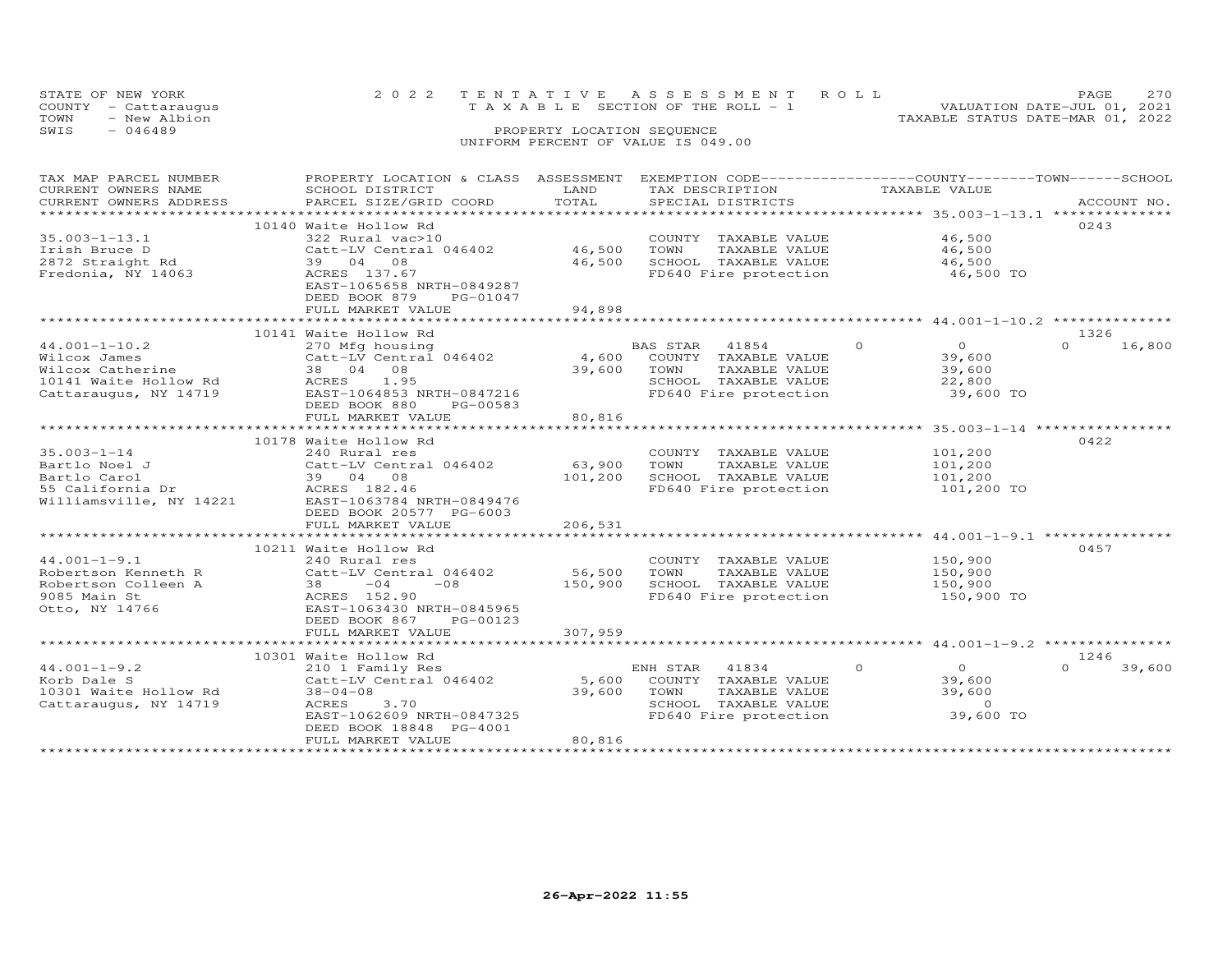| STATE OF NEW YORK    | 2022 TENTATIVE ASSESSMENT ROLL     | <b>PAGE</b>                      | 2.71 |
|----------------------|------------------------------------|----------------------------------|------|
| COUNTY - Cattaraugus | TAXABLE SECTION OF THE ROLL - 1    | VALUATION DATE-JUL 01, 2021      |      |
| TOWN<br>- New Albion |                                    | TAXABLE STATUS DATE-MAR 01, 2022 |      |
| SWIS<br>- 046489     | PROPERTY LOCATION SEQUENCE         |                                  |      |
|                      | UNIFORM PERCENT OF VALUE IS 049.00 |                                  |      |

| TAX MAP PARCEL NUMBER                                           | PROPERTY LOCATION & CLASS ASSESSMENT EXEMPTION CODE-----------------COUNTY-------TOWN------SCHOOL                                                                                                                                                                                                                                                                                                                             |                      |                                                       |                    |                |             |
|-----------------------------------------------------------------|-------------------------------------------------------------------------------------------------------------------------------------------------------------------------------------------------------------------------------------------------------------------------------------------------------------------------------------------------------------------------------------------------------------------------------|----------------------|-------------------------------------------------------|--------------------|----------------|-------------|
| CURRENT OWNERS NAME                                             | SCHOOL DISTRICT                                                                                                                                                                                                                                                                                                                                                                                                               | LAND                 | TAX DESCRIPTION                                       | TAXABLE VALUE      |                |             |
| CURRENT OWNERS ADDRESS                                          | PARCEL SIZE/GRID COORD TOTAL                                                                                                                                                                                                                                                                                                                                                                                                  |                      | SPECIAL DISTRICTS                                     |                    |                | ACCOUNT NO. |
|                                                                 |                                                                                                                                                                                                                                                                                                                                                                                                                               |                      |                                                       |                    |                |             |
|                                                                 | 10375 Waite Hollow Rd                                                                                                                                                                                                                                                                                                                                                                                                         |                      |                                                       |                    | 1486           |             |
| $44.001 - 1 - 6.2$                                              | 270 Mfg housing<br>Catt-LV Central 046402 (200 BAS STAR 41854 (200 M)                                                                                                                                                                                                                                                                                                                                                         |                      |                                                       | 6,720              | $\overline{0}$ | $\circ$     |
| Glaser Robert G                                                 |                                                                                                                                                                                                                                                                                                                                                                                                                               |                      |                                                       | $\overline{O}$     | $\Omega$       | 16,800      |
| 10375 Waite Hollow Rd                                           | 46 04 08                                                                                                                                                                                                                                                                                                                                                                                                                      |                      | 52,100 COUNTY TAXABLE VALUE                           |                    |                |             |
| Cattaraugus, NY 14719                                           | ACRES 5.39                                                                                                                                                                                                                                                                                                                                                                                                                    |                      | TOWN<br>TAXABLE VALUE                                 | 45,380<br>52,100   |                |             |
|                                                                 | EAST-1061540 NRTH-0847033<br>DEED BOOK 1007 PG-1075                                                                                                                                                                                                                                                                                                                                                                           |                      | SCHOOL TAXABLE VALUE 35,300                           |                    |                |             |
|                                                                 |                                                                                                                                                                                                                                                                                                                                                                                                                               |                      | FD640 Fire protection                                 | 52,100 TO          |                |             |
|                                                                 | FULL MARKET VALUE                                                                                                                                                                                                                                                                                                                                                                                                             | 106,327              |                                                       |                    |                |             |
|                                                                 |                                                                                                                                                                                                                                                                                                                                                                                                                               |                      |                                                       |                    |                |             |
|                                                                 | 10407 Waite Hollow Rd                                                                                                                                                                                                                                                                                                                                                                                                         |                      |                                                       |                    | 0142           |             |
|                                                                 | External of the Magnetic COUNS Associates<br>External Official Data and Catt-LV Central 046402<br>Magnetic Magnetic Magnetic Magnetic Magnetic Magnetic Magnetic Magnetic Magnetic Magnetic Magnetic Magnetic Magnetic<br>Magnetic M                                                                                                                                                                                          |                      | COUNTY TAXABLE VALUE                                  | 21,500             |                |             |
|                                                                 |                                                                                                                                                                                                                                                                                                                                                                                                                               |                      | TAXABLE VALUE 21,500                                  |                    |                |             |
|                                                                 |                                                                                                                                                                                                                                                                                                                                                                                                                               |                      |                                                       |                    |                |             |
|                                                                 |                                                                                                                                                                                                                                                                                                                                                                                                                               | 21,500               |                                                       |                    |                |             |
| West Seneca, NY 14224                                           | ACRES 5.89                                                                                                                                                                                                                                                                                                                                                                                                                    |                      |                                                       |                    |                |             |
|                                                                 | EAST-1060976 NRTH-0847034                                                                                                                                                                                                                                                                                                                                                                                                     |                      |                                                       |                    |                |             |
|                                                                 | DEED BOOK 851 PG-00001                                                                                                                                                                                                                                                                                                                                                                                                        |                      |                                                       |                    |                |             |
|                                                                 | FULL MARKET VALUE                                                                                                                                                                                                                                                                                                                                                                                                             | 43,878               |                                                       |                    |                |             |
|                                                                 |                                                                                                                                                                                                                                                                                                                                                                                                                               |                      |                                                       |                    |                |             |
|                                                                 | 10433 Waite Hollow Rd                                                                                                                                                                                                                                                                                                                                                                                                         |                      |                                                       |                    | 0285           |             |
| $44.001 - 1 - 4$                                                |                                                                                                                                                                                                                                                                                                                                                                                                                               |                      |                                                       | $\overline{0}$     | $\Omega$       | 16,800      |
| Lowe Lynn M                                                     |                                                                                                                                                                                                                                                                                                                                                                                                                               |                      |                                                       |                    |                |             |
| 10375 Waite Hollow Rd<br>Cattaraugus, NY 14719 2010 land contra |                                                                                                                                                                                                                                                                                                                                                                                                                               |                      | TOWN TAXABLE VALUE<br>SCHOOL TAXABLE VALUE            | $66,900$<br>50.100 |                |             |
|                                                                 | 2010 land contractRebecca                                                                                                                                                                                                                                                                                                                                                                                                     | 66,900 TOWN<br>SCHOO |                                                       |                    |                |             |
|                                                                 | 5.91<br>ACRES                                                                                                                                                                                                                                                                                                                                                                                                                 |                      | FD640 Fire protection 66,900 TO                       |                    |                |             |
|                                                                 | EAST-1060673 NRTH-0847039                                                                                                                                                                                                                                                                                                                                                                                                     |                      |                                                       |                    |                |             |
|                                                                 | PG-00645                                                                                                                                                                                                                                                                                                                                                                                                                      |                      |                                                       |                    |                |             |
|                                                                 | DEED BOOK 820                                                                                                                                                                                                                                                                                                                                                                                                                 |                      |                                                       |                    |                |             |
|                                                                 |                                                                                                                                                                                                                                                                                                                                                                                                                               |                      |                                                       |                    |                |             |
|                                                                 |                                                                                                                                                                                                                                                                                                                                                                                                                               |                      |                                                       |                    |                |             |
|                                                                 | 10463 Waite Hollow Rd                                                                                                                                                                                                                                                                                                                                                                                                         |                      |                                                       |                    | 0181           |             |
|                                                                 |                                                                                                                                                                                                                                                                                                                                                                                                                               |                      | COUNTY TAXABLE VALUE 15,000                           |                    |                |             |
|                                                                 | $\begin{tabular}{lllllllllllll} \multicolumn{3}{c}{44.001-1-3} & 260 \text{ Seasonal res} \\ \multicolumn{3}{c}{Lograsso Michael} & \multicolumn{3}{c}{Catt-LV Central 046402} \\ \multicolumn{3}{c}{Lograsso Mary A} & 29/38 & 04 & 08 \\ \multicolumn{3}{c}{980 Ruie Rd} & \multicolumn{3}{c}{ACRES} & 7.52 \\ \multicolumn{3}{c}{North Tonawanda, NY 14120} & \multicolumn{3}{c}{EAST-1060312 NRFH-0847010} \end{tabular}$ | 7,800                | TOWN      TAXABLE VALUE<br>SCHOOL   TAXABLE VALUE     | 15,000             |                |             |
|                                                                 |                                                                                                                                                                                                                                                                                                                                                                                                                               | 15,000               |                                                       | 15,000             |                |             |
|                                                                 |                                                                                                                                                                                                                                                                                                                                                                                                                               |                      | FD640 Fire protection 15,000 TO                       |                    |                |             |
|                                                                 |                                                                                                                                                                                                                                                                                                                                                                                                                               |                      |                                                       |                    |                |             |
|                                                                 | DEED BOOK 00916 PG-00954                                                                                                                                                                                                                                                                                                                                                                                                      |                      |                                                       |                    |                |             |
|                                                                 | FULL MARKET VALUE                                                                                                                                                                                                                                                                                                                                                                                                             | 30,612               |                                                       |                    |                |             |
|                                                                 |                                                                                                                                                                                                                                                                                                                                                                                                                               |                      |                                                       |                    |                |             |
|                                                                 | Waite Hollow Rd.                                                                                                                                                                                                                                                                                                                                                                                                              |                      |                                                       |                    | 1517           |             |
| $44.002 - 1 - 4.2$                                              | 314 Rural vac<10                                                                                                                                                                                                                                                                                                                                                                                                              |                      | COUNTY TAXABLE VALUE                                  | 5,400              |                |             |
| Harvey Donald                                                   | Catt-LV Central 046402                                                                                                                                                                                                                                                                                                                                                                                                        | 5,400                |                                                       | 5,400              |                |             |
| PO Box 2                                                        | 3.35<br>ACRES                                                                                                                                                                                                                                                                                                                                                                                                                 | 5,400                | TOWN       TAXABLE  VALUE<br>SCHOOL    TAXABLE  VALUE | 5,400              |                |             |
| Cattaraugus, NY 14719                                           | EAST-1070049 NRTH-0845241                                                                                                                                                                                                                                                                                                                                                                                                     |                      | FD640 Fire protection 5,400 TO                        |                    |                |             |
|                                                                 |                                                                                                                                                                                                                                                                                                                                                                                                                               |                      |                                                       |                    |                |             |
|                                                                 | DEED BOOK 17532 PG-9001                                                                                                                                                                                                                                                                                                                                                                                                       |                      |                                                       |                    |                |             |
|                                                                 | FULL MARKET VALUE                                                                                                                                                                                                                                                                                                                                                                                                             | 11,020               |                                                       |                    |                |             |
|                                                                 |                                                                                                                                                                                                                                                                                                                                                                                                                               |                      |                                                       |                    |                |             |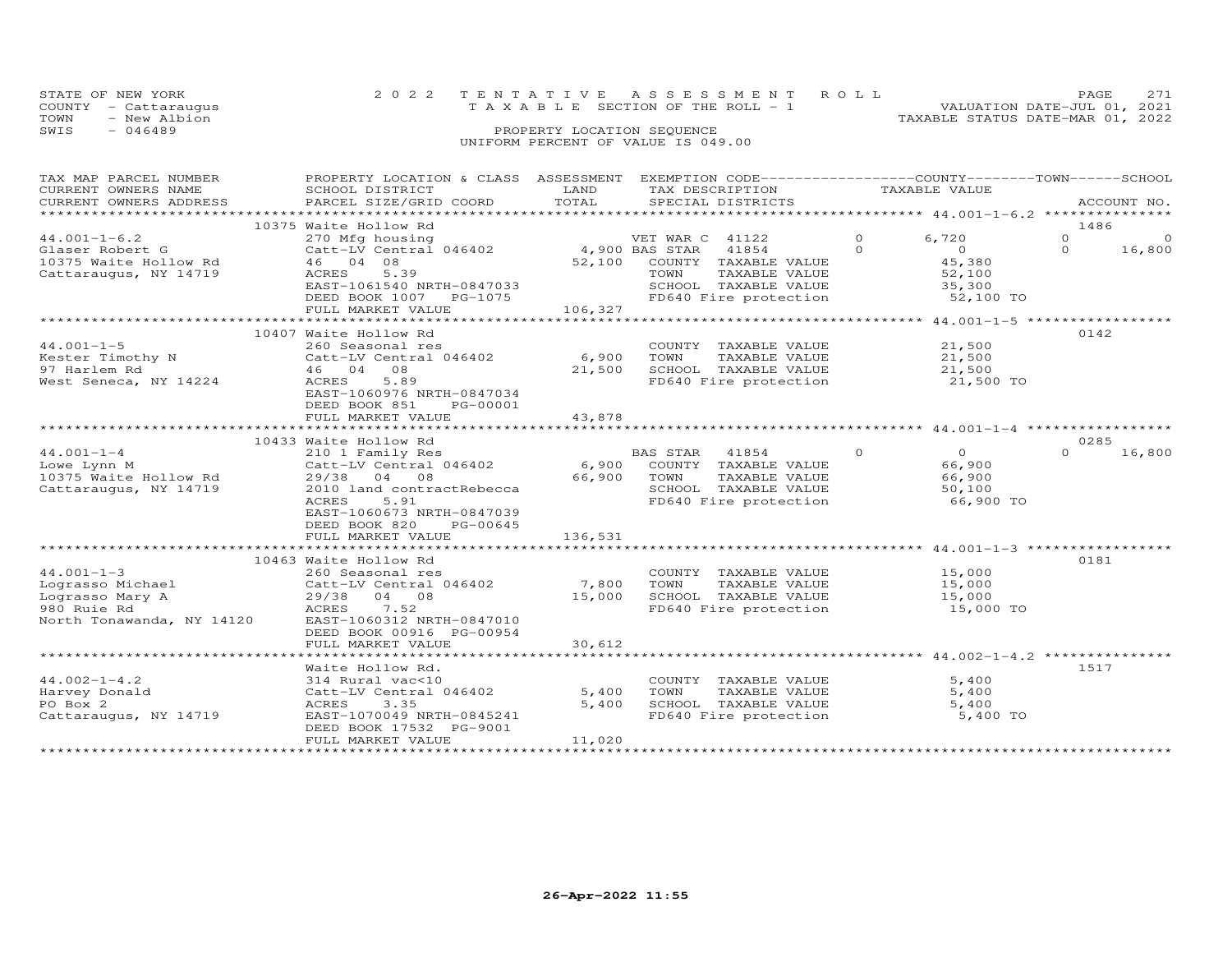| STATE OF NEW YORK<br>COUNTY - Cattaraugus |              | 2022 TENTATIVE ASSESSMENT ROLL<br>T A X A B L E SECTION OF THE ROLL - 1 |  |                                  | <b>PAGE</b><br>VALUATION DATE-JUL 01, 2021 | 272 |
|-------------------------------------------|--------------|-------------------------------------------------------------------------|--|----------------------------------|--------------------------------------------|-----|
| TOWN                                      | - New Albion |                                                                         |  | TAXABLE STATUS DATE-MAR 01, 2022 |                                            |     |
| SWIS<br>- 046489                          |              | PROPERTY LOCATION SEQUENCE                                              |  |                                  |                                            |     |
|                                           |              | UNIFORM PERCENT OF VALUE IS 049.00                                      |  |                                  |                                            |     |

| CURRENT OWNERS NAME<br>SCHOOL DISTRICT<br>LAND<br>TAX DESCRIPTION<br>TAXABLE VALUE<br>TOTAL<br>PARCEL SIZE/GRID COORD<br>CURRENT OWNERS ADDRESS<br>SPECIAL DISTRICTS<br>ACCOUNT NO.<br>***********************<br>West Hill Rd<br>0112<br>14,200<br>$36.003 - 1 - 3$<br>312 Vac w/imprv<br>COUNTY TAXABLE VALUE<br>312 Vac w/imprv<br>Catt-LV Central 046402       4,200<br>Dallas Steven L<br>TOWN<br>TAXABLE VALUE<br>14,200<br>14,200<br>SCHOOL TAXABLE VALUE<br>8185 South Hill Rd<br>08 04 08<br>14,200<br>$14,200$ TO<br>ACRES 1.35<br>FD640 Fire protection<br>Cattaraugus, NY 14719<br>EAST-1082624 NRTH-0855185<br>DEED BOOK 18087 PG-7001<br>28,980<br>FULL MARKET VALUE<br>42 West St<br>0468<br>$35.004 - 1 - 18$<br>18,800<br>105 Vac farmland<br>COUNTY TAXABLE VALUE<br>R & C Hill Family Trust I Catt-LV Central 046402<br>42 West Street 31 04 08<br>18,800<br>TOWN<br>TAXABLE VALUE<br>18,800<br>18,800<br>SCHOOL TAXABLE VALUE<br>18,800<br>Cattaraugus, NY 14719<br>FD640 Fire protection 18,800 TO<br>ACRES<br>29.54<br>EAST-1068050 NRTH-0848441<br>DEED BOOK 2019 PG-10800<br>38,367<br>FULL MARKET VALUE<br>******************************** 53.002-2-20 ****<br>9262 Woodridge Ln<br>0373<br>$53.002 - 2 - 20$<br>270 Mfg housing<br>18,200<br>COUNTY TAXABLE VALUE<br>53.002-2-20<br>Lombardo Jeffery A<br>9262 Woodridge Ln<br>Catt-LV Central 046402<br>8,000<br>TOWN<br>TAXABLE VALUE<br>18,200<br>18,200<br>SCHOOL TAXABLE VALUE 18,200<br>09 04 08<br>Little Valley, NY 14755<br>FRNT 315.00 DPTH 225.00<br>FD640 Fire protection<br>18,200 TO<br>EAST-1077713 NRTH-0825236<br>DEED BOOK 26473 PG-8002<br>FULL MARKET VALUE<br>37,143<br>****************************<br>74 PCT OF VALUE USED FOR EXEMPTION PURPOSES<br>0543<br>9271 Woodridge Ln<br>$\circ$<br>$53.002 - 2 - 22$<br>VET PRO T 41003<br>$\Omega$<br>$\overline{0}$ and $\overline{0}$ and $\overline{0}$ and $\overline{0}$ and $\overline{0}$ and $\overline{0}$ and $\overline{0}$ and $\overline{0}$ and $\overline{0}$ and $\overline{0}$ and $\overline{0}$ and $\overline{0}$ and $\overline{0}$ and $\overline{0}$ and $\overline{0}$ and $\overline{0}$ and $\overline{0}$ and<br>4,800<br>240 Rural res<br>Anylor Rosemary C<br>Krause Sherry L<br>9271 W<br>$6,720$<br>21,911<br>Catt-LV Central 046402 24,400 VET WAR C 41122<br>$\overline{a}$<br>$\overline{O}$<br>$\overline{0}$<br>$09 -04 -08$<br>68,300 AGED C/T/S 41800<br>$\overline{O}$<br>23,495<br>25,271<br>$\overline{0}$<br>9271 Woodridge LN<br>ENH STAR<br>$\overline{0}$<br>41,940<br>ACRES 43.24<br>41834<br>$\Omega$<br>EAST-1077270 NRTH-0824320<br>39,669<br>Little Valley, NY 14755<br>COUNTY TAXABLE VALUE<br>DEED BOOK 26632 PG-6001<br>TOWN<br>TAXABLE VALUE<br>40,005<br>TOWN TAXABLE VALUE<br>139,388 SCHOOL TAXABLE VALUE<br>FULL MARKET VALUE<br>1,089<br>FD640 Fire protection<br>68,300 TO<br>9285 Woodridge Ln<br>0525<br>$53.002 - 2 - 23$<br>$\overline{0}$<br>$\Omega$<br>$\Omega$<br>16,800<br>210 1 Family Res<br>BAS STAR 41854<br>Catt-LV Central $046402$ 4,400<br>Wind Brian J<br>COUNTY TAXABLE VALUE<br>42,800<br>9285 Woodridge Ln<br>09 04 08<br>42,800<br>TAXABLE VALUE<br>42,800<br>TOWN<br>SCHOOL TAXABLE VALUE<br>Little Valley, NY 14755<br>032<br>26,000<br>ACRES<br>1.62 BANK<br>FD640 Fire protection<br>EAST-1077123 NRTH-0825339<br>42,800 TO<br>DEED BOOK 22119 PG-8001<br>87,347<br>FULL MARKET VALUE | TAX MAP PARCEL NUMBER | PROPERTY LOCATION & CLASS ASSESSMENT | EXEMPTION CODE-----------------COUNTY-------TOWN------SCHOOL |  |
|--------------------------------------------------------------------------------------------------------------------------------------------------------------------------------------------------------------------------------------------------------------------------------------------------------------------------------------------------------------------------------------------------------------------------------------------------------------------------------------------------------------------------------------------------------------------------------------------------------------------------------------------------------------------------------------------------------------------------------------------------------------------------------------------------------------------------------------------------------------------------------------------------------------------------------------------------------------------------------------------------------------------------------------------------------------------------------------------------------------------------------------------------------------------------------------------------------------------------------------------------------------------------------------------------------------------------------------------------------------------------------------------------------------------------------------------------------------------------------------------------------------------------------------------------------------------------------------------------------------------------------------------------------------------------------------------------------------------------------------------------------------------------------------------------------------------------------------------------------------------------------------------------------------------------------------------------------------------------------------------------------------------------------------------------------------------------------------------------------------------------------------------------------------------------------------------------------------------------------------------------------------------------------------------------------------------------------------------------------------------------------------------------------------------------------------------------------------------------------------------------------------------------------------------------------------------------------------------------------------------------------------------------------------------------------------------------------------------------------------------------------------------------------------------------------------------------------------------------------------------------------------------------------------------------------------------------------------------------------------------------------------------------------------------------------------------------------------------------------------------------------------------------------------------------------------------------------------------------------------------------------------------------------------------------------------------------------------------------------------------------------------------------------------------------|-----------------------|--------------------------------------|--------------------------------------------------------------|--|
|                                                                                                                                                                                                                                                                                                                                                                                                                                                                                                                                                                                                                                                                                                                                                                                                                                                                                                                                                                                                                                                                                                                                                                                                                                                                                                                                                                                                                                                                                                                                                                                                                                                                                                                                                                                                                                                                                                                                                                                                                                                                                                                                                                                                                                                                                                                                                                                                                                                                                                                                                                                                                                                                                                                                                                                                                                                                                                                                                                                                                                                                                                                                                                                                                                                                                                                                                                                                                          |                       |                                      |                                                              |  |
|                                                                                                                                                                                                                                                                                                                                                                                                                                                                                                                                                                                                                                                                                                                                                                                                                                                                                                                                                                                                                                                                                                                                                                                                                                                                                                                                                                                                                                                                                                                                                                                                                                                                                                                                                                                                                                                                                                                                                                                                                                                                                                                                                                                                                                                                                                                                                                                                                                                                                                                                                                                                                                                                                                                                                                                                                                                                                                                                                                                                                                                                                                                                                                                                                                                                                                                                                                                                                          |                       |                                      |                                                              |  |
|                                                                                                                                                                                                                                                                                                                                                                                                                                                                                                                                                                                                                                                                                                                                                                                                                                                                                                                                                                                                                                                                                                                                                                                                                                                                                                                                                                                                                                                                                                                                                                                                                                                                                                                                                                                                                                                                                                                                                                                                                                                                                                                                                                                                                                                                                                                                                                                                                                                                                                                                                                                                                                                                                                                                                                                                                                                                                                                                                                                                                                                                                                                                                                                                                                                                                                                                                                                                                          |                       |                                      |                                                              |  |
|                                                                                                                                                                                                                                                                                                                                                                                                                                                                                                                                                                                                                                                                                                                                                                                                                                                                                                                                                                                                                                                                                                                                                                                                                                                                                                                                                                                                                                                                                                                                                                                                                                                                                                                                                                                                                                                                                                                                                                                                                                                                                                                                                                                                                                                                                                                                                                                                                                                                                                                                                                                                                                                                                                                                                                                                                                                                                                                                                                                                                                                                                                                                                                                                                                                                                                                                                                                                                          |                       |                                      |                                                              |  |
|                                                                                                                                                                                                                                                                                                                                                                                                                                                                                                                                                                                                                                                                                                                                                                                                                                                                                                                                                                                                                                                                                                                                                                                                                                                                                                                                                                                                                                                                                                                                                                                                                                                                                                                                                                                                                                                                                                                                                                                                                                                                                                                                                                                                                                                                                                                                                                                                                                                                                                                                                                                                                                                                                                                                                                                                                                                                                                                                                                                                                                                                                                                                                                                                                                                                                                                                                                                                                          |                       |                                      |                                                              |  |
|                                                                                                                                                                                                                                                                                                                                                                                                                                                                                                                                                                                                                                                                                                                                                                                                                                                                                                                                                                                                                                                                                                                                                                                                                                                                                                                                                                                                                                                                                                                                                                                                                                                                                                                                                                                                                                                                                                                                                                                                                                                                                                                                                                                                                                                                                                                                                                                                                                                                                                                                                                                                                                                                                                                                                                                                                                                                                                                                                                                                                                                                                                                                                                                                                                                                                                                                                                                                                          |                       |                                      |                                                              |  |
|                                                                                                                                                                                                                                                                                                                                                                                                                                                                                                                                                                                                                                                                                                                                                                                                                                                                                                                                                                                                                                                                                                                                                                                                                                                                                                                                                                                                                                                                                                                                                                                                                                                                                                                                                                                                                                                                                                                                                                                                                                                                                                                                                                                                                                                                                                                                                                                                                                                                                                                                                                                                                                                                                                                                                                                                                                                                                                                                                                                                                                                                                                                                                                                                                                                                                                                                                                                                                          |                       |                                      |                                                              |  |
|                                                                                                                                                                                                                                                                                                                                                                                                                                                                                                                                                                                                                                                                                                                                                                                                                                                                                                                                                                                                                                                                                                                                                                                                                                                                                                                                                                                                                                                                                                                                                                                                                                                                                                                                                                                                                                                                                                                                                                                                                                                                                                                                                                                                                                                                                                                                                                                                                                                                                                                                                                                                                                                                                                                                                                                                                                                                                                                                                                                                                                                                                                                                                                                                                                                                                                                                                                                                                          |                       |                                      |                                                              |  |
|                                                                                                                                                                                                                                                                                                                                                                                                                                                                                                                                                                                                                                                                                                                                                                                                                                                                                                                                                                                                                                                                                                                                                                                                                                                                                                                                                                                                                                                                                                                                                                                                                                                                                                                                                                                                                                                                                                                                                                                                                                                                                                                                                                                                                                                                                                                                                                                                                                                                                                                                                                                                                                                                                                                                                                                                                                                                                                                                                                                                                                                                                                                                                                                                                                                                                                                                                                                                                          |                       |                                      |                                                              |  |
|                                                                                                                                                                                                                                                                                                                                                                                                                                                                                                                                                                                                                                                                                                                                                                                                                                                                                                                                                                                                                                                                                                                                                                                                                                                                                                                                                                                                                                                                                                                                                                                                                                                                                                                                                                                                                                                                                                                                                                                                                                                                                                                                                                                                                                                                                                                                                                                                                                                                                                                                                                                                                                                                                                                                                                                                                                                                                                                                                                                                                                                                                                                                                                                                                                                                                                                                                                                                                          |                       |                                      |                                                              |  |
|                                                                                                                                                                                                                                                                                                                                                                                                                                                                                                                                                                                                                                                                                                                                                                                                                                                                                                                                                                                                                                                                                                                                                                                                                                                                                                                                                                                                                                                                                                                                                                                                                                                                                                                                                                                                                                                                                                                                                                                                                                                                                                                                                                                                                                                                                                                                                                                                                                                                                                                                                                                                                                                                                                                                                                                                                                                                                                                                                                                                                                                                                                                                                                                                                                                                                                                                                                                                                          |                       |                                      |                                                              |  |
|                                                                                                                                                                                                                                                                                                                                                                                                                                                                                                                                                                                                                                                                                                                                                                                                                                                                                                                                                                                                                                                                                                                                                                                                                                                                                                                                                                                                                                                                                                                                                                                                                                                                                                                                                                                                                                                                                                                                                                                                                                                                                                                                                                                                                                                                                                                                                                                                                                                                                                                                                                                                                                                                                                                                                                                                                                                                                                                                                                                                                                                                                                                                                                                                                                                                                                                                                                                                                          |                       |                                      |                                                              |  |
|                                                                                                                                                                                                                                                                                                                                                                                                                                                                                                                                                                                                                                                                                                                                                                                                                                                                                                                                                                                                                                                                                                                                                                                                                                                                                                                                                                                                                                                                                                                                                                                                                                                                                                                                                                                                                                                                                                                                                                                                                                                                                                                                                                                                                                                                                                                                                                                                                                                                                                                                                                                                                                                                                                                                                                                                                                                                                                                                                                                                                                                                                                                                                                                                                                                                                                                                                                                                                          |                       |                                      |                                                              |  |
|                                                                                                                                                                                                                                                                                                                                                                                                                                                                                                                                                                                                                                                                                                                                                                                                                                                                                                                                                                                                                                                                                                                                                                                                                                                                                                                                                                                                                                                                                                                                                                                                                                                                                                                                                                                                                                                                                                                                                                                                                                                                                                                                                                                                                                                                                                                                                                                                                                                                                                                                                                                                                                                                                                                                                                                                                                                                                                                                                                                                                                                                                                                                                                                                                                                                                                                                                                                                                          |                       |                                      |                                                              |  |
|                                                                                                                                                                                                                                                                                                                                                                                                                                                                                                                                                                                                                                                                                                                                                                                                                                                                                                                                                                                                                                                                                                                                                                                                                                                                                                                                                                                                                                                                                                                                                                                                                                                                                                                                                                                                                                                                                                                                                                                                                                                                                                                                                                                                                                                                                                                                                                                                                                                                                                                                                                                                                                                                                                                                                                                                                                                                                                                                                                                                                                                                                                                                                                                                                                                                                                                                                                                                                          |                       |                                      |                                                              |  |
|                                                                                                                                                                                                                                                                                                                                                                                                                                                                                                                                                                                                                                                                                                                                                                                                                                                                                                                                                                                                                                                                                                                                                                                                                                                                                                                                                                                                                                                                                                                                                                                                                                                                                                                                                                                                                                                                                                                                                                                                                                                                                                                                                                                                                                                                                                                                                                                                                                                                                                                                                                                                                                                                                                                                                                                                                                                                                                                                                                                                                                                                                                                                                                                                                                                                                                                                                                                                                          |                       |                                      |                                                              |  |
|                                                                                                                                                                                                                                                                                                                                                                                                                                                                                                                                                                                                                                                                                                                                                                                                                                                                                                                                                                                                                                                                                                                                                                                                                                                                                                                                                                                                                                                                                                                                                                                                                                                                                                                                                                                                                                                                                                                                                                                                                                                                                                                                                                                                                                                                                                                                                                                                                                                                                                                                                                                                                                                                                                                                                                                                                                                                                                                                                                                                                                                                                                                                                                                                                                                                                                                                                                                                                          |                       |                                      |                                                              |  |
|                                                                                                                                                                                                                                                                                                                                                                                                                                                                                                                                                                                                                                                                                                                                                                                                                                                                                                                                                                                                                                                                                                                                                                                                                                                                                                                                                                                                                                                                                                                                                                                                                                                                                                                                                                                                                                                                                                                                                                                                                                                                                                                                                                                                                                                                                                                                                                                                                                                                                                                                                                                                                                                                                                                                                                                                                                                                                                                                                                                                                                                                                                                                                                                                                                                                                                                                                                                                                          |                       |                                      |                                                              |  |
|                                                                                                                                                                                                                                                                                                                                                                                                                                                                                                                                                                                                                                                                                                                                                                                                                                                                                                                                                                                                                                                                                                                                                                                                                                                                                                                                                                                                                                                                                                                                                                                                                                                                                                                                                                                                                                                                                                                                                                                                                                                                                                                                                                                                                                                                                                                                                                                                                                                                                                                                                                                                                                                                                                                                                                                                                                                                                                                                                                                                                                                                                                                                                                                                                                                                                                                                                                                                                          |                       |                                      |                                                              |  |
|                                                                                                                                                                                                                                                                                                                                                                                                                                                                                                                                                                                                                                                                                                                                                                                                                                                                                                                                                                                                                                                                                                                                                                                                                                                                                                                                                                                                                                                                                                                                                                                                                                                                                                                                                                                                                                                                                                                                                                                                                                                                                                                                                                                                                                                                                                                                                                                                                                                                                                                                                                                                                                                                                                                                                                                                                                                                                                                                                                                                                                                                                                                                                                                                                                                                                                                                                                                                                          |                       |                                      |                                                              |  |
|                                                                                                                                                                                                                                                                                                                                                                                                                                                                                                                                                                                                                                                                                                                                                                                                                                                                                                                                                                                                                                                                                                                                                                                                                                                                                                                                                                                                                                                                                                                                                                                                                                                                                                                                                                                                                                                                                                                                                                                                                                                                                                                                                                                                                                                                                                                                                                                                                                                                                                                                                                                                                                                                                                                                                                                                                                                                                                                                                                                                                                                                                                                                                                                                                                                                                                                                                                                                                          |                       |                                      |                                                              |  |
|                                                                                                                                                                                                                                                                                                                                                                                                                                                                                                                                                                                                                                                                                                                                                                                                                                                                                                                                                                                                                                                                                                                                                                                                                                                                                                                                                                                                                                                                                                                                                                                                                                                                                                                                                                                                                                                                                                                                                                                                                                                                                                                                                                                                                                                                                                                                                                                                                                                                                                                                                                                                                                                                                                                                                                                                                                                                                                                                                                                                                                                                                                                                                                                                                                                                                                                                                                                                                          |                       |                                      |                                                              |  |
|                                                                                                                                                                                                                                                                                                                                                                                                                                                                                                                                                                                                                                                                                                                                                                                                                                                                                                                                                                                                                                                                                                                                                                                                                                                                                                                                                                                                                                                                                                                                                                                                                                                                                                                                                                                                                                                                                                                                                                                                                                                                                                                                                                                                                                                                                                                                                                                                                                                                                                                                                                                                                                                                                                                                                                                                                                                                                                                                                                                                                                                                                                                                                                                                                                                                                                                                                                                                                          |                       |                                      |                                                              |  |
|                                                                                                                                                                                                                                                                                                                                                                                                                                                                                                                                                                                                                                                                                                                                                                                                                                                                                                                                                                                                                                                                                                                                                                                                                                                                                                                                                                                                                                                                                                                                                                                                                                                                                                                                                                                                                                                                                                                                                                                                                                                                                                                                                                                                                                                                                                                                                                                                                                                                                                                                                                                                                                                                                                                                                                                                                                                                                                                                                                                                                                                                                                                                                                                                                                                                                                                                                                                                                          |                       |                                      |                                                              |  |
|                                                                                                                                                                                                                                                                                                                                                                                                                                                                                                                                                                                                                                                                                                                                                                                                                                                                                                                                                                                                                                                                                                                                                                                                                                                                                                                                                                                                                                                                                                                                                                                                                                                                                                                                                                                                                                                                                                                                                                                                                                                                                                                                                                                                                                                                                                                                                                                                                                                                                                                                                                                                                                                                                                                                                                                                                                                                                                                                                                                                                                                                                                                                                                                                                                                                                                                                                                                                                          |                       |                                      |                                                              |  |
|                                                                                                                                                                                                                                                                                                                                                                                                                                                                                                                                                                                                                                                                                                                                                                                                                                                                                                                                                                                                                                                                                                                                                                                                                                                                                                                                                                                                                                                                                                                                                                                                                                                                                                                                                                                                                                                                                                                                                                                                                                                                                                                                                                                                                                                                                                                                                                                                                                                                                                                                                                                                                                                                                                                                                                                                                                                                                                                                                                                                                                                                                                                                                                                                                                                                                                                                                                                                                          |                       |                                      |                                                              |  |
|                                                                                                                                                                                                                                                                                                                                                                                                                                                                                                                                                                                                                                                                                                                                                                                                                                                                                                                                                                                                                                                                                                                                                                                                                                                                                                                                                                                                                                                                                                                                                                                                                                                                                                                                                                                                                                                                                                                                                                                                                                                                                                                                                                                                                                                                                                                                                                                                                                                                                                                                                                                                                                                                                                                                                                                                                                                                                                                                                                                                                                                                                                                                                                                                                                                                                                                                                                                                                          |                       |                                      |                                                              |  |
|                                                                                                                                                                                                                                                                                                                                                                                                                                                                                                                                                                                                                                                                                                                                                                                                                                                                                                                                                                                                                                                                                                                                                                                                                                                                                                                                                                                                                                                                                                                                                                                                                                                                                                                                                                                                                                                                                                                                                                                                                                                                                                                                                                                                                                                                                                                                                                                                                                                                                                                                                                                                                                                                                                                                                                                                                                                                                                                                                                                                                                                                                                                                                                                                                                                                                                                                                                                                                          |                       |                                      |                                                              |  |
|                                                                                                                                                                                                                                                                                                                                                                                                                                                                                                                                                                                                                                                                                                                                                                                                                                                                                                                                                                                                                                                                                                                                                                                                                                                                                                                                                                                                                                                                                                                                                                                                                                                                                                                                                                                                                                                                                                                                                                                                                                                                                                                                                                                                                                                                                                                                                                                                                                                                                                                                                                                                                                                                                                                                                                                                                                                                                                                                                                                                                                                                                                                                                                                                                                                                                                                                                                                                                          |                       |                                      |                                                              |  |
|                                                                                                                                                                                                                                                                                                                                                                                                                                                                                                                                                                                                                                                                                                                                                                                                                                                                                                                                                                                                                                                                                                                                                                                                                                                                                                                                                                                                                                                                                                                                                                                                                                                                                                                                                                                                                                                                                                                                                                                                                                                                                                                                                                                                                                                                                                                                                                                                                                                                                                                                                                                                                                                                                                                                                                                                                                                                                                                                                                                                                                                                                                                                                                                                                                                                                                                                                                                                                          |                       |                                      |                                                              |  |
|                                                                                                                                                                                                                                                                                                                                                                                                                                                                                                                                                                                                                                                                                                                                                                                                                                                                                                                                                                                                                                                                                                                                                                                                                                                                                                                                                                                                                                                                                                                                                                                                                                                                                                                                                                                                                                                                                                                                                                                                                                                                                                                                                                                                                                                                                                                                                                                                                                                                                                                                                                                                                                                                                                                                                                                                                                                                                                                                                                                                                                                                                                                                                                                                                                                                                                                                                                                                                          |                       |                                      |                                                              |  |
|                                                                                                                                                                                                                                                                                                                                                                                                                                                                                                                                                                                                                                                                                                                                                                                                                                                                                                                                                                                                                                                                                                                                                                                                                                                                                                                                                                                                                                                                                                                                                                                                                                                                                                                                                                                                                                                                                                                                                                                                                                                                                                                                                                                                                                                                                                                                                                                                                                                                                                                                                                                                                                                                                                                                                                                                                                                                                                                                                                                                                                                                                                                                                                                                                                                                                                                                                                                                                          |                       |                                      |                                                              |  |
|                                                                                                                                                                                                                                                                                                                                                                                                                                                                                                                                                                                                                                                                                                                                                                                                                                                                                                                                                                                                                                                                                                                                                                                                                                                                                                                                                                                                                                                                                                                                                                                                                                                                                                                                                                                                                                                                                                                                                                                                                                                                                                                                                                                                                                                                                                                                                                                                                                                                                                                                                                                                                                                                                                                                                                                                                                                                                                                                                                                                                                                                                                                                                                                                                                                                                                                                                                                                                          |                       |                                      |                                                              |  |
|                                                                                                                                                                                                                                                                                                                                                                                                                                                                                                                                                                                                                                                                                                                                                                                                                                                                                                                                                                                                                                                                                                                                                                                                                                                                                                                                                                                                                                                                                                                                                                                                                                                                                                                                                                                                                                                                                                                                                                                                                                                                                                                                                                                                                                                                                                                                                                                                                                                                                                                                                                                                                                                                                                                                                                                                                                                                                                                                                                                                                                                                                                                                                                                                                                                                                                                                                                                                                          |                       |                                      |                                                              |  |
|                                                                                                                                                                                                                                                                                                                                                                                                                                                                                                                                                                                                                                                                                                                                                                                                                                                                                                                                                                                                                                                                                                                                                                                                                                                                                                                                                                                                                                                                                                                                                                                                                                                                                                                                                                                                                                                                                                                                                                                                                                                                                                                                                                                                                                                                                                                                                                                                                                                                                                                                                                                                                                                                                                                                                                                                                                                                                                                                                                                                                                                                                                                                                                                                                                                                                                                                                                                                                          |                       |                                      |                                                              |  |
|                                                                                                                                                                                                                                                                                                                                                                                                                                                                                                                                                                                                                                                                                                                                                                                                                                                                                                                                                                                                                                                                                                                                                                                                                                                                                                                                                                                                                                                                                                                                                                                                                                                                                                                                                                                                                                                                                                                                                                                                                                                                                                                                                                                                                                                                                                                                                                                                                                                                                                                                                                                                                                                                                                                                                                                                                                                                                                                                                                                                                                                                                                                                                                                                                                                                                                                                                                                                                          |                       |                                      |                                                              |  |
|                                                                                                                                                                                                                                                                                                                                                                                                                                                                                                                                                                                                                                                                                                                                                                                                                                                                                                                                                                                                                                                                                                                                                                                                                                                                                                                                                                                                                                                                                                                                                                                                                                                                                                                                                                                                                                                                                                                                                                                                                                                                                                                                                                                                                                                                                                                                                                                                                                                                                                                                                                                                                                                                                                                                                                                                                                                                                                                                                                                                                                                                                                                                                                                                                                                                                                                                                                                                                          |                       |                                      |                                                              |  |
|                                                                                                                                                                                                                                                                                                                                                                                                                                                                                                                                                                                                                                                                                                                                                                                                                                                                                                                                                                                                                                                                                                                                                                                                                                                                                                                                                                                                                                                                                                                                                                                                                                                                                                                                                                                                                                                                                                                                                                                                                                                                                                                                                                                                                                                                                                                                                                                                                                                                                                                                                                                                                                                                                                                                                                                                                                                                                                                                                                                                                                                                                                                                                                                                                                                                                                                                                                                                                          |                       |                                      |                                                              |  |
|                                                                                                                                                                                                                                                                                                                                                                                                                                                                                                                                                                                                                                                                                                                                                                                                                                                                                                                                                                                                                                                                                                                                                                                                                                                                                                                                                                                                                                                                                                                                                                                                                                                                                                                                                                                                                                                                                                                                                                                                                                                                                                                                                                                                                                                                                                                                                                                                                                                                                                                                                                                                                                                                                                                                                                                                                                                                                                                                                                                                                                                                                                                                                                                                                                                                                                                                                                                                                          |                       |                                      |                                                              |  |
|                                                                                                                                                                                                                                                                                                                                                                                                                                                                                                                                                                                                                                                                                                                                                                                                                                                                                                                                                                                                                                                                                                                                                                                                                                                                                                                                                                                                                                                                                                                                                                                                                                                                                                                                                                                                                                                                                                                                                                                                                                                                                                                                                                                                                                                                                                                                                                                                                                                                                                                                                                                                                                                                                                                                                                                                                                                                                                                                                                                                                                                                                                                                                                                                                                                                                                                                                                                                                          |                       |                                      |                                                              |  |
|                                                                                                                                                                                                                                                                                                                                                                                                                                                                                                                                                                                                                                                                                                                                                                                                                                                                                                                                                                                                                                                                                                                                                                                                                                                                                                                                                                                                                                                                                                                                                                                                                                                                                                                                                                                                                                                                                                                                                                                                                                                                                                                                                                                                                                                                                                                                                                                                                                                                                                                                                                                                                                                                                                                                                                                                                                                                                                                                                                                                                                                                                                                                                                                                                                                                                                                                                                                                                          |                       |                                      |                                                              |  |
|                                                                                                                                                                                                                                                                                                                                                                                                                                                                                                                                                                                                                                                                                                                                                                                                                                                                                                                                                                                                                                                                                                                                                                                                                                                                                                                                                                                                                                                                                                                                                                                                                                                                                                                                                                                                                                                                                                                                                                                                                                                                                                                                                                                                                                                                                                                                                                                                                                                                                                                                                                                                                                                                                                                                                                                                                                                                                                                                                                                                                                                                                                                                                                                                                                                                                                                                                                                                                          |                       |                                      |                                                              |  |
|                                                                                                                                                                                                                                                                                                                                                                                                                                                                                                                                                                                                                                                                                                                                                                                                                                                                                                                                                                                                                                                                                                                                                                                                                                                                                                                                                                                                                                                                                                                                                                                                                                                                                                                                                                                                                                                                                                                                                                                                                                                                                                                                                                                                                                                                                                                                                                                                                                                                                                                                                                                                                                                                                                                                                                                                                                                                                                                                                                                                                                                                                                                                                                                                                                                                                                                                                                                                                          |                       |                                      |                                                              |  |
|                                                                                                                                                                                                                                                                                                                                                                                                                                                                                                                                                                                                                                                                                                                                                                                                                                                                                                                                                                                                                                                                                                                                                                                                                                                                                                                                                                                                                                                                                                                                                                                                                                                                                                                                                                                                                                                                                                                                                                                                                                                                                                                                                                                                                                                                                                                                                                                                                                                                                                                                                                                                                                                                                                                                                                                                                                                                                                                                                                                                                                                                                                                                                                                                                                                                                                                                                                                                                          |                       |                                      |                                                              |  |
|                                                                                                                                                                                                                                                                                                                                                                                                                                                                                                                                                                                                                                                                                                                                                                                                                                                                                                                                                                                                                                                                                                                                                                                                                                                                                                                                                                                                                                                                                                                                                                                                                                                                                                                                                                                                                                                                                                                                                                                                                                                                                                                                                                                                                                                                                                                                                                                                                                                                                                                                                                                                                                                                                                                                                                                                                                                                                                                                                                                                                                                                                                                                                                                                                                                                                                                                                                                                                          |                       |                                      |                                                              |  |
|                                                                                                                                                                                                                                                                                                                                                                                                                                                                                                                                                                                                                                                                                                                                                                                                                                                                                                                                                                                                                                                                                                                                                                                                                                                                                                                                                                                                                                                                                                                                                                                                                                                                                                                                                                                                                                                                                                                                                                                                                                                                                                                                                                                                                                                                                                                                                                                                                                                                                                                                                                                                                                                                                                                                                                                                                                                                                                                                                                                                                                                                                                                                                                                                                                                                                                                                                                                                                          |                       |                                      |                                                              |  |
|                                                                                                                                                                                                                                                                                                                                                                                                                                                                                                                                                                                                                                                                                                                                                                                                                                                                                                                                                                                                                                                                                                                                                                                                                                                                                                                                                                                                                                                                                                                                                                                                                                                                                                                                                                                                                                                                                                                                                                                                                                                                                                                                                                                                                                                                                                                                                                                                                                                                                                                                                                                                                                                                                                                                                                                                                                                                                                                                                                                                                                                                                                                                                                                                                                                                                                                                                                                                                          |                       |                                      |                                                              |  |
|                                                                                                                                                                                                                                                                                                                                                                                                                                                                                                                                                                                                                                                                                                                                                                                                                                                                                                                                                                                                                                                                                                                                                                                                                                                                                                                                                                                                                                                                                                                                                                                                                                                                                                                                                                                                                                                                                                                                                                                                                                                                                                                                                                                                                                                                                                                                                                                                                                                                                                                                                                                                                                                                                                                                                                                                                                                                                                                                                                                                                                                                                                                                                                                                                                                                                                                                                                                                                          |                       |                                      |                                                              |  |
|                                                                                                                                                                                                                                                                                                                                                                                                                                                                                                                                                                                                                                                                                                                                                                                                                                                                                                                                                                                                                                                                                                                                                                                                                                                                                                                                                                                                                                                                                                                                                                                                                                                                                                                                                                                                                                                                                                                                                                                                                                                                                                                                                                                                                                                                                                                                                                                                                                                                                                                                                                                                                                                                                                                                                                                                                                                                                                                                                                                                                                                                                                                                                                                                                                                                                                                                                                                                                          |                       |                                      |                                                              |  |
|                                                                                                                                                                                                                                                                                                                                                                                                                                                                                                                                                                                                                                                                                                                                                                                                                                                                                                                                                                                                                                                                                                                                                                                                                                                                                                                                                                                                                                                                                                                                                                                                                                                                                                                                                                                                                                                                                                                                                                                                                                                                                                                                                                                                                                                                                                                                                                                                                                                                                                                                                                                                                                                                                                                                                                                                                                                                                                                                                                                                                                                                                                                                                                                                                                                                                                                                                                                                                          |                       |                                      |                                                              |  |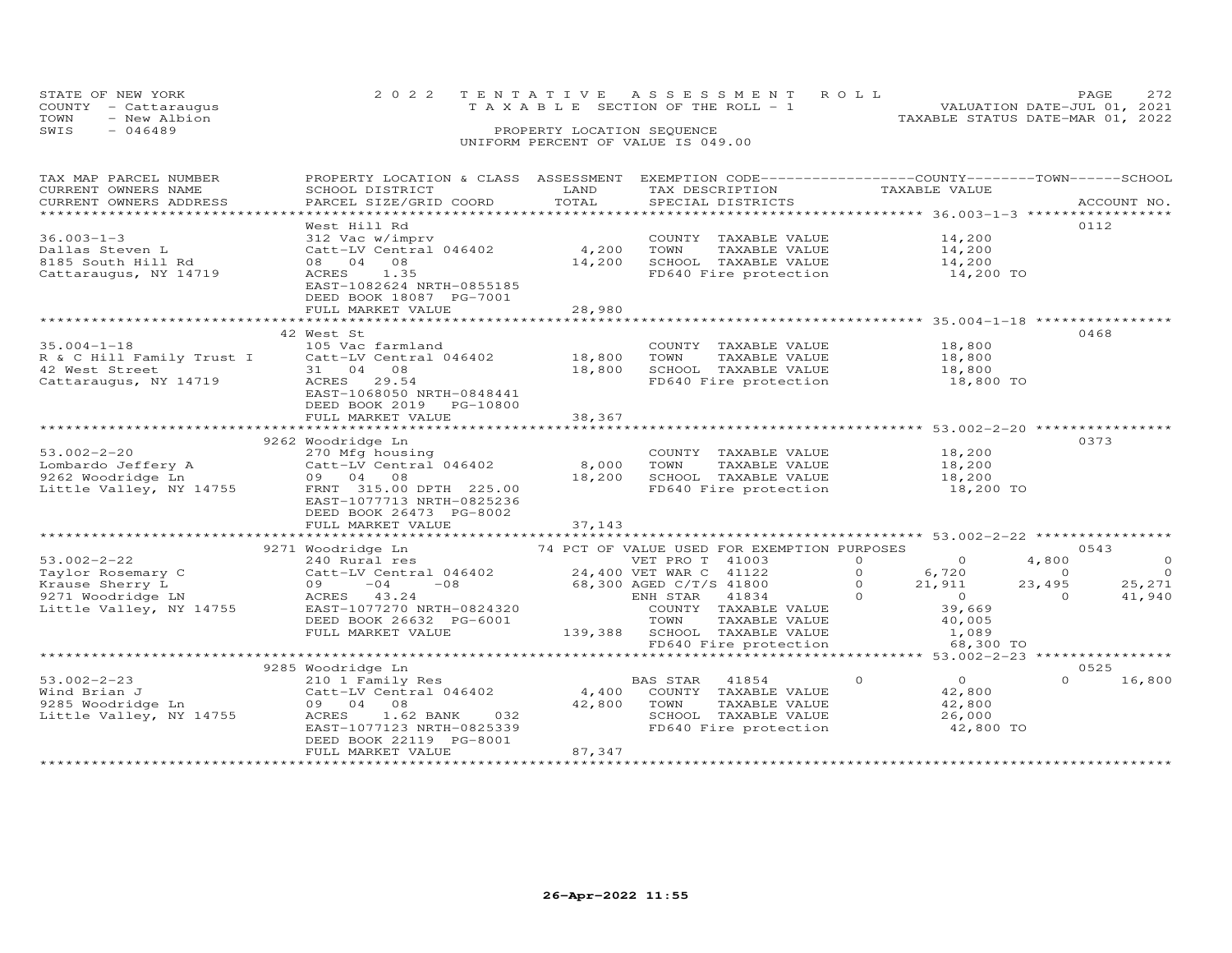| STATE OF<br>COUNTY<br>TOWN<br>SWIS | NEW YORK<br>- Cattaraugus<br>- New Albion<br>$-046489$ |                          | 2 0 2 2<br>T E N<br>T A<br>TAXABLE | Е<br>ASSES                                     | S M E N T<br>SECTION OF THE ROLL - 1 | R O L L              | TAXABLE STATUS DATE-MAR 01, 2022<br>CURRENT DATE | PAGE<br>273<br>VALUATION DATE-JUL 01, 2021<br>RPS150/V04/L015<br>4/26/2022 |
|------------------------------------|--------------------------------------------------------|--------------------------|------------------------------------|------------------------------------------------|--------------------------------------|----------------------|--------------------------------------------------|----------------------------------------------------------------------------|
|                                    |                                                        |                          | S U B<br>ROLL.                     | UNIFORM PERCENT OF VALUE IS 049.00<br>SECTION- | $-$ TOTALS                           |                      |                                                  |                                                                            |
|                                    |                                                        | ***                      | SPECIAL                            | DISTRICT                                       | SUMMARY                              | $***$                |                                                  |                                                                            |
| CODE                               | TOTAL<br>DISTRICT NAME<br>PARCELS                      | <b>EXTENSION</b><br>TYPE | <b>EXTENSION</b><br>VALUE          | AD VALOREM<br>VALUE                            | EXEMPT<br><b>AMOUNT</b>              | TAXABLE<br>VALUE     |                                                  |                                                                            |
|                                    | FD640 Fire protectio                                   | 765 TOTAL                |                                    | 34198,247                                      |                                      | 34198,247            |                                                  |                                                                            |
|                                    |                                                        | ***                      | S C H O O L                        | DISTRICT                                       | SUMMARY ***                          |                      |                                                  |                                                                            |
| CODE                               | DISTRICT NAME                                          | TOTAL<br>PARCELS         | ASSESSED<br>LAND                   | ASSESSED<br>TOTAL                              | EXEMPT<br><b>AMOUNT</b>              | TOTAL<br>TAXABLE     | STAR<br>AMOUNT                                   | STAR<br>TAXABLE                                                            |
| 046402<br>063001                   | Catt-LV Central<br>Pine Valley Central                 | 752<br>13                | 10741,762<br>276,700               | 33728,547<br>469,700                           | 753,338<br>11,061                    | 32975,209<br>458,639 | 5498,005<br>75,540                               | 27477,204<br>383,099                                                       |
|                                    | $SUB - TO T AL$                                        | 765                      | 11018,462                          | 34198,247                                      | 764,399                              | 33433,848            | 5573,545                                         | 27860,303                                                                  |
|                                    | TOTAL                                                  | 765                      | 11018,462                          | 34198,247                                      | 764,399                              | 33433,848            | 5573,545                                         | 27860,303                                                                  |

#### \*\*\* S Y S T E M C O D E S S U M M A R Y \*\*\*

#### NO SYSTEM EXEMPTIONS AT THIS LEVEL

#### \*\*\* E X E M P T I O N S U M M A R Y \*\*\*

|       |              | TOTAL   |         |         |          |
|-------|--------------|---------|---------|---------|----------|
| CODE  | DESCRIPTION  | PARCELS | COUNTY  | TOWN    | SCHOOL   |
| 41003 | VET PRO T    | 9       |         | 194,700 |          |
| 41121 | VET WAR CT   |         | 6,720   |         |          |
| 41122 | VET WAR C    | 18      | 122,355 |         |          |
| 41132 | VET COM C    | 18      | 203,490 |         |          |
| 41142 | VET DIS C    | 8       | 161,360 |         |          |
| 41162 | $CW_15_VET/$ | 8       | 44,955  |         |          |
| 41700 | AG BLDG      | 5       | 70,400  | 70,400  | 70,400   |
| 41720 | AG DIST      | 33      | 273,733 | 273,733 | 273,733  |
| 41730 | AG DISTOUT   | 5       | 32,053  | 32,053  | 32,053   |
| 41800 | AGED $C/T/S$ | 12      | 198,646 | 210,159 | 211,935  |
| 41801 | AGED C/T     | 9       | 232,768 | 238,046 |          |
| 41804 | AGED S       | 9       |         |         | 167,403  |
| 41834 | ENH STAR     | 77      |         |         | 2915,545 |
|       |              |         |         |         |          |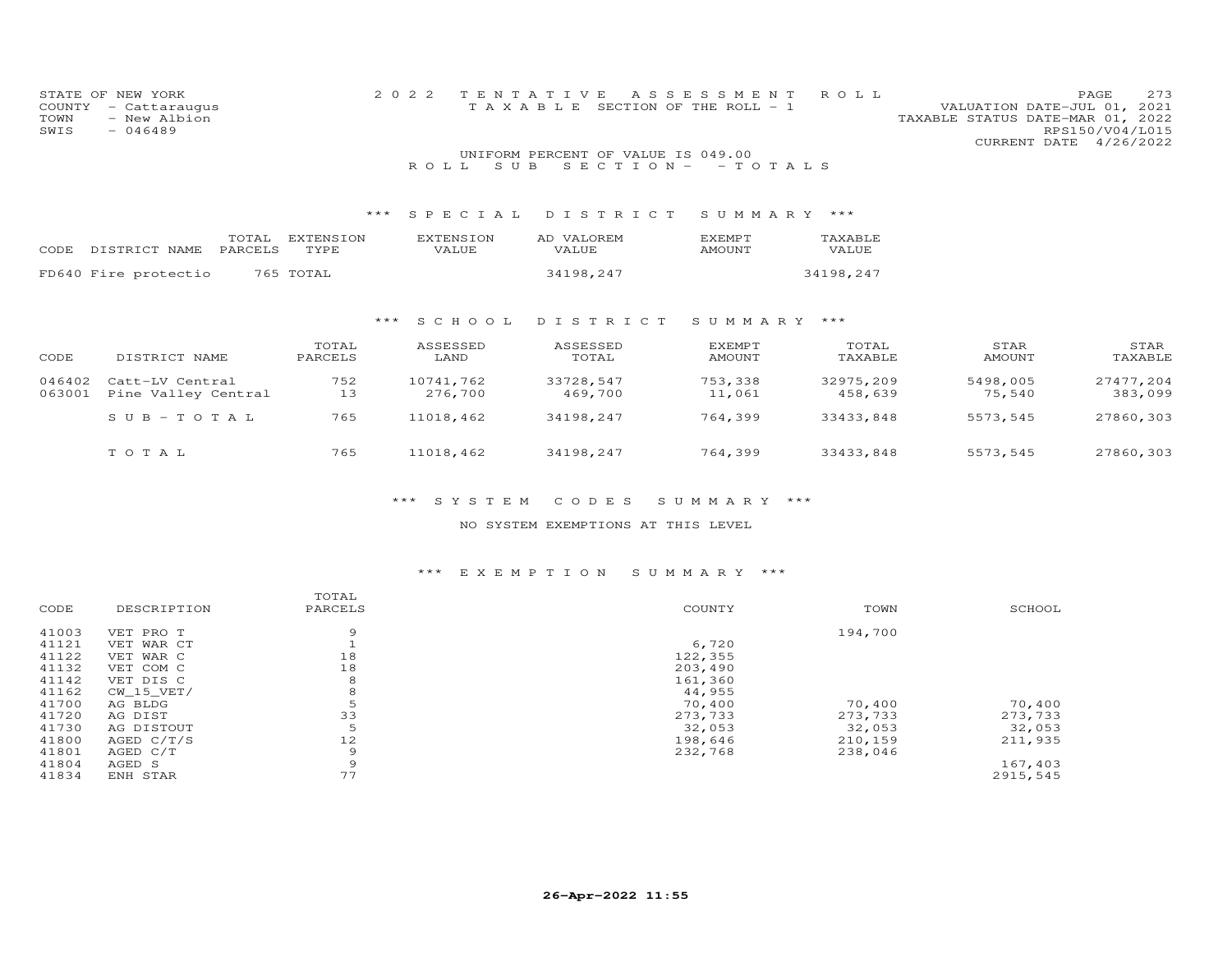| STATE OF NEW YORK    | 2022 TENTATIVE ASSESSMENT ROLL                                       | PAGE.           | 2.74 |
|----------------------|----------------------------------------------------------------------|-----------------|------|
| COUNTY - Cattaraugus | VALUATION DATE-JUL 01, 2021<br>T A X A B L E SECTION OF THE ROLL - 1 |                 |      |
| - New Albion<br>TOWN | TAXABLE STATUS DATE-MAR 01, 2022                                     |                 |      |
| $-046489$<br>SWIS    |                                                                      | RPS150/V04/L015 |      |
|                      | CURRENT DATE 4/26/2022                                               |                 |      |
|                      | UNIFORM PERCENT OF VALUE IS 049.00                                   |                 |      |
|                      | ROLL SUBSECTION - - TOTALS                                           |                 |      |

| CODE           | DESCRIPTION                            | TOTAL<br>PARCELS | COUNTY            | TOWN              | SCHOOL                        |
|----------------|----------------------------------------|------------------|-------------------|-------------------|-------------------------------|
| 41854<br>42100 | <b>BAS STAR</b><br>SILO T/C/S<br>TOTAL | 159<br>373       | 8,875<br>1355,355 | 8,875<br>1027,966 | 2658,000<br>8,875<br>6337,944 |

| <b>ROLI</b><br>SEC | DESCRIPTION | TOTAI<br>PARCELS | LAND     | <i>ISSESSED</i><br>TOTAL | TAXABLE<br>COUNTY | TAXABLE<br>TOWN | TAXABLE<br>SCHOOL | STAR<br>TAXABLE |
|--------------------|-------------|------------------|----------|--------------------------|-------------------|-----------------|-------------------|-----------------|
|                    | TAXABLE     | 765              | 1018,462 | 34198 247                | 22812<br>892      | 33170,281       | 33433.848         | 27860 303       |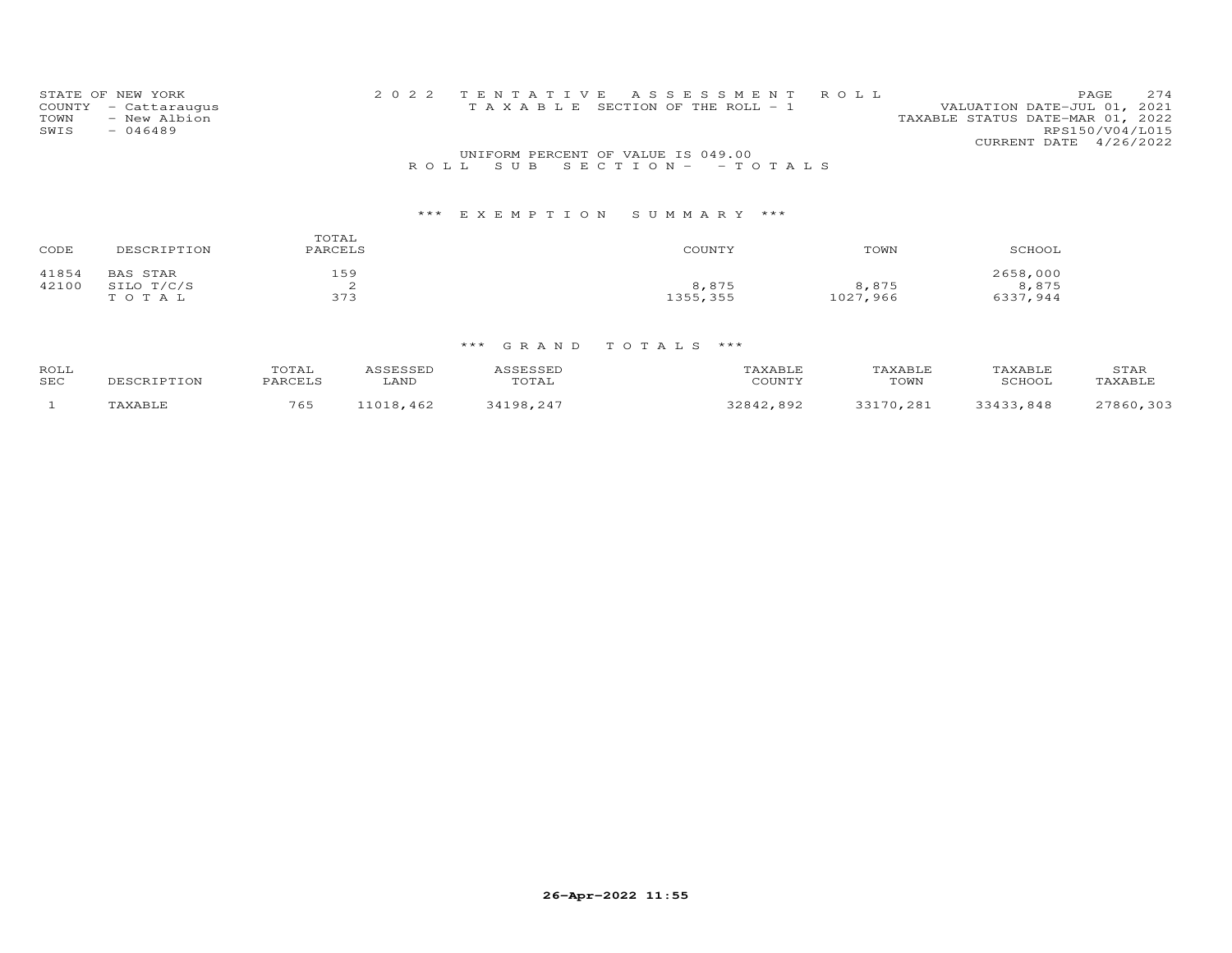| STATE OF NEW YORK<br>COUNTY - Cattaraugus<br>- New Albion<br>TOWN<br>SWIS<br>$-046489$                           | 2 0 2 2                                                                                                                                                             | TENTATIVE<br>PROPERTY LOCATION SEQUENCE | A S S E S S M E N T<br>T A X A B L E SECTION OF THE ROLL - 1<br>UNIFORM PERCENT OF VALUE IS 049.00 | ROLL<br>SUB-SECT - 1 VALUATION DATE-JUL 01, 2021<br>TAXABLE STATUS DATE-MAR 01, 2022                             | 275<br>PAGE |
|------------------------------------------------------------------------------------------------------------------|---------------------------------------------------------------------------------------------------------------------------------------------------------------------|-----------------------------------------|----------------------------------------------------------------------------------------------------|------------------------------------------------------------------------------------------------------------------|-------------|
|                                                                                                                  |                                                                                                                                                                     |                                         | UNIFORM PERCENT OF VALUE IS 049.00                                                                 |                                                                                                                  |             |
| TAX MAP PARCEL NUMBER<br>CURRENT OWNERS NAME<br>CURRENT OWNERS ADDRESS                                           | SCHOOL DISTRICT<br>PARCEL SIZE/GRID COORD                                                                                                                           | LAND<br>TOTAL                           | TAX DESCRIPTION<br>SPECIAL DISTRICTS                                                               | PROPERTY LOCATION & CLASS ASSESSMENT EXEMPTION CODE----------------COUNTY-------TOWN-----SCHOOL<br>TAXABLE VALUE | ACCOUNT NO. |
| ********************                                                                                             |                                                                                                                                                                     | ************                            |                                                                                                    | *************************************53.002-1-14.1/1 ************                                                |             |
| $53.002 - 1 - 14.1/1$<br>Pefley Oil & Gas Inc.<br>7904 Irish Rd<br>Colden, NY 14033                              | 17055 Baker, F 1<br>733 Gas well<br>Catt-LV Central 046402<br>2021 MCF 0<br>31-009-17055-00-00<br>Baker, F 1<br>FULL MARKET VALUE                                   | $\Omega$<br>$\Omega$<br>$\circ$         | COUNTY TAXABLE VALUE<br>TAXABLE VALUE<br>TOWN<br>SCHOOL TAXABLE VALUE<br>FD640 Fire protection     | 0<br>$\Omega$<br>$\Omega$<br>0 TO                                                                                | 1687        |
|                                                                                                                  |                                                                                                                                                                     |                                         |                                                                                                    | **************** 35.004-1-2./1 ************                                                                      |             |
| $35.004 - 1 - 2.71$<br>Empire Energy E&P LLC<br>PO Box 187<br>Mayville, NY 14757                                 | 23242 Catt Rod & Gun #1<br>733 Gas well<br>Catt-LV Central 046402<br>2021 mcf 1182<br>31-009-23242-00-00<br>Catt Rod & Gun #1<br>0.01<br>ACRES<br>FULL MARKET VALUE | $\circ$<br>1,330<br>2,714               | COUNTY TAXABLE VALUE<br>TOWN<br>TAXABLE VALUE<br>SCHOOL TAXABLE VALUE<br>FD640 Fire protection     | 1,330<br>1,330<br>1,330<br>1,330 TO                                                                              | 1513        |
|                                                                                                                  |                                                                                                                                                                     |                                         |                                                                                                    | ******************** 35.004-1-2./2 ********                                                                      |             |
| $35.004 - 1 - 2.72$<br>Empire Energy E&P LLC<br>PO Box 187<br>Mayville, NY 14757                                 | 23280 Catt Rod & Gun 2<br>733 Gas well<br>Catt-LV Central 046402<br>2021 MCF 538<br>31-009-23280-00-00<br>Catt Rod & Gun 2<br>ACRES<br>0.01<br>FULL MARKET VALUE    | $\Omega$<br>606<br>1,237                | COUNTY TAXABLE VALUE<br>TAXABLE VALUE<br>TOWN<br>SCHOOL TAXABLE VALUE<br>FD640 Fire protection     | 606<br>606<br>606<br>606 TO                                                                                      | 1514        |
|                                                                                                                  | **************************                                                                                                                                          |                                         |                                                                                                    |                                                                                                                  |             |
| $44.003 - 1 - 12.1/1$<br>Pefley Oil & Gas Inc.<br>7904 Irish Rd<br>Colden, NY 14033                              | 16269 Frentz, A 1<br>733 Gas well<br>Catt-LV Central 046402<br>2021 MCF 0<br>31-009-162690000<br>Frentz, A 1                                                        | $\circ$<br>$\Omega$                     | COUNTY TAXABLE VALUE<br>TOWN<br>TAXABLE VALUE<br>SCHOOL TAXABLE VALUE<br>FD640 Fire protection     | $\Omega$<br>$\Omega$<br>$\Omega$<br>0 <sub>T</sub>                                                               | 1686        |
|                                                                                                                  | FULL MARKET VALUE                                                                                                                                                   | $\Omega$                                |                                                                                                    |                                                                                                                  |             |
| $35.003 - 1 - 13.1/1$<br>Greenridge Oil Company, LLC<br>Clifton Schoolroy<br>PO Box 970<br>Mill Valley, CA 94942 | 17067 Irish, I 1<br>733 Gas well<br>Catt-LV Central 046402<br>2021 MCF 150<br>31-009-17067-00-00<br>Irish, I 1<br>FULL MARKET VALUE                                 | $\Omega$<br>169<br>345                  | COUNTY TAXABLE VALUE<br>TOWN<br>TAXABLE VALUE<br>SCHOOL TAXABLE VALUE<br>FD640 Fire protection     | 169<br>169<br>169<br>169 TO                                                                                      | 1688        |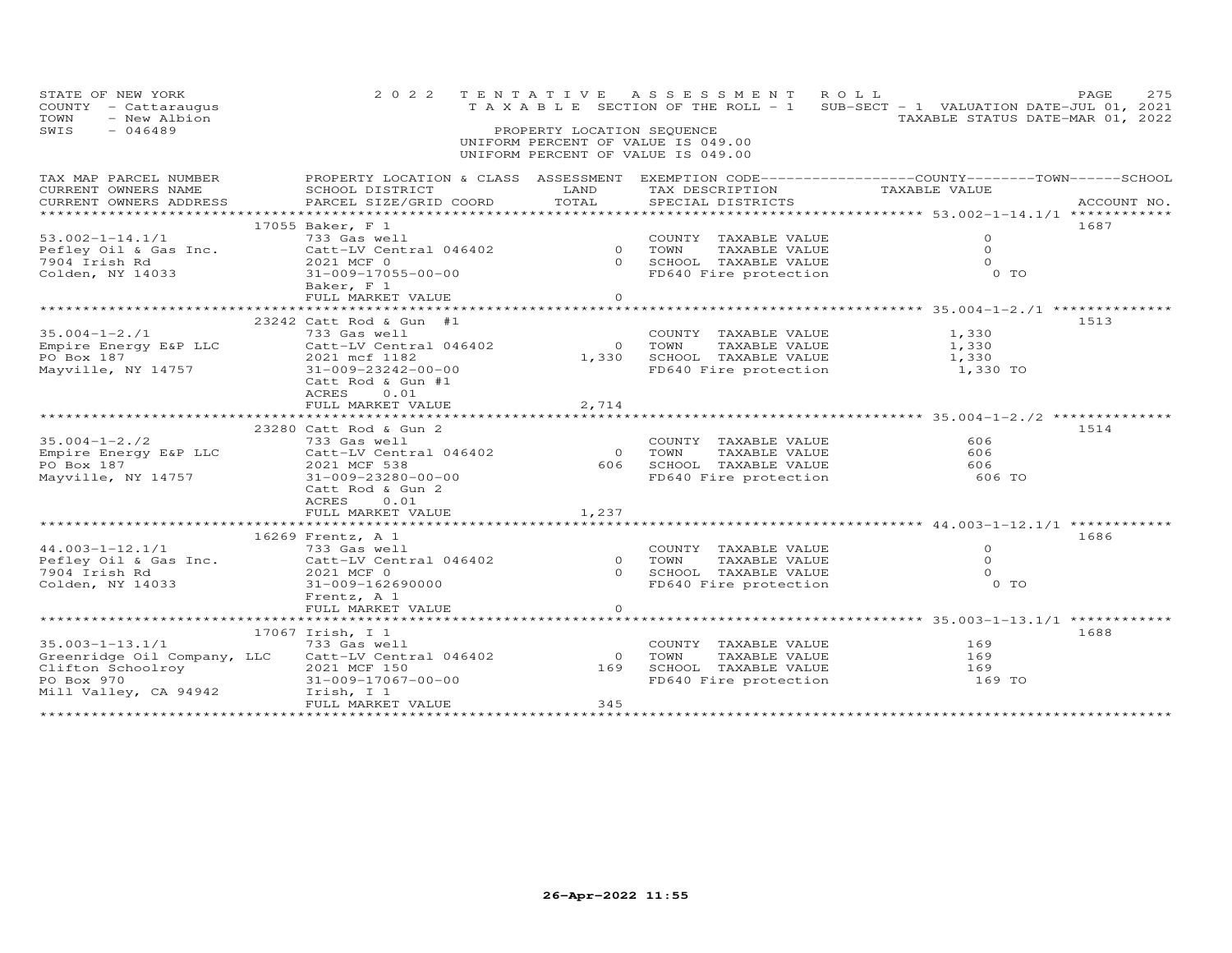| STATE OF NEW YORK<br>COUNTY - Cattaraugus<br>- New Albion<br>TOWN<br>SWIS<br>$-046489$         | 2 0 2 2                                                                                                                                      | PROPERTY LOCATION SEQUENCE | TENTATIVE ASSESSMENT ROLL<br>UNIFORM PERCENT OF VALUE IS 049.00<br>UNIFORM PERCENT OF VALUE IS 049.00 | T A X A B L E SECTION OF THE ROLL - 1 SUB-SECT - 1 VALUATION DATE-JUL 01, 2021<br>TAXABLE STATUS DATE-MAR 01, 2022 | PAGE<br>276 |
|------------------------------------------------------------------------------------------------|----------------------------------------------------------------------------------------------------------------------------------------------|----------------------------|-------------------------------------------------------------------------------------------------------|--------------------------------------------------------------------------------------------------------------------|-------------|
| TAX MAP PARCEL NUMBER<br>CURRENT OWNERS NAME<br>CURRENT OWNERS ADDRESS<br>******************** | PROPERTY LOCATION & CLASS ASSESSMENT EXEMPTION CODE----------------COUNTY-------TOWN-----SCHOOL<br>SCHOOL DISTRICT<br>PARCEL SIZE/GRID COORD | LAND<br>TOTAL              | TAX DESCRIPTION<br>SPECIAL DISTRICTS                                                                  | TAXABLE VALUE                                                                                                      | ACCOUNT NO. |
|                                                                                                | 15915 Marcus, J 1                                                                                                                            |                            |                                                                                                       |                                                                                                                    | 1684        |
| $35.003 - 1 - 4.3/1$                                                                           | 733 Gas well                                                                                                                                 |                            | COUNTY TAXABLE VALUE                                                                                  | $\circ$                                                                                                            |             |
|                                                                                                | Greenridge Oil Company, LLC Catt-LV Central 046402                                                                                           | $\circ$                    | TAXABLE VALUE<br>TOWN                                                                                 | $\Omega$                                                                                                           |             |
| PO Box 970                                                                                     | 2021 MCF 0                                                                                                                                   | $\Omega$                   | SCHOOL TAXABLE VALUE                                                                                  | $\Omega$                                                                                                           |             |
| Mill Valley, CA 94942                                                                          | 31-009-15915-00-00                                                                                                                           |                            | FD640 Fire protection                                                                                 | $0$ TO                                                                                                             |             |
|                                                                                                | Marcus, J 1                                                                                                                                  |                            |                                                                                                       |                                                                                                                    |             |
|                                                                                                | FULL MARKET VALUE                                                                                                                            | $\circ$                    |                                                                                                       | ********************* 44.001-1-29./2 **********                                                                    |             |
|                                                                                                | 22534 Moody, B 1                                                                                                                             |                            |                                                                                                       |                                                                                                                    | 1228        |
| $44.001 - 1 - 29.72$                                                                           | 733 Gas well                                                                                                                                 |                            | COUNTY TAXABLE VALUE                                                                                  | 96                                                                                                                 |             |
|                                                                                                | PPP Future Development, Inc. Catt-LV Central 046402                                                                                          | $\overline{0}$             | TOWN<br>TAXABLE VALUE                                                                                 | 96                                                                                                                 |             |
| 9489 Alexander Rd                                                                              | 2020 mcf 77                                                                                                                                  | 96 -                       | SCHOOL TAXABLE VALUE                                                                                  | 96                                                                                                                 |             |
| Alexander, NY 14005                                                                            | 31-009-22534-00-00                                                                                                                           |                            | FD640 Fire protection                                                                                 | 96 TO                                                                                                              |             |
|                                                                                                | Moody, $B_1$<br>0.01<br>ACRES<br>EAST-1065080 NRTH-0839245                                                                                   |                            |                                                                                                       |                                                                                                                    |             |
|                                                                                                | FULL MARKET VALUE                                                                                                                            | 196                        |                                                                                                       |                                                                                                                    |             |
|                                                                                                |                                                                                                                                              |                            |                                                                                                       |                                                                                                                    |             |
|                                                                                                | 15914 Mosher C1                                                                                                                              |                            |                                                                                                       |                                                                                                                    | 1682        |
| $35.004 - 1 - 25.71$                                                                           | 733 Gas well                                                                                                                                 |                            | COUNTY TAXABLE VALUE                                                                                  | $\Omega$                                                                                                           |             |
| Pefley Oil & Gas                                                                               | Catt-LV Central 046402                                                                                                                       | $\overline{0}$             | TAXABLE VALUE<br>TOWN                                                                                 | $\Omega$                                                                                                           |             |
| 7904 Irish Rd                                                                                  | 2021 MCF 0                                                                                                                                   | $\Omega$                   | SCHOOL TAXABLE VALUE                                                                                  | $\Omega$                                                                                                           |             |
| Colden, NY 14033                                                                               | 31-009-15914-0000                                                                                                                            |                            | FD640 Fire protection                                                                                 | $0$ TO                                                                                                             |             |
|                                                                                                | Mosher, C 1                                                                                                                                  |                            |                                                                                                       |                                                                                                                    |             |
|                                                                                                | FULL MARKET VALUE                                                                                                                            | $\circ$                    |                                                                                                       |                                                                                                                    |             |
|                                                                                                |                                                                                                                                              |                            |                                                                                                       |                                                                                                                    |             |
|                                                                                                | 15913 Peters F 1                                                                                                                             |                            |                                                                                                       |                                                                                                                    | 1683        |
| $44.002 - 1 - 14.5/1$                                                                          | 733 Gas well                                                                                                                                 |                            | COUNTY TAXABLE VALUE                                                                                  | 169                                                                                                                |             |
|                                                                                                | Greenridge Oil Company, LLC Catt-LV Central 046402                                                                                           | $\overline{O}$             | TOWN<br>TAXABLE VALUE                                                                                 | 169                                                                                                                |             |
| PO Box 970                                                                                     | 2021 MCF 150                                                                                                                                 | 169                        | SCHOOL TAXABLE VALUE                                                                                  | 169                                                                                                                |             |
| Mill Valley, CA 94942                                                                          | 31-009-15913-00-00                                                                                                                           |                            | FD640 Fire protection                                                                                 | 169 TO                                                                                                             |             |
|                                                                                                | Peters F 1                                                                                                                                   | 345                        |                                                                                                       |                                                                                                                    |             |
|                                                                                                | FULL MARKET VALUE<br>***********************                                                                                                 |                            |                                                                                                       | ********* 35.003-1-14.1/1 *********                                                                                |             |
|                                                                                                | 21774 Pfitzer 1                                                                                                                              |                            |                                                                                                       |                                                                                                                    | 1690        |
| $35.003 - 1 - 14.1/1$                                                                          | 733 Gas well                                                                                                                                 |                            | COUNTY TAXABLE VALUE                                                                                  | $\circ$                                                                                                            |             |
|                                                                                                | Greenridge Oil Company, LLC Catt-LV Central 046402                                                                                           | $\Omega$                   | TAXABLE VALUE<br>TOWN                                                                                 | $\Omega$                                                                                                           |             |
| PO Box 970                                                                                     | 2021 MCF 0                                                                                                                                   | $\Omega$                   | SCHOOL TAXABLE VALUE                                                                                  | $\Omega$                                                                                                           |             |
| Mill Valley, CA 94942                                                                          | 31-009-21774-00-00                                                                                                                           |                            | FD640 Fire protection                                                                                 | 0 TO                                                                                                               |             |
|                                                                                                | Pfitzer 1                                                                                                                                    |                            |                                                                                                       |                                                                                                                    |             |
|                                                                                                | FULL MARKET VALUE                                                                                                                            | $\Omega$                   |                                                                                                       |                                                                                                                    |             |
|                                                                                                |                                                                                                                                              |                            |                                                                                                       |                                                                                                                    |             |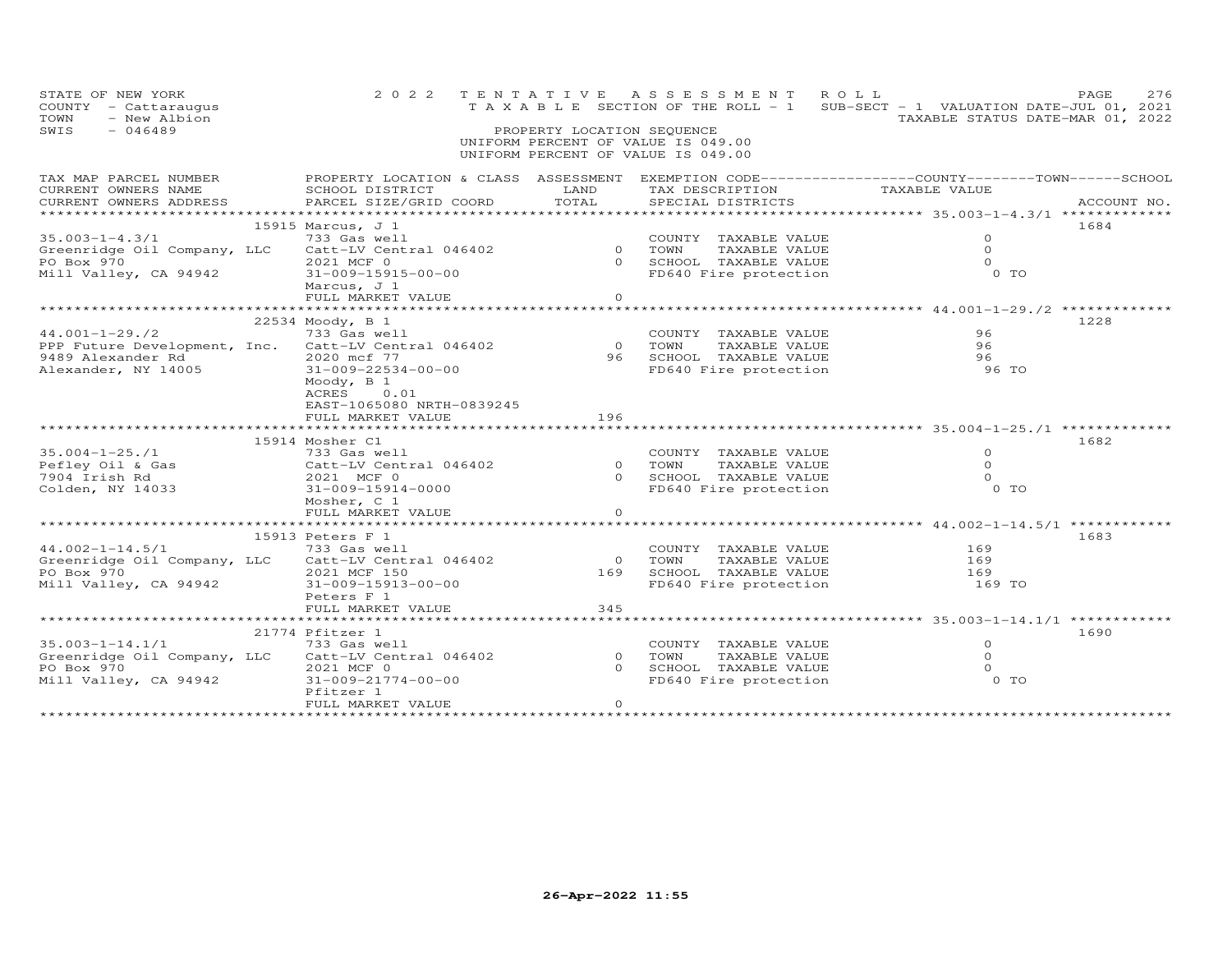| STATE OF NEW YORK<br>COUNTY - Cattaraugus<br>- New Albion<br>TOWN<br>SWIS<br>$-046489$ | 2 0 2 2                                                                                                                                        | PROPERTY LOCATION SEQUENCE | TENTATIVE ASSESSMENT ROLL<br>UNIFORM PERCENT OF VALUE IS 049.00<br>UNIFORM PERCENT OF VALUE IS 049.00 | TAXABLE SECTION OF THE ROLL - 1 SUB-SECT - 1 VALUATION DATE-JUL 01, 2021 | PAGE<br>277<br>TAXABLE STATUS DATE-MAR 01, 2022 |
|----------------------------------------------------------------------------------------|------------------------------------------------------------------------------------------------------------------------------------------------|----------------------------|-------------------------------------------------------------------------------------------------------|--------------------------------------------------------------------------|-------------------------------------------------|
| TAX MAP PARCEL NUMBER<br>CURRENT OWNERS NAME                                           | PROPERTY LOCATION & CLASS ASSESSMENT EXEMPTION CODE-----------------COUNTY-------TOWN------SCHOOL<br>SCHOOL DISTRICT<br>PARCEL SIZE/GRID COORD | LAND<br>TOTAL              |                                                                                                       | TAX DESCRIPTION TAXABLE VALUE                                            |                                                 |
| CURRENT OWNERS ADDRESS                                                                 |                                                                                                                                                |                            | SPECIAL DISTRICTS                                                                                     |                                                                          | ACCOUNT NO.                                     |
|                                                                                        | 21199 Pfitzer 2                                                                                                                                |                            |                                                                                                       |                                                                          | 1689                                            |
| $35.003 - 1 - 14.1/2$                                                                  | 733 Gas well                                                                                                                                   |                            | COUNTY TAXABLE VALUE                                                                                  | 84                                                                       |                                                 |
| Greenridge Oil Company, Inc. Catt-LV Central 046402                                    |                                                                                                                                                | $\overline{O}$             | TOWN<br>TAXABLE VALUE                                                                                 | 84                                                                       |                                                 |
|                                                                                        | 2021 MCF 75                                                                                                                                    | 84                         | SCHOOL TAXABLE VALUE                                                                                  | 84                                                                       |                                                 |
| PO Box 970<br>Mill Valley, CA 94942                                                    | 31-009-21199-00-00                                                                                                                             |                            | FD640 Fire protection                                                                                 | 84 TO                                                                    |                                                 |
|                                                                                        | Pfitzer 2                                                                                                                                      |                            |                                                                                                       |                                                                          |                                                 |
|                                                                                        | FULL MARKET VALUE                                                                                                                              | 171                        |                                                                                                       |                                                                          |                                                 |
|                                                                                        |                                                                                                                                                |                            |                                                                                                       |                                                                          |                                                 |
|                                                                                        | 16809 Priest D1<br>733 Gas well                                                                                                                |                            | COUNTY TAXABLE VALUE                                                                                  | $\Omega$                                                                 | 1681                                            |
| $44.001 - 1 - 12.2/1$<br>Pefley Oil & Gas Inc                                          | Catt-LV Central 046402                                                                                                                         | $\overline{O}$             | TOWN<br>TAXABLE VALUE                                                                                 | $\circ$                                                                  |                                                 |
| 7904 Irish Rd                                                                          | 2021 MCF 0                                                                                                                                     |                            | 0 SCHOOL TAXABLE VALUE                                                                                | $\Omega$                                                                 |                                                 |
| Colden, NY 14033                                                                       | 31-009-16809-00-00                                                                                                                             |                            | FD640 Fire protection                                                                                 | $0$ TO                                                                   |                                                 |
|                                                                                        | Priest D1                                                                                                                                      |                            |                                                                                                       |                                                                          |                                                 |
|                                                                                        | FULL MARKET VALUE                                                                                                                              | $\circ$                    |                                                                                                       |                                                                          |                                                 |
|                                                                                        |                                                                                                                                                |                            |                                                                                                       |                                                                          |                                                 |
|                                                                                        | Reid M. 1 Rd                                                                                                                                   |                            |                                                                                                       |                                                                          | 1228                                            |
| $44.001 - 1 - 1.71$                                                                    | 733 Gas well                                                                                                                                   |                            | COUNTY TAXABLE VALUE                                                                                  | $\mathbf{1}$                                                             |                                                 |
| The Beauty View Farm Trust Catt-LV Central 046402                                      |                                                                                                                                                |                            | 0 TOWN<br>TAXABLE VALUE                                                                               | $\overline{1}$                                                           |                                                 |
| Cecelia R. Lullo                                                                       | 2020 mcf 1                                                                                                                                     |                            | 1 SCHOOL TAXABLE VALUE                                                                                | $\mathbf{1}$                                                             |                                                 |
| 30 Center St                                                                           | 31-009-22563-00-00                                                                                                                             |                            | FD640 Fire protection                                                                                 | 1 <sub>T</sub>                                                           |                                                 |
| Batavia, NY 14020                                                                      | Reid M. 1<br>ACRES<br>0.01                                                                                                                     |                            |                                                                                                       |                                                                          |                                                 |
|                                                                                        | EAST-1065080 NRTH-0839245                                                                                                                      |                            |                                                                                                       |                                                                          |                                                 |
|                                                                                        | FULL MARKET VALUE                                                                                                                              | 2                          |                                                                                                       |                                                                          |                                                 |
|                                                                                        | ************************                                                                                                                       |                            |                                                                                                       |                                                                          |                                                 |
|                                                                                        | 22069 Schwartz 3                                                                                                                               |                            |                                                                                                       |                                                                          | 1515                                            |
| 54.001-1-24./1                                                                         | 733 Gas well                                                                                                                                   |                            | COUNTY TAXABLE VALUE                                                                                  | 352                                                                      |                                                 |
| Empire Energy E&P LLC                                                                  | Catt-LV Central 046402                                                                                                                         | $\overline{0}$             | TAXABLE VALUE<br>TOWN                                                                                 | 352                                                                      |                                                 |
| PO Box 187                                                                             | 2021 mcf 313                                                                                                                                   |                            | 352 SCHOOL TAXABLE VALUE                                                                              | 352                                                                      |                                                 |
| Mayville, NY 14757                                                                     | 31-009-22069-00-00                                                                                                                             |                            | FD640 Fire protection                                                                                 | 352 TO                                                                   |                                                 |
|                                                                                        | Schwarz 3                                                                                                                                      |                            |                                                                                                       |                                                                          |                                                 |
|                                                                                        | ACRES<br>0.01<br>FULL MARKET VALUE                                                                                                             | 718                        |                                                                                                       |                                                                          |                                                 |
|                                                                                        |                                                                                                                                                |                            |                                                                                                       |                                                                          |                                                 |
|                                                                                        | 23244 Tussing 2                                                                                                                                |                            |                                                                                                       |                                                                          | 1512                                            |
| $35.004 - 1 - 1.71$                                                                    | 733 Gas well                                                                                                                                   |                            | COUNTY TAXABLE VALUE                                                                                  | 814                                                                      |                                                 |
| Empire Energy E&P LLC                                                                  | Catt-LV Central 046402                                                                                                                         | $\overline{0}$             | TOWN<br>TAXABLE VALUE                                                                                 | 814                                                                      |                                                 |
| PO Box 187                                                                             | 2021 MCF 723                                                                                                                                   |                            | 814 SCHOOL TAXABLE VALUE                                                                              | 814                                                                      |                                                 |
| Mayville, NY 14757                                                                     | 31-009-23422-00-00                                                                                                                             |                            | FD640 Fire protection                                                                                 | 814 TO                                                                   |                                                 |
|                                                                                        | Tussing 2                                                                                                                                      |                            |                                                                                                       |                                                                          |                                                 |
|                                                                                        | ACRES<br>0.01                                                                                                                                  |                            |                                                                                                       |                                                                          |                                                 |
|                                                                                        | FULL MARKET VALUE                                                                                                                              | 1,661                      |                                                                                                       |                                                                          |                                                 |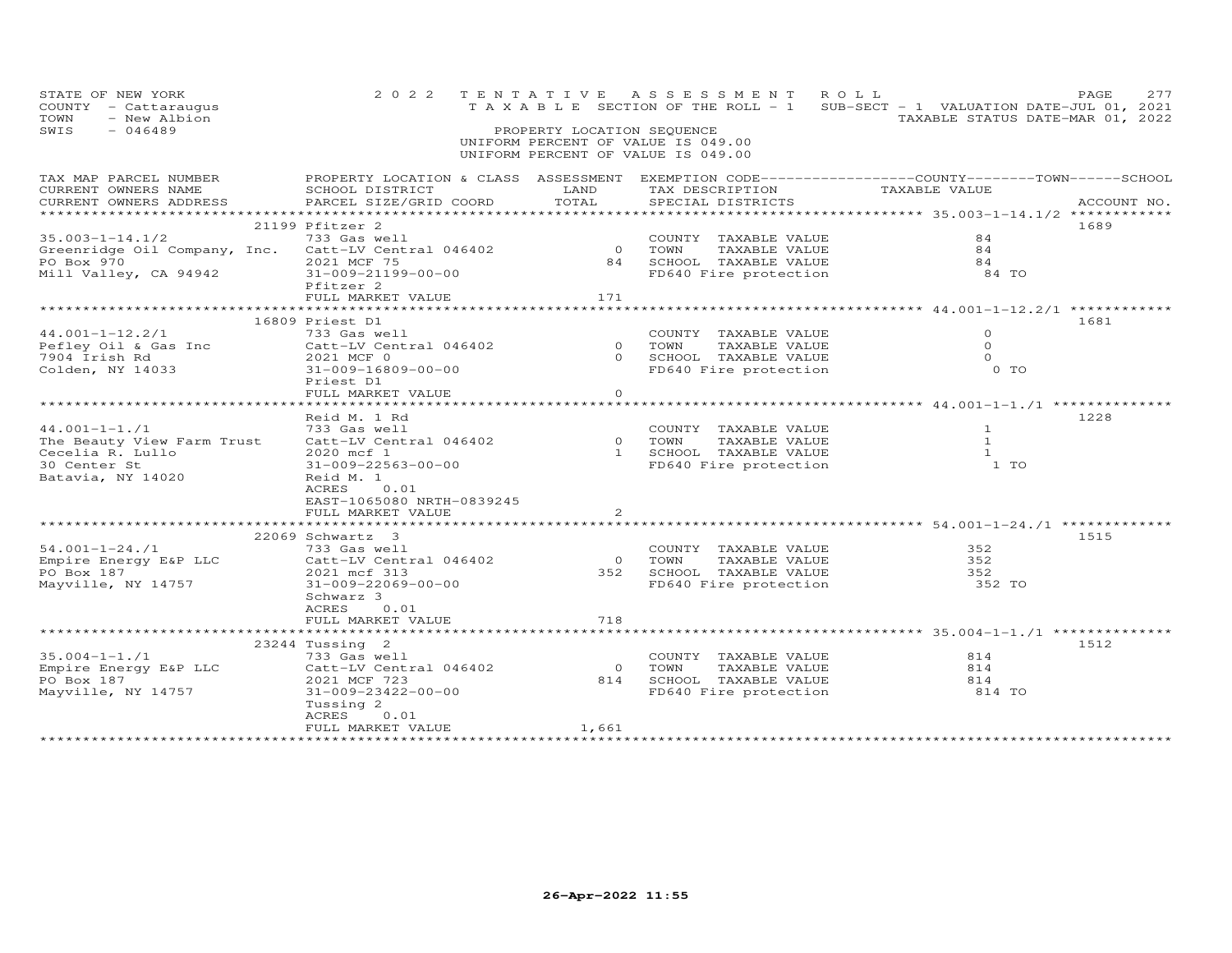| STATE OF NEW YORK<br>COUNTY<br>- Cattaraugus<br>- New Albion<br>TOWN<br>SWIS<br>$-046489$ | 2 0 2 2                              | TENTATIVE<br>PROPERTY LOCATION SEQUENCE | ASSESSMENT ROLL<br>UNIFORM PERCENT OF VALUE IS 049.00<br>UNIFORM PERCENT OF VALUE IS 049.00 | T A X A B L E SECTION OF THE ROLL - 1 SUB-SECT - 1 VALUATION DATE-JUL 01, 2021<br>TAXABLE STATUS DATE-MAR 01, 2022 | 278<br>PAGE                  |
|-------------------------------------------------------------------------------------------|--------------------------------------|-----------------------------------------|---------------------------------------------------------------------------------------------|--------------------------------------------------------------------------------------------------------------------|------------------------------|
| TAX MAP PARCEL NUMBER                                                                     | PROPERTY LOCATION & CLASS ASSESSMENT |                                         |                                                                                             | EXEMPTION CODE-----------------COUNTY-------TOWN------SCHOOL                                                       |                              |
| CURRENT OWNERS NAME                                                                       | SCHOOL DISTRICT                      | LAND                                    | TAX DESCRIPTION                                                                             | TAXABLE VALUE                                                                                                      |                              |
| CURRENT OWNERS ADDRESS                                                                    | PARCEL SIZE/GRID COORD TOTAL         |                                         | SPECIAL DISTRICTS                                                                           |                                                                                                                    | ACCOUNT NO.<br>************* |
|                                                                                           |                                      |                                         |                                                                                             |                                                                                                                    | 1511                         |
| $35.004 - 1 - 30.71$                                                                      | 23243 Tussing 1<br>733 Gas well      |                                         | COUNTY<br>TAXABLE VALUE                                                                     | 125                                                                                                                |                              |
| Empire Energy E&P LLC                                                                     | Catt-LV Central 046402               | $\overline{0}$                          | TAXABLE VALUE<br>TOWN                                                                       | 125                                                                                                                |                              |
| PO Box 187                                                                                | 2021 MCF 111                         | 125                                     | SCHOOL<br>TAXABLE VALUE                                                                     | 125                                                                                                                |                              |
| Mayville, NY 14757                                                                        | 31-009-23243-00-00                   |                                         | FD640 Fire protection                                                                       | 125 TO                                                                                                             |                              |
|                                                                                           | Tussing 1                            |                                         |                                                                                             |                                                                                                                    |                              |
|                                                                                           | ACRES 0.01                           |                                         |                                                                                             |                                                                                                                    |                              |
|                                                                                           | FULL MARKET VALUE                    | 255                                     |                                                                                             |                                                                                                                    |                              |
|                                                                                           |                                      |                                         |                                                                                             |                                                                                                                    | ************                 |
|                                                                                           | 16268 Wright, W 1                    |                                         |                                                                                             |                                                                                                                    | 1685                         |
| $53.001 - 1 - 25.1/1$                                                                     | 733 Gas well                         |                                         | COUNTY<br>TAXABLE VALUE                                                                     | $\circ$                                                                                                            |                              |
| Pefley Oil & Gas Inc.                                                                     | Catt-LV Central 046402               | $\circ$                                 | TAXABLE VALUE<br>TOWN                                                                       | $\circ$                                                                                                            |                              |
| 7904 Irish Rd                                                                             | 2021 MCF 0                           | $\Omega$                                | SCHOOL<br>TAXABLE VALUE                                                                     |                                                                                                                    |                              |
| Colden, NY 14033                                                                          | 31-009-16268-00-00                   |                                         | FD640 Fire protection                                                                       | $0$ TO                                                                                                             |                              |
|                                                                                           | Wright, W1                           |                                         |                                                                                             |                                                                                                                    |                              |
|                                                                                           | FULL MARKET VALUE                    | $\circ$                                 |                                                                                             |                                                                                                                    |                              |
|                                                                                           |                                      |                                         |                                                                                             |                                                                                                                    |                              |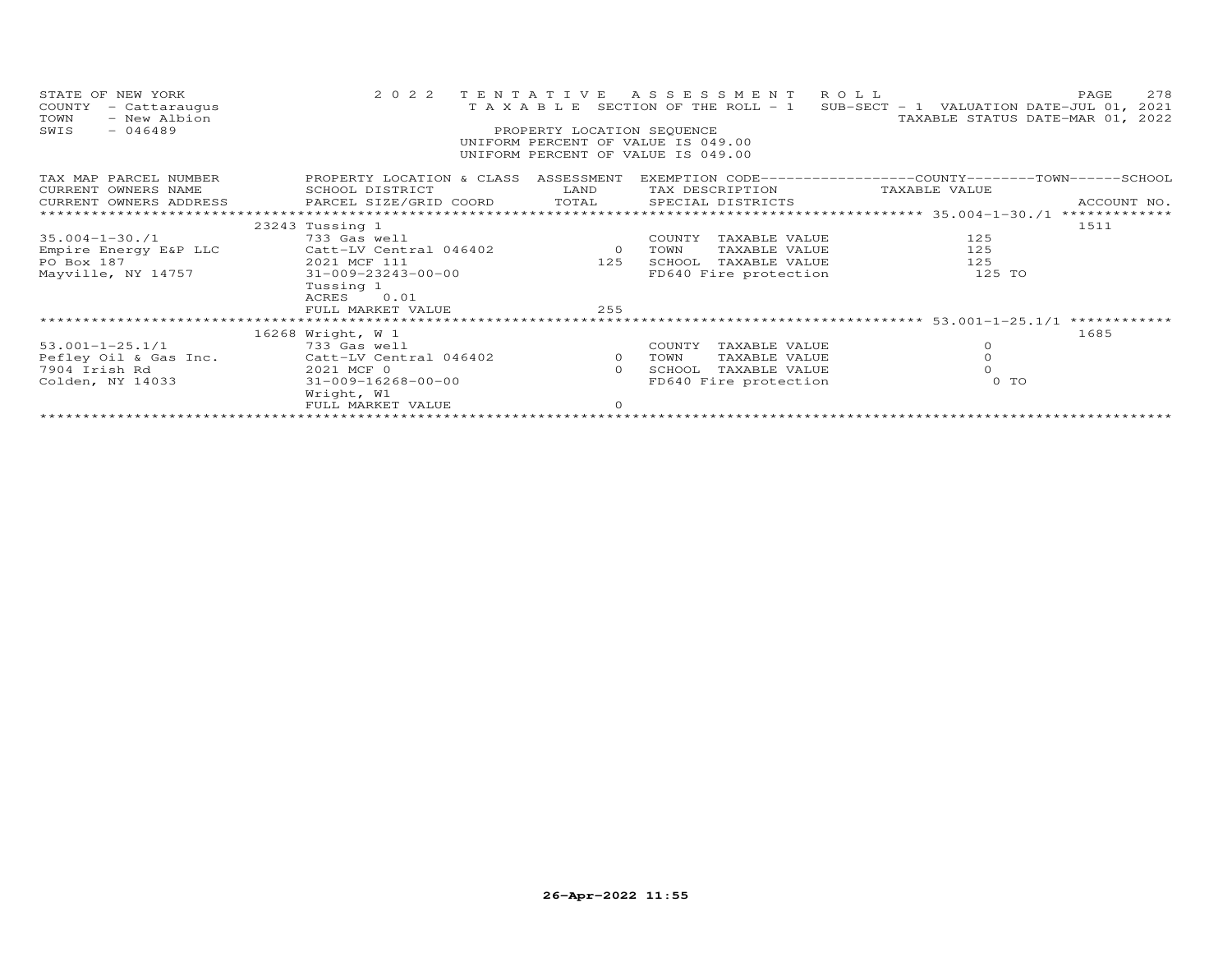| STATE OF NEW YORK<br>COUNTY<br>- Cattaraugus<br>TOWN<br>- New Albion<br>SWIS<br>$-046489$ | 2 0 2 2                   | TENTATIVE<br>TAXABLE SECTION OF THE ROLL - 1                 | ASSESSMENT              | ROLL                    | 279<br>PAGE<br>SUB-SECT - 1 VALUATION DATE-JUL 01, 2021<br>TAXABLE STATUS DATE-MAR 01, 2022<br>RPS150/V04/L015<br>CURRENT DATE 4/26/2022 |
|-------------------------------------------------------------------------------------------|---------------------------|--------------------------------------------------------------|-------------------------|-------------------------|------------------------------------------------------------------------------------------------------------------------------------------|
|                                                                                           | S U B<br>ROLL.            | UNIFORM PERCENT OF VALUE IS 049.00<br>SECTION - $1$ - TOTALS |                         |                         |                                                                                                                                          |
|                                                                                           |                           |                                                              |                         |                         |                                                                                                                                          |
|                                                                                           | ***<br>SPECIAL            | DISTRICT                                                     | SUMMARY ***             |                         |                                                                                                                                          |
| TOTAL<br>EXTENSION<br>PARCELS<br>DISTRICT NAME<br>TYPE<br>CODE                            | <b>EXTENSION</b><br>VALUE | AD VALOREM<br><b>VALUE</b>                                   | EXEMPT<br><b>AMOUNT</b> | TAXABLE<br><b>VALUE</b> |                                                                                                                                          |
|                                                                                           |                           |                                                              |                         |                         |                                                                                                                                          |
| FD640 Fire protectio<br>17 TOTAL                                                          |                           | 3,746                                                        |                         | 3,746                   |                                                                                                                                          |
|                                                                                           |                           |                                                              |                         |                         |                                                                                                                                          |
|                                                                                           | S C H O O L<br>***        | DISTRICT                                                     | SUMMARY ***             |                         |                                                                                                                                          |
| TOTAL<br>CODE<br>DISTRICT NAME<br>PARCELS                                                 | ASSESSED<br>LAND          | ASSESSED<br>TOTAL                                            | EXEMPT<br><b>AMOUNT</b> | TOTAL<br>TAXABLE        | STAR<br>STAR<br><b>AMOUNT</b><br>TAXABLE                                                                                                 |
| 17<br>046402<br>Catt-LV Central                                                           |                           | 3,746                                                        |                         | 3,746                   | 3,746                                                                                                                                    |
| 17<br>$SUB - TO TAL$                                                                      |                           | 3,746                                                        |                         | 3,746                   | 3,746                                                                                                                                    |
| 17<br>TOTAL                                                                               |                           | 3,746                                                        |                         | 3,746                   | 3,746                                                                                                                                    |
|                                                                                           | $***$<br>SYSTEM           | CODES                                                        | SUMMARY ***             |                         |                                                                                                                                          |
|                                                                                           |                           | NO SYSTEM EXEMPTIONS AT THIS LEVEL                           |                         |                         |                                                                                                                                          |

NO EXEMPTIONS AT THIS LEVEL

| ROLL<br><b>SEC</b> | 17 J | .<br>LAND | $m \wedge m \wedge r$<br>'TAL | .<br>COTINT | $T$ $\cap$ $\overline{M}$<br>∪w₽ | SCHOOT                   | <b>STAR</b> |
|--------------------|------|-----------|-------------------------------|-------------|----------------------------------|--------------------------|-------------|
|                    | $-$  |           |                               |             |                                  | $\overline{\phantom{0}}$ | 7.1<br>4 t  |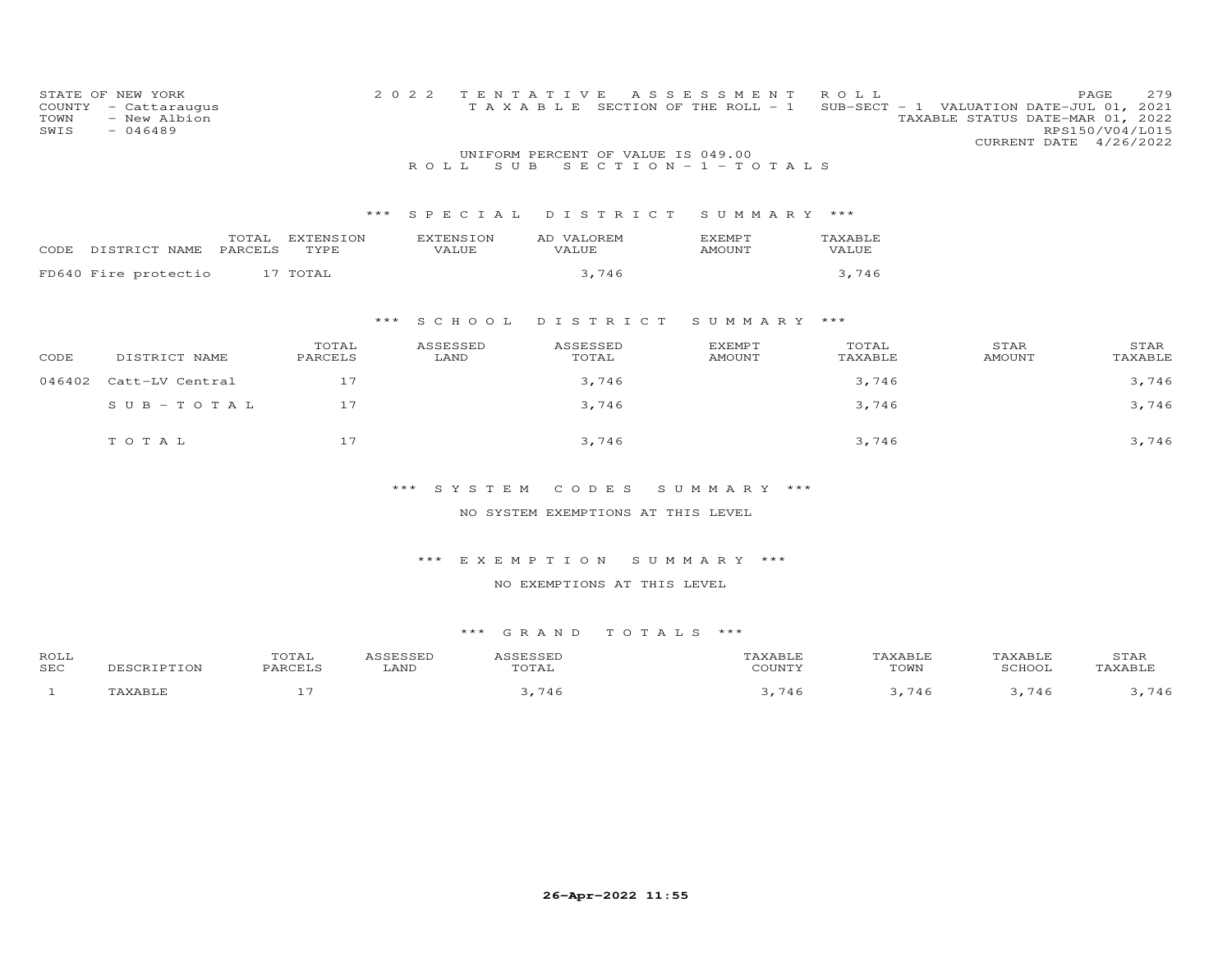| STATE OF NEW YORK<br>COUNTY<br>- Cattaraugus<br>- New Albion<br>TOWN<br>$-046489$<br>SWIS                                                                         | 2 0 2 2                                                                                                                                                                                                                                                                                         | PROPERTY LOCATION SEQUENCE | UNIFORM PERCENT OF VALUE IS 049.00<br>UNIFORM PERCENT OF VALUE IS 049.00 | TENTATIVE ASSESSMENT ROLL                                                                |          | T A X A B L E SECTION OF THE ROLL - 1 SUB-SECT - 3 VALUATION DATE-JUL 01, 2021<br>TAXABLE STATUS DATE-MAR 01, 2022 | PAGE             | 280      |
|-------------------------------------------------------------------------------------------------------------------------------------------------------------------|-------------------------------------------------------------------------------------------------------------------------------------------------------------------------------------------------------------------------------------------------------------------------------------------------|----------------------------|--------------------------------------------------------------------------|------------------------------------------------------------------------------------------|----------|--------------------------------------------------------------------------------------------------------------------|------------------|----------|
| TAX MAP PARCEL NUMBER<br>CURRENT OWNERS NAME<br>CURRENT OWNERS ADDRESS                                                                                            | PROPERTY LOCATION & CLASS ASSESSMENT EXEMPTION CODE----------------COUNTY-------TOWN------SCHOOL<br><b>EXAMPLE SERVICE SERVICE SERVICE SERVICE SERVICE SERVICE SERVICE SERVICE SERVICE SERVICE SERVICE SERVICE SERVICE</b><br>SCHOOL DISTRICT<br>PARCEL SIZE/GRID COORD TOTAL SPECIAL DISTRICTS |                            |                                                                          |                                                                                          |          | TAX DESCRIPTION TAXABLE VALUE                                                                                      | ACCOUNT NO.      |          |
| $35.003 - 1 - 4.2$<br>Cattaraugus County Forest Catt-LV Central 046402 10,100<br>Attn: County Treasurer 10 04 08<br>303 Court St 12.21<br>Little Valley, NY 14755 | NYS Rte 353<br>322 Rural vac>10<br>EAST-1064025 NRTH-0854950<br>DEED BOOK 634<br>PG-00355<br>FULL MARKET VALUE<br>********************                                                                                                                                                          | 10,100<br>20,612           | XMPT CTY<br>COUNTY<br>TOWN                                               | 33302<br>TAXABLE VALUE<br>TAXABLE VALUE<br>SCHOOL TAXABLE VALUE<br>FD640 Fire protection | $\Omega$ | 10,100<br>$\Omega$<br>10,100<br>10,100<br>10,100 TO                                                                | 1026<br>$\Omega$ | $\Omega$ |
| $35.003 - 1 - 4.2/1$<br>Cattaraugus County Forest Catt-LV Central 046402 10,800<br>Attn: County Treasurer<br>303 Court St<br>Little Valley, NY 14755              | NYS Rte 353<br>322 Rural vac>10<br>48 04 08<br>Lot 40<br>Townlin-Catt Co-Road-Ma<br>13.60<br>ACRES<br>EAST-1063920 NRTH-0855005<br>FULL MARKET VALUE                                                                                                                                            | 10,800<br>22,041           | XMPT CTY<br>COUNTY<br>TOWN<br>SCHOOL                                     | 33302 0<br>TAXABLE VALUE<br>TAXABLE VALUE<br>FD640 Fire protection                       |          | 10,800<br>$\Omega$<br>TAXABLE VALUE 10,800<br>10,800<br>10,800 TO                                                  | 1025<br>$\Omega$ | $\Omega$ |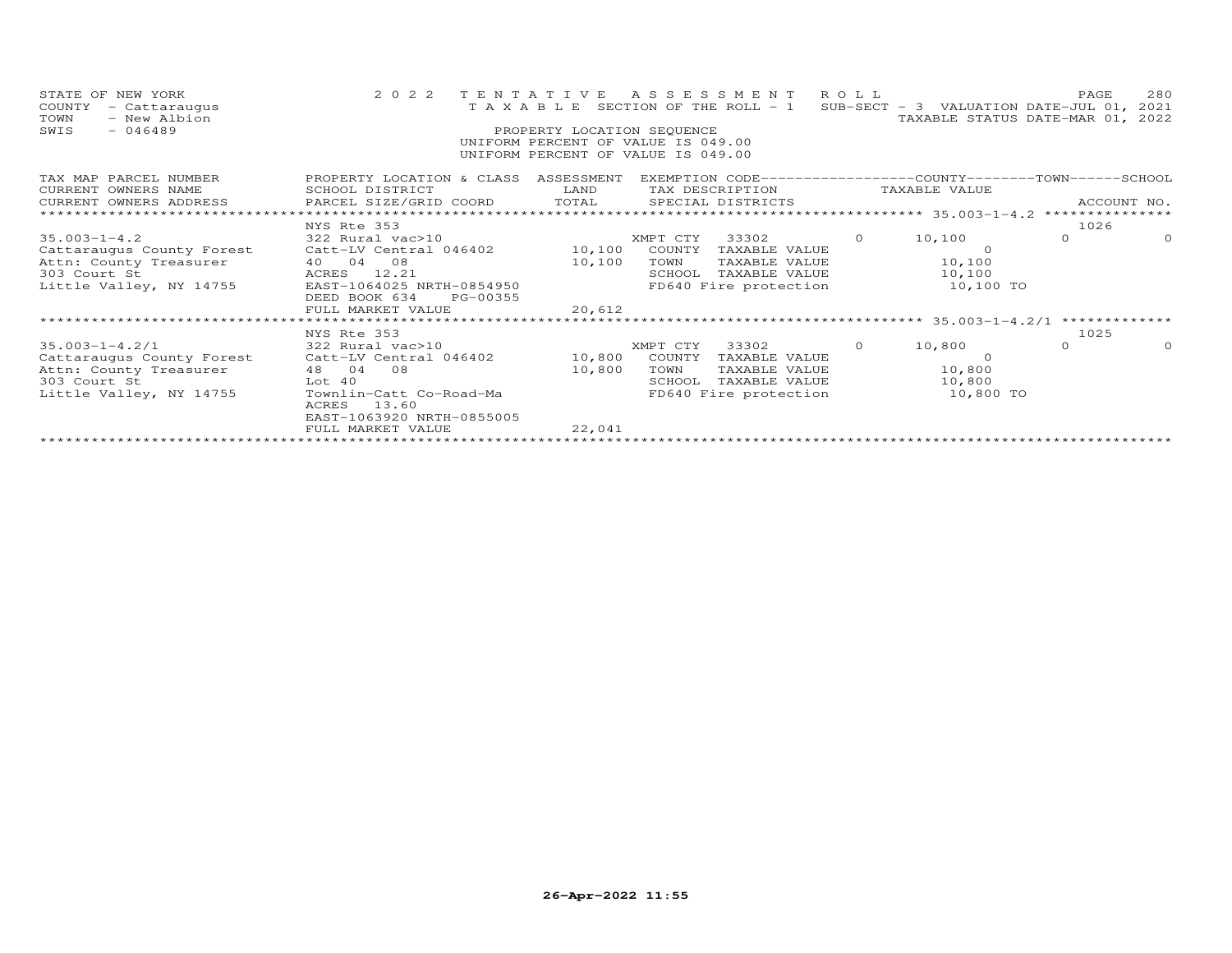| COUNTY<br>TOWN<br>SWIS | STATE OF NEW YORK<br>- Cattaraugus<br>- New Albion<br>$-046489$ |                   | 2 0 2 2<br>R O L L        | TENTATIVE<br>TAXABLE SECTION OF THE ROLL - 1<br>UNIFORM PERCENT OF VALUE IS 049.00<br>S U B | A S S E S S M E N T<br>$S E C T I O N - 3 - T O T A L S$ | ROLL             | 281<br>PAGE<br>SUB-SECT - 3 VALUATION DATE-JUL 01, 2021<br>TAXABLE STATUS DATE-MAR 01, 2022<br>RPS150/V04/L015<br>CURRENT DATE 4/26/2022 |
|------------------------|-----------------------------------------------------------------|-------------------|---------------------------|---------------------------------------------------------------------------------------------|----------------------------------------------------------|------------------|------------------------------------------------------------------------------------------------------------------------------------------|
|                        |                                                                 | ***               | SPECIAL                   | DISTRICT                                                                                    | SUMMARY ***                                              |                  |                                                                                                                                          |
| CODE                   | TOTAL<br>PARCELS<br>DISTRICT NAME                               | EXTENSION<br>TYPE | <b>EXTENSION</b><br>VALUE | AD VALOREM<br>VALUE                                                                         | EXEMPT<br>AMOUNT                                         | TAXABLE<br>VALUE |                                                                                                                                          |
|                        | FD640 Fire protectio                                            | 2 TOTAL           |                           | 20,900                                                                                      |                                                          | 20,900           |                                                                                                                                          |
|                        |                                                                 | ***               | SCHOOL                    | DISTRICT                                                                                    | SUMMARY ***                                              |                  |                                                                                                                                          |
| CODE                   | DISTRICT NAME                                                   | TOTAL<br>PARCELS  | ASSESSED<br>LAND          | ASSESSED<br>TOTAL                                                                           | EXEMPT<br><b>AMOUNT</b>                                  | TOTAL<br>TAXABLE | STAR<br>STAR<br>AMOUNT<br>TAXABLE                                                                                                        |
| 046402                 | Catt-LV Central                                                 | 2                 | 20,900                    | 20,900                                                                                      |                                                          | 20,900           | 20,900                                                                                                                                   |
|                        | $S \cup B - TO T A L$                                           | $\overline{2}$    | 20,900                    | 20,900                                                                                      |                                                          | 20,900           | 20,900                                                                                                                                   |
|                        | TOTAL                                                           | $\overline{2}$    | 20,900                    | 20,900                                                                                      |                                                          | 20,900           | 20,900                                                                                                                                   |
|                        |                                                                 |                   |                           |                                                                                             |                                                          |                  |                                                                                                                                          |

\*\*\* S Y S T E M C O D E S S U M M A R Y \*\*\*

NO SYSTEM EXEMPTIONS AT THIS LEVEL

#### \*\*\* E X E M P T I O N S U M M A R Y \*\*\*

|       |                                              | TOTAL   |                  |      |               |
|-------|----------------------------------------------|---------|------------------|------|---------------|
| CODE  | ነ ኮ ‹                                        | PARCELS | COUNTY           | TOWN | <b>SCHOOL</b> |
|       |                                              |         |                  |      |               |
| 33302 | <b>YMPT</b><br>$\sim$ $\sim$ $\sim$<br>TOTA. |         | 20,900<br>20,900 |      |               |

| ROLL<br>SEC | TON | TOTAL<br>PARCELS | LAND | 0000000<br>.<br><b>TOTAL</b> | CCTNTT1 | TOWN               | TAYARI.<br>SCHOOT | STAR      |
|-------------|-----|------------------|------|------------------------------|---------|--------------------|-------------------|-----------|
|             |     |                  | 900  | 900                          |         | ,900<br><u>ລດ </u> | , 90 C            | 900<br>っぺ |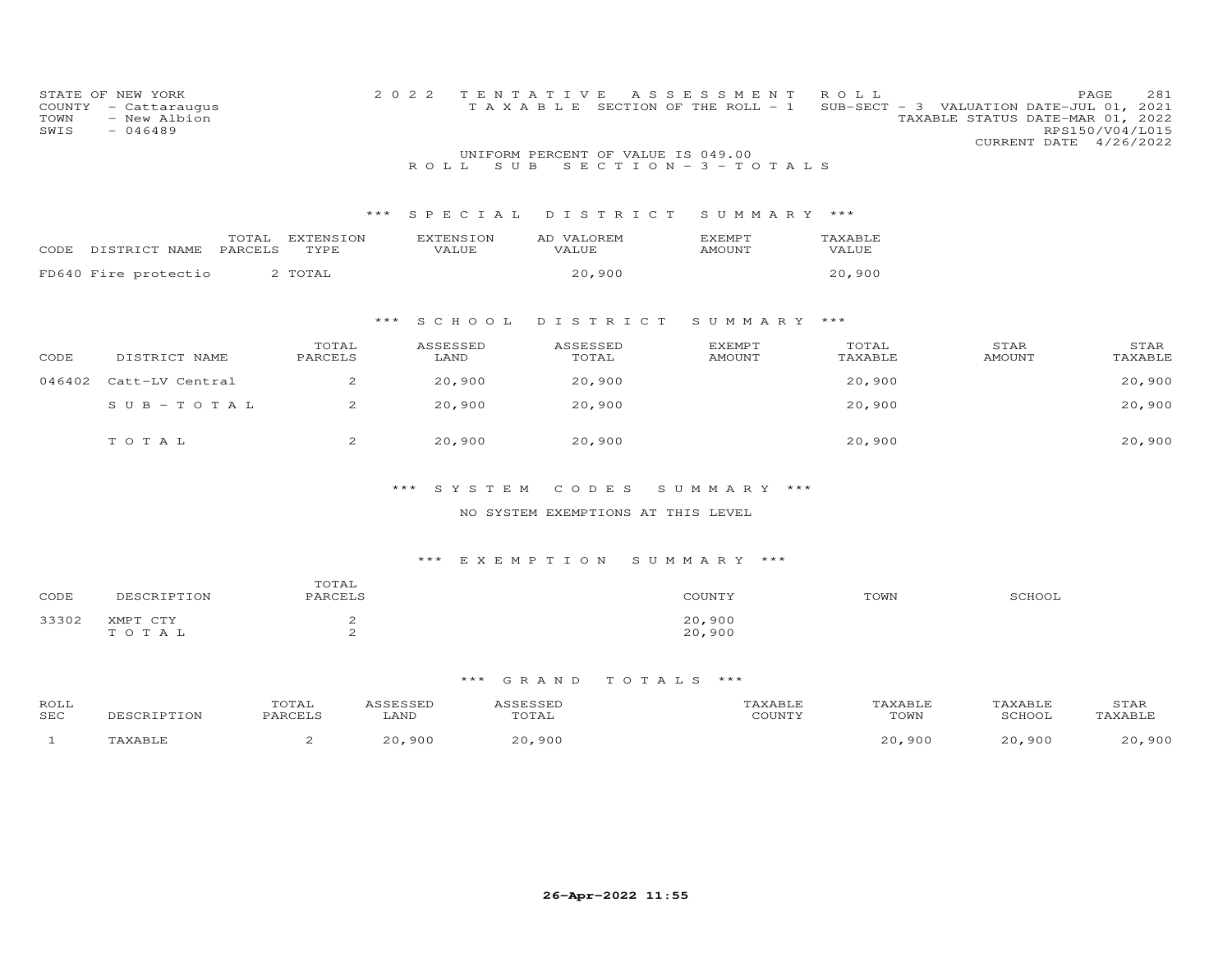|      | STATE OF NEW YORK    |  |                                    | 2022 TENTATIVE ASSESSMENT ROLL        |                                  |                        | PAGE | 282 |
|------|----------------------|--|------------------------------------|---------------------------------------|----------------------------------|------------------------|------|-----|
|      | COUNTY - Cattaraugus |  |                                    | T A X A B L E SECTION OF THE ROLL - 1 | VALUATION DATE-JUL 01, 2021      |                        |      |     |
|      | TOWN - New Albion    |  |                                    |                                       | TAXABLE STATUS DATE-MAR 01, 2022 |                        |      |     |
| SWIS | - 046489             |  |                                    |                                       |                                  | RPS150/V04/L015        |      |     |
|      |                      |  | UNIFORM PERCENT OF VALUE IS 049.00 |                                       |                                  | CURRENT DATE 4/26/2022 |      |     |
|      |                      |  |                                    | ROLL SECTION TOTALS                   |                                  |                        |      |     |

#### \*\*\* S P E C I A L D I S T R I C T S U M M A R Y \*\*\*

|                            | TOTAL EXTENSION | EXTENSION    | AD VALOREM   | <b>FXFMPT</b> | TAXABLE   |
|----------------------------|-----------------|--------------|--------------|---------------|-----------|
| CODE DISTRICT NAME PARCELS | TYPE            | <b>VALUE</b> | <b>VALUE</b> | AMOUNT        | VALUE     |
| FD640 Fire protectio       | 784 TOTAL       |              | 34222,893    |               | 34222,893 |

#### \*\*\* S C H O O L D I S T R I C T S U M M A R Y \*\*\*

| CODE             | DISTRICT NAME                          | TOTAL<br>PARCELS | ASSESSED<br>LAND     | ASSESSED<br>TOTAL    | <b>EXEMPT</b><br>AMOUNT | TOTAL<br>TAXABLE     | STAR<br>AMOUNT     | STAR<br>TAXABLE      |
|------------------|----------------------------------------|------------------|----------------------|----------------------|-------------------------|----------------------|--------------------|----------------------|
| 046402<br>063001 | Catt-LV Central<br>Pine Valley Central | 771<br>13        | 10762,662<br>276,700 | 33753,193<br>469,700 | 753,338<br>11,061       | 32999,855<br>458,639 | 5498,005<br>75,540 | 27501,850<br>383,099 |
|                  | $SUB - TO T AL$                        | 784              | 11039,362            | 34222,893            | 764,399                 | 33458,494            | 5573,545           | 27884,949            |
|                  | тотаь                                  | 784              | 11039,362            | 34222,893            | 764,399                 | 33458,494            | 5573,545           | 27884,949            |

#### \*\*\* S Y S T E M C O D E S S U M M A R Y \*\*\*

#### NO SYSTEM EXEMPTIONS AT THIS LEVEL

#### \*\*\* E X E M P T I O N S U M M A R Y \*\*\*

|       |              | TOTAL   |         |         |         |
|-------|--------------|---------|---------|---------|---------|
| CODE  | DESCRIPTION  | PARCELS | COUNTY  | TOWN    | SCHOOL  |
| 33302 | XMPT CTY     | 2       | 20,900  |         |         |
| 41003 | VET PRO T    | 9       |         | 194,700 |         |
| 41121 | VET WAR CT   |         | 6,720   |         |         |
| 41122 | VET WAR C    | 18      | 122,355 |         |         |
| 41132 | VET COM C    | 18      | 203,490 |         |         |
| 41142 | VET DIS C    | 8       | 161,360 |         |         |
| 41162 | CW 15 VET/   | 8       | 44,955  |         |         |
| 41700 | AG BLDG      |         | 70,400  | 70,400  | 70,400  |
| 41720 | AG DIST      | 33      | 273,733 | 273,733 | 273,733 |
| 41730 | AG DISTOUT   | 5       | 32,053  | 32,053  | 32,053  |
| 41800 | AGED $C/T/S$ | 12      | 198,646 | 210,159 | 211,935 |
| 41801 | AGED C/T     | 9       | 232,768 | 238,046 |         |
| 41804 | AGED S       | 9       |         |         | 167,403 |
|       |              |         |         |         |         |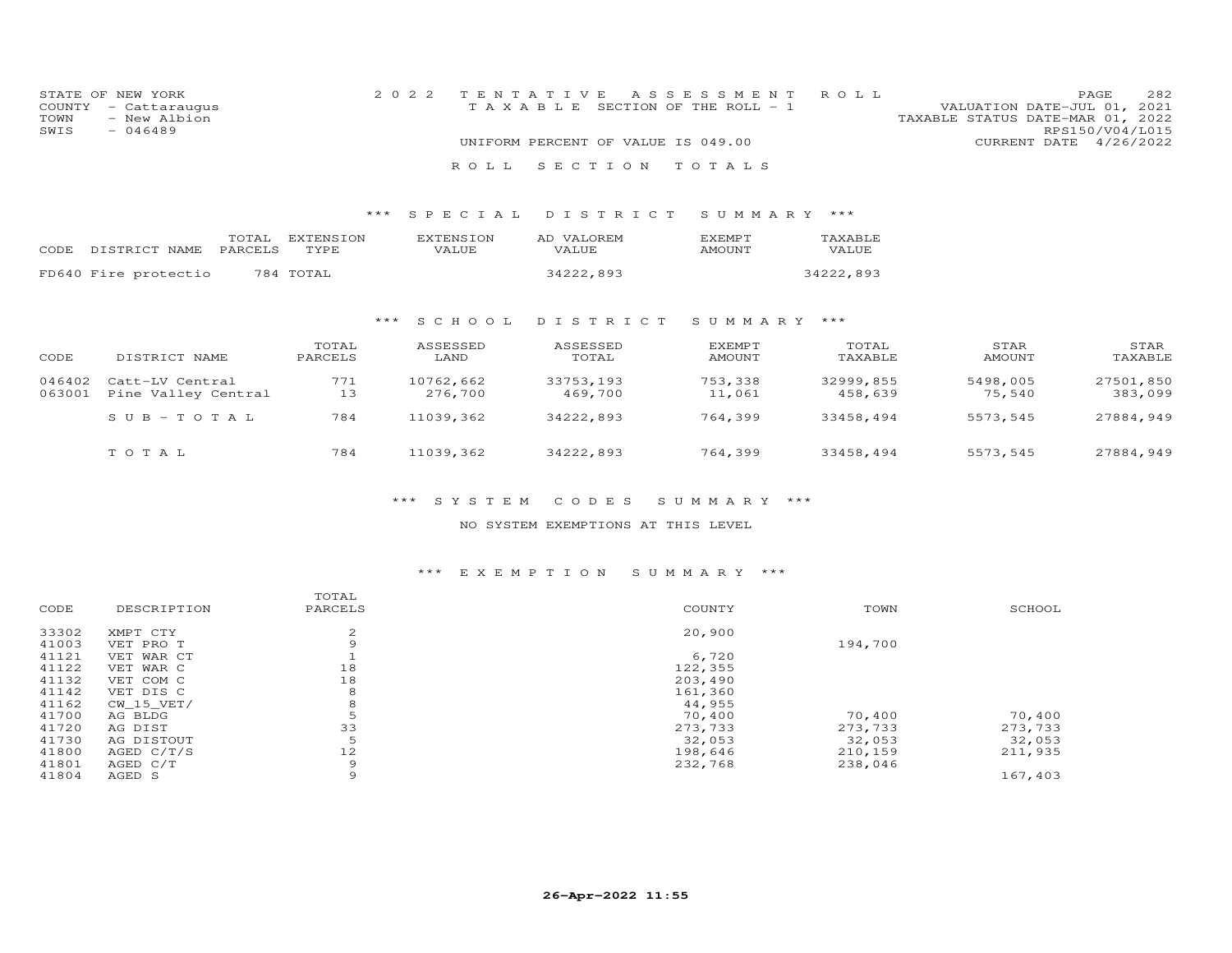| STATE OF NEW YORK    |                                       | 2022 TENTATIVE ASSESSMENT ROLL |                                  | PAGE.           | 283 |
|----------------------|---------------------------------------|--------------------------------|----------------------------------|-----------------|-----|
| COUNTY - Cattaraugus | T A X A B L E SECTION OF THE ROLL - 1 |                                | VALUATION DATE-JUL 01, 2021      |                 |     |
| TOWN<br>- New Albion |                                       |                                | TAXABLE STATUS DATE-MAR 01, 2022 |                 |     |
| SWIS<br>$-046489$    |                                       |                                |                                  | RPS150/V04/L015 |     |
|                      | UNIFORM PERCENT OF VALUE IS 049.00    |                                | CURRENT DATE 4/26/2022           |                 |     |
|                      | ROLL SECTION TOTALS                   |                                |                                  |                 |     |

| CODE           | DESCRIPTION          | TOTAL<br>PARCELS | COUNTY   | TOWN     | SCHOOL               |
|----------------|----------------------|------------------|----------|----------|----------------------|
| 41834<br>41854 | ENH STAR<br>BAS STAR | 77<br>159        |          |          | 2915,545<br>2658,000 |
| 42100          | SILO T/C/S           | <u>.</u>         | 8,875    | 8,875    | 8,875                |
|                | TOTAL                | 375              | 1376,255 | 1027,966 | 6337,944             |

| ROLL<br>SEC | <b>DESCRIPTION</b> | TOTAL<br>PARCELS | CCLCCLL<br>LAND | <b>\SSESSED</b><br>TOTAL | 'AXABLE<br>COUNTY           | TAXABLE<br>TOWN      | TAXABLE<br>SCHOOL | STAR<br>'AXABLF |
|-------------|--------------------|------------------|-----------------|--------------------------|-----------------------------|----------------------|-------------------|-----------------|
|             | TAXABLE            | 784              | U30<br>-362     | 1000<br>893              | 638<br>$\cap$ $\cap$ $\cap$ | _ വ റ "<br>$\bigcap$ | 3458<br>494       | , 949<br>27884  |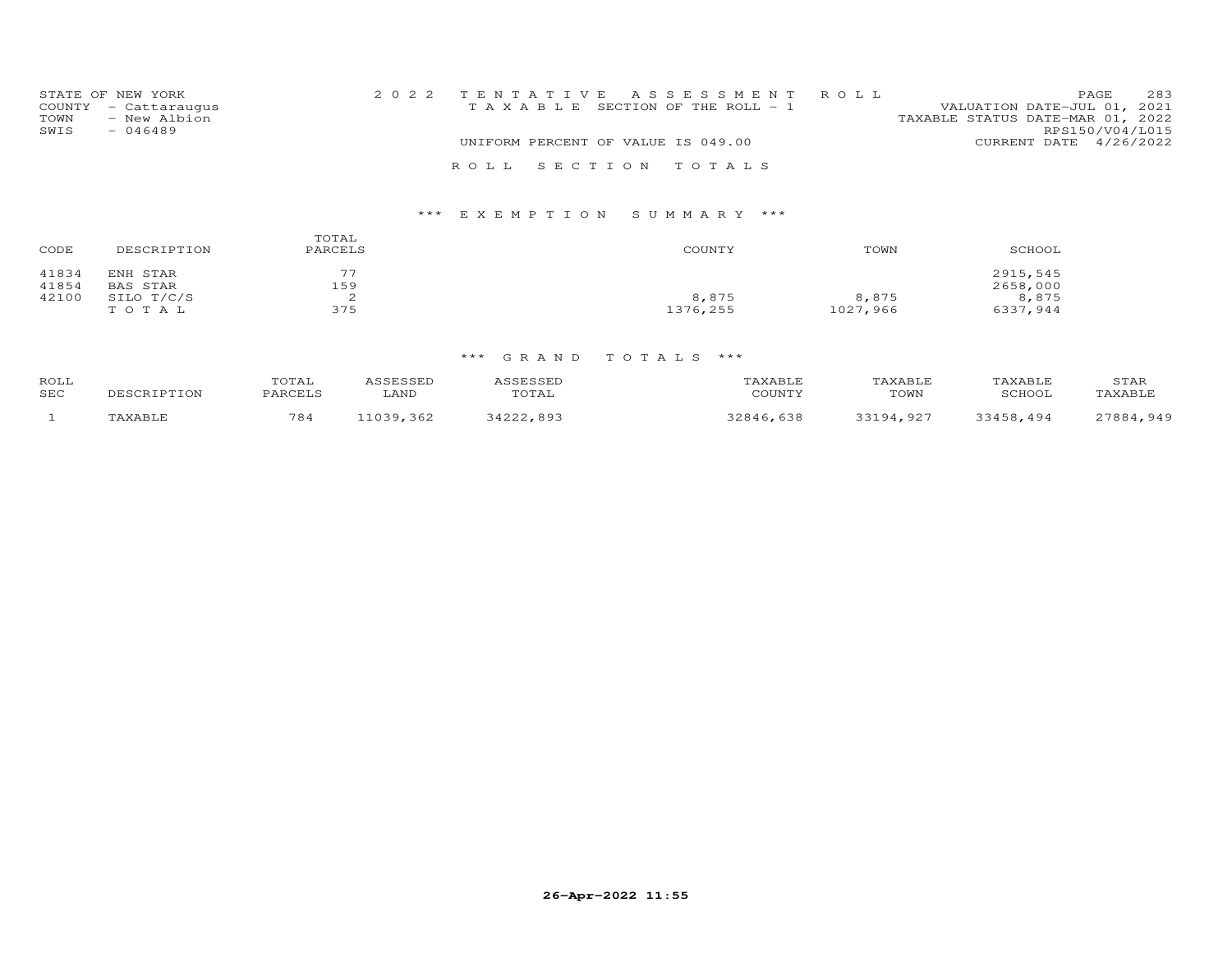| STATE OF NEW YORK<br>COUNTY<br>- Cattaraugus<br>- New Albion<br>TOWN<br>$-046489$<br>SWIS | 2022 TENTATIVE<br>ROLL SUB-SECT - N- SECTION 534                                          | RPTL<br>PROPERTY LOCATION SEQUENCE | A S S E S S M E N T R O L L<br>STATE OWNED LAND SECTION OF THE ROLL - 3<br>REFORESTATION<br>UNIFORM PERCENT OF VALUE IS 049.00 | SUB-SECT - N VALUATION DATE-JUL $01$ ,                       | 284<br>PAGE<br>2021<br>TAXABLE STATUS DATE-MAR 01, 2022 |
|-------------------------------------------------------------------------------------------|-------------------------------------------------------------------------------------------|------------------------------------|--------------------------------------------------------------------------------------------------------------------------------|--------------------------------------------------------------|---------------------------------------------------------|
| TAX MAP PARCEL NUMBER                                                                     | PROPERTY LOCATION & CLASS ASSESSMENT                                                      |                                    |                                                                                                                                | EXEMPTION CODE-----------------COUNTY-------TOWN------SCHOOL |                                                         |
| CURRENT OWNERS NAME                                                                       | SCHOOL DISTRICT                                                                           | LAND                               | TAX DESCRIPTION                                                                                                                | TAXABLE VALUE                                                |                                                         |
|                                                                                           | CURRENT OWNERS ADDRESS         PARCEL SIZE/GRID COORD       TOTAL       SPECIAL DISTRICTS |                                    |                                                                                                                                |                                                              | ACCOUNT NO.                                             |
|                                                                                           |                                                                                           |                                    |                                                                                                                                |                                                              |                                                         |
|                                                                                           | 1027 State Land Rd                                                                        |                                    |                                                                                                                                |                                                              | 0110002                                                 |
| $45.001 - 1 - 4$                                                                          | 932 Forest s532b                                                                          |                                    | 32252<br>STATE C                                                                                                               | 103,000<br>$\Omega$                                          | 0<br>$\circ$                                            |
|                                                                                           | State Of New York Catt-LV Central 046402                                                  | 103,000                            | COUNTY<br>TAXABLE VALUE                                                                                                        |                                                              |                                                         |
| Attn: County Treasurer                                                                    | 05/06 04 08                                                                               | 103,000                            | TAXABLE VALUE<br>TOWN                                                                                                          | 103,000                                                      |                                                         |
| Cattaraugus County                                                                        | Catt Reforest                                                                             |                                    | SCHOOL<br>TAXABLE VALUE                                                                                                        | 103,000                                                      |                                                         |
| 303 Court St                                                                              | Area 18 - C                                                                               |                                    | FD640 Fire protection                                                                                                          | 103,000 TO                                                   |                                                         |
| Little Valley, NY 14755                                                                   | ACRES 129.78                                                                              |                                    |                                                                                                                                |                                                              |                                                         |
|                                                                                           | EAST-1081881 NRTH-0843736                                                                 |                                    |                                                                                                                                |                                                              |                                                         |
|                                                                                           | FULL MARKET VALUE                                                                         | 210,204                            |                                                                                                                                |                                                              |                                                         |
|                                                                                           |                                                                                           |                                    |                                                                                                                                |                                                              |                                                         |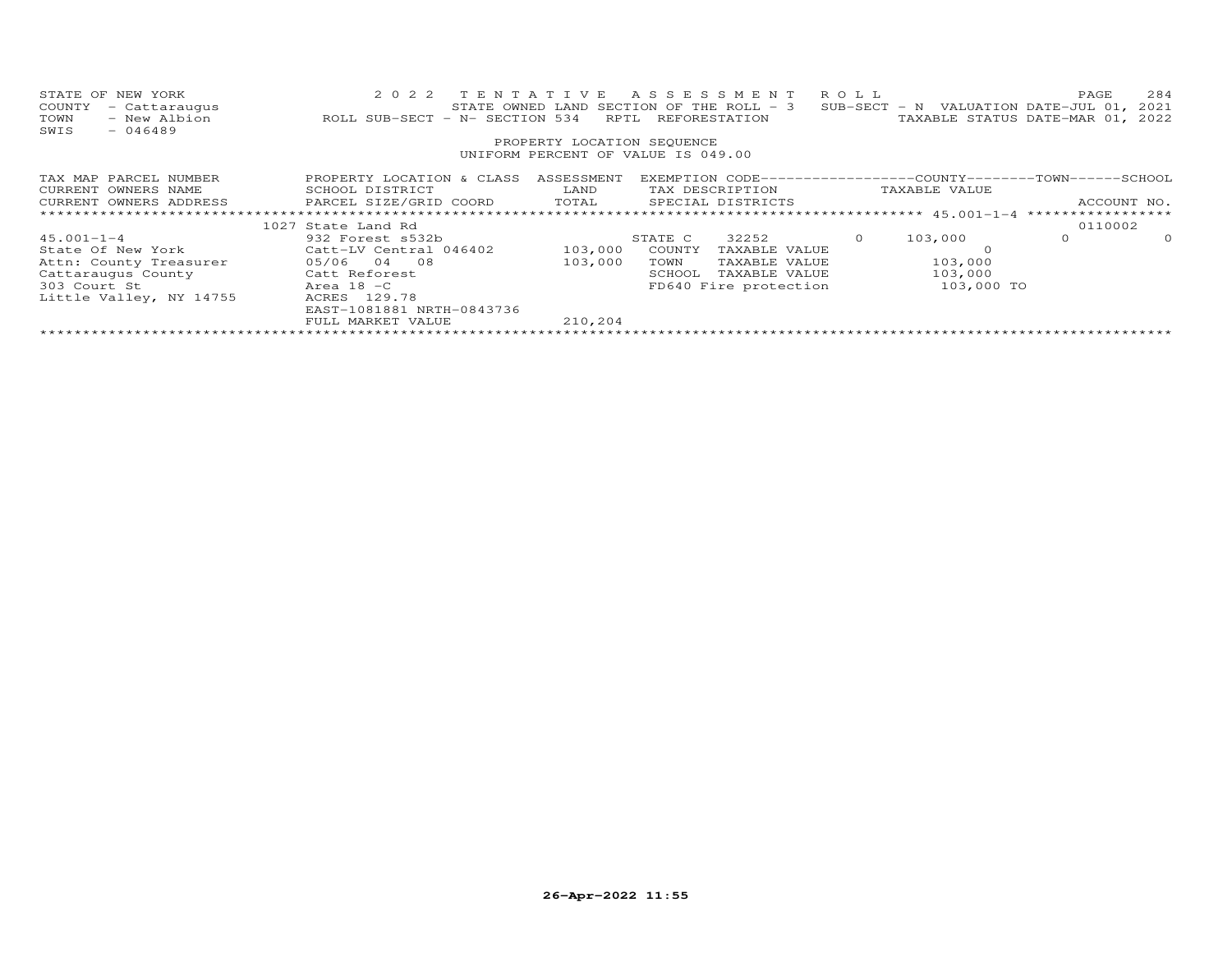| COUNTY<br>TOWN<br>SWIS | STATE OF NEW YORK<br>- Cattaraugus<br>- New Albion<br>$-046489$ |                   | 2 0 2 2 | TENTATIVE<br>ROLL SUB-SECT - N- SECTION 534 |                                    | RPTL | A S S E S S M E N T<br>STATE OWNED LAND SECTION OF THE ROLL - 3<br>REFORESTATION | ROLL             |               | 285<br>PAGE<br>SUB-SECT - N VALUATION DATE-JUL 01, 2021<br>TAXABLE STATUS DATE-MAR 01, 2022<br>RPS150/V04/L015<br>CURRENT DATE 4/26/2022 |
|------------------------|-----------------------------------------------------------------|-------------------|---------|---------------------------------------------|------------------------------------|------|----------------------------------------------------------------------------------|------------------|---------------|------------------------------------------------------------------------------------------------------------------------------------------|
|                        |                                                                 |                   |         |                                             | UNIFORM PERCENT OF VALUE IS 049.00 |      |                                                                                  |                  |               |                                                                                                                                          |
|                        |                                                                 |                   |         | ROLL.<br>S U B                              |                                    |      | SECTION - $N - T$ OTALS                                                          |                  |               |                                                                                                                                          |
|                        |                                                                 |                   |         |                                             |                                    |      |                                                                                  |                  |               |                                                                                                                                          |
|                        |                                                                 |                   | ***     | SPECIAL                                     | DISTRICT                           |      | SUMMARY ***                                                                      |                  |               |                                                                                                                                          |
|                        | TOTAL<br>PARCELS<br>CODE DISTRICT NAME                          | EXTENSION<br>TYPE |         | <b>EXTENSION</b><br>VALUE                   | AD VALOREM<br>VALUE                |      | <b>EXEMPT</b><br>AMOUNT                                                          | TAXABLE<br>VALUE |               |                                                                                                                                          |
|                        | FD640 Fire protectio                                            | 1 TOTAL           |         |                                             | 103,000                            |      |                                                                                  | 103,000          |               |                                                                                                                                          |
|                        |                                                                 |                   |         |                                             |                                    |      |                                                                                  |                  |               |                                                                                                                                          |
|                        |                                                                 |                   | $***$   | S C H O O L                                 | DISTRICT                           |      | SUMMARY ***                                                                      |                  |               |                                                                                                                                          |
|                        |                                                                 | TOTAL             |         | ASSESSED                                    | ASSESSED                           |      | <b>EXEMPT</b>                                                                    | TOTAL            | STAR          | STAR                                                                                                                                     |
| CODE                   | DISTRICT NAME                                                   | PARCELS           |         | LAND                                        | TOTAL                              |      | <b>AMOUNT</b>                                                                    | TAXABLE          | <b>AMOUNT</b> | TAXABLE                                                                                                                                  |
| 046402                 | Catt-LV Central                                                 | $\mathbf{1}$      |         | 103,000                                     | 103,000                            |      |                                                                                  | 103,000          |               | 103,000                                                                                                                                  |
|                        | SUB-TOTAL                                                       | $\mathbf{1}$      |         | 103,000                                     | 103,000                            |      |                                                                                  | 103,000          |               | 103,000                                                                                                                                  |
|                        |                                                                 |                   |         |                                             |                                    |      |                                                                                  |                  |               |                                                                                                                                          |
|                        | TOTAL                                                           | $\mathbf{1}$      |         | 103,000                                     | 103,000                            |      |                                                                                  | 103,000          |               | 103,000                                                                                                                                  |
|                        |                                                                 |                   |         |                                             |                                    |      |                                                                                  |                  |               |                                                                                                                                          |
|                        |                                                                 |                   | $***$   | SYSTEM                                      | CODES                              |      | SUMMARY ***                                                                      |                  |               |                                                                                                                                          |
|                        |                                                                 |                   |         |                                             | NO SYSTEM EXEMPTIONS AT THIS LEVEL |      |                                                                                  |                  |               |                                                                                                                                          |
|                        |                                                                 |                   |         |                                             |                                    |      |                                                                                  |                  |               |                                                                                                                                          |
|                        |                                                                 |                   |         |                                             |                                    |      |                                                                                  |                  |               |                                                                                                                                          |

| CODE  | DESCRIPTION      | TOTAL<br>PARCELS | COUNTY             | TOWN | SCHOOL |
|-------|------------------|------------------|--------------------|------|--------|
| 32252 | STATE C<br>TOTAL |                  | 103,000<br>103,000 |      |        |

| ROLL<br>SEC | TPTTON<br>.          | UIAI | .AND | TOTAL           | AXABLF<br>TOWN | .<br>$\sim$ $\sim$ | STAF           |
|-------------|----------------------|------|------|-----------------|----------------|--------------------|----------------|
|             | <b>MNED</b><br>LAND. |      | 000  | . ೧೧೧<br>$\cap$ | ,000           | -00C               | $\sim$<br>.000 |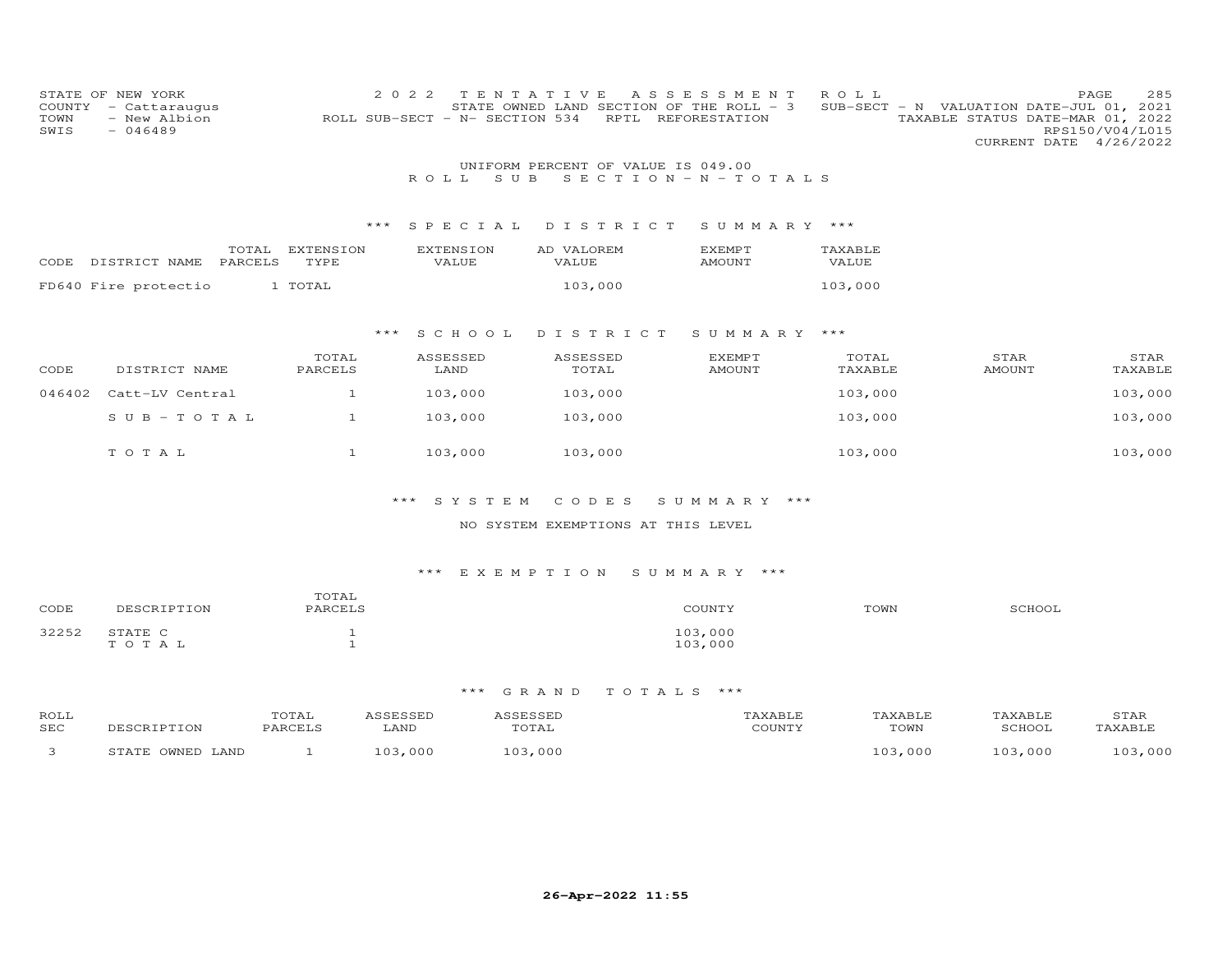| STATE OF NEW YORK<br>COUNTY<br>- Cattaraugus<br>TOWN<br>- New Albion<br>$-046489$<br>SWIS | 2 0 2 2<br>ROLL SUB-SECT - Y- SECTION 545 RPTL TRANSITION ASSESSMENTS             | TENTATIVE<br>PROPERTY LOCATION SEQUENCE                                                                                                                                                                                                                                                                                            | ASSESSMENT ROLL<br>STATE OWNED LAND SECTION OF THE ROLL - 3 SUB-SECT - Y VALUATION DATE-JUL 01,       |                                   |               | PAGE<br>TAXABLE STATUS DATE-MAR 01, 2022          | 286<br>2021 |
|-------------------------------------------------------------------------------------------|-----------------------------------------------------------------------------------|------------------------------------------------------------------------------------------------------------------------------------------------------------------------------------------------------------------------------------------------------------------------------------------------------------------------------------|-------------------------------------------------------------------------------------------------------|-----------------------------------|---------------|---------------------------------------------------|-------------|
|                                                                                           |                                                                                   |                                                                                                                                                                                                                                                                                                                                    | UNIFORM PERCENT OF VALUE IS 049.00                                                                    |                                   |               |                                                   |             |
| TAX MAP PARCEL NUMBER<br>CURRENT OWNERS NAME<br>CURRENT OWNERS ADDRESS                    | PROPERTY LOCATION & CLASS ASSESSMENT<br>SCHOOL DISTRICT<br>PARCEL SIZE/GRID COORD | LAND<br>TOTAL                                                                                                                                                                                                                                                                                                                      | EXEMPTION CODE------------------COUNTY-------TOWN------SCHOOL<br>TAX DESCRIPTION<br>SPECIAL DISTRICTS |                                   | TAXABLE VALUE |                                                   | ACCOUNT NO. |
|                                                                                           |                                                                                   |                                                                                                                                                                                                                                                                                                                                    |                                                                                                       | ******************** 333.000-64-2 |               | ***************                                   |             |
|                                                                                           |                                                                                   |                                                                                                                                                                                                                                                                                                                                    |                                                                                                       |                                   |               | 8000002                                           |             |
| 333.000-64-2                                                                              | 993 Transition t                                                                  |                                                                                                                                                                                                                                                                                                                                    | TOWN TAXBL 50005                                                                                      |                                   | $\Omega$      | $\Omega$                                          | $\Omega$    |
| State Of New York                                                                         | Illegal School 040404                                                             | 0 COUNTY                                                                                                                                                                                                                                                                                                                           | TAXABLE VALUE                                                                                         |                                   |               |                                                   |             |
| Attn: County Treasurer                                                                    | Transition Assessment                                                             | $\overline{a}$ and $\overline{a}$ and $\overline{a}$ and $\overline{a}$ and $\overline{a}$ and $\overline{a}$ and $\overline{a}$ and $\overline{a}$ and $\overline{a}$ and $\overline{a}$ and $\overline{a}$ and $\overline{a}$ and $\overline{a}$ and $\overline{a}$ and $\overline{a}$ and $\overline{a}$ and $\overline{a}$ and | TOWN<br>TAXABLE VALUE                                                                                 |                                   |               |                                                   |             |
| 303 Court St                                                                              | Town Purposes                                                                     |                                                                                                                                                                                                                                                                                                                                    | TAXABLE VALUE<br>SCHOOL                                                                               |                                   |               |                                                   |             |
| Little Valley, NY 14755 FULL MARKET VALUE                                                 |                                                                                   |                                                                                                                                                                                                                                                                                                                                    | 0 FD640 Fire protection                                                                               |                                   | 0 TO          |                                                   |             |
|                                                                                           |                                                                                   |                                                                                                                                                                                                                                                                                                                                    |                                                                                                       |                                   |               | ******************** 333.000-64-3 *************** |             |
|                                                                                           |                                                                                   |                                                                                                                                                                                                                                                                                                                                    |                                                                                                       |                                   | $\Omega$      | 8046401                                           |             |
| $333.000 - 64 - 3$                                                                        | 993 Transition t                                                                  |                                                                                                                                                                                                                                                                                                                                    | SCHL TAXBL 50001                                                                                      | $\Omega$                          |               | $\Omega$                                          | $\Omega$    |
| State Of New York                                                                         | Catt-LV Central 046402                                                            | $\circ$                                                                                                                                                                                                                                                                                                                            | COUNTY<br>TAXABLE VALUE                                                                               |                                   |               |                                                   |             |
| Attn: County Treasurer                                                                    | Transition Assessment                                                             | $\Omega$                                                                                                                                                                                                                                                                                                                           | TOWN<br>TAXABLE VALUE                                                                                 |                                   |               |                                                   |             |
| 303 Court St                                                                              | School Purposes                                                                   |                                                                                                                                                                                                                                                                                                                                    | SCHOOL<br>TAXABLE VALUE                                                                               |                                   |               |                                                   |             |
| Little Valley, NY 14755                                                                   | 0.01<br>ACRES                                                                     |                                                                                                                                                                                                                                                                                                                                    |                                                                                                       |                                   |               |                                                   |             |
|                                                                                           | FULL MARKET VALUE                                                                 | $\Omega$                                                                                                                                                                                                                                                                                                                           |                                                                                                       |                                   |               |                                                   |             |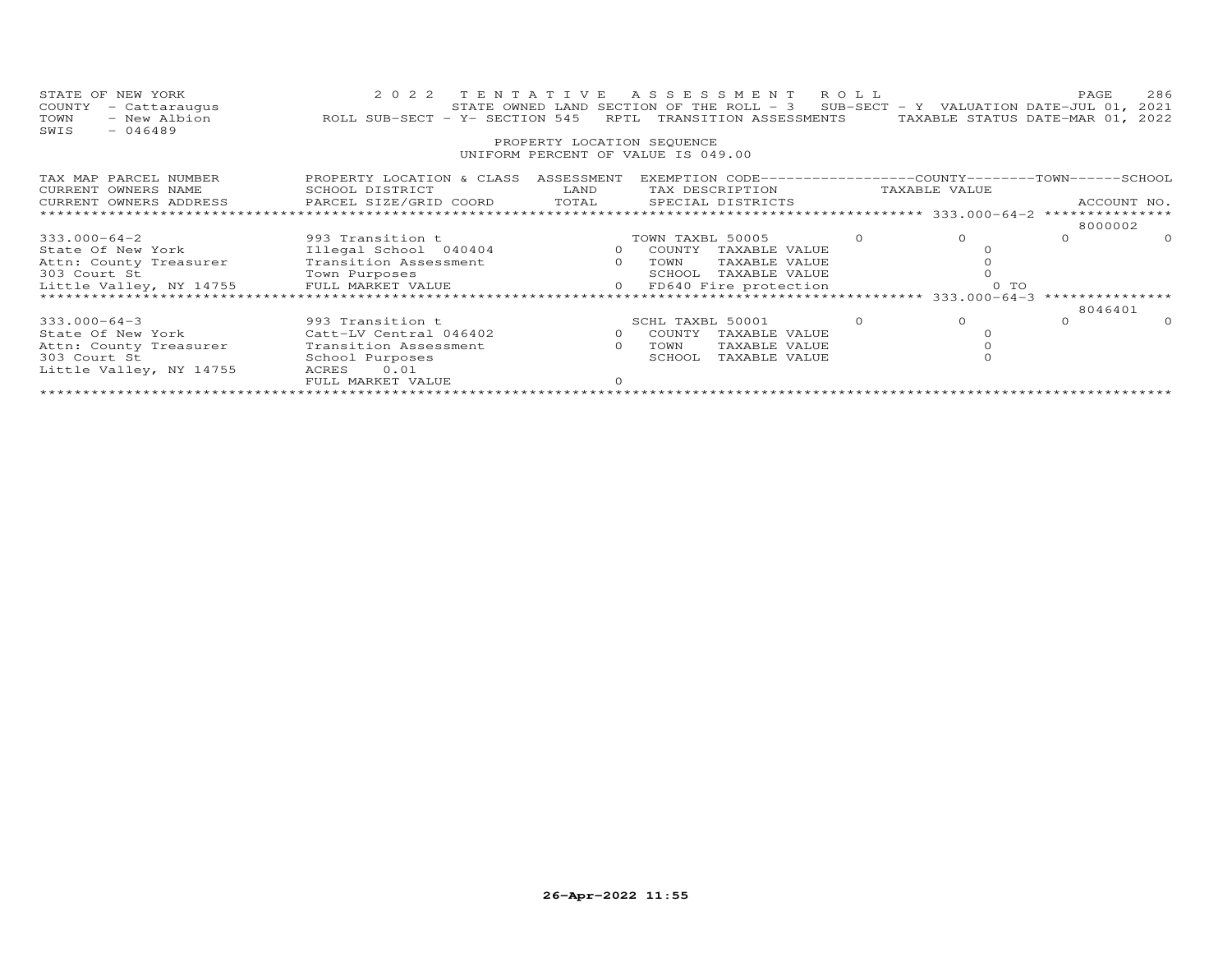| COUNTY<br>TOWN<br>SWIS | STATE OF NEW YORK<br>- Cattaraugus<br>- New Albion<br>$-046489$ |                              | 2 0 2 2<br>ROLL SUB-SECT - Y- SECTION 545 | TENTATIVE<br>STATE OWNED LAND SECTION OF THE ROLL - 3 | ASSESSMENT<br>RPTL TRANSITION ASSESSMENTS | ROLL             | SUB-SECT - Y VALUATION DATE-JUL 01, 2021<br>TAXABLE STATUS DATE-MAR 01, 2022<br>CURRENT DATE 4/26/2022 | 287<br>PAGE<br>RPS150/V04/L015 |
|------------------------|-----------------------------------------------------------------|------------------------------|-------------------------------------------|-------------------------------------------------------|-------------------------------------------|------------------|--------------------------------------------------------------------------------------------------------|--------------------------------|
|                        |                                                                 |                              |                                           | UNIFORM PERCENT OF VALUE IS 049.00                    |                                           |                  |                                                                                                        |                                |
|                        |                                                                 |                              | S U B<br>ROLL.                            |                                                       | SECTION - Y - TOTALS                      |                  |                                                                                                        |                                |
|                        |                                                                 | ***                          | SPECIAL                                   | DISTRICT                                              | SUMMARY ***                               |                  |                                                                                                        |                                |
| CODE                   | TOTAL<br>DISTRICT NAME<br>PARCELS                               | EXTENSION<br>TYPE            | <b>EXTENSION</b><br>VALUE                 | AD VALOREM<br>VALUE                                   | <b>EXEMPT</b><br><b>AMOUNT</b>            | TAXABLE<br>VALUE |                                                                                                        |                                |
|                        | FD640 Fire protectio                                            | 1 TOTAL                      |                                           |                                                       |                                           |                  |                                                                                                        |                                |
|                        |                                                                 | ***                          | SCHOOL                                    | DISTRICT                                              | SUMMARY ***                               |                  |                                                                                                        |                                |
| CODE                   | DISTRICT NAME                                                   | TOTAL<br>PARCELS             | ASSESSED<br>LAND                          | ASSESSED<br>TOTAL                                     | <b>EXEMPT</b><br><b>AMOUNT</b>            | TOTAL<br>TAXABLE | STAR<br><b>AMOUNT</b>                                                                                  | STAR<br>TAXABLE                |
| 040404<br>046402       | Illegal School<br>Catt-LV Central                               | $\mathbf{1}$<br>$\mathbf{1}$ |                                           |                                                       |                                           |                  |                                                                                                        |                                |
|                        | $S \cup B - T \cup T A L$                                       | 2                            |                                           |                                                       |                                           |                  |                                                                                                        |                                |
|                        | TOTAL                                                           | 2                            |                                           |                                                       |                                           |                  |                                                                                                        |                                |
|                        |                                                                 |                              | *** SYSTEM                                | CODES                                                 | SUMMARY ***                               |                  |                                                                                                        |                                |
| CODE                   | DESCRIPTION                                                     | TOTAL<br>PARCELS             |                                           |                                                       | COUNTY                                    | TOWN             | SCHOOL                                                                                                 |                                |
| 50001<br>50005         | SCHL TAXBL<br>TOWN TAXBL                                        | $\mathbf{1}$<br>$\mathbf{1}$ |                                           |                                                       |                                           |                  |                                                                                                        |                                |

T O T A L 2

NO EXEMPTIONS AT THIS LEVEL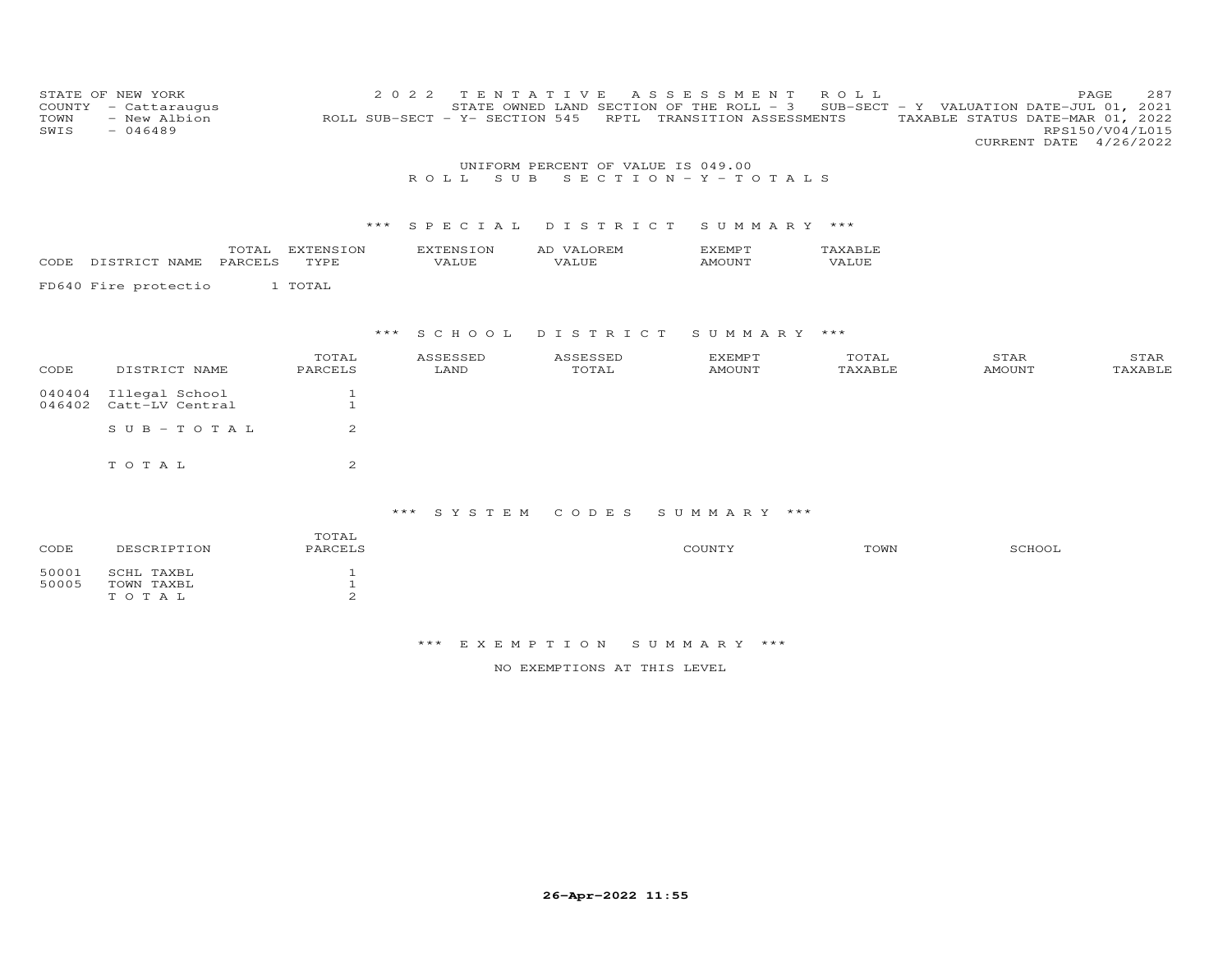|      | STATE OF NEW YORK    | 2022 TENTATIVE ASSESSMENT ROLL                             |  |  |  |  |                                                                                     |                                  | PAGE. | 288             |
|------|----------------------|------------------------------------------------------------|--|--|--|--|-------------------------------------------------------------------------------------|----------------------------------|-------|-----------------|
|      | COUNTY - Cattaraugus |                                                            |  |  |  |  | STATE OWNED LAND SECTION OF THE ROLL - $3$ SUB-SECT - Y VALUATION DATE-JUL 01, 2021 |                                  |       |                 |
| TOWN | - New Albion         | ROLL SUB-SECT - Y- SECTION 545 RPTL TRANSITION ASSESSMENTS |  |  |  |  |                                                                                     | TAXABLE STATUS DATE-MAR 01, 2022 |       |                 |
| SWIS | $-046489$            |                                                            |  |  |  |  |                                                                                     |                                  |       | RPS150/V04/L015 |
|      |                      |                                                            |  |  |  |  |                                                                                     | CURRENT DATE 4/26/2022           |       |                 |

# UNIFORM PERCENT OF VALUE IS 049.00<br>R O L L S U B S E C T I O N – Y – T O T A L S

#### \*\*\* G R A N D T O T A L S \*\*\*

| ROLL |     | UIAL     |      |                                  |                       | . AABLF | $A$ $\vdash$  | 5 T.HR                     |
|------|-----|----------|------|----------------------------------|-----------------------|---------|---------------|----------------------------|
| SEC  | ſON | DADCET C | LAND | $\overline{\phantom{a}}$<br>UIAL | $\alpha$ or the time. | TOWN    | <b>RCHOOL</b> | $\Delta$ $\times$ $\Delta$ |
|      |     |          |      |                                  |                       |         |               |                            |

3 STATE OWNED LAND 2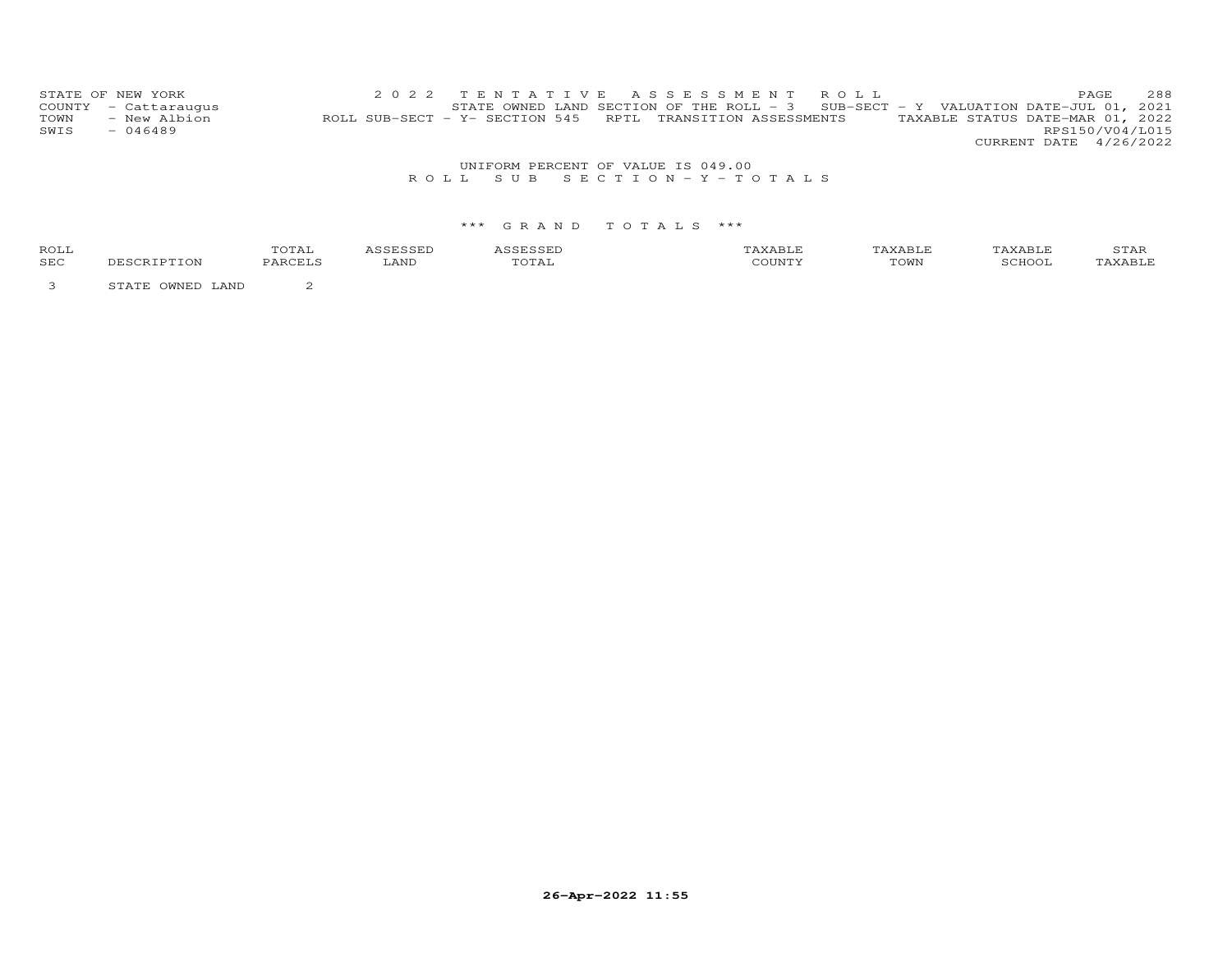| COUNTY<br>TOWN<br>SWIS | STATE OF NEW YORK<br>- Cattaraugus<br>- New Albion<br>$-046489$ |                                   | 2 0 2 2                          | TENTATIVE                                     | A S S E S S M E N T<br>STATE OWNED LAND SECTION OF THE ROLL - 3 | ROLL             | VALUATION DATE-JUL 01, 2021<br>TAXABLE STATUS DATE-MAR 01, 2022<br>CURRENT DATE 4/26/2022 | 289<br>PAGE<br>RPS150/V04/L015 |
|------------------------|-----------------------------------------------------------------|-----------------------------------|----------------------------------|-----------------------------------------------|-----------------------------------------------------------------|------------------|-------------------------------------------------------------------------------------------|--------------------------------|
|                        |                                                                 |                                   | ROLL                             | UNIFORM PERCENT OF VALUE IS 049.00<br>SECTION | TOTALS                                                          |                  |                                                                                           |                                |
|                        |                                                                 | ***                               | SPECIAL                          | DISTRICT                                      | SUMMARY ***                                                     |                  |                                                                                           |                                |
| CODE                   | TOTAL<br>PARCELS<br>DISTRICT NAME                               | EXTENSION<br>TYPE                 | <b>EXTENSION</b><br><b>VALUE</b> | AD VALOREM<br><b>VALUE</b>                    | EXEMPT<br><b>AMOUNT</b>                                         | TAXABLE<br>VALUE |                                                                                           |                                |
|                        | FD640 Fire protectio                                            | 2 TOTAL                           |                                  | 103,000                                       |                                                                 | 103,000          |                                                                                           |                                |
|                        |                                                                 |                                   | ***<br>S C H O O L               | DISTRICT                                      | SUMMARY ***                                                     |                  |                                                                                           |                                |
| CODE                   | DISTRICT NAME                                                   | TOTAL<br>PARCELS                  | ASSESSED<br>LAND                 | ASSESSED<br>TOTAL                             | <b>EXEMPT</b><br><b>AMOUNT</b>                                  | TOTAL<br>TAXABLE | STAR<br><b>AMOUNT</b>                                                                     | STAR<br>TAXABLE                |
| 040404<br>046402       | Illegal School<br>Catt-LV Central                               | 1<br>2                            | 103,000                          | 103,000                                       |                                                                 | 103,000          |                                                                                           | 103,000                        |
|                        | $S \text{ U } B - T \text{ O } T \text{ A } L$                  | 3                                 | 103,000                          | 103,000                                       |                                                                 | 103,000          |                                                                                           | 103,000                        |
|                        | TOTAL                                                           | 3                                 | 103,000                          | 103,000                                       |                                                                 | 103,000          |                                                                                           | 103,000                        |
|                        |                                                                 |                                   | $***$<br>SYSTEM                  | CODES                                         | SUMMARY ***                                                     |                  |                                                                                           |                                |
| CODE                   | DESCRIPTION                                                     | TOTAL<br>PARCELS                  |                                  |                                               | COUNTY                                                          | TOWN             | SCHOOL                                                                                    |                                |
| 50001<br>50005         | SCHL TAXBL<br>TOWN TAXBL<br>TOTAL                               | $\mathbf{1}$<br>$\mathbf{1}$<br>2 |                                  |                                               |                                                                 |                  |                                                                                           |                                |

| CODE  | DESCRIPTION      | TOTAL<br>PARCELS | COUNTY             | TOWN | SCHOOL |
|-------|------------------|------------------|--------------------|------|--------|
| 32252 | STATE C<br>TOTAL |                  | 103,000<br>103,000 |      |        |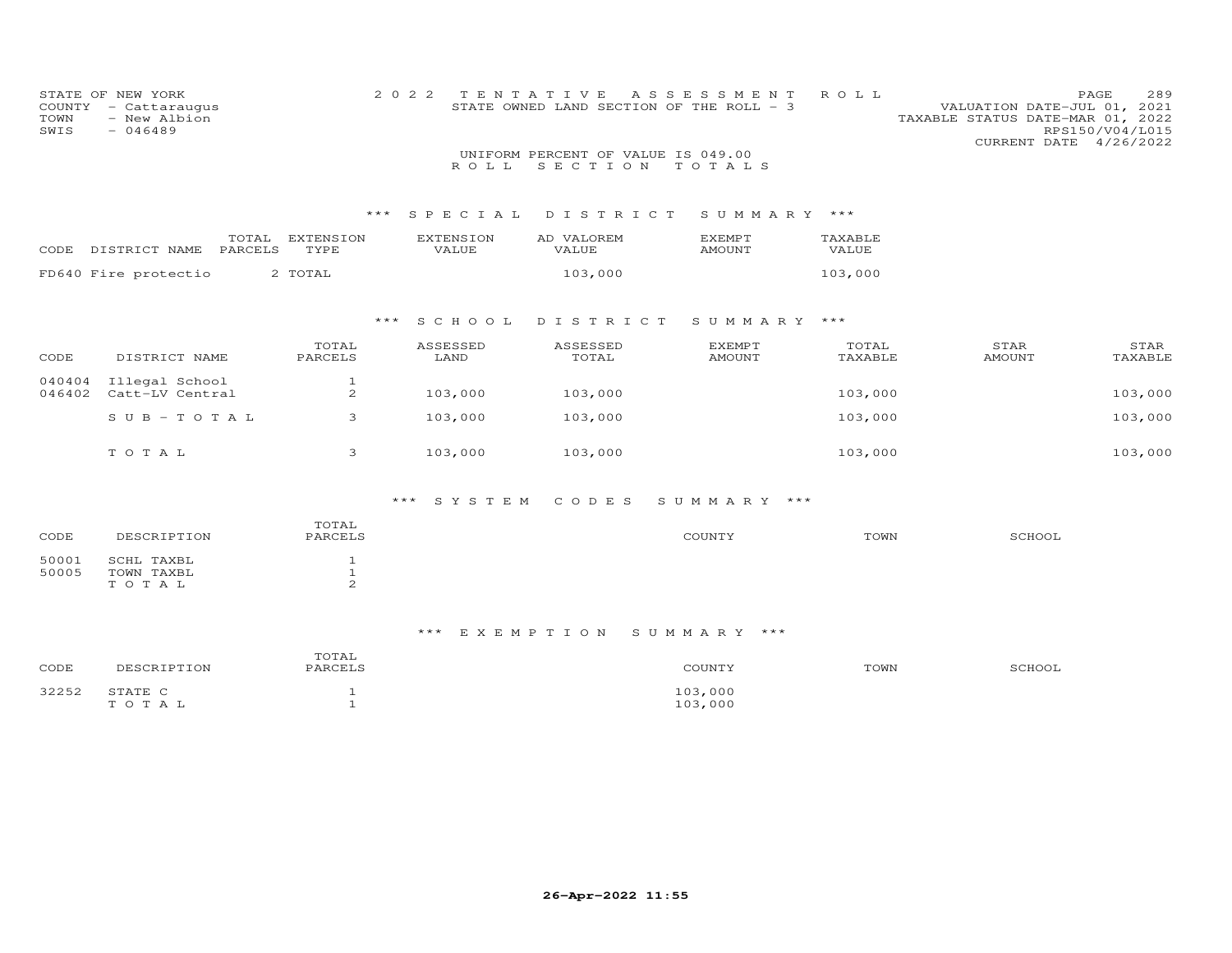| STATE OF NEW YORK    | 2022 TENTATIVE ASSESSMENT ROLL             |  |                                  | PAGE                   | 290 |
|----------------------|--------------------------------------------|--|----------------------------------|------------------------|-----|
| COUNTY - Cattaraugus | STATE OWNED LAND SECTION OF THE ROLL $-$ 3 |  | VALUATION DATE-JUL 01, 2021      |                        |     |
| TOWN<br>- New Albion |                                            |  | TAXABLE STATUS DATE-MAR 01, 2022 |                        |     |
| SWIS<br>$-046489$    |                                            |  |                                  | RPS150/V04/L015        |     |
|                      |                                            |  |                                  | CURRENT DATE 4/26/2022 |     |
|                      | UNIFORM PERCENT OF VALUE IS 049.00         |  |                                  |                        |     |
|                      | ROLL SECTION TOTALS                        |  |                                  |                        |     |
|                      |                                            |  |                                  |                        |     |

| ROLL<br>SEC |        | LANI |                       | C <sub>0</sub> | TOWN | ΔR<br>20U <sub>0</sub> | 5 T.A.F |
|-------------|--------|------|-----------------------|----------------|------|------------------------|---------|
|             | . A ND |      | $\sim$<br><u>∩∩ ≀</u> |                | nnn  | . O O O                | 000     |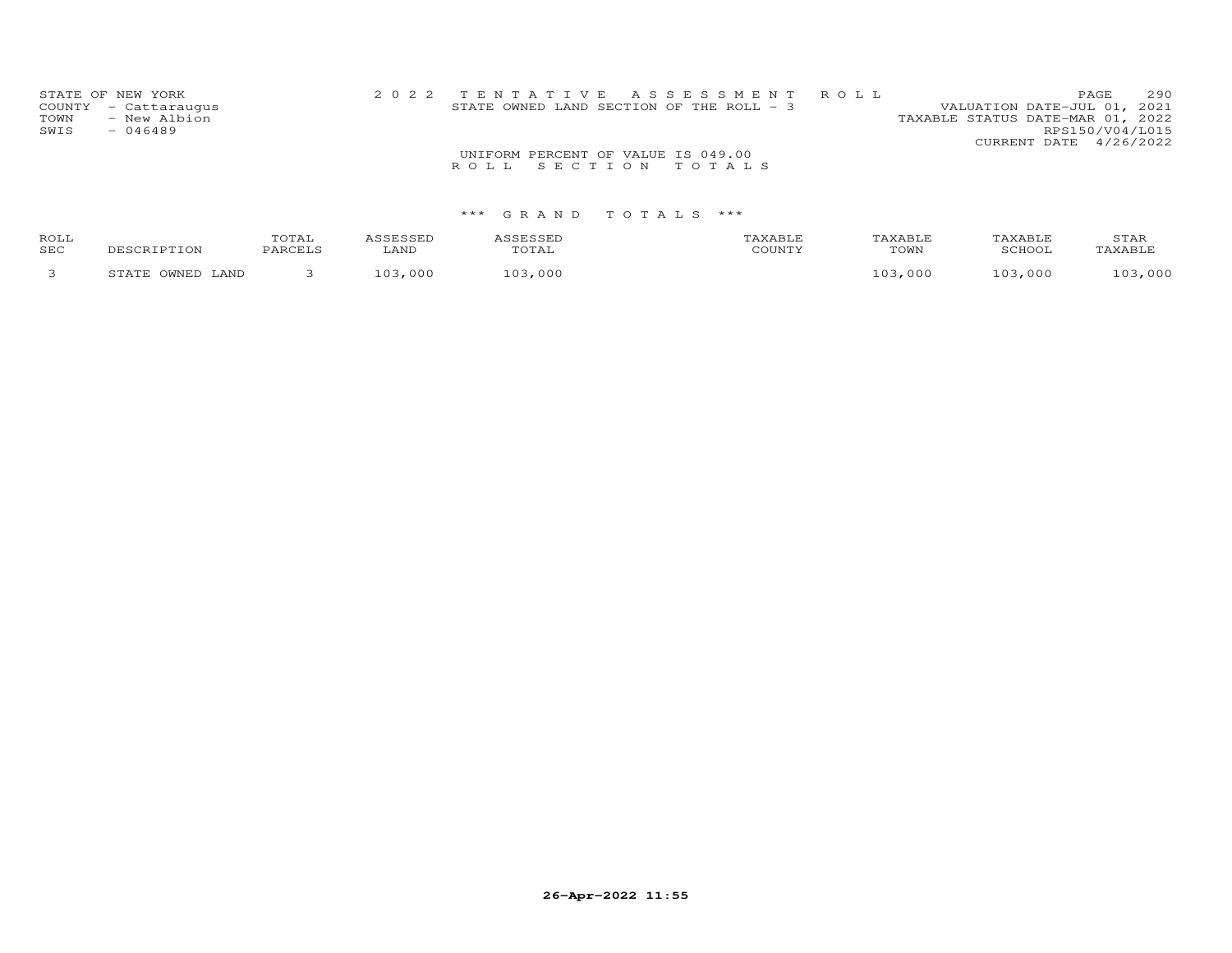| STATE OF NEW YORK<br>COUNTY - Cattaraugus<br>TOWN<br>- New Albion<br>SWIS<br>$-046489$                   |                                                                                                | PROPERTY LOCATION SEQUENCE         | 2022 TENTATIVE ASSESSMENT<br>ROLL<br>SPECIAL FRANCHISE SECTION OF THE ROLL - 5<br>UNIFORM PERCENT OF VALUE IS 049.00<br>UNIFORM PERCENT OF VALUE IS 049.00 | TAXABLE STATUS DATE-MAR 01, 2022                                 | 291<br>PAGE<br>VALUATION DATE-JUL 01, 2021 |
|----------------------------------------------------------------------------------------------------------|------------------------------------------------------------------------------------------------|------------------------------------|------------------------------------------------------------------------------------------------------------------------------------------------------------|------------------------------------------------------------------|--------------------------------------------|
| TAX MAP PARCEL NUMBER<br>CURRENT OWNERS NAME                                                             | PROPERTY LOCATION & CLASS ASSESSMENT<br>SCHOOL DISTRICT                                        | LAND                               | EXEMPTION CODE-----------------COUNTY-------TOWN------SCHOOL<br>TAX DESCRIPTION TAXABLE VALUE                                                              |                                                                  |                                            |
| CURRENT OWNERS ADDRESS                                                                                   | PARCEL SIZE/GRID COORD                                                                         | TOTAL                              | SPECIAL DISTRICTS                                                                                                                                          |                                                                  | ACCOUNT NO.                                |
| ***********************                                                                                  |                                                                                                |                                    |                                                                                                                                                            |                                                                  |                                            |
| 564.089-9910-123.700/288                                                                                 | Special Franchise<br>861 Elec & gas                                                            |                                    | COUNTY TAXABLE VALUE                                                                                                                                       | 231,286                                                          | 1047                                       |
| National Fuel Gas Dist Corp                                                                              |                                                                                                |                                    |                                                                                                                                                            | 231,286                                                          |                                            |
| Attn: Real Property Tax Dept                                                                             | Catt-LV Central 046402 0 TOWN TAXABLE VALUE<br>Town Of New Albion 231,286 SCHOOL TAXABLE VALUE |                                    |                                                                                                                                                            | 231,286                                                          |                                            |
| 6363 Main St                                                                                             | 100% Cattaraugus-Little V                                                                      |                                    | FD640 Fire protection                                                                                                                                      | 231,286 TO                                                       |                                            |
| Williamsville, NY 14221                                                                                  | ACRES<br>0.01                                                                                  |                                    |                                                                                                                                                            |                                                                  |                                            |
|                                                                                                          | FULL MARKET VALUE                                                                              | 472,012                            |                                                                                                                                                            |                                                                  |                                            |
|                                                                                                          |                                                                                                |                                    |                                                                                                                                                            | *********************************** 564.089-9910-131.600/188 *** |                                            |
|                                                                                                          | Special Franchise                                                                              |                                    |                                                                                                                                                            |                                                                  | 1048                                       |
| 564.089-9910-131.600/188                                                                                 | 861 Elec & gas                                                                                 |                                    | COUNTY TAXABLE VALUE                                                                                                                                       | 175,158                                                          |                                            |
| NYS Electric & Gas Corp<br>Avangrid Managmt Co Local Tax Town Of New Albion 175,158 SCHOOL TAXABLE VALUE | Catt-LV Central 046402                                                                         |                                    | 0 TOWN<br>TAXABLE VALUE                                                                                                                                    | 175,158                                                          |                                            |
| 1 City Center 5thfloor                                                                                   | 100% Cattaraugus-Little V                                                                      |                                    | FD640 Fire protection                                                                                                                                      | 175,158<br>175,158 TO                                            |                                            |
| Portland, ME 04101                                                                                       | ACRES<br>0.01                                                                                  |                                    |                                                                                                                                                            |                                                                  |                                            |
|                                                                                                          | FULL MARKET VALUE                                                                              | 357,465                            |                                                                                                                                                            |                                                                  |                                            |
|                                                                                                          | ************************                                                                       |                                    |                                                                                                                                                            | **************** 564.089-9910-132.350/188 ***                    |                                            |
|                                                                                                          | Special Franchise                                                                              |                                    |                                                                                                                                                            |                                                                  | 1050                                       |
| 564.089-9910-132.350/188                                                                                 | 861 Elec & gas                                                                                 |                                    | COUNTY TAXABLE VALUE                                                                                                                                       | 67,539                                                           |                                            |
| Niagara Mohawk Power Corp                                                                                | Catt-LV Central 046402                                                                         |                                    | 0 TOWN<br>TAXABLE VALUE                                                                                                                                    | 67,539                                                           |                                            |
| 300 Erie Blvd W                                                                                          | Town Of New Albion                                                                             |                                    | 67,539 SCHOOL TAXABLE VALUE                                                                                                                                | 67,539                                                           |                                            |
| Syracuse, NY 13202                                                                                       | 100% Cattaraugus-Little V                                                                      |                                    | FD640 Fire protection                                                                                                                                      | 67,539 TO                                                        |                                            |
|                                                                                                          | ACRES<br>0.01                                                                                  |                                    |                                                                                                                                                            |                                                                  |                                            |
|                                                                                                          | FULL MARKET VALUE                                                                              | 137,835                            |                                                                                                                                                            |                                                                  |                                            |
|                                                                                                          | Special Franchise                                                                              |                                    |                                                                                                                                                            |                                                                  | 1434                                       |
| 564.089-9910-143.800/288                                                                                 | 861 Elec & gas                                                                                 |                                    | COUNTY TAXABLE VALUE                                                                                                                                       | 1,414                                                            |                                            |
| Steuben Rural Electric Co                                                                                | Catt-LV Central 046402                                                                         |                                    | 0 TOWN<br>TAXABLE VALUE                                                                                                                                    | 1,414                                                            |                                            |
| 9 Wilson Ave                                                                                             | Town Of New Albion                                                                             |                                    | 1,414 SCHOOL TAXABLE VALUE                                                                                                                                 | 1,414                                                            |                                            |
| Bath, NY 14810-1633                                                                                      | 100% Cattaraugus Little V                                                                      |                                    | FD640 Fire protection                                                                                                                                      | 1,414 TO                                                         |                                            |
|                                                                                                          | ACRES<br>0.01                                                                                  |                                    |                                                                                                                                                            |                                                                  |                                            |
|                                                                                                          | FULL MARKET VALUE                                                                              | 2,886                              |                                                                                                                                                            |                                                                  |                                            |
|                                                                                                          | *****************                                                                              |                                    |                                                                                                                                                            | ********************* 564.089-9910-631.900/188 ***               |                                            |
| 564.089-9910-631.900/188                                                                                 | Special Franchise                                                                              |                                    | COUNTY TAXABLE VALUE                                                                                                                                       | 71,592                                                           | 1049                                       |
| Verizon                                                                                                  | 866 Telephone<br>Catt-LV Central 046402                                                        | $\overline{0}$                     | TOWN<br>TAXABLE VALUE                                                                                                                                      | 71,592                                                           |                                            |
| c/o Duff & Phelps                                                                                        | Town Of New Albion                                                                             |                                    | 71,592 SCHOOL TAXABLE VALUE                                                                                                                                | 71,592                                                           |                                            |
| PO Box 2749                                                                                              | 98% Cattaraugus-Little Va                                                                      |                                    | FD640 Fire protection                                                                                                                                      | 71,592 TO                                                        |                                            |
| Addison, TX 75001                                                                                        | ACRES<br>0.01                                                                                  |                                    |                                                                                                                                                            |                                                                  |                                            |
|                                                                                                          | FULL MARKET VALUE                                                                              | 146,106                            |                                                                                                                                                            |                                                                  |                                            |
|                                                                                                          |                                                                                                |                                    |                                                                                                                                                            | *************** 564.089-9910-648.900/188 ***                     |                                            |
|                                                                                                          | Special Franchise                                                                              |                                    |                                                                                                                                                            |                                                                  |                                            |
| 564.089-9910-648.900/188                                                                                 | 866 Telephone                                                                                  |                                    | COUNTY TAXABLE VALUE                                                                                                                                       | 304,745                                                          |                                            |
| Empire Long Distance Corp.                                                                               | Catt-LV Central 046402                                                                         | $\Omega$                           | TOWN<br>TAXABLE VALUE                                                                                                                                      | 304,745                                                          |                                            |
| 34 Main St                                                                                               | Town Of New Albion                                                                             | 304,745                            | SCHOOL TAXABLE VALUE                                                                                                                                       | 304,745                                                          |                                            |
| Plattsburgh, NY 14873                                                                                    | 100% Cattaraugus-Little V<br>FULL MARKET VALUE<br>********************                         | 621,929<br>*********************** | FD640 Fire protection                                                                                                                                      | 304,745 TO                                                       |                                            |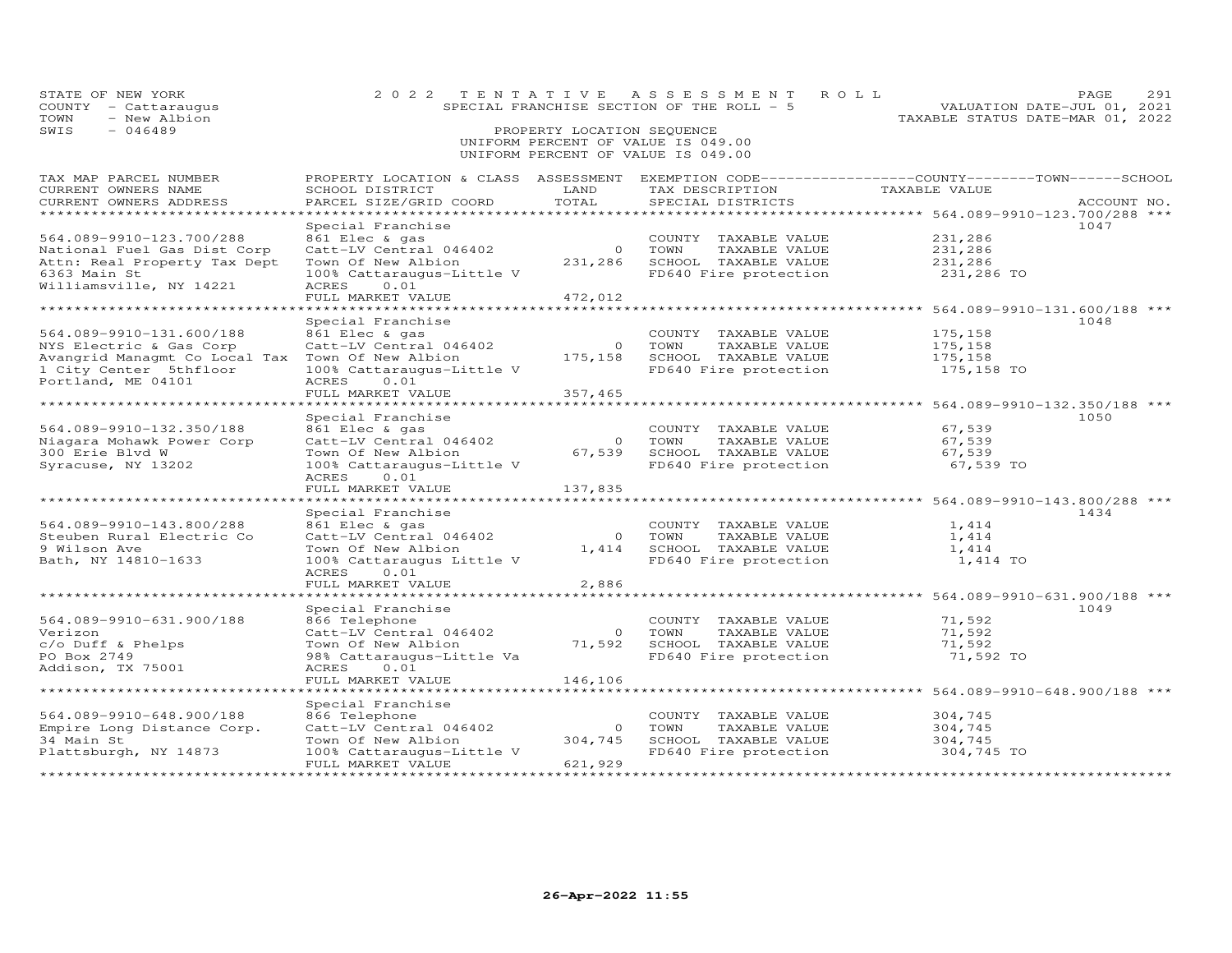| STATE OF NEW YORK<br>COUNTY<br>- Cattaraugus<br>- New Albion<br>TOWN<br>SWIS<br>$-046489$ | 2022 TENTATIVE<br>SPECIAL FRANCHISE SECTION OF THE ROLL - 5<br>PROPERTY LOCATION SEQUENCE<br>UNIFORM PERCENT OF VALUE IS 049.00<br>UNIFORM PERCENT OF VALUE IS 049.00 | A S S E S S M E N T R O L L<br>TAXABLE STATUS DATE-MAR 01, 2022 | 292<br>PAGE<br>VALUATION DATE-JUL 01, 2021 |                                                              |                              |
|-------------------------------------------------------------------------------------------|-----------------------------------------------------------------------------------------------------------------------------------------------------------------------|-----------------------------------------------------------------|--------------------------------------------|--------------------------------------------------------------|------------------------------|
| TAX MAP PARCEL NUMBER                                                                     | PROPERTY LOCATION & CLASS ASSESSMENT                                                                                                                                  |                                                                 |                                            | EXEMPTION CODE-----------------COUNTY-------TOWN------SCHOOL |                              |
| CURRENT OWNERS NAME                                                                       | SCHOOL DISTRICT                                                                                                                                                       | LAND                                                            | TAX DESCRIPTION                            | TAXABLE VALUE                                                |                              |
| CURRENT OWNERS ADDRESS                                                                    | PARCEL SIZE/GRID COORD                                                                                                                                                | TOTAL                                                           | SPECIAL DISTRICTS                          |                                                              | ACCOUNT NO.                  |
| ******************************                                                            |                                                                                                                                                                       |                                                                 |                                            |                                                              |                              |
|                                                                                           | Special Franchise                                                                                                                                                     |                                                                 |                                            |                                                              | 1232                         |
| 564.089-9910-945.280/188                                                                  | 869 Television                                                                                                                                                        |                                                                 | TAXABLE VALUE<br>COUNTY                    | 37,227                                                       |                              |
| Time Warner-Buffalo                                                                       | Catt-LV Central 046402                                                                                                                                                | $\circ$                                                         | TOWN<br>TAXABLE VALUE                      | 37,227                                                       |                              |
| PO Box 7467                                                                               | Town Of New Albion                                                                                                                                                    | 37,227                                                          | SCHOOL<br>TAXABLE VALUE                    | 37,227                                                       |                              |
| Charlotte, NC 28241                                                                       | 100% Cattaraugus-Little V<br>0.01<br>ACRES                                                                                                                            |                                                                 | FD640 Fire protection                      | 37,227 TO                                                    |                              |
|                                                                                           | FULL MARKET VALUE                                                                                                                                                     | 75,973                                                          |                                            |                                                              |                              |
|                                                                                           |                                                                                                                                                                       |                                                                 |                                            |                                                              | 564.089-9916-631.900/188 *** |
|                                                                                           | Special Franchise                                                                                                                                                     |                                                                 |                                            |                                                              | 1145                         |
| 564.089-9916-631.900/188                                                                  | 866 Telephone                                                                                                                                                         |                                                                 | COUNTY<br>TAXABLE VALUE                    | 1,461                                                        |                              |
| Verizon                                                                                   | Pine Valley Cen 063001                                                                                                                                                | $\overline{0}$                                                  | TAXABLE VALUE<br>TOWN                      | 1,461                                                        |                              |
| c/o Duff & Phelps                                                                         | Town Of New Albion                                                                                                                                                    | 1,461                                                           | SCHOOL<br>TAXABLE VALUE                    | 1,461                                                        |                              |
| PO Box 2749                                                                               | 2% PINE VALLEY                                                                                                                                                        |                                                                 | FD640 Fire protection                      | 1,461 TO                                                     |                              |
| Addison, TX 75001                                                                         | 0.01<br>ACRES                                                                                                                                                         |                                                                 |                                            |                                                              |                              |
|                                                                                           | FULL MARKET VALUE                                                                                                                                                     | 2,982                                                           |                                            |                                                              |                              |
|                                                                                           |                                                                                                                                                                       |                                                                 |                                            |                                                              |                              |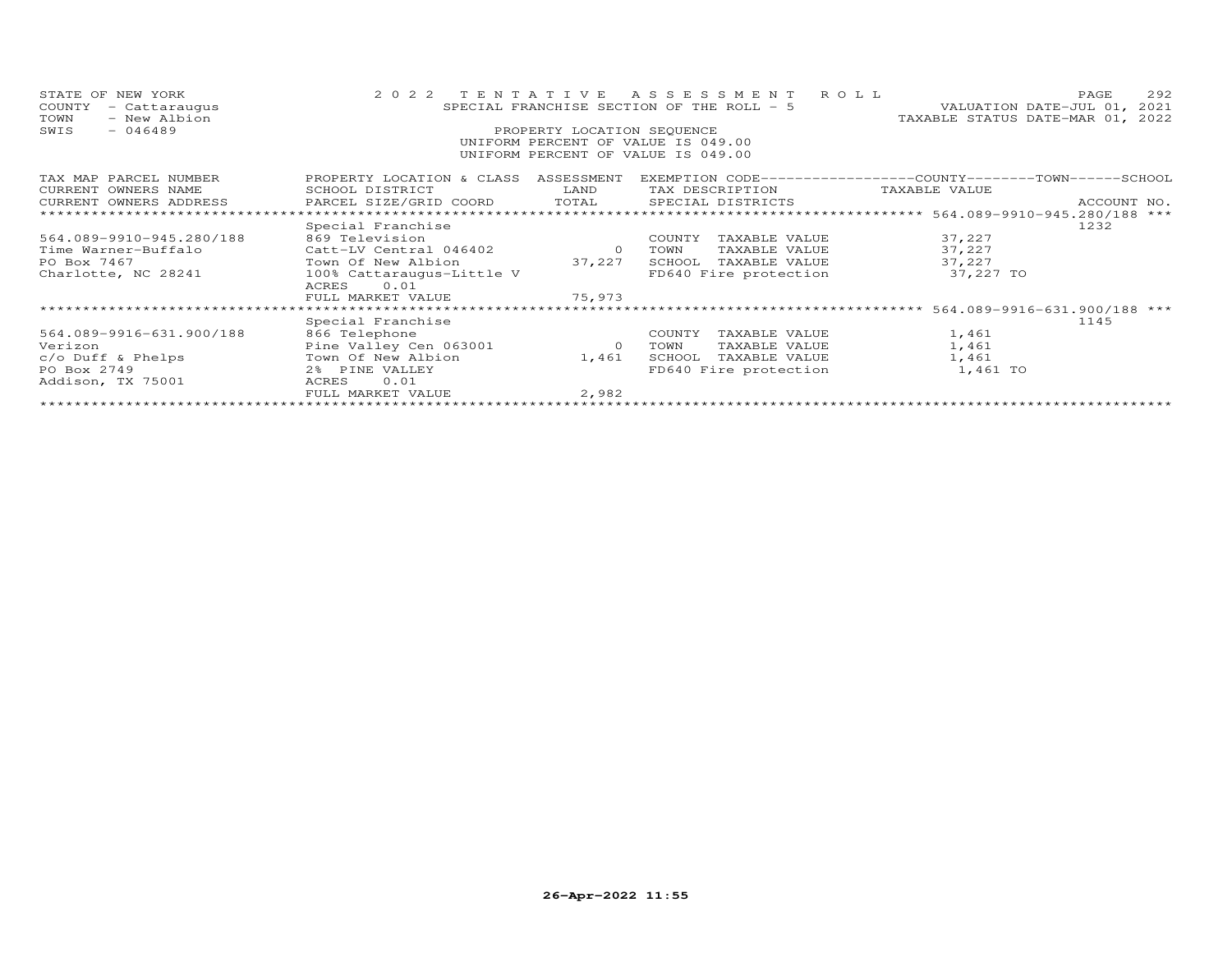| COUNTY<br>TOWN<br>SWIS | STATE OF NEW YORK<br>- Cattaraugus<br>- New Albion<br>$-046489$ |                   | TENTATIVE<br>2 0 2 2      | SPECIAL FRANCHISE SECTION OF THE ROLL - 5                 | A S S E S S M E N T            | ROLL             | 293<br>PAGE<br>VALUATION DATE-JUL 01, 2021<br>TAXABLE STATUS DATE-MAR 01, 2022<br>RPS150/V04/L015<br>CURRENT DATE 4/26/2022 |
|------------------------|-----------------------------------------------------------------|-------------------|---------------------------|-----------------------------------------------------------|--------------------------------|------------------|-----------------------------------------------------------------------------------------------------------------------------|
|                        |                                                                 |                   | S U B<br>R O L L          | UNIFORM PERCENT OF VALUE IS 049.00<br>SECTION $ -$ TOTALS |                                |                  |                                                                                                                             |
|                        |                                                                 |                   |                           |                                                           |                                |                  |                                                                                                                             |
|                        |                                                                 | ***               | SPECIAL                   | DISTRICT                                                  | SUMMARY ***                    |                  |                                                                                                                             |
|                        | TOTAL<br>PARCELS<br>CODE DISTRICT NAME                          | EXTENSION<br>TYPE | <b>EXTENSION</b><br>VALUE | AD VALOREM<br>VALUE                                       | <b>EXEMPT</b><br>AMOUNT        | TAXABLE<br>VALUE |                                                                                                                             |
|                        | FD640 Fire protectio                                            | 8 TOTAL           |                           | 890,422                                                   |                                | 890,422          |                                                                                                                             |
|                        |                                                                 |                   |                           |                                                           |                                |                  |                                                                                                                             |
|                        |                                                                 | ***               | S C H O O L               | DISTRICT                                                  | SUMMARY ***                    |                  |                                                                                                                             |
| CODE                   | DISTRICT NAME                                                   | TOTAL<br>PARCELS  | ASSESSED<br>LAND          | ASSESSED<br>TOTAL                                         | <b>EXEMPT</b><br><b>AMOUNT</b> | TOTAL<br>TAXABLE | STAR<br>STAR<br><b>AMOUNT</b><br>TAXABLE                                                                                    |
| 046402<br>063001       | Catt-LV Central<br>Pine Valley Central                          | 7<br>$\mathbf{1}$ |                           | 888,961<br>1,461                                          |                                | 888,961<br>1,461 | 888,961<br>1,461                                                                                                            |
|                        | $S \cup B - T \cup T A L$                                       | 8                 |                           | 890,422                                                   |                                | 890,422          | 890, 422                                                                                                                    |
|                        | TOTAL                                                           | 8                 |                           | 890,422                                                   |                                | 890,422          | 890,422                                                                                                                     |
|                        |                                                                 |                   |                           |                                                           |                                |                  |                                                                                                                             |

NO SYSTEM EXEMPTIONS AT THIS LEVEL

\*\*\* E X E M P T I O N S U M M A R Y \*\*\*

NO EXEMPTIONS AT THIS LEVEL

| ROLL       | UIAI |      |      |                             |      |                         | JIAK   |
|------------|------|------|------|-----------------------------|------|-------------------------|--------|
| <b>SEC</b> |      | .ANF |      | $C$ $C$ $T$ $T$ $T$ $T$ $T$ | TOWN |                         |        |
|            |      |      | ח הפ |                             |      | $\circ$ $\circ$ $\circ$ | $\sim$ |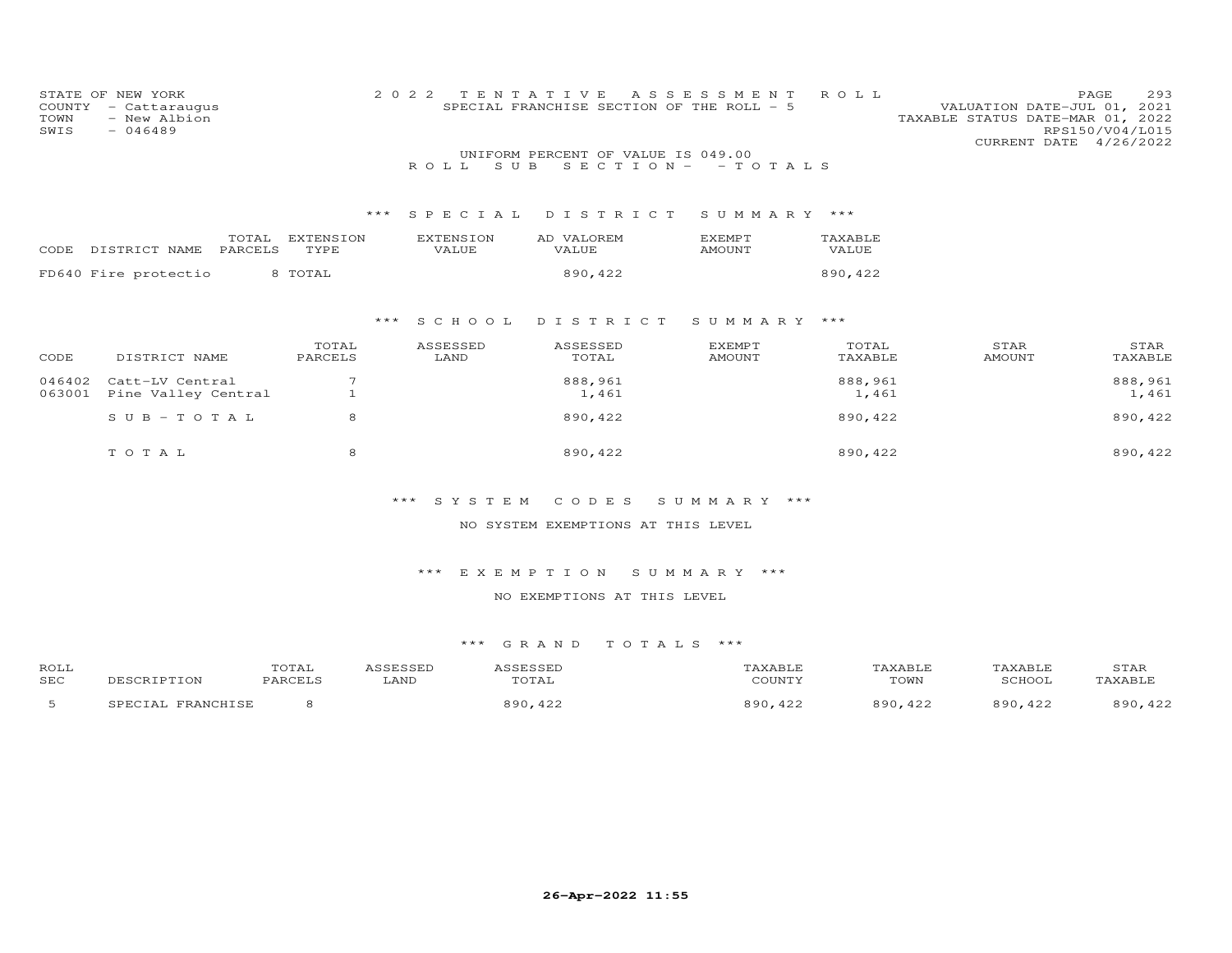| COUNTY<br>TOWN<br>SWIS | STATE OF NEW YORK<br>- Cattaraugus<br>- New Albion<br>$-046489$ |                   | 2 0 2 2                   | TENTATIVE<br>SPECIAL FRANCHISE SECTION OF THE ROLL - 5<br>UNIFORM PERCENT OF VALUE IS 049.00 | ASSESSMENT                     | ROLL             | VALUATION DATE-JUL 01,<br>TAXABLE STATUS DATE-MAR 01, 2022<br>CURRENT DATE 4/26/2022 | 294<br>PAGE<br>2021<br>RPS150/V04/L015 |
|------------------------|-----------------------------------------------------------------|-------------------|---------------------------|----------------------------------------------------------------------------------------------|--------------------------------|------------------|--------------------------------------------------------------------------------------|----------------------------------------|
|                        |                                                                 |                   | ROLL                      | SECTION TOTALS                                                                               |                                |                  |                                                                                      |                                        |
|                        |                                                                 | ***               | SPECIAL                   | DISTRICT                                                                                     | SUMMARY                        | ***              |                                                                                      |                                        |
| CODE                   | TOTAL<br>DISTRICT NAME<br>PARCELS                               | EXTENSION<br>TYPE | <b>EXTENSION</b><br>VALUE | AD VALOREM<br>VALUE                                                                          | <b>EXEMPT</b><br>AMOUNT        | TAXABLE<br>VALUE |                                                                                      |                                        |
|                        | FD640 Fire protectio                                            | 8 TOTAL           |                           | 890,422                                                                                      |                                | 890,422          |                                                                                      |                                        |
|                        |                                                                 |                   | S C H O O L<br>***        | DISTRICT                                                                                     | SUMMARY ***                    |                  |                                                                                      |                                        |
| CODE                   | DISTRICT NAME                                                   | TOTAL<br>PARCELS  | ASSESSED<br>LAND          | ASSESSED<br>TOTAL                                                                            | <b>EXEMPT</b><br><b>AMOUNT</b> | TOTAL<br>TAXABLE | STAR<br><b>AMOUNT</b>                                                                | STAR<br>TAXABLE                        |
| 046402<br>063001       | Catt-LV Central<br>Pine Valley Central                          |                   |                           | 888,961<br>1,461                                                                             |                                | 888,961<br>1,461 |                                                                                      | 888,961<br>1,461                       |
|                        | $SUB - TO TAL$                                                  | 8                 |                           | 890,422                                                                                      |                                | 890,422          |                                                                                      | 890, 422                               |
|                        | TOTAL                                                           | 8                 |                           | 890, 422                                                                                     |                                | 890,422          |                                                                                      | 890, 422                               |

#### NO SYSTEM EXEMPTIONS AT THIS LEVEL

#### \*\*\* E X E M P T I O N S U M M A R Y \*\*\*

#### NO EXEMPTIONS AT THIS LEVEL

| <b>ROLL</b> |                              | TOTAL   |      |                           |                                |                                | <u>INXABLE</u>                  | STAF                          |
|-------------|------------------------------|---------|------|---------------------------|--------------------------------|--------------------------------|---------------------------------|-------------------------------|
| <b>SEC</b>  |                              | PARCELS | LAND | TOTAL                     | COUNTY                         | TOWN                           | <b>RCHOOL</b>                   | TAXABLF                       |
| -           | <b>TDAMCUTCL</b><br>$\Delta$ |         |      | 890<br>$\bigwedge$<br>422 | $\circ$ $\circ$ $\circ$<br>422 | $\circ$ $\circ$ $\circ$<br>422 | $\circ$ $\circ$ $\circ$<br>,422 | 890<br>$\bigwedge$<br>- - - - |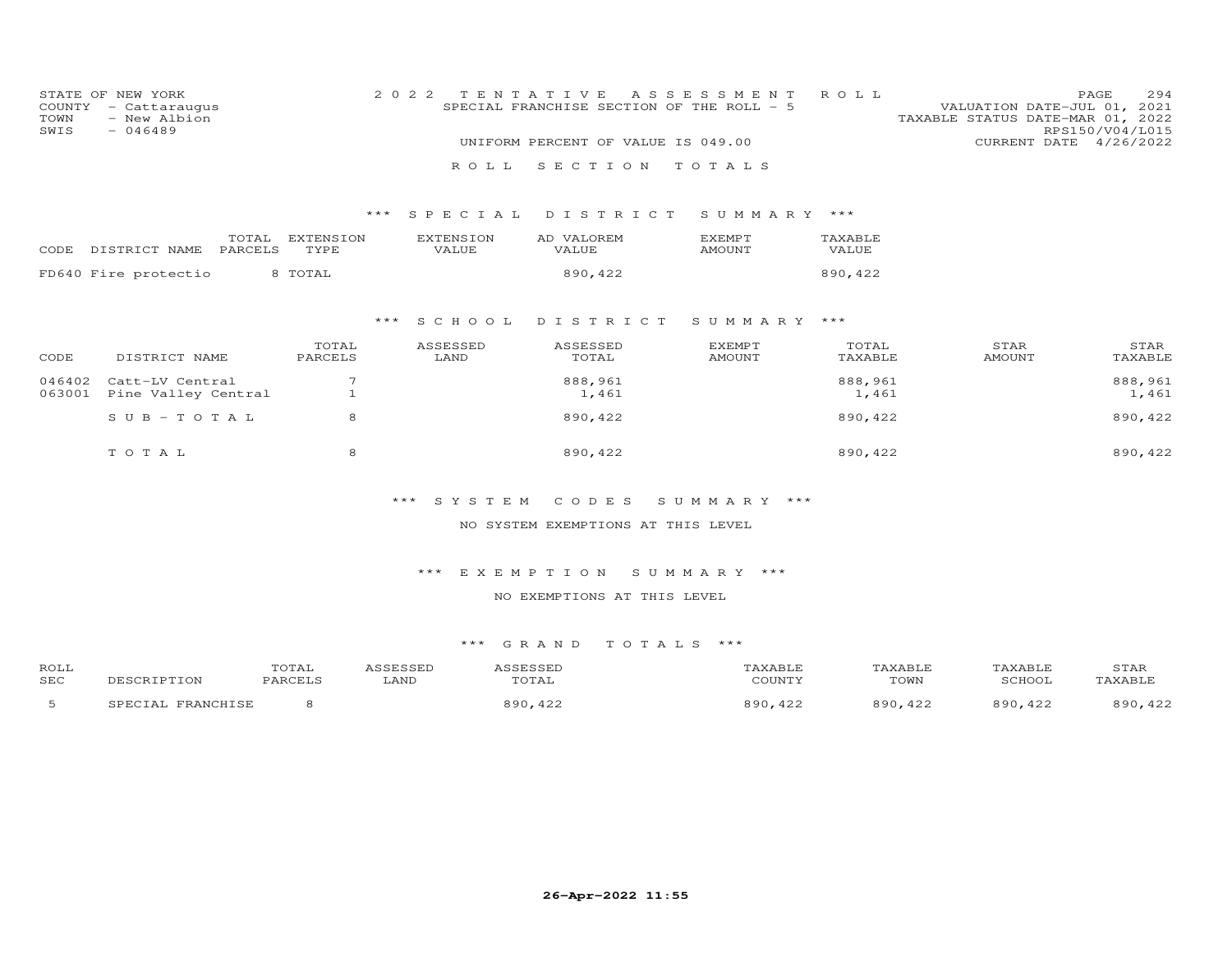|      | STATE OF NEW YORK<br>COUNTY - Cattaraugus | 2022 TENTATIVE ASSESSMENT ROLL<br>UTILITY & R.R. SECTION OF THE ROLL $-6$ | PAGE.<br>VALUATION DATE-JUL 01, 2021 | 295 |
|------|-------------------------------------------|---------------------------------------------------------------------------|--------------------------------------|-----|
| TOWN | - New Albion                              |                                                                           | TAXABLE STATUS DATE-MAR 01, 2022     |     |
| SWIS | - 046489                                  | PROPERTY LOCATION SEQUENCE                                                |                                      |     |
|      |                                           | UNIFORM PERCENT OF VALUE IS 049.00                                        |                                      |     |

# TAX MAP PARCEL NUMBER PROPERTY LOCATION & CLASS ASSESSMENT EXEMPTION CODE------------------COUNTY--------TOWN------SCHOOL CURRENT OWNERS NAME SCHOOL DISTRICT LAND TAX DESCRIPTION TAXABLE VALUE CURRENT OWNERS ADDRESS PARCEL SIZE/GRID COORD TOTAL SPECIAL DISTRICTS ACCOUNT NO. \*\*\*\*\*\*\*\*\*\*\*\*\*\*\*\*\*\*\*\*\*\*\*\*\*\*\*\*\*\*\*\*\*\*\*\*\*\*\*\*\*\*\*\*\*\*\*\*\*\*\*\*\*\*\*\*\*\*\*\*\*\*\*\*\*\*\*\*\*\*\*\*\*\*\*\*\*\*\*\*\*\*\*\*\*\*\*\*\*\*\*\*\*\*\*\*\*\*\*\*\*\*\* 664.089-9910-131.600/100 \*\*\*Elec Trans Line (1476)<br>NYS Electric & Gas Corp (2000) Country TAXABLE VALUE 14,400<br>NYS Electric & Gas Corp (2010) Cattle (2008) (2010) COUNTY TAXABLE VALUE 14,400<br>Avangrid Managmt Co Local Tax Loc #00000 (2011) 14,400 (201 14,400 14,400 14,400 TO ACRES 0.01FULL MARKET VALUE 29,388 \*\*\*\*\*\*\*\*\*\*\*\*\*\*\*\*\*\*\*\*\*\*\*\*\*\*\*\*\*\*\*\*\*\*\*\*\*\*\*\*\*\*\*\*\*\*\*\*\*\*\*\*\*\*\*\*\*\*\*\*\*\*\*\*\*\*\*\*\*\*\*\*\*\*\*\*\*\*\*\*\*\*\*\*\*\*\*\*\*\*\*\*\*\*\*\*\*\*\*\*\*\*\* 664.089-9910-132.350/100 \*\*\* Elec Trans Line 1042664.089-9910-132.350/100 882 Elec Trans Imp COUNTY TAXABLE VALUE 300,134 Niagara Mohawk Power Corp Catt-LV Central 046402 0 TOWN TAXABLE VALUE 300,134 300 Erie Blvd W Loc #0712389 300,134 SCHOOL TAXABLE VALUE 300,134 Syracuse, NY 13202 1.0000 - Catt/l Valley FD640 Fire protection 300,134 TO Dake Hill/w Sal #816example and the contract of the ACRES and  $\Lambda$ CRES and  $\Lambda$ FULL MARKET VALUE FULL MARKET VALUE 612,518 NY5170 Sinn Tower 153344.002-2-9.1/1 837 Cell Tower COUNTY TAXABLE VALUE 148,200 Global Tower LLC Catt-LV Central 046402 0 TOWN TAXABLE VALUE 148,200 c/o Property Tax Department Tower is 300 ft. 148,200 SCHOOL TAXABLE VALUE 148,200 PO Box 723597 FULL MARKET VALUE 302,449 Atlanta, GA 31139\*\*\*\*\*\*\*\*\*\*\*\*\*\*\*\*\*\*\*\*\*\*\*\*\*\*\*\*\*\*\*\*\*\*\*\*\*\*\*\*\*\*\*\*\*\*\*\*\*\*\*\*\*\*\*\*\*\*\*\*\*\*\*\*\*\*\*\*\*\*\*\*\*\*\*\*\*\*\*\*\*\*\*\*\*\*\*\*\*\*\*\*\*\*\*\*\*\*\*\*\*\*\* 44.002-2-9.1/1 \*\*\*\*\*\*\*\*\*\*\*\*\* \*\*\*\*\*\*\*\*\*\*\*\*\*\*\*\*\*\*\*\*\*\*\*\*\*\*\*\*\*\*\*\*\*\*\*\*\*\*\*\*\*\*\*\*\*\*\*\*\*\*\*\*\*\*\*\*\*\*\*\*\*\*\*\*\*\*\*\*\*\*\*\*\*\*\*\*\*\*\*\*\*\*\*\*\*\*\*\*\*\*\*\*\*\*\*\*\*\*\*\*\*\*\* 664.089-9910-123.700/288 \*\*\* Outside Plant 1030664.089-9910-123.700/288 885 Gas Outside Pla COUNTY TAXABLE VALUE 231,700National Fuel Gas Dist Corp Catt-LV Central 046402 0 TOWN TAXABLE VALUE 231,700 Attn: Real Property Tax Dept Loc #888888 231,700 SCHOOL TAXABLE VALUE 231,7006363 Main St 1.0000 - Catt/l Valley FD640 Fire protection 231,700 TOWilliamsville, NY 14221 Gas Distribution ACRES 0.01FULL MARKET VALUE FULL MARKET VALUE 472,857 \*\*\*\*\*\*\*\*\*\*\*\*\*\*\*\*\*\*\*\*\*\*\*\*\*\*\*\*\*\*\*\*\*\*\*\*\*\*\*\*\*\*\*\*\*\*\*\*\*\*\*\*\*\*\*\*\*\*\*\*\*\*\*\*\*\*\*\*\*\*\*\*\*\*\*\*\*\*\*\*\*\*\*\*\*\*\*\*\*\*\*\*\*\*\*\*\*\*\*\*\*\*\* 664.089-9910-126.810/188 \*\*\* Outside Plant 1109664.089-9910-126.810/188 884 Elec Dist Out COUNTY TAXABLE VALUE 9,700 Village of Little Valley Catt-LV Central 046402 0 TOWN TAXABLE VALUE 9,700 Rock City St Loc #888888 9,700 SCHOOL TAXABLE VALUE 9,700 Little Valley, NY 14755 1.0000 - Catt/l Valley FD640 Fire protection 9,700 TO Rock City St<br>
Little Valley, NY 14755 <br>
Elec Dist<br>
Elec Dist ACRES 0.01FULL MARKET VALUE 19,796

\*\*\*\*\*\*\*\*\*\*\*\*\*\*\*\*\*\*\*\*\*\*\*\*\*\*\*\*\*\*\*\*\*\*\*\*\*\*\*\*\*\*\*\*\*\*\*\*\*\*\*\*\*\*\*\*\*\*\*\*\*\*\*\*\*\*\*\*\*\*\*\*\*\*\*\*\*\*\*\*\*\*\*\*\*\*\*\*\*\*\*\*\*\*\*\*\*\*\*\*\*\*\*\*\*\*\*\*\*\*\*\*\*\*\*\*\*\*\*\*\*\*\*\*\*\*\*\*\*\*\*\*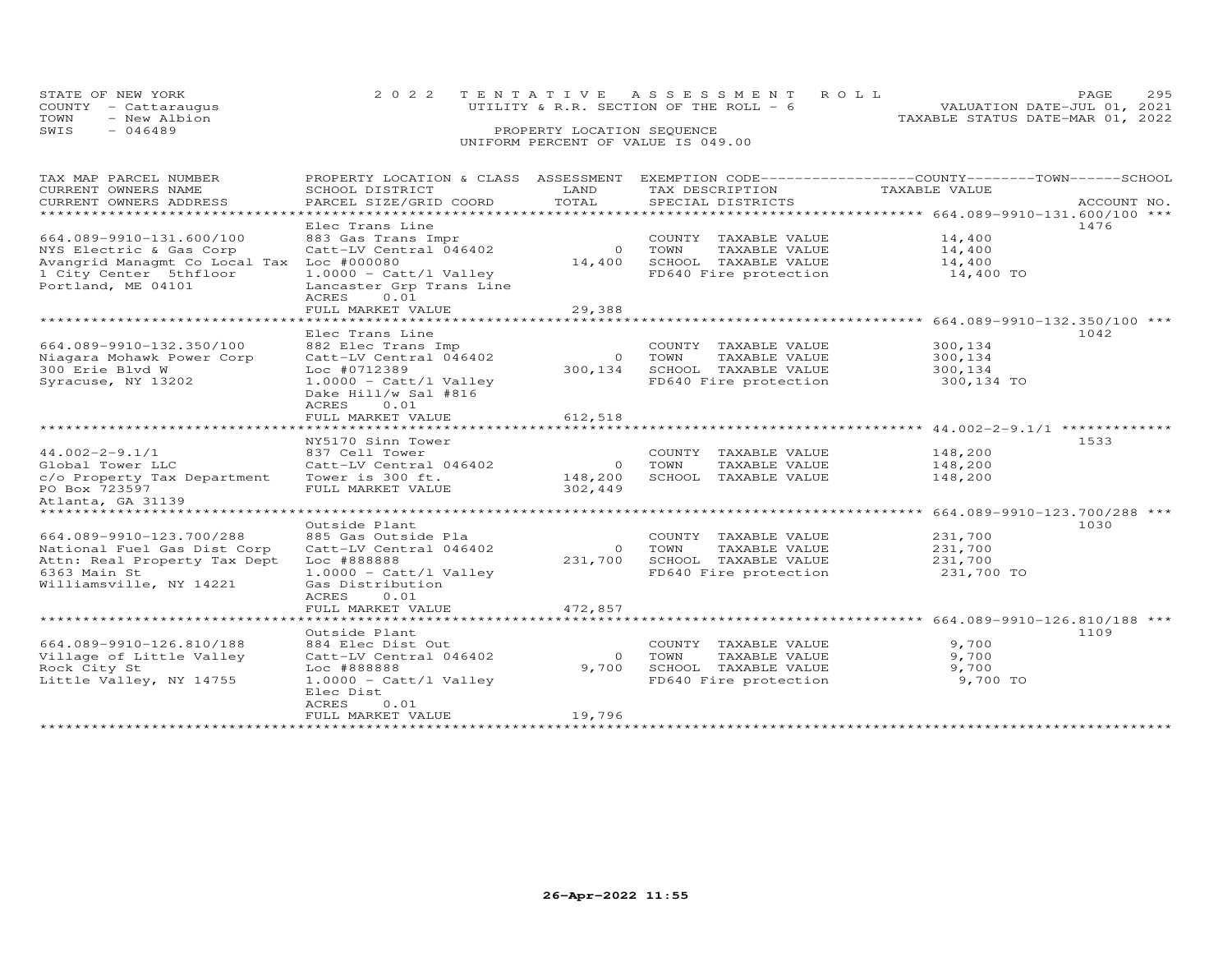| STATE OF NEW YORK<br>COUNTY - Cattaraugus |              | 2022 TENTATIVE ASSESSMENT ROLL<br>UTILITY & R.R. SECTION OF THE ROLL $-6$ |                            |  |  | PAGE.<br>VALUATION DATE-JUL 01, 2021 | 296 |
|-------------------------------------------|--------------|---------------------------------------------------------------------------|----------------------------|--|--|--------------------------------------|-----|
| TOWN                                      | - New Albion |                                                                           |                            |  |  | TAXABLE STATUS DATE-MAR 01, 2022     |     |
| SWIS<br>$-046489$                         |              |                                                                           | PROPERTY LOCATION SEQUENCE |  |  |                                      |     |
|                                           |              | UNIFORM PERCENT OF VALUE IS 049.00                                        |                            |  |  |                                      |     |

# TAX MAP PARCEL NUMBER PROPERTY LOCATION & CLASS ASSESSMENT EXEMPTION CODE------------------COUNTY--------TOWN------SCHOOL CURRENT OWNERS NAME SCHOOL DISTRICT LAND TAX DESCRIPTION TAXABLE VALUE CURRENT OWNERS ADDRESS PARCEL SIZE/GRID COORD TOTAL SPECIAL DISTRICTS ACCOUNT NO. \*\*\*\*\*\*\*\*\*\*\*\*\*\*\*\*\*\*\*\*\*\*\*\*\*\*\*\*\*\*\*\*\*\*\*\*\*\*\*\*\*\*\*\*\*\*\*\*\*\*\*\*\*\*\*\*\*\*\*\*\*\*\*\*\*\*\*\*\*\*\*\*\*\*\*\*\*\*\*\*\*\*\*\*\*\*\*\*\*\*\*\*\*\*\*\*\*\*\*\*\*\*\* 664.089-9910-131.600/188 \*\*\*3910-131.600/188 Outside Plant<br>
NYS Electric & Gas Corp Catt-LV Central 046402 291,500 TOWN TAXABLE VALUE 291,500<br>
Avangrid Managmt Co Local Tax Loc #888888 291,500 SCHOOL TAXABLE VALUE 291,500<br>
1 City Center 5thfloor 1.00 \*\*\*\*\*\*\*\*\*\*\*\*\*\*\*\*\*\*\*\*\*\*\*\*\*\*\*\*\*\*\*\*\*\*\*\*\*\*\*\*\*\*\*\*\*\*\*\*\*\*\*\*\*\*\*\*\*\*\*\*\*\*\*\*\*\*\*\*\*\*\*\*\*\*\*\*\*\*\*\*\*\*\*\*\*\*\*\*\*\*\*\*\*\*\*\*\*\*\*\*\*\*\* 664.089-9910-132.350/188 \*\*\* Outside Plant 1473664.089-9910-132.350/188 884 Elec Dist Out COUNTY TAXABLE VALUE 42,845 Niagara Mohawk Power Corp Catt-LV Central 046402 0 TOWN TAXABLE VALUE 42,845 300 Erie Blvd W Loc #888888 42,845 SCHOOL TAXABLE VALUE 42,845 Syracuse, NY 13202 1.0000 - Catt/l Valley FD640 Fire protection 42,845 TO Electric Distributionacres to the contract of the contract of the contract of the contract of the contract of the contract of the c FULL MARKET VALUE FULL MARKET VALUE 87,439 \*\*\*\*\*\*\*\*\*\*\*\*\*\*\*\*\*\*\*\*\*\*\*\*\*\*\*\*\*\*\*\*\*\*\*\*\*\*\*\*\*\*\*\*\*\*\*\*\*\*\*\*\*\*\*\*\*\*\*\*\*\*\*\*\*\*\*\*\*\*\*\*\*\*\*\*\*\*\*\*\*\*\*\*\*\*\*\*\*\*\*\*\*\*\*\*\*\*\*\*\*\*\* 664.089-9910-143.800/188 \*\*\* Outside Plant 1043664.089-9910-143.800/188 884 Elec Dist Out COUNTY TAXABLE VALUE 684,090 Steuben Rural Electric Co Catt-LV Central 046402 0 TOWN TAXABLE VALUE 684,090 9 Wilson Ave Loc #888888 684,090 SCHOOL TAXABLE VALUE 684,090 Bath, NY 14810-1633 0.9000 - Catt/l Valley FD640 Fire protection 684,090 TO Elec Dist ACRES 0.01ACRES 0.01<br>ACRES 0.01<br>FULT MAT FULL MARKET VALUE 1396,102 \*\*\*\*\*\*\*\*\*\*\*\*\*\*\*\*\*\*\*\*\*\*\*\*\*\*\*\*\*\*\*\*\*\*\*\*\*\*\*\*\*\*\*\*\*\*\*\*\*\*\*\*\*\*\*\*\*\*\*\*\*\*\*\*\*\*\*\*\*\*\*\*\*\*\*\*\*\*\*\*\*\*\*\*\*\*\*\*\*\*\*\*\*\*\*\*\*\*\*\*\*\*\* 664.089-9910-825.155/288 \*\*\*Outside Plant<br>1180 - المحلة المحلة المحلة المحلة المحلة المحلة المحلة المحلة المحلة المحلة المحلة المحلة المحلة المحلة المحل 664.089-9910-825.155/288 883 Gas Trans Impr COUNTY TAXABLE VALUE 215,789 Kiantone Pipeline Corp Catt-LV Central 046402 0 TOWN TAXABLE VALUE 215,789 Attn: United Refining Co Of Pa Loc #888888 215,789 SCHOOL TAXABLE VALUE 215,789 Attn Real Estate Dept 1.0000 - Catt/l Valley FD640 Fire protection 215,789 TOPO Box 780 Gas Trans Warren, PA 16365 ACRES 0.01FULL MARKET VALUE FULL MARKET VALUE 440,386 \*\*\*\*\*\*\*\*\*\*\*\*\*\*\*\*\*\*\*\*\*\*\*\*\*\*\*\*\*\*\*\*\*\*\*\*\*\*\*\*\*\*\*\*\*\*\*\*\*\*\*\*\*\*\*\*\*\*\*\*\*\*\*\*\*\*\*\*\*\*\*\*\*\*\*\*\*\*\*\*\*\*\*\*\*\*\*\*\*\*\*\*\*\*\*\*\*\*\*\*\*\*\* 664.089-9916-143.800/188 \*\*\*Outside Plant<br>Steuben Rural Electric Controller (Search Community Country TAXABLE VALUE 169<br>1169 Steuben Rural Electric Controller (Search Controller May a TOWN TAXABLE VALUE 16,010<br>16,010 SCHOOL TAXABLE VALUE 76,010<br>16,01 Elec Dist ACRES 0.01FULL MARKET VALUE 155,122

\*\*\*\*\*\*\*\*\*\*\*\*\*\*\*\*\*\*\*\*\*\*\*\*\*\*\*\*\*\*\*\*\*\*\*\*\*\*\*\*\*\*\*\*\*\*\*\*\*\*\*\*\*\*\*\*\*\*\*\*\*\*\*\*\*\*\*\*\*\*\*\*\*\*\*\*\*\*\*\*\*\*\*\*\*\*\*\*\*\*\*\*\*\*\*\*\*\*\*\*\*\*\*\*\*\*\*\*\*\*\*\*\*\*\*\*\*\*\*\*\*\*\*\*\*\*\*\*\*\*\*\*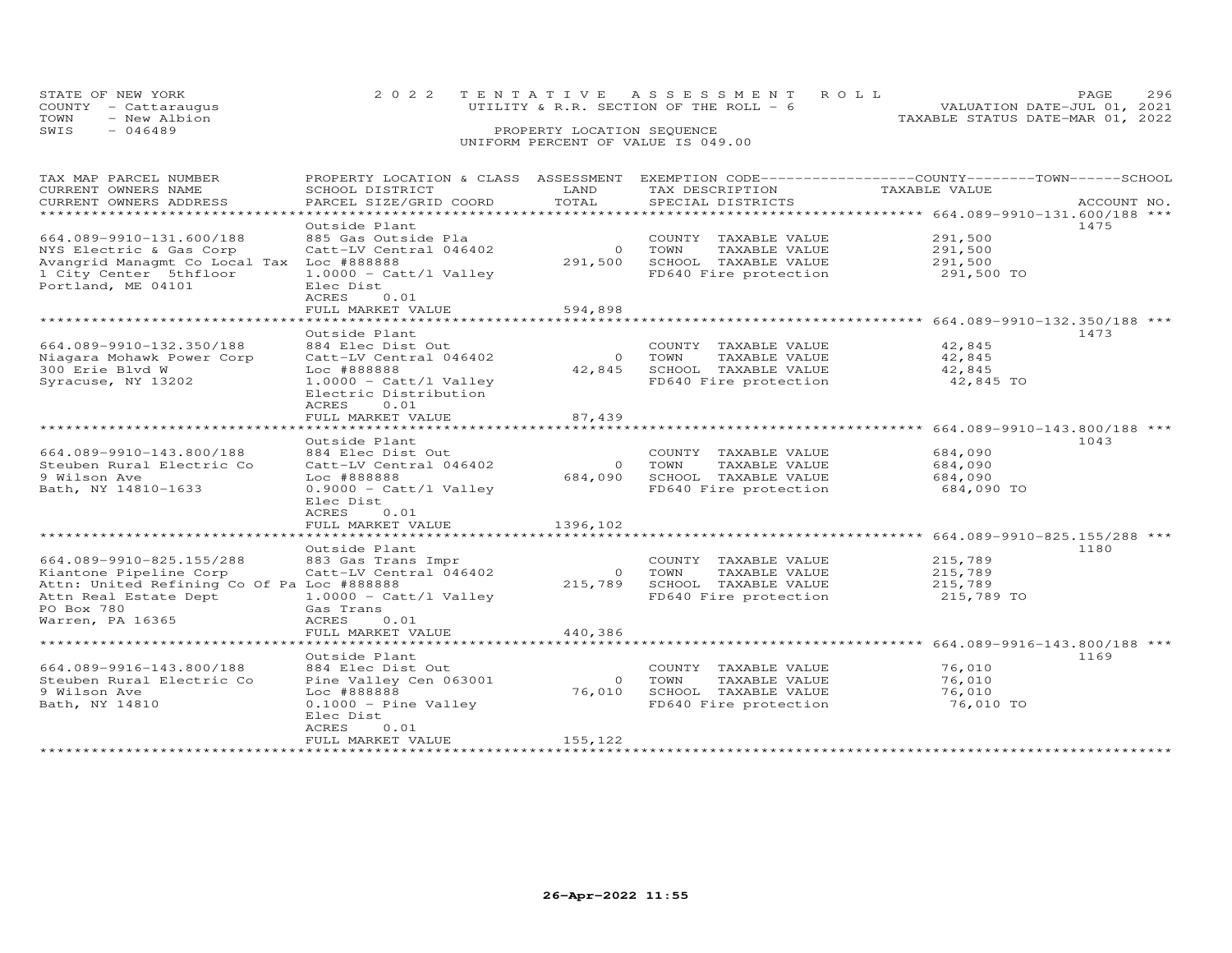|      | STATE OF NEW YORK    | 2022 TENTATIVE ASSESSMENT ROLL         | 297<br>PAGE.                     |
|------|----------------------|----------------------------------------|----------------------------------|
|      | COUNTY - Cattaraugus | UTILITY & R.R. SECTION OF THE ROLL - 6 | VALUATION DATE-JUL 01, 2021      |
| TOWN | - New Albion         |                                        | TAXABLE STATUS DATE-MAR 01, 2022 |
| SWIS | $-046489$            | PROPERTY LOCATION SEQUENCE             |                                  |
|      |                      | UNIFORM PERCENT OF VALUE IS 049.00     |                                  |

| TAX MAP PARCEL NUMBER<br>CURRENT OWNERS NAME<br>CURRENT OWNERS ADDRESS                        | PROPERTY LOCATION & CLASS ASSESSMENT<br>SCHOOL DISTRICT<br>PARCEL SIZE/GRID COORD                                                                                               | LAND<br>TOTAL     | EXEMPTION CODE-----------------COUNTY-------TOWN------SCHOOL<br>TAX DESCRIPTION<br>SPECIAL DISTRICTS                         | TAXABLE VALUE                                                     | ACCOUNT NO.      |
|-----------------------------------------------------------------------------------------------|---------------------------------------------------------------------------------------------------------------------------------------------------------------------------------|-------------------|------------------------------------------------------------------------------------------------------------------------------|-------------------------------------------------------------------|------------------|
| **********************                                                                        |                                                                                                                                                                                 |                   |                                                                                                                              |                                                                   |                  |
| $44.002 - 1 - 17$<br>NYS Electric & Gas Corp                                                  | Ritter Rd<br>872 Elec-Substation<br>Catt-LV Central 046402                                                                                                                      | 250               | COUNTY TAXABLE VALUE<br>TOWN<br>TAXABLE VALUE                                                                                | 72,550<br>72,550                                                  | 1031             |
| Avangrid Managmt Co Local Tax<br>1 City Center 5thfloor<br>Portland, ME 04101                 | Loc #001829<br>$1.0000 - \text{Catt/l Valley}$<br>New Albion Substation<br>FRNT 105.27 DPTH 113.00<br>EAST-1070664 NRTH-0843672<br>DEED BOOK 516<br>PG-511<br>FULL MARKET VALUE | 72,550<br>148,061 | SCHOOL TAXABLE VALUE<br>FD640 Fire protection                                                                                | 72,550<br>72,550 TO                                               |                  |
|                                                                                               |                                                                                                                                                                                 |                   |                                                                                                                              |                                                                   |                  |
|                                                                                               | Tannery Rd                                                                                                                                                                      |                   |                                                                                                                              |                                                                   | 1474             |
| $44.002 - 3 - 25$<br>Niagara Mohawk Power Corp<br>300 Erie Blvd W<br>Syracuse, NY 13202       | 872 Elec-Substation<br>Catt-LV Central 046402<br>$Loc$ #0713648<br>$1.0000 - \text{Cat} / 1$ Valley                                                                             | 10,000<br>81,709  | COUNTY TAXABLE VALUE<br>TAXABLE VALUE<br>TOWN<br>SCHOOL TAXABLE VALUE<br>FD640 Fire protection                               | 81,709<br>81,709<br>81,709<br>81,709 TO                           |                  |
|                                                                                               | Catt Substation #15<br>FRNT 200.00 DPTH 175.00<br>EAST-1073769 NRTH-0847430<br>FULL MARKET VALUE                                                                                | 166,753           |                                                                                                                              |                                                                   |                  |
|                                                                                               | *******************                                                                                                                                                             | ************      |                                                                                                                              |                                                                   |                  |
| 664.089-0000-638.000/1881<br>Empire Long Disance Corp.                                        | Telecommunications<br>836 Telecom. eq.<br>Catt-LV Central 046402                                                                                                                | $\overline{O}$    | COUNTY TAXABLE VALUE<br>TOWN<br>TAXABLE VALUE                                                                                | 8,110<br>8,110                                                    |                  |
| 34 Main St<br>Plattsburgh, NY 14873                                                           | 0.98820 Catt LV<br>Poles, Wire, Cable, Etc<br>FULL MARKET VALUE                                                                                                                 | 8,110<br>16,551   | SCHOOL TAXABLE VALUE<br>FD640 Fire protection                                                                                | 8,110<br>8,110 TO                                                 |                  |
| ******************************                                                                |                                                                                                                                                                                 |                   |                                                                                                                              |                                                                   |                  |
|                                                                                               | Telecommunications equip                                                                                                                                                        |                   |                                                                                                                              |                                                                   | 1038             |
| 664.089-0000-631.900/1881<br>Verizon<br>c/o Duff & Phelps<br>PO Box 2749<br>Addison, TX 75001 | 836 Telecom. eq.<br>Catt-LV Central 046402<br>Loc #888888<br>.988200- Catt/l Valley<br>Poles, Wire, Cable, Etc<br>ACRES<br>0.01                                                 |                   | Mass Telec 47100<br>0 COUNTY TAXABLE VALUE<br>135,361 TOWN<br>TAXABLE VALUE<br>SCHOOL TAXABLE VALUE<br>FD640 Fire protection | $\Omega$<br>24,211<br>111,150<br>111,150<br>111,150<br>135,361 TO | 24,211<br>24,211 |
|                                                                                               | FULL MARKET VALUE                                                                                                                                                               | 276,247           |                                                                                                                              |                                                                   |                  |
|                                                                                               | Telecommunications equip                                                                                                                                                        |                   |                                                                                                                              |                                                                   | 1155             |
| 664.089-0000-631.900/1882<br>Verizon<br>c/o Duff & Phelps<br>PO Box 2749<br>Addison, TX 75001 | 836 Telecom. eq.<br>Pine Valley Cen 063001<br>Loc #888888<br>.011800- Little Valley<br>Poles, Wire, Cable, Etc<br>ACRES<br>0.01                                                 | $\overline{0}$    | Mass Telec 47100<br>COUNTY TAXABLE VALUE<br>1,616 TOWN<br>TAXABLE VALUE<br>SCHOOL TAXABLE VALUE<br>FD640 Fire protection     | 289<br>$\circ$<br>1,327<br>1,327<br>1,327<br>1,616 TO             | 289<br>289       |
|                                                                                               | FULL MARKET VALUE                                                                                                                                                               | 3,298             |                                                                                                                              |                                                                   |                  |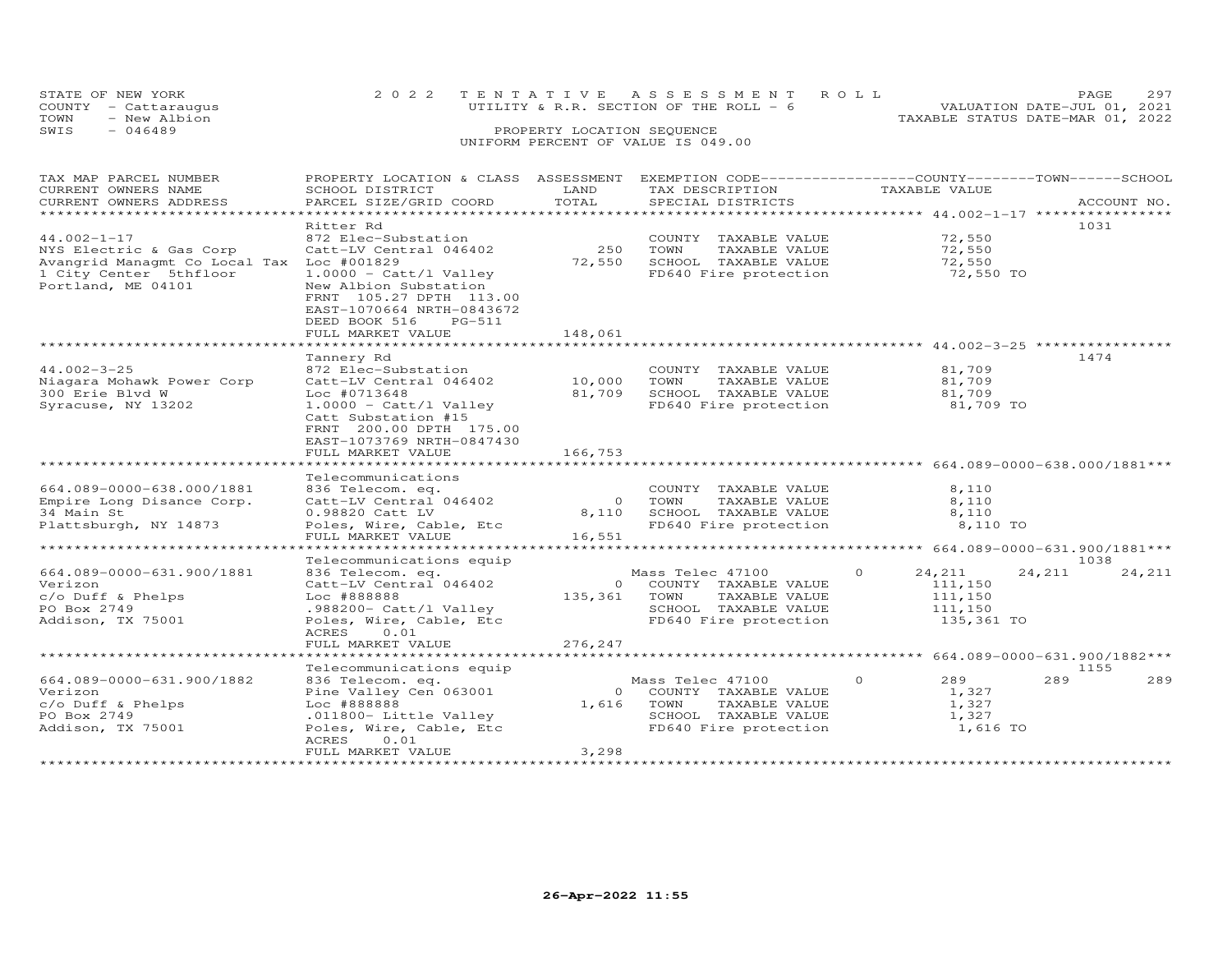| STATE OF NEW YORK                                   |                           |                            | 2022 TENTATIVE ASSESSMENT ROLL         |                                                              | 298<br>PAGE                      |
|-----------------------------------------------------|---------------------------|----------------------------|----------------------------------------|--------------------------------------------------------------|----------------------------------|
| COUNTY<br>- Cattaraugus                             |                           |                            | UTILITY & R.R. SECTION OF THE ROLL - 6 |                                                              | VALUATION DATE-JUL 01, 2021      |
| TOWN<br>- New Albion                                |                           |                            |                                        |                                                              | TAXABLE STATUS DATE-MAR 01, 2022 |
| $-046489$<br>SWIS                                   |                           | PROPERTY LOCATION SEQUENCE |                                        |                                                              |                                  |
|                                                     |                           |                            | UNIFORM PERCENT OF VALUE IS 049.00     |                                                              |                                  |
|                                                     |                           |                            |                                        |                                                              |                                  |
|                                                     |                           |                            |                                        |                                                              |                                  |
| TAX MAP PARCEL NUMBER                               | PROPERTY LOCATION & CLASS | ASSESSMENT                 |                                        | EXEMPTION CODE-----------------COUNTY-------TOWN------SCHOOL |                                  |
| CURRENT OWNERS NAME                                 | SCHOOL DISTRICT           | LAND                       | TAX DESCRIPTION                        | TAXABLE VALUE                                                |                                  |
| CURRENT OWNERS ADDRESS FARCEL SIZE/GRID COORD TOTAL |                           |                            | SPECIAL DISTRICTS                      |                                                              | ACCOUNT NO.                      |
|                                                     |                           |                            |                                        |                                                              |                                  |
|                                                     | Telecommunications equip  |                            |                                        |                                                              |                                  |
| 664.089-0000-638.000/1882                           | 836 Telecom. eq.          |                            | COUNTY<br>TAXABLE VALUE                | 97                                                           |                                  |
| Empire Long Distance Corp.                          | Pine Valley Cen 063001    | $\circ$                    | TAXABLE VALUE<br>TOWN                  | 97                                                           |                                  |
| 34 Main St                                          | 0.011800 Pine Valley      | 97                         | SCHOOL<br>TAXABLE VALUE                | 97                                                           |                                  |
| Plattsburgh, NY 14873                               | Poles, Wire, Cable, Etc   |                            | FD640 Fire protection                  | 97 TO                                                        |                                  |
|                                                     | FULL MARKET VALUE         | 198                        |                                        |                                                              |                                  |
|                                                     |                           |                            |                                        |                                                              |                                  |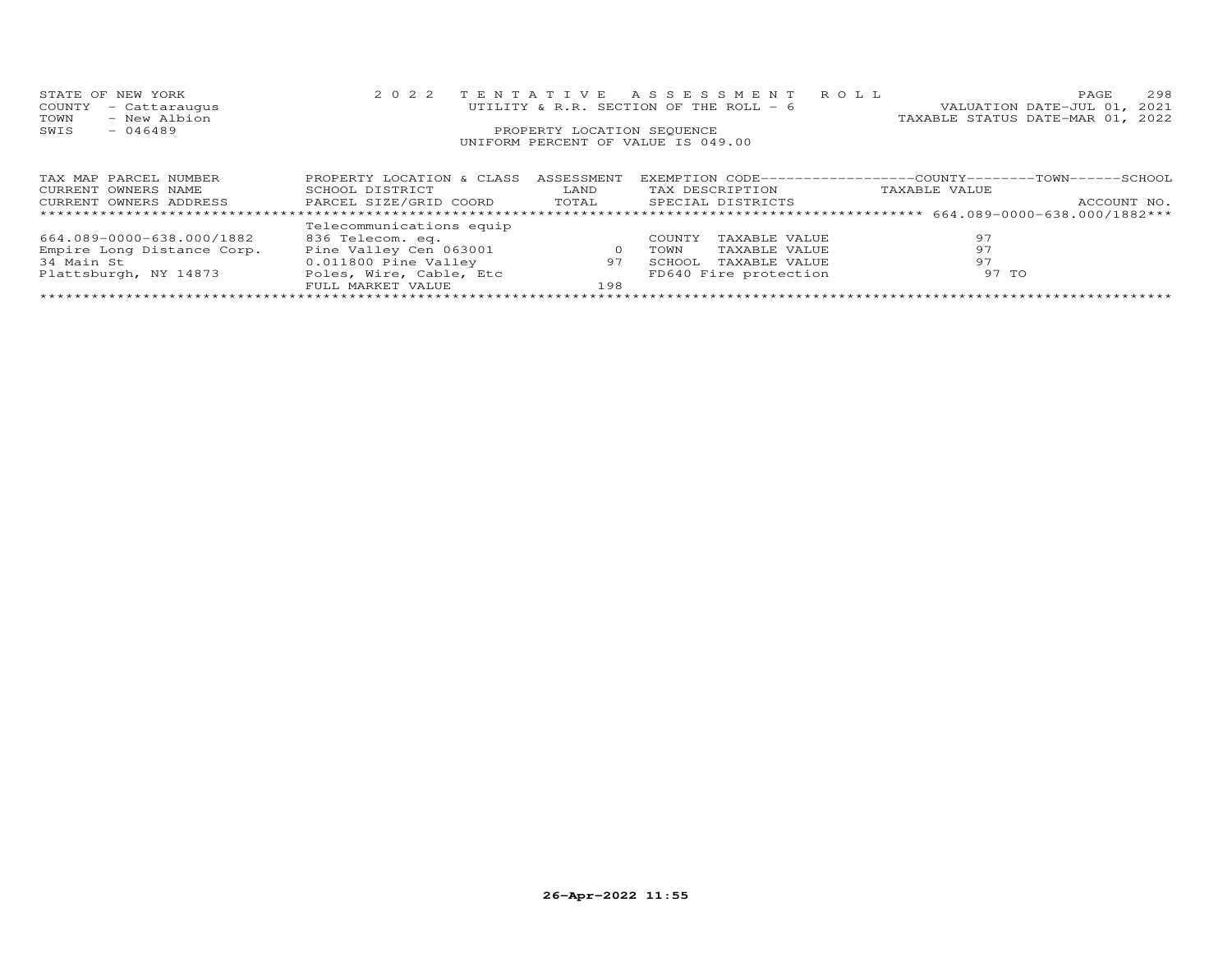| COUNTY<br>TOWN<br>SWIS | STATE OF NEW YORK<br>- Cattaraugus<br>- New Albion<br>$-046489$ |                          | 2 0 2 2                   | TENTATIVE<br>UTILITY & R.R. SECTION OF THE ROLL - 6<br>UNIFORM PERCENT OF VALUE IS 049.00 | ASSESSMENT                     | ROLL               | VALUATION DATE-JUL 01,<br>TAXABLE STATUS DATE-MAR 01, 2022<br>CURRENT DATE 4/26/2022 | 299<br>PAGE<br>2021<br>RPS150/V04/L015 |
|------------------------|-----------------------------------------------------------------|--------------------------|---------------------------|-------------------------------------------------------------------------------------------|--------------------------------|--------------------|--------------------------------------------------------------------------------------|----------------------------------------|
|                        |                                                                 |                          | S U B<br>ROLL.            | SECTION-                                                                                  | - TOTALS                       |                    |                                                                                      |                                        |
|                        |                                                                 | $***$                    | SPECIAL                   | DISTRICT                                                                                  | SUMMARY                        | ***                |                                                                                      |                                        |
| CODE                   | TOTAL<br>DISTRICT NAME<br>PARCELS                               | <b>EXTENSION</b><br>TYPE | <b>EXTENSION</b><br>VALUE | AD VALOREM<br>VALUE                                                                       | <b>EXEMPT</b><br><b>AMOUNT</b> | TAXABLE<br>VALUE   |                                                                                      |                                        |
|                        | FD640 Fire protectio                                            | 15 TOTAL                 |                           | 2165,611                                                                                  |                                | 2165,611           |                                                                                      |                                        |
|                        |                                                                 | ***                      | S C H O O L               | DISTRICT                                                                                  | SUMMARY                        | ***                |                                                                                      |                                        |
| CODE                   | DISTRICT NAME                                                   | TOTAL<br>PARCELS         | ASSESSED<br>LAND          | ASSESSED<br>TOTAL                                                                         | EXEMPT<br><b>AMOUNT</b>        | TOTAL<br>TAXABLE   | STAR<br><b>AMOUNT</b>                                                                | STAR<br>TAXABLE                        |
| 046402<br>063001       | Catt-LV Central<br>Pine Valley Central                          | 13<br>3                  | 10,250                    | 2236,088<br>77,723                                                                        | 24,211<br>289                  | 2211,877<br>77,434 |                                                                                      | 2211,877<br>77,434                     |
|                        | $SUB - TO T AL$                                                 | 16                       | 10,250                    | 2313,811                                                                                  | 24,500                         | 2289, 311          |                                                                                      | 2289, 311                              |
|                        | TO TAL                                                          | 16                       | 10,250                    | 2313,811                                                                                  | 24,500                         | 2289,311           |                                                                                      | 2289, 311                              |

#### NO SYSTEM EXEMPTIONS AT THIS LEVEL

# \*\*\* E X E M P T I O N S U M M A R Y \*\*\*

| CODE  | DESCRIPTION         | TOTAL<br>PARCELS | COUNTY           | TOWN             | SCHOOL           |
|-------|---------------------|------------------|------------------|------------------|------------------|
| 47100 | Mass Telec<br>TOTAL |                  | 24,500<br>24,500 | 24,500<br>24,500 | 24,500<br>24,500 |

| ROLL<br>SEC | DESCRIPTION                 | TOTAL<br><b>PARCELS</b> | CCECCED<br>LAND | ICCFCCFI<br>TOTAL | 'AXABLE<br>COUNTY | 'AXABLE<br>TOWN | TAXABLE<br>SCHOOL | STAR<br>TAXABLE |
|-------------|-----------------------------|-------------------------|-----------------|-------------------|-------------------|-----------------|-------------------|-----------------|
|             | $IITTITTTTFQ$ $I$ , $M$ $C$ |                         | 25C             | 2313.81           | 2200<br>.31.      | 229931          | 2289.31           | 2200<br>211     |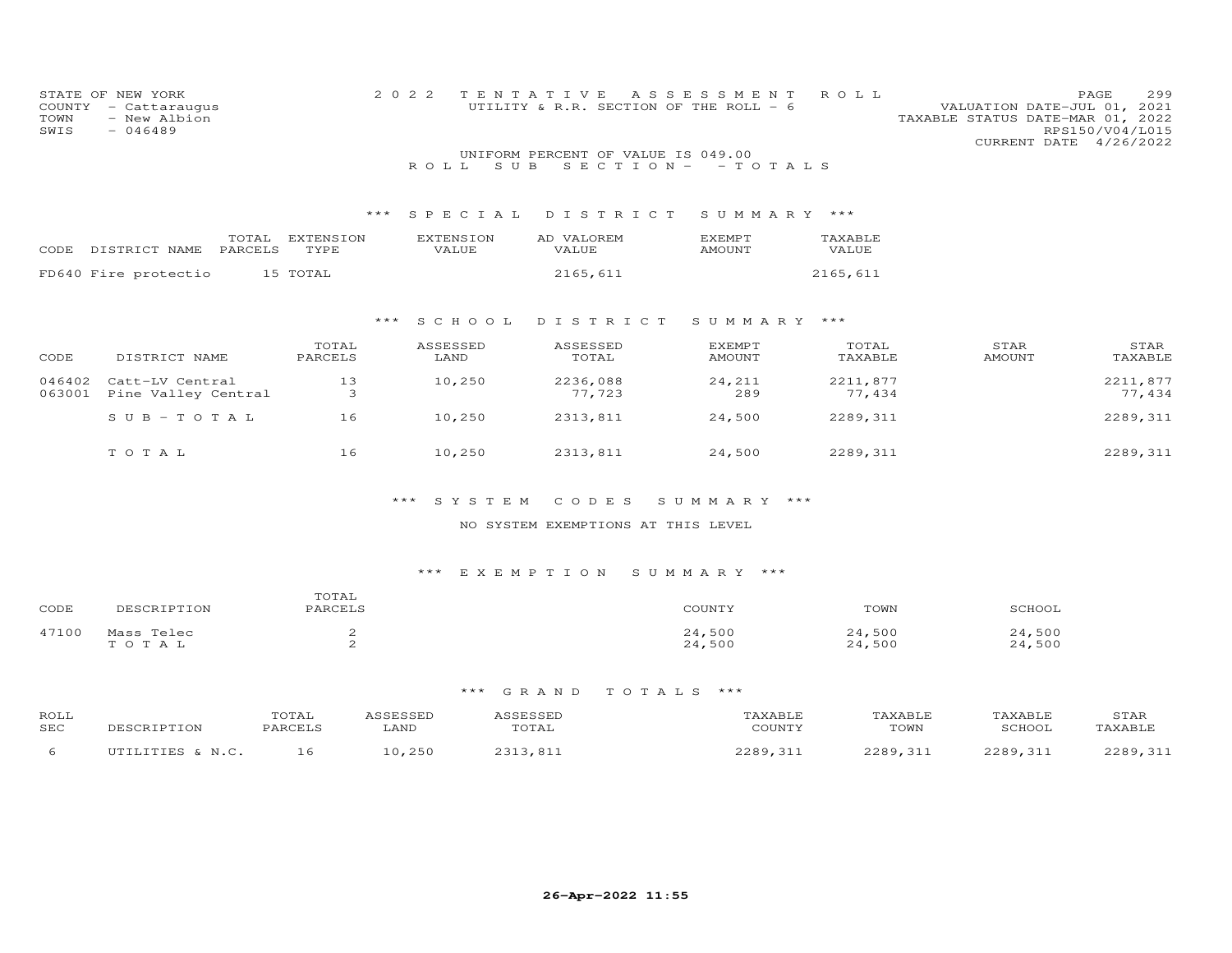| COUNTY<br>TOWN<br>SWIS | STATE OF NEW YORK<br>- Cattaraugus<br>- New Albion<br>$-046489$ | ROLL<br>2 0 2 2<br>TENTATIVE<br>A S S E S S M E N T<br>UTILITY & R.R. SECTION OF THE ROLL - 6<br>UNIFORM PERCENT OF VALUE IS 049.00<br>SECTION<br>R O L L<br>TOTALS |                           |                     |                         |                    | VALUATION DATE-JUL 01, 2021<br>TAXABLE STATUS DATE-MAR 01, 2022 | 300<br>PAGE<br>RPS150/V04/L015<br>CURRENT DATE 4/26/2022 |
|------------------------|-----------------------------------------------------------------|---------------------------------------------------------------------------------------------------------------------------------------------------------------------|---------------------------|---------------------|-------------------------|--------------------|-----------------------------------------------------------------|----------------------------------------------------------|
|                        |                                                                 | ***                                                                                                                                                                 | SPECIAL                   | DISTRICT            | SUMMARY                 | ***                |                                                                 |                                                          |
|                        | TOTAL<br>CODE DISTRICT NAME<br>PARCELS                          | <b>EXTENSION</b><br>TYPE                                                                                                                                            | <b>EXTENSION</b><br>VALUE | AD VALOREM<br>VALUE | EXEMPT<br>AMOUNT        | TAXABLE<br>VALUE   |                                                                 |                                                          |
|                        | FD640 Fire protectio                                            | 15 TOTAL                                                                                                                                                            |                           | 2165,611            |                         | 2165,611           |                                                                 |                                                          |
|                        |                                                                 |                                                                                                                                                                     | S C H O O L<br>***        | DISTRICT            | SUMMARY ***             |                    |                                                                 |                                                          |
| CODE                   | DISTRICT NAME                                                   | TOTAL<br>PARCELS                                                                                                                                                    | ASSESSED<br>LAND          | ASSESSED<br>TOTAL   | <b>EXEMPT</b><br>AMOUNT | TOTAL<br>TAXABLE   | STAR<br><b>AMOUNT</b>                                           | STAR<br>TAXABLE                                          |
| 046402<br>063001       | Catt-LV Central<br>Pine Valley Central                          | 13<br>3                                                                                                                                                             | 10,250                    | 2236,088<br>77,723  | 24,211<br>289           | 2211,877<br>77,434 |                                                                 | 2211,877<br>77,434                                       |
|                        | $S \cup B - T \cup T A L$                                       | 16                                                                                                                                                                  | 10,250                    | 2313,811            | 24,500                  | 2289,311           |                                                                 | 2289, 311                                                |
|                        | TOTAL                                                           | 16                                                                                                                                                                  | 10,250                    | 2313,811            | 24,500                  | 2289, 311          |                                                                 | 2289, 311                                                |

#### NO SYSTEM EXEMPTIONS AT THIS LEVEL

#### \*\*\* E X E M P T I O N S U M M A R Y \*\*\*

| CODE  | IPTION<br>フロピし          | TATAT<br>PARCELS | COUNTY                | TOWN                     | SCHOOL             |
|-------|-------------------------|------------------|-----------------------|--------------------------|--------------------|
| 47100 | Mass Telec<br>T O T A T | -                | ,500<br>24.<br>24,500 | ,500<br>24<br>.500<br>ク4 | ,500<br>,500<br>24 |

| ROLL<br>SEC | DESCRIPTION                 | TOTAL<br><b>PARCELS</b> | CCECCED<br>LAND | ICCFCCFI<br>TOTAL | 'AXABLE<br>COUNTY | 'AXABLE<br>TOWN | TAXABLE<br>SCHOOL | STAR<br>TAXABLE |
|-------------|-----------------------------|-------------------------|-----------------|-------------------|-------------------|-----------------|-------------------|-----------------|
|             | $IITTITTTTFQ$ $I$ , $M$ $C$ |                         | 25C             | 2313.81           | 2200<br>.31.      | 229931          | 2289.31           | 2200<br>211     |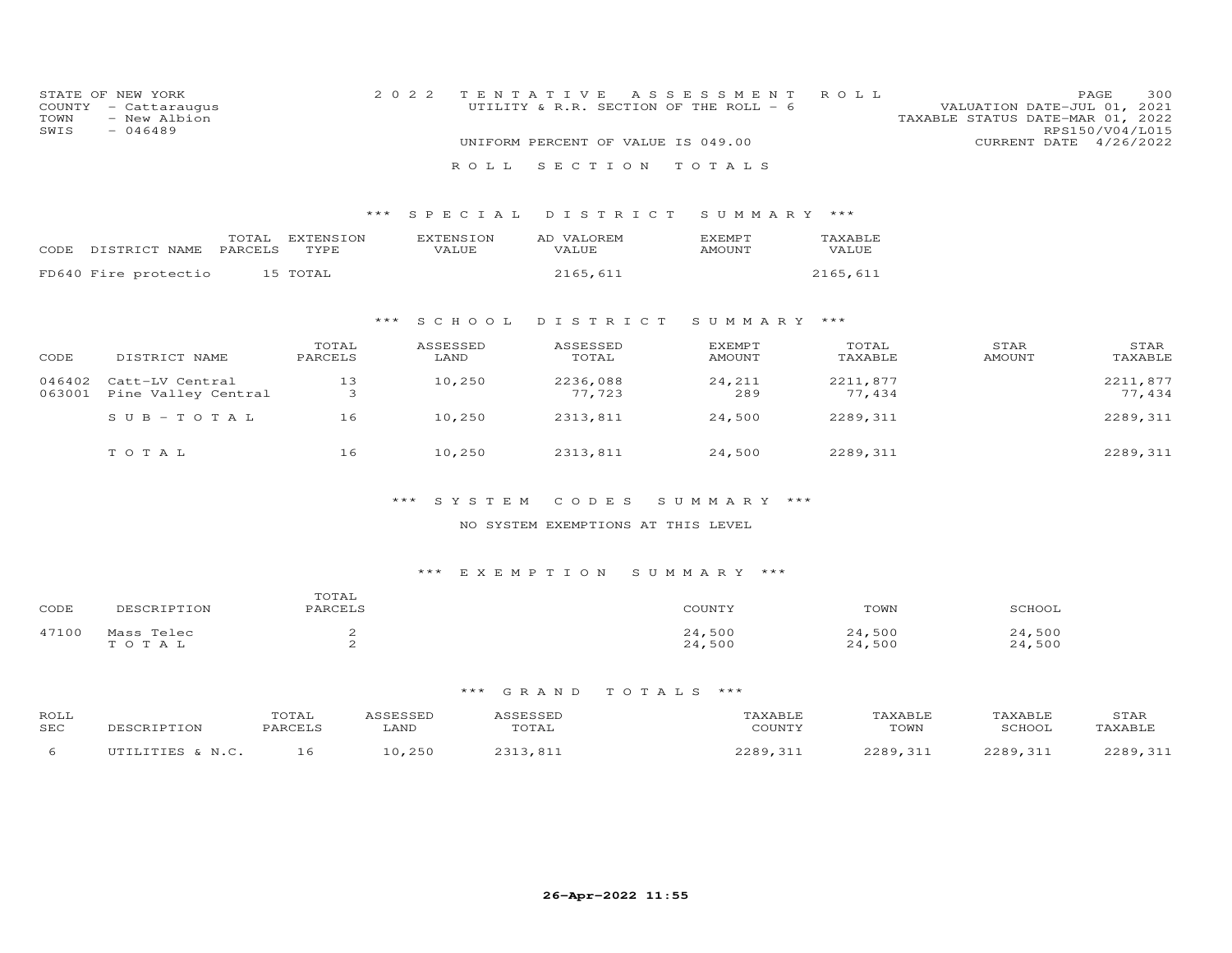|      | STATE OF NEW YORK    | 2022 TENTATIVE ASSESSMENT ROLL         |  |                                  | PAGE.                       | 301 |
|------|----------------------|----------------------------------------|--|----------------------------------|-----------------------------|-----|
|      | COUNTY - Cattaraugus | WHOLLY EXEMPT SECTION OF THE ROLL $-8$ |  |                                  | VALUATION DATE-JUL 01, 2021 |     |
| TOWN | - New Albion         |                                        |  | TAXABLE STATUS DATE-MAR 01, 2022 |                             |     |
| SWIS | - 046489             | PROPERTY LOCATION SEQUENCE             |  |                                  |                             |     |
|      |                      | UNIFORM PERCENT OF VALUE IS 049.00     |  |                                  |                             |     |

| TAX MAP PARCEL NUMBER<br>CURRENT OWNERS NAME<br>CURRENT OWNERS ADDRESS | PROPERTY LOCATION & CLASS ASSESSMENT<br>SCHOOL DISTRICT<br>PARCEL SIZE/GRID COORD | LAND<br>TOTAL | EXEMPTION CODE-----------------COUNTY-------TOWN------SCHOOL<br>TAX DESCRIPTION<br>SPECIAL DISTRICTS |          | TAXABLE VALUE                                       |        | ACCOUNT NO.    |
|------------------------------------------------------------------------|-----------------------------------------------------------------------------------|---------------|------------------------------------------------------------------------------------------------------|----------|-----------------------------------------------------|--------|----------------|
| **********************                                                 |                                                                                   |               |                                                                                                      |          |                                                     |        |                |
|                                                                        |                                                                                   |               |                                                                                                      |          |                                                     |        | 1480           |
| $35.004 - 1 - 33$                                                      | 314 Rural vac<10                                                                  |               | IND DEV<br>18020                                                                                     | $\Omega$ | 9,000                                               | 9,000  | 9,000          |
| Cattaraugus County IDA                                                 | Catt-LV Central 046402                                                            | 9,000         | COUNTY TAXABLE VALUE                                                                                 |          | $\Omega$                                            |        |                |
| 9 E Washington St                                                      | ACRES<br>9.38                                                                     | 9,000         | TOWN<br>TAXABLE VALUE                                                                                |          | $\Omega$                                            |        |                |
| PO Box 1749                                                            | EAST-1071041 NRTH-0853712                                                         |               | SCHOOL TAXABLE VALUE                                                                                 |          | $\Omega$                                            |        |                |
| Ellicottville, NY 14731                                                | FULL MARKET VALUE<br>**********************                                       | 18,367        | FD640 Fire protection                                                                                |          | 9,000 TO                                            |        |                |
|                                                                        |                                                                                   |               |                                                                                                      |          |                                                     |        |                |
|                                                                        | Chautauqua Rd                                                                     |               |                                                                                                      | $\Omega$ | 35,200                                              | 35,200 | 5043<br>35,200 |
| $53.002 - 1 - 14.2$                                                    | 322 Rural vac>10                                                                  | 35,200        | EDUCATION 25120                                                                                      |          |                                                     |        |                |
| Buffalo Audubon Society<br>1610 Welch Rd                               | Catt-LV Central 046402                                                            | 35,200        | COUNTY TAXABLE VALUE<br>TOWN<br>TAXABLE VALUE                                                        |          | $\circ$<br>$\Omega$                                 |        |                |
| North Java, NY 14113                                                   | $17/25 - 04 - 08$<br>ACRES 72.35                                                  |               | SCHOOL TAXABLE VALUE                                                                                 |          | $\Omega$                                            |        |                |
|                                                                        | EAST-1071051 NRTH-0824928                                                         |               | FD640 Fire protection                                                                                |          |                                                     | $0$ TO |                |
|                                                                        | DEED BOOK 767<br>PG-00720                                                         |               | 35,200 EX                                                                                            |          |                                                     |        |                |
|                                                                        | FULL MARKET VALUE                                                                 | 71,837        |                                                                                                      |          |                                                     |        |                |
|                                                                        |                                                                                   |               | ********************                                                                                 |          | ********************* 53.002-1-15 ***************** |        |                |
|                                                                        | Chautauqua Rd                                                                     |               |                                                                                                      |          |                                                     |        | 0077           |
| $53.002 - 1 - 15$                                                      | 322 Rural vac>10                                                                  |               | EDUCATION 25120                                                                                      | $\Omega$ | 44,100                                              | 44,100 | 44,100         |
| Buffalo Audubon Society                                                | Catt-LV Central 046402                                                            | 44,100        | COUNTY TAXABLE VALUE                                                                                 |          | $\circ$                                             |        |                |
| 1610 Welch Rd                                                          | $17/25 - 04 - 08$                                                                 | 44,100        | TOWN<br>TAXABLE VALUE                                                                                |          | $\Omega$                                            |        |                |
| North Java, NY 14113                                                   | ACRES 103.27                                                                      |               | SCHOOL TAXABLE VALUE                                                                                 |          | $\Omega$                                            |        |                |
|                                                                        | EAST-1069698 NRTH-0824764                                                         |               | FD640 Fire protection                                                                                |          |                                                     | 0 TO   |                |
|                                                                        | DEED BOOK 602<br>PG-00438                                                         |               | 44,100 EX                                                                                            |          |                                                     |        |                |
|                                                                        | FULL MARKET VALUE                                                                 | 90,000        |                                                                                                      |          |                                                     |        |                |
|                                                                        |                                                                                   |               |                                                                                                      |          |                                                     |        |                |
|                                                                        | Chautauqua Rd                                                                     |               |                                                                                                      |          |                                                     |        | 0078           |
| $53.002 - 1 - 16$                                                      | 314 Rural vac<10                                                                  |               | EDUCATION 25120                                                                                      | $\Omega$ | 5,000                                               | 5,000  | 5,000          |
| Buffalo Audubon Society                                                | Catt-LV Central 046402                                                            | 5,000         | COUNTY TAXABLE VALUE                                                                                 |          | $\Omega$                                            |        |                |
| 1610 Welch Rd                                                          | 26 04 08                                                                          | 5,000         | TOWN<br>TAXABLE VALUE                                                                                |          | $\Omega$                                            |        |                |
| North Java, NY 14113                                                   | 2.73<br>ACRES                                                                     |               | SCHOOL TAXABLE VALUE                                                                                 |          | $\Omega$                                            |        |                |
|                                                                        | EAST-1069453 NRTH-0826869                                                         |               | FD640 Fire protection                                                                                |          |                                                     | 0 TO   |                |
|                                                                        | FULL MARKET VALUE                                                                 | 10,204        | 5,000 EX                                                                                             |          |                                                     |        |                |
|                                                                        | *********************                                                             |               |                                                                                                      |          | ********* 53.001-2-1.7 *******                      |        |                |
|                                                                        | 10661 Chautauqua Rd                                                               |               |                                                                                                      |          |                                                     |        | 1497           |
| $53.001 - 2 - 1.7$                                                     | 612 School                                                                        |               | EDUCATION 25120                                                                                      | $\Omega$ | 29,000                                              | 29,000 | 29,000         |
| Miller Enos J                                                          | Catt-LV Central 046402                                                            | 2,600         | COUNTY TAXABLE VALUE                                                                                 |          | $\circ$                                             |        |                |
| Miller Enos E                                                          | $49 - 04 - 08$                                                                    | 29,000        | TOWN<br>TAXABLE VALUE                                                                                |          | $\Omega$                                            |        |                |
| 10661 Chautauqua Rd                                                    | Amish School                                                                      |               | SCHOOL TAXABLE VALUE                                                                                 |          | $\Omega$                                            |        |                |
| Cattaraugus, NY 14719                                                  | FRNT 206.00 DPTH 145.00                                                           |               | FD640 Fire protection                                                                                |          |                                                     | 0 TO   |                |
|                                                                        | EAST-1055760 NRTH-0825960                                                         |               | 29,000 EX                                                                                            |          |                                                     |        |                |
|                                                                        | $PG-37$<br>DEED BOOK 1015                                                         |               |                                                                                                      |          |                                                     |        |                |
|                                                                        | FULL MARKET VALUE                                                                 | 59,184        |                                                                                                      |          |                                                     |        |                |
|                                                                        |                                                                                   |               |                                                                                                      |          |                                                     |        |                |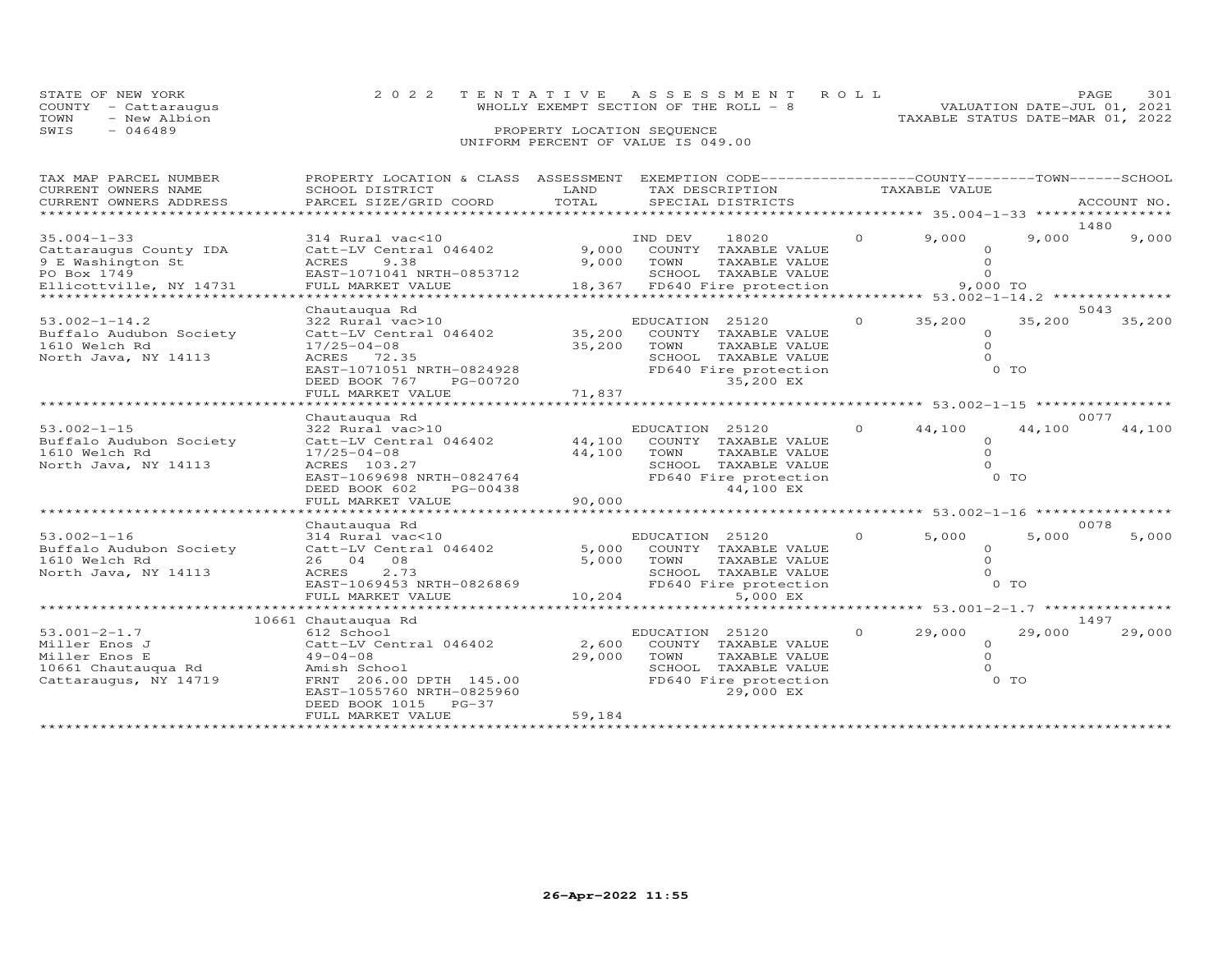|      | STATE OF NEW YORK    | 2022 TENTATIVE ASSESSMENT ROLL         |  |                                  | PAGF                        | 302 |
|------|----------------------|----------------------------------------|--|----------------------------------|-----------------------------|-----|
|      | COUNTY - Cattaraugus | WHOLLY EXEMPT SECTION OF THE ROLL $-8$ |  |                                  | VALUATION DATE-JUL 01, 2021 |     |
| TOWN | - New Albion         |                                        |  | TAXABLE STATUS DATE-MAR 01, 2022 |                             |     |
| SWIS | $-046489$            | PROPERTY LOCATION SEQUENCE             |  |                                  |                             |     |
|      |                      | UNIFORM PERCENT OF VALUE IS 049.00     |  |                                  |                             |     |

| TAX MAP PARCEL NUMBER                  | PROPERTY LOCATION & CLASS ASSESSMENT |         |                   | EXEMPTION CODE-----------------COUNTY-------TOWN------SCHOOL |          |                                        |          |             |
|----------------------------------------|--------------------------------------|---------|-------------------|--------------------------------------------------------------|----------|----------------------------------------|----------|-------------|
| CURRENT OWNERS NAME                    | SCHOOL DISTRICT                      | LAND    | TAX DESCRIPTION   |                                                              |          | TAXABLE VALUE                          |          |             |
| CURRENT OWNERS ADDRESS                 | PARCEL SIZE/GRID COORD               | TOTAL   | SPECIAL DISTRICTS |                                                              |          |                                        |          | ACCOUNT NO. |
|                                        |                                      |         |                   |                                                              |          |                                        |          |             |
|                                        | Leon Rd                              |         |                   |                                                              |          |                                        |          | 1440        |
| $44.002 - 1 - 8.71$                    | 582 Camping park                     |         | RELIGIOUS 25110   |                                                              | $\circ$  | 355,700                                | 355,700  | 355,700     |
| Chautauqua Olean Camp                  | Catt-LV Central 046402               | 200     |                   | COUNTY TAXABLE VALUE                                         |          |                                        | $\Omega$ |             |
| Attn: Elisabeth Baker Johnson 29 04 08 |                                      | 355,700 | TOWN              | TAXABLE VALUE                                                |          |                                        | $\circ$  |             |
| 179 Sugar Hill Rd                      | EAST-1070030 NRTH-0841995            |         |                   | SCHOOL TAXABLE VALUE                                         |          |                                        | $\Omega$ |             |
|                                        |                                      |         |                   |                                                              |          |                                        | 0 TO     |             |
| Rexford, NY 12148                      | FULL MARKET VALUE                    |         |                   | 725,918 FD640 Fire protection                                |          |                                        |          |             |
|                                        |                                      |         |                   | 355,700 EX<br>***************                                |          |                                        |          |             |
|                                        |                                      |         |                   |                                                              |          | ******** 53.001-1-16.1 *************** |          |             |
|                                        | Leon Rd                              |         |                   |                                                              |          |                                        |          | 0178        |
| $53.001 - 1 - 16.1$                    | 314 Rural vac<10                     |         | COUNTY            | 13100                                                        | $\Omega$ | 4,000                                  | 4,000    | 4,000       |
| County of Cattaraugus                  | Catt-LV Central 046402               |         |                   | 4,000 COUNTY TAXABLE VALUE                                   |          |                                        |          |             |
| 303 Court St                           | 34 04 08                             |         | 4,000 TOWN        | TAXABLE VALUE                                                |          |                                        | $\Omega$ |             |
| Little Valley, NY 14755                | ACRES<br>1.00                        |         |                   | SCHOOL TAXABLE VALUE                                         |          |                                        |          |             |
|                                        | EAST-1063290 NRTH-0830398            |         |                   | FD640 Fire protection                                        |          |                                        | $0$ TO   |             |
|                                        | DEED BOOK 1014 PG-747                |         |                   | 4,000 EX                                                     |          |                                        |          |             |
|                                        | FULL MARKET VALUE                    | 8,163   |                   |                                                              |          |                                        |          |             |
|                                        |                                      |         |                   |                                                              |          |                                        |          |             |
|                                        | 9762 Leon Rd                         |         |                   |                                                              |          |                                        |          | 5013        |
| $44.002 - 1 - 11$                      |                                      |         |                   |                                                              | $\Omega$ | 30,000                                 | 30,000   |             |
|                                        | 322 Rural vac>10                     |         | SCH-DIST          | 13800                                                        |          |                                        |          | 30,000      |
| Cattaraugus Central School             | Catt-LV Central 046402               |         |                   | 30,000 COUNTY TAXABLE VALUE                                  |          |                                        | $\Omega$ |             |
| 1 Carter St                            | 29 04 08                             | 30,000  | TOWN              | TAXABLE VALUE                                                |          |                                        | $\Omega$ |             |
| Cattaraugus, NY 14719                  | ACRES 57.37                          |         |                   | SCHOOL TAXABLE VALUE                                         |          |                                        |          |             |
|                                        | EAST-1067714 NRTH-0841018            |         |                   | FD640 Fire protection                                        |          |                                        | $0$ TO   |             |
|                                        | DEED BOOK 353<br>PG-00014            |         |                   | 30,000 EX                                                    |          |                                        |          |             |
|                                        | FULL MARKET VALUE                    | 61,224  |                   |                                                              |          |                                        |          |             |
|                                        | ******************************       |         |                   |                                                              |          |                                        |          |             |
|                                        | Lovers Lane Rd                       |         |                   |                                                              |          |                                        |          | 0003        |
| $44.002 - 3 - 11$                      | 314 Rural vac<10                     |         | FIRE-DEPT 26400   |                                                              | $\circ$  | 6,700                                  | 6,700    | 6,700       |
| Cattaraugus Fire Co Inc                | Catt-LV Central 046402               |         |                   | 6,700 COUNTY TAXABLE VALUE                                   |          |                                        | $\Omega$ |             |
| 24 Memorial Dr                         | 22 04 08                             |         | 6,700 TOWN        | TAXABLE VALUE                                                |          |                                        | $\Omega$ |             |
| Cattaraugus, NY 14719                  | ACRES<br>5.55                        |         |                   | SCHOOL TAXABLE VALUE                                         |          |                                        | $\cap$   |             |
|                                        | EAST-1072996 NRTH-0844819            |         |                   | FD640 Fire protection                                        |          |                                        | $0$ TO   |             |
|                                        |                                      |         |                   |                                                              |          |                                        |          |             |
|                                        | DEED BOOK 2719 PG-8001               |         |                   | 6,700 EX                                                     |          |                                        |          |             |
|                                        | FULL MARKET VALUE                    | 13,673  |                   |                                                              |          |                                        |          |             |
|                                        | *************************            |         |                   |                                                              |          |                                        |          |             |
|                                        | Lovers Lane Rd                       |         |                   |                                                              |          |                                        |          | 5037        |
| $44.002 - 3 - 24$                      | 695 Cemetery                         |         | CEMETERY          | 27350                                                        | $\circ$  | 5,600                                  | 5,600    | 5,600       |
| Liberty Park Cemetery                  | Catt-LV Central 046402               | 5,600   |                   | COUNTY TAXABLE VALUE                                         |          |                                        | $\Omega$ |             |
| Cattaraugus, NY 14719                  | 22 04 08                             | 5,600   | TOWN              | TAXABLE VALUE                                                |          |                                        | $\Omega$ |             |
|                                        | $-12-23$<br>Cemeter-                 |         |                   | SCHOOL TAXABLE VALUE                                         |          |                                        | $\Omega$ |             |
|                                        | 2.15<br><b>ACRES</b>                 |         |                   | FD640 Fire protection                                        |          |                                        | 0 TO     |             |
|                                        | EAST-1072877 NRTH-0846563            |         |                   | 5,600 EX                                                     |          |                                        |          |             |
|                                        | DEED BOOK 188<br>PG-00068            |         |                   |                                                              |          |                                        |          |             |
|                                        | FULL MARKET VALUE                    | 11,429  |                   |                                                              |          |                                        |          |             |
|                                        |                                      |         |                   |                                                              |          |                                        |          |             |
|                                        |                                      |         |                   |                                                              |          |                                        |          |             |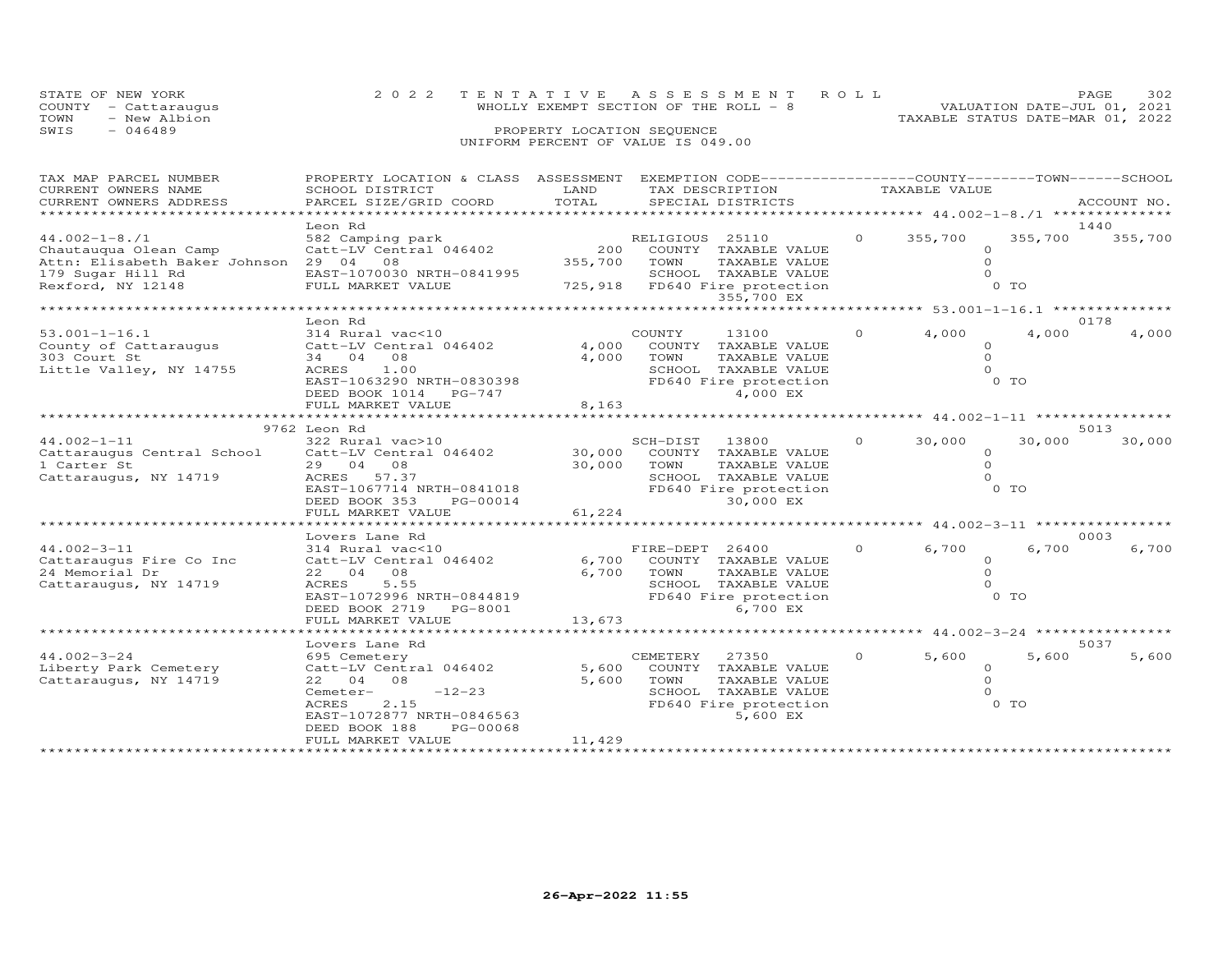|      | STATE OF NEW YORK    | 2022 TENTATIVE ASSESSMENT ROLL         | PAGE.                       | 303 |
|------|----------------------|----------------------------------------|-----------------------------|-----|
|      | COUNTY - Cattaraugus | WHOLLY EXEMPT SECTION OF THE ROLL $-8$ | VALUATION DATE-JUL 01, 2021 |     |
| TOWN | - New Albion         | TAXABLE STATUS DATE-MAR 01, 2022       |                             |     |
| SWIS | $-046489$            | PROPERTY LOCATION SEQUENCE             |                             |     |
|      |                      | UNIFORM PERCENT OF VALUE IS 049.00     |                             |     |

| TAX MAP PARCEL NUMBER<br>CURRENT OWNERS NAME<br>CURRENT OWNERS ADDRESS                                       | PROPERTY LOCATION & CLASS ASSESSMENT<br>SCHOOL DISTRICT<br>PARCEL SIZE/GRID COORD                                                                                                                        | LAND<br>TOTAL                 | EXEMPTION CODE-----------------COUNTY-------TOWN-----SCHOOL<br>TAX DESCRIPTION<br>SPECIAL DISTRICTS                                  |                | TAXABLE VALUE                                      |                         | ACCOUNT NO.     |
|--------------------------------------------------------------------------------------------------------------|----------------------------------------------------------------------------------------------------------------------------------------------------------------------------------------------------------|-------------------------------|--------------------------------------------------------------------------------------------------------------------------------------|----------------|----------------------------------------------------|-------------------------|-----------------|
|                                                                                                              |                                                                                                                                                                                                          | ******************            |                                                                                                                                      |                | $*************************44.002-3-14*********$    |                         |                 |
| $44.002 - 3 - 14$<br>Town of New Albion<br>14 Main St<br>Cattaraugus, NY 14719                               | 7334 Lovers Lane Rd<br>314 Rural vac<10<br>Catt-LV Central 046402<br>22 04 08<br>This parcel was condemned<br>ACRES<br>6.13<br>EAST-1074204 NRTH-0845870<br>DEED BOOK 10199 PG-6001<br>FULL MARKET VALUE | 7,100<br>7,100<br>14,490      | TOWN-PROP 13500<br>COUNTY TAXABLE VALUE<br>TOWN<br>TAXABLE VALUE<br>SCHOOL TAXABLE VALUE<br>FD640 Fire protection<br>7,100 EX        | $\circ$        | 7,100<br>$\Omega$<br>$\circ$<br>$\Omega$<br>$0$ TO | 7,100                   | 0039<br>7,100   |
|                                                                                                              | Mayo Rd                                                                                                                                                                                                  |                               |                                                                                                                                      |                | ********** 53.002-1-19.3 *******                   |                         | 1470            |
| $53.002 - 1 - 19.3$<br>Village of Cattaraugus<br>14 Main St<br>Cattaraugus, NY 14719                         | 822 Water supply<br>Catt-LV Central 046402<br>26 04 08<br>well site<br>FRNT 180.80 DPTH 85.00<br>EAST-1069171 NRTH-0828561<br>DEED BOOK 00998 PG-1115<br>FULL MARKET VALUE                               | 2,000<br>4,082                | VG-OUTSIDE 13740<br>2,000 COUNTY TAXABLE VALUE<br>TAXABLE VALUE<br>TOWN<br>SCHOOL TAXABLE VALUE<br>FD640 Fire protection<br>2,000 EX | $\overline{O}$ | 2,000<br>$\circ$<br>$\Omega$<br>$\Omega$<br>0 TO   | 2,000                   | 2,000           |
|                                                                                                              |                                                                                                                                                                                                          |                               | ************************************ 44.002-3-26 ********                                                                            |                |                                                    |                         |                 |
| $44.002 - 3 - 26$<br>Cattaraugus Fire Co Inc<br>24 Memorial Dr<br>Cattaraugus, NY 14719                      | Memorial Dr<br>314 Rural vac<10<br>Catt-LV Central 046402<br>22 04 08<br>2.50<br>ACRES<br>EAST-1072877 NRTH-0845251<br>FULL MARKET VALUE                                                                 | 4,900<br>4,900 TOWN<br>10,000 | FIRE-DEPT 26400<br>COUNTY TAXABLE VALUE<br>TAXABLE VALUE<br>SCHOOL TAXABLE VALUE<br>FD640 Fire protection<br>4,900 EX                | $\Omega$       | 4,900<br>$\Omega$<br>$\circ$<br>$\Omega$           | 4,900<br>0 <sub>T</sub> | 1400<br>4,900   |
|                                                                                                              | ************************<br>Mosher Hollow Rd                                                                                                                                                             |                               |                                                                                                                                      |                |                                                    |                         | 5040            |
| $44.003 - 2 - 1$<br>Mosher Hollow Cemetery<br>Cattaraugus, NY 14719                                          | 695 Cemetery<br>Catt-LV Central 046402<br>$44 - 04 - 08$<br>$-B1 42-6$<br>Cemeter-<br>1.16<br>ACRES<br>EAST-1059389 NRTH-0839302<br>DEED BOOK 273<br>PG-00478                                            | 4,600<br>4,600                | CEMETERY 27350<br>COUNTY TAXABLE VALUE<br>TOWN<br>TAXABLE VALUE<br>SCHOOL TAXABLE VALUE<br>FD640 Fire protection<br>4,600 EX         | $\Omega$       | 4,600<br>$\circ$<br>$\Omega$<br>$\Omega$           | 4,600<br>0 <sub>T</sub> | 4,600           |
|                                                                                                              | FULL MARKET VALUE                                                                                                                                                                                        | 9,388                         | ************************************ 44.003-2-2.1 ****************                                                                   |                |                                                    |                         |                 |
| $44.003 - 2 - 2.1$<br>State of New York<br>Attn: County Treasurer<br>303 Court St<br>Little Valley, NY 14755 | Mosher Hollow Rd<br>971 Wetlands<br>Catt-LV Central 046402<br>44/52/53 04<br>08<br>Conewango Crk Wtshd-13<br>ACRES 257.50<br>EAST-1059679 NRTH-0837586<br>PG-00625<br>DEED BOOK 800                      | 100,000<br>100,000            | NYS OWNED 12100<br>COUNTY TAXABLE VALUE<br>TOWN<br>TAXABLE VALUE<br>SCHOOL TAXABLE VALUE<br>FD640 Fire protection<br>100,000 EX      | $\circ$        | 100,000<br>$\circ$<br>$\circ$<br>$\Omega$          | 100,000<br>0 TO         | 0313<br>100,000 |
|                                                                                                              | FULL MARKET VALUE                                                                                                                                                                                        | 204,082                       |                                                                                                                                      |                |                                                    |                         |                 |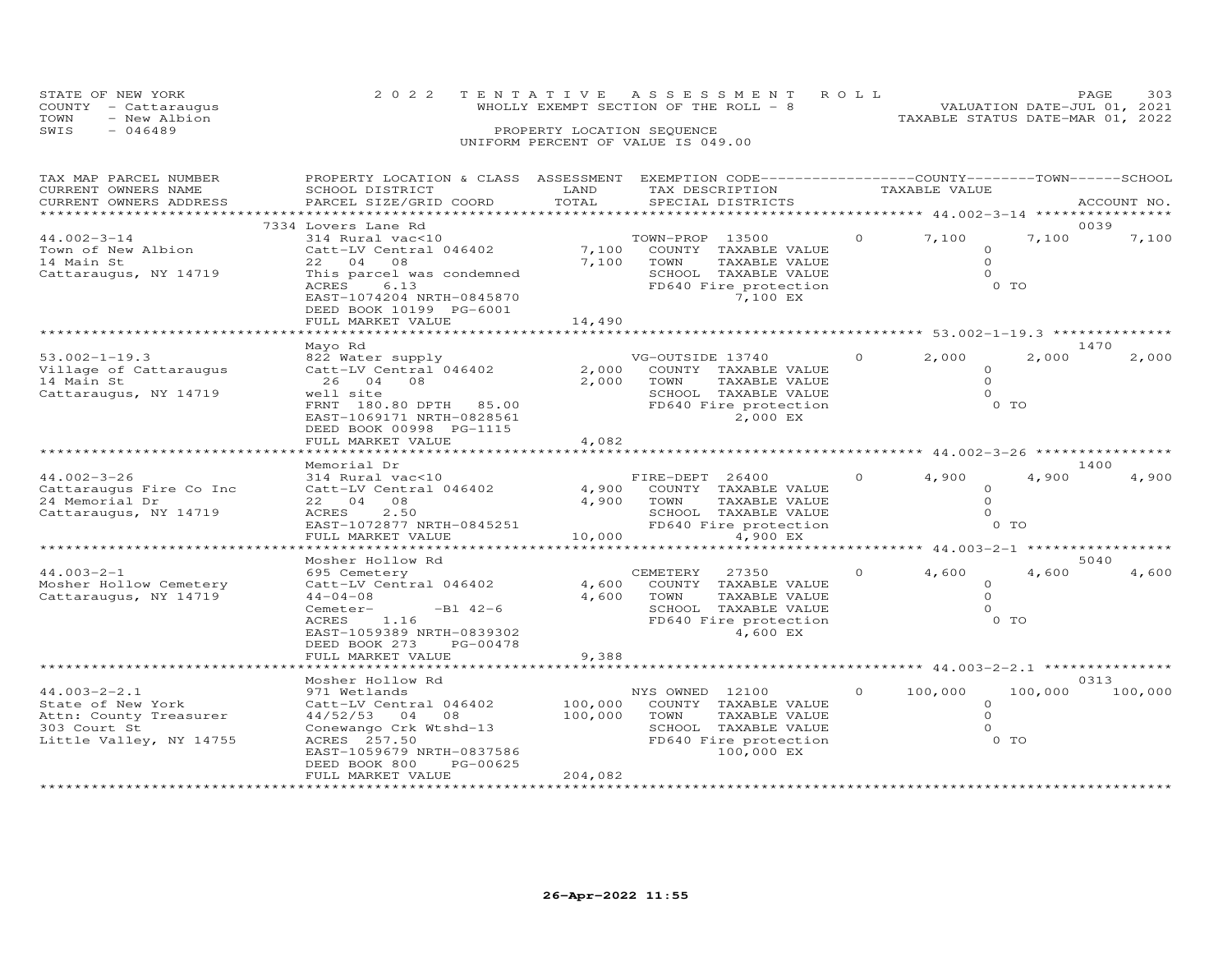|      | STATE OF NEW YORK    | 2022 TENTATIVE ASSESSMENT ROLL        |  |                                  | PAGE                        | 304 |
|------|----------------------|---------------------------------------|--|----------------------------------|-----------------------------|-----|
|      | COUNTY - Cattaraugus | WHOLLY EXEMPT SECTION OF THE ROLL - 8 |  |                                  | VALUATION DATE-JUL 01, 2021 |     |
| TOWN | - New Albion         |                                       |  | TAXABLE STATUS DATE-MAR 01, 2022 |                             |     |
| SWIS | $-046489$            | PROPERTY LOCATION SEQUENCE            |  |                                  |                             |     |
|      |                      | UNIFORM PERCENT OF VALUE IS 049.00    |  |                                  |                             |     |

| TAX MAP PARCEL NUMBER                                 | PROPERTY LOCATION & CLASS ASSESSMENT |                                | EXEMPTION CODE-----------------COUNTY-------TOWN------SCHOOL |               |          |               |                                                |               |
|-------------------------------------------------------|--------------------------------------|--------------------------------|--------------------------------------------------------------|---------------|----------|---------------|------------------------------------------------|---------------|
| CURRENT OWNERS NAME                                   | SCHOOL DISTRICT                      | LAND                           | TAX DESCRIPTION                                              |               |          | TAXABLE VALUE |                                                |               |
| CURRENT OWNERS ADDRESS                                | PARCEL SIZE/GRID COORD               | TOTAL<br>********************* | SPECIAL DISTRICTS                                            |               |          |               |                                                | ACCOUNT NO.   |
|                                                       |                                      |                                |                                                              |               |          |               | *********************** 44.003-2-28.2 ******** |               |
| $44.003 - 2 - 28.2$                                   | Mosher Hollow Rd<br>314 Rural vac<10 |                                | NYS OWNED 12100                                              |               | $\Omega$ | 5,500         | 5,500                                          | 5044<br>5,500 |
| Conewango Creek Watershed                             | Catt-LV Central 046402               | 5,500                          | COUNTY TAXABLE VALUE                                         |               |          |               | $\Omega$                                       |               |
| Pine St                                               | $-08$<br>44<br>$-04$                 | 5,500                          | TOWN                                                         | TAXABLE VALUE |          |               | $\Omega$                                       |               |
| South Dayton, NY 14138                                | ACRES<br>3.46                        |                                | SCHOOL TAXABLE VALUE                                         |               |          |               | $\Omega$                                       |               |
|                                                       | EAST-1062101 NRTH-0836870            |                                | FD640 Fire protection                                        |               |          |               | $0$ TO                                         |               |
|                                                       | DEED BOOK 803<br>PG-00866            |                                |                                                              | 5,500 EX      |          |               |                                                |               |
|                                                       | FULL MARKET VALUE                    | 11,224                         |                                                              |               |          |               |                                                |               |
|                                                       | **************************           |                                |                                                              |               |          |               |                                                |               |
|                                                       | 25 N Franklin St                     |                                |                                                              |               |          |               |                                                | 5012          |
| $35.004 - 2 - 10$                                     | 312 Vac w/imprv                      |                                | SCH-DIST<br>13800                                            |               | $\Omega$ | 16,000        | 16,000                                         | 16,000        |
| Cattaraugus Central School                            | Catt-LV Central 046402               |                                | 11,600 COUNTY TAXABLE VALUE                                  |               |          |               | $\circ$                                        |               |
| 25 N Franklin St                                      | $24 - 04 - 08$                       | 16,000                         | TOWN                                                         | TAXABLE VALUE |          |               | $\circ$                                        |               |
| Cattaraugus, NY 14719                                 | ACRES 15.20                          |                                | SCHOOL TAXABLE VALUE                                         |               |          |               | $\Omega$                                       |               |
|                                                       | EAST-1074274 NRTH-0851745            |                                | FD640 Fire protection                                        |               |          |               | $0$ TO                                         |               |
|                                                       | DEED BOOK 481<br>PG-00466            |                                | 16,000 EX                                                    |               |          |               |                                                |               |
|                                                       | FULL MARKET VALUE                    | 32,653                         |                                                              |               |          |               |                                                |               |
|                                                       |                                      |                                |                                                              |               |          |               |                                                |               |
|                                                       | NYS Rte 353                          |                                |                                                              |               |          |               |                                                | 1490          |
| $44.002 - 1 - 16.2$                                   | 682 Rec facility                     |                                | NON-PROFIT 25130                                             |               | $\Omega$ | 2,100         | 2,100                                          | 2,100         |
| The People of the State of New Catt-LV Central 046402 |                                      | 1,100                          | COUNTY TAXABLE VALUE                                         |               |          |               | $\Omega$                                       |               |
| Office of Parks, Rec, & Histor ACRES 62.35            |                                      | 2,100                          | TOWN                                                         | TAXABLE VALUE |          |               | $\Omega$                                       |               |
| 625 Broadway                                          | EAST-1069986 NRTH-0840568            |                                | SCHOOL TAXABLE VALUE                                         |               |          |               | $\Omega$                                       |               |
| Albany, NY 12238                                      | DEED BOOK 20210 PG-3786              |                                | FD640 Fire protection                                        |               |          |               | 0 TO                                           |               |
|                                                       | FULL MARKET VALUE                    | 4,286                          |                                                              | 2,100 EX      |          |               |                                                |               |
|                                                       | ***********************              |                                |                                                              |               |          |               | ******** 44.002-2-21 ****************          |               |
|                                                       | NYS Rte 353                          |                                |                                                              |               |          |               |                                                | 5000          |
| $44.002 - 2 - 21$                                     | 651 Highway gar                      |                                | TOWN-PROP 13500                                              |               | $\Omega$ | 294,400       | 294,400                                        | 294,400       |
| Town of New Albion                                    | Catt-LV Central 046402               | 5,100                          | COUNTY TAXABLE VALUE                                         |               |          |               | $\circ$                                        |               |
| Cattaraugus, NY 14719                                 | $29 - 04 - 08$                       | 294,400                        | TOWN                                                         | TAXABLE VALUE |          |               | $\Omega$                                       |               |
|                                                       | Highway Dept                         |                                | SCHOOL TAXABLE VALUE                                         |               |          |               | $\Omega$                                       |               |
|                                                       | ACRES<br>2.76                        |                                | FD640 Fire protection                                        |               |          |               | 0 <sub>T</sub>                                 |               |
|                                                       | EAST-1070631 NRTH-0841938            |                                | 294,400 EX                                                   |               |          |               |                                                |               |
|                                                       | FULL MARKET VALUE                    | 600,816                        |                                                              |               |          |               |                                                |               |
|                                                       | *********************                | *************                  |                                                              |               |          |               | ************ 44.002-2-22.3 **************      |               |
|                                                       | NYS Rte 353                          |                                |                                                              |               |          |               |                                                | 1028          |
| $44.002 - 2 - 22.3$                                   | 822 Water supply                     |                                | VG-OUTSIDE 13740                                             |               | $\Omega$ | 3,102         | 3,102                                          | 3,102         |
| Village of Cattaraugus                                | Catt-LV Central 046402               | 1,000                          | COUNTY TAXABLE VALUE                                         |               |          |               | $\Omega$                                       |               |
| 14 N Main St                                          | $Loc$ #046403                        | 3,102                          | TOWN                                                         | TAXABLE VALUE |          |               | $\Omega$                                       |               |
| Cattaraugus, NY 14719                                 | $1.0000 - \text{Catt/l Value}$       |                                | SCHOOL TAXABLE VALUE                                         |               |          |               | $\Omega$                                       |               |
|                                                       | Chlorinator Building                 |                                | FD640 Fire protection                                        |               |          |               | 0 TO                                           |               |
|                                                       | FRNT 30.00 DPTH 30.00                |                                |                                                              | 3,102 EX      |          |               |                                                |               |
|                                                       | EAST-1071815 NRTH-0840827            |                                |                                                              |               |          |               |                                                |               |
|                                                       | FULL MARKET VALUE                    | 6,331                          |                                                              |               |          |               |                                                |               |
|                                                       |                                      |                                |                                                              |               |          |               |                                                |               |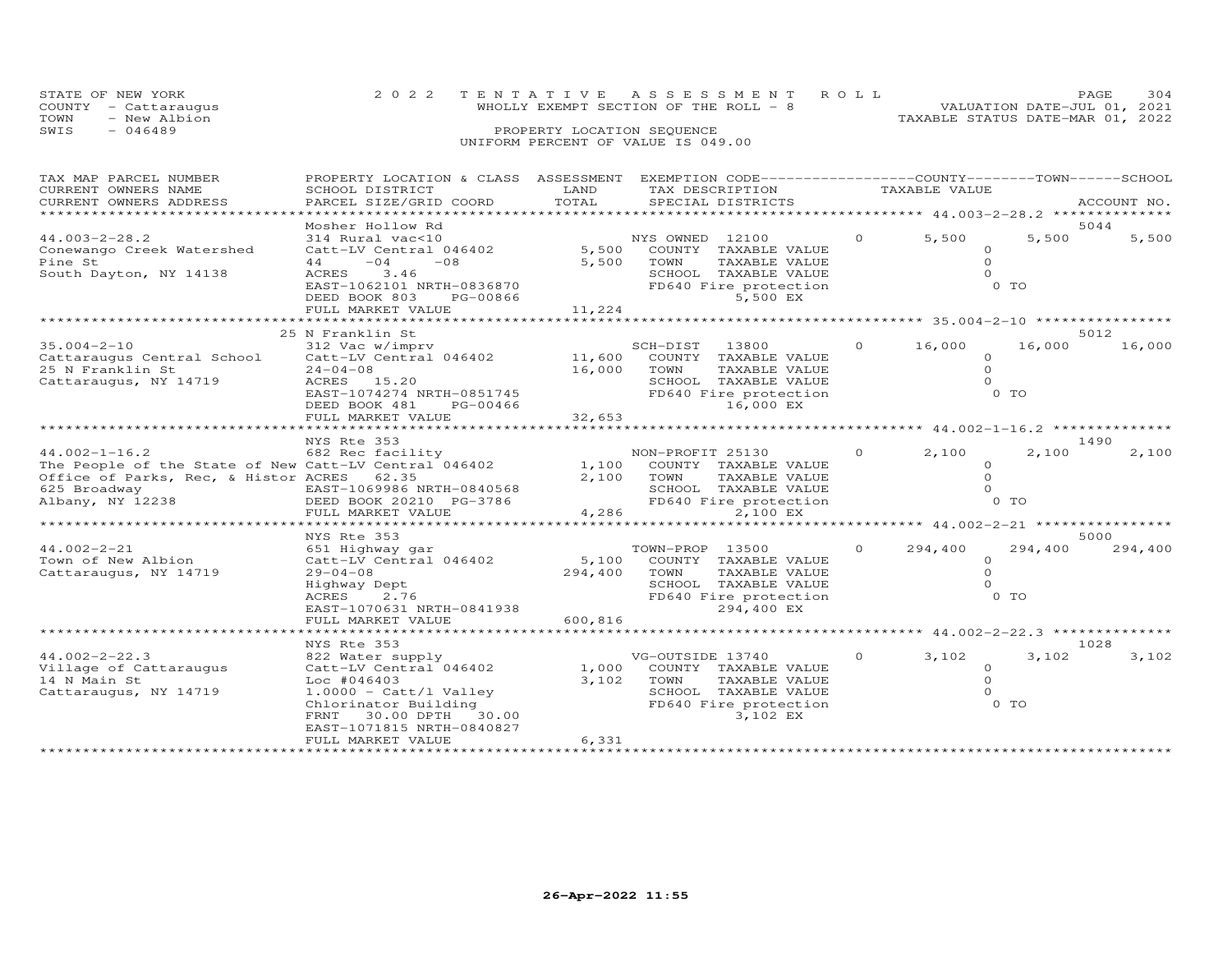| STATE OF NEW YORK<br>COUNTY - Cattaraugus | 2022 TENTATIVE ASSESSMENT ROLL<br>WHOLLY EXEMPT SECTION OF THE ROLL - 8 | 305<br>PAGE.<br>VALUATION DATE-JUL 01, 2021 |
|-------------------------------------------|-------------------------------------------------------------------------|---------------------------------------------|
| TOWN<br>- New Albion                      |                                                                         | TAXABLE STATUS DATE-MAR 01, 2022            |
| SWIS<br>- 046489                          | PROPERTY LOCATION SEQUENCE                                              |                                             |
|                                           | UNIFORM PERCENT OF VALUE IS 049.00                                      |                                             |

| TAX MAP PARCEL NUMBER<br>CURRENT OWNERS NAME | PROPERTY LOCATION & CLASS ASSESSMENT EXEMPTION CODE----------------COUNTY-------TOWN------SCHOOL<br>SCHOOL DISTRICT | LAND    | TAX DESCRIPTION                               |          | TAXABLE VALUE                             |        |             |
|----------------------------------------------|---------------------------------------------------------------------------------------------------------------------|---------|-----------------------------------------------|----------|-------------------------------------------|--------|-------------|
| CURRENT OWNERS ADDRESS                       | PARCEL SIZE/GRID COORD                                                                                              | TOTAL   | SPECIAL DISTRICTS                             |          |                                           |        | ACCOUNT NO. |
|                                              |                                                                                                                     |         | *****************************                 |          | ****************** 54.001-1-2 *********** |        |             |
|                                              | 6466 NYS Rte 353                                                                                                    |         |                                               |          |                                           |        | 0504        |
| $54.001 - 1 - 2$                             | 314 Rural vac<10                                                                                                    |         | VG-OUTSIDE 13740                              | $\Omega$ | 4,300                                     | 4,300  | 4,300       |
| Village of Cattaraugus                       | Catt-LV Central 046402                                                                                              | 4,300   | COUNTY TAXABLE VALUE                          |          | $\circ$                                   |        |             |
| 14 Main Street                               | 02 04<br>08                                                                                                         | 4,300   | TOWN<br>TAXABLE VALUE                         |          | $\Omega$                                  |        |             |
| Cattaraugus, NY 14719                        | ACRES<br>1.42                                                                                                       |         | SCHOOL TAXABLE VALUE                          |          | $\Omega$                                  |        |             |
|                                              | EAST-1081211 NRTH-0830683                                                                                           |         | FD640 Fire protection                         |          |                                           | 0 TO   |             |
|                                              | DEED BOOK 26898 PG-9001                                                                                             |         | 4,300 EX                                      |          |                                           |        |             |
|                                              | FULL MARKET VALUE                                                                                                   | 8,776   |                                               |          | ********* 45.003-2-6.1 ***                |        |             |
|                                              | 6539 NYS Rte 353                                                                                                    |         |                                               |          |                                           |        | 0501        |
| $45.003 - 2 - 6.1$                           | 822 Water supply                                                                                                    |         | VG-OUTSIDE 13740                              | $\Omega$ | 90,000                                    | 90,000 | 90,000      |
| Village of Cattaraugus                       | Catt-LV Central 046402                                                                                              | 59,800  | COUNTY TAXABLE VALUE                          |          | $\circ$                                   |        |             |
| 14 Main St                                   | 11 04 08                                                                                                            | 90,000  | TOWN<br>TAXABLE VALUE                         |          | $\Omega$                                  |        |             |
| Cattaraugus, NY 14719                        | $5/2018$ -mrgd $2-6.21, 2-12, 2$                                                                                    |         | SCHOOL TAXABLE VALUE                          |          | $\Omega$                                  |        |             |
|                                              | ACRES 147.80                                                                                                        |         | FD640 Fire protection                         |          |                                           | $0$ TO |             |
|                                              | EAST-1080732 NRTH-0832012                                                                                           |         | 90,000 EX                                     |          |                                           |        |             |
|                                              | DEED BOOK 22248 PG-3001                                                                                             |         |                                               |          |                                           |        |             |
|                                              | FULL MARKET VALUE                                                                                                   | 183,673 |                                               |          |                                           |        |             |
|                                              |                                                                                                                     |         |                                               |          |                                           |        |             |
|                                              | 6994 NYS Rte 353                                                                                                    |         |                                               |          |                                           |        | 1388        |
| $44.004 - 2 - 1.2$                           | 822 Water supply                                                                                                    | 6,000   | VG-OUTSIDE 13740                              | $\Omega$ | 51,700                                    | 51,700 | 51,700      |
| Village of Cattaraugus<br>14 Main St         | Catt-LV Central 046402<br>$Loc$ #046406                                                                             | 51,700  | COUNTY TAXABLE VALUE<br>TOWN<br>TAXABLE VALUE |          | $\circ$<br>$\circ$                        |        |             |
| Cattaraugus, NY 14719                        | $1.0000 - \text{Cat} / 1$ Valley                                                                                    |         | SCHOOL TAXABLE VALUE                          |          | $\Omega$                                  |        |             |
|                                              | Cobo Well                                                                                                           |         | FD640 Fire protection                         |          |                                           | 0 TO   |             |
|                                              | 4.35<br>ACRES                                                                                                       |         | 51,700 EX                                     |          |                                           |        |             |
|                                              | EAST-1072403 NRTH-0838787                                                                                           |         |                                               |          |                                           |        |             |
|                                              | DEED BOOK 00926 PG-00248                                                                                            |         |                                               |          |                                           |        |             |
|                                              | FULL MARKET VALUE                                                                                                   | 105,510 |                                               |          |                                           |        |             |
|                                              |                                                                                                                     |         |                                               |          |                                           |        |             |
|                                              | 7226 NYS Rte 353                                                                                                    |         |                                               |          |                                           |        | 1385        |
| $44.002 - 2 - 5.2$                           | 822 Water supply                                                                                                    |         | VG-OUTSIDE 13740                              | $\circ$  | 51,330                                    | 51,330 | 51,330      |
| Village of Cattaraugus                       | Catt-LV Central 046402                                                                                              | 5,600   | COUNTY TAXABLE VALUE                          |          | $\circ$                                   |        |             |
| 14 Main St                                   | Loc #046400 -blackmar                                                                                               | 51,330  | TOWN<br>TAXABLE VALUE                         |          | $\circ$                                   |        |             |
| Cattaraugus, NY 14719                        | $1.0000 - \text{Cat}/1 \text{ Valley}$                                                                              |         | SCHOOL TAXABLE VALUE                          |          | $\Omega$                                  |        |             |
|                                              | Pump Sta. & Chlorinator                                                                                             |         | FD640 Fire protection                         |          |                                           | 0 TO   |             |
|                                              | ACRES<br>3.67                                                                                                       |         | 51,330 EX                                     |          |                                           |        |             |
|                                              | EAST-1071359 NRTH-0844044                                                                                           |         |                                               |          |                                           |        |             |
|                                              | DEED BOOK 00925 PG-00861<br>FULL MARKET VALUE                                                                       | 104,755 |                                               |          |                                           |        |             |
|                                              |                                                                                                                     |         |                                               |          |                                           |        |             |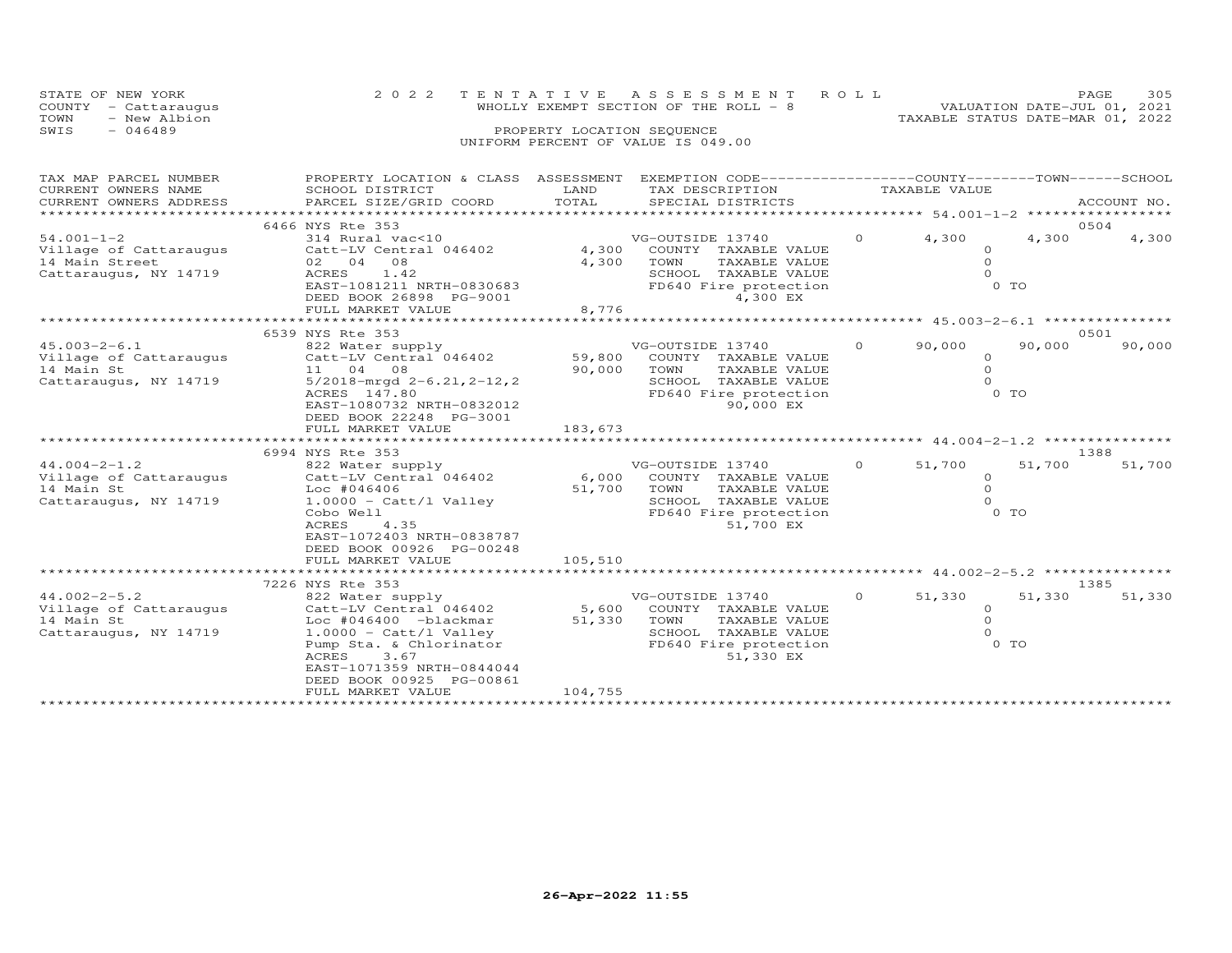|      | STATE OF NEW YORK    | 2022 TENTATIVE ASSESSMENT ROLL         |  |                                  | PAGE.                       | 306 |
|------|----------------------|----------------------------------------|--|----------------------------------|-----------------------------|-----|
|      | COUNTY - Cattaraugus | WHOLLY EXEMPT SECTION OF THE ROLL $-8$ |  |                                  | VALUATION DATE-JUL 01, 2021 |     |
| TOWN | - New Albion         |                                        |  | TAXABLE STATUS DATE-MAR 01, 2022 |                             |     |
| SWIS | $-046489$            | PROPERTY LOCATION SEQUENCE             |  |                                  |                             |     |
|      |                      | UNIFORM PERCENT OF VALUE IS 049.00     |  |                                  |                             |     |

| TAX MAP PARCEL NUMBER<br>CURRENT OWNERS NAME<br>CURRENT OWNERS ADDRESS                                                      | PROPERTY LOCATION & CLASS ASSESSMENT<br>SCHOOL DISTRICT<br>PARCEL SIZE/GRID COORD                                                                                                                                                     | LAND<br>TOTAL                                       | EXEMPTION CODE-----------------COUNTY-------TOWN------SCHOOL<br>TAX DESCRIPTION<br>SPECIAL DISTRICTS                               |          | TAXABLE VALUE                           |                                                     | ACCOUNT NO.      |
|-----------------------------------------------------------------------------------------------------------------------------|---------------------------------------------------------------------------------------------------------------------------------------------------------------------------------------------------------------------------------------|-----------------------------------------------------|------------------------------------------------------------------------------------------------------------------------------------|----------|-----------------------------------------|-----------------------------------------------------|------------------|
| $53.002 - 2 - 16.4$<br>State of New York<br>Attn: Office of Mental Retarda 09 04 08<br>44 Holland Ave<br>Albany, NY         | New Albion Rd<br>210 1 Family Res<br>Catt-LV Central 046402<br>2.73<br>ACRES<br>EAST-1077409 NRTH-0825454<br>DEED BOOK 00915 PG-01103<br>FULL MARKET VALUE                                                                            | 5,000<br>163,500<br>333,673                         | NYS OWNED 12100<br>COUNTY TAXABLE VALUE<br>TOWN<br>TAXABLE VALUE<br>SCHOOL TAXABLE VALUE<br>FD640 Fire protection<br>163,500 EX    | $\circ$  | 163,500                                 | 163,500<br>$\circ$<br>$\circ$<br>$\Omega$<br>0 TO   | 1366<br>163,500  |
| $44.004 - 2 - 23.3$<br>Cattaraugus Little Valley Cent Catt-LV Central 046402<br>207 Rock City St<br>Little Valley, NY 14755 | 9447 Pleasant Valley Rd<br>331 Com vac w/im<br>ACRES 19.18<br>EAST-1074947 NRTH-0838628<br>DEED BOOK 9289 PG-5005<br>FULL MARKET VALUE                                                                                                | 13,600<br>2500,000<br>5102,041                      | SCH-DIST<br>13800<br>COUNTY TAXABLE VALUE<br>TOWN<br>TAXABLE VALUE<br>SCHOOL TAXABLE VALUE<br>FD640 Fire protection<br>2500,000 EX | $\circ$  | ********* 44.004-2-23.3 ***<br>2500,000 | 2500,000<br>$\circ$<br>$\Omega$<br>$\cap$<br>$0$ TO | 1548<br>2500,000 |
| $35.004 - 1 - 10$<br>The Nature Conservancy<br>195 New Karner Rd Ste 200<br>Albany, NY 12205                                | Skinner Hollow Rd<br>322 Rural vac>10<br>Catt-LV Central 046402<br>$-08$<br>24<br>$-04$<br>T. Line-Armstro-Village<br>ACRES<br>46.65<br>EAST-1072854 NRTH-0854599<br>DEED BOOK 7206 PG-3003<br>FULL MARKET VALUE<br>***************** | 14,000<br>14,000<br>28,571<br>* * * * * * * * * * * | EDUCATION 25120<br>COUNTY TAXABLE VALUE<br>TOWN<br>TAXABLE VALUE<br>SCHOOL TAXABLE VALUE<br>FD640 Fire protection<br>14,000 EX     | $\Omega$ | 14,000                                  | 14,000<br>$\circ$<br>$\circ$<br>$\Omega$<br>0 TO    | 0367<br>14,000   |
| $35.004 - 1 - 11.1$<br>Village of Cattaraugus<br>14 Main St<br>Cattaraugus, NY 14719                                        | Skinner Hollow Rd<br>852 Landfill<br>Catt-LV Central 046402<br>24 04 08<br>6/1/15-see 237738-002 eas<br>ACRES 21.09<br>EAST-1073145 NRTH-0853069<br>FULL MARKET VALUE                                                                 | 14,500<br>14,500<br>29,592                          | VG-OUTSIDE 13740<br>COUNTY TAXABLE VALUE<br>TOWN<br>TAXABLE VALUE<br>SCHOOL TAXABLE VALUE<br>FD640 Fire protection<br>14,500 EX    | $\Omega$ | 14,500                                  | 14,500<br>$\Omega$<br>$\Omega$<br>$\Omega$<br>0 TO  | 0497<br>14,500   |
| $35.003 - 1 - 16$<br>Snyder Hill Cemetery<br>Snyder Hl<br>Cattaraugus, NY 14719                                             | Snyder Hill Rd<br>695 Cemetery<br>Catt-LV Central 046402<br>$47 - 04 - 08$<br>$-B1 42-8$<br>Cemeter-<br>1.02<br>ACRES<br>EAST-1059151 NRTH-0849416<br>FULL MARKET VALUE                                                               | 4,100<br>4,100<br>8,367                             | CEMETERY<br>27350<br>COUNTY TAXABLE VALUE<br>TOWN<br>TAXABLE VALUE<br>SCHOOL TAXABLE VALUE<br>FD640 Fire protection<br>4,100 EX    | $\circ$  | 4,100                                   | 4,100<br>$\circ$<br>$\circ$<br>$\Omega$<br>0 TO     | 5041<br>4,100    |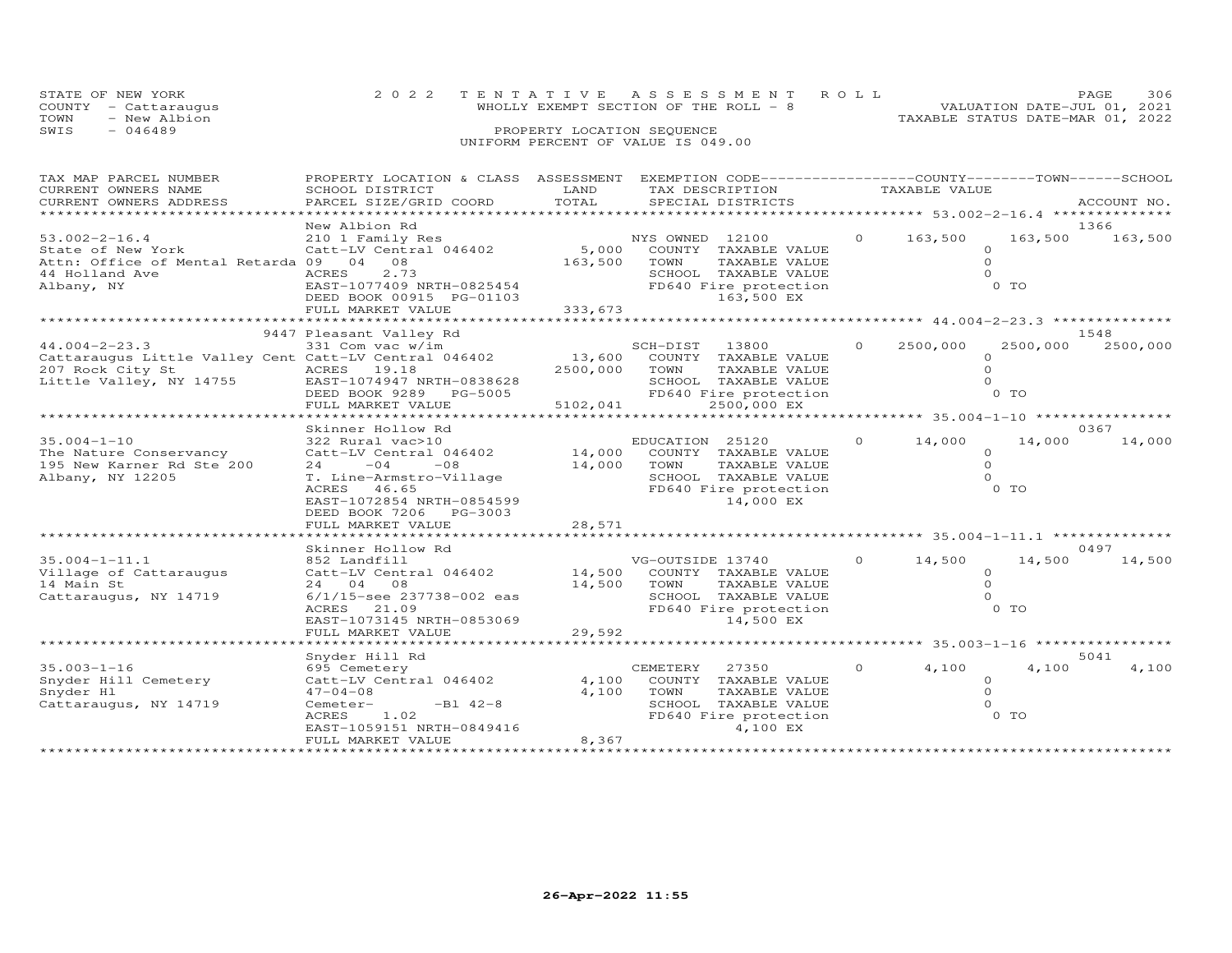| STATE OF NEW YORK<br>COUNTY<br>- Cattaraugus<br>- New Albion<br>TOWN<br>$-046489$<br>SWIS                | 2 0 2 2                                                                                                                                                                                                                        | TENTATIVE<br>PROPERTY LOCATION SEQUENCE | A S S E S S M E N T<br>WHOLLY EXEMPT SECTION OF THE ROLL - 8<br>UNIFORM PERCENT OF VALUE IS 049.00                                      | ROLL     | TAXABLE STATUS DATE-MAR 01, 2022                   | PAGE<br>VALUATION DATE-JUL 01, 2021 | 307         |
|----------------------------------------------------------------------------------------------------------|--------------------------------------------------------------------------------------------------------------------------------------------------------------------------------------------------------------------------------|-----------------------------------------|-----------------------------------------------------------------------------------------------------------------------------------------|----------|----------------------------------------------------|-------------------------------------|-------------|
| TAX MAP PARCEL NUMBER<br>CURRENT OWNERS NAME<br>CURRENT OWNERS ADDRESS<br>****************************** | PROPERTY LOCATION & CLASS ASSESSMENT<br>SCHOOL DISTRICT<br>PARCEL SIZE/GRID COORD                                                                                                                                              | LAND<br>TOTAL                           | EXEMPTION CODE-----------------COUNTY-------TOWN------SCHOOL<br>TAX DESCRIPTION<br>SPECIAL DISTRICTS                                    |          | TAXABLE VALUE                                      |                                     | ACCOUNT NO. |
| $53.002 - 2 - 9.1$<br><b>Boces</b><br>Sweeny Hill Rd<br>Cattaraugus, NY 14719                            | Sweeney Hill Rd<br>837 Cell Tower<br>Catt-LV Central 046402<br>$10 - 04 - 08$<br>Ty Tower<br>ACRES<br>0.01<br>EAST-1075769 NRTH-0829375<br>FULL MARKET VALUE                                                                   | $\Omega$<br>800<br>1,633                | <b>BOCES</b><br>13850<br>COUNTY<br>TAXABLE VALUE<br>TOWN<br>TAXABLE VALUE<br>SCHOOL<br>TAXABLE VALUE<br>FD640 Fire protection<br>800 EX | $\Omega$ | 800<br>$\Omega$<br>$\Omega$<br>$\cap$<br>$0$ TO    | 5020<br>800                         | 800         |
|                                                                                                          |                                                                                                                                                                                                                                |                                         |                                                                                                                                         |          | **** 44.002-3-20.4 ***************                 |                                     |             |
| $44.002 - 3 - 20.4$<br>Village of Cattaraugus<br>14 Main St<br>Cattaraugus, NY 14719                     | 9516 Tannery Rd<br>853 Sewage<br>Catt-LV Central 046402<br>23 04<br>08<br>includes 35.082-3-16 in<br>8.20<br>ACRES<br>EAST-1073758 NRTH-0848021<br>DEED BOOK 852<br>PG-00662<br>FULL MARKET VALUE<br>************************* | 8,000<br>14,200<br>28,980               | VG-OUTSIDE 13740<br>COUNTY TAXABLE VALUE<br>TOWN<br>TAXABLE VALUE<br>TAXABLE VALUE<br>SCHOOL<br>FD640 Fire protection<br>14,200 EX      | $\circ$  | 14,200<br>$\circ$<br>$\circ$<br>$\Omega$<br>$0$ TO | 1269<br>14,200                      | 14,200      |
|                                                                                                          | Tug Hill Rd                                                                                                                                                                                                                    |                                         |                                                                                                                                         |          |                                                    | 5039                                |             |
| $44.003 - 1 - 35$<br>Tug Hill Cemetery<br>Cattaraugus, NY 14719                                          | 695 Cemetery<br>Catt-LV Central 046402<br>$35 - 04 - 08$<br>1.25<br>ACRES<br>EAST-1063711 NRTH-0833548<br>FULL MARKET VALUE                                                                                                    | 5,000<br>5,000<br>10,204                | CEMETERY<br>27350<br>COUNTY<br>TAXABLE VALUE<br>TOWN<br>TAXABLE VALUE<br>SCHOOL<br>TAXABLE VALUE<br>FD640 Fire protection<br>5,000 EX   | $\Omega$ | 5,000<br>$\circ$<br>$\Omega$<br>$0$ TO             | 5,000                               | 5,000       |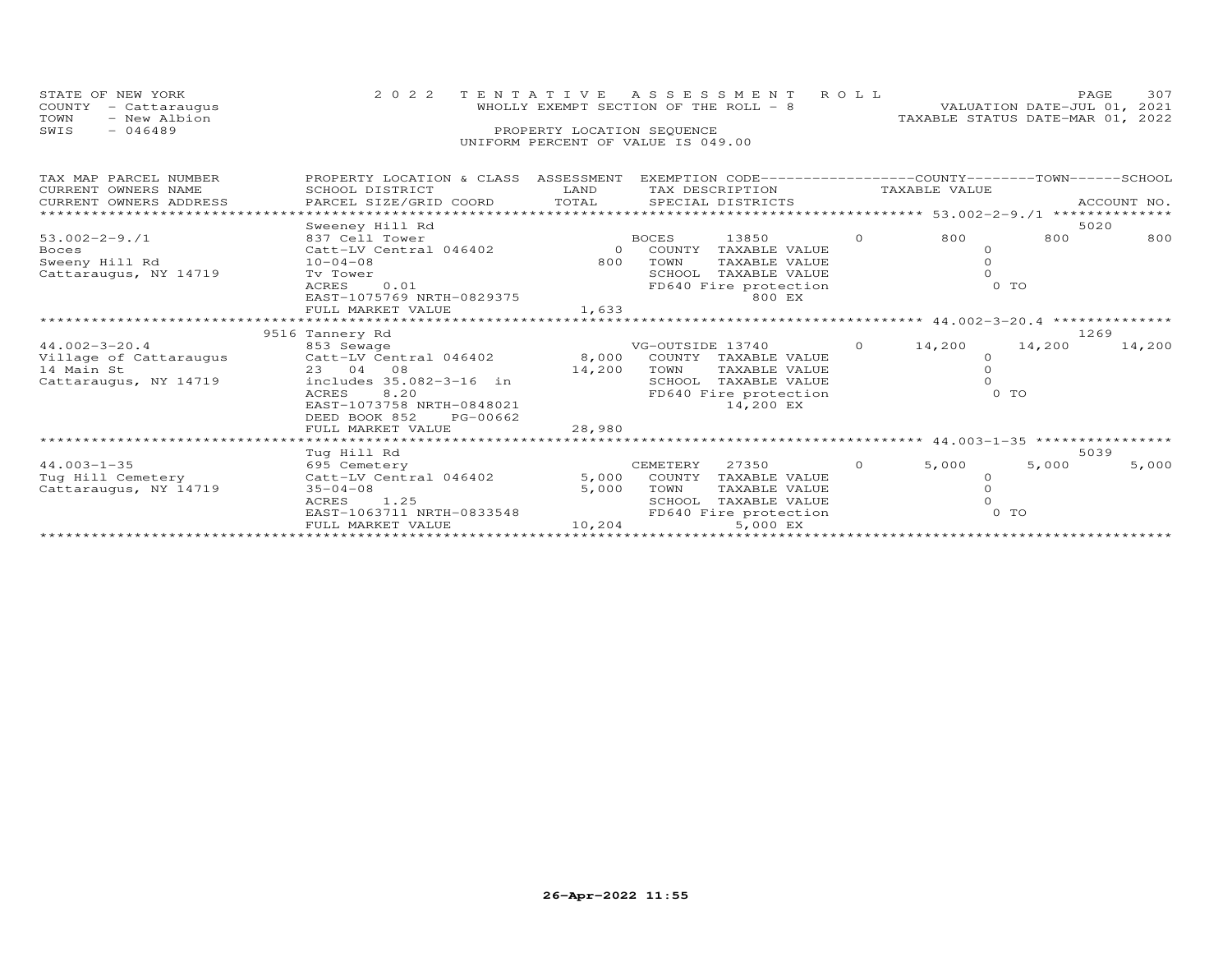| COUNTY<br>TOWN<br>SWIS | STATE OF NEW YORK<br>- Cattaraugus<br>- New Albion<br>$-046489$ |                  | 2 0 2 2          | TENTATIVE<br>WHOLLY EXEMPT SECTION OF THE ROLL - 8 | A S S E S S M E N T | ROLL    | 308<br>PAGE<br>VALUATION DATE-JUL 01, 2021<br>TAXABLE STATUS DATE-MAR 01, 2022<br>RPS150/V04/L015<br>CURRENT DATE 4/26/2022 |
|------------------------|-----------------------------------------------------------------|------------------|------------------|----------------------------------------------------|---------------------|---------|-----------------------------------------------------------------------------------------------------------------------------|
|                        |                                                                 |                  |                  | UNIFORM PERCENT OF VALUE IS 049.00                 |                     |         |                                                                                                                             |
|                        |                                                                 |                  | S U B<br>ROLL.   | $S E C T I O N -$                                  | $-$ TOTALS          |         |                                                                                                                             |
|                        |                                                                 |                  |                  |                                                    |                     |         |                                                                                                                             |
|                        |                                                                 | $***$            | SPECIAL          | DISTRICT                                           | SUMMARY ***         |         |                                                                                                                             |
|                        | TOTAL                                                           | <b>EXTENSION</b> | <b>EXTENSION</b> | AD VALOREM                                         | <b>EXEMPT</b>       | TAXABLE |                                                                                                                             |
| CODE                   | PARCELS<br>DISTRICT NAME                                        | TYPE             | VALUE            | VALUE                                              | <b>AMOUNT</b>       | VALUE   |                                                                                                                             |
|                        | FD640 Fire protectio                                            | 32 TOTAL         |                  | 3877,432                                           | 3868,432            | 9,000   |                                                                                                                             |
|                        |                                                                 | ***              | S C H O O L      | DISTRICT                                           | SUMMARY ***         |         |                                                                                                                             |
|                        |                                                                 | TOTAL            | ASSESSED         | ASSESSED                                           | <b>EXEMPT</b>       | TOTAL   | STAR<br>STAR                                                                                                                |
| CODE                   | DISTRICT NAME                                                   | PARCELS          | LAND             | TOTAL                                              | AMOUNT              | TAXABLE | TAXABLE<br><b>AMOUNT</b>                                                                                                    |
| 046402                 | Catt-LV Central                                                 | 32               | 425,200          | 3877,432                                           | 3877,432            |         |                                                                                                                             |
|                        | $SUB - TO TAL$                                                  | 32               | 425,200          | 3877,432                                           | 3877,432            |         |                                                                                                                             |
|                        | TOTAL                                                           | 32               | 425,200          | 3877,432                                           | 3877,432            |         |                                                                                                                             |

NO SYSTEM EXEMPTIONS AT THIS LEVEL

| DESCRIPTION  | TOTAL<br>PARCELS | COUNTY   | TOWN     | SCHOOL   |
|--------------|------------------|----------|----------|----------|
| NYS OWNED    |                  | 269,000  | 269,000  | 269,000  |
| COUNTY       |                  | 4,000    | 4,000    | 4,000    |
| TOWN-PROP    |                  | 301,500  | 301,500  | 301,500  |
| VG-OUTSIDE   |                  | 231,132  | 231,132  | 231,132  |
| SCH-DIST     |                  | 2546,000 | 2546,000 | 2546,000 |
| <b>BOCES</b> |                  | 800      | 800      | 800      |
| IND DEV      |                  | 9,000    | 9,000    | 9,000    |
| RELIGIOUS    |                  | 355,700  | 355,700  | 355,700  |
| EDUCATION    |                  | 127,300  | 127,300  | 127,300  |
| NON-PROFIT   |                  | 2,100    | 2,100    | 2,100    |
| FIRE-DEPT    |                  | 11,600   | 11,600   | 11,600   |
| CEMETERY     |                  | 19,300   | 19,300   | 19,300   |
| TOTAL        | 32               | 3877,432 | 3877,432 | 3877,432 |
|              |                  |          |          |          |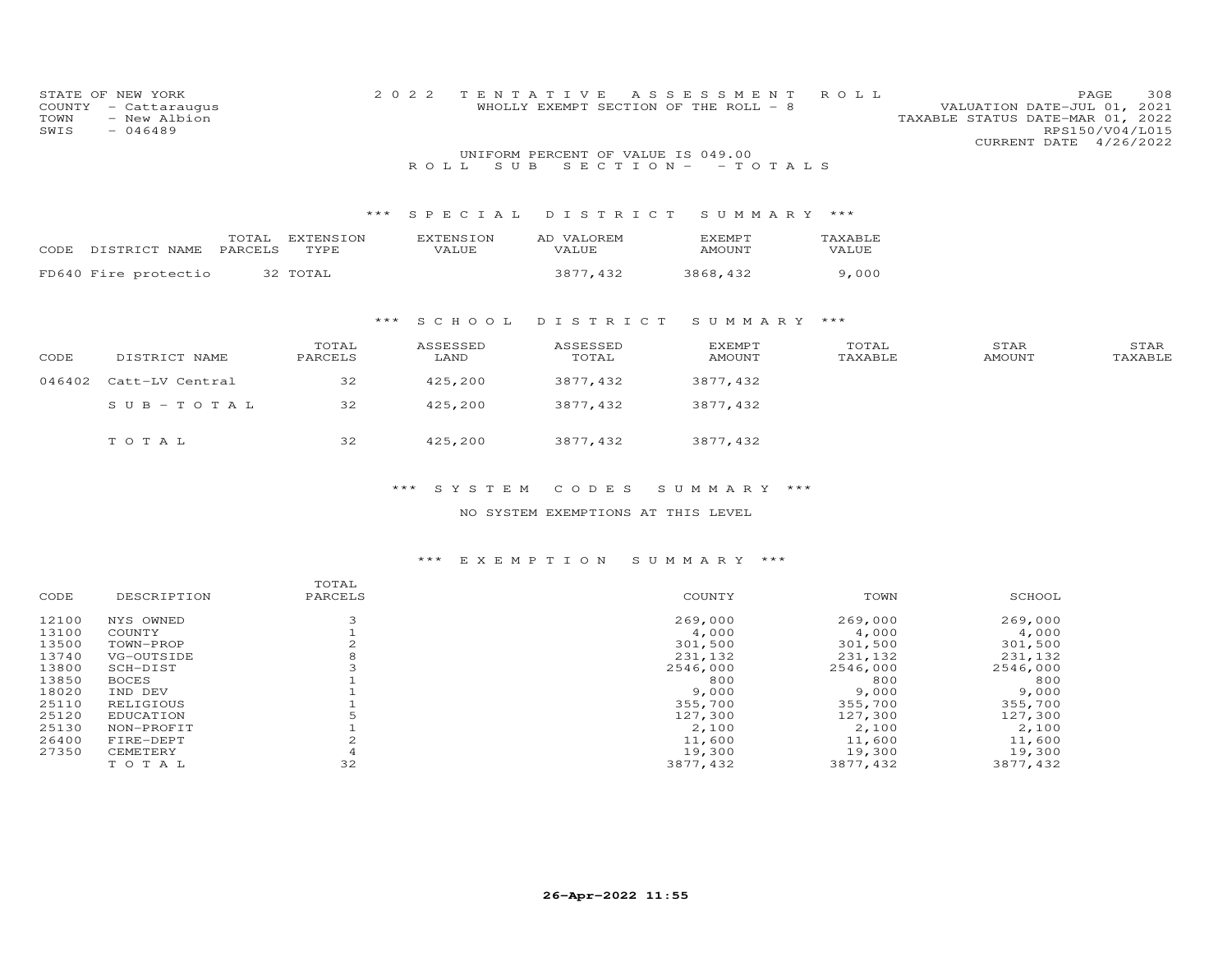|              | STATE OF NEW YORK<br>COUNTY - Cattaraugus |                                    | 2022 TENTATIVE ASSESSMENT ROLL<br>WHOLLY EXEMPT SECTION OF THE ROLL - 8 | VALUATION DATE-JUL 01, 2021      | PAGE.           | 309 |
|--------------|-------------------------------------------|------------------------------------|-------------------------------------------------------------------------|----------------------------------|-----------------|-----|
| TOWN<br>SWIS | - New Albion<br>$-046489$                 |                                    |                                                                         | TAXABLE STATUS DATE-MAR 01, 2022 | RPS150/V04/L015 |     |
|              |                                           |                                    |                                                                         | CURRENT DATE 4/26/2022           |                 |     |
|              |                                           | UNIFORM PERCENT OF VALUE IS 049.00 |                                                                         |                                  |                 |     |
|              |                                           |                                    | ROLL SUB SECTION- - TOTALS                                              |                                  |                 |     |

| ROLL<br>SEC | DESCRIPTION   | TOTAL<br>PARCELS | <i><b>\SSESSED</b></i><br>∟AND | ASSESSED<br>TOTAL | TAXABLE<br>COUNTY | TAXABLE<br>TOWN | TAXABLE<br>SCHOOL | STAR<br>TAXABLE |
|-------------|---------------|------------------|--------------------------------|-------------------|-------------------|-----------------|-------------------|-----------------|
|             | WHOLLY EXEMPT | ے ب              | .200<br><b>A つ ら</b>           | 3877.<br>.432     |                   |                 |                   |                 |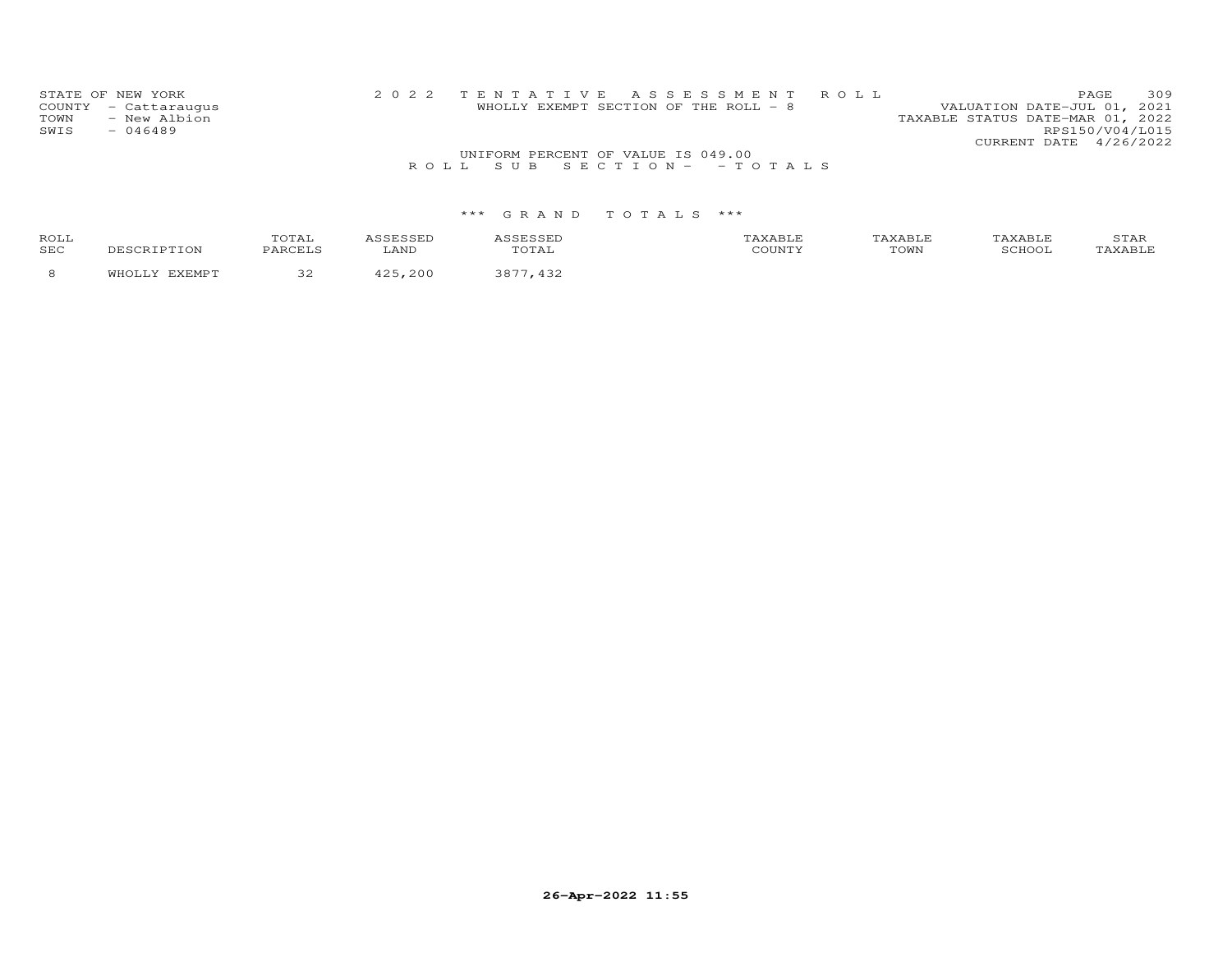| STATE OF NEW YORK    | 2022 TENTATIVE ASSESSMENT ROLL        | 310<br><b>PAGE</b>               |
|----------------------|---------------------------------------|----------------------------------|
| COUNTY - Cattaraugus | WHOLLY EXEMPT SECTION OF THE ROLL - 8 | VALUATION DATE-JUL 01, 2021      |
| TOWN - New Albion    |                                       | TAXABLE STATUS DATE-MAR 01, 2022 |
| SWIS<br>$-046489$    |                                       | RPS150/V04/L015                  |
|                      | UNIFORM PERCENT OF VALUE IS 049.00    | CURRENT DATE 4/26/2022           |
|                      |                                       |                                  |
|                      | ROLL SECTION TOTALS                   |                                  |

#### \*\*\* S P E C I A L D I S T R I C T S U M M A R Y \*\*\*

| CODE DISTRICT NAME PARCELS TYPE | TOTAL | <b>FXTENSION</b> | EXTENSION<br>VALUE. | AD VALOREM<br>VALUE. | <b>EXEMPT</b><br>AMOUNT | TAXABLE<br>VALUE |
|---------------------------------|-------|------------------|---------------------|----------------------|-------------------------|------------------|
| FD640 Fire protectio            |       | 32 TOTAL         |                     | 3877,432             | 3868,432                | 9,000            |

# \*\*\* S C H O O L D I S T R I C T S U M M A R Y \*\*\*

| CODE | DISTRICT NAME          | TOTAL<br>PARCELS | ASSESSED<br>LAND | ASSESSED<br>TOTAL | <b>EXEMPT</b><br>AMOUNT | TOTAL<br>TAXABLE | STAR<br>AMOUNT | STAR<br>TAXABLE |
|------|------------------------|------------------|------------------|-------------------|-------------------------|------------------|----------------|-----------------|
|      | 046402 Catt-LV Central | 32               | 425,200          | 3877,432          | 3877,432                |                  |                |                 |
|      | SUB-TOTAL              | 32               | 425,200          | 3877,432          | 3877,432                |                  |                |                 |
|      | TOTAL                  | 32               | 425,200          | 3877,432          | 3877,432                |                  |                |                 |

#### \*\*\* S Y S T E M C O D E S S U M M A R Y \*\*\*

#### NO SYSTEM EXEMPTIONS AT THIS LEVEL

|       |              | TOTAL   |          |          |          |
|-------|--------------|---------|----------|----------|----------|
| CODE  | DESCRIPTION  | PARCELS | COUNTY   | TOWN     | SCHOOL   |
| 12100 | NYS OWNED    |         | 269,000  | 269,000  | 269,000  |
| 13100 | COUNTY       |         | 4,000    | 4,000    | 4,000    |
| 13500 | TOWN-PROP    |         | 301,500  | 301,500  | 301,500  |
| 13740 | VG-OUTSIDE   |         | 231,132  | 231,132  | 231,132  |
| 13800 | SCH-DIST     |         | 2546,000 | 2546,000 | 2546,000 |
| 13850 | <b>BOCES</b> |         | 800      | 800      | 800      |
| 18020 | IND DEV      |         | 9,000    | 9,000    | 9,000    |
| 25110 | RELIGIOUS    |         | 355,700  | 355,700  | 355,700  |
| 25120 | EDUCATION    |         | 127,300  | 127,300  | 127,300  |
| 25130 | NON-PROFIT   |         | 2,100    | 2,100    | 2,100    |
| 26400 | FIRE-DEPT    |         | 11,600   | 11,600   | 11,600   |
| 27350 | CEMETERY     |         | 19,300   | 19,300   | 19,300   |
|       | TOTAL        | 32      | 3877,432 | 3877,432 | 3877,432 |
|       |              |         |          |          |          |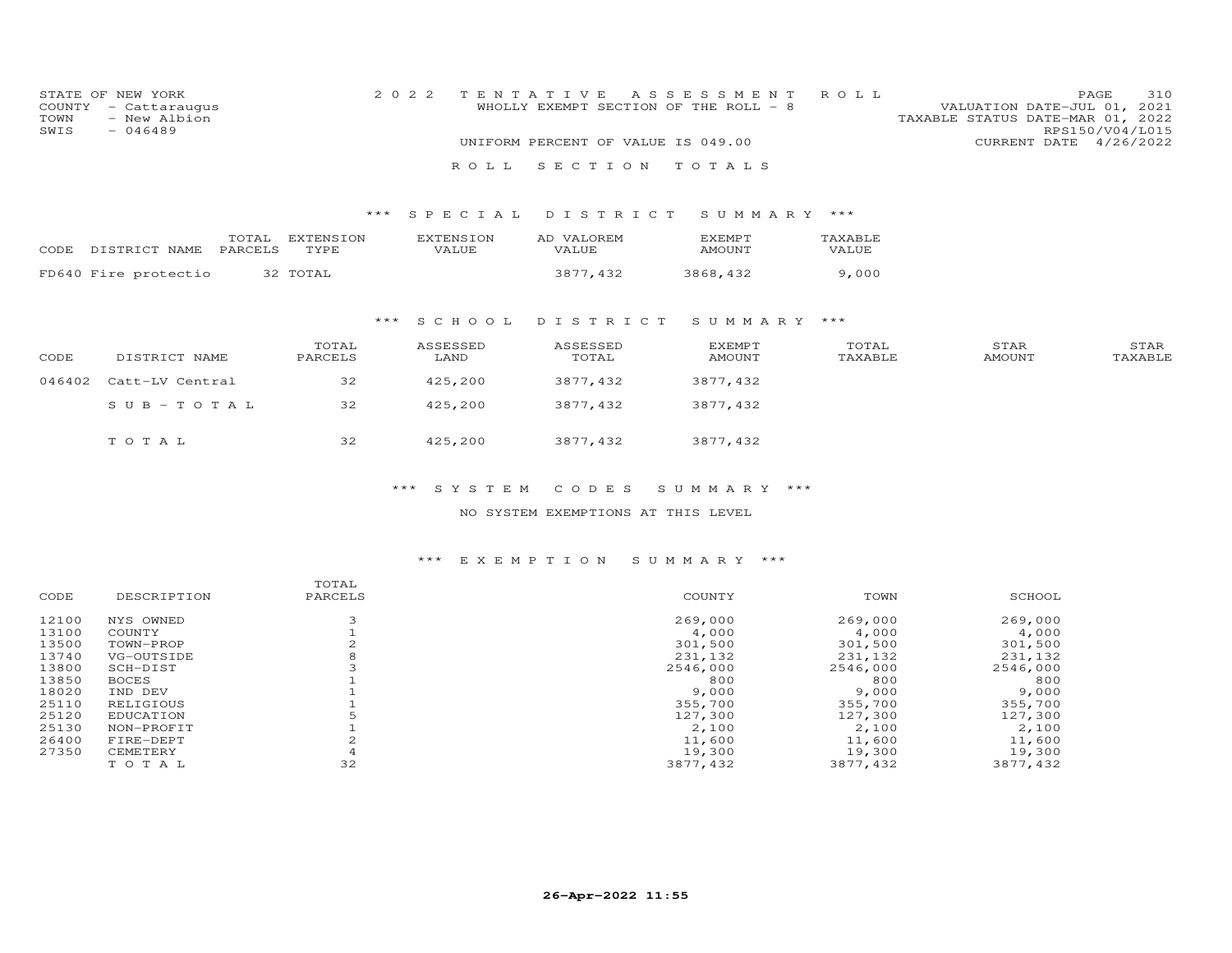| STATE OF NEW YORK<br>COUNTY<br>- Cattaraugus<br>- New Albion<br>TOWN<br>SWIS<br>$-046489$ |                                    | 2022 TENTATIVE ASSESSMENT ROLL<br>WHOLLY EXEMPT SECTION OF THE ROLL - 8 | VALUATION DATE-JUL 01, 2021<br>TAXABLE STATUS DATE-MAR 01, 2022 | PAGE<br>RPS150/V04/L015 | 311 |
|-------------------------------------------------------------------------------------------|------------------------------------|-------------------------------------------------------------------------|-----------------------------------------------------------------|-------------------------|-----|
|                                                                                           | UNIFORM PERCENT OF VALUE IS 049.00 |                                                                         | CURRENT DATE 4/26/2022                                          |                         |     |
|                                                                                           |                                    |                                                                         |                                                                 |                         |     |
|                                                                                           | ROLL SECTION TOTALS                |                                                                         |                                                                 |                         |     |
|                                                                                           |                                    |                                                                         |                                                                 |                         |     |
|                                                                                           |                                    |                                                                         |                                                                 |                         |     |

| ROLI<br>SEC | TOTAL | $T^{\text{NT}}$<br>.AN | ASSESSED<br>$P \cap T$<br>≀⊥A⊥ | $\cdots$<br>, orinin | TOWN | SCHOC. | STAF |
|-------------|-------|------------------------|--------------------------------|----------------------|------|--------|------|
|             | ے ر   |                        |                                |                      |      |        |      |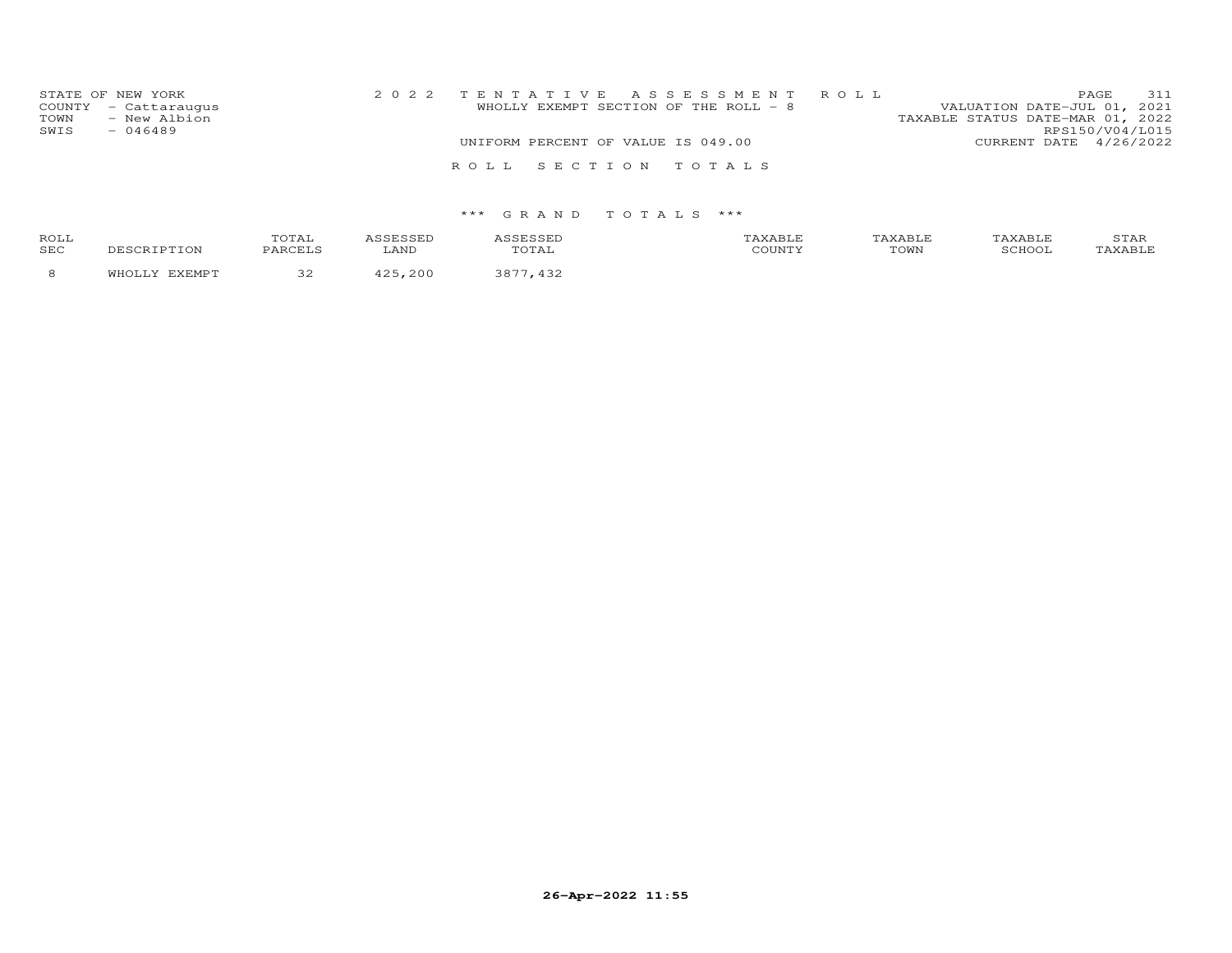|      | STATE OF NEW YORK    |                                    | 2022 TENTATIVE ASSESSMENT ROLL |                                  | PAGE.                  | 312 |
|------|----------------------|------------------------------------|--------------------------------|----------------------------------|------------------------|-----|
|      | COUNTY - Cattaraugus |                                    |                                | VALUATION DATE-JUL 01, 2021      |                        |     |
| TOWN | - New Albion         |                                    |                                | TAXABLE STATUS DATE-MAR 01, 2022 |                        |     |
| SWIS | $-046489$            | SWIS TOTALS                        |                                |                                  | RPS150/V04/L015        |     |
|      |                      | UNIFORM PERCENT OF VALUE IS 049.00 |                                |                                  | CURRENT DATE 4/26/2022 |     |

# \*\*\* S P E C I A L D I S T R I C T S U M M A R Y \*\*\*

| CODE | DISTRICT NAME        | TOTAL<br>PARCELS | EXTENSION<br>TYPE. | <b>EXTENSION</b><br>VALUE | AD VALOREM<br>VALUE | <b>F.XFMPT</b><br><b>AMOUNT</b> | TAXARLE<br>VALUE |
|------|----------------------|------------------|--------------------|---------------------------|---------------------|---------------------------------|------------------|
|      | FD640 Fire protectio |                  | 841 TOTAL          |                           | 41259.358           | 3868,432                        | 37390,926        |

#### \*\*\* S C H O O L D I S T R I C T S U M M A R Y \*\*\*

| CODE   | DISTRICT NAME       | TOTAL<br>PARCELS | ASSESSED<br>LAND | ASSESSED<br>TOTAL | EXEMPT<br>AMOUNT | TOTAL<br>TAXABLE | STAR<br>AMOUNT | STAR<br>TAXABLE |
|--------|---------------------|------------------|------------------|-------------------|------------------|------------------|----------------|-----------------|
| 040404 | Illegal School      |                  |                  |                   |                  |                  |                |                 |
| 046402 | Catt-LV Central     | 825              | 11301,112        | 40858,674         | 4654,981         | 36203,693        | 5498,005       | 30705,688       |
| 063001 | Pine Valley Central | 17               | 276,700          | 548,884           | 11,350           | 537,534          | 75,540         | 461,994         |
|        | $SUB-TOTAL$         | 843              | 11577,812        | 41407,558         | 4666.331         | 36741,227        | 5573,545       | 31167,682       |
|        | TOTAL               | 843              | 11577.812        | 41407,558         | 4666.331         | 36741,227        | 5573,545       | 31167,682       |

#### \*\*\* S Y S T E M C O D E S S U M M A R Y \*\*\*

| CODE           | DESCRIPTION                           | TOTAL<br>PARCELS | COUNTY | TOWN | SCHOOL |
|----------------|---------------------------------------|------------------|--------|------|--------|
| 50001<br>50005 | SCHL TAXBL<br>TOWN TAXBL<br>T O T A L |                  |        |      |        |

| CODE  | DESCRIPTION  | TOTAL<br>PARCELS | COUNTY   | TOWN     | SCHOOL   |
|-------|--------------|------------------|----------|----------|----------|
| 12100 | NYS OWNED    |                  | 269,000  | 269,000  | 269,000  |
| 13100 | COUNTY       |                  | 4,000    | 4,000    | 4,000    |
| 13500 | TOWN-PROP    |                  | 301,500  | 301,500  | 301,500  |
| 13740 | VG-OUTSIDE   |                  | 231,132  | 231,132  | 231,132  |
| 13800 | SCH-DIST     |                  | 2546,000 | 2546,000 | 2546,000 |
| 13850 | <b>BOCES</b> |                  | 800      | 800      | 800      |
| 18020 | IND DEV      |                  | 9,000    | 9,000    | 9,000    |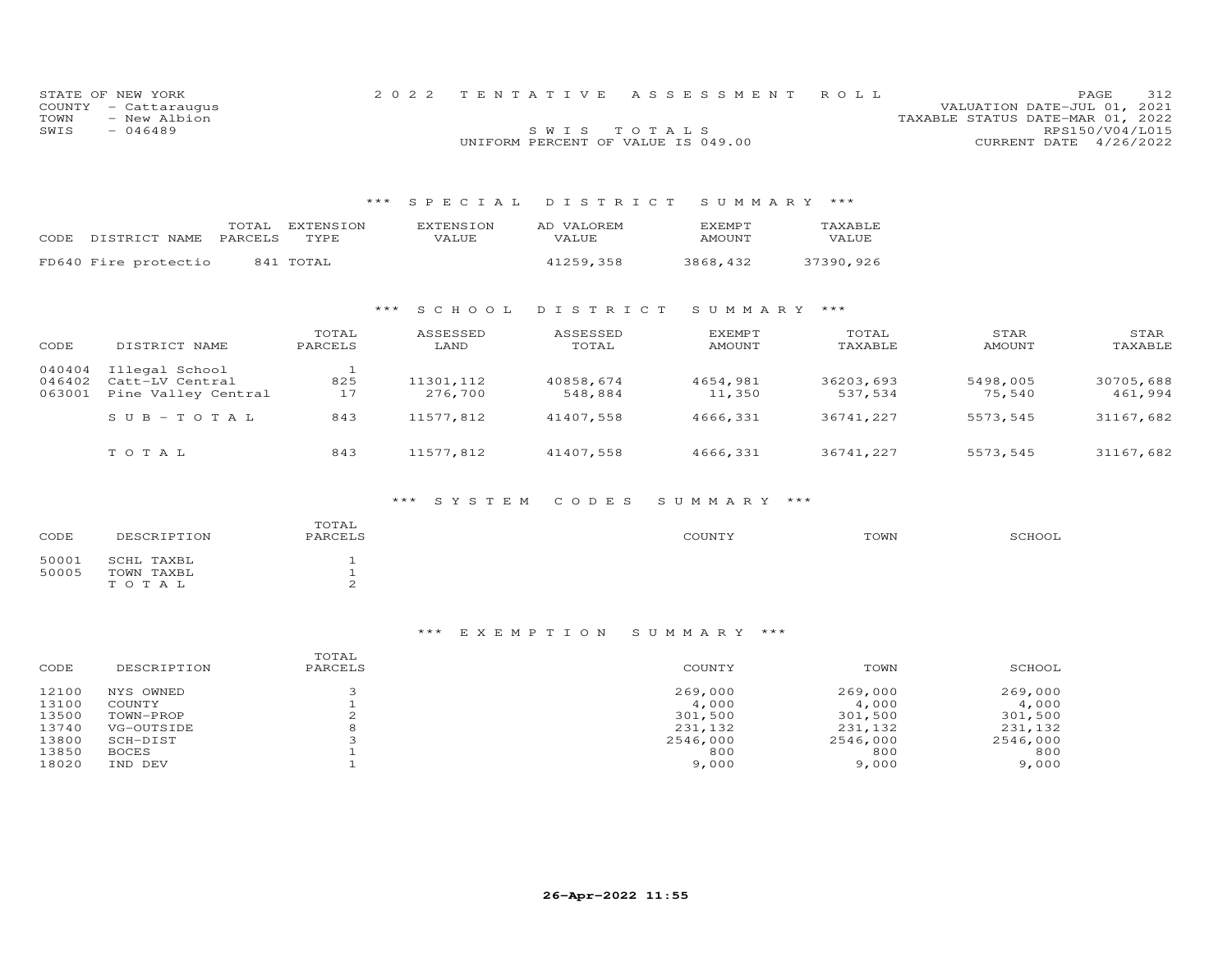| STATE OF NEW YORK    |  | 2022 TENTATIVE ASSESSMENT ROLL     | PAGE                             | 313 |
|----------------------|--|------------------------------------|----------------------------------|-----|
| COUNTY - Cattarauqus |  |                                    | VALUATION DATE-JUL 01, 2021      |     |
| TOWN<br>- New Albion |  |                                    | TAXABLE STATUS DATE-MAR 01, 2022 |     |
| SWIS<br>- 046489     |  | SWIS TOTALS                        | RPS150/V04/L015                  |     |
|                      |  | UNIFORM PERCENT OF VALUE IS 049.00 | CURRENT DATE 4/26/2022           |     |
|                      |  |                                    |                                  |     |

# \*\*\* E X E M P T I O N S U M M A R Y \*\*\*

|       |                 | TOTAL        |          |          |           |
|-------|-----------------|--------------|----------|----------|-----------|
| CODE  | DESCRIPTION     | PARCELS      | COUNTY   | TOWN     | SCHOOL    |
| 25110 | RELIGIOUS       |              | 355,700  | 355,700  | 355,700   |
| 25120 | EDUCATION       |              | 127,300  | 127,300  | 127,300   |
| 25130 | NON-PROFIT      |              | 2,100    | 2,100    | 2,100     |
| 26400 | FIRE-DEPT       |              | 11,600   | 11,600   | 11,600    |
| 27350 | CEMETERY        |              | 19,300   | 19,300   | 19,300    |
| 32252 | STATE C         |              | 103,000  |          |           |
| 33302 | XMPT CTY        | 2            | 20,900   |          |           |
| 41003 | VET PRO T       | 9            |          | 194,700  |           |
| 41121 | VET WAR CT      |              | 6,720    |          |           |
| 41122 | VET WAR C       | 18           | 122,355  |          |           |
| 41132 | VET COM C       | 18           | 203,490  |          |           |
| 41142 | VET DIS C       | 8            | 161,360  |          |           |
| 41162 | $CW_15_VET/$    | 8            | 44,955   |          |           |
| 41700 | AG BLDG         | 5            | 70,400   | 70,400   | 70,400    |
| 41720 | AG DIST         | 33           | 273,733  | 273,733  | 273,733   |
| 41730 | AG DISTOUT      | 5            | 32,053   | 32,053   | 32,053    |
| 41800 | AGED $C/T/S$    | 12           | 198,646  | 210,159  | 211,935   |
| 41801 | AGED C/T        | 9            | 232,768  | 238,046  |           |
| 41804 | AGED S          | 9            |          |          | 167,403   |
| 41834 | ENH STAR        | 77           |          |          | 2915,545  |
| 41854 | <b>BAS STAR</b> | 159          |          |          | 2658,000  |
| 42100 | SILO T/C/S      | 2            | 8,875    | 8,875    | 8,875     |
| 47100 | Mass Telec      | $\mathbf{2}$ | 24,500   | 24,500   | 24,500    |
|       | TOTAL           | 410          | 5381,187 | 4929,898 | 10239,876 |

| ROLL<br>SEC | DESCRIPTION      | TOTAL<br>PARCELS | ASSESSED<br>LAND | ASSESSED<br>TOTAL | TAXABLE<br>COUNTY | TAXABLE<br>TOWN | TAXABLE<br>SCHOOL | STAR<br>TAXABLE |
|-------------|------------------|------------------|------------------|-------------------|-------------------|-----------------|-------------------|-----------------|
|             | TAXABLE          | 784              | 11039,362        | 34222,893         | 32846,638         | 33194,927       | 33458,494         | 27884,949       |
|             | STATE OWNED LAND |                  | 103,000          | 103,000           |                   | 103,000         | 103,000           | 103,000         |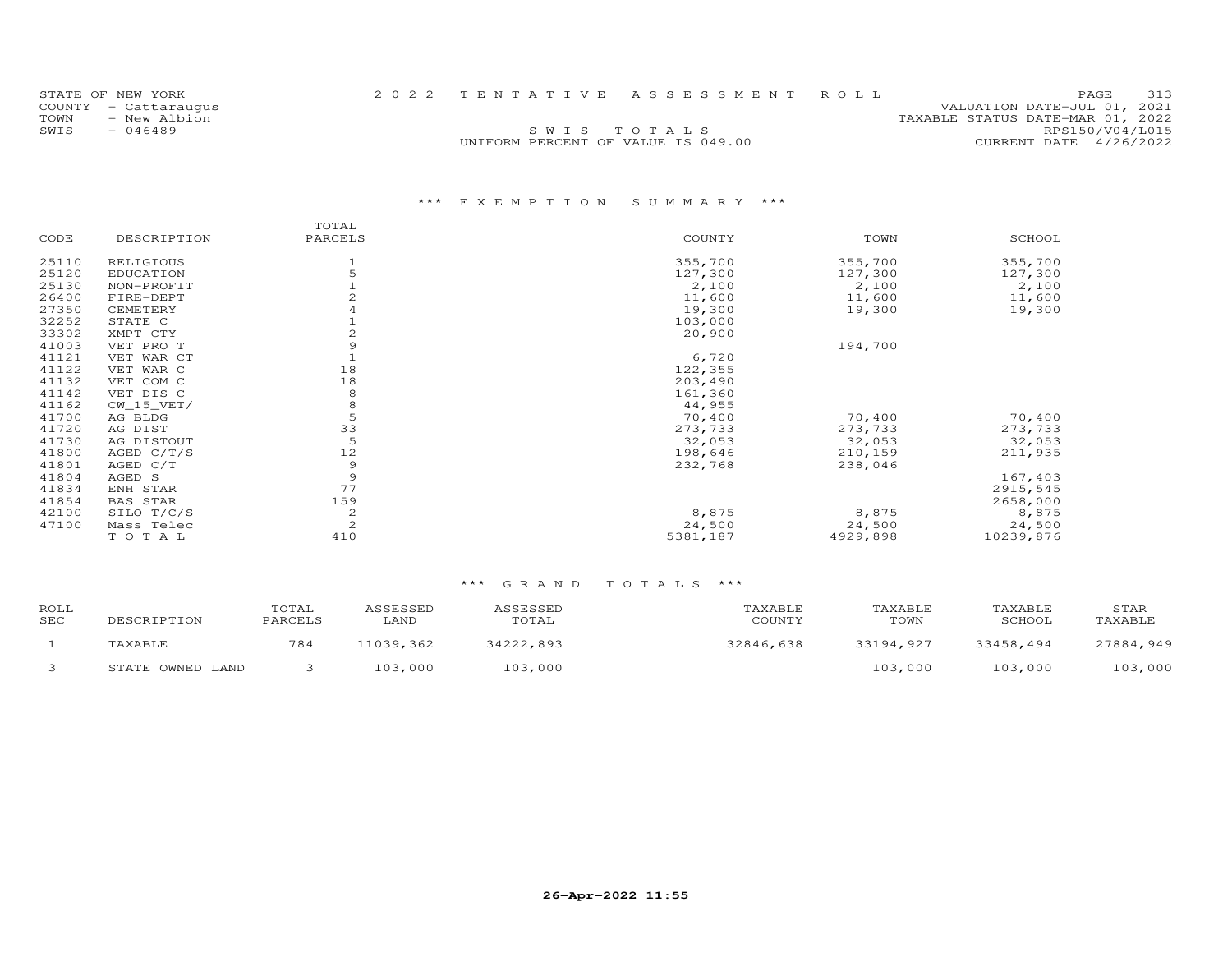|      | STATE OF NEW YORK    |                                    | 2022 TENTATIVE ASSESSMENT ROLL |                                  | PAGE.                  | 314 |
|------|----------------------|------------------------------------|--------------------------------|----------------------------------|------------------------|-----|
|      | COUNTY - Cattaraugus |                                    |                                | VALUATION DATE-JUL 01, 2021      |                        |     |
| TOWN | - New Albion         |                                    |                                | TAXABLE STATUS DATE-MAR 01, 2022 |                        |     |
| SWIS | - 046489             | SWIS TOTALS                        |                                |                                  | RPS150/V04/L015        |     |
|      |                      | UNIFORM PERCENT OF VALUE IS 049.00 |                                |                                  | CURRENT DATE 4/26/2022 |     |

| ROLL<br><b>SEC</b> | DESCRIPTION       | TOTAL<br>PARCELS | ASSESSED<br>LAND | ASSESSED<br>TOTAL | TAXABLE<br>COUNTY | TAXABLE<br>TOWN | TAXABLE<br>SCHOOL | STAR<br>TAXABLE |
|--------------------|-------------------|------------------|------------------|-------------------|-------------------|-----------------|-------------------|-----------------|
| 5                  | SPECIAL FRANCHISE | 8                |                  | 890,422           | 890,422           | 890,422         | 890,422           | 890,422         |
| 6                  | UTILITIES & N.C.  | 16               | 10,250           | 2313,811          | 2289,311          | 2289,311        | 2289,311          | 2289,311        |
| 8                  | EXEMPT<br>WHOLLY  | 32               | 425,200          | 3877,432          |                   |                 |                   |                 |
| $\star$            | TOTAL<br>SUB      | 843              | 11577,812        | 41407,558         | 36026,371         | 36477,660       | 36741,227         | 31167,682       |
| $***$              | GRAND TOTAL       | 843              | 11577,812        | 41407,558         | 36026,371         | 36477,660       | 36741,227         | 31167,682       |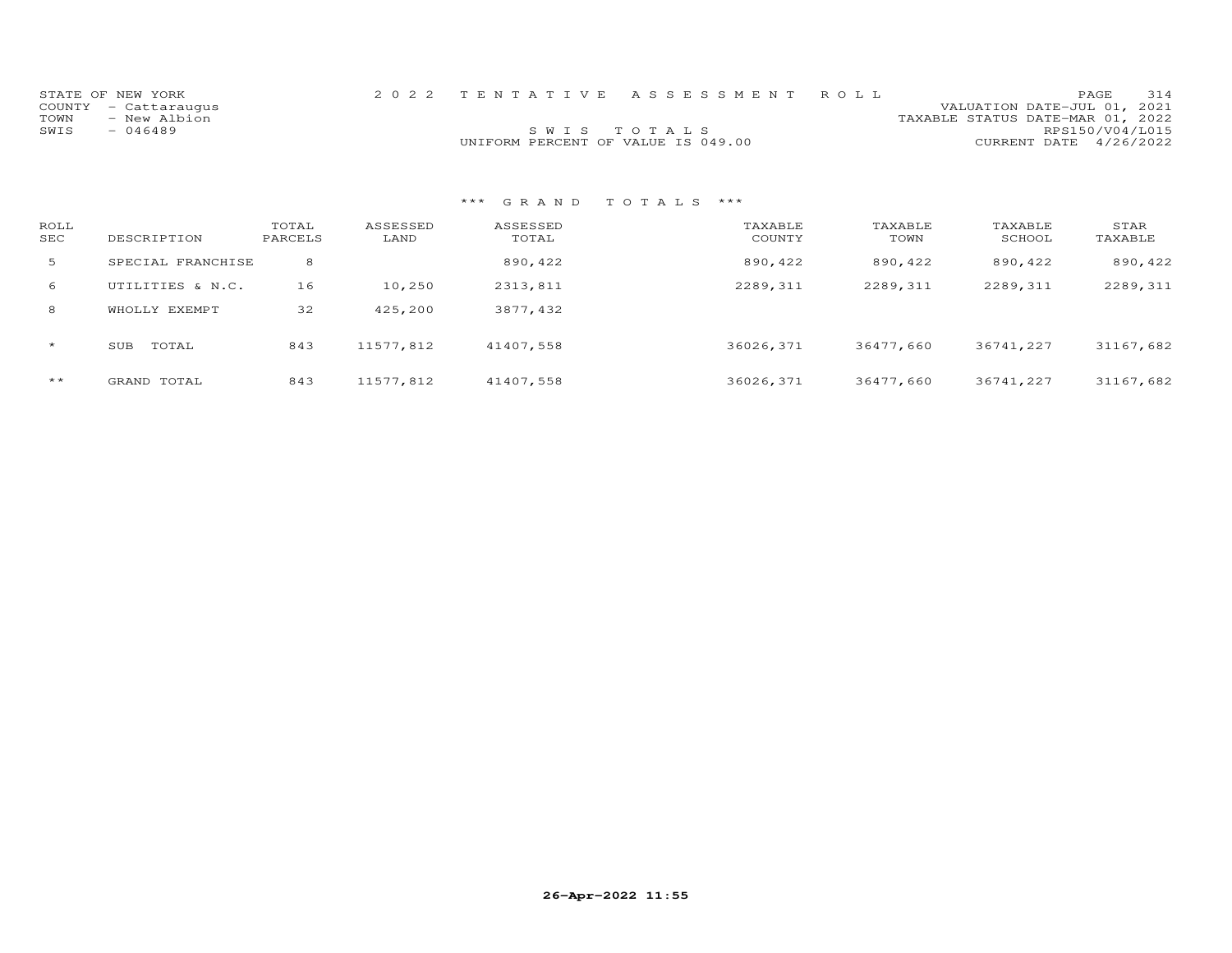|      | STATE OF NEW YORK    | 2022 TENTATIVE ASSESSMENT ROLL     |  |                                  |                        | PAGE | 315 |
|------|----------------------|------------------------------------|--|----------------------------------|------------------------|------|-----|
|      | COUNTY - Cattaraugus | TOWN TOTALS                        |  | VALUATION DATE-JUL 01, 2021      |                        |      |     |
| TOWN | - New Albion         |                                    |  | TAXABLE STATUS DATE-MAR 01, 2022 |                        |      |     |
| SWIS | $-0464$              |                                    |  |                                  | RPS150/V04/L015        |      |     |
|      |                      | UNIFORM PERCENT OF VALUE IS 049.00 |  |                                  | CURRENT DATE 4/26/2022 |      |     |

#### \*\*\* S P E C I A L D I S T R I C T S U M M A R Y \*\*\*

| CODE DISTRICT NAME               | TOTAL<br>PARCELS TYPE | EXTENSION | EXTENSION<br><b>VALUE</b> | AD VALOREM<br>VALUE. | <b>EXEMPT</b><br><b>AMOUNT</b> | TAXABLE<br><b>VALUE</b> |
|----------------------------------|-----------------------|-----------|---------------------------|----------------------|--------------------------------|-------------------------|
| FD640 Fire protectio 1,342 TOTAL |                       |           |                           | 73631,871            | 14654.032                      | 58977.839               |

#### \*\*\* S C H O O L D I S T R I C T S U M M A R Y \*\*\*

| CODE                       | DISTRICT NAME                                            | TOTAL<br>PARCELS | ASSESSED<br>LAND     | ASSESSED<br>TOTAL    | <b>EXEMPT</b><br>AMOUNT | TOTAL<br>TAXABLE     | STAR<br>AMOUNT     | STAR<br>TAXABLE      |
|----------------------------|----------------------------------------------------------|------------------|----------------------|----------------------|-------------------------|----------------------|--------------------|----------------------|
| 040404<br>046402<br>063001 | Illegal School<br>Catt-LV Central<br>Pine Valley Central | 1,326<br>17      | 13403,562<br>276,700 | 73231,187<br>548,884 | 15762,862<br>11,350     | 57468,325<br>537,534 | 9718,530<br>75,540 | 47749,795<br>461,994 |
|                            | $S \cup B - T \cup T A L$                                | 1.344            | 13680,262            | 73780,071            | 15774,212               | 58005,859            | 9794,070           | 48211,789            |
|                            | тотаь                                                    | 1.344            | 13680,262            | 73780,071            | 15774,212               | 58005,859            | 9794,070           | 48211,789            |

#### \*\*\* S Y S T E M C O D E S S U M M A R Y \*\*\*

| CODE  | DESCRIPTION | TOTAL<br>PARCELS | VILLAGE | COUNTY | TOWN | SCHOOL |
|-------|-------------|------------------|---------|--------|------|--------|
| 50001 | SCHL TAXBL  |                  |         |        |      |        |
| 50005 | TOWN TAXBL  |                  |         |        |      |        |
|       | TOTAL       |                  |         |        |      |        |

| CODE  | DESCRIPTION  | TOTAL<br>PARCELS | VILLAGE  | COUNTY    | TOWN      | SCHOOL    |
|-------|--------------|------------------|----------|-----------|-----------|-----------|
| 12100 | NYS OWNED    |                  | 69,100   | 338,100   | 338,100   | 338,100   |
| 13100 | COUNTY       |                  |          | 4,000     | 4,000     | 4,000     |
| 13500 | TOWN-PROP    |                  | 4,500    | 306,000   | 306,000   | 306,000   |
| 13650 | VG-INSIDE    | 10               | 279,100  | 279,100   | 279,100   | 279,100   |
| 13740 | VG-OUTSIDE   | Q                | 6,000    | 237,132   | 237,132   | 237,132   |
| 13800 | SCH-DIST     | 8                | 7965,900 | 10513,900 | 10513,900 | 10513,900 |
| 13850 | <b>BOCES</b> |                  |          | 800       | 800       | 800       |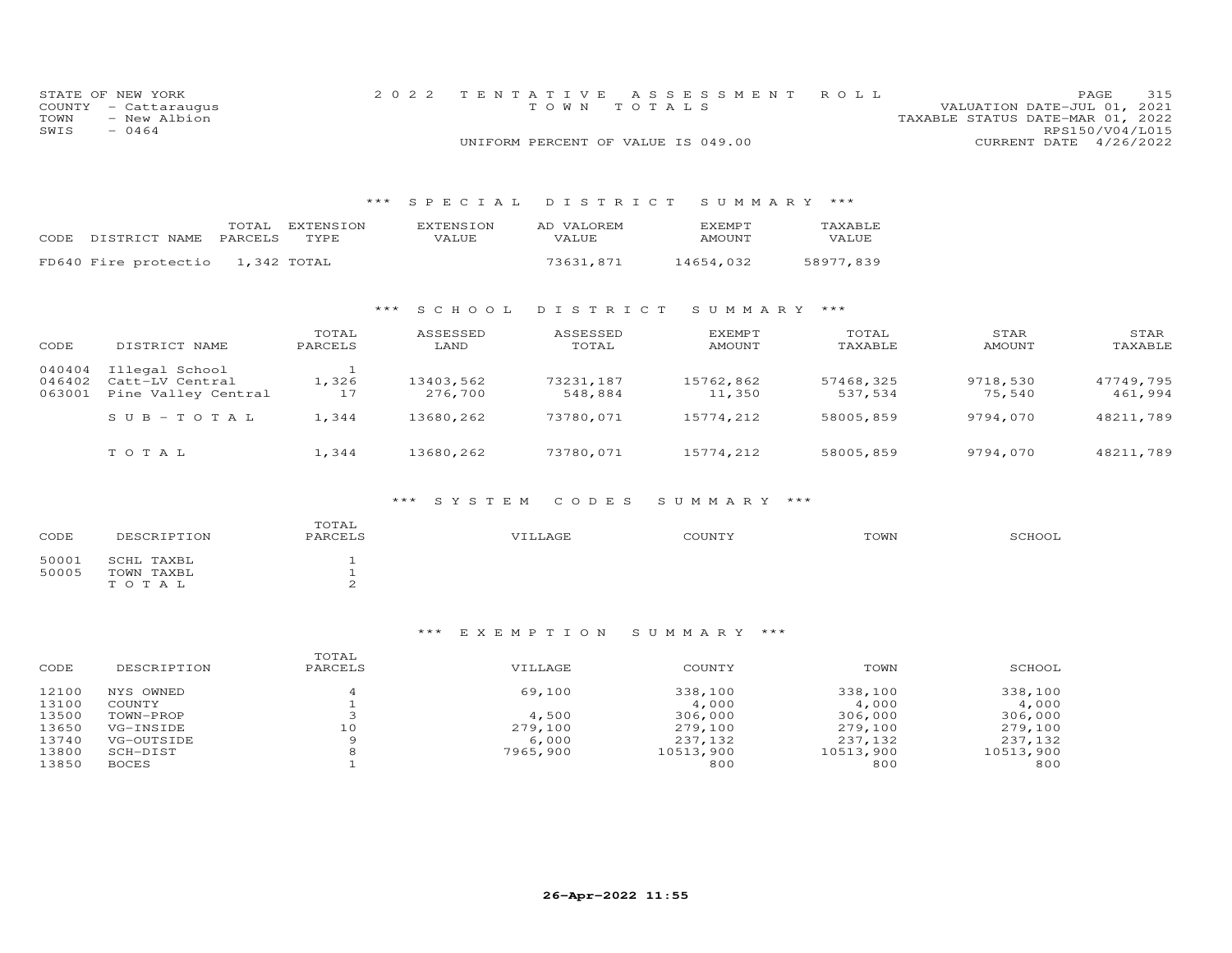| STATE OF NEW YORK    | 2022 TENTATIVE ASSESSMENT ROLL     | 316<br>PAGE.                     |
|----------------------|------------------------------------|----------------------------------|
| COUNTY - Cattaraugus | TOWN TOTALS                        | VALUATION DATE-JUL 01, 2021      |
| TOWN<br>- New Albion |                                    | TAXABLE STATUS DATE-MAR 01, 2022 |
| SWIS<br>$-0464$      |                                    | RPS150/V04/L015                  |
|                      | UNIFORM PERCENT OF VALUE IS 049.00 | CURRENT DATE 4/26/2022           |

|       |                  | TOTAL          |            |           |           |           |
|-------|------------------|----------------|------------|-----------|-----------|-----------|
| CODE  | DESCRIPTION      | PARCELS        | VILLAGE    | COUNTY    | TOWN      | SCHOOL    |
| 18020 | IND DEV          | 2              | 21,500     | 30,500    | 30,500    | 30,500    |
| 21600 | PARSONAGE        |                | 58,600     | 58,600    | 58,600    | 58,600    |
| 25110 | RELIGIOUS        |                | 1533,000   | 1888,700  | 1888,700  | 1888,700  |
| 25120 | <b>EDUCATION</b> |                |            | 127,300   | 127,300   | 127,300   |
| 25130 | NON-PROFIT       |                |            | 2,100     | 2,100     | 2,100     |
| 25300 | NON-PROFIT       |                | 217,900    | 217,900   | 217,900   | 217,900   |
| 25900 | Land Banks       |                | 16,600     | 16,600    | 16,600    | 16,600    |
| 26400 | FIRE-DEPT        |                | 495,300    | 506,900   | 506,900   | 506,900   |
| 27350 | CEMETERY         |                | 28,800     | 48,100    | 48,100    | 48,100    |
| 29700 | Withdrawal       |                | 169,400    | 169,400   | 169,400   | 169,400   |
| 32252 | STATE C          |                |            | 103,000   |           |           |
| 33302 | XMPT CTY         | $\overline{c}$ |            | 20,900    |           |           |
| 41003 | VET PRO T        | 15             | 204,000    |           | 398,700   |           |
| 41121 | VET WAR CT       | $\mathbf{1}$   |            | 6,720     |           |           |
| 41122 | VET WAR C        | 36             |            | 236,520   |           |           |
| 41132 | VET COM C        | 33             |            | 351,240   |           |           |
| 41142 | VET DIS C        | 17             |            | 277,355   |           |           |
| 41162 | $CW_15_VET/$     | 10             |            | 58,395    |           |           |
| 41172 | CW DISBLD        | $\mathbf{1}$   |            | 22,400    |           |           |
| 41700 | AG BLDG          | 5              |            | 70,400    | 70,400    | 70,400    |
| 41720 | AG DIST          | 33             |            | 273,733   | 273,733   | 273,733   |
| 41730 | AG DISTOUT       | 5              |            | 32,053    | 32,053    | 32,053    |
| 41800 | AGED $C/T/S$     | 21             | 204,345    | 394,775   | 414,504   | 416,280   |
| 41801 | AGED C/T         | 12             | 45,700     | 273,218   | 283,746   |           |
| 41804 | AGED S           | 12             |            |           |           | 201,553   |
| 41834 | ENH STAR         | 138            |            |           |           | 5136,870  |
| 41854 | <b>BAS STAR</b>  | 278            |            |           |           | 4657,200  |
| 42100 | SILO T/C/S       | 2              |            | 8,875     | 8,875     | 8,875     |
| 47100 | Mass Telec       | 3              | 1,686      | 26,186    | 26,186    | 26,186    |
|       | TO TAL           | 699            | 11321, 431 | 16900,902 | 16253,329 | 25568,282 |